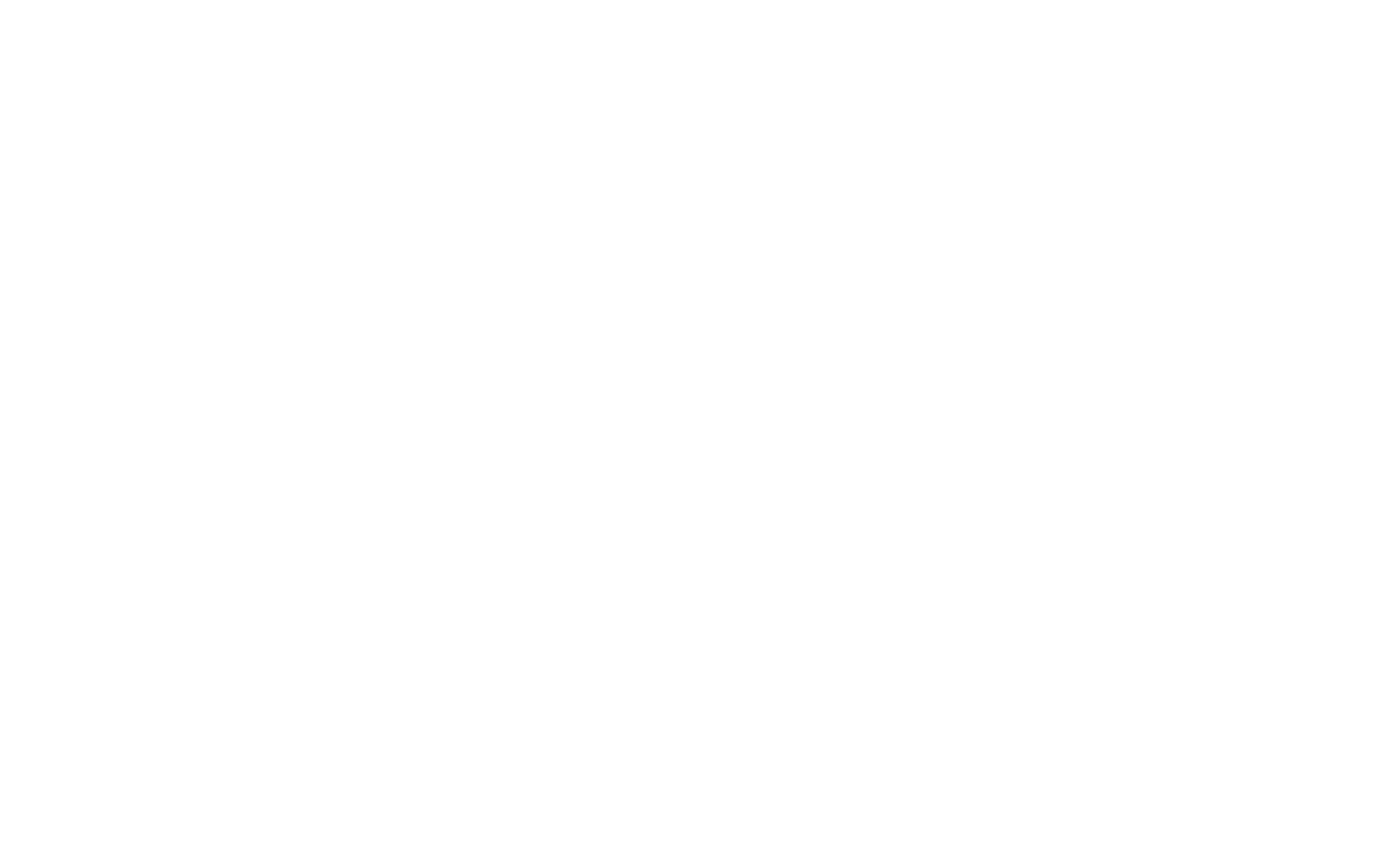| STATE OF NEW YORK         |                                                                                                    |                                       |                       | 2017 FINAL ASSESSMENT ROLL                           |                |                                  | PAGE           | 1           |
|---------------------------|----------------------------------------------------------------------------------------------------|---------------------------------------|-----------------------|------------------------------------------------------|----------------|----------------------------------|----------------|-------------|
| COUNTY - Herkimer         |                                                                                                    | T A X A B L E SECTION OF THE ROLL - 1 |                       |                                                      |                | VALUATION DATE-JUL 01, 2016      |                |             |
| TOWN<br>- Russia          |                                                                                                    |                                       |                       | THESE ASSESSMENTS ARE ALSO USED FOR VILLAGE PURPOSES |                | TAXABLE STATUS DATE-MAR 01, 2017 |                |             |
| VILLAGE - Cold Brook      |                                                                                                    |                                       | OWNERS NAME SEQUENCE  |                                                      |                |                                  |                |             |
| SWIS<br>$-214401$         |                                                                                                    | UNIFORM PERCENT OF VALUE IS 100.00    |                       |                                                      |                |                                  |                |             |
|                           |                                                                                                    |                                       |                       |                                                      |                |                                  |                |             |
| TAX MAP PARCEL NUMBER     | PROPERTY LOCATION & CLASS ASSESSMENT EXEMPTION CODE-----VILLAGE------COUNTY-------TOWN------SCHOOL |                                       |                       |                                                      |                |                                  |                |             |
| CURRENT OWNERS NAME       | SCHOOL DISTRICT                                                                                    | LAND                                  |                       | TAX DESCRIPTION                                      |                | TAXABLE VALUE                    |                |             |
| CURRENT OWNERS ADDRESS    | PARCEL SIZE/GRID COORD                                                                             | TOTAL                                 |                       | SPECIAL DISTRICTS                                    |                |                                  |                | ACCOUNT NO. |
| ************************* |                                                                                                    |                                       |                       |                                                      |                |                                  |                |             |
|                           | Norway St                                                                                          |                                       |                       |                                                      |                |                                  |                | 062000030   |
| $089.29 - 1 - 11.1$       | 311 Res vac land                                                                                   |                                       |                       | VILLAGE TAXABLE VALUE                                |                | 1,700                            |                |             |
| Allen David B Sr          | Poland Central 213803                                                                              |                                       |                       | 1,700 COUNTY TAXABLE VALUE                           |                | 1,700                            |                |             |
| PO Box 109                | Lot 43 Royal Grant                                                                                 | 1,700                                 | TOWN                  | TAXABLE VALUE                                        |                | 1,700                            |                |             |
|                           |                                                                                                    |                                       |                       |                                                      |                |                                  |                |             |
| Cold Brook, NY 13324      | Split                                                                                              |                                       |                       | SCHOOL TAXABLE VALUE                                 |                | 1,700                            |                |             |
|                           | 1.00<br>ACRES                                                                                      |                                       |                       |                                                      |                |                                  |                |             |
|                           | EAST-0350251 NRTH-1605160                                                                          |                                       |                       |                                                      |                |                                  |                |             |
|                           | DEED BOOK 1341 PG-370                                                                              |                                       |                       |                                                      |                |                                  |                |             |
|                           | FULL MARKET VALUE                                                                                  | 1,700                                 |                       |                                                      |                |                                  |                |             |
|                           |                                                                                                    |                                       |                       |                                                      |                |                                  |                |             |
|                           | Norway St                                                                                          |                                       |                       |                                                      |                |                                  |                |             |
| $089.29 - 1 - 11.5$       | 314 Rural vac<10                                                                                   |                                       |                       | VILLAGE TAXABLE VALUE                                |                | 170                              |                |             |
| Allen David B Sr          | Poland Central 213803                                                                              | 170                                   |                       | COUNTY TAXABLE VALUE                                 |                | 170                              |                |             |
| PO Box 109                | ACRES<br>1.70                                                                                      | 170                                   | TOWN                  | TAXABLE VALUE                                        |                | 170                              |                |             |
| Cold Brook, NY 13324      | EAST-0349907 NRTH-1604983                                                                          |                                       |                       | SCHOOL TAXABLE VALUE                                 |                | 170                              |                |             |
|                           | DEED BOOK 1341 PG-370                                                                              |                                       |                       |                                                      |                |                                  |                |             |
|                           | FULL MARKET VALUE                                                                                  | 170                                   |                       |                                                      |                |                                  |                |             |
|                           |                                                                                                    |                                       |                       |                                                      |                |                                  |                |             |
|                           | 305 Route 8                                                                                        |                                       |                       |                                                      |                |                                  |                | 062003360   |
| $088.44 - 1 - 5$          | 210 1 Family Res                                                                                   |                                       |                       | VILLAGE TAXABLE VALUE                                |                | 78,000                           |                |             |
| Allen James J             | Poland Central 213803                                                                              | 16,400                                |                       | COUNTY TAXABLE VALUE                                 |                | 78,000                           |                |             |
| 5706 Route 28             | N 44<br>Rq                                                                                         | 78,000                                | TOWN                  | TAXABLE VALUE                                        |                | 78,000                           |                |             |
| Newport, NY 13416         | Ho $1 \frac{3}{4}$                                                                                 |                                       |                       | SCHOOL TAXABLE VALUE                                 |                | 78,000                           |                |             |
|                           | Rte 8                                                                                              |                                       |                       |                                                      |                |                                  |                |             |
|                           | ACRES<br>1.40                                                                                      |                                       |                       |                                                      |                |                                  |                |             |
|                           | EAST-0346766 NRTH-1604247                                                                          |                                       |                       |                                                      |                |                                  |                |             |
|                           | DEED BOOK 1251 PG-971                                                                              |                                       |                       |                                                      |                |                                  |                |             |
|                           | FULL MARKET VALUE                                                                                  | 78,000                                |                       |                                                      |                |                                  |                |             |
|                           | ********************************                                                                   |                                       |                       |                                                      |                |                                  |                |             |
|                           |                                                                                                    |                                       |                       |                                                      |                |                                  |                |             |
|                           | 424 Route 8                                                                                        |                                       |                       |                                                      |                |                                  |                | 062000990   |
| $088.36 - 1 - 39$         | 210 1 Family Res                                                                                   |                                       | VET COM C 41132       |                                                      | $\overline{0}$ | 14,000                           | $\overline{0}$ | 0           |
| Amacher Albert J          | Poland Central 213803                                                                              |                                       | 7,000 VET COM T 41133 |                                                      | 0              | $\overline{0}$                   | 14,000         | 0           |
| Rte 8                     | Lot 44 Royal Grant                                                                                 |                                       | 56,000 BAS STAR       | 41854                                                | $\Omega$       | $\overline{0}$                   | $\Omega$       | 30,000      |
| PO Box 43                 | House                                                                                              |                                       |                       | VILLAGE TAXABLE VALUE                                |                | 56,000                           |                |             |
| Cold Brook, NY 13431      | Rte #8                                                                                             |                                       |                       | COUNTY TAXABLE VALUE                                 |                | 42,000                           |                |             |
|                           | 50.00 DPTH 230.00<br>FRNT                                                                          |                                       | TOWN                  | TAXABLE VALUE                                        |                | 42,000                           |                |             |
|                           | EAST-0348297 NRTH-1606121                                                                          |                                       |                       | SCHOOL TAXABLE VALUE                                 |                | 26,000                           |                |             |
|                           | PG-450<br>DEED BOOK 770                                                                            |                                       |                       |                                                      |                |                                  |                |             |
|                           | FULL MARKET VALUE                                                                                  | 56,000                                |                       |                                                      |                |                                  |                |             |
|                           |                                                                                                    |                                       |                       |                                                      |                |                                  |                |             |
|                           | Norway St                                                                                          |                                       |                       |                                                      |                |                                  |                | 062003210   |
| $089.29 - 1 - 8.1$        | 311 Res vac land                                                                                   |                                       |                       | VILLAGE TAXABLE VALUE                                |                | 6,000                            |                |             |
| Amacher Albert J          | Poland Central 213803                                                                              | 6,000                                 |                       | COUNTY TAXABLE VALUE                                 |                | 6,000                            |                |             |
| 4398 Norway St            | Lot 43 Royal Grant                                                                                 | 6,000                                 | TOWN                  | TAXABLE VALUE                                        |                | 6,000                            |                |             |
| Cold Brook, NY 13324      | FRNT 120.00 DPTH 160.00                                                                            |                                       |                       | SCHOOL TAXABLE VALUE                                 |                | 6,000                            |                |             |
|                           | 0.44<br>ACRES                                                                                      |                                       |                       |                                                      |                |                                  |                |             |
|                           | EAST-0349634 NRTH-1606038                                                                          |                                       |                       |                                                      |                |                                  |                |             |
|                           | DEED BOOK 945<br><b>PG-112</b>                                                                     |                                       |                       |                                                      |                |                                  |                |             |
|                           | FULL MARKET VALUE                                                                                  | 6,000                                 |                       |                                                      |                |                                  |                |             |
| *********                 |                                                                                                    |                                       |                       |                                                      |                |                                  |                |             |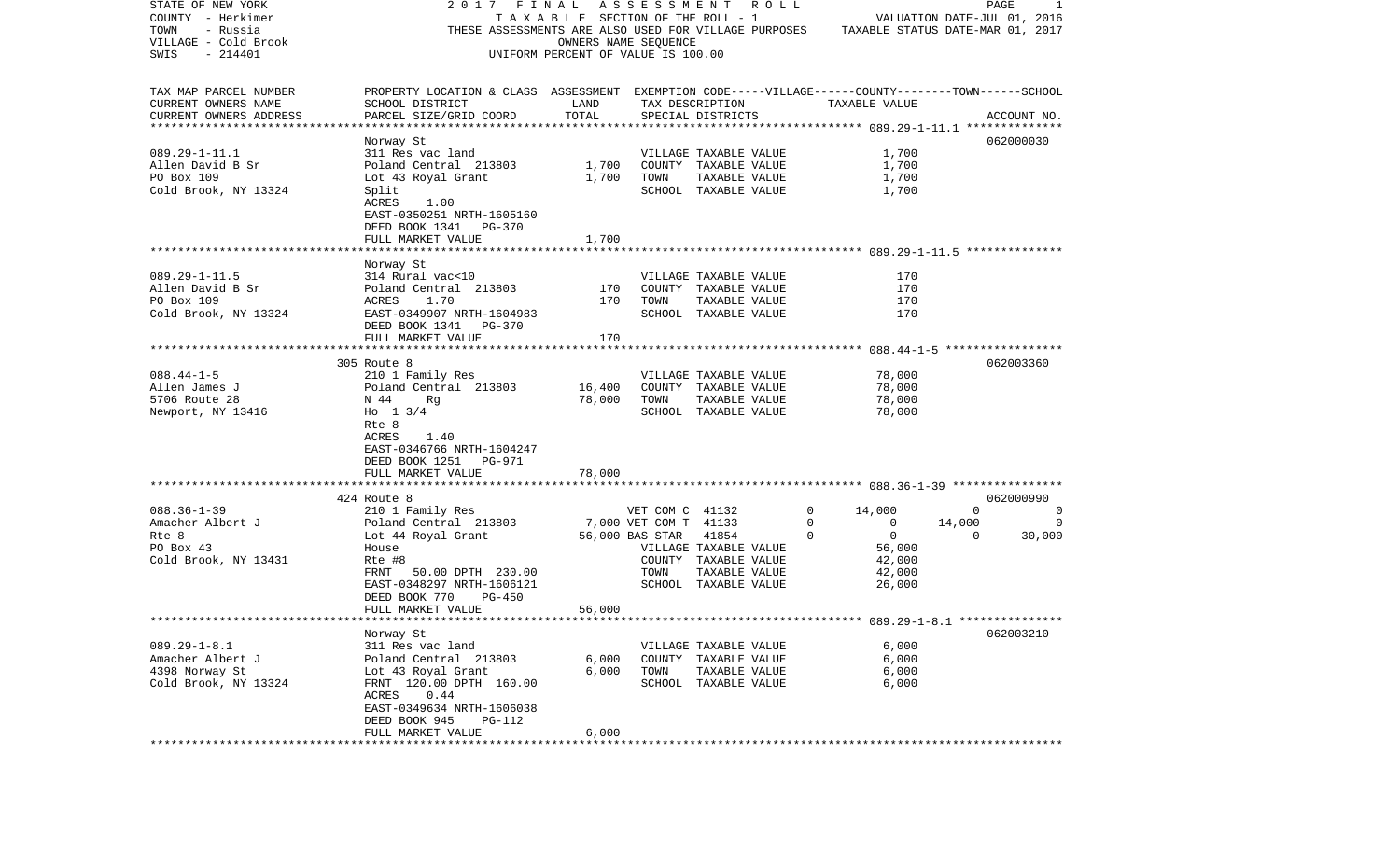| STATE OF NEW YORK<br>COUNTY - Herkimer<br>TOWN<br>- Russia<br>VILLAGE - Cold Brook<br>$-214401$<br>SWIS | 2017<br>FINAL                                                                                                                                   | OWNERS NAME SEQUENCE<br>UNIFORM PERCENT OF VALUE IS 100.00 | A S S E S S M E N T<br>R O L L<br>TAXABLE SECTION OF THE ROLL - 1<br>THESE ASSESSMENTS ARE ALSO USED FOR VILLAGE PURPOSES TAXABLE STATUS DATE-MAR 01, 2017 |                                  | VALUATION DATE-JUL 01, 2016 | PAGE        |
|---------------------------------------------------------------------------------------------------------|-------------------------------------------------------------------------------------------------------------------------------------------------|------------------------------------------------------------|------------------------------------------------------------------------------------------------------------------------------------------------------------|----------------------------------|-----------------------------|-------------|
| TAX MAP PARCEL NUMBER<br>CURRENT OWNERS NAME<br>CURRENT OWNERS ADDRESS                                  | PROPERTY LOCATION & CLASS ASSESSMENT EXEMPTION CODE-----VILLAGE------COUNTY-------TOWN------SCHOOL<br>SCHOOL DISTRICT<br>PARCEL SIZE/GRID COORD | LAND<br>TOTAL                                              | TAX DESCRIPTION<br>SPECIAL DISTRICTS                                                                                                                       | TAXABLE VALUE                    |                             | ACCOUNT NO. |
| ***********************                                                                                 |                                                                                                                                                 |                                                            |                                                                                                                                                            |                                  |                             |             |
|                                                                                                         | 4398 Norway St                                                                                                                                  |                                                            |                                                                                                                                                            |                                  |                             |             |
| $089.29 - 1 - 8.2$<br>Amacher Albert J                                                                  | 210 1 Family Res<br>Poland Central 213803                                                                                                       |                                                            | VET WAR C 41122<br>12,700 VET WAR T 41123                                                                                                                  | $\circ$<br>8,850<br>0<br>$\circ$ | $\overline{0}$<br>8,850     | 0<br>0      |
| 4398 Norway St                                                                                          | House                                                                                                                                           | 59,000 BAS STAR                                            | 41854                                                                                                                                                      | $\Omega$<br>$\overline{0}$       | $\Omega$                    | 30,000      |
| Cold Brook, NY 13324                                                                                    | FRNT 289.70 DPTH                                                                                                                                |                                                            | VILLAGE TAXABLE VALUE                                                                                                                                      | 59,000                           |                             |             |
|                                                                                                         | ACRES<br>0.60                                                                                                                                   |                                                            | COUNTY TAXABLE VALUE                                                                                                                                       | 50,150                           |                             |             |
|                                                                                                         | EAST-0349509 NRTH-1606096                                                                                                                       |                                                            | TOWN<br>TAXABLE VALUE                                                                                                                                      | 50,150                           |                             |             |
|                                                                                                         | DEED BOOK 945<br><b>PG-108</b>                                                                                                                  |                                                            | SCHOOL TAXABLE VALUE                                                                                                                                       | 29,000                           |                             |             |
|                                                                                                         | FULL MARKET VALUE                                                                                                                               | 59,000                                                     |                                                                                                                                                            |                                  |                             |             |
|                                                                                                         | 422 Route 8                                                                                                                                     |                                                            |                                                                                                                                                            |                                  |                             | 062000060   |
| $088.36 - 1 - 40$                                                                                       | 210 1 Family Res                                                                                                                                |                                                            | 41854<br>BAS STAR                                                                                                                                          | $\mathbf 0$<br>$\overline{0}$    | $\Omega$                    | 30,000      |
| Amacher Jerry D                                                                                         | Poland Central 213803                                                                                                                           |                                                            | 4,800 VILLAGE TAXABLE VALUE                                                                                                                                | 35,000                           |                             |             |
| 422 Main St                                                                                             | Lot 44 Royal Grant                                                                                                                              | 35,000                                                     | COUNTY TAXABLE VALUE                                                                                                                                       | 35,000                           |                             |             |
| Cold Brook, NY 13324                                                                                    | House Garage                                                                                                                                    |                                                            | TOWN<br>TAXABLE VALUE                                                                                                                                      | 35,000                           |                             |             |
|                                                                                                         | 47.00 DPTH 115.00<br>FRNT                                                                                                                       |                                                            | SCHOOL TAXABLE VALUE                                                                                                                                       | 5,000                            |                             |             |
|                                                                                                         | 0.12<br>ACRES                                                                                                                                   |                                                            |                                                                                                                                                            |                                  |                             |             |
|                                                                                                         | EAST-0348257 NRTH-1606097                                                                                                                       |                                                            |                                                                                                                                                            |                                  |                             |             |
|                                                                                                         | DEED BOOK 813<br>PG-181                                                                                                                         |                                                            |                                                                                                                                                            |                                  |                             |             |
|                                                                                                         | FULL MARKET VALUE                                                                                                                               | 35,000                                                     |                                                                                                                                                            |                                  |                             |             |
|                                                                                                         | 436 Route 8                                                                                                                                     |                                                            |                                                                                                                                                            |                                  |                             | 062001890   |
| $088.36 - 1 - 36$                                                                                       | 210 1 Family Res                                                                                                                                |                                                            | BAS STAR<br>41854                                                                                                                                          | $\mathbf 0$<br>$\overline{0}$    | $\Omega$                    | 30,000      |
| Amacher Katrina J                                                                                       | Poland Central 213803                                                                                                                           |                                                            | 15,000 VILLAGE TAXABLE VALUE                                                                                                                               | 70,000                           |                             |             |
| PO Box 71                                                                                               | Lot 43 Royal Grant                                                                                                                              | 70,000                                                     | COUNTY TAXABLE VALUE                                                                                                                                       | 70,000                           |                             |             |
| Poland, NY 13431                                                                                        | House                                                                                                                                           |                                                            | TOWN<br>TAXABLE VALUE                                                                                                                                      | 70,000                           |                             |             |
|                                                                                                         | FRNT 112.00 DPTH 254.00                                                                                                                         |                                                            | SCHOOL TAXABLE VALUE                                                                                                                                       | 40,000                           |                             |             |
|                                                                                                         | ACRES<br>1.00                                                                                                                                   |                                                            |                                                                                                                                                            |                                  |                             |             |
|                                                                                                         | EAST-0348512 NRTH-1606250                                                                                                                       |                                                            |                                                                                                                                                            |                                  |                             |             |
|                                                                                                         | DEED BOOK 1206<br>PG-987<br>FULL MARKET VALUE                                                                                                   | 70,000                                                     |                                                                                                                                                            |                                  |                             |             |
|                                                                                                         |                                                                                                                                                 |                                                            |                                                                                                                                                            |                                  |                             |             |
|                                                                                                         | 589 Route 8                                                                                                                                     |                                                            |                                                                                                                                                            |                                  |                             | 062002280   |
| $084.77 - 1 - 1$                                                                                        | 210 1 Family Res                                                                                                                                |                                                            | ENH STAR 41834                                                                                                                                             | $\Omega$<br>$\overline{0}$       | $\Omega$                    | 65,500      |
| Artz Barbara                                                                                            | Poland Central 213803                                                                                                                           | 15,600                                                     | VILLAGE TAXABLE VALUE                                                                                                                                      | 93,000                           |                             |             |
| 589 St Rt 8                                                                                             | W 64 Rg                                                                                                                                         | 93,000                                                     | COUNTY TAXABLE VALUE                                                                                                                                       | 93,000                           |                             |             |
| Cold Brook, NY 13324                                                                                    | $HO$ 2                                                                                                                                          |                                                            | TOWN<br>TAXABLE VALUE                                                                                                                                      | 93,000                           |                             |             |
|                                                                                                         | Rte 8                                                                                                                                           |                                                            | SCHOOL TAXABLE VALUE                                                                                                                                       | 27,500                           |                             |             |
|                                                                                                         | FRNT<br>99.00 DPTH 320.00                                                                                                                       |                                                            |                                                                                                                                                            |                                  |                             |             |
|                                                                                                         | ACRES<br>1.17<br>EAST-0349778 NRTH-1609081                                                                                                      |                                                            |                                                                                                                                                            |                                  |                             |             |
|                                                                                                         | DEED BOOK 00639 PG-00904                                                                                                                        |                                                            |                                                                                                                                                            |                                  |                             |             |
|                                                                                                         | FULL MARKET VALUE                                                                                                                               | 93,000                                                     |                                                                                                                                                            |                                  |                             |             |
|                                                                                                         |                                                                                                                                                 |                                                            |                                                                                                                                                            |                                  |                             |             |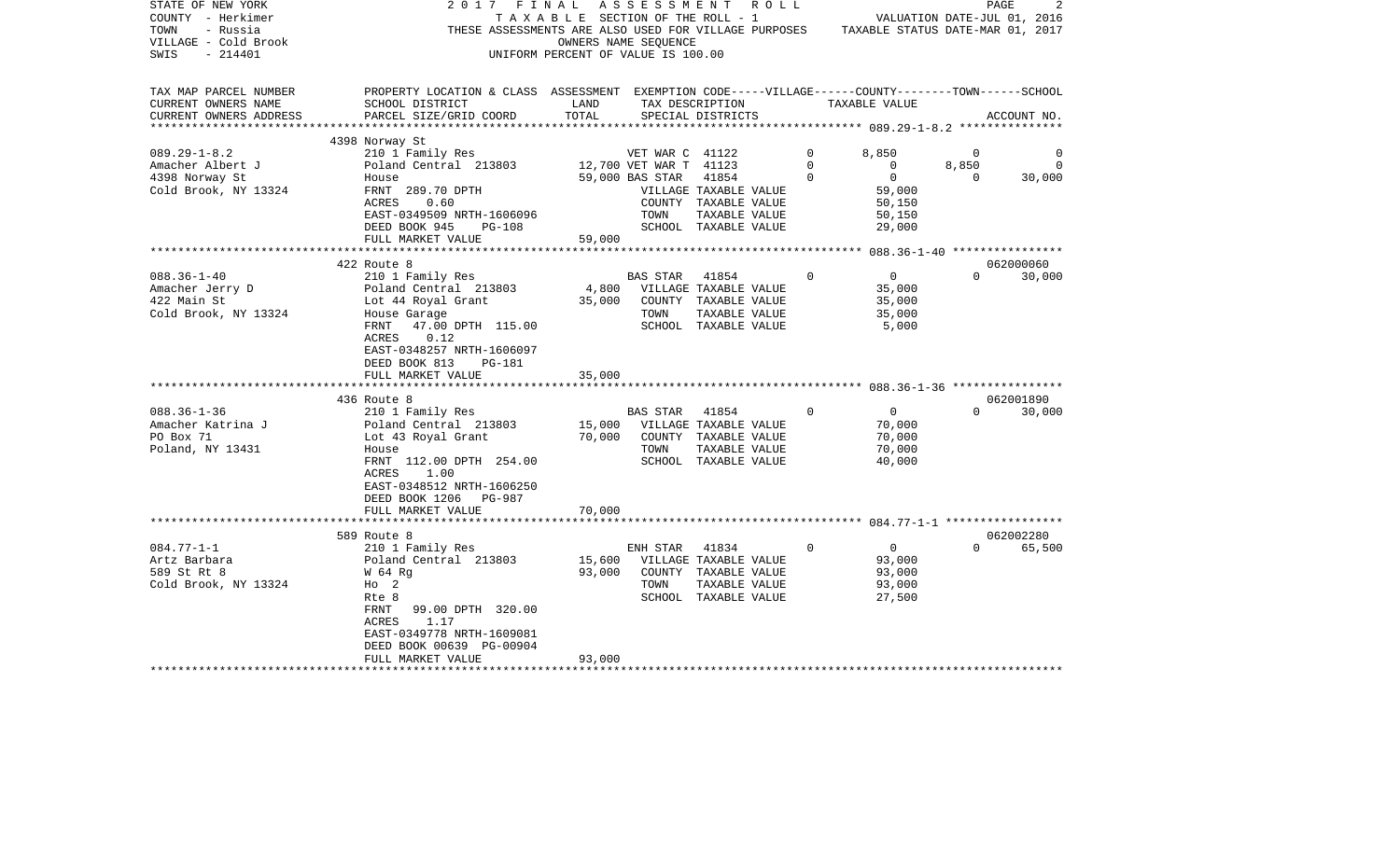| STATE OF NEW YORK                                | 2017<br>FINAL                                                                                      |                                       | ASSESSMENT             | R O L L               |               |                                  | PAGE        | 3           |
|--------------------------------------------------|----------------------------------------------------------------------------------------------------|---------------------------------------|------------------------|-----------------------|---------------|----------------------------------|-------------|-------------|
| COUNTY - Herkimer                                |                                                                                                    | T A X A B L E SECTION OF THE ROLL - 1 |                        |                       |               | VALUATION DATE-JUL 01, 2016      |             |             |
| TOWN<br>- Russia                                 | THESE ASSESSMENTS ARE ALSO USED FOR VILLAGE PURPOSES                                               |                                       |                        |                       |               | TAXABLE STATUS DATE-MAR 01, 2017 |             |             |
| VILLAGE - Cold Brook                             |                                                                                                    | OWNERS NAME SEQUENCE                  |                        |                       |               |                                  |             |             |
| $-214401$<br>SWIS                                |                                                                                                    | UNIFORM PERCENT OF VALUE IS 100.00    |                        |                       |               |                                  |             |             |
|                                                  |                                                                                                    |                                       |                        |                       |               |                                  |             |             |
| TAX MAP PARCEL NUMBER                            | PROPERTY LOCATION & CLASS ASSESSMENT EXEMPTION CODE-----VILLAGE------COUNTY-------TOWN------SCHOOL |                                       |                        |                       |               |                                  |             |             |
| CURRENT OWNERS NAME                              | SCHOOL DISTRICT                                                                                    | LAND                                  |                        | TAX DESCRIPTION       | TAXABLE VALUE |                                  |             |             |
| CURRENT OWNERS ADDRESS<br>********************** | PARCEL SIZE/GRID COORD                                                                             | TOTAL                                 |                        | SPECIAL DISTRICTS     |               |                                  |             | ACCOUNT NO. |
|                                                  |                                                                                                    |                                       |                        |                       |               |                                  |             |             |
|                                                  | 495 Main St                                                                                        |                                       |                        |                       |               |                                  |             | 062003240   |
| $089.21 - 1 - 9$                                 | 210 1 Family Res                                                                                   |                                       |                        | VILLAGE TAXABLE VALUE |               | 72,000                           |             |             |
| B B V T Inc                                      | Poland Central 213803                                                                              | 8,400                                 |                        | COUNTY TAXABLE VALUE  |               | 72,000                           |             |             |
| 11 Lemberg Ct 201                                | Lot 51 Royal Grant                                                                                 | 72,000                                | TOWN                   | TAXABLE VALUE         |               | 72,000                           |             |             |
| Monroe, NY 10950                                 | House Garage                                                                                       |                                       |                        | SCHOOL TAXABLE VALUE  |               | 72,000                           |             |             |
|                                                  | FRNT 132.00 DPTH<br>65.00                                                                          |                                       |                        |                       |               |                                  |             |             |
|                                                  | 0.21<br>ACRES                                                                                      |                                       |                        |                       |               |                                  |             |             |
|                                                  | EAST-0349073 NRTH-1607343                                                                          |                                       |                        |                       |               |                                  |             |             |
|                                                  | DEED BOOK 1185<br>PG-508                                                                           |                                       |                        |                       |               |                                  |             |             |
|                                                  | FULL MARKET VALUE                                                                                  | 72,000                                |                        |                       |               |                                  |             |             |
|                                                  |                                                                                                    |                                       |                        |                       |               |                                  |             |             |
|                                                  | 1314 Rose Valley Rd                                                                                |                                       |                        |                       |               |                                  |             | 062000150   |
| $088.44 - 1 - 18.1$                              | 210 1 Family Res                                                                                   |                                       | VET WAR C 41122        |                       | 0<br>9,000    |                                  | $\mathbf 0$ | 0           |
| Baker Dennis                                     | Poland Central 213803                                                                              |                                       | 10,200 VET WAR T 41123 |                       | 0             | 0                                | 12,000      | 0           |
| 1314 Rose Valley Rd                              | Lot 44 Royal Grant                                                                                 |                                       | 81,500 ENH STAR        | 41834                 | $\Omega$      | $\mathbf 0$                      | 0           | 65,500      |
| Cold Brook, NY 13324                             | House Barn                                                                                         |                                       |                        | VILLAGE TAXABLE VALUE |               | 81,500                           |             |             |
|                                                  | Rte 8                                                                                              |                                       |                        | COUNTY TAXABLE VALUE  |               | 72,500                           |             |             |
|                                                  | FRNT 128.00 DPTH 140.00                                                                            |                                       | TOWN                   | TAXABLE VALUE         |               | 69,500                           |             |             |
|                                                  | 0.35<br>ACRES                                                                                      |                                       |                        | SCHOOL TAXABLE VALUE  |               | 16,000                           |             |             |
|                                                  | EAST-0346327 NRTH-1603369                                                                          |                                       |                        |                       |               |                                  |             |             |
|                                                  | DEED BOOK 1267<br>PG-642                                                                           |                                       |                        |                       |               |                                  |             |             |
|                                                  | FULL MARKET VALUE                                                                                  | 81,500                                |                        |                       |               |                                  |             |             |
|                                                  |                                                                                                    |                                       |                        |                       |               |                                  |             |             |
|                                                  | 365 Route 8                                                                                        |                                       |                        |                       |               |                                  |             | 062001710   |
| $088.36 - 1 - 10$                                | 210 1 Family Res                                                                                   |                                       | <b>BAS STAR</b>        | 41854                 | 0             | 0                                | $\Omega$    | 30,000      |
| Baker Matthew                                    | Poland Central 213803                                                                              | 10,800                                |                        | VILLAGE TAXABLE VALUE |               | 64,000                           |             |             |
| Baker Barbara                                    | R G<br>N 44                                                                                        | 64,000                                | COUNTY                 | TAXABLE VALUE         |               | 64,000                           |             |             |
| 365 Main St                                      | $H_0$ 1/8                                                                                          |                                       | TOWN                   | TAXABLE VALUE         |               | 64,000                           |             |             |
| Cold Brook, NY 13324                             | Rte #8                                                                                             |                                       |                        | SCHOOL TAXABLE VALUE  |               | 34,000                           |             |             |
|                                                  | FRNT 108.00 DPTH 160.00                                                                            |                                       |                        |                       |               |                                  |             |             |
|                                                  | EAST-0347307 NRTH-1605352                                                                          |                                       |                        |                       |               |                                  |             |             |
|                                                  | DEED BOOK 866<br>PG-346                                                                            |                                       |                        |                       |               |                                  |             |             |
|                                                  | FULL MARKET VALUE                                                                                  | 64,000                                |                        |                       |               |                                  |             |             |
|                                                  | ***************<br>**********                                                                      |                                       |                        |                       |               |                                  |             |             |
|                                                  | 260 Main St                                                                                        |                                       |                        |                       |               |                                  |             |             |
| $088.44 - 1 - 17.2$                              | 270 Mfg housing                                                                                    |                                       | ENH STAR               | 41834                 | 0             | 0                                | 0           | 44,500      |
| Bidwell Calvin                                   | Poland Central 213803                                                                              | 2,300                                 |                        | VILLAGE TAXABLE VALUE |               | 44,500                           |             |             |
| Bidwell Eileen                                   | FRNT<br>20.00 DPTH 187.00                                                                          | 44,500                                |                        | COUNTY TAXABLE VALUE  |               | 44,500                           |             |             |
| 260 Main St                                      | EAST-0346544 NRTH-1603414                                                                          |                                       | TOWN                   | TAXABLE VALUE         |               | 44,500                           |             |             |
| Cold Brook, NY 13324                             | DEED BOOK 920 PG-512                                                                               |                                       | SCHOOL                 | TAXABLE VALUE         |               | $\overline{0}$                   |             |             |
|                                                  | FULL MARKET VALUE                                                                                  | 44,500                                |                        |                       |               |                                  |             |             |
|                                                  |                                                                                                    |                                       |                        |                       |               |                                  |             |             |
|                                                  | 256 Route 8                                                                                        |                                       |                        |                       |               |                                  |             |             |
| $088.44 - 1 - 18.2$                              | 270 Mfg housing                                                                                    |                                       |                        | VILLAGE TAXABLE VALUE |               | 35,000                           |             |             |
| Bidwell Calvin                                   | Poland Central 213803                                                                              | 11,400                                |                        | COUNTY TAXABLE VALUE  |               | 35,000                           |             |             |
| Bidwell Eileen                                   | Lot 44 Royal Grant                                                                                 | 35,000                                | TOWN                   | TAXABLE VALUE         |               | 35,000                           |             |             |
| 256 Main St                                      | Trailer                                                                                            |                                       |                        | SCHOOL TAXABLE VALUE  |               | 35,000                           |             |             |
| Cold Brook, NY 13324                             | Rte 8                                                                                              |                                       |                        |                       |               |                                  |             |             |
|                                                  | FRNT 120.00 DPTH 187.50                                                                            |                                       |                        |                       |               |                                  |             |             |
|                                                  | EAST-0346444 NRTH-1603415                                                                          |                                       |                        |                       |               |                                  |             |             |
|                                                  | DEED BOOK 1591<br>PG-23                                                                            |                                       |                        |                       |               |                                  |             |             |
|                                                  | FULL MARKET VALUE                                                                                  | 35,000                                |                        |                       |               |                                  |             |             |
|                                                  |                                                                                                    |                                       |                        |                       |               |                                  |             |             |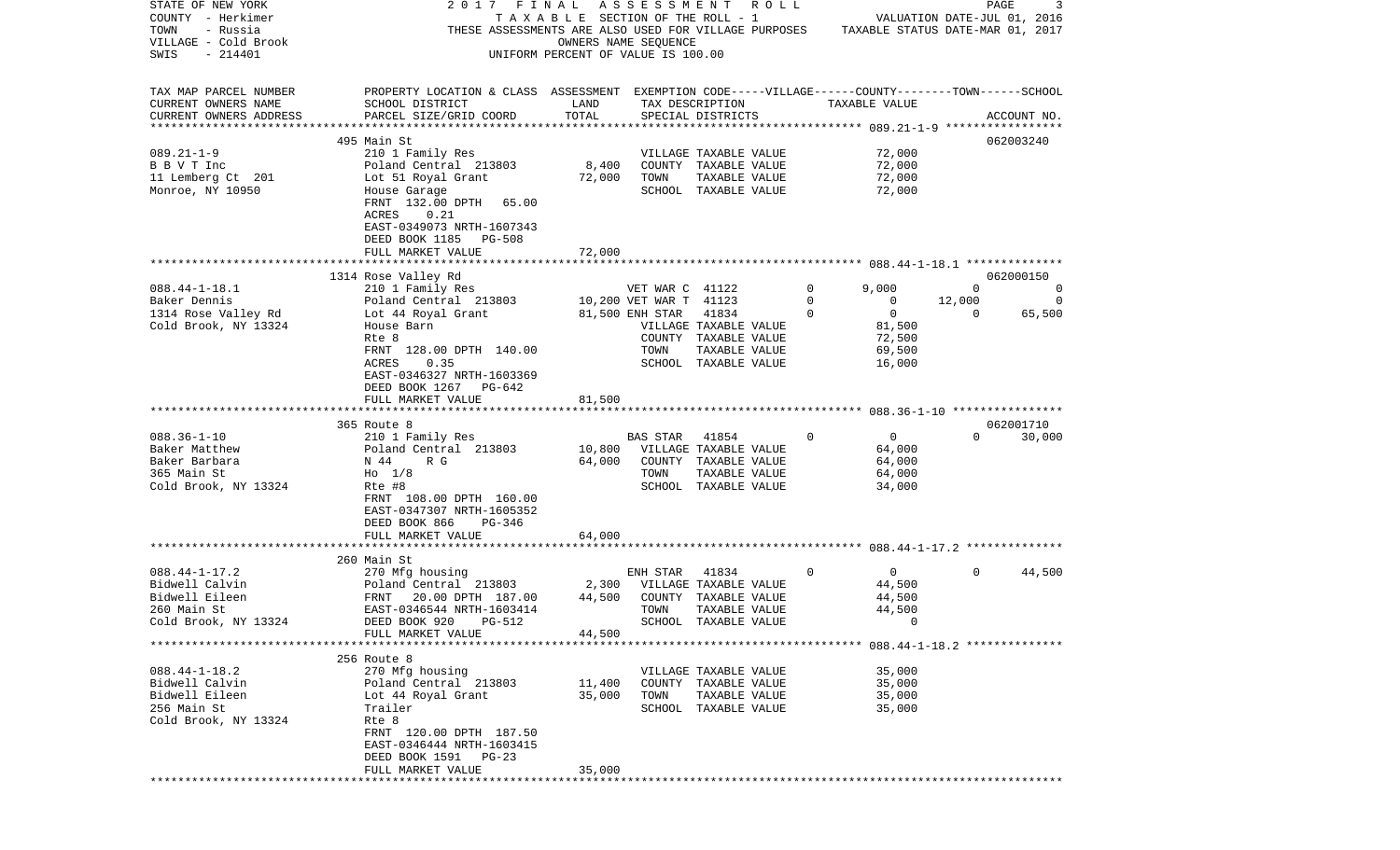| STATE OF NEW YORK      | 2017<br>FINAL                                                                                      |        |                      | A S S E S S M E N T R O L L     |              |                                  | PAGE     | 4           |
|------------------------|----------------------------------------------------------------------------------------------------|--------|----------------------|---------------------------------|--------------|----------------------------------|----------|-------------|
| COUNTY - Herkimer      |                                                                                                    |        |                      | TAXABLE SECTION OF THE ROLL - 1 |              | VALUATION DATE-JUL 01, 2016      |          |             |
| TOWN<br>- Russia       | THESE ASSESSMENTS ARE ALSO USED FOR VILLAGE PURPOSES                                               |        |                      |                                 |              | TAXABLE STATUS DATE-MAR 01, 2017 |          |             |
| VILLAGE - Cold Brook   |                                                                                                    |        | OWNERS NAME SEQUENCE |                                 |              |                                  |          |             |
| SWIS<br>$-214401$      | UNIFORM PERCENT OF VALUE IS 100.00                                                                 |        |                      |                                 |              |                                  |          |             |
|                        |                                                                                                    |        |                      |                                 |              |                                  |          |             |
| TAX MAP PARCEL NUMBER  | PROPERTY LOCATION & CLASS ASSESSMENT EXEMPTION CODE-----VILLAGE------COUNTY-------TOWN------SCHOOL |        |                      |                                 |              |                                  |          |             |
| CURRENT OWNERS NAME    | SCHOOL DISTRICT                                                                                    | LAND   |                      | TAX DESCRIPTION                 |              | TAXABLE VALUE                    |          |             |
| CURRENT OWNERS ADDRESS | PARCEL SIZE/GRID COORD                                                                             | TOTAL  |                      | SPECIAL DISTRICTS               |              |                                  |          | ACCOUNT NO. |
|                        | Norway St                                                                                          |        |                      |                                 |              |                                  |          |             |
| $089.21 - 1 - 28.2$    | 241 Rural res&ag                                                                                   |        |                      | VILLAGE TAXABLE VALUE           |              | 26,000                           |          |             |
| Billick Raymond        | Poland Central 213803                                                                              | 25,000 |                      | COUNTY TAXABLE VALUE            |              | 26,000                           |          |             |
| 3419 Black Creek Rd    | Lot 51 Royal Grant                                                                                 | 26,000 | TOWN                 | TAXABLE VALUE                   |              | 26,000                           |          |             |
| Cold Brook, NY 13324   | ACRES 11.70                                                                                        |        |                      | SCHOOL TAXABLE VALUE            |              | 26,000                           |          |             |
|                        | EAST-0349788 NRTH-1606668                                                                          |        |                      |                                 |              |                                  |          |             |
|                        | DEED BOOK 882<br>PG-245                                                                            |        |                      |                                 |              |                                  |          |             |
|                        | FULL MARKET VALUE                                                                                  | 26,000 |                      |                                 |              |                                  |          |             |
|                        |                                                                                                    |        |                      |                                 |              |                                  |          |             |
|                        | 407 Route 8                                                                                        |        |                      |                                 |              |                                  |          | 062000330   |
| $088.36 - 1 - 16$      | 210 1 Family Res                                                                                   |        | BAS STAR             | 41854                           | $\mathbf{0}$ | $\overline{0}$                   | $\Omega$ | 30,000      |
| Blue Everett           | Poland Central 213803                                                                              | 15,700 |                      | VILLAGE TAXABLE VALUE           |              | 90,000                           |          |             |
| Blue Joyce             | Lot 44 Royal Grant                                                                                 | 90,000 |                      | COUNTY TAXABLE VALUE            |              | 90,000                           |          |             |
| c/o Denise-Joy Blue    | House Garage                                                                                       |        | TOWN                 | TAXABLE VALUE                   |              | 90,000                           |          |             |
| 407 Main St            | FRNT 130.00 DPTH 258.00                                                                            |        |                      | SCHOOL TAXABLE VALUE            |              | 60,000                           |          |             |
| Cold Brook, NY 13324   | ACRES<br>1.20                                                                                      |        |                      |                                 |              |                                  |          |             |
|                        | EAST-0347900 NRTH-1606026                                                                          |        |                      |                                 |              |                                  |          |             |
|                        | DEED BOOK 943<br>PG-475                                                                            |        |                      |                                 |              |                                  |          |             |
|                        | FULL MARKET VALUE                                                                                  | 90,000 |                      |                                 |              |                                  |          |             |
|                        |                                                                                                    |        |                      |                                 |              |                                  |          |             |
|                        | 4367 Norway St                                                                                     |        |                      |                                 |              |                                  |          |             |
| $089.29 - 1 - 11.2$    | 210 1 Family Res                                                                                   |        | BAS STAR             | 41854                           | $\Omega$     | $\overline{0}$                   | $\Omega$ | 30,000      |
| Boyce Mark W           | Poland Central 213803                                                                              | 24,300 |                      | VILLAGE TAXABLE VALUE           |              | 81,500                           |          |             |
| Boyce Crystal J        | FRNT 294.00 DPTH                                                                                   | 81,500 |                      | COUNTY TAXABLE VALUE            |              | 81,500                           |          |             |
| 4367 Norway St         | 4.30<br>ACRES                                                                                      |        | TOWN                 | TAXABLE VALUE                   |              | 81,500                           |          |             |
| Cold Brook, NY 13324   | EAST-0349853 NRTH-1605420                                                                          |        |                      | SCHOOL TAXABLE VALUE            |              | 51,500                           |          |             |
|                        | DEED BOOK 1239 PG-156                                                                              |        |                      |                                 |              |                                  |          |             |
|                        | FULL MARKET VALUE                                                                                  | 81,500 |                      |                                 |              |                                  |          |             |
|                        |                                                                                                    |        |                      |                                 |              |                                  |          |             |
|                        | 4442 Norway St                                                                                     |        |                      |                                 |              |                                  |          | 062003270   |
| $089.29 - 1 - 1$       | 210 1 Family Res                                                                                   |        | <b>BAS STAR</b>      | 41854                           | $\mathbf{0}$ | $\overline{0}$                   | $\Omega$ | 30,000      |
| Burns Roger            | Poland Central 213803                                                                              |        |                      | 6,900 VILLAGE TAXABLE VALUE     |              | 61,500                           |          |             |
| Burns Jane             | E 43<br>Rg                                                                                         | 61,500 |                      | COUNTY TAXABLE VALUE            |              | 61,500                           |          |             |
| 4442 Norway St         | $H_0$ 1/8                                                                                          |        | TOWN                 | TAXABLE VALUE                   |              | 61,500                           |          |             |
| Cold Brook, NY 13324   | Military                                                                                           |        |                      | SCHOOL TAXABLE VALUE            |              | 31,500                           |          |             |
|                        | 77.00 DPTH<br>FRNT                                                                                 |        |                      |                                 |              |                                  |          |             |
|                        | ACRES<br>0.15                                                                                      |        |                      |                                 |              |                                  |          |             |
|                        | EAST-0348761 NRTH-1606569                                                                          |        |                      |                                 |              |                                  |          |             |
|                        | DEED BOOK 1291<br>PG-87                                                                            |        |                      |                                 |              |                                  |          |             |
|                        | FULL MARKET VALUE                                                                                  | 61,500 |                      |                                 |              |                                  |          |             |
|                        |                                                                                                    |        |                      |                                 |              |                                  |          |             |
|                        | 4429 Norway St                                                                                     |        |                      |                                 |              |                                  |          | 062000810   |
| $089.29 - 1 - 17.1$    | 210 1 Family Res                                                                                   |        | BAS STAR 41854       |                                 | $\mathbf 0$  | $\mathsf{O}$                     | $\Omega$ | 30,000      |
| Bush Winifred Lydford  | Poland Central 213803                                                                              |        |                      | 23,700 VILLAGE TAXABLE VALUE    |              | 94,800                           |          |             |
| 20 Military Rd         | Lot 43 Royal Grant                                                                                 | 94,800 |                      | COUNTY TAXABLE VALUE            |              | 94,800                           |          |             |
| Cold Brook, NY 13324   | House Garage                                                                                       |        | TOWN                 | TAXABLE VALUE                   |              | 94,800                           |          |             |
|                        | 4.09 BANK<br>135<br>ACRES                                                                          |        |                      | SCHOOL TAXABLE VALUE            |              | 64,800                           |          |             |
|                        | EAST-0348770 NRTH-1606034                                                                          |        |                      |                                 |              |                                  |          |             |
|                        | DEED BOOK 841<br>PG-315                                                                            |        |                      |                                 |              |                                  |          |             |
|                        | FULL MARKET VALUE                                                                                  | 94,800 |                      |                                 |              |                                  |          |             |
|                        |                                                                                                    |        |                      |                                 |              |                                  |          |             |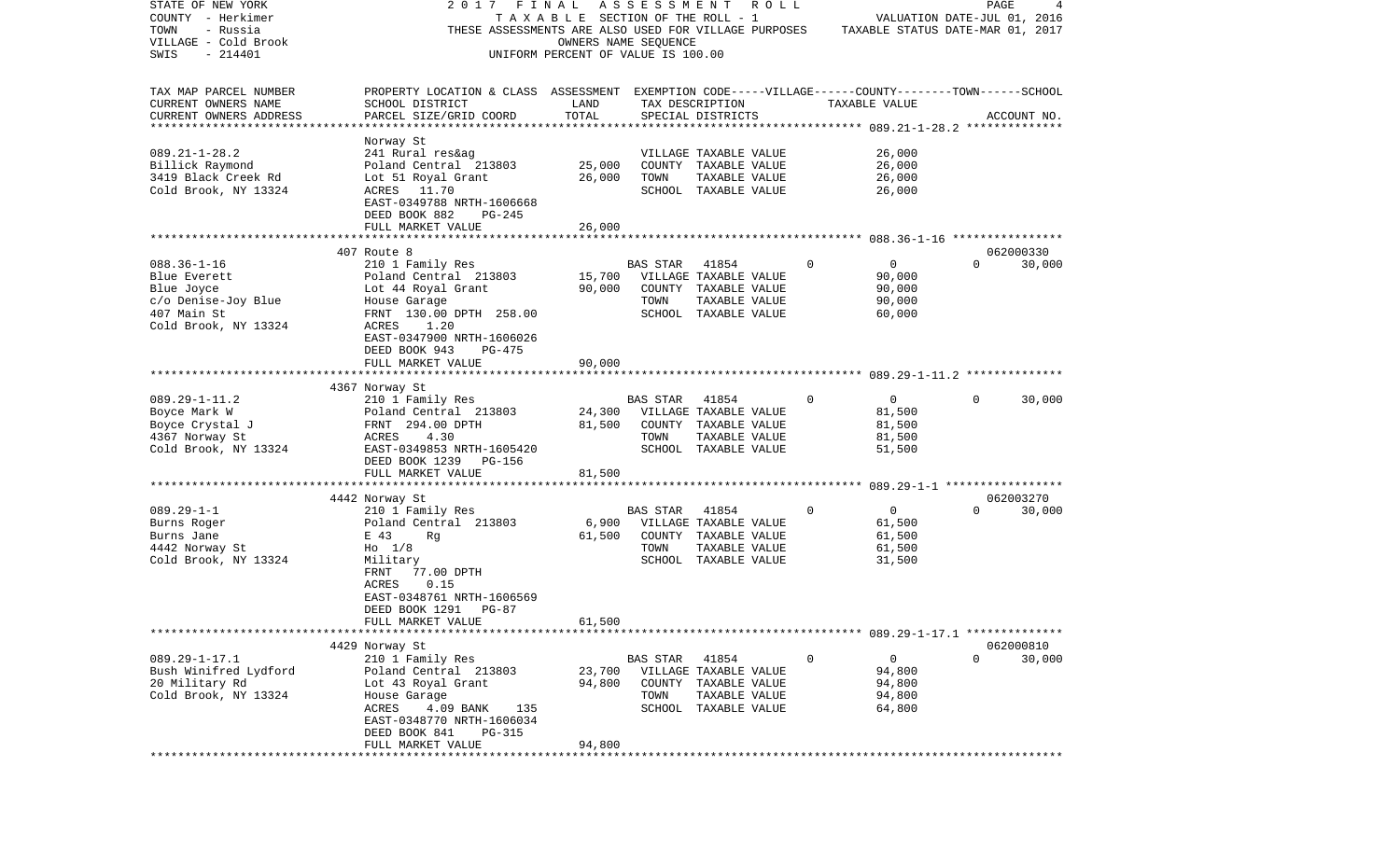| STATE OF NEW YORK<br>COUNTY - Herkimer<br>- Russia<br>TOWN<br>VILLAGE - Cold Brook<br>$-214401$<br>SWIS |                                                                                                                                                 | OWNERS NAME SEQUENCE<br>UNIFORM PERCENT OF VALUE IS 100.00 |                | 2017 FINAL ASSESSMENT ROLL<br>T A X A B L E SECTION OF THE ROLL - 1 |             |                  | 5<br>PAGE<br>VALUATION DATE-JUL 01, 2016<br>THESE ASSESSMENTS ARE ALSO USED FOR VILLAGE PURPOSES TAXABLE STATUS DATE-MAR 01, 2017 |
|---------------------------------------------------------------------------------------------------------|-------------------------------------------------------------------------------------------------------------------------------------------------|------------------------------------------------------------|----------------|---------------------------------------------------------------------|-------------|------------------|-----------------------------------------------------------------------------------------------------------------------------------|
| TAX MAP PARCEL NUMBER<br>CURRENT OWNERS NAME<br>CURRENT OWNERS ADDRESS                                  | PROPERTY LOCATION & CLASS ASSESSMENT EXEMPTION CODE-----VILLAGE------COUNTY-------TOWN------SCHOOL<br>SCHOOL DISTRICT<br>PARCEL SIZE/GRID COORD | LAND<br>TOTAL                                              |                | TAX DESCRIPTION<br>SPECIAL DISTRICTS                                |             | TAXABLE VALUE    | ACCOUNT NO.                                                                                                                       |
|                                                                                                         |                                                                                                                                                 |                                                            |                |                                                                     |             |                  |                                                                                                                                   |
| $084.77 - 1 - 3$                                                                                        | 580 Route 8<br>210 1 Family Res                                                                                                                 |                                                            | ENH STAR       | 41834                                                               | $\Omega$    | $\overline{0}$   | 062002460<br>$\Omega$<br>65,500                                                                                                   |
| Butera Dorothy                                                                                          | Poland Central 213803                                                                                                                           |                                                            |                | 4,700 VILLAGE TAXABLE VALUE                                         |             | 88,000           |                                                                                                                                   |
| 580 Main St                                                                                             | S 51<br>Rq                                                                                                                                      | 88,000                                                     |                | COUNTY TAXABLE VALUE                                                |             | 88,000           |                                                                                                                                   |
| Cold Brook, NY 13324                                                                                    | $H_0$ 1                                                                                                                                         |                                                            | TOWN           | TAXABLE VALUE                                                       |             | 88,000           |                                                                                                                                   |
|                                                                                                         | Rte 8                                                                                                                                           |                                                            |                | SCHOOL TAXABLE VALUE                                                |             | 22,500           |                                                                                                                                   |
|                                                                                                         | FRNT<br>62.00 DPTH 150.00<br>EAST-0349944 NRTH-1608907                                                                                          |                                                            |                |                                                                     |             |                  |                                                                                                                                   |
|                                                                                                         | DEED BOOK 787<br>$PG-368$                                                                                                                       |                                                            |                |                                                                     |             |                  |                                                                                                                                   |
|                                                                                                         | FULL MARKET VALUE                                                                                                                               | 88,000                                                     |                |                                                                     |             |                  |                                                                                                                                   |
|                                                                                                         | ********************                                                                                                                            |                                                            |                |                                                                     |             |                  |                                                                                                                                   |
|                                                                                                         | 371 Route 8                                                                                                                                     |                                                            |                |                                                                     |             |                  | 062000660                                                                                                                         |
| $088.36 - 1 - 11$                                                                                       | 210 1 Family Res                                                                                                                                |                                                            |                | VILLAGE TAXABLE VALUE                                               |             | 58,100           |                                                                                                                                   |
| Caldwell Lawrence                                                                                       | Poland Central 213803                                                                                                                           | 22,000                                                     |                | COUNTY TAXABLE VALUE                                                |             | 58,100           |                                                                                                                                   |
| c/o Lorraine Caldwell<br>8334 State Route 274                                                           | N 44<br>Rq<br>Ho $2 \frac{3}{4}$                                                                                                                | 58,100                                                     | TOWN           | TAXABLE VALUE<br>SCHOOL TAXABLE VALUE                               |             | 58,100<br>58,100 |                                                                                                                                   |
| Holland Patent, NY 13354                                                                                | Rte 8                                                                                                                                           |                                                            |                |                                                                     |             |                  |                                                                                                                                   |
|                                                                                                         | ACRES<br>3.40                                                                                                                                   |                                                            |                |                                                                     |             |                  |                                                                                                                                   |
|                                                                                                         | EAST-0347291 NRTH-1605571                                                                                                                       |                                                            |                |                                                                     |             |                  |                                                                                                                                   |
|                                                                                                         | DEED BOOK 939<br>$PG-23$                                                                                                                        |                                                            |                |                                                                     |             |                  |                                                                                                                                   |
|                                                                                                         | FULL MARKET VALUE<br>****************************                                                                                               | 58,100                                                     |                |                                                                     |             |                  |                                                                                                                                   |
|                                                                                                         | 373 Route 8                                                                                                                                     |                                                            |                |                                                                     |             |                  | 062002130                                                                                                                         |
| $088.36 - 1 - 12$                                                                                       | 210 1 Family Res                                                                                                                                |                                                            |                | VILLAGE TAXABLE VALUE                                               |             | 19,300           |                                                                                                                                   |
| Caldwell Lorraine                                                                                       | Poland Central 213803                                                                                                                           | 7,700                                                      |                | COUNTY TAXABLE VALUE                                                |             | 19,300           |                                                                                                                                   |
| 8334 State Route 274                                                                                    | Lot 44 Royal Grant                                                                                                                              | 19,300                                                     | TOWN           | TAXABLE VALUE                                                       |             | 19,300           |                                                                                                                                   |
| Holland Patent, NY 13354                                                                                | House                                                                                                                                           |                                                            |                | SCHOOL TAXABLE VALUE                                                |             | 19,300           |                                                                                                                                   |
|                                                                                                         | FRNT 66.00 DPTH 123.70<br>ACRES<br>0.17                                                                                                         |                                                            |                |                                                                     |             |                  |                                                                                                                                   |
|                                                                                                         | EAST-0347443 NRTH-1605536                                                                                                                       |                                                            |                |                                                                     |             |                  |                                                                                                                                   |
|                                                                                                         | DEED BOOK 939<br>$PG-23$                                                                                                                        |                                                            |                |                                                                     |             |                  |                                                                                                                                   |
|                                                                                                         | FULL MARKET VALUE                                                                                                                               | 19,300                                                     |                |                                                                     |             |                  |                                                                                                                                   |
|                                                                                                         |                                                                                                                                                 |                                                            |                |                                                                     |             |                  |                                                                                                                                   |
|                                                                                                         | 441 Route 8                                                                                                                                     |                                                            |                |                                                                     |             |                  | 062003420                                                                                                                         |
| $088.36 - 1 - 25$                                                                                       | 220 2 Family Res                                                                                                                                |                                                            | BAS STAR 41854 |                                                                     | $\mathbf 0$ | $\overline{0}$   | $\Omega$<br>30,000                                                                                                                |
| Carcone Phillip<br>Carcone Sheila                                                                       | Poland Central 213803<br>N 43<br>Rq                                                                                                             | 13,400<br>99,300                                           |                | VILLAGE TAXABLE VALUE<br>COUNTY TAXABLE VALUE                       |             | 99,300<br>99,300 |                                                                                                                                   |
| 441 Main St                                                                                             | $H_0$ 6/10                                                                                                                                      |                                                            | TOWN           | TAXABLE VALUE                                                       |             | 99,300           |                                                                                                                                   |
| Cold Brook, NY 13324                                                                                    | Rte 8                                                                                                                                           |                                                            |                | SCHOOL TAXABLE VALUE                                                |             | 69,300           |                                                                                                                                   |
|                                                                                                         | FRNT<br>95.00 DPTH 395.00                                                                                                                       |                                                            |                |                                                                     |             |                  |                                                                                                                                   |
|                                                                                                         | ACRES<br>0.68                                                                                                                                   |                                                            |                |                                                                     |             |                  |                                                                                                                                   |
|                                                                                                         | EAST-0348286 NRTH-1606561                                                                                                                       |                                                            |                |                                                                     |             |                  |                                                                                                                                   |
|                                                                                                         | DEED BOOK 1344<br>PG-343<br>FULL MARKET VALUE                                                                                                   | 99,300                                                     |                |                                                                     |             |                  |                                                                                                                                   |
|                                                                                                         |                                                                                                                                                 |                                                            |                |                                                                     |             |                  |                                                                                                                                   |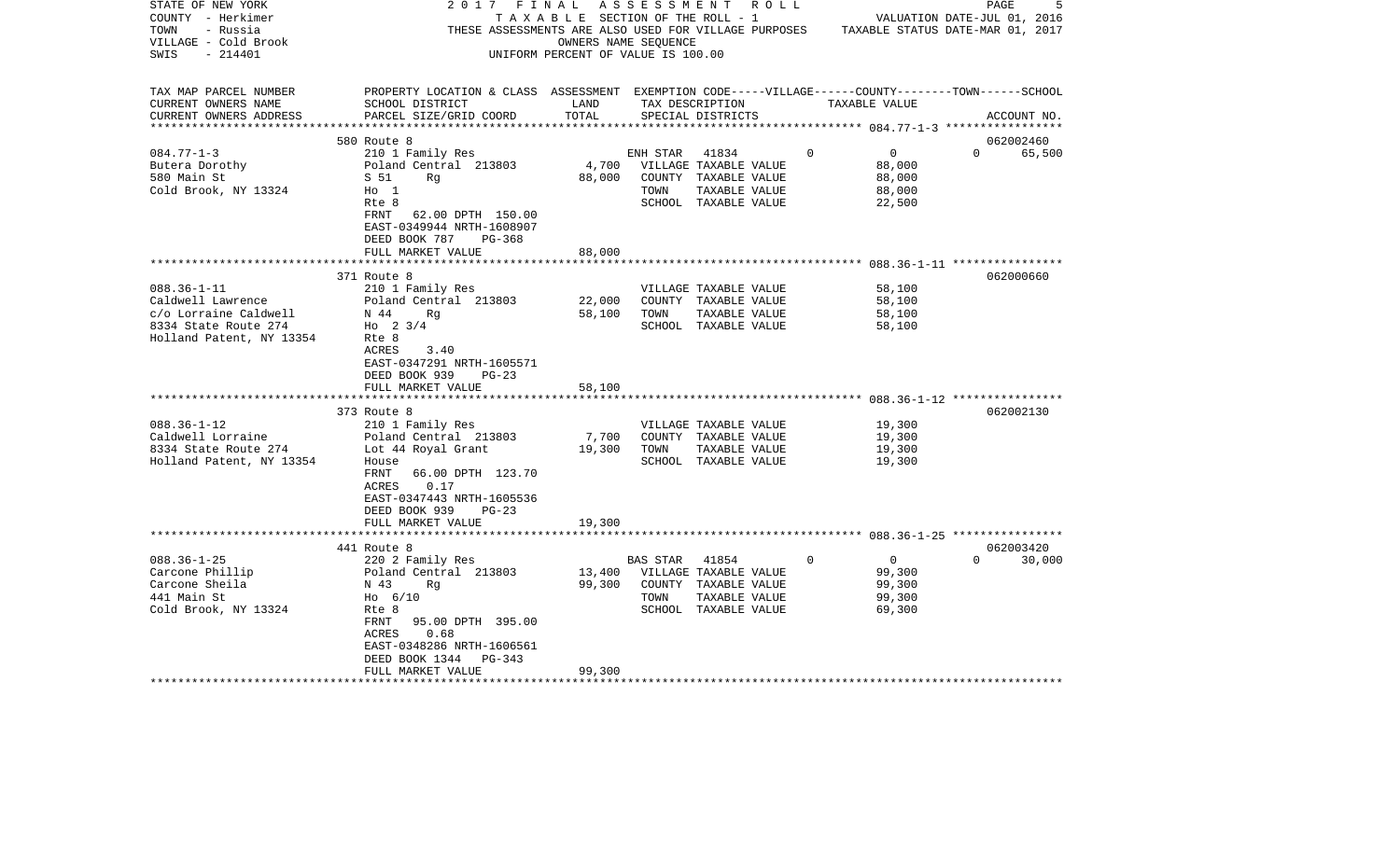| STATE OF NEW YORK<br>COUNTY - Herkimer        | 2017                                                                                               | FINAL<br>TAXABLE SECTION OF THE ROLL - 1 | A S S E S S M E N T |                                      | R O L L  |               | PAGE<br>6<br>VALUATION DATE-JUL 01, 2016 |
|-----------------------------------------------|----------------------------------------------------------------------------------------------------|------------------------------------------|---------------------|--------------------------------------|----------|---------------|------------------------------------------|
| TOWN<br>- Russia                              |                                                                                                    |                                          |                     |                                      |          |               |                                          |
| VILLAGE - Cold Brook                          | THESE ASSESSMENTS ARE ALSO USED FOR VILLAGE PURPOSES                                               |                                          |                     |                                      |          |               | TAXABLE STATUS DATE-MAR 01, 2017         |
| $-214401$                                     |                                                                                                    | OWNERS NAME SEQUENCE                     |                     |                                      |          |               |                                          |
| SWIS                                          |                                                                                                    | UNIFORM PERCENT OF VALUE IS 100.00       |                     |                                      |          |               |                                          |
|                                               |                                                                                                    |                                          |                     |                                      |          |               |                                          |
| TAX MAP PARCEL NUMBER                         | PROPERTY LOCATION & CLASS ASSESSMENT EXEMPTION CODE-----VILLAGE------COUNTY-------TOWN------SCHOOL |                                          |                     |                                      |          |               |                                          |
| CURRENT OWNERS NAME<br>CURRENT OWNERS ADDRESS | SCHOOL DISTRICT<br>PARCEL SIZE/GRID COORD                                                          | LAND<br>TOTAL                            |                     | TAX DESCRIPTION<br>SPECIAL DISTRICTS |          | TAXABLE VALUE | ACCOUNT NO.                              |
|                                               |                                                                                                    |                                          |                     |                                      |          |               |                                          |
|                                               | Route 8                                                                                            |                                          |                     |                                      |          |               | 2000770                                  |
| $088.44 - 1 - 10.1$                           | 311 Res vac land                                                                                   |                                          |                     | VILLAGE TAXABLE VALUE                |          | 1,700         |                                          |
| Carnright Francis                             | Poland Central 213803                                                                              | 1,700                                    |                     | COUNTY TAXABLE VALUE                 |          | 1,700         |                                          |
| 1202 McKinley Ave                             | Lot 44 Royal Grant                                                                                 | 1,700                                    | TOWN                | TAXABLE VALUE                        |          | 1,700         |                                          |
| Ajo, AZ 85321                                 | Vacant Land                                                                                        |                                          |                     | SCHOOL TAXABLE VALUE                 |          | 1,700         |                                          |
|                                               | 60.00 DPTH 295.00<br>FRNT                                                                          |                                          |                     |                                      |          |               |                                          |
|                                               | 2.20<br>ACRES                                                                                      |                                          |                     |                                      |          |               |                                          |
|                                               | EAST-0347290 NRTH-1604446                                                                          |                                          |                     |                                      |          |               |                                          |
|                                               |                                                                                                    |                                          |                     |                                      |          |               |                                          |
|                                               | DEED BOOK 901<br>PG-237<br>FULL MARKET VALUE                                                       | 1,700                                    |                     |                                      |          |               |                                          |
|                                               | **********************                                                                             | ************                             |                     |                                      |          |               |                                          |
|                                               | Route 8                                                                                            |                                          |                     |                                      |          |               | 2000775                                  |
| $088.44 - 1 - 10.3$                           | 311 Res vac land                                                                                   |                                          |                     | VILLAGE TAXABLE VALUE                |          | 200           |                                          |
| Carnright Francis G                           | Poland Central 213803                                                                              | 200                                      |                     | COUNTY TAXABLE VALUE                 |          | 200           |                                          |
| Carnright Diane B                             | Lot 44 Royal Grant                                                                                 | 200                                      | TOWN                | TAXABLE VALUE                        |          | 200           |                                          |
| 1201 Mckinley Ave                             | Vacant Land                                                                                        |                                          |                     | SCHOOL TAXABLE VALUE                 |          | 200           |                                          |
| Ajo, AZ 85321                                 | 60.00 DPTH 300.00<br>FRNT                                                                          |                                          |                     |                                      |          |               |                                          |
|                                               | EAST-0347327 NRTH-1604617                                                                          |                                          |                     |                                      |          |               |                                          |
|                                               | DEED BOOK 752<br>PG-216                                                                            |                                          |                     |                                      |          |               |                                          |
|                                               | FULL MARKET VALUE                                                                                  | 200                                      |                     |                                      |          |               |                                          |
|                                               |                                                                                                    |                                          |                     |                                      |          |               |                                          |
|                                               | 4437 Norway St                                                                                     |                                          |                     |                                      |          |               | 062002970                                |
| $089.29 - 1 - 20$                             | 210 1 Family Res                                                                                   |                                          | BAS STAR            | 41854                                | $\Omega$ | $\mathbf 0$   | $\Omega$<br>30,000                       |
| Carnright Gene                                | Poland Central 213803                                                                              | 8,500                                    |                     | VILLAGE TAXABLE VALUE                |          | 83,500        |                                          |
| 4437 Norway St                                | Lot 43 Royal Grant                                                                                 | 83,500                                   |                     | COUNTY TAXABLE VALUE                 |          | 83,500        |                                          |
| Cold Brook, NY 13324                          | House                                                                                              |                                          | TOWN                | TAXABLE VALUE                        |          | 83,500        |                                          |
|                                               | Merged 17.4 10/06 BW                                                                               |                                          |                     | SCHOOL TAXABLE VALUE                 |          | 53,500        |                                          |
|                                               | 85.00 DPTH 369.00<br>FRNT                                                                          |                                          |                     |                                      |          |               |                                          |
|                                               | 0.72<br>ACRES                                                                                      |                                          |                     |                                      |          |               |                                          |
|                                               | EAST-0348713 NRTH-1606285                                                                          |                                          |                     |                                      |          |               |                                          |
|                                               | DEED BOOK 678<br>$PG-53$                                                                           |                                          |                     |                                      |          |               |                                          |
|                                               | FULL MARKET VALUE                                                                                  | 83,500                                   |                     |                                      |          |               |                                          |
|                                               |                                                                                                    |                                          |                     |                                      |          |               |                                          |
|                                               | Route 8                                                                                            |                                          |                     |                                      |          |               | 062002760                                |
| $089.21 - 1 - 33$                             | 312 Vac w/imprv                                                                                    |                                          |                     | VILLAGE TAXABLE VALUE                |          | 1,700         |                                          |
| Carnright Gene R Sr.                          | Poland Central 213803                                                                              | 700                                      |                     | COUNTY TAXABLE VALUE                 |          | 1,700         |                                          |
| 4437 Norway St                                | S 51<br>Ra                                                                                         | 1,700                                    | TOWN                | TAXABLE VALUE                        |          | 1,700         |                                          |
| Cold Brook, NY 13324                          | Gar $1/8$                                                                                          |                                          |                     | SCHOOL TAXABLE VALUE                 |          | 1,700         |                                          |
|                                               | Rte 8                                                                                              |                                          |                     |                                      |          |               |                                          |
|                                               | 88.00 DPTH 78.21<br>FRNT                                                                           |                                          |                     |                                      |          |               |                                          |
|                                               | EAST-0348877 NRTH-1606839                                                                          |                                          |                     |                                      |          |               |                                          |
|                                               | DEED BOOK 2017<br><b>PG-78</b>                                                                     |                                          |                     |                                      |          |               |                                          |
|                                               | FULL MARKET VALUE                                                                                  | 1,700                                    |                     |                                      |          |               |                                          |
| *******************                           | **********************                                                                             |                                          |                     |                                      |          |               |                                          |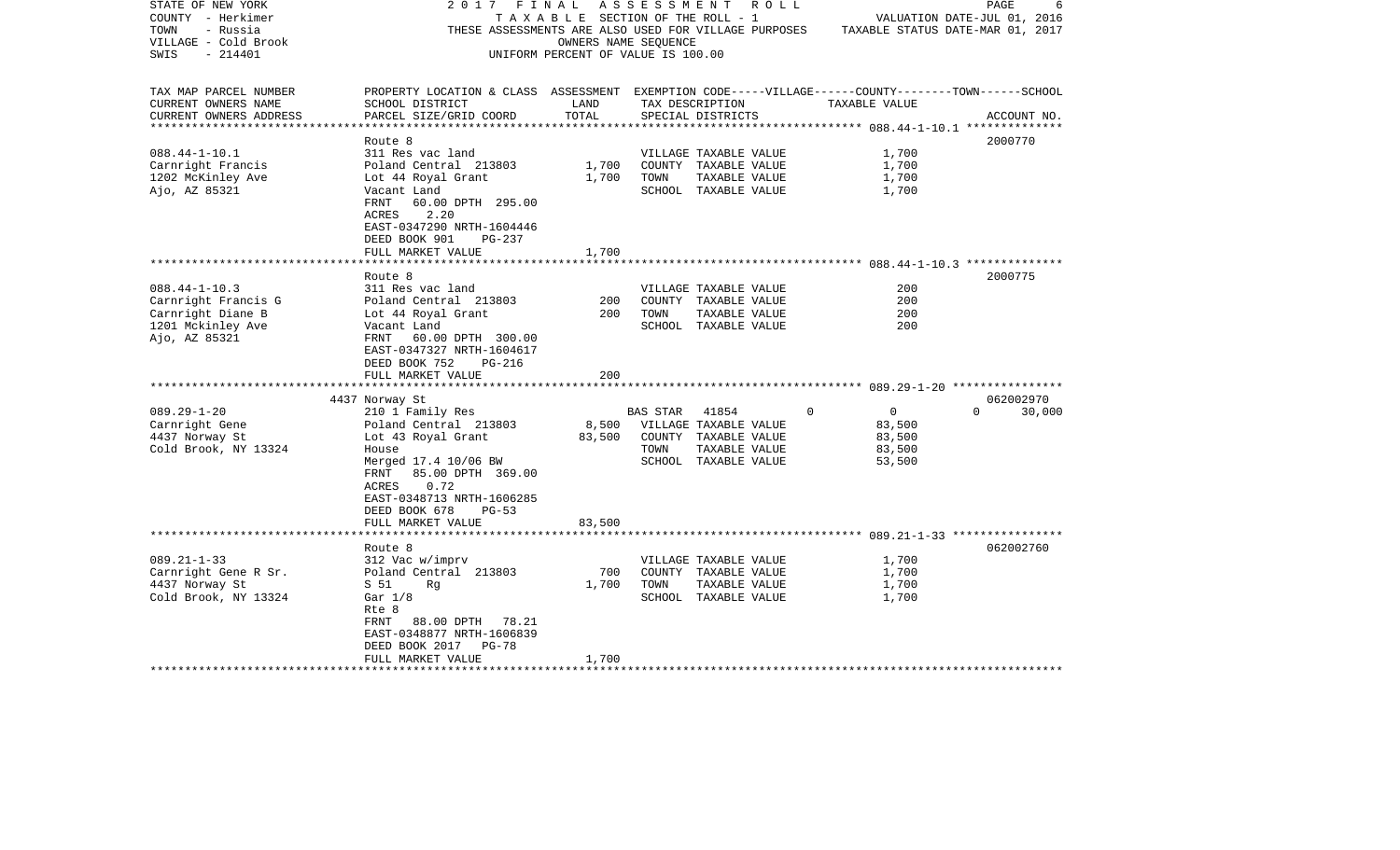| STATE OF NEW YORK                                 | 2017                                                                                               | FINAL                              |          | A S S E S S M E N T R O L L |          |                | PAGE                             |        |
|---------------------------------------------------|----------------------------------------------------------------------------------------------------|------------------------------------|----------|-----------------------------|----------|----------------|----------------------------------|--------|
| COUNTY - Herkimer                                 |                                                                                                    | TAXABLE SECTION OF THE ROLL - 1    |          |                             |          |                | VALUATION DATE-JUL 01, 2016      |        |
| TOWN<br>- Russia                                  | THESE ASSESSMENTS ARE ALSO USED FOR VILLAGE PURPOSES                                               |                                    |          |                             |          |                | TAXABLE STATUS DATE-MAR 01, 2017 |        |
| VILLAGE - Cold Brook                              |                                                                                                    | OWNERS NAME SEOUENCE               |          |                             |          |                |                                  |        |
| $-214401$<br>SWIS                                 |                                                                                                    | UNIFORM PERCENT OF VALUE IS 100.00 |          |                             |          |                |                                  |        |
|                                                   |                                                                                                    |                                    |          |                             |          |                |                                  |        |
|                                                   |                                                                                                    |                                    |          |                             |          |                |                                  |        |
| TAX MAP PARCEL NUMBER                             | PROPERTY LOCATION & CLASS ASSESSMENT EXEMPTION CODE-----VILLAGE------COUNTY-------TOWN------SCHOOL |                                    |          |                             |          |                |                                  |        |
| CURRENT OWNERS NAME                               | SCHOOL DISTRICT                                                                                    | LAND                               |          | TAX DESCRIPTION             |          | TAXABLE VALUE  |                                  |        |
| CURRENT OWNERS ADDRESS<br>*******************     | PARCEL SIZE/GRID COORD                                                                             | TOTAL<br>****************          |          | SPECIAL DISTRICTS           |          |                | ACCOUNT NO.                      |        |
|                                                   | 4411 Norway St                                                                                     |                                    |          |                             |          |                | 062000750                        |        |
| $089.29 - 1 - 16$                                 | 210 1 Family Res                                                                                   |                                    |          | VILLAGE TAXABLE VALUE       |          | 28,000         |                                  |        |
| Carnright Harold R                                | Poland Central 213803                                                                              | 3,900                              |          | COUNTY TAXABLE VALUE        |          | 28,000         |                                  |        |
| Carnright Beverly A                               | S 43 Rg                                                                                            | 28,000                             | TOWN     | TAXABLE VALUE               |          | 28,000         |                                  |        |
| 4411 Norway St                                    | Ho 1/4Acre                                                                                         |                                    |          | SCHOOL TAXABLE VALUE        |          | 28,000         |                                  |        |
| Cold Brook, NY 13324                              | Military Road                                                                                      |                                    |          |                             |          |                |                                  |        |
|                                                   |                                                                                                    |                                    |          |                             |          |                |                                  |        |
|                                                   | FRNT 40.00 DPTH 93.00                                                                              |                                    |          |                             |          |                |                                  |        |
|                                                   | EAST-0349237 NRTH-1606070                                                                          |                                    |          |                             |          |                |                                  |        |
|                                                   | DEED BOOK 00628 PG-00013                                                                           |                                    |          |                             |          |                |                                  |        |
|                                                   | FULL MARKET VALUE                                                                                  | 28,000                             |          |                             |          |                |                                  |        |
|                                                   |                                                                                                    |                                    |          |                             |          |                | 062009000                        |        |
| $089.21 - 1 - 12$                                 | Military Rd                                                                                        |                                    |          |                             |          |                |                                  |        |
|                                                   | 105 Vac farmland                                                                                   |                                    |          | VILLAGE TAXABLE VALUE       |          | 14,600         |                                  |        |
| Chessen Kevin                                     | Poland Central 213803                                                                              | 14,600                             |          | COUNTY TAXABLE VALUE        |          | 14,600         |                                  |        |
| Chessen Christine                                 | E 51 Rg                                                                                            | 14,600                             | TOWN     | TAXABLE VALUE               |          | 14,600         |                                  |        |
| 3445 Washington St                                | Farm 10 Acres                                                                                      |                                    |          | SCHOOL TAXABLE VALUE        |          | 14,600         |                                  |        |
| San Fransisco, CA 94118                           | Grant                                                                                              |                                    |          |                             |          |                |                                  |        |
|                                                   | ACRES<br>14.60                                                                                     |                                    |          |                             |          |                |                                  |        |
|                                                   | EAST-0348822 NRTH-1607835                                                                          |                                    |          |                             |          |                |                                  |        |
|                                                   | DEED BOOK 1530<br><b>PG-205</b>                                                                    |                                    |          |                             |          |                |                                  |        |
|                                                   | FULL MARKET VALUE                                                                                  | 14,600                             |          |                             |          |                |                                  |        |
|                                                   |                                                                                                    |                                    |          |                             |          |                |                                  |        |
|                                                   | Cold Brook                                                                                         |                                    |          |                             |          |                |                                  |        |
| $088.44 - 1 - 24$                                 | 311 Res vac land                                                                                   |                                    |          | VILLAGE TAXABLE VALUE       |          | 12,800         |                                  |        |
| CL Farmland Holdings LLC                          | Poland Central 213803                                                                              | 12,800                             |          | COUNTY TAXABLE VALUE        |          | 12,800         |                                  |        |
| Chessen Revocable Trust Kevin portion of parcel 9 |                                                                                                    | 12,800                             | TOWN     | TAXABLE VALUE               |          | 12,800         |                                  |        |
| 3445 Washington St                                | inside village                                                                                     |                                    |          | SCHOOL TAXABLE VALUE        |          | 12,800         |                                  |        |
| San Francisco, NY 94118                           | 3.70<br>ACRES                                                                                      |                                    |          |                             |          |                |                                  |        |
|                                                   | EAST-0346689 NRTH-1604636                                                                          |                                    |          |                             |          |                |                                  |        |
|                                                   | DEED BOOK 1584 PG-504                                                                              |                                    |          |                             |          |                |                                  |        |
|                                                   | FULL MARKET VALUE                                                                                  | 12,800                             |          |                             |          |                |                                  |        |
|                                                   |                                                                                                    |                                    |          |                             |          |                |                                  |        |
|                                                   | 458 Route 8                                                                                        |                                    |          |                             |          |                | 062001170                        |        |
| $089.21 - 1 - 34$                                 | 210 1 Family Res                                                                                   |                                    | BAS STAR | 41854                       | $\Omega$ | $\overline{0}$ | $\Omega$                         | 30,000 |
| Claflin Steven L                                  | Poland Central 213803                                                                              | 10,000                             |          | VILLAGE TAXABLE VALUE       |          | 83,300         |                                  |        |
| Claflin Pauline P                                 | S 43<br>Rg                                                                                         | 83,300                             |          | COUNTY TAXABLE VALUE        |          | 83,300         |                                  |        |
| PO Box 94                                         | $H_0$ 4/10                                                                                         |                                    | TOWN     | TAXABLE VALUE               |          | 83,300         |                                  |        |
|                                                   |                                                                                                    |                                    |          |                             |          |                |                                  |        |
| Cold Brook, NY 13324                              | Rte 8                                                                                              |                                    |          | SCHOOL TAXABLE VALUE        |          | 53,300         |                                  |        |
|                                                   | FRNT 111.00 DPTH 132.00                                                                            |                                    |          |                             |          |                |                                  |        |
|                                                   | EAST-0348793 NRTH-1606672                                                                          |                                    |          |                             |          |                |                                  |        |
|                                                   | DEED BOOK 1231<br>PG-659                                                                           |                                    |          |                             |          |                |                                  |        |
|                                                   | FULL MARKET VALUE                                                                                  | 83,300                             |          |                             |          |                |                                  |        |
| *******************                               |                                                                                                    |                                    |          |                             |          |                |                                  |        |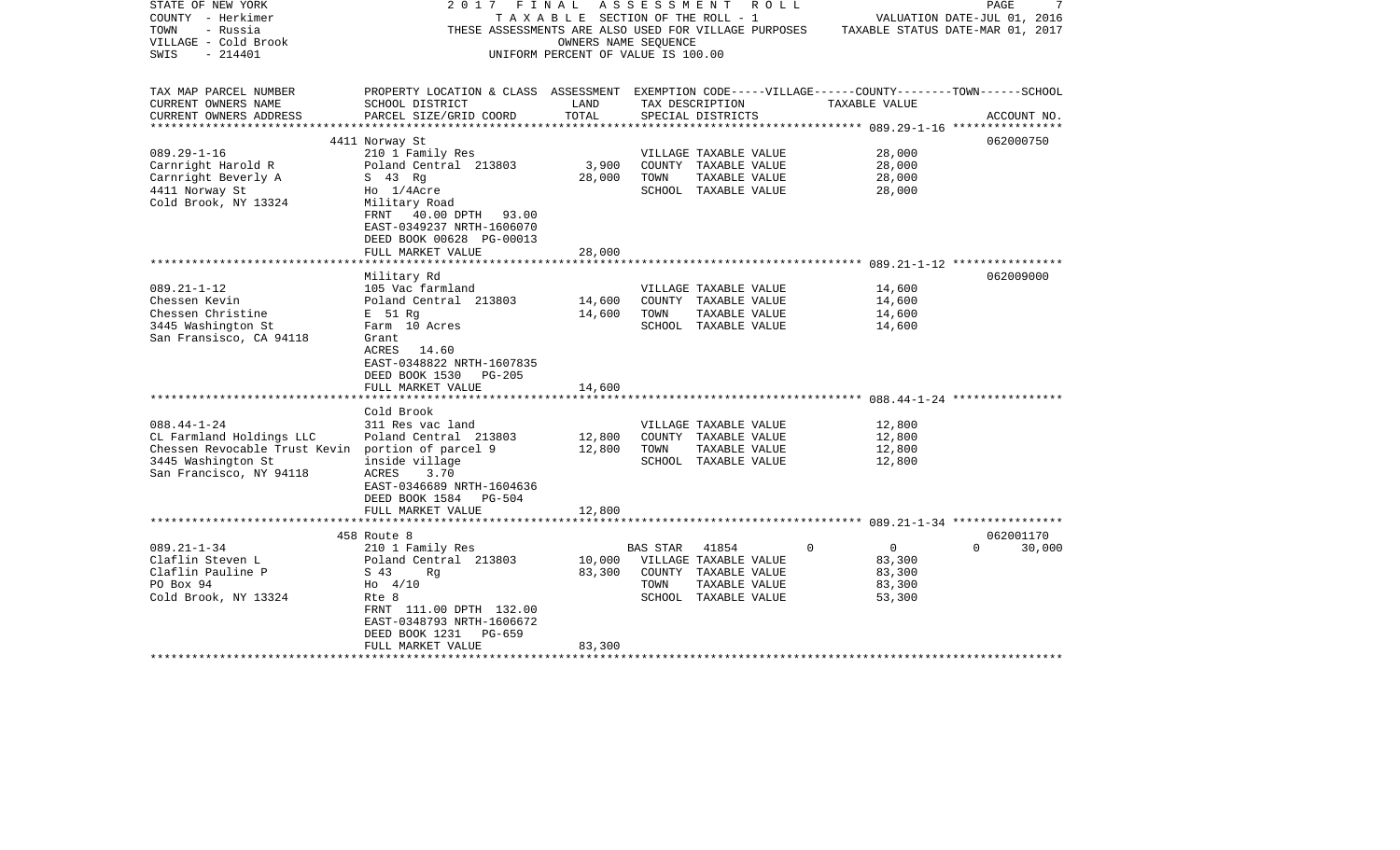| STATE OF NEW YORK<br>COUNTY - Herkimer<br>TOWN<br>- Russia<br>VILLAGE - Cold Brook<br>- 214401<br>SWIS |                                                                                                                                                                                 | OWNERS NAME SEOUENCE<br>UNIFORM PERCENT OF VALUE IS 100.00 |                  | 2017 FINAL ASSESSMENT ROLL<br>T A X A B L E SECTION OF THE ROLL - 1<br>THESE ASSESSMENTS ARE ALSO USED FOR VILLAGE PURPOSES TAXABLE STATUS DATE-MAR 01, 2017 |               |                                                       | PAGE<br>VALUATION DATE-JUL 01, 2016 | 8      |
|--------------------------------------------------------------------------------------------------------|---------------------------------------------------------------------------------------------------------------------------------------------------------------------------------|------------------------------------------------------------|------------------|--------------------------------------------------------------------------------------------------------------------------------------------------------------|---------------|-------------------------------------------------------|-------------------------------------|--------|
| TAX MAP PARCEL NUMBER<br>CURRENT OWNERS NAME<br>CURRENT OWNERS ADDRESS                                 | PROPERTY LOCATION & CLASS ASSESSMENT EXEMPTION CODE-----VILLAGE------COUNTY-------TOWN------SCHOOL<br>SCHOOL DISTRICT<br>PARCEL SIZE/GRID COORD                                 | LAND<br>TOTAL                                              |                  | TAX DESCRIPTION<br>SPECIAL DISTRICTS                                                                                                                         | TAXABLE VALUE |                                                       | ACCOUNT NO.                         |        |
| **********************                                                                                 |                                                                                                                                                                                 |                                                            |                  |                                                                                                                                                              |               |                                                       |                                     |        |
|                                                                                                        | 4409 Norway St                                                                                                                                                                  |                                                            |                  |                                                                                                                                                              |               |                                                       | 062002040                           |        |
| $089.29 - 1 - 15$<br>Clark Beverly<br>4409 Norway St<br>Cold Brook, NY 13324                           | 210 1 Family Res<br>Poland Central 213803<br>Lot 43 Royal Grant<br>House Gar<br>FRNT<br>62.00 DPTH 87.00<br>ACRES 0.12<br>EAST-0349208 NRTH-1606054                             |                                                            | BAS STAR<br>TOWN | 41854<br>3,300 VILLAGE TAXABLE VALUE<br>14,300 COUNTY TAXABLE VALUE<br>TAXABLE VALUE<br>SCHOOL TAXABLE VALUE                                                 | $\Omega$      | $\overline{0}$<br>14,300<br>14,300<br>14,300<br>0     | $\Omega$<br>14,300                  |        |
|                                                                                                        | DEED BOOK 1512 PG-137                                                                                                                                                           |                                                            |                  |                                                                                                                                                              |               |                                                       |                                     |        |
|                                                                                                        | FULL MARKET VALUE                                                                                                                                                               | 14,300                                                     |                  |                                                                                                                                                              |               |                                                       |                                     |        |
|                                                                                                        | Route 8                                                                                                                                                                         |                                                            |                  |                                                                                                                                                              |               |                                                       | 062000720                           |        |
| $088.36 - 1 - 47$<br>Clark William                                                                     | 323 Vacant rural<br>Poland Central 213803                                                                                                                                       | 200                                                        |                  | VILLAGE TAXABLE VALUE<br>COUNTY TAXABLE VALUE                                                                                                                |               | 200<br>200                                            |                                     |        |
| PO Box 481                                                                                             | Lot 43 Royal Grant                                                                                                                                                              | 200                                                        | TOWN             | TAXABLE VALUE                                                                                                                                                |               | 200                                                   |                                     |        |
| Poland, NY 13431                                                                                       | Vacant Land<br>FRNT<br>75.00 DPTH 99.00<br>0.14<br>ACRES<br>EAST-0347281 NRTH-1604805<br>DEED BOOK 1520<br>PG-109<br>FULL MARKET VALUE                                          | 200                                                        |                  | SCHOOL TAXABLE VALUE                                                                                                                                         |               | 200                                                   |                                     |        |
|                                                                                                        |                                                                                                                                                                                 |                                                            |                  |                                                                                                                                                              |               |                                                       |                                     |        |
|                                                                                                        | 336 Route 8                                                                                                                                                                     |                                                            |                  |                                                                                                                                                              |               |                                                       | 062000690                           |        |
| $088.36 - 1 - 48$<br>Clark William<br>PO Box 481<br>Poland, NY 13431                                   | 210 1 Family Res<br>Poland Central 213803<br>Lot 43 Royal Grant<br>House<br>FRNT<br>80.00 DPTH 211.00<br>0.34<br>ACRES<br>EAST-0347380 NRTH-1604744<br>DEED BOOK 1520 PG-109    | 5,000<br>35,000                                            | BAS STAR<br>TOWN | 41854<br>VILLAGE TAXABLE VALUE<br>COUNTY TAXABLE VALUE<br>TAXABLE VALUE<br>SCHOOL TAXABLE VALUE                                                              | $\Omega$      | $\overline{0}$<br>35,000<br>35,000<br>35,000<br>5,000 | $\Omega$                            | 30,000 |
|                                                                                                        | FULL MARKET VALUE                                                                                                                                                               | 35,000                                                     |                  |                                                                                                                                                              |               |                                                       |                                     |        |
|                                                                                                        |                                                                                                                                                                                 |                                                            |                  |                                                                                                                                                              |               |                                                       |                                     |        |
| $088.44 - 1 - 10.2$<br>Clark William<br>PO Box 481<br>Poland, NY 13431                                 | Route 8<br>311 Res vac land<br>Poland Central 213803<br>Lot 44 Royal Grant<br>Vacant Land<br>FRNT<br>60.00 DPTH 295.00<br>EAST-0347342 NRTH-1604678<br>DEED BOOK 1520<br>PG-109 | 200<br>200                                                 | TOWN             | VILLAGE TAXABLE VALUE<br>COUNTY TAXABLE VALUE<br>TAXABLE VALUE<br>SCHOOL TAXABLE VALUE                                                                       |               | 200<br>200<br>200<br>200                              | 062000780                           |        |
|                                                                                                        | FULL MARKET VALUE                                                                                                                                                               | 200                                                        |                  |                                                                                                                                                              |               |                                                       |                                     |        |
|                                                                                                        |                                                                                                                                                                                 |                                                            |                  |                                                                                                                                                              |               |                                                       |                                     |        |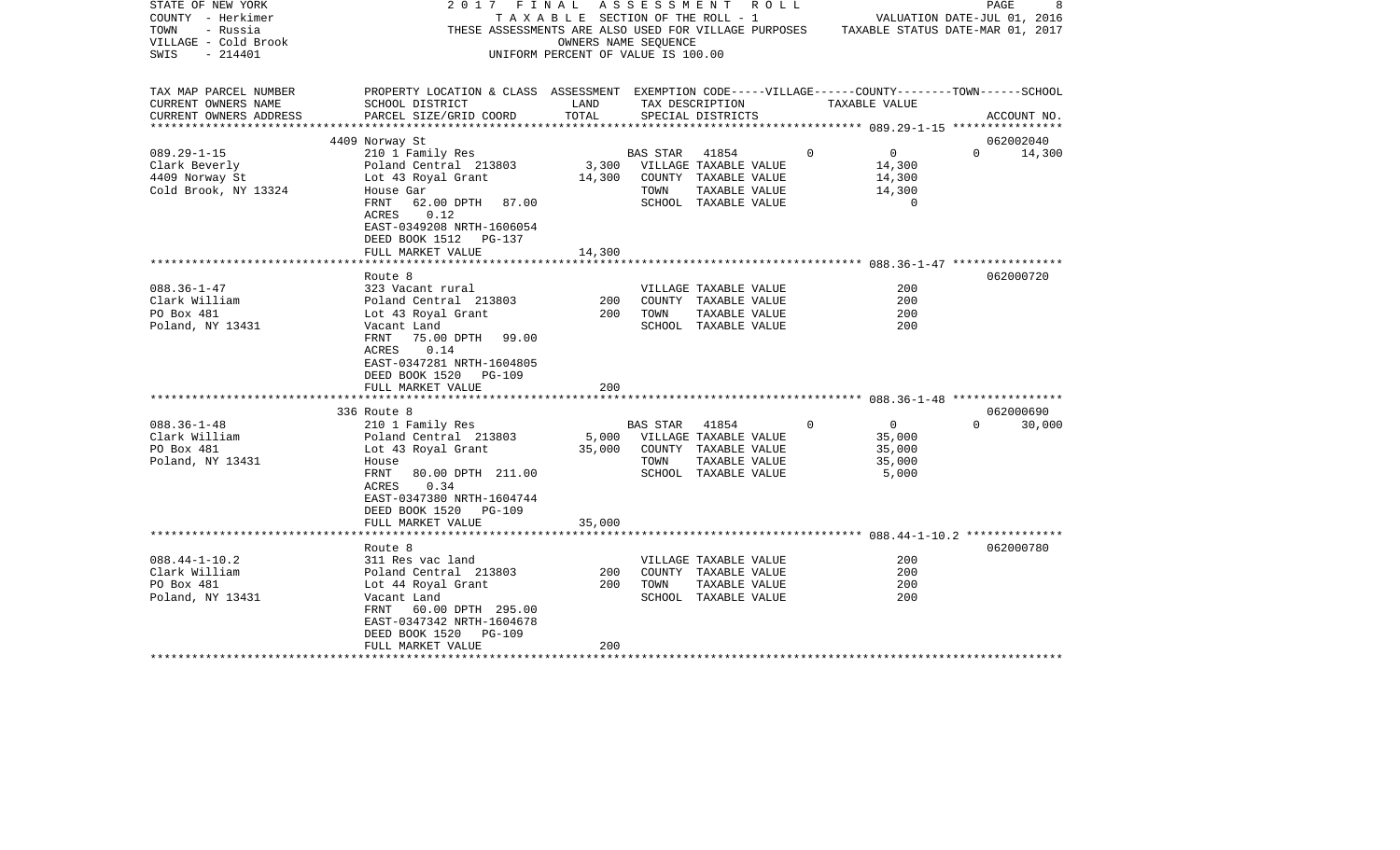| STATE OF NEW YORK                                | 2017<br>FINAL                                                                                      |                                       |                  | A S S E S S M E N T A O L L |               | 9<br>PAGE                        |
|--------------------------------------------------|----------------------------------------------------------------------------------------------------|---------------------------------------|------------------|-----------------------------|---------------|----------------------------------|
| COUNTY - Herkimer                                |                                                                                                    | T A X A B L E SECTION OF THE ROLL - 1 |                  |                             |               | VALUATION DATE-JUL 01, 2016      |
| TOWN<br>- Russia                                 | THESE ASSESSMENTS ARE ALSO USED FOR VILLAGE PURPOSES                                               |                                       |                  |                             |               | TAXABLE STATUS DATE-MAR 01, 2017 |
| VILLAGE - Cold Brook                             |                                                                                                    | OWNERS NAME SEOUENCE                  |                  |                             |               |                                  |
| $-214401$<br>SWIS                                |                                                                                                    | UNIFORM PERCENT OF VALUE IS 100.00    |                  |                             |               |                                  |
|                                                  |                                                                                                    |                                       |                  |                             |               |                                  |
|                                                  |                                                                                                    |                                       |                  |                             |               |                                  |
| TAX MAP PARCEL NUMBER                            | PROPERTY LOCATION & CLASS ASSESSMENT EXEMPTION CODE-----VILLAGE------COUNTY-------TOWN------SCHOOL |                                       |                  |                             |               |                                  |
| CURRENT OWNERS NAME                              | SCHOOL DISTRICT                                                                                    | LAND                                  |                  | TAX DESCRIPTION             | TAXABLE VALUE |                                  |
| CURRENT OWNERS ADDRESS                           | PARCEL SIZE/GRID COORD                                                                             | TOTAL                                 |                  | SPECIAL DISTRICTS           |               | ACCOUNT NO.                      |
| ***********************                          |                                                                                                    |                                       |                  |                             |               |                                  |
|                                                  | Route 8                                                                                            |                                       |                  |                             |               | 062003060                        |
| $088.36 - 1 - 5$                                 | 210 1 Family Res                                                                                   |                                       |                  | VILLAGE TAXABLE VALUE       | 53,000        |                                  |
| Cooper Sandra                                    | Poland Central 213803                                                                              | 12,100                                |                  | COUNTY TAXABLE VALUE        | 53,000        |                                  |
| Attn: Donna Schleicher Estate Lot 43 Royal Grant |                                                                                                    | 53,000                                | TOWN             | TAXABLE VALUE               | 53,000        |                                  |
| 1000 Walker St 152                               | House & Barn & Garage                                                                              |                                       |                  | SCHOOL TAXABLE VALUE        | 53,000        |                                  |
| Holly Hill, FL 32117-2518                        | Rte 8                                                                                              |                                       |                  |                             |               |                                  |
|                                                  | FRNT 125.00 DPTH 187.00                                                                            |                                       |                  |                             |               |                                  |
|                                                  | ACRES<br>0.53                                                                                      |                                       |                  |                             |               |                                  |
|                                                  |                                                                                                    |                                       |                  |                             |               |                                  |
|                                                  | EAST-0347139 NRTH-1604983                                                                          |                                       |                  |                             |               |                                  |
|                                                  | DEED BOOK 704<br>PG-140                                                                            |                                       |                  |                             |               |                                  |
|                                                  | FULL MARKET VALUE                                                                                  | 53,000                                |                  |                             |               |                                  |
|                                                  |                                                                                                    |                                       |                  |                             |               | 062000900                        |
|                                                  | 567 Route 8                                                                                        |                                       |                  |                             |               |                                  |
| $089.21 - 1 - 15$                                | 210 1 Family Res                                                                                   |                                       | VETFUND CT 41101 |                             | 700<br>700    | 700<br>$\Omega$                  |
| Dagenkolb David                                  | Poland Central 213803                                                                              | 15,000                                |                  | VILLAGE TAXABLE VALUE       | 84,900        |                                  |
| 567 Main St                                      | Lot 51 Royal Grant                                                                                 | 85,600                                |                  | COUNTY TAXABLE VALUE        | 84,900        |                                  |
| Cold Brook, NY 13324                             | House Garage Lu                                                                                    |                                       | TOWN             | TAXABLE VALUE               | 84,900        |                                  |
|                                                  | ACRES<br>1.00                                                                                      |                                       |                  | SCHOOL TAXABLE VALUE        | 85,600        |                                  |
|                                                  | EAST-0349494 NRTH-1608566                                                                          |                                       |                  |                             |               |                                  |
|                                                  | DEED BOOK 707<br>PG-144                                                                            |                                       |                  |                             |               |                                  |
|                                                  | FULL MARKET VALUE                                                                                  | 85,600                                |                  |                             |               |                                  |
|                                                  |                                                                                                    |                                       |                  |                             |               |                                  |
|                                                  | Route 8                                                                                            |                                       |                  |                             |               | 062001410                        |
| $088.36 - 1 - 6$                                 | 311 Res vac land                                                                                   |                                       |                  | VILLAGE TAXABLE VALUE       | 12,600        |                                  |
| Dagenkolb David J                                | Poland Central 213803                                                                              | 12,600                                |                  | COUNTY TAXABLE VALUE        | 12,600        |                                  |
| 567 Main St                                      | Lot 43 Royal Grant                                                                                 | 12,600                                | TOWN             | TAXABLE VALUE               | 12,600        |                                  |
| Cold Brook, NY 13324                             | Vacant Land                                                                                        |                                       |                  | SCHOOL TAXABLE VALUE        | 12,600        |                                  |
|                                                  | ACRES<br>3.63                                                                                      |                                       |                  |                             |               |                                  |
|                                                  | EAST-0347000 NRTH-1605113                                                                          |                                       |                  |                             |               |                                  |
|                                                  | DEED BOOK 00662 PG-00842                                                                           |                                       |                  |                             |               |                                  |
|                                                  | FULL MARKET VALUE                                                                                  | 12,600                                |                  |                             |               |                                  |
|                                                  |                                                                                                    |                                       |                  |                             |               |                                  |
|                                                  | 427 Route 8                                                                                        |                                       |                  |                             |               | 062001530                        |
| $088.36 - 1 - 21$                                | 210 1 Family Res                                                                                   |                                       |                  | VILLAGE TAXABLE VALUE       | 62,000        |                                  |
| Dagenkolb David J                                | Poland Central 213803                                                                              | 11,300                                |                  | COUNTY TAXABLE VALUE        | 62,000        |                                  |
| 567 Main St                                      | Lot 44 Royal Grant                                                                                 | 62,000                                | TOWN             | TAXABLE VALUE               | 62,000        |                                  |
| Cold Brook, NY 13324                             | House                                                                                              |                                       |                  | SCHOOL TAXABLE VALUE        | 62,000        |                                  |
|                                                  | FRNT<br>53.60 DPTH 370.90                                                                          |                                       |                  |                             |               |                                  |
|                                                  | 0.45<br>ACRES                                                                                      |                                       |                  |                             |               |                                  |
|                                                  | EAST-0348129 NRTH-1606341                                                                          |                                       |                  |                             |               |                                  |
|                                                  | DEED BOOK 771<br>PG-468                                                                            |                                       |                  |                             |               |                                  |
|                                                  | FULL MARKET VALUE                                                                                  | 62,000                                |                  |                             |               |                                  |
| *********************                            | *************************************                                                              |                                       |                  |                             |               |                                  |
|                                                  |                                                                                                    |                                       |                  |                             |               |                                  |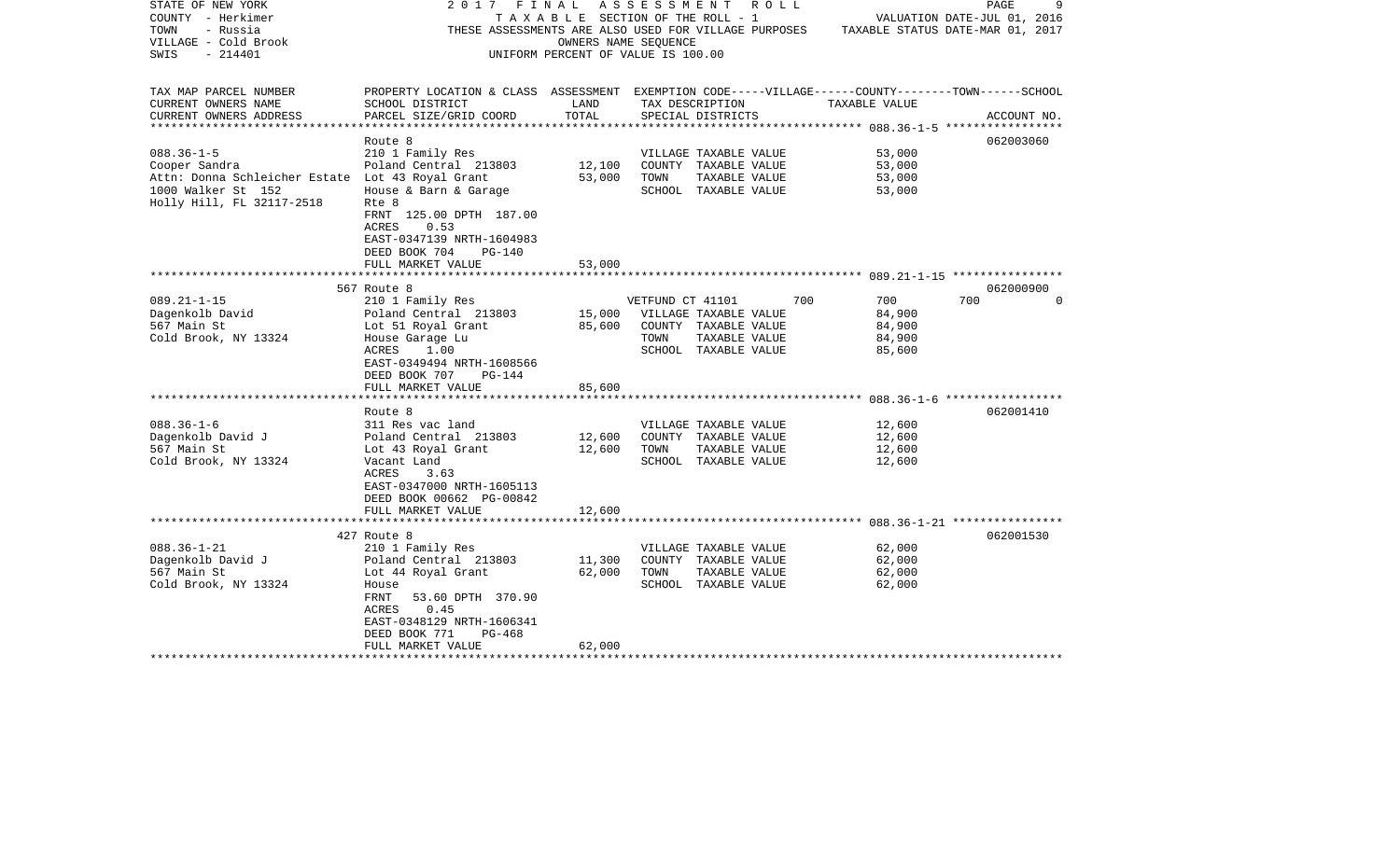| STATE OF NEW YORK<br>COUNTY - Herkimer<br>TOWN<br>- Russia<br>VILLAGE - Cold Brook<br>$-214401$<br>SWIS | 2017<br>THESE ASSESSMENTS ARE ALSO USED FOR VILLAGE PURPOSES                                                            | FINAL<br>TAXABLE SECTION OF THE ROLL - 1<br>OWNERS NAME SEQUENCE<br>UNIFORM PERCENT OF VALUE IS 100.00 |          | ASSESSMENT ROLL                       |                     | PAGE<br>VALUATION DATE-JUL 01, 2016<br>TAXABLE STATUS DATE-MAR 01, 2017 | 10          |
|---------------------------------------------------------------------------------------------------------|-------------------------------------------------------------------------------------------------------------------------|--------------------------------------------------------------------------------------------------------|----------|---------------------------------------|---------------------|-------------------------------------------------------------------------|-------------|
| TAX MAP PARCEL NUMBER                                                                                   | PROPERTY LOCATION & CLASS ASSESSMENT EXEMPTION CODE-----VILLAGE------COUNTY-------TOWN------SCHOOL                      |                                                                                                        |          |                                       |                     |                                                                         |             |
| CURRENT OWNERS NAME<br>CURRENT OWNERS ADDRESS                                                           | SCHOOL DISTRICT<br>PARCEL SIZE/GRID COORD                                                                               | LAND<br>TOTAL                                                                                          |          | TAX DESCRIPTION<br>SPECIAL DISTRICTS  | TAXABLE VALUE       |                                                                         | ACCOUNT NO. |
| ***********************                                                                                 |                                                                                                                         |                                                                                                        |          |                                       |                     |                                                                         |             |
|                                                                                                         | 567 Route 8                                                                                                             |                                                                                                        |          |                                       |                     |                                                                         | 062001440   |
| $088.36 - 1 - 44$                                                                                       | 322 Rural vac>10                                                                                                        |                                                                                                        |          | VILLAGE TAXABLE VALUE                 | 37,000              |                                                                         |             |
| Dagenkolb David J                                                                                       | Poland Central 213803                                                                                                   | 37,000                                                                                                 |          | COUNTY TAXABLE VALUE                  | 37,000              |                                                                         |             |
| 567 Main St                                                                                             | Lot 43 Royal Grant                                                                                                      | 37,000                                                                                                 | TOWN     | TAXABLE VALUE                         | 37,000              |                                                                         |             |
| Cold Brook, NY 13324                                                                                    | Vacant Land<br>FRNT 741.10 DPTH<br>ACRES<br>20.90<br>EAST-0347885 NRTH-1604861<br>DEED BOOK 00662 PG-00842              |                                                                                                        |          | SCHOOL TAXABLE VALUE                  | 37,000              |                                                                         |             |
|                                                                                                         | FULL MARKET VALUE                                                                                                       | 37,000                                                                                                 |          |                                       |                     |                                                                         |             |
|                                                                                                         |                                                                                                                         |                                                                                                        |          |                                       |                     |                                                                         |             |
|                                                                                                         | Route 8                                                                                                                 |                                                                                                        |          |                                       |                     |                                                                         | 062002310   |
| $088.36 - 1 - 45$                                                                                       | 311 Res vac land                                                                                                        |                                                                                                        |          | VILLAGE TAXABLE VALUE                 |                     | 4,700                                                                   |             |
| Dagenkolb David J                                                                                       | Poland Central 213803                                                                                                   | 4,700                                                                                                  |          | COUNTY TAXABLE VALUE                  |                     | 4,700                                                                   |             |
| 567 Main St<br>Cold Brook, NY 13324                                                                     | S 44<br>Rg<br>Lot $1/2$                                                                                                 | 4,700                                                                                                  | TOWN     | TAXABLE VALUE<br>SCHOOL TAXABLE VALUE |                     | 4,700<br>4,700                                                          |             |
|                                                                                                         | Rte 8<br>FRNT 230.00 DPTH 166.00<br>EAST-0347498 NRTH-1605185<br>DEED BOOK 00571 PG-00834<br>FULL MARKET VALUE          | 4,700                                                                                                  |          |                                       |                     |                                                                         |             |
|                                                                                                         |                                                                                                                         |                                                                                                        |          |                                       |                     |                                                                         |             |
|                                                                                                         | 450 Route 8                                                                                                             |                                                                                                        |          |                                       |                     |                                                                         | 062002020   |
| $088.36 - 1 - 32$                                                                                       | 220 2 Family Res                                                                                                        |                                                                                                        | BAS STAR | 41854                                 | $\overline{0}$<br>0 | $\Omega$                                                                | 30,000      |
| Delucia Jeffery                                                                                         | Poland Central 213803                                                                                                   | 7,200                                                                                                  |          | VILLAGE TAXABLE VALUE                 | 99,700              |                                                                         |             |
| PO Box 41                                                                                               | Lot 43 Royal Grant                                                                                                      | 99,700                                                                                                 |          | COUNTY TAXABLE VALUE                  | 99,700              |                                                                         |             |
| Cold Brook, NY 13324                                                                                    | Residential 07 BW                                                                                                       |                                                                                                        | TOWN     | TAXABLE VALUE                         | 99,700              |                                                                         |             |
|                                                                                                         | Rte 8                                                                                                                   |                                                                                                        |          | SCHOOL TAXABLE VALUE                  | 69,700              |                                                                         |             |
|                                                                                                         | FRNT<br>55.00 DPTH 108.00<br>ACRES<br>0.14<br>EAST-0348646 NRTH-1606503<br>DEED BOOK 810<br>PG-616<br>FULL MARKET VALUE | 99,700                                                                                                 |          |                                       |                     |                                                                         |             |
|                                                                                                         |                                                                                                                         |                                                                                                        |          |                                       |                     |                                                                         |             |
|                                                                                                         | 4446 Norway St                                                                                                          |                                                                                                        |          |                                       |                     |                                                                         | 062003720   |
| $089.21 - 1 - 35$                                                                                       | 210 1 Family Res                                                                                                        |                                                                                                        |          | VILLAGE TAXABLE VALUE                 | 104,000             |                                                                         |             |
| DiGioccio David J                                                                                       | Poland Central 213803                                                                                                   | 7,600                                                                                                  |          | COUNTY TAXABLE VALUE                  | 104,000             |                                                                         |             |
| 232 Park Ave                                                                                            | Lot 51 Royal Grant                                                                                                      | 104,000                                                                                                | TOWN     | TAXABLE VALUE                         | 104,000             |                                                                         |             |
| Medina, NY 14103                                                                                        | House<br>Rte 8<br>FRNT 150.00 DPTH<br>ACRES<br>0.12<br>EAST-0348711 NRTH-1606607<br>DEED BOOK 1576<br>PG-165            |                                                                                                        |          | SCHOOL TAXABLE VALUE                  | 104,000             |                                                                         |             |
|                                                                                                         | FULL MARKET VALUE                                                                                                       | 104,000                                                                                                |          |                                       |                     |                                                                         |             |
|                                                                                                         |                                                                                                                         |                                                                                                        |          |                                       |                     |                                                                         |             |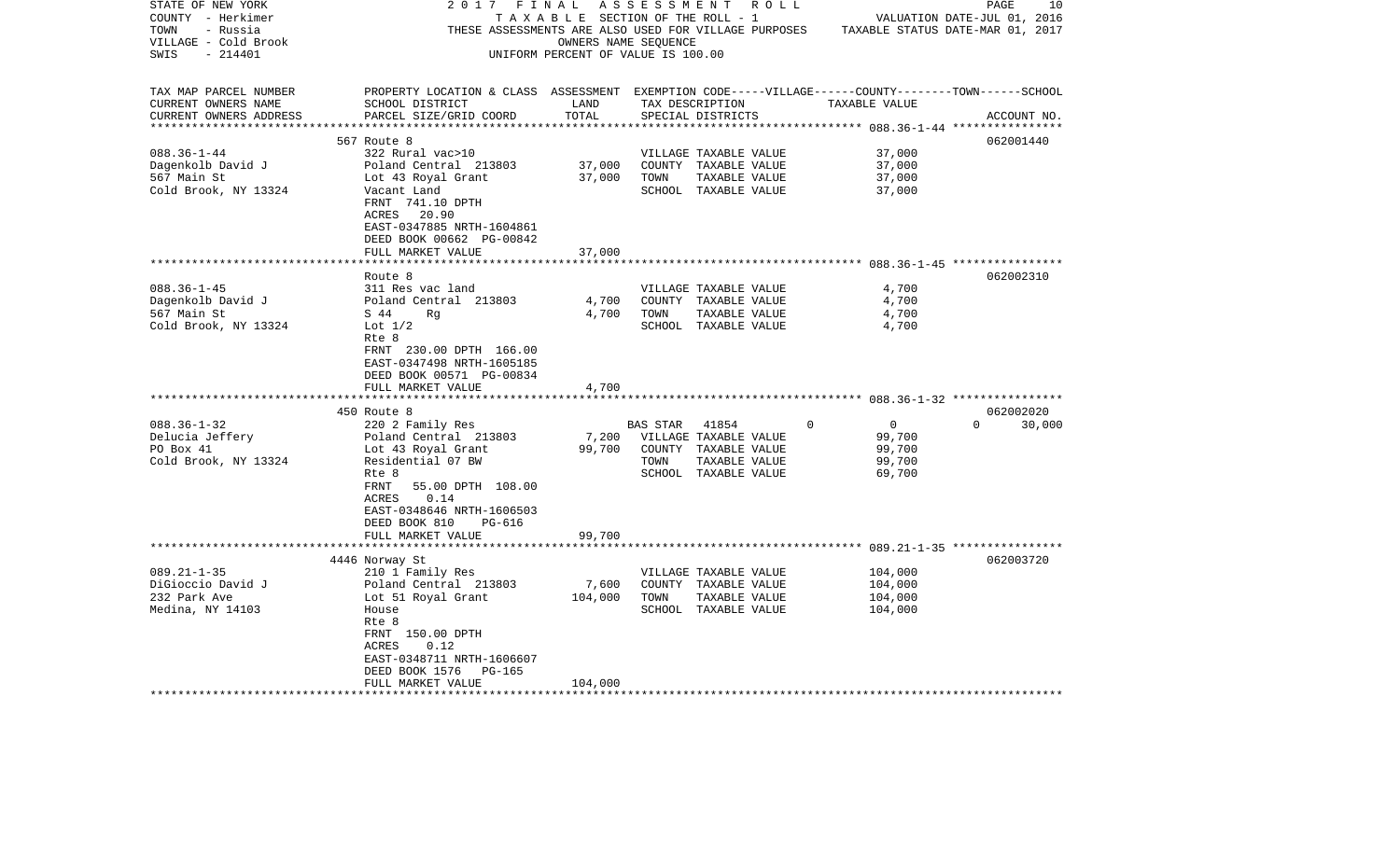| STATE OF NEW YORK        | 2017 FINAL ASSESSMENT ROLL                                                                         |                                    |          |                       |                |                                  | PAGE     | 11          |
|--------------------------|----------------------------------------------------------------------------------------------------|------------------------------------|----------|-----------------------|----------------|----------------------------------|----------|-------------|
| COUNTY - Herkimer        |                                                                                                    | TAXABLE SECTION OF THE ROLL - 1    |          |                       |                | VALUATION DATE-JUL 01, 2016      |          |             |
| TOWN<br>- Russia         | THESE ASSESSMENTS ARE ALSO USED FOR VILLAGE PURPOSES                                               |                                    |          |                       |                | TAXABLE STATUS DATE-MAR 01, 2017 |          |             |
| VILLAGE - Cold Brook     |                                                                                                    | OWNERS NAME SEOUENCE               |          |                       |                |                                  |          |             |
| SWIS<br>$-214401$        |                                                                                                    | UNIFORM PERCENT OF VALUE IS 100.00 |          |                       |                |                                  |          |             |
|                          |                                                                                                    |                                    |          |                       |                |                                  |          |             |
|                          |                                                                                                    |                                    |          |                       |                |                                  |          |             |
| TAX MAP PARCEL NUMBER    | PROPERTY LOCATION & CLASS ASSESSMENT EXEMPTION CODE-----VILLAGE------COUNTY-------TOWN------SCHOOL |                                    |          |                       |                |                                  |          |             |
| CURRENT OWNERS NAME      | SCHOOL DISTRICT                                                                                    | LAND                               |          | TAX DESCRIPTION       |                | TAXABLE VALUE                    |          |             |
| CURRENT OWNERS ADDRESS   | PARCEL SIZE/GRID COORD                                                                             | TOTAL                              |          | SPECIAL DISTRICTS     |                |                                  |          | ACCOUNT NO. |
|                          |                                                                                                    |                                    |          |                       |                |                                  |          |             |
|                          | 4422 Norway St                                                                                     |                                    |          |                       |                |                                  |          |             |
| $089.29 - 1 - 5$         | 210 1 Family Res                                                                                   |                                    |          | VILLAGE TAXABLE VALUE |                | 124,000                          |          |             |
| Downs Peter A            | Poland Central 213803                                                                              | 14,600                             |          | COUNTY TAXABLE VALUE  |                | 124,000                          |          |             |
| 4422 Norway St           | FRNT 154.40 DPTH 251.00                                                                            | 124,000                            | TOWN     | TAXABLE VALUE         |                | 124,000                          |          |             |
| Cold Brook, NY 13324     | ACRES<br>0.89                                                                                      |                                    |          | SCHOOL TAXABLE VALUE  |                | 124,000                          |          |             |
|                          | EAST-0349131 NRTH-1606376                                                                          |                                    |          |                       |                |                                  |          |             |
|                          | DEED BOOK 1622 PG-882                                                                              |                                    |          |                       |                |                                  |          |             |
|                          | FULL MARKET VALUE                                                                                  | 124,000                            |          |                       |                |                                  |          |             |
|                          |                                                                                                    |                                    |          |                       |                |                                  |          |             |
|                          | 311 Route 8                                                                                        |                                    |          |                       |                |                                  |          | 062001800   |
| $088.44 - 1 - 7$         | 210 1 Family Res                                                                                   |                                    |          | VILLAGE TAXABLE VALUE |                | 50,000                           |          |             |
| Farley Ricky Allen       | Poland Central 213803                                                                              | 7,200                              |          | COUNTY TAXABLE VALUE  |                | 50,000                           |          |             |
| 1871 Jordanville Rd      | Lot 44 Royal Grant                                                                                 | 50,000                             | TOWN     | TAXABLE VALUE         |                | 50,000                           |          |             |
| Jordanville, NY 13361    | House                                                                                              |                                    |          | SCHOOL TAXABLE VALUE  |                | 50,000                           |          |             |
|                          | 40.00 DPTH 151.00<br>FRNT                                                                          |                                    |          |                       |                |                                  |          |             |
|                          | ACRES<br>0.14                                                                                      |                                    |          |                       |                |                                  |          |             |
|                          | EAST-0346929 NRTH-1604389                                                                          |                                    |          |                       |                |                                  |          |             |
|                          | DEED BOOK 1112 PG-127                                                                              |                                    |          |                       |                |                                  |          |             |
|                          | FULL MARKET VALUE                                                                                  | 50,000                             |          |                       |                |                                  |          |             |
|                          |                                                                                                    |                                    |          |                       |                |                                  |          |             |
|                          | 475 Route 8                                                                                        |                                    |          |                       |                |                                  |          | 062002430   |
| $089.21 - 1 - 5$         | 652 Govt bldgs                                                                                     |                                    |          | VILLAGE TAXABLE VALUE |                | 200,000                          |          |             |
| Fdi Postal Properties II | Poland Central 213803                                                                              | 11,700                             |          | COUNTY TAXABLE VALUE  |                | 200,000                          |          |             |
| Inc                      | Lot 51 Royal Grant                                                                                 | 200,000                            | TOWN     | TAXABLE VALUE         |                | 200,000                          |          |             |
| P O Box 659              | Post Office                                                                                        |                                    |          | SCHOOL TAXABLE VALUE  |                | 200,000                          |          |             |
| Mount Airy, MD 21771     | FRNT 125.00 DPTH 209.22                                                                            |                                    |          |                       |                |                                  |          |             |
|                          | EAST-0348776 NRTH-1607048                                                                          |                                    |          |                       |                |                                  |          |             |
|                          | DEED BOOK 858<br>PG-72                                                                             |                                    |          |                       |                |                                  |          |             |
|                          | FULL MARKET VALUE                                                                                  | 200,000                            |          |                       |                |                                  |          |             |
|                          |                                                                                                    |                                    |          |                       |                |                                  |          |             |
|                          | 4418 Norway St                                                                                     |                                    |          |                       |                |                                  |          | 062002370   |
| $089.29 - 1 - 6$         | 210 1 Family Res                                                                                   |                                    | BAS STAR | 41854                 | $\overline{0}$ | $\overline{0}$                   | $\Omega$ | 30,000      |
| Flike Michele L          | Poland Central 213803                                                                              | 11,700                             |          | VILLAGE TAXABLE VALUE |                | 43,000                           |          |             |
| 4418 Norway St           | Lot 43 Royal Grant                                                                                 | 43,000                             |          | COUNTY TAXABLE VALUE  |                | 43,000                           |          |             |
| Cold Brook, NY 13324     | Trl Garage                                                                                         |                                    | TOWN     | TAXABLE VALUE         |                | 43,000                           |          |             |
|                          | FRNT<br>28.00 DPTH 262.00                                                                          |                                    |          | SCHOOL TAXABLE VALUE  |                | 13,000                           |          |             |
|                          | 0.48<br>ACRES                                                                                      |                                    |          |                       |                |                                  |          |             |
|                          | EAST-0349274 NRTH-1606414                                                                          |                                    |          |                       |                |                                  |          |             |
|                          |                                                                                                    |                                    |          |                       |                |                                  |          |             |
|                          | DEED BOOK 1562 PG-623                                                                              |                                    |          |                       |                |                                  |          |             |
|                          | FULL MARKET VALUE                                                                                  | 43,000                             |          |                       |                |                                  |          |             |
|                          |                                                                                                    |                                    |          |                       |                |                                  |          | 062001140   |
|                          | 4414 Norway St                                                                                     |                                    |          |                       |                |                                  |          |             |
| $089.29 - 1 - 7$         | 210 1 Family Res                                                                                   |                                    |          | VILLAGE TAXABLE VALUE |                | 68,000                           |          |             |
| Foley Anna E             | Poland Central 213803                                                                              | 16,800                             |          | COUNTY TAXABLE VALUE  |                | 68,000                           |          |             |
| PO Box 272               | N 43<br>Rg                                                                                         | 68,000                             | TOWN     | TAXABLE VALUE         |                | 68,000                           |          |             |
| Waterville, NY 13480     | Ho $11/2$                                                                                          |                                    |          | SCHOOL TAXABLE VALUE  |                | 68,000                           |          |             |
|                          | Military                                                                                           |                                    |          |                       |                |                                  |          |             |
|                          | ACRES<br>1.50                                                                                      |                                    |          |                       |                |                                  |          |             |
|                          | EAST-0349394 NRTH-1606252                                                                          |                                    |          |                       |                |                                  |          |             |
|                          | DEED BOOK 1569<br>PG-392                                                                           |                                    |          |                       |                |                                  |          |             |
|                          | FULL MARKET VALUE                                                                                  | 68,000                             |          |                       |                |                                  |          |             |
|                          |                                                                                                    |                                    |          |                       |                |                                  |          |             |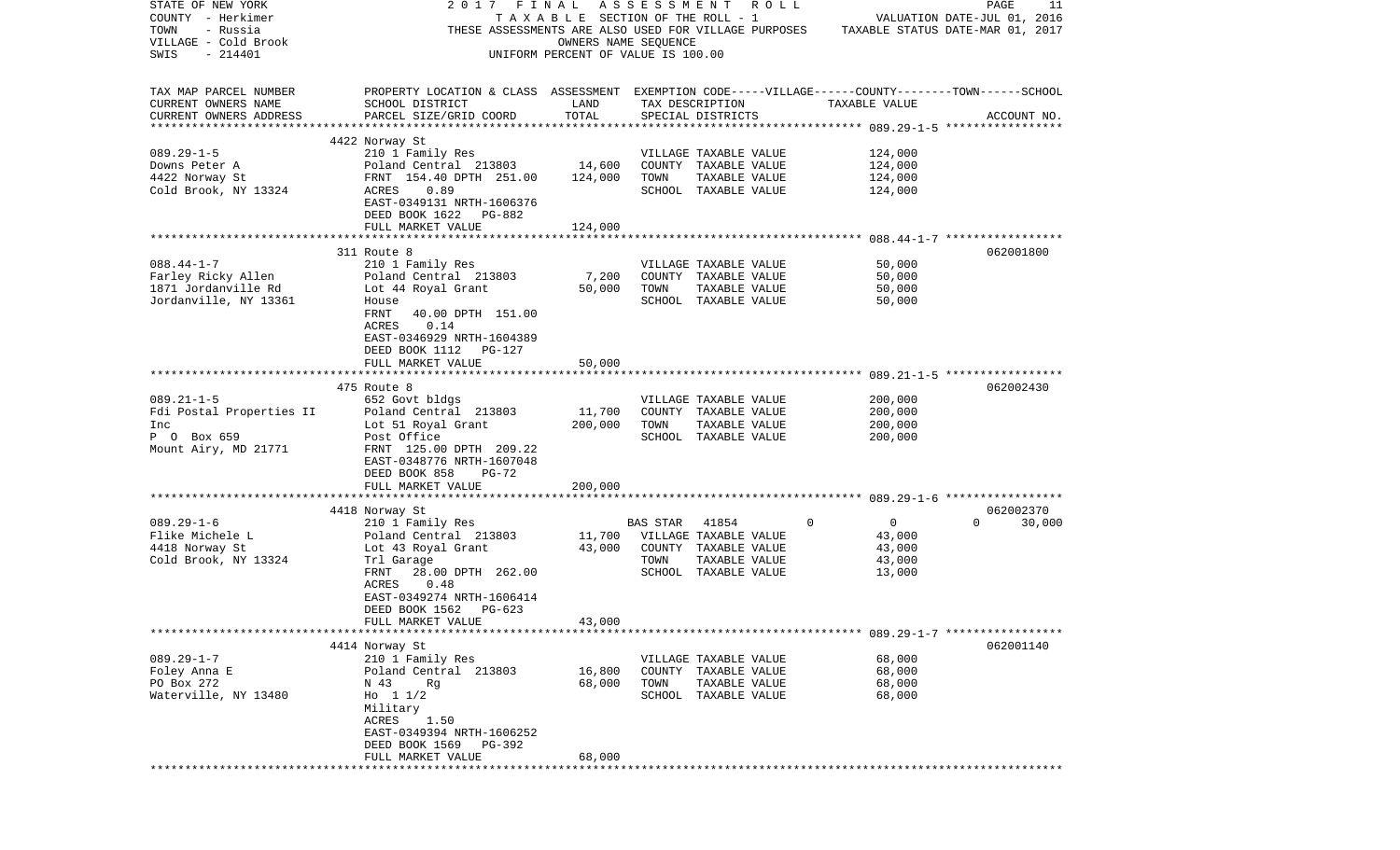| STATE OF NEW YORK                     | 2017                                                                                               | FINAL                              | ASSESSMENT |                         | R O L L |                  | PAGE<br>12                                                      |
|---------------------------------------|----------------------------------------------------------------------------------------------------|------------------------------------|------------|-------------------------|---------|------------------|-----------------------------------------------------------------|
| COUNTY - Herkimer<br>- Russia<br>TOWN | TAXABLE<br>THESE ASSESSMENTS ARE ALSO USED FOR VILLAGE PURPOSES                                    |                                    |            | SECTION OF THE ROLL - 1 |         |                  | VALUATION DATE-JUL 01, 2016<br>TAXABLE STATUS DATE-MAR 01, 2017 |
| VILLAGE - Cold Brook                  |                                                                                                    | OWNERS NAME SEOUENCE               |            |                         |         |                  |                                                                 |
| SWIS<br>$-214401$                     |                                                                                                    | UNIFORM PERCENT OF VALUE IS 100.00 |            |                         |         |                  |                                                                 |
|                                       |                                                                                                    |                                    |            |                         |         |                  |                                                                 |
|                                       |                                                                                                    |                                    |            |                         |         |                  |                                                                 |
| TAX MAP PARCEL NUMBER                 | PROPERTY LOCATION & CLASS ASSESSMENT EXEMPTION CODE-----VILLAGE------COUNTY-------TOWN------SCHOOL |                                    |            |                         |         |                  |                                                                 |
| CURRENT OWNERS NAME                   | SCHOOL DISTRICT                                                                                    | LAND                               |            | TAX DESCRIPTION         |         | TAXABLE VALUE    |                                                                 |
| CURRENT OWNERS ADDRESS                | PARCEL SIZE/GRID COORD                                                                             | TOTAL                              |            | SPECIAL DISTRICTS       |         |                  | ACCOUNT NO.                                                     |
| ************************              |                                                                                                    |                                    |            |                         |         |                  |                                                                 |
|                                       | Route 8                                                                                            |                                    |            |                         |         |                  | 062002070                                                       |
| $088.36 - 1 - 34$                     | 312 Vac w/imprv                                                                                    |                                    |            | VILLAGE TAXABLE VALUE   |         | 6,500            |                                                                 |
| Gee David                             | Poland Central 213803                                                                              | 2,000                              |            | COUNTY TAXABLE VALUE    |         | 6,500            |                                                                 |
| 440 Main St                           | Lot 43 Royal Grant                                                                                 | 6,500                              | TOWN       | TAXABLE VALUE           |         | 6,500            |                                                                 |
| Cold Brook, NY 13324                  | Garage                                                                                             |                                    |            | SCHOOL TAXABLE VALUE    |         | 6,500            |                                                                 |
|                                       | Rte 8                                                                                              |                                    |            |                         |         |                  |                                                                 |
|                                       | FRNT<br>77.00 DPTH 212.00                                                                          |                                    |            |                         |         |                  |                                                                 |
|                                       | BANK<br>135                                                                                        |                                    |            |                         |         |                  |                                                                 |
|                                       | EAST-0348606 NRTH-1606379                                                                          |                                    |            |                         |         |                  |                                                                 |
|                                       | DEED BOOK 1287 PG-591                                                                              |                                    |            |                         |         |                  |                                                                 |
|                                       | FULL MARKET VALUE                                                                                  | 6,500                              |            |                         |         |                  |                                                                 |
|                                       |                                                                                                    |                                    |            |                         |         |                  |                                                                 |
|                                       | 440 Route 8                                                                                        |                                    |            |                         |         |                  | 062003120                                                       |
| $088.36 - 1 - 35$                     | 220 2 Family Res                                                                                   |                                    | BAS STAR   | 41854                   |         | 0<br>$\mathbf 0$ | $\Omega$<br>30,000                                              |
| Gee David                             | Poland Central 213803                                                                              | 9,200                              |            | VILLAGE TAXABLE VALUE   |         | 100,500          |                                                                 |
| 440 Main St                           | Lot 43 Royal Grant                                                                                 | 100,500                            |            | COUNTY TAXABLE VALUE    |         | 100,500          |                                                                 |
| Cold Brook, NY 13324                  | House                                                                                              |                                    | TOWN       | TAXABLE VALUE           |         | 100,500          |                                                                 |
|                                       | FRNT<br>53.50 DPTH 225.00                                                                          |                                    |            | SCHOOL TAXABLE VALUE    |         | 70,500           |                                                                 |
|                                       | $0.30$ BANK<br><b>ACRES</b><br>135                                                                 |                                    |            |                         |         |                  |                                                                 |
|                                       | EAST-0348562 NRTH-1606328                                                                          |                                    |            |                         |         |                  |                                                                 |
|                                       | DEED BOOK 1287<br>PG-591                                                                           |                                    |            |                         |         |                  |                                                                 |
|                                       | FULL MARKET VALUE                                                                                  | 100,500                            |            |                         |         |                  |                                                                 |
|                                       | 287 Main St                                                                                        |                                    |            |                         |         |                  | 062001380                                                       |
| $088.44 - 1 - 3$                      | 210 1 Family Res                                                                                   |                                    | BAS STAR   | 41854                   |         | 0<br>0           | $\Omega$<br>30,000                                              |
| Goggin Allan J                        | Poland Central 213803                                                                              | 8,800                              |            | VILLAGE TAXABLE VALUE   |         | 72,000           |                                                                 |
| Goggin Barbara                        | W 44 Rg                                                                                            | 72,000                             |            | COUNTY TAXABLE VALUE    |         | 72,000           |                                                                 |
| 287 Main St                           | House 1/4 Acre                                                                                     |                                    | TOWN       | TAXABLE VALUE           |         | 72,000           |                                                                 |
| Cold Brook, NY 13324                  | Rte 8                                                                                              |                                    |            | SCHOOL TAXABLE VALUE    |         | 42,000           |                                                                 |
|                                       | FRNT 120.00 DPTH 100.00                                                                            |                                    |            |                         |         |                  |                                                                 |
|                                       | EAST-0346738 NRTH-1603906                                                                          |                                    |            |                         |         |                  |                                                                 |
|                                       | DEED BOOK 00614 PG-00563                                                                           |                                    |            |                         |         |                  |                                                                 |
|                                       | FULL MARKET VALUE                                                                                  | 72,000                             |            |                         |         |                  |                                                                 |
|                                       |                                                                                                    |                                    |            |                         |         |                  |                                                                 |
|                                       | 287 Main St                                                                                        |                                    |            |                         |         |                  |                                                                 |
| $088.44 - 1 - 15.2$                   | 312 Vac w/imprv                                                                                    |                                    |            | VILLAGE TAXABLE VALUE   |         | 13,000           |                                                                 |
| Goggin Allan J                        | Poland Central 213803                                                                              | 3,000                              |            | COUNTY TAXABLE VALUE    |         | 13,000           |                                                                 |
| Goggin Barbara                        | FRNT 125.00 DPTH 100.00                                                                            | 13,000                             | TOWN       | TAXABLE VALUE           |         | 13,000           |                                                                 |
| 287 Main St                           | EAST-0346791 NRTH-1603989                                                                          |                                    |            | SCHOOL TAXABLE VALUE    |         | 13,000           |                                                                 |
| Cold Brook, NY 13324                  | DEED BOOK 677 PG-724                                                                               |                                    |            |                         |         |                  |                                                                 |
|                                       | FULL MARKET VALUE                                                                                  | 13,000                             |            |                         |         |                  |                                                                 |
|                                       |                                                                                                    |                                    |            |                         |         |                  |                                                                 |
|                                       | Main St                                                                                            |                                    |            |                         |         |                  |                                                                 |
| $088.44 - 1 - 22$                     | 321 Abandoned ag                                                                                   |                                    |            | VILLAGE TAXABLE VALUE   |         | 800              |                                                                 |
| Goggin Allan J                        | Poland Central 213803                                                                              | 800                                |            | COUNTY TAXABLE VALUE    |         | 800              |                                                                 |
| Goggin Barbara                        | Below House                                                                                        | 800                                | TOWN       | TAXABLE VALUE           |         | 800              |                                                                 |
| 287 Main St                           | Creek Splits                                                                                       |                                    |            | SCHOOL TAXABLE VALUE    |         | 800              |                                                                 |
| Cold Brook, NY 13324                  | Per BW                                                                                             |                                    |            |                         |         |                  |                                                                 |
|                                       | FRNT 131.00 DPTH<br>50.00                                                                          |                                    |            |                         |         |                  |                                                                 |
|                                       | EAST-0346665 NRTH-1603823                                                                          |                                    |            |                         |         |                  |                                                                 |
|                                       | FULL MARKET VALUE                                                                                  | 800                                |            |                         |         |                  |                                                                 |
|                                       |                                                                                                    |                                    |            |                         |         |                  |                                                                 |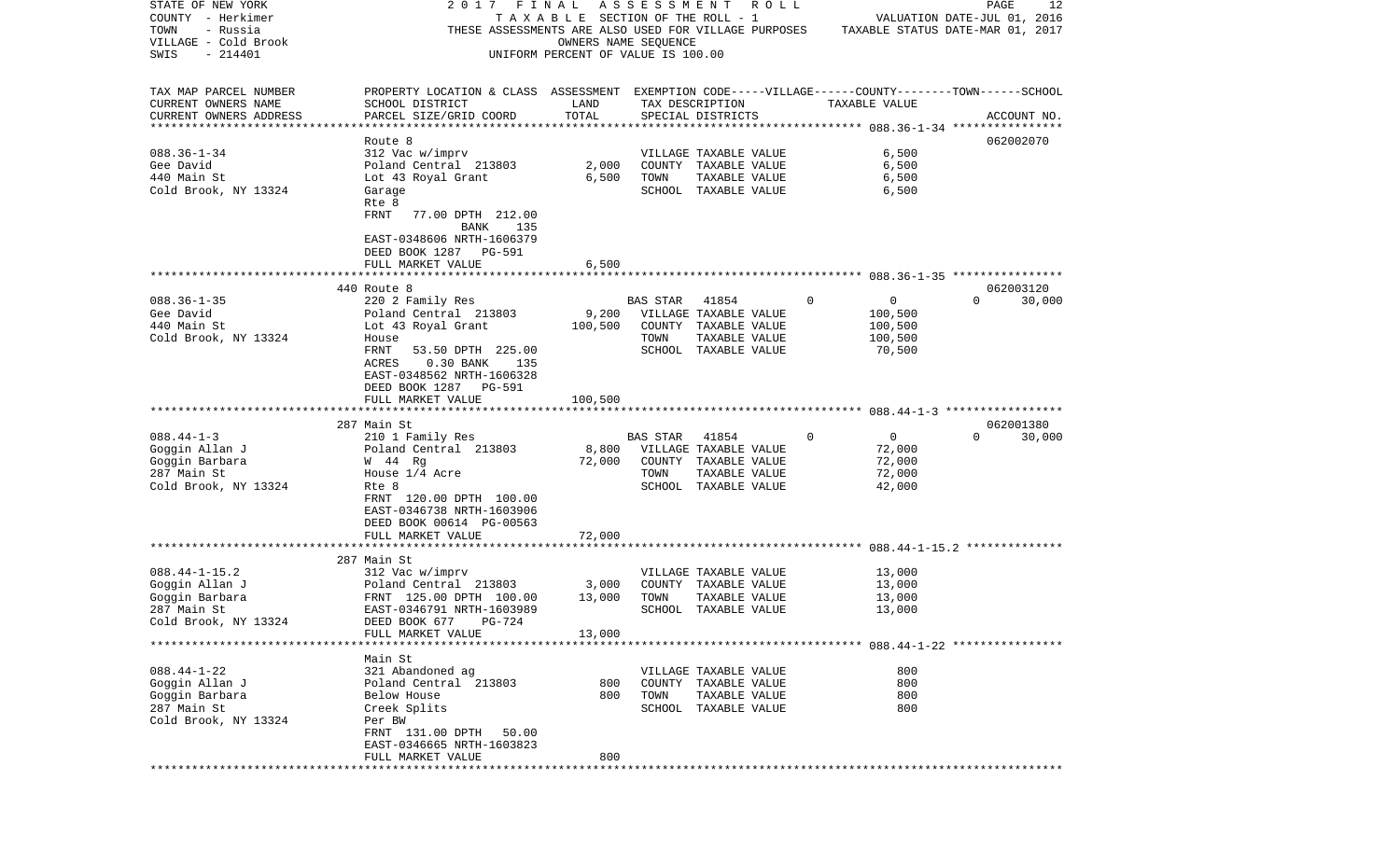| STATE OF NEW YORK        | 2017                                                                                               | FINAL                              |                 | ASSESSMENT ROLL                                      |                         | PAGE<br>13                       |
|--------------------------|----------------------------------------------------------------------------------------------------|------------------------------------|-----------------|------------------------------------------------------|-------------------------|----------------------------------|
| COUNTY - Herkimer        |                                                                                                    | TAXABLE SECTION OF THE ROLL - 1    |                 |                                                      |                         | VALUATION DATE-JUL 01, 2016      |
| TOWN<br>- Russia         |                                                                                                    |                                    |                 | THESE ASSESSMENTS ARE ALSO USED FOR VILLAGE PURPOSES |                         | TAXABLE STATUS DATE-MAR 01, 2017 |
| VILLAGE - Cold Brook     |                                                                                                    | OWNERS NAME SEOUENCE               |                 |                                                      |                         |                                  |
| SWIS<br>$-214401$        |                                                                                                    | UNIFORM PERCENT OF VALUE IS 100.00 |                 |                                                      |                         |                                  |
|                          |                                                                                                    |                                    |                 |                                                      |                         |                                  |
|                          |                                                                                                    |                                    |                 |                                                      |                         |                                  |
| TAX MAP PARCEL NUMBER    | PROPERTY LOCATION & CLASS ASSESSMENT EXEMPTION CODE-----VILLAGE------COUNTY-------TOWN------SCHOOL |                                    |                 |                                                      |                         |                                  |
|                          |                                                                                                    |                                    |                 |                                                      |                         |                                  |
| CURRENT OWNERS NAME      | SCHOOL DISTRICT                                                                                    | LAND                               |                 | TAX DESCRIPTION                                      | TAXABLE VALUE           |                                  |
| CURRENT OWNERS ADDRESS   | PARCEL SIZE/GRID COORD                                                                             | TOTAL                              |                 | SPECIAL DISTRICTS                                    |                         | ACCOUNT NO.                      |
| ************************ |                                                                                                    |                                    |                 |                                                      |                         |                                  |
|                          | 300 Main St                                                                                        |                                    |                 |                                                      |                         | 062000210                        |
| $088.44 - 1 - 13$        | 311 Res vac land                                                                                   |                                    |                 | VILLAGE TAXABLE VALUE                                | 4,200                   |                                  |
| Goggin Barbara           | Poland Central 213803                                                                              | 4,200                              |                 | COUNTY TAXABLE VALUE                                 | 4,200                   |                                  |
| 287 Main St              | Lot 44 Royal Grant                                                                                 | 4,200                              | TOWN            | TAXABLE VALUE                                        | 4,200                   |                                  |
| Cold Brook, NY 13324     | Bldg                                                                                               |                                    |                 | SCHOOL TAXABLE VALUE                                 | 4,200                   |                                  |
|                          | Rte 8                                                                                              |                                    |                 |                                                      |                         |                                  |
|                          |                                                                                                    |                                    |                 |                                                      |                         |                                  |
|                          | ACRES<br>1.20                                                                                      |                                    |                 |                                                      |                         |                                  |
|                          | EAST-0347120 NRTH-1604137                                                                          |                                    |                 |                                                      |                         |                                  |
|                          | DEED BOOK 941<br>$PG-205$                                                                          |                                    |                 |                                                      |                         |                                  |
|                          | FULL MARKET VALUE                                                                                  | 4,200                              |                 |                                                      |                         |                                  |
|                          |                                                                                                    |                                    |                 |                                                      |                         |                                  |
|                          | 286 Main St                                                                                        |                                    |                 |                                                      |                         |                                  |
| $088.44 - 1 - 15.1$      | 220 2 Family Res                                                                                   |                                    |                 | VILLAGE TAXABLE VALUE                                | 146,000                 |                                  |
| Goggin Barbara           | Poland Central 213803                                                                              | 19,800                             |                 | COUNTY TAXABLE VALUE                                 | 146,000                 |                                  |
|                          |                                                                                                    |                                    |                 |                                                      |                         |                                  |
| 287 Main St              | ACRES<br>1.30                                                                                      | 146,000                            | TOWN            | TAXABLE VALUE                                        | 146,000                 |                                  |
| Cold Brook, NY 13324     | EAST-0346891 NRTH-1603908                                                                          |                                    |                 | SCHOOL TAXABLE VALUE                                 | 146,000                 |                                  |
|                          | DEED BOOK 942<br>PG-133                                                                            |                                    |                 |                                                      |                         |                                  |
|                          | FULL MARKET VALUE                                                                                  | 146,000                            |                 |                                                      |                         |                                  |
|                          |                                                                                                    |                                    |                 |                                                      |                         |                                  |
|                          | Military Rd                                                                                        |                                    |                 |                                                      |                         | 062001200                        |
| $088.28 - 1 - 1$         | 210 1 Family Res                                                                                   |                                    | <b>BAS STAR</b> | 41854                                                | $\Omega$<br>0           | 30,000<br>$\Omega$               |
| Goggin Michael           | Poland Central 213803                                                                              | 15,000                             |                 | VILLAGE TAXABLE VALUE                                | 72,000                  |                                  |
| Military Rd              | Lot 51 Royal Grant                                                                                 | 72,000                             |                 | COUNTY TAXABLE VALUE                                 | 72,000                  |                                  |
|                          |                                                                                                    |                                    |                 |                                                      |                         |                                  |
| Cold Brook, NY 13324     | House                                                                                              |                                    | TOWN            | TAXABLE VALUE                                        | 72,000                  |                                  |
|                          | Military                                                                                           |                                    |                 | SCHOOL TAXABLE VALUE                                 | 42,000                  |                                  |
|                          | ACRES<br>087<br>$1.00$ BANK                                                                        |                                    |                 |                                                      |                         |                                  |
|                          | EAST-0348406 NRTH-1606864                                                                          |                                    |                 |                                                      |                         |                                  |
|                          | DEED BOOK 948<br>PG-273                                                                            |                                    |                 |                                                      |                         |                                  |
|                          | FULL MARKET VALUE                                                                                  | 72,000                             |                 |                                                      |                         |                                  |
|                          | *********************                                                                              |                                    |                 |                                                      |                         |                                  |
|                          | Route 8                                                                                            |                                    |                 |                                                      |                         | 062002520                        |
| $089.21 - 1 - 24$        | 314 Rural vac<10                                                                                   |                                    |                 | VILLAGE TAXABLE VALUE                                | 2,100                   |                                  |
|                          |                                                                                                    |                                    |                 |                                                      |                         |                                  |
| Gokey Bruce              | Poland Central 213803                                                                              | 2,100                              |                 | COUNTY TAXABLE VALUE                                 | 2,100                   |                                  |
| Gokey Margaret           | Lot 51 Royal Grant                                                                                 | 2,100                              | TOWN            | TAXABLE VALUE                                        | 2,100                   |                                  |
| 5177 Millitary Rd        | House                                                                                              |                                    |                 | SCHOOL TAXABLE VALUE                                 | 2,100                   |                                  |
| Poland, NY 13431         | Rte 8                                                                                              |                                    |                 |                                                      |                         |                                  |
|                          | FRNT 177.00 DPTH<br>97.00                                                                          |                                    |                 |                                                      |                         |                                  |
|                          | EAST-0349422 NRTH-1607675                                                                          |                                    |                 |                                                      |                         |                                  |
|                          | DEED BOOK 1626 PG-569                                                                              |                                    |                 |                                                      |                         |                                  |
|                          | FULL MARKET VALUE                                                                                  |                                    |                 |                                                      |                         |                                  |
|                          |                                                                                                    | 2,100                              |                 |                                                      |                         |                                  |
|                          |                                                                                                    |                                    |                 |                                                      |                         |                                  |
|                          | 484 Route 8                                                                                        |                                    |                 |                                                      |                         | 062001020                        |
| $089.21 - 1 - 30$        | 210 1 Family Res                                                                                   |                                    | ENH STAR 41834  |                                                      | $\mathsf{O}$<br>$\circ$ | $\Omega$<br>49,000               |
| Gonyea Gloria J          | Poland Central 213803                                                                              | 9,000                              |                 | VILLAGE TAXABLE VALUE                                | 49,000                  |                                  |
| 484 Main St              | E 51 Rg                                                                                            | 49,000                             |                 | COUNTY TAXABLE VALUE                                 | 49,000                  |                                  |
| Cold Brook, NY 13324     | House 3/10 Acre                                                                                    |                                    | TOWN            | TAXABLE VALUE                                        | 49,000                  |                                  |
|                          | Rte #8                                                                                             |                                    |                 | SCHOOL TAXABLE VALUE                                 | $\Omega$                |                                  |
|                          | FRNT 103.00 DPTH 100.00                                                                            |                                    |                 |                                                      |                         |                                  |
|                          | EAST-0349073 NRTH-1607106                                                                          |                                    |                 |                                                      |                         |                                  |
|                          |                                                                                                    |                                    |                 |                                                      |                         |                                  |
|                          | DEED BOOK 00622 PG-00530                                                                           |                                    |                 |                                                      |                         |                                  |
|                          | FULL MARKET VALUE                                                                                  | 49,000                             |                 |                                                      |                         |                                  |
|                          |                                                                                                    |                                    |                 |                                                      |                         |                                  |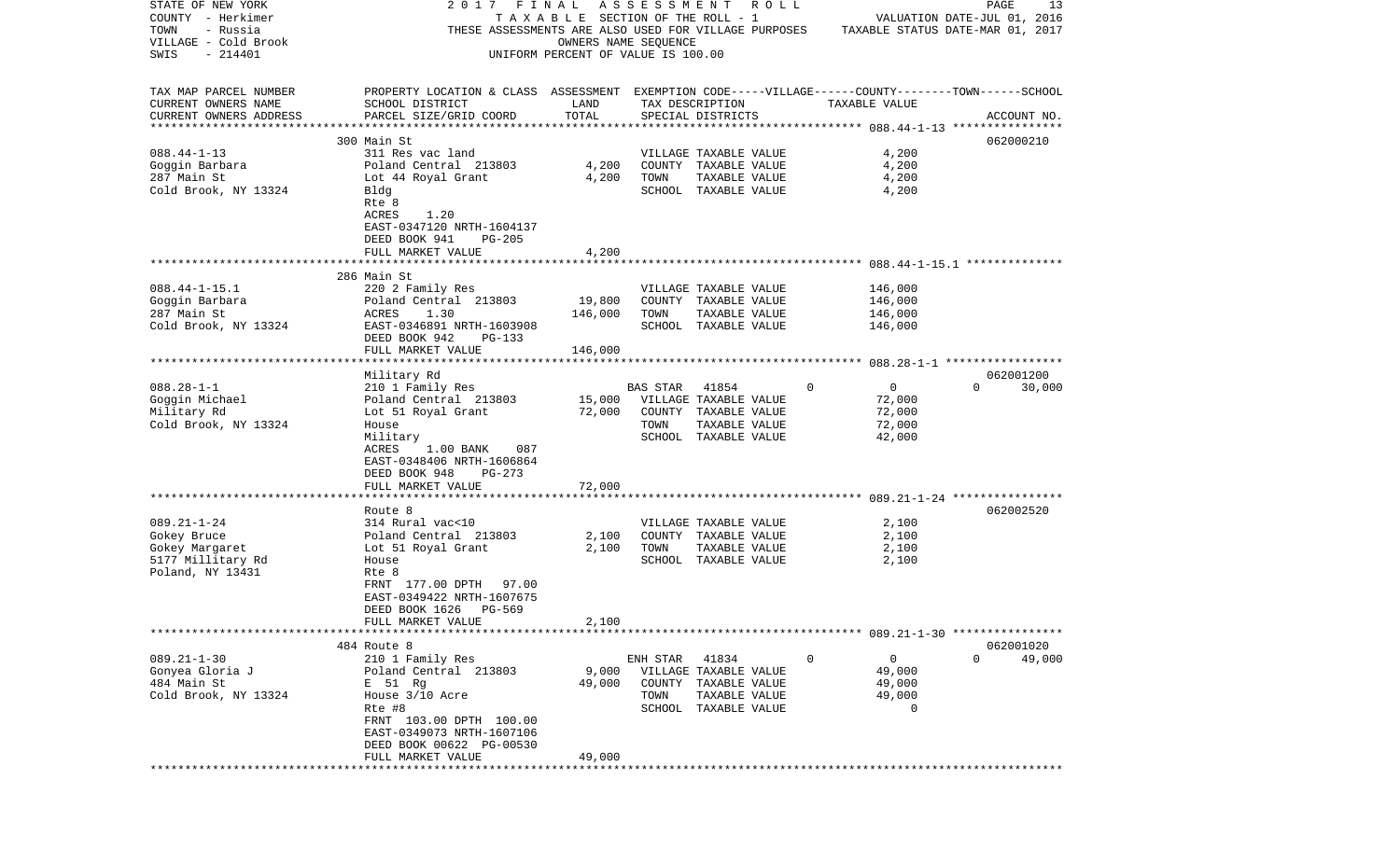| STATE OF NEW YORK        | 2017 FINAL ASSESSMENT                                                                              |                                       |                 |                       | R O L L |             |                                  | PAGE     | 14          |
|--------------------------|----------------------------------------------------------------------------------------------------|---------------------------------------|-----------------|-----------------------|---------|-------------|----------------------------------|----------|-------------|
| COUNTY - Herkimer        |                                                                                                    | T A X A B L E SECTION OF THE ROLL - 1 |                 |                       |         |             | VALUATION DATE-JUL 01, 2016      |          |             |
| TOWN<br>- Russia         | THESE ASSESSMENTS ARE ALSO USED FOR VILLAGE PURPOSES                                               |                                       |                 |                       |         |             | TAXABLE STATUS DATE-MAR 01, 2017 |          |             |
| VILLAGE - Cold Brook     |                                                                                                    | OWNERS NAME SEQUENCE                  |                 |                       |         |             |                                  |          |             |
| SWIS<br>$-214401$        |                                                                                                    | UNIFORM PERCENT OF VALUE IS 100.00    |                 |                       |         |             |                                  |          |             |
|                          |                                                                                                    |                                       |                 |                       |         |             |                                  |          |             |
|                          |                                                                                                    |                                       |                 |                       |         |             |                                  |          |             |
| TAX MAP PARCEL NUMBER    | PROPERTY LOCATION & CLASS ASSESSMENT EXEMPTION CODE-----VILLAGE------COUNTY-------TOWN------SCHOOL |                                       |                 |                       |         |             |                                  |          |             |
| CURRENT OWNERS NAME      | SCHOOL DISTRICT                                                                                    | LAND                                  |                 | TAX DESCRIPTION       |         |             | TAXABLE VALUE                    |          |             |
| CURRENT OWNERS ADDRESS   | PARCEL SIZE/GRID COORD                                                                             | TOTAL                                 |                 | SPECIAL DISTRICTS     |         |             |                                  |          | ACCOUNT NO. |
| ************************ |                                                                                                    |                                       |                 |                       |         |             |                                  |          |             |
|                          | 576 Route 8                                                                                        |                                       |                 |                       |         |             |                                  |          | 062003510   |
| $084.77 - 1 - 4$         | 210 1 Family Res                                                                                   |                                       | AGED-CNTY 41802 |                       |         | 0           | 37,500                           | 0        | -0          |
| Greco Susan S            | Poland Central 213803                                                                              |                                       | 11,900 ENH STAR | 41834                 |         | $\mathbf 0$ | 0                                | 0        | 65,500      |
| 576 Route 8              | Lot 52 Royal Grant                                                                                 | 75,000                                |                 | VILLAGE TAXABLE VALUE |         |             | 75,000                           |          |             |
| PO Box 153               | House Att Gar                                                                                      |                                       |                 | COUNTY TAXABLE VALUE  |         |             | 37,500                           |          |             |
| Cold Brook, NY 13324     | FRNT 185.00 DPTH 175.00                                                                            |                                       | TOWN            | TAXABLE VALUE         |         |             | 75,000                           |          |             |
|                          | ACRES<br>0.50                                                                                      |                                       |                 | SCHOOL TAXABLE VALUE  |         |             | 9,500                            |          |             |
|                          | EAST-0349858 NRTH-1608791                                                                          |                                       |                 |                       |         |             |                                  |          |             |
|                          | DEED BOOK 1536 PG-148                                                                              |                                       |                 |                       |         |             |                                  |          |             |
|                          | FULL MARKET VALUE                                                                                  | 75,000                                |                 |                       |         |             |                                  |          |             |
|                          |                                                                                                    |                                       |                 |                       |         |             |                                  |          |             |
|                          |                                                                                                    |                                       |                 |                       |         |             |                                  |          |             |
|                          | 394 Route 8                                                                                        |                                       |                 |                       |         |             |                                  | $\Omega$ | 062002550   |
| $088.36 - 1 - 43$        | 210 1 Family Res                                                                                   |                                       | <b>BAS STAR</b> | 41854                 |         | 0           | $\overline{0}$                   |          | 30,000      |
| Hampel Robert W          | Poland Central 213803                                                                              | 28,300                                |                 | VILLAGE TAXABLE VALUE |         |             | 92,500                           |          |             |
| Hampel Nancy E           | Lot 43 Royal Grant                                                                                 | 92,500                                |                 | COUNTY TAXABLE VALUE  |         |             | 92,500                           |          |             |
| 394 Main St              | House, att Gar Old Mill                                                                            |                                       | TOWN            | TAXABLE VALUE         |         |             | 92,500                           |          |             |
| Cold Brook, NY 13324     | ACRES<br>5.90 BANK<br>023                                                                          |                                       |                 | SCHOOL TAXABLE VALUE  |         |             | 62,500                           |          |             |
|                          | EAST-0348129 NRTH-1605696                                                                          |                                       |                 |                       |         |             |                                  |          |             |
|                          | DEED BOOK 895<br>PG-378                                                                            |                                       |                 |                       |         |             |                                  |          |             |
|                          | FULL MARKET VALUE                                                                                  | 92,500                                |                 |                       |         |             |                                  |          |             |
|                          |                                                                                                    |                                       |                 |                       |         |             |                                  |          |             |
|                          | 413 Route 8                                                                                        |                                       |                 |                       |         |             |                                  |          | 062000360   |
| $088.36 - 1 - 17$        | 210 1 Family Res                                                                                   |                                       |                 | VILLAGE TAXABLE VALUE |         |             | 98,000                           |          |             |
| Heneka Jill              | Poland Central 213803                                                                              | 8,500                                 |                 | COUNTY TAXABLE VALUE  |         |             | 98,000                           |          |             |
| 413 Main St              | Lot 43 Royal Grant                                                                                 | 98,000                                | TOWN            | TAXABLE VALUE         |         |             | 98,000                           |          |             |
| Cold Brook, NY 13324     | House                                                                                              |                                       |                 | SCHOOL TAXABLE VALUE  |         |             | 98,000                           |          |             |
|                          | ACRES<br>0.39                                                                                      |                                       |                 |                       |         |             |                                  |          |             |
|                          | EAST-0348013 NRTH-1606102                                                                          |                                       |                 |                       |         |             |                                  |          |             |
|                          | DEED BOOK 853<br>$PG-1$                                                                            |                                       |                 |                       |         |             |                                  |          |             |
|                          | FULL MARKET VALUE                                                                                  | 98,000                                |                 |                       |         |             |                                  |          |             |
|                          |                                                                                                    | **********                            |                 |                       |         |             |                                  |          |             |
|                          | 4432 Norway St                                                                                     |                                       |                 |                       |         |             |                                  |          | 062000930   |
| $089.29 - 1 - 3$         | 210 1 Family Res                                                                                   |                                       | ENH STAR        | 41834                 |         | 0           | 0                                | $\Omega$ | 65,500      |
| Hiney James              | Poland Central 213803                                                                              | 6,200                                 |                 | VILLAGE TAXABLE VALUE |         |             | 73,000                           |          |             |
| 4432 Norway St           | Lot 51 Royal Grant                                                                                 | 73,000                                |                 |                       |         |             | 73,000                           |          |             |
|                          |                                                                                                    |                                       |                 | COUNTY TAXABLE VALUE  |         |             |                                  |          |             |
| Cold Brook, NY 13324     | House Gar                                                                                          |                                       | TOWN            | TAXABLE VALUE         |         |             | 73,000                           |          |             |
|                          | 55.00 DPTH 179.00<br>FRNT                                                                          |                                       |                 | SCHOOL TAXABLE VALUE  |         |             | 7,500                            |          |             |
|                          | EAST-0348980 NRTH-1606498                                                                          |                                       |                 |                       |         |             |                                  |          |             |
|                          | DEED BOOK 908<br>$PG-33$                                                                           |                                       |                 |                       |         |             |                                  |          |             |
|                          | FULL MARKET VALUE                                                                                  | 73,000                                |                 |                       |         |             |                                  |          |             |
|                          |                                                                                                    |                                       |                 |                       |         |             |                                  |          |             |
|                          | 4405 Norway St                                                                                     |                                       |                 |                       |         |             |                                  |          | 062000120   |
| $089.29 - 1 - 14$        | 210 1 Family Res                                                                                   |                                       |                 | VILLAGE TAXABLE VALUE |         |             | 21,000                           |          |             |
| Hoffman Robert           | Poland Central 213803                                                                              | 8,500                                 |                 | COUNTY TAXABLE VALUE  |         |             | 21,000                           |          |             |
| Hoffman Beverly          | Lot 43 Royal Grant                                                                                 | 21,000                                | TOWN            | TAXABLE VALUE         |         |             | 21,000                           |          |             |
| Box 44                   | House                                                                                              |                                       |                 | SCHOOL TAXABLE VALUE  |         |             | 21,000                           |          |             |
| Speculator, NY 12164     | FRNT 121.00 DPTH 115.00                                                                            |                                       |                 |                       |         |             |                                  |          |             |
|                          | ACRES<br>0.34                                                                                      |                                       |                 |                       |         |             |                                  |          |             |
|                          | EAST-0349342 NRTH-1606006                                                                          |                                       |                 |                       |         |             |                                  |          |             |
|                          | DEED BOOK 701<br>PG-976                                                                            |                                       |                 |                       |         |             |                                  |          |             |
|                          | FULL MARKET VALUE                                                                                  | 21,000                                |                 |                       |         |             |                                  |          |             |
|                          |                                                                                                    |                                       |                 |                       |         |             |                                  |          |             |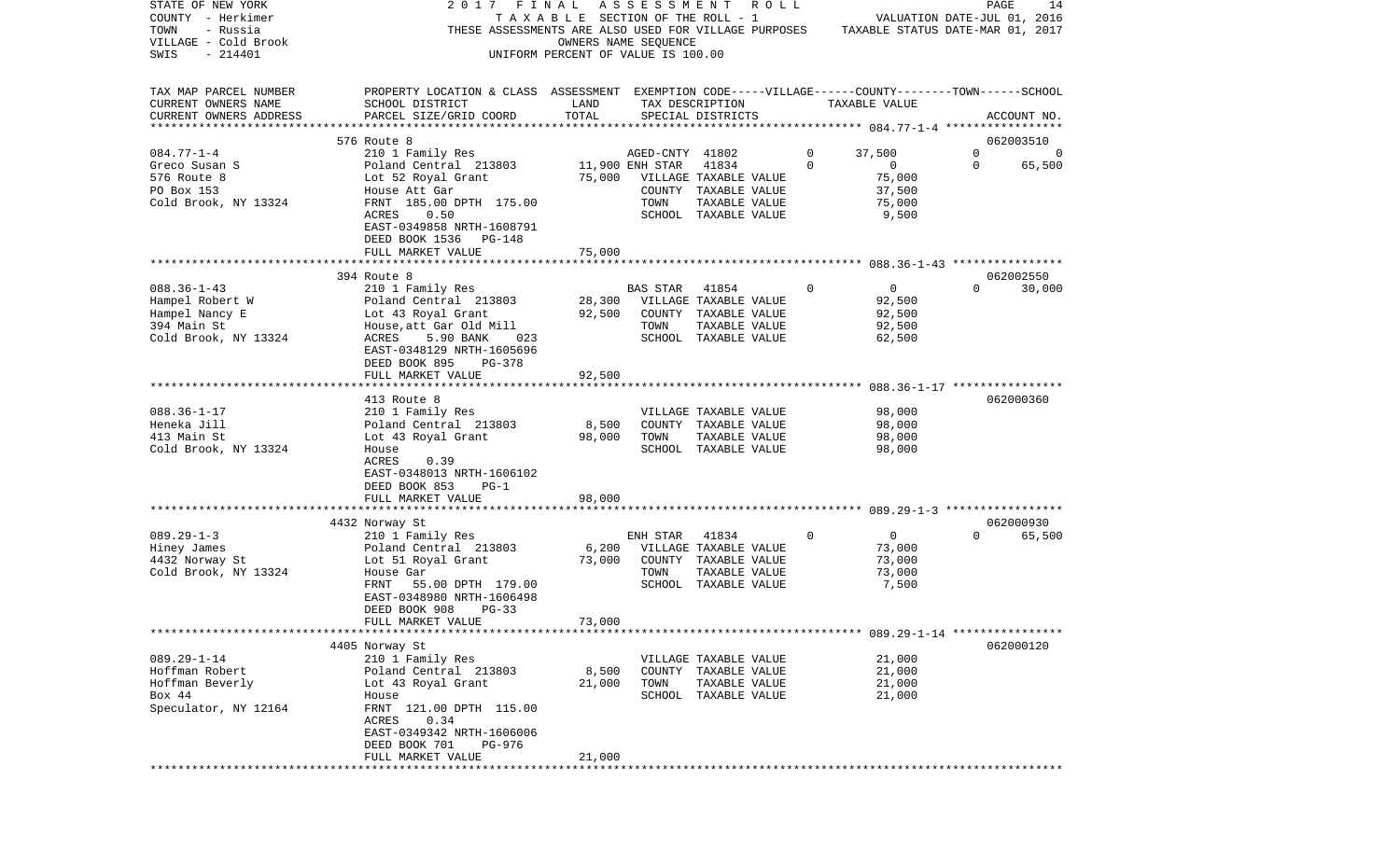| STATE OF NEW YORK      | 2017 FINAL ASSESSMENT ROLL                                                                                            |                                       |                |                       |          |                             | PAGE     |             | 15 |
|------------------------|-----------------------------------------------------------------------------------------------------------------------|---------------------------------------|----------------|-----------------------|----------|-----------------------------|----------|-------------|----|
| COUNTY - Herkimer      |                                                                                                                       | T A X A B L E SECTION OF THE ROLL - 1 |                |                       |          | VALUATION DATE-JUL 01, 2016 |          |             |    |
| - Russia<br>TOWN       | THESE ASSESSMENTS ARE ALSO USED FOR VILLAGE PURPOSES TAXABLE STATUS DATE-MAR 01, 2017                                 |                                       |                |                       |          |                             |          |             |    |
| VILLAGE - Cold Brook   |                                                                                                                       | OWNERS NAME SEQUENCE                  |                |                       |          |                             |          |             |    |
| SWIS<br>- 214401       |                                                                                                                       | UNIFORM PERCENT OF VALUE IS 100.00    |                |                       |          |                             |          |             |    |
|                        |                                                                                                                       |                                       |                |                       |          |                             |          |             |    |
| TAX MAP PARCEL NUMBER  |                                                                                                                       |                                       |                |                       |          |                             |          |             |    |
| CURRENT OWNERS NAME    | PROPERTY LOCATION & CLASS ASSESSMENT EXEMPTION CODE-----VILLAGE------COUNTY-------TOWN------SCHOOL<br>SCHOOL DISTRICT | LAND                                  |                | TAX DESCRIPTION       |          | TAXABLE VALUE               |          |             |    |
| CURRENT OWNERS ADDRESS | PARCEL SIZE/GRID COORD                                                                                                | TOTAL                                 |                | SPECIAL DISTRICTS     |          |                             |          | ACCOUNT NO. |    |
|                        |                                                                                                                       |                                       |                |                       |          |                             |          |             |    |
|                        | 492 State Route 8                                                                                                     |                                       |                |                       |          |                             |          | 062004030   |    |
| $089.21 - 1 - 27$      | 210 1 Family Res                                                                                                      |                                       |                | VILLAGE TAXABLE VALUE |          | 35,000                      |          |             |    |
| Huckabone Daniel       | Poland Central 213803                                                                                                 | 12,600                                |                | COUNTY TAXABLE VALUE  |          | 35,000                      |          |             |    |
| Davis Nicole           |                                                                                                                       | 35,000                                | TOWN           | TAXABLE VALUE         |          | 35,000                      |          |             |    |
| 492 State Route 8      | Lot #51 Rg<br>Trl 0.49 Acre                                                                                           |                                       |                | SCHOOL TAXABLE VALUE  |          | 35,000                      |          |             |    |
| Cold Brook, NY 13324   | Route No 8                                                                                                            |                                       |                |                       |          |                             |          |             |    |
|                        | FRNT 160.00 DPTH 163.00                                                                                               |                                       |                |                       |          |                             |          |             |    |
|                        | EAST-0349157 NRTH-1607196                                                                                             |                                       |                |                       |          |                             |          |             |    |
|                        | DEED BOOK 1594 PG-786                                                                                                 |                                       |                |                       |          |                             |          |             |    |
|                        | FULL MARKET VALUE                                                                                                     | 35,000                                |                |                       |          |                             |          |             |    |
|                        |                                                                                                                       |                                       |                |                       |          |                             |          |             |    |
|                        | 548 Route 8                                                                                                           |                                       |                |                       |          |                             |          | 062003180   |    |
| $089.21 - 1 - 19.1$    | 210 1 Family Res                                                                                                      |                                       | ENH STAR 41834 |                       | $\circ$  | $\overline{0}$              |          | 0 65,500    |    |
| Hughes Gary            | Poland Central 213803                                                                                                 | 18,500 VILLAGE TAXABLE VALUE          |                |                       |          | 97,000                      |          |             |    |
| Hughes Dian            | Lot 51 Royal Grant                                                                                                    | 97,000                                |                | COUNTY TAXABLE VALUE  |          | 97,000                      |          |             |    |
| 548 Main St            | House Barn                                                                                                            |                                       | TOWN           | TAXABLE VALUE         |          | 97,000                      |          |             |    |
| Cold Brook, NY 13324   | FRNT 150.00 DPTH                                                                                                      |                                       |                | SCHOOL TAXABLE VALUE  |          | 31,500                      |          |             |    |
|                        | ACRES<br>2.00                                                                                                         |                                       |                |                       |          |                             |          |             |    |
|                        | EAST-0349845 NRTH-1608266                                                                                             |                                       |                |                       |          |                             |          |             |    |
|                        | DEED BOOK 685<br><b>PG-380</b>                                                                                        |                                       |                |                       |          |                             |          |             |    |
|                        | FULL MARKET VALUE                                                                                                     | 97,000                                |                |                       |          |                             |          |             |    |
|                        |                                                                                                                       |                                       |                |                       |          |                             |          |             |    |
|                        | 505 Route 8                                                                                                           |                                       |                |                       |          |                             |          | 062002880   |    |
| $089.21 - 1 - 10$      | 210 1 Family Res                                                                                                      |                                       | ENH STAR 41834 |                       | $\Omega$ | $\overline{0}$              | $\Omega$ | 65,500      |    |
| Irwin Carl             |                                                                                                                       | 12,600 VILLAGE TAXABLE VALUE          |                |                       |          | 81,300                      |          |             |    |
| Irwin Elizabeth        | Poland Central   213803<br>Lot 51 Royal Grant                                                                         | 81,300                                |                | COUNTY TAXABLE VALUE  |          | 81,300                      |          |             |    |
| 505 Main St            | House Barn                                                                                                            |                                       | TOWN           | TAXABLE VALUE         |          | 81,300                      |          |             |    |
| Cold Brook, NY 13324   | FRNT 156.00 DPTH 176.00                                                                                               |                                       |                | SCHOOL TAXABLE VALUE  |          | 15,800                      |          |             |    |
|                        | ACRES 0.58                                                                                                            |                                       |                |                       |          |                             |          |             |    |
|                        | EAST-0349132 NRTH-1607521                                                                                             |                                       |                |                       |          |                             |          |             |    |
|                        | DEED BOOK 693<br>PG-936                                                                                               |                                       |                |                       |          |                             |          |             |    |
|                        | FULL MARKET VALUE                                                                                                     | 81,300                                |                |                       |          |                             |          |             |    |
|                        |                                                                                                                       |                                       |                |                       |          |                             |          |             |    |
|                        | Route 8                                                                                                               |                                       |                |                       |          |                             |          |             |    |
| $089.21 - 1 - 19.2$    | 311 Res vac land                                                                                                      |                                       |                | VILLAGE TAXABLE VALUE |          | 800                         |          |             |    |
| Irwin Duane L          | Poland Central 213803                                                                                                 | 800                                   |                | COUNTY TAXABLE VALUE  |          | 800                         |          |             |    |
| 540 Main St            | Route 8                                                                                                               | 800                                   | TOWN           | TAXABLE VALUE         |          | 800                         |          |             |    |
| Cold Brook, NY 13324   | FRNT 88.00 DPTH 129.00                                                                                                |                                       |                | SCHOOL TAXABLE VALUE  |          | 800                         |          |             |    |
|                        | EAST-0349589 NRTH-1608164                                                                                             |                                       |                |                       |          |                             |          |             |    |
|                        | DEED BOOK 00824 PG-00285                                                                                              |                                       |                |                       |          |                             |          |             |    |
|                        | FULL MARKET VALUE                                                                                                     | 800                                   |                |                       |          |                             |          |             |    |
|                        |                                                                                                                       |                                       |                |                       |          |                             |          |             |    |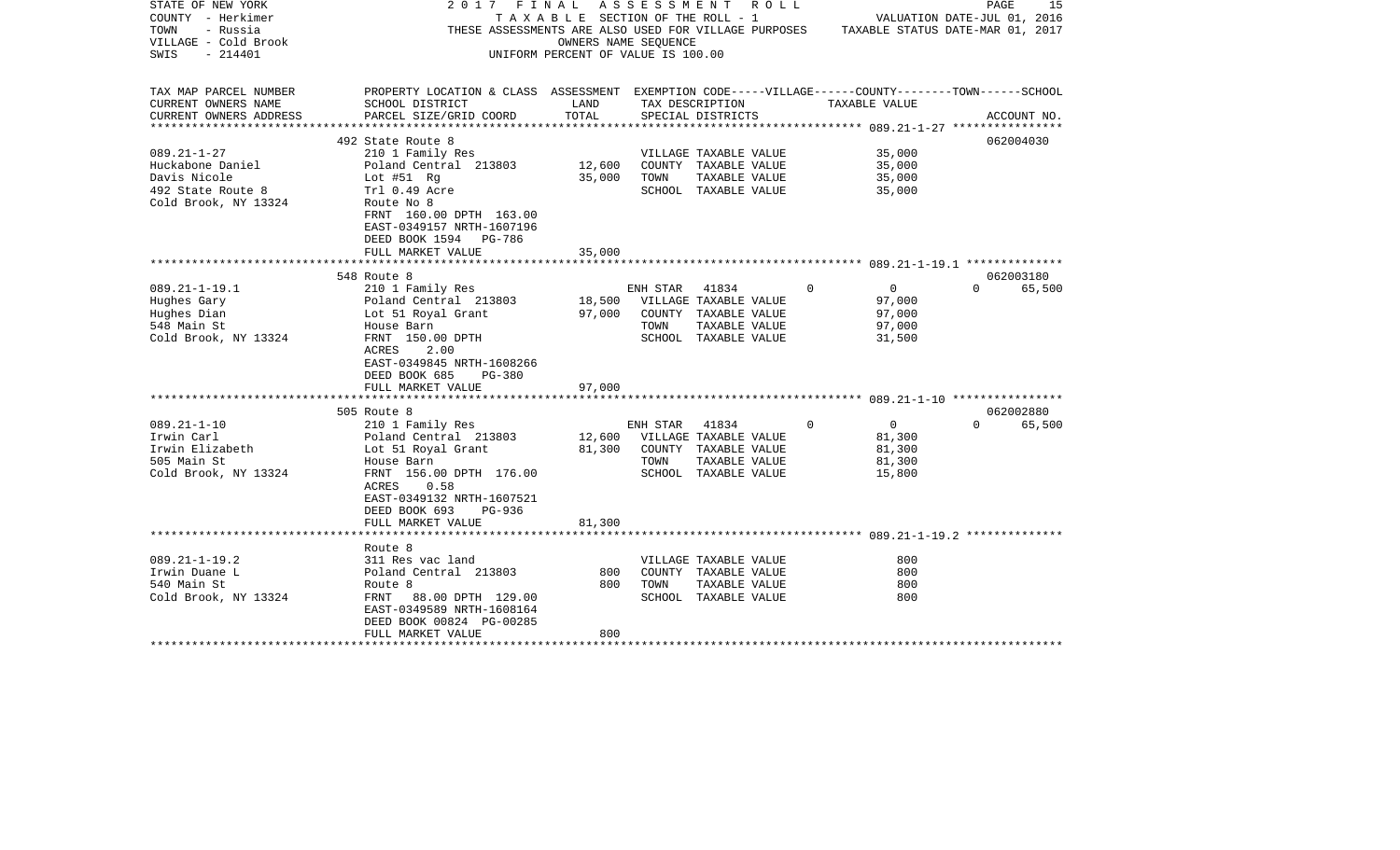| STATE OF NEW YORK<br>COUNTY - Herkimer<br>TOWN<br>- Russia                                    | 2017                                                                                                                                                           | FINAL<br>T A X A B L E SECTION OF THE ROLL - 1             |                         | ASSESSMENT ROLL<br>THESE ASSESSMENTS ARE ALSO USED FOR VILLAGE PURPOSES TAXABLE STATUS DATE-MAR 01, 2017 |          |                                                            | VALUATION DATE-JUL 01, 2016 | 16<br>PAGE  |
|-----------------------------------------------------------------------------------------------|----------------------------------------------------------------------------------------------------------------------------------------------------------------|------------------------------------------------------------|-------------------------|----------------------------------------------------------------------------------------------------------|----------|------------------------------------------------------------|-----------------------------|-------------|
| VILLAGE - Cold Brook<br>$-214401$<br>SWIS                                                     |                                                                                                                                                                | OWNERS NAME SEQUENCE<br>UNIFORM PERCENT OF VALUE IS 100.00 |                         |                                                                                                          |          |                                                            |                             |             |
| TAX MAP PARCEL NUMBER<br>CURRENT OWNERS NAME                                                  | PROPERTY LOCATION & CLASS ASSESSMENT EXEMPTION CODE-----VILLAGE------COUNTY-------TOWN------SCHOOL<br>SCHOOL DISTRICT                                          | LAND                                                       |                         | TAX DESCRIPTION                                                                                          |          | TAXABLE VALUE                                              |                             |             |
| CURRENT OWNERS ADDRESS                                                                        | PARCEL SIZE/GRID COORD                                                                                                                                         | TOTAL                                                      |                         | SPECIAL DISTRICTS                                                                                        |          |                                                            |                             | ACCOUNT NO. |
|                                                                                               | 540 Route 8                                                                                                                                                    |                                                            |                         |                                                                                                          |          |                                                            |                             | 062001560   |
| $089.21 - 1 - 21$<br>Irwin Ruth                                                               | 210 1 Family Res<br>Poland Central 213803                                                                                                                      | 19,800                                                     | <b>BAS STAR</b>         | 41854<br>VILLAGE TAXABLE VALUE                                                                           | $\Omega$ | $\overline{0}$<br>86,000                                   | $\Omega$                    | 30,000      |
| Thomas Irwin<br>540 Main St                                                                   | E 51<br>R G<br>Ho $2 \frac{1}{2}$                                                                                                                              | 86,000                                                     | TOWN                    | COUNTY TAXABLE VALUE<br>TAXABLE VALUE                                                                    |          | 86,000<br>86,000                                           |                             |             |
| Cold Brook, NY 13324                                                                          | Rte #8<br>ACRES<br>2.50<br>EAST-0349692 NRTH-1607920<br>DEED BOOK 00479 PG-00024<br>FULL MARKET VALUE                                                          | 86,000                                                     |                         | SCHOOL TAXABLE VALUE                                                                                     |          | 56,000                                                     |                             |             |
|                                                                                               | **********************                                                                                                                                         | **********                                                 |                         |                                                                                                          |          |                                                            |                             |             |
|                                                                                               | 421 Route 8                                                                                                                                                    |                                                            |                         |                                                                                                          |          |                                                            |                             | 062002640   |
| $088.36 - 1 - 19$                                                                             | 210 1 Family Res                                                                                                                                               |                                                            | VET COM C 41132         |                                                                                                          | $\Omega$ | 15,000                                                     | $\Omega$                    | 0           |
| Johnson Curtis                                                                                | Poland Central 213803                                                                                                                                          |                                                            | 11,000 VET COM T 41133  |                                                                                                          | $\Omega$ | $\overline{0}$                                             | 15,000                      | $\Omega$    |
| PO Box 64<br>Cold Brook, NY 13324                                                             | N 43<br>Rq<br>$H_0$ 1/2<br>Rte 8<br>FRNT<br>61.00 DPTH 354.00<br>$0.62$ BANK<br>ACRES<br>135<br>EAST-0348073 NRTH-1606247                                      | 60,000                                                     | TOWN                    | VILLAGE TAXABLE VALUE<br>COUNTY TAXABLE VALUE<br>TAXABLE VALUE<br>SCHOOL TAXABLE VALUE                   |          | 60,000<br>45,000<br>45,000<br>60,000                       |                             |             |
|                                                                                               | DEED BOOK 842<br>PG-417<br>FULL MARKET VALUE                                                                                                                   | 60,000                                                     |                         |                                                                                                          |          |                                                            |                             |             |
|                                                                                               | ****************************                                                                                                                                   |                                                            |                         |                                                                                                          |          |                                                            |                             |             |
|                                                                                               | 511 Route 8                                                                                                                                                    |                                                            |                         |                                                                                                          |          |                                                            |                             | 062000420   |
| $089.21 - 1 - 11$<br>Jones Marvin<br>511 Main St<br>Cold Brook, NY 13324                      | 210 1 Family Res<br>Poland Central 213803<br>Lot 51<br>Rq<br>House Barn<br>Rte #8<br>ACRES<br>2.20<br>EAST-0349157 NRTH-1607739<br>DEED BOOK 891<br>$PG-95$    | 19,000<br>96,000                                           | <b>BAS STAR</b><br>TOWN | 41854<br>VILLAGE TAXABLE VALUE<br>COUNTY TAXABLE VALUE<br>TAXABLE VALUE<br>SCHOOL TAXABLE VALUE          | $\Omega$ | $\overline{0}$<br>96,000<br>96,000<br>96,000<br>66,000     | $\Omega$                    | 30,000      |
|                                                                                               | FULL MARKET VALUE                                                                                                                                              | 96,000                                                     |                         |                                                                                                          |          |                                                            |                             |             |
|                                                                                               | 276 Route 28                                                                                                                                                   |                                                            |                         |                                                                                                          |          |                                                            |                             |             |
| $088.44 - 1 - 14.3$<br>Jones Steven A<br>Jones Cynthia<br>276 Main St<br>Cold Brook, NY 13324 | 210 1 Family Res<br>Poland Central 213803<br>House<br>FRNT<br>40.00 DPTH<br>ACRES<br>5.00 BANK<br>135<br>EAST-0347225 NRTH-1603956<br>DEED BOOK 00863 PG-00413 | 26,000<br>175,000                                          | BAS STAR<br>TOWN        | 41854<br>VILLAGE TAXABLE VALUE<br>COUNTY TAXABLE VALUE<br>TAXABLE VALUE<br>SCHOOL TAXABLE VALUE          | $\Omega$ | $\overline{0}$<br>175,000<br>175,000<br>175,000<br>145,000 | $\Omega$                    | 30,000      |
|                                                                                               | FULL MARKET VALUE                                                                                                                                              | 175,000                                                    |                         |                                                                                                          |          |                                                            |                             |             |
|                                                                                               |                                                                                                                                                                |                                                            |                         |                                                                                                          |          |                                                            |                             |             |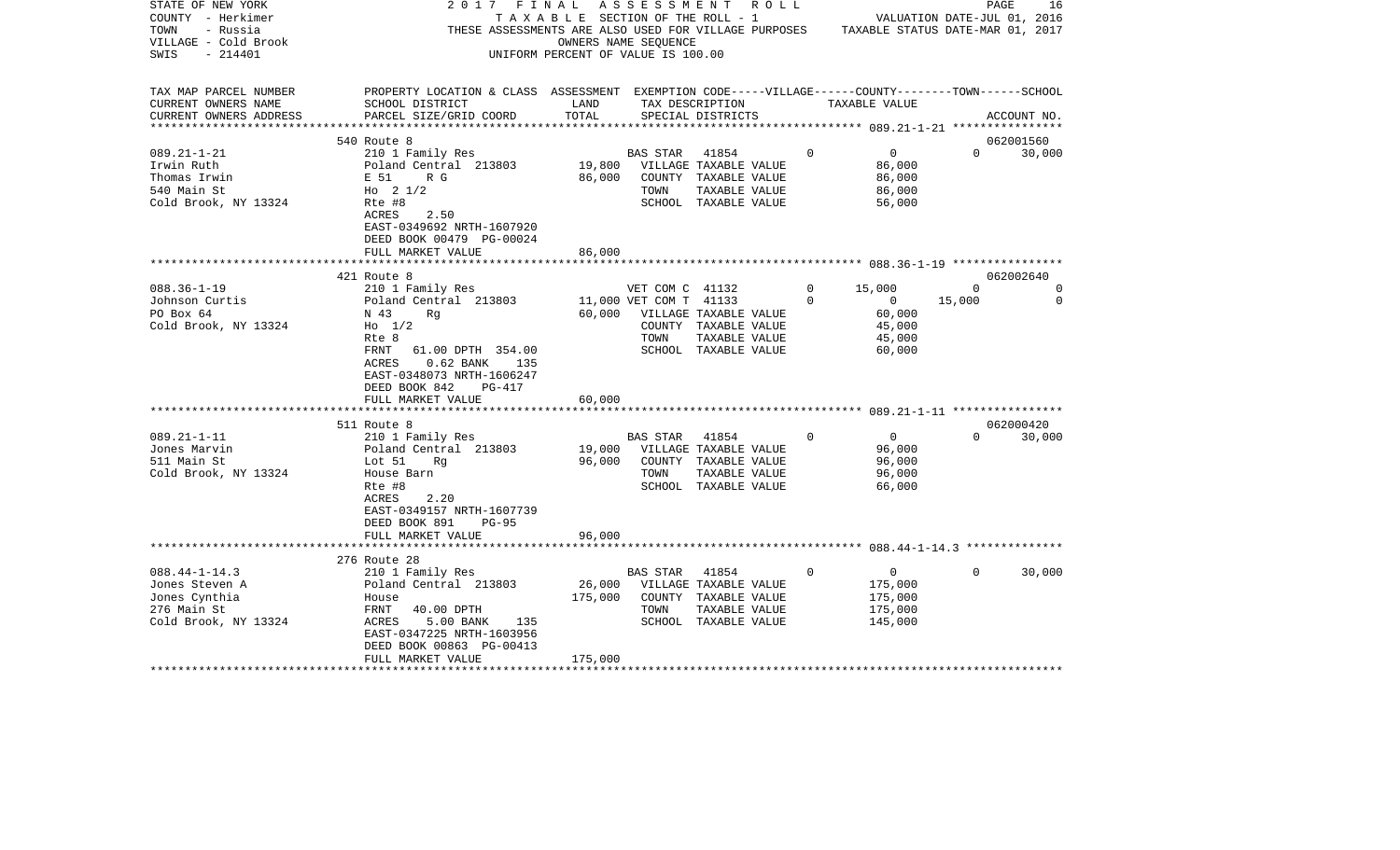| STATE OF NEW YORK         | 2017 FINAL                                                                                         |                                       |                 | A S S E S S M E N T R O L L |               | PAGE<br>17                       |
|---------------------------|----------------------------------------------------------------------------------------------------|---------------------------------------|-----------------|-----------------------------|---------------|----------------------------------|
| COUNTY - Herkimer         |                                                                                                    | T A X A B L E SECTION OF THE ROLL - 1 |                 |                             |               | VALUATION DATE-JUL 01, 2016      |
| TOWN<br>- Russia          | THESE ASSESSMENTS ARE ALSO USED FOR VILLAGE PURPOSES                                               |                                       |                 |                             |               | TAXABLE STATUS DATE-MAR 01, 2017 |
| VILLAGE - Cold Brook      |                                                                                                    | OWNERS NAME SEQUENCE                  |                 |                             |               |                                  |
| SWIS<br>$-214401$         |                                                                                                    | UNIFORM PERCENT OF VALUE IS 100.00    |                 |                             |               |                                  |
|                           |                                                                                                    |                                       |                 |                             |               |                                  |
| TAX MAP PARCEL NUMBER     | PROPERTY LOCATION & CLASS ASSESSMENT EXEMPTION CODE-----VILLAGE------COUNTY-------TOWN------SCHOOL |                                       |                 |                             |               |                                  |
| CURRENT OWNERS NAME       | SCHOOL DISTRICT                                                                                    | LAND                                  |                 | TAX DESCRIPTION             | TAXABLE VALUE |                                  |
| CURRENT OWNERS ADDRESS    | PARCEL SIZE/GRID COORD                                                                             | TOTAL                                 |                 | SPECIAL DISTRICTS           |               | ACCOUNT NO.                      |
| ************************* |                                                                                                    |                                       |                 |                             |               |                                  |
|                           | Route 8                                                                                            |                                       |                 |                             |               | 062000600                        |
| $088.36 - 1 - 18.1$       | 314 Rural vac<10                                                                                   |                                       |                 | VILLAGE TAXABLE VALUE       | 16,000        |                                  |
| Kelly James J             | Poland Central 213803                                                                              | 16,000                                |                 | COUNTY TAXABLE VALUE        | 16,000        |                                  |
| 417 Main St               | Lot 43&51 Royal Grant                                                                              | 16,000                                | TOWN            | TAXABLE VALUE               | 16,000        |                                  |
| Cold Brook, NY 13324      | House Barn                                                                                         |                                       |                 |                             |               |                                  |
|                           |                                                                                                    |                                       |                 | SCHOOL TAXABLE VALUE        | 16,000        |                                  |
|                           | ACRES<br>5.00                                                                                      |                                       |                 |                             |               |                                  |
|                           | EAST-0347869 NRTH-1606587                                                                          |                                       |                 |                             |               |                                  |
|                           | DEED BOOK 1535 PG-265                                                                              |                                       |                 |                             |               |                                  |
|                           | FULL MARKET VALUE                                                                                  | 16,000                                |                 |                             |               |                                  |
|                           |                                                                                                    |                                       |                 |                             |               |                                  |
|                           | 417 Main St                                                                                        |                                       |                 |                             |               |                                  |
| $088.36 - 1 - 18.2$       | 210 1 Family Res                                                                                   |                                       |                 | VILLAGE TAXABLE VALUE       | 114,500       |                                  |
| Kelly James J             | Poland Central 213803                                                                              | 12,000                                |                 | COUNTY TAXABLE VALUE        | 114,500       |                                  |
| 417 Main St               | ACRES<br>0.80                                                                                      | 114,500                               | TOWN            | TAXABLE VALUE               | 114,500       |                                  |
| Cold Brook, NY 13324      | EAST-0347964 NRTH-1606229                                                                          |                                       |                 | SCHOOL TAXABLE VALUE        | 114,500       |                                  |
|                           | DEED BOOK 1535 PG-265                                                                              |                                       |                 |                             |               |                                  |
|                           | FULL MARKET VALUE                                                                                  | 114,500                               |                 |                             |               |                                  |
|                           |                                                                                                    |                                       |                 |                             |               |                                  |
|                           | 489 Route 8                                                                                        |                                       |                 |                             |               | 062001290                        |
| $089.21 - 1 - 8$          | 210 1 Family Res                                                                                   |                                       |                 | VILLAGE TAXABLE VALUE       | 50,000        |                                  |
| Key Michael P             | Poland Central 213803                                                                              | 8,600                                 |                 | COUNTY TAXABLE VALUE        | 50,000        |                                  |
| 2 Steuben Park            | Lot 51 Royal Grant                                                                                 | 50,000                                | TOWN            | TAXABLE VALUE               | 50,000        |                                  |
| Utica, NY 13501           | House                                                                                              |                                       |                 | SCHOOL TAXABLE VALUE        | 50,000        |                                  |
|                           | Rte #8                                                                                             |                                       |                 |                             |               |                                  |
|                           | 84.00 DPTH 169.00<br>FRNT                                                                          |                                       |                 |                             |               |                                  |
|                           | EAST-0349028 NRTH-1607403                                                                          |                                       |                 |                             |               |                                  |
|                           | DEED BOOK 1387 PG-791                                                                              |                                       |                 |                             |               |                                  |
|                           | FULL MARKET VALUE                                                                                  | 50,000                                |                 |                             |               |                                  |
|                           |                                                                                                    |                                       |                 |                             |               |                                  |
|                           | Route 8                                                                                            |                                       |                 |                             |               | 062001920                        |
| $089.21 - 1 - 26$         | 311 Res vac land                                                                                   |                                       |                 | VILLAGE TAXABLE VALUE       | 2,000         |                                  |
| Killian Edward F          | Poland Central 213803                                                                              | 2,000                                 |                 | COUNTY TAXABLE VALUE        | 2,000         |                                  |
| Killian Shari K           | Lot 51 Royal Grant                                                                                 | 2,000                                 | TOWN            | TAXABLE VALUE               | 2,000         |                                  |
| 506 Main St               | Trailer                                                                                            |                                       |                 | SCHOOL TAXABLE VALUE        | 2,000         |                                  |
| Cold Brook, NY 13324      | Rte 8                                                                                              |                                       |                 |                             |               |                                  |
|                           | FRNT 159.00 DPTH 145.00                                                                            |                                       |                 |                             |               |                                  |
|                           | EAST-0349216 NRTH-1607313                                                                          |                                       |                 |                             |               |                                  |
|                           | $PG-250$<br>DEED BOOK 778                                                                          |                                       |                 |                             |               |                                  |
|                           | FULL MARKET VALUE                                                                                  | 2,000                                 |                 |                             |               |                                  |
|                           |                                                                                                    |                                       |                 |                             |               |                                  |
|                           | 506 Route 8                                                                                        |                                       |                 |                             |               | 062003000                        |
| $089.21 - 1 - 25$         | 210 1 Family Res                                                                                   |                                       | <b>BAS STAR</b> | 41854                       | 0<br>0        | 0<br>30,000                      |
| Killian Edward F Jr       | Poland Central 213803                                                                              | 32,300                                |                 | VILLAGE TAXABLE VALUE       | 95,000        |                                  |
| Killian Shari K           | Lot 51 Royal Grant                                                                                 | 95,000                                | COUNTY          | TAXABLE VALUE               | 95,000        |                                  |
| 506 Main St               | House                                                                                              |                                       | TOWN            | TAXABLE VALUE               | 95,000        |                                  |
| Cold Brook, NY 13324      | ACRES<br>7.90                                                                                      |                                       | SCHOOL          | TAXABLE VALUE               | 65,000        |                                  |
|                           | EAST-0349732 NRTH-1607469                                                                          |                                       |                 |                             |               |                                  |
|                           | DEED BOOK 687<br><b>PG-960</b>                                                                     |                                       |                 |                             |               |                                  |
|                           | FULL MARKET VALUE                                                                                  | 95,000                                |                 |                             |               |                                  |
| ******                    | ************************                                                                           | ***********************               |                 |                             |               |                                  |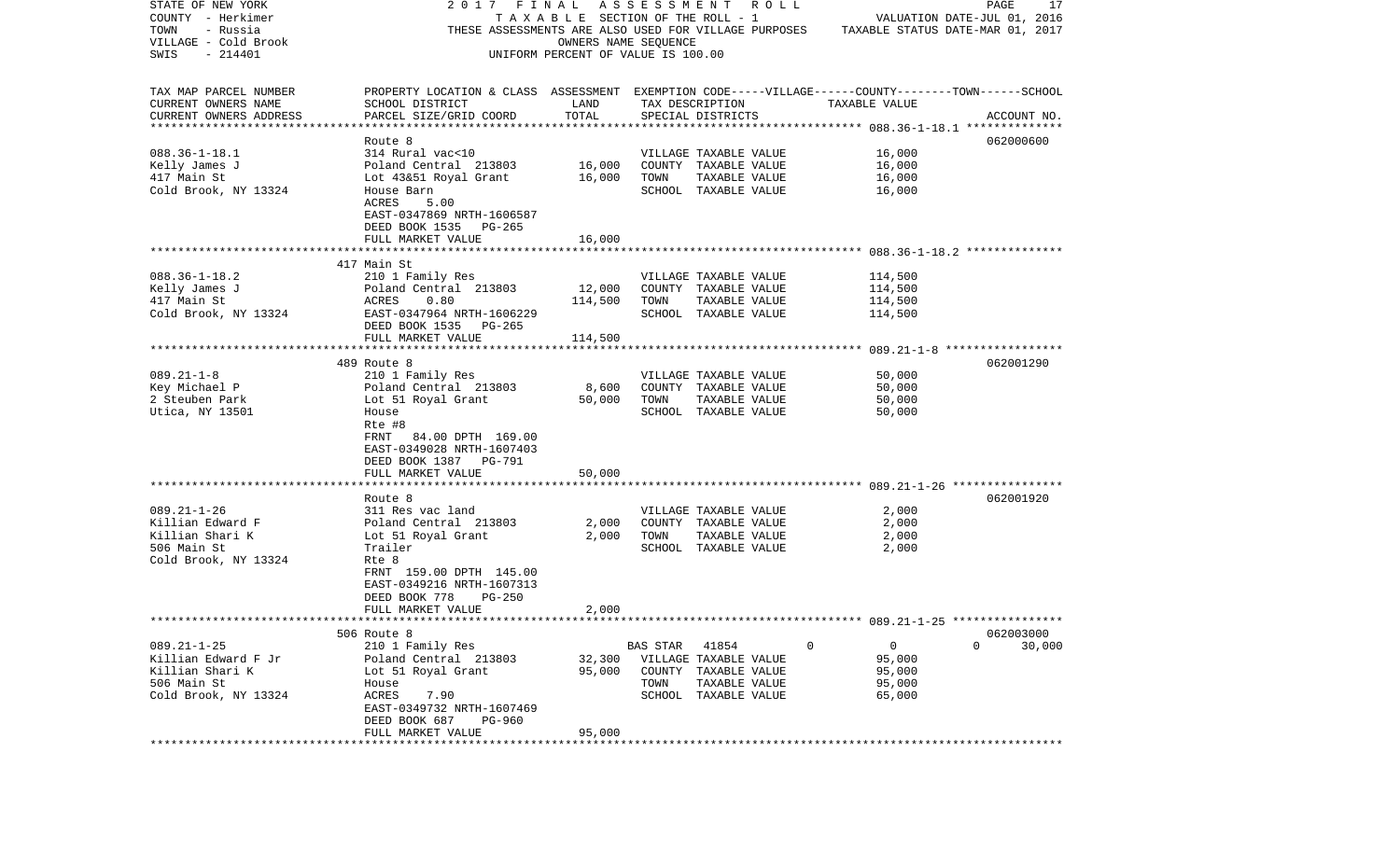| STATE OF NEW YORK<br>COUNTY - Herkimer<br>TOWN<br>- Russia<br>VILLAGE - Cold Brook<br>SWIS<br>$-214401$ | 2017 FINAL<br>THESE ASSESSMENTS ARE ALSO USED FOR VILLAGE PURPOSES                                                    | TAXABLE SECTION OF THE ROLL - 1<br>UNIFORM PERCENT OF VALUE IS 100.00 | A S S E S S M E N T<br>OWNERS NAME SEQUENCE                         | R O L L                                                                         |                       | TAXABLE STATUS DATE-MAR 01, 2017                       | PAGE<br>VALUATION DATE-JUL 01, 2016 | 18                 |
|---------------------------------------------------------------------------------------------------------|-----------------------------------------------------------------------------------------------------------------------|-----------------------------------------------------------------------|---------------------------------------------------------------------|---------------------------------------------------------------------------------|-----------------------|--------------------------------------------------------|-------------------------------------|--------------------|
| TAX MAP PARCEL NUMBER<br>CURRENT OWNERS NAME                                                            | PROPERTY LOCATION & CLASS ASSESSMENT EXEMPTION CODE-----VILLAGE------COUNTY-------TOWN------SCHOOL<br>SCHOOL DISTRICT | LAND                                                                  |                                                                     | TAX DESCRIPTION                                                                 |                       | TAXABLE VALUE                                          |                                     |                    |
| CURRENT OWNERS ADDRESS<br>*************************                                                     | PARCEL SIZE/GRID COORD                                                                                                | TOTAL                                                                 |                                                                     | SPECIAL DISTRICTS                                                               |                       |                                                        |                                     | ACCOUNT NO.        |
|                                                                                                         | 4426 Norway St                                                                                                        |                                                                       |                                                                     |                                                                                 |                       |                                                        |                                     |                    |
| $089.29 - 1 - 4$<br>King Dawn L<br>4426 Norway St<br>Cold Brook, NY 13324                               | 210 1 Family Res<br>Poland Central 213803<br>House & Garage<br>FRNT 114.00 DPTH 159.50                                | 66,000                                                                | BAS STAR<br>TOWN                                                    | 41854<br>10,600 VILLAGE TAXABLE VALUE<br>COUNTY TAXABLE VALUE<br>TAXABLE VALUE  | $\circ$               | $\circ$<br>66,000<br>66,000<br>66,000                  | 0                                   | 30,000             |
|                                                                                                         | BANK<br>135<br>EAST-0349018 NRTH-1606405<br>DEED BOOK 1136 PG-172                                                     |                                                                       |                                                                     | SCHOOL TAXABLE VALUE                                                            |                       | 36,000                                                 |                                     |                    |
|                                                                                                         | FULL MARKET VALUE                                                                                                     | 66,000                                                                |                                                                     |                                                                                 |                       |                                                        |                                     |                    |
|                                                                                                         | 331 Route 8                                                                                                           |                                                                       |                                                                     |                                                                                 |                       |                                                        |                                     | 062001680          |
| $088.36 - 1 - 3$<br>Koscinski Jane<br>Davis Candice<br>PO Box 45                                        | 210 1 Family Res<br>Poland Central 213803<br>W 43<br>Rg<br>$H_0$ 1/2                                                  | 13,900 ENH STAR<br>82,000                                             | AGED-CNTY 41802                                                     | 41834<br>VILLAGE TAXABLE VALUE<br>COUNTY TAXABLE VALUE                          | 0<br>$\Omega$         | 41,000<br>$\circ$<br>82,000<br>41,000                  | $\mathbf{0}$<br>$\mathbf 0$         | $\Omega$<br>65,500 |
| Cold Brook, NY 13324                                                                                    | Rte 8<br>FRNT 194.00 DPTH 151.10<br>EAST-0347065 NRTH-1604749<br>DEED BOOK 1141 PG-874                                |                                                                       | TOWN                                                                | TAXABLE VALUE<br>SCHOOL TAXABLE VALUE                                           |                       | 82,000<br>16,500                                       |                                     |                    |
|                                                                                                         | FULL MARKET VALUE                                                                                                     | 82,000                                                                |                                                                     |                                                                                 |                       |                                                        |                                     |                    |
|                                                                                                         | 4391 Norway St                                                                                                        |                                                                       |                                                                     |                                                                                 |                       |                                                        |                                     | 062001260          |
| $089.29 - 1 - 13$                                                                                       | 241 Rural res&ag                                                                                                      |                                                                       | <b>BAS STAR</b>                                                     | 41854                                                                           | $\Omega$              | $\mathbf{0}$                                           | $\Omega$                            | 30,000             |
| Kraszewski Jason W                                                                                      | Poland Central 213803                                                                                                 | 64,300                                                                |                                                                     | VILLAGE TAXABLE VALUE                                                           |                       | 111,000                                                |                                     |                    |
| Linda Kraszewski                                                                                        | Lot 43 Royal Grant                                                                                                    | 111,000                                                               |                                                                     | COUNTY TAXABLE VALUE                                                            |                       | 111,000                                                |                                     |                    |
| 4391 Norway St                                                                                          | Farm                                                                                                                  |                                                                       | TOWN                                                                | TAXABLE VALUE                                                                   |                       | 111,000                                                |                                     |                    |
| Cold Brook, NY 13324                                                                                    | ACRES 35.40<br>EAST-0348930 NRTH-1605093<br>DEED BOOK 1428<br>PG-888                                                  |                                                                       |                                                                     | SCHOOL TAXABLE VALUE                                                            |                       | 81,000                                                 |                                     |                    |
|                                                                                                         | FULL MARKET VALUE<br>***********************                                                                          | 111,000<br>***********                                                |                                                                     |                                                                                 |                       |                                                        |                                     |                    |
|                                                                                                         | 4399 Norway St                                                                                                        |                                                                       |                                                                     |                                                                                 |                       |                                                        |                                     |                    |
| $089.29 - 1 - 17.2$<br>Kraszewski Linda<br>4399 Norway St<br>Cold Brook, NY 13324                       | 210 1 Family Res<br>Poland Central 213803<br>FRNT<br>42.10 DPTH<br>2.17<br>ACRES<br>EAST-0349198 NRTH-1605873         |                                                                       | VET COM C 41132<br>18,900 VET COM T 41133<br>128,600 BAS STAR 41854 | VILLAGE TAXABLE VALUE<br>COUNTY TAXABLE VALUE                                   | 0<br>0<br>$\mathbf 0$ | 15,000<br>$\mathbf 0$<br>$\circ$<br>128,600<br>113,600 | 0<br>20,000<br>$\Omega$             | 0<br>0<br>30,000   |
|                                                                                                         | DEED BOOK 679<br>PG-596                                                                                               |                                                                       | TOWN                                                                | TAXABLE VALUE                                                                   |                       | 108,600                                                |                                     |                    |
|                                                                                                         | FULL MARKET VALUE                                                                                                     |                                                                       |                                                                     | 128,600 SCHOOL TAXABLE VALUE                                                    |                       | 98,600                                                 |                                     |                    |
|                                                                                                         | Military Rd                                                                                                           |                                                                       |                                                                     |                                                                                 |                       |                                                        |                                     |                    |
| $089.29 - 1 - 17.3$<br>Kraszewski Linda<br>4399 Norway St<br>Cold Brook, NY 13324                       | 312 Vac w/imprv<br>Poland Central 213803<br>Horse barn<br>ACRES<br>1.18                                               | 5,000<br>21,000                                                       | TOWN<br>SCHOOL                                                      | VILLAGE TAXABLE VALUE<br>COUNTY TAXABLE VALUE<br>TAXABLE VALUE<br>TAXABLE VALUE |                       | 21,000<br>21,000<br>21,000<br>21,000                   |                                     |                    |
|                                                                                                         | EAST-0348947 NRTH-1605876<br>DEED BOOK 688<br>PG-828<br>FULL MARKET VALUE                                             | 21,000                                                                |                                                                     |                                                                                 |                       |                                                        |                                     |                    |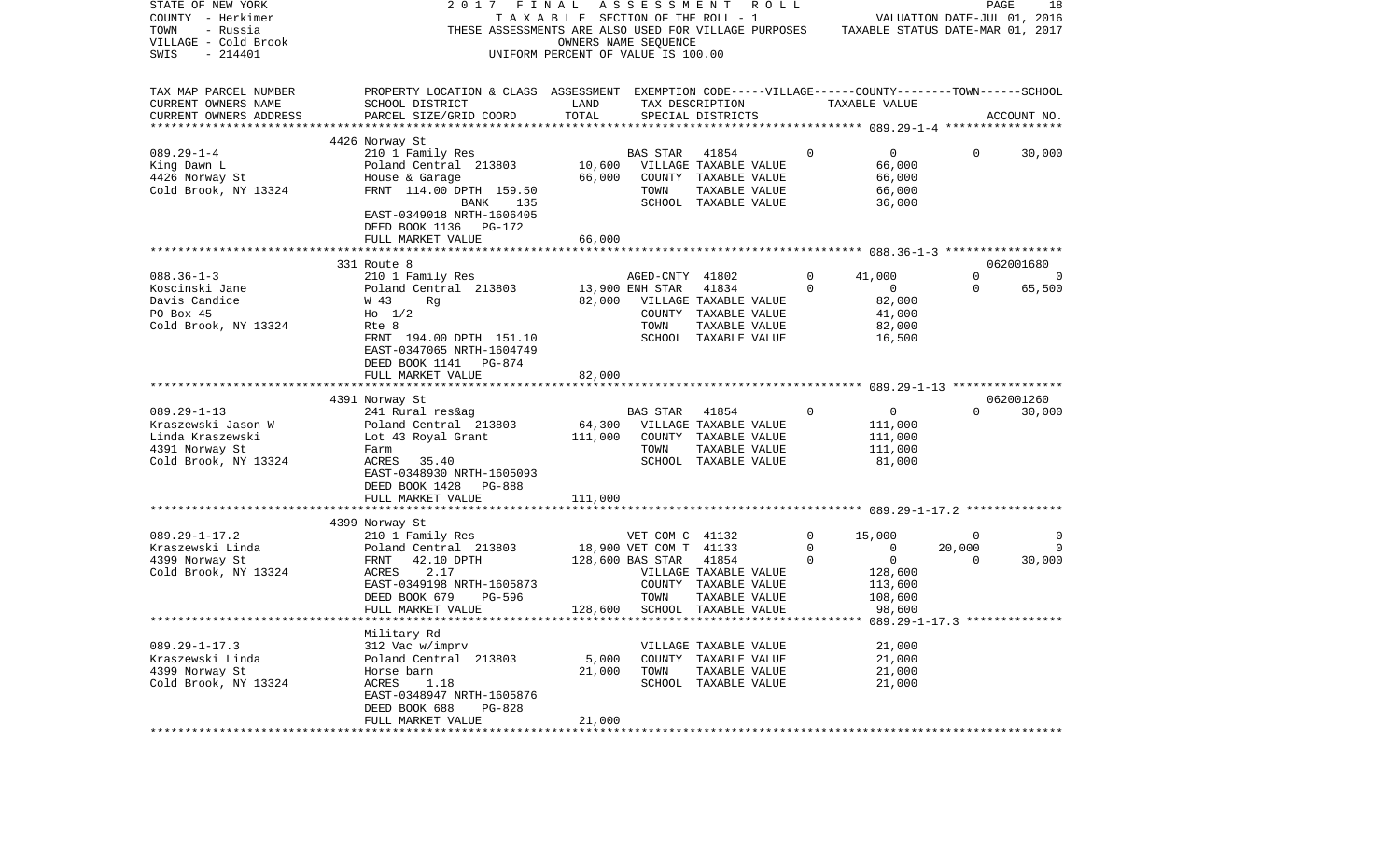| STATE OF NEW YORK<br>COUNTY - Herkimer | 2017                                                                                              | FINAL<br>TAXABLE SECTION OF THE ROLL - 1 |                        | A S S E S S M E N T A O L L                          |             |                                  |              | 19<br>PAGE<br>VALUATION DATE-JUL 01, 2016 |
|----------------------------------------|---------------------------------------------------------------------------------------------------|------------------------------------------|------------------------|------------------------------------------------------|-------------|----------------------------------|--------------|-------------------------------------------|
| TOWN<br>- Russia                       |                                                                                                   |                                          |                        | THESE ASSESSMENTS ARE ALSO USED FOR VILLAGE PURPOSES |             | TAXABLE STATUS DATE-MAR 01, 2017 |              |                                           |
| VILLAGE - Cold Brook                   |                                                                                                   |                                          | OWNERS NAME SEQUENCE   |                                                      |             |                                  |              |                                           |
| $-214401$<br>SWIS                      |                                                                                                   | UNIFORM PERCENT OF VALUE IS 100.00       |                        |                                                      |             |                                  |              |                                           |
|                                        |                                                                                                   |                                          |                        |                                                      |             |                                  |              |                                           |
| TAX MAP PARCEL NUMBER                  | PROPERTY LOCATION & CLASS ASSESSMENT EXEMPTION CODE-----VILLAGE------COUNTY-------TOWN-----SCHOOL |                                          |                        |                                                      |             |                                  |              |                                           |
| CURRENT OWNERS NAME                    | SCHOOL DISTRICT                                                                                   | LAND                                     |                        | TAX DESCRIPTION                                      |             | TAXABLE VALUE                    |              |                                           |
| CURRENT OWNERS ADDRESS                 | PARCEL SIZE/GRID COORD                                                                            | TOTAL                                    |                        | SPECIAL DISTRICTS                                    |             |                                  |              | ACCOUNT NO.                               |
|                                        |                                                                                                   |                                          |                        |                                                      |             |                                  |              |                                           |
|                                        | 323 Route 8                                                                                       |                                          |                        |                                                      |             |                                  |              | 062002700                                 |
| $088.36 - 1 - 2$                       | 270 Mfg housing                                                                                   |                                          | VET WAR C 41122        |                                                      | $\mathbf 0$ | 9.000                            | $\Omega$     | $\mathbf 0$                               |
| Lacomb Thomas R                        | Poland Central 213803                                                                             |                                          | 10,100 VET WAR T 41123 |                                                      | 0           | $\mathbf 0$                      | 9,855        | $\Omega$                                  |
| Lacomb Nora                            | Lot 44 Royal Grant                                                                                |                                          | 65,700 BAS STAR        | 41854                                                | 0           | $\overline{0}$                   | $\mathbf{0}$ | 30,000                                    |
| PO Box 77                              | Double Wide Mobile Home                                                                           |                                          |                        | VILLAGE TAXABLE VALUE                                |             | 65,700                           |              |                                           |
| Cold Brook, NY 13324                   | Rte 8                                                                                             |                                          |                        | COUNTY TAXABLE VALUE                                 |             | 56,700                           |              |                                           |
|                                        | FRNT<br>90.00 DPTH 151.00                                                                         |                                          | TOWN                   | TAXABLE VALUE                                        |             | 55,845                           |              |                                           |
|                                        | ACRES<br>0.30                                                                                     |                                          |                        | SCHOOL TAXABLE VALUE                                 |             | 35,700                           |              |                                           |
|                                        | EAST-0346998 NRTH-1604593                                                                         |                                          |                        |                                                      |             |                                  |              |                                           |
|                                        | DEED BOOK 00614 PG-00315                                                                          |                                          |                        |                                                      |             |                                  |              |                                           |
|                                        | FULL MARKET VALUE                                                                                 | 65,700                                   |                        |                                                      |             |                                  |              |                                           |
|                                        | *********************                                                                             |                                          |                        |                                                      |             |                                  |              |                                           |
|                                        | 487 Route 8                                                                                       |                                          |                        |                                                      | $\mathbf 0$ |                                  | $\Omega$     | 062000840                                 |
| $089.21 - 1 - 7$                       | 210 1 Family Res                                                                                  |                                          | <b>BAS STAR</b>        | 41854                                                |             | $\overline{0}$                   |              | 30,000                                    |
| Lawson Patrick<br>487 Main St          | Poland Central 213803<br>Great Lot 51                                                             | 18,500<br>94,000                         |                        | VILLAGE TAXABLE VALUE<br>COUNTY TAXABLE VALUE        |             | 94,000<br>94,000                 |              |                                           |
| Cold Brook, NY 13324                   | House                                                                                             |                                          | TOWN                   | TAXABLE VALUE                                        |             | 94,000                           |              |                                           |
|                                        | Rte 8                                                                                             |                                          |                        | SCHOOL TAXABLE VALUE                                 |             | 64,000                           |              |                                           |
|                                        | ACRES<br>2.00 BANK<br>135                                                                         |                                          |                        |                                                      |             |                                  |              |                                           |
|                                        | EAST-0348863 NRTH-1607369                                                                         |                                          |                        |                                                      |             |                                  |              |                                           |
|                                        | DEED BOOK 1173 PG-781                                                                             |                                          |                        |                                                      |             |                                  |              |                                           |
|                                        | FULL MARKET VALUE                                                                                 | 94,000                                   |                        |                                                      |             |                                  |              |                                           |
|                                        |                                                                                                   |                                          |                        |                                                      |             |                                  |              |                                           |
|                                        | 318 Route 8                                                                                       |                                          |                        |                                                      |             |                                  |              | 062002610                                 |
| $088.44 - 1 - 9$                       | 230 3 Family Res                                                                                  |                                          |                        | VILLAGE TAXABLE VALUE                                |             | 51,200                           |              |                                           |
| Leffingwell David                      | Poland Central 213803                                                                             | 7,000                                    |                        | COUNTY TAXABLE VALUE                                 |             | 51,200                           |              |                                           |
| PO Box 371                             | Lot 43 Royal Grant                                                                                | 51,200                                   | TOWN                   | TAXABLE VALUE                                        |             | 51,200                           |              |                                           |
| Oriskany, NY 13424                     | House                                                                                             |                                          |                        | SCHOOL TAXABLE VALUE                                 |             | 51,200                           |              |                                           |
|                                        | FRNT 100.00 DPTH 80.00                                                                            |                                          |                        |                                                      |             |                                  |              |                                           |
|                                        | EAST-0347130 NRTH-1604494                                                                         |                                          |                        |                                                      |             |                                  |              |                                           |
|                                        | DEED BOOK 1505<br>$PG-833$                                                                        |                                          |                        |                                                      |             |                                  |              |                                           |
|                                        | FULL MARKET VALUE                                                                                 | 51,200                                   |                        |                                                      |             |                                  |              |                                           |
|                                        | Route 8                                                                                           |                                          |                        |                                                      |             |                                  |              | 062002580                                 |
| $088.44 - 1 - 8$                       | 311 Res vac land                                                                                  |                                          |                        | VILLAGE TAXABLE VALUE                                |             | 100                              |              |                                           |
| Leffingwell David J                    | Poland Central 213803                                                                             | 100                                      |                        | COUNTY TAXABLE VALUE                                 |             | 100                              |              |                                           |
| PO Box 371                             | Lot 43 Royal Grant                                                                                | 100                                      | TOWN                   | TAXABLE VALUE                                        |             | 100                              |              |                                           |
| Oriskany, NY 13424                     | Shop                                                                                              |                                          |                        | SCHOOL TAXABLE VALUE                                 |             | 100                              |              |                                           |
|                                        | FRNT<br>80.00 DPTH<br>60.00                                                                       |                                          |                        |                                                      |             |                                  |              |                                           |
|                                        | ACRES<br>0.07                                                                                     |                                          |                        |                                                      |             |                                  |              |                                           |
|                                        | EAST-0347159 NRTH-1604560                                                                         |                                          |                        |                                                      |             |                                  |              |                                           |
|                                        | DEED BOOK 1505<br>PG-833                                                                          |                                          |                        |                                                      |             |                                  |              |                                           |
|                                        | FULL MARKET VALUE                                                                                 | 100                                      |                        |                                                      |             |                                  |              |                                           |
|                                        |                                                                                                   |                                          |                        |                                                      |             |                                  |              |                                           |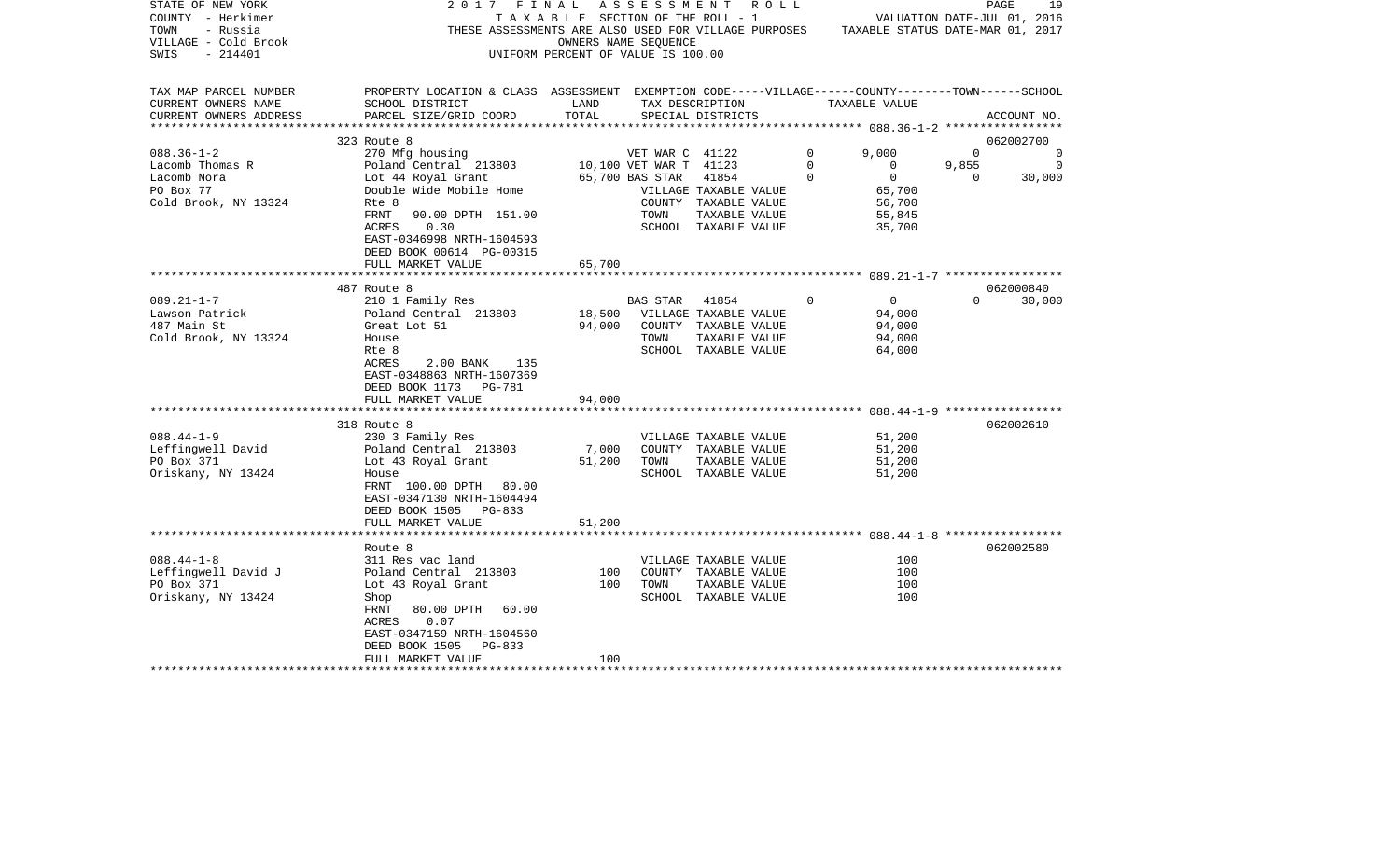| STATE OF NEW YORK<br>COUNTY - Herkimer<br>- Russia<br>TOWN<br>VILLAGE - Cold Brook<br>$-214401$<br>SWIS | 2017<br>FINAL<br>THESE ASSESSMENTS ARE ALSO USED FOR VILLAGE PURPOSES TAXABLE STATUS DATE-MAR 01, 2017                                          | OWNERS NAME SEQUENCE<br>UNIFORM PERCENT OF VALUE IS 100.00 |          | A S S E S S M E N T A O L L<br>TAXABLE SECTION OF THE ROLL - 1 |             | VALUATION DATE-JUL 01, 2016 | PAGE     | 20          |
|---------------------------------------------------------------------------------------------------------|-------------------------------------------------------------------------------------------------------------------------------------------------|------------------------------------------------------------|----------|----------------------------------------------------------------|-------------|-----------------------------|----------|-------------|
| TAX MAP PARCEL NUMBER<br>CURRENT OWNERS NAME<br>CURRENT OWNERS ADDRESS                                  | PROPERTY LOCATION & CLASS ASSESSMENT EXEMPTION CODE-----VILLAGE------COUNTY-------TOWN------SCHOOL<br>SCHOOL DISTRICT<br>PARCEL SIZE/GRID COORD | LAND<br>TOTAL                                              |          | TAX DESCRIPTION<br>SPECIAL DISTRICTS                           |             | TAXABLE VALUE               |          | ACCOUNT NO. |
|                                                                                                         |                                                                                                                                                 |                                                            |          |                                                                |             |                             |          |             |
|                                                                                                         | Route 8                                                                                                                                         |                                                            |          |                                                                |             |                             |          | 062001830   |
| $088.44 - 1 - 11$                                                                                       | 311 Res vac land                                                                                                                                |                                                            |          | VILLAGE TAXABLE VALUE                                          |             | 1,500                       |          |             |
| Leffingwell David J                                                                                     | Poland Central 213803                                                                                                                           | 1,500                                                      |          | COUNTY TAXABLE VALUE                                           |             | 1,500                       |          |             |
| PO Box 371                                                                                              | Lot 44 Royal Grant                                                                                                                              | 1,500                                                      | TOWN     | TAXABLE VALUE                                                  |             | 1,500                       |          |             |
| Oriskany, NY 13424                                                                                      | Vacant Land<br>FRNT 160.00 DPTH 100.00<br>ACRES<br>0.27<br>EAST-0347087 NRTH-1604375<br>DEED BOOK 1505<br>PG-833<br>FULL MARKET VALUE           | 1,500                                                      |          | SCHOOL TAXABLE VALUE                                           |             | 1,500                       |          |             |
|                                                                                                         |                                                                                                                                                 |                                                            |          |                                                                |             |                             |          |             |
|                                                                                                         | 545 Route 8                                                                                                                                     |                                                            |          |                                                                |             |                             |          | 062001770   |
| $089.21 - 1 - 14$                                                                                       | 210 1 Family Res                                                                                                                                |                                                            | BAS STAR | 41854                                                          | $\Omega$    | $\overline{0}$              | $\Omega$ | 30,000      |
| Lehman James E                                                                                          | Poland Central 213803                                                                                                                           | 19,500                                                     |          | VILLAGE TAXABLE VALUE                                          |             | 108,000                     |          |             |
| Lehman Frank<br>Life A                                                                                  | Lot 51 Royal Grant                                                                                                                              | 108,000                                                    |          | COUNTY TAXABLE VALUE                                           |             | 108,000                     |          |             |
| 545 Main St                                                                                             | House Shed                                                                                                                                      |                                                            | TOWN     | TAXABLE VALUE                                                  |             | 108,000                     |          |             |
| PO Box 49                                                                                               | Rte #8                                                                                                                                          |                                                            |          | SCHOOL TAXABLE VALUE                                           |             | 78,000                      |          |             |
| Cold Brook, NY 13324                                                                                    | ACRES<br>2.40                                                                                                                                   |                                                            |          |                                                                |             |                             |          |             |
|                                                                                                         | EAST-0349407 NRTH-1608251                                                                                                                       |                                                            |          |                                                                |             |                             |          |             |
|                                                                                                         | DEED BOOK 00835 PG-00082<br>FULL MARKET VALUE                                                                                                   |                                                            |          |                                                                |             |                             |          |             |
|                                                                                                         |                                                                                                                                                 | 108,000                                                    |          |                                                                |             |                             |          |             |
|                                                                                                         | 4459 Military Rd                                                                                                                                |                                                            |          |                                                                |             |                             |          | 062004090   |
| $088.36 - 1 - 30$                                                                                       | 210 1 Family Res                                                                                                                                |                                                            | BAS STAR | 41854                                                          | $\mathbf 0$ | $\overline{0}$              | $\Omega$ | 30,000      |
| Lynch Family Irrevocca. Trust Poland Central 213803                                                     |                                                                                                                                                 | 10,600                                                     |          | VILLAGE TAXABLE VALUE                                          |             | 131,000                     |          |             |
| PO Box 119                                                                                              | Lot 51 Royal Grant                                                                                                                              | 131,000                                                    |          | COUNTY TAXABLE VALUE                                           |             | 131,000                     |          |             |
| Cold Brook, NY 13324                                                                                    | House                                                                                                                                           |                                                            | TOWN     | TAXABLE VALUE                                                  |             | 131,000                     |          |             |
|                                                                                                         | FRNT 167.17 DPTH 131.40                                                                                                                         |                                                            |          | SCHOOL TAXABLE VALUE                                           |             | 101,000                     |          |             |
|                                                                                                         | 0.38<br>ACRES                                                                                                                                   |                                                            |          |                                                                |             |                             |          |             |
|                                                                                                         | EAST-0348435 NRTH-1606636                                                                                                                       |                                                            |          |                                                                |             |                             |          |             |
|                                                                                                         | DEED BOOK 1371<br>PG-139                                                                                                                        |                                                            |          |                                                                |             |                             |          |             |
|                                                                                                         | FULL MARKET VALUE                                                                                                                               | 131,000                                                    |          |                                                                |             |                             |          |             |
|                                                                                                         |                                                                                                                                                 |                                                            |          |                                                                |             |                             |          |             |
| $088.36 - 1 - 1$                                                                                        | 315 Route 8<br>210 1 Family Res                                                                                                                 |                                                            |          | VILLAGE TAXABLE VALUE                                          |             | 59,000                      |          | 062001860   |
| Madore Eleanora                                                                                         | Poland Central 213803                                                                                                                           | 11,200                                                     |          | COUNTY TAXABLE VALUE                                           |             | 59,000                      |          |             |
| 315 Main St                                                                                             | Lot 44 Royal Grant                                                                                                                              | 59,000                                                     | TOWN     | TAXABLE VALUE                                                  |             | 59,000                      |          |             |
| PO Box 86                                                                                               | House                                                                                                                                           |                                                            |          | SCHOOL TAXABLE VALUE                                           |             | 59,000                      |          |             |
| Cold Brook, NY 13324                                                                                    | Rte 8                                                                                                                                           |                                                            |          |                                                                |             |                             |          |             |
|                                                                                                         | FRNT 138.00 DPTH 147.00                                                                                                                         |                                                            |          |                                                                |             |                             |          |             |
|                                                                                                         | EAST-0346969 NRTH-1604491                                                                                                                       |                                                            |          |                                                                |             |                             |          |             |
|                                                                                                         | DEED BOOK 00457 PG-00545                                                                                                                        |                                                            |          |                                                                |             |                             |          |             |
|                                                                                                         | FULL MARKET VALUE                                                                                                                               | 59,000                                                     |          |                                                                |             |                             |          |             |
| ********************                                                                                    | ***********************                                                                                                                         |                                                            |          |                                                                |             |                             |          |             |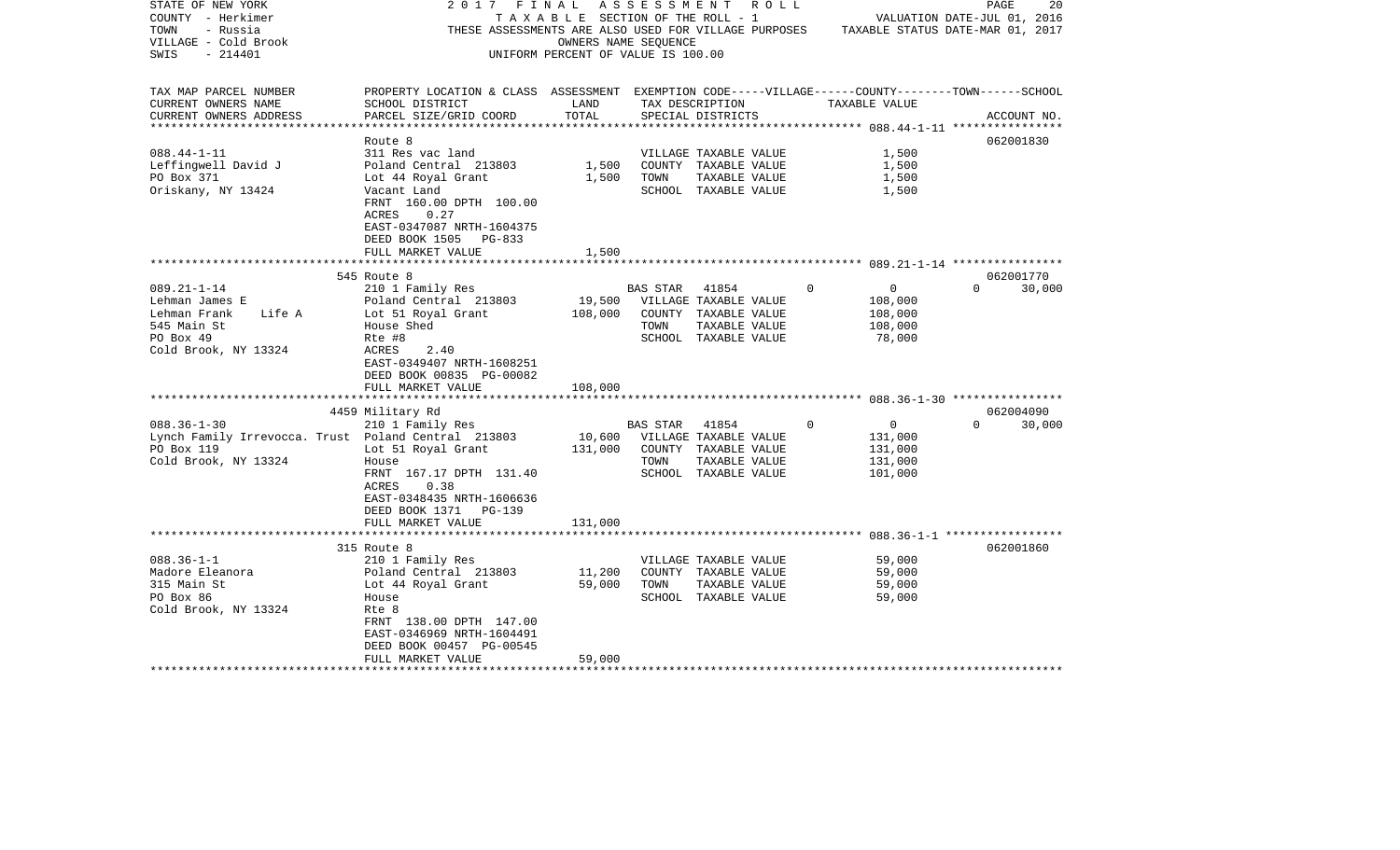| STATE OF NEW YORK<br>COUNTY - Herkimer<br>TOWN<br>- Russia<br>VILLAGE - Cold Brook<br>$-214401$<br>SWIS | 2017<br>FINAL                                                                                                         | OWNERS NAME SEOUENCE<br>UNIFORM PERCENT OF VALUE IS 100.00 | ASSESSMENT                                | R O L L<br>TAXABLE SECTION OF THE ROLL - 1<br>THESE ASSESSMENTS ARE ALSO USED FOR VILLAGE PURPOSES |             | VALUATION DATE-JUL 01, 2016<br>TAXABLE STATUS DATE-MAR 01, 2017 | PAGE                     | 21          |
|---------------------------------------------------------------------------------------------------------|-----------------------------------------------------------------------------------------------------------------------|------------------------------------------------------------|-------------------------------------------|----------------------------------------------------------------------------------------------------|-------------|-----------------------------------------------------------------|--------------------------|-------------|
| TAX MAP PARCEL NUMBER<br>CURRENT OWNERS NAME                                                            | PROPERTY LOCATION & CLASS ASSESSMENT EXEMPTION CODE-----VILLAGE------COUNTY-------TOWN------SCHOOL<br>SCHOOL DISTRICT | LAND                                                       |                                           | TAX DESCRIPTION                                                                                    |             | TAXABLE VALUE                                                   |                          |             |
| CURRENT OWNERS ADDRESS                                                                                  | PARCEL SIZE/GRID COORD                                                                                                | TOTAL                                                      |                                           | SPECIAL DISTRICTS                                                                                  |             |                                                                 |                          | ACCOUNT NO. |
|                                                                                                         |                                                                                                                       |                                                            |                                           |                                                                                                    |             |                                                                 |                          |             |
|                                                                                                         | 4443 Norway St                                                                                                        |                                                            |                                           |                                                                                                    |             |                                                                 |                          | 062000450   |
| $089.29 - 1 - 21$                                                                                       | 210 1 Family Res                                                                                                      |                                                            | <b>BAS STAR</b>                           | 41854                                                                                              | $\mathbf 0$ | $0 \qquad \qquad$                                               | $\Omega$                 | 30,000      |
| Malecki Michael                                                                                         | Poland Central 213803                                                                                                 | 8,300                                                      |                                           | VILLAGE TAXABLE VALUE                                                                              |             | 80,000                                                          |                          |             |
| Military Rd                                                                                             | Lot 51 Royal Grant                                                                                                    | 80,000                                                     |                                           | COUNTY TAXABLE VALUE                                                                               |             | 80,000                                                          |                          |             |
| PO Box 83                                                                                               | House                                                                                                                 |                                                            | TOWN                                      | TAXABLE VALUE                                                                                      |             | 80,000                                                          |                          |             |
| Cold Brook, NY 13324                                                                                    | Military<br>FRNT<br>68.00 DPTH 118.00<br>ACRES<br>0.20<br>EAST-0348700 NRTH-1606426<br>DEED BOOK 837<br>PG-484        |                                                            |                                           | SCHOOL TAXABLE VALUE                                                                               |             | 50,000                                                          |                          |             |
|                                                                                                         | FULL MARKET VALUE                                                                                                     | 80,000                                                     |                                           |                                                                                                    |             |                                                                 |                          |             |
|                                                                                                         |                                                                                                                       |                                                            |                                           |                                                                                                    |             |                                                                 |                          |             |
|                                                                                                         | 423 Route 8                                                                                                           |                                                            |                                           |                                                                                                    | $\Omega$    | $\overline{0}$                                                  | $\Omega$                 | 062002910   |
| $088.36 - 1 - 20$<br>Merckel Victoria J                                                                 | 210 1 Family Res<br>Poland Central 213803                                                                             | 11,700                                                     | BAS STAR                                  | 41854<br>VILLAGE TAXABLE VALUE                                                                     |             | 79,600                                                          |                          | 30,000      |
| Galluzzo Michael J                                                                                      | FRNT<br>57.00 DPTH 367.60                                                                                             | 79,600                                                     |                                           | COUNTY TAXABLE VALUE                                                                               |             | 79,600                                                          |                          |             |
| 423 Main Street                                                                                         | BANK<br>135                                                                                                           |                                                            | TOWN                                      | TAXABLE VALUE                                                                                      |             | 79,600                                                          |                          |             |
| Cold Brook, NY 13324                                                                                    | EAST-0348104 NRTH-1606301<br>DEED BOOK 1597 PG-529                                                                    |                                                            |                                           | SCHOOL TAXABLE VALUE                                                                               |             | 49,600                                                          |                          |             |
|                                                                                                         | FULL MARKET VALUE                                                                                                     | 79,600                                                     |                                           |                                                                                                    |             |                                                                 |                          |             |
|                                                                                                         |                                                                                                                       |                                                            |                                           |                                                                                                    |             |                                                                 |                          |             |
|                                                                                                         | 355 Main St                                                                                                           |                                                            |                                           |                                                                                                    |             |                                                                 |                          | 062000870   |
| $088.36 - 1 - 7$                                                                                        | 220 2 Family Res                                                                                                      | 14,200                                                     | BAS STAR 41854                            |                                                                                                    | $\mathbf 0$ | $\overline{0}$                                                  | $\Omega$                 | 30,000      |
| Miller Gordon<br>Miller G                                                                               | Poland Central 213803<br>Lot 43 Royal Grant                                                                           | 119,000                                                    |                                           | VILLAGE TAXABLE VALUE<br>COUNTY TAXABLE VALUE                                                      |             | 119,000<br>119,000                                              |                          |             |
| PO Box 263                                                                                              | House                                                                                                                 |                                                            | TOWN                                      | TAXABLE VALUE                                                                                      |             | 119,000                                                         |                          |             |
| Cold Brook, NY 13324                                                                                    | FRNT 210.00 DPTH 180.00                                                                                               |                                                            |                                           | SCHOOL TAXABLE VALUE                                                                               |             | 89,000                                                          |                          |             |
|                                                                                                         | ACRES<br>0.80<br>EAST-0347232 NRTH-1605215                                                                            |                                                            |                                           |                                                                                                    |             |                                                                 |                          |             |
|                                                                                                         | DEED BOOK 00823 PG-0011                                                                                               |                                                            |                                           |                                                                                                    |             |                                                                 |                          |             |
|                                                                                                         | FULL MARKET VALUE                                                                                                     | 119,000                                                    |                                           |                                                                                                    |             |                                                                 |                          |             |
|                                                                                                         |                                                                                                                       |                                                            |                                           |                                                                                                    |             |                                                                 |                          |             |
|                                                                                                         | 4425 Norway St                                                                                                        |                                                            |                                           |                                                                                                    |             |                                                                 |                          | 062002850   |
| $089.29 - 1 - 18$                                                                                       | 210 1 Family Res                                                                                                      |                                                            | VET COM C 41132                           |                                                                                                    | $\circ$     | 15,000                                                          | $\Omega$                 | 0           |
| Miller Kenneth C<br>Miller Eva                                                                          | Poland Central 213803                                                                                                 |                                                            | 15,200 VET COM T 41133                    |                                                                                                    | 0<br>0      | $\mathbf{0}$<br>30,000                                          | 20,000<br>$\overline{0}$ | 0<br>0      |
| 4425 Norway St                                                                                          | Lot $43$<br>Rg<br>Home/Garage                                                                                         |                                                            | 99,500 VET DIS C 41142<br>VET DIS T 41143 |                                                                                                    | $\mathbf 0$ | $\mathbf{0}$                                                    | 34,825                   | $\Omega$    |
| Cold Brook, NY 13324                                                                                    | Military Road                                                                                                         |                                                            | ENH STAR                                  | 41834                                                                                              | $\Omega$    | $\overline{0}$                                                  | $\Omega$                 | 65,500      |
|                                                                                                         | ACRES<br>$1.05$ BANK<br>220                                                                                           |                                                            |                                           | VILLAGE TAXABLE VALUE                                                                              |             | 99,500                                                          |                          |             |
|                                                                                                         | EAST-0349056 NRTH-1606155                                                                                             |                                                            |                                           | COUNTY TAXABLE VALUE                                                                               |             | 54,500                                                          |                          |             |
|                                                                                                         | DEED BOOK 665<br>PG-270                                                                                               |                                                            | TOWN                                      | TAXABLE VALUE                                                                                      |             | 44,675                                                          |                          |             |
|                                                                                                         | FULL MARKET VALUE                                                                                                     | 99,500                                                     |                                           | SCHOOL TAXABLE VALUE                                                                               |             | 34,000                                                          |                          |             |
|                                                                                                         |                                                                                                                       |                                                            |                                           |                                                                                                    |             |                                                                 |                          |             |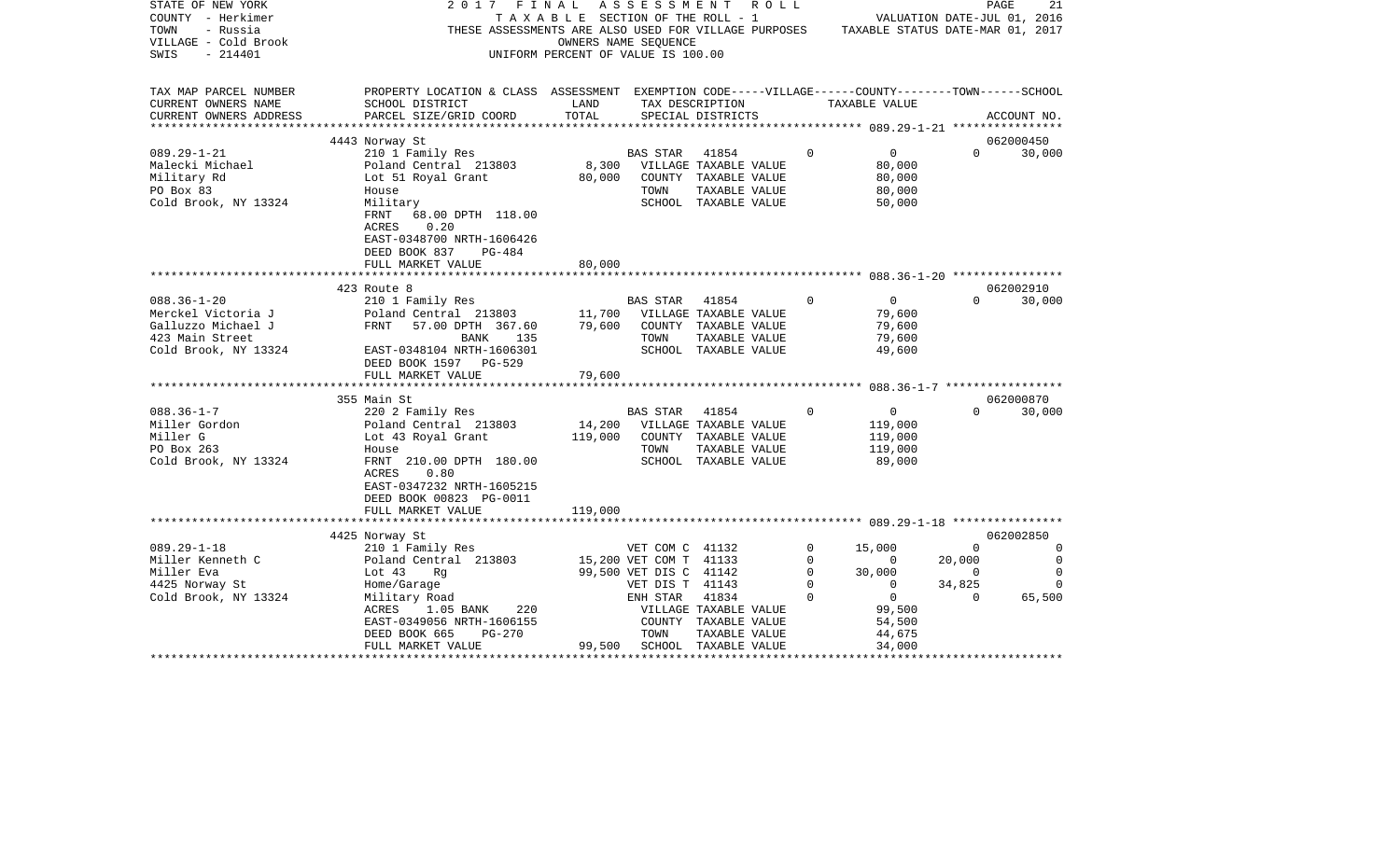| THESE ASSESSMENTS ARE ALSO USED FOR VILLAGE PURPOSES<br>TAXABLE STATUS DATE-MAR 01, 2017<br>VILLAGE - Cold Brook<br>OWNERS NAME SEOUENCE<br>$-214401$<br>SWIS<br>UNIFORM PERCENT OF VALUE IS 100.00<br>TAX MAP PARCEL NUMBER<br>PROPERTY LOCATION & CLASS ASSESSMENT EXEMPTION CODE-----VILLAGE------COUNTY-------TOWN------SCHOOL<br>CURRENT OWNERS NAME<br>SCHOOL DISTRICT<br>LAND<br>TAX DESCRIPTION<br>TAXABLE VALUE<br>TOTAL<br>CURRENT OWNERS ADDRESS<br>PARCEL SIZE/GRID COORD<br>SPECIAL DISTRICTS<br>ACCOUNT NO.<br>***********************<br>Norway St<br>200<br>$089.29 - 1 - 10.2$<br>VILLAGE TAXABLE VALUE<br>310 Res Vac<br>Miller Richard<br>200<br>COUNTY TAXABLE VALUE<br>200<br>Poland Central 213803<br>200<br>Miller Carolyn<br>Split & Sale $1/2015$<br>200<br>TOWN<br>TAXABLE VALUE<br>4346 Norway St<br>FRNT 90.00 DPTH<br>SCHOOL TAXABLE VALUE<br>200<br>Cold Brook, NY 13324<br>0.10<br>ACRES<br>EAST-0350270 NRTH-1605591<br>FULL MARKET VALUE<br>200<br>1310 Rose Valley Rd<br>062001950<br>30,000<br>$088.44 - 1 - 19$<br>210 1 Family Res<br>BAS STAR<br>41854<br>$\Omega$<br>$\overline{0}$<br>$\Omega$<br>Mitchell Windy G<br>Poland Central 213803<br>17,100<br>VILLAGE TAXABLE VALUE<br>86,800<br>86,800<br>COUNTY TAXABLE VALUE<br>86,800<br>Martin Francis<br>Lot #29 Royal Grant<br>1310 Rose Valley Rd<br>TOWN<br>TAXABLE VALUE<br>86,800<br>House Barn Gar<br>Cold Brook, NY 13324<br>ACRES<br>1.60<br>SCHOOL TAXABLE VALUE<br>56,800<br>EAST-0346456 NRTH-1603275<br>DEED BOOK 1352<br>PG-810<br>86,800<br>FULL MARKET VALUE<br>483 Route 8<br>062002100<br>$089.21 - 1 - 6$<br>210 1 Family Res<br>VETFUND CT 41101<br>950<br>950<br>950<br>0<br>65,500<br>Mullin Elwin H<br>Poland Central 213803<br>16,400 ENH STAR<br>41834<br>$\Omega$<br>$\overline{0}$<br>$\Omega$<br>81,000 VILLAGE TAXABLE VALUE<br>483 Main St<br>Lot 51 Royal Grant<br>80,050<br>Cold Brook, NY 13324<br>COUNTY TAXABLE VALUE<br>80,050<br>House<br>ACRES<br>TOWN<br>TAXABLE VALUE<br>80,050<br>1.40<br>EAST-0348728 NRTH-1607225<br>15,500<br>SCHOOL TAXABLE VALUE<br>DEED BOOK 708<br>PG-127<br>FULL MARKET VALUE<br>81,000<br>*************************<br>264 Main St<br>062003030<br>$088.44 - 1 - 17.1$<br>210 1 Family Res<br>VET COM C 41132<br>0<br>15,000<br>$\Omega$<br>0<br>Nellis Jason M<br>Poland Central 213803<br>15,000 VET COM T 41133<br>$\mathbf{0}$<br>$\overline{0}$<br>20,000<br>0<br>0<br>Nellis Sarah R<br>Lot 43 Royal Grant<br>126,000 BAS STAR<br>41854<br>0<br>$\Omega$<br>30,000<br>264 Main St<br>House / Garage<br>VILLAGE TAXABLE VALUE<br>126,000<br>Cold Brook, NY 13324<br>FRNT 160.00 DPTH 290.00<br>COUNTY TAXABLE VALUE<br>111,000<br>1.00<br>106,000<br>ACRES<br>TOWN<br>TAXABLE VALUE<br>EAST-0346605 NRTH-1603503<br>SCHOOL TAXABLE VALUE<br>96,000<br>PG-147<br>DEED BOOK 1148<br>126,000<br>FULL MARKET VALUE<br>Main St<br>$089.21 - 1 - 17.2$<br>314 Rural vac<10<br>100<br>VILLAGE TAXABLE VALUE<br>100<br>Newman Paul<br>Poland Central 213803<br>COUNTY TAXABLE VALUE<br>100<br>464 Main Street<br>100<br>TAXABLE VALUE<br>100<br>Split for sale<br>TOWN<br>Cold Brook, NY 13324<br>FRNT 60.00 DPTH 29.00<br>SCHOOL TAXABLE VALUE<br>100<br>EAST-0349663 NRTH-1608464<br>DEED BOOK 1621<br>PG-316<br>FULL MARKET VALUE<br>100 | STATE OF NEW YORK<br>COUNTY - Herkimer | 2017 | FINAL<br>TAXABLE SECTION OF THE ROLL - 1 | A S S E S S M E N T R O L L |  | VALUATION DATE-JUL 01, 2016 | PAGE | 22 |
|----------------------------------------------------------------------------------------------------------------------------------------------------------------------------------------------------------------------------------------------------------------------------------------------------------------------------------------------------------------------------------------------------------------------------------------------------------------------------------------------------------------------------------------------------------------------------------------------------------------------------------------------------------------------------------------------------------------------------------------------------------------------------------------------------------------------------------------------------------------------------------------------------------------------------------------------------------------------------------------------------------------------------------------------------------------------------------------------------------------------------------------------------------------------------------------------------------------------------------------------------------------------------------------------------------------------------------------------------------------------------------------------------------------------------------------------------------------------------------------------------------------------------------------------------------------------------------------------------------------------------------------------------------------------------------------------------------------------------------------------------------------------------------------------------------------------------------------------------------------------------------------------------------------------------------------------------------------------------------------------------------------------------------------------------------------------------------------------------------------------------------------------------------------------------------------------------------------------------------------------------------------------------------------------------------------------------------------------------------------------------------------------------------------------------------------------------------------------------------------------------------------------------------------------------------------------------------------------------------------------------------------------------------------------------------------------------------------------------------------------------------------------------------------------------------------------------------------------------------------------------------------------------------------------------------------------------------------------------------------------------------------------------------------------------------------------------------------------------------------------------------------------------------------------------------------------------------------------------------------------------------------------------------------------------|----------------------------------------|------|------------------------------------------|-----------------------------|--|-----------------------------|------|----|
|                                                                                                                                                                                                                                                                                                                                                                                                                                                                                                                                                                                                                                                                                                                                                                                                                                                                                                                                                                                                                                                                                                                                                                                                                                                                                                                                                                                                                                                                                                                                                                                                                                                                                                                                                                                                                                                                                                                                                                                                                                                                                                                                                                                                                                                                                                                                                                                                                                                                                                                                                                                                                                                                                                                                                                                                                                                                                                                                                                                                                                                                                                                                                                                                                                                                                                    | TOWN<br>- Russia                       |      |                                          |                             |  |                             |      |    |
|                                                                                                                                                                                                                                                                                                                                                                                                                                                                                                                                                                                                                                                                                                                                                                                                                                                                                                                                                                                                                                                                                                                                                                                                                                                                                                                                                                                                                                                                                                                                                                                                                                                                                                                                                                                                                                                                                                                                                                                                                                                                                                                                                                                                                                                                                                                                                                                                                                                                                                                                                                                                                                                                                                                                                                                                                                                                                                                                                                                                                                                                                                                                                                                                                                                                                                    |                                        |      |                                          |                             |  |                             |      |    |
|                                                                                                                                                                                                                                                                                                                                                                                                                                                                                                                                                                                                                                                                                                                                                                                                                                                                                                                                                                                                                                                                                                                                                                                                                                                                                                                                                                                                                                                                                                                                                                                                                                                                                                                                                                                                                                                                                                                                                                                                                                                                                                                                                                                                                                                                                                                                                                                                                                                                                                                                                                                                                                                                                                                                                                                                                                                                                                                                                                                                                                                                                                                                                                                                                                                                                                    |                                        |      |                                          |                             |  |                             |      |    |
|                                                                                                                                                                                                                                                                                                                                                                                                                                                                                                                                                                                                                                                                                                                                                                                                                                                                                                                                                                                                                                                                                                                                                                                                                                                                                                                                                                                                                                                                                                                                                                                                                                                                                                                                                                                                                                                                                                                                                                                                                                                                                                                                                                                                                                                                                                                                                                                                                                                                                                                                                                                                                                                                                                                                                                                                                                                                                                                                                                                                                                                                                                                                                                                                                                                                                                    |                                        |      |                                          |                             |  |                             |      |    |
|                                                                                                                                                                                                                                                                                                                                                                                                                                                                                                                                                                                                                                                                                                                                                                                                                                                                                                                                                                                                                                                                                                                                                                                                                                                                                                                                                                                                                                                                                                                                                                                                                                                                                                                                                                                                                                                                                                                                                                                                                                                                                                                                                                                                                                                                                                                                                                                                                                                                                                                                                                                                                                                                                                                                                                                                                                                                                                                                                                                                                                                                                                                                                                                                                                                                                                    |                                        |      |                                          |                             |  |                             |      |    |
|                                                                                                                                                                                                                                                                                                                                                                                                                                                                                                                                                                                                                                                                                                                                                                                                                                                                                                                                                                                                                                                                                                                                                                                                                                                                                                                                                                                                                                                                                                                                                                                                                                                                                                                                                                                                                                                                                                                                                                                                                                                                                                                                                                                                                                                                                                                                                                                                                                                                                                                                                                                                                                                                                                                                                                                                                                                                                                                                                                                                                                                                                                                                                                                                                                                                                                    |                                        |      |                                          |                             |  |                             |      |    |
|                                                                                                                                                                                                                                                                                                                                                                                                                                                                                                                                                                                                                                                                                                                                                                                                                                                                                                                                                                                                                                                                                                                                                                                                                                                                                                                                                                                                                                                                                                                                                                                                                                                                                                                                                                                                                                                                                                                                                                                                                                                                                                                                                                                                                                                                                                                                                                                                                                                                                                                                                                                                                                                                                                                                                                                                                                                                                                                                                                                                                                                                                                                                                                                                                                                                                                    |                                        |      |                                          |                             |  |                             |      |    |
|                                                                                                                                                                                                                                                                                                                                                                                                                                                                                                                                                                                                                                                                                                                                                                                                                                                                                                                                                                                                                                                                                                                                                                                                                                                                                                                                                                                                                                                                                                                                                                                                                                                                                                                                                                                                                                                                                                                                                                                                                                                                                                                                                                                                                                                                                                                                                                                                                                                                                                                                                                                                                                                                                                                                                                                                                                                                                                                                                                                                                                                                                                                                                                                                                                                                                                    |                                        |      |                                          |                             |  |                             |      |    |
|                                                                                                                                                                                                                                                                                                                                                                                                                                                                                                                                                                                                                                                                                                                                                                                                                                                                                                                                                                                                                                                                                                                                                                                                                                                                                                                                                                                                                                                                                                                                                                                                                                                                                                                                                                                                                                                                                                                                                                                                                                                                                                                                                                                                                                                                                                                                                                                                                                                                                                                                                                                                                                                                                                                                                                                                                                                                                                                                                                                                                                                                                                                                                                                                                                                                                                    |                                        |      |                                          |                             |  |                             |      |    |
|                                                                                                                                                                                                                                                                                                                                                                                                                                                                                                                                                                                                                                                                                                                                                                                                                                                                                                                                                                                                                                                                                                                                                                                                                                                                                                                                                                                                                                                                                                                                                                                                                                                                                                                                                                                                                                                                                                                                                                                                                                                                                                                                                                                                                                                                                                                                                                                                                                                                                                                                                                                                                                                                                                                                                                                                                                                                                                                                                                                                                                                                                                                                                                                                                                                                                                    |                                        |      |                                          |                             |  |                             |      |    |
|                                                                                                                                                                                                                                                                                                                                                                                                                                                                                                                                                                                                                                                                                                                                                                                                                                                                                                                                                                                                                                                                                                                                                                                                                                                                                                                                                                                                                                                                                                                                                                                                                                                                                                                                                                                                                                                                                                                                                                                                                                                                                                                                                                                                                                                                                                                                                                                                                                                                                                                                                                                                                                                                                                                                                                                                                                                                                                                                                                                                                                                                                                                                                                                                                                                                                                    |                                        |      |                                          |                             |  |                             |      |    |
|                                                                                                                                                                                                                                                                                                                                                                                                                                                                                                                                                                                                                                                                                                                                                                                                                                                                                                                                                                                                                                                                                                                                                                                                                                                                                                                                                                                                                                                                                                                                                                                                                                                                                                                                                                                                                                                                                                                                                                                                                                                                                                                                                                                                                                                                                                                                                                                                                                                                                                                                                                                                                                                                                                                                                                                                                                                                                                                                                                                                                                                                                                                                                                                                                                                                                                    |                                        |      |                                          |                             |  |                             |      |    |
|                                                                                                                                                                                                                                                                                                                                                                                                                                                                                                                                                                                                                                                                                                                                                                                                                                                                                                                                                                                                                                                                                                                                                                                                                                                                                                                                                                                                                                                                                                                                                                                                                                                                                                                                                                                                                                                                                                                                                                                                                                                                                                                                                                                                                                                                                                                                                                                                                                                                                                                                                                                                                                                                                                                                                                                                                                                                                                                                                                                                                                                                                                                                                                                                                                                                                                    |                                        |      |                                          |                             |  |                             |      |    |
|                                                                                                                                                                                                                                                                                                                                                                                                                                                                                                                                                                                                                                                                                                                                                                                                                                                                                                                                                                                                                                                                                                                                                                                                                                                                                                                                                                                                                                                                                                                                                                                                                                                                                                                                                                                                                                                                                                                                                                                                                                                                                                                                                                                                                                                                                                                                                                                                                                                                                                                                                                                                                                                                                                                                                                                                                                                                                                                                                                                                                                                                                                                                                                                                                                                                                                    |                                        |      |                                          |                             |  |                             |      |    |
|                                                                                                                                                                                                                                                                                                                                                                                                                                                                                                                                                                                                                                                                                                                                                                                                                                                                                                                                                                                                                                                                                                                                                                                                                                                                                                                                                                                                                                                                                                                                                                                                                                                                                                                                                                                                                                                                                                                                                                                                                                                                                                                                                                                                                                                                                                                                                                                                                                                                                                                                                                                                                                                                                                                                                                                                                                                                                                                                                                                                                                                                                                                                                                                                                                                                                                    |                                        |      |                                          |                             |  |                             |      |    |
|                                                                                                                                                                                                                                                                                                                                                                                                                                                                                                                                                                                                                                                                                                                                                                                                                                                                                                                                                                                                                                                                                                                                                                                                                                                                                                                                                                                                                                                                                                                                                                                                                                                                                                                                                                                                                                                                                                                                                                                                                                                                                                                                                                                                                                                                                                                                                                                                                                                                                                                                                                                                                                                                                                                                                                                                                                                                                                                                                                                                                                                                                                                                                                                                                                                                                                    |                                        |      |                                          |                             |  |                             |      |    |
|                                                                                                                                                                                                                                                                                                                                                                                                                                                                                                                                                                                                                                                                                                                                                                                                                                                                                                                                                                                                                                                                                                                                                                                                                                                                                                                                                                                                                                                                                                                                                                                                                                                                                                                                                                                                                                                                                                                                                                                                                                                                                                                                                                                                                                                                                                                                                                                                                                                                                                                                                                                                                                                                                                                                                                                                                                                                                                                                                                                                                                                                                                                                                                                                                                                                                                    |                                        |      |                                          |                             |  |                             |      |    |
|                                                                                                                                                                                                                                                                                                                                                                                                                                                                                                                                                                                                                                                                                                                                                                                                                                                                                                                                                                                                                                                                                                                                                                                                                                                                                                                                                                                                                                                                                                                                                                                                                                                                                                                                                                                                                                                                                                                                                                                                                                                                                                                                                                                                                                                                                                                                                                                                                                                                                                                                                                                                                                                                                                                                                                                                                                                                                                                                                                                                                                                                                                                                                                                                                                                                                                    |                                        |      |                                          |                             |  |                             |      |    |
|                                                                                                                                                                                                                                                                                                                                                                                                                                                                                                                                                                                                                                                                                                                                                                                                                                                                                                                                                                                                                                                                                                                                                                                                                                                                                                                                                                                                                                                                                                                                                                                                                                                                                                                                                                                                                                                                                                                                                                                                                                                                                                                                                                                                                                                                                                                                                                                                                                                                                                                                                                                                                                                                                                                                                                                                                                                                                                                                                                                                                                                                                                                                                                                                                                                                                                    |                                        |      |                                          |                             |  |                             |      |    |
|                                                                                                                                                                                                                                                                                                                                                                                                                                                                                                                                                                                                                                                                                                                                                                                                                                                                                                                                                                                                                                                                                                                                                                                                                                                                                                                                                                                                                                                                                                                                                                                                                                                                                                                                                                                                                                                                                                                                                                                                                                                                                                                                                                                                                                                                                                                                                                                                                                                                                                                                                                                                                                                                                                                                                                                                                                                                                                                                                                                                                                                                                                                                                                                                                                                                                                    |                                        |      |                                          |                             |  |                             |      |    |
|                                                                                                                                                                                                                                                                                                                                                                                                                                                                                                                                                                                                                                                                                                                                                                                                                                                                                                                                                                                                                                                                                                                                                                                                                                                                                                                                                                                                                                                                                                                                                                                                                                                                                                                                                                                                                                                                                                                                                                                                                                                                                                                                                                                                                                                                                                                                                                                                                                                                                                                                                                                                                                                                                                                                                                                                                                                                                                                                                                                                                                                                                                                                                                                                                                                                                                    |                                        |      |                                          |                             |  |                             |      |    |
|                                                                                                                                                                                                                                                                                                                                                                                                                                                                                                                                                                                                                                                                                                                                                                                                                                                                                                                                                                                                                                                                                                                                                                                                                                                                                                                                                                                                                                                                                                                                                                                                                                                                                                                                                                                                                                                                                                                                                                                                                                                                                                                                                                                                                                                                                                                                                                                                                                                                                                                                                                                                                                                                                                                                                                                                                                                                                                                                                                                                                                                                                                                                                                                                                                                                                                    |                                        |      |                                          |                             |  |                             |      |    |
|                                                                                                                                                                                                                                                                                                                                                                                                                                                                                                                                                                                                                                                                                                                                                                                                                                                                                                                                                                                                                                                                                                                                                                                                                                                                                                                                                                                                                                                                                                                                                                                                                                                                                                                                                                                                                                                                                                                                                                                                                                                                                                                                                                                                                                                                                                                                                                                                                                                                                                                                                                                                                                                                                                                                                                                                                                                                                                                                                                                                                                                                                                                                                                                                                                                                                                    |                                        |      |                                          |                             |  |                             |      |    |
|                                                                                                                                                                                                                                                                                                                                                                                                                                                                                                                                                                                                                                                                                                                                                                                                                                                                                                                                                                                                                                                                                                                                                                                                                                                                                                                                                                                                                                                                                                                                                                                                                                                                                                                                                                                                                                                                                                                                                                                                                                                                                                                                                                                                                                                                                                                                                                                                                                                                                                                                                                                                                                                                                                                                                                                                                                                                                                                                                                                                                                                                                                                                                                                                                                                                                                    |                                        |      |                                          |                             |  |                             |      |    |
|                                                                                                                                                                                                                                                                                                                                                                                                                                                                                                                                                                                                                                                                                                                                                                                                                                                                                                                                                                                                                                                                                                                                                                                                                                                                                                                                                                                                                                                                                                                                                                                                                                                                                                                                                                                                                                                                                                                                                                                                                                                                                                                                                                                                                                                                                                                                                                                                                                                                                                                                                                                                                                                                                                                                                                                                                                                                                                                                                                                                                                                                                                                                                                                                                                                                                                    |                                        |      |                                          |                             |  |                             |      |    |
|                                                                                                                                                                                                                                                                                                                                                                                                                                                                                                                                                                                                                                                                                                                                                                                                                                                                                                                                                                                                                                                                                                                                                                                                                                                                                                                                                                                                                                                                                                                                                                                                                                                                                                                                                                                                                                                                                                                                                                                                                                                                                                                                                                                                                                                                                                                                                                                                                                                                                                                                                                                                                                                                                                                                                                                                                                                                                                                                                                                                                                                                                                                                                                                                                                                                                                    |                                        |      |                                          |                             |  |                             |      |    |
|                                                                                                                                                                                                                                                                                                                                                                                                                                                                                                                                                                                                                                                                                                                                                                                                                                                                                                                                                                                                                                                                                                                                                                                                                                                                                                                                                                                                                                                                                                                                                                                                                                                                                                                                                                                                                                                                                                                                                                                                                                                                                                                                                                                                                                                                                                                                                                                                                                                                                                                                                                                                                                                                                                                                                                                                                                                                                                                                                                                                                                                                                                                                                                                                                                                                                                    |                                        |      |                                          |                             |  |                             |      |    |
|                                                                                                                                                                                                                                                                                                                                                                                                                                                                                                                                                                                                                                                                                                                                                                                                                                                                                                                                                                                                                                                                                                                                                                                                                                                                                                                                                                                                                                                                                                                                                                                                                                                                                                                                                                                                                                                                                                                                                                                                                                                                                                                                                                                                                                                                                                                                                                                                                                                                                                                                                                                                                                                                                                                                                                                                                                                                                                                                                                                                                                                                                                                                                                                                                                                                                                    |                                        |      |                                          |                             |  |                             |      |    |
|                                                                                                                                                                                                                                                                                                                                                                                                                                                                                                                                                                                                                                                                                                                                                                                                                                                                                                                                                                                                                                                                                                                                                                                                                                                                                                                                                                                                                                                                                                                                                                                                                                                                                                                                                                                                                                                                                                                                                                                                                                                                                                                                                                                                                                                                                                                                                                                                                                                                                                                                                                                                                                                                                                                                                                                                                                                                                                                                                                                                                                                                                                                                                                                                                                                                                                    |                                        |      |                                          |                             |  |                             |      |    |
|                                                                                                                                                                                                                                                                                                                                                                                                                                                                                                                                                                                                                                                                                                                                                                                                                                                                                                                                                                                                                                                                                                                                                                                                                                                                                                                                                                                                                                                                                                                                                                                                                                                                                                                                                                                                                                                                                                                                                                                                                                                                                                                                                                                                                                                                                                                                                                                                                                                                                                                                                                                                                                                                                                                                                                                                                                                                                                                                                                                                                                                                                                                                                                                                                                                                                                    |                                        |      |                                          |                             |  |                             |      |    |
|                                                                                                                                                                                                                                                                                                                                                                                                                                                                                                                                                                                                                                                                                                                                                                                                                                                                                                                                                                                                                                                                                                                                                                                                                                                                                                                                                                                                                                                                                                                                                                                                                                                                                                                                                                                                                                                                                                                                                                                                                                                                                                                                                                                                                                                                                                                                                                                                                                                                                                                                                                                                                                                                                                                                                                                                                                                                                                                                                                                                                                                                                                                                                                                                                                                                                                    |                                        |      |                                          |                             |  |                             |      |    |
|                                                                                                                                                                                                                                                                                                                                                                                                                                                                                                                                                                                                                                                                                                                                                                                                                                                                                                                                                                                                                                                                                                                                                                                                                                                                                                                                                                                                                                                                                                                                                                                                                                                                                                                                                                                                                                                                                                                                                                                                                                                                                                                                                                                                                                                                                                                                                                                                                                                                                                                                                                                                                                                                                                                                                                                                                                                                                                                                                                                                                                                                                                                                                                                                                                                                                                    |                                        |      |                                          |                             |  |                             |      |    |
|                                                                                                                                                                                                                                                                                                                                                                                                                                                                                                                                                                                                                                                                                                                                                                                                                                                                                                                                                                                                                                                                                                                                                                                                                                                                                                                                                                                                                                                                                                                                                                                                                                                                                                                                                                                                                                                                                                                                                                                                                                                                                                                                                                                                                                                                                                                                                                                                                                                                                                                                                                                                                                                                                                                                                                                                                                                                                                                                                                                                                                                                                                                                                                                                                                                                                                    |                                        |      |                                          |                             |  |                             |      |    |
|                                                                                                                                                                                                                                                                                                                                                                                                                                                                                                                                                                                                                                                                                                                                                                                                                                                                                                                                                                                                                                                                                                                                                                                                                                                                                                                                                                                                                                                                                                                                                                                                                                                                                                                                                                                                                                                                                                                                                                                                                                                                                                                                                                                                                                                                                                                                                                                                                                                                                                                                                                                                                                                                                                                                                                                                                                                                                                                                                                                                                                                                                                                                                                                                                                                                                                    |                                        |      |                                          |                             |  |                             |      |    |
|                                                                                                                                                                                                                                                                                                                                                                                                                                                                                                                                                                                                                                                                                                                                                                                                                                                                                                                                                                                                                                                                                                                                                                                                                                                                                                                                                                                                                                                                                                                                                                                                                                                                                                                                                                                                                                                                                                                                                                                                                                                                                                                                                                                                                                                                                                                                                                                                                                                                                                                                                                                                                                                                                                                                                                                                                                                                                                                                                                                                                                                                                                                                                                                                                                                                                                    |                                        |      |                                          |                             |  |                             |      |    |
|                                                                                                                                                                                                                                                                                                                                                                                                                                                                                                                                                                                                                                                                                                                                                                                                                                                                                                                                                                                                                                                                                                                                                                                                                                                                                                                                                                                                                                                                                                                                                                                                                                                                                                                                                                                                                                                                                                                                                                                                                                                                                                                                                                                                                                                                                                                                                                                                                                                                                                                                                                                                                                                                                                                                                                                                                                                                                                                                                                                                                                                                                                                                                                                                                                                                                                    |                                        |      |                                          |                             |  |                             |      |    |
|                                                                                                                                                                                                                                                                                                                                                                                                                                                                                                                                                                                                                                                                                                                                                                                                                                                                                                                                                                                                                                                                                                                                                                                                                                                                                                                                                                                                                                                                                                                                                                                                                                                                                                                                                                                                                                                                                                                                                                                                                                                                                                                                                                                                                                                                                                                                                                                                                                                                                                                                                                                                                                                                                                                                                                                                                                                                                                                                                                                                                                                                                                                                                                                                                                                                                                    |                                        |      |                                          |                             |  |                             |      |    |
|                                                                                                                                                                                                                                                                                                                                                                                                                                                                                                                                                                                                                                                                                                                                                                                                                                                                                                                                                                                                                                                                                                                                                                                                                                                                                                                                                                                                                                                                                                                                                                                                                                                                                                                                                                                                                                                                                                                                                                                                                                                                                                                                                                                                                                                                                                                                                                                                                                                                                                                                                                                                                                                                                                                                                                                                                                                                                                                                                                                                                                                                                                                                                                                                                                                                                                    |                                        |      |                                          |                             |  |                             |      |    |
|                                                                                                                                                                                                                                                                                                                                                                                                                                                                                                                                                                                                                                                                                                                                                                                                                                                                                                                                                                                                                                                                                                                                                                                                                                                                                                                                                                                                                                                                                                                                                                                                                                                                                                                                                                                                                                                                                                                                                                                                                                                                                                                                                                                                                                                                                                                                                                                                                                                                                                                                                                                                                                                                                                                                                                                                                                                                                                                                                                                                                                                                                                                                                                                                                                                                                                    |                                        |      |                                          |                             |  |                             |      |    |
|                                                                                                                                                                                                                                                                                                                                                                                                                                                                                                                                                                                                                                                                                                                                                                                                                                                                                                                                                                                                                                                                                                                                                                                                                                                                                                                                                                                                                                                                                                                                                                                                                                                                                                                                                                                                                                                                                                                                                                                                                                                                                                                                                                                                                                                                                                                                                                                                                                                                                                                                                                                                                                                                                                                                                                                                                                                                                                                                                                                                                                                                                                                                                                                                                                                                                                    |                                        |      |                                          |                             |  |                             |      |    |
|                                                                                                                                                                                                                                                                                                                                                                                                                                                                                                                                                                                                                                                                                                                                                                                                                                                                                                                                                                                                                                                                                                                                                                                                                                                                                                                                                                                                                                                                                                                                                                                                                                                                                                                                                                                                                                                                                                                                                                                                                                                                                                                                                                                                                                                                                                                                                                                                                                                                                                                                                                                                                                                                                                                                                                                                                                                                                                                                                                                                                                                                                                                                                                                                                                                                                                    |                                        |      |                                          |                             |  |                             |      |    |
|                                                                                                                                                                                                                                                                                                                                                                                                                                                                                                                                                                                                                                                                                                                                                                                                                                                                                                                                                                                                                                                                                                                                                                                                                                                                                                                                                                                                                                                                                                                                                                                                                                                                                                                                                                                                                                                                                                                                                                                                                                                                                                                                                                                                                                                                                                                                                                                                                                                                                                                                                                                                                                                                                                                                                                                                                                                                                                                                                                                                                                                                                                                                                                                                                                                                                                    |                                        |      |                                          |                             |  |                             |      |    |
|                                                                                                                                                                                                                                                                                                                                                                                                                                                                                                                                                                                                                                                                                                                                                                                                                                                                                                                                                                                                                                                                                                                                                                                                                                                                                                                                                                                                                                                                                                                                                                                                                                                                                                                                                                                                                                                                                                                                                                                                                                                                                                                                                                                                                                                                                                                                                                                                                                                                                                                                                                                                                                                                                                                                                                                                                                                                                                                                                                                                                                                                                                                                                                                                                                                                                                    |                                        |      |                                          |                             |  |                             |      |    |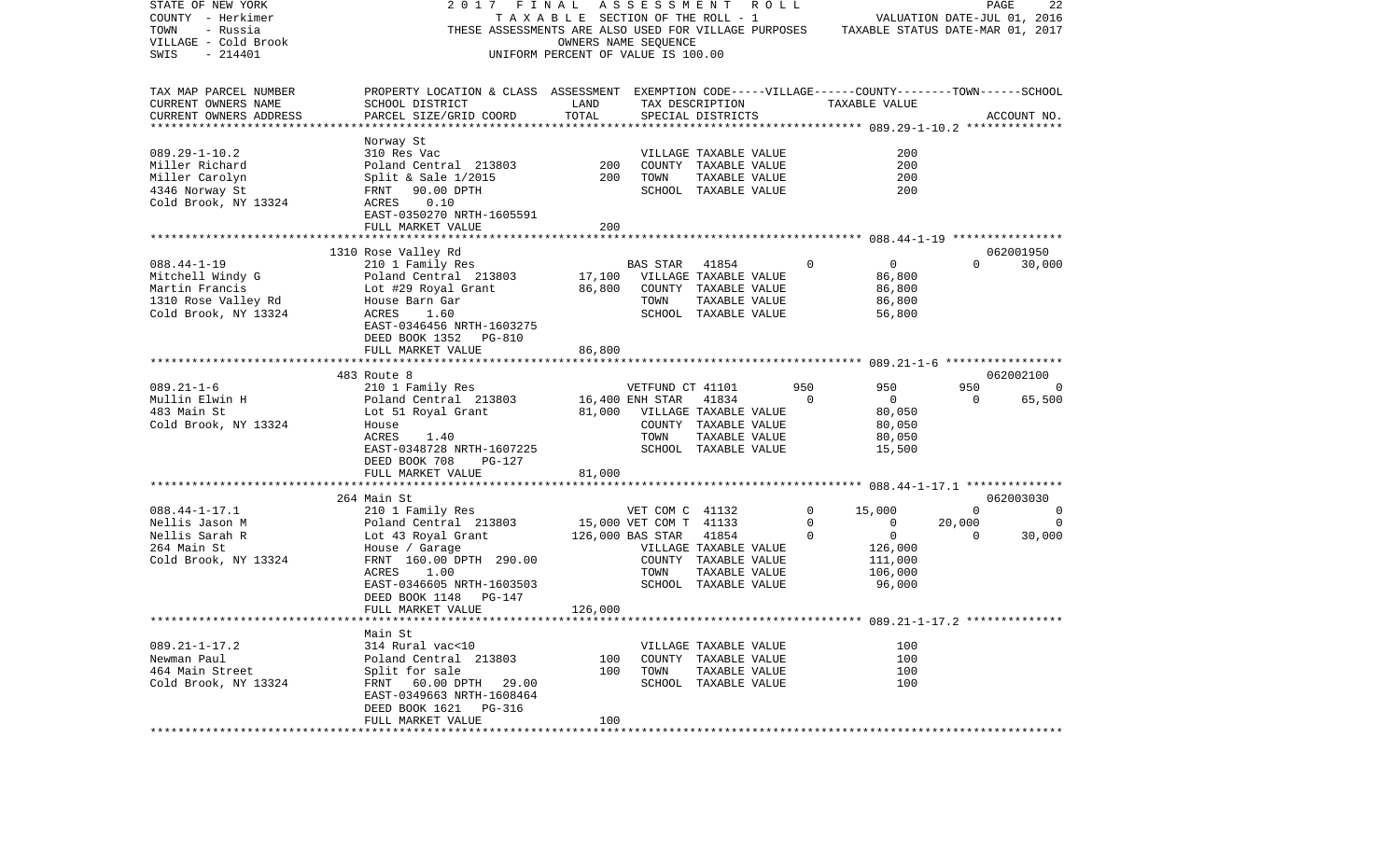| STATE OF NEW YORK<br>COUNTY - Herkimer<br>TOWN<br>- Russia<br>VILLAGE - Cold Brook<br>- 214401<br>SWIS | 2017                                                                                                                  | FINAL<br>TAXABLE SECTION OF THE ROLL - 1<br>OWNERS NAME SEOUENCE<br>UNIFORM PERCENT OF VALUE IS 100.00 | ASSESSMENT | R O L L<br>THESE ASSESSMENTS ARE ALSO USED FOR VILLAGE PURPOSES |                               | 23<br>PAGE<br>VALUATION DATE-JUL 01, 2016<br>TAXABLE STATUS DATE-MAR 01, 2017 |
|--------------------------------------------------------------------------------------------------------|-----------------------------------------------------------------------------------------------------------------------|--------------------------------------------------------------------------------------------------------|------------|-----------------------------------------------------------------|-------------------------------|-------------------------------------------------------------------------------|
|                                                                                                        |                                                                                                                       |                                                                                                        |            |                                                                 |                               |                                                                               |
| TAX MAP PARCEL NUMBER<br>CURRENT OWNERS NAME                                                           | PROPERTY LOCATION & CLASS ASSESSMENT EXEMPTION CODE-----VILLAGE------COUNTY-------TOWN------SCHOOL<br>SCHOOL DISTRICT | LAND                                                                                                   |            | TAX DESCRIPTION                                                 | TAXABLE VALUE                 |                                                                               |
| CURRENT OWNERS ADDRESS                                                                                 | PARCEL SIZE/GRID COORD                                                                                                | TOTAL<br>**************                                                                                |            | SPECIAL DISTRICTS                                               |                               | ACCOUNT NO.                                                                   |
|                                                                                                        | 556 Main Street St                                                                                                    |                                                                                                        |            |                                                                 |                               | 062001080                                                                     |
| $089.21 - 1 - 18.1$                                                                                    | 210 1 Family Res                                                                                                      |                                                                                                        |            | VILLAGE TAXABLE VALUE                                           | 135,000                       |                                                                               |
| Newman Paul                                                                                            | Poland Central 213803                                                                                                 | 15,400                                                                                                 |            | COUNTY TAXABLE VALUE                                            | 135,000                       |                                                                               |
| 464 Main Street                                                                                        | Lot 51 Royal Grant                                                                                                    | 135,000                                                                                                | TOWN       | TAXABLE VALUE                                                   | 135,000                       |                                                                               |
| Cold Brook, NY 13324                                                                                   | House                                                                                                                 |                                                                                                        |            | SCHOOL TAXABLE VALUE                                            | 135,000                       |                                                                               |
|                                                                                                        | FRNT 138.00 DPTH<br>ACRES<br>1.00<br>EAST-0349781 NRTH-1608432                                                        |                                                                                                        |            |                                                                 |                               |                                                                               |
|                                                                                                        | DEED BOOK 1621<br>PG-316                                                                                              |                                                                                                        |            |                                                                 |                               |                                                                               |
|                                                                                                        | FULL MARKET VALUE                                                                                                     | 135,000                                                                                                |            |                                                                 |                               |                                                                               |
|                                                                                                        |                                                                                                                       |                                                                                                        |            |                                                                 |                               |                                                                               |
|                                                                                                        | 464 Route 8                                                                                                           |                                                                                                        |            |                                                                 |                               | 062002220                                                                     |
| $089.21 - 1 - 28.1$                                                                                    | 280 Res Multiple                                                                                                      |                                                                                                        | BAS STAR   | 41854                                                           | $\mathbf 0$<br>$\overline{0}$ | 30,000<br>$\Omega$                                                            |
| Newman Paul H                                                                                          | Poland Central 213803                                                                                                 | 25,300                                                                                                 |            | VILLAGE TAXABLE VALUE                                           | 75,000                        |                                                                               |
| 454 Main St                                                                                            | Lot 51 Royal Grant                                                                                                    | 75,000                                                                                                 |            | COUNTY TAXABLE VALUE                                            | 75,000                        |                                                                               |
| Cold Brook, NY 13324                                                                                   | 2 Trailers Barn<br>FRNT<br>94.00 DPTH<br>3.20<br>ACRES                                                                |                                                                                                        | TOWN       | TAXABLE VALUE<br>SCHOOL TAXABLE VALUE                           | 75,000<br>45,000              |                                                                               |
|                                                                                                        | EAST-0349091 NRTH-1606681<br>DEED BOOK 788<br>PG-307<br>FULL MARKET VALUE                                             | 75,000                                                                                                 |            |                                                                 |                               |                                                                               |
|                                                                                                        |                                                                                                                       |                                                                                                        |            |                                                                 |                               |                                                                               |
|                                                                                                        | Norway St                                                                                                             |                                                                                                        |            |                                                                 |                               |                                                                               |
| $089.21 - 1 - 28.4$                                                                                    | 314 Rural vac<10                                                                                                      |                                                                                                        |            | VILLAGE TAXABLE VALUE                                           | 100                           |                                                                               |
| Newman Paul H                                                                                          | Poland Central 213803                                                                                                 | 100                                                                                                    |            | COUNTY TAXABLE VALUE                                            | 100                           |                                                                               |
| 464 Main St                                                                                            | FRNT 15.00 DPTH                                                                                                       | 100                                                                                                    | TOWN       | TAXABLE VALUE                                                   | 100                           |                                                                               |
| Cold Brook, NY 13324                                                                                   | ACRES<br>0.14<br>EAST-0349245 NRTH-1606329<br>DEED BOOK 788<br>PG-307                                                 |                                                                                                        |            | SCHOOL TAXABLE VALUE                                            | 100                           |                                                                               |
|                                                                                                        | FULL MARKET VALUE                                                                                                     | 100                                                                                                    |            |                                                                 |                               |                                                                               |
|                                                                                                        | 238 Route 8                                                                                                           |                                                                                                        |            |                                                                 |                               | 062002340                                                                     |
| $088.44 - 1 - 21.1$                                                                                    | 210 1 Family Res                                                                                                      |                                                                                                        |            | VILLAGE TAXABLE VALUE                                           | 106,000                       |                                                                               |
| Newman Trust David W                                                                                   | Poland Central 213803                                                                                                 | 11,300                                                                                                 |            | COUNTY TAXABLE VALUE                                            | 106,000                       |                                                                               |
| 1287 Rose Valley Rd                                                                                    | Lot 28 Royal Grant                                                                                                    | 106,000                                                                                                | TOWN       | TAXABLE VALUE                                                   | 106,000                       |                                                                               |
| Cold Brook, NY 13324                                                                                   | House Barn 2 Trlrs<br>Rte 8<br>78.00 DPTH<br>FRNT                                                                     |                                                                                                        |            | SCHOOL TAXABLE VALUE                                            | 106,000                       |                                                                               |
|                                                                                                        | ACRES<br>0.40<br>EAST-0346119 NRTH-1603191                                                                            |                                                                                                        |            |                                                                 |                               |                                                                               |
|                                                                                                        | DEED BOOK 1531<br>PG-366<br>FULL MARKET VALUE                                                                         | 106,000                                                                                                |            |                                                                 |                               |                                                                               |
|                                                                                                        |                                                                                                                       |                                                                                                        |            |                                                                 |                               |                                                                               |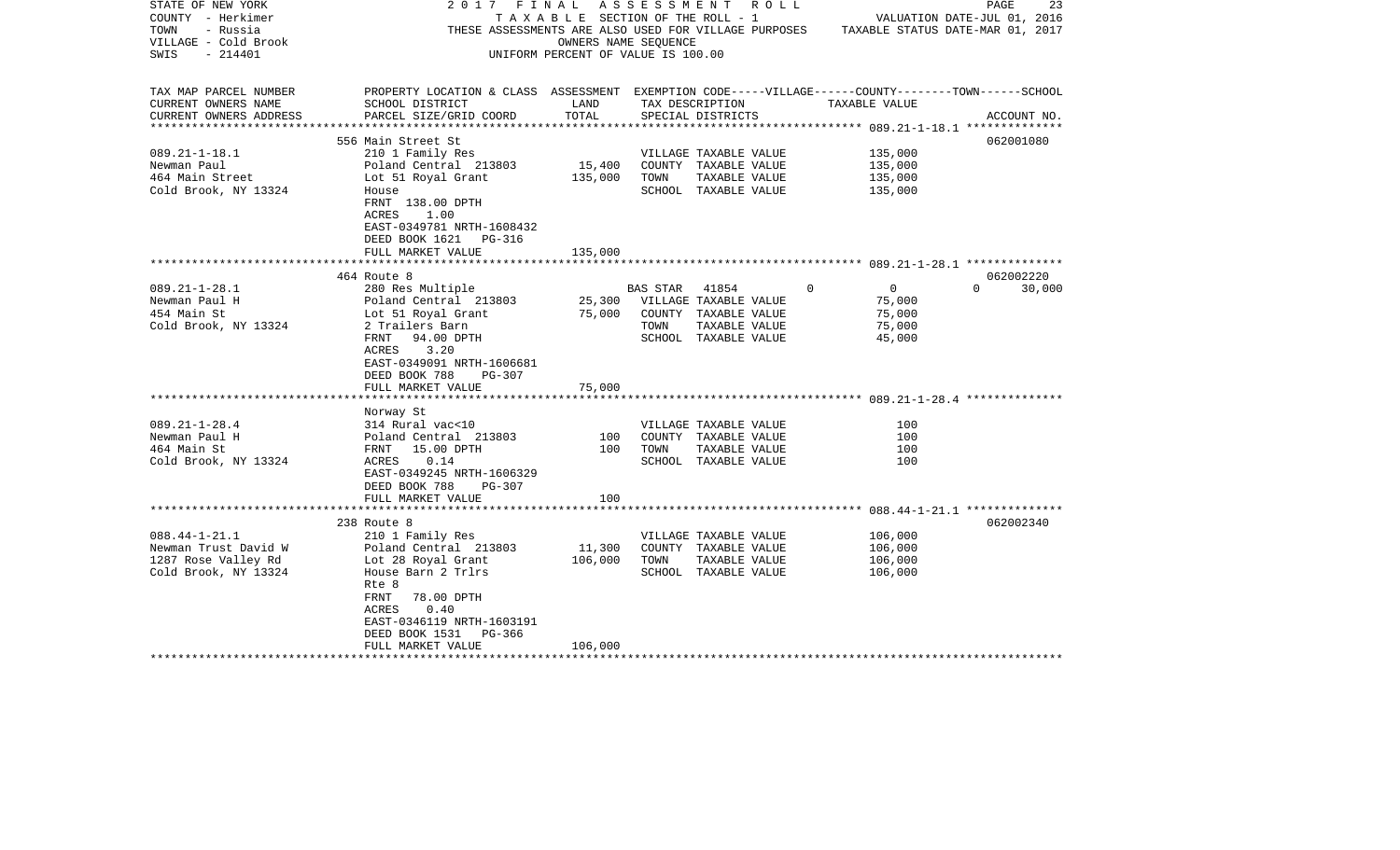| STATE OF NEW YORK                             | 2017                                                                                               | FINAL                              | A S S E S S M E N T | R O L L               |                                                                                       | 24<br>PAGE                  |
|-----------------------------------------------|----------------------------------------------------------------------------------------------------|------------------------------------|---------------------|-----------------------|---------------------------------------------------------------------------------------|-----------------------------|
| COUNTY - Herkimer                             |                                                                                                    | TAXABLE SECTION OF THE ROLL - 1    |                     |                       |                                                                                       | VALUATION DATE-JUL 01, 2016 |
| TOWN<br>- Russia                              |                                                                                                    |                                    |                     |                       | THESE ASSESSMENTS ARE ALSO USED FOR VILLAGE PURPOSES TAXABLE STATUS DATE-MAR 01, 2017 |                             |
| VILLAGE - Cold Brook                          |                                                                                                    | OWNERS NAME SEOUENCE               |                     |                       |                                                                                       |                             |
| SWIS<br>- 214401                              |                                                                                                    | UNIFORM PERCENT OF VALUE IS 100.00 |                     |                       |                                                                                       |                             |
|                                               |                                                                                                    |                                    |                     |                       |                                                                                       |                             |
|                                               |                                                                                                    |                                    |                     |                       |                                                                                       |                             |
| TAX MAP PARCEL NUMBER                         | PROPERTY LOCATION & CLASS ASSESSMENT EXEMPTION CODE-----VILLAGE------COUNTY-------TOWN------SCHOOL |                                    |                     |                       |                                                                                       |                             |
| CURRENT OWNERS NAME                           | SCHOOL DISTRICT                                                                                    | LAND                               |                     | TAX DESCRIPTION       | TAXABLE VALUE                                                                         |                             |
| CURRENT OWNERS ADDRESS<br>******************* | PARCEL SIZE/GRID COORD                                                                             | TOTAL                              |                     | SPECIAL DISTRICTS     |                                                                                       | ACCOUNT NO.                 |
|                                               | 244 Main St                                                                                        |                                    |                     |                       |                                                                                       | 062002190                   |
| $088.44 - 1 - 20$                             | 220 2 Family Res                                                                                   |                                    |                     | VILLAGE TAXABLE VALUE | 62,000                                                                                |                             |
| Newman William M                              | Poland Central 213803                                                                              | 8,600                              |                     | COUNTY TAXABLE VALUE  | 62,000                                                                                |                             |
| Newman Deborah B                              | Lot 28 Royal Grant                                                                                 | 62,000                             | TOWN                | TAXABLE VALUE         | 62,000                                                                                |                             |
| PO Box 3                                      | House                                                                                              |                                    |                     | SCHOOL TAXABLE VALUE  | 62,000                                                                                |                             |
|                                               |                                                                                                    |                                    |                     |                       |                                                                                       |                             |
| Poland, NY 13431                              | Corner Lot                                                                                         |                                    |                     |                       |                                                                                       |                             |
|                                               | FRNT 115.00 DPTH 161.00                                                                            |                                    |                     |                       |                                                                                       |                             |
|                                               | EAST-0346184 NRTH-1603274                                                                          |                                    |                     |                       |                                                                                       |                             |
|                                               | DEED BOOK 914<br>PG-169                                                                            |                                    |                     |                       |                                                                                       |                             |
|                                               | FULL MARKET VALUE                                                                                  | 62,000                             |                     |                       |                                                                                       |                             |
|                                               |                                                                                                    |                                    |                     |                       |                                                                                       |                             |
|                                               | Rose Valley Rd                                                                                     |                                    |                     |                       |                                                                                       | 168532                      |
| $088.44 - 1 - 21.2$                           | 310 Res Vac                                                                                        |                                    |                     | VILLAGE TAXABLE VALUE | 3,100                                                                                 |                             |
| Newman William M                              | Poland Central 213803                                                                              | 3,100                              |                     | COUNTY TAXABLE VALUE  | 3,100                                                                                 |                             |
| Newman Deborah B                              | FRNT<br>70.00 DPTH 71.00                                                                           | 3,100                              | TOWN                | TAXABLE VALUE         | 3,100                                                                                 |                             |
| PO Box 3                                      | 0.10<br>ACRES                                                                                      |                                    |                     | SCHOOL TAXABLE VALUE  | 3,100                                                                                 |                             |
| Poland, NY 13431                              | EAST-0346202 NRTH-1603162                                                                          |                                    |                     |                       |                                                                                       |                             |
|                                               | DEED BOOK 1420<br>PG-147                                                                           |                                    |                     |                       |                                                                                       |                             |
|                                               | FULL MARKET VALUE                                                                                  | 3,100                              |                     |                       |                                                                                       |                             |
|                                               |                                                                                                    |                                    |                     |                       |                                                                                       |                             |
|                                               | Rose Valley Rd                                                                                     |                                    |                     |                       |                                                                                       |                             |
| $088.44 - 1 - 21.3$                           | 240 Rural res                                                                                      |                                    |                     | VILLAGE TAXABLE VALUE | 12,000                                                                                |                             |
| Newman William M                              | Poland Central 213803                                                                              | 2,000                              |                     | COUNTY TAXABLE VALUE  | 12,000                                                                                |                             |
| Newman Deborah B                              | Village                                                                                            | 12,000                             | TOWN                | TAXABLE VALUE         | 12,000                                                                                |                             |
| PO Box 3                                      | Mobile Home                                                                                        |                                    |                     | SCHOOL TAXABLE VALUE  | 12,000                                                                                |                             |
| Poland, NY 13431                              | FRNT 102.00 DPTH                                                                                   |                                    |                     |                       |                                                                                       |                             |
|                                               | ACRES<br>0.30                                                                                      |                                    |                     |                       |                                                                                       |                             |
|                                               | EAST-0346190 NRTH-1603068                                                                          |                                    |                     |                       |                                                                                       |                             |
|                                               | DEED BOOK 1591 PG-985                                                                              |                                    |                     |                       |                                                                                       |                             |
|                                               |                                                                                                    |                                    |                     |                       |                                                                                       |                             |
|                                               | FULL MARKET VALUE                                                                                  | 12,000                             |                     |                       |                                                                                       |                             |
|                                               | 309 Route 8                                                                                        |                                    |                     |                       |                                                                                       | 062001620                   |
| $088.44 - 1 - 6$                              | 210 1 Family Res                                                                                   |                                    |                     | VILLAGE TAXABLE VALUE | 42,000                                                                                |                             |
|                                               |                                                                                                    |                                    |                     | COUNTY TAXABLE VALUE  | 42,000                                                                                |                             |
| O'Rourke Timothy                              | Poland Central 213803                                                                              | 15,600                             |                     |                       |                                                                                       |                             |
| 2156 State Hwy Rte 8                          | Lot 44 Royal Grant                                                                                 | 42,000                             | TOWN                | TAXABLE VALUE         | 42,000                                                                                |                             |
| Lake Pleasant, NY 12108                       | House Garage                                                                                       |                                    |                     | SCHOOL TAXABLE VALUE  | 42,000                                                                                |                             |
|                                               | Rte #8                                                                                             |                                    |                     |                       |                                                                                       |                             |
|                                               | FRNT<br>94.00 DPTH 151.00                                                                          |                                    |                     |                       |                                                                                       |                             |
|                                               | 1.60<br>ACRES                                                                                      |                                    |                     |                       |                                                                                       |                             |
|                                               | EAST-0346810 NRTH-1604468                                                                          |                                    |                     |                       |                                                                                       |                             |
|                                               | DEED BOOK 1492<br>PG-518                                                                           |                                    |                     |                       |                                                                                       |                             |
|                                               | FULL MARKET VALUE                                                                                  | 42,000                             |                     |                       |                                                                                       |                             |
|                                               |                                                                                                    |                                    |                     |                       |                                                                                       |                             |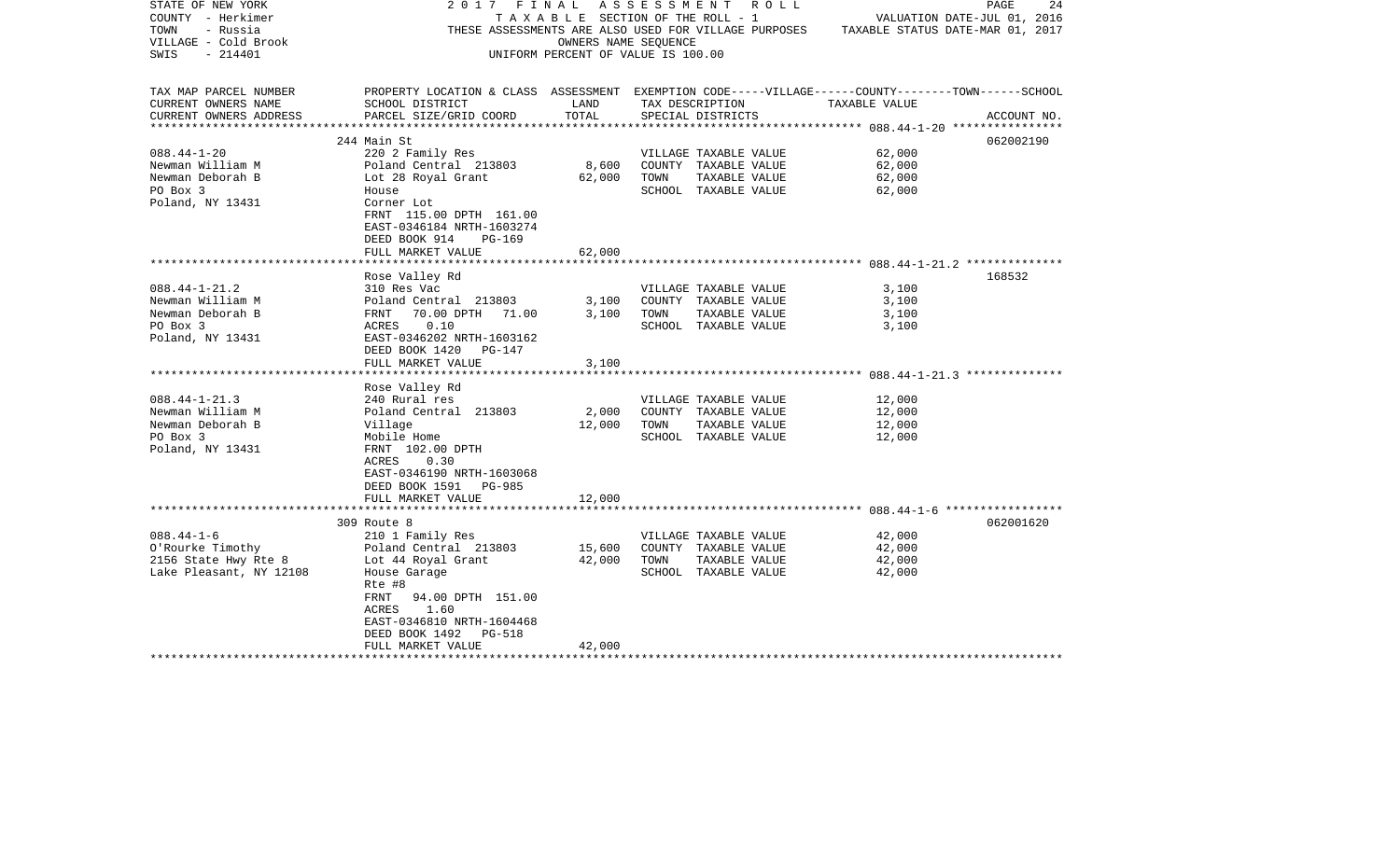| STATE OF NEW YORK       | 2017                                                                                               | FINAL                              | ASSESSMENT             | R O L L               |             |                                  |             | 25<br>PAGE                  |
|-------------------------|----------------------------------------------------------------------------------------------------|------------------------------------|------------------------|-----------------------|-------------|----------------------------------|-------------|-----------------------------|
| COUNTY - Herkimer       |                                                                                                    | TAXABLE SECTION OF THE ROLL - 1    |                        |                       |             |                                  |             | VALUATION DATE-JUL 01, 2016 |
| TOWN<br>- Russia        | THESE ASSESSMENTS ARE ALSO USED FOR VILLAGE PURPOSES                                               |                                    |                        |                       |             | TAXABLE STATUS DATE-MAR 01, 2017 |             |                             |
| VILLAGE - Cold Brook    |                                                                                                    |                                    | OWNERS NAME SEQUENCE   |                       |             |                                  |             |                             |
| $-214401$<br>SWIS       |                                                                                                    | UNIFORM PERCENT OF VALUE IS 100.00 |                        |                       |             |                                  |             |                             |
|                         |                                                                                                    |                                    |                        |                       |             |                                  |             |                             |
| TAX MAP PARCEL NUMBER   | PROPERTY LOCATION & CLASS ASSESSMENT EXEMPTION CODE-----VILLAGE------COUNTY-------TOWN------SCHOOL |                                    |                        |                       |             |                                  |             |                             |
| CURRENT OWNERS NAME     | SCHOOL DISTRICT                                                                                    | LAND                               |                        | TAX DESCRIPTION       |             | TAXABLE VALUE                    |             |                             |
| CURRENT OWNERS ADDRESS  | PARCEL SIZE/GRID COORD                                                                             | TOTAL                              |                        | SPECIAL DISTRICTS     |             |                                  |             | ACCOUNT NO.                 |
| *********************** |                                                                                                    |                                    |                        |                       |             |                                  |             |                             |
|                         | 4380 Norway St                                                                                     |                                    |                        |                       |             |                                  |             | 062003300                   |
| $089.29 - 1 - 9$        | 210 1 Family Res                                                                                   |                                    | VET WAR C 41122        |                       | $\Omega$    | 9,000                            | $\Omega$    | $\mathbf 0$                 |
| Osterhoudt Ronnie       | Poland Central 213803                                                                              |                                    | 27,400 VET WAR T 41123 |                       | $\Omega$    | 0                                | 12,000      | $\mathbf 0$                 |
| Osterhoudt Merry        | Lot 43 Royal Grant                                                                                 |                                    | 126,700 ENH STAR       | 41834                 | $\mathbf 0$ | $\mathbf 0$                      | $\mathbf 0$ | 65,500                      |
| 4380 Norway St          | House Att Garage                                                                                   |                                    |                        | VILLAGE TAXABLE VALUE |             | 126,700                          |             |                             |
| Cold Brook, NY 13324    | Military                                                                                           |                                    |                        | COUNTY TAXABLE VALUE  |             | 117,700                          |             |                             |
|                         | ACRES<br>5.56                                                                                      |                                    | TOWN                   | TAXABLE VALUE         |             | 114,700                          |             |                             |
|                         | EAST-0349875 NRTH-1606136                                                                          |                                    |                        | SCHOOL TAXABLE VALUE  |             | 61,200                           |             |                             |
|                         | DEED BOOK 1496<br>PG-362<br>FULL MARKET VALUE                                                      | 126,700                            |                        |                       |             |                                  |             |                             |
|                         |                                                                                                    |                                    |                        |                       |             |                                  |             |                             |
|                         | 534 Route 8                                                                                        |                                    |                        |                       |             |                                  |             | 062000570                   |
| $089.21 - 1 - 23$       | 210 1 Family Res                                                                                   |                                    |                        | VILLAGE TAXABLE VALUE |             | 90,000                           |             |                             |
| Payne Heather           | Poland Central 213803                                                                              | 12,000                             |                        | COUNTY TAXABLE VALUE  |             | 90,000                           |             |                             |
| 649 Rock Lake Glen      | Lot 51 Royal Grant                                                                                 | 90,000                             | TOWN                   | TAXABLE VALUE         |             | 90,000                           |             |                             |
| Fort Mill, SC 29715     | House Garage                                                                                       |                                    |                        | SCHOOL TAXABLE VALUE  |             | 90,000                           |             |                             |
|                         | Rte 8                                                                                              |                                    |                        |                       |             |                                  |             |                             |
|                         | FRNT 288.00 DPTH                                                                                   |                                    |                        |                       |             |                                  |             |                             |
|                         | ACRES<br>0.70                                                                                      |                                    |                        |                       |             |                                  |             |                             |
|                         | EAST-0349519 NRTH-1607901                                                                          |                                    |                        |                       |             |                                  |             |                             |
|                         | DEED BOOK 1393 PG-182                                                                              |                                    |                        |                       |             |                                  |             |                             |
|                         | FULL MARKET VALUE                                                                                  | 90,000                             |                        |                       |             |                                  |             |                             |
|                         | ***********************                                                                            |                                    |                        |                       |             |                                  |             |                             |
|                         | 482 Main St                                                                                        |                                    |                        |                       |             |                                  |             | 062002400                   |
| $089.21 - 1 - 29$       | 210 1 Family Res                                                                                   |                                    |                        | VILLAGE TAXABLE VALUE |             | 106,500                          |             |                             |
| Plete Gloria            | Poland Central 213803                                                                              | 26,000                             |                        | COUNTY TAXABLE VALUE  |             | 106,500                          |             |                             |
| 11756 Fairchild Rd      | S 51<br>Rq                                                                                         | 106,500                            | TOWN                   | TAXABLE VALUE         |             | 106,500                          |             |                             |
| Remsen, NY 13438        | Ho $7 \frac{3}{4}$                                                                                 |                                    |                        | SCHOOL TAXABLE VALUE  |             | 106,500                          |             |                             |
|                         | Rte 8                                                                                              |                                    |                        |                       |             |                                  |             |                             |
|                         | ACRES<br>7.73                                                                                      |                                    |                        |                       |             |                                  |             |                             |
|                         | EAST-0349471 NRTH-1607043                                                                          |                                    |                        |                       |             |                                  |             |                             |
|                         | DEED BOOK 1627<br>PG-701                                                                           |                                    |                        |                       |             |                                  |             |                             |
|                         | FULL MARKET VALUE                                                                                  | 106,500                            |                        |                       |             |                                  |             |                             |
|                         |                                                                                                    |                                    |                        |                       |             |                                  |             |                             |
|                         | 280 Route 8                                                                                        |                                    |                        |                       |             |                                  |             | 062001500                   |
| $088.44 - 1 - 16$       | 210 1 Family Res                                                                                   |                                    | ENH STAR               | 41834                 | $\Omega$    | $\Omega$                         | $\Omega$    | 52,300                      |
| Pogonowski Wallace      | Poland Central 213803                                                                              | 6,800                              |                        | VILLAGE TAXABLE VALUE |             | 52,300                           |             |                             |
| Pogonowski Alice T      | Lot 44 Royal Grant                                                                                 | 52,300                             |                        | COUNTY TAXABLE VALUE  |             | 52,300                           |             |                             |
| 280 Main St             | House, Attached Garage                                                                             |                                    | TOWN                   | TAXABLE VALUE         |             | 52,300                           |             |                             |
| Cold Brook, NY 13324    | Rte 8                                                                                              |                                    |                        | SCHOOL TAXABLE VALUE  |             | $\Omega$                         |             |                             |
|                         | FRNT<br>74.00 DPTH 135.00                                                                          |                                    |                        |                       |             |                                  |             |                             |
|                         | ACRES<br>0.24                                                                                      |                                    |                        |                       |             |                                  |             |                             |
|                         | EAST-0346801 NRTH-1603766                                                                          |                                    |                        |                       |             |                                  |             |                             |
|                         | DEED BOOK 693<br>PG-299                                                                            |                                    |                        |                       |             |                                  |             |                             |
|                         | FULL MARKET VALUE<br>* * * * * * * * * * * * * * * * * * *                                         | 52,300                             |                        |                       |             |                                  |             |                             |
|                         |                                                                                                    |                                    |                        |                       |             |                                  |             |                             |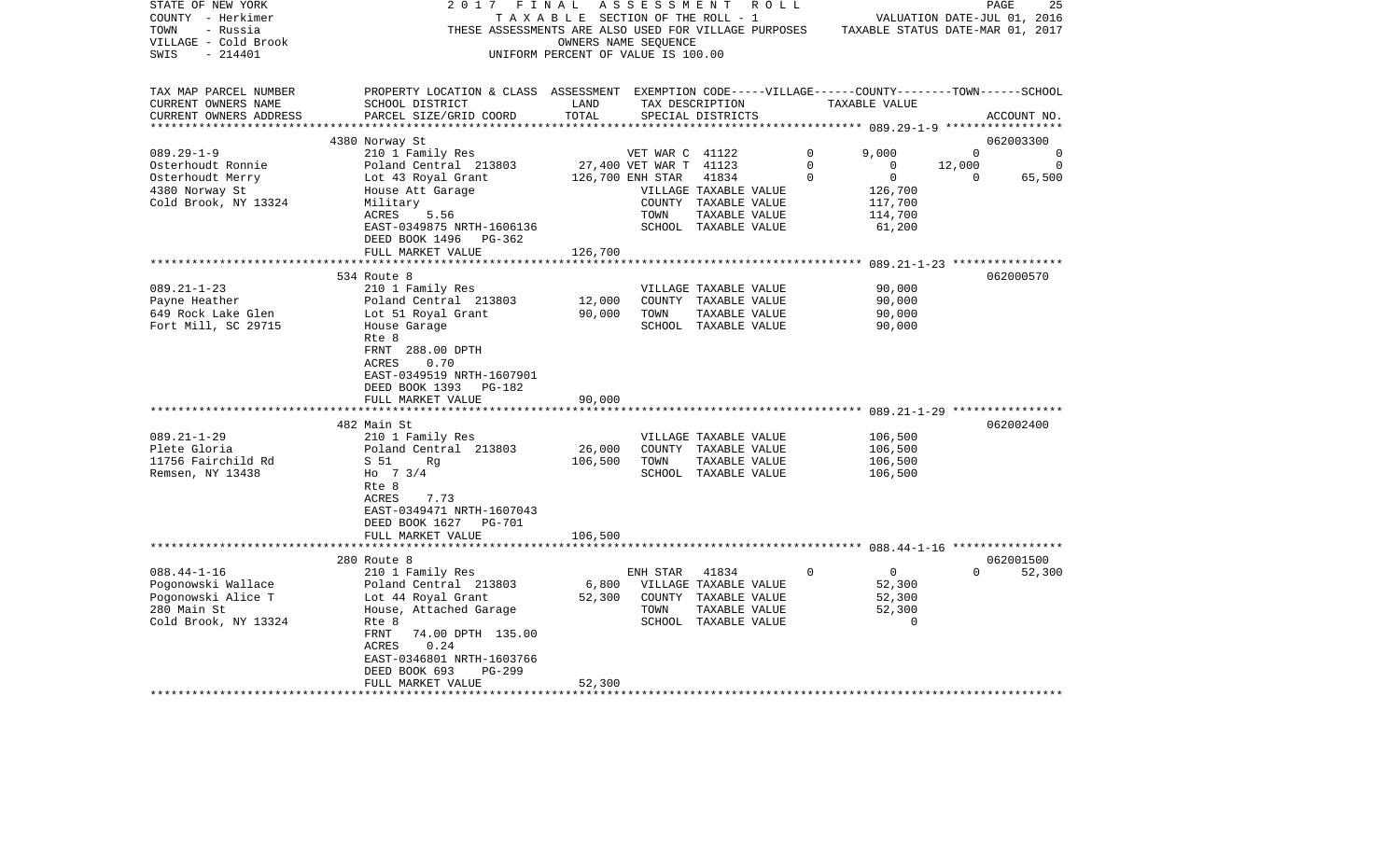| STATE OF NEW YORK                                 | 2017                                         | FINAL                                 | A S S E S S M E N T  | R O L L                                              |          |                                                               | PAGE     | 26             |
|---------------------------------------------------|----------------------------------------------|---------------------------------------|----------------------|------------------------------------------------------|----------|---------------------------------------------------------------|----------|----------------|
| COUNTY - Herkimer                                 |                                              | T A X A B L E SECTION OF THE ROLL - 1 |                      |                                                      |          | VALUATION DATE-JUL 01, 2016                                   |          |                |
| TOWN<br>- Russia                                  |                                              |                                       |                      | THESE ASSESSMENTS ARE ALSO USED FOR VILLAGE PURPOSES |          | TAXABLE STATUS DATE-MAR 01, 2017                              |          |                |
| VILLAGE - Cold Brook                              |                                              |                                       | OWNERS NAME SEQUENCE |                                                      |          |                                                               |          |                |
| $-214401$<br>SWIS                                 |                                              | UNIFORM PERCENT OF VALUE IS 100.00    |                      |                                                      |          |                                                               |          |                |
|                                                   |                                              |                                       |                      |                                                      |          |                                                               |          |                |
| TAX MAP PARCEL NUMBER                             | PROPERTY LOCATION & CLASS                    | ASSESSMENT                            |                      |                                                      |          | EXEMPTION CODE-----VILLAGE------COUNTY-------TOWN------SCHOOL |          |                |
| CURRENT OWNERS NAME                               | SCHOOL DISTRICT                              | LAND                                  |                      | TAX DESCRIPTION                                      |          | TAXABLE VALUE                                                 |          |                |
| CURRENT OWNERS ADDRESS<br>*********************** | PARCEL SIZE/GRID COORD                       | TOTAL                                 |                      | SPECIAL DISTRICTS                                    |          |                                                               |          | ACCOUNT NO.    |
|                                                   |                                              |                                       |                      |                                                      |          |                                                               |          |                |
|                                                   | 478 Route 8                                  |                                       |                      |                                                      |          |                                                               |          | 062001650      |
| $089.21 - 1 - 31$                                 | 210 1 Family Res                             |                                       | <b>BAS STAR</b>      | 41854                                                | 0        | $\mathbf 0$                                                   | $\Omega$ | 30,000         |
| Potempa Theodore M                                | Poland Central 213803                        | 12,800                                |                      | VILLAGE TAXABLE VALUE                                |          | 82,000                                                        |          |                |
| Potempa Kathy                                     | Lot 51 Royal Grant                           | 82,000                                |                      | COUNTY TAXABLE VALUE                                 |          | 82,000                                                        |          |                |
| 478 Main St                                       | House Garage                                 |                                       | TOWN                 | TAXABLE VALUE                                        |          | 82,000                                                        |          |                |
| Cold Brook N Y, 13324                             | FRNT 114.00 DPTH<br>85.00                    |                                       |                      | SCHOOL TAXABLE VALUE                                 |          | 52,000                                                        |          |                |
|                                                   | ACRES<br>0.61                                |                                       |                      |                                                      |          |                                                               |          |                |
|                                                   | EAST-0348972 NRTH-1606965                    |                                       |                      |                                                      |          |                                                               |          |                |
|                                                   | DEED BOOK 694<br>PG-449<br>FULL MARKET VALUE | 82,000                                |                      |                                                      |          |                                                               |          |                |
|                                                   |                                              |                                       |                      |                                                      |          |                                                               |          |                |
|                                                   | 420 Route 8                                  |                                       |                      |                                                      |          |                                                               |          | 062001050      |
| $088.36 - 1 - 41$                                 | 210 1 Family Res                             |                                       | CW_15_VET/ 41162     |                                                      | 0        | 9,000                                                         | $\Omega$ | $\overline{0}$ |
| Proulx Kenneth J                                  | Poland Central 213803                        |                                       | 15,900 ENH STAR      | 41834                                                | $\Omega$ | $\mathbf 0$                                                   | $\Omega$ | 65,500         |
| Proulx Brenda E                                   | Lot 44 Royal Grant                           | 89,500                                |                      | VILLAGE TAXABLE VALUE                                |          | 89,500                                                        |          |                |
| 420 Main St                                       | House & Garage                               |                                       |                      | COUNTY TAXABLE VALUE                                 |          | 80,500                                                        |          |                |
| Cold Brook N Y, 13324                             | Rte 8                                        |                                       | TOWN                 | TAXABLE VALUE                                        |          | 89,500                                                        |          |                |
|                                                   | FRNT<br>34.00 DPTH 272.00                    |                                       |                      | SCHOOL TAXABLE VALUE                                 |          | 24,000                                                        |          |                |
|                                                   | 1.25<br>ACRES                                |                                       |                      |                                                      |          |                                                               |          |                |
|                                                   | EAST-0348203 NRTH-1606053                    |                                       |                      |                                                      |          |                                                               |          |                |
|                                                   | DEED BOOK 724<br><b>PG-220</b>               |                                       |                      |                                                      |          |                                                               |          |                |
|                                                   | FULL MARKET VALUE                            | 89,500                                |                      |                                                      |          |                                                               |          |                |
|                                                   |                                              |                                       |                      |                                                      |          |                                                               |          |                |
|                                                   | 573 Route 8                                  |                                       |                      |                                                      |          |                                                               |          | 062002790      |
| $089.21 - 1 - 16$                                 | 210 1 Family Res                             |                                       | BAS STAR             | 41854                                                | $\Omega$ | 0                                                             | $\Omega$ | 30,000         |
| Przelski Bernard W                                | Poland Central 213803                        | 22,800                                |                      | VILLAGE TAXABLE VALUE                                |          | 97,000                                                        |          |                |
| Przelski Darlyne H                                | W 51<br>Rq                                   | 97,000                                | COUNTY               | TAXABLE VALUE                                        |          | 97,000                                                        |          |                |
| 573 Main St                                       | но 6                                         |                                       | TOWN                 | TAXABLE VALUE                                        |          | 97,000                                                        |          |                |
| Cold Brook, NY 13324                              | Rte 8                                        |                                       |                      | SCHOOL TAXABLE VALUE                                 |          | 67,000                                                        |          |                |
|                                                   | FRNT 438.00 DPTH                             |                                       |                      |                                                      |          |                                                               |          |                |
|                                                   | ACRES<br>3.70                                |                                       |                      |                                                      |          |                                                               |          |                |
|                                                   | EAST-0349487 NRTH-1608765                    |                                       |                      |                                                      |          |                                                               |          |                |
|                                                   | DEED BOOK 00628 PG-00615                     |                                       |                      |                                                      |          |                                                               |          |                |
|                                                   | FULL MARKET VALUE                            | 97,000                                |                      |                                                      |          |                                                               |          |                |
|                                                   |                                              |                                       |                      |                                                      |          |                                                               |          |                |
|                                                   | 4469 Military Rd                             |                                       |                      |                                                      |          |                                                               |          | 062002820      |
| $088.36 - 1 - 28$                                 | 210 1 Family Res                             |                                       | <b>BAS STAR</b>      | 41854                                                | $\Omega$ | 0                                                             | $\Omega$ | 30,000         |
| Renodin Wayne A                                   | Poland Central 213803                        | 7,000                                 |                      | VILLAGE TAXABLE VALUE                                |          | 46,000                                                        |          |                |
| 4469 Military Rd                                  | R G<br>S 51                                  | 46,000                                | COUNTY               | TAXABLE VALUE                                        |          | 46,000                                                        |          |                |
| Cold Brook, NY 13324                              | $H_0$ 1/4                                    |                                       | TOWN                 | TAXABLE VALUE                                        |          | 46,000                                                        |          |                |
|                                                   | Military                                     |                                       |                      | SCHOOL TAXABLE VALUE                                 |          | 16,000                                                        |          |                |
|                                                   | FRNT<br>46.00 DPTH 105.00                    |                                       |                      |                                                      |          |                                                               |          |                |
|                                                   | EAST-0348253 NRTH-1606792                    |                                       |                      |                                                      |          |                                                               |          |                |
|                                                   | DEED BOOK 1617<br>PG-244                     |                                       |                      |                                                      |          |                                                               |          |                |
|                                                   | FULL MARKET VALUE                            | 46,000                                |                      |                                                      |          |                                                               |          |                |
|                                                   |                                              |                                       |                      |                                                      |          |                                                               |          |                |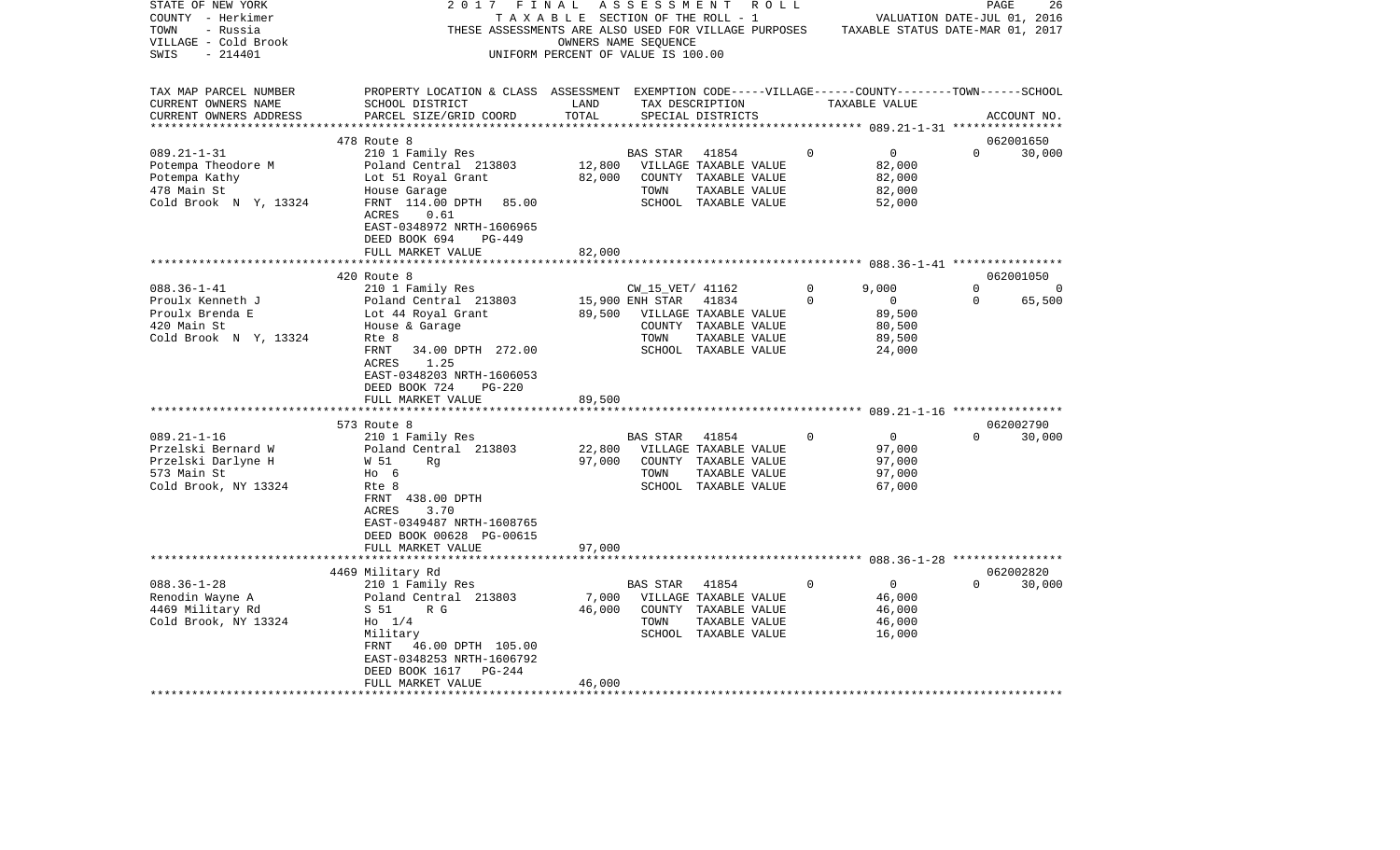| STATE OF NEW YORK<br>COUNTY - Herkimer<br>TOWN<br>- Russia<br>VILLAGE - Cold Brook<br>$-214401$<br>SWIS | 2017<br>FINAL<br>THESE ASSESSMENTS ARE ALSO USED FOR VILLAGE PURPOSES TAXABLE STATUS DATE-MAR 01, 2017                                                                                                                 | TAXABLE SECTION OF THE ROLL - 1<br>OWNERS NAME SEQUENCE<br>UNIFORM PERCENT OF VALUE IS 100.00 | ASSESSMENT       | R O L L                                                                                         |             | VALUATION DATE-JUL 01, 2016                            | PAGE     | 27                  |
|---------------------------------------------------------------------------------------------------------|------------------------------------------------------------------------------------------------------------------------------------------------------------------------------------------------------------------------|-----------------------------------------------------------------------------------------------|------------------|-------------------------------------------------------------------------------------------------|-------------|--------------------------------------------------------|----------|---------------------|
| TAX MAP PARCEL NUMBER<br>CURRENT OWNERS NAME<br>CURRENT OWNERS ADDRESS                                  | PROPERTY LOCATION & CLASS ASSESSMENT EXEMPTION CODE-----VILLAGE------COUNTY-------TOWN------SCHOOL<br>SCHOOL DISTRICT<br>PARCEL SIZE/GRID COORD                                                                        | LAND<br>TOTAL                                                                                 |                  | TAX DESCRIPTION<br>SPECIAL DISTRICTS                                                            |             | TAXABLE VALUE                                          |          | ACCOUNT NO.         |
|                                                                                                         |                                                                                                                                                                                                                        |                                                                                               |                  |                                                                                                 |             |                                                        |          |                     |
| $089.21 - 1 - 32$<br>Roberts-Alsheimer Nicole<br>472 Main St<br>Cold Brook, NY 13324                    | 472 Route 8<br>210 1 Family Res<br>Poland Central 213803<br>S 51<br>R G<br>$H0$ 1/8<br>Rte #8<br>FRNT 47.00 DPTH 85.00                                                                                                 | 6,500<br>68,000                                                                               | BAS STAR<br>TOWN | 41854<br>VILLAGE TAXABLE VALUE<br>COUNTY TAXABLE VALUE<br>TAXABLE VALUE<br>SCHOOL TAXABLE VALUE | $\mathbf 0$ | $\overline{0}$<br>68,000<br>68,000<br>68,000<br>38,000 | $\Omega$ | 062000390<br>30,000 |
|                                                                                                         | EAST-0348930 NRTH-1606890<br>DEED BOOK 1449<br>PG-902<br>FULL MARKET VALUE                                                                                                                                             | 68,000                                                                                        |                  |                                                                                                 |             |                                                        |          |                     |
|                                                                                                         | 430 Route 8                                                                                                                                                                                                            |                                                                                               |                  |                                                                                                 |             |                                                        |          | 062001350           |
| $088.36 - 1 - 37$<br>Rommel Edwin A Jr<br>Box 195<br>Cold Brook, NY 13324                               | 210 1 Family Res<br>Poland Central 213803<br>Lot 44 Royal Grant<br>House<br>FRNT<br>96.00 DPTH 228.00<br>EAST-0348429 NRTH-1606156<br>DEED BOOK 792<br>$PG-58$<br>FULL MARKET VALUE                                    | 12,200<br>63,000<br>63,000                                                                    | BAS STAR<br>TOWN | 41854<br>VILLAGE TAXABLE VALUE<br>COUNTY TAXABLE VALUE<br>TAXABLE VALUE<br>SCHOOL TAXABLE VALUE | $\Omega$    | $\overline{0}$<br>63,000<br>63,000<br>63,000<br>33,000 | $\Omega$ | 30,000              |
|                                                                                                         |                                                                                                                                                                                                                        |                                                                                               |                  |                                                                                                 |             |                                                        |          |                     |
| $088.36 - 1 - 23$<br>Rommel Timothy<br>447 Main St<br>Cold Brook, NY 13324                              | 435 Route 8<br>210 1 Family Res<br>Poland Central 213803<br>Lot 43 Royal Grant<br>House Gar<br>FRNT<br>90.00 DPTH 389.00<br>0.71<br>ACRES<br>EAST-0348213 NRTH-1606450<br>DEED BOOK 939<br>PG-461<br>FULL MARKET VALUE | 13,700<br>66,500<br>66,500                                                                    | TOWN             | VILLAGE TAXABLE VALUE<br>COUNTY TAXABLE VALUE<br>TAXABLE VALUE<br>SCHOOL TAXABLE VALUE          |             | 66,500<br>66,500<br>66,500<br>66,500                   |          | 062000090           |
|                                                                                                         |                                                                                                                                                                                                                        |                                                                                               |                  |                                                                                                 |             |                                                        |          |                     |
| $088.36 - 1 - 31$<br>Rommel Timothy<br>PO Box 112<br>Cold Brook, NY 13324                               | 447 Route 8<br>210 1 Family Res<br>Poland Central 213803<br>Lot $43$<br>Rq<br>Garage<br>Rte #8<br>FRNT 100.00 DPTH<br>61.00<br>ACRES<br>0.14<br>EAST-0348519 NRTH-1606569                                              | 7,200<br>47,000                                                                               | TOWN             | VILLAGE TAXABLE VALUE<br>COUNTY TAXABLE VALUE<br>TAXABLE VALUE<br>SCHOOL TAXABLE VALUE          |             | 47,000<br>47,000<br>47,000<br>47,000                   |          | 062002940           |
|                                                                                                         | DEED BOOK 737<br>$PG-349$<br>FULL MARKET VALUE                                                                                                                                                                         | 47,000                                                                                        |                  |                                                                                                 |             |                                                        |          |                     |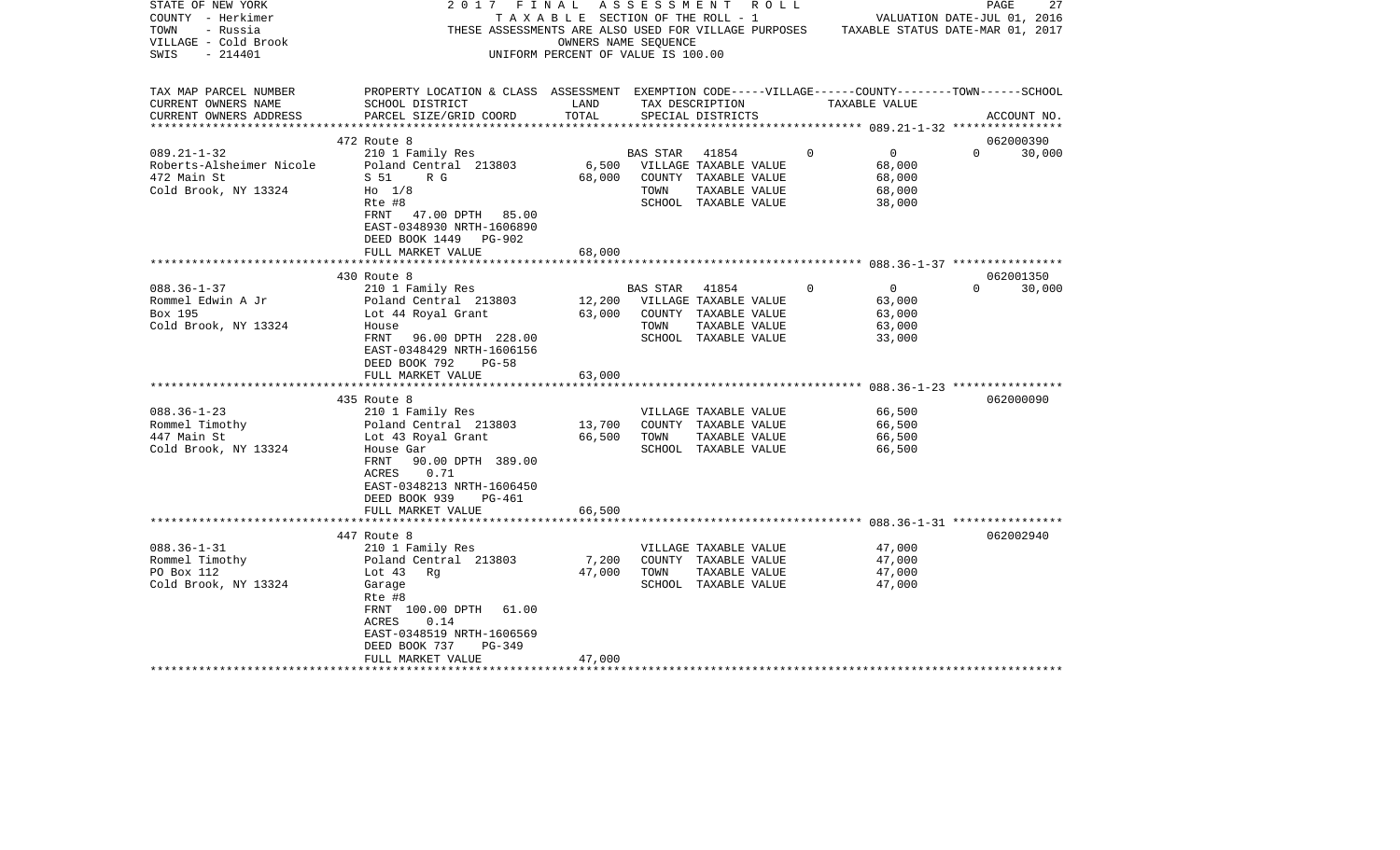| STATE OF NEW YORK                                | 2017                                                                                               |                                    |      | FINAL ASSESSMENT ROLL           |                                                                                       | 28<br>PAGE                  |
|--------------------------------------------------|----------------------------------------------------------------------------------------------------|------------------------------------|------|---------------------------------|---------------------------------------------------------------------------------------|-----------------------------|
| COUNTY - Herkimer                                |                                                                                                    |                                    |      | TAXABLE SECTION OF THE ROLL - 1 |                                                                                       | VALUATION DATE-JUL 01, 2016 |
| TOWN<br>- Russia                                 |                                                                                                    |                                    |      |                                 | THESE ASSESSMENTS ARE ALSO USED FOR VILLAGE PURPOSES TAXABLE STATUS DATE-MAR 01, 2017 |                             |
| VILLAGE - Cold Brook                             |                                                                                                    | OWNERS NAME SEOUENCE               |      |                                 |                                                                                       |                             |
| - 214401<br>SWIS                                 |                                                                                                    | UNIFORM PERCENT OF VALUE IS 100.00 |      |                                 |                                                                                       |                             |
|                                                  |                                                                                                    |                                    |      |                                 |                                                                                       |                             |
|                                                  |                                                                                                    |                                    |      |                                 |                                                                                       |                             |
| TAX MAP PARCEL NUMBER                            | PROPERTY LOCATION & CLASS ASSESSMENT EXEMPTION CODE-----VILLAGE------COUNTY-------TOWN------SCHOOL |                                    |      |                                 |                                                                                       |                             |
| CURRENT OWNERS NAME                              | SCHOOL DISTRICT                                                                                    | LAND                               |      | TAX DESCRIPTION                 | TAXABLE VALUE                                                                         |                             |
| CURRENT OWNERS ADDRESS<br>********************** | PARCEL SIZE/GRID COORD                                                                             | TOTAL                              |      | SPECIAL DISTRICTS               |                                                                                       | ACCOUNT NO.                 |
|                                                  | 446 Route 8                                                                                        |                                    |      |                                 |                                                                                       | 062002010                   |
| $088.36 - 1 - 33$                                | 210 1 Family Res                                                                                   |                                    |      | VILLAGE TAXABLE VALUE           | 66,500                                                                                |                             |
|                                                  |                                                                                                    |                                    |      |                                 |                                                                                       |                             |
| Rommel Timothy                                   | Poland Central 213803                                                                              | 7,000                              |      | COUNTY TAXABLE VALUE            | 66,500                                                                                |                             |
| Main St                                          | Lot 43 Royal Grant                                                                                 | 66,500                             | TOWN | TAXABLE VALUE                   | 66,500                                                                                |                             |
| PO Box 112                                       | Post Office Bldg                                                                                   |                                    |      | SCHOOL TAXABLE VALUE            | 66,500                                                                                |                             |
| Coldbrook, NY 13324                              | Rte 8                                                                                              |                                    |      |                                 |                                                                                       |                             |
|                                                  | FRNT<br>50.00 DPTH 111.00                                                                          |                                    |      |                                 |                                                                                       |                             |
|                                                  | EAST-0348612 NRTH-1606459                                                                          |                                    |      |                                 |                                                                                       |                             |
|                                                  | DEED BOOK 00824 PG-00129                                                                           |                                    |      |                                 |                                                                                       |                             |
|                                                  | FULL MARKET VALUE                                                                                  | 66,500                             |      |                                 |                                                                                       |                             |
|                                                  |                                                                                                    |                                    |      |                                 |                                                                                       |                             |
|                                                  | 299 Route 8                                                                                        |                                    |      |                                 |                                                                                       | 062000630                   |
| $088.44 - 1 - 4$                                 | 210 1 Family Res                                                                                   |                                    |      | VILLAGE TAXABLE VALUE           | 59,000                                                                                |                             |
| Rommel Timothy                                   | Poland Central 213803                                                                              | 17,800                             |      | COUNTY TAXABLE VALUE            | 59,000                                                                                |                             |
| 447 Main St P O 112                              | N 44<br>Rq                                                                                         | 59,000                             | TOWN | TAXABLE VALUE                   | 59,000                                                                                |                             |
| Cold Brook<br>N Y, 13324                         | $Ho$ 1/2                                                                                           |                                    |      | SCHOOL TAXABLE VALUE            | 59,000                                                                                |                             |
|                                                  | Rte 8                                                                                              |                                    |      |                                 |                                                                                       |                             |
|                                                  |                                                                                                    |                                    |      |                                 |                                                                                       |                             |
|                                                  | ACRES<br>1.80                                                                                      |                                    |      |                                 |                                                                                       |                             |
|                                                  | EAST-0346686 NRTH-1604078                                                                          |                                    |      |                                 |                                                                                       |                             |
|                                                  | DEED BOOK 885<br><b>PG-288</b>                                                                     |                                    |      |                                 |                                                                                       |                             |
|                                                  | FULL MARKET VALUE                                                                                  | 59,000                             |      |                                 |                                                                                       |                             |
|                                                  |                                                                                                    |                                    |      |                                 |                                                                                       |                             |
|                                                  | 463 Route 8                                                                                        |                                    |      |                                 |                                                                                       | 062002730                   |
| $089.21 - 1 - 2$                                 | 210 1 Family Res                                                                                   |                                    |      | VILLAGE TAXABLE VALUE           | 59,000                                                                                |                             |
| Rommel Timothy                                   | Poland Central 213803                                                                              | 18,500                             |      | COUNTY TAXABLE VALUE            | 59,000                                                                                |                             |
| 447 Main St                                      | Lot 51 Royal Grant                                                                                 | 59,000                             | TOWN | TAXABLE VALUE                   | 59,000                                                                                |                             |
| Cold Brook, NY 13324                             | House                                                                                              |                                    |      | SCHOOL TAXABLE VALUE            | 59,000                                                                                |                             |
|                                                  | ACRES<br>2.00                                                                                      |                                    |      |                                 |                                                                                       |                             |
|                                                  | EAST-0348531 NRTH-1607034                                                                          |                                    |      |                                 |                                                                                       |                             |
|                                                  | DEED BOOK 1191 PG-374                                                                              |                                    |      |                                 |                                                                                       |                             |
|                                                  |                                                                                                    |                                    |      |                                 |                                                                                       |                             |
|                                                  | FULL MARKET VALUE                                                                                  | 59,000                             |      |                                 |                                                                                       |                             |
|                                                  | 429 Route 8                                                                                        |                                    |      |                                 |                                                                                       | 062000960                   |
|                                                  |                                                                                                    |                                    |      |                                 |                                                                                       |                             |
| $088.36 - 1 - 22$                                | 210 1 Family Res                                                                                   |                                    |      | VILLAGE TAXABLE VALUE           | 63,400                                                                                |                             |
| Rommel Timothy J                                 | Poland Central 213803<br>Lot 43 Royal Grant                                                        | 11,300                             |      | COUNTY TAXABLE VALUE            | 63,400                                                                                |                             |
| 447 Rte 8                                        |                                                                                                    | 63,400                             | TOWN | TAXABLE VALUE                   | 63,400                                                                                |                             |
| PO Box 112                                       | House Barn                                                                                         |                                    |      | SCHOOL TAXABLE VALUE            | 63,400                                                                                |                             |
| Cold Brook, NY 13324                             | 54.00 DPTH 378.00<br>FRNT                                                                          |                                    |      |                                 |                                                                                       |                             |
|                                                  | ACRES<br>0.45                                                                                      |                                    |      |                                 |                                                                                       |                             |
|                                                  | EAST-0346691 NRTH-1604639                                                                          |                                    |      |                                 |                                                                                       |                             |
|                                                  | DEED BOOK 1506<br>PG-513                                                                           |                                    |      |                                 |                                                                                       |                             |
|                                                  | FULL MARKET VALUE                                                                                  | 63,400                             |      |                                 |                                                                                       |                             |
|                                                  |                                                                                                    |                                    |      |                                 |                                                                                       |                             |
|                                                  |                                                                                                    |                                    |      |                                 |                                                                                       |                             |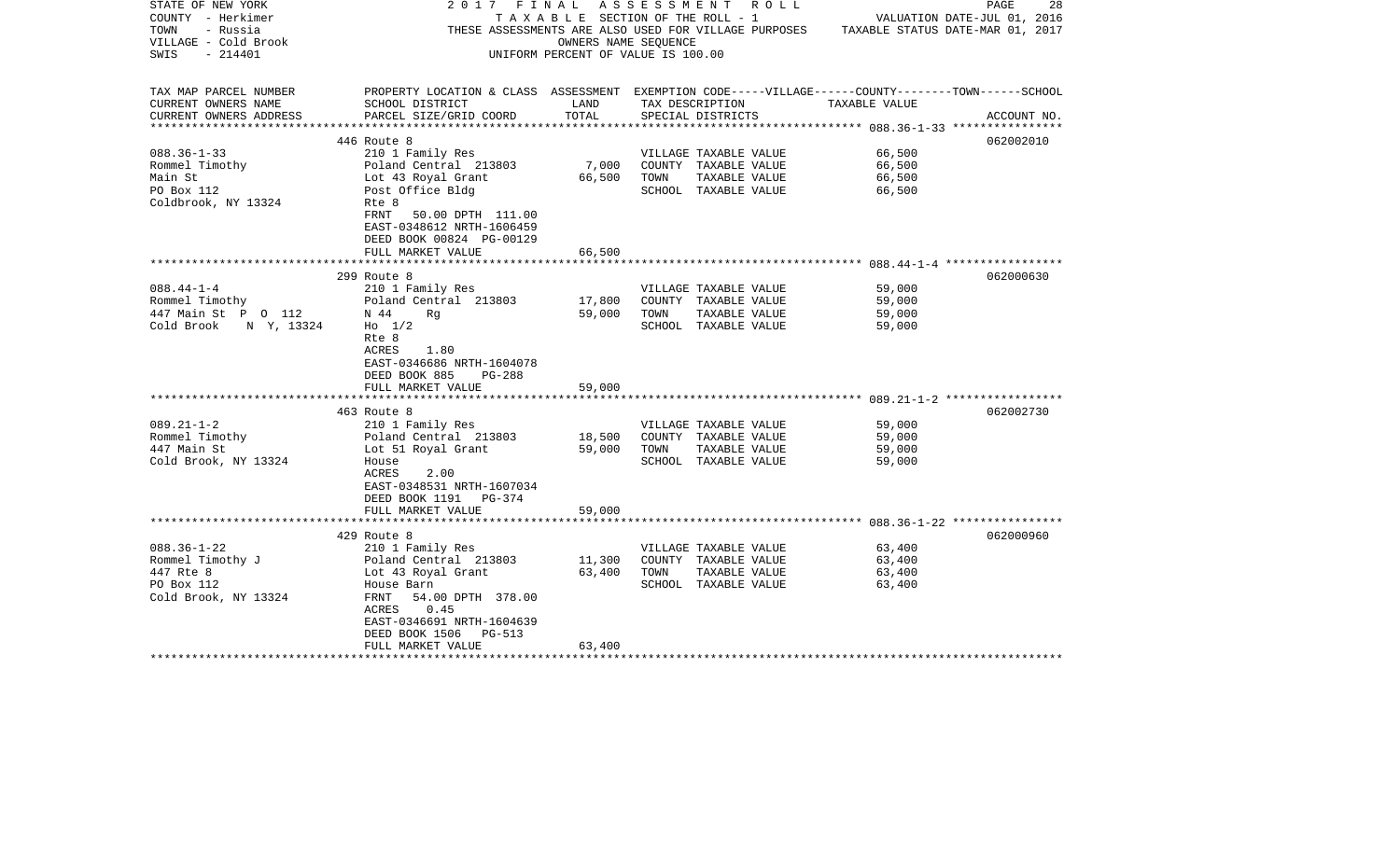| STATE OF NEW YORK<br>COUNTY - Herkimer<br>- Russia<br>TOWN<br>VILLAGE - Cold Brook<br>$-214401$<br>SWIS | 2 0 1 7<br>FINAL                                                                                                                                | OWNERS NAME SEQUENCE<br>UNIFORM PERCENT OF VALUE IS 100.00 |                       | ASSESSMENT ROLL<br>T A X A B L E SECTION OF THE ROLL - 1<br>THESE ASSESSMENTS ARE ALSO USED FOR VILLAGE PURPOSES TAXABLE STATUS DATE-MAR 01, 2017 |             |                          | PAGE<br>VALUATION DATE-JUL 01, 2016 | 29       |
|---------------------------------------------------------------------------------------------------------|-------------------------------------------------------------------------------------------------------------------------------------------------|------------------------------------------------------------|-----------------------|---------------------------------------------------------------------------------------------------------------------------------------------------|-------------|--------------------------|-------------------------------------|----------|
| TAX MAP PARCEL NUMBER<br>CURRENT OWNERS NAME<br>CURRENT OWNERS ADDRESS                                  | PROPERTY LOCATION & CLASS ASSESSMENT EXEMPTION CODE-----VILLAGE------COUNTY-------TOWN------SCHOOL<br>SCHOOL DISTRICT<br>PARCEL SIZE/GRID COORD | LAND<br>TOTAL                                              |                       | TAX DESCRIPTION<br>SPECIAL DISTRICTS                                                                                                              |             | TAXABLE VALUE            | ACCOUNT NO.                         |          |
|                                                                                                         |                                                                                                                                                 |                                                            |                       |                                                                                                                                                   |             |                          |                                     |          |
|                                                                                                         | 445 Route 8                                                                                                                                     |                                                            |                       |                                                                                                                                                   |             |                          | 062001980                           |          |
| $088.36 - 1 - 26$<br>Rommel Timothy J                                                                   | 220 2 Family Res<br>Poland Central 213803                                                                                                       |                                                            | BAS STAR              | 41854<br>12,300 VILLAGE TAXABLE VALUE                                                                                                             | $\circ$     | $\overline{0}$<br>84,000 | $\Omega$                            | 30,000   |
| Box 112                                                                                                 | Lot 44 Royal Grant                                                                                                                              | 84,000                                                     |                       | COUNTY TAXABLE VALUE                                                                                                                              |             | 84,000                   |                                     |          |
| Cold Brook, NY 13324                                                                                    | House                                                                                                                                           |                                                            | TOWN                  | TAXABLE VALUE                                                                                                                                     |             | 84,000                   |                                     |          |
|                                                                                                         | FRNT<br>60.00 DPTH 397.00                                                                                                                       |                                                            |                       | SCHOOL TAXABLE VALUE                                                                                                                              |             | 54,000                   |                                     |          |
|                                                                                                         | ACRES<br>0.55                                                                                                                                   |                                                            |                       |                                                                                                                                                   |             |                          |                                     |          |
|                                                                                                         | EAST-0348341 NRTH-1606604                                                                                                                       |                                                            |                       |                                                                                                                                                   |             |                          |                                     |          |
|                                                                                                         | DEED BOOK 768<br>PG-182<br>FULL MARKET VALUE                                                                                                    | 84,000                                                     |                       |                                                                                                                                                   |             |                          |                                     |          |
|                                                                                                         | **************************                                                                                                                      |                                                            |                       |                                                                                                                                                   |             |                          |                                     |          |
|                                                                                                         | 437 Route 8                                                                                                                                     |                                                            |                       |                                                                                                                                                   |             |                          | 062001230                           |          |
| $088.36 - 1 - 24$                                                                                       | 220 2 Family Res                                                                                                                                |                                                            |                       | VILLAGE TAXABLE VALUE                                                                                                                             |             | 55,000                   |                                     |          |
| Rommel Timothy Joe                                                                                      | Poland Central 213803                                                                                                                           | 11,300                                                     |                       | COUNTY TAXABLE VALUE                                                                                                                              |             | 55,000                   |                                     |          |
| 447 Main St                                                                                             | Lot 43 Royal Grant                                                                                                                              | 55,000                                                     | TOWN                  | TAXABLE VALUE                                                                                                                                     |             | 55,000                   |                                     |          |
| PO Box 112                                                                                              | House                                                                                                                                           |                                                            |                       | SCHOOL TAXABLE VALUE                                                                                                                              |             | 55,000                   |                                     |          |
| Cold Brook, NY 13324                                                                                    | Rte 8<br>FRNT<br>48.00 DPTH 390.00<br>EAST-0348242 NRTH-1606515<br>DEED BOOK 1360 PG-848                                                        |                                                            |                       |                                                                                                                                                   |             |                          |                                     |          |
|                                                                                                         | FULL MARKET VALUE                                                                                                                               | 55,000                                                     |                       |                                                                                                                                                   |             |                          |                                     |          |
|                                                                                                         | *******************************                                                                                                                 |                                                            |                       |                                                                                                                                                   |             |                          |                                     |          |
|                                                                                                         | 426 Route 8                                                                                                                                     |                                                            |                       |                                                                                                                                                   |             |                          | 062002670                           |          |
| $088.36 - 1 - 38$                                                                                       | 210 1 Family Res                                                                                                                                |                                                            |                       | VILLAGE TAXABLE VALUE                                                                                                                             |             | 50,000                   |                                     |          |
| Rommel Timothy Joe<br>447 Main Street Box 112                                                           | Poland Central 213803<br>Lot 43 Royal Grant                                                                                                     | 9,100<br>50,000                                            | TOWN                  | COUNTY TAXABLE VALUE<br>TAXABLE VALUE                                                                                                             |             | 50,000<br>50,000         |                                     |          |
| Cold Brook, NY 13324                                                                                    | House Att Garage Bldg                                                                                                                           |                                                            |                       | SCHOOL TAXABLE VALUE                                                                                                                              |             | 50,000                   |                                     |          |
|                                                                                                         | Rte8                                                                                                                                            |                                                            |                       |                                                                                                                                                   |             |                          |                                     |          |
|                                                                                                         | FRNT<br>47.00 DPTH 238.00                                                                                                                       |                                                            |                       |                                                                                                                                                   |             |                          |                                     |          |
|                                                                                                         | ACRES<br>0.25                                                                                                                                   |                                                            |                       |                                                                                                                                                   |             |                          |                                     |          |
|                                                                                                         | EAST-0348357 NRTH-1606111                                                                                                                       |                                                            |                       |                                                                                                                                                   |             |                          |                                     |          |
|                                                                                                         | DEED BOOK 876<br><b>PG-520</b>                                                                                                                  | 50,000                                                     |                       |                                                                                                                                                   |             |                          |                                     |          |
|                                                                                                         | FULL MARKET VALUE                                                                                                                               |                                                            |                       |                                                                                                                                                   |             |                          |                                     |          |
|                                                                                                         | 261 Route 8                                                                                                                                     |                                                            |                       |                                                                                                                                                   |             |                          | 062001320                           |          |
| $088.44 - 1 - 2$                                                                                        | 210 1 Family Res                                                                                                                                |                                                            | VET WAR C 41122       |                                                                                                                                                   | $\mathbf 0$ | 5,250                    | $\Omega$                            | $\Omega$ |
| Rouillier Robert J                                                                                      | Poland Central 213803                                                                                                                           |                                                            | 7,700 VET WAR T 41123 |                                                                                                                                                   | $\mathbf 0$ | $\mathbf{0}$             | 5,250                               | $\circ$  |
| 30 Main St                                                                                              | Lot 44 Royal Grant                                                                                                                              |                                                            | 35,000 ENH STAR       | 41834                                                                                                                                             | $\Omega$    | $\overline{0}$           | $\overline{0}$                      | 35,000   |
| Cold Brook N Y, 13324                                                                                   | House Garage                                                                                                                                    |                                                            |                       | VILLAGE TAXABLE VALUE                                                                                                                             |             | 35,000                   |                                     |          |
|                                                                                                         | FRNT 120.00 DPTH 115.00<br>ACRES<br>0.17                                                                                                        |                                                            | TOWN                  | COUNTY TAXABLE VALUE<br>TAXABLE VALUE                                                                                                             |             | 29,750<br>29,750         |                                     |          |
|                                                                                                         | EAST-0346376 NRTH-1603579                                                                                                                       |                                                            |                       | SCHOOL TAXABLE VALUE                                                                                                                              |             | $\Omega$                 |                                     |          |
|                                                                                                         | DEED BOOK 760<br>$PG-129$                                                                                                                       |                                                            |                       |                                                                                                                                                   |             |                          |                                     |          |
|                                                                                                         | FULL MARKET VALUE                                                                                                                               | 35,000                                                     |                       |                                                                                                                                                   |             |                          |                                     |          |
|                                                                                                         | **************************************                                                                                                          |                                                            |                       |                                                                                                                                                   |             |                          |                                     |          |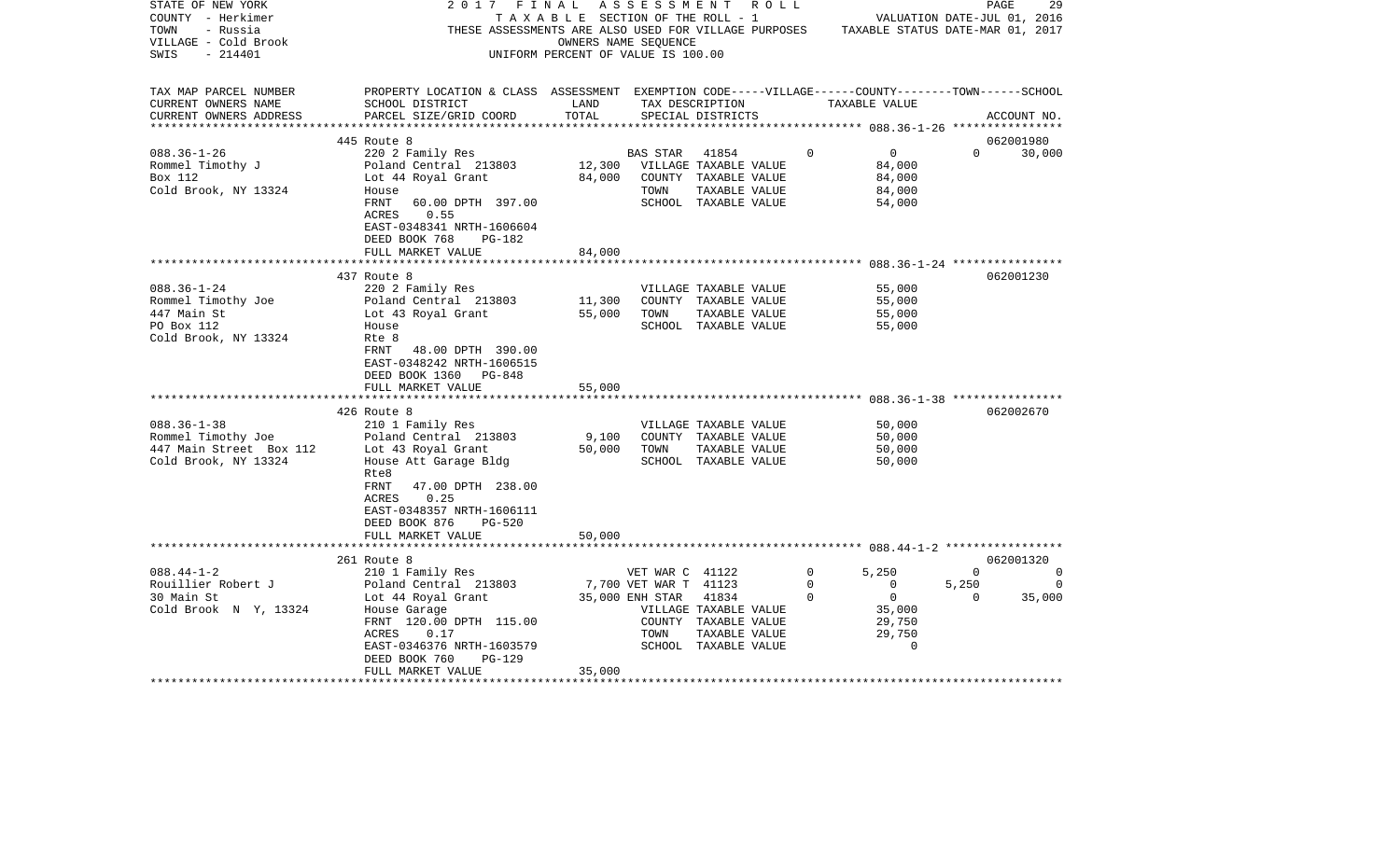| STATE OF NEW YORK       | 2017                                                                                               | FINAL                              | ASSESSMENT |                       | R O L L     |                                  | PAGE                        | 30          |
|-------------------------|----------------------------------------------------------------------------------------------------|------------------------------------|------------|-----------------------|-------------|----------------------------------|-----------------------------|-------------|
| COUNTY - Herkimer       |                                                                                                    | TAXABLE SECTION OF THE ROLL - 1    |            |                       |             |                                  | VALUATION DATE-JUL 01, 2016 |             |
| TOWN<br>- Russia        | THESE ASSESSMENTS ARE ALSO USED FOR VILLAGE PURPOSES                                               |                                    |            |                       |             | TAXABLE STATUS DATE-MAR 01, 2017 |                             |             |
| VILLAGE - Cold Brook    |                                                                                                    | OWNERS NAME SEQUENCE               |            |                       |             |                                  |                             |             |
| $-214401$<br>SWIS       |                                                                                                    | UNIFORM PERCENT OF VALUE IS 100.00 |            |                       |             |                                  |                             |             |
|                         |                                                                                                    |                                    |            |                       |             |                                  |                             |             |
|                         |                                                                                                    |                                    |            |                       |             |                                  |                             |             |
| TAX MAP PARCEL NUMBER   | PROPERTY LOCATION & CLASS ASSESSMENT EXEMPTION CODE-----VILLAGE------COUNTY-------TOWN------SCHOOL |                                    |            |                       |             |                                  |                             |             |
| CURRENT OWNERS NAME     | SCHOOL DISTRICT                                                                                    | LAND                               |            | TAX DESCRIPTION       |             | TAXABLE VALUE                    |                             |             |
| CURRENT OWNERS ADDRESS  | PARCEL SIZE/GRID COORD                                                                             | TOTAL                              |            | SPECIAL DISTRICTS     |             |                                  |                             | ACCOUNT NO. |
| *********************** |                                                                                                    |                                    |            |                       |             |                                  |                             |             |
|                         | Route 8                                                                                            |                                    |            |                       |             |                                  |                             | 062004060   |
| $088.36 - 1 - 49$       | 323 Vacant rural                                                                                   |                                    |            | VILLAGE TAXABLE VALUE |             | 1,700                            |                             |             |
| Samuels Terryann        | Poland Central 213803                                                                              | 1,700                              |            | COUNTY TAXABLE VALUE  |             | 1,700                            |                             |             |
| 403 Margaret St         | Lot 51 Royal Grant                                                                                 | 1,700                              | TOWN       | TAXABLE VALUE         |             | 1,700                            |                             |             |
| Herkimer, NY 13350      | Vacant Land                                                                                        |                                    |            | SCHOOL TAXABLE VALUE  |             | 1,700                            |                             |             |
|                         | ACRES<br>1.75                                                                                      |                                    |            |                       |             |                                  |                             |             |
|                         | EAST-0347636 NRTH-1606268                                                                          |                                    |            |                       |             |                                  |                             |             |
|                         | DEED BOOK 1569<br>PG-771                                                                           |                                    |            |                       |             |                                  |                             |             |
|                         | FULL MARKET VALUE                                                                                  | 1,700                              |            |                       |             |                                  |                             |             |
|                         |                                                                                                    |                                    |            |                       |             |                                  |                             |             |
|                         | 4349 Norway St                                                                                     |                                    |            |                       |             |                                  |                             |             |
| $089.29 - 1 - 11.4$     | 270 Mfg housing                                                                                    |                                    | ENH STAR   | 41834                 | $\Omega$    | $\overline{0}$                   | $\Omega$                    | 31,000      |
| Schaffer Diana H        | Poland Central 213803                                                                              | 23,000                             |            | VILLAGE TAXABLE VALUE |             | 31,000                           |                             |             |
| PO Box 264              | FRNT 285.00 DPTH                                                                                   | 31,000                             |            | COUNTY TAXABLE VALUE  |             | 31,000                           |                             |             |
| Cold Brook, NY 13324    | 4.90<br>ACRES                                                                                      |                                    | TOWN       | TAXABLE VALUE         |             | 31,000                           |                             |             |
|                         | EAST-0349998 NRTH-1605238                                                                          |                                    |            | SCHOOL TAXABLE VALUE  |             | 0                                |                             |             |
|                         | DEED BOOK 1206<br>PG-713                                                                           |                                    |            |                       |             |                                  |                             |             |
|                         | FULL MARKET VALUE                                                                                  | 31,000                             |            |                       |             |                                  |                             |             |
|                         |                                                                                                    |                                    |            |                       |             |                                  |                             |             |
|                         | 4465 Military Rd                                                                                   |                                    |            |                       |             |                                  |                             | 062000480   |
| $088.36 - 1 - 29$       | 210 1 Family Res                                                                                   |                                    | BAS STAR   | 41854                 | $\Omega$    | $\mathbf 0$                      | $\Omega$                    | 30,000      |
| Scofield Joanne         | Poland Central 213803                                                                              | 9,700                              |            | VILLAGE TAXABLE VALUE |             | 108,000                          |                             |             |
| 4465 Military Rd        | Great Lot 51 Rq                                                                                    | 108,000                            |            | COUNTY TAXABLE VALUE  |             | 108,000                          |                             |             |
| PO Box 185              | House                                                                                              |                                    | TOWN       | TAXABLE VALUE         |             | 108,000                          |                             |             |
| Cold Brook, NY 13324    | Military                                                                                           |                                    |            | SCHOOL TAXABLE VALUE  |             | 78,000                           |                             |             |
|                         | FRNT 127.00 DPTH 105.00                                                                            |                                    |            |                       |             |                                  |                             |             |
|                         | EAST-0348317 NRTH-1606723                                                                          |                                    |            |                       |             |                                  |                             |             |
|                         | DEED BOOK 1115 PG-210                                                                              |                                    |            |                       |             |                                  |                             |             |
|                         | FULL MARKET VALUE                                                                                  | 108,000                            |            |                       |             |                                  |                             |             |
|                         | ***************************                                                                        |                                    |            |                       |             |                                  |                             |             |
|                         | 397 Route 8                                                                                        |                                    |            |                       |             |                                  |                             | 062002160   |
| $088.36 - 1 - 15$       | 210 1 Family Res                                                                                   |                                    | BAS STAR   | 41854                 | $\mathbf 0$ | $\overline{0}$                   | $\Omega$                    | 30,000      |
| Scofield Kenneth        | Poland Central 213803                                                                              | 17,100                             |            | VILLAGE TAXABLE VALUE |             | 119,800                          |                             |             |
| Scofield Jeannette      | Lot 44 Royal Grant                                                                                 | 119,800                            |            | COUNTY TAXABLE VALUE  |             | 119,800                          |                             |             |
| PO Box 175              | House Gar Trl                                                                                      |                                    | TOWN       | TAXABLE VALUE         |             | 119,800                          |                             |             |
| Cold Brook, NY 13324    | ACRES<br>1.60 BANK<br>135                                                                          |                                    |            | SCHOOL TAXABLE VALUE  |             | 89,800                           |                             |             |
|                         | EAST-0347699 NRTH-1605924                                                                          |                                    |            |                       |             |                                  |                             |             |
|                         | DEED BOOK 896<br>PG-523                                                                            |                                    |            |                       |             |                                  |                             |             |
|                         | FULL MARKET VALUE                                                                                  | 119,800                            |            |                       |             |                                  |                             |             |
|                         |                                                                                                    |                                    |            |                       |             |                                  |                             |             |
|                         | 304 Main St                                                                                        |                                    |            |                       |             |                                  |                             | 062000180   |
| $088.44 - 1 - 12$       | 210 1 Family Res                                                                                   |                                    | BAS STAR   | 41854                 | 0           | 0                                | 0                           | 30,000      |
| Sheppard Andrew R       | Poland Central 213803                                                                              | 9,900                              |            | VILLAGE TAXABLE VALUE |             | 51,800                           |                             |             |
| 304 Main St             | Lot 44 Royal Grant                                                                                 | 51,800                             | COUNTY     | TAXABLE VALUE         |             | 51,800                           |                             |             |
| Cold Brook, NY 13324    | House                                                                                              |                                    | TOWN       | TAXABLE VALUE         |             | 51,800                           |                             |             |
|                         | Rte 8                                                                                              |                                    | SCHOOL     | TAXABLE VALUE         |             | 21,800                           |                             |             |
|                         | FRNT 328.00 DPTH<br>90.00                                                                          |                                    |            |                       |             |                                  |                             |             |
|                         | 813<br>BANK                                                                                        |                                    |            |                       |             |                                  |                             |             |
|                         | EAST-0347144 NRTH-1604273                                                                          |                                    |            |                       |             |                                  |                             |             |
|                         | DEED BOOK 1461<br>PG-889                                                                           |                                    |            |                       |             |                                  |                             |             |
|                         | FULL MARKET VALUE                                                                                  | 51,800                             |            |                       |             |                                  |                             |             |
|                         | ***********************                                                                            |                                    |            |                       |             |                                  |                             |             |
|                         |                                                                                                    |                                    |            |                       |             |                                  |                             |             |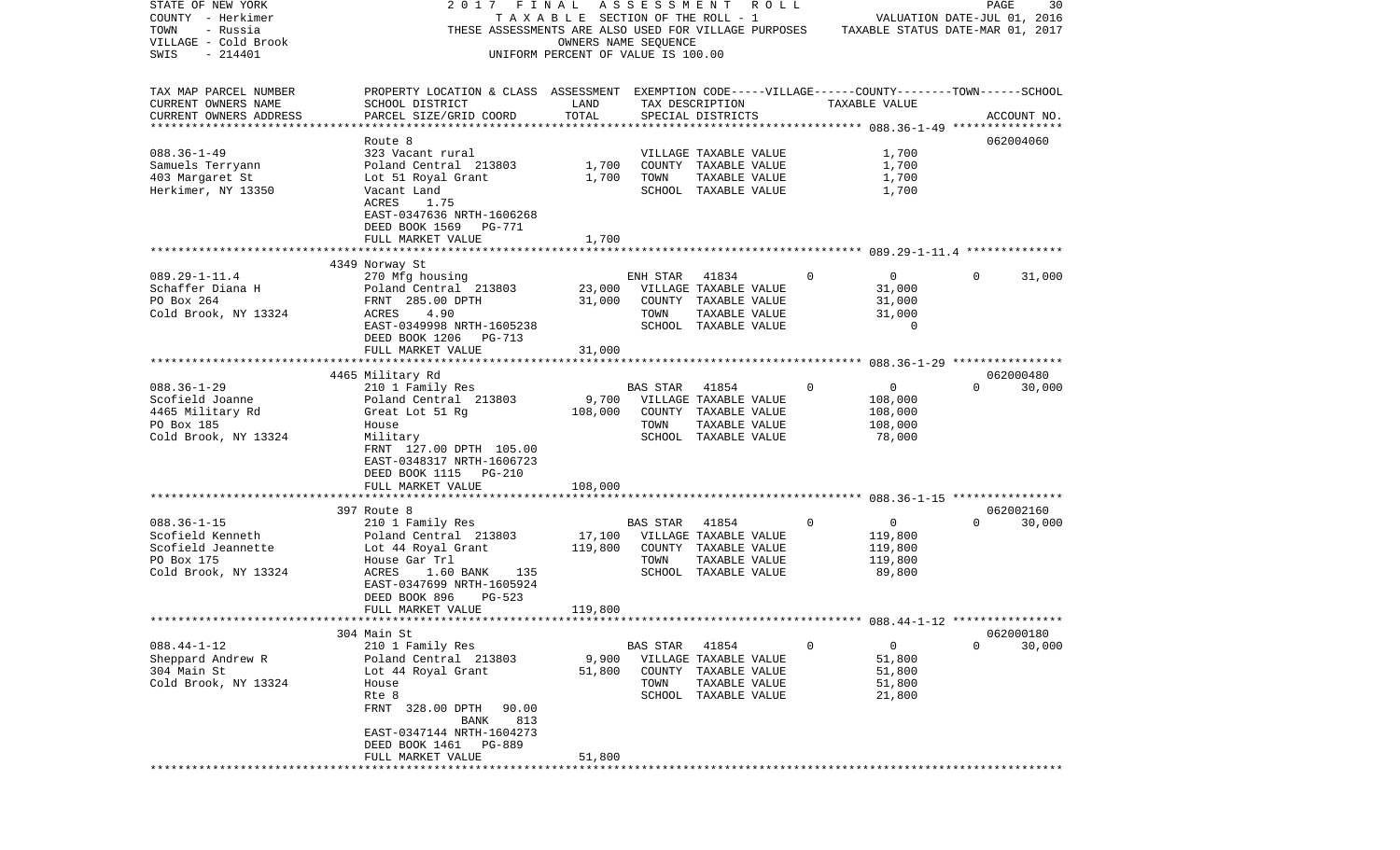| STATE OF NEW YORK       | 2017                                                                                               | FINAL                                 |                      | ASSESSMENT ROLL                                      |          |                                  | PAGE     | 31          |
|-------------------------|----------------------------------------------------------------------------------------------------|---------------------------------------|----------------------|------------------------------------------------------|----------|----------------------------------|----------|-------------|
| COUNTY - Herkimer       |                                                                                                    | T A X A B L E SECTION OF THE ROLL - 1 |                      |                                                      |          | VALUATION DATE-JUL 01, 2016      |          |             |
| TOWN<br>- Russia        |                                                                                                    |                                       |                      | THESE ASSESSMENTS ARE ALSO USED FOR VILLAGE PURPOSES |          | TAXABLE STATUS DATE-MAR 01, 2017 |          |             |
| VILLAGE - Cold Brook    |                                                                                                    |                                       | OWNERS NAME SEQUENCE |                                                      |          |                                  |          |             |
| $-214401$<br>SWIS       |                                                                                                    | UNIFORM PERCENT OF VALUE IS 100.00    |                      |                                                      |          |                                  |          |             |
|                         |                                                                                                    |                                       |                      |                                                      |          |                                  |          |             |
| TAX MAP PARCEL NUMBER   | PROPERTY LOCATION & CLASS ASSESSMENT EXEMPTION CODE-----VILLAGE------COUNTY-------TOWN------SCHOOL |                                       |                      |                                                      |          |                                  |          |             |
| CURRENT OWNERS NAME     | SCHOOL DISTRICT                                                                                    | LAND                                  |                      | TAX DESCRIPTION                                      |          | TAXABLE VALUE                    |          |             |
| CURRENT OWNERS ADDRESS  | PARCEL SIZE/GRID COORD                                                                             | TOTAL                                 |                      | SPECIAL DISTRICTS                                    |          |                                  |          | ACCOUNT NO. |
|                         | Norway St                                                                                          |                                       |                      |                                                      |          |                                  |          | 062003570   |
| $089.29 - 1 - 10.1$     | 314 Rural vac<10                                                                                   |                                       |                      | VILLAGE TAXABLE VALUE                                |          | 11,000                           |          |             |
| Smith James R           | Poland Central 213803                                                                              | 11,000                                |                      | COUNTY TAXABLE VALUE                                 |          | 11,000                           |          |             |
| Smith Joann D           | Lot 43 Royal Grant                                                                                 | 11,000                                | TOWN                 | TAXABLE VALUE                                        |          | 11,000                           |          |             |
| PO Box 143              | Vacant Land                                                                                        |                                       |                      | SCHOOL TAXABLE VALUE                                 |          | 11,000                           |          |             |
| Poland, NY 13431        | FRNT 285.00 DPTH                                                                                   |                                       |                      |                                                      |          |                                  |          |             |
|                         | ACRES<br>4.00                                                                                      |                                       |                      |                                                      |          |                                  |          |             |
|                         | EAST-0350153 NRTH-1606020                                                                          |                                       |                      |                                                      |          |                                  |          |             |
|                         | DEED BOOK 1552<br>PG-818                                                                           |                                       |                      |                                                      |          |                                  |          |             |
|                         | FULL MARKET VALUE                                                                                  | 11,000                                |                      |                                                      |          |                                  |          |             |
|                         |                                                                                                    | **********                            |                      |                                                      |          |                                  |          |             |
|                         | 4435 Norway St                                                                                     |                                       |                      |                                                      |          |                                  |          | 062003390   |
| $089.29 - 1 - 19$       | 210 1 Family Res                                                                                   |                                       | AGED-CNTY 41802      |                                                      | $\Omega$ | 32,000                           | $\Omega$ | $\Omega$    |
| Truax Sally             | Poland Central 213803                                                                              |                                       | 7,900 ENH STAR       | 41834                                                | $\Omega$ | $\overline{0}$                   | $\Omega$ | 64,000      |
| 4435 Norway St          | S 43<br>Rg                                                                                         | 64,000                                |                      | VILLAGE TAXABLE VALUE                                |          | 64,000                           |          |             |
| Cold Brook, NY 13324    | $H_0$ 1/4                                                                                          |                                       |                      | COUNTY TAXABLE VALUE                                 |          | 32,000                           |          |             |
|                         | Military<br>FRNT                                                                                   |                                       | TOWN                 | TAXABLE VALUE                                        |          | 64,000<br>$\overline{0}$         |          |             |
|                         | 79.00 DPTH 154.00<br>EAST-0348825 NRTH-1606322                                                     |                                       |                      | SCHOOL TAXABLE VALUE                                 |          |                                  |          |             |
|                         | DEED BOOK 00529 PG-00277                                                                           |                                       |                      |                                                      |          |                                  |          |             |
|                         | FULL MARKET VALUE                                                                                  | 64,000                                |                      |                                                      |          |                                  |          |             |
|                         |                                                                                                    |                                       |                      |                                                      |          |                                  |          |             |
|                         | 4383 Norway St                                                                                     |                                       |                      |                                                      |          |                                  |          | 062003150   |
| $089.29 - 1 - 12$       | 210 1 Family Res                                                                                   |                                       |                      | VILLAGE TAXABLE VALUE                                |          | 16,000                           |          |             |
| Van Valkenburg Evan     | Poland Central 213803                                                                              | 15,000                                |                      | COUNTY TAXABLE VALUE                                 |          | 16,000                           |          |             |
| VanValkenburg Beverly   | Lot 43 Royal Grant                                                                                 | 16,000                                | TOWN                 | TAXABLE VALUE                                        |          | 16,000                           |          |             |
| 457 Main St             | House                                                                                              |                                       |                      | SCHOOL TAXABLE VALUE                                 |          | 16,000                           |          |             |
| Cold Brook, NY 13324    | FRNT 157.00 DPTH                                                                                   |                                       |                      |                                                      |          |                                  |          |             |
|                         | ACRES<br>4.60                                                                                      |                                       |                      |                                                      |          |                                  |          |             |
|                         | EAST-0349557 NRTH-1605247                                                                          |                                       |                      |                                                      |          |                                  |          |             |
|                         | DEED BOOK 1550<br>PG-158                                                                           |                                       |                      |                                                      |          |                                  |          |             |
|                         | FULL MARKET VALUE                                                                                  | 16,000                                |                      |                                                      |          |                                  |          |             |
|                         | Military Rd                                                                                        |                                       |                      |                                                      |          |                                  |          | 062000540   |
| $088.36 - 1 - 27$       | 311 Res vac land                                                                                   |                                       |                      | VILLAGE TAXABLE VALUE                                |          | 200                              |          |             |
| VanValkenberg Evan A    | Poland Central 213803                                                                              | 200                                   |                      | COUNTY TAXABLE VALUE                                 |          | 200                              |          |             |
| VanValkenberg Beverly A | Lot 51 Royal Grant                                                                                 | 200                                   | TOWN                 | TAXABLE VALUE                                        |          | 200                              |          |             |
| 457 Main St             | Vacant Land                                                                                        |                                       |                      | SCHOOL TAXABLE VALUE                                 |          | 200                              |          |             |
| Cold Brook, NY 13324    | FRNT 147.88 DPTH 164.65                                                                            |                                       |                      |                                                      |          |                                  |          |             |
|                         | ACRES<br>$0.05$ BANK<br>135                                                                        |                                       |                      |                                                      |          |                                  |          |             |
|                         | EAST-0348218 NRTH-1606820                                                                          |                                       |                      |                                                      |          |                                  |          |             |
|                         | DEED BOOK 1285<br>PG-232                                                                           |                                       |                      |                                                      |          |                                  |          |             |
|                         | FULL MARKET VALUE                                                                                  | 200                                   |                      |                                                      |          |                                  |          |             |
| *******************     |                                                                                                    |                                       |                      |                                                      |          |                                  |          |             |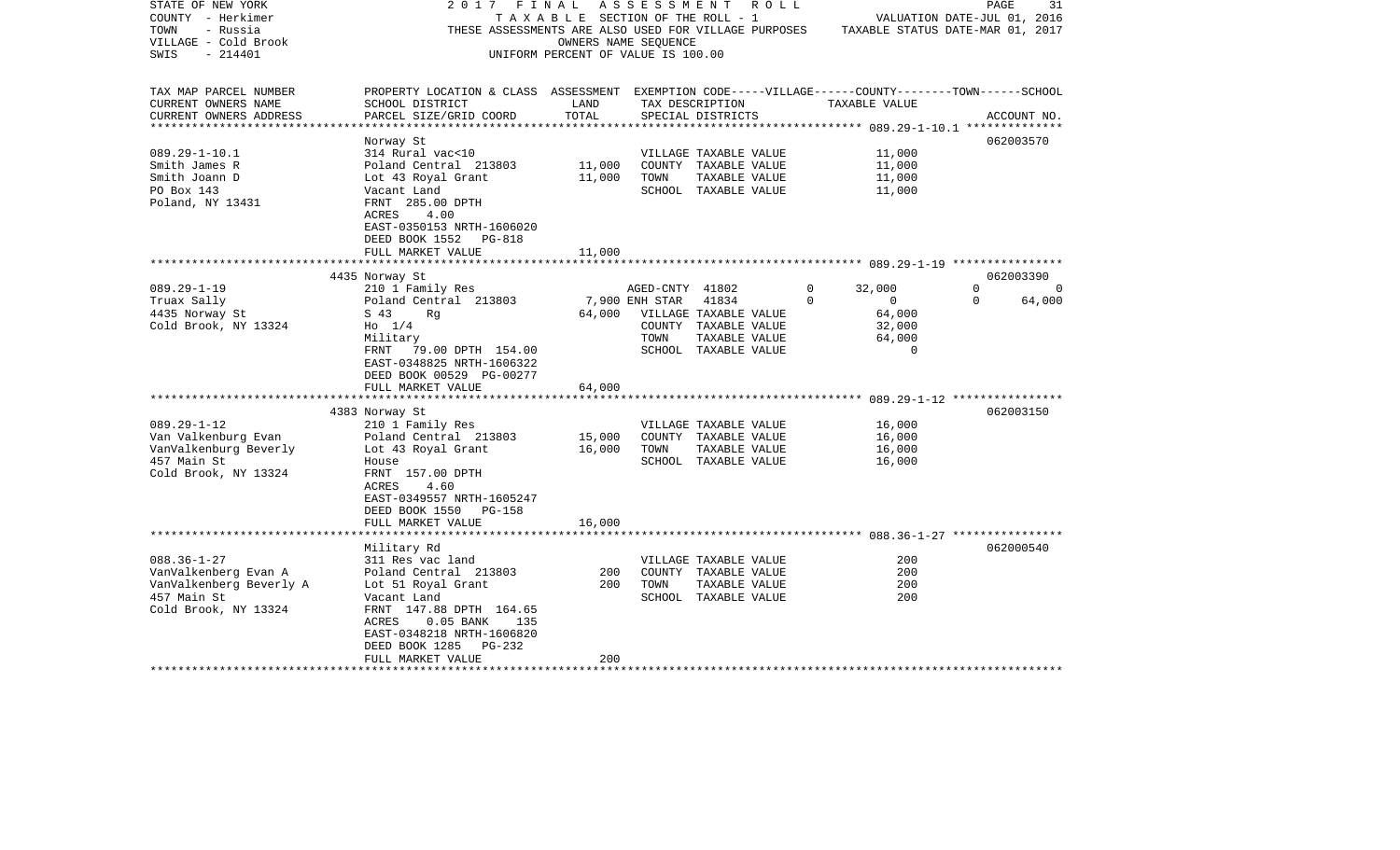| STATE OF NEW YORK<br>COUNTY - Herkimer<br>TOWN<br>- Russia<br>VILLAGE - Cold Brook<br>$-214401$<br>SWIS                                                                                                                                                     | 2017                                                                                                                                                                                                                                                                                                                                                                                                                       | FINAL<br>T A X A B L E SECTION OF THE ROLL - 1<br>OWNERS NAME SEQUENCE<br>UNIFORM PERCENT OF VALUE IS 100.00 | A S S E S S M E N T             | R O L L<br>THESE ASSESSMENTS ARE ALSO USED FOR VILLAGE PURPOSES                                                                                                                           |          | TAXABLE STATUS DATE-MAR 01, 2017                                                            | PAGE<br>VALUATION DATE-JUL 01, 2016 | 32                               |
|-------------------------------------------------------------------------------------------------------------------------------------------------------------------------------------------------------------------------------------------------------------|----------------------------------------------------------------------------------------------------------------------------------------------------------------------------------------------------------------------------------------------------------------------------------------------------------------------------------------------------------------------------------------------------------------------------|--------------------------------------------------------------------------------------------------------------|---------------------------------|-------------------------------------------------------------------------------------------------------------------------------------------------------------------------------------------|----------|---------------------------------------------------------------------------------------------|-------------------------------------|----------------------------------|
| TAX MAP PARCEL NUMBER<br>CURRENT OWNERS NAME<br>CURRENT OWNERS ADDRESS                                                                                                                                                                                      | PROPERTY LOCATION & CLASS ASSESSMENT EXEMPTION CODE-----VILLAGE------COUNTY-------TOWN------SCHOOL<br>SCHOOL DISTRICT<br>PARCEL SIZE/GRID COORD                                                                                                                                                                                                                                                                            | LAND<br>TOTAL                                                                                                |                                 | TAX DESCRIPTION<br>SPECIAL DISTRICTS                                                                                                                                                      |          | TAXABLE VALUE                                                                               |                                     | ACCOUNT NO.                      |
| ***********************                                                                                                                                                                                                                                     |                                                                                                                                                                                                                                                                                                                                                                                                                            |                                                                                                              |                                 |                                                                                                                                                                                           |          |                                                                                             |                                     |                                  |
| $089.21 - 1 - 1$<br>VanValkenburg Evan A<br>VanValkenburg Beverly A<br>PO Box 247<br>Cold Brook, NY 13324                                                                                                                                                   | Route 8<br>210 1 Family Res<br>Poland Central 213803<br>Lot 51 Royal Grant<br>House Garage<br>FRNT 147.88 DPTH 164.65                                                                                                                                                                                                                                                                                                      | 12,600<br>95,000                                                                                             | <b>BAS STAR</b><br>TOWN         | 41854<br>VILLAGE TAXABLE VALUE<br>COUNTY TAXABLE VALUE<br>TAXABLE VALUE<br>SCHOOL TAXABLE VALUE                                                                                           | $\Omega$ | $\overline{0}$<br>95,000<br>95,000<br>95,000<br>65,000                                      | $\Omega$                            | 062000510<br>30,000              |
|                                                                                                                                                                                                                                                             | ACRES<br>0.58<br>EAST-0348591 NRTH-1606733<br>DEED BOOK 1285<br>PG-232<br>FULL MARKET VALUE                                                                                                                                                                                                                                                                                                                                | 95,000                                                                                                       |                                 |                                                                                                                                                                                           |          |                                                                                             |                                     |                                  |
|                                                                                                                                                                                                                                                             |                                                                                                                                                                                                                                                                                                                                                                                                                            |                                                                                                              |                                 |                                                                                                                                                                                           |          |                                                                                             |                                     |                                  |
| $089.29 - 1 - 2$<br>Vertucci James F<br>Vertucci Dorothy<br>P 0 Box 137<br>4436 Norway St<br>Cold Brook, NY 13324<br>$088.36 - 1 - 13$<br>Vicioso Christine<br>929 Hillcrest Ave Apt C4<br>Utica, NY 13502<br>PRIOR OWNER ON 3/01/2017<br>Vicioso Christine | Military Rd<br>210 1 Family Res<br>Poland Central 213803<br>Lot 43 Royal Grant<br>House Garage<br>Military<br>FRNT 140.00 DPTH 179.00<br>ACRES<br>$0.54$ BANK<br>415<br>EAST-0348875 NRTH-1606540<br>DEED BOOK 803<br>$PG-693$<br>FULL MARKET VALUE<br>Route 8<br>312 Vac w/imprv<br>Poland Central 213803<br>Lot 43 Royal Grant<br>Vacant Land<br>ACRES<br>1.00<br>EAST-0347539 NRTH-1605679<br>DEED BOOK 2017<br>PG-1088 | 12,900<br>97,500<br>97,500<br>5,000<br>20,000                                                                | <b>BAS STAR</b><br>TOWN<br>TOWN | 41854<br>VILLAGE TAXABLE VALUE<br>COUNTY TAXABLE VALUE<br>TAXABLE VALUE<br>SCHOOL TAXABLE VALUE<br>VILLAGE TAXABLE VALUE<br>COUNTY TAXABLE VALUE<br>TAXABLE VALUE<br>SCHOOL TAXABLE VALUE | $\Omega$ | $\mathbf 0$<br>97,500<br>97,500<br>97,500<br>67,500<br>20,000<br>20,000<br>20,000<br>20,000 | $\Omega$                            | 062001110<br>30,000<br>062003090 |
|                                                                                                                                                                                                                                                             | FULL MARKET VALUE                                                                                                                                                                                                                                                                                                                                                                                                          | 20,000                                                                                                       |                                 |                                                                                                                                                                                           |          |                                                                                             |                                     |                                  |
| ***********************                                                                                                                                                                                                                                     | ********************                                                                                                                                                                                                                                                                                                                                                                                                       |                                                                                                              |                                 |                                                                                                                                                                                           |          |                                                                                             |                                     |                                  |
| $088.36 - 1 - 14$<br>Vicioso Christine<br>929 Hillcrest Ave Apt C4<br>Utica, NY 13502<br>PRIOR OWNER ON 3/01/2017<br>Vicioso Christine                                                                                                                      | Main St<br>220 2 Family Res<br>Poland Central 213803<br>Lot No 44 Royal Grant<br>House Barn<br>FRNT<br>74.00 DPTH 358.00<br>ACRES<br>0.62<br>EAST-0347595 NRTH-1605819<br>DEED BOOK 2017<br>PG-1088                                                                                                                                                                                                                        | 12,900<br>120,000                                                                                            | BAS STAR<br>TOWN                | 41854<br>VILLAGE TAXABLE VALUE<br>COUNTY TAXABLE VALUE<br>TAXABLE VALUE<br>SCHOOL TAXABLE VALUE                                                                                           | 0        | $\mathbf 0$<br>120,000<br>120,000<br>120,000<br>90,000                                      | $\Omega$                            | 062003330<br>30,000              |
| *******************                                                                                                                                                                                                                                         | FULL MARKET VALUE                                                                                                                                                                                                                                                                                                                                                                                                          | 120,000                                                                                                      |                                 |                                                                                                                                                                                           |          |                                                                                             |                                     |                                  |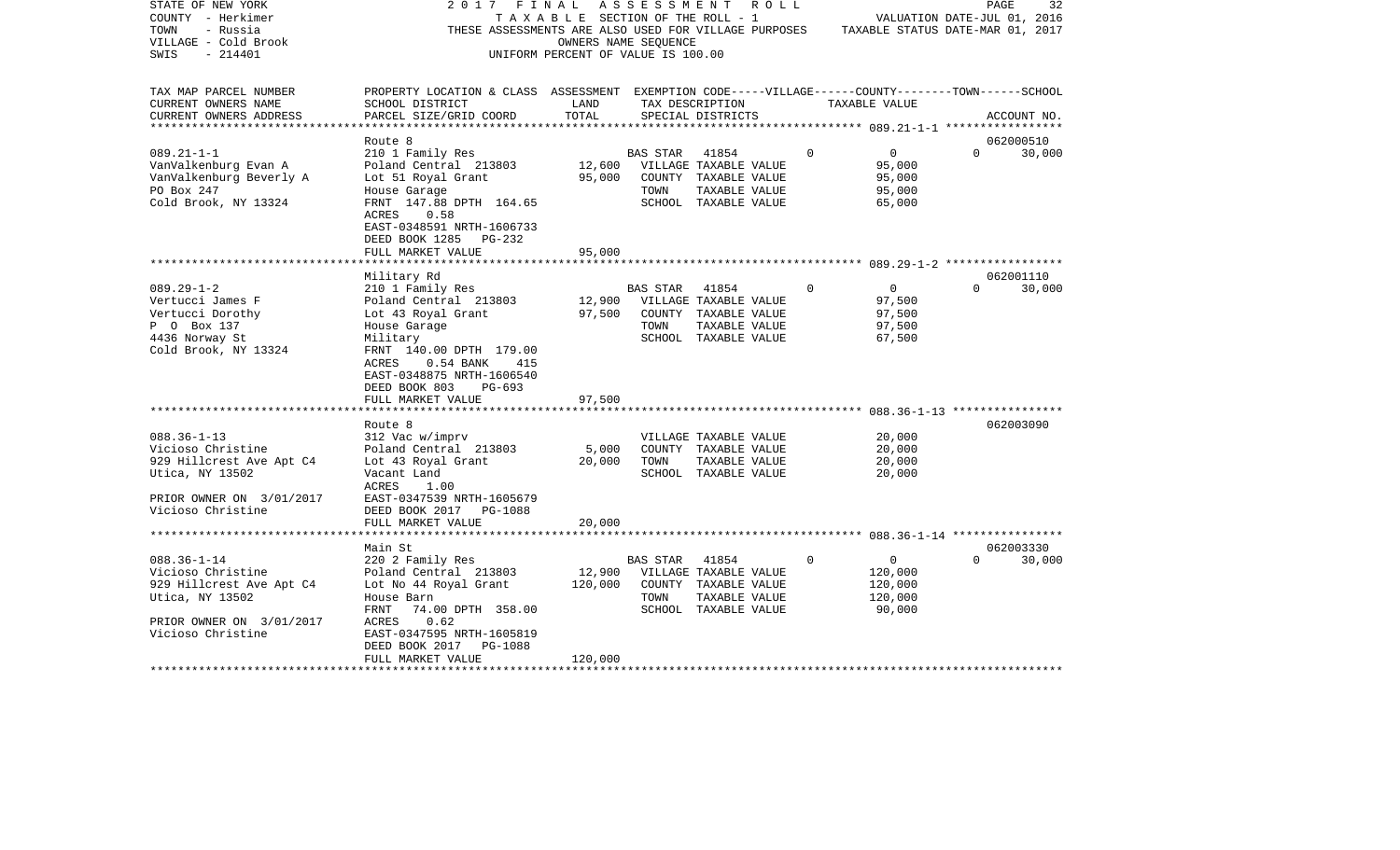| STATE OF NEW YORK<br>COUNTY - Herkimer<br>TOWN<br>- Russia<br>VILLAGE - Cold Brook<br>SWIS<br>- 214401 | 2017 FINAL                                                                                                                                                                          | T A X A B L E SECTION OF THE ROLL - 1<br>OWNERS NAME SEQUENCE<br>UNIFORM PERCENT OF VALUE IS 100.00 | A S S E S S M E N T    |                                                                                                 | R O L L     | VALUATION DATE-JUL 01, 2016<br>THESE ASSESSMENTS ARE ALSO USED FOR VILLAGE PURPOSES TAXABLE STATUS DATE-MAR 01, 2017 | PAGE     | 33          |
|--------------------------------------------------------------------------------------------------------|-------------------------------------------------------------------------------------------------------------------------------------------------------------------------------------|-----------------------------------------------------------------------------------------------------|------------------------|-------------------------------------------------------------------------------------------------|-------------|----------------------------------------------------------------------------------------------------------------------|----------|-------------|
| TAX MAP PARCEL NUMBER<br>CURRENT OWNERS NAME<br>CURRENT OWNERS ADDRESS                                 | PROPERTY LOCATION & CLASS ASSESSMENT EXEMPTION CODE-----VILLAGE------COUNTY-------TOWN------SCHOOL<br>SCHOOL DISTRICT<br>PARCEL SIZE/GRID COORD                                     | LAND<br>TOTAL                                                                                       |                        | TAX DESCRIPTION<br>SPECIAL DISTRICTS                                                            |             | TAXABLE VALUE                                                                                                        |          | ACCOUNT NO. |
|                                                                                                        | 272 Route 8                                                                                                                                                                         |                                                                                                     |                        |                                                                                                 |             |                                                                                                                      |          |             |
| $088.44 - 1 - 14.1$<br>Vincent Patrick<br>Vincent Laurie<br>Route 8<br>Cold Brook, NY 13324            | 210 1 Family Res<br>Poland Central 213803<br>FRNT 171.00 DPTH<br>135<br>ACRES 12.00 BANK<br>EAST-0347607 NRTH-1603917                                                               | 33,000<br>109,000                                                                                   | BAS STAR 41854<br>TOWN | VILLAGE TAXABLE VALUE<br>COUNTY TAXABLE VALUE<br>TAXABLE VALUE<br>SCHOOL TAXABLE VALUE          | $\Omega$    | $\overline{0}$<br>109,000<br>109,000<br>109,000<br>79,000                                                            | $\Omega$ | 30,000      |
|                                                                                                        | DEED BOOK 725<br>PG-317                                                                                                                                                             |                                                                                                     |                        |                                                                                                 |             |                                                                                                                      |          |             |
|                                                                                                        | FULL MARKET VALUE                                                                                                                                                                   | 109,000                                                                                             |                        |                                                                                                 |             |                                                                                                                      |          |             |
|                                                                                                        | 337 Route 8                                                                                                                                                                         |                                                                                                     |                        |                                                                                                 |             |                                                                                                                      |          | 062001590   |
| $088.36 - 1 - 4$<br>Whitaker Duane M<br>337 Main St<br>PO Box 20<br>Cold Brook, NY 13324               | 210 1 Family Res<br>Poland Central 213803<br>Lot 44 Royal Grant<br>House Barn<br>FRNT<br>93.70 DPTH 161.70<br>ACRES<br>0.38<br>EAST-0347094 NRTH-1604869<br>DEED BOOK 759<br>PG-312 | 10,700<br>84,700                                                                                    | ENH STAR<br>TOWN       | 41834<br>VILLAGE TAXABLE VALUE<br>COUNTY TAXABLE VALUE<br>TAXABLE VALUE<br>SCHOOL TAXABLE VALUE | $\mathbf 0$ | $\overline{0}$<br>84,700<br>84,700<br>84,700<br>19,200                                                               | $\Omega$ | 65,500      |
|                                                                                                        | FULL MARKET VALUE                                                                                                                                                                   | 84,700                                                                                              |                        |                                                                                                 |             |                                                                                                                      |          |             |
|                                                                                                        |                                                                                                                                                                                     |                                                                                                     |                        |                                                                                                 |             |                                                                                                                      |          |             |
| $088.36 - 1 - 46$<br>Whitaker Duane M<br>337 Main St<br>Cold Brook, NY 13324                           | Route 8<br>311 Res vac land<br>Poland Central 213803<br>Lot 44 Royal Grant<br>Vacant Land<br>Route #8<br>FRNT 133.00 DPTH 100.00<br>ACRES<br>0.19<br>EAST-0347310 NRTH-1604917      | 200<br>200                                                                                          | TOWN                   | VILLAGE TAXABLE VALUE<br>COUNTY TAXABLE VALUE<br>TAXABLE VALUE<br>SCHOOL TAXABLE VALUE          |             | 200<br>200<br>200<br>200                                                                                             |          | 062004000   |
|                                                                                                        | DEED BOOK 855<br>PG-379<br>FULL MARKET VALUE                                                                                                                                        | 200                                                                                                 |                        |                                                                                                 |             |                                                                                                                      |          |             |
|                                                                                                        | 568 Route 8                                                                                                                                                                         |                                                                                                     |                        |                                                                                                 |             |                                                                                                                      |          | 062003540   |
| $089.21 - 1 - 17.1$<br>Wilcox Terry<br>PO Box 714<br>West Yarmouth, MA 02673                           | 210 1 Family Res<br>Poland Central 213803<br>Lot 51<br>Rg<br>House 0.5 Acre<br>Rte #8<br>FRNT 260.80 DPTH<br>ACRES<br>2.50<br>EAST-0349914 NRTH-1608603<br>DEED BOOK 00516 PG-00503 | 19,800<br>108,500                                                                                   | TOWN                   | VILLAGE TAXABLE VALUE<br>COUNTY TAXABLE VALUE<br>TAXABLE VALUE<br>SCHOOL TAXABLE VALUE          |             | 108,500<br>108,500<br>108,500<br>108,500                                                                             |          |             |
|                                                                                                        | FULL MARKET VALUE                                                                                                                                                                   | 108,500                                                                                             |                        |                                                                                                 |             |                                                                                                                      |          |             |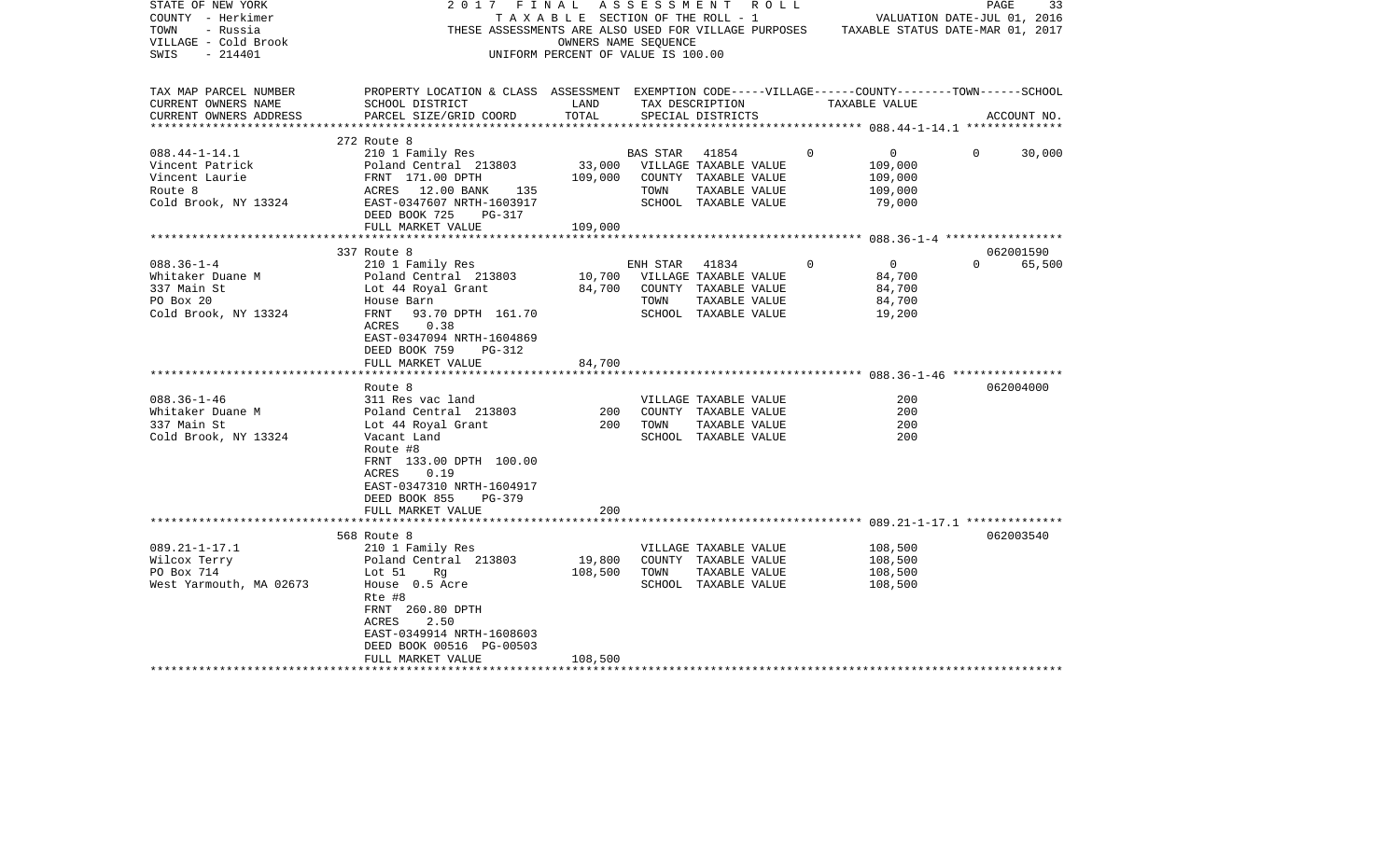| STATE OF NEW YORK                        | 2 0 1 7                                                                                                                                                                                      |       |      | FINAL ASSESSMENT ROLL | 34<br>PAGE                                                                                                                                                                                                                                                                                                                                                                                                                                                                                                             |  |  |  |
|------------------------------------------|----------------------------------------------------------------------------------------------------------------------------------------------------------------------------------------------|-------|------|-----------------------|------------------------------------------------------------------------------------------------------------------------------------------------------------------------------------------------------------------------------------------------------------------------------------------------------------------------------------------------------------------------------------------------------------------------------------------------------------------------------------------------------------------------|--|--|--|
| COUNTY - Herkimer                        |                                                                                                                                                                                              |       |      |                       |                                                                                                                                                                                                                                                                                                                                                                                                                                                                                                                        |  |  |  |
| - Russia<br>TOWN                         |                                                                                                                                                                                              |       |      |                       |                                                                                                                                                                                                                                                                                                                                                                                                                                                                                                                        |  |  |  |
| VILLAGE - Cold Brook                     | T A X A B L E SECTION OF THE ROLL - 1<br>THESE ASSESSMENTS ARE ALSO USED FOR VILLAGE PURPOSES TAXABLE STATUS DATE-JUL 01, 2016<br>OWNERS NAME SEQUENCE<br>UNIFORM PERCENT OF VALUE IS 100.00 |       |      |                       |                                                                                                                                                                                                                                                                                                                                                                                                                                                                                                                        |  |  |  |
| $-214401$<br>SWIS                        |                                                                                                                                                                                              |       |      |                       |                                                                                                                                                                                                                                                                                                                                                                                                                                                                                                                        |  |  |  |
|                                          |                                                                                                                                                                                              |       |      |                       |                                                                                                                                                                                                                                                                                                                                                                                                                                                                                                                        |  |  |  |
| TAX MAP PARCEL NUMBER                    |                                                                                                                                                                                              |       |      |                       | PROPERTY LOCATION & CLASS ASSESSMENT EXEMPTION CODE-----VILLAGE------COUNTY-------TOWN------SCHOOL                                                                                                                                                                                                                                                                                                                                                                                                                     |  |  |  |
| CURRENT OWNERS NAME                      | SCHOOL DISTRICT LAND                                                                                                                                                                         |       |      |                       | TAX DESCRIPTION TAXABLE VALUE                                                                                                                                                                                                                                                                                                                                                                                                                                                                                          |  |  |  |
|                                          |                                                                                                                                                                                              |       |      |                       |                                                                                                                                                                                                                                                                                                                                                                                                                                                                                                                        |  |  |  |
|                                          |                                                                                                                                                                                              |       |      |                       | $\begin{minipage}{.45\textwidth} \begin{minipage}{.45\textwidth} \begin{minipage}{.45\textwidth} \begin{minipage}{.45\textwidth} \begin{minipage}{.45\textwidth} \begin{minipage}{.45\textwidth} \begin{minipage}{.45\textwidth} \begin{minipage}{.45\textwidth} \begin{minipage}{.45\textwidth} \begin{minipage}{.45\textwidth} \begin{minipage}{.45\textwidth} \begin{minipage}{.45\textwidth} \begin{minipage}{.45\textwidth} \begin{minipage}{.45\textwidth} \begin{minipage}{.45\textwidth} \begin{minipage}{.45$ |  |  |  |
|                                          | St Rt 8                                                                                                                                                                                      |       |      |                       |                                                                                                                                                                                                                                                                                                                                                                                                                                                                                                                        |  |  |  |
|                                          |                                                                                                                                                                                              |       |      | VILLAGE TAXABLE VALUE | 800                                                                                                                                                                                                                                                                                                                                                                                                                                                                                                                    |  |  |  |
|                                          |                                                                                                                                                                                              |       |      | COUNTY TAXABLE VALUE  | 800                                                                                                                                                                                                                                                                                                                                                                                                                                                                                                                    |  |  |  |
|                                          |                                                                                                                                                                                              |       | TOWN | TAXABLE VALUE         | 800                                                                                                                                                                                                                                                                                                                                                                                                                                                                                                                    |  |  |  |
|                                          |                                                                                                                                                                                              |       |      | SCHOOL TAXABLE VALUE  | 800                                                                                                                                                                                                                                                                                                                                                                                                                                                                                                                    |  |  |  |
|                                          | DEED BOOK 1245 PG-899                                                                                                                                                                        |       |      |                       |                                                                                                                                                                                                                                                                                                                                                                                                                                                                                                                        |  |  |  |
|                                          | FULL MARKET VALUE                                                                                                                                                                            | 800   |      |                       |                                                                                                                                                                                                                                                                                                                                                                                                                                                                                                                        |  |  |  |
|                                          |                                                                                                                                                                                              |       |      |                       |                                                                                                                                                                                                                                                                                                                                                                                                                                                                                                                        |  |  |  |
|                                          | Rt 8                                                                                                                                                                                         |       |      |                       |                                                                                                                                                                                                                                                                                                                                                                                                                                                                                                                        |  |  |  |
| 089.21-1-20 311 Res vac land             |                                                                                                                                                                                              |       |      | VILLAGE TAXABLE VALUE | 2,800                                                                                                                                                                                                                                                                                                                                                                                                                                                                                                                  |  |  |  |
| Wilcox Terry <b>Example 213803</b> 2,800 |                                                                                                                                                                                              |       |      | COUNTY TAXABLE VALUE  | 2,800                                                                                                                                                                                                                                                                                                                                                                                                                                                                                                                  |  |  |  |
| PO Box 714                               |                                                                                                                                                                                              |       | TOWN | TAXABLE VALUE         | 2,800                                                                                                                                                                                                                                                                                                                                                                                                                                                                                                                  |  |  |  |
| West Yarmouth, MA 02673                  |                                                                                                                                                                                              |       |      | SCHOOL TAXABLE VALUE  | 2,800                                                                                                                                                                                                                                                                                                                                                                                                                                                                                                                  |  |  |  |
|                                          | FULL MARKET VALUE                                                                                                                                                                            | 2,800 |      |                       |                                                                                                                                                                                                                                                                                                                                                                                                                                                                                                                        |  |  |  |
|                                          |                                                                                                                                                                                              |       |      |                       |                                                                                                                                                                                                                                                                                                                                                                                                                                                                                                                        |  |  |  |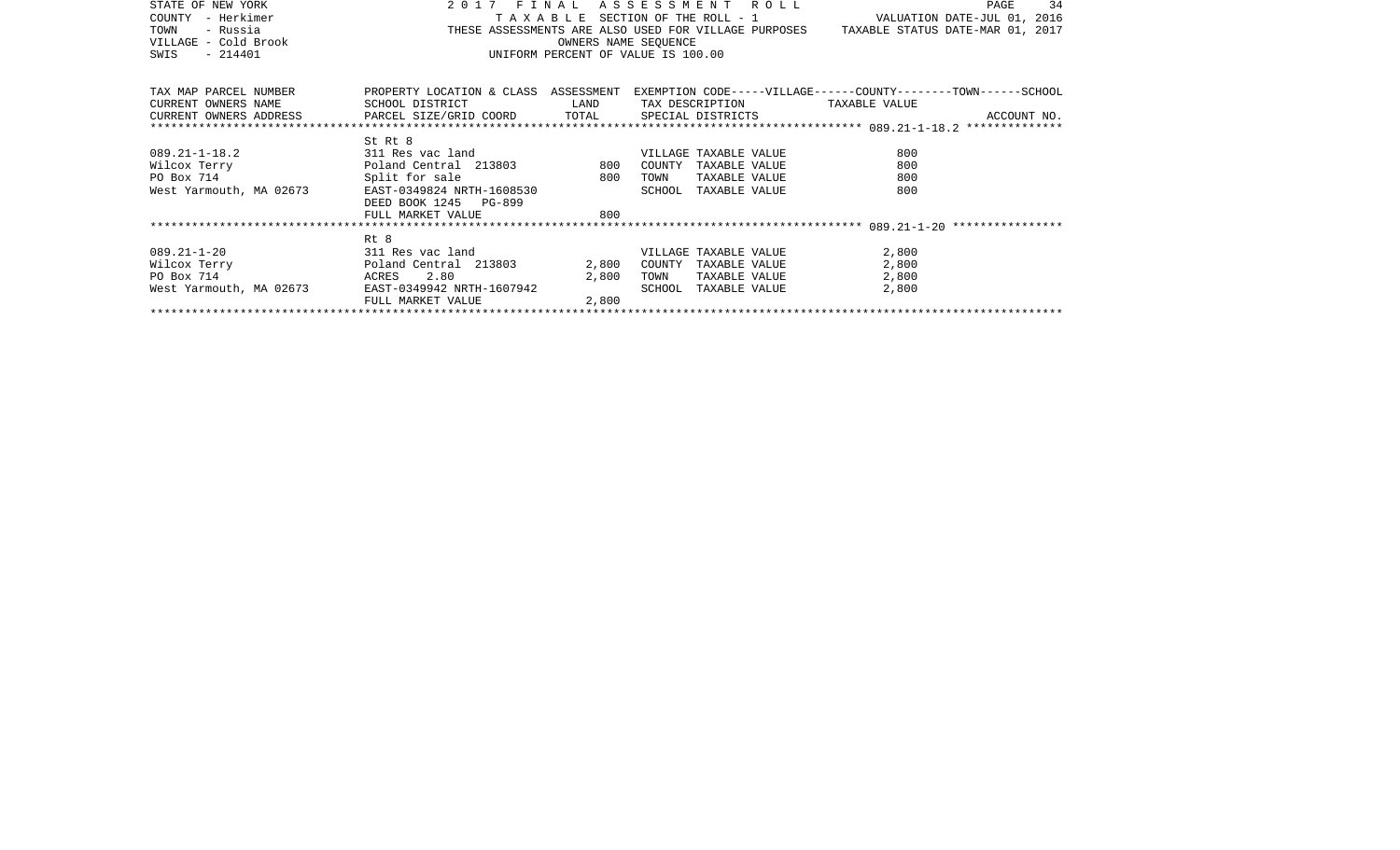| STATE OF NEW YORK    | 2017 FINAL ASSESSMENT ROLL                           | $-35$<br>PAGE                    |
|----------------------|------------------------------------------------------|----------------------------------|
| COUNTY - Herkimer    | TAXABLE SECTION OF THE ROLL - 1                      | VALUATION DATE-JUL 01, 2016      |
| TOWN<br>- Russia     | THESE ASSESSMENTS ARE ALSO USED FOR VILLAGE PURPOSES | TAXABLE STATUS DATE-MAR 01, 2017 |
| VILLAGE - Cold Brook |                                                      | RPS150/V04/L015                  |
| $-214401$<br>SWIS    | UNIFORM PERCENT OF VALUE IS 100.00                   | CURRENT DATE 6/20/2017           |
|                      |                                                      |                                  |

### R O L L S E C T I O N T O T A L S

### \*\*\* S P E C I A L D I S T R I C T S U M M A R Y \*\*\*

|      |                   | ͲႶͲϪͳ                           | ON<br>$\tau$<br>. А | TON<br>$\neg$ v $\neg$ FNS $\neg$ | OREM<br>77 D<br>AΓ   | "XEMPT |                  |
|------|-------------------|---------------------------------|---------------------|-----------------------------------|----------------------|--------|------------------|
| CODE | ገ ደጥ በጣጥ<br>NAME. | <b>PARCELS</b><br>$\sim$ $\sim$ | TYPF.               | $- - - -$<br>VД                   | $- - - -$<br>۲Z<br>. | AMOUNT | VALU.<br>_______ |

### NO SPECIAL DISTRICTS AT THIS LEVEL

#### \*\*\* S C H O O L D I S T R I C T S U M M A R Y \*\*\*

| CODE   | DISTRICT NAME  | TOTAL<br>PARCELS | ASSESSED<br>LAND | ASSESSED<br>TOTAL | EXEMPT<br>AMOUNT | TOTAL<br>TAXABLE | <b>STAR</b><br>AMOUNT | <b>STAR</b><br>TAXABLE |
|--------|----------------|------------------|------------------|-------------------|------------------|------------------|-----------------------|------------------------|
| 213803 | Poland Central | 145              | 1667,270         | 8742,570          |                  | 8742,570         | 2611,600              | 6130,970               |
|        | SUB-TOTAL      | 145              | 1667,270         | 8742,570          |                  | 8742,570         | 2611,600              | 6130,970               |
|        | TOTAL          | 145              | 1667,270         | 8742,570          |                  | 8742,570         | 2611,600              | 6130,970               |

## \*\*\* S Y S T E M C O D E S S U M M A R Y \*\*\*

#### NO SYSTEM EXEMPTIONS AT THIS LEVEL

# \*\*\* E X E M P T I O N S U M M A R Y \*\*\*

| CODE  | DESCRIPTION  | TOTAL<br>PARCELS | VILLAGE | COUNTY  | TOWN    | SCHOOL   |
|-------|--------------|------------------|---------|---------|---------|----------|
| 41101 | VETFUND CT   | 2                | 1,650   | 1,650   | 1,650   |          |
| 41122 | VET WAR C    | 5                |         | 41,100  |         |          |
| 41123 | VET WAR T    | 5                |         |         | 47,955  |          |
| 41132 | VET COM C    | 5                |         | 74,000  |         |          |
| 41133 | VET COM T    | 5                |         |         | 89,000  |          |
| 41142 | VET DIS C    |                  |         | 30,000  |         |          |
| 41143 | VET DIS T    |                  |         |         | 34,825  |          |
| 41162 | $CW_15_VET/$ |                  |         | 9,000   |         |          |
| 41802 | AGED-CNTY    | 3                |         | 110,500 |         |          |
| 41834 | ENH STAR     | 19               |         |         |         | 1127,300 |
| 41854 | BAS STAR     | 50               |         |         |         | 1484,300 |
|       | TOTAL        | 97               | 1,650   | 266,250 | 173,430 | 2611,600 |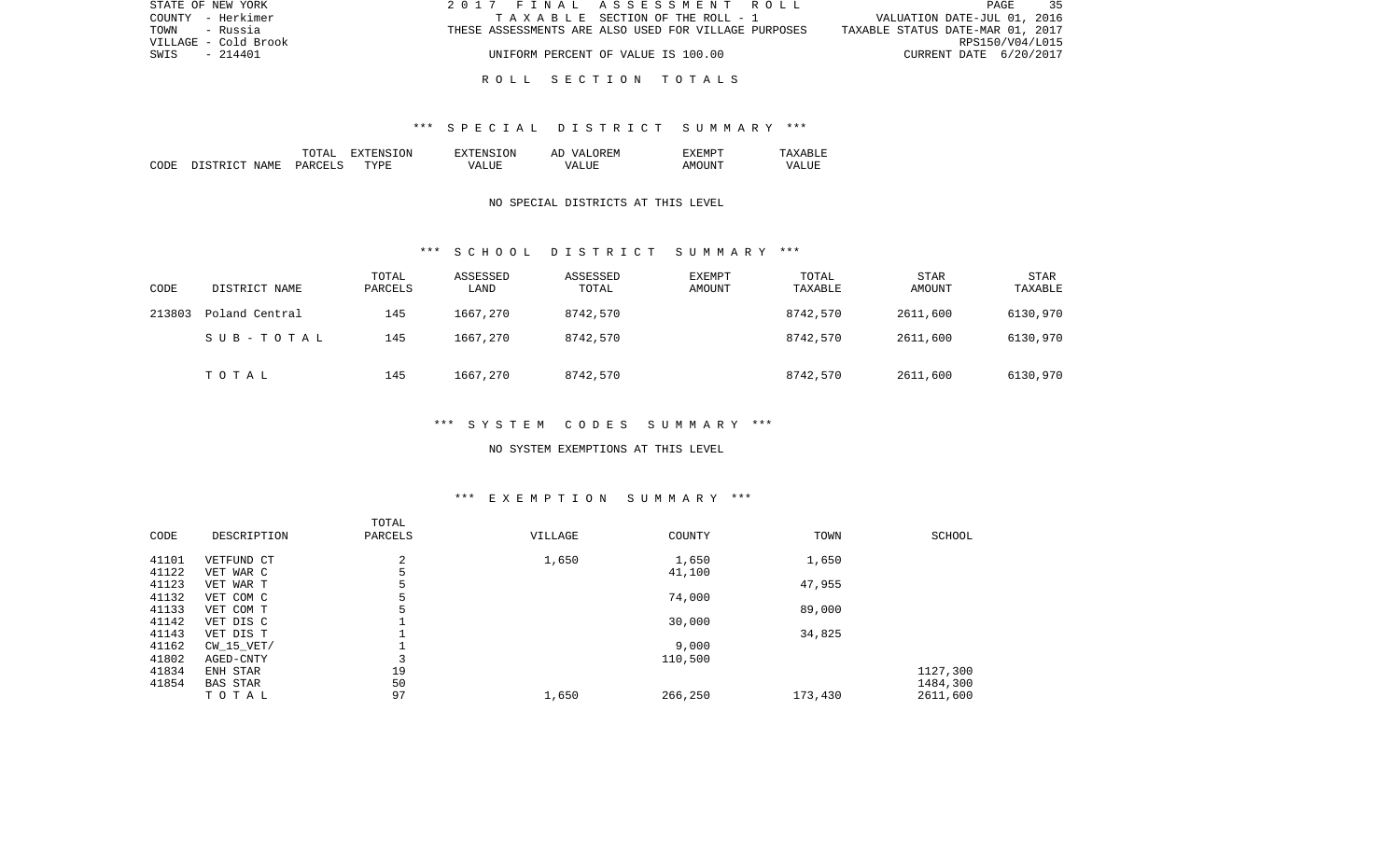| STATE OF NEW YORK    | 2017 FINAL ASSESSMENT ROLL                           | - 36<br>PAGE                     |
|----------------------|------------------------------------------------------|----------------------------------|
| COUNTY - Herkimer    | TAXABLE SECTION OF THE ROLL - 1                      | VALUATION DATE-JUL 01, 2016      |
| - Russia<br>TOWN     | THESE ASSESSMENTS ARE ALSO USED FOR VILLAGE PURPOSES | TAXABLE STATUS DATE-MAR 01, 2017 |
| VILLAGE - Cold Brook |                                                      | RPS150/V04/L015                  |
| $-214401$<br>SWIS    | UNIFORM PERCENT OF VALUE IS 100.00                   | CURRENT DATE 6/20/2017           |
|                      |                                                      |                                  |

| ROLL       | DESCRIPTION | TOTAL   | ASSESSED | ASSESSED | TAXABLE  | TAXABLE  | TAXABLE  | TAXABLE       | STAR     |
|------------|-------------|---------|----------|----------|----------|----------|----------|---------------|----------|
| <b>SEC</b> |             | PARCELS | LAND     | TOTAL    | VILLAGE  | COUNTY   | TOWN     | <b>SCHOOL</b> | TAXABLE  |
|            | TAXABLE     | 145     | 1667,270 | 8742,570 | 8740,920 | 8476,320 | 8569,140 | 8742,570      | 6130,970 |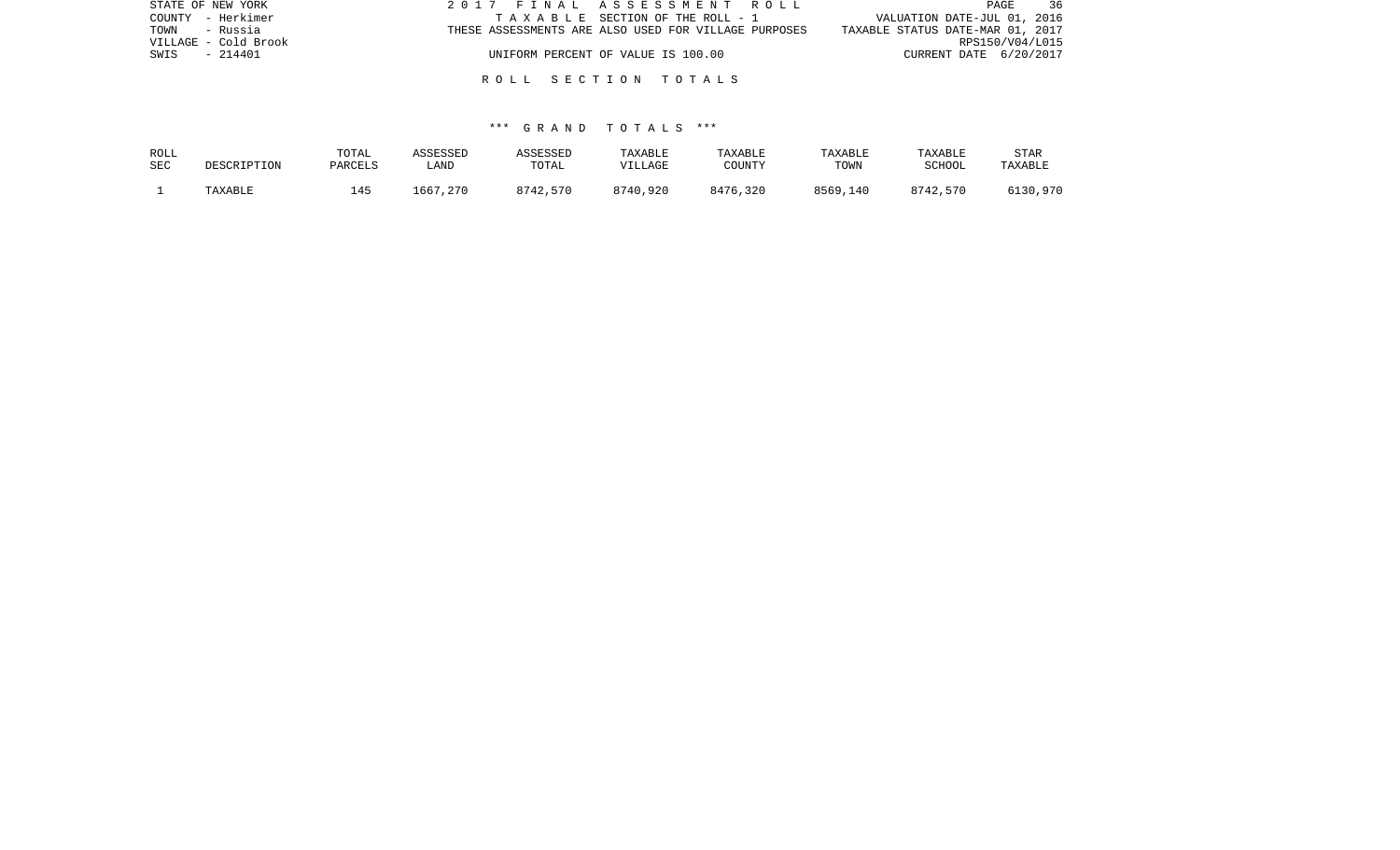| STATE OF NEW YORK<br>- Herkimer<br>COUNTY<br>- Russia<br>TOWN                                                                                                                                                                                                                                                                                                                                                                                                                                                          |                                                                                                    |                                    |      | 2017 FINAL ASSESSMENT ROLL    | SPECIAL FRANCHISE SECTION OF THE ROLL $-$ 5 $\,$ VALUATION DATE–JUL 01, 2016 THESE ASSESSMENTS ARE ALSO USED FOR VILLAGE PURPOSES TAXABLE STATUS DATE–MAR 01, 2017 | PAGE<br>37 |
|------------------------------------------------------------------------------------------------------------------------------------------------------------------------------------------------------------------------------------------------------------------------------------------------------------------------------------------------------------------------------------------------------------------------------------------------------------------------------------------------------------------------|----------------------------------------------------------------------------------------------------|------------------------------------|------|-------------------------------|--------------------------------------------------------------------------------------------------------------------------------------------------------------------|------------|
| VILLAGE - Cold Brook                                                                                                                                                                                                                                                                                                                                                                                                                                                                                                   |                                                                                                    | OWNERS NAME SEOUENCE               |      |                               |                                                                                                                                                                    |            |
| SWIS - 214401                                                                                                                                                                                                                                                                                                                                                                                                                                                                                                          |                                                                                                    | UNIFORM PERCENT OF VALUE IS 100.00 |      |                               |                                                                                                                                                                    |            |
|                                                                                                                                                                                                                                                                                                                                                                                                                                                                                                                        |                                                                                                    |                                    |      |                               |                                                                                                                                                                    |            |
| TAX MAP PARCEL NUMBER                                                                                                                                                                                                                                                                                                                                                                                                                                                                                                  | PROPERTY LOCATION & CLASS ASSESSMENT EXEMPTION CODE-----VILLAGE------COUNTY-------TOWN------SCHOOL |                                    |      |                               |                                                                                                                                                                    |            |
| CURRENT OWNERS NAME                                                                                                                                                                                                                                                                                                                                                                                                                                                                                                    | SCHOOL DISTRICT                                                                                    | <b>LAND</b>                        |      | TAX DESCRIPTION TAXABLE VALUE |                                                                                                                                                                    |            |
| $\begin{minipage}{.45\textwidth} \begin{minipage}{.45\textwidth} \begin{minipage}{.45\textwidth} \begin{minipage}{.45\textwidth} \begin{minipage}{.45\textwidth} \begin{minipage}{.45\textwidth} \begin{minipage}{.45\textwidth} \begin{minipage}{.45\textwidth} \begin{minipage}{.45\textwidth} \begin{minipage}{.45\textwidth} \begin{minipage}{.45\textwidth} \begin{minipage}{.45\textwidth} \begin{minipage}{.45\textwidth} \begin{minipage}{.45\textwidth} \begin{minipage}{.45\textwidth} \begin{minipage}{.45$ |                                                                                                    |                                    |      |                               |                                                                                                                                                                    |            |
|                                                                                                                                                                                                                                                                                                                                                                                                                                                                                                                        |                                                                                                    |                                    |      |                               |                                                                                                                                                                    |            |
|                                                                                                                                                                                                                                                                                                                                                                                                                                                                                                                        |                                                                                                    |                                    |      |                               |                                                                                                                                                                    | 062500060  |
| 985.-5-2<br>Mational Grid<br>Poland Central 213803<br>Real Estate Tax Dept<br>BANK 984 64,353<br>PEED BOOK 00000<br>BANK 984 64,353<br>SCHOOL TAXABLE VALUE 64,353<br>SCHOOL TAXABLE VALUE 64,353<br>SCHOOL TAXABLE VALUE 64,353<br>SCHOOL TAXABLE                                                                                                                                                                                                                                                                     |                                                                                                    |                                    |      | VILLAGE TAXABLE VALUE 64,353  |                                                                                                                                                                    |            |
|                                                                                                                                                                                                                                                                                                                                                                                                                                                                                                                        |                                                                                                    |                                    |      |                               |                                                                                                                                                                    |            |
|                                                                                                                                                                                                                                                                                                                                                                                                                                                                                                                        |                                                                                                    |                                    |      |                               |                                                                                                                                                                    |            |
|                                                                                                                                                                                                                                                                                                                                                                                                                                                                                                                        |                                                                                                    |                                    |      |                               |                                                                                                                                                                    |            |
|                                                                                                                                                                                                                                                                                                                                                                                                                                                                                                                        |                                                                                                    |                                    |      |                               |                                                                                                                                                                    |            |
|                                                                                                                                                                                                                                                                                                                                                                                                                                                                                                                        |                                                                                                    |                                    |      |                               |                                                                                                                                                                    |            |
|                                                                                                                                                                                                                                                                                                                                                                                                                                                                                                                        |                                                                                                    |                                    |      |                               |                                                                                                                                                                    | 062500030  |
|                                                                                                                                                                                                                                                                                                                                                                                                                                                                                                                        |                                                                                                    |                                    |      |                               |                                                                                                                                                                    |            |
|                                                                                                                                                                                                                                                                                                                                                                                                                                                                                                                        |                                                                                                    |                                    |      |                               |                                                                                                                                                                    |            |
| BA<br>Bridge St<br>Newport, NY 13416 DEED BOOK 00000                                                                                                                                                                                                                                                                                                                                                                                                                                                                   | BANK                                                                                               | 984 17,009                         | TOWN | TAXABLE VALUE 17,009          |                                                                                                                                                                    |            |
|                                                                                                                                                                                                                                                                                                                                                                                                                                                                                                                        |                                                                                                    |                                    |      | SCHOOL TAXABLE VALUE 17,009   |                                                                                                                                                                    |            |
|                                                                                                                                                                                                                                                                                                                                                                                                                                                                                                                        | FULL MARKET VALUE                                                                                  | 17,009                             |      |                               |                                                                                                                                                                    |            |
|                                                                                                                                                                                                                                                                                                                                                                                                                                                                                                                        | V/o Cold Brk                                                                                       |                                    |      |                               |                                                                                                                                                                    |            |
|                                                                                                                                                                                                                                                                                                                                                                                                                                                                                                                        |                                                                                                    |                                    |      |                               | 6,564                                                                                                                                                              |            |
|                                                                                                                                                                                                                                                                                                                                                                                                                                                                                                                        |                                                                                                    |                                    |      |                               | 6,564                                                                                                                                                              |            |
| PO Box 7467                                                                                                                                                                                                                                                                                                                                                                                                                                                                                                            | BANK                                                                                               | 984 6,564                          | TOWN | TAXABLE VALUE                 | 6,564                                                                                                                                                              |            |
| Charlotte, NC 28241-7467 FULL MARKET VALUE                                                                                                                                                                                                                                                                                                                                                                                                                                                                             |                                                                                                    |                                    |      |                               |                                                                                                                                                                    |            |
|                                                                                                                                                                                                                                                                                                                                                                                                                                                                                                                        |                                                                                                    |                                    |      |                               |                                                                                                                                                                    |            |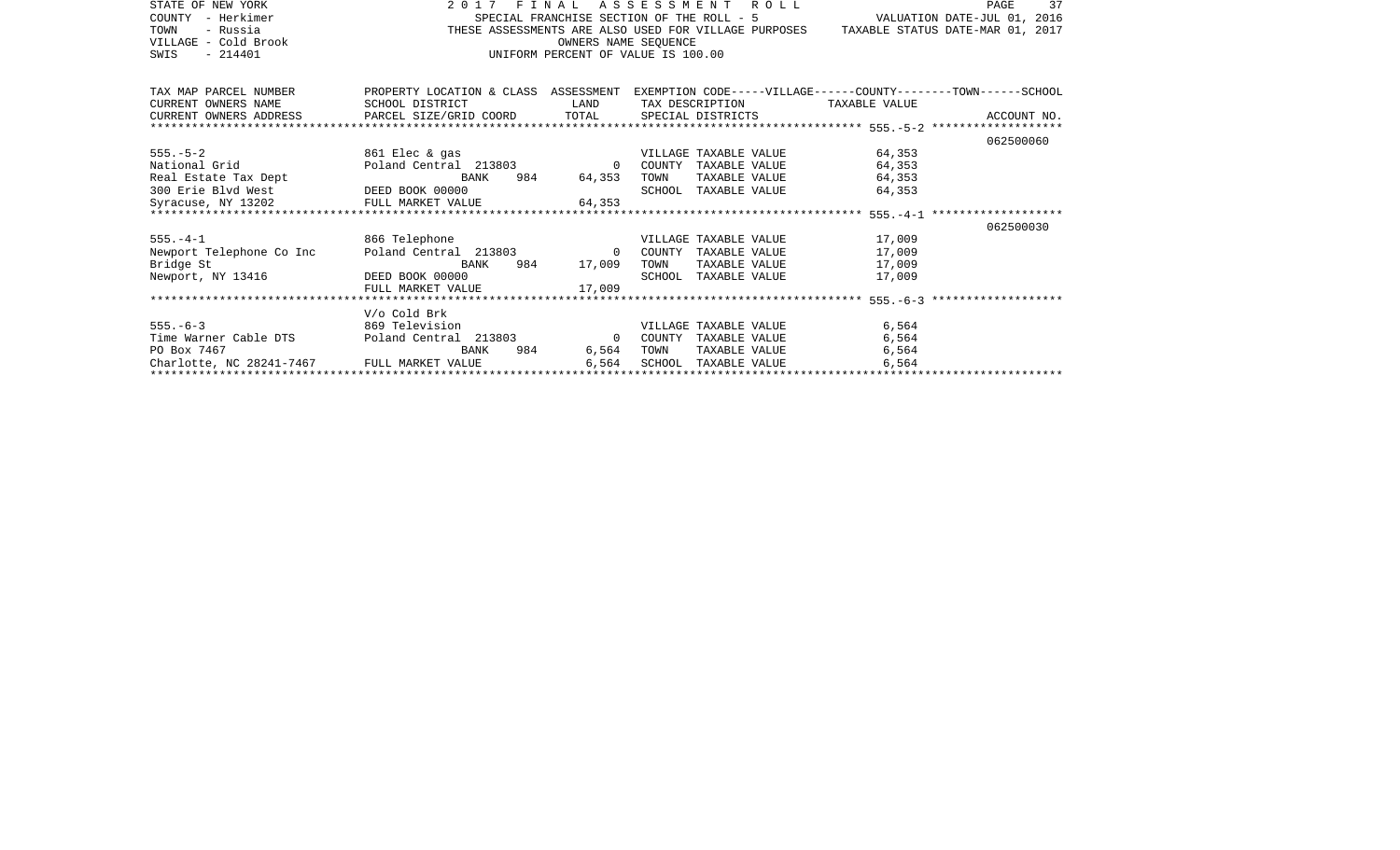| STATE OF NEW YORK    | 2017 FINAL ASSESSMENT ROLL                           | 38<br>PAGE                       |
|----------------------|------------------------------------------------------|----------------------------------|
| COUNTY - Herkimer    | SPECIAL FRANCHISE SECTION OF THE ROLL - 5            | VALUATION DATE-JUL 01, 2016      |
| TOWN<br>- Russia     | THESE ASSESSMENTS ARE ALSO USED FOR VILLAGE PURPOSES | TAXABLE STATUS DATE-MAR 01, 2017 |
| VILLAGE - Cold Brook |                                                      | RPS150/V04/L015                  |
| SWIS<br>$-214401$    | UNIFORM PERCENT OF VALUE IS 100.00                   | CURRENT DATE 6/20/2017           |
|                      |                                                      |                                  |

#### \*\*\* S P E C I A L D I S T R I C T S U M M A R Y \*\*\*

|       |                                  | ͲႶͲϪͳ                          | ON.<br>. . | TON.<br>$\neg$ v $\neg$ F.N.s. | <b>777</b><br>`F.N.<br>AΓ | "XFMPT        |                  |
|-------|----------------------------------|--------------------------------|------------|--------------------------------|---------------------------|---------------|------------------|
| CODE: | <b>NAME</b><br>$\sim$<br>־ פרי פ | <b>PARCET</b><br>$\sim$ $\sim$ | TYPF.      | $- - - -$<br>VА                | - ---<br>∖7∆<br>.         | TINT.<br>AMOT | VALU.<br>_______ |

## NO SPECIAL DISTRICTS AT THIS LEVEL

#### \*\*\* S C H O O L D I S T R I C T S U M M A R Y \*\*\*

| CODE   | DISTRICT NAME  | TOTAL<br>PARCELS | ASSESSED<br>LAND | ASSESSED<br>TOTAL | EXEMPT<br>AMOUNT | TOTAL<br>TAXABLE | STAR<br>AMOUNT | <b>STAR</b><br>TAXABLE |
|--------|----------------|------------------|------------------|-------------------|------------------|------------------|----------------|------------------------|
| 213803 | Poland Central |                  |                  | 87,926            |                  | 87,926           |                | 87,926                 |
|        | SUB-TOTAL      |                  |                  | 87,926            |                  | 87,926           |                | 87,926                 |
|        | TOTAL          |                  |                  | 87,926            |                  | 87,926           |                | 87,926                 |

# \*\*\* S Y S T E M C O D E S S U M M A R Y \*\*\*

#### NO SYSTEM EXEMPTIONS AT THIS LEVEL

# \*\*\* E X E M P T I O N S U M M A R Y \*\*\*

## NO EXEMPTIONS AT THIS LEVEL

| ROLL |                      | TOTAL   | ASSESSED | ASSESSED | <b>TAXABLE</b> | TAXABLE    | TAXABLE                | TAXABLE | STAR    |
|------|----------------------|---------|----------|----------|----------------|------------|------------------------|---------|---------|
| SEC  | DESCRIPTION          | PARCELS | LAND     | TOTAL    | VILLAGE        | COUNTY     | TOWN                   | SCHOOL  | TAXABLE |
|      | FRANCHISE<br>SPECIAL |         |          | ,926     | ,926<br>07     | 87<br>,926 | 0 <sub>7</sub><br>,926 | ,926    | ,926    |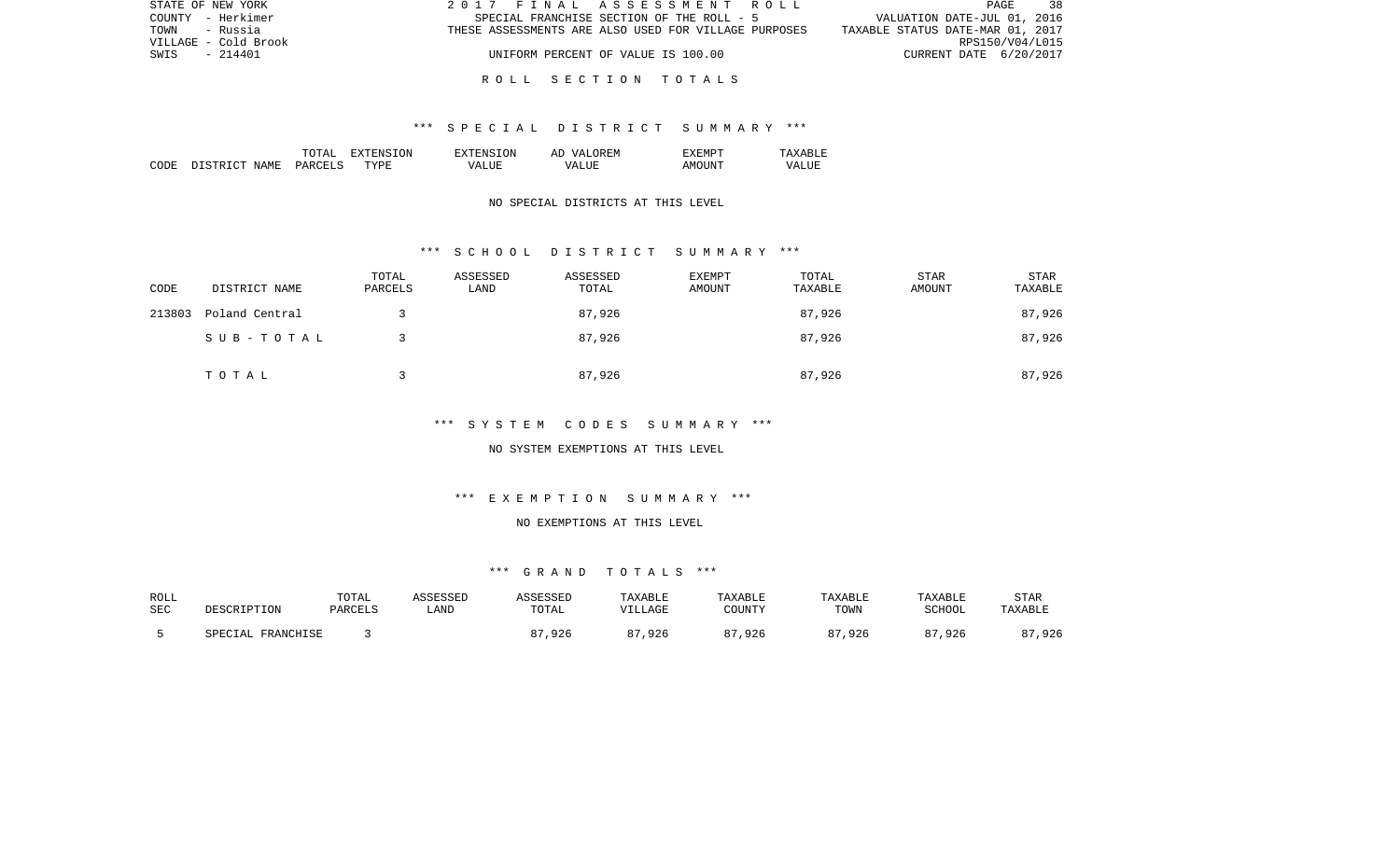| STATE OF NEW YORK         | 2017 FINAL ASSESSMENT ROLL                                                                         |                                        |                  |                       |     |                                  | PAGE                        | 39          |
|---------------------------|----------------------------------------------------------------------------------------------------|----------------------------------------|------------------|-----------------------|-----|----------------------------------|-----------------------------|-------------|
| COUNTY - Herkimer         |                                                                                                    | UTILITY & R.R. SECTION OF THE ROLL - 6 |                  |                       |     |                                  | VALUATION DATE-JUL 01, 2016 |             |
| TOWN<br>- Russia          | THESE ASSESSMENTS ARE ALSO USED FOR VILLAGE PURPOSES                                               |                                        |                  |                       |     | TAXABLE STATUS DATE-MAR 01, 2017 |                             |             |
| VILLAGE - Cold Brook      |                                                                                                    | OWNERS NAME SEOUENCE                   |                  |                       |     |                                  |                             |             |
| $-214401$<br>SWIS         |                                                                                                    | UNIFORM PERCENT OF VALUE IS 100.00     |                  |                       |     |                                  |                             |             |
|                           |                                                                                                    |                                        |                  |                       |     |                                  |                             |             |
|                           |                                                                                                    |                                        |                  |                       |     |                                  |                             |             |
| TAX MAP PARCEL NUMBER     | PROPERTY LOCATION & CLASS ASSESSMENT EXEMPTION CODE-----VILLAGE------COUNTY-------TOWN------SCHOOL |                                        |                  |                       |     |                                  |                             |             |
| CURRENT OWNERS NAME       | SCHOOL DISTRICT                                                                                    | LAND                                   |                  | TAX DESCRIPTION       |     | TAXABLE VALUE                    |                             |             |
| CURRENT OWNERS ADDRESS    | PARCEL SIZE/GRID COORD                                                                             | TOTAL                                  |                  | SPECIAL DISTRICTS     |     |                                  |                             | ACCOUNT NO. |
|                           |                                                                                                    |                                        |                  |                       |     |                                  |                             |             |
|                           |                                                                                                    |                                        |                  |                       |     |                                  |                             |             |
|                           | 888888 Cold Brk                                                                                    |                                        |                  |                       |     |                                  |                             |             |
| 644.001-9999-823.360-2001 | 883 Gas Trans Impr                                                                                 |                                        |                  | VILLAGE TAXABLE VALUE |     | 635,676                          |                             |             |
| Iroquois Gas Co           | Poland Central 213803                                                                              | $\Omega$                               |                  | COUNTY TAXABLE VALUE  |     | 635,676                          |                             |             |
| One Corporate Dr Ste 606  | 888888                                                                                             | 635,676                                | TOWN             | TAXABLE VALUE         |     | 635,676                          |                             |             |
| Shelton, CT 06484         | 1,0000                                                                                             |                                        |                  | SCHOOL TAXABLE VALUE  |     | 635,676                          |                             |             |
|                           | gas long trans line                                                                                |                                        |                  |                       |     |                                  |                             |             |
|                           | ACRES<br>$0.01$ BANK<br>984                                                                        |                                        |                  |                       |     |                                  |                             |             |
|                           | FULL MARKET VALUE                                                                                  | 635,676                                |                  |                       |     |                                  |                             |             |
|                           |                                                                                                    |                                        |                  |                       |     |                                  |                             |             |
|                           | outside plant                                                                                      |                                        |                  |                       |     |                                  |                             |             |
| 644.001-9999-132.350-1881 | 884 Elec Dist Out                                                                                  |                                        |                  | VILLAGE TAXABLE VALUE |     | 4,537                            |                             |             |
| National Grid             | Poland Central 213803                                                                              | $\Omega$                               |                  | COUNTY TAXABLE VALUE  |     | 4,537                            |                             |             |
| Total Electric Dist       | 888888                                                                                             | 4,537                                  | TOWN             | TAXABLE VALUE         |     | 4,537                            |                             |             |
| Real Estate Tax Dept.     | 1,0000                                                                                             |                                        |                  | SCHOOL TAXABLE VALUE  |     | 4,537                            |                             |             |
| 300 Erie Boulevard West   | poles wires cables                                                                                 |                                        |                  |                       |     |                                  |                             |             |
| Syracuse, NY 13202        | FULL MARKET VALUE                                                                                  | 4,537                                  |                  |                       |     |                                  |                             |             |
|                           |                                                                                                    |                                        |                  |                       |     |                                  |                             |             |
| 888888                    |                                                                                                    |                                        |                  |                       |     |                                  | 062300030                   |             |
| 644.001-0000-630.500-1881 | 836 Telecom. eq.                                                                                   |                                        | Mass Telec 47100 |                       | 468 | 468                              | 468                         | 468         |
| Newport Telephone Co Inc  | Poland Central 213803                                                                              | $\Omega$                               |                  | VILLAGE TAXABLE VALUE |     | 1,532                            |                             |             |
| Bridge St                 | Outside Plant                                                                                      | 2,000                                  |                  | COUNTY TAXABLE VALUE  |     | 1,532                            |                             |             |
| Newport, NY 13416         | 1,0000                                                                                             |                                        | TOWN             | TAXABLE VALUE         |     | 1,532                            |                             |             |
|                           |                                                                                                    |                                        |                  |                       |     |                                  |                             |             |
|                           | Poles, wires, cables, etc.                                                                         |                                        |                  | SCHOOL TAXABLE VALUE  |     | 1,532                            |                             |             |
|                           | 984<br>BANK                                                                                        |                                        |                  |                       |     |                                  |                             |             |
|                           | DEED BOOK 00000                                                                                    |                                        |                  |                       |     |                                  |                             |             |
|                           |                                                                                                    |                                        |                  |                       |     |                                  |                             |             |
|                           | FULL MARKET VALUE                                                                                  | 2,000                                  |                  |                       |     |                                  |                             |             |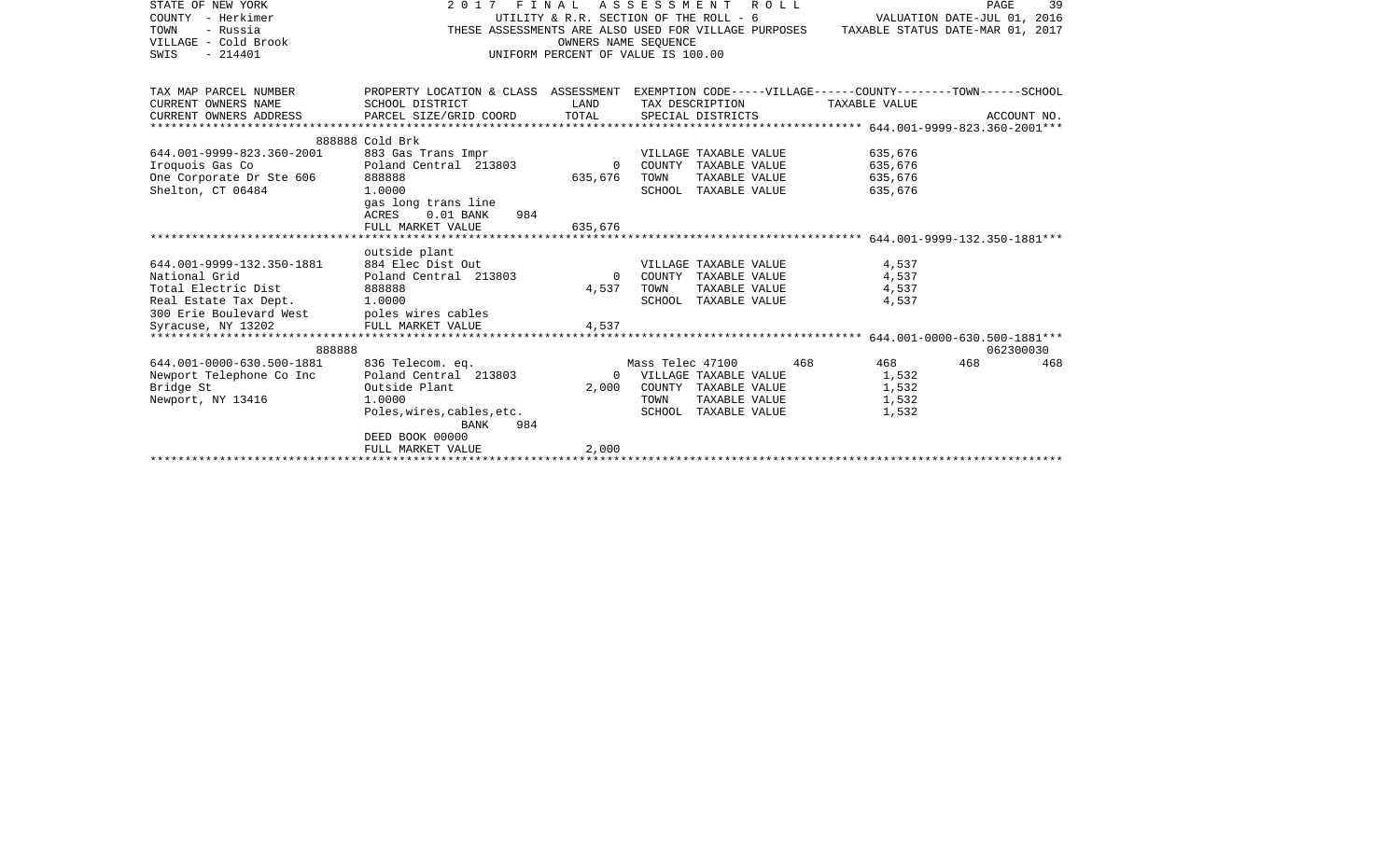| STATE OF NEW YORK    |                                    | 2017 FINAL ASSESSMENT ROLL                           | PAGE<br>40                       |
|----------------------|------------------------------------|------------------------------------------------------|----------------------------------|
| COUNTY - Herkimer    |                                    | UTILITY & R.R. SECTION OF THE ROLL - 6               | VALUATION DATE-JUL 01, 2016      |
| TOWN<br>- Russia     |                                    | THESE ASSESSMENTS ARE ALSO USED FOR VILLAGE PURPOSES | TAXABLE STATUS DATE-MAR 01, 2017 |
| VILLAGE - Cold Brook |                                    |                                                      | RPS150/V04/L015                  |
| $-214401$<br>SWIS    | UNIFORM PERCENT OF VALUE IS 100.00 |                                                      | CURRENT DATE 6/20/2017           |
|                      |                                    |                                                      |                                  |

### \*\*\* S P E C I A L D I S T R I C T S U M M A R Y \*\*\*

|      |                          | TOTAT                           | ON<br>$\tau$<br>. А | TON<br>$\neg$ v $\neg$ FNS $\neg$ | OREM<br>77 D<br>AΓ   | "XEMPT |                  |
|------|--------------------------|---------------------------------|---------------------|-----------------------------------|----------------------|--------|------------------|
| CODE | ገ ገ ደ ግ ዝ ገ ግ ገ<br>NAME. | <b>PARCELS</b><br>$\sim$ $\sim$ | TYPF.               | $- - - -$<br>VД                   | $- - - -$<br>۲Z<br>. | AMOUNT | VALU.<br>_______ |

## NO SPECIAL DISTRICTS AT THIS LEVEL

### \*\*\* S C H O O L D I S T R I C T S U M M A R Y \*\*\*

| CODE   | DISTRICT NAME  | TOTAL<br>PARCELS | ASSESSED<br>LAND | ASSESSED<br>TOTAL | EXEMPT<br>AMOUNT | TOTAL<br>TAXABLE | <b>STAR</b><br>AMOUNT | STAR<br>TAXABLE |
|--------|----------------|------------------|------------------|-------------------|------------------|------------------|-----------------------|-----------------|
| 213803 | Poland Central |                  |                  | 642,213           | 468              | 641,745          |                       | 641,745         |
|        | SUB-TOTAL      |                  |                  | 642,213           | 468              | 641,745          |                       | 641,745         |
|        | TOTAL          |                  |                  | 642,213           | 468              | 641,745          |                       | 641,745         |

# \*\*\* S Y S T E M C O D E S S U M M A R Y \*\*\*

#### NO SYSTEM EXEMPTIONS AT THIS LEVEL

# \*\*\* E X E M P T I O N S U M M A R Y \*\*\*

| CODE  | DESCRIPTION         | TOTAL<br>PARCELS | VILLAGE    | COUNTY     | TOWN       | SCHOOL     |
|-------|---------------------|------------------|------------|------------|------------|------------|
| 47100 | Mass Telec<br>TOTAL |                  | 468<br>468 | 468<br>468 | 468<br>468 | 468<br>468 |

| ROLL | DESCRIPTION      | TOTAL   | ASSESSED | <b>ASSESSED</b> | <b>TAXABLE</b> | TAXABLE | TAXABLE | TAXABLE     | <b>STAR</b> |
|------|------------------|---------|----------|-----------------|----------------|---------|---------|-------------|-------------|
| SEC  |                  | PARCELS | LAND     | TOTAL           | VILLAGE        | COUNTY  | TOWN    | SCHOOL      | TAXABLE     |
|      | UTILITIES & N.C. |         |          | 642,213         | 641,745        | 641,745 | 641,745 | 641.<br>745 | 641,745     |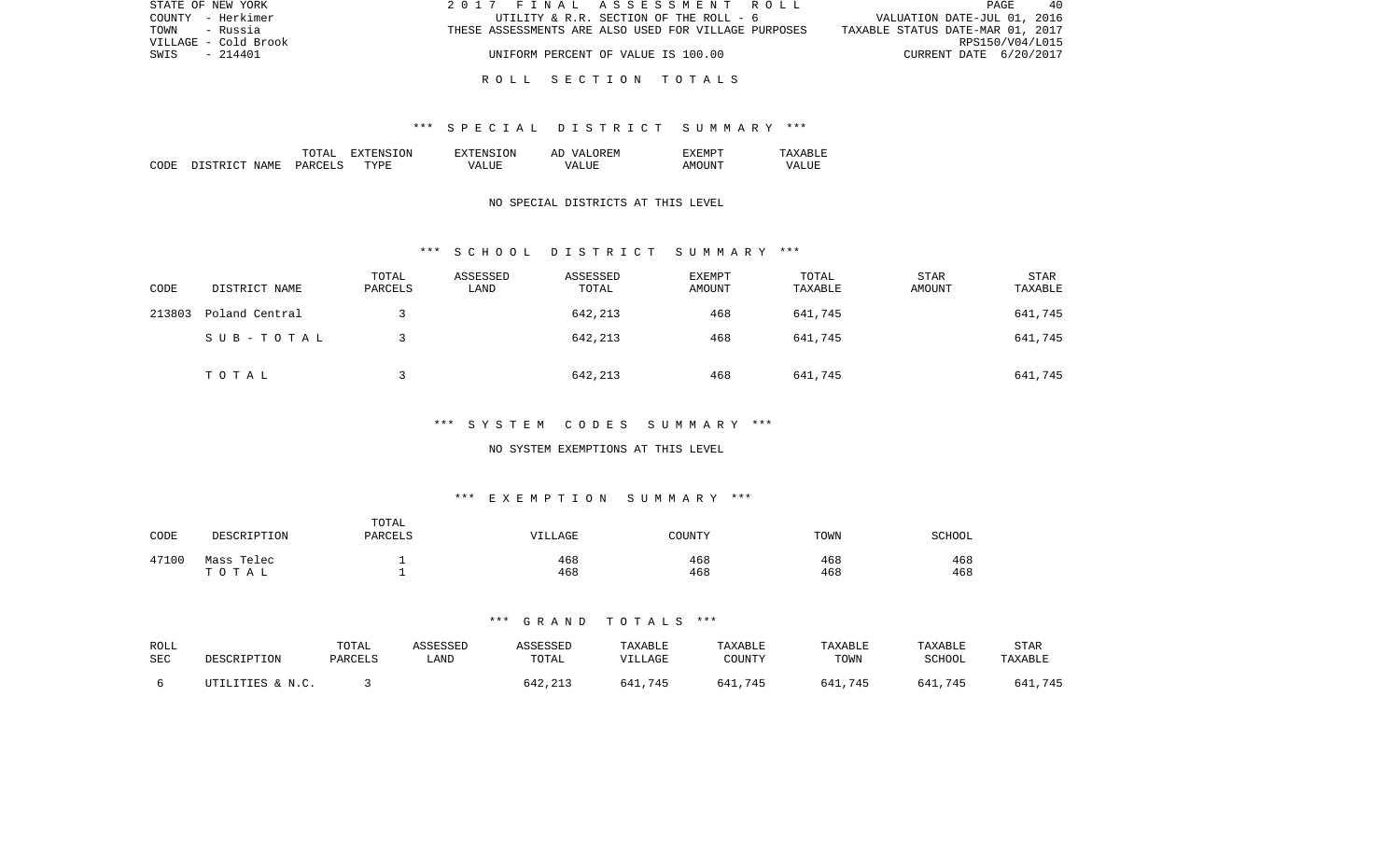| STATE OF NEW YORK<br>COUNTY - Herkimer<br>TOWN<br>- Russia             | 2017 FINAL ASSESSMENT ROLL<br>THESE ASSESSMENTS ARE ALSO USED FOR VILLAGE PURPOSES TAXABLE STATUS DATE-MAR 01, 2017                             | WHOLLY EXEMPT SECTION OF THE ROLL - 8 |                              |                                      |                          |                 |                            | PAGE<br>41<br>VALUATION DATE-JUL 01, 2016 |
|------------------------------------------------------------------------|-------------------------------------------------------------------------------------------------------------------------------------------------|---------------------------------------|------------------------------|--------------------------------------|--------------------------|-----------------|----------------------------|-------------------------------------------|
| VILLAGE - Cold Brook<br>SWIS<br>$-214401$                              |                                                                                                                                                 | UNIFORM PERCENT OF VALUE IS 100.00    | OWNERS NAME SEQUENCE         |                                      |                          |                 |                            |                                           |
| TAX MAP PARCEL NUMBER<br>CURRENT OWNERS NAME<br>CURRENT OWNERS ADDRESS | PROPERTY LOCATION & CLASS ASSESSMENT EXEMPTION CODE-----VILLAGE------COUNTY-------TOWN------SCHOOL<br>SCHOOL DISTRICT<br>PARCEL SIZE/GRID COORD | LAND<br>TOTAL                         |                              | TAX DESCRIPTION<br>SPECIAL DISTRICTS |                          | TAXABLE VALUE   |                            | ACCOUNT NO.                               |
|                                                                        |                                                                                                                                                 |                                       |                              |                                      |                          |                 |                            |                                           |
|                                                                        | 529 Route 8                                                                                                                                     |                                       |                              |                                      |                          |                 |                            | 062005120                                 |
| $089.21 - 1 - 13$                                                      | 534 Social org.                                                                                                                                 |                                       |                              |                                      | NON PROF 9 25300 152,000 | 152,000         | 152,000                    | 152,000                                   |
| Adirondack Post No 1118<br>Cold Brook, NY 13324                        | Poland Central 213803<br>Lot#51 Royal Gr                                                                                                        | 152,000                               | 14,500 VILLAGE TAXABLE VALUE | COUNTY TAXABLE VALUE                 |                          |                 | 0<br>$\mathbf 0$           |                                           |
|                                                                        | Hall 1 Acre                                                                                                                                     |                                       | TOWN                         | TAXABLE VALUE                        |                          |                 | $\mathbf 0$                |                                           |
|                                                                        | Rte#8                                                                                                                                           |                                       |                              | SCHOOL TAXABLE VALUE                 |                          |                 | $\Omega$                   |                                           |
|                                                                        | FRNT 165.00 DPTH 270.00<br>ACRES<br>0.87                                                                                                        |                                       |                              |                                      |                          |                 |                            |                                           |
|                                                                        | EAST-0349296 NRTH-1607919<br>DEED BOOK 00402 PG-00554                                                                                           |                                       |                              |                                      |                          |                 |                            |                                           |
|                                                                        | FULL MARKET VALUE                                                                                                                               | 152,000                               |                              |                                      |                          |                 |                            |                                           |
|                                                                        |                                                                                                                                                 |                                       |                              |                                      |                          |                 |                            | 062005150                                 |
| $999.62 - 51.5$                                                        | Route 8<br>695 Cemetery                                                                                                                         |                                       |                              |                                      | NON PROF 9 25300 3,500   | 3,500           | 3,500                      | 3,500                                     |
| Cold Brook Cemetery                                                    | Poland Central 213803                                                                                                                           |                                       | 3,500 VILLAGE TAXABLE VALUE  |                                      |                          |                 | 0                          |                                           |
| Cold Brook, NY 13324                                                   | Lot 51 Royal Grant                                                                                                                              | 3,500                                 |                              | COUNTY TAXABLE VALUE                 |                          |                 | $\mathbf 0$                |                                           |
|                                                                        | Cemetery                                                                                                                                        |                                       | TOWN                         | TAXABLE VALUE                        |                          |                 | $\mathbf 0$                |                                           |
|                                                                        | ACRES<br>1.00                                                                                                                                   |                                       |                              | SCHOOL TAXABLE VALUE                 |                          |                 | $\mathbf 0$                |                                           |
|                                                                        | FULL MARKET VALUE                                                                                                                               | 3,500                                 |                              |                                      |                          |                 |                            |                                           |
|                                                                        |                                                                                                                                                 |                                       |                              |                                      |                          |                 |                            |                                           |
| $089.21 - 1 - 3$                                                       | Route 8<br>620 Religious                                                                                                                        |                                       | NON PROF 9 25300             |                                      |                          | 155,000 155,000 |                            | 062005060<br>155,000 155,000              |
| Cold Brook United                                                      | Poland Central 213803                                                                                                                           | 11,900                                | VILLAGE TAXABLE VALUE        |                                      |                          |                 | $\Omega$                   |                                           |
| Methodist                                                              | Lot#51 Royal Gr                                                                                                                                 | 155,000                               |                              | COUNTY TAXABLE VALUE                 |                          |                 | $\mathbf 0$                |                                           |
| Cold Brook, NY 13324                                                   | Church                                                                                                                                          |                                       | TOWN                         | TAXABLE VALUE                        |                          |                 | $\Omega$                   |                                           |
|                                                                        | FRNT 115.50 DPTH 164.00                                                                                                                         |                                       |                              | SCHOOL TAXABLE VALUE                 |                          |                 | $\Omega$                   |                                           |
|                                                                        | 0.50<br>ACRES                                                                                                                                   |                                       |                              |                                      |                          |                 |                            |                                           |
|                                                                        | EAST-0348686 NRTH-1606901                                                                                                                       |                                       |                              |                                      |                          |                 |                            |                                           |
|                                                                        | FULL MARKET VALUE                                                                                                                               | 155,000                               |                              |                                      |                          |                 |                            |                                           |
|                                                                        | 471 Route 8                                                                                                                                     |                                       |                              |                                      |                          |                 |                            | 062005090                                 |
| $089.21 - 1 - 4$                                                       | 620 Religious                                                                                                                                   |                                       |                              |                                      | NON PROF 9 25300 82,500  | 82,500          | 82,500                     | 82,500                                    |
| Cold Brook United                                                      | Poland Central 213803                                                                                                                           |                                       | 9,100 VILLAGE TAXABLE VALUE  |                                      |                          |                 | $\mathbf 0$                |                                           |
| Methodist                                                              | Lot#51 Royal Gr                                                                                                                                 | 82,500                                | COUNTY TAXABLE VALUE         |                                      |                          |                 | $\mathbf 0$                |                                           |
| Cold Brook, NY 13324                                                   | Parsonage                                                                                                                                       |                                       | TOWN                         | TAXABLE VALUE                        |                          |                 | $\mathbf 0$                |                                           |
|                                                                        | FRNT 46.20 DPTH 218.13                                                                                                                          |                                       |                              | SCHOOL TAXABLE VALUE                 |                          |                 | $\Omega$                   |                                           |
|                                                                        | 0.25<br>ACRES<br>EAST-0348742 NRTH-1606961                                                                                                      |                                       |                              |                                      |                          |                 |                            |                                           |
|                                                                        | FULL MARKET VALUE                                                                                                                               | 82,500                                |                              |                                      |                          |                 |                            |                                           |
|                                                                        |                                                                                                                                                 |                                       |                              |                                      |                          |                 |                            |                                           |
|                                                                        | Route 8                                                                                                                                         |                                       |                              |                                      |                          |                 |                            | 062005030                                 |
| $088.36 - 1 - 42$                                                      | 591 Playground                                                                                                                                  |                                       | MUN OWNED 13100              |                                      | 20,600                   | 20,600          | 20,600                     | 20,600                                    |
| Village Of Cold Brook                                                  | Poland Central 213803                                                                                                                           | 20,600                                |                              | VILLAGE TAXABLE VALUE                |                          |                 | 0                          |                                           |
| Cold Brook, NY 13324                                                   | Lot#43 Royal Gr                                                                                                                                 | 20,600                                |                              | COUNTY TAXABLE VALUE                 |                          |                 | 0                          |                                           |
|                                                                        | Playground 5 A                                                                                                                                  |                                       | TOWN                         | TAXABLE VALUE                        |                          |                 | $\mathsf 0$<br>$\mathbf 0$ |                                           |
|                                                                        | Rte#8<br>ACRES<br>5.00                                                                                                                          |                                       |                              | SCHOOL TAXABLE VALUE                 |                          |                 |                            |                                           |
|                                                                        | EAST-0348517 NRTH-1605779                                                                                                                       |                                       |                              |                                      |                          |                 |                            |                                           |
|                                                                        | DEED BOOK 00635 PG-00505                                                                                                                        |                                       |                              |                                      |                          |                 |                            |                                           |
|                                                                        | FULL MARKET VALUE                                                                                                                               | 20,600                                |                              |                                      |                          |                 |                            |                                           |
|                                                                        |                                                                                                                                                 |                                       |                              |                                      |                          |                 |                            |                                           |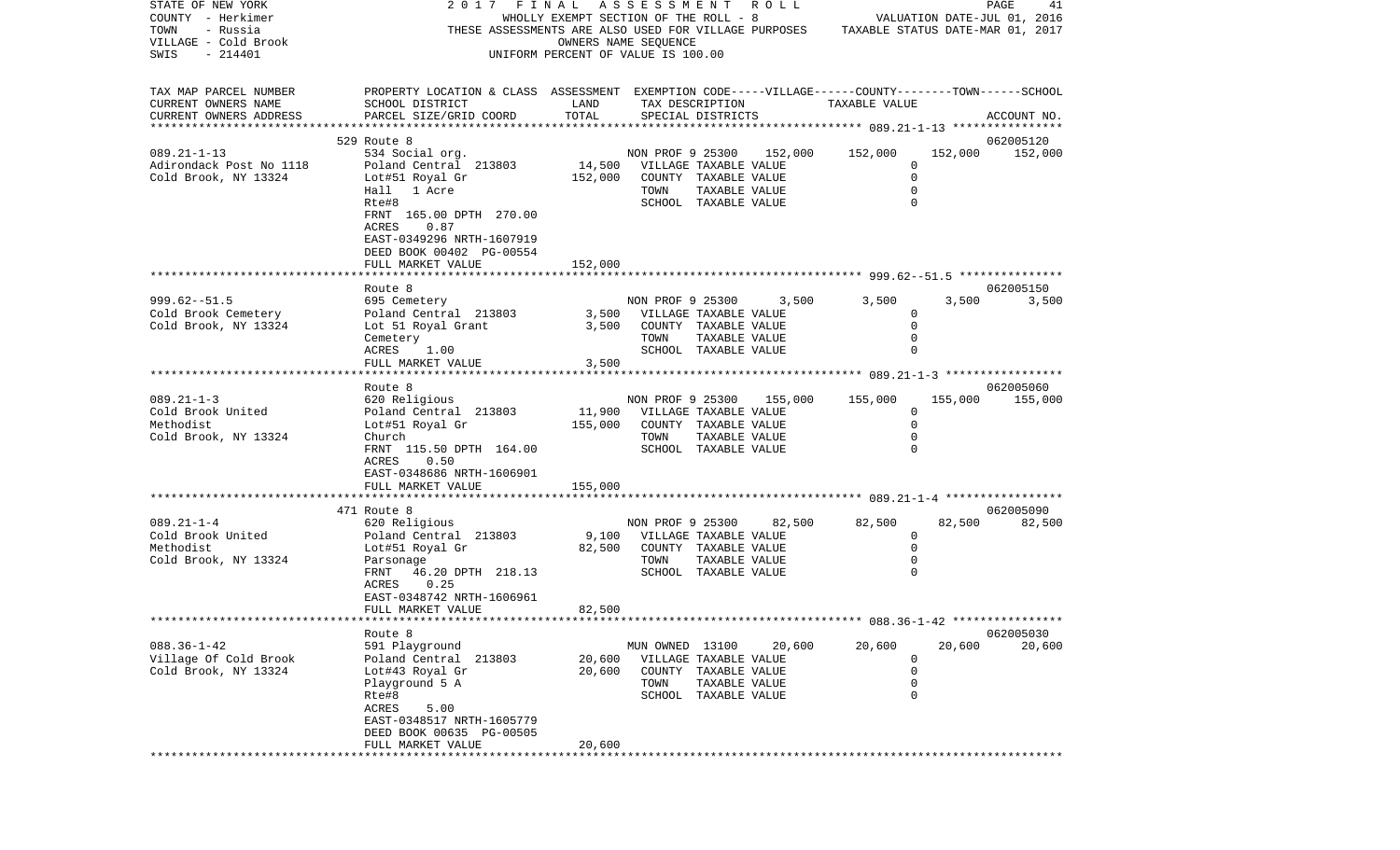| STATE OF NEW YORK<br>COUNTY - Herkimer<br>TOWN<br>- Russia<br>VILLAGE - Cold Brook<br>SWIS<br>$-214401$ | 2017 FINAL ASSESSMENT                                                                                                                           | WHOLLY EXEMPT SECTION OF THE ROLL - 8<br>UNIFORM PERCENT OF VALUE IS 100.00 | OWNERS NAME SEOUENCE        |                                      | ROLL                 | VALUATION DATE-JUL 01, 2016<br>THESE ASSESSMENTS ARE ALSO USED FOR VILLAGE PURPOSES TAXABLE STATUS DATE-MAR 01, 2017 |       | PAGE<br>42    |
|---------------------------------------------------------------------------------------------------------|-------------------------------------------------------------------------------------------------------------------------------------------------|-----------------------------------------------------------------------------|-----------------------------|--------------------------------------|----------------------|----------------------------------------------------------------------------------------------------------------------|-------|---------------|
| TAX MAP PARCEL NUMBER<br>CURRENT OWNERS NAME<br>CURRENT OWNERS ADDRESS                                  | PROPERTY LOCATION & CLASS ASSESSMENT EXEMPTION CODE-----VILLAGE------COUNTY-------TOWN------SCHOOL<br>SCHOOL DISTRICT<br>PARCEL SIZE/GRID COORD | LAND<br>TOTAL                                                               |                             | TAX DESCRIPTION<br>SPECIAL DISTRICTS |                      | TAXABLE VALUE                                                                                                        |       | ACCOUNT NO.   |
|                                                                                                         | Route 8                                                                                                                                         |                                                                             |                             |                                      |                      |                                                                                                                      |       | 062002490     |
| $088.44 - 1 - 1.1$                                                                                      | 311 Res vac land                                                                                                                                |                                                                             | MUN OWNED 13100             |                                      | 18,300               | 18,300                                                                                                               |       | 18,300 18,300 |
| Village of Cold Brook                                                                                   | Poland Central 213803 18,300 VILLAGE TAXABLE VALUE                                                                                              |                                                                             |                             |                                      |                      | $\Omega$                                                                                                             |       |               |
| PO Box 215                                                                                              | N 44<br>Rq                                                                                                                                      | 18,300                                                                      |                             | COUNTY TAXABLE VALUE                 |                      | $\Omega$                                                                                                             |       |               |
| Cold Brook, NY 13324                                                                                    | 6 Acres Split                                                                                                                                   |                                                                             | TOWN                        | TAXABLE VALUE                        |                      | $\Omega$                                                                                                             |       |               |
|                                                                                                         | Rte 8                                                                                                                                           |                                                                             |                             | SCHOOL TAXABLE VALUE                 |                      |                                                                                                                      |       |               |
|                                                                                                         | FRNT 368.00 DPTH<br>5.10<br>ACRES<br>EAST-0346354 NRTH-1603812<br>DEED BOOK 1120 PG-320<br>FULL MARKET VALUE                                    | 18,300                                                                      |                             |                                      |                      |                                                                                                                      |       |               |
|                                                                                                         |                                                                                                                                                 |                                                                             |                             |                                      |                      |                                                                                                                      |       |               |
|                                                                                                         | Rt 8                                                                                                                                            |                                                                             |                             |                                      |                      |                                                                                                                      |       |               |
| $088.44 - 1 - 1.2$                                                                                      | 311 Res vac land                                                                                                                                |                                                                             | MUN OWNED 13100             |                                      | 9,100                | 9,100                                                                                                                | 9,100 | 9,100         |
| Village of Cold Brook                                                                                   |                                                                                                                                                 |                                                                             | 9,100 VILLAGE TAXABLE VALUE |                                      |                      | 0                                                                                                                    |       |               |
| PO Box 215                                                                                              | Poland Central 213803<br>FRNT 100.00 DPTH 135.00                                                                                                | 9,100                                                                       |                             |                                      | COUNTY TAXABLE VALUE | $\Omega$                                                                                                             |       |               |
| Cold Brook, NY 13324                                                                                    | EAST-0346289 NRTH-1603525                                                                                                                       |                                                                             | TOWN                        | TAXABLE VALUE                        |                      |                                                                                                                      |       |               |
|                                                                                                         | DEED BOOK 1120 PG-324                                                                                                                           |                                                                             |                             | SCHOOL TAXABLE VALUE                 |                      |                                                                                                                      |       |               |
|                                                                                                         | FULL MARKET VALUE                                                                                                                               | 9,100                                                                       |                             |                                      |                      |                                                                                                                      |       |               |
|                                                                                                         |                                                                                                                                                 |                                                                             |                             |                                      |                      |                                                                                                                      |       |               |
|                                                                                                         | Rt 8                                                                                                                                            |                                                                             |                             |                                      |                      |                                                                                                                      |       |               |
| $088.44 - 1 - 1.3$                                                                                      | 311 Res vac land                                                                                                                                |                                                                             | MUN OWNED 13100             |                                      | 5,000                | 5,000                                                                                                                | 5,000 | 5,000         |
| Village of Cold Brook                                                                                   | Poland Central 213803                                                                                                                           |                                                                             | 5,000 VILLAGE TAXABLE VALUE |                                      |                      | $\Omega$                                                                                                             |       |               |
| PO Box 215                                                                                              | FRNT 312.10 DPTH                                                                                                                                | 5,000                                                                       |                             |                                      | COUNTY TAXABLE VALUE | $\mathbf 0$                                                                                                          |       |               |
| Cold Brook, NY 13324                                                                                    | 0.50<br>ACRES                                                                                                                                   |                                                                             | TOWN                        | TAXABLE VALUE                        |                      | $\Omega$                                                                                                             |       |               |
|                                                                                                         | EAST-0346176 NRTH-1603473                                                                                                                       |                                                                             |                             | SCHOOL TAXABLE VALUE                 |                      |                                                                                                                      |       |               |
|                                                                                                         | DEED BOOK 1120 PG-320<br>FULL MARKET VALUE                                                                                                      | 5,000                                                                       |                             |                                      |                      |                                                                                                                      |       |               |
|                                                                                                         |                                                                                                                                                 |                                                                             |                             |                                      |                      |                                                                                                                      |       |               |
|                                                                                                         |                                                                                                                                                 |                                                                             |                             |                                      |                      |                                                                                                                      |       |               |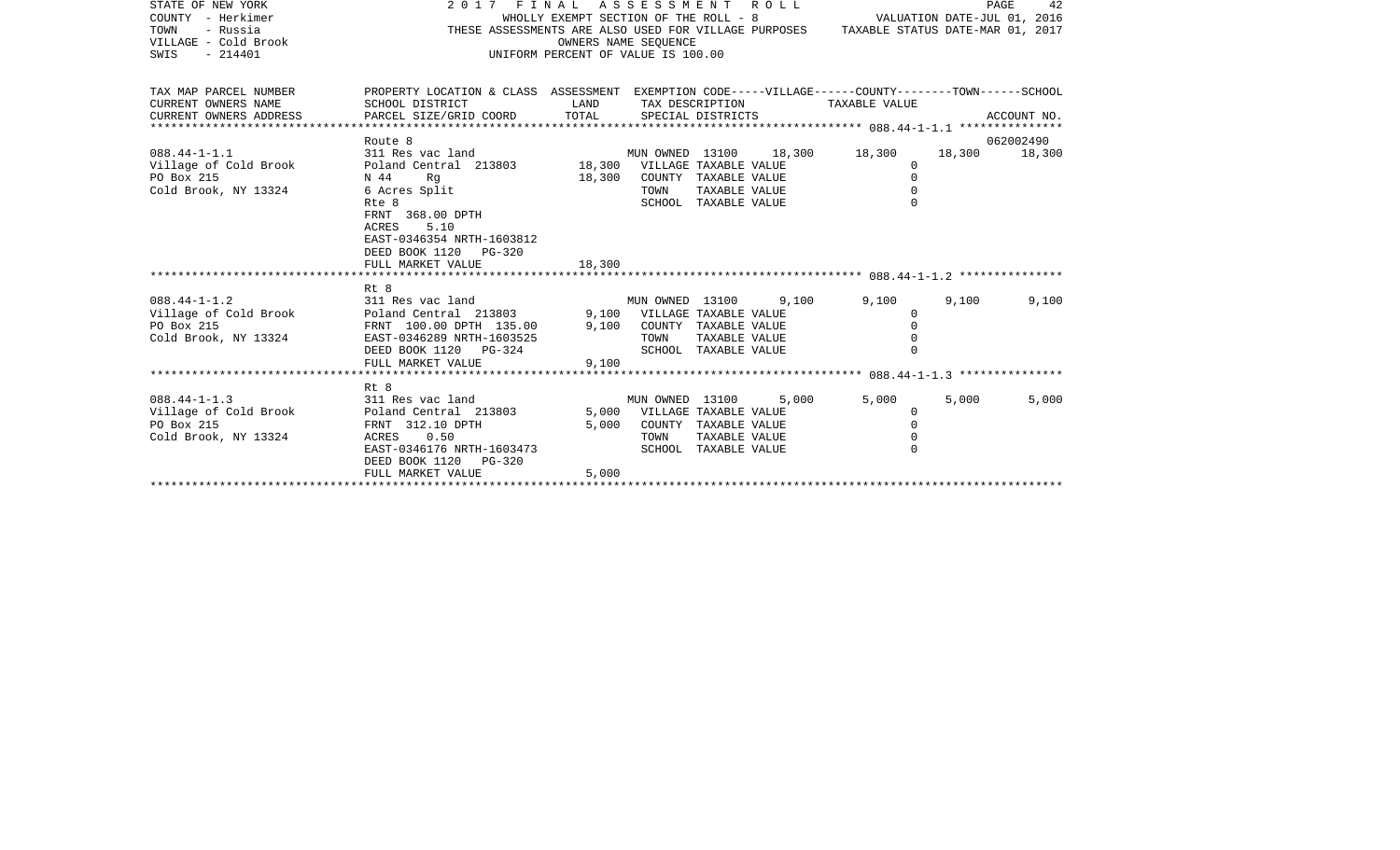| STATE OF NEW YORK    | 2017 FINAL ASSESSMENT ROLL                           | PAGE<br>-43                      |
|----------------------|------------------------------------------------------|----------------------------------|
| COUNTY - Herkimer    | WHOLLY EXEMPT SECTION OF THE ROLL - 8                | VALUATION DATE-JUL 01, 2016      |
| - Russia<br>TOWN     | THESE ASSESSMENTS ARE ALSO USED FOR VILLAGE PURPOSES | TAXABLE STATUS DATE-MAR 01, 2017 |
| VILLAGE - Cold Brook |                                                      | RPS150/V04/L015                  |
| SWIS<br>- 214401     | UNIFORM PERCENT OF VALUE IS 100.00                   | CURRENT DATE 6/20/2017           |
|                      |                                                      |                                  |

### \*\*\* S P E C I A L D I S T R I C T S U M M A R Y \*\*\*

|      |                        | ͲႶͲϪͳ   | ∟ הרידי<br>. х і | TON.<br>TYTENS. | OREM<br>AP<br>VΖD. |                                             | <u>д х</u><br>$\cdots$ |
|------|------------------------|---------|------------------|-----------------|--------------------|---------------------------------------------|------------------------|
| CODE | ידי אידי אידי<br>NAMF. | PARCELS | TYPE             | VALUE           | ALUF<br>74 A       | $\wedge$ M $\bigcap$ <sup>T</sup><br>'ות ונ | VALUI<br>_______       |

## NO SPECIAL DISTRICTS AT THIS LEVEL

### \*\*\* S C H O O L D I S T R I C T S U M M A R Y \*\*\*

| CODE   | DISTRICT NAME  | TOTAL<br>PARCELS | ASSESSED<br>LAND | ASSESSED<br>TOTAL | EXEMPT<br>AMOUNT | TOTAL<br>TAXABLE | <b>STAR</b><br>AMOUNT | STAR<br>TAXABLE |
|--------|----------------|------------------|------------------|-------------------|------------------|------------------|-----------------------|-----------------|
| 213803 | Poland Central | 8                | 92,000           | 446,000           | 446,000          |                  |                       |                 |
|        | SUB-TOTAL      | 8                | 92,000           | 446,000           | 446,000          |                  |                       |                 |
|        | TOTAL          | 8                | 92,000           | 446,000           | 446,000          |                  |                       |                 |

# \*\*\* S Y S T E M C O D E S S U M M A R Y \*\*\*

#### NO SYSTEM EXEMPTIONS AT THIS LEVEL

# \*\*\* E X E M P T I O N S U M M A R Y \*\*\*

| CODE  | DESCRIPTION | TOTAL<br><b>PARCELS</b> | VILLAGE | COUNTY  | TOWN    | SCHOOL  |
|-------|-------------|-------------------------|---------|---------|---------|---------|
| 13100 | MUN OWNED   |                         | 53,000  | 53,000  | 53,000  | 53,000  |
| 25300 | NON PROF 9  |                         | 393,000 | 393,000 | 393,000 | 393,000 |
|       | тотаь       |                         | 446,000 | 446,000 | 446,000 | 446,000 |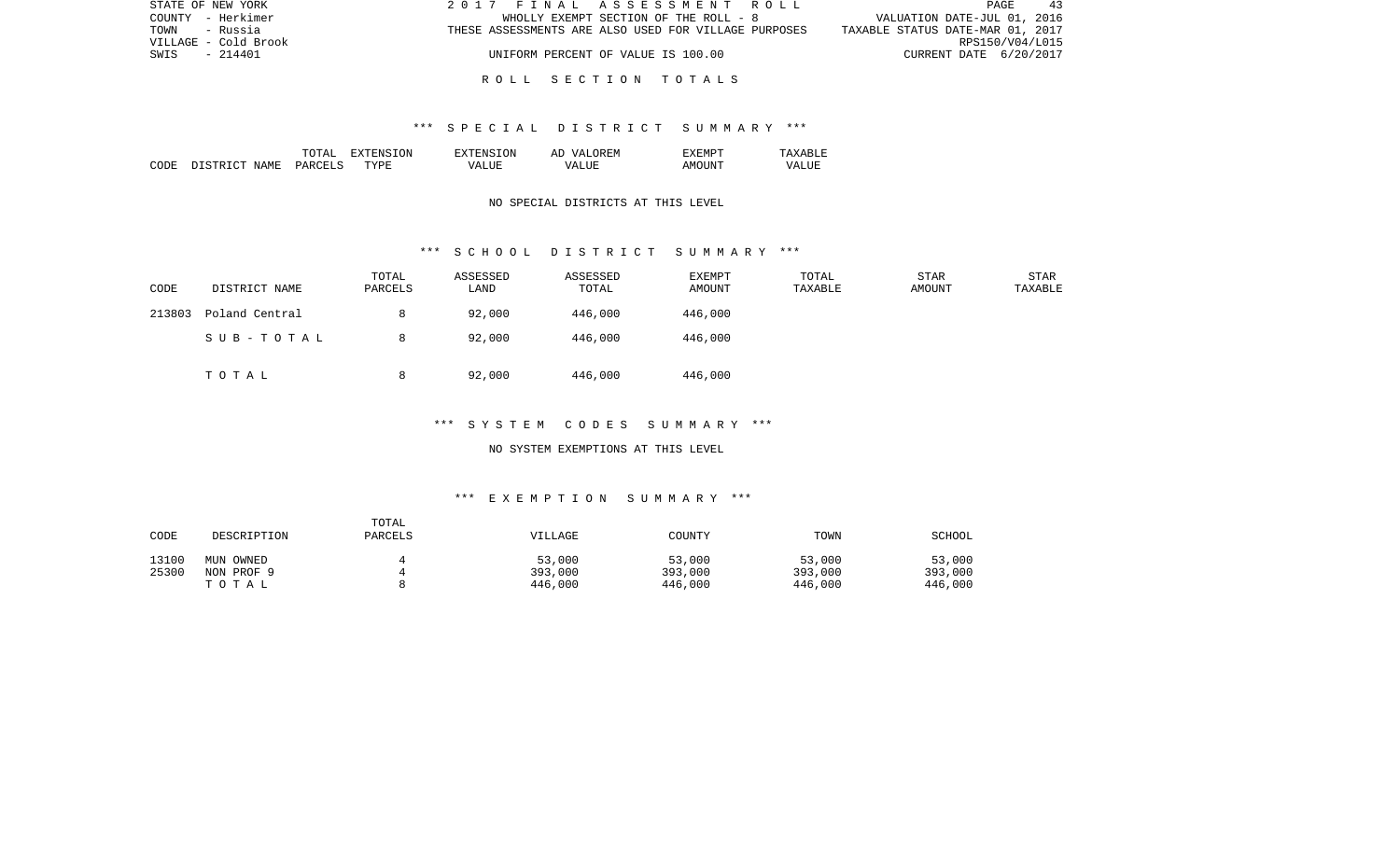| STATE OF NEW YORK    | 2017 FINAL ASSESSMENT ROLL                           | 44<br>PAGE                       |
|----------------------|------------------------------------------------------|----------------------------------|
| COUNTY - Herkimer    | WHOLLY EXEMPT SECTION OF THE ROLL - 8                | VALUATION DATE-JUL 01, 2016      |
| TOWN - Russia        | THESE ASSESSMENTS ARE ALSO USED FOR VILLAGE PURPOSES | TAXABLE STATUS DATE-MAR 01, 2017 |
| VILLAGE - Cold Brook |                                                      | RPS150/V04/L015                  |
| - 214401<br>SWIS     | UNIFORM PERCENT OF VALUE IS 100.00                   | CURRENT DATE 6/20/2017           |
|                      |                                                      |                                  |
|                      | ROLL SECTION TOTALS                                  |                                  |

| ROLL |                          | TOTAL   | ASSESSED | ASSESSED | TAXABLE | TAXABLE | TAXABLE | TAXABLE | <b>STAR</b> |
|------|--------------------------|---------|----------|----------|---------|---------|---------|---------|-------------|
| SEC  | MRSCRIPTON               | PARCELS | LAND     | TOTAL    | VILLAGE | COUNTY  | TOWN    | SCHOOL  | TAXABLE     |
|      | EXEMPT<br>WHOLL)<br>T TZ |         | ,000 کو  | 446,000  |         |         |         |         |             |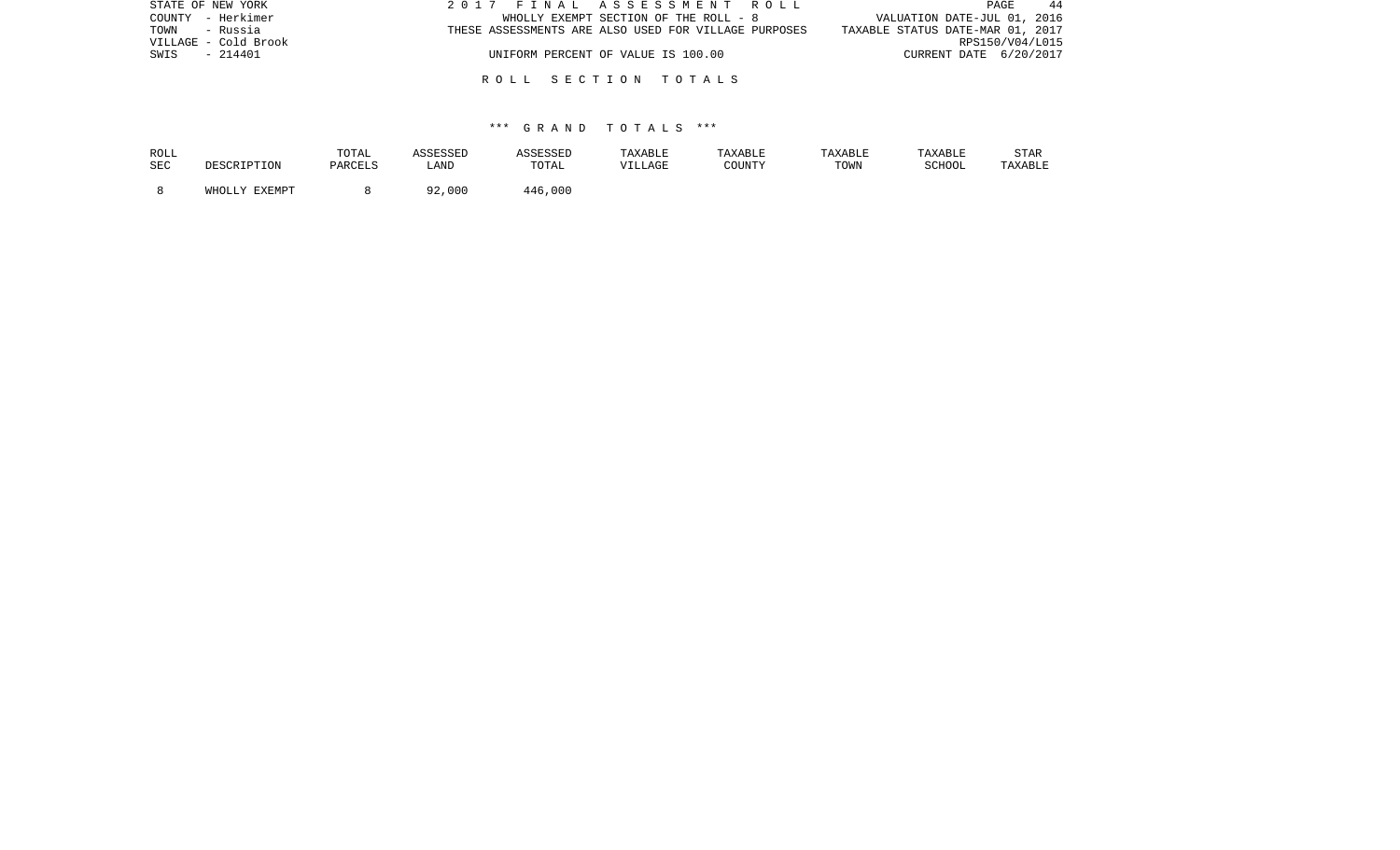| STATE OF NEW YORK    | 2017 FINAL ASSESSMENT ROLL                           | 45<br>PAGE                       |
|----------------------|------------------------------------------------------|----------------------------------|
| COUNTY - Herkimer    |                                                      | VALUATION DATE-JUL 01, 2016      |
| TOWN<br>- Russia     | THESE ASSESSMENTS ARE ALSO USED FOR VILLAGE PURPOSES | TAXABLE STATUS DATE-MAR 01, 2017 |
| VILLAGE - Cold Brook | SWIS TOTALS                                          | RPS150/V04/L015                  |
| SWIS<br>- 214401     | UNIFORM PERCENT OF VALUE IS 100.00                   | CURRENT DATE 6/20/2017           |

# \*\*\* S P E C I A L D I S T R I C T S U M M A R Y \*\*\*

|      |                    | TOTAL   | ENSION<br>西班牙市场<br>÷Х | EXTENSION       | OREM<br><b>TZAT</b><br>AD | YEML   | . .<br>' Δ x<br>∸ |
|------|--------------------|---------|-----------------------|-----------------|---------------------------|--------|-------------------|
| CODE | DISTRICT.<br>NAME. | PARCELS | TYPR.                 | $- - - -$<br>VА | T.TTF<br>(7∆              | AMOUNT | VALUL             |

# NO SPECIAL DISTRICTS AT THIS LEVEL

### \*\*\* S C H O O L D I S T R I C T S U M M A R Y \*\*\*

| CODE   | DISTRICT NAME  | TOTAL<br>PARCELS | ASSESSED<br>LAND | ASSESSED<br>TOTAL | EXEMPT<br>AMOUNT | TOTAL<br>TAXABLE | <b>STAR</b><br>AMOUNT | <b>STAR</b><br>TAXABLE |
|--------|----------------|------------------|------------------|-------------------|------------------|------------------|-----------------------|------------------------|
| 213803 | Poland Central | 159              | 1759,270         | 9918,709          | 446,468          | 9472,241         | 2611,600              | 6860,641               |
|        | SUB-TOTAL      | 159              | 1759,270         | 9918,709          | 446,468          | 9472,241         | 2611,600              | 6860,641               |
|        | TOTAL          | 159              | 1759,270         | 9918,709          | 446,468          | 9472,241         | 2611,600              | 6860,641               |

#### \*\*\* S Y S T E M C O D E S S U M M A R Y \*\*\*

#### NO SYSTEM EXEMPTIONS AT THIS LEVEL

### \*\*\* E X E M P T I O N S U M M A R Y \*\*\*

| CODE  | DESCRIPTION     | TOTAL<br>PARCELS | VILLAGE | COUNTY  | TOWN    | SCHOOL   |
|-------|-----------------|------------------|---------|---------|---------|----------|
| 13100 | MUN OWNED       | 4                | 53,000  | 53,000  | 53,000  | 53,000   |
| 25300 | NON PROF 9      | 4                | 393,000 | 393,000 | 393,000 | 393,000  |
| 41101 | VETFUND CT      | 2                | 1,650   | 1,650   | 1,650   |          |
| 41122 | VET WAR C       | 5                |         | 41,100  |         |          |
| 41123 | VET WAR T       | 5                |         |         | 47,955  |          |
| 41132 | VET COM C       | 5                |         | 74,000  |         |          |
| 41133 | VET COM T       | 5                |         |         | 89,000  |          |
| 41142 | VET DIS C       |                  |         | 30,000  |         |          |
| 41143 | VET DIS T       |                  |         |         | 34,825  |          |
| 41162 | $CW$ 15 $VET/$  |                  |         | 9,000   |         |          |
| 41802 | AGED-CNTY       | 3                |         | 110,500 |         |          |
| 41834 | ENH STAR        | 19               |         |         |         | 1127,300 |
| 41854 | <b>BAS STAR</b> | 50               |         |         |         | 1484,300 |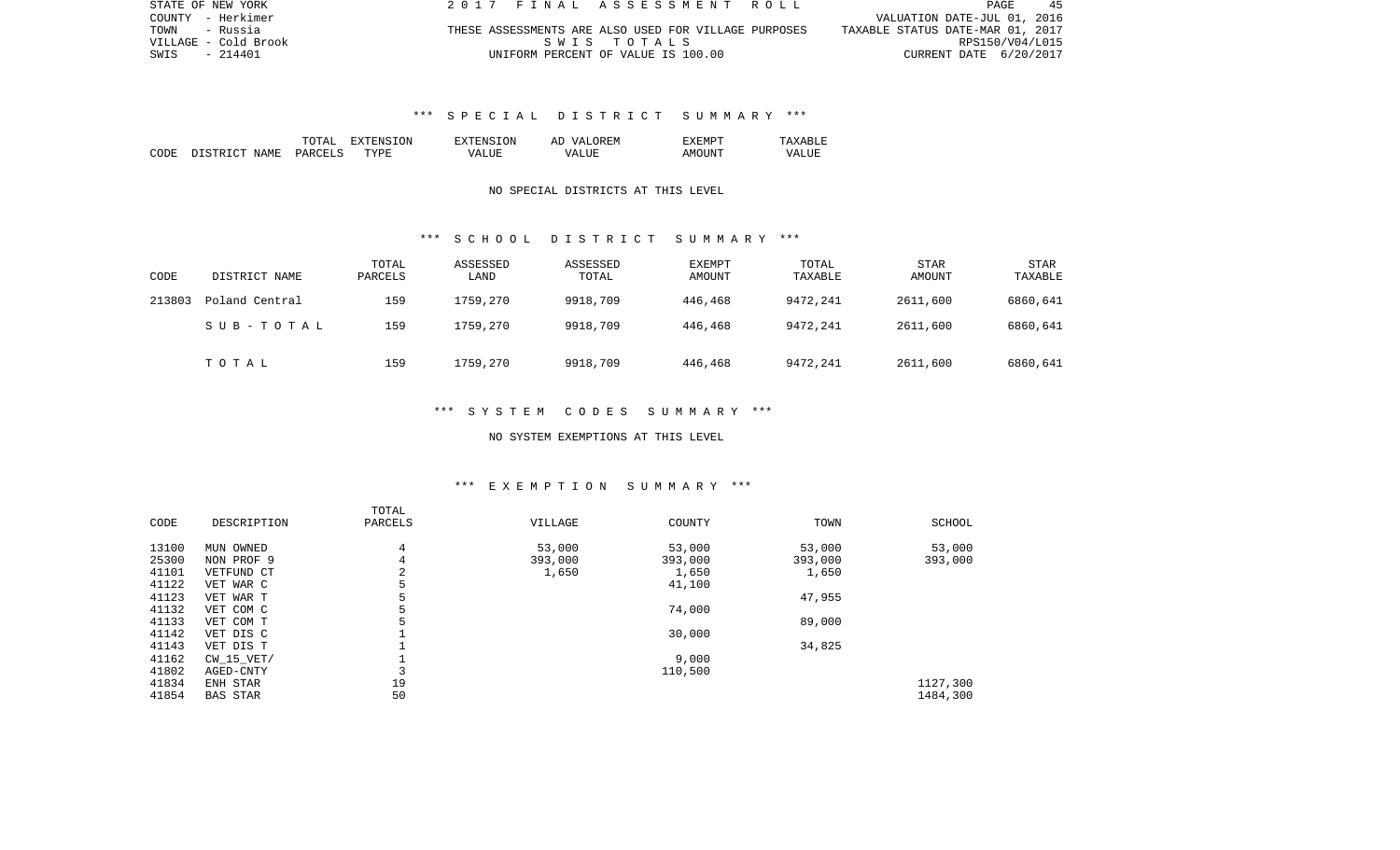| STATE OF NEW YORK    | 2017 FINAL ASSESSMENT ROLL                           | PAGE.<br>-46                     |
|----------------------|------------------------------------------------------|----------------------------------|
| COUNTY - Herkimer    |                                                      | VALUATION DATE-JUL 01, 2016      |
| TOWN<br>- Russia     | THESE ASSESSMENTS ARE ALSO USED FOR VILLAGE PURPOSES | TAXABLE STATUS DATE-MAR 01, 2017 |
| VILLAGE - Cold Brook | SWIS TOTALS                                          | RPS150/V04/L015                  |
| SWIS - 214401        | UNIFORM PERCENT OF VALUE IS 100.00                   | CURRENT DATE 6/20/2017           |

## \*\*\* E X E M P T I O N S U M M A R Y \*\*\*

| CODE  | DESCRIPTION         | TOTAL<br>PARCELS | VILLAGE        | COUNTY         | TOWN           | <b>SCHOOL</b>   |
|-------|---------------------|------------------|----------------|----------------|----------------|-----------------|
| 47100 | Mass Telec<br>TOTAL | 106              | 468<br>448,118 | 468<br>712,718 | 468<br>619,898 | 468<br>3058,068 |

| ROLL<br><b>SEC</b> | DESCRIPTION         | TOTAL<br>PARCELS | ASSESSED<br>LAND | ASSESSED<br>TOTAL | TAXABLE<br>VILLAGE | TAXABLE<br>COUNTY | TAXABLE<br>TOWN | TAXABLE<br>SCHOOL | STAR<br>TAXABLE |
|--------------------|---------------------|------------------|------------------|-------------------|--------------------|-------------------|-----------------|-------------------|-----------------|
|                    | TAXABLE             | 145              | 1667,270         | 8742,570          | 8740,920           | 8476,320          | 8569,140        | 8742,570          | 6130,970        |
| 5                  | SPECIAL FRANCHISE   | 3                |                  | 87,926            | 87,926             | 87,926            | 87,926          | 87,926            | 87,926          |
| 6                  | UTILITIES & N.C.    | 3                |                  | 642,213           | 641,745            | 641,745           | 641,745         | 641,745           | 641,745         |
| 8                  | WHOLLY EXEMPT       | 8                | 92,000           | 446,000           |                    |                   |                 |                   |                 |
| $\star$            | <b>SUB</b><br>TOTAL | 159              | 1759,270         | 9918,709          | 9470,591           | 9205,991          | 9298,811        | 9472,241          | 6860,641        |
| * *                | GRAND TOTAL         | 159              | 1759,270         | 9918,709          | 9470,591           | 9205,991          | 9298,811        | 9472,241          | 6860,641        |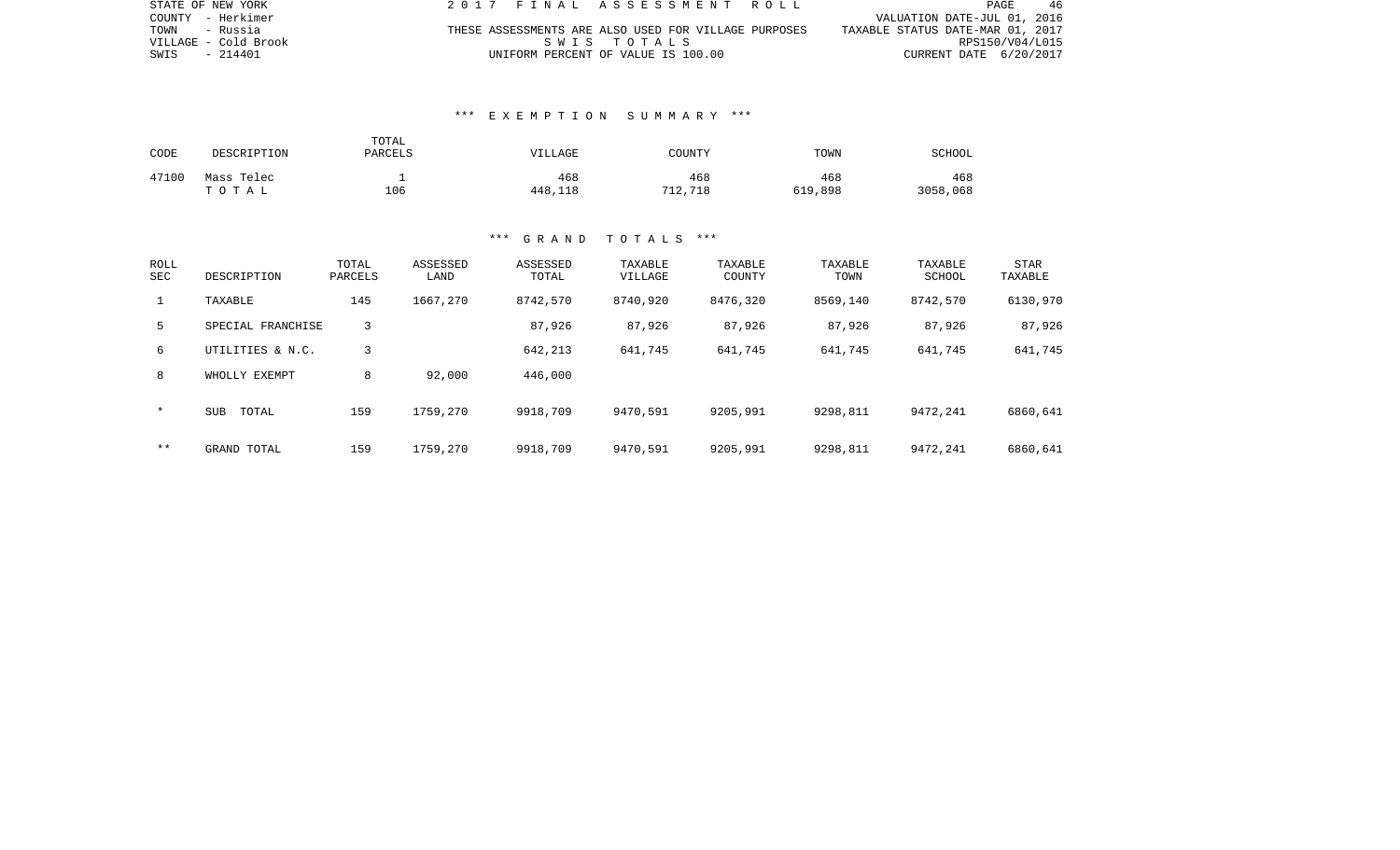| STATE OF NEW YORK      | 2017                                                                                               | FINAL                                 | A S S E S S M E N T | R O L L               |             |                                  | PAGE                        | 47          |
|------------------------|----------------------------------------------------------------------------------------------------|---------------------------------------|---------------------|-----------------------|-------------|----------------------------------|-----------------------------|-------------|
| COUNTY - Herkimer      |                                                                                                    | T A X A B L E SECTION OF THE ROLL - 1 |                     |                       |             |                                  | VALUATION DATE-JUL 01, 2016 |             |
| TOWN<br>- Russia       | THESE ASSESSMENTS ARE ALSO USED FOR VILLAGE PURPOSES                                               |                                       |                     |                       |             | TAXABLE STATUS DATE-MAR 01, 2017 |                             |             |
| VILLAGE - Poland       |                                                                                                    | OWNERS NAME SEQUENCE                  |                     |                       |             |                                  |                             |             |
| SWIS<br>$-214403$      |                                                                                                    | UNIFORM PERCENT OF VALUE IS 100.00    |                     |                       |             |                                  |                             |             |
|                        |                                                                                                    |                                       |                     |                       |             |                                  |                             |             |
| TAX MAP PARCEL NUMBER  | PROPERTY LOCATION & CLASS ASSESSMENT EXEMPTION CODE-----VILLAGE------COUNTY-------TOWN------SCHOOL |                                       |                     |                       |             |                                  |                             |             |
| CURRENT OWNERS NAME    | SCHOOL DISTRICT                                                                                    | LAND                                  |                     | TAX DESCRIPTION       |             | TAXABLE VALUE                    |                             |             |
| CURRENT OWNERS ADDRESS | PARCEL SIZE/GRID COORD                                                                             | TOTAL                                 |                     | SPECIAL DISTRICTS     |             |                                  |                             | ACCOUNT NO. |
|                        |                                                                                                    |                                       |                     |                       |             |                                  |                             |             |
|                        | 8951 N Main St                                                                                     |                                       |                     |                       |             |                                  | 063000060                   |             |
| $088.50 - 1 - 33$      | 210 1 Family Res                                                                                   |                                       | <b>BAS STAR</b>     | 41854                 | $\Omega$    | 0                                | $\Omega$                    | 30,000      |
| Alton Lisa A           | Poland Central 213803                                                                              | 13,200                                |                     | VILLAGE TAXABLE VALUE |             | 79,200                           |                             |             |
| Alton Gavin A          | S 28<br>Rg                                                                                         | 79,200                                |                     | COUNTY TAXABLE VALUE  |             | 79,200                           |                             |             |
| 8951 North Main St     | Ho $11/2$                                                                                          |                                       | TOWN                | TAXABLE VALUE         |             | 79,200                           |                             |             |
| Poland, NY 13431       | Rte 28                                                                                             |                                       |                     | SCHOOL TAXABLE VALUE  |             | 49,200                           |                             |             |
|                        | FRNT 145.00 DPTH 218.00                                                                            |                                       |                     |                       |             |                                  |                             |             |
|                        | EAST-0340780 NRTH-1602092                                                                          |                                       |                     |                       |             |                                  |                             |             |
|                        | DEED BOOK 1082<br>PG-66                                                                            |                                       |                     |                       |             |                                  |                             |             |
|                        | FULL MARKET VALUE                                                                                  | 79,200                                |                     |                       |             |                                  |                             |             |
|                        |                                                                                                    |                                       |                     |                       |             |                                  |                             |             |
|                        | 29 Route 8                                                                                         |                                       |                     |                       |             |                                  | 063002220                   |             |
| $088.51 - 1 - 17$      | 210 1 Family Res                                                                                   |                                       | BAS STAR            | 41854                 | $\Omega$    | 0                                | $\Omega$                    | 30,000      |
| Barnard Frances Dee    | Poland Central 213803                                                                              | 8,100                                 |                     | VILLAGE TAXABLE VALUE |             | 90,000                           |                             |             |
| Barnard Korey M        | Lot #28 Royal Grant                                                                                | 90,000                                |                     | COUNTY TAXABLE VALUE  |             | 90,000                           |                             |             |
| 29 Cold Brook St       | House Garage                                                                                       |                                       | TOWN                | TAXABLE VALUE         |             | 90,000                           |                             |             |
| Poland, NY 13431       | 60.00 DPTH 165.00<br>FRNT                                                                          |                                       |                     | SCHOOL TAXABLE VALUE  |             | 60,000                           |                             |             |
|                        | ACRES<br>$0.19$ BANK<br>135                                                                        |                                       |                     |                       |             |                                  |                             |             |
|                        | EAST-0342891 NRTH-1601253                                                                          |                                       |                     |                       |             |                                  |                             |             |
|                        | DEED BOOK 1389<br>PG-709                                                                           |                                       |                     |                       |             |                                  |                             |             |
|                        | FULL MARKET VALUE                                                                                  | 90,000                                |                     |                       |             |                                  |                             |             |
|                        | * * * * * * * *                                                                                    |                                       |                     |                       |             |                                  |                             |             |
|                        | 85 Route 8                                                                                         |                                       |                     |                       |             |                                  | 063000720                   |             |
| $088.51 - 1 - 28$      | 210 1 Family Res                                                                                   |                                       | BAS STAR            | 41854                 | $\circ$     | 0                                | $\Omega$                    | 30,000      |
| Batista Joseph A Jr    | Poland Central 213803                                                                              | 14,600                                |                     | VILLAGE TAXABLE VALUE |             | 89,000                           |                             |             |
| Batista L Yasmin       | W 28 Rq                                                                                            | 89,000                                |                     | COUNTY TAXABLE VALUE  |             | 89,000                           |                             |             |
| 85 Cold Brook St       | House .99 Acre                                                                                     |                                       | TOWN                | TAXABLE VALUE         |             | 89,000                           |                             |             |
| Poland, NY 13431       | Rte 8                                                                                              |                                       |                     | SCHOOL TAXABLE VALUE  |             | 59,000                           |                             |             |
|                        | FRNT 130.50 DPTH 305.25                                                                            |                                       |                     |                       |             |                                  |                             |             |
|                        | BANK<br>135                                                                                        |                                       |                     |                       |             |                                  |                             |             |
|                        | EAST-0343371 NRTH-1602232                                                                          |                                       |                     |                       |             |                                  |                             |             |
|                        | DEED BOOK 1285<br>PG-483                                                                           |                                       |                     |                       |             |                                  |                             |             |
|                        | FULL MARKET VALUE                                                                                  | 89,000                                |                     |                       |             |                                  |                             |             |
|                        |                                                                                                    |                                       |                     |                       |             |                                  |                             |             |
|                        | 8865 Route 28                                                                                      |                                       |                     |                       |             |                                  | 063003540                   |             |
| $088.50 - 1 - 47$      | 280 Res Multiple                                                                                   |                                       | <b>BAS STAR</b>     | 41854                 | $\mathbf 0$ | $\mathbf 0$                      | $\Omega$                    | 30,000      |
| Beck Nathanael D       | Poland Central 213803                                                                              | 21,800                                |                     | VILLAGE TAXABLE VALUE |             | 121,900                          |                             |             |
| Beck Jacquelyn E       | Lot 28 Royal Grant                                                                                 | 121,900                               |                     | COUNTY TAXABLE VALUE  |             | 121,900                          |                             |             |
| 8865 N Main St         | House Garage                                                                                       |                                       | TOWN                | TAXABLE VALUE         |             | 121,900                          |                             |             |
| PO Box 446             | Rte 28                                                                                             |                                       |                     | SCHOOL TAXABLE VALUE  |             | 91,900                           |                             |             |
| Poland, NY 13431       | ACRES<br>1.70 BANK<br>135                                                                          |                                       |                     |                       |             |                                  |                             |             |
|                        | EAST-0341987 NRTH-1600971                                                                          |                                       |                     |                       |             |                                  |                             |             |
|                        | DEED BOOK 1389<br>$PG-643$                                                                         |                                       |                     |                       |             |                                  |                             |             |
|                        | FULL MARKET VALUE                                                                                  | 121,900                               |                     |                       |             |                                  |                             |             |
|                        |                                                                                                    |                                       |                     |                       |             |                                  |                             |             |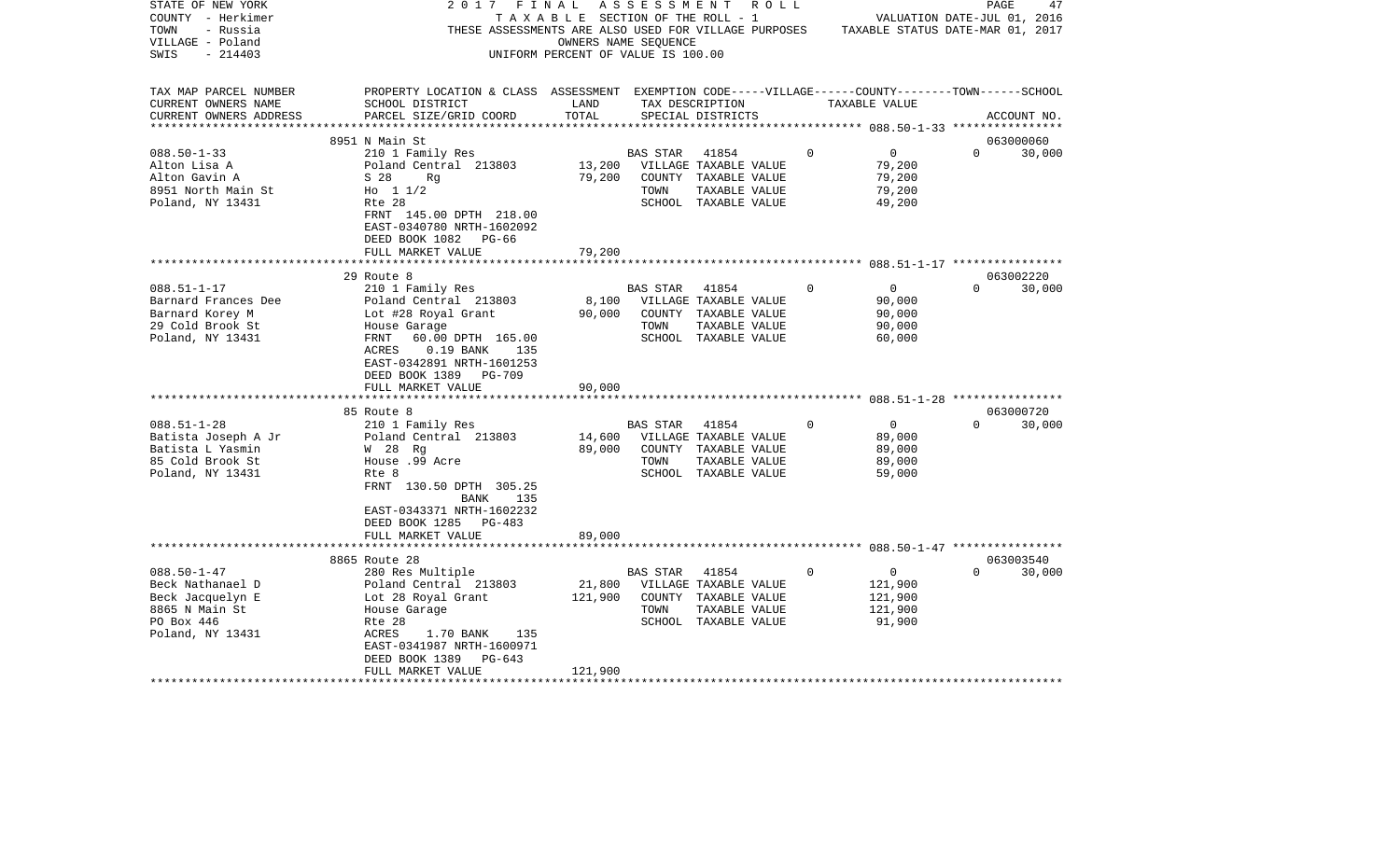| STATE OF NEW YORK                                  | 2017                                                                                              | FINAL                              |          | A S S E S S M E N T A O L L     |                             | PAGE<br>48                                                                            |
|----------------------------------------------------|---------------------------------------------------------------------------------------------------|------------------------------------|----------|---------------------------------|-----------------------------|---------------------------------------------------------------------------------------|
| COUNTY - Herkimer                                  |                                                                                                   |                                    |          | TAXABLE SECTION OF THE ROLL - 1 |                             | VALUATION DATE-JUL 01, 2016                                                           |
| TOWN<br>- Russia                                   |                                                                                                   |                                    |          |                                 |                             | THESE ASSESSMENTS ARE ALSO USED FOR VILLAGE PURPOSES TAXABLE STATUS DATE-MAR 01, 2017 |
| VILLAGE - Poland                                   |                                                                                                   | OWNERS NAME SEQUENCE               |          |                                 |                             |                                                                                       |
| $-214403$<br>SWIS                                  |                                                                                                   | UNIFORM PERCENT OF VALUE IS 100.00 |          |                                 |                             |                                                                                       |
|                                                    |                                                                                                   |                                    |          |                                 |                             |                                                                                       |
| TAX MAP PARCEL NUMBER                              | PROPERTY LOCATION & CLASS ASSESSMENT EXEMPTION CODE-----VILLAGE------COUNTY-------TOWN-----SCHOOL |                                    |          |                                 |                             |                                                                                       |
| CURRENT OWNERS NAME                                | SCHOOL DISTRICT                                                                                   | LAND                               |          | TAX DESCRIPTION                 | TAXABLE VALUE               |                                                                                       |
| CURRENT OWNERS ADDRESS                             | PARCEL SIZE/GRID COORD                                                                            | TOTAL                              |          | SPECIAL DISTRICTS               |                             | ACCOUNT NO.                                                                           |
|                                                    |                                                                                                   |                                    |          |                                 |                             |                                                                                       |
|                                                    | 8900 Route 28                                                                                     |                                    |          |                                 |                             | 063001530                                                                             |
| $088.50 - 1 - 23$                                  | 220 2 Family Res                                                                                  |                                    |          | VILLAGE TAXABLE VALUE           | 122,500                     |                                                                                       |
| Bell John E                                        | Poland Central 213803                                                                             | 11,300                             |          | COUNTY TAXABLE VALUE            | 122,500                     |                                                                                       |
| 8900 N Main St                                     | Lot 28 Royal Grant                                                                                | 122,500                            | TOWN     | TAXABLE VALUE                   | 122,500                     |                                                                                       |
| Poland, NY 13431                                   | House Barn                                                                                        |                                    |          | SCHOOL TAXABLE VALUE            | 122,500                     |                                                                                       |
|                                                    | FRNT 102.90 DPTH 192.00                                                                           |                                    |          |                                 |                             |                                                                                       |
|                                                    | ACRES<br>$0.45$ BANK<br>804                                                                       |                                    |          |                                 |                             |                                                                                       |
|                                                    | EAST-0341654 NRTH-1601679                                                                         |                                    |          |                                 |                             |                                                                                       |
|                                                    | DEED BOOK 842<br>$PG-39$                                                                          |                                    |          |                                 |                             |                                                                                       |
|                                                    | FULL MARKET VALUE                                                                                 | 122,500                            |          |                                 |                             |                                                                                       |
|                                                    |                                                                                                   |                                    |          |                                 |                             |                                                                                       |
|                                                    | Route 28                                                                                          |                                    |          |                                 |                             | 063005400                                                                             |
| $088.50 - 1 - 3.1$                                 | 311 Res vac land                                                                                  |                                    |          | VILLAGE TAXABLE VALUE           | 3,600                       |                                                                                       |
| Bell Revocable Trust James P Poland Central 213803 |                                                                                                   | 3,600                              |          | COUNTY TAXABLE VALUE            | 3,600                       |                                                                                       |
| 185 Gravesville Rd                                 | Lot 28 Royal Grant                                                                                | 3,600                              | TOWN     | TAXABLE VALUE                   | 3,600                       |                                                                                       |
| Poland, NY 13431                                   | Vacant Land                                                                                       |                                    |          | SCHOOL TAXABLE VALUE            | 3,600                       |                                                                                       |
|                                                    | FRNT 243.00 DPTH                                                                                  |                                    |          |                                 |                             |                                                                                       |
|                                                    | ACRES<br>1.30                                                                                     |                                    |          |                                 |                             |                                                                                       |
|                                                    | EAST-0340202 NRTH-1602553                                                                         |                                    |          |                                 |                             |                                                                                       |
|                                                    | DEED BOOK 1420<br>$PG-8$                                                                          |                                    |          |                                 |                             |                                                                                       |
|                                                    | FULL MARKET VALUE                                                                                 | 3,600                              |          |                                 |                             |                                                                                       |
|                                                    |                                                                                                   | ***********                        |          |                                 |                             |                                                                                       |
|                                                    | 8881 Route 28                                                                                     |                                    |          |                                 |                             | 063001770                                                                             |
| $088.50 - 1 - 44$                                  | 210 1 Family Res                                                                                  |                                    |          | VILLAGE TAXABLE VALUE           | 119,700                     |                                                                                       |
| Bennett Clifton F                                  | Poland Central 213803                                                                             | 10,700                             |          | COUNTY TAXABLE VALUE            | 119,700                     |                                                                                       |
| Bennett Stacey                                     | S 28<br>Rg                                                                                        | 119,700                            | TOWN     | TAXABLE VALUE                   | 119,700                     |                                                                                       |
| 127 Sedgewick Park                                 | $H_0$ 1/4                                                                                         |                                    |          | SCHOOL TAXABLE VALUE            | 119,700                     |                                                                                       |
| New Hartford, NY 13413                             | Rte # 28                                                                                          |                                    |          |                                 |                             |                                                                                       |
|                                                    | FRNT 120.00 DPTH 160.00                                                                           |                                    |          |                                 |                             |                                                                                       |
|                                                    | EAST-0341815 NRTH-1601266                                                                         |                                    |          |                                 |                             |                                                                                       |
|                                                    | DEED BOOK 1092 PG-561                                                                             |                                    |          |                                 |                             |                                                                                       |
|                                                    | FULL MARKET VALUE                                                                                 | 119,700                            |          |                                 |                             |                                                                                       |
|                                                    | 8866 Route 28                                                                                     |                                    |          |                                 |                             | 063003720                                                                             |
| $088.50 - 1 - 17.1$                                | 210 1 Family Res                                                                                  |                                    | BAS STAR | 41854                           | $\mathbf 0$<br>$\mathbf{0}$ | $\Omega$<br>30,000                                                                    |
| Bennett Lance                                      | Poland Central 213803                                                                             | 15,000                             |          | VILLAGE TAXABLE VALUE           | 133,600                     |                                                                                       |
| Maya Tammy                                         | Lot 28 Royal Grant                                                                                | 133,600                            |          | COUNTY TAXABLE VALUE            | 133,600                     |                                                                                       |
| 8866 N Main St                                     | House Att Garage                                                                                  |                                    | TOWN     | TAXABLE VALUE                   | 133,600                     |                                                                                       |
| Poland, NY 13431                                   | Rte 28                                                                                            |                                    |          | SCHOOL TAXABLE VALUE            | 103,600                     |                                                                                       |
|                                                    | ACRES<br>1.00                                                                                     |                                    |          |                                 |                             |                                                                                       |
|                                                    | EAST-0342174 NRTH-1601288                                                                         |                                    |          |                                 |                             |                                                                                       |
|                                                    | DEED BOOK 922<br><b>PG-130</b>                                                                    |                                    |          |                                 |                             |                                                                                       |
|                                                    | FULL MARKET VALUE                                                                                 | 133,600                            |          |                                 |                             |                                                                                       |
| **********************                             | *****************************                                                                     |                                    |          |                                 |                             |                                                                                       |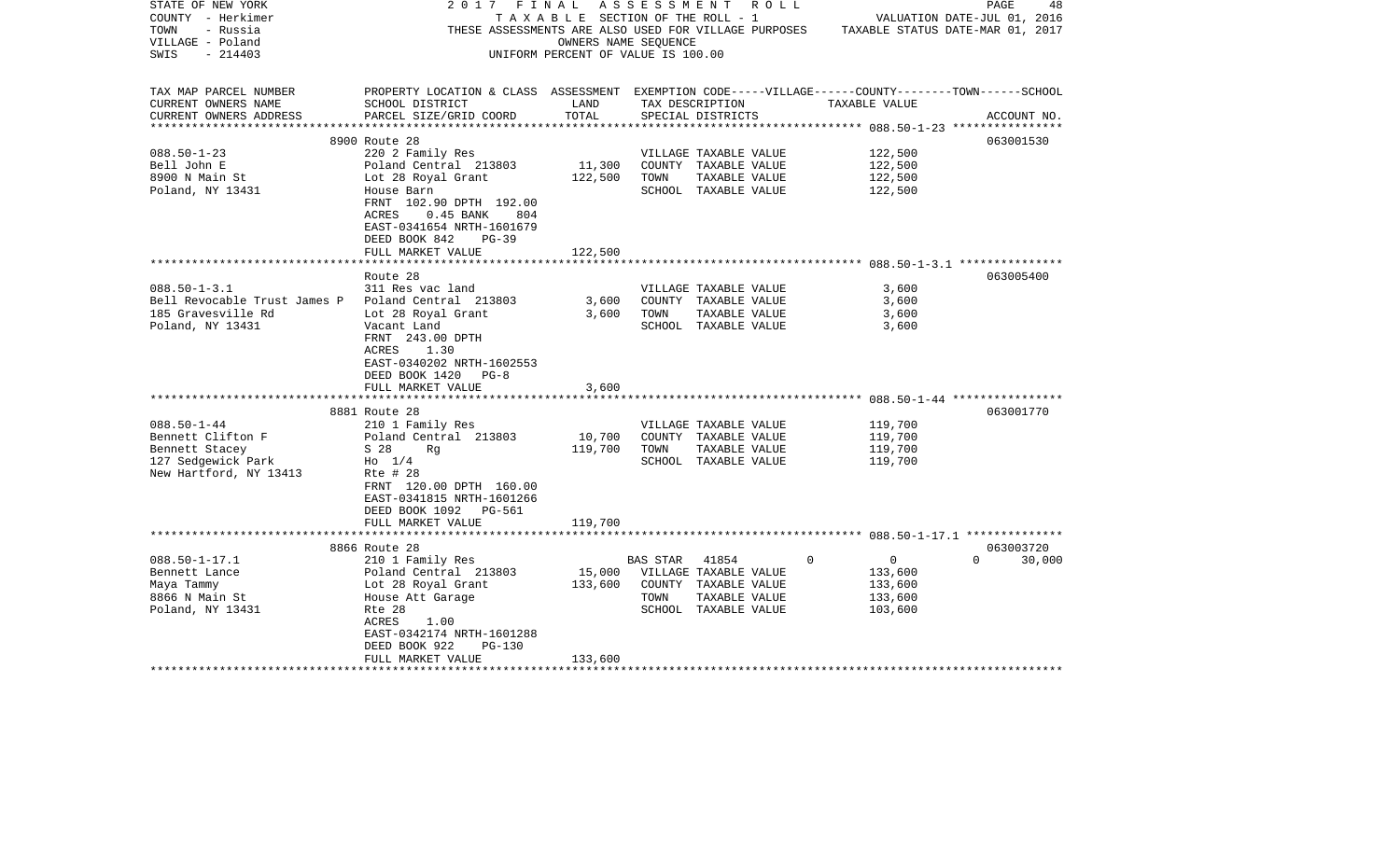| STATE OF NEW YORK      | 2017<br>FINAL                                                                                      |                                    | A S S E S S M E N T | ROLL ROLL                                            |          |                    | PAGE                             | 49     |
|------------------------|----------------------------------------------------------------------------------------------------|------------------------------------|---------------------|------------------------------------------------------|----------|--------------------|----------------------------------|--------|
| COUNTY - Herkimer      |                                                                                                    | TAXABLE SECTION OF THE ROLL - 1    |                     |                                                      |          |                    | VALUATION DATE-JUL 01, 2016      |        |
| TOWN<br>- Russia       |                                                                                                    |                                    |                     | THESE ASSESSMENTS ARE ALSO USED FOR VILLAGE PURPOSES |          |                    | TAXABLE STATUS DATE-MAR 01, 2017 |        |
| VILLAGE - Poland       |                                                                                                    | OWNERS NAME SEQUENCE               |                     |                                                      |          |                    |                                  |        |
| $-214403$<br>SWIS      |                                                                                                    | UNIFORM PERCENT OF VALUE IS 100.00 |                     |                                                      |          |                    |                                  |        |
|                        |                                                                                                    |                                    |                     |                                                      |          |                    |                                  |        |
|                        |                                                                                                    |                                    |                     |                                                      |          |                    |                                  |        |
| TAX MAP PARCEL NUMBER  | PROPERTY LOCATION & CLASS ASSESSMENT EXEMPTION CODE-----VILLAGE------COUNTY-------TOWN------SCHOOL |                                    |                     |                                                      |          |                    |                                  |        |
| CURRENT OWNERS NAME    | SCHOOL DISTRICT                                                                                    | LAND                               |                     | TAX DESCRIPTION                                      |          | TAXABLE VALUE      |                                  |        |
| CURRENT OWNERS ADDRESS | PARCEL SIZE/GRID COORD                                                                             | TOTAL                              |                     | SPECIAL DISTRICTS                                    |          |                    | ACCOUNT NO.                      |        |
|                        |                                                                                                    |                                    |                     |                                                      |          |                    |                                  |        |
|                        | Route 28                                                                                           |                                    |                     |                                                      |          |                    | 3003722                          |        |
| $088.50 - 1 - 17.2$    | 311 Res vac land                                                                                   |                                    |                     | VILLAGE TAXABLE VALUE                                |          | 800                |                                  |        |
| Beyel James W          | Poland Central 213803                                                                              | 800                                |                     | COUNTY TAXABLE VALUE                                 |          | 800                |                                  |        |
| Beyel Dora B           | Lot 28 Royal Grant                                                                                 | 800                                | TOWN                | TAXABLE VALUE                                        |          | 800                |                                  |        |
| Box 301                | Vacant Land                                                                                        |                                    |                     | SCHOOL TAXABLE VALUE                                 |          | 800                |                                  |        |
| Poland, NY 13431       | FRNT 100.70 DPTH 92.50                                                                             |                                    |                     |                                                      |          |                    |                                  |        |
|                        | EAST-0341989 NRTH-1601585                                                                          |                                    |                     |                                                      |          |                    |                                  |        |
|                        | DEED BOOK 722<br>$PG-15$                                                                           |                                    |                     |                                                      |          |                    |                                  |        |
|                        | FULL MARKET VALUE                                                                                  | 800                                |                     |                                                      |          |                    |                                  |        |
|                        |                                                                                                    | * * * * * * * * * *                |                     |                                                      |          |                    |                                  |        |
|                        | 8884 Route 28                                                                                      |                                    |                     |                                                      |          |                    | 063000420                        |        |
| $088.50 - 1 - 20$      | 210 1 Family Res                                                                                   |                                    |                     | VILLAGE TAXABLE VALUE                                |          | 122,000            |                                  |        |
| Beyel James W          | Poland Central 213803                                                                              | 11,100                             |                     | COUNTY TAXABLE VALUE                                 |          | 122,000            |                                  |        |
| Beyel Dora B           | Lot 28 Royal Grant                                                                                 | 122,000                            | TOWN                | TAXABLE VALUE                                        |          | 122,000            |                                  |        |
| PO Box 301             | House & Barn                                                                                       |                                    |                     | SCHOOL TAXABLE VALUE                                 |          | 122,000            |                                  |        |
| Poland, NY 13431       | Rte 28                                                                                             |                                    |                     |                                                      |          |                    |                                  |        |
|                        | FRNT 100.70 DPTH 185.00                                                                            |                                    |                     |                                                      |          |                    |                                  |        |
|                        | 0.49<br>ACRES                                                                                      |                                    |                     |                                                      |          |                    |                                  |        |
|                        | EAST-0341903 NRTH-1601482                                                                          |                                    |                     |                                                      |          |                    |                                  |        |
|                        | DEED BOOK 00644 PG-01006                                                                           |                                    |                     |                                                      |          |                    |                                  |        |
|                        | FULL MARKET VALUE                                                                                  | 122,000                            |                     |                                                      |          |                    |                                  |        |
|                        |                                                                                                    |                                    |                     |                                                      |          |                    |                                  |        |
|                        | 8989 Route 28                                                                                      |                                    |                     |                                                      |          |                    | 063005490                        |        |
| $088.50 - 1 - 69.3$    | 210 1 Family Res                                                                                   |                                    | BAS STAR            | 41854                                                | $\Omega$ | $\mathsf{O}$       | $\Omega$                         | 30,000 |
| Brennan Timothy G      | Poland Central 213803                                                                              | 44,100                             |                     | VILLAGE TAXABLE VALUE                                |          | 282,000            |                                  |        |
| Attn: Gay Brennan      | Lot 28 Royal Grant                                                                                 | 282,000                            |                     | COUNTY TAXABLE VALUE                                 |          | 282,000            |                                  |        |
| PO Box 55              | Building                                                                                           |                                    | TOWN                | TAXABLE VALUE                                        |          | 282,000            |                                  |        |
| Poland, NY 13431       | ACRES 15.49                                                                                        |                                    |                     | SCHOOL TAXABLE VALUE                                 |          | 252,000            |                                  |        |
|                        | EAST-0340000 NRTH-1601921                                                                          |                                    |                     |                                                      |          |                    |                                  |        |
|                        | DEED BOOK 00829 PG-00266                                                                           |                                    |                     |                                                      |          |                    |                                  |        |
|                        | FULL MARKET VALUE                                                                                  | 282,000                            |                     |                                                      |          |                    |                                  |        |
|                        |                                                                                                    |                                    |                     |                                                      |          |                    |                                  |        |
|                        | 14 Case St                                                                                         |                                    |                     |                                                      |          |                    | 063002340                        |        |
| $088.50 - 1 - 50$      |                                                                                                    |                                    |                     |                                                      | $\Omega$ | $\mathbf 0$        | $\Omega$                         |        |
|                        | 210 1 Family Res                                                                                   | 9,200                              | ENH STAR            | 41834                                                |          | 60,700             |                                  | 60,700 |
| Broadbent Gary Allen   | Poland Central 213803                                                                              |                                    |                     | VILLAGE TAXABLE VALUE                                |          |                    |                                  |        |
| Case St                | Lot 28<br>Rg                                                                                       | 60,700                             |                     | COUNTY TAXABLE VALUE                                 |          | 60,700             |                                  |        |
| PO Box 54              | House                                                                                              |                                    | TOWN                | TAXABLE VALUE                                        |          | 60,700<br>$\Omega$ |                                  |        |
| Poland, NY 13431       | FRNT 109.50 DPTH<br>87.00                                                                          |                                    |                     | SCHOOL TAXABLE VALUE                                 |          |                    |                                  |        |
|                        | 0.26<br>ACRES                                                                                      |                                    |                     |                                                      |          |                    |                                  |        |
|                        | EAST-0342089 NRTH-1600885                                                                          |                                    |                     |                                                      |          |                    |                                  |        |
|                        | DEED BOOK 799<br>PG-303                                                                            |                                    |                     |                                                      |          |                    |                                  |        |
|                        | FULL MARKET VALUE                                                                                  | 60,700                             |                     |                                                      |          |                    |                                  |        |
|                        |                                                                                                    |                                    |                     |                                                      |          |                    |                                  |        |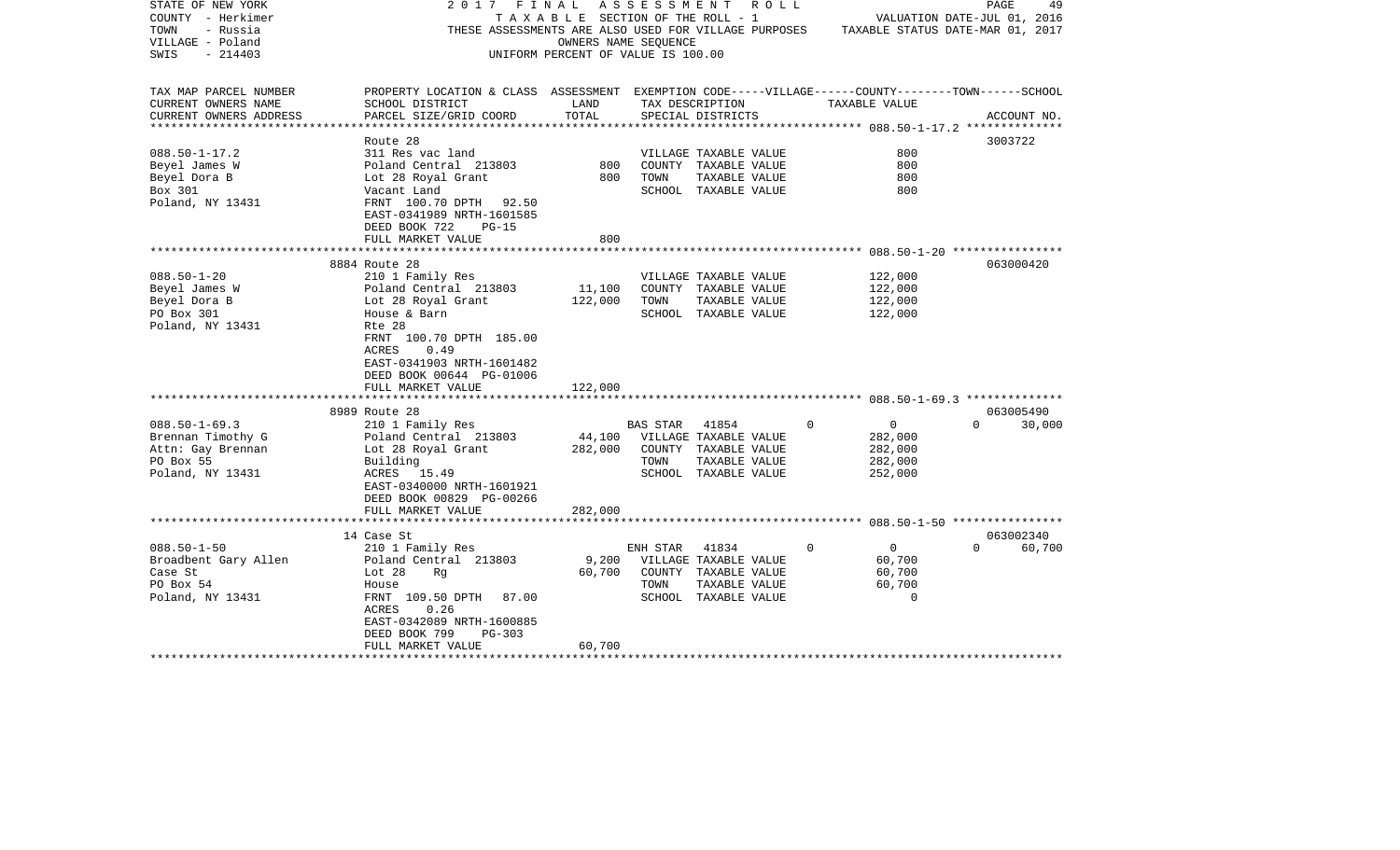| STATE OF NEW YORK<br>COUNTY - Herkimer<br>- Russia<br>TOWN<br>VILLAGE - Poland<br>$-214403$<br>SWIS    | 2017<br>THESE ASSESSMENTS ARE ALSO USED FOR VILLAGE PURPOSES                                                                                                                                       | FINAL<br>TAXABLE SECTION OF THE ROLL - 1<br>OWNERS NAME SEQUENCE<br>UNIFORM PERCENT OF VALUE IS 100.00 | ASSESSMENT                                                           |                                                                                                 | R O L L | TAXABLE STATUS DATE-MAR 01, 2017                                                        |                               | PAGE<br>50<br>VALUATION DATE-JUL 01, 2016 |
|--------------------------------------------------------------------------------------------------------|----------------------------------------------------------------------------------------------------------------------------------------------------------------------------------------------------|--------------------------------------------------------------------------------------------------------|----------------------------------------------------------------------|-------------------------------------------------------------------------------------------------|---------|-----------------------------------------------------------------------------------------|-------------------------------|-------------------------------------------|
| TAX MAP PARCEL NUMBER<br>CURRENT OWNERS NAME<br>CURRENT OWNERS ADDRESS                                 | PROPERTY LOCATION & CLASS ASSESSMENT EXEMPTION CODE-----VILLAGE------COUNTY-------TOWN------SCHOOL<br>SCHOOL DISTRICT<br>PARCEL SIZE/GRID COORD                                                    | LAND<br>TOTAL                                                                                          |                                                                      | TAX DESCRIPTION<br>SPECIAL DISTRICTS                                                            |         | TAXABLE VALUE                                                                           |                               | ACCOUNT NO.                               |
|                                                                                                        | 8805 Route 28                                                                                                                                                                                      |                                                                                                        |                                                                      |                                                                                                 |         |                                                                                         |                               | 063000600                                 |
| $088.58 - 1 - 16$                                                                                      | 210 1 Family Res                                                                                                                                                                                   |                                                                                                        | BAS STAR                                                             | 41854                                                                                           |         | $\mathbf 0$<br>0                                                                        | $\Omega$                      | 30,000                                    |
| Bronson Patricia A<br>Bronson Janelle A<br>1012 Grant Rd<br>Cold Brook, NY 13324                       | Poland Central 213803<br>Lot 28 Royal Grant<br>House Garage<br>Rte 28<br>FRNT 122.00 DPTH 187.60<br>ACRES<br>0.53                                                                                  | 12,100<br>133,000                                                                                      | TOWN                                                                 | VILLAGE TAXABLE VALUE<br>COUNTY TAXABLE VALUE<br>TAXABLE VALUE<br>SCHOOL TAXABLE VALUE          |         | 133,000<br>133,000<br>133,000<br>103,000                                                |                               |                                           |
|                                                                                                        | EAST-0342708 NRTH-1600161                                                                                                                                                                          |                                                                                                        |                                                                      |                                                                                                 |         |                                                                                         |                               |                                           |
|                                                                                                        | DEED BOOK 1363<br>PG-287<br>FULL MARKET VALUE                                                                                                                                                      | 133,000                                                                                                |                                                                      |                                                                                                 |         |                                                                                         |                               |                                           |
|                                                                                                        | * * * * * * * * * * * * * * * * * * *                                                                                                                                                              | ***********                                                                                            |                                                                      |                                                                                                 |         |                                                                                         |                               |                                           |
|                                                                                                        | Mill St                                                                                                                                                                                            |                                                                                                        |                                                                      |                                                                                                 |         |                                                                                         |                               | 063001890                                 |
| $088.50 - 1 - 58$                                                                                      | 312 Vac w/imprv                                                                                                                                                                                    |                                                                                                        |                                                                      | VILLAGE TAXABLE VALUE                                                                           |         | 5,500                                                                                   |                               |                                           |
| Brown Living Trust William A                                                                           | Poland Central 213803                                                                                                                                                                              | 200                                                                                                    |                                                                      | COUNTY TAXABLE VALUE                                                                            |         | 5,500                                                                                   |                               |                                           |
| Brown Living Trust Kathleen L N 28<br>6251 Cavanaugh Rd<br>Marcy, NY 13403                             | R G<br>Lot $1/16$<br>Mill St<br>94.30 DPTH<br>30.08<br>FRNT<br>EAST-0342223 NRTH-1600768<br>DEED BOOK 947<br>$PG-92$                                                                               | 5,500                                                                                                  | TOWN                                                                 | TAXABLE VALUE<br>SCHOOL TAXABLE VALUE                                                           |         | 5,500<br>5,500                                                                          |                               |                                           |
|                                                                                                        | FULL MARKET VALUE                                                                                                                                                                                  | 5,500                                                                                                  |                                                                      |                                                                                                 |         |                                                                                         |                               |                                           |
|                                                                                                        | *********************                                                                                                                                                                              | ************                                                                                           |                                                                      |                                                                                                 |         |                                                                                         |                               |                                           |
|                                                                                                        | 14 Mill St                                                                                                                                                                                         |                                                                                                        |                                                                      |                                                                                                 |         |                                                                                         |                               | 063001830                                 |
| $088.50 - 1 - 59$                                                                                      | 210 1 Family Res                                                                                                                                                                                   |                                                                                                        |                                                                      | VILLAGE TAXABLE VALUE                                                                           |         | 78,600                                                                                  |                               |                                           |
| Brown Living Trust William A                                                                           | Poland Central 213803                                                                                                                                                                              | 8,800<br>78,600                                                                                        | TOWN                                                                 | COUNTY TAXABLE VALUE                                                                            |         | 78,600<br>78,600                                                                        |                               |                                           |
| Brown Living Trust Kathleen L Lot 28 Royal Grant<br>6251 Cavanaugh Rd<br>Marcy, NY 13403               | House<br>Mill St<br>FRNT<br>94.30 DPTH 108.00<br>0.23<br>ACRES<br>EAST-0342261 NRTH-1600717<br>DEED BOOK 947<br>PG-92                                                                              |                                                                                                        |                                                                      | TAXABLE VALUE<br>SCHOOL TAXABLE VALUE                                                           |         | 78,600                                                                                  |                               |                                           |
|                                                                                                        | FULL MARKET VALUE                                                                                                                                                                                  | 78,600                                                                                                 |                                                                      |                                                                                                 |         |                                                                                         |                               |                                           |
|                                                                                                        |                                                                                                                                                                                                    |                                                                                                        |                                                                      |                                                                                                 |         |                                                                                         |                               |                                           |
| $088.50 - 1 - 52$<br>Burritt Richard<br>Burritt Judith<br>23 Case St<br>PO Box 223<br>Poland, NY 13431 | 23 Case St<br>210 1 Family Res<br>Poland Central 213803<br>Lot 28 Royal Grant<br>House Gar<br>FRNT 190.00 DPTH<br>96.00<br>0.39<br>ACRES<br>EAST-0342087 NRTH-1600712<br>DEED BOOK 728<br>$PG-303$ |                                                                                                        | VET WAR C 41122<br>10,700 VET WAR T 41123<br>49,000 ENH STAR<br>TOWN | 41834<br>VILLAGE TAXABLE VALUE<br>COUNTY TAXABLE VALUE<br>TAXABLE VALUE<br>SCHOOL TAXABLE VALUE | 7,350   | 7,350<br>0<br>$\mathbf 0$<br>$\mathbf 0$<br>0<br>41,650<br>41,650<br>41,650<br>$\Omega$ | $\Omega$<br>7,350<br>$\Omega$ | 063000480<br>0<br>0<br>49,000             |
|                                                                                                        | FULL MARKET VALUE<br>******************                                                                                                                                                            | 49,000                                                                                                 |                                                                      |                                                                                                 |         |                                                                                         |                               |                                           |
|                                                                                                        |                                                                                                                                                                                                    |                                                                                                        |                                                                      |                                                                                                 |         |                                                                                         |                               |                                           |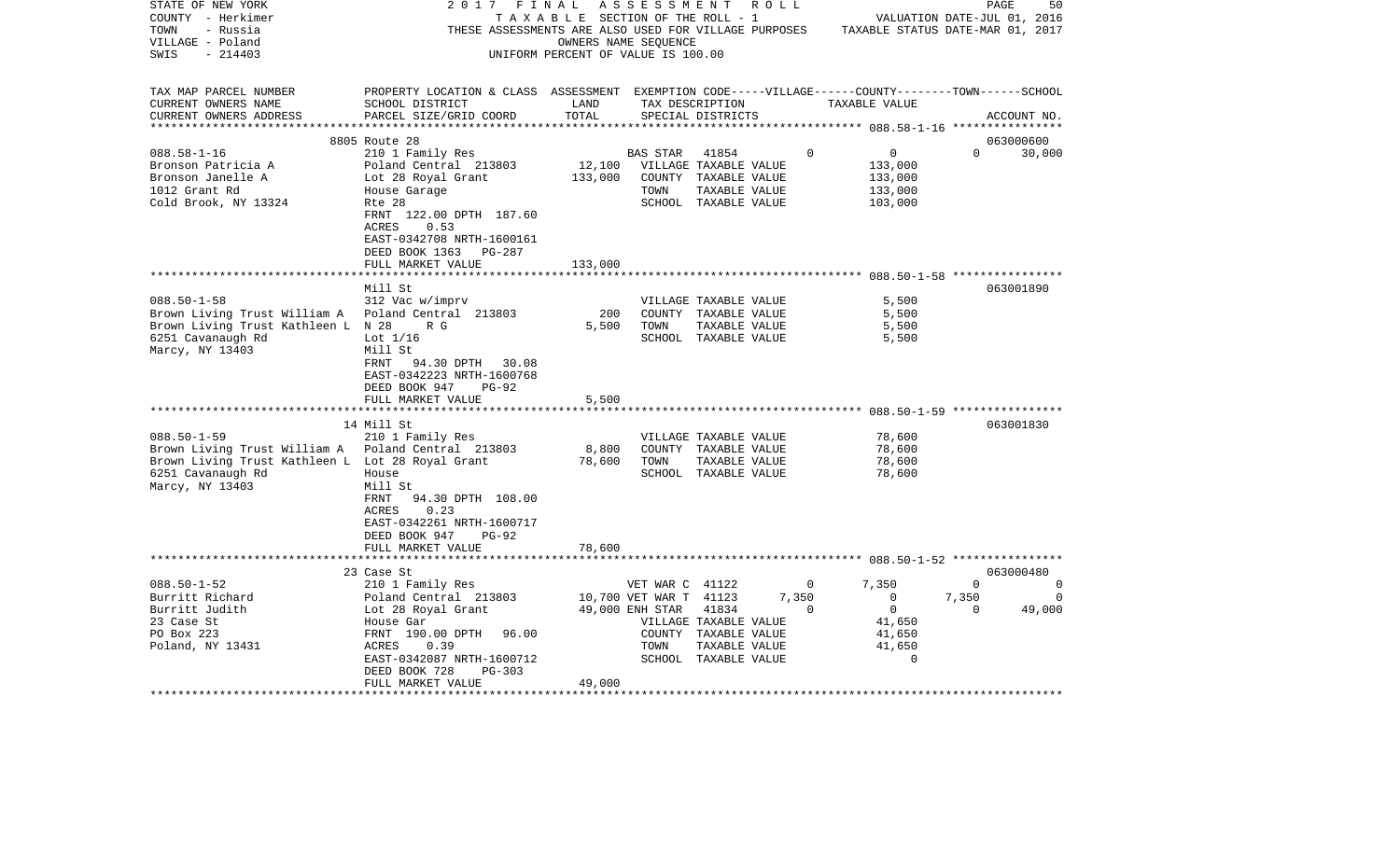| STATE OF NEW YORK        | 2017<br>FINAL                                                                                      |                  | A S S E S S M E N T A O L L                                                           |          |                | PAGE                        | 51     |
|--------------------------|----------------------------------------------------------------------------------------------------|------------------|---------------------------------------------------------------------------------------|----------|----------------|-----------------------------|--------|
| COUNTY - Herkimer        |                                                                                                    |                  | TAXABLE SECTION OF THE ROLL - 1                                                       |          |                | VALUATION DATE-JUL 01, 2016 |        |
| TOWN<br>- Russia         |                                                                                                    |                  | THESE ASSESSMENTS ARE ALSO USED FOR VILLAGE PURPOSES TAXABLE STATUS DATE-MAR 01, 2017 |          |                |                             |        |
| VILLAGE - Poland         |                                                                                                    |                  | OWNERS NAME SEQUENCE                                                                  |          |                |                             |        |
| SWIS<br>$-214403$        |                                                                                                    |                  | UNIFORM PERCENT OF VALUE IS 100.00                                                    |          |                |                             |        |
|                          |                                                                                                    |                  |                                                                                       |          |                |                             |        |
|                          |                                                                                                    |                  |                                                                                       |          |                |                             |        |
| TAX MAP PARCEL NUMBER    | PROPERTY LOCATION & CLASS ASSESSMENT EXEMPTION CODE-----VILLAGE------COUNTY-------TOWN------SCHOOL |                  |                                                                                       |          |                |                             |        |
| CURRENT OWNERS NAME      | SCHOOL DISTRICT                                                                                    | LAND             | TAX DESCRIPTION                                                                       |          | TAXABLE VALUE  |                             |        |
| CURRENT OWNERS ADDRESS   | PARCEL SIZE/GRID COORD                                                                             | TOTAL            | SPECIAL DISTRICTS                                                                     |          |                | ACCOUNT NO.                 |        |
| ************************ |                                                                                                    |                  |                                                                                       |          |                |                             |        |
|                          | 8804 Route 28                                                                                      |                  |                                                                                       |          |                | 063003690                   |        |
| $088.59 - 1 - 2$         | 210 1 Family Res                                                                                   |                  | VILLAGE TAXABLE VALUE                                                                 |          | 119,000        |                             |        |
| Caneen John F            | Poland Central 213803                                                                              | 10,800           | COUNTY TAXABLE VALUE                                                                  |          | 119,000        |                             |        |
| Caneen Margaret G        | Lot 28 Royal Grant                                                                                 | 119,000          | TOWN<br>TAXABLE VALUE                                                                 |          | 119,000        |                             |        |
| Box 413                  | House Garage                                                                                       |                  | SCHOOL TAXABLE VALUE                                                                  |          | 119,000        |                             |        |
| Poland, NY 13431         | Rte 28                                                                                             |                  |                                                                                       |          |                |                             |        |
|                          | FRNT 106.10 DPTH 160.00                                                                            |                  |                                                                                       |          |                |                             |        |
|                          | ACRES<br>0.40                                                                                      |                  |                                                                                       |          |                |                             |        |
|                          | EAST-0342912 NRTH-1600239                                                                          |                  |                                                                                       |          |                |                             |        |
|                          | DEED BOOK 698<br>PG-947                                                                            |                  |                                                                                       |          |                |                             |        |
|                          | FULL MARKET VALUE                                                                                  | 119,000          |                                                                                       |          |                |                             |        |
|                          |                                                                                                    |                  |                                                                                       |          |                |                             |        |
|                          | 8917 Route 28                                                                                      |                  |                                                                                       |          |                | 063000510                   |        |
| $088.50 - 1 - 39$        | 210 1 Family Res                                                                                   |                  | BAS STAR<br>41854                                                                     | $\Omega$ | $\overline{0}$ | $\Omega$                    | 30,000 |
| Carr Robert G            | Poland Central 213803                                                                              |                  | VILLAGE TAXABLE VALUE                                                                 |          | 74,000         |                             |        |
| RR1 Box 314              |                                                                                                    | 15,400<br>74,000 | COUNTY TAXABLE VALUE                                                                  |          | 74,000         |                             |        |
|                          | Lot 28 Royal Grant                                                                                 |                  |                                                                                       |          |                |                             |        |
| Poland, NY 13431         | House Shed                                                                                         |                  | TOWN<br>TAXABLE VALUE                                                                 |          | 74,000         |                             |        |
|                          | ACRES<br>1.10                                                                                      |                  | SCHOOL TAXABLE VALUE                                                                  |          | 44,000         |                             |        |
|                          | EAST-0341203 NRTH-1601670                                                                          |                  |                                                                                       |          |                |                             |        |
|                          | DEED BOOK 771<br>PG-581                                                                            |                  |                                                                                       |          |                |                             |        |
|                          | FULL MARKET VALUE                                                                                  | 74,000           |                                                                                       |          |                |                             |        |
|                          |                                                                                                    |                  |                                                                                       |          |                |                             |        |
|                          | 8895 Route 28                                                                                      |                  |                                                                                       |          |                | 063001230                   |        |
| $088.50 - 1 - 41$        | 210 1 Family Res                                                                                   |                  | BAS STAR 41854                                                                        | $\Omega$ | $\overline{0}$ | $\Omega$                    | 30,000 |
| Cavano Paul J            | Poland Central 213803                                                                              |                  | 14,500 VILLAGE TAXABLE VALUE                                                          |          | 96,000         |                             |        |
| Box 174                  | Lot 28 Royal Grant                                                                                 | 96,000           | COUNTY TAXABLE VALUE                                                                  |          | 96,000         |                             |        |
| Poland, NY 13431         | House Garage                                                                                       |                  | TOWN<br>TAXABLE VALUE                                                                 |          | 96,000         |                             |        |
|                          | Rte 28                                                                                             |                  | SCHOOL TAXABLE VALUE                                                                  |          | 66,000         |                             |        |
|                          | FRNT 140.00 DPTH 284.00                                                                            |                  |                                                                                       |          |                |                             |        |
|                          | $0.87$ BANK<br>ACRES<br>250                                                                        |                  |                                                                                       |          |                |                             |        |
|                          | EAST-0341539 NRTH-1601413                                                                          |                  |                                                                                       |          |                |                             |        |
|                          | DEED BOOK 00540 PG-00183                                                                           |                  |                                                                                       |          |                |                             |        |
|                          | FULL MARKET VALUE                                                                                  | 96,000           |                                                                                       |          |                |                             |        |
|                          |                                                                                                    |                  |                                                                                       |          |                |                             |        |
|                          | Millington Ave                                                                                     |                  |                                                                                       |          |                |                             |        |
| $088.50 - 1 - 7.4$       | 314 Rural vac<10                                                                                   |                  | VILLAGE TAXABLE VALUE                                                                 |          | 2,300          |                             |        |
| Chauvin Michael          | Poland Central 213803                                                                              | 2,300            | COUNTY TAXABLE VALUE                                                                  |          | 2,300          |                             |        |
| Taft Hazel E             | ACRES<br>0.66                                                                                      | 2,300            | TOWN<br>TAXABLE VALUE                                                                 |          | 2,300          |                             |        |
| PO Box 624               | EAST-0342508 NRTH-1601731                                                                          |                  | SCHOOL TAXABLE VALUE                                                                  |          | 2,300          |                             |        |
| Poland, NY 13431         | DEED BOOK 946<br>$PG-99$                                                                           |                  |                                                                                       |          |                |                             |        |
|                          | FULL MARKET VALUE                                                                                  | 2,300            |                                                                                       |          |                |                             |        |
|                          |                                                                                                    |                  |                                                                                       |          |                |                             |        |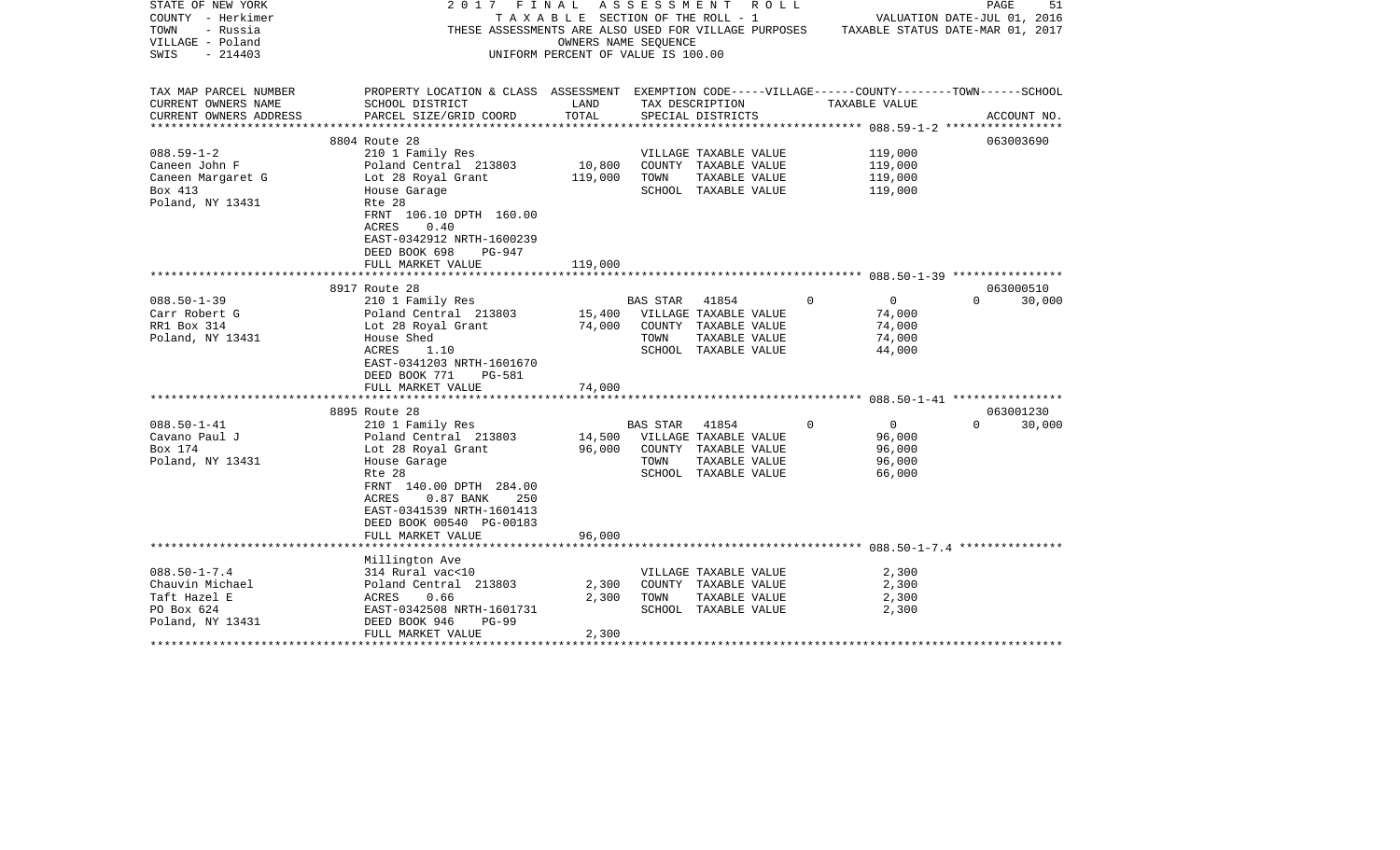| STATE OF NEW YORK      | 2017                                                                                               | FINAL                              | ASSESSMENT ROLL       |                       |        |                                       |          | PAGE<br>52                  |
|------------------------|----------------------------------------------------------------------------------------------------|------------------------------------|-----------------------|-----------------------|--------|---------------------------------------|----------|-----------------------------|
| COUNTY - Herkimer      |                                                                                                    | TAXABLE SECTION OF THE ROLL - 1    |                       |                       |        |                                       |          | VALUATION DATE-JUL 01, 2016 |
| - Russia<br>TOWN       | THESE ASSESSMENTS ARE ALSO USED FOR VILLAGE PURPOSES                                               |                                    |                       |                       |        | TAXABLE STATUS DATE-MAR 01, 2017      |          |                             |
| VILLAGE - Poland       |                                                                                                    |                                    | OWNERS NAME SEQUENCE  |                       |        |                                       |          |                             |
| $-214403$<br>SWIS      |                                                                                                    | UNIFORM PERCENT OF VALUE IS 100.00 |                       |                       |        |                                       |          |                             |
|                        |                                                                                                    |                                    |                       |                       |        |                                       |          |                             |
| TAX MAP PARCEL NUMBER  | PROPERTY LOCATION & CLASS ASSESSMENT EXEMPTION CODE-----VILLAGE------COUNTY-------TOWN------SCHOOL |                                    |                       |                       |        |                                       |          |                             |
| CURRENT OWNERS NAME    | SCHOOL DISTRICT                                                                                    | LAND                               |                       | TAX DESCRIPTION       |        | TAXABLE VALUE                         |          |                             |
| CURRENT OWNERS ADDRESS | PARCEL SIZE/GRID COORD                                                                             | TOTAL                              |                       | SPECIAL DISTRICTS     |        |                                       |          | ACCOUNT NO.                 |
| ********************** |                                                                                                    |                                    |                       |                       |        |                                       |          |                             |
|                        | 39 Millington Ave                                                                                  |                                    |                       |                       |        |                                       |          | 063004410                   |
| $088.50 - 1 - 11$      | 210 1 Family Res                                                                                   |                                    | VET COM C 41132       |                       | 0      | 15,000                                | $\Omega$ | 0                           |
| Chauvin Michael        | Poland Central 213803                                                                              |                                    | 8,800 VET COM T 41133 |                       | 20,000 | 0                                     | 20,000   | $\mathbf 0$                 |
| Taft Hazel E           | Lot 28 Royal Grant                                                                                 |                                    | 121,000 BAS STAR      | 41854                 | 0      | $\mathbf 0$                           | 0        | 30,000                      |
| PO Box 624             | House Garage                                                                                       |                                    |                       | VILLAGE TAXABLE VALUE |        | 101,000                               |          |                             |
| Poland, NY 13431       | FRNT 110.00 DPTH 202.00                                                                            |                                    |                       | COUNTY TAXABLE VALUE  |        | 106,000                               |          |                             |
|                        | 0.23<br>ACRES                                                                                      |                                    | TOWN                  | TAXABLE VALUE         |        | 101,000                               |          |                             |
|                        | EAST-0342658 NRTH-1601683                                                                          |                                    |                       | SCHOOL TAXABLE VALUE  |        | 91,000                                |          |                             |
|                        | DEED BOOK 946<br>PG-96                                                                             |                                    |                       |                       |        |                                       |          |                             |
|                        | FULL MARKET VALUE                                                                                  | 121,000                            |                       |                       |        |                                       |          |                             |
|                        |                                                                                                    |                                    |                       |                       |        |                                       |          |                             |
|                        | Bushpasture Ln                                                                                     |                                    |                       |                       |        |                                       |          |                             |
| $088.50 - 1 - 7.5$     | 310 Res Vac                                                                                        |                                    |                       | VILLAGE TAXABLE VALUE |        | 800                                   |          |                             |
| Chauvin Michael E      | Poland Central 213803                                                                              | 800                                |                       | COUNTY TAXABLE VALUE  |        | 800                                   |          |                             |
| Taft Hazel E           | 0.80<br>ACRES                                                                                      | 800                                | TOWN                  | TAXABLE VALUE         |        | 800                                   |          |                             |
| PO Box 624             | EAST-0342552 NRTH-1601905                                                                          |                                    |                       | SCHOOL TAXABLE VALUE  |        | 800                                   |          |                             |
| Poland, NY 13431       | DEED BOOK 1511<br>PG-574                                                                           |                                    |                       |                       |        |                                       |          |                             |
|                        | FULL MARKET VALUE                                                                                  | 800                                |                       |                       |        |                                       |          |                             |
|                        |                                                                                                    |                                    |                       |                       |        |                                       |          |                             |
|                        | 137 Route 8                                                                                        |                                    |                       |                       |        |                                       |          | 063001710                   |
| $088.43 - 1 - 8$       | 210 1 Family Res                                                                                   |                                    |                       | VILLAGE TAXABLE VALUE |        | 71,000                                |          |                             |
| Clark Brandi C         | Poland Central 213803                                                                              | 12,700                             |                       | COUNTY TAXABLE VALUE  |        | 71,000                                |          |                             |
| 137 Route 8            | Lot 44 Royal Grant                                                                                 | 71,000                             | TOWN                  | TAXABLE VALUE         |        | 71,000                                |          |                             |
| Poland, NY 13431       | House Garage                                                                                       |                                    |                       | SCHOOL TAXABLE VALUE  |        | 71,000                                |          |                             |
|                        | FRNT 170.00 DPTH 112.00                                                                            |                                    |                       |                       |        |                                       |          |                             |
|                        | 0.60<br>ACRES                                                                                      |                                    |                       |                       |        |                                       |          |                             |
|                        | EAST-0344077 NRTH-1603091                                                                          |                                    |                       |                       |        |                                       |          |                             |
|                        | DEED BOOK 1606<br>PG-584                                                                           |                                    |                       |                       |        |                                       |          |                             |
|                        | FULL MARKET VALUE                                                                                  | 71,000                             |                       |                       |        |                                       |          |                             |
|                        | *******************                                                                                |                                    |                       |                       |        | ******** 088.50-1-51 **************** |          |                             |
|                        | 18 Case St                                                                                         |                                    |                       |                       |        |                                       |          | 063003420                   |
| $088.50 - 1 - 51$      | 210 1 Family Res                                                                                   |                                    |                       | VILLAGE TAXABLE VALUE |        | 92,000                                |          |                             |
| Clark William F Jr     | Poland Central 213803                                                                              | 9,700                              |                       | COUNTY TAXABLE VALUE  |        | 92,000                                |          |                             |
| 18 Case St             | Lot 28 Royal Grant                                                                                 | 92,000                             | TOWN                  | TAXABLE VALUE         |        | 92,000                                |          |                             |
| Poland, NY 13431       | House Garage                                                                                       |                                    |                       | SCHOOL TAXABLE VALUE  |        | 92,000                                |          |                             |
|                        | Case                                                                                               |                                    |                       |                       |        |                                       |          |                             |
|                        | 85.60<br>FRNT 130.05 DPTH                                                                          |                                    |                       |                       |        |                                       |          |                             |
|                        | ACRES<br>0.30                                                                                      |                                    |                       |                       |        |                                       |          |                             |
|                        | EAST-0341994 NRTH-1600816                                                                          |                                    |                       |                       |        |                                       |          |                             |
|                        | DEED BOOK 1551 PG-837                                                                              |                                    |                       |                       |        |                                       |          |                             |
|                        | FULL MARKET VALUE                                                                                  | 92,000                             |                       |                       |        |                                       |          |                             |
|                        |                                                                                                    |                                    |                       |                       |        |                                       |          |                             |
|                        | 37 Route 8                                                                                         |                                    |                       |                       |        |                                       |          | 063001950                   |
| $088.51 - 1 - 18$      | 210 1 Family Res                                                                                   |                                    |                       | VILLAGE TAXABLE VALUE |        | 61,400                                |          |                             |
| Coleman Robert         | Poland Central 213803                                                                              | 11,400                             |                       | COUNTY TAXABLE VALUE  |        | 61,400                                |          |                             |
| Coleman Josephine      | W 28<br>R G                                                                                        | 61,400                             | TOWN                  | TAXABLE VALUE         |        | 61,400                                |          |                             |
| PO Box 105             | $H_0$ 1/2                                                                                          |                                    |                       | SCHOOL TAXABLE VALUE  |        | 61,400                                |          |                             |
| Newport, NY 13416      | Rte #8                                                                                             |                                    |                       |                       |        |                                       |          |                             |
|                        | FRNT 127.50 DPTH 156.94                                                                            |                                    |                       |                       |        |                                       |          |                             |
|                        | EAST-0342940 NRTH-1601329                                                                          |                                    |                       |                       |        |                                       |          |                             |
|                        | DEED BOOK 1572<br>$PG-1$                                                                           |                                    |                       |                       |        |                                       |          |                             |
|                        | FULL MARKET VALUE                                                                                  | 61,400                             |                       |                       |        |                                       |          |                             |
|                        |                                                                                                    | ******                             |                       |                       |        |                                       |          |                             |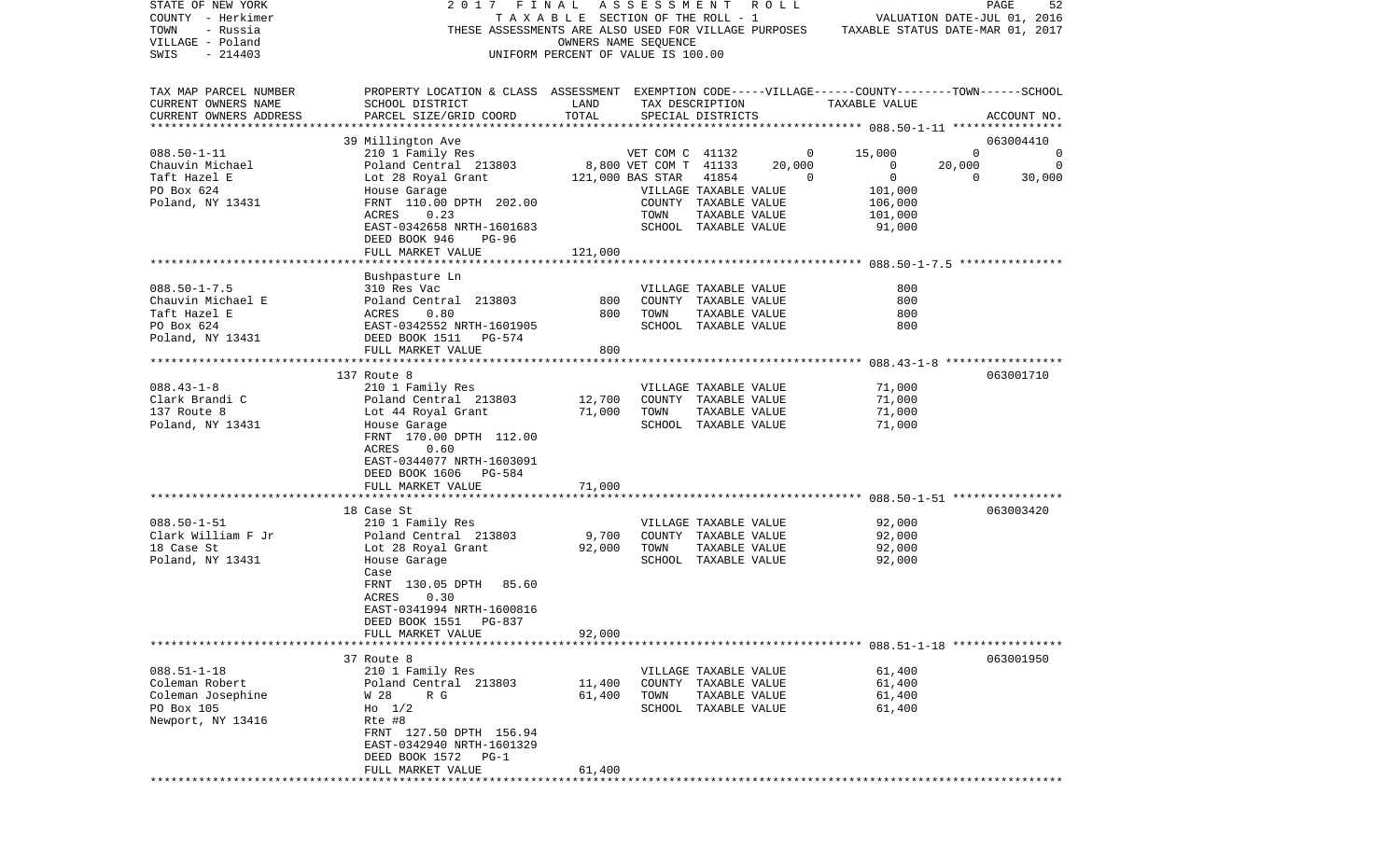| STATE OF NEW YORK                            | 2017                                                                                                                  | FINAL                                 | A S S E S S M E N T | R O L L                                              |          |                                  | PAGE     | 53          |
|----------------------------------------------|-----------------------------------------------------------------------------------------------------------------------|---------------------------------------|---------------------|------------------------------------------------------|----------|----------------------------------|----------|-------------|
| COUNTY - Herkimer                            |                                                                                                                       | T A X A B L E SECTION OF THE ROLL - 1 |                     |                                                      |          | VALUATION DATE-JUL 01, 2016      |          |             |
| TOWN<br>- Russia                             |                                                                                                                       |                                       |                     | THESE ASSESSMENTS ARE ALSO USED FOR VILLAGE PURPOSES |          | TAXABLE STATUS DATE-MAR 01, 2017 |          |             |
| VILLAGE - Poland                             |                                                                                                                       | OWNERS NAME SEQUENCE                  |                     |                                                      |          |                                  |          |             |
| $-214403$<br>SWIS                            |                                                                                                                       | UNIFORM PERCENT OF VALUE IS 100.00    |                     |                                                      |          |                                  |          |             |
|                                              |                                                                                                                       |                                       |                     |                                                      |          |                                  |          |             |
| TAX MAP PARCEL NUMBER<br>CURRENT OWNERS NAME | PROPERTY LOCATION & CLASS ASSESSMENT EXEMPTION CODE-----VILLAGE------COUNTY-------TOWN------SCHOOL<br>SCHOOL DISTRICT | LAND                                  |                     | TAX DESCRIPTION                                      |          |                                  |          |             |
| CURRENT OWNERS ADDRESS                       | PARCEL SIZE/GRID COORD                                                                                                | TOTAL                                 |                     | SPECIAL DISTRICTS                                    |          | TAXABLE VALUE                    |          | ACCOUNT NO. |
| **********************                       |                                                                                                                       |                                       |                     |                                                      |          |                                  |          |             |
|                                              | 8936 Route 28                                                                                                         |                                       |                     |                                                      |          |                                  |          | 063000690   |
| $088.50 - 1 - 28$                            | 210 1 Family Res                                                                                                      |                                       | ENH STAR            | 41834                                                | 0        | $\mathbf 0$                      | $\Omega$ | 65,500      |
| Cook Harold R                                | Poland Central 213803                                                                                                 | 7,700                                 |                     | VILLAGE TAXABLE VALUE                                |          | 79,200                           |          |             |
| 8936 N Main St                               | N 28<br>Rg                                                                                                            | 79,200                                | COUNTY              | TAXABLE VALUE                                        |          | 79,200                           |          |             |
| PO Box 192                                   | $H_0$ 1/2                                                                                                             |                                       | TOWN                | TAXABLE VALUE                                        |          | 79,200                           |          |             |
| Poland, NY 13431                             | Rte 28                                                                                                                |                                       |                     | SCHOOL TAXABLE VALUE                                 |          | 13,700                           |          |             |
|                                              | FRNT 132.00 DPTH 180.00                                                                                               |                                       |                     |                                                      |          |                                  |          |             |
|                                              | <b>ACRES</b><br>0.17                                                                                                  |                                       |                     |                                                      |          |                                  |          |             |
|                                              | EAST-0341073 NRTH-1602110                                                                                             |                                       |                     |                                                      |          |                                  |          |             |
|                                              | DEED BOOK 00546 PG-00422                                                                                              |                                       |                     |                                                      |          |                                  |          |             |
|                                              | FULL MARKET VALUE                                                                                                     | 79,200                                |                     |                                                      |          |                                  |          |             |
|                                              | **************                                                                                                        | **********                            |                     |                                                      |          |                                  |          |             |
|                                              | 79 Route 8                                                                                                            |                                       |                     |                                                      |          |                                  |          | 063003120   |
| $088.51 - 1 - 27$                            | 210 1 Family Res                                                                                                      |                                       | BAS STAR            | 41854                                                | $\Omega$ | $\mathbf 0$                      | $\Omega$ | 30,000      |
| Covey Becky                                  | Poland Central 213803                                                                                                 | 14,700                                |                     | VILLAGE TAXABLE VALUE                                |          | 64,000                           |          |             |
| PO Box 414                                   | Lot 28 Royal Grant                                                                                                    | 64,000                                |                     | COUNTY TAXABLE VALUE                                 |          | 64,000                           |          |             |
| Poland, NY 13431                             | House Garage                                                                                                          |                                       | TOWN                | TAXABLE VALUE                                        |          | 64,000                           |          |             |
|                                              | FRNT 132.00 DPTH 305.25                                                                                               |                                       |                     | SCHOOL TAXABLE VALUE                                 |          | 34,000                           |          |             |
|                                              | 0.93<br>ACRES                                                                                                         |                                       |                     |                                                      |          |                                  |          |             |
|                                              | EAST-0343309 NRTH-1602112                                                                                             |                                       |                     |                                                      |          |                                  |          |             |
|                                              | DEED BOOK 1249<br><b>PG-711</b>                                                                                       |                                       |                     |                                                      |          |                                  |          |             |
|                                              | FULL MARKET VALUE                                                                                                     | 64,000                                |                     |                                                      |          |                                  |          |             |
|                                              | ********************                                                                                                  |                                       |                     |                                                      |          |                                  |          |             |
|                                              | 38 Millington Ave                                                                                                     |                                       |                     |                                                      |          |                                  |          | 063004050   |
| $088.51 - 1 - 8$                             | 210 1 Family Res                                                                                                      |                                       | BAS STAR            | 41854                                                | $\Omega$ | 0                                | $\Omega$ | 30,000      |
| Crabtree John T                              | Poland Central 213803                                                                                                 | 12,900                                |                     | VILLAGE TAXABLE VALUE                                |          | 149,000                          |          |             |
| Crabtree Barbara L                           | Lot 28 Royal Grant                                                                                                    | 149,000                               |                     | COUNTY TAXABLE VALUE                                 |          | 149,000                          |          |             |
| 38 Millington Ave                            | House Garage                                                                                                          |                                       | TOWN                | TAXABLE VALUE                                        |          | 149,000                          |          |             |
| Poland, NY 13431                             | Millington                                                                                                            |                                       |                     | SCHOOL TAXABLE VALUE                                 |          | 119,000                          |          |             |
|                                              | FRNT 134.33 DPTH 204.60                                                                                               |                                       |                     |                                                      |          |                                  |          |             |
|                                              | BANK<br>415                                                                                                           |                                       |                     |                                                      |          |                                  |          |             |
|                                              | EAST-0342875 NRTH-1601555                                                                                             |                                       |                     |                                                      |          |                                  |          |             |
|                                              | DEED BOOK 766<br>PG-209                                                                                               |                                       |                     |                                                      |          |                                  |          |             |
|                                              | FULL MARKET VALUE                                                                                                     | 149,000                               |                     |                                                      |          |                                  |          |             |
|                                              |                                                                                                                       |                                       |                     |                                                      |          |                                  |          |             |
|                                              | 12 Sprague St                                                                                                         |                                       |                     |                                                      |          |                                  |          | 063001800   |
| $088.51 - 1 - 25$                            | 210 1 Family Res                                                                                                      |                                       | BAS STAR            | 41854                                                | $\Omega$ | 0                                | $\Omega$ | 30,000      |
| Dechiaro Anthony J                           | Poland Central 213803                                                                                                 | 9,700                                 |                     | VILLAGE TAXABLE VALUE                                |          | 95,000                           |          |             |
| Zumpano Erin E                               | Lot 28 Royal Grant                                                                                                    | 95,000                                | COUNTY              | TAXABLE VALUE                                        |          | 95,000                           |          |             |
| 12 Sprague St                                | House Garage                                                                                                          |                                       | TOWN                | TAXABLE VALUE<br>SCHOOL TAXABLE VALUE                |          | 95,000                           |          |             |
| Poland, NY 13431                             | FRNT 152.86 DPTH<br>85.52<br><b>ACRES</b><br>135                                                                      |                                       |                     |                                                      |          | 65,000                           |          |             |
|                                              | 0.30 BANK<br>EAST-0343145 NRTH-1601976                                                                                |                                       |                     |                                                      |          |                                  |          |             |
|                                              | DEED BOOK 1447<br>PG-684                                                                                              |                                       |                     |                                                      |          |                                  |          |             |
|                                              | FULL MARKET VALUE                                                                                                     | 95,000                                |                     |                                                      |          |                                  |          |             |
|                                              | *************                                                                                                         |                                       |                     |                                                      |          |                                  |          |             |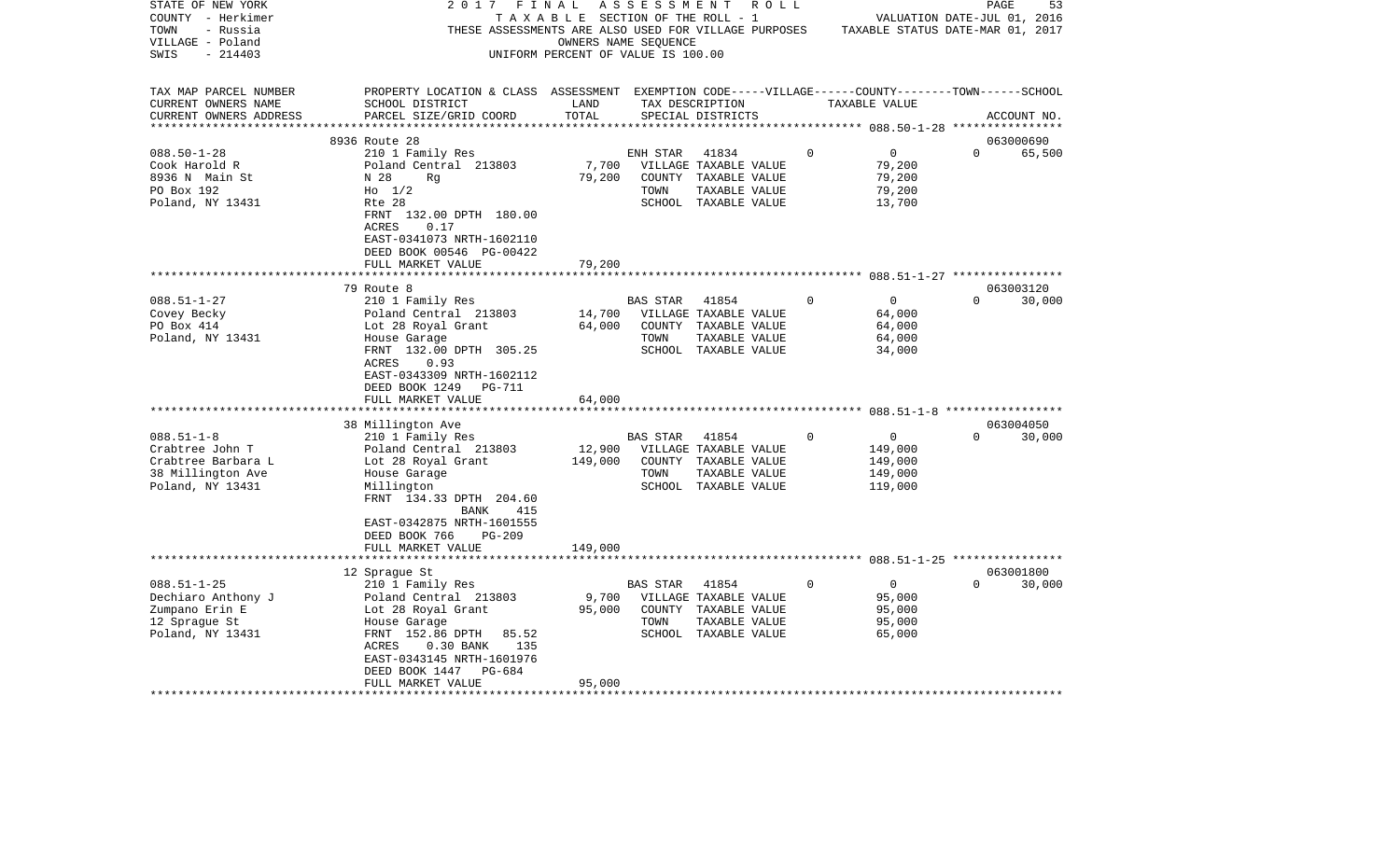| STATE OF NEW YORK                                 | 2017                                                                                               | FINAL                                 | A S S E S S M E N T R O L L  |                       |        |             |                                                                                                                      |          | PAGE<br>54  |
|---------------------------------------------------|----------------------------------------------------------------------------------------------------|---------------------------------------|------------------------------|-----------------------|--------|-------------|----------------------------------------------------------------------------------------------------------------------|----------|-------------|
| COUNTY - Herkimer<br>TOWN<br>- Russia             |                                                                                                    | T A X A B L E SECTION OF THE ROLL - 1 |                              |                       |        |             | VALUATION DATE-JUL 01, 2016<br>THESE ASSESSMENTS ARE ALSO USED FOR VILLAGE PURPOSES TAXABLE STATUS DATE-MAR 01, 2017 |          |             |
|                                                   |                                                                                                    |                                       | OWNERS NAME SEQUENCE         |                       |        |             |                                                                                                                      |          |             |
| VILLAGE - Poland<br>SWIS<br>$-214403$             |                                                                                                    | UNIFORM PERCENT OF VALUE IS 100.00    |                              |                       |        |             |                                                                                                                      |          |             |
|                                                   |                                                                                                    |                                       |                              |                       |        |             |                                                                                                                      |          |             |
| TAX MAP PARCEL NUMBER                             | PROPERTY LOCATION & CLASS ASSESSMENT EXEMPTION CODE-----VILLAGE------COUNTY-------TOWN------SCHOOL |                                       |                              |                       |        |             |                                                                                                                      |          |             |
| CURRENT OWNERS NAME                               | SCHOOL DISTRICT                                                                                    | LAND                                  |                              | TAX DESCRIPTION       |        |             | TAXABLE VALUE                                                                                                        |          |             |
| CURRENT OWNERS ADDRESS                            | PARCEL SIZE/GRID COORD                                                                             | TOTAL                                 |                              | SPECIAL DISTRICTS     |        |             |                                                                                                                      |          | ACCOUNT NO. |
|                                                   |                                                                                                    |                                       |                              |                       |        |             |                                                                                                                      |          |             |
|                                                   | 52 Route 8                                                                                         |                                       |                              |                       |        |             |                                                                                                                      |          | 063002280   |
| $088.51 - 1 - 43$                                 | 210 1 Family Res                                                                                   |                                       | BAS STAR                     | 41854                 |        | $\Omega$    | $\overline{0}$                                                                                                       | $\Omega$ | 30,000      |
| Dingman Robert                                    | Poland Central 213803                                                                              |                                       | 14,200 VILLAGE TAXABLE VALUE |                       |        |             | 79,600                                                                                                               |          |             |
| Christine Jones Mart                              | E 28<br>Rq                                                                                         | 79,600                                |                              | COUNTY TAXABLE VALUE  |        |             | 79,600                                                                                                               |          |             |
| 52 Cold Brook St                                  | $H_0$ 1                                                                                            |                                       | TOWN                         | TAXABLE VALUE         |        |             | 79,600                                                                                                               |          |             |
| Poland, NY 13431                                  | Rte 8                                                                                              |                                       |                              | SCHOOL TAXABLE VALUE  |        |             | 49,600                                                                                                               |          |             |
|                                                   | FRNT<br>42.00 DPTH 384.00                                                                          |                                       |                              |                       |        |             |                                                                                                                      |          |             |
|                                                   | 250<br>ACRES<br>$0.81$ BANK                                                                        |                                       |                              |                       |        |             |                                                                                                                      |          |             |
|                                                   | EAST-0343451 NRTH-1601514                                                                          |                                       |                              |                       |        |             |                                                                                                                      |          |             |
|                                                   | DEED BOOK 731<br>PG-132                                                                            |                                       |                              |                       |        |             |                                                                                                                      |          |             |
|                                                   | FULL MARKET VALUE                                                                                  | 79,600                                |                              |                       |        |             |                                                                                                                      |          |             |
|                                                   |                                                                                                    |                                       |                              |                       |        |             |                                                                                                                      |          |             |
|                                                   | 8955 Route 28                                                                                      |                                       |                              |                       |        |             |                                                                                                                      |          | 063002010   |
| $088.50 - 1 - 32$                                 | 210 1 Family Res                                                                                   |                                       | ENH STAR 41834               |                       |        | $\Omega$    | $\overline{0}$                                                                                                       | $\Omega$ | 65,500      |
| U88.50 + -.<br>Dippolito Carol M<br>-- * Moin St. | Poland Central 213803<br>Lot 28 Royal Grant                                                        |                                       | 13,600 VILLAGE TAXABLE VALUE |                       |        |             | 95,000                                                                                                               |          |             |
|                                                   |                                                                                                    | 95,000                                |                              | COUNTY TAXABLE VALUE  |        |             | 95,000                                                                                                               |          |             |
| Poland, NY 13431                                  | House Shed                                                                                         |                                       | TOWN                         | TAXABLE VALUE         |        |             | 95,000                                                                                                               |          |             |
|                                                   | FRNT 116.00 DPTH 300.00                                                                            |                                       |                              | SCHOOL TAXABLE VALUE  |        |             | 29,500                                                                                                               |          |             |
|                                                   | ACRES<br>0.70<br>EAST-0340659 NRTH-1602136                                                         |                                       |                              |                       |        |             |                                                                                                                      |          |             |
|                                                   | PG-756<br>DEED BOOK 1600                                                                           |                                       |                              |                       |        |             |                                                                                                                      |          |             |
|                                                   | FULL MARKET VALUE                                                                                  | 95,000                                |                              |                       |        |             |                                                                                                                      |          |             |
|                                                   |                                                                                                    |                                       |                              |                       |        |             |                                                                                                                      |          |             |
|                                                   | 8818 Route 28                                                                                      |                                       |                              |                       |        |             |                                                                                                                      |          | 063000840   |
| $088.51 - 1 - 59$                                 | 210 1 Family Res                                                                                   |                                       | VET WAR C 41122              |                       |        | $\mathbf 0$ | 9.000                                                                                                                | $\Omega$ | $\Omega$    |
| Ditata Patricia Mc Court                          | Poland Central 213803                                                                              |                                       | 14,100 VET WAR T 41123       |                       | 12,000 |             | $\overline{0}$                                                                                                       | 12,000   | $\Omega$    |
| PO Box 224                                        | Lot 28 Royal Grant                                                                                 |                                       | 128,000 BAS STAR             | 41854                 |        | 0           | $\overline{0}$                                                                                                       | $\Omega$ | 30,000      |
| Poland, NY 13431                                  | House Barn                                                                                         |                                       |                              | VILLAGE TAXABLE VALUE |        |             | 116,000                                                                                                              |          |             |
|                                                   | FRNT 155.00 DPTH 202.00                                                                            |                                       |                              | COUNTY TAXABLE VALUE  |        |             | 119,000                                                                                                              |          |             |
|                                                   | ACRES<br>0.77                                                                                      |                                       | TOWN                         | TAXABLE VALUE         |        |             | 116,000                                                                                                              |          |             |
|                                                   | EAST-0342818 NRTH-1600563                                                                          |                                       |                              | SCHOOL TAXABLE VALUE  |        |             | 98,000                                                                                                               |          |             |
|                                                   | DEED BOOK 00645 PG-00084                                                                           |                                       |                              |                       |        |             |                                                                                                                      |          |             |
|                                                   | FULL MARKET VALUE                                                                                  | 128,000                               |                              |                       |        |             |                                                                                                                      |          |             |
|                                                   |                                                                                                    |                                       |                              |                       |        |             |                                                                                                                      |          |             |
|                                                   | 46 Millington Ave                                                                                  |                                       |                              |                       |        |             |                                                                                                                      |          | 063001740   |
| $088.51 - 1 - 5$                                  | 210 1 Family Res                                                                                   |                                       |                              | VILLAGE TAXABLE VALUE |        |             | 56,900                                                                                                               |          |             |
| Drumheller Barbara A                              | Poland Central 213803                                                                              | 9,000                                 |                              | COUNTY TAXABLE VALUE  |        |             | 56,900                                                                                                               |          |             |
| 3 Cherry Dr                                       | Lot 28 Royal Grant                                                                                 | 56,900                                | TOWN                         | TAXABLE VALUE         |        |             | 56,900                                                                                                               |          |             |
| PO Box 190                                        | House Att Garage                                                                                   |                                       |                              | SCHOOL TAXABLE VALUE  |        |             | 56,900                                                                                                               |          |             |
| Honey Brook, PA 19344                             | FRNT<br>56.00 DPTH 187.00<br>0.24                                                                  |                                       |                              |                       |        |             |                                                                                                                      |          |             |
|                                                   | ACRES<br>EAST-0342946 NRTH-1601694                                                                 |                                       |                              |                       |        |             |                                                                                                                      |          |             |
|                                                   | DEED BOOK 1569<br>PG-825                                                                           |                                       |                              |                       |        |             |                                                                                                                      |          |             |
|                                                   | FULL MARKET VALUE                                                                                  | 56,900                                |                              |                       |        |             |                                                                                                                      |          |             |
| **********************                            |                                                                                                    |                                       |                              |                       |        |             |                                                                                                                      |          |             |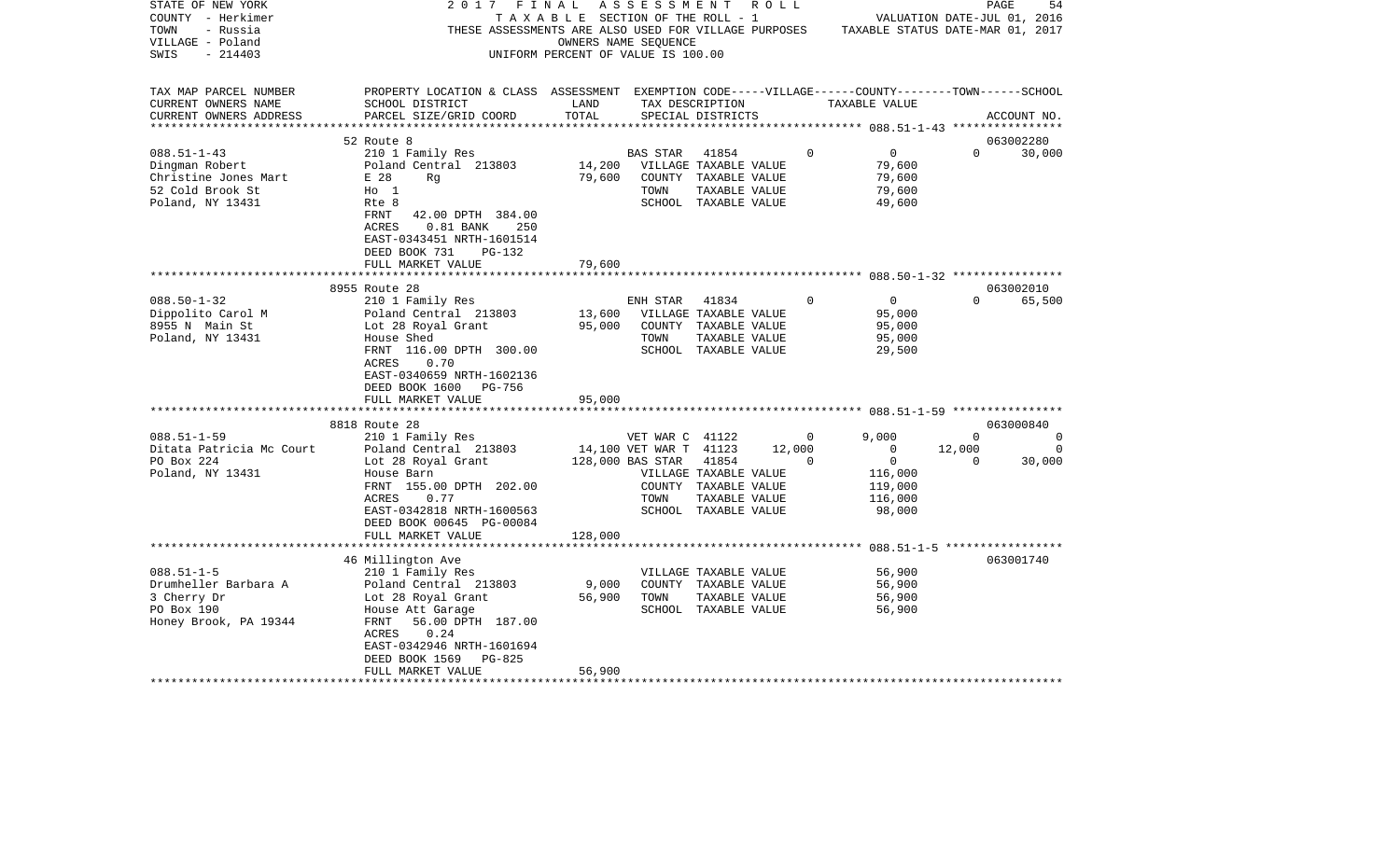| STATE OF NEW YORK<br>COUNTY - Herkimer<br>TOWN<br>- Russia<br>VILLAGE - Poland<br>$-214403$<br>SWIS                                 | 2 0 1 7                                                                                                                                                                                                                                                               | FINAL<br>T A X A B L E SECTION OF THE ROLL - 1<br>OWNERS NAME SEQUENCE<br>UNIFORM PERCENT OF VALUE IS 100.00 | ASSESSMENT                          |                                                                                                          | R O L L            | THESE ASSESSMENTS ARE ALSO USED FOR VILLAGE PURPOSES TAXABLE STATUS DATE-MAR 01, 2017 | PAGE<br>VALUATION DATE-JUL 01, 2016 | 55                  |
|-------------------------------------------------------------------------------------------------------------------------------------|-----------------------------------------------------------------------------------------------------------------------------------------------------------------------------------------------------------------------------------------------------------------------|--------------------------------------------------------------------------------------------------------------|-------------------------------------|----------------------------------------------------------------------------------------------------------|--------------------|---------------------------------------------------------------------------------------|-------------------------------------|---------------------|
| TAX MAP PARCEL NUMBER<br>CURRENT OWNERS NAME<br>CURRENT OWNERS ADDRESS                                                              | PROPERTY LOCATION & CLASS ASSESSMENT EXEMPTION CODE-----VILLAGE------COUNTY-------TOWN-----SCHOOL<br>SCHOOL DISTRICT<br>PARCEL SIZE/GRID COORD                                                                                                                        | LAND<br>TOTAL                                                                                                |                                     | TAX DESCRIPTION<br>SPECIAL DISTRICTS                                                                     |                    | TAXABLE VALUE                                                                         |                                     | ACCOUNT NO.         |
| $088.51 - 1 - 45$<br>DuPrau Irrevocable Trust Rober Poland Central 213803                                                           | 42 Route 8<br>210 1 Family Res                                                                                                                                                                                                                                        | 10,000                                                                                                       | <b>BAS STAR</b>                     | 41854<br>VILLAGE TAXABLE VALUE                                                                           | $\Omega$           | $\overline{0}$<br>110,400                                                             | $\Omega$                            | 063002880<br>30,000 |
| DuPrau Irrevocable Trust Debor Lot#28 Royal Gr<br>Route 8<br>PO Box 203<br>Poland, NY 13431                                         | Ho 0.342 Acre<br>Rte #8<br>FRNT<br>83.80 DPTH 170.40                                                                                                                                                                                                                  | 110,400                                                                                                      | TOWN                                | COUNTY TAXABLE VALUE<br>TAXABLE VALUE<br>SCHOOL TAXABLE VALUE                                            |                    | 110,400<br>110,400<br>80,400                                                          |                                     |                     |
|                                                                                                                                     | EAST-0343216 NRTH-1601370<br>DEED BOOK 1196<br>PG-287<br>FULL MARKET VALUE                                                                                                                                                                                            | 110,400                                                                                                      |                                     |                                                                                                          |                    |                                                                                       |                                     |                     |
|                                                                                                                                     | 54 Cold Brook St                                                                                                                                                                                                                                                      |                                                                                                              |                                     |                                                                                                          |                    |                                                                                       |                                     | 063004170           |
| $088.51 - 1 - 42$<br>Dutcher Brett J<br>54 Cold Brook St<br>Poland, NY 13431<br>***********<br>$088.50 - 1 - 40.2$                  | 210 1 Family Res<br>Poland Central 213803<br>Lot 28 Royal Grant<br>House Att Garage<br>40.00 DPTH 136.00<br>FRNT<br>ACRES<br>0.11<br>EAST-0343332 NRTH-1601571<br>DEED BOOK 1078 PG-139<br>FULL MARKET VALUE<br>*****************<br>8903 Main St<br>210 1 Family Res | 6,700<br>85,000<br>85,000                                                                                    | <b>BAS STAR</b><br>TOWN<br>BAS STAR | 41854<br>VILLAGE TAXABLE VALUE<br>COUNTY TAXABLE VALUE<br>TAXABLE VALUE<br>SCHOOL TAXABLE VALUE<br>41854 | $\mathbf 0$<br>0   | $\overline{0}$<br>85,000<br>85,000<br>85,000<br>55,000<br>$\overline{0}$              | $\Omega$<br>3003632<br>$\Omega$     | 30,000<br>30,000    |
| Dutcher Brian A<br>8903 Main St<br>Poland, NY 13431                                                                                 | Poland Central 213803<br>Lot 28 Royal Grant<br>House Garage<br>Rte 28<br>135<br>ACRES<br>1.27 BANK<br>EAST-0341378 NRTH-1601525<br>PG-163<br>DEED BOOK 1452<br>FULL MARKET VALUE                                                                                      | 15,900<br>144,800<br>144,800                                                                                 | TOWN                                | VILLAGE TAXABLE VALUE<br>COUNTY TAXABLE VALUE<br>TAXABLE VALUE<br>SCHOOL TAXABLE VALUE                   |                    | 144,800<br>144,800<br>144,800<br>114,800                                              |                                     |                     |
|                                                                                                                                     | 8880 Route 28                                                                                                                                                                                                                                                         |                                                                                                              |                                     |                                                                                                          |                    |                                                                                       |                                     | 063000870           |
| $088.50 - 1 - 19$                                                                                                                   | 210 1 Family Res                                                                                                                                                                                                                                                      |                                                                                                              | VET COM C 41132                     |                                                                                                          | $\overline{0}$     | 15,000                                                                                | $\Omega$                            | $\Omega$            |
| Earl Fred<br>Earl Revocable Living Trust Vi includes 088.50-1-17.3<br>Earl Revocable Living Trust<br>PO Box 233<br>Poland, NY 13431 | Poland Central 213803<br>House Garage<br>Rte 28<br>FRNT 103.00 DPTH 303.00<br>ACRES<br>1.00<br>EAST-0342006 NRTH-1601449<br>DEED BOOK 1262<br>$PG-282$                                                                                                                | 130,000 ENH STAR                                                                                             | 15,000 VET COM T 41133<br>TOWN      | 41834<br>VILLAGE TAXABLE VALUE<br>COUNTY TAXABLE VALUE<br>TAXABLE VALUE<br>SCHOOL TAXABLE VALUE          | 20,000<br>$\Omega$ | $\circ$<br>$\overline{0}$<br>110,000<br>115,000<br>110,000<br>64,500                  | 20,000<br>$\Omega$                  | $\Omega$<br>65,500  |
| **********************                                                                                                              | FULL MARKET VALUE                                                                                                                                                                                                                                                     | 130,000                                                                                                      |                                     |                                                                                                          |                    |                                                                                       |                                     |                     |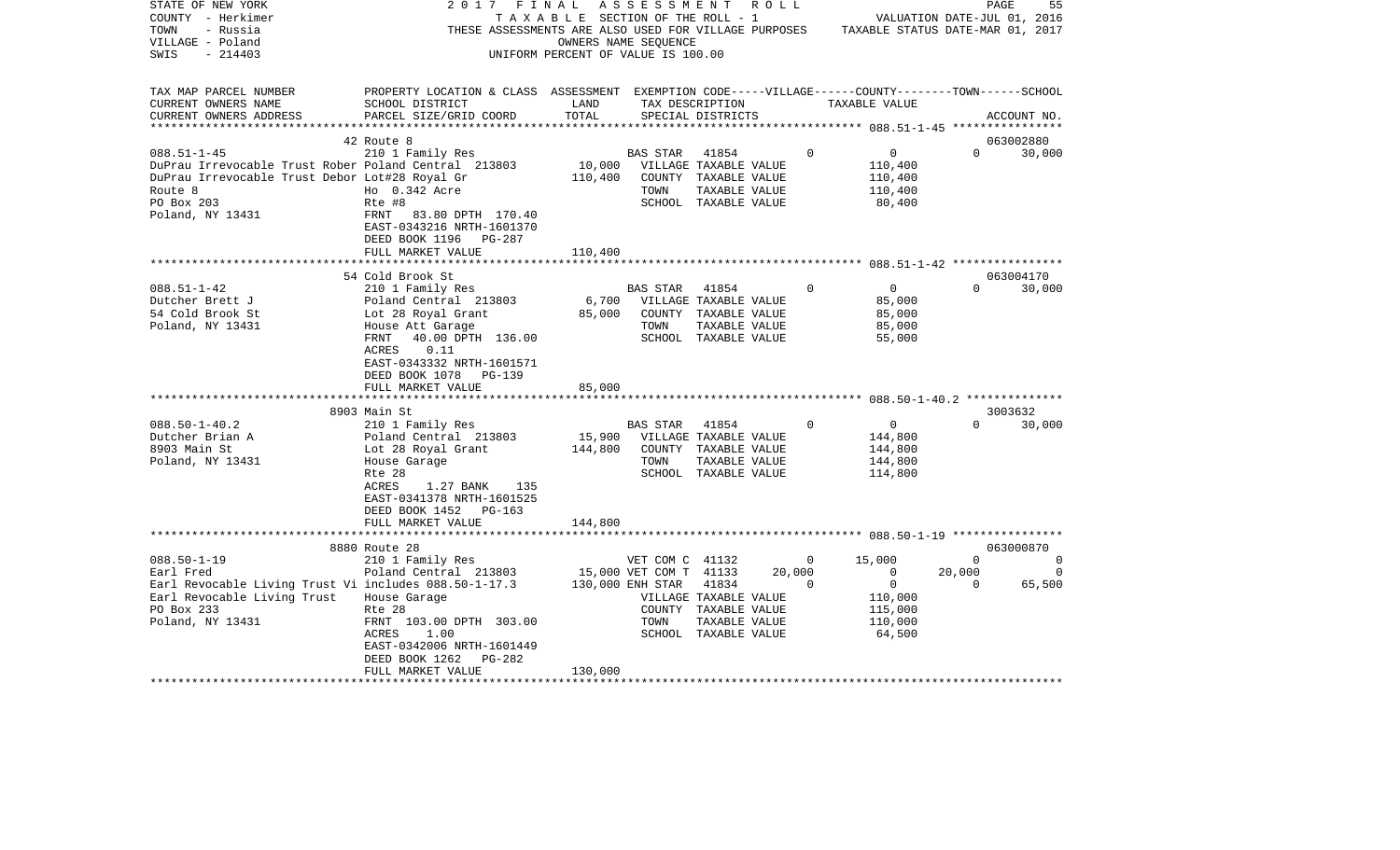| STATE OF NEW YORK<br>COUNTY - Herkimer<br>TOWN<br>- Russia<br>VILLAGE - Poland<br>$-214403$<br>SWIS | 2017                                                                                                                                                                             | FINAL<br>T A X A B L E SECTION OF THE ROLL - 1<br>OWNERS NAME SEQUENCE<br>UNIFORM PERCENT OF VALUE IS 100.00 | A S S E S S M E N T     | R O L L<br>THESE ASSESSMENTS ARE ALSO USED FOR VILLAGE PURPOSES                                 |             | TAXABLE STATUS DATE-MAR 01, 2017                       | PAGE<br>VALUATION DATE-JUL 01, 2016 | 56     |
|-----------------------------------------------------------------------------------------------------|----------------------------------------------------------------------------------------------------------------------------------------------------------------------------------|--------------------------------------------------------------------------------------------------------------|-------------------------|-------------------------------------------------------------------------------------------------|-------------|--------------------------------------------------------|-------------------------------------|--------|
| TAX MAP PARCEL NUMBER<br>CURRENT OWNERS NAME<br>CURRENT OWNERS ADDRESS                              | PROPERTY LOCATION & CLASS ASSESSMENT EXEMPTION CODE-----VILLAGE------COUNTY-------TOWN------SCHOOL<br>SCHOOL DISTRICT<br>PARCEL SIZE/GRID COORD                                  | LAND<br>TOTAL                                                                                                |                         | TAX DESCRIPTION<br>SPECIAL DISTRICTS                                                            |             | TAXABLE VALUE                                          | ACCOUNT NO.                         |        |
| ***********************                                                                             |                                                                                                                                                                                  |                                                                                                              |                         |                                                                                                 |             |                                                        |                                     |        |
|                                                                                                     | 8875 Route 28                                                                                                                                                                    |                                                                                                              |                         |                                                                                                 |             |                                                        | 063000030                           |        |
| $088.50 - 1 - 45$<br>Earl Jon M<br>Earl Jennifer A                                                  | 210 1 Family Res<br>Poland Central 213803<br>Lot 28 Royal Grant                                                                                                                  | 15,400<br>143,000                                                                                            | BAS STAR                | 41854<br>VILLAGE TAXABLE VALUE<br>COUNTY TAXABLE VALUE                                          | $\mathbf 0$ | $\overline{0}$<br>143,000<br>143,000                   | $\Omega$                            | 30,000 |
| 8875 Main St<br>Poland, NY 13431                                                                    | House Garage<br>ACRES<br>1.10<br>EAST-0341838 NRTH-1601149<br>DEED BOOK 1423<br>PG-458                                                                                           |                                                                                                              | TOWN                    | TAXABLE VALUE<br>SCHOOL TAXABLE VALUE                                                           |             | 143,000<br>113,000                                     |                                     |        |
|                                                                                                     | FULL MARKET VALUE                                                                                                                                                                | 143,000                                                                                                      |                         |                                                                                                 |             |                                                        |                                     |        |
|                                                                                                     | ************************                                                                                                                                                         |                                                                                                              |                         |                                                                                                 |             | **************** 088.51-1-11 *****************         |                                     |        |
|                                                                                                     | Millington Ave                                                                                                                                                                   |                                                                                                              |                         |                                                                                                 |             |                                                        | 063002070                           |        |
| $088.51 - 1 - 11$                                                                                   | 210 1 Family Res                                                                                                                                                                 |                                                                                                              |                         | VILLAGE TAXABLE VALUE                                                                           |             | 71,000                                                 |                                     |        |
| Earl Jon M                                                                                          | Poland Central 213803                                                                                                                                                            | 11,000                                                                                                       |                         | COUNTY TAXABLE VALUE                                                                            |             | 71,000<br>71,000                                       |                                     |        |
| 8875 N Main St<br>Poland, NY 13324                                                                  | Lot 28 Royal Grant<br>House Barn<br>Millington<br>FRNT 126.75 DPTH 151.64<br>ACRES<br>$0.42$ BANK<br>135<br>EAST-0342657 NRTH-1601275<br>DEED BOOK 915<br>$PG-204$               | 71,000                                                                                                       | TOWN                    | TAXABLE VALUE<br>SCHOOL TAXABLE VALUE                                                           |             | 71,000                                                 |                                     |        |
|                                                                                                     | FULL MARKET VALUE                                                                                                                                                                | 71,000                                                                                                       |                         |                                                                                                 |             |                                                        |                                     |        |
|                                                                                                     |                                                                                                                                                                                  |                                                                                                              |                         |                                                                                                 |             |                                                        |                                     |        |
|                                                                                                     | 13 Mill St                                                                                                                                                                       |                                                                                                              |                         |                                                                                                 |             |                                                        | 063000960                           |        |
| $088.58 - 1 - 6.1$<br>Eddy Bryttani R<br>PO Box 396<br>Poland, NY 13431                             | 210 1 Family Res<br>Poland Central 213803<br>Lot 28 Royal Grant<br>Mod Home Garage<br>Mill St<br>FRNT 100.00 DPTH 150.00<br>EAST-0342372 NRTH-1600597<br>DEED BOOK 1475<br>PG-18 | 9,600<br>69,000                                                                                              | <b>BAS STAR</b><br>TOWN | 41854<br>VILLAGE TAXABLE VALUE<br>COUNTY TAXABLE VALUE<br>TAXABLE VALUE<br>SCHOOL TAXABLE VALUE | $\mathbf 0$ | $\overline{0}$<br>69,000<br>69,000<br>69,000<br>39,000 | $\Omega$                            | 30,000 |
|                                                                                                     | FULL MARKET VALUE                                                                                                                                                                | 69,000                                                                                                       |                         |                                                                                                 |             |                                                        |                                     |        |
|                                                                                                     |                                                                                                                                                                                  |                                                                                                              |                         |                                                                                                 |             |                                                        | 063002460                           |        |
| $088.51 - 1 - 15$                                                                                   | 21 Route 8<br>210 1 Family Res                                                                                                                                                   |                                                                                                              |                         | VILLAGE TAXABLE VALUE                                                                           |             | 95,500<br>95,500                                       |                                     |        |
| Federal Home Loan Mort Corp.<br>8200 Jones Beach Dr                                                 | Poland Central 213803<br>Lot 28 Royal Grant                                                                                                                                      | 9,900<br>95,500                                                                                              | TOWN                    | COUNTY TAXABLE VALUE<br>TAXABLE VALUE                                                           |             | 95,500                                                 |                                     |        |
| McLean, VA 22102                                                                                    | House Garage<br>FRNT 110.00 DPTH 143.55<br>ACRES<br>0.32<br>EAST-0342777 NRTH-1601137<br>DEED BOOK 1631<br>PG-475                                                                |                                                                                                              |                         | SCHOOL TAXABLE VALUE                                                                            |             | 95,500                                                 |                                     |        |
|                                                                                                     | FULL MARKET VALUE                                                                                                                                                                | 95,500                                                                                                       |                         |                                                                                                 |             |                                                        |                                     |        |
|                                                                                                     |                                                                                                                                                                                  |                                                                                                              |                         |                                                                                                 |             |                                                        |                                     |        |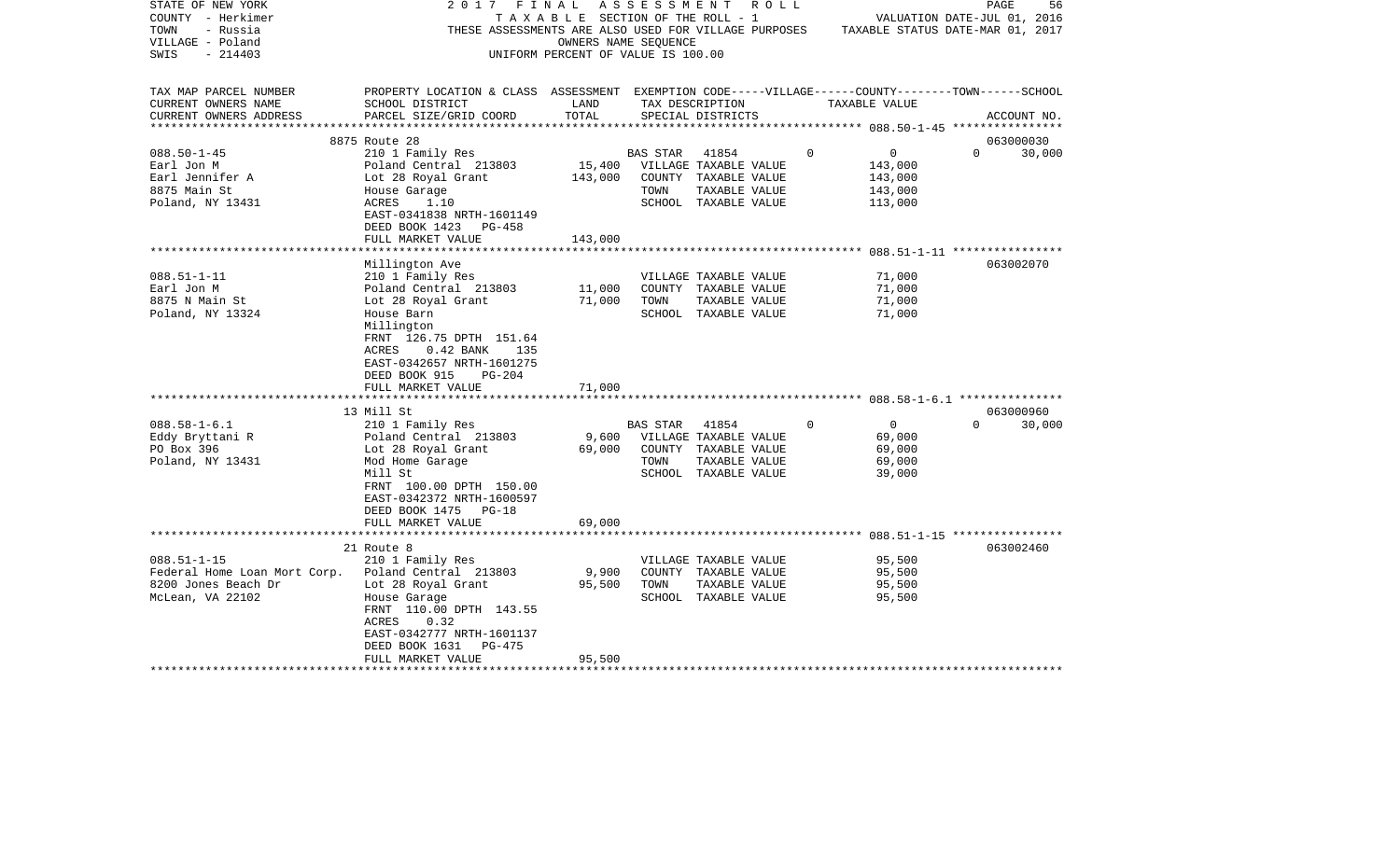| STATE OF NEW YORK<br>COUNTY - Herkimer<br>TOWN<br>- Russia<br>VILLAGE - Poland<br>SWIS<br>$-214403$                | 2017                                                                                                                                                                                                                                                                  | FINAL<br>TAXABLE SECTION OF THE ROLL - 1<br>UNIFORM PERCENT OF VALUE IS 100.00 | A S S E S S M E N T<br>OWNERS NAME SEQUENCE                             | R O L L                                                                                               |                                    | VALUATION DATE-JUL 01, 2016<br>THESE ASSESSMENTS ARE ALSO USED FOR VILLAGE PURPOSES TAXABLE STATUS DATE-MAR 01, 2017 |                                     | 57<br>PAGE                        |
|--------------------------------------------------------------------------------------------------------------------|-----------------------------------------------------------------------------------------------------------------------------------------------------------------------------------------------------------------------------------------------------------------------|--------------------------------------------------------------------------------|-------------------------------------------------------------------------|-------------------------------------------------------------------------------------------------------|------------------------------------|----------------------------------------------------------------------------------------------------------------------|-------------------------------------|-----------------------------------|
| TAX MAP PARCEL NUMBER<br>CURRENT OWNERS NAME<br>CURRENT OWNERS ADDRESS                                             | PROPERTY LOCATION & CLASS ASSESSMENT EXEMPTION CODE-----VILLAGE------COUNTY-------TOWN------SCHOOL<br>SCHOOL DISTRICT<br>PARCEL SIZE/GRID COORD                                                                                                                       | LAND<br>TOTAL                                                                  |                                                                         | TAX DESCRIPTION<br>SPECIAL DISTRICTS                                                                  |                                    | TAXABLE VALUE                                                                                                        |                                     | ACCOUNT NO.                       |
| $088.50 - 1 - 12$<br>Fiacco William<br>Alfornon Fiacco Pamela<br>35 Millington Ave<br>Poland, NY 13431             | 35 Millington Ave<br>210 1 Family Res<br>Poland Central 213803<br>Lot 28 Royal Grant<br>House Garage<br>Millington Ave<br>65.00 DPTH 199.00<br>FRNT<br>ACRES<br>$0.26$ BANK<br>821<br>EAST-0342623 NRTH-1601596<br>DEED BOOK 942<br><b>PG-98</b><br>FULL MARKET VALUE | 79,900<br>79,900                                                               | BAS STAR<br>TOWN                                                        | 41854<br>9,200 VILLAGE TAXABLE VALUE<br>COUNTY TAXABLE VALUE<br>TAXABLE VALUE<br>SCHOOL TAXABLE VALUE | $\Omega$                           | $\overline{0}$<br>79,900<br>79,900<br>79,900<br>49,900                                                               | $\Omega$                            | 063001680<br>30,000               |
|                                                                                                                    | 36 Route 8                                                                                                                                                                                                                                                            |                                                                                |                                                                         |                                                                                                       |                                    |                                                                                                                      |                                     | 063000240                         |
| $088.51 - 1 - 47$<br>Folnsbee Wesley E<br>36 Cold Brook St<br>Poland, NY 13431                                     | 210 1 Family Res<br>Poland Central 213803<br>Lot 28 Royal Grant<br>House Att Garage<br>FRNT 128.00 DPTH<br>87.00<br>ACRES<br>$0.50$ BANK<br>135<br>EAST-0306450 NRTH-1176755<br>PG-608<br>DEED BOOK 896<br>FULL MARKET VALUE                                          | 106,000                                                                        | CW_15_VET/ 41162<br>11,900 CW_DISBLD_ 41172<br>106,000 BAS STAR<br>TOWN | 41854<br>VILLAGE TAXABLE VALUE<br>COUNTY TAXABLE VALUE<br>TAXABLE VALUE<br>SCHOOL TAXABLE VALUE       | $\circ$<br>$\mathbf 0$<br>$\Omega$ | 9,000<br>30,000<br>$\overline{0}$<br>106,000<br>67,000<br>106,000<br>76,000                                          | $\Omega$<br>$\mathbf 0$<br>$\Omega$ | $\Omega$<br>$\mathbf 0$<br>30,000 |
| $088.51 - 1 - 40$<br>Foster Joseph W<br>PO Box 351<br>Poland, NY 13431                                             | 60 Route 8<br>210 1 Family Res<br>Poland Central 213803<br>Lot 28 Royal Grant<br>House Garage<br>House Garage<br>0.38 BANK 135<br>ACRES<br>EAST-0343403 NRTH-1601654<br>DEED BOOK 1296<br>PG-663<br>FULL MARKET VALUE                                                 | 10,600<br>85,000<br>85,000                                                     | <b>BAS STAR</b><br>TOWN                                                 | 41854<br>VILLAGE TAXABLE VALUE<br>COUNTY TAXABLE VALUE<br>TAXABLE VALUE<br>SCHOOL TAXABLE VALUE       | $\Omega$                           | $\overline{0}$<br>85,000<br>85,000<br>85,000<br>55,000                                                               | $\Omega$                            | 063002400<br>30,000               |
|                                                                                                                    | 61 Route 8                                                                                                                                                                                                                                                            |                                                                                |                                                                         |                                                                                                       |                                    |                                                                                                                      |                                     | 063001380                         |
| $088.51 - 1 - 24$<br>Freytag Jeffrey K<br>Freytag Janice Snyder<br>Cold Brook St<br>PO Box 452<br>Poland, NY 13431 | 210 1 Family Res<br>Poland Central 213803<br>Lot 28 Royal Grant<br>House And Garage<br>Rte # 8<br>FRNT<br>95.50 DPTH 160.00<br>0.38<br>ACRES<br>EAST-0343286 NRTH-1601899<br>DEED BOOK 736<br>PG-177                                                                  | 10,000<br>91,300                                                               | BAS STAR<br>TOWN                                                        | 41854<br>VILLAGE TAXABLE VALUE<br>COUNTY TAXABLE VALUE<br>TAXABLE VALUE<br>SCHOOL TAXABLE VALUE       | $\Omega$                           | $\overline{0}$<br>91,300<br>91,300<br>91,300<br>61,300                                                               | $\Omega$                            | 30,000                            |
|                                                                                                                    | FULL MARKET VALUE                                                                                                                                                                                                                                                     | 91,300                                                                         |                                                                         |                                                                                                       |                                    |                                                                                                                      |                                     |                                   |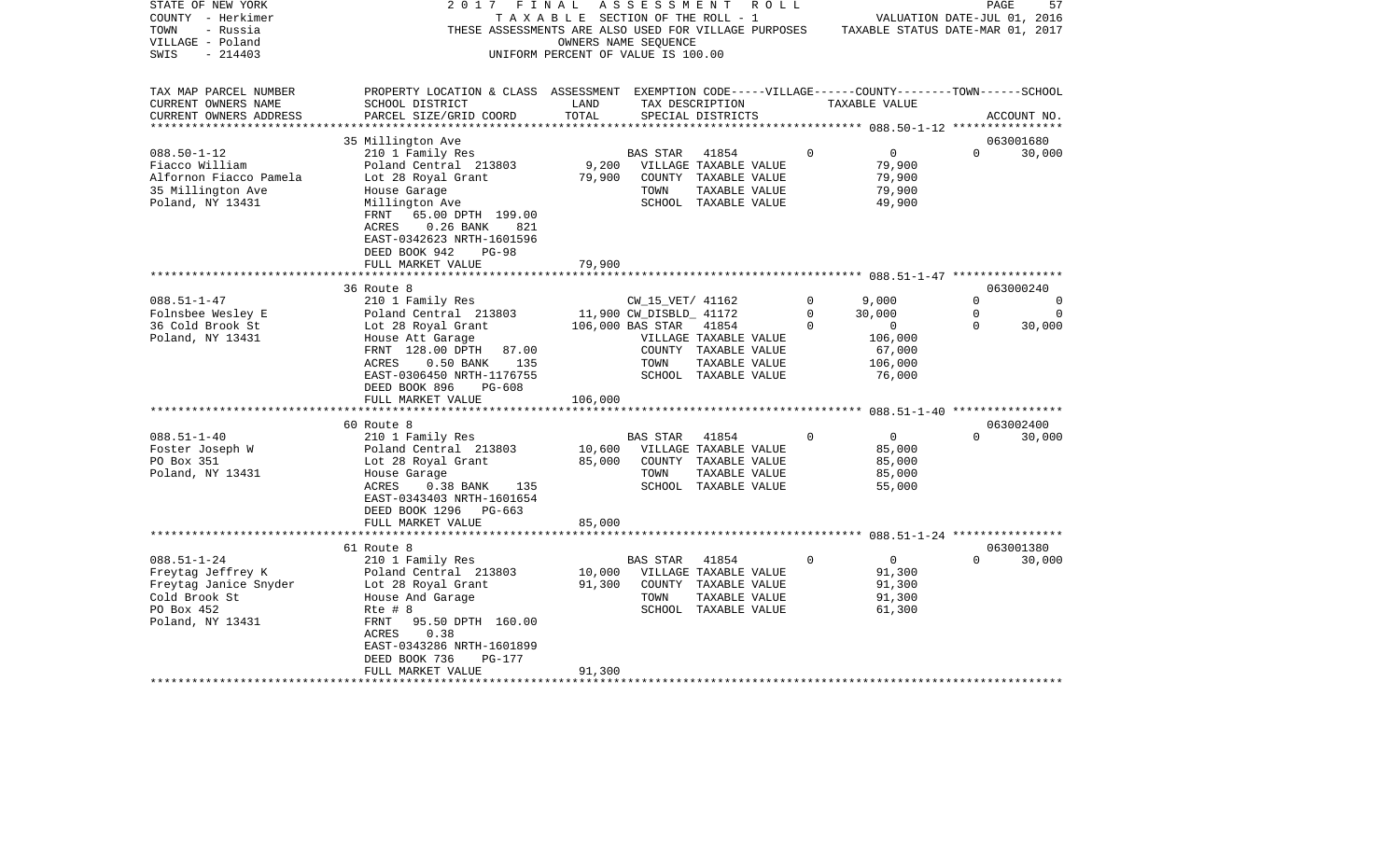| STATE OF NEW YORK      | 2017                                                                                               | FINAL                              | A S S E S S M E N T |                       | R O L L     |                                  | PAGE                        | 58     |
|------------------------|----------------------------------------------------------------------------------------------------|------------------------------------|---------------------|-----------------------|-------------|----------------------------------|-----------------------------|--------|
| COUNTY - Herkimer      |                                                                                                    | TAXABLE SECTION OF THE ROLL - 1    |                     |                       |             |                                  | VALUATION DATE-JUL 01, 2016 |        |
| TOWN<br>- Russia       | THESE ASSESSMENTS ARE ALSO USED FOR VILLAGE PURPOSES                                               |                                    |                     |                       |             | TAXABLE STATUS DATE-MAR 01, 2017 |                             |        |
| VILLAGE - Poland       |                                                                                                    | OWNERS NAME SEQUENCE               |                     |                       |             |                                  |                             |        |
| SWIS<br>$-214403$      |                                                                                                    | UNIFORM PERCENT OF VALUE IS 100.00 |                     |                       |             |                                  |                             |        |
|                        |                                                                                                    |                                    |                     |                       |             |                                  |                             |        |
|                        |                                                                                                    |                                    |                     |                       |             |                                  |                             |        |
| TAX MAP PARCEL NUMBER  | PROPERTY LOCATION & CLASS ASSESSMENT EXEMPTION CODE-----VILLAGE------COUNTY-------TOWN------SCHOOL |                                    |                     |                       |             |                                  |                             |        |
| CURRENT OWNERS NAME    | SCHOOL DISTRICT                                                                                    | LAND                               |                     | TAX DESCRIPTION       |             | TAXABLE VALUE                    |                             |        |
| CURRENT OWNERS ADDRESS | PARCEL SIZE/GRID COORD                                                                             | TOTAL                              |                     | SPECIAL DISTRICTS     |             |                                  | ACCOUNT NO.                 |        |
|                        |                                                                                                    |                                    |                     |                       |             |                                  |                             |        |
|                        | 8841 N Main St                                                                                     |                                    |                     |                       |             |                                  | 063002820                   |        |
| $088.50 - 1 - 56.1$    | 465 Prof. bldg.                                                                                    |                                    |                     | VILLAGE TAXABLE VALUE |             | 93,500                           |                             |        |
| Fusco Kathleen         | Poland Central 213803                                                                              | 7,300                              |                     | COUNTY TAXABLE VALUE  |             | 93,500                           |                             |        |
| 8841 N Main St         | R G<br>W 28                                                                                        | 93,500                             | TOWN                | TAXABLE VALUE         |             | 93,500                           |                             |        |
| PO Box 401             | Bank1/3                                                                                            |                                    |                     | SCHOOL TAXABLE VALUE  |             | 93,500                           |                             |        |
| Poland, NY 13431       | Rte #28                                                                                            |                                    |                     |                       |             |                                  |                             |        |
|                        | FRNT 107.00 DPTH 88.00                                                                             |                                    |                     |                       |             |                                  |                             |        |
|                        |                                                                                                    |                                    |                     |                       |             |                                  |                             |        |
|                        | EAST-0342434 NRTH-1600819                                                                          |                                    |                     |                       |             |                                  |                             |        |
|                        | DEED BOOK 925<br>$PG-89$                                                                           |                                    |                     |                       |             |                                  |                             |        |
|                        | FULL MARKET VALUE                                                                                  | 93,500                             |                     |                       |             |                                  |                             |        |
|                        |                                                                                                    |                                    |                     |                       |             |                                  |                             |        |
|                        | Route 28                                                                                           |                                    |                     |                       |             |                                  | 063002940                   |        |
| $088.58 - 1 - 8$       | 653 Govt pk lot                                                                                    |                                    |                     | VILLAGE TAXABLE VALUE |             | 7,500                            |                             |        |
| Fusco Kathleen         | Poland Central 213803                                                                              | 7,500                              |                     | COUNTY TAXABLE VALUE  |             | 7,500                            |                             |        |
| 8841 N Main St         | Lot 28 Royal Grant                                                                                 | 7,500                              | TOWN                | TAXABLE VALUE         |             | 7,500                            |                             |        |
| PO Box 401             | Parking Lot                                                                                        |                                    |                     | SCHOOL TAXABLE VALUE  |             | 7,500                            |                             |        |
| Poland, NY 13431       | Rte #28                                                                                            |                                    |                     |                       |             |                                  |                             |        |
|                        | 69.50 DPTH 118.00<br>FRNT                                                                          |                                    |                     |                       |             |                                  |                             |        |
|                        | EAST-0342513 NRTH-1600752                                                                          |                                    |                     |                       |             |                                  |                             |        |
|                        | DEED BOOK 925<br>$PG-89$                                                                           |                                    |                     |                       |             |                                  |                             |        |
|                        | FULL MARKET VALUE                                                                                  | 7,500                              |                     |                       |             |                                  |                             |        |
|                        |                                                                                                    |                                    |                     |                       |             |                                  |                             |        |
|                        | Route 28                                                                                           |                                    |                     |                       |             |                                  | 063002040                   |        |
| $088.50 - 1 - 31$      | 210 1 Family Res                                                                                   |                                    | BAS STAR            | 41854                 | 0           | $\mathbf 0$                      | $\Omega$                    | 30,000 |
| Gauthier Ricky N       | Poland Central 213803                                                                              | 15,400                             |                     | VILLAGE TAXABLE VALUE |             | 125,000                          |                             |        |
| Gauthier Irene S       | Lot 28 Royal Grant                                                                                 | 125,000                            |                     | COUNTY TAXABLE VALUE  |             | 125,000                          |                             |        |
| 8959 N Main St         | House & Garage                                                                                     |                                    | TOWN                | TAXABLE VALUE         |             | 125,000                          |                             |        |
| Poland, NY 13431       | Rte 28                                                                                             |                                    |                     | SCHOOL TAXABLE VALUE  |             | 95,000                           |                             |        |
|                        | ACRES<br>1.10                                                                                      |                                    |                     |                       |             |                                  |                             |        |
|                        |                                                                                                    |                                    |                     |                       |             |                                  |                             |        |
|                        | EAST-0340540 NRTH-1602177                                                                          |                                    |                     |                       |             |                                  |                             |        |
|                        | DEED BOOK 1279<br>$PG-24$                                                                          |                                    |                     |                       |             |                                  |                             |        |
|                        | FULL MARKET VALUE                                                                                  | 125,000                            |                     |                       |             |                                  |                             |        |
|                        |                                                                                                    |                                    |                     |                       |             |                                  |                             |        |
|                        | 52 Millington Ave                                                                                  |                                    |                     |                       |             |                                  | 063003330                   |        |
| $088.51 - 1 - 4$       | 210 1 Family Res                                                                                   |                                    | BAS STAR            | 41854                 | $\mathbf 0$ | $\overline{0}$                   | $\cap$                      | 30,000 |
| GLH Living Trust       | Poland Central 213803                                                                              | 11,700                             |                     | VILLAGE TAXABLE VALUE |             | 120,000                          |                             |        |
| BAH Living Trust       | Lot 28 Royal Grant                                                                                 | 120,000                            |                     | COUNTY TAXABLE VALUE  |             | 120,000                          |                             |        |
| 52 Millington Ave      | House & 3 Stall Garage                                                                             |                                    | TOWN                | TAXABLE VALUE         |             | 120,000                          |                             |        |
| PO Box 13              | Millington                                                                                         |                                    |                     | SCHOOL TAXABLE VALUE  |             | 90,000                           |                             |        |
| Poland, NY 13431       | FRNT 114.00 DPTH 187.00                                                                            |                                    |                     |                       |             |                                  |                             |        |
|                        | ACRES<br>0.48                                                                                      |                                    |                     |                       |             |                                  |                             |        |
|                        | EAST-0342987 NRTH-1601762                                                                          |                                    |                     |                       |             |                                  |                             |        |
|                        | DEED BOOK 1498<br>$PG-97$                                                                          |                                    |                     |                       |             |                                  |                             |        |
|                        | FULL MARKET VALUE                                                                                  | 120,000                            |                     |                       |             |                                  |                             |        |
|                        |                                                                                                    |                                    |                     |                       |             |                                  |                             |        |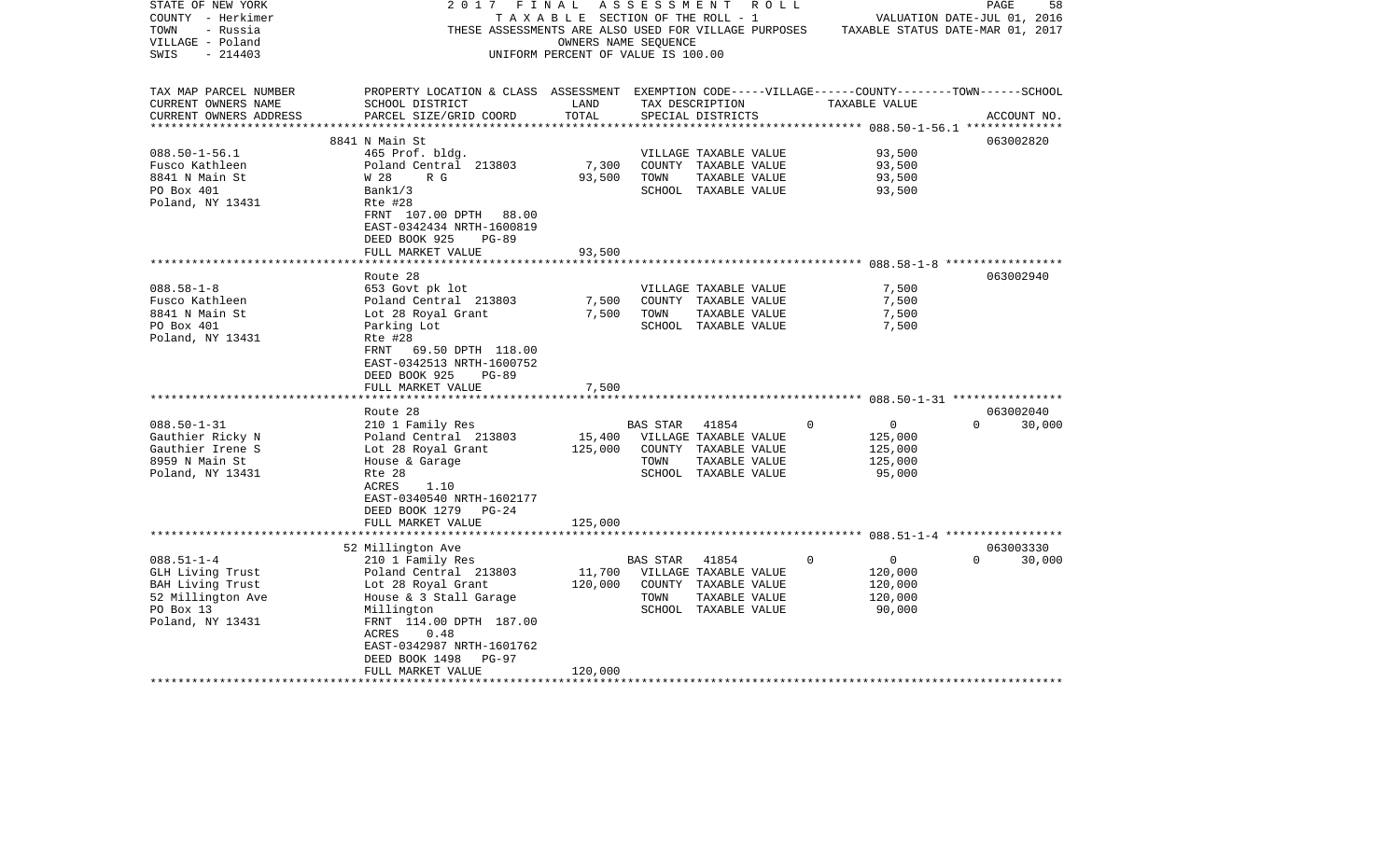| STATE OF NEW YORK<br>COUNTY - Herkimer | 2017                                                                                               | FINAL<br>TAXABLE SECTION OF THE ROLL - 1 | ASSESSMENT      | R O L L                               |   |                                  | PAGE<br>VALUATION DATE-JUL 01, 2016 | 59          |
|----------------------------------------|----------------------------------------------------------------------------------------------------|------------------------------------------|-----------------|---------------------------------------|---|----------------------------------|-------------------------------------|-------------|
| TOWN<br>- Russia                       | THESE ASSESSMENTS ARE ALSO USED FOR VILLAGE PURPOSES                                               |                                          |                 |                                       |   | TAXABLE STATUS DATE-MAR 01, 2017 |                                     |             |
| VILLAGE - Poland                       |                                                                                                    | OWNERS NAME SEQUENCE                     |                 |                                       |   |                                  |                                     |             |
| $-214403$<br>SWIS                      |                                                                                                    | UNIFORM PERCENT OF VALUE IS 100.00       |                 |                                       |   |                                  |                                     |             |
| TAX MAP PARCEL NUMBER                  | PROPERTY LOCATION & CLASS ASSESSMENT EXEMPTION CODE-----VILLAGE------COUNTY-------TOWN------SCHOOL |                                          |                 |                                       |   |                                  |                                     |             |
| CURRENT OWNERS NAME                    | SCHOOL DISTRICT                                                                                    | LAND                                     |                 | TAX DESCRIPTION                       |   | TAXABLE VALUE                    |                                     |             |
| CURRENT OWNERS ADDRESS                 | PARCEL SIZE/GRID COORD                                                                             | TOTAL                                    |                 | SPECIAL DISTRICTS                     |   |                                  |                                     | ACCOUNT NO. |
| ***********************                |                                                                                                    |                                          |                 |                                       |   |                                  |                                     |             |
|                                        | 44 Millington Ave                                                                                  |                                          |                 |                                       |   |                                  | 063003360                           |             |
| $088.51 - 1 - 6$                       | 210 1 Family Res                                                                                   |                                          |                 | VILLAGE TAXABLE VALUE                 |   | 66,000                           |                                     |             |
| GLH Living Trust                       | Poland Central 213803                                                                              | 9,200                                    |                 | COUNTY TAXABLE VALUE                  |   | 66,000                           |                                     |             |
| BAH Living Trust                       | Lot 28 Royal Grant                                                                                 | 66,000                                   | TOWN            | TAXABLE VALUE                         |   | 66,000                           |                                     |             |
| 52 Millington Ave                      | House Att Gar                                                                                      |                                          |                 | SCHOOL TAXABLE VALUE                  |   | 66,000                           |                                     |             |
| PO Box 13                              | 63.00 DPTH 194.27<br>FRNT                                                                          |                                          |                 |                                       |   |                                  |                                     |             |
| Poland, NY 13431                       | ACRES<br>0.28                                                                                      |                                          |                 |                                       |   |                                  |                                     |             |
|                                        | EAST-0342926 NRTH-1601634                                                                          |                                          |                 |                                       |   |                                  |                                     |             |
|                                        | DEED BOOK 1498<br>PG-97                                                                            |                                          |                 |                                       |   |                                  |                                     |             |
|                                        | FULL MARKET VALUE                                                                                  | 66,000                                   |                 |                                       |   |                                  |                                     |             |
|                                        |                                                                                                    |                                          |                 |                                       |   |                                  |                                     |             |
|                                        | 8827 Route 28                                                                                      |                                          |                 |                                       |   |                                  | 063001500                           |             |
| $088.58 - 1 - 10$                      | 483 Converted Re                                                                                   |                                          |                 | VILLAGE TAXABLE VALUE                 |   | 87,500                           |                                     |             |
| GLH Living Trust                       | Poland Central 213803                                                                              | 6,400                                    |                 | COUNTY TAXABLE VALUE                  |   | 87,500                           |                                     |             |
| BAH Living Trust<br>8827 Route 28      | Lot 28 Royal Grant<br>Store, Apt, Barn                                                             | 87,500                                   | TOWN            | TAXABLE VALUE<br>SCHOOL TAXABLE VALUE |   | 87,500<br>87,500                 |                                     |             |
| PO Box 86                              | Rte 28                                                                                             |                                          |                 |                                       |   |                                  |                                     |             |
| Poland, NY 13431                       | FRNT<br>63.00 DPTH 141.00                                                                          |                                          |                 |                                       |   |                                  |                                     |             |
|                                        | EAST-0342593 NRTH-1600614                                                                          |                                          |                 |                                       |   |                                  |                                     |             |
|                                        | DEED BOOK 1498<br>PG-103                                                                           |                                          |                 |                                       |   |                                  |                                     |             |
|                                        | FULL MARKET VALUE                                                                                  | 87,500                                   |                 |                                       |   |                                  |                                     |             |
|                                        |                                                                                                    |                                          |                 |                                       |   |                                  |                                     |             |
|                                        | 8956 Route 28                                                                                      |                                          |                 |                                       |   |                                  | 063001200                           |             |
| $088.50 - 1 - 4$                       | 210 1 Family Res                                                                                   |                                          | ENH STAR        | 41834                                 | 0 | $\mathbf 0$                      | $\Omega$                            | 65,500      |
| Goggin Patrick                         | Poland Central 213803                                                                              | 14,400                                   |                 | VILLAGE TAXABLE VALUE                 |   | 102,000                          |                                     |             |
| Goggin Living Trust Gloria             | Lot 28 Royal Grant                                                                                 | 102,000                                  |                 | COUNTY TAXABLE VALUE                  |   | 102,000                          |                                     |             |
| Goggin Living Trust                    | House Att Garage                                                                                   |                                          | TOWN            | TAXABLE VALUE                         |   | 102,000                          |                                     |             |
| 8956 N Main St                         | Rte 28                                                                                             |                                          |                 | SCHOOL TAXABLE VALUE                  |   | 36,500                           |                                     |             |
| Poland, NY 13431                       | FRNT 208.70 DPTH 196.03                                                                            |                                          |                 |                                       |   |                                  |                                     |             |
|                                        | ACRES<br>0.86                                                                                      |                                          |                 |                                       |   |                                  |                                     |             |
|                                        | EAST-0340772 NRTH-1602396                                                                          |                                          |                 |                                       |   |                                  |                                     |             |
|                                        | DEED BOOK 1230<br>PG-356                                                                           |                                          |                 |                                       |   |                                  |                                     |             |
|                                        | FULL MARKET VALUE                                                                                  | 102,000                                  |                 |                                       |   |                                  |                                     |             |
|                                        | 39 Route 8                                                                                         |                                          |                 |                                       |   |                                  | 063001260                           |             |
| $088.51 - 1 - 19$                      | 210 1 Family Res                                                                                   |                                          | <b>BAS STAR</b> | 41854                                 | 0 | $\overline{0}$                   | $\Omega$                            | 30,000      |
| Goodney Dale                           | Poland Central 213803                                                                              | 11,000                                   |                 | VILLAGE TAXABLE VALUE                 |   | 87,500                           |                                     |             |
| PO Box 521                             | Lot 28 Royal Grant                                                                                 | 87,500                                   |                 | COUNTY TAXABLE VALUE                  |   | 87,500                           |                                     |             |
| Poland, NY 13431                       | House & Barn                                                                                       |                                          | TOWN            | TAXABLE VALUE                         |   | 87,500                           |                                     |             |
|                                        | Rte 8                                                                                              |                                          |                 | SCHOOL TAXABLE VALUE                  |   | 57,500                           |                                     |             |
|                                        | FRNT 112.00 DPTH 164.67                                                                            |                                          |                 |                                       |   |                                  |                                     |             |
|                                        | ACRES<br>0.42                                                                                      |                                          |                 |                                       |   |                                  |                                     |             |
|                                        | EAST-0343006 NRTH-1601429                                                                          |                                          |                 |                                       |   |                                  |                                     |             |
|                                        | DEED BOOK 1217<br>PG-484                                                                           |                                          |                 |                                       |   |                                  |                                     |             |
|                                        | FULL MARKET VALUE                                                                                  | 87,500                                   |                 |                                       |   |                                  |                                     |             |
|                                        |                                                                                                    |                                          |                 |                                       |   |                                  |                                     |             |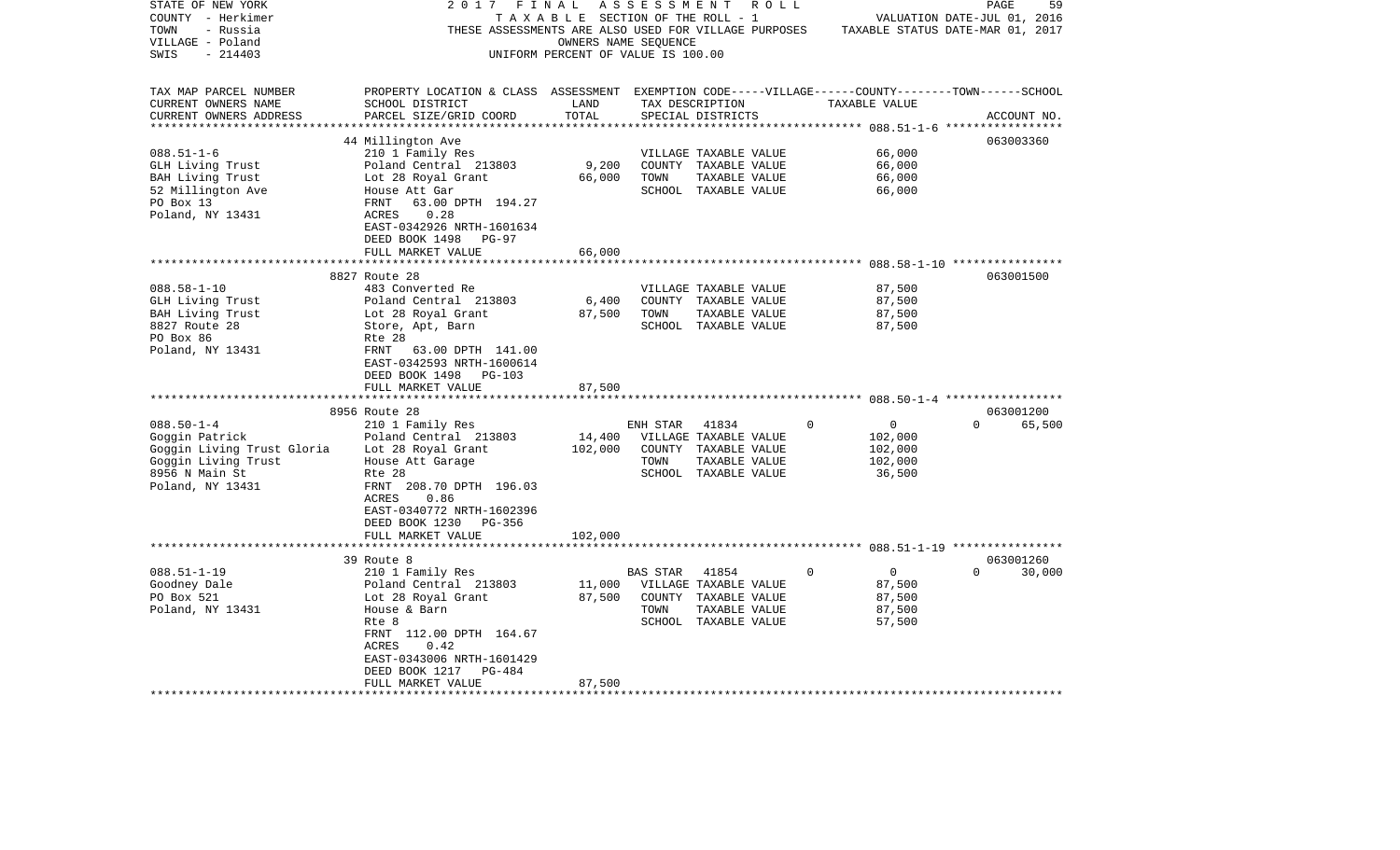| STATE OF NEW YORK         | FINAL<br>2017                                                                                      |                                    |          | A S S E S S M E N T R O L L                          |          |                                  |                             | PAGE        | 60     |
|---------------------------|----------------------------------------------------------------------------------------------------|------------------------------------|----------|------------------------------------------------------|----------|----------------------------------|-----------------------------|-------------|--------|
| COUNTY - Herkimer         |                                                                                                    | TAXABLE SECTION OF THE ROLL - 1    |          |                                                      |          |                                  | VALUATION DATE-JUL 01, 2016 |             |        |
| TOWN<br>- Russia          |                                                                                                    |                                    |          | THESE ASSESSMENTS ARE ALSO USED FOR VILLAGE PURPOSES |          | TAXABLE STATUS DATE-MAR 01, 2017 |                             |             |        |
| VILLAGE - Poland          |                                                                                                    | OWNERS NAME SEQUENCE               |          |                                                      |          |                                  |                             |             |        |
| SWIS<br>$-214403$         |                                                                                                    | UNIFORM PERCENT OF VALUE IS 100.00 |          |                                                      |          |                                  |                             |             |        |
|                           |                                                                                                    |                                    |          |                                                      |          |                                  |                             |             |        |
| TAX MAP PARCEL NUMBER     | PROPERTY LOCATION & CLASS ASSESSMENT EXEMPTION CODE-----VILLAGE------COUNTY-------TOWN------SCHOOL |                                    |          |                                                      |          |                                  |                             |             |        |
|                           |                                                                                                    | LAND                               |          |                                                      |          |                                  |                             |             |        |
| CURRENT OWNERS NAME       | SCHOOL DISTRICT                                                                                    |                                    |          | TAX DESCRIPTION                                      |          | TAXABLE VALUE                    |                             |             |        |
| CURRENT OWNERS ADDRESS    | PARCEL SIZE/GRID COORD                                                                             | TOTAL                              |          | SPECIAL DISTRICTS                                    |          |                                  |                             | ACCOUNT NO. |        |
|                           | Route 28                                                                                           |                                    |          |                                                      |          |                                  |                             | 063000930   |        |
| $088.58 - 1 - 5$          | 311 Res vac land                                                                                   |                                    |          | VILLAGE TAXABLE VALUE                                |          | 2,500                            |                             |             |        |
| Goodney Nancy             | Poland Central 213803                                                                              | 2,500                              |          | COUNTY TAXABLE VALUE                                 |          | 2,500                            |                             |             |        |
| PO Box 333                | W 28<br>Rg                                                                                         | 2,500                              | TOWN     | TAXABLE VALUE                                        |          | 2,500                            |                             |             |        |
| Poland, NY 13431          | Lot $1\,6/10$                                                                                      |                                    |          | SCHOOL TAXABLE VALUE                                 |          | 2,500                            |                             |             |        |
|                           | Rte 28                                                                                             |                                    |          |                                                      |          |                                  |                             |             |        |
|                           | ACRES<br>1.60                                                                                      |                                    |          |                                                      |          |                                  |                             |             |        |
|                           | EAST-0342371 NRTH-1600383                                                                          |                                    |          |                                                      |          |                                  |                             |             |        |
|                           |                                                                                                    |                                    |          |                                                      |          |                                  |                             |             |        |
|                           | DEED BOOK 1488<br>PG-747                                                                           |                                    |          |                                                      |          |                                  |                             |             |        |
|                           | FULL MARKET VALUE                                                                                  | 2,500                              |          |                                                      |          |                                  |                             |             |        |
|                           | 8819 Route 28                                                                                      |                                    |          |                                                      |          |                                  |                             | 063000990   |        |
| $088.58 - 1 - 13$         |                                                                                                    |                                    | BAS STAR | 41854                                                | $\Omega$ | $\mathbf{0}$                     | $\Omega$                    |             | 30,000 |
|                           | 220 2 Family Res                                                                                   |                                    |          |                                                      |          |                                  |                             |             |        |
| Goodney Nancy             | Poland Central 213803                                                                              | 11,000                             |          | VILLAGE TAXABLE VALUE                                |          | 180,000                          |                             |             |        |
| PO Box 333                | W Lot 28 Rg                                                                                        | 180,000                            |          | COUNTY TAXABLE VALUE                                 |          | 180,000                          |                             |             |        |
| Poland, NY 13431          | $H_0$ 6/10                                                                                         |                                    | TOWN     | TAXABLE VALUE                                        |          | 180,000                          |                             |             |        |
|                           | Rte #28                                                                                            |                                    |          | SCHOOL TAXABLE VALUE                                 |          | 150,000                          |                             |             |        |
|                           | 98.00 DPTH 240.00<br>FRNT                                                                          |                                    |          |                                                      |          |                                  |                             |             |        |
|                           | EAST-0342595 NRTH-1600407                                                                          |                                    |          |                                                      |          |                                  |                             |             |        |
|                           | DEED BOOK 1488<br>PG-747                                                                           |                                    |          |                                                      |          |                                  |                             |             |        |
|                           | FULL MARKET VALUE                                                                                  | 180,000                            |          |                                                      |          |                                  |                             |             |        |
|                           |                                                                                                    |                                    |          |                                                      |          |                                  |                             |             |        |
|                           | Route 8                                                                                            |                                    |          |                                                      |          |                                  |                             | 063002610   |        |
| $088.43 - 1 - 1$          | 105 Vac farmland                                                                                   |                                    | AG MKTS  | 41730                                                | $\Omega$ | 12,572                           | 12,572                      |             | 12,572 |
| Gorham Barbara            | Poland Central 213803                                                                              | 23,100                             |          | VILLAGE TAXABLE VALUE                                |          | 23,100                           |                             |             |        |
| Burritt Lori              | Lot 45 Royal Grant                                                                                 | 23,100                             |          | COUNTY TAXABLE VALUE                                 |          | 10,528                           |                             |             |        |
| PO Box 63                 | Farm                                                                                               |                                    | TOWN     | TAXABLE VALUE                                        |          | 10,528                           |                             |             |        |
| Poland, NY 13431          | ACRES<br>15.40                                                                                     |                                    |          | SCHOOL TAXABLE VALUE                                 |          | 10,528                           |                             |             |        |
|                           | EAST-0343018 NRTH-1602681                                                                          |                                    |          |                                                      |          |                                  |                             |             |        |
| MAY BE SUBJECT TO PAYMENT | DEED BOOK 1426<br>PG-648                                                                           |                                    |          |                                                      |          |                                  |                             |             |        |
| UNDER AGDIST LAW TIL 2024 | FULL MARKET VALUE                                                                                  | 23,100                             |          |                                                      |          |                                  |                             |             |        |
|                           |                                                                                                    |                                    |          |                                                      |          |                                  |                             |             |        |
|                           | Route 28                                                                                           |                                    |          |                                                      |          |                                  |                             |             |        |
| $088.50 - 1 - 6.2$        | 100 Agricultural                                                                                   |                                    |          | VILLAGE TAXABLE VALUE                                |          | 30,000                           |                             |             |        |
| Gorham Barbara            | Poland Central 213803                                                                              | 30,000                             |          | COUNTY TAXABLE VALUE                                 |          | 30,000                           |                             |             |        |
| PO Box 63                 | N28 Rg                                                                                             | 30,000                             | TOWN     | TAXABLE VALUE                                        |          | 30,000                           |                             |             |        |
| Poland, NY 13431          | Vacant Land                                                                                        |                                    |          | SCHOOL TAXABLE VALUE                                 |          | 30,000                           |                             |             |        |
|                           | Rte 28                                                                                             |                                    |          |                                                      |          |                                  |                             |             |        |
|                           | ACRES 15.20                                                                                        |                                    |          |                                                      |          |                                  |                             |             |        |
|                           | EAST-0341771 NRTH-1602460                                                                          |                                    |          |                                                      |          |                                  |                             |             |        |
|                           |                                                                                                    |                                    |          |                                                      |          |                                  |                             |             |        |
|                           | DEED BOOK 795<br>PG-498                                                                            |                                    |          |                                                      |          |                                  |                             |             |        |
|                           | FULL MARKET VALUE                                                                                  | 30,000                             |          |                                                      |          |                                  |                             |             |        |
|                           |                                                                                                    |                                    |          |                                                      |          |                                  |                             |             |        |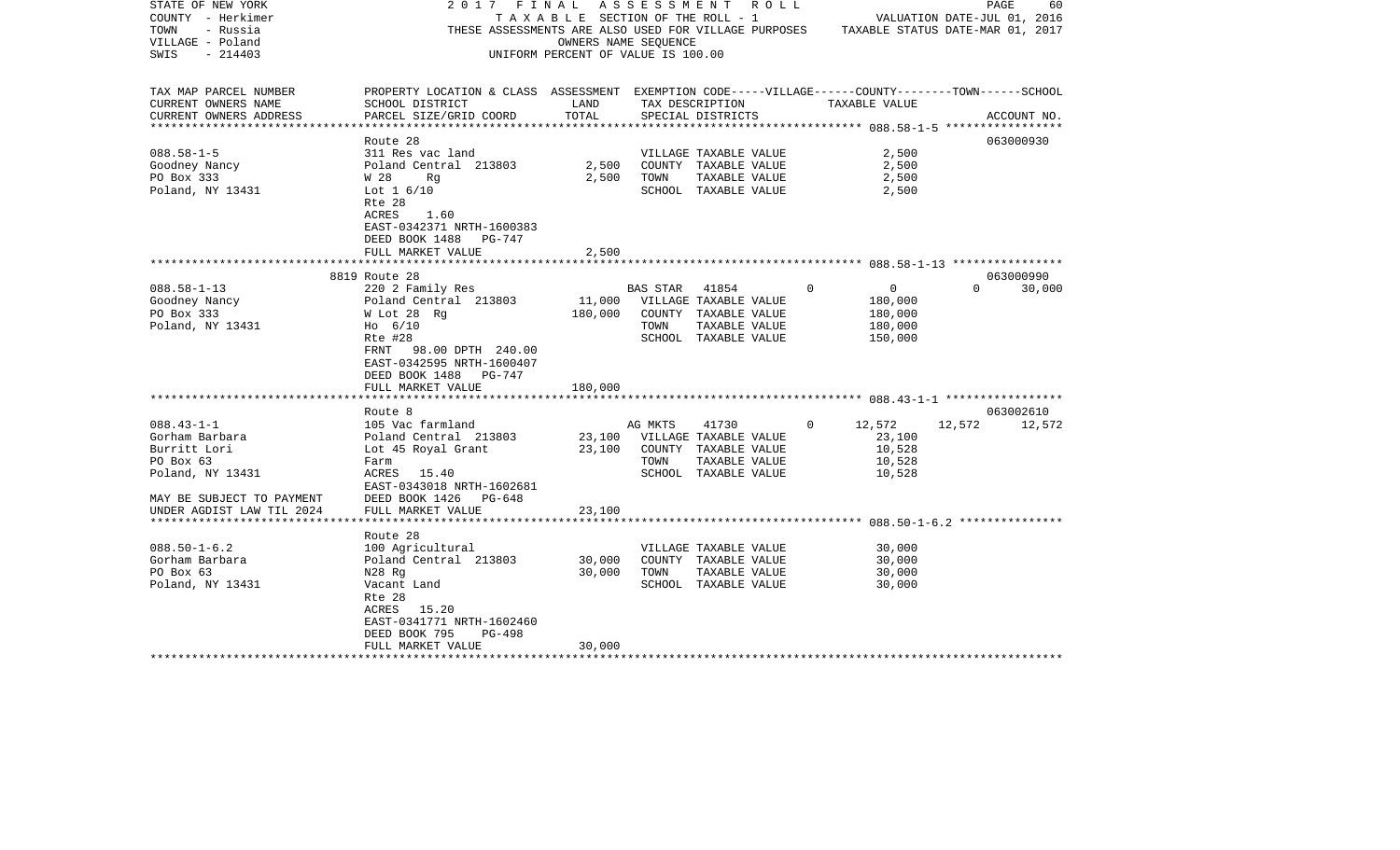| STATE OF NEW YORK      | 2017                                                                                               | FINAL                                 | A S S E S S M E N T    |                       | R O L L  |                                                   |                             | 61<br>PAGE  |
|------------------------|----------------------------------------------------------------------------------------------------|---------------------------------------|------------------------|-----------------------|----------|---------------------------------------------------|-----------------------------|-------------|
| COUNTY - Herkimer      |                                                                                                    | T A X A B L E SECTION OF THE ROLL - 1 |                        |                       |          |                                                   | VALUATION DATE-JUL 01, 2016 |             |
| TOWN<br>- Russia       | THESE ASSESSMENTS ARE ALSO USED FOR VILLAGE PURPOSES                                               |                                       |                        |                       |          | TAXABLE STATUS DATE-MAR 01, 2017                  |                             |             |
| VILLAGE - Poland       |                                                                                                    | OWNERS NAME SEQUENCE                  |                        |                       |          |                                                   |                             |             |
| SWIS<br>$-214403$      |                                                                                                    | UNIFORM PERCENT OF VALUE IS 100.00    |                        |                       |          |                                                   |                             |             |
| TAX MAP PARCEL NUMBER  | PROPERTY LOCATION & CLASS ASSESSMENT EXEMPTION CODE-----VILLAGE------COUNTY-------TOWN------SCHOOL |                                       |                        |                       |          |                                                   |                             |             |
| CURRENT OWNERS NAME    | SCHOOL DISTRICT                                                                                    | LAND                                  |                        | TAX DESCRIPTION       |          | TAXABLE VALUE                                     |                             |             |
| CURRENT OWNERS ADDRESS | PARCEL SIZE/GRID COORD                                                                             | TOTAL                                 |                        | SPECIAL DISTRICTS     |          |                                                   |                             | ACCOUNT NO. |
|                        |                                                                                                    |                                       |                        |                       |          | ********** 088.43-1-2 ******************          |                             |             |
|                        | 127 Route 8                                                                                        |                                       |                        |                       |          |                                                   |                             | 063002640   |
| $088.43 - 1 - 2$       | 210 1 Family Res                                                                                   |                                       | BAS STAR               | 41854                 | $\Omega$ | 0                                                 | $\Omega$                    | 30,000      |
| Gorham Lori            | Poland Central 213803                                                                              | 14,700                                |                        | VILLAGE TAXABLE VALUE |          | 157,500                                           |                             |             |
| Gorham Barbara         | Lot 28 Royal Grant                                                                                 | 157,500                               |                        | COUNTY TAXABLE VALUE  |          | 157,500                                           |                             |             |
| PO Box 63              | House Garage                                                                                       |                                       | TOWN                   | TAXABLE VALUE         |          | 157,500                                           |                             |             |
| Poland, NY 13431       | Rte 8                                                                                              |                                       |                        | SCHOOL TAXABLE VALUE  |          | 127,500                                           |                             |             |
|                        | FRNT 247.49 DPTH 217.14                                                                            |                                       |                        |                       |          |                                                   |                             |             |
|                        | ACRES<br>0.92                                                                                      |                                       |                        |                       |          |                                                   |                             |             |
|                        | EAST-0343779 NRTH-1603004                                                                          |                                       |                        |                       |          |                                                   |                             |             |
|                        | DEED BOOK 776<br>PG-459                                                                            |                                       |                        |                       |          |                                                   |                             |             |
|                        | FULL MARKET VALUE                                                                                  | 157,500                               |                        |                       |          |                                                   |                             |             |
|                        | ***************************                                                                        |                                       |                        |                       |          |                                                   |                             |             |
|                        | 55 Millington Ave                                                                                  |                                       |                        |                       |          |                                                   |                             | 063000750   |
| $088.50 - 1 - 8$       | 210 1 Family Res                                                                                   |                                       | BAS STAR               | 41854                 | $\Omega$ | 0                                                 | $\Omega$                    | 30,000      |
| Guarascio Francis      | Poland Central 213803                                                                              | 14,000                                |                        | VILLAGE TAXABLE VALUE |          | 108,400                                           |                             |             |
| Guarascio Linda        | Lot 28 Royal Grant                                                                                 | 108,400                               |                        | COUNTY TAXABLE VALUE  |          | 108,400                                           |                             |             |
| PO Box 361             | House                                                                                              |                                       | TOWN                   | TAXABLE VALUE         |          | 108,400                                           |                             |             |
| Poland, NY 13431       | FRNT 141.00 DPTH 260.00                                                                            |                                       |                        | SCHOOL TAXABLE VALUE  |          | 78,400                                            |                             |             |
|                        | ACRES<br>$0.75$ BANK<br>135                                                                        |                                       |                        |                       |          |                                                   |                             |             |
|                        | EAST-0342831 NRTH-1601984                                                                          |                                       |                        |                       |          |                                                   |                             |             |
|                        | DEED BOOK 932<br>PG-474                                                                            |                                       |                        |                       |          |                                                   |                             |             |
|                        | FULL MARKET VALUE                                                                                  | 108,400                               |                        |                       |          |                                                   |                             |             |
|                        |                                                                                                    |                                       |                        |                       |          | ******************* 088.50-1-43 ***************** |                             |             |
|                        | 8887 Route 28                                                                                      |                                       |                        |                       |          |                                                   |                             | 063004380   |
| $088.50 - 1 - 43$      | 210 1 Family Res                                                                                   |                                       |                        | VILLAGE TAXABLE VALUE |          | 88,500                                            |                             |             |
| Guarascio Mark         | Poland Central 213803                                                                              | 11,800                                |                        | COUNTY TAXABLE VALUE  |          | 88,500                                            |                             |             |
| Guarascio Alicia       | Lot 28 Royal Grant                                                                                 | 88,500                                | TOWN                   | TAXABLE VALUE         |          | 88,500                                            |                             |             |
| 8887 Route 28          | House Garage                                                                                       |                                       |                        | SCHOOL TAXABLE VALUE  |          | 88,500                                            |                             |             |
| Poland, NY 13431       | Rte 28                                                                                             |                                       |                        |                       |          |                                                   |                             |             |
|                        | FRNT<br>88.00 DPTH 299.00                                                                          |                                       |                        |                       |          |                                                   |                             |             |
|                        | ACRES<br>0.56                                                                                      |                                       |                        |                       |          |                                                   |                             |             |
|                        | EAST-0341706 NRTH-1601278                                                                          |                                       |                        |                       |          |                                                   |                             |             |
|                        | DEED BOOK 1557 PG-417                                                                              |                                       |                        |                       |          |                                                   |                             |             |
|                        | FULL MARKET VALUE                                                                                  | 88,500                                |                        |                       |          |                                                   |                             |             |
|                        | **************************                                                                         |                                       |                        |                       |          |                                                   |                             |             |
|                        | 50 Route 8                                                                                         |                                       |                        |                       |          |                                                   |                             | 063003150   |
| $088.51 - 1 - 44$      | 210 1 Family Res                                                                                   |                                       | VET COM C 41132        |                       | $\Omega$ | 15,000                                            | $\Omega$                    | 0           |
| Hampston Daniel F      | Poland Central 213803                                                                              |                                       | 11,300 VET COM C 41132 |                       | 0        | 15,000                                            | $\overline{0}$              | $\mathbf 0$ |
| Hampston Julie         | Lot 28 Royal Grant                                                                                 |                                       | 99,500 VET COM T 41133 |                       | 20,000   | $\mathbf 0$                                       | 20,000                      | 0           |
| 50 Cold Brook St       | House Garage                                                                                       |                                       | VET COM T 41133        |                       | 20,000   | $\mathbf 0$                                       | 20,000                      | $\Omega$    |
| Poland, NY 13431       | Rte 8                                                                                              |                                       | BAS STAR               | 41854                 | 0        | $\overline{0}$                                    | $\mathbf 0$                 | 30,000      |
|                        | FRNT 130.00 DPTH 170.40                                                                            |                                       |                        | VILLAGE TAXABLE VALUE |          | 59,500                                            |                             |             |
|                        | ACRES<br>$0.45$ BANK<br>135                                                                        |                                       | COUNTY                 | TAXABLE VALUE         |          | 69,500                                            |                             |             |
|                        | EAST-0343274 NRTH-1601449                                                                          |                                       | TOWN                   | TAXABLE VALUE         |          | 59,500                                            |                             |             |
|                        | DEED BOOK 874<br>PG-342                                                                            |                                       |                        | SCHOOL TAXABLE VALUE  |          | 69,500                                            |                             |             |
|                        | FULL MARKET VALUE                                                                                  | 99,500                                |                        |                       |          |                                                   |                             |             |
|                        |                                                                                                    |                                       |                        |                       |          |                                                   |                             |             |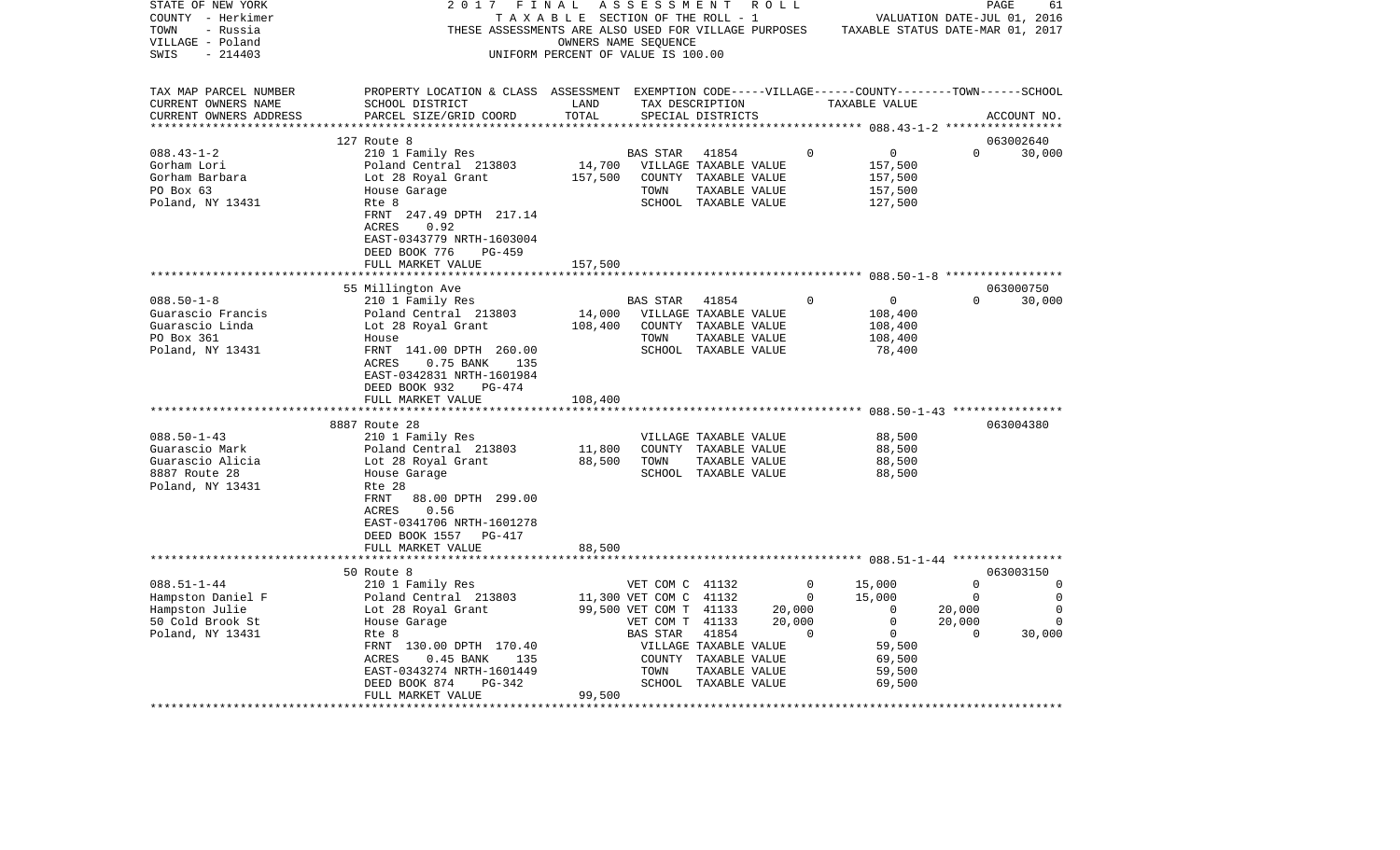| STATE OF NEW YORK                                    | 2017 FINAL                                                                                         |                                    | ASSESSMENT      | R O L L               |             |                                  | PAGE                        | 62          |
|------------------------------------------------------|----------------------------------------------------------------------------------------------------|------------------------------------|-----------------|-----------------------|-------------|----------------------------------|-----------------------------|-------------|
| COUNTY - Herkimer                                    |                                                                                                    | TAXABLE SECTION OF THE ROLL - 1    |                 |                       |             |                                  | VALUATION DATE-JUL 01, 2016 |             |
| TOWN<br>- Russia                                     | THESE ASSESSMENTS ARE ALSO USED FOR VILLAGE PURPOSES                                               |                                    |                 |                       |             | TAXABLE STATUS DATE-MAR 01, 2017 |                             |             |
| VILLAGE - Poland                                     |                                                                                                    | OWNERS NAME SEOUENCE               |                 |                       |             |                                  |                             |             |
| SWIS<br>$-214403$                                    |                                                                                                    | UNIFORM PERCENT OF VALUE IS 100.00 |                 |                       |             |                                  |                             |             |
|                                                      |                                                                                                    |                                    |                 |                       |             |                                  |                             |             |
| TAX MAP PARCEL NUMBER                                | PROPERTY LOCATION & CLASS ASSESSMENT EXEMPTION CODE-----VILLAGE------COUNTY-------TOWN------SCHOOL |                                    |                 |                       |             |                                  |                             |             |
|                                                      |                                                                                                    | LAND                               |                 |                       |             | TAXABLE VALUE                    |                             |             |
| CURRENT OWNERS NAME                                  | SCHOOL DISTRICT                                                                                    | TOTAL                              | TAX DESCRIPTION |                       |             |                                  |                             |             |
| CURRENT OWNERS ADDRESS<br>************************** | PARCEL SIZE/GRID COORD                                                                             |                                    |                 | SPECIAL DISTRICTS     |             |                                  |                             | ACCOUNT NO. |
|                                                      | 19 Mill St                                                                                         |                                    |                 |                       |             |                                  |                             |             |
| $088.58 - 1 - 6.2$                                   | 210 1 Family Res                                                                                   |                                    |                 | VILLAGE TAXABLE VALUE |             | 85,000                           |                             |             |
| Hampston Forest                                      | Poland Central 213803                                                                              | 10,800                             |                 | COUNTY TAXABLE VALUE  |             | 85,000                           |                             |             |
| Hampston Katherine                                   | Residential Home                                                                                   | 85,000                             | TOWN            | TAXABLE VALUE         |             | 85,000                           |                             |             |
| Mill St                                              | FRNT 123.00 DPTH 150.00                                                                            |                                    |                 | SCHOOL TAXABLE VALUE  |             | 85,000                           |                             |             |
| PO Box 67                                            | EAST-0342279 NRTH-1600538                                                                          |                                    |                 |                       |             |                                  |                             |             |
| Poland, NY 13431                                     | DEED BOOK 807<br>PG-299                                                                            |                                    |                 |                       |             |                                  |                             |             |
|                                                      | FULL MARKET VALUE                                                                                  | 85,000                             |                 |                       |             |                                  |                             |             |
|                                                      |                                                                                                    |                                    |                 |                       |             |                                  |                             |             |
|                                                      | 22 Mill St                                                                                         |                                    |                 |                       |             |                                  |                             | 063004140   |
| $088.50 - 1 - 61$                                    | 449 Other Storag                                                                                   |                                    |                 | VILLAGE TAXABLE VALUE |             | 18,500                           |                             |             |
| Hampston Forrest Dale                                | Poland Central 213803                                                                              | 5,900                              |                 | COUNTY TAXABLE VALUE  |             | 18,500                           |                             |             |
| Hampston Katherine A                                 | Lot 28 Royal Grant                                                                                 | 18,500                             | TOWN            | TAXABLE VALUE         |             | 18,500                           |                             |             |
| PO Box 67                                            | Storage Garage                                                                                     |                                    |                 | SCHOOL TAXABLE VALUE  |             | 18,500                           |                             |             |
| Poland, NY 13431                                     | 34.50 DPTH 108.00<br>FRNT                                                                          |                                    |                 |                       |             |                                  |                             |             |
|                                                      | ACRES<br>0.09                                                                                      |                                    |                 |                       |             |                                  |                             |             |
|                                                      | EAST-0342144 NRTH-1600634                                                                          |                                    |                 |                       |             |                                  |                             |             |
|                                                      | DEED BOOK 00577 PG-00208                                                                           |                                    |                 |                       |             |                                  |                             |             |
|                                                      | FULL MARKET VALUE                                                                                  | 18,500                             |                 |                       |             |                                  |                             |             |
|                                                      |                                                                                                    |                                    |                 |                       |             |                                  |                             |             |
|                                                      | 24 Route 8                                                                                         |                                    |                 |                       |             |                                  |                             | 063004470   |
| $088.51 - 1 - 50$                                    | 484 1 use sm bld                                                                                   |                                    |                 | VILLAGE TAXABLE VALUE |             | 87,900                           |                             |             |
| Harrimack, LLC                                       | Poland Central 213803                                                                              | 9,000                              |                 | COUNTY TAXABLE VALUE  |             | 87,900                           |                             |             |
| 8342 Macon                                           | E Lot 28 Rg                                                                                        | 87,900                             | TOWN            | TAXABLE VALUE         |             | 87,900                           |                             |             |
| Cardova, TN 38018                                    | Post Office1/8a                                                                                    |                                    |                 | SCHOOL TAXABLE VALUE  |             | 87,900                           |                             |             |
|                                                      | Rte 8                                                                                              |                                    |                 |                       |             |                                  |                             |             |
|                                                      | FRNT<br>80.40 DPTH 130.90                                                                          |                                    |                 |                       |             |                                  |                             |             |
|                                                      | EAST-0343002 NRTH-1601091                                                                          |                                    |                 |                       |             |                                  |                             |             |
|                                                      |                                                                                                    |                                    |                 |                       |             |                                  |                             |             |
|                                                      | DEED BOOK 2017 PG-769                                                                              |                                    |                 |                       |             |                                  |                             |             |
|                                                      | FULL MARKET VALUE                                                                                  | 87,900<br>*************            |                 |                       |             |                                  |                             |             |
|                                                      | 20 Bushpasture Ln                                                                                  |                                    |                 |                       |             |                                  | 3000782                     |             |
| $088.50 - 1 - 7.2$                                   | 270 Mfg housing                                                                                    |                                    | ENH STAR        | 41834                 | $\mathbf 0$ | $\mathbf 0$                      | $\Omega$                    | 37,500      |
| Harrod Dian R                                        | Poland Central 213803                                                                              | 19,500                             |                 | VILLAGE TAXABLE VALUE |             | 37,500                           |                             |             |
| Millington Ave                                       | Lot 28 Royal Grant                                                                                 | 37,500                             |                 | COUNTY TAXABLE VALUE  |             | 37,500                           |                             |             |
| PO Box 441                                           | Trailer                                                                                            |                                    | TOWN            | TAXABLE VALUE         |             | 37,500                           |                             |             |
|                                                      |                                                                                                    |                                    |                 |                       |             | $\mathbf{0}$                     |                             |             |
| Poland, NY                                           | 2.40<br>ACRES<br>EAST-0342618 NRTH-1602333                                                         |                                    |                 | SCHOOL TAXABLE VALUE  |             |                                  |                             |             |
|                                                      |                                                                                                    |                                    |                 |                       |             |                                  |                             |             |
|                                                      | DEED BOOK 1077 PG-891                                                                              |                                    |                 |                       |             |                                  |                             |             |
|                                                      | FULL MARKET VALUE                                                                                  | 37,500                             |                 |                       |             |                                  |                             |             |
|                                                      | 17 Haver Ln                                                                                        |                                    |                 |                       |             |                                  |                             |             |
| $088.50 - 1 - 68.5$                                  | 210 1 Family Res                                                                                   |                                    | BAS STAR        | 41854                 | 0           | $\overline{0}$                   | $\mathbf 0$                 | 30,000      |
|                                                      |                                                                                                    |                                    |                 |                       |             |                                  |                             |             |
| Haver Thomas P<br>Haver Amy B                        | Poland Central 213803                                                                              | 21,300                             |                 | VILLAGE TAXABLE VALUE |             | 190,000                          |                             |             |
|                                                      | House w/ Garage                                                                                    | 190,000                            |                 | COUNTY TAXABLE VALUE  |             | 190,000                          |                             |             |
| PO Box 552                                           | ACRES<br>3.10                                                                                      |                                    | TOWN            | TAXABLE VALUE         |             | 190,000                          |                             |             |
| Poland, NY 13431                                     | EAST-0341419 NRTH-1600645                                                                          |                                    |                 | SCHOOL TAXABLE VALUE  |             | 160,000                          |                             |             |
|                                                      | DEED BOOK 1195 PG-361                                                                              |                                    |                 |                       |             |                                  |                             |             |
| **********                                           | FULL MARKET VALUE                                                                                  | 190,000                            |                 |                       |             |                                  |                             |             |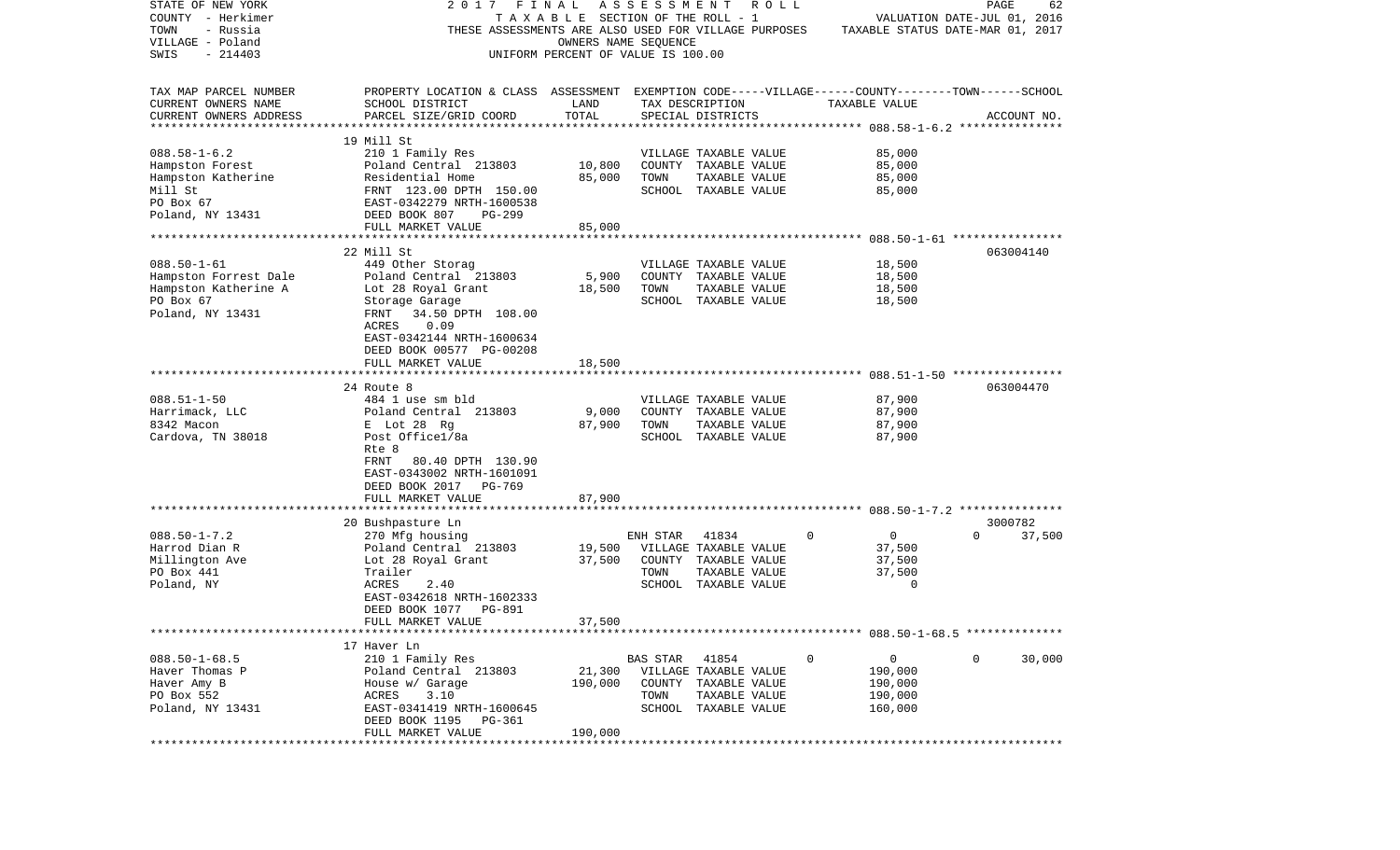| STATE OF NEW YORK                    | FINAL<br>2017                                                                                      |                                    |          | ASSESSMENT ROLL       |                            | PAGE<br>63                       |
|--------------------------------------|----------------------------------------------------------------------------------------------------|------------------------------------|----------|-----------------------|----------------------------|----------------------------------|
| COUNTY - Herkimer                    |                                                                                                    | TAXABLE SECTION OF THE ROLL - 1    |          |                       |                            | VALUATION DATE-JUL 01, 2016      |
| TOWN<br>- Russia                     | THESE ASSESSMENTS ARE ALSO USED FOR VILLAGE PURPOSES                                               |                                    |          |                       |                            | TAXABLE STATUS DATE-MAR 01, 2017 |
| VILLAGE - Poland                     |                                                                                                    | OWNERS NAME SEQUENCE               |          |                       |                            |                                  |
| SWIS<br>$-214403$                    |                                                                                                    | UNIFORM PERCENT OF VALUE IS 100.00 |          |                       |                            |                                  |
|                                      |                                                                                                    |                                    |          |                       |                            |                                  |
| TAX MAP PARCEL NUMBER                | PROPERTY LOCATION & CLASS ASSESSMENT EXEMPTION CODE-----VILLAGE------COUNTY-------TOWN------SCHOOL |                                    |          |                       |                            |                                  |
| CURRENT OWNERS NAME                  | SCHOOL DISTRICT                                                                                    | LAND                               |          | TAX DESCRIPTION       | TAXABLE VALUE              |                                  |
| CURRENT OWNERS ADDRESS               | PARCEL SIZE/GRID COORD                                                                             | TOTAL                              |          | SPECIAL DISTRICTS     |                            | ACCOUNT NO.                      |
|                                      |                                                                                                    |                                    |          |                       |                            |                                  |
|                                      | Off Case St                                                                                        |                                    |          |                       |                            | 063003630                        |
| $088.50 - 1 - 40.1$                  | 582 Camping park                                                                                   |                                    |          | VILLAGE TAXABLE VALUE | 93,200                     |                                  |
| Haver Wayne                          | Poland Central 213803                                                                              | 26,500                             |          | COUNTY TAXABLE VALUE  | 93,200                     |                                  |
| Haver Cheryl                         | Lot 28 Royal Grant                                                                                 | 93,200                             | TOWN     | TAXABLE VALUE         | 93,200                     |                                  |
| 57 Cold Brook St<br>Poland, NY 13431 | Doublewide<br>Rte 28                                                                               |                                    |          | SCHOOL TAXABLE VALUE  | 93,200                     |                                  |
|                                      | ACRES<br>5.20                                                                                      |                                    |          |                       |                            |                                  |
|                                      | EAST-0340837 NRTH-1601413                                                                          |                                    |          |                       |                            |                                  |
|                                      | DEED BOOK 770<br>PG-687                                                                            |                                    |          |                       |                            |                                  |
|                                      | FULL MARKET VALUE                                                                                  | 93,200                             |          |                       |                            |                                  |
|                                      |                                                                                                    |                                    |          |                       |                            |                                  |
|                                      | Railroad Bed Brg                                                                                   |                                    |          |                       |                            |                                  |
| $088.50 - 1 - 67.2$                  | 312 Vac w/imprv                                                                                    |                                    |          | VILLAGE TAXABLE VALUE | 22,500                     |                                  |
| Haver Wayne                          | Poland Central 213803                                                                              | 9,200                              |          | COUNTY TAXABLE VALUE  | 22,500                     |                                  |
| Haver Cheryl                         | Lot 28 Royal Grant                                                                                 | 22,500                             | TOWN     | TAXABLE VALUE         | 22,500                     |                                  |
| 57 Cold Brook St                     | Vacant Land                                                                                        |                                    |          | SCHOOL TAXABLE VALUE  | 22,500                     |                                  |
| Poland, NY 13431                     | ACRES<br>2.26                                                                                      |                                    |          |                       |                            |                                  |
|                                      | EAST-0341656 NRTH-1601055                                                                          |                                    |          |                       |                            |                                  |
|                                      | DEED BOOK 770<br>PG-690                                                                            |                                    |          |                       |                            |                                  |
|                                      | FULL MARKET VALUE                                                                                  | 22,500                             |          |                       |                            |                                  |
|                                      |                                                                                                    |                                    |          |                       |                            |                                  |
|                                      | 8824 Route 28                                                                                      |                                    |          |                       |                            | 063004200                        |
| $088.51 - 1 - 58$                    | 210 1 Family Res                                                                                   |                                    |          | VILLAGE TAXABLE VALUE | 59,000                     |                                  |
| Haver Wayne                          | Poland Central 213803                                                                              | 6,200                              |          | COUNTY TAXABLE VALUE  | 59,000                     |                                  |
| Cold Brook St                        | Lot 28 Royal Grant                                                                                 | 59,000                             | TOWN     | TAXABLE VALUE         | 59,000                     |                                  |
| Poland, NY 13431                     | House & Garage                                                                                     |                                    |          | SCHOOL TAXABLE VALUE  | 59,000                     |                                  |
|                                      | FRNT<br>42.00 DPTH 340.00                                                                          |                                    |          |                       |                            |                                  |
|                                      | ACRES<br>0.36                                                                                      |                                    |          |                       |                            |                                  |
|                                      | EAST-0342852 NRTH-1600683                                                                          |                                    |          |                       |                            |                                  |
|                                      | DEED BOOK 695<br>PG-575                                                                            |                                    |          |                       |                            |                                  |
|                                      | FULL MARKET VALUE                                                                                  | 59,000                             |          |                       |                            |                                  |
|                                      | 57 Route 8                                                                                         |                                    |          |                       |                            | 063003660                        |
| $088.51 - 1 - 22$                    | 210 1 Family Res                                                                                   |                                    | BAS STAR | 41854                 | $\Omega$<br>$\overline{0}$ | $\Omega$<br>30,000               |
| Haver Wayne G                        | Poland Central 213803                                                                              | 12,200                             |          | VILLAGE TAXABLE VALUE | 145,000                    |                                  |
| Haver Cheryl                         | Lot 28 Royal Grant                                                                                 | 145,000                            |          | COUNTY TAXABLE VALUE  | 145,000                    |                                  |
| Cold Brook St Box 287                | House Garage                                                                                       |                                    | TOWN     | TAXABLE VALUE         | 145,000                    |                                  |
| Poland, NY 13431                     | Rte 8                                                                                              |                                    |          | SCHOOL TAXABLE VALUE  | 115,000                    |                                  |
|                                      | FRNT 121.44 DPTH 195.69                                                                            |                                    |          |                       |                            |                                  |
|                                      | ACRES<br>0.54                                                                                      |                                    |          |                       |                            |                                  |
|                                      | EAST-0343163 NRTH-1601693                                                                          |                                    |          |                       |                            |                                  |
|                                      | DEED BOOK 00653 PG-00217                                                                           |                                    |          |                       |                            |                                  |
|                                      | FULL MARKET VALUE                                                                                  | 145,000                            |          |                       |                            |                                  |
| ********************                 | ***********************                                                                            |                                    |          |                       |                            |                                  |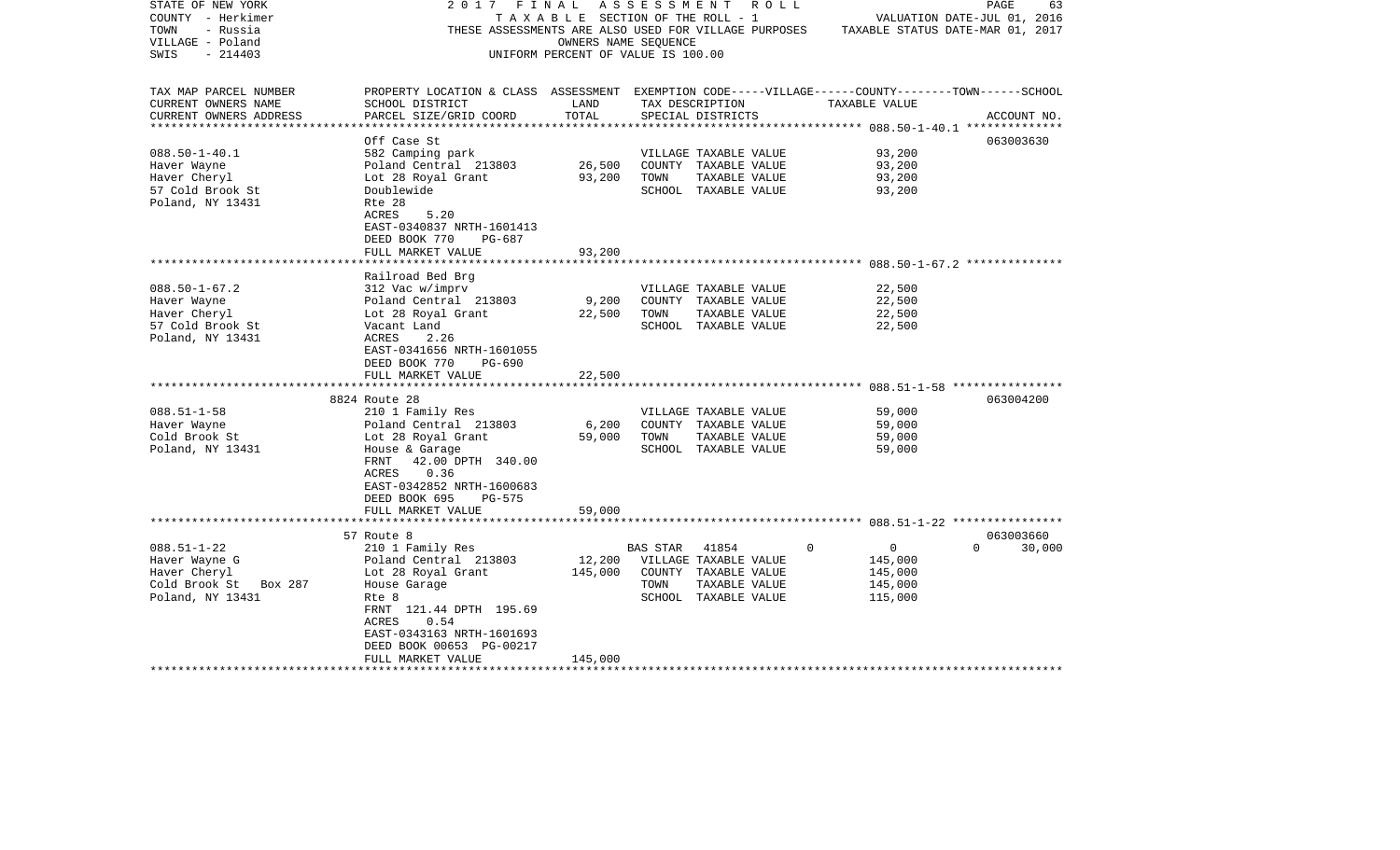| STATE OF NEW YORK      | 2017                                                                                               | FINAL                              | ASSESSMENT             |                                       | R O L L |   |                                  |          | PAGE        | 64     |
|------------------------|----------------------------------------------------------------------------------------------------|------------------------------------|------------------------|---------------------------------------|---------|---|----------------------------------|----------|-------------|--------|
| COUNTY - Herkimer      |                                                                                                    | TAXABLE SECTION OF THE ROLL - 1    |                        |                                       |         |   | VALUATION DATE-JUL 01, 2016      |          |             |        |
| TOWN<br>- Russia       | THESE ASSESSMENTS ARE ALSO USED FOR VILLAGE PURPOSES                                               |                                    |                        |                                       |         |   | TAXABLE STATUS DATE-MAR 01, 2017 |          |             |        |
| VILLAGE - Poland       |                                                                                                    |                                    | OWNERS NAME SEOUENCE   |                                       |         |   |                                  |          |             |        |
| SWIS<br>$-214403$      |                                                                                                    | UNIFORM PERCENT OF VALUE IS 100.00 |                        |                                       |         |   |                                  |          |             |        |
| TAX MAP PARCEL NUMBER  | PROPERTY LOCATION & CLASS ASSESSMENT EXEMPTION CODE-----VILLAGE------COUNTY-------TOWN------SCHOOL |                                    |                        |                                       |         |   |                                  |          |             |        |
| CURRENT OWNERS NAME    | SCHOOL DISTRICT                                                                                    | LAND                               |                        | TAX DESCRIPTION                       |         |   | TAXABLE VALUE                    |          |             |        |
| CURRENT OWNERS ADDRESS | PARCEL SIZE/GRID COORD                                                                             | TOTAL                              |                        | SPECIAL DISTRICTS                     |         |   |                                  |          | ACCOUNT NO. |        |
| *********************  |                                                                                                    |                                    |                        |                                       |         |   |                                  |          |             |        |
|                        | 4 Route 8                                                                                          |                                    |                        |                                       |         |   |                                  |          | 063000300   |        |
| $088.51 - 1 - 54$      | 220 2 Family Res                                                                                   |                                    |                        | VILLAGE TAXABLE VALUE                 |         |   | 67,000                           |          |             |        |
| Haver Wayne G          | Poland Central 213803                                                                              | 2,700                              |                        | COUNTY TAXABLE VALUE                  |         |   | 67,000                           |          |             |        |
| Haver Cheryl A         | Lot 28 Royal Grant                                                                                 | 67,000                             | TOWN                   | TAXABLE VALUE                         |         |   | 67,000                           |          |             |        |
| Cold Brook St          | 2 Family                                                                                           |                                    |                        | SCHOOL TAXABLE VALUE                  |         |   | 67,000                           |          |             |        |
| Poland, NY 13431       | 24.00 DPTH 125.00<br>FRNT                                                                          |                                    |                        |                                       |         |   |                                  |          |             |        |
|                        | ACRES<br>0.10                                                                                      |                                    |                        |                                       |         |   |                                  |          |             |        |
|                        | EAST-0342749 NRTH-1600759                                                                          |                                    |                        |                                       |         |   |                                  |          |             |        |
|                        | DEED BOOK 706<br>PG-715                                                                            |                                    |                        |                                       |         |   |                                  |          |             |        |
|                        | FULL MARKET VALUE                                                                                  | 67,000                             |                        |                                       |         |   |                                  |          |             |        |
|                        |                                                                                                    |                                    |                        |                                       |         |   |                                  |          |             |        |
|                        | meadow lane                                                                                        |                                    |                        |                                       |         |   |                                  |          |             |        |
| $088.50 - 1 - 68.4$    | 210 1 Family Res                                                                                   |                                    | BAS STAR               | 41854                                 |         | 0 | 0                                | $\Omega$ |             | 30,000 |
| Haver Wayne Jr         | Poland Central 213803                                                                              | 15,000                             |                        | VILLAGE TAXABLE VALUE                 |         |   | 222,400                          |          |             |        |
| 6 Meadow Lane          | 1.00<br>ACRES                                                                                      | 222,400                            |                        | COUNTY TAXABLE VALUE                  |         |   | 222,400                          |          |             |        |
| PO Box 81              | EAST-0341010 NRTH-1601100                                                                          |                                    | TOWN                   | TAXABLE VALUE                         |         |   | 222,400                          |          |             |        |
| Poland, NY 13431       | DEED BOOK 889<br><b>PG-509</b>                                                                     |                                    |                        | SCHOOL TAXABLE VALUE                  |         |   | 192,400                          |          |             |        |
|                        | FULL MARKET VALUE                                                                                  | 222,400                            |                        |                                       |         |   |                                  |          |             |        |
|                        |                                                                                                    |                                    |                        |                                       |         |   |                                  |          |             |        |
|                        | 17 Case St                                                                                         |                                    |                        |                                       |         |   |                                  |          |             |        |
| $088.50 - 1 - 68.2$    | 314 Rural vac<10                                                                                   |                                    |                        | VILLAGE TAXABLE VALUE                 |         |   | 45,000                           |          |             |        |
| Haver Wayne Sr         | Poland Central 213803                                                                              | 45,000                             |                        | COUNTY TAXABLE VALUE                  |         |   | 45,000                           |          |             |        |
| Haver Cheryl A         | 5.40<br>ACRES                                                                                      | 45,000                             | TOWN                   | TAXABLE VALUE                         |         |   | 45,000                           |          |             |        |
| 57 Coldbrook St        | EAST-0341341 NRTH-1600966                                                                          |                                    |                        | SCHOOL TAXABLE VALUE                  |         |   | 45,000                           |          |             |        |
| Poland, NY 13431       | DEED BOOK 1195<br>PG-360                                                                           |                                    |                        |                                       |         |   |                                  |          |             |        |
|                        | FULL MARKET VALUE                                                                                  | 45,000                             |                        |                                       |         |   |                                  |          |             |        |
|                        | ***********************                                                                            | * * * * * * * * * * * * *          |                        |                                       |         |   |                                  |          |             |        |
|                        | 47 Millington Ave                                                                                  |                                    |                        |                                       |         |   |                                  |          | 063003210   |        |
| $088.50 - 1 - 10$      | 210 1 Family Res                                                                                   |                                    | VET COM C 41132        |                                       |         | 0 | 15,000                           | 0        |             | 0      |
| Herring Marguerite B   | Poland Central 213803                                                                              |                                    | 14,100 VET COM T 41133 |                                       | 20,000  |   | 0                                | 20,000   |             | 0      |
| PO Box 14              | Great Lot 28 Royal Grant                                                                           |                                    | 110,300 ENH STAR       | 41834                                 |         | 0 | $\mathbf 0$                      | 0        |             | 65,500 |
| Poland, NY 13431       | House                                                                                              |                                    |                        | VILLAGE TAXABLE VALUE                 |         |   | 90,300                           |          |             |        |
|                        | Millington                                                                                         |                                    |                        | COUNTY TAXABLE VALUE                  |         |   | 95,300                           |          |             |        |
|                        | FRNT 160.00 DPTH 204.00                                                                            |                                    | TOWN                   | TAXABLE VALUE                         |         |   | 90,300                           |          |             |        |
|                        | 250<br>BANK                                                                                        |                                    |                        | SCHOOL TAXABLE VALUE                  |         |   | 44,800                           |          |             |        |
|                        | EAST-0342731 NRTH-1601795                                                                          |                                    |                        |                                       |         |   |                                  |          |             |        |
|                        | DEED BOOK 00643 PG-00649                                                                           |                                    |                        |                                       |         |   |                                  |          |             |        |
|                        | FULL MARKET VALUE                                                                                  | 110,300                            |                        |                                       |         |   |                                  |          |             |        |
|                        |                                                                                                    |                                    |                        |                                       |         |   |                                  |          |             |        |
| $088.50 - 1 - 42$      | 8891 Route 28<br>210 1 Family Res                                                                  |                                    |                        | VILLAGE TAXABLE VALUE                 |         |   | 95,000                           |          | 063002250   |        |
| Hines Joanne M         |                                                                                                    |                                    |                        |                                       |         |   |                                  |          |             |        |
| 8891 North Main St     | Poland Central 213803<br>Lot 28 Royal Grant                                                        | 13,600                             | TOWN                   | COUNTY TAXABLE VALUE                  |         |   | 95,000                           |          |             |        |
| Poland, NY 13431       |                                                                                                    | 95,000                             |                        | TAXABLE VALUE<br>SCHOOL TAXABLE VALUE |         |   | 95,000                           |          |             |        |
|                        | House Att Garage                                                                                   |                                    |                        |                                       |         |   | 95,000                           |          |             |        |
|                        | Rte 28<br>FRNT 104.00 DPTH 299.00                                                                  |                                    |                        |                                       |         |   |                                  |          |             |        |
|                        |                                                                                                    |                                    |                        |                                       |         |   |                                  |          |             |        |
|                        | ACRES<br>0.70<br>EAST-0341641 NRTH-1601342                                                         |                                    |                        |                                       |         |   |                                  |          |             |        |
|                        | DEED BOOK 1596                                                                                     |                                    |                        |                                       |         |   |                                  |          |             |        |
|                        | PG-440<br>FULL MARKET VALUE                                                                        | 95,000                             |                        |                                       |         |   |                                  |          |             |        |
|                        |                                                                                                    |                                    |                        |                                       |         |   |                                  |          |             |        |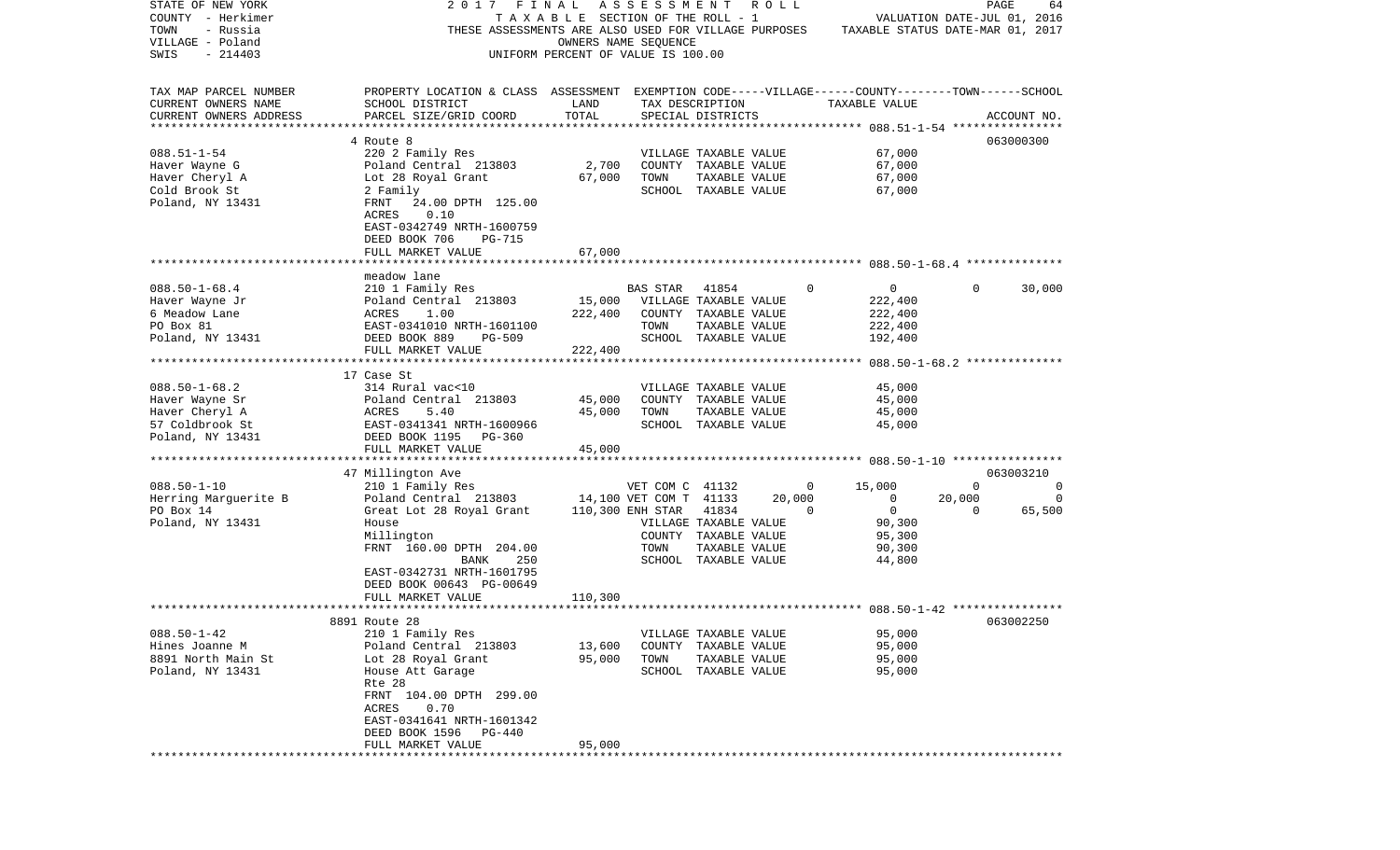| STATE OF NEW YORK<br>COUNTY - Herkimer<br>- Russia<br>TOWN<br>VILLAGE - Poland<br>SWIS<br>$-214403$ | 2017 FINAL                                                                                                                                                 | UNIFORM PERCENT OF VALUE IS 100.00 | A S S E S S M E N T R O L L<br>OWNERS NAME SEQUENCE         |                      |                       | T A X A B L E SECTION OF THE ROLL - 1 VALUATION DATE-JUL 01, 2016<br>THESE ASSESSMENTS ARE ALSO USED FOR VILLAGE PURPOSES TAXABLE STATUS DATE-MAR 01, 2017 |                | PAGE<br>65                                    |
|-----------------------------------------------------------------------------------------------------|------------------------------------------------------------------------------------------------------------------------------------------------------------|------------------------------------|-------------------------------------------------------------|----------------------|-----------------------|------------------------------------------------------------------------------------------------------------------------------------------------------------|----------------|-----------------------------------------------|
| TAX MAP PARCEL NUMBER<br>CURRENT OWNERS NAME<br>CURRENT OWNERS ADDRESS                              | PROPERTY LOCATION & CLASS ASSESSMENT EXEMPTION CODE-----VILLAGE------COUNTY-------TOWN------SCHOOL<br>SCHOOL DISTRICT<br>PARCEL SIZE/GRID COORD            | LAND<br>TOTAL                      |                                                             | SPECIAL DISTRICTS    | TAX DESCRIPTION       | TAXABLE VALUE                                                                                                                                              |                | ACCOUNT NO.                                   |
|                                                                                                     | 9022 Route 28                                                                                                                                              |                                    |                                                             |                      |                       |                                                                                                                                                            |                | 063005430                                     |
| $088.50 - 1 - 69.1$                                                                                 | 210 1 Family Res                                                                                                                                           |                                    | VET COM C 41132                                             |                      |                       | $0 \t 15,000$                                                                                                                                              | $\overline{0}$ | $\Omega$                                      |
| Hines Linda                                                                                         | Poland Central 213803 16,600 VET COM T 41133 18,850                                                                                                        |                                    |                                                             |                      |                       |                                                                                                                                                            | 18,850         | $\overline{\phantom{0}}$                      |
| Route 28                                                                                            |                                                                                                                                                            |                                    | 75,400 VET DIS C 41142 0                                    |                      |                       | $\begin{array}{c} 0 \\ 22,620 \end{array}$<br>22,620                                                                                                       | $\sim$ 0       | $\overline{0}$                                |
| PO Box 475                                                                                          | Poland Central   213803<br>Lot 28 Royal Grant<br>Mobile Home                                                                                               |                                    | VET DIS T 41143                                             |                      | 22,620                | $\overline{0}$                                                                                                                                             | 22,620         | $\Omega$                                      |
| Poland, NY 13431                                                                                    | ACRES<br>1.45                                                                                                                                              |                                    | BAS STAR                                                    | 41854                | $\overline{0}$        | $\overline{0}$                                                                                                                                             | $\sim$ 0       | $\begin{smallmatrix}0\0\0\0\end{smallmatrix}$ |
|                                                                                                     | EAST-0340030 NRTH-1602269                                                                                                                                  |                                    | VILLAGE TAXABLE VALUE                                       |                      |                       | 33,930                                                                                                                                                     |                |                                               |
|                                                                                                     | DEED BOOK 1275 PG-827                                                                                                                                      |                                    | COUNTY TAXABLE VALUE                                        |                      |                       | 37,780<br>33,930                                                                                                                                           |                |                                               |
|                                                                                                     | FULL MARKET VALUE                                                                                                                                          | 75,400 TOWN                        |                                                             | TAXABLE VALUE        |                       |                                                                                                                                                            |                |                                               |
|                                                                                                     |                                                                                                                                                            |                                    |                                                             | SCHOOL TAXABLE VALUE |                       | 45,400                                                                                                                                                     |                |                                               |
|                                                                                                     |                                                                                                                                                            |                                    |                                                             |                      |                       |                                                                                                                                                            |                |                                               |
|                                                                                                     | 8811 Route 28                                                                                                                                              |                                    |                                                             |                      |                       |                                                                                                                                                            |                | 063001290                                     |
| $088.58 - 1 - 15$                                                                                   | 210 1 Family Res                                                                                                                                           |                                    | BAS STAR 41854                                              |                      | $\circ$               | $\overline{0}$                                                                                                                                             |                | $\Omega$<br>30,000                            |
| Huckabone Ricky                                                                                     |                                                                                                                                                            |                                    |                                                             |                      |                       | 125,000                                                                                                                                                    |                |                                               |
| Huckabone Melissa                                                                                   |                                                                                                                                                            |                                    |                                                             |                      |                       | 125,000                                                                                                                                                    |                |                                               |
| 8811 S Main St<br>Poland, NY 13431                                                                  | Poland Central 213803<br>Lot 28 Royal Grant 125,000 VILLAGE TAXABLE VALUE<br>House 2 Barns 125,000 COUNTY TAXABLE VALUE<br>ACRES 1.50 SCHOOL TAXABLE VALUE |                                    |                                                             | TAXABLE VALUE        |                       | 125,000<br>95,000                                                                                                                                          |                |                                               |
|                                                                                                     | EAST-0342484 NRTH-1600109<br>DEED BOOK 1475 PG-167                                                                                                         |                                    |                                                             |                      |                       |                                                                                                                                                            |                |                                               |
|                                                                                                     | FULL MARKET VALUE                                                                                                                                          | 125,000                            |                                                             |                      |                       |                                                                                                                                                            |                |                                               |
|                                                                                                     |                                                                                                                                                            |                                    |                                                             |                      |                       |                                                                                                                                                            |                |                                               |
|                                                                                                     | 8808 Route 28                                                                                                                                              |                                    |                                                             |                      |                       |                                                                                                                                                            |                | 063004110                                     |
| $088.59 - 1 - 1$                                                                                    | 210 1 Family Res                                                                                                                                           |                                    |                                                             |                      | VILLAGE TAXABLE VALUE | 81,000                                                                                                                                                     |                |                                               |
| Hunt Lisa                                                                                           | Poland Central 213803                                                                                                                                      | 9,200                              |                                                             | COUNTY TAXABLE VALUE |                       | 81,000                                                                                                                                                     |                |                                               |
| 8808 S Main St                                                                                      | $\begin{array}{c}\n\text{POL} \sim \\ \text{E} \quad 28 \\ \text{H} \quad \eta \quad \eta\n\end{array}$<br>R G                                             | 81,000                             | TOWN                                                        | TAXABLE VALUE        |                       | 81,000                                                                                                                                                     |                |                                               |
| Poland, NY 13431                                                                                    | $Ho$ 1/2                                                                                                                                                   |                                    |                                                             | SCHOOL TAXABLE VALUE |                       | 81,000                                                                                                                                                     |                |                                               |
|                                                                                                     | Rte #28<br>70.00 DPTH 160.00                                                                                                                               |                                    |                                                             |                      |                       |                                                                                                                                                            |                |                                               |
|                                                                                                     | FRNT<br>EAST-0342877 NRTH-1600326                                                                                                                          |                                    |                                                             |                      |                       |                                                                                                                                                            |                |                                               |
|                                                                                                     | DEED BOOK 1567 PG-677                                                                                                                                      |                                    |                                                             |                      |                       |                                                                                                                                                            |                |                                               |
|                                                                                                     | FULL MARKET VALUE                                                                                                                                          | 81,000                             |                                                             |                      |                       |                                                                                                                                                            |                |                                               |
|                                                                                                     |                                                                                                                                                            |                                    |                                                             |                      |                       |                                                                                                                                                            |                |                                               |
|                                                                                                     | 24 Mill St                                                                                                                                                 |                                    |                                                             |                      |                       |                                                                                                                                                            |                | 063001620                                     |
| $088.50 - 1 - 62$                                                                                   | 210 1 Family Res                                                                                                                                           |                                    | BAS STAR 41854                                              |                      | $\circ$               | $\overline{0}$                                                                                                                                             | $\Omega$       | 30,000                                        |
| Ingalls Douglas W                                                                                   | Poland Central 213803                                                                                                                                      |                                    |                                                             |                      |                       | 99,000                                                                                                                                                     |                |                                               |
| Ingalls Theresa J                                                                                   |                                                                                                                                                            |                                    | 12,000 VILLAGE TAXABLE VALUE<br>99,000 COUNTY TAXABLE VALUE |                      |                       | 99,000                                                                                                                                                     |                |                                               |
| PO Box 98                                                                                           | Poland Central 213803<br>Lot 28 Royal Grant<br>House 2 Garages                                                                                             |                                    | TOWN                                                        | TAXABLE VALUE        |                       | 99,000                                                                                                                                                     |                |                                               |
| Poland, NY 13431                                                                                    | Mill St                                                                                                                                                    |                                    |                                                             | SCHOOL TAXABLE VALUE |                       | 69,000                                                                                                                                                     |                |                                               |
|                                                                                                     | FRNT 88.00 DPTH 112.00                                                                                                                                     |                                    |                                                             |                      |                       |                                                                                                                                                            |                |                                               |
|                                                                                                     | ACRES<br>0.52                                                                                                                                              |                                    |                                                             |                      |                       |                                                                                                                                                            |                |                                               |
|                                                                                                     | EAST-0342126 NRTH-1600560                                                                                                                                  |                                    |                                                             |                      |                       |                                                                                                                                                            |                |                                               |
|                                                                                                     | DEED BOOK 1452 PG-417                                                                                                                                      |                                    |                                                             |                      |                       |                                                                                                                                                            |                |                                               |
| **********************                                                                              | FULL MARKET VALUE                                                                                                                                          | 99,000                             |                                                             |                      |                       |                                                                                                                                                            |                |                                               |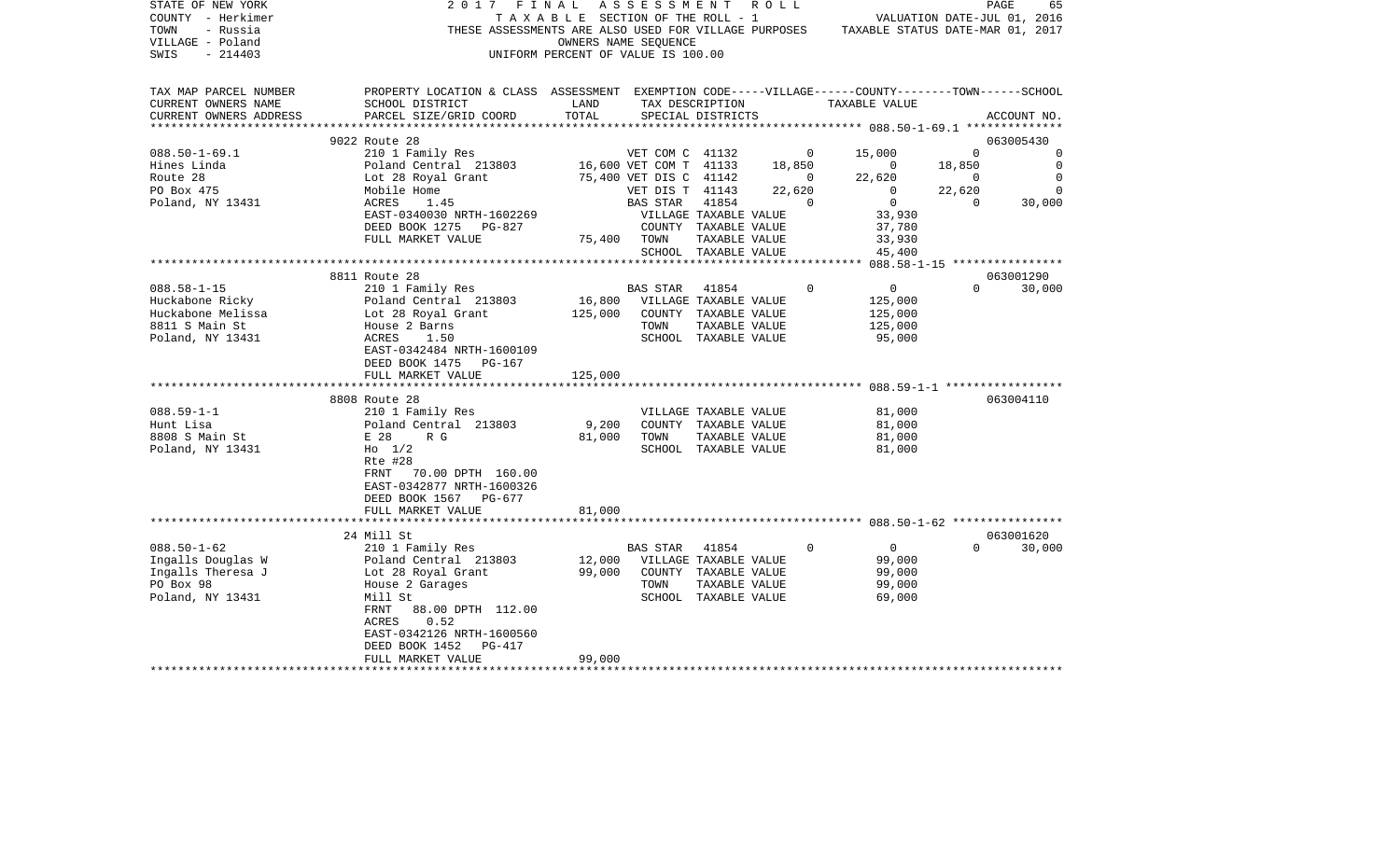| STATE OF NEW YORK                     | 2017                                                                                               | FINAL                | A S S E S S M E N T<br>R O L L                                 |          |                                  | PAGE                        | 66          |
|---------------------------------------|----------------------------------------------------------------------------------------------------|----------------------|----------------------------------------------------------------|----------|----------------------------------|-----------------------------|-------------|
| COUNTY - Herkimer                     |                                                                                                    |                      | T A X A B L E SECTION OF THE ROLL - 1                          |          |                                  | VALUATION DATE-JUL 01, 2016 |             |
| TOWN<br>- Russia                      |                                                                                                    |                      | THESE ASSESSMENTS ARE ALSO USED FOR VILLAGE PURPOSES           |          | TAXABLE STATUS DATE-MAR 01, 2017 |                             |             |
| VILLAGE - Poland<br>$-214403$<br>SWIS |                                                                                                    | OWNERS NAME SEQUENCE | UNIFORM PERCENT OF VALUE IS 100.00                             |          |                                  |                             |             |
|                                       |                                                                                                    |                      |                                                                |          |                                  |                             |             |
| TAX MAP PARCEL NUMBER                 | PROPERTY LOCATION & CLASS ASSESSMENT EXEMPTION CODE-----VILLAGE------COUNTY-------TOWN------SCHOOL |                      |                                                                |          |                                  |                             |             |
| CURRENT OWNERS NAME                   | SCHOOL DISTRICT                                                                                    | LAND                 | TAX DESCRIPTION                                                |          | TAXABLE VALUE                    |                             |             |
| CURRENT OWNERS ADDRESS                | PARCEL SIZE/GRID COORD                                                                             | TOTAL                | SPECIAL DISTRICTS                                              |          |                                  |                             | ACCOUNT NO. |
|                                       |                                                                                                    |                      |                                                                |          | ******* 088.50-1-67.1 **         |                             |             |
|                                       | Railroad Bed Brg                                                                                   |                      |                                                                |          |                                  | 063300180                   |             |
| $088.50 - 1 - 67.1$                   | 312 Vac w/imprv                                                                                    |                      | VILLAGE TAXABLE VALUE                                          |          | 12,000                           |                             |             |
| Ingalls Douglas W                     | Poland Central 213803                                                                              | 5,000                | COUNTY TAXABLE VALUE                                           |          | 12,000                           |                             |             |
| Ingalls Theresa J                     | Lot 28 Royal Grant                                                                                 | 12,000               | TOWN<br>TAXABLE VALUE                                          |          | 12,000                           |                             |             |
| PO Box 98                             | Railroad Bed Bridge                                                                                |                      | SCHOOL TAXABLE VALUE                                           |          | 12,000                           |                             |             |
| Poland, NY 13431                      | 80.00 DPTH 453.00<br>FRNT                                                                          |                      |                                                                |          |                                  |                             |             |
|                                       | ACRES<br>1.00                                                                                      |                      |                                                                |          |                                  |                             |             |
|                                       | EAST-0342005 NRTH-1600590                                                                          |                      |                                                                |          |                                  |                             |             |
|                                       | DEED BOOK 1452<br>PG-417                                                                           |                      |                                                                |          |                                  |                             |             |
|                                       | FULL MARKET VALUE                                                                                  | 12,000               |                                                                |          |                                  |                             |             |
|                                       | 56 Route 8                                                                                         |                      |                                                                |          |                                  | 063002190                   |             |
| $088.51 - 1 - 41$                     | 210 1 Family Res                                                                                   |                      | BAS STAR<br>41854                                              | 0        | 0                                | $\Omega$                    | 30,000      |
| Jarvis Natale                         | Poland Central 213803                                                                              | 8,300                | VILLAGE TAXABLE VALUE                                          |          | 77,500                           |                             |             |
| Jarvis Tracy                          | Lot 28 Royal Grant                                                                                 | 77,500               | COUNTY TAXABLE VALUE                                           |          | 77,500                           |                             |             |
| 56 Cold Brook St                      | House                                                                                              |                      | TOWN<br>TAXABLE VALUE                                          |          | 77,500                           |                             |             |
| Poland, NY 13413                      | Rte 8                                                                                              |                      | SCHOOL TAXABLE VALUE                                           |          | 47,500                           |                             |             |
|                                       | 59.00 DPTH 136.00<br>FRNT                                                                          |                      |                                                                |          |                                  |                             |             |
|                                       | ACRES<br>0.20                                                                                      |                      |                                                                |          |                                  |                             |             |
|                                       | EAST-0343360 NRTH-1601619                                                                          |                      |                                                                |          |                                  |                             |             |
|                                       | DEED BOOK 1160<br>PG-312                                                                           |                      |                                                                |          |                                  |                             |             |
|                                       | FULL MARKET VALUE                                                                                  | 77,500               |                                                                |          |                                  |                             |             |
|                                       |                                                                                                    |                      |                                                                |          |                                  |                             |             |
|                                       | 8932 Route 28                                                                                      |                      |                                                                |          |                                  | 063004020                   |             |
| $088.50 - 1 - 27$                     | 210 1 Family Res                                                                                   |                      | 41854<br>BAS STAR                                              | $\Omega$ | $\mathbf 0$                      | $\Omega$                    | 30,000      |
| Johnson Laura                         | Poland Central 213803                                                                              | 11,700               | VILLAGE TAXABLE VALUE                                          |          | 65,000                           |                             |             |
| 8932 N Main St                        | Lot 28 Royal Grant                                                                                 | 65,000               | COUNTY TAXABLE VALUE                                           |          | 65,000                           |                             |             |
| PO Box 394                            | House Garage                                                                                       |                      | TOWN<br>TAXABLE VALUE                                          |          | 65,000                           |                             |             |
| Poland, NY 13431                      | Rte 28                                                                                             |                      | SCHOOL TAXABLE VALUE                                           |          | 35,000                           |                             |             |
|                                       | FRNT 116.80 DPTH 180.00                                                                            |                      |                                                                |          |                                  |                             |             |
|                                       | 415<br>BANK<br>EAST-0341178 NRTH-1602063                                                           |                      |                                                                |          |                                  |                             |             |
|                                       | DEED BOOK 925<br>$PG-35$                                                                           |                      |                                                                |          |                                  |                             |             |
|                                       | FULL MARKET VALUE                                                                                  | 65,000               |                                                                |          |                                  |                             |             |
|                                       |                                                                                                    |                      | ************************************688.50-1-46 ************** |          |                                  |                             |             |
|                                       | 8871 Route 28                                                                                      |                      |                                                                |          |                                  | 063001920                   |             |
| $088.50 - 1 - 46$                     | 220 2 Family Res                                                                                   |                      | VILLAGE TAXABLE VALUE                                          |          | 91,000                           |                             |             |
| Jolls Timothy W                       | Poland Central 213803                                                                              | 10,800               | COUNTY TAXABLE VALUE                                           |          | 91,000                           |                             |             |
| Main St Route 28                      | Lot 28 Royal Grant                                                                                 | 91,000               | TOWN<br>TAXABLE VALUE                                          |          | 91,000                           |                             |             |
| Poland, NY 13431                      | 2 Family House                                                                                     |                      | SCHOOL TAXABLE VALUE                                           |          | 91,000                           |                             |             |
|                                       | Rte #28                                                                                            |                      |                                                                |          |                                  |                             |             |
|                                       | FRNT<br>75.00 DPTH 175.00                                                                          |                      |                                                                |          |                                  |                             |             |
|                                       | $0.40$ BANK<br>ACRES<br>620                                                                        |                      |                                                                |          |                                  |                             |             |
|                                       | EAST-0341991 NRTH-1601112                                                                          |                      |                                                                |          |                                  |                             |             |
|                                       | DEED BOOK 00833 PG-00430                                                                           |                      |                                                                |          |                                  |                             |             |
|                                       | FULL MARKET VALUE                                                                                  | 91,000               |                                                                |          |                                  |                             |             |
|                                       |                                                                                                    |                      |                                                                |          |                                  |                             |             |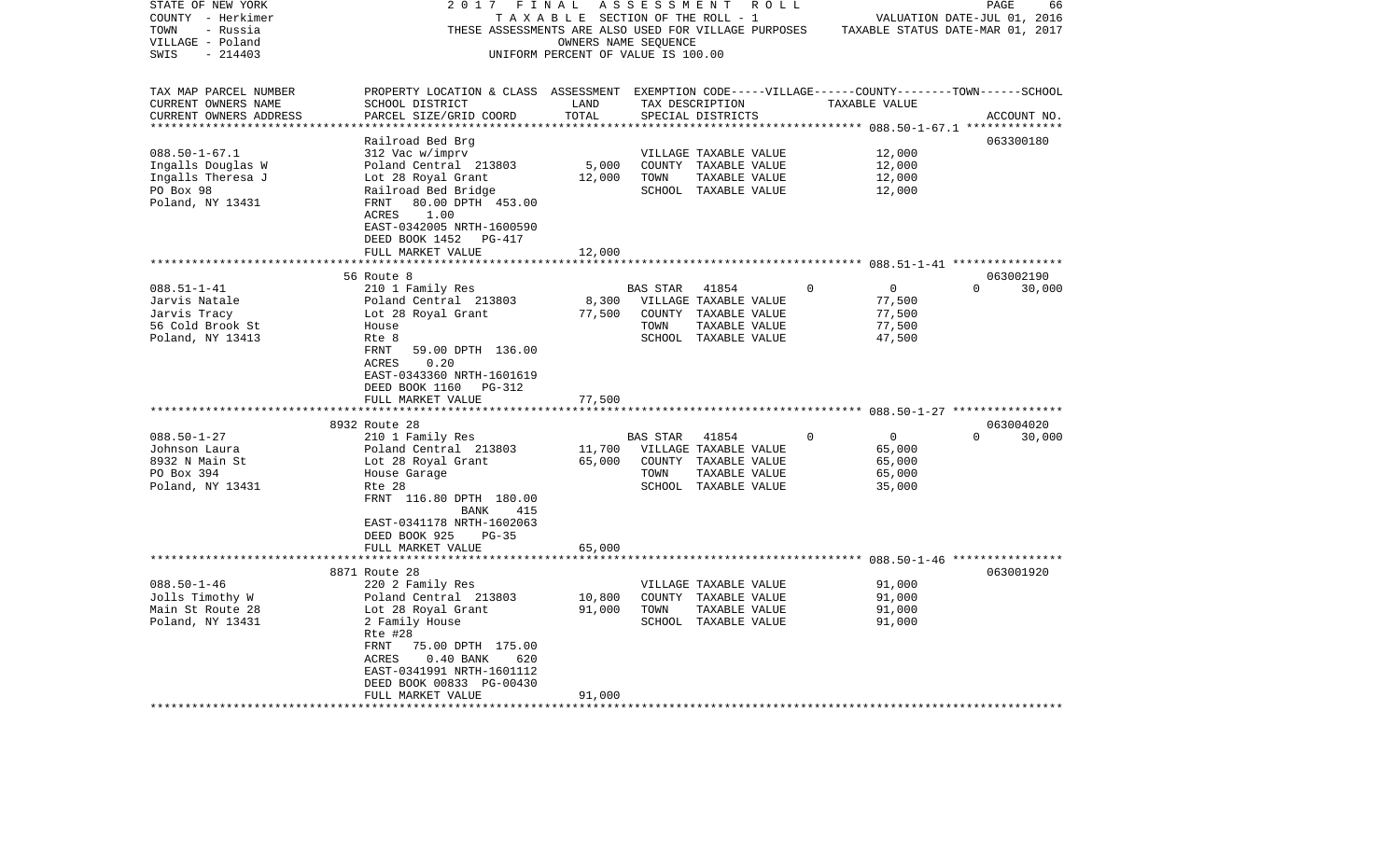| STATE OF NEW YORK      | 2017                                                                                               | FINAL                              | ASSESSMENT | R O L L               |          |                                  | PAGE     | 67          |
|------------------------|----------------------------------------------------------------------------------------------------|------------------------------------|------------|-----------------------|----------|----------------------------------|----------|-------------|
| COUNTY - Herkimer      |                                                                                                    | TAXABLE SECTION OF THE ROLL - 1    |            |                       |          | VALUATION DATE-JUL 01, 2016      |          |             |
| TOWN<br>- Russia       | THESE ASSESSMENTS ARE ALSO USED FOR VILLAGE PURPOSES                                               |                                    |            |                       |          | TAXABLE STATUS DATE-MAR 01, 2017 |          |             |
| VILLAGE - Poland       |                                                                                                    | OWNERS NAME SEQUENCE               |            |                       |          |                                  |          |             |
| $-214403$<br>SWIS      |                                                                                                    | UNIFORM PERCENT OF VALUE IS 100.00 |            |                       |          |                                  |          |             |
|                        |                                                                                                    |                                    |            |                       |          |                                  |          |             |
| TAX MAP PARCEL NUMBER  | PROPERTY LOCATION & CLASS ASSESSMENT EXEMPTION CODE-----VILLAGE------COUNTY-------TOWN------SCHOOL |                                    |            |                       |          |                                  |          |             |
| CURRENT OWNERS NAME    | SCHOOL DISTRICT                                                                                    | LAND                               |            | TAX DESCRIPTION       |          | TAXABLE VALUE                    |          |             |
| CURRENT OWNERS ADDRESS | PARCEL SIZE/GRID COORD                                                                             | TOTAL                              |            | SPECIAL DISTRICTS     |          |                                  |          | ACCOUNT NO. |
|                        |                                                                                                    |                                    |            |                       |          |                                  |          |             |
|                        | 53 Route 8                                                                                         |                                    |            |                       |          |                                  |          | 063001080   |
| $088.51 - 1 - 21$      | 280 Res Multiple                                                                                   |                                    |            | VILLAGE TAXABLE VALUE |          | 103,000                          |          |             |
| Jolls Timothy W        | Poland Central 213803                                                                              | 12,000                             |            | COUNTY TAXABLE VALUE  |          | 103,000                          |          |             |
| Jolls Jessica E        | Lot 28 Royal Grant                                                                                 | 103,000                            | TOWN       | TAXABLE VALUE         |          | 103,000                          |          |             |
| PO Box 545             | 2 Houses Garage                                                                                    |                                    |            | SCHOOL TAXABLE VALUE  |          | 103,000                          |          |             |
| Poland, NY 13431       | FRNT<br>71.94 DPTH 193.05                                                                          |                                    |            |                       |          |                                  |          |             |
|                        | ACRES<br>$0.31$ BANK<br>415                                                                        |                                    |            |                       |          |                                  |          |             |
|                        | EAST-0343114 NRTH-1601607                                                                          |                                    |            |                       |          |                                  |          |             |
|                        | DEED BOOK 00830 PG-00428                                                                           |                                    |            |                       |          |                                  |          |             |
|                        | FULL MARKET VALUE                                                                                  | 103,000                            |            |                       |          |                                  |          |             |
|                        |                                                                                                    |                                    |            |                       |          |                                  |          |             |
|                        | 71 Cold Brook St                                                                                   |                                    |            |                       |          |                                  |          | 063002850   |
| $088.51 - 1 - 26$      | 210 1 Family Res                                                                                   |                                    | BAS STAR   | 41854                 | $\Omega$ | $\mathsf{O}$                     | $\Omega$ | 30,000      |
| Kellmurray Erin        | Poland Central 213803                                                                              | 12,300                             |            | VILLAGE TAXABLE VALUE |          | 139,000                          |          |             |
| 71 Cold Brook St       | W 28<br>R G                                                                                        | 139,000                            |            | COUNTY TAXABLE VALUE  |          | 139,000                          |          |             |
| Poland, NY 13431       | $H_0$ 1                                                                                            |                                    | TOWN       | TAXABLE VALUE         |          | 139,000                          |          |             |
|                        | Rte 8                                                                                              |                                    |            | SCHOOL TAXABLE VALUE  |          | 109,000                          |          |             |
|                        | 77.80 DPTH 308.55<br>FRNT                                                                          |                                    |            |                       |          |                                  |          |             |
|                        | EAST-0343264 NRTH-1602004                                                                          |                                    |            |                       |          |                                  |          |             |
|                        | DEED BOOK 1325<br>PG-260                                                                           |                                    |            |                       |          |                                  |          |             |
|                        | FULL MARKET VALUE                                                                                  | 139,000                            |            |                       |          |                                  |          |             |
|                        | *********************                                                                              |                                    |            |                       |          |                                  |          |             |
|                        | 8874 Route 28                                                                                      |                                    |            |                       |          |                                  |          | 063003900   |
| $088.50 - 1 - 18$      | 210 1 Family Res                                                                                   |                                    |            | VILLAGE TAXABLE VALUE |          | 114,000                          |          |             |
| Klutschkowski Grace    | Poland Central 213803                                                                              | 15,000                             |            | COUNTY TAXABLE VALUE  |          | 114,000                          |          |             |
| Klutschkowski Manfred  | Lot 28 Royal Grant                                                                                 | 114,000                            | TOWN       | TAXABLE VALUE         |          | 114,000                          |          |             |
| PO Box 206             | House Att Gar                                                                                      |                                    |            | SCHOOL TAXABLE VALUE  |          | 114,000                          |          |             |
| Poland, NY 13431       | FRNT 112.60 DPTH 300.00                                                                            |                                    |            |                       |          |                                  |          |             |
|                        | ACRES<br>1.00                                                                                      |                                    |            |                       |          |                                  |          |             |
|                        | EAST-0342097 NRTH-1601382                                                                          |                                    |            |                       |          |                                  |          |             |
|                        | DEED BOOK 1610<br>$PG-22$                                                                          |                                    |            |                       |          |                                  |          |             |
|                        | FULL MARKET VALUE                                                                                  | 114,000                            |            |                       |          |                                  |          |             |
|                        |                                                                                                    |                                    |            |                       |          |                                  |          |             |
|                        | 105 Route 8                                                                                        |                                    |            |                       |          |                                  |          | 063002430   |
| $088.51 - 1 - 32$      | 431 Auto dealer                                                                                    |                                    |            | VILLAGE TAXABLE VALUE |          | 120,000                          |          |             |
| Kraeger Mark           | Poland Central 213803                                                                              | 14,300                             |            | COUNTY TAXABLE VALUE  |          | 120,000                          |          |             |
| PO Box 612             | W 28<br>Rq                                                                                         | 120,000                            | TOWN       | TAXABLE VALUE         |          | 120,000                          |          |             |
| Poland, NY 13431       | Gar 1                                                                                              |                                    |            | SCHOOL TAXABLE VALUE  |          | 120,000                          |          |             |
|                        | Rte 8                                                                                              |                                    |            |                       |          |                                  |          |             |
|                        | FRNT 123.00 DPTH 305.25                                                                            |                                    |            |                       |          |                                  |          |             |
|                        | EAST-0343528 NRTH-1602581                                                                          |                                    |            |                       |          |                                  |          |             |
|                        | DEED BOOK 1473<br>PG-419                                                                           |                                    |            |                       |          |                                  |          |             |
|                        | FULL MARKET VALUE                                                                                  | 120,000                            |            |                       |          |                                  |          |             |
|                        |                                                                                                    |                                    |            |                       |          |                                  |          |             |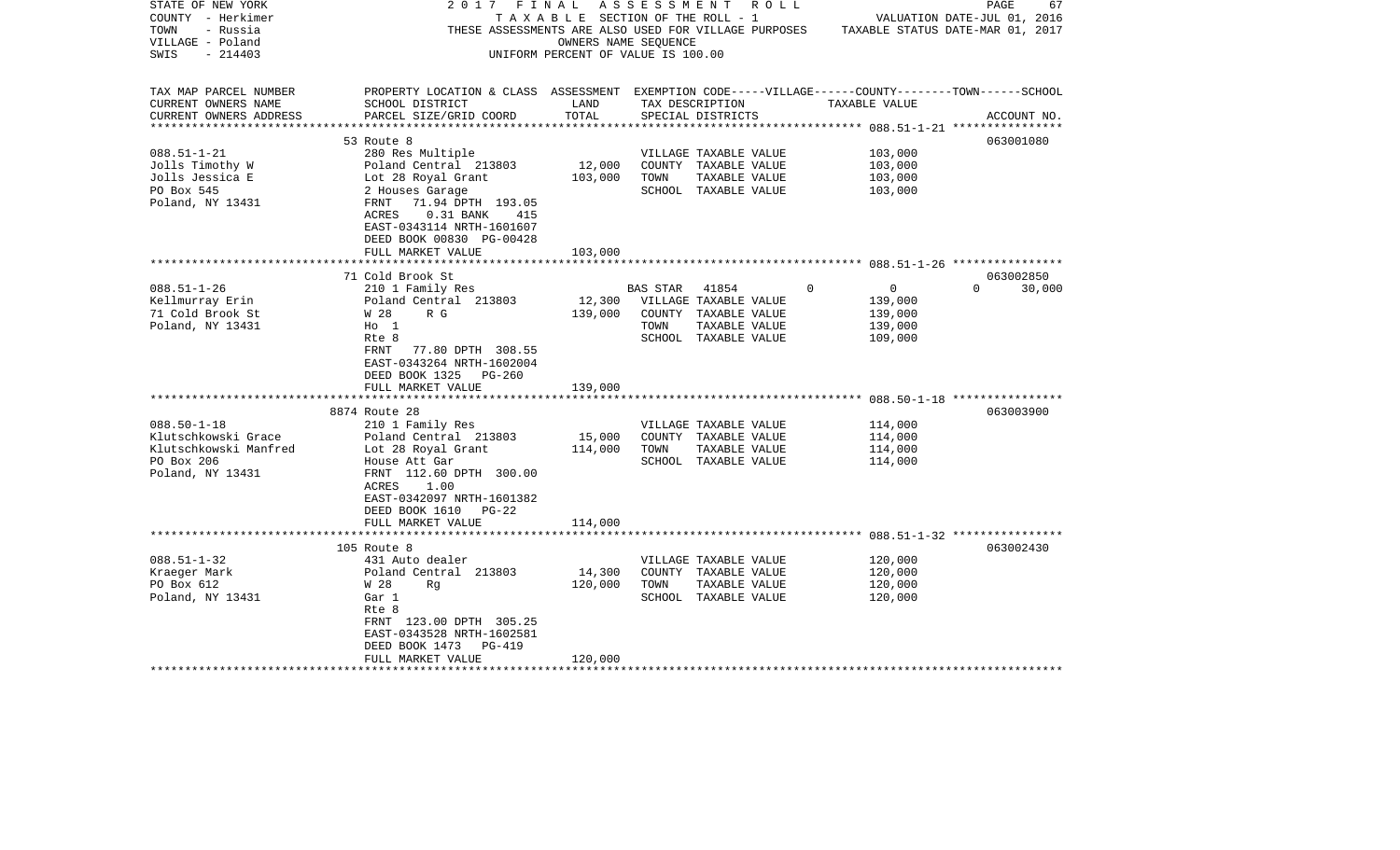| STATE OF NEW YORK      | 2017                                                                                               | FINAL                              | ASSESSMENT              |                       | R O L L |                                  |                | PAGE<br>68                  |
|------------------------|----------------------------------------------------------------------------------------------------|------------------------------------|-------------------------|-----------------------|---------|----------------------------------|----------------|-----------------------------|
| COUNTY - Herkimer      |                                                                                                    | TAXABLE SECTION OF THE ROLL - 1    |                         |                       |         |                                  |                | VALUATION DATE-JUL 01, 2016 |
| TOWN<br>- Russia       | THESE ASSESSMENTS ARE ALSO USED FOR VILLAGE PURPOSES                                               |                                    |                         |                       |         | TAXABLE STATUS DATE-MAR 01, 2017 |                |                             |
| VILLAGE - Poland       |                                                                                                    |                                    | OWNERS NAME SEQUENCE    |                       |         |                                  |                |                             |
| SWIS<br>$-214403$      |                                                                                                    | UNIFORM PERCENT OF VALUE IS 100.00 |                         |                       |         |                                  |                |                             |
| TAX MAP PARCEL NUMBER  | PROPERTY LOCATION & CLASS ASSESSMENT EXEMPTION CODE-----VILLAGE------COUNTY-------TOWN------SCHOOL |                                    |                         |                       |         |                                  |                |                             |
| CURRENT OWNERS NAME    | SCHOOL DISTRICT                                                                                    | LAND                               |                         | TAX DESCRIPTION       |         | TAXABLE VALUE                    |                |                             |
| CURRENT OWNERS ADDRESS | PARCEL SIZE/GRID COORD                                                                             | TOTAL                              |                         | SPECIAL DISTRICTS     |         |                                  |                | ACCOUNT NO.                 |
| ********************** |                                                                                                    |                                    |                         |                       |         |                                  |                |                             |
|                        | 117 Route 8                                                                                        |                                    |                         |                       |         |                                  |                | 063003060                   |
| $088.43 - 1 - 7$       | 220 2 Family Res                                                                                   |                                    | VET WAR C 41122         |                       |         | 9,000<br>0                       | $\Omega$       | 0                           |
| Kraeger Michael        | Poland Central 213803                                                                              |                                    | 16,200 VET WAR T 41123  |                       | 12,000  | $\overline{0}$                   | 12,000         | $\mathbf 0$                 |
| Kraeger Martha         | Lot 28 Royal Grant                                                                                 |                                    | 145,000 VET COM C 41132 |                       |         | 15,000<br>0                      | $\overline{0}$ | $\mathbf 0$                 |
| Cold Brook St          | House And Barn                                                                                     |                                    | VET COM T 41133         |                       | 20,000  | $\mathbf{0}$                     | 20,000         | $\mathbf 0$                 |
| PO Box 183             | Rte 8                                                                                              |                                    | <b>BAS STAR</b>         | 41854                 |         | 0<br>0                           | 0              | 30,000                      |
| Poland, NY 13431       | ACRES<br>1.33                                                                                      |                                    |                         | VILLAGE TAXABLE VALUE |         | 113,000                          |                |                             |
|                        | EAST-0343642 NRTH-1602816                                                                          |                                    | COUNTY                  | TAXABLE VALUE         |         | 121,000                          |                |                             |
|                        | DEED BOOK 695<br><b>PG-168</b>                                                                     |                                    | TOWN                    | TAXABLE VALUE         |         | 113,000                          |                |                             |
|                        | FULL MARKET VALUE                                                                                  | 145,000                            |                         | SCHOOL TAXABLE VALUE  |         | 115,000                          |                |                             |
|                        |                                                                                                    |                                    |                         |                       |         |                                  |                |                             |
|                        | 96 Route 8                                                                                         |                                    |                         |                       |         |                                  |                | 063000570                   |
| $088.51 - 1 - 35$      | 210 1 Family Res                                                                                   |                                    | BAS STAR                | 41854                 |         | $\mathbf 0$<br>$\mathbf 0$       | $\Omega$       | 30,000                      |
| Kraszewski Alison L    | Poland Central 213803                                                                              | 24,800                             |                         | VILLAGE TAXABLE VALUE |         | 146,000                          |                |                             |
| Linda Kraszewski       | Lot 28 Royal Grant                                                                                 | 146,000                            |                         | COUNTY TAXABLE VALUE  |         | 146,000                          |                |                             |
| 4399 Norway St         | House Gar                                                                                          |                                    | TOWN                    | TAXABLE VALUE         |         | 146,000                          |                |                             |
| Cold Brook, NY 13324   | ACRES<br>4.50                                                                                      |                                    |                         | SCHOOL TAXABLE VALUE  |         | 116,000                          |                |                             |
|                        | EAST-0343924 NRTH-1602300<br>DEED BOOK 1428<br>PG-884                                              |                                    |                         |                       |         |                                  |                |                             |
|                        | FULL MARKET VALUE                                                                                  | 146,000                            |                         |                       |         |                                  |                |                             |
|                        |                                                                                                    |                                    |                         |                       |         |                                  |                |                             |
|                        | 5 Millington Ave                                                                                   |                                    |                         |                       |         |                                  |                |                             |
| $088.51 - 1 - 13.1$    | 210 1 Family Res                                                                                   |                                    | BAS STAR                | 41854                 |         | $\mathbf 0$<br>0                 | $\Omega$       | 30,000                      |
| Krizka Thomas          | Poland Central 213803                                                                              | 17,400                             |                         | VILLAGE TAXABLE VALUE |         | 119,900                          |                |                             |
| Macekura Lynda         | House                                                                                              | 119,900                            |                         | COUNTY TAXABLE VALUE  |         | 119,900                          |                |                             |
| 5 Cold Brook St        | FRNT 302.80 DPTH 212.20                                                                            |                                    | TOWN                    | TAXABLE VALUE         |         | 119,900                          |                |                             |
| Poland, NY 13431       | 813<br>BANK                                                                                        |                                    |                         | SCHOOL TAXABLE VALUE  |         | 89,900                           |                |                             |
|                        | EAST-0342592 NRTH-1600966                                                                          |                                    |                         |                       |         |                                  |                |                             |
|                        | DEED BOOK 811<br>PG-484                                                                            |                                    |                         |                       |         |                                  |                |                             |
|                        | FULL MARKET VALUE                                                                                  | 119,900                            |                         |                       |         |                                  |                |                             |
|                        |                                                                                                    | ********                           |                         |                       |         |                                  |                |                             |
|                        | 2 Millington Ave                                                                                   |                                    |                         |                       |         |                                  |                |                             |
| $088.51 - 1 - 13.2$    | 270 Mfg housing                                                                                    |                                    |                         | VILLAGE TAXABLE VALUE |         | 29,000                           |                |                             |
| Krizka Thomas          | Poland Central 213803                                                                              | 10,900                             |                         | COUNTY TAXABLE VALUE  |         | 29,000                           |                |                             |
| Macekura Lynda         | Manu Housing                                                                                       | 29,000                             | TOWN                    | TAXABLE VALUE         |         | 29,000                           |                |                             |
| 1 Millington Ave       | FRNT 197.90 DPTH<br>95.00                                                                          |                                    |                         | SCHOOL TAXABLE VALUE  |         | 29,000                           |                |                             |
| Poland, NY 13431       | BANK<br>813                                                                                        |                                    |                         |                       |         |                                  |                |                             |
|                        | EAST-0342482 NRTH-1601036                                                                          |                                    |                         |                       |         |                                  |                |                             |
|                        | <b>PG-480</b><br>DEED BOOK 811                                                                     |                                    |                         |                       |         |                                  |                |                             |
|                        | FULL MARKET VALUE                                                                                  | 29,000                             |                         |                       |         |                                  |                |                             |
|                        |                                                                                                    |                                    |                         |                       |         |                                  |                |                             |
|                        | Route 28                                                                                           |                                    |                         |                       |         |                                  |                | 063005030                   |
| $088.50 - 1 - 1.1$     | 311 Res vac land                                                                                   |                                    |                         | VILLAGE TAXABLE VALUE |         | 200                              |                |                             |
| Long Pamela J          | Poland Central 213803                                                                              | 200                                |                         | COUNTY TAXABLE VALUE  |         | 200                              |                |                             |
| Rte 28                 | Lot 45 Royal Grant                                                                                 | 200                                | TOWN                    | TAXABLE VALUE         |         | 200                              |                |                             |
| PO Box 373             | Barn<br>FRNT 550.00 DPTH 115.00                                                                    |                                    |                         | SCHOOL TAXABLE VALUE  |         | 200                              |                |                             |
| Poland, NY 13431       | 0.30<br>ACRES                                                                                      |                                    |                         |                       |         |                                  |                |                             |
|                        | EAST-0339764 NRTH-1602522                                                                          |                                    |                         |                       |         |                                  |                |                             |
|                        | DEED BOOK 831<br>PG-348                                                                            |                                    |                         |                       |         |                                  |                |                             |
|                        | FULL MARKET VALUE                                                                                  | 200                                |                         |                       |         |                                  |                |                             |
| **************         |                                                                                                    |                                    |                         |                       |         |                                  |                |                             |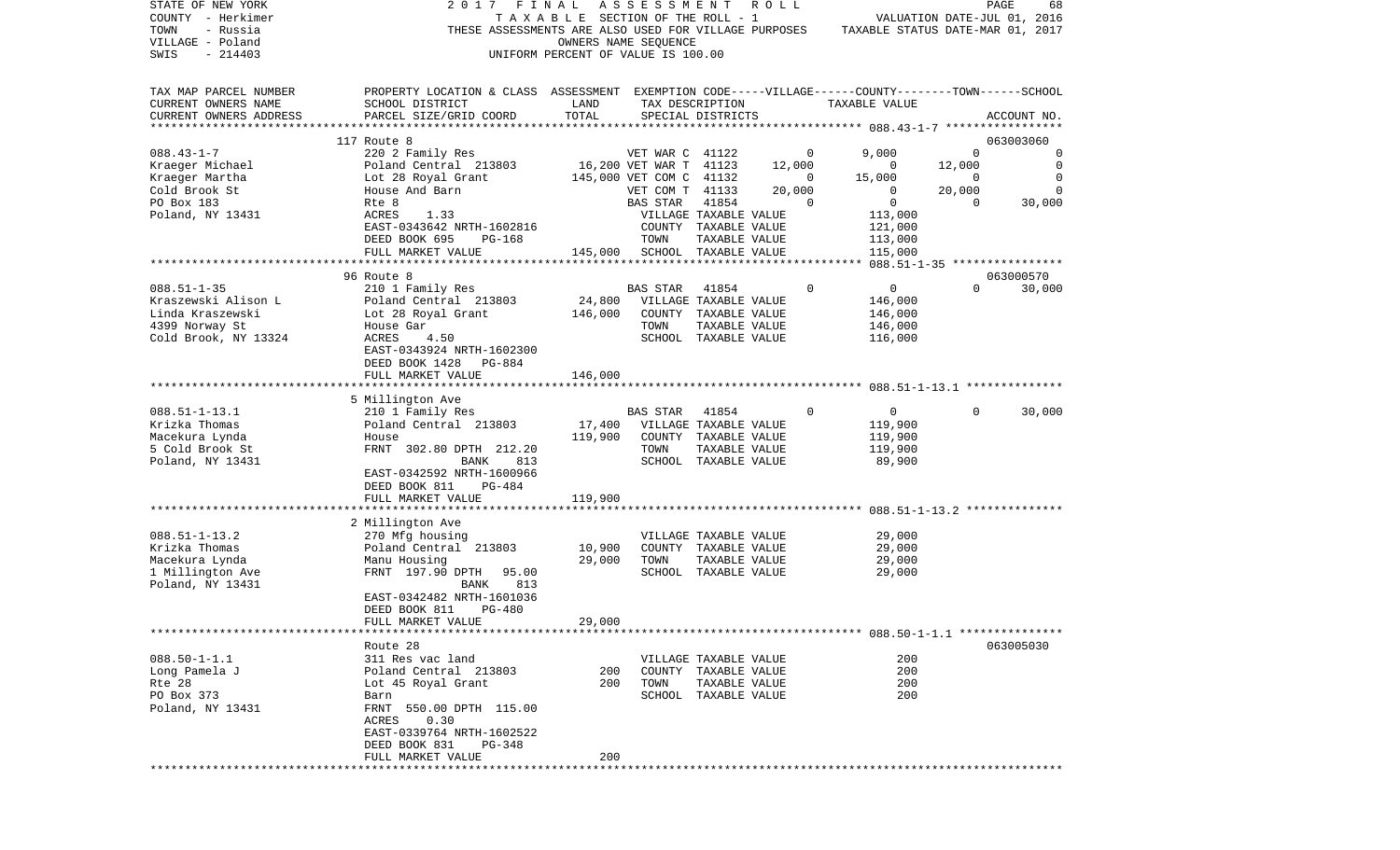| STATE OF NEW YORK                               | 2017                                                                                               | FINAL                                 | A S S E S S M E N T    | R O L L                                              |          |                                  |                             | PAGE<br>69  |
|-------------------------------------------------|----------------------------------------------------------------------------------------------------|---------------------------------------|------------------------|------------------------------------------------------|----------|----------------------------------|-----------------------------|-------------|
| COUNTY - Herkimer                               |                                                                                                    | T A X A B L E SECTION OF THE ROLL - 1 |                        |                                                      |          |                                  | VALUATION DATE-JUL 01, 2016 |             |
| TOWN<br>- Russia                                |                                                                                                    |                                       |                        | THESE ASSESSMENTS ARE ALSO USED FOR VILLAGE PURPOSES |          | TAXABLE STATUS DATE-MAR 01, 2017 |                             |             |
| VILLAGE - Poland                                |                                                                                                    | OWNERS NAME SEQUENCE                  |                        |                                                      |          |                                  |                             |             |
| $-214403$<br>SWIS                               |                                                                                                    | UNIFORM PERCENT OF VALUE IS 100.00    |                        |                                                      |          |                                  |                             |             |
|                                                 |                                                                                                    |                                       |                        |                                                      |          |                                  |                             |             |
| TAX MAP PARCEL NUMBER                           | PROPERTY LOCATION & CLASS ASSESSMENT EXEMPTION CODE-----VILLAGE------COUNTY-------TOWN------SCHOOL |                                       |                        |                                                      |          |                                  |                             |             |
| CURRENT OWNERS NAME                             | SCHOOL DISTRICT                                                                                    | LAND                                  |                        | TAX DESCRIPTION                                      |          | TAXABLE VALUE                    |                             |             |
| CURRENT OWNERS ADDRESS<br>********************* | PARCEL SIZE/GRID COORD                                                                             | TOTAL<br>***********                  |                        | SPECIAL DISTRICTS                                    |          |                                  |                             | ACCOUNT NO. |
|                                                 |                                                                                                    |                                       |                        |                                                      |          |                                  |                             |             |
|                                                 | Route 28                                                                                           |                                       |                        |                                                      |          |                                  |                             | 063003570   |
| $088.50 - 1 - 29$                               | 210 1 Family Res                                                                                   |                                       |                        | VILLAGE TAXABLE VALUE                                |          | 50,000                           |                             |             |
| Lovell George                                   | Poland Central 213803                                                                              | 16,100                                |                        | COUNTY TAXABLE VALUE                                 |          | 50,000                           |                             |             |
| Lovell Carol                                    | Lot 28 Royal Grant                                                                                 | 50,000                                | TOWN                   | TAXABLE VALUE                                        |          | 50,000                           |                             |             |
| PO Box 94                                       | House Garage                                                                                       |                                       |                        | SCHOOL TAXABLE VALUE                                 |          | 50,000                           |                             |             |
| Poland, NY 13431                                | Rte 28                                                                                             |                                       |                        |                                                      |          |                                  |                             |             |
|                                                 | FRNT 385.00 DPTH 294.00                                                                            |                                       |                        |                                                      |          |                                  |                             |             |
|                                                 | 1.30<br>ACRES                                                                                      |                                       |                        |                                                      |          |                                  |                             |             |
|                                                 | EAST-0340260 NRTH-1602311                                                                          |                                       |                        |                                                      |          |                                  |                             |             |
|                                                 | DEED BOOK 780<br>PG-231                                                                            |                                       |                        |                                                      |          |                                  |                             |             |
|                                                 | FULL MARKET VALUE                                                                                  | 50,000                                |                        |                                                      |          |                                  |                             |             |
|                                                 |                                                                                                    |                                       |                        |                                                      |          |                                  |                             |             |
|                                                 | 34 Millington Ave                                                                                  |                                       |                        |                                                      |          |                                  |                             | 063000210   |
| $088.51 - 1 - 9$                                | 210 1 Family Res                                                                                   |                                       | VET COM C 41132        |                                                      | 0        | 15,000                           | $\Omega$                    | 0           |
| Lovell George E                                 | Poland Central 213803                                                                              |                                       | 11,100 VET COM T 41133 |                                                      | $\Omega$ | 0                                | 15,250                      | $\mathbf 0$ |
| Lovell Carol J                                  | Lot 28 Royal Grant                                                                                 |                                       | 61,000 VET DIS C 41142 |                                                      | 0        | 12,200                           | 0                           | $\mathbf 0$ |
| PO Box 94                                       | House Garage Shed                                                                                  |                                       | VET DIS T              | 41143                                                | $\Omega$ | $\mathbf 0$                      | 12,200                      | $\mathbf 0$ |
| Poland, NY 13431                                | Millington Ave                                                                                     |                                       | ENH STAR               | 41834                                                | $\Omega$ | $\overline{0}$                   | $\Omega$                    | 61,000      |
|                                                 | FRNT<br>91.00 DPTH 209.00                                                                          |                                       |                        | VILLAGE TAXABLE VALUE                                |          | 61,000                           |                             |             |
|                                                 | ACRES<br>0.43                                                                                      |                                       |                        | COUNTY TAXABLE VALUE                                 |          | 33,800                           |                             |             |
|                                                 | EAST-0342810 NRTH-1601456                                                                          |                                       | TOWN                   | TAXABLE VALUE                                        |          | 33,550                           |                             |             |
|                                                 | DEED BOOK 1171<br>PG-275                                                                           |                                       |                        | SCHOOL TAXABLE VALUE                                 |          | 0                                |                             |             |
|                                                 | FULL MARKET VALUE<br>**************************                                                    | 61,000                                |                        |                                                      |          |                                  |                             |             |
|                                                 |                                                                                                    |                                       |                        |                                                      |          |                                  |                             |             |
|                                                 | 8902 Route 28                                                                                      |                                       |                        |                                                      |          |                                  |                             | 063001980   |
| $088.50 - 1 - 24$                               | 210 1 Family Res                                                                                   |                                       |                        | VILLAGE TAXABLE VALUE                                |          | 104,000                          |                             |             |
| MAP Living Trust                                | Poland Central 213803                                                                              | 14,000                                |                        | COUNTY TAXABLE VALUE                                 |          | 104,000                          |                             |             |
| 1096 Filkins Rd                                 | Lot 28 Royal Grant                                                                                 | 104,000                               | TOWN                   | TAXABLE VALUE                                        |          | 104,000                          |                             |             |
| Newark, NY 14513                                | House Garage                                                                                       |                                       |                        | SCHOOL TAXABLE VALUE                                 |          | 104,000                          |                             |             |
|                                                 | Rte #28                                                                                            |                                       |                        |                                                      |          |                                  |                             |             |
|                                                 | FRNT 172.00 DPTH 227.00                                                                            |                                       |                        |                                                      |          |                                  |                             |             |
|                                                 | 0.75<br>ACRES                                                                                      |                                       |                        |                                                      |          |                                  |                             |             |
|                                                 | EAST-0341564 NRTH-1601750                                                                          |                                       |                        |                                                      |          |                                  |                             |             |
|                                                 | DEED BOOK 1594<br>PG-12                                                                            |                                       |                        |                                                      |          |                                  |                             |             |
|                                                 | FULL MARKET VALUE                                                                                  | 104,000                               |                        |                                                      |          |                                  |                             |             |
|                                                 |                                                                                                    |                                       |                        |                                                      |          |                                  |                             | 063003870   |
| $088.50 - 1 - 49$                               | 10 Case St<br>210 1 Family Res                                                                     |                                       |                        | VILLAGE TAXABLE VALUE                                |          | 39,500                           |                             |             |
| Martin Francis                                  |                                                                                                    | 4,600                                 |                        |                                                      |          | 39,500                           |                             |             |
| Mitchell Windy                                  | Poland Central 213803<br>Lot 28 Royal Grant                                                        |                                       | TOWN                   | COUNTY TAXABLE VALUE                                 |          | 39,500                           |                             |             |
| 1310 Rose Valley Rd                             |                                                                                                    | 39,500                                |                        | TAXABLE VALUE                                        |          |                                  |                             |             |
|                                                 | House Attached Garage                                                                              |                                       |                        | SCHOOL TAXABLE VALUE                                 |          | 39,500                           |                             |             |
| Cold Brook, NY 13324                            | Case St<br>73.00 DPTH<br>FRNT<br>38.00                                                             |                                       |                        |                                                      |          |                                  |                             |             |
|                                                 | ACRES<br>0.07                                                                                      |                                       |                        |                                                      |          |                                  |                             |             |
|                                                 | EAST-0342178 NRTH-1600915                                                                          |                                       |                        |                                                      |          |                                  |                             |             |
|                                                 | DEED BOOK 1298<br>PG-659                                                                           |                                       |                        |                                                      |          |                                  |                             |             |
|                                                 | FULL MARKET VALUE                                                                                  | 39,500                                |                        |                                                      |          |                                  |                             |             |
| ********************                            | .                                                                                                  |                                       |                        |                                                      |          |                                  |                             |             |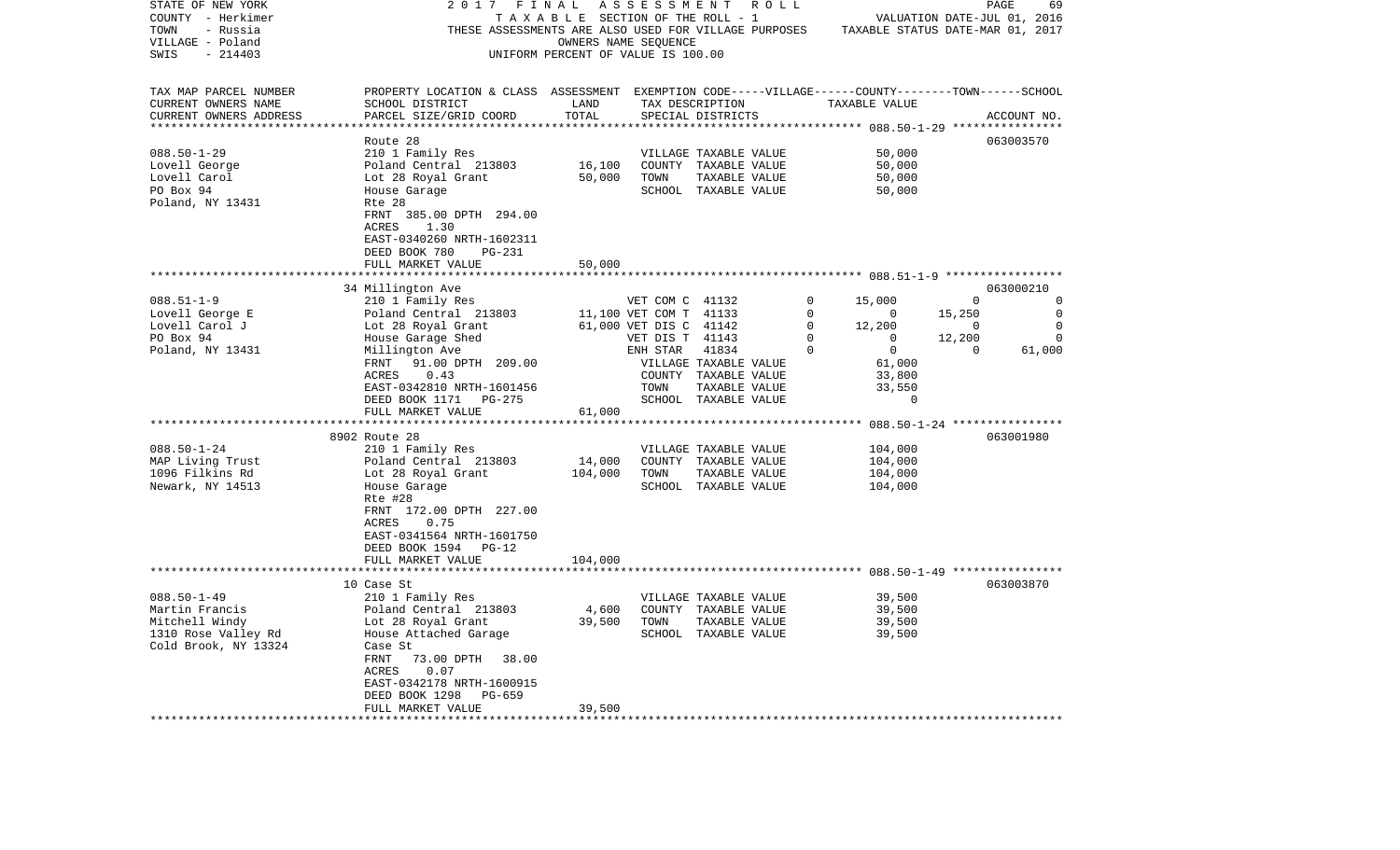| STATE OF NEW YORK<br>COUNTY - Herkimer | 2017                                                                                               | FINAL<br>TAXABLE SECTION OF THE ROLL - 1 | A S S E S S M E N T R O L L                     |                       |              | VALUATION DATE-JUL 01, 2016      |              | PAGE<br>70  |
|----------------------------------------|----------------------------------------------------------------------------------------------------|------------------------------------------|-------------------------------------------------|-----------------------|--------------|----------------------------------|--------------|-------------|
| TOWN<br>- Russia                       | THESE ASSESSMENTS ARE ALSO USED FOR VILLAGE PURPOSES                                               |                                          |                                                 |                       |              | TAXABLE STATUS DATE-MAR 01, 2017 |              |             |
| VILLAGE - Poland                       |                                                                                                    | OWNERS NAME SEQUENCE                     |                                                 |                       |              |                                  |              |             |
| SWIS<br>$-214403$                      |                                                                                                    | UNIFORM PERCENT OF VALUE IS 100.00       |                                                 |                       |              |                                  |              |             |
| TAX MAP PARCEL NUMBER                  | PROPERTY LOCATION & CLASS ASSESSMENT EXEMPTION CODE-----VILLAGE------COUNTY-------TOWN------SCHOOL |                                          |                                                 |                       |              |                                  |              |             |
| CURRENT OWNERS NAME                    | SCHOOL DISTRICT                                                                                    | LAND                                     |                                                 | TAX DESCRIPTION       |              | TAXABLE VALUE                    |              |             |
| CURRENT OWNERS ADDRESS                 | PARCEL SIZE/GRID COORD                                                                             | TOTAL                                    |                                                 | SPECIAL DISTRICTS     |              |                                  |              | ACCOUNT NO. |
|                                        | 14 Meadow Lane                                                                                     |                                          |                                                 |                       |              |                                  |              |             |
| $088.50 - 1 - 68.3$                    | 210 1 Family Res                                                                                   |                                          |                                                 | VILLAGE TAXABLE VALUE |              | 111,000                          |              |             |
| Mathill Anna                           | Poland Central 213803                                                                              | 15,000                                   |                                                 | COUNTY TAXABLE VALUE  |              | 111,000                          |              |             |
| 14 Meadow Lane                         | ACRES<br>1.10                                                                                      | 111,000                                  | TOWN                                            | TAXABLE VALUE         |              | 111,000                          |              |             |
| PO Box 613                             | EAST-0341105 NRTH-1600940                                                                          |                                          |                                                 | SCHOOL TAXABLE VALUE  |              | 111,000                          |              |             |
| Poland, NY 13431                       | DEED BOOK 889<br>PG-250                                                                            |                                          |                                                 |                       |              |                                  |              |             |
|                                        | FULL MARKET VALUE                                                                                  | 111,000                                  |                                                 |                       |              |                                  |              |             |
|                                        | Millington Ave                                                                                     |                                          |                                                 |                       |              |                                  |              | 063005460   |
| $088.51 - 1 - 1.2$                     | 210 1 Family Res                                                                                   |                                          | BAS STAR                                        | 41854                 | 0            | $\mathbf{0}$                     | $\Omega$     | 30,000      |
| McVoy Cindy L                          | Poland Central 213803                                                                              |                                          | 14,300 VILLAGE TAXABLE VALUE                    |                       |              | 94,000                           |              |             |
| PO Box 255                             | Lot 28 Royal Grant                                                                                 | 94,000                                   |                                                 | COUNTY TAXABLE VALUE  |              | 94,000                           |              |             |
| Poland, NY 13431                       | Modular House                                                                                      |                                          | TOWN                                            | TAXABLE VALUE         |              | 94,000                           |              |             |
|                                        | 0.82<br>ACRES                                                                                      |                                          |                                                 | SCHOOL TAXABLE VALUE  |              | 64,000                           |              |             |
|                                        | EAST-0342835 NRTH-1602162<br>DEED BOOK 1427 PG-93                                                  |                                          |                                                 |                       |              |                                  |              |             |
|                                        | FULL MARKET VALUE                                                                                  | 94,000                                   |                                                 |                       |              |                                  |              |             |
|                                        |                                                                                                    |                                          |                                                 |                       |              |                                  |              |             |
|                                        | Millington Ave                                                                                     |                                          |                                                 |                       |              |                                  |              | 063002550   |
| $088.51 - 1 - 1.1$                     | 311 Res vac land                                                                                   |                                          |                                                 | VILLAGE TAXABLE VALUE |              | 14,000                           |              |             |
| McVoy Robert G                         | Poland Central 213803                                                                              | 14,000                                   |                                                 | COUNTY TAXABLE VALUE  |              | 14,000                           |              |             |
| PO Box 128                             | Lot 28 Rg                                                                                          | 14,000                                   | TOWN                                            | TAXABLE VALUE         |              | 14,000                           |              |             |
| Poland, NY 13431                       | Land 2.2 Acres                                                                                     |                                          |                                                 | SCHOOL TAXABLE VALUE  |              | 14,000                           |              |             |
|                                        | Millington<br>ACRES<br>1.80                                                                        |                                          |                                                 |                       |              |                                  |              |             |
|                                        | EAST-0343028 NRTH-1602176                                                                          |                                          |                                                 |                       |              |                                  |              |             |
|                                        | DEED BOOK 1506<br>PG-558                                                                           |                                          |                                                 |                       |              |                                  |              |             |
|                                        | FULL MARKET VALUE                                                                                  | 14,000                                   |                                                 |                       |              |                                  |              |             |
|                                        |                                                                                                    |                                          |                                                 |                       |              |                                  |              |             |
|                                        | 99 Route 8                                                                                         |                                          |                                                 |                       |              |                                  |              | 063002520   |
| $088.51 - 1 - 31$<br>McVoy Robert G    | 210 1 Family Res<br>Poland Central 213803                                                          |                                          | <b>BAS STAR</b><br>13,300 VILLAGE TAXABLE VALUE | 41854                 | 0            | $\overline{0}$<br>103,400        | $\mathbf{0}$ | 30,000      |
| PO Box 128                             | Lot 28 Royal Grant                                                                                 | 103,400                                  |                                                 | COUNTY TAXABLE VALUE  |              | 103,400                          |              |             |
| Poland, NY 13431                       | House                                                                                              |                                          | TOWN                                            | TAXABLE VALUE         |              | 103,400                          |              |             |
|                                        | Rte 8                                                                                              |                                          |                                                 | SCHOOL TAXABLE VALUE  |              | 73,400                           |              |             |
|                                        | 92.00 DPTH 305.25<br>FRNT                                                                          |                                          |                                                 |                       |              |                                  |              |             |
|                                        | 0.67<br>ACRES                                                                                      |                                          |                                                 |                       |              |                                  |              |             |
|                                        | EAST-0343481 NRTH-1602476                                                                          |                                          |                                                 |                       |              |                                  |              |             |
|                                        | DEED BOOK 1506<br>PG-558                                                                           |                                          |                                                 |                       |              |                                  |              |             |
|                                        | FULL MARKET VALUE                                                                                  | 103,400                                  |                                                 |                       |              |                                  |              |             |
|                                        | 8801 Route 28                                                                                      |                                          |                                                 |                       |              |                                  |              | 063002130   |
| $088.58 - 1 - 17$                      | 210 1 Family Res                                                                                   |                                          | ENH STAR 41834                                  |                       | $\mathbf{0}$ | $\overline{0}$                   | $\Omega$     | 64,900      |
| Miller Deborah A                       | Poland Central 213803                                                                              |                                          | 7,000 VILLAGE TAXABLE VALUE                     |                       |              | 64,900                           |              |             |
| Miller Bernard                         | Lot 28 Royal Grant                                                                                 |                                          | 64,900 COUNTY TAXABLE VALUE                     |                       |              | 64,900                           |              |             |
| PO Box 503                             | House Garage                                                                                       |                                          | TOWN                                            | TAXABLE VALUE         |              | 64,900                           |              |             |
| Poland, NY 13431                       | Rte 28                                                                                             |                                          |                                                 | SCHOOL TAXABLE VALUE  |              | $\mathbf 0$                      |              |             |
|                                        | FRNT 30.00 DPTH 186.90<br>ACRES 0.13                                                               |                                          |                                                 |                       |              |                                  |              |             |
|                                        | EAST-0342739 NRTH-1600091                                                                          |                                          |                                                 |                       |              |                                  |              |             |
|                                        | DEED BOOK 1089 PG-451                                                                              |                                          |                                                 |                       |              |                                  |              |             |
|                                        | FULL MARKET VALUE                                                                                  | 64,900                                   |                                                 |                       |              |                                  |              |             |
|                                        |                                                                                                    |                                          |                                                 |                       |              |                                  |              |             |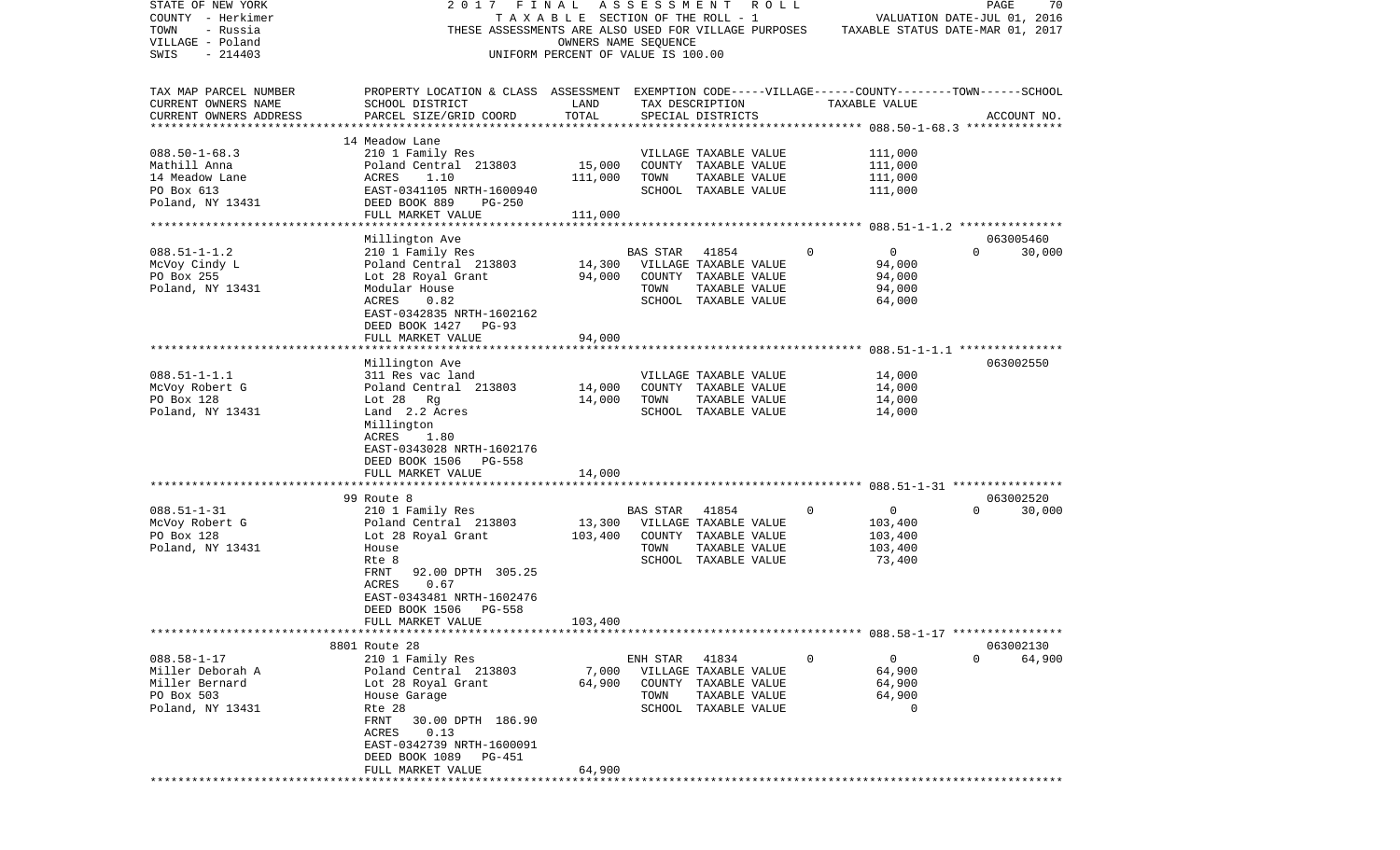| STATE OF NEW YORK      | 2017 FINAL                                                                                         |                                    | ASSESSMENT              |                                       | R O L L     |                                                                                       |                          | PAGE        | 71             |
|------------------------|----------------------------------------------------------------------------------------------------|------------------------------------|-------------------------|---------------------------------------|-------------|---------------------------------------------------------------------------------------|--------------------------|-------------|----------------|
| COUNTY - Herkimer      |                                                                                                    | TAXABLE SECTION OF THE ROLL - 1    |                         |                                       |             | VALUATION DATE-JUL 01, 2016                                                           |                          |             |                |
| TOWN<br>- Russia       |                                                                                                    |                                    |                         |                                       |             | THESE ASSESSMENTS ARE ALSO USED FOR VILLAGE PURPOSES TAXABLE STATUS DATE-MAR 01, 2017 |                          |             |                |
| VILLAGE - Poland       |                                                                                                    |                                    | OWNERS NAME SEQUENCE    |                                       |             |                                                                                       |                          |             |                |
| - 214403<br>SWIS       |                                                                                                    | UNIFORM PERCENT OF VALUE IS 100.00 |                         |                                       |             |                                                                                       |                          |             |                |
|                        |                                                                                                    |                                    |                         |                                       |             |                                                                                       |                          |             |                |
|                        |                                                                                                    |                                    |                         |                                       |             |                                                                                       |                          |             |                |
| TAX MAP PARCEL NUMBER  | PROPERTY LOCATION & CLASS ASSESSMENT EXEMPTION CODE-----VILLAGE------COUNTY-------TOWN------SCHOOL |                                    |                         |                                       |             |                                                                                       |                          |             |                |
| CURRENT OWNERS NAME    | SCHOOL DISTRICT                                                                                    | LAND                               |                         | TAX DESCRIPTION                       |             | TAXABLE VALUE                                                                         |                          |             |                |
| CURRENT OWNERS ADDRESS | PARCEL SIZE/GRID COORD                                                                             | TOTAL                              |                         | SPECIAL DISTRICTS                     |             |                                                                                       |                          | ACCOUNT NO. |                |
|                        |                                                                                                    |                                    |                         |                                       |             |                                                                                       |                          |             |                |
|                        | 63 Route 8                                                                                         |                                    |                         |                                       |             |                                                                                       |                          | 063000540   |                |
| $088.51 - 1 - 23$      | 210 1 Family Res                                                                                   |                                    | BAS STAR                | 41854                                 | $\Omega$    | $\overline{0}$                                                                        | $\Omega$                 | 30,000      |                |
| Morgan Thomas R        | Poland Central 213803                                                                              | 10,400                             |                         | VILLAGE TAXABLE VALUE                 |             | 78,900                                                                                |                          |             |                |
| Morgan Lana M          | Lot 28 Royal Grant                                                                                 | 78,900                             |                         | COUNTY TAXABLE VALUE                  |             | 78,900                                                                                |                          |             |                |
| Cold Brook St          | House Shed                                                                                         |                                    | TOWN                    | TAXABLE VALUE                         |             | 78,900                                                                                |                          |             |                |
| PO Box 375             | FRNT<br>88.00 DPTH 188.00                                                                          |                                    |                         | SCHOOL TAXABLE VALUE                  |             | 48,900                                                                                |                          |             |                |
| Poland, NY 13431       | 0.37<br>ACRES                                                                                      |                                    |                         |                                       |             |                                                                                       |                          |             |                |
|                        | EAST-0343207 NRTH-1601782                                                                          |                                    |                         |                                       |             |                                                                                       |                          |             |                |
|                        | DEED BOOK 786<br>PG-292                                                                            |                                    |                         |                                       |             |                                                                                       |                          |             |                |
|                        | FULL MARKET VALUE                                                                                  | 78,900                             |                         |                                       |             |                                                                                       |                          |             |                |
|                        |                                                                                                    |                                    |                         |                                       |             |                                                                                       |                          |             |                |
|                        | Route 28                                                                                           |                                    |                         |                                       |             |                                                                                       |                          | 063003510   |                |
| $088.50 - 1 - 34$      | 311 Res vac land                                                                                   |                                    |                         | VILLAGE TAXABLE VALUE                 |             | 5,300                                                                                 |                          |             |                |
| Muller Jay T           | Poland Central 213803                                                                              | 5,300                              |                         | COUNTY TAXABLE VALUE                  |             | 5,300                                                                                 |                          |             |                |
| 8939 N Main St         | S 28                                                                                               | 5,300                              | TOWN                    | TAXABLE VALUE                         |             | 5,300                                                                                 |                          |             |                |
| Poland, NY 13431       | Lot $1 \frac{7}{10}$                                                                               |                                    |                         | SCHOOL TAXABLE VALUE                  |             | 5,300                                                                                 |                          |             |                |
|                        | Rte 28                                                                                             |                                    |                         |                                       |             |                                                                                       |                          |             |                |
|                        | ACRES<br>1.70 BANK 135                                                                             |                                    |                         |                                       |             |                                                                                       |                          |             |                |
|                        | EAST-0340759 NRTH-1601910                                                                          |                                    |                         |                                       |             |                                                                                       |                          |             |                |
|                        | DEED BOOK 1183 PG-699                                                                              |                                    |                         |                                       |             |                                                                                       |                          |             |                |
|                        | FULL MARKET VALUE                                                                                  | 5,300                              |                         |                                       |             |                                                                                       |                          |             |                |
|                        | *********************                                                                              |                                    |                         |                                       |             |                                                                                       |                          |             |                |
|                        | 8939 Route 28                                                                                      |                                    |                         |                                       |             |                                                                                       |                          | 063003480   |                |
| $088.50 - 1 - 35$      | 210 1 Family Res                                                                                   |                                    | VET COM C 41132         |                                       | $\mathbf 0$ | 15,000                                                                                | $\Omega$                 |             | $\Omega$       |
| Muller Jay T           | Poland Central 213803 12,000 VET COM T 41133                                                       |                                    |                         |                                       | $\mathbf 0$ | $\mathbf{0}$                                                                          | 20,000                   |             | $\overline{0}$ |
| 8939 N Main St         | FRNT 144.00 DPTH 155.00                                                                            |                                    | 127,000 VET DIS C 41142 |                                       | 0           | 30,000                                                                                | $\overline{\phantom{0}}$ |             | $\mathbf 0$    |
| Poland, NY 13431       | 135<br>BANK                                                                                        |                                    | VET DIS T 41143         |                                       | 0           | $\overline{0}$                                                                        | 31,750                   |             | 0              |
|                        | EAST-0340902 NRTH-1602007                                                                          |                                    | <b>BAS STAR</b>         | 41854                                 | $\Omega$    | $\overline{0}$                                                                        | $\Omega$                 | 30,000      |                |
|                        | DEED BOOK 1183 PG-699                                                                              |                                    |                         | VILLAGE TAXABLE VALUE                 |             | 127,000                                                                               |                          |             |                |
|                        | FULL MARKET VALUE                                                                                  |                                    |                         | 127,000 COUNTY TAXABLE VALUE          |             | 82,000                                                                                |                          |             |                |
|                        |                                                                                                    |                                    | TOWN                    |                                       |             |                                                                                       |                          |             |                |
|                        |                                                                                                    |                                    |                         | TAXABLE VALUE<br>SCHOOL TAXABLE VALUE |             | 75,250<br>97,000                                                                      |                          |             |                |
|                        | **************************************                                                             |                                    |                         | *******************************       |             | ****** 088.51-1-33 ****************                                                   |                          |             |                |
|                        | 108 Route 8                                                                                        |                                    |                         |                                       |             |                                                                                       |                          | 063000120   |                |
| $088.51 - 1 - 33$      | 210 1 Family Res                                                                                   |                                    | BAS STAR                | 41854                                 | $\mathbf 0$ | $\overline{0}$                                                                        | $\Omega$                 | 30,000      |                |
| Muller John T          | Poland Central 213803                                                                              | 12,900                             |                         | VILLAGE TAXABLE VALUE                 |             | 77,000                                                                                |                          |             |                |
| Muller Kathleen        | E 28<br>Rq                                                                                         | 77,000                             |                         | COUNTY TAXABLE VALUE                  |             | 77,000                                                                                |                          |             |                |
| P 0 Box 158            | Ho 6/10 Acre                                                                                       |                                    | TOWN                    | TAXABLE VALUE                         |             | 77,000                                                                                |                          |             |                |
|                        | Rte 8                                                                                              |                                    |                         |                                       |             |                                                                                       |                          |             |                |
| Poland, NY 13431       |                                                                                                    |                                    |                         | SCHOOL TAXABLE VALUE                  |             | 47,000                                                                                |                          |             |                |
|                        | FRNT 66.00 DPTH 407.30<br>EAST-0343925 NRTH-1602521                                                |                                    |                         |                                       |             |                                                                                       |                          |             |                |
|                        |                                                                                                    |                                    |                         |                                       |             |                                                                                       |                          |             |                |
|                        | DEED BOOK 00624 PG-00652                                                                           | 77,000                             |                         |                                       |             |                                                                                       |                          |             |                |
|                        | FULL MARKET VALUE                                                                                  |                                    |                         |                                       |             |                                                                                       |                          |             |                |
|                        |                                                                                                    |                                    |                         |                                       |             |                                                                                       |                          |             |                |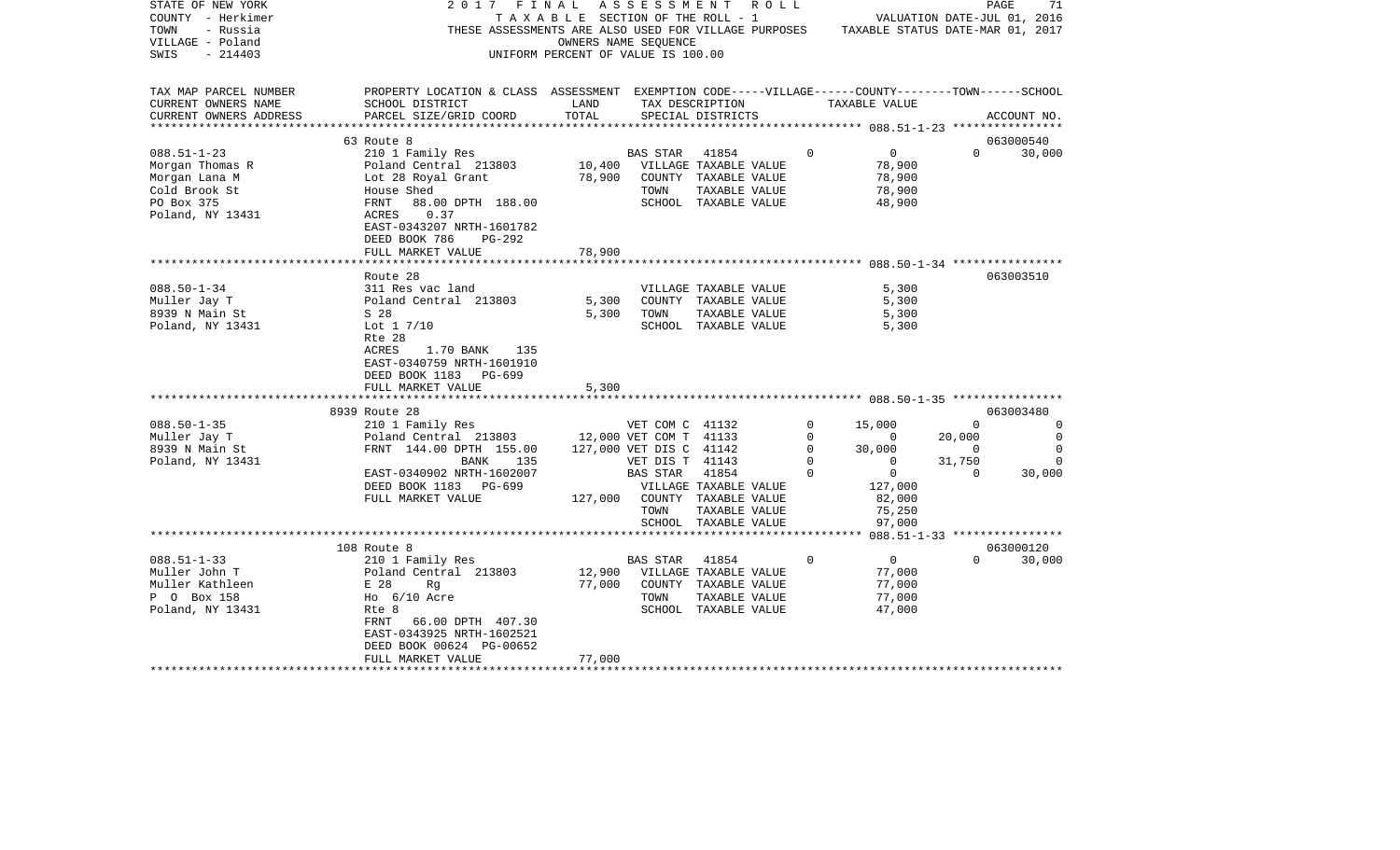| STATE OF NEW YORK      | 2017                                                  | FINAL   | A S S E S S M E N T<br>R O L L                                                                     |                              | 72<br>PAGE                       |
|------------------------|-------------------------------------------------------|---------|----------------------------------------------------------------------------------------------------|------------------------------|----------------------------------|
| COUNTY - Herkimer      |                                                       |         | T A X A B L E SECTION OF THE ROLL - 1                                                              |                              | VALUATION DATE-JUL 01, 2016      |
| TOWN<br>- Russia       |                                                       |         | THESE ASSESSMENTS ARE ALSO USED FOR VILLAGE PURPOSES                                               |                              | TAXABLE STATUS DATE-MAR 01, 2017 |
| VILLAGE - Poland       |                                                       |         | OWNERS NAME SEQUENCE                                                                               |                              |                                  |
| $-214403$<br>SWIS      |                                                       |         | UNIFORM PERCENT OF VALUE IS 100.00                                                                 |                              |                                  |
| TAX MAP PARCEL NUMBER  |                                                       |         | PROPERTY LOCATION & CLASS ASSESSMENT EXEMPTION CODE-----VILLAGE------COUNTY-------TOWN------SCHOOL |                              |                                  |
| CURRENT OWNERS NAME    | SCHOOL DISTRICT                                       | LAND    | TAX DESCRIPTION                                                                                    | TAXABLE VALUE                |                                  |
| CURRENT OWNERS ADDRESS | PARCEL SIZE/GRID COORD                                | TOTAL   | SPECIAL DISTRICTS                                                                                  |                              | ACCOUNT NO.                      |
|                        |                                                       |         |                                                                                                    | *********** 088.51-1-57 **** |                                  |
|                        | 8826 Route 28                                         |         |                                                                                                    |                              | 063000900                        |
| $088.51 - 1 - 57$      | 210 1 Family Res                                      |         | VILLAGE TAXABLE VALUE                                                                              | 79,800                       |                                  |
| Murray Gordon E        | Poland Central 213803                                 | 11,100  | COUNTY TAXABLE VALUE                                                                               | 79,800                       |                                  |
| Murray John M          | Lot 28 Royal Grant                                    | 79,800  | TOWN<br>TAXABLE VALUE                                                                              | 79,800                       |                                  |
| 6631 State Route 8     | House                                                 |         | SCHOOL TAXABLE VALUE                                                                               | 79,800                       |                                  |
| Deerfield, NY 13502    | Rte 28                                                |         |                                                                                                    |                              |                                  |
|                        | FRNT<br>48.00 DPTH 340.00<br>0.43<br>ACRES            |         |                                                                                                    |                              |                                  |
|                        | EAST-0342851 NRTH-1600734<br>DEED BOOK 1607<br>PG-599 |         |                                                                                                    |                              |                                  |
|                        | FULL MARKET VALUE                                     | 79,800  |                                                                                                    |                              |                                  |
|                        |                                                       |         |                                                                                                    |                              |                                  |
|                        | 91 Route 8                                            |         |                                                                                                    |                              | 063002100                        |
| $088.51 - 1 - 29$      | 210 1 Family Res                                      |         | BAS STAR<br>41854                                                                                  | $\mathbf 0$<br>$\Omega$      | $\Omega$<br>30,000               |
| Noonan Susan           | Poland Central 213803                                 | 12,600  | VILLAGE TAXABLE VALUE                                                                              | 96,400                       |                                  |
| 91 Cold Brook St       | Lot 28 Royal Grant                                    | 96,400  | COUNTY TAXABLE VALUE                                                                               | 96,400                       |                                  |
| PO Box 111             | House Barn                                            |         | TOWN<br>TAXABLE VALUE                                                                              | 96,400                       |                                  |
| Poland, NY 13431       | Rte 8                                                 |         | SCHOOL TAXABLE VALUE                                                                               | 66,400                       |                                  |
|                        | FRNT<br>84.00 DPTH 305.25                             |         |                                                                                                    |                              |                                  |
|                        | 0.59<br>ACRES                                         |         |                                                                                                    |                              |                                  |
|                        | EAST-0343415 NRTH-1602320                             |         |                                                                                                    |                              |                                  |
|                        | DEED BOOK 727<br>PG-117                               |         |                                                                                                    |                              |                                  |
|                        | FULL MARKET VALUE                                     | 96,400  |                                                                                                    |                              |                                  |
|                        |                                                       |         |                                                                                                    |                              |                                  |
|                        | 8859 Route 28                                         |         |                                                                                                    |                              | 063003960                        |
| $088.50 - 1 - 48$      | 210 1 Family Res                                      |         | VILLAGE TAXABLE VALUE                                                                              | 93,000                       |                                  |
| Olney Judith           | Poland Central 213803                                 | 9,900   | COUNTY TAXABLE VALUE                                                                               | 93,000                       |                                  |
| 8859 N Main St         | Lot 28 Royal Grant                                    | 93,000  | TOWN<br>TAXABLE VALUE                                                                              | 93,000                       |                                  |
| PO Box 68              | House                                                 |         | SCHOOL TAXABLE VALUE                                                                               | 93,000                       |                                  |
| Poland, NY 13431       | FRNT 115.00 DPTH 136.80                               |         |                                                                                                    |                              |                                  |
|                        | ACRES<br>0.32                                         |         |                                                                                                    |                              |                                  |
|                        | EAST-0342202 NRTH-1600978                             |         |                                                                                                    |                              |                                  |
|                        | DEED BOOK 00608 PG-00771                              |         |                                                                                                    |                              |                                  |
|                        | FULL MARKET VALUE<br>********************             | 93,000  |                                                                                                    |                              |                                  |
|                        | 114 Route 8                                           |         |                                                                                                    |                              | 063002670                        |
| $088.43 - 1 - 5$       | 230 3 Family Res                                      |         | VILLAGE TAXABLE VALUE                                                                              | 110,700                      |                                  |
| Olney Judith A         | Poland Central 213803                                 | 14,500  | COUNTY TAXABLE VALUE                                                                               | 110,700                      |                                  |
| 8890 N Main St         | Lot 28 Royal Grant                                    | 110,700 | TAXABLE VALUE<br>TOWN                                                                              | 110,700                      |                                  |
| PO Box 68              | House                                                 |         | SCHOOL TAXABLE VALUE                                                                               | 110,700                      |                                  |
| Poland, NY 13431       | Rte 8                                                 |         |                                                                                                    |                              |                                  |
|                        | FRNT 140.60 DPTH 386.20                               |         |                                                                                                    |                              |                                  |
|                        | ACRES<br>0.87                                         |         |                                                                                                    |                              |                                  |
|                        | EAST-0343934 NRTH-1602606                             |         |                                                                                                    |                              |                                  |
|                        | DEED BOOK 1443<br>PG-879                              |         |                                                                                                    |                              |                                  |
|                        | FULL MARKET VALUE                                     | 110,700 |                                                                                                    |                              |                                  |
|                        |                                                       |         |                                                                                                    |                              |                                  |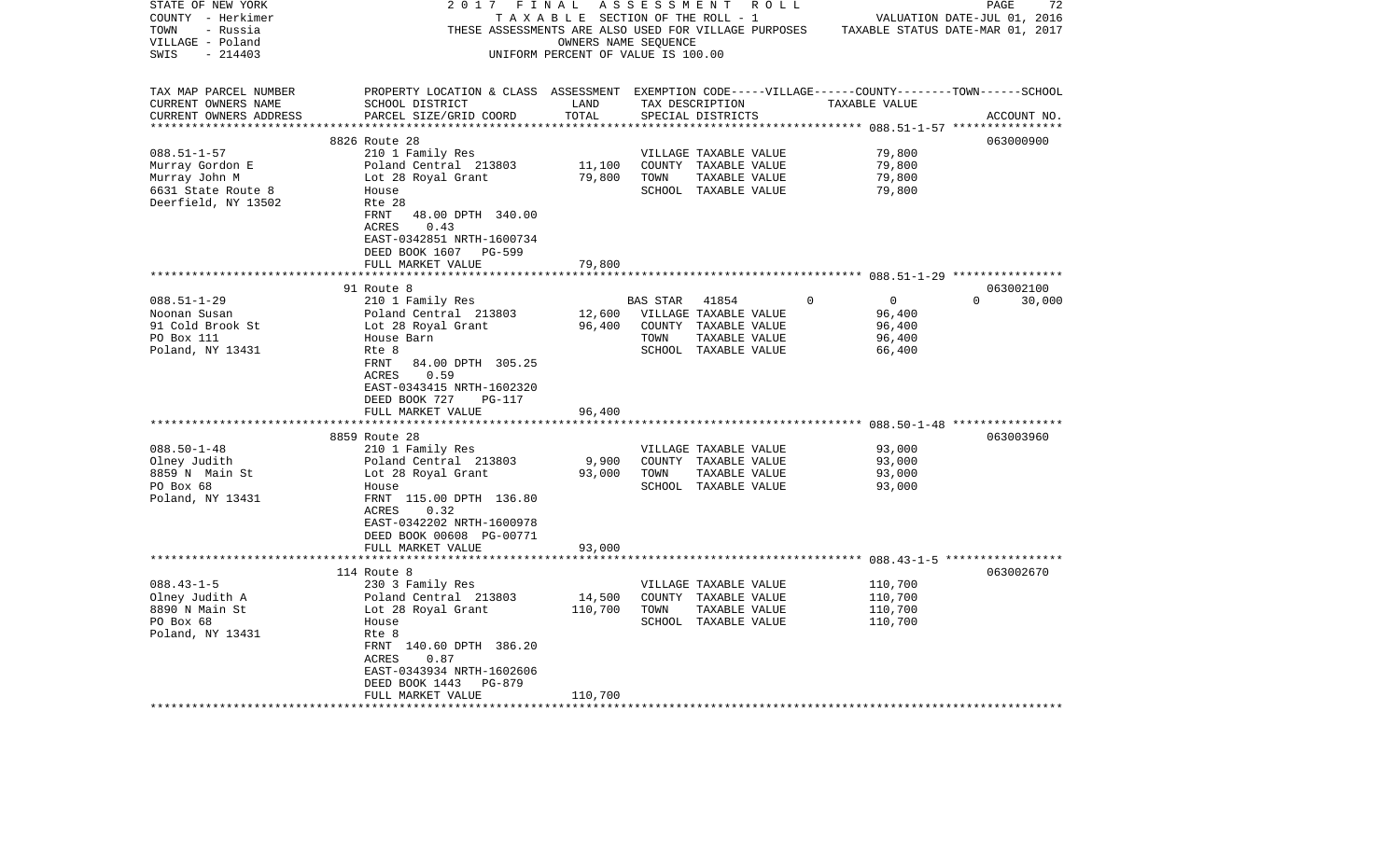| STATE OF NEW YORK<br>COUNTY - Herkimer<br>TOWN<br>- Russia | 2017<br>F I N A L                                                                                  | TAXABLE SECTION OF THE ROLL - 1                            |      | A S S E S S M E N T R O L L<br>THESE ASSESSMENTS ARE ALSO USED FOR VILLAGE PURPOSES |               | $\mathop{\mathtt{PAGE}}$<br>73<br>VALUATION DATE-JUL 01, 2016<br>TAXABLE STATUS DATE-MAR 01, 2017 |
|------------------------------------------------------------|----------------------------------------------------------------------------------------------------|------------------------------------------------------------|------|-------------------------------------------------------------------------------------|---------------|---------------------------------------------------------------------------------------------------|
| VILLAGE - Poland<br>$-214403$<br>SWIS                      |                                                                                                    | OWNERS NAME SEQUENCE<br>UNIFORM PERCENT OF VALUE IS 100.00 |      |                                                                                     |               |                                                                                                   |
| TAX MAP PARCEL NUMBER                                      | PROPERTY LOCATION & CLASS ASSESSMENT EXEMPTION CODE-----VILLAGE------COUNTY-------TOWN------SCHOOL |                                                            |      |                                                                                     |               |                                                                                                   |
| CURRENT OWNERS NAME<br>CURRENT OWNERS ADDRESS              | SCHOOL DISTRICT<br>PARCEL SIZE/GRID COORD                                                          | LAND<br>TOTAL                                              |      | TAX DESCRIPTION<br>SPECIAL DISTRICTS                                                | TAXABLE VALUE | ACCOUNT NO.                                                                                       |
|                                                            | 8852 Route 28                                                                                      |                                                            |      |                                                                                     |               | 063000450                                                                                         |
| $088.50 - 1 - 16$                                          | 411 Apartment                                                                                      |                                                            |      | VILLAGE TAXABLE VALUE                                                               | 143,000       |                                                                                                   |
| Olney Judith Ann                                           | Poland Central 213803                                                                              | 13,100                                                     |      | COUNTY TAXABLE VALUE                                                                | 143,000       |                                                                                                   |
| PO Box 68                                                  | Lot 28 Rg                                                                                          | 143,000                                                    | TOWN | TAXABLE VALUE                                                                       | 143,000       |                                                                                                   |
| Poland, NY 13431                                           | Apts 0.5 Acre<br>Rte 28                                                                            |                                                            |      | SCHOOL TAXABLE VALUE                                                                | 143,000       |                                                                                                   |
|                                                            | FRNT 130.00 DPTH 220.00<br>0.64<br>ACRES                                                           |                                                            |      |                                                                                     |               |                                                                                                   |
|                                                            | EAST-0342369 NRTH-1601124<br>DEED BOOK 00635 PG-00446                                              |                                                            |      |                                                                                     |               |                                                                                                   |
|                                                            | FULL MARKET VALUE                                                                                  | 143,000                                                    |      |                                                                                     |               |                                                                                                   |
|                                                            |                                                                                                    |                                                            |      |                                                                                     |               |                                                                                                   |
| $088.50 - 1 - 6.4$                                         | Rt. 28<br>311 Res vac land                                                                         |                                                            |      | VILLAGE TAXABLE VALUE                                                               | 1,000         |                                                                                                   |
| Olney Stephen S                                            | Poland Central 213803                                                                              | 1,000                                                      |      | COUNTY TAXABLE VALUE                                                                | 1,000         |                                                                                                   |
| Olney Judith A                                             | ACRES<br>0.20                                                                                      | 1,000                                                      | TOWN | TAXABLE VALUE                                                                       | 1,000         |                                                                                                   |
| PO Box 68                                                  | EAST-0341909 NRTH-1601652                                                                          |                                                            |      | SCHOOL TAXABLE VALUE                                                                | 1,000         |                                                                                                   |
| Poland, NY 13431                                           | DEED BOOK 913<br>PG-425                                                                            |                                                            |      |                                                                                     |               |                                                                                                   |
|                                                            | FULL MARKET VALUE<br>*********************                                                         | 1,000<br>***********                                       |      |                                                                                     |               |                                                                                                   |
|                                                            | 8890 Route 28                                                                                      |                                                            |      |                                                                                     |               | 063002790                                                                                         |
| $088.50 - 1 - 21$                                          | 210 1 Family Res                                                                                   |                                                            |      | VILLAGE TAXABLE VALUE                                                               | 136,000       |                                                                                                   |
| Olney Stephen S                                            | Poland Central 213803                                                                              | 11,300                                                     |      | COUNTY TAXABLE VALUE                                                                | 136,000       |                                                                                                   |
| Ann Olney Living Trust                                     | Lot 28 Royal Grant                                                                                 | 136,000                                                    | TOWN | TAXABLE VALUE                                                                       | 136,000       |                                                                                                   |
| 8890 N Main St                                             | House Garage                                                                                       |                                                            |      | SCHOOL TAXABLE VALUE                                                                | 136,000       |                                                                                                   |
| PO Box 68                                                  | Rte #28                                                                                            |                                                            |      |                                                                                     |               |                                                                                                   |
| Poland, NY 13431                                           | FRNT 105.90 DPTH 188.00<br>0.45<br>ACRES                                                           |                                                            |      |                                                                                     |               |                                                                                                   |
|                                                            | EAST-0341818 NRTH-1601548<br>DEED BOOK 00596 PG-00368                                              |                                                            |      |                                                                                     |               |                                                                                                   |
|                                                            | FULL MARKET VALUE                                                                                  | 136,000                                                    |      |                                                                                     |               |                                                                                                   |
|                                                            |                                                                                                    |                                                            |      |                                                                                     |               |                                                                                                   |
|                                                            | 8797 Route 28                                                                                      |                                                            |      |                                                                                     |               | 063001050                                                                                         |
| $088.58 - 1 - 18$                                          | 280 Res Multiple                                                                                   |                                                            |      | VILLAGE TAXABLE VALUE                                                               | 127,000       |                                                                                                   |
| Olney Trustee Judith A                                     | Poland Central 213803                                                                              | 11,600                                                     |      | COUNTY TAXABLE VALUE                                                                | 127,000       |                                                                                                   |
| Stephen Olney Living Trust                                 | W 28<br>R G                                                                                        | 127,000                                                    | TOWN | TAXABLE VALUE                                                                       | 127,000       |                                                                                                   |
| Route 28                                                   | $H_0$ 1/4                                                                                          |                                                            |      | SCHOOL TAXABLE VALUE                                                                | 127,000       |                                                                                                   |
| PO Box 68                                                  | Rte 28                                                                                             |                                                            |      |                                                                                     |               |                                                                                                   |
| Poland, NY 13431                                           | 85.00 DPTH 190.00<br>FRNT                                                                          |                                                            |      |                                                                                     |               |                                                                                                   |
|                                                            | EAST-0342755 NRTH-1600048                                                                          |                                                            |      |                                                                                     |               |                                                                                                   |
|                                                            | DEED BOOK 1581<br>PG-169<br>FULL MARKET VALUE                                                      | 127,000                                                    |      |                                                                                     |               |                                                                                                   |
|                                                            |                                                                                                    |                                                            |      | *****************************                                                       |               |                                                                                                   |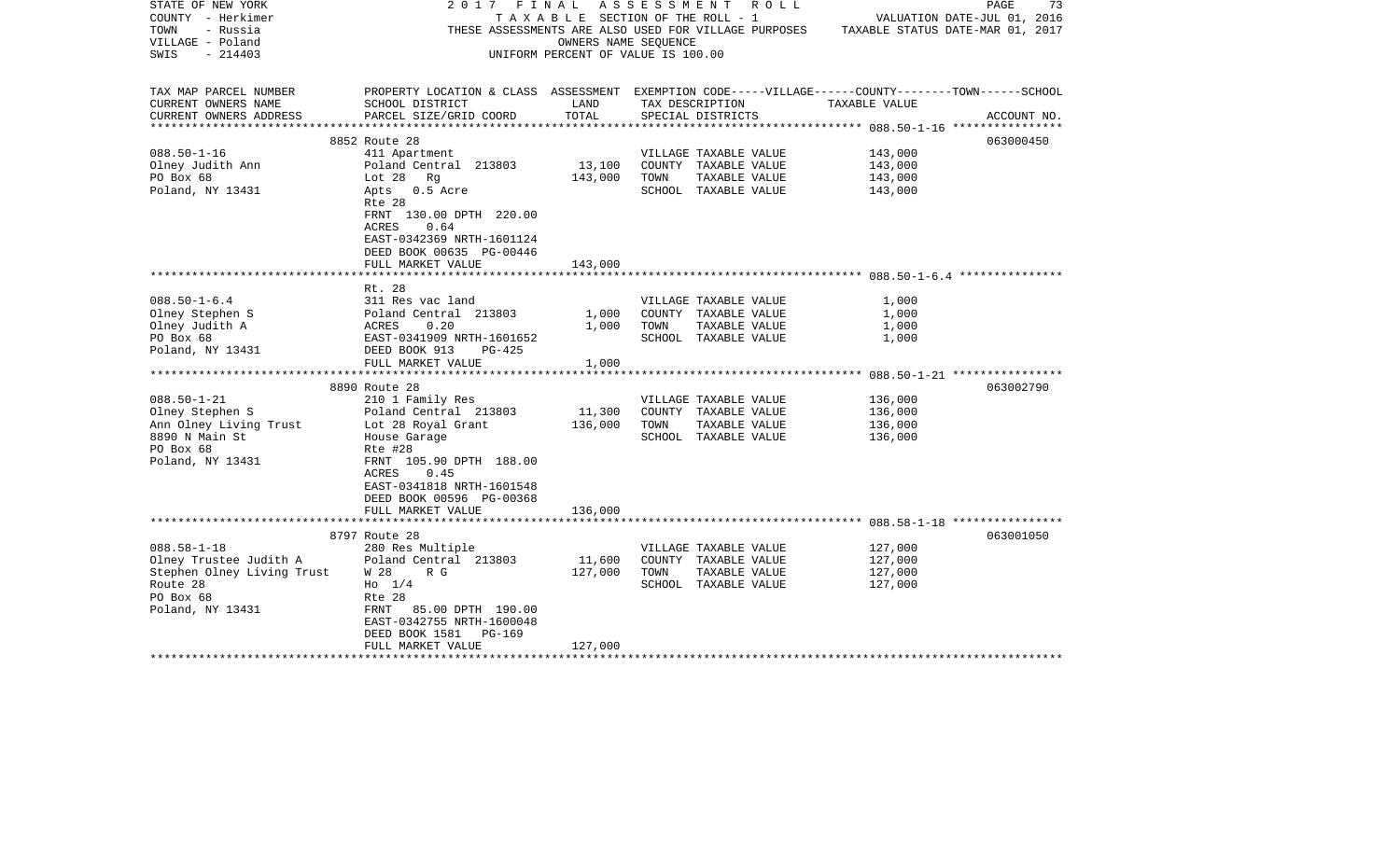| STATE OF NEW YORK         | 2017                                                                                               | FINAL                              | ASSESSMENT ROLL |                       |              |                                                          | PAGE     | 74          |
|---------------------------|----------------------------------------------------------------------------------------------------|------------------------------------|-----------------|-----------------------|--------------|----------------------------------------------------------|----------|-------------|
| COUNTY - Herkimer         |                                                                                                    | TAXABLE SECTION OF THE ROLL - 1    |                 |                       |              | VALUATION DATE-JUL 01, 2016                              |          |             |
| TOWN<br>- Russia          | THESE ASSESSMENTS ARE ALSO USED FOR VILLAGE PURPOSES                                               |                                    |                 |                       |              | TAXABLE STATUS DATE-MAR 01, 2017                         |          |             |
| VILLAGE - Poland          |                                                                                                    | OWNERS NAME SEQUENCE               |                 |                       |              |                                                          |          |             |
| SWIS<br>$-214403$         |                                                                                                    | UNIFORM PERCENT OF VALUE IS 100.00 |                 |                       |              |                                                          |          |             |
| TAX MAP PARCEL NUMBER     | PROPERTY LOCATION & CLASS ASSESSMENT EXEMPTION CODE-----VILLAGE------COUNTY-------TOWN------SCHOOL |                                    |                 |                       |              |                                                          |          |             |
| CURRENT OWNERS NAME       | SCHOOL DISTRICT                                                                                    | LAND                               |                 | TAX DESCRIPTION       |              | TAXABLE VALUE                                            |          |             |
| CURRENT OWNERS ADDRESS    | PARCEL SIZE/GRID COORD                                                                             | TOTAL                              |                 | SPECIAL DISTRICTS     |              |                                                          |          | ACCOUNT NO. |
| ***********************   |                                                                                                    |                                    |                 |                       |              |                                                          |          |             |
|                           | Route 28                                                                                           |                                    |                 |                       |              |                                                          |          | 063002370   |
| $088.58 - 1 - 9$          | 482 Det row bldg                                                                                   |                                    |                 | VILLAGE TAXABLE VALUE |              | 1,000                                                    |          |             |
| Ozog Edward A Jr          | Poland Central 213803                                                                              | 1,000                              |                 | COUNTY TAXABLE VALUE  |              | 1,000                                                    |          |             |
| 213 Brayton Rd            | Lot 28<br>Rg                                                                                       | 1,000                              | TOWN            | TAXABLE VALUE         |              | 1,000                                                    |          |             |
| Poland, NY 13431          | Bldg 0.275 Acre<br>Demo2012                                                                        |                                    |                 | SCHOOL TAXABLE VALUE  |              | 1,000                                                    |          |             |
|                           | 90.00 DPTH 114.00<br>FRNT<br>EAST-0342555 NRTH-1600690                                             |                                    |                 |                       |              |                                                          |          |             |
|                           | DEED BOOK 00635 PG-00390                                                                           |                                    |                 |                       |              |                                                          |          |             |
|                           | FULL MARKET VALUE                                                                                  | 1,000                              |                 |                       |              |                                                          |          |             |
|                           |                                                                                                    |                                    |                 |                       |              |                                                          |          |             |
|                           | 8925 Route 28                                                                                      |                                    |                 |                       |              |                                                          |          | 063003000   |
| $088.50 - 1 - 38$         | 210 1 Family Res                                                                                   |                                    | BAS STAR        | 41854                 | $\mathbf{0}$ | $\overline{0}$                                           | $\Omega$ | 30,000      |
| Paul Robert J             | Poland Central 213803                                                                              | 15,200                             |                 | VILLAGE TAXABLE VALUE |              | 79,400                                                   |          |             |
| Paul Mary L               | Lot 28 Royal Grant                                                                                 | 79,400                             |                 | COUNTY TAXABLE VALUE  |              | 79,400                                                   |          |             |
| PO Box 302                | House Barn                                                                                         |                                    | TOWN            | TAXABLE VALUE         |              | 79,400                                                   |          |             |
| Poland, NY 13431          | FRNT 135.10 DPTH 320.00<br>ACRES<br>1.06                                                           |                                    |                 | SCHOOL TAXABLE VALUE  |              | 49,400                                                   |          |             |
|                           | EAST-0341105 NRTH-1601793                                                                          |                                    |                 |                       |              |                                                          |          |             |
|                           | DEED BOOK 673<br>PG-194                                                                            |                                    |                 |                       |              |                                                          |          |             |
|                           | FULL MARKET VALUE                                                                                  | 79,400                             |                 |                       |              |                                                          |          |             |
|                           |                                                                                                    |                                    |                 |                       |              |                                                          |          |             |
|                           | Case St                                                                                            |                                    |                 |                       |              |                                                          |          |             |
| $088.50 - 1 - 68.1$       | 710 Manufacture                                                                                    |                                    |                 | VILLAGE TAXABLE VALUE |              | 400,000                                                  |          |             |
| Perfex Corporation        | Poland Central 213803                                                                              | 17,800                             |                 | COUNTY TAXABLE VALUE  |              | 400,000                                                  |          |             |
| 6885 E 1225 N             | FRNT 309.60 DPTH                                                                                   | 400,000                            | TOWN            | TAXABLE VALUE         |              | 400,000                                                  |          |             |
| Huntsville, UT 84317-9790 | ACRES<br>1.80                                                                                      |                                    |                 | SCHOOL TAXABLE VALUE  |              | 400,000                                                  |          |             |
|                           | EAST-0341714 NRTH-1600740                                                                          |                                    |                 |                       |              |                                                          |          |             |
|                           | DEED BOOK 623<br>PG-262                                                                            |                                    |                 |                       |              |                                                          |          |             |
|                           | FULL MARKET VALUE<br>*************************                                                     | 400,000<br>**********              |                 |                       |              | *************************** 088.58-1-3 ***************** |          |             |
|                           | Railroad St                                                                                        |                                    |                 |                       |              |                                                          |          | 063002730   |
| $088.58 - 1 - 3$          | 311 Res vac land - WTRFNT                                                                          |                                    |                 | VILLAGE TAXABLE VALUE |              | 20,000                                                   |          |             |
| Poland Realty, LLC        | Poland Central 213803                                                                              | 20,000                             |                 | COUNTY TAXABLE VALUE  |              | 20,000                                                   |          |             |
| PO Box 367                | Lot 28 Royal Grant                                                                                 | 20,000                             | TOWN            | TAXABLE VALUE         |              | 20,000                                                   |          |             |
| Poland, NY 13431          | Lumber Yard                                                                                        |                                    |                 | SCHOOL TAXABLE VALUE  |              | 20,000                                                   |          |             |
|                           | Railroad Bed<br>ACRES<br>2.70                                                                      |                                    |                 |                       |              |                                                          |          |             |
|                           | EAST-0342157 NRTH-1600138                                                                          |                                    |                 |                       |              |                                                          |          |             |
|                           | DEED BOOK 1079 PG-324                                                                              |                                    |                 |                       |              |                                                          |          |             |
|                           | FULL MARKET VALUE                                                                                  | 20,000                             |                 |                       |              |                                                          |          |             |
|                           |                                                                                                    |                                    |                 |                       |              |                                                          |          |             |
|                           | 64 Cold Brook Street                                                                               |                                    |                 |                       |              |                                                          |          | 063002310   |
| $088.51 - 1 - 39$         | 210 1 Family Res                                                                                   |                                    |                 | VILLAGE TAXABLE VALUE |              | 98,500                                                   |          |             |
| Pomichter Randy           | Poland Central 213803                                                                              | 14,000                             |                 | COUNTY TAXABLE VALUE  |              | 98,500                                                   |          |             |
| Pomichter Katherine       | E 28<br>Rq                                                                                         | 98,500                             | TOWN            | TAXABLE VALUE         |              | 98,500                                                   |          |             |
| 64 Cold Brook St          | $H_0$ 1/2                                                                                          |                                    |                 | SCHOOL TAXABLE VALUE  |              | 98,500                                                   |          |             |
| Poland, NY 13431          | Rte 8                                                                                              |                                    |                 |                       |              |                                                          |          |             |
|                           | FRNT 109.59 DPTH 165.36                                                                            |                                    |                 |                       |              |                                                          |          |             |
|                           | ACRES<br>0.40<br>EAST-0343441 NRTH-1601748                                                         |                                    |                 |                       |              |                                                          |          |             |
|                           | DEED BOOK 1629<br>PG-889                                                                           |                                    |                 |                       |              |                                                          |          |             |
|                           | FULL MARKET VALUE                                                                                  | 98,500                             |                 |                       |              |                                                          |          |             |
|                           |                                                                                                    |                                    |                 |                       |              |                                                          |          |             |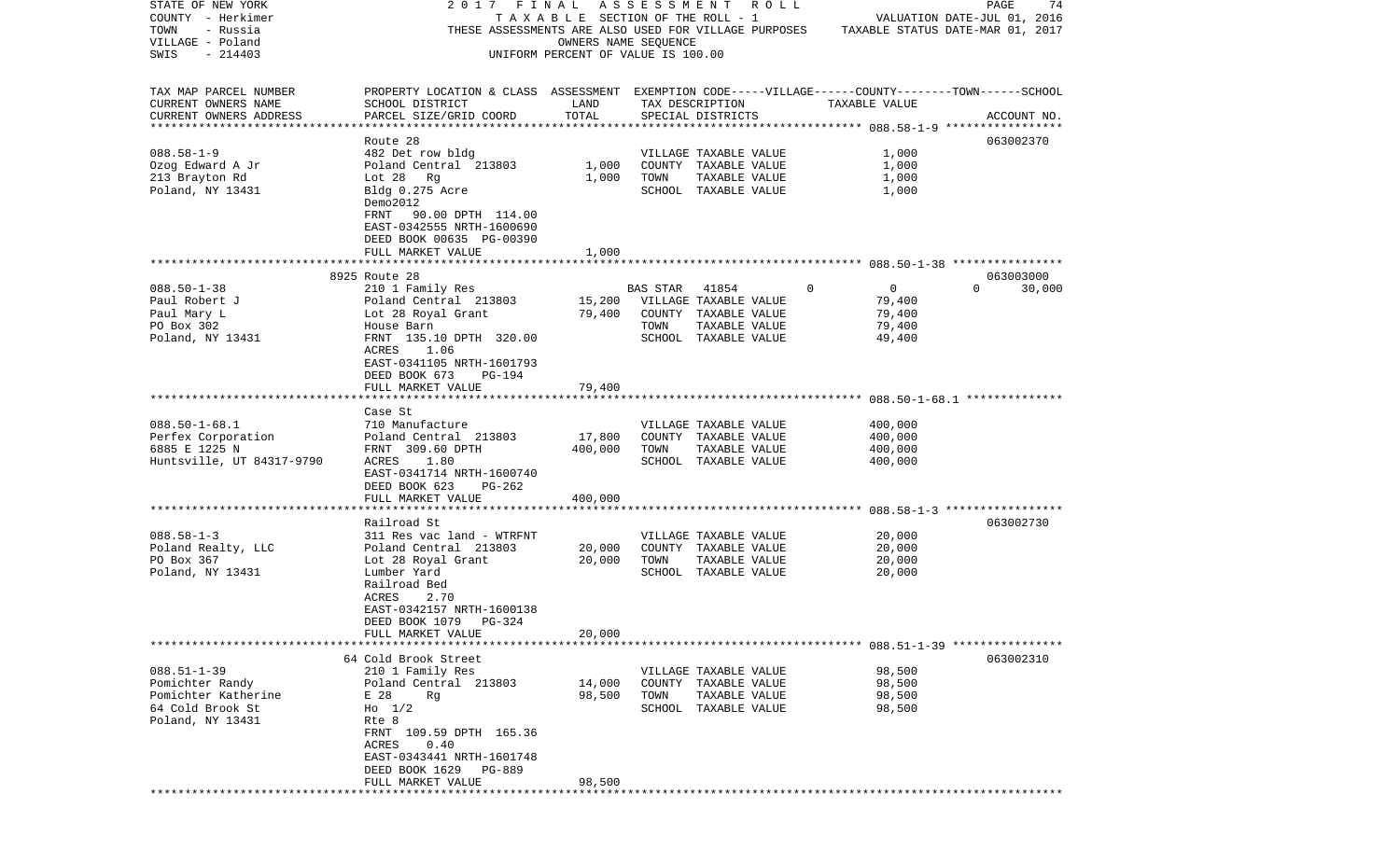| STATE OF NEW YORK      | 2017                                                                                               | FINAL                              | A S S E S S M E N T  |                       | R O L L  |                                  | PAGE                        | 75     |
|------------------------|----------------------------------------------------------------------------------------------------|------------------------------------|----------------------|-----------------------|----------|----------------------------------|-----------------------------|--------|
| COUNTY - Herkimer      |                                                                                                    | TAXABLE SECTION OF THE ROLL - 1    |                      |                       |          |                                  | VALUATION DATE-JUL 01, 2016 |        |
| TOWN<br>- Russia       | THESE ASSESSMENTS ARE ALSO USED FOR VILLAGE PURPOSES                                               |                                    |                      |                       |          | TAXABLE STATUS DATE-MAR 01, 2017 |                             |        |
| VILLAGE - Poland       |                                                                                                    |                                    | OWNERS NAME SEOUENCE |                       |          |                                  |                             |        |
| $-214403$<br>SWIS      |                                                                                                    | UNIFORM PERCENT OF VALUE IS 100.00 |                      |                       |          |                                  |                             |        |
|                        |                                                                                                    |                                    |                      |                       |          |                                  |                             |        |
| TAX MAP PARCEL NUMBER  | PROPERTY LOCATION & CLASS ASSESSMENT EXEMPTION CODE-----VILLAGE------COUNTY-------TOWN------SCHOOL |                                    |                      |                       |          |                                  |                             |        |
| CURRENT OWNERS NAME    | SCHOOL DISTRICT                                                                                    | LAND                               |                      | TAX DESCRIPTION       |          | TAXABLE VALUE                    |                             |        |
| CURRENT OWNERS ADDRESS | PARCEL SIZE/GRID COORD                                                                             | TOTAL                              |                      | SPECIAL DISTRICTS     |          |                                  | ACCOUNT NO.                 |        |
|                        |                                                                                                    |                                    |                      |                       |          |                                  |                             |        |
|                        | 30 Millington Ave                                                                                  |                                    |                      |                       |          |                                  | 063003180                   |        |
| $088.51 - 1 - 10$      | 210 1 Family Res                                                                                   |                                    |                      | VILLAGE TAXABLE VALUE |          | 67,000                           |                             |        |
| Prindle Karen C        | Poland Central 213803                                                                              | 10,900                             |                      | COUNTY TAXABLE VALUE  |          | 67,000                           |                             |        |
|                        |                                                                                                    |                                    |                      |                       |          |                                  |                             |        |
| 2069 N Larrabee        | Lot 28 Royal Grant                                                                                 | 67,000                             | TOWN                 | TAXABLE VALUE         |          | 67,000                           |                             |        |
| Chicago, IL 60614      | House Garage                                                                                       |                                    |                      | SCHOOL TAXABLE VALUE  |          | 67,000                           |                             |        |
|                        | Millington                                                                                         |                                    |                      |                       |          |                                  |                             |        |
|                        | FRNT 123.25 DPTH 140.75                                                                            |                                    |                      |                       |          |                                  |                             |        |
|                        | 0.50<br>ACRES                                                                                      |                                    |                      |                       |          |                                  |                             |        |
|                        | EAST-0342723 NRTH-1601386                                                                          |                                    |                      |                       |          |                                  |                             |        |
|                        | DEED BOOK 1124 PG-539                                                                              |                                    |                      |                       |          |                                  |                             |        |
|                        | FULL MARKET VALUE                                                                                  | 67,000                             |                      |                       |          |                                  |                             |        |
|                        |                                                                                                    |                                    |                      |                       |          |                                  |                             |        |
|                        | 8931 Route 28                                                                                      |                                    |                      |                       |          |                                  | 063000660                   |        |
| $088.50 - 1 - 37$      | 210 1 Family Res                                                                                   |                                    | BAS STAR             | 41854                 | $\Omega$ | $\mathbf 0$                      | $\Omega$                    | 30,000 |
| Pugliese Vincent M     | Poland Central 213803                                                                              | 14,400                             |                      | VILLAGE TAXABLE VALUE |          | 130,000                          |                             |        |
| Pugliese Kathleen M    | Lot 28 Royal Grant                                                                                 | 130,000                            |                      | COUNTY TAXABLE VALUE  |          | 130,000                          |                             |        |
| 8931 N Main St         | House And Garage                                                                                   |                                    | TOWN                 | TAXABLE VALUE         |          | 130,000                          |                             |        |
| Poland, NY 13431       | Rte 28                                                                                             |                                    |                      | SCHOOL TAXABLE VALUE  |          | 100,000                          |                             |        |
|                        | 70.00 DPTH 325.00<br>FRNT                                                                          |                                    |                      |                       |          |                                  |                             |        |
|                        | ACRES<br>0.84                                                                                      |                                    |                      |                       |          |                                  |                             |        |
|                        | EAST-0340981 NRTH-1601811                                                                          |                                    |                      |                       |          |                                  |                             |        |
|                        | DEED BOOK 894<br>$PG-474$                                                                          |                                    |                      |                       |          |                                  |                             |        |
|                        | FULL MARKET VALUE                                                                                  | 130,000                            |                      |                       |          |                                  |                             |        |
|                        |                                                                                                    |                                    |                      |                       |          |                                  |                             |        |
|                        | Route 8                                                                                            |                                    |                      |                       |          |                                  | 063002970                   |        |
| $088.51 - 1 - 14$      | 411 Apartment                                                                                      |                                    |                      | VILLAGE TAXABLE VALUE |          | 111,000                          |                             |        |
| Reddington Anthony J   | Poland Central 213803                                                                              | 11,700                             |                      | COUNTY TAXABLE VALUE  |          | 111,000                          |                             |        |
| Main St                | Lot 28 Royal Grant                                                                                 | 111,000                            | TOWN                 | TAXABLE VALUE         |          | 111,000                          |                             |        |
| PO Box 127             | House Att Car Port                                                                                 |                                    |                      | SCHOOL TAXABLE VALUE  |          | 111,000                          |                             |        |
| Poland, NY 13431       | FRNT 130.00 DPTH 188.00                                                                            |                                    |                      |                       |          |                                  |                             |        |
|                        | 0.48<br>ACRES                                                                                      |                                    |                      |                       |          |                                  |                             |        |
|                        | EAST-0342717 NRTH-1601056                                                                          |                                    |                      |                       |          |                                  |                             |        |
|                        | DEED BOOK 923<br><b>PG-105</b>                                                                     |                                    |                      |                       |          |                                  |                             |        |
|                        | FULL MARKET VALUE                                                                                  | 111,000                            |                      |                       |          |                                  |                             |        |
|                        |                                                                                                    |                                    |                      |                       |          |                                  |                             |        |
|                        | Route 28                                                                                           |                                    |                      |                       |          |                                  | 063003750                   |        |
| $088.51 - 1 - 55$      | 483 Converted Re                                                                                   |                                    |                      | VILLAGE TAXABLE VALUE |          | 53,000                           |                             |        |
| Renodin Larry          | Poland Central 213803                                                                              | 4,500                              |                      | COUNTY TAXABLE VALUE  |          | 53,000                           |                             |        |
| Renodin Debra          | Lot 28 Royal Grant                                                                                 | 53,000                             | TOWN                 | TAXABLE VALUE         |          | 53,000                           |                             |        |
| 4996 Military Rd       |                                                                                                    |                                    |                      |                       |          |                                  |                             |        |
|                        | Store Apt                                                                                          |                                    |                      | SCHOOL TAXABLE VALUE  |          | 53,000                           |                             |        |
| Poland, NY 13431       | 50.00 DPTH 102.00<br>FRNT                                                                          |                                    |                      |                       |          |                                  |                             |        |
|                        | EAST-0342704 NRTH-1600746                                                                          |                                    |                      |                       |          |                                  |                             |        |
|                        | DEED BOOK 863<br>PG-671                                                                            |                                    |                      |                       |          |                                  |                             |        |
| *******************    | FULL MARKET VALUE                                                                                  | 53,000                             |                      |                       |          |                                  |                             |        |
|                        |                                                                                                    |                                    |                      |                       |          |                                  |                             |        |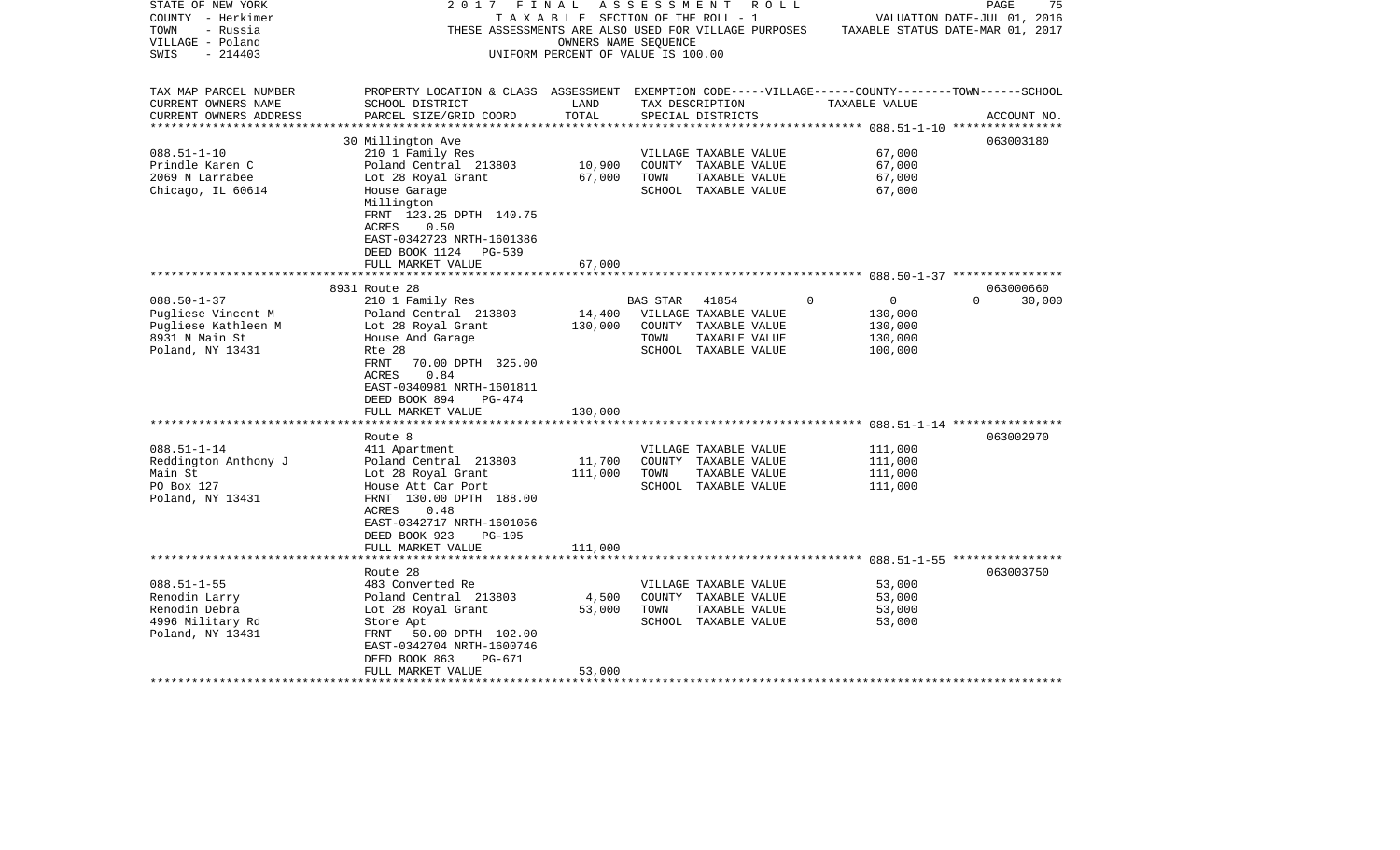| STATE OF NEW YORK                                    | 2017<br>FINAL                                                                                      |                                       | A S S E S S M E N T |                       | R O L L |                                                                                       | PAGE | 76          |
|------------------------------------------------------|----------------------------------------------------------------------------------------------------|---------------------------------------|---------------------|-----------------------|---------|---------------------------------------------------------------------------------------|------|-------------|
| COUNTY - Herkimer                                    |                                                                                                    | T A X A B L E SECTION OF THE ROLL - 1 |                     |                       |         | VALUATION DATE-JUL 01, 2016                                                           |      |             |
| TOWN<br>- Russia                                     |                                                                                                    |                                       |                     |                       |         | THESE ASSESSMENTS ARE ALSO USED FOR VILLAGE PURPOSES TAXABLE STATUS DATE-MAR 01, 2017 |      |             |
| VILLAGE - Poland                                     |                                                                                                    | OWNERS NAME SEOUENCE                  |                     |                       |         |                                                                                       |      |             |
| - 214403<br>SWIS                                     |                                                                                                    | UNIFORM PERCENT OF VALUE IS 100.00    |                     |                       |         |                                                                                       |      |             |
|                                                      |                                                                                                    |                                       |                     |                       |         |                                                                                       |      |             |
| TAX MAP PARCEL NUMBER                                | PROPERTY LOCATION & CLASS ASSESSMENT EXEMPTION CODE-----VILLAGE------COUNTY-------TOWN------SCHOOL |                                       |                     |                       |         |                                                                                       |      |             |
| CURRENT OWNERS NAME                                  | SCHOOL DISTRICT                                                                                    | LAND                                  |                     | TAX DESCRIPTION       |         | TAXABLE VALUE                                                                         |      |             |
|                                                      |                                                                                                    | TOTAL                                 |                     |                       |         |                                                                                       |      |             |
| CURRENT OWNERS ADDRESS<br>***********************    | PARCEL SIZE/GRID COORD                                                                             |                                       |                     | SPECIAL DISTRICTS     |         |                                                                                       |      | ACCOUNT NO. |
|                                                      | Black St                                                                                           |                                       |                     |                       |         |                                                                                       |      | 063005090   |
| $088.50 - 1 - 65$                                    | 651 Highway gar                                                                                    |                                       |                     | VILLAGE TAXABLE VALUE |         | 60,000                                                                                |      |             |
| Robert & James Enterprises LLC Poland Central 213803 |                                                                                                    | 8,400                                 |                     | COUNTY TAXABLE VALUE  |         | 60,000                                                                                |      |             |
| PO Box 307                                           | Lot#28 Royal Gr                                                                                    | 60,000                                | TOWN                | TAXABLE VALUE         |         | 60,000                                                                                |      |             |
| Poland, NY 13431                                     | Old Hwy Grg                                                                                        |                                       |                     | SCHOOL TAXABLE VALUE  |         | 60,000                                                                                |      |             |
|                                                      | Back Street                                                                                        |                                       |                     |                       |         |                                                                                       |      |             |
|                                                      | FRNT 403.50 DPTH                                                                                   |                                       |                     |                       |         |                                                                                       |      |             |
|                                                      |                                                                                                    |                                       |                     |                       |         |                                                                                       |      |             |
|                                                      | ACRES<br>0.50                                                                                      |                                       |                     |                       |         |                                                                                       |      |             |
|                                                      | EAST-0341877 NRTH-1600516                                                                          |                                       |                     |                       |         |                                                                                       |      |             |
|                                                      | DEED BOOK 1413 PG-469                                                                              |                                       |                     |                       |         |                                                                                       |      |             |
|                                                      | FULL MARKET VALUE                                                                                  | 60,000                                |                     |                       |         |                                                                                       |      |             |
|                                                      |                                                                                                    |                                       |                     |                       |         |                                                                                       |      |             |
|                                                      | 8860 N Main St                                                                                     |                                       |                     |                       |         |                                                                                       |      |             |
| $088.50 - 1 - 6.3$                                   | 210 1 Family Res                                                                                   |                                       | BAS STAR 41854      |                       | 0       | $\overline{0}$                                                                        | 0    | 30,000      |
| Rommel Eric                                          | Poland Central 213803                                                                              | 17,500                                |                     | VILLAGE TAXABLE VALUE |         | 125,000                                                                               |      |             |
| Rommel Kristina                                      | Merged Garage 12/2008                                                                              | 125,000                               |                     | COUNTY TAXABLE VALUE  |         | 125,000                                                                               |      |             |
| 8860 N Main St                                       | FRNT 99.30 DPTH 300.00                                                                             |                                       | TOWN                | TAXABLE VALUE         |         | 125,000                                                                               |      |             |
| PO Box 623                                           | EAST-0342294 NRTH-1601264                                                                          |                                       |                     | SCHOOL TAXABLE VALUE  |         | 95,000                                                                                |      |             |
| Poland, NY 13431                                     | DEED BOOK 894<br><b>PG-55</b>                                                                      |                                       |                     |                       |         |                                                                                       |      |             |
|                                                      | FULL MARKET VALUE                                                                                  | 125,000                               |                     |                       |         |                                                                                       |      |             |
|                                                      |                                                                                                    |                                       |                     |                       |         |                                                                                       |      |             |
|                                                      | 9 Mill St                                                                                          |                                       |                     |                       |         |                                                                                       |      | 063001320   |
| $088.58 - 1 - 7$                                     | 210 1 Family Res                                                                                   |                                       |                     | VILLAGE TAXABLE VALUE |         | 100,400                                                                               |      |             |
| Ryan Electric of CNY INC                             | Poland Central 213803                                                                              | 9,300                                 |                     | COUNTY TAXABLE VALUE  |         | 100,400                                                                               |      |             |
| 31 Millington Ave                                    | Lot 28 Royal Grant                                                                                 | 100,400                               | TOWN                | TAXABLE VALUE         |         | 100,400                                                                               |      |             |
| PO Box 416                                           | House Garage                                                                                       |                                       |                     | SCHOOL TAXABLE VALUE  |         | 100,400                                                                               |      |             |
| Poland, NY 13431                                     | Mill St                                                                                            |                                       |                     |                       |         |                                                                                       |      |             |
|                                                      | 86.00 DPTH 155.00<br>FRNT                                                                          |                                       |                     |                       |         |                                                                                       |      |             |
|                                                      | 0.32<br>ACRES                                                                                      |                                       |                     |                       |         |                                                                                       |      |             |
|                                                      | EAST-0342448 NRTH-1600649                                                                          |                                       |                     |                       |         |                                                                                       |      |             |
|                                                      | DEED BOOK 1512 PG-319                                                                              |                                       |                     |                       |         |                                                                                       |      |             |
|                                                      | FULL MARKET VALUE                                                                                  | 100,400                               |                     |                       |         |                                                                                       |      |             |
|                                                      |                                                                                                    |                                       |                     |                       |         |                                                                                       |      |             |
|                                                      | Millington Ave                                                                                     |                                       |                     |                       |         |                                                                                       |      | 175261      |
| $088.50 - 1 - 6.7$                                   | 311 Res vac land                                                                                   |                                       |                     | VILLAGE TAXABLE VALUE |         | 26,000                                                                                |      |             |
| Ryan Thomas P                                        | Poland Central 213803                                                                              | 26,000                                |                     | COUNTY TAXABLE VALUE  |         | 26,000                                                                                |      |             |
| Ryan Karen A                                         | Split 2012                                                                                         | 26,000                                | TOWN                | TAXABLE VALUE         |         | 26,000                                                                                |      |             |
| PO Box 416                                           | Gorham                                                                                             |                                       |                     | SCHOOL TAXABLE VALUE  |         | 26,000                                                                                |      |             |
| Poland, NY 13431                                     | ACRES 12.00                                                                                        |                                       |                     |                       |         |                                                                                       |      |             |
|                                                      | EAST-0342190 NRTH-1601959                                                                          |                                       |                     |                       |         |                                                                                       |      |             |
|                                                      | DEED BOOK 1463<br>PG-926                                                                           |                                       |                     |                       |         |                                                                                       |      |             |
|                                                      |                                                                                                    | 26,000                                |                     |                       |         |                                                                                       |      |             |
|                                                      | FULL MARKET VALUE                                                                                  |                                       |                     |                       |         |                                                                                       |      |             |
|                                                      |                                                                                                    |                                       |                     |                       |         |                                                                                       |      |             |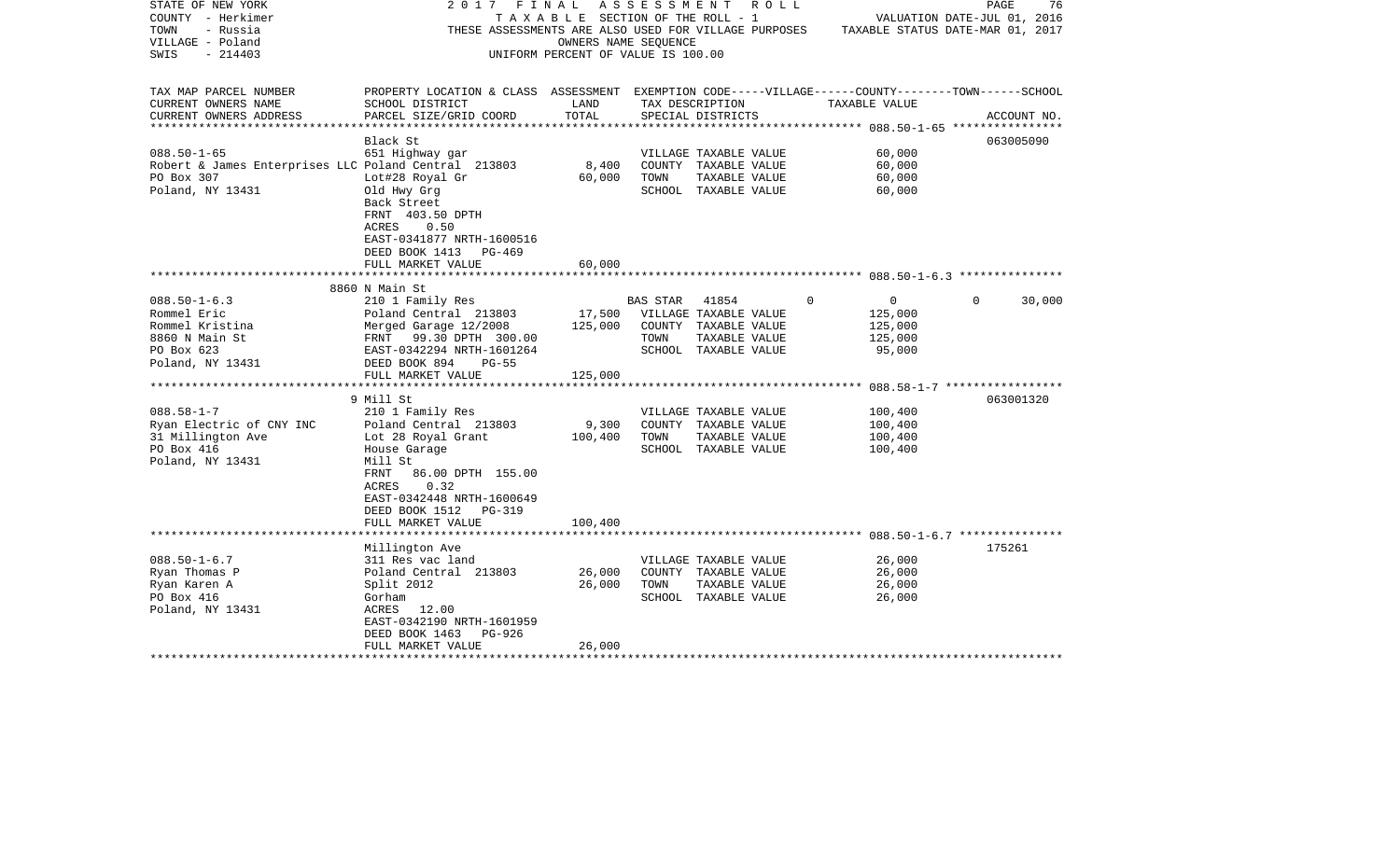| STATE OF NEW YORK      | 2017                                                                                               | FINAL                              | ASSESSMENT ROLL              |                       |                                                      |                                  |          | PAGE        | 77     |
|------------------------|----------------------------------------------------------------------------------------------------|------------------------------------|------------------------------|-----------------------|------------------------------------------------------|----------------------------------|----------|-------------|--------|
| COUNTY - Herkimer      |                                                                                                    | TAXABLE SECTION OF THE ROLL - 1    |                              |                       |                                                      | VALUATION DATE-JUL 01, 2016      |          |             |        |
| TOWN<br>- Russia       | THESE ASSESSMENTS ARE ALSO USED FOR VILLAGE PURPOSES                                               |                                    |                              |                       |                                                      | TAXABLE STATUS DATE-MAR 01, 2017 |          |             |        |
| VILLAGE - Poland       |                                                                                                    | OWNERS NAME SEQUENCE               |                              |                       |                                                      |                                  |          |             |        |
| SWIS<br>$-214403$      |                                                                                                    | UNIFORM PERCENT OF VALUE IS 100.00 |                              |                       |                                                      |                                  |          |             |        |
| TAX MAP PARCEL NUMBER  | PROPERTY LOCATION & CLASS ASSESSMENT EXEMPTION CODE-----VILLAGE------COUNTY-------TOWN------SCHOOL |                                    |                              |                       |                                                      |                                  |          |             |        |
| CURRENT OWNERS NAME    | SCHOOL DISTRICT                                                                                    | LAND                               |                              | TAX DESCRIPTION       | TAXABLE VALUE                                        |                                  |          |             |        |
| CURRENT OWNERS ADDRESS | PARCEL SIZE/GRID COORD                                                                             | TOTAL                              |                              | SPECIAL DISTRICTS     |                                                      |                                  |          | ACCOUNT NO. |        |
| ********************** |                                                                                                    |                                    |                              |                       |                                                      |                                  |          |             |        |
| $088.50 - 1 - 7.3$     | Millington Ave                                                                                     |                                    |                              |                       |                                                      |                                  |          |             |        |
|                        | 314 Rural vac<10                                                                                   |                                    |                              | VILLAGE TAXABLE VALUE |                                                      | 1,300                            |          |             |        |
| Ryan Thomas P          | Poland Central 213803                                                                              | 1,300                              |                              | COUNTY TAXABLE VALUE  |                                                      | 1,300                            |          |             |        |
| Ryan Karen A           | 0.37<br>ACRES                                                                                      | 1,300                              | TOWN                         | TAXABLE VALUE         |                                                      | 1,300                            |          |             |        |
| Millington Ave         | EAST-0342473 NRTH-1601546                                                                          |                                    |                              | SCHOOL TAXABLE VALUE  |                                                      | 1,300                            |          |             |        |
| Poland, NY 13431       | DEED BOOK 897<br>PG-209<br>FULL MARKET VALUE                                                       | 1,300                              |                              |                       |                                                      |                                  |          |             |        |
|                        | *******************************                                                                    | * * * * * * * * * * * * *          |                              |                       | ********************** 088.50-1-13 ***************** |                                  |          |             |        |
|                        | 31 Millington Ave                                                                                  |                                    |                              |                       |                                                      |                                  |          | 063003780   |        |
| $088.50 - 1 - 13$      | 210 1 Family Res                                                                                   |                                    | BAS STAR                     | 41854                 | 0                                                    | 0                                | $\Omega$ |             | 30,000 |
| Ryan Thomas P          | Poland Central 213803                                                                              | 13,000                             |                              | VILLAGE TAXABLE VALUE |                                                      | 153,800                          |          |             |        |
| Ryan Karen A           | Millington                                                                                         | 153,800                            |                              | COUNTY TAXABLE VALUE  |                                                      | 153,800                          |          |             |        |
| P 0 Box 416            | FRNT 190.00 DPTH 170.00                                                                            |                                    | TOWN                         | TAXABLE VALUE         |                                                      | 153,800                          |          |             |        |
| 31 Millington Ave      | ACRES<br>0.63                                                                                      |                                    |                              | SCHOOL TAXABLE VALUE  |                                                      | 123,800                          |          |             |        |
| Poland, NY 13431       | EAST-0342568 NRTH-1601492                                                                          |                                    |                              |                       |                                                      |                                  |          |             |        |
|                        | DEED BOOK 00823 PG-00571                                                                           |                                    |                              |                       |                                                      |                                  |          |             |        |
|                        | FULL MARKET VALUE                                                                                  | 153,800                            |                              |                       |                                                      |                                  |          |             |        |
|                        |                                                                                                    |                                    |                              |                       |                                                      |                                  |          |             |        |
|                        | 88 Route 8                                                                                         |                                    |                              |                       |                                                      |                                  |          | 063001140   |        |
| $088.51 - 1 - 36$      | 210 1 Family Res                                                                                   |                                    | BAS STAR                     | 41854                 | 0                                                    | $\mathbf 0$                      | $\Omega$ |             | 30,000 |
| Salm Nicole A          | Poland Central 213803                                                                              | 10,100                             |                              | VILLAGE TAXABLE VALUE |                                                      | 91,000                           |          |             |        |
| 88 Cold Brook St       | Lot 28 Royal Grant                                                                                 | 91,000                             |                              | COUNTY TAXABLE VALUE  |                                                      | 91,000                           |          |             |        |
| Poland, NY 13431       | House & Barn                                                                                       |                                    | TOWN                         | TAXABLE VALUE         |                                                      | 91,000                           |          |             |        |
|                        | Rte 8                                                                                              |                                    |                              | SCHOOL TAXABLE VALUE  |                                                      | 61,000                           |          |             |        |
|                        | 82.50 DPTH 176.00<br>FRNT                                                                          |                                    |                              |                       |                                                      |                                  |          |             |        |
|                        | ACRES<br>0.34<br>EAST-0343652 NRTH-1602160                                                         |                                    |                              |                       |                                                      |                                  |          |             |        |
|                        | DEED BOOK 1084 PG-132                                                                              |                                    |                              |                       |                                                      |                                  |          |             |        |
|                        | FULL MARKET VALUE                                                                                  | 91,000                             |                              |                       |                                                      |                                  |          |             |        |
|                        |                                                                                                    |                                    |                              |                       |                                                      |                                  |          |             |        |
|                        | Route 8                                                                                            |                                    |                              |                       |                                                      |                                  |          | 063001170   |        |
| $088.51 - 1 - 37$      | 311 Res vac land                                                                                   |                                    |                              | VILLAGE TAXABLE VALUE |                                                      | 1,900                            |          |             |        |
| Salm Nicole A          | Poland Central 213803                                                                              | 1,900                              |                              | COUNTY TAXABLE VALUE  |                                                      | 1,900                            |          |             |        |
| 88 Cold Brook St       | E 28<br>Rg                                                                                         | 1,900                              | TOWN                         | TAXABLE VALUE         |                                                      | 1,900                            |          |             |        |
| Poland, NY 13431       | Lot $3/8$                                                                                          |                                    |                              | SCHOOL TAXABLE VALUE  |                                                      | 1,900                            |          |             |        |
|                        | Rte 8                                                                                              |                                    |                              |                       |                                                      |                                  |          |             |        |
|                        | FRNT<br>83.00 DPTH 174.00                                                                          |                                    |                              |                       |                                                      |                                  |          |             |        |
|                        | EAST-0343614 NRTH-1602088                                                                          |                                    |                              |                       |                                                      |                                  |          |             |        |
|                        | DEED BOOK 1084<br>PG-132                                                                           |                                    |                              |                       |                                                      |                                  |          |             |        |
|                        | FULL MARKET VALUE                                                                                  | 1,900                              |                              |                       |                                                      |                                  |          |             |        |
|                        |                                                                                                    |                                    |                              |                       |                                                      |                                  |          |             |        |
|                        | 8935 Route 28                                                                                      |                                    |                              |                       |                                                      |                                  |          | 063002160   |        |
| $088.50 - 1 - 36$      | 210 1 Family Res                                                                                   |                                    | BAS STAR                     | 41854                 | $\mathbf 0$                                          | $\overline{0}$                   | $\Omega$ |             | 30,000 |
| Satterlee Richard      | Poland Central 213803                                                                              |                                    | 9,700 VILLAGE TAXABLE VALUE  |                       |                                                      | 100,000                          |          |             |        |
| Satterlee Dolores      | Lot 28 Royal Grant                                                                                 |                                    | 100,000 COUNTY TAXABLE VALUE |                       |                                                      | 100,000                          |          |             |        |
| 8935 N Main St         | House Barn                                                                                         |                                    | TOWN                         | TAXABLE VALUE         |                                                      | 100,000                          |          |             |        |
| Poland, NY 13431       | Rte 28                                                                                             |                                    |                              | SCHOOL TAXABLE VALUE  |                                                      | 70,000                           |          |             |        |
|                        | FRNT 86.00 DPTH 150.00                                                                             |                                    |                              |                       |                                                      |                                  |          |             |        |
|                        | 0.30<br>ACRES                                                                                      |                                    |                              |                       |                                                      |                                  |          |             |        |
|                        | EAST-0340990 NRTH-1601935                                                                          |                                    |                              |                       |                                                      |                                  |          |             |        |
|                        | DEED BOOK 808<br>PG-380                                                                            |                                    |                              |                       |                                                      |                                  |          |             |        |
|                        | FULL MARKET VALUE                                                                                  | 100,000                            |                              |                       |                                                      |                                  |          |             |        |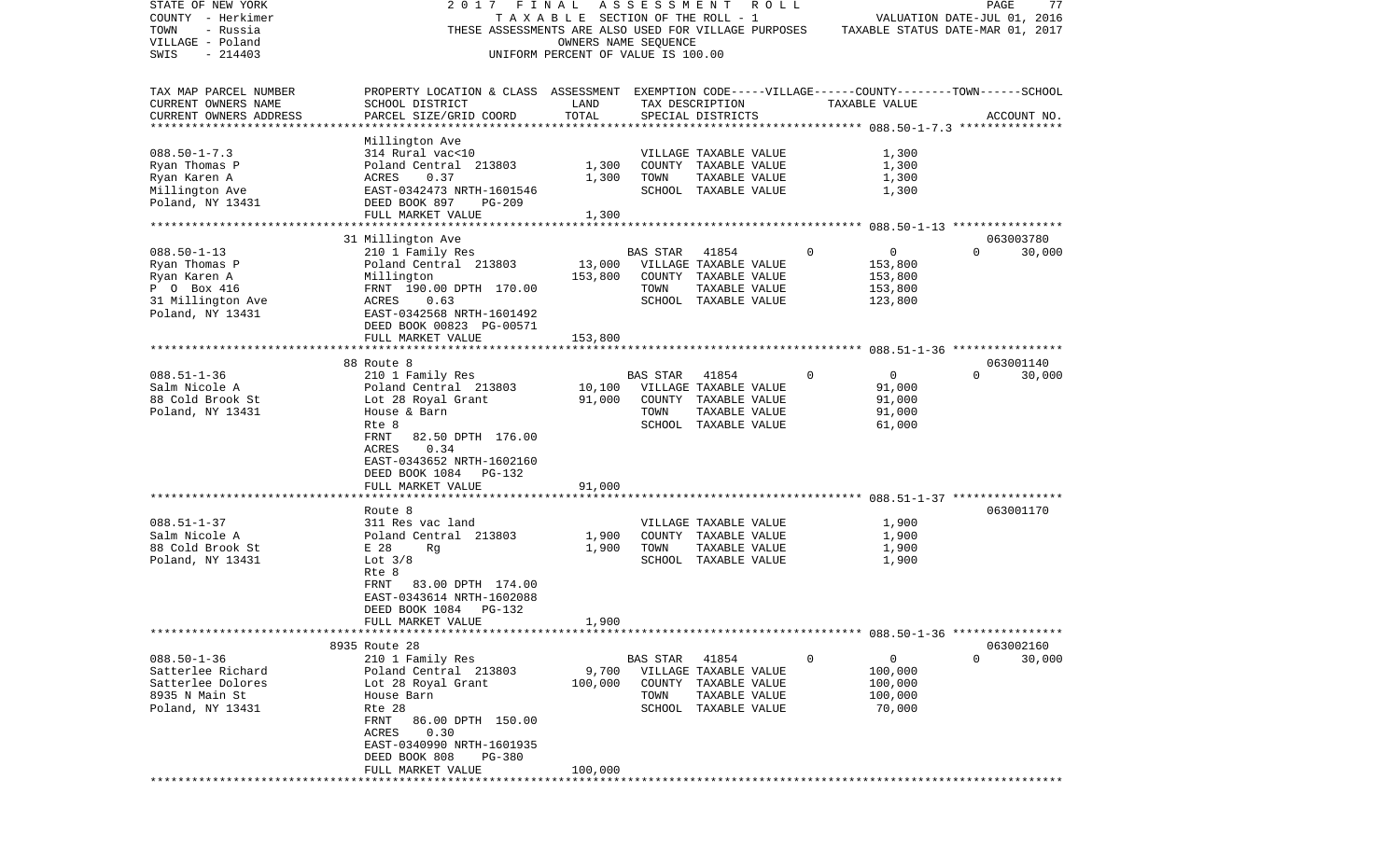| STATE OF NEW YORK                                    | 2017                                                                                               | FINAL                              | A S S E S S M E N T     | R O L L                     |          |                                  | PAGE     | 78                  |
|------------------------------------------------------|----------------------------------------------------------------------------------------------------|------------------------------------|-------------------------|-----------------------------|----------|----------------------------------|----------|---------------------|
| COUNTY - Herkimer                                    | TAXABLE                                                                                            |                                    | SECTION OF THE ROLL - 1 |                             |          | VALUATION DATE-JUL 01, 2016      |          |                     |
| TOWN<br>- Russia                                     | THESE ASSESSMENTS ARE ALSO USED FOR VILLAGE PURPOSES                                               |                                    |                         |                             |          | TAXABLE STATUS DATE-MAR 01, 2017 |          |                     |
| VILLAGE - Poland                                     |                                                                                                    |                                    | OWNERS NAME SEQUENCE    |                             |          |                                  |          |                     |
| $-214403$<br>SWIS                                    |                                                                                                    | UNIFORM PERCENT OF VALUE IS 100.00 |                         |                             |          |                                  |          |                     |
|                                                      |                                                                                                    |                                    |                         |                             |          |                                  |          |                     |
| TAX MAP PARCEL NUMBER                                | PROPERTY LOCATION & CLASS ASSESSMENT EXEMPTION CODE-----VILLAGE------COUNTY-------TOWN------SCHOOL |                                    |                         |                             |          |                                  |          |                     |
| CURRENT OWNERS NAME                                  | SCHOOL DISTRICT                                                                                    | LAND                               |                         | TAX DESCRIPTION             |          | TAXABLE VALUE                    |          |                     |
| CURRENT OWNERS ADDRESS<br>*************************  | PARCEL SIZE/GRID COORD                                                                             | TOTAL                              |                         | SPECIAL DISTRICTS           |          |                                  |          | ACCOUNT NO.         |
|                                                      | 8821 Route 28                                                                                      |                                    |                         |                             |          |                                  |          | 063004080           |
| $088.58 - 1 - 12$                                    | 210 1 Family Res                                                                                   |                                    | CW 15 VET/ 41162        |                             | 0        | 9,000                            | 0        | 0                   |
| Schultz William                                      | Poland Central 213803                                                                              |                                    | 7,000 ENH STAR          | 41834                       | 0        | 0                                | 0        | 62,000              |
| Schultz Gayle M                                      | W 28 Rg                                                                                            | 62,000                             |                         | VILLAGE TAXABLE VALUE       |          | 62,000                           |          |                     |
| 8821 Main St                                         | House 1/8 Acre                                                                                     |                                    |                         | COUNTY TAXABLE VALUE        |          | 53,000                           |          |                     |
| PO Box 53                                            | Rte 28                                                                                             |                                    | TOWN                    | TAXABLE VALUE               |          | 62,000                           |          |                     |
| Poland, NY 13431                                     | FRNT<br>46.00 DPTH 196.50<br>023                                                                   |                                    |                         | SCHOOL TAXABLE VALUE        |          | 0                                |          |                     |
|                                                      | BANK<br>EAST-0342597 NRTH-1600491                                                                  |                                    |                         |                             |          |                                  |          |                     |
|                                                      | DEED BOOK 692<br>PG-906                                                                            |                                    |                         |                             |          |                                  |          |                     |
|                                                      | FULL MARKET VALUE                                                                                  | 62,000                             |                         |                             |          |                                  |          |                     |
|                                                      | **********************                                                                             |                                    |                         |                             |          |                                  |          |                     |
|                                                      | 18 Mill St                                                                                         |                                    |                         |                             |          |                                  |          | 063003450           |
| $088.50 - 1 - 60$                                    | 210 1 Family Res                                                                                   |                                    | ENH STAR                | 41834                       | $\Omega$ | $\mathbf 0$                      | $\Omega$ | 33,900              |
| Seifried Myrtle Ann G                                | Poland Central 213803                                                                              | 8,300                              |                         | VILLAGE TAXABLE VALUE       |          | 33,900                           |          |                     |
| PO Box 251                                           | Lot 28 Royal Grant                                                                                 | 33,900                             |                         | COUNTY TAXABLE VALUE        |          | 33,900                           |          |                     |
| Poland, NY 13431                                     | House                                                                                              |                                    | TOWN                    | TAXABLE VALUE               |          | 33,900                           |          |                     |
|                                                      | FRNT<br>68.00 DPTH 115.00                                                                          |                                    |                         | SCHOOL TAXABLE VALUE        |          | $\Omega$                         |          |                     |
|                                                      | 0.20<br>ACRES                                                                                      |                                    |                         |                             |          |                                  |          |                     |
|                                                      | EAST-0342194 NRTH-1600663                                                                          |                                    |                         |                             |          |                                  |          |                     |
|                                                      | DEED BOOK 785<br>$PG-45$                                                                           |                                    |                         |                             |          |                                  |          |                     |
|                                                      | FULL MARKET VALUE                                                                                  | 33,900                             |                         |                             |          |                                  |          |                     |
|                                                      |                                                                                                    |                                    |                         |                             |          |                                  |          |                     |
| $088.51 - 1 - 3$                                     | Sprague St<br>210 1 Family Res                                                                     |                                    |                         | 41854                       | $\Omega$ | $\mathsf{O}$                     | $\Omega$ | 063003810<br>30,000 |
| Shufelt Irrevocable Trust Barr Poland Central 213803 |                                                                                                    | 9,600                              | BAS STAR                | VILLAGE TAXABLE VALUE       |          | 89,000                           |          |                     |
| Shufelt Irrevocable Trust Sara Lot 28 Royal Grant    |                                                                                                    | 89,000                             |                         | COUNTY TAXABLE VALUE        |          | 89,000                           |          |                     |
| Sprague St                                           | House Barn                                                                                         |                                    | TOWN                    | TAXABLE VALUE               |          | 89,000                           |          |                     |
| PO Box 178                                           | Millington                                                                                         |                                    |                         | SCHOOL TAXABLE VALUE        |          | 59,000                           |          |                     |
| Poland, NY 13431                                     | FRNT 113.50 DPTH 116.00                                                                            |                                    |                         |                             |          |                                  |          |                     |
|                                                      | 0.29<br>ACRES                                                                                      |                                    |                         |                             |          |                                  |          |                     |
|                                                      | EAST-0343072 NRTH-1601846                                                                          |                                    |                         |                             |          |                                  |          |                     |
|                                                      | DEED BOOK 1394 PG-721                                                                              |                                    |                         |                             |          |                                  |          |                     |
|                                                      | FULL MARKET VALUE                                                                                  | 89,000                             |                         |                             |          |                                  |          |                     |
|                                                      | **********************                                                                             |                                    |                         |                             |          |                                  |          |                     |
|                                                      | 28 Route 8                                                                                         |                                    |                         |                             |          |                                  |          | 063000180           |
| $088.51 - 1 - 49$                                    | 210 1 Family Res                                                                                   |                                    | BAS STAR                | 41854                       | 0        | $\mathbf{0}$                     | $\Omega$ | 30,000              |
| Smith Donna D                                        | Poland Central 213803                                                                              | 6,500                              |                         | VILLAGE TAXABLE VALUE       |          | 75,000                           |          |                     |
| PO Box 371                                           | Lot 28 Royal Grant                                                                                 | 75,000                             |                         | COUNTY TAXABLE VALUE        |          | 75,000                           |          |                     |
| Poland, NY 13431                                     | House Gar                                                                                          |                                    | TOWN                    | TAXABLE VALUE               |          | 75,000                           |          |                     |
|                                                      | FRNT<br>55.00 DPTH<br>77.90                                                                        |                                    |                         | SCHOOL TAXABLE VALUE        |          | 45,000                           |          |                     |
|                                                      | ACRES<br>0.10                                                                                      |                                    |                         |                             |          |                                  |          |                     |
|                                                      | EAST-0343012 NRTH-1601159                                                                          |                                    |                         |                             |          |                                  |          |                     |
|                                                      | DEED BOOK 1576<br>PG-730                                                                           | 75,000                             |                         |                             |          |                                  |          |                     |
|                                                      | FULL MARKET VALUE                                                                                  |                                    |                         | *************************** |          |                                  |          |                     |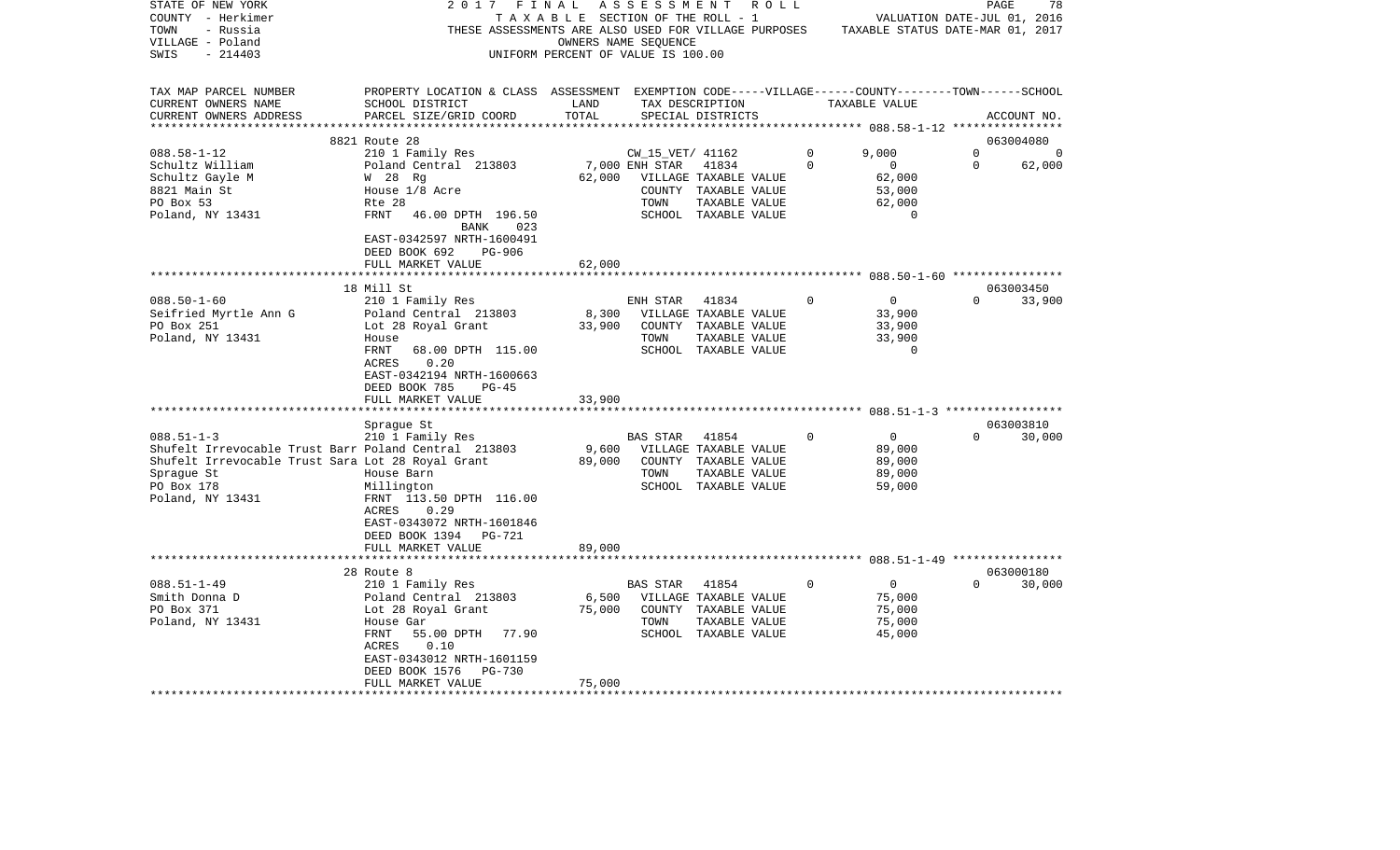| STATE OF NEW YORK<br>COUNTY - Herkimer<br>TOWN<br>- Russia<br>VILLAGE - Poland<br>SWIS<br>$-214403$ | 2017                                                                                                                  | FINAL<br>T A X A B L E SECTION OF THE ROLL - 1<br>OWNERS NAME SEQUENCE<br>UNIFORM PERCENT OF VALUE IS 100.00 |          | ASSESSMENT ROLL<br>THESE ASSESSMENTS ARE ALSO USED FOR VILLAGE PURPOSES |                            | 79<br>PAGE<br>VALUATION DATE-JUL 01, 2016<br>TAXABLE STATUS DATE-MAR 01, 2017 |
|-----------------------------------------------------------------------------------------------------|-----------------------------------------------------------------------------------------------------------------------|--------------------------------------------------------------------------------------------------------------|----------|-------------------------------------------------------------------------|----------------------------|-------------------------------------------------------------------------------|
| TAX MAP PARCEL NUMBER<br>CURRENT OWNERS NAME                                                        | PROPERTY LOCATION & CLASS ASSESSMENT EXEMPTION CODE-----VILLAGE------COUNTY-------TOWN------SCHOOL<br>SCHOOL DISTRICT | LAND                                                                                                         |          | TAX DESCRIPTION                                                         | TAXABLE VALUE              |                                                                               |
| CURRENT OWNERS ADDRESS                                                                              | PARCEL SIZE/GRID COORD                                                                                                | TOTAL                                                                                                        |          | SPECIAL DISTRICTS                                                       |                            | ACCOUNT NO.                                                                   |
| ********************                                                                                |                                                                                                                       |                                                                                                              |          |                                                                         |                            |                                                                               |
|                                                                                                     | Route 8                                                                                                               |                                                                                                              |          |                                                                         |                            |                                                                               |
| $088.51 - 1 - 48.2$                                                                                 | 312 Vac w/imprv                                                                                                       |                                                                                                              |          | VILLAGE TAXABLE VALUE                                                   | 14,000                     |                                                                               |
| Smith Michael                                                                                       | Poland Central 213803                                                                                                 | 2,000                                                                                                        |          | COUNTY TAXABLE VALUE                                                    | 14,000                     |                                                                               |
| Smith Donna                                                                                         | Land & Bldg                                                                                                           | 14,000                                                                                                       | TOWN     | TAXABLE VALUE                                                           | 14,000                     |                                                                               |
| PO Box 371<br>Poland, NY 13431                                                                      | FRNT 64.80 DPTH 113.00<br>EAST-0343119 NRTH-1601041                                                                   |                                                                                                              |          | SCHOOL TAXABLE VALUE                                                    | 14,000                     |                                                                               |
|                                                                                                     | DEED BOOK 1576 PG-725                                                                                                 |                                                                                                              |          |                                                                         |                            |                                                                               |
|                                                                                                     | FULL MARKET VALUE                                                                                                     | 14,000                                                                                                       |          |                                                                         |                            |                                                                               |
|                                                                                                     |                                                                                                                       |                                                                                                              |          |                                                                         |                            |                                                                               |
|                                                                                                     | 8825 Route 28                                                                                                         |                                                                                                              |          |                                                                         |                            | 063003240                                                                     |
| $088.58 - 1 - 11$                                                                                   | 483 Converted Re                                                                                                      |                                                                                                              |          | VILLAGE TAXABLE VALUE                                                   | 35,000                     |                                                                               |
| Sneath Clarence L                                                                                   | Poland Central 213803                                                                                                 | 5,500                                                                                                        |          | COUNTY TAXABLE VALUE                                                    | 35,000                     |                                                                               |
| South Main St                                                                                       | Lot 28 Royal Grant                                                                                                    | 35,000                                                                                                       | TOWN     | TAXABLE VALUE                                                           | 35,000                     |                                                                               |
| PO Box 7<br>Poland, NY 13431                                                                        | Store Apt<br>52.00 DPTH 141.00<br>FRNT                                                                                |                                                                                                              |          | SCHOOL TAXABLE VALUE                                                    | 35,000                     |                                                                               |
|                                                                                                     | EAST-0342587 NRTH-1600539                                                                                             |                                                                                                              |          |                                                                         |                            |                                                                               |
|                                                                                                     | DEED BOOK 00619 PG-00269                                                                                              |                                                                                                              |          |                                                                         |                            |                                                                               |
|                                                                                                     | FULL MARKET VALUE                                                                                                     | 35,000                                                                                                       |          |                                                                         |                            |                                                                               |
|                                                                                                     |                                                                                                                       |                                                                                                              |          |                                                                         |                            |                                                                               |
|                                                                                                     | Route 8                                                                                                               |                                                                                                              |          |                                                                         |                            | 063001410                                                                     |
| $088.43 - 1 - 6$<br>Stemmer Michael                                                                 | 210 1 Family Res                                                                                                      | 14,300                                                                                                       | BAS STAR | 41854                                                                   | $\overline{0}$<br>$\Omega$ | 30,000<br>$\Omega$                                                            |
| Stemmer Carrie                                                                                      | Poland Central 213803<br>Lot 28 Royal Grant                                                                           | 78,000                                                                                                       |          | VILLAGE TAXABLE VALUE<br>COUNTY TAXABLE VALUE                           | 78,000<br>78,000           |                                                                               |
| PO Box 32                                                                                           | House                                                                                                                 |                                                                                                              | TOWN     | TAXABLE VALUE                                                           | 78,000                     |                                                                               |
| Poland, NY 13431                                                                                    | FRNT 110.00 DPTH 305.25                                                                                               |                                                                                                              |          | SCHOOL TAXABLE VALUE                                                    | 48,000                     |                                                                               |
|                                                                                                     | ACRES<br>$0.83$ BANK<br>135                                                                                           |                                                                                                              |          |                                                                         |                            |                                                                               |
|                                                                                                     | EAST-0343585 NRTH-1602687                                                                                             |                                                                                                              |          |                                                                         |                            |                                                                               |
|                                                                                                     | DEED BOOK 00354 PG-00244                                                                                              |                                                                                                              |          |                                                                         |                            |                                                                               |
|                                                                                                     | FULL MARKET VALUE                                                                                                     | 78,000                                                                                                       |          |                                                                         |                            |                                                                               |
|                                                                                                     | 20 Route 8                                                                                                            |                                                                                                              |          |                                                                         |                            | 063003840                                                                     |
| $088.51 - 1 - 53$                                                                                   | 486 Mini-mart                                                                                                         |                                                                                                              |          | VILLAGE TAXABLE VALUE                                                   | 500,000                    |                                                                               |
| Stewart's Shops Corp.                                                                               | Poland Central 213803                                                                                                 | 30,000                                                                                                       |          | COUNTY TAXABLE VALUE                                                    | 500,000                    |                                                                               |
| PO Box 435                                                                                          | Lot 28 Royal Grant                                                                                                    | 500,000                                                                                                      | TOWN     | TAXABLE VALUE                                                           | 500,000                    |                                                                               |
| Saratoga Springs, NY 12866                                                                          | Hotel                                                                                                                 |                                                                                                              |          | SCHOOL TAXABLE VALUE                                                    | 500,000                    |                                                                               |
|                                                                                                     | Rte 8                                                                                                                 |                                                                                                              |          |                                                                         |                            |                                                                               |
|                                                                                                     | FRNT 255.50 DPTH 125.00                                                                                               |                                                                                                              |          |                                                                         |                            |                                                                               |
|                                                                                                     | ACRES<br>1.00                                                                                                         |                                                                                                              |          |                                                                         |                            |                                                                               |
|                                                                                                     | EAST-0342841 NRTH-1600858                                                                                             |                                                                                                              |          |                                                                         |                            |                                                                               |
|                                                                                                     | DEED BOOK 912<br>PG-151<br>FULL MARKET VALUE                                                                          | 500,000                                                                                                      |          |                                                                         |                            |                                                                               |
|                                                                                                     |                                                                                                                       |                                                                                                              |          |                                                                         |                            |                                                                               |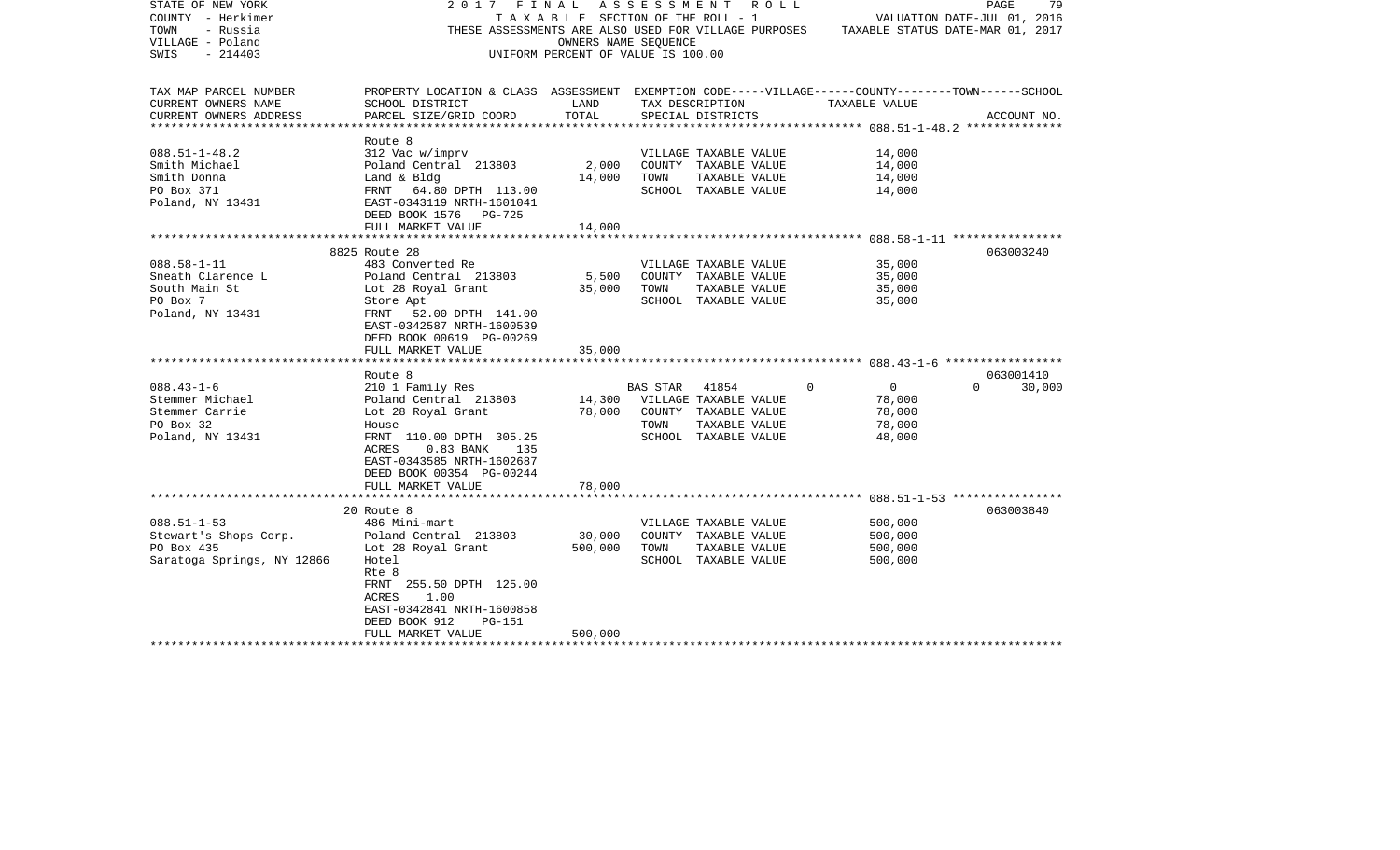| STATE OF NEW YORK      | 2017                                                                                               | FINAL                                 | A S S E S S M E N T    | ROLL ROLL                                            |             |                                  |          | 80<br>PAGE                  |
|------------------------|----------------------------------------------------------------------------------------------------|---------------------------------------|------------------------|------------------------------------------------------|-------------|----------------------------------|----------|-----------------------------|
| COUNTY - Herkimer      |                                                                                                    | T A X A B L E SECTION OF THE ROLL - 1 |                        |                                                      |             |                                  |          | VALUATION DATE-JUL 01, 2016 |
| TOWN<br>- Russia       |                                                                                                    |                                       |                        | THESE ASSESSMENTS ARE ALSO USED FOR VILLAGE PURPOSES |             | TAXABLE STATUS DATE-MAR 01, 2017 |          |                             |
| VILLAGE - Poland       |                                                                                                    | OWNERS NAME SEQUENCE                  |                        |                                                      |             |                                  |          |                             |
| SWIS<br>$-214403$      |                                                                                                    | UNIFORM PERCENT OF VALUE IS 100.00    |                        |                                                      |             |                                  |          |                             |
|                        |                                                                                                    |                                       |                        |                                                      |             |                                  |          |                             |
| TAX MAP PARCEL NUMBER  | PROPERTY LOCATION & CLASS ASSESSMENT EXEMPTION CODE-----VILLAGE------COUNTY-------TOWN------SCHOOL |                                       |                        |                                                      |             |                                  |          |                             |
| CURRENT OWNERS NAME    | SCHOOL DISTRICT                                                                                    | LAND                                  |                        | TAX DESCRIPTION                                      |             | TAXABLE VALUE                    |          |                             |
| CURRENT OWNERS ADDRESS | PARCEL SIZE/GRID COORD                                                                             | TOTAL                                 |                        | SPECIAL DISTRICTS                                    |             |                                  |          | ACCOUNT NO.                 |
|                        |                                                                                                    |                                       |                        |                                                      |             |                                  |          |                             |
|                        | 8922 Route 28                                                                                      |                                       |                        |                                                      |             |                                  |          | 063003930                   |
| $088.50 - 1 - 26$      | 210 1 Family Res                                                                                   |                                       | <b>BAS STAR</b>        | 41854                                                | $\Omega$    | 0                                | $\Omega$ | 30,000                      |
| Stubba Sheri           | Poland Central 213803                                                                              | 13,900                                |                        | VILLAGE TAXABLE VALUE                                |             | 124,000                          |          |                             |
| 8922 N Main St         | Lot 28 Royal Grant                                                                                 | 124,000                               |                        | COUNTY TAXABLE VALUE                                 |             | 124,000                          |          |                             |
| PO Box 33              | House                                                                                              |                                       | TOWN                   | TAXABLE VALUE                                        |             | 124,000                          |          |                             |
| Poland, NY 13431       | FRNT 182.80 DPTH 200.00                                                                            |                                       |                        | SCHOOL TAXABLE VALUE                                 |             | 94,000                           |          |                             |
|                        | ACRES<br>0.74                                                                                      |                                       |                        |                                                      |             |                                  |          |                             |
|                        | EAST-0341291 NRTH-1601964                                                                          |                                       |                        |                                                      |             |                                  |          |                             |
|                        | DEED BOOK 1343<br>PG-488                                                                           |                                       |                        |                                                      |             |                                  |          |                             |
|                        | FULL MARKET VALUE                                                                                  | 124,000                               |                        |                                                      |             |                                  |          |                             |
|                        |                                                                                                    |                                       |                        |                                                      |             |                                  |          |                             |
|                        | 130 Cold Brook St                                                                                  |                                       |                        |                                                      |             |                                  |          | 063001560                   |
| $088.43 - 1 - 3$       | 210 1 Family Res                                                                                   |                                       | VET COM C 41132        |                                                      | 0           | 15,000                           | $\Omega$ | 0                           |
| Stupka David A         | Poland Central 213803                                                                              |                                       | 17,100 VET COM T 41133 |                                                      | $\mathbf 0$ | $\mathbf 0$                      | 20,000   | $\overline{0}$              |
| Rte 8                  | E 28<br>Rq                                                                                         |                                       | 148,200 BAS STAR       | 41854                                                | $\Omega$    | $\mathbf 0$                      | $\Omega$ | 30,000                      |
| PO Box 73              | Ho $2 \frac{1}{2}$                                                                                 |                                       |                        | VILLAGE TAXABLE VALUE                                |             | 148,200                          |          |                             |
| Poland, NY 13431       | Rte 8                                                                                              |                                       |                        | COUNTY TAXABLE VALUE                                 |             | 133,200                          |          |                             |
|                        | ACRES<br>1.60                                                                                      |                                       | TOWN                   | TAXABLE VALUE                                        |             | 128,200                          |          |                             |
|                        | EAST-0344032 NRTH-1602845                                                                          |                                       |                        | SCHOOL TAXABLE VALUE                                 |             | 118,200                          |          |                             |
|                        | DEED BOOK 00826 PG-00491                                                                           |                                       |                        |                                                      |             |                                  |          |                             |
|                        | FULL MARKET VALUE                                                                                  | 148,200                               |                        |                                                      |             |                                  |          |                             |
|                        | ***************************                                                                        |                                       |                        |                                                      |             |                                  |          |                             |
|                        | 51 Millington Ave                                                                                  |                                       |                        |                                                      |             |                                  |          | 063000810                   |
| $088.50 - 1 - 9$       | 210 1 Family Res                                                                                   |                                       | BAS STAR               | 41854                                                | $\circ$     | $\mathbf 0$                      | $\Omega$ | 30,000                      |
| Sypolt Jason           | Poland Central 213803                                                                              | 10,300                                |                        | VILLAGE TAXABLE VALUE                                |             | 95,000                           |          |                             |
| Weakley Christine      | Lot 28 Royal Grant                                                                                 | 95,000                                |                        | COUNTY TAXABLE VALUE                                 |             | 95,000                           |          |                             |
| PO Box 574             | House & Barn                                                                                       |                                       | TOWN                   | TAXABLE VALUE                                        |             | 95,000                           |          |                             |
| Poland, NY 13431       | Millington                                                                                         |                                       |                        | SCHOOL TAXABLE VALUE                                 |             | 65,000                           |          |                             |
|                        | 70.00 DPTH 225.00<br>FRNT                                                                          |                                       |                        |                                                      |             |                                  |          |                             |
|                        | 0.36<br>ACRES                                                                                      |                                       |                        |                                                      |             |                                  |          |                             |
|                        | EAST-0342790 NRTH-1601895                                                                          |                                       |                        |                                                      |             |                                  |          |                             |
|                        | DEED BOOK 1167<br>PG-495                                                                           |                                       |                        |                                                      |             |                                  |          |                             |
|                        | FULL MARKET VALUE                                                                                  | 95,000                                |                        |                                                      |             |                                  |          |                             |
|                        |                                                                                                    |                                       |                        |                                                      |             |                                  |          |                             |
|                        | Route 28                                                                                           |                                       |                        |                                                      |             |                                  |          | 063001470                   |
| $088.58 - 1 - 4$       | 311 Res vac land                                                                                   |                                       |                        | VILLAGE TAXABLE VALUE                                |             | 1,000                            |          |                             |
| Tabor David E Jr       | Poland Central 213803                                                                              | 1,000                                 |                        | COUNTY TAXABLE VALUE                                 |             | 1,000                            |          |                             |
| 8813 Route 28          | Lot 28 Royal Grant                                                                                 | 1,000                                 | TOWN                   | TAXABLE VALUE                                        |             | 1,000                            |          |                             |
| Poland, NY 13431       | Vacant Land                                                                                        |                                       |                        | SCHOOL TAXABLE VALUE                                 |             | 1,000                            |          |                             |
|                        | Rte 28                                                                                             |                                       |                        |                                                      |             |                                  |          |                             |
|                        | 81.00 DPTH 189.00<br>FRNT                                                                          |                                       |                        |                                                      |             |                                  |          |                             |
|                        | EAST-0342406 NRTH-1600219                                                                          |                                       |                        |                                                      |             |                                  |          |                             |
|                        | DEED BOOK 1585<br>PG-928                                                                           |                                       |                        |                                                      |             |                                  |          |                             |
|                        | FULL MARKET VALUE                                                                                  | 1,000                                 |                        |                                                      |             |                                  |          |                             |
|                        |                                                                                                    |                                       |                        |                                                      |             |                                  |          |                             |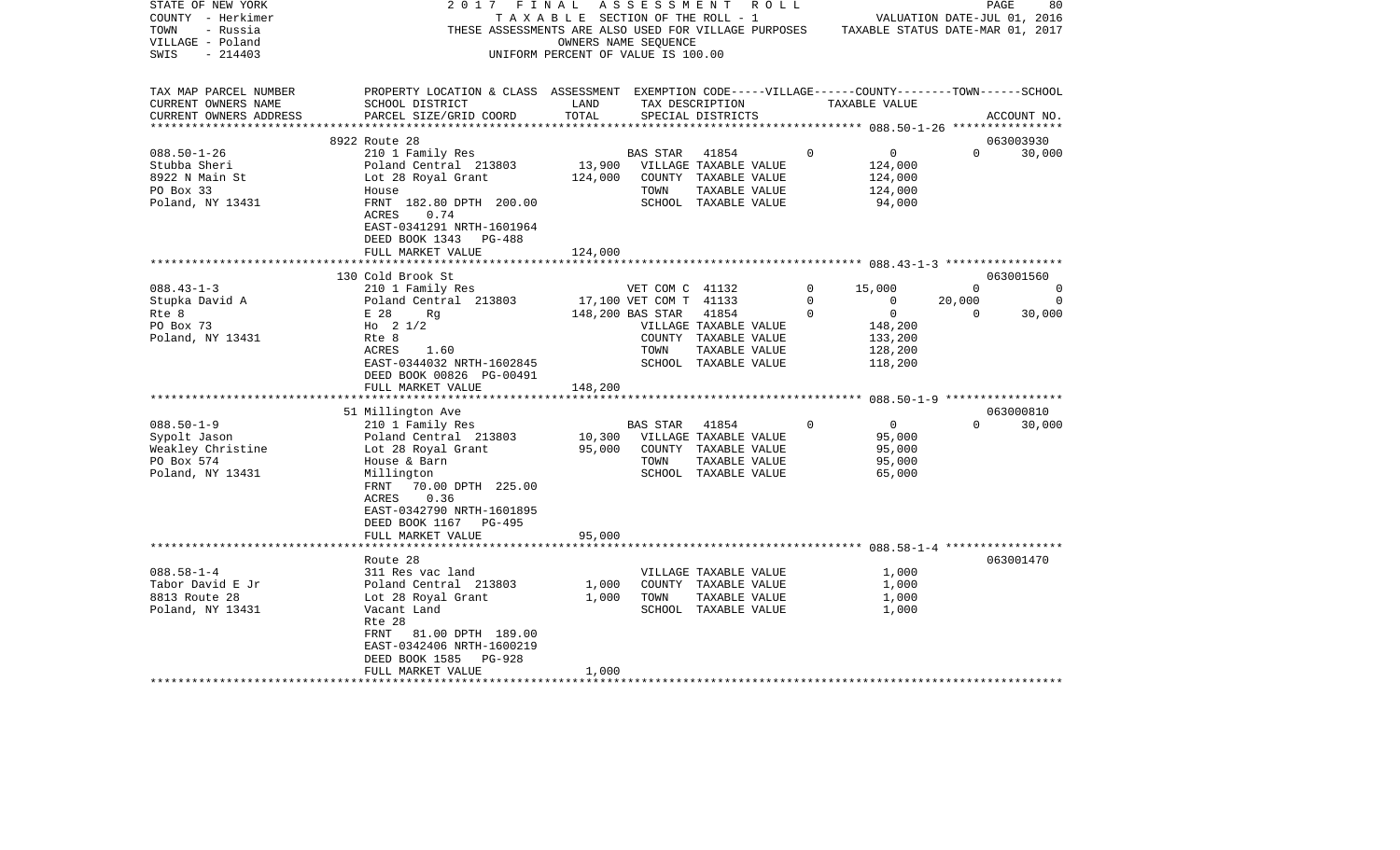| STATE OF NEW YORK      | 2017<br>FINAL                                                                                      |                                       |                 | A S S E S S M E N T R O L L                                                           |             |                | PAGE                        | 81     |
|------------------------|----------------------------------------------------------------------------------------------------|---------------------------------------|-----------------|---------------------------------------------------------------------------------------|-------------|----------------|-----------------------------|--------|
| COUNTY - Herkimer      |                                                                                                    | T A X A B L E SECTION OF THE ROLL - 1 |                 |                                                                                       |             |                | VALUATION DATE-JUL 01, 2016 |        |
| TOWN<br>- Russia       |                                                                                                    |                                       |                 | THESE ASSESSMENTS ARE ALSO USED FOR VILLAGE PURPOSES TAXABLE STATUS DATE-MAR 01, 2017 |             |                |                             |        |
| VILLAGE - Poland       |                                                                                                    | OWNERS NAME SEQUENCE                  |                 |                                                                                       |             |                |                             |        |
| $-214403$<br>SWIS      |                                                                                                    | UNIFORM PERCENT OF VALUE IS 100.00    |                 |                                                                                       |             |                |                             |        |
|                        |                                                                                                    |                                       |                 |                                                                                       |             |                |                             |        |
|                        |                                                                                                    |                                       |                 |                                                                                       |             |                |                             |        |
| TAX MAP PARCEL NUMBER  | PROPERTY LOCATION & CLASS ASSESSMENT EXEMPTION CODE-----VILLAGE------COUNTY-------TOWN------SCHOOL |                                       |                 |                                                                                       |             |                |                             |        |
| CURRENT OWNERS NAME    | SCHOOL DISTRICT                                                                                    | LAND                                  |                 | TAX DESCRIPTION                                                                       |             | TAXABLE VALUE  |                             |        |
| CURRENT OWNERS ADDRESS | PARCEL SIZE/GRID COORD                                                                             | TOTAL                                 |                 | SPECIAL DISTRICTS                                                                     |             |                | ACCOUNT NO.                 |        |
|                        |                                                                                                    |                                       |                 |                                                                                       |             |                |                             |        |
|                        | 8813 Route 28                                                                                      |                                       |                 |                                                                                       |             |                | 063001440                   |        |
| $088.58 - 1 - 14$      | 210 1 Family Res                                                                                   |                                       | BAS STAR        | 41854                                                                                 | $\mathbf 0$ | $\overline{0}$ | $\Omega$                    | 30,000 |
| Tabor David E Jr       | Poland Central 213803                                                                              |                                       |                 | 11,000 VILLAGE TAXABLE VALUE                                                          |             | 146,500        |                             |        |
| 8813 Route 28          | Lot 28 Royal Grant                                                                                 | 146,500                               |                 | COUNTY TAXABLE VALUE                                                                  |             | 146,500        |                             |        |
| Poland, NY 13431       | House                                                                                              |                                       | TOWN            | TAXABLE VALUE                                                                         |             | 146,500        |                             |        |
|                        | Rte 28                                                                                             |                                       |                 | SCHOOL TAXABLE VALUE                                                                  |             | 116,500        |                             |        |
|                        | 81.00 DPTH 255.00<br>FRNT                                                                          |                                       |                 |                                                                                       |             |                |                             |        |
|                        | EAST-0342622 NRTH-1600316                                                                          |                                       |                 |                                                                                       |             |                |                             |        |
|                        | DEED BOOK 1585 PG-928                                                                              |                                       |                 |                                                                                       |             |                |                             |        |
|                        | FULL MARKET VALUE                                                                                  | 146,500                               |                 |                                                                                       |             |                |                             |        |
|                        | *****************************                                                                      |                                       |                 |                                                                                       |             |                |                             |        |
|                        | 20 Route 8                                                                                         |                                       |                 |                                                                                       |             |                | 063003030                   |        |
| $088.51 - 1 - 52.1$    | 210 1 Family Res                                                                                   |                                       | BAS STAR        | 41854                                                                                 | $\Omega$    | $\mathbf{0}$   | $\Omega$                    | 30,000 |
| Tabor Jasper           | Poland Central 213803                                                                              | 8,700                                 |                 | VILLAGE TAXABLE VALUE                                                                 |             | 86,000         |                             |        |
| Vincent Ann            |                                                                                                    | 86,000                                |                 | COUNTY TAXABLE VALUE                                                                  |             | 86,000         |                             |        |
| Rte 8                  | Lot 28 Royal Grant                                                                                 |                                       | TOWN            |                                                                                       |             | 86,000         |                             |        |
|                        | House & Garage                                                                                     |                                       |                 | TAXABLE VALUE                                                                         |             |                |                             |        |
| PO Box 171             | FRNT<br>97.50 DPTH 130.60                                                                          |                                       |                 | SCHOOL TAXABLE VALUE                                                                  |             | 56,000         |                             |        |
| Poland, NY 13431       | BANK<br>135                                                                                        |                                       |                 |                                                                                       |             |                |                             |        |
|                        | EAST-0342945 NRTH-1601006                                                                          |                                       |                 |                                                                                       |             |                |                             |        |
|                        | DEED BOOK 752<br>PG-160                                                                            |                                       |                 |                                                                                       |             |                |                             |        |
|                        | FULL MARKET VALUE                                                                                  | 86,000                                |                 |                                                                                       |             |                |                             |        |
|                        |                                                                                                    |                                       |                 |                                                                                       |             |                |                             |        |
|                        | Route 28                                                                                           |                                       |                 |                                                                                       |             |                | 063001590                   |        |
| $088.50 - 1 - 69.2$    | 311 Res vac land                                                                                   |                                       |                 | VILLAGE TAXABLE VALUE                                                                 |             | 16,000         |                             |        |
| Tabor Robert P         | Poland Central 213803                                                                              | 16,000                                |                 | COUNTY TAXABLE VALUE                                                                  |             | 16,000         |                             |        |
| Tabor Donna            | Lot 28 Royal Grant                                                                                 | 16,000                                | TOWN            | TAXABLE VALUE                                                                         |             | 16,000         |                             |        |
| RR1 Box 214            | Vacant Land                                                                                        |                                       |                 | SCHOOL TAXABLE VALUE                                                                  |             | 16,000         |                             |        |
| Poland, NY 13431       | ACRES<br>3.30                                                                                      |                                       |                 |                                                                                       |             |                |                             |        |
|                        | EAST-0339693 NRTH-1601980                                                                          |                                       |                 |                                                                                       |             |                |                             |        |
|                        | DEED BOOK 00563 PG-00824                                                                           |                                       |                 |                                                                                       |             |                |                             |        |
|                        | FULL MARKET VALUE                                                                                  | 16,000                                |                 |                                                                                       |             |                |                             |        |
|                        |                                                                                                    |                                       |                 |                                                                                       |             |                |                             |        |
|                        | 9019 Route 28                                                                                      |                                       |                 |                                                                                       |             |                | 063005000                   |        |
| $088.50 - 1 - 70$      | 210 1 Family Res                                                                                   |                                       | <b>BAS STAR</b> | 41854                                                                                 | $\Omega$    | $\circ$        | $\Omega$                    | 30,000 |
| Tabor Robert P         | Poland Central 213803                                                                              | 23,500                                |                 | VILLAGE TAXABLE VALUE                                                                 |             | 98,000         |                             |        |
| Tabor Donna L          | Lot 28<br>Rq                                                                                       | 98,000                                |                 | COUNTY TAXABLE VALUE                                                                  |             | 98,000         |                             |        |
| P 0 Box 214            | House                                                                                              |                                       | TOWN            | TAXABLE VALUE                                                                         |             | 98,000         |                             |        |
| Poland, NY 13431       | Rte 28                                                                                             |                                       |                 | SCHOOL TAXABLE VALUE                                                                  |             | 68,000         |                             |        |
|                        | ACRES<br>4.00                                                                                      |                                       |                 |                                                                                       |             |                |                             |        |
|                        | EAST-0339479 NRTH-1602024                                                                          |                                       |                 |                                                                                       |             |                |                             |        |
|                        | DEED BOOK 00623 PG-00777                                                                           |                                       |                 |                                                                                       |             |                |                             |        |
|                        | FULL MARKET VALUE                                                                                  | 98,000                                |                 |                                                                                       |             |                |                             |        |
|                        |                                                                                                    |                                       |                 |                                                                                       |             |                |                             |        |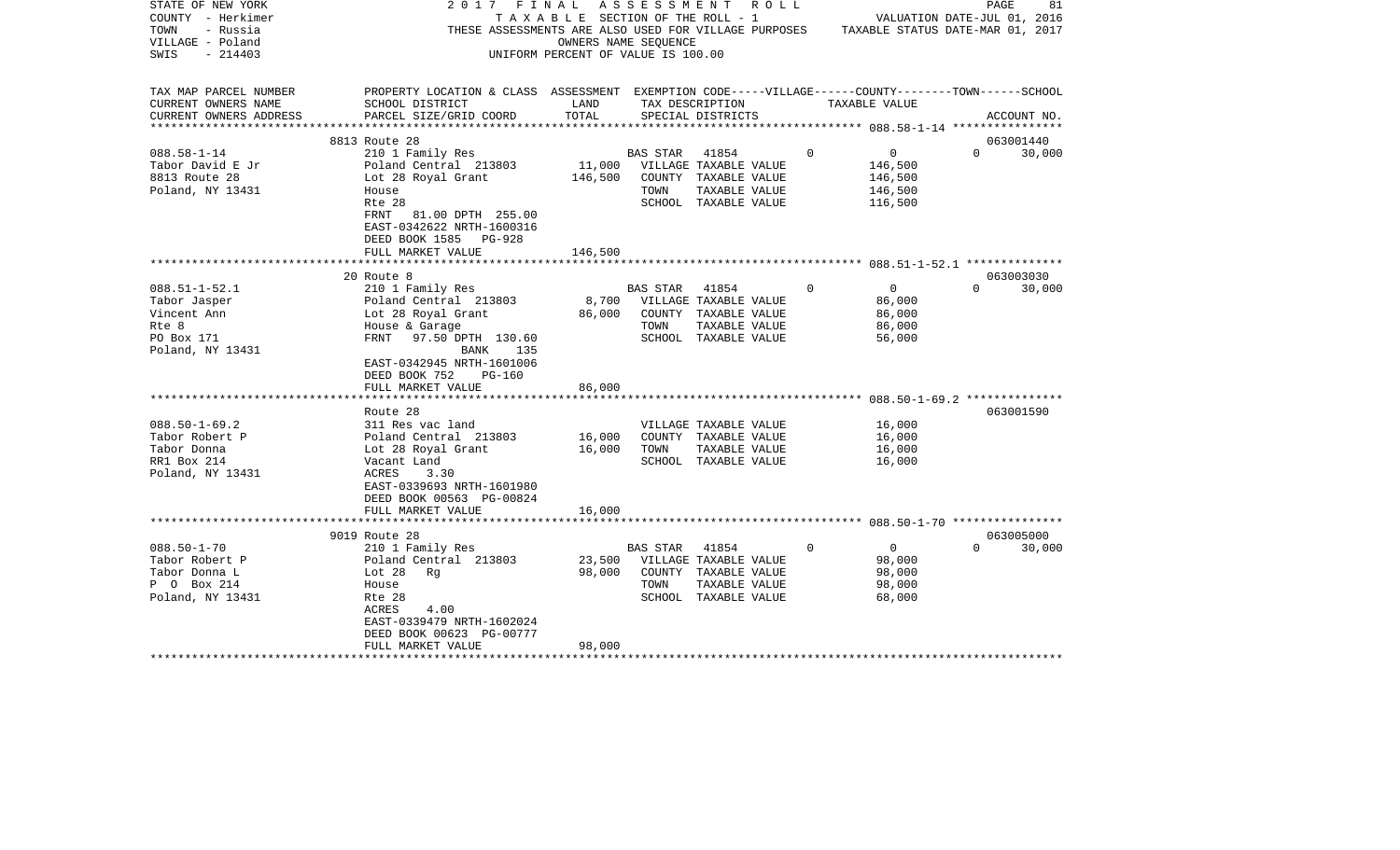| STATE OF NEW YORK                                    | 2017                                                                                               | FINAL                              | A S S E S S M E N T |                       | R O L L |             |                                              | PAGE     | 82          |
|------------------------------------------------------|----------------------------------------------------------------------------------------------------|------------------------------------|---------------------|-----------------------|---------|-------------|----------------------------------------------|----------|-------------|
| COUNTY - Herkimer                                    |                                                                                                    | TAXABLE SECTION OF THE ROLL - 1    |                     |                       |         |             | VALUATION DATE-JUL 01, 2016                  |          |             |
| TOWN<br>- Russia                                     | THESE ASSESSMENTS ARE ALSO USED FOR VILLAGE PURPOSES                                               |                                    |                     |                       |         |             | TAXABLE STATUS DATE-MAR 01, 2017             |          |             |
| VILLAGE - Poland                                     |                                                                                                    | OWNERS NAME SEQUENCE               |                     |                       |         |             |                                              |          |             |
| SWIS<br>$-214403$                                    |                                                                                                    | UNIFORM PERCENT OF VALUE IS 100.00 |                     |                       |         |             |                                              |          |             |
| TAX MAP PARCEL NUMBER                                | PROPERTY LOCATION & CLASS ASSESSMENT EXEMPTION CODE-----VILLAGE------COUNTY-------TOWN------SCHOOL |                                    |                     |                       |         |             |                                              |          |             |
| CURRENT OWNERS NAME                                  | SCHOOL DISTRICT                                                                                    | LAND                               |                     | TAX DESCRIPTION       |         |             | TAXABLE VALUE                                |          |             |
| CURRENT OWNERS ADDRESS                               | PARCEL SIZE/GRID COORD                                                                             | TOTAL                              |                     | SPECIAL DISTRICTS     |         |             |                                              |          | ACCOUNT NO. |
|                                                      |                                                                                                    |                                    |                     |                       |         |             | *************************** 088.51-1-2 ***** |          |             |
|                                                      | 56 Millington Ave                                                                                  |                                    |                     |                       |         |             |                                              |          | 063000360   |
| $088.51 - 1 - 2$                                     | 210 1 Family Res                                                                                   |                                    |                     | VILLAGE TAXABLE VALUE |         |             | 85,500                                       |          |             |
| Tallman Eugene E                                     | Poland Central 213803                                                                              | 7,600                              |                     | COUNTY TAXABLE VALUE  |         |             | 85,500                                       |          |             |
| 56 Millington Ave                                    | Lot 28 Royal Grant                                                                                 | 85,500                             | TOWN                | TAXABLE VALUE         |         |             | 85,500                                       |          |             |
| PO Box 21                                            | House Att Garage                                                                                   |                                    |                     | SCHOOL TAXABLE VALUE  |         |             | 85,500                                       |          |             |
| Poland, NY 13431                                     | Millington                                                                                         |                                    |                     |                       |         |             |                                              |          |             |
|                                                      | FRNT<br>59.50 DPTH 111.00<br>0.16<br>ACRES                                                         |                                    |                     |                       |         |             |                                              |          |             |
|                                                      | EAST-0342996 NRTH-1601883                                                                          |                                    |                     |                       |         |             |                                              |          |             |
|                                                      | DEED BOOK 1164<br>PG-229                                                                           |                                    |                     |                       |         |             |                                              |          |             |
|                                                      | FULL MARKET VALUE                                                                                  | 85,500                             |                     |                       |         |             |                                              |          |             |
|                                                      |                                                                                                    |                                    |                     |                       |         |             |                                              |          |             |
|                                                      | 95 Route 8                                                                                         |                                    |                     |                       |         |             |                                              |          | 063000630   |
| $088.51 - 1 - 30$                                    | 210 1 Family Res                                                                                   |                                    | <b>BAS STAR</b>     | 41854                 |         | $\Omega$    | $\overline{0}$                               | $\Omega$ | 30,000      |
| Taverne Thomas M                                     | Poland Central 213803                                                                              | 13,300                             |                     | VILLAGE TAXABLE VALUE |         |             | 94,000                                       |          |             |
| Route 28                                             | Lot 28 Royal Grant                                                                                 | 94,000                             |                     | COUNTY TAXABLE VALUE  |         |             | 94,000                                       |          |             |
| PO Box 284                                           | House Garage                                                                                       |                                    | TOWN                | TAXABLE VALUE         |         |             | 94,000                                       |          |             |
| Poland, NY 13431                                     | Rte 8                                                                                              |                                    |                     | SCHOOL TAXABLE VALUE  |         |             | 64,000                                       |          |             |
|                                                      | FRNT<br>96.00 DPTH 305.25                                                                          |                                    |                     |                       |         |             |                                              |          |             |
|                                                      | ACRES<br>$0.67$ BANK<br>629                                                                        |                                    |                     |                       |         |             |                                              |          |             |
|                                                      | EAST-0343442 NRTH-1602398<br>DEED BOOK 904<br>PG-370                                               |                                    |                     |                       |         |             |                                              |          |             |
|                                                      | FULL MARKET VALUE                                                                                  | 94,000                             |                     |                       |         |             |                                              |          |             |
|                                                      |                                                                                                    |                                    |                     |                       |         |             |                                              |          |             |
|                                                      | 8798 Route 28                                                                                      |                                    |                     |                       |         |             |                                              |          | 063004440   |
| $088.59 - 1 - 3$                                     | 210 1 Family Res                                                                                   |                                    | BAS STAR            | 41854                 |         | $\mathbf 0$ | $\overline{0}$                               | $\Omega$ | 30,000      |
| Topham Andrew G                                      | Poland Central 213803                                                                              | 14,800                             |                     | VILLAGE TAXABLE VALUE |         |             | 160,000                                      |          |             |
| Topham Rebecca A                                     | Lot 28 Royal Grant                                                                                 | 160,000                            |                     | COUNTY TAXABLE VALUE  |         |             | 160,000                                      |          |             |
| 8798 S Main St                                       | House Garage                                                                                       |                                    | TOWN                | TAXABLE VALUE         |         |             | 160,000                                      |          |             |
| Poland, NY 13431                                     | FRNT 116.00 DPTH 360.00                                                                            |                                    |                     | SCHOOL TAXABLE VALUE  |         |             | 130,000                                      |          |             |
|                                                      | ACRES<br>0.95                                                                                      |                                    |                     |                       |         |             |                                              |          |             |
|                                                      | EAST-0343017 NRTH-1600159                                                                          |                                    |                     |                       |         |             |                                              |          |             |
|                                                      | DEED BOOK 1236<br>PG-971<br>FULL MARKET VALUE                                                      | 160,000                            |                     |                       |         |             |                                              |          |             |
|                                                      | * * * * * * * * * * * * * * * * * * * *                                                            | *************                      |                     |                       |         |             |                                              |          |             |
|                                                      | 14 Millington Ave                                                                                  |                                    |                     |                       |         |             |                                              |          | 063003990   |
| $088.51 - 1 - 12$                                    | 210 1 Family Res                                                                                   |                                    | BAS STAR            | 41854                 |         | $\Omega$    | $\overline{0}$                               | $\Omega$ | 30,000      |
| Trevvett Irrevocable Trust Dor Poland Central 213803 |                                                                                                    | 11,200                             |                     | VILLAGE TAXABLE VALUE |         |             | 122,000                                      |          |             |
| Trevvett Trustee Paul H                              | Lot 28<br>Rq                                                                                       | 122,000                            |                     | COUNTY TAXABLE VALUE  |         |             | 122,000                                      |          |             |
| PO Box 21                                            | House Garage                                                                                       |                                    | TOWN                | TAXABLE VALUE         |         |             | 122,000                                      |          |             |
| Cold Brook, NY 13324                                 | Millington Ave                                                                                     |                                    |                     | SCHOOL TAXABLE VALUE  |         |             | 92,000                                       |          |             |
|                                                      | FRNT 134.51 DPTH 163.54                                                                            |                                    |                     |                       |         |             |                                              |          |             |
|                                                      | ACRES<br>0.44                                                                                      |                                    |                     |                       |         |             |                                              |          |             |
|                                                      | EAST-0342594 NRTH-1601167                                                                          |                                    |                     |                       |         |             |                                              |          |             |
|                                                      | DEED BOOK 1290<br>PG-230<br>FULL MARKET VALUE                                                      | 122,000                            |                     |                       |         |             |                                              |          |             |
|                                                      |                                                                                                    |                                    |                     |                       |         |             |                                              |          |             |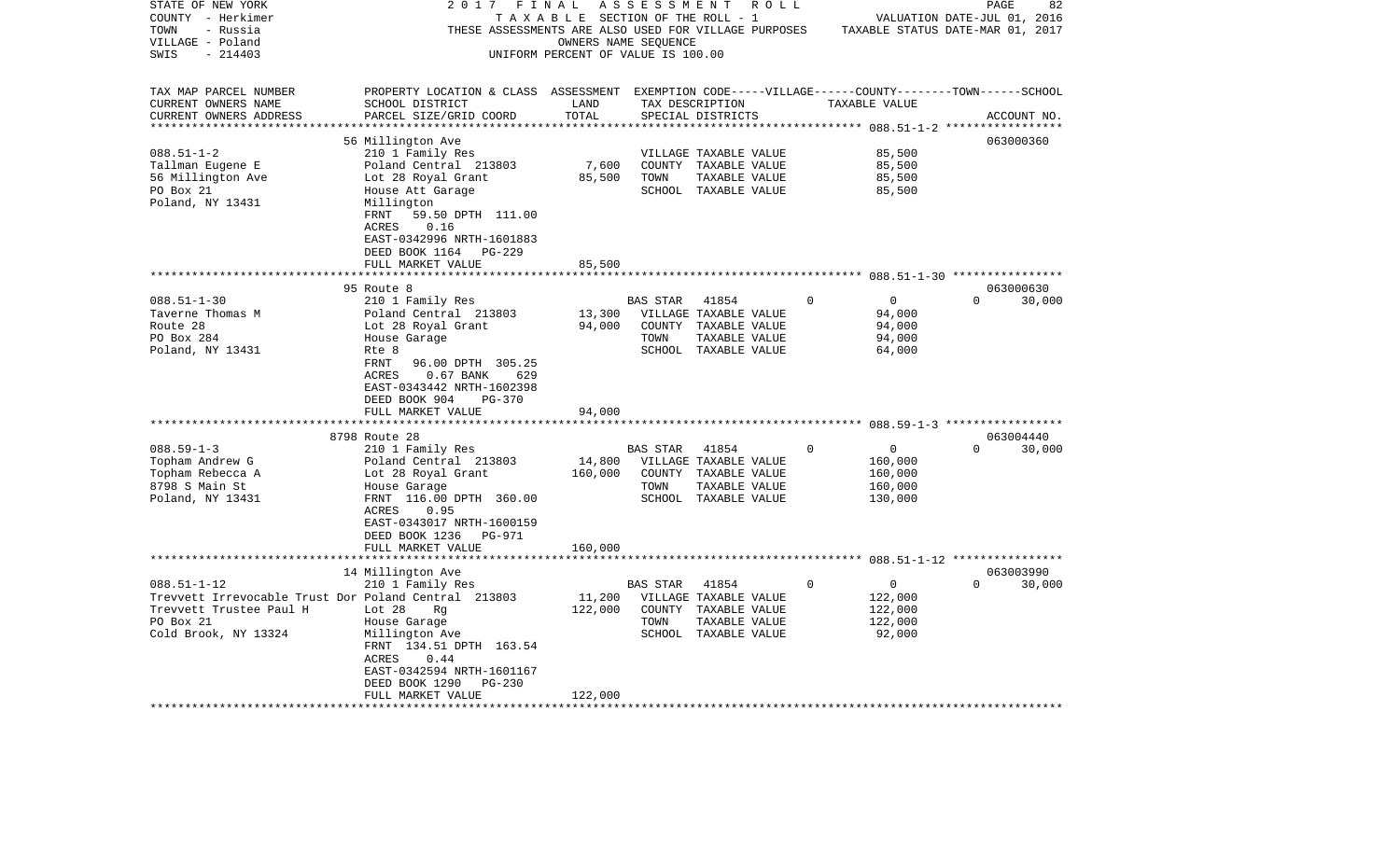| STATE OF NEW YORK                                    | 2017 FINAL                                                                                         |                                    |                 | ASSESSMENT ROLL       |   |               | PAGE<br>83                       |
|------------------------------------------------------|----------------------------------------------------------------------------------------------------|------------------------------------|-----------------|-----------------------|---|---------------|----------------------------------|
| COUNTY - Herkimer                                    |                                                                                                    | TAXABLE SECTION OF THE ROLL - 1    |                 |                       |   |               | VALUATION DATE-JUL 01, 2016      |
| - Russia<br>TOWN                                     | THESE ASSESSMENTS ARE ALSO USED FOR VILLAGE PURPOSES                                               |                                    |                 |                       |   |               | TAXABLE STATUS DATE-MAR 01, 2017 |
| VILLAGE - Poland                                     |                                                                                                    | OWNERS NAME SEQUENCE               |                 |                       |   |               |                                  |
| SWIS<br>$-214403$                                    |                                                                                                    | UNIFORM PERCENT OF VALUE IS 100.00 |                 |                       |   |               |                                  |
|                                                      |                                                                                                    |                                    |                 |                       |   |               |                                  |
|                                                      |                                                                                                    |                                    |                 |                       |   |               |                                  |
| TAX MAP PARCEL NUMBER                                | PROPERTY LOCATION & CLASS ASSESSMENT EXEMPTION CODE-----VILLAGE------COUNTY-------TOWN------SCHOOL |                                    |                 |                       |   |               |                                  |
| CURRENT OWNERS NAME                                  | SCHOOL DISTRICT                                                                                    | LAND                               |                 | TAX DESCRIPTION       |   | TAXABLE VALUE |                                  |
| CURRENT OWNERS ADDRESS                               | PARCEL SIZE/GRID COORD                                                                             | TOTAL                              |                 | SPECIAL DISTRICTS     |   |               | ACCOUNT NO.                      |
| ************************                             |                                                                                                    |                                    |                 |                       |   |               |                                  |
|                                                      | 8814 State Route 28                                                                                |                                    |                 |                       |   |               | 063000390                        |
| $088.51 - 1 - 60$                                    | 210 1 Family Res                                                                                   |                                    |                 | VILLAGE TAXABLE VALUE |   | 111,300       |                                  |
| U.S. Bank Trust, N.A., as Trus Poland Central 213803 |                                                                                                    | 10,900                             |                 | COUNTY TAXABLE VALUE  |   | 111,300       |                                  |
| 13801 Wireless Way                                   | Lot 28 Royal Grant                                                                                 | 111,300                            | TOWN            | TAXABLE VALUE         |   | 111,300       |                                  |
| Oklahoma City, OK 73134                              | House                                                                                              |                                    |                 | SCHOOL TAXABLE VALUE  |   | 111,300       |                                  |
|                                                      | Rte #28                                                                                            |                                    |                 |                       |   |               |                                  |
| PRIOR OWNER ON 3/01/2017                             | FRNT 112.20 DPTH 160.00                                                                            |                                    |                 |                       |   |               |                                  |
| U.S. Bank Trust, N.A., as Trus                       | BANK<br>135                                                                                        |                                    |                 |                       |   |               |                                  |
|                                                      | EAST-0342845 NRTH-1600407                                                                          |                                    |                 |                       |   |               |                                  |
|                                                      | DEED BOOK 2017 PG-1317                                                                             |                                    |                 |                       |   |               |                                  |
|                                                      | FULL MARKET VALUE                                                                                  | 111,300                            |                 |                       |   |               |                                  |
|                                                      |                                                                                                    |                                    |                 |                       |   |               |                                  |
|                                                      | 19 Bushpasture Ln                                                                                  |                                    |                 |                       |   |               | 063000780                        |
| $088.50 - 1 - 7.1$                                   | 210 1 Family Res                                                                                   |                                    | BAS STAR        | 41854                 | 0 | 0             | $\Omega$<br>30,000               |
| Ueltschi Paula L                                     | Poland Central 213803                                                                              | 15,000                             |                 | VILLAGE TAXABLE VALUE |   | 107,000       |                                  |
| Huckabone Wayne J                                    | ACRES<br>1.00                                                                                      | 107,000                            |                 | COUNTY TAXABLE VALUE  |   | 107,000       |                                  |
|                                                      |                                                                                                    |                                    | TOWN            | TAXABLE VALUE         |   |               |                                  |
| 19 Bushpasture Ln                                    | EAST-0342552 NRTH-1601905<br>$PG-242$                                                              |                                    |                 | SCHOOL TAXABLE VALUE  |   | 107,000       |                                  |
| Poland, NY 13431                                     | DEED BOOK 1555                                                                                     |                                    |                 |                       |   | 77,000        |                                  |
|                                                      | FULL MARKET VALUE                                                                                  | 107,000                            |                 |                       |   |               |                                  |
|                                                      |                                                                                                    |                                    |                 |                       |   |               |                                  |
|                                                      | 25 Route 8                                                                                         |                                    |                 |                       | 0 | $\mathbf 0$   | 063000330<br>$\Omega$            |
| $088.51 - 1 - 16$                                    | 210 1 Family Res                                                                                   |                                    | BAS STAR        | 41854                 |   |               | 30,000                           |
| Vincent Kyle C                                       | Poland Central 213803                                                                              | 12,500                             |                 | VILLAGE TAXABLE VALUE |   | 78,500        |                                  |
| Clawson Tracy M                                      | Lot 28 Royal Grant                                                                                 | 78,500                             |                 | COUNTY TAXABLE VALUE  |   | 78,500        |                                  |
| PO Box 431                                           | House & Barn                                                                                       |                                    | TOWN            | TAXABLE VALUE         |   | 78,500        |                                  |
| Poland, NY 13431                                     | Rte #8                                                                                             |                                    |                 | SCHOOL TAXABLE VALUE  |   | 48,500        |                                  |
|                                                      | FRNT<br>88.00 DPTH 200.00                                                                          |                                    |                 |                       |   |               |                                  |
|                                                      | ACRES<br>0.57                                                                                      |                                    |                 |                       |   |               |                                  |
|                                                      | EAST-0342806 NRTH-1601238                                                                          |                                    |                 |                       |   |               |                                  |
|                                                      | DEED BOOK 1247<br>PG-101                                                                           |                                    |                 |                       |   |               |                                  |
|                                                      | FULL MARKET VALUE                                                                                  | 78,500                             |                 |                       |   |               |                                  |
|                                                      |                                                                                                    |                                    |                 |                       |   |               |                                  |
|                                                      | Rt. 28                                                                                             |                                    |                 |                       |   |               |                                  |
| $088.50 - 1 - 6.5$                                   | 311 Res vac land                                                                                   |                                    |                 | VILLAGE TAXABLE VALUE |   | 600           |                                  |
| Wallace David D                                      | Poland Central 213803                                                                              | 600                                |                 | COUNTY TAXABLE VALUE  |   | 600           |                                  |
| Wallace Susan E                                      | ACRES<br>0.60                                                                                      | 600                                | TOWN            | TAXABLE VALUE         |   | 600           |                                  |
| PO Box 121                                           | EAST-0341756 NRTH-1601786                                                                          |                                    |                 | SCHOOL TAXABLE VALUE  |   | 600           |                                  |
| Poland, NY 13431                                     | DEED BOOK 913<br>PG-4220                                                                           |                                    |                 |                       |   |               |                                  |
|                                                      | FULL MARKET VALUE                                                                                  | 600                                |                 |                       |   |               |                                  |
|                                                      |                                                                                                    |                                    |                 |                       |   |               |                                  |
|                                                      | 8894 Route 28                                                                                      |                                    |                 |                       |   |               | 063004530                        |
| $088.50 - 1 - 22$                                    | 210 1 Family Res                                                                                   |                                    | <b>BAS STAR</b> | 41854                 | 0 | 0             | 0<br>30,000                      |
| Wallace David D                                      | Poland Central 213803                                                                              | 40,000                             |                 | VILLAGE TAXABLE VALUE |   | 175,000       |                                  |
| Wallace Susan E                                      | Lot 28 Royal Grant                                                                                 | 175,000                            | COUNTY          | TAXABLE VALUE         |   | 175,000       |                                  |
| 9882 N Main St                                       | House Garage                                                                                       |                                    | TOWN            | TAXABLE VALUE         |   | 175,000       |                                  |
| Poland, NY 13431                                     | Rte 28                                                                                             |                                    | SCHOOL          | TAXABLE VALUE         |   | 145,000       |                                  |
|                                                      | FRNT 102.90 DPTH 190.00                                                                            |                                    |                 |                       |   |               |                                  |
|                                                      | ACRES<br>$0.45$ BANK<br>055                                                                        |                                    |                 |                       |   |               |                                  |
|                                                      | EAST-0341742 NRTH-1601612                                                                          |                                    |                 |                       |   |               |                                  |
|                                                      | DEED BOOK 810<br>PG-629                                                                            |                                    |                 |                       |   |               |                                  |
|                                                      | FULL MARKET VALUE                                                                                  | 175,000                            |                 |                       |   |               |                                  |
|                                                      | **********************                                                                             |                                    |                 |                       |   |               |                                  |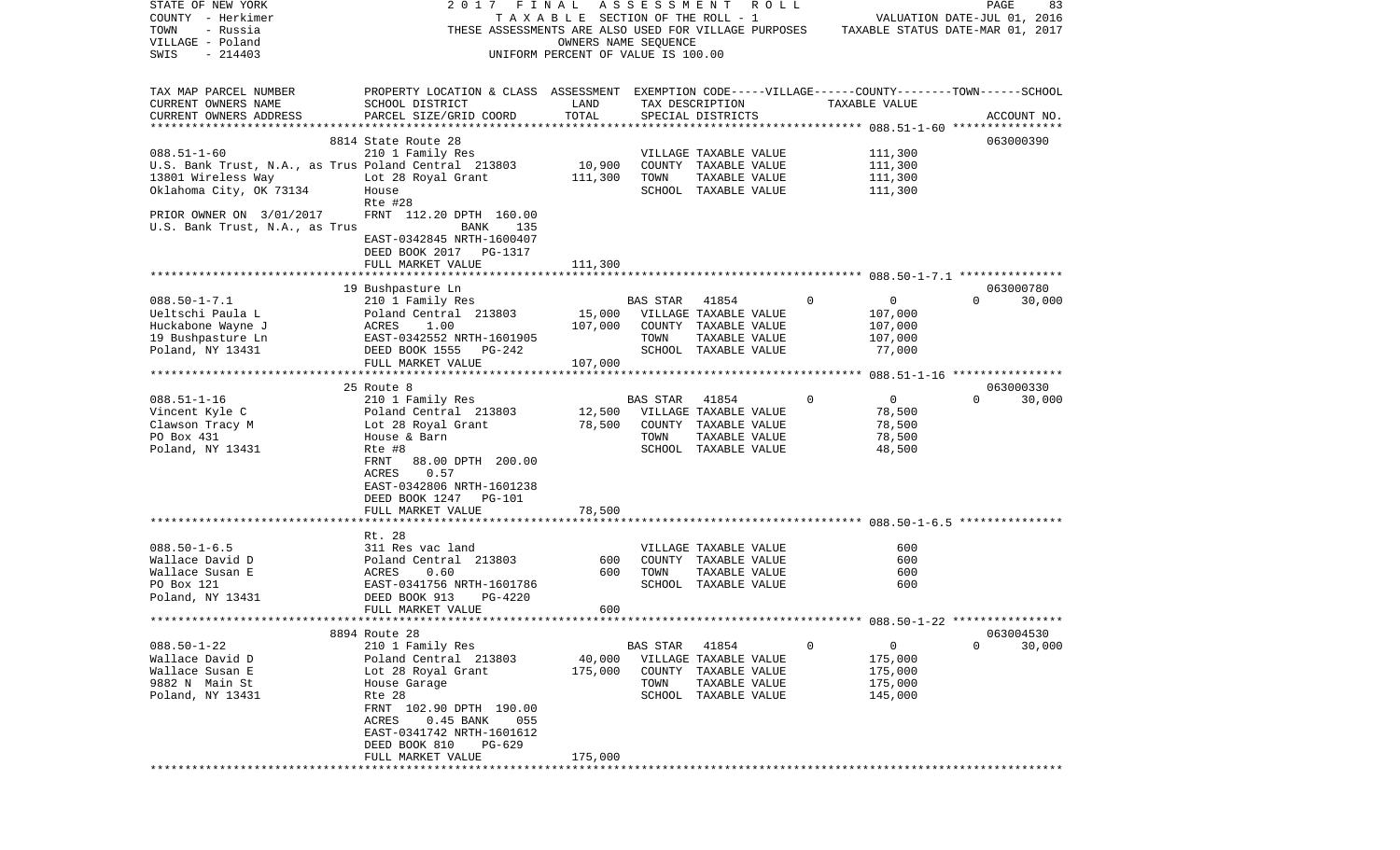| STATE OF NEW YORK<br>COUNTY - Herkimer | 2017 FINAL                                                                                         |                                    |                | A S S E S S M E N T A O L L<br>T A X A B L E SECTION OF THE ROLL - 1                  |          | VALUATION DATE-JUL 01, 2016 | PAGE     | 84          |
|----------------------------------------|----------------------------------------------------------------------------------------------------|------------------------------------|----------------|---------------------------------------------------------------------------------------|----------|-----------------------------|----------|-------------|
| TOWN<br>- Russia                       |                                                                                                    |                                    |                | THESE ASSESSMENTS ARE ALSO USED FOR VILLAGE PURPOSES TAXABLE STATUS DATE-MAR 01, 2017 |          |                             |          |             |
| VILLAGE - Poland                       |                                                                                                    | OWNERS NAME SEQUENCE               |                |                                                                                       |          |                             |          |             |
| $-214403$<br>SWIS                      |                                                                                                    | UNIFORM PERCENT OF VALUE IS 100.00 |                |                                                                                       |          |                             |          |             |
|                                        |                                                                                                    |                                    |                |                                                                                       |          |                             |          |             |
| TAX MAP PARCEL NUMBER                  | PROPERTY LOCATION & CLASS ASSESSMENT EXEMPTION CODE-----VILLAGE------COUNTY-------TOWN------SCHOOL |                                    |                |                                                                                       |          |                             |          |             |
| CURRENT OWNERS NAME                    | SCHOOL DISTRICT                                                                                    | LAND                               |                | TAX DESCRIPTION                                                                       |          | TAXABLE VALUE               |          |             |
| CURRENT OWNERS ADDRESS                 | PARCEL SIZE/GRID COORD                                                                             | TOTAL                              |                | SPECIAL DISTRICTS                                                                     |          |                             |          | ACCOUNT NO. |
|                                        |                                                                                                    |                                    |                |                                                                                       |          |                             |          |             |
|                                        | 104 Route 8                                                                                        |                                    |                |                                                                                       |          |                             |          | 063004320   |
| $088.51 - 1 - 34$                      | 210 1 Family Res                                                                                   |                                    | BAS STAR 41854 |                                                                                       | $\Omega$ | $\overline{0}$              | $\Omega$ | 30,000      |
| Walrath Susan M<br>401 Grant Rd        | Poland Central 213803                                                                              | 9,300                              |                | VILLAGE TAXABLE VALUE                                                                 |          | 95,500                      |          |             |
|                                        | Lot 28 Royal Grant                                                                                 | 95,500                             | TOWN           | COUNTY TAXABLE VALUE<br>TAXABLE VALUE                                                 |          | 95,500<br>95,500            |          |             |
| Poland, NY 13431                       | House Garage<br>FRNT 93.20 DPTH 124.50                                                             |                                    |                | SCHOOL TAXABLE VALUE                                                                  |          | 65,500                      |          |             |
|                                        | $0.27$ BANK<br>ACRES<br>135                                                                        |                                    |                |                                                                                       |          |                             |          |             |
|                                        | EAST-0343761 NRTH-1602461                                                                          |                                    |                |                                                                                       |          |                             |          |             |
|                                        | DEED BOOK 922<br>PG-152                                                                            |                                    |                |                                                                                       |          |                             |          |             |
|                                        | FULL MARKET VALUE                                                                                  | 95,500                             |                |                                                                                       |          |                             |          |             |
|                                        |                                                                                                    |                                    |                |                                                                                       |          |                             |          |             |
|                                        | RT. 28                                                                                             |                                    |                |                                                                                       |          |                             |          |             |
| $088.50 - 1 - 5.3$                     | 312 Vac w/imprv                                                                                    |                                    |                | VILLAGE TAXABLE VALUE                                                                 |          | 13,000                      |          |             |
| Weakley Brad                           | Poland Central 213803<br>FRNT   71.00 DPTH                                                         | 1,000                              |                | COUNTY TAXABLE VALUE                                                                  |          | 13,000                      |          |             |
| 8942 N Main St                         | 71.00 DPTH<br>FRNT                                                                                 | 13,000                             | TOWN           | TAXABLE VALUE                                                                         |          | 13,000                      |          |             |
| Poland, NY 13431                       | 4.10<br>ACRES                                                                                      |                                    |                | SCHOOL TAXABLE VALUE                                                                  |          | 13,000                      |          |             |
|                                        | EAST-0340809 NRTH-1602603                                                                          |                                    |                |                                                                                       |          |                             |          |             |
|                                        | DEED BOOK 1586<br>PG-125                                                                           |                                    |                |                                                                                       |          |                             |          |             |
|                                        | FULL MARKET VALUE                                                                                  | 13,000                             |                |                                                                                       |          |                             |          |             |
|                                        |                                                                                                    |                                    |                |                                                                                       |          |                             |          |             |
|                                        | 8942 Route 28                                                                                      |                                    |                |                                                                                       |          |                             |          | 063004260   |
| $088.50 - 1 - 5.1$                     | 446 Cold storage                                                                                   |                                    |                | VILLAGE TAXABLE VALUE                                                                 |          | 140,000                     |          |             |
| Weakley Brad N                         | Poland Central 213803                                                                              | 26,000                             |                | COUNTY TAXABLE VALUE                                                                  |          | 140,000                     |          |             |
| Grower Annamarie I                     | Lot 28 Royal Grant                                                                                 | 140,000                            | TOWN           | TAXABLE VALUE                                                                         |          | 140,000                     |          |             |
| 8942 N Main St                         | Const Garage                                                                                       |                                    |                | SCHOOL TAXABLE VALUE                                                                  |          | 140,000                     |          |             |
| Poland, NY 13431                       | FRNT 211.00 DPTH                                                                                   |                                    |                |                                                                                       |          |                             |          |             |
|                                        | ACRES<br>5.00                                                                                      |                                    |                |                                                                                       |          |                             |          |             |
|                                        | EAST-0341133 NRTH-1602374                                                                          |                                    |                |                                                                                       |          |                             |          |             |
|                                        | DEED BOOK 916<br>PG-681                                                                            |                                    |                |                                                                                       |          |                             |          |             |
|                                        | FULL MARKET VALUE                                                                                  | 140,000                            |                |                                                                                       |          |                             |          |             |
|                                        | 8966 Route 28                                                                                      |                                    |                |                                                                                       |          |                             |          | 63004265    |
| $088.50 - 1 - 5.2$                     | 210 1 Family Res                                                                                   |                                    | BAS STAR 41854 |                                                                                       | $\Omega$ | $\overline{0}$              | $\Omega$ | 30,000      |
| Weakley Bruce                          | Poland Central 213803                                                                              | 15,000                             |                | VILLAGE TAXABLE VALUE                                                                 |          | 122,000                     |          |             |
| PO Box 474                             | Lot 28 Royal Grant                                                                                 | 122,000                            |                | COUNTY TAXABLE VALUE                                                                  |          | 122,000                     |          |             |
| Poland, NY 13431                       | House                                                                                              |                                    | TOWN           | TAXABLE VALUE                                                                         |          | 122,000                     |          |             |
|                                        | 1.07<br>ACRES                                                                                      |                                    |                | SCHOOL TAXABLE VALUE                                                                  |          | 92,000                      |          |             |
|                                        | EAST-0340598 NRTH-1602533                                                                          |                                    |                |                                                                                       |          |                             |          |             |
|                                        | DEED BOOK 754<br>PG-217                                                                            |                                    |                |                                                                                       |          |                             |          |             |
|                                        | FULL MARKET VALUE                                                                                  | 122,000                            |                |                                                                                       |          |                             |          |             |
|                                        |                                                                                                    |                                    |                |                                                                                       |          |                             |          |             |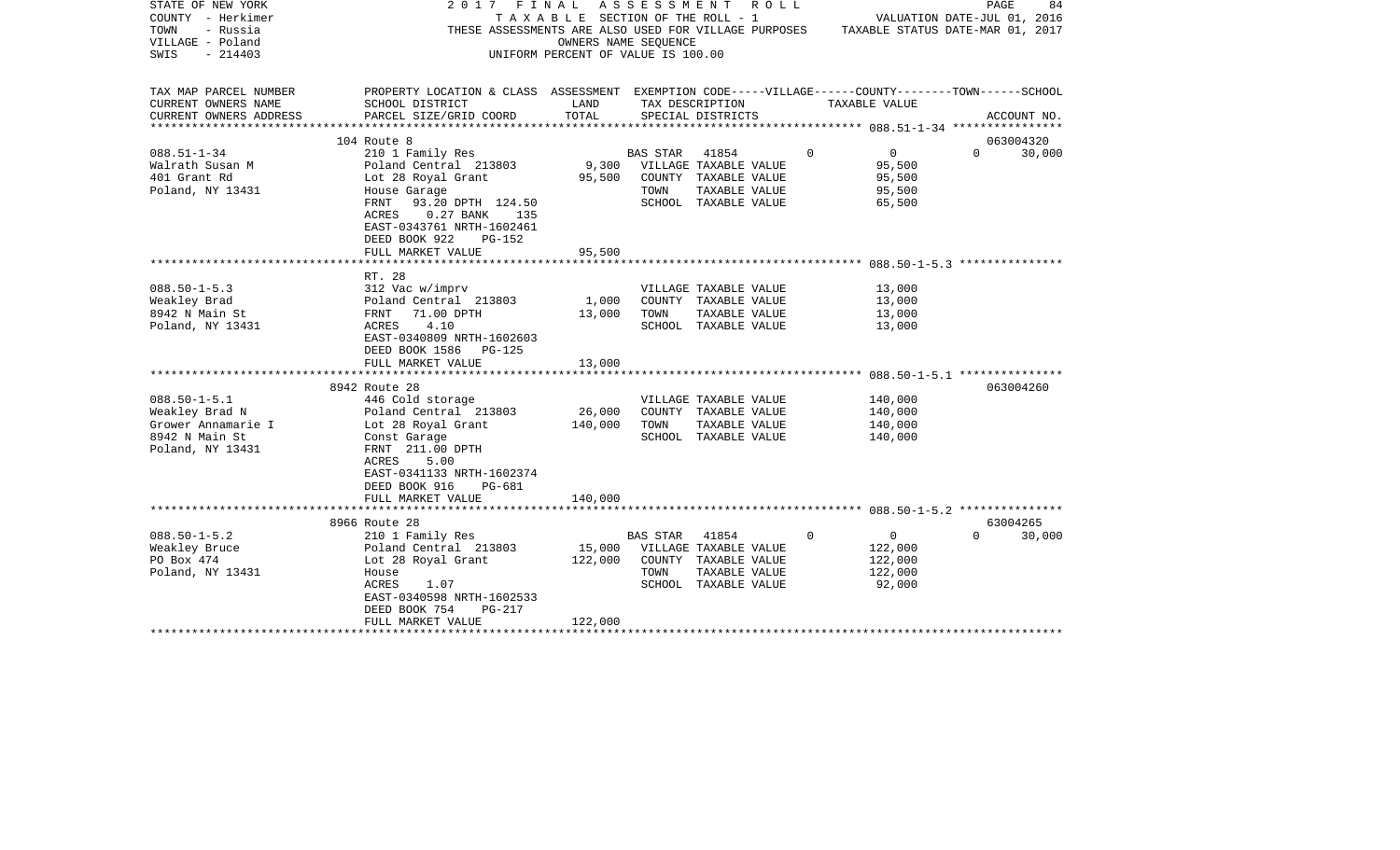| STATE OF NEW YORK             | 2017                                                                                               | FINAL                              | A S S E S S M E N T     |                                       | R O L L  |                                  |                | PAGE<br>85                  |
|-------------------------------|----------------------------------------------------------------------------------------------------|------------------------------------|-------------------------|---------------------------------------|----------|----------------------------------|----------------|-----------------------------|
| COUNTY - Herkimer             | TAXABLE                                                                                            |                                    | SECTION OF THE ROLL - 1 |                                       |          |                                  |                | VALUATION DATE-JUL 01, 2016 |
| TOWN<br>- Russia              | THESE ASSESSMENTS ARE ALSO USED FOR VILLAGE PURPOSES                                               |                                    |                         |                                       |          | TAXABLE STATUS DATE-MAR 01, 2017 |                |                             |
| VILLAGE - Poland              |                                                                                                    |                                    | OWNERS NAME SEQUENCE    |                                       |          |                                  |                |                             |
| $-214403$<br>SWIS             |                                                                                                    | UNIFORM PERCENT OF VALUE IS 100.00 |                         |                                       |          |                                  |                |                             |
| TAX MAP PARCEL NUMBER         | PROPERTY LOCATION & CLASS ASSESSMENT EXEMPTION CODE-----VILLAGE------COUNTY-------TOWN------SCHOOL |                                    |                         |                                       |          |                                  |                |                             |
| CURRENT OWNERS NAME           | SCHOOL DISTRICT                                                                                    | LAND                               |                         | TAX DESCRIPTION                       |          | TAXABLE VALUE                    |                |                             |
| CURRENT OWNERS ADDRESS        | PARCEL SIZE/GRID COORD                                                                             | TOTAL                              |                         | SPECIAL DISTRICTS                     |          |                                  |                | ACCOUNT NO.                 |
|                               |                                                                                                    |                                    |                         |                                       |          | ****** 088.51-1-20 ****          |                |                             |
|                               | 45 Route 8                                                                                         |                                    |                         |                                       |          |                                  |                | 063002760                   |
| $088.51 - 1 - 20$             | 210 1 Family Res                                                                                   |                                    | VET COM C 41132         |                                       | 0        | 15,000                           | $\mathbf 0$    | 0                           |
| Weakley-Miner Judy A          | Poland Central 213803                                                                              |                                    | 11,800 VET COM T 41133  |                                       | 0        | 0                                | 20,000         | 0                           |
| Weakley William W             | W 28<br>Rq                                                                                         |                                    | 99,000 VET DIS C 41142  |                                       | 0        | 9,900                            | $\overline{0}$ | $\Omega$                    |
| PO Box 511                    | $H_0$ 1/4                                                                                          |                                    | VET DIS T 41143         |                                       | 0        | 0                                | 9,900          | 0                           |
| Poland, NY 13431              | Rte 8                                                                                              |                                    | BAS STAR                | 41854                                 | $\Omega$ | 0                                | $\Omega$       | 30,000                      |
|                               | FRNT 120.00 DPTH 183.00                                                                            |                                    |                         | VILLAGE TAXABLE VALUE                 |          | 99,000                           |                |                             |
|                               | BANK<br>135                                                                                        |                                    |                         | COUNTY TAXABLE VALUE                  |          | 74,100                           |                |                             |
|                               | EAST-0343077 NRTH-1601522                                                                          |                                    | TOWN                    | TAXABLE VALUE                         |          | 69,100                           |                |                             |
|                               | DEED BOOK 1150 PG-482                                                                              |                                    |                         | SCHOOL TAXABLE VALUE                  |          | 69,000                           |                |                             |
|                               | FULL MARKET VALUE                                                                                  | 99,000                             |                         |                                       |          |                                  |                |                             |
|                               | ************************                                                                           |                                    |                         |                                       |          |                                  |                |                             |
|                               | 118 Route 8                                                                                        |                                    |                         |                                       |          |                                  |                | 063002580                   |
| $088.43 - 1 - 4$              | 210 1 Family Res                                                                                   |                                    | BAS STAR                | 41854                                 | $\cap$   | 0                                | $\Omega$       | 30,000                      |
| Wiatr Stephen T               | Poland Central 213803                                                                              | 13,200                             |                         | VILLAGE TAXABLE VALUE                 |          | 70,000                           |                |                             |
| Wiatr Lisa A                  |                                                                                                    | 70,000                             |                         | COUNTY TAXABLE VALUE                  |          | 70,000                           |                |                             |
| PO Box 395                    | Lot 28 Royal Grant<br>House                                                                        |                                    | TOWN                    |                                       |          | 70,000                           |                |                             |
|                               |                                                                                                    |                                    |                         | TAXABLE VALUE                         |          | 40,000                           |                |                             |
| Poland, NY 13431              | Rte 8<br>FRNT<br>67.00 DPTH 347.76                                                                 |                                    |                         | SCHOOL TAXABLE VALUE                  |          |                                  |                |                             |
|                               |                                                                                                    |                                    |                         |                                       |          |                                  |                |                             |
|                               | 0.65<br>ACRES                                                                                      |                                    |                         |                                       |          |                                  |                |                             |
|                               | EAST-0344011 NRTH-1602684                                                                          |                                    |                         |                                       |          |                                  |                |                             |
|                               | DEED BOOK 1125<br>PG-297                                                                           |                                    |                         |                                       |          |                                  |                |                             |
|                               | FULL MARKET VALUE<br>**************                                                                | 70,000                             |                         |                                       |          |                                  |                |                             |
|                               |                                                                                                    |                                    |                         |                                       |          |                                  |                |                             |
|                               | 15 Millington Ave                                                                                  |                                    |                         |                                       |          |                                  |                | 063004290                   |
| $088.50 - 1 - 15$             | 312 Vac w/imprv                                                                                    |                                    |                         | VILLAGE TAXABLE VALUE                 |          | 45,400                           |                |                             |
| Worden Scott<br>509 Mowers Rd | Poland Central 213803                                                                              | 5,400<br>45,400                    | TOWN                    | COUNTY TAXABLE VALUE                  |          | 45,400                           |                |                             |
| Frankfort, NY 13340           | Garage                                                                                             |                                    |                         | TAXABLE VALUE<br>SCHOOL TAXABLE VALUE |          | 45,400<br>45,400                 |                |                             |
|                               | Merged 12/2008                                                                                     |                                    |                         |                                       |          |                                  |                |                             |
|                               | Millington                                                                                         |                                    |                         |                                       |          |                                  |                |                             |
|                               | FRNT 100.00 DPTH 241.50                                                                            |                                    |                         |                                       |          |                                  |                |                             |
|                               | EAST-0342173 NRTH-1601323                                                                          |                                    |                         |                                       |          |                                  |                |                             |
|                               | DEED BOOK 918<br>PG-605                                                                            |                                    |                         |                                       |          |                                  |                |                             |
|                               | FULL MARKET VALUE                                                                                  | 45,400                             |                         |                                       |          |                                  |                |                             |
|                               | 10 Mill St                                                                                         |                                    |                         |                                       |          |                                  |                | 063004350                   |
| $088.50 - 1 - 57$             | 210 1 Family Res                                                                                   |                                    | BAS STAR                | 41854                                 | $\Omega$ | $\mathbf 0$                      | $\Omega$       | 30,000                      |
| Young William E Jr            | Poland Central 213803                                                                              | 7,800                              |                         | VILLAGE TAXABLE VALUE                 |          | 85,000                           |                |                             |
| Mill St                       |                                                                                                    |                                    |                         |                                       |          | 85,000                           |                |                             |
| PO Box 35                     | Lot 28 Royal Grant                                                                                 | 85,000                             | TOWN                    | COUNTY TAXABLE VALUE                  |          | 85,000                           |                |                             |
| Poland, NY 13431              | House                                                                                              |                                    |                         | TAXABLE VALUE<br>SCHOOL TAXABLE VALUE |          | 55,000                           |                |                             |
|                               | Garage                                                                                             |                                    |                         |                                       |          |                                  |                |                             |
|                               | FRNT<br>97.00 DPTH 104.28                                                                          |                                    |                         |                                       |          |                                  |                |                             |
|                               | BANK<br>135                                                                                        |                                    |                         |                                       |          |                                  |                |                             |
|                               | EAST-0342332 NRTH-1600759                                                                          |                                    |                         |                                       |          |                                  |                |                             |
|                               | DEED BOOK 800<br>PG-671                                                                            | 85,000                             |                         |                                       |          |                                  |                |                             |
|                               | FULL MARKET VALUE                                                                                  |                                    |                         |                                       |          |                                  |                |                             |
|                               |                                                                                                    |                                    |                         |                                       |          |                                  |                |                             |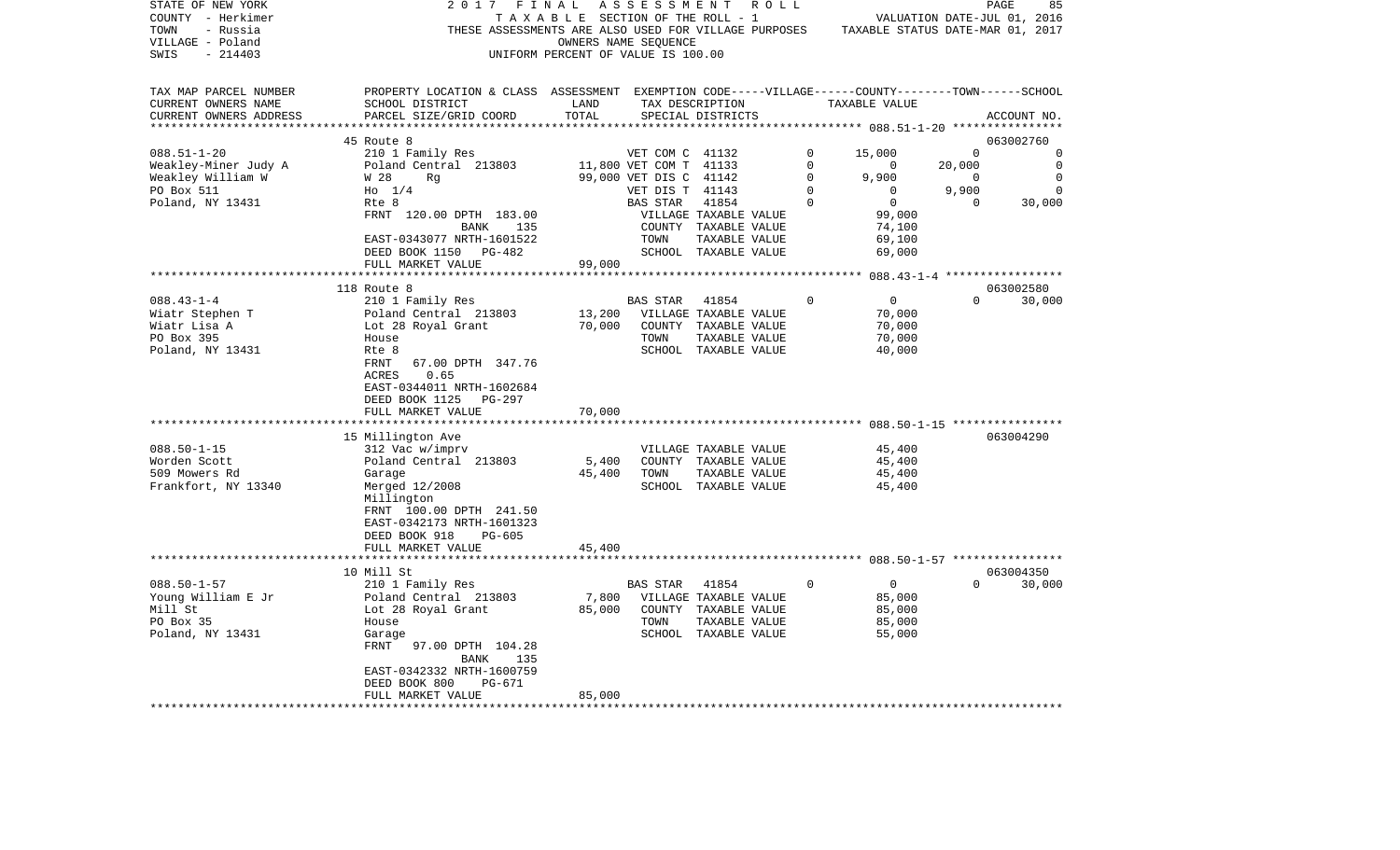| STATE OF NEW YORK | 2017 FINAL ASSESSMENT ROLL                           | - 86<br>PAGE                     |
|-------------------|------------------------------------------------------|----------------------------------|
| COUNTY - Herkimer | TAXABLE SECTION OF THE ROLL - 1                      | VALUATION DATE-JUL 01, 2016      |
| TOWN - Russia     | THESE ASSESSMENTS ARE ALSO USED FOR VILLAGE PURPOSES | TAXABLE STATUS DATE-MAR 01, 2017 |
| VILLAGE - Poland  |                                                      | RPS150/V04/L015                  |
| SWIS<br>$-214403$ | UNIFORM PERCENT OF VALUE IS 100.00                   | CURRENT DATE 6/20/2017           |
|                   |                                                      |                                  |

### \*\*\* S P E C I A L D I S T R I C T S U M M A R Y \*\*\*

|      |                           | ו ב⊬יו        | .ON.<br>. л. | <b>TON</b><br>ENS.      | OREM<br>AĽ<br>$\sqrt{ }$ |           | $\cdots$<br>.       |
|------|---------------------------|---------------|--------------|-------------------------|--------------------------|-----------|---------------------|
| CODE | NAME.<br>$\sim$<br>T STR' | PARCET<br>$-$ | TYPE         | TJIR.<br>™Д.<br>د لله ا | T.ITR:<br>$\sqrt{A}$     | <b>IN</b> | vд<br>LU.<br>______ |

### NO SPECIAL DISTRICTS AT THIS LEVEL

#### \*\*\* S C H O O L D I S T R I C T S U M M A R Y \*\*\*

| CODE   | DISTRICT NAME  | TOTAL<br>PARCELS | ASSESSED<br>LAND | ASSESSED<br>TOTAL | EXEMPT<br>AMOUNT | TOTAL<br>TAXABLE | STAR<br>AMOUNT | STAR<br>TAXABLE |
|--------|----------------|------------------|------------------|-------------------|------------------|------------------|----------------|-----------------|
| 213803 | Poland Central | 164              | 1980,500         | 14826,600         | 12,572           | 14814,028        | 2946,500       | 11867,528       |
|        | SUB-TOTAL      | 164              | 1980,500         | 14826,600         | 12,572           | 14814,028        | 2946,500       | 11867,528       |
|        | TOTAL          | 164              | 1980,500         | 14826,600         | 12,572           | 14814,028        | 2946,500       | 11867,528       |

# \*\*\* S Y S T E M C O D E S S U M M A R Y \*\*\*

#### NO SYSTEM EXEMPTIONS AT THIS LEVEL

# \*\*\* E X E M P T I O N S U M M A R Y \*\*\*

| CODE  | DESCRIPTION     | TOTAL<br>PARCELS | VILLAGE | COUNTY  | TOWN    | SCHOOL   |
|-------|-----------------|------------------|---------|---------|---------|----------|
| 41122 | VET WAR C       | 3                |         | 25,350  |         |          |
| 41123 | VET WAR T       | 3                | 31,350  |         | 31,350  |          |
| 41132 | VET COM C       | 10               |         | 165,000 |         |          |
| 41133 | VET COM T       | 10               | 138,850 |         | 214,100 |          |
| 41142 | VET DIS C       | 4                |         | 74,720  |         |          |
| 41143 | VET DIS T       | 4                | 22,620  |         | 76,470  |          |
| 41162 | $CW$ 15 $VET/$  | 2                |         | 18,000  |         |          |
| 41172 | CW DISBLD       |                  |         | 30,000  |         |          |
| 41730 | AG MKTS         |                  |         | 12,572  | 12,572  | 12,572   |
| 41834 | ENH STAR        | 12               |         |         |         | 696,500  |
| 41854 | <b>BAS STAR</b> | 75               |         |         |         | 2250,000 |
|       | TOTAL           | 125              | 192,820 | 325,642 | 334,492 | 2959,072 |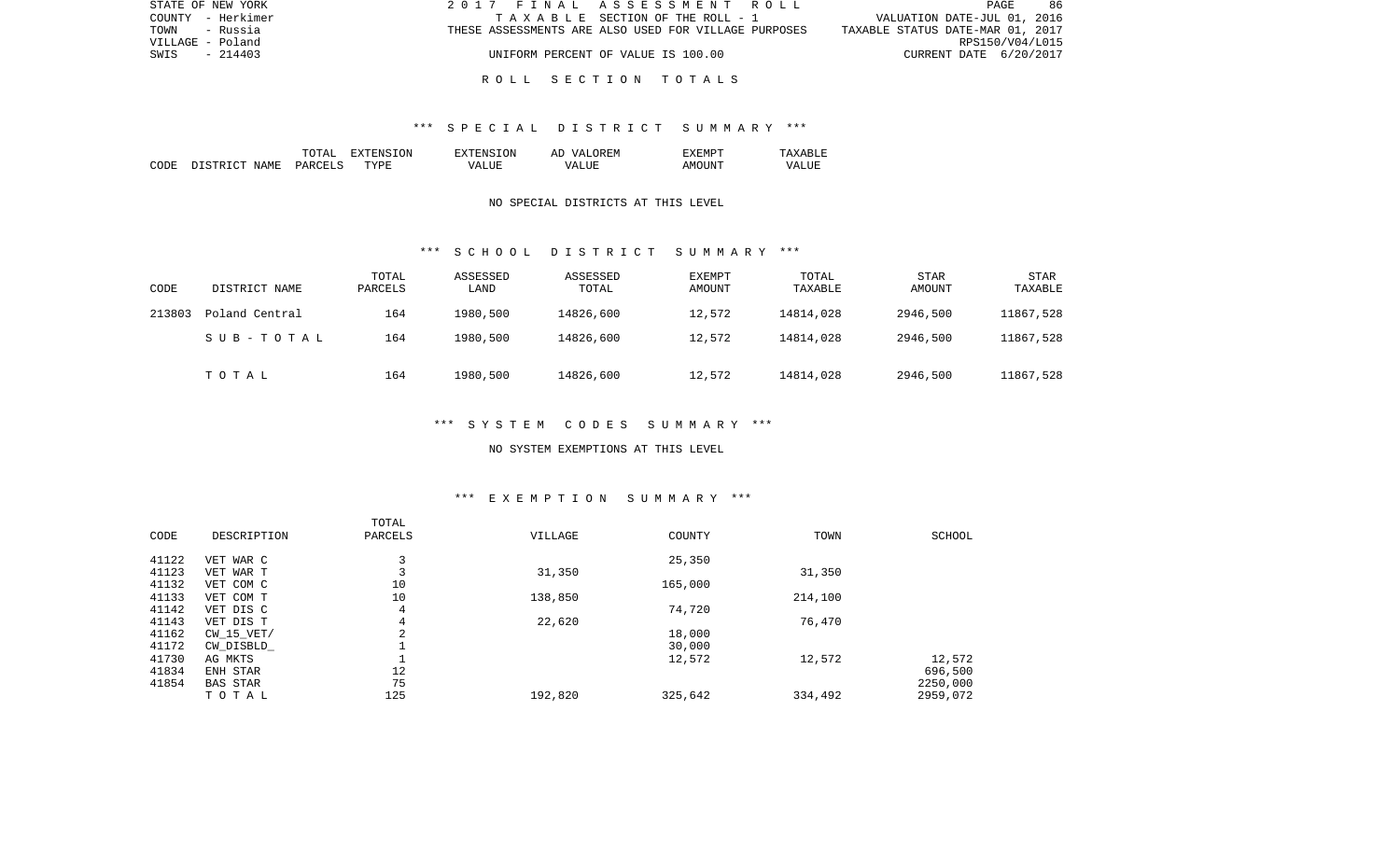| STATE OF NEW YORK | 2017 FINAL ASSESSMENT ROLL                           | 87<br>PAGE                       |
|-------------------|------------------------------------------------------|----------------------------------|
| COUNTY - Herkimer | TAXABLE SECTION OF THE ROLL - 1                      | VALUATION DATE-JUL 01, 2016      |
| TOWN - Russia     | THESE ASSESSMENTS ARE ALSO USED FOR VILLAGE PURPOSES | TAXABLE STATUS DATE-MAR 01, 2017 |
| VILLAGE - Poland  |                                                      | RPS150/V04/L015                  |
| - 214403<br>SWIS  | UNIFORM PERCENT OF VALUE IS 100.00                   | CURRENT DATE 6/20/2017           |
|                   |                                                      |                                  |
|                   | ROLL SECTION TOTALS                                  |                                  |

| ROLL       | DESCRIPTION | TOTAL   | ASSESSED | ASSESSED  | TAXABLE   | TAXABLE   | TAXABLE   | TAXABLE   | STAR      |
|------------|-------------|---------|----------|-----------|-----------|-----------|-----------|-----------|-----------|
| <b>SEC</b> |             | PARCELS | ∟AND     | TOTAL     | VILLAGE   | COUNTY    | TOWN      | SCHOOL    | TAXABLE   |
|            | TAXABLE     | 164     | 1980,500 | 14826,600 | 14633,780 | 14500,958 | 14492,108 | 14814,028 | 11867,528 |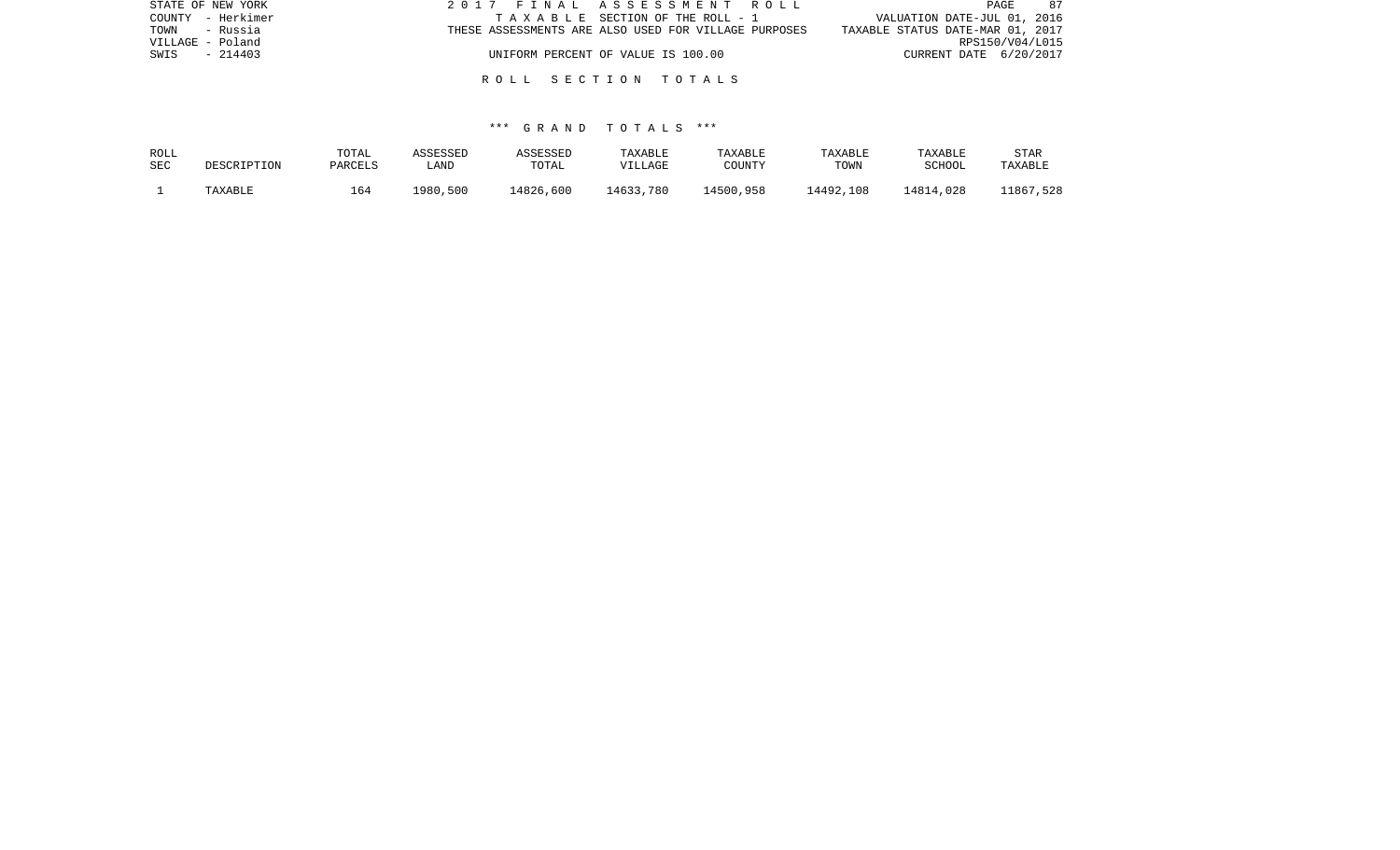| STATE OF NEW YORK<br>COUNTY - Herkimer                                                                   | 2017                                                                                  |                                                                                                                        | FINAL ASSESSMENT ROLL<br>88<br>PAGE<br>VALUATION DATE-JUL 01, 2016<br>SPECIAL FRANCHISE SECTION OF THE ROLL - 5                                                                                                               |  |  |  |  |  |  |
|----------------------------------------------------------------------------------------------------------|---------------------------------------------------------------------------------------|------------------------------------------------------------------------------------------------------------------------|-------------------------------------------------------------------------------------------------------------------------------------------------------------------------------------------------------------------------------|--|--|--|--|--|--|
| TOWN<br>- Russia                                                                                         | THESE ASSESSMENTS ARE ALSO USED FOR VILLAGE PURPOSES TAXABLE STATUS DATE-MAR 01, 2017 |                                                                                                                        |                                                                                                                                                                                                                               |  |  |  |  |  |  |
| VILLAGE - Poland                                                                                         | SINGLE SINGLE                                                                         |                                                                                                                        | OWNERS NAME SEOUENCE                                                                                                                                                                                                          |  |  |  |  |  |  |
| $-214403$<br>SWIS                                                                                        | UNIFORM PERCENT OF VALUE IS 100.00                                                    |                                                                                                                        |                                                                                                                                                                                                                               |  |  |  |  |  |  |
|                                                                                                          |                                                                                       |                                                                                                                        |                                                                                                                                                                                                                               |  |  |  |  |  |  |
|                                                                                                          |                                                                                       |                                                                                                                        |                                                                                                                                                                                                                               |  |  |  |  |  |  |
| TAX MAP PARCEL NUMBER                                                                                    |                                                                                       |                                                                                                                        | PROPERTY LOCATION & CLASS ASSESSMENT EXEMPTION CODE-----VILLAGE------COUNTY-------TOWN------SCHOOL                                                                                                                            |  |  |  |  |  |  |
| CURRENT OWNERS NAME                                                                                      | SCHOOL DISTRICT                                                                       | <b>EXAMPLE SERVICE SERVICE SERVICE SERVICE SERVICE SERVICE SERVICE SERVICE SERVICE SERVICE SERVICE SERVICE SERVICE</b> | TAX DESCRIPTION TAXABLE VALUE                                                                                                                                                                                                 |  |  |  |  |  |  |
|                                                                                                          |                                                                                       |                                                                                                                        |                                                                                                                                                                                                                               |  |  |  |  |  |  |
|                                                                                                          |                                                                                       |                                                                                                                        |                                                                                                                                                                                                                               |  |  |  |  |  |  |
|                                                                                                          |                                                                                       |                                                                                                                        | 063500060                                                                                                                                                                                                                     |  |  |  |  |  |  |
|                                                                                                          | 555.-5-1 861 Elec & gas                                                               |                                                                                                                        | VILLAGE TAXABLE VALUE 214,963                                                                                                                                                                                                 |  |  |  |  |  |  |
| National Grid<br>Real Estate Tax Dept<br>300 Erie Blvd West<br>200 Erie Blvd West<br>200 DEED BOOK 00000 |                                                                                       |                                                                                                                        | Poland Central 213803 0 COUNTY TAXABLE VALUE<br>214,963                                                                                                                                                                       |  |  |  |  |  |  |
|                                                                                                          | BANK                                                                                  | 984 214,963                                                                                                            | 214,963<br>TOWN<br>TAXABLE VALUE                                                                                                                                                                                              |  |  |  |  |  |  |
|                                                                                                          | 300 Erie Blvd West<br>Syracuse, NY 13202 FULL MARKET VALUE 214,963                    |                                                                                                                        | SCHOOL TAXABLE VALUE<br>214,963                                                                                                                                                                                               |  |  |  |  |  |  |
|                                                                                                          |                                                                                       |                                                                                                                        |                                                                                                                                                                                                                               |  |  |  |  |  |  |
|                                                                                                          |                                                                                       |                                                                                                                        |                                                                                                                                                                                                                               |  |  |  |  |  |  |
|                                                                                                          |                                                                                       |                                                                                                                        | 063500030                                                                                                                                                                                                                     |  |  |  |  |  |  |
|                                                                                                          | 555.-4-1 866 Telephone                                                                |                                                                                                                        | VILLAGE TAXABLE VALUE 32,091                                                                                                                                                                                                  |  |  |  |  |  |  |
| Newport Telephone Co Inc                                                                                 |                                                                                       |                                                                                                                        | Poland Central 213803 0 COUNTY TAXABLE VALUE 32,091                                                                                                                                                                           |  |  |  |  |  |  |
| Bridge St<br>Newport, NY 13416 DEED BOOK 00000                                                           | BANK                                                                                  | 984 32,091                                                                                                             | TAXABLE VALUE 32,091<br>TOWN                                                                                                                                                                                                  |  |  |  |  |  |  |
|                                                                                                          |                                                                                       |                                                                                                                        | SCHOOL TAXABLE VALUE 32,091                                                                                                                                                                                                   |  |  |  |  |  |  |
|                                                                                                          | FULL MARKET VALUE                                                                     | 32.091                                                                                                                 |                                                                                                                                                                                                                               |  |  |  |  |  |  |
|                                                                                                          |                                                                                       |                                                                                                                        |                                                                                                                                                                                                                               |  |  |  |  |  |  |
|                                                                                                          | V/o Poland                                                                            |                                                                                                                        |                                                                                                                                                                                                                               |  |  |  |  |  |  |
|                                                                                                          | 555.-6-1 869 Television                                                               |                                                                                                                        | 8,300<br>VILLAGE TAXABLE VALUE<br>Poland Central 213803 0 COUNTY TAXABLE VALUE                                                                                                                                                |  |  |  |  |  |  |
| Time Warner Cable DTS                                                                                    |                                                                                       |                                                                                                                        | 8,300                                                                                                                                                                                                                         |  |  |  |  |  |  |
| PO Box 7467                                                                                              | BANK<br>Charlotte, NC 28241-7467 FULL MARKET VALUE                                    | 984 — 100<br>8,300                                                                                                     | TOWN<br>TAXABLE VALUE<br>8,300                                                                                                                                                                                                |  |  |  |  |  |  |
|                                                                                                          |                                                                                       |                                                                                                                        | Charlotte, NC 28241-7467 FULL MARKET VALUE 8,300 SCHOOL TAXABLE VALUE 8,300 8,300 8.300 8.300 8.300 FHXABLE VALUE 8,300 8.300 8.300 8.300 8.300 8.300 8.300 8.300 8.300 8.300 8.300 8.300 8.300 8.300 8.300 8.300 8.300 8.300 |  |  |  |  |  |  |
|                                                                                                          |                                                                                       |                                                                                                                        |                                                                                                                                                                                                                               |  |  |  |  |  |  |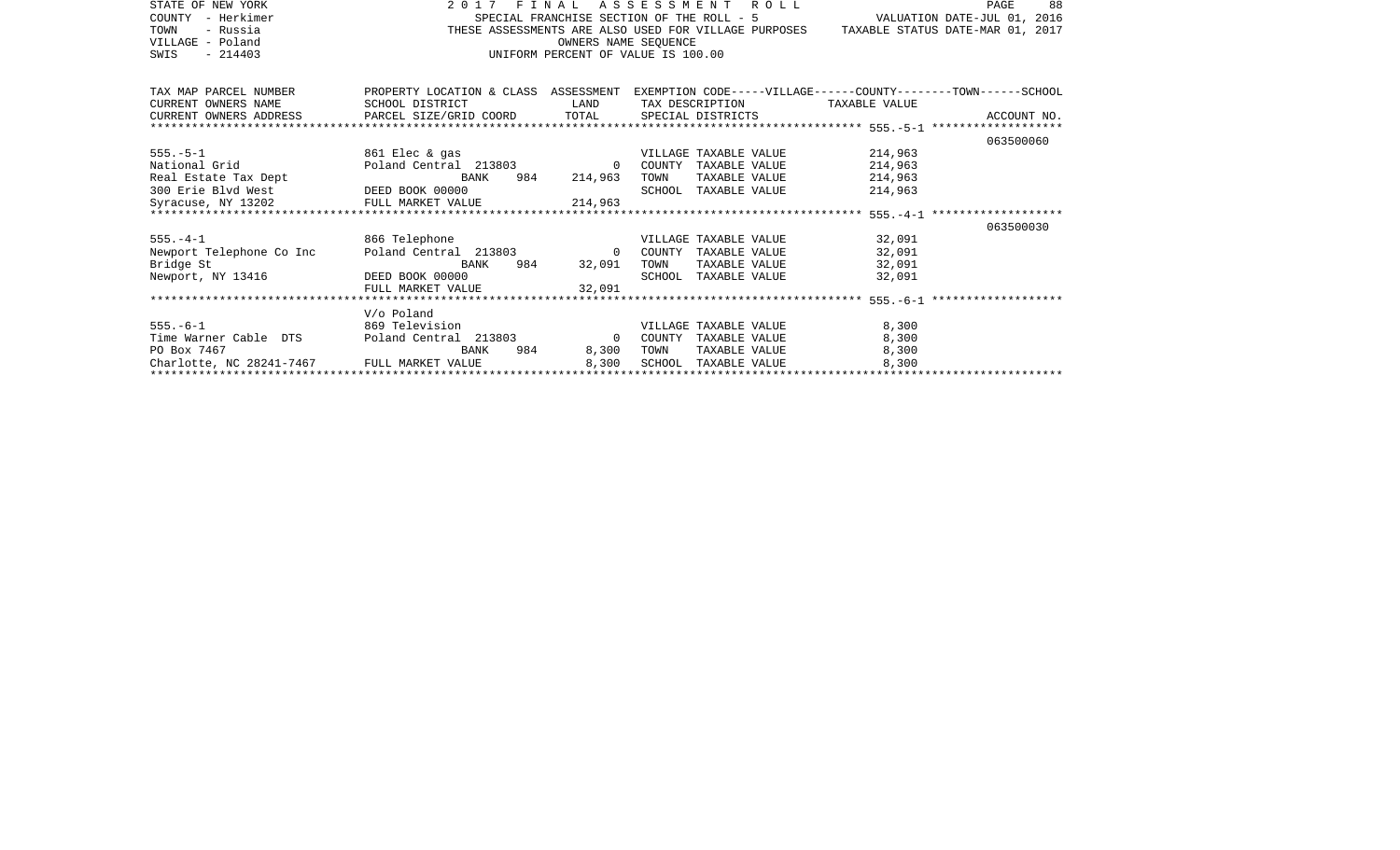| STATE OF NEW YORK | 2017 FINAL ASSESSMENT ROLL                           | 89<br>PAGE                       |
|-------------------|------------------------------------------------------|----------------------------------|
| COUNTY - Herkimer | SPECIAL FRANCHISE SECTION OF THE ROLL - 5            | VALUATION DATE-JUL 01, 2016      |
| TOWN<br>- Russia  | THESE ASSESSMENTS ARE ALSO USED FOR VILLAGE PURPOSES | TAXABLE STATUS DATE-MAR 01, 2017 |
| VILLAGE - Poland  |                                                      | RPS150/V04/L015                  |
| SWIS<br>$-214403$ | UNIFORM PERCENT OF VALUE IS 100.00                   | CURRENT DATE 6/20/2017           |
|                   |                                                      |                                  |

### \*\*\* S P E C I A L D I S T R I C T S U M M A R Y \*\*\*

|      |                          | ͲႶͲϪͳ                           | ON<br>$\tau$<br>. А | TON<br>$\neg$ v $\neg$ FNS $\neg$ | OREM<br>77 D<br>AΓ   | "XEMPT |                  |
|------|--------------------------|---------------------------------|---------------------|-----------------------------------|----------------------|--------|------------------|
| CODE | ገ ገ ደ ግ ዝ ገ ግ ገ<br>NAME. | <b>PARCELS</b><br>$\sim$ $\sim$ | TYPF.               | $- - - -$<br>VД                   | $- - - -$<br>۲Z<br>. | AMOUNT | VALU.<br>_______ |

## NO SPECIAL DISTRICTS AT THIS LEVEL

### \*\*\* S C H O O L D I S T R I C T S U M M A R Y \*\*\*

| CODE   | DISTRICT NAME  | TOTAL<br>PARCELS | ASSESSED<br>LAND | ASSESSED<br>TOTAL | EXEMPT<br>AMOUNT | TOTAL<br>TAXABLE | STAR<br>AMOUNT | STAR<br>TAXABLE |
|--------|----------------|------------------|------------------|-------------------|------------------|------------------|----------------|-----------------|
| 213803 | Poland Central |                  |                  | 255,354           |                  | 255,354          |                | 255,354         |
|        | SUB-TOTAL      |                  |                  | 255,354           |                  | 255,354          |                | 255,354         |
|        | TOTAL          |                  |                  | 255,354           |                  | 255,354          |                | 255,354         |

# \*\*\* S Y S T E M C O D E S S U M M A R Y \*\*\*

### NO SYSTEM EXEMPTIONS AT THIS LEVEL

# \*\*\* E X E M P T I O N S U M M A R Y \*\*\*

### NO EXEMPTIONS AT THIS LEVEL

| ROLL | DESCRIPTION       | TOTAL   | ASSESSED    | ASSESSED | TAXABLE | TAXABLE | TAXABLE | TAXABLE       | <b>STAR</b> |
|------|-------------------|---------|-------------|----------|---------|---------|---------|---------------|-------------|
| SEC  |                   | PARCELS | <b>LAND</b> | TOTAL    | VILLAGE | COUNTY  | TOWN    | <b>SCHOOL</b> | TAXABLE     |
|      | SPECIAL FRANCHISE |         |             | 255,354  | 255,354 | 255,354 | 255,354 | 255,354       | 255,354     |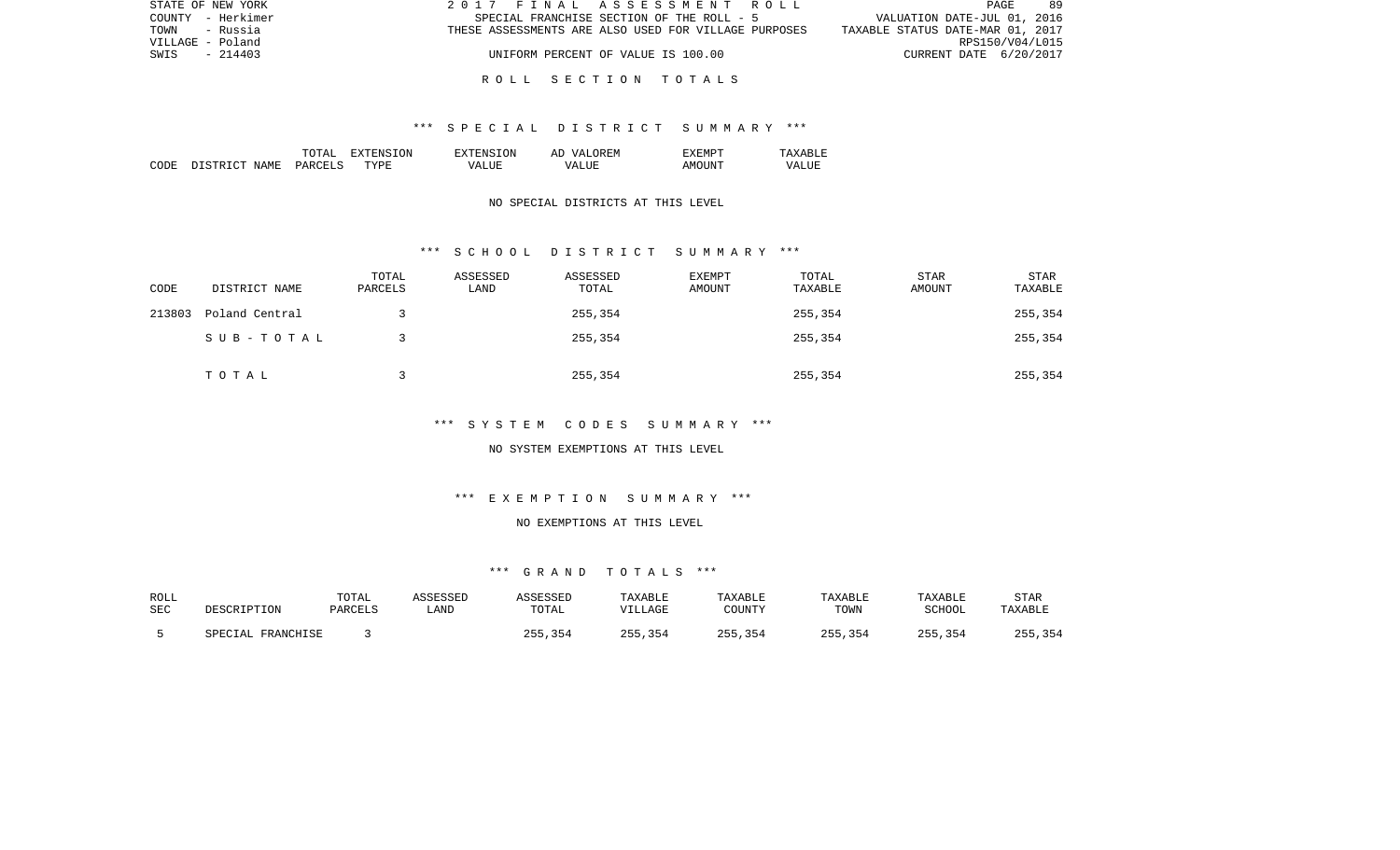| STATE OF NEW YORK                       | 2017                                                                                               | FINAL                                  | A S S E S S M E N T | R O L L                                              |                                                                   | PAGE<br>90                       |
|-----------------------------------------|----------------------------------------------------------------------------------------------------|----------------------------------------|---------------------|------------------------------------------------------|-------------------------------------------------------------------|----------------------------------|
| COUNTY - Herkimer                       |                                                                                                    | UTILITY & R.R. SECTION OF THE ROLL - 6 |                     |                                                      |                                                                   | VALUATION DATE-JUL 01, 2016      |
| TOWN<br>- Russia                        |                                                                                                    |                                        |                     | THESE ASSESSMENTS ARE ALSO USED FOR VILLAGE PURPOSES |                                                                   | TAXABLE STATUS DATE-MAR 01, 2017 |
| VILLAGE - Poland                        |                                                                                                    | OWNERS NAME SEQUENCE                   |                     |                                                      |                                                                   |                                  |
| $-214403$<br>SWIS                       |                                                                                                    | UNIFORM PERCENT OF VALUE IS 100.00     |                     |                                                      |                                                                   |                                  |
|                                         |                                                                                                    |                                        |                     |                                                      |                                                                   |                                  |
| TAX MAP PARCEL NUMBER                   | PROPERTY LOCATION & CLASS ASSESSMENT EXEMPTION CODE-----VILLAGE------COUNTY-------TOWN------SCHOOL |                                        |                     |                                                      |                                                                   |                                  |
| CURRENT OWNERS NAME                     | SCHOOL DISTRICT                                                                                    | LAND                                   |                     | TAX DESCRIPTION                                      | TAXABLE VALUE                                                     |                                  |
| CURRENT OWNERS ADDRESS                  | PARCEL SIZE/GRID COORD                                                                             | TOTAL                                  |                     | SPECIAL DISTRICTS                                    |                                                                   | ACCOUNT NO.                      |
|                                         |                                                                                                    |                                        |                     |                                                      |                                                                   |                                  |
|                                         | 813621 Poland Sub.                                                                                 |                                        |                     |                                                      |                                                                   | 3990006                          |
| $088.58 - 1 - 2$                        | 872 Elec-Substation                                                                                |                                        |                     | VILLAGE TAXABLE VALUE                                | 1397,555                                                          |                                  |
| National Grid                           | Poland Central 213803                                                                              | 12,900                                 |                     | COUNTY TAXABLE VALUE                                 | 1397,555                                                          |                                  |
| Real Estate Tax Dept                    | 813621                                                                                             | 1397,555                               | TOWN                | TAXABLE VALUE                                        | 1397,555                                                          |                                  |
| Real Estate Dept.<br>300 Erie Blvd West | Poland substation<br>ACRES<br>$0.62$ BANK<br>984                                                   |                                        |                     | SCHOOL TAXABLE VALUE                                 | 1397,555                                                          |                                  |
|                                         |                                                                                                    |                                        |                     |                                                      |                                                                   |                                  |
| Syracuse, NY 13202                      | EAST-0342056 NRTH-1600356                                                                          |                                        |                     |                                                      |                                                                   |                                  |
|                                         | FULL MARKET VALUE                                                                                  | 1397,555                               |                     |                                                      |                                                                   |                                  |
| 812350                                  |                                                                                                    |                                        |                     |                                                      |                                                                   | 063300120                        |
| 644.003-9999-132.350-1021               |                                                                                                    |                                        |                     | VILLAGE TAXABLE VALUE                                | 38,419                                                            |                                  |
| National Grid                           | 882 Elec Trans Imp<br>Poland Central 213803                                                        | $\mathbf 0$                            |                     | COUNTY TAXABLE VALUE                                 | 38,419                                                            |                                  |
| Real Estate Tax Dept                    | 812350                                                                                             | 38,419                                 | TOWN                | TAXABLE VALUE                                        | 38,419                                                            |                                  |
| Real Estate Tax Dept                    | App Fac.1.0000                                                                                     |                                        |                     | SCHOOL TAXABLE VALUE                                 | 38,419                                                            |                                  |
| 300 Erie Blvd West                      | Trenton Falls/Middleville                                                                          |                                        |                     |                                                      |                                                                   |                                  |
| Syracuse, NY 13202                      | 984<br>BANK                                                                                        |                                        |                     |                                                      |                                                                   |                                  |
|                                         | DEED BOOK 00000                                                                                    |                                        |                     |                                                      |                                                                   |                                  |
|                                         | FULL MARKET VALUE                                                                                  | 38,419                                 |                     |                                                      |                                                                   |                                  |
|                                         |                                                                                                    |                                        |                     |                                                      | *********************************    644.003-9999-132.350-1888*** |                                  |
|                                         | Village                                                                                            |                                        |                     |                                                      |                                                                   |                                  |
| 644.003-9999-132.350-1888               | 861 Elec & gas                                                                                     |                                        |                     | VILLAGE TAXABLE VALUE                                | 131,012                                                           |                                  |
| National Grid                           | Poland Central 213803                                                                              | $\overline{\phantom{0}}$               |                     | COUNTY TAXABLE VALUE                                 | 131,012                                                           |                                  |
| Real Estate Tax Dept.                   |                                                                                                    | 131,012                                | TOWN                | TAXABLE VALUE                                        | 131,012                                                           |                                  |
| 300 Erie Blvd. W.                       | FULL MARKET VALUE                                                                                  | 131,012                                |                     | SCHOOL TAXABLE VALUE                                 | 131,012                                                           |                                  |
| Syracuse, NY 13202                      |                                                                                                    |                                        |                     |                                                      |                                                                   |                                  |
|                                         |                                                                                                    |                                        |                     |                                                      |                                                                   |                                  |
|                                         | 44034 Millington Ave                                                                               |                                        |                     |                                                      |                                                                   | 063300090                        |
| $088.50 - 1 - 14$                       | 831 Tele Comm                                                                                      |                                        |                     | VILLAGE TAXABLE VALUE                                | 90,000                                                            |                                  |
| Newport Telephone Co Inc                | Poland Central 213803                                                                              | 9,600                                  |                     | COUNTY TAXABLE VALUE                                 | 90,000                                                            |                                  |
| Bridge St                               | 0044034                                                                                            | 90,000                                 | TOWN                | TAXABLE VALUE                                        | 90,000                                                            |                                  |
| Newport, NY 13416                       | poland central office                                                                              |                                        |                     | SCHOOL TAXABLE VALUE                                 | 90,000                                                            |                                  |
|                                         | FRNT 110.00 DPTH 125.50                                                                            |                                        |                     |                                                      |                                                                   |                                  |
|                                         | $0.29$ BANK<br>ACRES<br>984                                                                        |                                        |                     |                                                      |                                                                   |                                  |
|                                         | EAST-0342506 NRTH-1601348                                                                          |                                        |                     |                                                      |                                                                   |                                  |
|                                         | FULL MARKET VALUE                                                                                  | 90,000                                 |                     |                                                      |                                                                   |                                  |
|                                         |                                                                                                    |                                        |                     |                                                      |                                                                   |                                  |
| 888888                                  |                                                                                                    |                                        |                     |                                                      |                                                                   | 063300030                        |
| 644.003-0000-630.500-1881               | 836 Telecom. eq.                                                                                   |                                        | Mass Telec 47100    |                                                      | 626<br>626                                                        | 626<br>626                       |
| Newport Telephone Co Inc                | Poland Central 213803                                                                              | $\overline{0}$                         |                     | VILLAGE TAXABLE VALUE                                | 3,709                                                             |                                  |
| Bridge St                               | Outside Plant                                                                                      | 4,335                                  |                     | COUNTY TAXABLE VALUE                                 | 3,709                                                             |                                  |
| Newport, NY 13416                       | App Fac.1.0000                                                                                     |                                        | TOWN                | TAXABLE VALUE                                        | 3,709                                                             |                                  |
|                                         | Poles, wires, cables, etc                                                                          |                                        |                     | SCHOOL TAXABLE VALUE                                 | 3,709                                                             |                                  |
|                                         | BANK<br>984                                                                                        |                                        |                     |                                                      |                                                                   |                                  |
|                                         | DEED BOOK 00000                                                                                    |                                        |                     |                                                      |                                                                   |                                  |
|                                         | FULL MARKET VALUE                                                                                  | 4,335                                  |                     |                                                      |                                                                   |                                  |
|                                         |                                                                                                    |                                        |                     |                                                      |                                                                   |                                  |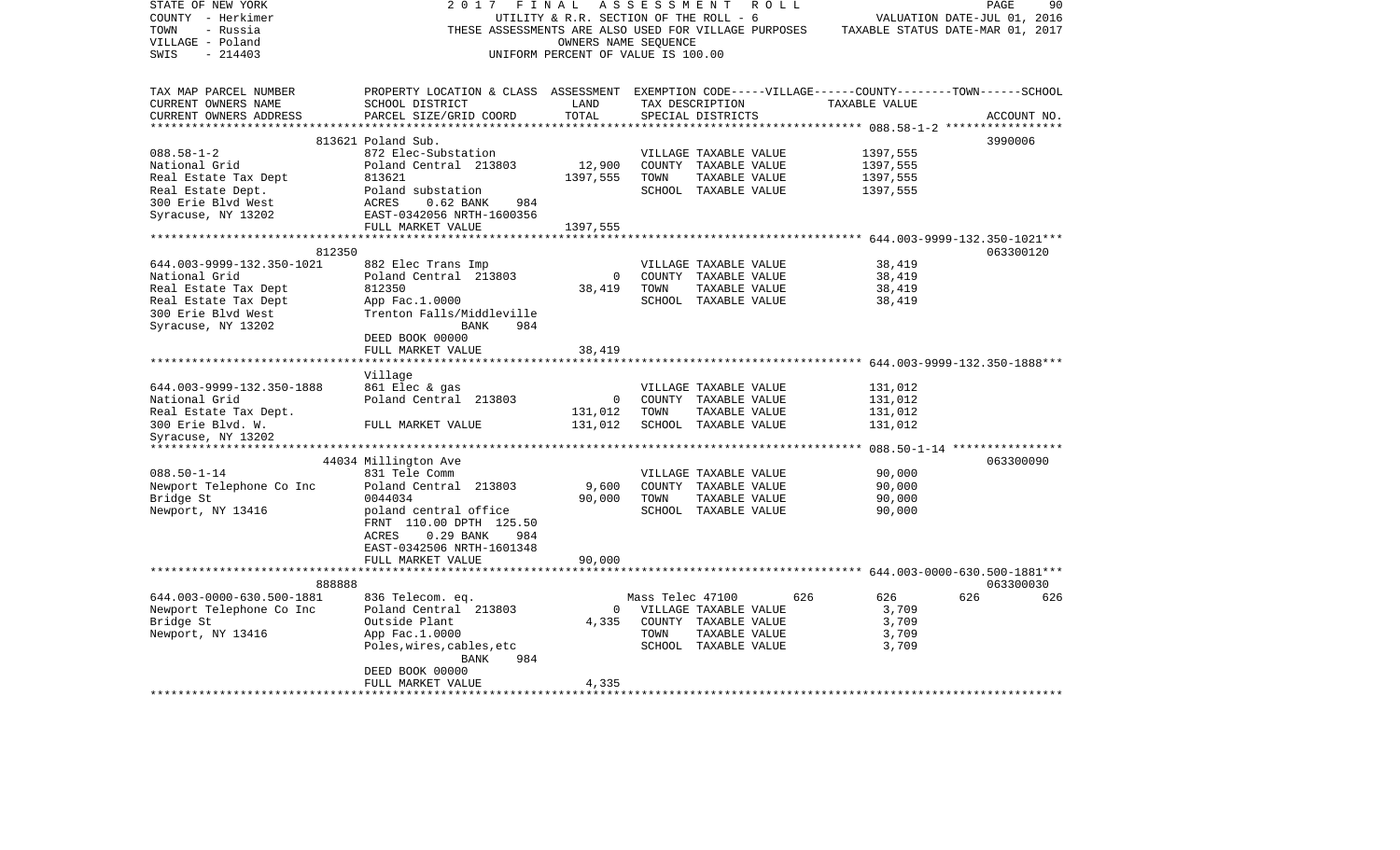| STATE OF NEW YORK | 2017 FINAL ASSESSMENT ROLL                           | 91<br>PAGE                       |
|-------------------|------------------------------------------------------|----------------------------------|
| COUNTY - Herkimer | UTILITY & R.R. SECTION OF THE ROLL - 6               | VALUATION DATE-JUL 01, 2016      |
| TOWN<br>- Russia  | THESE ASSESSMENTS ARE ALSO USED FOR VILLAGE PURPOSES | TAXABLE STATUS DATE-MAR 01, 2017 |
| VILLAGE - Poland  |                                                      | RPS150/V04/L015                  |
| SWIS<br>- 214403  | UNIFORM PERCENT OF VALUE IS 100.00                   | CURRENT DATE 6/20/2017           |
|                   |                                                      |                                  |

#### \*\*\* S P E C I A L D I S T R I C T S U M M A R Y \*\*\*

|       |                                  | ͲႶͲϪͳ                          | ON.<br>. . | TON.<br>$\neg$ v $\neg$ F.N.s. | <b>777</b><br>`F.N.<br>AΓ | "XFMPT        |                  |
|-------|----------------------------------|--------------------------------|------------|--------------------------------|---------------------------|---------------|------------------|
| CODE: | <b>NAME</b><br>$\sim$<br>־ פרי פ | <b>PARCET</b><br>$\sim$ $\sim$ | TYPF.      | $- - - -$<br>VА                | - ---<br>∖7∆<br>.         | TINT.<br>AMOT | VALU.<br>_______ |

### NO SPECIAL DISTRICTS AT THIS LEVEL

#### \*\*\* S C H O O L D I S T R I C T S U M M A R Y \*\*\*

| CODE   | DISTRICT NAME  | TOTAL<br>PARCELS | ASSESSED<br>LAND | ASSESSED<br>TOTAL | EXEMPT<br>AMOUNT | TOTAL<br>TAXABLE | <b>STAR</b><br>AMOUNT | <b>STAR</b><br>TAXABLE |
|--------|----------------|------------------|------------------|-------------------|------------------|------------------|-----------------------|------------------------|
| 213803 | Poland Central |                  | 22,500           | 1661,321          | 626              | 1660,695         |                       | 1660,695               |
|        | SUB-TOTAL      |                  | 22,500           | 1661,321          | 626              | 1660,695         |                       | 1660,695               |
|        | TOTAL          |                  | 22,500           | 1661,321          | 626              | 1660,695         |                       | 1660,695               |

# \*\*\* S Y S T E M C O D E S S U M M A R Y \*\*\*

#### NO SYSTEM EXEMPTIONS AT THIS LEVEL

# \*\*\* E X E M P T I O N S U M M A R Y \*\*\*

| CODE  | DESCRIPTION | TOTAL<br>PARCELS | VILLAGE | COUNTY | TOWN | SCHOOL |
|-------|-------------|------------------|---------|--------|------|--------|
| 47100 | Mass Telec  |                  | 626     | 626    | 626  | 626    |
|       | тотаь       |                  | 626     | 626    | 626  | 626    |

| ROLL<br>SEC | DESCRIPTION      | TOTAL<br>PARCELS | <i><b>\SSESSED</b></i><br>LAND | ASSESSED<br>TOTAL | TAXABLE<br>VILLAGE | TAXABLE<br>COUNTY | TAXABLE<br>TOWN | TAXABLE<br>SCHOOL | STAR<br>TAXABLE |
|-------------|------------------|------------------|--------------------------------|-------------------|--------------------|-------------------|-----------------|-------------------|-----------------|
|             | UTILITIES & N.C. |                  | 22,500                         | 1661,321          | 1660,695           | 1660,695          | 1660,695        | 1660,695          | 1660,695        |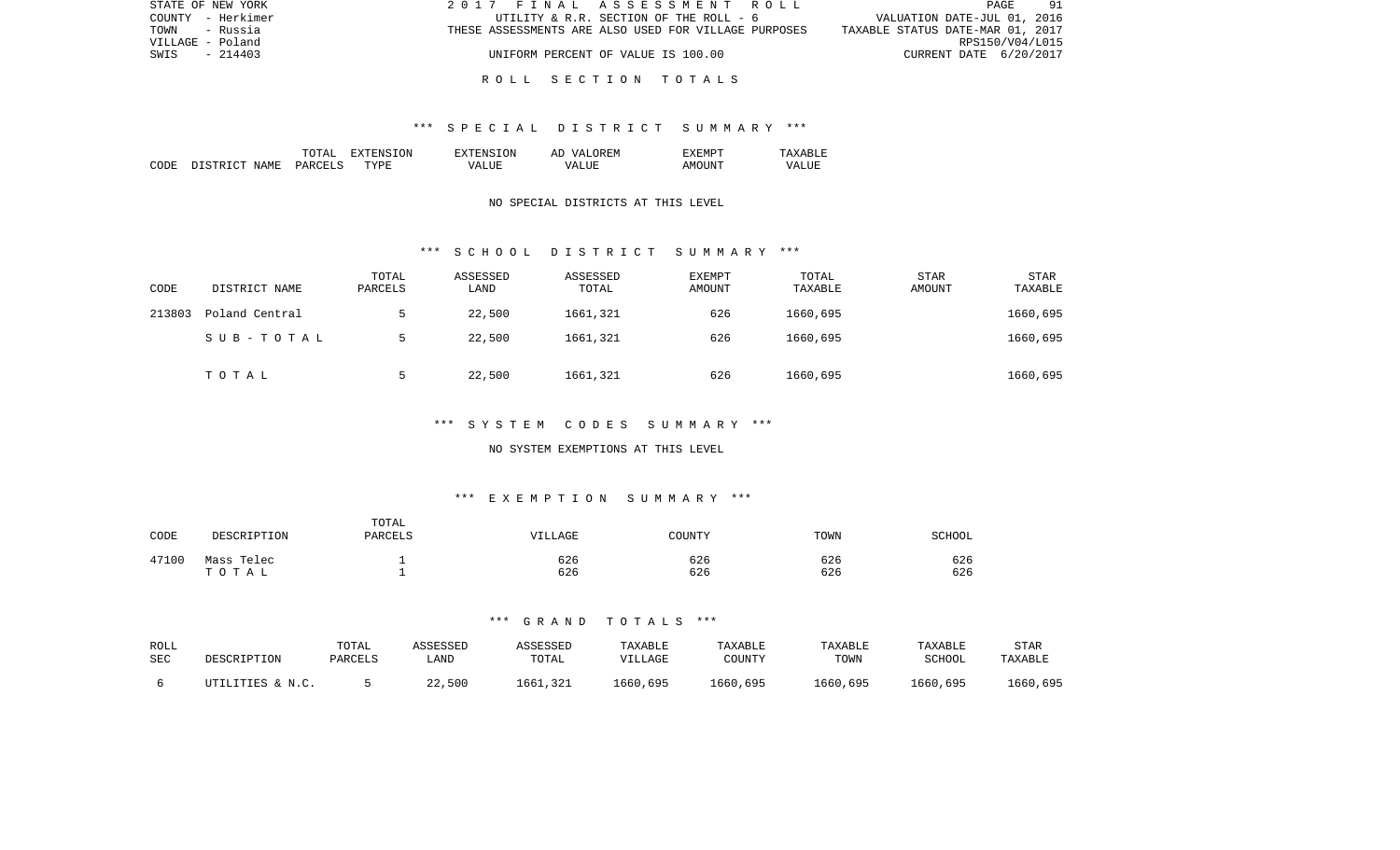| STATE OF NEW YORK          | 2017<br>FINAL                                                                                      |                                       | ASSESSMENT               |                       | R O L L |               |             | PAGE<br>92                       |
|----------------------------|----------------------------------------------------------------------------------------------------|---------------------------------------|--------------------------|-----------------------|---------|---------------|-------------|----------------------------------|
| COUNTY - Herkimer          |                                                                                                    | WHOLLY EXEMPT SECTION OF THE ROLL - 8 |                          |                       |         |               |             | VALUATION DATE-JUL 01, 2016      |
| TOWN<br>- Russia           | THESE ASSESSMENTS ARE ALSO USED FOR VILLAGE PURPOSES                                               |                                       |                          |                       |         |               |             | TAXABLE STATUS DATE-MAR 01, 2017 |
| VILLAGE - Poland           |                                                                                                    |                                       | OWNERS NAME SEQUENCE     |                       |         |               |             |                                  |
| SWIS<br>$-214403$          |                                                                                                    | UNIFORM PERCENT OF VALUE IS 100.00    |                          |                       |         |               |             |                                  |
| TAX MAP PARCEL NUMBER      | PROPERTY LOCATION & CLASS ASSESSMENT EXEMPTION CODE-----VILLAGE------COUNTY-------TOWN------SCHOOL |                                       |                          |                       |         |               |             |                                  |
| CURRENT OWNERS NAME        | SCHOOL DISTRICT                                                                                    | LAND                                  |                          | TAX DESCRIPTION       |         | TAXABLE VALUE |             |                                  |
| CURRENT OWNERS ADDRESS     | PARCEL SIZE/GRID COORD                                                                             | TOTAL                                 |                          | SPECIAL DISTRICTS     |         |               |             | ACCOUNT NO.                      |
| **********************     |                                                                                                    |                                       |                          |                       |         |               |             |                                  |
|                            | 39 Case St                                                                                         |                                       |                          |                       |         |               |             | 063005270                        |
| $088.58 - 1 - 1.2$         | 642 Health bldg                                                                                    |                                       | MUN OWNED 13100          |                       | 130,000 | 130,000       | 130,000     | 130,000                          |
| Kuyahoora Valley Ambulance | Poland Central 213803                                                                              | 25,000                                | VILLAGE TAXABLE VALUE    |                       |         |               | $\Omega$    |                                  |
| 39 Case St                 | Lot#28 Royal Gr                                                                                    | 130,000                               |                          | COUNTY TAXABLE VALUE  |         |               | $\mathbf 0$ |                                  |
| PO Box 282                 | Bldg                                                                                               |                                       | TOWN                     | TAXABLE VALUE         |         |               | 0           |                                  |
| Poland, NY 13431           | Back Street                                                                                        |                                       |                          | SCHOOL TAXABLE VALUE  |         |               | $\Omega$    |                                  |
|                            | FRNT 100.00 DPTH 157.00                                                                            |                                       |                          |                       |         |               |             |                                  |
|                            | EAST-0341714 NRTH-1600522                                                                          |                                       |                          |                       |         |               |             |                                  |
|                            | DEED BOOK 1440<br>PG-374                                                                           |                                       |                          |                       |         |               |             |                                  |
|                            | FULL MARKET VALUE                                                                                  | 130,000                               |                          |                       |         |               |             |                                  |
|                            |                                                                                                    |                                       |                          |                       |         |               |             |                                  |
|                            | Rte.#28                                                                                            |                                       |                          |                       |         |               |             |                                  |
| $088.59 - 1 - 4$           | 695 Cemetery                                                                                       |                                       | MUN OWNED 13100          |                       | 17,500  | 17,500        | 17,500      | 17,500                           |
| Poland Assoc.inc.          | Poland Central 213803                                                                              | 17,500                                | VILLAGE TAXABLE VALUE    |                       |         |               | 0           |                                  |
| Poland, NY 13431           | 1.70<br>ACRES                                                                                      | 17,500                                |                          | COUNTY TAXABLE VALUE  |         |               | 0           |                                  |
|                            | EAST-0343382 NRTH-1600178                                                                          |                                       | TOWN                     | TAXABLE VALUE         |         |               | $\Omega$    |                                  |
|                            | FULL MARKET VALUE                                                                                  | 17,500                                |                          | SCHOOL TAXABLE VALUE  |         |               |             |                                  |
|                            | Route 8                                                                                            |                                       |                          |                       |         |               |             | 063005330                        |
| $088.51 - 1 - 38.1$        | 612 School                                                                                         |                                       | MUN OWNED 13100 9200,000 |                       |         | 9200,000      | 9200,000    | 9200,000                         |
| Poland Central School      | Poland Central 213803                                                                              | 200,000                               |                          | VILLAGE TAXABLE VALUE |         |               | 0           |                                  |
| 74 Cold Brook St           | Lot#28 Royal Gr                                                                                    | 9200,000                              |                          | COUNTY TAXABLE VALUE  |         |               | $\Omega$    |                                  |
| Poland, NY 13431           | Bldgs 80 Acres                                                                                     |                                       | TOWN                     | TAXABLE VALUE         |         |               | $\Omega$    |                                  |
|                            | Rte#8                                                                                              |                                       |                          | SCHOOL TAXABLE VALUE  |         |               |             |                                  |
|                            | ACRES 17.60                                                                                        |                                       |                          |                       |         |               |             |                                  |
|                            | EAST-0343736 NRTH-1601510                                                                          |                                       |                          |                       |         |               |             |                                  |
|                            | DEED BOOK 00000                                                                                    |                                       |                          |                       |         |               |             |                                  |
|                            | FULL MARKET VALUE                                                                                  | 9200,000                              |                          |                       |         |               |             |                                  |
|                            |                                                                                                    |                                       |                          |                       |         |               |             |                                  |
|                            | Route 28                                                                                           |                                       |                          |                       |         |               |             | 063005120                        |
| $088.50 - 1 - 54.1$        | 611 Library                                                                                        |                                       | MUN OWNED 13100          |                       | 95,000  | 95,000        | 95,000      | 95,000                           |
| Poland Public Library      | Poland Central 213803                                                                              | 5,500                                 | VILLAGE TAXABLE VALUE    |                       |         |               | 0           |                                  |
| Poland, NY 13431           | Library                                                                                            | 95,000                                |                          | COUNTY TAXABLE VALUE  |         |               | 0           |                                  |
|                            | Rte#28                                                                                             |                                       | TOWN                     | TAXABLE VALUE         |         |               | 0           |                                  |
|                            | FRNT<br>81.00 DPTH                                                                                 |                                       |                          | SCHOOL TAXABLE VALUE  |         |               |             |                                  |
|                            | 0.11<br>ACRES                                                                                      |                                       |                          |                       |         |               |             |                                  |
|                            | EAST-0342336 NRTH-1600910                                                                          |                                       |                          |                       |         |               |             |                                  |
|                            | DEED BOOK 00000                                                                                    |                                       |                          |                       |         |               |             |                                  |
|                            | FULL MARKET VALUE                                                                                  | 95,000                                |                          |                       |         |               |             |                                  |
|                            | Route 28                                                                                           |                                       |                          |                       |         |               |             | 063005210                        |
| $088.50 - 1 - 55.2$        | 311 Res vac land                                                                                   |                                       | MUN OWNED 13100          |                       | 2,000   | 2,000         | 2,000       | 2,000                            |
| Poland Public Library      | Poland Central 213803                                                                              | 2,000                                 |                          | VILLAGE TAXABLE VALUE |         |               | 0           |                                  |
| Poland, NY 13431           | Vacant                                                                                             | 2,000                                 |                          | COUNTY TAXABLE VALUE  |         |               | $\mathbf 0$ |                                  |
|                            | Land 1/5 Acre                                                                                      |                                       | TOWN                     | TAXABLE VALUE         |         |               | $\mathbf 0$ |                                  |
|                            | FRNT<br>50.50 DPTH                                                                                 |                                       |                          | SCHOOL TAXABLE VALUE  |         |               | $\Omega$    |                                  |
|                            | 0.07<br>ACRES                                                                                      |                                       |                          |                       |         |               |             |                                  |
|                            | EAST-0342394 NRTH-1600870                                                                          |                                       |                          |                       |         |               |             |                                  |
|                            | DEED BOOK 00000                                                                                    |                                       |                          |                       |         |               |             |                                  |
|                            | FULL MARKET VALUE                                                                                  | 2,000                                 |                          |                       |         |               |             |                                  |
|                            |                                                                                                    |                                       |                          |                       |         |               |             |                                  |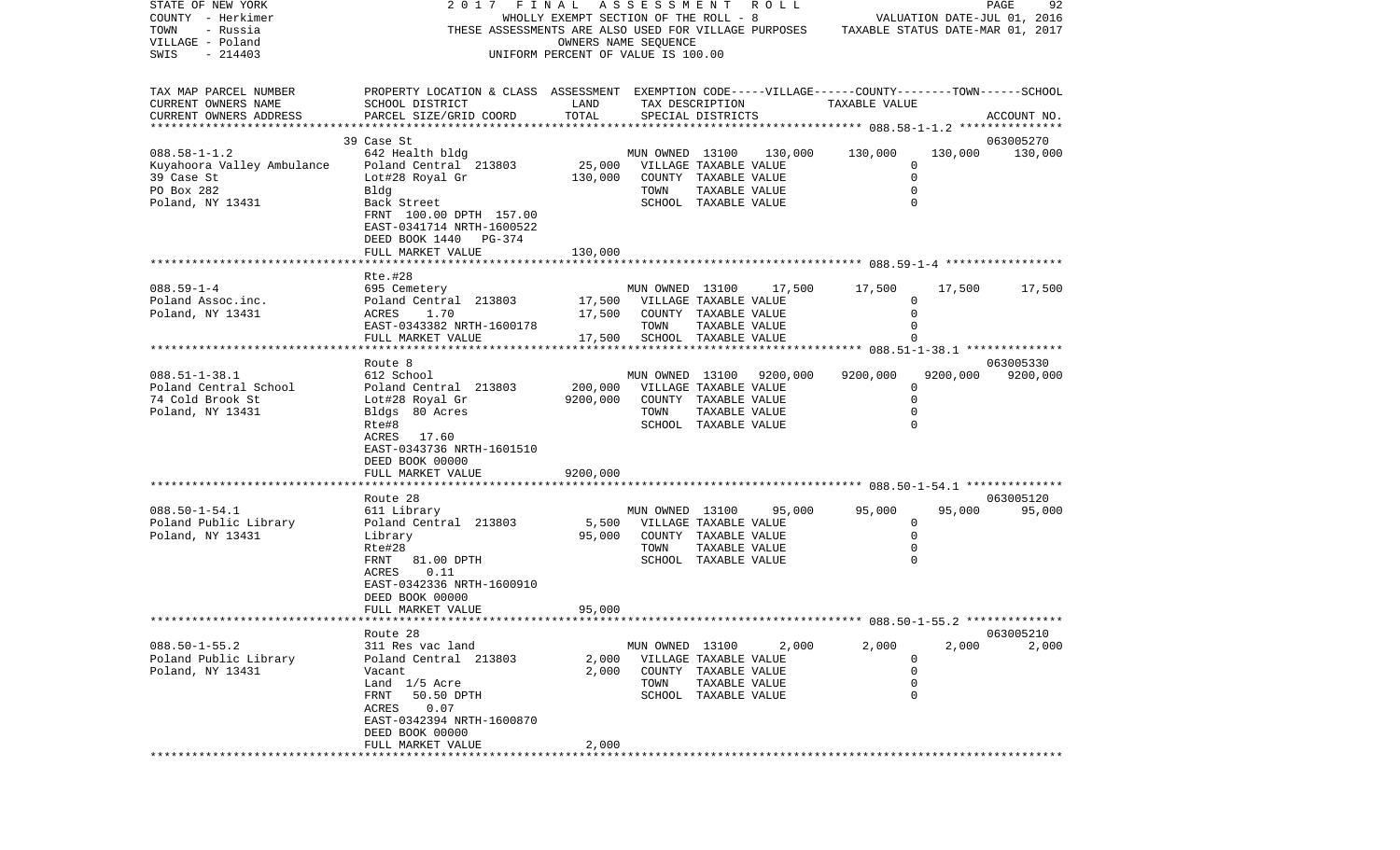| STATE OF NEW YORK<br>COUNTY - Herkimer<br>TOWN<br>- Russia<br>VILLAGE - Poland<br>$-214403$<br>SWIS | 2 0 1 7<br>THESE ASSESSMENTS ARE ALSO USED FOR VILLAGE PURPOSES                                                                                                                                               | FINAL<br>WHOLLY EXEMPT SECTION OF THE ROLL - 8<br>UNIFORM PERCENT OF VALUE IS 100.00 | ASSESSMENT<br>OWNERS NAME SEQUENCE               |                                                                                                 | R O L L | TAXABLE STATUS DATE-MAR 01, 2017                                |         | PAGE<br>93<br>VALUATION DATE-JUL 01, 2016 |
|-----------------------------------------------------------------------------------------------------|---------------------------------------------------------------------------------------------------------------------------------------------------------------------------------------------------------------|--------------------------------------------------------------------------------------|--------------------------------------------------|-------------------------------------------------------------------------------------------------|---------|-----------------------------------------------------------------|---------|-------------------------------------------|
| TAX MAP PARCEL NUMBER<br>CURRENT OWNERS NAME<br>CURRENT OWNERS ADDRESS                              | PROPERTY LOCATION & CLASS ASSESSMENT EXEMPTION CODE-----VILLAGE------COUNTY-------TOWN------SCHOOL<br>SCHOOL DISTRICT<br>PARCEL SIZE/GRID COORD                                                               | LAND<br>TOTAL                                                                        |                                                  | TAX DESCRIPTION<br>SPECIAL DISTRICTS                                                            |         | TAXABLE VALUE                                                   |         | ACCOUNT NO.                               |
| $088.50 - 1 - 25$<br>Town Of Russia<br>N Main St<br>Poland, NY 13431                                | Route 28<br>652 Govt bldgs<br>Poland Central 213803<br>Lot $#28$ Rg<br>Off Bldg $8/10$ A<br>Rte No.28<br>FRNT 148.00 DPTH 202.00<br>ACRES<br>3.00<br>EAST-0341482 NRTH-1601988                                | 21,000<br>230,000                                                                    | MUN OWNED 13100<br>VILLAGE TAXABLE VALUE<br>TOWN | COUNTY TAXABLE VALUE<br>TAXABLE VALUE<br>SCHOOL TAXABLE VALUE                                   | 230,000 | 230,000<br>0<br>$\mathbf 0$<br>$\mathbf 0$<br>$\Omega$          | 230,000 | 063005050<br>230,000                      |
|                                                                                                     | FULL MARKET VALUE                                                                                                                                                                                             | 230,000                                                                              |                                                  |                                                                                                 |         |                                                                 |         |                                           |
| $088.51 - 1 - 38.2$<br>Town Of Russia<br>Poland, NY 13431                                           | Route 8<br>591 Playground<br>Poland Central 213803<br>Lot 28 Royal Grant<br>Recreation Center<br>Rte #8<br>ACRES<br>16.60<br>EAST-0343432 NRTH-1600607<br>DEED BOOK 703<br><b>PG-504</b><br>FULL MARKET VALUE | 35,500<br>50,000<br>50,000                                                           | MUN OWNED 13100<br>TOWN                          | VILLAGE TAXABLE VALUE<br>COUNTY TAXABLE VALUE<br>TAXABLE VALUE<br>SCHOOL TAXABLE VALUE          | 50,000  | 50,000<br>$\mathbf 0$<br>$\mathbf 0$<br>$\mathbf 0$<br>$\Omega$ | 50,000  | 063005340<br>50,000                       |
|                                                                                                     | *********************                                                                                                                                                                                         |                                                                                      |                                                  |                                                                                                 |         |                                                                 |         |                                           |
| $088.51 - 1 - 48.1$<br>Town of Russia<br>PO Box 126<br>Poland, NY 13431                             | Route 8<br>438 Parking lot<br>Poland Central 213803<br>Old Service Station<br>Park/School Entrance<br>75.00 DPTH 166.50<br>FRNT<br>0.94<br>ACRES<br>EAST-0343091 NRTH-1601132<br>DEED BOOK 1167<br>PG-228     | 14,800<br>14,800                                                                     | TOWN-GEN<br>VILLAGE TAXABLE VALUE<br>TOWN        | 13500<br>COUNTY TAXABLE VALUE<br>TAXABLE VALUE<br>SCHOOL TAXABLE VALUE                          | 14,800  | 14,800<br>$\Omega$<br>$\mathbf 0$<br>$\mathbf 0$<br>0           | 14,800  | 063003270<br>14,800                       |
|                                                                                                     | FULL MARKET VALUE                                                                                                                                                                                             | 14,800                                                                               |                                                  |                                                                                                 |         |                                                                 |         |                                           |
| $088.50 - 1 - 3.2$<br>Village of Poland<br>Main St<br>Poland, NY 13431                              | N. Main St<br>735 Water well<br>Poland Central 213803<br>PORTION OF 088.50-1-1<br>PORTIO OF 088.50-1-3<br>FRNT 248.00 DPTH<br>ACRES<br>3.00                                                                   | 19,000<br>150,000                                                                    | MUN CITY<br>TOWN                                 | 13350<br>VILLAGE TAXABLE VALUE<br>COUNTY TAXABLE VALUE<br>TAXABLE VALUE<br>SCHOOL TAXABLE VALUE | 150,000 | 150,000<br>0<br>$\mathbf 0$<br>0<br>$\Omega$                    | 150,000 | 150,000                                   |
|                                                                                                     | EAST-0339985 NRTH-1602539<br>FULL MARKET VALUE<br>*********************                                                                                                                                       | 150,000                                                                              |                                                  |                                                                                                 |         |                                                                 |         |                                           |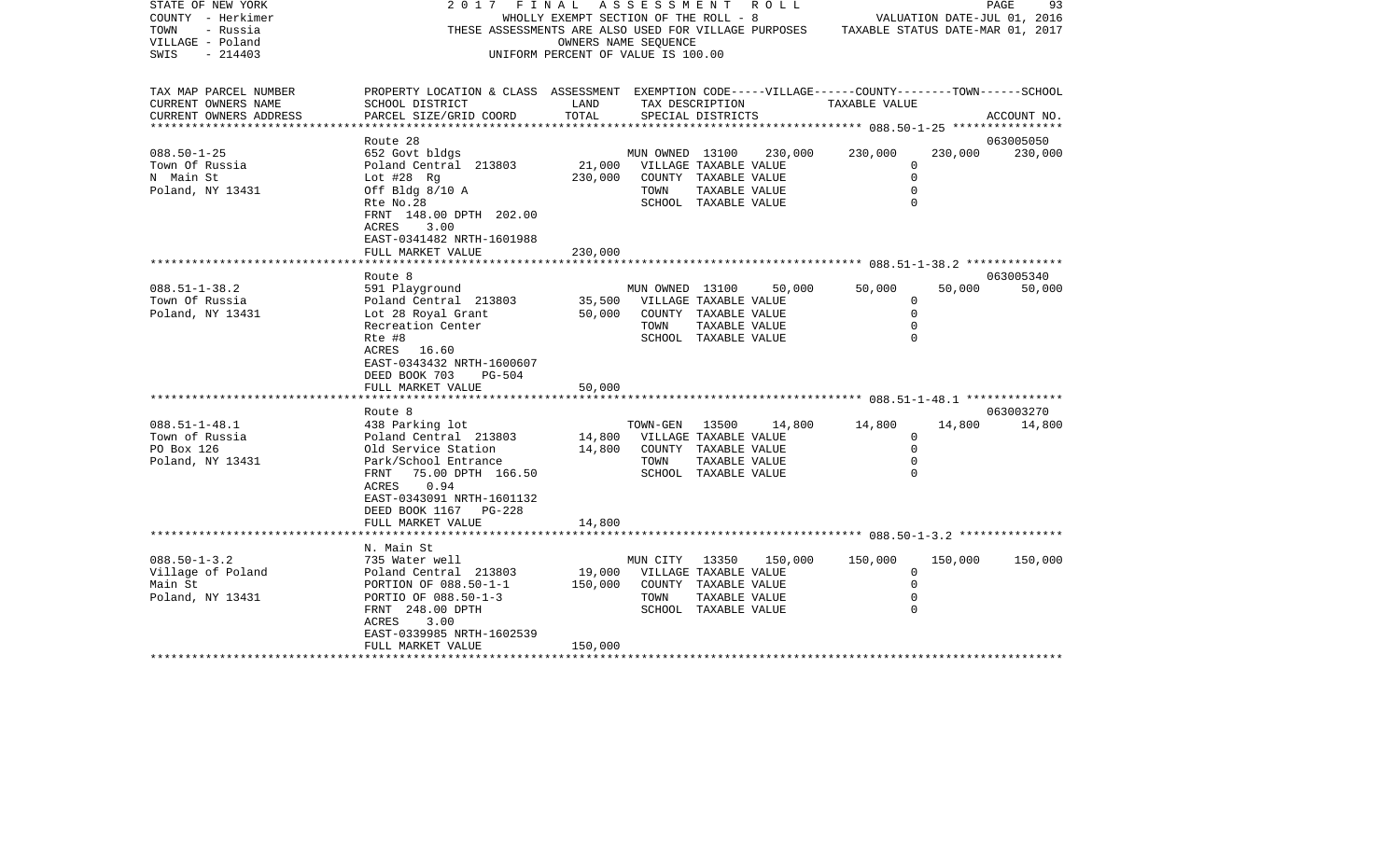| STATE OF NEW YORK<br>COUNTY - Herkimer<br>- Russia<br>TOWN<br>VILLAGE - Poland<br>$-214403$<br>SWIS | 2017<br>FINAL<br>THESE ASSESSMENTS ARE ALSO USED FOR VILLAGE PURPOSES                                                                                                                        | WHOLLY EXEMPT SECTION OF THE ROLL - 8<br>UNIFORM PERCENT OF VALUE IS 100.00 | A S S E S S M E N T<br>OWNERS NAME SEQUENCE |                                                                                                 | R O L L |                                        |                                                          | PAGE<br>94<br>VALUATION DATE-JUL 01, 2016<br>TAXABLE STATUS DATE-MAR 01, 2017 |
|-----------------------------------------------------------------------------------------------------|----------------------------------------------------------------------------------------------------------------------------------------------------------------------------------------------|-----------------------------------------------------------------------------|---------------------------------------------|-------------------------------------------------------------------------------------------------|---------|----------------------------------------|----------------------------------------------------------|-------------------------------------------------------------------------------|
| TAX MAP PARCEL NUMBER<br>CURRENT OWNERS NAME<br>CURRENT OWNERS ADDRESS<br>********************      | PROPERTY LOCATION & CLASS ASSESSMENT EXEMPTION CODE-----VILLAGE------COUNTY-------TOWN------SCHOOL<br>SCHOOL DISTRICT<br>PARCEL SIZE/GRID COORD                                              | LAND<br>TOTAL                                                               |                                             | TAX DESCRIPTION<br>SPECIAL DISTRICTS                                                            |         | TAXABLE VALUE                          |                                                          | ACCOUNT NO.                                                                   |
|                                                                                                     | Case St                                                                                                                                                                                      |                                                                             |                                             |                                                                                                 |         |                                        |                                                          | 063005150                                                                     |
| $088.50 - 1 - 53$<br>Village Of Poland<br>Poland, NY 13431                                          | 662 Police/fire<br>Poland Central 213803<br>Fire Ho Lot1/4a<br>Case Street<br>94.38 DPTH<br>FRNT<br>76.00<br>EAST-0342193 NRTH-1600807                                                       | 7,600<br>400,000                                                            | VLG/OTHER 13650<br>TOWN                     | VILLAGE TAXABLE VALUE<br>COUNTY TAXABLE VALUE<br>TAXABLE VALUE<br>SCHOOL TAXABLE VALUE          | 400,000 | 400,000                                | 400,000<br>0<br>$\Omega$<br>$\mathbf 0$<br>$\Omega$      | 400,000                                                                       |
|                                                                                                     | FULL MARKET VALUE<br>********************                                                                                                                                                    | 400,000                                                                     |                                             |                                                                                                 |         |                                        |                                                          |                                                                               |
| $088.50 - 1 - 54.2$<br>Village Of Poland<br>PO Box 133<br>Poland, NY 13431                          | Case St<br>652 Govt bldgs<br>Poland Central 213803<br>Case St<br>Office<br>91.20 DPTH<br>FRNT<br>ACRES<br>0.28<br>EAST-0342273 NRTH-1600858<br>DEED BOOK 00827 PG-00014<br>FULL MARKET VALUE | 7,400<br>48,000<br>48,000                                                   | MUN OWNED 13100<br>TOWN                     | VILLAGE TAXABLE VALUE<br>COUNTY TAXABLE VALUE<br>TAXABLE VALUE<br>SCHOOL TAXABLE VALUE          | 48,000  | 48,000                                 | 48,000<br>0<br>$\mathbf 0$<br>$\mathbf 0$<br>$\mathbf 0$ | 48,000                                                                        |
|                                                                                                     | Case                                                                                                                                                                                         |                                                                             |                                             |                                                                                                 |         |                                        |                                                          |                                                                               |
| $088.50 - 1 - 55.1$<br>Village of Poland<br>PO Box 133<br>Poland, NY 13431                          | 653 Govt pk lot<br>Poland Central 213803<br>Vacant<br>From Library 1923<br>ACRES<br>0.09<br>EAST-0342358 NRTH-1600828<br>DEED BOOK 00827 PG-00011                                            | 3,000<br>3,000                                                              | MUN OWNED 13100<br>TOWN                     | VILLAGE TAXABLE VALUE<br>COUNTY TAXABLE VALUE<br>TAXABLE VALUE<br>SCHOOL TAXABLE VALUE          | 3,000   | 3,000                                  | 3,000<br>0<br>$\Omega$<br>$\mathbf 0$<br>$\Omega$        | 3,000                                                                         |
|                                                                                                     | FULL MARKET VALUE                                                                                                                                                                            | 3,000                                                                       |                                             |                                                                                                 |         |                                        |                                                          |                                                                               |
|                                                                                                     |                                                                                                                                                                                              |                                                                             |                                             |                                                                                                 |         | ********* 088.50-1-56.2 ************** |                                                          |                                                                               |
| $088.50 - 1 - 56.2$<br>Village Of Poland<br>Poland, NY 13431                                        | Route 28<br>653 Govt pk lot<br>Poland Central 213803<br>FRNT 15.80 DPTH<br>68.60<br>EAST-0342404 NRTH-1600787<br>DEED BOOK 0821 PG-0156<br>FULL MARKET VALUE                                 | 400<br>400<br>400                                                           | VLG/OTHER 13650<br>TOWN                     | VILLAGE TAXABLE VALUE<br>COUNTY TAXABLE VALUE<br>TAXABLE VALUE<br>SCHOOL TAXABLE VALUE          | 400     | 400                                    | 400<br>$\mathbf 0$<br>$\mathbf 0$<br>0<br>$\Omega$       | 400                                                                           |
|                                                                                                     | ******************                                                                                                                                                                           |                                                                             |                                             |                                                                                                 |         |                                        |                                                          |                                                                               |
| $088.51 - 1 - 61$<br>Village of Poland<br>9 Case St<br>PO Box 133<br>Poland, NY 13431               | RT 8 & 28<br>591 Playground<br>Poland Central 213803<br>Fountain<br>FRNT 290.40 DPTH<br>EAST-0342639 NRTH-1600815                                                                            | 7,000<br>7,000                                                              | MUN CITY<br>TOWN                            | 13350<br>VILLAGE TAXABLE VALUE<br>COUNTY TAXABLE VALUE<br>TAXABLE VALUE<br>SCHOOL TAXABLE VALUE | 7,000   | 7,000                                  | 7,000<br>0<br>$\Omega$<br>$\mathbf 0$<br>$\Omega$        | 7,000                                                                         |
|                                                                                                     | FULL MARKET VALUE                                                                                                                                                                            | 7,000<br>**************                                                     |                                             |                                                                                                 |         |                                        |                                                          |                                                                               |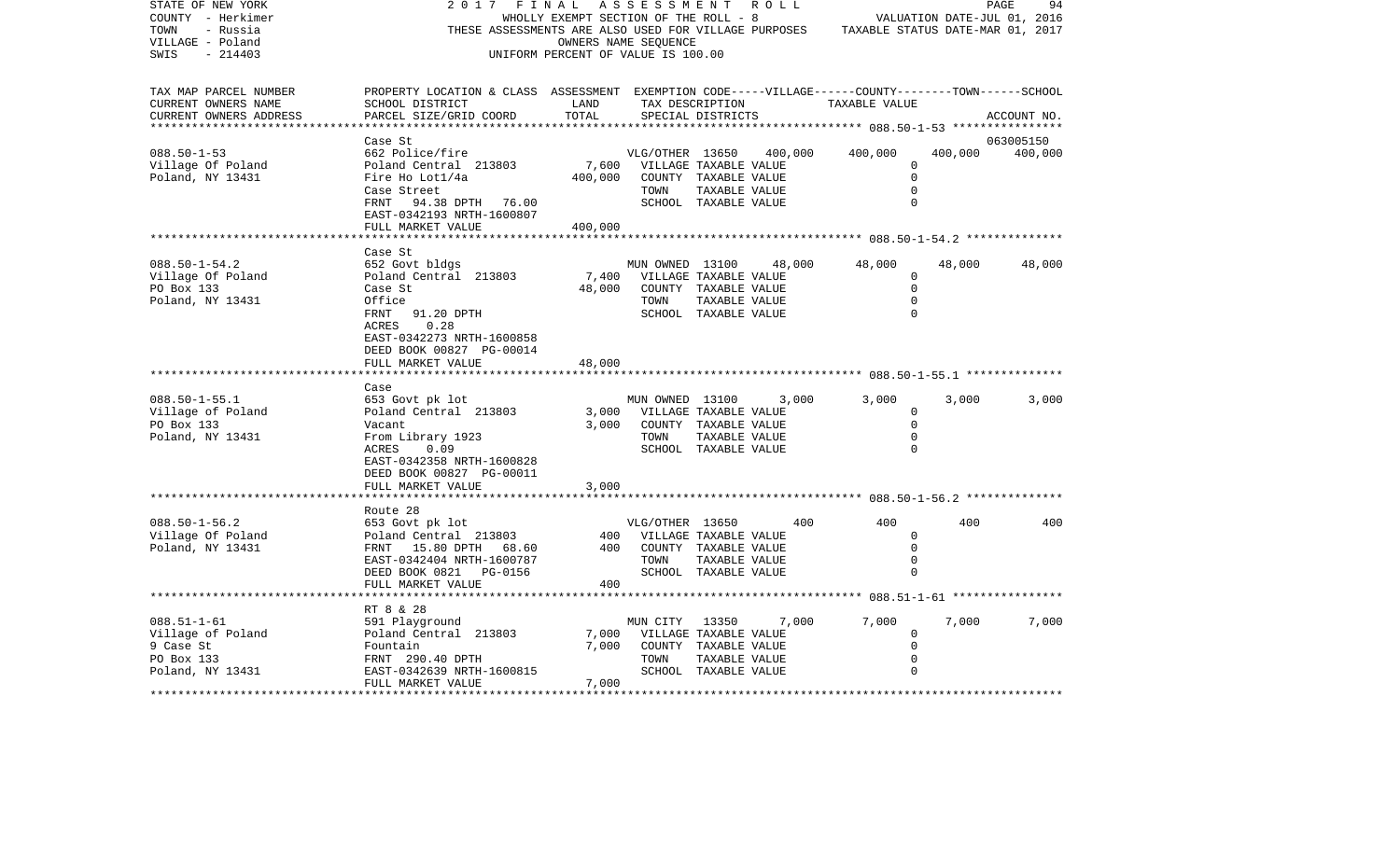| STATE OF NEW YORK      | 2017 FINAL ASSESSMENT ROLL           |                                       |                             |                      |          |                                                                                       |         | 95<br>PAGE  |          |
|------------------------|--------------------------------------|---------------------------------------|-----------------------------|----------------------|----------|---------------------------------------------------------------------------------------|---------|-------------|----------|
| - Herkimer<br>COUNTY   |                                      | WHOLLY EXEMPT SECTION OF THE ROLL - 8 |                             |                      |          | VALUATION DATE-JUL 01, 2016                                                           |         |             |          |
| - Russia<br>TOWN       |                                      |                                       |                             |                      |          | THESE ASSESSMENTS ARE ALSO USED FOR VILLAGE PURPOSES TAXABLE STATUS DATE-MAR 01, 2017 |         |             |          |
| VILLAGE - Poland       |                                      |                                       | OWNERS NAME SEOUENCE        |                      |          |                                                                                       |         |             |          |
| $-214403$<br>SWIS      |                                      | UNIFORM PERCENT OF VALUE IS 100.00    |                             |                      |          |                                                                                       |         |             |          |
|                        |                                      |                                       |                             |                      |          |                                                                                       |         |             |          |
| TAX MAP PARCEL NUMBER  | PROPERTY LOCATION & CLASS ASSESSMENT |                                       |                             |                      |          | EXEMPTION CODE-----VILLAGE------COUNTY-------TOWN------SCHOOL                         |         |             |          |
| CURRENT OWNERS NAME    | SCHOOL DISTRICT                      | LAND                                  |                             | TAX DESCRIPTION      |          | TAXABLE VALUE                                                                         |         |             |          |
| CURRENT OWNERS ADDRESS | PARCEL SIZE/GRID COORD TOTAL         |                                       | SPECIAL DISTRICTS           |                      |          |                                                                                       |         | ACCOUNT NO. |          |
|                        |                                      |                                       |                             |                      |          |                                                                                       |         |             |          |
|                        | Back St                              |                                       |                             |                      |          |                                                                                       |         | 171601      |          |
| $088.58 - 1 - 1.1$     | 330 Vacant comm                      |                                       | WHOLLY EX 50000             |                      | $\Omega$ | $\Omega$                                                                              | $\cap$  |             | $\Omega$ |
| Village of Poland      | Poland Central 213803                |                                       | 0 VILLAGE TAXABLE VALUE     |                      |          |                                                                                       |         |             |          |
| Back St                | Split 2012                           | $\Omega$                              | COUNTY                      | TAXABLE VALUE        |          |                                                                                       |         |             |          |
| Poland, NY 13431       | W/ Ambulance                         |                                       | TOWN                        | TAXABLE VALUE        |          |                                                                                       |         |             |          |
|                        | FRNT 193.00 DPTH                     |                                       | SCHOOL                      | TAXABLE VALUE        |          |                                                                                       |         |             |          |
|                        | ACRES 4.20                           |                                       |                             |                      |          |                                                                                       |         |             |          |
|                        | EAST-0341647 NRTH-1600354            |                                       |                             |                      |          |                                                                                       |         |             |          |
|                        | FULL MARKET VALUE                    |                                       |                             |                      |          |                                                                                       |         |             |          |
|                        |                                      |                                       |                             |                      |          |                                                                                       |         |             |          |
|                        | Village Sts                          |                                       |                             |                      |          |                                                                                       |         | 063005300   |          |
| $999.63 - 53$          | 822 Water supply                     |                                       | MUN OWNED 13100 750,000     |                      |          | 750,000                                                                               | 750,000 | 750,000     |          |
| Village Of Poland      | Poland Central 213803                |                                       | 2,000 VILLAGE TAXABLE VALUE |                      |          |                                                                                       |         |             |          |
| Poland, NY 13431       | Lot#28 Royal Gr                      | 750,000                               | COUNTY                      | TAXABLE VALUE        |          |                                                                                       |         |             |          |
|                        | Water Mains                          |                                       | TOWN                        | TAXABLE VALUE        |          |                                                                                       |         |             |          |
|                        | FULL MARKET VALUE                    | 750,000                               |                             | SCHOOL TAXABLE VALUE |          |                                                                                       |         |             |          |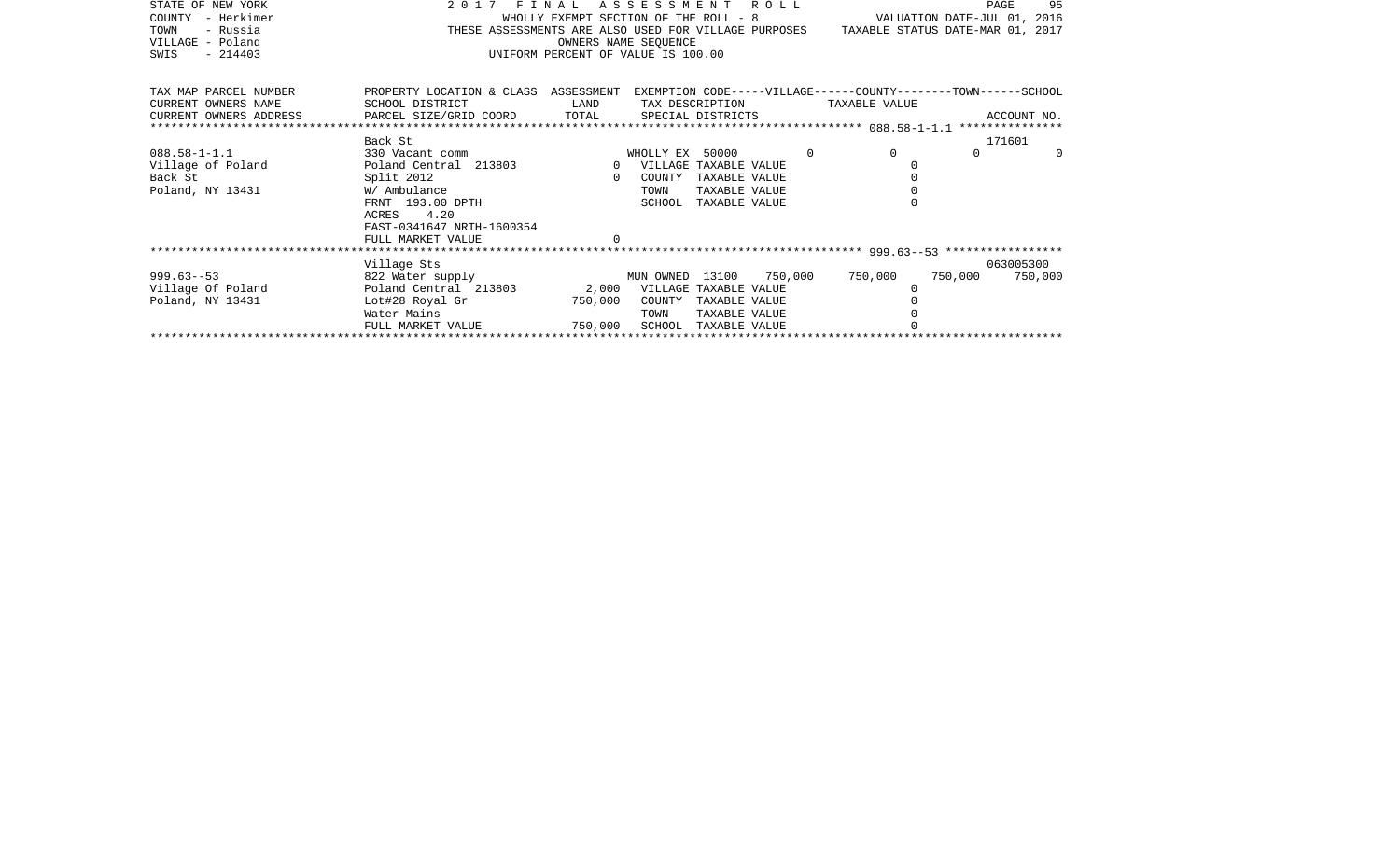| STATE OF NEW YORK | 2017 FINAL ASSESSMENT ROLL                           | 96<br>PAGE                       |
|-------------------|------------------------------------------------------|----------------------------------|
| COUNTY - Herkimer | WHOLLY EXEMPT SECTION OF THE ROLL - 8                | VALUATION DATE-JUL 01, 2016      |
| TOWN<br>- Russia  | THESE ASSESSMENTS ARE ALSO USED FOR VILLAGE PURPOSES | TAXABLE STATUS DATE-MAR 01, 2017 |
| VILLAGE - Poland  |                                                      | RPS150/V04/L015                  |
| SWIS<br>$-214403$ | UNIFORM PERCENT OF VALUE IS 100.00                   | CURRENT DATE 6/20/2017           |
|                   |                                                      |                                  |

### \*\*\* S P E C I A L D I S T R I C T S U M M A R Y \*\*\*

|      |                           | ו ב∠יוי       | .ON.<br>. л. | <b>TON</b><br>ENS.      | OREM<br>AĽ<br>$\sqrt{ }$ |           | $\cdots$<br>.       |
|------|---------------------------|---------------|--------------|-------------------------|--------------------------|-----------|---------------------|
| CODE | NAME.<br>$\sim$<br>T STR' | PARCET<br>$-$ | TYPE         | TJIR.<br>™Д.<br>د لله ا | T.ITR:<br>$\sqrt{A}$     | <b>IN</b> | vд<br>LU.<br>______ |

### NO SPECIAL DISTRICTS AT THIS LEVEL

#### \*\*\* S C H O O L D I S T R I C T S U M M A R Y \*\*\*

| CODE   | DISTRICT NAME  | TOTAL<br>PARCELS | ASSESSED<br>LAND | ASSESSED<br>TOTAL | EXEMPT<br>AMOUNT | TOTAL<br>TAXABLE | <b>STAR</b><br>AMOUNT | STAR<br>TAXABLE |
|--------|----------------|------------------|------------------|-------------------|------------------|------------------|-----------------------|-----------------|
| 213803 | Poland Central | 16               | 367,700          | 11097,700         | 11097,700        |                  |                       |                 |
|        | SUB-TOTAL      | 16               | 367,700          | 11097,700         | 11097,700        |                  |                       |                 |
|        | TOTAL          | 16               | 367,700          | 11097,700         | 11097,700        |                  |                       |                 |

# \*\*\* S Y S T E M C O D E S S U M M A R Y \*\*\*

| CODE  | DESCRIPTION        | TOTAL<br>PARCELS | VILLAGE | COUNTY | TOWN | SCHOOL |
|-------|--------------------|------------------|---------|--------|------|--------|
| 50000 | WHOLLY EX<br>TOTAL | -                |         |        |      |        |

### \*\*\* E X E M P T I O N S U M M A R Y \*\*\*

| CODE  | DESCRIPTION | TOTAL<br>PARCELS | VILLAGE   | COUNTY    | TOWN      | SCHOOL    |
|-------|-------------|------------------|-----------|-----------|-----------|-----------|
| 13100 | MUN OWNED   | 10               | 10525,500 | 10525,500 | 10525,500 | 10525,500 |
| 13350 | MUN CITY    |                  | 157,000   | 157,000   | 157,000   | 157,000   |
| 13500 | TOWN-GEN    |                  | 14,800    | 14,800    | 14,800    | 14,800    |
| 13650 | VLG/OTHER   |                  | 400,400   | 400,400   | 400,400   | 400,400   |
|       | TOTAL       | 15               | 11097,700 | 11097,700 | 11097,700 | 11097,700 |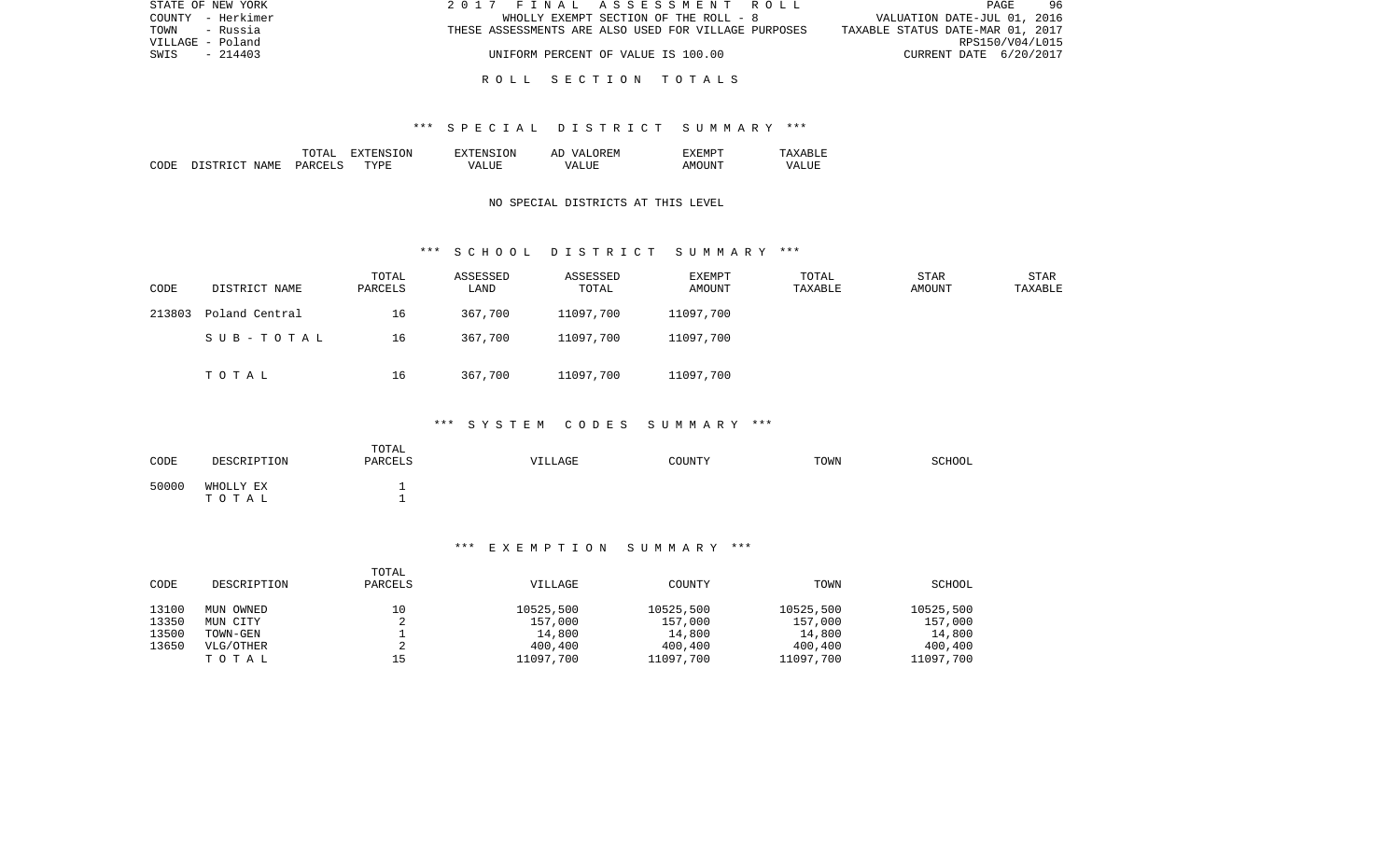| STATE OF NEW YORK | 2017 FINAL ASSESSMENT ROLL                           | 97<br>PAGE                       |
|-------------------|------------------------------------------------------|----------------------------------|
| COUNTY - Herkimer | WHOLLY EXEMPT SECTION OF THE ROLL - 8                | VALUATION DATE-JUL 01, 2016      |
| TOWN - Russia     | THESE ASSESSMENTS ARE ALSO USED FOR VILLAGE PURPOSES | TAXABLE STATUS DATE-MAR 01, 2017 |
| VILLAGE - Poland  |                                                      | RPS150/V04/L015                  |
| $-214403$<br>SWIS | UNIFORM PERCENT OF VALUE IS 100.00                   | CURRENT DATE 6/20/2017           |
|                   |                                                      |                                  |
|                   | ROLL SECTION TOTALS                                  |                                  |

| ROLL |               | TOTAL   | ASSESSED    | <i><b>ISSESSED</b></i> | TAXABLE | TAXABLE | <b>TAXABLE</b> | TAXABLE | <b>STAR</b> |
|------|---------------|---------|-------------|------------------------|---------|---------|----------------|---------|-------------|
| SEC  |               | PARCELS | LAND        | TOTAL                  | VILLAGE | COUNTY  | TOWN           | SCHOOL  | TAXABLE     |
|      | WHOLLY EXEMPT | h       | .700<br>367 | 700<br>11097           |         |         |                |         |             |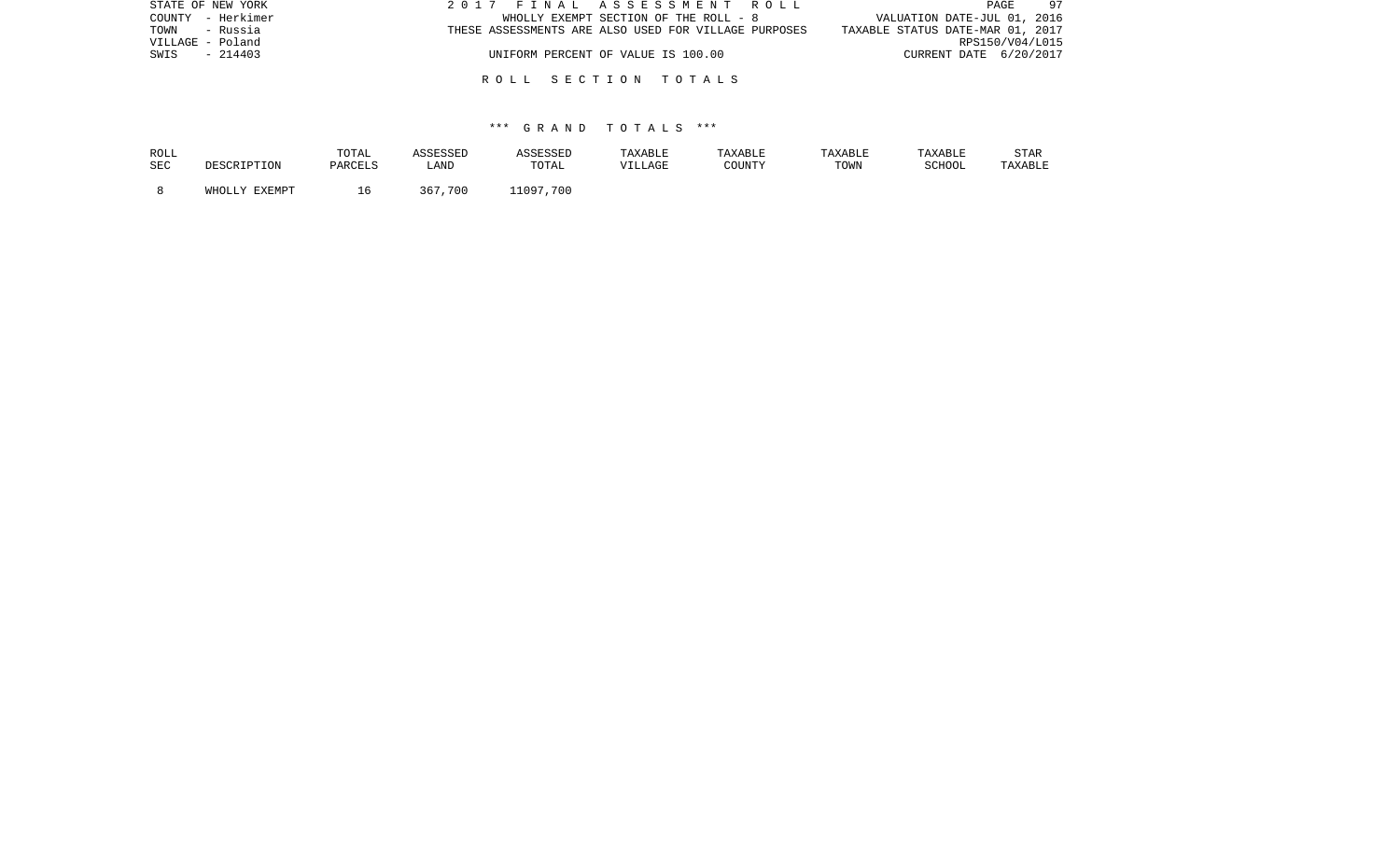| STATE OF NEW YORK | 2017 FINAL ASSESSMENT ROLL                           | PAGE<br>-98                      |
|-------------------|------------------------------------------------------|----------------------------------|
| COUNTY - Herkimer |                                                      | VALUATION DATE-JUL 01, 2016      |
| TOWN<br>- Russia  | THESE ASSESSMENTS ARE ALSO USED FOR VILLAGE PURPOSES | TAXABLE STATUS DATE-MAR 01, 2017 |
| VILLAGE - Poland  | SWIS TOTALS                                          | RPS150/V04/L015                  |
| SWIS<br>- 214403  | UNIFORM PERCENT OF VALUE IS 100.00                   | CURRENT DATE 6/20/2017           |

# \*\*\* S P E C I A L D I S T R I C T S U M M A R Y \*\*\*

|      |                   | $m \wedge m \wedge r$<br>LOTAL | 3ION<br>EXTENS<br>н: х | 'SION<br>CNS-         | OREM<br><b>T77</b><br>АC | EXEMPT       |              |
|------|-------------------|--------------------------------|------------------------|-----------------------|--------------------------|--------------|--------------|
| CODE | NAME<br>DI STRICT | <b>DARCELS</b>                 | TYPF                   | T TTF<br>$\sqrt{A}$ . | VALIJE                   | AMC<br>ntint | <b>VALUI</b> |

## NO SPECIAL DISTRICTS AT THIS LEVEL

### \*\*\* S C H O O L D I S T R I C T S U M M A R Y \*\*\*

| CODE   | DISTRICT NAME  | TOTAL<br>PARCELS | ASSESSED<br>LAND | ASSESSED<br>TOTAL | <b>EXEMPT</b><br>AMOUNT | TOTAL<br>TAXABLE | <b>STAR</b><br>AMOUNT | STAR<br>TAXABLE |
|--------|----------------|------------------|------------------|-------------------|-------------------------|------------------|-----------------------|-----------------|
| 213803 | Poland Central | 188              | 2370,700         | 27840,975         | 11110,898               | 16730,077        | 2946,500              | 13783,577       |
|        | SUB-TOTAL      | 188              | 2370,700         | 27840,975         | 11110,898               | 16730,077        | 2946,500              | 13783,577       |
|        | тотаь          | 188              | 2370,700         | 27840,975         | 11110,898               | 16730,077        | 2946,500              | 13783,577       |

### \*\*\* S Y S T E M C O D E S S U M M A R Y \*\*\*

| CODE  | DESCRIPTION        | TOTAL<br>PARCELS | <b>VILLAGE</b> | COUNTY | TOWN | SCHOOL |
|-------|--------------------|------------------|----------------|--------|------|--------|
| 50000 | WHOLLY EX<br>TOTAL |                  |                |        |      |        |

### \*\*\* E X E M P T I O N S U M M A R Y \*\*\*

|       |             | TOTAL         |           |           |           |           |
|-------|-------------|---------------|-----------|-----------|-----------|-----------|
| CODE  | DESCRIPTION | PARCELS       | VILLAGE   | COUNTY    | TOWN      | SCHOOL    |
| 13100 | MUN OWNED   | 10            | 10525,500 | 10525,500 | 10525,500 | 10525,500 |
| 13350 | MUN CITY    | $\Omega$<br>∠ | 157,000   | 157,000   | 157,000   | 157,000   |
| 13500 | TOWN-GEN    |               | 14,800    | 14,800    | 14,800    | 14,800    |
| 13650 | VLG/OTHER   | $\sim$<br>z.  | 400,400   | 400,400   | 400,400   | 400,400   |
| 41122 | VET WAR C   |               |           | 25,350    |           |           |
| 41123 | VET WAR T   |               | 31,350    |           | 31,350    |           |
| 41132 | VET COM C   | 10            |           | 165,000   |           |           |
| 41133 | VET COM T   | 10            | 138,850   |           | 214,100   |           |
| 41142 | VET DIS C   | 4             |           | 74,720    |           |           |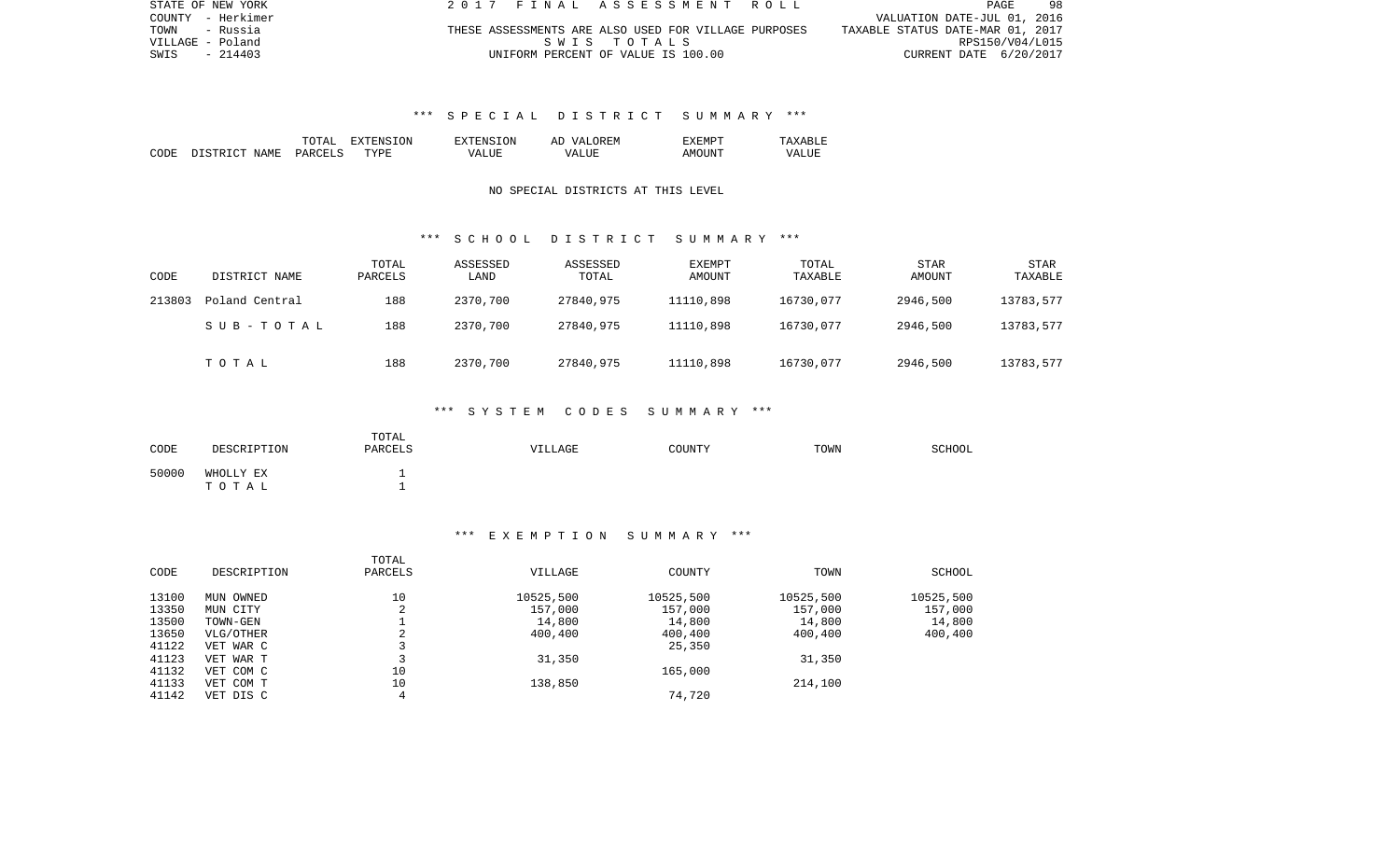| STATE OF NEW YORK |          |  |                                    |             |  |  | 2017 FINAL ASSESSMENT ROLL                           |                                  | PAGE            | -99 |
|-------------------|----------|--|------------------------------------|-------------|--|--|------------------------------------------------------|----------------------------------|-----------------|-----|
| COUNTY - Herkimer |          |  |                                    |             |  |  |                                                      | VALUATION DATE-JUL 01, 2016      |                 |     |
| TOWN              | - Russia |  |                                    |             |  |  | THESE ASSESSMENTS ARE ALSO USED FOR VILLAGE PURPOSES | TAXABLE STATUS DATE-MAR 01, 2017 |                 |     |
| VILLAGE - Poland  |          |  |                                    | SWIS TOTALS |  |  |                                                      |                                  | RPS150/V04/L015 |     |
| SWIS              | - 214403 |  | UNIFORM PERCENT OF VALUE IS 100.00 |             |  |  |                                                      | CURRENT DATE 6/20/2017           |                 |     |

### \*\*\* E X E M P T I O N S U M M A R Y \*\*\*

|       |             | TOTAL   |           |           |           |               |
|-------|-------------|---------|-----------|-----------|-----------|---------------|
| CODE  | DESCRIPTION | PARCELS | VILLAGE   | COUNTY    | TOWN      | <b>SCHOOL</b> |
| 41143 | VET DIS T   | 4       | 22,620    |           | 76,470    |               |
| 41162 | CW 15 VET/  | ◠<br>∠  |           | 18,000    |           |               |
| 41172 | CW DISBLD   |         |           | 30,000    |           |               |
| 41730 | AG MKTS     |         |           | 12,572    | 12,572    | 12,572        |
| 41834 | ENH STAR    | 12      |           |           |           | 696,500       |
| 41854 | BAS STAR    | 75      |           |           |           | 2250,000      |
| 47100 | Mass Telec  |         | 626       | 626       | 626       | 626           |
|       | TOTAL       | 141     | 11291,146 | 11423,968 | 11432,818 | 14057,398     |

| ROLL<br>SEC | DESCRIPTION         | TOTAL<br>PARCELS | ASSESSED<br>LAND | ASSESSED<br>TOTAL | TAXABLE<br>VILLAGE | TAXABLE<br>COUNTY | TAXABLE<br>TOWN | TAXABLE<br>SCHOOL | STAR<br>TAXABLE |
|-------------|---------------------|------------------|------------------|-------------------|--------------------|-------------------|-----------------|-------------------|-----------------|
|             | TAXABLE             | 164              | 1980,500         | 14826,600         | 14633,780          | 14500,958         | 14492,108       | 14814,028         | 11867,528       |
| 5           | SPECIAL FRANCHISE   | 3                |                  | 255,354           | 255,354            | 255,354           | 255,354         | 255,354           | 255,354         |
| 6           | UTILITIES & N.C.    | 5                | 22,500           | 1661,321          | 1660,695           | 1660,695          | 1660,695        | 1660,695          | 1660,695        |
| 8           | WHOLLY EXEMPT       | 16               | 367,700          | 11097,700         |                    |                   |                 |                   |                 |
| $\ast$      | <b>SUB</b><br>TOTAL | 188              | 2370,700         | 27840,975         | 16549,829          | 16417,007         | 16408,157       | 16730,077         | 13783,577       |
| $* *$       | GRAND TOTAL         | 188              | 2370,700         | 27840,975         | 16549,829          | 16417,007         | 16408,157       | 16730,077         | 13783,577       |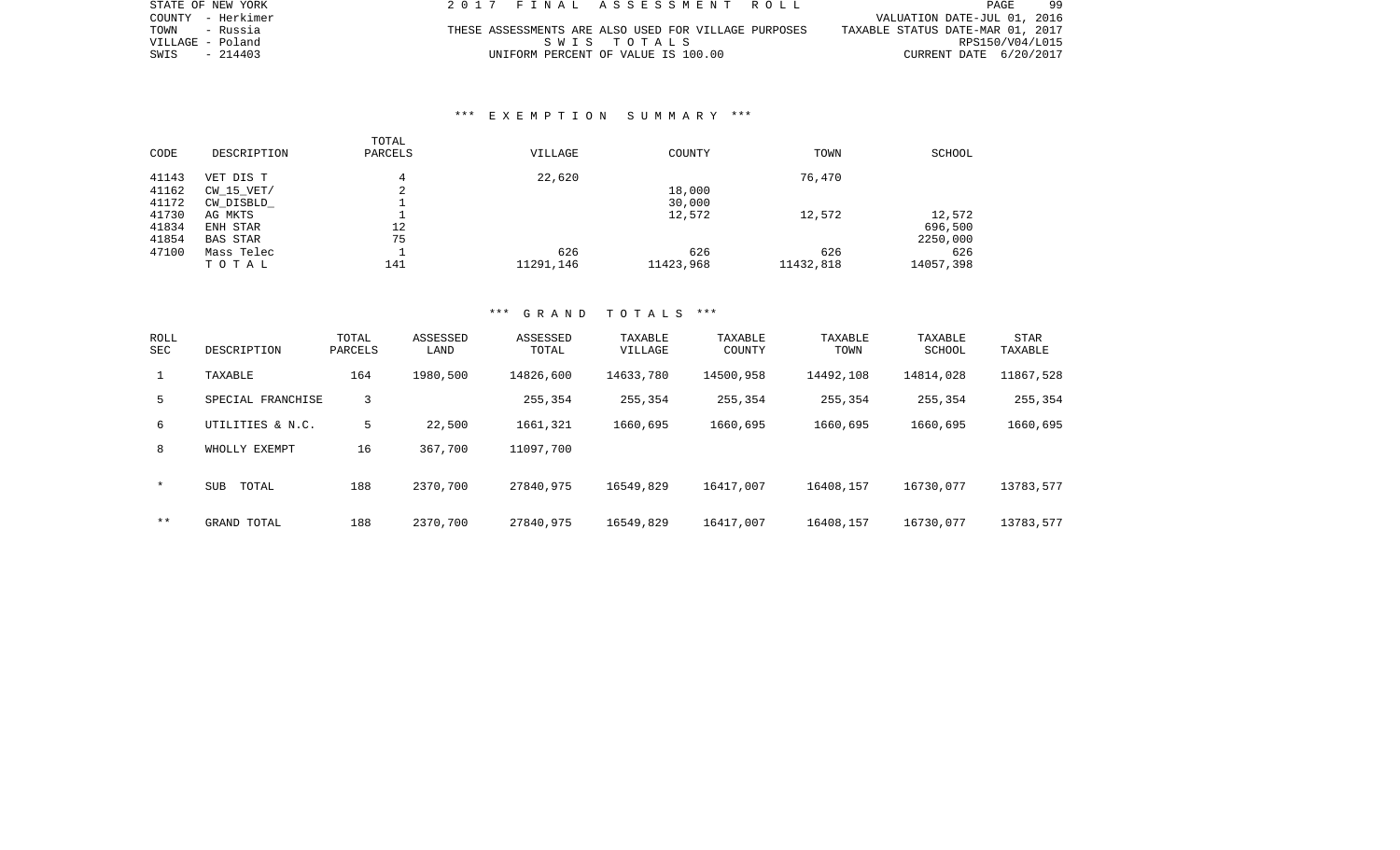| STATE OF NEW YORK                | 2017 FINAL                                  |                   | A S S E S S M E N T R O L L                                                                     |                                  | PAGE<br>100                 |
|----------------------------------|---------------------------------------------|-------------------|-------------------------------------------------------------------------------------------------|----------------------------------|-----------------------------|
| COUNTY - Herkimer                |                                             |                   | TAXABLE SECTION OF THE ROLL - 1                                                                 |                                  | VALUATION DATE-JUL 01, 2016 |
| TOWN<br>- Russia                 |                                             |                   |                                                                                                 | TAXABLE STATUS DATE-MAR 01, 2017 |                             |
| $-214489$<br>SWIS                |                                             |                   | OWNERS NAME SEQUENCE                                                                            |                                  |                             |
|                                  |                                             |                   | UNIFORM PERCENT OF VALUE IS 100.00                                                              |                                  |                             |
| TAX MAP PARCEL NUMBER            |                                             |                   | PROPERTY LOCATION & CLASS ASSESSMENT EXEMPTION CODE---------------COUNTY-------TOWN------SCHOOL |                                  |                             |
| CURRENT OWNERS NAME              | SCHOOL DISTRICT                             | LAND              | TAX DESCRIPTION                                                                                 | TAXABLE VALUE                    |                             |
| CURRENT OWNERS ADDRESS           | PARCEL SIZE/GRID COORD                      | TOTAL             | SPECIAL DISTRICTS                                                                               |                                  | ACCOUNT NO.                 |
| *************************        |                                             |                   |                                                                                                 |                                  |                             |
|                                  | 1033 Hinckley Rd                            |                   |                                                                                                 |                                  |                             |
| $077.3 - 2 - 2$                  | 210 1 Family Res - WTRFNT                   |                   | COUNTY TAXABLE VALUE                                                                            | 149,500                          |                             |
| Abbott Richard W                 | Poland Central 213803                       | 38,200            | TOWN<br>TAXABLE VALUE                                                                           | 149,500                          |                             |
| Abbott Barbara J                 | Waterfront                                  | 149,500           | SCHOOL TAXABLE VALUE                                                                            | 149,500                          |                             |
| 1033 Hinckley Rd                 | FRNT 510.00 DPTH                            |                   | FD220 Russia fire prot #1                                                                       | 149,500 TO M                     |                             |
| Remsen, NY 13438                 | ACRES<br>6.90                               |                   |                                                                                                 |                                  |                             |
|                                  | EAST-0328057 NRTH-1630444                   |                   |                                                                                                 |                                  |                             |
|                                  | DEED BOOK 937<br>PG-158                     |                   |                                                                                                 |                                  |                             |
|                                  | FULL MARKET VALUE                           | 149,500           |                                                                                                 |                                  |                             |
|                                  |                                             |                   |                                                                                                 |                                  |                             |
|                                  | 225 Lite Rd                                 |                   |                                                                                                 |                                  |                             |
| $068. -1 - 15.3$<br>Aceto John   | 312 Vac w/imprv<br>305201                   |                   | COUNTY TAXABLE VALUE                                                                            | 34,500<br>34,500                 |                             |
| 6316 Walker Rd                   | Remsen<br>FRNT 504.00 DPTH                  | 20,100<br>34,500  | TAXABLE VALUE<br>TOWN<br>SCHOOL TAXABLE VALUE                                                   | 34,500                           |                             |
| Utica, NY 13502                  | ACRES 12.00                                 |                   |                                                                                                 |                                  |                             |
|                                  | EAST-0341245 NRTH-1666501                   |                   |                                                                                                 |                                  |                             |
|                                  | DEED BOOK 1183 PG-490                       |                   |                                                                                                 |                                  |                             |
|                                  | FULL MARKET VALUE                           | 34,500            |                                                                                                 |                                  |                             |
|                                  |                                             |                   |                                                                                                 |                                  |                             |
|                                  | Lite Rd                                     |                   |                                                                                                 |                                  | 060030750                   |
| $068. - 1 - 15.1$                | 210 1 Family Res                            |                   | BAS STAR<br>41854<br>$\Omega$                                                                   | $\mathbf 0$                      | $\Omega$<br>30,000          |
| Aceto Theodore J                 | 305201<br>Remsen                            | 18,800            | COUNTY TAXABLE VALUE                                                                            | 49,000                           |                             |
| 242 Lite Rd                      | Lot 31 Remsenburg Patent                    | 49,000            | TOWN<br>TAXABLE VALUE                                                                           | 49,000                           |                             |
| Forestport, NY 13338             | Split 2006 15.3                             |                   | SCHOOL TAXABLE VALUE                                                                            | 19,000                           |                             |
|                                  | FRNT 660.00 DPTH                            |                   | FD230 Remsen fire #2                                                                            | 49,000 TO M                      |                             |
|                                  | ACRES<br>4.50                               |                   |                                                                                                 |                                  |                             |
|                                  | EAST-0342234 NRTH-1666139                   |                   |                                                                                                 |                                  |                             |
|                                  | DEED BOOK 1411 PG-85                        |                   |                                                                                                 |                                  |                             |
|                                  | FULL MARKET VALUE<br>*******************    | 49,000            |                                                                                                 |                                  |                             |
|                                  |                                             |                   |                                                                                                 |                                  |                             |
|                                  | Partridge Hill Rd                           |                   |                                                                                                 |                                  | 060000310                   |
| $082.4 - 1 - 11$<br>Adams Daniel | 250 Estate                                  |                   | COUNTY TAXABLE VALUE<br>TOWN                                                                    | 465,800                          |                             |
| c/o Renee Davall                 | Holland Patent 305801<br>Lot 90 Royal Grant | 53,500<br>465,800 | TAXABLE VALUE<br>SCHOOL TAXABLE VALUE                                                           | 465,800<br>465,800               |                             |
| 955 Russia Rd                    | Estate                                      |                   | FD220 Russia fire prot #1                                                                       | 465,800 TO M                     |                             |
| Poland, NY 13431                 | ACRES 17.00                                 |                   |                                                                                                 |                                  |                             |
|                                  | EAST-0316797 NRTH-1614438                   |                   |                                                                                                 |                                  |                             |
|                                  | DEED BOOK 845<br>PG-683                     |                   |                                                                                                 |                                  |                             |
|                                  | FULL MARKET VALUE                           | 465,800           |                                                                                                 |                                  |                             |
|                                  |                                             |                   |                                                                                                 |                                  |                             |
|                                  | Spall Rd                                    |                   |                                                                                                 |                                  | 060041110                   |
| $072.2 - 1 - 74$                 | 314 Rural vac<10                            |                   | COUNTY<br>TAXABLE VALUE                                                                         | 7,000                            |                             |
| Adams Jon P                      | Remsen<br>305201                            | 7,000             | TOWN<br>TAXABLE VALUE                                                                           | 7,000                            |                             |
| Adams Paul C                     | Lot 10 Walker Tract                         | 7,000             | SCHOOL TAXABLE VALUE                                                                            | 7,000                            |                             |
| 3064 Niagara St                  | Vacant Land                                 |                   | FD220 Russia fire prot #1                                                                       | 7,000 TO M                       |                             |
| Niagara Falls, NY 14303          | FRNT 100.00 DPTH                            |                   |                                                                                                 |                                  |                             |
|                                  | 2.30<br>ACRES                               |                   |                                                                                                 |                                  |                             |
|                                  | EAST-0342266 NRTH-1653903                   |                   |                                                                                                 |                                  |                             |
|                                  | DEED BOOK 763<br>PG-383                     |                   |                                                                                                 |                                  |                             |
|                                  | FULL MARKET VALUE                           | 7,000             |                                                                                                 |                                  |                             |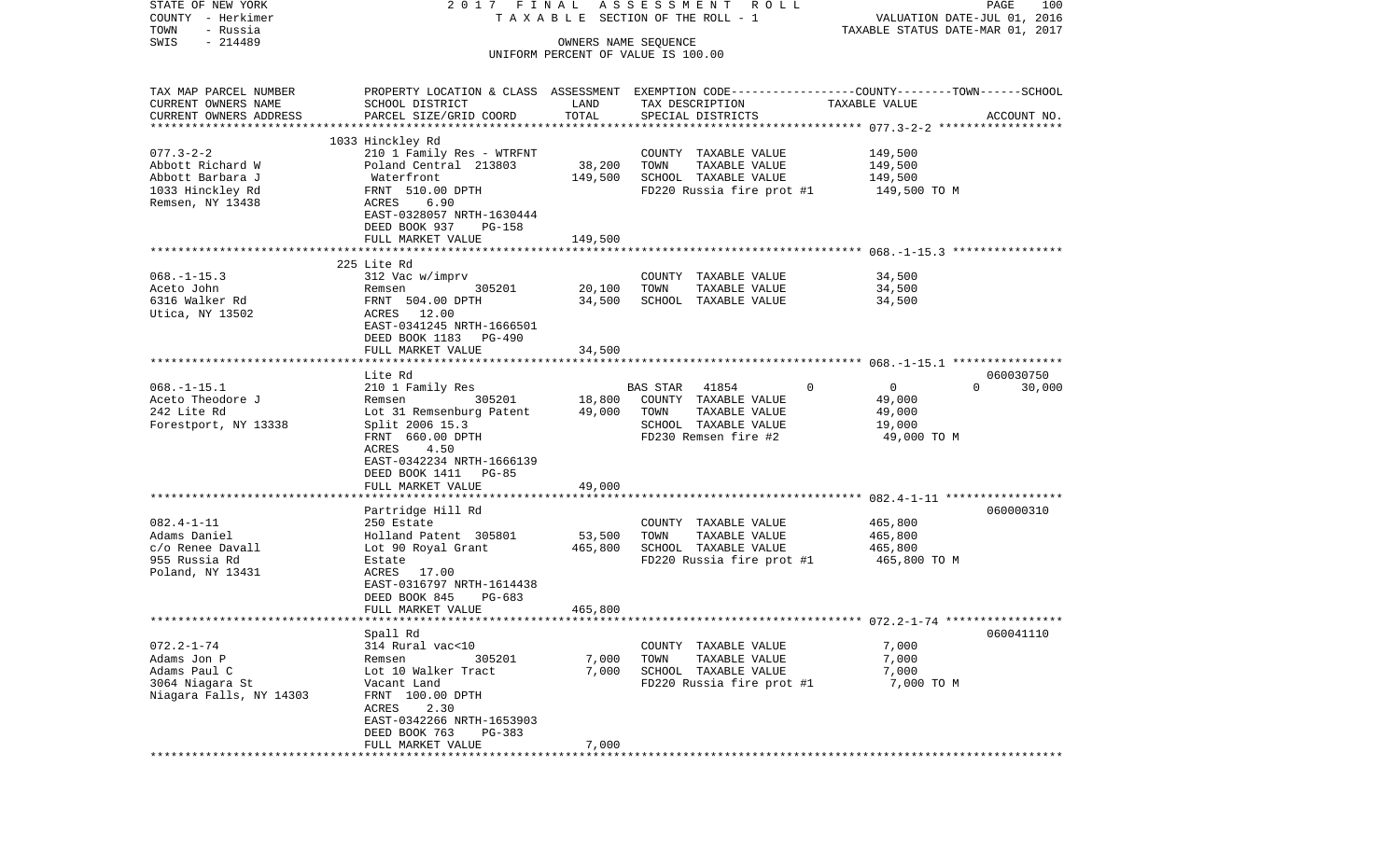COUNTY - Herkimer T A X A B L E SECTION OF THE ROLL - 1 VALUATION DATE-JUL 01, 2016 TOWN - Russia TAXABLE STATUS DATE-MAR 01, 2017 SWIS - 214489 OWNERS NAME SEQUENCE UNIFORM PERCENT OF VALUE IS 100.00TAX MAP PARCEL NUMBER PROPERTY LOCATION & CLASS ASSESSMENT EXEMPTION CODE------------------COUNTY--------TOWN------SCHOOL CURRENT OWNERS NAME SCHOOL DISTRICT LAND TAX DESCRIPTION TAXABLE VALUECURRENT OWNERS ADDRESS PARCEL SIZE/GRID COORD TOTAL SPECIAL DISTRICTS ACCOUNT NO. \*\*\*\*\*\*\*\*\*\*\*\*\*\*\*\*\*\*\*\*\*\*\*\*\*\*\*\*\*\*\*\*\*\*\*\*\*\*\*\*\*\*\*\*\*\*\*\*\*\*\*\*\*\*\*\*\*\*\*\*\*\*\*\*\*\*\*\*\*\*\*\*\*\*\*\*\*\*\*\*\*\*\*\*\*\*\*\*\*\*\*\*\*\*\*\*\*\*\*\*\*\*\* 082.4-1-4 \*\*\*\*\*\*\*\*\*\*\*\*\*\*\*\*\*\* Partridge Hill Rd 060000210 082.4-1-4 210 1 Family Res COUNTY TAXABLE VALUE 298,000 Adams Katharine Holland Patent 305801 36,800 TOWN TAXABLE VALUE 298,000 20 E 74th St Lot 90 Royal Grant 298,000 SCHOOL TAXABLE VALUE 298,000 New York, NY 10021 House House FD220 Russia fire prot #1 298,000 TO M ACRES EAST-0317172 NRTH-1615275 DEED BOOK 00638 PG-00976 FULL MARKET VALUE 298,000 \*\*\*\*\*\*\*\*\*\*\*\*\*\*\*\*\*\*\*\*\*\*\*\*\*\*\*\*\*\*\*\*\*\*\*\*\*\*\*\*\*\*\*\*\*\*\*\*\*\*\*\*\*\*\*\*\*\*\*\*\*\*\*\*\*\*\*\*\*\*\*\*\*\*\*\*\*\*\*\*\*\*\*\*\*\*\*\*\*\*\*\*\*\*\*\*\*\*\*\*\*\*\* 082.4-1-6.1 \*\*\*\*\*\*\*\*\*\*\*\*\*\*\*\* Partridge Hill Rd 060000270 082.4-1-6.1 910 Priv forest COUNTY TAXABLE VALUE 104,200 Adams Testamentary Trust D Nel Holland Patent 305801 104,200 TOWN TAXABLE VALUE 104,200 Adams Daniel N Lot 103 Royal Grant 104,200 SCHOOL TAXABLE VALUE 104,200 c/o Renee Davall Farm Land FD220 Russia fire prot #1 104,200 TO M 955 Russia Rd FRNT 1165.00 DPTH Poland, NY 13431 ACRES 73.40 EAST-0319035 NRTH-1616593 DEED BOOK 1339 PG-374FULL MARKET VALUE 104,200 \*\*\*\*\*\*\*\*\*\*\*\*\*\*\*\*\*\*\*\*\*\*\*\*\*\*\*\*\*\*\*\*\*\*\*\*\*\*\*\*\*\*\*\*\*\*\*\*\*\*\*\*\*\*\*\*\*\*\*\*\*\*\*\*\*\*\*\*\*\*\*\*\*\*\*\*\*\*\*\*\*\*\*\*\*\*\*\*\*\*\*\*\*\*\*\*\*\*\*\*\*\*\* 082.4-1-10 \*\*\*\*\*\*\*\*\*\*\*\*\*\*\*\*\* Partridge Hill Rd 060000300 082.4-1-10 112 Dairy farm COUNTY TAXABLE VALUE 545,000 Adams Testamentary Trust D Nel Holland Patent 305801 196,900 TOWN TAXABLE VALUE 545,000<br>Adams Daniel N Lot 90 Roval Grant 545,000 SCHOOL TAXABLE VALUE 545 Lot 90 Royal Grant 545,000 SCHOOL TAXABLE VALUE c/o Renee Davall Farm FD220 Russia fire prot #1 545,000 TO M 955 Russia Rd ACRES 193.00Poland, NY 13431 EAST-0319351 NRTH-1614716 DEED BOOK 1339 PG-374 FULL MARKET VALUE 545,000 \*\*\*\*\*\*\*\*\*\*\*\*\*\*\*\*\*\*\*\*\*\*\*\*\*\*\*\*\*\*\*\*\*\*\*\*\*\*\*\*\*\*\*\*\*\*\*\*\*\*\*\*\*\*\*\*\*\*\*\*\*\*\*\*\*\*\*\*\*\*\*\*\*\*\*\*\*\*\*\*\*\*\*\*\*\*\*\*\*\*\*\*\*\*\*\*\*\*\*\*\*\*\* 082.4-1-14 \*\*\*\*\*\*\*\*\*\*\*\*\*\*\*\*\* Partridge Hl 0000310 082.4-1-14 312 Vac w/imprv COUNTY TAXABLE VALUE 128,000 Adams Testamentary Trust D Nel Holland Patent 305801 96,900 TOWN TAXABLE VALUE 128,000 Adams Daniel N **Lot 89 Royal Grant** 128,000 SCHOOL TAXABLE VALUE 128,000 c/o Renee Davall Farm Shed Farm Shed FD220 Russia fire prot #1 128,000 TO M<br>955 Russia Rd 955 Russia Rd ACRES 58.00Poland, NY 13431 EAST-0319390 NRTH-1612071 DEED BOOK 1339 PG-374FULL MARKET VALUE 128,000 \*\*\*\*\*\*\*\*\*\*\*\*\*\*\*\*\*\*\*\*\*\*\*\*\*\*\*\*\*\*\*\*\*\*\*\*\*\*\*\*\*\*\*\*\*\*\*\*\*\*\*\*\*\*\*\*\*\*\*\*\*\*\*\*\*\*\*\*\*\*\*\*\*\*\*\*\*\*\*\*\*\*\*\*\*\*\*\*\*\*\*\*\*\*\*\*\*\*\*\*\*\*\* 083.4-1-76.4 \*\*\*\*\*\*\*\*\*\*\*\*\*\*\* 820 Russia Rd 060000362083.4-1-76.4 314 Rural vac<10 COUNTY TAXABLE VALUE 5,000 Agne Leigh Allen Poland Central 213803 5,000 TOWN TAXABLE VALUE 5,000 Agne Mary Ann Lot 72 Royal Grant 5,000 SCHOOL TAXABLE VALUE 5,000 c/o Mrs Mary Agne Vacant Land FD220 Russia fire prot #1 5,000 TO M 404 Folts St ACRES 5.90 Herkimer, NY 13350 EAST-0342370 NRTH-1613093 DEED BOOK 929 PG-42FULL MARKET VALUE 5,000 \*\*\*\*\*\*\*\*\*\*\*\*\*\*\*\*\*\*\*\*\*\*\*\*\*\*\*\*\*\*\*\*\*\*\*\*\*\*\*\*\*\*\*\*\*\*\*\*\*\*\*\*\*\*\*\*\*\*\*\*\*\*\*\*\*\*\*\*\*\*\*\*\*\*\*\*\*\*\*\*\*\*\*\*\*\*\*\*\*\*\*\*\*\*\*\*\*\*\*\*\*\*\*\*\*\*\*\*\*\*\*\*\*\*\*\*\*\*\*\*\*\*\*\*\*\*\*\*\*\*\*\*

STATE OF NEW YORK 2 0 1 7 F I N A L A S S E S S M E N T R O L L PAGE 101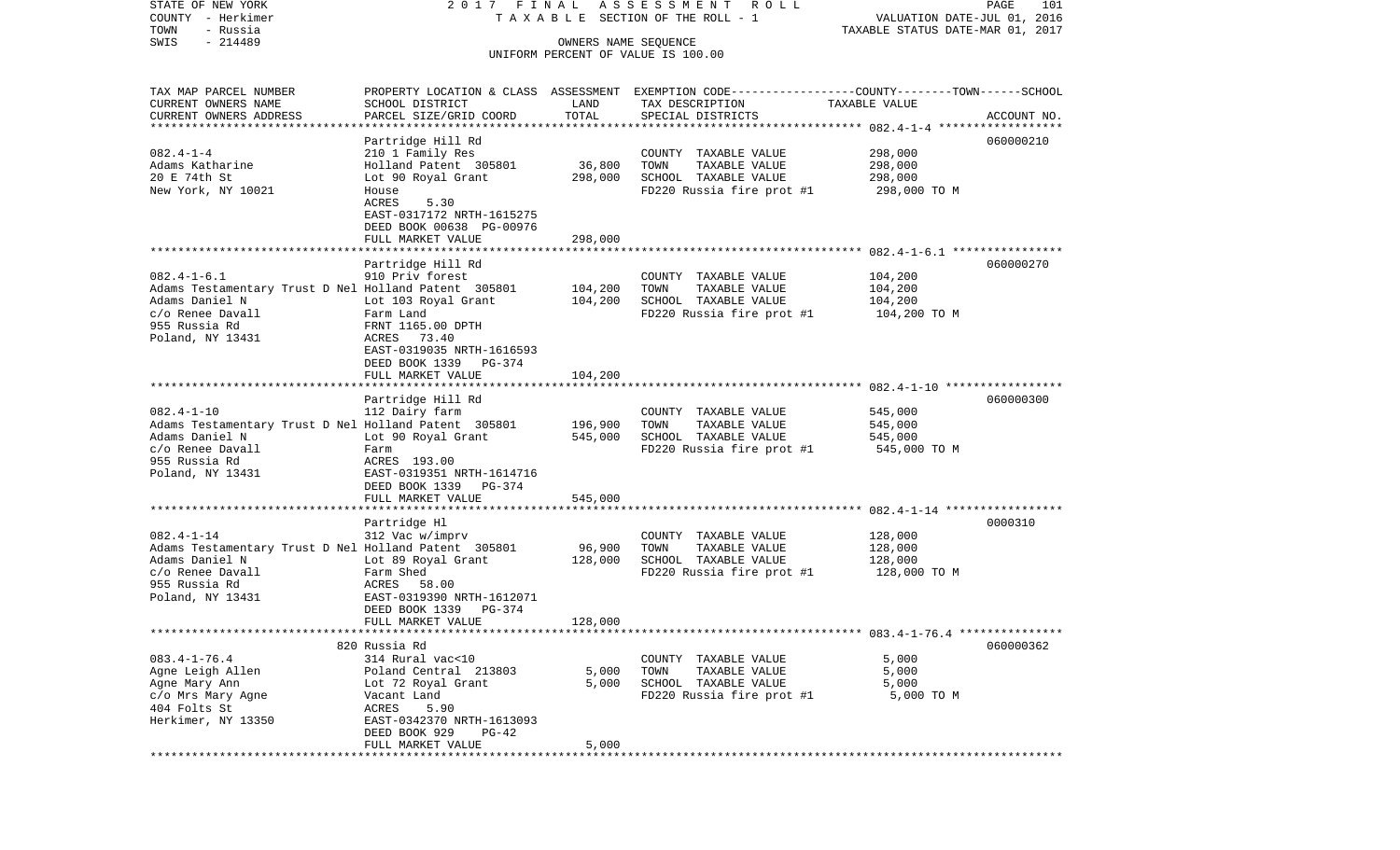| STATE OF NEW YORK<br>COUNTY - Herkimer<br>- Russia<br>TOWN | 2017 FINAL                                                                                       |               | ASSESSMENT ROLL<br>TAXABLE SECTION OF THE ROLL - 1         |          | VALUATION DATE-JUL 01, 2016<br>TAXABLE STATUS DATE-MAR 01, 2017 | PAGE<br>102        |
|------------------------------------------------------------|--------------------------------------------------------------------------------------------------|---------------|------------------------------------------------------------|----------|-----------------------------------------------------------------|--------------------|
| $-214489$<br>SWIS                                          |                                                                                                  |               | OWNERS NAME SEQUENCE<br>UNIFORM PERCENT OF VALUE IS 100.00 |          |                                                                 |                    |
|                                                            |                                                                                                  |               |                                                            |          |                                                                 |                    |
| TAX MAP PARCEL NUMBER                                      | PROPERTY LOCATION & CLASS ASSESSMENT EXEMPTION CODE----------------COUNTY-------TOWN------SCHOOL |               | TAX DESCRIPTION                                            |          |                                                                 |                    |
| CURRENT OWNERS NAME<br>CURRENT OWNERS ADDRESS              | SCHOOL DISTRICT<br>PARCEL SIZE/GRID COORD                                                        | LAND<br>TOTAL | SPECIAL DISTRICTS                                          |          | TAXABLE VALUE                                                   | ACCOUNT NO.        |
|                                                            | 202 Russia Rd                                                                                    |               |                                                            |          |                                                                 | 060051800          |
| $083.3 - 1 - 69.7$                                         | 242 Rurl res&rec                                                                                 |               | <b>BAS STAR</b><br>41854                                   | $\Omega$ | $\overline{0}$                                                  | $\Omega$<br>30,000 |
| Ahles William M Jr                                         | Poland Central 213803                                                                            | 86,800        | COUNTY TAXABLE VALUE                                       |          | 197,000                                                         |                    |
| Ahles Pamela J                                             | Lot 69 Royal Grant                                                                               | 197,000       | TOWN<br>TAXABLE VALUE                                      |          | 197,000                                                         |                    |
| 202 Russia Rd                                              | House                                                                                            |               | SCHOOL TAXABLE VALUE                                       |          | 167,000                                                         |                    |
| Poland, NY 13431                                           | ACRES<br>48.00                                                                                   |               | FD220 Russia fire prot #1                                  |          | 197,000 TO M                                                    |                    |
|                                                            | EAST-0330166 NRTH-1611080                                                                        |               |                                                            |          |                                                                 |                    |
|                                                            | DEED BOOK 00833 PG-00675                                                                         |               |                                                            |          |                                                                 |                    |
|                                                            | FULL MARKET VALUE                                                                                | 197,000       |                                                            |          |                                                                 |                    |
|                                                            |                                                                                                  |               |                                                            |          |                                                                 |                    |
|                                                            | Cooper Rd                                                                                        |               |                                                            |          |                                                                 | 060020100          |
| $089.1 - 2 - 8.1$                                          | 322 Rural vac>10                                                                                 |               | COUNTY TAXABLE VALUE                                       |          | 63,500                                                          |                    |
| Ai Denise                                                  | Poland Central 213803                                                                            | 63,500        | TOWN<br>TAXABLE VALUE                                      |          | 63,500                                                          |                    |
| 5990 Florey Rd                                             | Lot 41 Royal Grant                                                                               | 63,500        | SCHOOL TAXABLE VALUE                                       |          | 63,500                                                          |                    |
| Hanover, MD 21076                                          | Vacant Land                                                                                      |               | FD220 Russia fire prot #1                                  |          | 63,500 TO M                                                     |                    |
|                                                            | FRNT 400.00 DPTH                                                                                 |               |                                                            |          |                                                                 |                    |
|                                                            | ACRES 49.00                                                                                      |               |                                                            |          |                                                                 |                    |
|                                                            | EAST-0355476 NRTH-1605984                                                                        |               |                                                            |          |                                                                 |                    |
|                                                            | DEED BOOK 1617 PG-869                                                                            |               |                                                            |          |                                                                 |                    |
|                                                            | FULL MARKET VALUE                                                                                | 63,500        |                                                            |          |                                                                 |                    |
|                                                            |                                                                                                  |               |                                                            |          |                                                                 |                    |
|                                                            | 5123 Military Rd                                                                                 |               |                                                            |          |                                                                 | 060019350          |
| $083.3 - 2 - 10$                                           | 210 1 Family Res                                                                                 |               | BAS STAR 41854                                             | $\Omega$ | $\overline{0}$                                                  | 30,000<br>$\Omega$ |
| Aiello Dominick Jr.                                        | Poland Central 213803                                                                            | 10,300        | COUNTY TAXABLE VALUE                                       |          | 69,000                                                          |                    |
| 5123 Military Rd                                           | Lot 87 Royal Grant                                                                               | 69,000        | TAXABLE VALUE<br>TOWN                                      |          | 69,000                                                          |                    |
| Poland, NY 13431                                           | House                                                                                            |               | SCHOOL TAXABLE VALUE                                       |          | 39,000                                                          |                    |
|                                                            | Russia Road                                                                                      |               | FD220 Russia fire prot #1                                  |          | 69,000 TO M                                                     |                    |
|                                                            | FRNT 150.00 DPTH 250.00                                                                          |               |                                                            |          |                                                                 |                    |
|                                                            | ACRES<br>0.57                                                                                    |               |                                                            |          |                                                                 |                    |
|                                                            | EAST-0336792 NRTH-1612797                                                                        |               |                                                            |          |                                                                 |                    |
|                                                            | DEED BOOK 892<br><b>PG-321</b>                                                                   |               |                                                            |          |                                                                 |                    |
|                                                            | FULL MARKET VALUE                                                                                | 69,000        |                                                            |          |                                                                 |                    |
|                                                            |                                                                                                  |               |                                                            |          |                                                                 |                    |
|                                                            | 435 Brady Beach Rd                                                                               |               |                                                            |          |                                                                 | 060002430          |
| $072.4 - 1 - 30$                                           | 260 Seasonal res                                                                                 |               | COUNTY TAXABLE VALUE                                       |          | 43,000                                                          |                    |
| AJS Living Trust                                           | Poland Central 213803                                                                            | 9,800         | TOWN<br>TAXABLE VALUE                                      |          | 43,000                                                          |                    |
| 915 Harper St                                              | N 47<br>Jp                                                                                       | 43,000        | SCHOOL TAXABLE VALUE                                       |          | 43,000                                                          |                    |
| Utica, NY 13502                                            | Campl/3                                                                                          |               | FD220 Russia fire prot #1                                  |          | 43,000 TO M                                                     |                    |
|                                                            | Brady Beach                                                                                      |               |                                                            |          |                                                                 |                    |
|                                                            | FRNT 100.00 DPTH 150.00                                                                          |               |                                                            |          |                                                                 |                    |
|                                                            | EAST-0344263 NRTH-1642519                                                                        |               |                                                            |          |                                                                 |                    |
|                                                            | DEED BOOK 1571<br>PG-562                                                                         |               |                                                            |          |                                                                 |                    |
|                                                            | FULL MARKET VALUE                                                                                | 43,000        |                                                            |          |                                                                 |                    |
|                                                            |                                                                                                  |               |                                                            |          |                                                                 |                    |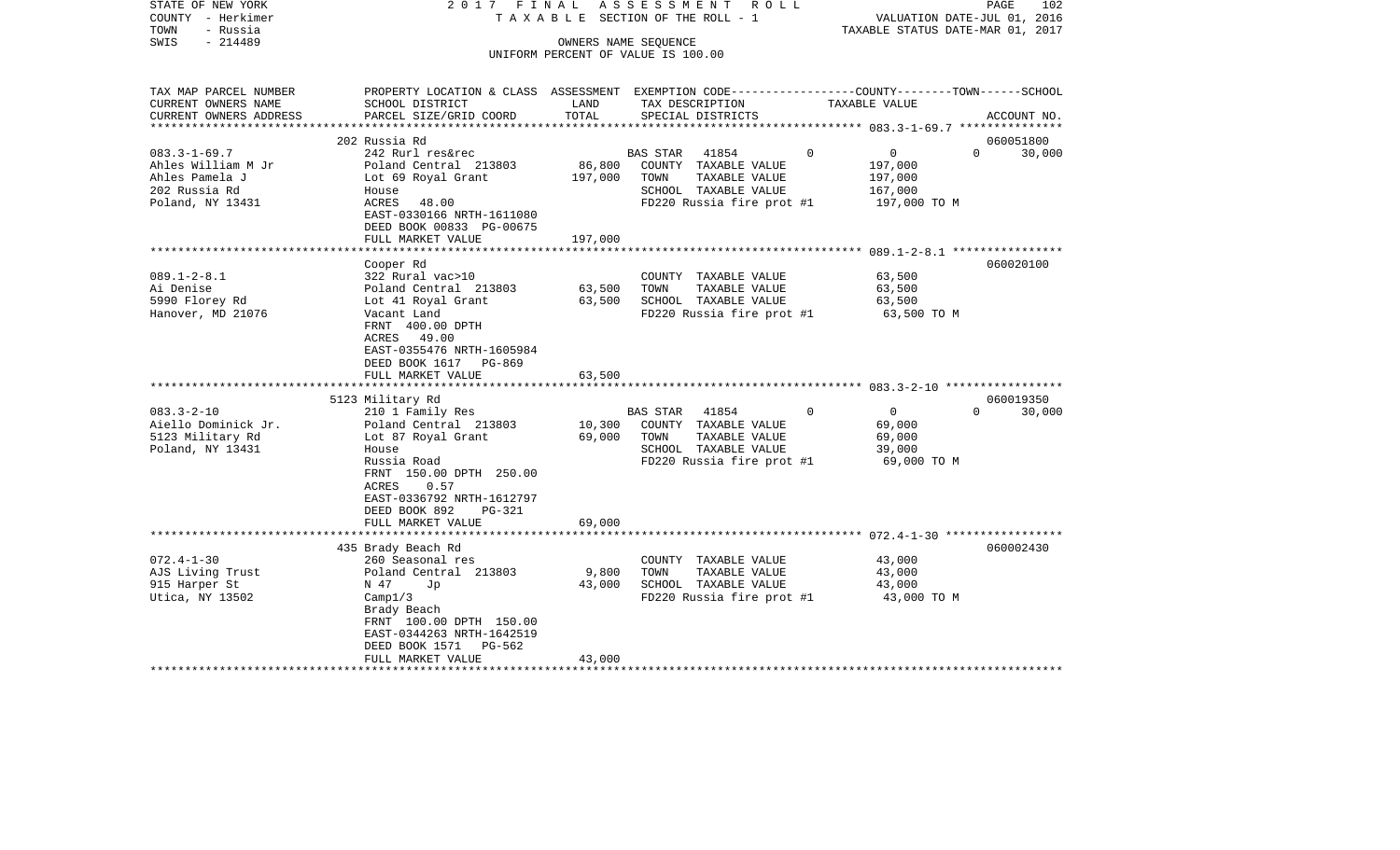|      | STATE OF NEW YORK | 2017 FINAL ASSESSMENT ROLL         |                                  | <b>PAGE</b> | 103 |
|------|-------------------|------------------------------------|----------------------------------|-------------|-----|
|      | COUNTY - Herkimer | TAXABLE SECTION OF THE ROLL - 1    | VALUATION DATE-JUL 01, 2016      |             |     |
| TOWN | - Russia          |                                    | TAXABLE STATUS DATE-MAR 01, 2017 |             |     |
| SWIS | - 214489          | OWNERS NAME SEOUENCE               |                                  |             |     |
|      |                   | UNIFORM PERCENT OF VALUE IS 100.00 |                                  |             |     |

| TAX MAP PARCEL NUMBER                | PROPERTY LOCATION & CLASS ASSESSMENT EXEMPTION CODE---------------COUNTY-------TOWN-----SCHOOL |                        |                             |                           |             |                    |                    |                |
|--------------------------------------|------------------------------------------------------------------------------------------------|------------------------|-----------------------------|---------------------------|-------------|--------------------|--------------------|----------------|
| CURRENT OWNERS NAME                  | SCHOOL DISTRICT                                                                                | LAND                   |                             | TAX DESCRIPTION           |             | TAXABLE VALUE      |                    |                |
| CURRENT OWNERS ADDRESS               | PARCEL SIZE/GRID COORD                                                                         | TOTAL                  |                             | SPECIAL DISTRICTS         |             |                    |                    | ACCOUNT NO.    |
|                                      |                                                                                                |                        |                             |                           |             |                    |                    | 060001740      |
| $083.4 - 1 - 48.1$                   | 5092 Military Rd<br>210 1 Family Res                                                           |                        |                             |                           | $\Omega$    | 9.000              | $\Omega$           | 0              |
| Allen Alan A                         | Poland Central 213803                                                                          | 15,300 VET WAR T 41123 | VET WAR C 41122             |                           | $\Omega$    | $\circ$            | 12,000             | $\Omega$       |
| Allen Theodora M                     |                                                                                                |                        |                             |                           | $\mathbf 0$ |                    | $\sim$ 0           | $\overline{0}$ |
|                                      | Lot 71 Royal Grant                                                                             |                        | 150,000 VET DIS C 41142     |                           | $\mathbf 0$ | 30,000<br>$\Omega$ |                    | $\Omega$       |
| 5092 Military Rd<br>Poland, NY 13431 | House Garage<br>Military Road                                                                  |                        | VET DIS T 41143<br>BAS STAR | 41854                     | $\Omega$    | $\overline{0}$     | 40,000<br>$\Omega$ | 30,000         |
|                                      |                                                                                                |                        |                             |                           |             |                    |                    |                |
|                                      | FRNT 630.00 DPTH                                                                               |                        |                             | COUNTY TAXABLE VALUE      |             | 111,000            |                    |                |
|                                      | ACRES<br>2.20 BANK<br>135                                                                      |                        | TOWN                        | TAXABLE VALUE             |             | 98,000             |                    |                |
|                                      | EAST-0337531 NRTH-1612669                                                                      |                        |                             | SCHOOL TAXABLE VALUE      |             | 120,000            |                    |                |
|                                      | DEED BOOK 721<br>PG-287                                                                        |                        |                             | FD220 Russia fire prot #1 |             | 150,000 TO M       |                    |                |
|                                      | FULL MARKET VALUE                                                                              | 150,000                |                             |                           |             |                    |                    |                |
|                                      |                                                                                                |                        |                             |                           |             |                    |                    |                |
|                                      | Military Rd                                                                                    |                        |                             |                           |             |                    |                    | 060099000      |
| $089.1 - 2 - 16.1$                   | 210 1 Family Res                                                                               |                        | VET COM C 41132             |                           | $\Omega$    | 13,625             | $\Omega$           | $\overline{0}$ |
| Allen David B Sr                     | Poland Central 213803                                                                          |                        | 14,300 VET COM T 41133      |                           | $\mathbf 0$ | $\mathsf{O}$       | 13,625             | $\Omega$       |
| PO Box 109                           | Lot 43 Royal Grant                                                                             | 54,500 ENH STAR        |                             | 41834                     | $\Omega$    | $\overline{0}$     | $\Omega$           | 54,500         |
| Cold Brook, NY 13324                 | FRNT 114.00 DPTH                                                                               |                        |                             | COUNTY TAXABLE VALUE      |             | 40,875             |                    |                |
|                                      | ACRES 1.50                                                                                     |                        | TOWN                        | TAXABLE VALUE             |             | 40,875             |                    |                |
|                                      | EAST-0350409 NRTH-1605230                                                                      |                        |                             | SCHOOL TAXABLE VALUE      |             | $\mathbf 0$        |                    |                |
|                                      | DEED BOOK 1341 PG-370                                                                          |                        |                             | FD220 Russia fire prot #1 |             | 54,500 TO M        |                    |                |
|                                      | FULL MARKET VALUE                                                                              | 54,500                 |                             |                           |             |                    |                    |                |
|                                      |                                                                                                |                        |                             |                           |             |                    |                    |                |
|                                      | Military Rd                                                                                    |                        |                             |                           |             |                    |                    |                |
| $089.1 - 2 - 16.3$                   | 314 Rural vac<10                                                                               |                        |                             | COUNTY TAXABLE VALUE      |             | 100                |                    |                |
| Allen David B Sr                     | Poland Central 213803                                                                          | 100                    | TOWN                        | TAXABLE VALUE             |             | 100                |                    |                |
| PO Box 109                           | EAST-0349873 NRTH-1604806                                                                      | 100                    |                             | SCHOOL TAXABLE VALUE      |             | 100                |                    |                |
| Cold Brook, NY 13324                 | DEED BOOK 1341<br>PG-370                                                                       |                        |                             | FD220 Russia fire prot #1 |             | 100 TO M           |                    |                |
|                                      | FULL MARKET VALUE                                                                              | 100                    |                             |                           |             |                    |                    |                |
|                                      |                                                                                                |                        |                             |                           |             |                    |                    |                |
|                                      | 218 Taylor Brook Rd                                                                            |                        |                             |                           |             |                    |                    | 060001650      |
| $083.1 - 1 - 42$                     | 210 1 Family Res                                                                               |                        | BAS STAR                    | 41854                     | $\Omega$    | $\overline{0}$     | $\Omega$           | 30,000         |
| Allen John M                         | Poland Central 213803                                                                          | 12,400                 |                             | COUNTY TAXABLE VALUE      |             | 96,500             |                    |                |
| 218 Taylor Brook Rd                  | E 92<br>Rq                                                                                     | 96,500                 | TOWN                        | TAXABLE VALUE             |             | 96,500             |                    |                |
| Poland, NY 13431                     | $H_0$ 1                                                                                        |                        |                             | SCHOOL TAXABLE VALUE      |             | 66,500             |                    |                |
|                                      | Taylor Brook                                                                                   |                        |                             | FD220 Russia fire prot #1 |             | 96,500 TO M        |                    |                |
|                                      | FRNT 120.00 DPTH 350.00                                                                        |                        |                             |                           |             |                    |                    |                |
|                                      | EAST-0333610 NRTH-1617191                                                                      |                        |                             |                           |             |                    |                    |                |
|                                      | DEED BOOK 1310 PG-526                                                                          |                        |                             |                           |             |                    |                    |                |
|                                      | FULL MARKET VALUE                                                                              | 96,500                 |                             |                           |             |                    |                    |                |
|                                      |                                                                                                |                        |                             |                           |             |                    |                    |                |
|                                      | 361 Beecher Rd                                                                                 |                        |                             |                           |             |                    |                    |                |
| $088.1 - 1 - 15.13$                  | 210 1 Family Res                                                                               |                        | BAS STAR 41854              |                           | $\mathbf 0$ | $\overline{0}$     | $\Omega$           | 30,000         |
| Allen Michael P                      | Poland Central 213803                                                                          | 11,000                 |                             | COUNTY TAXABLE VALUE      |             | 114,000            |                    |                |
| Allen Melissa A                      | FRNT 325.00 DPTH                                                                               | 114,000                | TOWN                        | TAXABLE VALUE             |             | 114,000            |                    |                |
| PO Box 381                           | ACRES<br>5.00                                                                                  |                        |                             | SCHOOL TAXABLE VALUE      |             | 84,000             |                    |                |
| Poland, NY 13431                     | EAST-0335130 NRTH-1608204                                                                      |                        |                             |                           |             |                    |                    |                |
|                                      | DEED BOOK 1333 PG-593                                                                          |                        |                             |                           |             |                    |                    |                |
|                                      | FULL MARKET VALUE                                                                              | 114,000                |                             |                           |             |                    |                    |                |
|                                      |                                                                                                |                        |                             |                           |             |                    |                    |                |
|                                      |                                                                                                |                        |                             |                           |             |                    |                    |                |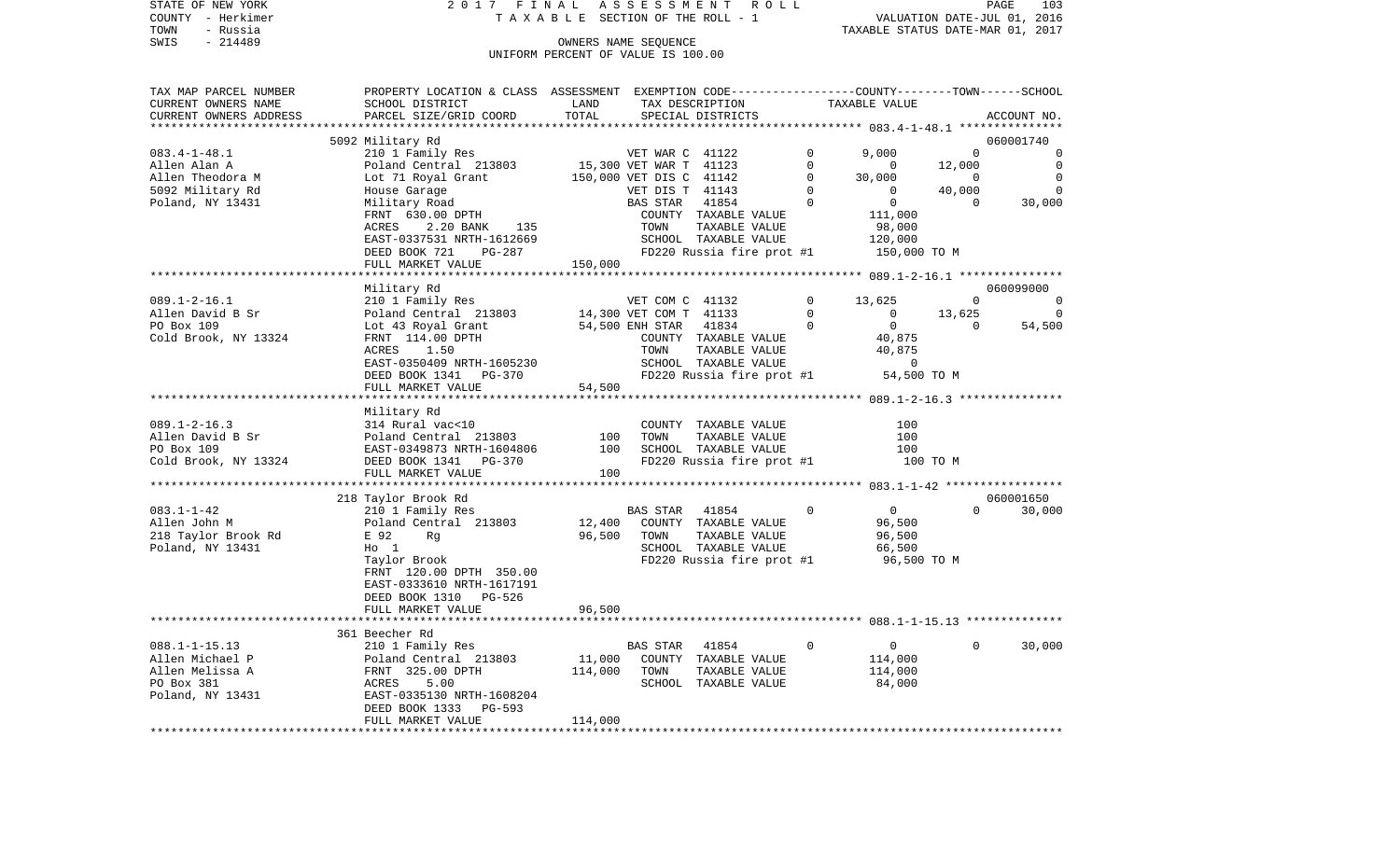| STATE OF NEW YORK<br>COUNTY - Herkimer<br>- Russia<br>TOWN<br>$-214489$<br>SWIS                  | 2017 FINAL                                                                                                                                                                                           |                              | ASSESSMENT<br>R O L L<br>TAXABLE SECTION OF THE ROLL - 1<br>OWNERS NAME SEQUENCE<br>UNIFORM PERCENT OF VALUE IS 100.00         | PAGE<br>VALUATION DATE-JUL 01, 2016<br>TAXABLE STATUS DATE-MAR 01, 2017                                                        | 104    |
|--------------------------------------------------------------------------------------------------|------------------------------------------------------------------------------------------------------------------------------------------------------------------------------------------------------|------------------------------|--------------------------------------------------------------------------------------------------------------------------------|--------------------------------------------------------------------------------------------------------------------------------|--------|
|                                                                                                  |                                                                                                                                                                                                      |                              |                                                                                                                                |                                                                                                                                |        |
| TAX MAP PARCEL NUMBER<br>CURRENT OWNERS NAME<br>CURRENT OWNERS ADDRESS<br>********************** | SCHOOL DISTRICT<br>PARCEL SIZE/GRID COORD                                                                                                                                                            | LAND<br>TOTAL                | TAX DESCRIPTION<br>SPECIAL DISTRICTS                                                                                           | PROPERTY LOCATION & CLASS ASSESSMENT EXEMPTION CODE---------------COUNTY-------TOWN-----SCHOOL<br>TAXABLE VALUE<br>ACCOUNT NO. |        |
| $083.4 - 1 - 40$<br>Allen Sandra<br>Allen Bradley<br>1325 Crestview Dr<br>Brownsville, TX 78520  | Military Rd<br>312 Vac w/imprv<br>Poland Central 213803<br>N 67<br>Rg<br>Lot $3\frac{9}{10}$<br>Military<br>ACRES<br>3.90<br>EAST-0339701 NRTH-1611343<br>DEED BOOK 1427 PG-763<br>FULL MARKET VALUE | 9,400<br>10,400<br>10,400    | COUNTY TAXABLE VALUE<br>TAXABLE VALUE<br>TOWN<br>SCHOOL TAXABLE VALUE<br>FD220 Russia fire prot #1                             | 060000540<br>10,400<br>10,400<br>10,400<br>10,400 TO M                                                                         |        |
|                                                                                                  |                                                                                                                                                                                                      |                              |                                                                                                                                |                                                                                                                                |        |
| $083.4 - 1 - 41$<br>Allen Sandra<br>Allen Bradley<br>1325 Crestview Dr<br>Brownsville, TX 78520  | 968 Military Rd<br>210 1 Family Res<br>Poland Central 213803<br>N 67<br>Rg<br>$H_0$ 1<br>Military<br>ACRES<br>1.00<br>EAST-0339572 NRTH-1611245<br>DEED BOOK 1427 PG-763                             | 12,500<br>79,000             | COUNTY TAXABLE VALUE<br>TOWN<br>TAXABLE VALUE<br>SCHOOL TAXABLE VALUE<br>FD220 Russia fire prot #1                             | 060000510<br>79,000<br>79,000<br>79,000<br>79,000 TO M                                                                         |        |
|                                                                                                  | FULL MARKET VALUE                                                                                                                                                                                    | 79,000                       |                                                                                                                                |                                                                                                                                |        |
|                                                                                                  | 5955 Military Rd                                                                                                                                                                                     |                              |                                                                                                                                | 060031170                                                                                                                      |        |
| $082.2 - 1 - 18$<br>Alsante Renee A<br>5955 Military Rd<br>Barneveld, NY 13304                   | 210 1 Family Res<br>Poland Central 213803<br>Lot 105 Royal Grant<br>House<br><b>ACRES</b><br>2.12<br>EAST-0323296 NRTH-1621773<br>DEED BOOK 1531<br>PG-114<br>FULL MARKET VALUE                      | 29,000<br>339,600<br>339,600 | <b>BAS STAR</b><br>41854<br>COUNTY TAXABLE VALUE<br>TOWN<br>TAXABLE VALUE<br>SCHOOL TAXABLE VALUE<br>FD220 Russia fire prot #1 | 0<br>$\Omega$<br>0<br>339,600<br>339,600<br>309,600<br>339,600 TO M                                                            | 30,000 |
|                                                                                                  |                                                                                                                                                                                                      |                              |                                                                                                                                |                                                                                                                                |        |
| $072.4 - 1 - 38$<br>Ambrose Matthew G<br>29 Chaucer Cir<br>Baldwinsville, NY 13027               | 426 Brady Beach Rd<br>260 Seasonal res<br>Poland Central 213803<br>N Lot 47 Jp<br>Camp1/3<br>Brady Beach<br>FRNT 100.00 DPTH 150.00<br>EAST-0344400 NRTH-1642328<br>DEED BOOK 1333<br>PG-444         | 9,800<br>47,000              | COUNTY TAXABLE VALUE<br>TAXABLE VALUE<br>TOWN<br>SCHOOL TAXABLE VALUE<br>FD220 Russia fire prot #1                             | 060011370<br>47,000<br>47,000<br>47,000<br>47,000 TO M                                                                         |        |
|                                                                                                  | FULL MARKET VALUE<br>********************                                                                                                                                                            | 47,000                       |                                                                                                                                |                                                                                                                                |        |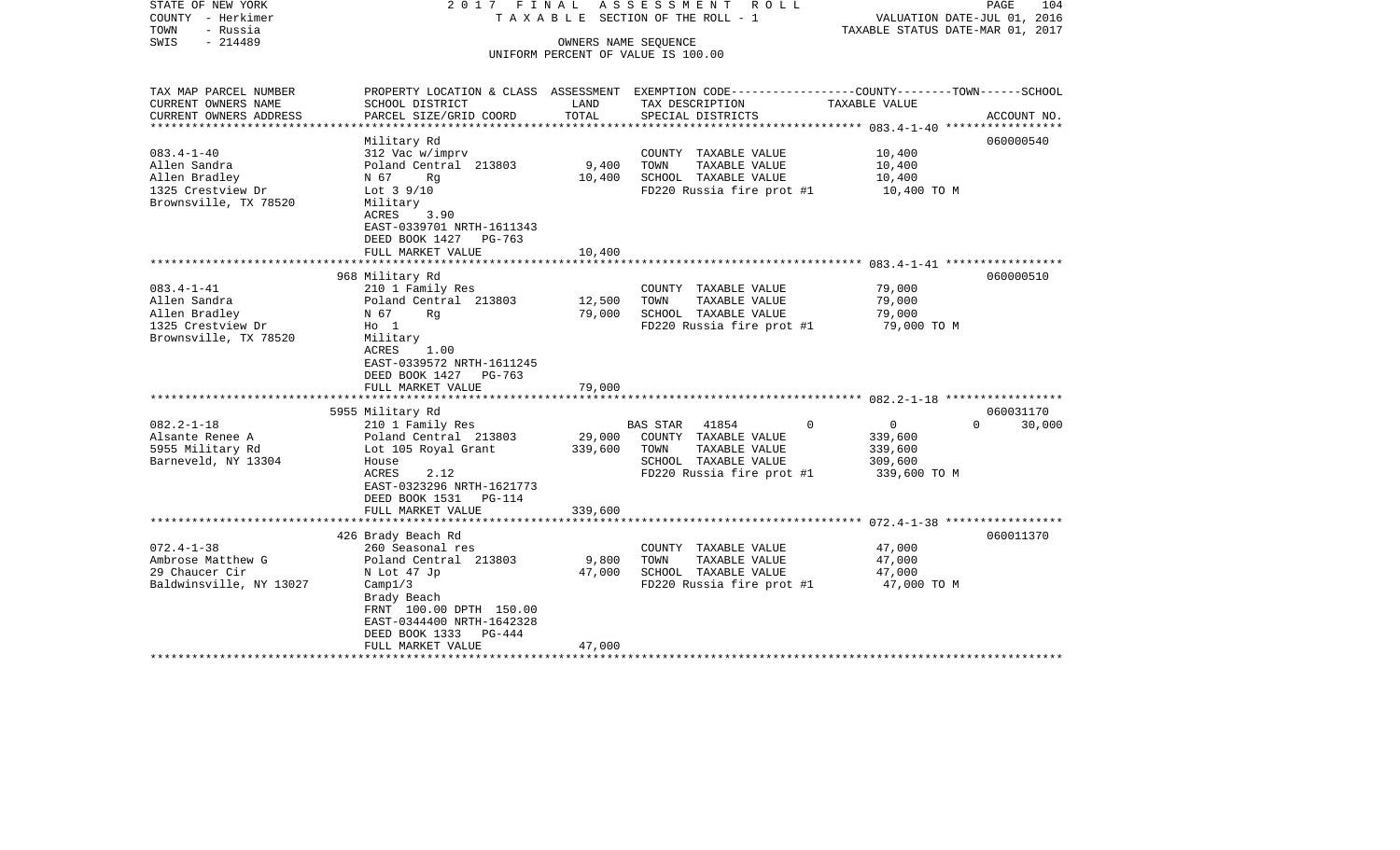| STATE OF NEW YORK<br>COUNTY - Herkimer<br>TOWN<br>- Russia<br>SWIS<br>$-214489$                                                                                                        |                                                                                                                                                                                                                                                                                                                | OWNERS NAME SEQUENCE                        | 2017 FINAL ASSESSMENT ROLL<br>TAXABLE SECTION OF THE ROLL - 1<br>UNIFORM PERCENT OF VALUE IS 100.00                                                                                                      | VALUATION DATE-JUL 01, 2016<br>TAXABLE STATUS DATE-MAR 01, 2017                                                   | PAGE<br>105            |
|----------------------------------------------------------------------------------------------------------------------------------------------------------------------------------------|----------------------------------------------------------------------------------------------------------------------------------------------------------------------------------------------------------------------------------------------------------------------------------------------------------------|---------------------------------------------|----------------------------------------------------------------------------------------------------------------------------------------------------------------------------------------------------------|-------------------------------------------------------------------------------------------------------------------|------------------------|
| TAX MAP PARCEL NUMBER<br>CURRENT OWNERS NAME                                                                                                                                           | SCHOOL DISTRICT                                                                                                                                                                                                                                                                                                | LAND                                        | TAX DESCRIPTION                                                                                                                                                                                          | PROPERTY LOCATION & CLASS ASSESSMENT EXEMPTION CODE----------------COUNTY-------TOWN------SCHOOL<br>TAXABLE VALUE |                        |
| CURRENT OWNERS ADDRESS                                                                                                                                                                 | PARCEL SIZE/GRID COORD                                                                                                                                                                                                                                                                                         | TOTAL                                       | SPECIAL DISTRICTS                                                                                                                                                                                        |                                                                                                                   | ACCOUNT NO.            |
|                                                                                                                                                                                        | 321 Roberts Rd.                                                                                                                                                                                                                                                                                                |                                             |                                                                                                                                                                                                          |                                                                                                                   |                        |
| $077.4 - 1 - 32.4$<br>Andrade Michael A<br>Andrade Rhonda<br>321 Roberts Rd<br>Cold Brook, NY 13324                                                                                    | 210 1 Family Res<br>Poland Central 213803<br>ACRES<br>25.00 BANK<br>135<br>EAST-0338882 NRTH-1631298<br>DEED BOOK 00853 PG-00405                                                                                                                                                                               | 42,900<br>206,000                           | BAS STAR 41854<br>COUNTY TAXABLE VALUE<br>TOWN<br>TAXABLE VALUE<br>SCHOOL TAXABLE VALUE<br>FD220 Russia fire prot #1                                                                                     | $\overline{0}$<br>$\Omega$<br>$\Omega$<br>206,000<br>206,000<br>176,000<br>206,000 TO M                           | 30,000                 |
|                                                                                                                                                                                        | FULL MARKET VALUE                                                                                                                                                                                                                                                                                              | 206,000                                     |                                                                                                                                                                                                          |                                                                                                                   |                        |
| $078.1 - 1 - 6$<br>Andreotta Sean E<br>PO Box 23<br>Cold Brook, NY 13324<br>$077.2 - 1 - 7$<br>Angerosa Richard<br>Angerosa Kathleen<br>2011 El Rancho Dr<br>Sun City Center, FL 33573 | 1133 Smith Rd<br>314 Rural vac<10<br>Poland Central 213803<br>E 45<br>J P<br>Lot 16<br>Smith<br>ACRES<br>2.80<br>EAST-0354779 NRTH-1639939<br>DEED BOOK 1395<br>PG-354<br>FULL MARKET VALUE<br>Mac Arthur Rd<br>260 Seasonal res<br>Poland Central 213803<br>Lot 15 Jerseyfield Patent<br>Camp<br>Merged w/ #8 | 7,700<br>7,700<br>7,700<br>31,800<br>71,000 | COUNTY TAXABLE VALUE<br>TOWN<br>TAXABLE VALUE<br>SCHOOL TAXABLE VALUE<br>FD220 Russia fire prot #1<br>COUNTY TAXABLE VALUE<br>TOWN<br>TAXABLE VALUE<br>SCHOOL TAXABLE VALUE<br>FD220 Russia fire prot #1 | 7,700<br>7,700<br>7,700<br>7,700 TO M<br>71,000<br>71,000<br>71,000<br>71,000 TO M                                | 060012180<br>060021270 |
|                                                                                                                                                                                        | FRNT 210.00 DPTH 154.00<br>ACRES<br>$0.74$ BANK<br>135<br>EAST-0336996 NRTH-1637887<br>DEED BOOK 1594<br>PG-687<br>FULL MARKET VALUE                                                                                                                                                                           | 71,000                                      |                                                                                                                                                                                                          |                                                                                                                   |                        |
|                                                                                                                                                                                        | Brady Beach Rd                                                                                                                                                                                                                                                                                                 |                                             |                                                                                                                                                                                                          |                                                                                                                   | 060003420              |
| $072.4 - 2 - 19$<br>Anna Peter<br>Anna Marilyn<br>9323 Route 365 Lot 11<br>Holland Patent, NY 13354                                                                                    | 314 Rural vac<10<br>Poland Central 213803<br>Lot 46 Jerseyfield Patent<br>Vacant Land<br>FRNT 236.20 DPTH<br>ACRES<br>4.30<br>EAST-0347605 NRTH-1641435<br>DEED BOOK 773<br>PG-478<br>FULL MARKET VALUE                                                                                                        | 12,600<br>12,600<br>12,600                  | COUNTY TAXABLE VALUE<br>TOWN<br>TAXABLE VALUE<br>SCHOOL TAXABLE VALUE<br>FD220 Russia fire prot #1                                                                                                       | 12,600<br>12,600<br>12,600<br>12,600 TO M                                                                         |                        |
| *******************                                                                                                                                                                    |                                                                                                                                                                                                                                                                                                                |                                             |                                                                                                                                                                                                          |                                                                                                                   |                        |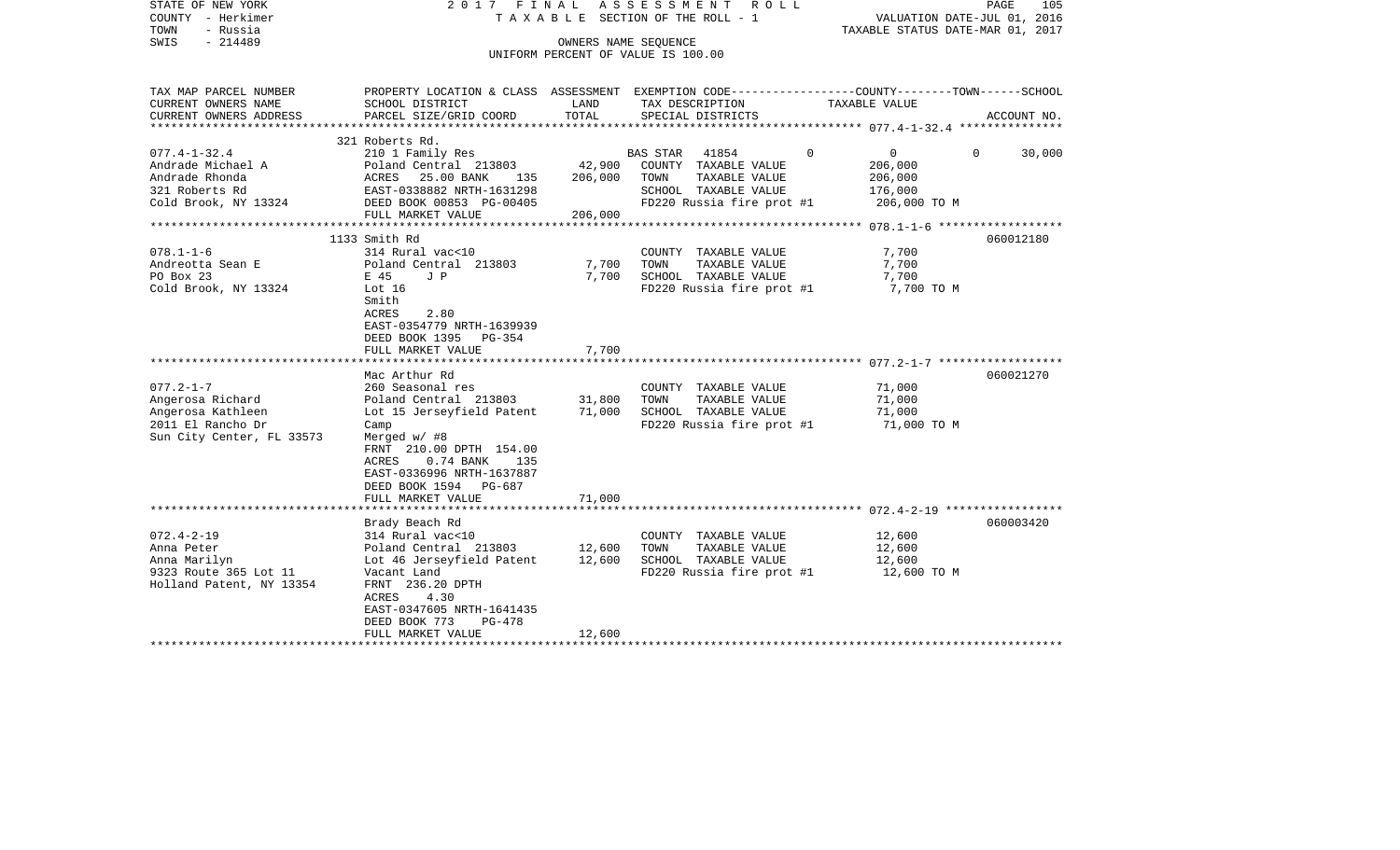| STATE OF NEW YORK        | 2017 FINAL                                                                                      |         | ASSESSMENT ROLL                       |                         | PAGE<br>106                      |
|--------------------------|-------------------------------------------------------------------------------------------------|---------|---------------------------------------|-------------------------|----------------------------------|
| COUNTY - Herkimer        |                                                                                                 |         | T A X A B L E SECTION OF THE ROLL - 1 |                         | VALUATION DATE-JUL 01, 2016      |
| TOWN<br>- Russia         |                                                                                                 |         |                                       |                         | TAXABLE STATUS DATE-MAR 01, 2017 |
| $-214489$<br>SWIS        |                                                                                                 |         | OWNERS NAME SEQUENCE                  |                         |                                  |
|                          |                                                                                                 |         | UNIFORM PERCENT OF VALUE IS 100.00    |                         |                                  |
|                          |                                                                                                 |         |                                       |                         |                                  |
| TAX MAP PARCEL NUMBER    | PROPERTY LOCATION & CLASS ASSESSMENT EXEMPTION CODE---------------COUNTY-------TOWN------SCHOOL |         |                                       |                         |                                  |
| CURRENT OWNERS NAME      | SCHOOL DISTRICT                                                                                 | LAND    | TAX DESCRIPTION                       | TAXABLE VALUE           |                                  |
| CURRENT OWNERS ADDRESS   | PARCEL SIZE/GRID COORD                                                                          | TOTAL   | SPECIAL DISTRICTS                     |                         | ACCOUNT NO.                      |
| ************************ |                                                                                                 |         |                                       |                         |                                  |
|                          | 210 Gravesville Rd                                                                              |         |                                       |                         | 060030600                        |
| $083.3 - 1 - 50$         | 280 Res Multiple                                                                                |         | COUNTY TAXABLE VALUE                  | 170,000                 |                                  |
| Antonik Paul             | Poland Central 213803                                                                           | 32,000  | TOWN<br>TAXABLE VALUE                 | 170,000                 |                                  |
| Antonik Cathy J          | Lot 69 Royal Grant                                                                              | 170,000 | SCHOOL TAXABLE VALUE                  | 170,000                 |                                  |
| 210 Gravesville Rd       | House                                                                                           |         | FD220 Russia fire prot #1             | 170,000 TO M            |                                  |
| Poland, NY 13431         | Gravesville                                                                                     |         |                                       |                         |                                  |
|                          | FRNT 500.00 DPTH                                                                                |         |                                       |                         |                                  |
|                          | ACRES 11.30                                                                                     |         |                                       |                         |                                  |
|                          | EAST-0328546 NRTH-1609569                                                                       |         |                                       |                         |                                  |
|                          | DEED BOOK 837<br>PG-201                                                                         |         |                                       |                         |                                  |
|                          | FULL MARKET VALUE                                                                               | 170,000 |                                       |                         |                                  |
|                          |                                                                                                 |         |                                       |                         |                                  |
|                          | Mac Arthur Rd                                                                                   |         |                                       |                         | 060020250                        |
| $077.2 - 1 - 38$         | 312 Vac w/imprv                                                                                 |         | COUNTY TAXABLE VALUE                  | 21,000                  |                                  |
| Antonuk John             | Poland Central 213803                                                                           | 6,100   | TOWN<br>TAXABLE VALUE                 | 21,000                  |                                  |
| Antonuk Henrietta T      | Lot 15 Jerseyfield Patent                                                                       | 21,000  | SCHOOL TAXABLE VALUE                  | 21,000                  |                                  |
| 251 Mac Arthur Rd        | Camp                                                                                            |         | FD220 Russia fire prot #1             | 21,000 TO M             |                                  |
| Cold Brook, NY 13324     | <b>ACRES</b><br>2.70                                                                            |         |                                       |                         |                                  |
|                          | EAST-0339210 NRTH-1634173                                                                       |         |                                       |                         |                                  |
|                          | DEED BOOK 1082 PG-472                                                                           |         |                                       |                         |                                  |
|                          | FULL MARKET VALUE                                                                               | 21,000  |                                       |                         |                                  |
|                          |                                                                                                 |         |                                       |                         | 060000870                        |
| $077.2 - 1 - 39$         | 251 Mac Arthur Rd                                                                               |         | VET WAR C 41122                       | $\mathbf 0$<br>9,000    | $\Omega$<br>0                    |
| Antonuk John T           | 210 1 Family Res<br>Poland Central 213803                                                       |         | 19,400 VET WAR T 41123                | 0<br>0                  | 12,000<br>0                      |
| Antonuk Henrietta T      | Lot 15 Jerseyfield Patent                                                                       |         | 100,000 BAS STAR<br>41854             | $\mathbf 0$<br>$\Omega$ | $\Omega$<br>30,000               |
| 251 Macarthur Rd         | House                                                                                           |         | COUNTY TAXABLE VALUE                  | 91,000                  |                                  |
| Cold Brook, NY 13324     | FRNT 324.00 DPTH 175.00                                                                         |         | TOWN<br>TAXABLE VALUE                 | 88,000                  |                                  |
|                          | ACRES<br>4.90                                                                                   |         | SCHOOL TAXABLE VALUE                  | 70,000                  |                                  |
|                          | EAST-0339156 NRTH-1634383                                                                       |         | FD220 Russia fire prot #1             | 100,000 TO M            |                                  |
|                          | DEED BOOK 940<br>PG-371                                                                         |         |                                       |                         |                                  |
|                          | FULL MARKET VALUE                                                                               | 100,000 |                                       |                         |                                  |
|                          |                                                                                                 |         |                                       |                         |                                  |
|                          | 3596 Black Creek Rd                                                                             |         |                                       |                         | 060011640                        |
| $078.1 - 1 - 42.1$       | 260 Seasonal res                                                                                |         | COUNTY TAXABLE VALUE                  | 54,000                  |                                  |
| Anweiler Lesli G         | Poland Central 213803                                                                           | 20,000  | TOWN<br>TAXABLE VALUE                 | 54,000                  |                                  |
| Vance Kelli G            | ACRES<br>5.30                                                                                   | 54,000  | SCHOOL TAXABLE VALUE                  | 54,000                  |                                  |
| 245 Main St Apt G2       | EAST-0350850 NRTH-1633622                                                                       |         | FD220 Russia fire prot #1             | 54,000 TO M             |                                  |
| New York Mills, NY 13417 | DEED BOOK 1133<br>PG-913                                                                        |         |                                       |                         |                                  |
|                          | FULL MARKET VALUE                                                                               | 54,000  |                                       |                         |                                  |
|                          |                                                                                                 |         |                                       |                         |                                  |
|                          | 3598 Black Creek Rd                                                                             |         |                                       |                         | 0011642                          |
| $078.1 - 1 - 42.2$       | 210 1 Family Res                                                                                |         | COUNTY TAXABLE VALUE                  | 124,000                 |                                  |
| Anweiler Lesli G         | Poland Central 213803                                                                           | 14,300  | TAXABLE VALUE<br>TOWN                 | 124,000                 |                                  |
| Grimaldi Kelli           | Lot $18$ Jp                                                                                     | 124,000 | SCHOOL TAXABLE VALUE                  | 124,000                 |                                  |
| Attn: c/o Paul Grimaldi  | House                                                                                           |         | FD220 Russia fire prot #1             | 124,000 TO M            |                                  |
| 245 Main St Apt G2       | ACRES<br>1.69                                                                                   |         |                                       |                         |                                  |
| New York Mills, NY 13417 | EAST-0351030 NRTH-1633994                                                                       |         |                                       |                         |                                  |
|                          | DEED BOOK 916<br>PG-209                                                                         |         |                                       |                         |                                  |
|                          | FULL MARKET VALUE                                                                               | 124,000 |                                       |                         |                                  |
|                          |                                                                                                 |         |                                       |                         |                                  |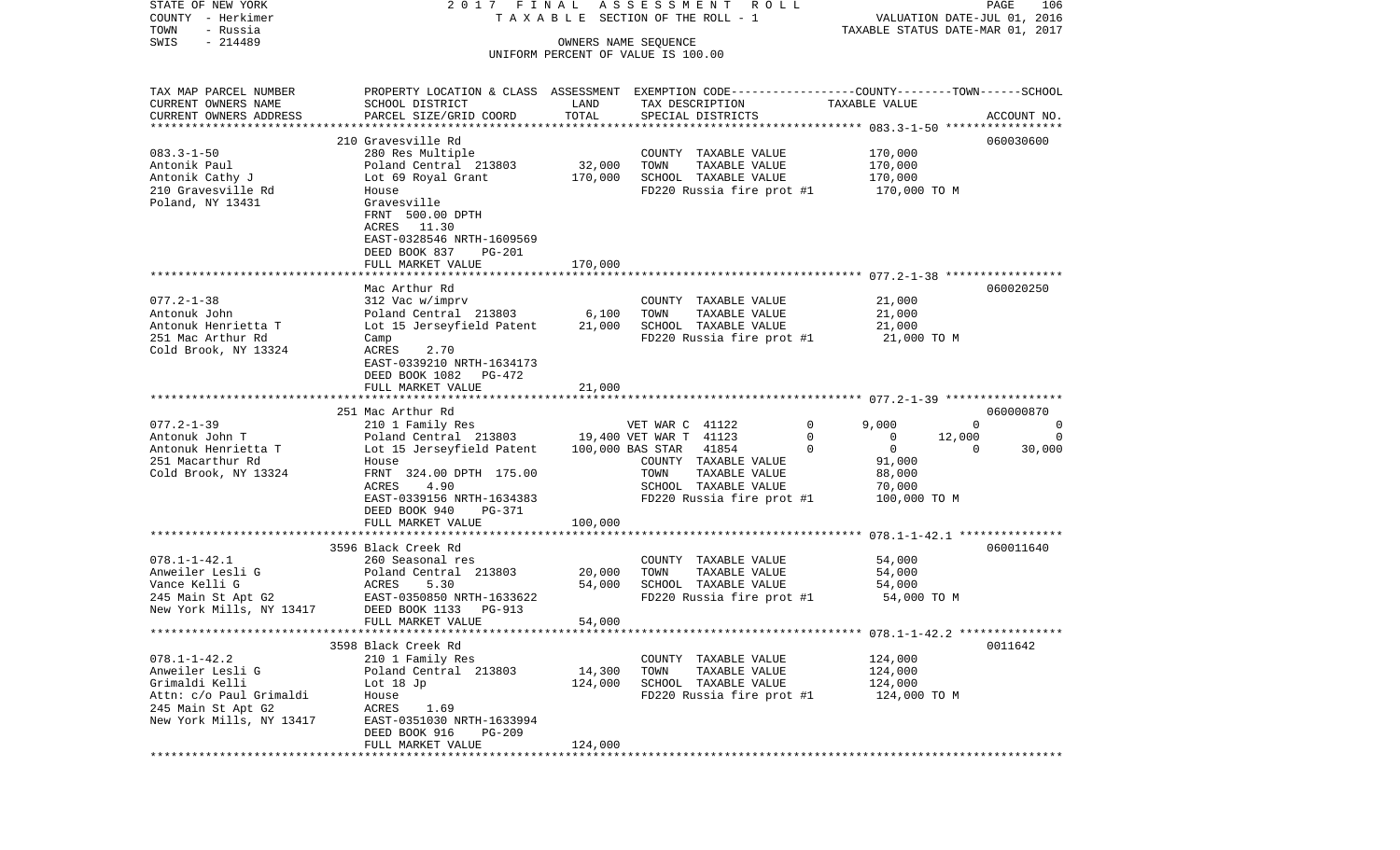| STATE OF NEW YORK<br>COUNTY - Herkimer |                                                                                                  |              | 2017 FINAL ASSESSMENT ROLL<br>TAXABLE SECTION OF THE ROLL - 1 |              | VALUATION DATE-JUL 01, 2016      |          | PAGE<br>107 |
|----------------------------------------|--------------------------------------------------------------------------------------------------|--------------|---------------------------------------------------------------|--------------|----------------------------------|----------|-------------|
| TOWN<br>- Russia                       |                                                                                                  |              |                                                               |              | TAXABLE STATUS DATE-MAR 01, 2017 |          |             |
| SWIS - 214489                          |                                                                                                  |              | OWNERS NAME SEQUENCE                                          |              |                                  |          |             |
|                                        |                                                                                                  |              | UNIFORM PERCENT OF VALUE IS 100.00                            |              |                                  |          |             |
|                                        |                                                                                                  |              |                                                               |              |                                  |          |             |
| TAX MAP PARCEL NUMBER                  | PROPERTY LOCATION & CLASS ASSESSMENT EXEMPTION CODE----------------COUNTY-------TOWN------SCHOOL |              |                                                               |              |                                  |          |             |
| CURRENT OWNERS NAME                    | SCHOOL DISTRICT                                                                                  | LAND         | TAX DESCRIPTION                                               |              | TAXABLE VALUE                    |          |             |
| CURRENT OWNERS ADDRESS                 | PARCEL SIZE/GRID COORD                                                                           | TOTAL        | SPECIAL DISTRICTS                                             |              |                                  |          | ACCOUNT NO. |
|                                        |                                                                                                  |              |                                                               |              |                                  |          |             |
|                                        | Route 365                                                                                        |              |                                                               |              |                                  |          | 060014190   |
| 072.16-1-15                            | 210 1 Family Res                                                                                 |              | VET COM C 41132                                               | $\mathbf{0}$ | 13,250                           | $\Omega$ | 0           |
| Appleton Charles W Jr                  | Remsen 305201                                                                                    |              | 20,300 VET COM T 41133                                        | $\Omega$     | $\sim$ 0                         | 13,250   | $\mathbf 0$ |
| Route 365                              | Lot 24 Walker Tract                                                                              |              | 53,000 COUNTY TAXABLE VALUE                                   |              | 39,750                           |          |             |
| PO Box 314                             | House                                                                                            |              | TOWN<br>TAXABLE VALUE                                         |              | 39,750                           |          |             |
| Remsen, NY 13438                       | FRNT 336.00 DPTH 180.00                                                                          |              | SCHOOL TAXABLE VALUE                                          |              | 53,000                           |          |             |
|                                        | ACRES 0.50 BANK 731                                                                              |              | FD230 Remsen fire #2                                          |              | 53,000 TO M                      |          |             |
|                                        | EAST-0343238 NRTH-1646332                                                                        |              |                                                               |              |                                  |          |             |
|                                        | DEED BOOK 00610 PG-00190                                                                         |              |                                                               |              |                                  |          |             |
|                                        | FULL MARKET VALUE                                                                                | 53,000       |                                                               |              |                                  |          |             |
|                                        | Route 365                                                                                        |              |                                                               |              |                                  |          | 060027240   |
| 072.16-1-6                             | 280 Res Multiple                                                                                 |              | BAS STAR 41854                                                | $\circ$      | $\overline{0}$                   | $\Omega$ | 30,000      |
| Appleton Darrin C                      | Remsen 305201                                                                                    |              | 11,000 COUNTY TAXABLE VALUE                                   |              | 155,500                          |          |             |
| 369 St Rte 365                         | Lot 24 Walker Tract                                                                              | 155,500 TOWN | TAXABLE VALUE                                                 |              | 155,500                          |          |             |
| Remsen, NY 13438                       | House Garage                                                                                     |              | SCHOOL TAXABLE VALUE                                          |              | 125,500                          |          |             |
|                                        | FRNT 286.60 DPTH 140.00                                                                          |              | FD230 Remsen fire #2                                          |              | 155,500 TO M                     |          |             |
|                                        | ACRES<br>0.63 BANK 135                                                                           |              |                                                               |              |                                  |          |             |
|                                        | EAST-0343174 NRTH-1646826                                                                        |              |                                                               |              |                                  |          |             |
|                                        | DEED BOOK 899 PG-558                                                                             |              |                                                               |              |                                  |          |             |
|                                        | FULL MARKET VALUE                                                                                | 155,500      |                                                               |              |                                  |          |             |
|                                        | **************************                                                                       |              |                                                               |              |                                  |          |             |
|                                        | Route 365                                                                                        |              |                                                               |              |                                  |          | 060027270   |
| 072.16-1-7                             | 314 Rural vac<10                                                                                 |              | COUNTY TAXABLE VALUE                                          |              | 1,400                            |          |             |
| Appleton Darrin C                      | 305201<br>Remsen                                                                                 | 1,400        | TOWN<br>TAXABLE VALUE                                         |              | 1,400                            |          |             |
| PO Box 425                             | Lot 24<br>Wt                                                                                     | 1,400        | SCHOOL TAXABLE VALUE                                          |              | 1,400                            |          |             |
| Barneveld, NY 13304                    | Land 0.40 Acre                                                                                   |              | FD230 Remsen fire #2                                          |              | 1,400 TO M                       |          |             |
|                                        | Rte 365                                                                                          |              |                                                               |              |                                  |          |             |
|                                        | FRNT 245.00 DPTH 105.00                                                                          |              |                                                               |              |                                  |          |             |
|                                        | BANK 135                                                                                         |              |                                                               |              |                                  |          |             |
|                                        | EAST-0343256 NRTH-1646664                                                                        |              |                                                               |              |                                  |          |             |
|                                        | DEED BOOK 899 PG-558                                                                             |              |                                                               |              |                                  |          |             |
|                                        | FULL MARKET VALUE                                                                                | 1,400        |                                                               |              |                                  |          |             |
|                                        | Silverstone Rd                                                                                   |              |                                                               |              |                                  |          |             |
| $072.12 - 2 - 23.2$                    | 314 Rural vac<10                                                                                 |              | COUNTY TAXABLE VALUE                                          |              | 5,900                            |          |             |
| Aquinas Patricia A                     | Remsen<br>305201                                                                                 | 5,900        | TOWN<br>TAXABLE VALUE                                         |              | 5,900                            |          |             |
| 235 Silverstone Rd                     | FRNT 200.00 DPTH                                                                                 | 5,900        | SCHOOL TAXABLE VALUE                                          |              | 5,900                            |          |             |
| Remsen, NY 13438                       | ACRES 1.30                                                                                       |              | FD220 Russia fire prot #1                                     |              | 5,900 TO M                       |          |             |
|                                        | EAST-0346320 NRTH-1652066                                                                        |              |                                                               |              |                                  |          |             |
|                                        | PG-589<br>DEED BOOK 1500                                                                         |              |                                                               |              |                                  |          |             |
|                                        | FULL MARKET VALUE                                                                                | 5,900        |                                                               |              |                                  |          |             |
|                                        |                                                                                                  |              |                                                               |              |                                  |          |             |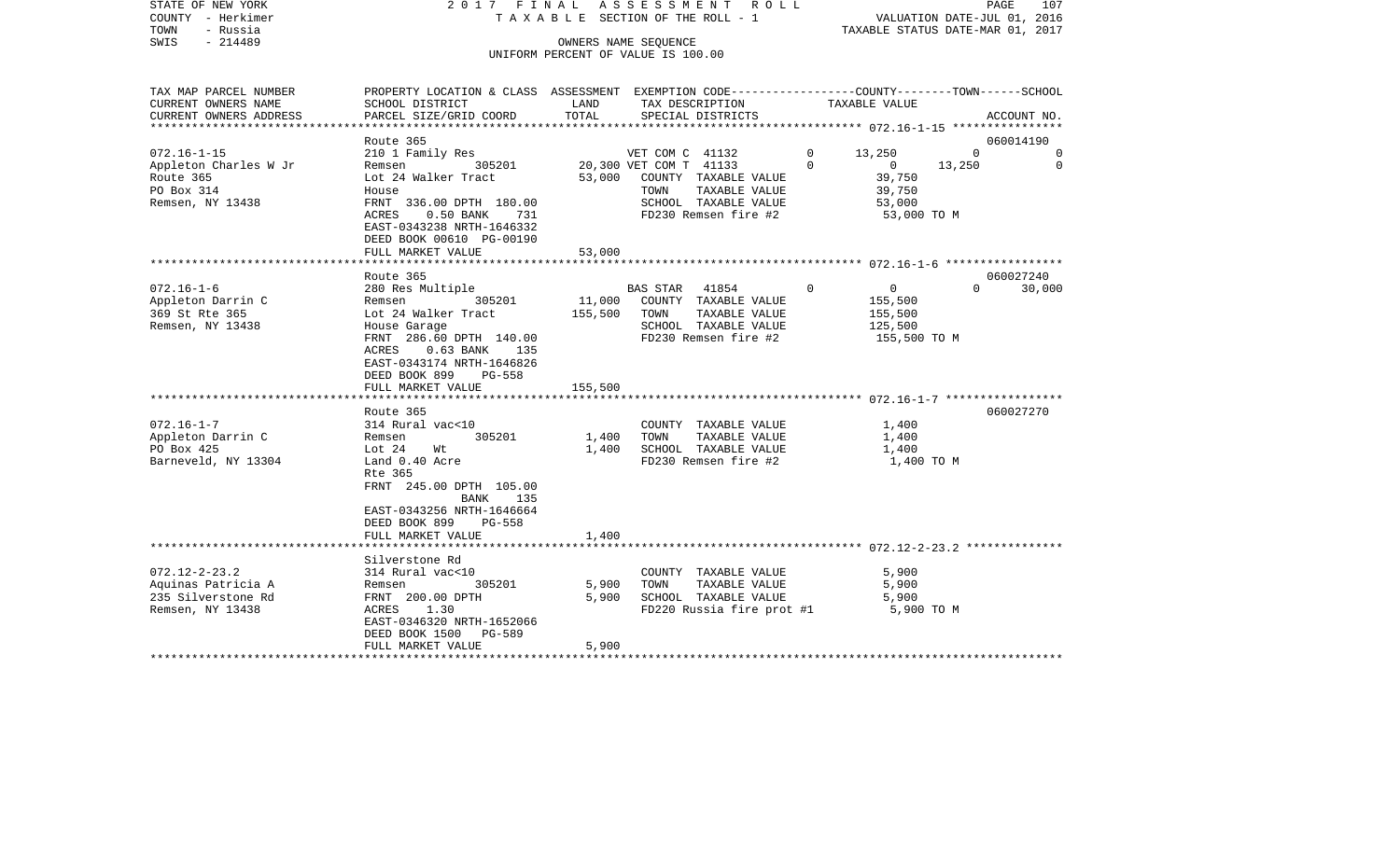| STATE OF NEW YORK<br>COUNTY - Herkimer<br>TOWN<br>- Russia<br>$-214489$<br>SWIS                     | 2017 FINAL                                                                                                                                                                                                            |                              | A S S E S S M E N T R O L L<br>TAXABLE SECTION OF THE ROLL - 1<br>OWNERS NAME SEQUENCE<br>UNIFORM PERCENT OF VALUE IS 100.00 |             |                                                                 | PAGE<br>108<br>VALUATION DATE-JUL 01, 2016<br>TAXABLE STATUS DATE-MAR 01, 2017 |
|-----------------------------------------------------------------------------------------------------|-----------------------------------------------------------------------------------------------------------------------------------------------------------------------------------------------------------------------|------------------------------|------------------------------------------------------------------------------------------------------------------------------|-------------|-----------------------------------------------------------------|--------------------------------------------------------------------------------|
| TAX MAP PARCEL NUMBER<br>CURRENT OWNERS NAME<br>CURRENT OWNERS ADDRESS<br>************************* | PROPERTY LOCATION & CLASS ASSESSMENT EXEMPTION CODE---------------COUNTY-------TOWN-----SCHOOL<br>SCHOOL DISTRICT<br>PARCEL SIZE/GRID COORD                                                                           | LAND<br>TOTAL                | TAX DESCRIPTION<br>SPECIAL DISTRICTS                                                                                         |             | TAXABLE VALUE                                                   | ACCOUNT NO.                                                                    |
| $072.12 - 2 - 22$<br>Aquinas Patricia Allen<br>235 Silverstone Rd<br>Remsen, NY 13438               | Silverstone<br>314 Rural vac<10<br>305201<br>Remsen<br>Lot 2 Jacobs Tract<br>Vacant Land<br>Silverstone Estates<br>FRNT 100.00 DPTH 280.00<br>EAST-0346226 NRTH-1651709<br>DEED BOOK 1406 PG-992<br>FULL MARKET VALUE | 3,200<br>3,200<br>3,200      | COUNTY TAXABLE VALUE<br>TOWN<br>TAXABLE VALUE<br>SCHOOL TAXABLE VALUE<br>FD230 Remsen fire #2                                |             | 3,200<br>3,200<br>3,200<br>3,200 TO M                           | 0052795                                                                        |
| $072.12 - 2 - 32$                                                                                   | 235 Silverstone Rd<br>210 1 Family Res - WTRFNT                                                                                                                                                                       |                              | BAS STAR 41854                                                                                                               | $\mathbf 0$ | $\overline{0}$                                                  | 060001680<br>30,000<br>$\Omega$                                                |
| Aquinas Patricia Allen<br>235 Silverstone Rd<br>Remsen, NY 13438                                    | Remsen 305201<br>Lot 2 Jacobs Tract<br>House Att Garage<br>91.00 DPTH 258.00<br>FRNT<br>0.52<br>ACRES<br>EAST-0346458 NRTH-1651485<br>DEED BOOK 1406 PG-992                                                           | 153,500                      | 30,000 COUNTY TAXABLE VALUE<br>TOWN<br>TAXABLE VALUE<br>SCHOOL TAXABLE VALUE<br>FD230 Remsen fire #2                         |             | 153,500<br>153,500<br>123,500<br>153,500 TO M                   |                                                                                |
|                                                                                                     | FULL MARKET VALUE                                                                                                                                                                                                     | 153,500                      |                                                                                                                              |             |                                                                 |                                                                                |
| $088.1 - 1 - 3$<br>Arcuri Anthony F<br>9705 Rt 28<br>Poland, NY 13431                               | 9705 Route 28<br>210 1 Family Res<br>Poland Central 213803<br>Lot 68 Royal Grant<br>House Att Gar Bldg Trlr<br>ACRES<br>9.00<br>EAST-0326712 NRTH-1607978<br>DEED BOOK 00823 PG-00668<br>FULL MARKET VALUE            | 24,900<br>218,000<br>218,000 | ENH STAR 41834<br>COUNTY TAXABLE VALUE<br>TOWN<br>TAXABLE VALUE<br>SCHOOL TAXABLE VALUE<br>FD220 Russia fire prot #1         | $\Omega$    | $\overline{0}$<br>218,000<br>218,000<br>152,500<br>218,000 TO M | 060042430<br>$\Omega$<br>65,500                                                |
| ************************                                                                            |                                                                                                                                                                                                                       |                              |                                                                                                                              |             |                                                                 |                                                                                |
| $088.1 - 1 - 4$<br>Arcuri Linda<br>9705 State Route 28<br>Poland, NY 13431                          | Route 28<br>210 1 Family Res<br>Poland Central 213803<br>Lot $68$<br>Rq<br>House<br>Rte #28<br>6.00<br>ACRES<br>EAST-0327005 NRTH-1607801<br>DEED BOOK 877<br>PG-135<br>FULL MARKET VALUE                             | 21,000<br>67,000<br>67,000   | COUNTY TAXABLE VALUE<br>TOWN<br>TAXABLE VALUE<br>SCHOOL TAXABLE VALUE<br>FD220 Russia fire prot #1                           |             | 67,000<br>67,000<br>67,000<br>67,000 TO M                       | 060042820                                                                      |
| *******************                                                                                 |                                                                                                                                                                                                                       |                              |                                                                                                                              |             |                                                                 |                                                                                |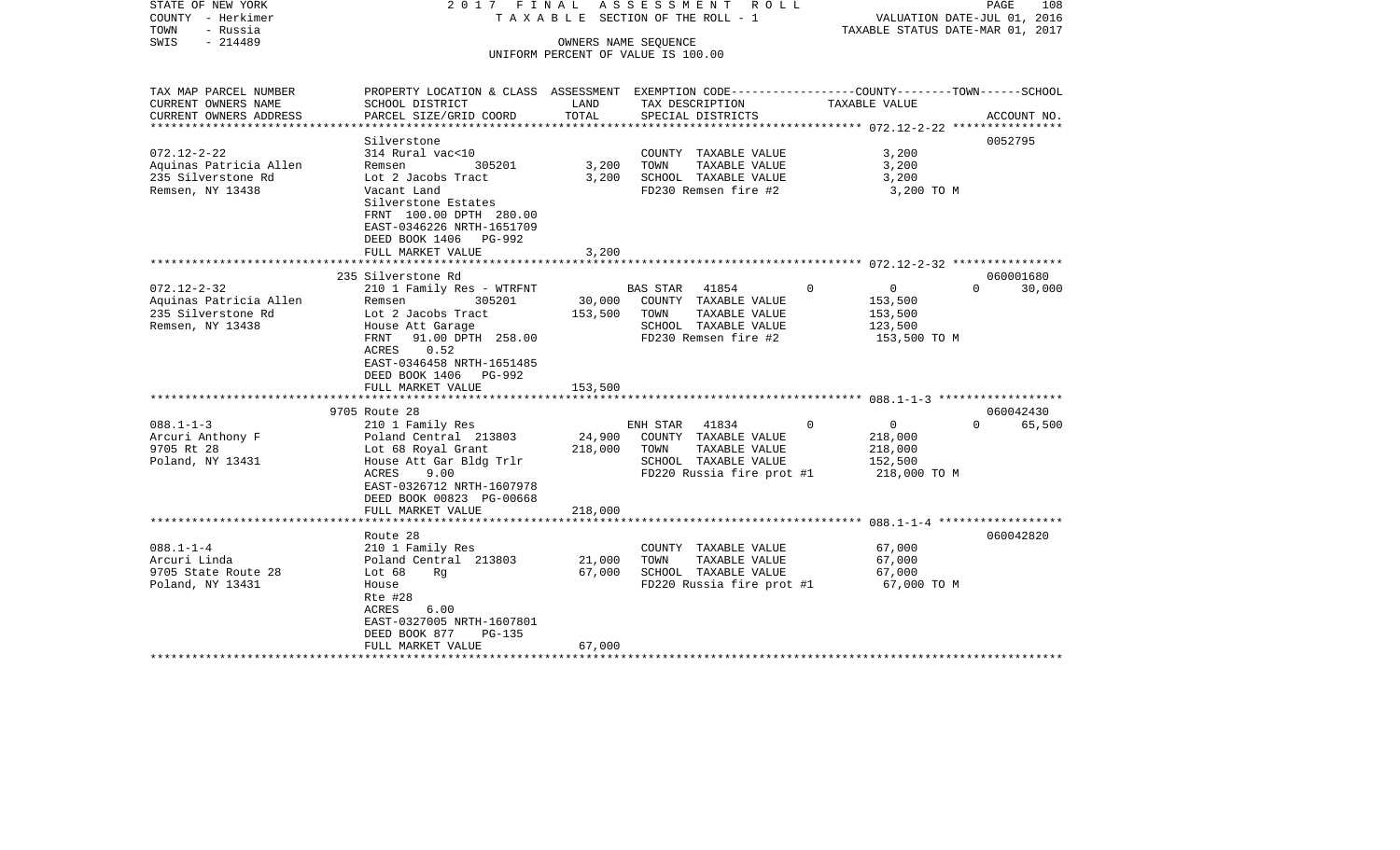| STATE OF NEW YORK                          | 2017 FINAL                                                 |                | ASSESSMENT<br>R O L L                             | PAGE<br>109                                                                                      |  |  |  |
|--------------------------------------------|------------------------------------------------------------|----------------|---------------------------------------------------|--------------------------------------------------------------------------------------------------|--|--|--|
| COUNTY - Herkimer                          |                                                            |                | TAXABLE SECTION OF THE ROLL - 1                   | VALUATION DATE-JUL 01, 2016                                                                      |  |  |  |
| TOWN<br>- Russia                           |                                                            |                |                                                   | TAXABLE STATUS DATE-MAR 01, 2017                                                                 |  |  |  |
| $-214489$<br>SWIS                          | OWNERS NAME SEQUENCE<br>UNIFORM PERCENT OF VALUE IS 100.00 |                |                                                   |                                                                                                  |  |  |  |
|                                            |                                                            |                |                                                   |                                                                                                  |  |  |  |
|                                            |                                                            |                |                                                   |                                                                                                  |  |  |  |
| TAX MAP PARCEL NUMBER                      |                                                            |                |                                                   | PROPERTY LOCATION & CLASS ASSESSMENT EXEMPTION CODE----------------COUNTY-------TOWN------SCHOOL |  |  |  |
| CURRENT OWNERS NAME                        | SCHOOL DISTRICT                                            | LAND           | TAX DESCRIPTION                                   | TAXABLE VALUE                                                                                    |  |  |  |
| CURRENT OWNERS ADDRESS                     | PARCEL SIZE/GRID COORD                                     | TOTAL          | SPECIAL DISTRICTS                                 | ACCOUNT NO.                                                                                      |  |  |  |
| **********************                     |                                                            | ************** |                                                   |                                                                                                  |  |  |  |
|                                            | 472 Stormy Hill Rd                                         |                |                                                   | 060013620                                                                                        |  |  |  |
| $077.2 - 2 - 17$                           | 260 Seasonal res                                           |                | COUNTY TAXABLE VALUE                              | 92,000                                                                                           |  |  |  |
| Armstrong David                            | Poland Central 213803                                      | 83,300         | TOWN<br>TAXABLE VALUE                             | 92,000                                                                                           |  |  |  |
| Siegenthaler William<br>1933 Merriline Ave | Lot 17 Jerseyfield Patent<br>Camp                          | 92,000         | SCHOOL TAXABLE VALUE<br>FD220 Russia fire prot #1 | 92,000                                                                                           |  |  |  |
| Utica, NY 13502                            | ACRES<br>66.00                                             |                |                                                   | 92,000 TO M                                                                                      |  |  |  |
|                                            | EAST-0346760 NRTH-1637476                                  |                |                                                   |                                                                                                  |  |  |  |
|                                            | DEED BOOK 766<br><b>PG-707</b>                             |                |                                                   |                                                                                                  |  |  |  |
|                                            | FULL MARKET VALUE                                          | 92,000         |                                                   |                                                                                                  |  |  |  |
|                                            |                                                            |                |                                                   | ************************ 077.1-1-6 *******************                                           |  |  |  |
|                                            | Southside Rd                                               |                |                                                   | 060000750                                                                                        |  |  |  |
| $077.1 - 1 - 6$                            | 260 Seasonal res                                           |                | COUNTY TAXABLE VALUE                              | 10,000                                                                                           |  |  |  |
| Armstrong Richard R                        | Poland Central 213803                                      | 6,900          | TOWN<br>TAXABLE VALUE                             | 10,000                                                                                           |  |  |  |
| 5580 Route 79                              | Lot 15 Jerseyfield Patent                                  | 10,000         | SCHOOL TAXABLE VALUE                              | 10,000                                                                                           |  |  |  |
| Port Crane, NY 13833                       | Camp                                                       |                | FD220 Russia fire prot #1                         | 10,000 TO M                                                                                      |  |  |  |
|                                            | FRNT<br>50.00 DPTH 100.00                                  |                |                                                   |                                                                                                  |  |  |  |
|                                            | EAST-0334048 NRTH-1633981                                  |                |                                                   |                                                                                                  |  |  |  |
|                                            | DEED BOOK 872<br>$PG-128$                                  |                |                                                   |                                                                                                  |  |  |  |
|                                            | FULL MARKET VALUE                                          | 10,000         |                                                   |                                                                                                  |  |  |  |
|                                            |                                                            |                |                                                   |                                                                                                  |  |  |  |
|                                            | 172 Lakeview Dr                                            |                |                                                   | 060013740                                                                                        |  |  |  |
| $077.1 - 1 - 8$                            | 311 Res vac land - WTRFNT                                  |                | COUNTY TAXABLE VALUE                              | 6,900                                                                                            |  |  |  |
| Armstrong Richard R                        | Poland Central 213803                                      | 6,900          | TOWN<br>TAXABLE VALUE                             | 6,900                                                                                            |  |  |  |
| Armstrong Karen B                          | Lot 15 Jerseyfield Patent                                  | 6,900          | SCHOOL TAXABLE VALUE                              | 6,900                                                                                            |  |  |  |
| 5580 Ny Rt 79                              | Vacant Land                                                |                | FD220 Russia fire prot #1                         | 6,900 TO M                                                                                       |  |  |  |
| Port Crane, NY 13833                       | 50.00 DPTH 100.00<br>FRNT                                  |                |                                                   |                                                                                                  |  |  |  |
|                                            | EAST-0334108 NRTH-1634120<br>DEED BOOK 734<br>PG-32        |                |                                                   |                                                                                                  |  |  |  |
|                                            | FULL MARKET VALUE                                          | 6,900          |                                                   |                                                                                                  |  |  |  |
|                                            |                                                            |                |                                                   |                                                                                                  |  |  |  |
|                                            | ST RT 8                                                    |                |                                                   |                                                                                                  |  |  |  |
| $084.3 - 2 - 17$                           | 314 Rural vac<10                                           |                | COUNTY TAXABLE VALUE                              | 900                                                                                              |  |  |  |
| Artz Barbara                               | Poland Central 213803                                      | 900            | TOWN<br>TAXABLE VALUE                             | 900                                                                                              |  |  |  |
| 589 ST RT 8                                | ACRES<br>1.20                                              | 900            | SCHOOL TAXABLE VALUE                              | 900                                                                                              |  |  |  |
| Cold Brook, NY 13324                       | EAST-0349585 NRTH-1609134                                  |                | FD220 Russia fire prot #1                         | 900 TO M                                                                                         |  |  |  |
|                                            | FULL MARKET VALUE                                          | 900            |                                                   |                                                                                                  |  |  |  |
|                                            |                                                            | *********      |                                                   |                                                                                                  |  |  |  |
|                                            | Route 8                                                    |                |                                                   |                                                                                                  |  |  |  |
| $089.1 - 2 - 2.2$                          | 323 Vacant rural                                           |                | COUNTY TAXABLE VALUE                              | 20,700                                                                                           |  |  |  |
| Ashe Jeanne M                              | Poland Central 213803                                      | 20,700         | TAXABLE VALUE<br>TOWN                             | 20,700                                                                                           |  |  |  |
| 3419 Black Creek Rd                        | Lot 51 & 52 Royal Grant                                    | 20,700         | SCHOOL TAXABLE VALUE                              | 20,700                                                                                           |  |  |  |
| Cold Brook, NY 13324                       | Vacant Land                                                |                | FD220 Russia fire prot #1                         | 20,700 TO M                                                                                      |  |  |  |
|                                            | ACRES<br>37.80                                             |                |                                                   |                                                                                                  |  |  |  |
|                                            | EAST-0350994 NRTH-1607046                                  |                |                                                   |                                                                                                  |  |  |  |
|                                            | DEED BOOK 785<br>PG-665                                    |                |                                                   |                                                                                                  |  |  |  |
|                                            | FULL MARKET VALUE                                          | 20,700         |                                                   |                                                                                                  |  |  |  |
|                                            |                                                            |                |                                                   |                                                                                                  |  |  |  |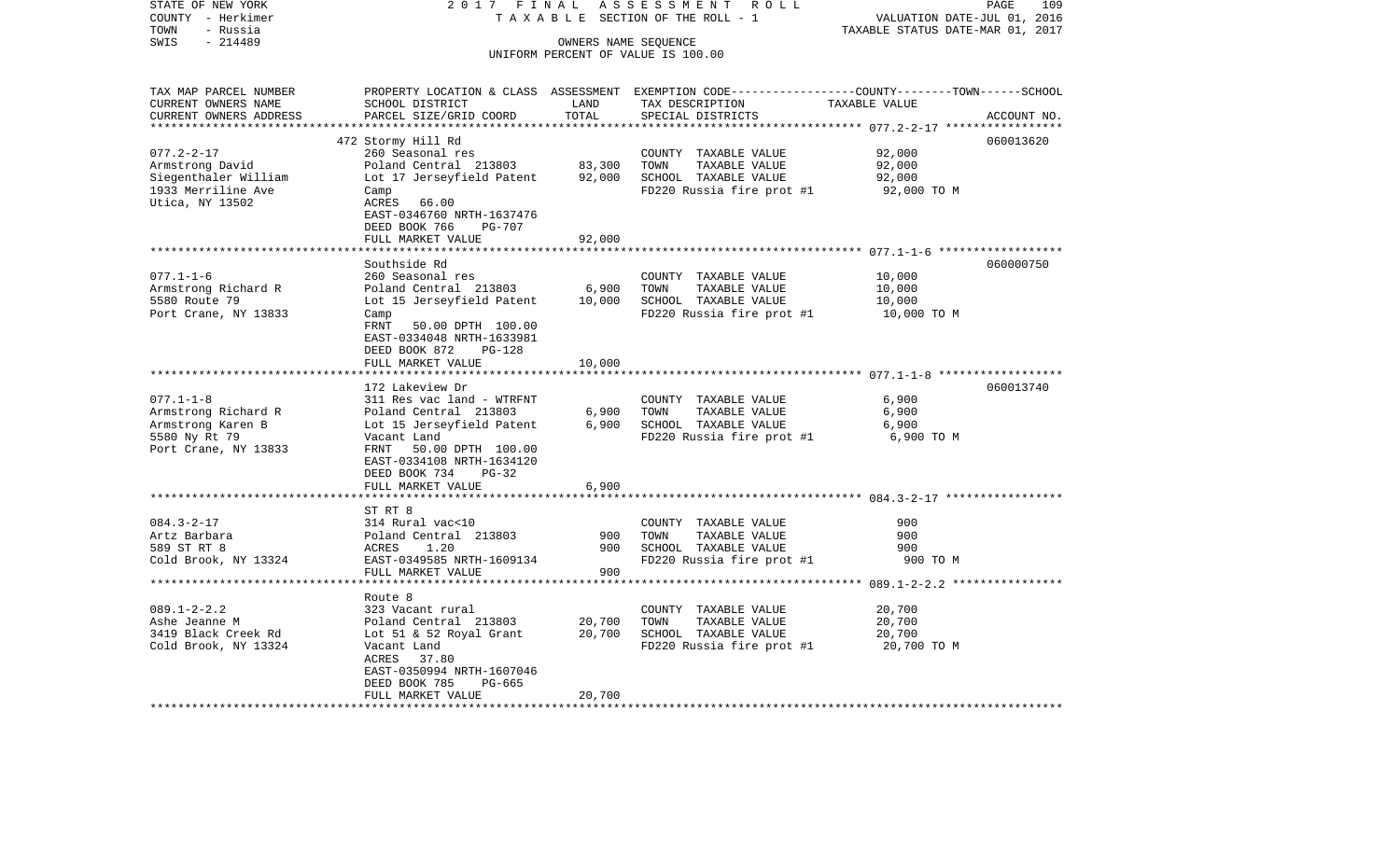| STATE OF NEW YORK<br>COUNTY - Herkimer<br>- Russia<br>TOWN             | 2017 FINAL<br>TAXABLE                                                                                                                        |               | ASSESSMENT ROLL<br>SECTION OF THE ROLL - 1                 | VALUATION DATE-JUL 01, 2016<br>TAXABLE STATUS DATE-MAR 01, 2017 | 110<br>PAGE |
|------------------------------------------------------------------------|----------------------------------------------------------------------------------------------------------------------------------------------|---------------|------------------------------------------------------------|-----------------------------------------------------------------|-------------|
| $-214489$<br>SWIS                                                      |                                                                                                                                              |               | OWNERS NAME SEQUENCE<br>UNIFORM PERCENT OF VALUE IS 100.00 |                                                                 |             |
| TAX MAP PARCEL NUMBER<br>CURRENT OWNERS NAME<br>CURRENT OWNERS ADDRESS | PROPERTY LOCATION & CLASS ASSESSMENT EXEMPTION CODE---------------COUNTY-------TOWN------SCHOOL<br>SCHOOL DISTRICT<br>PARCEL SIZE/GRID COORD | LAND<br>TOTAL | TAX DESCRIPTION<br>SPECIAL DISTRICTS                       | TAXABLE VALUE                                                   | ACCOUNT NO. |
|                                                                        |                                                                                                                                              |               |                                                            |                                                                 |             |
|                                                                        | 9637 Route 28                                                                                                                                |               |                                                            |                                                                 | 060041350   |
| $088.1 - 1 - 7$<br>Ashmore Gina B                                      | 210 1 Family Res<br>Poland Central 213803                                                                                                    | 11,400        | COUNTY TAXABLE VALUE<br>TOWN<br>TAXABLE VALUE              | 77,000<br>77,000                                                |             |
| 1300 Woodbury Dr                                                       | $S$ 68 Rg                                                                                                                                    | 77,000        | SCHOOL TAXABLE VALUE                                       | 77,000                                                          |             |
| Utica, NY 13502                                                        | House 3/4Acres<br>Rte 28                                                                                                                     |               | FD220 Russia fire prot #1                                  | 77,000 TO M                                                     |             |
|                                                                        | FRNT 130.00 DPTH 240.00<br>135<br>BANK<br>EAST-0328119 NRTH-1607285<br>DEED BOOK 1454 PG-180                                                 |               |                                                            |                                                                 |             |
|                                                                        | FULL MARKET VALUE                                                                                                                            | 77,000        |                                                            |                                                                 |             |
|                                                                        | 5107 Military Rd                                                                                                                             |               |                                                            |                                                                 | 060016500   |
| $083.4 - 1 - 51$                                                       | 210 1 Family Res                                                                                                                             |               | BAS STAR<br>41854                                          | $\Omega$<br>$\overline{0}$<br>$\Omega$                          | 30,000      |
| Auert Christopher                                                      | Poland Central 213803                                                                                                                        | 10,200        | COUNTY TAXABLE VALUE                                       | 204,700                                                         |             |
| Sloboda Alan                                                           | Lot 70 Royal Grant                                                                                                                           | 204,700       | TAXABLE VALUE<br>TOWN                                      | 204,700                                                         |             |
| 5107 Military Rd                                                       | House 2 Garages                                                                                                                              |               | SCHOOL TAXABLE VALUE                                       | 174,700                                                         |             |
| Poland, NY 13431                                                       | 78.00 DPTH 365.00<br>FRNT<br>$0.56$ BANK<br>ACRES<br>135<br>EAST-0337024 NRTH-1612532<br>DEED BOOK 844<br>$PG-24$<br>FULL MARKET VALUE       | 204,700       | FD220 Russia fire prot #1                                  | 204,700 TO M                                                    |             |
|                                                                        |                                                                                                                                              |               |                                                            |                                                                 |             |
|                                                                        | Military Rd                                                                                                                                  |               |                                                            |                                                                 | 060050210   |
| $083.4 - 1 - 55.2$                                                     | 314 Rural vac<10                                                                                                                             |               | COUNTY TAXABLE VALUE                                       | 300                                                             |             |
| Auert Christopher                                                      | Poland Central 213803                                                                                                                        | 300           | TOWN<br>TAXABLE VALUE                                      | 300                                                             |             |
| Sloboda Alan                                                           | Lot #70 Royal Grant                                                                                                                          | 300           | SCHOOL TAXABLE VALUE                                       | 300                                                             |             |
| 5107 Military Rd<br>Poland, NY 13431                                   | Vacant Land<br>30.00 DPTH 400.00<br>FRNT<br>$0.28$ BANK<br>ACRES<br>135<br>EAST-0336992 NRTH-1612400<br>DEED BOOK 689<br><b>PG-909</b>       |               | FD220 Russia fire prot #1                                  | 300 TO M                                                        |             |
|                                                                        | FULL MARKET VALUE                                                                                                                            | 300           |                                                            |                                                                 |             |
|                                                                        |                                                                                                                                              |               |                                                            |                                                                 |             |
| $068. - 2 - 39$                                                        | Wheelertown Rd<br>314 Rural vac<10                                                                                                           |               | COUNTY TAXABLE VALUE                                       | 1,600                                                           | 060000840   |
| Autrey Gary G                                                          | 305201<br>Remsen                                                                                                                             | 1,600         | TOWN<br>TAXABLE VALUE                                      | 1,600                                                           |             |
| Autrey Ann M                                                           | Lot 58 Remsenburg Patent                                                                                                                     | 1,600         | SCHOOL TAXABLE VALUE                                       | 1,600                                                           |             |
| 218 Dale Rd                                                            | Camp                                                                                                                                         |               | FD230 Remsen fire #2                                       | 1,600 TO M                                                      |             |
| Rome, NY 13440                                                         | 77.00 DPTH 200.00<br>FRNT<br>0.35<br>ACRES                                                                                                   |               |                                                            |                                                                 |             |
|                                                                        | EAST-0348886 NRTH-1658257<br>DEED BOOK 00632 PG-00301                                                                                        |               |                                                            |                                                                 |             |
|                                                                        | FULL MARKET VALUE                                                                                                                            | 1,600         | **************************************                     |                                                                 |             |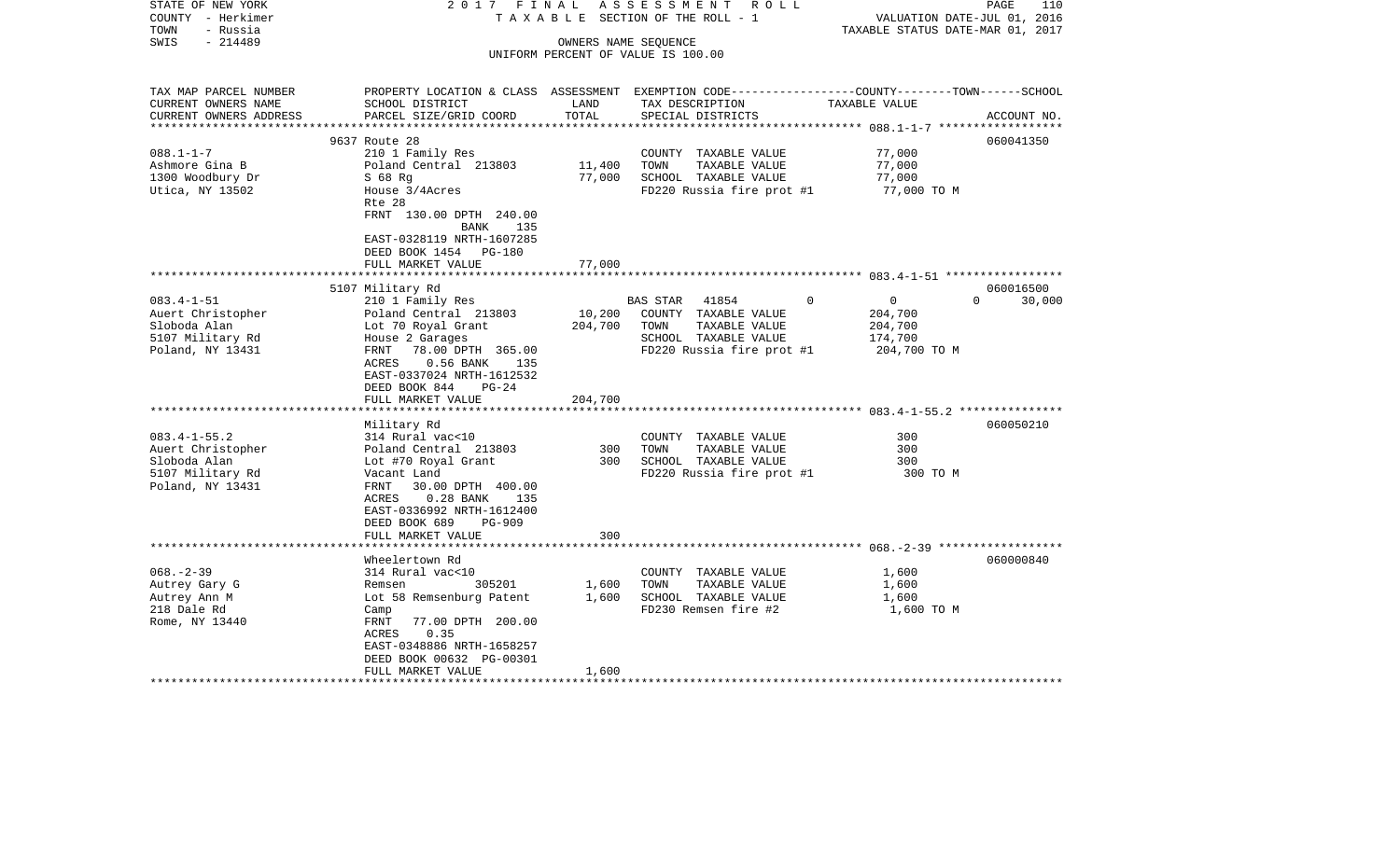|                                                                                                                                                                               |                                                                                                                                   | ROLL ROLL                                                                                              | VALUATION DATE-JUL 01, 2016<br>TAXABLE STATUS DATE-MAR 01, 2017                                                                                             | PAGE<br>111                                                                                                                                                                                            |
|-------------------------------------------------------------------------------------------------------------------------------------------------------------------------------|-----------------------------------------------------------------------------------------------------------------------------------|--------------------------------------------------------------------------------------------------------|-------------------------------------------------------------------------------------------------------------------------------------------------------------|--------------------------------------------------------------------------------------------------------------------------------------------------------------------------------------------------------|
| SCHOOL DISTRICT                                                                                                                                                               | LAND                                                                                                                              | TAX DESCRIPTION                                                                                        | TAXABLE VALUE                                                                                                                                               |                                                                                                                                                                                                        |
|                                                                                                                                                                               |                                                                                                                                   |                                                                                                        |                                                                                                                                                             | ACCOUNT NO.                                                                                                                                                                                            |
| Military Rd                                                                                                                                                                   |                                                                                                                                   |                                                                                                        |                                                                                                                                                             | 060028710                                                                                                                                                                                              |
| 314 Rural vac<10<br>Poland Central 213803<br>Lot 87 Royal Grant<br>Vacant Land<br>Military                                                                                    | 11,000<br>11,000                                                                                                                  | COUNTY TAXABLE VALUE<br>TOWN<br>TAXABLE VALUE<br>SCHOOL TAXABLE VALUE                                  | 11,000<br>11,000<br>11,000<br>11,000 TO M                                                                                                                   |                                                                                                                                                                                                        |
| EAST-0336401 NRTH-1613003<br>DEED BOOK 707<br><b>PG-768</b><br>FULL MARKET VALUE                                                                                              | 11,000                                                                                                                            |                                                                                                        |                                                                                                                                                             |                                                                                                                                                                                                        |
|                                                                                                                                                                               |                                                                                                                                   |                                                                                                        |                                                                                                                                                             | 060010410                                                                                                                                                                                              |
| 260 Seasonal res<br>Poland Central 213803<br>Lot 15 Jerseyfield Patent<br>House Garage<br>Macarthur<br>ACRES<br>5.00<br>EAST-0340608 NRTH-1633526                             | 19,500<br>98,000                                                                                                                  | COUNTY TAXABLE VALUE<br>TOWN<br>TAXABLE VALUE<br>SCHOOL TAXABLE VALUE                                  | 98,000<br>98,000<br>98,000<br>98,000 TO M                                                                                                                   |                                                                                                                                                                                                        |
| DEED BOOK 1537 PG-611                                                                                                                                                         |                                                                                                                                   |                                                                                                        |                                                                                                                                                             |                                                                                                                                                                                                        |
|                                                                                                                                                                               |                                                                                                                                   |                                                                                                        |                                                                                                                                                             |                                                                                                                                                                                                        |
| Southside Rd<br>322 Rural vac>10<br>Poland Central 213803<br>Lot 15 & 14 Jerseyfield P<br>Vacant Land<br>ACRES<br>60.10<br>EAST-0341400 NRTH-1632243                          | 54,000<br>54,000                                                                                                                  | COUNTY TAXABLE VALUE<br>TOWN<br>TAXABLE VALUE<br>SCHOOL TAXABLE VALUE                                  | 54,000<br>54,000<br>54,000<br>54,000 TO M                                                                                                                   | 060010380                                                                                                                                                                                              |
| FULL MARKET VALUE                                                                                                                                                             | 54,000                                                                                                                            |                                                                                                        |                                                                                                                                                             |                                                                                                                                                                                                        |
|                                                                                                                                                                               |                                                                                                                                   |                                                                                                        |                                                                                                                                                             | 060013022                                                                                                                                                                                              |
| 210 1 Family Res<br>305201<br>Remsen<br>Lots 43,44 Remsenburg Pat<br>Log Cabin<br>ACRES<br>9.60<br>EAST-0344300 NRTH-1660865<br>DEED BOOK 00829 PG-00093<br>FULL MARKET VALUE | 25,700<br>103,000<br>103,000                                                                                                      | 41854<br>COUNTY TAXABLE VALUE<br>TOWN<br>TAXABLE VALUE<br>SCHOOL TAXABLE VALUE<br>FD230 Remsen fire #2 | $\overline{0}$<br>103,000<br>103,000<br>73,000<br>103,000 TO M                                                                                              | $\cap$<br>30,000                                                                                                                                                                                       |
|                                                                                                                                                                               | PARCEL SIZE/GRID COORD<br>ACRES<br>5.00<br>159 Mac Arthur Rd<br>FULL MARKET VALUE<br>DEED BOOK 1537 PG-608<br>1117 Wheelertown Rd | 2017 FINAL<br>TOTAL<br>98,000                                                                          | A S S E S S M E N T<br>T A X A B L E SECTION OF THE ROLL - 1<br>OWNERS NAME SEQUENCE<br>UNIFORM PERCENT OF VALUE IS 100.00<br>SPECIAL DISTRICTS<br>BAS STAR | PROPERTY LOCATION & CLASS ASSESSMENT EXEMPTION CODE----------------COUNTY-------TOWN------SCHOOL<br>FD220 Russia fire prot #1<br>FD220 Russia fire prot #1<br>FD220 Russia fire prot #1<br>$\mathbf 0$ |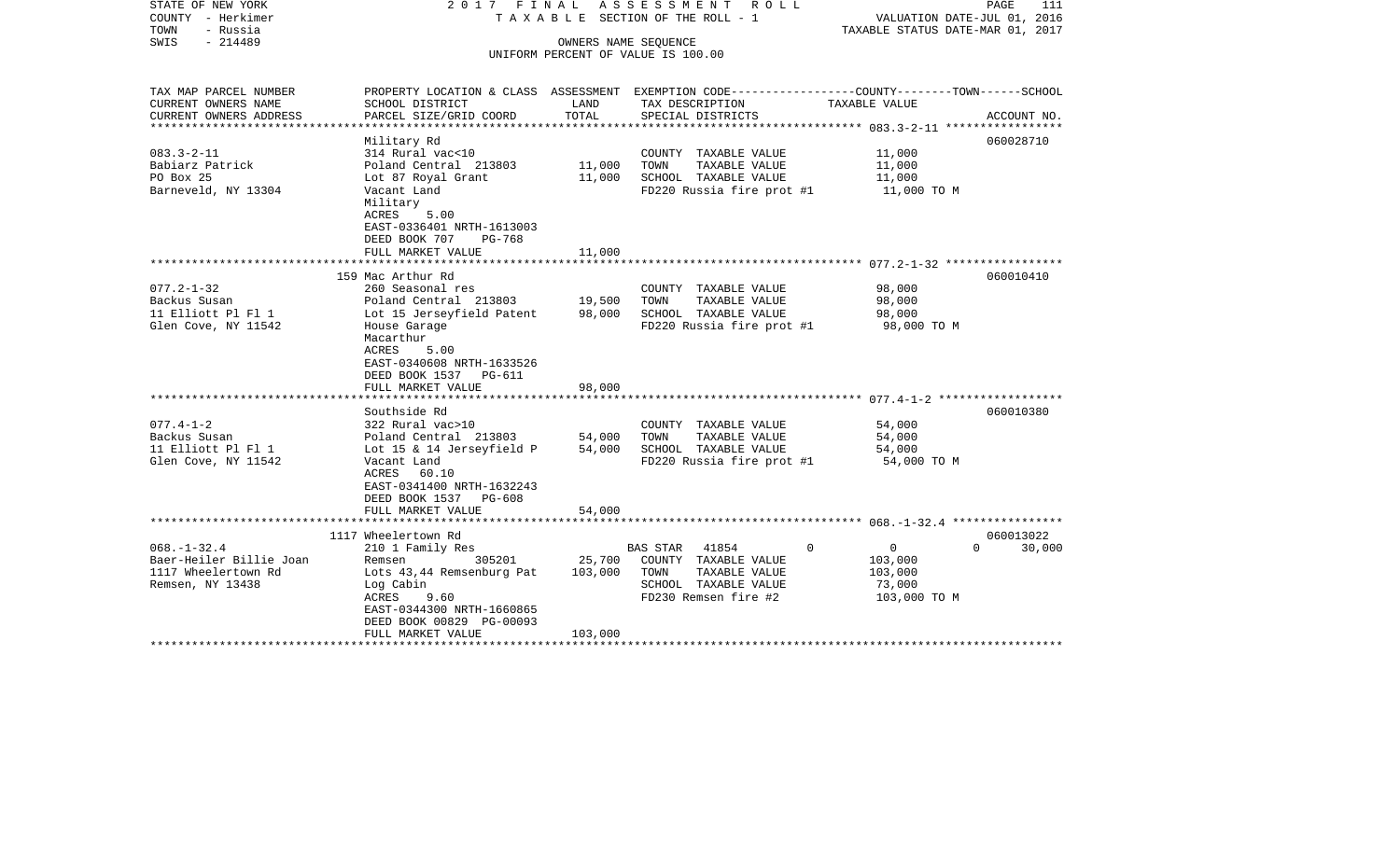| STATE OF NEW YORK                            | 2017 FINAL                                                                                                          |                     | ASSESSMENT                         | R O L L                               |          |                                  |          | PAGE<br>112                 |
|----------------------------------------------|---------------------------------------------------------------------------------------------------------------------|---------------------|------------------------------------|---------------------------------------|----------|----------------------------------|----------|-----------------------------|
| COUNTY - Herkimer<br>TOWN<br>- Russia        |                                                                                                                     |                     | TAXABLE SECTION OF THE ROLL - 1    |                                       |          | TAXABLE STATUS DATE-MAR 01, 2017 |          | VALUATION DATE-JUL 01, 2016 |
| $-214489$<br>SWIS                            |                                                                                                                     |                     | OWNERS NAME SEQUENCE               |                                       |          |                                  |          |                             |
|                                              |                                                                                                                     |                     | UNIFORM PERCENT OF VALUE IS 100.00 |                                       |          |                                  |          |                             |
|                                              |                                                                                                                     |                     |                                    |                                       |          |                                  |          |                             |
|                                              |                                                                                                                     |                     |                                    |                                       |          |                                  |          |                             |
| TAX MAP PARCEL NUMBER<br>CURRENT OWNERS NAME | PROPERTY LOCATION & CLASS ASSESSMENT EXEMPTION CODE----------------COUNTY-------TOWN------SCHOOL<br>SCHOOL DISTRICT | LAND                |                                    | TAX DESCRIPTION                       |          | TAXABLE VALUE                    |          |                             |
| CURRENT OWNERS ADDRESS                       | PARCEL SIZE/GRID COORD                                                                                              | TOTAL               |                                    | SPECIAL DISTRICTS                     |          |                                  |          | ACCOUNT NO.                 |
| **********************                       |                                                                                                                     |                     |                                    |                                       |          |                                  |          |                             |
|                                              | 317 Gauss Rd                                                                                                        |                     |                                    |                                       |          |                                  |          | 060029550                   |
| $077.3 - 1 - 47$                             | 242 Rurl res&rec                                                                                                    |                     | VET COM C 41132                    |                                       | 0        | 15,000                           | $\Omega$ | 0                           |
| Bagley David A                               | Poland Central 213803                                                                                               |                     | 104,100 VET COM T 41133            |                                       | 0        | 0                                | 20,000   | 0                           |
| 317 Gauss Rd                                 | Lot 117 Royal Grant                                                                                                 |                     | 287,300 BAS STAR                   | 41854                                 | $\Omega$ | $\mathbf 0$                      | $\Omega$ | 30,000                      |
| Remsen, NY 13438                             | House Barn                                                                                                          |                     |                                    | COUNTY TAXABLE VALUE                  |          | 272,300                          |          |                             |
|                                              | Merged 2011                                                                                                         |                     | TOWN                               | TAXABLE VALUE                         |          | 267,300                          |          |                             |
|                                              | FRNT 1004.00 DPTH                                                                                                   |                     |                                    | SCHOOL TAXABLE VALUE                  |          | 257,300                          |          |                             |
|                                              | ACRES 68.90                                                                                                         |                     |                                    | FD220 Russia fire prot #1             |          | 287,300 TO M                     |          |                             |
|                                              | EAST-0325746 NRTH-1626851                                                                                           |                     |                                    |                                       |          |                                  |          |                             |
|                                              | DEED BOOK 1345 PG-1                                                                                                 |                     |                                    |                                       |          |                                  |          |                             |
|                                              | FULL MARKET VALUE                                                                                                   | 287,300             |                                    |                                       |          |                                  |          |                             |
|                                              | 803 Wheelertown Rd                                                                                                  |                     |                                    |                                       |          |                                  |          |                             |
| $068. -2 - 45.3$                             | 210 1 Family Res                                                                                                    |                     | <b>BAS STAR</b>                    | 41854                                 | 0        | 0                                | 0        |                             |
| Bailey James R                               | 305201<br>Remsen                                                                                                    | 20,000              |                                    | COUNTY TAXABLE VALUE                  |          | 111,000                          |          | 30,000                      |
| Bailey Heather J                             | House Gar                                                                                                           | 111,000             | TOWN                               | TAXABLE VALUE                         |          | 111,000                          |          |                             |
| 803 Wheelertown Rd                           | ACRES<br>8.00 BANK<br>135                                                                                           |                     |                                    | SCHOOL TAXABLE VALUE                  |          | 81,000                           |          |                             |
| Remsen, NY 13438                             | EAST-0348747 NRTH-1657298                                                                                           |                     |                                    | FD230 Remsen fire #2                  |          | 111,000 TO M                     |          |                             |
|                                              | DEED BOOK 1449 PG-825                                                                                               |                     |                                    |                                       |          |                                  |          |                             |
|                                              | FULL MARKET VALUE                                                                                                   | 111,000             |                                    |                                       |          |                                  |          |                             |
|                                              |                                                                                                                     |                     |                                    |                                       |          |                                  |          |                             |
|                                              | Stormy Hill Rd                                                                                                      |                     |                                    |                                       |          |                                  |          | 060003690                   |
| $077.2 - 2 - 16$                             | 314 Rural vac<10                                                                                                    |                     |                                    | COUNTY TAXABLE VALUE                  |          | 8,600                            |          |                             |
| Bailey Lisle C                               | Poland Central 213803                                                                                               | 8,600               | TOWN                               | TAXABLE VALUE                         |          | 8,600                            |          |                             |
| 9894 River Rd                                | Lot 17 Jerseyfield Patent                                                                                           | 8,600               |                                    | SCHOOL TAXABLE VALUE                  |          | 8,600                            |          |                             |
| Westernville, NY 13486                       | Vacant Land                                                                                                         |                     |                                    | FD220 Russia fire prot #1             |          | 8,600 TO M                       |          |                             |
|                                              | ACRES<br>3.42                                                                                                       |                     |                                    |                                       |          |                                  |          |                             |
|                                              | EAST-0347096 NRTH-1638455                                                                                           |                     |                                    |                                       |          |                                  |          |                             |
|                                              | DEED BOOK 895<br>PG-121                                                                                             |                     |                                    |                                       |          |                                  |          |                             |
|                                              | FULL MARKET VALUE<br>******************                                                                             | 8,600               |                                    |                                       |          |                                  |          |                             |
|                                              |                                                                                                                     | * * * * * * * * * * |                                    |                                       |          |                                  |          |                             |
| $072.2 - 1 - 58$                             | Spall Rd                                                                                                            |                     |                                    |                                       |          |                                  |          |                             |
|                                              | 310 Res Vac                                                                                                         |                     |                                    | COUNTY TAXABLE VALUE                  |          | 10,600                           |          |                             |
| Bain Shawn E<br>200 S Litchfield St          | 305201<br>Remsen<br>FRNT 285.00 DPTH                                                                                | 10,600<br>10,600    | TOWN                               | TAXABLE VALUE<br>SCHOOL TAXABLE VALUE |          | 10,600<br>10,600                 |          |                             |
| Frankfort, NY 13340                          | ACRES<br>0.60                                                                                                       |                     |                                    | FD230 Remsen fire #2                  |          | 10,600 TO M                      |          |                             |
|                                              | EAST-0341549 NRTH-1654000                                                                                           |                     |                                    |                                       |          |                                  |          |                             |
|                                              | DEED BOOK 1217<br>PG-574                                                                                            |                     |                                    |                                       |          |                                  |          |                             |
|                                              | FULL MARKET VALUE                                                                                                   | 10,600              |                                    |                                       |          |                                  |          |                             |
| ***********************                      |                                                                                                                     |                     |                                    |                                       |          |                                  |          |                             |
|                                              | 511 Spall Rd                                                                                                        |                     |                                    |                                       |          |                                  |          | 060029070                   |
| $072.2 - 1 - 59$                             | 260 Seasonal res                                                                                                    |                     | BAS STAR                           | 41854                                 | 0        | 0                                | 0        | 27,000                      |
| Bain Shawn E                                 | 305201<br>Remsen                                                                                                    | 5,600               |                                    | COUNTY TAXABLE VALUE                  |          | 27,000                           |          |                             |
| 511 Spall Rd S                               | Lot $10$<br>Mp                                                                                                      | 27,000              | TOWN                               | TAXABLE VALUE                         |          | 27,000                           |          |                             |
| Remsen, NY 13438                             | 0.69 Acre<br>Trl                                                                                                    |                     |                                    | SCHOOL TAXABLE VALUE                  |          | 0                                |          |                             |
|                                              | Spall Road                                                                                                          |                     |                                    | FD230 Remsen fire #2                  |          | 27,000 TO M                      |          |                             |
|                                              | FRNT<br>50.00 DPTH 125.00                                                                                           |                     |                                    |                                       |          |                                  |          |                             |
|                                              | EAST-0341671 NRTH-1654063                                                                                           |                     |                                    |                                       |          |                                  |          |                             |
|                                              | DEED BOOK 1217<br>PG-574                                                                                            |                     |                                    |                                       |          |                                  |          |                             |
|                                              | FULL MARKET VALUE                                                                                                   | 27,000              |                                    |                                       |          |                                  |          |                             |
|                                              |                                                                                                                     |                     |                                    |                                       |          |                                  |          |                             |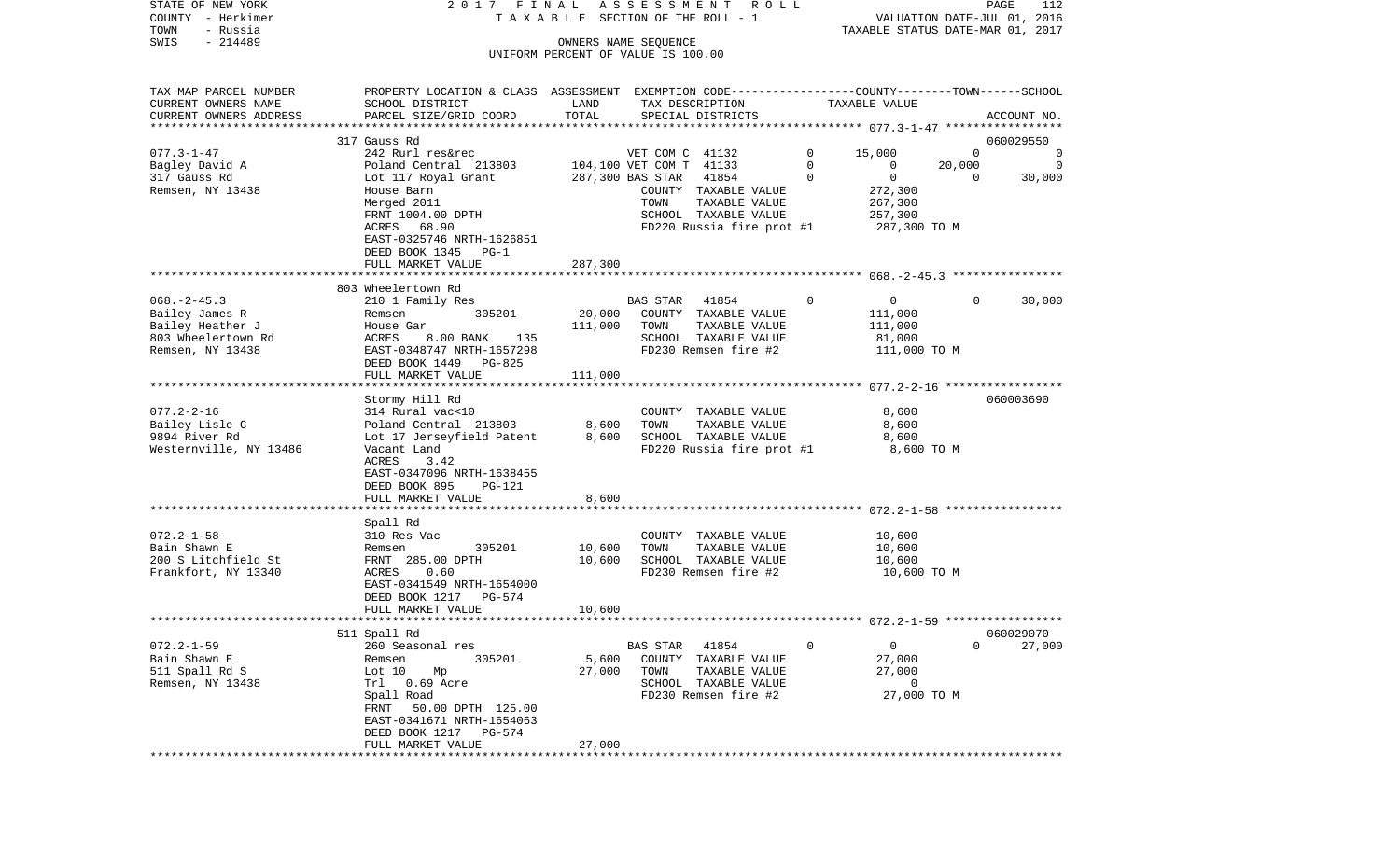| STATE OF NEW YORK<br>COUNTY - Herkimer<br>- Russia<br>TOWN | 2017 FINAL                    |        | ASSESSMENT ROLL<br>TAXABLE SECTION OF THE ROLL - 1 | PAGE<br>VALUATION DATE-JUL 01, 2016<br>TAXABLE STATUS DATE-MAR 01, 2017                         | 113         |
|------------------------------------------------------------|-------------------------------|--------|----------------------------------------------------|-------------------------------------------------------------------------------------------------|-------------|
| $-214489$<br>SWIS                                          |                               |        | OWNERS NAME SEQUENCE                               |                                                                                                 |             |
|                                                            |                               |        | UNIFORM PERCENT OF VALUE IS 100.00                 |                                                                                                 |             |
|                                                            |                               |        |                                                    |                                                                                                 |             |
| TAX MAP PARCEL NUMBER                                      |                               |        |                                                    | PROPERTY LOCATION & CLASS ASSESSMENT EXEMPTION CODE---------------COUNTY-------TOWN------SCHOOL |             |
| CURRENT OWNERS NAME                                        | SCHOOL DISTRICT               | LAND   | TAX DESCRIPTION                                    | TAXABLE VALUE                                                                                   |             |
| CURRENT OWNERS ADDRESS                                     | PARCEL SIZE/GRID COORD        | TOTAL  | SPECIAL DISTRICTS                                  |                                                                                                 | ACCOUNT NO. |
| **********************                                     |                               |        |                                                    |                                                                                                 |             |
|                                                            | Spall Rd                      |        |                                                    |                                                                                                 | 060014850   |
| $072.2 - 1 - 60$                                           | 314 Rural vac<10              |        | COUNTY TAXABLE VALUE                               | 400<br>400                                                                                      |             |
| Bain Shawn E                                               | 305201<br>Remsen              | 400    | TAXABLE VALUE<br>TOWN                              |                                                                                                 |             |
| 200 S Litchfield St                                        | W 10<br>Мp                    | 400    | SCHOOL TAXABLE VALUE                               | 400                                                                                             |             |
| Frankfort, NY 13340                                        | $1/7$ Acre<br>Spall           |        | FD230 Remsen fire #2                               | 400 TO M                                                                                        |             |
|                                                            | FRNT 50.00 DPTH 125.00        |        |                                                    |                                                                                                 |             |
|                                                            | EAST-0341658 NRTH-1654106     |        |                                                    |                                                                                                 |             |
|                                                            | DEED BOOK 1217 PG-574         |        |                                                    |                                                                                                 |             |
|                                                            | FULL MARKET VALUE             | 400    |                                                    |                                                                                                 |             |
|                                                            |                               |        |                                                    |                                                                                                 |             |
|                                                            | Grant Road                    |        |                                                    |                                                                                                 | 060006780   |
| $077.4 - 1 - 45$                                           | 322 Rural vac>10              |        | COUNTY TAXABLE VALUE                               | 61,800                                                                                          |             |
| Baird Davis Irrevocable Trust Poland Central 213803        |                               | 61,800 | TOWN<br>TAXABLE VALUE                              | 61,800                                                                                          |             |
| 169 Ridge Rd                                               | Lot 110 Royal Grant           | 61,800 | SCHOOL TAXABLE VALUE                               | 61,800                                                                                          |             |
| Utica, NY 13501                                            | Vacant Land                   |        | FD220 Russia fire prot #1                          | 61,800 TO M                                                                                     |             |
|                                                            | ACRES 63.50                   |        |                                                    |                                                                                                 |             |
|                                                            | EAST-0343146 NRTH-1626503     |        |                                                    |                                                                                                 |             |
|                                                            | DEED BOOK 1202 PG-743         |        |                                                    |                                                                                                 |             |
|                                                            | FULL MARKET VALUE             | 61,800 |                                                    |                                                                                                 |             |
|                                                            | ***************************** |        |                                                    |                                                                                                 |             |
|                                                            | Spall Rd                      |        |                                                    |                                                                                                 | 060000990   |
| $068. - 2 - 4$                                             | 260 Seasonal res              |        | COUNTY TAXABLE VALUE                               | 16,500                                                                                          |             |
| Baker Seth                                                 | 305201<br>Remsen              | 10,800 | TOWN<br>TAXABLE VALUE                              | 16,500                                                                                          |             |
| 4438 South St                                              | W 5<br>Wt                     | 16,500 | SCHOOL TAXABLE VALUE                               | 16,500                                                                                          |             |
| Jamesville, NY 13078                                       | Trl 6/10 Acre                 |        | FD230 Remsen fire #2                               | 16,500 TO M                                                                                     |             |
|                                                            | Spall                         |        |                                                    |                                                                                                 |             |
|                                                            | FRNT 200.00 DPTH 140.00       |        |                                                    |                                                                                                 |             |
|                                                            | EAST-0340764 NRTH-1655457     |        |                                                    |                                                                                                 |             |
|                                                            | DEED BOOK 1481 PG-45          |        |                                                    |                                                                                                 |             |
|                                                            | FULL MARKET VALUE             | 16,500 |                                                    |                                                                                                 |             |
|                                                            | Spall Rd                      |        |                                                    |                                                                                                 | 060012720   |
| $068. - 2 - 5$                                             | 312 Vac w/imprv               |        | COUNTY TAXABLE VALUE                               | 7,500                                                                                           |             |
| Baker Seth                                                 | 305201<br>Remsen              | 6,500  | TOWN<br>TAXABLE VALUE                              | 7,500                                                                                           |             |
| 4438 South St                                              | Lot 5 Walker Tract            | 7,500  | SCHOOL TAXABLE VALUE                               | 7,500                                                                                           |             |
| Jamesville, NY 13078                                       | Camp                          |        | FD230 Remsen fire #2                               | 7,500 TO M                                                                                      |             |
|                                                            | Spall                         |        |                                                    |                                                                                                 |             |
|                                                            | FRNT 200.00 DPTH 140.00       |        |                                                    |                                                                                                 |             |
|                                                            | EAST-0340900 NRTH-1655428     |        |                                                    |                                                                                                 |             |
|                                                            | DEED BOOK 1481<br>PG-45       |        |                                                    |                                                                                                 |             |
|                                                            | FULL MARKET VALUE             | 7,500  |                                                    |                                                                                                 |             |
|                                                            |                               |        |                                                    |                                                                                                 |             |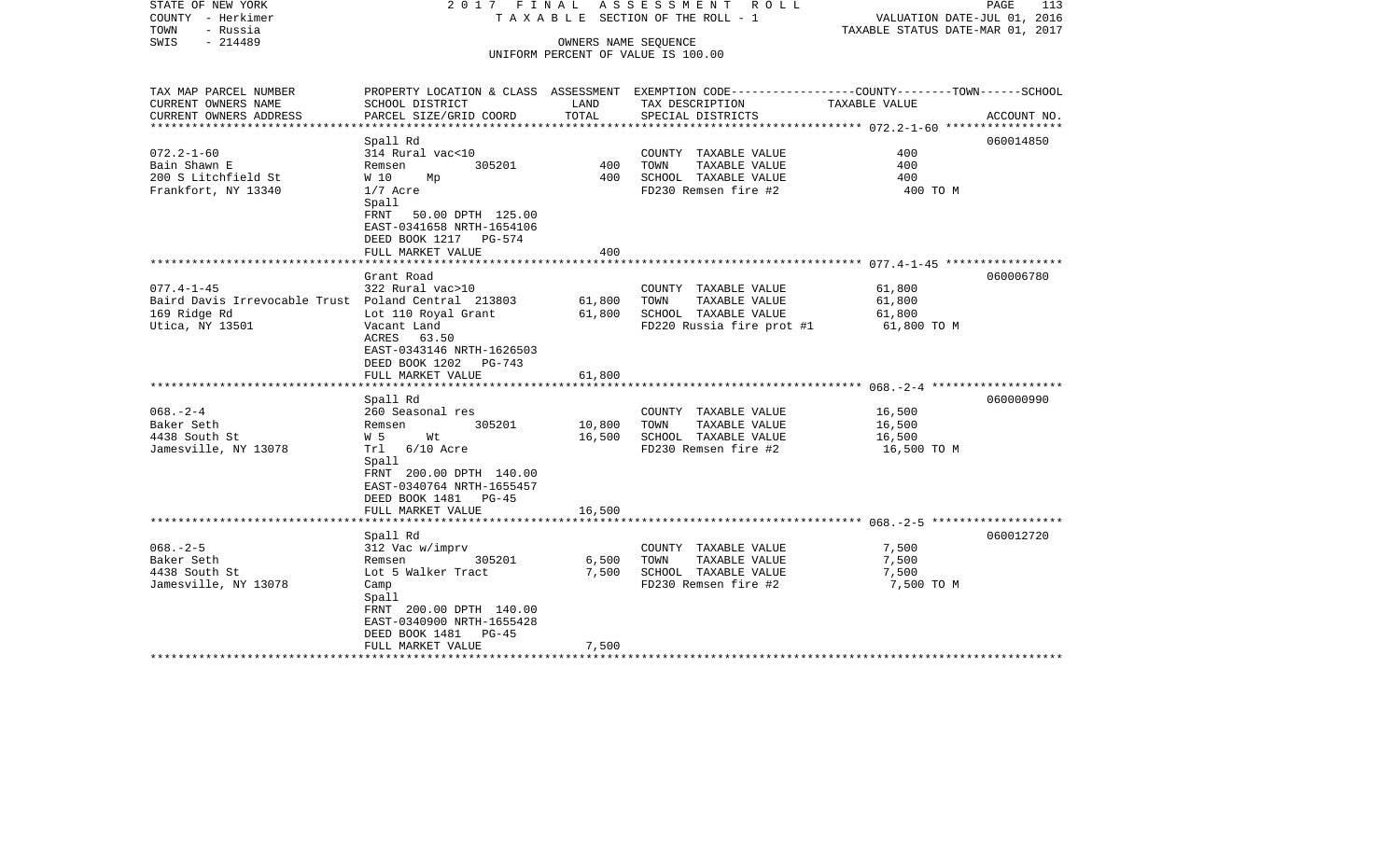STATE OF NEW YORK 2 0 1 7 F I N A L A S S E S S M E N T R O L L PAGE 114COUNTY - Herkimer T A X A B L E SECTION OF THE ROLL - 1 VALUATION DATE-JUL 01, 2016 TOWN - Russia TAXABLE STATUS DATE-MAR 01, 2017 SWIS - 214489 OWNERS NAME SEQUENCE UNIFORM PERCENT OF VALUE IS 100.00TAX MAP PARCEL NUMBER PROPERTY LOCATION & CLASS ASSESSMENT EXEMPTION CODE------------------COUNTY--------TOWN------SCHOOL CURRENT OWNERS NAME SCHOOL DISTRICT LAND TAX DESCRIPTION TAXABLE VALUECURRENT OWNERS ADDRESS PARCEL SIZE/GRID COORD TOTAL SPECIAL DISTRICTS ACCOUNT NO. \*\*\*\*\*\*\*\*\*\*\*\*\*\*\*\*\*\*\*\*\*\*\*\*\*\*\*\*\*\*\*\*\*\*\*\*\*\*\*\*\*\*\*\*\*\*\*\*\*\*\*\*\*\*\*\*\*\*\*\*\*\*\*\*\*\*\*\*\*\*\*\*\*\*\*\*\*\*\*\*\*\*\*\*\*\*\*\*\*\*\*\*\*\*\*\*\*\*\*\*\*\*\* 082.2-1-51.1 \*\*\*\*\*\*\*\*\*\*\*\*\*\*\* Dover Rd 060012210082.2-1-51.1 323 Vacant rural COUNTY TAXABLE VALUE 13,500 Baldwin Frederic Jr K Holland Patent 305801 13,500 TOWN TAXABLE VALUE 13,500 316 Dover Rd Lots 103 & 104 Royal Gran 13,500 SCHOOL TAXABLE VALUE 13,500 Barneveld, NY 13304 Vacant Land FD220 Russia fire prot #1 13,500 TO M ACRES 5.00 EAST-0320009 NRTH-1618542 DEED BOOK 842 PG-517 FULL MARKET VALUE 13,500 \*\*\*\*\*\*\*\*\*\*\*\*\*\*\*\*\*\*\*\*\*\*\*\*\*\*\*\*\*\*\*\*\*\*\*\*\*\*\*\*\*\*\*\*\*\*\*\*\*\*\*\*\*\*\*\*\*\*\*\*\*\*\*\*\*\*\*\*\*\*\*\*\*\*\*\*\*\*\*\*\*\*\*\*\*\*\*\*\*\*\*\*\*\*\*\*\*\*\*\*\*\*\* 082.2-1-28 \*\*\*\*\*\*\*\*\*\*\*\*\*\*\*\*\* 316 Dover Rd 060005500082.2-1-28 240 Rural res COUNTY TAXABLE VALUE 330,000 Baldwin Frederick K Jr Holland Patent 305801 48,200 TOWN TAXABLE VALUE 330,000 316 Dover Rd Lot 104 Royal Grant 330,000 SCHOOL TAXABLE VALUE 330,000 Barneveld, NY 13304 Vacant Land FD220 Russia fire prot #1 330,000 TO M ACRES 28.40 EAST-0319876 NRTH-1619524 DEED BOOK 670 PG-389 FULL MARKET VALUE 330,000 \*\*\*\*\*\*\*\*\*\*\*\*\*\*\*\*\*\*\*\*\*\*\*\*\*\*\*\*\*\*\*\*\*\*\*\*\*\*\*\*\*\*\*\*\*\*\*\*\*\*\*\*\*\*\*\*\*\*\*\*\*\*\*\*\*\*\*\*\*\*\*\*\*\*\*\*\*\*\*\*\*\*\*\*\*\*\*\*\*\*\*\*\*\*\*\*\*\*\*\*\*\*\* 082.2-1-42 \*\*\*\*\*\*\*\*\*\*\*\*\*\*\*\*\* 187 Dover Rd 060001020082.2-1-42 242 Rurl res&rec BAS STAR 41854 0 0 0 30,000 Baldwin Robert C 6 6 Holland Patent 305801 40,000 COUNTY TAXABLE VALUE 190,000 187 Dover Rd Lot 103 Royal Grant 190,000 TOWN TAXABLE VALUE 190,000 Barnevel Garage 160,000 House Garage SCHOOL TAXABLE VALUE 160,000 Dover **FD220** Russia fire prot #1 190,000 TO M FRNT 484.00 DPTH ACRES 7.00 EAST-0317606 NRTH-1617802 DEED BOOK 886 PG-311FULL MARKET VALUE 190.000 \*\*\*\*\*\*\*\*\*\*\*\*\*\*\*\*\*\*\*\*\*\*\*\*\*\*\*\*\*\*\*\*\*\*\*\*\*\*\*\*\*\*\*\*\*\*\*\*\*\*\*\*\*\*\*\*\*\*\*\*\*\*\*\*\*\*\*\*\*\*\*\*\*\*\*\*\*\*\*\*\*\*\*\*\*\*\*\*\*\*\*\*\*\*\*\*\*\*\*\*\*\*\* 068.-2-8.1 \*\*\*\*\*\*\*\*\*\*\*\*\*\*\*\*\* Spall Rd 068.-2-8.1 260 Seasonal res COUNTY TAXABLE VALUE 39,000 Baldwin William Jr Remsen 305201 23,200 TOWN TAXABLE VALUE 39,000 7078 Lake Shore Rd FRNT 350.00 DPTH 39,000 SCHOOL TAXABLE VALUE 39,000  $Cicero$ , NY 13039  $Cicero$ , NY 13039  $Cicero$ ,  $NY$  13039  $S = Cicero$ ,  $S = Cicero$ ,  $S = Cicero$ ,  $S = Cicero$ ,  $S = Cicero$ ,  $S = Cicero$ ,  $S = Cicero$ ,  $S = Cicero$ ,  $S = Cicero$ ,  $S = Cicero$ ,  $S = Cicero$ ,  $S = Cicero$ ,  $S = Cicero$ ,  $S = Cicero$ ,  $S = Cicero$ ,  $S = Cicero$ ,  $S = Cicero$ ,  $S = Cicero$ ,  $S = Cicero$ , EAST-0340921 NRTH-1654936 DEED BOOK 893 PG-111 FULL MARKET VALUE 39,000 \*\*\*\*\*\*\*\*\*\*\*\*\*\*\*\*\*\*\*\*\*\*\*\*\*\*\*\*\*\*\*\*\*\*\*\*\*\*\*\*\*\*\*\*\*\*\*\*\*\*\*\*\*\*\*\*\*\*\*\*\*\*\*\*\*\*\*\*\*\*\*\*\*\*\*\*\*\*\*\*\*\*\*\*\*\*\*\*\*\*\*\*\*\*\*\*\*\*\*\*\*\*\* 077.3-1-54 \*\*\*\*\*\*\*\*\*\*\*\*\*\*\*\*\* 474 Elm Flats Rd 060045850077.3-1-54 210 1 Family Res COUNTY TAXABLE VALUE 89,000 Banas Christopher S Poland Central 213803 9,100 TOWN TAXABLE VALUE 89,000 Banas Maureen J Lot 119 Royal Grant 89,000 SCHOOL TAXABLE VALUE 89,000 474 Elm Flats Rd Mobile Home FD220 Russia fire prot #1 89,000 TO M PO Box 220 ACRES 0.48 Hinckley, NY 13352 EAST-0335453 NRTH-1630765 DEED BOOK 00835 PG-00434FULL MARKET VALUE 89,000 \*\*\*\*\*\*\*\*\*\*\*\*\*\*\*\*\*\*\*\*\*\*\*\*\*\*\*\*\*\*\*\*\*\*\*\*\*\*\*\*\*\*\*\*\*\*\*\*\*\*\*\*\*\*\*\*\*\*\*\*\*\*\*\*\*\*\*\*\*\*\*\*\*\*\*\*\*\*\*\*\*\*\*\*\*\*\*\*\*\*\*\*\*\*\*\*\*\*\*\*\*\*\*\*\*\*\*\*\*\*\*\*\*\*\*\*\*\*\*\*\*\*\*\*\*\*\*\*\*\*\*\*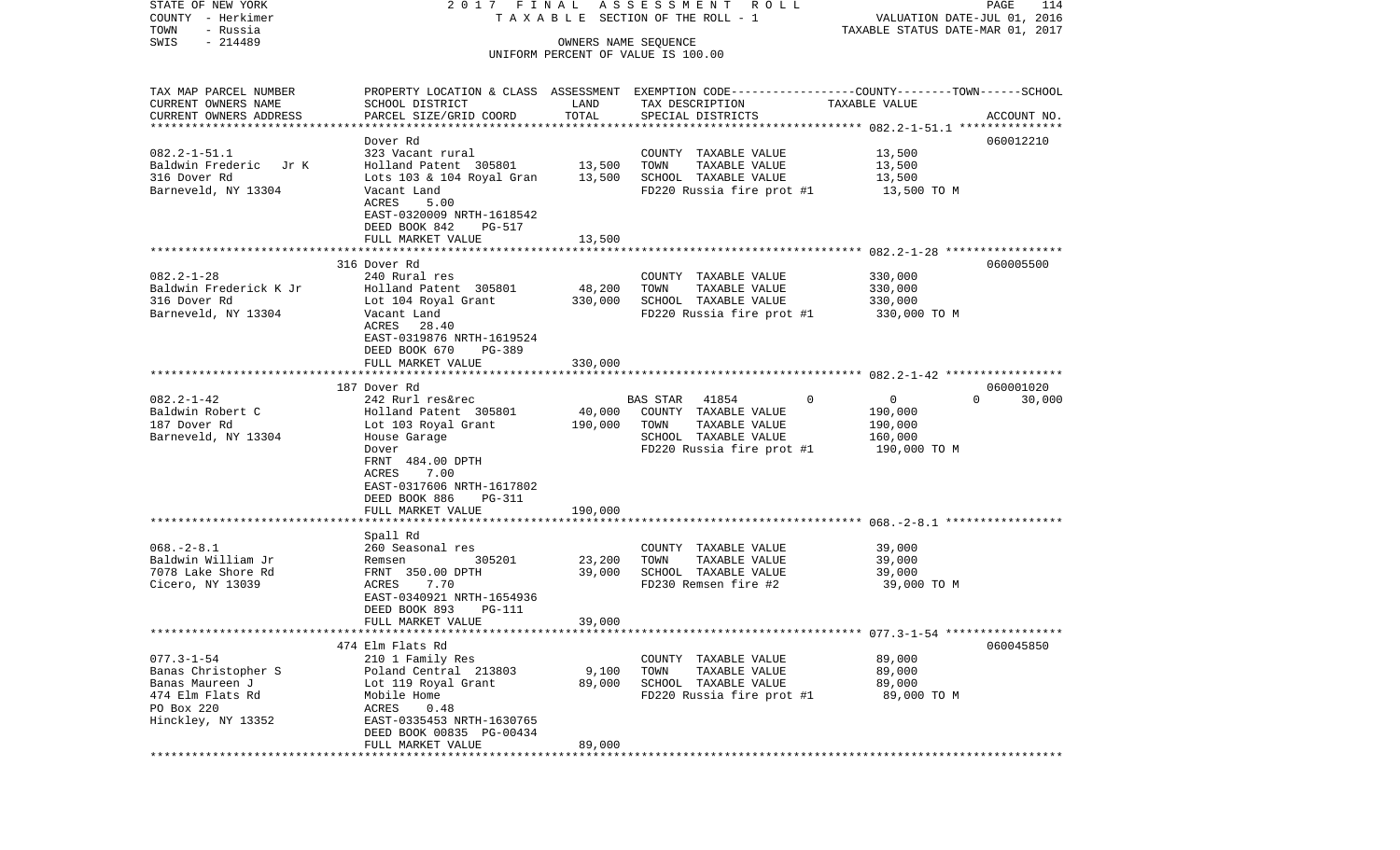| STATE OF NEW YORK<br>COUNTY - Herkimer<br>TOWN<br>- Russia<br>$-214489$<br>SWIS                          | 2017 FINAL                                                                                                                                                                            |                      | ASSESSMENT ROLL<br>T A X A B L E SECTION OF THE ROLL - 1                                                                        |              | VALUATION DATE-JUL 01, 2016<br>TAXABLE STATUS DATE-MAR 01, 2017 | PAGE        | 115         |
|----------------------------------------------------------------------------------------------------------|---------------------------------------------------------------------------------------------------------------------------------------------------------------------------------------|----------------------|---------------------------------------------------------------------------------------------------------------------------------|--------------|-----------------------------------------------------------------|-------------|-------------|
|                                                                                                          |                                                                                                                                                                                       | OWNERS NAME SEQUENCE | UNIFORM PERCENT OF VALUE IS 100.00                                                                                              |              |                                                                 |             |             |
| TAX MAP PARCEL NUMBER<br>CURRENT OWNERS NAME                                                             | PROPERTY LOCATION & CLASS ASSESSMENT EXEMPTION CODE---------------COUNTY-------TOWN------SCHOOL<br>SCHOOL DISTRICT                                                                    | LAND                 | TAX DESCRIPTION                                                                                                                 |              | TAXABLE VALUE                                                   |             |             |
| CURRENT OWNERS ADDRESS<br>*******************                                                            | PARCEL SIZE/GRID COORD                                                                                                                                                                | TOTAL                | SPECIAL DISTRICTS                                                                                                               |              |                                                                 |             | ACCOUNT NO. |
|                                                                                                          | 9875 Route 28                                                                                                                                                                         |                      |                                                                                                                                 |              | ******************** 082.4-1-25.2 ****************              | 060000241   |             |
| $082.4 - 1 - 25.2$                                                                                       | 210 1 Family Res                                                                                                                                                                      |                      | VET WAR C 41122                                                                                                                 | $\mathbf{0}$ | 9,000                                                           | $\mathbf 0$ | 0           |
| Bangs Living Trust Nancy A                                                                               | Poland Central 213803                                                                                                                                                                 |                      | 30,200 VET WAR T 41123                                                                                                          | $\mathbf 0$  | 0                                                               | 12,000      | $\mathbf 0$ |
| 9875 Route 28<br>Barneveld, NY 13304                                                                     | Lot 69 Royal Grant<br>House<br>Rte 28<br>8.80<br>ACRES<br>EAST-0324031 NRTH-1609380<br>DEED BOOK 1512 PG-334                                                                          |                      | 41854<br>265,000 BAS STAR<br>COUNTY TAXABLE VALUE<br>TOWN<br>TAXABLE VALUE<br>SCHOOL TAXABLE VALUE<br>FD220 Russia fire prot #1 | $\Omega$     | $\Omega$<br>256,000<br>253,000<br>235,000<br>265,000 TO M       | $\Omega$    | 30,000      |
|                                                                                                          | FULL MARKET VALUE                                                                                                                                                                     | 265,000              |                                                                                                                                 |              |                                                                 |             |             |
|                                                                                                          |                                                                                                                                                                                       |                      |                                                                                                                                 |              |                                                                 |             |             |
| $073.3 - 5 - 4.4$<br>Bannigan Robert B<br>Bannigan Maureen A<br>12 Danberry Rd<br>New Hartford, NY 13413 | 170 Brady Beach Rd<br>260 Seasonal res<br>Poland Central 213803<br>Cabin<br>FRNT 300.00 DPTH<br>ACRES 19.30<br>EAST-0349248 NRTH-1641962<br>DEED BOOK 1154 PG-615                     | 30,000<br>172,500    | COUNTY TAXABLE VALUE<br>TAXABLE VALUE<br>TOWN<br>SCHOOL TAXABLE VALUE<br>FD220 Russia fire prot #1                              |              | 172,500<br>172,500<br>172,500<br>172,500 TO M                   |             |             |
|                                                                                                          | FULL MARKET VALUE                                                                                                                                                                     | 172,500              |                                                                                                                                 |              |                                                                 |             |             |
|                                                                                                          |                                                                                                                                                                                       |                      |                                                                                                                                 |              |                                                                 |             |             |
| $083.4 - 1 - 43.4$<br>Bard Hilary Jo<br>1823 Rutger St<br>Utica, NY 13501                                | 696 Russia Rd<br>210 1 Family Res<br>Poland Central 213803<br>garage&barn<br>house burned 2011<br>ACRES<br>5.00<br>EAST-0340049 NRTH-1612876<br>DEED BOOK 1548<br>PG-36               | 19,500<br>42,200     | COUNTY TAXABLE VALUE<br>TOWN<br>TAXABLE VALUE<br>SCHOOL TAXABLE VALUE<br>FD220 Russia fire prot #1                              |              | 42,200<br>42,200<br>42,200<br>42,200 TO M                       |             |             |
|                                                                                                          | FULL MARKET VALUE                                                                                                                                                                     | 42,200               |                                                                                                                                 |              |                                                                 |             |             |
|                                                                                                          | Topper Rd                                                                                                                                                                             |                      |                                                                                                                                 |              |                                                                 | 060017610   |             |
| $077.2 - 1 - 29$<br>Barkley Shawn P<br>210 Westside Dr<br>Rochester, NY 14624                            | 260 Seasonal res<br>Poland Central 213803<br>Lot 15 Jerseyfield Patent<br>Camp<br>FRNT 110.00 DPTH 170.00<br>ACRES<br>0.38<br>EAST-0340984 NRTH-1635252<br>$PG-264$<br>DEED BOOK 1361 | 20,000<br>38,000     | COUNTY TAXABLE VALUE<br>TAXABLE VALUE<br>TOWN<br>SCHOOL TAXABLE VALUE<br>FD220 Russia fire prot #1                              |              | 38,000<br>38,000<br>38,000<br>38,000 TO M                       |             |             |
|                                                                                                          | FULL MARKET VALUE                                                                                                                                                                     | 38,000               |                                                                                                                                 |              |                                                                 |             |             |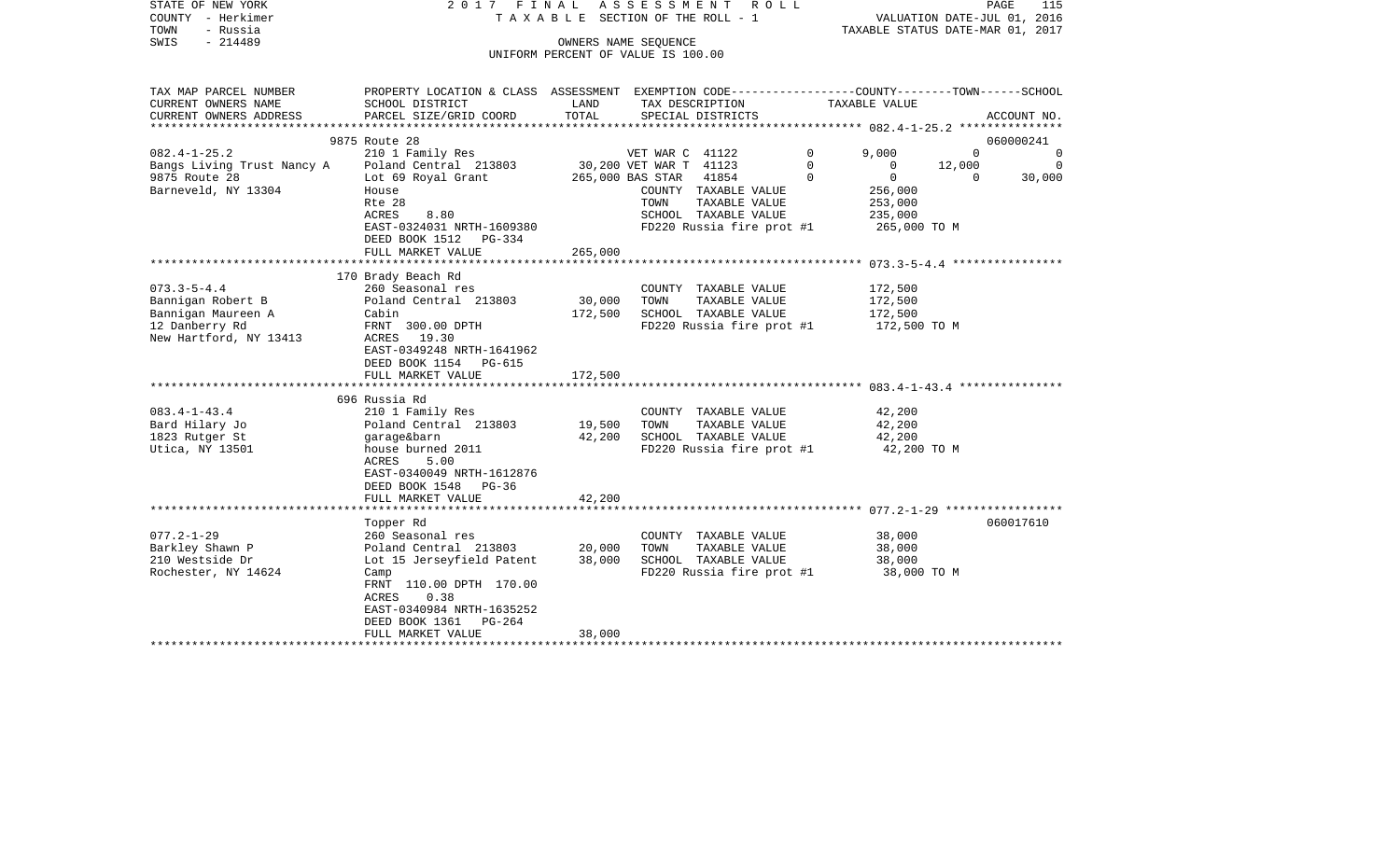| STATE OF NEW YORK<br>COUNTY - Herkimer<br>TOWN<br>- Russia<br>SWIS<br>$-214489$                 | 2017 FINAL                                                                                                                                                                                                       | OWNERS NAME SEQUENCE | ASSESSMENT<br>R O L L<br>TAXABLE SECTION OF THE ROLL - 1                                                                |                                                                              | PAGE<br>116<br>VALUATION DATE-JUL 01, 2016<br>TAXABLE STATUS DATE-MAR 01, 2017 |
|-------------------------------------------------------------------------------------------------|------------------------------------------------------------------------------------------------------------------------------------------------------------------------------------------------------------------|----------------------|-------------------------------------------------------------------------------------------------------------------------|------------------------------------------------------------------------------|--------------------------------------------------------------------------------|
|                                                                                                 |                                                                                                                                                                                                                  |                      | UNIFORM PERCENT OF VALUE IS 100.00                                                                                      |                                                                              |                                                                                |
| TAX MAP PARCEL NUMBER<br>CURRENT OWNERS NAME                                                    | PROPERTY LOCATION & CLASS ASSESSMENT EXEMPTION CODE---------------COUNTY-------TOWN-----SCHOOL<br>SCHOOL DISTRICT                                                                                                | LAND                 | TAX DESCRIPTION                                                                                                         | TAXABLE VALUE                                                                |                                                                                |
| CURRENT OWNERS ADDRESS<br>****************                                                      | PARCEL SIZE/GRID COORD                                                                                                                                                                                           | TOTAL                | SPECIAL DISTRICTS                                                                                                       |                                                                              | ACCOUNT NO.                                                                    |
|                                                                                                 | 1357 Pardeeville Rd                                                                                                                                                                                              |                      |                                                                                                                         |                                                                              | 060001320                                                                      |
| $077.4 - 1 - 9$<br>Barley Frank<br>Barley Denise<br>1357 Pardeeville Rd<br>Cold Brook, NY 13324 | 270 Mfg housing<br>Poland Central 213803<br>Lot $14$<br>Jp<br>Trl<br>1 Acre<br>Pardeeville Rd<br>ACRES<br>1.00<br>EAST-0344756 NRTH-1633254                                                                      | 12,500<br>23,000     | BAS STAR<br>41854<br>COUNTY TAXABLE VALUE<br>TAXABLE VALUE<br>TOWN<br>SCHOOL TAXABLE VALUE<br>FD220 Russia fire prot #1 | $\mathbf 0$<br>$\overline{0}$<br>23,000<br>23,000<br>$\Omega$<br>23,000 TO M | $\Omega$<br>23,000                                                             |
|                                                                                                 | DEED BOOK 821<br>PG-671<br>FULL MARKET VALUE                                                                                                                                                                     | 23,000               |                                                                                                                         |                                                                              |                                                                                |
|                                                                                                 | 1349 Pardeeville Rd                                                                                                                                                                                              |                      |                                                                                                                         |                                                                              | 060001290                                                                      |
| $077.4 - 1 - 10$<br>Barley Frank<br>Barley Denise<br>1357 Pardeeville Rd                        | 270 Mfg housing<br>Poland Central 213803<br>Lot 14 Jerseyfield Patent<br>3.40<br>ACRES                                                                                                                           | 17,100<br>34,100     | ENH STAR<br>41834<br>COUNTY TAXABLE VALUE<br>TOWN<br>TAXABLE VALUE<br>SCHOOL TAXABLE VALUE                              | $\mathbf 0$<br>$\overline{0}$<br>34,100<br>34,100<br>$\circ$                 | $\Omega$<br>34,100                                                             |
| Cold Brook, NY 13324                                                                            | EAST-0344786 NRTH-1633017<br>DEED BOOK 821<br>PG-673<br>FULL MARKET VALUE                                                                                                                                        | 34,100               | FD220 Russia fire prot #1                                                                                               | 34,100 TO M                                                                  |                                                                                |
|                                                                                                 |                                                                                                                                                                                                                  |                      |                                                                                                                         |                                                                              |                                                                                |
| $077.4 - 1 - 12.1$<br>Barley Frank<br>1357 Pardeeville Rd<br>Cold Brook, NY 13324               | Pardeeville Rd<br>322 Rural vac>10<br>Poland Central 213803<br>Lot 14 Jerseyfield Patent<br>Vacant Land<br>ACRES<br>30.20<br>EAST-0345243 NRTH-1632425<br>DEED BOOK 00608 PG-00491                               | 38,700<br>38,700     | COUNTY TAXABLE VALUE<br>TAXABLE VALUE<br>TOWN<br>SCHOOL TAXABLE VALUE<br>FD220 Russia fire prot #1                      | 38,700<br>38,700<br>38,700<br>38,700 TO M                                    | 060001325                                                                      |
|                                                                                                 | FULL MARKET VALUE                                                                                                                                                                                                | 38,700               |                                                                                                                         |                                                                              |                                                                                |
| $077.12 - 1 - 9$<br>Barley Jeanne M<br>165 Stormy Hill Rd<br>Coldbrook, NY 13324                | Stormy Hill Rd<br>314 Rural vac<10<br>Poland Central 213803<br>W 14 Jp<br>Lot $3/4$ Acre<br>Stormy Hill Rd<br>FRNT 180.00 DPTH 170.00<br>0.89<br>ACRES<br>EAST-0342665 NRTH-1635277<br>DEED BOOK 0818<br>PG-0666 | 2,200<br>2,200       | COUNTY TAXABLE VALUE<br>TOWN<br>TAXABLE VALUE<br>SCHOOL TAXABLE VALUE<br>FD220 Russia fire prot #1                      | 2,200<br>2,200<br>2,200<br>2,200 TO M                                        | 060005000                                                                      |
|                                                                                                 | FULL MARKET VALUE                                                                                                                                                                                                | 2,200                |                                                                                                                         |                                                                              |                                                                                |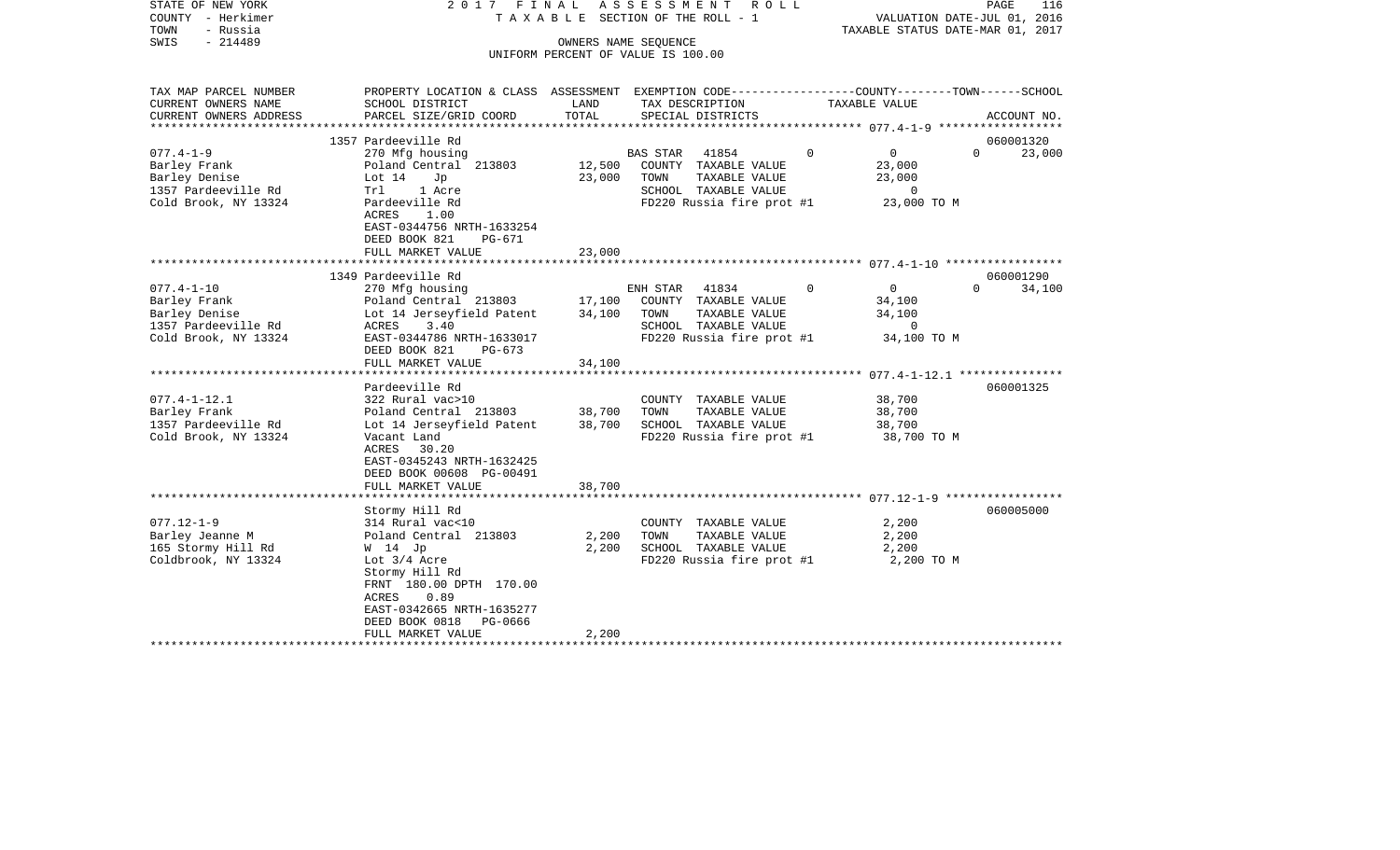| STATE OF NEW YORK<br>COUNTY - Herkimer<br>TOWN<br>- Russia<br>SWIS<br>$-214489$                 | 2017 FINAL                                                                                                                                                                |                   | ASSESSMENT<br>R O L L<br>TAXABLE SECTION OF THE ROLL - 1<br>OWNERS NAME SEQUENCE<br>UNIFORM PERCENT OF VALUE IS 100.00  |                                      | VALUATION DATE-JUL 01, 2016<br>TAXABLE STATUS DATE-MAR 01, 2017 |                                      | PAGE<br>117                    |
|-------------------------------------------------------------------------------------------------|---------------------------------------------------------------------------------------------------------------------------------------------------------------------------|-------------------|-------------------------------------------------------------------------------------------------------------------------|--------------------------------------|-----------------------------------------------------------------|--------------------------------------|--------------------------------|
|                                                                                                 |                                                                                                                                                                           |                   |                                                                                                                         |                                      |                                                                 |                                      |                                |
| TAX MAP PARCEL NUMBER<br>CURRENT OWNERS NAME                                                    | PROPERTY LOCATION & CLASS ASSESSMENT EXEMPTION CODE---------------COUNTY-------TOWN-----SCHOOL<br>SCHOOL DISTRICT                                                         | LAND              | TAX DESCRIPTION                                                                                                         |                                      | TAXABLE VALUE                                                   |                                      |                                |
| CURRENT OWNERS ADDRESS                                                                          | PARCEL SIZE/GRID COORD                                                                                                                                                    | TOTAL             | SPECIAL DISTRICTS                                                                                                       |                                      |                                                                 |                                      | ACCOUNT NO.                    |
|                                                                                                 | 165 Stormy Hill Rd                                                                                                                                                        |                   |                                                                                                                         |                                      |                                                                 |                                      | 060030570                      |
| $077.12 - 1 - 10$<br>Barley Jeanne M<br>165 Stormy Hill Rd<br>Cold Brook, NY 13324              | 210 1 Family Res<br>Poland Central 213803 10,500<br>Lot 15 Jerseyfield Patent<br>House Garage Shed<br>Stormy Hill<br>FRNT 200.00 DPTH 130.00<br>EAST-0342701 NRTH-1635440 | 66,000            | ENH STAR<br>41834<br>COUNTY TAXABLE VALUE<br>TOWN<br>TAXABLE VALUE<br>SCHOOL TAXABLE VALUE<br>FD220 Russia fire prot #1 | $\Omega$                             | $0 \qquad \qquad$<br>66,000<br>66,000<br>500<br>66,000 TO M     | $\Omega$                             | 65,500                         |
|                                                                                                 | DEED BOOK 793<br>PG-331<br>FULL MARKET VALUE                                                                                                                              | 66,000            |                                                                                                                         |                                      |                                                                 |                                      |                                |
|                                                                                                 | 5113 Military Rd                                                                                                                                                          |                   |                                                                                                                         |                                      |                                                                 |                                      | 060001350                      |
| $083.4 - 1 - 53$<br>Barlow Eileen<br>5113 Military Rd                                           | 210 1 Family Res<br>Poland Central 213803<br>Lot 70 Royal Grant                                                                                                           |                   | VET COM C 41132<br>9,000 VET COM T 41133<br>69,000 ENH STAR<br>41834                                                    | $\mathbf{0}$<br>$\Omega$<br>$\Omega$ | 15,000<br>$\overline{0}$<br>$\overline{0}$                      | $\Omega$<br>17,250<br>$\overline{0}$ | $\Omega$<br>$\Omega$<br>65,500 |
| Poland, NY 13431                                                                                | House Garage<br>ACRES<br>0.49<br>EAST-0336929 NRTH-1612667<br>DEED BOOK 00550 PG-00799                                                                                    |                   | COUNTY TAXABLE VALUE<br>TAXABLE VALUE<br>TOWN<br>SCHOOL TAXABLE VALUE<br>FD220 Russia fire prot #1                      |                                      | 54,000<br>51,750<br>3,500<br>69,000 TO M                        |                                      |                                |
|                                                                                                 | FULL MARKET VALUE                                                                                                                                                         | 69,000            |                                                                                                                         |                                      |                                                                 |                                      |                                |
|                                                                                                 | Marcy Rd                                                                                                                                                                  |                   |                                                                                                                         |                                      |                                                                 |                                      | 060000480                      |
| $083.2 - 1 - 19$<br>Barlow Ronald A<br>581 Grant Rd                                             | 210 1 Family Res<br>Poland Central 213803<br>Lot 94 Royal Grant                                                                                                           |                   | VET COM C 41132<br>31,500 VET COM T 41133<br>50,000 ENH STAR 41834                                                      | $\Omega$<br>$\Omega$<br>$\mathbf 0$  | 12,500<br>$\overline{0}$<br>$\overline{0}$                      | $\Omega$<br>12,500<br>$\Omega$       | $\Omega$<br>50,000             |
| Cold Brook, NY 13324                                                                            | Double Wide Trlr<br>ACRES 38.50<br>EAST-0342619 NRTH-1616669                                                                                                              |                   | COUNTY TAXABLE VALUE<br>TAXABLE VALUE<br>TOWN<br>SCHOOL TAXABLE VALUE                                                   |                                      | 37,500<br>37,500<br>$\mathbf 0$                                 |                                      |                                |
|                                                                                                 | DEED BOOK 710<br>PG-748                                                                                                                                                   | 50,000            | FD220 Russia fire prot #1                                                                                               |                                      | 50,000 TO M                                                     |                                      |                                |
|                                                                                                 | FULL MARKET VALUE                                                                                                                                                         |                   |                                                                                                                         |                                      |                                                                 |                                      |                                |
|                                                                                                 | 472 Gravesville Rd                                                                                                                                                        |                   |                                                                                                                         |                                      |                                                                 |                                      | 060001380                      |
| $083.3 - 1 - 34$<br>Barnard James D<br>Barnard Joan M<br>472 Gravesville Rd<br>Poland, NY 13431 | 210 1 Family Res<br>Poland Central 213803<br>Lot 69<br>Rg<br>Ho 8.14 Acres<br>Gravesville Rd<br>ACRES<br>7.70<br>EAST-0324331 NRTH-1610800<br>DEED BOOK 937<br>PG-316     | 28,600<br>170,000 | BAS STAR 41854<br>COUNTY TAXABLE VALUE<br>TAXABLE VALUE<br>TOWN<br>SCHOOL TAXABLE VALUE<br>FD220 Russia fire prot #1    | $\Omega$                             | $\overline{0}$<br>170,000<br>170,000<br>140,000<br>170,000 TO M | $\Omega$                             | 30,000                         |
|                                                                                                 | FULL MARKET VALUE                                                                                                                                                         | 170,000           |                                                                                                                         |                                      |                                                                 |                                      |                                |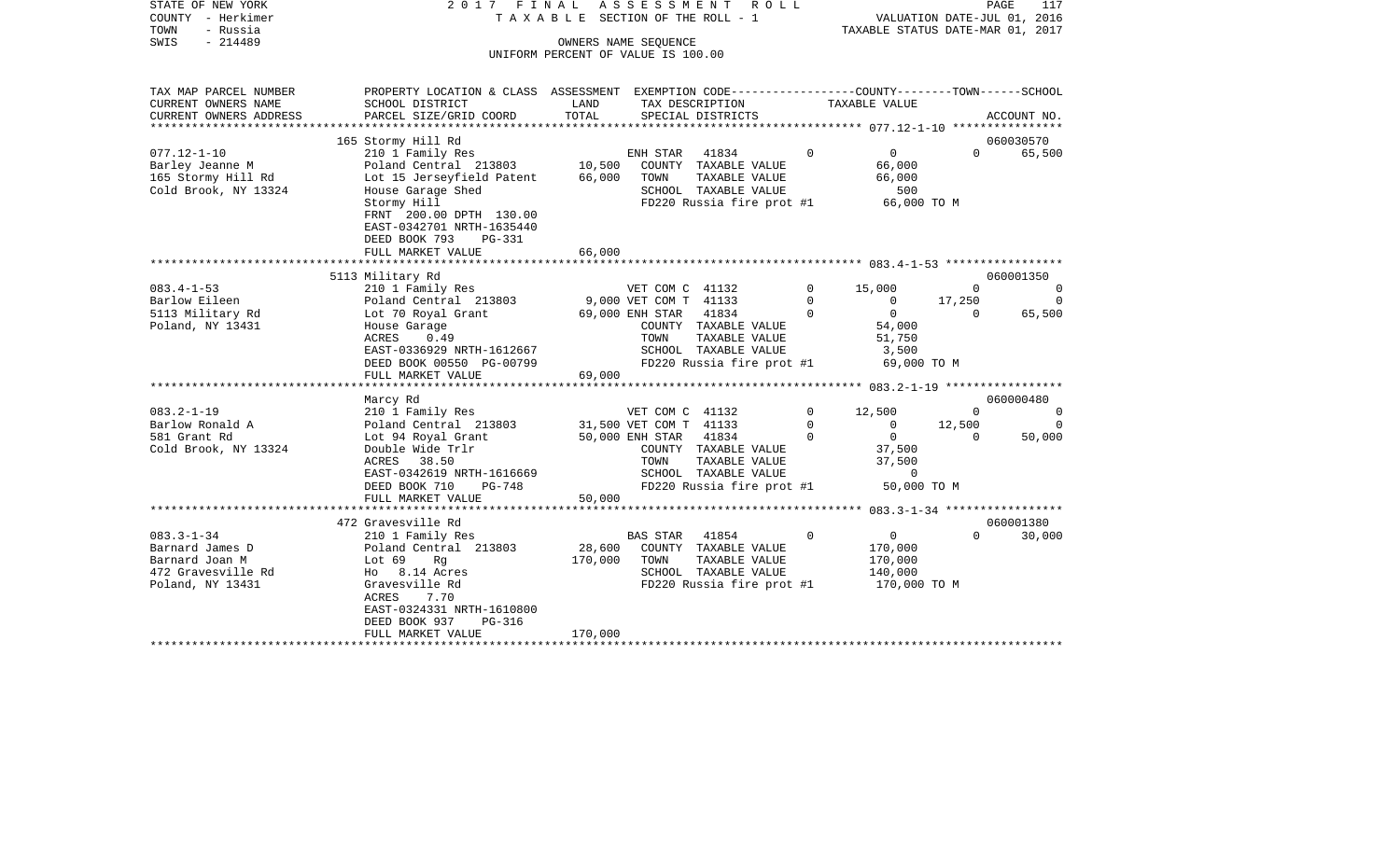| STATE OF NEW YORK                             | 2017 FINAL ASSESSMENT ROLL                                                                      |               |                                                            |                           |          |                                                        |          | PAGE<br>118                 |
|-----------------------------------------------|-------------------------------------------------------------------------------------------------|---------------|------------------------------------------------------------|---------------------------|----------|--------------------------------------------------------|----------|-----------------------------|
| COUNTY - Herkimer                             |                                                                                                 |               | TAXABLE SECTION OF THE ROLL - 1                            |                           |          |                                                        |          | VALUATION DATE-JUL 01, 2016 |
| TOWN<br>- Russia                              |                                                                                                 |               |                                                            |                           |          | TAXABLE STATUS DATE-MAR 01, 2017                       |          |                             |
| $-214489$<br>SWIS                             |                                                                                                 |               | OWNERS NAME SEQUENCE<br>UNIFORM PERCENT OF VALUE IS 100.00 |                           |          |                                                        |          |                             |
|                                               |                                                                                                 |               |                                                            |                           |          |                                                        |          |                             |
|                                               |                                                                                                 |               |                                                            |                           |          |                                                        |          |                             |
| TAX MAP PARCEL NUMBER                         | PROPERTY LOCATION & CLASS ASSESSMENT EXEMPTION CODE---------------COUNTY-------TOWN------SCHOOL |               |                                                            |                           |          |                                                        |          |                             |
| CURRENT OWNERS NAME<br>CURRENT OWNERS ADDRESS | SCHOOL DISTRICT<br>PARCEL SIZE/GRID COORD                                                       | LAND<br>TOTAL | TAX DESCRIPTION<br>SPECIAL DISTRICTS                       |                           |          | TAXABLE VALUE                                          |          | ACCOUNT NO.                 |
| ********************                          |                                                                                                 |               |                                                            |                           |          |                                                        |          |                             |
|                                               | Gravesville Rd                                                                                  |               |                                                            |                           |          |                                                        |          | 060046120                   |
| $083.3 - 1 - 33$                              | 210 1 Family Res                                                                                |               | VET COM C 41132                                            |                           | 0        | 15,000                                                 | $\Omega$ | 0                           |
| Barnard Patricia                              | Poland Central 213803                                                                           |               | 13,500 VET COM T 41133                                     |                           | $\Omega$ | $\mathbf{0}$                                           | 20,000   | 0                           |
| Barnard Mark S                                | Lot 69 Royal Grant                                                                              |               | 131,300 ENH STAR                                           | 41834                     | 0        | $\mathbf 0$                                            | 0        | 65,500                      |
| 460 Gravesville Rd                            | House Att Garage                                                                                |               | COUNTY TAXABLE VALUE                                       |                           |          | 116,300                                                |          |                             |
| Poland, NY 13431                              | ACRES<br>1.40                                                                                   |               | TOWN                                                       | TAXABLE VALUE             |          | 111,300                                                |          |                             |
|                                               | EAST-0324556 NRTH-1610630                                                                       |               | SCHOOL TAXABLE VALUE                                       |                           |          | 65,800                                                 |          |                             |
|                                               | DEED BOOK 846<br><b>PG-405</b>                                                                  |               |                                                            | FD220 Russia fire prot #1 |          | 131,300 TO M                                           |          |                             |
|                                               | FULL MARKET VALUE                                                                               | 131,300       |                                                            |                           |          | ************************ 072.15-1-3 ****************** |          |                             |
|                                               | Schafer Rd                                                                                      |               |                                                            |                           |          |                                                        |          | 060020400                   |
| $072.15 - 1 - 3$                              | 910 Priv forest                                                                                 |               | COUNTY TAXABLE VALUE                                       |                           |          | 31,100                                                 |          |                             |
| Barnes Jeffrey D                              | 305201<br>Remsen                                                                                | 31,100        | TOWN                                                       | TAXABLE VALUE             |          | 31,100                                                 |          |                             |
| Barnes Mandy L                                | Lot 17 Walker Tract                                                                             | 31,100        | SCHOOL TAXABLE VALUE                                       |                           |          | 31,100                                                 |          |                             |
| 9651 Luke Rd                                  | Vacant Land                                                                                     |               | FD230 Remsen fire #2                                       |                           |          | 31,100 TO M                                            |          |                             |
| Marcy, NY 13403                               | ACRES 34.40                                                                                     |               |                                                            |                           |          |                                                        |          |                             |
|                                               | EAST-0338803 NRTH-1647396                                                                       |               |                                                            |                           |          |                                                        |          |                             |
|                                               | DEED BOOK 1382<br>PG-491                                                                        |               |                                                            |                           |          |                                                        |          |                             |
|                                               | FULL MARKET VALUE                                                                               | 31,100        |                                                            |                           |          |                                                        |          |                             |
|                                               | 975 Pardeeville Rd                                                                              |               |                                                            |                           |          |                                                        |          |                             |
| $078.3 - 1 - 5.3$                             | 210 1 Family Res                                                                                |               | COUNTY TAXABLE VALUE                                       |                           |          | 138,000                                                |          |                             |
| Barnes Karen A                                | Poland Central 213803                                                                           | 26,000        | TOWN                                                       | TAXABLE VALUE             |          | 138,000                                                |          |                             |
| 975 Pardeeville Rd                            | FRNT 644.00 DPTH                                                                                | 138,000       | SCHOOL TAXABLE VALUE                                       |                           |          | 138,000                                                |          |                             |
| Cold Brook, NY 13324                          | ACRES 16.40                                                                                     |               |                                                            | FD220 Russia fire prot #1 |          | 138,000 TO M                                           |          |                             |
|                                               | EAST-0350111 NRTH-1629002                                                                       |               |                                                            |                           |          |                                                        |          |                             |
|                                               | DEED BOOK 1595<br>PG-281                                                                        |               |                                                            |                           |          |                                                        |          |                             |
|                                               | FULL MARKET VALUE                                                                               | 138,000       |                                                            |                           |          |                                                        |          |                             |
|                                               |                                                                                                 |               |                                                            |                           |          |                                                        |          |                             |
| $068. - 1 - 28$                               | 974 Wheelertown Rd                                                                              |               |                                                            |                           | $\Omega$ | $\overline{0}$                                         | $\Omega$ | 060001530                   |
| Barnhart Abraham                              | 241 Rural res&ag<br>Remsen<br>305201                                                            | 46,800        | BAS STAR<br>COUNTY TAXABLE VALUE                           | 41854                     |          | 90,000                                                 |          | 30,000                      |
| 974 Wheelertown Rd                            | Lot 58 Remsenburg Patent                                                                        | 90,000        | TOWN                                                       | TAXABLE VALUE             |          | 90,000                                                 |          |                             |
| Remsen, NY 13438                              | House 2 Gar Sheds                                                                               |               | SCHOOL TAXABLE VALUE                                       |                           |          | 60,000                                                 |          |                             |
|                                               | ACRES 45.00                                                                                     |               | FD230 Remsen fire #2                                       |                           |          | 90,000 TO M                                            |          |                             |
|                                               | EAST-0348115 NRTH-1660747                                                                       |               |                                                            |                           |          |                                                        |          |                             |
|                                               | DEED BOOK 682<br>$PG-478$                                                                       |               |                                                            |                           |          |                                                        |          |                             |
|                                               | FULL MARKET VALUE                                                                               | 90,000        |                                                            |                           |          |                                                        |          |                             |
|                                               |                                                                                                 |               |                                                            |                           |          |                                                        |          |                             |
|                                               | 507 Wheelertown Rd                                                                              |               |                                                            |                           |          |                                                        |          | 060001470                   |
| $068. - 2 - 17$<br>Barnhart Fred              | 910 Priv forest<br>305201<br>Remsen                                                             | 79,100        | COUNTY TAXABLE VALUE<br>TOWN                               | TAXABLE VALUE             |          | 79,100<br>79,100                                       |          |                             |
| Barnhart Charles                              | Lot 3 Jacobs Tract                                                                              | 79.100        | SCHOOL TAXABLE VALUE                                       |                           |          | 79.100                                                 |          |                             |
|                                               |                                                                                                 |               |                                                            |                           |          |                                                        |          |                             |

107 Lite Rd Vacant Land FD230 Remsen fire #2 79,100 TO M

FULL MARKET VALUE 79,100 \*\*\*\*\*\*\*\*\*\*\*\*\*\*\*\*\*\*\*\*\*\*\*\*\*\*\*\*\*\*\*\*\*\*\*\*\*\*\*\*\*\*\*\*\*\*\*\*\*\*\*\*\*\*\*\*\*\*\*\*\*\*\*\*\*\*\*\*\*\*\*\*\*\*\*\*\*\*\*\*\*\*\*\*\*\*\*\*\*\*\*\*\*\*\*\*\*\*\*\*\*\*\*\*\*\*\*\*\*\*\*\*\*\*\*\*\*\*\*\*\*\*\*\*\*\*\*\*\*\*\*\*

Forestport, NY 13338 ACRES 89.00

 EAST-0343633 NRTH-1655189 DEED BOOK 1085 PG-578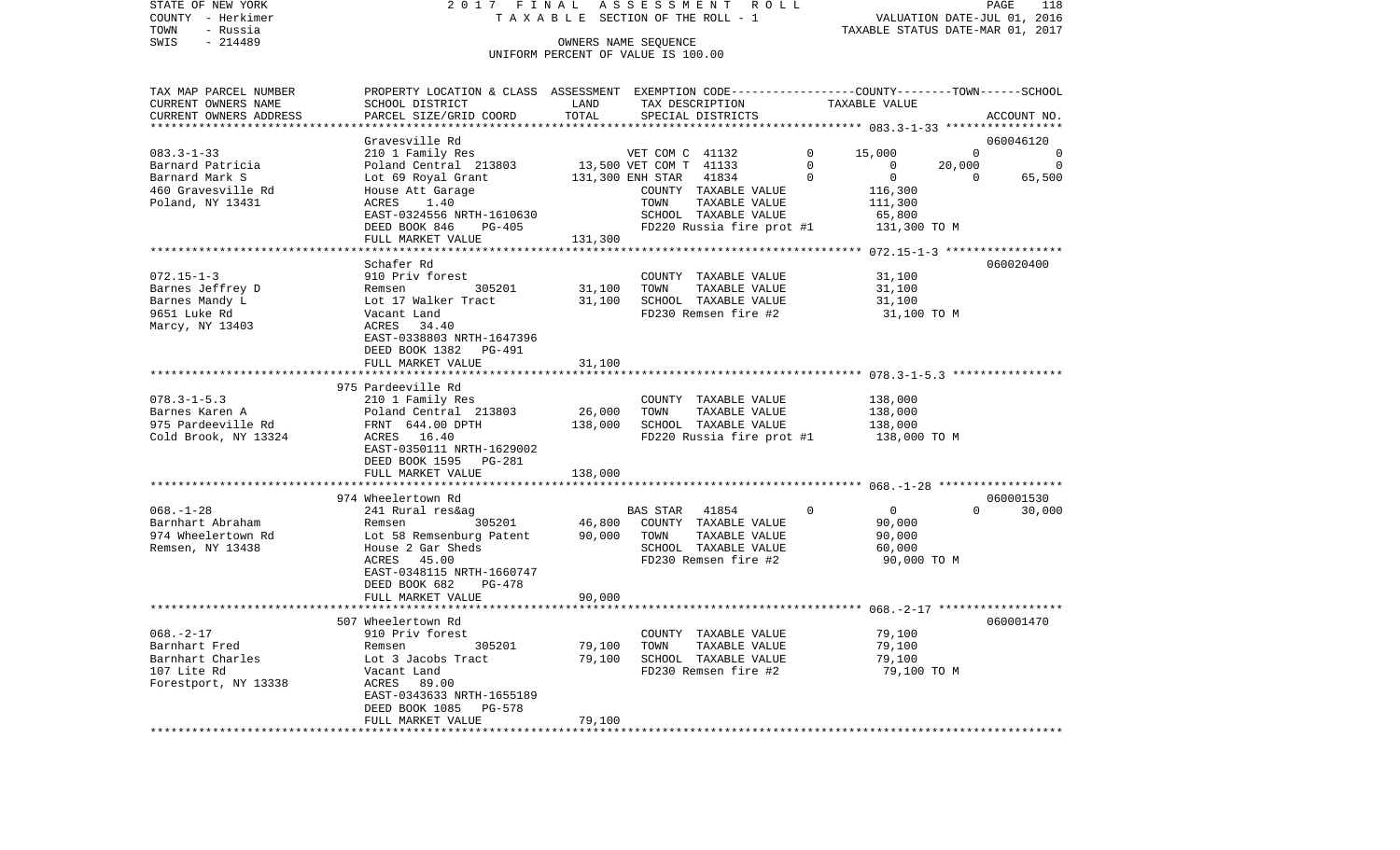| COUNTY<br>– Herkimer<br>TOWN<br>- Russia<br>SWIS<br>$-214489$                                |                                                                                                                                                                                                |                  | T A X A B L E SECTION OF THE ROLL - 1<br>OWNERS NAME SEQUENCE<br>UNIFORM PERCENT OF VALUE IS 100.00                     |                           | TAXABLE STATUS DATE-MAR 01, 2017                          | VALUATION DATE-JUL 01, 2016 |                                      |
|----------------------------------------------------------------------------------------------|------------------------------------------------------------------------------------------------------------------------------------------------------------------------------------------------|------------------|-------------------------------------------------------------------------------------------------------------------------|---------------------------|-----------------------------------------------------------|-----------------------------|--------------------------------------|
| TAX MAP PARCEL NUMBER<br>CURRENT OWNERS NAME                                                 | PROPERTY LOCATION & CLASS ASSESSMENT EXEMPTION CODE---------------COUNTY-------TOWN------SCHOOL<br>SCHOOL DISTRICT                                                                             | LAND             | TAX DESCRIPTION                                                                                                         |                           | TAXABLE VALUE                                             |                             |                                      |
| CURRENT OWNERS ADDRESS                                                                       | PARCEL SIZE/GRID COORD                                                                                                                                                                         | TOTAL            | SPECIAL DISTRICTS                                                                                                       |                           |                                                           |                             | ACCOUNT NO.                          |
|                                                                                              | Wheelertown Rd                                                                                                                                                                                 |                  |                                                                                                                         |                           |                                                           |                             | 060001500                            |
| $072.2 - 2 - 27$<br>Barnhart Fred<br>Barnhart Charles<br>107 Lite Rd<br>Forestport, NY 13338 | 314 Rural vac<10<br>Remsen<br>305201<br>Lot 3 Jacobs Tract<br>Vacant Land<br>ACRES<br>1.00<br>EAST-0344798 NRTH-1653502<br>DEED BOOK 1085<br><b>PG-575</b>                                     | 500<br>500       | COUNTY TAXABLE VALUE<br>TOWN<br>TAXABLE VALUE<br>SCHOOL TAXABLE VALUE<br>FD230 Remsen fire #2                           |                           | 500<br>500<br>500                                         | 500 TO M                    |                                      |
|                                                                                              | FULL MARKET VALUE                                                                                                                                                                              | 500              |                                                                                                                         |                           |                                                           |                             |                                      |
|                                                                                              |                                                                                                                                                                                                | ***********      |                                                                                                                         |                           |                                                           |                             |                                      |
| $068. - 1 - 9$<br>Barnhart Fred A<br>Barnhart Sheila                                         | 107 Lite Rd<br>210 1 Family Res<br>305201<br>Remsen<br>Lot 83 Remsenburg Patent                                                                                                                |                  | VET COM C 41132<br>12,500 VET COM T 41133<br>41834<br>105,000 ENH STAR                                                  | 0<br>$\Omega$<br>$\Omega$ | 15,000<br>$\Omega$<br>$\mathbf{0}$                        | 0<br>20,000<br>$\Omega$     | 060004290<br>0<br>$\Omega$<br>65,500 |
| 107 Lite Rd<br>Forestport, NY 13338                                                          | Log Home Shed<br>FRNT 320.00 DPTH 114.34<br>1.00<br>ACRES<br>EAST-0340056 NRTH-1664546<br>DEED BOOK 686<br>PG-415<br>FULL MARKET VALUE                                                         | 105,000          | COUNTY TAXABLE VALUE<br>TOWN<br>TAXABLE VALUE<br>SCHOOL TAXABLE VALUE<br>FD230 Remsen fire #2                           |                           | 90,000<br>85,000<br>39,500<br>105,000 TO M                |                             |                                      |
|                                                                                              | *************************<br>689 Southside Rd                                                                                                                                                  |                  |                                                                                                                         |                           |                                                           |                             |                                      |
| $077.2 - 1 - 49.2$<br>Barnhart Joan M<br>689 Southside Rd<br>Cold Brook, NY 13324            | 240 Rural res<br>Poland Central 213803<br>Lot 15 Jerseyfield Patent<br>Farm<br>ACRES<br>41.00<br>EAST-0336757 NRTH-1634123<br>DEED BOOK 690<br>PG-388                                          | 55,300<br>59,500 | ENH STAR<br>41834<br>COUNTY TAXABLE VALUE<br>TOWN<br>TAXABLE VALUE<br>SCHOOL TAXABLE VALUE<br>FD220 Russia fire prot #1 | $\Omega$                  | $\mathbf 0$<br>59,500<br>59,500<br>0<br>59,500 TO M       | $\Omega$                    | 59,500                               |
|                                                                                              | FULL MARKET VALUE<br>*******************                                                                                                                                                       | 59,500           |                                                                                                                         |                           |                                                           |                             |                                      |
|                                                                                              | 981 Wheelertown Rd                                                                                                                                                                             | ********         |                                                                                                                         |                           |                                                           |                             | 060040450                            |
| $068. - 1 - 50$<br>Barnhart Melissa M<br>981 Wheelertown Rd<br>Remsen, NY 13438              | 210 1 Family Res<br>305201<br>Remsen<br>S 58 Rp<br>Merged 33.2 /2007 BW<br>Wheelertown Rd<br>FRNT 243.00 DPTH 210.00<br>ACRES<br>0.31<br>EAST-0346985 NRTH-1659917<br>DEED BOOK 1481<br>PG-396 | 13,800<br>80,000 | 41854<br>BAS STAR<br>COUNTY TAXABLE VALUE<br>TAXABLE VALUE<br>TOWN<br>SCHOOL TAXABLE VALUE<br>FD230 Remsen fire #2      | $\Omega$                  | $\mathbf{0}$<br>80,000<br>80,000<br>50,000<br>80,000 TO M | $\Omega$                    | 30,000                               |
|                                                                                              | FULL MARKET VALUE                                                                                                                                                                              | 80,000           |                                                                                                                         |                           |                                                           |                             |                                      |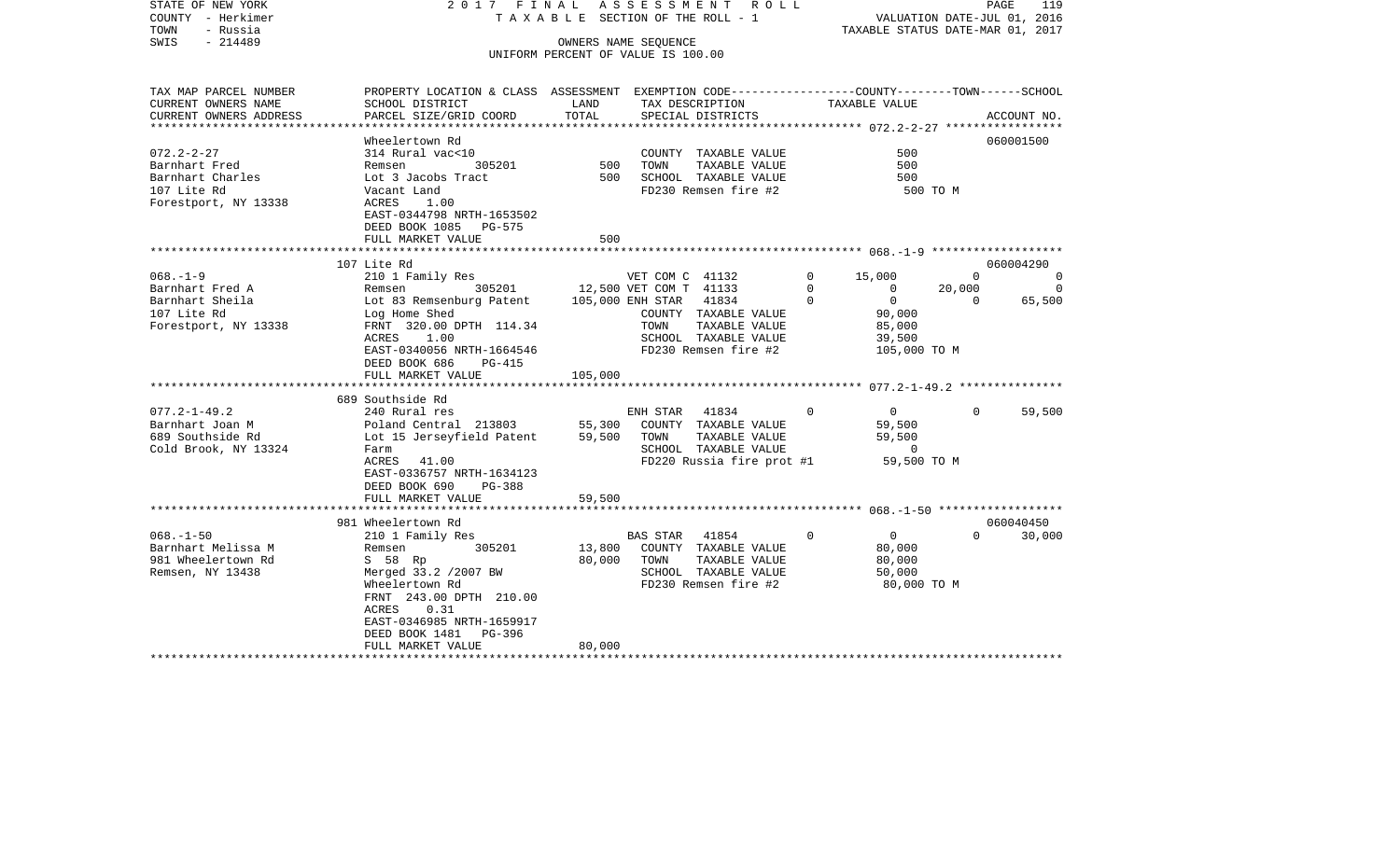| COUNTY<br>– Herkimer                  |                                                                                                 |        | T A X A B L E SECTION OF THE ROLL - 1 |             | VALUATION DATE-JUL 01, 2016                |          |                     |
|---------------------------------------|-------------------------------------------------------------------------------------------------|--------|---------------------------------------|-------------|--------------------------------------------|----------|---------------------|
| TOWN<br>- Russia<br>SWIS<br>$-214489$ |                                                                                                 |        | OWNERS NAME SEQUENCE                  |             | TAXABLE STATUS DATE-MAR 01, 2017           |          |                     |
|                                       |                                                                                                 |        | UNIFORM PERCENT OF VALUE IS 100.00    |             |                                            |          |                     |
| TAX MAP PARCEL NUMBER                 | PROPERTY LOCATION & CLASS ASSESSMENT EXEMPTION CODE---------------COUNTY-------TOWN------SCHOOL |        |                                       |             |                                            |          |                     |
| CURRENT OWNERS NAME                   | SCHOOL DISTRICT                                                                                 | LAND   | TAX DESCRIPTION                       |             | TAXABLE VALUE                              |          |                     |
| CURRENT OWNERS ADDRESS                | PARCEL SIZE/GRID COORD                                                                          | TOTAL  | SPECIAL DISTRICTS                     |             |                                            |          | ACCOUNT NO.         |
| ************************              |                                                                                                 |        |                                       |             |                                            |          |                     |
| $068. - 1 - 29$                       | Wheelertown Rd                                                                                  |        | <b>BAS STAR</b>                       | 0           | $\overline{0}$                             | $\Omega$ | 060043810<br>30,000 |
| Barnhart Raymond C                    | 210 1 Family Res<br>305201<br>Remsen                                                            | 12,500 | 41854<br>COUNTY TAXABLE VALUE         |             | 62,000                                     |          |                     |
| 980 Wheelertown Rd                    | Lot 58 Remsenburg Patent                                                                        | 62,000 | TAXABLE VALUE<br>TOWN                 |             | 62,000                                     |          |                     |
| Remsen, NY 13438                      | House                                                                                           |        | SCHOOL TAXABLE VALUE                  |             | 32,000                                     |          |                     |
|                                       | FRNT 118.00 DPTH 146.00                                                                         |        | FD230 Remsen fire #2                  |             | 62,000 TO M                                |          |                     |
|                                       | ACRES<br>1.00                                                                                   |        |                                       |             |                                            |          |                     |
|                                       | EAST-0346993 NRTH-1660085                                                                       |        |                                       |             |                                            |          |                     |
|                                       | DEED BOOK 00635 PG-00208                                                                        |        |                                       |             |                                            |          |                     |
|                                       | FULL MARKET VALUE                                                                               | 62,000 |                                       |             |                                            |          |                     |
|                                       | Schaffer Rd                                                                                     |        |                                       |             |                                            |          |                     |
| $072.15 - 1 - 2.2$                    | 270 Mfg housing                                                                                 |        | BAS STAR<br>41854                     | $\mathbf 0$ | $\overline{0}$                             | $\Omega$ | 24,500              |
| Barrett Aldis                         | 305201<br>Remsen                                                                                | 14,500 | COUNTY TAXABLE VALUE                  |             | 24,500                                     |          |                     |
| 190 Schaffer Rd                       | FRNT 336.00 DPTH                                                                                | 24,500 | TAXABLE VALUE<br>TOWN                 |             | 24,500                                     |          |                     |
| Remsen, NY 13438                      | 1.80<br>ACRES                                                                                   |        | SCHOOL TAXABLE VALUE                  |             | 0                                          |          |                     |
|                                       | EAST-0338457 NRTH-1646686                                                                       |        | FD230 Remsen fire #2                  |             | 24,500 TO M                                |          |                     |
|                                       | DEED BOOK 942<br>PG-314                                                                         |        |                                       |             |                                            |          |                     |
|                                       | FULL MARKET VALUE                                                                               | 24,500 |                                       |             | ******** 072.15-1-1 *****************      |          |                     |
|                                       | 194 Schafer Rd                                                                                  |        |                                       |             |                                            |          | 060030990           |
| $072.15 - 1 - 1$                      | 270 Mfg housing                                                                                 |        | 41854<br>BAS STAR                     | 0           | $\overline{0}$                             | $\Omega$ | 19,500              |
| Barrett David J                       | 305201<br>Remsen                                                                                | 7,300  | COUNTY TAXABLE VALUE                  |             | 19,500                                     |          |                     |
| Barrett Richard J                     | Lot 17<br>Wt                                                                                    | 19,500 | TOWN<br>TAXABLE VALUE                 |             | 19,500                                     |          |                     |
| 12194 Schafer Rd                      | Trl 0.25 Acre                                                                                   |        | SCHOOL TAXABLE VALUE                  |             | 0                                          |          |                     |
| Remsen, NY 13438                      | Schafer Road                                                                                    |        | FD230 Remsen fire #2                  |             | 19,500 TO M                                |          |                     |
|                                       | FRNT 124.00 DPTH 90.00                                                                          |        |                                       |             |                                            |          |                     |
|                                       | EAST-0338244 NRTH-1646652<br>DEED BOOK 1541<br><b>PG-760</b>                                    |        |                                       |             |                                            |          |                     |
|                                       | FULL MARKET VALUE                                                                               | 19,500 |                                       |             |                                            |          |                     |
|                                       | *********************                                                                           |        |                                       |             |                                            |          |                     |
|                                       | Schafer Rd                                                                                      |        |                                       |             |                                            |          | 060025440           |
| $072.15 - 1 - 2.1$                    | 270 Mfg housing                                                                                 |        | VET COM C 41132                       | 0           | 11,875                                     | 0        | 0                   |
| Barrett Joseph                        | 305201<br>Remsen                                                                                |        | 15,000 VET COM T 41133                | 0           | $\mathbf{0}$                               | 11,875   | $\Omega$            |
| 11516 Fairchild Rd                    | Lot 17 Walker Tract                                                                             |        | 47,500 BAS STAR<br>41854              | $\Omega$    | $\overline{0}$                             | 0        | 30,000              |
| Remsen, NY 13438                      | Trailer & Add Gar<br><b>ACRES</b>                                                               |        | COUNTY TAXABLE VALUE<br>TAXABLE VALUE |             | 35,625                                     |          |                     |
|                                       | 2.00<br>EAST-0338708 NRTH-1646785                                                               |        | TOWN<br>SCHOOL TAXABLE VALUE          |             | 35,625<br>17,500                           |          |                     |
|                                       | DEED BOOK 904<br>PG-611                                                                         |        | FD230 Remsen fire #2                  |             | 47,500 TO M                                |          |                     |
|                                       | FULL MARKET VALUE                                                                               | 47,500 |                                       |             |                                            |          |                     |
|                                       |                                                                                                 |        |                                       |             | ****************** 072.2-2-26 ************ |          |                     |
|                                       | Wheelertown Rd                                                                                  |        |                                       |             |                                            |          | 060010050           |
| $072.2 - 2 - 26$                      | 210 1 Family Res                                                                                |        | TAXABLE VALUE<br>COUNTY               |             | 33,000                                     |          |                     |
| Barron David                          | 305201<br>Remsen                                                                                | 8,900  | TOWN<br>TAXABLE VALUE                 |             | 33,000                                     |          |                     |
| 8386 Seneca Tpke                      | Lot 3 Jacobs Tract                                                                              | 33,000 | SCHOOL TAXABLE VALUE                  |             | 33,000                                     |          |                     |
| New Hartford, NY 13413                | House Att Gar<br>75.00 DPTH 239.00<br>FRNT                                                      |        | FD230 Remsen fire #2                  |             | 33,000 TO M                                |          |                     |
|                                       | 0.41<br>ACRES                                                                                   |        |                                       |             |                                            |          |                     |
|                                       | EAST-0344686 NRTH-1653411                                                                       |        |                                       |             |                                            |          |                     |
|                                       | DEED BOOK 909<br>PG-183                                                                         |        |                                       |             |                                            |          |                     |
|                                       | FULL MARKET VALUE                                                                               | 33,000 |                                       |             |                                            |          |                     |
|                                       |                                                                                                 |        |                                       |             |                                            |          |                     |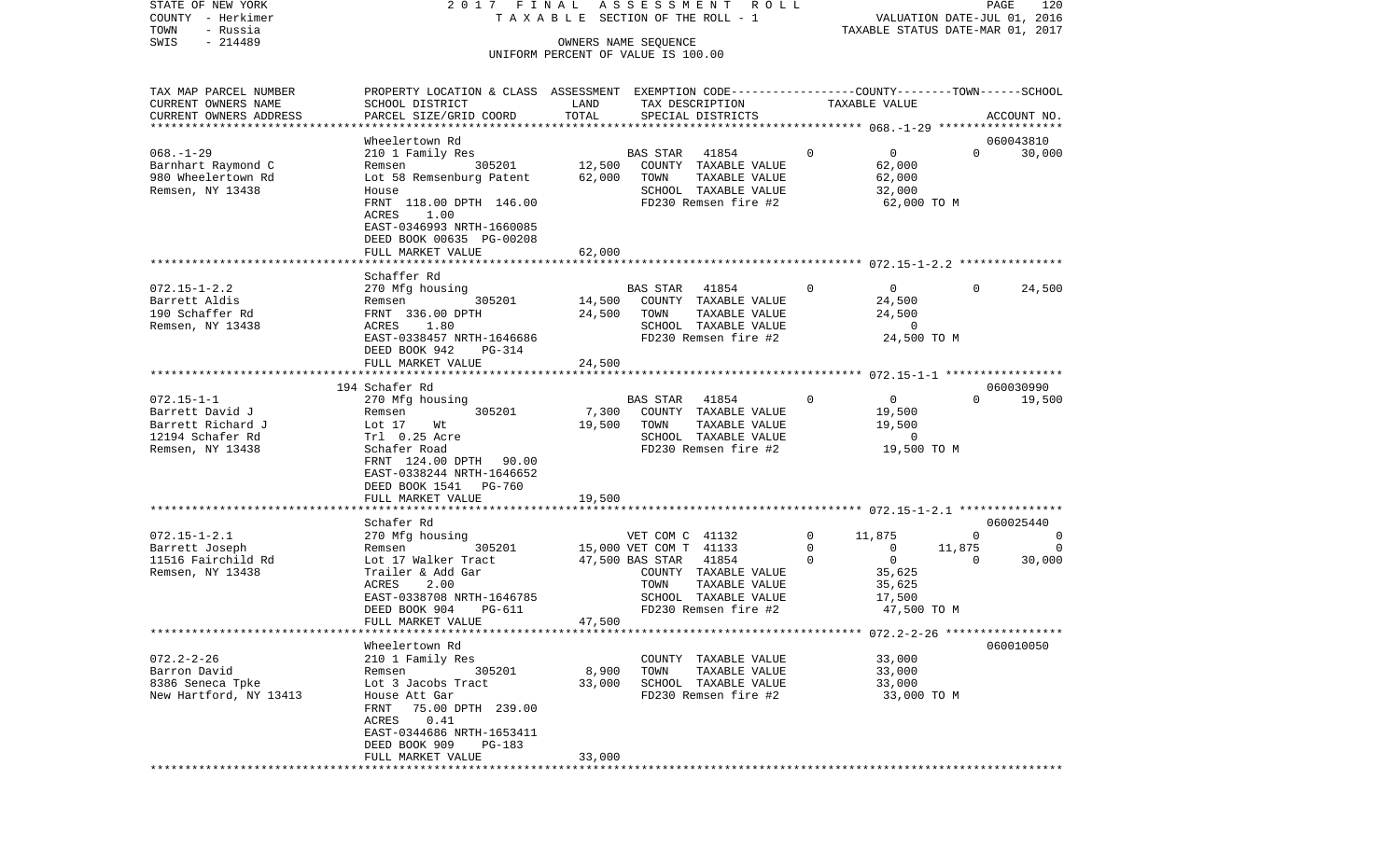| STATE OF NEW YORK<br>COUNTY - Herkimer | 2017                                                                                            | FINAL               | ASSESSMENT<br>R O L L<br>TAXABLE SECTION OF THE ROLL - 1 |                          | PAGE<br>121<br>VALUATION DATE-JUL 01, 2016 |
|----------------------------------------|-------------------------------------------------------------------------------------------------|---------------------|----------------------------------------------------------|--------------------------|--------------------------------------------|
| TOWN<br>- Russia                       |                                                                                                 |                     |                                                          |                          | TAXABLE STATUS DATE-MAR 01, 2017           |
| SWIS<br>$-214489$                      |                                                                                                 |                     | OWNERS NAME SEQUENCE                                     |                          |                                            |
|                                        |                                                                                                 |                     | UNIFORM PERCENT OF VALUE IS 100.00                       |                          |                                            |
|                                        |                                                                                                 |                     |                                                          |                          |                                            |
| TAX MAP PARCEL NUMBER                  | PROPERTY LOCATION & CLASS ASSESSMENT EXEMPTION CODE---------------COUNTY-------TOWN------SCHOOL |                     |                                                          |                          |                                            |
| CURRENT OWNERS NAME                    | SCHOOL DISTRICT                                                                                 | LAND                | TAX DESCRIPTION                                          | TAXABLE VALUE            |                                            |
| CURRENT OWNERS ADDRESS                 | PARCEL SIZE/GRID COORD                                                                          | TOTAL               | SPECIAL DISTRICTS                                        |                          | ACCOUNT NO.                                |
| ***********************                |                                                                                                 |                     |                                                          |                          |                                            |
|                                        | 9422 Route 28                                                                                   |                     |                                                          |                          | 060051710                                  |
| $088.1 - 1 - 42.1$                     | 270 Mfg housing                                                                                 |                     | BAS STAR<br>41854                                        | 0<br>$\mathbf{0}$        | $\Omega$<br>30,000                         |
| Barry Ashley E                         | Poland Central 213803                                                                           | 22,000              | COUNTY TAXABLE VALUE                                     | 50,500                   |                                            |
| 9422 Route 28                          | Lot 47 Royal Grant                                                                              | 50,500              | TOWN<br>TAXABLE VALUE                                    | 50,500                   |                                            |
| Poland, NY 13431                       | Mobile Home Garage                                                                              |                     | SCHOOL TAXABLE VALUE                                     | 20,500                   |                                            |
|                                        | ACRES<br>6.80                                                                                   |                     | FD220 Russia fire prot #1                                | 50,500 TO M              |                                            |
|                                        | EAST-0331837 NRTH-1605127                                                                       |                     |                                                          |                          |                                            |
|                                        | DEED BOOK 1426<br>PG-792                                                                        |                     |                                                          |                          |                                            |
|                                        | FULL MARKET VALUE                                                                               | 50,500              |                                                          |                          |                                            |
|                                        |                                                                                                 | * * * * * * * * * * |                                                          |                          |                                            |
|                                        | 355 Dover Rd                                                                                    |                     |                                                          |                          | 060016920                                  |
| $082.2 - 1 - 29$                       | 242 Rurl res&rec                                                                                |                     | COUNTY TAXABLE VALUE                                     | 260,000                  |                                            |
| Bartak Stephen A                       | Poland Central 213803                                                                           | 61,300              | TOWN<br>TAXABLE VALUE                                    | 260,000                  |                                            |
| McCarthy Jamee L                       | Lots 104 & 115 Royal Gran                                                                       | 260,000             | SCHOOL TAXABLE VALUE                                     | 260,000                  |                                            |
| 355 Dover Rd                           | House Garage                                                                                    |                     | FD220 Russia fire prot #1                                | 260,000 TO M             |                                            |
| Barneveld, NY 13304                    | Inc13 Herk. Co.b816p140                                                                         |                     |                                                          |                          |                                            |
|                                        | FRNT 410.00 DPTH                                                                                |                     |                                                          |                          |                                            |
| PRIOR OWNER ON 3/01/2017               | ACRES 23.20                                                                                     |                     |                                                          |                          |                                            |
| Bartak Stephen A                       | EAST-0319539 NRTH-1621196                                                                       |                     |                                                          |                          |                                            |
|                                        | DEED BOOK 2017<br>PG-631                                                                        |                     |                                                          |                          |                                            |
|                                        | FULL MARKET VALUE                                                                               | 260,000             |                                                          |                          |                                            |
|                                        | **********************                                                                          |                     |                                                          |                          |                                            |
|                                        | 3594 Black Creek Rd                                                                             |                     |                                                          |                          | 060025380                                  |
| $078.1 - 1 - 41$                       | 210 1 Family Res                                                                                |                     | CW_15_VET/ 41162                                         | $\Omega$<br>8,700        | $\Omega$<br>$\Omega$                       |
| Bartholomew Peter G                    | Poland Central 213803                                                                           |                     | 11,300 ENH STAR<br>41834                                 | $\mathbf{0}$<br>$\Omega$ | 58,000<br>0                                |
| Bartholomew Sally G                    | Lot 18 Jerseyfield Patent                                                                       | 58,000              | COUNTY TAXABLE VALUE                                     | 49,300                   |                                            |
| 3594 Black Creek Rd                    | House Garage                                                                                    |                     | TOWN<br>TAXABLE VALUE                                    | 58,000                   |                                            |
| Cold Brook, NY 13324                   | FRNT 390.00 DPTH 200.00                                                                         |                     | SCHOOL TAXABLE VALUE                                     | $\Omega$                 |                                            |
|                                        | ACRES<br>0.70                                                                                   |                     | FD220 Russia fire prot #1                                | 58,000 TO M              |                                            |
|                                        | EAST-0350881 NRTH-1634059                                                                       |                     |                                                          |                          |                                            |
|                                        | DEED BOOK 917<br>PG-639                                                                         |                     |                                                          |                          |                                            |
|                                        | FULL MARKET VALUE                                                                               | 58,000              |                                                          |                          |                                            |
|                                        |                                                                                                 |                     |                                                          |                          |                                            |
| $084.1 - 3 - 27.1$                     | Pardeeville Rd                                                                                  |                     |                                                          |                          | 060041230                                  |
|                                        | 322 Rural vac>10                                                                                |                     | COUNTY TAXABLE VALUE                                     | 28,900                   |                                            |
| Bartlett Jason                         | Poland Central 213803                                                                           | 28,900              | TOWN<br>TAXABLE VALUE                                    | 28,900                   |                                            |
| 972 Newport Gray Rd                    | Lots 95 & 96 Royal Grant                                                                        | 28,900              | SCHOOL TAXABLE VALUE                                     | 28,900                   |                                            |
| Newport, NY 13416                      | Vacant Land                                                                                     |                     | FD220 Russia fire prot #1                                | 28,900 TO M              |                                            |
|                                        | ACRES<br>20.00                                                                                  |                     |                                                          |                          |                                            |
|                                        | EAST-0349674 NRTH-1619146                                                                       |                     |                                                          |                          |                                            |
|                                        | <b>PG-540</b><br>DEED BOOK 811                                                                  |                     |                                                          |                          |                                            |
|                                        | FULL MARKET VALUE                                                                               | 28,900              |                                                          |                          |                                            |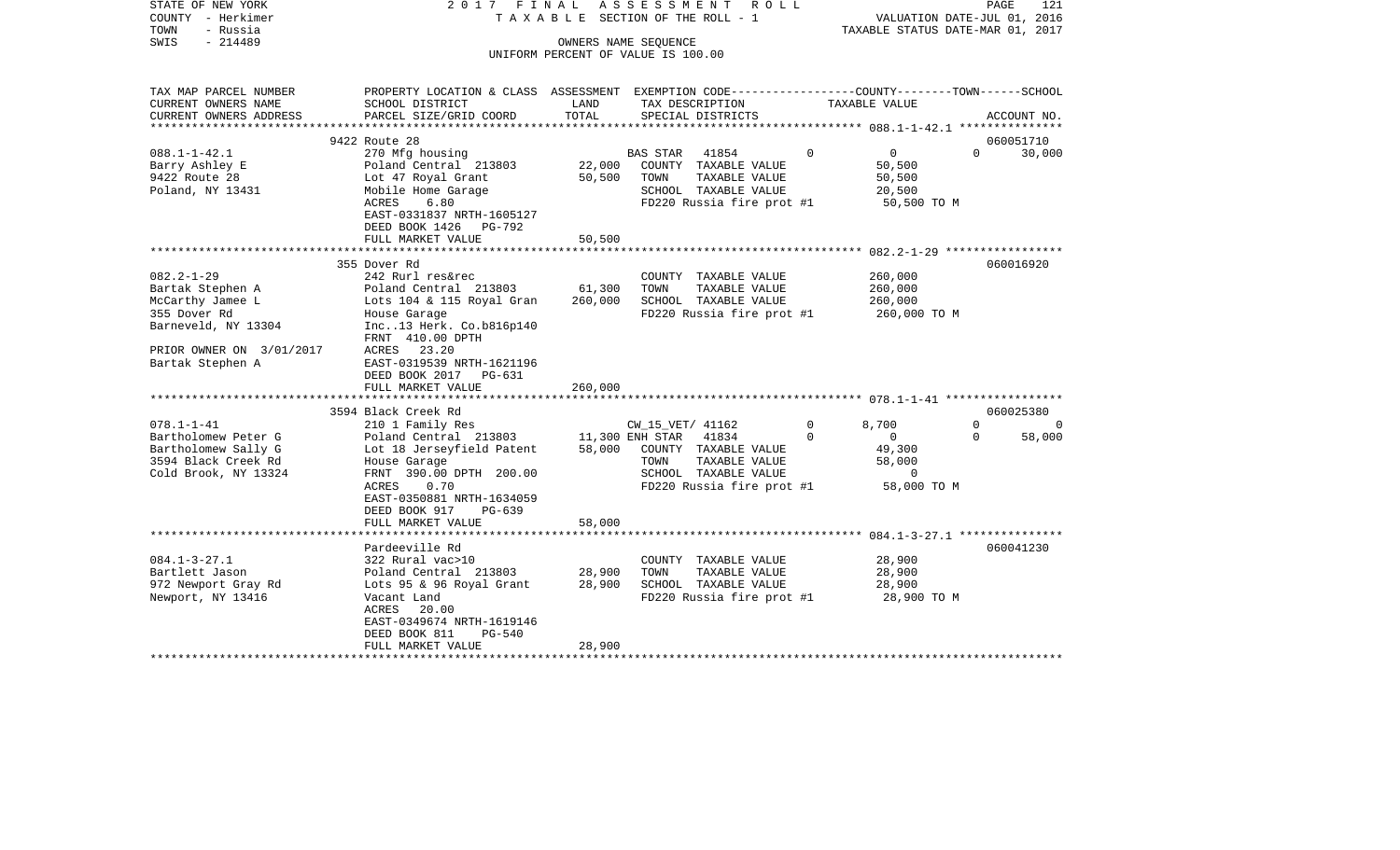| STATE OF NEW YORK<br>COUNTY - Herkimer<br>TOWN<br>- Russia<br>$-214489$<br>SWIS                                     | 2017 FINAL                                                                                                                                                                                                             | OWNERS NAME SEQUENCE         | ASSESSMENT<br>R O L L<br>TAXABLE SECTION OF THE ROLL - 1<br>UNIFORM PERCENT OF VALUE IS 100.00                     | PAGE<br>122<br>VALUATION DATE-JUL 01, 2016<br>TAXABLE STATUS DATE-MAR 01, 2017                                                 |  |  |
|---------------------------------------------------------------------------------------------------------------------|------------------------------------------------------------------------------------------------------------------------------------------------------------------------------------------------------------------------|------------------------------|--------------------------------------------------------------------------------------------------------------------|--------------------------------------------------------------------------------------------------------------------------------|--|--|
| TAX MAP PARCEL NUMBER<br>CURRENT OWNERS NAME<br>CURRENT OWNERS ADDRESS<br>**********************                    | SCHOOL DISTRICT<br>PARCEL SIZE/GRID COORD<br>***********************                                                                                                                                                   | LAND<br>TOTAL                | TAX DESCRIPTION<br>SPECIAL DISTRICTS                                                                               | PROPERTY LOCATION & CLASS ASSESSMENT EXEMPTION CODE---------------COUNTY-------TOWN-----SCHOOL<br>TAXABLE VALUE<br>ACCOUNT NO. |  |  |
| $084.1 - 3 - 28$<br>Bartlett Jason<br>972 Newport Gray Rd<br>Newport, NY 13416                                      | Pardeeville Rd<br>312 Vac w/imprv<br>Poland Central 213803<br>Lot 95 & 96 Royal Grant<br>Camp<br>ACRES 25.00<br>EAST-0350042 NRTH-1618632<br>DEED BOOK 902<br>PG-179<br>FULL MARKET VALUE                              | 34,400<br>35,000<br>35,000   | COUNTY TAXABLE VALUE<br>TOWN<br>TAXABLE VALUE<br>SCHOOL TAXABLE VALUE<br>FD220 Russia fire prot #1                 | 060040960<br>35,000<br>35,000<br>35,000<br>35,000 TO M                                                                         |  |  |
| $072.4 - 2 - 21.2$<br>Bartlett John<br>Bartlett Anita<br>316 Hillside Dr<br>Oriskany, NY 13424                      | Brady Beach Rd<br>320 Rural vacant<br>Poland Central 213803<br>FRNT 826.00 DPTH<br>ACRES 11.80<br>EAST-0346755 NRTH-1642038<br>DEED BOOK 1606 PG-924<br>FULL MARKET VALUE                                              | 34,300<br>34,300<br>34,300   | COUNTY TAXABLE VALUE<br>TOWN<br>TAXABLE VALUE<br>SCHOOL TAXABLE VALUE<br>FD220 Russia fire prot #1                 | 34,300<br>34,300<br>34,300<br>34,300 TO M                                                                                      |  |  |
|                                                                                                                     | *************************                                                                                                                                                                                              | * * * * * * * * * *          |                                                                                                                    |                                                                                                                                |  |  |
| $072.12 - 2 - 1$<br>Barton Gregory T<br>Barton Tammy L<br>149 Pardee Rd<br>Remsen, NY 13438                         | 149 Pardee Rd<br>210 1 Family Res<br>305201<br>Remsen<br>Lot 7 Lush Tract<br>Log Home<br>ACRES<br>2.60<br>EAST-0344910 NRTH-1651955<br>DEED BOOK 1168 PG-763<br>FULL MARKET VALUE                                      | 19,200<br>178,400<br>178,400 | 41854<br>BAS STAR<br>COUNTY TAXABLE VALUE<br>TOWN<br>TAXABLE VALUE<br>SCHOOL TAXABLE VALUE<br>FD230 Remsen fire #2 | 0047162<br>$\mathbf 0$<br>$\mathbf 0$<br>30,000<br>$\Omega$<br>178,400<br>178,400<br>148,400<br>178,400 TO M                   |  |  |
|                                                                                                                     |                                                                                                                                                                                                                        |                              |                                                                                                                    |                                                                                                                                |  |  |
| $077.3 - 1 - 30$<br>Bateman Jacqueline<br>c/o Donald Bateman<br>799 SE 19th Ave Apt A3<br>Deerfield Beach, FL 33441 | Southside Rd<br>314 Rural vac<10<br>Poland Central 213803<br>Lot 119 Royal Grant<br>Cellar<br>FRNT<br>75.00 DPTH 125.00<br>0.22<br>ACRES<br>EAST-0335134 NRTH-1631312<br>DEED BOOK 00601 PG-00825<br>FULL MARKET VALUE | 700<br>700<br>700            | COUNTY TAXABLE VALUE<br>TOWN<br>TAXABLE VALUE<br>SCHOOL TAXABLE VALUE<br>FD220 Russia fire prot #1                 | 060001620<br>700<br>700<br>700<br>700 TO M                                                                                     |  |  |
|                                                                                                                     |                                                                                                                                                                                                                        |                              |                                                                                                                    |                                                                                                                                |  |  |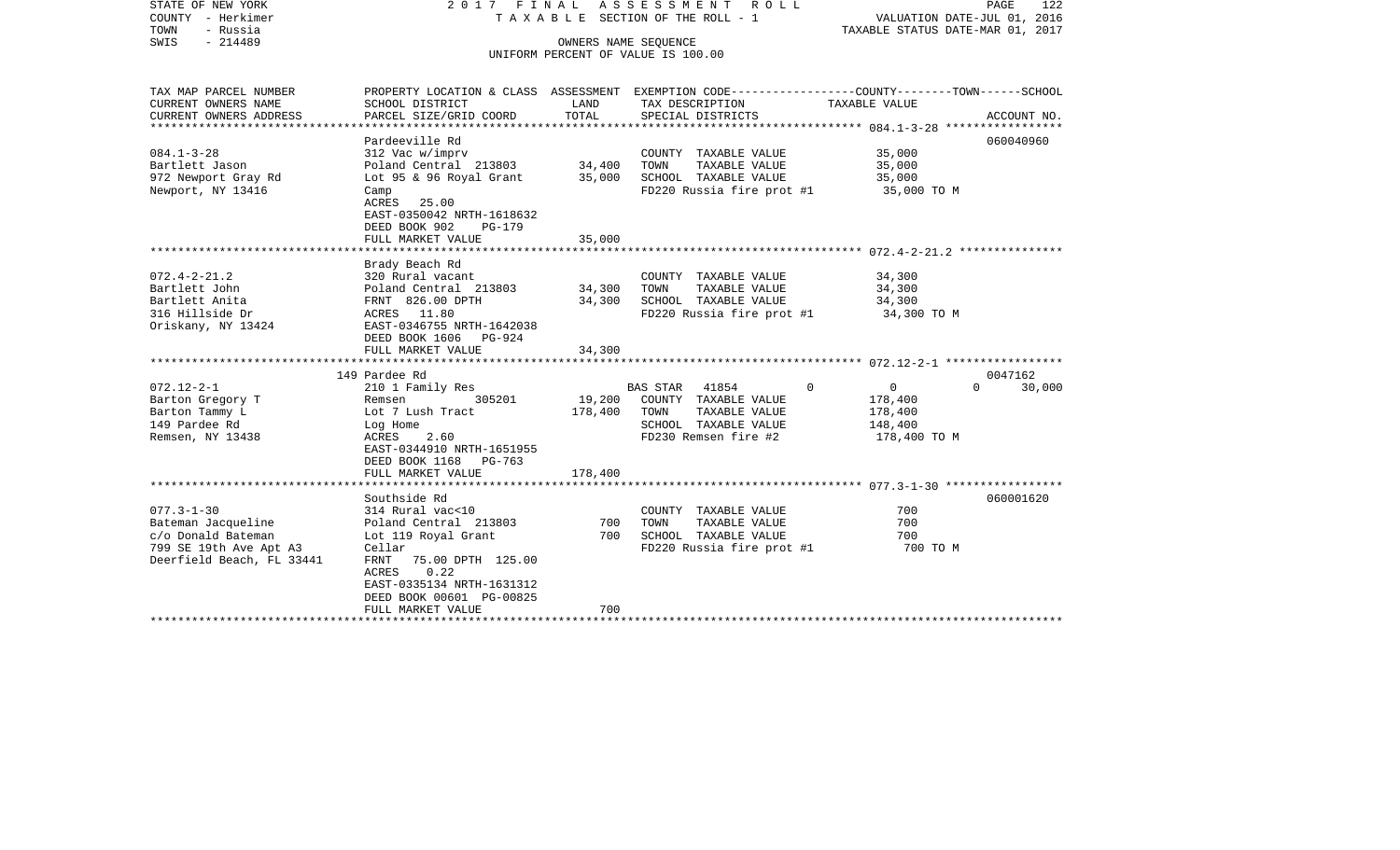|      | STATE OF NEW YORK | 2017 FINAL ASSESSMENT ROLL      |                                  | PAGE | 123 |
|------|-------------------|---------------------------------|----------------------------------|------|-----|
|      | COUNTY - Herkimer | TAXABLE SECTION OF THE ROLL - 1 | VALUATION DATE-JUL 01, 2016      |      |     |
| TOWN | - Russia          |                                 | TAXABLE STATUS DATE-MAR 01, 2017 |      |     |
| SWIS | - 214489          | OWNERS NAME SEOUENCE            |                                  |      |     |

UNIFORM PERCENT OF VALUE IS 100.00

| TAX MAP PARCEL NUMBER  | PROPERTY LOCATION & CLASS ASSESSMENT EXEMPTION CODE---------------COUNTY-------TOWN------SCHOOL |                        |                         |                                   |          |                |                |                |  |
|------------------------|-------------------------------------------------------------------------------------------------|------------------------|-------------------------|-----------------------------------|----------|----------------|----------------|----------------|--|
| CURRENT OWNERS NAME    | SCHOOL DISTRICT                                                                                 | LAND                   |                         | TAX DESCRIPTION                   |          | TAXABLE VALUE  |                |                |  |
| CURRENT OWNERS ADDRESS | PARCEL SIZE/GRID COORD                                                                          | TOTAL                  |                         | SPECIAL DISTRICTS                 |          |                |                | ACCOUNT NO.    |  |
|                        |                                                                                                 |                        |                         |                                   |          |                |                |                |  |
|                        | 325 Taylor Brook Rd                                                                             |                        |                         |                                   |          |                |                | 180438         |  |
| $083.1 - 1 - 14.3$     | 210 1 Family Res<br>Poland Central 213803 15,000 VET COM T 41133                                |                        |                         |                                   | $\circ$  | 15,000         | $\overline{0}$ | 0              |  |
| Bates John A           |                                                                                                 |                        |                         |                                   | $\circ$  | $\overline{0}$ | 20,000         | $\mathbf 0$    |  |
| Bates Joan C           | Split 2013                                                                                      |                        | 115,000 VET DIS C 41142 |                                   | $\Omega$ | 30,000         | $\overline{0}$ | $\Omega$       |  |
| 325 Taylor Brook Rd    | House & Garage                                                                                  |                        | VET DIS T 41143         |                                   | $\circ$  | $\overline{0}$ | 34,500         | $\overline{0}$ |  |
| Poland, NY 13431       | FRNT 500.00 DPTH                                                                                |                        | BAS STAR 41854          |                                   | $\Omega$ | $\overline{0}$ | $\overline{0}$ | 30,000         |  |
|                        | 5.00<br>ACRES                                                                                   |                        |                         | COUNTY TAXABLE VALUE              |          | 70,000         |                |                |  |
|                        | EAST-0332869 NRTH-1619315                                                                       |                        | TOWN<br>SCHOO           | TAXABLE VALUE                     |          | 60,500         |                |                |  |
|                        | DEED BOOK 1497 PG-700                                                                           |                        |                         | SCHOOL TAXABLE VALUE              |          | 85,000         |                |                |  |
|                        | FULL MARKET VALUE                                                                               |                        |                         | 115,000 FD220 Russia fire prot #1 |          | 115,000 TO M   |                |                |  |
|                        |                                                                                                 |                        |                         |                                   |          |                |                |                |  |
|                        | 439 Taylor Brook Rd                                                                             |                        |                         |                                   |          |                |                |                |  |
| $083.1 - 1 - 14.2$     | 210 1 Family Res                                                                                |                        |                         | VET COM C 41132                   |          | 15,000         | 0              | 0              |  |
| Bates John P           | Poland Central 213803                                                                           | 34,300 VET COM T 41133 |                         |                                   | $\circ$  | $\overline{0}$ | 20,000         | $\overline{0}$ |  |
| Bates Jill A           | FRNT 450.00 DPTH                                                                                |                        | 256,500 BAS STAR 41854  |                                   | $\Omega$ | $\overline{0}$ | $\Omega$       | 30,000         |  |
| 439 Taylor Brook Rd    | ACRES 17.20                                                                                     |                        |                         | COUNTY TAXABLE VALUE              |          | 241,500        |                |                |  |
| Poland, NY 13431       | EAST-0331960 NRTH-1621549                                                                       |                        | TOWN                    | TAXABLE VALUE                     |          | 236,500        |                |                |  |
|                        | DEED BOOK 1324 PG-691                                                                           |                        |                         | SCHOOL TAXABLE VALUE              |          | 226,500        |                |                |  |
|                        | FULL MARKET VALUE                                                                               |                        |                         | 256,500 FD220 Russia fire prot #1 |          | 256,500 TO M   |                |                |  |
|                        |                                                                                                 |                        |                         |                                   |          |                |                |                |  |
|                        | Russia Rd                                                                                       |                        |                         |                                   |          |                |                | 060028890      |  |
| $083.3 - 1 - 13.1$     | 314 Rural vac<10                                                                                |                        |                         | COUNTY TAXABLE VALUE              |          | 14,600         |                |                |  |
| Batson Robert T        | Poland Central 213803 14,600 TOWN                                                               |                        |                         | TAXABLE VALUE                     |          | 14,600         |                |                |  |
| 207 Russia Rd          | Lot 88 Royal Grant                                                                              |                        |                         | 14,600 SCHOOL TAXABLE VALUE       |          | 14,600         |                |                |  |
| Poland, NY 13431       | Vacant Land                                                                                     |                        |                         | FD220 Russia fire prot #1         |          | 14,600 TO M    |                |                |  |
|                        | ACRES<br>9.70                                                                                   |                        |                         |                                   |          |                |                |                |  |
|                        | EAST-0330741 NRTH-1612606                                                                       |                        |                         |                                   |          |                |                |                |  |
|                        | DEED BOOK 900<br>PG-587                                                                         |                        |                         |                                   |          |                |                |                |  |
|                        | FULL MARKET VALUE                                                                               | 14,600                 |                         |                                   |          |                |                |                |  |
|                        |                                                                                                 |                        |                         |                                   |          |                |                |                |  |
|                        | 207 Russia Rd                                                                                   |                        |                         |                                   |          |                |                | 060015180      |  |
| $083.3 - 1 - 15$       | 210 1 Family Res                                                                                |                        | BAS STAR                | $\sim$ 0<br>41854                 |          | $\overline{0}$ | $\Omega$       | 30,000         |  |
| Batson Robert T        | Poland Central 213803 11,800 COUNTY TAXABLE VALUE                                               |                        |                         |                                   |          | 187,800        |                |                |  |
| Batson Kate J          | Lot 88 Royal Grant                                                                              | 187,800 TOWN           |                         | TAXABLE VALUE                     |          | 187,800        |                |                |  |
| 207 Russia Rd          | House                                                                                           |                        |                         | SCHOOL TAXABLE VALUE              |          | 157,800        |                |                |  |
| Poland, NY 13431       | FRNT 194.04 DPTH 318.70                                                                         |                        |                         | FD220 Russia fire prot #1         |          | 187,800 TO M   |                |                |  |
|                        | ACRES<br>0.80                                                                                   |                        |                         |                                   |          |                |                |                |  |
|                        | EAST-0330278 NRTH-1612048                                                                       |                        |                         |                                   |          |                |                |                |  |
|                        | DEED BOOK 786<br>PG-486                                                                         |                        |                         |                                   |          |                |                |                |  |
|                        | FULL MARKET VALUE                                                                               | 187,800                |                         |                                   |          |                |                |                |  |
|                        |                                                                                                 |                        |                         |                                   |          |                |                |                |  |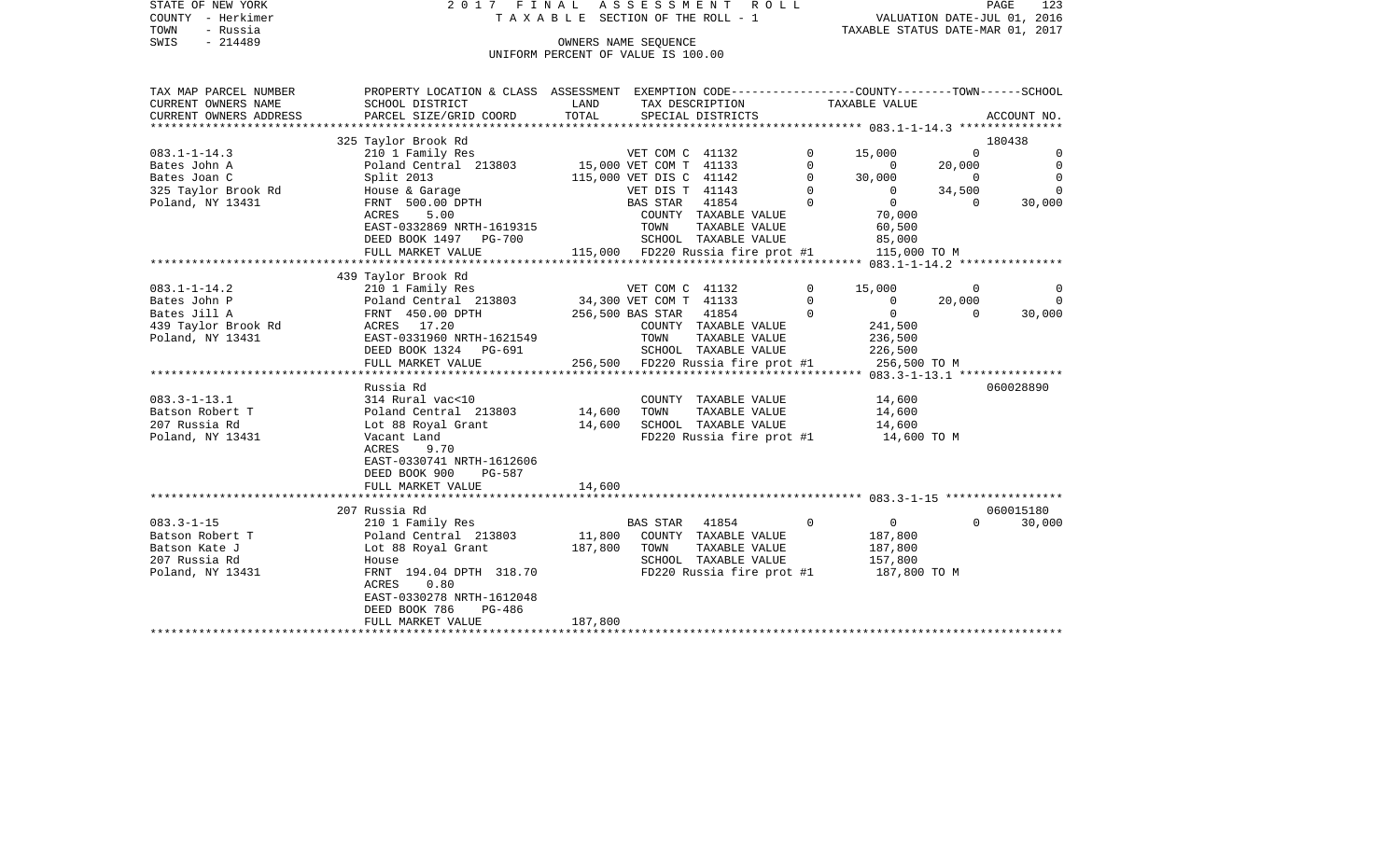| STATE OF NEW YORK        | 2017 FINAL ASSESSMENT ROLL<br>TAXABLE SECTION OF THE ROLL - 1                                   |                                                            |                        |                           |             |                                                                 | PAGE<br>124 |             |  |
|--------------------------|-------------------------------------------------------------------------------------------------|------------------------------------------------------------|------------------------|---------------------------|-------------|-----------------------------------------------------------------|-------------|-------------|--|
| COUNTY - Herkimer        |                                                                                                 |                                                            |                        |                           |             | VALUATION DATE-JUL 01, 2016<br>TAXABLE STATUS DATE-MAR 01, 2017 |             |             |  |
| TOWN<br>- Russia         |                                                                                                 |                                                            |                        |                           |             |                                                                 |             |             |  |
| SWIS<br>$-214489$        |                                                                                                 | OWNERS NAME SEOUENCE<br>UNIFORM PERCENT OF VALUE IS 100.00 |                        |                           |             |                                                                 |             |             |  |
|                          |                                                                                                 |                                                            |                        |                           |             |                                                                 |             |             |  |
| TAX MAP PARCEL NUMBER    | PROPERTY LOCATION & CLASS ASSESSMENT EXEMPTION CODE---------------COUNTY-------TOWN------SCHOOL |                                                            |                        |                           |             |                                                                 |             |             |  |
| CURRENT OWNERS NAME      | SCHOOL DISTRICT                                                                                 | LAND                                                       |                        | TAX DESCRIPTION           |             | TAXABLE VALUE                                                   |             |             |  |
| CURRENT OWNERS ADDRESS   | PARCEL SIZE/GRID COORD                                                                          | TOTAL                                                      |                        | SPECIAL DISTRICTS         |             |                                                                 |             | ACCOUNT NO. |  |
| ************************ |                                                                                                 |                                                            |                        |                           |             |                                                                 |             |             |  |
|                          | 5176 Military Rd                                                                                |                                                            |                        |                           |             |                                                                 |             | 060001710   |  |
| $083.4 - 1 - 1$          | 242 Rurl res&rec                                                                                |                                                            | ENH STAR               | 41834                     | 0           | $\mathbf 0$                                                     | $\Omega$    | 65,500      |  |
| Baumes Nelson H          | Poland Central 213803                                                                           | 60,000                                                     |                        | COUNTY TAXABLE VALUE      |             | 196,500                                                         |             |             |  |
| Baumes Patricia A        | Lot 87 Royal Grant                                                                              | 196,500                                                    | TOWN                   | TAXABLE VALUE             |             | 196,500                                                         |             |             |  |
| 5176 Military Rd         | ACRES<br>62.70                                                                                  |                                                            |                        | SCHOOL TAXABLE VALUE      |             | 131,000                                                         |             |             |  |
| Poland, NY 13431         | EAST-0336153 NRTH-1614418                                                                       |                                                            |                        | FD220 Russia fire prot #1 |             | 196,500 ТО М                                                    |             |             |  |
|                          | DEED BOOK 726<br>PG-1                                                                           |                                                            |                        |                           |             |                                                                 |             |             |  |
|                          | FULL MARKET VALUE                                                                               | 196,500                                                    |                        |                           |             |                                                                 |             |             |  |
|                          |                                                                                                 |                                                            |                        |                           |             |                                                                 |             |             |  |
|                          | 108 Hinckley Rd                                                                                 |                                                            |                        |                           |             |                                                                 |             | 060008790   |  |
| $083.3 - 1 - 18$         | 210 1 Family Res                                                                                |                                                            | BAS STAR               | 41854                     | $\mathbf 0$ | $\overline{0}$                                                  | $\Omega$    | 30,000      |  |
| Baunoch Stuart           | Poland Central 213803                                                                           | 12,300                                                     |                        | COUNTY TAXABLE VALUE      |             | 103,000                                                         |             |             |  |
| Baunoch Mary             | Rg<br>E 87                                                                                      | 103,000                                                    | TOWN                   | TAXABLE VALUE             |             | 103,000                                                         |             |             |  |
| 108 Hinckley Rd          | Ho 1.25 Acres                                                                                   |                                                            |                        | SCHOOL TAXABLE VALUE      |             | 73,000                                                          |             |             |  |
| Poland, NY 13431         | Russia Road                                                                                     |                                                            |                        | FD220 Russia fire prot #1 |             | 103,000 TO M                                                    |             |             |  |
|                          | FRNT 310.00 DPTH 330.00<br>0.93 BANK<br>ACRES<br>135                                            |                                                            |                        |                           |             |                                                                 |             |             |  |
|                          | EAST-0329859 NRTH-1611920                                                                       |                                                            |                        |                           |             |                                                                 |             |             |  |
|                          | DEED BOOK 1105<br>PG-715                                                                        |                                                            |                        |                           |             |                                                                 |             |             |  |
|                          | FULL MARKET VALUE                                                                               | 103,000                                                    |                        |                           |             |                                                                 |             |             |  |
|                          |                                                                                                 |                                                            |                        |                           |             |                                                                 |             |             |  |
|                          | Wheelertown Rd                                                                                  |                                                            |                        |                           |             |                                                                 |             | 060010471   |  |
| $068. - 1 - 51$          | 910 Priv forest                                                                                 |                                                            |                        | COUNTY TAXABLE VALUE      |             | 30,000                                                          |             |             |  |
| Bazan Stephen            | 305201<br>Remsen                                                                                | 30,000                                                     | TOWN                   | TAXABLE VALUE             |             | 30,000                                                          |             |             |  |
| PO Box 61                | Lot 43 Remsenburg Patent                                                                        | 30,000                                                     |                        | SCHOOL TAXABLE VALUE      |             | 30,000                                                          |             |             |  |
| Poland, NY 13431         | Vacant Land                                                                                     |                                                            |                        | FD230 Remsen fire #2      |             | 30,000 TO M                                                     |             |             |  |
|                          | ACRES<br>35.00                                                                                  |                                                            |                        |                           |             |                                                                 |             |             |  |
|                          | EAST-0344671 NRTH-1664049                                                                       |                                                            |                        |                           |             |                                                                 |             |             |  |
|                          | DEED BOOK 746<br>$PG-62$                                                                        |                                                            |                        |                           |             |                                                                 |             |             |  |
|                          | FULL MARKET VALUE                                                                               | 30,000                                                     |                        |                           |             |                                                                 |             |             |  |
|                          |                                                                                                 |                                                            |                        |                           |             |                                                                 |             |             |  |
|                          | 5978 Military Rd                                                                                |                                                            |                        |                           |             |                                                                 |             | 060001920   |  |
| $083.1 - 1 - 2$          | 210 1 Family Res                                                                                |                                                            | VET COM C 41132        |                           | 0           | 15,000                                                          | $\Omega$    | 0           |  |
| Beagle Helen             | Poland Central 213803                                                                           |                                                            | 24,500 VET COM T 41133 |                           | $\Omega$    | $\circ$                                                         | 20,000      | 0           |  |
| 5978 Military Rd         | Lot 114 Royal Grant                                                                             |                                                            | 93,300 AGED-CNTY 41802 |                           | $\Omega$    | 39,150                                                          | $\Omega$    | $\Omega$    |  |
| Barneveld, NY 13304      | House Att Gar                                                                                   |                                                            | ENH STAR               | 41834                     | $\Omega$    | $\mathbf{0}$                                                    | $\mathbf 0$ | 65,500      |  |
|                          | FRNT 208.00 DPTH 180.00                                                                         |                                                            |                        | COUNTY TAXABLE VALUE      |             | 39,150                                                          |             |             |  |
|                          | ACRES<br>0.92                                                                                   |                                                            | TOWN                   | TAXABLE VALUE             |             | 73,300                                                          |             |             |  |
|                          | EAST-0323566 NRTH-1622260                                                                       |                                                            |                        | SCHOOL TAXABLE VALUE      |             | 27,800                                                          |             |             |  |
|                          | DEED BOOK 1402<br>PG-62                                                                         |                                                            |                        | FD220 Russia fire prot #1 |             | 93,300 TO M                                                     |             |             |  |
|                          | FULL MARKET VALUE                                                                               | 93,300                                                     |                        |                           |             |                                                                 |             |             |  |
|                          |                                                                                                 |                                                            |                        |                           |             |                                                                 |             |             |  |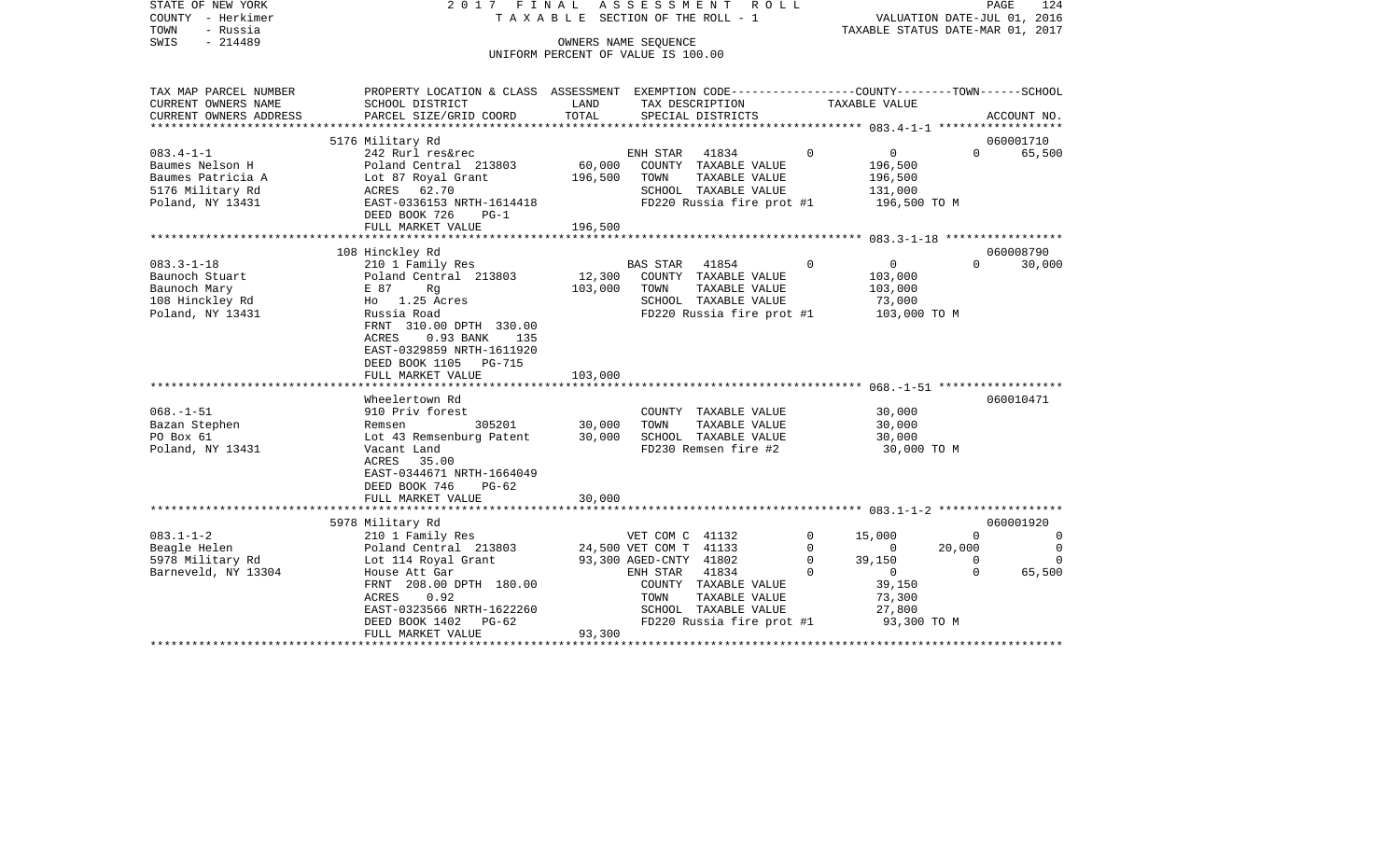| STATE OF NEW YORK<br>COUNTY - Herkimer<br>TOWN<br>- Russia<br>$-214489$<br>SWIS         | 2017 FINAL ASSESSMENT ROLL<br>TAXABLE SECTION OF THE ROLL - 1<br>UNIFORM PERCENT OF VALUE IS 100.00                                                                                                                        | PAGE<br>125<br>VALUATION DATE-JUL 01, 2016<br>TAXABLE STATUS DATE-MAR 01, 2017 |                                                                                                                      |                                                                                                                                 |  |
|-----------------------------------------------------------------------------------------|----------------------------------------------------------------------------------------------------------------------------------------------------------------------------------------------------------------------------|--------------------------------------------------------------------------------|----------------------------------------------------------------------------------------------------------------------|---------------------------------------------------------------------------------------------------------------------------------|--|
| TAX MAP PARCEL NUMBER<br>CURRENT OWNERS NAME<br>CURRENT OWNERS ADDRESS                  | SCHOOL DISTRICT<br>PARCEL SIZE/GRID COORD                                                                                                                                                                                  | LAND<br>TOTAL                                                                  | TAX DESCRIPTION<br>SPECIAL DISTRICTS                                                                                 | PROPERTY LOCATION & CLASS ASSESSMENT EXEMPTION CODE---------------COUNTY-------TOWN------SCHOOL<br>TAXABLE VALUE<br>ACCOUNT NO. |  |
|                                                                                         | 3116 Black Creek Rd                                                                                                                                                                                                        |                                                                                |                                                                                                                      |                                                                                                                                 |  |
| $077.4 - 1 - 31.2$<br>Beck Daniel<br>3115 Black Creek Rd<br>Cold Brook, NY 13324        | 210 1 Family Res<br>Poland Central 213803<br>FRNT 1894.00 DPTH<br>ACRES 10.20<br>EAST-0343569 NRTH-1628722<br>DEED BOOK 1499 PG-173<br>FULL MARKET VALUE                                                                   | 26,500<br>160,400<br>160,400                                                   | BAS STAR 41854<br>COUNTY TAXABLE VALUE<br>TOWN<br>TAXABLE VALUE<br>SCHOOL TAXABLE VALUE<br>FD220 Russia fire prot #1 | $\Omega$<br>$\overline{0}$<br>30,000<br>$\Omega$<br>160,400<br>160,400<br>130,400<br>160,400 TO M                               |  |
|                                                                                         |                                                                                                                                                                                                                            |                                                                                |                                                                                                                      |                                                                                                                                 |  |
| $072.15 - 1 - 59.1$<br>Beck Eckardt<br>Barbara<br>360 Erie Blvd E<br>Syracuse, NY 13202 | Hotel Rd<br>314 Rural vac<10<br>305201<br>Remsen<br>Lot 23 Machins Patent<br>Vacant Land<br>Hotel Road<br>ACRES<br>4.10<br>EAST-0340395 NRTH-1645394<br>DEED BOOK 842<br>$PG-82$<br>FULL MARKET VALUE                      | 12,200<br>12,200<br>12,200                                                     | COUNTY TAXABLE VALUE<br>TOWN<br>TAXABLE VALUE<br>SCHOOL TAXABLE VALUE<br>FD230 Remsen fire #2                        | 060003780<br>12,200<br>12,200<br>12,200<br>12,200 TO M                                                                          |  |
|                                                                                         |                                                                                                                                                                                                                            |                                                                                |                                                                                                                      |                                                                                                                                 |  |
| $072.15 - 1 - 40.1$<br>Beck Eckardt C<br>360 Erie Blvd<br>Syracuse, NY 13202            | Route 365<br>280 Res Multiple<br>305201<br>Remsen<br>Lots 23&24 Walker Tract<br>house, garage<br>FRNT 2756.00 DPTH<br>ACRES 13.70 BANK<br>135<br>EAST-0341653 NRTH-1646734<br>DEED BOOK 935<br>PG-405<br>FULL MARKET VALUE | 37,700<br>278,000<br>278,000                                                   | COUNTY TAXABLE VALUE<br>TOWN<br>TAXABLE VALUE<br>SCHOOL TAXABLE VALUE<br>FD230 Remsen fire #2                        | 060011910<br>278,000<br>278,000<br>278,000<br>278,000 TO M                                                                      |  |
|                                                                                         |                                                                                                                                                                                                                            |                                                                                |                                                                                                                      |                                                                                                                                 |  |
| $072.15 - 1 - 57$<br>Beck Eckhardt<br>360 Erie Blvd E<br>Syracuse, NY 13202             | Hotel Rd<br>314 Rural vac<10<br>Remsen<br>305201<br>S 23<br>Mp<br>Lot $2/3$<br>Hotel<br>FRNT 189.00 DPTH 162.00<br>EAST-0340902 NRTH-1645169<br>DEED BOOK 00493 PG-00052<br>FULL MARKET VALUE                              | 18,000<br>18,000<br>18,000                                                     | COUNTY TAXABLE VALUE<br>TAXABLE VALUE<br>TOWN<br>SCHOOL TAXABLE VALUE<br>FD230 Remsen fire #2                        | 060002010<br>18,000<br>18,000<br>18,000<br>18,000 TO M                                                                          |  |
|                                                                                         | **********************                                                                                                                                                                                                     |                                                                                |                                                                                                                      |                                                                                                                                 |  |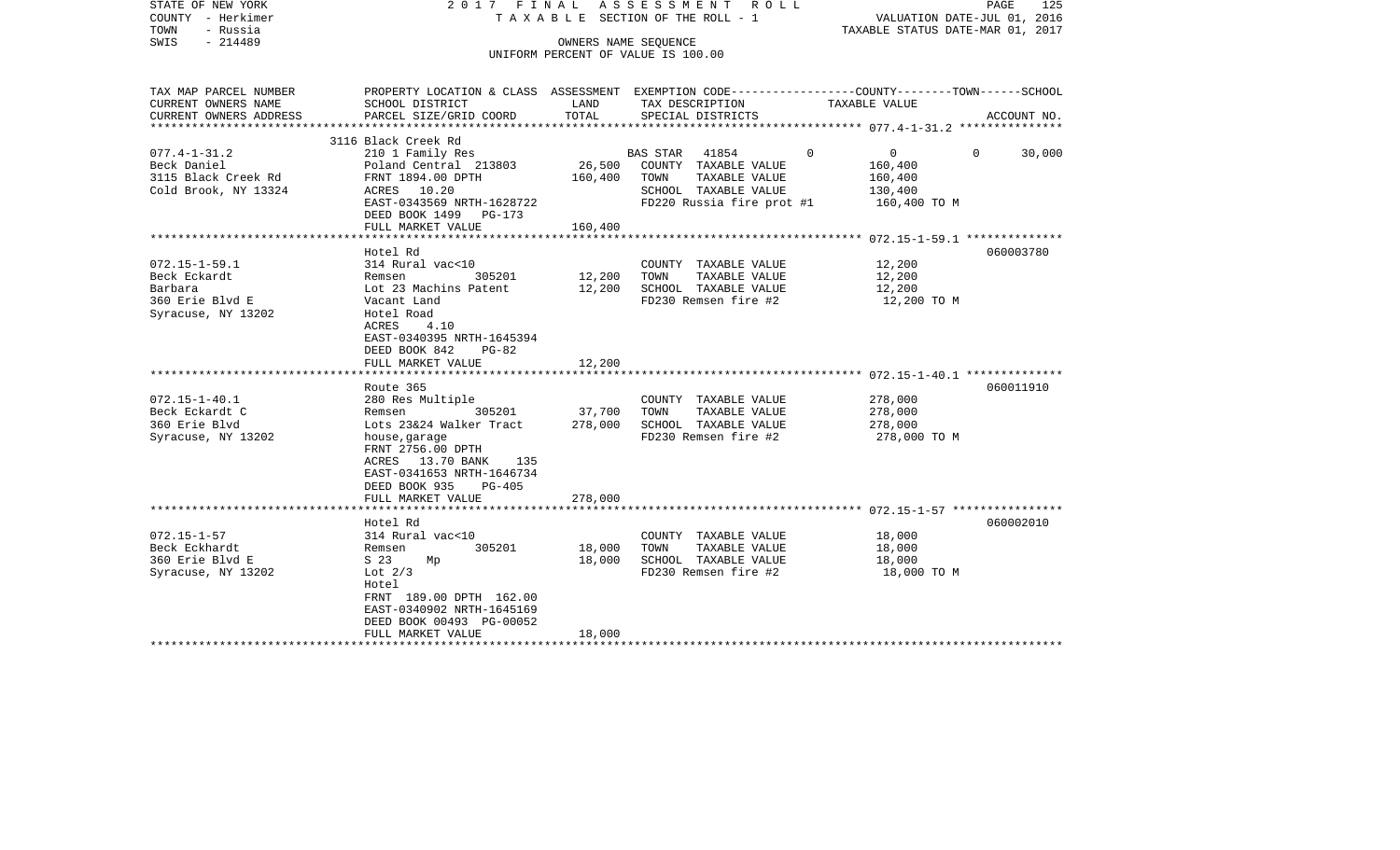| STATE OF NEW YORK<br>COUNTY - Herkimer<br>- Russia<br>TOWN | 2017 FINAL                                                                                       |                      | ASSESSMENT ROLL<br>T A X A B L E SECTION OF THE ROLL - 1 | VALUATION DATE-JUL 01, 2016<br>TAXABLE STATUS DATE-MAR 01, 2017 | PAGE<br>126        |
|------------------------------------------------------------|--------------------------------------------------------------------------------------------------|----------------------|----------------------------------------------------------|-----------------------------------------------------------------|--------------------|
| $-214489$<br>SWIS                                          |                                                                                                  | OWNERS NAME SEQUENCE |                                                          |                                                                 |                    |
|                                                            |                                                                                                  |                      | UNIFORM PERCENT OF VALUE IS 100.00                       |                                                                 |                    |
|                                                            |                                                                                                  |                      |                                                          |                                                                 |                    |
|                                                            |                                                                                                  |                      |                                                          |                                                                 |                    |
| TAX MAP PARCEL NUMBER                                      | PROPERTY LOCATION & CLASS ASSESSMENT EXEMPTION CODE----------------COUNTY-------TOWN------SCHOOL |                      |                                                          |                                                                 |                    |
| CURRENT OWNERS NAME                                        | SCHOOL DISTRICT                                                                                  | LAND                 | TAX DESCRIPTION                                          | TAXABLE VALUE                                                   |                    |
| CURRENT OWNERS ADDRESS                                     | PARCEL SIZE/GRID COORD                                                                           | TOTAL                | SPECIAL DISTRICTS                                        |                                                                 | ACCOUNT NO.        |
|                                                            |                                                                                                  |                      |                                                          |                                                                 |                    |
|                                                            | Hotel Rd                                                                                         |                      |                                                          |                                                                 | 060011820          |
| $072.15 - 1 - 55$                                          | 311 Res vac land                                                                                 |                      | COUNTY TAXABLE VALUE                                     | 12,600                                                          |                    |
| Beck Eckhardt C                                            | 305201<br>Remsen                                                                                 | 12,600               | TAXABLE VALUE<br>TOWN                                    | 12,600                                                          |                    |
| 360 Erie Blvd E                                            | S 23<br>Mp                                                                                       | 12,600               | SCHOOL TAXABLE VALUE                                     | 12,600                                                          |                    |
| Syracuse, NY 13202                                         | Camp                                                                                             |                      | FD230 Remsen fire #2                                     | 12,600 TO M                                                     |                    |
|                                                            | Demo 2012                                                                                        |                      |                                                          |                                                                 |                    |
|                                                            | FRNT<br>80.00 DPTH 247.90                                                                        |                      |                                                          |                                                                 |                    |
|                                                            | 0.60<br>ACRES                                                                                    |                      |                                                          |                                                                 |                    |
|                                                            | EAST-0340846 NRTH-1645369                                                                        |                      |                                                          |                                                                 |                    |
|                                                            | DEED BOOK 1591 PG-614                                                                            |                      |                                                          |                                                                 |                    |
|                                                            | FULL MARKET VALUE                                                                                | 12,600               |                                                          |                                                                 |                    |
|                                                            |                                                                                                  |                      |                                                          |                                                                 |                    |
|                                                            | 278 Ash Rd                                                                                       |                      |                                                          |                                                                 | 0003095            |
| $078.1 - 1 - 11.5$                                         | 242 Rurl res&rec                                                                                 |                      | COUNTY TAXABLE VALUE                                     | 62,400                                                          |                    |
| Beck Heather                                               | Poland Central 213803                                                                            | 42,400               | TOWN<br>TAXABLE VALUE                                    | 62,400                                                          |                    |
| 278 Ash Rd                                                 | Lot 18 Jerseyfield Patent                                                                        | 62,400               | SCHOOL TAXABLE VALUE                                     | 62,400                                                          |                    |
| Cold Brook, NY 13324                                       | Fire Jan. 2007                                                                                   |                      | FD220 Russia fire prot #1                                | 62,400 TO M                                                     |                    |
|                                                            | BW                                                                                               |                      |                                                          |                                                                 |                    |
|                                                            | ACRES 42.40                                                                                      |                      |                                                          |                                                                 |                    |
|                                                            | EAST-0354120 NRTH-1632701                                                                        |                      |                                                          |                                                                 |                    |
|                                                            | DEED BOOK 1406 PG-395                                                                            |                      |                                                          |                                                                 |                    |
|                                                            | FULL MARKET VALUE                                                                                | 62,400               |                                                          |                                                                 |                    |
|                                                            |                                                                                                  | *************        |                                                          |                                                                 |                    |
|                                                            | 247 Dover Rd                                                                                     |                      |                                                          |                                                                 | 060002040          |
| $082.2 - 1 - 38$                                           | 210 1 Family Res                                                                                 |                      | 41834<br>ENH STAR                                        | $\Omega$<br>$\mathbf 0$                                         | 65,500<br>$\Omega$ |
| Becker Holly                                               | Holland Patent 305801                                                                            | 26,900               | COUNTY TAXABLE VALUE                                     | 147,500                                                         |                    |
| Becker Revocable Trust                                     | Lot $104$ Rq                                                                                     | 147,500              | TAXABLE VALUE<br>TOWN                                    | 147,500                                                         |                    |
| 247 Dover Rd                                               | Ho 1.53 Acres                                                                                    |                      | SCHOOL TAXABLE VALUE                                     | 82,000                                                          |                    |
| Barneveld, NY 13304                                        | Dover                                                                                            |                      | FD220 Russia fire prot #1                                | 147,500 TO M                                                    |                    |
|                                                            | ACRES<br>1.53                                                                                    |                      |                                                          |                                                                 |                    |
|                                                            | EAST-0318081 NRTH-1618709                                                                        |                      |                                                          |                                                                 |                    |
|                                                            | DEED BOOK 937<br>$PG-93$                                                                         |                      |                                                          |                                                                 |                    |
|                                                            | FULL MARKET VALUE                                                                                | 147,500              |                                                          |                                                                 |                    |
|                                                            |                                                                                                  |                      |                                                          |                                                                 |                    |
|                                                            | Black Creek Rd                                                                                   |                      |                                                          |                                                                 | 060000420          |
| $078.1 - 1 - 5$                                            | 322 Rural vac>10                                                                                 |                      | COUNTY TAXABLE VALUE                                     | 96,500                                                          |                    |
| Behr Marie A                                               | Poland Central 213803                                                                            | 96,500               | TOWN<br>TAXABLE VALUE                                    | 96,500                                                          |                    |
| 8442 Caughdenoy Rd                                         | Lots 45,46 Jerseyfield Pa                                                                        | 96,500               | SCHOOL TAXABLE VALUE                                     | 96,500                                                          |                    |
| Clay, NY 13041-9165                                        | Vacant Land                                                                                      |                      | FD220 Russia fire prot #1                                | 96,500 TO M                                                     |                    |
|                                                            | ACRES 135.90                                                                                     |                      |                                                          |                                                                 |                    |
|                                                            | EAST-0352307 NRTH-1639068                                                                        |                      |                                                          |                                                                 |                    |
|                                                            | DEED BOOK 867<br>PG-195                                                                          |                      |                                                          |                                                                 |                    |
|                                                            | FULL MARKET VALUE                                                                                | 96,500               |                                                          |                                                                 |                    |
| ******************                                         |                                                                                                  |                      |                                                          |                                                                 |                    |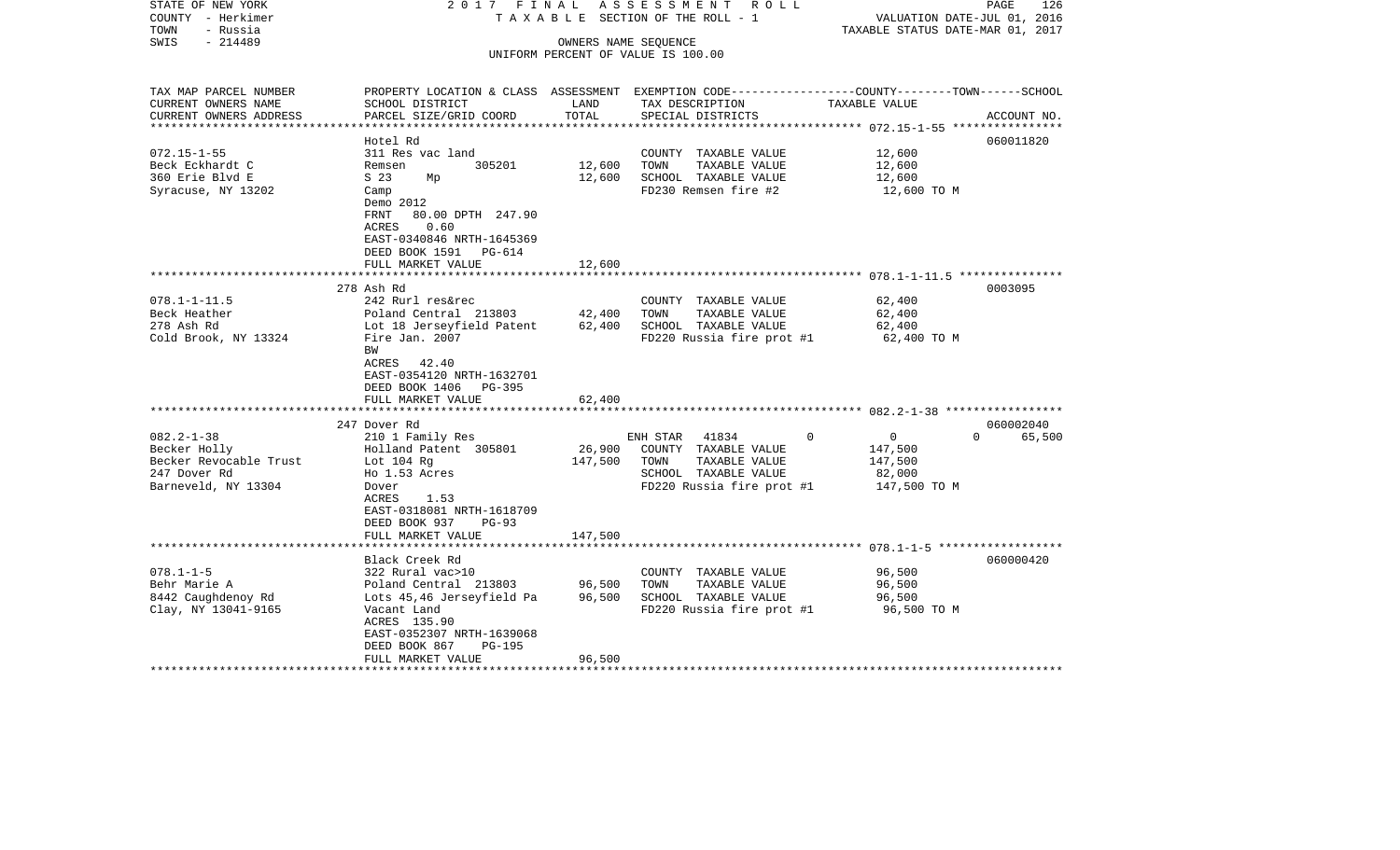| STATE OF NEW YORK<br>COUNTY - Herkimer<br>- Russia<br>TOWN |                                                                                                |               | 2017 FINAL ASSESSMENT<br>ROLL<br>T A X A B L E SECTION OF THE ROLL - 1 | TAXABLE STATUS DATE-MAR 01, 2017 | PAGE<br>127<br>VALUATION DATE-JUL 01, 2016 |  |  |
|------------------------------------------------------------|------------------------------------------------------------------------------------------------|---------------|------------------------------------------------------------------------|----------------------------------|--------------------------------------------|--|--|
| $-214489$<br>SWIS                                          | OWNERS NAME SEQUENCE<br>UNIFORM PERCENT OF VALUE IS 100.00                                     |               |                                                                        |                                  |                                            |  |  |
| TAX MAP PARCEL NUMBER                                      | PROPERTY LOCATION & CLASS ASSESSMENT EXEMPTION CODE---------------COUNTY-------TOWN-----SCHOOL |               |                                                                        |                                  |                                            |  |  |
| CURRENT OWNERS NAME<br>CURRENT OWNERS ADDRESS              | SCHOOL DISTRICT<br>PARCEL SIZE/GRID COORD                                                      | LAND<br>TOTAL | TAX DESCRIPTION<br>SPECIAL DISTRICTS                                   | TAXABLE VALUE                    | ACCOUNT NO.                                |  |  |
|                                                            | 422 Spall Rd                                                                                   |               |                                                                        |                                  | 060017730                                  |  |  |
| $072.2 - 2 - 12$                                           | 241 Rural res&ag                                                                               |               | 41854<br>BAS STAR                                                      | 0<br>$\mathbf 0$                 | $\Omega$<br>30,000                         |  |  |
| Behr Paul T                                                | 305201<br>Remsen                                                                               | 65,900        | COUNTY TAXABLE VALUE                                                   | 104,100                          |                                            |  |  |
| 422 Spall Rd S                                             | Lot 15 Walker Tract                                                                            | 104,100       | TOWN<br>TAXABLE VALUE                                                  | 104,100                          |                                            |  |  |
| Remsen, NY 13438                                           | House                                                                                          |               | SCHOOL TAXABLE VALUE                                                   | 74,100                           |                                            |  |  |
|                                                            | ACRES<br>45.60                                                                                 |               | FD230 Remsen fire #2                                                   | 104,100 TO M                     |                                            |  |  |
|                                                            | EAST-0342670 NRTH-1652246<br>DEED BOOK 1127 PG-693                                             |               |                                                                        |                                  |                                            |  |  |
|                                                            | FULL MARKET VALUE                                                                              | 104,100       |                                                                        |                                  |                                            |  |  |
|                                                            |                                                                                                |               |                                                                        |                                  |                                            |  |  |
|                                                            | 129 Shawangunk Rd                                                                              |               |                                                                        |                                  | 0050129                                    |  |  |
| $078.3 - 1 - 17.8$                                         | 210 1 Family Res                                                                               |               | COUNTY TAXABLE VALUE                                                   | 120,000                          |                                            |  |  |
| Behrendt David                                             | Poland Central 213803                                                                          | 24,600        | TOWN<br>TAXABLE VALUE                                                  | 120,000                          |                                            |  |  |
| 129 Shawangunk Rd                                          | Lot 13 Jerseyfield Patent                                                                      | 120,000       | SCHOOL TAXABLE VALUE                                                   | 120,000                          |                                            |  |  |
| Cold Brook, NY 13324                                       | Unfinished House                                                                               |               | FD220 Russia fire prot #1                                              | 120,000 TO M                     |                                            |  |  |
|                                                            | ACRES<br>8.80                                                                                  |               |                                                                        |                                  |                                            |  |  |
|                                                            | EAST-0352199 NRTH-1626997                                                                      |               |                                                                        |                                  |                                            |  |  |
|                                                            | DEED BOOK 728<br>PG-211                                                                        |               |                                                                        |                                  |                                            |  |  |
|                                                            | FULL MARKET VALUE                                                                              | 120,000       |                                                                        |                                  |                                            |  |  |
|                                                            |                                                                                                |               |                                                                        |                                  |                                            |  |  |
|                                                            | 217 Shawangunk Rd                                                                              |               |                                                                        |                                  | 060044290                                  |  |  |
| $078.3 - 1 - 6$                                            | 210 1 Family Res                                                                               |               | COUNTY TAXABLE VALUE                                                   | 101,000                          |                                            |  |  |
| Behrendt David W                                           | Poland Central 213803                                                                          | 15,200        | TAXABLE VALUE<br>TOWN                                                  | 101,000                          |                                            |  |  |
| Behrendt Cathy M                                           | Lot 13 Jerseyfield Patent                                                                      | 101,000       | SCHOOL TAXABLE VALUE                                                   | 101,000                          |                                            |  |  |
| 217 Shawangunk Rd                                          | House                                                                                          |               | FD220 Russia fire prot #1                                              | 101,000 TO M                     |                                            |  |  |
| Cold Brook, NY 13324                                       | ACRES<br>2.11                                                                                  |               |                                                                        |                                  |                                            |  |  |
|                                                            | EAST-0352771 NRTH-1628774<br>DEED BOOK 931<br>PG-685                                           |               |                                                                        |                                  |                                            |  |  |
|                                                            | FULL MARKET VALUE                                                                              | 101,000       |                                                                        |                                  |                                            |  |  |
|                                                            |                                                                                                |               |                                                                        |                                  |                                            |  |  |
|                                                            | 200 Shawangunk Rd                                                                              |               |                                                                        |                                  | 060027360                                  |  |  |
| $078.3 - 1 - 17.1$                                         | 312 Vac w/imprv                                                                                |               | COUNTY TAXABLE VALUE                                                   | 26,500                           |                                            |  |  |
| Behrendt Rebekah J                                         | Poland Central 213803                                                                          | 22,300        | TOWN<br>TAXABLE VALUE                                                  | 26,500                           |                                            |  |  |
| Behrendt Heidi L                                           | Lot 13 Jerseyfield Patent                                                                      | 26,500        | SCHOOL TAXABLE VALUE                                                   | 26,500                           |                                            |  |  |
| 6539 Colbath Ave                                           | Vacant Land                                                                                    |               | FD220 Russia fire prot #1                                              | 26,500 TO M                      |                                            |  |  |
| Van Nuys, CA 91401                                         | ACRES<br>14.00                                                                                 |               |                                                                        |                                  |                                            |  |  |
|                                                            | EAST-0353072 NRTH-1627929                                                                      |               |                                                                        |                                  |                                            |  |  |
|                                                            | DEED BOOK 888<br>PG-356                                                                        |               |                                                                        |                                  |                                            |  |  |
|                                                            | FULL MARKET VALUE                                                                              | 26,500        |                                                                        |                                  |                                            |  |  |
|                                                            |                                                                                                |               |                                                                        |                                  |                                            |  |  |
|                                                            | Shawangunk Rd                                                                                  |               |                                                                        |                                  | 060050090                                  |  |  |
| $078.3 - 1 - 17.2$                                         | 314 Rural vac<10                                                                               |               | COUNTY TAXABLE VALUE                                                   | 10,700                           |                                            |  |  |
| Behrendt Rebekah J                                         | Poland Central 213803                                                                          | 10,700        | TOWN<br>TAXABLE VALUE                                                  | 10,700                           |                                            |  |  |
| Behrendt Heidi L                                           | Lot 13 Jerseyfield Patent                                                                      | 10,700        | SCHOOL TAXABLE VALUE                                                   | 10,700                           |                                            |  |  |
| 6539 Colbath Ave                                           | Vacant Land                                                                                    |               | FD220 Russia fire prot #1                                              | 10,700 TO M                      |                                            |  |  |
| Van Nuys, CA 91401                                         | ACRES<br>4.80                                                                                  |               |                                                                        |                                  |                                            |  |  |
|                                                            | EAST-0352626 NRTH-1628263                                                                      |               |                                                                        |                                  |                                            |  |  |
|                                                            | DEED BOOK 888<br>PG-359                                                                        |               |                                                                        |                                  |                                            |  |  |
|                                                            | FULL MARKET VALUE                                                                              | 10,700        |                                                                        |                                  |                                            |  |  |
|                                                            |                                                                                                |               |                                                                        |                                  |                                            |  |  |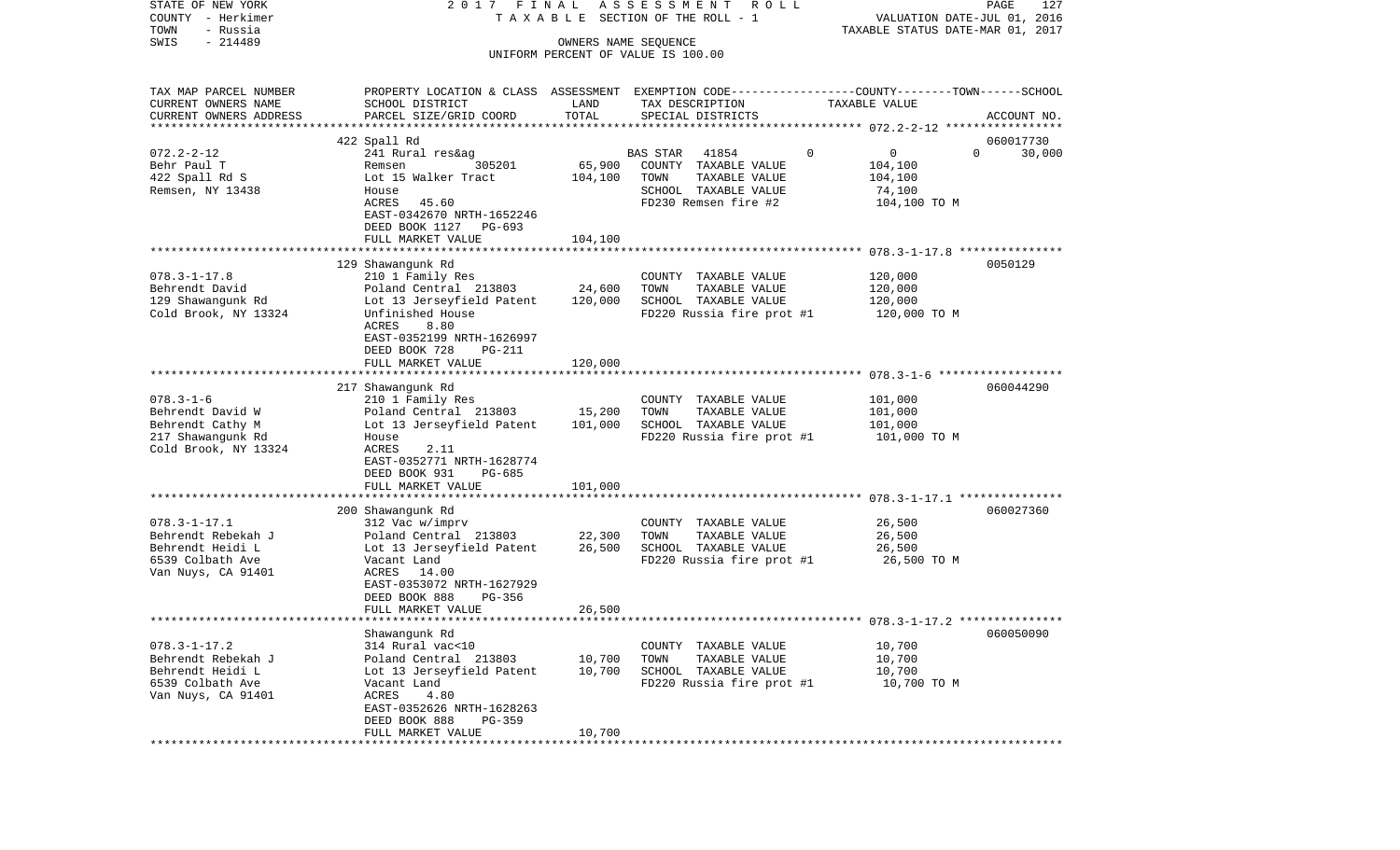| STATE OF NEW YORK<br>COUNTY - Herkimer<br>TOWN<br>- Russia<br>$-214489$<br>SWIS | 2017 FINAL<br>T A X A B L E SECTION OF THE ROLL - 1<br>UNIFORM PERCENT OF VALUE IS 100.00                           |         | PAGE<br>128<br>VALUATION DATE-JUL 01, 2016<br>TAXABLE STATUS DATE-MAR 01, 2017 |                          |                                 |  |
|---------------------------------------------------------------------------------|---------------------------------------------------------------------------------------------------------------------|---------|--------------------------------------------------------------------------------|--------------------------|---------------------------------|--|
| TAX MAP PARCEL NUMBER<br>CURRENT OWNERS NAME                                    | PROPERTY LOCATION & CLASS ASSESSMENT EXEMPTION CODE----------------COUNTY-------TOWN------SCHOOL<br>SCHOOL DISTRICT | LAND    | TAX DESCRIPTION                                                                | TAXABLE VALUE            |                                 |  |
| CURRENT OWNERS ADDRESS                                                          | PARCEL SIZE/GRID COORD                                                                                              | TOTAL   | SPECIAL DISTRICTS                                                              |                          | ACCOUNT NO.                     |  |
|                                                                                 |                                                                                                                     |         |                                                                                |                          |                                 |  |
| $078.3 - 1 - 17.3$                                                              | Shawangunk Rd                                                                                                       |         |                                                                                |                          | 060050120                       |  |
| Behrendt Todd                                                                   | 260 Seasonal res<br>Poland Central 213803                                                                           | 24,600  | COUNTY TAXABLE VALUE<br>TAXABLE VALUE<br>TOWN                                  | 34,000<br>34,000         |                                 |  |
| Behrendt Kimberly V                                                             | Lot 13 Jerseyfield Patent                                                                                           | 34,000  | SCHOOL TAXABLE VALUE                                                           | 34,000                   |                                 |  |
| 173 Shawangunk Rd                                                               | Vacant Land                                                                                                         |         | FD220 Russia fire prot #1                                                      | 34,000 TO M              |                                 |  |
| Cold Brook, NY 13324                                                            | ACRES<br>8.80                                                                                                       |         |                                                                                |                          |                                 |  |
|                                                                                 | EAST-0352435 NRTH-1627635                                                                                           |         |                                                                                |                          |                                 |  |
|                                                                                 | DEED BOOK 1101<br>PG-379                                                                                            |         |                                                                                |                          |                                 |  |
|                                                                                 | FULL MARKET VALUE                                                                                                   | 34,000  |                                                                                |                          |                                 |  |
|                                                                                 |                                                                                                                     |         |                                                                                |                          |                                 |  |
| $083.4 - 1 - 37$                                                                | 4920 Military Rd<br>242 Rurl res&rec                                                                                |         | ENH STAR<br>41834                                                              | $\Omega$<br>$\mathbf{0}$ | 060023790<br>$\Omega$<br>65,500 |  |
| Belfiore Herbert                                                                | Poland Central 213803                                                                                               | 26,900  | COUNTY TAXABLE VALUE                                                           | 110,000                  |                                 |  |
| Belfiore Brenda                                                                 | Lot 71 Royal Grant                                                                                                  | 110,000 | TOWN<br>TAXABLE VALUE                                                          | 110,000                  |                                 |  |
| 4920 Military Rd                                                                | Trailer                                                                                                             |         | SCHOOL TAXABLE VALUE                                                           | 44,500                   |                                 |  |
| Poland, NY 13431                                                                | ACRES 10.50                                                                                                         |         | FD220 Russia fire prot #1                                                      | 110,000 TO M             |                                 |  |
|                                                                                 | EAST-0340570 NRTH-1610994                                                                                           |         |                                                                                |                          |                                 |  |
|                                                                                 | DEED BOOK 779<br>$PG-578$                                                                                           |         |                                                                                |                          |                                 |  |
|                                                                                 | FULL MARKET VALUE<br>*****************************                                                                  | 110,000 |                                                                                |                          |                                 |  |
|                                                                                 | 333 Russia Rd                                                                                                       |         |                                                                                |                          | 060018420                       |  |
| $083.3 - 2 - 25$                                                                | 210 1 Family Res                                                                                                    |         | BAS STAR<br>41854                                                              | $\overline{0}$<br>0      | 30,000<br>$\Omega$              |  |
| Bell James C                                                                    | Poland Central 213803                                                                                               | 22,000  | COUNTY TAXABLE VALUE                                                           | 72,000                   |                                 |  |
| Bell Karie M                                                                    | Lot 69 Royal Grant                                                                                                  | 72,000  | TAXABLE VALUE<br>TOWN                                                          | 72,000                   |                                 |  |
| 333 Russia Rd                                                                   | Partial                                                                                                             |         | SCHOOL TAXABLE VALUE                                                           | 42,000                   |                                 |  |
| Poland, NY 13431                                                                | ACRES 13.69                                                                                                         |         | FD220 Russia fire prot #1                                                      | 72,000 TO M              |                                 |  |
|                                                                                 | EAST-0332460 NRTH-1612882                                                                                           |         |                                                                                |                          |                                 |  |
|                                                                                 | DEED BOOK 1506 PG-484                                                                                               |         |                                                                                |                          |                                 |  |
|                                                                                 | FULL MARKET VALUE                                                                                                   | 72,000  |                                                                                |                          |                                 |  |
|                                                                                 | 140 Plumb Rd                                                                                                        |         |                                                                                |                          | 060052400                       |  |
| $088.1 - 1 - 26.2$                                                              | 322 Rural vac>10                                                                                                    |         | COUNTY TAXABLE VALUE                                                           | 19,600                   |                                 |  |
| Bell James C                                                                    | Poland Central 213803                                                                                               | 19,600  | TOWN<br>TAXABLE VALUE                                                          | 19,600                   |                                 |  |
| 185 Gravesville Rd                                                              | Lot 47 Royal Grant                                                                                                  | 19,600  | SCHOOL TAXABLE VALUE                                                           | 19,600                   |                                 |  |
| Poland, NY 13431                                                                | Vacant Land                                                                                                         |         | FD220 Russia fire prot #1                                                      | 19,600 TO M              |                                 |  |
|                                                                                 | Split                                                                                                               |         |                                                                                |                          |                                 |  |
|                                                                                 | FRNT 239.10 DPTH                                                                                                    |         |                                                                                |                          |                                 |  |
|                                                                                 | ACRES<br>11.50                                                                                                      |         |                                                                                |                          |                                 |  |
|                                                                                 | EAST-0333203 NRTH-1604436<br>DEED BOOK 1171<br>PG-880                                                               |         |                                                                                |                          |                                 |  |
|                                                                                 | FULL MARKET VALUE                                                                                                   | 19,600  |                                                                                |                          |                                 |  |
|                                                                                 |                                                                                                                     |         |                                                                                |                          |                                 |  |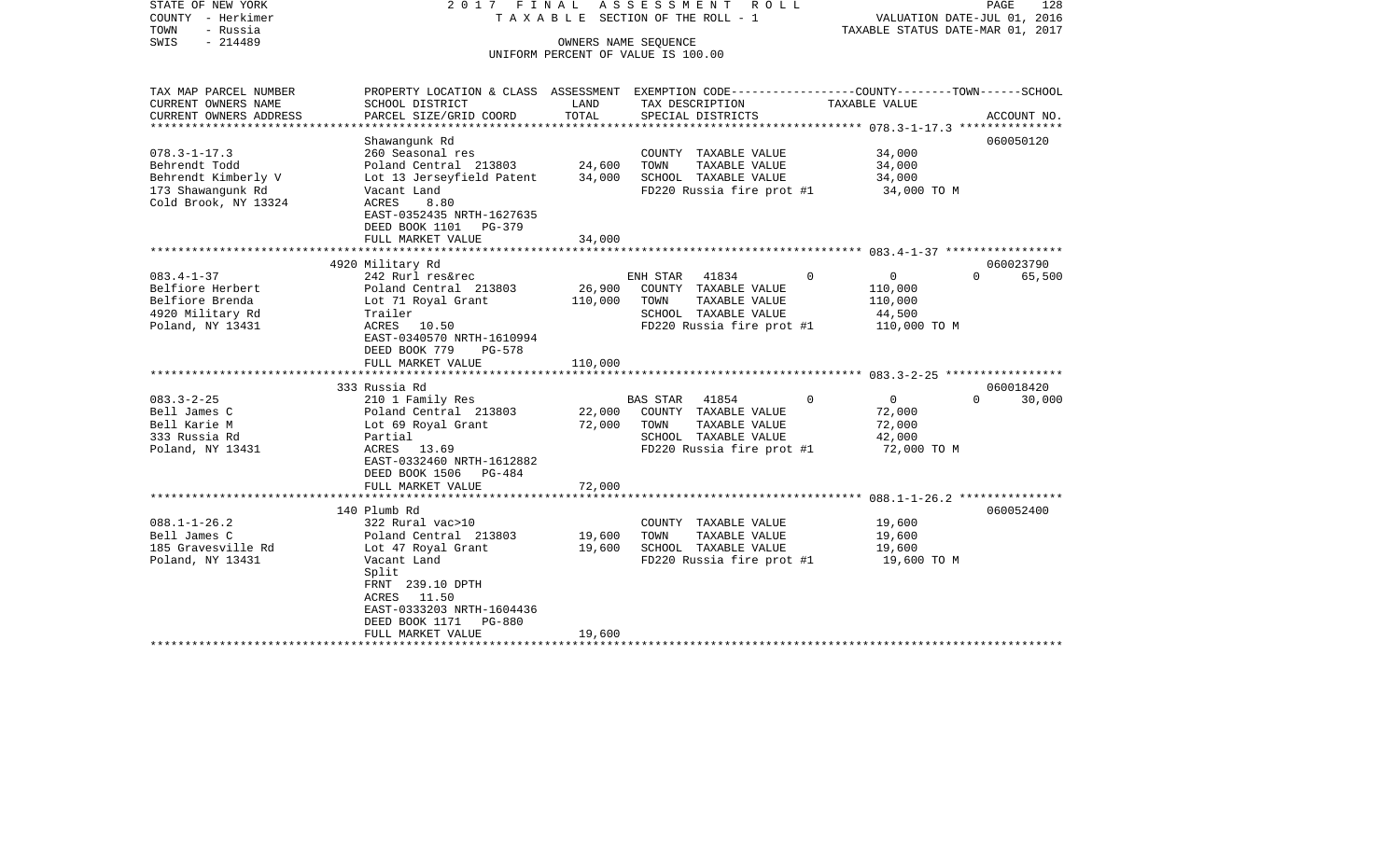| COUNTY<br>– Herkimer                               | T A X A B L E SECTION OF THE ROLL - 1                                                           | VALUATION DATE-JUL 01, 2016<br>TAXABLE STATUS DATE-MAR 01, 2017 |                                                            |                         |                    |
|----------------------------------------------------|-------------------------------------------------------------------------------------------------|-----------------------------------------------------------------|------------------------------------------------------------|-------------------------|--------------------|
| TOWN<br>- Russia<br>SWIS<br>$-214489$              |                                                                                                 |                                                                 |                                                            |                         |                    |
|                                                    |                                                                                                 |                                                                 | OWNERS NAME SEQUENCE<br>UNIFORM PERCENT OF VALUE IS 100.00 |                         |                    |
|                                                    |                                                                                                 |                                                                 |                                                            |                         |                    |
| TAX MAP PARCEL NUMBER                              | PROPERTY LOCATION & CLASS ASSESSMENT EXEMPTION CODE---------------COUNTY-------TOWN------SCHOOL |                                                                 |                                                            |                         |                    |
| CURRENT OWNERS NAME                                | SCHOOL DISTRICT                                                                                 | LAND                                                            | TAX DESCRIPTION                                            | TAXABLE VALUE           |                    |
| CURRENT OWNERS ADDRESS                             | PARCEL SIZE/GRID COORD                                                                          | TOTAL                                                           | SPECIAL DISTRICTS                                          |                         | ACCOUNT NO.        |
|                                                    | 9386 Route 28                                                                                   |                                                                 |                                                            |                         | 060002310          |
| $088.1 - 1 - 44$                                   | 210 1 Family Res                                                                                |                                                                 | 41854<br><b>BAS STAR</b>                                   | $\Omega$<br>$\mathbf 0$ | 30,000<br>$\Omega$ |
| Bell James P                                       | Poland Central 213803                                                                           | 13,000                                                          | COUNTY TAXABLE VALUE                                       | 98,400                  |                    |
| Bell Sandra C                                      | Lot 47 Royal Grant                                                                              | 98,400                                                          | TAXABLE VALUE<br>TOWN                                      | 98,400                  |                    |
| Bell Family Irrevocable Trust House Att Garage     |                                                                                                 |                                                                 | SCHOOL TAXABLE VALUE                                       | 68,400                  |                    |
| 9386 Route 28                                      | Rte #28                                                                                         |                                                                 | FD220 Russia fire prot #1                                  | 98,400 TO M             |                    |
| Poland, NY 13431                                   | ACRES<br>1.20                                                                                   |                                                                 |                                                            |                         |                    |
|                                                    | EAST-0332413 NRTH-1604444                                                                       |                                                                 |                                                            |                         |                    |
|                                                    | DEED BOOK 1268<br>PG-403                                                                        | 98,400                                                          |                                                            |                         |                    |
|                                                    | FULL MARKET VALUE                                                                               |                                                                 |                                                            |                         |                    |
|                                                    | 4876 Military Rd                                                                                |                                                                 |                                                            |                         | 060013830          |
| $083.4 - 1 - 73.1$                                 | 280 Res Multiple                                                                                |                                                                 | BAS STAR<br>41854                                          | $\Omega$<br>$\mathbf 0$ | $\Omega$<br>30,000 |
| Bell Patricia A                                    | Poland Central 213803                                                                           | 27,800                                                          | COUNTY TAXABLE VALUE                                       | 98,000                  |                    |
| 4876 Military Rd                                   | Lot 66 Royal Grant                                                                              | 98,000                                                          | TOWN<br>TAXABLE VALUE                                      | 98,000                  |                    |
| Poland, NY 13431                                   | 2 Trl House Garage                                                                              |                                                                 | SCHOOL TAXABLE VALUE                                       | 68,000                  |                    |
|                                                    | ACRES 11.30                                                                                     |                                                                 | FD220 Russia fire prot #1                                  | 98,000 TO M             |                    |
|                                                    | EAST-0341277 NRTH-1610362                                                                       |                                                                 |                                                            |                         |                    |
|                                                    | DEED BOOK 874<br>PG-159                                                                         |                                                                 |                                                            |                         |                    |
|                                                    | FULL MARKET VALUE                                                                               | 98,000                                                          |                                                            |                         |                    |
|                                                    | 185 Gravesville Rd                                                                              |                                                                 |                                                            |                         | 060008190          |
| $083.3 - 1 - 49$                                   | 210 1 Family Res                                                                                |                                                                 | BAS STAR<br>41854                                          | 0<br>0                  | 30,000<br>$\Omega$ |
| Bell Revocable Trust James P Poland Central 213803 |                                                                                                 | 16,500                                                          | COUNTY TAXABLE VALUE                                       | 145,000                 |                    |
| Bell Revocable Trust Sandra C Lot 69 Royal Grant   |                                                                                                 | 145,000                                                         | TOWN<br>TAXABLE VALUE                                      | 145,000                 |                    |
| 185 Gravesville Rd                                 | House Att Garage                                                                                |                                                                 | SCHOOL TAXABLE VALUE                                       | 115,000                 |                    |
| Poland, NY 13431                                   | Gravesville                                                                                     |                                                                 | FD220 Russia fire prot #1                                  | 145,000 TO M            |                    |
|                                                    | ACRES<br>3.00                                                                                   |                                                                 |                                                            |                         |                    |
|                                                    | EAST-0328152 NRTH-1609399                                                                       |                                                                 |                                                            |                         |                    |
|                                                    | DEED BOOK 1267<br>PG-248                                                                        |                                                                 |                                                            |                         |                    |
|                                                    | FULL MARKET VALUE<br>* * * * * * * * * * * * * * * * * * * *                                    | 145,000                                                         |                                                            |                         |                    |
|                                                    | Plumb Rd                                                                                        |                                                                 |                                                            |                         |                    |
| $088.1 - 1 - 26.5$                                 | 314 Rural vac<10                                                                                |                                                                 | COUNTY TAXABLE VALUE                                       | 5,500                   |                    |
| Bell Revocable Trust James P Poland Central 213803 |                                                                                                 | 5,500                                                           | TOWN<br>TAXABLE VALUE                                      | 5,500                   |                    |
| 185 Gravesville Rd                                 | FRNT 678.60 DPTH                                                                                | 5,500                                                           | SCHOOL TAXABLE VALUE                                       | 5,500                   |                    |
| Poland, NY 13431                                   | 6.90<br>ACRES                                                                                   |                                                                 |                                                            |                         |                    |
|                                                    | EAST-0333481 NRTH-1604806                                                                       |                                                                 |                                                            |                         |                    |
|                                                    | DEED BOOK 1171<br>PG-883                                                                        |                                                                 |                                                            |                         |                    |
|                                                    | FULL MARKET VALUE                                                                               | 5,500                                                           |                                                            |                         |                    |
|                                                    | Route 28                                                                                        |                                                                 |                                                            |                         | 060043330          |
| $088.2 - 1 - 34.1$                                 | 314 Rural vac<10                                                                                |                                                                 | TAXABLE VALUE<br>COUNTY                                    | 10,500                  |                    |
| Bell Revocable Trust James P                       | Poland Central 213803                                                                           | 10,500                                                          | TAXABLE VALUE<br>TOWN                                      | 10,500                  |                    |
| 185 Gravesville Rd                                 | Lot 45 Royal Grant                                                                              | 10,500                                                          | SCHOOL TAXABLE VALUE                                       | 10,500                  |                    |
| Poland, NY 13431                                   | Vacant Land                                                                                     |                                                                 | FD220 Russia fire prot #1                                  | 10,500 TO M             |                    |
|                                                    | Rte 28                                                                                          |                                                                 |                                                            |                         |                    |
|                                                    | ACRES<br>3.00                                                                                   |                                                                 |                                                            |                         |                    |
|                                                    | EAST-0340251 NRTH-1602824                                                                       |                                                                 |                                                            |                         |                    |
|                                                    | DEED BOOK 1420<br>PG-8                                                                          |                                                                 |                                                            |                         |                    |
|                                                    | FULL MARKET VALUE                                                                               | 10,500                                                          |                                                            |                         |                    |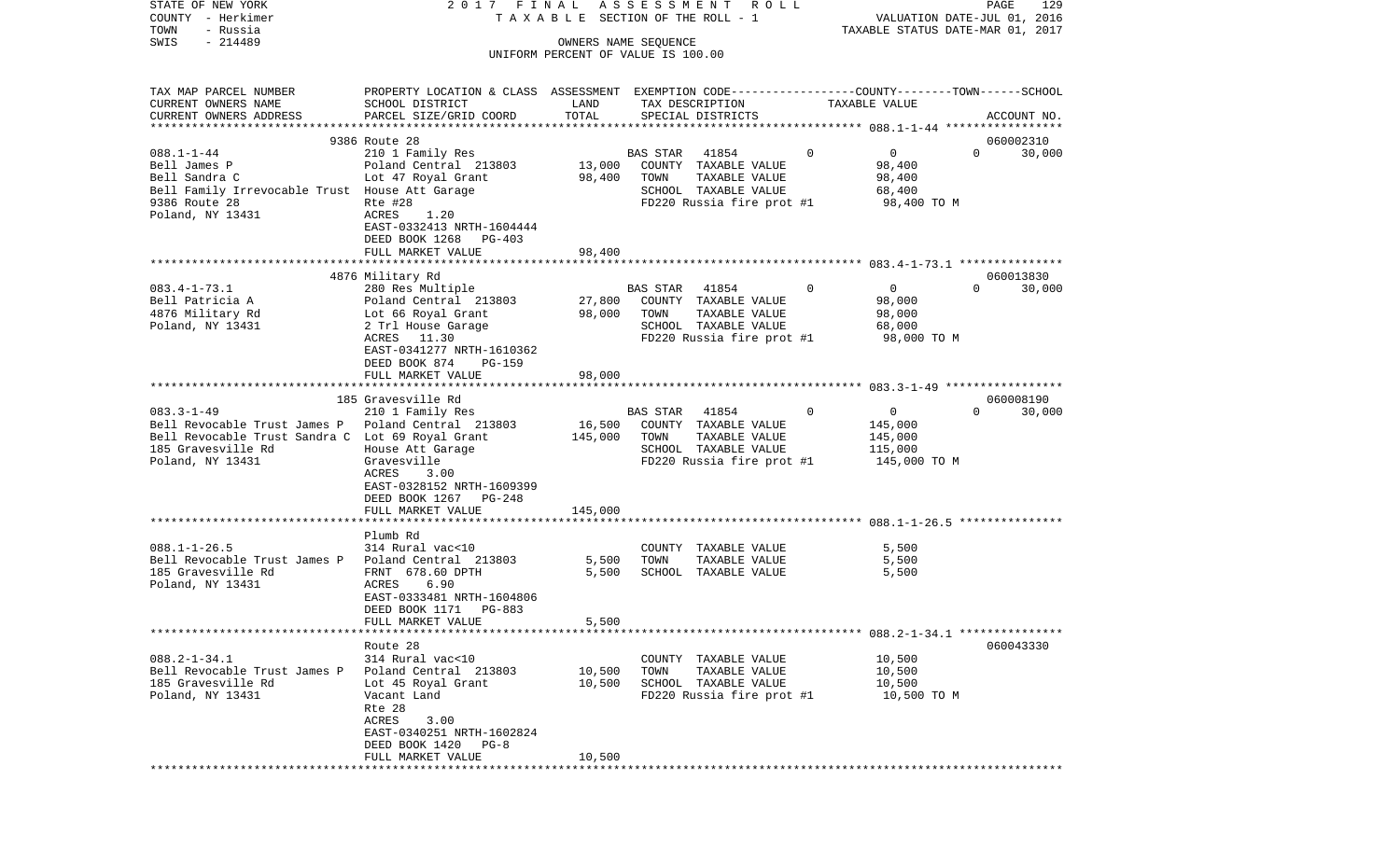| STATE OF NEW YORK<br>COUNTY - Herkimer<br>TOWN<br>- Russia<br>$-214489$<br>SWIS                                                                                                                                        |                                                                                                                                                                                                                                                                                                                                                                                                | OWNERS NAME SEQUENCE                        | 2017 FINAL ASSESSMENT ROLL<br>TAXABLE SECTION OF THE ROLL - 1<br>UNIFORM PERCENT OF VALUE IS 100.00                                                                                                 | PAGE<br>130<br>VALUATION DATE-JUL 01, 2016<br>TAXABLE STATUS DATE-MAR 01, 2017     |                        |  |  |
|------------------------------------------------------------------------------------------------------------------------------------------------------------------------------------------------------------------------|------------------------------------------------------------------------------------------------------------------------------------------------------------------------------------------------------------------------------------------------------------------------------------------------------------------------------------------------------------------------------------------------|---------------------------------------------|-----------------------------------------------------------------------------------------------------------------------------------------------------------------------------------------------------|------------------------------------------------------------------------------------|------------------------|--|--|
| TAX MAP PARCEL NUMBER<br>CURRENT OWNERS NAME                                                                                                                                                                           | SCHOOL DISTRICT                                                                                                                                                                                                                                                                                                                                                                                | LAND                                        | PROPERTY LOCATION & CLASS ASSESSMENT EXEMPTION CODE---------------COUNTY-------TOWN------SCHOOL<br>TAX DESCRIPTION                                                                                  | TAXABLE VALUE                                                                      |                        |  |  |
| CURRENT OWNERS ADDRESS                                                                                                                                                                                                 | PARCEL SIZE/GRID COORD                                                                                                                                                                                                                                                                                                                                                                         | TOTAL                                       | SPECIAL DISTRICTS                                                                                                                                                                                   |                                                                                    | ACCOUNT NO.            |  |  |
| *************************                                                                                                                                                                                              |                                                                                                                                                                                                                                                                                                                                                                                                |                                             |                                                                                                                                                                                                     |                                                                                    |                        |  |  |
| $088.2 - 1 - 40$<br>Bell Revocable Trust James P Poland Central 213803<br>185 Gravesville Rd<br>Poland, NY 13431                                                                                                       | N Main St<br>314 Rural vac<10<br>Access to Oxbow from Vill<br>Old RR/Worden Property<br>FRNT 145.00 DPTH 210.00<br>EAST-0339680 NRTH-1602938<br>DEED BOOK 1419 PG-995                                                                                                                                                                                                                          | 100<br>100                                  | COUNTY TAXABLE VALUE<br>TAXABLE VALUE<br>TOWN<br>SCHOOL TAXABLE VALUE<br>FD220 Russia fire prot #1                                                                                                  | 100<br>100<br>100<br>100 TO M                                                      |                        |  |  |
|                                                                                                                                                                                                                        | FULL MARKET VALUE                                                                                                                                                                                                                                                                                                                                                                              | 100                                         |                                                                                                                                                                                                     |                                                                                    |                        |  |  |
|                                                                                                                                                                                                                        |                                                                                                                                                                                                                                                                                                                                                                                                |                                             |                                                                                                                                                                                                     |                                                                                    |                        |  |  |
| $073.3 - 1 - 48$<br>Bell Robert M<br>Bell Susan<br>Brian Bell<br>PO Box 625<br>Oriskany Falls, NY 13425<br>$088.2 - 1 - 24.1$<br>Bell William P<br>Bell Rosemary<br>172 Buck Hill Rd<br>PO Box 161<br>Poland, NY 13431 | Warney Rd<br>311 Res vac land - WTRFNT<br>Poland Central 213803<br>Lot 80 Remsenburg Patent<br>Vacant Land<br>FRNT 50.00 DPTH 220.00<br>EAST-0353852 NRTH-1646834<br>DEED BOOK 779<br>$PG-24$<br>FULL MARKET VALUE<br>Route 8<br>210 1 Family Res<br>Poland Central 213803<br>Lot 44 Royal Grant<br>House Garage<br>Rte 8<br>ACRES<br>8.04<br>EAST-0345129 NRTH-1603840<br>DEED BOOK 1317 PG-1 | 4,600<br>4,600<br>4,600<br>23,100<br>76,500 | COUNTY TAXABLE VALUE<br>TOWN<br>TAXABLE VALUE<br>SCHOOL TAXABLE VALUE<br>FD230 Remsen fire #2<br>COUNTY TAXABLE VALUE<br>TAXABLE VALUE<br>TOWN<br>SCHOOL TAXABLE VALUE<br>FD220 Russia fire prot #1 | 4,600<br>4,600<br>4,600<br>4,600 TO M<br>76,500<br>76,500<br>76,500<br>76,500 TO M | 060002280<br>060002220 |  |  |
|                                                                                                                                                                                                                        | FULL MARKET VALUE                                                                                                                                                                                                                                                                                                                                                                              | 76,500                                      |                                                                                                                                                                                                     |                                                                                    |                        |  |  |
| $088.2 - 1 - 26$<br>Bell William P<br>PO Box 161<br>Poland, NY 13431                                                                                                                                                   | Buck Hill Rd<br>322 Rural vac>10<br>Poland Central 213803<br>Lot 44 Royal Grant<br>Vacant Land<br>Buck Hill Road<br>ACRES 11.15<br>EAST-0344065 NRTH-1604965<br>DEED BOOK 1420 PG-5<br>FULL MARKET VALUE                                                                                                                                                                                       | 19,200<br>19,200<br>19,200                  | COUNTY TAXABLE VALUE<br>TAXABLE VALUE<br>TOWN<br>SCHOOL TAXABLE VALUE<br>FD220 Russia fire prot #1                                                                                                  | 19,200<br>19,200<br>19,200<br>19,200 TO M                                          | 060042370              |  |  |
|                                                                                                                                                                                                                        |                                                                                                                                                                                                                                                                                                                                                                                                |                                             |                                                                                                                                                                                                     |                                                                                    |                        |  |  |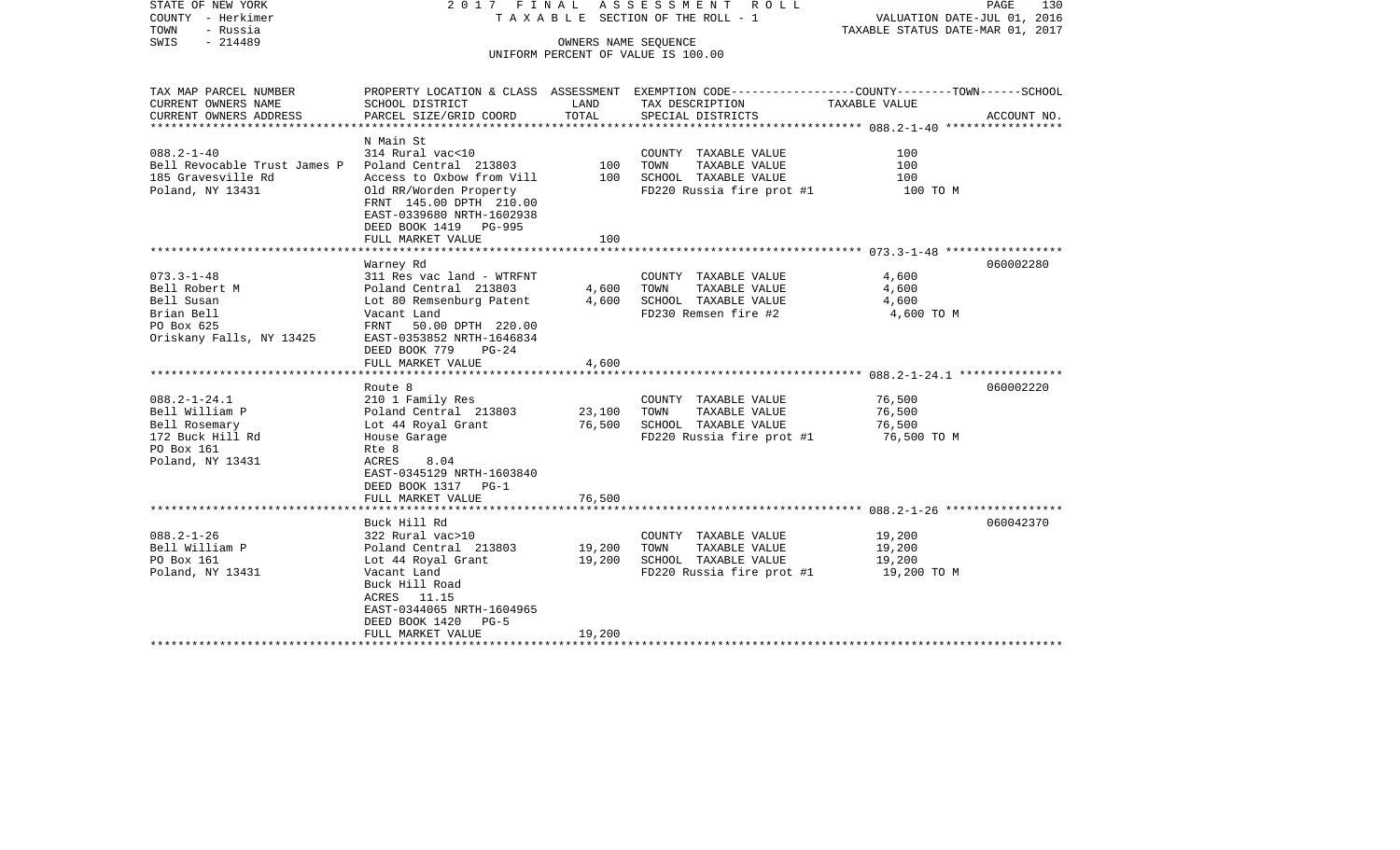| STATE OF NEW YORK<br>COUNTY - Herkimer<br>TOWN<br>- Russia<br>$-214489$<br>SWIS | 2017 FINAL<br>TAXABLE SECTION OF THE ROLL - 1                                                   | A S S E S S M E N T R O L L<br>PAGE<br>131<br>VALUATION DATE-JUL 01, 2016<br>TAXABLE STATUS DATE-MAR 01, 2017 |                                                                   |               |                            |             |
|---------------------------------------------------------------------------------|-------------------------------------------------------------------------------------------------|---------------------------------------------------------------------------------------------------------------|-------------------------------------------------------------------|---------------|----------------------------|-------------|
|                                                                                 |                                                                                                 |                                                                                                               | OWNERS NAME SEQUENCE<br>UNIFORM PERCENT OF VALUE IS 100.00        |               |                            |             |
| TAX MAP PARCEL NUMBER                                                           | PROPERTY LOCATION & CLASS ASSESSMENT EXEMPTION CODE---------------COUNTY-------TOWN------SCHOOL |                                                                                                               |                                                                   |               |                            |             |
| CURRENT OWNERS NAME                                                             | SCHOOL DISTRICT                                                                                 | LAND                                                                                                          | TAX DESCRIPTION                                                   | TAXABLE VALUE |                            |             |
| CURRENT OWNERS ADDRESS                                                          | PARCEL SIZE/GRID COORD                                                                          | TOTAL                                                                                                         | SPECIAL DISTRICTS                                                 |               |                            | ACCOUNT NO. |
| ***********************                                                         | 172 Buck Hill Rd                                                                                |                                                                                                               |                                                                   |               |                            | 060002370   |
| $088.2 - 1 - 27$                                                                | 210 1 Family Res                                                                                |                                                                                                               | VET COM C 41132                                                   | $\Omega$      | 15,000<br>$\Omega$         | $\Omega$    |
| Bell William Patrick                                                            | Poland Central 213803                                                                           |                                                                                                               | 17,700 VET COM T 41133                                            | $\mathbf 0$   | $\mathbf{0}$<br>20,000     | - 0         |
| 172 Buck Hill Rd                                                                | E 44<br>Rq                                                                                      |                                                                                                               | 123,000 BAS STAR<br>41854                                         | $\Omega$      | $\overline{0}$<br>$\Omega$ | 30,000      |
| PO Box 161                                                                      | Ho $3 \frac{3}{4}$                                                                              |                                                                                                               | COUNTY TAXABLE VALUE                                              |               | 108,000                    |             |
| Poland, NY 13431                                                                | Buck Hill                                                                                       |                                                                                                               | TAXABLE VALUE<br>TOWN                                             |               | 103,000                    |             |
|                                                                                 | ACRES<br>3.80                                                                                   |                                                                                                               | SCHOOL TAXABLE VALUE                                              |               | 93,000                     |             |
|                                                                                 | EAST-0344283 NRTH-1604501                                                                       |                                                                                                               | FD220 Russia fire prot #1                                         |               | 123,000 TO M               |             |
|                                                                                 | DEED BOOK 00598 PG-00268                                                                        |                                                                                                               |                                                                   |               |                            |             |
|                                                                                 | FULL MARKET VALUE                                                                               | 123,000                                                                                                       |                                                                   |               |                            |             |
|                                                                                 | Macarthur Rd                                                                                    |                                                                                                               |                                                                   |               |                            | 060006840   |
| $077.2 - 1 - 1.1$                                                               | 314 Rural vac<10                                                                                |                                                                                                               | COUNTY TAXABLE VALUE                                              |               | 25,700                     |             |
| Bellinger Blake E                                                               | Poland Central 213803                                                                           | 25,700                                                                                                        | TOWN<br>TAXABLE VALUE                                             |               | 25,700                     |             |
| PO Box 382                                                                      | Lot 15 Jerseyfield Patent                                                                       | 25,700                                                                                                        | SCHOOL TAXABLE VALUE                                              |               | 25,700                     |             |
| Fultonville, NY 12072                                                           | Macarthur                                                                                       |                                                                                                               | FD220 Russia fire prot #1                                         |               | 25,700 TO M                |             |
|                                                                                 | FRNT 318.00 DPTH                                                                                |                                                                                                               |                                                                   |               |                            |             |
|                                                                                 | 3.00<br>ACRES                                                                                   |                                                                                                               |                                                                   |               |                            |             |
|                                                                                 | EAST-0336505 NRTH-1635948                                                                       |                                                                                                               |                                                                   |               |                            |             |
|                                                                                 | DEED BOOK 1459 PG-197                                                                           |                                                                                                               |                                                                   |               |                            |             |
|                                                                                 | FULL MARKET VALUE                                                                               | 25,700                                                                                                        |                                                                   |               |                            |             |
|                                                                                 |                                                                                                 |                                                                                                               |                                                                   |               |                            |             |
|                                                                                 | Dow Rd                                                                                          |                                                                                                               |                                                                   |               |                            | 0026252     |
| $073.3 - 1 - 83.2$<br>Belmonte Daniel J Jr.                                     | 314 Rural vac<10<br>Poland Central 213803                                                       | 16,400                                                                                                        | COUNTY TAXABLE VALUE<br>TOWN<br>TAXABLE VALUE                     |               | 16,400<br>16,400           |             |
| Belmonte Susan                                                                  |                                                                                                 |                                                                                                               |                                                                   |               |                            |             |
| 357 University Dr                                                               | Lot 45 Jersey Field Paten<br>Vacant Land                                                        | 16,400                                                                                                        | SCHOOL TAXABLE VALUE<br>$FD220$ Russia fire prot #1 $16,400$ TO M |               | 16,400                     |             |
| Torrington, CT 06790                                                            | ACRES<br>9.00                                                                                   |                                                                                                               |                                                                   |               |                            |             |
|                                                                                 | EAST-0354689 NRTH-1641192                                                                       |                                                                                                               |                                                                   |               |                            |             |
|                                                                                 | DEED BOOK 1229<br>PG-951                                                                        |                                                                                                               |                                                                   |               |                            |             |
|                                                                                 | FULL MARKET VALUE                                                                               | 16,400                                                                                                        |                                                                   |               |                            |             |
|                                                                                 | *************************                                                                       |                                                                                                               |                                                                   |               |                            |             |
|                                                                                 | Wheelertown Rd                                                                                  |                                                                                                               |                                                                   |               |                            | 060010055   |
| $072.2 - 2 - 33$                                                                | 312 Vac w/imprv                                                                                 |                                                                                                               | COUNTY TAXABLE VALUE                                              |               | 6,500                      |             |
| Belmonte Gaetano A                                                              | 305201<br>Remsen                                                                                | 4,000                                                                                                         | TOWN<br>TAXABLE VALUE                                             |               | 6,500                      |             |
| 1176 Webster Ave                                                                | Lot 3 Jacobs Tract                                                                              | 6,500                                                                                                         | SCHOOL TAXABLE VALUE                                              |               | 6,500                      |             |
| Utica, NY 13501                                                                 | Building                                                                                        |                                                                                                               | FD230 Remsen fire #2                                              |               | 6,500 TO M                 |             |
|                                                                                 | FRNT 165.00 DPTH 200.00                                                                         |                                                                                                               |                                                                   |               |                            |             |
|                                                                                 | 1.00<br>ACRES                                                                                   |                                                                                                               |                                                                   |               |                            |             |
|                                                                                 | EAST-0344814 NRTH-1653198<br>PG-892                                                             |                                                                                                               |                                                                   |               |                            |             |
|                                                                                 | DEED BOOK 1377<br>FULL MARKET VALUE                                                             | 6,500                                                                                                         |                                                                   |               |                            |             |
|                                                                                 |                                                                                                 |                                                                                                               |                                                                   |               |                            |             |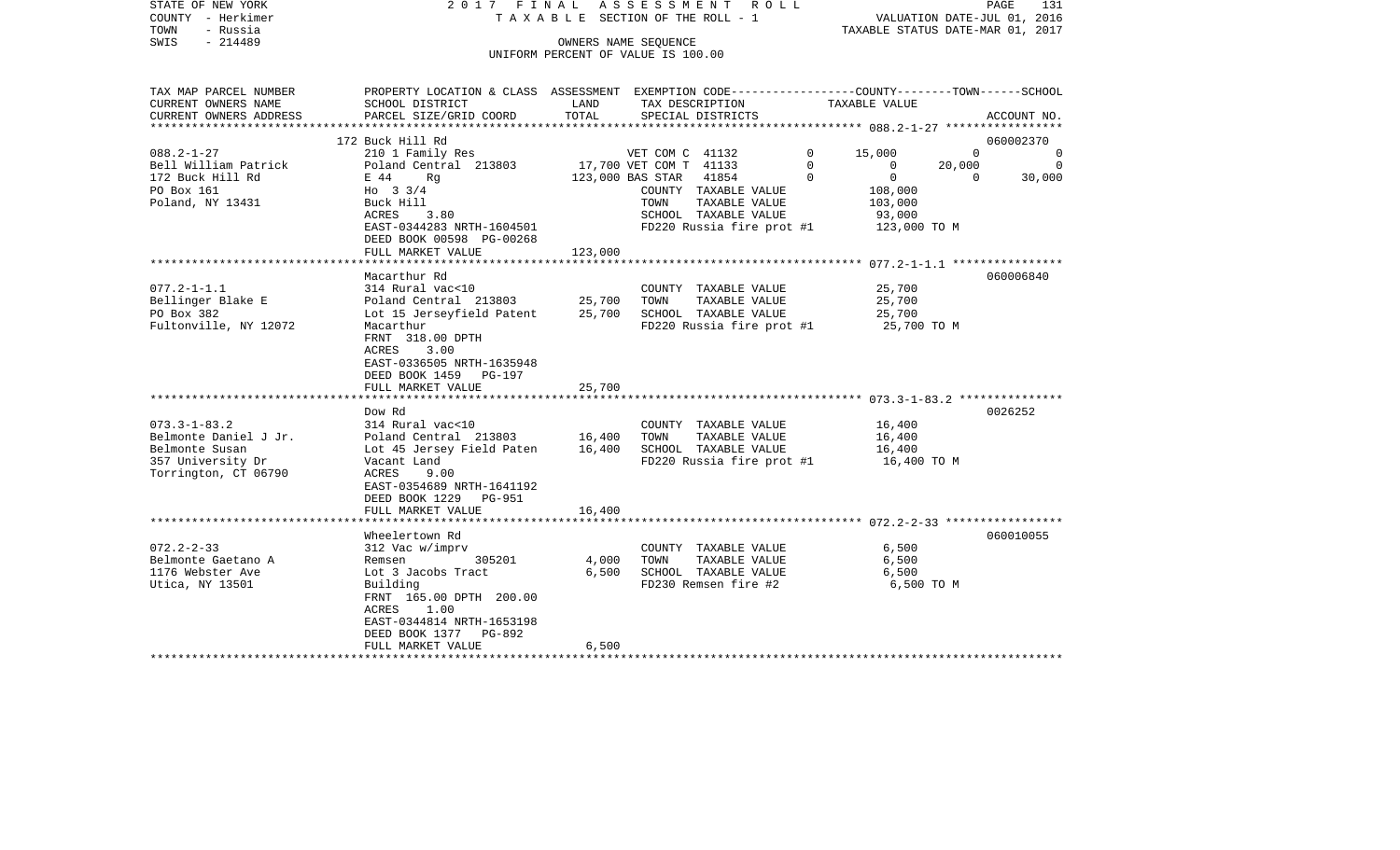| STATE OF NEW YORK<br>COUNTY - Herkimer<br>TOWN<br>- Russia<br>$-214489$<br>SWIS                         |                                                                                                                                                                                                     |                            | 2017 FINAL ASSESSMENT ROLL<br>TAXABLE SECTION OF THE ROLL - 1<br>OWNERS NAME SEOUENCE<br>UNIFORM PERCENT OF VALUE IS 100.00 | PAGE<br>132<br>VALUATION DATE-JUL 01, 2016<br>TAXABLE STATUS DATE-MAR 01, 2017                                                   |
|---------------------------------------------------------------------------------------------------------|-----------------------------------------------------------------------------------------------------------------------------------------------------------------------------------------------------|----------------------------|-----------------------------------------------------------------------------------------------------------------------------|----------------------------------------------------------------------------------------------------------------------------------|
| TAX MAP PARCEL NUMBER<br>CURRENT OWNERS NAME<br>CURRENT OWNERS ADDRESS                                  | SCHOOL DISTRICT<br>PARCEL SIZE/GRID COORD                                                                                                                                                           | LAND<br>TOTAL              | TAX DESCRIPTION<br>SPECIAL DISTRICTS                                                                                        | PROPERTY LOCATION & CLASS ASSESSMENT EXEMPTION CODE----------------COUNTY-------TOWN------SCHOOL<br>TAXABLE VALUE<br>ACCOUNT NO. |
| $078.1 - 1 - 7.1$<br>Bendino Betty J<br>Bendino Alice<br>6713 Lakeshore Rd<br>Verona Beach, NY 13162    | Pardeeville-Ohio Rd<br>314 Rural vac<10<br>Poland Central 213803<br>Split/Szczesniak<br>2010 BW<br>FRNT 3205.00 DPTH<br>ACRES 53.10<br>EAST-0354367 NRTH-1638557<br>FULL MARKET VALUE               | 52,100<br>52,100<br>52,100 | COUNTY TAXABLE VALUE<br>TAXABLE VALUE<br>TOWN<br>SCHOOL TAXABLE VALUE<br>FD220 Russia fire prot #1                          | 52,100<br>52,100<br>52,100<br>52,100 TO M                                                                                        |
|                                                                                                         |                                                                                                                                                                                                     |                            |                                                                                                                             |                                                                                                                                  |
| $072.2 - 1 - 67$<br>Benkowski Diana M(evans)<br>6680 Ives Rd<br>Marcy, NY 13403                         | Spall Rd<br>314 Rural vac<10<br>305201<br>Remsen<br>W 10<br>Wt<br>Trl 3/10<br>Spall<br>FRNT 50.00 DPTH 250.00<br>EAST-0341385 NRTH-1654686<br>DEED BOOK 0818 PG-0299                                | 700<br>700                 | COUNTY TAXABLE VALUE<br>TOWN<br>TAXABLE VALUE<br>SCHOOL TAXABLE VALUE<br>FD230 Remsen fire #2                               | 060014220<br>700<br>700<br>700<br>700 TO M                                                                                       |
|                                                                                                         | FULL MARKET VALUE                                                                                                                                                                                   | 700                        |                                                                                                                             |                                                                                                                                  |
| $088.2 - 1 - 8.3$<br>Benson David<br>Benson Karen<br>281 Buck Hill Rd<br>PO Box 434<br>Poland, NY 13431 | 281 Buckhill Rd<br>210 1 Family Res<br>Poland Central 213803<br>Lots 44,50,51,64,65 Royal<br>Cellar<br>FRNT 700.00 DPTH<br>7.20<br>ACRES<br>EAST-0343143 NRTH-1606420<br>DEED BOOK 837<br>PG-311    | 22,600<br>140,000          | BAS STAR 41854<br>COUNTY TAXABLE VALUE<br>TOWN<br>TAXABLE VALUE<br>SCHOOL TAXABLE VALUE<br>FD220 Russia fire prot #1        | 0027511<br>$\Omega$<br>$\overline{0}$<br>$\Omega$<br>30,000<br>140,000<br>140,000<br>110,000<br>140,000 TO M                     |
|                                                                                                         | FULL MARKET VALUE                                                                                                                                                                                   | 140,000                    |                                                                                                                             |                                                                                                                                  |
| $088.2 - 1 - 8.2$<br>Benson David J<br>Benson Karen M<br>Buck Hill Rd<br>PO Box 434<br>Poland, NY 13431 | Buck Hill Rd<br>314 Rural vac<10<br>Poland Central 213803<br>Lots 44,50,51,64&65 Royal<br>Vacant Land<br>5.00<br>ACRES<br>EAST-0343331 NRTH-1607044<br>DEED BOOK 942<br>PG-366<br>FULL MARKET VALUE | 8,500<br>8,500<br>8,500    | COUNTY TAXABLE VALUE<br>TAXABLE VALUE<br>TOWN<br>SCHOOL TAXABLE VALUE<br>FD220 Russia fire prot #1 8,500 TO M               | 027512<br>8,500<br>8,500<br>8,500                                                                                                |
|                                                                                                         |                                                                                                                                                                                                     |                            |                                                                                                                             |                                                                                                                                  |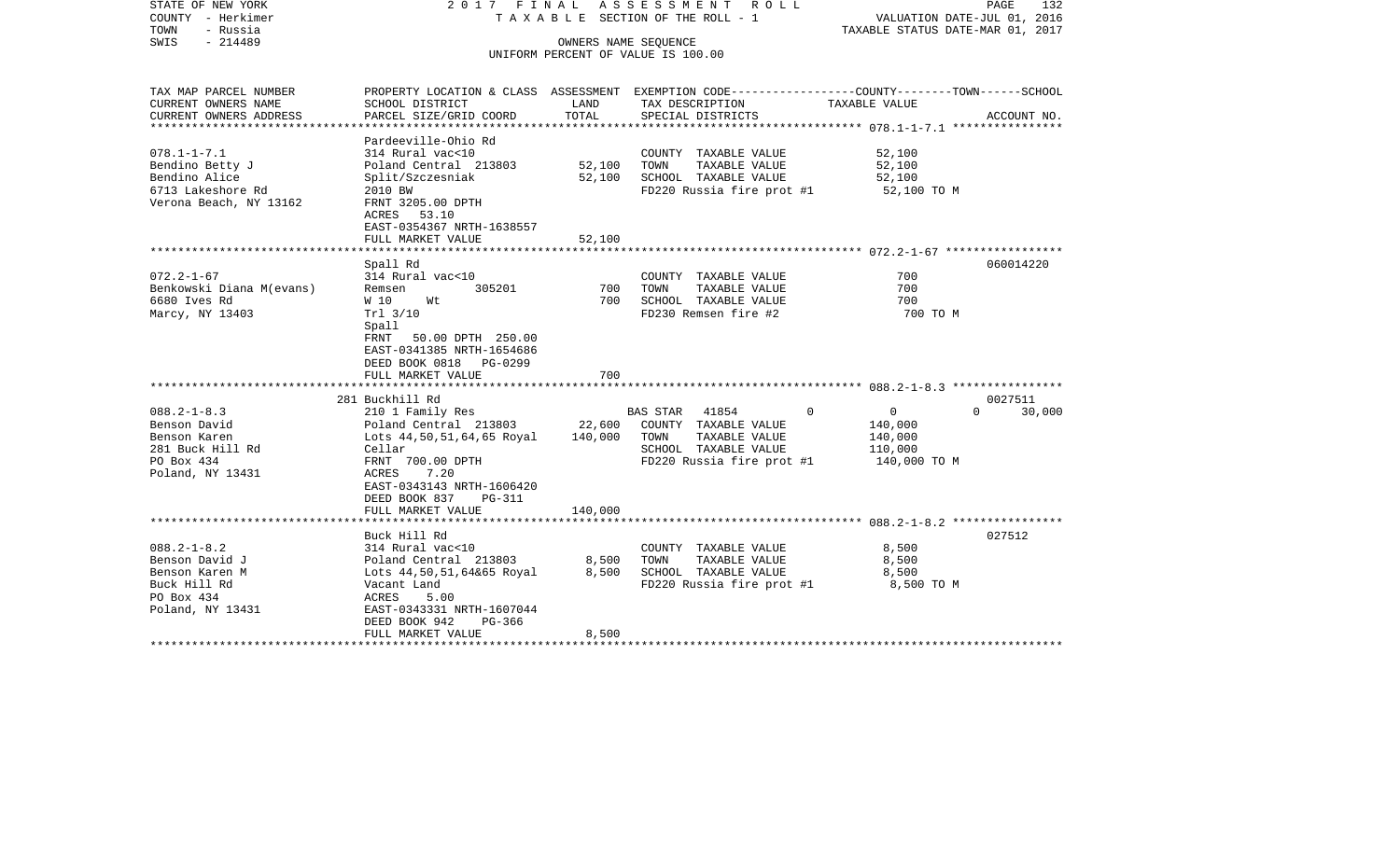| STATE OF NEW YORK<br>COUNTY - Herkimer<br>TOWN<br>- Russia                                                                                                   | 2017 FINAL                                                                                                                                                                                                                                                                                                                                                                      |                           | ASSESSMENT<br>R O L L<br>TAXABLE SECTION OF THE ROLL - 1                                                                                                                                                                                                                     |                           | TAXABLE STATUS DATE-MAR 01, 2017                                                                                              | PAGE<br>VALUATION DATE-JUL 01, 2016 | 133                                         |
|--------------------------------------------------------------------------------------------------------------------------------------------------------------|---------------------------------------------------------------------------------------------------------------------------------------------------------------------------------------------------------------------------------------------------------------------------------------------------------------------------------------------------------------------------------|---------------------------|------------------------------------------------------------------------------------------------------------------------------------------------------------------------------------------------------------------------------------------------------------------------------|---------------------------|-------------------------------------------------------------------------------------------------------------------------------|-------------------------------------|---------------------------------------------|
| $-214489$<br>SWIS                                                                                                                                            |                                                                                                                                                                                                                                                                                                                                                                                 |                           | OWNERS NAME SEQUENCE<br>UNIFORM PERCENT OF VALUE IS 100.00                                                                                                                                                                                                                   |                           |                                                                                                                               |                                     |                                             |
| TAX MAP PARCEL NUMBER<br>CURRENT OWNERS NAME<br>CURRENT OWNERS ADDRESS<br>**********************                                                             | PROPERTY LOCATION & CLASS ASSESSMENT EXEMPTION CODE----------------COUNTY-------TOWN------SCHOOL<br>SCHOOL DISTRICT<br>PARCEL SIZE/GRID COORD                                                                                                                                                                                                                                   | LAND<br>TOTAL             | TAX DESCRIPTION<br>SPECIAL DISTRICTS                                                                                                                                                                                                                                         |                           | TAXABLE VALUE                                                                                                                 |                                     | ACCOUNT NO.                                 |
| $073.3 - 1 - 45$<br>Bernhardt Roger R<br>112 Warney Rd<br>Remsen, NY 13438                                                                                   | Route 365<br>314 Rural vac<10<br>Poland Central 213803<br>Lot 80<br>Rp<br>Rte #287<br>FRNT 120.00 DPTH<br>90.00<br>ACRES<br>0.70<br>EAST-0353602 NRTH-1647075<br>DEED BOOK 00659 PG-00715<br>FULL MARKET VALUE                                                                                                                                                                  | 1,800<br>1,800<br>1,800   | COUNTY TAXABLE VALUE<br>TOWN<br>TAXABLE VALUE<br>SCHOOL TAXABLE VALUE<br>FD230 Remsen fire #2                                                                                                                                                                                |                           | 1,800<br>1,800<br>1,800<br>1,800 TO M                                                                                         |                                     | 060002550                                   |
|                                                                                                                                                              | 112 Warney Rd                                                                                                                                                                                                                                                                                                                                                                   |                           | ************************** 073.3-1-50 ******************                                                                                                                                                                                                                     |                           |                                                                                                                               |                                     | 060002490                                   |
| $073.3 - 1 - 50$<br>Bernhardt Roger R<br>112 Warney Rd<br>Remsen, NY 13438<br>$077.3 - 1 - 31$<br>Bessette Christopher T<br>PO Box 132<br>Hinckley, NY 13352 | 210 1 Family Res<br>Poland Central 213803<br>Lot 80 Remsenburg Patent<br>Camp<br>FRNT 150.00 DPTH 195.00<br>0.65<br>ACRES<br>EAST-0353649 NRTH-1646877<br>DEED BOOK 00659 PG-00717<br>FULL MARKET VALUE<br>Southside Rd<br>314 Rural vac<10<br>Poland Central 213803<br>Lot 119 Royal Grant<br>Vacant Land<br>Southside<br>FRNT 187.50 DPTH 150.00<br>EAST-0335449 NRTH-1631154 | 65,000<br>1,600<br>1,600  | VET WAR C 41122<br>13,100 VET WAR T 41123<br>65,000 BAS STAR<br>41854<br>COUNTY TAXABLE VALUE<br>TAXABLE VALUE<br>TOWN<br>SCHOOL TAXABLE VALUE<br>FD230 Remsen fire #2<br>COUNTY TAXABLE VALUE<br>TOWN<br>TAXABLE VALUE<br>SCHOOL TAXABLE VALUE<br>FD220 Russia fire prot #1 | $\Omega$<br>$\Omega$<br>0 | 9,000<br>$\mathbf{0}$<br>$\overline{0}$<br>56,000<br>55,250<br>35,000<br>65,000 TO M<br>1,600<br>1,600<br>1,600<br>1,600 TO M | $\Omega$<br>9,750<br>$\mathbf 0$    | $\Omega$<br>$\Omega$<br>30,000<br>060021060 |
|                                                                                                                                                              | DEED BOOK 723<br><b>PG-310</b><br>FULL MARKET VALUE<br>*********************                                                                                                                                                                                                                                                                                                    | 1,600                     |                                                                                                                                                                                                                                                                              |                           |                                                                                                                               |                                     |                                             |
| $072.4 - 1 - 28$<br>Bevilacqua David<br>Ronald<br>6934 Mohawk Ln<br>Indianapolis, IN 46260                                                                   | Brady Beach Rd<br>260 Seasonal res<br>Poland Central 213803<br>Lot 47 Jp<br>Camp<br>Brady Beach<br>FRNT 100.00 DPTH 150.00<br>EAST-0344328 NRTH-1642721<br>DEED BOOK 810<br>PG-586<br>FULL MARKET VALUE                                                                                                                                                                         | 9,800<br>79,000<br>79,000 | COUNTY TAXABLE VALUE<br>TOWN<br>TAXABLE VALUE<br>SCHOOL TAXABLE VALUE<br>FD220 Russia fire prot #1                                                                                                                                                                           |                           | 79,000<br>79,000<br>79,000<br>79,000 TO M                                                                                     |                                     | 060002640                                   |
|                                                                                                                                                              |                                                                                                                                                                                                                                                                                                                                                                                 |                           |                                                                                                                                                                                                                                                                              |                           |                                                                                                                               |                                     |                                             |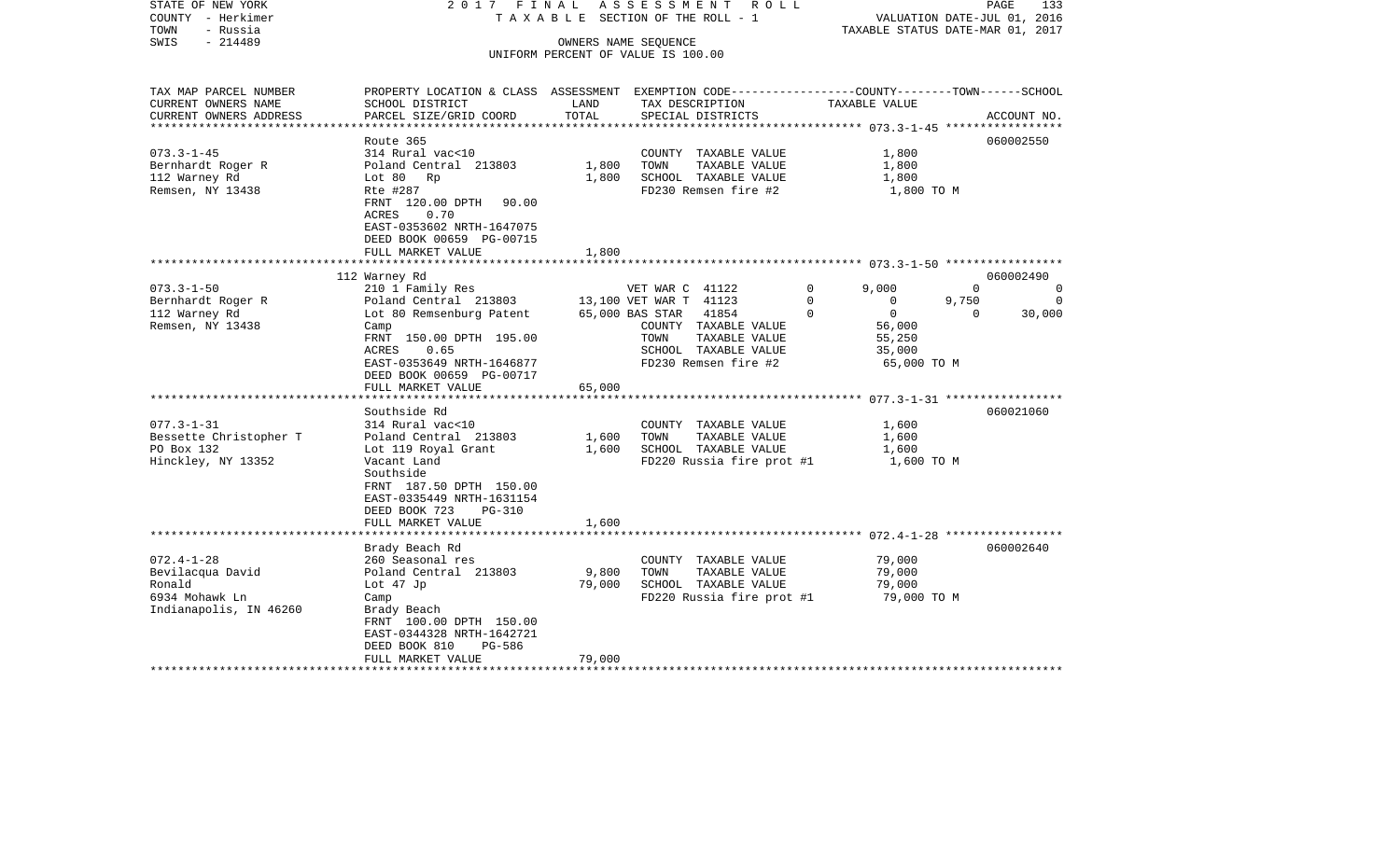| TAXABLE SECTION OF THE ROLL - 1<br>VALUATION DATE-JUL 01, 2016<br>TOWN<br>- Russia<br>TAXABLE STATUS DATE-MAR 01, 2017<br>$-214489$<br>SWIS<br>OWNERS NAME SEQUENCE<br>UNIFORM PERCENT OF VALUE IS 100.00<br>TAX MAP PARCEL NUMBER<br>PROPERTY LOCATION & CLASS ASSESSMENT EXEMPTION CODE---------------COUNTY-------TOWN------SCHOOL<br>CURRENT OWNERS NAME<br>SCHOOL DISTRICT<br>LAND<br>TAX DESCRIPTION<br>TAXABLE VALUE<br>TOTAL<br>CURRENT OWNERS ADDRESS<br>PARCEL SIZE/GRID COORD<br>SPECIAL DISTRICTS<br>ACCOUNT NO.<br>***********************<br>Brady Beach Rd<br>060046150<br>4,000<br>314 Rural vac<10<br>COUNTY TAXABLE VALUE<br>Poland Central 213803<br>4,000<br>TOWN<br>TAXABLE VALUE<br>4,000<br>Ronald<br>SCHOOL TAXABLE VALUE<br>Lot 47 Jerseyfield Patent<br>4,000<br>4,000<br>6934 Mohawk Ln<br>FD220 Russia fire prot #1<br>Vacant Land<br>4,000 TO M<br>Indianapolis Ind, 46260<br>ACRES<br>0.26<br>EAST-0344299 NRTH-1642637<br>DEED BOOK 810<br>PG-586<br>4,000<br>FULL MARKET VALUE<br>731 Wheelertown Rd.<br>$068. - 2 - 28.3$<br>23,000<br>270 Mfg housing<br>COUNTY TAXABLE VALUE<br>Bewley Kathy<br>305201<br>17,700<br>TAXABLE VALUE<br>23,000<br>Remsen<br>TOWN<br>731 Wheelertown Rd<br>Wheelertown Rd.<br>23,000<br>SCHOOL TAXABLE VALUE<br>23,000<br>Remsen, NY 13438<br>ACRES<br>10.01<br>FD230 Remsen fire #2<br>23,000 TO M<br>EAST-0347827 NRTH-1657040<br>DEED BOOK 1354 PG-531<br>FULL MARKET VALUE<br>23,000<br>462 Brady Beach Rd<br>060002670<br>$072.4 - 1 - 17$<br>260 Seasonal res<br>COUNTY TAXABLE VALUE<br>52,600<br>Bialek John<br>Poland Central 213803<br>20,600<br>TOWN<br>TAXABLE VALUE<br>52,600<br>1 Hillside Dr<br>Lot 47 Jerseyfield Patent<br>52,600<br>SCHOOL TAXABLE VALUE<br>52,600<br>FD220 Russia fire prot #1<br>New York Mills, NY 13417<br>52,600 TO M<br>Camp<br>Brady Beach<br>FRNT 100.00 DPTH 150.00<br>EAST-0344632 NRTH-1642960<br>DEED BOOK 1526 PG-197<br>52,600<br>FULL MARKET VALUE<br>270 Hughes Rd<br>060002700<br>322 Rural vac>10<br>COUNTY TAXABLE VALUE<br>52,500<br>Bickford Stephen G<br>305201<br>52,500<br>TOWN<br>TAXABLE VALUE<br>52,500<br>Remsen<br>117 Stonehedge Dr<br>Lot 83 Remsenburg Patent<br>52,500<br>SCHOOL TAXABLE VALUE<br>52,500<br>Carlisle, PA 17015<br>FD230 Remsen fire #2<br>Vacant Land<br>52,500 TO M<br>48.60<br>ACRES<br>EAST-0339524 NRTH-1661391<br>DEED BOOK 1372<br>PG-545<br>52,500<br>FULL MARKET VALUE<br>**********************<br>Black Creek Rd<br>060002760<br>314 Rural vac<10<br>COUNTY TAXABLE VALUE<br>7,100<br>Poland Central 213803<br>7,100<br>TOWN<br>TAXABLE VALUE<br>7,100<br>Lot 14 Jerseyfield Patent<br>7,100<br>SCHOOL TAXABLE VALUE<br>7,100<br>3 Trailers Shed<br>FD220 Russia fire prot #1<br>7,100 TO M<br>2.40<br>ACRES<br>EAST-0344463 NRTH-1629822<br>DEED BOOK 00634 PG-01000<br>7,100<br>FULL MARKET VALUE<br>*********************************** | STATE OF NEW YORK     | 2017 FINAL                    | A S S E S S M E N T<br>ROLL | PAGE<br>134 |
|--------------------------------------------------------------------------------------------------------------------------------------------------------------------------------------------------------------------------------------------------------------------------------------------------------------------------------------------------------------------------------------------------------------------------------------------------------------------------------------------------------------------------------------------------------------------------------------------------------------------------------------------------------------------------------------------------------------------------------------------------------------------------------------------------------------------------------------------------------------------------------------------------------------------------------------------------------------------------------------------------------------------------------------------------------------------------------------------------------------------------------------------------------------------------------------------------------------------------------------------------------------------------------------------------------------------------------------------------------------------------------------------------------------------------------------------------------------------------------------------------------------------------------------------------------------------------------------------------------------------------------------------------------------------------------------------------------------------------------------------------------------------------------------------------------------------------------------------------------------------------------------------------------------------------------------------------------------------------------------------------------------------------------------------------------------------------------------------------------------------------------------------------------------------------------------------------------------------------------------------------------------------------------------------------------------------------------------------------------------------------------------------------------------------------------------------------------------------------------------------------------------------------------------------------------------------------------------------------------------------------------------------------------------------------------------------------------------------------------------------------------------------------------------------------------------------------------------------------------------------------------------------------------|-----------------------|-------------------------------|-----------------------------|-------------|
|                                                                                                                                                                                                                                                                                                                                                                                                                                                                                                                                                                                                                                                                                                                                                                                                                                                                                                                                                                                                                                                                                                                                                                                                                                                                                                                                                                                                                                                                                                                                                                                                                                                                                                                                                                                                                                                                                                                                                                                                                                                                                                                                                                                                                                                                                                                                                                                                                                                                                                                                                                                                                                                                                                                                                                                                                                                                                                        | COUNTY - Herkimer     |                               |                             |             |
|                                                                                                                                                                                                                                                                                                                                                                                                                                                                                                                                                                                                                                                                                                                                                                                                                                                                                                                                                                                                                                                                                                                                                                                                                                                                                                                                                                                                                                                                                                                                                                                                                                                                                                                                                                                                                                                                                                                                                                                                                                                                                                                                                                                                                                                                                                                                                                                                                                                                                                                                                                                                                                                                                                                                                                                                                                                                                                        |                       |                               |                             |             |
|                                                                                                                                                                                                                                                                                                                                                                                                                                                                                                                                                                                                                                                                                                                                                                                                                                                                                                                                                                                                                                                                                                                                                                                                                                                                                                                                                                                                                                                                                                                                                                                                                                                                                                                                                                                                                                                                                                                                                                                                                                                                                                                                                                                                                                                                                                                                                                                                                                                                                                                                                                                                                                                                                                                                                                                                                                                                                                        |                       |                               |                             |             |
|                                                                                                                                                                                                                                                                                                                                                                                                                                                                                                                                                                                                                                                                                                                                                                                                                                                                                                                                                                                                                                                                                                                                                                                                                                                                                                                                                                                                                                                                                                                                                                                                                                                                                                                                                                                                                                                                                                                                                                                                                                                                                                                                                                                                                                                                                                                                                                                                                                                                                                                                                                                                                                                                                                                                                                                                                                                                                                        |                       |                               |                             |             |
|                                                                                                                                                                                                                                                                                                                                                                                                                                                                                                                                                                                                                                                                                                                                                                                                                                                                                                                                                                                                                                                                                                                                                                                                                                                                                                                                                                                                                                                                                                                                                                                                                                                                                                                                                                                                                                                                                                                                                                                                                                                                                                                                                                                                                                                                                                                                                                                                                                                                                                                                                                                                                                                                                                                                                                                                                                                                                                        |                       |                               |                             |             |
|                                                                                                                                                                                                                                                                                                                                                                                                                                                                                                                                                                                                                                                                                                                                                                                                                                                                                                                                                                                                                                                                                                                                                                                                                                                                                                                                                                                                                                                                                                                                                                                                                                                                                                                                                                                                                                                                                                                                                                                                                                                                                                                                                                                                                                                                                                                                                                                                                                                                                                                                                                                                                                                                                                                                                                                                                                                                                                        |                       |                               |                             |             |
|                                                                                                                                                                                                                                                                                                                                                                                                                                                                                                                                                                                                                                                                                                                                                                                                                                                                                                                                                                                                                                                                                                                                                                                                                                                                                                                                                                                                                                                                                                                                                                                                                                                                                                                                                                                                                                                                                                                                                                                                                                                                                                                                                                                                                                                                                                                                                                                                                                                                                                                                                                                                                                                                                                                                                                                                                                                                                                        |                       |                               |                             |             |
|                                                                                                                                                                                                                                                                                                                                                                                                                                                                                                                                                                                                                                                                                                                                                                                                                                                                                                                                                                                                                                                                                                                                                                                                                                                                                                                                                                                                                                                                                                                                                                                                                                                                                                                                                                                                                                                                                                                                                                                                                                                                                                                                                                                                                                                                                                                                                                                                                                                                                                                                                                                                                                                                                                                                                                                                                                                                                                        |                       |                               |                             |             |
|                                                                                                                                                                                                                                                                                                                                                                                                                                                                                                                                                                                                                                                                                                                                                                                                                                                                                                                                                                                                                                                                                                                                                                                                                                                                                                                                                                                                                                                                                                                                                                                                                                                                                                                                                                                                                                                                                                                                                                                                                                                                                                                                                                                                                                                                                                                                                                                                                                                                                                                                                                                                                                                                                                                                                                                                                                                                                                        |                       |                               |                             |             |
|                                                                                                                                                                                                                                                                                                                                                                                                                                                                                                                                                                                                                                                                                                                                                                                                                                                                                                                                                                                                                                                                                                                                                                                                                                                                                                                                                                                                                                                                                                                                                                                                                                                                                                                                                                                                                                                                                                                                                                                                                                                                                                                                                                                                                                                                                                                                                                                                                                                                                                                                                                                                                                                                                                                                                                                                                                                                                                        | $072.4 - 1 - 29$      |                               |                             |             |
|                                                                                                                                                                                                                                                                                                                                                                                                                                                                                                                                                                                                                                                                                                                                                                                                                                                                                                                                                                                                                                                                                                                                                                                                                                                                                                                                                                                                                                                                                                                                                                                                                                                                                                                                                                                                                                                                                                                                                                                                                                                                                                                                                                                                                                                                                                                                                                                                                                                                                                                                                                                                                                                                                                                                                                                                                                                                                                        | Bevilacqua David      |                               |                             |             |
|                                                                                                                                                                                                                                                                                                                                                                                                                                                                                                                                                                                                                                                                                                                                                                                                                                                                                                                                                                                                                                                                                                                                                                                                                                                                                                                                                                                                                                                                                                                                                                                                                                                                                                                                                                                                                                                                                                                                                                                                                                                                                                                                                                                                                                                                                                                                                                                                                                                                                                                                                                                                                                                                                                                                                                                                                                                                                                        |                       |                               |                             |             |
|                                                                                                                                                                                                                                                                                                                                                                                                                                                                                                                                                                                                                                                                                                                                                                                                                                                                                                                                                                                                                                                                                                                                                                                                                                                                                                                                                                                                                                                                                                                                                                                                                                                                                                                                                                                                                                                                                                                                                                                                                                                                                                                                                                                                                                                                                                                                                                                                                                                                                                                                                                                                                                                                                                                                                                                                                                                                                                        |                       |                               |                             |             |
|                                                                                                                                                                                                                                                                                                                                                                                                                                                                                                                                                                                                                                                                                                                                                                                                                                                                                                                                                                                                                                                                                                                                                                                                                                                                                                                                                                                                                                                                                                                                                                                                                                                                                                                                                                                                                                                                                                                                                                                                                                                                                                                                                                                                                                                                                                                                                                                                                                                                                                                                                                                                                                                                                                                                                                                                                                                                                                        |                       |                               |                             |             |
|                                                                                                                                                                                                                                                                                                                                                                                                                                                                                                                                                                                                                                                                                                                                                                                                                                                                                                                                                                                                                                                                                                                                                                                                                                                                                                                                                                                                                                                                                                                                                                                                                                                                                                                                                                                                                                                                                                                                                                                                                                                                                                                                                                                                                                                                                                                                                                                                                                                                                                                                                                                                                                                                                                                                                                                                                                                                                                        |                       |                               |                             |             |
|                                                                                                                                                                                                                                                                                                                                                                                                                                                                                                                                                                                                                                                                                                                                                                                                                                                                                                                                                                                                                                                                                                                                                                                                                                                                                                                                                                                                                                                                                                                                                                                                                                                                                                                                                                                                                                                                                                                                                                                                                                                                                                                                                                                                                                                                                                                                                                                                                                                                                                                                                                                                                                                                                                                                                                                                                                                                                                        |                       |                               |                             |             |
|                                                                                                                                                                                                                                                                                                                                                                                                                                                                                                                                                                                                                                                                                                                                                                                                                                                                                                                                                                                                                                                                                                                                                                                                                                                                                                                                                                                                                                                                                                                                                                                                                                                                                                                                                                                                                                                                                                                                                                                                                                                                                                                                                                                                                                                                                                                                                                                                                                                                                                                                                                                                                                                                                                                                                                                                                                                                                                        |                       |                               |                             |             |
|                                                                                                                                                                                                                                                                                                                                                                                                                                                                                                                                                                                                                                                                                                                                                                                                                                                                                                                                                                                                                                                                                                                                                                                                                                                                                                                                                                                                                                                                                                                                                                                                                                                                                                                                                                                                                                                                                                                                                                                                                                                                                                                                                                                                                                                                                                                                                                                                                                                                                                                                                                                                                                                                                                                                                                                                                                                                                                        |                       |                               |                             |             |
|                                                                                                                                                                                                                                                                                                                                                                                                                                                                                                                                                                                                                                                                                                                                                                                                                                                                                                                                                                                                                                                                                                                                                                                                                                                                                                                                                                                                                                                                                                                                                                                                                                                                                                                                                                                                                                                                                                                                                                                                                                                                                                                                                                                                                                                                                                                                                                                                                                                                                                                                                                                                                                                                                                                                                                                                                                                                                                        |                       |                               |                             |             |
|                                                                                                                                                                                                                                                                                                                                                                                                                                                                                                                                                                                                                                                                                                                                                                                                                                                                                                                                                                                                                                                                                                                                                                                                                                                                                                                                                                                                                                                                                                                                                                                                                                                                                                                                                                                                                                                                                                                                                                                                                                                                                                                                                                                                                                                                                                                                                                                                                                                                                                                                                                                                                                                                                                                                                                                                                                                                                                        |                       |                               |                             |             |
|                                                                                                                                                                                                                                                                                                                                                                                                                                                                                                                                                                                                                                                                                                                                                                                                                                                                                                                                                                                                                                                                                                                                                                                                                                                                                                                                                                                                                                                                                                                                                                                                                                                                                                                                                                                                                                                                                                                                                                                                                                                                                                                                                                                                                                                                                                                                                                                                                                                                                                                                                                                                                                                                                                                                                                                                                                                                                                        |                       |                               |                             |             |
|                                                                                                                                                                                                                                                                                                                                                                                                                                                                                                                                                                                                                                                                                                                                                                                                                                                                                                                                                                                                                                                                                                                                                                                                                                                                                                                                                                                                                                                                                                                                                                                                                                                                                                                                                                                                                                                                                                                                                                                                                                                                                                                                                                                                                                                                                                                                                                                                                                                                                                                                                                                                                                                                                                                                                                                                                                                                                                        |                       |                               |                             |             |
|                                                                                                                                                                                                                                                                                                                                                                                                                                                                                                                                                                                                                                                                                                                                                                                                                                                                                                                                                                                                                                                                                                                                                                                                                                                                                                                                                                                                                                                                                                                                                                                                                                                                                                                                                                                                                                                                                                                                                                                                                                                                                                                                                                                                                                                                                                                                                                                                                                                                                                                                                                                                                                                                                                                                                                                                                                                                                                        |                       |                               |                             |             |
|                                                                                                                                                                                                                                                                                                                                                                                                                                                                                                                                                                                                                                                                                                                                                                                                                                                                                                                                                                                                                                                                                                                                                                                                                                                                                                                                                                                                                                                                                                                                                                                                                                                                                                                                                                                                                                                                                                                                                                                                                                                                                                                                                                                                                                                                                                                                                                                                                                                                                                                                                                                                                                                                                                                                                                                                                                                                                                        |                       |                               |                             |             |
|                                                                                                                                                                                                                                                                                                                                                                                                                                                                                                                                                                                                                                                                                                                                                                                                                                                                                                                                                                                                                                                                                                                                                                                                                                                                                                                                                                                                                                                                                                                                                                                                                                                                                                                                                                                                                                                                                                                                                                                                                                                                                                                                                                                                                                                                                                                                                                                                                                                                                                                                                                                                                                                                                                                                                                                                                                                                                                        |                       |                               |                             |             |
|                                                                                                                                                                                                                                                                                                                                                                                                                                                                                                                                                                                                                                                                                                                                                                                                                                                                                                                                                                                                                                                                                                                                                                                                                                                                                                                                                                                                                                                                                                                                                                                                                                                                                                                                                                                                                                                                                                                                                                                                                                                                                                                                                                                                                                                                                                                                                                                                                                                                                                                                                                                                                                                                                                                                                                                                                                                                                                        |                       |                               |                             |             |
|                                                                                                                                                                                                                                                                                                                                                                                                                                                                                                                                                                                                                                                                                                                                                                                                                                                                                                                                                                                                                                                                                                                                                                                                                                                                                                                                                                                                                                                                                                                                                                                                                                                                                                                                                                                                                                                                                                                                                                                                                                                                                                                                                                                                                                                                                                                                                                                                                                                                                                                                                                                                                                                                                                                                                                                                                                                                                                        |                       |                               |                             |             |
|                                                                                                                                                                                                                                                                                                                                                                                                                                                                                                                                                                                                                                                                                                                                                                                                                                                                                                                                                                                                                                                                                                                                                                                                                                                                                                                                                                                                                                                                                                                                                                                                                                                                                                                                                                                                                                                                                                                                                                                                                                                                                                                                                                                                                                                                                                                                                                                                                                                                                                                                                                                                                                                                                                                                                                                                                                                                                                        |                       |                               |                             |             |
|                                                                                                                                                                                                                                                                                                                                                                                                                                                                                                                                                                                                                                                                                                                                                                                                                                                                                                                                                                                                                                                                                                                                                                                                                                                                                                                                                                                                                                                                                                                                                                                                                                                                                                                                                                                                                                                                                                                                                                                                                                                                                                                                                                                                                                                                                                                                                                                                                                                                                                                                                                                                                                                                                                                                                                                                                                                                                                        |                       |                               |                             |             |
|                                                                                                                                                                                                                                                                                                                                                                                                                                                                                                                                                                                                                                                                                                                                                                                                                                                                                                                                                                                                                                                                                                                                                                                                                                                                                                                                                                                                                                                                                                                                                                                                                                                                                                                                                                                                                                                                                                                                                                                                                                                                                                                                                                                                                                                                                                                                                                                                                                                                                                                                                                                                                                                                                                                                                                                                                                                                                                        |                       |                               |                             |             |
|                                                                                                                                                                                                                                                                                                                                                                                                                                                                                                                                                                                                                                                                                                                                                                                                                                                                                                                                                                                                                                                                                                                                                                                                                                                                                                                                                                                                                                                                                                                                                                                                                                                                                                                                                                                                                                                                                                                                                                                                                                                                                                                                                                                                                                                                                                                                                                                                                                                                                                                                                                                                                                                                                                                                                                                                                                                                                                        |                       |                               |                             |             |
|                                                                                                                                                                                                                                                                                                                                                                                                                                                                                                                                                                                                                                                                                                                                                                                                                                                                                                                                                                                                                                                                                                                                                                                                                                                                                                                                                                                                                                                                                                                                                                                                                                                                                                                                                                                                                                                                                                                                                                                                                                                                                                                                                                                                                                                                                                                                                                                                                                                                                                                                                                                                                                                                                                                                                                                                                                                                                                        |                       |                               |                             |             |
|                                                                                                                                                                                                                                                                                                                                                                                                                                                                                                                                                                                                                                                                                                                                                                                                                                                                                                                                                                                                                                                                                                                                                                                                                                                                                                                                                                                                                                                                                                                                                                                                                                                                                                                                                                                                                                                                                                                                                                                                                                                                                                                                                                                                                                                                                                                                                                                                                                                                                                                                                                                                                                                                                                                                                                                                                                                                                                        |                       |                               |                             |             |
|                                                                                                                                                                                                                                                                                                                                                                                                                                                                                                                                                                                                                                                                                                                                                                                                                                                                                                                                                                                                                                                                                                                                                                                                                                                                                                                                                                                                                                                                                                                                                                                                                                                                                                                                                                                                                                                                                                                                                                                                                                                                                                                                                                                                                                                                                                                                                                                                                                                                                                                                                                                                                                                                                                                                                                                                                                                                                                        |                       |                               |                             |             |
|                                                                                                                                                                                                                                                                                                                                                                                                                                                                                                                                                                                                                                                                                                                                                                                                                                                                                                                                                                                                                                                                                                                                                                                                                                                                                                                                                                                                                                                                                                                                                                                                                                                                                                                                                                                                                                                                                                                                                                                                                                                                                                                                                                                                                                                                                                                                                                                                                                                                                                                                                                                                                                                                                                                                                                                                                                                                                                        |                       |                               |                             |             |
|                                                                                                                                                                                                                                                                                                                                                                                                                                                                                                                                                                                                                                                                                                                                                                                                                                                                                                                                                                                                                                                                                                                                                                                                                                                                                                                                                                                                                                                                                                                                                                                                                                                                                                                                                                                                                                                                                                                                                                                                                                                                                                                                                                                                                                                                                                                                                                                                                                                                                                                                                                                                                                                                                                                                                                                                                                                                                                        |                       |                               |                             |             |
|                                                                                                                                                                                                                                                                                                                                                                                                                                                                                                                                                                                                                                                                                                                                                                                                                                                                                                                                                                                                                                                                                                                                                                                                                                                                                                                                                                                                                                                                                                                                                                                                                                                                                                                                                                                                                                                                                                                                                                                                                                                                                                                                                                                                                                                                                                                                                                                                                                                                                                                                                                                                                                                                                                                                                                                                                                                                                                        |                       |                               |                             |             |
|                                                                                                                                                                                                                                                                                                                                                                                                                                                                                                                                                                                                                                                                                                                                                                                                                                                                                                                                                                                                                                                                                                                                                                                                                                                                                                                                                                                                                                                                                                                                                                                                                                                                                                                                                                                                                                                                                                                                                                                                                                                                                                                                                                                                                                                                                                                                                                                                                                                                                                                                                                                                                                                                                                                                                                                                                                                                                                        | $068. - 1 - 42$       |                               |                             |             |
|                                                                                                                                                                                                                                                                                                                                                                                                                                                                                                                                                                                                                                                                                                                                                                                                                                                                                                                                                                                                                                                                                                                                                                                                                                                                                                                                                                                                                                                                                                                                                                                                                                                                                                                                                                                                                                                                                                                                                                                                                                                                                                                                                                                                                                                                                                                                                                                                                                                                                                                                                                                                                                                                                                                                                                                                                                                                                                        |                       |                               |                             |             |
|                                                                                                                                                                                                                                                                                                                                                                                                                                                                                                                                                                                                                                                                                                                                                                                                                                                                                                                                                                                                                                                                                                                                                                                                                                                                                                                                                                                                                                                                                                                                                                                                                                                                                                                                                                                                                                                                                                                                                                                                                                                                                                                                                                                                                                                                                                                                                                                                                                                                                                                                                                                                                                                                                                                                                                                                                                                                                                        |                       |                               |                             |             |
|                                                                                                                                                                                                                                                                                                                                                                                                                                                                                                                                                                                                                                                                                                                                                                                                                                                                                                                                                                                                                                                                                                                                                                                                                                                                                                                                                                                                                                                                                                                                                                                                                                                                                                                                                                                                                                                                                                                                                                                                                                                                                                                                                                                                                                                                                                                                                                                                                                                                                                                                                                                                                                                                                                                                                                                                                                                                                                        |                       |                               |                             |             |
|                                                                                                                                                                                                                                                                                                                                                                                                                                                                                                                                                                                                                                                                                                                                                                                                                                                                                                                                                                                                                                                                                                                                                                                                                                                                                                                                                                                                                                                                                                                                                                                                                                                                                                                                                                                                                                                                                                                                                                                                                                                                                                                                                                                                                                                                                                                                                                                                                                                                                                                                                                                                                                                                                                                                                                                                                                                                                                        |                       |                               |                             |             |
|                                                                                                                                                                                                                                                                                                                                                                                                                                                                                                                                                                                                                                                                                                                                                                                                                                                                                                                                                                                                                                                                                                                                                                                                                                                                                                                                                                                                                                                                                                                                                                                                                                                                                                                                                                                                                                                                                                                                                                                                                                                                                                                                                                                                                                                                                                                                                                                                                                                                                                                                                                                                                                                                                                                                                                                                                                                                                                        |                       |                               |                             |             |
|                                                                                                                                                                                                                                                                                                                                                                                                                                                                                                                                                                                                                                                                                                                                                                                                                                                                                                                                                                                                                                                                                                                                                                                                                                                                                                                                                                                                                                                                                                                                                                                                                                                                                                                                                                                                                                                                                                                                                                                                                                                                                                                                                                                                                                                                                                                                                                                                                                                                                                                                                                                                                                                                                                                                                                                                                                                                                                        |                       |                               |                             |             |
|                                                                                                                                                                                                                                                                                                                                                                                                                                                                                                                                                                                                                                                                                                                                                                                                                                                                                                                                                                                                                                                                                                                                                                                                                                                                                                                                                                                                                                                                                                                                                                                                                                                                                                                                                                                                                                                                                                                                                                                                                                                                                                                                                                                                                                                                                                                                                                                                                                                                                                                                                                                                                                                                                                                                                                                                                                                                                                        |                       |                               |                             |             |
|                                                                                                                                                                                                                                                                                                                                                                                                                                                                                                                                                                                                                                                                                                                                                                                                                                                                                                                                                                                                                                                                                                                                                                                                                                                                                                                                                                                                                                                                                                                                                                                                                                                                                                                                                                                                                                                                                                                                                                                                                                                                                                                                                                                                                                                                                                                                                                                                                                                                                                                                                                                                                                                                                                                                                                                                                                                                                                        |                       |                               |                             |             |
|                                                                                                                                                                                                                                                                                                                                                                                                                                                                                                                                                                                                                                                                                                                                                                                                                                                                                                                                                                                                                                                                                                                                                                                                                                                                                                                                                                                                                                                                                                                                                                                                                                                                                                                                                                                                                                                                                                                                                                                                                                                                                                                                                                                                                                                                                                                                                                                                                                                                                                                                                                                                                                                                                                                                                                                                                                                                                                        | $077.4 - 1 - 26$      |                               |                             |             |
|                                                                                                                                                                                                                                                                                                                                                                                                                                                                                                                                                                                                                                                                                                                                                                                                                                                                                                                                                                                                                                                                                                                                                                                                                                                                                                                                                                                                                                                                                                                                                                                                                                                                                                                                                                                                                                                                                                                                                                                                                                                                                                                                                                                                                                                                                                                                                                                                                                                                                                                                                                                                                                                                                                                                                                                                                                                                                                        | Bielby Irving         |                               |                             |             |
|                                                                                                                                                                                                                                                                                                                                                                                                                                                                                                                                                                                                                                                                                                                                                                                                                                                                                                                                                                                                                                                                                                                                                                                                                                                                                                                                                                                                                                                                                                                                                                                                                                                                                                                                                                                                                                                                                                                                                                                                                                                                                                                                                                                                                                                                                                                                                                                                                                                                                                                                                                                                                                                                                                                                                                                                                                                                                                        | Bielby Kenny          |                               |                             |             |
|                                                                                                                                                                                                                                                                                                                                                                                                                                                                                                                                                                                                                                                                                                                                                                                                                                                                                                                                                                                                                                                                                                                                                                                                                                                                                                                                                                                                                                                                                                                                                                                                                                                                                                                                                                                                                                                                                                                                                                                                                                                                                                                                                                                                                                                                                                                                                                                                                                                                                                                                                                                                                                                                                                                                                                                                                                                                                                        | 321 Pleasant Ave      |                               |                             |             |
|                                                                                                                                                                                                                                                                                                                                                                                                                                                                                                                                                                                                                                                                                                                                                                                                                                                                                                                                                                                                                                                                                                                                                                                                                                                                                                                                                                                                                                                                                                                                                                                                                                                                                                                                                                                                                                                                                                                                                                                                                                                                                                                                                                                                                                                                                                                                                                                                                                                                                                                                                                                                                                                                                                                                                                                                                                                                                                        | Oneida, NY 13421-2131 |                               |                             |             |
|                                                                                                                                                                                                                                                                                                                                                                                                                                                                                                                                                                                                                                                                                                                                                                                                                                                                                                                                                                                                                                                                                                                                                                                                                                                                                                                                                                                                                                                                                                                                                                                                                                                                                                                                                                                                                                                                                                                                                                                                                                                                                                                                                                                                                                                                                                                                                                                                                                                                                                                                                                                                                                                                                                                                                                                                                                                                                                        |                       |                               |                             |             |
|                                                                                                                                                                                                                                                                                                                                                                                                                                                                                                                                                                                                                                                                                                                                                                                                                                                                                                                                                                                                                                                                                                                                                                                                                                                                                                                                                                                                                                                                                                                                                                                                                                                                                                                                                                                                                                                                                                                                                                                                                                                                                                                                                                                                                                                                                                                                                                                                                                                                                                                                                                                                                                                                                                                                                                                                                                                                                                        |                       |                               |                             |             |
|                                                                                                                                                                                                                                                                                                                                                                                                                                                                                                                                                                                                                                                                                                                                                                                                                                                                                                                                                                                                                                                                                                                                                                                                                                                                                                                                                                                                                                                                                                                                                                                                                                                                                                                                                                                                                                                                                                                                                                                                                                                                                                                                                                                                                                                                                                                                                                                                                                                                                                                                                                                                                                                                                                                                                                                                                                                                                                        |                       | ***************************** |                             |             |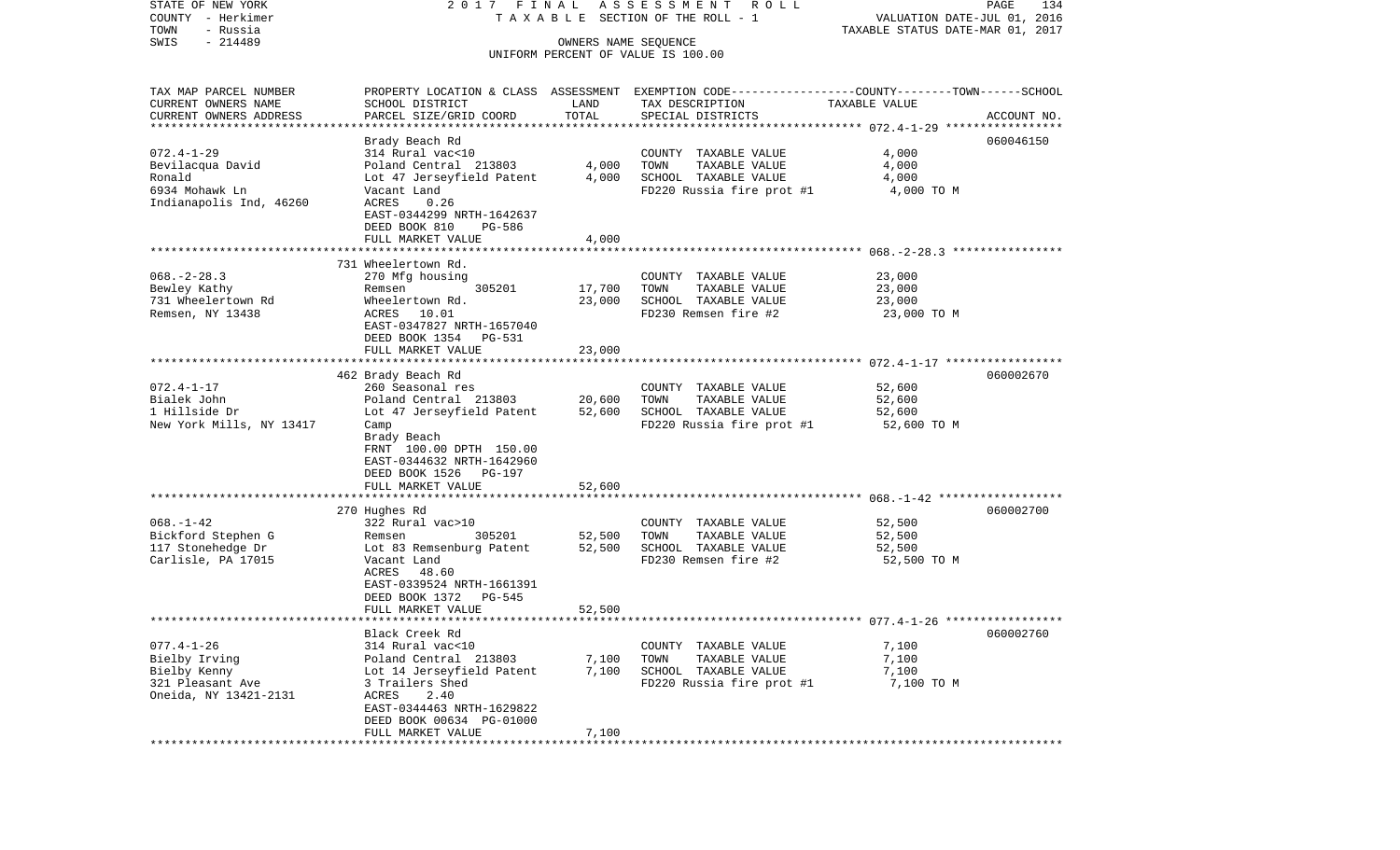| STATE OF NEW YORK<br>COUNTY - Herkimer<br>- Russia<br>TOWN | A S S E S S M E N T R O L L<br>2017 FINAL<br>TAXABLE SECTION OF THE ROLL - 1 |         |                                               | PAGE<br>135<br>VALUATION DATE-JUL 01, 2016<br>TAXABLE STATUS DATE-MAR 01, 2017                                    |  |  |
|------------------------------------------------------------|------------------------------------------------------------------------------|---------|-----------------------------------------------|-------------------------------------------------------------------------------------------------------------------|--|--|
| $-214489$<br>SWIS                                          | OWNERS NAME SEQUENCE<br>UNIFORM PERCENT OF VALUE IS 100.00                   |         |                                               |                                                                                                                   |  |  |
|                                                            |                                                                              |         |                                               |                                                                                                                   |  |  |
|                                                            |                                                                              |         |                                               |                                                                                                                   |  |  |
| TAX MAP PARCEL NUMBER<br>CURRENT OWNERS NAME               | SCHOOL DISTRICT                                                              | LAND    | TAX DESCRIPTION                               | PROPERTY LOCATION & CLASS ASSESSMENT EXEMPTION CODE----------------COUNTY-------TOWN------SCHOOL<br>TAXABLE VALUE |  |  |
| CURRENT OWNERS ADDRESS                                     | PARCEL SIZE/GRID COORD                                                       | TOTAL   | SPECIAL DISTRICTS                             | ACCOUNT NO.                                                                                                       |  |  |
|                                                            |                                                                              |         |                                               |                                                                                                                   |  |  |
|                                                            | 5111 Military Rd                                                             |         |                                               | 060017130                                                                                                         |  |  |
| $083.4 - 1 - 52$<br>Bienick David                          | 210 1 Family Res<br>Poland Central 213803                                    | 8,700   | COUNTY TAXABLE VALUE<br>TOWN<br>TAXABLE VALUE | 35,000<br>35,000                                                                                                  |  |  |
| Bienick Nancy                                              | Lot 70 Royal Grant                                                           | 35,000  | SCHOOL TAXABLE VALUE                          | 35,000                                                                                                            |  |  |
| 517 Beecher Rd                                             | House                                                                        |         | FD220 Russia fire prot #1                     | 35,000 TO M                                                                                                       |  |  |
| Poland, NY 13431                                           | Military                                                                     |         |                                               |                                                                                                                   |  |  |
|                                                            | FRNT 65.00 DPTH 200.00                                                       |         |                                               |                                                                                                                   |  |  |
| PRIOR OWNER ON 3/01/2017                                   | EAST-0336976 NRTH-1612595                                                    |         |                                               |                                                                                                                   |  |  |
| Bienick David                                              | DEED BOOK 2017 PG-865                                                        |         |                                               |                                                                                                                   |  |  |
|                                                            | FULL MARKET VALUE                                                            | 35,000  |                                               |                                                                                                                   |  |  |
| **********************                                     |                                                                              |         |                                               |                                                                                                                   |  |  |
| $083.4 - 1 - 64$                                           | 517 Beecher Rd                                                               |         | BAS STAR 41854                                | 060002790<br>$\Omega$<br>$\overline{0}$<br>$\Omega$<br>30,000                                                     |  |  |
| Bienick David                                              | 210 1 Family Res<br>Poland Central 213803                                    | 21,900  | COUNTY TAXABLE VALUE                          | 106,000                                                                                                           |  |  |
| Bienick Nancy                                              | Lot 67 Royal Grant                                                           | 106,000 | TOWN<br>TAXABLE VALUE                         | 106,000                                                                                                           |  |  |
| 517 Beecher Rd                                             | House Att Garage                                                             |         | SCHOOL TAXABLE VALUE                          | 76,000                                                                                                            |  |  |
| Poland, NY 13431                                           | Beecher Road                                                                 |         | FD220 Russia fire prot #1                     | 106,000 TO M                                                                                                      |  |  |
|                                                            | 6.70<br>ACRES                                                                |         |                                               |                                                                                                                   |  |  |
|                                                            | EAST-0336579 NRTH-1609856                                                    |         |                                               |                                                                                                                   |  |  |
|                                                            | DEED BOOK 00598 PG-00724                                                     |         |                                               |                                                                                                                   |  |  |
|                                                            | FULL MARKET VALUE                                                            | 106,000 |                                               |                                                                                                                   |  |  |
|                                                            | Beecher Rd                                                                   |         |                                               | 060002850                                                                                                         |  |  |
| $083.4 - 1 - 65$                                           | 720 Mine/quarry                                                              |         | COUNTY TAXABLE VALUE                          | 179,000                                                                                                           |  |  |
| Bienick David                                              | Poland Central 213803                                                        | 96,500  | TOWN<br>TAXABLE VALUE                         | 179,000                                                                                                           |  |  |
| 517 Beecher Rd                                             | Lot 67 Royal Grant                                                           | 179,000 | SCHOOL TAXABLE VALUE                          | 179,000                                                                                                           |  |  |
| Poland, NY 13431                                           | Metal Bldg Gravel Pit                                                        |         | FD220 Russia fire prot #1                     | 179,000 TO M                                                                                                      |  |  |
|                                                            | 92.00<br>ACRES                                                               |         |                                               |                                                                                                                   |  |  |
|                                                            | EAST-0336970 NRTH-1608599                                                    |         |                                               |                                                                                                                   |  |  |
|                                                            | DEED BOOK 800<br>PG-307                                                      |         |                                               |                                                                                                                   |  |  |
|                                                            | FULL MARKET VALUE                                                            | 179,000 |                                               |                                                                                                                   |  |  |
|                                                            | 4893 Military Rd                                                             |         |                                               | 060013590                                                                                                         |  |  |
| $083.4 - 1 - 72$                                           | 241 Rural res&ag                                                             |         | BAS STAR 41854                                | $\Omega$<br>$\overline{0}$<br>$\Omega$<br>30,000                                                                  |  |  |
| Bienkowski Linda                                           | Poland Central 213803                                                        | 137,300 | COUNTY TAXABLE VALUE                          | 189,700                                                                                                           |  |  |
| 4893 Military Rd                                           | Lot 66 Royal Grant                                                           | 189,700 | TOWN<br>TAXABLE VALUE                         | 189,700                                                                                                           |  |  |
| PO Box 424                                                 | Farm                                                                         |         | SCHOOL TAXABLE VALUE                          | 159,700                                                                                                           |  |  |
| Poland, NY 13431                                           | ACRES 200.00                                                                 |         | FD220 Russia fire prot #1                     | 189,700 TO M                                                                                                      |  |  |
|                                                            | EAST-0339443 NRTH-1608928                                                    |         |                                               |                                                                                                                   |  |  |
|                                                            | DEED BOOK 1233 PG-867                                                        |         |                                               |                                                                                                                   |  |  |
|                                                            | FULL MARKET VALUE<br>***********************                                 | 189,700 |                                               |                                                                                                                   |  |  |
|                                                            |                                                                              |         |                                               |                                                                                                                   |  |  |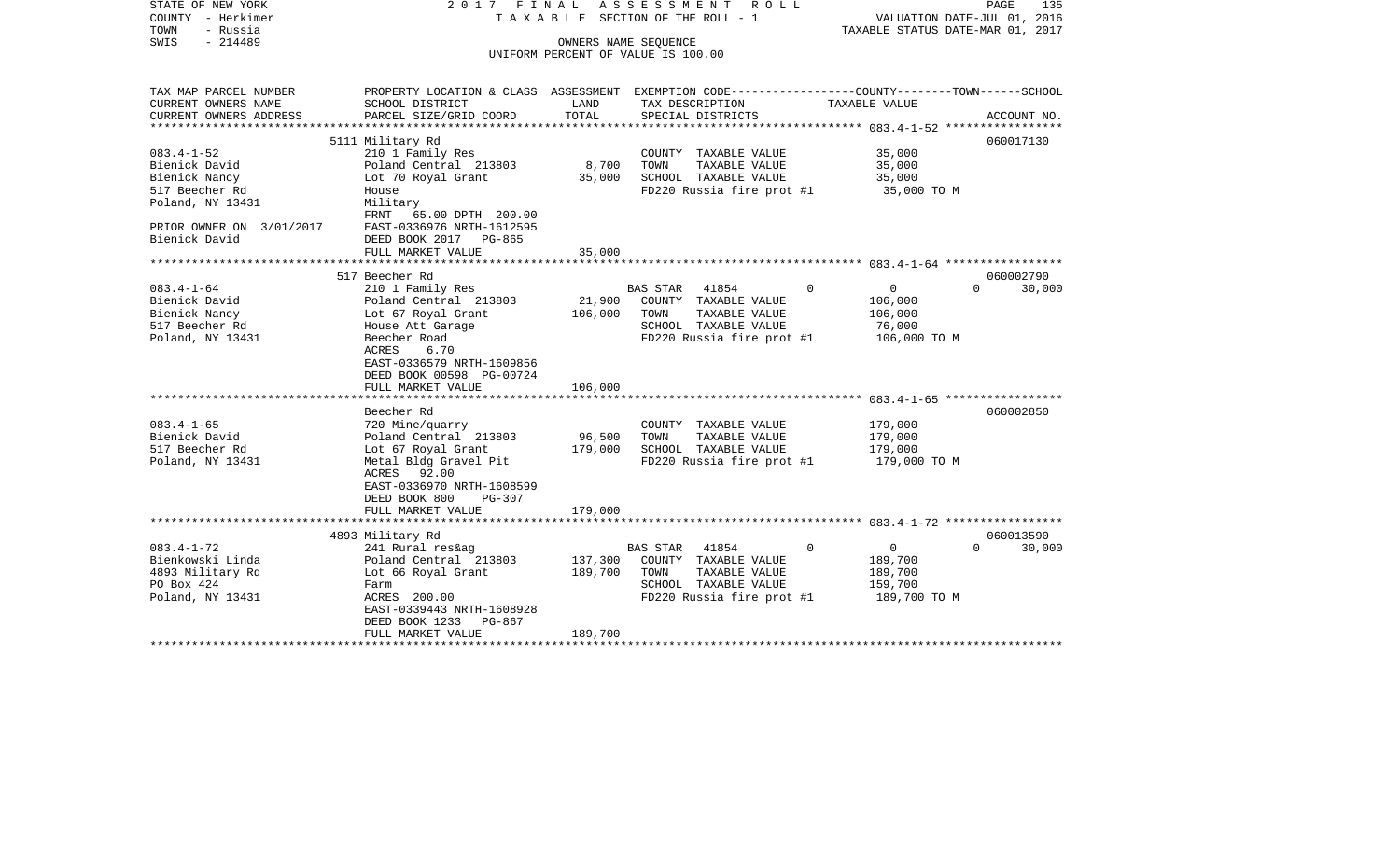| COUNTY - Herkimer                  | TAXABLE SECTION OF THE ROLL - 1 | VALUATION DATE-JUL 01, 2016 |                                                                                                 |                                  |             |
|------------------------------------|---------------------------------|-----------------------------|-------------------------------------------------------------------------------------------------|----------------------------------|-------------|
| TOWN<br>- Russia                   |                                 |                             |                                                                                                 | TAXABLE STATUS DATE-MAR 01, 2017 |             |
| SWIS<br>$-214489$                  |                                 |                             | OWNERS NAME SEQUENCE                                                                            |                                  |             |
|                                    |                                 |                             | UNIFORM PERCENT OF VALUE IS 100.00                                                              |                                  |             |
|                                    |                                 |                             |                                                                                                 |                                  |             |
| TAX MAP PARCEL NUMBER              |                                 |                             | PROPERTY LOCATION & CLASS ASSESSMENT EXEMPTION CODE---------------COUNTY-------TOWN------SCHOOL |                                  |             |
| CURRENT OWNERS NAME                | SCHOOL DISTRICT                 | LAND                        | TAX DESCRIPTION                                                                                 | TAXABLE VALUE                    |             |
|                                    | PARCEL SIZE/GRID COORD          | TOTAL                       |                                                                                                 |                                  | ACCOUNT NO. |
| CURRENT OWNERS ADDRESS             |                                 |                             | SPECIAL DISTRICTS                                                                               |                                  |             |
|                                    | Black Creek Rd                  |                             |                                                                                                 |                                  | 060005910   |
| $078.1 - 1 - 39$                   | 314 Rural vac<10                |                             |                                                                                                 | 500                              |             |
|                                    |                                 | 500                         | COUNTY TAXABLE VALUE<br>TOWN                                                                    | 500                              |             |
| Billick Ray<br>3419 Black Creek Rd | Poland Central 213803           | 500                         | TAXABLE VALUE<br>SCHOOL TAXABLE VALUE                                                           |                                  |             |
|                                    | N 17<br>Jp                      |                             |                                                                                                 | 500                              |             |
| Cold Brook, NY 13324               | Lot $1/4$                       |                             | FD220 Russia fire prot #1                                                                       | 500 TO M                         |             |
|                                    | Black Creek                     |                             |                                                                                                 |                                  |             |
|                                    | FRNT 90.00 DPTH 110.00          |                             |                                                                                                 |                                  |             |
|                                    | EAST-0349969 NRTH-1634151       |                             |                                                                                                 |                                  |             |
|                                    | DEED BOOK 895<br>PG-228         |                             |                                                                                                 |                                  |             |
|                                    | FULL MARKET VALUE               | 500                         |                                                                                                 |                                  |             |
|                                    |                                 |                             |                                                                                                 |                                  |             |
| $073.3 - 1 - 62$                   | Route 365                       |                             |                                                                                                 |                                  | 060025560   |
|                                    | 311 Res vac land - WTRFNT       |                             | COUNTY TAXABLE VALUE                                                                            | 1,000                            |             |
| Billick Raymond                    | 305201<br>Remsen                | 1,000                       | TOWN<br>TAXABLE VALUE                                                                           | 1,000                            |             |
| 3419 Black Creek Rd                | Lot 1 Marvin Tract              | 1,000                       | SCHOOL TAXABLE VALUE                                                                            | 1,000                            |             |
| Cold Brook, NY 13324               | Trl                             |                             | FD230 Remsen fire #2                                                                            | 1,000 TO M                       |             |
|                                    | FRNT<br>50.00 DPTH 78.00        |                             |                                                                                                 |                                  |             |
|                                    | EAST-0352273 NRTH-1646640       |                             |                                                                                                 |                                  |             |
|                                    | DEED BOOK 890<br>PG-32          |                             |                                                                                                 |                                  |             |
|                                    | FULL MARKET VALUE               | 1,000                       |                                                                                                 |                                  |             |
|                                    | Black Creek Rd                  |                             |                                                                                                 |                                  | 060020550   |
| $077.2 - 2 - 45$                   | 312 Vac w/imprv                 |                             | COUNTY TAXABLE VALUE                                                                            | 11,000                           |             |
| Billick Raymond                    | Poland Central 213803           | 3,400                       | TOWN<br>TAXABLE VALUE                                                                           | 11,000                           |             |
| 3419 Black Creek Rd                | Lot 14 Jerseyfield Patent       | 11,000                      | SCHOOL TAXABLE VALUE                                                                            | 11,000                           |             |
| Cold Brook, NY 13324               | Vacant Land                     |                             | FD220 Russia fire prot #1                                                                       | 11,000 TO M                      |             |
|                                    | FRNT 245.00 DPTH 150.00         |                             |                                                                                                 |                                  |             |
|                                    | ACRES<br>0.84                   |                             |                                                                                                 |                                  |             |
|                                    | EAST-0348246 NRTH-1632679       |                             |                                                                                                 |                                  |             |
|                                    | DEED BOOK 701<br>PG-119         |                             |                                                                                                 |                                  |             |
|                                    | FULL MARKET VALUE               | 11,000                      |                                                                                                 |                                  |             |
|                                    |                                 |                             |                                                                                                 |                                  |             |
|                                    | Blk Creek Rd                    |                             |                                                                                                 |                                  |             |
| $077.2 - 2 - 48$                   | 312 Vac w/imprv                 |                             | COUNTY TAXABLE VALUE                                                                            | 7,000                            |             |
| Billick Raymond                    | Poland Central 213803           | 4,400                       | TOWN<br>TAXABLE VALUE                                                                           | 7,000                            |             |
| 3419 Black Creek Rd                | FRNT 245.90 DPTH 134.50         | 7,000                       | SCHOOL TAXABLE VALUE                                                                            | 7,000                            |             |
| Cold Brook, NY 13324               | EAST-0348103 NRTH-1632524       |                             | FD220 Russia fire prot #1                                                                       | 7,000 TO M                       |             |
|                                    | DEED BOOK 807<br>PG-187         |                             |                                                                                                 |                                  |             |
|                                    | FULL MARKET VALUE               | 7,000                       |                                                                                                 |                                  |             |
|                                    |                                 |                             |                                                                                                 |                                  |             |
|                                    | Black Creek Rd                  |                             |                                                                                                 |                                  | 060020580   |
| $077.2 - 2 - 43$                   | 312 Vac w/imprv                 |                             | COUNTY TAXABLE VALUE                                                                            | 7,000                            |             |
| Billick Raymond D                  | Poland Central 213803           | 2,100                       | TOWN<br>TAXABLE VALUE                                                                           | 7,000                            |             |
| 3419 Black Creek Rd                | W 14<br>Jp                      | 7,000                       | SCHOOL TAXABLE VALUE                                                                            | 7,000                            |             |
| Cold Brook, NY 13324               | Lot $7/8$                       |                             | FD220 Russia fire prot #1                                                                       | 7,000 TO M                       |             |
|                                    | Black Creek                     |                             |                                                                                                 |                                  |             |
|                                    | FRNT 150.00 DPTH 245.00         |                             |                                                                                                 |                                  |             |
|                                    | EAST-0347974 NRTH-1632775       |                             |                                                                                                 |                                  |             |
|                                    | DEED BOOK 00633 PG-00881        |                             |                                                                                                 |                                  |             |
|                                    | FULL MARKET VALUE               | 7,000                       |                                                                                                 |                                  |             |
| ************                       |                                 |                             |                                                                                                 |                                  |             |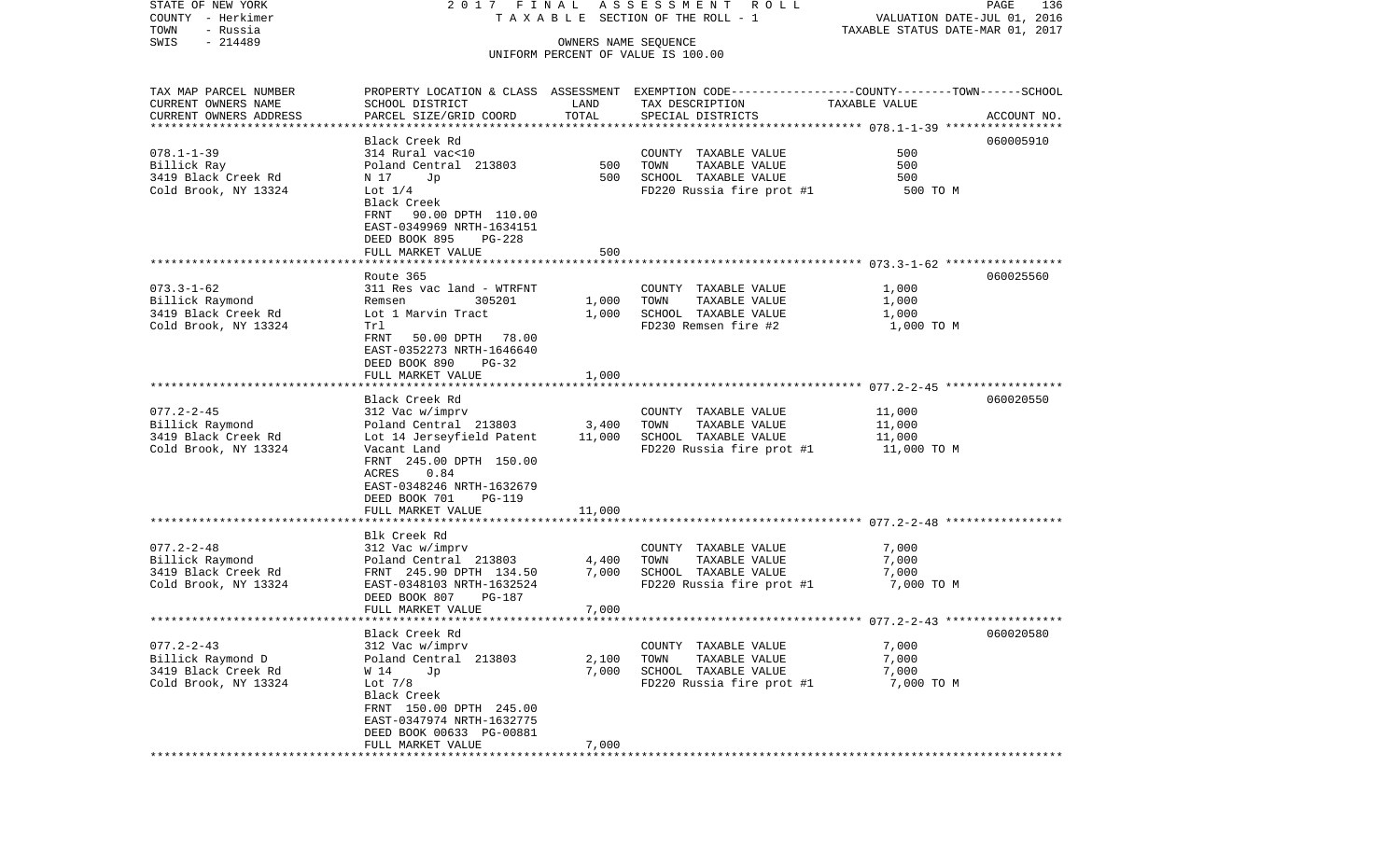| STATE OF NEW YORK<br>COUNTY - Herkimer<br>TOWN<br>- Russia<br>$-214489$<br>SWIS               |                                                                                                                                                                                                                                             |                              | 2017 FINAL ASSESSMENT ROLL<br>TAXABLE SECTION OF THE ROLL - 1<br>OWNERS NAME SEQUENCE<br>UNIFORM PERCENT OF VALUE IS 100.00 |                                                                               | PAGE<br>137<br>VALUATION DATE-JUL 01, 2016<br>TAXABLE STATUS DATE-MAR 01, 2017 |
|-----------------------------------------------------------------------------------------------|---------------------------------------------------------------------------------------------------------------------------------------------------------------------------------------------------------------------------------------------|------------------------------|-----------------------------------------------------------------------------------------------------------------------------|-------------------------------------------------------------------------------|--------------------------------------------------------------------------------|
| TAX MAP PARCEL NUMBER<br>CURRENT OWNERS NAME<br>CURRENT OWNERS ADDRESS                        | PROPERTY LOCATION & CLASS ASSESSMENT EXEMPTION CODE---------------COUNTY-------TOWN-----SCHOOL<br>SCHOOL DISTRICT<br>PARCEL SIZE/GRID COORD                                                                                                 | LAND<br>TOTAL                | TAX DESCRIPTION<br>SPECIAL DISTRICTS                                                                                        | TAXABLE VALUE                                                                 | ACCOUNT NO.                                                                    |
|                                                                                               |                                                                                                                                                                                                                                             |                              |                                                                                                                             |                                                                               |                                                                                |
| $077.2 - 2 - 44$                                                                              | 3419 Black Creek Rd                                                                                                                                                                                                                         |                              |                                                                                                                             |                                                                               | 060003660<br>$\overline{0}$                                                    |
| Billick Raymond D<br>3419 Black Creek Rd<br>Cold Brook, NY 13324                              | 210 1 Family Res<br>Poland Central 213803 11,900 ENH STAR 41834<br>Lot 14 Jerseyfield Patent<br>Log House Garage<br>FRNT 150.00 DPTH 245.00                                                                                                 | 75,000                       | AGED-C/S<br>41805<br>COUNTY TAXABLE VALUE<br>TOWN<br>TAXABLE VALUE<br>SCHOOL TAXABLE VALUE                                  | 37,500<br>$\mathbf{0}$<br>$\Omega$<br>$\sim$ 0<br>37,500<br>75,000<br>$\circ$ | 37,500<br>$\Omega$<br>37,500                                                   |
|                                                                                               | ACRES<br>0.84<br>EAST-0348261 NRTH-1632788<br>DEED BOOK 00630 PG-00989<br>FULL MARKET VALUE                                                                                                                                                 | 75,000                       | FD220 Russia fire prot #1 75,000 TO M                                                                                       |                                                                               |                                                                                |
|                                                                                               | Black Creek Rd                                                                                                                                                                                                                              |                              |                                                                                                                             |                                                                               |                                                                                |
| $077.2 - 2 - 49$<br>Billick Raymond D<br>3419 Black Creek Rd<br>Cold Brook, NY 13324          | 314 Rural vac<10<br>Poland Central 213803<br>Lot 14 Jerseyfield Patent<br>Vacant Land<br>ACRES<br>1.80<br>EAST-0347887 NRTH-1632621<br>DEED BOOK 805<br>PG-699                                                                              | 3,700<br>3,700               | COUNTY TAXABLE VALUE<br>TOWN<br>TAXABLE VALUE<br>SCHOOL TAXABLE VALUE<br>FD220 Russia fire prot #1                          | 3,700<br>3,700<br>3,700<br>3,700 TO M                                         |                                                                                |
|                                                                                               | FULL MARKET VALUE                                                                                                                                                                                                                           | 3,700                        |                                                                                                                             |                                                                               |                                                                                |
| $077.2 - 2 - 50$<br>Billick Raymond D                                                         | Pardeeville Rd<br>323 Vacant rural<br>Poland Central 213803                                                                                                                                                                                 | 200                          | COUNTY TAXABLE VALUE<br>TOWN<br>TAXABLE VALUE                                                                               | 200<br>200                                                                    | 060044200                                                                      |
| 3419 Black Creek Rd<br>Cold Brook, NY 13324                                                   | Lot $#14$ Jp<br>Land 0.38 Acre<br>Pardeeville Rd<br>FRNT 25.00 DPTH 570.00<br>EAST-0347678 NRTH-1632740<br>DEED BOOK 00642 PG-00840<br>FULL MARKET VALUE                                                                                    | 200<br>200                   | SCHOOL TAXABLE VALUE<br>FD220 Russia fire prot #1                                                                           | 200<br>200 TO M                                                               |                                                                                |
|                                                                                               |                                                                                                                                                                                                                                             |                              |                                                                                                                             |                                                                               |                                                                                |
| $077.3 - 1 - 11$<br>Billings Lincoln H<br>Billings Laurie G<br>PO Box 114<br>Poland, NY 13431 | 561 Southside Rd<br>210 1 Family Res<br>Poland Central 213803<br>Lot 119 Royal Grant<br>House Garage<br>FRNT 120.00 DPTH 235.00<br>$0.52$ BANK<br>ACRES<br>813<br>EAST-0334959 NRTH-1631554<br>DEED BOOK 797<br>PG-461<br>FULL MARKET VALUE | 27,400<br>118,400<br>118,400 | COUNTY TAXABLE VALUE<br>TAXABLE VALUE<br>TOWN<br>SCHOOL TAXABLE VALUE<br>FD220 Russia fire prot #1 118,400 TO M             | 118,400<br>118,400<br>118,400                                                 | 060016140                                                                      |
| *********************                                                                         |                                                                                                                                                                                                                                             |                              |                                                                                                                             |                                                                               |                                                                                |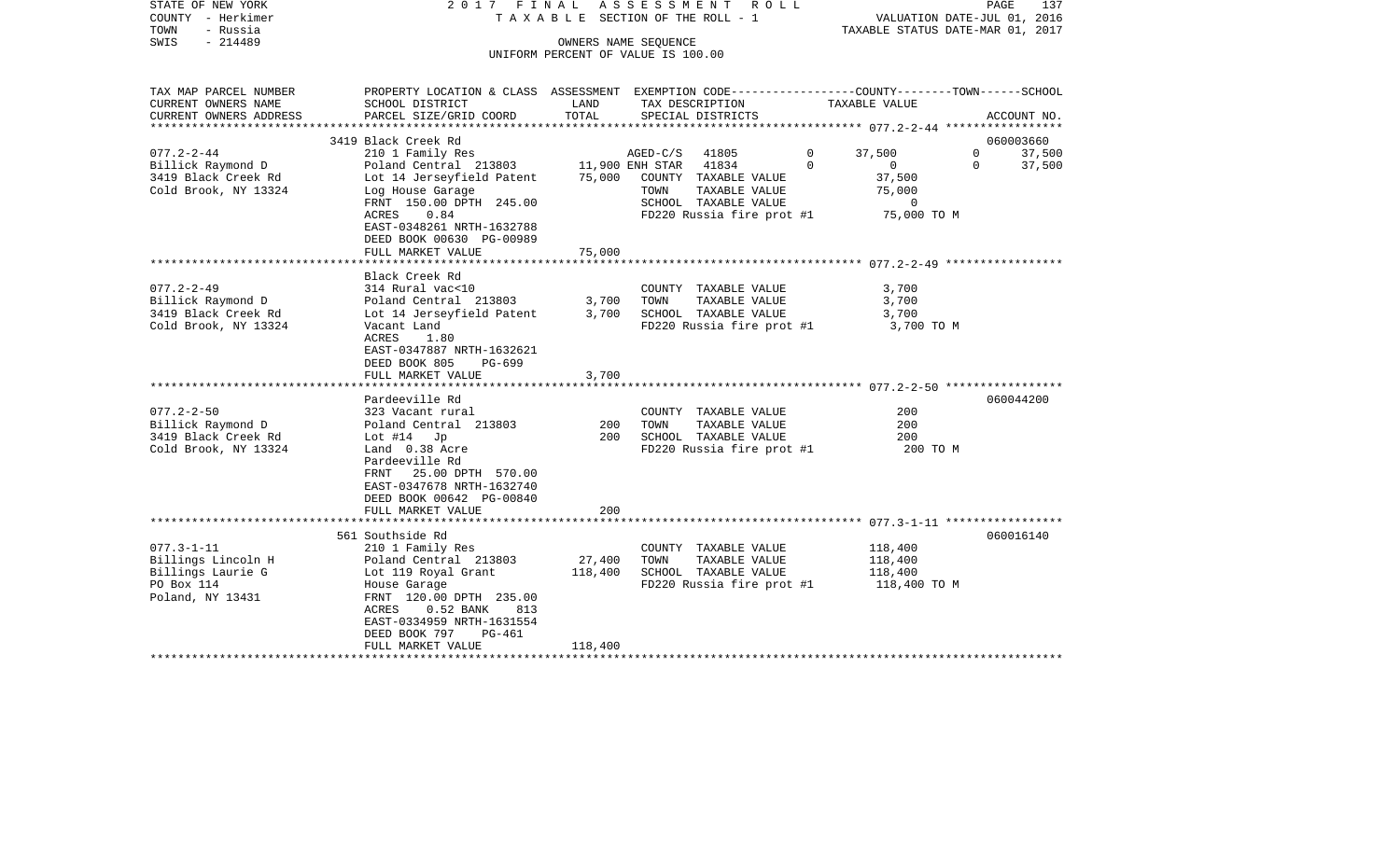| STATE OF NEW YORK<br>COUNTY - Herkimer<br>- Russia<br>TOWN             | 2017 FINAL<br>TAXABLE                                                                                                                       |                                                            |                             | ASSESSMENT ROLL<br>SECTION OF THE ROLL - 1   |                          | TAXABLE STATUS DATE-MAR 01, 2017 | VALUATION DATE-JUL 01, 2016 | PAGE<br>138   |
|------------------------------------------------------------------------|---------------------------------------------------------------------------------------------------------------------------------------------|------------------------------------------------------------|-----------------------------|----------------------------------------------|--------------------------|----------------------------------|-----------------------------|---------------|
| $-214489$<br>SWIS                                                      |                                                                                                                                             | OWNERS NAME SEQUENCE<br>UNIFORM PERCENT OF VALUE IS 100.00 |                             |                                              |                          |                                  |                             |               |
| TAX MAP PARCEL NUMBER<br>CURRENT OWNERS NAME<br>CURRENT OWNERS ADDRESS | PROPERTY LOCATION & CLASS ASSESSMENT EXEMPTION CODE--------------COUNTY-------TOWN------SCHOOL<br>SCHOOL DISTRICT<br>PARCEL SIZE/GRID COORD | LAND<br>TOTAL                                              |                             | TAX DESCRIPTION<br>SPECIAL DISTRICTS         |                          | TAXABLE VALUE                    |                             | ACCOUNT NO.   |
|                                                                        | 9516 Route 28                                                                                                                               |                                                            |                             |                                              |                          |                                  |                             | 060050180     |
| $088.1 - 1 - 13.3$                                                     | 210 1 Family Res                                                                                                                            |                                                            | BAS STAR                    | 41854                                        | $\Omega$                 | $\overline{0}$                   | $\Omega$                    | 30,000        |
| Bilodeau Revocable Trust Linda Poland Central 213803                   |                                                                                                                                             | 100,000                                                    |                             | COUNTY TAXABLE VALUE                         |                          | 281,300                          |                             |               |
| 9516 State Route 28                                                    | Lots 67 & 68 Royal Grant                                                                                                                    | 281,300                                                    | TOWN                        | TAXABLE VALUE                                |                          | 281,300                          |                             |               |
| Poland, NY 13431                                                       | House Barn                                                                                                                                  |                                                            |                             | SCHOOL TAXABLE VALUE                         |                          | 251,300                          |                             |               |
|                                                                        | Merged All 2011<br>FRNT 419.00 DPTH<br>ACRES 117.10<br>EAST-0330684 NRTH-1607769                                                            |                                                            |                             | FD220 Russia fire prot #1                    |                          | 281,300 TO M                     |                             |               |
|                                                                        | DEED BOOK 894<br>PG-191                                                                                                                     |                                                            |                             |                                              |                          |                                  |                             |               |
|                                                                        | FULL MARKET VALUE                                                                                                                           | 281,300                                                    |                             |                                              |                          |                                  |                             |               |
|                                                                        |                                                                                                                                             |                                                            |                             |                                              |                          |                                  |                             |               |
|                                                                        | Wheelertown Rd                                                                                                                              |                                                            |                             |                                              |                          |                                  |                             |               |
| $068. - 1 - 61$                                                        | 260 Seasonal res                                                                                                                            |                                                            |                             | COUNTY TAXABLE VALUE                         |                          | 29,200                           |                             |               |
| Biracree Martin V                                                      | 305201<br>Remsen                                                                                                                            | 22,200                                                     | TOWN                        | TAXABLE VALUE                                |                          | 29,200                           |                             |               |
| Werner James R<br>30 Ravenwood                                         | Wheelertown Road<br>FRNT 400.00 DPTH                                                                                                        | 29,200                                                     |                             | SCHOOL TAXABLE VALUE<br>FD230 Remsen fire #2 |                          | 29,200<br>29,200 TO M            |                             |               |
| Rochester, NY 14624                                                    | ACRES<br>6.90<br>EAST-0341541 NRTH-1664036<br>DEED BOOK 844<br>PG-315                                                                       |                                                            |                             |                                              |                          |                                  |                             |               |
|                                                                        | FULL MARKET VALUE                                                                                                                           | 29,200                                                     |                             |                                              |                          |                                  |                             |               |
|                                                                        | ***************************                                                                                                                 |                                                            |                             |                                              |                          |                                  |                             |               |
|                                                                        | Route 8                                                                                                                                     |                                                            |                             |                                              |                          |                                  |                             | 060002340     |
| $084.3 - 2 - 35$                                                       | 210 1 Family Res                                                                                                                            |                                                            | BAS STAR                    | 41854                                        | $\mathbf{0}$             | $\overline{0}$                   | $\Omega$                    | 30,000        |
| Bisson Stella A                                                        | Poland Central 213803                                                                                                                       | 13,200                                                     |                             | COUNTY TAXABLE VALUE                         |                          | 84,000                           |                             |               |
| 837 Route 8<br>Cold Brook, NY 13324                                    | N 65<br>Rq<br>$H_0$ 1/2                                                                                                                     | 84,000                                                     | TOWN                        | TAXABLE VALUE<br>SCHOOL TAXABLE VALUE        |                          | 84,000<br>54,000                 |                             |               |
|                                                                        | Rte #8                                                                                                                                      |                                                            |                             | FD220 Russia fire prot #1                    |                          | 84,000 TO M                      |                             |               |
|                                                                        | FRNT 176.00 DPTH 641.00<br>ACRES<br>1.20<br>EAST-0354085 NRTH-1611410<br>DEED BOOK 1389<br>PG-236<br>FULL MARKET VALUE                      | 84,000                                                     |                             |                                              |                          |                                  |                             |               |
|                                                                        |                                                                                                                                             |                                                            |                             |                                              |                          |                                  |                             |               |
|                                                                        | 981 Hinckley Rd.                                                                                                                            |                                                            |                             |                                              |                          |                                  |                             |               |
| $077.3 - 2 - 4$                                                        | 210 1 Family Res - WTRFNT                                                                                                                   |                                                            | VET COM C 41132             |                                              | $\mathbf 0$              | 15,000                           | $\overline{0}$              | 0             |
| Bitely Deborah                                                         | Poland Central 213803                                                                                                                       |                                                            | 38,300 VET COM T 41133      |                                              | $\mathbf{0}$             | $\sim$ 0                         | 20,000                      | 0             |
| 981 Hinckley Rd                                                        | Waterfront                                                                                                                                  |                                                            | 239,600 VET DIS C 41142     |                                              | $\mathbf{0}$<br>$\Omega$ | 11,980<br>$\Omega$               | $\overline{0}$              | 0<br>$\Omega$ |
| Remsen, NY 13438                                                       | House & Garage<br>FRNT 300.00 DPTH                                                                                                          |                                                            | VET DIS T 41143<br>BAS STAR | 41854                                        | $\mathbf 0$              | $\overline{0}$                   | 11,980<br>$\mathbf 0$       | 30,000        |
|                                                                        | ACRES<br>7.00                                                                                                                               |                                                            |                             | COUNTY TAXABLE VALUE                         |                          | 212,620                          |                             |               |
|                                                                        | EAST-0327836 NRTH-1629778                                                                                                                   |                                                            | TOWN                        | TAXABLE VALUE                                |                          | 207,620                          |                             |               |
|                                                                        | DEED BOOK 873<br>$PG-4$                                                                                                                     |                                                            |                             | SCHOOL TAXABLE VALUE                         |                          | 209,600                          |                             |               |
|                                                                        | FULL MARKET VALUE                                                                                                                           | 239,600                                                    |                             | FD220 Russia fire prot #1                    |                          | 239,600 TO M                     |                             |               |
|                                                                        |                                                                                                                                             |                                                            |                             |                                              |                          |                                  |                             |               |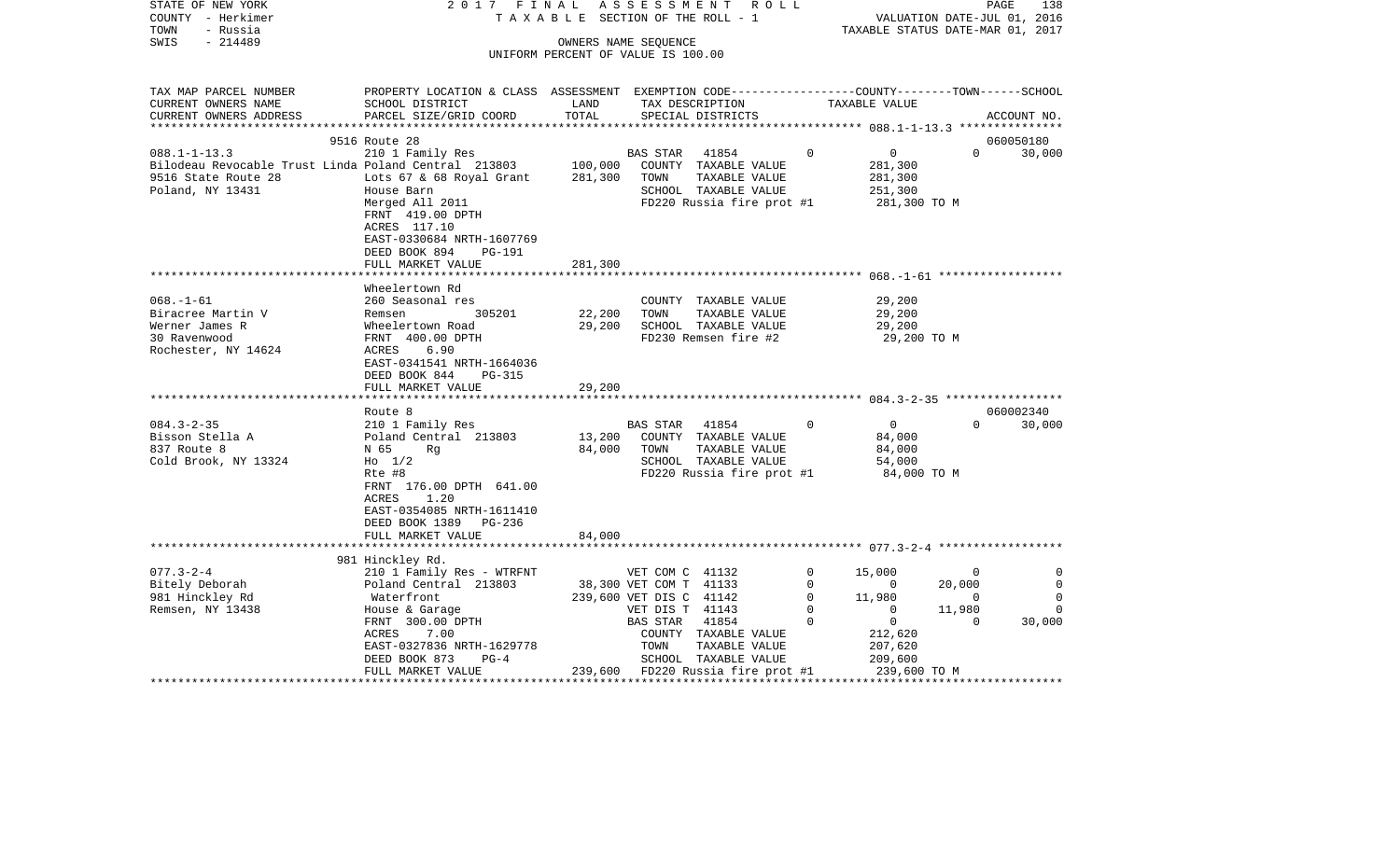| STATE OF NEW YORK<br>COUNTY - Herkimer<br>TOWN<br>- Russia | 2017 FINAL<br>ASSESSMENT ROLL<br>TAXABLE SECTION OF THE ROLL - 1                                |                         |                                                            | PAGE<br>139<br>VALUATION DATE-JUL 01, 2016<br>TAXABLE STATUS DATE-MAR 01, 2017 |                                                                        |  |  |
|------------------------------------------------------------|-------------------------------------------------------------------------------------------------|-------------------------|------------------------------------------------------------|--------------------------------------------------------------------------------|------------------------------------------------------------------------|--|--|
| $-214489$<br>SWIS                                          |                                                                                                 |                         | OWNERS NAME SEQUENCE<br>UNIFORM PERCENT OF VALUE IS 100.00 |                                                                                |                                                                        |  |  |
| TAX MAP PARCEL NUMBER                                      | PROPERTY LOCATION & CLASS ASSESSMENT EXEMPTION CODE---------------COUNTY-------TOWN------SCHOOL |                         |                                                            |                                                                                |                                                                        |  |  |
| CURRENT OWNERS NAME                                        | SCHOOL DISTRICT                                                                                 | LAND                    | TAX DESCRIPTION                                            | TAXABLE VALUE                                                                  |                                                                        |  |  |
| CURRENT OWNERS ADDRESS<br>**************                   | PARCEL SIZE/GRID COORD                                                                          | TOTAL                   | SPECIAL DISTRICTS                                          |                                                                                | ACCOUNT NO.<br>************************* 073.3-1-16.2 **************** |  |  |
|                                                            | Off Route 365                                                                                   |                         |                                                            |                                                                                |                                                                        |  |  |
| $073.3 - 1 - 16.2$                                         | 314 Rural vac<10                                                                                |                         | COUNTY TAXABLE VALUE                                       | 5,000                                                                          |                                                                        |  |  |
| Bixby Barbara                                              | Poland Central 213803                                                                           | 5,000                   | TOWN<br>TAXABLE VALUE                                      | 5,000                                                                          |                                                                        |  |  |
| Mudge Deborah                                              | Lot 80 Remsenburg Patent                                                                        | 5,000                   | SCHOOL TAXABLE VALUE                                       | 5,000                                                                          |                                                                        |  |  |
| 6162 Quarry Rd                                             | Vacant Land                                                                                     |                         | FD230 Remsen fire #2                                       |                                                                                | 5,000 TO M                                                             |  |  |
| Canastota, NY 13032                                        | ACRES<br>1.00                                                                                   |                         |                                                            |                                                                                |                                                                        |  |  |
|                                                            | EAST-0352717 NRTH-1647240                                                                       |                         |                                                            |                                                                                |                                                                        |  |  |
|                                                            | DEED BOOK 1543 PG-979                                                                           |                         |                                                            |                                                                                |                                                                        |  |  |
|                                                            | FULL MARKET VALUE                                                                               | 5,000                   |                                                            |                                                                                |                                                                        |  |  |
|                                                            |                                                                                                 | * * * * * * * * * * * * |                                                            |                                                                                |                                                                        |  |  |
|                                                            | Route 365                                                                                       |                         |                                                            |                                                                                | 060018720                                                              |  |  |
| $073.3 - 1 - 22$                                           | 260 Seasonal res                                                                                |                         | COUNTY TAXABLE VALUE                                       | 31,300                                                                         |                                                                        |  |  |
| Bixby Barbara                                              | Poland Central 213803                                                                           | 9,200                   | TAXABLE VALUE<br>TOWN<br>SCHOOL TAXABLE VALUE              | 31,300                                                                         |                                                                        |  |  |
| Mudge Deborah<br>6162 Quarry Rd                            | Lot 80 Remsenburg Patent                                                                        | 31,300                  | FD230 Remsen fire #2                                       | 31,300                                                                         | 31,300 TO M                                                            |  |  |
| Canastota, NY 13032                                        | Camp<br>Rte 365                                                                                 |                         |                                                            |                                                                                |                                                                        |  |  |
|                                                            | FRNT 160.00 DPTH 120.00                                                                         |                         |                                                            |                                                                                |                                                                        |  |  |
|                                                            | EAST-0352744 NRTH-1647361                                                                       |                         |                                                            |                                                                                |                                                                        |  |  |
|                                                            | DEED BOOK 1543 PG-979                                                                           |                         |                                                            |                                                                                |                                                                        |  |  |
|                                                            | FULL MARKET VALUE                                                                               | 31,300                  |                                                            |                                                                                |                                                                        |  |  |
|                                                            |                                                                                                 |                         |                                                            |                                                                                |                                                                        |  |  |
|                                                            | Route 365                                                                                       |                         |                                                            |                                                                                | 060041680                                                              |  |  |
| $073.3 - 1 - 53$                                           | 311 Res vac land - WTRFNT                                                                       |                         | COUNTY TAXABLE VALUE                                       | 9,400                                                                          |                                                                        |  |  |
| Bixby Barbara                                              | Poland Central 213803                                                                           | 9,400                   | TOWN<br>TAXABLE VALUE                                      | 9,400                                                                          |                                                                        |  |  |
| Mudge Deborah                                              | Lot 80 Remsenburg Patent                                                                        | 9,400                   | SCHOOL TAXABLE VALUE                                       | 9,400                                                                          |                                                                        |  |  |
| 6162 Quarry Rd                                             | Vacant Land                                                                                     |                         | FD230 Remsen fire #2                                       |                                                                                | 9,400 TO M                                                             |  |  |
| Canastota, NY 13032                                        | FRNT 138.00 DPTH 185.50                                                                         |                         |                                                            |                                                                                |                                                                        |  |  |
|                                                            | 0.47<br>ACRES                                                                                   |                         |                                                            |                                                                                |                                                                        |  |  |
|                                                            | EAST-0353394 NRTH-1646920                                                                       |                         |                                                            |                                                                                |                                                                        |  |  |
|                                                            | DEED BOOK 1543<br>PG-979                                                                        |                         |                                                            |                                                                                |                                                                        |  |  |
|                                                            | FULL MARKET VALUE                                                                               | 9,400                   |                                                            |                                                                                |                                                                        |  |  |
|                                                            | 361 Taylor Brook Rd                                                                             |                         |                                                            |                                                                                | 060002940                                                              |  |  |
| $083.1 - 1 - 14.1$                                         | 210 1 Family Res                                                                                |                         | AG MKTS L 41720                                            | 0<br>18,023                                                                    | 18,023<br>18,023                                                       |  |  |
| Blauvelt Eleanor                                           | Poland Central 213803                                                                           |                         | 41834<br>124,600 ENH STAR                                  | $\Omega$<br>$\overline{0}$                                                     | $\mathbf 0$<br>65,500                                                  |  |  |
| Bates John P                                               | Lot 92 Royal Grant                                                                              | 195,600                 | COUNTY TAXABLE VALUE                                       | 177,577                                                                        |                                                                        |  |  |
| 325 Taylor Brook Rd                                        | Farm                                                                                            |                         | TOWN<br>TAXABLE VALUE                                      | 177,577                                                                        |                                                                        |  |  |
| Poland, NY 13431                                           | FRNT 3316.00 DPTH                                                                               |                         | SCHOOL TAXABLE VALUE                                       | 112,077                                                                        |                                                                        |  |  |
|                                                            | ACRES 180.00                                                                                    |                         | FD220 Russia fire prot #1                                  |                                                                                | 177,577 TO M                                                           |  |  |
| MAY BE SUBJECT TO PAYMENT                                  | EAST-0331989 NRTH-1619215                                                                       |                         | 18,023 EX                                                  |                                                                                |                                                                        |  |  |
| UNDER AGDIST LAW TIL 2021                                  | DEED BOOK 1622<br>PG-620                                                                        |                         |                                                            |                                                                                |                                                                        |  |  |
|                                                            | FULL MARKET VALUE                                                                               | 195,600                 |                                                            |                                                                                |                                                                        |  |  |
|                                                            |                                                                                                 |                         |                                                            |                                                                                |                                                                        |  |  |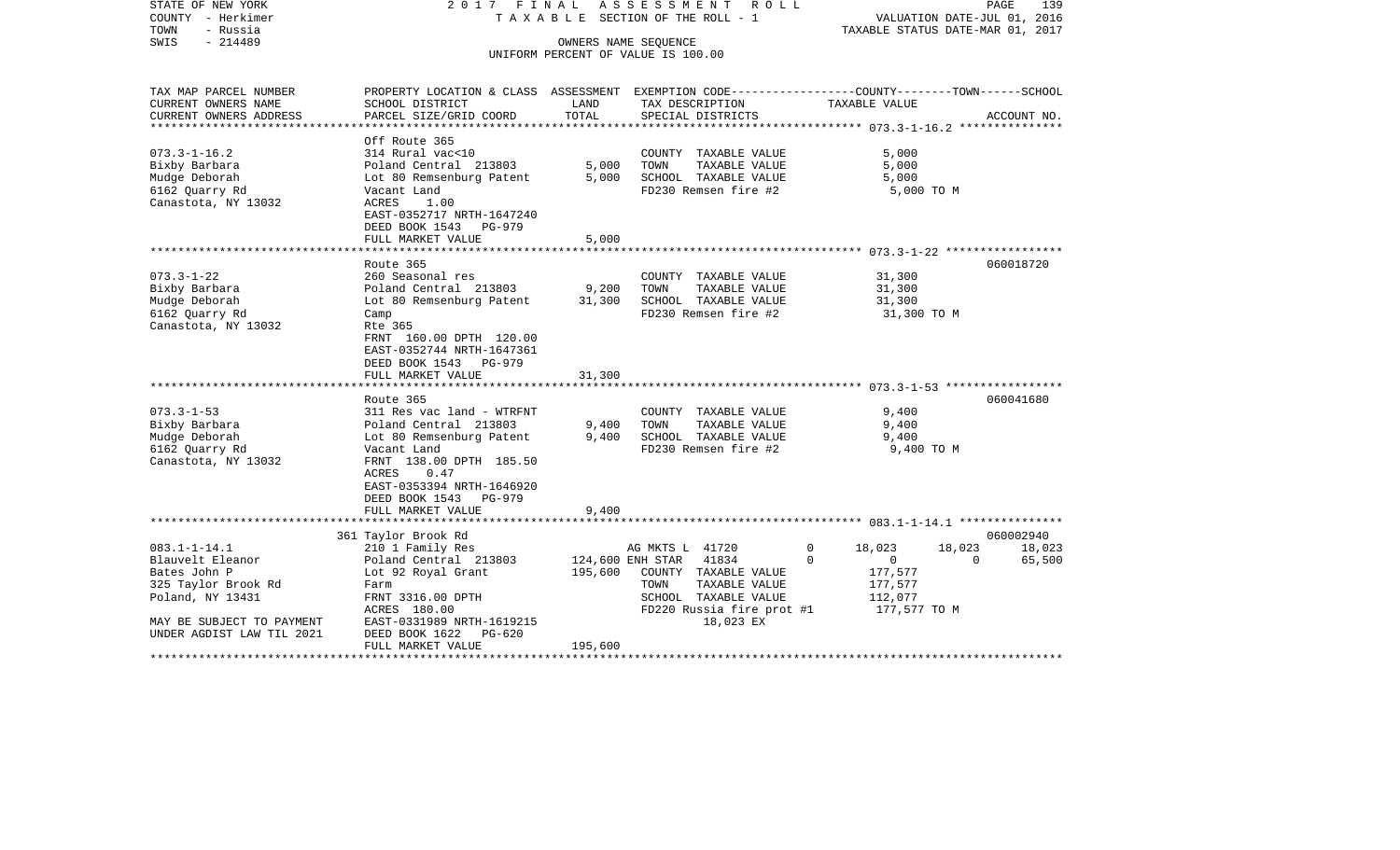| STATE OF NEW YORK<br>COUNTY - Herkimer<br>TOWN<br>- Russia<br>$-214489$<br>SWIS                          |                                                                                                                                                                                                                                     |                              | 2017 FINAL ASSESSMENT ROLL<br>TAXABLE SECTION OF THE ROLL - 1<br>OWNERS NAME SEQUENCE<br>UNIFORM PERCENT OF VALUE IS 100.00              | VALUATION DATE-JUL 01, 2016<br>TAXABLE STATUS DATE-MAR 01, 2017 | PAGE<br>140                   |
|----------------------------------------------------------------------------------------------------------|-------------------------------------------------------------------------------------------------------------------------------------------------------------------------------------------------------------------------------------|------------------------------|------------------------------------------------------------------------------------------------------------------------------------------|-----------------------------------------------------------------|-------------------------------|
| TAX MAP PARCEL NUMBER<br>CURRENT OWNERS NAME<br>CURRENT OWNERS ADDRESS                                   | SCHOOL DISTRICT<br>PARCEL SIZE/GRID COORD                                                                                                                                                                                           | LAND<br>TOTAL                | PROPERTY LOCATION & CLASS ASSESSMENT EXEMPTION CODE----------------COUNTY-------TOWN------SCHOOL<br>TAX DESCRIPTION<br>SPECIAL DISTRICTS | TAXABLE VALUE                                                   | ACCOUNT NO.                   |
|                                                                                                          |                                                                                                                                                                                                                                     |                              |                                                                                                                                          |                                                                 |                               |
| $084.1 - 3 - 2$<br>Blondek Russell<br>Blondek Michele<br>8865 100th Ave<br>Vero Beach, FL 32967          | 660 Pardeeville Rd<br>260 Seasonal res<br>Poland Central 213803<br>Lot 96 Royal Grant<br>Camp<br>ACRES 33.20<br>EAST-0352760 NRTH-1623418<br>DEED BOOK 1253 PG-350                                                                  | 40,900<br>62,800             | COUNTY TAXABLE VALUE<br>TOWN<br>TAXABLE VALUE<br>SCHOOL TAXABLE VALUE<br>FD220 Russia fire prot #1                                       | 62,800<br>62,800<br>62,800<br>62,800 TO M                       | 060043300                     |
|                                                                                                          | FULL MARKET VALUE                                                                                                                                                                                                                   | 62,800                       |                                                                                                                                          |                                                                 |                               |
|                                                                                                          |                                                                                                                                                                                                                                     |                              |                                                                                                                                          |                                                                 |                               |
| $083.4 - 1 - 60.2$<br>Blumenstock Albert<br>Blumenstock Diane<br>565 Beecher Rd<br>Poland, NY 13431      | 565 Beecher Rd<br>210 1 Family Res<br>Poland Central 213803<br>Lot 70 Royal Grant<br>House Att Garage<br>ACRES<br>7.60<br>EAST-0336836 NRTH-1610762<br>DEED BOOK 812<br>PG-517<br>FULL MARKET VALUE                                 | 23,100<br>229,000<br>229,000 | $\Omega$<br>BAS STAR 41854<br>COUNTY TAXABLE VALUE<br>TOWN<br>TAXABLE VALUE<br>SCHOOL TAXABLE VALUE<br>FD220 Russia fire prot #1         | $\overline{0}$<br>229,000<br>229,000<br>199,000<br>229,000 TO M | 0030365<br>$\Omega$<br>30,000 |
|                                                                                                          |                                                                                                                                                                                                                                     |                              |                                                                                                                                          |                                                                 |                               |
| $088.1 - 1 - 14.2$<br>Bolen Terrance<br>297 Beecher Rd<br>Poland, NY 13431                               | 293 Beecher Rd<br>270 Mfg housing<br>Poland Central 213803<br>Lot 67 Royal Grant<br>Mobil Home<br>FRNT 100.00 DPTH 200.00<br>ACRES<br>$0.40$ BANK<br>023<br>EAST-0333773 NRTH-1607820<br>DEED BOOK 1596 PG-448<br>FULL MARKET VALUE | 9,400<br>31,400<br>31,400    | COUNTY TAXABLE VALUE<br>TOWN<br>TAXABLE VALUE<br>SCHOOL TAXABLE VALUE<br>FD220 Russia fire prot #1                                       | 31,400<br>31,400<br>31,400<br>31,400 TO M                       |                               |
|                                                                                                          |                                                                                                                                                                                                                                     |                              |                                                                                                                                          |                                                                 |                               |
| $084.1 - 3 - 1.1$<br>Boles Donald M<br>Boles Patricia G<br>749 Haycock Run Rd<br>Kintnersville, PA 18930 | Pardeeville Rd<br>260 Seasonal res<br>Poland Central 213803<br>Lot 96 Royal Grant<br>Camp<br>FRNT 575.00 DPTH<br>ACRES 49.90<br>EAST-0350547 NRTH-1623975<br>DEED BOOK 1211 PG-201<br>FULL MARKET VALUE                             | 63,200<br>118,000<br>118,000 | COUNTY TAXABLE VALUE<br>TAXABLE VALUE<br>TOWN<br>SCHOOL TAXABLE VALUE<br>FD220 Russia fire prot #1                                       | 118,000<br>118,000<br>118,000<br>118,000 TO M                   | 060029520                     |
| ************************                                                                                 |                                                                                                                                                                                                                                     |                              |                                                                                                                                          |                                                                 |                               |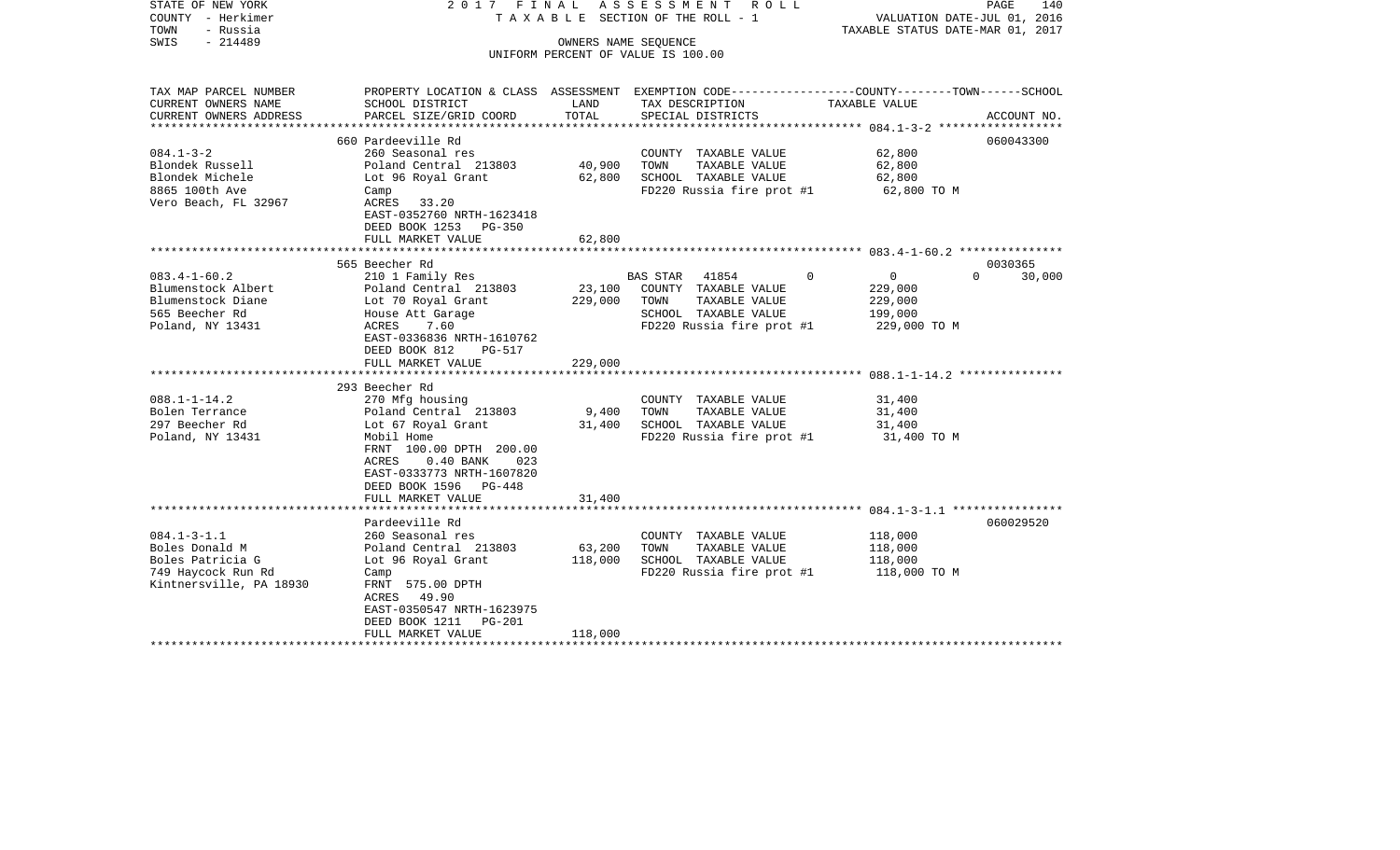|      | STATE OF NEW YORK | 2017 FINAL ASSESSMENT ROLL                                           | PAGE | 141 |
|------|-------------------|----------------------------------------------------------------------|------|-----|
|      | COUNTY - Herkimer | VALUATION DATE-JUL 01, 2016<br>T A X A B L E SECTION OF THE ROLL - 1 |      |     |
| TOWN | - Russia          | TAXABLE STATUS DATE-MAR 01, 2017                                     |      |     |
| SWIS | - 214489          | OWNERS NAME SEOUENCE                                                 |      |     |
|      |                   | UNIFORM PERCENT OF VALUE IS 100.00                                   |      |     |

| TAX MAP PARCEL NUMBER  | PROPERTY LOCATION & CLASS ASSESSMENT EXEMPTION CODE----------------COUNTY-------TOWN------SCHOOL |         |                        |                                             |                |                                                                                  |                |                |
|------------------------|--------------------------------------------------------------------------------------------------|---------|------------------------|---------------------------------------------|----------------|----------------------------------------------------------------------------------|----------------|----------------|
| CURRENT OWNERS NAME    | SCHOOL DISTRICT                                                                                  | LAND    | TAX DESCRIPTION        |                                             |                | TAXABLE VALUE                                                                    |                |                |
| CURRENT OWNERS ADDRESS | PARCEL SIZE/GRID COORD                                                                           | TOTAL   |                        | SPECIAL DISTRICTS                           |                |                                                                                  |                | ACCOUNT NO.    |
|                        |                                                                                                  |         |                        |                                             |                |                                                                                  |                |                |
|                        | Route 8                                                                                          |         |                        |                                             |                |                                                                                  |                | 060040690      |
| $084.3 - 2 - 36$       | 210 1 Family Res                                                                                 |         | VET COM C 41132        |                                             | $\overline{0}$ | 15,000                                                                           | $\Omega$       | $\overline{0}$ |
| Bonde Donald L         | Poland Central 213803 8,700 VET COM T 41133                                                      |         |                        |                                             |                |                                                                                  | 20,000         | $\overline{0}$ |
| Bonde Mildred R        | Lot 62 Royal Grant                                                                               |         | 92,400 VET DIS C 41142 |                                             |                |                                                                                  | $\overline{0}$ | $\overline{0}$ |
| 843 State Route 8      | House                                                                                            |         | VET DIS T 41143        |                                             |                | $\begin{bmatrix} 1 & 27 & 720 \\ 0 & 0 \\ 0 & 9 & 00 \\ 0 & 0 & 0 \end{bmatrix}$ | 27,720         | $\overline{0}$ |
| Cold Brook, NY 13324   | Rte #8                                                                                           |         | CW_15_VET/ 41162       |                                             |                |                                                                                  | $\sim$ 0       | $\Omega$       |
|                        | FRNT 100.00 DPTH 159.89                                                                          |         |                        | ENH STAR 41834 0                            |                | $0$<br>40,680<br>44,680                                                          | $\Omega$       | 65,500         |
|                        | EAST-0354198 NRTH-1611220                                                                        |         |                        | COUNTY TAXABLE VALUE<br>TOWN די מאצאת הארצה |                |                                                                                  |                |                |
|                        | DEED BOOK 00633 PG-00718                                                                         |         |                        |                                             |                |                                                                                  |                |                |
|                        | FULL MARKET VALUE                                                                                |         |                        | 92,400 SCHOOL TAXABLE VALUE                 |                | $26,900$<br>#1 92,400 TO M                                                       |                |                |
|                        |                                                                                                  |         |                        | FD220 Russia fire prot #1                   |                |                                                                                  |                |                |
|                        |                                                                                                  |         |                        |                                             |                |                                                                                  |                |                |
|                        | Spall Rd                                                                                         |         |                        |                                             |                |                                                                                  |                |                |
| $072.2 - 2 - 6.2$      | 314 Rural vac<10                                                                                 |         |                        | COUNTY TAXABLE VALUE                        |                | 15,600                                                                           |                |                |
| Bonner Robert J        | Remsen<br>305201                                                                                 | 15,600  | TOWN                   | TAXABLE VALUE                               |                | 15,600                                                                           |                |                |
| 2398 Bleecker St       | Spall Rd                                                                                         | 15,600  |                        | SCHOOL TAXABLE VALUE                        |                | 15,600                                                                           |                |                |
| Frankfort, NY 13340    | 8.4 Calc.acres                                                                                   |         |                        | FD230 Remsen fire #2                        |                | 15,600 TO M                                                                      |                |                |
|                        | FRNT 850.00 DPTH                                                                                 |         |                        |                                             |                |                                                                                  |                |                |
|                        | 8.40<br>ACRES                                                                                    |         |                        |                                             |                |                                                                                  |                |                |
|                        | EAST-0341603 NRTH-1651438                                                                        |         |                        |                                             |                |                                                                                  |                |                |
|                        | DEED BOOK 00875 PG-00690                                                                         |         |                        |                                             |                |                                                                                  |                |                |
|                        | FULL MARKET VALUE                                                                                | 15,600  |                        |                                             |                |                                                                                  |                |                |
|                        |                                                                                                  |         |                        |                                             |                |                                                                                  |                |                |
| $072.2 - 2 - 3$        | Spall Rd<br>910 Priv forest                                                                      |         |                        | COUNTY TAXABLE VALUE 103,200                |                |                                                                                  |                | 060015630      |
| Borek Gregory          |                                                                                                  |         |                        | TOWN TAXABLE VALUE                          |                |                                                                                  |                |                |
| Borek Roberta          | Remsen 305201 103,200<br>Lots 18 & 19 Walker Tract 103,200                                       |         |                        | SCHOOL TAXABLE VALUE                        |                | 103,200<br>103,200                                                               |                |                |
| 261 Spall Rd S         | Vacant Land                                                                                      |         |                        | FD230 Remsen fire #2 103,200 TO M           |                |                                                                                  |                |                |
| Remsen, NY 13438       | ACRES 101.60                                                                                     |         |                        |                                             |                |                                                                                  |                |                |
|                        | EAST-0341139 NRTH-1648870                                                                        |         |                        |                                             |                |                                                                                  |                |                |
|                        |                                                                                                  |         |                        |                                             |                |                                                                                  |                |                |
|                        | DEED BOOK 1511 PG-542<br>FULL MARKET VALUE                                                       | 103,200 |                        |                                             |                |                                                                                  |                |                |
|                        |                                                                                                  |         |                        |                                             |                |                                                                                  |                |                |
|                        | 186 Taylor Brook Rd                                                                              |         |                        |                                             |                |                                                                                  |                | 060040600      |
| $083.1 - 1 - 45$       |                                                                                                  |         |                        |                                             | $\overline{0}$ | 9.000                                                                            | $\Omega$       | $\Omega$       |
| Borek Richard T        | 210 1 Family Res<br>Poland Central 213803 18,800 BAS STAR 41854                                  |         |                        |                                             | $\Omega$       | $\overline{0}$                                                                   | $\Omega$       | 30,000         |
| Borek Denise           | Lot 92 Royal Grant 66,000 COUNTY TAXABLE VALUE                                                   |         |                        |                                             |                | 77,000                                                                           |                |                |
| 186 Taylor Brook Rd    | House                                                                                            |         | TOWN                   | TAXABLE VALUE                               |                | 86,000                                                                           |                |                |
| Poland, NY 13431       | Taylor Brook                                                                                     |         |                        | SCHOOL TAXABLE VALUE                        |                | 56,000                                                                           |                |                |
|                        | ACRES<br>4.50 BANK 135                                                                           |         |                        | FD220 Russia fire prot #1 86,000 TO M       |                |                                                                                  |                |                |
|                        | EAST-0333691 NRTH-1616594                                                                        |         |                        |                                             |                |                                                                                  |                |                |
|                        | PG-625<br>DEED BOOK 697                                                                          |         |                        |                                             |                |                                                                                  |                |                |
|                        | FULL MARKET VALUE                                                                                | 86,000  |                        |                                             |                |                                                                                  |                |                |
|                        |                                                                                                  |         |                        |                                             |                |                                                                                  |                |                |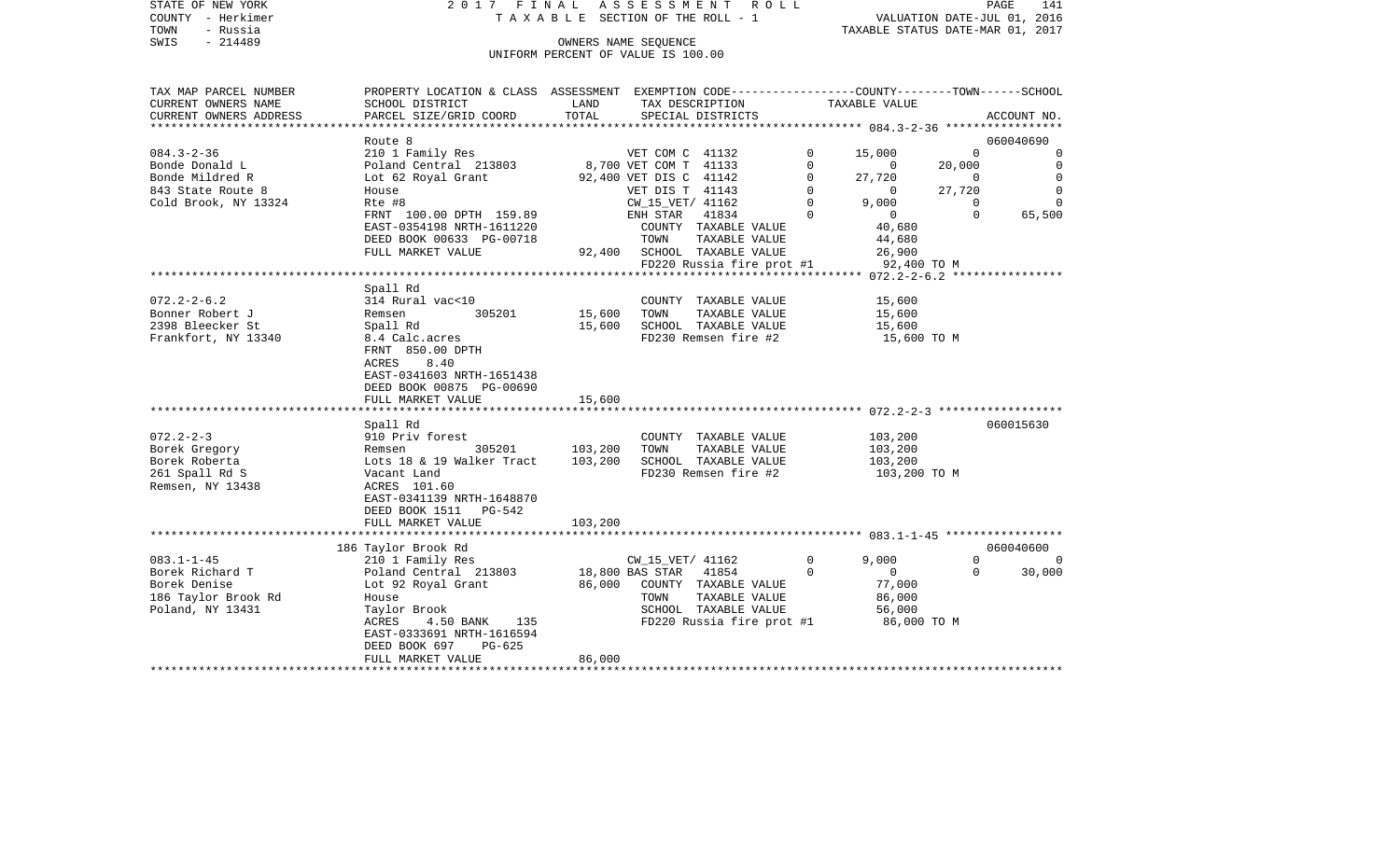| COUNTY<br>– Herkimer<br>TOWN<br>- Russia<br>$-214489$<br>SWIS |                                                                                                                    |         | T A X A B L E SECTION OF THE ROLL - 1<br>OWNERS NAME SEQUENCE |               |                                                    | VALUATION DATE-JUL 01, 2016<br>TAXABLE STATUS DATE-MAR 01, 2017 |                     |  |
|---------------------------------------------------------------|--------------------------------------------------------------------------------------------------------------------|---------|---------------------------------------------------------------|---------------|----------------------------------------------------|-----------------------------------------------------------------|---------------------|--|
|                                                               |                                                                                                                    |         | UNIFORM PERCENT OF VALUE IS 100.00                            |               |                                                    |                                                                 |                     |  |
| TAX MAP PARCEL NUMBER<br>CURRENT OWNERS NAME                  | PROPERTY LOCATION & CLASS ASSESSMENT EXEMPTION CODE---------------COUNTY-------TOWN------SCHOOL<br>SCHOOL DISTRICT | LAND    | TAX DESCRIPTION                                               |               | TAXABLE VALUE                                      |                                                                 |                     |  |
| CURRENT OWNERS ADDRESS                                        | PARCEL SIZE/GRID COORD                                                                                             | TOTAL   | SPECIAL DISTRICTS                                             |               |                                                    |                                                                 | ACCOUNT NO.         |  |
| **********************                                        |                                                                                                                    |         |                                                               |               |                                                    |                                                                 |                     |  |
| $083.1 - 1 - 29.2$                                            | Military Rd<br>100 Agricultural                                                                                    |         | AG MKTS<br>41730                                              | $\Omega$      | 26,144                                             | 26,144                                                          | 26,144              |  |
| Boulder Bend, LLC                                             | Poland Central 213803                                                                                              | 156,400 | COUNTY TAXABLE VALUE                                          |               | 130,256                                            |                                                                 |                     |  |
| Anne E. Ferris                                                | Split 2010                                                                                                         | 156,400 | TOWN<br>TAXABLE VALUE                                         |               | 130,256                                            |                                                                 |                     |  |
| 5764 Military Rd                                              | FRNT 4604.00 DPTH                                                                                                  |         | SCHOOL TAXABLE VALUE                                          |               | 130,256                                            |                                                                 |                     |  |
| Remsen, NY 13438                                              | ACRES 186.10                                                                                                       |         | FD220 Russia fire prot #1                                     |               | 156,400 ТО М                                       |                                                                 |                     |  |
|                                                               | EAST-0326609 NRTH-1620408                                                                                          |         |                                                               |               |                                                    |                                                                 |                     |  |
| MAY BE SUBJECT TO PAYMENT                                     | DEED BOOK 1354 PG-654                                                                                              |         |                                                               |               |                                                    |                                                                 |                     |  |
| UNDER AGDIST LAW TIL 2024                                     | FULL MARKET VALUE                                                                                                  | 156,400 |                                                               |               |                                                    |                                                                 |                     |  |
|                                                               |                                                                                                                    |         |                                                               |               |                                                    |                                                                 |                     |  |
|                                                               | 240 Gravesville Rd                                                                                                 |         |                                                               |               |                                                    |                                                                 | 060009810           |  |
| $083.3 - 1 - 56.1$<br>Bowers Elizabeth                        | 242 Rurl res&rec<br>Poland Central 213803                                                                          |         | VET COM C 41132<br>24,900 VET COM T 41133                     | $\Omega$<br>0 | 15,000<br>0                                        | $\Omega$<br>20,000                                              | $\Omega$<br>$\circ$ |  |
| Karl Gregory S                                                | Lot 69 Royal Grant                                                                                                 |         | 140,000 BAS STAR<br>41854                                     | $\Omega$      | $\overline{0}$                                     | $\Omega$                                                        | 30,000              |  |
| 240 Gravesville Rd                                            | House & Garage                                                                                                     |         | COUNTY TAXABLE VALUE                                          |               | 125,000                                            |                                                                 |                     |  |
| Poland, NY 13431                                              | FRNT 240.00 DPTH                                                                                                   |         | TOWN<br>TAXABLE VALUE                                         |               | 120,000                                            |                                                                 |                     |  |
|                                                               | ACRES<br>9.00 BANK<br>135                                                                                          |         | SCHOOL TAXABLE VALUE                                          |               | 110,000                                            |                                                                 |                     |  |
|                                                               | EAST-0329004 NRTH-1610246                                                                                          |         | FD220 Russia fire prot #1                                     |               | 140,000 TO M                                       |                                                                 |                     |  |
|                                                               | DEED BOOK 1183 PG-900                                                                                              |         |                                                               |               |                                                    |                                                                 |                     |  |
|                                                               | FULL MARKET VALUE                                                                                                  | 140,000 |                                                               |               |                                                    |                                                                 |                     |  |
|                                                               | *********************                                                                                              |         |                                                               |               | ******************** 068.-1-32.2 ***************** |                                                                 |                     |  |
|                                                               | 1120 Wheelertown Rd                                                                                                |         |                                                               |               |                                                    |                                                                 | 060013026           |  |
| $068. - 1 - 32.2$                                             | 242 Rurl res&rec                                                                                                   |         | COUNTY TAXABLE VALUE                                          |               | 94,000                                             |                                                                 |                     |  |
| Bowers Frank C                                                | 305201<br>Remsen                                                                                                   | 59,800  | TOWN<br>TAXABLE VALUE<br>SCHOOL TAXABLE VALUE                 |               | 94,000                                             |                                                                 |                     |  |
| Hilborn Margaret<br>1086 Wheelertown Rd                       | Lots 43,44 Remsenberg Pat<br>House                                                                                 | 94,000  | FD230 Remsen fire #2                                          |               | 94,000<br>94,000 TO M                              |                                                                 |                     |  |
| Remsen, NY 13438                                              | 47.00<br>ACRES                                                                                                     |         |                                                               |               |                                                    |                                                                 |                     |  |
|                                                               | EAST-0344756 NRTH-1662118                                                                                          |         |                                                               |               |                                                    |                                                                 |                     |  |
|                                                               | DEED BOOK 716<br><b>PG-198</b>                                                                                     |         |                                                               |               |                                                    |                                                                 |                     |  |
|                                                               | FULL MARKET VALUE                                                                                                  | 94,000  |                                                               |               |                                                    |                                                                 |                     |  |
|                                                               | **********************                                                                                             |         |                                                               |               |                                                    |                                                                 |                     |  |
|                                                               | 158 Russia Rd                                                                                                      |         |                                                               |               |                                                    |                                                                 | 060010200           |  |
| $083.3 - 1 - 67$                                              | 210 1 Family Res                                                                                                   |         | <b>BAS STAR</b><br>41854                                      | $\mathbf 0$   | $\overline{0}$                                     | $\Omega$                                                        | 30,000              |  |
| Bowman Shawn C                                                | Poland Central 213803                                                                                              | 8,000   | COUNTY TAXABLE VALUE                                          |               | 70,000                                             |                                                                 |                     |  |
| 158 Russia Rd                                                 | Lot 88 Royal Grant                                                                                                 | 70,000  | TOWN<br>TAXABLE VALUE                                         |               | 70,000                                             |                                                                 |                     |  |
| Poland, NY 13431                                              | House Garage                                                                                                       |         | SCHOOL TAXABLE VALUE                                          |               | 40,000                                             |                                                                 |                     |  |
| PRIOR OWNER ON 3/01/2017                                      | FRNT<br>65.00 DPTH 200.00<br>0.32<br>ACRES                                                                         |         | FD220 Russia fire prot #1                                     |               | 70,000 TO M                                        |                                                                 |                     |  |
| Bowman Shawn C                                                | EAST-0329417 NRTH-1611409                                                                                          |         |                                                               |               |                                                    |                                                                 |                     |  |
|                                                               | DEED BOOK 2017<br>PG-649                                                                                           |         |                                                               |               |                                                    |                                                                 |                     |  |
|                                                               | FULL MARKET VALUE                                                                                                  | 70,000  |                                                               |               |                                                    |                                                                 |                     |  |
|                                                               |                                                                                                                    |         |                                                               |               |                                                    |                                                                 |                     |  |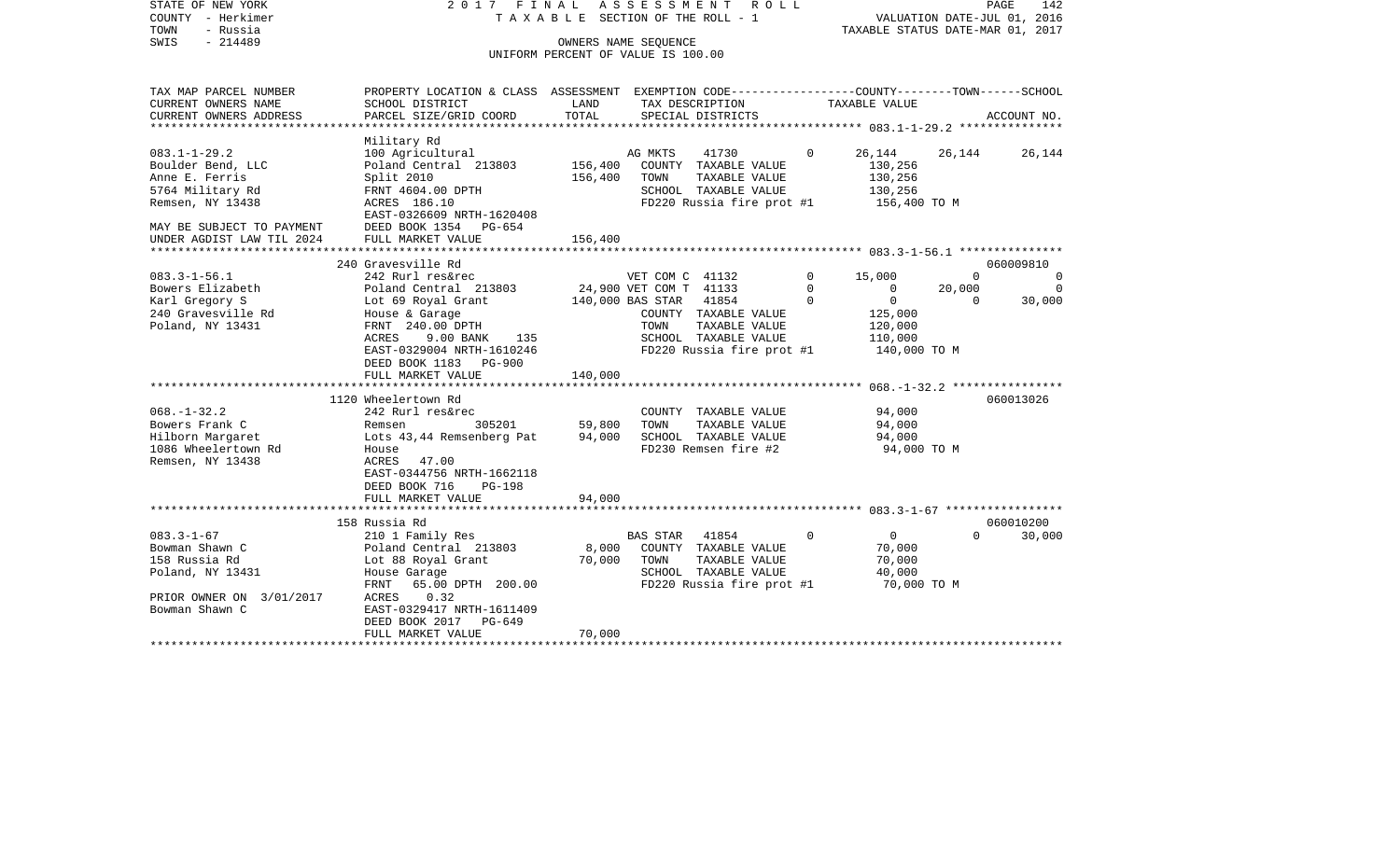| STATE OF NEW YORK<br>COUNTY - Herkimer<br>- Russia<br>TOWN             | 2017 FINAL<br>ASSESSMENT ROLL<br>SECTION OF THE ROLL - 1<br>TAXABLE<br>TAXABLE STATUS DATE-MAR 01, 2017                            |                      |                                                                                                                                         |               | 143<br>PAGE<br>VALUATION DATE-JUL 01, 2016 |
|------------------------------------------------------------------------|------------------------------------------------------------------------------------------------------------------------------------|----------------------|-----------------------------------------------------------------------------------------------------------------------------------------|---------------|--------------------------------------------|
| $-214489$<br>SWIS                                                      |                                                                                                                                    | OWNERS NAME SEQUENCE | UNIFORM PERCENT OF VALUE IS 100.00                                                                                                      |               |                                            |
| TAX MAP PARCEL NUMBER<br>CURRENT OWNERS NAME<br>CURRENT OWNERS ADDRESS | SCHOOL DISTRICT<br>PARCEL SIZE/GRID COORD                                                                                          | LAND<br>TOTAL        | PROPERTY LOCATION & CLASS ASSESSMENT EXEMPTION CODE---------------COUNTY-------TOWN------SCHOOL<br>TAX DESCRIPTION<br>SPECIAL DISTRICTS | TAXABLE VALUE | ACCOUNT NO.                                |
|                                                                        |                                                                                                                                    |                      |                                                                                                                                         |               | 060050360                                  |
| $072.2 - 1 - 11.3$                                                     | Off Spall Rd<br>314 Rural vac<10                                                                                                   |                      | COUNTY TAXABLE VALUE                                                                                                                    | 2,700         |                                            |
| Boyer Julie L                                                          | 305201<br>Remsen                                                                                                                   | 2,700                | TOWN<br>TAXABLE VALUE                                                                                                                   | 2,700         |                                            |
| 7381 State Rte 20                                                      | Lot #10 Walker Tract                                                                                                               | 2,700                | SCHOOL TAXABLE VALUE                                                                                                                    | 2,700         |                                            |
| Waterville, NY 13480                                                   | Vacant Land<br>FRNT 200.00 DPTH 225.00<br>1.10<br>ACRES<br>EAST-0341003 NRTH-1654233<br>DEED BOOK 1359<br>PG-529                   |                      | FD230 Remsen fire #2                                                                                                                    | 2,700 TO M    |                                            |
|                                                                        | FULL MARKET VALUE                                                                                                                  | 2,700                |                                                                                                                                         |               |                                            |
| 5985 Military Rd                                                       |                                                                                                                                    |                      |                                                                                                                                         |               |                                            |
| $082.2 - 1 - 16$                                                       | 210 1 Family Res                                                                                                                   |                      | COUNTY TAXABLE VALUE                                                                                                                    | 177,000       | 060003450                                  |
| Bradbury Hope T                                                        | Poland Central 213803                                                                                                              | 22,500               | TOWN<br>TAXABLE VALUE                                                                                                                   | 177,000       |                                            |
| 1880 Paseo Del Lago                                                    | Lot 114 Royal Grant                                                                                                                | 177,000              | SCHOOL TAXABLE VALUE                                                                                                                    | 177,000       |                                            |
| Vista, CA 92081                                                        | House Garage Shed<br>Military<br>FRNT 140.00 DPTH 155.00<br>ACRES<br>0.66<br>EAST-0323305 NRTH-1622331<br>DEED BOOK 1249<br>PG-918 |                      | FD220 Russia fire prot #1                                                                                                               | 177,000 TO M  |                                            |
|                                                                        | FULL MARKET VALUE                                                                                                                  | 177,000              |                                                                                                                                         |               |                                            |
|                                                                        | ***********************<br>157 Lite Rd                                                                                             |                      |                                                                                                                                         |               | 060045070                                  |
| $068. - 1 - 52.1$                                                      | 210 1 Family Res                                                                                                                   |                      | COUNTY TAXABLE VALUE                                                                                                                    | 104,800       |                                            |
| Bradley Roger S                                                        | 305201<br>Remsen                                                                                                                   | 40,700               | TOWN<br>TAXABLE VALUE                                                                                                                   | 104,800       |                                            |
| 157 Lite Rd                                                            | Lots 31 & 83 Remsenburg P                                                                                                          | 104,800              | SCHOOL TAXABLE VALUE                                                                                                                    | 104,800       |                                            |
| Forestport, NY 13338                                                   | House<br>FRNT 647.00 DPTH<br>ACRES 23.00<br>EAST-0340219 NRTH-1666130<br>DEED BOOK 905<br>$PG-444$                                 |                      | FD230 Remsen fire #2                                                                                                                    | 104,800 TO M  |                                            |
|                                                                        | FULL MARKET VALUE                                                                                                                  | 104,800              |                                                                                                                                         |               |                                            |
|                                                                        |                                                                                                                                    |                      |                                                                                                                                         |               |                                            |
| $068. - 2 - 3$                                                         | Spall Rd<br>210 1 Family Res                                                                                                       |                      | COUNTY TAXABLE VALUE                                                                                                                    | 75,500        | 060003330                                  |
| Brady James                                                            | 305201<br>Remsen                                                                                                                   | 6,500                | TOWN<br>TAXABLE VALUE                                                                                                                   | 75,500        |                                            |
| 6082 Mud Mill Rd                                                       | W 5<br>M P                                                                                                                         | 75,500               | SCHOOL TAXABLE VALUE                                                                                                                    | 75,500        |                                            |
| Brewertown, NY 13029                                                   | Camp3/4<br>Spall<br>FRNT 200.00 DPTH 140.00<br>EAST-0340646 NRTH-1655533<br>DEED BOOK 811<br>$PG-324$                              |                      | FD230 Remsen fire #2                                                                                                                    | 75,500 TO M   |                                            |
|                                                                        | FULL MARKET VALUE                                                                                                                  | 75,500               |                                                                                                                                         |               |                                            |
|                                                                        |                                                                                                                                    |                      | *****************************                                                                                                           |               |                                            |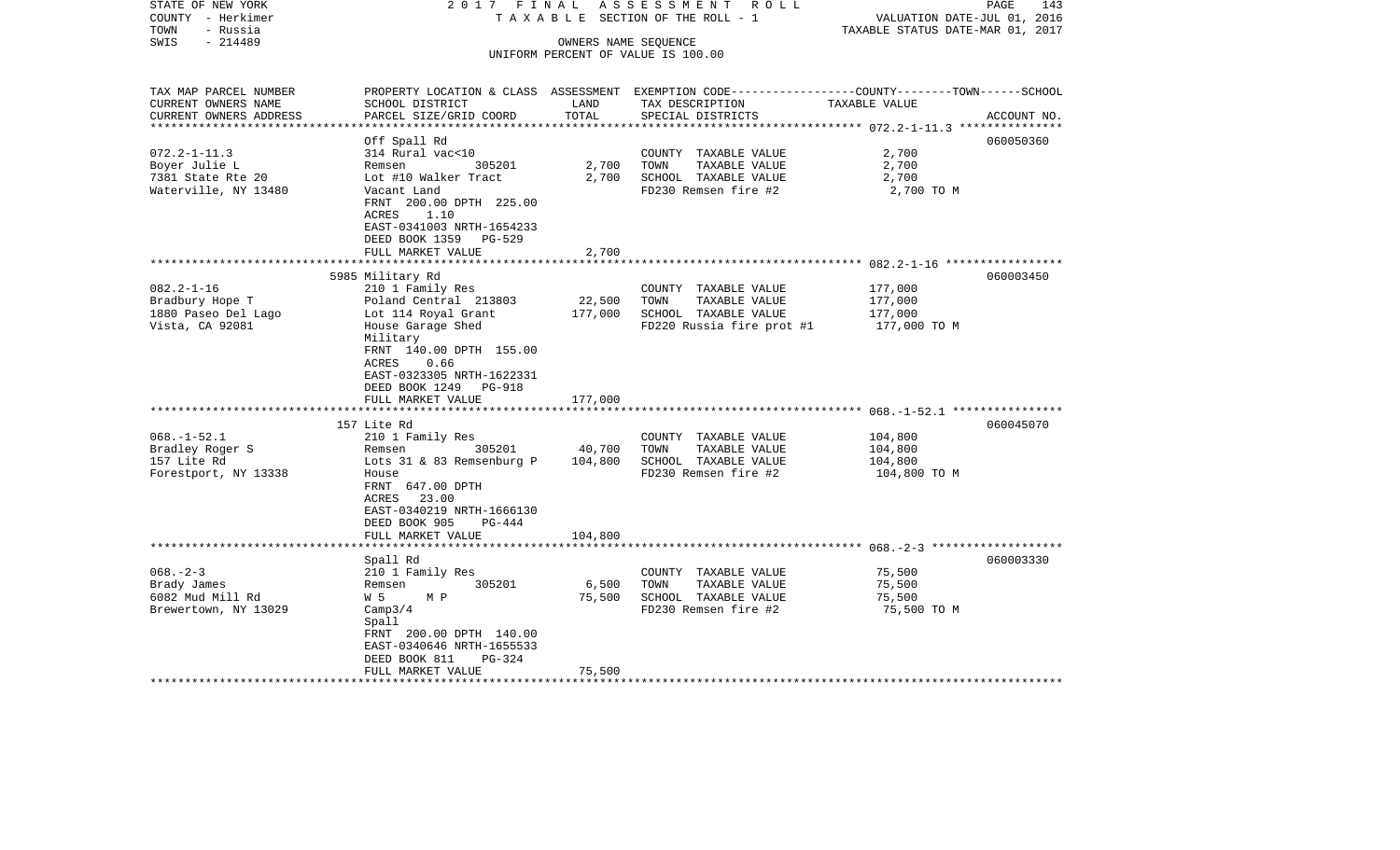| T A X A B L E SECTION OF THE ROLL - 1<br>VALUATION DATE-JUL 01, 2016<br>TOWN<br>- Russia<br>TAXABLE STATUS DATE-MAR 01, 2017<br>$-214489$<br>OWNERS NAME SEQUENCE<br>UNIFORM PERCENT OF VALUE IS 100.00<br>PROPERTY LOCATION & CLASS ASSESSMENT EXEMPTION CODE----------------COUNTY-------TOWN------SCHOOL<br>TAX MAP PARCEL NUMBER<br>CURRENT OWNERS NAME<br>SCHOOL DISTRICT<br>LAND<br>TAX DESCRIPTION<br>TAXABLE VALUE<br>CURRENT OWNERS ADDRESS<br>TOTAL<br>PARCEL SIZE/GRID COORD<br>SPECIAL DISTRICTS<br>ACCOUNT NO.<br>*********************<br>Brady Beach Rd<br>$073.3 - 5 - 4.5$<br>19,000<br>314 Rural vac<10<br>COUNTY TAXABLE VALUE<br>19,000<br>Poland Central 213803<br>19,000<br>TOWN<br>TAXABLE VALUE<br>SCHOOL TAXABLE VALUE<br>FRNT 500.00 DPTH<br>19,000<br>19,000<br>8.00<br>FD220 Russia fire prot #1<br>ACRES<br>19,000 TO M<br>EAST-0348608 NRTH-1641821<br>DEED BOOK 1288<br>PG-426<br>FULL MARKET VALUE<br>19,000<br>Brady Beach Rd<br>0003549<br>$072.4 - 1 - 14.4$<br>260 Seasonal res<br>187,800<br>COUNTY TAXABLE VALUE<br>Poland Central 213803<br>54,800<br>TAXABLE VALUE<br>Brady Michael E<br>TOWN<br>187,800<br>Brady Shirley<br>Lot 47 Jerseyfield Patent<br>187,800<br>SCHOOL TAXABLE VALUE<br>187,800<br>FD220 Russia fire prot #1<br>187,800 TO M<br>Camp<br>ACRES 12.80<br>EAST-0344913 NRTH-1642190<br>DEED BOOK 730<br>PG-148<br>FULL MARKET VALUE<br>187,800<br>060046210<br>Off Brady Beach Rd<br>311 Res vac land - WTRFNT<br>$072.4 - 1 - 15$<br>COUNTY TAXABLE VALUE<br>30,800<br>TAXABLE VALUE<br>Brady Michael E<br>Poland Central 213803<br>30,800<br>TOWN<br>30,800<br>30,800<br>Brady Shirley J<br>Lot 47 Jerseyfield Patent<br>SCHOOL TAXABLE VALUE<br>30,800<br>FD220 Russia fire prot #1<br>224 Preston Rd<br>Vacant Land<br>30,800 TO M<br>ACRES<br>0.69<br>EAST-0344885 NRTH-1642782<br>DEED BOOK 1467 PG-359<br>FULL MARKET VALUE<br>30,800<br>********************<br>Brady Beach Rd<br>060003540<br>$072.4 - 1 - 14.1$<br>9,800<br>314 Rural vac<10<br>COUNTY TAXABLE VALUE<br>Brady Richard<br>Poland Central 213803<br>9,800<br>TOWN<br>TAXABLE VALUE<br>9,800<br>Brady Joyce Living<br>Lot 47 Jerseyfield Patent<br>9,800<br>SCHOOL TAXABLE VALUE<br>9,800<br>890 Shoshone Ln<br>FD220 Russia fire prot #1<br>Vacant Land<br>9,800 TO M<br>ACRES<br>2.00<br>EAST-0345457 NRTH-1641442<br>DEED BOOK 882<br>PG-549<br>FULL MARKET VALUE<br>9,800<br>Brady Beach Rd<br>$072.4 - 1 - 14.3$<br>COUNTY TAXABLE VALUE<br>22,400<br>310 Res Vac<br>Brady Richard<br>Poland Central 213803<br>22,400<br>TOWN<br>TAXABLE VALUE<br>22,400<br>890 Shoshone Ln<br>22,400<br>SCHOOL<br>TAXABLE VALUE<br>22,400<br>Unknown Owner<br>Ask Bruce W<br>FRNT 753.00 DPTH<br><b>ACRES</b><br>4.20<br>EAST-0344388 NRTH-1642122 | STATE OF NEW YORK        | 2017 FINAL        |        | A S S E S S M E N T R O L L | PAGE<br>144 |
|---------------------------------------------------------------------------------------------------------------------------------------------------------------------------------------------------------------------------------------------------------------------------------------------------------------------------------------------------------------------------------------------------------------------------------------------------------------------------------------------------------------------------------------------------------------------------------------------------------------------------------------------------------------------------------------------------------------------------------------------------------------------------------------------------------------------------------------------------------------------------------------------------------------------------------------------------------------------------------------------------------------------------------------------------------------------------------------------------------------------------------------------------------------------------------------------------------------------------------------------------------------------------------------------------------------------------------------------------------------------------------------------------------------------------------------------------------------------------------------------------------------------------------------------------------------------------------------------------------------------------------------------------------------------------------------------------------------------------------------------------------------------------------------------------------------------------------------------------------------------------------------------------------------------------------------------------------------------------------------------------------------------------------------------------------------------------------------------------------------------------------------------------------------------------------------------------------------------------------------------------------------------------------------------------------------------------------------------------------------------------------------------------------------------------------------------------------------------------------------------------------------------------------------------------------------------------------------------------------------------------------------------------------------------------------------------------------------------------------------------------------------------------|--------------------------|-------------------|--------|-----------------------------|-------------|
|                                                                                                                                                                                                                                                                                                                                                                                                                                                                                                                                                                                                                                                                                                                                                                                                                                                                                                                                                                                                                                                                                                                                                                                                                                                                                                                                                                                                                                                                                                                                                                                                                                                                                                                                                                                                                                                                                                                                                                                                                                                                                                                                                                                                                                                                                                                                                                                                                                                                                                                                                                                                                                                                                                                                                                           | COUNTY - Herkimer        |                   |        |                             |             |
|                                                                                                                                                                                                                                                                                                                                                                                                                                                                                                                                                                                                                                                                                                                                                                                                                                                                                                                                                                                                                                                                                                                                                                                                                                                                                                                                                                                                                                                                                                                                                                                                                                                                                                                                                                                                                                                                                                                                                                                                                                                                                                                                                                                                                                                                                                                                                                                                                                                                                                                                                                                                                                                                                                                                                                           | SWIS                     |                   |        |                             |             |
|                                                                                                                                                                                                                                                                                                                                                                                                                                                                                                                                                                                                                                                                                                                                                                                                                                                                                                                                                                                                                                                                                                                                                                                                                                                                                                                                                                                                                                                                                                                                                                                                                                                                                                                                                                                                                                                                                                                                                                                                                                                                                                                                                                                                                                                                                                                                                                                                                                                                                                                                                                                                                                                                                                                                                                           |                          |                   |        |                             |             |
|                                                                                                                                                                                                                                                                                                                                                                                                                                                                                                                                                                                                                                                                                                                                                                                                                                                                                                                                                                                                                                                                                                                                                                                                                                                                                                                                                                                                                                                                                                                                                                                                                                                                                                                                                                                                                                                                                                                                                                                                                                                                                                                                                                                                                                                                                                                                                                                                                                                                                                                                                                                                                                                                                                                                                                           |                          |                   |        |                             |             |
|                                                                                                                                                                                                                                                                                                                                                                                                                                                                                                                                                                                                                                                                                                                                                                                                                                                                                                                                                                                                                                                                                                                                                                                                                                                                                                                                                                                                                                                                                                                                                                                                                                                                                                                                                                                                                                                                                                                                                                                                                                                                                                                                                                                                                                                                                                                                                                                                                                                                                                                                                                                                                                                                                                                                                                           |                          |                   |        |                             |             |
|                                                                                                                                                                                                                                                                                                                                                                                                                                                                                                                                                                                                                                                                                                                                                                                                                                                                                                                                                                                                                                                                                                                                                                                                                                                                                                                                                                                                                                                                                                                                                                                                                                                                                                                                                                                                                                                                                                                                                                                                                                                                                                                                                                                                                                                                                                                                                                                                                                                                                                                                                                                                                                                                                                                                                                           |                          |                   |        |                             |             |
|                                                                                                                                                                                                                                                                                                                                                                                                                                                                                                                                                                                                                                                                                                                                                                                                                                                                                                                                                                                                                                                                                                                                                                                                                                                                                                                                                                                                                                                                                                                                                                                                                                                                                                                                                                                                                                                                                                                                                                                                                                                                                                                                                                                                                                                                                                                                                                                                                                                                                                                                                                                                                                                                                                                                                                           |                          |                   |        |                             |             |
|                                                                                                                                                                                                                                                                                                                                                                                                                                                                                                                                                                                                                                                                                                                                                                                                                                                                                                                                                                                                                                                                                                                                                                                                                                                                                                                                                                                                                                                                                                                                                                                                                                                                                                                                                                                                                                                                                                                                                                                                                                                                                                                                                                                                                                                                                                                                                                                                                                                                                                                                                                                                                                                                                                                                                                           |                          |                   |        |                             |             |
|                                                                                                                                                                                                                                                                                                                                                                                                                                                                                                                                                                                                                                                                                                                                                                                                                                                                                                                                                                                                                                                                                                                                                                                                                                                                                                                                                                                                                                                                                                                                                                                                                                                                                                                                                                                                                                                                                                                                                                                                                                                                                                                                                                                                                                                                                                                                                                                                                                                                                                                                                                                                                                                                                                                                                                           |                          |                   |        |                             |             |
|                                                                                                                                                                                                                                                                                                                                                                                                                                                                                                                                                                                                                                                                                                                                                                                                                                                                                                                                                                                                                                                                                                                                                                                                                                                                                                                                                                                                                                                                                                                                                                                                                                                                                                                                                                                                                                                                                                                                                                                                                                                                                                                                                                                                                                                                                                                                                                                                                                                                                                                                                                                                                                                                                                                                                                           | Brady Michael            |                   |        |                             |             |
|                                                                                                                                                                                                                                                                                                                                                                                                                                                                                                                                                                                                                                                                                                                                                                                                                                                                                                                                                                                                                                                                                                                                                                                                                                                                                                                                                                                                                                                                                                                                                                                                                                                                                                                                                                                                                                                                                                                                                                                                                                                                                                                                                                                                                                                                                                                                                                                                                                                                                                                                                                                                                                                                                                                                                                           | Brady Shirley            |                   |        |                             |             |
|                                                                                                                                                                                                                                                                                                                                                                                                                                                                                                                                                                                                                                                                                                                                                                                                                                                                                                                                                                                                                                                                                                                                                                                                                                                                                                                                                                                                                                                                                                                                                                                                                                                                                                                                                                                                                                                                                                                                                                                                                                                                                                                                                                                                                                                                                                                                                                                                                                                                                                                                                                                                                                                                                                                                                                           | 224 Preston Rd           |                   |        |                             |             |
|                                                                                                                                                                                                                                                                                                                                                                                                                                                                                                                                                                                                                                                                                                                                                                                                                                                                                                                                                                                                                                                                                                                                                                                                                                                                                                                                                                                                                                                                                                                                                                                                                                                                                                                                                                                                                                                                                                                                                                                                                                                                                                                                                                                                                                                                                                                                                                                                                                                                                                                                                                                                                                                                                                                                                                           | Cheshire, CT 06410       |                   |        |                             |             |
|                                                                                                                                                                                                                                                                                                                                                                                                                                                                                                                                                                                                                                                                                                                                                                                                                                                                                                                                                                                                                                                                                                                                                                                                                                                                                                                                                                                                                                                                                                                                                                                                                                                                                                                                                                                                                                                                                                                                                                                                                                                                                                                                                                                                                                                                                                                                                                                                                                                                                                                                                                                                                                                                                                                                                                           |                          |                   |        |                             |             |
|                                                                                                                                                                                                                                                                                                                                                                                                                                                                                                                                                                                                                                                                                                                                                                                                                                                                                                                                                                                                                                                                                                                                                                                                                                                                                                                                                                                                                                                                                                                                                                                                                                                                                                                                                                                                                                                                                                                                                                                                                                                                                                                                                                                                                                                                                                                                                                                                                                                                                                                                                                                                                                                                                                                                                                           |                          |                   |        |                             |             |
|                                                                                                                                                                                                                                                                                                                                                                                                                                                                                                                                                                                                                                                                                                                                                                                                                                                                                                                                                                                                                                                                                                                                                                                                                                                                                                                                                                                                                                                                                                                                                                                                                                                                                                                                                                                                                                                                                                                                                                                                                                                                                                                                                                                                                                                                                                                                                                                                                                                                                                                                                                                                                                                                                                                                                                           |                          |                   |        |                             |             |
|                                                                                                                                                                                                                                                                                                                                                                                                                                                                                                                                                                                                                                                                                                                                                                                                                                                                                                                                                                                                                                                                                                                                                                                                                                                                                                                                                                                                                                                                                                                                                                                                                                                                                                                                                                                                                                                                                                                                                                                                                                                                                                                                                                                                                                                                                                                                                                                                                                                                                                                                                                                                                                                                                                                                                                           |                          |                   |        |                             |             |
|                                                                                                                                                                                                                                                                                                                                                                                                                                                                                                                                                                                                                                                                                                                                                                                                                                                                                                                                                                                                                                                                                                                                                                                                                                                                                                                                                                                                                                                                                                                                                                                                                                                                                                                                                                                                                                                                                                                                                                                                                                                                                                                                                                                                                                                                                                                                                                                                                                                                                                                                                                                                                                                                                                                                                                           |                          |                   |        |                             |             |
|                                                                                                                                                                                                                                                                                                                                                                                                                                                                                                                                                                                                                                                                                                                                                                                                                                                                                                                                                                                                                                                                                                                                                                                                                                                                                                                                                                                                                                                                                                                                                                                                                                                                                                                                                                                                                                                                                                                                                                                                                                                                                                                                                                                                                                                                                                                                                                                                                                                                                                                                                                                                                                                                                                                                                                           |                          |                   |        |                             |             |
|                                                                                                                                                                                                                                                                                                                                                                                                                                                                                                                                                                                                                                                                                                                                                                                                                                                                                                                                                                                                                                                                                                                                                                                                                                                                                                                                                                                                                                                                                                                                                                                                                                                                                                                                                                                                                                                                                                                                                                                                                                                                                                                                                                                                                                                                                                                                                                                                                                                                                                                                                                                                                                                                                                                                                                           | 224 Preston Rd           |                   |        |                             |             |
|                                                                                                                                                                                                                                                                                                                                                                                                                                                                                                                                                                                                                                                                                                                                                                                                                                                                                                                                                                                                                                                                                                                                                                                                                                                                                                                                                                                                                                                                                                                                                                                                                                                                                                                                                                                                                                                                                                                                                                                                                                                                                                                                                                                                                                                                                                                                                                                                                                                                                                                                                                                                                                                                                                                                                                           | Chesire, CT 06410        |                   |        |                             |             |
|                                                                                                                                                                                                                                                                                                                                                                                                                                                                                                                                                                                                                                                                                                                                                                                                                                                                                                                                                                                                                                                                                                                                                                                                                                                                                                                                                                                                                                                                                                                                                                                                                                                                                                                                                                                                                                                                                                                                                                                                                                                                                                                                                                                                                                                                                                                                                                                                                                                                                                                                                                                                                                                                                                                                                                           |                          |                   |        |                             |             |
|                                                                                                                                                                                                                                                                                                                                                                                                                                                                                                                                                                                                                                                                                                                                                                                                                                                                                                                                                                                                                                                                                                                                                                                                                                                                                                                                                                                                                                                                                                                                                                                                                                                                                                                                                                                                                                                                                                                                                                                                                                                                                                                                                                                                                                                                                                                                                                                                                                                                                                                                                                                                                                                                                                                                                                           |                          |                   |        |                             |             |
|                                                                                                                                                                                                                                                                                                                                                                                                                                                                                                                                                                                                                                                                                                                                                                                                                                                                                                                                                                                                                                                                                                                                                                                                                                                                                                                                                                                                                                                                                                                                                                                                                                                                                                                                                                                                                                                                                                                                                                                                                                                                                                                                                                                                                                                                                                                                                                                                                                                                                                                                                                                                                                                                                                                                                                           |                          |                   |        |                             |             |
|                                                                                                                                                                                                                                                                                                                                                                                                                                                                                                                                                                                                                                                                                                                                                                                                                                                                                                                                                                                                                                                                                                                                                                                                                                                                                                                                                                                                                                                                                                                                                                                                                                                                                                                                                                                                                                                                                                                                                                                                                                                                                                                                                                                                                                                                                                                                                                                                                                                                                                                                                                                                                                                                                                                                                                           |                          |                   |        |                             |             |
|                                                                                                                                                                                                                                                                                                                                                                                                                                                                                                                                                                                                                                                                                                                                                                                                                                                                                                                                                                                                                                                                                                                                                                                                                                                                                                                                                                                                                                                                                                                                                                                                                                                                                                                                                                                                                                                                                                                                                                                                                                                                                                                                                                                                                                                                                                                                                                                                                                                                                                                                                                                                                                                                                                                                                                           |                          |                   |        |                             |             |
|                                                                                                                                                                                                                                                                                                                                                                                                                                                                                                                                                                                                                                                                                                                                                                                                                                                                                                                                                                                                                                                                                                                                                                                                                                                                                                                                                                                                                                                                                                                                                                                                                                                                                                                                                                                                                                                                                                                                                                                                                                                                                                                                                                                                                                                                                                                                                                                                                                                                                                                                                                                                                                                                                                                                                                           |                          |                   |        |                             |             |
|                                                                                                                                                                                                                                                                                                                                                                                                                                                                                                                                                                                                                                                                                                                                                                                                                                                                                                                                                                                                                                                                                                                                                                                                                                                                                                                                                                                                                                                                                                                                                                                                                                                                                                                                                                                                                                                                                                                                                                                                                                                                                                                                                                                                                                                                                                                                                                                                                                                                                                                                                                                                                                                                                                                                                                           |                          |                   |        |                             |             |
|                                                                                                                                                                                                                                                                                                                                                                                                                                                                                                                                                                                                                                                                                                                                                                                                                                                                                                                                                                                                                                                                                                                                                                                                                                                                                                                                                                                                                                                                                                                                                                                                                                                                                                                                                                                                                                                                                                                                                                                                                                                                                                                                                                                                                                                                                                                                                                                                                                                                                                                                                                                                                                                                                                                                                                           |                          |                   |        |                             |             |
|                                                                                                                                                                                                                                                                                                                                                                                                                                                                                                                                                                                                                                                                                                                                                                                                                                                                                                                                                                                                                                                                                                                                                                                                                                                                                                                                                                                                                                                                                                                                                                                                                                                                                                                                                                                                                                                                                                                                                                                                                                                                                                                                                                                                                                                                                                                                                                                                                                                                                                                                                                                                                                                                                                                                                                           | Chesire, CT 06410        |                   |        |                             |             |
|                                                                                                                                                                                                                                                                                                                                                                                                                                                                                                                                                                                                                                                                                                                                                                                                                                                                                                                                                                                                                                                                                                                                                                                                                                                                                                                                                                                                                                                                                                                                                                                                                                                                                                                                                                                                                                                                                                                                                                                                                                                                                                                                                                                                                                                                                                                                                                                                                                                                                                                                                                                                                                                                                                                                                                           |                          |                   |        |                             |             |
|                                                                                                                                                                                                                                                                                                                                                                                                                                                                                                                                                                                                                                                                                                                                                                                                                                                                                                                                                                                                                                                                                                                                                                                                                                                                                                                                                                                                                                                                                                                                                                                                                                                                                                                                                                                                                                                                                                                                                                                                                                                                                                                                                                                                                                                                                                                                                                                                                                                                                                                                                                                                                                                                                                                                                                           |                          |                   |        |                             |             |
|                                                                                                                                                                                                                                                                                                                                                                                                                                                                                                                                                                                                                                                                                                                                                                                                                                                                                                                                                                                                                                                                                                                                                                                                                                                                                                                                                                                                                                                                                                                                                                                                                                                                                                                                                                                                                                                                                                                                                                                                                                                                                                                                                                                                                                                                                                                                                                                                                                                                                                                                                                                                                                                                                                                                                                           |                          |                   |        |                             |             |
|                                                                                                                                                                                                                                                                                                                                                                                                                                                                                                                                                                                                                                                                                                                                                                                                                                                                                                                                                                                                                                                                                                                                                                                                                                                                                                                                                                                                                                                                                                                                                                                                                                                                                                                                                                                                                                                                                                                                                                                                                                                                                                                                                                                                                                                                                                                                                                                                                                                                                                                                                                                                                                                                                                                                                                           |                          |                   |        |                             |             |
|                                                                                                                                                                                                                                                                                                                                                                                                                                                                                                                                                                                                                                                                                                                                                                                                                                                                                                                                                                                                                                                                                                                                                                                                                                                                                                                                                                                                                                                                                                                                                                                                                                                                                                                                                                                                                                                                                                                                                                                                                                                                                                                                                                                                                                                                                                                                                                                                                                                                                                                                                                                                                                                                                                                                                                           |                          |                   |        |                             |             |
|                                                                                                                                                                                                                                                                                                                                                                                                                                                                                                                                                                                                                                                                                                                                                                                                                                                                                                                                                                                                                                                                                                                                                                                                                                                                                                                                                                                                                                                                                                                                                                                                                                                                                                                                                                                                                                                                                                                                                                                                                                                                                                                                                                                                                                                                                                                                                                                                                                                                                                                                                                                                                                                                                                                                                                           |                          |                   |        |                             |             |
|                                                                                                                                                                                                                                                                                                                                                                                                                                                                                                                                                                                                                                                                                                                                                                                                                                                                                                                                                                                                                                                                                                                                                                                                                                                                                                                                                                                                                                                                                                                                                                                                                                                                                                                                                                                                                                                                                                                                                                                                                                                                                                                                                                                                                                                                                                                                                                                                                                                                                                                                                                                                                                                                                                                                                                           |                          |                   |        |                             |             |
|                                                                                                                                                                                                                                                                                                                                                                                                                                                                                                                                                                                                                                                                                                                                                                                                                                                                                                                                                                                                                                                                                                                                                                                                                                                                                                                                                                                                                                                                                                                                                                                                                                                                                                                                                                                                                                                                                                                                                                                                                                                                                                                                                                                                                                                                                                                                                                                                                                                                                                                                                                                                                                                                                                                                                                           |                          |                   |        |                             |             |
|                                                                                                                                                                                                                                                                                                                                                                                                                                                                                                                                                                                                                                                                                                                                                                                                                                                                                                                                                                                                                                                                                                                                                                                                                                                                                                                                                                                                                                                                                                                                                                                                                                                                                                                                                                                                                                                                                                                                                                                                                                                                                                                                                                                                                                                                                                                                                                                                                                                                                                                                                                                                                                                                                                                                                                           | West Melbourne, FL 32904 |                   |        |                             |             |
|                                                                                                                                                                                                                                                                                                                                                                                                                                                                                                                                                                                                                                                                                                                                                                                                                                                                                                                                                                                                                                                                                                                                                                                                                                                                                                                                                                                                                                                                                                                                                                                                                                                                                                                                                                                                                                                                                                                                                                                                                                                                                                                                                                                                                                                                                                                                                                                                                                                                                                                                                                                                                                                                                                                                                                           |                          |                   |        |                             |             |
|                                                                                                                                                                                                                                                                                                                                                                                                                                                                                                                                                                                                                                                                                                                                                                                                                                                                                                                                                                                                                                                                                                                                                                                                                                                                                                                                                                                                                                                                                                                                                                                                                                                                                                                                                                                                                                                                                                                                                                                                                                                                                                                                                                                                                                                                                                                                                                                                                                                                                                                                                                                                                                                                                                                                                                           |                          |                   |        |                             |             |
|                                                                                                                                                                                                                                                                                                                                                                                                                                                                                                                                                                                                                                                                                                                                                                                                                                                                                                                                                                                                                                                                                                                                                                                                                                                                                                                                                                                                                                                                                                                                                                                                                                                                                                                                                                                                                                                                                                                                                                                                                                                                                                                                                                                                                                                                                                                                                                                                                                                                                                                                                                                                                                                                                                                                                                           |                          |                   |        |                             |             |
|                                                                                                                                                                                                                                                                                                                                                                                                                                                                                                                                                                                                                                                                                                                                                                                                                                                                                                                                                                                                                                                                                                                                                                                                                                                                                                                                                                                                                                                                                                                                                                                                                                                                                                                                                                                                                                                                                                                                                                                                                                                                                                                                                                                                                                                                                                                                                                                                                                                                                                                                                                                                                                                                                                                                                                           |                          |                   |        |                             |             |
|                                                                                                                                                                                                                                                                                                                                                                                                                                                                                                                                                                                                                                                                                                                                                                                                                                                                                                                                                                                                                                                                                                                                                                                                                                                                                                                                                                                                                                                                                                                                                                                                                                                                                                                                                                                                                                                                                                                                                                                                                                                                                                                                                                                                                                                                                                                                                                                                                                                                                                                                                                                                                                                                                                                                                                           |                          |                   |        |                             |             |
|                                                                                                                                                                                                                                                                                                                                                                                                                                                                                                                                                                                                                                                                                                                                                                                                                                                                                                                                                                                                                                                                                                                                                                                                                                                                                                                                                                                                                                                                                                                                                                                                                                                                                                                                                                                                                                                                                                                                                                                                                                                                                                                                                                                                                                                                                                                                                                                                                                                                                                                                                                                                                                                                                                                                                                           |                          |                   |        |                             |             |
|                                                                                                                                                                                                                                                                                                                                                                                                                                                                                                                                                                                                                                                                                                                                                                                                                                                                                                                                                                                                                                                                                                                                                                                                                                                                                                                                                                                                                                                                                                                                                                                                                                                                                                                                                                                                                                                                                                                                                                                                                                                                                                                                                                                                                                                                                                                                                                                                                                                                                                                                                                                                                                                                                                                                                                           |                          |                   |        |                             |             |
|                                                                                                                                                                                                                                                                                                                                                                                                                                                                                                                                                                                                                                                                                                                                                                                                                                                                                                                                                                                                                                                                                                                                                                                                                                                                                                                                                                                                                                                                                                                                                                                                                                                                                                                                                                                                                                                                                                                                                                                                                                                                                                                                                                                                                                                                                                                                                                                                                                                                                                                                                                                                                                                                                                                                                                           | West Melbourne, FL 32904 |                   |        |                             |             |
|                                                                                                                                                                                                                                                                                                                                                                                                                                                                                                                                                                                                                                                                                                                                                                                                                                                                                                                                                                                                                                                                                                                                                                                                                                                                                                                                                                                                                                                                                                                                                                                                                                                                                                                                                                                                                                                                                                                                                                                                                                                                                                                                                                                                                                                                                                                                                                                                                                                                                                                                                                                                                                                                                                                                                                           |                          |                   |        |                             |             |
|                                                                                                                                                                                                                                                                                                                                                                                                                                                                                                                                                                                                                                                                                                                                                                                                                                                                                                                                                                                                                                                                                                                                                                                                                                                                                                                                                                                                                                                                                                                                                                                                                                                                                                                                                                                                                                                                                                                                                                                                                                                                                                                                                                                                                                                                                                                                                                                                                                                                                                                                                                                                                                                                                                                                                                           |                          |                   |        |                             |             |
|                                                                                                                                                                                                                                                                                                                                                                                                                                                                                                                                                                                                                                                                                                                                                                                                                                                                                                                                                                                                                                                                                                                                                                                                                                                                                                                                                                                                                                                                                                                                                                                                                                                                                                                                                                                                                                                                                                                                                                                                                                                                                                                                                                                                                                                                                                                                                                                                                                                                                                                                                                                                                                                                                                                                                                           |                          |                   |        |                             |             |
|                                                                                                                                                                                                                                                                                                                                                                                                                                                                                                                                                                                                                                                                                                                                                                                                                                                                                                                                                                                                                                                                                                                                                                                                                                                                                                                                                                                                                                                                                                                                                                                                                                                                                                                                                                                                                                                                                                                                                                                                                                                                                                                                                                                                                                                                                                                                                                                                                                                                                                                                                                                                                                                                                                                                                                           |                          | FULL MARKET VALUE | 22,400 |                             |             |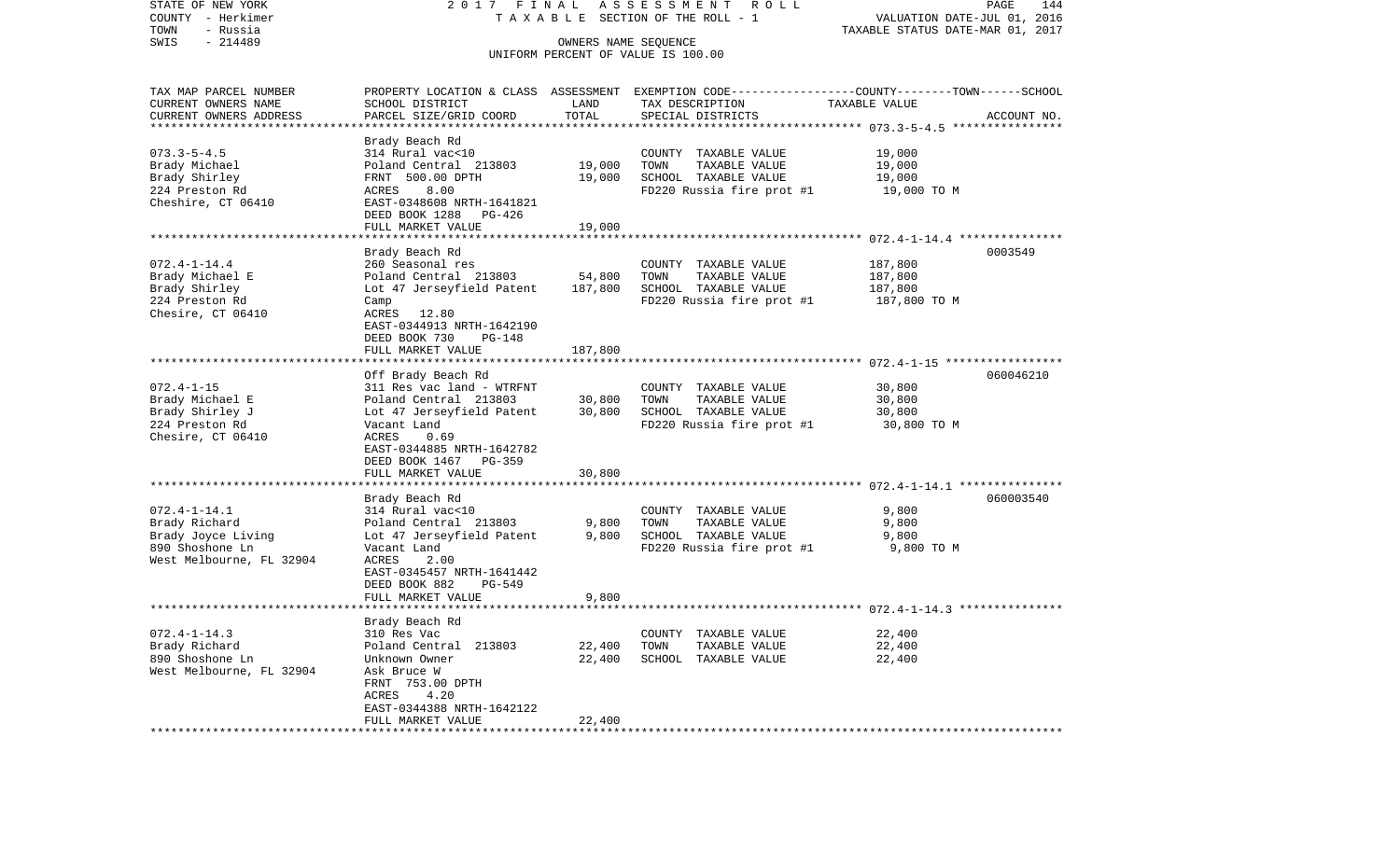COUNTY - Herkimer **T A X A B L E** SECTION OF THE ROLL - 1 VALUATION DATE-JUL 01, 2016 TOWN - Russia TAXABLE STATUS DATE-MAR 01, 2017 SWIS - 214489 OWNERS NAME SEQUENCE UNIFORM PERCENT OF VALUE IS 100.00TAX MAP PARCEL NUMBER PROPERTY LOCATION & CLASS ASSESSMENT EXEMPTION CODE------------------COUNTY--------TOWN------SCHOOL CURRENT OWNERS NAME SCHOOL DISTRICT LAND TAX DESCRIPTION TAXABLE VALUECURRENT OWNERS ADDRESS PARCEL SIZE/GRID COORD TOTAL SPECIAL DISTRICTS ACCOUNT NO. \*\*\*\*\*\*\*\*\*\*\*\*\*\*\*\*\*\*\*\*\*\*\*\*\*\*\*\*\*\*\*\*\*\*\*\*\*\*\*\*\*\*\*\*\*\*\*\*\*\*\*\*\*\*\*\*\*\*\*\*\*\*\*\*\*\*\*\*\*\*\*\*\*\*\*\*\*\*\*\*\*\*\*\*\*\*\*\*\*\*\*\*\*\*\*\*\*\*\*\*\*\*\* 072.4-1-21 \*\*\*\*\*\*\*\*\*\*\*\*\*\*\*\*\* Brady Beach Rd 060014040 072.4-1-21 260 Seasonal res COUNTY TAXABLE VALUE 59,000 Brandon Jean Poland Central 213803 29,000 TOWN TAXABLE VALUE 59,000 107 Harter Pl N 47 J P 59,000 SCHOOL TAXABLE VALUE 59,000 Utica, NY 13502 Camp1/2 Camp20 Camp20 Camp3020 Russia fire prot #1 59,000 TO M Brady Beach FRNT 175.00 DPTH 150.00 EAST-0344329 NRTH-1643173 DEED BOOK 773 PG-188FULL MARKET VALUE 59,000 \*\*\*\*\*\*\*\*\*\*\*\*\*\*\*\*\*\*\*\*\*\*\*\*\*\*\*\*\*\*\*\*\*\*\*\*\*\*\*\*\*\*\*\*\*\*\*\*\*\*\*\*\*\*\*\*\*\*\*\*\*\*\*\*\*\*\*\*\*\*\*\*\*\*\*\*\*\*\*\*\*\*\*\*\*\*\*\*\*\*\*\*\*\*\*\*\*\*\*\*\*\*\* 068.-2-29.7 \*\*\*\*\*\*\*\*\*\*\*\*\*\*\*\* Wheelertown Rd 0007202068.-2-29.7 210 1 Family Res BAS STAR 41854 0 0 0 30,000 Branigin Charles D Remsen 305201 15,700 COUNTY TAXABLE VALUE 60,500 Branigin Emma M **M** Lot 59 Remsenburg Patent 60,500 TOWN TAXABLE VALUE 60,500 752 Wheelertown Rd 1 Story Ranch SCHOOL TAXABLE VALUE 30,500 Remsen, NY 13438-9610 ACRES 4.80 **FD230** Remsen fire #2 60,500 TO M EAST-0348520 NRTH-1656340 DEED BOOK 794 PG-161FULL MARKET VALUE 60,500 \*\*\*\*\*\*\*\*\*\*\*\*\*\*\*\*\*\*\*\*\*\*\*\*\*\*\*\*\*\*\*\*\*\*\*\*\*\*\*\*\*\*\*\*\*\*\*\*\*\*\*\*\*\*\*\*\*\*\*\*\*\*\*\*\*\*\*\*\*\*\*\*\*\*\*\*\*\*\*\*\*\*\*\*\*\*\*\*\*\*\*\*\*\*\*\*\*\*\*\*\*\*\* 068.0-2-33.3 \*\*\*\*\*\*\*\*\*\*\*\*\*\*\*944 Wheelertown Rd 174116 068.0-2-33.3 312 Vac w/imprv COUNTY TAXABLE VALUE 22,000 Brath Jan V Remsen 305201 21,100 TOWN TAXABLE VALUE 22,000 Brath Mary **FRNT 822.30 DPTH** 22,000 SCHOOL TAXABLE VALUE 22,000 116 Hidden Pines Dr ACRES 6.10 FD230 Remsen fire #2 22,000 TO M Newfield, NY 14867 EAST-0347630 NRTH-1659867 DEED BOOK 1456 PG-48 FULL MARKET VALUE 22,000 \*\*\*\*\*\*\*\*\*\*\*\*\*\*\*\*\*\*\*\*\*\*\*\*\*\*\*\*\*\*\*\*\*\*\*\*\*\*\*\*\*\*\*\*\*\*\*\*\*\*\*\*\*\*\*\*\*\*\*\*\*\*\*\*\*\*\*\*\*\*\*\*\*\*\*\*\*\*\*\*\*\*\*\*\*\*\*\*\*\*\*\*\*\*\*\*\*\*\*\*\*\*\* 083.3-1-24 \*\*\*\*\*\*\*\*\*\*\*\*\*\*\*\*\* 169 Russia Rd 060015660083.3-1-24 210 1 Family Res BAS STAR 41854 0 0 0 30,000 Braunlich Karl W **Poland Central 213803** 17,100 COUNTY TAXABLE VALUE 86,500 Braunlich Mary 66,500 Lot 88 Royal Grant 66,500 TOWN TAXABLE VALUE 86,500 POWN 169 Russia Rd House SCHOOL TAXABLE VALUE 56,500 Poland, NY 13431 Russia Russia Russia Russia FD220 Russia fire prot #1 86,500 TO M 3.37 BANK 135 EAST-0329345 NRTH-1611837 DEED BOOK 838 PG-95FULL MARKET VALUE 86,500 \*\*\*\*\*\*\*\*\*\*\*\*\*\*\*\*\*\*\*\*\*\*\*\*\*\*\*\*\*\*\*\*\*\*\*\*\*\*\*\*\*\*\*\*\*\*\*\*\*\*\*\*\*\*\*\*\*\*\*\*\*\*\*\*\*\*\*\*\*\*\*\*\*\*\*\*\*\*\*\*\*\*\*\*\*\*\*\*\*\*\*\*\*\*\*\*\*\*\*\*\*\*\* 078.1-1-16 \*\*\*\*\*\*\*\*\*\*\*\*\*\*\*\*\* 3726 Black Creek Rd 060010980078.1-1-16 310 Res Vac COUNTY TAXABLE VALUE 4,500 Bravo Louis Poland Central 213803 4,500 TOWN TAXABLE VALUE 4,500 Bravo Lois **Lot 17 Jerseyfield Patent** 4,500 SCHOOL TAXABLE VALUE 4,500 3779 Black Creek Rd Camp Camp Camp FD220 Russia fire prot #1 4,500 TO M Cold Brook, NY 13324 Fire 2013 FRNT 100.00 DPTH 150.00 EAST-0352017 NRTH-1636765 DEED BOOK 1531 PG-772FULL MARKET VALUE 4,500 \*\*\*\*\*\*\*\*\*\*\*\*\*\*\*\*\*\*\*\*\*\*\*\*\*\*\*\*\*\*\*\*\*\*\*\*\*\*\*\*\*\*\*\*\*\*\*\*\*\*\*\*\*\*\*\*\*\*\*\*\*\*\*\*\*\*\*\*\*\*\*\*\*\*\*\*\*\*\*\*\*\*\*\*\*\*\*\*\*\*\*\*\*\*\*\*\*\*\*\*\*\*\*\*\*\*\*\*\*\*\*\*\*\*\*\*\*\*\*\*\*\*\*\*\*\*\*\*\*\*\*\*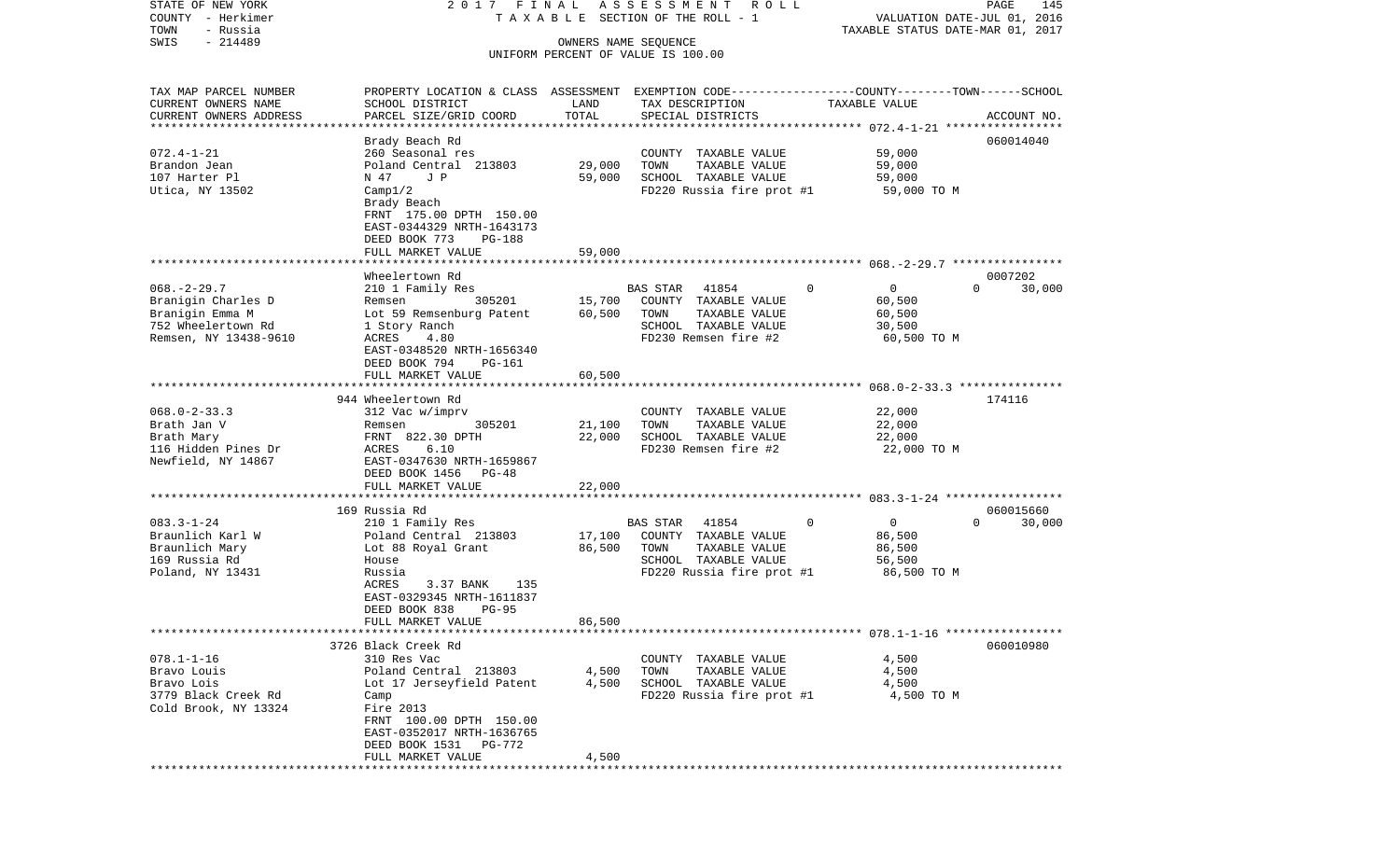| STATE OF NEW YORK<br>COUNTY - Herkimer<br>TOWN<br>- Russia<br>$-214489$<br>SWIS | 2017 FINAL                                                                                     |                   | A S S E S S M E N T R O L L<br>TAXABLE SECTION OF THE ROLL - 1<br>OWNERS NAME SEQUENCE | TAXABLE STATUS DATE-MAR 01, 2017 | PAGE<br>146<br>VALUATION DATE-JUL 01, 2016 |
|---------------------------------------------------------------------------------|------------------------------------------------------------------------------------------------|-------------------|----------------------------------------------------------------------------------------|----------------------------------|--------------------------------------------|
|                                                                                 |                                                                                                |                   | UNIFORM PERCENT OF VALUE IS 100.00                                                     |                                  |                                            |
|                                                                                 |                                                                                                |                   |                                                                                        |                                  |                                            |
| TAX MAP PARCEL NUMBER                                                           | PROPERTY LOCATION & CLASS ASSESSMENT EXEMPTION CODE---------------COUNTY-------TOWN-----SCHOOL |                   |                                                                                        |                                  |                                            |
| CURRENT OWNERS NAME<br>CURRENT OWNERS ADDRESS                                   | SCHOOL DISTRICT                                                                                | LAND<br>TOTAL     | TAX DESCRIPTION                                                                        | TAXABLE VALUE                    | ACCOUNT NO.                                |
| **********************                                                          | PARCEL SIZE/GRID COORD                                                                         |                   | SPECIAL DISTRICTS                                                                      |                                  |                                            |
|                                                                                 | 3765 Black Creek Rd                                                                            |                   |                                                                                        |                                  | 060000660                                  |
| $078.1 - 1 - 23$                                                                | 270 Mfg housing                                                                                |                   | COUNTY TAXABLE VALUE                                                                   | 22,500                           |                                            |
| Bravo Louis A                                                                   | Poland Central 213803                                                                          | 8,200             | TOWN<br>TAXABLE VALUE                                                                  | 22,500                           |                                            |
| Bravo Lois F                                                                    | W 17 Jp                                                                                        | 22,500            | SCHOOL TAXABLE VALUE                                                                   | 22,500                           |                                            |
| 3779 Black Creek Rd                                                             | Campl/3                                                                                        |                   | FD220 Russia fire prot #1                                                              | 22,500 TO M                      |                                            |
| Cold Brook, NY 13324                                                            | Black Creek<br>FRNT 100.00 DPTH 150.00                                                         |                   |                                                                                        |                                  |                                            |
|                                                                                 | EAST-0352296 NRTH-1637578                                                                      |                   |                                                                                        |                                  |                                            |
|                                                                                 | DEED BOOK 784<br>$PG-651$                                                                      |                   |                                                                                        |                                  |                                            |
|                                                                                 | FULL MARKET VALUE                                                                              | 22,500            |                                                                                        |                                  |                                            |
|                                                                                 |                                                                                                |                   |                                                                                        |                                  |                                            |
|                                                                                 | 3779 Black Creek Rd                                                                            |                   |                                                                                        |                                  | 060027000                                  |
| $078.1 - 1 - 24$                                                                | 210 1 Family Res                                                                               |                   | ENH STAR 41834                                                                         | $\circ$<br>$\overline{0}$        | $\Omega$<br>65,500                         |
| Bravo Louis A                                                                   | Poland Central 213803                                                                          | 11,300            | COUNTY TAXABLE VALUE                                                                   | 99,500                           |                                            |
| Bravo Lois F                                                                    | Lot 17 Jerseyfield Patent                                                                      | 99,500            | TAXABLE VALUE<br>TOWN                                                                  | 99,500                           |                                            |
| 3779 Black Creek Rd<br>Cold Brook, NY 13324                                     | House Garage Shed                                                                              |                   | SCHOOL TAXABLE VALUE<br>FD220 Russia fire prot #1                                      | 34,000                           |                                            |
|                                                                                 | Merged 2010<br>FRNT 274.00 DPTH                                                                |                   |                                                                                        | 99,500 TO M                      |                                            |
|                                                                                 | ACRES<br>3.90                                                                                  |                   |                                                                                        |                                  |                                            |
|                                                                                 | EAST-0352246 NRTH-1637761                                                                      |                   |                                                                                        |                                  |                                            |
|                                                                                 | DEED BOOK 00656 PG-00788                                                                       |                   |                                                                                        |                                  |                                            |
|                                                                                 | FULL MARKET VALUE                                                                              | 99,500            |                                                                                        |                                  |                                            |
|                                                                                 |                                                                                                |                   |                                                                                        |                                  |                                            |
|                                                                                 | 421 Gravesville Rd                                                                             |                   |                                                                                        |                                  | 060047100<br>$\Omega$                      |
| $083.3 - 1 - 37.2$                                                              | 210 1 Family Res                                                                               |                   | <b>BAS STAR</b><br>41854                                                               | $\overline{0}$<br>$\mathbf 0$    | 30,000                                     |
| Breen Joshua S<br>Rutz Jessica E                                                | Poland Central 213803<br>Lot 69 Royal Grant                                                    | 24,800<br>175,000 | COUNTY TAXABLE VALUE<br>TOWN<br>TAXABLE VALUE                                          | 175,000<br>175,000               |                                            |
| 421 Gravesville Rd                                                              | House Garage                                                                                   |                   | SCHOOL TAXABLE VALUE                                                                   | 145,000                          |                                            |
| Poland, NY 13431                                                                | ACRES<br>8.91                                                                                  |                   | FD220 Russia fire prot #1                                                              | 175,000 TO M                     |                                            |
|                                                                                 | EAST-0325538 NRTH-1609919                                                                      |                   |                                                                                        |                                  |                                            |
|                                                                                 | DEED BOOK 1609 PG-847                                                                          |                   |                                                                                        |                                  |                                            |
|                                                                                 | FULL MARKET VALUE                                                                              | 175,000           |                                                                                        |                                  |                                            |
|                                                                                 |                                                                                                |                   |                                                                                        |                                  |                                            |
|                                                                                 | 469 Spall Rd                                                                                   |                   |                                                                                        |                                  | 060028770<br>$\Omega$                      |
| $072.2 - 1 - 48$                                                                | 260 Seasonal res<br>305201                                                                     |                   | 41854<br>BAS STAR                                                                      | $\mathbf 0$<br>$\overline{0}$    | 30,000                                     |
| Brennan Michael G<br>469 Spall Rd S                                             | Remsen<br>Lot 10 Walker Tract                                                                  | 10,300<br>37,000  | COUNTY TAXABLE VALUE<br>TOWN<br>TAXABLE VALUE                                          | 37,000<br>37,000                 |                                            |
| Remsen, NY 13438                                                                | Camp                                                                                           |                   | SCHOOL TAXABLE VALUE                                                                   | 7,000                            |                                            |
|                                                                                 | FRNT 100.00 DPTH 250.00                                                                        |                   | FD230 Remsen fire #2                                                                   | 37,000 TO M                      |                                            |
|                                                                                 | EAST-0341621 NRTH-1653226                                                                      |                   |                                                                                        |                                  |                                            |
|                                                                                 | DEED BOOK 1129<br>PG-670                                                                       |                   |                                                                                        |                                  |                                            |
|                                                                                 | FULL MARKET VALUE                                                                              | 37,000            |                                                                                        |                                  |                                            |
|                                                                                 |                                                                                                |                   |                                                                                        |                                  |                                            |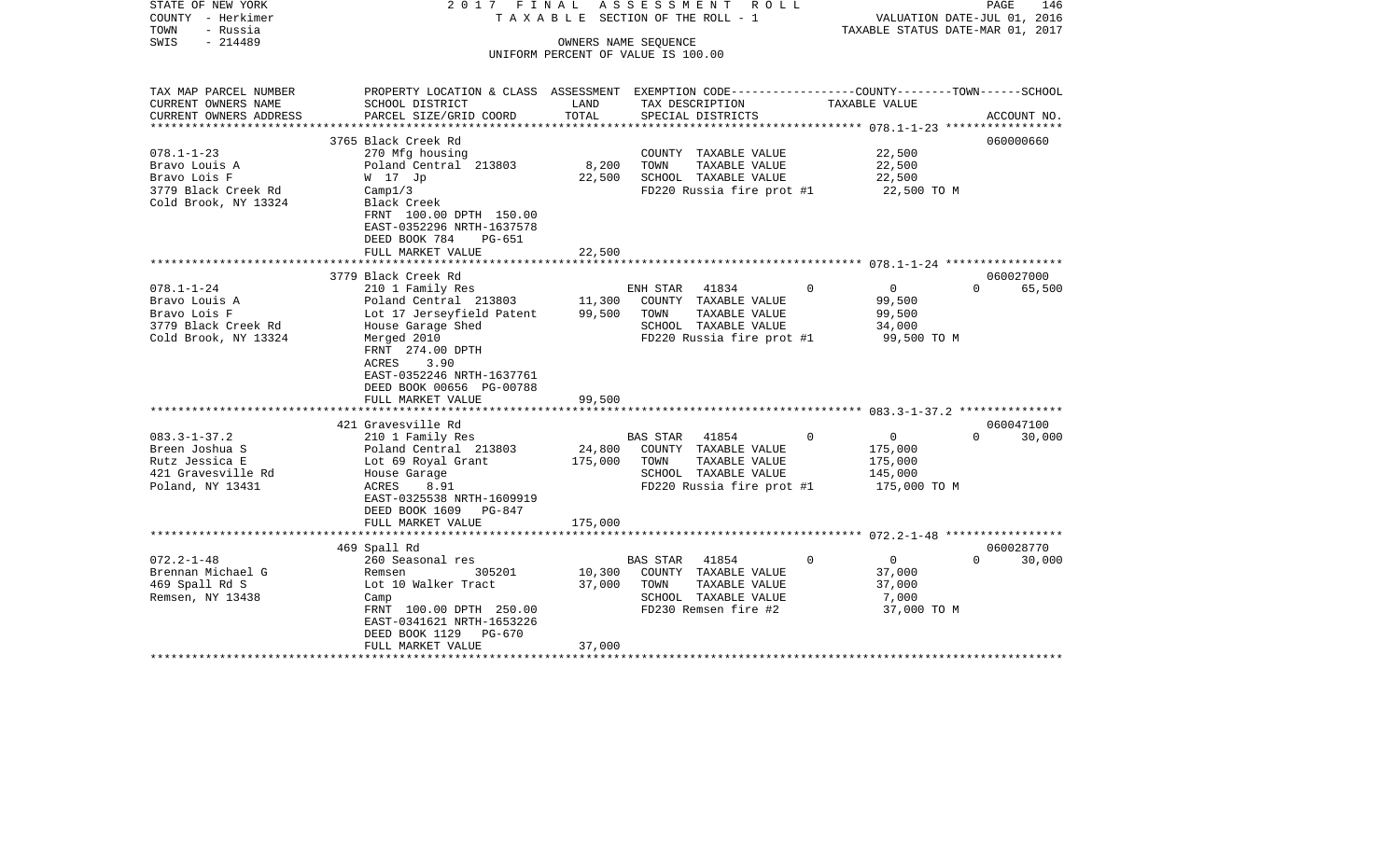| STATE OF NEW YORK<br>COUNTY - Herkimer<br>TOWN<br>- Russia | 2017 FINAL                                 |        | A S S E S S M E N T R O L L<br>TAXABLE SECTION OF THE ROLL - 1                                  | VALUATION DATE-JUL 01, 2016<br>TAXABLE STATUS DATE-MAR 01, 2017 | PAGE<br>147 |
|------------------------------------------------------------|--------------------------------------------|--------|-------------------------------------------------------------------------------------------------|-----------------------------------------------------------------|-------------|
| $-214489$<br>SWIS                                          |                                            |        | OWNERS NAME SEQUENCE                                                                            |                                                                 |             |
|                                                            |                                            |        | UNIFORM PERCENT OF VALUE IS 100.00                                                              |                                                                 |             |
|                                                            |                                            |        |                                                                                                 |                                                                 |             |
| TAX MAP PARCEL NUMBER                                      |                                            |        | PROPERTY LOCATION & CLASS ASSESSMENT EXEMPTION CODE---------------COUNTY-------TOWN------SCHOOL |                                                                 |             |
| CURRENT OWNERS NAME                                        | SCHOOL DISTRICT                            | LAND   | TAX DESCRIPTION                                                                                 | TAXABLE VALUE                                                   |             |
| CURRENT OWNERS ADDRESS                                     | PARCEL SIZE/GRID COORD                     | TOTAL  | SPECIAL DISTRICTS                                                                               |                                                                 | ACCOUNT NO. |
| ***********************                                    |                                            |        |                                                                                                 |                                                                 |             |
|                                                            | Off Spall Rd                               |        |                                                                                                 |                                                                 | 060041740   |
| $072.2 - 1 - 49$                                           | 314 Rural vac<10<br>305201                 |        | COUNTY TAXABLE VALUE                                                                            | 400<br>400                                                      |             |
| Brennan Michael G                                          | Remsen                                     | 400    | TAXABLE VALUE<br>TOWN                                                                           |                                                                 |             |
| 469 Spall Rd S                                             | Lot 10 Walker Tract                        | 400    | SCHOOL TAXABLE VALUE                                                                            | 400                                                             |             |
| Remsen, NY 13438                                           | Vacant Land                                |        | FD230 Remsen fire #2                                                                            | 400 TO M                                                        |             |
|                                                            | FRNT<br>50.00 DPTH 125.00                  |        |                                                                                                 |                                                                 |             |
|                                                            | ACRES<br>0.14                              |        |                                                                                                 |                                                                 |             |
|                                                            | EAST-0341570 NRTH-1653276                  |        |                                                                                                 |                                                                 |             |
|                                                            | DEED BOOK 1129 PG-670<br>FULL MARKET VALUE | 400    |                                                                                                 |                                                                 |             |
|                                                            |                                            |        |                                                                                                 |                                                                 |             |
|                                                            | Off Spall Rd                               |        |                                                                                                 |                                                                 | 060040390   |
| $072.2 - 1 - 50$                                           | 314 Rural vac<10                           |        | COUNTY TAXABLE VALUE                                                                            | 400                                                             |             |
| Brennan Michael G                                          | 305201<br>Remsen                           | 400    | TOWN<br>TAXABLE VALUE                                                                           | 400                                                             |             |
| 469 Spall Rd S                                             | Lot 10 Walker Tract                        | 400    | SCHOOL TAXABLE VALUE                                                                            | 400                                                             |             |
| Remsen, NY 13438                                           | Vacant Land                                |        | FD230 Remsen fire #2                                                                            | 400 TO M                                                        |             |
|                                                            | FRNT<br>50.00 DPTH 125.00                  |        |                                                                                                 |                                                                 |             |
|                                                            | 0.14<br>ACRES                              |        |                                                                                                 |                                                                 |             |
|                                                            | EAST-0341569 NRTH-1653327                  |        |                                                                                                 |                                                                 |             |
|                                                            | DEED BOOK 1129<br>PG-670                   |        |                                                                                                 |                                                                 |             |
|                                                            | FULL MARKET VALUE                          | 400    |                                                                                                 |                                                                 |             |
|                                                            |                                            |        |                                                                                                 |                                                                 |             |
|                                                            | Spall Rd                                   |        |                                                                                                 |                                                                 | 060006570   |
| $072.2 - 1 - 51$                                           | 314 Rural vac<10                           |        | COUNTY TAXABLE VALUE                                                                            | 700                                                             |             |
| Brennan Michael G                                          | 305201<br>Remsen                           | 700    | TAXABLE VALUE<br>TOWN                                                                           | 700                                                             |             |
| 469 Spall Rd S                                             | Lot 10 Walker Tract                        | 700    | SCHOOL TAXABLE VALUE                                                                            | 700                                                             |             |
| Remsen, NY 13438                                           | Vacant Land                                |        | FD230 Remsen fire #2                                                                            | 700 TO M                                                        |             |
|                                                            | FRNT 100.00 DPTH 125.00                    |        |                                                                                                 |                                                                 |             |
|                                                            | ACRES<br>0.29                              |        |                                                                                                 |                                                                 |             |
|                                                            | EAST-0341668 NRTH-1653336                  |        |                                                                                                 |                                                                 |             |
|                                                            | DEED BOOK 1129 PG-670                      |        |                                                                                                 |                                                                 |             |
|                                                            | FULL MARKET VALUE                          | 700    |                                                                                                 |                                                                 |             |
|                                                            |                                            |        |                                                                                                 |                                                                 |             |
|                                                            | Lane Rd                                    |        |                                                                                                 |                                                                 |             |
| $077.1 - 1 - 24$                                           | 311 Res vac land - WTRFNT                  |        | COUNTY TAXABLE VALUE                                                                            | 43,500                                                          |             |
| Brenning Mary Ann                                          | Poland Central 213803                      | 43,500 | TOWN<br>TAXABLE VALUE                                                                           | 43,500                                                          |             |
| Rr1 Box167                                                 | Lot 15 Jerseyfield Patent                  | 43,500 | SCHOOL TAXABLE VALUE                                                                            | 43,500                                                          |             |
| 7706 Putnam Rd                                             | Vacant Land                                |        | FD220 Russia fire prot #1                                                                       | 43,500 TO M                                                     |             |
| Barneveld, NY 13304                                        | ACRES<br>5.00                              |        |                                                                                                 |                                                                 |             |
|                                                            | EAST-0335676 NRTH-1635186                  |        |                                                                                                 |                                                                 |             |
|                                                            | DEED BOOK 00822 PG-00376                   |        |                                                                                                 |                                                                 |             |
| *********************                                      | FULL MARKET VALUE<br>*******************   | 43,500 |                                                                                                 |                                                                 |             |
|                                                            |                                            |        |                                                                                                 |                                                                 |             |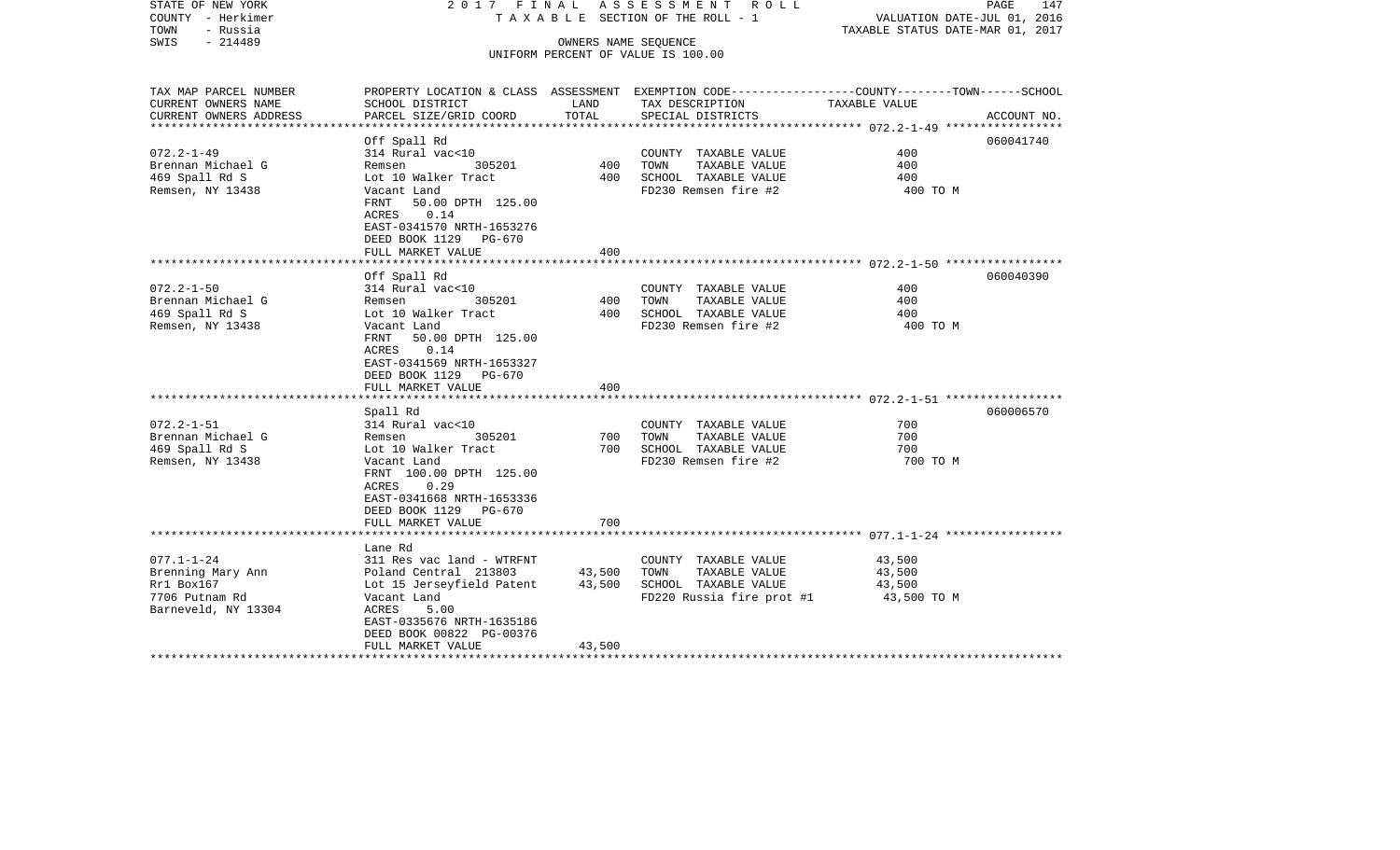COUNTY - Herkimer **T A X A B L E** SECTION OF THE ROLL - 1 VALUATION DATE-JUL 01, 2016 TOWN - Russia TAXABLE STATUS DATE-MAR 01, 2017 SWIS - 214489 OWNERS NAME SEQUENCE UNIFORM PERCENT OF VALUE IS 100.00TAX MAP PARCEL NUMBER PROPERTY LOCATION & CLASS ASSESSMENT EXEMPTION CODE------------------COUNTY--------TOWN------SCHOOL CURRENT OWNERS NAME SCHOOL DISTRICT LAND TAX DESCRIPTION TAXABLE VALUECURRENT OWNERS ADDRESS PARCEL SIZE/GRID COORD TOTAL SPECIAL DISTRICTS ACCOUNT NO. \*\*\*\*\*\*\*\*\*\*\*\*\*\*\*\*\*\*\*\*\*\*\*\*\*\*\*\*\*\*\*\*\*\*\*\*\*\*\*\*\*\*\*\*\*\*\*\*\*\*\*\*\*\*\*\*\*\*\*\*\*\*\*\*\*\*\*\*\*\*\*\*\*\*\*\*\*\*\*\*\*\*\*\*\*\*\*\*\*\*\*\*\*\*\*\*\*\*\*\*\*\*\* 077.2-1-49.1 \*\*\*\*\*\*\*\*\*\*\*\*\*\*\*Southside Rd 060013770 077.2-1-49.1 321 Abandoned ag COUNTY TAXABLE VALUE 74,100 Brenning Mary Ann **Poland Central 213803** 74,100 TOWN TAXABLE VALUE 74,100 Rr1 Box 167 **Lot 15 Jerseyfield Patent** 74,100 SCHOOL TAXABLE VALUE 74,100 7706 Putnam Rd Vacant Land FD220 Russia fire prot #1 74,100 TO M Barneveld, NY 13304 ACRES 84.10 EAST-0337069 NRTH-1632160 DEED BOOK 00822 PG-00373 FULL MARKET VALUE 74,100 \*\*\*\*\*\*\*\*\*\*\*\*\*\*\*\*\*\*\*\*\*\*\*\*\*\*\*\*\*\*\*\*\*\*\*\*\*\*\*\*\*\*\*\*\*\*\*\*\*\*\*\*\*\*\*\*\*\*\*\*\*\*\*\*\*\*\*\*\*\*\*\*\*\*\*\*\*\*\*\*\*\*\*\*\*\*\*\*\*\*\*\*\*\*\*\*\*\*\*\*\*\*\* 073.3-1-4 \*\*\*\*\*\*\*\*\*\*\*\*\*\*\*\*\*\* 165 Short Rd 060012060073.3-1-4 210 1 Family Res BAS STAR 41854 0 0 0 30,000 Briggs Irrevocable Trust Jerry Remsen 305201 20,900 COUNTY TAXABLE VALUE 95,000 Briggs Irrevocable Trust Lynda Lot 5 Marvin Tract 95,000 TOWN TAXABLE VALUE 95,000 165 Short Rd Merged Parcel #2 SCHOOL TAXABLE VALUE 65,000 Remsen, NY 13438 FRNT 713.00 DPTH FD230 Remsen fire #2 95,000 TO M ACRES 5.90 EAST-0349366 NRTH-1647550 DEED BOOK 1489 PG-149FULL MARKET VALUE 95,000 \*\*\*\*\*\*\*\*\*\*\*\*\*\*\*\*\*\*\*\*\*\*\*\*\*\*\*\*\*\*\*\*\*\*\*\*\*\*\*\*\*\*\*\*\*\*\*\*\*\*\*\*\*\*\*\*\*\*\*\*\*\*\*\*\*\*\*\*\*\*\*\*\*\*\*\*\*\*\*\*\*\*\*\*\*\*\*\*\*\*\*\*\*\*\*\*\*\*\*\*\*\*\* 082.2-1-55.1 \*\*\*\*\*\*\*\*\*\*\*\*\*\*\* 224 Norris Rd 060002070082.2-1-55.1 210 1 Family Res BAS STAR 41854 0 0 0 30,000 Brindisi Thomas Poland Central 213803 12,800 COUNTY TAXABLE VALUE 138,000 Rapenske Terrance J Lot 102 Royal Grant 138,000 TOWN TAXABLE VALUE 138,000 224 Norris Rd House Garage SCHOOL TAXABLE VALUE 108,000 Remsen, NY 13438 68 ACRES 3.30 BANK 135 68 FD220 Russia fire prot #1 138,000 TO M EAST-0324308 NRTH-1618769 DEED BOOK 767 PG-289FULL MARKET VALUE 138,000 \*\*\*\*\*\*\*\*\*\*\*\*\*\*\*\*\*\*\*\*\*\*\*\*\*\*\*\*\*\*\*\*\*\*\*\*\*\*\*\*\*\*\*\*\*\*\*\*\*\*\*\*\*\*\*\*\*\*\*\*\*\*\*\*\*\*\*\*\*\*\*\*\*\*\*\*\*\*\*\*\*\*\*\*\*\*\*\*\*\*\*\*\*\*\*\*\*\*\*\*\*\*\* 068.-2-28.1 \*\*\*\*\*\*\*\*\*\*\*\*\*\*\*\* 715 Wheelertown Rd 060010770068.-2-28.1 270 Mfg housing COUNTY TAXABLE VALUE 65,000 Brion David S **Remsen** 305201 45,000 TOWN TAXABLE VALUE 65,000 Brion Sarah A **Lot 1 Lush Tract** 65,000 SCHOOL TAXABLE VALUE 65,000 2932 Black's Creek Rd FRNT 500.00 DPTH FD230 Remsen fire #2 65,000 TO M Liberty, PA 16930 ACRES 45.10 EAST-0347188 NRTH-1656985 DEED BOOK 1467 PG-247FULL MARKET VALUE 65,000 \*\*\*\*\*\*\*\*\*\*\*\*\*\*\*\*\*\*\*\*\*\*\*\*\*\*\*\*\*\*\*\*\*\*\*\*\*\*\*\*\*\*\*\*\*\*\*\*\*\*\*\*\*\*\*\*\*\*\*\*\*\*\*\*\*\*\*\*\*\*\*\*\*\*\*\*\*\*\*\*\*\*\*\*\*\*\*\*\*\*\*\*\*\*\*\*\*\*\*\*\*\*\* 072.2-1-32 \*\*\*\*\*\*\*\*\*\*\*\*\*\*\*\*\* Off Spall Rd 060043360 072.2-1-32 314 Rural vac<10 COUNTY TAXABLE VALUE 700Bronga Anthony Jr Remsen 305201 700 TOWN TAXABLE VALUE 700 3631 Rte 12B Lot 10 Walker Tract 700 SCHOOL TAXABLE VALUE 700Clinton, NY 13323 Vacant Land FD230 Remsen fire #2 700 TO M FRNT 100.00 DPTH 125.00 ACRES 0.29 EAST-0341284 NRTH-1653566 DEED BOOK 00633 PG-00030FULL MARKET VALUE 700 \*\*\*\*\*\*\*\*\*\*\*\*\*\*\*\*\*\*\*\*\*\*\*\*\*\*\*\*\*\*\*\*\*\*\*\*\*\*\*\*\*\*\*\*\*\*\*\*\*\*\*\*\*\*\*\*\*\*\*\*\*\*\*\*\*\*\*\*\*\*\*\*\*\*\*\*\*\*\*\*\*\*\*\*\*\*\*\*\*\*\*\*\*\*\*\*\*\*\*\*\*\*\*\*\*\*\*\*\*\*\*\*\*\*\*\*\*\*\*\*\*\*\*\*\*\*\*\*\*\*\*\*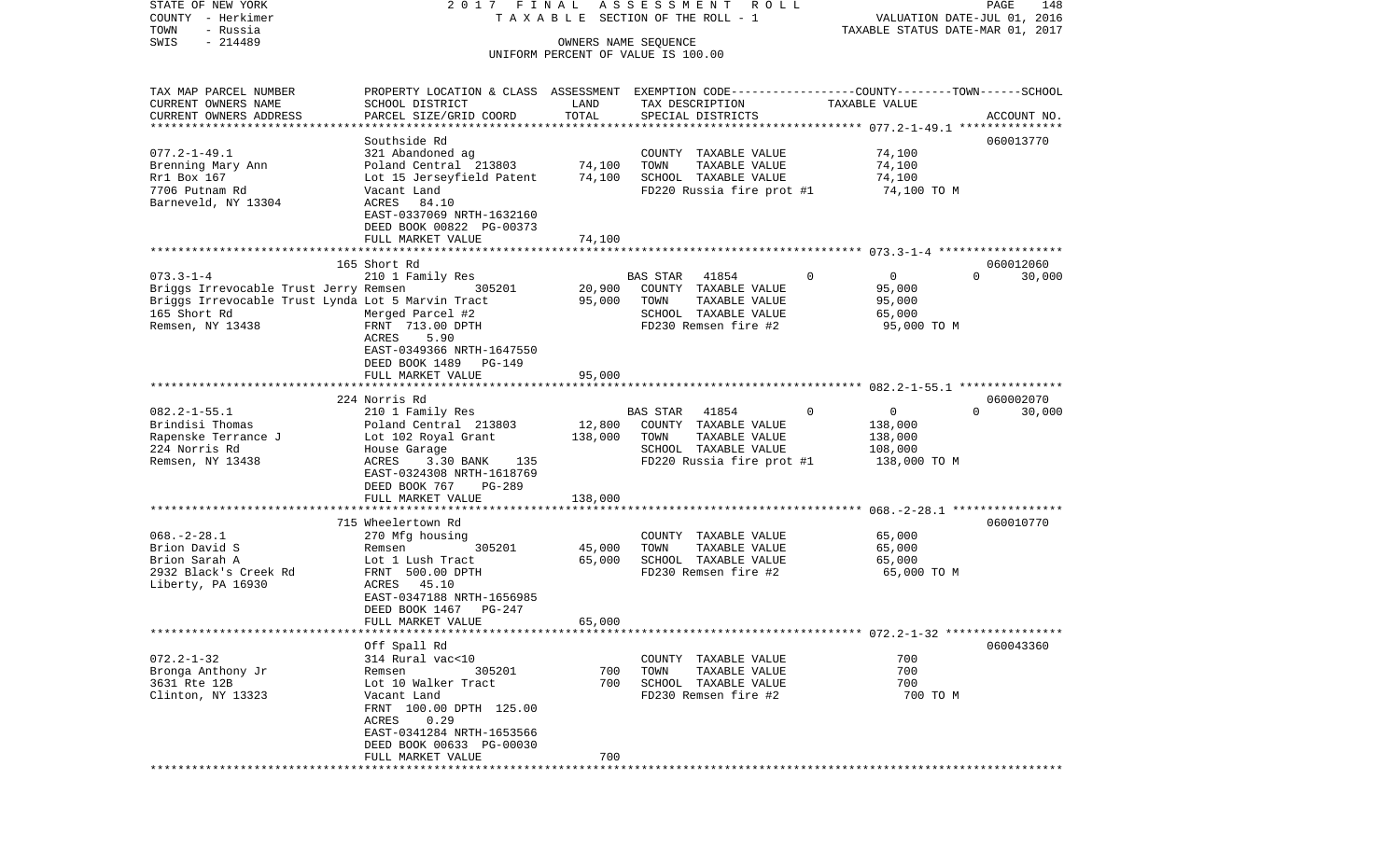| STATE OF NEW YORK<br>COUNTY - Herkimer<br>- Russia<br>TOWN<br>$-214489$<br>SWIS                                                                                                               | 2017 FINAL                                                                                                                                                                                                                                                                                                                                                                                              |                             | ASSESSMENT ROLL<br>TAXABLE SECTION OF THE ROLL - 1<br>OWNERS NAME SEQUENCE<br>UNIFORM PERCENT OF VALUE IS 100.00                                                                                                                                                                                                    |                              | VALUATION DATE-JUL 01, 2016<br>TAXABLE STATUS DATE-MAR 01, 2017                                                                                                                  |                                    | PAGE<br>149                                       |
|-----------------------------------------------------------------------------------------------------------------------------------------------------------------------------------------------|---------------------------------------------------------------------------------------------------------------------------------------------------------------------------------------------------------------------------------------------------------------------------------------------------------------------------------------------------------------------------------------------------------|-----------------------------|---------------------------------------------------------------------------------------------------------------------------------------------------------------------------------------------------------------------------------------------------------------------------------------------------------------------|------------------------------|----------------------------------------------------------------------------------------------------------------------------------------------------------------------------------|------------------------------------|---------------------------------------------------|
|                                                                                                                                                                                               |                                                                                                                                                                                                                                                                                                                                                                                                         |                             |                                                                                                                                                                                                                                                                                                                     |                              |                                                                                                                                                                                  |                                    |                                                   |
| TAX MAP PARCEL NUMBER<br>CURRENT OWNERS NAME<br>CURRENT OWNERS ADDRESS<br>***********************                                                                                             | PROPERTY LOCATION & CLASS ASSESSMENT EXEMPTION CODE---------------COUNTY-------TOWN------SCHOOL<br>SCHOOL DISTRICT<br>PARCEL SIZE/GRID COORD                                                                                                                                                                                                                                                            | LAND<br>TOTAL               | TAX DESCRIPTION<br>SPECIAL DISTRICTS                                                                                                                                                                                                                                                                                |                              | TAXABLE VALUE                                                                                                                                                                    |                                    | ACCOUNT NO.                                       |
|                                                                                                                                                                                               | 1048 Grant Rd                                                                                                                                                                                                                                                                                                                                                                                           |                             |                                                                                                                                                                                                                                                                                                                     |                              |                                                                                                                                                                                  |                                    | 060042070                                         |
| $077.4 - 1 - 55$<br>Bronson Raymond L<br>Bronson Tina V<br>1048 Grant Rd<br>Cold Brook, NY 13324                                                                                              | 270 Mfg housing<br>Poland Central 213803<br>E 110 Rg<br>Trl 1.45 Acres<br>Grant Road<br>ACRES<br>1.30<br>EAST-0344513 NRTH-1625777<br>DEED BOOK 1575 PG-137                                                                                                                                                                                                                                             | 13,300<br>75,000            | <b>BAS STAR</b><br>41854<br>COUNTY TAXABLE VALUE<br>TOWN<br>TAXABLE VALUE<br>SCHOOL TAXABLE VALUE<br>FD220 Russia fire prot #1                                                                                                                                                                                      | $\Omega$                     | $\overline{0}$<br>75,000<br>75,000<br>45,000<br>75,000 TO M                                                                                                                      | $\Omega$                           | 30,000                                            |
|                                                                                                                                                                                               | FULL MARKET VALUE                                                                                                                                                                                                                                                                                                                                                                                       | 75,000                      |                                                                                                                                                                                                                                                                                                                     |                              |                                                                                                                                                                                  |                                    |                                                   |
|                                                                                                                                                                                               |                                                                                                                                                                                                                                                                                                                                                                                                         | *******                     |                                                                                                                                                                                                                                                                                                                     |                              |                                                                                                                                                                                  |                                    |                                                   |
| $077.4 - 1 - 53$<br>Bronson Wilfred<br>1012 Grant Rd<br>Cold Brook, NY 13324<br>*************************<br>$077.4 - 1 - 48.1$<br>Bronson Wilfred W<br>1012 Grant Rd<br>Cold Brook, NY 13324 | 1012 Grant Rd<br>210 1 Family Res<br>Poland Central 213803<br>Lot 110 Royal Grant<br>House Att Gar<br>ACRES<br>5.30<br>EAST-0344673 NRTH-1624831<br>DEED BOOK 849<br>PG-296<br>FULL MARKET VALUE<br>************************<br>Grant Rd<br>242 Rurl res&rec<br>Poland Central 213803<br>Lot 110 Royal Grant<br>Pole Barn<br>Split 2012<br>FRNT 350.00 DPTH<br>ACRES 24.30<br>EAST-0343452 NRTH-1624921 | 147,400<br>30,700<br>38,300 | VET COM C 41132<br>20,000 VET COM T 41133<br>147,400 ENH STAR 41834<br>COUNTY TAXABLE VALUE<br>TAXABLE VALUE<br>TOWN<br>SCHOOL TAXABLE VALUE<br>FD220 Russia fire prot #1<br>********************************<br>COUNTY TAXABLE VALUE<br>TAXABLE VALUE<br>TOWN<br>SCHOOL TAXABLE VALUE<br>FD220 Russia fire prot #1 | 0<br>$\Omega$<br>$\mathbf 0$ | 15,000<br>$\Omega$<br>$\overline{0}$<br>132,400<br>127,400<br>81,900<br>147,400 TO M<br>************* 077.4-1-48.1 ****************<br>38,300<br>38,300<br>38,300<br>38,300 TO M | $\mathbf{0}$<br>20,000<br>$\Omega$ | 060030930<br>0<br>$\Omega$<br>65,500<br>060003840 |
|                                                                                                                                                                                               | DEED BOOK 1467 PG-743<br>FULL MARKET VALUE                                                                                                                                                                                                                                                                                                                                                              | 38,300                      |                                                                                                                                                                                                                                                                                                                     |                              |                                                                                                                                                                                  |                                    |                                                   |
|                                                                                                                                                                                               |                                                                                                                                                                                                                                                                                                                                                                                                         |                             |                                                                                                                                                                                                                                                                                                                     |                              |                                                                                                                                                                                  |                                    |                                                   |
| $077.3 - 1 - 15$<br>Brough Robert<br>Brough Carolyn<br>1221 Dudley Ave<br>Utica, NY 13501                                                                                                     | Southside Rd<br>260 Seasonal res<br>Poland Central 213803<br>Lot 119 Royal Grant<br>Bldg 3 Cabins<br>FRNT 190.00 DPTH 145.00<br>ACRES<br>0.59<br>EAST-0335108 NRTH-1632221<br>DEED BOOK 683<br>PG-749                                                                                                                                                                                                   | 16,000<br>58,500            | COUNTY TAXABLE VALUE<br>TOWN<br>TAXABLE VALUE<br>SCHOOL TAXABLE VALUE<br>FD220 Russia fire prot #1                                                                                                                                                                                                                  |                              | 58,500<br>58,500<br>58,500<br>58,500 TO M                                                                                                                                        |                                    | 060005280                                         |
|                                                                                                                                                                                               | FULL MARKET VALUE                                                                                                                                                                                                                                                                                                                                                                                       | 58,500                      |                                                                                                                                                                                                                                                                                                                     |                              |                                                                                                                                                                                  |                                    |                                                   |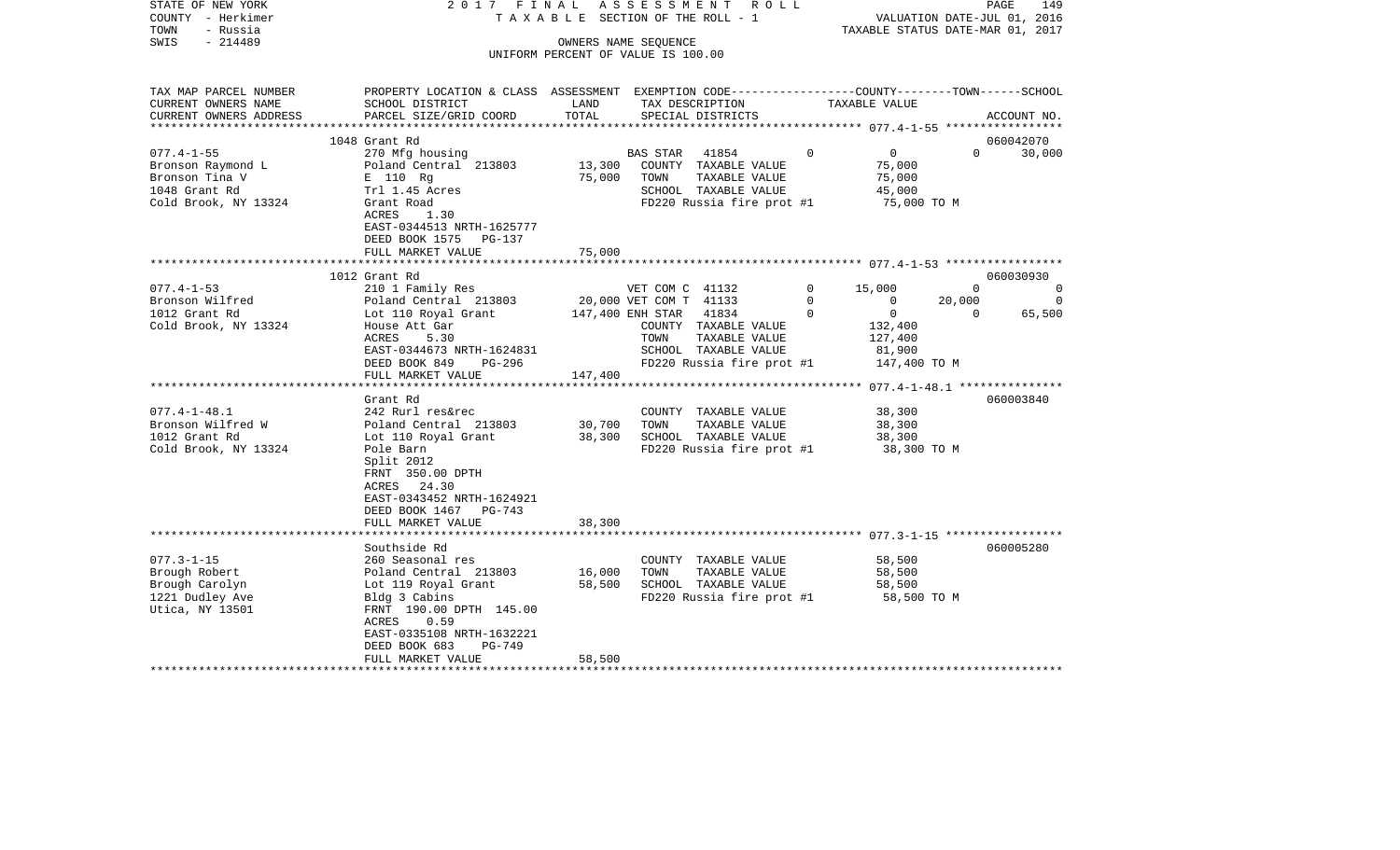| VALUATION DATE-JUL 01, 2016<br>TAXABLE SECTION OF THE ROLL - 1<br>TAXABLE STATUS DATE-MAR 01, 2017<br>TOWN<br>- Russia<br>SWIS<br>$-214489$<br>OWNERS NAME SEQUENCE<br>UNIFORM PERCENT OF VALUE IS 100.00<br>TAX MAP PARCEL NUMBER<br>PROPERTY LOCATION & CLASS ASSESSMENT EXEMPTION CODE--------------COUNTY-------TOWN-----SCHOOL<br>TAX DESCRIPTION<br>TAXABLE VALUE<br>CURRENT OWNERS NAME<br>SCHOOL DISTRICT<br>LAND<br>CURRENT OWNERS ADDRESS<br>PARCEL SIZE/GRID COORD<br>TOTAL<br>SPECIAL DISTRICTS<br>ACCOUNT NO.<br>*******************<br>1259 Wheelertown Rd<br>$068. - 1 - 57$<br>210 1 Family Res<br>BAS STAR 41854<br>$\overline{0}$<br>$\overline{0}$<br>$\mathbf{0}$<br>30,000<br>305201<br>29,000 COUNTY TAXABLE VALUE<br>Brown David A<br>110,000<br>Remsen<br>Wheelertown Road<br>110,000<br>TOWN<br>1259 Wheelertown Rd<br>TAXABLE VALUE<br>110,000<br>Forestport, NY 13338<br>12.40<br>SCHOOL TAXABLE VALUE<br>80,000<br>ACRES<br>EAST-0341907 NRTH-1662629<br>FD230 Remsen fire #2<br>110,000 TO M<br>DEED BOOK 1248 PG-939<br>FULL MARKET VALUE<br>110,000<br>Route 365<br>060018540<br>$\overline{0}$<br>$073.3 - 1 - 25$<br>$0 \qquad \qquad$<br>23,500<br>270 Mfg housing<br>BAS STAR 41854<br>$\overline{0}$<br>Poland Central 213803<br>8,100<br>23,500<br>Brown Walter<br>COUNTY TAXABLE VALUE<br>869 Route 365<br>Lot 80 Remsenburg Patent<br>23,500<br>TAXABLE VALUE<br>TOWN<br>23,500<br>Remsen, NY 13438<br>FRNT 120.00 DPTH 120.00<br>SCHOOL TAXABLE VALUE<br>$\overline{0}$<br>23,500 TO M<br>0.33<br>FD230 Remsen fire #2<br>ACRES<br>EAST-0352750 NRTH-1646935<br>DEED BOOK 882<br>PG-400<br>FULL MARKET VALUE<br>23,500<br>12280 Route 365<br>$072.19 - 1 - 5.3$<br>196,600<br>260 Seasonal res<br>COUNTY TAXABLE VALUE<br>20,600<br>305201<br>TOWN<br>TAXABLE VALUE<br>196,600<br>Bruce Neal<br>Remsen<br>Bruce Jeramie L<br>FRNT 150.10 DPTH<br>196,600<br>SCHOOL TAXABLE VALUE<br>196,600<br>2299 Cape Leonard Dr<br>FD230 Remsen fire #2<br>ACRES<br>3.30<br>196,600 ТО М<br>Saint Leonard, MD 20685<br>EAST-0339327 NRTH-1644630<br>DEED BOOK 1541 PG-567<br>FULL MARKET VALUE<br>196,600<br>*********************<br>****************************<br>060045970<br>Black Creek Rd<br>$078.1 - 1 - 9$<br>8,969<br>8,969<br>322 Rural vac>10<br>FOREST<br>47460<br>8,969<br>$\Omega$<br>Poland Central 213803<br>17,300<br>Brueckner Jeffrey<br>COUNTY TAXABLE VALUE<br>8,331<br>Lots 18 & 45 Jerseyfield $17,300$<br>Brueckner Tina<br>TOWN<br>TAXABLE VALUE<br>8,331<br>216 Baker Rd<br>SCHOOL TAXABLE VALUE<br>8,331<br>Vacant Land<br>West Hurley, NY 12491<br>ACRES<br>29.00<br>FD220 Russia fire prot #1<br>17,300 TO M<br>EAST-0354897 NRTH-1636471<br>MAY BE SUBJECT TO PAYMENT<br>DEED BOOK 1258 PG-706<br>UNDER RPTL480A UNTIL 2026<br>FULL MARKET VALUE<br>17,300<br>Black Creek Rd<br>060021420<br>$078.1 - 1 - 10$<br>322 Rural vac>10<br>FOREST<br>47460<br>$\mathbf{0}$<br>1,519<br>1,519<br>1,519<br>Poland Central 213803<br>3,800<br>Brueckner Jeffrey<br>COUNTY TAXABLE VALUE<br>2,281<br>Brueckner Tina<br>Lot 18 Jerseyfield Patent<br>3,800<br>TOWN<br>TAXABLE VALUE<br>2,281<br>216 Baker Rd<br>Vacant Land<br>SCHOOL TAXABLE VALUE<br>FD220 Russia fire prot #1 3,800 TO M<br>West Hurley, NY 12491<br>ACRES<br>4.40<br>EAST-0354535 NRTH-1636131<br><b>PG-706</b><br>MAY BE SUBJECT TO PAYMENT<br>DEED BOOK 1258<br>UNDER RPTL480A UNTIL 2026<br>FULL MARKET VALUE<br>3,800 | STATE OF NEW YORK | 2017 FINAL | ASSESSMENT ROLL |  |  |
|------------------------------------------------------------------------------------------------------------------------------------------------------------------------------------------------------------------------------------------------------------------------------------------------------------------------------------------------------------------------------------------------------------------------------------------------------------------------------------------------------------------------------------------------------------------------------------------------------------------------------------------------------------------------------------------------------------------------------------------------------------------------------------------------------------------------------------------------------------------------------------------------------------------------------------------------------------------------------------------------------------------------------------------------------------------------------------------------------------------------------------------------------------------------------------------------------------------------------------------------------------------------------------------------------------------------------------------------------------------------------------------------------------------------------------------------------------------------------------------------------------------------------------------------------------------------------------------------------------------------------------------------------------------------------------------------------------------------------------------------------------------------------------------------------------------------------------------------------------------------------------------------------------------------------------------------------------------------------------------------------------------------------------------------------------------------------------------------------------------------------------------------------------------------------------------------------------------------------------------------------------------------------------------------------------------------------------------------------------------------------------------------------------------------------------------------------------------------------------------------------------------------------------------------------------------------------------------------------------------------------------------------------------------------------------------------------------------------------------------------------------------------------------------------------------------------------------------------------------------------------------------------------------------------------------------------------------------------------------------------------------------------------------------------------------------------------------------------------------------------------------------------------------------------------------------------------------------------------------------------------------------------------------------------------------------------------------------------------------------------------------------------------------------------------------------------|-------------------|------------|-----------------|--|--|
|                                                                                                                                                                                                                                                                                                                                                                                                                                                                                                                                                                                                                                                                                                                                                                                                                                                                                                                                                                                                                                                                                                                                                                                                                                                                                                                                                                                                                                                                                                                                                                                                                                                                                                                                                                                                                                                                                                                                                                                                                                                                                                                                                                                                                                                                                                                                                                                                                                                                                                                                                                                                                                                                                                                                                                                                                                                                                                                                                                                                                                                                                                                                                                                                                                                                                                                                                                                                                                                | COUNTY - Herkimer |            |                 |  |  |
|                                                                                                                                                                                                                                                                                                                                                                                                                                                                                                                                                                                                                                                                                                                                                                                                                                                                                                                                                                                                                                                                                                                                                                                                                                                                                                                                                                                                                                                                                                                                                                                                                                                                                                                                                                                                                                                                                                                                                                                                                                                                                                                                                                                                                                                                                                                                                                                                                                                                                                                                                                                                                                                                                                                                                                                                                                                                                                                                                                                                                                                                                                                                                                                                                                                                                                                                                                                                                                                |                   |            |                 |  |  |
|                                                                                                                                                                                                                                                                                                                                                                                                                                                                                                                                                                                                                                                                                                                                                                                                                                                                                                                                                                                                                                                                                                                                                                                                                                                                                                                                                                                                                                                                                                                                                                                                                                                                                                                                                                                                                                                                                                                                                                                                                                                                                                                                                                                                                                                                                                                                                                                                                                                                                                                                                                                                                                                                                                                                                                                                                                                                                                                                                                                                                                                                                                                                                                                                                                                                                                                                                                                                                                                |                   |            |                 |  |  |
|                                                                                                                                                                                                                                                                                                                                                                                                                                                                                                                                                                                                                                                                                                                                                                                                                                                                                                                                                                                                                                                                                                                                                                                                                                                                                                                                                                                                                                                                                                                                                                                                                                                                                                                                                                                                                                                                                                                                                                                                                                                                                                                                                                                                                                                                                                                                                                                                                                                                                                                                                                                                                                                                                                                                                                                                                                                                                                                                                                                                                                                                                                                                                                                                                                                                                                                                                                                                                                                |                   |            |                 |  |  |
|                                                                                                                                                                                                                                                                                                                                                                                                                                                                                                                                                                                                                                                                                                                                                                                                                                                                                                                                                                                                                                                                                                                                                                                                                                                                                                                                                                                                                                                                                                                                                                                                                                                                                                                                                                                                                                                                                                                                                                                                                                                                                                                                                                                                                                                                                                                                                                                                                                                                                                                                                                                                                                                                                                                                                                                                                                                                                                                                                                                                                                                                                                                                                                                                                                                                                                                                                                                                                                                |                   |            |                 |  |  |
|                                                                                                                                                                                                                                                                                                                                                                                                                                                                                                                                                                                                                                                                                                                                                                                                                                                                                                                                                                                                                                                                                                                                                                                                                                                                                                                                                                                                                                                                                                                                                                                                                                                                                                                                                                                                                                                                                                                                                                                                                                                                                                                                                                                                                                                                                                                                                                                                                                                                                                                                                                                                                                                                                                                                                                                                                                                                                                                                                                                                                                                                                                                                                                                                                                                                                                                                                                                                                                                |                   |            |                 |  |  |
|                                                                                                                                                                                                                                                                                                                                                                                                                                                                                                                                                                                                                                                                                                                                                                                                                                                                                                                                                                                                                                                                                                                                                                                                                                                                                                                                                                                                                                                                                                                                                                                                                                                                                                                                                                                                                                                                                                                                                                                                                                                                                                                                                                                                                                                                                                                                                                                                                                                                                                                                                                                                                                                                                                                                                                                                                                                                                                                                                                                                                                                                                                                                                                                                                                                                                                                                                                                                                                                |                   |            |                 |  |  |
|                                                                                                                                                                                                                                                                                                                                                                                                                                                                                                                                                                                                                                                                                                                                                                                                                                                                                                                                                                                                                                                                                                                                                                                                                                                                                                                                                                                                                                                                                                                                                                                                                                                                                                                                                                                                                                                                                                                                                                                                                                                                                                                                                                                                                                                                                                                                                                                                                                                                                                                                                                                                                                                                                                                                                                                                                                                                                                                                                                                                                                                                                                                                                                                                                                                                                                                                                                                                                                                |                   |            |                 |  |  |
|                                                                                                                                                                                                                                                                                                                                                                                                                                                                                                                                                                                                                                                                                                                                                                                                                                                                                                                                                                                                                                                                                                                                                                                                                                                                                                                                                                                                                                                                                                                                                                                                                                                                                                                                                                                                                                                                                                                                                                                                                                                                                                                                                                                                                                                                                                                                                                                                                                                                                                                                                                                                                                                                                                                                                                                                                                                                                                                                                                                                                                                                                                                                                                                                                                                                                                                                                                                                                                                |                   |            |                 |  |  |
|                                                                                                                                                                                                                                                                                                                                                                                                                                                                                                                                                                                                                                                                                                                                                                                                                                                                                                                                                                                                                                                                                                                                                                                                                                                                                                                                                                                                                                                                                                                                                                                                                                                                                                                                                                                                                                                                                                                                                                                                                                                                                                                                                                                                                                                                                                                                                                                                                                                                                                                                                                                                                                                                                                                                                                                                                                                                                                                                                                                                                                                                                                                                                                                                                                                                                                                                                                                                                                                |                   |            |                 |  |  |
|                                                                                                                                                                                                                                                                                                                                                                                                                                                                                                                                                                                                                                                                                                                                                                                                                                                                                                                                                                                                                                                                                                                                                                                                                                                                                                                                                                                                                                                                                                                                                                                                                                                                                                                                                                                                                                                                                                                                                                                                                                                                                                                                                                                                                                                                                                                                                                                                                                                                                                                                                                                                                                                                                                                                                                                                                                                                                                                                                                                                                                                                                                                                                                                                                                                                                                                                                                                                                                                |                   |            |                 |  |  |
|                                                                                                                                                                                                                                                                                                                                                                                                                                                                                                                                                                                                                                                                                                                                                                                                                                                                                                                                                                                                                                                                                                                                                                                                                                                                                                                                                                                                                                                                                                                                                                                                                                                                                                                                                                                                                                                                                                                                                                                                                                                                                                                                                                                                                                                                                                                                                                                                                                                                                                                                                                                                                                                                                                                                                                                                                                                                                                                                                                                                                                                                                                                                                                                                                                                                                                                                                                                                                                                |                   |            |                 |  |  |
|                                                                                                                                                                                                                                                                                                                                                                                                                                                                                                                                                                                                                                                                                                                                                                                                                                                                                                                                                                                                                                                                                                                                                                                                                                                                                                                                                                                                                                                                                                                                                                                                                                                                                                                                                                                                                                                                                                                                                                                                                                                                                                                                                                                                                                                                                                                                                                                                                                                                                                                                                                                                                                                                                                                                                                                                                                                                                                                                                                                                                                                                                                                                                                                                                                                                                                                                                                                                                                                |                   |            |                 |  |  |
|                                                                                                                                                                                                                                                                                                                                                                                                                                                                                                                                                                                                                                                                                                                                                                                                                                                                                                                                                                                                                                                                                                                                                                                                                                                                                                                                                                                                                                                                                                                                                                                                                                                                                                                                                                                                                                                                                                                                                                                                                                                                                                                                                                                                                                                                                                                                                                                                                                                                                                                                                                                                                                                                                                                                                                                                                                                                                                                                                                                                                                                                                                                                                                                                                                                                                                                                                                                                                                                |                   |            |                 |  |  |
|                                                                                                                                                                                                                                                                                                                                                                                                                                                                                                                                                                                                                                                                                                                                                                                                                                                                                                                                                                                                                                                                                                                                                                                                                                                                                                                                                                                                                                                                                                                                                                                                                                                                                                                                                                                                                                                                                                                                                                                                                                                                                                                                                                                                                                                                                                                                                                                                                                                                                                                                                                                                                                                                                                                                                                                                                                                                                                                                                                                                                                                                                                                                                                                                                                                                                                                                                                                                                                                |                   |            |                 |  |  |
|                                                                                                                                                                                                                                                                                                                                                                                                                                                                                                                                                                                                                                                                                                                                                                                                                                                                                                                                                                                                                                                                                                                                                                                                                                                                                                                                                                                                                                                                                                                                                                                                                                                                                                                                                                                                                                                                                                                                                                                                                                                                                                                                                                                                                                                                                                                                                                                                                                                                                                                                                                                                                                                                                                                                                                                                                                                                                                                                                                                                                                                                                                                                                                                                                                                                                                                                                                                                                                                |                   |            |                 |  |  |
|                                                                                                                                                                                                                                                                                                                                                                                                                                                                                                                                                                                                                                                                                                                                                                                                                                                                                                                                                                                                                                                                                                                                                                                                                                                                                                                                                                                                                                                                                                                                                                                                                                                                                                                                                                                                                                                                                                                                                                                                                                                                                                                                                                                                                                                                                                                                                                                                                                                                                                                                                                                                                                                                                                                                                                                                                                                                                                                                                                                                                                                                                                                                                                                                                                                                                                                                                                                                                                                |                   |            |                 |  |  |
|                                                                                                                                                                                                                                                                                                                                                                                                                                                                                                                                                                                                                                                                                                                                                                                                                                                                                                                                                                                                                                                                                                                                                                                                                                                                                                                                                                                                                                                                                                                                                                                                                                                                                                                                                                                                                                                                                                                                                                                                                                                                                                                                                                                                                                                                                                                                                                                                                                                                                                                                                                                                                                                                                                                                                                                                                                                                                                                                                                                                                                                                                                                                                                                                                                                                                                                                                                                                                                                |                   |            |                 |  |  |
|                                                                                                                                                                                                                                                                                                                                                                                                                                                                                                                                                                                                                                                                                                                                                                                                                                                                                                                                                                                                                                                                                                                                                                                                                                                                                                                                                                                                                                                                                                                                                                                                                                                                                                                                                                                                                                                                                                                                                                                                                                                                                                                                                                                                                                                                                                                                                                                                                                                                                                                                                                                                                                                                                                                                                                                                                                                                                                                                                                                                                                                                                                                                                                                                                                                                                                                                                                                                                                                |                   |            |                 |  |  |
|                                                                                                                                                                                                                                                                                                                                                                                                                                                                                                                                                                                                                                                                                                                                                                                                                                                                                                                                                                                                                                                                                                                                                                                                                                                                                                                                                                                                                                                                                                                                                                                                                                                                                                                                                                                                                                                                                                                                                                                                                                                                                                                                                                                                                                                                                                                                                                                                                                                                                                                                                                                                                                                                                                                                                                                                                                                                                                                                                                                                                                                                                                                                                                                                                                                                                                                                                                                                                                                |                   |            |                 |  |  |
|                                                                                                                                                                                                                                                                                                                                                                                                                                                                                                                                                                                                                                                                                                                                                                                                                                                                                                                                                                                                                                                                                                                                                                                                                                                                                                                                                                                                                                                                                                                                                                                                                                                                                                                                                                                                                                                                                                                                                                                                                                                                                                                                                                                                                                                                                                                                                                                                                                                                                                                                                                                                                                                                                                                                                                                                                                                                                                                                                                                                                                                                                                                                                                                                                                                                                                                                                                                                                                                |                   |            |                 |  |  |
|                                                                                                                                                                                                                                                                                                                                                                                                                                                                                                                                                                                                                                                                                                                                                                                                                                                                                                                                                                                                                                                                                                                                                                                                                                                                                                                                                                                                                                                                                                                                                                                                                                                                                                                                                                                                                                                                                                                                                                                                                                                                                                                                                                                                                                                                                                                                                                                                                                                                                                                                                                                                                                                                                                                                                                                                                                                                                                                                                                                                                                                                                                                                                                                                                                                                                                                                                                                                                                                |                   |            |                 |  |  |
|                                                                                                                                                                                                                                                                                                                                                                                                                                                                                                                                                                                                                                                                                                                                                                                                                                                                                                                                                                                                                                                                                                                                                                                                                                                                                                                                                                                                                                                                                                                                                                                                                                                                                                                                                                                                                                                                                                                                                                                                                                                                                                                                                                                                                                                                                                                                                                                                                                                                                                                                                                                                                                                                                                                                                                                                                                                                                                                                                                                                                                                                                                                                                                                                                                                                                                                                                                                                                                                |                   |            |                 |  |  |
|                                                                                                                                                                                                                                                                                                                                                                                                                                                                                                                                                                                                                                                                                                                                                                                                                                                                                                                                                                                                                                                                                                                                                                                                                                                                                                                                                                                                                                                                                                                                                                                                                                                                                                                                                                                                                                                                                                                                                                                                                                                                                                                                                                                                                                                                                                                                                                                                                                                                                                                                                                                                                                                                                                                                                                                                                                                                                                                                                                                                                                                                                                                                                                                                                                                                                                                                                                                                                                                |                   |            |                 |  |  |
|                                                                                                                                                                                                                                                                                                                                                                                                                                                                                                                                                                                                                                                                                                                                                                                                                                                                                                                                                                                                                                                                                                                                                                                                                                                                                                                                                                                                                                                                                                                                                                                                                                                                                                                                                                                                                                                                                                                                                                                                                                                                                                                                                                                                                                                                                                                                                                                                                                                                                                                                                                                                                                                                                                                                                                                                                                                                                                                                                                                                                                                                                                                                                                                                                                                                                                                                                                                                                                                |                   |            |                 |  |  |
|                                                                                                                                                                                                                                                                                                                                                                                                                                                                                                                                                                                                                                                                                                                                                                                                                                                                                                                                                                                                                                                                                                                                                                                                                                                                                                                                                                                                                                                                                                                                                                                                                                                                                                                                                                                                                                                                                                                                                                                                                                                                                                                                                                                                                                                                                                                                                                                                                                                                                                                                                                                                                                                                                                                                                                                                                                                                                                                                                                                                                                                                                                                                                                                                                                                                                                                                                                                                                                                |                   |            |                 |  |  |
|                                                                                                                                                                                                                                                                                                                                                                                                                                                                                                                                                                                                                                                                                                                                                                                                                                                                                                                                                                                                                                                                                                                                                                                                                                                                                                                                                                                                                                                                                                                                                                                                                                                                                                                                                                                                                                                                                                                                                                                                                                                                                                                                                                                                                                                                                                                                                                                                                                                                                                                                                                                                                                                                                                                                                                                                                                                                                                                                                                                                                                                                                                                                                                                                                                                                                                                                                                                                                                                |                   |            |                 |  |  |
|                                                                                                                                                                                                                                                                                                                                                                                                                                                                                                                                                                                                                                                                                                                                                                                                                                                                                                                                                                                                                                                                                                                                                                                                                                                                                                                                                                                                                                                                                                                                                                                                                                                                                                                                                                                                                                                                                                                                                                                                                                                                                                                                                                                                                                                                                                                                                                                                                                                                                                                                                                                                                                                                                                                                                                                                                                                                                                                                                                                                                                                                                                                                                                                                                                                                                                                                                                                                                                                |                   |            |                 |  |  |
|                                                                                                                                                                                                                                                                                                                                                                                                                                                                                                                                                                                                                                                                                                                                                                                                                                                                                                                                                                                                                                                                                                                                                                                                                                                                                                                                                                                                                                                                                                                                                                                                                                                                                                                                                                                                                                                                                                                                                                                                                                                                                                                                                                                                                                                                                                                                                                                                                                                                                                                                                                                                                                                                                                                                                                                                                                                                                                                                                                                                                                                                                                                                                                                                                                                                                                                                                                                                                                                |                   |            |                 |  |  |
|                                                                                                                                                                                                                                                                                                                                                                                                                                                                                                                                                                                                                                                                                                                                                                                                                                                                                                                                                                                                                                                                                                                                                                                                                                                                                                                                                                                                                                                                                                                                                                                                                                                                                                                                                                                                                                                                                                                                                                                                                                                                                                                                                                                                                                                                                                                                                                                                                                                                                                                                                                                                                                                                                                                                                                                                                                                                                                                                                                                                                                                                                                                                                                                                                                                                                                                                                                                                                                                |                   |            |                 |  |  |
|                                                                                                                                                                                                                                                                                                                                                                                                                                                                                                                                                                                                                                                                                                                                                                                                                                                                                                                                                                                                                                                                                                                                                                                                                                                                                                                                                                                                                                                                                                                                                                                                                                                                                                                                                                                                                                                                                                                                                                                                                                                                                                                                                                                                                                                                                                                                                                                                                                                                                                                                                                                                                                                                                                                                                                                                                                                                                                                                                                                                                                                                                                                                                                                                                                                                                                                                                                                                                                                |                   |            |                 |  |  |
|                                                                                                                                                                                                                                                                                                                                                                                                                                                                                                                                                                                                                                                                                                                                                                                                                                                                                                                                                                                                                                                                                                                                                                                                                                                                                                                                                                                                                                                                                                                                                                                                                                                                                                                                                                                                                                                                                                                                                                                                                                                                                                                                                                                                                                                                                                                                                                                                                                                                                                                                                                                                                                                                                                                                                                                                                                                                                                                                                                                                                                                                                                                                                                                                                                                                                                                                                                                                                                                |                   |            |                 |  |  |
|                                                                                                                                                                                                                                                                                                                                                                                                                                                                                                                                                                                                                                                                                                                                                                                                                                                                                                                                                                                                                                                                                                                                                                                                                                                                                                                                                                                                                                                                                                                                                                                                                                                                                                                                                                                                                                                                                                                                                                                                                                                                                                                                                                                                                                                                                                                                                                                                                                                                                                                                                                                                                                                                                                                                                                                                                                                                                                                                                                                                                                                                                                                                                                                                                                                                                                                                                                                                                                                |                   |            |                 |  |  |
|                                                                                                                                                                                                                                                                                                                                                                                                                                                                                                                                                                                                                                                                                                                                                                                                                                                                                                                                                                                                                                                                                                                                                                                                                                                                                                                                                                                                                                                                                                                                                                                                                                                                                                                                                                                                                                                                                                                                                                                                                                                                                                                                                                                                                                                                                                                                                                                                                                                                                                                                                                                                                                                                                                                                                                                                                                                                                                                                                                                                                                                                                                                                                                                                                                                                                                                                                                                                                                                |                   |            |                 |  |  |
|                                                                                                                                                                                                                                                                                                                                                                                                                                                                                                                                                                                                                                                                                                                                                                                                                                                                                                                                                                                                                                                                                                                                                                                                                                                                                                                                                                                                                                                                                                                                                                                                                                                                                                                                                                                                                                                                                                                                                                                                                                                                                                                                                                                                                                                                                                                                                                                                                                                                                                                                                                                                                                                                                                                                                                                                                                                                                                                                                                                                                                                                                                                                                                                                                                                                                                                                                                                                                                                |                   |            |                 |  |  |
|                                                                                                                                                                                                                                                                                                                                                                                                                                                                                                                                                                                                                                                                                                                                                                                                                                                                                                                                                                                                                                                                                                                                                                                                                                                                                                                                                                                                                                                                                                                                                                                                                                                                                                                                                                                                                                                                                                                                                                                                                                                                                                                                                                                                                                                                                                                                                                                                                                                                                                                                                                                                                                                                                                                                                                                                                                                                                                                                                                                                                                                                                                                                                                                                                                                                                                                                                                                                                                                |                   |            |                 |  |  |
|                                                                                                                                                                                                                                                                                                                                                                                                                                                                                                                                                                                                                                                                                                                                                                                                                                                                                                                                                                                                                                                                                                                                                                                                                                                                                                                                                                                                                                                                                                                                                                                                                                                                                                                                                                                                                                                                                                                                                                                                                                                                                                                                                                                                                                                                                                                                                                                                                                                                                                                                                                                                                                                                                                                                                                                                                                                                                                                                                                                                                                                                                                                                                                                                                                                                                                                                                                                                                                                |                   |            |                 |  |  |
|                                                                                                                                                                                                                                                                                                                                                                                                                                                                                                                                                                                                                                                                                                                                                                                                                                                                                                                                                                                                                                                                                                                                                                                                                                                                                                                                                                                                                                                                                                                                                                                                                                                                                                                                                                                                                                                                                                                                                                                                                                                                                                                                                                                                                                                                                                                                                                                                                                                                                                                                                                                                                                                                                                                                                                                                                                                                                                                                                                                                                                                                                                                                                                                                                                                                                                                                                                                                                                                |                   |            |                 |  |  |
|                                                                                                                                                                                                                                                                                                                                                                                                                                                                                                                                                                                                                                                                                                                                                                                                                                                                                                                                                                                                                                                                                                                                                                                                                                                                                                                                                                                                                                                                                                                                                                                                                                                                                                                                                                                                                                                                                                                                                                                                                                                                                                                                                                                                                                                                                                                                                                                                                                                                                                                                                                                                                                                                                                                                                                                                                                                                                                                                                                                                                                                                                                                                                                                                                                                                                                                                                                                                                                                |                   |            |                 |  |  |
|                                                                                                                                                                                                                                                                                                                                                                                                                                                                                                                                                                                                                                                                                                                                                                                                                                                                                                                                                                                                                                                                                                                                                                                                                                                                                                                                                                                                                                                                                                                                                                                                                                                                                                                                                                                                                                                                                                                                                                                                                                                                                                                                                                                                                                                                                                                                                                                                                                                                                                                                                                                                                                                                                                                                                                                                                                                                                                                                                                                                                                                                                                                                                                                                                                                                                                                                                                                                                                                |                   |            |                 |  |  |
|                                                                                                                                                                                                                                                                                                                                                                                                                                                                                                                                                                                                                                                                                                                                                                                                                                                                                                                                                                                                                                                                                                                                                                                                                                                                                                                                                                                                                                                                                                                                                                                                                                                                                                                                                                                                                                                                                                                                                                                                                                                                                                                                                                                                                                                                                                                                                                                                                                                                                                                                                                                                                                                                                                                                                                                                                                                                                                                                                                                                                                                                                                                                                                                                                                                                                                                                                                                                                                                |                   |            |                 |  |  |
|                                                                                                                                                                                                                                                                                                                                                                                                                                                                                                                                                                                                                                                                                                                                                                                                                                                                                                                                                                                                                                                                                                                                                                                                                                                                                                                                                                                                                                                                                                                                                                                                                                                                                                                                                                                                                                                                                                                                                                                                                                                                                                                                                                                                                                                                                                                                                                                                                                                                                                                                                                                                                                                                                                                                                                                                                                                                                                                                                                                                                                                                                                                                                                                                                                                                                                                                                                                                                                                |                   |            |                 |  |  |
|                                                                                                                                                                                                                                                                                                                                                                                                                                                                                                                                                                                                                                                                                                                                                                                                                                                                                                                                                                                                                                                                                                                                                                                                                                                                                                                                                                                                                                                                                                                                                                                                                                                                                                                                                                                                                                                                                                                                                                                                                                                                                                                                                                                                                                                                                                                                                                                                                                                                                                                                                                                                                                                                                                                                                                                                                                                                                                                                                                                                                                                                                                                                                                                                                                                                                                                                                                                                                                                |                   |            |                 |  |  |
|                                                                                                                                                                                                                                                                                                                                                                                                                                                                                                                                                                                                                                                                                                                                                                                                                                                                                                                                                                                                                                                                                                                                                                                                                                                                                                                                                                                                                                                                                                                                                                                                                                                                                                                                                                                                                                                                                                                                                                                                                                                                                                                                                                                                                                                                                                                                                                                                                                                                                                                                                                                                                                                                                                                                                                                                                                                                                                                                                                                                                                                                                                                                                                                                                                                                                                                                                                                                                                                |                   |            |                 |  |  |
|                                                                                                                                                                                                                                                                                                                                                                                                                                                                                                                                                                                                                                                                                                                                                                                                                                                                                                                                                                                                                                                                                                                                                                                                                                                                                                                                                                                                                                                                                                                                                                                                                                                                                                                                                                                                                                                                                                                                                                                                                                                                                                                                                                                                                                                                                                                                                                                                                                                                                                                                                                                                                                                                                                                                                                                                                                                                                                                                                                                                                                                                                                                                                                                                                                                                                                                                                                                                                                                |                   |            |                 |  |  |
|                                                                                                                                                                                                                                                                                                                                                                                                                                                                                                                                                                                                                                                                                                                                                                                                                                                                                                                                                                                                                                                                                                                                                                                                                                                                                                                                                                                                                                                                                                                                                                                                                                                                                                                                                                                                                                                                                                                                                                                                                                                                                                                                                                                                                                                                                                                                                                                                                                                                                                                                                                                                                                                                                                                                                                                                                                                                                                                                                                                                                                                                                                                                                                                                                                                                                                                                                                                                                                                |                   |            |                 |  |  |
|                                                                                                                                                                                                                                                                                                                                                                                                                                                                                                                                                                                                                                                                                                                                                                                                                                                                                                                                                                                                                                                                                                                                                                                                                                                                                                                                                                                                                                                                                                                                                                                                                                                                                                                                                                                                                                                                                                                                                                                                                                                                                                                                                                                                                                                                                                                                                                                                                                                                                                                                                                                                                                                                                                                                                                                                                                                                                                                                                                                                                                                                                                                                                                                                                                                                                                                                                                                                                                                |                   |            |                 |  |  |
|                                                                                                                                                                                                                                                                                                                                                                                                                                                                                                                                                                                                                                                                                                                                                                                                                                                                                                                                                                                                                                                                                                                                                                                                                                                                                                                                                                                                                                                                                                                                                                                                                                                                                                                                                                                                                                                                                                                                                                                                                                                                                                                                                                                                                                                                                                                                                                                                                                                                                                                                                                                                                                                                                                                                                                                                                                                                                                                                                                                                                                                                                                                                                                                                                                                                                                                                                                                                                                                |                   |            |                 |  |  |
|                                                                                                                                                                                                                                                                                                                                                                                                                                                                                                                                                                                                                                                                                                                                                                                                                                                                                                                                                                                                                                                                                                                                                                                                                                                                                                                                                                                                                                                                                                                                                                                                                                                                                                                                                                                                                                                                                                                                                                                                                                                                                                                                                                                                                                                                                                                                                                                                                                                                                                                                                                                                                                                                                                                                                                                                                                                                                                                                                                                                                                                                                                                                                                                                                                                                                                                                                                                                                                                |                   |            |                 |  |  |
|                                                                                                                                                                                                                                                                                                                                                                                                                                                                                                                                                                                                                                                                                                                                                                                                                                                                                                                                                                                                                                                                                                                                                                                                                                                                                                                                                                                                                                                                                                                                                                                                                                                                                                                                                                                                                                                                                                                                                                                                                                                                                                                                                                                                                                                                                                                                                                                                                                                                                                                                                                                                                                                                                                                                                                                                                                                                                                                                                                                                                                                                                                                                                                                                                                                                                                                                                                                                                                                |                   |            |                 |  |  |
|                                                                                                                                                                                                                                                                                                                                                                                                                                                                                                                                                                                                                                                                                                                                                                                                                                                                                                                                                                                                                                                                                                                                                                                                                                                                                                                                                                                                                                                                                                                                                                                                                                                                                                                                                                                                                                                                                                                                                                                                                                                                                                                                                                                                                                                                                                                                                                                                                                                                                                                                                                                                                                                                                                                                                                                                                                                                                                                                                                                                                                                                                                                                                                                                                                                                                                                                                                                                                                                |                   |            |                 |  |  |
|                                                                                                                                                                                                                                                                                                                                                                                                                                                                                                                                                                                                                                                                                                                                                                                                                                                                                                                                                                                                                                                                                                                                                                                                                                                                                                                                                                                                                                                                                                                                                                                                                                                                                                                                                                                                                                                                                                                                                                                                                                                                                                                                                                                                                                                                                                                                                                                                                                                                                                                                                                                                                                                                                                                                                                                                                                                                                                                                                                                                                                                                                                                                                                                                                                                                                                                                                                                                                                                |                   |            |                 |  |  |
|                                                                                                                                                                                                                                                                                                                                                                                                                                                                                                                                                                                                                                                                                                                                                                                                                                                                                                                                                                                                                                                                                                                                                                                                                                                                                                                                                                                                                                                                                                                                                                                                                                                                                                                                                                                                                                                                                                                                                                                                                                                                                                                                                                                                                                                                                                                                                                                                                                                                                                                                                                                                                                                                                                                                                                                                                                                                                                                                                                                                                                                                                                                                                                                                                                                                                                                                                                                                                                                |                   |            |                 |  |  |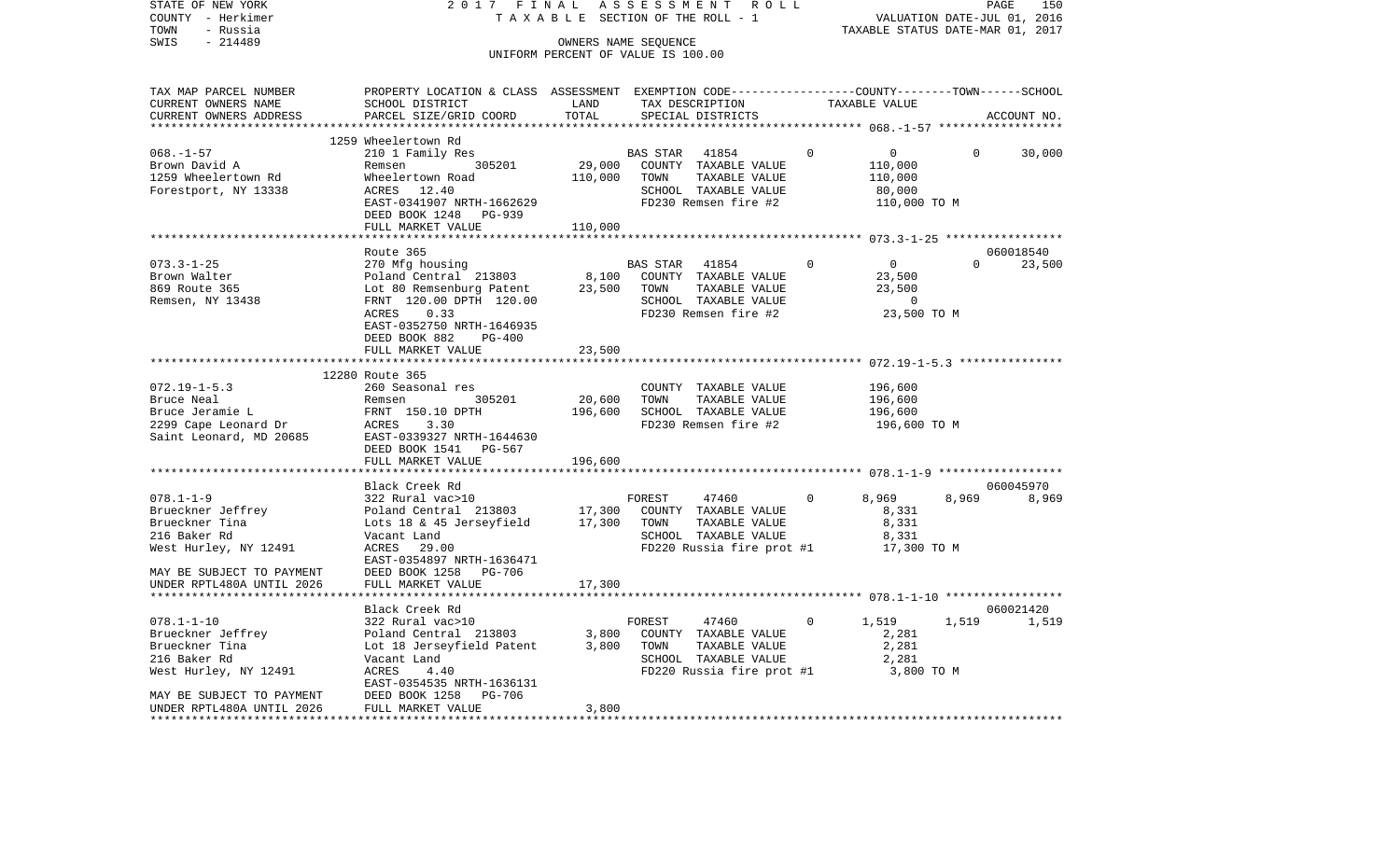| STATE OF NEW YORK<br>COUNTY - Herkimer | 2017 FINAL                                                                                      |                      | ASSESSMENT<br>R O L L<br>TAXABLE SECTION OF THE ROLL - 1 |                                  | PAGE<br>151<br>VALUATION DATE-JUL 01, 2016 |
|----------------------------------------|-------------------------------------------------------------------------------------------------|----------------------|----------------------------------------------------------|----------------------------------|--------------------------------------------|
| - Russia<br>TOWN                       |                                                                                                 |                      |                                                          | TAXABLE STATUS DATE-MAR 01, 2017 |                                            |
| $-214489$<br>SWIS                      |                                                                                                 | OWNERS NAME SEOUENCE | UNIFORM PERCENT OF VALUE IS 100.00                       |                                  |                                            |
| TAX MAP PARCEL NUMBER                  | PROPERTY LOCATION & CLASS ASSESSMENT EXEMPTION CODE---------------COUNTY-------TOWN------SCHOOL |                      |                                                          |                                  |                                            |
| CURRENT OWNERS NAME                    | SCHOOL DISTRICT                                                                                 | LAND                 | TAX DESCRIPTION                                          | TAXABLE VALUE                    |                                            |
| CURRENT OWNERS ADDRESS                 | PARCEL SIZE/GRID COORD                                                                          | TOTAL                | SPECIAL DISTRICTS                                        |                                  | ACCOUNT NO.                                |
| ***********************                |                                                                                                 |                      |                                                          |                                  |                                            |
|                                        | Mac Arthur Rd                                                                                   |                      |                                                          |                                  |                                            |
| $077.2 - 1 - 1.5$<br>Buccina Carrie    | 311 Res vac land - WTRFNT                                                                       |                      | COUNTY TAXABLE VALUE                                     | 36,600                           |                                            |
| 5442 Walker Rd                         | Poland Central 213803<br>ACRES                                                                  | 36,600<br>36,600     | TOWN<br>TAXABLE VALUE                                    | 36,600                           |                                            |
| Deerfield, NY 13502                    | 1.70<br>EAST-0336179 NRTH-1636899                                                               |                      | SCHOOL TAXABLE VALUE<br>FD220 Russia fire prot #1        | 36,600                           |                                            |
|                                        | DEED BOOK 1084 PG-91                                                                            |                      |                                                          | 36,600 TO M                      |                                            |
|                                        | FULL MARKET VALUE                                                                               | 36,600               |                                                          |                                  |                                            |
|                                        |                                                                                                 | ************         |                                                          |                                  |                                            |
|                                        | 919 Russia Rd                                                                                   |                      |                                                          |                                  | 060030090                                  |
| $083.4 - 1 - 17$                       | 210 1 Family Res                                                                                |                      | COUNTY TAXABLE VALUE                                     | 83,000                           |                                            |
| Buchanan James C                       | Poland Central 213803                                                                           | 15,000               | TOWN<br>TAXABLE VALUE                                    | 83,000                           |                                            |
| 919 Russia Rd                          | House Gar 1 Acre                                                                                | 83,000               | SCHOOL TAXABLE VALUE                                     | 83,000                           |                                            |
| PO Box 390                             | Russia Rd                                                                                       |                      | FD220 Russia fire prot #1                                | 83,000 TO M                      |                                            |
| Poland, NY 13431                       | FRNT 292.00 DPTH                                                                                |                      |                                                          |                                  |                                            |
|                                        | ACRES<br>2.00 BANK<br>135                                                                       |                      |                                                          |                                  |                                            |
|                                        | EAST-0344352 NRTH-1613943                                                                       |                      |                                                          |                                  |                                            |
|                                        | DEED BOOK 00865 PG-00112                                                                        |                      |                                                          |                                  |                                            |
|                                        | FULL MARKET VALUE                                                                               | 83,000               |                                                          |                                  |                                            |
|                                        |                                                                                                 |                      |                                                          |                                  |                                            |
| $078.1 - 1 - 35.1$                     | Off Black Creek Rd<br>322 Rural vac>10                                                          |                      | COUNTY TAXABLE VALUE                                     |                                  |                                            |
| Buckley Family Trust                   | Poland Central 213803                                                                           | 44,500               | TOWN<br>TAXABLE VALUE                                    | 44,500<br>44,500                 |                                            |
| 17 Bellewood Cir                       | Lot 17 Jerseyfield Patent                                                                       | 44,500               | SCHOOL TAXABLE VALUE                                     | 44,500                           |                                            |
| North Syracuse, NY 13212               | ACRES 65.00                                                                                     |                      | FD220 Russia fire prot #1                                | 44,500 TO M                      |                                            |
|                                        | EAST-0349809 NRTH-1635149                                                                       |                      |                                                          |                                  |                                            |
|                                        | DEED BOOK 1618 PG-447                                                                           |                      |                                                          |                                  |                                            |
|                                        | FULL MARKET VALUE                                                                               | 44,500               |                                                          |                                  |                                            |
|                                        | *************************                                                                       |                      |                                                          |                                  |                                            |
|                                        | Black Creek Rd                                                                                  |                      |                                                          |                                  | 060051290                                  |
| $078.1 - 1 - 35.4$                     | 322 Rural vac>10                                                                                |                      | COUNTY TAXABLE VALUE                                     | 33,000                           |                                            |
| Buckley Family Trust                   | Poland Central 213803                                                                           | 33,000               | TOWN<br>TAXABLE VALUE                                    | 33,000                           |                                            |
| 17 Bellewood Cir                       | Lot 17 Jerseyfield Patent                                                                       | 33,000               | SCHOOL TAXABLE VALUE                                     | 33,000                           |                                            |
| North Syracuse, NY 13212               | Vacant Land                                                                                     |                      | FD220 Russia fire prot #1                                | 33,000 TO M                      |                                            |
|                                        | ACRES<br>26.40                                                                                  |                      |                                                          |                                  |                                            |
|                                        | EAST-0349697 NRTH-1633766                                                                       |                      |                                                          |                                  |                                            |
|                                        | DEED BOOK 1618 PG-447                                                                           |                      |                                                          |                                  |                                            |
|                                        | FULL MARKET VALUE                                                                               | 33,000               |                                                          |                                  |                                            |
|                                        |                                                                                                 |                      |                                                          |                                  | 060004080                                  |
| $077.2 - 1 - 45$                       | Lane Rd<br>260 Seasonal res                                                                     |                      |                                                          |                                  |                                            |
| Buckley Joseph                         | Poland Central 213803                                                                           | 9,100                | COUNTY TAXABLE VALUE<br>TOWN<br>TAXABLE VALUE            | 42,600<br>42,600                 |                                            |
| Buckley Eleanor                        | Lot 15 Jerseyfield Patent                                                                       | 42,600               | SCHOOL TAXABLE VALUE                                     | 42,600                           |                                            |
| 23 Argonne Pl                          | Camp                                                                                            |                      | FD220 Russia fire prot #1                                | 42,600 TO M                      |                                            |
| Little Falls, NY 13365                 | FRNT 100.00 DPTH 100.00                                                                         |                      |                                                          |                                  |                                            |
|                                        | ACRES<br>0.25                                                                                   |                      |                                                          |                                  |                                            |
|                                        | EAST-0336542 NRTH-1635787                                                                       |                      |                                                          |                                  |                                            |
|                                        | DEED BOOK 532<br>PG-45                                                                          |                      |                                                          |                                  |                                            |
|                                        | FULL MARKET VALUE                                                                               | 42,600               |                                                          |                                  |                                            |
|                                        |                                                                                                 |                      |                                                          |                                  |                                            |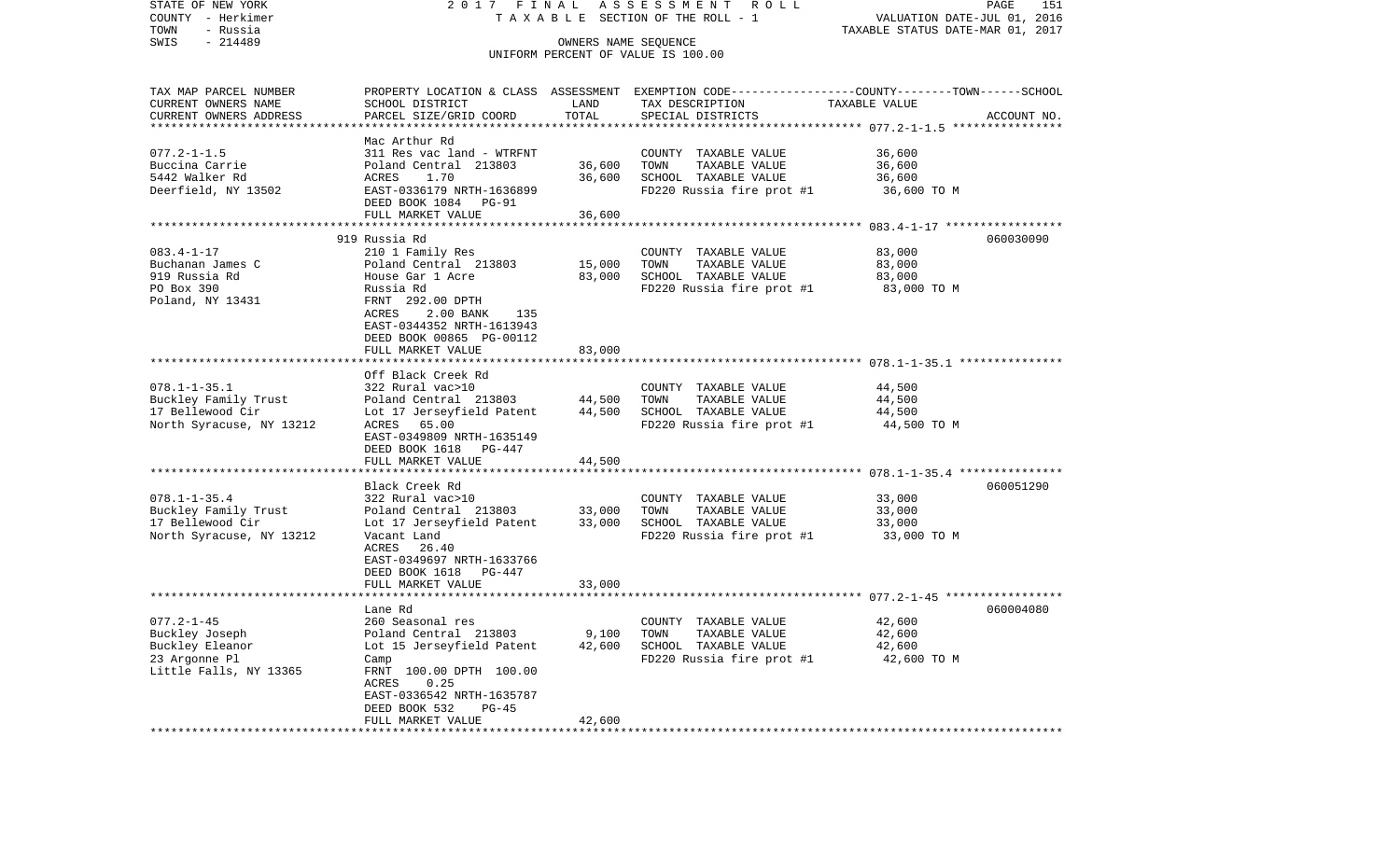STATE OF NEW YORK 2 0 1 7 F I N A L A S S E S S M E N T R O L L PAGE 152COUNTY - Herkimer T A X A B L E SECTION OF THE ROLL - 1 VALUATION DATE-JUL 01, 2016 TOWN - Russia TAXABLE STATUS DATE-MAR 01, 2017 SWIS - 214489 OWNERS NAME SEQUENCE UNIFORM PERCENT OF VALUE IS 100.00TAX MAP PARCEL NUMBER PROPERTY LOCATION & CLASS ASSESSMENT EXEMPTION CODE------------------COUNTY--------TOWN------SCHOOL CURRENT OWNERS NAME SCHOOL DISTRICT LAND TAX DESCRIPTION TAXABLE VALUECURRENT OWNERS ADDRESS PARCEL SIZE/GRID COORD TOTAL SPECIAL DISTRICTS ACCOUNT NO. \*\*\*\*\*\*\*\*\*\*\*\*\*\*\*\*\*\*\*\*\*\*\*\*\*\*\*\*\*\*\*\*\*\*\*\*\*\*\*\*\*\*\*\*\*\*\*\*\*\*\*\*\*\*\*\*\*\*\*\*\*\*\*\*\*\*\*\*\*\*\*\*\*\*\*\*\*\*\*\*\*\*\*\*\*\*\*\*\*\*\*\*\*\*\*\*\*\*\*\*\*\*\* 077.2-1-9 \*\*\*\*\*\*\*\*\*\*\*\*\*\*\*\*\*\* Mac Arthur Rd 060005010077.2-1-9 210 1 Family Res - WTRFNT BAS STAR 41854 0 0 0 30,000 Buckley Joseph R <sup>Poland</sup> Central 213803 21,400 COUNTY TAXABLE VALUE 130,000 Buckley Gina M **Lot 15 Jerseyfield Patent** 130,000 TOWN TAXABLE VALUE 130,000 119 Shady Lane Rd Trl SCHOOL TAXABLE VALUE 100,000 Cold Brook, NY 13324 FRNT 95.00 DPTH 154.00 FD220 Russia fire prot #1 130,000 TO M EAST-0337155 NRTH-1637900 DEED BOOK 1177 PG-72 FULL MARKET VALUE 130,000 \*\*\*\*\*\*\*\*\*\*\*\*\*\*\*\*\*\*\*\*\*\*\*\*\*\*\*\*\*\*\*\*\*\*\*\*\*\*\*\*\*\*\*\*\*\*\*\*\*\*\*\*\*\*\*\*\*\*\*\*\*\*\*\*\*\*\*\*\*\*\*\*\*\*\*\*\*\*\*\*\*\*\*\*\*\*\*\*\*\*\*\*\*\*\*\*\*\*\*\*\*\*\* 072.2-2-16 \*\*\*\*\*\*\*\*\*\*\*\*\*\*\*\*\* 261 Wheelertown Rd 060004110072.2-2-16 210 1 Family Res ENH STAR 41834 0 0 0 65,500 Buhite David J Remsen 305201 13,500 COUNTY TAXABLE VALUE 96,000 Buhite Judith R Lot 20 Walker Tract 96,000 TOWN TAXABLE VALUE 96,000 261 Wheelertown Rd House Garage SCHOOL TAXABLE VALUE 30,500 Remsen, NY 13438 ACRES 1.40 FD230 Remsen fire #2 96,000 TO M EAST-0342812 NRTH-1649460 DEED BOOK 1536 PG-94FULL MARKET VALUE 96,000 \*\*\*\*\*\*\*\*\*\*\*\*\*\*\*\*\*\*\*\*\*\*\*\*\*\*\*\*\*\*\*\*\*\*\*\*\*\*\*\*\*\*\*\*\*\*\*\*\*\*\*\*\*\*\*\*\*\*\*\*\*\*\*\*\*\*\*\*\*\*\*\*\*\*\*\*\*\*\*\*\*\*\*\*\*\*\*\*\*\*\*\*\*\*\*\*\*\*\*\*\*\*\* 068.-1-36 \*\*\*\*\*\*\*\*\*\*\*\*\*\*\*\*\*\* Wheelertown Rd 060017310068.-1-36 260 Seasonal res COUNTY TAXABLE VALUE 128,500 Bull Leonard H **Remsen** 305201 74,500 TOWN TAXABLE VALUE 128,500 1283 Copper Hill Rd Lot 83 Remsenburg Patent 128,500 SCHOOL TAXABLE VALUE 128,500 West Suffield, CT 06093 Camp ACRES 55.00 EAST-0339614 NRTH-1663367 DEED BOOK 00654 PG-00970 FULL MARKET VALUE 128,500 \*\*\*\*\*\*\*\*\*\*\*\*\*\*\*\*\*\*\*\*\*\*\*\*\*\*\*\*\*\*\*\*\*\*\*\*\*\*\*\*\*\*\*\*\*\*\*\*\*\*\*\*\*\*\*\*\*\*\*\*\*\*\*\*\*\*\*\*\*\*\*\*\*\*\*\*\*\*\*\*\*\*\*\*\*\*\*\*\*\*\*\*\*\*\*\*\*\*\*\*\*\*\* 068.-1-37 \*\*\*\*\*\*\*\*\*\*\*\*\*\*\*\*\*\*Wheelertown Rd 060027330 068.-1-37 322 Rural vac>10 COUNTY TAXABLE VALUE 52,300 Bull Leonard H Jr Remsen 305201 52,300 TOWN TAXABLE VALUE 52,300 1283 Copper Hill Rd Lot 83 Remsenburg Patent 52,300 SCHOOL TAXABLE VALUE 52,300 West Suffield, CT 06093 Vacant Land FD230 Remsen fire #2 52,300 TO M ACRES 48.36 EAST-0338643 NRTH-1664090 DEED BOOK 726 PG-101 FULL MARKET VALUE 52,300 \*\*\*\*\*\*\*\*\*\*\*\*\*\*\*\*\*\*\*\*\*\*\*\*\*\*\*\*\*\*\*\*\*\*\*\*\*\*\*\*\*\*\*\*\*\*\*\*\*\*\*\*\*\*\*\*\*\*\*\*\*\*\*\*\*\*\*\*\*\*\*\*\*\*\*\*\*\*\*\*\*\*\*\*\*\*\*\*\*\*\*\*\*\*\*\*\*\*\*\*\*\*\* 068.-1-35 \*\*\*\*\*\*\*\*\*\*\*\*\*\*\*\*\*\* Wheelertown Rd 060012840068.-1-35 314 Rural vac<10 COUNTY TAXABLE VALUE 300300 Bull Leonard Jr **Remsen** 305201 300 TOWN TAXABLE VALUE 1283 Copper Hill Rd Lot 83 Remsenburg Patent 300 SCHOOL TAXABLE VALUE 300 West Suffield, CT 06093 Vacant Land FRAME FD230 Remsen fire #2 300 TO M FRNT 80.00 DPTH 110.00 ACRES 0.20 EAST-0339868 NRTH-1664321 DEED BOOK 00819 PG-00509 FULL MARKET VALUE 300\*\*\*\*\*\*\*\*\*\*\*\*\*\*\*\*\*\*\*\*\*\*\*\*\*\*\*\*\*\*\*\*\*\*\*\*\*\*\*\*\*\*\*\*\*\*\*\*\*\*\*\*\*\*\*\*\*\*\*\*\*\*\*\*\*\*\*\*\*\*\*\*\*\*\*\*\*\*\*\*\*\*\*\*\*\*\*\*\*\*\*\*\*\*\*\*\*\*\*\*\*\*\*\*\*\*\*\*\*\*\*\*\*\*\*\*\*\*\*\*\*\*\*\*\*\*\*\*\*\*\*\*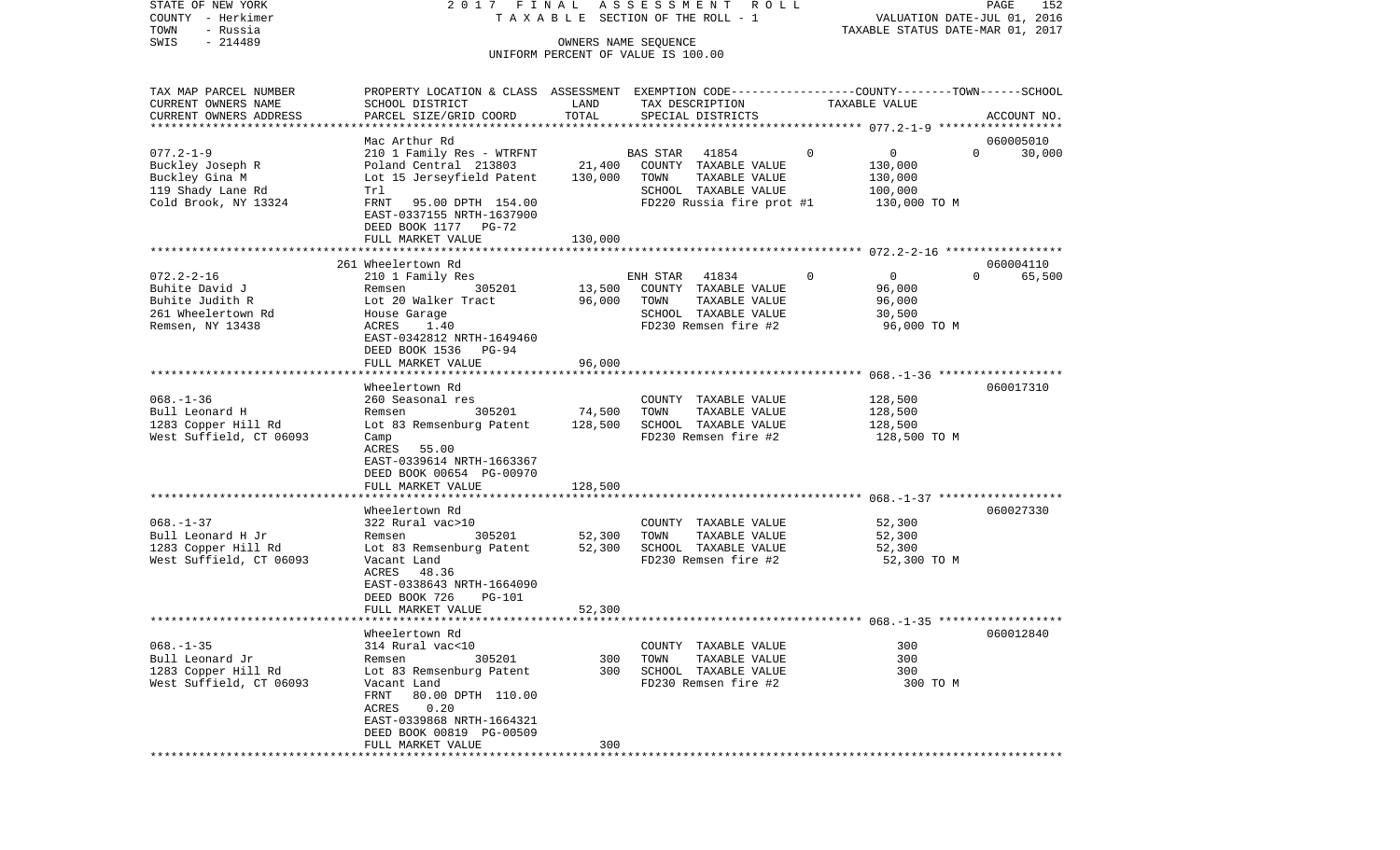| STATE OF NEW YORK<br>COUNTY - Herkimer<br>- Russia<br>TOWN | 2017 FINAL<br>TAXABLE                        |                      | ASSESSMENT ROLL<br>SECTION OF THE ROLL - 1                                                       | VALUATION DATE-JUL 01, 2016<br>TAXABLE STATUS DATE-MAR 01, 2017 | 153<br>PAGE |
|------------------------------------------------------------|----------------------------------------------|----------------------|--------------------------------------------------------------------------------------------------|-----------------------------------------------------------------|-------------|
| SWIS<br>$-214489$                                          |                                              | OWNERS NAME SEQUENCE |                                                                                                  |                                                                 |             |
|                                                            |                                              |                      | UNIFORM PERCENT OF VALUE IS 100.00                                                               |                                                                 |             |
|                                                            |                                              |                      |                                                                                                  |                                                                 |             |
| TAX MAP PARCEL NUMBER                                      |                                              |                      | PROPERTY LOCATION & CLASS ASSESSMENT EXEMPTION CODE----------------COUNTY-------TOWN------SCHOOL |                                                                 |             |
| CURRENT OWNERS NAME                                        | SCHOOL DISTRICT                              | LAND                 | TAX DESCRIPTION                                                                                  | TAXABLE VALUE                                                   |             |
| CURRENT OWNERS ADDRESS                                     | PARCEL SIZE/GRID COORD                       | TOTAL                | SPECIAL DISTRICTS                                                                                |                                                                 | ACCOUNT NO. |
|                                                            |                                              |                      |                                                                                                  |                                                                 |             |
|                                                            | 476 Spall Rd                                 |                      |                                                                                                  |                                                                 | 060020310   |
| $072.2 - 1 - 76$                                           | 260 Seasonal res                             |                      | COUNTY TAXABLE VALUE                                                                             | 46,000                                                          |             |
| Burdick Anna<br>406 Milgate St                             | 305201<br>Remsen<br>Lot 10 Walker Tract      | 16,100<br>46,000     | TOWN<br>TAXABLE VALUE<br>SCHOOL TAXABLE VALUE                                                    | 46,000<br>46,000                                                |             |
| Utica, NY 13501                                            | House                                        |                      | FD230 Remsen fire #2                                                                             | 46,000 TO M                                                     |             |
|                                                            | FRNT 100.00 DPTH                             |                      |                                                                                                  |                                                                 |             |
|                                                            | <b>ACRES</b><br>2.70                         |                      |                                                                                                  |                                                                 |             |
|                                                            | EAST-0342217 NRTH-1653587                    |                      |                                                                                                  |                                                                 |             |
|                                                            | DEED BOOK 1161 PG-544                        |                      |                                                                                                  |                                                                 |             |
|                                                            | FULL MARKET VALUE                            | 46,000               |                                                                                                  |                                                                 |             |
|                                                            | *************************                    |                      |                                                                                                  |                                                                 |             |
|                                                            | 235 Route 365                                |                      |                                                                                                  |                                                                 | 060004050   |
| $072.15 - 1 - 36$                                          | 210 1 Family Res                             |                      | COUNTY TAXABLE VALUE                                                                             | 43,000                                                          |             |
| Burke Faith                                                | Remsen<br>305201                             | 7,000                | TAXABLE VALUE<br>TOWN                                                                            | 43,000                                                          |             |
| Wheelock Frederick                                         | Lot 23 Walker Tract                          | 43,000               | SCHOOL TAXABLE VALUE                                                                             | 43,000                                                          |             |
| Main St                                                    | Camp                                         |                      | FD230 Remsen fire #2                                                                             | 43,000 TO M                                                     |             |
| PO Box 232                                                 | Rte 365                                      |                      |                                                                                                  |                                                                 |             |
| Hinckley, NY 13352                                         | FRNT 100.00 DPTH 100.00                      |                      |                                                                                                  |                                                                 |             |
|                                                            | ACRES<br>0.23                                |                      |                                                                                                  |                                                                 |             |
|                                                            | EAST-0340460 NRTH-1646051                    |                      |                                                                                                  |                                                                 |             |
|                                                            | DEED BOOK 1390<br>PG-905                     |                      |                                                                                                  |                                                                 |             |
|                                                            | FULL MARKET VALUE<br>*********************** | 43,000               |                                                                                                  |                                                                 |             |
|                                                            | Route 365                                    |                      |                                                                                                  |                                                                 | 060050270   |
| $072.15 - 1 - 37.4$                                        | 314 Rural vac<10                             |                      | COUNTY TAXABLE VALUE                                                                             | 3,700                                                           |             |
| Burke Faith                                                | 305201<br>Remsen                             | 3,700                | TOWN<br>TAXABLE VALUE                                                                            | 3,700                                                           |             |
| Wheelock Frederick                                         | Lot #23 Walker Tract                         | 3,700                | SCHOOL TAXABLE VALUE                                                                             | 3,700                                                           |             |
| Main St                                                    | Vacant Land                                  |                      | FD230 Remsen fire #2                                                                             | 3,700 TO M                                                      |             |
| PO Box 232                                                 | FRNT 230.00 DPTH 200.00                      |                      |                                                                                                  |                                                                 |             |
| Hinckley, NY 13352                                         | 0.92<br>ACRES                                |                      |                                                                                                  |                                                                 |             |
|                                                            | EAST-0340486 NRTH-1645905                    |                      |                                                                                                  |                                                                 |             |
|                                                            | DEED BOOK 1390 PG-905                        |                      |                                                                                                  |                                                                 |             |
|                                                            | FULL MARKET VALUE                            | 3,700                |                                                                                                  |                                                                 |             |
|                                                            |                                              |                      |                                                                                                  |                                                                 |             |
|                                                            | 107 Dow Rd                                   |                      |                                                                                                  |                                                                 | 060008700   |
| $073.3 - 1 - 79$                                           | 314 Rural vac<10                             |                      | COUNTY TAXABLE VALUE                                                                             | 17,500                                                          |             |
| Burlison Naomi A                                           | Poland Central 213803                        | 17,500               | TOWN<br>TAXABLE VALUE                                                                            | 17,500                                                          |             |
| Linger Warren                                              | N 46<br>Jp                                   | 17,500               | SCHOOL TAXABLE VALUE                                                                             | 17,500                                                          |             |
| 41 McNamara St<br>Lisle, NY 13797                          | Lot 7<br>Dow                                 |                      | FD220 Russia fire prot #1                                                                        | 17,500 TO M                                                     |             |
|                                                            | 7.00<br>ACRES                                |                      |                                                                                                  |                                                                 |             |
|                                                            | EAST-0351299 NRTH-1642084                    |                      |                                                                                                  |                                                                 |             |
|                                                            | DEED BOOK 1522<br>PG-266                     |                      |                                                                                                  |                                                                 |             |
|                                                            | FULL MARKET VALUE                            | 17,500               |                                                                                                  |                                                                 |             |
|                                                            |                                              |                      |                                                                                                  |                                                                 |             |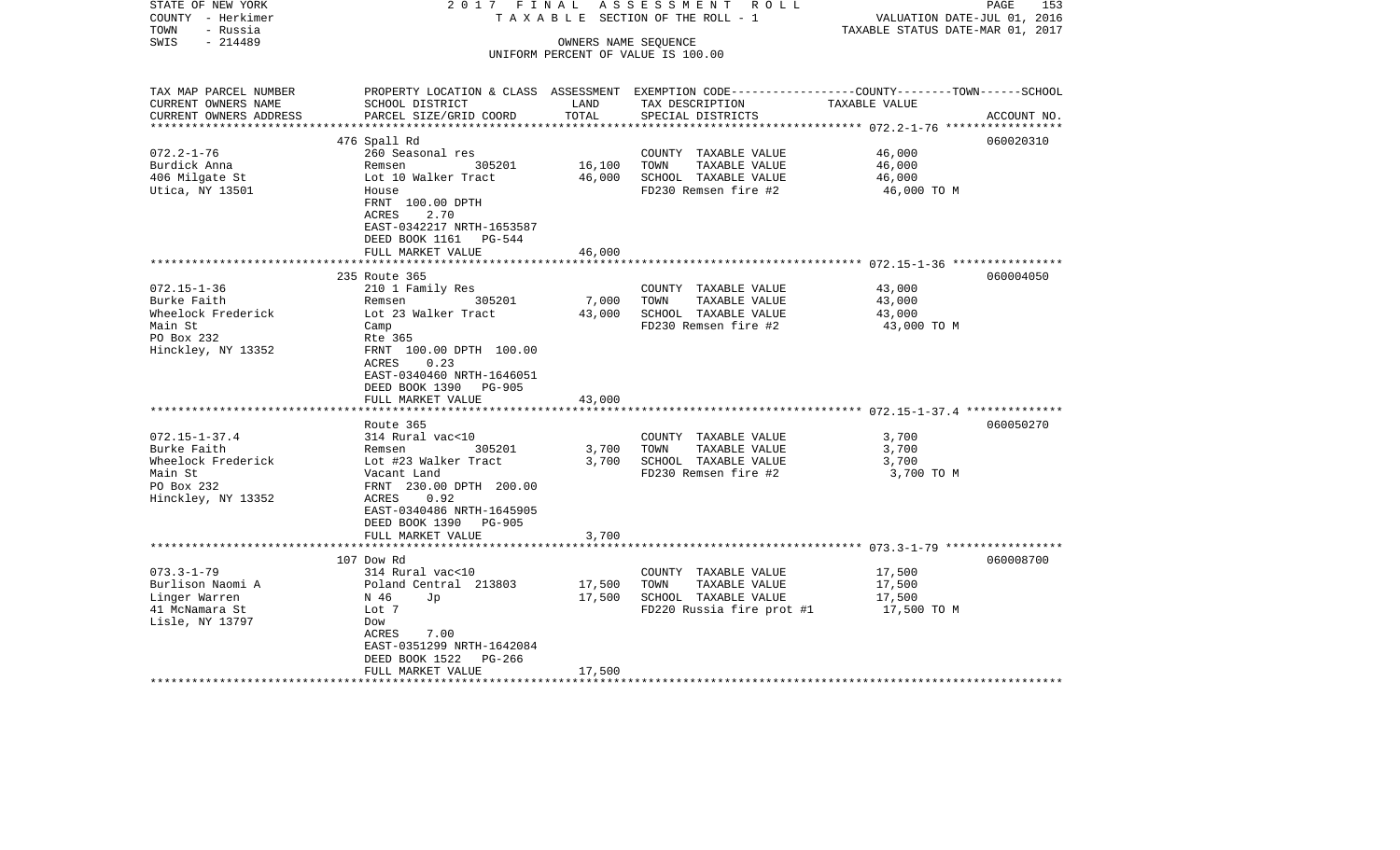STATE OF NEW YORK 2 0 1 7 F I N A L A S S E S S M E N T R O L L PAGE 154COUNTY - Herkimer T A X A B L E SECTION OF THE ROLL - 1 VALUATION DATE-JUL 01, 2016 TOWN - Russia TAXABLE STATUS DATE-MAR 01, 2017 SWIS - 214489 OWNERS NAME SEQUENCE UNIFORM PERCENT OF VALUE IS 100.00TAX MAP PARCEL NUMBER PROPERTY LOCATION & CLASS ASSESSMENT EXEMPTION CODE------------------COUNTY--------TOWN------SCHOOL CURRENT OWNERS NAME SCHOOL DISTRICT LAND TAX DESCRIPTION TAXABLE VALUECURRENT OWNERS ADDRESS PARCEL SIZE/GRID COORD TOTAL SPECIAL DISTRICTS ACCOUNT NO. \*\*\*\*\*\*\*\*\*\*\*\*\*\*\*\*\*\*\*\*\*\*\*\*\*\*\*\*\*\*\*\*\*\*\*\*\*\*\*\*\*\*\*\*\*\*\*\*\*\*\*\*\*\*\*\*\*\*\*\*\*\*\*\*\*\*\*\*\*\*\*\*\*\*\*\*\*\*\*\*\*\*\*\*\*\*\*\*\*\*\*\*\*\*\*\*\*\*\*\*\*\*\* 078.3-1-1.1 \*\*\*\*\*\*\*\*\*\*\*\*\*\*\*\* 1108 Pardeeville Rd 060027060078.3-1-1.1 270 Mfg housing BAS STAR 41854 0 0 0 30,000 Burns Charles E Jr Poland Central 213803 28,100 COUNTY TAXABLE VALUE 45,000 1108 Pardeeville Rd ACRES 11.50 45,000 TOWN TAXABLE VALUE 45,000 Cold Brook, NY 13324 EAST-0349555 NRTH-1632054 SCHOOL TAXABLE VALUE 15,000 DEED BOOK 1213 PG-902 FD220 Russia fire prot #1 45,000 TO M FULL MARKET VALUE 45,000 \*\*\*\*\*\*\*\*\*\*\*\*\*\*\*\*\*\*\*\*\*\*\*\*\*\*\*\*\*\*\*\*\*\*\*\*\*\*\*\*\*\*\*\*\*\*\*\*\*\*\*\*\*\*\*\*\*\*\*\*\*\*\*\*\*\*\*\*\*\*\*\*\*\*\*\*\*\*\*\*\*\*\*\*\*\*\*\*\*\*\*\*\*\*\*\*\*\*\*\*\*\*\* 077.2-2-51 \*\*\*\*\*\*\*\*\*\*\*\*\*\*\*\*\* Pardeeville Rd 060015720077.2-2-51 271 Mfg housings COUNTY TAXABLE VALUE 24,000<br>Burns Irrevocable Trust Charle Poland Central 213803 216.200 TOWN TAXABLE VALUE 24.000 Burns Irrevocable Trust Charle Poland Central 213803 16,200 TOWN Burns Roszila Lot 17 Jerseyfield Patent 24,000 SCHOOL TAXABLE VALUE 24,000 1166 Pardeeville Rd Trailer FD220 Russia fire prot #1 24,000 TO M Cold Brook, NY 13324 Pardeeville ACRES 2.77 EAST-0347919 NRTH-1632395 DEED BOOK 1213 PG-899 FULL MARKET VALUE 24,000 \*\*\*\*\*\*\*\*\*\*\*\*\*\*\*\*\*\*\*\*\*\*\*\*\*\*\*\*\*\*\*\*\*\*\*\*\*\*\*\*\*\*\*\*\*\*\*\*\*\*\*\*\*\*\*\*\*\*\*\*\*\*\*\*\*\*\*\*\*\*\*\*\*\*\*\*\*\*\*\*\*\*\*\*\*\*\*\*\*\*\*\*\*\*\*\*\*\*\*\*\*\*\* 077.4-1-19 \*\*\*\*\*\*\*\*\*\*\*\*\*\*\*\*\* 1166 Pardeeville Rd 060040180077.4-1-19 210 1 Family Res VET WAR C 41122 0 9,000 0 0 Burns Irrevocable Trust Charle Poland Central 213803 12,500 VET WAR T 41123 0 0 12,000 0 0 Burns Roszila P <sup>Lot 14</sup> Jerseyfield Patent 95,000 ENH STAR 41834 0 0 0 0 65,500 1166 Pardeeville Rd Mobile Home COUNTY TAXABLE VALUE 86,000 Cold Brook, NY 13324 ACRES 1.00 Cold Brook, NY 13324 ACRES 1.00 EAST-0348397 NRTH-1632185 SCHOOL TAXABLE VALUE 29,500 DEED BOOK 1280 PG-513 FD220 Russia fire prot #1 95,000 TO M FULL MARKET VALUE 95,000 \*\*\*\*\*\*\*\*\*\*\*\*\*\*\*\*\*\*\*\*\*\*\*\*\*\*\*\*\*\*\*\*\*\*\*\*\*\*\*\*\*\*\*\*\*\*\*\*\*\*\*\*\*\*\*\*\*\*\*\*\*\*\*\*\*\*\*\*\*\*\*\*\*\*\*\*\*\*\*\*\*\*\*\*\*\*\*\*\*\*\*\*\*\*\*\*\*\*\*\*\*\*\* 078.3-1-1.5 \*\*\*\*\*\*\*\*\*\*\*\*\*\*\*\* Pardeeville Rd078.3-1-1.5 322 Rural vac>10 COUNTY TAXABLE VALUE 16,000 Burns Irrevocable Trust Charle Poland Central 213803 16,000 TOWN TAXABLE VALUE 16,000 Burns Roszila Forest Land 16,000 SCHOOL TAXABLE VALUE 16,000 1166 Pardeeville Rd Black Creek Road FD220 Russia fire prot #1 16,000 TO M Cold Brook, NY 13324 FRNT 729.00 DPTH ACRES 12.83 EAST-0348977 NRTH-1632317 DEED BOOK 1213 PG-987 FULL MARKET VALUE 16,000 \*\*\*\*\*\*\*\*\*\*\*\*\*\*\*\*\*\*\*\*\*\*\*\*\*\*\*\*\*\*\*\*\*\*\*\*\*\*\*\*\*\*\*\*\*\*\*\*\*\*\*\*\*\*\*\*\*\*\*\*\*\*\*\*\*\*\*\*\*\*\*\*\*\*\*\*\*\*\*\*\*\*\*\*\*\*\*\*\*\*\*\*\*\*\*\*\*\*\*\*\*\*\* 072.4-1-25 \*\*\*\*\*\*\*\*\*\*\*\*\*\*\*\*\* 449 Brady Beach Rd 060026670 072.4-1-25 260 Seasonal res COUNTY TAXABLE VALUE 50,000 Burns Thomas F **Poland Central 213803** 8,400 TOWN TAXABLE VALUE 50,000 Burns Judith B Lot 47 Jerseyfield Patent 50,000 SCHOOL TAXABLE VALUE 50,000 1010 Rondo Ave Camp FD220 Russia fire prot #1 50,000 TO M Chittenango, NY 13037 Brady Beach FRNT 100.00 DPTH 100.00 ACRES 0.23 EAST-0344387 NRTH-1642802 DEED BOOK 1584 PG-336FULL MARKET VALUE 50,000 \*\*\*\*\*\*\*\*\*\*\*\*\*\*\*\*\*\*\*\*\*\*\*\*\*\*\*\*\*\*\*\*\*\*\*\*\*\*\*\*\*\*\*\*\*\*\*\*\*\*\*\*\*\*\*\*\*\*\*\*\*\*\*\*\*\*\*\*\*\*\*\*\*\*\*\*\*\*\*\*\*\*\*\*\*\*\*\*\*\*\*\*\*\*\*\*\*\*\*\*\*\*\*\*\*\*\*\*\*\*\*\*\*\*\*\*\*\*\*\*\*\*\*\*\*\*\*\*\*\*\*\*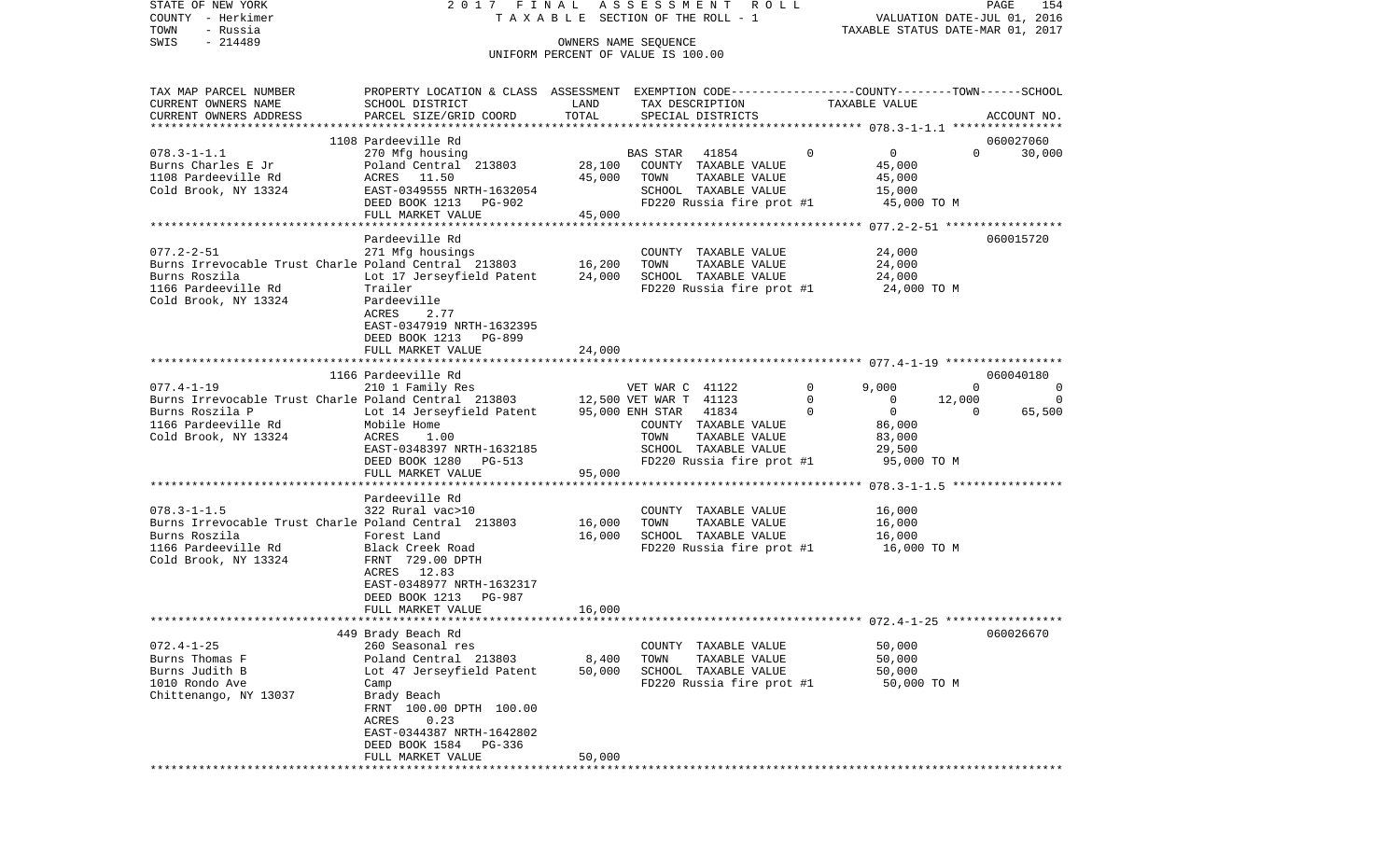|      | STATE OF NEW YORK | 2017 FINAL ASSESSMENT ROLL         |                                  | PAGE | 155 |
|------|-------------------|------------------------------------|----------------------------------|------|-----|
|      | COUNTY - Herkimer | TAXABLE SECTION OF THE ROLL - 1    | VALUATION DATE-JUL 01, 2016      |      |     |
| TOWN | - Russia          |                                    | TAXABLE STATUS DATE-MAR 01, 2017 |      |     |
| SWIS | $-214489$         | OWNERS NAME SEOUENCE               |                                  |      |     |
|      |                   | UNIFORM PERCENT OF VALUE IS 100.00 |                                  |      |     |
|      |                   |                                    |                                  |      |     |

| TAX MAP PARCEL NUMBER<br>CURRENT OWNERS NAME      | PROPERTY LOCATION & CLASS ASSESSMENT EXEMPTION CODE---------------COUNTY-------TOWN-----SCHOOL<br>SCHOOL DISTRICT | LAND                             |                         | TAX DESCRIPTION              |          | TAXABLE VALUE  |             |             |
|---------------------------------------------------|-------------------------------------------------------------------------------------------------------------------|----------------------------------|-------------------------|------------------------------|----------|----------------|-------------|-------------|
| CURRENT OWNERS ADDRESS<br>*********************** | PARCEL SIZE/GRID COORD<br>*****************************                                                           | TOTAL<br>*********************** |                         | SPECIAL DISTRICTS            |          |                |             | ACCOUNT NO. |
|                                                   | 198 Pardeeville Rd                                                                                                |                                  |                         |                              |          |                |             | 060030390   |
| $083.4 - 1 - 26$                                  | 242 Rurl res&rec                                                                                                  |                                  | VET WAR C 41122         |                              | 0        | 9,000          | $\mathbf 0$ | 0           |
| Burt James Thomas                                 | Poland Central 213803                                                                                             |                                  | 49,100 VET WAR T 41123  |                              | 0        | 0              | 12,000      | $\mathbf 0$ |
| Burt Mary Jane                                    | Lot 84 Royal Grant                                                                                                |                                  | 135,000 VET DIS C 41142 |                              | $\Omega$ | 13,500         | $\mathbf 0$ | $\Omega$    |
| 198 Pardeeville Rd                                | House Garage                                                                                                      |                                  | VET DIS T 41143         |                              | $\Omega$ | $\mathbf{0}$   | 13,500      | $\mathbf 0$ |
| Cold Brook, NY 13324                              | 087<br>ACRES 32.75 BANK                                                                                           |                                  | BAS STAR                | 41854                        | $\Omega$ | $\overline{0}$ | $\Omega$    | 30,000      |
|                                                   | EAST-0347854 NRTH-1616138                                                                                         |                                  |                         | COUNTY TAXABLE VALUE         |          | 112,500        |             |             |
|                                                   | DEED BOOK 811<br>PG-214                                                                                           |                                  | TOWN                    | TAXABLE VALUE                |          | 109,500        |             |             |
|                                                   | FULL MARKET VALUE                                                                                                 |                                  |                         | 135,000 SCHOOL TAXABLE VALUE |          | 105,000        |             |             |
|                                                   |                                                                                                                   |                                  |                         | FD220 Russia fire prot #1    |          | 135,000 TO M   |             |             |
|                                                   |                                                                                                                   |                                  |                         |                              |          |                |             |             |
|                                                   | 403 Simpson Rd                                                                                                    |                                  |                         |                              |          |                |             | 060044140   |
| $082.2 - 1 - 56$                                  | 242 Rurl res&rec                                                                                                  |                                  | BAS STAR                | 41854                        | $\Omega$ | $\overline{0}$ | $\Omega$    | 30,000      |
| Bushinger Christopher                             | Poland Central 213803                                                                                             | 38,700                           |                         | COUNTY TAXABLE VALUE         |          | 139,500        |             |             |
| 403 Simpson Rd                                    | House 25 Acres                                                                                                    | 139,500                          | TOWN                    | TAXABLE VALUE                |          | 139,500        |             |             |
| Remsen, NY 13438                                  | Simpson Road                                                                                                      |                                  |                         | SCHOOL TAXABLE VALUE         |          | 109,500        |             |             |
|                                                   | ACRES<br>21.20 BANK<br>231                                                                                        |                                  |                         | FD220 Russia fire prot #1    |          | 139,500 ТО М   |             |             |
|                                                   | EAST-0324076 NRTH-1616892                                                                                         |                                  |                         |                              |          |                |             |             |
|                                                   | DEED BOOK 1194 PG-986                                                                                             |                                  |                         |                              |          |                |             |             |
|                                                   | FULL MARKET VALUE                                                                                                 | 139,500                          |                         |                              |          |                |             |             |
|                                                   |                                                                                                                   |                                  |                         |                              |          |                |             |             |
|                                                   | Main St                                                                                                           |                                  |                         |                              |          |                |             |             |
| $084.3 - 2 - 21$                                  | 314 Rural vac<10                                                                                                  |                                  |                         | COUNTY TAXABLE VALUE         |          | 500            |             |             |
| Butera Juan                                       | Poland Central 213803                                                                                             | 500<br>500                       | TOWN                    | TAXABLE VALUE                |          | 500<br>500     |             |             |
| Butera Dorothy                                    | ACRES<br>0.80                                                                                                     |                                  |                         | SCHOOL TAXABLE VALUE         |          | 500 TO M       |             |             |
| 580 Main St<br>Cold Brook, NY 13324               | EAST-0350121 NRTH-1608295<br>FULL MARKET VALUE                                                                    | 500                              |                         | FD220 Russia fire prot #1    |          |                |             |             |
|                                                   |                                                                                                                   |                                  |                         |                              |          |                |             |             |
|                                                   | Fisher Rd                                                                                                         |                                  |                         |                              |          |                |             | 060020130   |
| $084.1 - 3 - 11.1$                                | 322 Rural vac>10                                                                                                  |                                  |                         | COUNTY TAXABLE VALUE         |          | 45,200         |             |             |
| Byler John D                                      | Poland Central 213803                                                                                             | 45,200                           | TOWN                    | TAXABLE VALUE                |          | 45,200         |             |             |
| 482 County Highway 151                            | Lot 97 Jerseyfield Patent                                                                                         | 45,200                           |                         | SCHOOL TAXABLE VALUE         |          | 45,200         |             |             |
| St. Johnsville, NY 13452                          | Vacant Land                                                                                                       |                                  |                         | FD220 Russia fire prot #1    |          | 45,200 TO M    |             |             |
|                                                   | FRNT 705.00 DPTH                                                                                                  |                                  |                         |                              |          |                |             |             |
|                                                   | 42.20<br>ACRES                                                                                                    |                                  |                         |                              |          |                |             |             |
|                                                   | EAST-0356076 NRTH-1620521                                                                                         |                                  |                         |                              |          |                |             |             |
|                                                   | DEED BOOK 1492 PG-675                                                                                             |                                  |                         |                              |          |                |             |             |
|                                                   | FULL MARKET VALUE                                                                                                 | 45,200                           |                         |                              |          |                |             |             |
|                                                   |                                                                                                                   |                                  |                         |                              |          |                |             |             |
|                                                   | Silverstone Rd                                                                                                    |                                  |                         |                              |          |                |             | 0052798     |
| $072.12 - 2 - 24$                                 | 311 Res vac land - WTRFNT                                                                                         |                                  |                         | COUNTY TAXABLE VALUE         |          | 23,800         |             |             |
| C & H Investment Bldg. Inc.                       | 305201<br>Remsen                                                                                                  | 23,800                           | TOWN                    | TAXABLE VALUE                |          | 23,800         |             |             |
| 2385 Stoakley Rd                                  | Lot 2 Jacobs Tract                                                                                                | 23,800                           |                         | SCHOOL TAXABLE VALUE         |          | 23,800         |             |             |
| Prince Frederick, MD 20678                        | Vacant Land                                                                                                       |                                  |                         | FD230 Remsen fire #2         |          | 23,800 TO M    |             |             |
|                                                   | Silverstone Estates                                                                                               |                                  |                         |                              |          |                |             |             |
|                                                   | FRNT 143.00 DPTH 223.00                                                                                           |                                  |                         |                              |          |                |             |             |
|                                                   | 1.30<br>ACRES                                                                                                     |                                  |                         |                              |          |                |             |             |
|                                                   | EAST-0346545 NRTH-1652330                                                                                         |                                  |                         |                              |          |                |             |             |
|                                                   | DEED BOOK 924<br>PG-416                                                                                           |                                  |                         |                              |          |                |             |             |
|                                                   | FULL MARKET VALUE                                                                                                 | 23,800                           |                         |                              |          |                |             |             |
|                                                   |                                                                                                                   |                                  |                         |                              |          |                |             |             |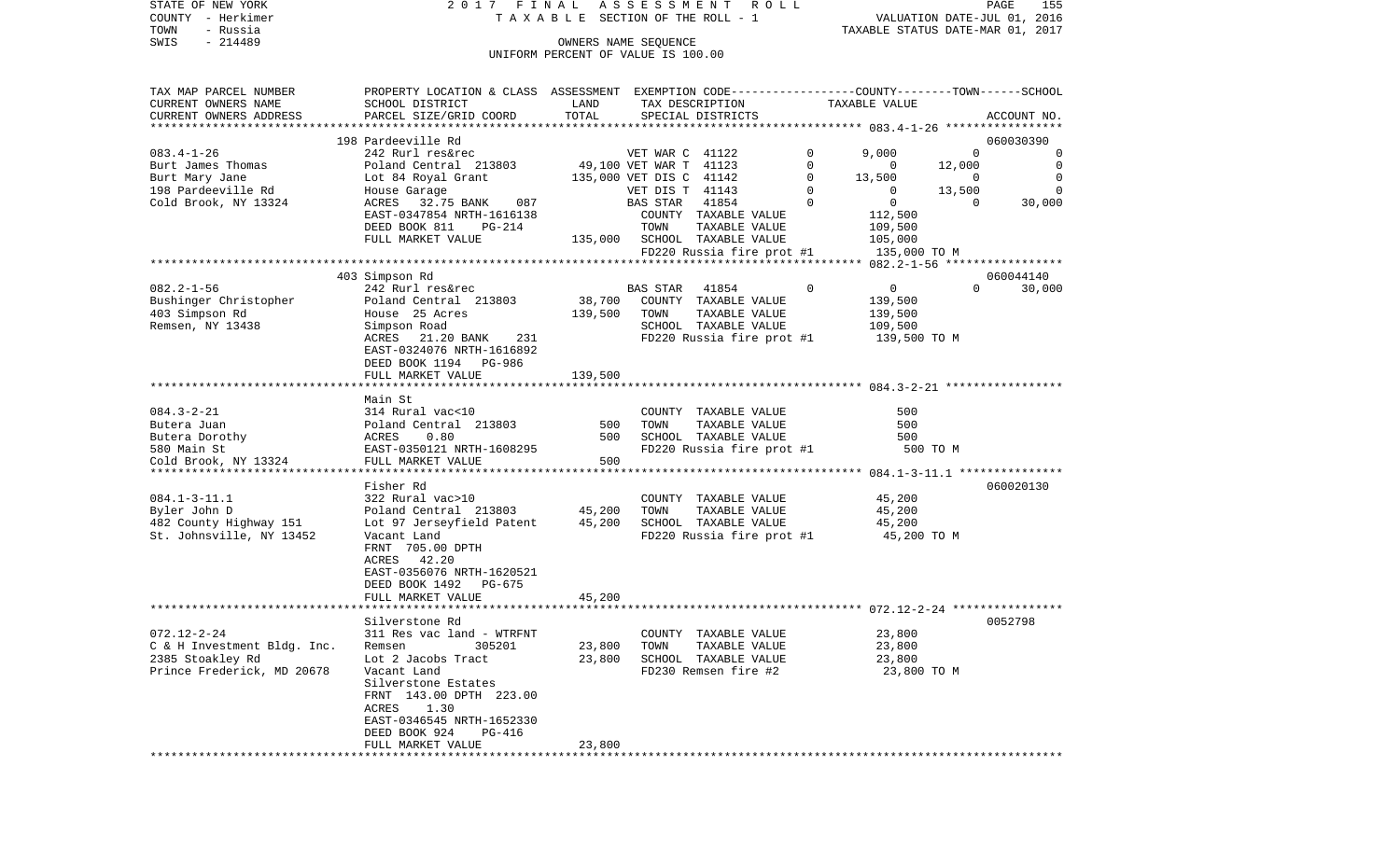| STATE OF NEW YORK<br>COUNTY - Herkimer | 2017 FINAL                                    |         | A S S E S S M E N T R O L L<br>TAXABLE SECTION OF THE ROLL - 1                                  | VALUATION DATE-JUL 01, 2016                         | PAGE<br>156 |
|----------------------------------------|-----------------------------------------------|---------|-------------------------------------------------------------------------------------------------|-----------------------------------------------------|-------------|
| TOWN<br>- Russia                       |                                               |         |                                                                                                 | TAXABLE STATUS DATE-MAR 01, 2017                    |             |
| $-214489$<br>SWIS                      |                                               |         | OWNERS NAME SEQUENCE                                                                            |                                                     |             |
|                                        |                                               |         | UNIFORM PERCENT OF VALUE IS 100.00                                                              |                                                     |             |
|                                        |                                               |         |                                                                                                 |                                                     |             |
| TAX MAP PARCEL NUMBER                  |                                               |         | PROPERTY LOCATION & CLASS ASSESSMENT EXEMPTION CODE---------------COUNTY-------TOWN------SCHOOL |                                                     |             |
| CURRENT OWNERS NAME                    | SCHOOL DISTRICT                               | LAND    | TAX DESCRIPTION                                                                                 | TAXABLE VALUE                                       |             |
| CURRENT OWNERS ADDRESS                 | PARCEL SIZE/GRID COORD                        | TOTAL   | SPECIAL DISTRICTS                                                                               |                                                     | ACCOUNT NO. |
|                                        |                                               |         |                                                                                                 | ********************* 088.2-1-25 ****************** |             |
|                                        | Route 8                                       |         |                                                                                                 |                                                     | 060006360   |
| $088.2 - 1 - 25$                       | 105 Vac farmland                              |         | COUNTY TAXABLE VALUE                                                                            | 11,500                                              |             |
| Cady Barbara                           | Poland Central 213803                         | 11,500  | TOWN<br>TAXABLE VALUE                                                                           | 11,500                                              |             |
| Cady Gerald                            | Lot 44 Royal Grant                            | 11,500  | SCHOOL TAXABLE VALUE                                                                            | 11,500                                              |             |
| 187 Route 8                            | Vacant Land                                   |         | FD220 Russia fire prot #1                                                                       | 11,500 TO M                                         |             |
| Cold Brook, NY 13324                   | ACRES 12.12                                   |         |                                                                                                 |                                                     |             |
|                                        | EAST-0345403 NRTH-1604574                     |         |                                                                                                 |                                                     |             |
|                                        | DEED BOOK 1268<br>PG-709                      |         |                                                                                                 |                                                     |             |
|                                        | FULL MARKET VALUE                             | 11,500  |                                                                                                 |                                                     |             |
|                                        |                                               |         |                                                                                                 |                                                     | 060006330   |
| $088.2 - 1 - 28.1$                     | Route 8<br>113 Cattle farm                    |         | 41834<br>ENH STAR                                                                               | $\mathbf 0$<br>$\overline{0}$<br>$\Omega$           | 65,500      |
| Cady Barbara                           | Poland Central 213803                         | 53,000  | COUNTY TAXABLE VALUE                                                                            | 150,000                                             |             |
| Cady Gerald                            | Lot 44 Royal Grant                            | 150,000 | TOWN<br>TAXABLE VALUE                                                                           | 150,000                                             |             |
| 187 Route 8                            | Farm                                          |         | SCHOOL TAXABLE VALUE                                                                            | 84,500                                              |             |
| Cold Brook, NY 13324                   | Rte 8                                         |         | FD220 Russia fire prot #1                                                                       | 150,000 TO M                                        |             |
|                                        | FRNT 975.00 DPTH                              |         |                                                                                                 |                                                     |             |
|                                        | 32.60<br>ACRES                                |         |                                                                                                 |                                                     |             |
|                                        | EAST-0344569 NRTH-1603879                     |         |                                                                                                 |                                                     |             |
|                                        | DEED BOOK 1268<br><b>PG-709</b>               |         |                                                                                                 |                                                     |             |
|                                        | FULL MARKET VALUE                             | 150,000 |                                                                                                 |                                                     |             |
|                                        |                                               |         |                                                                                                 |                                                     |             |
|                                        | Route 8                                       |         |                                                                                                 |                                                     | 060004410   |
| $088.2 - 1 - 17$                       | 323 Vacant rural                              |         | COUNTY TAXABLE VALUE                                                                            | 14,400                                              |             |
| Caldwell Lorraine                      | Poland Central 213803                         | 14,400  | TAXABLE VALUE<br>TOWN                                                                           | 14,400                                              |             |
| 8334 State Route 274                   | N 44<br>Rg                                    | 14,400  | SCHOOL TAXABLE VALUE                                                                            | 14,400                                              |             |
| Holland Patent, NY 13354               | Lot 13 $3/4$<br>Rte 8                         |         | FD220 Russia fire prot #1                                                                       | 14,400 TO M                                         |             |
|                                        | ACRES<br>13.80                                |         |                                                                                                 |                                                     |             |
|                                        | EAST-0347105 NRTH-1606272                     |         |                                                                                                 |                                                     |             |
|                                        | DEED BOOK 939<br>$PG-23$                      |         |                                                                                                 |                                                     |             |
|                                        | FULL MARKET VALUE                             | 14,400  |                                                                                                 |                                                     |             |
|                                        |                                               |         |                                                                                                 |                                                     |             |
|                                        | 1016 Route 8                                  |         |                                                                                                 |                                                     | 060023940   |
| $089.1 - 2 - 3$                        | 210 1 Family Res                              |         | COUNTY TAXABLE VALUE                                                                            | 112,000                                             |             |
| Caldwell Patricia                      | Poland Central 213803                         | 14,300  | TOWN<br>TAXABLE VALUE                                                                           | 112,000                                             |             |
| 1016 Route 8                           | Lot 53 Royal Grant                            | 112,000 | SCHOOL TAXABLE VALUE                                                                            | 112,000                                             |             |
| Cold Brook, NY 13324                   | Modular Home Garage                           |         | FD220 Russia fire prot #1                                                                       | 112,000 TO M                                        |             |
|                                        | ACRES<br>1.50                                 |         |                                                                                                 |                                                     |             |
|                                        | EAST-0356939 NRTH-1608946                     |         |                                                                                                 |                                                     |             |
|                                        | DEED BOOK 1625<br>PG-775<br>FULL MARKET VALUE | 112,000 |                                                                                                 |                                                     |             |
|                                        |                                               |         |                                                                                                 |                                                     |             |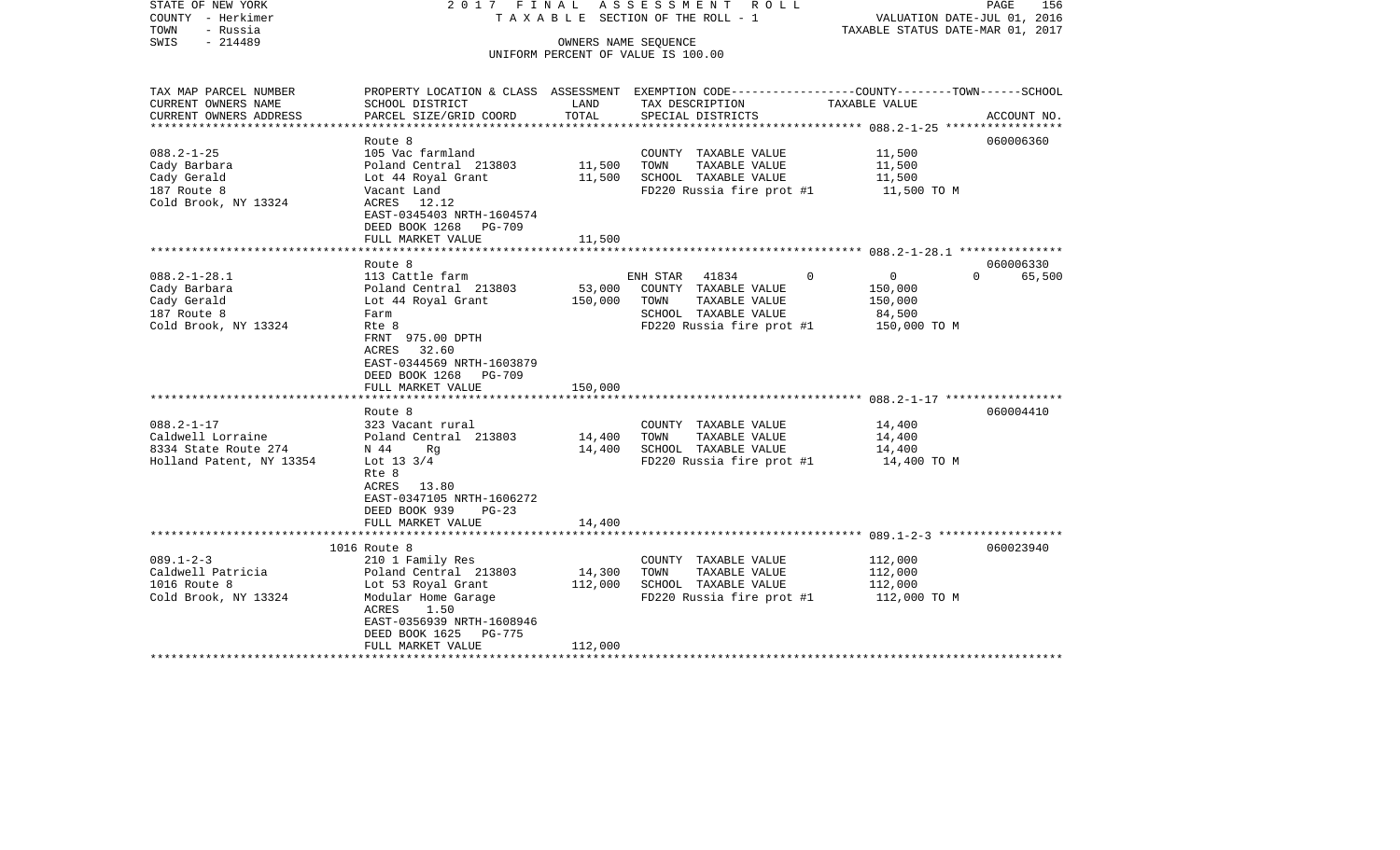| STATE OF NEW YORK       | 2017 FINAL                                                                                      |                     | ASSESSMENT ROLL                                            |               |                                  | PAGE        | 157    |
|-------------------------|-------------------------------------------------------------------------------------------------|---------------------|------------------------------------------------------------|---------------|----------------------------------|-------------|--------|
| COUNTY - Herkimer       |                                                                                                 |                     | TAXABLE SECTION OF THE ROLL - 1                            |               | VALUATION DATE-JUL 01, 2016      |             |        |
| TOWN<br>- Russia        |                                                                                                 |                     |                                                            |               | TAXABLE STATUS DATE-MAR 01, 2017 |             |        |
| SWIS<br>$-214489$       |                                                                                                 |                     | OWNERS NAME SEQUENCE<br>UNIFORM PERCENT OF VALUE IS 100.00 |               |                                  |             |        |
|                         |                                                                                                 |                     |                                                            |               |                                  |             |        |
|                         |                                                                                                 |                     |                                                            |               |                                  |             |        |
| TAX MAP PARCEL NUMBER   | PROPERTY LOCATION & CLASS ASSESSMENT EXEMPTION CODE---------------COUNTY-------TOWN------SCHOOL |                     |                                                            |               |                                  |             |        |
| CURRENT OWNERS NAME     | SCHOOL DISTRICT                                                                                 | LAND<br>TOTAL       | TAX DESCRIPTION                                            | TAXABLE VALUE |                                  |             |        |
| CURRENT OWNERS ADDRESS  | PARCEL SIZE/GRID COORD                                                                          | * * * * * * * * * * | SPECIAL DISTRICTS                                          |               | *********** 068.-1-31 ******     | ACCOUNT NO. |        |
|                         | Wheelertown Rd                                                                                  |                     |                                                            |               |                                  | 060052610   |        |
| $068. - 1 - 31$         | 910 Priv forest                                                                                 |                     | COUNTY TAXABLE VALUE                                       |               | 108,100                          |             |        |
| Calhoun Marie Elizabeth | Remsen 305201                                                                                   | 108,100             | TOWN<br>TAXABLE VALUE                                      |               | 108,100                          |             |        |
| 788 Old Albany Post Rd  | Lot 44 Remsenburgh Patent                                                                       | 108,100             | SCHOOL TAXABLE VALUE                                       |               | 108,100                          |             |        |
| Garrison, NY 10524      | Vacant Land                                                                                     |                     | FD230 Remsen fire #2                                       |               | 108,100 TO M                     |             |        |
|                         | ACRES 108.60                                                                                    |                     |                                                            |               |                                  |             |        |
|                         | EAST-0310140 NRTH-1237270                                                                       |                     |                                                            |               |                                  |             |        |
|                         | DEED BOOK 1627 PG-921                                                                           |                     |                                                            |               |                                  |             |        |
|                         | FULL MARKET VALUE                                                                               | 108,100             |                                                            |               |                                  |             |        |
|                         |                                                                                                 |                     |                                                            |               |                                  |             |        |
|                         | Cooper Rd                                                                                       |                     |                                                            |               |                                  | 060020040   |        |
| $089.1 - 2 - 6$         | 323 Vacant rural                                                                                |                     | COUNTY TAXABLE VALUE                                       |               | 22,500                           |             |        |
| Callaghan Mary          | Poland Central 213803                                                                           | 22,500              | TOWN<br>TAXABLE VALUE                                      |               | 22,500                           |             |        |
| 11 Kentview Dr          | Lot 41 Royal Grant                                                                              | 22,500              | SCHOOL TAXABLE VALUE                                       |               | 22,500                           |             |        |
| Carmel, NY 10512        | Vacant Land                                                                                     |                     | FD220 Russia fire prot #1                                  |               | 22,500 TO M                      |             |        |
|                         | ACRES 24.20                                                                                     |                     |                                                            |               |                                  |             |        |
|                         | EAST-0357961 NRTH-1605649                                                                       |                     |                                                            |               |                                  |             |        |
|                         | DEED BOOK 679<br>PG-412                                                                         |                     |                                                            |               |                                  |             |        |
|                         | FULL MARKET VALUE                                                                               | 22,500              |                                                            |               |                                  |             |        |
|                         |                                                                                                 | ***************     |                                                            |               |                                  |             |        |
|                         | 163 Hall Rd                                                                                     |                     |                                                            |               |                                  | 060019860   |        |
| $084.3 - 2 - 9$         | 210 1 Family Res                                                                                |                     | 41854<br>BAS STAR                                          | $\Omega$      | $\overline{0}$<br>$\Omega$       |             | 30,000 |
| Callahan James P        | Poland Central 213803                                                                           | 46,800              | COUNTY TAXABLE VALUE                                       |               | 127,600                          |             |        |
| Casper Eileen A         | Lot 83 Royal Grant                                                                              | 127,600             | TOWN<br>TAXABLE VALUE                                      |               | 127,600                          |             |        |
| 163 Hall Rd             | ACRES 41.00                                                                                     |                     | SCHOOL TAXABLE VALUE                                       |               | 97,600                           |             |        |
| PO Box 22               | EAST-0351364 NRTH-1616068                                                                       |                     | FD220 Russia fire prot #1                                  |               | 127,600 TO M                     |             |        |
| Cold Brook, NY 13324    | DEED BOOK 906<br>PG-233                                                                         |                     |                                                            |               |                                  |             |        |
|                         | FULL MARKET VALUE                                                                               | 127,600             |                                                            |               |                                  |             |        |
|                         |                                                                                                 |                     |                                                            |               |                                  |             |        |
|                         | 1267 Pardeeville Rd.                                                                            |                     |                                                            |               |                                  |             |        |
| $077.2 - 2 - 40.2$      | 270 Mfg housing                                                                                 |                     | ENH STAR<br>41834                                          | 0             | $\overline{0}$<br>$\mathbf 0$    |             | 37,700 |
| Camerona Terinda L      | Poland Central 213803                                                                           | 23,700              | COUNTY TAXABLE VALUE                                       |               | 37,700                           |             |        |
| 1267 Pardeeville Rd     | Vac.land                                                                                        | 37,700              | TOWN<br>TAXABLE VALUE                                      |               | 37,700                           |             |        |
| Cold Brook, NY 13324    | ACRES<br>8.07                                                                                   |                     | SCHOOL TAXABLE VALUE                                       |               | $\Omega$                         |             |        |
|                         | EAST-0346239 NRTH-1632482                                                                       |                     | FD220 Russia fire prot #1                                  |               | 37,700 TO M                      |             |        |
|                         | DEED BOOK 00850 PG-00115                                                                        |                     |                                                            |               |                                  |             |        |
|                         | FULL MARKET VALUE                                                                               | 37,700              |                                                            |               |                                  |             |        |
|                         | *******************                                                                             |                     |                                                            |               |                                  |             |        |
|                         | Pardeeville Rd                                                                                  |                     |                                                            |               |                                  |             |        |
| $084.3 - 2 - 2.4$       | 310 Res Vac                                                                                     |                     | COUNTY TAXABLE VALUE                                       |               | 12,000                           |             |        |
| Camp GM, LLC.           | Poland Central 213803                                                                           | 12,000              | TOWN<br>TAXABLE VALUE                                      |               | 12,000                           |             |        |
| Glen Maine              | Split/Tripp 2009                                                                                | 12,000              | SCHOOL TAXABLE VALUE                                       |               | 12,000                           |             |        |
| PO Box 26               | FRNT 370.00 DPTH                                                                                |                     | FD220 Russia fire prot #1                                  |               | 12,000 TO M                      |             |        |
| Cold Brook, NY 13324    | ACRES<br>8.50                                                                                   |                     |                                                            |               |                                  |             |        |
|                         | EAST-0348644 NRTH-1616355                                                                       |                     |                                                            |               |                                  |             |        |
|                         | DEED BOOK 1338<br>PG-185                                                                        |                     |                                                            |               |                                  |             |        |
| *********************** | FULL MARKET VALUE<br>* * * * * * * * * * * * * * * * * * * *                                    | 12,000              |                                                            |               |                                  |             |        |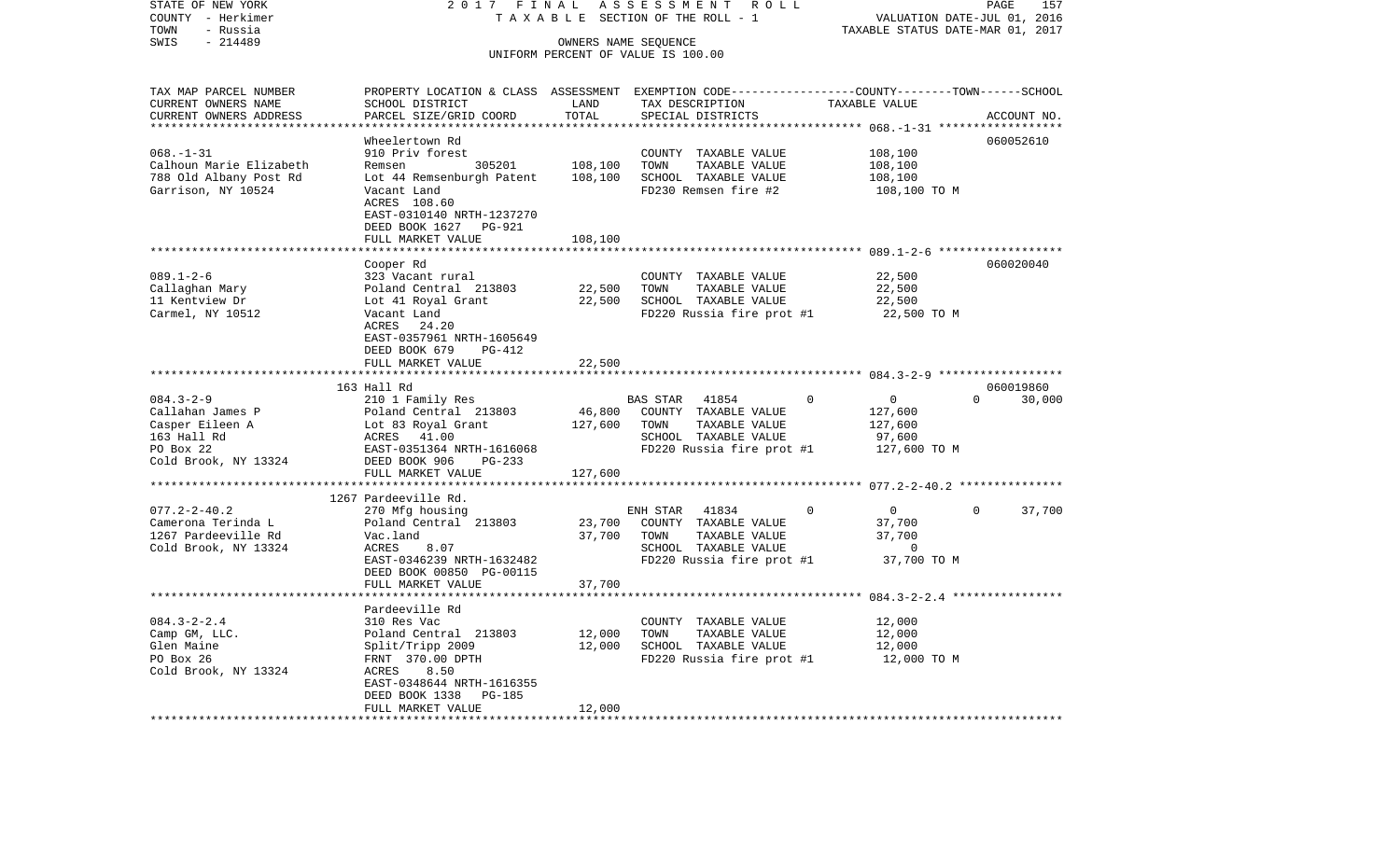| STATE OF NEW YORK                                        | 2017 FINAL                                                                                      |         | ASSESSMENT ROLL                    |                                        | 158<br>PAGE                      |
|----------------------------------------------------------|-------------------------------------------------------------------------------------------------|---------|------------------------------------|----------------------------------------|----------------------------------|
| COUNTY - Herkimer                                        |                                                                                                 |         | TAXABLE SECTION OF THE ROLL - 1    |                                        | VALUATION DATE-JUL 01, 2016      |
| TOWN<br>- Russia                                         |                                                                                                 |         |                                    |                                        | TAXABLE STATUS DATE-MAR 01, 2017 |
| $-214489$<br>SWIS                                        |                                                                                                 |         | OWNERS NAME SEOUENCE               |                                        |                                  |
|                                                          |                                                                                                 |         | UNIFORM PERCENT OF VALUE IS 100.00 |                                        |                                  |
|                                                          |                                                                                                 |         |                                    |                                        |                                  |
| TAX MAP PARCEL NUMBER                                    | PROPERTY LOCATION & CLASS ASSESSMENT EXEMPTION CODE---------------COUNTY-------TOWN------SCHOOL |         |                                    |                                        |                                  |
| CURRENT OWNERS NAME                                      | SCHOOL DISTRICT                                                                                 | LAND    | TAX DESCRIPTION                    | TAXABLE VALUE                          |                                  |
| CURRENT OWNERS ADDRESS                                   | PARCEL SIZE/GRID COORD                                                                          | TOTAL   | SPECIAL DISTRICTS                  |                                        | ACCOUNT NO.                      |
| *************************                                |                                                                                                 |         |                                    |                                        |                                  |
|                                                          | Pardeeville Rd                                                                                  |         |                                    |                                        | 060046740                        |
| $077.2 - 2 - 40.1$                                       | 314 Rural vac<10                                                                                |         | COUNTY TAXABLE VALUE               | 11,000                                 |                                  |
| Campbell Living Trust Harley A Poland Central 213803     |                                                                                                 | 11,000  | TOWN<br>TAXABLE VALUE              | 11,000                                 |                                  |
| Campbell Living Trust Catherin Lot 14 Jerseyfield Patent |                                                                                                 | 11,000  | SCHOOL TAXABLE VALUE               | 11,000                                 |                                  |
| 111 Elm St                                               | Vacant Land                                                                                     |         | FD220 Russia fire prot #1          | 11,000 TO M                            |                                  |
| Oriskany, NY 13424                                       | Landlocked                                                                                      |         |                                    |                                        |                                  |
|                                                          | ACRES<br>8.40                                                                                   |         |                                    |                                        |                                  |
|                                                          | EAST-0345943 NRTH-1632622                                                                       |         |                                    |                                        |                                  |
|                                                          | DEED BOOK 1330<br>PG-347                                                                        |         |                                    |                                        |                                  |
|                                                          | FULL MARKET VALUE                                                                               | 11,000  |                                    |                                        |                                  |
|                                                          |                                                                                                 |         |                                    |                                        |                                  |
|                                                          | 1289 Pardeeville Rd                                                                             |         |                                    |                                        | 060019170                        |
| $077.2 - 2 - 41$                                         | 260 Seasonal res                                                                                |         | COUNTY TAXABLE VALUE               | 32,000                                 |                                  |
| Campbell Living Trust Harley A Poland Central 213803     |                                                                                                 | 12,000  | TOWN<br>TAXABLE VALUE              | 32,000                                 |                                  |
| Campbell Living Trust Catherin Lot 14 Jerseyfield Patent |                                                                                                 | 32,000  | SCHOOL TAXABLE VALUE               | 32,000                                 |                                  |
| 111 Elm St                                               | 1285 Pardeeville                                                                                |         | FD220 Russia fire prot #1          | 32,000 TO M                            |                                  |
| Oriskany, NY 13424                                       | 1.80<br>ACRES                                                                                   |         |                                    |                                        |                                  |
|                                                          | EAST-0346089 NRTH-1633013                                                                       |         |                                    |                                        |                                  |
|                                                          | DEED BOOK 1330<br>PG-344                                                                        |         |                                    |                                        |                                  |
|                                                          | FULL MARKET VALUE                                                                               | 32,000  |                                    |                                        |                                  |
|                                                          |                                                                                                 |         |                                    |                                        |                                  |
|                                                          | 224 Macarthur Rd                                                                                |         |                                    |                                        |                                  |
| $077.2 - 1 - 27.4$                                       | 210 1 Family Res                                                                                |         | VET COM C 41132                    | 0<br>15,000                            | 0<br>0                           |
| Campbell Shirley                                         | Poland Central 213803                                                                           |         | 41,700 VET COM T 41133             | $\mathbf 0$<br>0                       | $\mathbf 0$<br>20,000            |
| 224 Macarthur Rd                                         | Lot 15 Jerseyfield Patent                                                                       |         | 269,000 BAS STAR<br>41854          | $\mathbf 0$<br>$\Omega$                | 30,000<br>$\Omega$               |
| Cold Brook, NY 13324                                     | FRNT 620.00 DPTH                                                                                |         | COUNTY TAXABLE VALUE               | 254,000                                |                                  |
|                                                          | 19.20<br>ACRES                                                                                  |         | TOWN<br>TAXABLE VALUE              | 249,000                                |                                  |
|                                                          | EAST-0340308 NRTH-1634842                                                                       |         | SCHOOL TAXABLE VALUE               | 239,000                                |                                  |
|                                                          | DEED BOOK 1140<br>PG-565                                                                        |         | FD220 Russia fire prot #1          | 269,000 TO M                           |                                  |
|                                                          | FULL MARKET VALUE                                                                               | 269,000 |                                    |                                        |                                  |
|                                                          | *****************                                                                               |         |                                    | ******** 084.3-2-49 ****************** |                                  |
|                                                          | Hall Rd                                                                                         |         |                                    |                                        | 060009960                        |
| $084.3 - 2 - 49$                                         | 322 Rural vac>10                                                                                |         | COUNTY TAXABLE VALUE               | 38,300                                 |                                  |
| Candela Rosario                                          | Poland Central 213803                                                                           | 38,300  | TOWN<br>TAXABLE VALUE              | 38,300                                 |                                  |
| Candela Michelina                                        | Lot 8 Royal Grant                                                                               | 38,300  | SCHOOL TAXABLE VALUE               | 38,300                                 |                                  |
| 2819 Dudley Ave                                          | Vacant Land                                                                                     |         | FD220 Russia fire prot #1          | 38,300 TO M                            |                                  |
| Bronx, NY 10461                                          | ACRES<br>29.70                                                                                  |         |                                    |                                        |                                  |
|                                                          | EAST-0354422 NRTH-1616247                                                                       |         |                                    |                                        |                                  |
|                                                          | DEED BOOK 920<br><b>PG-489</b>                                                                  |         |                                    |                                        |                                  |
|                                                          | FULL MARKET VALUE                                                                               | 38,300  |                                    |                                        |                                  |
|                                                          |                                                                                                 |         |                                    |                                        |                                  |
|                                                          | 1272 Wheelertown Rd                                                                             |         |                                    |                                        |                                  |
| $068. - 1 - 59$                                          | 210 1 Family Res                                                                                |         | COUNTY TAXABLE VALUE               | 86,000                                 |                                  |
| Canning Living Trust Lawrence Remsen                     | 305201                                                                                          | 12,500  | TOWN<br>TAXABLE VALUE              | 86,000                                 |                                  |
| 2843 Johnny Cake Hill Rd                                 | Wheelertown Road                                                                                | 86,000  | SCHOOL TAXABLE VALUE               | 86,000                                 |                                  |
| Hamilton, NY 13346                                       | FRNT 1102.40 DPTH                                                                               |         | FD230 Remsen fire #2               | 86,000 TO M                            |                                  |
|                                                          | ACRES 6.00                                                                                      |         |                                    |                                        |                                  |
|                                                          | EAST-0342176 NRTH-1663175                                                                       |         |                                    |                                        |                                  |
|                                                          | DEED BOOK 1087 PG-409                                                                           |         |                                    |                                        |                                  |
|                                                          | FULL MARKET VALUE                                                                               | 86,000  |                                    |                                        |                                  |
|                                                          |                                                                                                 |         |                                    |                                        |                                  |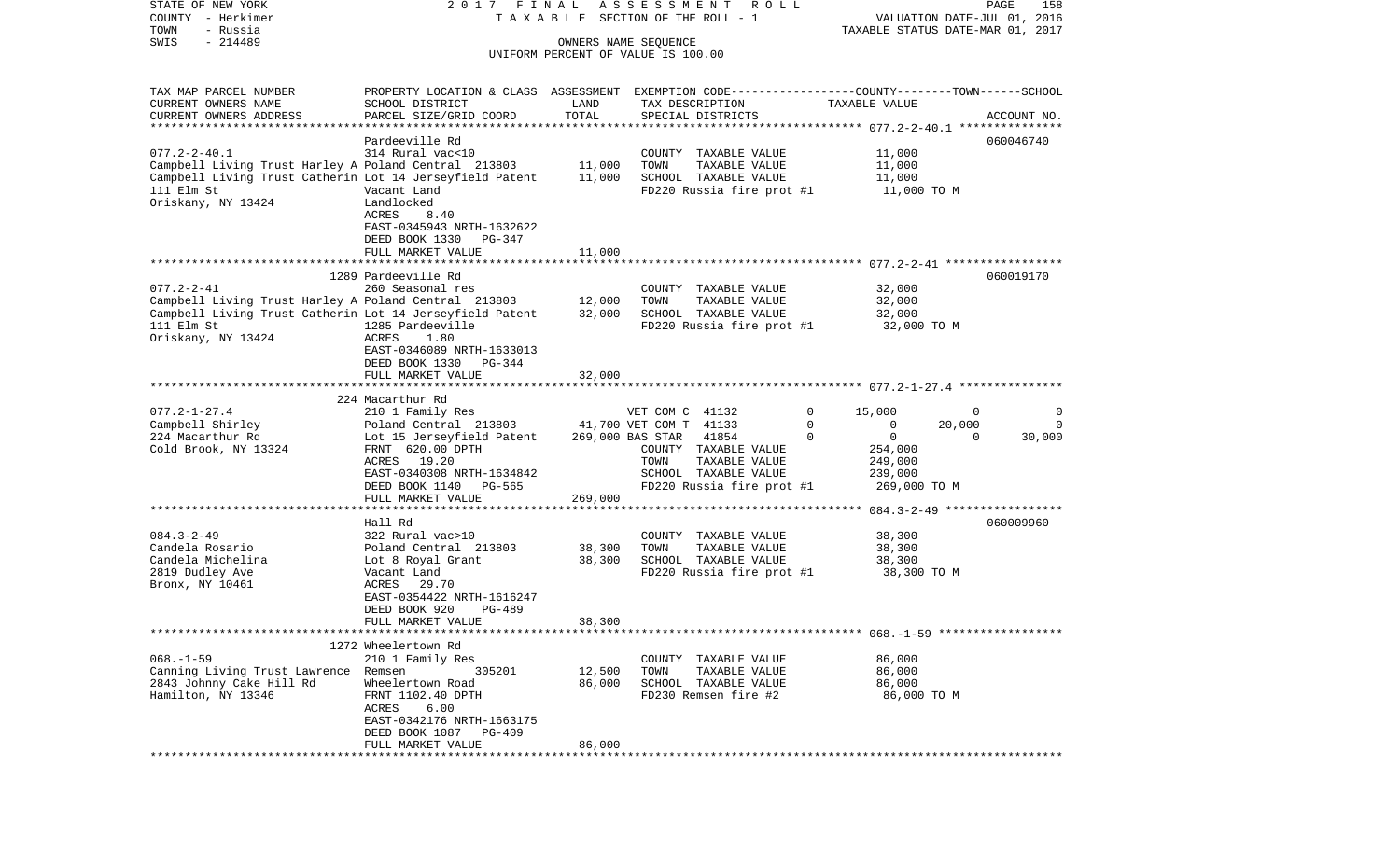| STATE OF NEW YORK<br>COUNTY - Herkimer<br>- Russia<br>TOWN<br>SWIS<br>$-214489$                                                 | 2017 FINAL                                                                                                                                                                                                               |                              | TAXABLE SECTION OF THE ROLL - 1<br>OWNERS NAME SEOUENCE<br>UNIFORM PERCENT OF VALUE IS 100.00 | ASSESSMENT ROLL                                                                            |                         | VALUATION DATE-JUL 01, 2016<br>TAXABLE STATUS DATE-MAR 01, 2017             |                    | PAGE<br>159         |
|---------------------------------------------------------------------------------------------------------------------------------|--------------------------------------------------------------------------------------------------------------------------------------------------------------------------------------------------------------------------|------------------------------|-----------------------------------------------------------------------------------------------|--------------------------------------------------------------------------------------------|-------------------------|-----------------------------------------------------------------------------|--------------------|---------------------|
| TAX MAP PARCEL NUMBER<br>CURRENT OWNERS NAME                                                                                    | PROPERTY LOCATION & CLASS ASSESSMENT EXEMPTION CODE---------------COUNTY-------TOWN-----SCHOOL<br>SCHOOL DISTRICT                                                                                                        | LAND                         | TAX DESCRIPTION                                                                               |                                                                                            |                         | TAXABLE VALUE                                                               |                    |                     |
| CURRENT OWNERS ADDRESS                                                                                                          | PARCEL SIZE/GRID COORD                                                                                                                                                                                                   | TOTAL                        | SPECIAL DISTRICTS                                                                             |                                                                                            |                         |                                                                             |                    | ACCOUNT NO.         |
|                                                                                                                                 | Hotel Rd                                                                                                                                                                                                                 |                              |                                                                                               |                                                                                            |                         |                                                                             |                    |                     |
| $072.15 - 1 - 59.2$<br>Capodiferro James<br>Capodiferro Brenda<br>116 Hotel Rd<br>Remsen, NY 13438                              | 210 1 Family Res<br>Remsen<br>305201<br>Lot 23 Machins Patent<br>Log Home<br>Hotel Rd<br>2.40<br>ACRES<br>EAST-0340472 NRTH-1644962<br>DEED BOOK 00829 PG-00337                                                          | 38,300<br>225,000            | BAS STAR 41854<br>TOWN                                                                        | COUNTY TAXABLE VALUE<br>TAXABLE VALUE<br>SCHOOL TAXABLE VALUE<br>FD230 Remsen fire #2      | $\Omega$                | $\overline{0}$<br>225,000<br>225,000<br>195,000<br>225,000 TO M             | $\Omega$           | 30,000              |
|                                                                                                                                 | FULL MARKET VALUE                                                                                                                                                                                                        | 225,000                      |                                                                                               |                                                                                            |                         |                                                                             |                    |                     |
| $084.1 - 3 - 17.2$<br>Carcone Eugene C<br>Carcone Sherry<br>10814 Campground Rd<br>Forestport, NY 13338                         | 384 Pardeeville Rd<br>210 1 Family Res<br>Poland Central 213803<br>Pardeeville Rd<br>ACRES<br>5.00<br>EAST-0351093 NRTH-1618664<br>DEED BOOK 2016 PG-90<br>FULL MARKET VALUE                                             | 19,500<br>191,000<br>191,000 | TOWN                                                                                          | COUNTY TAXABLE VALUE<br>TAXABLE VALUE<br>SCHOOL TAXABLE VALUE<br>FD220 Russia fire prot #1 |                         | 191,000<br>191,000<br>191,000<br>191,000 TO M                               |                    |                     |
|                                                                                                                                 |                                                                                                                                                                                                                          |                              |                                                                                               |                                                                                            |                         |                                                                             |                    |                     |
| $072.4 - 2 - 13$                                                                                                                | 111 Black Cherry Land<br>210 1 Family Res                                                                                                                                                                                |                              | VET WAR C 41122                                                                               |                                                                                            | $\Omega$                | 9,000                                                                       | $\Omega$           | 0003581<br>$\Omega$ |
| Carmody James F<br>Carmody Dorothy<br>111 Black Cherry Ln<br>Cold Brook, NY 13324                                               | Poland Central 213803 42,900 VET WAR T 41123<br>Lot 46 Jerseyfield Patent 172,000 ENH STAR 41834<br>House<br>FRNT 698.00 DPTH<br>ACRES 20.40<br>EAST-0347565 NRTH-1642196<br>DEED BOOK 792<br>PG-77<br>FULL MARKET VALUE | 172,000                      | TOWN                                                                                          | COUNTY TAXABLE VALUE<br>TAXABLE VALUE<br>SCHOOL TAXABLE VALUE<br>FD220 Russia fire prot #1 | $\Omega$<br>$\mathbf 0$ | $\Omega$<br>$\overline{0}$<br>163,000<br>160,000<br>106,500<br>172,000 TO M | 12,000<br>$\Omega$ | $\Omega$<br>65,500  |
|                                                                                                                                 |                                                                                                                                                                                                                          |                              |                                                                                               |                                                                                            |                         |                                                                             |                    |                     |
| $072.16 - 1 - 13$<br>Carnevale Robert<br>23 Ashwood Ave<br>Whitesboro, NY 13492<br>PRIOR OWNER ON 3/01/2017<br>Carnevale Robert | 372 Route 365<br>312 Vac w/imprv<br>Remsen<br>305201<br>Lot 24 Machins Patent<br>Storage Building<br>Rte 365<br>FRNT 85.00 DPTH 100.00<br>EAST-0343311 NRTH-1646470                                                      | 2,000<br>4,000               | TOWN                                                                                          | COUNTY TAXABLE VALUE<br>TAXABLE VALUE<br>SCHOOL TAXABLE VALUE<br>FD230 Remsen fire #2      |                         | 4,000<br>4,000<br>4,000<br>4,000 TO M                                       |                    | 060025500           |
|                                                                                                                                 | DEED BOOK 2017 PG-866<br>FULL MARKET VALUE                                                                                                                                                                               | 4,000                        |                                                                                               |                                                                                            |                         |                                                                             |                    |                     |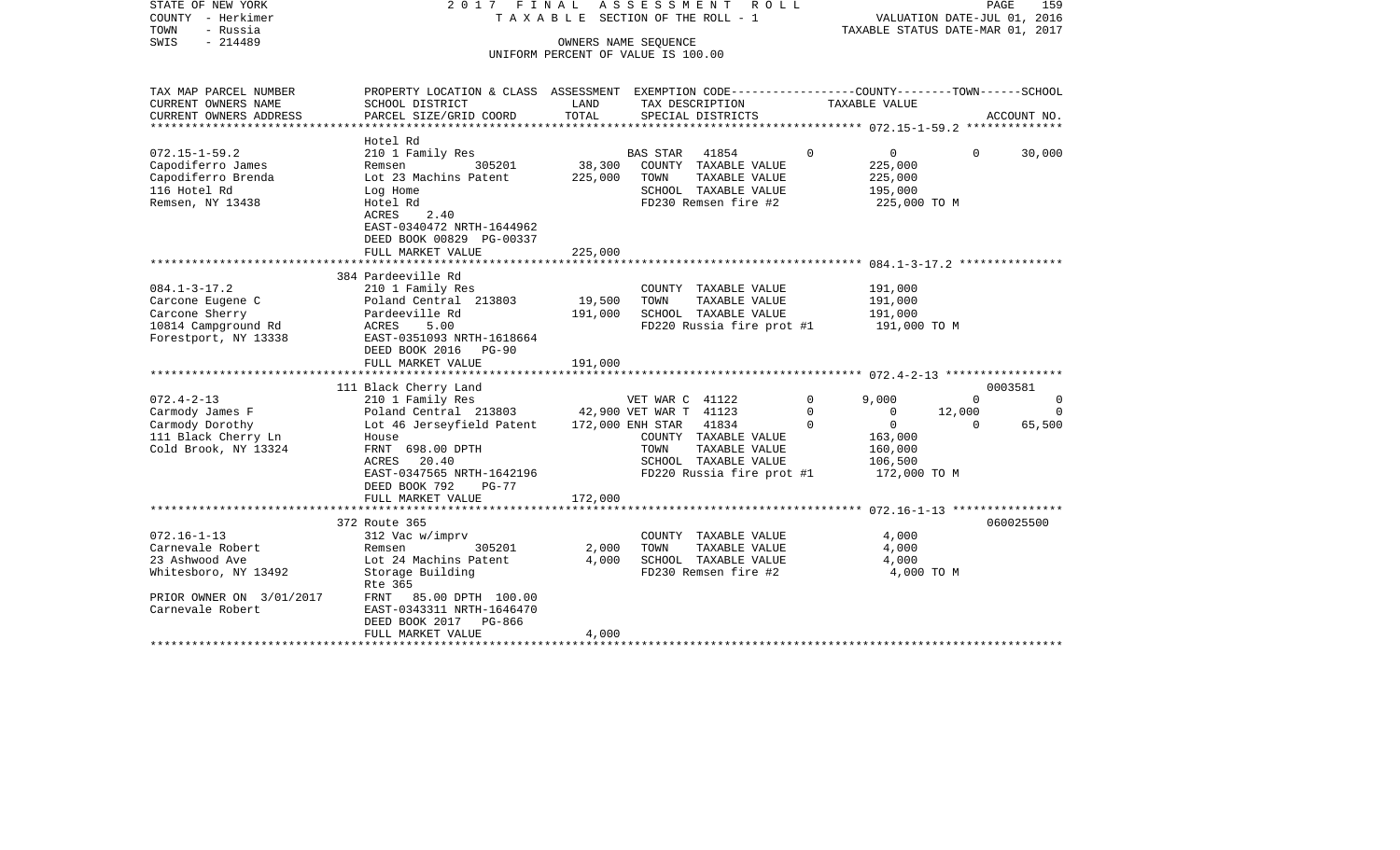| STATE OF NEW YORK<br>COUNTY - Herkimer<br>TOWN<br>- Russia<br>SWIS<br>- 214489 | 2017 FINAL                                                                                                                                                                                                           |                  | ASSESSMENT ROLL<br>TAXABLE SECTION OF THE ROLL - 1<br>OWNERS NAME SEOUENCE                                         |               | PAGE<br>VALUATION DATE-JUL 01, 2016<br>TAXABLE STATUS DATE-MAR 01, 2017 | 160    |
|--------------------------------------------------------------------------------|----------------------------------------------------------------------------------------------------------------------------------------------------------------------------------------------------------------------|------------------|--------------------------------------------------------------------------------------------------------------------|---------------|-------------------------------------------------------------------------|--------|
|                                                                                |                                                                                                                                                                                                                      |                  | UNIFORM PERCENT OF VALUE IS 100.00                                                                                 |               |                                                                         |        |
| TAX MAP PARCEL NUMBER<br>CURRENT OWNERS NAME                                   | PROPERTY LOCATION & CLASS ASSESSMENT EXEMPTION CODE---------------COUNTY-------TOWN------SCHOOL<br>SCHOOL DISTRICT                                                                                                   | LAND             | TAX DESCRIPTION                                                                                                    | TAXABLE VALUE |                                                                         |        |
| CURRENT OWNERS ADDRESS                                                         | PARCEL SIZE/GRID COORD                                                                                                                                                                                               | TOTAL            | SPECIAL DISTRICTS                                                                                                  |               | ACCOUNT NO.                                                             |        |
|                                                                                | 364 Route 365                                                                                                                                                                                                        |                  |                                                                                                                    |               | 060021000                                                               |        |
| $072.16 - 1 - 14$                                                              | 210 1 Family Res                                                                                                                                                                                                     |                  | BAS STAR 41854                                                                                                     | $\Omega$      | $\overline{0}$<br>$\Omega$                                              | 30,000 |
| Carnevale Robert Jr<br>23 Ashwood Ave                                          | Remsen 305201<br>Lot 24 Walker Tract                                                                                                                                                                                 | 110,320          | 9,200 COUNTY TAXABLE VALUE<br>TOWN<br>TAXABLE VALUE                                                                |               | 110,320<br>110,320                                                      |        |
| Whitesboro, NY 13492                                                           | House<br>FRNT 130.00 DPTH 100.00<br>0.29<br>ACRES<br>EAST-0343205 NRTH-1646453<br>DEED BOOK 1300 PG-534                                                                                                              |                  | SCHOOL TAXABLE VALUE<br>FD230 Remsen fire #2                                                                       |               | 80,320<br>110,320 TO M                                                  |        |
|                                                                                | FULL MARKET VALUE<br>*************************                                                                                                                                                                       | 110,320          |                                                                                                                    |               |                                                                         |        |
|                                                                                | 985 Hinckley Rd                                                                                                                                                                                                      |                  |                                                                                                                    |               |                                                                         |        |
| $077.3 - 2 - 3$<br>Carpenter James                                             | 311 Res vac land - WTRFNT<br>Poland Central 213803                                                                                                                                                                   | 36,700           | COUNTY TAXABLE VALUE<br>TAXABLE VALUE<br>TOWN                                                                      |               | 36,700<br>36,700                                                        |        |
| Carpenter Elaine                                                               | Vac Waterfront                                                                                                                                                                                                       | 36,700           | SCHOOL TAXABLE VALUE                                                                                               |               | 36,700                                                                  |        |
| 226 Sea Hill Rd<br>North Branford, CT 06471                                    | FRNT 300.00 DPTH<br>ACRES<br>5.90<br>EAST-0327902 NRTH-1630105<br>DEED BOOK 877<br>PG-438                                                                                                                            |                  | FD220 Russia fire prot #1                                                                                          |               | 36,700 TO M                                                             |        |
|                                                                                | FULL MARKET VALUE                                                                                                                                                                                                    | 36,700           |                                                                                                                    |               |                                                                         |        |
|                                                                                | Route 365                                                                                                                                                                                                            |                  |                                                                                                                    |               | 060020370                                                               |        |
| $073.3 - 1 - 54$                                                               | 311 Res vac land - WTRFNT                                                                                                                                                                                            |                  | COUNTY TAXABLE VALUE                                                                                               |               | 3,000                                                                   |        |
| Carswell Luke<br>6188 Leslieanne Path                                          | Poland Central 213803<br>Lot 80 Remsenburg Patent                                                                                                                                                                    | 3,000<br>3,000   | TOWN<br>TAXABLE VALUE<br>SCHOOL TAXABLE VALUE                                                                      |               | 3,000<br>3,000                                                          |        |
| Clay, NY 13041                                                                 | Vacant Land<br>FRNT 150.00 DPTH 84.10<br>EAST-0353247 NRTH-1646894<br>DEED BOOK 912<br>PG-640<br>FULL MARKET VALUE                                                                                                   | 3,000            | FD230 Remsen fire #2                                                                                               |               | 3,000 TO M                                                              |        |
|                                                                                |                                                                                                                                                                                                                      |                  |                                                                                                                    |               |                                                                         |        |
|                                                                                | 118 Warney Rd                                                                                                                                                                                                        |                  |                                                                                                                    |               | 060003630                                                               |        |
| $073.3 - 1 - 49$<br>Caruso Joseph<br>PO Box 237<br>Hinckley, NY 13352          | 270 Mfg housing<br>Poland Central 213803<br>Lot 80 Remsenburg Patent 31,500<br>Mobile Home<br>FRNT 100.00 DPTH 195.00<br>0.69<br>ACRES<br>EAST-0353768 NRTH-1646859<br>DEED BOOK 1559<br>PG-357<br>FULL MARKET VALUE | 13,400<br>31,500 | BAS STAR<br>41854<br>COUNTY TAXABLE VALUE<br>TOWN<br>TAXABLE VALUE<br>SCHOOL TAXABLE VALUE<br>FD230 Remsen fire #2 | $\Omega$      | $\overline{0}$<br>$\Omega$<br>31,500<br>31,500<br>1,500<br>31,500 TO M  | 30,000 |
|                                                                                |                                                                                                                                                                                                                      |                  |                                                                                                                    |               |                                                                         |        |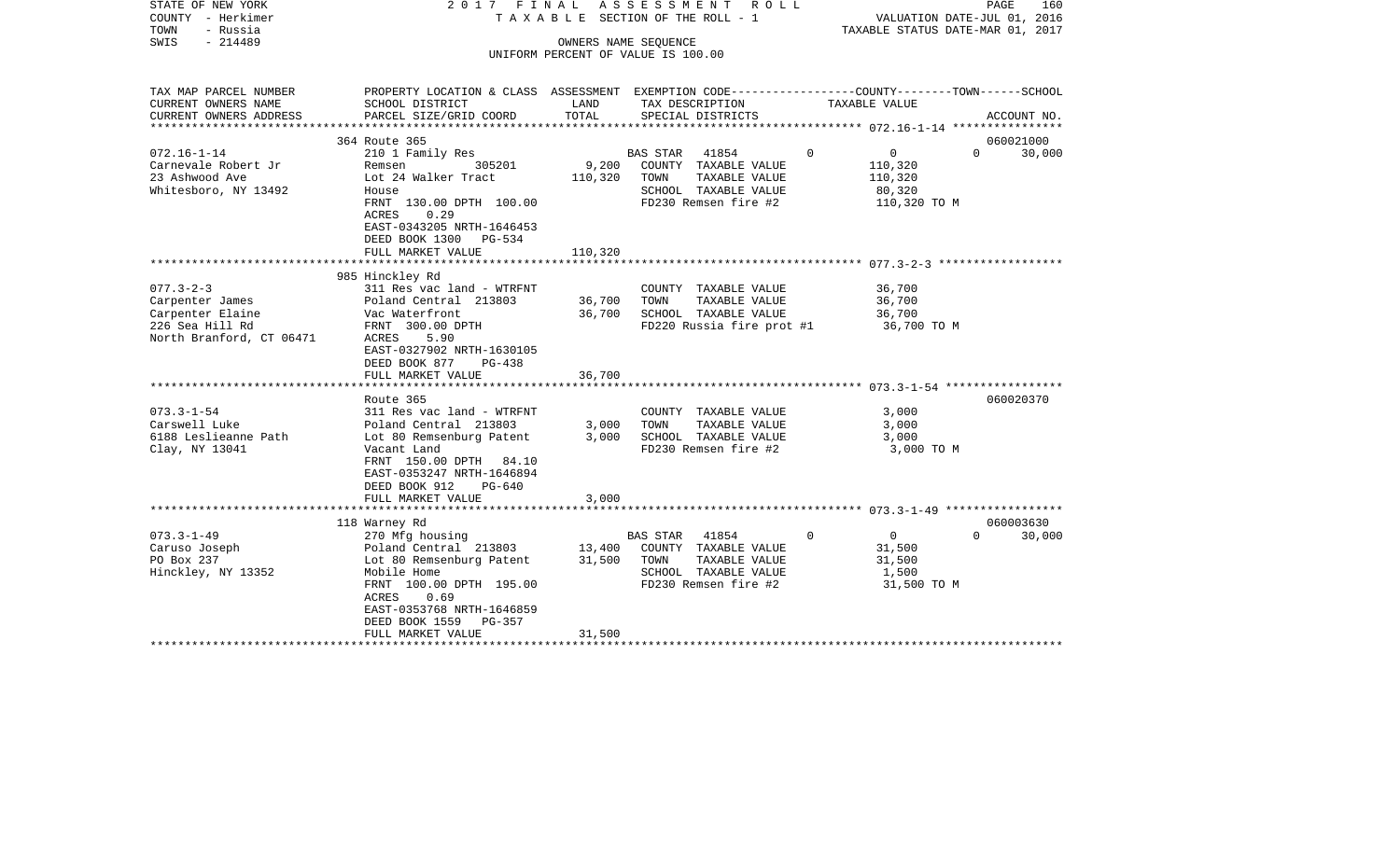| STATE OF NEW YORK<br>COUNTY - Herkimer<br>- Russia<br>TOWN                                        | 2017 FINAL<br>TAXABLE                                                                                                                        |                      | ASSESSMENT ROLL<br>SECTION OF THE ROLL - 1    | VALUATION DATE-JUL 01, 2016<br>TAXABLE STATUS DATE-MAR 01, 2017 | PAGE<br>161        |
|---------------------------------------------------------------------------------------------------|----------------------------------------------------------------------------------------------------------------------------------------------|----------------------|-----------------------------------------------|-----------------------------------------------------------------|--------------------|
| SWIS<br>$-214489$                                                                                 |                                                                                                                                              | OWNERS NAME SEQUENCE | UNIFORM PERCENT OF VALUE IS 100.00            |                                                                 |                    |
| TAX MAP PARCEL NUMBER<br>CURRENT OWNERS NAME<br>CURRENT OWNERS ADDRESS<br>*********************** | PROPERTY LOCATION & CLASS ASSESSMENT EXEMPTION CODE---------------COUNTY-------TOWN------SCHOOL<br>SCHOOL DISTRICT<br>PARCEL SIZE/GRID COORD | LAND<br>TOTAL        | TAX DESCRIPTION<br>SPECIAL DISTRICTS          | TAXABLE VALUE                                                   | ACCOUNT NO.        |
|                                                                                                   | 203 Gravesville Rd                                                                                                                           |                      |                                               |                                                                 | 060013080          |
| $083.3 - 1 - 51$                                                                                  | 210 1 Family Res                                                                                                                             |                      | <b>BAS STAR</b><br>41854                      | $\overline{0}$<br>$\Omega$                                      | $\Omega$<br>30,000 |
| Case Robin L                                                                                      | Poland Central 213803                                                                                                                        | 13,800               | COUNTY TAXABLE VALUE                          | 126,000                                                         |                    |
| 203 Gravesville Rd                                                                                | W 69<br>Rg                                                                                                                                   | 126,000              | TOWN<br>TAXABLE VALUE                         | 126,000                                                         |                    |
| Poland, NY 13431                                                                                  | Ho $11/2$                                                                                                                                    |                      | SCHOOL TAXABLE VALUE                          | 96,000                                                          |                    |
|                                                                                                   | Gravesville                                                                                                                                  |                      | FD220 Russia fire prot #1                     | 126,000 ТО М                                                    |                    |
|                                                                                                   | FRNT 107.00 DPTH                                                                                                                             |                      |                                               |                                                                 |                    |
|                                                                                                   | 0.90<br>ACRES                                                                                                                                |                      |                                               |                                                                 |                    |
|                                                                                                   | EAST-0328170 NRTH-1609650<br>DEED BOOK 841<br>$PG-92$                                                                                        |                      |                                               |                                                                 |                    |
|                                                                                                   | FULL MARKET VALUE                                                                                                                            | 126,000              |                                               |                                                                 |                    |
|                                                                                                   |                                                                                                                                              |                      |                                               |                                                                 |                    |
|                                                                                                   | Gravesville Rd                                                                                                                               |                      |                                               |                                                                 | 060030630          |
| $083.3 - 1 - 52$                                                                                  | 314 Rural vac<10                                                                                                                             |                      | COUNTY TAXABLE VALUE                          | 5,300                                                           |                    |
| Case Shawn R                                                                                      | Poland Central 213803                                                                                                                        | 5,300                | TOWN<br>TAXABLE VALUE                         | 5,300                                                           |                    |
| 203 Gravesville Rd                                                                                | Lot 69 Royal Grant                                                                                                                           | 5,300                | SCHOOL TAXABLE VALUE                          | 5,300                                                           |                    |
| Poland, NY 13431                                                                                  | Vacant Land                                                                                                                                  |                      | FD220 Russia fire prot #1                     | 5,300 TO M                                                      |                    |
|                                                                                                   | Gravesville                                                                                                                                  |                      |                                               |                                                                 |                    |
|                                                                                                   | FRNT 200.00 DPTH                                                                                                                             |                      |                                               |                                                                 |                    |
|                                                                                                   | 1.60<br>ACRES                                                                                                                                |                      |                                               |                                                                 |                    |
|                                                                                                   | EAST-0328180 NRTH-1609818<br>DEED BOOK 892<br>PG-352                                                                                         |                      |                                               |                                                                 |                    |
|                                                                                                   | FULL MARKET VALUE                                                                                                                            | 5,300                |                                               |                                                                 |                    |
|                                                                                                   |                                                                                                                                              |                      |                                               |                                                                 |                    |
|                                                                                                   | Wheelertown Rd                                                                                                                               |                      |                                               |                                                                 | 060004800          |
| $068. - 1 - 11$                                                                                   | 312 Vac w/imprv                                                                                                                              |                      | COUNTY TAXABLE VALUE                          | 13,500                                                          |                    |
| Casey James F                                                                                     | 305201<br>Remsen                                                                                                                             | 12,500               | TOWN<br>TAXABLE VALUE                         | 13,500                                                          |                    |
| Casey Dorothy Ann                                                                                 | Lot 31 Remsenburg Patent                                                                                                                     | 13,500               | SCHOOL TAXABLE VALUE                          | 13,500                                                          |                    |
| 3408 Orangetree Dr                                                                                | Camp                                                                                                                                         |                      | FD230 Remsen fire #2                          | 13,500 TO M                                                     |                    |
| Edgewater, FL 32141                                                                               | Removed $2/2014$                                                                                                                             |                      |                                               |                                                                 |                    |
|                                                                                                   | ACRES<br>1.00                                                                                                                                |                      |                                               |                                                                 |                    |
|                                                                                                   | EAST-0339998 NRTH-1664608                                                                                                                    |                      |                                               |                                                                 |                    |
|                                                                                                   | DEED BOOK 00632 PG-00324                                                                                                                     |                      |                                               |                                                                 |                    |
|                                                                                                   | FULL MARKET VALUE<br>************************                                                                                                | 13,500               |                                               |                                                                 |                    |
|                                                                                                   |                                                                                                                                              |                      |                                               |                                                                 |                    |
|                                                                                                   | 551 Russia Rd                                                                                                                                |                      |                                               |                                                                 | 060028680          |
| $083.4 - 1 - 5$<br>Casper Eileen                                                                  | 210 1 Family Res<br>Poland Central 213803                                                                                                    | 12,500               | COUNTY TAXABLE VALUE<br>TOWN<br>TAXABLE VALUE | 130,000<br>130,000                                              |                    |
| 551 Russia Rd                                                                                     | Lot 87 Royal Grant                                                                                                                           | 130,000              | SCHOOL TAXABLE VALUE                          | 130,000                                                         |                    |
| Poland, NY 13431                                                                                  | House Garage                                                                                                                                 |                      | FD220 Russia fire prot #1                     | 130,000 TO M                                                    |                    |
|                                                                                                   | ACRES<br>1.07                                                                                                                                |                      |                                               |                                                                 |                    |
|                                                                                                   | EAST-0337010 NRTH-1612886                                                                                                                    |                      |                                               |                                                                 |                    |
|                                                                                                   | DEED BOOK 878<br>$PG-129$                                                                                                                    |                      |                                               |                                                                 |                    |
|                                                                                                   | FULL MARKET VALUE                                                                                                                            | 130,000              |                                               |                                                                 |                    |
| *******************                                                                               |                                                                                                                                              |                      |                                               |                                                                 |                    |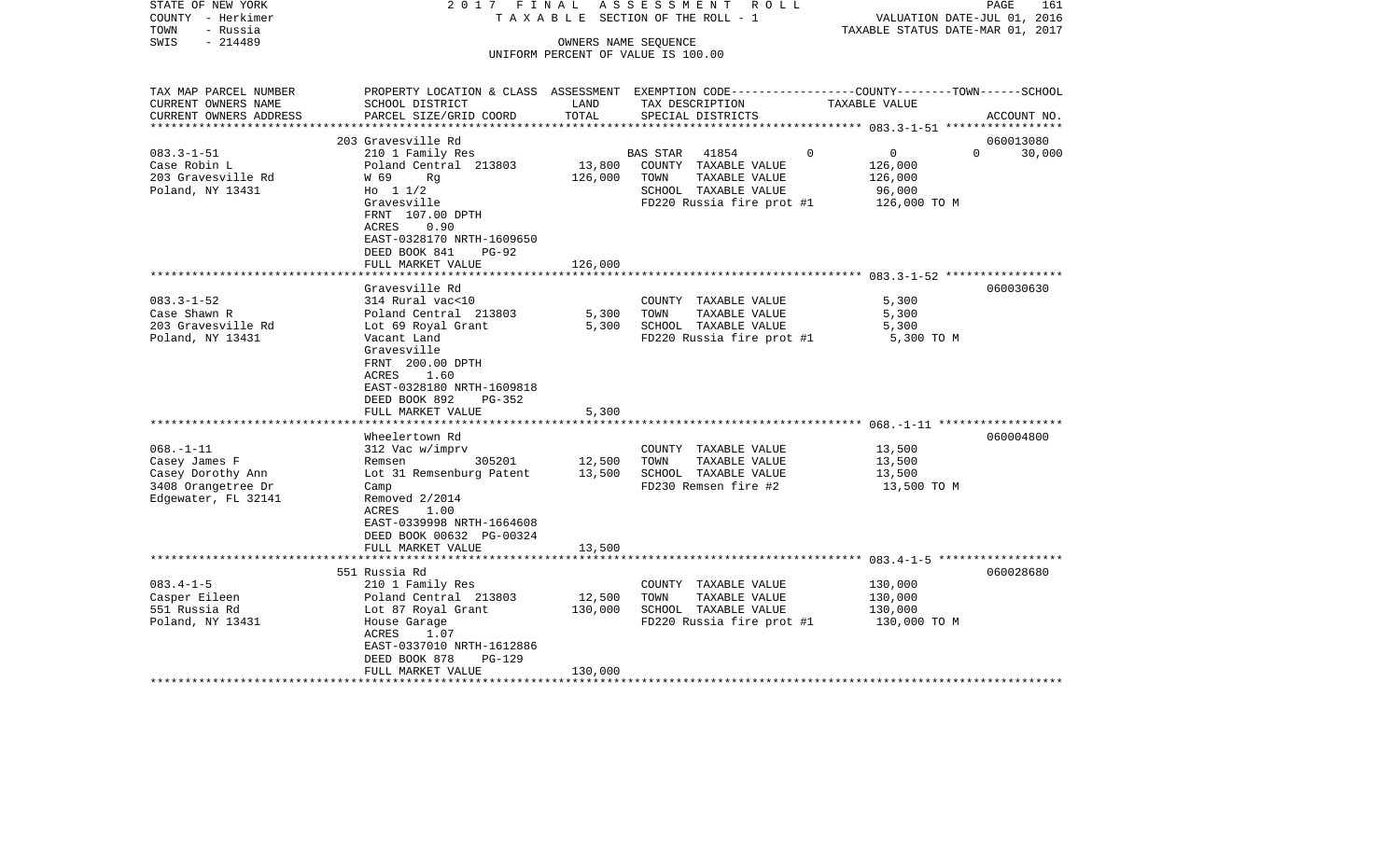| - Herkimer<br>COUNTY<br>TOWN<br>- Russia<br>SWIS<br>$-214489$                                             |                                                                                                                                                                                                         | TAXABLE SECTION OF THE ROLL - 1<br>OWNERS NAME SEQUENCE<br>UNIFORM PERCENT OF VALUE IS 100.00 |                                                                                                                                |                                                                          | VALUATION DATE-JUL 01, 2016<br>TAXABLE STATUS DATE-MAR 01, 2017 |  |  |
|-----------------------------------------------------------------------------------------------------------|---------------------------------------------------------------------------------------------------------------------------------------------------------------------------------------------------------|-----------------------------------------------------------------------------------------------|--------------------------------------------------------------------------------------------------------------------------------|--------------------------------------------------------------------------|-----------------------------------------------------------------|--|--|
| TAX MAP PARCEL NUMBER<br>CURRENT OWNERS NAME<br>CURRENT OWNERS ADDRESS                                    | PROPERTY LOCATION & CLASS ASSESSMENT EXEMPTION CODE---------------COUNTY-------TOWN------SCHOOL<br>SCHOOL DISTRICT<br>PARCEL SIZE/GRID COORD                                                            | LAND<br>TOTAL                                                                                 | TAX DESCRIPTION<br>SPECIAL DISTRICTS                                                                                           | TAXABLE VALUE                                                            |                                                                 |  |  |
| **********************                                                                                    |                                                                                                                                                                                                         |                                                                                               |                                                                                                                                |                                                                          | ACCOUNT NO.                                                     |  |  |
|                                                                                                           | Russia Rd                                                                                                                                                                                               |                                                                                               |                                                                                                                                |                                                                          | 060016290                                                       |  |  |
| $083.4 - 1 - 6$<br>Casper Eileen<br>551 Russia Rd<br>Poland, NY 13431                                     | 312 Vac w/imprv<br>Poland Central 213803<br>N 71 Rg<br>Lot 1<br>Russia                                                                                                                                  | 3,500<br>9,000                                                                                | COUNTY TAXABLE VALUE<br>TAXABLE VALUE<br>TOWN<br>SCHOOL TAXABLE VALUE<br>FD220 Russia fire prot #1                             | 9,000<br>9,000<br>9,000<br>9,000 TO M                                    |                                                                 |  |  |
|                                                                                                           | FRNT 150.00 DPTH 170.00<br>0.87<br>ACRES<br>EAST-0337219 NRTH-1612903<br>DEED BOOK 878<br><b>PG-129</b><br>FULL MARKET VALUE                                                                            | 9,000                                                                                         |                                                                                                                                |                                                                          |                                                                 |  |  |
|                                                                                                           | 361 Elm Flats Rd                                                                                                                                                                                        |                                                                                               |                                                                                                                                |                                                                          | 060023070                                                       |  |  |
| $077.3 - 1 - 38.1$<br>Casper Joshua<br>Casper Shanon<br>361 Elm Flats Rd<br>Cold Brook, NY 13324          | 242 Rurl res&rec<br>Holland Patent 305801<br>Lot 118 Royal Grant<br>House Garage<br>ACRES 43.40<br>EAST-0334682 NRTH-1628289<br>DEED BOOK 1492<br>PG-350<br>FULL MARKET VALUE                           | 40,000<br>120,000<br>120,000                                                                  | <b>BAS STAR</b><br>41854<br>COUNTY TAXABLE VALUE<br>TAXABLE VALUE<br>TOWN<br>SCHOOL TAXABLE VALUE<br>FD220 Russia fire prot #1 | $\Omega$<br>$\mathbf{0}$<br>120,000<br>120,000<br>90,000<br>120,000 TO M | $\Omega$<br>30,000                                              |  |  |
|                                                                                                           |                                                                                                                                                                                                         |                                                                                               |                                                                                                                                |                                                                          |                                                                 |  |  |
| $077.3 - 1 - 40$<br>Casper William<br>Roberts Susan<br>PO Box 455<br>Poland, NY 13431                     | 267 Elm Flats Rd<br>210 1 Family Res<br>Poland Central 213803<br>Lot#119 Rg<br>Elm Flats<br>18.59<br>ACRES<br>EAST-0335255 NRTH-1626373<br>DEED BOOK 1089<br>PG-186<br>FULL MARKET VALUE                | 25,000<br>46,000<br>46,000                                                                    | 41854<br><b>BAS STAR</b><br>COUNTY TAXABLE VALUE<br>TOWN<br>TAXABLE VALUE<br>SCHOOL TAXABLE VALUE<br>FD220 Russia fire prot #1 | $\Omega$<br>$\mathbf 0$<br>46,000<br>46,000<br>16,000<br>46,000 TO M     | 060018930<br>$\Omega$<br>30,000                                 |  |  |
|                                                                                                           | ************************                                                                                                                                                                                |                                                                                               |                                                                                                                                |                                                                          |                                                                 |  |  |
|                                                                                                           | 9381 Route 28                                                                                                                                                                                           |                                                                                               |                                                                                                                                |                                                                          | 060000090                                                       |  |  |
| $088.1 - 1 - 45$<br>Cavallaro Louis J Jr<br>Cavllaro Shelley R<br>9381 State Route 28<br>Poland, NY 13431 | 210 1 Family Res<br>Poland Central 213803<br>Lot 47 Royal Grant<br>Double Wide & Garage<br>FRNT 261.00 DPTH<br>ACRES<br>1.10 BANK<br>135<br>EAST-0332256 NRTH-1604235<br>DEED BOOK 800<br><b>PG-150</b> | 12,900<br>66,000                                                                              | BAS STAR<br>41854<br>COUNTY TAXABLE VALUE<br>TOWN<br>TAXABLE VALUE<br>SCHOOL TAXABLE VALUE<br>FD220 Russia fire prot #1        | $\overline{0}$<br>0<br>66,000<br>66,000<br>36,000<br>66,000 TO M         | $\Omega$<br>30,000                                              |  |  |
|                                                                                                           | FULL MARKET VALUE                                                                                                                                                                                       | 66,000                                                                                        |                                                                                                                                |                                                                          |                                                                 |  |  |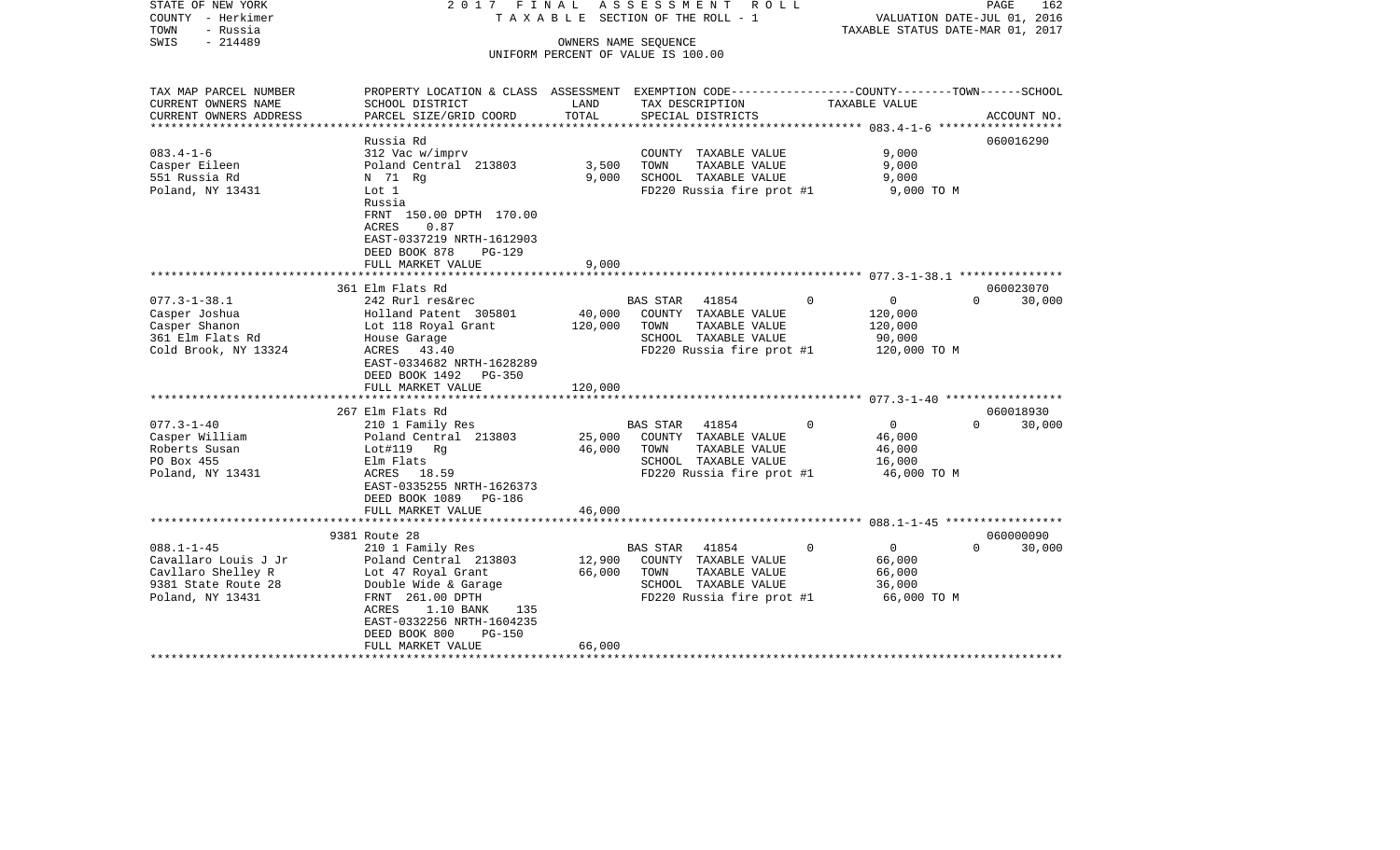| STATE OF NEW YORK<br>COUNTY - Herkimer               | 2017 FINAL                                                                                     |         | ASSESSMENT<br>R O L L<br>TAXABLE SECTION OF THE ROLL - 1 |          | VALUATION DATE-JUL 01, 2016      | PAGE           | 163         |
|------------------------------------------------------|------------------------------------------------------------------------------------------------|---------|----------------------------------------------------------|----------|----------------------------------|----------------|-------------|
| - Russia<br>TOWN                                     |                                                                                                |         |                                                          |          | TAXABLE STATUS DATE-MAR 01, 2017 |                |             |
| $-214489$<br>SWIS                                    |                                                                                                |         | OWNERS NAME SEQUENCE                                     |          |                                  |                |             |
|                                                      |                                                                                                |         | UNIFORM PERCENT OF VALUE IS 100.00                       |          |                                  |                |             |
|                                                      |                                                                                                |         |                                                          |          |                                  |                |             |
| TAX MAP PARCEL NUMBER                                | PROPERTY LOCATION & CLASS ASSESSMENT EXEMPTION CODE---------------COUNTY-------TOWN-----SCHOOL |         |                                                          |          |                                  |                |             |
| CURRENT OWNERS NAME                                  | SCHOOL DISTRICT                                                                                | LAND    | TAX DESCRIPTION                                          |          | TAXABLE VALUE                    |                |             |
| CURRENT OWNERS ADDRESS                               | PARCEL SIZE/GRID COORD                                                                         | TOTAL   | SPECIAL DISTRICTS                                        |          |                                  |                | ACCOUNT NO. |
| *************************                            |                                                                                                |         |                                                          |          |                                  |                |             |
|                                                      | 9540 St Rte 28                                                                                 |         |                                                          |          |                                  |                |             |
| $088.1 - 1 - 13.7$                                   | 210 1 Family Res                                                                               |         | <b>BAS STAR</b><br>41854                                 | $\Omega$ | 0                                | $\Omega$       | 30,000      |
| Cavoly Donald                                        | Poland Central 213803                                                                          | 22,300  | COUNTY TAXABLE VALUE                                     |          | 160,800                          |                |             |
| 9540 St Rte 28                                       | Lot 47 Royal Grant                                                                             | 160,800 | TOWN<br>TAXABLE VALUE                                    |          | 160,800                          |                |             |
| Poland, NY 13431                                     | House                                                                                          |         | SCHOOL TAXABLE VALUE                                     |          | 130,800                          |                |             |
|                                                      | ACRES<br>7.00 BANK<br>813                                                                      |         | FD220 Russia fire prot #1                                |          | 160,800 TO M                     |                |             |
|                                                      | EAST-0329996 NRTH-1606623                                                                      |         |                                                          |          |                                  |                |             |
|                                                      | DEED BOOK 1143 PG-454                                                                          |         |                                                          |          |                                  |                |             |
|                                                      | FULL MARKET VALUE                                                                              | 160,800 |                                                          |          |                                  |                |             |
|                                                      |                                                                                                |         |                                                          |          |                                  |                |             |
|                                                      | 805 St Rt 8                                                                                    |         |                                                          |          |                                  |                |             |
| $084.3 - 2 - 32.2$                                   | 210 1 Family Res                                                                               |         | ENH STAR<br>41834                                        | $\Omega$ | $\overline{0}$                   | $\Omega$       | 65,500      |
| Ceckanowicz Cheryl                                   | Poland Central 213803                                                                          | 17,300  | COUNTY TAXABLE VALUE                                     |          | 128,000                          |                |             |
| 805 St Rt 8                                          | FRNT 410.00 DPTH                                                                               | 128,000 | TOWN<br>TAXABLE VALUE                                    |          | 128,000                          |                |             |
| Cold Brook, NY 13324                                 | 3.50<br>ACRES                                                                                  |         | SCHOOL TAXABLE VALUE                                     |          | 62,500                           |                |             |
|                                                      | EAST-0353580 NRTH-1611494                                                                      |         | FD220 Russia fire prot #1                                |          | 128,000 TO M                     |                |             |
|                                                      | DEED BOOK 935<br>PG-524                                                                        |         |                                                          |          |                                  |                |             |
|                                                      | FULL MARKET VALUE                                                                              | 128,000 |                                                          |          |                                  |                |             |
|                                                      | Black Creek Rd                                                                                 |         |                                                          |          |                                  |                | 060004950   |
| $078.1 - 1 - 12$                                     | 910 Priv forest                                                                                |         | COUNTY TAXABLE VALUE                                     |          | 71,700                           |                |             |
| Cerminaro Cesare J Jr.                               | Poland Central 213803                                                                          | 71,700  | TOWN<br>TAXABLE VALUE                                    |          | 71,700                           |                |             |
| 919 Armory Dr                                        | Lot 18 Jerseyfield Patent                                                                      | 71,700  | SCHOOL TAXABLE VALUE                                     |          | 71,700                           |                |             |
| Utica, NY 13501                                      | Vacant Land                                                                                    |         | FD220 Russia fire prot #1                                |          | 71,700 TO M                      |                |             |
|                                                      | ACRES<br>80.00                                                                                 |         |                                                          |          |                                  |                |             |
|                                                      | EAST-0352646 NRTH-1635863                                                                      |         |                                                          |          |                                  |                |             |
|                                                      | DEED BOOK 1248 PG-665                                                                          |         |                                                          |          |                                  |                |             |
|                                                      | FULL MARKET VALUE                                                                              | 71,700  |                                                          |          |                                  |                |             |
|                                                      |                                                                                                |         |                                                          |          |                                  |                |             |
|                                                      | 299 Hinckley Rd                                                                                |         |                                                          |          |                                  |                | 060017010   |
| $083.3 - 1 - 9.1$                                    | 210 1 Family Res                                                                               |         | COUNTY TAXABLE VALUE                                     |          | 183,800                          |                |             |
| Certified Road Constructors In Poland Central 213803 |                                                                                                | 33,800  | TOWN<br>TAXABLE VALUE                                    |          | 183,800                          |                |             |
| PO Box 8                                             | Lot 91 Royal Grant                                                                             | 183,800 | SCHOOL TAXABLE VALUE                                     |          | 183,800                          |                |             |
| West Sand Lake, NY 12196                             | House Garage                                                                                   |         | FD220 Russia fire prot #1                                |          | 183,800 TO M                     |                |             |
|                                                      | ACRES<br>4.12                                                                                  |         |                                                          |          |                                  |                |             |
|                                                      | EAST-0328749 NRTH-1615365                                                                      |         |                                                          |          |                                  |                |             |
|                                                      | DEED BOOK 1467 PG-861                                                                          |         |                                                          |          |                                  |                |             |
|                                                      | FULL MARKET VALUE                                                                              | 183,800 |                                                          |          |                                  |                |             |
|                                                      |                                                                                                |         |                                                          |          |                                  |                |             |
|                                                      | 1331 Pardeeville Rd                                                                            |         |                                                          |          |                                  |                | 060044950   |
| $077.4 - 1 - 11$                                     | 210 1 Family Res                                                                               |         | 41854<br>BAS STAR                                        | 0        | $\mathbf 0$                      | $\overline{0}$ | 30,000      |
| Chabuel Catherine M                                  | Poland Central 213803                                                                          | 12,500  | COUNTY TAXABLE VALUE                                     |          | 82,000                           |                |             |
| 1331 Pardeeville Rd                                  | Lot 14 Jerseyfield Patent                                                                      | 82,000  | TOWN<br>TAXABLE VALUE                                    |          | 82,000                           |                |             |
| Cold Brook, NY 13324                                 | Mobile Home                                                                                    |         | SCHOOL TAXABLE VALUE                                     |          | 52,000                           |                |             |
|                                                      | ACRES<br>1.00                                                                                  |         | FD220 Russia fire prot #1                                |          | 82,000 TO M                      |                |             |
|                                                      | EAST-0345381 NRTH-1633182                                                                      |         |                                                          |          |                                  |                |             |
|                                                      | DEED BOOK 00843 PG-00137                                                                       |         |                                                          |          |                                  |                |             |
|                                                      | FULL MARKET VALUE                                                                              | 82,000  |                                                          |          |                                  |                |             |
|                                                      |                                                                                                |         |                                                          |          |                                  |                |             |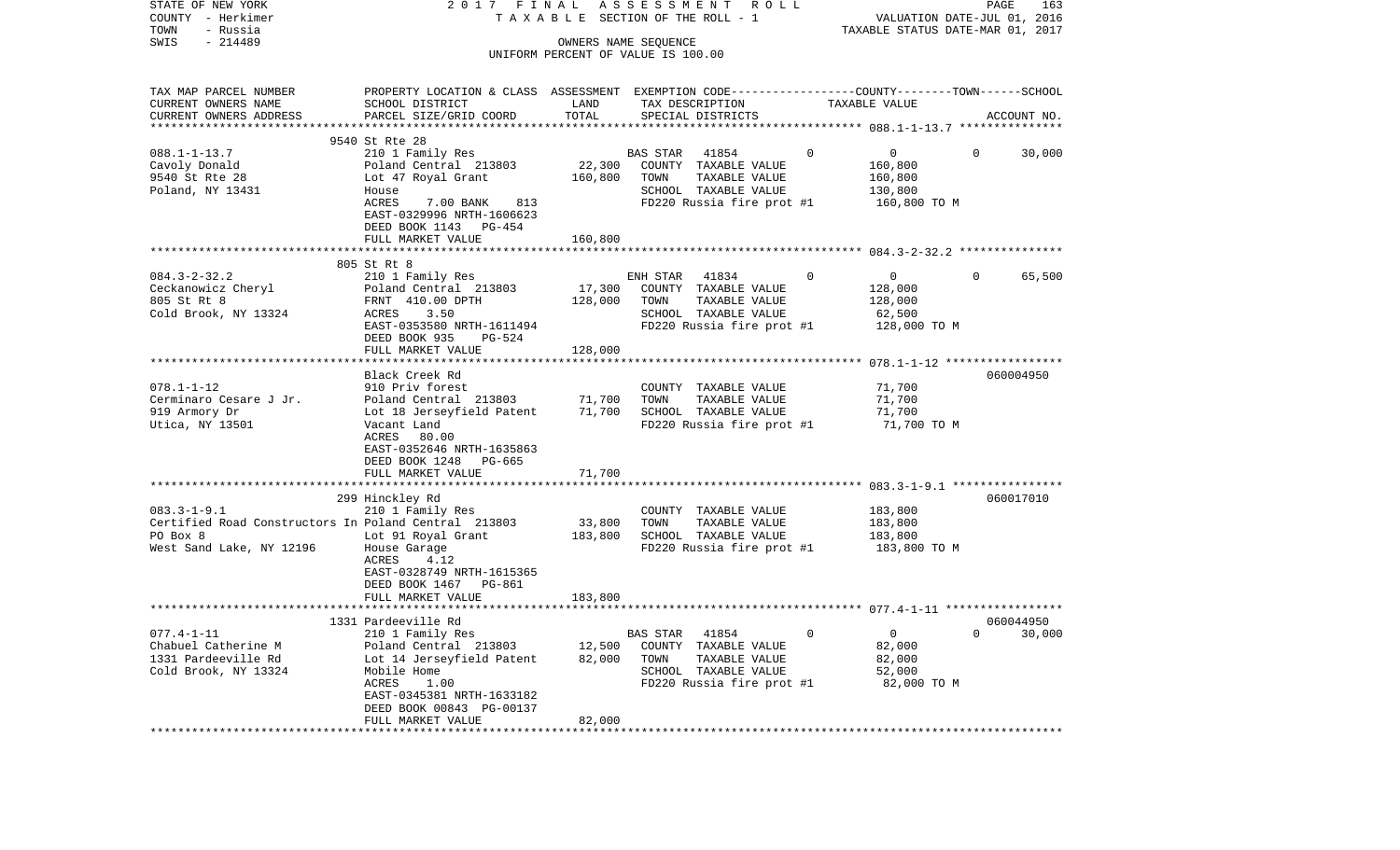| STATE OF NEW YORK<br>COUNTY - Herkimer              | 2017<br>FINAL<br>TAXABLE                                                                        |                           | ASSESSMENT<br>R O L L<br>SECTION OF THE ROLL - 1 |                                  | 164<br>PAGE<br>VALUATION DATE-JUL 01, 2016 |
|-----------------------------------------------------|-------------------------------------------------------------------------------------------------|---------------------------|--------------------------------------------------|----------------------------------|--------------------------------------------|
| - Russia<br>TOWN                                    |                                                                                                 |                           |                                                  | TAXABLE STATUS DATE-MAR 01, 2017 |                                            |
| $-214489$<br>SWIS                                   |                                                                                                 |                           | OWNERS NAME SEQUENCE                             |                                  |                                            |
|                                                     |                                                                                                 |                           | UNIFORM PERCENT OF VALUE IS 100.00               |                                  |                                            |
|                                                     |                                                                                                 |                           |                                                  |                                  |                                            |
| TAX MAP PARCEL NUMBER                               | PROPERTY LOCATION & CLASS ASSESSMENT EXEMPTION CODE---------------COUNTY-------TOWN------SCHOOL |                           |                                                  |                                  |                                            |
| CURRENT OWNERS NAME                                 | SCHOOL DISTRICT                                                                                 | LAND                      | TAX DESCRIPTION                                  | TAXABLE VALUE                    |                                            |
| CURRENT OWNERS ADDRESS                              | PARCEL SIZE/GRID COORD                                                                          | TOTAL                     | SPECIAL DISTRICTS                                |                                  | ACCOUNT NO.                                |
| *********************                               |                                                                                                 |                           |                                                  |                                  |                                            |
|                                                     | 319 Pardee Rd                                                                                   |                           |                                                  |                                  | 060007860                                  |
| $072.12 - 1 - 6$                                    | 260 Seasonal res - WTRFNT                                                                       |                           | COUNTY TAXABLE VALUE                             | 63,900                           |                                            |
| Champion Jason O                                    | 305201<br>Remsen                                                                                | 35,800                    | TOWN<br>TAXABLE VALUE                            | 63,900                           |                                            |
| 1140 Pleasant St                                    | E <sub>1</sub><br>Mt                                                                            | 63,900                    | SCHOOL TAXABLE VALUE                             | 63,900                           |                                            |
| Utica, NY 13501                                     | Lot $1/2$                                                                                       |                           | FD230 Remsen fire #2                             | 63,900 TO M                      |                                            |
|                                                     | Pardee                                                                                          |                           |                                                  |                                  |                                            |
|                                                     | FRNT 140.00 DPTH 235.00                                                                         |                           |                                                  |                                  |                                            |
|                                                     | 0.58<br>ACRES                                                                                   |                           |                                                  |                                  |                                            |
|                                                     | EAST-0346383 NRTH-1650402                                                                       |                           |                                                  |                                  |                                            |
|                                                     | DEED BOOK 1609<br>PG-176                                                                        | 63,900                    |                                                  |                                  |                                            |
|                                                     | FULL MARKET VALUE                                                                               |                           |                                                  |                                  |                                            |
|                                                     | 151 Russia Rd                                                                                   |                           |                                                  |                                  | 060011610                                  |
| $083.3 - 1 - 21$                                    | 210 1 Family Res                                                                                |                           | ENH STAR<br>41834                                | $\Omega$<br>$\mathbf{0}$         | $\Omega$<br>65,500                         |
| Chapman Douglas H                                   | Poland Central 213803                                                                           | 21,500                    | COUNTY TAXABLE VALUE                             | 110,300                          |                                            |
| Chapman Margaret M                                  | N 69<br>Rg                                                                                      | 110,300                   | TOWN<br>TAXABLE VALUE                            | 110,300                          |                                            |
| 151 Russia Rd                                       | $H_0$ 1/2                                                                                       |                           | SCHOOL TAXABLE VALUE                             | 44,800                           |                                            |
| Poland, NY 13431                                    | Russia                                                                                          |                           | FD220 Russia fire prot #1                        | 110,300 TO M                     |                                            |
|                                                     | FRNT 108.26 DPTH 240.00                                                                         |                           |                                                  |                                  |                                            |
|                                                     | EAST-0329199 NRTH-1611576                                                                       |                           |                                                  |                                  |                                            |
|                                                     | DEED BOOK 00626 PG-00653                                                                        |                           |                                                  |                                  |                                            |
|                                                     | FULL MARKET VALUE                                                                               | 110,300                   |                                                  |                                  |                                            |
|                                                     |                                                                                                 | * * * * * * * * * * * * * |                                                  |                                  |                                            |
|                                                     | Military Rd                                                                                     |                           |                                                  |                                  | 060052100                                  |
| $083.1 - 1 - 24.2$                                  | 312 Vac w/imprv                                                                                 |                           | COUNTY TAXABLE VALUE                             | 30,200                           |                                            |
| Charles Kazimierz Family LLC                        | Poland Central 213803                                                                           | 5,200                     | TOWN<br>TAXABLE VALUE                            | 30,200                           |                                            |
| 5944 Military Rd                                    | Lot #105 Royal Grant                                                                            | 30,200                    | SCHOOL TAXABLE VALUE                             | 30,200                           |                                            |
| Prospect, NY 13435                                  | Shed                                                                                            |                           | FD220 Russia fire prot #1                        | 30,200 TO M                      |                                            |
|                                                     | FRNT 125.00 DPTH 375.00<br><b>ACRES</b><br>0.86                                                 |                           |                                                  |                                  |                                            |
|                                                     | EAST-0323762 NRTH-1621633                                                                       |                           |                                                  |                                  |                                            |
|                                                     | DEED BOOK 1429<br>PG-60                                                                         |                           |                                                  |                                  |                                            |
|                                                     | FULL MARKET VALUE                                                                               | 30,200                    |                                                  |                                  |                                            |
|                                                     |                                                                                                 |                           |                                                  |                                  |                                            |
|                                                     | Military Rd                                                                                     |                           |                                                  |                                  | 060052820                                  |
| $082.2 - 1 - 9.2$                                   | 314 Rural vac<10                                                                                |                           | COUNTY TAXABLE VALUE                             | 8,300                            |                                            |
| Charles Kazimierz Family, LLC Poland Central 213803 |                                                                                                 | 8,300                     | TOWN<br>TAXABLE VALUE                            | 8,300                            |                                            |
| 5944 Military Rd                                    | Lot 17 Royal Grant                                                                              | 8,300                     | SCHOOL TAXABLE VALUE                             | 8,300                            |                                            |
| Prospect, NY 13435                                  | Vacant Land                                                                                     |                           | FD220 Russia fire prot #1                        | 8,300 TO M                       |                                            |
|                                                     | ACRES<br>1.67                                                                                   |                           |                                                  |                                  |                                            |
|                                                     | EAST-0322988 NRTH-1623056                                                                       |                           |                                                  |                                  |                                            |
|                                                     | DEED BOOK 1429<br>$PG-55$                                                                       |                           |                                                  |                                  |                                            |
|                                                     | FULL MARKET VALUE                                                                               | 8,300                     |                                                  |                                  |                                            |
|                                                     |                                                                                                 |                           |                                                  |                                  |                                            |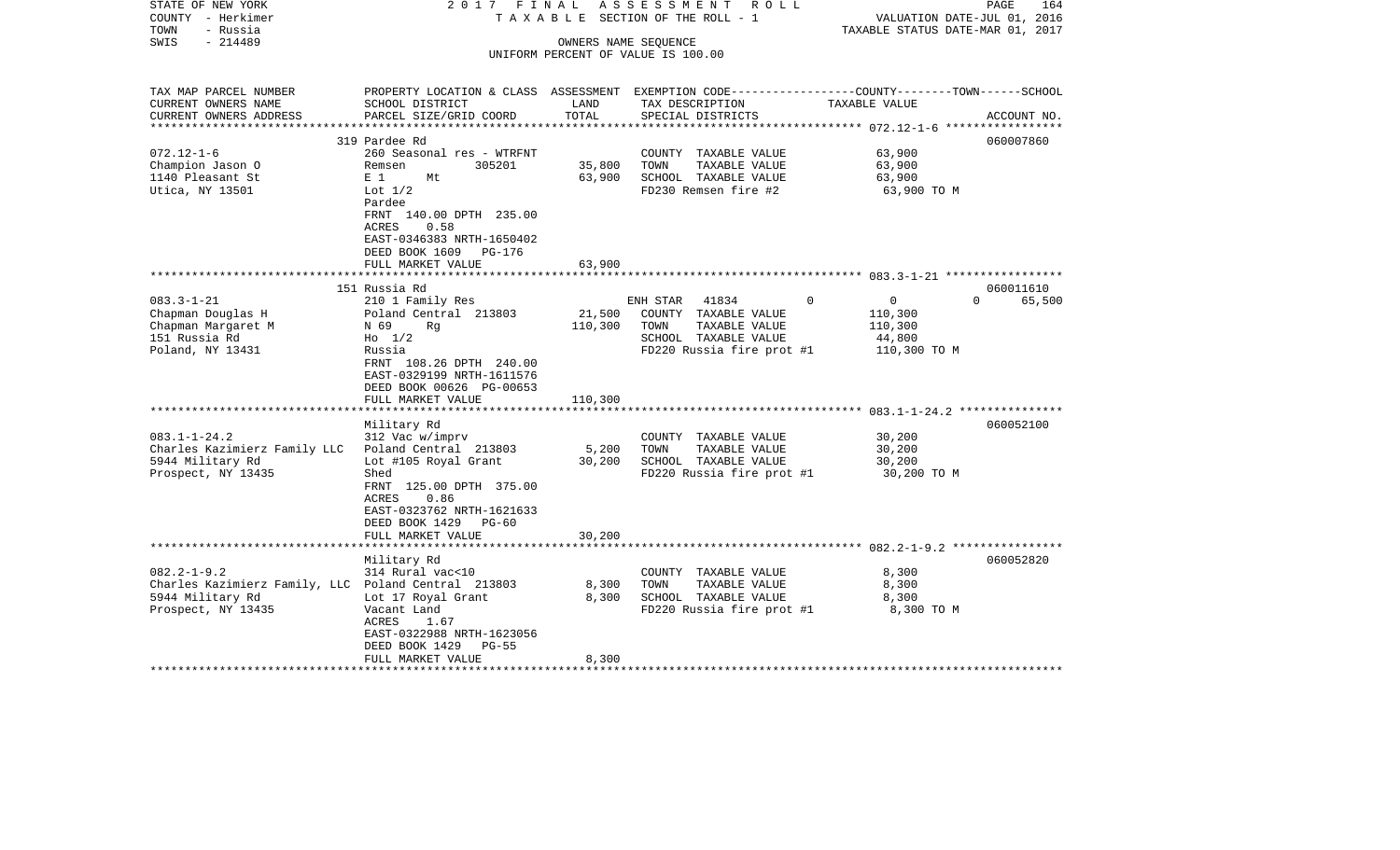COUNTY - Herkimer **T A X A B L E** SECTION OF THE ROLL - 1 VALUATION DATE-JUL 01, 2016 TOWN - Russia TAXABLE STATUS DATE-MAR 01, 2017 SWIS - 214489 OWNERS NAME SEQUENCE UNIFORM PERCENT OF VALUE IS 100.00TAX MAP PARCEL NUMBER PROPERTY LOCATION & CLASS ASSESSMENT EXEMPTION CODE------------------COUNTY--------TOWN------SCHOOL CURRENT OWNERS NAME SCHOOL DISTRICT LAND TAX DESCRIPTION TAXABLE VALUECURRENT OWNERS ADDRESS PARCEL SIZE/GRID COORD TOTAL SPECIAL DISTRICTS ACCOUNT NO. \*\*\*\*\*\*\*\*\*\*\*\*\*\*\*\*\*\*\*\*\*\*\*\*\*\*\*\*\*\*\*\*\*\*\*\*\*\*\*\*\*\*\*\*\*\*\*\*\*\*\*\*\*\*\*\*\*\*\*\*\*\*\*\*\*\*\*\*\*\*\*\*\*\*\*\*\*\*\*\*\*\*\*\*\*\*\*\*\*\*\*\*\*\*\*\*\*\*\*\*\*\*\* 083.1-1-1.2 \*\*\*\*\*\*\*\*\*\*\*\*\*\*\*\* Military Rd 0026915 083.1-1-1.2 323 Vacant rural COUNTY TAXABLE VALUE 2,000 Charles Kazimierz Family, LLC Poland Central 213803 2,000 TOWN TAXABLE VALUE 2,000 5944 Military Rd Lots 114 & 115 Royal Gran 2,000 SCHOOL TAXABLE VALUE 2,000 Prospect, NY 13435 Vacant Land FD220 Russia fire prot #1 2,000 TO M Military Rd ACRES 1.20 EAST-0322818 NRTH-1622723 DEED BOOK 1429 PG-55FULL MARKET VALUE 2,000 \*\*\*\*\*\*\*\*\*\*\*\*\*\*\*\*\*\*\*\*\*\*\*\*\*\*\*\*\*\*\*\*\*\*\*\*\*\*\*\*\*\*\*\*\*\*\*\*\*\*\*\*\*\*\*\*\*\*\*\*\*\*\*\*\*\*\*\*\*\*\*\*\*\*\*\*\*\*\*\*\*\*\*\*\*\*\*\*\*\*\*\*\*\*\*\*\*\*\*\*\*\*\* 077.2-2-33 \*\*\*\*\*\*\*\*\*\*\*\*\*\*\*\*\* 1278 Pardeeville Rd 060046600077.2-2-33 210 1 Family Res BAS STAR 41854 0 0 0 30,000 Cheney Edward Poland Central 213803 20,300 COUNTY TAXABLE VALUE 96,000 1278 Pardeeville Rd Lot 14 Jerseyfield Patent 96,000 TOWN TAXABLE VALUE 96,000 Cold Brook, NY 13324 House Garage SCHOOL TAXABLE VALUE 66,000 ACRES 5.50 FD220 Russia fire prot #1 96,000 TO M EAST-0346475 NRTH-1633350 DEED BOOK 661 PG-87FULL MARKET VALUE 96,000 \*\*\*\*\*\*\*\*\*\*\*\*\*\*\*\*\*\*\*\*\*\*\*\*\*\*\*\*\*\*\*\*\*\*\*\*\*\*\*\*\*\*\*\*\*\*\*\*\*\*\*\*\*\*\*\*\*\*\*\*\*\*\*\*\*\*\*\*\*\*\*\*\*\*\*\*\*\*\*\*\*\*\*\*\*\*\*\*\*\*\*\*\*\*\*\*\*\*\*\*\*\*\* 083.4-1-77.1 \*\*\*\*\*\*\*\*\*\*\*\*\*\*\* 206 Grant Rd 060024060083.4-1-77.1 112 Dairy farm AG MKTS 41730 0 125,822 125,822 125,822 Chessen Kevin **Poland Central 213803** 600,000 COUNTY TAXABLE VALUE 864,178 Chessen Christine FRNT22085.00 DPTH 990,000 TOWN TAXABLE VALUE 864,178 3445 Washington St ACRES 870.00 SCHOOL TAXABLE VALUE 864,178 San Fransisco, CA 94118 EAST-0346396 NRTH-1611031 FD220 Russia fire prot #1 990,000 TO M DEED BOOK 1530 PG-204MAY BE SUBJECT TO PAYMENT FULL MARKET VALUE 990,000 UNDER AGDIST LAW TIL 2024 \*\*\*\*\*\*\*\*\*\*\*\*\*\*\*\*\*\*\*\*\*\*\*\*\*\*\*\*\*\*\*\*\*\*\*\*\*\*\*\*\*\*\*\*\*\*\*\*\*\*\*\*\*\*\*\*\*\*\*\*\*\*\*\*\*\*\*\*\*\*\*\*\*\*\*\*\*\*\*\*\*\*\*\*\*\*\*\*\*\*\*\*\*\*\*\*\*\*\*\*\*\*\* 077.4-1-12.2 \*\*\*\*\*\*\*\*\*\*\*\*\*\*\* 1303 Pardeeville Rd210 1 Family Res 077.4-1-12.2 2001 Family Res COUNTY TAXABLE VALUE 107,000 Chrisman Aaron N Poland Central 213803 14,800 TOWN TAXABLE VALUE 107,000 Chrisman Laura L Chrisman Laura Lot 14 Jerseyfield Pat 107,000 SCHOOL TAXABLE VALUE 107,000 The Figert Rd Fardeeville Rd FD220 Russia fire prot #1 107,000 TO M<br>Cold Brook. NY 13324 ACRES 1.90 Cold Brook, NY 13324 EAST-0345825 NRTH-1633093 DEED BOOK 1623 PG-710 FULL MARKET VALUE 107,000 \*\*\*\*\*\*\*\*\*\*\*\*\*\*\*\*\*\*\*\*\*\*\*\*\*\*\*\*\*\*\*\*\*\*\*\*\*\*\*\*\*\*\*\*\*\*\*\*\*\*\*\*\*\*\*\*\*\*\*\*\*\*\*\*\*\*\*\*\*\*\*\*\*\*\*\*\*\*\*\*\*\*\*\*\*\*\*\*\*\*\*\*\*\*\*\*\*\*\*\*\*\*\* 068.-1-55 \*\*\*\*\*\*\*\*\*\*\*\*\*\*\*\*\*\* Hughes Rd 068.-1-55 260 Seasonal res COUNTY TAXABLE VALUE 75,500 Christmas & Associates Remsen 305201 38,000 TOWN TAXABLE VALUE 75,500 23 Main St Wheelertown Road 75,500 SCHOOL TAXABLE VALUE 75,500 Camden, NY 13316 FRNT 484.50 DPTH FD230 Remsen fire #2 75,500 TO M ACRES 20.50 EAST-0340574 NRTH-1661876 DEED BOOK 1224 PG-647FULL MARKET VALUE 75,500 \*\*\*\*\*\*\*\*\*\*\*\*\*\*\*\*\*\*\*\*\*\*\*\*\*\*\*\*\*\*\*\*\*\*\*\*\*\*\*\*\*\*\*\*\*\*\*\*\*\*\*\*\*\*\*\*\*\*\*\*\*\*\*\*\*\*\*\*\*\*\*\*\*\*\*\*\*\*\*\*\*\*\*\*\*\*\*\*\*\*\*\*\*\*\*\*\*\*\*\*\*\*\*\*\*\*\*\*\*\*\*\*\*\*\*\*\*\*\*\*\*\*\*\*\*\*\*\*\*\*\*\*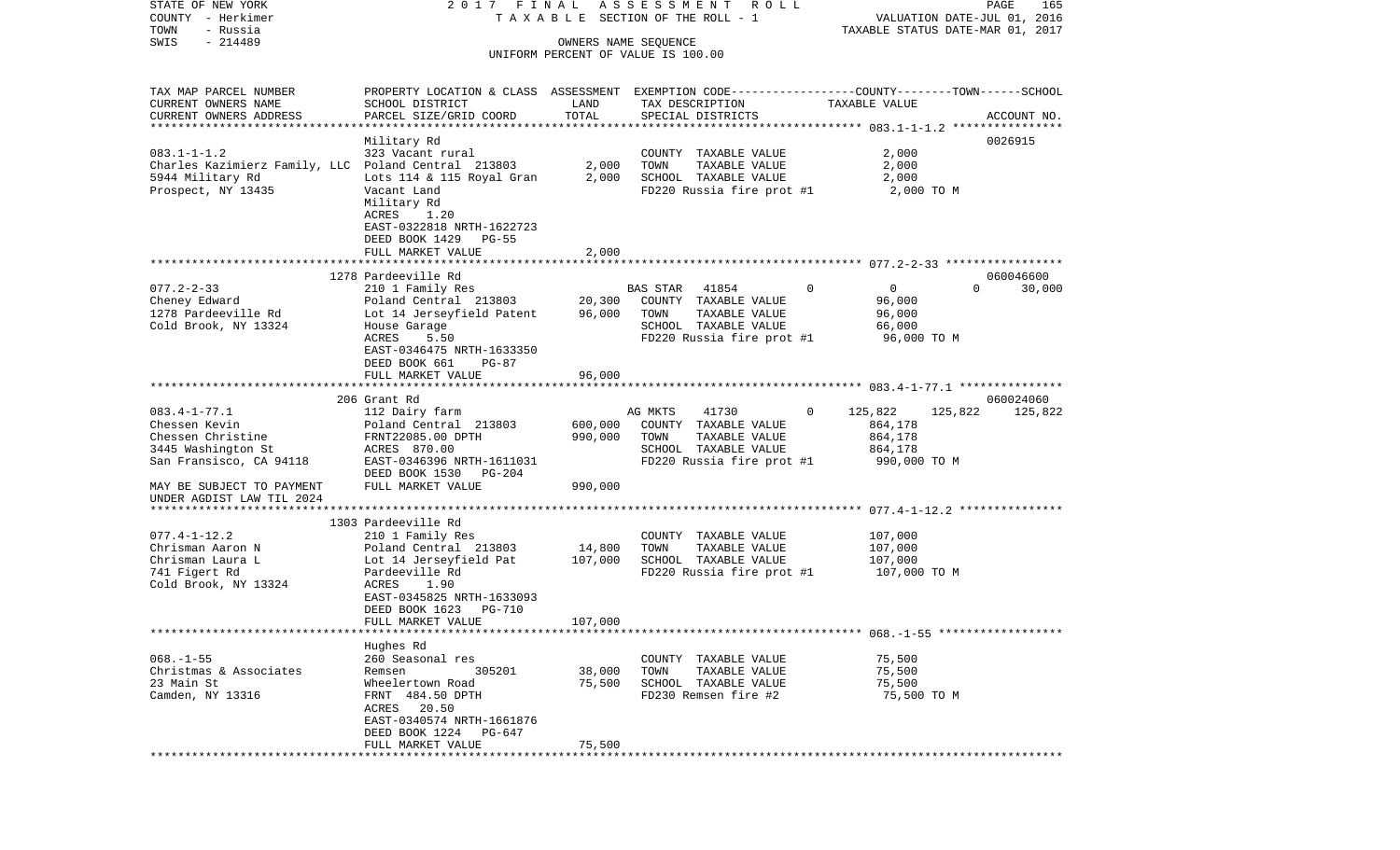| STATE OF NEW YORK                                | 2017 FINAL                                                                                      |                   | A S S E S S M E N T R O L L           |                            | PAGE<br>166                      |
|--------------------------------------------------|-------------------------------------------------------------------------------------------------|-------------------|---------------------------------------|----------------------------|----------------------------------|
| COUNTY - Herkimer                                |                                                                                                 |                   | T A X A B L E SECTION OF THE ROLL - 1 |                            | VALUATION DATE-JUL 01, 2016      |
| TOWN<br>- Russia                                 |                                                                                                 |                   |                                       |                            | TAXABLE STATUS DATE-MAR 01, 2017 |
| $-214489$<br>SWIS                                |                                                                                                 |                   | OWNERS NAME SEQUENCE                  |                            |                                  |
|                                                  |                                                                                                 |                   | UNIFORM PERCENT OF VALUE IS 100.00    |                            |                                  |
| TAX MAP PARCEL NUMBER                            | PROPERTY LOCATION & CLASS ASSESSMENT EXEMPTION CODE---------------COUNTY-------TOWN------SCHOOL |                   |                                       |                            |                                  |
| CURRENT OWNERS NAME                              | SCHOOL DISTRICT                                                                                 | LAND              | TAX DESCRIPTION                       | TAXABLE VALUE              |                                  |
|                                                  |                                                                                                 | TOTAL             |                                       |                            |                                  |
| CURRENT OWNERS ADDRESS<br>********************** | PARCEL SIZE/GRID COORD                                                                          |                   | SPECIAL DISTRICTS                     |                            | ACCOUNT NO.                      |
|                                                  | 710 Route 365                                                                                   |                   |                                       |                            | 060029160                        |
|                                                  |                                                                                                 |                   |                                       | $\Omega$<br>$\overline{0}$ | $\Omega$                         |
| $073.3 - 1 - 76.1$                               | 270 Mfg housing                                                                                 |                   | <b>BAS STAR</b><br>41854              |                            | 29,500                           |
| Chwazik Paul                                     | 305201<br>Remsen                                                                                | 14,800            | COUNTY TAXABLE VALUE                  | 29,500                     |                                  |
| 710 Rte 365                                      | Lot 1 Jacobs Tract                                                                              | 29,500            | TOWN<br>TAXABLE VALUE                 | 29,500                     |                                  |
| Remsen, NY 13438                                 | Trl                                                                                             |                   | SCHOOL TAXABLE VALUE                  | $\overline{0}$             |                                  |
|                                                  | FRNT 252.00 DPTH                                                                                |                   | FD230 Remsen fire #2                  | 29,500 TO M                |                                  |
|                                                  | ACRES<br>0.42                                                                                   |                   |                                       |                            |                                  |
|                                                  | EAST-0349867 NRTH-1646936                                                                       |                   |                                       |                            |                                  |
|                                                  | DEED BOOK 1281 PG-311                                                                           |                   |                                       |                            |                                  |
|                                                  | FULL MARKET VALUE                                                                               | 29,500            |                                       |                            |                                  |
|                                                  |                                                                                                 |                   |                                       |                            |                                  |
|                                                  | 463 Hughes Rd                                                                                   |                   |                                       |                            |                                  |
| $068. - 1 - 41.2$                                | 242 Rurl res&rec                                                                                |                   | COUNTY TAXABLE VALUE                  | 250,000                    |                                  |
| Cicioni Joint Revocable Trust Remsen             | 305201                                                                                          | 105,000           | TOWN<br>TAXABLE VALUE                 | 250,000                    |                                  |
| c/o Jason Cicioni                                | FRNT 5130.00 DPTH                                                                               | 250,000           | SCHOOL TAXABLE VALUE                  | 250,000                    |                                  |
| 3703 Westvale Dr                                 | ACRES 128.20                                                                                    |                   | FD230 Remsen fire #2                  | 250,000 TO M               |                                  |
| Cortland, NY 13045                               | EAST-0339143 NRTH-1657302                                                                       |                   |                                       |                            |                                  |
|                                                  | DEED BOOK 1538<br>PG-161                                                                        |                   |                                       |                            |                                  |
|                                                  | FULL MARKET VALUE                                                                               | 250,000           |                                       |                            |                                  |
|                                                  |                                                                                                 |                   |                                       |                            |                                  |
|                                                  | Wheelertown Rd.                                                                                 |                   |                                       |                            |                                  |
| $072.2 - 2 - 23.2$                               | 314 Rural vac<10                                                                                |                   | COUNTY TAXABLE VALUE                  | 300                        |                                  |
| Cioch Gary                                       | 305201<br>Remsen                                                                                | 300               | TAXABLE VALUE<br>TOWN                 | 300                        |                                  |
| Cioch James R                                    | Wheelertown (Pardee) Rd.                                                                        | 300               | SCHOOL TAXABLE VALUE                  | 300                        |                                  |
| 452 McKennan Rd                                  | FRNT<br>50.00 DPTH 50.00                                                                        |                   | FD220 Russia fire prot #1             | 300 TO M                   |                                  |
| Herkimer, NY 13350                               | EAST-0344397 NRTH-1653047                                                                       |                   |                                       |                            |                                  |
|                                                  | DEED BOOK 1348<br>PG-220                                                                        |                   |                                       |                            |                                  |
|                                                  | FULL MARKET VALUE                                                                               | 300               |                                       |                            |                                  |
|                                                  | *******************************                                                                 | ***************** |                                       |                            |                                  |
|                                                  | Wheelertown Rd                                                                                  |                   |                                       |                            | 060021120                        |
| $072.2 - 2 - 67$                                 | 910 Priv forest                                                                                 |                   | COUNTY TAXABLE VALUE                  | 50,000                     |                                  |
| Cioch Gary                                       | 305201<br>Remsen                                                                                | 50,000            | TOWN<br>TAXABLE VALUE                 | 50,000                     |                                  |
| Cioch James R                                    | Lot 3 Jacobs Tract                                                                              | 50,000            | SCHOOL TAXABLE VALUE                  | 50,000                     |                                  |
| 452 McKennan Rd                                  | Vacant Land                                                                                     |                   | FD230 Remsen fire #2                  | 50,000 TO M                |                                  |
| Herkimer, NY 13350                               | ACRES 50.00                                                                                     |                   |                                       |                            |                                  |
|                                                  | EAST-0343530 NRTH-1653873                                                                       |                   |                                       |                            |                                  |
|                                                  | DEED BOOK 1348<br>PG-220                                                                        |                   |                                       |                            |                                  |
|                                                  | FULL MARKET VALUE                                                                               | 50,000            |                                       |                            |                                  |
|                                                  |                                                                                                 |                   |                                       |                            |                                  |
|                                                  | Route 365                                                                                       |                   |                                       |                            | 060042250                        |
| $073.3 - 1 - 34$                                 | 270 Mfg housing                                                                                 |                   | 41854<br>BAS STAR                     | $\circ$<br>0               | $\overline{0}$<br>19,000         |
| Cirtwell Shawn R Jr                              | Poland Central 213803                                                                           | 11,300            | COUNTY TAXABLE VALUE                  | 19,000                     |                                  |
| 929 Route 365                                    | Lot 80 Remsenburg Patent                                                                        | 19,000            | TOWN<br>TAXABLE VALUE                 | 19,000                     |                                  |
| Remsen, NY 13438                                 | Trl Garage                                                                                      |                   | SCHOOL TAXABLE VALUE                  | 0                          |                                  |
|                                                  | FRNT 100.00 DPTH 300.00                                                                         |                   | FD230 Remsen fire #2                  | 19,000 TO M                |                                  |
|                                                  | 0.70<br>ACRES                                                                                   |                   |                                       |                            |                                  |
|                                                  | EAST-0354059 NRTH-1647575                                                                       |                   |                                       |                            |                                  |
|                                                  | DEED BOOK 1445<br>PG-822                                                                        |                   |                                       |                            |                                  |
|                                                  | FULL MARKET VALUE                                                                               | 19,000            |                                       |                            |                                  |
|                                                  |                                                                                                 |                   |                                       |                            |                                  |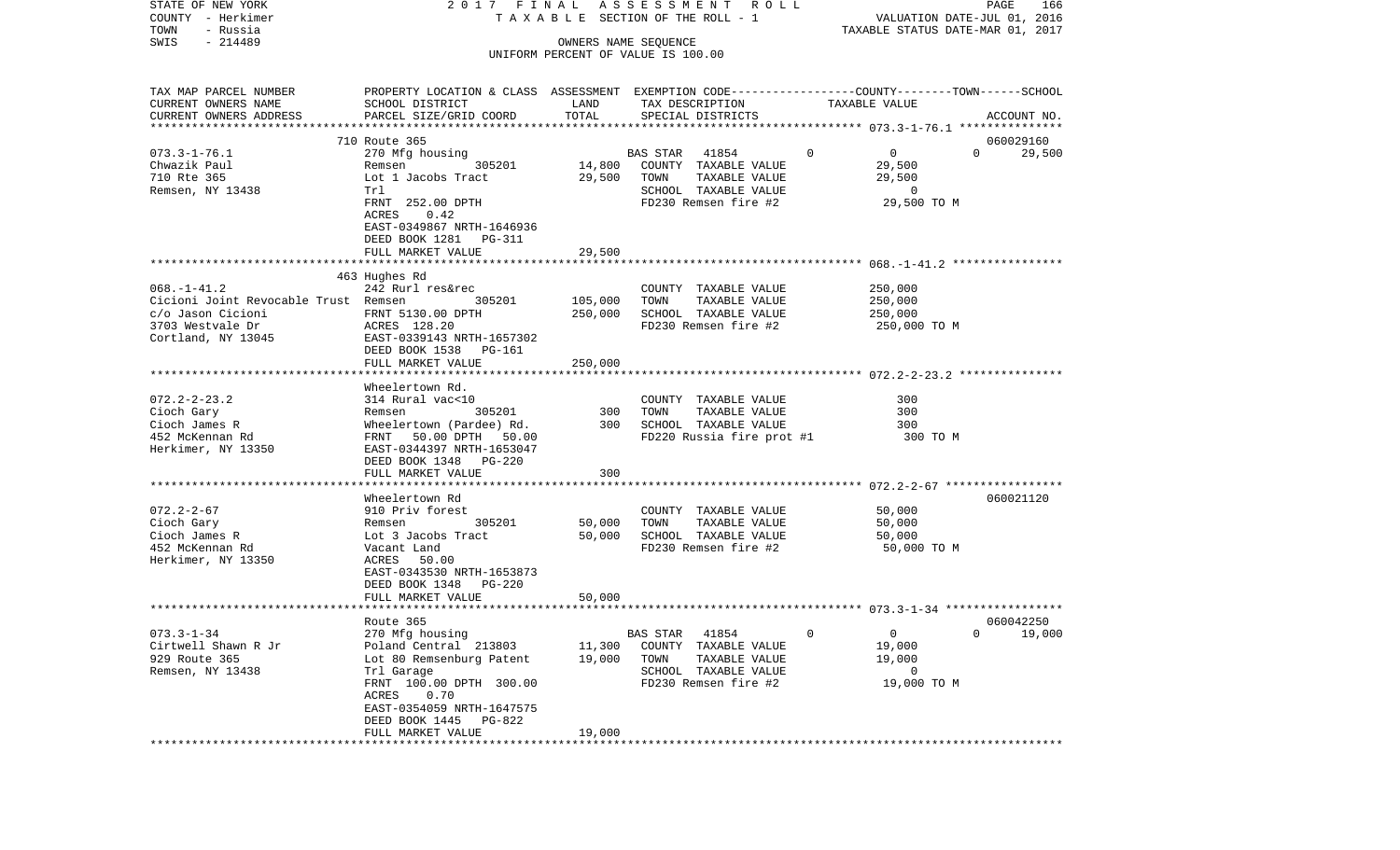| STATE OF NEW YORK                               |                                                                                                 |        | 2017 FINAL ASSESSMENT ROLL            |                       | PAGE<br>167                      |
|-------------------------------------------------|-------------------------------------------------------------------------------------------------|--------|---------------------------------------|-----------------------|----------------------------------|
| COUNTY - Herkimer                               |                                                                                                 |        | T A X A B L E SECTION OF THE ROLL - 1 |                       | VALUATION DATE-JUL 01, 2016      |
| - Russia<br>TOWN                                |                                                                                                 |        |                                       |                       | TAXABLE STATUS DATE-MAR 01, 2017 |
| $-214489$<br>SWIS                               |                                                                                                 |        | OWNERS NAME SEOUENCE                  |                       |                                  |
|                                                 |                                                                                                 |        | UNIFORM PERCENT OF VALUE IS 100.00    |                       |                                  |
| TAX MAP PARCEL NUMBER                           | PROPERTY LOCATION & CLASS ASSESSMENT EXEMPTION CODE---------------COUNTY-------TOWN------SCHOOL |        |                                       |                       |                                  |
| CURRENT OWNERS NAME                             | SCHOOL DISTRICT                                                                                 | LAND   | TAX DESCRIPTION                       | TAXABLE VALUE         |                                  |
| CURRENT OWNERS ADDRESS                          | PARCEL SIZE/GRID COORD                                                                          | TOTAL  | SPECIAL DISTRICTS                     |                       | ACCOUNT NO.                      |
|                                                 |                                                                                                 |        |                                       |                       |                                  |
|                                                 | Military Rd                                                                                     |        |                                       |                       |                                  |
| $088.2 - 1 - 9.1$                               | 120 Field crops                                                                                 |        | AG MKTS<br>41730                      | $\mathbf 0$<br>27,667 | 27,667<br>27,667                 |
| CL Farmland Holdings LLC                        | Poland Central 213803                                                                           | 97,700 | COUNTY TAXABLE VALUE                  | 70,033                |                                  |
| 3445 Washington St                              | FRNT 1806.00 DPTH                                                                               | 97,700 | TOWN<br>TAXABLE VALUE                 | 70,033                |                                  |
| San Francisco, CA 94118                         | ACRES 138.70                                                                                    |        | SCHOOL TAXABLE VALUE                  | 70,033                |                                  |
|                                                 | EAST-0345881 NRTH-1606091                                                                       |        | FD220 Russia fire prot #1             | 97,700 TO M           |                                  |
| MAY BE SUBJECT TO PAYMENT                       | FULL MARKET VALUE                                                                               | 97,700 |                                       |                       |                                  |
| UNDER AGDIST LAW TIL 2024                       |                                                                                                 |        |                                       |                       |                                  |
|                                                 |                                                                                                 |        |                                       |                       |                                  |
|                                                 | 4118 Grant                                                                                      |        |                                       |                       |                                  |
| $083.4 - 1 - 77.2$                              | 210 1 Family Res                                                                                |        | COUNTY TAXABLE VALUE                  | 19,500                |                                  |
| CL Farmland Holdings, LLC                       | Poland Central 213803                                                                           | 19,500 | TOWN<br>TAXABLE VALUE                 | 19,500                |                                  |
| Chessen Revocable Trust Kevin, FRNT 300.00 DPTH |                                                                                                 | 19,500 | SCHOOL TAXABLE VALUE                  | 19,500                |                                  |
| 3445 Washington St                              | ACRES<br>5.00                                                                                   |        | FD220 Russia fire prot #1 19,500 TO M |                       |                                  |
|                                                 | EAST-0346814 NRTH-1608789                                                                       |        |                                       |                       |                                  |
| San Francisco, CA 94118                         |                                                                                                 |        |                                       |                       |                                  |
|                                                 | DEED BOOK 1604 PG-224<br>FULL MARKET VALUE                                                      |        |                                       |                       |                                  |
|                                                 |                                                                                                 | 19,500 |                                       |                       |                                  |
|                                                 | 137 Cold Brook St                                                                               |        |                                       |                       |                                  |
| $088.2 - 1 - 29$                                | 311 Res vac land                                                                                |        | COUNTY TAXABLE VALUE                  | 200                   |                                  |
| Clark Brandi C                                  | Poland Central 213803                                                                           | 200    | TAXABLE VALUE<br>TOWN                 | 200                   |                                  |
| 137 Cold Brook St                               | FRNT 85.00 DPTH 135.00                                                                          | 200    | SCHOOL TAXABLE VALUE                  | 200                   |                                  |
| PO Box 221                                      | EAST-0344058 NRTH-1603179                                                                       |        | FD220 Russia fire prot #1             | 200 TO M              |                                  |
| Poland, NY 13431                                | DEED BOOK 1606 PG-585                                                                           |        |                                       |                       |                                  |
|                                                 | FULL MARKET VALUE                                                                               | 200    |                                       |                       |                                  |
|                                                 |                                                                                                 |        |                                       |                       |                                  |
|                                                 | Silverstone Rd                                                                                  |        |                                       |                       | 060052760                        |
| $072.12 - 2 - 11$                               | 314 Rural vac<10                                                                                |        | COUNTY TAXABLE VALUE                  | 10,800                |                                  |
| Clark Bruce                                     | 305201<br>Remsen                                                                                | 10,800 | TOWN<br>TAXABLE VALUE                 | 10,800                |                                  |
| Clark Donna                                     | Ot 2 Jacobs Tract                                                                               | 10,800 | SCHOOL TAXABLE VALUE                  | 10,800                |                                  |
| 318 Silverstone Rd                              | House (Unf) 1996                                                                                |        | FD230 Remsen fire #2                  | 10,800 TO M           |                                  |
| Remsen, NY 13438                                | Silverstone Estates                                                                             |        |                                       |                       |                                  |
|                                                 | ACRES<br>4.90                                                                                   |        |                                       |                       |                                  |
|                                                 | EAST-0345911 NRTH-1651762                                                                       |        |                                       |                       |                                  |
|                                                 | <b>PG-589</b><br>DEED BOOK 772                                                                  |        |                                       |                       |                                  |
|                                                 | FULL MARKET VALUE                                                                               | 10,800 |                                       |                       |                                  |
|                                                 |                                                                                                 |        |                                       |                       |                                  |
|                                                 | Silverstone Rd                                                                                  |        |                                       |                       | 060030270                        |
| $072.12 - 2 - 13$                               | 314 Rural vac<10                                                                                |        | COUNTY TAXABLE VALUE                  | 3,500                 |                                  |
| Clark Bruce                                     | 305201<br>Remsen                                                                                | 3,500  | TOWN<br>TAXABLE VALUE                 | 3,500                 |                                  |
| 318 Silverstone Rd                              | Lot 2 Jacobs Tract                                                                              | 3,500  | SCHOOL TAXABLE VALUE                  | 3,500                 |                                  |
| Remsen, NY 13438                                | Vacant Land                                                                                     |        | FD230 Remsen fire #2                  | 3,500 TO M            |                                  |
|                                                 | Silverstone                                                                                     |        |                                       |                       |                                  |
|                                                 | FRNT 211.00 DPTH 210.00                                                                         |        |                                       |                       |                                  |
|                                                 | ACRES<br>0.70                                                                                   |        |                                       |                       |                                  |
|                                                 | EAST-0345527 NRTH-1651370                                                                       |        |                                       |                       |                                  |
|                                                 | DEED BOOK 1569<br>PG-773                                                                        |        |                                       |                       |                                  |
|                                                 | FULL MARKET VALUE                                                                               | 3,500  |                                       |                       |                                  |
|                                                 |                                                                                                 |        |                                       |                       |                                  |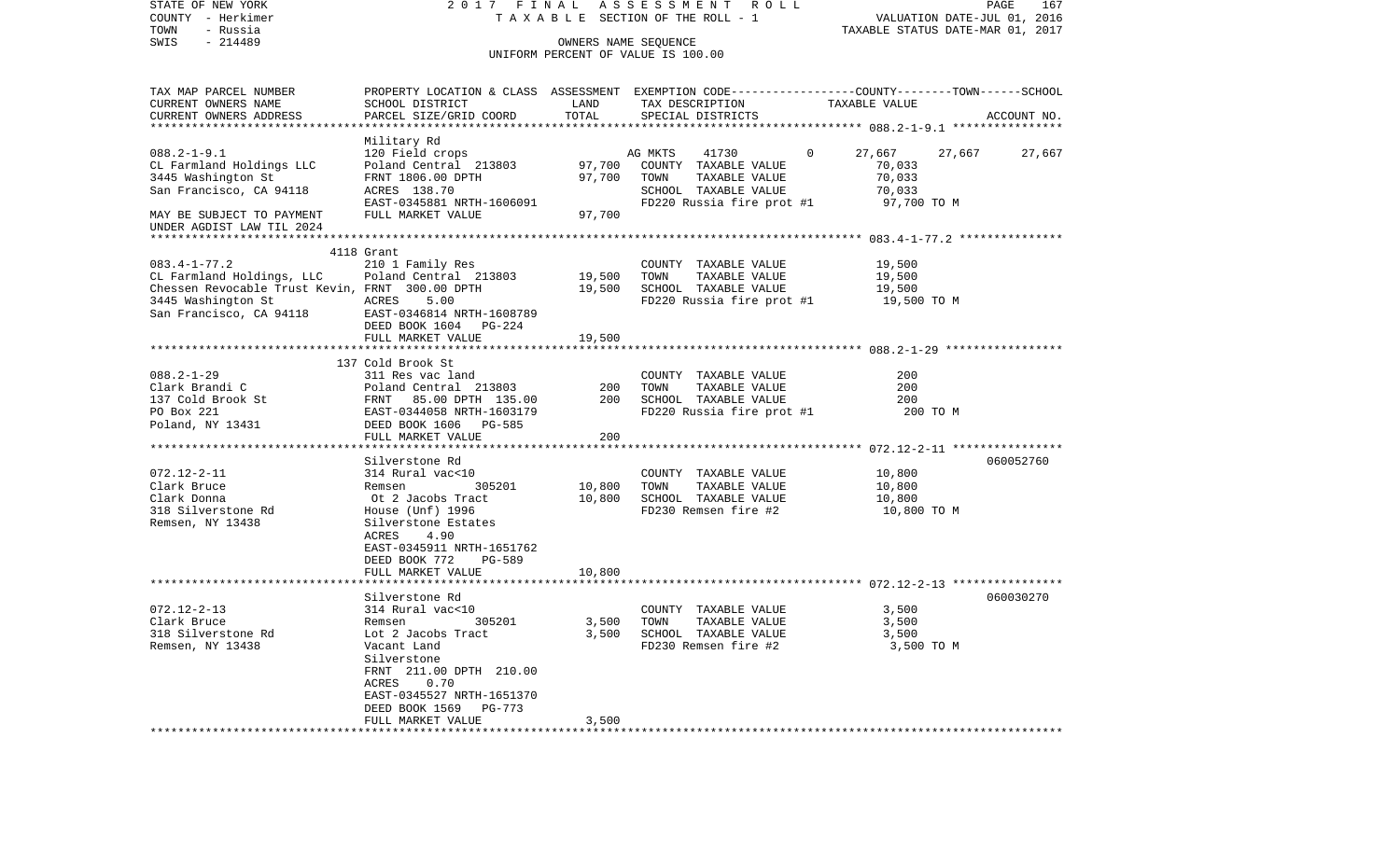| STATE OF NEW YORK<br>COUNTY - Herkimer<br>- Russia<br>TOWN<br>$-214489$<br>SWIS | 2017 FINAL ASSESSMENT                                                                           | T A X A B L E SECTION OF THE ROLL - 1<br>OWNERS NAME SEOUENCE<br>UNIFORM PERCENT OF VALUE IS 100.00 |                        | R O L L              |          | TAXABLE STATUS DATE-MAR 01, 2017 |          | PAGE<br>168<br>VALUATION DATE-JUL 01, 2016 |
|---------------------------------------------------------------------------------|-------------------------------------------------------------------------------------------------|-----------------------------------------------------------------------------------------------------|------------------------|----------------------|----------|----------------------------------|----------|--------------------------------------------|
| TAX MAP PARCEL NUMBER                                                           | PROPERTY LOCATION & CLASS ASSESSMENT EXEMPTION CODE---------------COUNTY-------TOWN------SCHOOL |                                                                                                     |                        |                      |          |                                  |          |                                            |
| CURRENT OWNERS NAME                                                             | SCHOOL DISTRICT                                                                                 | LAND                                                                                                | TAX DESCRIPTION        |                      |          | TAXABLE VALUE                    |          |                                            |
| CURRENT OWNERS ADDRESS                                                          | PARCEL SIZE/GRID COORD                                                                          | TOTAL                                                                                               |                        | SPECIAL DISTRICTS    |          |                                  |          | ACCOUNT NO.                                |
|                                                                                 | 318 Silverstone Rd                                                                              |                                                                                                     |                        |                      |          |                                  |          | 060047160                                  |
| $072.12 - 2 - 9$                                                                | 210 1 Family Res                                                                                |                                                                                                     | BAS STAR               | 41854                | $\Omega$ | $\mathbf 0$                      | $\Omega$ | 30,000                                     |
| Clark Bruce R                                                                   | 305201<br>Remsen                                                                                | 27,400                                                                                              |                        | COUNTY TAXABLE VALUE |          | 132,000                          |          |                                            |
| Clark Donna M                                                                   | Lot 7 Lush Tract                                                                                | 132,000                                                                                             | TOWN                   | TAXABLE VALUE        |          | 132,000                          |          |                                            |
| 318 Silverstone Rd                                                              | ACRES<br>6.90                                                                                   |                                                                                                     |                        | SCHOOL TAXABLE VALUE |          | 102,000                          |          |                                            |
| Remsen, NY 13438                                                                | EAST-0345311 NRTH-1651726<br>DEED BOOK 767<br>PG-485                                            |                                                                                                     |                        | FD230 Remsen fire #2 |          | 132,000 TO M                     |          |                                            |
|                                                                                 | FULL MARKET VALUE                                                                               | 132,000                                                                                             |                        |                      |          |                                  |          |                                            |
|                                                                                 |                                                                                                 |                                                                                                     |                        |                      |          |                                  |          |                                            |
|                                                                                 | Route 365                                                                                       |                                                                                                     |                        |                      |          |                                  |          | 060018750                                  |
| $073.3 - 1 - 28$                                                                | 210 1 Family Res                                                                                |                                                                                                     |                        | COUNTY TAXABLE VALUE |          | 27,000                           |          |                                            |
| Clark Carl                                                                      | Poland Central 213803                                                                           | 15,000                                                                                              | TOWN                   | TAXABLE VALUE        |          | 27,000                           |          |                                            |
| 6752 Trenton Rd                                                                 | Lot 80 Remsenburg Patent                                                                        | 27,000                                                                                              |                        | SCHOOL TAXABLE VALUE |          | 27,000                           |          |                                            |
| Deerfield, NY 13501                                                             | House & Garage<br>FRNT 208.50 DPTH 417.00                                                       |                                                                                                     |                        | FD230 Remsen fire #2 |          | 27,000 TO M                      |          |                                            |
|                                                                                 | <b>ACRES</b><br>2.00<br>EAST-0353013 NRTH-1647193<br>DEED BOOK 1203 PG-332                      |                                                                                                     |                        |                      |          |                                  |          |                                            |
|                                                                                 | FULL MARKET VALUE                                                                               | 27,000                                                                                              |                        |                      |          |                                  |          |                                            |
|                                                                                 |                                                                                                 |                                                                                                     |                        |                      |          |                                  |          |                                            |
|                                                                                 | 850 Route 365                                                                                   |                                                                                                     |                        |                      |          |                                  |          | 060052160                                  |
| $073.3 - 1 - 60.2$                                                              | 210 1 Family Res                                                                                |                                                                                                     |                        | COUNTY TAXABLE VALUE |          | 54,000                           |          |                                            |
| Clark Carl J                                                                    | 305201<br>Remsen                                                                                | 6,200                                                                                               | TOWN                   | TAXABLE VALUE        |          | 54,000                           |          |                                            |
| 6572 Trenton Rd                                                                 | Lot 1 Marvin Tract                                                                              | 54,000                                                                                              |                        | SCHOOL TAXABLE VALUE |          | 54,000                           |          |                                            |
| Utica, NY 13502                                                                 | Camp<br>FRNT<br>82.00 DPTH 45.00                                                                |                                                                                                     |                        | FD230 Remsen fire #2 |          | 54,000 TO M                      |          |                                            |
|                                                                                 | <b>ACRES</b><br>0.11<br>EAST-0352620 NRTH-1646731                                               |                                                                                                     |                        |                      |          |                                  |          |                                            |
|                                                                                 | DEED BOOK 1409 PG-394                                                                           |                                                                                                     |                        |                      |          |                                  |          |                                            |
|                                                                                 | FULL MARKET VALUE                                                                               | 54,000                                                                                              |                        |                      |          |                                  |          |                                            |
|                                                                                 |                                                                                                 |                                                                                                     |                        |                      |          |                                  |          |                                            |
|                                                                                 | 254 Wheelertown Rd                                                                              |                                                                                                     |                        |                      |          |                                  |          | 060005460                                  |
| $072.2 - 2 - 15$                                                                | 210 1 Family Res                                                                                |                                                                                                     | VET WAR C 41122        |                      | 0        | 9.000                            | $\Omega$ | $\Omega$                                   |
| Clark Mary Ella                                                                 | Remsen<br>305201                                                                                |                                                                                                     | 15,000 VET WAR T 41123 |                      | $\Omega$ | $\Omega$                         | 11,550   | $\Omega$                                   |
| 254 Wheelertown Rd                                                              | Lot 23 Walker Tract                                                                             |                                                                                                     | 77,000 ENH STAR 41834  |                      | $\Omega$ | $\mathbf{0}$                     | $\Omega$ | 65,500                                     |
| Remsen, NY 13438                                                                | House Att Gar                                                                                   |                                                                                                     |                        | COUNTY TAXABLE VALUE |          | 68,000                           |          |                                            |
|                                                                                 | <b>ACRES</b><br>2.00                                                                            |                                                                                                     | TOWN                   | TAXABLE VALUE        |          | 65,450                           |          |                                            |
|                                                                                 | EAST-0343056 NRTH-1649327                                                                       |                                                                                                     |                        | SCHOOL TAXABLE VALUE |          | 11,500                           |          |                                            |
|                                                                                 | DEED BOOK 1543<br>PG-330                                                                        |                                                                                                     |                        | FD230 Remsen fire #2 |          | 77,000 TO M                      |          |                                            |
|                                                                                 | FULL MARKET VALUE                                                                               | 77,000                                                                                              |                        |                      |          |                                  |          |                                            |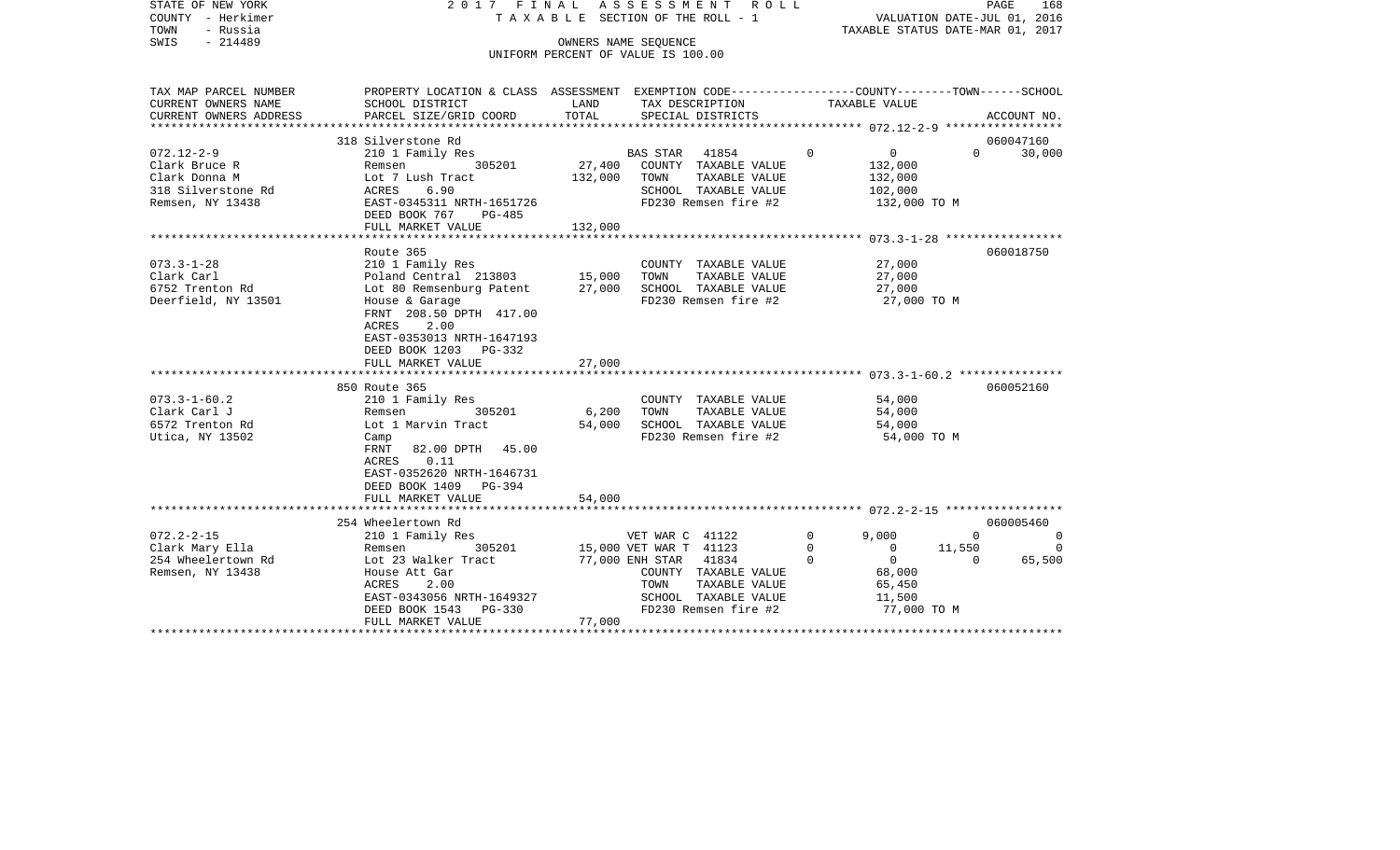STATE OF NEW YORK 2 0 1 7 F I N A L A S S E S S M E N T R O L L PAGE 169COUNTY - Herkimer T A X A B L E SECTION OF THE ROLL - 1 VALUATION DATE-JUL 01, 2016 TOWN - Russia TAXABLE STATUS DATE-MAR 01, 2017 SWIS - 214489 OWNERS NAME SEQUENCE UNIFORM PERCENT OF VALUE IS 100.00

TAX MAP PARCEL NUMBER PROPERTY LOCATION & CLASS ASSESSMENT EXEMPTION CODE------------------COUNTY--------TOWN------SCHOOL CURRENT OWNERS NAME SCHOOL DISTRICT LAND TAX DESCRIPTION TAXABLE VALUECURRENT OWNERS ADDRESS PARCEL SIZE/GRID COORD TOTAL SPECIAL DISTRICTS ACCOUNT NO. \*\*\*\*\*\*\*\*\*\*\*\*\*\*\*\*\*\*\*\*\*\*\*\*\*\*\*\*\*\*\*\*\*\*\*\*\*\*\*\*\*\*\*\*\*\*\*\*\*\*\*\*\*\*\*\*\*\*\*\*\*\*\*\*\*\*\*\*\*\*\*\*\*\*\*\*\*\*\*\*\*\*\*\*\*\*\*\*\*\*\*\*\*\*\*\*\*\*\*\*\*\*\* 072.4-2-18 \*\*\*\*\*\*\*\*\*\*\*\*\*\*\*\*\* 175 Brady Beach Rd 060027570 072.4-2-18 210 1 Family Res VET WAR C 41122 0 9,000 0 0 Clark Robert Poland Central 213803 43,900 VET WAR T 41123 0 0 12,000 0 Clark Barbara Lot 46 Jerseyfield Patent 181,500 ENH STAR 41834 0 0 0 65,500 175 Brady Beach Rd FRNT 872.00 DPTH COUNTY TAXABLE VALUE 172,500 Cold Brook, NY 13324 ACRES 21.40 TOWN TAXABLE VALUE 169,500 EAST-0348215 NRTH-1640882 SCHOOL TAXABLE VALUE 116,000 DEED BOOK 869 PG-494 FD220 Russia fire prot #1 181,500 TO M FULL MARKET VALUE 181,500 \*\*\*\*\*\*\*\*\*\*\*\*\*\*\*\*\*\*\*\*\*\*\*\*\*\*\*\*\*\*\*\*\*\*\*\*\*\*\*\*\*\*\*\*\*\*\*\*\*\*\*\*\*\*\*\*\*\*\*\*\*\*\*\*\*\*\*\*\*\*\*\*\*\*\*\*\*\*\*\*\*\*\*\*\*\*\*\*\*\*\*\*\*\*\*\*\*\*\*\*\*\*\* 072.2-2-22 \*\*\*\*\*\*\*\*\*\*\*\*\*\*\*\*\* Pardee Rd 060005400072.2-2-22 314 Rural vac<10 COUNTY TAXABLE VALUE 3,900 Clark Robert W Remsen 305201 3,900 TOWN TAXABLE VALUE 3,900 Clark Mary Ella Lot 2 Jacobs Tract 3,900 SCHOOL TAXABLE VALUE 3,900 254 Wheelertown Rd Vacant Land FD230 Remsen fire #2 3,900 TO M Remsen, NY 13438 FRNT 180.00 DPTH 300.00 ACRES 0.98 EAST-0344576 NRTH-1651862 DEED BOOK 1543 PG-330FULL MARKET VALUE 3,900 \*\*\*\*\*\*\*\*\*\*\*\*\*\*\*\*\*\*\*\*\*\*\*\*\*\*\*\*\*\*\*\*\*\*\*\*\*\*\*\*\*\*\*\*\*\*\*\*\*\*\*\*\*\*\*\*\*\*\*\*\*\*\*\*\*\*\*\*\*\*\*\*\*\*\*\*\*\*\*\*\*\*\*\*\*\*\*\*\*\*\*\*\*\*\*\*\*\*\*\*\*\*\* 072.12-2-17 \*\*\*\*\*\*\*\*\*\*\*\*\*\*\*\* 262 Silverstone Rd 060020340072.12-2-17 210 1 Family Res COUNTY TAXABLE VALUE 78,000 Clark Sara Remsen 305201 12,600 TOWN TAXABLE VALUE 78,000 318 Silverstone Rd Lot 1 Jacobs Tract 78,000 SCHOOL TAXABLE VALUE 78,000 Remsen, NY 13438 Camp Camp Camp Camp Camp FD230 Remsen fire #2 78,000 TO M FRNT 129.00 DPTH 280.00 ACRES 0.59 EAST-0345891 NRTH-1651195 DEED BOOK 1577 PG-544FULL MARKET VALUE 78,000 \*\*\*\*\*\*\*\*\*\*\*\*\*\*\*\*\*\*\*\*\*\*\*\*\*\*\*\*\*\*\*\*\*\*\*\*\*\*\*\*\*\*\*\*\*\*\*\*\*\*\*\*\*\*\*\*\*\*\*\*\*\*\*\*\*\*\*\*\*\*\*\*\*\*\*\*\*\*\*\*\*\*\*\*\*\*\*\*\*\*\*\*\*\*\*\*\*\*\*\*\*\*\* 082.4-1-18 \*\*\*\*\*\*\*\*\*\*\*\*\*\*\*\*\* 252 Partridge Hill Rd 060025020 082.4-1-18 260 Seasonal res COUNTY TAXABLE VALUE 82,000 Clarke Ann Holland Patent 305801 54,100 TOWN TAXABLE VALUE 82,000 175 W 73rd St Apt 14A ACRES 17.50 82,000 SCHOOL TAXABLE VALUE 82,000 FD220 Russia fire prot #1 DEED BOOK 1439 PG-739 FULL MARKET VALUE 82,000 \*\*\*\*\*\*\*\*\*\*\*\*\*\*\*\*\*\*\*\*\*\*\*\*\*\*\*\*\*\*\*\*\*\*\*\*\*\*\*\*\*\*\*\*\*\*\*\*\*\*\*\*\*\*\*\*\*\*\*\*\*\*\*\*\*\*\*\*\*\*\*\*\*\*\*\*\*\*\*\*\*\*\*\*\*\*\*\*\*\*\*\*\*\*\*\*\*\*\*\*\*\*\* 082.4-1-12.1 \*\*\*\*\*\*\*\*\*\*\*\*\*\*\* 463 Partridge Hill Rd 060005520 082.4-1-12.1 241 Rural res&ag COUNTY TAXABLE VALUE 275,000 Clarke Ann B Holland Patent 305801 168,600 TOWN TAXABLE VALUE 275,000 463 Partridge Hill Rd Lot 89 Royal Grant 275,000 SCHOOL TAXABLE VALUE 275,000 Barneveld, NY 13304 House Shed FORCH FD220 Russia fire prot #1 275,000 TO M ACRES 103.73 EAST-0317963 NRTH-1613134 DEED BOOK 1578 PG-4 FULL MARKET VALUE 275,000 \*\*\*\*\*\*\*\*\*\*\*\*\*\*\*\*\*\*\*\*\*\*\*\*\*\*\*\*\*\*\*\*\*\*\*\*\*\*\*\*\*\*\*\*\*\*\*\*\*\*\*\*\*\*\*\*\*\*\*\*\*\*\*\*\*\*\*\*\*\*\*\*\*\*\*\*\*\*\*\*\*\*\*\*\*\*\*\*\*\*\*\*\*\*\*\*\*\*\*\*\*\*\*\*\*\*\*\*\*\*\*\*\*\*\*\*\*\*\*\*\*\*\*\*\*\*\*\*\*\*\*\*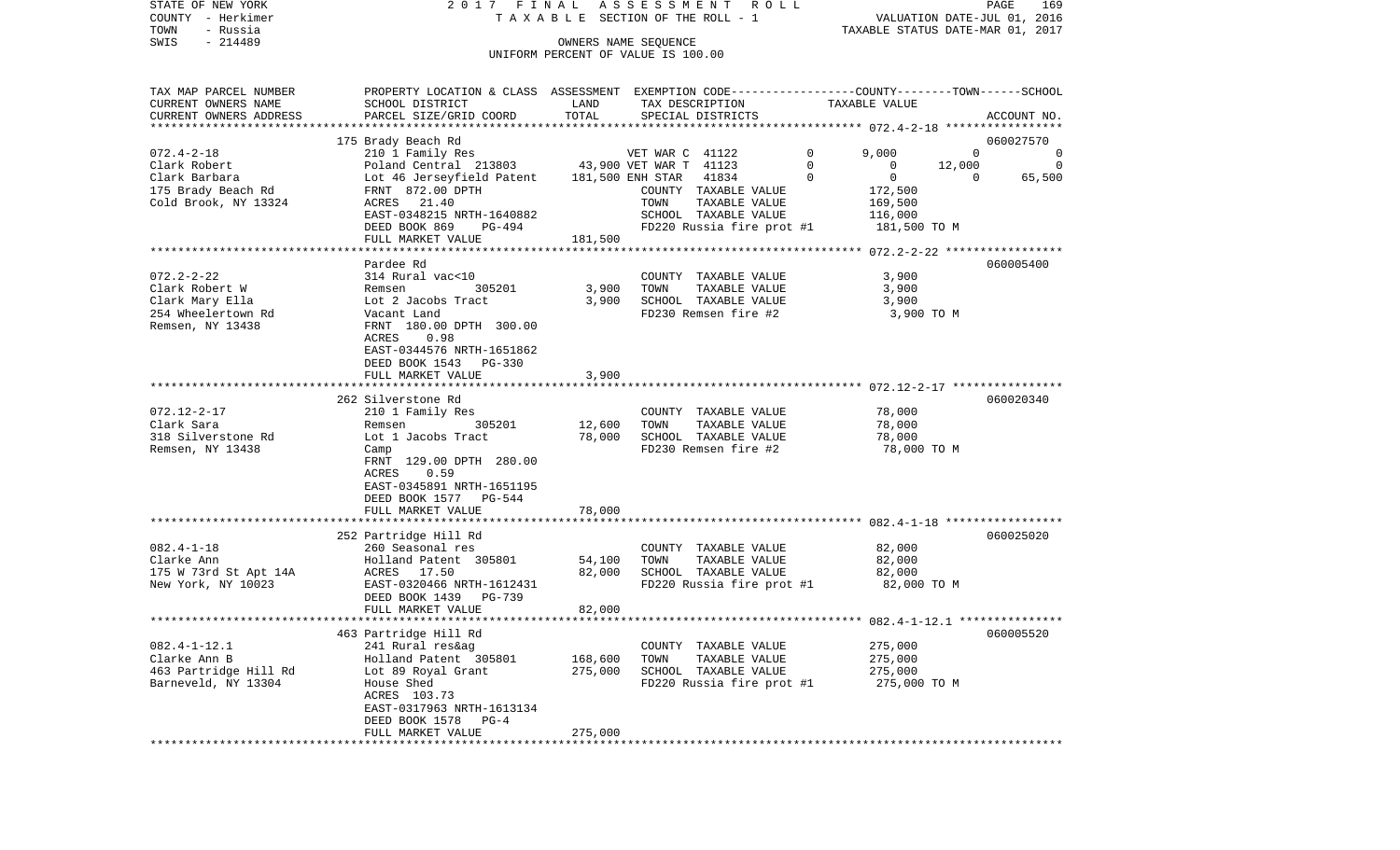| STATE OF NEW YORK<br>COUNTY - Herkimer<br>TOWN<br>- Russia<br>$-214489$<br>SWIS | 2017 FINAL                                                                                       |               | ASSESSMENT ROLL<br>TAXABLE SECTION OF THE ROLL - 1<br>OWNERS NAME SEOUENCE |                                                   | PAGE<br>170<br>VALUATION DATE-JUL 01, 2016<br>TAXABLE STATUS DATE-MAR 01, 2017 |
|---------------------------------------------------------------------------------|--------------------------------------------------------------------------------------------------|---------------|----------------------------------------------------------------------------|---------------------------------------------------|--------------------------------------------------------------------------------|
|                                                                                 |                                                                                                  |               | UNIFORM PERCENT OF VALUE IS 100.00                                         |                                                   |                                                                                |
|                                                                                 |                                                                                                  |               |                                                                            |                                                   |                                                                                |
| TAX MAP PARCEL NUMBER                                                           | PROPERTY LOCATION & CLASS ASSESSMENT EXEMPTION CODE----------------COUNTY-------TOWN------SCHOOL |               |                                                                            |                                                   |                                                                                |
| CURRENT OWNERS NAME<br>CURRENT OWNERS ADDRESS                                   | SCHOOL DISTRICT<br>PARCEL SIZE/GRID COORD                                                        | LAND<br>TOTAL | TAX DESCRIPTION                                                            | TAXABLE VALUE                                     | ACCOUNT NO.                                                                    |
| **********************                                                          |                                                                                                  |               | SPECIAL DISTRICTS                                                          |                                                   |                                                                                |
|                                                                                 | 887 Russia Rd                                                                                    |               |                                                                            |                                                   | 060012510                                                                      |
| $083.4 - 1 - 16.1$                                                              | 312 Vac w/imprv                                                                                  |               | COUNTY TAXABLE VALUE                                                       | 95,500                                            |                                                                                |
| Clemente Paul                                                                   | Poland Central 213803                                                                            | 89,200        | TOWN<br>TAXABLE VALUE                                                      | 95,500                                            |                                                                                |
| Clemente Jodi                                                                   | Lots 84&85 Royal Grant                                                                           | 95,500        | SCHOOL TAXABLE VALUE                                                       | 95,500                                            |                                                                                |
| 558 Lake View Ter                                                               | Vacant Land                                                                                      |               | FD220 Russia fire prot #1                                                  | 95,500 TO M                                       |                                                                                |
| Kingston, NY 12401                                                              | Includes-083.4-1-15                                                                              |               |                                                                            |                                                   |                                                                                |
|                                                                                 | ACRES 86.30                                                                                      |               |                                                                            |                                                   |                                                                                |
|                                                                                 | EAST-0343038 NRTH-1614903<br>DEED BOOK 1134 PG-374                                               |               |                                                                            |                                                   |                                                                                |
|                                                                                 | FULL MARKET VALUE                                                                                | 95,500        |                                                                            |                                                   |                                                                                |
|                                                                                 |                                                                                                  |               |                                                                            |                                                   |                                                                                |
|                                                                                 | 1214 Grant Rd                                                                                    |               |                                                                            |                                                   | 060012330                                                                      |
| $077.4 - 1 - 30$                                                                | 210 1 Family Res                                                                                 |               | BAS STAR 41854                                                             | $\Omega$<br>$\overline{0}$                        | 30,000<br>$\Omega$                                                             |
| Clemons Michael A                                                               | Poland Central 213803                                                                            | 14,300        | COUNTY TAXABLE VALUE                                                       | 64,400                                            |                                                                                |
| Clemons Amy M                                                                   | Lot 14 Jerseyfield Patent                                                                        | 64,400        | TOWN<br>TAXABLE VALUE                                                      | 64,400                                            |                                                                                |
| 1214 Grant Rd                                                                   | House Garage                                                                                     |               | SCHOOL TAXABLE VALUE                                                       | 34,400                                            |                                                                                |
| Cold Brook, NY 13324                                                            | ACRES<br>1.70 BANK<br>135<br>EAST-0307360 NRTH-1204612                                           |               | FD220 Russia fire prot #1                                                  | 64,400 TO M                                       |                                                                                |
|                                                                                 | DEED BOOK 1251 PG-606                                                                            |               |                                                                            |                                                   |                                                                                |
|                                                                                 | FULL MARKET VALUE                                                                                | 64,400        |                                                                            |                                                   |                                                                                |
|                                                                                 | 203 Mac Arthur Rd                                                                                |               |                                                                            |                                                   | 060028830                                                                      |
| $077.2 - 1 - 35$                                                                | 210 1 Family Res                                                                                 |               | COUNTY TAXABLE VALUE                                                       | 131,000                                           |                                                                                |
| Clifford Dennis                                                                 | Poland Central 213803                                                                            | 17,300        | TOWN<br>TAXABLE VALUE                                                      | 131,000                                           |                                                                                |
| Thompson Sarah E                                                                | S 15<br>Jp                                                                                       | 131,000       | SCHOOL TAXABLE VALUE                                                       | 131,000                                           |                                                                                |
| 1420 Ackerson Blvd                                                              | Lot 4                                                                                            |               | FD220 Russia fire prot #1                                                  | 131,000 TO M                                      |                                                                                |
| Bayshore, NY 11706                                                              | Mac Arthur                                                                                       |               |                                                                            |                                                   |                                                                                |
|                                                                                 | FRNT 215.00 DPTH 700.00                                                                          |               |                                                                            |                                                   |                                                                                |
|                                                                                 | ACRES<br>3.50                                                                                    |               |                                                                            |                                                   |                                                                                |
|                                                                                 | EAST-0340015 NRTH-1633803                                                                        |               |                                                                            |                                                   |                                                                                |
|                                                                                 | DEED BOOK 1083 PG-896                                                                            |               |                                                                            |                                                   |                                                                                |
|                                                                                 | FULL MARKET VALUE                                                                                | 131,000       |                                                                            |                                                   |                                                                                |
|                                                                                 |                                                                                                  |               |                                                                            |                                                   |                                                                                |
|                                                                                 | 177 Route 365                                                                                    |               |                                                                            |                                                   | 060052040<br>$\Omega$                                                          |
| $072.15 - 1 - 7.2$                                                              | 270 Mfg housing                                                                                  |               | AGED-CNTY 41802                                                            | 25,000<br>$\Omega$                                | $\overline{0}$<br>$\mathbf 0$                                                  |
| Clover Caroline<br>PO Box 107                                                   | 305201<br>Remsen<br>Lot 22 Walker Tract                                                          |               | 12,500 AGED-SCHL 41804<br>50,000 ENH STAR 41834                            | 0<br>$\overline{0}$<br>$\overline{0}$<br>$\Omega$ | 20,000<br>$\Omega$<br>30,000                                                   |
| Hinckley, NY 13352                                                              | FRNT 208.00 DPTH 208.00                                                                          |               | COUNTY TAXABLE VALUE                                                       | 25,000                                            |                                                                                |
|                                                                                 | ACRES<br>1.00                                                                                    |               | TOWN<br>TAXABLE VALUE                                                      | 50,000                                            |                                                                                |
|                                                                                 | EAST-0339539 NRTH-1645490                                                                        |               | SCHOOL TAXABLE VALUE                                                       | $\mathbf 0$                                       |                                                                                |
|                                                                                 | DEED BOOK 1154 PG-209                                                                            |               | FD230 Remsen fire #2                                                       | 50,000 TO M                                       |                                                                                |
|                                                                                 | FULL MARKET VALUE                                                                                | 50,000        |                                                                            |                                                   |                                                                                |
|                                                                                 |                                                                                                  |               |                                                                            |                                                   |                                                                                |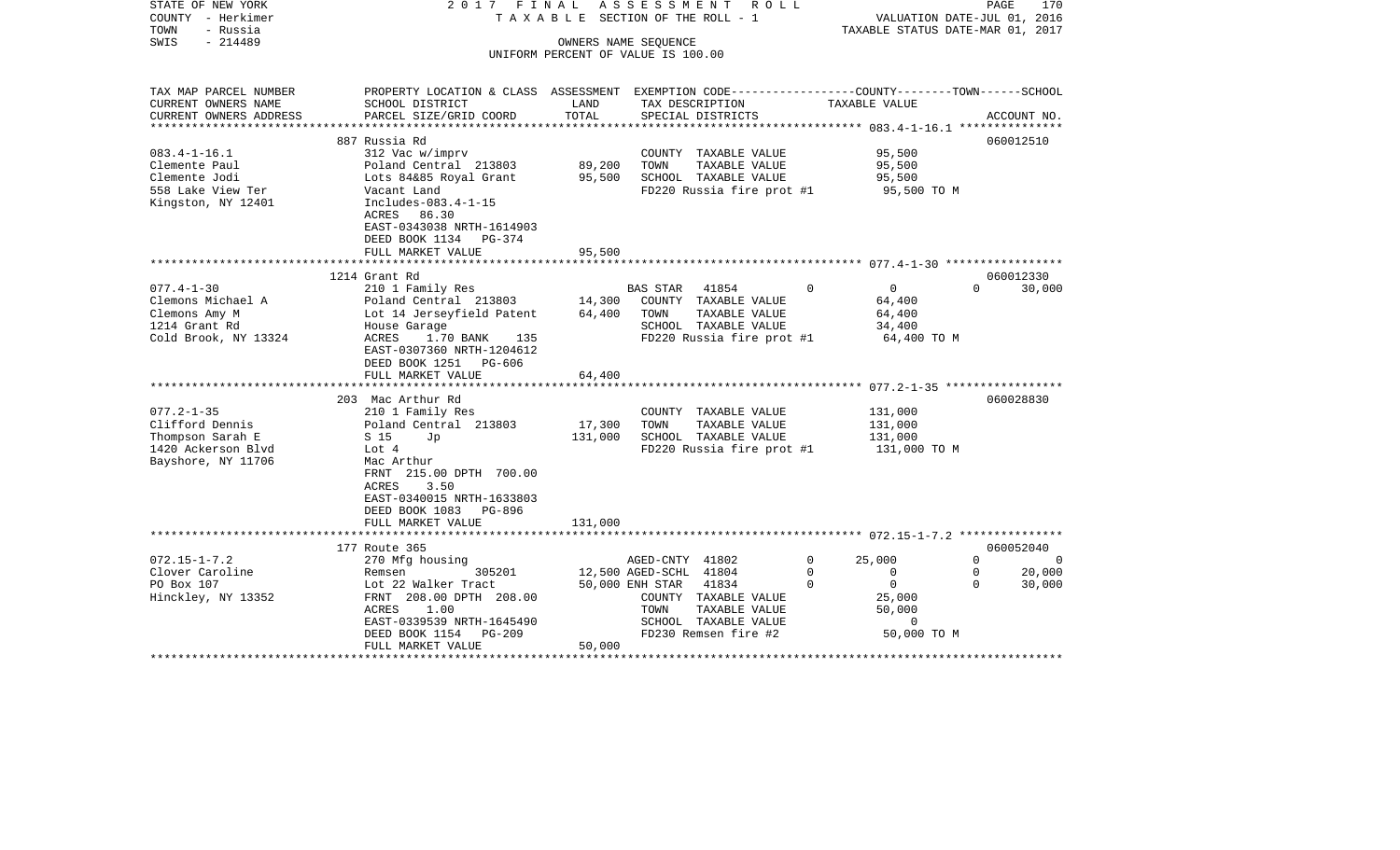| STATE OF NEW YORK<br>COUNTY - Herkimer<br>TOWN<br>- Russia | 2017 FINAL                                                 |               | ASSESSMENT ROLL<br>TAXABLE SECTION OF THE ROLL - 1                                             | VALUATION DATE-JUL 01, 2016<br>TAXABLE STATUS DATE-MAR 01, 2017 | PAGE<br>171 |
|------------------------------------------------------------|------------------------------------------------------------|---------------|------------------------------------------------------------------------------------------------|-----------------------------------------------------------------|-------------|
| - 214489<br>SWIS                                           | OWNERS NAME SEQUENCE<br>UNIFORM PERCENT OF VALUE IS 100.00 |               |                                                                                                |                                                                 |             |
|                                                            |                                                            |               |                                                                                                |                                                                 |             |
|                                                            |                                                            |               |                                                                                                |                                                                 |             |
| TAX MAP PARCEL NUMBER                                      |                                                            |               | PROPERTY LOCATION & CLASS ASSESSMENT EXEMPTION CODE---------------COUNTY-------TOWN-----SCHOOL |                                                                 |             |
| CURRENT OWNERS NAME                                        | SCHOOL DISTRICT                                            | LAND<br>TOTAL | TAX DESCRIPTION                                                                                | TAXABLE VALUE                                                   |             |
| CURRENT OWNERS ADDRESS                                     | PARCEL SIZE/GRID COORD                                     |               | SPECIAL DISTRICTS                                                                              |                                                                 | ACCOUNT NO. |
|                                                            | 195 Mac Arthur Rd                                          |               |                                                                                                |                                                                 | 060005190   |
| $077.2 - 1 - 34$                                           | 260 Seasonal res                                           |               | COUNTY TAXABLE VALUE                                                                           | 40,000                                                          |             |
| Coeny Charles L                                            | Poland Central 213803                                      | 16,800        | TOWN<br>TAXABLE VALUE                                                                          | 40,000                                                          |             |
| Coeny Judy C                                               | Jp                                                         | 40,000        | SCHOOL TAXABLE VALUE                                                                           | 40,000                                                          |             |
| 6350 Dugway Rd                                             | Camp $2 \frac{1}{2}$                                       |               | FD220 Russia fire prot #1                                                                      | 40,000 TO M                                                     |             |
| Canandaigua, NY 14424                                      | Mac Arthur                                                 |               |                                                                                                |                                                                 |             |
|                                                            | ACRES<br>3.20                                              |               |                                                                                                |                                                                 |             |
|                                                            | EAST-0340203 NRTH-1633744                                  |               |                                                                                                |                                                                 |             |
|                                                            | DEED BOOK 1090 PG-160<br>FULL MARKET VALUE                 | 40,000        |                                                                                                |                                                                 |             |
|                                                            |                                                            |               |                                                                                                |                                                                 |             |
|                                                            | Hall Rd                                                    |               |                                                                                                |                                                                 | 060040940   |
| $084.1 - 3 - 35$                                           | 322 Rural vac>10                                           |               | COUNTY TAXABLE VALUE                                                                           | 36,000                                                          |             |
| Collins David L                                            | Poland Central 213803                                      | 36,000        | TOWN<br>TAXABLE VALUE                                                                          | 36,000                                                          |             |
| Collins et al James Jr                                     | Lots 82&97 Royal Grant                                     | 36,000        | SCHOOL TAXABLE VALUE                                                                           | 36,000                                                          |             |
| 415 Huxtable Rd                                            | Vacant Land                                                |               | FD220 Russia fire prot #1                                                                      | 36,000 TO M                                                     |             |
| West Winfield, NY 13491                                    | ACRES 26.70                                                |               |                                                                                                |                                                                 |             |
|                                                            | EAST-0354022 NRTH-1618477                                  |               |                                                                                                |                                                                 |             |
|                                                            | DEED BOOK 1212 PG-153<br>FULL MARKET VALUE                 | 36,000        |                                                                                                |                                                                 |             |
|                                                            |                                                            |               |                                                                                                |                                                                 |             |
|                                                            | Hall Rd                                                    |               |                                                                                                |                                                                 | 060041290   |
| $084.1 - 3 - 38$                                           | 260 Seasonal res                                           |               | COUNTY TAXABLE VALUE                                                                           | 57,000                                                          |             |
| Collins David L                                            | Poland Central 213803                                      | 52,700        | TOWN<br>TAXABLE VALUE                                                                          | 57,000                                                          |             |
| Collins et al James Jr                                     | Lots 82 & 97 Royal Grant 57,000                            |               | SCHOOL TAXABLE VALUE                                                                           | 57,000                                                          |             |
| 415 Huxtable Rd                                            | Vacant Land                                                |               | FD220 Russia fire prot #1                                                                      | 57,000 TO M                                                     |             |
| West Winfield, NY 13491                                    | Hall Road                                                  |               |                                                                                                |                                                                 |             |
|                                                            | ACRES 37.60                                                |               |                                                                                                |                                                                 |             |
|                                                            | EAST-0355188 NRTH-1618436<br>DEED BOOK 1212 PG-153         |               |                                                                                                |                                                                 |             |
|                                                            | FULL MARKET VALUE                                          | 57,000        |                                                                                                |                                                                 |             |
|                                                            | *************************                                  |               |                                                                                                |                                                                 |             |
|                                                            | 610 Southside Rd                                           |               |                                                                                                |                                                                 | 060016800   |
| $077.3 - 1 - 20$                                           | 260 Seasonal res                                           |               | COUNTY TAXABLE VALUE                                                                           | 32,600                                                          |             |
| Collins Jovanna K                                          | Poland Central 213803                                      | 6,100         | TOWN<br>TAXABLE VALUE                                                                          | 32,600                                                          |             |
| 423 W Lewis St                                             | Lot 15 Jerseyfield Patent                                  | 32,600        | SCHOOL TAXABLE VALUE                                                                           | 32,600                                                          |             |
| Canastota, NY 13032                                        | Camp                                                       |               | FD220 Russia fire prot #1                                                                      | 32,600 TO M                                                     |             |
|                                                            | FRNT<br>75.00 DPTH 110.00                                  |               |                                                                                                |                                                                 |             |
|                                                            | ACRES<br>0.17                                              |               |                                                                                                |                                                                 |             |
|                                                            | EAST-0335358 NRTH-1632355<br>DEED BOOK 1496<br>PG-355      |               |                                                                                                |                                                                 |             |
|                                                            | FULL MARKET VALUE                                          | 32,600        |                                                                                                |                                                                 |             |
|                                                            |                                                            |               |                                                                                                |                                                                 |             |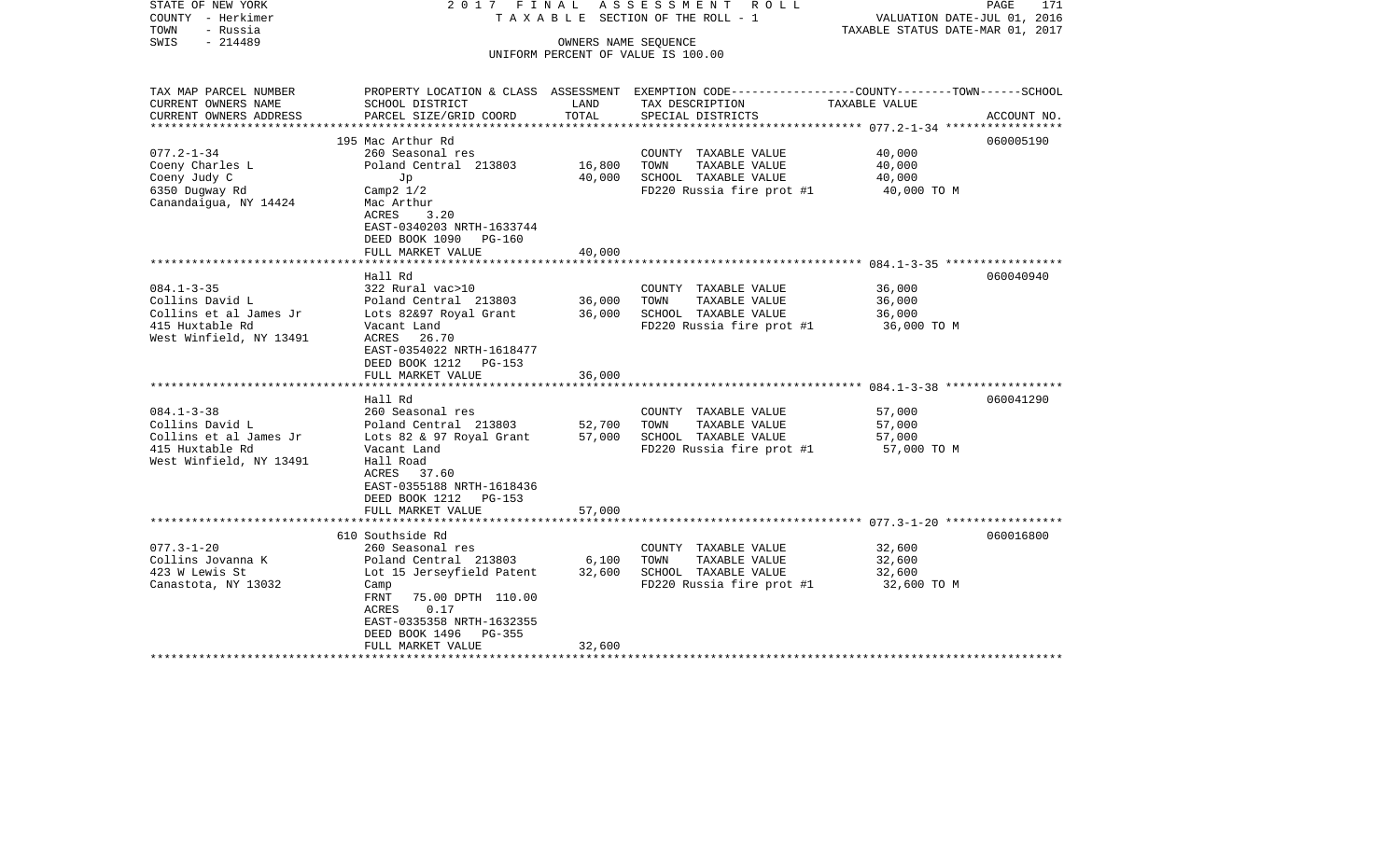| STATE OF NEW YORK<br>COUNTY - Herkimer<br>TOWN<br>- Russia<br>$-214489$<br>SWIS              |                                                                                                                                                                                                                         |                            | 2017 FINAL ASSESSMENT ROLL<br>TAXABLE SECTION OF THE ROLL - 1<br>OWNERS NAME SEOUENCE<br>UNIFORM PERCENT OF VALUE IS 100.00 | PAGE<br>172<br>VALUATION DATE-JUL 01, 2016<br>TAXABLE STATUS DATE-MAR 01, 2017                                                   |
|----------------------------------------------------------------------------------------------|-------------------------------------------------------------------------------------------------------------------------------------------------------------------------------------------------------------------------|----------------------------|-----------------------------------------------------------------------------------------------------------------------------|----------------------------------------------------------------------------------------------------------------------------------|
| TAX MAP PARCEL NUMBER<br>CURRENT OWNERS NAME<br>CURRENT OWNERS ADDRESS                       | SCHOOL DISTRICT<br>PARCEL SIZE/GRID COORD                                                                                                                                                                               | LAND<br>TOTAL              | TAX DESCRIPTION<br>SPECIAL DISTRICTS                                                                                        | PROPERTY LOCATION & CLASS ASSESSMENT EXEMPTION CODE----------------COUNTY-------TOWN------SCHOOL<br>TAXABLE VALUE<br>ACCOUNT NO. |
| $077.3 - 1 - 21$<br>Collins Jovanna K<br>423 W Lewis St<br>Canastota, NY 13032               | Southside Rd<br>323 Vacant rural<br>Poland Central 213803<br>Lot 15 Jerseyfield Patent<br>Vacant Land<br>FRNT 75.00 DPTH 30.00<br>ACRES 0.05<br>EAST-0335422 NRTH-1632332<br>DEED BOOK 1496 PG-355<br>FULL MARKET VALUE | 100<br>100<br>100          | COUNTY TAXABLE VALUE<br>TAXABLE VALUE<br>TOWN<br>SCHOOL TAXABLE VALUE<br>FD220 Russia fire prot #1                          | 060040540<br>100<br>100<br>100<br>100 TO M                                                                                       |
| $089.1 - 2 - 17.2$                                                                           | 4305 Norway St<br>210 1 Family Res                                                                                                                                                                                      |                            | COUNTY TAXABLE VALUE                                                                                                        | 6,000                                                                                                                            |
| Colony Melvin<br>172 Butler Rd<br>Poland, NY 13431                                           | Poland Central 213803<br>Land & House<br>FRNT 209.00 DPTH<br>ACRES<br>1.00<br>EAST-0351110 NRTH-1605175<br>DEED BOOK 1621 PG-313                                                                                        | 5,000<br>6,000             | TOWN<br>TAXABLE VALUE<br>SCHOOL TAXABLE VALUE<br>FD220 Russia fire prot #1                                                  | 6,000<br>6,000<br>6,000 TO M                                                                                                     |
|                                                                                              | FULL MARKET VALUE                                                                                                                                                                                                       | 6,000                      |                                                                                                                             |                                                                                                                                  |
| $072.2 - 2 - 34$<br>Conklin Douglas<br>Conklin Deborah<br>44 E Second St<br>Oneida, NY 13421 | Wheelertown Rd<br>314 Rural vac<10<br>305201<br>Remsen<br>Lot 3 Jacobs Tract<br>Vacant Land<br>FRNT 350.00 DPTH 145.00<br>0.58<br>ACRES<br>EAST-0344611 NRTH-1653083<br>DEED BOOK 1433 PG-818                           | 1,500<br>1,500             | COUNTY TAXABLE VALUE<br>TOWN<br>TAXABLE VALUE<br>SCHOOL TAXABLE VALUE<br>FD230 Remsen fire #2                               | 060043390<br>1,500<br>1,500<br>1,500<br>1,500 TO M                                                                               |
|                                                                                              | FULL MARKET VALUE                                                                                                                                                                                                       | 1,500                      |                                                                                                                             |                                                                                                                                  |
| $068. - 1 - 63$<br>Conklin Preston A<br>PO Box 42<br>Hinckley, NY 13352                      | 146 Lite Rd<br>210 1 Family Res<br>305201<br>Remsen<br>Wheelertown Road<br>FRNT 420.00 DPTH<br>ACRES 11.60 BANK<br>813<br>EAST-0341022 NRTH-1664984<br>DEED BOOK 1452 PG-610<br>FULL MARKET VALUE                       | 28,200<br>74,000<br>74,000 | COUNTY TAXABLE VALUE<br>TOWN<br>TAXABLE VALUE<br>SCHOOL TAXABLE VALUE<br>FD230 Remsen fire #2                               | 74,000<br>74,000<br>74,000<br>74,000 TO M                                                                                        |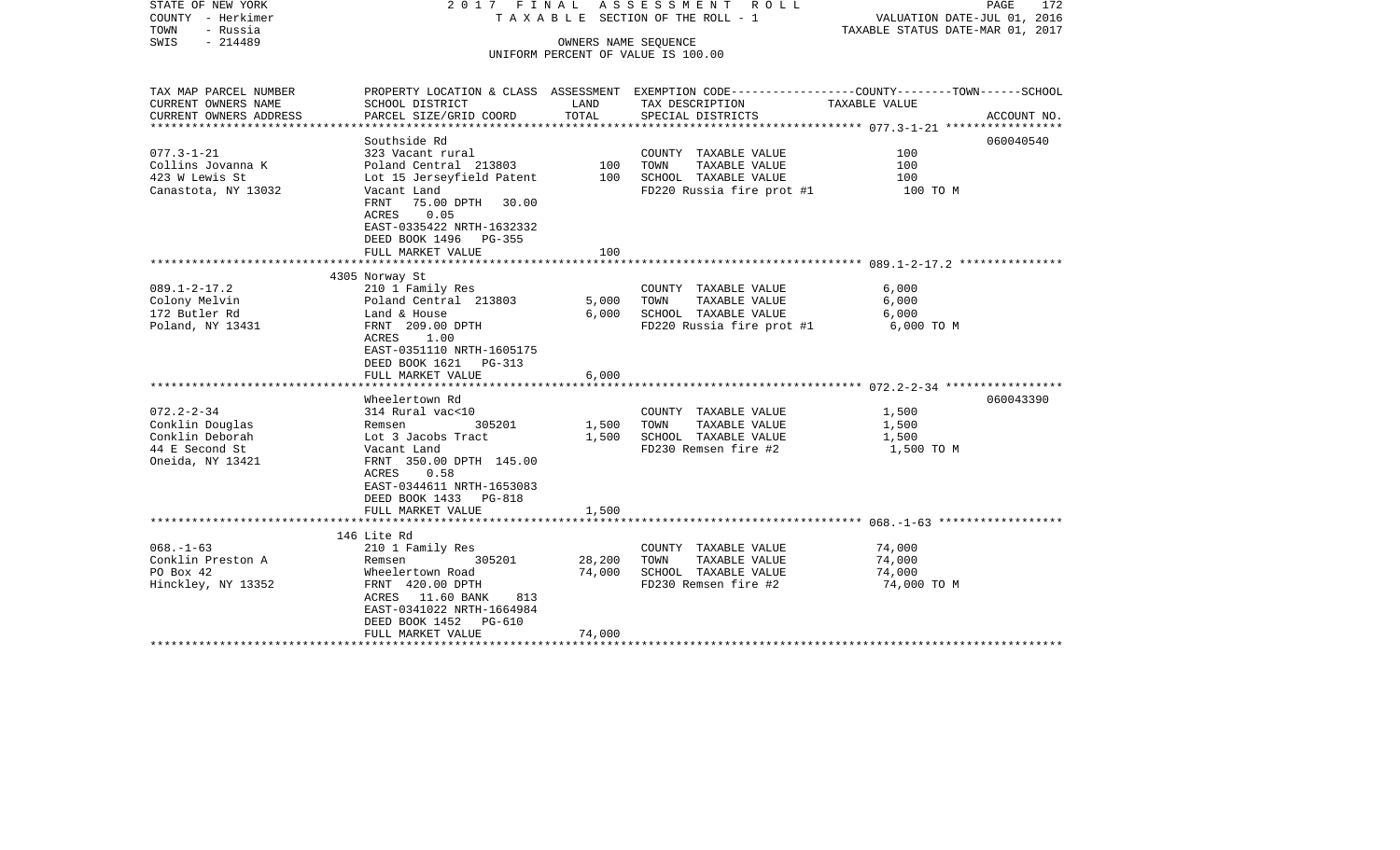| STATE OF NEW YORK<br>COUNTY - Herkimer<br>TOWN<br>- Russia<br>$-214489$<br>SWIS                                   | 2017 FINAL                                                                                                                                                                                                                                                                           |                              | ASSESSMENT ROLL<br>TAXABLE SECTION OF THE ROLL - 1<br>OWNERS NAME SEQUENCE                                                                      | TAXABLE STATUS DATE-MAR 01, 2017                                                             | PAGE<br>173<br>VALUATION DATE-JUL 01, 2016                 |
|-------------------------------------------------------------------------------------------------------------------|--------------------------------------------------------------------------------------------------------------------------------------------------------------------------------------------------------------------------------------------------------------------------------------|------------------------------|-------------------------------------------------------------------------------------------------------------------------------------------------|----------------------------------------------------------------------------------------------|------------------------------------------------------------|
|                                                                                                                   |                                                                                                                                                                                                                                                                                      |                              | UNIFORM PERCENT OF VALUE IS 100.00                                                                                                              |                                                                                              |                                                            |
| TAX MAP PARCEL NUMBER<br>CURRENT OWNERS NAME                                                                      | PROPERTY LOCATION & CLASS ASSESSMENT EXEMPTION CODE----------------COUNTY-------TOWN------SCHOOL<br>SCHOOL DISTRICT                                                                                                                                                                  | LAND                         | TAX DESCRIPTION                                                                                                                                 | TAXABLE VALUE                                                                                |                                                            |
| CURRENT OWNERS ADDRESS<br>****************                                                                        | PARCEL SIZE/GRID COORD                                                                                                                                                                                                                                                               | TOTAL                        | SPECIAL DISTRICTS                                                                                                                               |                                                                                              | ACCOUNT NO.                                                |
| $077.2 - 2 - 32$<br>Conley Marilyn<br>553 White Creek Rd<br>Newport, NY 13416                                     | Pardeeville Rd<br>270 Mfg housing<br>Poland Central 213803<br>N 14<br>Jp<br>Pardeeville<br>ACRES<br>1.00<br>EAST-0346195 NRTH-1633357                                                                                                                                                | 12,500<br>21,000             | COUNTY TAXABLE VALUE<br>TOWN<br>TAXABLE VALUE<br>SCHOOL TAXABLE VALUE<br>FD220 Russia fire prot #1                                              | 21,000<br>21,000<br>21,000<br>21,000 TO M                                                    | 060019230                                                  |
|                                                                                                                   | DEED BOOK 1501<br>PG-567<br>FULL MARKET VALUE                                                                                                                                                                                                                                        | 21,000                       |                                                                                                                                                 |                                                                                              |                                                            |
| $077.12 - 1 - 11$<br>Converse David<br>416 Depot Hill Rd<br>Poughquay, NY 12570<br>$076.4 - 1 - 15$<br>Cook James | 180 Stormy Hill Rd<br>210 1 Family Res<br>Poland Central 213803<br>Lot $14$ J P<br>Stormy Hill Rd<br>FRNT 360.00 DPTH<br>ACRES<br>2.80<br>EAST-0343013 NRTH-1635722<br>DEED BOOK 944<br>PG-355<br>FULL MARKET VALUE<br>6184 Military Rd<br>210 1 Family Res<br>Poland Central 213803 | 16,200<br>50,500<br>50,500   | COUNTY TAXABLE VALUE<br>TOWN<br>TAXABLE VALUE<br>SCHOOL TAXABLE VALUE<br>FD220 Russia fire prot #1<br>VET WAR C 41122<br>42,300 VET WAR T 41123 | 50,500<br>50,500<br>50,500<br>50,500 TO M<br>9.000<br>$\Omega$<br>0<br>$\mathbf 0$<br>12,000 | 060004990<br>060009545<br>$\Omega$<br>$\Omega$<br>$\Omega$ |
| 6184 Military Rd<br>Remsen, NY 13438                                                                              | Lots 116-117 Rg<br>House Att Garage<br>Military Road<br>ACRES<br>8.50 BANK<br>135<br>EAST-0322879 NRTH-1625749<br>DEED BOOK 925<br><b>PG-209</b><br>FULL MARKET VALUE<br>**********************                                                                                      | 212,000                      | 212,000 ENH STAR<br>41834<br>COUNTY TAXABLE VALUE<br>TOWN<br>TAXABLE VALUE<br>SCHOOL TAXABLE VALUE<br>FD220 Russia fire prot #1                 | $\overline{0}$<br>$\Omega$<br>203,000<br>200,000<br>146,500<br>212,000 TO M                  | 65,500<br>$\Omega$                                         |
|                                                                                                                   | 267 Plumb Rd                                                                                                                                                                                                                                                                         |                              |                                                                                                                                                 |                                                                                              | 060045280                                                  |
| $088.1 - 1 - 18.2$<br>Cook Scott M<br>Sheffler Crystal L<br>267 Plumb Rd<br>Poland, NY 13431                      | 242 Rurl res&rec<br>Poland Central 213803<br>Lot 48 Royal Grant<br>1 Story Ranch & Pole Bn<br>ACRES 17.10<br>EAST-0335156 NRTH-1606413<br>DEED BOOK 1415<br>PG-749<br>FULL MARKET VALUE                                                                                              | 34,200<br>150,000<br>150,000 | BAS STAR<br>41854<br>COUNTY TAXABLE VALUE<br>TOWN<br>TAXABLE VALUE<br>SCHOOL TAXABLE VALUE<br>FD220 Russia fire prot #1                         | $\overline{0}$<br>0<br>150,000<br>150,000<br>120,000<br>150,000 TO M                         | $\Omega$<br>30,000                                         |
|                                                                                                                   |                                                                                                                                                                                                                                                                                      |                              |                                                                                                                                                 |                                                                                              |                                                            |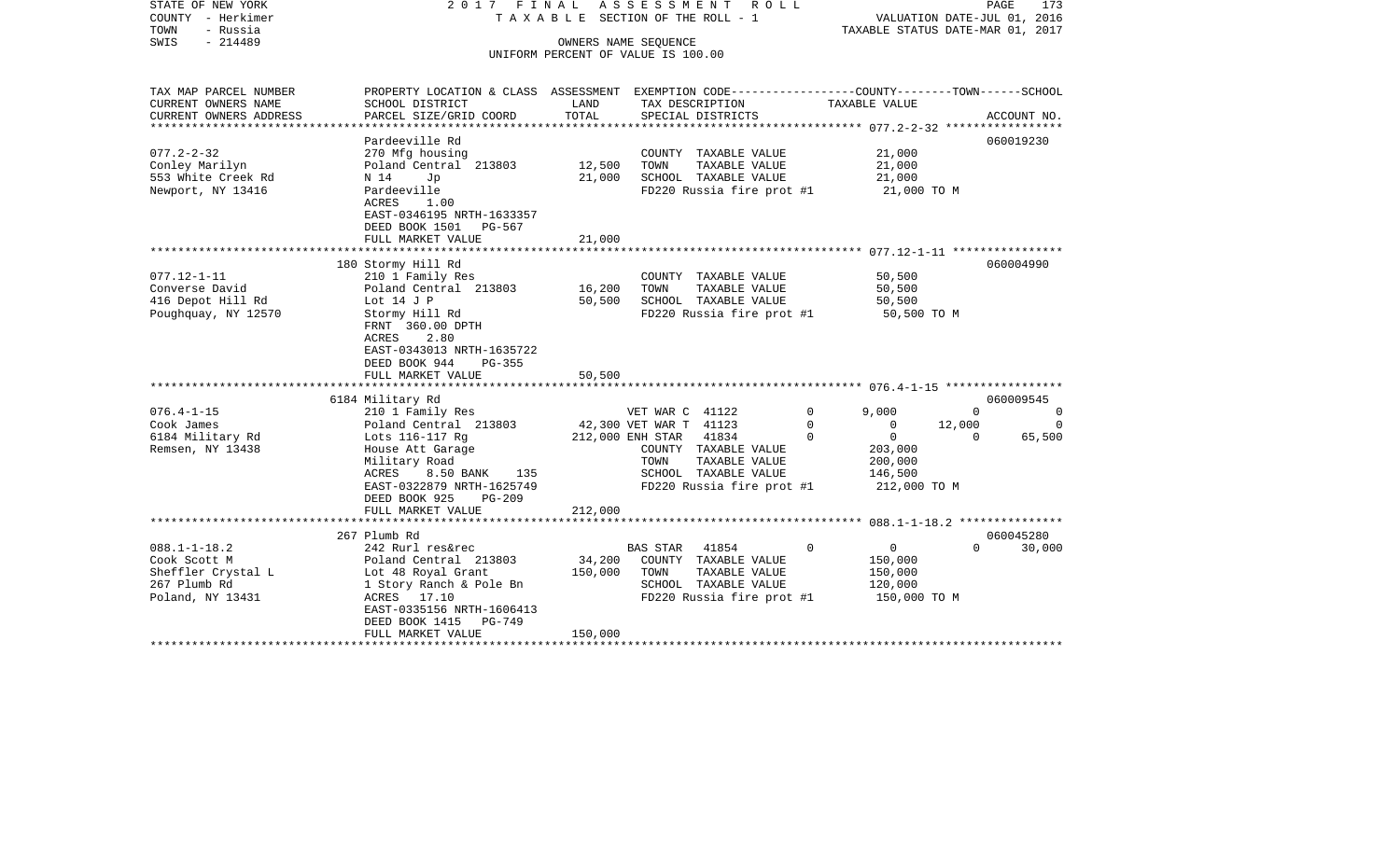| STATE OF NEW YORK                     | 2017 FINAL                                            |         | A S S E S S M E N T<br>R O L L                                                                  |                                  | PAGE<br>174        |
|---------------------------------------|-------------------------------------------------------|---------|-------------------------------------------------------------------------------------------------|----------------------------------|--------------------|
| COUNTY - Herkimer                     |                                                       |         | TAXABLE SECTION OF THE ROLL - 1                                                                 | VALUATION DATE-JUL 01, 2016      |                    |
| TOWN<br>- Russia<br>$-214489$<br>SWIS |                                                       |         | OWNERS NAME SEQUENCE                                                                            | TAXABLE STATUS DATE-MAR 01, 2017 |                    |
|                                       |                                                       |         | UNIFORM PERCENT OF VALUE IS 100.00                                                              |                                  |                    |
|                                       |                                                       |         |                                                                                                 |                                  |                    |
| TAX MAP PARCEL NUMBER                 |                                                       |         | PROPERTY LOCATION & CLASS ASSESSMENT EXEMPTION CODE---------------COUNTY-------TOWN------SCHOOL |                                  |                    |
| CURRENT OWNERS NAME                   | SCHOOL DISTRICT                                       | LAND    | TAX DESCRIPTION                                                                                 | TAXABLE VALUE                    |                    |
| CURRENT OWNERS ADDRESS                | PARCEL SIZE/GRID COORD                                | TOTAL   | SPECIAL DISTRICTS                                                                               |                                  | ACCOUNT NO.        |
| ***********************               |                                                       |         |                                                                                                 |                                  |                    |
|                                       | 161 Sunset Lodge Rd                                   |         |                                                                                                 | 46,000                           | 060043780          |
| $078.3 - 1 - 16$<br>Cookinham Kyle R  | 260 Seasonal res<br>Poland Central 213803             | 38,700  | COUNTY TAXABLE VALUE<br>TOWN<br>TAXABLE VALUE                                                   | 46,000                           |                    |
| 9393 State Route 26                   | Lot 13 Jerseyfield Patent                             | 46,000  | SCHOOL TAXABLE VALUE                                                                            | 46,000                           |                    |
| Poland, NY 13431                      | Camp Gar 3 Sheds                                      |         | FD220 Russia fire prot #1                                                                       | 46,000 TO M                      |                    |
|                                       | FRNT 825.00 DPTH                                      |         |                                                                                                 |                                  |                    |
|                                       | ACRES 27.00                                           |         |                                                                                                 |                                  |                    |
|                                       | EAST-0353818 NRTH-1627233                             |         |                                                                                                 |                                  |                    |
|                                       | DEED BOOK 1612 PG-1                                   |         |                                                                                                 |                                  |                    |
|                                       | FULL MARKET VALUE                                     | 46,000  |                                                                                                 |                                  |                    |
|                                       |                                                       |         |                                                                                                 |                                  |                    |
|                                       | 555 Beecher Rd                                        |         |                                                                                                 |                                  | 060030360          |
| $083.4 - 1 - 60.1$                    | 210 1 Family Res                                      |         | BAS STAR 41854<br>$\mathbf{0}$                                                                  | $\overline{0}$                   | 30,000<br>$\Omega$ |
| Cookinham Scott T                     | Poland Central 213803                                 | 45,400  | COUNTY TAXABLE VALUE                                                                            | 102,000                          |                    |
| 555 Beecher Rd                        | Lot 70 Royal Grant                                    | 102,000 | TOWN<br>TAXABLE VALUE                                                                           | 102,000                          |                    |
| Poland, NY 13431                      | ACRES 45.40                                           |         | SCHOOL TAXABLE VALUE                                                                            | 72,000                           |                    |
|                                       | EAST-0336578 NRTH-1611213                             |         | FD220 Russia fire prot #1                                                                       | 102,000 TO M                     |                    |
|                                       | DEED BOOK 1118<br>PG-204                              |         |                                                                                                 |                                  |                    |
|                                       | FULL MARKET VALUE                                     | 102,000 |                                                                                                 |                                  |                    |
|                                       | 9393 Route 28                                         |         |                                                                                                 |                                  | 060030300          |
| $088.1 - 1 - 46.1$                    | 242 Rurl res&rec                                      |         | 41854<br>$\Omega$<br>BAS STAR                                                                   | $\mathbf 0$                      | $\Omega$<br>30,000 |
| Cookinham Thomas D                    | Poland Central 213803                                 | 39,300  | COUNTY TAXABLE VALUE                                                                            | 156,000                          |                    |
| Cookinham Leona W                     | Lot 47 Royal Grant                                    | 156,000 | TOWN<br>TAXABLE VALUE                                                                           | 156,000                          |                    |
| 9393 Route 28                         | House Gar Barn Shed                                   |         | SCHOOL TAXABLE VALUE                                                                            | 126,000                          |                    |
| Poland, NY 13431                      | ACRES 16.75                                           |         | FD220 Russia fire prot #1                                                                       | 156,000 TO M                     |                    |
|                                       | EAST-0332100 NRTH-1604092                             |         |                                                                                                 |                                  |                    |
|                                       | DEED BOOK 1525 PG-423                                 |         |                                                                                                 |                                  |                    |
|                                       | FULL MARKET VALUE                                     | 156,000 |                                                                                                 |                                  |                    |
|                                       | ***************************                           |         |                                                                                                 |                                  |                    |
|                                       | Barnhart Rd                                           |         |                                                                                                 |                                  | 060005850          |
| $073.1 - 1 - 12$                      | 910 Priv forest                                       |         | COUNTY TAXABLE VALUE                                                                            | 46,500                           |                    |
| Cooley Joan                           | 305201<br>Remsen                                      | 46,500  | TOWN<br>TAXABLE VALUE                                                                           | 46,500                           |                    |
| 10354 Woods Rd<br>Utica, NY 13502     | Lot 60 Rem Pat<br>Vacant Land                         | 46,500  | SCHOOL TAXABLE VALUE<br>FD230 Remsen fire #2                                                    | 46,500<br>46,500 TO M            |                    |
|                                       | 37.70<br>ACRES                                        |         |                                                                                                 |                                  |                    |
|                                       | EAST-0353627 NRTH-1653403                             |         |                                                                                                 |                                  |                    |
|                                       | DEED BOOK 805<br>$PG-163$                             |         |                                                                                                 |                                  |                    |
|                                       | FULL MARKET VALUE                                     | 46,500  |                                                                                                 |                                  |                    |
|                                       |                                                       |         |                                                                                                 |                                  |                    |
|                                       | Hall Rd                                               |         |                                                                                                 |                                  | 060042640          |
| $084.1 - 3 - 39$                      | 260 Seasonal res                                      |         | COUNTY<br>TAXABLE VALUE                                                                         | 47,000                           |                    |
| Coombs James C Jr                     | Poland Central 213803                                 | 39,500  | TOWN<br>TAXABLE VALUE                                                                           | 47,000                           |                    |
| Coombs Cynthia                        | Lot 97<br>Rg                                          | 47,000  | SCHOOL TAXABLE VALUE                                                                            | 47,000                           |                    |
| 33 Horton Hollow Rd                   | 25 Acres<br>Trl                                       |         | FD220 Russia fire prot #1                                                                       | 47,000 TO M                      |                    |
| Putnam Valley, NY 10579               | Hall Road                                             |         |                                                                                                 |                                  |                    |
|                                       | 21.90<br>ACRES                                        |         |                                                                                                 |                                  |                    |
|                                       | EAST-0355799 NRTH-1618084<br>DEED BOOK 00843 PG-00339 |         |                                                                                                 |                                  |                    |
|                                       | FULL MARKET VALUE                                     | 47,000  |                                                                                                 |                                  |                    |
|                                       |                                                       |         |                                                                                                 |                                  |                    |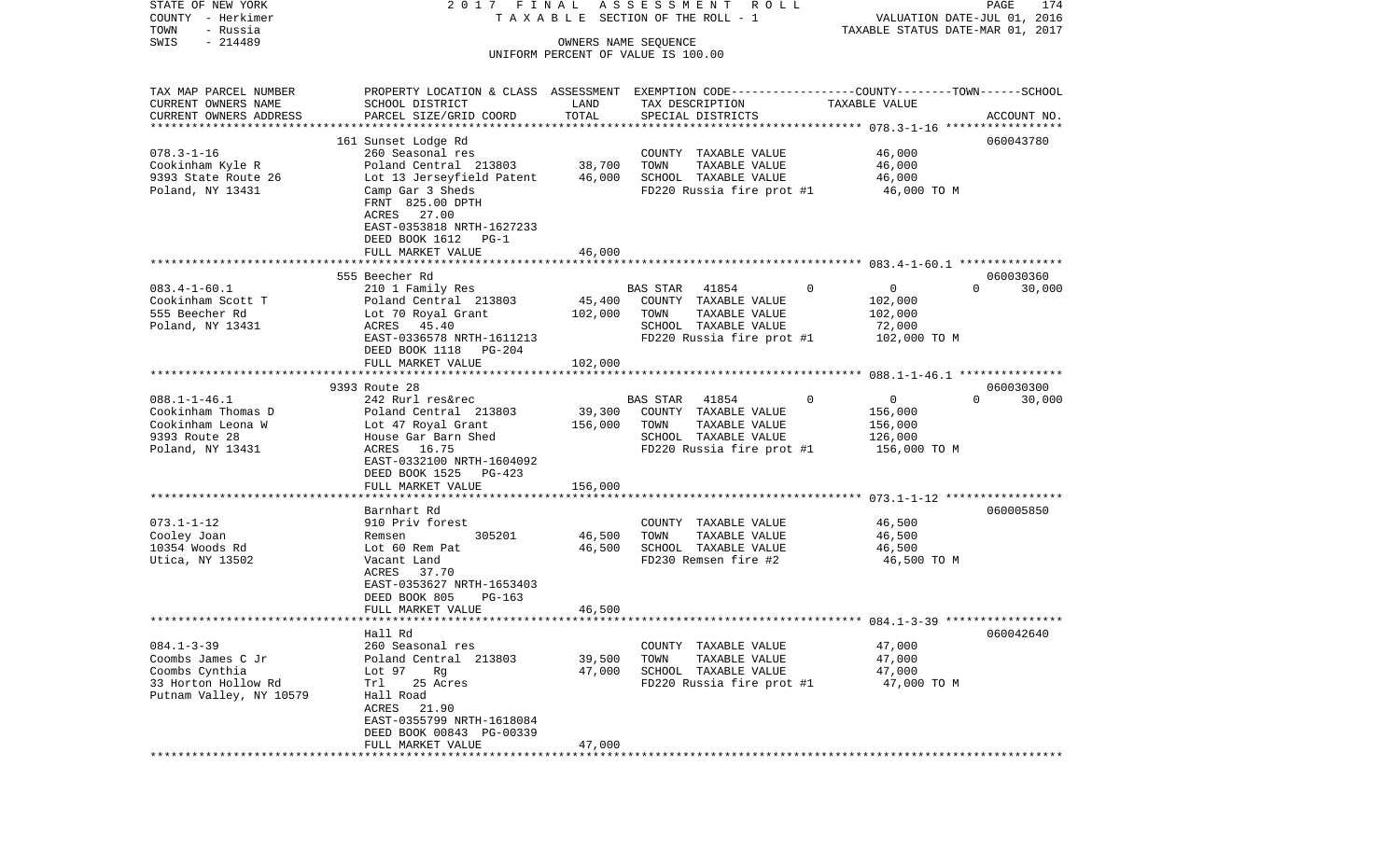| STATE OF NEW YORK<br>COUNTY - Herkimer | 2017 FINAL                                        |                      | ASSESSMENT<br>R O L L<br>TAXABLE SECTION OF THE ROLL - 1                                        |                                  | PAGE<br>175<br>VALUATION DATE-JUL 01, 2016 |
|----------------------------------------|---------------------------------------------------|----------------------|-------------------------------------------------------------------------------------------------|----------------------------------|--------------------------------------------|
| - Russia<br>TOWN                       |                                                   |                      |                                                                                                 | TAXABLE STATUS DATE-MAR 01, 2017 |                                            |
| $-214489$<br>SWIS                      |                                                   | OWNERS NAME SEQUENCE | UNIFORM PERCENT OF VALUE IS 100.00                                                              |                                  |                                            |
|                                        |                                                   |                      |                                                                                                 |                                  |                                            |
| TAX MAP PARCEL NUMBER                  |                                                   |                      | PROPERTY LOCATION & CLASS ASSESSMENT EXEMPTION CODE---------------COUNTY-------TOWN------SCHOOL |                                  |                                            |
| CURRENT OWNERS NAME                    | SCHOOL DISTRICT                                   | LAND                 | TAX DESCRIPTION                                                                                 | TAXABLE VALUE                    |                                            |
| CURRENT OWNERS ADDRESS                 | PARCEL SIZE/GRID COORD                            | TOTAL                | SPECIAL DISTRICTS                                                                               |                                  | ACCOUNT NO.                                |
| *********************                  |                                                   |                      |                                                                                                 |                                  |                                            |
|                                        | Brady Beach Rd                                    |                      |                                                                                                 |                                  |                                            |
| $072.4 - 1 - 22$                       | 311 Res vac land                                  |                      | COUNTY TAXABLE VALUE                                                                            | 1,000                            |                                            |
| Corrigan Dennis                        | Poland Central 213803                             | 1,000                | TOWN<br>TAXABLE VALUE                                                                           | 1,000                            |                                            |
| 176 Hotel Rd                           | FRNT<br>50.00 DPTH 115.00                         | 1,000                | SCHOOL TAXABLE VALUE                                                                            | 1,000                            |                                            |
| Remsen, NY 13438                       | EAST-0344219 NRTH-1643038                         |                      | FD220 Russia fire prot #1                                                                       | 1,000 TO M                       |                                            |
|                                        | DEED BOOK 1291 PG-184                             |                      |                                                                                                 |                                  |                                            |
|                                        | FULL MARKET VALUE<br>**************************** | 1,000                |                                                                                                 |                                  |                                            |
|                                        | Brady Beach Rd                                    |                      |                                                                                                 |                                  | 060016950                                  |
| $072.4 - 1 - 23$                       | 260 Seasonal res                                  |                      | COUNTY TAXABLE VALUE                                                                            | 76,000                           |                                            |
| Corrigan Dennis                        | Poland Central 213803                             | 22,800               | TOWN<br>TAXABLE VALUE                                                                           | 76,000                           |                                            |
| 176 Hotel Rd                           | Lot $47$ Jp                                       | 76,000               | SCHOOL TAXABLE VALUE                                                                            | 76,000                           |                                            |
| Remsen, NY 13438                       | Camp 0.5 Acre                                     |                      | FD220 Russia fire prot #1                                                                       | 76,000 то м                      |                                            |
|                                        | Brady Beach Rd                                    |                      |                                                                                                 |                                  |                                            |
|                                        | FRNT 115.00 DPTH 160.00                           |                      |                                                                                                 |                                  |                                            |
|                                        | EAST-0344310 NRTH-1642973                         |                      |                                                                                                 |                                  |                                            |
|                                        | DEED BOOK 1291 PG-180                             |                      |                                                                                                 |                                  |                                            |
|                                        | FULL MARKET VALUE                                 | 76,000               |                                                                                                 |                                  |                                            |
|                                        | ***********************                           |                      |                                                                                                 |                                  |                                            |
|                                        | Brady Beach Rd                                    |                      |                                                                                                 |                                  | 060011070                                  |
| $072.4 - 1 - 41$                       | 260 Seasonal res                                  |                      | COUNTY TAXABLE VALUE                                                                            | 112,000                          |                                            |
| Corrigan Dennis                        | Poland Central 213803                             | 9,800                | TOWN<br>TAXABLE VALUE                                                                           | 112,000                          |                                            |
| 176 Hotel Rd                           | Lot 47 Jerseyfield Patent                         | 112,000              | SCHOOL TAXABLE VALUE                                                                            | 112,000                          |                                            |
| Remsen, NY 13438                       | Unfinished Cons. 1996                             |                      | FD220 Russia fire prot #1                                                                       | 112,000 TO M                     |                                            |
|                                        | Brady Beach                                       |                      |                                                                                                 |                                  |                                            |
|                                        | FRNT 100.00 DPTH 150.00                           |                      |                                                                                                 |                                  |                                            |
|                                        | EAST-0344497 NRTH-1642611                         |                      |                                                                                                 |                                  |                                            |
|                                        | DEED BOOK 788<br>PG-629                           |                      |                                                                                                 |                                  |                                            |
|                                        | FULL MARKET VALUE                                 | 112,000              |                                                                                                 |                                  |                                            |
|                                        | *******************                               |                      |                                                                                                 |                                  |                                            |
|                                        | 156 Hotel Rd                                      |                      |                                                                                                 |                                  | 060017640                                  |
| $072.15 - 1 - 46$                      | 310 Res Vac                                       |                      | COUNTY TAXABLE VALUE                                                                            | 21,800                           |                                            |
| Corrigan Dennis                        | 305201<br>Remsen                                  | 21,800               | TOWN<br>TAXABLE VALUE                                                                           | 21,800                           |                                            |
| VanDresar Sheri Jo                     | Lot 23 Walker Tract                               | 21,800               | SCHOOL TAXABLE VALUE                                                                            | 21,800                           |                                            |
| 176 Hotel Rd                           | FRNT 100.00 DPTH 130.00<br>0.37                   |                      | FD230 Remsen fire #2                                                                            | 21,800 TO M                      |                                            |
| Remsen, NY 13438                       | ACRES<br>EAST-0341274 NRTH-1645388                |                      |                                                                                                 |                                  |                                            |
|                                        | DEED BOOK 1487 PG-186                             |                      |                                                                                                 |                                  |                                            |
|                                        | FULL MARKET VALUE                                 | 21,800               |                                                                                                 |                                  |                                            |
|                                        |                                                   |                      | ******************************* 072.15-1-40.4 **************                                    |                                  |                                            |
|                                        | 176 Hotel Rd                                      |                      |                                                                                                 |                                  | 060011918                                  |
| $072.15 - 1 - 40.4$                    | 210 1 Family Res                                  |                      | COUNTY TAXABLE VALUE                                                                            | 233,600                          |                                            |
| Corrigan Dennis John                   | 305201<br>Remsen                                  | 35,700               | TOWN<br>TAXABLE VALUE                                                                           | 233,600                          |                                            |
| Corrigan Sheri Jo                      | Lots 23 & 24 Walker Tract                         | 233,600              | SCHOOL TAXABLE VALUE                                                                            | 233,600                          |                                            |
| 176 Hotel Rd                           | Log House                                         |                      | FD230 Remsen fire #2                                                                            | 233,600 TO M                     |                                            |
| Remsen, NY 13438                       | ACRES<br>1.40                                     |                      |                                                                                                 |                                  |                                            |
|                                        | EAST-0341685 NRTH-1645782                         |                      |                                                                                                 |                                  |                                            |
|                                        | DEED BOOK 844<br>PG-385                           |                      |                                                                                                 |                                  |                                            |
|                                        | FULL MARKET VALUE                                 | 233,600              |                                                                                                 |                                  |                                            |
|                                        | ************************                          |                      | ***************************                                                                     |                                  |                                            |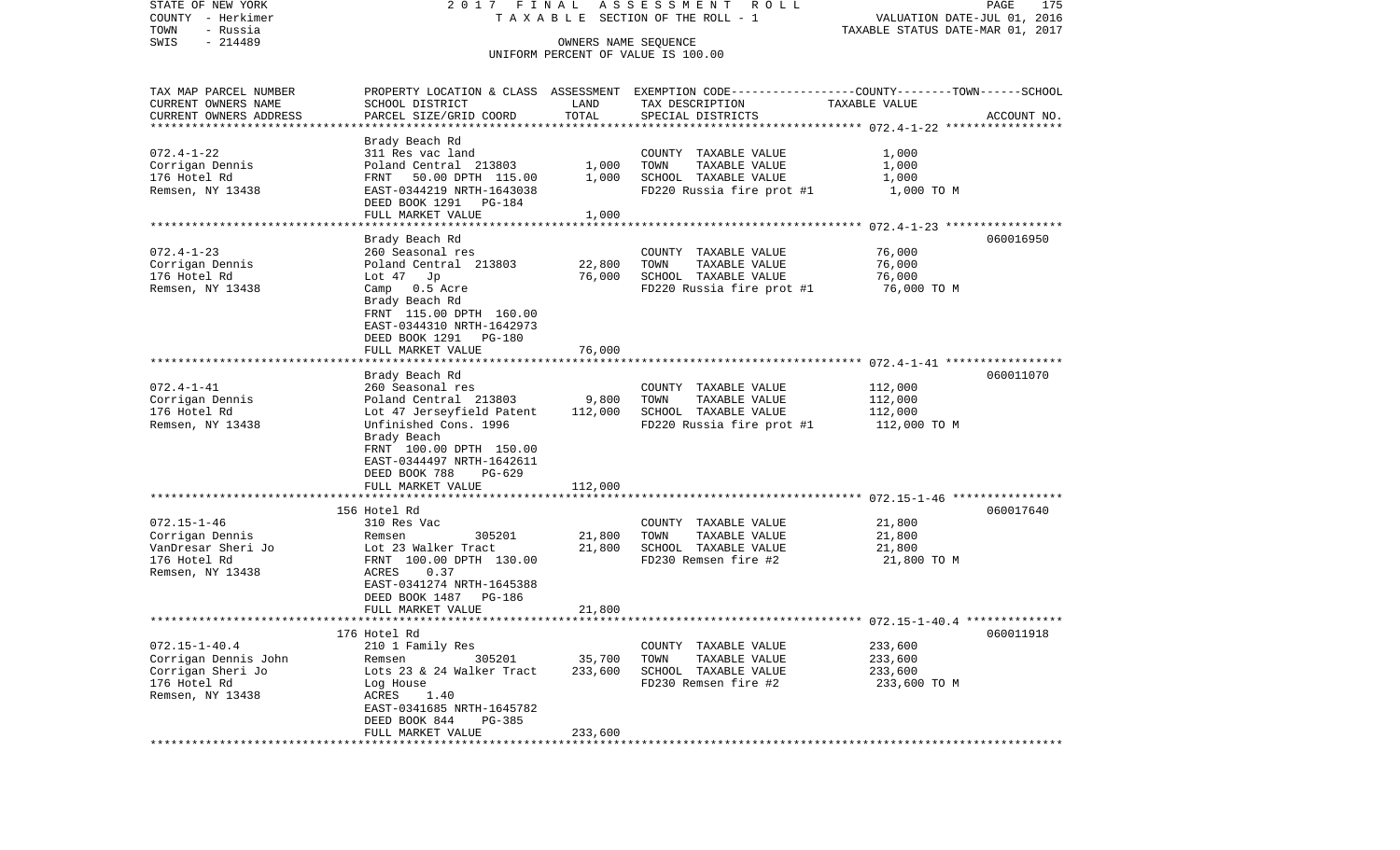| STATE OF NEW YORK<br>COUNTY - Herkimer<br>TOWN<br>- Russia                                               | 2017 FINAL                                                                                                                                                                             |                              | A S S E S S M E N T R O L L<br>TAXABLE SECTION OF THE ROLL - 1                                                     | VALUATION DATE-JUL 01, 2016<br>TAXABLE STATUS DATE-MAR 01, 2017 | PAGE<br>176        |
|----------------------------------------------------------------------------------------------------------|----------------------------------------------------------------------------------------------------------------------------------------------------------------------------------------|------------------------------|--------------------------------------------------------------------------------------------------------------------|-----------------------------------------------------------------|--------------------|
| $-214489$<br>SWIS                                                                                        |                                                                                                                                                                                        | OWNERS NAME SEQUENCE         | UNIFORM PERCENT OF VALUE IS 100.00                                                                                 |                                                                 |                    |
| TAX MAP PARCEL NUMBER<br>CURRENT OWNERS NAME<br>CURRENT OWNERS ADDRESS<br>*************************      | PROPERTY LOCATION & CLASS ASSESSMENT EXEMPTION CODE---------------COUNTY-------TOWN------SCHOOL<br>SCHOOL DISTRICT<br>PARCEL SIZE/GRID COORD                                           | LAND<br>TOTAL                | TAX DESCRIPTION<br>SPECIAL DISTRICTS                                                                               | TAXABLE VALUE                                                   | ACCOUNT NO.        |
|                                                                                                          | Hotel Rd                                                                                                                                                                               |                              |                                                                                                                    |                                                                 | 6001915            |
| $072.15 - 1 - 40.5$<br>Corrigan Kimberlee Jo<br>Smith Andrew<br>185 Hotel Rd<br>Remsen, NY 13438         | 210 1 Family Res<br>305201<br>Remsen<br>Lots 23 & 24 Walker Track<br>House<br>ACRES<br>1.60<br>EAST-0341563 NRTH-1646042<br>DEED BOOK 1494 PG-14<br>FULL MARKET VALUE                  | 14,000<br>151,000<br>151,000 | 41854<br>BAS STAR<br>COUNTY TAXABLE VALUE<br>TOWN<br>TAXABLE VALUE<br>SCHOOL TAXABLE VALUE<br>FD230 Remsen fire #2 | 0<br>0<br>151,000<br>151,000<br>121,000<br>151,000 TO M         | $\Omega$<br>30,000 |
|                                                                                                          |                                                                                                                                                                                        |                              |                                                                                                                    |                                                                 |                    |
| $072.15 - 1 - 40.9$<br>Corrigan Kimberlee Jo<br>Smith Andrew<br>185 Hotel Rd<br>Remsen, NY 13438         | Rt 365<br>314 Rural vac<10<br>305201<br>Remsen<br>FRNT 301.50 DPTH<br>1.50<br>ACRES<br>EAST-0341276 NRTH-1645923<br>DEED BOOK 1494 PG-14                                               | 6,800<br>6,800               | COUNTY TAXABLE VALUE<br>TOWN<br>TAXABLE VALUE<br>SCHOOL TAXABLE VALUE<br>FD230 Remsen fire #2                      | 6,800<br>6,800<br>6,800<br>6,800 TO M                           |                    |
|                                                                                                          | FULL MARKET VALUE                                                                                                                                                                      | 6,800                        |                                                                                                                    |                                                                 |                    |
|                                                                                                          |                                                                                                                                                                                        |                              |                                                                                                                    |                                                                 |                    |
| $084.1 - 3 - 15$<br>Cortina Benedetto<br>Cortina Emilie<br>169 Tomahawk St<br>Yorktown Heights, NY 10598 | Fisher Rd<br>322 Rural vac>10<br>Poland Central 213803<br>S 97 Rg<br>Lot 25 Acres<br>Fisher Road<br>ACRES 25.00<br>EAST-0353974 NRTH-1619998<br>DEED BOOK 00626 PG-00919               | 34,400<br>34,400             | COUNTY TAXABLE VALUE<br>TOWN<br>TAXABLE VALUE<br>SCHOOL TAXABLE VALUE<br>FD220 Russia fire prot #1                 | 34,400<br>34,400<br>34,400<br>34,400 TO M                       | 060041830          |
|                                                                                                          | FULL MARKET VALUE                                                                                                                                                                      | 34,400                       |                                                                                                                    |                                                                 |                    |
| $084.1 - 3 - 16$<br>Cortina Benedetto<br>Cortina Emilie<br>169 Tomahawk St<br>Yorktown Heights, NY 10598 | *****************************<br>Fisher Rd<br>322 Rural vac>10<br>Poland Central 213803<br>S 97 Rg<br>Lot 33 Acres<br>Fisher Road<br>ACRES<br>33.00<br>EAST-0353396 NRTH-1619939       | 40,800<br>40,800             | COUNTY TAXABLE VALUE<br>TOWN<br>TAXABLE VALUE<br>SCHOOL TAXABLE VALUE<br>FD220 Russia fire prot #1                 | 40,800<br>40,800<br>40,800<br>40,800 TO M                       | 060041860          |
|                                                                                                          | DEED BOOK 00626 PG-00919<br>FULL MARKET VALUE                                                                                                                                          | 40,800                       |                                                                                                                    |                                                                 |                    |
|                                                                                                          | Spall Rd                                                                                                                                                                               |                              |                                                                                                                    |                                                                 | 060043630          |
| $072.2 - 1 - 23$<br>Costello Frank J<br>9 Rosemary St<br>Utica, NY 13501                                 | 260 Seasonal res<br>305201<br>Remsen<br>Lot 10 Walker Tract<br>Trailer Basement Wall<br>FRNT 100.00 DPTH 250.00<br>0.57<br>ACRES<br>EAST-0341216 NRTH-1654388<br>DEED BOOK 1588 PG-936 | 2,600<br>7,500               | COUNTY TAXABLE VALUE<br>TOWN<br>TAXABLE VALUE<br>SCHOOL TAXABLE VALUE<br>FD230 Remsen fire #2                      | 7,500<br>7,500<br>7,500<br>7,500 TO M                           |                    |
|                                                                                                          | FULL MARKET VALUE                                                                                                                                                                      | 7,500                        |                                                                                                                    |                                                                 |                    |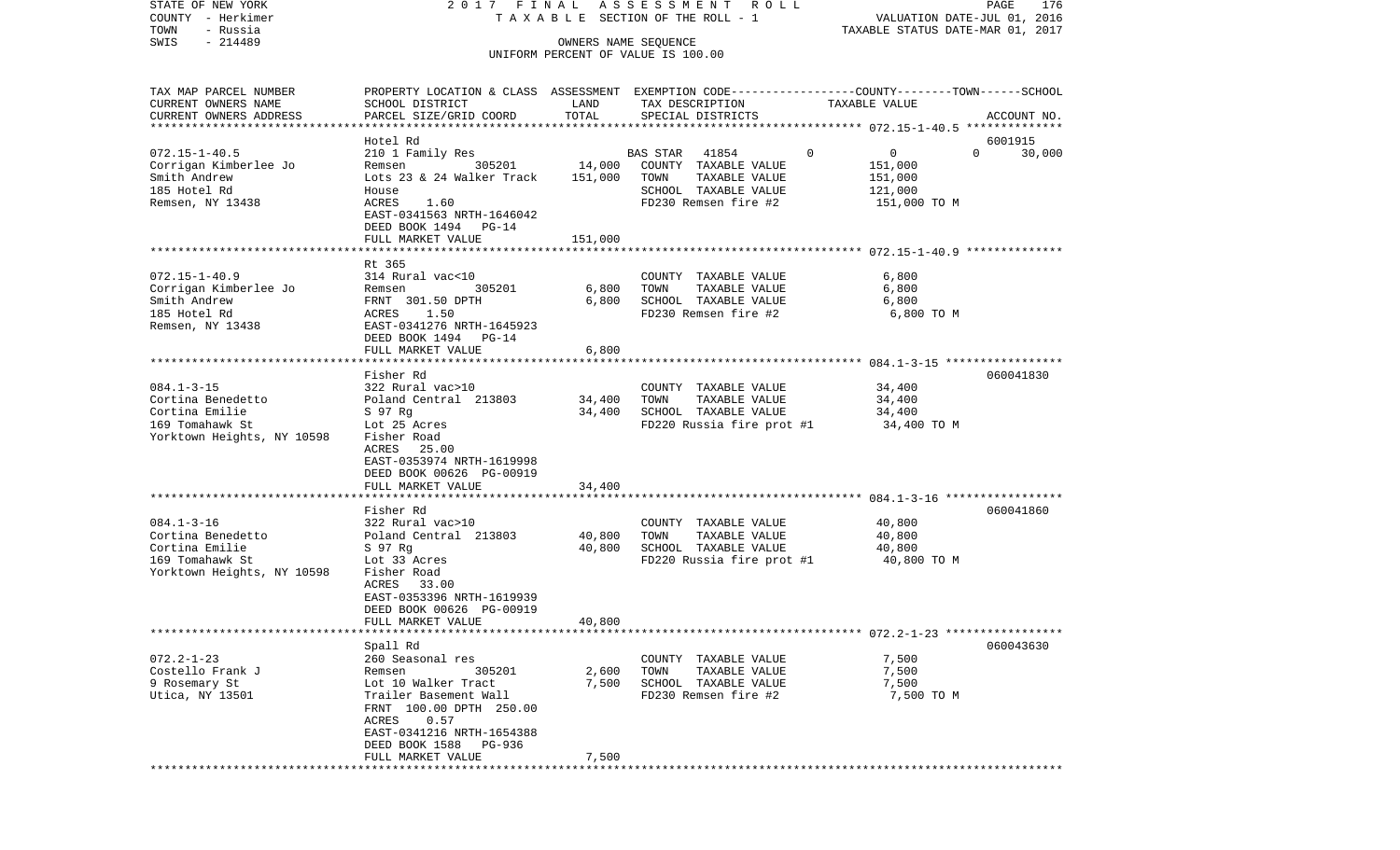| STATE OF NEW YORK<br>COUNTY - Herkimer<br>- Russia<br>TOWN                     | 2017 FINAL                                                                                                                                                                                         |                            | ASSESSMENT<br>R O L L<br>TAXABLE SECTION OF THE ROLL - 1                                                                                 | VALUATION DATE-JUL 01, 2016<br>TAXABLE STATUS DATE-MAR 01, 2017 | PAGE<br>177 |
|--------------------------------------------------------------------------------|----------------------------------------------------------------------------------------------------------------------------------------------------------------------------------------------------|----------------------------|------------------------------------------------------------------------------------------------------------------------------------------|-----------------------------------------------------------------|-------------|
| $-214489$<br>SWIS                                                              |                                                                                                                                                                                                    | OWNERS NAME SEQUENCE       | UNIFORM PERCENT OF VALUE IS 100.00                                                                                                       |                                                                 |             |
| TAX MAP PARCEL NUMBER<br>CURRENT OWNERS NAME<br>CURRENT OWNERS ADDRESS         | SCHOOL DISTRICT<br>PARCEL SIZE/GRID COORD                                                                                                                                                          | LAND<br>TOTAL              | PROPERTY LOCATION & CLASS ASSESSMENT EXEMPTION CODE----------------COUNTY-------TOWN------SCHOOL<br>TAX DESCRIPTION<br>SPECIAL DISTRICTS | TAXABLE VALUE                                                   | ACCOUNT NO. |
| ********************                                                           |                                                                                                                                                                                                    | ***************            |                                                                                                                                          |                                                                 |             |
| $072.2 - 1 - 24$<br>Costello Frank J<br>9 Rosemary St<br>Utica, NY 13501       | Spall Rd<br>260 Seasonal res<br>305201<br>Remsen<br>Lot 10 Walker Tract<br>Vacant Land<br>FRNT 100.00 DPTH 250.00<br>0.57<br>ACRES<br>EAST-0341245 NRTH-1654286                                    | 2,500<br>5,000             | COUNTY TAXABLE VALUE<br>TOWN<br>TAXABLE VALUE<br>SCHOOL TAXABLE VALUE<br>FD230 Remsen fire #2                                            | 5,000<br>5,000<br>5,000<br>5,000 TO M                           | 060043900   |
|                                                                                | DEED BOOK 1588<br>PG-936<br>FULL MARKET VALUE                                                                                                                                                      | 5,000                      |                                                                                                                                          |                                                                 |             |
|                                                                                | Brady Beach Rd                                                                                                                                                                                     | **********                 |                                                                                                                                          |                                                                 | 060031110   |
| $072.4 - 1 - 31$<br>Cotronea Andrew<br>8649 Teugega Point Rd<br>Rome, NY 13440 | 314 Rural vac<10<br>Poland Central 213803<br>Lot 47 Jerseyfield Patent<br>Vacant Land<br>Brady Beach<br>FRNT 100.00 DPTH 150.00<br>EAST-0344236 NRTH-1642430<br>DEED BOOK 1407 PG-176              | 1,700<br>1,700             | COUNTY TAXABLE VALUE<br>TAXABLE VALUE<br>TOWN<br>SCHOOL TAXABLE VALUE<br>FD220 Russia fire prot #1                                       | 1,700<br>1,700<br>1,700<br>1,700 TO M                           |             |
|                                                                                | FULL MARKET VALUE                                                                                                                                                                                  | 1,700                      |                                                                                                                                          |                                                                 |             |
| $072.4 - 1 - 35$<br>Cotronea Carlo<br>720 Black River Blvd<br>Rome, NY 13440   | Brady Beach Rd<br>260 Seasonal res<br>Poland Central 213803<br>Lot 47 Jerseyfield Patent<br>Camp<br>FRNT 100.00 DPTH 125.00<br>ACRES<br>0.25<br>EAST-0344086 NRTH-1642387<br>DEED BOOK 1407 PG-172 | 9,200<br>73,000            | COUNTY TAXABLE VALUE<br>TAXABLE VALUE<br>TOWN<br>SCHOOL TAXABLE VALUE<br>FD220 Russia fire prot #1                                       | 73,000<br>73,000<br>73,000<br>73,000 TO M                       | 060017190   |
|                                                                                | FULL MARKET VALUE                                                                                                                                                                                  | 73,000                     |                                                                                                                                          |                                                                 |             |
| $077.3 - 1 - 10$                                                               | 557 Southside Rd<br>260 Seasonal res                                                                                                                                                               |                            | COUNTY TAXABLE VALUE                                                                                                                     | 57,400                                                          | 060015540   |
| Couchman Brett<br>Couchman Melody<br>13 Charles St<br>Herkimer, NY 13350       | Poland Central 213803<br>Lot 119 Royal Grant<br>Camp<br>FRNT 120.00 DPTH 335.00<br>ACRES<br>0.79<br>EAST-0334972 NRTH-1631447<br>DEED BOOK 1527<br>$PG-263$<br>FULL MARKET VALUE                   | 32,400<br>57,400<br>57,400 | TOWN<br>TAXABLE VALUE<br>SCHOOL TAXABLE VALUE<br>FD220 Russia fire prot #1                                                               | 57,400<br>57,400<br>57,400 TO M                                 |             |
|                                                                                |                                                                                                                                                                                                    |                            |                                                                                                                                          |                                                                 |             |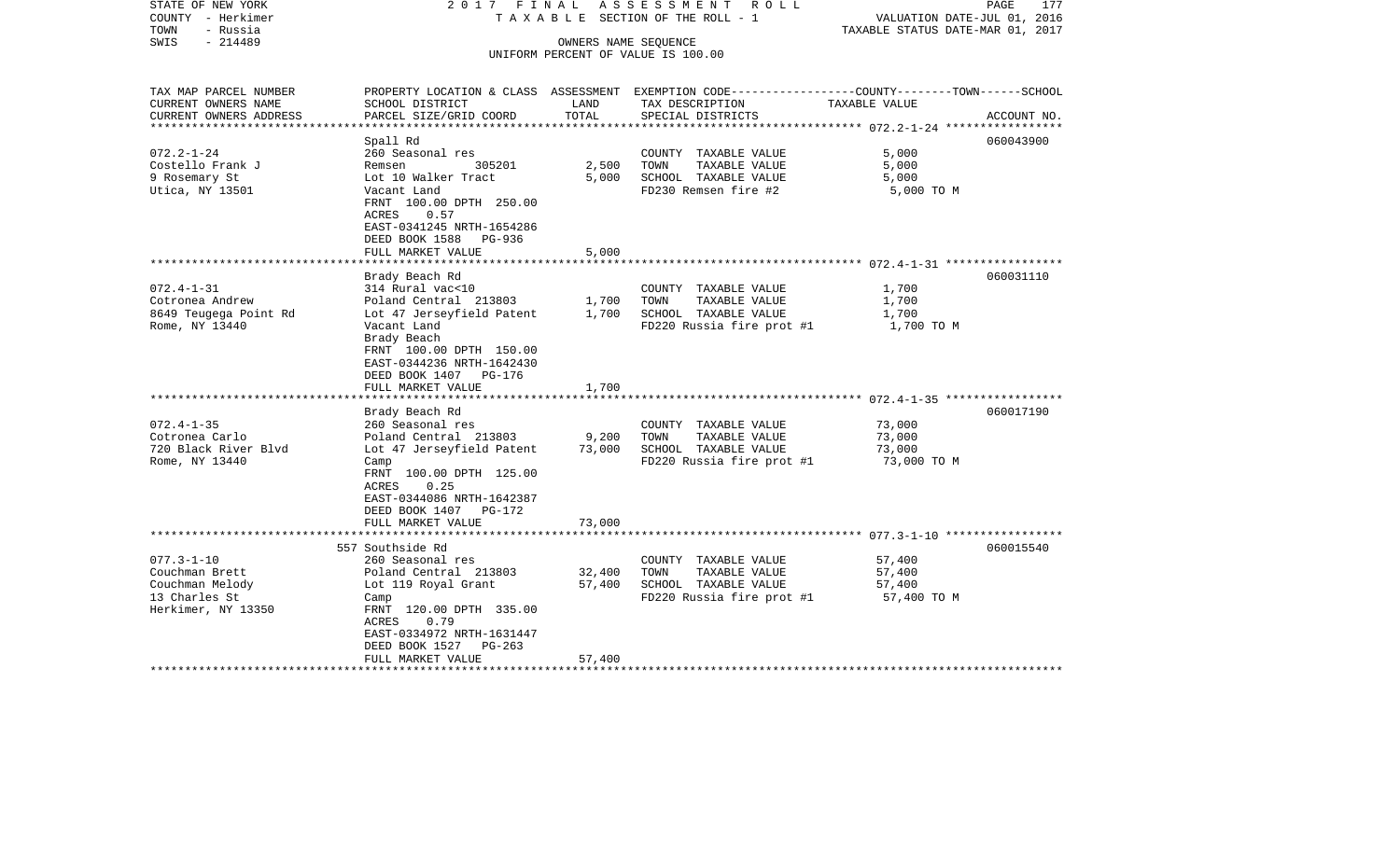| STATE OF NEW YORK<br>COUNTY - Herkimer<br>- Russia<br>TOWN<br>SWIS<br>$-214489$                                                                                            | 2017<br>FINAL<br>TAXABLE                                                                                                                                                                                                 | OWNERS NAME SEQUENCE         | ASSESSMENT<br>R O L L<br>SECTION OF THE ROLL - 1                                                                           |                                                                     | 178<br>PAGE<br>VALUATION DATE-JUL 01, 2016<br>TAXABLE STATUS DATE-MAR 01, 2017 |
|----------------------------------------------------------------------------------------------------------------------------------------------------------------------------|--------------------------------------------------------------------------------------------------------------------------------------------------------------------------------------------------------------------------|------------------------------|----------------------------------------------------------------------------------------------------------------------------|---------------------------------------------------------------------|--------------------------------------------------------------------------------|
|                                                                                                                                                                            |                                                                                                                                                                                                                          |                              | UNIFORM PERCENT OF VALUE IS 100.00                                                                                         |                                                                     |                                                                                |
| TAX MAP PARCEL NUMBER<br>CURRENT OWNERS NAME<br>CURRENT OWNERS ADDRESS<br>***********************                                                                          | PROPERTY LOCATION & CLASS ASSESSMENT EXEMPTION CODE---------------COUNTY-------TOWN------SCHOOL<br>SCHOOL DISTRICT<br>PARCEL SIZE/GRID COORD                                                                             | LAND<br>TOTAL                | TAX DESCRIPTION<br>SPECIAL DISTRICTS                                                                                       | TAXABLE VALUE                                                       | ACCOUNT NO.                                                                    |
| $076.4 - 1 - 4.2$<br>Covey Floyd<br>Covey Josephine A<br>812 Rose Valley Rd<br>Cold Brook, NY 13324                                                                        | 6298 Military Rd.<br>210 1 Family Res<br>Poland Central 213803<br>Military Rd.<br>House, garage, barn<br>FRNT 250.00 DPTH<br>ACRES<br>7.00<br>EAST-0321031 NRTH-1628076<br>DEED BOOK 1421<br>PG-337<br>FULL MARKET VALUE | 25,000<br>115,000<br>115,000 | COUNTY TAXABLE VALUE<br>TOWN<br>TAXABLE VALUE<br>SCHOOL TAXABLE VALUE<br>FD220 Russia fire prot #1                         | 115,000<br>115,000<br>115,000<br>115,000 TO M                       |                                                                                |
|                                                                                                                                                                            |                                                                                                                                                                                                                          | ********                     |                                                                                                                            | ************************* 089.1-2-27 ******************             |                                                                                |
| $089.1 - 2 - 27$<br>Covey Irrevocable Trust Floyd Poland Central 213803<br>Covey Irrevocable Trust Joseph Lot 30 Royal Grant<br>812 Rose Valley Rd<br>Cold Brook, NY 13324 | 812 Rose Valley Rd<br>210 1 Family Res<br>House Garage<br>ACRES<br>7.30<br>EAST-0355119 NRTH-1602052<br>DEED BOOK 1421<br>PG-333<br>FULL MARKET VALUE                                                                    | 28,600<br>117,000<br>117,000 | BAS STAR<br>41854<br>COUNTY<br>TAXABLE VALUE<br>TOWN<br>TAXABLE VALUE<br>SCHOOL TAXABLE VALUE<br>FD220 Russia fire prot #1 | 0<br>0<br>117,000<br>117,000<br>87,000<br>117,000 TO M              | 060044860<br>$\Omega$<br>30,000                                                |
|                                                                                                                                                                            | **********************                                                                                                                                                                                                   |                              |                                                                                                                            |                                                                     |                                                                                |
| $072.12 - 2 - 18$<br>Coxwell Jonathan E<br>Freeman Barbara H<br>253 Silverstone Rd<br>Remsen, NY 13438                                                                     | Silverstone Rd<br>314 Rural vac<10<br>Remsen<br>305201<br>Lot 2 Jacobs Tract<br>Vacant Land<br>Silverstone<br>ACRES<br>1.29 BANK<br>087<br>EAST-0345972 NRTH-1651334<br>DEED BOOK 901<br>PG-453                          | 5,900<br>5,900               | COUNTY TAXABLE VALUE<br>TOWN<br>TAXABLE VALUE<br>SCHOOL TAXABLE VALUE<br>FD230 Remsen fire #2                              | 5,900<br>5,900<br>5,900<br>5,900 TO M                               | 060006690                                                                      |
|                                                                                                                                                                            | FULL MARKET VALUE<br>********************                                                                                                                                                                                | 5,900                        |                                                                                                                            |                                                                     |                                                                                |
|                                                                                                                                                                            | 253 Silverstone Rd                                                                                                                                                                                                       |                              |                                                                                                                            |                                                                     | 060028200                                                                      |
| $072.12 - 2 - 36$<br>Coxwell Jonathan E<br>Freeman Barbara H<br>253 Silverstone Rd<br>Remsen, NY 13438                                                                     | 210 1 Family Res<br>305201<br>Remsen<br>Lot 2 Jacobs Tract<br>Camp Garage<br>Silverstone<br>FRNT 100.00 DPTH 211.00<br><b>ACRES</b><br>0.48<br>EAST-0346206 NRTH-1651164<br>DEED BOOK 901<br>$PG-453$                    | 32,800<br>110,000            | BAS STAR<br>41854<br>COUNTY TAXABLE VALUE<br>TAXABLE VALUE<br>TOWN<br>SCHOOL TAXABLE VALUE<br>FD230 Remsen fire #2         | 0<br>$\overline{0}$<br>110,000<br>110,000<br>80,000<br>110,000 TO M | $\Omega$<br>30,000                                                             |
|                                                                                                                                                                            | FULL MARKET VALUE<br>*******************                                                                                                                                                                                 | 110,000                      | ***************************                                                                                                |                                                                     |                                                                                |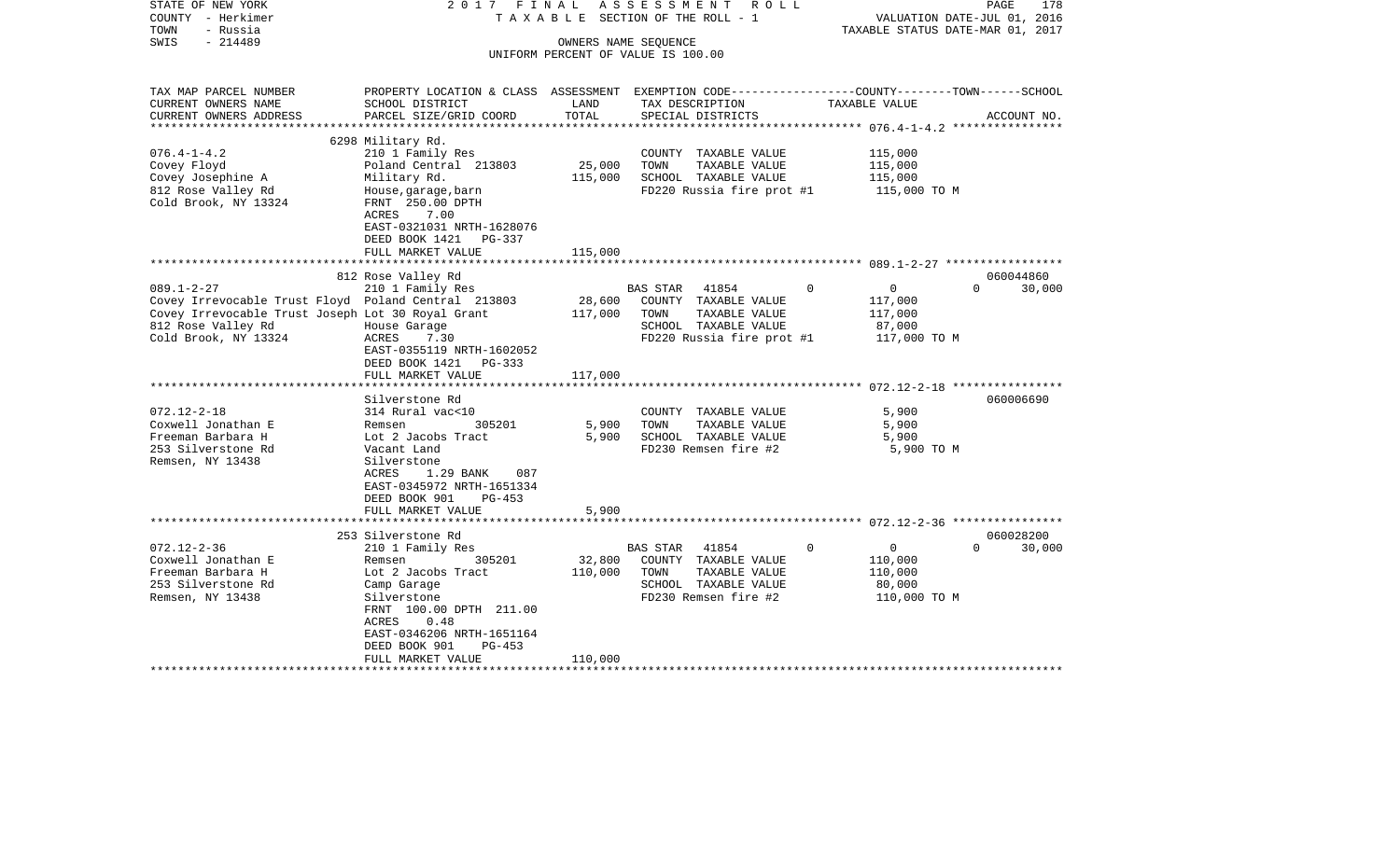| COUNTY - Herkimer         |                           |              | T A X A B L E SECTION OF THE ROLL - 1 | VALUATION DATE-JUL 01, 2016                                                                    |             |
|---------------------------|---------------------------|--------------|---------------------------------------|------------------------------------------------------------------------------------------------|-------------|
| TOWN<br>- Russia          |                           |              |                                       | TAXABLE STATUS DATE-MAR 01, 2017                                                               |             |
| SWIS<br>$-214489$         |                           |              | OWNERS NAME SEQUENCE                  |                                                                                                |             |
|                           |                           |              | UNIFORM PERCENT OF VALUE IS 100.00    |                                                                                                |             |
|                           |                           |              |                                       |                                                                                                |             |
| TAX MAP PARCEL NUMBER     |                           |              |                                       | PROPERTY LOCATION & CLASS ASSESSMENT EXEMPTION CODE--------------COUNTY-------TOWN------SCHOOL |             |
| CURRENT OWNERS NAME       | SCHOOL DISTRICT           | LAND         | TAX DESCRIPTION                       | TAXABLE VALUE                                                                                  |             |
| CURRENT OWNERS ADDRESS    | PARCEL SIZE/GRID COORD    | TOTAL        | SPECIAL DISTRICTS                     |                                                                                                | ACCOUNT NO. |
| ************************* |                           |              |                                       |                                                                                                |             |
|                           | Conway Rd                 |              |                                       |                                                                                                |             |
| $078.3 - 1 - 11$          | 310 Res Vac               |              | COUNTY TAXABLE VALUE                  | $\mathbf 0$                                                                                    |             |
| Crandall Mary C           | Poland Central 213803     | $\mathbf{0}$ | TOWN<br>TAXABLE VALUE                 | 0                                                                                              |             |
| 410 N Main St             | Part of Ohio Parcel       | $\Omega$     | SCHOOL TAXABLE VALUE                  | $\Omega$                                                                                       |             |
| Herkimer, NY 13350        | 60.00 DPTH<br>FRNT        |              | FD220 Russia fire prot #1             | 0 TO M                                                                                         |             |
|                           | 0.06<br>ACRES             |              |                                       |                                                                                                |             |
|                           | EAST-0355469 NRTH-1631558 |              |                                       |                                                                                                |             |
|                           | FULL MARKET VALUE         | 0            |                                       |                                                                                                |             |
|                           | *******************       |              |                                       |                                                                                                |             |
|                           | Route 365                 |              |                                       |                                                                                                | 060051350   |
| $072.15 - 1 - 37.2$       | 314 Rural vac<10          |              | COUNTY TAXABLE VALUE                  | 900                                                                                            |             |
| Crescenzo David A         | 305201<br>Remsen          | 900          | TOWN<br>TAXABLE VALUE                 | 900                                                                                            |             |
| PO Box 395                | Lot #23 Walker Tract      | 900          | SCHOOL TAXABLE VALUE                  | 900                                                                                            |             |
| Chadwicks, NY 13319       | Vacant Land               |              | FD230 Remsen fire #2                  | 900 TO M                                                                                       |             |
|                           | FRNT 150.00 DPTH 100.00   |              |                                       |                                                                                                |             |
|                           | 0.44<br>ACRES             |              |                                       |                                                                                                |             |
|                           | EAST-0340571 NRTH-1646177 |              |                                       |                                                                                                |             |
|                           | DEED BOOK 1338<br>PG-283  |              |                                       |                                                                                                |             |
|                           | FULL MARKET VALUE         | 900          |                                       |                                                                                                |             |
|                           |                           |              |                                       | ************************* 072.15-1-37.3 **************                                         |             |
|                           | Off Route 365             |              |                                       |                                                                                                | 060030130   |
| $072.15 - 1 - 37.3$       | 314 Rural vac<10          |              | COUNTY TAXABLE VALUE                  | 500                                                                                            |             |
| Crescenzo David A         | 305201<br>Remsen          | 500          | TOWN<br>TAXABLE VALUE                 | 500                                                                                            |             |
| PO Box 395                | Lot 23 Walker Tract       | 500          | SCHOOL TAXABLE VALUE                  | 500                                                                                            |             |
| Chadwicks, NY 13319       | Vacant Land               |              | FD230 Remsen fire #2                  | 500 TO M                                                                                       |             |
|                           | ACRES<br>0.18             |              |                                       |                                                                                                |             |
|                           | EAST-0340881 NRTH-1646149 |              |                                       |                                                                                                |             |
|                           | DEED BOOK 1338<br>PG-283  |              |                                       |                                                                                                |             |
|                           | FULL MARKET VALUE         | 500          |                                       |                                                                                                |             |
|                           |                           |              |                                       |                                                                                                |             |
|                           | Route 365                 |              |                                       |                                                                                                | 060004140   |
| $072.15 - 1 - 38$         | 210 1 Family Res          |              | BAS STAR<br>41854                     | 0<br>$\overline{0}$<br>$\Omega$                                                                | 30,000      |
| Crescenzo David A         | 305201<br>Remsen          | 9,400        | COUNTY TAXABLE VALUE                  | 53,000                                                                                         |             |
| PO Box 395                | N 23<br>Mp                | 53,000       | TOWN<br>TAXABLE VALUE                 | 53,000                                                                                         |             |
| Chadwicks, NY 13319       | Camp1/2                   |              | SCHOOL TAXABLE VALUE                  | 23,000                                                                                         |             |
|                           | Rte #365                  |              | FD230 Remsen fire #2                  | 53,000 TO M                                                                                    |             |
|                           | FRNT 200.00 DPTH 100.00   |              |                                       |                                                                                                |             |
|                           | EAST-0340744 NRTH-1646177 |              |                                       |                                                                                                |             |
|                           | DEED BOOK 1338<br>PG-283  |              |                                       |                                                                                                |             |
|                           | FULL MARKET VALUE         | 53,000       |                                       |                                                                                                |             |
|                           |                           |              |                                       | *********************************** 072.16-2-5 ************                                    |             |
|                           | Barnhart Rd               |              |                                       |                                                                                                | 060007650   |
| $072.16 - 2 - 5$          | 260 Seasonal res          |              | COUNTY TAXABLE VALUE                  | 37,000                                                                                         |             |
| Crescenzo Donald          | 305201<br>Remsen          | 12,500       | TOWN<br>TAXABLE VALUE                 | 37,000                                                                                         |             |
| Box 124                   | Lot 1 Jacobs Tract        | 37,000       | SCHOOL TAXABLE VALUE                  | 37,000                                                                                         |             |
| Hinckley N Y, 13352       | Camp                      |              | FD230 Remsen fire #2                  | 37,000 TO M                                                                                    |             |
|                           | 1.00<br>ACRES             |              |                                       |                                                                                                |             |
|                           | EAST-0346988 NRTH-1648147 |              |                                       |                                                                                                |             |
|                           | DEED BOOK 852<br>PG-546   |              |                                       |                                                                                                |             |
|                           | FULL MARKET VALUE         | 37,000       |                                       |                                                                                                |             |
|                           |                           |              |                                       |                                                                                                |             |

STATE OF NEW YORK 2017 FINAL ASSESSMENT ROLL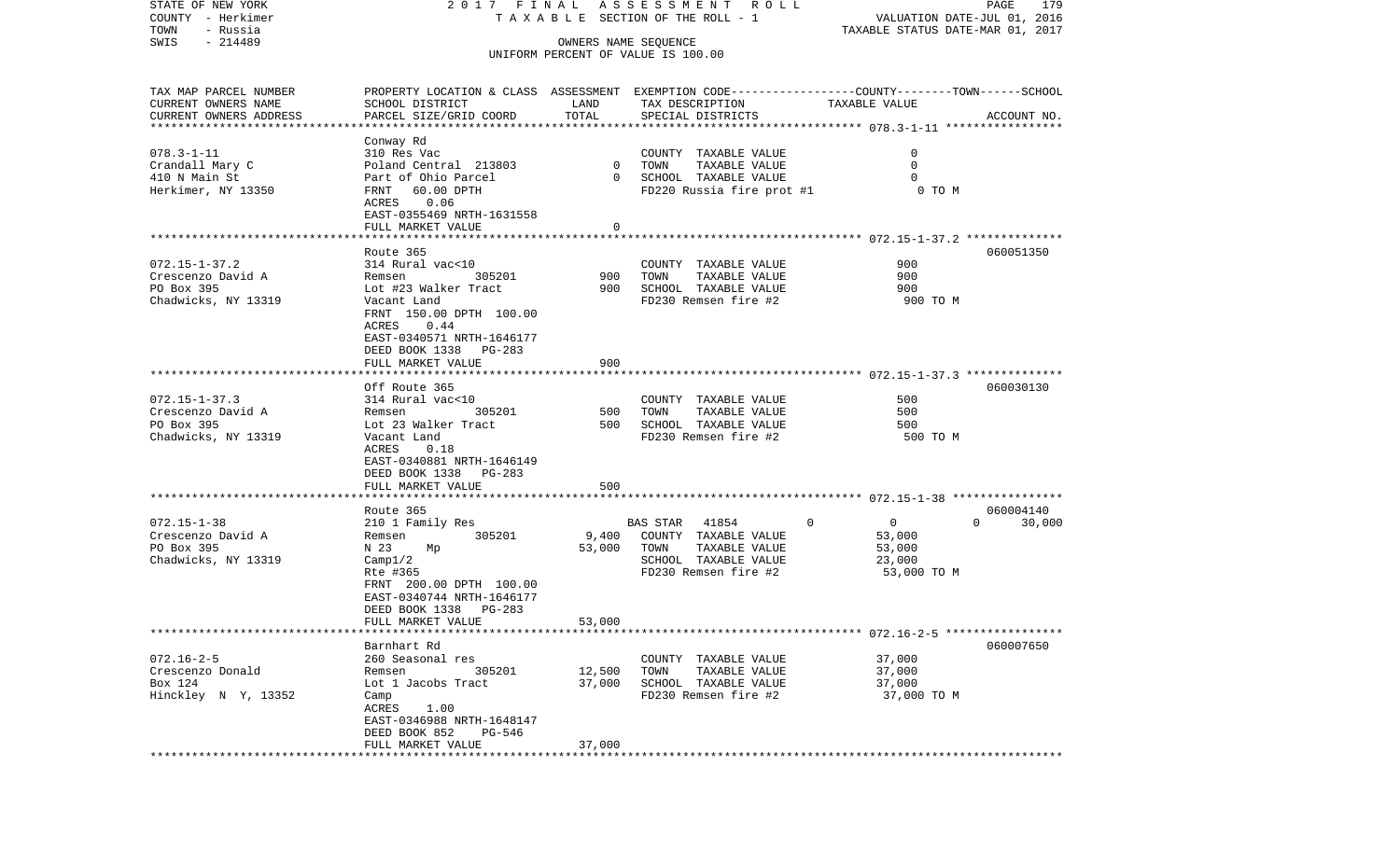| STATE OF NEW YORK<br>COUNTY - Herkimer<br>TOWN<br>- Russia |                                                                                                                   |        | 2017 FINAL ASSESSMENT ROLL<br>TAXABLE SECTION OF THE ROLL - 1 |                                           | PAGE<br>180<br>VALUATION DATE-JUL 01, 2016<br>TAXABLE STATUS DATE-MAR 01, 2017 |
|------------------------------------------------------------|-------------------------------------------------------------------------------------------------------------------|--------|---------------------------------------------------------------|-------------------------------------------|--------------------------------------------------------------------------------|
| $-214489$<br>SWIS                                          |                                                                                                                   |        | OWNERS NAME SEOUENCE<br>UNIFORM PERCENT OF VALUE IS 100.00    |                                           |                                                                                |
| TAX MAP PARCEL NUMBER<br>CURRENT OWNERS NAME               | PROPERTY LOCATION & CLASS ASSESSMENT EXEMPTION CODE---------------COUNTY-------TOWN-----SCHOOL<br>SCHOOL DISTRICT | LAND   | TAX DESCRIPTION                                               | TAXABLE VALUE                             |                                                                                |
| CURRENT OWNERS ADDRESS                                     | PARCEL SIZE/GRID COORD                                                                                            | TOTAL  | SPECIAL DISTRICTS                                             | ***************** 072.16-2-12 *********** | ACCOUNT NO.                                                                    |
|                                                            | 141 Barnhart Rd                                                                                                   |        |                                                               |                                           | 060017910                                                                      |
| $072.16 - 2 - 12$                                          | 210 1 Family Res                                                                                                  |        | COUNTY TAXABLE VALUE                                          | 13,200                                    |                                                                                |
| Crescenzo Donald                                           | Remsen 305201                                                                                                     | 12,200 | TAXABLE VALUE<br>TOWN                                         | 13,200                                    |                                                                                |
| PO Box 124                                                 | FRNT 132.00 DPTH 305.00                                                                                           | 13,200 | SCHOOL TAXABLE VALUE                                          | 13,200                                    |                                                                                |
| Hinckley N Y, 13352                                        | EAST-0347114 NRTH-1647855                                                                                         |        | FD230 Remsen fire #2                                          | 13,200 TO M                               |                                                                                |
|                                                            | DEED BOOK 846<br>PG-677                                                                                           |        |                                                               |                                           |                                                                                |
|                                                            | FULL MARKET VALUE                                                                                                 | 13,200 |                                                               |                                           |                                                                                |
|                                                            | Barnhart Rd                                                                                                       |        |                                                               |                                           | 060014970                                                                      |
| $072.16 - 2 - 14$                                          | 314 Rural vac<10                                                                                                  |        | COUNTY TAXABLE VALUE                                          | 700                                       |                                                                                |
| Crescenzo Donald                                           | 305201<br>Remsen                                                                                                  | 700    | TOWN<br>TAXABLE VALUE                                         | 700                                       |                                                                                |
| PO Box 124                                                 | Lot 1 Jacobs Tract                                                                                                |        | 700 SCHOOL TAXABLE VALUE                                      | 700                                       |                                                                                |
| Hinckley, NY 13352                                         | Vacant Land                                                                                                       |        | FD230 Remsen fire #2                                          |                                           | 700 TO M                                                                       |
|                                                            | Barnhart                                                                                                          |        |                                                               |                                           |                                                                                |
|                                                            | FRNT 165.00 DPTH 132.00                                                                                           |        |                                                               |                                           |                                                                                |
|                                                            | 0.50<br>ACRES                                                                                                     |        |                                                               |                                           |                                                                                |
|                                                            | EAST-0346963 NRTH-1647832                                                                                         |        |                                                               |                                           |                                                                                |
|                                                            | DEED BOOK 00835 PG-00275                                                                                          | 700    |                                                               |                                           |                                                                                |
|                                                            | FULL MARKET VALUE                                                                                                 |        |                                                               |                                           |                                                                                |
|                                                            | 127 Barnhart Rd                                                                                                   |        |                                                               |                                           | 060014940                                                                      |
| $072.16 - 2 - 16$                                          | 210 1 Family Res                                                                                                  |        | VET WAR C 41122                                               | 9,000<br>$\mathbf 0$                      | $\Omega$<br>$\Omega$                                                           |
| Crescenzo Donald                                           | 305201<br>Remsen                                                                                                  |        | 14,500 VET WAR T 41123                                        | $\Omega$<br>$\overline{0}$                | 12,000<br>$\Omega$                                                             |
| Daws Elizabeth A                                           | Lot 1 Jacobs Tract Of Mac                                                                                         |        | 102,000 VET DIS C 41142                                       | $\mathbf 0$<br>15,300                     | $\Omega$<br>$\sim$ 0                                                           |
| 127 Barnhart Rd                                            | Vacant Land                                                                                                       |        | VET DIS T 41143                                               | $\mathbf 0$<br>$\mathbf{0}$               | 15,300<br>$\Omega$                                                             |
| Remsen, NY 13438                                           | Barnhart                                                                                                          |        | BAS STAR 41854                                                | $\mathbf 0$<br>$\overline{0}$             | $\overline{0}$<br>30,000                                                       |
|                                                            | ACRES<br>1.75                                                                                                     |        | COUNTY TAXABLE VALUE                                          | 77,700                                    |                                                                                |
|                                                            | EAST-0346727 NRTH-1647607                                                                                         |        | TAXABLE VALUE<br>TOWN                                         | 74,700                                    |                                                                                |
|                                                            | DEED BOOK 907<br>PG-256                                                                                           |        | SCHOOL TAXABLE VALUE                                          | 72,000                                    |                                                                                |
|                                                            | FULL MARKET VALUE                                                                                                 |        | 102,000 FD230 Remsen fire #2                                  | 102,000 TO M                              |                                                                                |
|                                                            | Route 365                                                                                                         |        |                                                               |                                           | 060025680                                                                      |
| $072.16 - 2 - 18$                                          | 314 Rural vac<10                                                                                                  |        | COUNTY TAXABLE VALUE                                          | 4,500                                     |                                                                                |
| Crescenzo Donald                                           | Remsen<br>305201                                                                                                  | 4,500  | TOWN<br>TAXABLE VALUE                                         | 4,500                                     |                                                                                |
| Daws Elizabeth                                             | Lot#1 Jacobs Tr                                                                                                   |        | 4,500 SCHOOL TAXABLE VALUE                                    | 4,500                                     |                                                                                |
| 127 Barnhart Rd                                            | Camp 1.17 Acres                                                                                                   |        | FD230 Remsen fire #2                                          | 4,500 TO M                                |                                                                                |
| Remsen, NY 13438                                           | Rte#365                                                                                                           |        |                                                               |                                           |                                                                                |
|                                                            | ACRES<br>1.20                                                                                                     |        |                                                               |                                           |                                                                                |
|                                                            | EAST-0347237 NRTH-1647583                                                                                         |        |                                                               |                                           |                                                                                |
|                                                            | DEED BOOK 919<br>$PG-236$                                                                                         |        |                                                               |                                           |                                                                                |
| *********************                                      | FULL MARKET VALUE                                                                                                 | 4,500  |                                                               |                                           |                                                                                |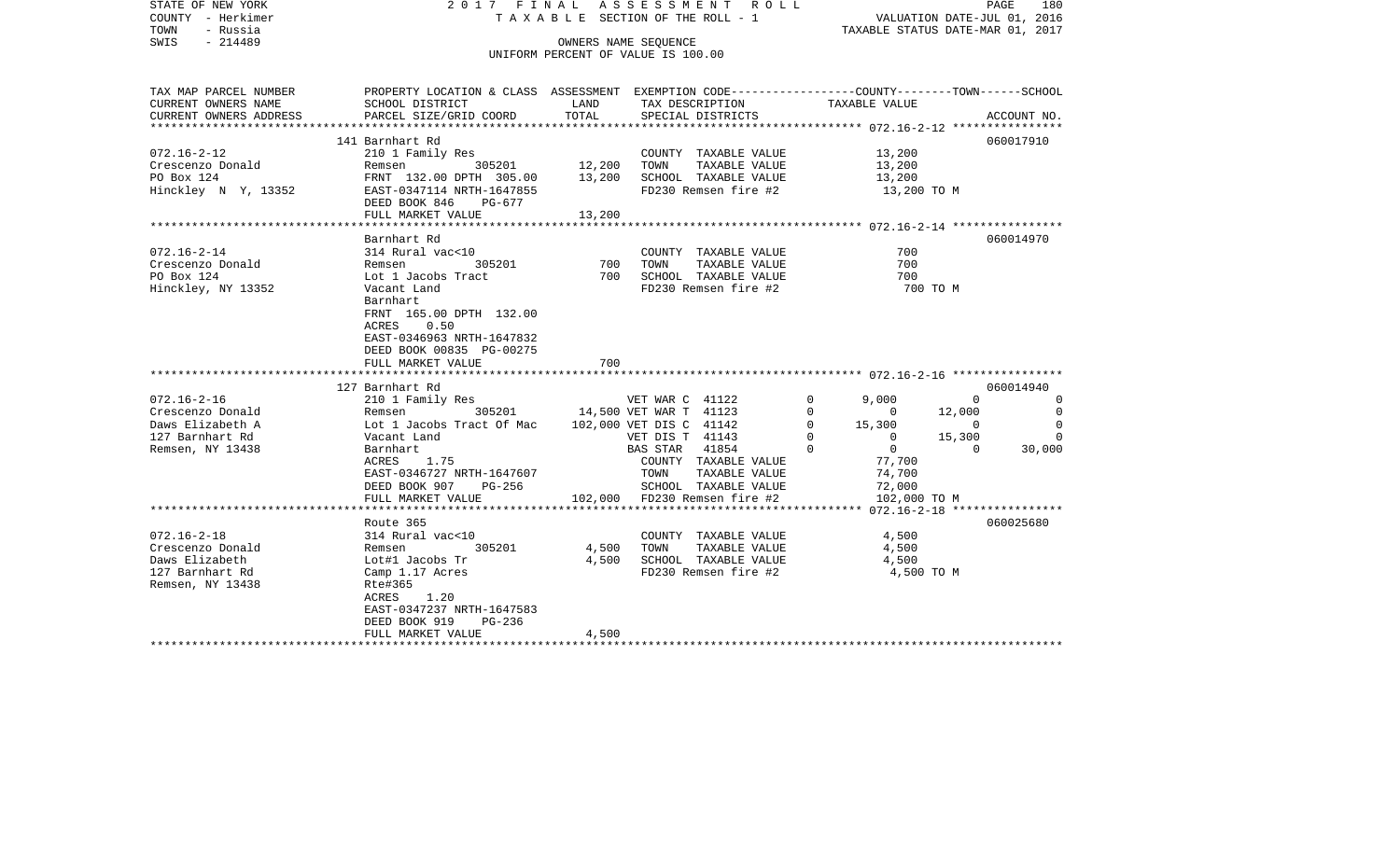| T A X A B L E SECTION OF THE ROLL - 1<br>VALUATION DATE-JUL 01, 2016<br>TOWN<br>- Russia<br>TAXABLE STATUS DATE-MAR 01, 2017<br>$-214489$<br>SWIS<br>OWNERS NAME SEQUENCE<br>UNIFORM PERCENT OF VALUE IS 100.00<br>PROPERTY LOCATION & CLASS ASSESSMENT EXEMPTION CODE----------------COUNTY-------TOWN------SCHOOL<br>SCHOOL DISTRICT<br>LAND<br>TAX DESCRIPTION<br>TAXABLE VALUE<br>TOTAL<br>PARCEL SIZE/GRID COORD<br>SPECIAL DISTRICTS<br>ACCOUNT NO.<br>***********************<br>060015000<br>137 Barnhart Rd<br>$072.16 - 2 - 13$<br>270 Mfg housing<br>COUNTY TAXABLE VALUE<br>45,000<br>9,000<br>Crescenzo Donald L<br>305201<br>TOWN<br>TAXABLE VALUE<br>45,000<br>Remsen<br>PO Box 124<br>45,000<br>SCHOOL TAXABLE VALUE<br>45,000<br>Lot 1 Jacobs Tract<br>Hinckley, NY 13352<br>Trailer<br>FD230 Remsen fire #2<br>45,000 TO M<br>Barnhart<br>FRNT 132.00 DPTH 140.00<br>ACRES<br>0.42<br>EAST-0347020 NRTH-1647693<br>DEED BOOK 00835 PG-00277<br>FULL MARKET VALUE<br>45,000<br>060018510<br>Barnhart Rd<br>$072.16 - 2 - 17$<br>314 Rural vac<10<br>COUNTY TAXABLE VALUE<br>1,100<br>Crescenzo Donald L<br>305201<br>1,100<br>TOWN<br>TAXABLE VALUE<br>1,100<br>Remsen<br>Daws Elizabeth A<br>$S_1$ 1<br>1,100<br>SCHOOL TAXABLE VALUE<br>1,100<br>Jt<br>127 Barnhart Rd<br>Lot $1/2$<br>FD230 Remsen fire #2<br>1,100 TO M<br>Remsen, NY 13438<br>Barnhart<br>FRNT 185.00 DPTH 120.00<br>0.25<br>ACRES<br>EAST-0347030 NRTH-1647502<br>DEED BOOK 919<br>PG-440<br>FULL MARKET VALUE<br>1,100<br>************************* 072.16-2-2 *************<br>060012900<br>Barnhart Rd<br>314 Rural vac<10<br>COUNTY TAXABLE VALUE<br>3,300<br>305201<br>3,300<br>TOWN<br>TAXABLE VALUE<br>3,300<br>Remsen<br>PO Box 395<br>SCHOOL TAXABLE VALUE<br>Lot 1 Jacobs Tract<br>3,300<br>3,300<br>Chadwicks, NY 13319<br>FD230 Remsen fire #2<br>3,300 TO M<br>Vacant Land<br>FRNT 132.00 DPTH 330.00<br>1.50<br>ACRES<br>EAST-0346951 NRTH-1648498<br>DEED BOOK 1573<br>PG-906<br>FULL MARKET VALUE<br>3,300<br>**************************<br>060021810<br>128 Barnhart Rd<br>260 Seasonal res<br>81,000<br>COUNTY TAXABLE VALUE<br>305201<br>12,500<br>TOWN<br>TAXABLE VALUE<br>81,000<br>Remsen<br>81,000<br>SCHOOL TAXABLE VALUE<br>81,000<br>Lot 1 Jacobs Tract<br>FD230 Remsen fire #2<br>81,000 TO M<br>Camp<br>ACRES<br>1.00<br>EAST-0347097 NRTH-1648223<br>DEED BOOK 1573<br>PG-906<br>FULL MARKET VALUE<br>81,000 | STATE OF NEW YORK           | 2017 FINAL | ASSESSMENT ROLL | PAGE | 181 |
|----------------------------------------------------------------------------------------------------------------------------------------------------------------------------------------------------------------------------------------------------------------------------------------------------------------------------------------------------------------------------------------------------------------------------------------------------------------------------------------------------------------------------------------------------------------------------------------------------------------------------------------------------------------------------------------------------------------------------------------------------------------------------------------------------------------------------------------------------------------------------------------------------------------------------------------------------------------------------------------------------------------------------------------------------------------------------------------------------------------------------------------------------------------------------------------------------------------------------------------------------------------------------------------------------------------------------------------------------------------------------------------------------------------------------------------------------------------------------------------------------------------------------------------------------------------------------------------------------------------------------------------------------------------------------------------------------------------------------------------------------------------------------------------------------------------------------------------------------------------------------------------------------------------------------------------------------------------------------------------------------------------------------------------------------------------------------------------------------------------------------------------------------------------------------------------------------------------------------------------------------------------------------------------------------------------------------------------------------------------------------------------------------------------------------------|-----------------------------|------------|-----------------|------|-----|
|                                                                                                                                                                                                                                                                                                                                                                                                                                                                                                                                                                                                                                                                                                                                                                                                                                                                                                                                                                                                                                                                                                                                                                                                                                                                                                                                                                                                                                                                                                                                                                                                                                                                                                                                                                                                                                                                                                                                                                                                                                                                                                                                                                                                                                                                                                                                                                                                                                  | COUNTY - Herkimer           |            |                 |      |     |
|                                                                                                                                                                                                                                                                                                                                                                                                                                                                                                                                                                                                                                                                                                                                                                                                                                                                                                                                                                                                                                                                                                                                                                                                                                                                                                                                                                                                                                                                                                                                                                                                                                                                                                                                                                                                                                                                                                                                                                                                                                                                                                                                                                                                                                                                                                                                                                                                                                  |                             |            |                 |      |     |
|                                                                                                                                                                                                                                                                                                                                                                                                                                                                                                                                                                                                                                                                                                                                                                                                                                                                                                                                                                                                                                                                                                                                                                                                                                                                                                                                                                                                                                                                                                                                                                                                                                                                                                                                                                                                                                                                                                                                                                                                                                                                                                                                                                                                                                                                                                                                                                                                                                  |                             |            |                 |      |     |
|                                                                                                                                                                                                                                                                                                                                                                                                                                                                                                                                                                                                                                                                                                                                                                                                                                                                                                                                                                                                                                                                                                                                                                                                                                                                                                                                                                                                                                                                                                                                                                                                                                                                                                                                                                                                                                                                                                                                                                                                                                                                                                                                                                                                                                                                                                                                                                                                                                  |                             |            |                 |      |     |
|                                                                                                                                                                                                                                                                                                                                                                                                                                                                                                                                                                                                                                                                                                                                                                                                                                                                                                                                                                                                                                                                                                                                                                                                                                                                                                                                                                                                                                                                                                                                                                                                                                                                                                                                                                                                                                                                                                                                                                                                                                                                                                                                                                                                                                                                                                                                                                                                                                  | TAX MAP PARCEL NUMBER       |            |                 |      |     |
|                                                                                                                                                                                                                                                                                                                                                                                                                                                                                                                                                                                                                                                                                                                                                                                                                                                                                                                                                                                                                                                                                                                                                                                                                                                                                                                                                                                                                                                                                                                                                                                                                                                                                                                                                                                                                                                                                                                                                                                                                                                                                                                                                                                                                                                                                                                                                                                                                                  | CURRENT OWNERS NAME         |            |                 |      |     |
|                                                                                                                                                                                                                                                                                                                                                                                                                                                                                                                                                                                                                                                                                                                                                                                                                                                                                                                                                                                                                                                                                                                                                                                                                                                                                                                                                                                                                                                                                                                                                                                                                                                                                                                                                                                                                                                                                                                                                                                                                                                                                                                                                                                                                                                                                                                                                                                                                                  | CURRENT OWNERS ADDRESS      |            |                 |      |     |
|                                                                                                                                                                                                                                                                                                                                                                                                                                                                                                                                                                                                                                                                                                                                                                                                                                                                                                                                                                                                                                                                                                                                                                                                                                                                                                                                                                                                                                                                                                                                                                                                                                                                                                                                                                                                                                                                                                                                                                                                                                                                                                                                                                                                                                                                                                                                                                                                                                  |                             |            |                 |      |     |
|                                                                                                                                                                                                                                                                                                                                                                                                                                                                                                                                                                                                                                                                                                                                                                                                                                                                                                                                                                                                                                                                                                                                                                                                                                                                                                                                                                                                                                                                                                                                                                                                                                                                                                                                                                                                                                                                                                                                                                                                                                                                                                                                                                                                                                                                                                                                                                                                                                  |                             |            |                 |      |     |
|                                                                                                                                                                                                                                                                                                                                                                                                                                                                                                                                                                                                                                                                                                                                                                                                                                                                                                                                                                                                                                                                                                                                                                                                                                                                                                                                                                                                                                                                                                                                                                                                                                                                                                                                                                                                                                                                                                                                                                                                                                                                                                                                                                                                                                                                                                                                                                                                                                  |                             |            |                 |      |     |
|                                                                                                                                                                                                                                                                                                                                                                                                                                                                                                                                                                                                                                                                                                                                                                                                                                                                                                                                                                                                                                                                                                                                                                                                                                                                                                                                                                                                                                                                                                                                                                                                                                                                                                                                                                                                                                                                                                                                                                                                                                                                                                                                                                                                                                                                                                                                                                                                                                  |                             |            |                 |      |     |
|                                                                                                                                                                                                                                                                                                                                                                                                                                                                                                                                                                                                                                                                                                                                                                                                                                                                                                                                                                                                                                                                                                                                                                                                                                                                                                                                                                                                                                                                                                                                                                                                                                                                                                                                                                                                                                                                                                                                                                                                                                                                                                                                                                                                                                                                                                                                                                                                                                  |                             |            |                 |      |     |
|                                                                                                                                                                                                                                                                                                                                                                                                                                                                                                                                                                                                                                                                                                                                                                                                                                                                                                                                                                                                                                                                                                                                                                                                                                                                                                                                                                                                                                                                                                                                                                                                                                                                                                                                                                                                                                                                                                                                                                                                                                                                                                                                                                                                                                                                                                                                                                                                                                  |                             |            |                 |      |     |
|                                                                                                                                                                                                                                                                                                                                                                                                                                                                                                                                                                                                                                                                                                                                                                                                                                                                                                                                                                                                                                                                                                                                                                                                                                                                                                                                                                                                                                                                                                                                                                                                                                                                                                                                                                                                                                                                                                                                                                                                                                                                                                                                                                                                                                                                                                                                                                                                                                  |                             |            |                 |      |     |
|                                                                                                                                                                                                                                                                                                                                                                                                                                                                                                                                                                                                                                                                                                                                                                                                                                                                                                                                                                                                                                                                                                                                                                                                                                                                                                                                                                                                                                                                                                                                                                                                                                                                                                                                                                                                                                                                                                                                                                                                                                                                                                                                                                                                                                                                                                                                                                                                                                  |                             |            |                 |      |     |
|                                                                                                                                                                                                                                                                                                                                                                                                                                                                                                                                                                                                                                                                                                                                                                                                                                                                                                                                                                                                                                                                                                                                                                                                                                                                                                                                                                                                                                                                                                                                                                                                                                                                                                                                                                                                                                                                                                                                                                                                                                                                                                                                                                                                                                                                                                                                                                                                                                  |                             |            |                 |      |     |
|                                                                                                                                                                                                                                                                                                                                                                                                                                                                                                                                                                                                                                                                                                                                                                                                                                                                                                                                                                                                                                                                                                                                                                                                                                                                                                                                                                                                                                                                                                                                                                                                                                                                                                                                                                                                                                                                                                                                                                                                                                                                                                                                                                                                                                                                                                                                                                                                                                  |                             |            |                 |      |     |
|                                                                                                                                                                                                                                                                                                                                                                                                                                                                                                                                                                                                                                                                                                                                                                                                                                                                                                                                                                                                                                                                                                                                                                                                                                                                                                                                                                                                                                                                                                                                                                                                                                                                                                                                                                                                                                                                                                                                                                                                                                                                                                                                                                                                                                                                                                                                                                                                                                  |                             |            |                 |      |     |
|                                                                                                                                                                                                                                                                                                                                                                                                                                                                                                                                                                                                                                                                                                                                                                                                                                                                                                                                                                                                                                                                                                                                                                                                                                                                                                                                                                                                                                                                                                                                                                                                                                                                                                                                                                                                                                                                                                                                                                                                                                                                                                                                                                                                                                                                                                                                                                                                                                  |                             |            |                 |      |     |
|                                                                                                                                                                                                                                                                                                                                                                                                                                                                                                                                                                                                                                                                                                                                                                                                                                                                                                                                                                                                                                                                                                                                                                                                                                                                                                                                                                                                                                                                                                                                                                                                                                                                                                                                                                                                                                                                                                                                                                                                                                                                                                                                                                                                                                                                                                                                                                                                                                  |                             |            |                 |      |     |
|                                                                                                                                                                                                                                                                                                                                                                                                                                                                                                                                                                                                                                                                                                                                                                                                                                                                                                                                                                                                                                                                                                                                                                                                                                                                                                                                                                                                                                                                                                                                                                                                                                                                                                                                                                                                                                                                                                                                                                                                                                                                                                                                                                                                                                                                                                                                                                                                                                  |                             |            |                 |      |     |
|                                                                                                                                                                                                                                                                                                                                                                                                                                                                                                                                                                                                                                                                                                                                                                                                                                                                                                                                                                                                                                                                                                                                                                                                                                                                                                                                                                                                                                                                                                                                                                                                                                                                                                                                                                                                                                                                                                                                                                                                                                                                                                                                                                                                                                                                                                                                                                                                                                  |                             |            |                 |      |     |
|                                                                                                                                                                                                                                                                                                                                                                                                                                                                                                                                                                                                                                                                                                                                                                                                                                                                                                                                                                                                                                                                                                                                                                                                                                                                                                                                                                                                                                                                                                                                                                                                                                                                                                                                                                                                                                                                                                                                                                                                                                                                                                                                                                                                                                                                                                                                                                                                                                  |                             |            |                 |      |     |
|                                                                                                                                                                                                                                                                                                                                                                                                                                                                                                                                                                                                                                                                                                                                                                                                                                                                                                                                                                                                                                                                                                                                                                                                                                                                                                                                                                                                                                                                                                                                                                                                                                                                                                                                                                                                                                                                                                                                                                                                                                                                                                                                                                                                                                                                                                                                                                                                                                  |                             |            |                 |      |     |
|                                                                                                                                                                                                                                                                                                                                                                                                                                                                                                                                                                                                                                                                                                                                                                                                                                                                                                                                                                                                                                                                                                                                                                                                                                                                                                                                                                                                                                                                                                                                                                                                                                                                                                                                                                                                                                                                                                                                                                                                                                                                                                                                                                                                                                                                                                                                                                                                                                  |                             |            |                 |      |     |
|                                                                                                                                                                                                                                                                                                                                                                                                                                                                                                                                                                                                                                                                                                                                                                                                                                                                                                                                                                                                                                                                                                                                                                                                                                                                                                                                                                                                                                                                                                                                                                                                                                                                                                                                                                                                                                                                                                                                                                                                                                                                                                                                                                                                                                                                                                                                                                                                                                  |                             |            |                 |      |     |
|                                                                                                                                                                                                                                                                                                                                                                                                                                                                                                                                                                                                                                                                                                                                                                                                                                                                                                                                                                                                                                                                                                                                                                                                                                                                                                                                                                                                                                                                                                                                                                                                                                                                                                                                                                                                                                                                                                                                                                                                                                                                                                                                                                                                                                                                                                                                                                                                                                  |                             |            |                 |      |     |
|                                                                                                                                                                                                                                                                                                                                                                                                                                                                                                                                                                                                                                                                                                                                                                                                                                                                                                                                                                                                                                                                                                                                                                                                                                                                                                                                                                                                                                                                                                                                                                                                                                                                                                                                                                                                                                                                                                                                                                                                                                                                                                                                                                                                                                                                                                                                                                                                                                  |                             |            |                 |      |     |
|                                                                                                                                                                                                                                                                                                                                                                                                                                                                                                                                                                                                                                                                                                                                                                                                                                                                                                                                                                                                                                                                                                                                                                                                                                                                                                                                                                                                                                                                                                                                                                                                                                                                                                                                                                                                                                                                                                                                                                                                                                                                                                                                                                                                                                                                                                                                                                                                                                  |                             |            |                 |      |     |
|                                                                                                                                                                                                                                                                                                                                                                                                                                                                                                                                                                                                                                                                                                                                                                                                                                                                                                                                                                                                                                                                                                                                                                                                                                                                                                                                                                                                                                                                                                                                                                                                                                                                                                                                                                                                                                                                                                                                                                                                                                                                                                                                                                                                                                                                                                                                                                                                                                  |                             |            |                 |      |     |
|                                                                                                                                                                                                                                                                                                                                                                                                                                                                                                                                                                                                                                                                                                                                                                                                                                                                                                                                                                                                                                                                                                                                                                                                                                                                                                                                                                                                                                                                                                                                                                                                                                                                                                                                                                                                                                                                                                                                                                                                                                                                                                                                                                                                                                                                                                                                                                                                                                  |                             |            |                 |      |     |
|                                                                                                                                                                                                                                                                                                                                                                                                                                                                                                                                                                                                                                                                                                                                                                                                                                                                                                                                                                                                                                                                                                                                                                                                                                                                                                                                                                                                                                                                                                                                                                                                                                                                                                                                                                                                                                                                                                                                                                                                                                                                                                                                                                                                                                                                                                                                                                                                                                  | $072.16 - 2 - 2$            |            |                 |      |     |
|                                                                                                                                                                                                                                                                                                                                                                                                                                                                                                                                                                                                                                                                                                                                                                                                                                                                                                                                                                                                                                                                                                                                                                                                                                                                                                                                                                                                                                                                                                                                                                                                                                                                                                                                                                                                                                                                                                                                                                                                                                                                                                                                                                                                                                                                                                                                                                                                                                  | Crescenzo Irrevocable Trust |            |                 |      |     |
|                                                                                                                                                                                                                                                                                                                                                                                                                                                                                                                                                                                                                                                                                                                                                                                                                                                                                                                                                                                                                                                                                                                                                                                                                                                                                                                                                                                                                                                                                                                                                                                                                                                                                                                                                                                                                                                                                                                                                                                                                                                                                                                                                                                                                                                                                                                                                                                                                                  |                             |            |                 |      |     |
|                                                                                                                                                                                                                                                                                                                                                                                                                                                                                                                                                                                                                                                                                                                                                                                                                                                                                                                                                                                                                                                                                                                                                                                                                                                                                                                                                                                                                                                                                                                                                                                                                                                                                                                                                                                                                                                                                                                                                                                                                                                                                                                                                                                                                                                                                                                                                                                                                                  |                             |            |                 |      |     |
|                                                                                                                                                                                                                                                                                                                                                                                                                                                                                                                                                                                                                                                                                                                                                                                                                                                                                                                                                                                                                                                                                                                                                                                                                                                                                                                                                                                                                                                                                                                                                                                                                                                                                                                                                                                                                                                                                                                                                                                                                                                                                                                                                                                                                                                                                                                                                                                                                                  |                             |            |                 |      |     |
|                                                                                                                                                                                                                                                                                                                                                                                                                                                                                                                                                                                                                                                                                                                                                                                                                                                                                                                                                                                                                                                                                                                                                                                                                                                                                                                                                                                                                                                                                                                                                                                                                                                                                                                                                                                                                                                                                                                                                                                                                                                                                                                                                                                                                                                                                                                                                                                                                                  |                             |            |                 |      |     |
|                                                                                                                                                                                                                                                                                                                                                                                                                                                                                                                                                                                                                                                                                                                                                                                                                                                                                                                                                                                                                                                                                                                                                                                                                                                                                                                                                                                                                                                                                                                                                                                                                                                                                                                                                                                                                                                                                                                                                                                                                                                                                                                                                                                                                                                                                                                                                                                                                                  |                             |            |                 |      |     |
|                                                                                                                                                                                                                                                                                                                                                                                                                                                                                                                                                                                                                                                                                                                                                                                                                                                                                                                                                                                                                                                                                                                                                                                                                                                                                                                                                                                                                                                                                                                                                                                                                                                                                                                                                                                                                                                                                                                                                                                                                                                                                                                                                                                                                                                                                                                                                                                                                                  |                             |            |                 |      |     |
|                                                                                                                                                                                                                                                                                                                                                                                                                                                                                                                                                                                                                                                                                                                                                                                                                                                                                                                                                                                                                                                                                                                                                                                                                                                                                                                                                                                                                                                                                                                                                                                                                                                                                                                                                                                                                                                                                                                                                                                                                                                                                                                                                                                                                                                                                                                                                                                                                                  |                             |            |                 |      |     |
|                                                                                                                                                                                                                                                                                                                                                                                                                                                                                                                                                                                                                                                                                                                                                                                                                                                                                                                                                                                                                                                                                                                                                                                                                                                                                                                                                                                                                                                                                                                                                                                                                                                                                                                                                                                                                                                                                                                                                                                                                                                                                                                                                                                                                                                                                                                                                                                                                                  |                             |            |                 |      |     |
|                                                                                                                                                                                                                                                                                                                                                                                                                                                                                                                                                                                                                                                                                                                                                                                                                                                                                                                                                                                                                                                                                                                                                                                                                                                                                                                                                                                                                                                                                                                                                                                                                                                                                                                                                                                                                                                                                                                                                                                                                                                                                                                                                                                                                                                                                                                                                                                                                                  | $072.16 - 2 - 6$            |            |                 |      |     |
|                                                                                                                                                                                                                                                                                                                                                                                                                                                                                                                                                                                                                                                                                                                                                                                                                                                                                                                                                                                                                                                                                                                                                                                                                                                                                                                                                                                                                                                                                                                                                                                                                                                                                                                                                                                                                                                                                                                                                                                                                                                                                                                                                                                                                                                                                                                                                                                                                                  | Crescenzo Irrevocable Trust |            |                 |      |     |
|                                                                                                                                                                                                                                                                                                                                                                                                                                                                                                                                                                                                                                                                                                                                                                                                                                                                                                                                                                                                                                                                                                                                                                                                                                                                                                                                                                                                                                                                                                                                                                                                                                                                                                                                                                                                                                                                                                                                                                                                                                                                                                                                                                                                                                                                                                                                                                                                                                  | PO Box 395                  |            |                 |      |     |
|                                                                                                                                                                                                                                                                                                                                                                                                                                                                                                                                                                                                                                                                                                                                                                                                                                                                                                                                                                                                                                                                                                                                                                                                                                                                                                                                                                                                                                                                                                                                                                                                                                                                                                                                                                                                                                                                                                                                                                                                                                                                                                                                                                                                                                                                                                                                                                                                                                  | Chadwicks, NY 13319         |            |                 |      |     |
|                                                                                                                                                                                                                                                                                                                                                                                                                                                                                                                                                                                                                                                                                                                                                                                                                                                                                                                                                                                                                                                                                                                                                                                                                                                                                                                                                                                                                                                                                                                                                                                                                                                                                                                                                                                                                                                                                                                                                                                                                                                                                                                                                                                                                                                                                                                                                                                                                                  |                             |            |                 |      |     |
|                                                                                                                                                                                                                                                                                                                                                                                                                                                                                                                                                                                                                                                                                                                                                                                                                                                                                                                                                                                                                                                                                                                                                                                                                                                                                                                                                                                                                                                                                                                                                                                                                                                                                                                                                                                                                                                                                                                                                                                                                                                                                                                                                                                                                                                                                                                                                                                                                                  |                             |            |                 |      |     |
|                                                                                                                                                                                                                                                                                                                                                                                                                                                                                                                                                                                                                                                                                                                                                                                                                                                                                                                                                                                                                                                                                                                                                                                                                                                                                                                                                                                                                                                                                                                                                                                                                                                                                                                                                                                                                                                                                                                                                                                                                                                                                                                                                                                                                                                                                                                                                                                                                                  |                             |            |                 |      |     |
|                                                                                                                                                                                                                                                                                                                                                                                                                                                                                                                                                                                                                                                                                                                                                                                                                                                                                                                                                                                                                                                                                                                                                                                                                                                                                                                                                                                                                                                                                                                                                                                                                                                                                                                                                                                                                                                                                                                                                                                                                                                                                                                                                                                                                                                                                                                                                                                                                                  | *******************         |            |                 |      |     |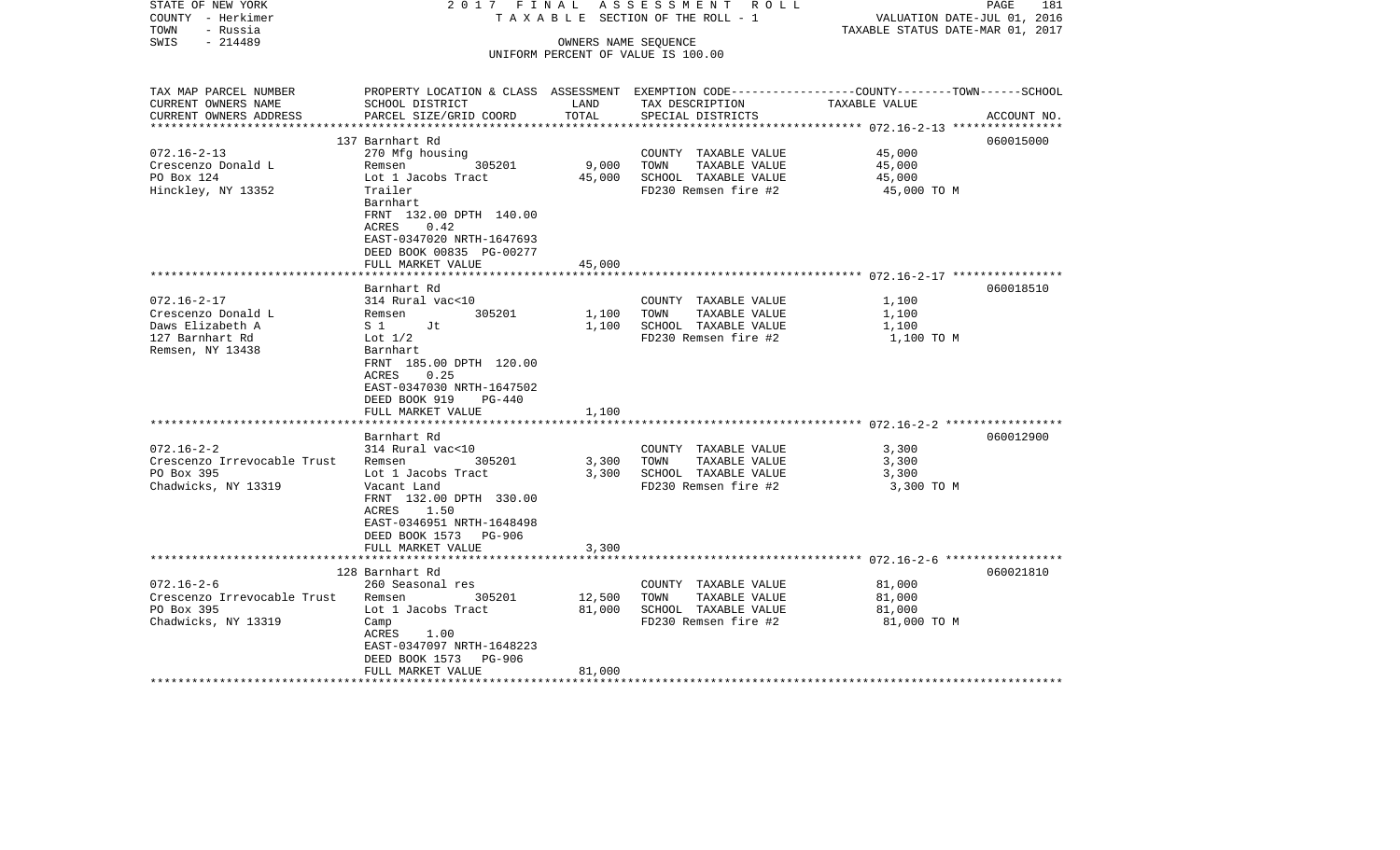| COUNTY<br>– Herkimer<br>TOWN<br>- Russia |                                                                                                |               | T A X A B L E SECTION OF THE ROLL - 1         | TAXABLE STATUS DATE-MAR 01, 2017                 | VALUATION DATE-JUL 01, 2016       |
|------------------------------------------|------------------------------------------------------------------------------------------------|---------------|-----------------------------------------------|--------------------------------------------------|-----------------------------------|
| SWIS<br>$-214489$                        |                                                                                                |               | OWNERS NAME SEQUENCE                          |                                                  |                                   |
|                                          |                                                                                                |               | UNIFORM PERCENT OF VALUE IS 100.00            |                                                  |                                   |
|                                          |                                                                                                |               |                                               |                                                  |                                   |
| TAX MAP PARCEL NUMBER                    | PROPERTY LOCATION & CLASS ASSESSMENT EXEMPTION CODE---------------COUNTY-------TOWN-----SCHOOL |               |                                               |                                                  |                                   |
| CURRENT OWNERS NAME                      | SCHOOL DISTRICT                                                                                | LAND          | TAX DESCRIPTION                               | TAXABLE VALUE                                    |                                   |
| CURRENT OWNERS ADDRESS                   | PARCEL SIZE/GRID COORD                                                                         | TOTAL         | SPECIAL DISTRICTS                             |                                                  | ACCOUNT NO.                       |
| *********************                    | **********************                                                                         | ************* |                                               |                                                  |                                   |
|                                          | Route 28                                                                                       |               |                                               |                                                  | 060041620                         |
| $083.3 - 1 - 42$                         | 210 1 Family Res                                                                               |               | VET COM C 41132                               | 15,000<br>0                                      | $\mathbf 0$<br>0                  |
| Crisino Samuel J                         | Poland Central 213803                                                                          |               | 36,000 VET COM T 41133                        | 0<br>0                                           | 20,000<br>$\mathbf 0$             |
| Crisino Nancy                            | Lot $68$<br>Rg                                                                                 |               | 150,000 ENH STAR<br>41834                     | $\mathbf 0$<br>$\Omega$                          | 65,500<br>$\Omega$                |
| 119 Gravesville Rd                       | Modular House Garage                                                                           |               | COUNTY TAXABLE VALUE                          | 135,000                                          |                                   |
| Poland, NY 13431                         | Rte 28                                                                                         |               | TOWN<br>TAXABLE VALUE                         | 130,000                                          |                                   |
|                                          | ACRES<br>5.00                                                                                  |               | SCHOOL TAXABLE VALUE                          | 84,500                                           |                                   |
|                                          | EAST-0327850 NRTH-1608087                                                                      |               | FD220 Russia fire prot #1                     | 150,000 TO M                                     |                                   |
|                                          | DEED BOOK 00627 PG-00415<br>FULL MARKET VALUE                                                  | 150,000       |                                               |                                                  |                                   |
|                                          | ******************                                                                             |               |                                               | ************************ 077.2-2-25 ************ |                                   |
|                                          | 1448 Pardeeville Rd                                                                            |               |                                               |                                                  | 060006660                         |
| $077.2 - 2 - 25$                         | 270 Mfg housing                                                                                |               | COUNTY TAXABLE VALUE                          | 38,000                                           |                                   |
| Crowe Monica                             | Poland Central 213803                                                                          | 7,900         | TAXABLE VALUE<br>TOWN                         | 38,000                                           |                                   |
| 9411 Fishlane Rd                         | Lot 14 Jerseyfield Patent                                                                      | 38,000        | SCHOOL TAXABLE VALUE                          | 38,000                                           |                                   |
| Marcy, NY 13403                          | Mobile Home                                                                                    |               | FD220 Russia fire prot #1                     | 38,000 TO M                                      |                                   |
|                                          | FRNT 170.00 DPTH 160.00                                                                        |               |                                               |                                                  |                                   |
|                                          | <b>ACRES</b><br>0.31                                                                           |               |                                               |                                                  |                                   |
|                                          | EAST-0343371 NRTH-1634390                                                                      |               |                                               |                                                  |                                   |
|                                          | DEED BOOK 1444<br>PG-655                                                                       |               |                                               |                                                  |                                   |
|                                          | FULL MARKET VALUE                                                                              | 38,000        |                                               |                                                  |                                   |
|                                          |                                                                                                |               |                                               |                                                  |                                   |
|                                          | 1442 Pardeeville Rd                                                                            |               |                                               |                                                  | 060027210                         |
| $077.2 - 2 - 26$<br>Crowe Monica         | 210 1 Family Res<br>Poland Central 213803                                                      | 6,500         | COUNTY TAXABLE VALUE<br>TOWN<br>TAXABLE VALUE | 53,400<br>53,400                                 |                                   |
| 9411 Fishlane Rd                         | Lot 14 Jerseyfield Patent                                                                      | 53,400        | SCHOOL TAXABLE VALUE                          | 53,400                                           |                                   |
| Marcy, NY 13403                          | House                                                                                          |               | FD220 Russia fire prot #1                     | 53,400 TO M                                      |                                   |
|                                          | FRNT<br>60.00 DPTH 146.00                                                                      |               |                                               |                                                  |                                   |
|                                          | 0.20<br>ACRES                                                                                  |               |                                               |                                                  |                                   |
|                                          | EAST-0343557 NRTH-1634280                                                                      |               |                                               |                                                  |                                   |
|                                          | DEED BOOK 1226<br>PG-69                                                                        |               |                                               |                                                  |                                   |
|                                          | FULL MARKET VALUE                                                                              | 53,400        |                                               |                                                  |                                   |
|                                          |                                                                                                | ******        |                                               |                                                  | $068, -2 - 15$ ****************** |
|                                          | Spall Rd                                                                                       |               |                                               |                                                  | 060026070                         |
| $068. - 2 - 15$                          | 260 Seasonal res                                                                               |               | COUNTY TAXABLE VALUE                          | 27,000                                           |                                   |
| Crowningshield Michele                   | 305201<br>Remsen                                                                               | 8,000         | TOWN<br>TAXABLE VALUE                         | 27,000                                           |                                   |
| Daniels Frank W                          | Lot 5 Walker Tract                                                                             | 27,000        | SCHOOL TAXABLE VALUE                          | 27,000                                           |                                   |
| 1013 Bryan Ave                           | Camp                                                                                           |               | FD230 Remsen fire #2                          | 27,000 TO M                                      |                                   |
| Schenectady, NY 12303                    | FRNT 200.00 DPTH 140.00                                                                        |               |                                               |                                                  |                                   |
|                                          | ACRES<br>0.32<br>EAST-0341967 NRTH-1655265                                                     |               |                                               |                                                  |                                   |
|                                          | DEED BOOK 1417<br>$PG-925$                                                                     |               |                                               |                                                  |                                   |
|                                          | FULL MARKET VALUE                                                                              | 27,000        |                                               |                                                  |                                   |
| **********************                   | ************************************                                                           |               |                                               |                                                  |                                   |

PAGE 182

STATE OF NEW YORK 2 0 1 7 F I N A L A S S E S S M E N T R O L L PAGE 182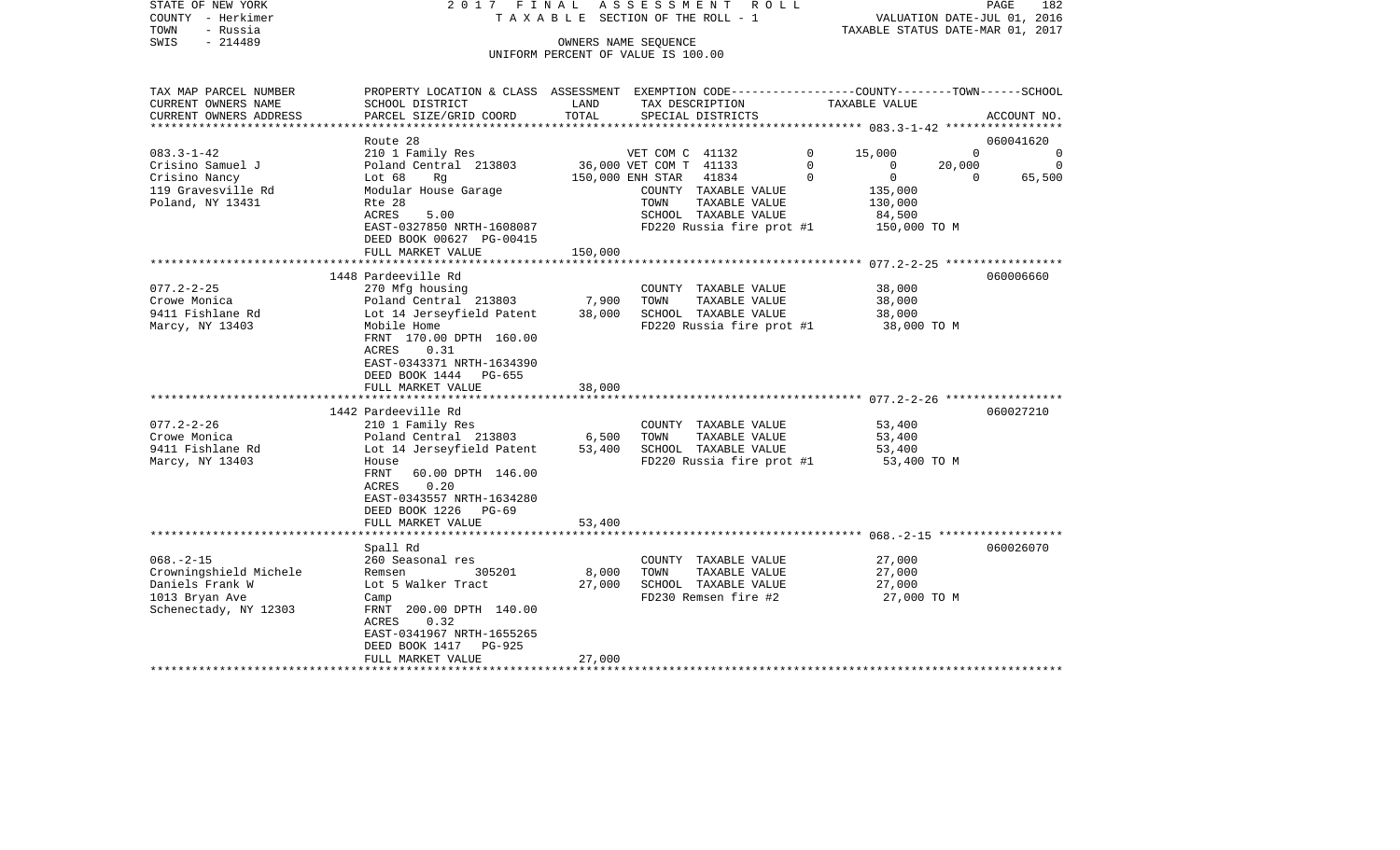| STATE OF NEW YORK<br>COUNTY - Herkimer<br>TOWN<br>- Russia<br>$-214489$<br>SWIS                   | 2017 FINAL                                                                                                                                                                                                            |                            | ASSESSMENT<br>R O L L<br>T A X A B L E SECTION OF THE ROLL - 1<br>OWNERS NAME SEQUENCE<br>UNIFORM PERCENT OF VALUE IS 100.00   | PAGE<br>183<br>VALUATION DATE-JUL 01, 2016<br>TAXABLE STATUS DATE-MAR 01, 2017                                                 |
|---------------------------------------------------------------------------------------------------|-----------------------------------------------------------------------------------------------------------------------------------------------------------------------------------------------------------------------|----------------------------|--------------------------------------------------------------------------------------------------------------------------------|--------------------------------------------------------------------------------------------------------------------------------|
| TAX MAP PARCEL NUMBER<br>CURRENT OWNERS NAME<br>CURRENT OWNERS ADDRESS                            | SCHOOL DISTRICT<br>PARCEL SIZE/GRID COORD                                                                                                                                                                             | LAND<br>TOTAL              | TAX DESCRIPTION<br>SPECIAL DISTRICTS                                                                                           | PROPERTY LOCATION & CLASS ASSESSMENT EXEMPTION CODE---------------COUNTY-------TOWN-----SCHOOL<br>TAXABLE VALUE<br>ACCOUNT NO. |
| ********************                                                                              |                                                                                                                                                                                                                       |                            | *****************************                                                                                                  | ****************** 073.3-1-80.3 ****************                                                                               |
| $073.3 - 1 - 80.3$<br>Cruise Thomas G<br>Cruise Patricia A<br>133 Throop St<br>Scranton, PA 18508 | Dow Rd<br>311 Res vac land<br>Poland Central 213803<br>FRNT 455.40 DPTH<br>ACRES 20.00<br>EAST-0353393 NRTH-1640943<br>DEED BOOK 1556 PG-457                                                                          | 28,900<br>28,900           | COUNTY TAXABLE VALUE<br>TAXABLE VALUE<br>TOWN<br>SCHOOL TAXABLE VALUE<br>FD220 Russia fire prot #1                             | 28,900<br>28,900<br>28,900<br>28,900 TO M                                                                                      |
|                                                                                                   | FULL MARKET VALUE                                                                                                                                                                                                     | 28,900                     |                                                                                                                                |                                                                                                                                |
| $072.4 - 1 - 24$<br>Cucci Ellen A<br>8119 Turin Rd<br>Rome, NY 13440                              | 459 Brady Beach Rd<br>260 Seasonal res<br>Poland Central 213803<br>Lot 47 Jerseyfield Patent<br>Camp                                                                                                                  | 8,400<br>59,000            | COUNTY TAXABLE VALUE<br>TOWN<br>TAXABLE VALUE<br>SCHOOL TAXABLE VALUE<br>FD220 Russia fire prot #1                             | 060017220<br>59,000<br>59,000<br>59,000<br>59,000 TO M                                                                         |
|                                                                                                   | Brady Beach<br>FRNT 100.00 DPTH 100.00<br>0.23<br>ACRES<br>EAST-0344420 NRTH-1642911<br>DEED BOOK 1515 PG-272<br>FULL MARKET VALUE                                                                                    | 59,000                     |                                                                                                                                |                                                                                                                                |
|                                                                                                   | 124 Mill Rd                                                                                                                                                                                                           |                            |                                                                                                                                | 060028980                                                                                                                      |
| $083.3 - 2 - 20$<br>Cucci Matthew J<br>124 Mill Rd<br>Poland, NY 13431                            | 210 1 Family Res<br>Poland Central 213803<br>Lot 87 Royal Grant<br>House Tool Shed<br>Mill<br>FRNT 125.00 DPTH 272.00<br>1.50<br>ACRES<br>EAST-0334273 NRTH-1612887<br>DEED BOOK 910<br>$PG-209$<br>FULL MARKET VALUE | 13,800<br>99,000<br>99,000 | 41854<br><b>BAS STAR</b><br>COUNTY TAXABLE VALUE<br>TOWN<br>TAXABLE VALUE<br>SCHOOL TAXABLE VALUE<br>FD220 Russia fire prot #1 | $\Omega$<br>$\overline{0}$<br>$\Omega$<br>30,000<br>99,000<br>99,000<br>69,000<br>99,000 TO M                                  |
|                                                                                                   |                                                                                                                                                                                                                       |                            |                                                                                                                                |                                                                                                                                |
| $083.4 - 1 - 16.5$<br>Cullen Wayne G<br>Cullen Anne B<br>16120 Barnesville Rd<br>Boyds, MD 20841  | 837 Russia Rd<br>240 Rural res<br>Poland Central 213803<br>Lot 85 Royal Grant<br>ACRES 20.00<br>EAST-0342358 NRTH-1614092<br>DEED BOOK 682<br><b>PG-611</b><br>FULL MARKET VALUE                                      | 37,400<br>98,000<br>98,000 | COUNTY TAXABLE VALUE<br>TOWN<br>TAXABLE VALUE<br>SCHOOL TAXABLE VALUE<br>FD220 Russia fire prot #1                             | 060012520<br>98,000<br>98,000<br>98,000<br>98,000 TO M                                                                         |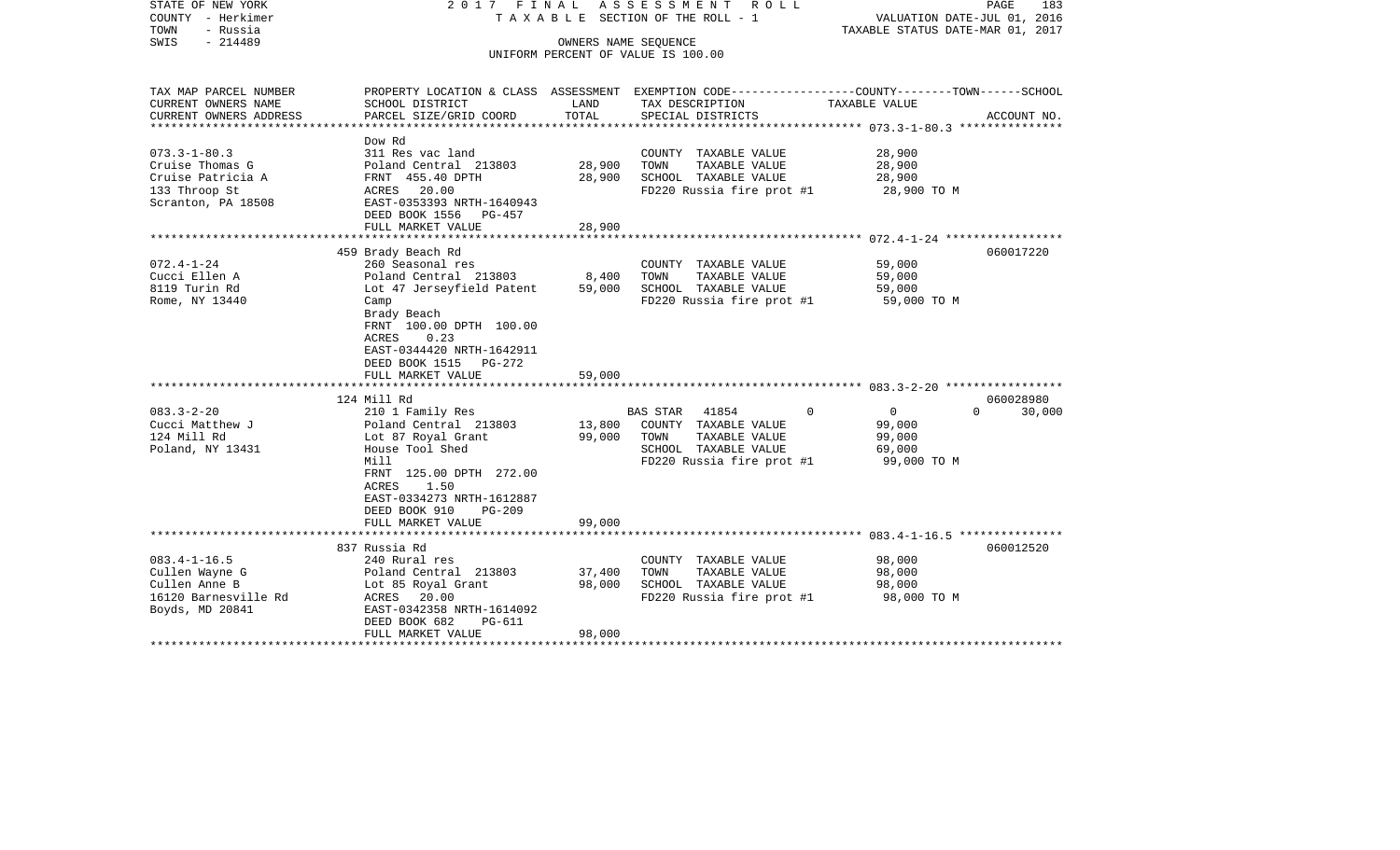| STATE OF NEW YORK<br>COUNTY - Herkimer<br>TOWN<br>- Russia<br>SWIS<br>$-214489$                   | 2017 FINAL                                                                                                                                                                                                                    |                               | ASSESSMENT ROLL<br>TAXABLE SECTION OF THE ROLL - 1<br>OWNERS NAME SEOUENCE<br>UNIFORM PERCENT OF VALUE IS 100.00          | VALUATION DATE-JUL 01, 2016<br>TAXABLE STATUS DATE-MAR 01, 2017         | PAGE<br>184                     |
|---------------------------------------------------------------------------------------------------|-------------------------------------------------------------------------------------------------------------------------------------------------------------------------------------------------------------------------------|-------------------------------|---------------------------------------------------------------------------------------------------------------------------|-------------------------------------------------------------------------|---------------------------------|
| TAX MAP PARCEL NUMBER<br>CURRENT OWNERS NAME<br>CURRENT OWNERS ADDRESS                            | PROPERTY LOCATION & CLASS ASSESSMENT EXEMPTION CODE---------------COUNTY-------TOWN------SCHOOL<br>SCHOOL DISTRICT<br>PARCEL SIZE/GRID COORD                                                                                  | LAND<br>TOTAL                 | TAX DESCRIPTION<br>SPECIAL DISTRICTS                                                                                      | TAXABLE VALUE                                                           | ACCOUNT NO.                     |
|                                                                                                   |                                                                                                                                                                                                                               |                               |                                                                                                                           |                                                                         |                                 |
| $072.2 - 2 - 24$<br>Cummings Richard L Jr<br>487 Wheelertown Rd<br>Remsen, NY 13438               | Wheelertown Rd<br>314 Rural vac<10<br>Remsen<br>305201<br>Lot 3 Jacobs Tract<br>Vacant Land<br>FRNT<br>75.00 DPTH 239.00<br>0.41 BANK 135<br>ACRES<br>EAST-0344451 NRTH-1653262<br>DEED BOOK 1357 PG-428<br>FULL MARKET VALUE | 1,000<br>1,000<br>1,000       | COUNTY TAXABLE VALUE<br>TAXABLE VALUE<br>TOWN<br>SCHOOL TAXABLE VALUE<br>FD230 Remsen fire #2                             | 1,000<br>1,000<br>1,000<br>1,000 TO M                                   | 060014790                       |
|                                                                                                   | ***********************                                                                                                                                                                                                       |                               |                                                                                                                           |                                                                         |                                 |
| $072.2 - 2 - 25$<br>Cummings Richard L Jr<br>487 Wheelertown Rd<br>Remsen, NY 13438               | 487 Wheelertown Rd<br>210 1 Family Res<br>305201<br>Remsen<br>Lot 3 Jacobs Tract<br>Modular Home Garage<br>ACRES<br>1.10 BANK<br>135<br>EAST-0344585 NRTH-1653333<br>DEED BOOK 1357 PG-428                                    | 12,800<br>62,000              | <b>BAS STAR</b><br>41854<br>COUNTY TAXABLE VALUE<br>TAXABLE VALUE<br>TOWN<br>SCHOOL TAXABLE VALUE<br>FD230 Remsen fire #2 | $\Omega$<br>$\overline{0}$<br>62,000<br>62,000<br>32,000<br>62,000 TO M | 060014550<br>$\Omega$<br>30,000 |
|                                                                                                   | FULL MARKET VALUE                                                                                                                                                                                                             | 62,000                        |                                                                                                                           |                                                                         |                                 |
| $072.2 - 1 - 2$<br>Curtis Raymond F<br>Curtis Shirley A<br>112 W River Rd<br>Frankfort, NY 13340  | Jim Wall Rd<br>910 Priv forest<br>Remsen<br>305201<br>Lot 4 Walker Tract<br>Vacant Land<br>ACRES 103.30<br>EAST-0339255 NRTH-1654983<br>DEED BOOK 00622 PG-00304<br>FULL MARKET VALUE                                         | 101,100<br>101,100<br>101,100 | COUNTY TAXABLE VALUE<br>TOWN<br>TAXABLE VALUE<br>SCHOOL TAXABLE VALUE<br>FD230 Remsen fire #2                             | 101,100<br>101,100<br>101,100<br>101,100 TO M                           | 060003750                       |
|                                                                                                   |                                                                                                                                                                                                                               |                               |                                                                                                                           |                                                                         |                                 |
| $072.2 - 1 - 63$<br>Curtis Raymond F<br>Curtis Shirley A<br>112 W River Rd<br>Frankfort, NY 13340 | Spall Rd<br>260 Seasonal res<br>Remsen<br>305201<br>W Lot 10 Mp<br>Trailer 6/10 Ac<br>Spall Rd<br>FRNT 100.00 DPTH 250.00<br>EAST-0341571 NRTH-1654255<br>DEED BOOK 00602 PG-00613<br>FULL MARKET VALUE                       | 10,300<br>61,000<br>61,000    | COUNTY TAXABLE VALUE<br>TAXABLE VALUE<br>TOWN<br>SCHOOL TAXABLE VALUE<br>FD230 Remsen fire #2                             | 61,000<br>61,000<br>61,000<br>250 TO M                                  | 060006390                       |
|                                                                                                   | *******************                                                                                                                                                                                                           |                               | *****************************                                                                                             |                                                                         |                                 |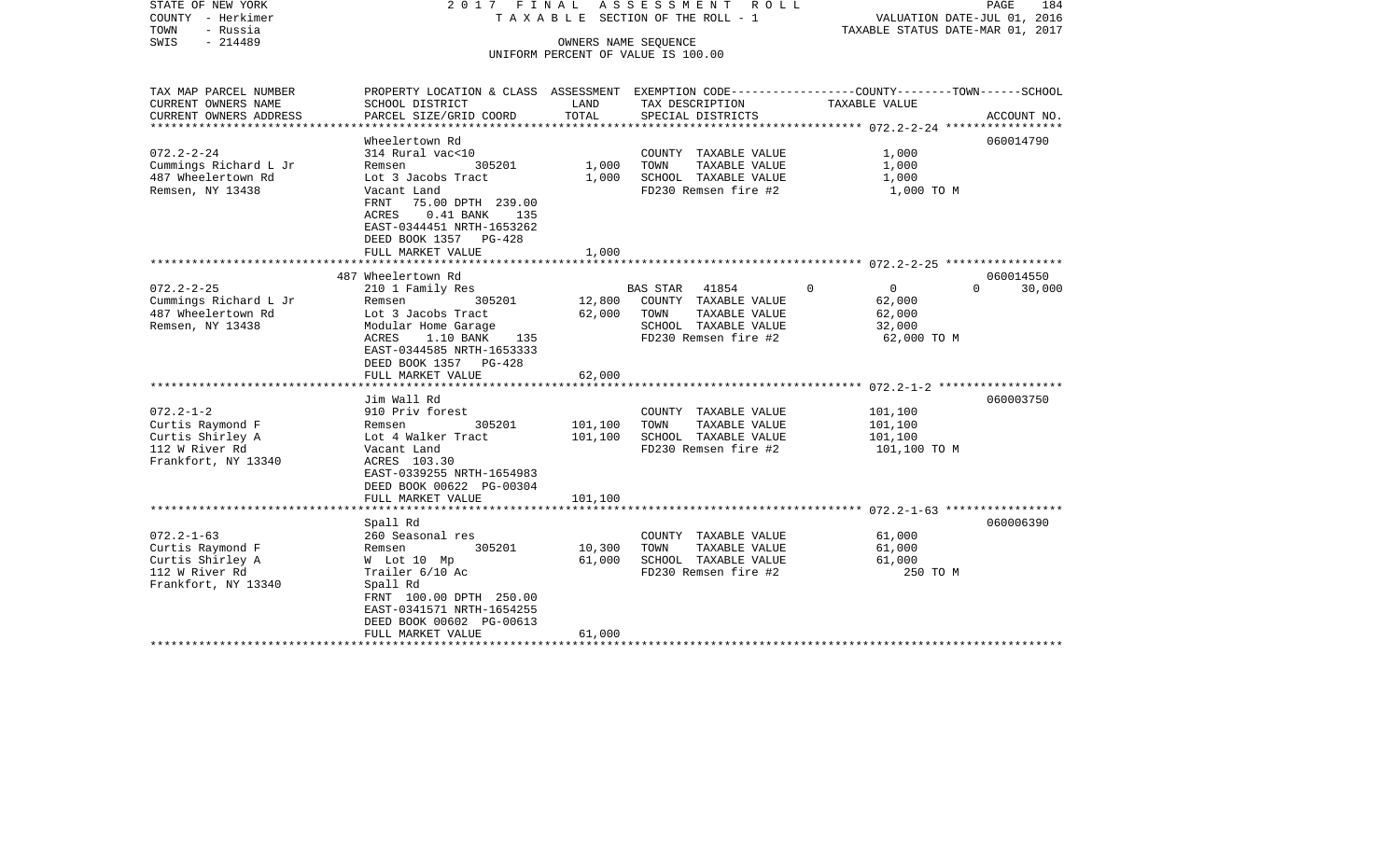| STATE OF NEW YORK<br>COUNTY - Herkimer<br>TOWN<br>- Russia | 2017 FINAL                                                                                                         |                      | ASSESSMENT<br>R O L L<br>TAXABLE SECTION OF THE ROLL - 1 | TAXABLE STATUS DATE-MAR 01, 2017 | PAGE<br>185<br>VALUATION DATE-JUL 01, 2016 |
|------------------------------------------------------------|--------------------------------------------------------------------------------------------------------------------|----------------------|----------------------------------------------------------|----------------------------------|--------------------------------------------|
| $-214489$<br>SWIS                                          |                                                                                                                    | OWNERS NAME SEQUENCE |                                                          |                                  |                                            |
|                                                            |                                                                                                                    |                      | UNIFORM PERCENT OF VALUE IS 100.00                       |                                  |                                            |
| TAX MAP PARCEL NUMBER<br>CURRENT OWNERS NAME               | PROPERTY LOCATION & CLASS ASSESSMENT EXEMPTION CODE---------------COUNTY-------TOWN------SCHOOL<br>SCHOOL DISTRICT | LAND                 | TAX DESCRIPTION                                          | TAXABLE VALUE                    |                                            |
| CURRENT OWNERS ADDRESS<br>************************         | PARCEL SIZE/GRID COORD                                                                                             | TOTAL                | SPECIAL DISTRICTS                                        |                                  | ACCOUNT NO.                                |
|                                                            | 161 Gravesville Rd                                                                                                 |                      |                                                          |                                  | 060009870                                  |
| $083.3 - 1 - 45$                                           | 210 1 Family Res                                                                                                   |                      | 41854<br>BAS STAR                                        | $\mathbf 0$<br>0                 | 30,000<br>$\Omega$                         |
| Czech Andrew W                                             | Poland Central 213803                                                                                              | 22,700               | COUNTY TAXABLE VALUE                                     | 189,000                          |                                            |
| Czech Susan K                                              | Lot 69 Royal Grant                                                                                                 | 189,000              | TOWN<br>TAXABLE VALUE                                    | 189,000                          |                                            |
| 161 Gravesville Rd                                         | House & Gar.                                                                                                       |                      | SCHOOL TAXABLE VALUE                                     | 159,000                          |                                            |
| Poland, NY 13431                                           | 7.30 BANK<br>ACRES<br>231<br>EAST-0327802 NRTH-1608890                                                             |                      | FD220 Russia fire prot #1                                | 189,000 TO M                     |                                            |
|                                                            | DEED BOOK 807<br>PG-667                                                                                            |                      |                                                          |                                  |                                            |
|                                                            | FULL MARKET VALUE                                                                                                  | 189,000              |                                                          |                                  |                                            |
|                                                            | Dow Rd                                                                                                             |                      |                                                          |                                  | 060008970                                  |
| $073.3 - 1 - 80.1$                                         | 322 Rural vac>10                                                                                                   |                      | COUNTY TAXABLE VALUE                                     | 30,900                           |                                            |
| D'Amico Christopher                                        | Poland Central 213803                                                                                              | 30,900               | TOWN<br>TAXABLE VALUE                                    | 30,900                           |                                            |
| D'Amico Christine                                          | Lot 46 Jerseyfield Patent                                                                                          | 30,900               | SCHOOL TAXABLE VALUE                                     | 30,900                           |                                            |
| 2366 Hailey Ct                                             | Vacant Land                                                                                                        |                      | FD220 Russia fire prot #1                                | 30,900 TO M                      |                                            |
| Fogelsville, PA 18051                                      | FRNT 426.60 DPTH                                                                                                   |                      |                                                          |                                  |                                            |
|                                                            | 18.00<br>ACRES                                                                                                     |                      |                                                          |                                  |                                            |
|                                                            | EAST-0352344 NRTH-1641047                                                                                          |                      |                                                          |                                  |                                            |
|                                                            | DEED BOOK 1568<br>PG-710                                                                                           |                      |                                                          |                                  |                                            |
|                                                            | FULL MARKET VALUE                                                                                                  | 30,900               |                                                          |                                  |                                            |
|                                                            | 9347 Route 28                                                                                                      |                      |                                                          |                                  | 060008820                                  |
| $088.1 - 1 - 50$                                           | 210 1 Family Res                                                                                                   |                      | 41834<br>ENH STAR                                        | 0<br>$\Omega$                    | $\Omega$<br>65,500                         |
| D'onofrio Anthony                                          | Poland Central 213803                                                                                              | 19,600               | COUNTY TAXABLE VALUE                                     | 107,000                          |                                            |
| D'onofrio Sheila                                           | Lot 48 Royal Grant                                                                                                 | 107,000              | TOWN<br>TAXABLE VALUE                                    | 107,000                          |                                            |
| PO Box 62                                                  | House Att Gar Pool                                                                                                 |                      | SCHOOL TAXABLE VALUE                                     | 41,500                           |                                            |
| Cold Brook, NY 13324                                       | ACRES<br>2.80                                                                                                      |                      | FD220 Russia fire prot #1                                | 107,000 TO M                     |                                            |
|                                                            | EAST-0332607 NRTH-1603670                                                                                          |                      |                                                          |                                  |                                            |
|                                                            | DEED BOOK 864<br>PG-363                                                                                            |                      |                                                          |                                  |                                            |
|                                                            | FULL MARKET VALUE<br>**********************                                                                        | 107,000<br>********* |                                                          |                                  |                                            |
|                                                            | Partridge Hill Rd                                                                                                  |                      |                                                          |                                  | 060050000                                  |
| $082.4 - 1 - 6.2$                                          | 105 Vac farmland                                                                                                   |                      | COUNTY TAXABLE VALUE                                     | 35,800                           |                                            |
| D. Nelson Adams Testamentary                               | Holland Patent 305801                                                                                              | 35,800               | TOWN<br>TAXABLE VALUE                                    | 35,800                           |                                            |
| 955 Russia Rd                                              | Lot 103 Royal Grant                                                                                                | 35,800               | SCHOOL TAXABLE VALUE                                     | 35,800                           |                                            |
| Poland, NY 13431                                           | Vacant Land                                                                                                        |                      | FD220 Russia fire prot #1                                | 35,800 TO M                      |                                            |
|                                                            | ACRES 18.00                                                                                                        |                      |                                                          |                                  |                                            |
|                                                            | EAST-0318535 NRTH-1615801                                                                                          |                      |                                                          |                                  |                                            |
|                                                            | PG-972<br>DEED BOOK 1593                                                                                           |                      |                                                          |                                  |                                            |
|                                                            | FULL MARKET VALUE                                                                                                  | 35,800               |                                                          |                                  |                                            |
|                                                            | Partridge Hl                                                                                                       |                      |                                                          |                                  | 060050010                                  |
| $082.4 - 1 - 6.4$                                          | 105 Vac farmland                                                                                                   |                      | COUNTY TAXABLE VALUE                                     | 40,000                           |                                            |
| D. Nelson Adams Testamentary Holland Patent 305801         |                                                                                                                    | 40,000               | TAXABLE VALUE<br>TOWN                                    | 40,000                           |                                            |
| 955 Russia Rd                                              | Lot 90 Royal Grant                                                                                                 | 40,000               | SCHOOL TAXABLE VALUE                                     | 40,000                           |                                            |
| Poland, NY 13431                                           | Farm Land                                                                                                          |                      | FD220 Russia fire prot #1                                | 40,000 TO M                      |                                            |
|                                                            | ACRES 26.00                                                                                                        |                      |                                                          |                                  |                                            |
|                                                            | EAST-0318570 NRTH-1615235                                                                                          |                      |                                                          |                                  |                                            |
|                                                            | DEED BOOK 1593 PG-972                                                                                              |                      |                                                          |                                  |                                            |
|                                                            | FULL MARKET VALUE                                                                                                  | 40,000               |                                                          |                                  |                                            |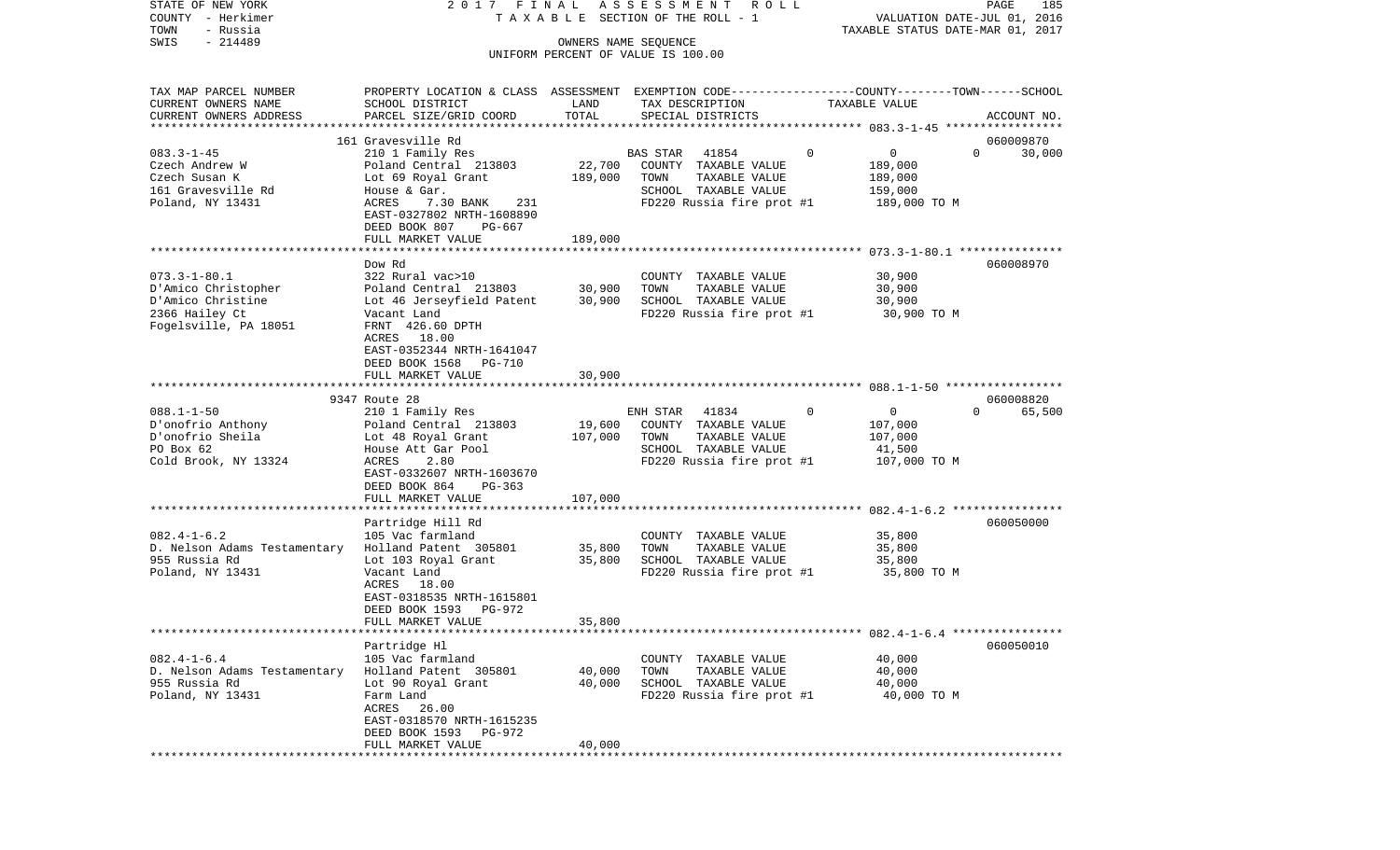| STATE OF NEW YORK<br>COUNTY - Herkimer<br>TOWN<br>- Russia<br>$-214489$<br>SWIS                                                                                    | 2017 FINAL                                                                                                                                                                               |                              | ASSESSMENT<br>ROLL<br>T A X A B L E SECTION OF THE ROLL - 1<br>OWNERS NAME SEQUENCE<br>UNIFORM PERCENT OF VALUE IS 100.00 | VALUATION DATE-JUL 01, 2016<br>TAXABLE STATUS DATE-MAR 01, 2017             | PAGE<br>186                     |
|--------------------------------------------------------------------------------------------------------------------------------------------------------------------|------------------------------------------------------------------------------------------------------------------------------------------------------------------------------------------|------------------------------|---------------------------------------------------------------------------------------------------------------------------|-----------------------------------------------------------------------------|---------------------------------|
| TAX MAP PARCEL NUMBER<br>CURRENT OWNERS NAME<br>CURRENT OWNERS ADDRESS                                                                                             | PROPERTY LOCATION & CLASS ASSESSMENT EXEMPTION CODE----------------COUNTY-------TOWN------SCHOOL<br>SCHOOL DISTRICT<br>PARCEL SIZE/GRID COORD                                            | LAND<br>TOTAL                | TAX DESCRIPTION<br>SPECIAL DISTRICTS                                                                                      | TAXABLE VALUE                                                               | ACCOUNT NO.                     |
| $072.16 - 1 - 10$<br>Dagenkolb David J<br>567 Main St<br>Cold Brook, NY 13324                                                                                      | Route 365<br>210 1 Family Res<br>Remsen<br>305201<br>Lot 24 Walker Tract<br>House Garage<br>ACRES<br>3.00<br>EAST-0343786 NRTH-1646398<br>DEED BOOK 683<br>$PG-929$<br>FULL MARKET VALUE | 39,500<br>110,000<br>110,000 | COUNTY TAXABLE VALUE<br>TOWN<br>TAXABLE VALUE<br>SCHOOL TAXABLE VALUE<br>FD230 Remsen fire #2                             | 110,000<br>110,000<br>110,000<br>110,000 TO M                               | 060020430                       |
| $072.16 - 2 - 23.2$<br>Daley Brian<br>Daley Kristine<br>218 Barnhart Rd<br>Remsen, NY 13438                                                                        | Barnhart Rd<br>310 Res Vac<br>305201<br>Remsen<br>Thackrah Split<br>2011<br>FRNT 188.00 DPTH<br>ACRES<br>1.00<br>EAST-0348309 NRTH-1647783<br>DEED BOOK 1413 PG-200<br>FULL MARKET VALUE | 2,000<br>2,000<br>2,000      | COUNTY TAXABLE VALUE<br>TOWN<br>TAXABLE VALUE<br>SCHOOL TAXABLE VALUE<br>FD230 Remsen fire #2                             | 2,000<br>2,000<br>2,000<br>2,000 TO M                                       | 167469                          |
| $072.16 - 2 - 24$<br>Daley Brian E<br>Daley Kristine M<br>218 Barnhart Rd<br>Remsen, NY 13438                                                                      | Barnhart Rd<br>210 1 Family Res<br>Remsen<br>305201<br>Lotl Jacobs Tract<br>House<br>ACRES<br>1.80<br>EAST-0348436 NRTH-1647782<br>DEED BOOK 907<br>PG-653<br>FULL MARKET VALUE          | 14,500<br>135,100<br>135,100 | BAS STAR<br>41854<br>COUNTY TAXABLE VALUE<br>TOWN<br>TAXABLE VALUE<br>SCHOOL TAXABLE VALUE<br>FD230 Remsen fire #2        | $\overline{0}$<br>$\Omega$<br>135,100<br>135,100<br>105,100<br>135,100 TO M | 060022860<br>$\Omega$<br>30,000 |
|                                                                                                                                                                    | 281 Gravesville Rd                                                                                                                                                                       |                              |                                                                                                                           |                                                                             | 060014910                       |
| $083.3 - 1 - 62$<br>Daley Family Trustee Christoph Poland Central 213803<br>Rachon Kathleen D<br>c//Gordon & Wendy Daley<br>281 Gravesville Rd<br>Poland, NY 13431 | 210 1 Family Res<br>S 87 Rg<br>Ho $11/6$<br>Gravesville<br>ACRES<br>1.20<br>EAST-0328202 NRTH-1610632<br>DEED BOOK 1342<br>PG-985<br>FULL MARKET VALUE                                   | 25,700<br>126,000<br>126,000 | 41834<br>ENH STAR<br>COUNTY TAXABLE VALUE<br>TOWN<br>TAXABLE VALUE<br>SCHOOL TAXABLE VALUE<br>FD220 Russia fire prot #1   | $\mathbf 0$<br>$\mathsf{O}$<br>126,000<br>126,000<br>60,500<br>126,000 TO M | 65,500<br>$\Omega$              |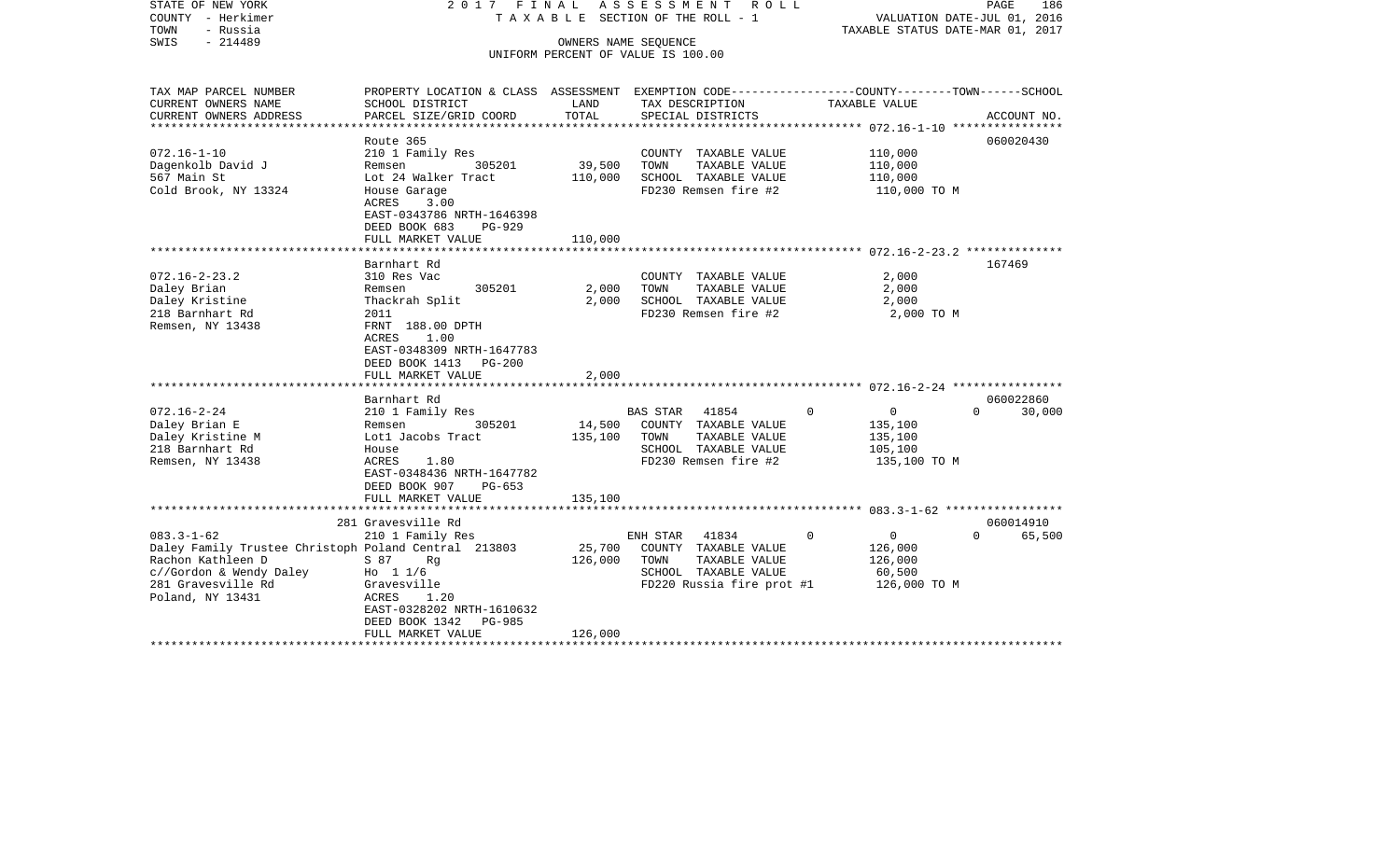| STATE OF NEW YORK                     | 2017 FINAL                                   |         | ASSESSMENT ROLL                               | PAGE<br>187                                                                                      |
|---------------------------------------|----------------------------------------------|---------|-----------------------------------------------|--------------------------------------------------------------------------------------------------|
| COUNTY - Herkimer                     |                                              |         | TAXABLE SECTION OF THE ROLL - 1               | VALUATION DATE-JUL 01, 2016                                                                      |
| - Russia<br>TOWN<br>SWIS<br>$-214489$ |                                              |         | OWNERS NAME SEQUENCE                          | TAXABLE STATUS DATE-MAR 01, 2017                                                                 |
|                                       |                                              |         | UNIFORM PERCENT OF VALUE IS 100.00            |                                                                                                  |
|                                       |                                              |         |                                               |                                                                                                  |
| TAX MAP PARCEL NUMBER                 |                                              |         |                                               | PROPERTY LOCATION & CLASS ASSESSMENT EXEMPTION CODE----------------COUNTY-------TOWN------SCHOOL |
| CURRENT OWNERS NAME                   | SCHOOL DISTRICT                              | LAND    | TAX DESCRIPTION                               | TAXABLE VALUE                                                                                    |
| CURRENT OWNERS ADDRESS                | PARCEL SIZE/GRID COORD                       | TOTAL   | SPECIAL DISTRICTS                             | ACCOUNT NO.                                                                                      |
| ***********************               |                                              |         |                                               |                                                                                                  |
|                                       | Hinckley Rd                                  |         |                                               | 060006510                                                                                        |
| $077.3 - 1 - 45$                      | 322 Rural vac>10                             | 18,200  | COUNTY TAXABLE VALUE<br>TOWN<br>TAXABLE VALUE | 18,200<br>18,200                                                                                 |
| Dalton George W<br>Dalton Elizabeth A | Poland Central 213803<br>Lot 118 Royal Grant | 18,200  | SCHOOL TAXABLE VALUE                          | 18,200                                                                                           |
| PO Box 1515                           | Vacant Land                                  |         | FD220 Russia fire prot #1                     | 18,200 TO M                                                                                      |
| Sandia Park, NM 87047                 | Hinckley                                     |         |                                               |                                                                                                  |
|                                       | ACRES 11.60                                  |         |                                               |                                                                                                  |
|                                       | EAST-0327952 NRTH-1626032                    |         |                                               |                                                                                                  |
|                                       | DEED BOOK 1551<br>PG-308                     |         |                                               |                                                                                                  |
|                                       | FULL MARKET VALUE                            | 18,200  |                                               |                                                                                                  |
|                                       |                                              |         |                                               |                                                                                                  |
|                                       | 213 Hemstreet Rd                             |         |                                               | 060051920                                                                                        |
| $078.1 - 1 - 1.2$                     | 240 Rural res                                |         | $\Omega$<br>BAS STAR<br>41854                 | $\mathbf 0$<br>$\Omega$<br>30,000                                                                |
| Damon Thomas                          | Poland Central 213803                        | 53,500  | COUNTY TAXABLE VALUE                          | 105,000                                                                                          |
| 213 Hemstreet Rd                      | Lots 17 & 46 Jerseyfield                     | 105,000 | TOWN<br>TAXABLE VALUE                         | 105,000                                                                                          |
| Cold Brook, NY 13324                  | FRNT 1581.36 DPTH 625.00                     |         | SCHOOL TAXABLE VALUE                          | 75,000                                                                                           |
|                                       | 32.60<br>ACRES                               |         | FD220 Russia fire prot #1                     | 105,000 TO M                                                                                     |
|                                       | EAST-0349458 NRTH-1640176                    |         |                                               |                                                                                                  |
|                                       | DEED BOOK 1296<br>PG-851                     |         |                                               |                                                                                                  |
|                                       | FULL MARKET VALUE                            | 105,000 |                                               |                                                                                                  |
|                                       | Rte 28                                       |         |                                               | ***************************** 088.1-1-5.1 ****************<br>060046450                          |
| $088.1 - 1 - 5.1$                     | 311 Res vac land - WTRFNT                    |         | COUNTY TAXABLE VALUE                          | 40,000                                                                                           |
| Daniels Robert E Jr.                  | Poland Central 213803                        | 40,000  | TOWN<br>TAXABLE VALUE                         | 40,000                                                                                           |
| 4171 Cherry St                        | Lot 68 Royal Grant                           | 40,000  | SCHOOL TAXABLE VALUE                          | 40,000                                                                                           |
| Lyons Falls, NY 13368                 | Vacant Land                                  |         | FD220 Russia fire prot #1                     | 40,000 TO M                                                                                      |
|                                       | ACRES<br>28.00                               |         |                                               |                                                                                                  |
|                                       | EAST-0327006 NRTH-1607238                    |         |                                               |                                                                                                  |
|                                       | DEED BOOK 1232<br>PG-154                     |         |                                               |                                                                                                  |
|                                       | FULL MARKET VALUE                            | 40,000  |                                               |                                                                                                  |
|                                       | **********                                   |         |                                               |                                                                                                  |
|                                       | Simpson Rd                                   |         |                                               |                                                                                                  |
| $083.3 - 1 - 5.1$                     | 310 Res Vac                                  |         | COUNTY TAXABLE VALUE                          | 27,600                                                                                           |
| Daniels Trust Donald                  | Poland Central 213803                        | 27,600  | TOWN<br>TAXABLE VALUE                         | 27,600                                                                                           |
| 20 Blue Heron Dr                      | FRNT 1975.50 DPTH                            | 27,600  | SCHOOL TAXABLE VALUE                          | 27,600                                                                                           |
| Barneveld, NY 13304                   | ACRES 15.30                                  |         | FD220 Russia fire prot #1                     | 27,600 TO M                                                                                      |
|                                       | EAST-0325559 NRTH-1615931                    |         |                                               |                                                                                                  |
|                                       | FULL MARKET VALUE                            | 27,600  |                                               |                                                                                                  |
|                                       | Simpson Rd                                   |         |                                               |                                                                                                  |
| $083.3 - 1 - 5.3$                     | 310 Res Vac                                  |         | COUNTY TAXABLE VALUE                          | 20,300                                                                                           |
| Daniels Trust Donald                  | Poland Central 213803                        | 20,300  | TOWN<br>TAXABLE VALUE                         | 20,300                                                                                           |
| 20 Blue Heron Dr                      | FRNT 664.00 DPTH                             | 20,300  | SCHOOL TAXABLE VALUE                          | 20,300                                                                                           |
| Barneveld, NY 13304                   | ACRES<br>9.50                                |         | FD220 Russia fire prot #1                     | 20,300 TO M                                                                                      |
|                                       | EAST-0327347 NRTH-1616513                    |         |                                               |                                                                                                  |
|                                       | FULL MARKET VALUE                            | 20,300  |                                               |                                                                                                  |
|                                       |                                              |         |                                               |                                                                                                  |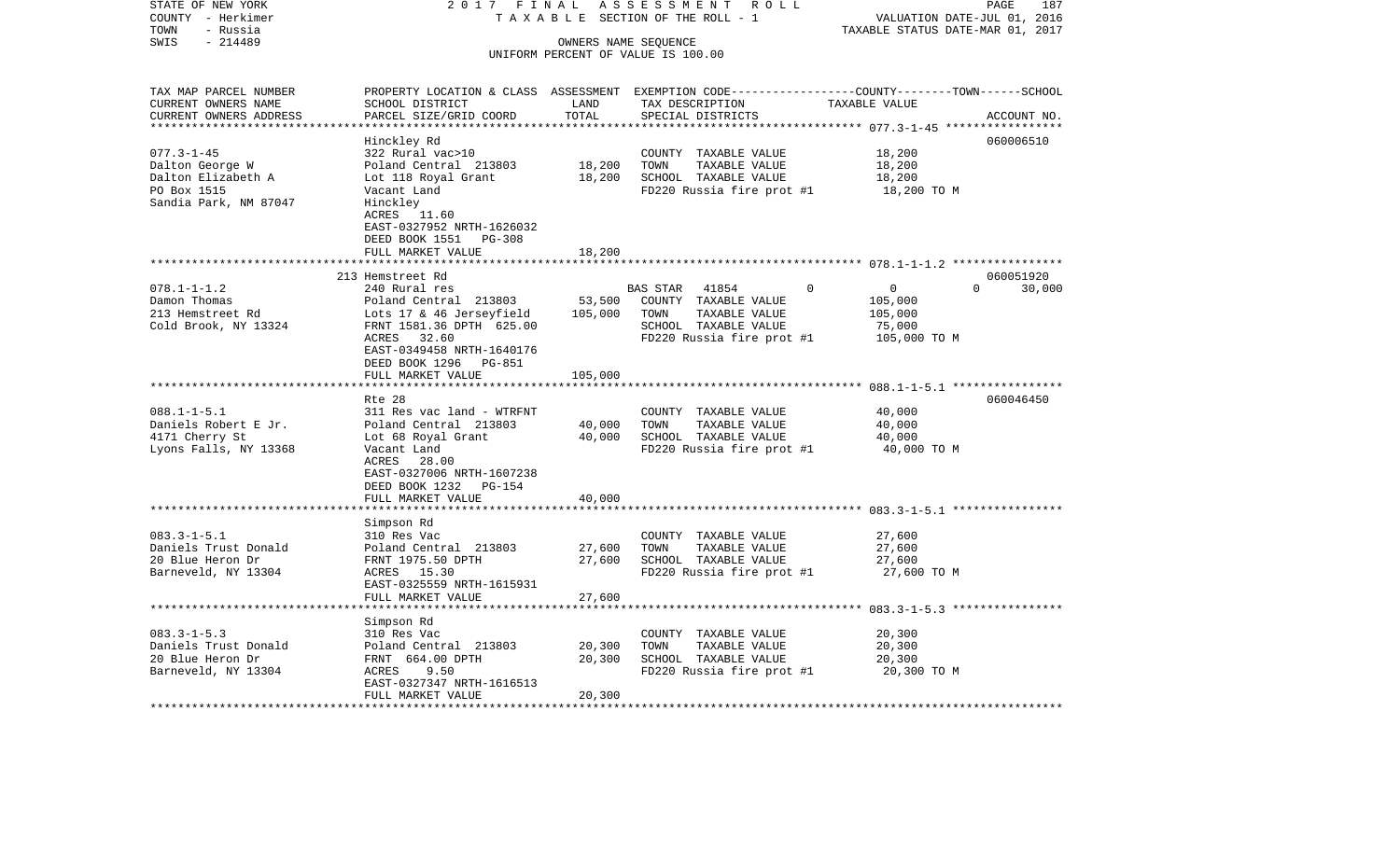| STATE OF NEW YORK<br>COUNTY - Herkimer<br>- Russia<br>TOWN                                                                                                                                    | 2017 FINAL<br>TAXABLE                                                                                                                                                                                                                                                                                                                                                                                                |                                             | ASSESSMENT<br>R O L L<br>SECTION OF THE ROLL - 1                                                                                                                                                         | VALUATION DATE-JUL 01, 2016<br>TAXABLE STATUS DATE-MAR 01, 2017                                                                                           | PAGE<br>188            |
|-----------------------------------------------------------------------------------------------------------------------------------------------------------------------------------------------|----------------------------------------------------------------------------------------------------------------------------------------------------------------------------------------------------------------------------------------------------------------------------------------------------------------------------------------------------------------------------------------------------------------------|---------------------------------------------|----------------------------------------------------------------------------------------------------------------------------------------------------------------------------------------------------------|-----------------------------------------------------------------------------------------------------------------------------------------------------------|------------------------|
| $-214489$<br>SWIS                                                                                                                                                                             |                                                                                                                                                                                                                                                                                                                                                                                                                      |                                             | OWNERS NAME SEQUENCE<br>UNIFORM PERCENT OF VALUE IS 100.00                                                                                                                                               |                                                                                                                                                           |                        |
| TAX MAP PARCEL NUMBER<br>CURRENT OWNERS NAME<br>CURRENT OWNERS ADDRESS                                                                                                                        | PROPERTY LOCATION & CLASS ASSESSMENT EXEMPTION CODE----------------COUNTY-------TOWN------SCHOOL<br>SCHOOL DISTRICT<br>PARCEL SIZE/GRID COORD                                                                                                                                                                                                                                                                        | LAND<br>TOTAL                               | TAX DESCRIPTION<br>SPECIAL DISTRICTS                                                                                                                                                                     | TAXABLE VALUE                                                                                                                                             | ACCOUNT NO.            |
| **********************                                                                                                                                                                        |                                                                                                                                                                                                                                                                                                                                                                                                                      |                                             |                                                                                                                                                                                                          |                                                                                                                                                           |                        |
| $083.3 - 1 - 6$<br>Daniels Trust Donald<br>20 Blue Heron Dr<br>Barneveld, NY 13304                                                                                                            | Simpson Rd<br>314 Rural vac<10<br>Poland Central 213803<br>R G<br>N 91<br>Lot 5<br>Simpson<br>ACRES<br>5.00<br>EAST-0327934 NRTH-1616697                                                                                                                                                                                                                                                                             | 17,000<br>17,000                            | COUNTY TAXABLE VALUE<br>TOWN<br>TAXABLE VALUE<br>SCHOOL TAXABLE VALUE<br>FD220 Russia fire prot #1                                                                                                       | 17,000<br>17,000<br>17,000<br>17,000 TO M                                                                                                                 | 060018000              |
|                                                                                                                                                                                               | DEED BOOK 1369<br>PG-768                                                                                                                                                                                                                                                                                                                                                                                             |                                             |                                                                                                                                                                                                          |                                                                                                                                                           |                        |
|                                                                                                                                                                                               | FULL MARKET VALUE                                                                                                                                                                                                                                                                                                                                                                                                    | 17,000                                      |                                                                                                                                                                                                          |                                                                                                                                                           |                        |
|                                                                                                                                                                                               |                                                                                                                                                                                                                                                                                                                                                                                                                      |                                             |                                                                                                                                                                                                          |                                                                                                                                                           |                        |
| $077.2 - 1 - 46$<br>Darcy James B<br>Darcy Rosemary B<br>518 Holt Rd<br>Webster, NY 14580<br>$089.1 - 2 - 15$<br>Dardzinski David J<br>Karkou Vasiliki<br>11 Cabendish Dr<br>Ambler, PA 19002 | Lane Rd<br>260 Seasonal res<br>Poland Central 213803<br>Lot 15 Jerseyfield Patent<br>Camp<br>FRNT 155.00 DPTH 105.00<br>0.25<br>ACRES<br>EAST-0336420 NRTH-1635843<br>DEED BOOK 1362 PG-254<br>FULL MARKET VALUE<br>Military Rd<br>314 Rural vac<10<br>Poland Central 213803<br>Lot 43 Royal Grant<br>House<br>FRNT 170.00 DPTH 150.00<br><b>ACRES</b><br>0.50<br>EAST-0350532 NRTH-1605197<br>DEED BOOK 1361 PG-140 | 8,600<br>41,400<br>41,400<br>1,500<br>1,500 | COUNTY TAXABLE VALUE<br>TAXABLE VALUE<br>TOWN<br>SCHOOL TAXABLE VALUE<br>FD220 Russia fire prot #1<br>COUNTY TAXABLE VALUE<br>TOWN<br>TAXABLE VALUE<br>SCHOOL TAXABLE VALUE<br>FD220 Russia fire prot #1 | 41,400<br>41,400<br>41,400<br>41,400 TO M<br>**************************************599.1-2-15 ******************<br>1,500<br>1,500<br>1,500<br>1,500 TO M | 060028080<br>060022980 |
|                                                                                                                                                                                               | FULL MARKET VALUE<br>**********************                                                                                                                                                                                                                                                                                                                                                                          | 1,500                                       |                                                                                                                                                                                                          |                                                                                                                                                           |                        |
|                                                                                                                                                                                               | 311 Dan Davis Rd                                                                                                                                                                                                                                                                                                                                                                                                     |                                             |                                                                                                                                                                                                          |                                                                                                                                                           | 060050420              |
| $084.3 - 2 - 47$<br>Darrow Edward<br>311 Dan Davis Rd<br>Cold Brook, NY 13324                                                                                                                 | 210 1 Family Res<br>Poland Central 213803<br>Lot 73 Royal Grant<br>A Frame House<br>FRNT 208.00 DPTH 208.00<br>1.80<br>ACRES<br>EAST-0350366 NRTH-1613909<br>DEED BOOK 1259<br>PG-581<br>FULL MARKET VALUE                                                                                                                                                                                                           | 14,500<br>160,000<br>160,000                | <b>BAS STAR</b><br>41854<br>COUNTY TAXABLE VALUE<br>TOWN<br>TAXABLE VALUE<br>SCHOOL TAXABLE VALUE<br>FD220 Russia fire prot #1                                                                           | 0<br>$\overline{0}$<br>160,000<br>160,000<br>130,000<br>160,000 TO M                                                                                      | $\Omega$<br>30,000     |
|                                                                                                                                                                                               |                                                                                                                                                                                                                                                                                                                                                                                                                      |                                             |                                                                                                                                                                                                          |                                                                                                                                                           |                        |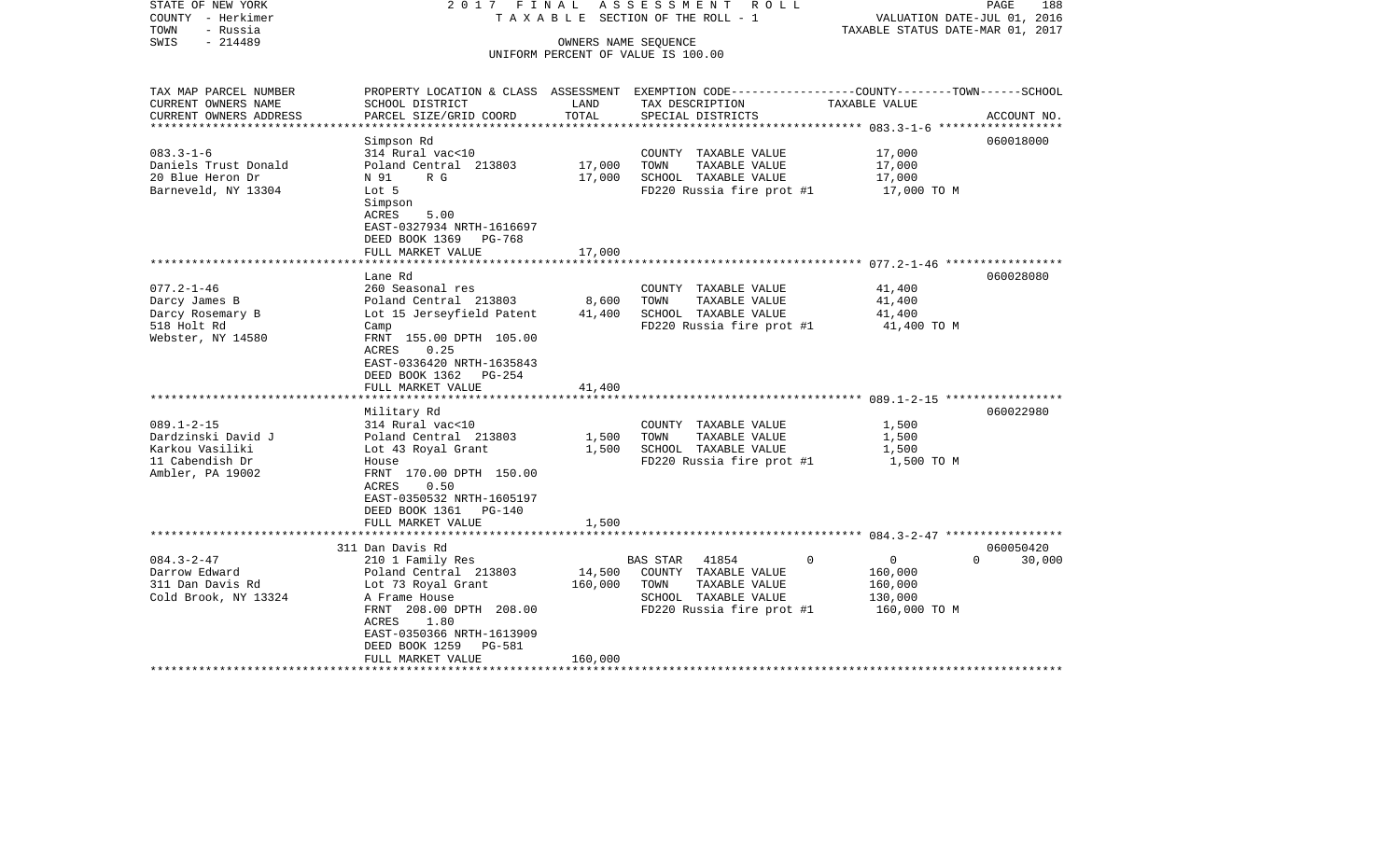| STATE OF NEW YORK      | 2017 FINAL                                                                                      |         | ASSESSMENT<br>R O L L              |                             | PAGE<br>189                      |
|------------------------|-------------------------------------------------------------------------------------------------|---------|------------------------------------|-----------------------------|----------------------------------|
| COUNTY - Herkimer      |                                                                                                 |         | TAXABLE SECTION OF THE ROLL - 1    |                             | VALUATION DATE-JUL 01, 2016      |
| TOWN<br>- Russia       |                                                                                                 |         |                                    |                             | TAXABLE STATUS DATE-MAR 01, 2017 |
| $-214489$<br>SWIS      |                                                                                                 |         | OWNERS NAME SEQUENCE               |                             |                                  |
|                        |                                                                                                 |         | UNIFORM PERCENT OF VALUE IS 100.00 |                             |                                  |
| TAX MAP PARCEL NUMBER  | PROPERTY LOCATION & CLASS ASSESSMENT EXEMPTION CODE---------------COUNTY-------TOWN------SCHOOL |         |                                    |                             |                                  |
| CURRENT OWNERS NAME    | SCHOOL DISTRICT                                                                                 | LAND    | TAX DESCRIPTION                    | TAXABLE VALUE               |                                  |
| CURRENT OWNERS ADDRESS | PARCEL SIZE/GRID COORD                                                                          | TOTAL   | SPECIAL DISTRICTS                  |                             | ACCOUNT NO.                      |
| ********************** |                                                                                                 |         |                                    |                             |                                  |
|                        | 282 Plumb Rd                                                                                    |         |                                    |                             | 060051830                        |
| $088.1 - 1 - 18.7$     | 242 Rurl res&rec                                                                                |         | 41854<br>BAS STAR                  | $\mathbf 0$<br>$\mathbf{0}$ | $\Omega$<br>30,000               |
| Darrow Randolph        | Poland Central 213803                                                                           | 28,600  | COUNTY TAXABLE VALUE               | 142,000                     |                                  |
| Darrow Carla M         | Lot 48 Royal Grant                                                                              | 142,000 | TOWN<br>TAXABLE VALUE              | 142,000                     |                                  |
| 282 Plumb Rd           | House                                                                                           |         | SCHOOL TAXABLE VALUE               | 112,000                     |                                  |
| Poland, NY 13431       | ACRES<br>12.00 BANK<br>135                                                                      |         | FD220 Russia fire prot #1          | 142,000 TO M                |                                  |
|                        | EAST-0335886 NRTH-1605250                                                                       |         |                                    |                             |                                  |
|                        | DEED BOOK 709<br><b>PG-308</b>                                                                  |         |                                    |                             |                                  |
|                        | FULL MARKET VALUE                                                                               | 142,000 |                                    |                             |                                  |
|                        |                                                                                                 |         |                                    |                             |                                  |
|                        | 337 Dan Davis Rd                                                                                |         |                                    |                             |                                  |
| $084.3 - 2 - 54.2$     | 270 Mfg housing                                                                                 |         | BAS STAR<br>41854                  | $\overline{0}$<br>0         | $\Omega$<br>30,000               |
| Darrow Robert T        | Poland Central 213803                                                                           | 18,100  | COUNTY TAXABLE VALUE               | 76,600                      |                                  |
| Darrow Tammy           | FRNT 328.00 DPTH                                                                                | 76,600  | TOWN<br>TAXABLE VALUE              | 76,600                      |                                  |
| 337 Dan Davis Rd       | ACRES<br>1.70                                                                                   |         | SCHOOL TAXABLE VALUE               | 46,600                      |                                  |
| Cold Brook, NY 13324   | EAST-0350274 NRTH-1614340                                                                       |         | FD220 Russia fire prot #1          |                             | 76,600 TO M                      |
|                        | DEED BOOK 883<br>$PG-59$                                                                        |         |                                    |                             |                                  |
|                        | FULL MARKET VALUE                                                                               | 76,600  |                                    |                             |                                  |
|                        | *********************************                                                               |         |                                    |                             |                                  |
|                        | 275 Dan Davis Rd                                                                                |         |                                    |                             | 060010620                        |
| $084.3 - 2 - 11$       | 210 1 Family Res                                                                                |         | 41834<br>ENH STAR                  | 0<br>$\mathbf{0}$           | $\Omega$<br>65,500               |
| Darrow Roy             | Poland Central 213803                                                                           | 16,500  | COUNTY TAXABLE VALUE               | 120,000                     |                                  |
| Darrow Sandra          | Lot 73 Royal Grant                                                                              | 120,000 | TAXABLE VALUE<br>TOWN              | 120,000                     |                                  |
| 275 Dan Davis Rd       | House & Garage                                                                                  |         | SCHOOL TAXABLE VALUE               | 54,500                      |                                  |
| Cold Brook, NY 13324   | Dan Davis                                                                                       |         | FD220 Russia fire prot #1          |                             | 120,000 TO M                     |
|                        | ACRES<br>3.00                                                                                   |         |                                    |                             |                                  |
|                        | EAST-0350351 NRTH-1613152                                                                       |         |                                    |                             |                                  |
|                        | DEED BOOK 733<br><b>PG-287</b>                                                                  |         |                                    |                             |                                  |
|                        | FULL MARKET VALUE                                                                               | 120,000 |                                    |                             |                                  |
|                        | *********************                                                                           |         |                                    |                             |                                  |
|                        | 275 Dan Davis Rd                                                                                |         |                                    |                             | 060019870                        |
| $084.3 - 2 - 54.1$     | 322 Rural vac>10                                                                                |         | COUNTY TAXABLE VALUE               | 43,200                      |                                  |
| Darrow Roy             | Poland Central 213803                                                                           | 43,200  | TOWN<br>TAXABLE VALUE              | 43,200                      |                                  |
| Darrow Sandra          | Lot 73 Royal Grant                                                                              | 43,200  | SCHOOL TAXABLE VALUE               | 43,200                      |                                  |
| 275 Dan Davis Rd       | Vacant Land                                                                                     |         | FD220 Russia fire prot #1          |                             | 43,200 TO M                      |
| Cold Brook, NY 13324   | 36.30<br>ACRES                                                                                  |         |                                    |                             |                                  |
|                        | EAST-0349902 NRTH-1613795                                                                       |         |                                    |                             |                                  |
|                        | DEED BOOK 733<br>PG-287                                                                         |         |                                    |                             |                                  |
| ********************** | FULL MARKET VALUE                                                                               | 43,200  |                                    |                             |                                  |
|                        |                                                                                                 |         |                                    |                             |                                  |
|                        | 955 Russia Rd                                                                                   |         |                                    |                             | 060050990                        |
| $083.4 - 1 - 16.4$     | 210 1 Family Res                                                                                |         | <b>BAS STAR</b><br>41854           | 0<br>0                      | 0<br>30,000                      |
| Davall Renee           | Poland Central 213803                                                                           | 47,000  | COUNTY<br>TAXABLE VALUE            | 214,000                     |                                  |
| 955 Russia Rd          | Lot 84 Royal Grant                                                                              | 214,000 | TOWN<br>TAXABLE VALUE              | 214,000                     |                                  |
| Russia, NY 13431       | Vacant Land                                                                                     |         | SCHOOL TAXABLE VALUE               | 184,000                     |                                  |
|                        | ACRES<br>30.00                                                                                  |         | FD220 Russia fire prot #1          |                             | 214,000 TO M                     |
|                        | EAST-0345319 NRTH-1614594                                                                       |         |                                    |                             |                                  |
|                        | DEED BOOK 1607<br>PG-227                                                                        |         |                                    |                             |                                  |
|                        | FULL MARKET VALUE<br>***************                                                            | 214,000 |                                    |                             |                                  |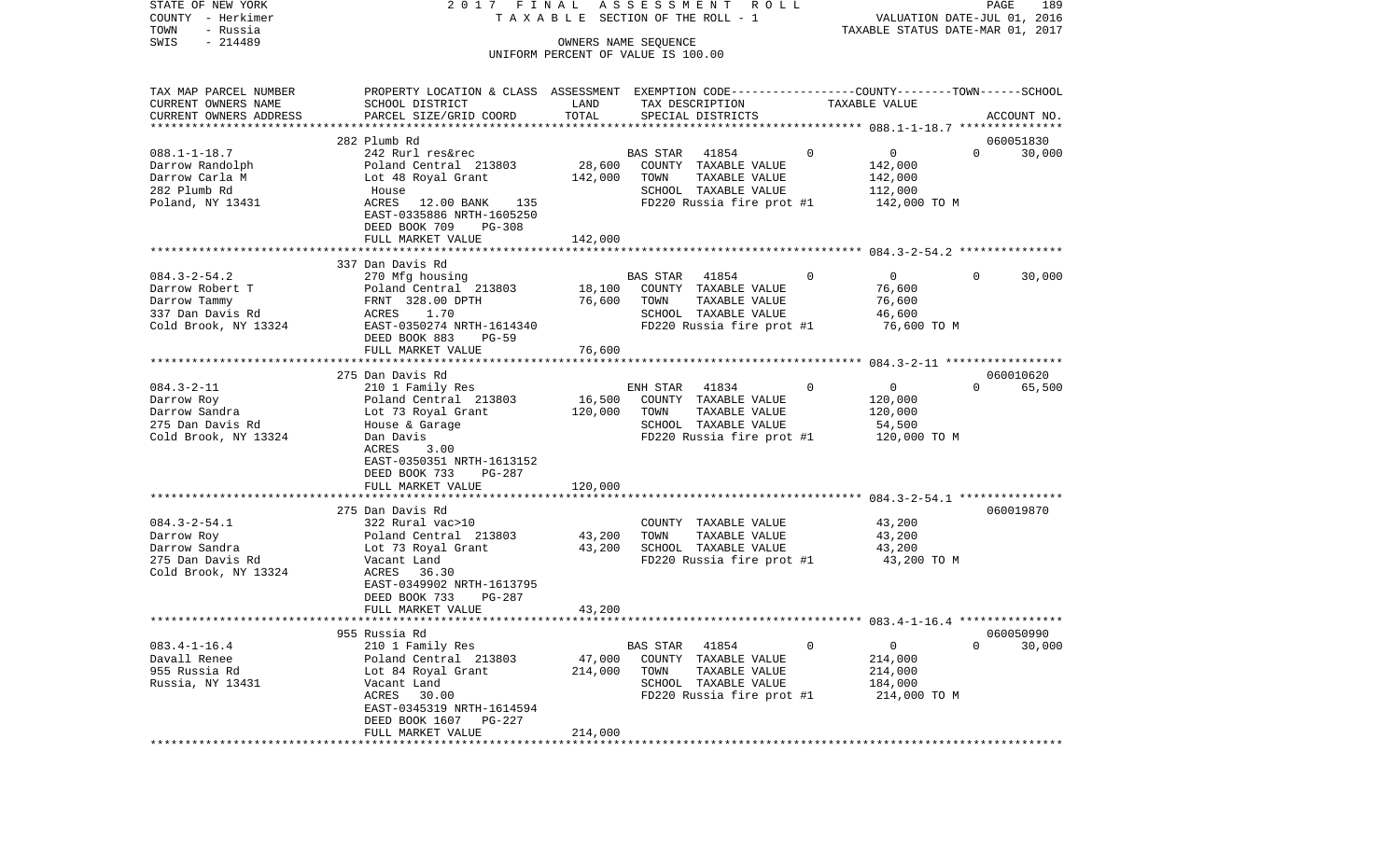| STATE OF NEW YORK<br>COUNTY - Herkimer<br>- Russia<br>TOWN<br>$-214489$<br>SWIS                   | 2017 FINAL                                                                                                                                    |                                   | ASSESSMENT<br>ROLL<br>T A X A B L E SECTION OF THE ROLL - 1<br>OWNERS NAME SEQUENCE<br>UNIFORM PERCENT OF VALUE IS 100.00 |                                                                             | PAGE<br>190<br>VALUATION DATE-JUL 01, 2016<br>TAXABLE STATUS DATE-MAR 01, 2017 |
|---------------------------------------------------------------------------------------------------|-----------------------------------------------------------------------------------------------------------------------------------------------|-----------------------------------|---------------------------------------------------------------------------------------------------------------------------|-----------------------------------------------------------------------------|--------------------------------------------------------------------------------|
| TAX MAP PARCEL NUMBER<br>CURRENT OWNERS NAME<br>CURRENT OWNERS ADDRESS<br>*********************** | PROPERTY LOCATION & CLASS ASSESSMENT EXEMPTION CODE----------------COUNTY-------TOWN------SCHOOL<br>SCHOOL DISTRICT<br>PARCEL SIZE/GRID COORD | LAND<br>TOTAL                     | TAX DESCRIPTION<br>SPECIAL DISTRICTS                                                                                      | TAXABLE VALUE                                                               | ACCOUNT NO.                                                                    |
|                                                                                                   | 225 Barnhart Rd                                                                                                                               |                                   |                                                                                                                           |                                                                             |                                                                                |
| $072.2 - 2 - 64.1$<br>Daws David<br>Daws Audrey<br>225 Barnhart Rd                                | 210 1 Family Res<br>305201<br>Remsen<br>FRNT 315.00 DPTH<br>ACRES<br>3.10                                                                     | 16,700<br>90,200                  | BAS STAR<br>41854<br>COUNTY TAXABLE VALUE<br>TOWN<br>TAXABLE VALUE<br>SCHOOL TAXABLE VALUE                                | $\Omega$<br>$\overline{0}$<br>90,200<br>90,200<br>60,200                    | $\Omega$<br>30,000                                                             |
| Remsen, NY 13438                                                                                  | EAST-0348558 NRTH-1648348<br>DEED BOOK 860<br>$PG-12$<br>FULL MARKET VALUE                                                                    | 90,200                            | FD230 Remsen fire #2                                                                                                      | 90,200 TO M                                                                 |                                                                                |
|                                                                                                   |                                                                                                                                               |                                   |                                                                                                                           |                                                                             |                                                                                |
| $072.16 - 2 - 15$<br>Daws Elizabeth<br>127 Barnhart Rd<br>Remsen, NY 13438                        | Barnhart Rd<br>270 Mfg housing<br>305201<br>Remsen<br>Lot 2 Jacobs Tract<br>FRNT 132.00 DPTH 330.00<br>ACRES<br>1.00                          | 10,000<br>30,000                  | COUNTY TAXABLE VALUE<br>TOWN<br>TAXABLE VALUE<br>SCHOOL TAXABLE VALUE<br>FD230 Remsen fire #2                             | 30,000<br>30,000<br>30,000<br>30,000 TO M                                   | 060029610                                                                      |
|                                                                                                   | EAST-0346882 NRTH-1647694<br>DEED BOOK 767<br>$PG-47$<br>FULL MARKET VALUE<br>*************************                                       | 30,000<br>* * * * * * * * * * * * |                                                                                                                           |                                                                             |                                                                                |
|                                                                                                   | 209 Barnhart Rd                                                                                                                               |                                   |                                                                                                                           |                                                                             |                                                                                |
| $072.2 - 2 - 64.2$<br>Daws Timothy<br>Daws Hattie<br>209 Barnhart Rd<br>Remsen, NY 13438          | 270 Mfg housing<br>305201<br>Remsen<br>FRNT 403.00 DPTH<br>ACRES<br>3.20<br>EAST-0348246 NRTH-1648328<br>DEED BOOK 860<br>$PG-12$             | 16,900<br>48,000<br>48,000        | BAS STAR<br>41854<br>COUNTY TAXABLE VALUE<br>TAXABLE VALUE<br>TOWN<br>SCHOOL TAXABLE VALUE<br>FD230 Remsen fire #2        | $\mathbf{0}$<br>$\overline{0}$<br>48,000<br>48,000<br>18,000<br>48,000 TO M | 30,000<br>$\overline{0}$                                                       |
|                                                                                                   | FULL MARKET VALUE                                                                                                                             |                                   |                                                                                                                           |                                                                             |                                                                                |
| $073.1 - 1 - 01.2$<br>Daws Timothy F<br>Daws David T<br>209 Barnhart Rd<br>Remsen, NY 13438       | Barnhart Rd<br>323 Vacant rural<br>305201<br>Remsen<br>ACRES 10.00<br>EAST-0311760 NRTH-1226360<br>DEED BOOK 928<br>$PG-94$                   | 15,000<br>15,000                  | COUNTY TAXABLE VALUE<br>TOWN<br>TAXABLE VALUE<br>SCHOOL TAXABLE VALUE<br>FD230 Remsen fire #2                             | 15,000<br>15,000<br>15,000<br>15,000 TO M                                   |                                                                                |
|                                                                                                   | FULL MARKET VALUE                                                                                                                             | 15,000                            |                                                                                                                           |                                                                             |                                                                                |
|                                                                                                   | ************************<br>Barnhart Rd                                                                                                       |                                   |                                                                                                                           |                                                                             | 060051680                                                                      |
| $073.1 - 1 - 2$<br>Daws Timothy F<br>Daws David T<br>209 Barnhart Rd<br>Remsen, NY 13438          | 910 Priv forest<br>305201<br>Remsen<br>Lot 1 Marvin Tract<br>59.60<br>ACRES<br>EAST-0349595 NRTH-1650381<br>DEED BOOK 928<br>$PG-94$          | 56,000<br>61,500                  | COUNTY TAXABLE VALUE<br>TOWN<br>TAXABLE VALUE<br>SCHOOL TAXABLE VALUE<br>FD230 Remsen fire #2                             | 61,500<br>61,500<br>61,500<br>61,500 TO M                                   |                                                                                |
|                                                                                                   | FULL MARKET VALUE                                                                                                                             | 61,500                            |                                                                                                                           |                                                                             |                                                                                |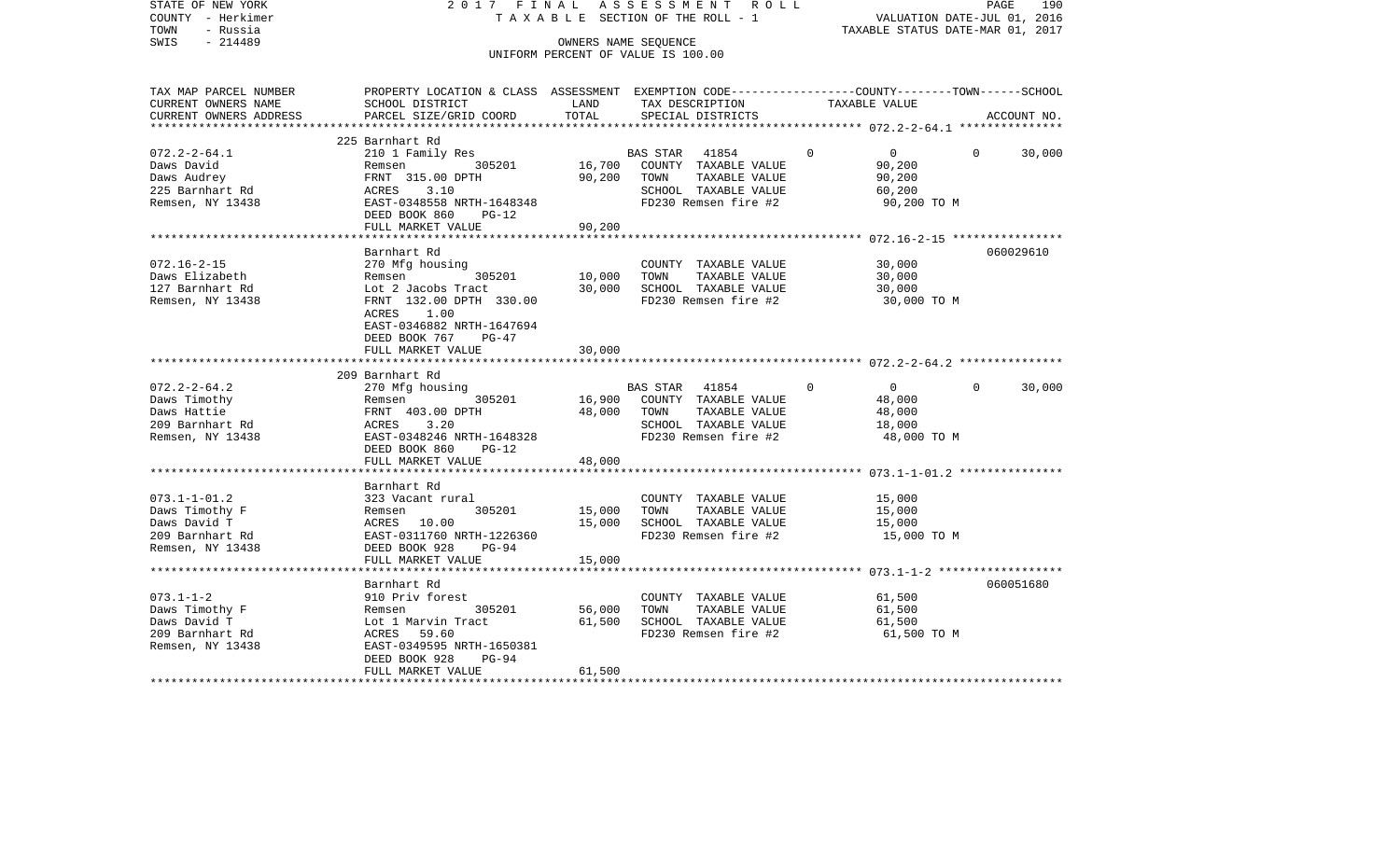| STATE OF NEW YORK<br>COUNTY - Herkimer<br>- Russia<br>TOWN<br>$-214489$<br>SWIS                                                                                                                  |                                                                                                                                                                                                                                                                                                                                                                                                                    | OWNERS NAME SEQUENCE                          | 2017 FINAL ASSESSMENT<br>R O L L<br>TAXABLE SECTION OF THE ROLL - 1<br>UNIFORM PERCENT OF VALUE IS 100.00                                                                                                                                        | TAXABLE STATUS DATE-MAR 01, 2017                                                                                                                                            | PAGE<br>191<br>VALUATION DATE-JUL 01, 2016 |
|--------------------------------------------------------------------------------------------------------------------------------------------------------------------------------------------------|--------------------------------------------------------------------------------------------------------------------------------------------------------------------------------------------------------------------------------------------------------------------------------------------------------------------------------------------------------------------------------------------------------------------|-----------------------------------------------|--------------------------------------------------------------------------------------------------------------------------------------------------------------------------------------------------------------------------------------------------|-----------------------------------------------------------------------------------------------------------------------------------------------------------------------------|--------------------------------------------|
| TAX MAP PARCEL NUMBER<br>CURRENT OWNERS NAME                                                                                                                                                     | PROPERTY LOCATION & CLASS ASSESSMENT EXEMPTION CODE---------------COUNTY-------TOWN------SCHOOL<br>SCHOOL DISTRICT                                                                                                                                                                                                                                                                                                 | LAND                                          | TAX DESCRIPTION                                                                                                                                                                                                                                  | TAXABLE VALUE                                                                                                                                                               |                                            |
| CURRENT OWNERS ADDRESS                                                                                                                                                                           | PARCEL SIZE/GRID COORD                                                                                                                                                                                                                                                                                                                                                                                             | TOTAL                                         | SPECIAL DISTRICTS                                                                                                                                                                                                                                |                                                                                                                                                                             | ACCOUNT NO.                                |
|                                                                                                                                                                                                  | 800 Hinckley Rd                                                                                                                                                                                                                                                                                                                                                                                                    |                                               |                                                                                                                                                                                                                                                  |                                                                                                                                                                             |                                            |
| $083.1 - 1 - 10.5$<br>Decola Daniel<br>Decola Gail<br>800 Hinckley Rd<br>Remsen, NY 13438                                                                                                        | 242 Rurl res&rec<br>Poland Central 213803<br>Hinckley Rd<br>ACRES 19.30<br>EAST-0328426 NRTH-1625347<br>DEED BOOK 815<br>$PG-74$                                                                                                                                                                                                                                                                                   | 36,600<br>279,000                             | BAS STAR<br>41854<br>COUNTY TAXABLE VALUE<br>TOWN<br>TAXABLE VALUE<br>SCHOOL TAXABLE VALUE<br>FD220 Russia fire prot #1                                                                                                                          | $\Omega$<br>0<br>279,000<br>279,000<br>249,000<br>279,000 TO M                                                                                                              | $\Omega$<br>30,000                         |
|                                                                                                                                                                                                  | FULL MARKET VALUE                                                                                                                                                                                                                                                                                                                                                                                                  | 279,000                                       |                                                                                                                                                                                                                                                  |                                                                                                                                                                             |                                            |
|                                                                                                                                                                                                  |                                                                                                                                                                                                                                                                                                                                                                                                                    |                                               |                                                                                                                                                                                                                                                  |                                                                                                                                                                             |                                            |
| $083.4 - 1 - 43.2$<br>Defazio George<br>Defazio Tammy<br>712 Russia Rd<br>Poland, NY 13431-9801<br>$072.15 - 1 - 17$<br>DeGrace Stephen J<br>DeGrace Kelly A<br>1203 South St<br>Utica, NY 13501 | 712 Russia Rd<br>210 1 Family Res<br>Poland Central 213803<br>Land & Trailer<br>ACRES<br>5.00 BANK<br>135<br>EAST-0340395 NRTH-1612932<br>DEED BOOK 789<br>$PG-403$<br>FULL MARKET VALUE<br>************************<br>113 Pershing Ave<br>210 1 Family Res<br>305201<br>Remsen<br>Lots 22-23 Wt<br>Camp 0.46 Acre<br>Rte 365<br>FRNT 100.00 DPTH 200.00<br>EAST-0340034 NRTH-1645823<br>DEED BOOK 1537<br>PG-792 | 19,500<br>98,600<br>98,600<br>9,400<br>59,400 | BAS STAR 41854<br>COUNTY TAXABLE VALUE<br>TOWN<br>TAXABLE VALUE<br>SCHOOL TAXABLE VALUE<br>FD220 Russia fire prot #1<br>***********************<br>COUNTY TAXABLE VALUE<br>TOWN<br>TAXABLE VALUE<br>SCHOOL TAXABLE VALUE<br>FD230 Remsen fire #2 | $\Omega$<br>$\overline{0}$<br>98,600<br>98,600<br>68,600<br>98,600 TO M<br>********************* 072.15-1-17 *****************<br>59,400<br>59,400<br>59,400<br>59,400 TO M | $\Omega$<br>30,000<br>060006540            |
|                                                                                                                                                                                                  | FULL MARKET VALUE                                                                                                                                                                                                                                                                                                                                                                                                  | 59,400                                        |                                                                                                                                                                                                                                                  |                                                                                                                                                                             |                                            |
| $072.12 - 2 - 23.1$<br>Degrace Timothy<br>Degrace Charlene<br>221 Silverstone Rd<br>Remsen, NY 13438                                                                                             | Silverstone Rd<br>314 Rural vac<10<br>Remsen<br>305201<br>Lot 2 Jacobs Tract<br>Vacant Land<br>Silverstone Estates<br>FRNT 358.00 DPTH<br>1.50<br>ACRES<br>EAST-0346338 NRTH-1651851<br>DEED BOOK 707<br><b>PG-132</b>                                                                                                                                                                                             | 6,500<br>6,500                                | COUNTY TAXABLE VALUE<br>TOWN<br>TAXABLE VALUE<br>SCHOOL TAXABLE VALUE<br>FD230 Remsen fire #2                                                                                                                                                    | 6,500<br>6,500<br>6,500<br>6,500 TO M                                                                                                                                       | 060052790                                  |
|                                                                                                                                                                                                  | FULL MARKET VALUE                                                                                                                                                                                                                                                                                                                                                                                                  | 6,500                                         |                                                                                                                                                                                                                                                  |                                                                                                                                                                             |                                            |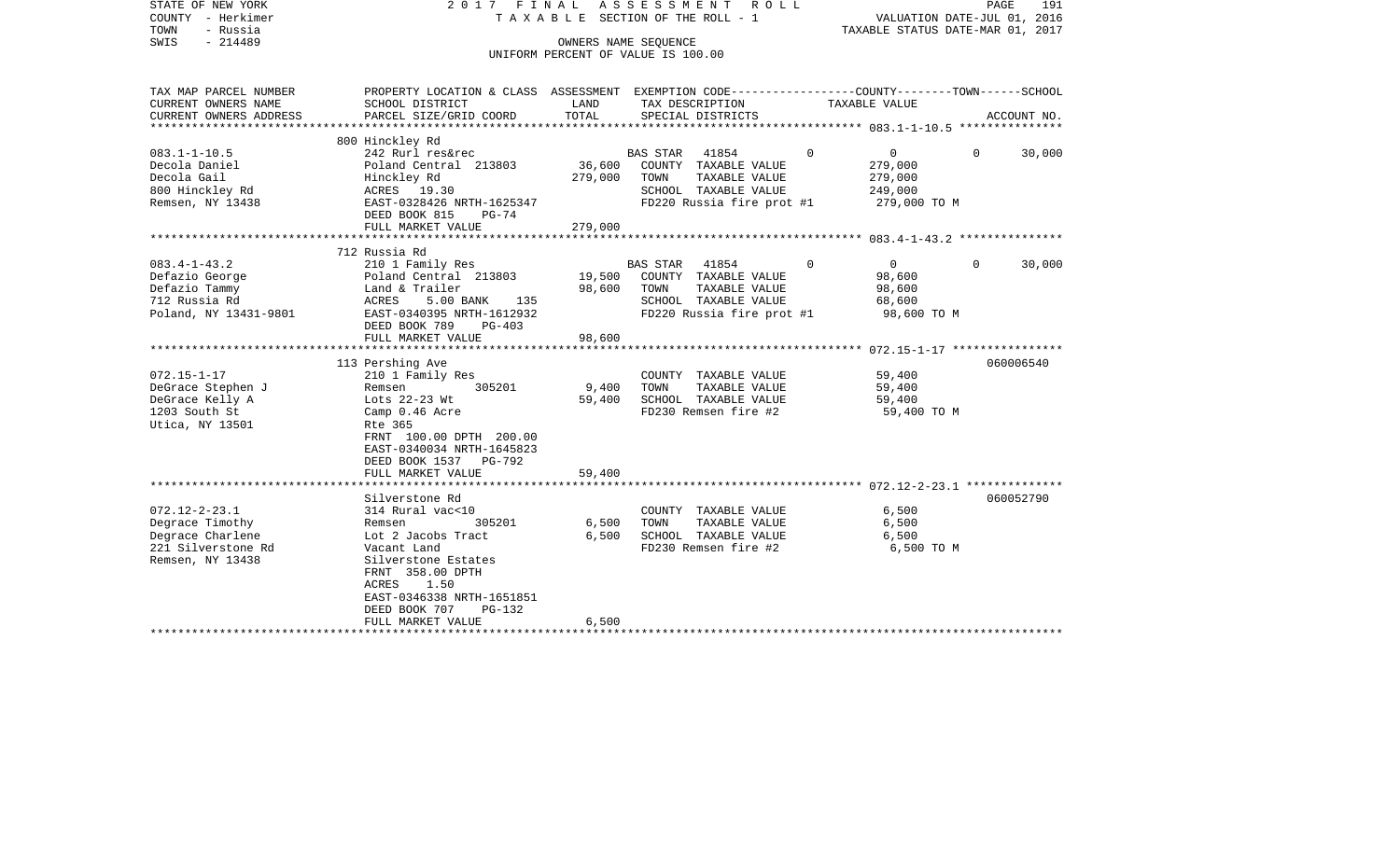|      | STATE OF NEW YORK | 2017 FINAL ASSESSMENT ROLL         |                                  | <b>PAGE</b> | 192 |
|------|-------------------|------------------------------------|----------------------------------|-------------|-----|
|      | COUNTY - Herkimer | TAXABLE SECTION OF THE ROLL - 1    | VALUATION DATE-JUL 01, 2016      |             |     |
| TOWN | - Russia          |                                    | TAXABLE STATUS DATE-MAR 01, 2017 |             |     |
| SWIS | $-214489$         | OWNERS NAME SEOUENCE               |                                  |             |     |
|      |                   | UNIFORM PERCENT OF VALUE IS 100.00 |                                  |             |     |

| TAX MAP PARCEL NUMBER                                       | PROPERTY LOCATION & CLASS ASSESSMENT EXEMPTION CODE-----------------COUNTY-------TOWN------SCHOOL |                       |                                           |                              |             |                |              |                |
|-------------------------------------------------------------|---------------------------------------------------------------------------------------------------|-----------------------|-------------------------------------------|------------------------------|-------------|----------------|--------------|----------------|
| CURRENT OWNERS NAME                                         | SCHOOL DISTRICT                                                                                   | LAND                  |                                           | TAX DESCRIPTION              |             | TAXABLE VALUE  |              |                |
| CURRENT OWNERS ADDRESS                                      | PARCEL SIZE/GRID COORD                                                                            | TOTAL                 |                                           | SPECIAL DISTRICTS            |             |                |              | ACCOUNT NO.    |
|                                                             |                                                                                                   |                       |                                           |                              |             |                |              |                |
|                                                             | Silverstone Rd                                                                                    |                       |                                           |                              |             |                |              | 060019290      |
| $072.12 - 2 - 29$                                           | 210 1 Family Res - WTRFNT                                                                         |                       |                                           |                              | $\mathbf 0$ | 15,000         | $\Omega$     | $\mathbf 0$    |
| Degrace Timothy S                                           | 305201<br>Remsen                                                                                  |                       | VET COM C 41132<br>29,300 VET COM T 41133 |                              | $\Omega$    | 0              | 20,000       | $\overline{0}$ |
| Degrace Charlene A                                          | Lot 2 Jacobs Tract                                                                                |                       | 102,000 VET DIS C 41142                   |                              | $\Omega$    | 30,000         | $\Omega$     | $\bigcirc$     |
| 221 Silverstone Rd                                          | Camp                                                                                              |                       | VET DIS T 41143                           |                              | $\mathbf 0$ | $\overline{0}$ | 30,600       | $\Omega$       |
| Remsen N Y 13438, 13438                                     | 35.00 DPTH 220.00<br>FRNT                                                                         |                       | ENH STAR                                  | 41834                        | $\Omega$    | $\overline{0}$ | $\Omega$     | 65,500         |
|                                                             | <b>ACRES</b><br>0.41                                                                              |                       |                                           | COUNTY TAXABLE VALUE         |             | 57,000         |              |                |
|                                                             |                                                                                                   |                       |                                           |                              |             |                |              |                |
|                                                             | EAST-0346598 NRTH-1651713                                                                         |                       | TOWN                                      | TAXABLE VALUE                |             | 51,400         |              |                |
|                                                             | DEED BOOK 709<br>PG-112                                                                           |                       |                                           | SCHOOL TAXABLE VALUE         |             | 36,500         |              |                |
|                                                             | FULL MARKET VALUE                                                                                 |                       |                                           | 102,000 FD230 Remsen fire #2 |             | 102,000 TO M   |              |                |
|                                                             |                                                                                                   |                       |                                           |                              |             |                |              |                |
|                                                             | 5596 Military Rd                                                                                  |                       |                                           |                              |             |                |              | 060008550      |
| $083.1 - 1 - 34.1$                                          | 242 Rurl res&rec                                                                                  |                       | BAS STAR                                  | 41854                        | $\Omega$    | $\overline{0}$ | $\Omega$     | 30,000         |
| Dejesus Michael Jr                                          | Poland Central 213803                                                                             | 72,200                |                                           | COUNTY TAXABLE VALUE         |             | 233,000        |              |                |
| Dejesus Ivelisse                                            | N 91 & 102 Rq                                                                                     | 233,000               | TOWN                                      | TAXABLE VALUE                |             | 233,000        |              |                |
| 5596 Military Rd                                            | House Barn                                                                                        |                       |                                           | SCHOOL TAXABLE VALUE         |             | 203,000        |              |                |
| Remsen, NY 13438                                            | Military Rd                                                                                       |                       |                                           | FD220 Russia fire prot #1    |             | 233,000 TO M   |              |                |
|                                                             | ACRES 33.45 BANK<br>121                                                                           |                       |                                           |                              |             |                |              |                |
|                                                             | EAST-0328178 NRTH-1618232                                                                         |                       |                                           |                              |             |                |              |                |
|                                                             | DEED BOOK 00664 PG-543                                                                            |                       |                                           |                              |             |                |              |                |
|                                                             | FULL MARKET VALUE                                                                                 | 233,000               |                                           |                              |             |                |              |                |
|                                                             |                                                                                                   |                       |                                           |                              |             |                |              |                |
|                                                             | Mac Arthur Rd                                                                                     |                       |                                           |                              |             |                |              | 060045340      |
| $077.2 - 1 - 31$                                            | 314 Rural vac<10                                                                                  |                       |                                           | COUNTY TAXABLE VALUE         |             | 16,800         |              |                |
| DeLaire Irrevocable Trust Suza Poland Central 213803 16,800 |                                                                                                   |                       | TOWN                                      | TAXABLE VALUE                |             | 16,800         |              |                |
| DeLaire Irrevocable Trust Mich Lot 15 J.p.                  |                                                                                                   | 16,800                |                                           | SCHOOL TAXABLE VALUE         |             | 16,800         |              |                |
|                                                             |                                                                                                   |                       |                                           |                              |             |                |              |                |
| 6500 Mallory Rd                                             | Land 6.42 Acres                                                                                   |                       |                                           | FD220 Russia fire prot #1    |             | 16,800 TO M    |              |                |
| Utica, NY 13502                                             | Macarthur Rd                                                                                      |                       |                                           |                              |             |                |              |                |
|                                                             | ACRES<br>6.50                                                                                     |                       |                                           |                              |             |                |              |                |
|                                                             | EAST-0340899 NRTH-1634196                                                                         |                       |                                           |                              |             |                |              |                |
|                                                             | DEED BOOK 1437 PG-162                                                                             |                       |                                           |                              |             |                |              |                |
|                                                             | FULL MARKET VALUE                                                                                 | 16,800                |                                           |                              |             |                |              |                |
|                                                             |                                                                                                   |                       |                                           |                              |             |                |              |                |
|                                                             | Jim Rose Rd                                                                                       |                       |                                           |                              |             |                |              | 060007200      |
| $068. - 2 - 29.1$                                           | 210 1 Family Res                                                                                  |                       | AGED-CNTY 41802                           |                              | $\Omega$    | 19,750         | $\Omega$     | $\overline{0}$ |
| Deland Lawrence                                             | 305201<br>Remsen                                                                                  |                       | 24,400 AGED-SCHL 41804                    |                              | $\mathbf 0$ | $\mathbf 0$    | $\mathbf{0}$ | 13,825         |
| Deland Sandra                                               | Lot 59 Remsenburg Patent                                                                          | 39,500 ENH STAR 41834 |                                           |                              | $\Omega$    | $\circ$        | $\Omega$     | 25,675         |
| 110 Jim Rose Rd                                             | Vacant Land                                                                                       |                       |                                           | COUNTY TAXABLE VALUE         |             | 19,750         |              |                |
| Remsen, NY 13438                                            | FRNT 565.00 DPTH                                                                                  |                       | TOWN                                      | TAXABLE VALUE                |             | 39,500         |              |                |
|                                                             | ACRES<br>8.60                                                                                     |                       |                                           | SCHOOL TAXABLE VALUE         |             | 0              |              |                |
|                                                             | EAST-0349523 NRTH-1656462                                                                         |                       |                                           | FD230 Remsen fire #2         |             | 39,500 TO M    |              |                |
|                                                             | DEED BOOK 927<br>PG-252                                                                           |                       |                                           |                              |             |                |              |                |
|                                                             | FULL MARKET VALUE                                                                                 | 39,500                |                                           |                              |             |                |              |                |
|                                                             |                                                                                                   |                       |                                           |                              |             |                |              |                |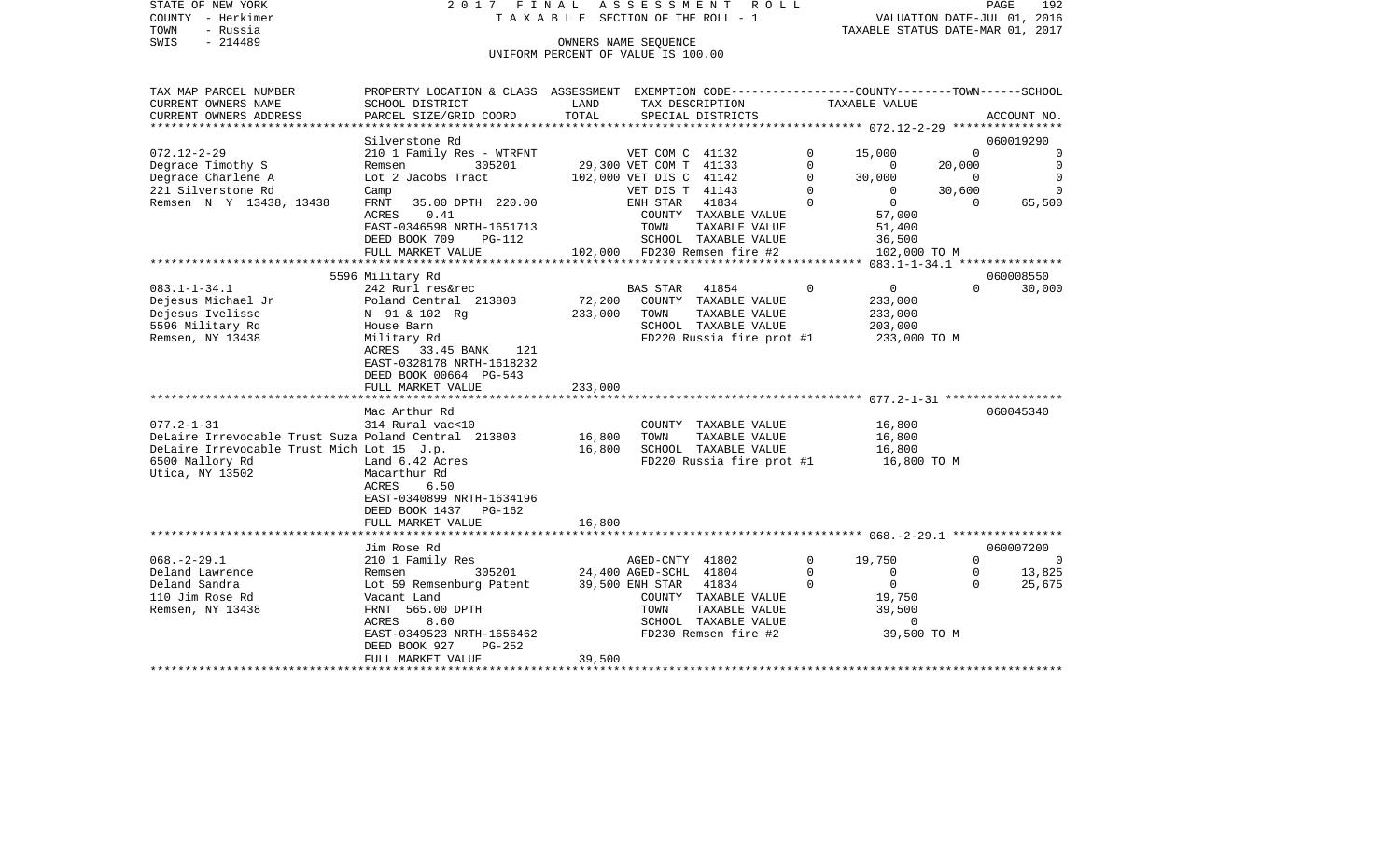| STATE OF NEW YORK<br>COUNTY - Herkimer<br>TOWN<br>- Russia<br>$-214489$<br>SWIS                                       | 2017                                                                                                                                                                                                                  | FINAL<br>OWNERS NAME SEQUENCE | ASSESSMENT<br>R O L L<br>T A X A B L E SECTION OF THE ROLL - 1                                                                                | TAXABLE STATUS DATE-MAR 01, 2017                            | PAGE<br>193<br>VALUATION DATE-JUL 01, 2016 |
|-----------------------------------------------------------------------------------------------------------------------|-----------------------------------------------------------------------------------------------------------------------------------------------------------------------------------------------------------------------|-------------------------------|-----------------------------------------------------------------------------------------------------------------------------------------------|-------------------------------------------------------------|--------------------------------------------|
|                                                                                                                       |                                                                                                                                                                                                                       |                               | UNIFORM PERCENT OF VALUE IS 100.00                                                                                                            |                                                             |                                            |
| TAX MAP PARCEL NUMBER<br>CURRENT OWNERS NAME<br>CURRENT OWNERS ADDRESS<br>********************                        | SCHOOL DISTRICT<br>PARCEL SIZE/GRID COORD                                                                                                                                                                             | LAND<br>TOTAL                 | PROPERTY LOCATION & CLASS ASSESSMENT EXEMPTION CODE----------------COUNTY-------TOWN------SCHOOL<br>TAX DESCRIPTION<br>SPECIAL DISTRICTS      | TAXABLE VALUE                                               | ACCOUNT NO.                                |
| $078.1 - 1 - 11.3$<br>Delduca Sebastian Jr<br>DelDuca Francis<br>10 Buttonwood Dr<br>Parlin, NJ 08859                 | Ash Rd<br>260 Seasonal res<br>Poland Central 213803<br>Lot 18 Jerseyfield Patent<br>Camp<br>ACRES<br>28.20<br>EAST-0354893 NRTH-1634129<br>DEED BOOK 688<br>PG-474                                                    | 34,000<br>39,000              | COUNTY TAXABLE VALUE<br>TAXABLE VALUE<br>TOWN<br>SCHOOL TAXABLE VALUE<br>FD220 Russia fire prot #1                                            | 39,000<br>39,000<br>39,000<br>39,000 TO M                   | 060052850                                  |
|                                                                                                                       | FULL MARKET VALUE<br>******************************                                                                                                                                                                   | 39,000                        |                                                                                                                                               |                                                             |                                            |
| $077.2 - 1 - 18$<br>DelMedico Patricia M<br>DelMedico Jr Michael I<br>9786 Campbell Rd<br>Sauquoit, NY 13456          | Macarthur Rd<br>260 Seasonal res<br>Poland Central 213803<br>Lot 15 Jerseyfield Patent<br>Camp<br>FRNT 100.00 DPTH 100.00<br>ACRES<br>0.25<br>EAST-0337725 NRTH-1637213<br>DEED BOOK 1134 PG-878<br>FULL MARKET VALUE | 5,500<br>20,500<br>20,500     | COUNTY TAXABLE VALUE<br>TAXABLE VALUE<br>TOWN<br>SCHOOL TAXABLE VALUE<br>FD220 Russia fire prot #1                                            | 20,500<br>20,500<br>20,500<br>20,500 TO M                   | 060029280                                  |
|                                                                                                                       |                                                                                                                                                                                                                       |                               |                                                                                                                                               |                                                             |                                            |
| $084.3 - 2 - 34.1$<br>DeLucia Matthew<br>DeLucia Bobbi<br>c/o Dominick DeLucia<br>814 Route 8<br>Cold Brook, NY 13324 | Route 8<br>242 Rurl res&rec<br>Poland Central 213803<br>Lot 65 Royal Grant<br>FRNT 350.00 DPTH<br><b>ACRES</b><br>39.70<br>EAST-0353656 NRTH-1609914<br>DEED BOOK 1371<br>PG-664                                      | 65,000<br>135,000             | 41854<br>$\mathbf 0$<br><b>BAS STAR</b><br>COUNTY TAXABLE VALUE<br>TAXABLE VALUE<br>TOWN<br>SCHOOL TAXABLE VALUE<br>FD220 Russia fire prot #1 | 0<br>135,000<br>135,000<br>105,000<br>135,000 TO M          | 30,000<br>$\Omega$                         |
|                                                                                                                       | FULL MARKET VALUE                                                                                                                                                                                                     | 135,000                       |                                                                                                                                               |                                                             |                                            |
|                                                                                                                       |                                                                                                                                                                                                                       |                               |                                                                                                                                               |                                                             |                                            |
| $084.3 - 2 - 34.2$<br>Delucia Matthew<br>832 State Route 8<br>Cold Brook, NY 13324                                    | Route 8<br>270 Mfg housing<br>Poland Central 213803<br>Route 8<br>FRNT 622.50 DPTH<br>ACRES<br>12.60<br>EAST-0354114 NRTH-1610498<br>DEED BOOK 00825 PG-00483                                                         | 38,000<br>90,000              | <b>BAS STAR</b><br>41854<br>0<br>COUNTY TAXABLE VALUE<br>TOWN<br>TAXABLE VALUE<br>SCHOOL TAXABLE VALUE<br>FD220 Russia fire prot #1           | $\overline{0}$<br>90,000<br>90,000<br>60,000<br>90,000 TO M | $\Omega$<br>30,000                         |
| ********************                                                                                                  | FULL MARKET VALUE                                                                                                                                                                                                     | 90,000                        |                                                                                                                                               |                                                             |                                            |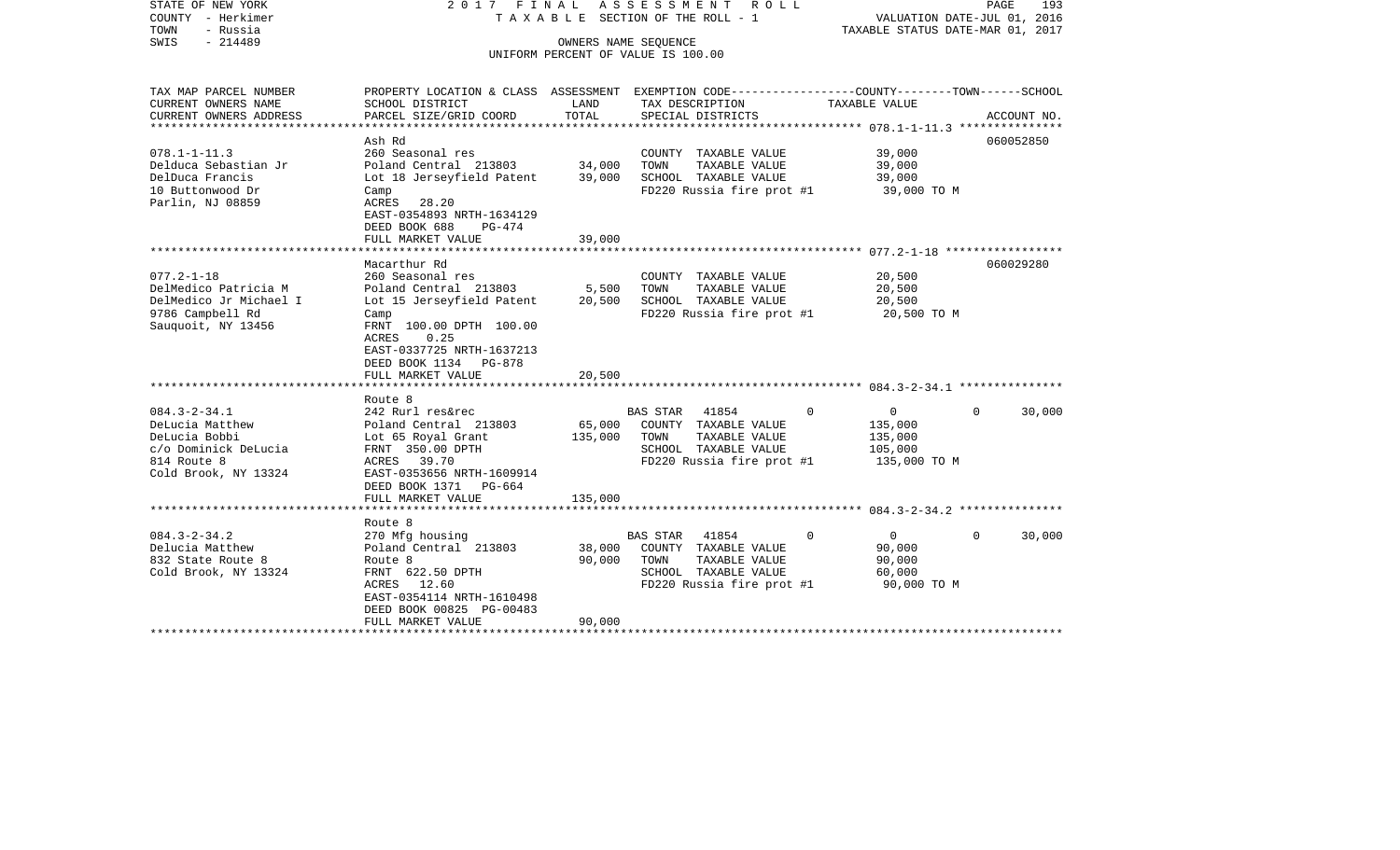| STATE OF NEW YORK<br>COUNTY - Herkimer<br>TOWN<br>- Russia | 2017 FINAL                                                                                      |         | ASSESSMENT ROLL<br>TAXABLE SECTION OF THE ROLL - 1         |                           | PAGE<br>194<br>VALUATION DATE-JUL 01, 2016<br>TAXABLE STATUS DATE-MAR 01, 2017 |
|------------------------------------------------------------|-------------------------------------------------------------------------------------------------|---------|------------------------------------------------------------|---------------------------|--------------------------------------------------------------------------------|
| $-214489$<br>SWIS                                          |                                                                                                 |         | OWNERS NAME SEQUENCE<br>UNIFORM PERCENT OF VALUE IS 100.00 |                           |                                                                                |
|                                                            |                                                                                                 |         |                                                            |                           |                                                                                |
| TAX MAP PARCEL NUMBER                                      | PROPERTY LOCATION & CLASS ASSESSMENT EXEMPTION CODE----------------COUNTY-------TOWN-----SCHOOL |         |                                                            |                           |                                                                                |
| CURRENT OWNERS NAME                                        | SCHOOL DISTRICT                                                                                 | LAND    | TAX DESCRIPTION                                            | TAXABLE VALUE             |                                                                                |
| CURRENT OWNERS ADDRESS<br>**********************           | PARCEL SIZE/GRID COORD                                                                          | TOTAL   | SPECIAL DISTRICTS                                          |                           | ACCOUNT NO.                                                                    |
|                                                            | 479 Gravesville Rd                                                                              |         |                                                            |                           | 060015600                                                                      |
| $083.3 - 1 - 36$                                           | 250 Estate                                                                                      |         | 41854<br>BAS STAR                                          | $\mathbf 0$<br>0          | $\Omega$<br>30,000                                                             |
| Den Hamer Corn Jan                                         | Poland Central 213803                                                                           | 26,500  | COUNTY TAXABLE VALUE                                       | 309,000                   |                                                                                |
| 479 Gravesville Rd                                         | Lot 69 Royal Grant                                                                              | 309,000 | TOWN<br>TAXABLE VALUE                                      | 309,000                   |                                                                                |
| Barneveld, NY 13304                                        | Estate                                                                                          |         | SCHOOL TAXABLE VALUE                                       | 279,000                   |                                                                                |
|                                                            | ACRES 15.60                                                                                     |         | FD220 Russia fire prot #1                                  | 309,000 TO M              |                                                                                |
|                                                            | EAST-0324461 NRTH-1610098                                                                       |         |                                                            |                           |                                                                                |
|                                                            | DEED BOOK 852<br>PG-198                                                                         |         |                                                            |                           |                                                                                |
|                                                            | FULL MARKET VALUE                                                                               | 309,000 |                                                            |                           |                                                                                |
|                                                            |                                                                                                 |         |                                                            |                           |                                                                                |
| $083.3 - 2 - 23.2$                                         | 369 Russia Rd<br>210 1 Family Res                                                               |         | BAS STAR<br>41854                                          | 0<br>$\overline{0}$       | 0016325<br>$\Omega$<br>30,000                                                  |
| Denhoff Edward                                             | Poland Central 213803                                                                           | 24,100  | COUNTY TAXABLE VALUE                                       | 121,100                   |                                                                                |
| Denhoff Beth                                               | Lot 87 Royal Grant                                                                              | 121,100 | TAXABLE VALUE<br>TOWN                                      | 121,100                   |                                                                                |
| 369 Russia Rd                                              | Modular House                                                                                   |         | SCHOOL TAXABLE VALUE                                       | 91,100                    |                                                                                |
| Poland, NY 13431                                           | FRNT 200.00 DPTH 178.50                                                                         |         | FD220 Russia fire prot #1                                  | 121,100 TO M              |                                                                                |
|                                                            | EAST-0333390 NRTH-1612416                                                                       |         |                                                            |                           |                                                                                |
|                                                            | DEED BOOK 763<br>PG-433                                                                         |         |                                                            |                           |                                                                                |
|                                                            | FULL MARKET VALUE                                                                               | 121,100 |                                                            |                           |                                                                                |
|                                                            |                                                                                                 |         |                                                            |                           |                                                                                |
| $083.3 - 2 - 23.3$                                         | Russia Rd                                                                                       |         |                                                            | 13,500                    |                                                                                |
| Denhoff Edward H Jr                                        | 310 Res Vac<br>Poland Central 213803                                                            | 13,500  | COUNTY TAXABLE VALUE<br>TOWN<br>TAXABLE VALUE              | 13,500                    |                                                                                |
| Denhoff Beth E                                             | Split $8/09$                                                                                    | 13,500  | SCHOOL TAXABLE VALUE                                       | 13,500                    |                                                                                |
| 369 Russia Rd                                              | FRNT 26.00 DPTH                                                                                 |         | FD220 Russia fire prot #1                                  | 13,500 TO M               |                                                                                |
| Poland, NY 13431                                           | 5.10<br>ACRES                                                                                   |         |                                                            |                           |                                                                                |
|                                                            | EAST-0333399 NRTH-1612730                                                                       |         |                                                            |                           |                                                                                |
|                                                            | DEED BOOK 1329 PG-410                                                                           |         |                                                            |                           |                                                                                |
|                                                            | FULL MARKET VALUE                                                                               | 13,500  |                                                            |                           |                                                                                |
|                                                            | ******************                                                                              |         |                                                            |                           |                                                                                |
|                                                            | Hotel Rd                                                                                        |         |                                                            | $\mathbf{0}$              | 60003789<br>$\Omega$                                                           |
| $072.15 - 1 - 59.3$<br>Dening Dale                         | 210 1 Family Res<br>305201<br>Remsen                                                            | 19,000  | BAS STAR<br>41854<br>COUNTY TAXABLE VALUE                  | $\overline{0}$<br>220,000 | 30,000                                                                         |
| Dening Jamie                                               | Lot 23 Machins Patent                                                                           | 220,000 | TOWN<br>TAXABLE VALUE                                      | 220,000                   |                                                                                |
| 118 Hotel Rd                                               | House                                                                                           |         | SCHOOL TAXABLE VALUE                                       | 190,000                   |                                                                                |
| Remsen, NY 13438                                           | 2.50<br>ACRES                                                                                   |         | FD230 Remsen fire #2                                       | 220,000 TO M              |                                                                                |
|                                                            | EAST-0340627 NRTH-1645265                                                                       |         |                                                            |                           |                                                                                |
|                                                            | DEED BOOK 932<br><b>PG-206</b>                                                                  |         |                                                            |                           |                                                                                |
|                                                            | FULL MARKET VALUE                                                                               | 220,000 |                                                            |                           |                                                                                |
|                                                            |                                                                                                 |         |                                                            |                           |                                                                                |
|                                                            | Fisher Rd                                                                                       |         |                                                            |                           | 060040810                                                                      |
| $084.1 - 3 - 8$                                            | 314 Rural vac<10                                                                                |         | COUNTY TAXABLE VALUE                                       | 14,500                    |                                                                                |
| Dennis Brian                                               | Poland Central 213803                                                                           | 14,500  | TOWN<br>TAXABLE VALUE                                      | 14,500                    |                                                                                |
| Dennis Kelly<br>314 Church St                              | Lot 97 Royal Grant<br>Vacant Land                                                               | 14,500  | SCHOOL TAXABLE VALUE<br>FD220 Russia fire prot #1          | 14,500<br>14,500 TO M     |                                                                                |
| Herkimer, NY 13350                                         | ACRES<br>7.50                                                                                   |         |                                                            |                           |                                                                                |
|                                                            | EAST-0355338 NRTH-1622063                                                                       |         |                                                            |                           |                                                                                |
|                                                            | DEED BOOK 1443<br>PG-512                                                                        |         |                                                            |                           |                                                                                |
|                                                            | FULL MARKET VALUE                                                                               | 14,500  |                                                            |                           |                                                                                |
|                                                            |                                                                                                 |         |                                                            |                           |                                                                                |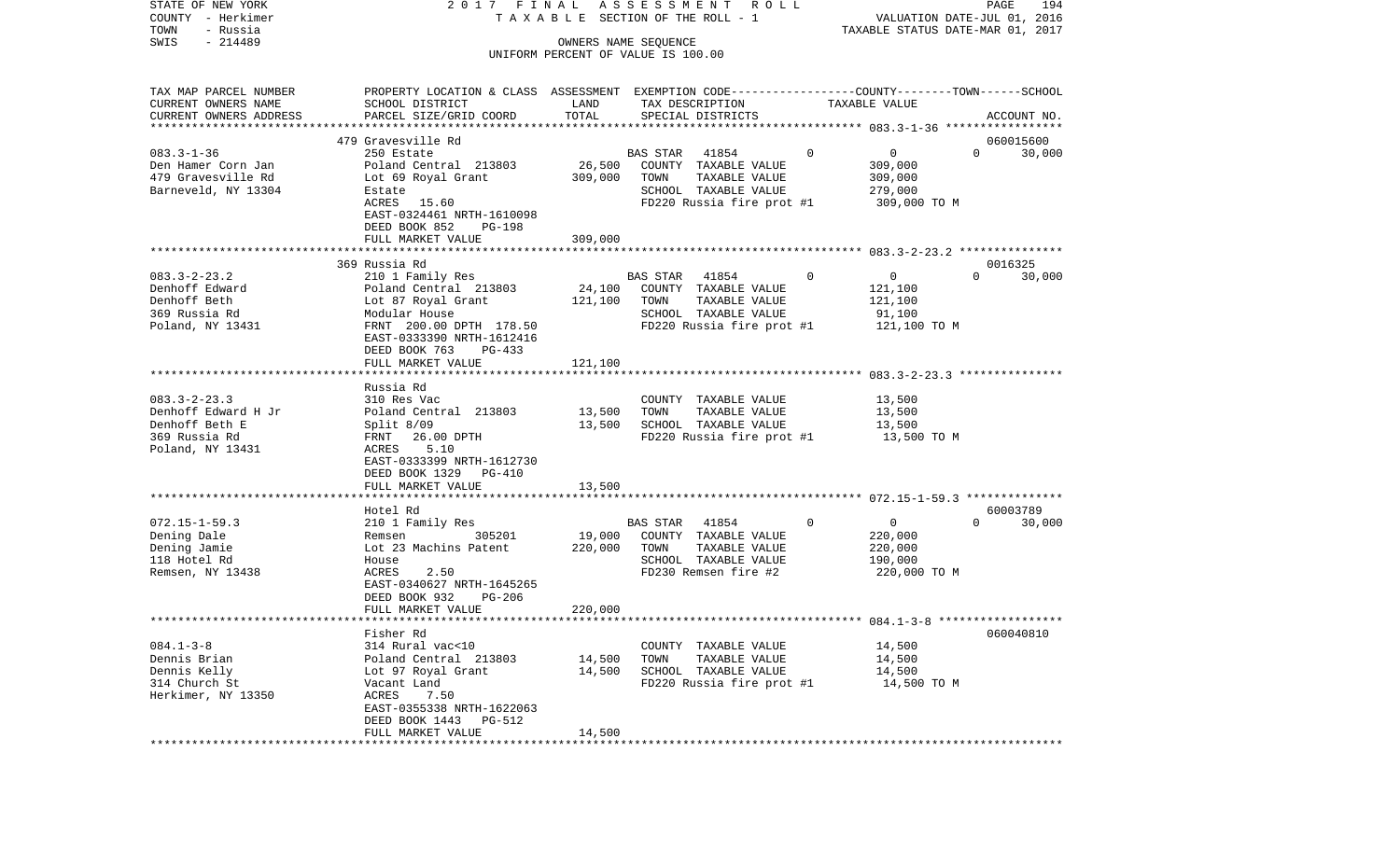| STATE OF NEW YORK                   | 2017 FINAL                                                                                       |         | ASSESSMENT ROLL                               |                               | PAGE<br>195        |
|-------------------------------------|--------------------------------------------------------------------------------------------------|---------|-----------------------------------------------|-------------------------------|--------------------|
| COUNTY - Herkimer                   | T A X A B L E SECTION OF THE ROLL - 1                                                            |         | VALUATION DATE-JUL 01, 2016                   |                               |                    |
| TOWN<br>- Russia                    |                                                                                                  |         | TAXABLE STATUS DATE-MAR 01, 2017              |                               |                    |
| $-214489$<br>SWIS                   | OWNERS NAME SEQUENCE<br>UNIFORM PERCENT OF VALUE IS 100.00                                       |         |                                               |                               |                    |
|                                     |                                                                                                  |         |                                               |                               |                    |
| TAX MAP PARCEL NUMBER               | PROPERTY LOCATION & CLASS ASSESSMENT EXEMPTION CODE----------------COUNTY-------TOWN------SCHOOL |         |                                               |                               |                    |
| CURRENT OWNERS NAME                 | SCHOOL DISTRICT                                                                                  | LAND    | TAX DESCRIPTION                               | TAXABLE VALUE                 |                    |
| CURRENT OWNERS ADDRESS              | PARCEL SIZE/GRID COORD                                                                           | TOTAL   | SPECIAL DISTRICTS                             |                               | ACCOUNT NO.        |
| ***********************             |                                                                                                  |         |                                               |                               |                    |
|                                     | 291 Plumb Rd                                                                                     |         |                                               |                               | 060050720          |
| $088.1 - 1 - 18.3$                  | 210 1 Family Res                                                                                 |         | <b>BAS STAR</b><br>41854                      | $\Omega$<br>$0 \qquad \qquad$ | $\Omega$<br>30,000 |
| Deragon Aaron                       | Poland Central 213803                                                                            | 24,300  | COUNTY TAXABLE VALUE                          | 220,700                       |                    |
| Deragon Karen                       | Lot 48 Royal Grant                                                                               | 220,700 | TOWN<br>TAXABLE VALUE                         | 220,700                       |                    |
| 291 Plumb Rd                        | 8.57<br>ACRES                                                                                    |         | SCHOOL TAXABLE VALUE                          | 190,700                       |                    |
| Poland, NY 13431                    | EAST-0335645 NRTH-1606397                                                                        |         | FD220 Russia fire prot #1                     | 220,700 TO M                  |                    |
|                                     | DEED BOOK 869<br>PG-196                                                                          |         |                                               |                               |                    |
|                                     | FULL MARKET VALUE                                                                                | 220,700 |                                               |                               |                    |
|                                     | 131 Stormy Hill Rd                                                                               |         |                                               |                               | 060008130          |
| $077.12 - 1 - 3$                    | 260 Seasonal res                                                                                 |         | COUNTY TAXABLE VALUE                          | 69,000                        |                    |
| DeSantis Edward                     | Poland Central 213803                                                                            | 6,800   | TOWN<br>TAXABLE VALUE                         | 69,000                        |                    |
| DeSantis Valerie                    | Lot 14 Jerseyfield Patent                                                                        | 69,000  | SCHOOL TAXABLE VALUE                          | 69,000                        |                    |
| 8444 Trenton Falls Rd               | House                                                                                            |         | FD220 Russia fire prot #1                     | 69,000 TO M                   |                    |
| Barneveld, NY 13304                 | FRNT<br>53.00 DPTH 130.00                                                                        |         |                                               |                               |                    |
|                                     | 0.22<br>ACRES                                                                                    |         |                                               |                               |                    |
|                                     | EAST-0342687 NRTH-1634703                                                                        |         |                                               |                               |                    |
|                                     | DEED BOOK 1364 PG-816                                                                            |         |                                               |                               |                    |
|                                     | FULL MARKET VALUE                                                                                | 69,000  |                                               |                               |                    |
|                                     |                                                                                                  |         |                                               |                               |                    |
| $077.12 - 1 - 4$                    | 133 Stormy Hill Rd<br>210 1 Family Res                                                           |         |                                               | 41,400                        | 060008160          |
| DeSantis Edward                     | Poland Central 213803                                                                            | 5,200   | COUNTY TAXABLE VALUE<br>TOWN<br>TAXABLE VALUE | 41,400                        |                    |
| 8444 Trenton Hill Rd                | Lot 14 Jerseyfield Patent                                                                        | 41,400  | SCHOOL TAXABLE VALUE                          | 41,400                        |                    |
| Barneveld, NY 13304                 | House                                                                                            |         | FD220 Russia fire prot #1                     | 41,400 TO M                   |                    |
|                                     | FRNT<br>40.00 DPTH 135.00                                                                        |         |                                               |                               |                    |
|                                     | ACRES<br>0.11                                                                                    |         |                                               |                               |                    |
|                                     | EAST-0342686 NRTH-1634759                                                                        |         |                                               |                               |                    |
|                                     | DEED BOOK 1457<br>PG-175                                                                         |         |                                               |                               |                    |
|                                     | FULL MARKET VALUE                                                                                | 41,400  |                                               |                               |                    |
|                                     |                                                                                                  |         |                                               |                               |                    |
|                                     | 135 Stormy Hill Rd                                                                               |         |                                               |                               | 060021690          |
| $077.12 - 1 - 5$<br>DeSantis Edward | 210 1 Family Res<br>Poland Central 213803                                                        | 5,900   | COUNTY TAXABLE VALUE<br>TOWN<br>TAXABLE VALUE | 47,300<br>47,300              |                    |
| 8444 Trenton Rd                     | Lot 14 Jerseyfield Patent                                                                        | 47,300  | SCHOOL TAXABLE VALUE                          | 47,300                        |                    |
| Barneveld, NY 13304                 | House                                                                                            |         | FD220 Russia fire prot #1                     | 47,300 TO M                   |                    |
|                                     | Stormy Hill                                                                                      |         |                                               |                               |                    |
|                                     | 50.00 DPTH 140.00<br>FRNT                                                                        |         |                                               |                               |                    |
|                                     | ACRES<br>0.16                                                                                    |         |                                               |                               |                    |
|                                     | EAST-0342678 NRTH-1634802                                                                        |         |                                               |                               |                    |
|                                     | DEED BOOK 1491<br>PG-474                                                                         |         |                                               |                               |                    |
|                                     | FULL MARKET VALUE                                                                                | 47,300  |                                               |                               |                    |
|                                     |                                                                                                  |         |                                               |                               |                    |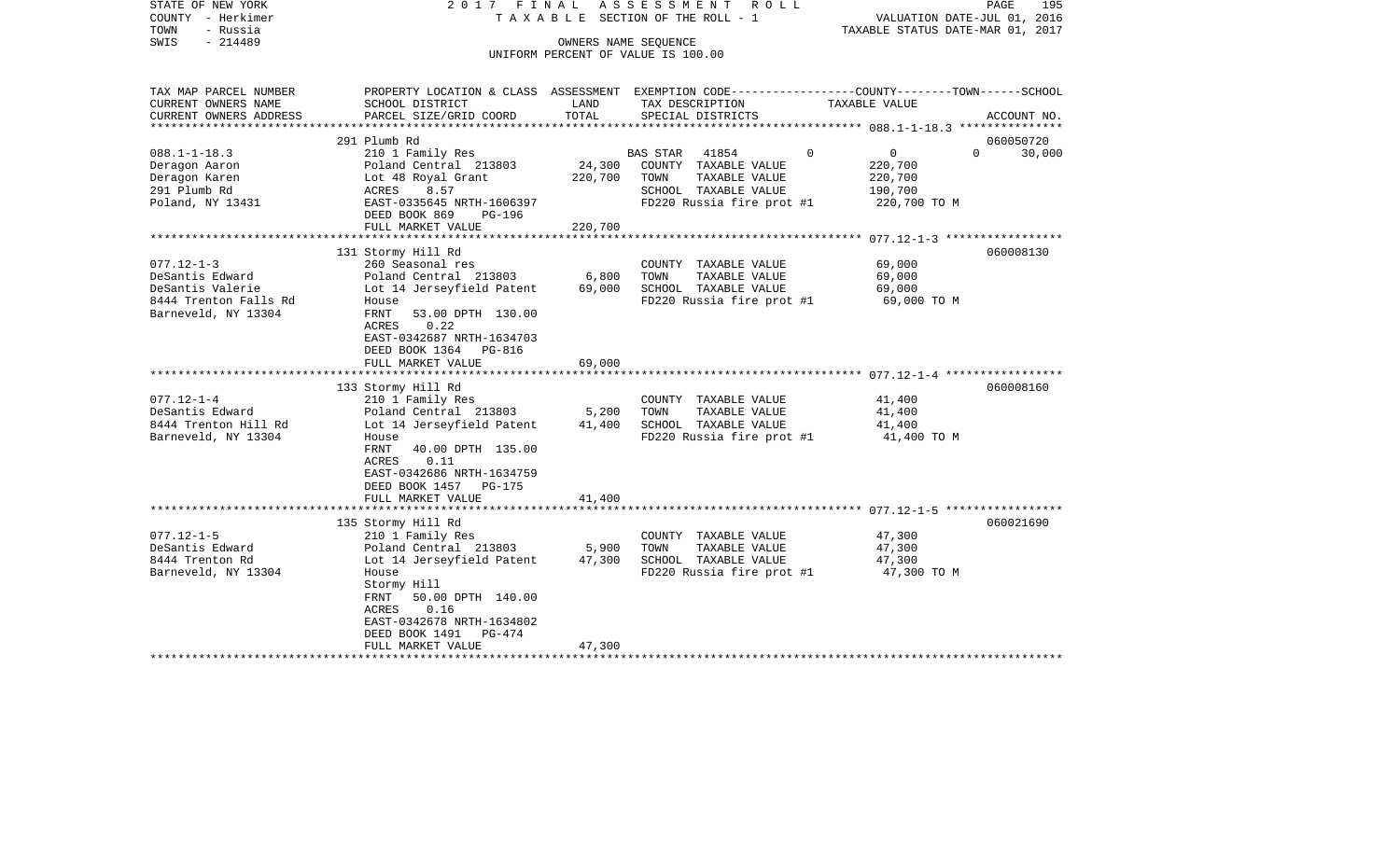COUNTY - Herkimer T A X A B L E SECTION OF THE ROLL - 1 VALUATION DATE-JUL 01, 2016 TOWN - Russia TAXABLE STATUS DATE-MAR 01, 2017 SWIS - 214489 OWNERS NAME SEQUENCE UNIFORM PERCENT OF VALUE IS 100.00TAX MAP PARCEL NUMBER PROPERTY LOCATION & CLASS ASSESSMENT EXEMPTION CODE------------------COUNTY--------TOWN------SCHOOL CURRENT OWNERS NAME SCHOOL DISTRICT LAND TAX DESCRIPTION TAXABLE VALUECURRENT OWNERS ADDRESS PARCEL SIZE/GRID COORD TOTAL SPECIAL DISTRICTS ACCOUNT NO. \*\*\*\*\*\*\*\*\*\*\*\*\*\*\*\*\*\*\*\*\*\*\*\*\*\*\*\*\*\*\*\*\*\*\*\*\*\*\*\*\*\*\*\*\*\*\*\*\*\*\*\*\*\*\*\*\*\*\*\*\*\*\*\*\*\*\*\*\*\*\*\*\*\*\*\*\*\*\*\*\*\*\*\*\*\*\*\*\*\*\*\*\*\*\*\*\*\*\*\*\*\*\* 077.2-1-16 \*\*\*\*\*\*\*\*\*\*\*\*\*\*\*\*\*Mac Arthur Rd 060003120 077.2-1-16 270 Mfg housing COUNTY TAXABLE VALUE 21,000 Desiato Frances 6 1,000 Poland Central 213803 15,800 TOWN TAXABLE VALUE 21,000 1015 Ontario St Lot 15 Jerseyfield Patent 21,000 SCHOOL TAXABLE VALUE 21,000 Utica, NY 13501 Trl True Treater and Treater Control FD220 Russia fire prot #1 21,000 TO M FRNT 100.00 DPTH 100.00 ACRES 0.25 EAST-0337795 NRTH-1637437 DEED BOOK 1184 PG-234 FULL MARKET VALUE 21,000 \*\*\*\*\*\*\*\*\*\*\*\*\*\*\*\*\*\*\*\*\*\*\*\*\*\*\*\*\*\*\*\*\*\*\*\*\*\*\*\*\*\*\*\*\*\*\*\*\*\*\*\*\*\*\*\*\*\*\*\*\*\*\*\*\*\*\*\*\*\*\*\*\*\*\*\*\*\*\*\*\*\*\*\*\*\*\*\*\*\*\*\*\*\*\*\*\*\*\*\*\*\*\* 082.4-1-16.2 \*\*\*\*\*\*\*\*\*\*\*\*\*\*\* 337 Partridge Hill Rd 060010860 082.4-1-16.2 210 1 Family Res VET COM C 41132 0 15,000 0 0 Dewar Randolph L Holland Patent 305801 51,400 VET COM T 41133 0 0 20,000 0 Dewar Helen L FRNT 420.00 DPTH 195,000 BAS STAR 41854 0 0 0 30,000 337 Partridge Hill Rd  $ACRES$  38.00 COUNTY TAXABLE VALUE 180,000 Barneveld, NY 13304 **EAST-0319009 NRTH-1609995** TOWN TAXABLE VALUE 175,000 DEED BOOK 1528 PG-128 SCHOOL TAXABLE VALUE 165,000 FULL MARKET VALUE 195,000 FD220 Russia fire prot #1 195,000 TO M \*\*\*\*\*\*\*\*\*\*\*\*\*\*\*\*\*\*\*\*\*\*\*\*\*\*\*\*\*\*\*\*\*\*\*\*\*\*\*\*\*\*\*\*\*\*\*\*\*\*\*\*\*\*\*\*\*\*\*\*\*\*\*\*\*\*\*\*\*\*\*\*\*\*\*\*\*\*\*\*\*\*\*\*\*\*\*\*\*\*\*\*\*\*\*\*\*\*\*\*\*\*\* 082.4-1-17 \*\*\*\*\*\*\*\*\*\*\*\*\*\*\*\*\* 337 Partridge Hill Rd 060010860 082.4-1-17 310 Res Vac COUNTY TAXABLE VALUE 57,800 Dewar Randolph L Holland Patent 305801 57,800 TOWN TAXABLE VALUE 57,800 Dewar Helen L ACRES 15.30 57,800 SCHOOL TAXABLE VALUE 57,800 337 Partridge Hill Rd EAST-0319915 NRTH-1611002 FD220 Russia fire prot #1 57,800 TO M Barneveld, NY 13304 DEED BOOK 1528 PG-128 FULL MARKET VALUE 57,800 \*\*\*\*\*\*\*\*\*\*\*\*\*\*\*\*\*\*\*\*\*\*\*\*\*\*\*\*\*\*\*\*\*\*\*\*\*\*\*\*\*\*\*\*\*\*\*\*\*\*\*\*\*\*\*\*\*\*\*\*\*\*\*\*\*\*\*\*\*\*\*\*\*\*\*\*\*\*\*\*\*\*\*\*\*\*\*\*\*\*\*\*\*\*\*\*\*\*\*\*\*\*\* 072.12-1-4 \*\*\*\*\*\*\*\*\*\*\*\*\*\*\*\*\* Pardee Rd 060027480072.12-1-4 311 Res vac land - WTRFNT COUNTY TAXABLE VALUE 17,100 Diamond Caren Remsen 305201 17,100 TOWN TAXABLE VALUE 17,100 Diamond Michael  $E 1$  Mt 17,100 SCHOOL TAXABLE VALUE 17,100 6510 Stage Rd Lot 3 4/10 FD230 Remsen fire #2 17,100 TO M Utica, NY 13502 Pardee ACRES 3.40 EAST-0346267 NRTH-1650037 DEED BOOK 1458 PG-406 FULL MARKET VALUE 17,100 \*\*\*\*\*\*\*\*\*\*\*\*\*\*\*\*\*\*\*\*\*\*\*\*\*\*\*\*\*\*\*\*\*\*\*\*\*\*\*\*\*\*\*\*\*\*\*\*\*\*\*\*\*\*\*\*\*\*\*\*\*\*\*\*\*\*\*\*\*\*\*\*\*\*\*\*\*\*\*\*\*\*\*\*\*\*\*\*\*\*\*\*\*\*\*\*\*\*\*\*\*\*\* 089.1-2-25 \*\*\*\*\*\*\*\*\*\*\*\*\*\*\*\*\* Rose Valley Rd 060005970 089.1-2-25 270 Mfg housing BAS STAR 41854 0 0 0 30,000 DiFillippo Kevin S Poland Central 213803 17,900 COUNTY TAXABLE VALUE 35,700 886 Rose Valley Rd Lot 30 Royal Grant 35,700 TOWN TAXABLE VALUE 35,700 Cold Brook, NY 13324 House House House SCHOOL TAXABLE VALUE 5,700 ACRES 2.75 FD220 Russia fire prot #1 35,700 TO M EAST-0353565 NRTH-1601771 DEED BOOK 1318 PG-699FULL MARKET VALUE 35,700 \*\*\*\*\*\*\*\*\*\*\*\*\*\*\*\*\*\*\*\*\*\*\*\*\*\*\*\*\*\*\*\*\*\*\*\*\*\*\*\*\*\*\*\*\*\*\*\*\*\*\*\*\*\*\*\*\*\*\*\*\*\*\*\*\*\*\*\*\*\*\*\*\*\*\*\*\*\*\*\*\*\*\*\*\*\*\*\*\*\*\*\*\*\*\*\*\*\*\*\*\*\*\*\*\*\*\*\*\*\*\*\*\*\*\*\*\*\*\*\*\*\*\*\*\*\*\*\*\*\*\*\*

STATE OF NEW YORK 2 0 1 7 F I N A L A S S E S S M E N T R O L L PAGE 196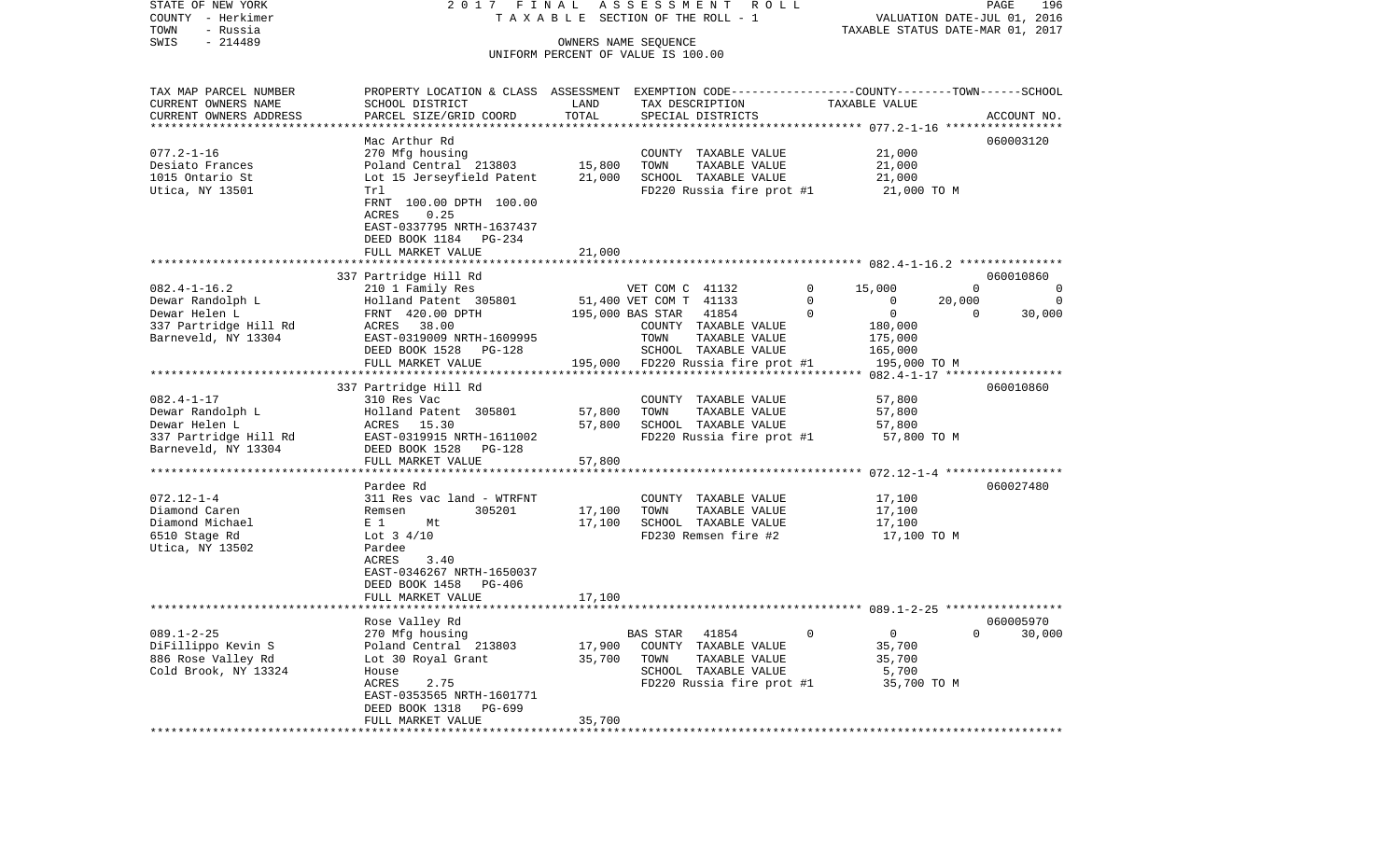| STATE OF NEW YORK<br>COUNTY - Herkimer<br>TOWN<br>- Russia | 2017 FINAL<br>TAXABLE SECTION OF THE ROLL - 1                                                   | ASSESSMENT ROLL |                                    |               | PAGE<br>197<br>VALUATION DATE-JUL 01, 2016 |                          |                |
|------------------------------------------------------------|-------------------------------------------------------------------------------------------------|-----------------|------------------------------------|---------------|--------------------------------------------|--------------------------|----------------|
| $-214489$<br>SWIS                                          | TAXABLE STATUS DATE-MAR 01, 2017<br>OWNERS NAME SEQUENCE                                        |                 |                                    |               |                                            |                          |                |
|                                                            |                                                                                                 |                 | UNIFORM PERCENT OF VALUE IS 100.00 |               |                                            |                          |                |
|                                                            |                                                                                                 |                 |                                    |               |                                            |                          |                |
|                                                            |                                                                                                 |                 |                                    |               |                                            |                          |                |
| TAX MAP PARCEL NUMBER                                      | PROPERTY LOCATION & CLASS ASSESSMENT EXEMPTION CODE---------------COUNTY-------TOWN------SCHOOL |                 |                                    |               |                                            |                          |                |
| CURRENT OWNERS NAME                                        | SCHOOL DISTRICT                                                                                 | LAND            | TAX DESCRIPTION                    |               | TAXABLE VALUE                              |                          |                |
| CURRENT OWNERS ADDRESS                                     | PARCEL SIZE/GRID COORD                                                                          | TOTAL           | SPECIAL DISTRICTS                  |               |                                            |                          | ACCOUNT NO.    |
| ***********************                                    |                                                                                                 |                 |                                    |               |                                            |                          |                |
|                                                            | Route 28                                                                                        |                 |                                    |               |                                            |                          | 060007740      |
| $088.1 - 1 - 35$                                           | 210 1 Family Res                                                                                |                 | VET WAR C 41122                    |               | $\circ$<br>9,000                           | $\Omega$                 | $\Omega$       |
| Dixon Dawn M                                               | Poland Central 213803                                                                           |                 | 37,100 VET WAR T 41123             |               | $\circ$<br>$\overline{0}$                  | 12,000                   | $\overline{0}$ |
| Bilodeau Linda J                                           | House/Garage                                                                                    |                 | 172,000 BAS STAR 41854             |               | $\mathbf 0$<br>$\overline{0}$              | $\overline{\phantom{0}}$ | 30,000         |
| c/o Howard & Joan Dixon<br>9508 Route 28                   | Merged 2011<br>Rte #28                                                                          |                 | COUNTY TAXABLE VALUE<br>TOWN       | TAXABLE VALUE | 163,000<br>160,000                         |                          |                |
| Poland, NY 13431                                           | FRNT 1559.00 DPTH                                                                               |                 | SCHOOL TAXABLE VALUE               |               | 142,000                                    |                          |                |
|                                                            | ACRES 19.70                                                                                     |                 | FD220 Russia fire prot #1          |               | 172,000 TO M                               |                          |                |
|                                                            | EAST-0330776 NRTH-1605942                                                                       |                 |                                    |               |                                            |                          |                |
|                                                            | DEED BOOK 1520<br>PG-843                                                                        |                 |                                    |               |                                            |                          |                |
|                                                            | FULL MARKET VALUE                                                                               | 172,000         |                                    |               |                                            |                          |                |
|                                                            | ***********************                                                                         |                 |                                    |               |                                            |                          |                |
|                                                            | 163 Barnhart Rd                                                                                 |                 |                                    |               |                                            |                          | 060010260      |
| $072.16 - 2 - 9$                                           | 210 1 Family Res                                                                                |                 | VET COM C 41132                    |               | $\mathbf 0$<br>15,000                      | $\Omega$                 | $\Omega$       |
| Dlugolecki Edward                                          | 305201<br>Remsen                                                                                |                 | 12,100 VET COM T 41133             |               | $\Omega$<br>$\overline{0}$                 | 20,000                   | $\Omega$       |
| Dlugolecki Bonni                                           | Lot 1 Jacobs Tract                                                                              |                 | 80,000 BAS STAR 41854              |               | 0<br>0                                     | $\Omega$                 | 30,000         |
| 163 Barnhart Rd                                            | House Att Garage                                                                                |                 | COUNTY TAXABLE VALUE               |               | 65,000                                     |                          |                |
| Remsen, NY 13438                                           | ACRES<br>0.87 BANK 135                                                                          |                 | TOWN                               | TAXABLE VALUE | 60,000                                     |                          |                |
|                                                            | EAST-0347451 NRTH-1648083                                                                       |                 | SCHOOL TAXABLE VALUE               |               | 50,000                                     |                          |                |
|                                                            | DEED BOOK 00826 PG-00130                                                                        |                 | FD230 Remsen fire #2               |               | 80,000 TO M                                |                          |                |
|                                                            | FULL MARKET VALUE<br>******************                                                         | 80,000          |                                    |               |                                            |                          |                |
|                                                            |                                                                                                 |                 |                                    |               |                                            |                          |                |
|                                                            | Waters Ln                                                                                       |                 |                                    |               |                                            |                          | 060014612      |
| $077.1 - 1 - 17$<br>DMW Irrevocable Trust David            | 311 Res vac land - WTRFNT<br>Poland Central 213803                                              | 6,900           | COUNTY TAXABLE VALUE<br>TOWN       | TAXABLE VALUE | 6,900<br>6,900                             |                          |                |
| 166 Waters Ln                                              | Lot 15 Jerseyfield Patent                                                                       | 6,900           | SCHOOL TAXABLE VALUE               |               | 6,900                                      |                          |                |
| Cold Brook, NY 13324                                       | Vacant Land                                                                                     |                 | FD220 Russia fire prot #1          |               | 6,900 TO M                                 |                          |                |
|                                                            | FRNT 43.00 DPTH 100.00                                                                          |                 |                                    |               |                                            |                          |                |
|                                                            | ACRES<br>0.10                                                                                   |                 |                                    |               |                                            |                          |                |
|                                                            | EAST-0335001 NRTH-1634995                                                                       |                 |                                    |               |                                            |                          |                |
|                                                            | DEED BOOK 1527 PG-76                                                                            |                 |                                    |               |                                            |                          |                |
|                                                            | FULL MARKET VALUE                                                                               | 6,900           |                                    |               |                                            |                          |                |
|                                                            |                                                                                                 |                 |                                    |               |                                            |                          |                |
|                                                            | 166 Waters Ln                                                                                   |                 |                                    |               |                                            |                          | 060014610      |
| $077.1 - 1 - 18$                                           | 210 1 Family Res                                                                                |                 | BAS STAR 41854                     |               | $\overline{0}$<br>$\Omega$                 | $\Omega$                 | 30,000         |
| DMW Irrevocable Trust David                                | Poland Central 213803                                                                           | 15,800          | COUNTY TAXABLE VALUE               |               | 78,000                                     |                          |                |
| 166 Waters Ln                                              | Lot 15 Jerseyfield Patent                                                                       | 78,000          | TOWN                               | TAXABLE VALUE | 78,000                                     |                          |                |
| Cold Brook, NY 13324                                       | Camp Garage                                                                                     |                 | SCHOOL TAXABLE VALUE               |               | 48,000                                     |                          |                |
|                                                            | FRNT 100.00 DPTH 100.00                                                                         |                 | FD220 Russia fire prot #1          |               | 78,000 TO M                                |                          |                |
|                                                            | ACRES<br>0.25                                                                                   |                 |                                    |               |                                            |                          |                |
|                                                            | EAST-0335076 NRTH-1635039                                                                       |                 |                                    |               |                                            |                          |                |
|                                                            | DEED BOOK 1527<br>PG-76                                                                         |                 |                                    |               |                                            |                          |                |
|                                                            | FULL MARKET VALUE                                                                               | 78,000          |                                    |               |                                            |                          |                |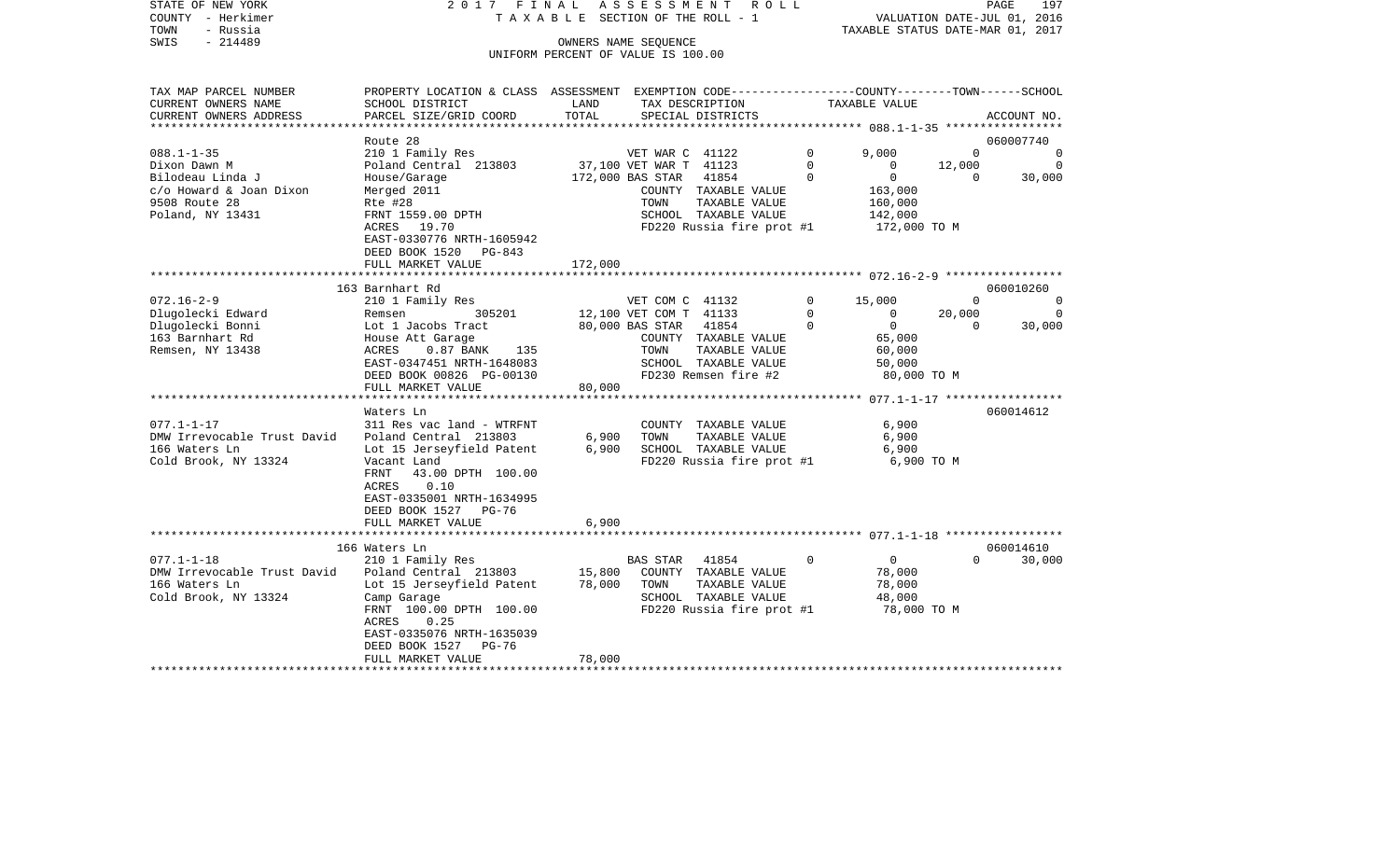| STATE OF NEW YORK<br>COUNTY - Herkimer<br>- Russia<br>TOWN | 2017 FINAL<br>TAXABLE                                        |                      | ASSESSMENT<br>R O L L<br>SECTION OF THE ROLL - 1                                                | VALUATION DATE-JUL 01, 2016<br>TAXABLE STATUS DATE-MAR 01, 2017 | 198<br>PAGE |
|------------------------------------------------------------|--------------------------------------------------------------|----------------------|-------------------------------------------------------------------------------------------------|-----------------------------------------------------------------|-------------|
| $-214489$<br>SWIS                                          |                                                              | OWNERS NAME SEQUENCE |                                                                                                 |                                                                 |             |
|                                                            |                                                              |                      | UNIFORM PERCENT OF VALUE IS 100.00                                                              |                                                                 |             |
|                                                            |                                                              |                      |                                                                                                 |                                                                 |             |
| TAX MAP PARCEL NUMBER                                      |                                                              |                      | PROPERTY LOCATION & CLASS ASSESSMENT EXEMPTION CODE---------------COUNTY-------TOWN------SCHOOL |                                                                 |             |
| CURRENT OWNERS NAME                                        | SCHOOL DISTRICT                                              | LAND                 | TAX DESCRIPTION                                                                                 | TAXABLE VALUE                                                   |             |
| CURRENT OWNERS ADDRESS<br>**********************           | PARCEL SIZE/GRID COORD                                       | TOTAL                | SPECIAL DISTRICTS                                                                               |                                                                 | ACCOUNT NO. |
|                                                            | 160 Waters Ln                                                |                      |                                                                                                 |                                                                 | 060013560   |
| $077.1 - 1 - 19$                                           | 260 Seasonal res                                             |                      | COUNTY TAXABLE VALUE                                                                            | 21,000                                                          |             |
| DMW Irrevocable Trust David                                | Poland Central 213803                                        | 15,800               | TOWN<br>TAXABLE VALUE                                                                           | 21,000                                                          |             |
| 166 Waters Ln                                              | Lot 15 Jerseyfield Patent                                    | 21,000               | SCHOOL TAXABLE VALUE                                                                            | 21,000                                                          |             |
| Cold Brook, NY 13324                                       | Trailer Garage                                               |                      | FD220 Russia fire prot #1                                                                       | 21,000 TO M                                                     |             |
|                                                            | Southside                                                    |                      |                                                                                                 |                                                                 |             |
|                                                            | FRNT 100.00 DPTH 100.00                                      |                      |                                                                                                 |                                                                 |             |
|                                                            | EAST-0335160 NRTH-1635081                                    |                      |                                                                                                 |                                                                 |             |
|                                                            | DEED BOOK 1527<br>$PG-76$                                    |                      |                                                                                                 |                                                                 |             |
|                                                            | FULL MARKET VALUE                                            | 21,000               |                                                                                                 |                                                                 |             |
|                                                            |                                                              |                      |                                                                                                 |                                                                 |             |
|                                                            | 9810 Route 28                                                |                      |                                                                                                 |                                                                 | 060030450   |
| $083.3 - 1 - 37.1$                                         | 210 1 Family Res                                             |                      | <b>BAS STAR</b><br>41854<br>0                                                                   | $\overline{0}$<br>$\Omega$                                      | 30,000      |
| Dodge Lacey                                                | Poland Central 213803                                        | 19,500               | COUNTY TAXABLE VALUE                                                                            | 96,000                                                          |             |
| Barry Brandon                                              | Lot 69<br>Rg                                                 | 96,000               | TOWN<br>TAXABLE VALUE                                                                           | 96,000                                                          |             |
| 9810 Route 28                                              | Mod House 2St Garage                                         |                      | SCHOOL TAXABLE VALUE                                                                            | 66,000                                                          |             |
| Poland, NY 13431                                           | Gravesville Rd                                               |                      | FD220 Russia fire prot #1                                                                       | 96,000 TO M                                                     |             |
|                                                            | FRNT 520.00 DPTH                                             |                      |                                                                                                 |                                                                 |             |
|                                                            | ACRES<br>5.00                                                |                      |                                                                                                 |                                                                 |             |
|                                                            | EAST-0325231 NRTH-1609583<br>DEED BOOK 1327<br><b>PG-417</b> |                      |                                                                                                 |                                                                 |             |
|                                                            | FULL MARKET VALUE                                            | 96,000               |                                                                                                 |                                                                 |             |
|                                                            |                                                              |                      |                                                                                                 |                                                                 |             |
|                                                            | 573 Dover Rd                                                 |                      |                                                                                                 |                                                                 | 060018060   |
| $082.2 - 1 - 15.1$                                         | 210 1 Family Res                                             |                      | COUNTY TAXABLE VALUE                                                                            | 106,000                                                         |             |
| Domser Mark A                                              | Poland Central 213803                                        | 25,000               | TOWN<br>TAXABLE VALUE                                                                           | 106,000                                                         |             |
| Domser Celia A                                             | Lot 114 Royal Grant                                          | 106,000              | SCHOOL TAXABLE VALUE                                                                            | 106,000                                                         |             |
| 567 Dover Rd                                               | House Att Gar                                                |                      | FD220 Russia fire prot #1                                                                       | 106,000 TO M                                                    |             |
| Barneveld, NY 13304-9208                                   | FRNT 100.40 DPTH 287.23                                      |                      |                                                                                                 |                                                                 |             |
|                                                            | ACRES<br>1.00                                                |                      |                                                                                                 |                                                                 |             |
|                                                            | EAST-0323158 NRTH-1622263                                    |                      |                                                                                                 |                                                                 |             |
|                                                            | DEED BOOK 685<br>PG-210                                      |                      |                                                                                                 |                                                                 |             |
|                                                            | FULL MARKET VALUE                                            | 106,000              |                                                                                                 |                                                                 |             |
|                                                            |                                                              |                      |                                                                                                 |                                                                 |             |
|                                                            | 567 Dover Rd                                                 |                      |                                                                                                 |                                                                 | 060046510   |
| $082.2 - 1 - 15.2$                                         | 210 1 Family Res                                             |                      | COUNTY TAXABLE VALUE                                                                            | 249,200                                                         |             |
| Domser Mark A                                              | Poland Central 213803                                        | 28,800               | TOWN<br>TAXABLE VALUE                                                                           | 249,200                                                         |             |
| Domser Celia A                                             | Lot 114 Royal Grant                                          | 249,200              | SCHOOL TAXABLE VALUE                                                                            | 249,200                                                         |             |
| 567 Dover Rd                                               | House, Gar, Cottage Sheds                                    |                      | FD220 Russia fire prot #1                                                                       | 249,200 TO M                                                    |             |
| Barneveld, NY 13304-9208                                   | ACRES<br>2.07                                                |                      |                                                                                                 |                                                                 |             |
|                                                            | EAST-0322966 NRTH-1622196                                    |                      |                                                                                                 |                                                                 |             |
|                                                            | DEED BOOK 660<br><b>PG-587</b>                               |                      |                                                                                                 |                                                                 |             |
|                                                            | FULL MARKET VALUE                                            | 249,200              |                                                                                                 |                                                                 |             |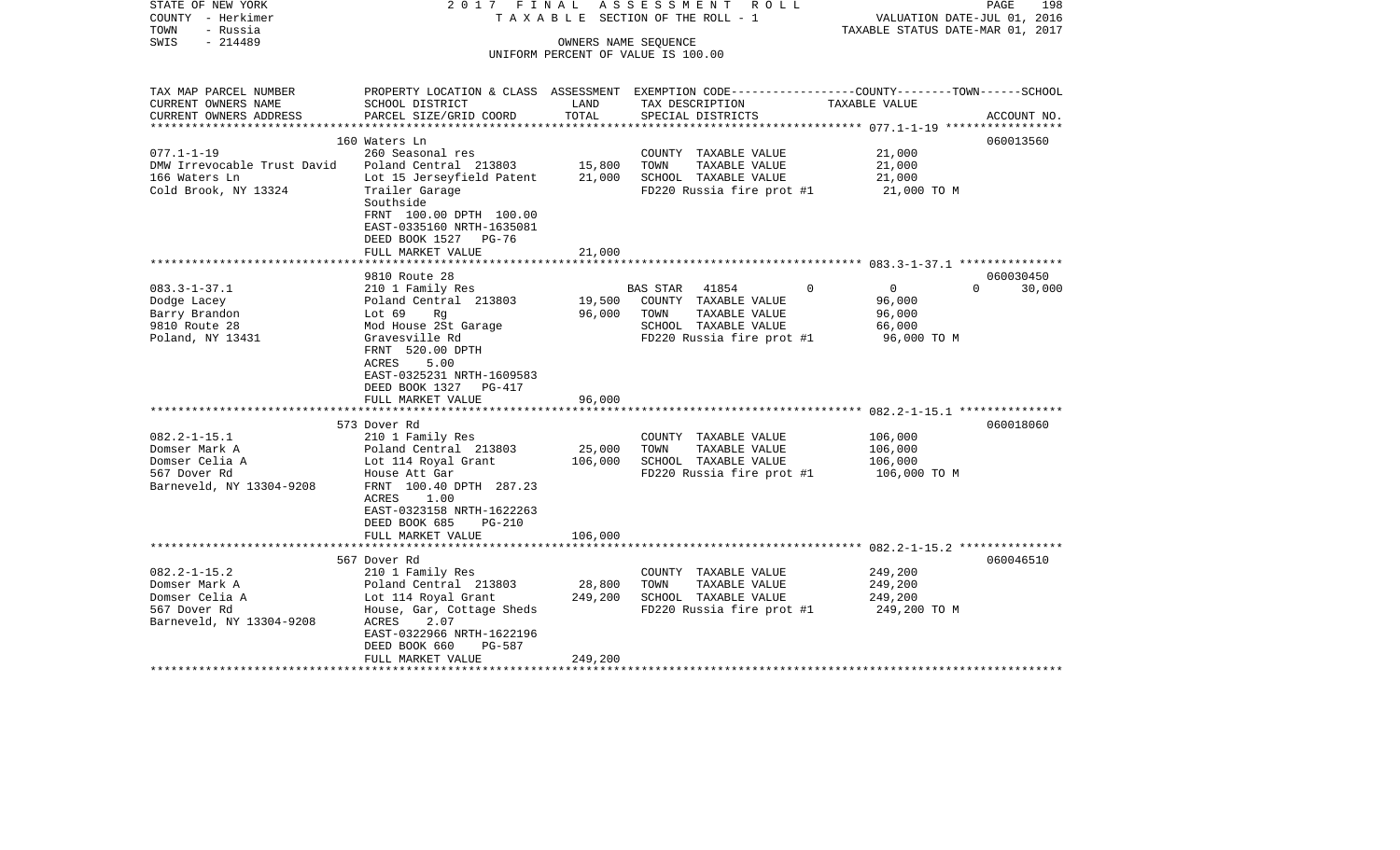| STATE OF NEW YORK<br>COUNTY - Herkimer | 2 0 1 7                                                                                         | FINAL   | ASSESSMENT<br>R O L L<br>TAXABLE SECTION OF THE ROLL - 1 |              | VALUATION DATE-JUL 01, 2016      | PAGE        | 199    |
|----------------------------------------|-------------------------------------------------------------------------------------------------|---------|----------------------------------------------------------|--------------|----------------------------------|-------------|--------|
| TOWN<br>- Russia                       |                                                                                                 |         |                                                          |              | TAXABLE STATUS DATE-MAR 01, 2017 |             |        |
| $-214489$<br>SWIS                      |                                                                                                 |         | OWNERS NAME SEQUENCE                                     |              |                                  |             |        |
|                                        |                                                                                                 |         | UNIFORM PERCENT OF VALUE IS 100.00                       |              |                                  |             |        |
| TAX MAP PARCEL NUMBER                  | PROPERTY LOCATION & CLASS ASSESSMENT EXEMPTION CODE---------------COUNTY-------TOWN------SCHOOL |         |                                                          |              |                                  |             |        |
| CURRENT OWNERS NAME                    | SCHOOL DISTRICT                                                                                 | LAND    | TAX DESCRIPTION                                          |              | TAXABLE VALUE                    |             |        |
| CURRENT OWNERS ADDRESS                 | PARCEL SIZE/GRID COORD                                                                          | TOTAL   | SPECIAL DISTRICTS                                        |              |                                  | ACCOUNT NO. |        |
| *************************              |                                                                                                 |         |                                                          |              |                                  |             |        |
|                                        | 6017 Military Rd                                                                                |         |                                                          |              |                                  | 060001890   |        |
| $082.2 - 1 - 12$                       | 210 1 Family Res                                                                                |         | 41854<br>BAS STAR                                        | 0            | 0                                | $\Omega$    | 30,000 |
| Donaghue Michael A                     | Poland Central 213803                                                                           | 23,000  | COUNTY TAXABLE VALUE                                     |              | 225,000                          |             |        |
| Donaghue Susan E                       | Lot 114 Royal Grant                                                                             | 225,000 | TOWN<br>TAXABLE VALUE                                    |              | 225,000                          |             |        |
| 6017 Military Rd                       | House Gar                                                                                       |         | SCHOOL TAXABLE VALUE                                     |              | 195,000                          |             |        |
| Remsen, NY 13438                       | 95.00 DPTH 237.00<br>FRNT                                                                       |         | FD220 Russia fire prot #1                                |              | 225,000 TO M                     |             |        |
|                                        | ACRES<br>0.75                                                                                   |         |                                                          |              |                                  |             |        |
|                                        | EAST-0323251 NRTH-1623001                                                                       |         |                                                          |              |                                  |             |        |
|                                        | DEED BOOK 1458<br>PG-115                                                                        |         |                                                          |              |                                  |             |        |
|                                        | FULL MARKET VALUE                                                                               | 225,000 |                                                          |              |                                  |             |        |
|                                        |                                                                                                 |         |                                                          |              |                                  |             |        |
|                                        | Route 365                                                                                       |         |                                                          |              |                                  | 060030810   |        |
| $073.3 - 1 - 36.1$                     | 910 Priv forest                                                                                 |         | COUNTY TAXABLE VALUE                                     |              | 68,700                           |             |        |
| Donaruma Francisco S                   | Poland Central 213803                                                                           | 68,700  | TOWN<br>TAXABLE VALUE                                    |              | 68,700                           |             |        |
| 55 Preston St                          | Lot 80 Remsenburg Patent                                                                        | 68,700  | SCHOOL TAXABLE VALUE                                     |              | 68,700                           |             |        |
| Ridgefield Park, NJ 07660              | Vacant Land                                                                                     |         | FD230 Remsen fire #2                                     |              | 68,700 TO M                      |             |        |
|                                        | ACRES<br>75.00                                                                                  |         |                                                          |              |                                  |             |        |
|                                        | EAST-0353881 NRTH-1649042                                                                       |         |                                                          |              |                                  |             |        |
|                                        | DEED BOOK 1454 PG-561                                                                           |         |                                                          |              |                                  |             |        |
|                                        | FULL MARKET VALUE                                                                               | 68,700  |                                                          |              |                                  |             |        |
|                                        |                                                                                                 |         |                                                          |              |                                  |             |        |
|                                        | 157 Taylor Brook Rd                                                                             |         |                                                          |              |                                  |             |        |
| $083.3 - 2 - 2.3$                      | 210 1 Family Res                                                                                |         | 41854<br>BAS STAR                                        | $\Omega$     | 0                                | $\Omega$    | 30,000 |
| Donley David                           | Poland Central 213803                                                                           | 19,500  | COUNTY TAXABLE VALUE                                     |              | 90,000                           |             |        |
| 157 Taylor Brook Rd                    | FRNT 260.00 DPTH                                                                                | 90,000  | TOWN<br>TAXABLE VALUE                                    |              | 90,000                           |             |        |
| Poland, NY 13431                       | ACRES<br>5.00                                                                                   |         | SCHOOL TAXABLE VALUE                                     |              | 60,000                           |             |        |
|                                        | EAST-0333088 NRTH-1615969                                                                       |         | FD220 Russia fire prot #1                                |              | 90,000 TO M                      |             |        |
|                                        | DEED BOOK 1092<br>PG-665                                                                        |         |                                                          |              |                                  |             |        |
|                                        | FULL MARKET VALUE                                                                               | 90,000  |                                                          |              |                                  |             |        |
|                                        | ***************************                                                                     |         |                                                          |              |                                  |             |        |
|                                        | 210 Taylor Brook Rd                                                                             |         |                                                          |              |                                  | 060040240   |        |
| $083.1 - 1 - 43$                       | 210 1 Family Res                                                                                |         | ENH STAR<br>41834                                        | $\mathbf{0}$ | $\mathbf 0$                      | $\Omega$    | 65,500 |
| Donley Raymond                         | Poland Central 213803                                                                           | 13,300  | COUNTY TAXABLE VALUE                                     |              | 102,000                          |             |        |
| Donley Frances J                       | Lot 92 Royal Grant                                                                              | 102,000 | TOWN<br>TAXABLE VALUE                                    |              | 102,000                          |             |        |
| 210 Taylor Brook Rd                    | House Garage                                                                                    |         | SCHOOL TAXABLE VALUE                                     |              | 36,500                           |             |        |
| Poland, NY 13431                       | Taylor Brook                                                                                    |         | FD220 Russia fire prot #1                                |              | 102,000 TO M                     |             |        |
|                                        | 021<br>ACRES<br>1.30 BANK                                                                       |         |                                                          |              |                                  |             |        |
|                                        | EAST-0333627 NRTH-1617057                                                                       |         |                                                          |              |                                  |             |        |
|                                        | DEED BOOK 00615 PG-00635                                                                        |         |                                                          |              |                                  |             |        |
|                                        | FULL MARKET VALUE                                                                               | 102,000 |                                                          |              |                                  |             |        |
|                                        |                                                                                                 |         |                                                          |              |                                  |             |        |
|                                        | Taylor Brook Rd                                                                                 |         |                                                          |              |                                  |             |        |
| $083.3 - 2 - 2.4$                      | 314 Rural vac<10                                                                                |         | COUNTY TAXABLE VALUE                                     |              | 17,100                           |             |        |
| Donley Raymond                         | Poland Central 213803                                                                           | 17,100  | TOWN<br>TAXABLE VALUE                                    |              | 17,100                           |             |        |
| Donley Frances                         | FRNT 1473.00 DPTH                                                                               | 17,100  | SCHOOL TAXABLE VALUE                                     |              | 17,100                           |             |        |
| 210 Taylor Brook Rd                    | ACRES<br>9.50                                                                                   |         | FD220 Russia fire prot #1                                |              | 17,100 TO M                      |             |        |
| Poland, NY 13431                       | EAST-0333366 NRTH-1615349                                                                       |         |                                                          |              |                                  |             |        |
|                                        | FULL MARKET VALUE                                                                               | 17,100  |                                                          |              |                                  |             |        |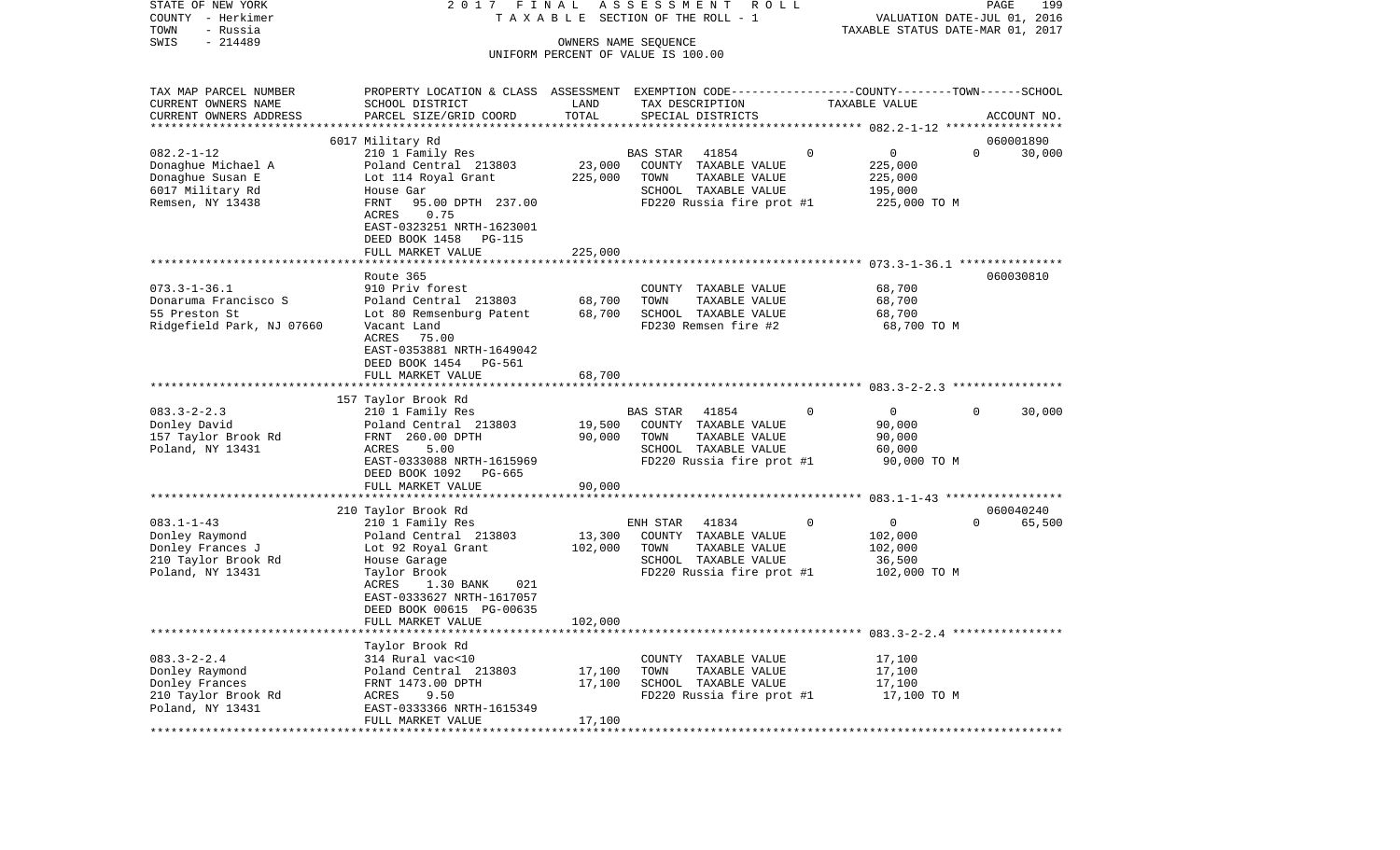| STATE OF NEW YORK<br>COUNTY - Herkimer<br>TOWN<br>- Russia<br>$-214489$<br>SWIS | 2017 FINAL                                                                                                         |        | ASSESSMENT<br>R O L L<br>TAXABLE SECTION OF THE ROLL - 1<br>OWNERS NAME SEQUENCE | TAXABLE STATUS DATE-MAR 01, 2017    | PAGE<br>VALUATION DATE-JUL 01, 2016 | 200         |
|---------------------------------------------------------------------------------|--------------------------------------------------------------------------------------------------------------------|--------|----------------------------------------------------------------------------------|-------------------------------------|-------------------------------------|-------------|
|                                                                                 |                                                                                                                    |        | UNIFORM PERCENT OF VALUE IS 100.00                                               |                                     |                                     |             |
|                                                                                 |                                                                                                                    |        |                                                                                  |                                     |                                     |             |
| TAX MAP PARCEL NUMBER<br>CURRENT OWNERS NAME                                    | PROPERTY LOCATION & CLASS ASSESSMENT EXEMPTION CODE---------------COUNTY-------TOWN------SCHOOL<br>SCHOOL DISTRICT | LAND   | TAX DESCRIPTION                                                                  | TAXABLE VALUE                       |                                     |             |
| CURRENT OWNERS ADDRESS<br>**********************                                | PARCEL SIZE/GRID COORD                                                                                             | TOTAL  | SPECIAL DISTRICTS                                                                |                                     |                                     | ACCOUNT NO. |
|                                                                                 | Taylor Brook Rd                                                                                                    |        |                                                                                  |                                     | 060002970                           |             |
| $083.3 - 2 - 2.1$                                                               | 105 Vac farmland                                                                                                   |        | COUNTY TAXABLE VALUE                                                             | 33,800                              |                                     |             |
| Donley Raymond K                                                                | Poland Central 213803                                                                                              | 33,800 | TOWN<br>TAXABLE VALUE                                                            | 33,800                              |                                     |             |
| Donley Frances J                                                                | Lot 92 Royal Grant                                                                                                 | 33,800 | SCHOOL TAXABLE VALUE                                                             | 33,800                              |                                     |             |
| 210 Taylor Brook Rd                                                             | Vacant Land                                                                                                        |        | FD220 Russia fire prot #1                                                        | 33,800 TO M                         |                                     |             |
| Poland, NY 13431                                                                | FRNT 1430.00 DPTH                                                                                                  |        |                                                                                  |                                     |                                     |             |
|                                                                                 | ACRES<br>28.10<br>EAST-0332979 NRTH-1616833                                                                        |        |                                                                                  |                                     |                                     |             |
|                                                                                 | DEED BOOK 793<br>PG-384                                                                                            |        |                                                                                  |                                     |                                     |             |
|                                                                                 | FULL MARKET VALUE                                                                                                  | 33,800 |                                                                                  |                                     |                                     |             |
|                                                                                 |                                                                                                                    |        |                                                                                  |                                     |                                     |             |
|                                                                                 | Stormy Hill Rd                                                                                                     |        |                                                                                  |                                     | 0012032                             |             |
| $077.2 - 2 - 11.2$                                                              | 260 Seasonal res                                                                                                   |        | COUNTY TAXABLE VALUE                                                             | 70,000                              |                                     |             |
| Donnelly John J                                                                 | Poland Central 213803                                                                                              | 35,500 | TOWN<br>TAXABLE VALUE                                                            | 70,000                              |                                     |             |
| Donnelly Ellen M                                                                | Great Lot 17 Jp                                                                                                    | 70,000 | SCHOOL TAXABLE VALUE                                                             | 70,000                              |                                     |             |
| 15 Delaware Ave                                                                 | Vacant Land                                                                                                        |        | FD220 Russia fire prot #1                                                        | 70,000 TO M                         |                                     |             |
| Rensselaer, NY 12144                                                            | ACRES 19.90                                                                                                        |        |                                                                                  |                                     |                                     |             |
|                                                                                 | EAST-0347435 NRTH-1639550                                                                                          |        |                                                                                  |                                     |                                     |             |
|                                                                                 | DEED BOOK 1125 PG-742                                                                                              |        |                                                                                  |                                     |                                     |             |
|                                                                                 | FULL MARKET VALUE                                                                                                  | 70,000 |                                                                                  |                                     |                                     |             |
|                                                                                 | 142 Silverstone Estates                                                                                            |        |                                                                                  |                                     |                                     |             |
| $072.12 - 2 - 3$                                                                | 260 Seasonal res                                                                                                   |        | COUNTY TAXABLE VALUE                                                             | 17,000                              |                                     |             |
| Donnelly Thomas                                                                 | 305201<br>Remsen                                                                                                   | 8,000  | TOWN<br>TAXABLE VALUE                                                            | 17,000                              |                                     |             |
| 95 Yorktown Rd                                                                  | Lot 2 Jacobs Tract                                                                                                 | 17,000 | SCHOOL TAXABLE VALUE                                                             | 17,000                              |                                     |             |
| Southington, CT 06489                                                           | Vacant Land                                                                                                        |        | FD230 Remsen fire #2                                                             | 17,000 TO M                         |                                     |             |
|                                                                                 | ACRES<br>1.17                                                                                                      |        |                                                                                  |                                     |                                     |             |
|                                                                                 | EAST-0345541 NRTH-1652312                                                                                          |        |                                                                                  |                                     |                                     |             |
|                                                                                 | DEED BOOK 853<br>PG-332                                                                                            |        |                                                                                  |                                     |                                     |             |
|                                                                                 | FULL MARKET VALUE                                                                                                  | 17,000 |                                                                                  |                                     |                                     |             |
|                                                                                 | ***********************                                                                                            |        |                                                                                  |                                     |                                     |             |
|                                                                                 | 414 Gravesville Rd                                                                                                 |        |                                                                                  |                                     | 060007800                           |             |
| $083.3 - 1 - 31$                                                                | 210 1 Family Res                                                                                                   |        | VET WAR C 41122                                                                  | $\mathbf 0$<br>9,000                | $\Omega$                            | $\Omega$    |
| Doris Bethany                                                                   | Poland Central 213803                                                                                              |        | 17,100 VET WAR T 41123                                                           | $\Omega$<br>$\Omega$<br>$\mathbf 0$ | 9,600                               | $\Omega$    |
| Doris Charles<br>414 Gravesville Rd                                             | N 69<br>Rg<br>Ho $4 \frac{1}{4}$                                                                                   |        | 64,000 ENH STAR<br>41834<br>COUNTY TAXABLE VALUE                                 | $\overline{0}$<br>55,000            | $\mathbf{0}$                        | 64,000      |
|                                                                                 |                                                                                                                    |        | TOWN<br>TAXABLE VALUE                                                            | 54,400                              |                                     |             |
| Poland, NY 13431                                                                | Gravesville<br>FRNT 308.00 DPTH                                                                                    |        | SCHOOL TAXABLE VALUE                                                             | 0                                   |                                     |             |
|                                                                                 | 4.30<br>ACRES                                                                                                      |        | FD220 Russia fire prot #1                                                        | 64,000 TO M                         |                                     |             |
|                                                                                 | EAST-0325435 NRTH-1610941                                                                                          |        |                                                                                  |                                     |                                     |             |
|                                                                                 | DEED BOOK 1490<br>PG-450                                                                                           |        |                                                                                  |                                     |                                     |             |
|                                                                                 | FULL MARKET VALUE                                                                                                  | 64,000 |                                                                                  |                                     |                                     |             |
|                                                                                 |                                                                                                                    |        |                                                                                  |                                     |                                     |             |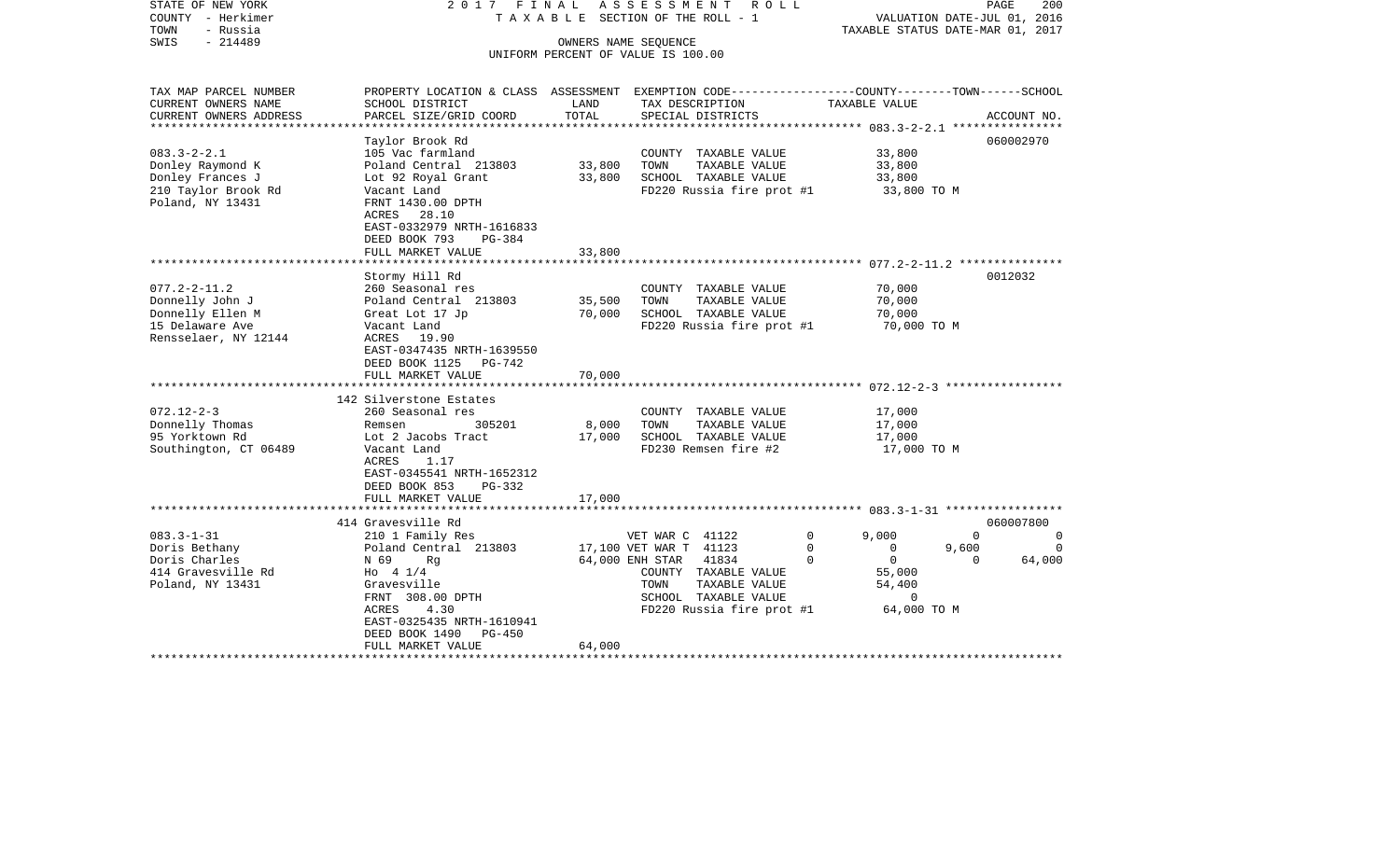| STATE OF NEW YORK                     | 2017 FINAL                        |        | ASSESSMENT ROLL                                                                                 |                                                                 | 201<br>PAGE   |
|---------------------------------------|-----------------------------------|--------|-------------------------------------------------------------------------------------------------|-----------------------------------------------------------------|---------------|
| COUNTY - Herkimer<br>TOWN<br>- Russia |                                   |        | T A X A B L E SECTION OF THE ROLL - 1                                                           | VALUATION DATE-JUL 01, 2016<br>TAXABLE STATUS DATE-MAR 01, 2017 |               |
| $-214489$<br>SWIS                     |                                   |        | OWNERS NAME SEQUENCE                                                                            |                                                                 |               |
|                                       |                                   |        | UNIFORM PERCENT OF VALUE IS 100.00                                                              |                                                                 |               |
|                                       |                                   |        |                                                                                                 |                                                                 |               |
| TAX MAP PARCEL NUMBER                 |                                   |        | PROPERTY LOCATION & CLASS ASSESSMENT EXEMPTION CODE---------------COUNTY-------TOWN------SCHOOL |                                                                 |               |
| CURRENT OWNERS NAME                   | SCHOOL DISTRICT                   | LAND   | TAX DESCRIPTION                                                                                 | TAXABLE VALUE                                                   |               |
| CURRENT OWNERS ADDRESS                | PARCEL SIZE/GRID COORD            | TOTAL  | SPECIAL DISTRICTS                                                                               |                                                                 | ACCOUNT NO.   |
| **********************                |                                   |        |                                                                                                 |                                                                 |               |
|                                       | Pardee Rd                         |        |                                                                                                 |                                                                 | 060025830     |
| $072.12 - 1 - 12$                     | 311 Res vac land - WTRFNT         |        | COUNTY TAXABLE VALUE                                                                            | 30,000                                                          |               |
| Dorman Thomas E                       | 305201<br>Remsen                  | 30,000 | TAXABLE VALUE<br>TOWN                                                                           | 30,000                                                          |               |
| 5645 East Lake Rd                     | Lot 1 Marvin Tract                | 30,000 | SCHOOL TAXABLE VALUE                                                                            | 30,000                                                          |               |
| Hamilton, NY 13346                    | Vacant Land                       |        | FD230 Remsen fire #2                                                                            | 30,000 TO M                                                     |               |
|                                       | ACRES<br>3.00                     |        |                                                                                                 |                                                                 |               |
|                                       | EAST-0346987 NRTH-1651340         |        |                                                                                                 |                                                                 |               |
|                                       | DEED BOOK 764<br>$PG-13$          |        |                                                                                                 |                                                                 |               |
|                                       | FULL MARKET VALUE                 | 30,000 |                                                                                                 |                                                                 |               |
|                                       |                                   |        |                                                                                                 |                                                                 |               |
|                                       | Stormy Hill Rd                    |        |                                                                                                 |                                                                 |               |
| $078.1 - 4 - 3$                       | 310 Res Vac                       |        | COUNTY TAXABLE VALUE                                                                            | 25,600                                                          |               |
| Dowling Daniel<br>54 South Fourth Ave | Poland Central 213803             | 25,600 | TOWN<br>TAXABLE VALUE<br>SCHOOL TAXABLE VALUE                                                   | 25,600                                                          |               |
| Ilion, NY 13357                       | FRNT 408.00 DPTH<br>9.70<br>ACRES | 25,600 |                                                                                                 | 25,600                                                          |               |
|                                       | EAST-0348764 NRTH-1638941         |        | FD220 Russia fire prot #1                                                                       | 25,600 TO M                                                     |               |
|                                       | DEED BOOK 1446 PG-253             |        |                                                                                                 |                                                                 |               |
|                                       | FULL MARKET VALUE                 | 25,600 |                                                                                                 |                                                                 |               |
|                                       |                                   |        |                                                                                                 |                                                                 |               |
|                                       | Wheelertown Rd                    |        |                                                                                                 |                                                                 |               |
| $068. - 1 - 62$                       | 260 Seasonal res                  |        | COUNTY TAXABLE VALUE                                                                            | 39,500                                                          |               |
| Downing Rebecca                       | 305201<br>Remsen                  | 29,500 | TOWN<br>TAXABLE VALUE                                                                           | 39,500                                                          |               |
| 4 Lincklaen Ter                       | Wheelertown Road                  | 39,500 | SCHOOL TAXABLE VALUE                                                                            | 39,500                                                          |               |
| Cazenovia, NY 13035                   | FRNT 300.00 DPTH                  |        | FD230 Remsen fire #2                                                                            | 39,500 TO M                                                     |               |
|                                       | ACRES 12.80                       |        |                                                                                                 |                                                                 |               |
|                                       | EAST-0341239 NRTH-1664458         |        |                                                                                                 |                                                                 |               |
|                                       | DEED BOOK 1564 PG-551             |        |                                                                                                 |                                                                 |               |
|                                       | FULL MARKET VALUE                 | 39,500 |                                                                                                 |                                                                 |               |
|                                       | ***********************           |        |                                                                                                 |                                                                 |               |
|                                       | 240 Gravesville Rd                |        |                                                                                                 |                                                                 | 060009810     |
| $083.3 - 1 - 56.4$                    | 314 Rural vac<10                  |        | COUNTY TAXABLE VALUE                                                                            | 14,100                                                          |               |
| Doyle James                           | Poland Central 213803             | 14,100 | TOWN<br>TAXABLE VALUE                                                                           | 14,100                                                          |               |
| Doyle Mary                            | Lot 69 Royal Grant                | 14,100 | SCHOOL TAXABLE VALUE                                                                            | 14,100                                                          |               |
| 247 Gravesville Rd                    | FRNT 300.00 DPTH                  |        | FD220 Russia fire prot #1                                                                       | 14,100 TO M                                                     |               |
| Poland, NY 13431                      | ACRES<br>7.20                     |        |                                                                                                 |                                                                 |               |
|                                       | EAST-0328921 NRTH-1609934         |        |                                                                                                 |                                                                 |               |
|                                       | FULL MARKET VALUE                 | 14,100 |                                                                                                 |                                                                 |               |
|                                       | 247 Gravesville Rd                |        |                                                                                                 |                                                                 | 060025920     |
| $083.3 - 1 - 61$                      | 210 1 Family Res                  |        | BAS STAR<br>41854                                                                               | $\Omega$<br>$\mathbf{0}$                                        | $0 \t 30,000$ |
| Doyle James C                         | Poland Central 213803             | 8,600  | COUNTY TAXABLE VALUE                                                                            | 94,500                                                          |               |
| Doyle Mary R                          | Lot 69 Royal Grant                | 94,500 | TAXABLE VALUE<br>TOWN                                                                           | 94,500                                                          |               |
| 247 Gravesville Rd                    | House, Garage                     |        | SCHOOL TAXABLE VALUE                                                                            | 64,500                                                          |               |
| Poland, NY 13431                      | FRNT 72.00 DPTH 150.00            |        | FD220 Russia fire prot #1                                                                       | 94,500 TO M                                                     |               |
|                                       | ACRES<br>0.38                     |        |                                                                                                 |                                                                 |               |
|                                       | EAST-0328383 NRTH-1610487         |        |                                                                                                 |                                                                 |               |
|                                       | DEED BOOK 00661 PG-00824          |        |                                                                                                 |                                                                 |               |
|                                       | FULL MARKET VALUE                 | 94,500 |                                                                                                 |                                                                 |               |
|                                       |                                   |        |                                                                                                 |                                                                 |               |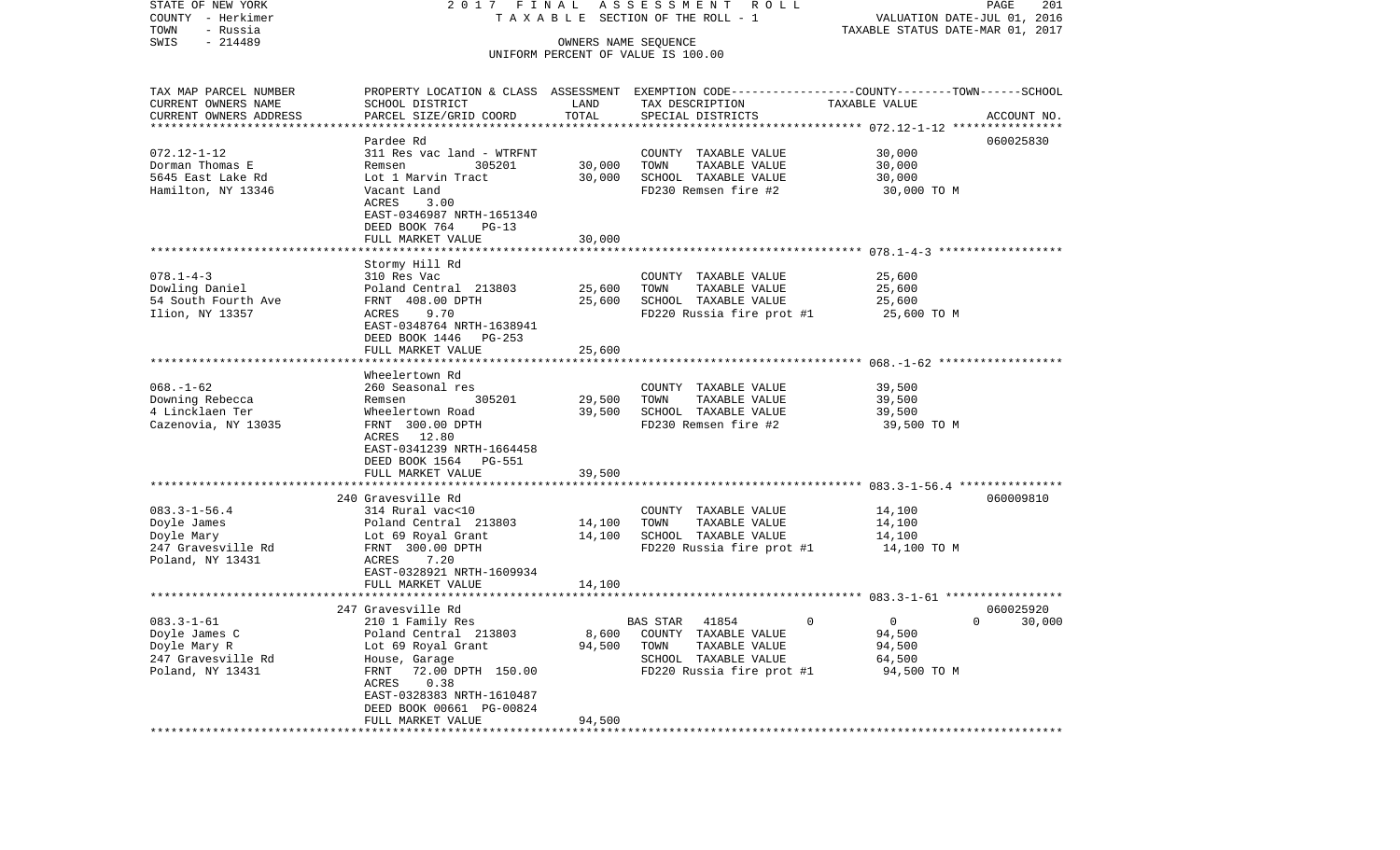STATE OF NEW YORK 2 0 1 7 F I N A L A S S E S S M E N T R O L L PAGE 202COUNTY - Herkimer T A X A B L E SECTION OF THE ROLL - 1 VALUATION DATE-JUL 01, 2016 TOWN - Russia TAXABLE STATUS DATE-MAR 01, 2017 SWIS - 214489 OWNERS NAME SEQUENCE UNIFORM PERCENT OF VALUE IS 100.00TAX MAP PARCEL NUMBER PROPERTY LOCATION & CLASS ASSESSMENT EXEMPTION CODE------------------COUNTY--------TOWN------SCHOOL CURRENT OWNERS NAME SCHOOL DISTRICT LAND TAX DESCRIPTION TAXABLE VALUECURRENT OWNERS ADDRESS PARCEL SIZE/GRID COORD TOTAL SPECIAL DISTRICTS ACCOUNT NO. \*\*\*\*\*\*\*\*\*\*\*\*\*\*\*\*\*\*\*\*\*\*\*\*\*\*\*\*\*\*\*\*\*\*\*\*\*\*\*\*\*\*\*\*\*\*\*\*\*\*\*\*\*\*\*\*\*\*\*\*\*\*\*\*\*\*\*\*\*\*\*\*\*\*\*\*\*\*\*\*\*\*\*\*\*\*\*\*\*\*\*\*\*\*\*\*\*\*\*\*\*\*\* 083.3-1-64.2 \*\*\*\*\*\*\*\*\*\*\*\*\*\*\* Gravesville Rd 083.3-1-64.2 311 Res vac land COUNTY TAXABLE VALUE 100Doyle James C Poland Central 213803 100 TOWN TAXABLE VALUE 100 Doyle Mary R FRNT 46.00 DPTH 129.00 100 SCHOOL TAXABLE VALUE 100 247 Gravesville Rd ACRES 0.08 FD220 Russia fire prot #1 100 TO M EAST-0328433 NRTH-1610518 DEED BOOK 1366 PG-151FULL MARKET VALUE 100 \*\*\*\*\*\*\*\*\*\*\*\*\*\*\*\*\*\*\*\*\*\*\*\*\*\*\*\*\*\*\*\*\*\*\*\*\*\*\*\*\*\*\*\*\*\*\*\*\*\*\*\*\*\*\*\*\*\*\*\*\*\*\*\*\*\*\*\*\*\*\*\*\*\*\*\*\*\*\*\*\*\*\*\*\*\*\*\*\*\*\*\*\*\*\*\*\*\*\*\*\*\*\* 078.1-1-27 \*\*\*\*\*\*\*\*\*\*\*\*\*\*\*\*\* Stormy Hill Rd 060046920 078.1-1-27 314 Rural vac<10 COUNTY TAXABLE VALUE 13,400 Drasye Brad Poland Central 213803 13,400 TOWN TAXABLE VALUE 13,400 5854 Rte 96 Apt 217 Lot 17 Jerseyfield Patent 13,400 SCHOOL TAXABLE VALUE 13,400 Romulus, NY 14541 Vacant Land FD220 Russia fire prot #1 13,400 TO M ACRES 6.70 EAST-0350991 NRTH-1637994 DEED BOOK 1447 PG-131FULL MARKET VALUE 13,400 \*\*\*\*\*\*\*\*\*\*\*\*\*\*\*\*\*\*\*\*\*\*\*\*\*\*\*\*\*\*\*\*\*\*\*\*\*\*\*\*\*\*\*\*\*\*\*\*\*\*\*\*\*\*\*\*\*\*\*\*\*\*\*\*\*\*\*\*\*\*\*\*\*\*\*\*\*\*\*\*\*\*\*\*\*\*\*\*\*\*\*\*\*\*\*\*\*\*\*\*\*\*\* 072.4-1-44 \*\*\*\*\*\*\*\*\*\*\*\*\*\*\*\*\* Brady Beach Rd 060004440 072.4-1-44 311 Res vac land - WTRFNT COUNTY TAXABLE VALUE 39,400 Droz, Trustee Philippe  $P$ oland Central 213803 39,400 TOWN TAXABLE VALUE 39,400 Attn: Beach Trust Lot 16 Jerseyfield Patent 39,400 SCHOOL TAXABLE VALUE 39,400 5812 Temple City Blvd 500 Vacant Land 1986 1986 1987 1988 FD220 Russia fire prot #1 39,400 TO M<br>Temple City, CA 91780 1988 ACRES 27,20 Temple City, CA 91780 EAST-0344549 NRTH-1641395 DEED BOOK 935 PG-220FULL MARKET VALUE 39,400 \*\*\*\*\*\*\*\*\*\*\*\*\*\*\*\*\*\*\*\*\*\*\*\*\*\*\*\*\*\*\*\*\*\*\*\*\*\*\*\*\*\*\*\*\*\*\*\*\*\*\*\*\*\*\*\*\*\*\*\*\*\*\*\*\*\*\*\*\*\*\*\*\*\*\*\*\*\*\*\*\*\*\*\*\*\*\*\*\*\*\*\*\*\*\*\*\*\*\*\*\*\*\* 077.4-1-38 \*\*\*\*\*\*\*\*\*\*\*\*\*\*\*\*\* Black Creek Rd 060001560077.4-1-38 323 Vacant rural COUNTY TAXABLE VALUE 17,700 Dubinsky Eileen J Poland Central 213803 17,700 TOWN TAXABLE VALUE 17,700 PO Box 149 **Lot 111 Royal Grant** 17,700 SCHOOL TAXABLE VALUE 17,700 Prospect, NY 13435 Vacant Land FD220 Russia fire prot #1 17,700 TO M ACRES 38.20 EAST-0342016 NRTH-1625020 DEED BOOK 1439 PG-772 FULL MARKET VALUE 17,700 \*\*\*\*\*\*\*\*\*\*\*\*\*\*\*\*\*\*\*\*\*\*\*\*\*\*\*\*\*\*\*\*\*\*\*\*\*\*\*\*\*\*\*\*\*\*\*\*\*\*\*\*\*\*\*\*\*\*\*\*\*\*\*\*\*\*\*\*\*\*\*\*\*\*\*\*\*\*\*\*\*\*\*\*\*\*\*\*\*\*\*\*\*\*\*\*\*\*\*\*\*\*\* 088.1-1-13.1 \*\*\*\*\*\*\*\*\*\*\*\*\*\*\* 9517 Route 28 060019710088.1-1-13.1 210 1 Family Res COUNTY TAXABLE VALUE 189,000 DuBois Jeffrey A Poland Central 213803 31,400 TOWN TAXABLE VALUE 189,000 Lot 47 Royal Grant 189,000 SCHOOL TAXABLE VALUE 189,000 56 Heatherwood Dr House FD220 Russia fire prot #1 189,000 TO M Marlborough, MA 01752 Pole Barn merg 2013 FRNT 301.00 DPTH ACRES 10.20 EAST-0329848 NRTH-1605589 DEED BOOK 1533 PG-814FULL MARKET VALUE 189,000 \*\*\*\*\*\*\*\*\*\*\*\*\*\*\*\*\*\*\*\*\*\*\*\*\*\*\*\*\*\*\*\*\*\*\*\*\*\*\*\*\*\*\*\*\*\*\*\*\*\*\*\*\*\*\*\*\*\*\*\*\*\*\*\*\*\*\*\*\*\*\*\*\*\*\*\*\*\*\*\*\*\*\*\*\*\*\*\*\*\*\*\*\*\*\*\*\*\*\*\*\*\*\*\*\*\*\*\*\*\*\*\*\*\*\*\*\*\*\*\*\*\*\*\*\*\*\*\*\*\*\*\*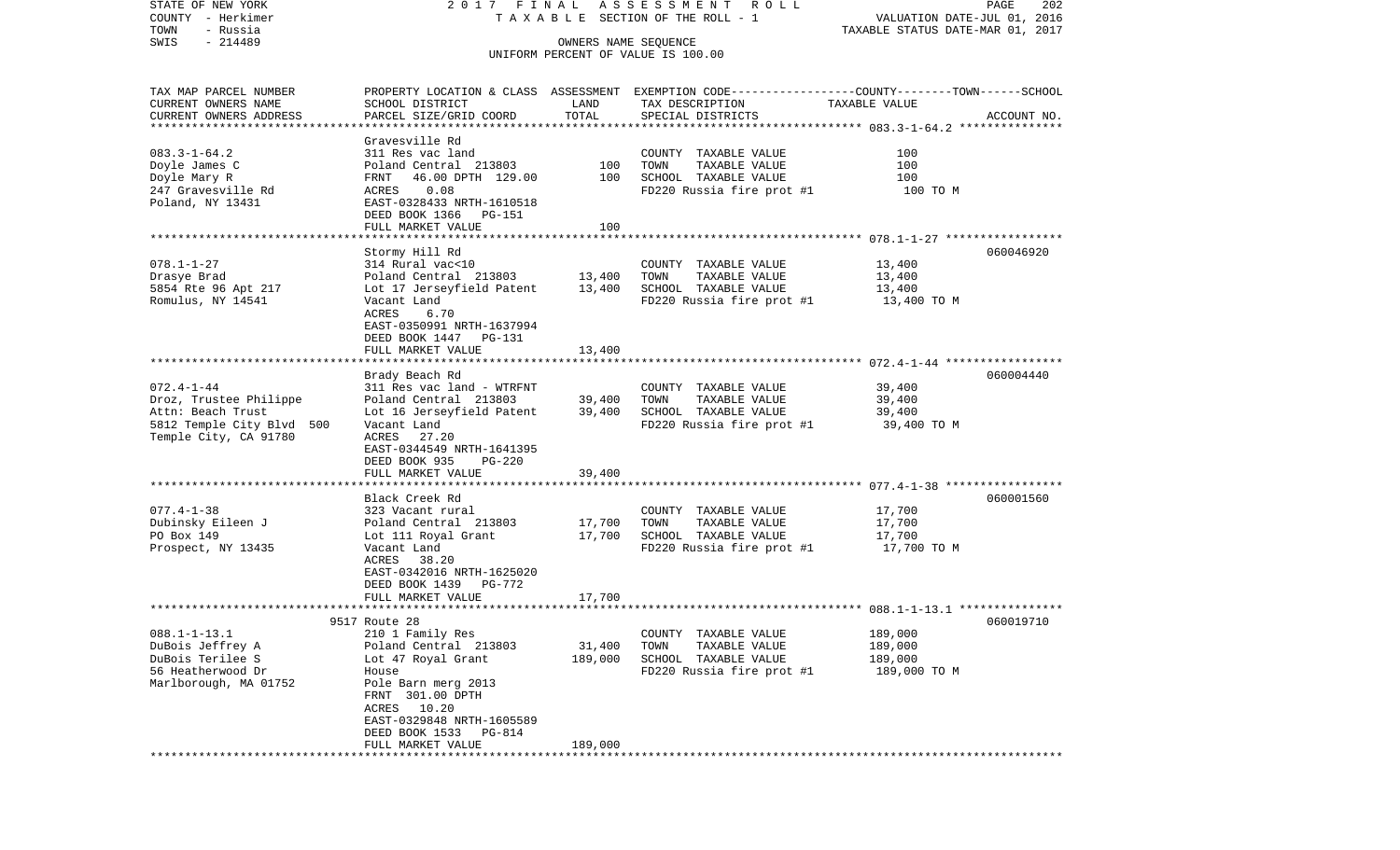| STATE OF NEW YORK<br>COUNTY - Herkimer<br>- Russia<br>TOWN | 2017 FINAL                                           |         | A S S E S S M E N T R O L L<br>TAXABLE SECTION OF THE ROLL - 1 | PAGE<br>203<br>VALUATION DATE-JUL 01, 2016<br>TAXABLE STATUS DATE-MAR 01, 2017                 |  |
|------------------------------------------------------------|------------------------------------------------------|---------|----------------------------------------------------------------|------------------------------------------------------------------------------------------------|--|
| $-214489$<br>SWIS                                          |                                                      |         | OWNERS NAME SEQUENCE                                           |                                                                                                |  |
|                                                            |                                                      |         | UNIFORM PERCENT OF VALUE IS 100.00                             |                                                                                                |  |
|                                                            |                                                      |         |                                                                |                                                                                                |  |
| TAX MAP PARCEL NUMBER                                      |                                                      |         |                                                                | PROPERTY LOCATION & CLASS ASSESSMENT EXEMPTION CODE---------------COUNTY-------TOWN-----SCHOOL |  |
| CURRENT OWNERS NAME                                        | SCHOOL DISTRICT                                      | LAND    | TAX DESCRIPTION                                                | TAXABLE VALUE                                                                                  |  |
| CURRENT OWNERS ADDRESS                                     | PARCEL SIZE/GRID COORD                               | TOTAL   | SPECIAL DISTRICTS                                              | ACCOUNT NO.                                                                                    |  |
| **********************                                     |                                                      |         |                                                                |                                                                                                |  |
|                                                            | State Route 28                                       |         |                                                                |                                                                                                |  |
| $088.1 - 1 - 36.6$                                         | 320 Rural vacant                                     |         | COUNTY TAXABLE VALUE                                           | 30,000                                                                                         |  |
| DuBois Jeffrey A                                           | Poland Central 213803                                | 30,000  | TOWN<br>TAXABLE VALUE                                          | 30,000                                                                                         |  |
| DuBois Terilee S                                           | Split 2012                                           | 30,000  | SCHOOL TAXABLE VALUE                                           | 30,000                                                                                         |  |
| 56 Heatherwood Dr                                          | Carney                                               |         | FD220 Russia fire prot #1                                      | 30,000 TO M                                                                                    |  |
| Marlboro, MA 01752                                         | FRNT 300.00 DPTH                                     |         |                                                                |                                                                                                |  |
|                                                            | ACRES<br>6.00                                        |         |                                                                |                                                                                                |  |
|                                                            | EAST-0330105 NRTH-1605388                            |         |                                                                |                                                                                                |  |
|                                                            | DEED BOOK 1584 PG-492                                |         |                                                                |                                                                                                |  |
|                                                            | FULL MARKET VALUE                                    | 30,000  |                                                                |                                                                                                |  |
|                                                            | 150 Stormy Hill Rd                                   |         |                                                                | 060042280                                                                                      |  |
| $077.12 - 1 - 12$                                          | 210 1 Family Res                                     |         | BAS STAR 41854<br>$\circ$                                      | $\overline{0}$<br>$\Omega$<br>30,000                                                           |  |
| DuBrule II Charles N                                       | Poland Central 213803                                |         | 17,700 COUNTY TAXABLE VALUE                                    | 166,000                                                                                        |  |
| 150 Stormy Hill Rd                                         | Lot 14 Jerseyfield Patent                            | 166,000 | TAXABLE VALUE<br>TOWN                                          | 166,000                                                                                        |  |
| Cold Brook, NY 13324                                       | House 3 Stall Gar                                    |         | SCHOOL TAXABLE VALUE                                           | 136,000                                                                                        |  |
|                                                            | ACRES<br>3.75 BANK<br>821                            |         | FD220 Russia fire prot #1                                      | 166,000 TO M                                                                                   |  |
|                                                            | EAST-0342962 NRTH-1635270                            |         |                                                                |                                                                                                |  |
|                                                            | DEED BOOK 894<br>PG-607                              |         |                                                                |                                                                                                |  |
|                                                            | FULL MARKET VALUE                                    | 166,000 |                                                                |                                                                                                |  |
|                                                            |                                                      |         |                                                                |                                                                                                |  |
|                                                            | Route 365                                            |         |                                                                | 060001590                                                                                      |  |
| $073.3 - 1 - 40$                                           | 314 Rural vac<10                                     |         | COUNTY TAXABLE VALUE                                           | 9,000                                                                                          |  |
| Duesler Stephen W                                          | Poland Central 213803                                | 9,000   | TOWN<br>TAXABLE VALUE                                          | 9,000                                                                                          |  |
| 8119 State Rte 5                                           | Lot 80 Remsenburg Patent                             | 9,000   | SCHOOL TAXABLE VALUE                                           | 9,000                                                                                          |  |
| St Johnsville, NY 13452                                    | Vacant Land                                          |         | FD230 Remsen fire #2                                           | 9,000 TO M                                                                                     |  |
|                                                            | ACRES<br>1.80                                        |         |                                                                |                                                                                                |  |
|                                                            | EAST-0354330 NRTH-1647346                            |         |                                                                |                                                                                                |  |
|                                                            | DEED BOOK 1377 PG-302                                |         |                                                                |                                                                                                |  |
|                                                            | FULL MARKET VALUE                                    | 9,000   |                                                                |                                                                                                |  |
|                                                            | ************************                             |         |                                                                |                                                                                                |  |
|                                                            | Hall Rd                                              |         |                                                                | 060031350                                                                                      |  |
| $084.3 - 2 - 50$                                           | 314 Rural vac<10                                     |         | COUNTY TAXABLE VALUE                                           | 3,300                                                                                          |  |
| Duesler Stephen W                                          | Poland Central 213803                                | 3,300   | TAXABLE VALUE<br>TOWN                                          | 3,300                                                                                          |  |
| 8119 State Hwy 5                                           | S 82<br>Rg                                           | 3,300   | SCHOOL TAXABLE VALUE                                           | 3,300                                                                                          |  |
| St. Johnsville, NY 13452                                   | Lot $1\ 1/4$ Acres                                   |         | FD220 Russia fire prot #1                                      | 3,300 TO M                                                                                     |  |
|                                                            | Hall Road                                            |         |                                                                |                                                                                                |  |
|                                                            | FRNT 486.20 DPTH                                     |         |                                                                |                                                                                                |  |
|                                                            | 1.50<br>ACRES                                        |         |                                                                |                                                                                                |  |
|                                                            | EAST-0354600 NRTH-1617226<br>DEED BOOK 895<br>PG-232 |         |                                                                |                                                                                                |  |
|                                                            | FULL MARKET VALUE                                    | 3,300   |                                                                |                                                                                                |  |
|                                                            |                                                      |         |                                                                |                                                                                                |  |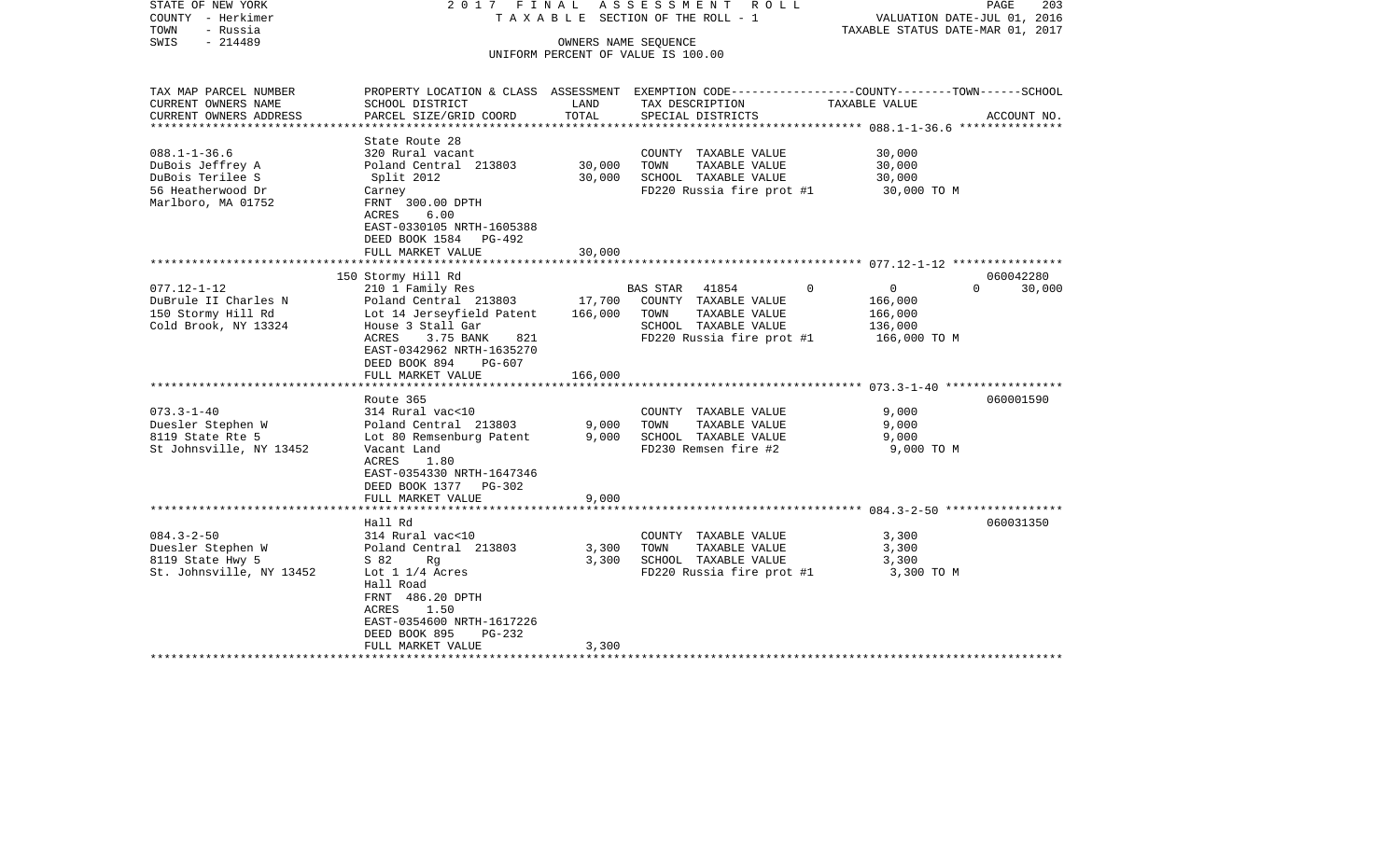| STATE OF NEW YORK<br>COUNTY - Herkimer            | 2017 FINAL                                  |                      | A S S E S S M E N T R O L L<br>TAXABLE SECTION OF THE ROLL - 1                                   | VALUATION DATE-JUL 01, 2016      | PAGE<br>204        |
|---------------------------------------------------|---------------------------------------------|----------------------|--------------------------------------------------------------------------------------------------|----------------------------------|--------------------|
| TOWN<br>- Russia                                  |                                             |                      |                                                                                                  | TAXABLE STATUS DATE-MAR 01, 2017 |                    |
| $-214489$<br>SWIS                                 |                                             | OWNERS NAME SEQUENCE |                                                                                                  |                                  |                    |
|                                                   |                                             |                      | UNIFORM PERCENT OF VALUE IS 100.00                                                               |                                  |                    |
|                                                   |                                             |                      |                                                                                                  |                                  |                    |
| TAX MAP PARCEL NUMBER                             |                                             |                      | PROPERTY LOCATION & CLASS ASSESSMENT EXEMPTION CODE----------------COUNTY-------TOWN------SCHOOL |                                  |                    |
| CURRENT OWNERS NAME                               | SCHOOL DISTRICT                             | LAND                 | TAX DESCRIPTION                                                                                  | TAXABLE VALUE                    |                    |
| CURRENT OWNERS ADDRESS<br>*********************** | PARCEL SIZE/GRID COORD                      | TOTAL                | SPECIAL DISTRICTS                                                                                |                                  | ACCOUNT NO.        |
|                                                   |                                             |                      |                                                                                                  |                                  | 060040210          |
| $072.4 - 1 - 26$                                  | Brady Beach Rd<br>260 Seasonal res          |                      | COUNTY TAXABLE VALUE                                                                             | 64,000                           |                    |
| DuMont Timothy J                                  | Poland Central 213803                       | 25,400               | TAXABLE VALUE<br>TOWN                                                                            | 64,000                           |                    |
| DUMONT Martha E                                   | N 47 Jp                                     | 64,000               | SCHOOL TAXABLE VALUE                                                                             | 64,000                           |                    |
| 706 Parkway East                                  | Camp 4/10 Acre                              |                      | FD220 Russia fire prot #1                                                                        | 64,000 TO M                      |                    |
| Utica, NY 13501                                   | Brady Beach Rd                              |                      |                                                                                                  |                                  |                    |
|                                                   | ACRES<br>0.46                               |                      |                                                                                                  |                                  |                    |
|                                                   | EAST-0344264 NRTH-1642875                   |                      |                                                                                                  |                                  |                    |
|                                                   | DEED BOOK 943<br>PG-601                     |                      |                                                                                                  |                                  |                    |
|                                                   | FULL MARKET VALUE                           | 64,000               |                                                                                                  |                                  |                    |
|                                                   |                                             |                      |                                                                                                  |                                  |                    |
| $072.4 - 2 - 6$                                   | 152 Beechwood Ln<br>260 Seasonal res        |                      | COUNTY TAXABLE VALUE                                                                             |                                  | 0003578            |
| Dunn Barbara                                      | Poland Central 213803                       | 46,400               | TOWN<br>TAXABLE VALUE                                                                            | 85,000<br>85,000                 |                    |
| 410 W Elm St                                      | Lot 46 Jerseyfield Patent                   | 85,000               | SCHOOL TAXABLE VALUE                                                                             | 85,000                           |                    |
| Oneida, NY 13421                                  | ACRES<br>6.60                               |                      | FD220 Russia fire prot #1                                                                        | 85,000 TO M                      |                    |
|                                                   | EAST-0349153 NRTH-1645876                   |                      |                                                                                                  |                                  |                    |
|                                                   | DEED BOOK 916<br>PG-348                     |                      |                                                                                                  |                                  |                    |
|                                                   | FULL MARKET VALUE                           | 85,000               |                                                                                                  |                                  |                    |
|                                                   |                                             |                      |                                                                                                  |                                  |                    |
|                                                   | Beecher Rd                                  |                      |                                                                                                  |                                  | 060012930          |
| $088.1 - 1 - 28$                                  | 312 Vac w/imprv                             |                      | COUNTY TAXABLE VALUE                                                                             | 4,500                            |                    |
| Dunn John J<br>Dunn Frances H                     | Poland Central 213803                       | 2,000<br>4,500       | TAXABLE VALUE<br>TOWN<br>SCHOOL TAXABLE VALUE                                                    | 4,500<br>4,500                   |                    |
| 172 Beecher Rd                                    | Lot 47 Royal Grant<br>Barn                  |                      | FD220 Russia fire prot #1                                                                        | 4,500 TO M                       |                    |
| PO Box 482                                        | FRNT 100.00 DPTH 225.00                     |                      |                                                                                                  |                                  |                    |
| Poland, NY 13304                                  | 0.44<br>ACRES                               |                      |                                                                                                  |                                  |                    |
|                                                   | EAST-0332058 NRTH-1606407                   |                      |                                                                                                  |                                  |                    |
|                                                   | DEED BOOK 00836 PG-00354                    |                      |                                                                                                  |                                  |                    |
|                                                   | FULL MARKET VALUE                           | 4,500                |                                                                                                  |                                  |                    |
|                                                   | ***********************                     |                      |                                                                                                  |                                  |                    |
|                                                   | 172 Beecher Rd                              |                      |                                                                                                  |                                  | 060017370          |
| $088.1 - 1 - 29$                                  | 210 1 Family Res                            |                      | 41834<br>0<br>ENH STAR                                                                           | 0                                | 65,500<br>$\Omega$ |
| Dunn John J<br>Dunn Frances H                     | Poland Central 213803<br>Lot 47 Royal Grant | 13,500<br>88,100     | COUNTY TAXABLE VALUE<br>TOWN<br>TAXABLE VALUE                                                    | 88,100<br>88,100                 |                    |
| 172 Beecher Rd                                    | Vacant Land                                 |                      | SCHOOL TAXABLE VALUE                                                                             | 22,600                           |                    |
| PO Box 482                                        | ACRES<br>1.40                               |                      | FD220 Russia fire prot #1                                                                        | 88,100 TO M                      |                    |
| Poland, NY 13431                                  | EAST-0332099 NRTH-1606271                   |                      |                                                                                                  |                                  |                    |
|                                                   | DEED BOOK 00836 PG-00354                    |                      |                                                                                                  |                                  |                    |
|                                                   | FULL MARKET VALUE                           | 88,100               |                                                                                                  |                                  |                    |
|                                                   |                                             |                      |                                                                                                  |                                  |                    |
|                                                   | 237 Beecher Rd                              |                      |                                                                                                  |                                  | 060008070          |
| $088.1 - 1 - 15.1$                                | 241 Rural res&ag                            |                      | COUNTY TAXABLE VALUE                                                                             | 159,000                          |                    |
| Dygert Trust Gary C                               | Poland Central 213803                       | 65,800               | TAXABLE VALUE<br>TOWN                                                                            | 159,000                          |                    |
| 350 Mucky Run Rd                                  | Lots 47 & 67 Royal Grant                    | 159,000              | SCHOOL TAXABLE VALUE                                                                             | 159,000                          |                    |
| Frankfort, NY 13340                               | FRNT 1390.00 DPTH<br>ACRES 56.00            |                      | FD220 Russia fire prot #1                                                                        | 159,000 TO M                     |                    |
|                                                   | EAST-0334749 NRTH-1608789                   |                      |                                                                                                  |                                  |                    |
|                                                   | DEED BOOK 1487 PG-659                       |                      |                                                                                                  |                                  |                    |
|                                                   | FULL MARKET VALUE                           | 159,000              |                                                                                                  |                                  |                    |
|                                                   |                                             |                      |                                                                                                  |                                  |                    |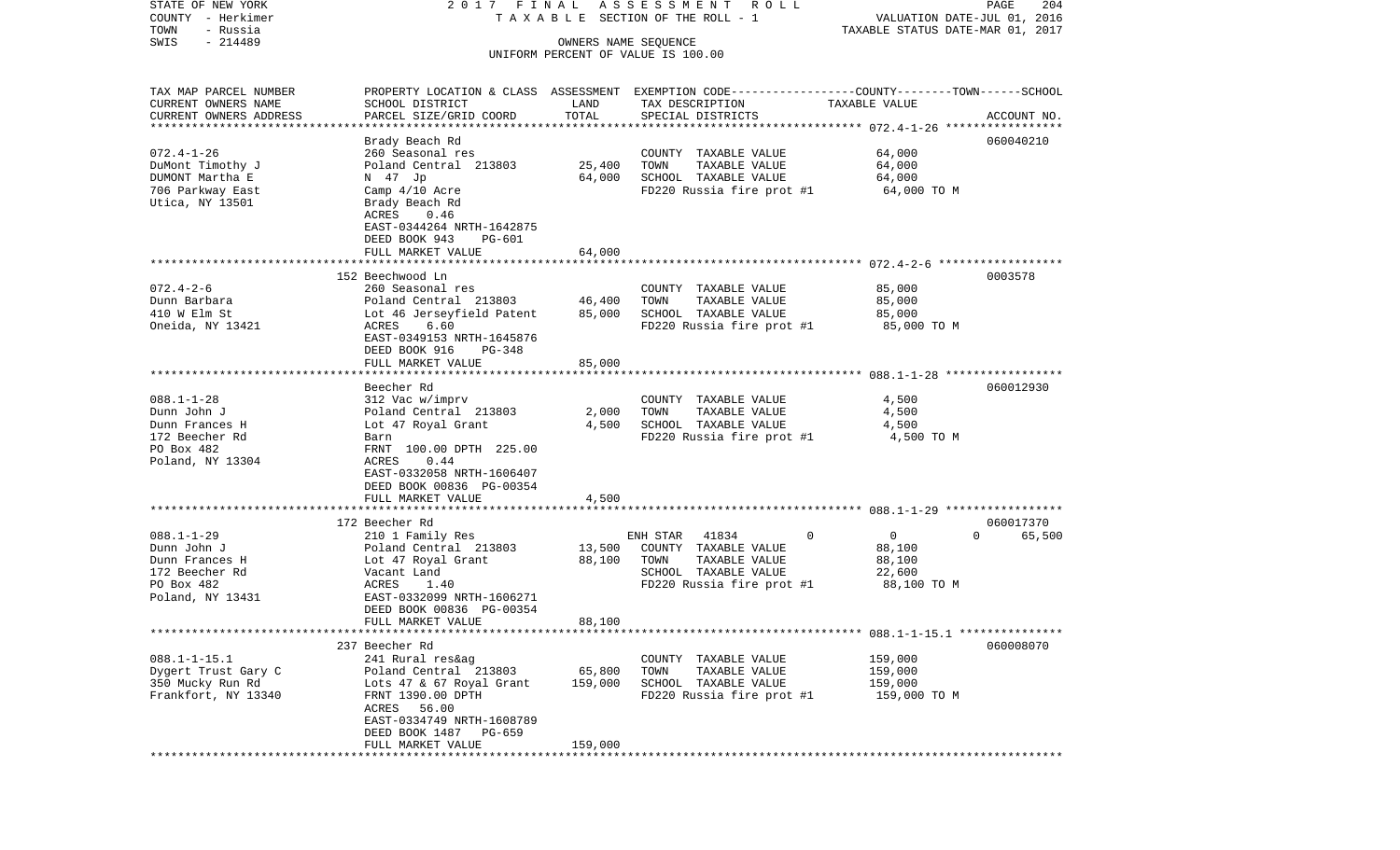| STATE OF NEW YORK<br>COUNTY - Herkimer<br>TOWN<br>- Russia<br>SWIS<br>$-214489$ |                                                   | OWNERS NAME SEQUENCE | 2017 FINAL ASSESSMENT<br>ROLL ROLL<br>T A X A B L E SECTION OF THE ROLL - 1<br>UNIFORM PERCENT OF VALUE IS 100.00   | VALUATION DATE-JUL 01, 2016<br>TAXABLE STATUS DATE-MAR 01, 2017 | PAGE<br>205 |
|---------------------------------------------------------------------------------|---------------------------------------------------|----------------------|---------------------------------------------------------------------------------------------------------------------|-----------------------------------------------------------------|-------------|
| TAX MAP PARCEL NUMBER<br>CURRENT OWNERS NAME                                    | SCHOOL DISTRICT                                   | LAND                 | PROPERTY LOCATION & CLASS ASSESSMENT EXEMPTION CODE----------------COUNTY-------TOWN------SCHOOL<br>TAX DESCRIPTION | TAXABLE VALUE                                                   |             |
| CURRENT OWNERS ADDRESS<br>***********************                               | PARCEL SIZE/GRID COORD                            | TOTAL                | SPECIAL DISTRICTS                                                                                                   |                                                                 | ACCOUNT NO. |
|                                                                                 | Beecher Rd                                        |                      |                                                                                                                     |                                                                 |             |
| $088.1 - 1 - 15.16$                                                             | 310 Res Vac                                       |                      | COUNTY TAXABLE VALUE                                                                                                | 8,800                                                           |             |
| Dygert Trust Gary C                                                             | Poland Central 213803                             | 8,800                | TAXABLE VALUE<br>TOWN                                                                                               | 8,800                                                           |             |
| Dygert Trust Gary C                                                             | FRNT 237.00 DPTH                                  | 8,800                | SCHOOL TAXABLE VALUE                                                                                                | 8,800                                                           |             |
| 350 Mucky Run Rd<br>Frankfort, NY 13340                                         | <b>ACRES</b><br>8.80<br>EAST-0334983 NRTH-1607302 |                      | FD220 Russia fire prot #1                                                                                           | 8,800 TO M                                                      |             |
|                                                                                 | FULL MARKET VALUE                                 | 8,800                |                                                                                                                     |                                                                 |             |
|                                                                                 | *******************                               | ******************** |                                                                                                                     | ********************* 072.12-1-8 ******************             |             |
|                                                                                 | Pardee Rd                                         |                      |                                                                                                                     |                                                                 | 060011250   |
| $072.12 - 1 - 8$                                                                | 260 Seasonal res - WTRFNT                         |                      | COUNTY TAXABLE VALUE                                                                                                | 51,000                                                          |             |
| Eagan Russell H                                                                 | Remsen<br>305201<br>Lot 1 Machins Patent          | 43,100               | TAXABLE VALUE<br>TOWN<br>SCHOOL TAXABLE VALUE                                                                       | 51,000                                                          |             |
| 621 Sheafe Rd Lot 45<br>Poughkeepsie, NY 12601                                  | Camp                                              | 51,000               | FD230 Remsen fire #2                                                                                                | 51,000<br>51,000 TO M                                           |             |
|                                                                                 | Pardee                                            |                      |                                                                                                                     |                                                                 |             |
|                                                                                 | ACRES<br>1.00                                     |                      |                                                                                                                     |                                                                 |             |
|                                                                                 | EAST-0346562 NRTH-1650609                         |                      |                                                                                                                     |                                                                 |             |
|                                                                                 | DEED BOOK 1548 PG-981                             |                      |                                                                                                                     |                                                                 |             |
|                                                                                 | FULL MARKET VALUE                                 | 51,000               |                                                                                                                     |                                                                 |             |
|                                                                                 |                                                   |                      |                                                                                                                     |                                                                 |             |
|                                                                                 | Pardee Rd                                         |                      |                                                                                                                     |                                                                 | 060011280   |
| $072.12 - 1 - 11$                                                               | 311 Res vac land - WTRFNT                         |                      | COUNTY TAXABLE VALUE                                                                                                | 29,300                                                          |             |
| Eagan Russell H                                                                 | Remsen<br>305201                                  | 29,300               | TOWN<br>TAXABLE VALUE                                                                                               | 29,300                                                          |             |
| 621 Sheafe Rd Lot 45                                                            | Lot 1 Machins Patent                              | 29,300               | SCHOOL TAXABLE VALUE                                                                                                | 29,300                                                          |             |
| Poughkeepsie, NY 12601                                                          | Vacant Land                                       |                      | FD230 Remsen fire #2                                                                                                | 29,300 TO M                                                     |             |
|                                                                                 | Pardee                                            |                      |                                                                                                                     |                                                                 |             |
|                                                                                 | FRNT<br>80.00 DPTH 348.00                         |                      |                                                                                                                     |                                                                 |             |
|                                                                                 | EAST-0346812 NRTH-1651201                         |                      |                                                                                                                     |                                                                 |             |
|                                                                                 | DEED BOOK 1548 PG-973                             |                      |                                                                                                                     |                                                                 |             |
|                                                                                 | FULL MARKET VALUE                                 | 29,300               |                                                                                                                     |                                                                 |             |
|                                                                                 | Pardee Rd                                         |                      |                                                                                                                     |                                                                 | 060011310   |
| $072.12 - 1 - 13$                                                               | 314 Rural vac<10                                  |                      | COUNTY TAXABLE VALUE                                                                                                | 6,800                                                           |             |
| Eagan Russell H                                                                 | Remsen<br>305201                                  | 6,800                | TOWN<br>TAXABLE VALUE                                                                                               | 6,800                                                           |             |
| 621 Sheafe Rd Lot 45                                                            | Lot 1 Machins Patent                              | 6,800                | SCHOOL TAXABLE VALUE                                                                                                | 6,800                                                           |             |
| Poughkeepsie, NY 12601                                                          | Vacant Land                                       |                      | FD230 Remsen fire #2                                                                                                | 6,800 TO M                                                      |             |
|                                                                                 | Pardee                                            |                      |                                                                                                                     |                                                                 |             |
|                                                                                 | ACRES<br>1.60                                     |                      |                                                                                                                     |                                                                 |             |
|                                                                                 | EAST-0346831 NRTH-1650411                         |                      |                                                                                                                     |                                                                 |             |
|                                                                                 | DEED BOOK 1548<br><b>PG-981</b>                   |                      |                                                                                                                     |                                                                 |             |
|                                                                                 | FULL MARKET VALUE                                 | 6,800                |                                                                                                                     |                                                                 |             |
|                                                                                 |                                                   |                      |                                                                                                                     |                                                                 |             |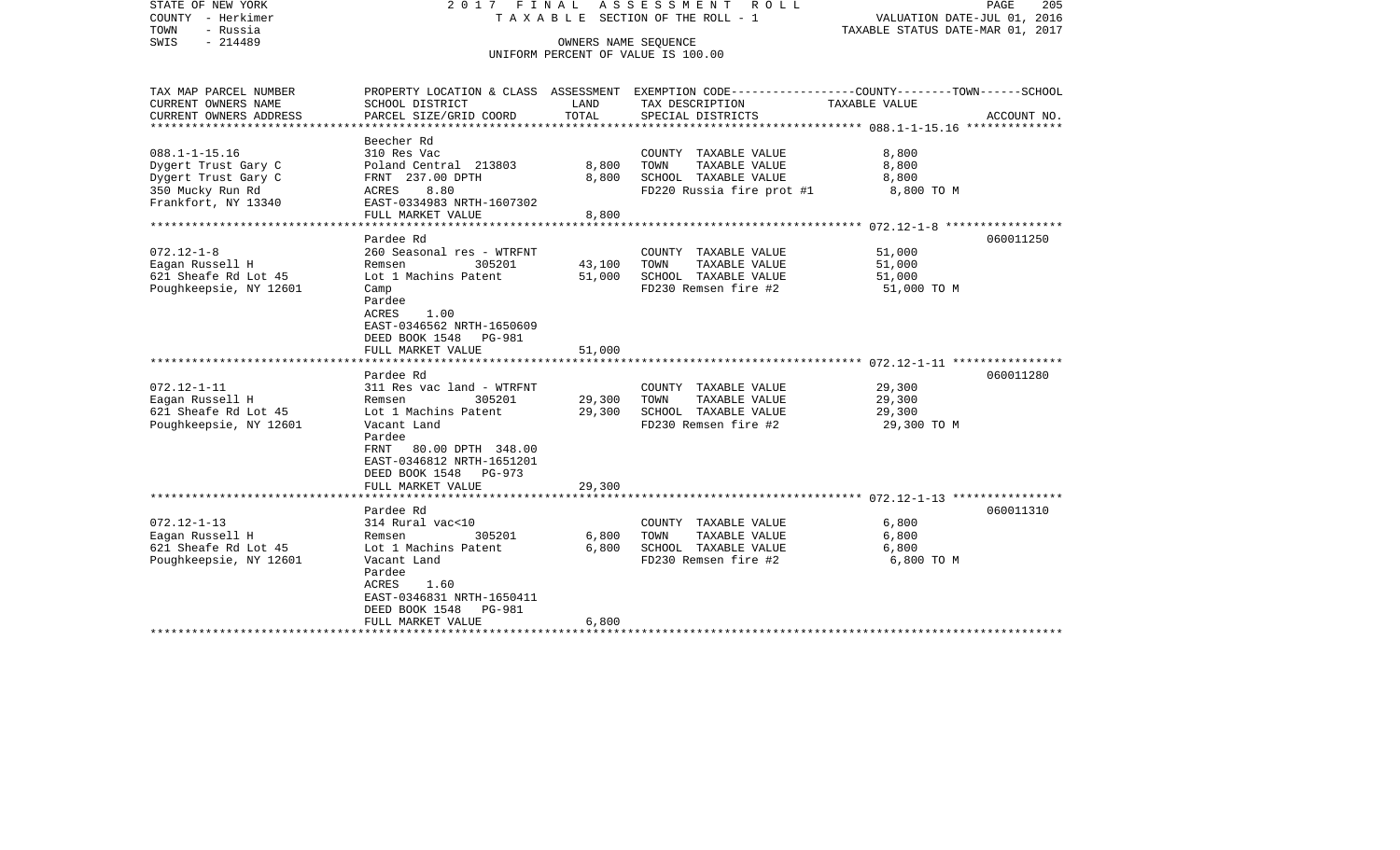| STATE OF NEW YORK<br>COUNTY - Herkimer |                                                                                                |         | 2017 FINAL ASSESSMENT ROLL<br>TAXABLE SECTION OF THE ROLL - 1 | VALUATION DATE-JUL 01, 2016      | PAGE<br>206        |
|----------------------------------------|------------------------------------------------------------------------------------------------|---------|---------------------------------------------------------------|----------------------------------|--------------------|
| TOWN<br>- Russia                       |                                                                                                |         |                                                               | TAXABLE STATUS DATE-MAR 01, 2017 |                    |
| $-214489$<br>SWIS                      |                                                                                                |         | OWNERS NAME SEQUENCE                                          |                                  |                    |
|                                        |                                                                                                |         | UNIFORM PERCENT OF VALUE IS 100.00                            |                                  |                    |
|                                        |                                                                                                |         |                                                               |                                  |                    |
|                                        |                                                                                                |         |                                                               |                                  |                    |
| TAX MAP PARCEL NUMBER                  | PROPERTY LOCATION & CLASS ASSESSMENT EXEMPTION CODE---------------COUNTY-------TOWN-----SCHOOL |         |                                                               |                                  |                    |
| CURRENT OWNERS NAME                    | SCHOOL DISTRICT                                                                                | LAND    | TAX DESCRIPTION                                               | TAXABLE VALUE                    |                    |
| CURRENT OWNERS ADDRESS                 | PARCEL SIZE/GRID COORD                                                                         | TOTAL   | SPECIAL DISTRICTS                                             |                                  | ACCOUNT NO.        |
|                                        |                                                                                                |         |                                                               |                                  |                    |
|                                        | 974 Southside Rd                                                                               |         |                                                               |                                  | 060031020          |
| $077.4 - 1 - 3$                        | 270 Mfg housing                                                                                |         | ENH STAR<br>41834                                             | $\mathbf 0$<br>$\mathbf{0}$      | $\Omega$<br>29,000 |
| Eaton James L                          | Poland Central 213803                                                                          | 12,500  | COUNTY TAXABLE VALUE                                          | 29,000                           |                    |
| 974 Southside Rd                       | Lot 14 Jerseyfield Patent                                                                      | 29,000  | TOWN<br>TAXABLE VALUE                                         | 29,000                           |                    |
| PO Box 7                               | Mobile Home Garage                                                                             |         | SCHOOL TAXABLE VALUE                                          | $\overline{0}$                   |                    |
| Cold Brook, NY 13324                   | ACRES<br>1.00                                                                                  |         | FD220 Russia fire prot #1                                     | 29,000 TO M                      |                    |
|                                        | EAST-0342020 NRTH-1633388                                                                      |         |                                                               |                                  |                    |
|                                        | DEED BOOK 1449 PG-98                                                                           |         |                                                               |                                  |                    |
|                                        | FULL MARKET VALUE                                                                              | 29,000  |                                                               |                                  |                    |
|                                        |                                                                                                |         |                                                               |                                  |                    |
|                                        | Grant Rd                                                                                       |         |                                                               |                                  | 060001230          |
| 077.4-1-4                              | 323 Vacant rural                                                                               |         | COUNTY TAXABLE VALUE                                          | 49,000                           |                    |
| Ebrahimi Charles                       | Poland Central 213803                                                                          | 49,000  | TOWN<br>TAXABLE VALUE                                         | 49,000                           |                    |
| 84 Paul Spring Rd                      | Lot 14 Jerseyfield Patent                                                                      | 49,000  | SCHOOL TAXABLE VALUE                                          | 49,000                           |                    |
| Farmington, CT 06032                   | Vacant Land                                                                                    |         | FD220 Russia fire prot #1                                     | 49,000 TO M                      |                    |
|                                        | ACRES<br>44.00                                                                                 |         |                                                               |                                  |                    |
|                                        | EAST-0342500 NRTH-1632986                                                                      |         |                                                               |                                  |                    |
|                                        | DEED BOOK 1587<br>PG-513                                                                       |         |                                                               |                                  |                    |
|                                        | FULL MARKET VALUE                                                                              | 49,000  |                                                               |                                  |                    |
|                                        |                                                                                                |         |                                                               |                                  |                    |
|                                        | 5917 Military Rd                                                                               |         |                                                               |                                  | 060046360          |
| $083.1 - 1 - 25$                       | 242 Rurl res&rec                                                                               |         | COUNTY TAXABLE VALUE                                          | 399,000                          |                    |
| Echtermann Helmut P                    | Poland Central 213803                                                                          | 45,200  | TAXABLE VALUE<br>TOWN                                         | 399,000                          |                    |
| Echtermann Barbara L                   | Lot 105 Royal Grant                                                                            | 399,000 | SCHOOL TAXABLE VALUE                                          | 399,000                          |                    |
| 5917 Military Rd                       | Estate                                                                                         |         | FD220 Russia fire prot #1                                     | 399,000 TO M                     |                    |
| Barneveld, NY 13304                    | ACRES 10.45                                                                                    |         |                                                               |                                  |                    |
|                                        | EAST-0323916 NRTH-1620801                                                                      |         |                                                               |                                  |                    |
|                                        | DEED BOOK 657<br><b>PG-760</b>                                                                 |         |                                                               |                                  |                    |
|                                        | FULL MARKET VALUE                                                                              | 399,000 |                                                               |                                  |                    |
|                                        |                                                                                                |         |                                                               |                                  |                    |
|                                        | 151 Plumb Rd                                                                                   |         |                                                               |                                  | 060041650          |
| 088.1-1-25                             | 210 1 Family Res                                                                               |         | ENH STAR 41834                                                | $\circ$<br>$\overline{0}$        | 65,500<br>$\Omega$ |
| Eckler David H                         | Poland Central 213803                                                                          | 64,900  | COUNTY TAXABLE VALUE                                          | 165,000                          |                    |
| Eckler Amy L                           | Lot 47 Royal Grant                                                                             | 165,000 | TAXABLE VALUE<br>TOWN                                         | 165,000                          |                    |
| 151 Plumb Rd                           | House Garage                                                                                   |         | SCHOOL TAXABLE VALUE                                          | 99,500                           |                    |
| Poland, NY 13431                       | Merged 26.3 & 26.4 & 54.2                                                                      |         | FD220 Russia fire prot #1                                     | 165,000 TO M                     |                    |
|                                        | FRNT 927.00 DPTH                                                                               |         |                                                               |                                  |                    |
|                                        | ACRES 54.60                                                                                    |         |                                                               |                                  |                    |
|                                        | EAST-0332819 NRTH-1605901                                                                      |         |                                                               |                                  |                    |
|                                        | DEED BOOK 625<br>PG-817                                                                        |         |                                                               |                                  |                    |
|                                        | FULL MARKET VALUE                                                                              | 165,000 |                                                               |                                  |                    |
|                                        |                                                                                                |         |                                                               |                                  |                    |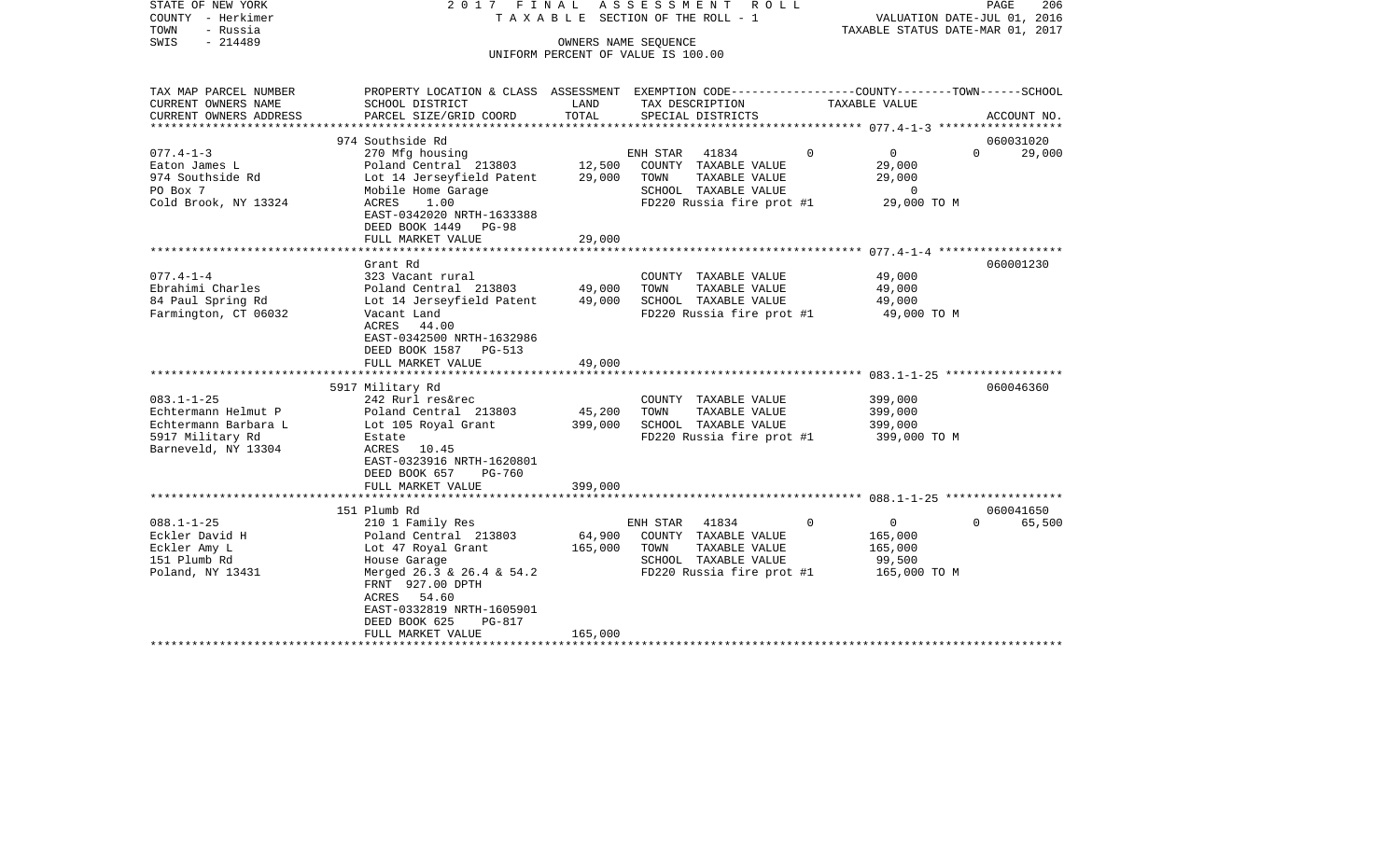| STATE OF NEW YORK<br>COUNTY - Herkimer | 2017 FINAL<br>TAXABLE                          |                      | ASSESSMENT<br>R O L L<br>SECTION OF THE ROLL - 1                                                | VALUATION DATE-JUL 01, 2016      | PAGE<br>207 |
|----------------------------------------|------------------------------------------------|----------------------|-------------------------------------------------------------------------------------------------|----------------------------------|-------------|
| - Russia<br>TOWN                       |                                                |                      |                                                                                                 | TAXABLE STATUS DATE-MAR 01, 2017 |             |
| $-214489$<br>SWIS                      |                                                | OWNERS NAME SEQUENCE | UNIFORM PERCENT OF VALUE IS 100.00                                                              |                                  |             |
|                                        |                                                |                      |                                                                                                 |                                  |             |
|                                        |                                                |                      |                                                                                                 |                                  |             |
| TAX MAP PARCEL NUMBER                  |                                                |                      | PROPERTY LOCATION & CLASS ASSESSMENT EXEMPTION CODE---------------COUNTY-------TOWN------SCHOOL |                                  |             |
| CURRENT OWNERS NAME                    | SCHOOL DISTRICT                                | LAND                 | TAX DESCRIPTION                                                                                 | TAXABLE VALUE                    |             |
| CURRENT OWNERS ADDRESS                 | PARCEL SIZE/GRID COORD                         | TOTAL                | SPECIAL DISTRICTS                                                                               |                                  | ACCOUNT NO. |
|                                        |                                                |                      |                                                                                                 |                                  |             |
| $077.3 - 1 - 32$                       | 528 Southside Rd<br>270 Mfg housing            |                      | COUNTY TAXABLE VALUE                                                                            | 20,000                           | 060008610   |
| Edick Shirley P                        | Poland Central 213803                          | 5,500                | TOWN<br>TAXABLE VALUE                                                                           | 20,000                           |             |
| 2540 Wecco St                          | E 119<br>Rg                                    | 20,000               | SCHOOL TAXABLE VALUE                                                                            | 20,000                           |             |
| North Charleston, SC                   | $H_0$ 1/6                                      |                      | FD220 Russia fire prot #1                                                                       | 20,000 TO M                      |             |
|                                        | 19405-6808 Southside                           |                      |                                                                                                 |                                  |             |
|                                        | FRNT<br>75.00 DPTH 75.00                       |                      |                                                                                                 |                                  |             |
|                                        | EAST-0335472 NRTH-1631015                      |                      |                                                                                                 |                                  |             |
|                                        | DEED BOOK 00556 PG-00645                       |                      |                                                                                                 |                                  |             |
|                                        | FULL MARKET VALUE<br>****************          | 20,000               |                                                                                                 |                                  |             |
|                                        | Warney Rd                                      |                      |                                                                                                 |                                  | 060031470   |
| $073.3 - 1 - 52$                       | 311 Res vac land - WTRFNT                      |                      | COUNTY TAXABLE VALUE                                                                            | 8,000                            |             |
| Edwards Herbert                        | Poland Central 213803                          | 8,000                | TOWN<br>TAXABLE VALUE                                                                           | 8,000                            |             |
| Attn: Marilyn Hoffman                  | Lot 80 Remsenburg Patent                       | 8,000                | SCHOOL TAXABLE VALUE                                                                            | 8,000                            |             |
| PO Box 49                              | Trl                                            |                      | FD230 Remsen fire #2                                                                            | 8,000 TO M                       |             |
| Prospect, NY 13435                     | FRNT 100.00 DPTH 185.50                        |                      |                                                                                                 |                                  |             |
|                                        | ACRES<br>0.41                                  |                      |                                                                                                 |                                  |             |
|                                        | EAST-0353519 NRTH-1646909                      |                      |                                                                                                 |                                  |             |
|                                        | DEED BOOK 00613 PG-00161                       |                      |                                                                                                 |                                  |             |
|                                        | FULL MARKET VALUE<br>************************* | 8,000                |                                                                                                 |                                  |             |
|                                        | Southside Rd                                   |                      |                                                                                                 |                                  | 060050630   |
| $077.2 - 1 - 51.2$                     | 322 Rural vac>10                               |                      | COUNTY TAXABLE VALUE                                                                            | 43,900                           |             |
| Edwards Kenneth W                      | Poland Central 213803                          | 43,900               | TOWN<br>TAXABLE VALUE                                                                           | 43,900                           |             |
| 5407 State Highway 10                  | Lot 15 Jerseyfield Patent                      | 43,900               | SCHOOL TAXABLE VALUE                                                                            | 43,900                           |             |
| Palatine Bridge, NY 13428              | Vacant Land                                    |                      | FD220 Russia fire prot #1                                                                       | 43,900 TO M                      |             |
|                                        | FRNT 1048.00 DPTH                              |                      |                                                                                                 |                                  |             |
|                                        | ACRES 37.20                                    |                      |                                                                                                 |                                  |             |
|                                        | EAST-0338244 NRTH-1633818                      |                      |                                                                                                 |                                  |             |
|                                        | DEED BOOK 789<br><b>PG-558</b>                 |                      |                                                                                                 |                                  |             |
|                                        | FULL MARKET VALUE                              | 43,900               |                                                                                                 |                                  |             |
|                                        | 136 Stormy Hill Rd                             |                      |                                                                                                 |                                  | 060008670   |
| $077.12 - 1 - 14$                      | 210 1 Family Res                               |                      | ENH STAR<br>41834<br>0                                                                          | $\overline{0}$<br>$\Omega$       | 65,500      |
| Edwards Marjorie                       | Poland Central 213803                          | 14,500               | COUNTY TAXABLE VALUE                                                                            | 109,000                          |             |
| c/o Carol Ingersoll                    | Lot 14 Jerseyfield Patent                      | 109,000              | TOWN<br>TAXABLE VALUE                                                                           | 109,000                          |             |
| 136 Stormy Hill Rd                     | House Garage Shed                              |                      | SCHOOL TAXABLE VALUE                                                                            | 43,500                           |             |
| Cold Brook, NY 13324                   | merged $w/13$ &15                              |                      | FD220 Russia fire prot #1                                                                       | 109,000 TO M                     |             |
|                                        | FRNT 316.50 DPTH                               |                      |                                                                                                 |                                  |             |
|                                        | ACRES<br>1.80<br>EAST-0342893 NRTH-1634860     |                      |                                                                                                 |                                  |             |
|                                        | DEED BOOK 789<br>$PG-562$                      |                      |                                                                                                 |                                  |             |
|                                        | FULL MARKET VALUE                              | 109,000              |                                                                                                 |                                  |             |
|                                        |                                                |                      |                                                                                                 |                                  |             |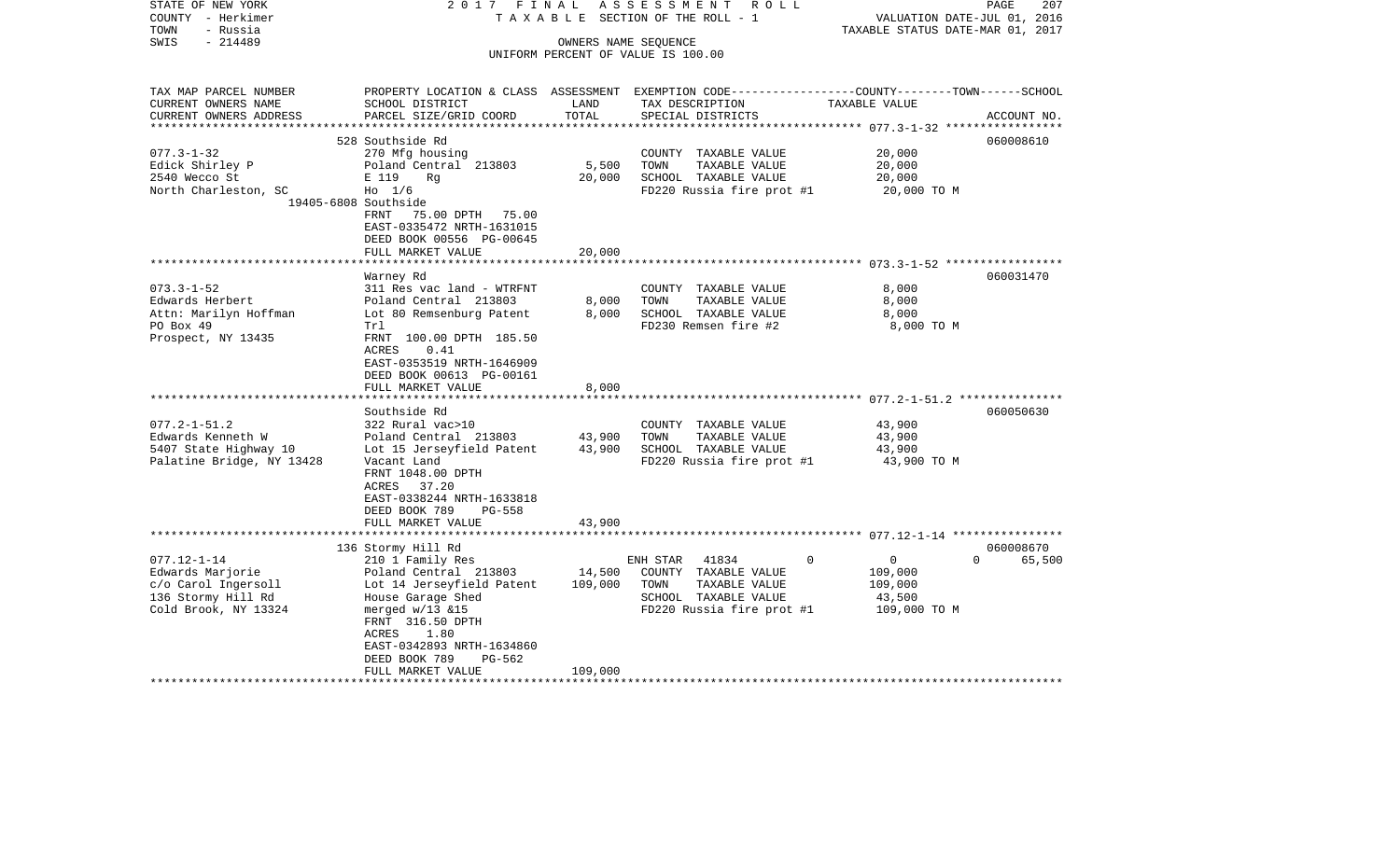| STATE OF NEW YORK<br>COUNTY - Herkimer<br>- Russia<br>TOWN | 2017 FINAL                                    |         | ASSESSMENT ROLL<br>TAXABLE SECTION OF THE ROLL - 1                                              | VALUATION DATE-JUL 01, 2016<br>TAXABLE STATUS DATE-MAR 01, 2017 | PAGE<br>208        |
|------------------------------------------------------------|-----------------------------------------------|---------|-------------------------------------------------------------------------------------------------|-----------------------------------------------------------------|--------------------|
| $-214489$<br>SWIS                                          |                                               |         | OWNERS NAME SEQUENCE                                                                            |                                                                 |                    |
|                                                            |                                               |         | UNIFORM PERCENT OF VALUE IS 100.00                                                              |                                                                 |                    |
|                                                            |                                               |         |                                                                                                 |                                                                 |                    |
|                                                            |                                               |         |                                                                                                 |                                                                 |                    |
| TAX MAP PARCEL NUMBER                                      |                                               |         | PROPERTY LOCATION & CLASS ASSESSMENT EXEMPTION CODE----------------COUNTY-------TOWN-----SCHOOL |                                                                 |                    |
| CURRENT OWNERS NAME                                        | SCHOOL DISTRICT                               | LAND    | TAX DESCRIPTION                                                                                 | TAXABLE VALUE                                                   |                    |
| CURRENT OWNERS ADDRESS<br>**********************           | PARCEL SIZE/GRID COORD                        | TOTAL   | SPECIAL DISTRICTS                                                                               |                                                                 | ACCOUNT NO.        |
|                                                            | 4692 Military Rd                              |         |                                                                                                 |                                                                 | 060003990          |
| $088.2 - 1 - 7$                                            | 210 1 Family Res                              |         | ENH STAR<br>41834                                                                               | $\overline{0}$<br>$\Omega$                                      | $\Omega$<br>65,500 |
| Eisenhauer Robert                                          | Poland Central 213803                         | 23,900  | COUNTY TAXABLE VALUE                                                                            | 283,000                                                         |                    |
| Eisenhauer Maria                                           | N 50<br>Rg                                    | 283,000 | TOWN<br>TAXABLE VALUE                                                                           | 283,000                                                         |                    |
| PO Box 576                                                 | Ho 7 3/10                                     |         | SCHOOL TAXABLE VALUE                                                                            | 217,500                                                         |                    |
| Poland, NY 13431                                           | Military                                      |         | FD220 Russia fire prot #1                                                                       | 283,000 TO M                                                    |                    |
|                                                            | ACRES<br>8.20 BANK 641                        |         |                                                                                                 |                                                                 |                    |
|                                                            | EAST-0344070 NRTH-1608302                     |         |                                                                                                 |                                                                 |                    |
|                                                            | DEED BOOK 667<br>PG-470                       |         |                                                                                                 |                                                                 |                    |
|                                                            | FULL MARKET VALUE                             | 283,000 |                                                                                                 |                                                                 |                    |
|                                                            |                                               |         |                                                                                                 |                                                                 |                    |
|                                                            | 296 Barnhart Rd                               |         |                                                                                                 |                                                                 | 060011400          |
| $073.3 - 1 - 7$                                            | 210 1 Family Res                              |         | COUNTY TAXABLE VALUE                                                                            | 51,000                                                          |                    |
| Ellis Thomas                                               | Remsen<br>305201                              | 11,000  | TAXABLE VALUE<br>TOWN                                                                           | 51,000                                                          |                    |
| Ellis Donna                                                | Lot 1 Marvin Tract                            | 51,000  | SCHOOL TAXABLE VALUE                                                                            | 51,000                                                          |                    |
| 31 Willow Cross Rd                                         | House Garage                                  |         | FD230 Remsen fire #2                                                                            | 51,000 TO M                                                     |                    |
| Hyde Park, NY 12538                                        | ACRES<br>1.78<br>EAST-0349747 NRTH-1648601    |         |                                                                                                 |                                                                 |                    |
|                                                            | DEED BOOK 1426<br>PG-846                      |         |                                                                                                 |                                                                 |                    |
|                                                            | FULL MARKET VALUE                             | 51,000  |                                                                                                 |                                                                 |                    |
|                                                            |                                               |         |                                                                                                 |                                                                 |                    |
|                                                            | 272 Barnhart Rd                               |         |                                                                                                 |                                                                 | 060001440          |
| $073.3 - 1 - 14.1$                                         | 312 Vac w/imprv                               |         | COUNTY TAXABLE VALUE                                                                            | 6,400                                                           |                    |
| Ellis Thomas                                               | Remsen<br>305201                              | 6,300   | TOWN<br>TAXABLE VALUE                                                                           | 6,400                                                           |                    |
| Ellis Donna                                                | Lot#1 Marvin Tr                               | 6.400   | SCHOOL TAXABLE VALUE                                                                            | 6,400                                                           |                    |
| 31 Willow Cross Rd                                         | Building                                      |         | FD230 Remsen fire #2                                                                            | 6,400 TO M                                                      |                    |
| Hyde Park, NY 12538                                        | FRNT 415.00 DPTH                              |         |                                                                                                 |                                                                 |                    |
|                                                            | ACRES<br>3.50                                 |         |                                                                                                 |                                                                 |                    |
|                                                            | EAST-0350400 NRTH-1649216                     |         |                                                                                                 |                                                                 |                    |
|                                                            | DEED BOOK 1426 PG-846                         |         |                                                                                                 |                                                                 |                    |
|                                                            | FULL MARKET VALUE<br>************************ | 6,400   |                                                                                                 |                                                                 |                    |
|                                                            |                                               |         |                                                                                                 |                                                                 |                    |
| $083.4 - 1 - 14.2$                                         | Russia Rd<br>210 1 Family Res                 |         | BAS STAR 41854                                                                                  | $\overline{0}$<br>0                                             | $\Omega$<br>30,000 |
| Emmet and Mara Abele Irrevocab Poland Central 213803       |                                               | 45,000  | COUNTY TAXABLE VALUE                                                                            | 218,600                                                         |                    |
| Blake C. Abele Trustee                                     | Split $2013 \times 2$                         | 218,600 | TOWN<br>TAXABLE VALUE                                                                           | 218,600                                                         |                    |
| 126 Melrose Ave                                            | Merge 2014                                    |         | SCHOOL TAXABLE VALUE                                                                            | 188,600                                                         |                    |
| Utica, NY 13502                                            | House + Barn                                  |         | FD220 Russia fire prot #1                                                                       | 218,600 TO M                                                    |                    |
|                                                            | FRNT 385.00 DPTH                              |         |                                                                                                 |                                                                 |                    |
| PRIOR OWNER ON 3/01/2017                                   | ACRES 40.20                                   |         |                                                                                                 |                                                                 |                    |
| Emmet and Mara Abele Irrevocab EAST-0340792 NRTH-1614734   |                                               |         |                                                                                                 |                                                                 |                    |
|                                                            | DEED BOOK 2017<br>PG-1177                     |         |                                                                                                 |                                                                 |                    |
|                                                            | FULL MARKET VALUE                             | 218,600 |                                                                                                 |                                                                 |                    |
|                                                            |                                               |         |                                                                                                 |                                                                 |                    |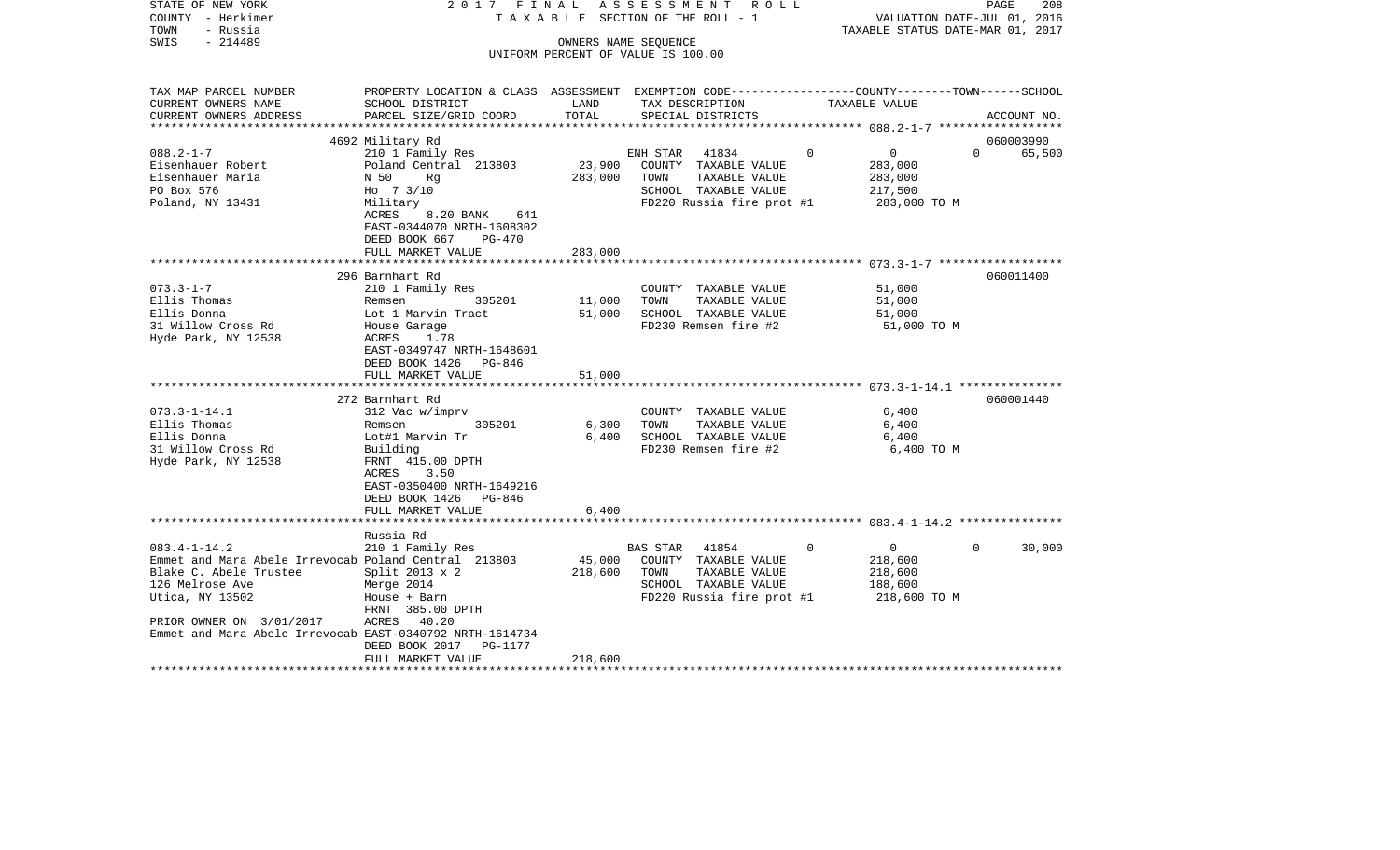| STATE OF NEW YORK<br>COUNTY - Herkimer<br>TOWN<br>- Russia | 2017                                                                                                                   | FINAL   | ASSESSMENT<br>R O L L<br>T A X A B L E SECTION OF THE ROLL - 1 | TAXABLE STATUS DATE-MAR 01, 2017 | PAGE<br>209<br>VALUATION DATE-JUL 01, 2016 |
|------------------------------------------------------------|------------------------------------------------------------------------------------------------------------------------|---------|----------------------------------------------------------------|----------------------------------|--------------------------------------------|
| SWIS<br>$-214489$                                          |                                                                                                                        |         | OWNERS NAME SEQUENCE                                           |                                  |                                            |
|                                                            |                                                                                                                        |         | UNIFORM PERCENT OF VALUE IS 100.00                             |                                  |                                            |
| TAX MAP PARCEL NUMBER                                      | PROPERTY LOCATION & CLASS ASSESSMENT EXEMPTION CODE---------------COUNTY-------TOWN------SCHOOL                        |         |                                                                |                                  |                                            |
| CURRENT OWNERS NAME                                        | SCHOOL DISTRICT                                                                                                        | LAND    | TAX DESCRIPTION                                                | TAXABLE VALUE                    |                                            |
| CURRENT OWNERS ADDRESS                                     | PARCEL SIZE/GRID COORD                                                                                                 | TOTAL   | SPECIAL DISTRICTS                                              |                                  | ACCOUNT NO.                                |
|                                                            | Spall Rd                                                                                                               |         |                                                                |                                  | 060042730                                  |
| $068. - 2 - 12$                                            | 260 Seasonal res                                                                                                       |         | COUNTY TAXABLE VALUE                                           | 28,300                           |                                            |
| Enright John P                                             | 305201<br>Remsen                                                                                                       | 12,500  | TOWN<br>TAXABLE VALUE                                          | 28,300                           |                                            |
| Enright Nancy                                              | $E$ 5 $Wt$                                                                                                             | 28,300  | SCHOOL TAXABLE VALUE                                           | 28,300                           |                                            |
| 5709 Stevens Dr<br>Cicero N Y, 13039                       | Lot 1 Acre<br>Spall Road<br>ACRES<br>1.00                                                                              |         | FD230 Remsen fire #2                                           | 28,300 TO M                      |                                            |
|                                                            | EAST-0341751 NRTH-1655386                                                                                              |         |                                                                |                                  |                                            |
|                                                            | DEED BOOK 00645 PG-00378<br>FULL MARKET VALUE                                                                          | 28,300  |                                                                |                                  |                                            |
|                                                            |                                                                                                                        |         |                                                                |                                  |                                            |
|                                                            | 126 Stormy Hill Rd                                                                                                     |         |                                                                |                                  | 060008640                                  |
| $077.12 - 1 - 16$                                          | 210 1 Family Res                                                                                                       |         | BAS STAR<br>41854                                              | 0<br>$\Omega$                    | $\Omega$<br>30,000                         |
| Enright Michele                                            | Poland Central 213803                                                                                                  | 8,300   | COUNTY TAXABLE VALUE                                           | 125,000                          |                                            |
| 126 Stormy Hill Rd                                         | Lot 17 Jerseyfield Patent                                                                                              | 125,000 | TOWN<br>TAXABLE VALUE                                          | 125,000                          |                                            |
| Cold Brook, NY 13324                                       | House Garage                                                                                                           |         | SCHOOL TAXABLE VALUE                                           | 95,000                           |                                            |
|                                                            | FRNT 110.00 DPTH 175.00<br>ACRES<br>0.35<br>EAST-0342869 NRTH-1634683<br>DEED BOOK 690<br>$PG-60$<br>FULL MARKET VALUE | 125,000 | FD220 Russia fire prot #1                                      | 125,000 TO M                     |                                            |
|                                                            |                                                                                                                        |         |                                                                |                                  |                                            |
|                                                            | 434 Partridge Hill Rd                                                                                                  |         |                                                                |                                  | 060003720                                  |
| $082.4 - 1 - 13$                                           | 242 Rurl res&rec                                                                                                       |         | 41854<br>BAS STAR                                              | $\overline{0}$<br>0              | $\Omega$<br>30,000                         |
| Ernst Hans W                                               | Holland Patent 305801                                                                                                  | 47,000  | COUNTY TAXABLE VALUE                                           | 265,000                          |                                            |
| 434 Partridge Hill Rd                                      | Lot 89 Royal Grant                                                                                                     | 265,000 | TAXABLE VALUE<br>TOWN                                          | 265,000                          |                                            |
| Barneveld, NY 13304                                        | House Garage                                                                                                           |         | SCHOOL TAXABLE VALUE                                           | 235,000                          |                                            |
|                                                            | 11.80<br>ACRES<br>EAST-0319066 NRTH-1612817<br>DEED BOOK 1473<br>PG-666<br>FULL MARKET VALUE                           |         | FD220 Russia fire prot #1                                      | 265,000 TO M                     |                                            |
|                                                            |                                                                                                                        | 265,000 |                                                                |                                  |                                            |
|                                                            | 463-469 Partridge Hill Rd                                                                                              |         |                                                                |                                  |                                            |
| $082.4 - 1 - 12.2$                                         | 210 1 Family Res                                                                                                       |         | 41854<br>BAS STAR                                              | $\mathbf{0}$<br>$\Omega$         | 30,000<br>$\Omega$                         |
| Esterly David                                              | Holland Patent 305801                                                                                                  | 15,400  | COUNTY TAXABLE VALUE                                           | 220,000                          |                                            |
| Vonbernuth Marietta                                        | Lot 89 Royal Grant                                                                                                     | 220,000 | TAXABLE VALUE<br>TOWN                                          | 220,000                          |                                            |
| 463 Partridge Hill Rd                                      | FRNT 131.00 DPTH 90.00                                                                                                 |         | SCHOOL TAXABLE VALUE                                           | 190,000                          |                                            |
| Barneveld, NY 13304                                        | EAST-0317937 NRTH-1613340<br>DEED BOOK 799<br><b>PG-121</b>                                                            |         | FD220 Russia fire prot #1                                      | 220,000 TO M                     |                                            |
|                                                            | FULL MARKET VALUE                                                                                                      | 220,000 |                                                                |                                  |                                            |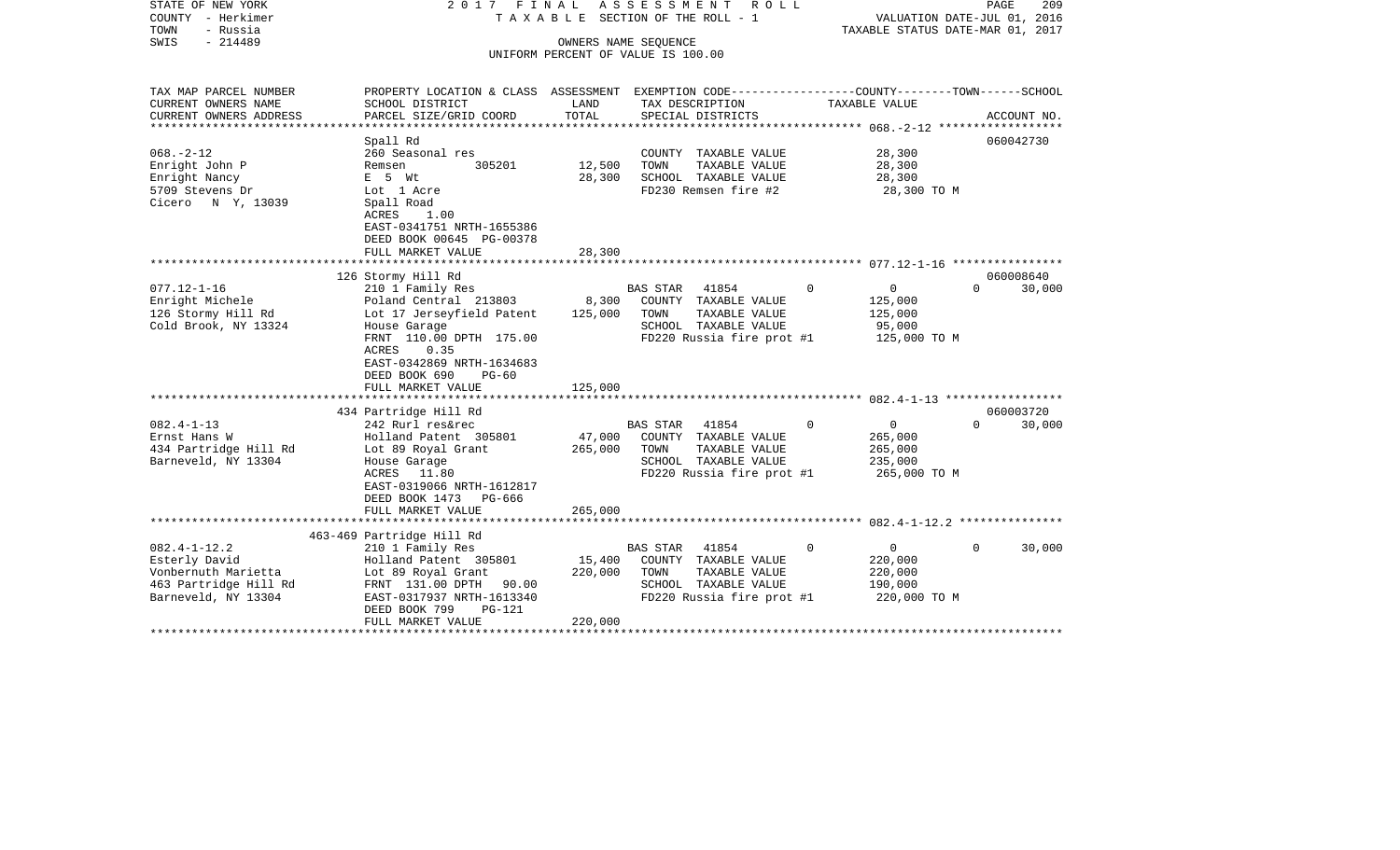| STATE OF NEW YORK<br>COUNTY - Herkimer<br>- Russia<br>TOWN<br>$-214489$<br>SWIS              | 2017 FINAL                                                                                                                                                                                                                     |                            | A S S E S S M E N T R O L L<br>TAXABLE SECTION OF THE ROLL - 1<br>OWNERS NAME SEQUENCE                                    |          | VALUATION DATE-JUL 01, 2016<br>TAXABLE STATUS DATE-MAR 01, 2017 | PAGE<br>210        |
|----------------------------------------------------------------------------------------------|--------------------------------------------------------------------------------------------------------------------------------------------------------------------------------------------------------------------------------|----------------------------|---------------------------------------------------------------------------------------------------------------------------|----------|-----------------------------------------------------------------|--------------------|
|                                                                                              |                                                                                                                                                                                                                                |                            | UNIFORM PERCENT OF VALUE IS 100.00                                                                                        |          |                                                                 |                    |
| TAX MAP PARCEL NUMBER<br>CURRENT OWNERS NAME<br>CURRENT OWNERS ADDRESS                       | PROPERTY LOCATION & CLASS ASSESSMENT EXEMPTION CODE----------------COUNTY-------TOWN------SCHOOL<br>SCHOOL DISTRICT<br>PARCEL SIZE/GRID COORD                                                                                  | LAND<br>TOTAL              | TAX DESCRIPTION<br>SPECIAL DISTRICTS                                                                                      |          | TAXABLE VALUE                                                   | ACCOUNT NO.        |
| **********************                                                                       | Route 8                                                                                                                                                                                                                        |                            |                                                                                                                           |          |                                                                 | 060024690          |
| $084.3 - 2 - 20$<br>Evans Patsy J<br>614 State Route 8<br>PO Box 304<br>Cold Brook, NY 13324 | 210 1 Family Res<br>Poland Central 213803<br>Lot 64 Royal Grant<br>House Garage<br>Rte #8<br>ACRES<br>3.00<br>EAST-0350285 NRTH-1609213                                                                                        | 18,500<br>115,000          | ENH STAR<br>41834<br>COUNTY TAXABLE VALUE<br>TOWN<br>TAXABLE VALUE<br>SCHOOL TAXABLE VALUE<br>FD220 Russia fire prot #1   | 0        | $\overline{0}$<br>115,000<br>115,000<br>49,500<br>115,000 TO M  | $\Omega$<br>65,500 |
|                                                                                              | DEED BOOK 809<br>$PG-527$<br>FULL MARKET VALUE                                                                                                                                                                                 | 115,000                    |                                                                                                                           |          |                                                                 |                    |
|                                                                                              | Southside Rd                                                                                                                                                                                                                   | ***********                |                                                                                                                           |          |                                                                 | 060008940          |
| $077.1 - 1 - 2$<br>Evans Thomas<br>28 Lorwood Dr<br>Glenville, NY 12302                      | 260 Seasonal res<br>Poland Central 213803<br>Lot 15 Jerseyfield Patent<br>Camp<br>FRNT 222.52 DPTH 132.81<br>ACRES<br>0.34<br>EAST-0334194 NRTH-1633971<br>DEED BOOK 1181<br>PG-735                                            | 20,600<br>44,000           | COUNTY TAXABLE VALUE<br>TOWN<br>TAXABLE VALUE<br>SCHOOL TAXABLE VALUE<br>FD220 Russia fire prot #1                        |          | 44,000<br>44,000<br>44,000<br>44,000 TO M                       |                    |
|                                                                                              | FULL MARKET VALUE                                                                                                                                                                                                              | 44,000                     |                                                                                                                           |          |                                                                 |                    |
|                                                                                              | 207 Silverstone Estates                                                                                                                                                                                                        |                            |                                                                                                                           |          |                                                                 |                    |
| $072.12 - 2 - 26$<br>Eykelhoff George<br>207 Silverstone Rd<br>Remsen, NY 13438              | 210 1 Family Res - WTRFNT<br>305201<br>Remsen<br>Lot 2 Jacobs Tract<br>House, garage<br>Silverstone Estates<br>FRNT 150.00 DPTH 218.00<br>ACRES<br>$1.00$ BANK<br>135<br>EAST-0346635 NRTH-1652061<br>DEED BOOK 946<br>$PG-53$ | 41,900<br>164,600          | <b>BAS STAR</b><br>41854<br>COUNTY TAXABLE VALUE<br>TOWN<br>TAXABLE VALUE<br>SCHOOL TAXABLE VALUE<br>FD230 Remsen fire #2 | $\Omega$ | $\overline{0}$<br>164,600<br>164,600<br>134,600<br>164,600 TO M | 30,000<br>$\Omega$ |
|                                                                                              | FULL MARKET VALUE                                                                                                                                                                                                              | 164,600                    |                                                                                                                           |          |                                                                 |                    |
| $078.3 - 1 - 22.1$                                                                           | 209 Sunset Lodge Rd<br>260 Seasonal res                                                                                                                                                                                        |                            | COUNTY TAXABLE VALUE                                                                                                      |          | 52,700                                                          | 060052730          |
| Eykelhoff Steve<br>PO Box 27<br>Hinckley, NY 13352                                           | Poland Central 213803<br>Lot 13 Jerseyfield Patent<br>FRNT 1015.00 DPTH<br>ACRES 20.20<br>EAST-0354273 NRTH-1626538<br>DEED BOOK 1253<br>PG-232<br>FULL MARKET VALUE                                                           | 34,700<br>52,700<br>52,700 | TOWN<br>TAXABLE VALUE<br>SCHOOL TAXABLE VALUE<br>FD220 Russia fire prot #1                                                |          | 52,700<br>52,700<br>52,700 TO M                                 |                    |
|                                                                                              | **********************************                                                                                                                                                                                             |                            |                                                                                                                           |          |                                                                 |                    |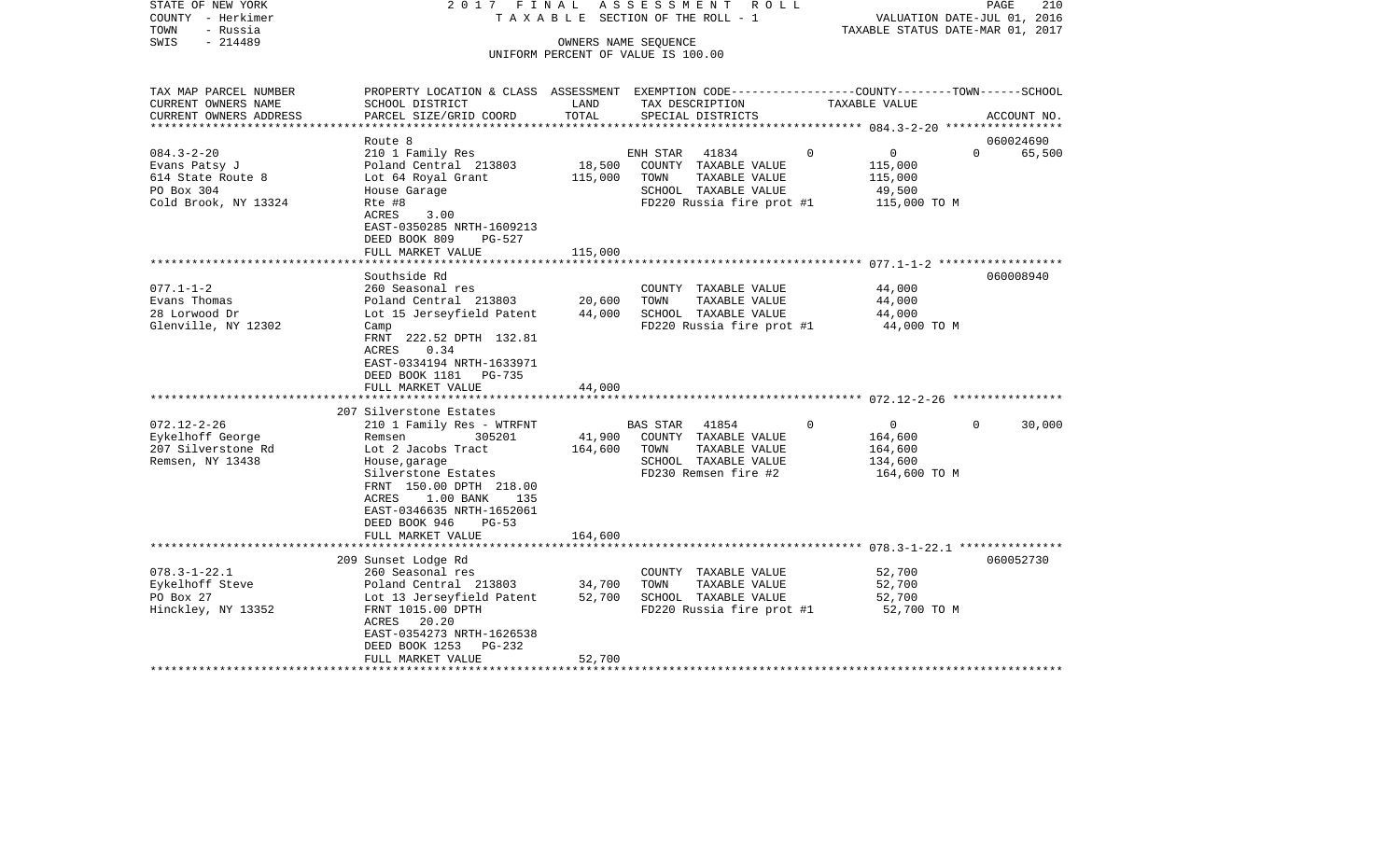| STATE OF NEW YORK        | 2017 FINAL                                                                                      |                                 | ASSESSMENT<br>R O L L              |                                     | PAGE<br>211                      |
|--------------------------|-------------------------------------------------------------------------------------------------|---------------------------------|------------------------------------|-------------------------------------|----------------------------------|
| COUNTY - Herkimer        |                                                                                                 |                                 | TAXABLE SECTION OF THE ROLL - 1    |                                     | VALUATION DATE-JUL 01, 2016      |
| TOWN<br>- Russia         |                                                                                                 |                                 |                                    |                                     | TAXABLE STATUS DATE-MAR 01, 2017 |
| SWIS<br>$-214489$        |                                                                                                 |                                 | OWNERS NAME SEQUENCE               |                                     |                                  |
|                          |                                                                                                 |                                 | UNIFORM PERCENT OF VALUE IS 100.00 |                                     |                                  |
|                          |                                                                                                 |                                 |                                    |                                     |                                  |
| TAX MAP PARCEL NUMBER    | PROPERTY LOCATION & CLASS ASSESSMENT EXEMPTION CODE---------------COUNTY-------TOWN------SCHOOL |                                 |                                    |                                     |                                  |
| CURRENT OWNERS NAME      | SCHOOL DISTRICT                                                                                 | LAND                            | TAX DESCRIPTION                    | TAXABLE VALUE                       |                                  |
| CURRENT OWNERS ADDRESS   | PARCEL SIZE/GRID COORD                                                                          | TOTAL                           | SPECIAL DISTRICTS                  |                                     | ACCOUNT NO.                      |
|                          |                                                                                                 | **********                      |                                    |                                     |                                  |
|                          | Grant Rd                                                                                        |                                 |                                    |                                     |                                  |
| $083.2 - 1 - 21.2$       | 260 Seasonal res                                                                                |                                 | COUNTY TAXABLE VALUE               | 62,000                              |                                  |
| Fachini Joseph           | Poland Central 213803                                                                           | 26,600                          | TOWN<br>TAXABLE VALUE              | 62,000                              |                                  |
| Fachini Carol            | FRNT 400.00 DPTH                                                                                | 62,000                          | SCHOOL TAXABLE VALUE               | 62,000                              |                                  |
| 999 Old County Rd        | ACRES 10.30                                                                                     |                                 | FD220 Russia fire prot #1          | 62,000 TO M                         |                                  |
| Stamford, VT 05352       | EAST-0345291 NRTH-1617087                                                                       |                                 |                                    |                                     |                                  |
|                          | DEED BOOK 1092<br>PG-464                                                                        |                                 |                                    |                                     |                                  |
|                          | FULL MARKET VALUE                                                                               | 62,000                          |                                    |                                     |                                  |
|                          | *******************                                                                             |                                 |                                    | ****** 077.1-1-21 ***************** |                                  |
|                          | Southside Rd                                                                                    |                                 |                                    |                                     | 060009030                        |
| $077.1 - 1 - 21$         | 260 Seasonal res                                                                                |                                 | COUNTY TAXABLE VALUE               | 27,000                              |                                  |
| Failing Arthur H         | Poland Central 213803                                                                           | 8,600                           | TOWN<br>TAXABLE VALUE              | 27,000                              |                                  |
| Failing Edna R           | Lot 15 Jerseyfield Patent                                                                       | 27,000                          | SCHOOL TAXABLE VALUE               | 27,000                              |                                  |
| Attn: Gregory Failing    | Camp                                                                                            |                                 | FD220 Russia fire prot #1          | 27,000 TO M                         |                                  |
| 58 N Pleasant St Apt 5   | FRNT<br>50.00 DPTH 100.00                                                                       |                                 |                                    |                                     |                                  |
| Middlebury, VT 05753     | ACRES<br>0.20                                                                                   |                                 |                                    |                                     |                                  |
|                          | EAST-0335306 NRTH-1635152                                                                       |                                 |                                    |                                     |                                  |
|                          | DEED BOOK 00549 PG-00095                                                                        |                                 |                                    |                                     |                                  |
|                          | FULL MARKET VALUE                                                                               | 27,000                          |                                    |                                     |                                  |
|                          | 429 Gravesville Rd                                                                              |                                 |                                    |                                     |                                  |
| $083.3 - 1 - 37.3$       | 210 1 Family Res                                                                                |                                 | BAS STAR<br>41854                  | $\overline{0}$<br>$\Omega$          | $\Omega$<br>30,000               |
| Falk Robert G            | Poland Central 213803                                                                           | 36,400                          | COUNTY TAXABLE VALUE               | 75,000                              |                                  |
| Falk Francis N           | ACRES<br>5.17 BANK<br>135                                                                       | 75,000                          | TOWN<br>TAXABLE VALUE              | 75,000                              |                                  |
| 429 Gravesville Rd       | EAST-0325224 NRTH-1610166                                                                       |                                 | SCHOOL TAXABLE VALUE               | 45,000                              |                                  |
| Poland, NY 13431         | FULL MARKET VALUE                                                                               |                                 | 75,000 FD220 Russia fire prot #1   | 75,000 TO M                         |                                  |
|                          |                                                                                                 |                                 |                                    |                                     |                                  |
|                          | 4783 Military Rd                                                                                |                                 |                                    |                                     | 060000360                        |
| $083.4 - 1 - 76.1$       | 280 Res Multiple                                                                                |                                 | <b>BAS STAR</b><br>41854           | $\mathbf 0$<br>$\overline{0}$       | $\Omega$<br>30,000               |
| Farber Marlene           | Poland Central 213803                                                                           | 29,800                          | COUNTY TAXABLE VALUE               | 80,000                              |                                  |
| Seelman Gerald           | Lot 65 Royal Grant                                                                              | 80,000                          | TOWN<br>TAXABLE VALUE              | 80,000                              |                                  |
| 4783 Military Rd         | House Gar/2 Apts                                                                                |                                 | SCHOOL TAXABLE VALUE               | 50,000                              |                                  |
| Poland, NY 13431         | 2.05<br>ACRES                                                                                   |                                 | FD220 Russia fire prot #1          | 80,000 TO M                         |                                  |
|                          | EAST-0342395 NRTH-1608995                                                                       |                                 |                                    |                                     |                                  |
|                          | DEED BOOK 1239<br>PG-848                                                                        |                                 |                                    |                                     |                                  |
|                          | FULL MARKET VALUE                                                                               | 80,000                          |                                    |                                     |                                  |
|                          |                                                                                                 |                                 |                                    |                                     |                                  |
|                          | 223 St Rt 8                                                                                     |                                 |                                    |                                     |                                  |
| $088.2 - 1 - 18.3$       | 210 1 Family Res                                                                                |                                 | COUNTY TAXABLE VALUE               | 31,700                              |                                  |
| Farber William           | Poland Central 213803                                                                           | 21,700                          | TOWN<br>TAXABLE VALUE              | 31,700                              |                                  |
| PO Box 222               | FRNT 289.00 DPTH                                                                                | 31,700                          | SCHOOL TAXABLE VALUE               | 31,700                              |                                  |
| Cold Brook, NY 13324     | 7.60<br>ACRES                                                                                   |                                 |                                    |                                     |                                  |
|                          | EAST-0345966 NRTH-1603794                                                                       |                                 |                                    |                                     |                                  |
|                          | DEED BOOK 1541<br>PG-296                                                                        |                                 |                                    |                                     |                                  |
| ************************ | FULL MARKET VALUE                                                                               | 31,700<br>* * * * * * * * * * * |                                    |                                     |                                  |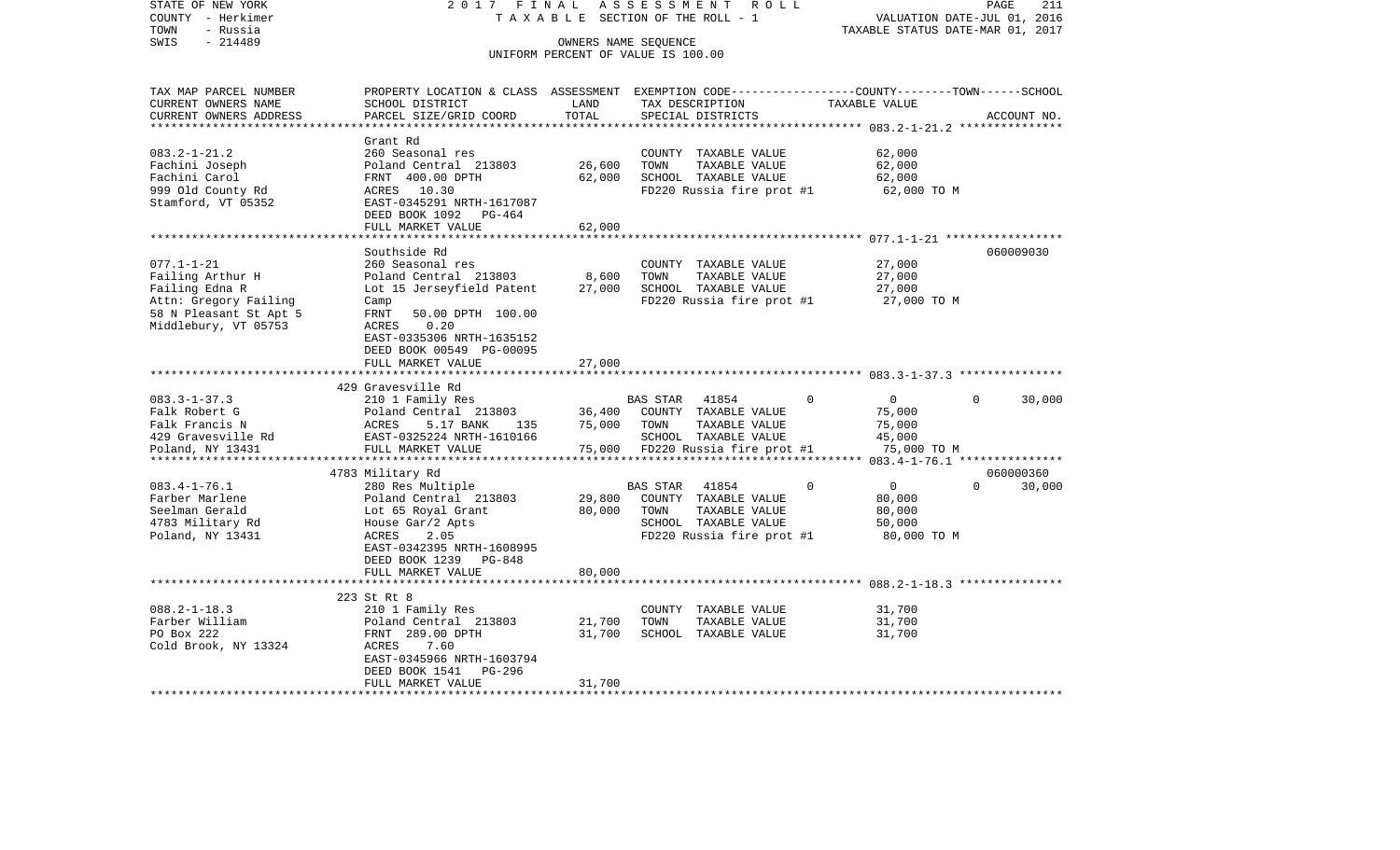| STATE OF NEW YORK<br>COUNTY - Herkimer<br>TOWN<br>- Russia<br>$-214489$<br>SWIS | 2017 FINAL                                                                                                          | OWNERS NAME SEQUENCE | ASSESSMENT ROLL<br>TAXABLE SECTION OF THE ROLL - 1 | VALUATION DATE-JUL 01, 2016<br>TAXABLE STATUS DATE-MAR 01, 2017 | 212<br>PAGE        |
|---------------------------------------------------------------------------------|---------------------------------------------------------------------------------------------------------------------|----------------------|----------------------------------------------------|-----------------------------------------------------------------|--------------------|
|                                                                                 |                                                                                                                     |                      | UNIFORM PERCENT OF VALUE IS 100.00                 |                                                                 |                    |
|                                                                                 |                                                                                                                     |                      |                                                    |                                                                 |                    |
| TAX MAP PARCEL NUMBER<br>CURRENT OWNERS NAME                                    | PROPERTY LOCATION & CLASS ASSESSMENT EXEMPTION CODE----------------COUNTY-------TOWN------SCHOOL<br>SCHOOL DISTRICT | LAND                 | TAX DESCRIPTION                                    | TAXABLE VALUE                                                   |                    |
| CURRENT OWNERS ADDRESS                                                          | PARCEL SIZE/GRID COORD                                                                                              | TOTAL                | SPECIAL DISTRICTS                                  |                                                                 | ACCOUNT NO.        |
|                                                                                 | Wheelertown Rd                                                                                                      |                      |                                                    |                                                                 | 060046060          |
| $072.2 - 2 - 69$                                                                | 323 Vacant rural                                                                                                    |                      | COUNTY TAXABLE VALUE                               | 1,300                                                           |                    |
| Farley Charles                                                                  | 305201<br>Remsen                                                                                                    | 1,300                | TOWN<br>TAXABLE VALUE                              | 1,300                                                           |                    |
| 514 Wheelertown Rd 1                                                            | Lot 3 Jacobs Tract                                                                                                  | 1,300                | SCHOOL TAXABLE VALUE                               | 1,300                                                           |                    |
| Remsen, NY 13438                                                                | Vacant Land<br>FRNT 100.00 DPTH 210.00<br>0.95<br>ACRES<br>EAST-0345099 NRTH-1653306<br>DEED BOOK 1391<br>PG-618    |                      | FD230 Remsen fire #2                               | 1,300 TO M                                                      |                    |
|                                                                                 | FULL MARKET VALUE                                                                                                   | 1,300                |                                                    |                                                                 |                    |
|                                                                                 | Wheelertown Rd                                                                                                      | *******              |                                                    |                                                                 | 060041380          |
| $072.2 - 2 - 31$                                                                | 210 1 Family Res                                                                                                    |                      | 41854<br>BAS STAR                                  | $\mathsf{O}$<br>$\mathbf 0$                                     | $\Omega$<br>25,000 |
| Farley Charles W                                                                | 305201<br>Remsen                                                                                                    | 13,500               | COUNTY TAXABLE VALUE                               | 25,000                                                          |                    |
| 514 Wheelertown Rd 1                                                            | S 3 Jt                                                                                                              | 25,000               | TOWN<br>TAXABLE VALUE                              | 25,000                                                          |                    |
| Remsen, NY 13438                                                                | Camp14/10 Acres                                                                                                     |                      | SCHOOL TAXABLE VALUE                               | $\overline{0}$                                                  |                    |
|                                                                                 | Wheelertown Rd                                                                                                      |                      | FD230 Remsen fire #2                               | 25,000 TO M                                                     |                    |
|                                                                                 | FRNT 345.00 DPTH<br>1.40<br>ACRES                                                                                   |                      |                                                    |                                                                 |                    |
|                                                                                 | EAST-0345200 NRTH-1653508                                                                                           |                      |                                                    |                                                                 |                    |
|                                                                                 | DEED BOOK 1391<br>PG-618                                                                                            |                      |                                                    |                                                                 |                    |
|                                                                                 | FULL MARKET VALUE                                                                                                   | 25,000               |                                                    |                                                                 |                    |
|                                                                                 | ****************************                                                                                        |                      |                                                    |                                                                 |                    |
|                                                                                 | Off Spall Rd                                                                                                        |                      |                                                    |                                                                 | 060040090          |
| $072.2 - 1 - 33$                                                                | 314 Rural vac<10                                                                                                    |                      | COUNTY TAXABLE VALUE                               | 700<br>700                                                      |                    |
| Farrell Mark<br>PO Box 263                                                      | 305201<br>Remsen<br>W 10 Wt                                                                                         | 700<br>700           | TOWN<br>TAXABLE VALUE<br>SCHOOL TAXABLE VALUE      | 700                                                             |                    |
| Hartwick, NY 13348                                                              | Lot $3/10$ Acre                                                                                                     |                      | FD230 Remsen fire #2                               | 700 TO M                                                        |                    |
|                                                                                 | Spall Road                                                                                                          |                      |                                                    |                                                                 |                    |
|                                                                                 | FRNT 100.00 DPTH 125.00                                                                                             |                      |                                                    |                                                                 |                    |
|                                                                                 | EAST-0341288 NRTH-1653461                                                                                           |                      |                                                    |                                                                 |                    |
|                                                                                 | DEED BOOK 00615 PG-00205                                                                                            |                      |                                                    |                                                                 |                    |
|                                                                                 | FULL MARKET VALUE                                                                                                   | 700                  |                                                    |                                                                 |                    |
|                                                                                 | Spall Rd                                                                                                            |                      |                                                    |                                                                 | 060006180          |
| $068. - 2 - 2.1$                                                                | 322 Rural vac>10                                                                                                    |                      | COUNTY TAXABLE VALUE                               | 25,000                                                          |                    |
| Favicchio F. Alan                                                               | 305201<br>Remsen                                                                                                    | 25,000               | TOWN<br>TAXABLE VALUE                              | 25,000                                                          |                    |
| 3648 Players Club Dr                                                            | Lot 5 Walker Tract                                                                                                  | 25,000               | SCHOOL TAXABLE VALUE                               | 25,000                                                          |                    |
| Southport, NC 28461                                                             | Vacant Land                                                                                                         |                      | FD230 Remsen fire #2                               | 25,000 TO M                                                     |                    |
|                                                                                 | ACRES 34.00                                                                                                         |                      |                                                    |                                                                 |                    |
|                                                                                 | EAST-0340559 NRTH-1656270                                                                                           |                      |                                                    |                                                                 |                    |
|                                                                                 | DEED BOOK 911<br><b>PG-561</b><br>FULL MARKET VALUE                                                                 | 25,000               |                                                    |                                                                 |                    |
|                                                                                 | *****************                                                                                                   |                      |                                                    |                                                                 |                    |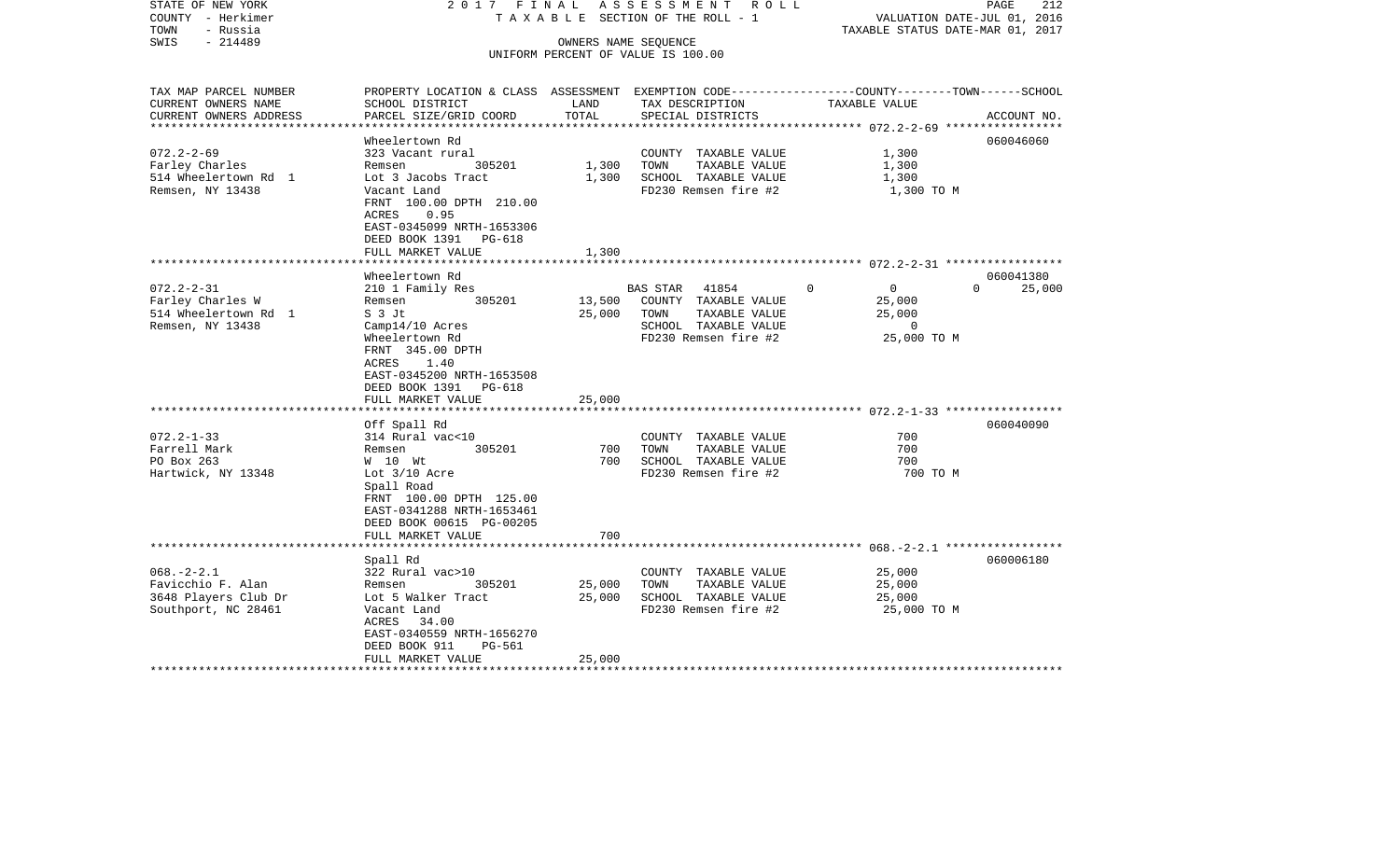| STATE OF NEW YORK                     | 2017 FINAL                                                                                      |                               | ASSESSMENT ROLL                    |                                                                 | PAGE<br>213 |
|---------------------------------------|-------------------------------------------------------------------------------------------------|-------------------------------|------------------------------------|-----------------------------------------------------------------|-------------|
| COUNTY - Herkimer<br>TOWN<br>- Russia |                                                                                                 |                               | TAXABLE SECTION OF THE ROLL - 1    | VALUATION DATE-JUL 01, 2016<br>TAXABLE STATUS DATE-MAR 01, 2017 |             |
| $-214489$<br>SWIS                     |                                                                                                 | OWNERS NAME SEQUENCE          |                                    |                                                                 |             |
|                                       |                                                                                                 |                               | UNIFORM PERCENT OF VALUE IS 100.00 |                                                                 |             |
|                                       |                                                                                                 |                               |                                    |                                                                 |             |
| TAX MAP PARCEL NUMBER                 | PROPERTY LOCATION & CLASS ASSESSMENT EXEMPTION CODE---------------COUNTY-------TOWN------SCHOOL |                               |                                    |                                                                 |             |
| CURRENT OWNERS NAME                   | SCHOOL DISTRICT                                                                                 | LAND<br>TOTAL                 | TAX DESCRIPTION                    | TAXABLE VALUE                                                   |             |
| CURRENT OWNERS ADDRESS                | PARCEL SIZE/GRID COORD                                                                          |                               | SPECIAL DISTRICTS                  |                                                                 | ACCOUNT NO. |
|                                       | Spall Rd                                                                                        |                               |                                    |                                                                 | 060006190   |
| $068. - 2 - 2.2$                      | 260 Seasonal res                                                                                |                               | COUNTY TAXABLE VALUE               | 99,000                                                          |             |
| Favicchio F. Alan                     | 305201<br>Remsen                                                                                | 37,400                        | TOWN<br>TAXABLE VALUE              | 99,000                                                          |             |
| 3648 Players Club Dr                  | Lot 5 Walker Tract                                                                              | 99,000                        | SCHOOL TAXABLE VALUE               | 99,000                                                          |             |
| Southport, NC 28461                   | Trl Aframe Camp Shed                                                                            |                               | FD230 Remsen fire #2               | 99,000 TO M                                                     |             |
|                                       | ACRES<br>20.00                                                                                  |                               |                                    |                                                                 |             |
|                                       | EAST-0341380 NRTH-1656604                                                                       |                               |                                    |                                                                 |             |
|                                       | DEED BOOK 911<br>PG-561                                                                         |                               |                                    |                                                                 |             |
|                                       | FULL MARKET VALUE                                                                               | 99,000                        |                                    |                                                                 |             |
|                                       | Spall Rd                                                                                        |                               |                                    |                                                                 | 060006210   |
| $068. - 2 - 16$                       | 910 Priv forest                                                                                 |                               | COUNTY TAXABLE VALUE               | 35,000                                                          |             |
| Favicchio F. Alan                     | 305201<br>Remsen                                                                                | 35,000                        | TOWN<br>TAXABLE VALUE              | 35,000                                                          |             |
| 3648 Players Club Dr                  | Lot 4 Jacobs Tract                                                                              | 35,000                        | SCHOOL TAXABLE VALUE               | 35,000                                                          |             |
| Southport, NC 28461                   | Vacant Land                                                                                     |                               | FD230 Remsen fire #2               | 35,000 TO M                                                     |             |
|                                       | ACRES 93.30                                                                                     |                               |                                    |                                                                 |             |
|                                       | EAST-0342972 NRTH-1657406                                                                       |                               |                                    |                                                                 |             |
|                                       | DEED BOOK 911<br>PG-561                                                                         |                               |                                    |                                                                 |             |
|                                       | FULL MARKET VALUE                                                                               | 35,000                        |                                    |                                                                 |             |
|                                       | Wheelertown Rd                                                                                  |                               |                                    |                                                                 | 060002610   |
| $068. - 1 - 12$                       | 314 Rural vac<10                                                                                |                               | COUNTY TAXABLE VALUE               | 14,500                                                          |             |
| Fear James S                          | 305201<br>Remsen                                                                                | 14,500                        | TOWN<br>TAXABLE VALUE              | 14,500                                                          |             |
| 7401 Wellington Woods Rd              | Lot 83 Remsenburg Patent                                                                        | 14,500                        | SCHOOL TAXABLE VALUE               | 14,500                                                          |             |
| Henrico, VA 23231                     | Trailer                                                                                         |                               | FD230 Remsen fire #2               | 14,500 TO M                                                     |             |
|                                       | 1.80<br>ACRES                                                                                   |                               |                                    |                                                                 |             |
|                                       | EAST-0340340 NRTH-1664462                                                                       |                               |                                    |                                                                 |             |
|                                       | DEED BOOK 1629 PG-589                                                                           |                               |                                    |                                                                 |             |
|                                       | FULL MARKET VALUE                                                                               | 14,500                        |                                    |                                                                 |             |
|                                       | Cooper Rd                                                                                       |                               |                                    |                                                                 | 060040270   |
| $089.1 - 2 - 7$                       | 322 Rural vac>10                                                                                |                               | COUNTY TAXABLE VALUE               | 10,650                                                          |             |
| Fellows Daniel                        | Poland Central 213803                                                                           | 10,650                        | TOWN<br>TAXABLE VALUE              | 10,650                                                          |             |
| Fellows Stephen                       | Lot 30 Royal Grant                                                                              | 10,650                        | SCHOOL TAXABLE VALUE               | 10,650                                                          |             |
| PO Box 72                             | Vacant Land                                                                                     |                               | FD220 Russia fire prot #1          | 10,650 TO M                                                     |             |
| Newport, NY 13416                     | ACRES 15.00                                                                                     |                               |                                    |                                                                 |             |
|                                       | EAST-0356299 NRTH-1604029                                                                       |                               |                                    |                                                                 |             |
|                                       | DEED BOOK 932<br>PG-566                                                                         |                               |                                    |                                                                 |             |
|                                       | FULL MARKET VALUE                                                                               | 10,650                        |                                    |                                                                 |             |
|                                       | 116 Spall Spur Rd S                                                                             |                               |                                    |                                                                 | 060040630   |
| $072.2 - 1 - 27$                      | 210 1 Family Res                                                                                |                               | 41854<br>BAS STAR                  | 0<br>0                                                          | 0<br>30,000 |
| Fellows Michael E                     | 305201<br>Remsen                                                                                | 9,800                         | COUNTY<br>TAXABLE VALUE            | 77,000                                                          |             |
| Fellows Pamela A                      | W 10 Mp                                                                                         | 77,000                        | TOWN<br>TAXABLE VALUE              | 77,000                                                          |             |
| 116 Spall Rd S                        | Lot $3/10$ Acre                                                                                 |                               | SCHOOL TAXABLE VALUE               | 47,000                                                          |             |
| Remsen, NY 13438                      | Spall Road                                                                                      |                               | FD230 Remsen fire #2               | 77,000 TO M                                                     |             |
|                                       | ACRES<br>1.10                                                                                   |                               |                                    |                                                                 |             |
|                                       | EAST-0341364 NRTH-1654039                                                                       |                               |                                    |                                                                 |             |
|                                       | DEED BOOK 1480<br><b>PG-70</b>                                                                  |                               |                                    |                                                                 |             |
|                                       | FULL MARKET VALUE<br>***********************                                                    | 77,000<br>******************* |                                    |                                                                 |             |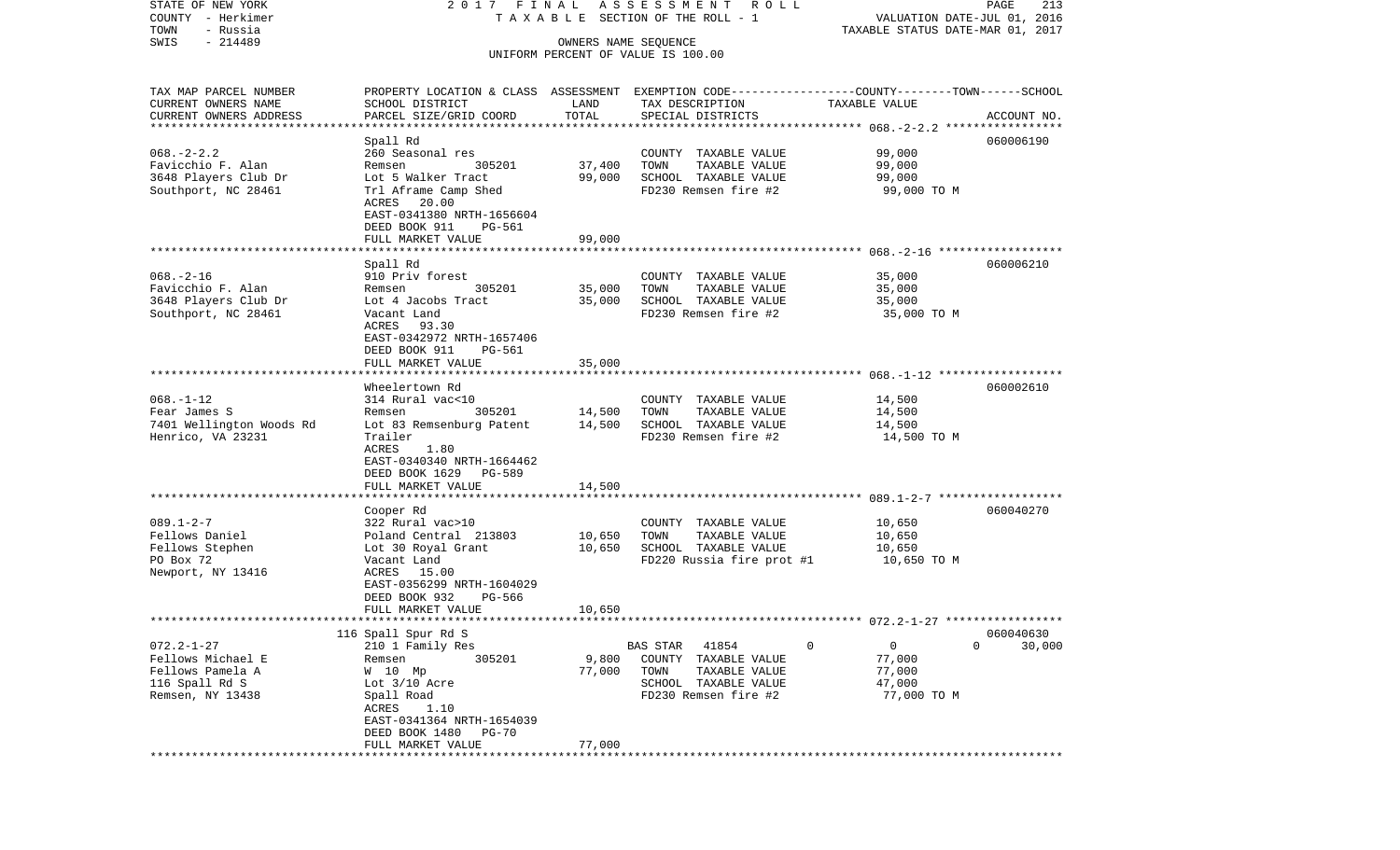STATE OF NEW YORK 2 0 1 7 F I N A L A S S E S S M E N T R O L L PAGE 214COUNTY - Herkimer T A X A B L E SECTION OF THE ROLL - 1 VALUATION DATE-JUL 01, 2016 TOWN - Russia TAXABLE STATUS DATE-MAR 01, 2017 SWIS - 214489 OWNERS NAME SEQUENCE UNIFORM PERCENT OF VALUE IS 100.00TAX MAP PARCEL NUMBER PROPERTY LOCATION & CLASS ASSESSMENT EXEMPTION CODE------------------COUNTY--------TOWN------SCHOOL CURRENT OWNERS NAME SCHOOL DISTRICT LAND TAX DESCRIPTION TAXABLE VALUECURRENT OWNERS ADDRESS PARCEL SIZE/GRID COORD TOTAL SPECIAL DISTRICTS ACCOUNT NO. \*\*\*\*\*\*\*\*\*\*\*\*\*\*\*\*\*\*\*\*\*\*\*\*\*\*\*\*\*\*\*\*\*\*\*\*\*\*\*\*\*\*\*\*\*\*\*\*\*\*\*\*\*\*\*\*\*\*\*\*\*\*\*\*\*\*\*\*\*\*\*\*\*\*\*\*\*\*\*\*\*\*\*\*\*\*\*\*\*\*\*\*\*\*\*\*\*\*\*\*\*\*\* 084.1-3-30 \*\*\*\*\*\*\*\*\*\*\*\*\*\*\*\*\* Hall Rd 060009390060009390 084.1-3-30 322 Rural vac>10 COUNTY TAXABLE VALUE 119,900 Fenner Peter H Poland Central 213803 119,900 TOWN TAXABLE VALUE 119,900 1283 Crabtree Ct N Lot 83 Royal Grant 119,900 SCHOOL TAXABLE VALUE 119,900 East Peoria, IL 61611 Camp Camp Camp Camp FD220 Russia fire prot #1 119,900 TO M ACRES 188.00PRIOR OWNER ON 3/01/2017 EAST-0351746 NRTH-1617030 Fenner Peter H DEED BOOK 2017 PG-589 FULL MARKET VALUE 119,900 \*\*\*\*\*\*\*\*\*\*\*\*\*\*\*\*\*\*\*\*\*\*\*\*\*\*\*\*\*\*\*\*\*\*\*\*\*\*\*\*\*\*\*\*\*\*\*\*\*\*\*\*\*\*\*\*\*\*\*\*\*\*\*\*\*\*\*\*\*\*\*\*\*\*\*\*\*\*\*\*\*\*\*\*\*\*\*\*\*\*\*\*\*\*\*\*\*\*\*\*\*\*\* 084.3-2-48 \*\*\*\*\*\*\*\*\*\*\*\*\*\*\*\*\* Hall Rd 060009420084.3-2-48 322 Rural vac>10 COUNTY TAXABLE VALUE 26,200 Fenner Peter H <sup>Poland</sup> Central 213803 26,200 TOWN TAXABLE VALUE 26,200 1283 Crabtree Ct N Lot 83 Royal Grant 26,200 SCHOOL TAXABLE VALUE 26,200 East Peoria, IL 61611 Vacant Land FD220 Russia fire prot #1 26,200 TO M ACRES 17.50PRIOR OWNER ON 3/01/2017 EAST-0353286 NRTH-1615507 Fenner Peter H BDEED BOOK 2017 PG-589 FULL MARKET VALUE 26,200 \*\*\*\*\*\*\*\*\*\*\*\*\*\*\*\*\*\*\*\*\*\*\*\*\*\*\*\*\*\*\*\*\*\*\*\*\*\*\*\*\*\*\*\*\*\*\*\*\*\*\*\*\*\*\*\*\*\*\*\*\*\*\*\*\*\*\*\*\*\*\*\*\*\*\*\*\*\*\*\*\*\*\*\*\*\*\*\*\*\*\*\*\*\*\*\*\*\*\*\*\*\*\* 078.3-1-18.1 \*\*\*\*\*\*\*\*\*\*\*\*\*\*\* E Pardeeville Rd 060019110078.3-1-18.1 322 Rural vac>10 COUNTY TAXABLE VALUE 52,600 Ferguson Scott Poland Central 213803 52,600 TOWN TAXABLE VALUE 52,600 Fazio Lisa Lot 13 Jerseyfield Patent 52,600 SCHOOL TAXABLE VALUE 52,600 TO M<br>2739 Newport Rd Vacant Land Vacant Land  $\overline{r}D220$  Russia fire prot #1 Poland, NY 13431 Split 2014 FRNT 3545.00 DPTH ACRES 53.00 EAST-0352720 NRTH-1625398 DEED BOOK 1612 PG-579FULL MARKET VALUE 52,600 \*\*\*\*\*\*\*\*\*\*\*\*\*\*\*\*\*\*\*\*\*\*\*\*\*\*\*\*\*\*\*\*\*\*\*\*\*\*\*\*\*\*\*\*\*\*\*\*\*\*\*\*\*\*\*\*\*\*\*\*\*\*\*\*\*\*\*\*\*\*\*\*\*\*\*\*\*\*\*\*\*\*\*\*\*\*\*\*\*\*\*\*\*\*\*\*\*\*\*\*\*\*\* 073.3-1-82 \*\*\*\*\*\*\*\*\*\*\*\*\*\*\*\*\* 266 Dow Rd 060028800073.3-1-82 260 Seasonal res COUNTY TAXABLE VALUE 47,800 Fernandes Thomas Poland Central 213803 18,600 TOWN TAXABLE VALUE 47,800 Fernandes Barbara Lot 46 Jerseyfield Patent 47,800 SCHOOL TAXABLE VALUE 47,800 Camp **FD220** Russia fire prot #1 Prospect, NY 13435 ACRES 18.59 EAST-0353995 NRTH-1641275 DEED BOOK 1539 PG-239FULL MARKET VALUE 47,800 \*\*\*\*\*\*\*\*\*\*\*\*\*\*\*\*\*\*\*\*\*\*\*\*\*\*\*\*\*\*\*\*\*\*\*\*\*\*\*\*\*\*\*\*\*\*\*\*\*\*\*\*\*\*\*\*\*\*\*\*\*\*\*\*\*\*\*\*\*\*\*\*\*\*\*\*\*\*\*\*\*\*\*\*\*\*\*\*\*\*\*\*\*\*\*\*\*\*\*\*\*\*\*\*\*\*\*\*\*\*\*\*\*\*\*\*\*\*\*\*\*\*\*\*\*\*\*\*\*\*\*\*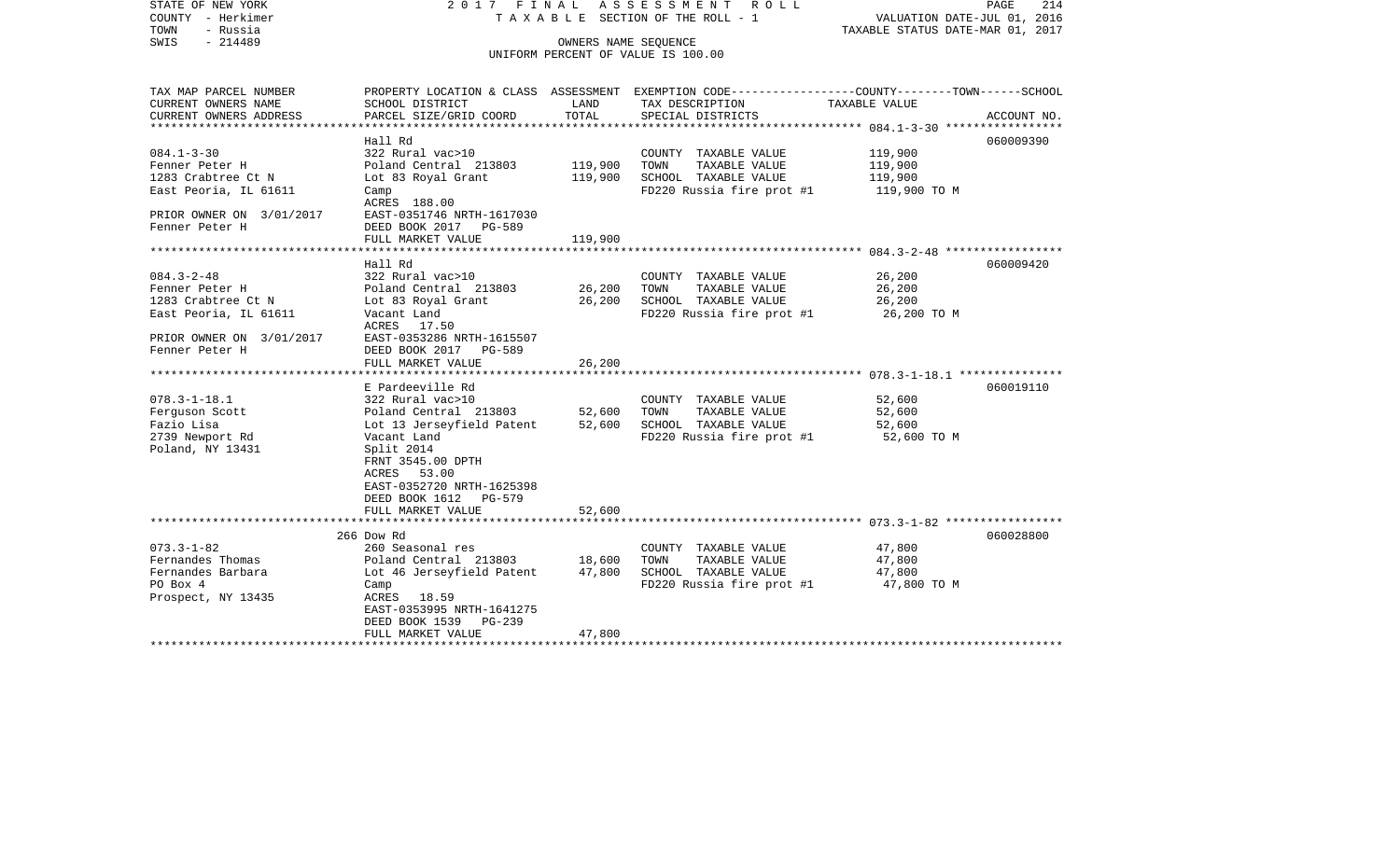| STATE OF NEW YORK<br>COUNTY - Herkimer            |                                                                                                  |                  | 2017 FINAL ASSESSMENT ROLL<br>TAXABLE SECTION OF THE ROLL - 1 |                            | PAGE<br>215<br>VALUATION DATE-JUL 01, 2016 |
|---------------------------------------------------|--------------------------------------------------------------------------------------------------|------------------|---------------------------------------------------------------|----------------------------|--------------------------------------------|
| TOWN<br>- Russia<br>$-214489$<br>SWIS             |                                                                                                  |                  | OWNERS NAME SEQUENCE                                          |                            | TAXABLE STATUS DATE-MAR 01, 2017           |
|                                                   |                                                                                                  |                  | UNIFORM PERCENT OF VALUE IS 100.00                            |                            |                                            |
| TAX MAP PARCEL NUMBER                             | PROPERTY LOCATION & CLASS ASSESSMENT EXEMPTION CODE----------------COUNTY-------TOWN------SCHOOL |                  |                                                               |                            |                                            |
| CURRENT OWNERS NAME                               | SCHOOL DISTRICT                                                                                  | LAND             | TAX DESCRIPTION                                               | TAXABLE VALUE              |                                            |
| CURRENT OWNERS ADDRESS<br>*********************** | PARCEL SIZE/GRID COORD                                                                           | TOTAL            | SPECIAL DISTRICTS                                             |                            | ACCOUNT NO.                                |
|                                                   | Spall Rd                                                                                         |                  |                                                               |                            | 060050390                                  |
| $072.2 - 1 - 11.2$                                | 314 Rural vac<10                                                                                 |                  | COUNTY TAXABLE VALUE                                          | 1,400                      |                                            |
| Fernandez Ruby                                    | 305201<br>Remsen                                                                                 | 1,400            | TOWN<br>TAXABLE VALUE                                         | 1,400                      |                                            |
| 12 Beale Blvd                                     | Lot #10 Walker Tract                                                                             | 1,400            | SCHOOL TAXABLE VALUE                                          | 1,400                      |                                            |
| Sidney, NY 13838                                  | Vacant Land                                                                                      |                  | FD230 Remsen fire #2                                          | 1,400 TO M                 |                                            |
|                                                   | FRNT 100.00 DPTH 250.00                                                                          |                  |                                                               |                            |                                            |
|                                                   | ACRES<br>0.57<br>EAST-0340916 NRTH-1654466                                                       |                  |                                                               |                            |                                            |
|                                                   | DEED BOOK 865<br>PG-650                                                                          |                  |                                                               |                            |                                            |
|                                                   | FULL MARKET VALUE                                                                                | 1,400            |                                                               |                            |                                            |
|                                                   |                                                                                                  |                  |                                                               |                            |                                            |
|                                                   | Spall Rd                                                                                         |                  |                                                               |                            | 060051530                                  |
| $072.2 - 1 - 11.4$                                | 323 Vacant rural                                                                                 |                  | COUNTY TAXABLE VALUE                                          | 400                        |                                            |
| Fernandez Ruby<br>12 Beale Blvd                   | 305201<br>Remsen<br>Lot #10 Walker Tract                                                         | 400<br>400       | TOWN<br>TAXABLE VALUE<br>SCHOOL TAXABLE VALUE                 | 400<br>400                 |                                            |
| Sidney, NY 13838                                  | Vacant Land                                                                                      |                  | FD230 Remsen fire #2                                          | 400 TO M                   |                                            |
|                                                   | FRNT 100.00 DPTH 250.00                                                                          |                  |                                                               |                            |                                            |
|                                                   | ACRES<br>0.14                                                                                    |                  |                                                               |                            |                                            |
|                                                   | EAST-0340903 NRTH-1654642                                                                        |                  |                                                               |                            |                                            |
|                                                   | DEED BOOK 865<br>PG-650                                                                          |                  |                                                               |                            |                                            |
|                                                   | FULL MARKET VALUE                                                                                | 400              |                                                               |                            |                                            |
|                                                   | MacArthur Rd                                                                                     |                  |                                                               |                            |                                            |
| $077.2 - 1 - 1.2$                                 | 210 1 Family Res                                                                                 |                  | VET WAR C 41122                                               | $\mathbf 0$<br>9,000       | $\overline{0}$<br>0                        |
| Ferracane Beth                                    | Poland Central 213803                                                                            |                  | 35,000 VET WAR T 41123                                        | $\mathbf 0$<br>0           | 12,000<br>0                                |
| Reddington Laura                                  | ACRES<br>1.90                                                                                    |                  | 200,000 BAS STAR 41854                                        | $\Omega$<br>$\overline{0}$ | $\mathbf 0$<br>30,000                      |
| 427 MacArthur Rd                                  | EAST-0336124 NRTH-1636856                                                                        |                  | COUNTY TAXABLE VALUE                                          | 191,000                    |                                            |
| Cold Brook, NY 13324                              | DEED BOOK 1591 PG-866<br>FULL MARKET VALUE                                                       |                  | TOWN<br>TAXABLE VALUE                                         | 188,000                    |                                            |
|                                                   |                                                                                                  | 200,000          | SCHOOL TAXABLE VALUE<br>FD220 Russia fire prot #1             | 170,000<br>200,000 TO M    |                                            |
|                                                   |                                                                                                  |                  |                                                               |                            |                                            |
|                                                   | 435 Macarthur Rd                                                                                 |                  |                                                               |                            | 060018485                                  |
| $077.2 - 1 - 2.2$                                 | 270 Mfg housing                                                                                  |                  | COUNTY TAXABLE VALUE                                          | 41,500                     |                                            |
| Ferracane Beth                                    | Poland Central 213803                                                                            | 15,000           | TOWN<br>TAXABLE VALUE                                         | 41,500                     |                                            |
| Reddington Laura                                  | Lot 15 Jerseyfield Patent                                                                        | 41,500           | SCHOOL TAXABLE VALUE                                          | 41,500                     |                                            |
| 427 Macarthur Rd<br>Cold Brook, NY 13324          | 2 Trls 3 Stall Garage<br>1.00                                                                    |                  | FD220 Russia fire prot #1                                     | 41,500 TO M                |                                            |
|                                                   | ACRES<br>EAST-0336516 NRTH-1636579                                                               |                  |                                                               |                            |                                            |
|                                                   | DEED BOOK 1591<br>PG-870                                                                         |                  |                                                               |                            |                                            |
|                                                   | FULL MARKET VALUE                                                                                | 41,500           |                                                               |                            |                                            |
|                                                   |                                                                                                  |                  |                                                               |                            |                                            |
|                                                   | Southside Rd                                                                                     |                  |                                                               |                            | 060013230                                  |
| $077.2 - 1 - 51.1$                                | 323 Vacant rural                                                                                 |                  | COUNTY TAXABLE VALUE                                          | 44,900                     |                                            |
| Ferracane Beth<br>Robertaccio Robert J            | Poland Central 213803<br>Lot 15 Jerseyfield Patent                                               | 44,900<br>44,900 | TOWN<br>TAXABLE VALUE<br>SCHOOL TAXABLE VALUE                 | 44,900<br>44,900           |                                            |
| 427 Macarthur Rd                                  | Farm                                                                                             |                  | FD220 Russia fire prot #1                                     | 44,900 TO M                |                                            |
| Cold Brook, NY 13324                              | FRNT 3672.00 DPTH                                                                                |                  |                                                               |                            |                                            |
|                                                   | ACRES 43.36                                                                                      |                  |                                                               |                            |                                            |
|                                                   | EAST-0338986 NRTH-1632606                                                                        |                  |                                                               |                            |                                            |
|                                                   | DEED BOOK 1591 PG-873                                                                            |                  |                                                               |                            |                                            |
|                                                   | FULL MARKET VALUE                                                                                | 44,900           |                                                               |                            |                                            |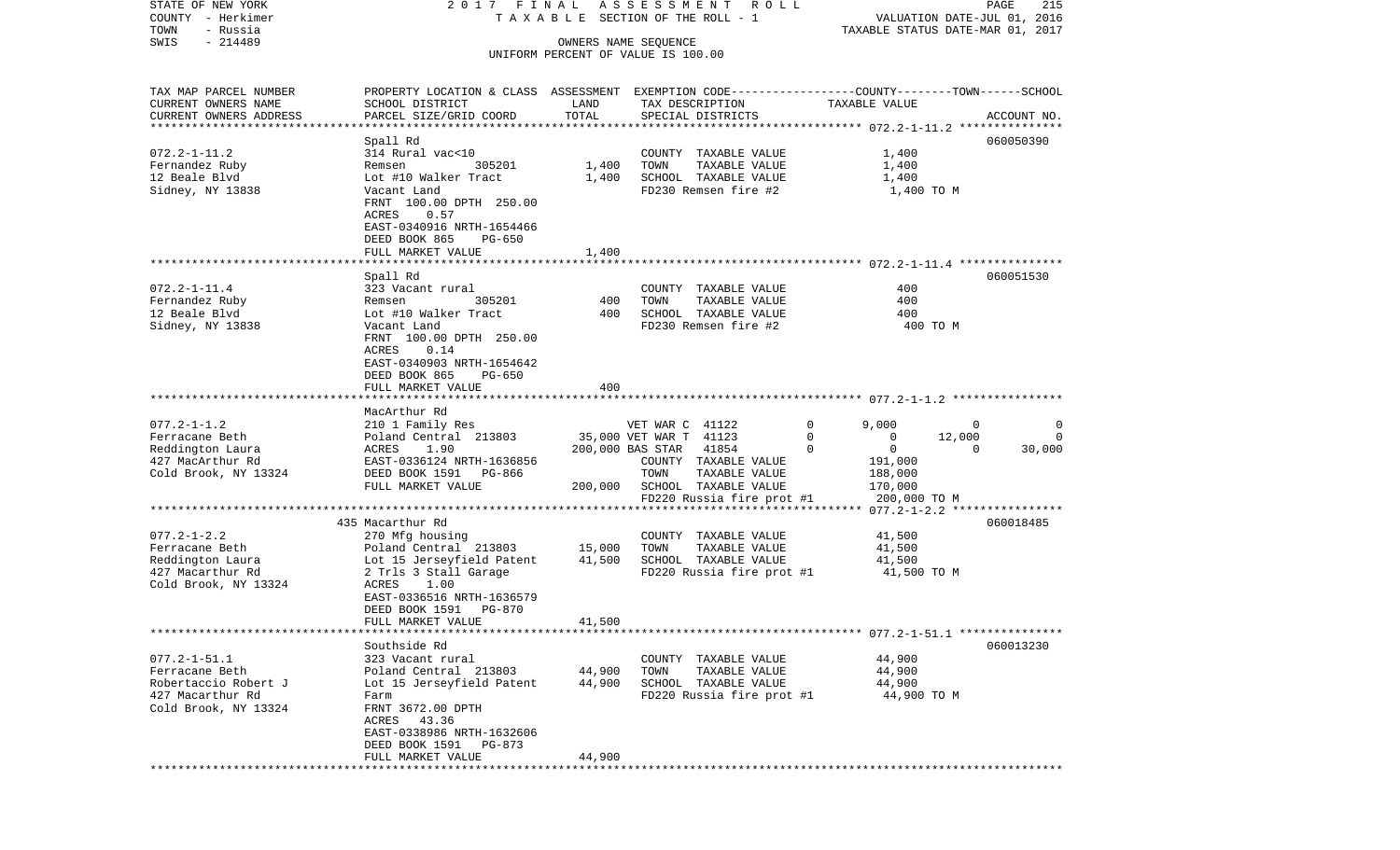| STATE OF NEW YORK<br>COUNTY - Herkimer<br>- Russia<br>TOWN | 2017 FINAL                     |                                       | ASSESSMENT ROLL<br>TAXABLE SECTION OF THE ROLL - 1 | PAGE<br>216<br>VALUATION DATE-JUL 01, 2016<br>TAXABLE STATUS DATE-MAR 01, 2017                 |
|------------------------------------------------------------|--------------------------------|---------------------------------------|----------------------------------------------------|------------------------------------------------------------------------------------------------|
| $-214489$<br>SWIS                                          |                                | OWNERS NAME SEOUENCE                  |                                                    |                                                                                                |
|                                                            |                                |                                       | UNIFORM PERCENT OF VALUE IS 100.00                 |                                                                                                |
|                                                            |                                |                                       |                                                    |                                                                                                |
| TAX MAP PARCEL NUMBER                                      |                                |                                       |                                                    | PROPERTY LOCATION & CLASS ASSESSMENT EXEMPTION CODE---------------COUNTY-------TOWN-----SCHOOL |
| CURRENT OWNERS NAME                                        | SCHOOL DISTRICT                | LAND                                  | TAX DESCRIPTION                                    | TAXABLE VALUE                                                                                  |
| CURRENT OWNERS ADDRESS                                     | PARCEL SIZE/GRID COORD         | TOTAL                                 | SPECIAL DISTRICTS                                  | ACCOUNT NO.                                                                                    |
|                                                            |                                |                                       |                                                    |                                                                                                |
|                                                            | Black Creek Rd                 |                                       |                                                    | 060050660                                                                                      |
| $083.1 - 1 - 10.2$                                         | 260 Seasonal res               |                                       | COUNTY TAXABLE VALUE                               | 50,200                                                                                         |
| Ferris Harvey S                                            | Poland Central 213803          | 50,200                                | TOWN<br>TAXABLE VALUE                              | 50,200                                                                                         |
| c/o Richard P. Ferris                                      | Lot 113 Royal Grant            | 50,200                                | SCHOOL TAXABLE VALUE                               | 50,200                                                                                         |
| PO Box 368                                                 | Stone Cottage                  |                                       | FD220 Russia fire prot #1                          | 50,200 TO M                                                                                    |
| Barneveld, NY 13304                                        | ACRES 50.00                    |                                       |                                                    |                                                                                                |
|                                                            | EAST-0331103 NRTH-1623476      |                                       |                                                    |                                                                                                |
|                                                            | DEED BOOK 675<br>PG-675        |                                       |                                                    |                                                                                                |
|                                                            | FULL MARKET VALUE              | 50,200                                |                                                    |                                                                                                |
|                                                            |                                |                                       |                                                    |                                                                                                |
|                                                            | 5794 Military Rd               |                                       |                                                    | 060046540                                                                                      |
| $083.1 - 1 - 27$                                           | 210 1 Family Res               |                                       | COUNTY TAXABLE VALUE                               | 84,000                                                                                         |
| Ferris Harvey S                                            | Poland Central 213803          | 21,200                                | TOWN<br>TAXABLE VALUE                              | 84,000                                                                                         |
| c/o Richard P Ferris                                       | Lot 105 Royal Grant            | 84,000                                | SCHOOL TAXABLE VALUE                               | 84,000                                                                                         |
| PO Box 368                                                 | House Gar                      |                                       | FD220 Russia fire prot #1                          | 84,000 TO M                                                                                    |
| Barneveld, NY 13304                                        | ACRES<br>0.53                  |                                       |                                                    |                                                                                                |
|                                                            | EAST-0325754 NRTH-1619775      |                                       |                                                    |                                                                                                |
|                                                            | DEED BOOK 673<br><b>PG-514</b> |                                       |                                                    |                                                                                                |
|                                                            | FULL MARKET VALUE              | 84,000                                |                                                    |                                                                                                |
|                                                            | 536 Hinckley Rd                |                                       |                                                    |                                                                                                |
| $083.1 - 1 - 17.3$                                         | 310 Res Vac                    |                                       |                                                    |                                                                                                |
| Ferris Irrevocable Trust A                                 | Poland Central 213803          | 10,000                                | COUNTY TAXABLE VALUE<br>TAXABLE VALUE<br>TOWN      | 10,000<br>10,000                                                                               |
| Ferris, Trustee John                                       | FRNT 567.60 DPTH               | 10,000                                | SCHOOL TAXABLE VALUE                               | 10,000                                                                                         |
| 566 Hinckley Rd                                            | ACRES<br>9.80                  |                                       | FD220 Russia fire prot #1                          | 10,000 TO M                                                                                    |
| Remsen, NY 13438                                           | EAST-0328726 NRTH-1619952      |                                       |                                                    |                                                                                                |
|                                                            | DEED BOOK 1602 PG-371          |                                       |                                                    |                                                                                                |
|                                                            | FULL MARKET VALUE              | 10,000                                |                                                    |                                                                                                |
|                                                            | ************************       | ************                          |                                                    |                                                                                                |
|                                                            | Hinckley Rd                    |                                       |                                                    |                                                                                                |
| $083.1 - 1 - 10.7$                                         | 323 Vacant rural               |                                       | COUNTY TAXABLE VALUE                               | 48,900                                                                                         |
| Ferris Irrevocable Trust Ann K Poland Central 213803       |                                | 48,900                                | TOWN<br>TAXABLE VALUE                              | 48,900                                                                                         |
| Ferris Irrevocable Trust John ACRES 29.10                  |                                | 48,900                                | SCHOOL TAXABLE VALUE                               | 48,900                                                                                         |
| 566 Hinckley Rd                                            | EAST-0330661 NRTH-1620486      |                                       | FD220 Russia fire prot #1                          | 48,900 TO M                                                                                    |
| Remsen, NY 13438                                           | DEED BOOK 1334 PG-712          |                                       |                                                    |                                                                                                |
|                                                            | FULL MARKET VALUE              | 48,900                                |                                                    |                                                                                                |
|                                                            |                                |                                       |                                                    |                                                                                                |
|                                                            | Hinckley Rd                    |                                       |                                                    |                                                                                                |
| $083.1 - 1 - 15.3$                                         | 323 Vacant rural               |                                       | COUNTY TAXABLE VALUE                               | 41,500                                                                                         |
| Ferris Irrevocable Trust Ann K Poland Central 213803       |                                | 41,500                                | TOWN<br>TAXABLE VALUE                              | 41,500                                                                                         |
| Ferris Irrevocable Trust John ACRES 22.60                  |                                | 41,500                                | SCHOOL TAXABLE VALUE                               | 41,500                                                                                         |
| 566 Hinckley Rd                                            | EAST-0329501 NRTH-1619328      |                                       | FD220 Russia fire prot #1                          | 41,500 TO M                                                                                    |
| Remsen, NY 13438                                           | DEED BOOK 1334<br>PG-712       |                                       |                                                    |                                                                                                |
|                                                            | FULL MARKET VALUE              | 41,500                                |                                                    |                                                                                                |
|                                                            |                                | * * * * * * * * * * * * * * * * * * * |                                                    |                                                                                                |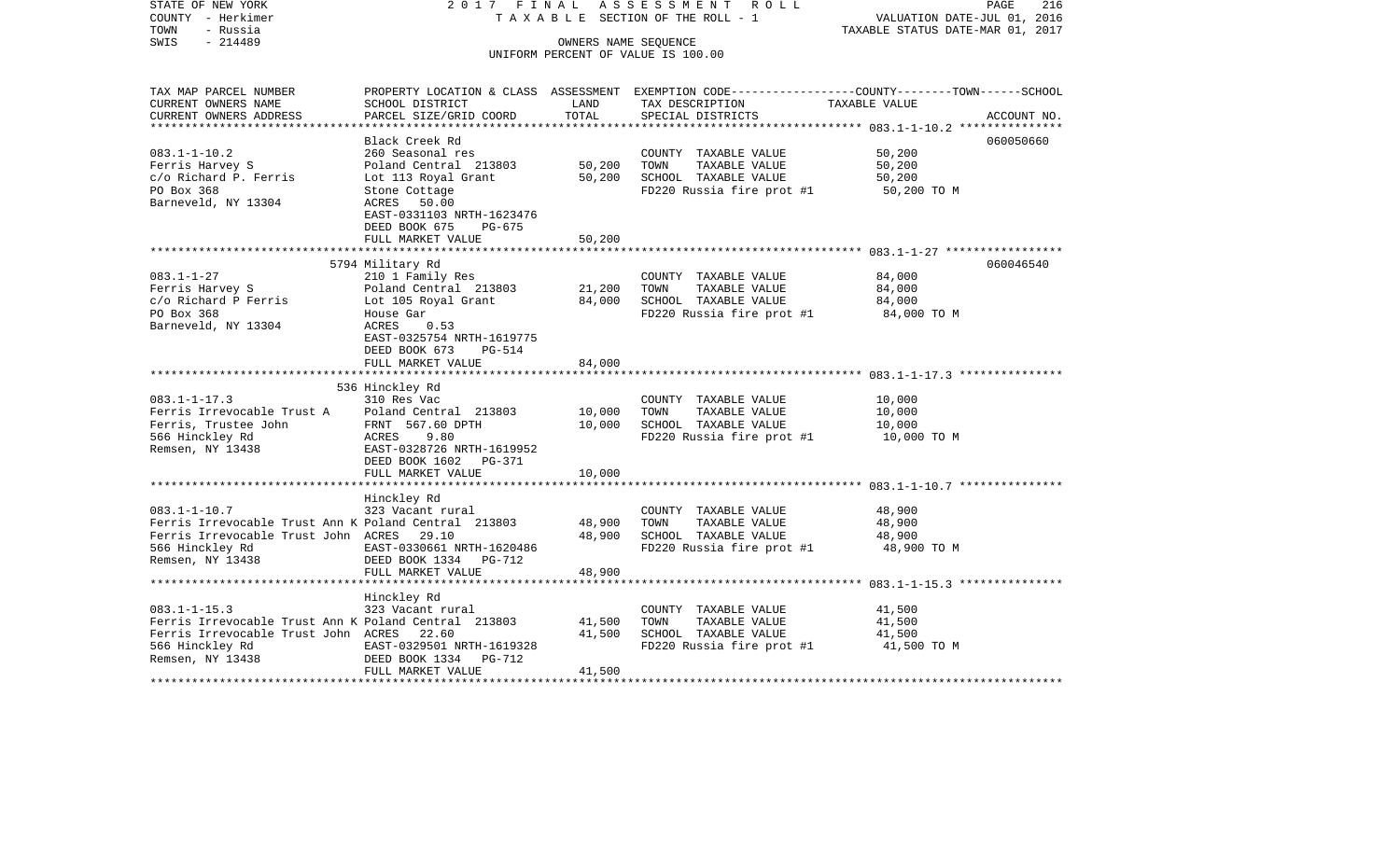| STATE OF NEW YORK<br>COUNTY - Herkimer<br>- Russia<br>TOWN<br>SWIS<br>$-214489$                                                                              | 2017 FINAL                                                                                                                                                                                                               |                            | ASSESSMENT ROLL<br>T A X A B L E SECTION OF THE ROLL - 1<br>OWNERS NAME SEOUENCE<br>UNIFORM PERCENT OF VALUE IS 100.00 | VALUATION DATE-JUL 01, 2016<br>TAXABLE STATUS DATE-MAR 01, 2017                  | PAGE<br>217 |
|--------------------------------------------------------------------------------------------------------------------------------------------------------------|--------------------------------------------------------------------------------------------------------------------------------------------------------------------------------------------------------------------------|----------------------------|------------------------------------------------------------------------------------------------------------------------|----------------------------------------------------------------------------------|-------------|
| TAX MAP PARCEL NUMBER<br>CURRENT OWNERS NAME                                                                                                                 | PROPERTY LOCATION & CLASS ASSESSMENT EXEMPTION CODE----------------COUNTY-------TOWN------SCHOOL<br>SCHOOL DISTRICT                                                                                                      | LAND                       | TAX DESCRIPTION                                                                                                        | TAXABLE VALUE                                                                    |             |
| CURRENT OWNERS ADDRESS<br>**************************                                                                                                         | PARCEL SIZE/GRID COORD                                                                                                                                                                                                   | TOTAL                      | SPECIAL DISTRICTS                                                                                                      |                                                                                  | ACCOUNT NO. |
| $083.1 - 1 - 17.2$<br>Ferris Irrevocable Trust Ann K Poland Central 213803<br>Ferris Irrevocable Trust John Log Cabin<br>566 Hinckley Rd<br>Remsen, NY 13438 | Hinckley Rd<br>210 1 Family Res<br>FRNT 475.00 DPTH<br>ACRES 31.00<br>EAST-0329442 NRTH-1620330                                                                                                                          | 61,100<br>131,100          | BAS STAR 41854<br>COUNTY TAXABLE VALUE<br>TOWN<br>TAXABLE VALUE<br>SCHOOL TAXABLE VALUE<br>FD220 Russia fire prot #1   | $\circ$<br>$\Omega$<br>$\Omega$<br>131,100<br>131,100<br>101,100<br>131,100 TO M | 30,000      |
|                                                                                                                                                              | DEED BOOK 1334 PG-712<br>FULL MARKET VALUE                                                                                                                                                                               | 131,100                    |                                                                                                                        |                                                                                  |             |
| $082.2 - 1 - 57$<br>Ferris Mary Rebecca<br>5795 Military Rd<br>Remsen, NY 13438                                                                              | Norris Rd<br>314 Rural vac<10<br>Poland Central 213803<br>E 102 Rg<br>Lot $7 \frac{3}{4}$ Acres<br>Norris Road<br>ACRES<br>7.80<br>EAST-0324725 NRTH-1618843<br>DEED BOOK 00630 PG-00504<br>FULL MARKET VALUE            | 8,900<br>8,900<br>8,900    | COUNTY TAXABLE VALUE<br>TOWN<br>TAXABLE VALUE<br>SCHOOL TAXABLE VALUE<br>FD220 Russia fire prot #1                     | 8,900<br>8,900<br>8,900<br>8,900 TO M                                            | 060042580   |
| $083.1 - 1 - 10.3$<br>Ferris Mary Rebecca<br>5795 Military Rd<br>Remsen, NY 13438                                                                            | Hinckley Rd<br>322 Rural vac>10<br>Poland Central 213803<br>Lot 114 Royal Grant<br>Vacant Land<br>ACRES 24.50<br>EAST-0327708 NRTH-1623118<br>DEED BOOK 653<br>PG-589<br>FULL MARKET VALUE                               | 43,900<br>43,900<br>43,900 | COUNTY TAXABLE VALUE<br>TOWN<br>TAXABLE VALUE<br>SCHOOL TAXABLE VALUE<br>FD220 Russia fire prot #1                     | 43,900<br>43,900<br>43,900<br>43,900 TO M                                        | 060052520   |
|                                                                                                                                                              |                                                                                                                                                                                                                          |                            |                                                                                                                        |                                                                                  | 060052520   |
| $083.1 - 1 - 10.4$<br>Ferris Mary Rebecca<br>5795 Military Rd<br>Remsen, NY 13438                                                                            | Black Creek Rd<br>910 Priv forest<br>Poland Central 213803<br>Lot 106 Royal Grant<br>Vacant Land<br>FRNT 1305.00 DPTH<br>ACRES 45.50<br>EAST-0330460 NRTH-1621755<br>DEED BOOK 653<br><b>PG-589</b><br>FULL MARKET VALUE | 54,100<br>54,100<br>54,100 | COUNTY TAXABLE VALUE<br>TAXABLE VALUE<br>TOWN<br>SCHOOL TAXABLE VALUE<br>FD220 Russia fire prot #1                     | 54,100<br>54,100<br>54,100<br>54,100 TO M                                        |             |
|                                                                                                                                                              |                                                                                                                                                                                                                          |                            |                                                                                                                        |                                                                                  |             |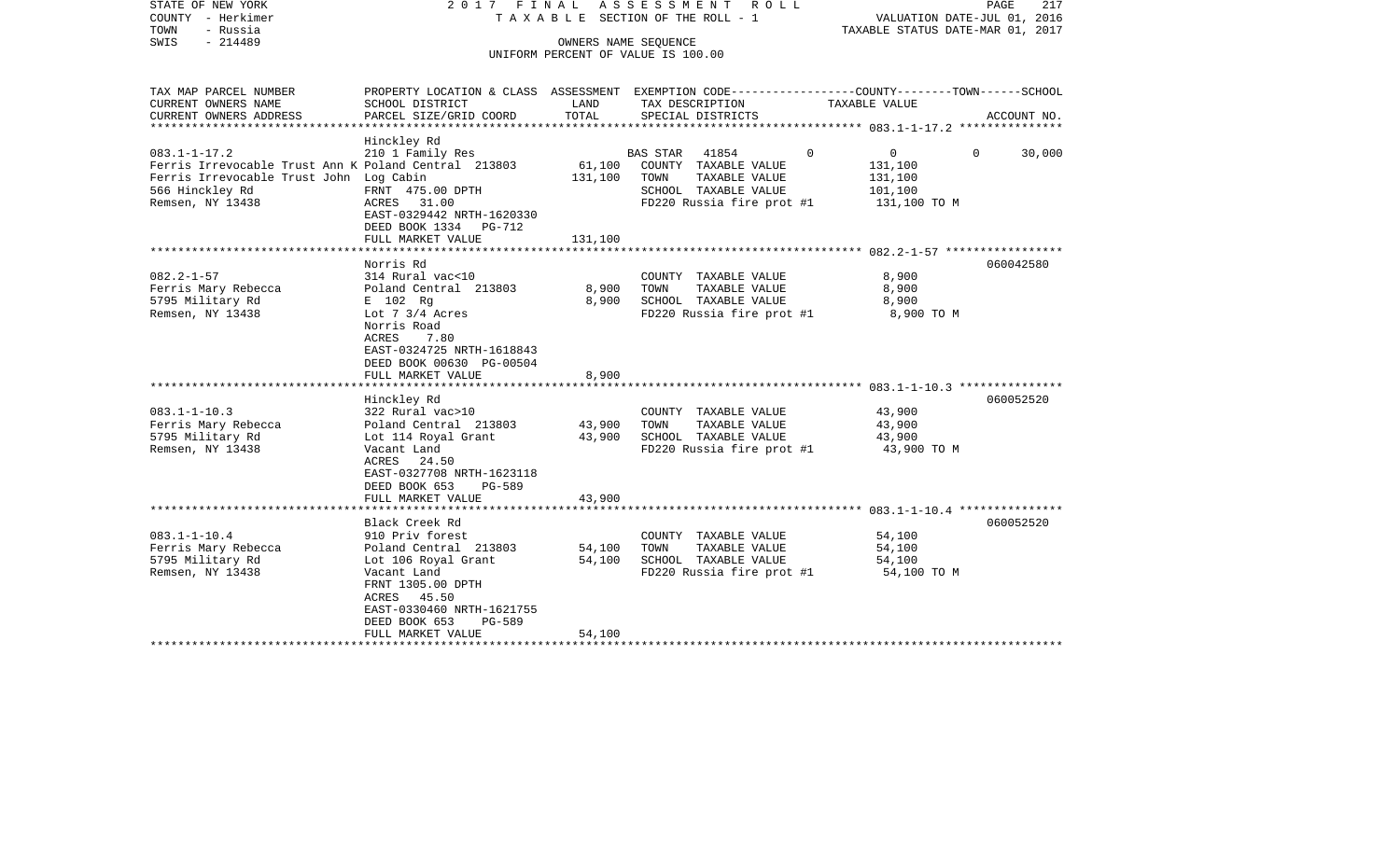| STATE OF NEW YORK<br>COUNTY - Herkimer<br>TOWN<br>- Russia<br>- 214489<br>SWIS                     | 2017 FINAL                                                                                                                                                                                                                     |                              | A S S E S S M E N T R O L L<br>TAXABLE SECTION OF THE ROLL - 1<br>OWNERS NAME SEQUENCE<br>UNIFORM PERCENT OF VALUE IS 100.00 | PAGE<br>218<br>VALUATION DATE-JUL 01, 2016<br>TAXABLE STATUS DATE-MAR 01, 2017                                                   |
|----------------------------------------------------------------------------------------------------|--------------------------------------------------------------------------------------------------------------------------------------------------------------------------------------------------------------------------------|------------------------------|------------------------------------------------------------------------------------------------------------------------------|----------------------------------------------------------------------------------------------------------------------------------|
| TAX MAP PARCEL NUMBER<br>CURRENT OWNERS NAME<br>CURRENT OWNERS ADDRESS<br>************************ | SCHOOL DISTRICT<br>PARCEL SIZE/GRID COORD                                                                                                                                                                                      | LAND<br>TOTAL                | TAX DESCRIPTION<br>SPECIAL DISTRICTS                                                                                         | PROPERTY LOCATION & CLASS ASSESSMENT EXEMPTION CODE----------------COUNTY-------TOWN------SCHOOL<br>TAXABLE VALUE<br>ACCOUNT NO. |
| $083.1 - 1 - 15.1$<br>Ferris Mary Rebecca<br>5795 Military Rd<br>Remsen, NY 13438                  | Hinckley Rd<br>105 Vac farmland<br>Poland Central 213803<br>Lots 101 & 102 Royal Gran<br>Vacant Land<br>FRNT 345.00 DPTH<br>ACRES 10.40<br>EAST-0328037 NRTH-1619250<br>DEED BOOK 00556 PG-00383<br>FULL MARKET VALUE          | 18,200<br>18,200<br>18,200   | COUNTY TAXABLE VALUE<br>TOWN<br>TAXABLE VALUE<br>SCHOOL TAXABLE VALUE<br>FD220 Russia fire prot #1                           | 060009510<br>18,200<br>18,200<br>18,200<br>18,200 TO M                                                                           |
|                                                                                                    |                                                                                                                                                                                                                                |                              |                                                                                                                              |                                                                                                                                  |
| $083.1 - 1 - 17.1$<br>Ferris Mary Rebecca<br>5795 Military Rd<br>Remsen, NY 13438                  | Hinckley Rd<br>910 Priv forest<br>Poland Central 213803<br>Lots 105 & 106 Royal Gran<br>Vacant Land<br>FRNT 3614.00 DPTH<br>ACRES 85.10<br>EAST-0328831 NRTH-1621266<br>DEED BOOK 00653 PG-00589                               | 119,500<br>119,500           | COUNTY TAXABLE VALUE<br>TOWN<br>TAXABLE VALUE<br>SCHOOL TAXABLE VALUE<br>FD220 Russia fire prot #1                           | 060009570<br>119,500<br>119,500<br>119,500<br>119,500 TO M                                                                       |
|                                                                                                    | FULL MARKET VALUE                                                                                                                                                                                                              | 119,500                      |                                                                                                                              |                                                                                                                                  |
| $083.1 - 1 - 31$<br>Ferris Mary Rebecca<br>5795 Military Rd<br>Remsen, NY 13438                    | 5795 Military Rd<br>210 1 Family Res<br>Poland Central 213803<br>Lot 102 & 105 Rg<br>House Att Garage<br>Military<br>ACRES<br>250<br>$6.10$ BANK<br>EAST-0325381 NRTH-1619359<br>DEED BOOK 00612 PG-00600<br>FULL MARKET VALUE | 38,700<br>275,000<br>275,000 | COUNTY TAXABLE VALUE<br>TOWN<br>TAXABLE VALUE<br>SCHOOL TAXABLE VALUE<br>FD220 Russia fire prot #1                           | 060031230<br>275,000<br>275,000<br>275,000<br>275,000 TO M                                                                       |
|                                                                                                    | Route 28                                                                                                                                                                                                                       |                              |                                                                                                                              | 060007110                                                                                                                        |
| $083.3 - 1 - 43$<br>Fillipelli Jerry C<br>7236 Adobe Hills Ave<br>Las Vegas, NV 89113              | 322 Rural vac>10<br>Poland Central 213803<br>Lot 68 Royal Grant<br>Vacant Land<br>ACRES 51.90<br>EAST-0328899 NRTH-1607873<br>DEED BOOK 813<br>PG-683<br>FULL MARKET VALUE                                                     | 67,000<br>67,000<br>67,000   | COUNTY TAXABLE VALUE<br>TAXABLE VALUE<br>TOWN<br>SCHOOL TAXABLE VALUE<br>FD220 Russia fire prot #1                           | 67,000<br>67,000<br>67,000<br>67,000 TO M                                                                                        |
|                                                                                                    |                                                                                                                                                                                                                                |                              |                                                                                                                              |                                                                                                                                  |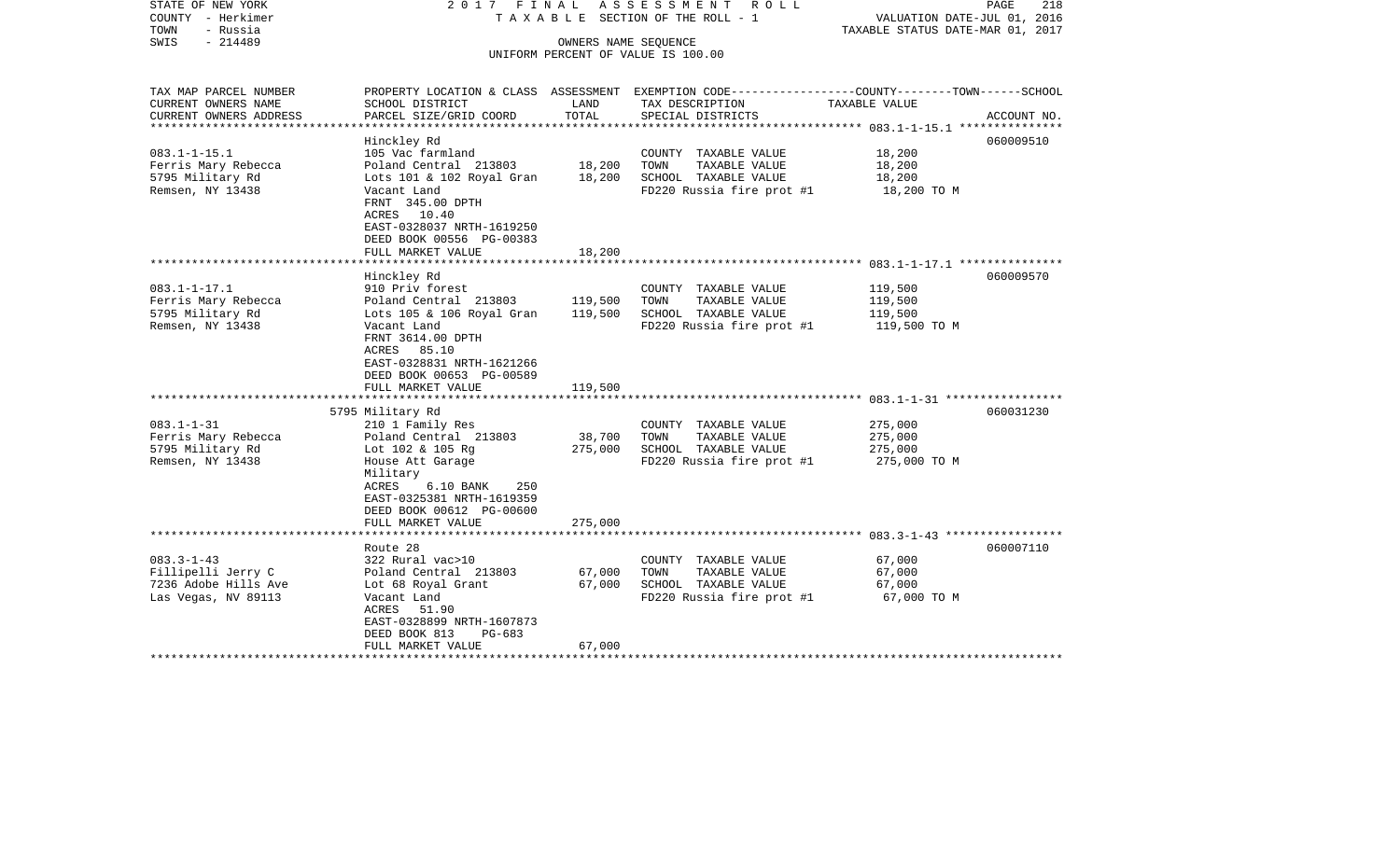| STATE OF NEW YORK<br>COUNTY - Herkimer<br>TOWN<br>- Russia | 2017 FINAL                                                                                      |         | ASSESSMENT ROLL<br>TAXABLE SECTION OF THE ROLL - 1 |                            | 219<br>PAGE<br>VALUATION DATE-JUL 01, 2016<br>TAXABLE STATUS DATE-MAR 01, 2017 |
|------------------------------------------------------------|-------------------------------------------------------------------------------------------------|---------|----------------------------------------------------|----------------------------|--------------------------------------------------------------------------------|
| SWIS<br>$-214489$                                          |                                                                                                 |         | OWNERS NAME SEQUENCE                               |                            |                                                                                |
|                                                            |                                                                                                 |         | UNIFORM PERCENT OF VALUE IS 100.00                 |                            |                                                                                |
|                                                            |                                                                                                 |         |                                                    |                            |                                                                                |
| TAX MAP PARCEL NUMBER                                      | PROPERTY LOCATION & CLASS ASSESSMENT EXEMPTION CODE----------------COUNTY-------TOWN-----SCHOOL |         |                                                    |                            |                                                                                |
| CURRENT OWNERS NAME                                        | SCHOOL DISTRICT                                                                                 | LAND    | TAX DESCRIPTION                                    | TAXABLE VALUE              |                                                                                |
| CURRENT OWNERS ADDRESS                                     | PARCEL SIZE/GRID COORD                                                                          | TOTAL   | SPECIAL DISTRICTS                                  |                            | ACCOUNT NO.                                                                    |
|                                                            |                                                                                                 |         |                                                    |                            |                                                                                |
| $083.4 - 1 - 61$                                           | 583 Beecher Rd<br>210 1 Family Res                                                              |         | ENH STAR 41834                                     | $\Omega$                   | 060009930<br>$\overline{0}$<br>$\Omega$<br>65,500                              |
| Finch Larry A                                              | Poland Central 213803                                                                           |         | 19,500 COUNTY TAXABLE VALUE                        | 142,500                    |                                                                                |
| Finch Liane G                                              | Lot 70 Royal Grant                                                                              | 142,500 | TAXABLE VALUE<br>TOWN                              | 142,500                    |                                                                                |
| 583 Beecher Rd                                             | House Garage                                                                                    |         | SCHOOL TAXABLE VALUE                               | 77,000                     |                                                                                |
| Poland, NY 13431                                           | Beecher                                                                                         |         | $FD220$ Russia fire prot #1 $142,500$ TO M         |                            |                                                                                |
|                                                            | 5.00<br>ACRES                                                                                   |         |                                                    |                            |                                                                                |
|                                                            | EAST-0337220 NRTH-1611099                                                                       |         |                                                    |                            |                                                                                |
|                                                            | DEED BOOK 00609 PG-00781                                                                        |         |                                                    |                            |                                                                                |
|                                                            | FULL MARKET VALUE<br>**************************                                                 | 142,500 |                                                    |                            |                                                                                |
|                                                            | 363 Pardee Rd                                                                                   |         |                                                    |                            | 060030210                                                                      |
| $072.12 - 1 - 9$                                           | 260 Seasonal res - WTRFNT                                                                       |         | COUNTY TAXABLE VALUE                               | 40,000                     |                                                                                |
| Firley Matthew C                                           | 305201<br>Remsen                                                                                | 20,000  | TOWN<br>TAXABLE VALUE                              | 40,000                     |                                                                                |
| 5501 Judd Rd                                               | $E_1$ 1<br>Mt                                                                                   | 40,000  | SCHOOL TAXABLE VALUE                               | 40,000                     |                                                                                |
| Whitesboro, NY 13492                                       | Lot $1\ 1/2$                                                                                    |         | FD230 Remsen fire #2                               |                            | 40,000 TO M                                                                    |
|                                                            | Pardee                                                                                          |         |                                                    |                            |                                                                                |
|                                                            | ACRES<br>1.80                                                                                   |         |                                                    |                            |                                                                                |
|                                                            | EAST-0346684 NRTH-1650922                                                                       |         |                                                    |                            |                                                                                |
|                                                            | DEED BOOK 832<br>$PG-314$<br>FULL MARKET VALUE                                                  | 40,000  |                                                    |                            |                                                                                |
|                                                            |                                                                                                 |         |                                                    |                            |                                                                                |
|                                                            | ST RT 365                                                                                       |         |                                                    |                            |                                                                                |
| $072.15 - 1 - 48.2$                                        | 310 Res Vac                                                                                     |         | COUNTY TAXABLE VALUE                               |                            | 1,000                                                                          |
| Firsching Kimberly C                                       | 305201<br>Remsen                                                                                | 1,000   | TOWN<br>TAXABLE VALUE                              |                            | 1,000                                                                          |
| 248 ST RT 365                                              | FRNT 69.00 DPTH                                                                                 | 1,000   | SCHOOL TAXABLE VALUE                               | 1,000                      |                                                                                |
| Remsen, NY 13438                                           | 0.40<br>ACRES                                                                                   |         | FD230 Remsen fire #2                               |                            | 1,000 TO M                                                                     |
|                                                            | EAST-0341009 NRTH-1645642                                                                       |         |                                                    |                            |                                                                                |
|                                                            | DEED BOOK 1528 PG-866<br>FULL MARKET VALUE                                                      | 1,000   |                                                    |                            |                                                                                |
|                                                            |                                                                                                 |         |                                                    |                            |                                                                                |
|                                                            | 248 Route 365                                                                                   |         |                                                    |                            | 060011850                                                                      |
| $072.15 - 1 - 49.1$                                        | 210 1 Family Res                                                                                |         | 41834<br>ENH STAR                                  | $\Omega$<br>$\overline{0}$ | $\Omega$<br>59,400                                                             |
| Firsching Kimberly C                                       | 305201<br>Remsen                                                                                | 13,500  | COUNTY TAXABLE VALUE                               | 59,400                     |                                                                                |
| c/o Thomas Wiggins                                         | Lot 23 Walker Tract                                                                             | 59,400  | TOWN<br>TAXABLE VALUE                              | 59,400                     |                                                                                |
| 248 Route 365                                              | House                                                                                           |         | SCHOOL TAXABLE VALUE                               |                            | $\overline{0}$                                                                 |
| Remsen, NY 13438                                           | FRNT 372.00 DPTH                                                                                |         | FD230 Remsen fire #2                               |                            | 1,100 TO M                                                                     |
|                                                            | 1.00<br>ACRES<br>EAST-0341120 NRTH-1645818                                                      |         |                                                    |                            |                                                                                |
|                                                            | DEED BOOK 1384 PG-445                                                                           |         |                                                    |                            |                                                                                |
|                                                            | FULL MARKET VALUE                                                                               | 59,400  |                                                    |                            |                                                                                |
|                                                            |                                                                                                 |         |                                                    |                            |                                                                                |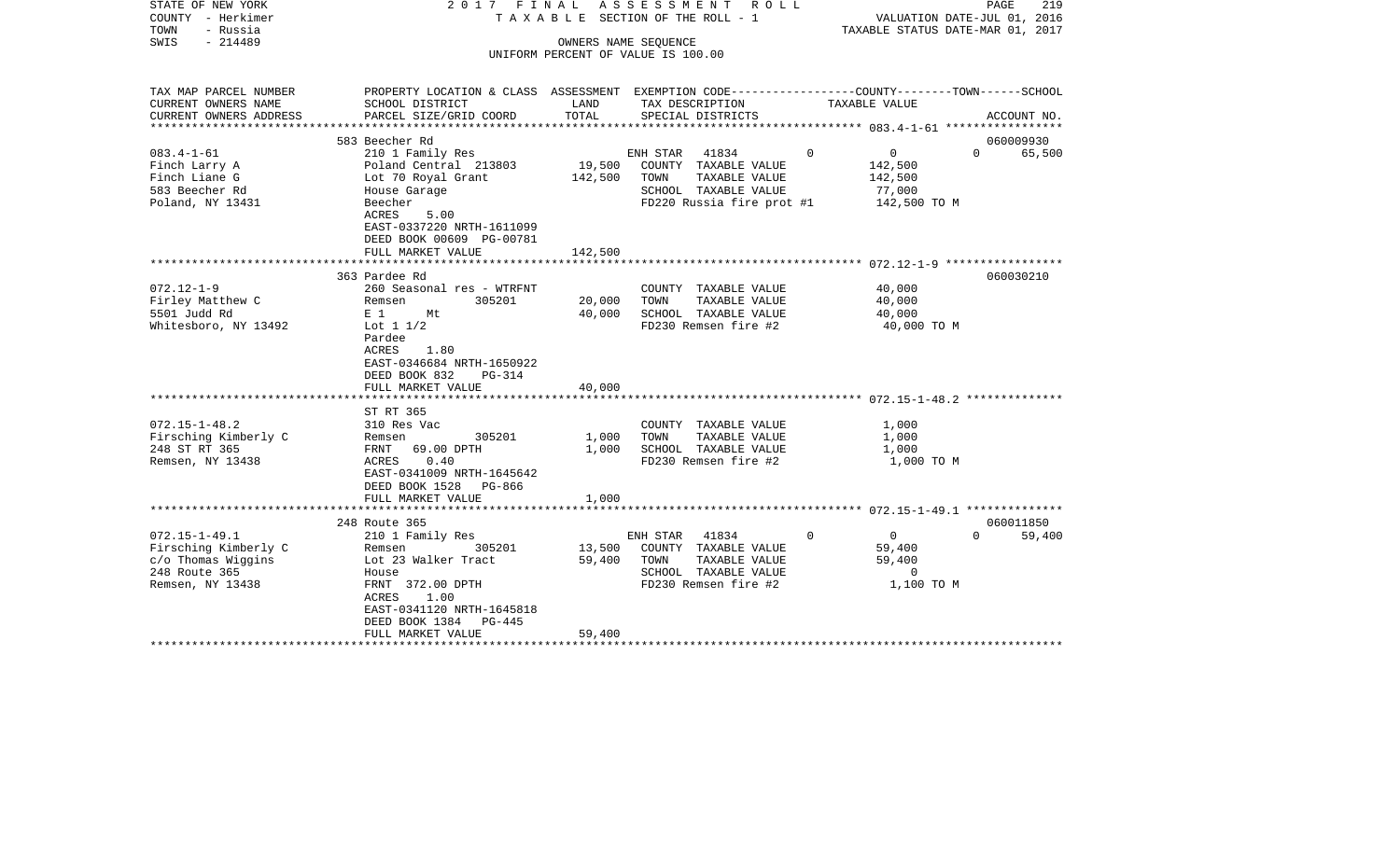| STATE OF NEW YORK<br>COUNTY - Herkimer<br>TOWN<br>- Russia                                                             | 2017 FINAL                                                                                                                                                                                                               |                            | ASSESSMENT ROLL<br>T A X A B L E SECTION OF THE ROLL - 1                                                                | PAGE<br>220<br>VALUATION DATE-JUL 01, 2016<br>TAXABLE STATUS DATE-MAR 01, 2017                                   |  |
|------------------------------------------------------------------------------------------------------------------------|--------------------------------------------------------------------------------------------------------------------------------------------------------------------------------------------------------------------------|----------------------------|-------------------------------------------------------------------------------------------------------------------------|------------------------------------------------------------------------------------------------------------------|--|
| $-214489$<br>SWIS                                                                                                      |                                                                                                                                                                                                                          | OWNERS NAME SEQUENCE       | UNIFORM PERCENT OF VALUE IS 100.00                                                                                      |                                                                                                                  |  |
|                                                                                                                        |                                                                                                                                                                                                                          |                            |                                                                                                                         |                                                                                                                  |  |
| TAX MAP PARCEL NUMBER<br>CURRENT OWNERS NAME                                                                           | SCHOOL DISTRICT                                                                                                                                                                                                          | LAND                       | TAX DESCRIPTION                                                                                                         | PROPERTY LOCATION & CLASS ASSESSMENT EXEMPTION CODE---------------COUNTY-------TOWN------SCHOOL<br>TAXABLE VALUE |  |
| CURRENT OWNERS ADDRESS                                                                                                 | PARCEL SIZE/GRID COORD                                                                                                                                                                                                   | TOTAL                      | SPECIAL DISTRICTS                                                                                                       | ACCOUNT NO.                                                                                                      |  |
|                                                                                                                        | 4953 Military Rd                                                                                                                                                                                                         |                            |                                                                                                                         | 060043690                                                                                                        |  |
| $083.4 - 1 - 69$<br>Fitch Michael L<br>4933 Military Rd<br>Poland, NY 13431                                            | 314 Rural vac<10<br>Poland Central 213803<br>Lot 71 Royal Grant<br>Vacant Land                                                                                                                                           | 600<br>600                 | COUNTY TAXABLE VALUE<br>TAXABLE VALUE<br>TOWN<br>SCHOOL TAXABLE VALUE<br>FD220 Russia fire prot #1                      | 600<br>600<br>600<br>600 TO M                                                                                    |  |
|                                                                                                                        | Military Rd<br>ACRES<br>0.24<br>EAST-0340011 NRTH-1610694<br>DEED BOOK 00634 PG-00278<br>FULL MARKET VALUE                                                                                                               | 600                        |                                                                                                                         |                                                                                                                  |  |
|                                                                                                                        |                                                                                                                                                                                                                          |                            |                                                                                                                         |                                                                                                                  |  |
| $083.4 - 1 - 70$<br>Fitch Michael L<br>4933 Military Rd<br>Poland, NY 13431                                            | 4933 Military Rd<br>210 1 Family Res<br>Poland Central 213803<br>S 71 Rg<br>Trl 1/2 Acre<br>Military<br>FRNT 245.00 DPTH 224.00<br>ACRES 0.70<br>EAST-0340107 NRTH-1610645<br>DEED BOOK 1499 PG-608<br>FULL MARKET VALUE | 11,300<br>64,500<br>64,500 | BAS STAR<br>41854<br>COUNTY TAXABLE VALUE<br>TOWN<br>TAXABLE VALUE<br>SCHOOL TAXABLE VALUE<br>FD220 Russia fire prot #1 | 060010020<br>$\overline{0}$<br>$\mathbf 0$<br>$\Omega$<br>30,000<br>64,500<br>64,500<br>34,500<br>64,500 TO M    |  |
|                                                                                                                        |                                                                                                                                                                                                                          |                            |                                                                                                                         |                                                                                                                  |  |
| $089.1 - 2 - 28.3$<br>Five Brook Farm Family Trust Poland Central 213803<br>115A Second Place Rd<br>Brooklyn, NY 11231 | Rose Valley Rd<br>314 Rural vac<10<br>Lot 30 Royal Grant<br>Vacant Land<br>FRNT 319.00 DPTH<br>5.00<br>ACRES<br>EAST-0354059 NRTH-1601834                                                                                | 16,000<br>16,000           | COUNTY TAXABLE VALUE<br>TOWN<br>TAXABLE VALUE<br>SCHOOL TAXABLE VALUE<br>FD220 Russia fire prot #1                      | 060014130<br>16,000<br>16,000<br>16,000<br>16,000 TO M                                                           |  |
|                                                                                                                        | DEED BOOK 1573 PG-205<br>FULL MARKET VALUE                                                                                                                                                                               | 16,000                     |                                                                                                                         |                                                                                                                  |  |
|                                                                                                                        | Spall Rd                                                                                                                                                                                                                 |                            |                                                                                                                         |                                                                                                                  |  |
| $068. - 2 - 8.3$<br>Fleegel Ernest E<br>Fleegel Mary Anne<br>829 Rider St<br>PO Box 240                                | 322 Rural vac>10<br>305201<br>Remsen<br>FRNT 175.00 DPTH<br>ACRES 11.90<br>EAST-0340552 NRTH-1655272                                                                                                                     | 20,000<br>20,000           | COUNTY TAXABLE VALUE<br>TOWN<br>TAXABLE VALUE<br>SCHOOL TAXABLE VALUE<br>FD230 Remsen fire #2                           | 20,000<br>20,000<br>20,000<br>20,000 TO M                                                                        |  |
| Parish, NY 13131                                                                                                       | FULL MARKET VALUE                                                                                                                                                                                                        | 20,000                     |                                                                                                                         |                                                                                                                  |  |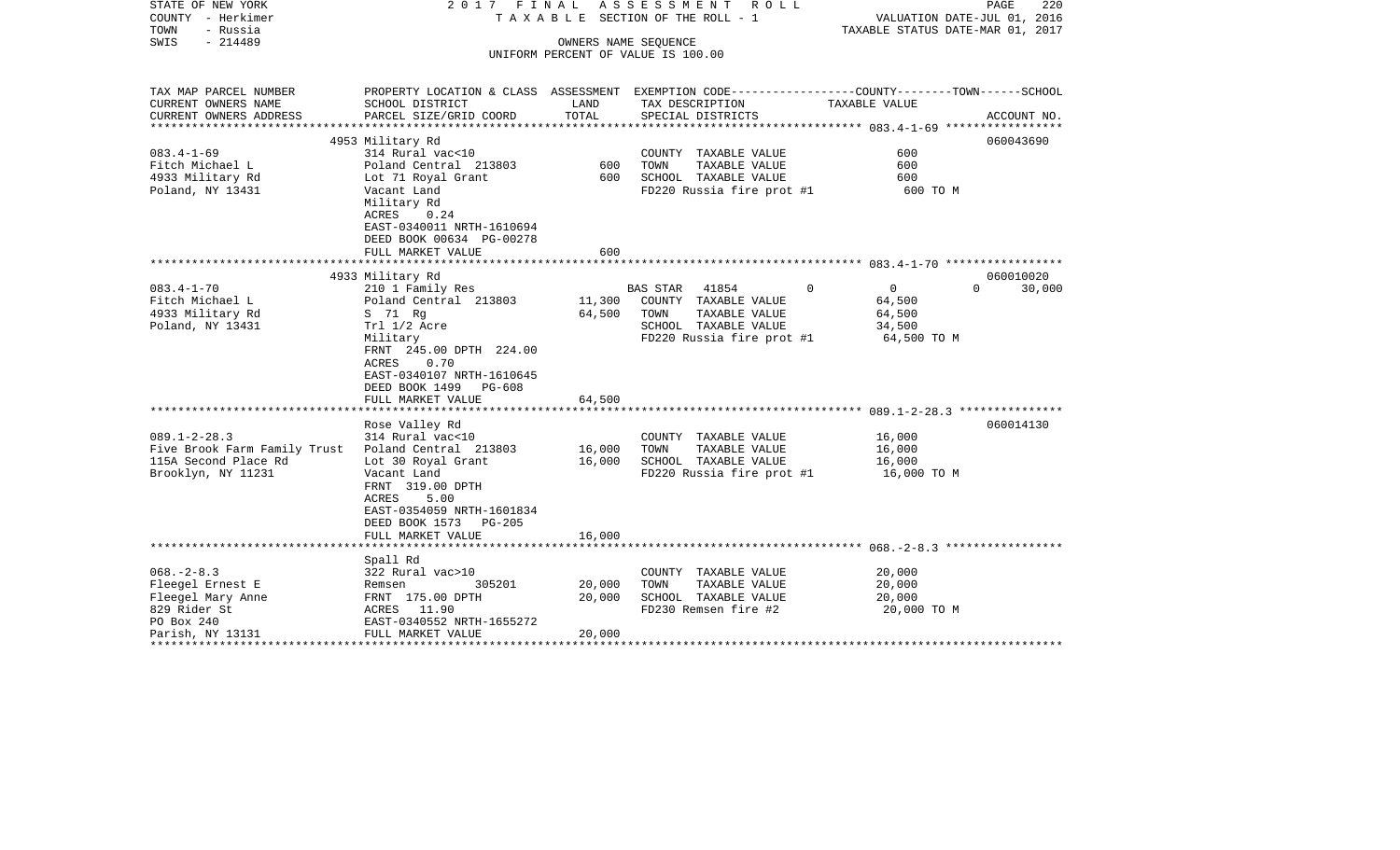| STATE OF NEW YORK<br>COUNTY - Herkimer<br>- Russia<br>TOWN | 2017 FINAL                                                                                     |                      | ASSESSMENT<br>R O L L<br>T A X A B L E SECTION OF THE ROLL - 1 | VALUATION DATE-JUL 01, 2016<br>TAXABLE STATUS DATE-MAR 01, 2017 | 221<br>PAGE        |
|------------------------------------------------------------|------------------------------------------------------------------------------------------------|----------------------|----------------------------------------------------------------|-----------------------------------------------------------------|--------------------|
| $-214489$<br>SWIS                                          |                                                                                                | OWNERS NAME SEQUENCE |                                                                |                                                                 |                    |
|                                                            |                                                                                                |                      | UNIFORM PERCENT OF VALUE IS 100.00                             |                                                                 |                    |
|                                                            |                                                                                                |                      |                                                                |                                                                 |                    |
| TAX MAP PARCEL NUMBER                                      | PROPERTY LOCATION & CLASS ASSESSMENT EXEMPTION CODE---------------COUNTY-------TOWN-----SCHOOL |                      |                                                                |                                                                 |                    |
| CURRENT OWNERS NAME                                        | SCHOOL DISTRICT                                                                                | LAND                 | TAX DESCRIPTION                                                | TAXABLE VALUE                                                   |                    |
| CURRENT OWNERS ADDRESS<br>**********************           | PARCEL SIZE/GRID COORD                                                                         | TOTAL                | SPECIAL DISTRICTS                                              |                                                                 | ACCOUNT NO.        |
|                                                            | 5100 Military Rd                                                                               |                      |                                                                |                                                                 | 060004260          |
| $083.4 - 1 - 49$                                           | 210 1 Family Res                                                                               |                      | COUNTY TAXABLE VALUE                                           | 92,000                                                          |                    |
| Flike Joshua                                               | Poland Central 213803                                                                          | 9,900                | TOWN<br>TAXABLE VALUE                                          | 92,000                                                          |                    |
| 5100 Military Rd                                           | Lots 70 & 71 Royal Grant                                                                       | 92,000               | SCHOOL TAXABLE VALUE                                           | 92,000                                                          |                    |
| Russia, NY 13435                                           | House Garage                                                                                   |                      | FD220 Russia fire prot #1                                      | 92,000 TO M                                                     |                    |
|                                                            | Military                                                                                       |                      |                                                                |                                                                 |                    |
|                                                            | FRNT 135.00 DPTH 211.00                                                                        |                      |                                                                |                                                                 |                    |
|                                                            | ACRES<br>0.52                                                                                  |                      |                                                                |                                                                 |                    |
|                                                            | EAST-0337291 NRTH-1612690                                                                      |                      |                                                                |                                                                 |                    |
|                                                            | DEED BOOK 1630 PG-58                                                                           |                      |                                                                |                                                                 |                    |
|                                                            | FULL MARKET VALUE                                                                              | 92,000               |                                                                |                                                                 |                    |
|                                                            |                                                                                                |                      |                                                                |                                                                 |                    |
|                                                            | Wheelertown Rd                                                                                 |                      |                                                                |                                                                 | 060041440          |
| $068. - 2 - 41$                                            | 314 Rural vac<10                                                                               |                      | COUNTY TAXABLE VALUE                                           | 5.000                                                           |                    |
| Flint Robert R                                             | Remsen<br>305201                                                                               | 5,000                | TOWN<br>TAXABLE VALUE                                          | 5,000                                                           |                    |
| 1105 Matthews Ave                                          | Lot 58 Remsenburg Patent                                                                       | 5,000                | SCHOOL TAXABLE VALUE                                           | 5,000                                                           |                    |
| Utica, NY 13502                                            | Double Wide Trlr                                                                               |                      | FD230 Remsen fire #2                                           | 5,000 TO M                                                      |                    |
|                                                            | ACRES<br>1.10<br>EAST-0348984 NRTH-1658046                                                     |                      |                                                                |                                                                 |                    |
|                                                            | DEED BOOK 1368<br>PG-908                                                                       |                      |                                                                |                                                                 |                    |
|                                                            | FULL MARKET VALUE                                                                              | 5,000                |                                                                |                                                                 |                    |
|                                                            |                                                                                                |                      |                                                                |                                                                 |                    |
|                                                            | Wheelertown Rd                                                                                 |                      |                                                                |                                                                 | 060044890          |
| $068. - 2 - 42$                                            | 210 1 Family Res                                                                               |                      | 41854<br>BAS STAR                                              | $\overline{0}$<br>$\Omega$                                      | $\Omega$<br>30,000 |
| Flint Robert R                                             | 305201<br>Remsen                                                                               | 12,500               | COUNTY TAXABLE VALUE                                           | 49,000                                                          |                    |
| 1105 Mathews Ave                                           | Lot 58 Remsenburg Patent                                                                       | 49,000               | TOWN<br>TAXABLE VALUE                                          | 49,000                                                          |                    |
| Utica, NY 13502                                            | Vacant Land                                                                                    |                      | SCHOOL TAXABLE VALUE                                           | 19,000                                                          |                    |
|                                                            | FRNT 214.00 DPTH 200.00                                                                        |                      | FD230 Remsen fire #2                                           | 49,000 TO M                                                     |                    |
|                                                            | ACRES<br>1.00                                                                                  |                      |                                                                |                                                                 |                    |
|                                                            | EAST-0349043 NRTH-1657826                                                                      |                      |                                                                |                                                                 |                    |
|                                                            | DEED BOOK 1368 PG-905                                                                          |                      |                                                                |                                                                 |                    |
|                                                            | FULL MARKET VALUE                                                                              | 49,000               |                                                                |                                                                 |                    |
|                                                            |                                                                                                |                      |                                                                |                                                                 |                    |
|                                                            | 461 Spall Rd                                                                                   |                      |                                                                |                                                                 | 060019680          |
| $072.2 - 1 - 64$                                           | 210 1 Family Res                                                                               |                      | COUNTY TAXABLE VALUE                                           | 38,000                                                          |                    |
| Foley Walter                                               | 305201<br>Remsen                                                                               | 10,300<br>38,000     | TOWN<br>TAXABLE VALUE<br>SCHOOL TAXABLE VALUE                  | 38,000                                                          |                    |
| Foley Marlene E<br>535 Spall Rd S                          | Lot 10 Machins Patent<br>Camp                                                                  |                      | FD230 Remsen fire #2                                           | 38,000<br>38,000 TO M                                           |                    |
| Remsen, NY 13438                                           | Spall Road                                                                                     |                      |                                                                |                                                                 |                    |
|                                                            | FRNT 100.00 DPTH 250.00                                                                        |                      |                                                                |                                                                 |                    |
| PRIOR OWNER ON 3/01/2017                                   | EAST-0341526 NRTH-1654330                                                                      |                      |                                                                |                                                                 |                    |
| Foley Walter                                               | DEED BOOK 2017 PG-230                                                                          |                      |                                                                |                                                                 |                    |
|                                                            | FULL MARKET VALUE                                                                              | 38,000               |                                                                |                                                                 |                    |
| ********************                                       |                                                                                                |                      |                                                                |                                                                 |                    |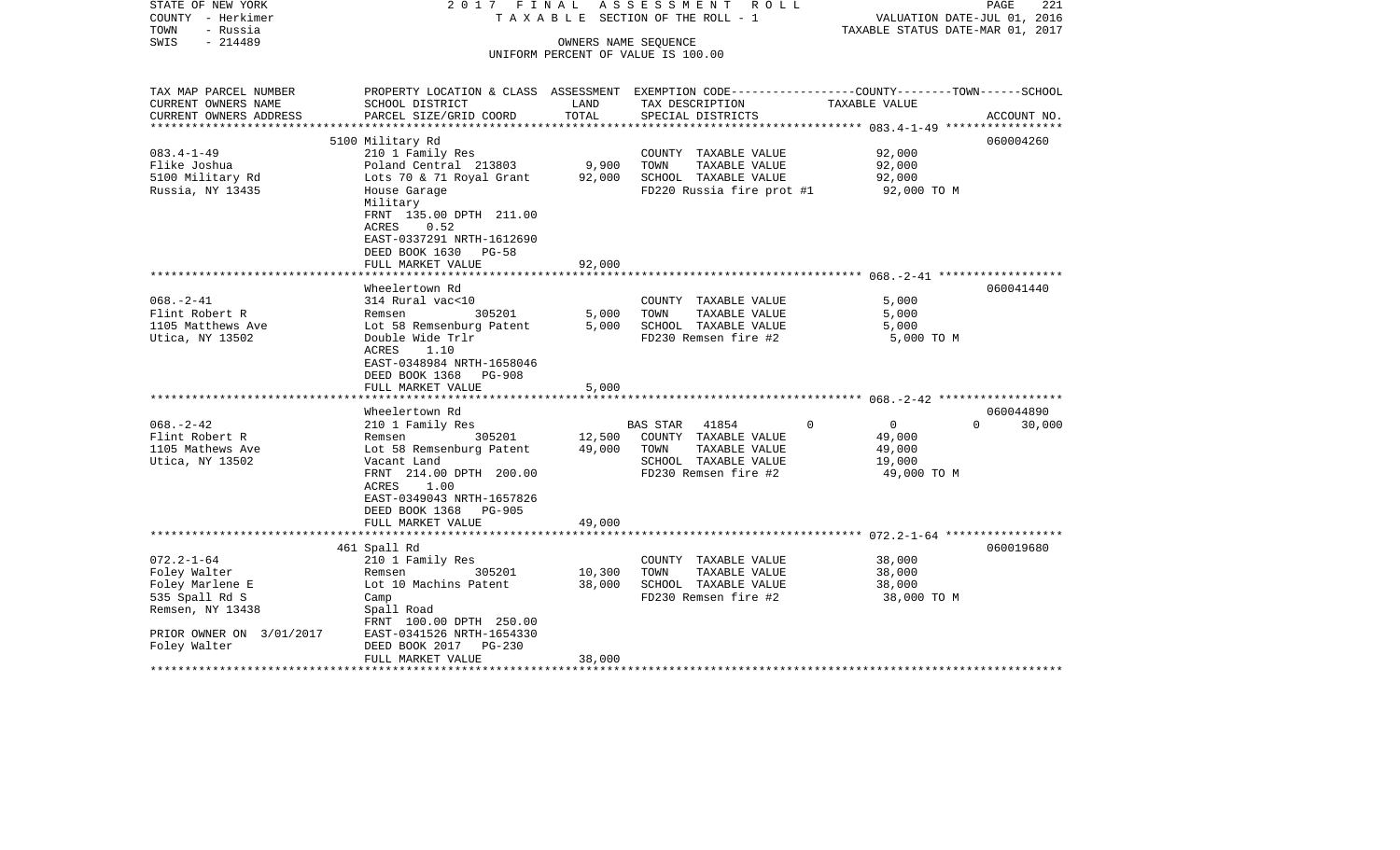| STATE OF NEW YORK<br>COUNTY - Herkimer<br>- Russia<br>TOWN<br>$-214489$<br>SWIS | 2017 FINAL                                                                                     |        | A S S E S S M E N T R O L L<br>TAXABLE SECTION OF THE ROLL - 1<br>OWNERS NAME SEQUENCE | TAXABLE STATUS DATE-MAR 01, 2017 | PAGE<br>222<br>VALUATION DATE-JUL 01, 2016 |
|---------------------------------------------------------------------------------|------------------------------------------------------------------------------------------------|--------|----------------------------------------------------------------------------------------|----------------------------------|--------------------------------------------|
|                                                                                 |                                                                                                |        | UNIFORM PERCENT OF VALUE IS 100.00                                                     |                                  |                                            |
| TAX MAP PARCEL NUMBER                                                           | PROPERTY LOCATION & CLASS ASSESSMENT EXEMPTION CODE---------------COUNTY-------TOWN-----SCHOOL |        |                                                                                        |                                  |                                            |
| CURRENT OWNERS NAME                                                             | SCHOOL DISTRICT                                                                                | LAND   | TAX DESCRIPTION                                                                        | TAXABLE VALUE                    |                                            |
| CURRENT OWNERS ADDRESS<br>**********************                                | PARCEL SIZE/GRID COORD                                                                         | TOTAL  | SPECIAL DISTRICTS                                                                      |                                  | ACCOUNT NO.                                |
|                                                                                 | Spall Rd                                                                                       |        |                                                                                        |                                  | 060010440                                  |
| $072.2 - 1 - 66$                                                                | 314 Rural vac<10                                                                               |        | COUNTY TAXABLE VALUE                                                                   | 1,400                            |                                            |
| Foley Walter                                                                    | 305201<br>Remsen                                                                               | 1,400  | TOWN<br>TAXABLE VALUE                                                                  | 1,400                            |                                            |
| Foley Marlene                                                                   | W 10<br>Мp                                                                                     | 1,400  | SCHOOL TAXABLE VALUE                                                                   | 1,400                            |                                            |
| 535 Spall Rd S                                                                  | Lot $6/10$                                                                                     |        | FD230 Remsen fire #2                                                                   | 1,400 TO M                       |                                            |
| Remsen, NY 13438                                                                | Spall                                                                                          |        |                                                                                        |                                  |                                            |
|                                                                                 | FRNT 100.00 DPTH 250.00                                                                        |        |                                                                                        |                                  |                                            |
|                                                                                 | EAST-0341412 NRTH-1654616                                                                      |        |                                                                                        |                                  |                                            |
|                                                                                 | DEED BOOK 1120 PG-988                                                                          |        |                                                                                        |                                  |                                            |
|                                                                                 | FULL MARKET VALUE                                                                              | 1,400  |                                                                                        |                                  |                                            |
|                                                                                 | Spall Rd                                                                                       |        |                                                                                        |                                  | 060044440                                  |
| $072.2 - 1 - 68$                                                                | 260 Seasonal res                                                                               |        | COUNTY TAXABLE VALUE                                                                   | 24,000                           |                                            |
| Foley Walter E                                                                  | 305201<br>Remsen                                                                               | 12,000 | TOWN<br>TAXABLE VALUE                                                                  | 24,000                           |                                            |
| 535 S Spall Rd                                                                  | Lot 10 Walker Tract                                                                            | 24,000 | SCHOOL TAXABLE VALUE                                                                   | 24,000                           |                                            |
| Remsen, NY 13438                                                                | House                                                                                          |        | FD230 Remsen fire #2                                                                   | 24,000 TO M                      |                                            |
|                                                                                 | 50.00 DPTH 250.00<br>FRNT                                                                      |        |                                                                                        |                                  |                                            |
|                                                                                 | 0.86<br>ACRES                                                                                  |        |                                                                                        |                                  |                                            |
|                                                                                 | EAST-0341311 NRTH-1654751                                                                      |        |                                                                                        |                                  |                                            |
|                                                                                 | DEED BOOK 895<br>PG-468                                                                        |        |                                                                                        |                                  |                                            |
|                                                                                 | FULL MARKET VALUE                                                                              | 24,000 |                                                                                        |                                  |                                            |
|                                                                                 | South Side Rd                                                                                  |        |                                                                                        |                                  | 060013780                                  |
| $077.1 - 1 - 22$                                                                | 314 Rural vac<10                                                                               |        | COUNTY TAXABLE VALUE                                                                   | 2,100                            |                                            |
| Fondario Gary R                                                                 | Poland Central 213803                                                                          | 2,100  | TOWN<br>TAXABLE VALUE                                                                  | 2,100                            |                                            |
| Fondario Kathleen S                                                             | Lot 15 Jerseyfield Patent                                                                      | 2,100  | SCHOOL TAXABLE VALUE                                                                   | 2,100                            |                                            |
| 6602 Horseshoe Bend Ct                                                          | Vacant Land                                                                                    |        | FD220 Russia fire prot #1                                                              | 2,100 TO M                       |                                            |
| Summerfield, NC 27358                                                           | ACRES<br>0.41                                                                                  |        |                                                                                        |                                  |                                            |
|                                                                                 | EAST-0334550 NRTH-1634486                                                                      |        |                                                                                        |                                  |                                            |
|                                                                                 | DEED BOOK 686<br><b>PG-111</b>                                                                 |        |                                                                                        |                                  |                                            |
|                                                                                 | FULL MARKET VALUE<br>*******************************                                           | 2,100  |                                                                                        |                                  |                                            |
|                                                                                 | 612 Southside Rd                                                                               |        |                                                                                        |                                  | 060016740                                  |
| $077.3 - 1 - 19$                                                                | 210 1 Family Res                                                                               |        | ENH STAR<br>41834                                                                      | $\Omega$<br>$\overline{0}$       | $\Omega$<br>61,000                         |
| Fonner Richard                                                                  | Poland Central 213803                                                                          | 8,400  | COUNTY TAXABLE VALUE                                                                   | 61,000                           |                                            |
| PO Box 3                                                                        | Lot 15 Jerseyfield Patent                                                                      | 61,000 | TOWN<br>TAXABLE VALUE                                                                  | 61,000                           |                                            |
| Hinckley, NY 13352                                                              | Twin Trl                                                                                       |        | SCHOOL TAXABLE VALUE                                                                   | $\circ$                          |                                            |
|                                                                                 | FRNT<br>75.00 DPTH 140.00                                                                      |        | FD220 Russia fire prot #1                                                              | 61,000 TO M                      |                                            |
|                                                                                 | ACRES<br>0.36                                                                                  |        |                                                                                        |                                  |                                            |
|                                                                                 | EAST-0335417 NRTH-1632434                                                                      |        |                                                                                        |                                  |                                            |
|                                                                                 | DEED BOOK 821<br>PG-596                                                                        |        |                                                                                        |                                  |                                            |
|                                                                                 | FULL MARKET VALUE                                                                              | 61,000 |                                                                                        |                                  |                                            |
|                                                                                 |                                                                                                |        |                                                                                        |                                  |                                            |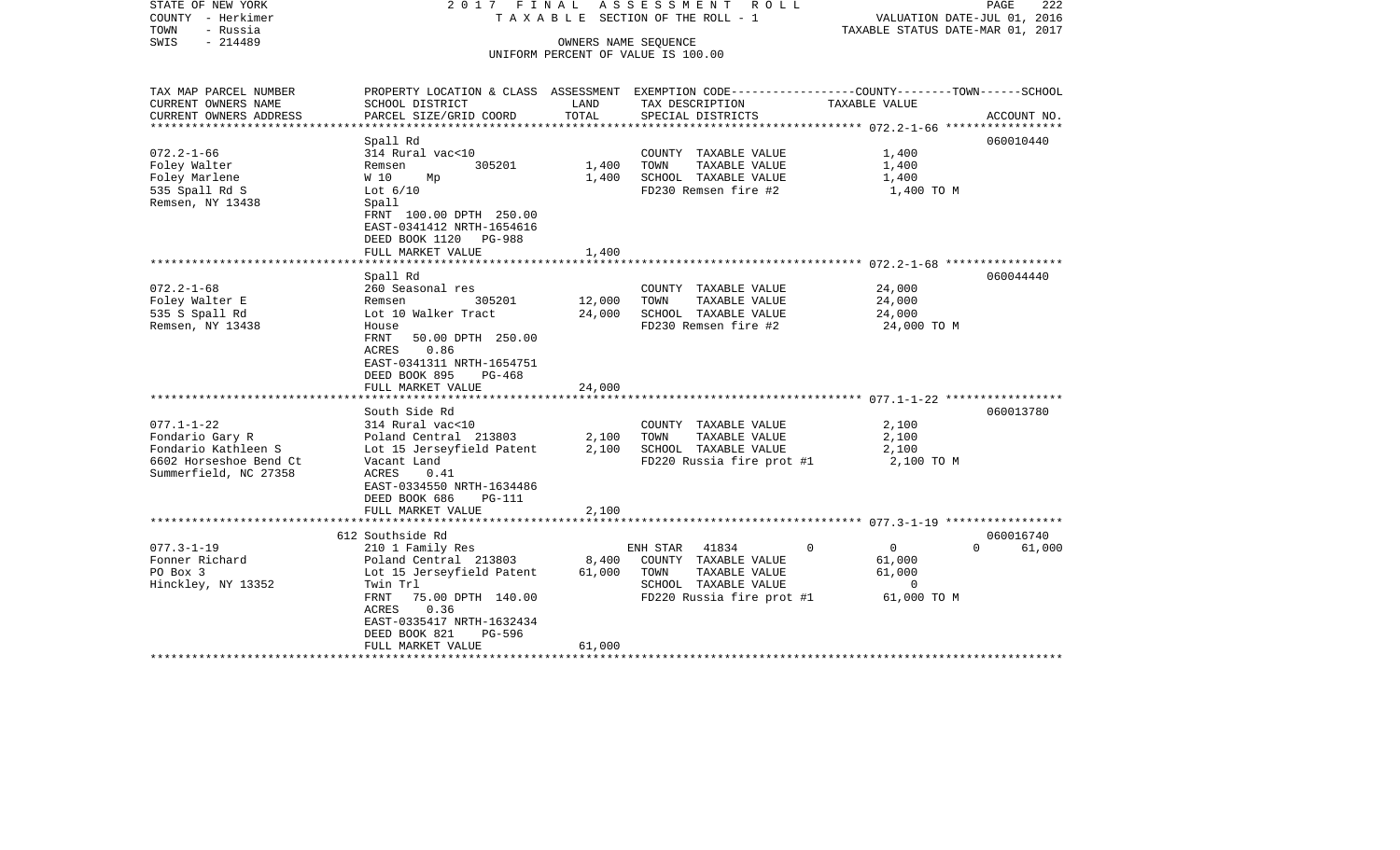| STATE OF NEW YORK<br>COUNTY - Herkimer<br>- Russia<br>TOWN | 2017 FINAL<br>TAXABLE                                                                            |        | ASSESSMENT<br>R O L L<br>SECTION OF THE ROLL - 1 |             | VALUATION DATE-JUL 01, 2016<br>TAXABLE STATUS DATE-MAR 01, 2017 | PAGE     | 223         |
|------------------------------------------------------------|--------------------------------------------------------------------------------------------------|--------|--------------------------------------------------|-------------|-----------------------------------------------------------------|----------|-------------|
| SWIS<br>$-214489$                                          |                                                                                                  |        | OWNERS NAME SEQUENCE                             |             |                                                                 |          |             |
|                                                            |                                                                                                  |        | UNIFORM PERCENT OF VALUE IS 100.00               |             |                                                                 |          |             |
| TAX MAP PARCEL NUMBER                                      | PROPERTY LOCATION & CLASS ASSESSMENT EXEMPTION CODE----------------COUNTY-------TOWN------SCHOOL |        |                                                  |             |                                                                 |          |             |
| CURRENT OWNERS NAME                                        | SCHOOL DISTRICT                                                                                  | LAND   | TAX DESCRIPTION                                  |             | TAXABLE VALUE                                                   |          |             |
| CURRENT OWNERS ADDRESS                                     | PARCEL SIZE/GRID COORD                                                                           | TOTAL  | SPECIAL DISTRICTS                                |             |                                                                 |          | ACCOUNT NO. |
|                                                            | Route 365                                                                                        |        |                                                  |             |                                                                 |          | 060004170   |
| $073.3 - 1 - 44$                                           | 210 1 Family Res                                                                                 |        | 41854<br><b>BAS STAR</b>                         | $\Omega$    | $\circ$                                                         | $\Omega$ | 30,000      |
| Forbes Clayton C                                           | Poland Central 213803                                                                            | 10,700 | COUNTY TAXABLE VALUE                             |             | 41,000                                                          |          |             |
| Forbes Patricia L                                          | Lot 80 Remsenburg Patent                                                                         | 41,000 | TOWN<br>TAXABLE VALUE                            |             | 41,000                                                          |          |             |
| 119 Warney Rd                                              | Camp                                                                                             |        | SCHOOL TAXABLE VALUE                             |             | 11,000                                                          |          |             |
| Remsen, NY 13438                                           | Rte 365                                                                                          |        | FD230 Remsen fire #2                             |             | 41,000 TO M                                                     |          |             |
|                                                            | 80.00 DPTH 135.00<br>FRNT                                                                        |        |                                                  |             |                                                                 |          |             |
|                                                            | 0.62<br>ACRES                                                                                    |        |                                                  |             |                                                                 |          |             |
|                                                            | EAST-0353744 NRTH-1647093                                                                        |        |                                                  |             |                                                                 |          |             |
|                                                            | DEED BOOK 00829 PG-00021                                                                         |        |                                                  |             |                                                                 |          |             |
|                                                            | FULL MARKET VALUE                                                                                | 41,000 |                                                  |             |                                                                 |          |             |
|                                                            | 1104 Grant Rd                                                                                    |        |                                                  |             |                                                                 |          | 060022500   |
| $077.4 - 1 - 57.1$                                         | 242 Rurl res&rec                                                                                 |        | 41854<br>BAS STAR                                | $\mathbf 0$ | $\overline{0}$                                                  | $\Omega$ | 30,000      |
| Forbes Jeffrey                                             | Poland Central 213803                                                                            | 68,600 | COUNTY TAXABLE VALUE                             |             | 89,600                                                          |          |             |
| Forbes Tammie                                              | Lot 110 & 119 Royal Grant                                                                        | 89,600 | TOWN<br>TAXABLE VALUE                            |             | 89,600                                                          |          |             |
| 1104 Grant Rd                                              | House                                                                                            |        | SCHOOL TAXABLE VALUE                             |             | 59,600                                                          |          |             |
| Cold Brook, NY 13324                                       | 60.80<br>ACRES                                                                                   |        | FD220 Russia fire prot #1                        |             | 89,600 TO M                                                     |          |             |
|                                                            | EAST-0345120 NRTH-1626795                                                                        |        |                                                  |             |                                                                 |          |             |
|                                                            | DEED BOOK 901<br>PG-368                                                                          |        |                                                  |             |                                                                 |          |             |
|                                                            | FULL MARKET VALUE                                                                                | 89,600 |                                                  |             |                                                                 |          |             |
|                                                            | ******************                                                                               |        |                                                  |             | $068, -2 - 29, 2$ *****************                             |          |             |
|                                                            | Wheelertown Rd                                                                                   |        |                                                  |             |                                                                 |          | 0007200     |
| $068. - 2 - 29.2$                                          | 322 Rural vac>10                                                                                 |        | COUNTY TAXABLE VALUE                             |             | 19,900                                                          |          |             |
| Forte III Martin P                                         | 305201<br>Remsen                                                                                 | 19,900 | TOWN<br>TAXABLE VALUE                            |             | 19,900                                                          |          |             |
| Carrock Dianna L                                           | Lot 59 Remsenburg Patent                                                                         | 19,900 | SCHOOL TAXABLE VALUE                             |             | 19,900                                                          |          |             |
| 407 Sunlit Ter<br>Utica, NY 13502                          | Trailer<br>ACRES 11.80                                                                           |        | FD230 Remsen fire #2                             |             | 19,900 TO M                                                     |          |             |
|                                                            | EAST-0348786 NRTH-1655977                                                                        |        |                                                  |             |                                                                 |          |             |
|                                                            | DEED BOOK 1607<br>PG-654                                                                         |        |                                                  |             |                                                                 |          |             |
|                                                            | FULL MARKET VALUE                                                                                | 19,900 |                                                  |             |                                                                 |          |             |
|                                                            | *************************                                                                        |        |                                                  |             |                                                                 |          |             |
|                                                            | Wheelertown Rd                                                                                   |        |                                                  |             |                                                                 |          |             |
| $068. - 2 - 29.3$                                          | 242 Rurl res&rec                                                                                 |        | COUNTY TAXABLE VALUE                             |             | 55,000                                                          |          |             |
| Forte III Martin P                                         | Remsen<br>305201                                                                                 | 24,000 | TOWN<br>TAXABLE VALUE                            |             | 55,000                                                          |          |             |
| Carrock Dianna L                                           | Lot 59 Remsenburg Patent                                                                         | 55,000 | SCHOOL TAXABLE VALUE                             |             | 55,000                                                          |          |             |
| 407 Sunlit Ter                                             | Vacant Land                                                                                      |        | FD230 Remsen fire #2                             |             | 55,000 TO M                                                     |          |             |
| Utica, NY 13502                                            | ACRES<br>10.01                                                                                   |        |                                                  |             |                                                                 |          |             |
|                                                            | EAST-0349226 NRTH-1656167                                                                        |        |                                                  |             |                                                                 |          |             |
|                                                            | DEED BOOK 1607<br>$PG-654$                                                                       |        |                                                  |             |                                                                 |          |             |
| *******************                                        | FULL MARKET VALUE                                                                                | 55,000 |                                                  |             |                                                                 |          |             |
|                                                            |                                                                                                  |        |                                                  |             |                                                                 |          |             |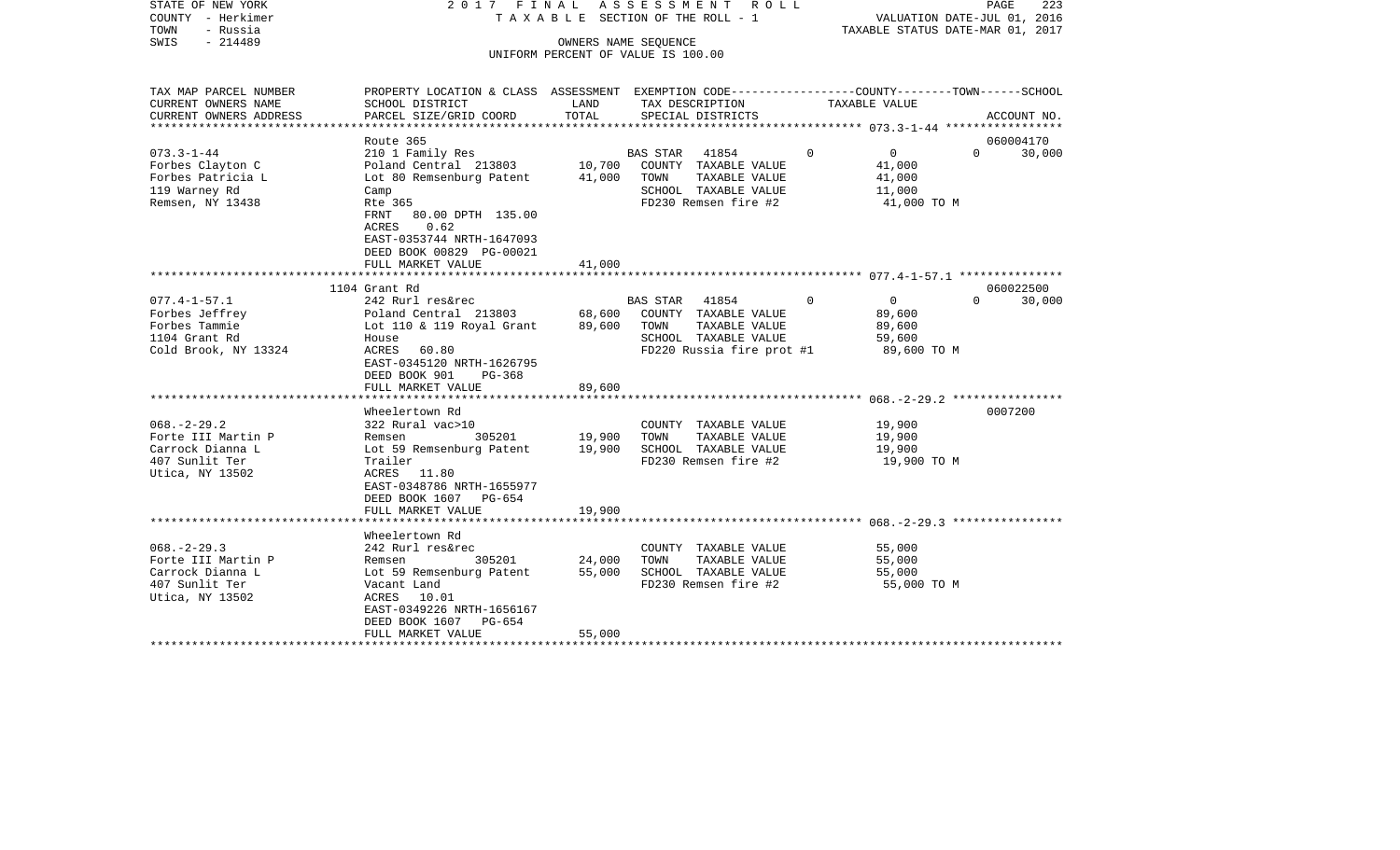| STATE OF NEW YORK                 | 2017 FINAL                                         |                               | ASSESSMENT ROLL                                                                                 |                                          | PAGE<br>224 |
|-----------------------------------|----------------------------------------------------|-------------------------------|-------------------------------------------------------------------------------------------------|------------------------------------------|-------------|
| COUNTY - Herkimer                 |                                                    |                               | TAXABLE SECTION OF THE ROLL - 1                                                                 | VALUATION DATE-JUL 01, 2016              |             |
| TOWN<br>- Russia                  |                                                    |                               |                                                                                                 | TAXABLE STATUS DATE-MAR 01, 2017         |             |
| SWIS<br>$-214489$                 |                                                    |                               | OWNERS NAME SEQUENCE<br>UNIFORM PERCENT OF VALUE IS 100.00                                      |                                          |             |
|                                   |                                                    |                               |                                                                                                 |                                          |             |
| TAX MAP PARCEL NUMBER             |                                                    |                               | PROPERTY LOCATION & CLASS ASSESSMENT EXEMPTION CODE---------------COUNTY-------TOWN------SCHOOL |                                          |             |
| CURRENT OWNERS NAME               | SCHOOL DISTRICT                                    | LAND                          | TAX DESCRIPTION                                                                                 | TAXABLE VALUE                            |             |
| CURRENT OWNERS ADDRESS            | PARCEL SIZE/GRID COORD                             | TOTAL                         | SPECIAL DISTRICTS                                                                               |                                          | ACCOUNT NO. |
|                                   |                                                    | * * * * * * * * *             |                                                                                                 | ********** 072.2-2-62.6 **************** |             |
|                                   | 177 Silverstone Rd                                 |                               |                                                                                                 |                                          | 060052850   |
| $072.2 - 2 - 62.6$                | 210 1 Family Res - WTRFNT                          | 419,900                       | COUNTY TAXABLE VALUE<br>TOWN                                                                    | 818,400                                  |             |
| Foss Cheryl A<br>PO Box 883       | Remsen<br>305201<br>Jacobs Tract & Lush Tract      | 818,400                       | TAXABLE VALUE<br>SCHOOL TAXABLE VALUE                                                           | 818,400<br>818,400                       |             |
| Geneva, NY 14456                  | Camp                                               |                               | FD230 Remsen fire #2                                                                            | 818,400 TO M                             |             |
|                                   | ACRES 374.00                                       |                               |                                                                                                 |                                          |             |
|                                   | EAST-0347605 NRTH-1652805                          |                               |                                                                                                 |                                          |             |
|                                   | DEED BOOK 739<br>PG-194                            |                               |                                                                                                 |                                          |             |
|                                   | FULL MARKET VALUE                                  | 818,400                       |                                                                                                 |                                          |             |
|                                   |                                                    |                               |                                                                                                 |                                          |             |
|                                   | Pardee Rd                                          |                               |                                                                                                 |                                          |             |
| $072.12 - 1 - 14$                 | 314 Rural vac<10                                   |                               | COUNTY TAXABLE VALUE                                                                            | 10,000                                   |             |
| Foss Cheryl A                     | 305201<br>Remsen                                   | 10,000                        | TOWN<br>TAXABLE VALUE                                                                           | 10,000                                   |             |
| PO Box 883                        | FRNT 242.00 DPTH                                   | 10,000                        | SCHOOL TAXABLE VALUE                                                                            | 10,000                                   |             |
| Geneva, NY 14456                  | 3.00<br>ACRES                                      |                               | FD230 Remsen fire #2                                                                            | 10,000 TO M                              |             |
|                                   | EAST-0346035 NRTH-1649899                          |                               |                                                                                                 |                                          |             |
|                                   | FULL MARKET VALUE                                  | 10,000<br>******************* |                                                                                                 |                                          |             |
|                                   | Jim Rose Rd                                        |                               |                                                                                                 |                                          | 060009150   |
| $069. - 1 - 4$                    | 260 Seasonal res                                   |                               | COUNTY TAXABLE VALUE                                                                            | 66,500                                   |             |
| Foss Theodore                     | Remsen<br>305201                                   | 60,300                        | TOWN<br>TAXABLE VALUE                                                                           | 66,500                                   |             |
| Foss Cheryl A                     | Lot 59 Remsenburg Patent                           | 66,500                        | SCHOOL TAXABLE VALUE                                                                            | 66,500                                   |             |
| PO Box 883                        | Farm                                               |                               | FD230 Remsen fire #2                                                                            | 66,500 TO M                              |             |
| Geneva, NY 14456                  | ACRES<br>45.00                                     |                               |                                                                                                 |                                          |             |
|                                   | EAST-0350846 NRTH-1656694                          |                               |                                                                                                 |                                          |             |
|                                   | DEED BOOK 1443 PG-510                              |                               |                                                                                                 |                                          |             |
|                                   | FULL MARKET VALUE                                  | 66,500                        |                                                                                                 |                                          |             |
|                                   |                                                    |                               |                                                                                                 |                                          |             |
| $069. -1 - 7$                     | Jim Rose Rd<br>910 Priv forest                     |                               | COUNTY TAXABLE VALUE                                                                            | 71,600                                   | 060052310   |
| Foss Theodore                     | 305201<br>Remsen                                   | 71,600                        | TAXABLE VALUE<br>TOWN                                                                           | 71,600                                   |             |
| Foss Cheryl A                     | Lot 59 & 60 Remsenburg Pa                          | 71,600                        | SCHOOL TAXABLE VALUE                                                                            | 71,600                                   |             |
| PO Box 883                        | Vacant Land                                        |                               | FD230 Remsen fire #2                                                                            | 71,600 TO M                              |             |
| Geneva, NY 14456                  | ACRES 66.00                                        |                               |                                                                                                 |                                          |             |
|                                   | EAST-0351944 NRTH-1654913                          |                               |                                                                                                 |                                          |             |
|                                   | DEED BOOK 1443 PG-510                              |                               |                                                                                                 |                                          |             |
|                                   | FULL MARKET VALUE                                  | 71,600                        |                                                                                                 |                                          |             |
|                                   | *****************************                      |                               |                                                                                                 |                                          |             |
|                                   | Black Creek Rd                                     |                               |                                                                                                 |                                          | 060010080   |
| $078.1 - 1 - 18$                  | 322 Rural vac>10                                   |                               | COUNTY TAXABLE VALUE                                                                            | 28,900                                   |             |
| Foster Stacey A<br>9026 Church St | Poland Central 213803<br>Lot 17 Jerseyfield Patent | 28,900<br>28,900              | TOWN<br>TAXABLE VALUE<br>SCHOOL TAXABLE VALUE                                                   | 28,900<br>28,900                         |             |
| Remsen, NY 13438                  | Vacant Land                                        |                               | FD220 Russia fire prot #1                                                                       | 28,900 TO M                              |             |
|                                   | ACRES<br>20.00                                     |                               |                                                                                                 |                                          |             |
|                                   | EAST-0351193 NRTH-1635820                          |                               |                                                                                                 |                                          |             |
|                                   | DEED BOOK 896<br>$PG-20$                           |                               |                                                                                                 |                                          |             |
|                                   | FULL MARKET VALUE                                  | 28,900                        |                                                                                                 |                                          |             |
| **************************        | *******************************                    | ************                  |                                                                                                 |                                          |             |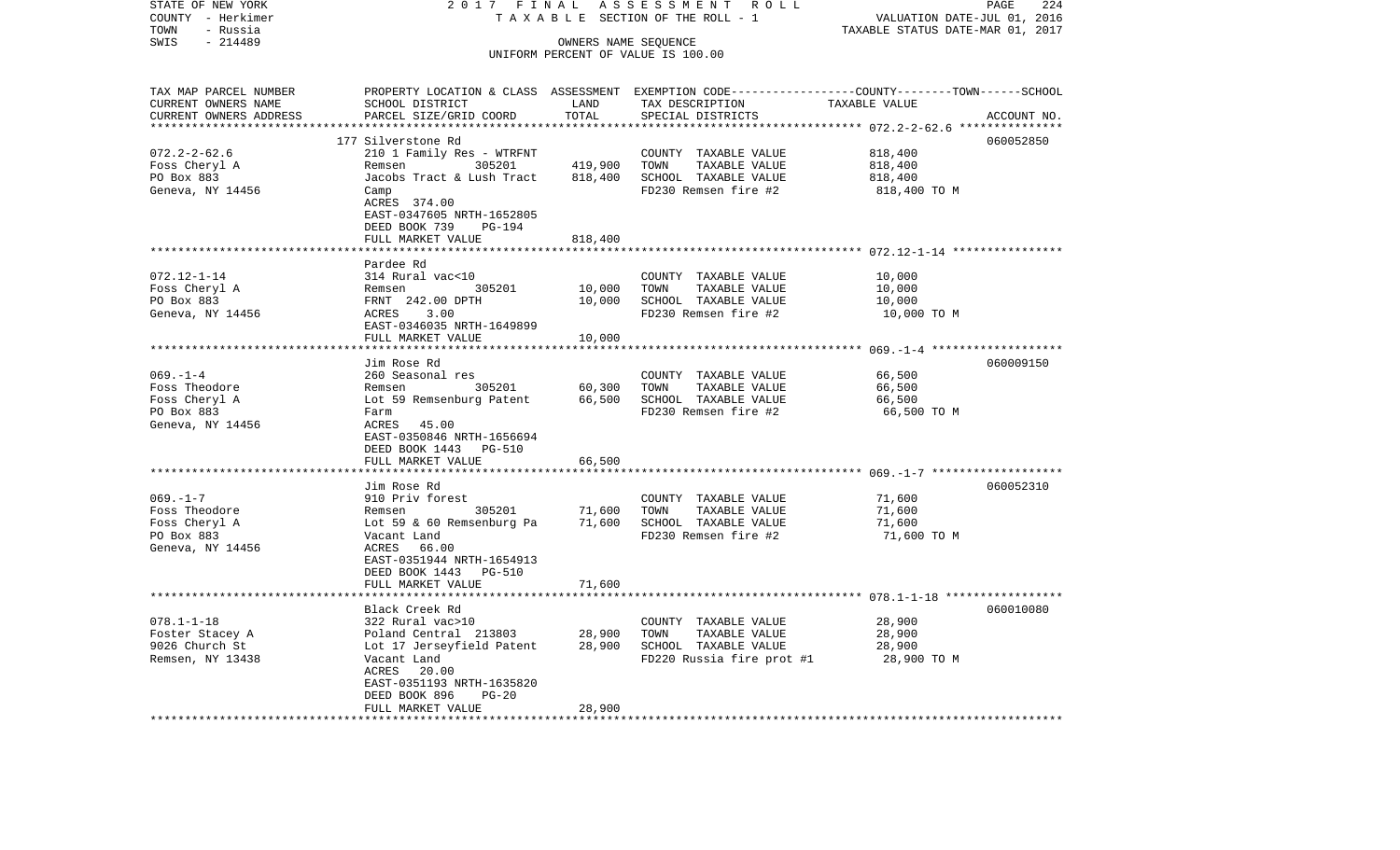| STATE OF NEW YORK<br>COUNTY - Herkimer              | 2017 FINAL                                                                                       |                      | A S S E S S M E N T R O L L<br>T A X A B L E SECTION OF THE ROLL - 1 |                                                        | PAGE<br>225<br>VALUATION DATE-JUL 01, 2016 |
|-----------------------------------------------------|--------------------------------------------------------------------------------------------------|----------------------|----------------------------------------------------------------------|--------------------------------------------------------|--------------------------------------------|
| TOWN<br>- Russia                                    |                                                                                                  |                      |                                                                      | TAXABLE STATUS DATE-MAR 01, 2017                       |                                            |
| $-214489$<br>SWIS                                   |                                                                                                  | OWNERS NAME SEQUENCE |                                                                      |                                                        |                                            |
|                                                     |                                                                                                  |                      | UNIFORM PERCENT OF VALUE IS 100.00                                   |                                                        |                                            |
| TAX MAP PARCEL NUMBER                               | PROPERTY LOCATION & CLASS ASSESSMENT EXEMPTION CODE----------------COUNTY-------TOWN------SCHOOL |                      |                                                                      |                                                        |                                            |
| CURRENT OWNERS NAME                                 | SCHOOL DISTRICT                                                                                  | LAND                 | TAX DESCRIPTION                                                      | TAXABLE VALUE                                          |                                            |
| CURRENT OWNERS ADDRESS<br>************************* | PARCEL SIZE/GRID COORD                                                                           | TOTAL                | SPECIAL DISTRICTS                                                    |                                                        | ACCOUNT NO.                                |
|                                                     |                                                                                                  |                      |                                                                      |                                                        |                                            |
|                                                     | Route 365                                                                                        |                      |                                                                      |                                                        | 060022080                                  |
| $073.3 - 1 - 12$<br>Fox Gloria                      | 314 Rural vac<10<br>305201                                                                       | 8,400                | COUNTY TAXABLE VALUE<br>TOWN                                         | 8,400                                                  |                                            |
| 7263 Ritchie Rd                                     | Remsen<br>Lot 1 Marvin Tract                                                                     |                      | TAXABLE VALUE<br>SCHOOL TAXABLE VALUE                                | 8,400                                                  |                                            |
| Stittville, NY 13469                                |                                                                                                  | 8,400                | FD230 Remsen fire #2                                                 | 8,400                                                  |                                            |
|                                                     | Vacant Land<br>ACRES<br>3.29                                                                     |                      |                                                                      | 8,400 TO M                                             |                                            |
|                                                     | EAST-0350176 NRTH-1647142                                                                        |                      |                                                                      |                                                        |                                            |
|                                                     | DEED BOOK 1407 PG-670                                                                            |                      |                                                                      |                                                        |                                            |
|                                                     | FULL MARKET VALUE                                                                                | 8,400                |                                                                      |                                                        |                                            |
|                                                     |                                                                                                  |                      |                                                                      |                                                        |                                            |
|                                                     | Barnhart Rd                                                                                      |                      |                                                                      |                                                        | 060009060                                  |
| $072.16 - 2 - 3$                                    | 260 Seasonal res                                                                                 |                      | COUNTY TAXABLE VALUE                                                 | 39,000                                                 |                                            |
| Frank Gregory                                       | 305201<br>Remsen                                                                                 | 12,500               | TOWN<br>TAXABLE VALUE                                                | 39,000                                                 |                                            |
| 147 Middle Rd                                       | Lot 1 Jt                                                                                         | 39,000               | SCHOOL TAXABLE VALUE                                                 | 39,000                                                 |                                            |
| Horseheads, NY 14845                                | Camp 2 Acre                                                                                      |                      | FD230 Remsen fire #2                                                 | 39,000 TO M                                            |                                            |
|                                                     | Merged 2010                                                                                      |                      |                                                                      |                                                        |                                            |
|                                                     | FRNT 330.00 DPTH                                                                                 |                      |                                                                      |                                                        |                                            |
|                                                     | ACRES<br>2.00                                                                                    |                      |                                                                      |                                                        |                                            |
|                                                     | EAST-0346803 NRTH-1648014                                                                        |                      |                                                                      |                                                        |                                            |
|                                                     | DEED BOOK 1358 PG-812                                                                            |                      |                                                                      |                                                        |                                            |
|                                                     | FULL MARKET VALUE                                                                                | 39,000               |                                                                      |                                                        |                                            |
|                                                     |                                                                                                  |                      |                                                                      |                                                        |                                            |
|                                                     | 793 Russia Rd                                                                                    |                      |                                                                      |                                                        |                                            |
| $083.4 - 1 - 14.3$                                  | 210 1 Family Res                                                                                 |                      | BAS STAR 41854                                                       | $\Omega$<br>$\overline{0}$                             | $\Omega$<br>30,000                         |
| Frank Joseph W                                      | Poland Central 213803                                                                            | 41,000               | COUNTY TAXABLE VALUE                                                 | 210,000                                                |                                            |
| 793 Russia Rd                                       | FRNT 384.00 DPTH                                                                                 | 210,000              | TOWN<br>TAXABLE VALUE                                                | 210,000                                                |                                            |
| Poland, NY 13431                                    | ACRES 23.30                                                                                      |                      | SCHOOL TAXABLE VALUE                                                 | 180,000                                                |                                            |
|                                                     | EAST-0341771 NRTH-1614659                                                                        |                      | FD220 Russia fire prot #1                                            | 210,000 TO M                                           |                                            |
|                                                     | DEED BOOK 1373 PG-411                                                                            |                      |                                                                      |                                                        |                                            |
|                                                     | FULL MARKET VALUE                                                                                | 210,000              |                                                                      |                                                        |                                            |
|                                                     | *********************                                                                            | **********           |                                                                      | ************************ 077.2-2-24 ****************** |                                            |
|                                                     | Pardeeville Rd                                                                                   |                      |                                                                      |                                                        | 060021480                                  |
| $077.2 - 2 - 24$                                    | 210 1 Family Res                                                                                 |                      | BAS STAR<br>41854                                                    | $\mathbf{0}$<br>0                                      | $\Omega$<br>30,000                         |
| Franklin Dwayne                                     | Poland Central 213803                                                                            | 12,900               | COUNTY TAXABLE VALUE                                                 | 40,000                                                 |                                            |
| PO Box 32                                           | Lot 14 Jerseyfield Patent                                                                        | 40,000               | TOWN<br>TAXABLE VALUE                                                | 40,000                                                 |                                            |
| Hinckley, NY 13352                                  | House                                                                                            |                      | SCHOOL TAXABLE VALUE                                                 | 10,000                                                 |                                            |
|                                                     | ACRES<br>1.17<br>EAST-0343325 NRTH-1634501                                                       |                      | FD220 Russia fire prot #1                                            | 40,000 TO M                                            |                                            |
|                                                     | DEED BOOK 1443 PG-295                                                                            |                      |                                                                      |                                                        |                                            |
|                                                     | FULL MARKET VALUE                                                                                | 40,000               |                                                                      |                                                        |                                            |
|                                                     |                                                                                                  |                      |                                                                      |                                                        |                                            |
|                                                     | 618 Southside Rd                                                                                 |                      |                                                                      |                                                        | 060004350                                  |
| $077.3 - 1 - 17$                                    | 210 1 Family Res                                                                                 |                      | COUNTY TAXABLE VALUE                                                 | 56,200                                                 |                                            |
| Fransman David                                      | Poland Central 213803                                                                            | 6,200                | TAXABLE VALUE<br>TOWN                                                | 56,200                                                 |                                            |
| Griffith Stephanie                                  | 56.66 DPTH 140.00<br>FRNT                                                                        | 56,200               | SCHOOL TAXABLE VALUE                                                 | 56,200                                                 |                                            |
| 594 Southside Rd                                    | 0.18<br>ACRES                                                                                    |                      | FD220 Russia fire prot #1                                            | 56,200 TO M                                            |                                            |
| Cold Brook, NY 13324                                | EAST-0335447 NRTH-1632521                                                                        |                      |                                                                      |                                                        |                                            |
|                                                     | DEED BOOK 1628 PG-518                                                                            |                      |                                                                      |                                                        |                                            |
|                                                     | FULL MARKET VALUE                                                                                | 56,200               |                                                                      |                                                        |                                            |
| ***********                                         |                                                                                                  |                      |                                                                      |                                                        |                                            |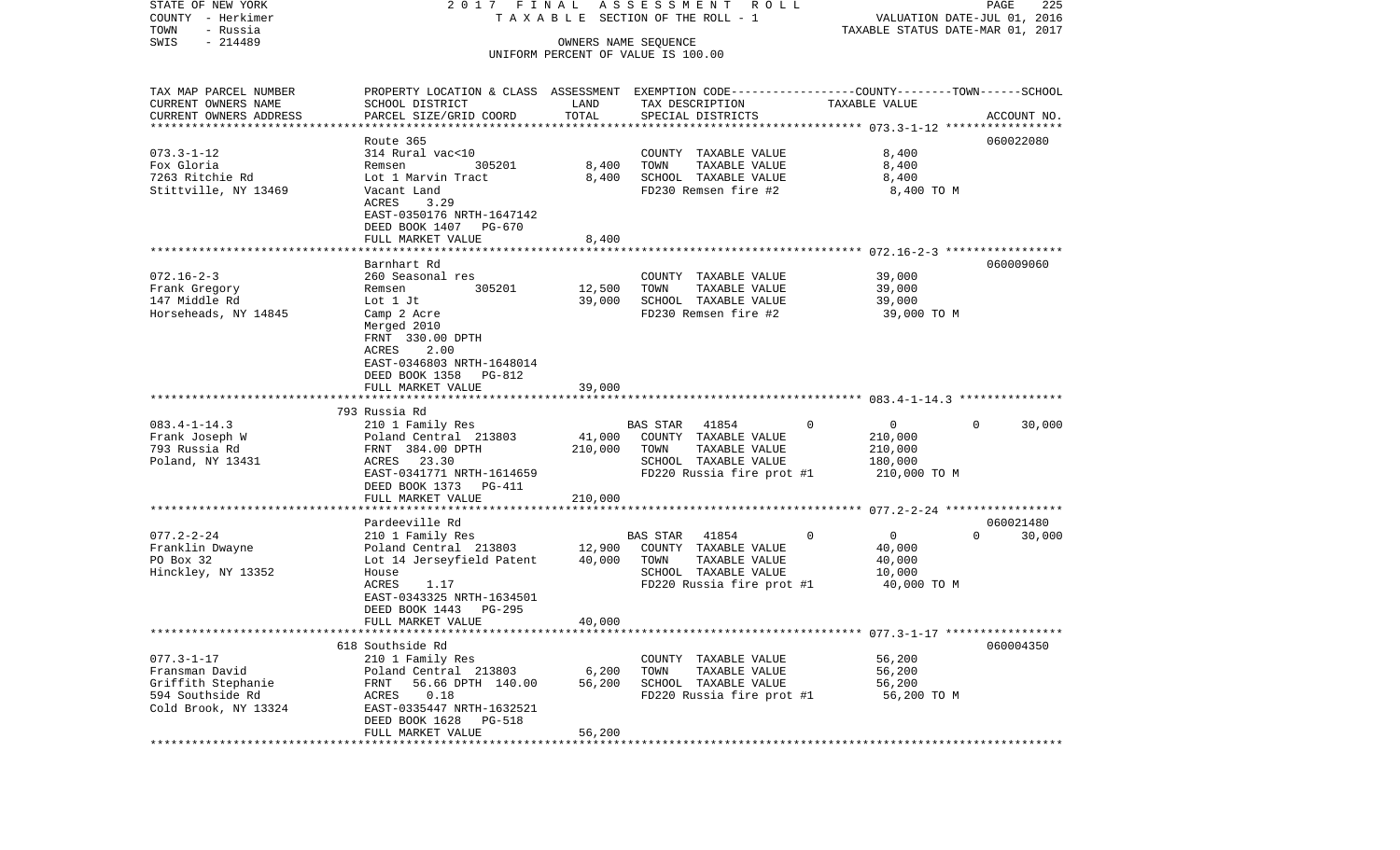| STATE OF NEW YORK<br>COUNTY - Herkimer<br>TOWN<br>- Russia                                       | 2017 FINAL                                                                                                                                                                                                                        |                           | A S S E S S M E N T R O L L<br>TAXABLE SECTION OF THE ROLL - 1                                                                          | VALUATION DATE-JUL 01, 2016<br>TAXABLE STATUS DATE-MAR 01, 2017 | PAGE<br>226                     |
|--------------------------------------------------------------------------------------------------|-----------------------------------------------------------------------------------------------------------------------------------------------------------------------------------------------------------------------------------|---------------------------|-----------------------------------------------------------------------------------------------------------------------------------------|-----------------------------------------------------------------|---------------------------------|
| $-214489$<br>SWIS                                                                                |                                                                                                                                                                                                                                   |                           | OWNERS NAME SEQUENCE<br>UNIFORM PERCENT OF VALUE IS 100.00                                                                              |                                                                 |                                 |
| TAX MAP PARCEL NUMBER<br>CURRENT OWNERS NAME<br>CURRENT OWNERS ADDRESS<br>********************** | SCHOOL DISTRICT<br>PARCEL SIZE/GRID COORD                                                                                                                                                                                         | LAND<br>TOTAL             | PROPERTY LOCATION & CLASS ASSESSMENT EXEMPTION CODE---------------COUNTY-------TOWN------SCHOOL<br>TAX DESCRIPTION<br>SPECIAL DISTRICTS | TAXABLE VALUE                                                   | ACCOUNT NO.                     |
| $077.3 - 1 - 22$<br>Fransman Joyce<br>594 Southside Rd<br>Cold Brook, NY 13324                   | Southside Rd<br>314 Rural vac<10<br>Poland Central 213803<br>Lot 15 Jerseyfield Patent<br>Garage<br>FRNT<br>75.00 DPTH 100.00<br>ACRES<br>0.17<br>EAST-0335328 NRTH-1632286<br>DEED BOOK 00658 PG-00669<br>FULL MARKET VALUE      | 800<br>800<br>800         | COUNTY TAXABLE VALUE<br>TOWN<br>TAXABLE VALUE<br>SCHOOL TAXABLE VALUE<br>FD220 Russia fire prot #1                                      | 800<br>800<br>800<br>800 TO M                                   | 060016890                       |
|                                                                                                  |                                                                                                                                                                                                                                   |                           |                                                                                                                                         |                                                                 |                                 |
| $077.3 - 1 - 23$<br>Fransman Joyce<br>594 Southside Rd<br>Cold Brook, NY 13324                   | Southside Rd<br>314 Rural vac<10<br>Poland Central 213803<br>Lot 15 Jerseyfield Patent<br>Vacant Land<br>FRNT 150.00 DPTH<br>30.00<br>ACRES<br>0.10<br>EAST-0335378 NRTH-1632228<br>DEED BOOK 00658 PG-00669<br>FULL MARKET VALUE | 200<br>200<br>200         | COUNTY TAXABLE VALUE<br>TOWN<br>TAXABLE VALUE<br>SCHOOL TAXABLE VALUE<br>FD220 Russia fire prot #1                                      | 200<br>200<br>200<br>200 TO M                                   | 060016830                       |
|                                                                                                  | Southside Rd                                                                                                                                                                                                                      |                           |                                                                                                                                         |                                                                 | 060016860                       |
| $077.3 - 1 - 24$<br>Fransman Joyce<br>594 Southside Rd<br>Cold Brook, NY 13324                   | 312 Vac w/imprv<br>Poland Central 213803<br>Lot 119 Royal Grant<br>75.00 DPTH 100.00<br>FRNT<br>0.17<br>ACRES<br>EAST-0335296 NRTH-1632213<br>DEED BOOK 00658 PG-00669<br>FULL MARKET VALUE                                       | 800<br>12,280<br>12,280   | COUNTY TAXABLE VALUE<br>TOWN<br>TAXABLE VALUE<br>SCHOOL TAXABLE VALUE<br>FD220 Russia fire prot #1                                      | 12,280<br>12,280<br>12,280<br>12,280 TO M                       |                                 |
|                                                                                                  | *************************                                                                                                                                                                                                         |                           |                                                                                                                                         |                                                                 |                                 |
| $077.3 - 1 - 25$<br>Fransman Joyce<br>594 Southside Rd<br>Cold Brook, NY 13324                   | 594 Southside Rd<br>210 1 Family Res<br>Poland Central 213803<br>Lot 119 Royal Grant<br>House<br>FRNT 200.00 DPTH 100.00<br>0.46<br>ACRES<br>EAST-0335240 NRTH-1632086<br>DEED BOOK 00662 PG-00883<br>FULL MARKET VALUE           | 9,400<br>83,000<br>83,000 | $\Omega$<br>BAS STAR 41854<br>COUNTY TAXABLE VALUE<br>TOWN<br>TAXABLE VALUE<br>SCHOOL TAXABLE VALUE<br>FD220 Russia fire prot #1        | $\mathbf{0}$<br>83,000<br>83,000<br>53,000<br>83,000 TO M       | 060026040<br>$\Omega$<br>30,000 |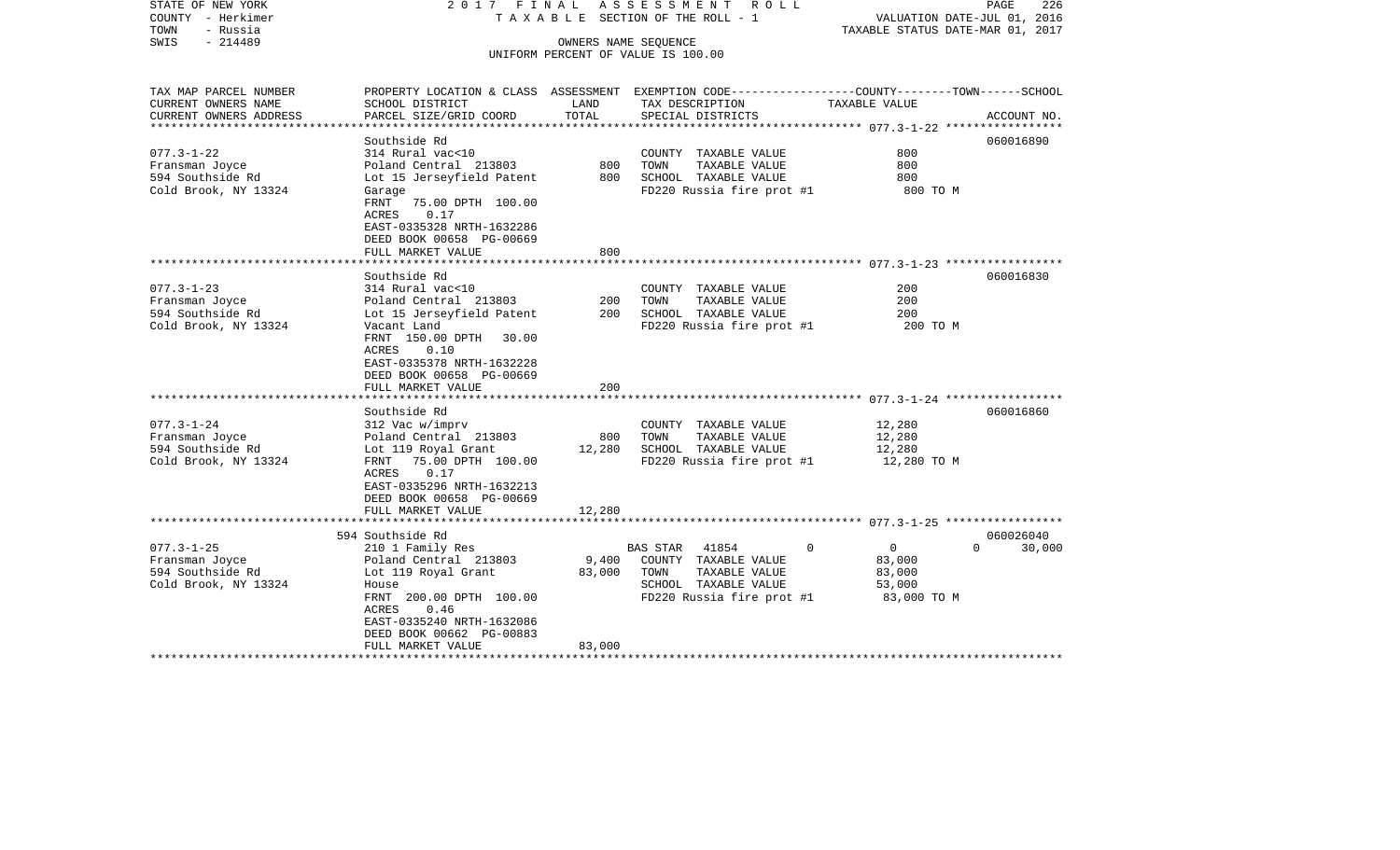| STATE OF NEW YORK<br>COUNTY - Herkimer<br>- Russia<br>TOWN<br>$-214489$<br>SWIS | 2017 FINAL<br>T A X A B L E SECTION OF THE ROLL - 1       | PAGE<br>227<br>VALUATION DATE-JUL 01, 2016<br>TAXABLE STATUS DATE-MAR 01, 2017 |                                    |                                                                                                                   |  |
|---------------------------------------------------------------------------------|-----------------------------------------------------------|--------------------------------------------------------------------------------|------------------------------------|-------------------------------------------------------------------------------------------------------------------|--|
|                                                                                 |                                                           | OWNERS NAME SEQUENCE                                                           | UNIFORM PERCENT OF VALUE IS 100.00 |                                                                                                                   |  |
|                                                                                 |                                                           |                                                                                |                                    |                                                                                                                   |  |
| TAX MAP PARCEL NUMBER<br>CURRENT OWNERS NAME                                    | SCHOOL DISTRICT                                           | LAND                                                                           | TAX DESCRIPTION                    | PROPERTY LOCATION & CLASS ASSESSMENT EXEMPTION CODE----------------COUNTY-------TOWN------SCHOOL<br>TAXABLE VALUE |  |
| CURRENT OWNERS ADDRESS<br>***********************                               | PARCEL SIZE/GRID COORD<br>***********************         | TOTAL                                                                          | SPECIAL DISTRICTS                  | ACCOUNT NO.                                                                                                       |  |
|                                                                                 | Southside Rd                                              |                                                                                |                                    | 060012540                                                                                                         |  |
| $077.3 - 1 - 27$                                                                | 314 Rural vac<10                                          |                                                                                | COUNTY TAXABLE VALUE               | 2,100                                                                                                             |  |
| Fransman Joyce                                                                  | Poland Central 213803                                     | 2,100                                                                          | TAXABLE VALUE<br>TOWN              | 2,100                                                                                                             |  |
| 594 Southside Rd                                                                | Lot 119 Royal Grant                                       | 2,100                                                                          | SCHOOL TAXABLE VALUE               | 2,100                                                                                                             |  |
| Cold Brook, NY 13324                                                            | Vacant Land<br>ACRES<br>0.82<br>EAST-0335100 NRTH-1631748 |                                                                                | FD220 Russia fire prot #1          | 2,100 TO M                                                                                                        |  |
|                                                                                 | DEED BOOK 1297 PG-533                                     |                                                                                |                                    |                                                                                                                   |  |
|                                                                                 | FULL MARKET VALUE                                         | 2,100                                                                          |                                    |                                                                                                                   |  |
|                                                                                 |                                                           |                                                                                |                                    |                                                                                                                   |  |
|                                                                                 | Southside Rd                                              |                                                                                |                                    | 060017160                                                                                                         |  |
| $077.3 - 1 - 26$                                                                | 314 Rural vac<10                                          |                                                                                | COUNTY TAXABLE VALUE               | 1,300                                                                                                             |  |
| Fransman Joyce E                                                                | Poland Central 213803                                     | 1,300                                                                          | TOWN<br>TAXABLE VALUE              | 1,300                                                                                                             |  |
| 594 Southside Rd                                                                | Lot 119 Royal Grant                                       | 1,300                                                                          | SCHOOL TAXABLE VALUE               | 1,300                                                                                                             |  |
| Cold Brook, NY 13324                                                            | Vacant Land                                               |                                                                                | FD220 Russia fire prot #1          | 1,300 TO M                                                                                                        |  |
|                                                                                 | Southside                                                 |                                                                                |                                    |                                                                                                                   |  |
|                                                                                 | FRNT 225.00 DPTH 100.00                                   |                                                                                |                                    |                                                                                                                   |  |
|                                                                                 | EAST-0335152 NRTH-1631889                                 |                                                                                |                                    |                                                                                                                   |  |
|                                                                                 | DEED BOOK 705<br>$PG-322$                                 |                                                                                |                                    |                                                                                                                   |  |
|                                                                                 | FULL MARKET VALUE                                         | 1,300                                                                          |                                    |                                                                                                                   |  |
|                                                                                 |                                                           |                                                                                |                                    |                                                                                                                   |  |
|                                                                                 | 594 Southside Rd                                          |                                                                                |                                    |                                                                                                                   |  |
| $077.3 - 1 - 57$                                                                | 210 1 Family Res                                          |                                                                                | COUNTY TAXABLE VALUE               | 32,500                                                                                                            |  |
| Fransman Joyce E                                                                | Poland Central 213803                                     | 21,500                                                                         | TOWN<br>TAXABLE VALUE              | 32,500                                                                                                            |  |
| 594 Southside Rd                                                                | Lot 119 Royal Grant                                       | 32,500                                                                         | SCHOOL TAXABLE VALUE               | 32,500                                                                                                            |  |
| Cold Brook, NY 13324                                                            | Vacant Land                                               |                                                                                | FD220 Russia fire prot #1          | 32,500 TO M                                                                                                       |  |
|                                                                                 | ACRES<br>6.40                                             |                                                                                |                                    |                                                                                                                   |  |
|                                                                                 | EAST-0335395 NRTH-1632039                                 |                                                                                |                                    |                                                                                                                   |  |
|                                                                                 | DEED BOOK 784<br>$PG-17$                                  |                                                                                |                                    |                                                                                                                   |  |
|                                                                                 | FULL MARKET VALUE                                         | 32,500                                                                         |                                    |                                                                                                                   |  |
|                                                                                 | Grant Rd                                                  |                                                                                |                                    | 060021390                                                                                                         |  |
| $083.4 - 1 - 23$                                                                | 312 Vac w/imprv                                           |                                                                                | COUNTY TAXABLE VALUE               | 21,500                                                                                                            |  |
| Frazier Marjorie                                                                | Poland Central 213803                                     | 20,300                                                                         | TOWN<br>TAXABLE VALUE              | 21,500                                                                                                            |  |
| 211 Seminary St                                                                 | Lot 84 Royal Grant                                        | 21,500                                                                         | SCHOOL TAXABLE VALUE               | 21,500                                                                                                            |  |
| Pennsburg, PA 18073                                                             | Vacant Land                                               |                                                                                | FD220 Russia fire prot #1          | 21,500 TO M                                                                                                       |  |
|                                                                                 | ACRES<br>12.20                                            |                                                                                |                                    |                                                                                                                   |  |
|                                                                                 | EAST-0346268 NRTH-1615993                                 |                                                                                |                                    |                                                                                                                   |  |
|                                                                                 | DEED BOOK 1225<br><b>PG-248</b>                           |                                                                                |                                    |                                                                                                                   |  |
|                                                                                 | FULL MARKET VALUE                                         | 21,500                                                                         |                                    |                                                                                                                   |  |
|                                                                                 |                                                           |                                                                                |                                    |                                                                                                                   |  |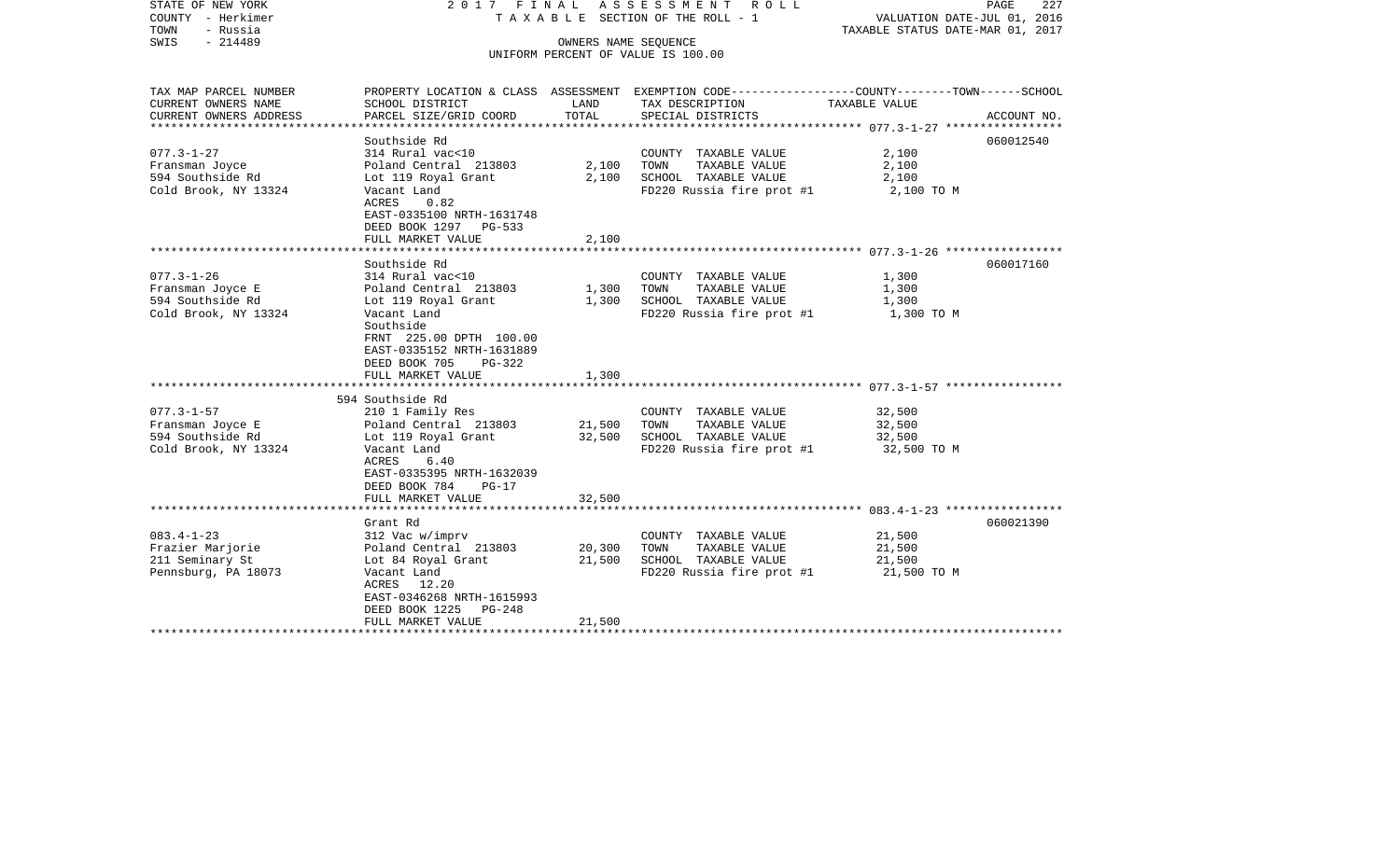STATE OF NEW YORK 2017 FINAL ASSESSMENT ROLL COUNTY - Herkimer T A X A B L E SECTION OF THE ROLL - 1 VALUATION DATE-JUL 01, 2016 TOWN - Russia TAXABLE STATUS DATE-MAR 01, 2017 OWNERS NAME SEQUENCE

UNIFORM PERCENT OF VALUE IS 100.00

| TAX MAP PARCEL NUMBER    | PROPERTY LOCATION & CLASS ASSESSMENT         |                        |                 | EXEMPTION CODE-----------------COUNTY-------TOWN------SCHOOL |          |                |          |                |
|--------------------------|----------------------------------------------|------------------------|-----------------|--------------------------------------------------------------|----------|----------------|----------|----------------|
| CURRENT OWNERS NAME      | SCHOOL DISTRICT                              | LAND                   |                 | TAX DESCRIPTION                                              |          | TAXABLE VALUE  |          |                |
| CURRENT OWNERS ADDRESS   | PARCEL SIZE/GRID COORD                       | TOTAL                  |                 | SPECIAL DISTRICTS                                            |          |                |          | ACCOUNT NO.    |
|                          |                                              |                        |                 |                                                              |          |                |          |                |
|                          | 9543 Route 28                                |                        |                 |                                                              |          |                |          | 060019715      |
| $088.1 - 1 - 13.6$       | 210 1 Family Res                             |                        | VET COM C 41132 |                                                              | $\Omega$ | 15,000         | $\Omega$ | $\Omega$       |
| Freshwater Brian N       | Poland Central 213803 29,600 VET COM T 41133 |                        |                 |                                                              | $\Omega$ | $\overline{0}$ | 20,000   | $\overline{0}$ |
| Freshwater Terri Lynn    | Lot 47 Royal Grant                           | 212,000 BAS STAR 41854 |                 |                                                              | $\Omega$ | $\overline{0}$ | $\Omega$ | 30,000         |
| 9543 Route 28            | ACRES<br>8.41 BANK<br>135                    |                        |                 | COUNTY TAXABLE VALUE                                         |          | 197,000        |          |                |
| Poland, NY 13431         | EAST-0329421 NRTH-1605823                    |                        | TOWN            | TAXABLE VALUE                                                |          | 192,000        |          |                |
|                          | DEED BOOK 1401 PG-54                         |                        |                 | SCHOOL TAXABLE VALUE                                         |          | 182,000        |          |                |
|                          | FULL MARKET VALUE                            |                        |                 | 212,000 FD220 Russia fire prot #1                            |          | 212,000 TO M   |          |                |
|                          |                                              |                        |                 |                                                              |          |                |          |                |
|                          | 497 Pardeeville Rd                           |                        |                 |                                                              |          |                |          | 060041260      |
| $084.1 - 3 - 22$         | 260 Seasonal res                             |                        |                 | COUNTY TAXABLE VALUE                                         |          | 136,400        |          |                |
| Fritsch Howard T         | Poland Central 213803                        | 73,100                 | TOWN            | TAXABLE VALUE                                                |          | 136,400        |          |                |
| Fritsch Judith           | Merged 3 lots 2007                           | 136,400                |                 | SCHOOL TAXABLE VALUE                                         |          | 136,400        |          |                |
| 53 Oxford Ave            | Merged 1 lot 2011                            |                        |                 | FD220 Russia fire prot #1                                    |          | 136,400 TO M   |          |                |
| Yonkers, NY 10710        | FRNT 3220.00 DPTH                            |                        |                 |                                                              |          |                |          |                |
|                          | ACRES 68.20                                  |                        |                 |                                                              |          |                |          |                |
|                          | EAST-0351304 NRTH-1620685                    |                        |                 |                                                              |          |                |          |                |
|                          | DEED BOOK 00623 PG-00773                     |                        |                 |                                                              |          |                |          |                |
|                          | FULL MARKET VALUE                            | 136,400                |                 |                                                              |          |                |          |                |
|                          |                                              |                        |                 |                                                              |          |                |          |                |
|                          | Route 28                                     |                        |                 |                                                              |          |                |          | 060000720      |
| $088.1 - 1 - 12$         | 260 Seasonal res - WTRFNT                    |                        |                 | COUNTY TAXABLE VALUE                                         |          | 42,000         |          |                |
| Fruin et al Andrea       | Poland Central 213803                        | 24,000                 | TOWN            | TAXABLE VALUE                                                |          | 42,000         |          |                |
| Charzuk Gail             | Lot 47 Royal Grant                           | 42,000                 |                 | SCHOOL TAXABLE VALUE                                         |          | 42,000         |          |                |
| PO Box 32                | camp                                         |                        |                 | FD220 Russia fire prot #1 42,000 TO M                        |          |                |          |                |
| Holland Patent, NY 13354 | Rte 28                                       |                        |                 |                                                              |          |                |          |                |
|                          | FRNT 188.00 DPTH 260.00                      |                        |                 |                                                              |          |                |          |                |
|                          | ACRES<br>0.75                                |                        |                 |                                                              |          |                |          |                |
|                          | EAST-0328114 NRTH-1605750                    |                        |                 |                                                              |          |                |          |                |
|                          | DEED BOOK 1129 PG-281                        |                        |                 |                                                              |          |                |          |                |
|                          | FULL MARKET VALUE                            | 42,000                 |                 |                                                              |          |                |          |                |
|                          |                                              |                        |                 |                                                              |          |                |          |                |
|                          | 271 Mac Arthur Rd                            |                        |                 |                                                              |          |                |          | 060042670      |
| $077.2 - 1 - 41$         | 210 1 Family Res                             |                        |                 | COUNTY TAXABLE VALUE                                         |          | 57,300         |          |                |
| Fuller David B           | Poland Central 213803 15,500                 |                        | TOWN            | TAXABLE VALUE                                                |          | 57,300         |          |                |
| Fuller Elaine C          | Lot 15 Jerseyfield Patent                    | 57,300                 |                 | SCHOOL TAXABLE VALUE                                         |          | 57,300         |          |                |
| 1670 Hager St            | Bldg                                         |                        |                 | FD220 Russia fire prot #1                                    |          | 57,300 TO M    |          |                |
| Utica, NY 13502          | ACRES<br>2.50                                |                        |                 |                                                              |          |                |          |                |
|                          | EAST-0338740 NRTH-1634363                    |                        |                 |                                                              |          |                |          |                |
|                          | DEED BOOK 1612 PG-891                        |                        |                 |                                                              |          |                |          |                |
|                          | FULL MARKET VALUE                            | 57,300                 |                 |                                                              |          |                |          |                |
|                          |                                              |                        |                 |                                                              |          |                |          |                |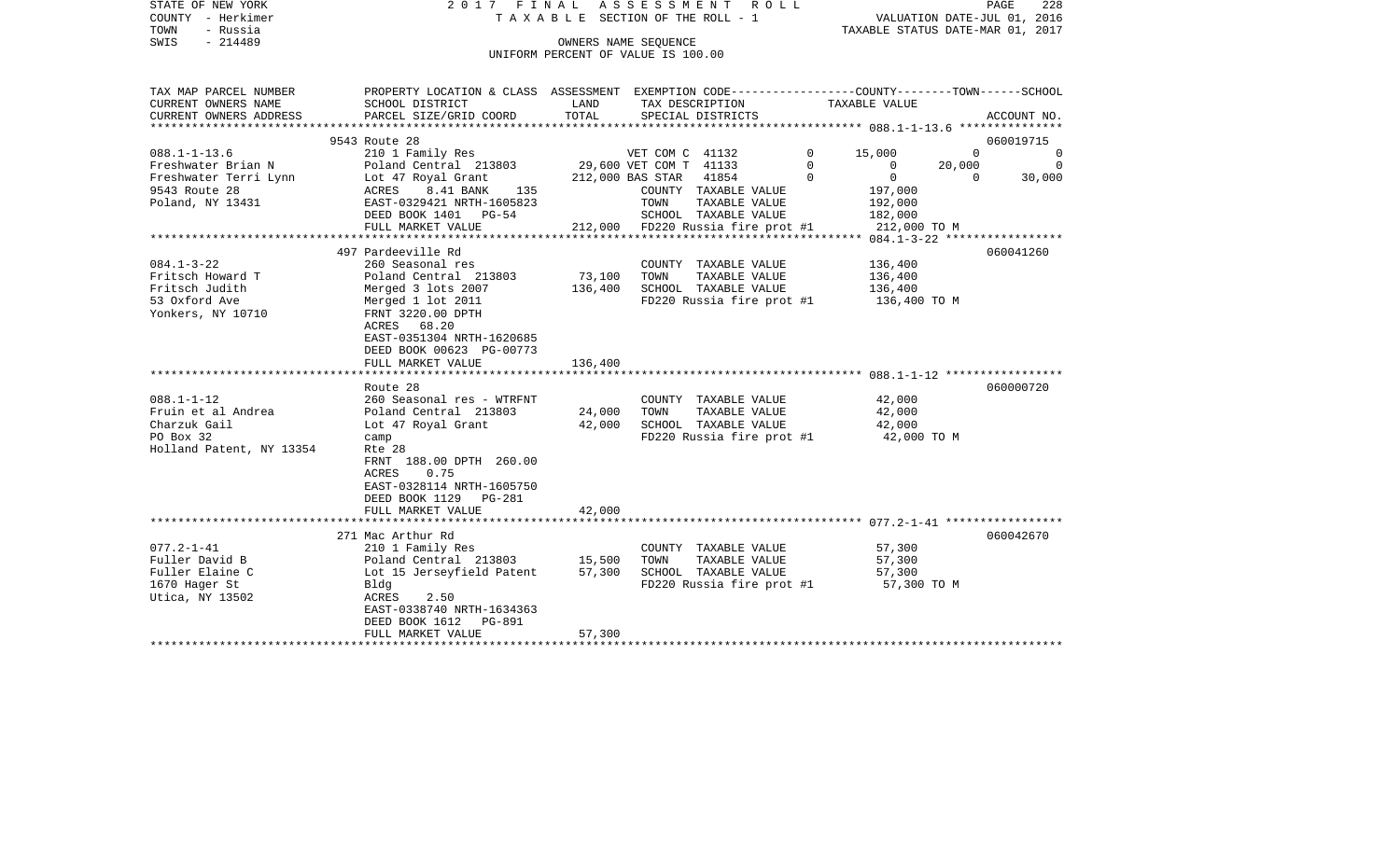| STATE OF NEW YORK<br>COUNTY - Herkimer<br>TOWN<br>- Russia<br>$-214489$<br>SWIS | 2017 FINAL                                                                                                            |               | A S S E S S M E N T R O L L<br>TAXABLE SECTION OF THE ROLL - 1<br>OWNERS NAME SEQUENCE<br>UNIFORM PERCENT OF VALUE IS 100.00 |             | VALUATION DATE-JUL 01, 2016<br>TAXABLE STATUS DATE-MAR 01, 2017 |              | PAGE<br>229 |
|---------------------------------------------------------------------------------|-----------------------------------------------------------------------------------------------------------------------|---------------|------------------------------------------------------------------------------------------------------------------------------|-------------|-----------------------------------------------------------------|--------------|-------------|
| TAX MAP PARCEL NUMBER                                                           | PROPERTY LOCATION & CLASS ASSESSMENT EXEMPTION CODE----------------COUNTY-------TOWN------SCHOOL                      |               |                                                                                                                              |             |                                                                 |              |             |
| CURRENT OWNERS NAME<br>CURRENT OWNERS ADDRESS                                   | SCHOOL DISTRICT<br>PARCEL SIZE/GRID COORD                                                                             | LAND<br>TOTAL | TAX DESCRIPTION<br>SPECIAL DISTRICTS                                                                                         |             | TAXABLE VALUE                                                   |              | ACCOUNT NO. |
|                                                                                 |                                                                                                                       |               |                                                                                                                              |             |                                                                 |              |             |
|                                                                                 | 386 Pardeeville Rd.                                                                                                   |               |                                                                                                                              |             |                                                                 |              |             |
| $084.1 - 3 - 17.3$                                                              | 270 Mfg housing                                                                                                       |               | BAS STAR<br>41854                                                                                                            | $\Omega$    | $\overline{0}$                                                  | $\Omega$     | 30,000      |
| Fuller Kelly K                                                                  | Poland Central 213803                                                                                                 | 19,500        | COUNTY TAXABLE VALUE                                                                                                         |             | 79,000                                                          |              |             |
| 386 Pardeeville Rd.                                                             | Pardeeville Rd                                                                                                        | 79,000        | TOWN<br>TAXABLE VALUE                                                                                                        |             | 79,000                                                          |              |             |
| Cold Brook, NY 13324                                                            | Vac, land<br>FRNT 215.00 DPTH                                                                                         |               | SCHOOL TAXABLE VALUE<br>FD220 Russia fire prot #1                                                                            |             | 49,000<br>79,000 TO M                                           |              |             |
|                                                                                 | ACRES<br>5.00 BANK 135<br>EAST-0350998 NRTH-1618368<br>DEED BOOK 1448 PG-146<br>FULL MARKET VALUE                     | 79,000        |                                                                                                                              |             |                                                                 |              |             |
|                                                                                 |                                                                                                                       |               |                                                                                                                              |             |                                                                 |              |             |
|                                                                                 | Route 28                                                                                                              |               |                                                                                                                              |             |                                                                 |              | 060023190   |
| $088.1 - 1 - 48$                                                                | 210 1 Family Res                                                                                                      |               | ENH STAR 41834 0                                                                                                             |             | $\overline{0}$                                                  | $\Omega$     | 65,500      |
| Fuller Paul                                                                     | Poland Central 213803                                                                                                 |               | 11,700 COUNTY TAXABLE VALUE                                                                                                  |             | 98,700                                                          |              |             |
| 9358 State Route 28                                                             | Lot 47 Royal Grant                                                                                                    | 98,700        | TOWN<br>TAXABLE VALUE                                                                                                        |             | 98,700                                                          |              |             |
| Poland, NY 13431                                                                | Log House<br>FRNT 200.00 DPTH 180.00                                                                                  |               | SCHOOL TAXABLE VALUE<br>FD220 Russia fire prot #1                                                                            |             | 33,200                                                          |              |             |
|                                                                                 | 0.75<br>ACRES<br>EAST-0332783 NRTH-1604133<br>DEED BOOK 1090 PG-914<br>FULL MARKET VALUE                              | 98,700        |                                                                                                                              |             | 98,700 TO M                                                     |              |             |
|                                                                                 |                                                                                                                       |               |                                                                                                                              |             |                                                                 |              |             |
|                                                                                 | Route 28                                                                                                              |               |                                                                                                                              |             |                                                                 |              | 060005700   |
| $088.1 - 1 - 49$                                                                | 270 Mfg housing                                                                                                       |               | COUNTY TAXABLE VALUE                                                                                                         |             | 14,400                                                          |              |             |
| Fuller Paul                                                                     | Poland Central 213803                                                                                                 | 4,400         | TOWN<br>TAXABLE VALUE                                                                                                        |             | 14,400                                                          |              |             |
| 9358 Route 28                                                                   | Lot 47 Royal Grant                                                                                                    | 14,400        | SCHOOL TAXABLE VALUE                                                                                                         |             | 14,400                                                          |              |             |
| Poland, NY 13431                                                                | Mobile Home<br>FRNT 146.30 DPTH 130.00<br>0.25<br>ACRES<br>EAST-0332876 NRTH-1604003<br>DEED BOOK 1416 PG-117         |               | FD220 Russia fire prot #1                                                                                                    |             | 14,400 TO M                                                     |              |             |
|                                                                                 | FULL MARKET VALUE                                                                                                     | 14,400        |                                                                                                                              |             |                                                                 |              |             |
|                                                                                 | 438 Mac Arthur Rd                                                                                                     |               |                                                                                                                              |             |                                                                 |              | 060005580   |
| $077.2 - 1 - 3$                                                                 | 416 Mfg hsing pk                                                                                                      |               | 41834<br>ENH STAR                                                                                                            | $\mathbf 0$ | $\mathbf 0$                                                     | $\mathbf{0}$ | 33,828      |
| Galadriel Enterprises Inc                                                       | Poland Central 213803 346,800 BAS STAR 41854                                                                          |               |                                                                                                                              | $\Omega$    | $\overline{0}$                                                  | $\Omega$     | 196,590     |
| 438 Macarthur Rd<br>Cold Brook, NY 13324                                        | Lot 15 Jerseyfield Patent<br>Store Cabins Trls<br>ACRES 48.70<br>EAST-0337336 NRTH-1636663<br>DEED BOOK 878<br>PG-482 | 1036,000      | COUNTY TAXABLE VALUE<br>TOWN<br>TAXABLE VALUE<br>SCHOOL TAXABLE VALUE<br>FD220 Russia fire prot #1                           |             | 1036,000<br>1036,000<br>805,582<br>1036,000 ТО М                |              |             |
|                                                                                 | FULL MARKET VALUE                                                                                                     | 1036,000      |                                                                                                                              |             |                                                                 |              |             |
|                                                                                 |                                                                                                                       |               |                                                                                                                              |             |                                                                 |              |             |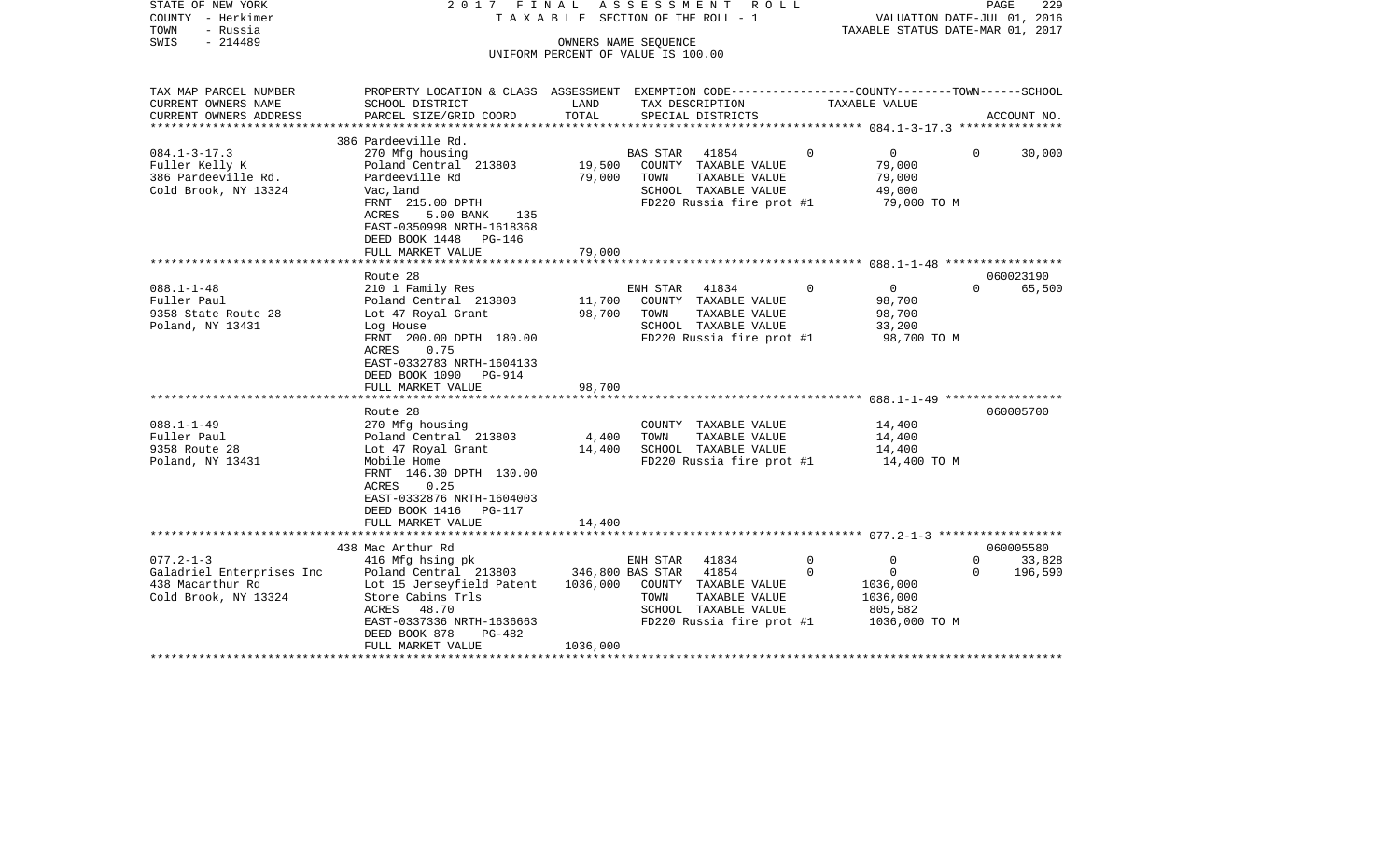| STATE OF NEW YORK<br>COUNTY - Herkimer | 2017 FINAL                     |                      | ASSESSMENT ROLL<br>TAXABLE SECTION OF THE ROLL - 1 | PAGE<br>230<br>VALUATION DATE-JUL 01, 2016                                                      |
|----------------------------------------|--------------------------------|----------------------|----------------------------------------------------|-------------------------------------------------------------------------------------------------|
| TOWN<br>- Russia                       |                                |                      |                                                    | TAXABLE STATUS DATE-MAR 01, 2017                                                                |
| $-214489$<br>SWIS                      |                                | OWNERS NAME SEQUENCE |                                                    |                                                                                                 |
|                                        |                                |                      | UNIFORM PERCENT OF VALUE IS 100.00                 |                                                                                                 |
| TAX MAP PARCEL NUMBER                  |                                |                      |                                                    | PROPERTY LOCATION & CLASS ASSESSMENT EXEMPTION CODE---------------COUNTY-------TOWN------SCHOOL |
| CURRENT OWNERS NAME                    | SCHOOL DISTRICT                | LAND                 | TAX DESCRIPTION                                    | TAXABLE VALUE                                                                                   |
| CURRENT OWNERS ADDRESS                 | PARCEL SIZE/GRID COORD         | TOTAL                | SPECIAL DISTRICTS                                  | ACCOUNT NO.                                                                                     |
| *************************              |                                |                      |                                                    |                                                                                                 |
|                                        | Marcy Rd                       |                      |                                                    | 060010560                                                                                       |
| $083.4 - 1 - 12$                       | 260 Seasonal res               |                      | COUNTY TAXABLE VALUE                               | 51,000                                                                                          |
| Galer Marian H                         | Poland Central 213803          | 37,700               | TOWN<br>TAXABLE VALUE                              | 51,000                                                                                          |
| 21102 Anns Choice Way                  | N 86<br>Rq                     | 51,000               | SCHOOL TAXABLE VALUE                               | 51,000                                                                                          |
| Warminster, PA 18974                   | Camp22                         |                      | FD220 Russia fire prot #1                          | 51,000 TO M                                                                                     |
|                                        | Marcy                          |                      |                                                    |                                                                                                 |
|                                        | ACRES<br>20.30                 |                      |                                                    |                                                                                                 |
|                                        | EAST-0339405 NRTH-1616057      |                      |                                                    |                                                                                                 |
|                                        | DEED BOOK 1515<br>PG-227       |                      |                                                    |                                                                                                 |
|                                        | FULL MARKET VALUE              | 51,000               |                                                    |                                                                                                 |
|                                        |                                |                      |                                                    |                                                                                                 |
|                                        | Macarthur Rd                   |                      |                                                    |                                                                                                 |
| $077.2 - 1 - 1.3$                      | 260 Seasonal res               |                      | COUNTY TAXABLE VALUE                               | 106,000                                                                                         |
| Gallagher Craig                        | Poland Central 213803          | 40,700               | TOWN<br>TAXABLE VALUE                              | 106,000                                                                                         |
| Crisfield Kelly                        | Macarthur Road                 | 106,000              | SCHOOL TAXABLE VALUE                               | 106,000                                                                                         |
| 11 Glendale Ave                        | ACRES<br>3.60                  |                      | FD220 Russia fire prot #1                          | 106,000 TO M                                                                                    |
| Delmar, NY 12054                       | EAST-0336335 NRTH-1636473      |                      |                                                    |                                                                                                 |
|                                        | DEED BOOK 00824 PG-00558       |                      |                                                    |                                                                                                 |
|                                        | FULL MARKET VALUE              | 106,000              |                                                    |                                                                                                 |
|                                        |                                |                      |                                                    |                                                                                                 |
|                                        | Lite Rd                        |                      |                                                    |                                                                                                 |
| $068. - 1 - 15.2$                      | 260 Seasonal res               |                      | COUNTY TAXABLE VALUE                               | 7,000                                                                                           |
| Gargas Stanley                         | 305201<br>Remsen               | 4,500                | TOWN<br>TAXABLE VALUE                              | 7,000                                                                                           |
| Gargas Beverly                         | Lot 31 Remsenburg Patent       | 7,000                | SCHOOL TAXABLE VALUE                               | 7,000                                                                                           |
| 10 Gardner St                          | Vacant Land                    |                      | FD230 Remsen fire #2                               | 7,000 TO M                                                                                      |
| Whitesboro, NY 13492                   | ACRES<br>1.20                  |                      |                                                    |                                                                                                 |
|                                        | EAST-0341676 NRTH-1665912      |                      |                                                    |                                                                                                 |
|                                        | DEED BOOK 875<br><b>PG-328</b> |                      |                                                    |                                                                                                 |
|                                        | FULL MARKET VALUE              | 7,000                |                                                    |                                                                                                 |
|                                        |                                |                      |                                                    |                                                                                                 |
|                                        | Lite Rd                        |                      |                                                    | 060015240                                                                                       |
| $068. -1 - 19$                         | 260 Seasonal res               |                      | COUNTY TAXABLE VALUE                               | 35,000                                                                                          |
| Gargas Stanley                         | 305201<br>Remsen               | 11,100               | TOWN<br>TAXABLE VALUE                              | 35,000                                                                                          |
| Gargas Beverly                         | S 31<br>Rp                     | 35,000               | SCHOOL TAXABLE VALUE                               | 35,000                                                                                          |
| 10 Gardner St                          | Campl                          |                      | FD230 Remsen fire #2                               | 35,000 TO M                                                                                     |
| Whitesboro, NY 13492                   | Lite                           |                      |                                                    |                                                                                                 |
|                                        | FRNT 100.00 DPTH 296.00        |                      |                                                    |                                                                                                 |
|                                        | EAST-0341537 NRTH-1665849      |                      |                                                    |                                                                                                 |
|                                        | <b>PG-328</b><br>DEED BOOK 875 |                      |                                                    |                                                                                                 |
|                                        | FULL MARKET VALUE              | 35,000               |                                                    |                                                                                                 |
|                                        |                                |                      |                                                    |                                                                                                 |
|                                        | Hall Rd                        |                      |                                                    | 060021900                                                                                       |
| $084.3 - 2 - 51$                       | 314 Rural vac<10               |                      | COUNTY TAXABLE VALUE                               | 8,500                                                                                           |
| Garley Diana                           | Poland Central 213803          | 8,500                | TOWN<br>TAXABLE VALUE                              | 8,500                                                                                           |
| Paslak James                           | Lot 82 Royal Grant             | 8,500                | SCHOOL TAXABLE VALUE                               | 8,500                                                                                           |
| 506 Malcolm St                         | Vacant Land                    |                      | FD220 Russia fire prot #1                          | 8,500 TO M                                                                                      |
| Herkimer, NY 13350                     | FRNT 440.00 DPTH               |                      |                                                    |                                                                                                 |
|                                        | ACRES 3.30                     |                      |                                                    |                                                                                                 |
|                                        | EAST-0356097 NRTH-1616204      |                      |                                                    |                                                                                                 |
|                                        | DEED BOOK 1166<br>PG-127       |                      |                                                    |                                                                                                 |
|                                        | FULL MARKET VALUE              | 8,500                |                                                    |                                                                                                 |
|                                        |                                |                      |                                                    |                                                                                                 |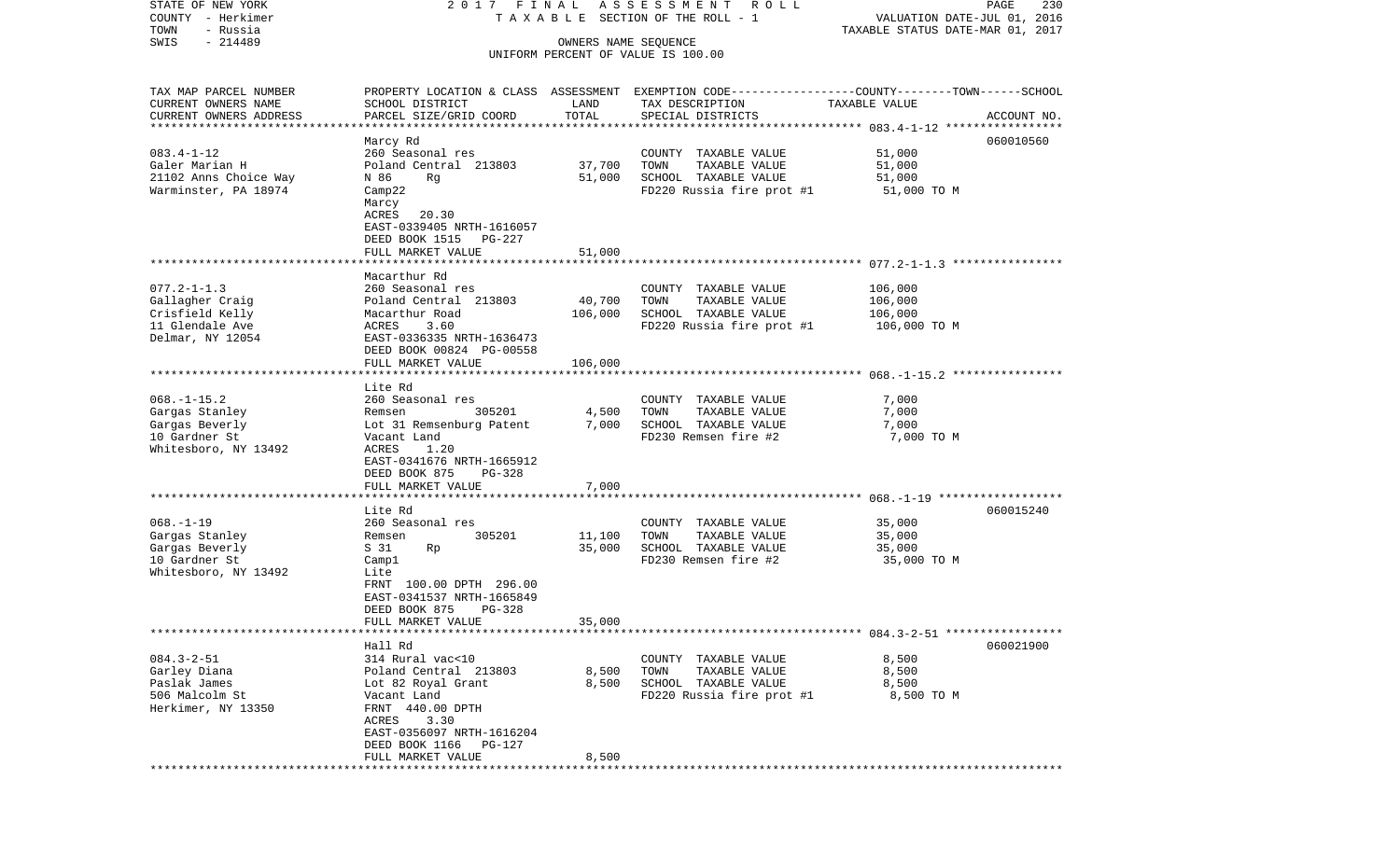| STATE OF NEW YORK                                                 | 2017 FINAL                                                                                                        |         | ASSESSMENT ROLL                                                            |                                                                 | PAGE<br>231           |
|-------------------------------------------------------------------|-------------------------------------------------------------------------------------------------------------------|---------|----------------------------------------------------------------------------|-----------------------------------------------------------------|-----------------------|
| COUNTY - Herkimer<br>- Russia<br>TOWN                             |                                                                                                                   |         | TAXABLE SECTION OF THE ROLL - 1                                            | VALUATION DATE-JUL 01, 2016<br>TAXABLE STATUS DATE-MAR 01, 2017 |                       |
| $-214489$<br>SWIS                                                 |                                                                                                                   |         | OWNERS NAME SEQUENCE                                                       |                                                                 |                       |
|                                                                   |                                                                                                                   |         | UNIFORM PERCENT OF VALUE IS 100.00                                         |                                                                 |                       |
|                                                                   |                                                                                                                   |         |                                                                            |                                                                 |                       |
|                                                                   |                                                                                                                   |         |                                                                            |                                                                 |                       |
| TAX MAP PARCEL NUMBER                                             | PROPERTY LOCATION & CLASS ASSESSMENT EXEMPTION CODE---------------COUNTY-------TOWN-----SCHOOL<br>SCHOOL DISTRICT | LAND    |                                                                            |                                                                 |                       |
| CURRENT OWNERS NAME<br>CURRENT OWNERS ADDRESS                     | PARCEL SIZE/GRID COORD                                                                                            | TOTAL   | THE DESCRIPTION<br>TAXABLE VALUE<br>CRECIAI DISTRICTS<br>SPECIAL DISTRICTS |                                                                 | ACCOUNT NO.           |
| *************************                                         |                                                                                                                   |         |                                                                            |                                                                 |                       |
|                                                                   | Off Spall Rd                                                                                                      |         |                                                                            |                                                                 | 060043270             |
| $072.2 - 1 - 34$                                                  | 314 Rural vac<10                                                                                                  |         | COUNTY TAXABLE VALUE                                                       | 700                                                             |                       |
|                                                                   | 305201<br>Remsen                                                                                                  |         | COUNTY TAXABLE VALUE<br>700 TOWN TAXABLE VALUE                             | 700                                                             |                       |
| Garvey Margaret S<br>12540 Harrells Hwy                           | Lot 10 Walker Tract                                                                                               |         | 700 SCHOOL TAXABLE VALUE                                                   | 700                                                             |                       |
| Harrells, NC 28444                                                | Vacant Land                                                                                                       |         | FD230 Remsen fire #2                                                       | 700 TO M                                                        |                       |
|                                                                   | FRNT 100.00 DPTH 125.00                                                                                           |         |                                                                            |                                                                 |                       |
|                                                                   | 0.29<br>ACRES                                                                                                     |         |                                                                            |                                                                 |                       |
|                                                                   | EAST-0341402 NRTH-1653509                                                                                         |         |                                                                            |                                                                 |                       |
|                                                                   | DEED BOOK 00652 PG-00095                                                                                          |         |                                                                            |                                                                 |                       |
|                                                                   | FULL MARKET VALUE                                                                                                 | 700     |                                                                            |                                                                 |                       |
|                                                                   |                                                                                                                   |         |                                                                            |                                                                 |                       |
| $078.1 - 4 - 2$                                                   | Stormy Hill Rd<br>910 Priv forest                                                                                 |         | COUNTY TAXABLE VALUE                                                       | 15,000                                                          |                       |
| Gateway Properties Inc                                            | Poland Central 213803 15,000                                                                                      |         | TOWN                                                                       | TAXABLE VALUE 15,000                                            |                       |
| PO Box 155                                                        | FRNT 1287.00 DPTH                                                                                                 |         | 15,000 SCHOOL TAXABLE VALUE                                                | 15,000                                                          |                       |
| Alder Creek, NY 13301                                             | ACRES 9.30                                                                                                        |         | FD220 Russia fire prot #1 15,000 TO M                                      |                                                                 |                       |
|                                                                   | EAST-0349180 NRTH-1638533                                                                                         |         |                                                                            |                                                                 |                       |
|                                                                   | DEED BOOK 1472    PG-416                                                                                          |         |                                                                            |                                                                 |                       |
|                                                                   | FULL MARKET VALUE                                                                                                 | 15,000  |                                                                            |                                                                 |                       |
|                                                                   |                                                                                                                   |         |                                                                            |                                                                 |                       |
|                                                                   | Pardeeville Rd                                                                                                    |         |                                                                            |                                                                 |                       |
| $084.3 - 2 - 2.6$                                                 | 310 Res Vac                                                                                                       |         | COUNTY TAXABLE VALUE                                                       | 24,300                                                          |                       |
| Gateway Properties of Upstate Poland Central 213803<br>PO Box 155 |                                                                                                                   |         | 24,300 TOWN TAXABLE VALUE<br>24,300 SCHOOL TAXABLE VALUE                   | 24,300                                                          |                       |
| Alder Creek, NY 13301                                             | FRNT 370.00 DPTH<br>ACRES 8.50                                                                                    |         | FD220 Russia fire prot #1                                                  | 24,300<br>24,300 TO M                                           |                       |
|                                                                   | EAST-0349024 NRTH-1616443                                                                                         |         |                                                                            |                                                                 |                       |
|                                                                   | DEED BOOK 1445 PG-734                                                                                             |         |                                                                            |                                                                 |                       |
|                                                                   | FULL MARKET VALUE                                                                                                 | 24,300  |                                                                            |                                                                 |                       |
|                                                                   |                                                                                                                   |         |                                                                            |                                                                 |                       |
|                                                                   | 1382 Grant Rd                                                                                                     |         |                                                                            |                                                                 |                       |
| $077.12 - 2 - 8.2$                                                | 210 1 Family Res                                                                                                  |         | BAS STAR 41854                                                             | $\Omega$<br>$\overline{0}$                                      | $\Omega$<br>30,000    |
|                                                                   |                                                                                                                   |         |                                                                            | 117,500                                                         |                       |
|                                                                   |                                                                                                                   |         |                                                                            | 117,500                                                         |                       |
| Cold Brook, NY 13324                                              | EAST-0343626 NRTH-1632322<br>PRED BOOK 894 PG-172                                                                 |         | SCHOOL TAXABLE VALUE                                                       | 87,500                                                          |                       |
|                                                                   |                                                                                                                   |         | FD220 Russia fire prot #1 117,500 TO M                                     |                                                                 |                       |
|                                                                   | FULL MARKET VALUE                                                                                                 | 117,500 |                                                                            |                                                                 |                       |
|                                                                   |                                                                                                                   |         |                                                                            |                                                                 |                       |
|                                                                   | 222 Hall Rd                                                                                                       |         |                                                                            | $\overline{0}$<br>$\Omega$                                      | 060047010<br>0 65,500 |
|                                                                   |                                                                                                                   |         |                                                                            | 90,000                                                          |                       |
|                                                                   |                                                                                                                   |         |                                                                            | 90,000                                                          |                       |
|                                                                   |                                                                                                                   |         | SCHOOL TAXABLE VALUE                                                       | 24,500                                                          |                       |
|                                                                   | EAST-0352348 NRTH-1615199                                                                                         |         | FD220 Russia fire prot #1                                                  | 90,000 TO M                                                     |                       |
|                                                                   | PG-94<br>DEED BOOK 866                                                                                            |         |                                                                            |                                                                 |                       |
|                                                                   | FULL MARKET VALUE                                                                                                 | 90,000  |                                                                            |                                                                 |                       |
|                                                                   |                                                                                                                   |         |                                                                            |                                                                 |                       |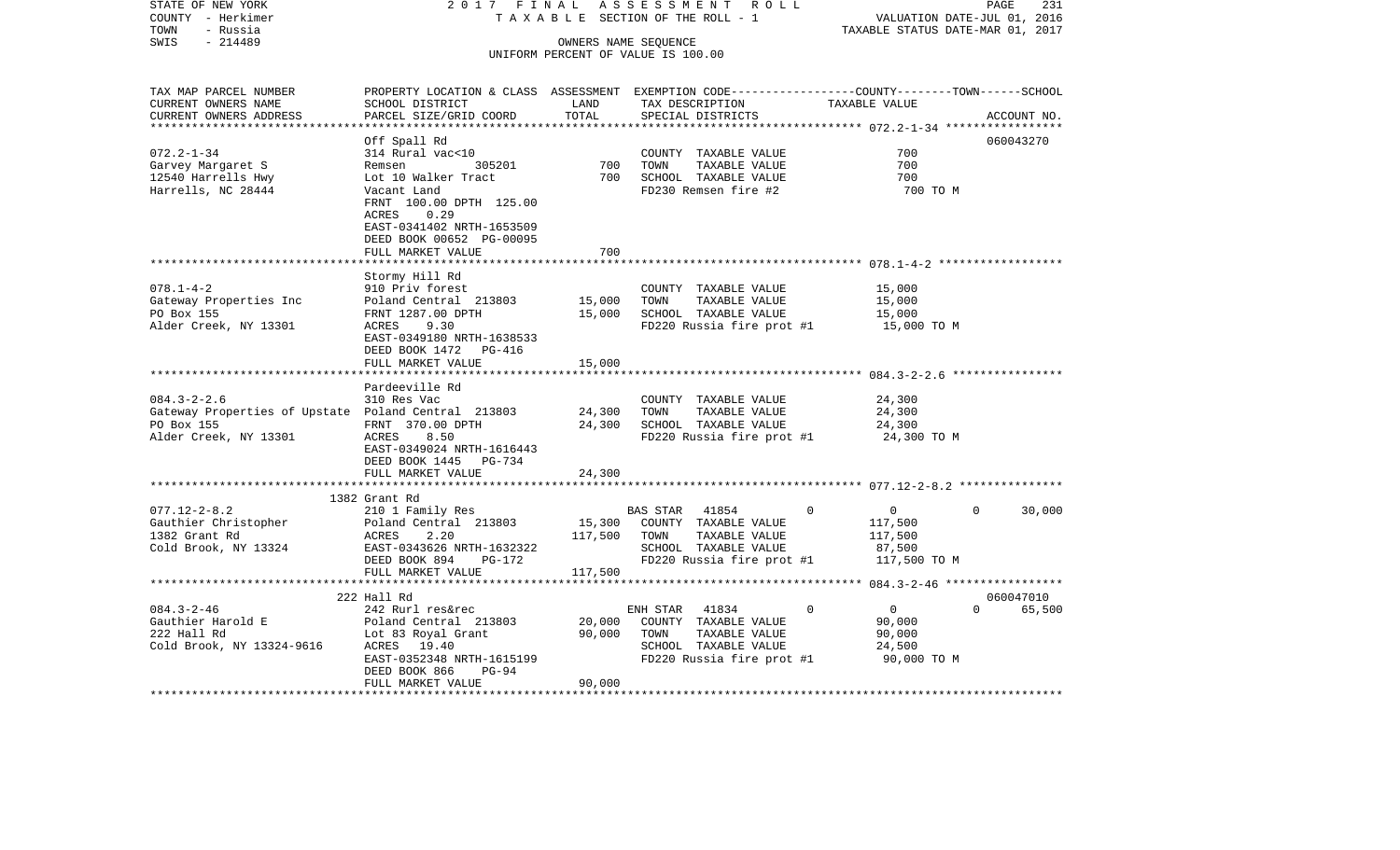|      | STATE OF NEW YORK | 2017 FINAL ASSESSMENT ROLL            |                                  | PAGE | 232 |
|------|-------------------|---------------------------------------|----------------------------------|------|-----|
|      | COUNTY - Herkimer | T A X A B L E SECTION OF THE ROLL - 1 | VALUATION DATE-JUL 01, 2016      |      |     |
| TOWN | - Russia          |                                       | TAXABLE STATUS DATE-MAR 01, 2017 |      |     |
| SWIS | $-214489$         | OWNERS NAME SEOUENCE                  |                                  |      |     |
|      |                   | UNIFORM PERCENT OF VALUE IS 100.00    |                                  |      |     |
|      |                   |                                       |                                  |      |     |

| TAX MAP PARCEL NUMBER  | PROPERTY LOCATION & CLASS ASSESSMENT EXEMPTION CODE---------------COUNTY-------TOWN------SCHOOL |         |                        |                           |          |               |          |                |
|------------------------|-------------------------------------------------------------------------------------------------|---------|------------------------|---------------------------|----------|---------------|----------|----------------|
| CURRENT OWNERS NAME    | SCHOOL DISTRICT                                                                                 | LAND    |                        | TAX DESCRIPTION           |          | TAXABLE VALUE |          |                |
| CURRENT OWNERS ADDRESS | PARCEL SIZE/GRID COORD                                                                          | TOTAL   |                        | SPECIAL DISTRICTS         |          |               |          | ACCOUNT NO.    |
|                        | 1466 Grant Rd                                                                                   |         |                        |                           |          |               |          | 060010650      |
| $077.12 - 2 - 8.1$     | 240 Rural res                                                                                   |         | VET WAR C 41122        |                           | $\Omega$ | 9,000         | $\Omega$ | $\overline{0}$ |
| Gauthier Louis J       | Poland Central 213803                                                                           |         | 64,400 VET WAR T 41123 |                           | 0        | 0             | 12,000   | $\overline{0}$ |
| Gauthier Mary F        | Lot 14 Jerseyfield Patent                                                                       |         | 175,000 BAS STAR       | 41854                     | $\Omega$ | $\mathbf{0}$  | $\Omega$ | 30,000         |
| 1466 Grant Rd          | House Garage Barn                                                                               |         |                        | COUNTY TAXABLE VALUE      |          | 166,000       |          |                |
| Cold Brook, NY 13324   | ACRES<br>53.80                                                                                  |         | TOWN                   | TAXABLE VALUE             |          | 163,000       |          |                |
|                        | EAST-0343968 NRTH-1633051                                                                       |         |                        | SCHOOL TAXABLE VALUE      |          | 145,000       |          |                |
|                        | DEED BOOK 00601 PG-00511                                                                        |         |                        | FD220 Russia fire prot #1 |          | 175,000 TO M  |          |                |
|                        | FULL MARKET VALUE                                                                               | 175,000 |                        |                           |          |               |          |                |
|                        |                                                                                                 |         |                        |                           |          |               |          |                |
|                        | 3357 Black Creek Rd                                                                             |         |                        |                           |          |               |          | 060046660      |
| $077.2 - 2 - 37$       | 210 1 Family Res                                                                                |         | ENH STAR               | 41834                     | $\Omega$ | $\mathbf 0$   | $\Omega$ | 65,500         |
| George Anthony         | Poland Central 213803 25,900                                                                    |         |                        | COUNTY TAXABLE VALUE      |          | 105,000       |          |                |
| George Carol R         | Lot 14 Jerseyfield Patent                                                                       | 105,000 | TOWN                   | TAXABLE VALUE             |          | 105,000       |          |                |
| 3357 Black Creek Rd    | Mobile Home                                                                                     |         |                        | SCHOOL TAXABLE VALUE      |          | 39,500        |          |                |
| Cold Brook, NY 13324   | FRNT 500.00 DPTH                                                                                |         |                        | FD220 Russia fire prot #1 |          | 105,000 TO M  |          |                |
|                        | 9.80<br>ACRES                                                                                   |         |                        |                           |          |               |          |                |
|                        | EAST-0347012 NRTH-1632185                                                                       |         |                        |                           |          |               |          |                |
|                        | DEED BOOK 1630 PG-750                                                                           |         |                        |                           |          |               |          |                |
|                        | FULL MARKET VALUE                                                                               | 105,000 |                        |                           |          |               |          |                |
|                        |                                                                                                 |         |                        |                           |          |               |          |                |
|                        | 268 Sunset Lodge Rd                                                                             |         |                        |                           |          |               |          | 060010830      |
| $078.3 - 1 - 20$       | 210 1 Family Res                                                                                |         | ENH STAR               | 41834                     | $\Omega$ | $\mathbf 0$   | $\Omega$ | 65,500         |
| Gifford Walter S       | Poland Central 213803                                                                           | 50,000  |                        | COUNTY TAXABLE VALUE      |          | 160,000       |          |                |
| 268 Sunset Lodge Rd    | Lot $12$<br>Jp                                                                                  | 160,000 | TOWN                   | TAXABLE VALUE             |          | 160,000       |          |                |
| Cold Brook, NY 13324   | House                                                                                           |         |                        | SCHOOL TAXABLE VALUE      |          | 94,500        |          |                |
|                        | Merged 2014                                                                                     |         |                        | FD220 Russia fire prot #1 |          | 160,000 TO M  |          |                |
|                        | FRNT 2609.00 DPTH                                                                               |         |                        |                           |          |               |          |                |
|                        | ACRES 89.00                                                                                     |         |                        |                           |          |               |          |                |
|                        | EAST-0355296 NRTH-1625247                                                                       |         |                        |                           |          |               |          |                |
|                        | DEED BOOK 00595 PG-00442                                                                        |         |                        |                           |          |               |          |                |
|                        | FULL MARKET VALUE                                                                               | 160,000 |                        |                           |          |               |          |                |
|                        |                                                                                                 |         |                        |                           |          |               |          |                |
|                        | 810 Route 365                                                                                   |         |                        |                           |          |               |          | 060007500      |
| $073.3 - 1 - 67$       | 210 1 Family Res                                                                                |         |                        | COUNTY TAXABLE VALUE      |          | 26,000        |          |                |
| Gilbert Donna          | 305201<br>Remsen                                                                                | 11,500  | TOWN                   | TAXABLE VALUE             |          | 26,000        |          |                |
| 810 State Route 365    | Lot 1 Marvin Tract                                                                              | 26,000  |                        | SCHOOL TAXABLE VALUE      |          | 26,000        |          |                |
| Remsen, NY 13438       | $14 \times 70$ Home                                                                             |         |                        | FD230 Remsen fire #2      |          | 26,000 TO M   |          |                |
|                        | FRNT 200.00 DPTH 110.00                                                                         |         |                        |                           |          |               |          |                |
|                        | EAST-0351807 NRTH-1646515                                                                       |         |                        |                           |          |               |          |                |
|                        | DEED BOOK 937<br>PG-297                                                                         |         |                        |                           |          |               |          |                |
|                        | FULL MARKET VALUE                                                                               | 26,000  |                        |                           |          |               |          |                |
|                        |                                                                                                 |         |                        |                           |          |               |          |                |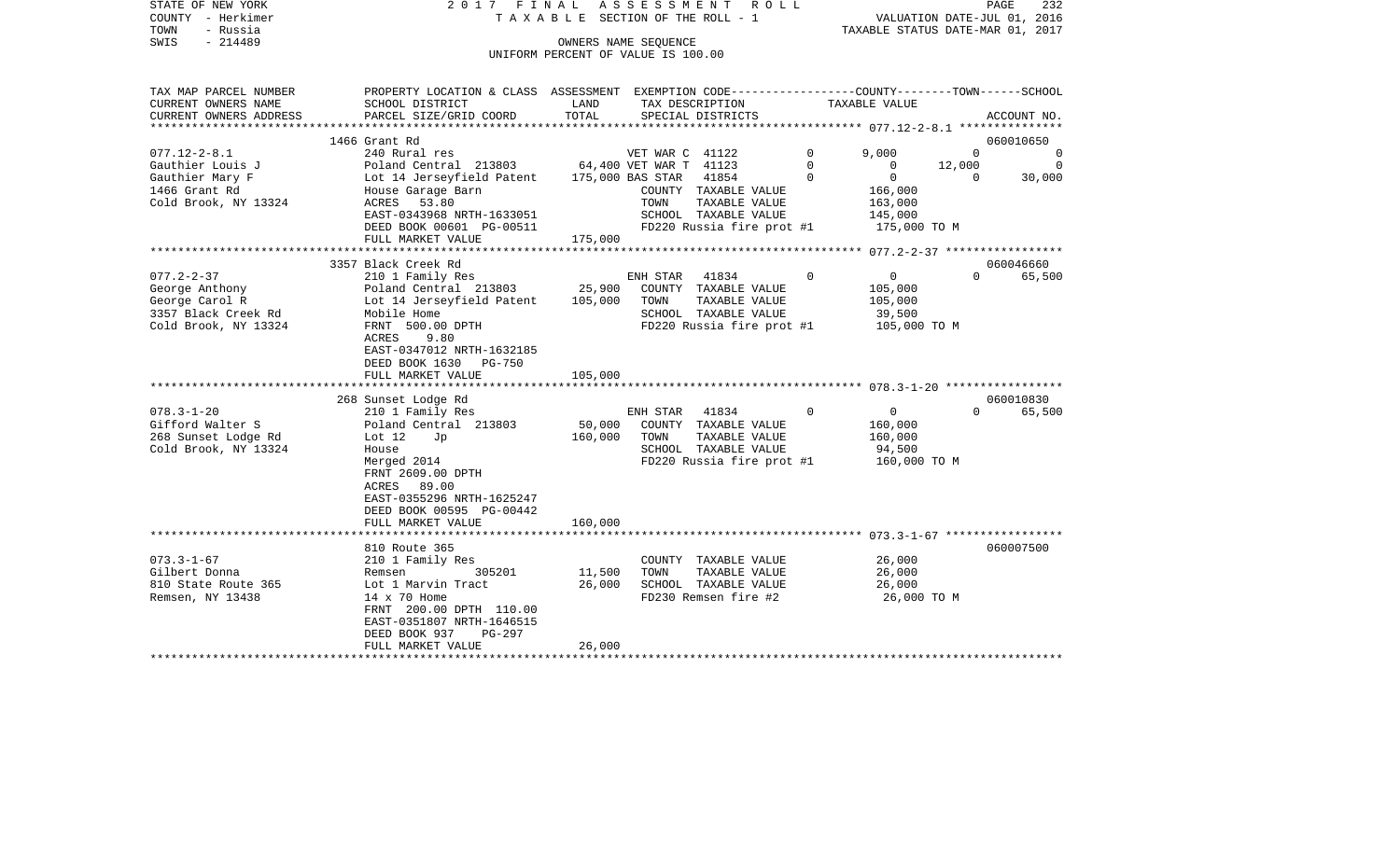| STATE OF NEW YORK<br>COUNTY - Herkimer | 2017 FINAL<br>TAXABLE                                                                            |                      | ASSESSMENT ROLL<br>SECTION OF THE ROLL - 1 |                                  | 233<br>PAGE<br>VALUATION DATE-JUL 01, 2016 |
|----------------------------------------|--------------------------------------------------------------------------------------------------|----------------------|--------------------------------------------|----------------------------------|--------------------------------------------|
| - Russia<br>TOWN                       |                                                                                                  |                      |                                            | TAXABLE STATUS DATE-MAR 01, 2017 |                                            |
| $-214489$<br>SWIS                      |                                                                                                  | OWNERS NAME SEQUENCE |                                            |                                  |                                            |
|                                        |                                                                                                  |                      | UNIFORM PERCENT OF VALUE IS 100.00         |                                  |                                            |
|                                        |                                                                                                  |                      |                                            |                                  |                                            |
|                                        |                                                                                                  |                      |                                            |                                  |                                            |
| TAX MAP PARCEL NUMBER                  | PROPERTY LOCATION & CLASS ASSESSMENT EXEMPTION CODE----------------COUNTY-------TOWN------SCHOOL |                      |                                            |                                  |                                            |
| CURRENT OWNERS NAME                    | SCHOOL DISTRICT                                                                                  | LAND                 | TAX DESCRIPTION                            | TAXABLE VALUE                    |                                            |
| CURRENT OWNERS ADDRESS                 | PARCEL SIZE/GRID COORD                                                                           | TOTAL                | SPECIAL DISTRICTS                          |                                  | ACCOUNT NO.                                |
|                                        |                                                                                                  |                      |                                            |                                  |                                            |
| $072.2 - 1 - 52$                       | Spall Rd<br>314 Rural vac<10                                                                     |                      | COUNTY TAXABLE VALUE                       | 4,000                            | 060003210                                  |
| Gillen Roxanne S                       | 305201<br>Remsen                                                                                 | 4,000                | TAXABLE VALUE<br>TOWN                      | 4,000                            |                                            |
| 205 Second Ave                         | Lot 10 Machins Patent                                                                            | 4,000                | SCHOOL TAXABLE VALUE                       | 4,000                            |                                            |
| Frankfort, NY 13340                    | Vacant Land                                                                                      |                      | FD230 Remsen fire #2                       | 4,000 TO M                       |                                            |
|                                        | Spall                                                                                            |                      |                                            |                                  |                                            |
|                                        | FRNT 200.00 DPTH                                                                                 |                      |                                            |                                  |                                            |
|                                        | ACRES<br>1.10                                                                                    |                      |                                            |                                  |                                            |
|                                        | EAST-0341623 NRTH-1653460                                                                        |                      |                                            |                                  |                                            |
|                                        | DEED BOOK 1501 PG-150                                                                            |                      |                                            |                                  |                                            |
|                                        | FULL MARKET VALUE                                                                                | 4,000                |                                            |                                  |                                            |
|                                        |                                                                                                  |                      |                                            |                                  |                                            |
|                                        | 134 Spall Spur Rd S                                                                              |                      |                                            |                                  | 060042010                                  |
| $072.2 - 1 - 28$                       | 260 Seasonal res                                                                                 |                      | 41834<br>ENH STAR                          | $\Omega$<br>$\bigcirc$           | $\Omega$<br>24,000                         |
| Gillespie Bruce                        | 305201<br>Remsen                                                                                 | 9,000                | COUNTY TAXABLE VALUE                       | 24,000                           |                                            |
| 134 Spall Spur Rd S                    | W 10 Wt                                                                                          | 24,000               | TOWN<br>TAXABLE VALUE                      | 24,000                           |                                            |
| Remsen, NY 13438                       | Spall Road                                                                                       |                      | SCHOOL TAXABLE VALUE                       | $\circ$                          |                                            |
|                                        | ACRES<br>1.00                                                                                    |                      | FD230 Remsen fire #2                       | 24,000 TO M                      |                                            |
|                                        | EAST-0341252 NRTH-1653916                                                                        |                      |                                            |                                  |                                            |
|                                        | DEED BOOK 924<br>$PG-40$                                                                         |                      |                                            |                                  |                                            |
|                                        | FULL MARKET VALUE                                                                                | 24,000               |                                            |                                  |                                            |
|                                        | Spall Rd                                                                                         |                      |                                            |                                  | 060043120                                  |
| $072.2 - 1 - 8$                        | 314 Rural vac<10                                                                                 |                      | COUNTY TAXABLE VALUE                       | 400                              |                                            |
| Gillespie Kevin C                      | 305201<br>Remsen                                                                                 | 400                  | TAXABLE VALUE<br>TOWN                      | 400                              |                                            |
| Gillespie Betty J                      | Lot 10 Walker Tract                                                                              | 400                  | SCHOOL TAXABLE VALUE                       | 400                              |                                            |
| 1200 State Rte 8                       | Vacant Land                                                                                      |                      | FD230 Remsen fire #2                       | 400 TO M                         |                                            |
| Cassville, NY 13318                    | 50.00 DPTH 125.00<br>FRNT                                                                        |                      |                                            |                                  |                                            |
|                                        | 0.14<br>ACRES                                                                                    |                      |                                            |                                  |                                            |
|                                        | EAST-0340839 NRTH-1654044                                                                        |                      |                                            |                                  |                                            |
|                                        | DEED BOOK 1562<br>PG-284                                                                         |                      |                                            |                                  |                                            |
|                                        | FULL MARKET VALUE                                                                                | 400                  |                                            |                                  |                                            |
|                                        |                                                                                                  |                      |                                            |                                  |                                            |
|                                        | 117 Gillespie Ln                                                                                 |                      |                                            |                                  | 060031560                                  |
| $072.2 - 1 - 9$                        | 260 Seasonal res                                                                                 |                      | COUNTY TAXABLE VALUE                       | 35,300                           |                                            |
| Gillespie Kevin C                      | 305201<br>Remsen                                                                                 | 7,300                | TOWN<br>TAXABLE VALUE                      | 35,300                           |                                            |
| Gillespie Betty J                      | Lot 10 Walker Tract                                                                              | 35,300               | SCHOOL TAXABLE VALUE                       | 35,300                           |                                            |
| 1200 State Rte 8                       | House, Garage, Screen                                                                            |                      | FD230 Remsen fire #2                       | 35,300 TO M                      |                                            |
| Cassville, NY 13318                    | FRNT 100.00 DPTH 125.00                                                                          |                      |                                            |                                  |                                            |
|                                        | ACRES<br>0.29                                                                                    |                      |                                            |                                  |                                            |
|                                        | EAST-0340860 NRTH-1653970<br>DEED BOOK 1562<br>PG-284                                            |                      |                                            |                                  |                                            |
|                                        | FULL MARKET VALUE                                                                                | 35,300               |                                            |                                  |                                            |
|                                        | *********************                                                                            |                      |                                            |                                  |                                            |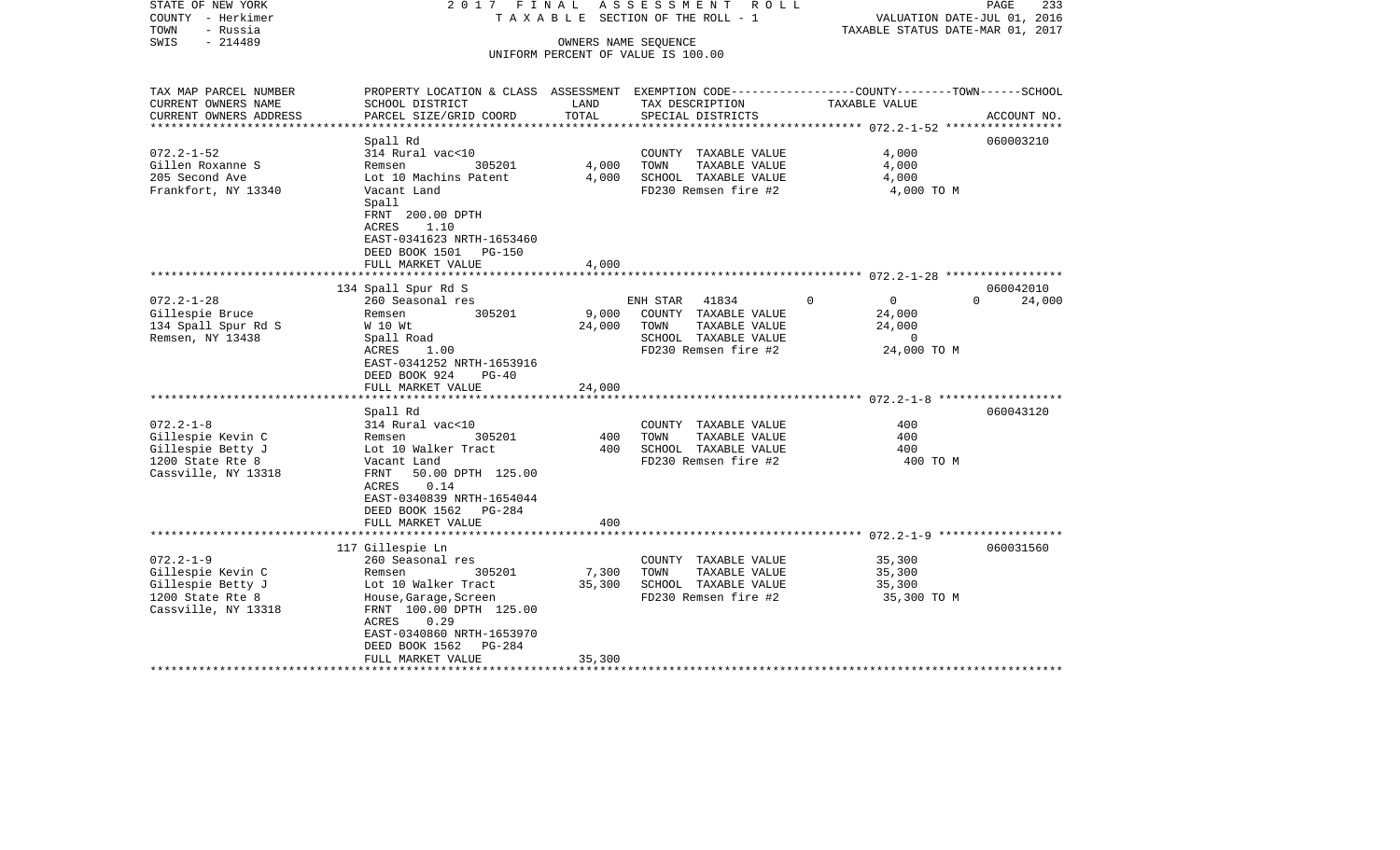| STATE OF NEW YORK<br>COUNTY - Herkimer<br>TOWN<br>- Russia | 2017 FINAL                                         |               | A S S E S S M E N T R O L L<br>TAXABLE SECTION OF THE ROLL - 1                                   | VALUATION DATE-JUL 01, 2016<br>TAXABLE STATUS DATE-MAR 01, 2017 | PAGE<br>234 |
|------------------------------------------------------------|----------------------------------------------------|---------------|--------------------------------------------------------------------------------------------------|-----------------------------------------------------------------|-------------|
| $-214489$<br>SWIS                                          |                                                    |               | OWNERS NAME SEQUENCE<br>UNIFORM PERCENT OF VALUE IS 100.00                                       |                                                                 |             |
|                                                            |                                                    |               |                                                                                                  |                                                                 |             |
| TAX MAP PARCEL NUMBER                                      |                                                    |               | PROPERTY LOCATION & CLASS ASSESSMENT EXEMPTION CODE----------------COUNTY-------TOWN------SCHOOL |                                                                 |             |
| CURRENT OWNERS NAME                                        | SCHOOL DISTRICT                                    | LAND<br>TOTAL | TAX DESCRIPTION                                                                                  | TAXABLE VALUE                                                   |             |
| CURRENT OWNERS ADDRESS<br>**********************           | PARCEL SIZE/GRID COORD                             |               | SPECIAL DISTRICTS                                                                                |                                                                 | ACCOUNT NO. |
|                                                            | Spall Rd                                           |               |                                                                                                  |                                                                 | 060027005   |
| $072.2 - 1 - 16$                                           | 314 Rural vac<10                                   |               | COUNTY TAXABLE VALUE                                                                             | 1,400                                                           |             |
| Gillespie Kevin C                                          | 305201<br>Remsen                                   | 1,400         | TOWN<br>TAXABLE VALUE                                                                            | 1,400                                                           |             |
| Gillespie Betty J                                          | Lot 10 Walker Tract                                | 1,400         | SCHOOL TAXABLE VALUE                                                                             | 1,400                                                           |             |
| 1200 State Rte 8                                           | Vacant Land                                        |               | FD230 Remsen fire #2                                                                             | 1,400 TO M                                                      |             |
| Cassville, NY 13318                                        | Spall Road<br>FRNT 100.00 DPTH 250.00              |               |                                                                                                  |                                                                 |             |
|                                                            | 0.57<br>ACRES                                      |               |                                                                                                  |                                                                 |             |
|                                                            | EAST-0341076 NRTH-1654115                          |               |                                                                                                  |                                                                 |             |
|                                                            | DEED BOOK 1562<br>PG-287                           |               |                                                                                                  |                                                                 |             |
|                                                            | FULL MARKET VALUE                                  | 1,400         |                                                                                                  |                                                                 |             |
|                                                            | Spall Rd                                           |               |                                                                                                  |                                                                 | 060041950   |
| $072.2 - 1 - 85$                                           | 314 Rural vac<10                                   |               | COUNTY TAXABLE VALUE                                                                             | 500                                                             |             |
| Gillespie Scott D                                          | 305201<br>Remsen                                   | 500           | TOWN<br>TAXABLE VALUE                                                                            | 500                                                             |             |
| 152 Turin St Apt 308                                       | W 10 Wt                                            | 500           | SCHOOL TAXABLE VALUE                                                                             | 500                                                             |             |
| Rome, NY 13440                                             | Lot $2/10$ Acre                                    |               | FD230 Remsen fire #2                                                                             | 500 TO M                                                        |             |
|                                                            | Spall Road                                         |               |                                                                                                  |                                                                 |             |
|                                                            | FRNT 80.00 DPTH 100.00                             |               |                                                                                                  |                                                                 |             |
|                                                            | EAST-0341153 NRTH-1653442<br>DEED BOOK 1303 PG-372 |               |                                                                                                  |                                                                 |             |
|                                                            | FULL MARKET VALUE                                  | 500           |                                                                                                  |                                                                 |             |
|                                                            |                                                    |               |                                                                                                  |                                                                 |             |
|                                                            | Military Rd                                        |               |                                                                                                  |                                                                 | 060023010   |
| $089.1 - 2 - 12$                                           | 322 Rural vac>10                                   |               | COUNTY TAXABLE VALUE                                                                             | 36,000                                                          |             |
| Gilmore Thomas                                             | Poland Central 213803                              | 36,000        | TOWN<br>TAXABLE VALUE                                                                            | 36,000                                                          |             |
| 240 N Country Rd<br>Miller Place, NY 11764                 | Lot 51 Royal Grant<br>Vacant Land                  | 36,000        | SCHOOL TAXABLE VALUE<br>FD220 Russia fire prot #1                                                | 36,000<br>36,000 TO M                                           |             |
|                                                            | ACRES 27.00                                        |               |                                                                                                  |                                                                 |             |
| MAY BE SUBJECT TO PAYMENT                                  | EAST-0351103 NRTH-1605928                          |               |                                                                                                  |                                                                 |             |
| UNDER RPTL480A UNTIL 2019                                  | DEED BOOK 1420<br>$PG-955$                         |               |                                                                                                  |                                                                 |             |
|                                                            | FULL MARKET VALUE                                  | 36,000        |                                                                                                  |                                                                 |             |
|                                                            | ********************                               |               |                                                                                                  |                                                                 |             |
| $077.4 - 1 - 41.1$                                         | Black Creek Rd<br>314 Rural vac<10                 |               | COUNTY TAXABLE VALUE                                                                             | 12,600                                                          | 060019830   |
| Gipson Lee Anne                                            | Poland Central 213803                              | 12,600        | TOWN<br>TAXABLE VALUE                                                                            | 12,600                                                          |             |
| 44 Moreland Rd                                             | Lot 119 Royal Grant                                | 12,600        | SCHOOL TAXABLE VALUE                                                                             | 12,600                                                          |             |
| Manchester, TN 37355                                       | Vacant Land                                        |               | FD220 Russia fire prot #1                                                                        | 12,600 TO M                                                     |             |
|                                                            | ACRES<br>6.10                                      |               |                                                                                                  |                                                                 |             |
|                                                            | EAST-0342110 NRTH-1628596                          |               |                                                                                                  |                                                                 |             |
|                                                            | DEED BOOK 1165<br>PG-329                           |               |                                                                                                  |                                                                 |             |
|                                                            | FULL MARKET VALUE                                  | 12,600        |                                                                                                  |                                                                 |             |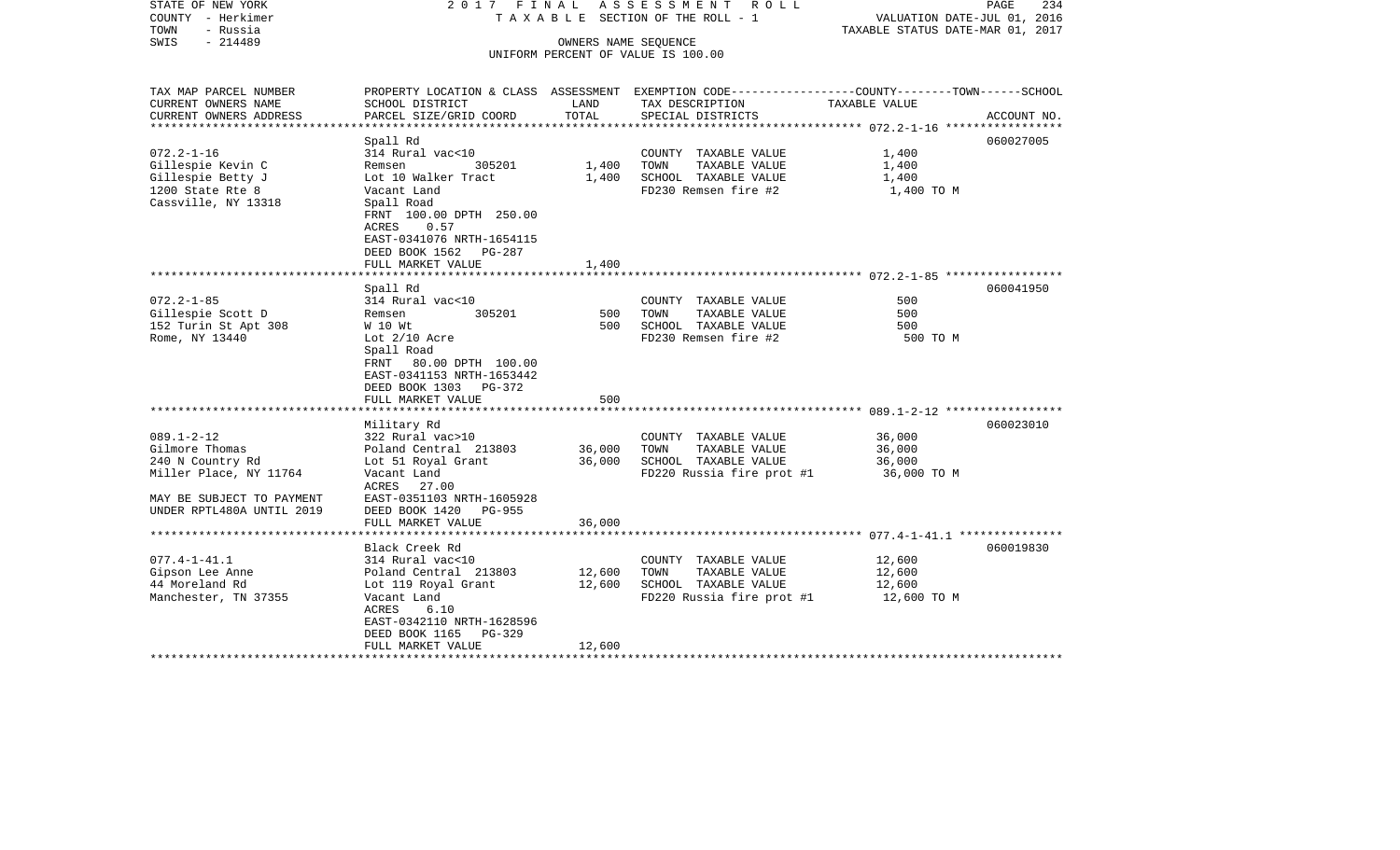| - Russia<br>TOWN<br>$-214489$<br>SWIS<br>OWNERS NAME SEQUENCE<br>UNIFORM PERCENT OF VALUE IS 100.00                                                                                                                                                                                                                                                                                                                                        | TAXABLE STATUS DATE-MAR 01, 2017                                    |
|--------------------------------------------------------------------------------------------------------------------------------------------------------------------------------------------------------------------------------------------------------------------------------------------------------------------------------------------------------------------------------------------------------------------------------------------|---------------------------------------------------------------------|
| TAX MAP PARCEL NUMBER<br>PROPERTY LOCATION & CLASS ASSESSMENT EXEMPTION CODE---------------COUNTY-------TOWN-----SCHOOL<br>CURRENT OWNERS NAME<br>SCHOOL DISTRICT<br>LAND<br>TAX DESCRIPTION<br>TOTAL<br>CURRENT OWNERS ADDRESS<br>PARCEL SIZE/GRID COORD<br>SPECIAL DISTRICTS<br>***********************<br>***********************                                                                                                       | TAXABLE VALUE<br>ACCOUNT NO.                                        |
| Black Creek Rd<br>$078.1 - 1 - 17$<br>210 1 Family Res<br>COUNTY TAXABLE VALUE<br>Gladitsch Suzanne<br>TAXABLE VALUE<br>Poland Central 213803<br>9,400<br>TOWN<br>169 Morner Rd Apt 1<br>Lots 17 & 18 Jerseyfield<br>59,100<br>SCHOOL TAXABLE VALUE<br>Rensselaer, NY 12144<br>FD220 Russia fire prot #1<br>Camp<br>FRNT 100.00 DPTH 200.00<br>ACRES<br>$0.46$ BANK<br>135<br>EAST-0351986 NRTH-1636404<br>DEED BOOK 1176<br>$PG-26$       | 060023340<br>59,100<br>59,100<br>59,100<br>59,100 TO M              |
| FULL MARKET VALUE<br>59,100                                                                                                                                                                                                                                                                                                                                                                                                                |                                                                     |
| Off Simpson Rd<br>$082.2 - 1 - 26$<br>330 Vacant comm<br>COUNTY TAXABLE VALUE<br>Glass Hill Golf Club Inc<br>TAXABLE VALUE<br>Poland Central 213803<br>25,600<br>TOWN<br>PO Box 72<br>25,600<br>SCHOOL TAXABLE VALUE<br>Lot 105 Royal Grant<br>Barneveld, NY 13304<br>FD220 Russia fire prot #1<br>Vacant Land<br>13.70<br>ACRES<br>EAST-0320908 NRTH-1618319<br>DEED BOOK 778<br><b>PG-590</b><br>FULL MARKET VALUE<br>25,600<br>Dover Rd | 060024780<br>25,600<br>25,600<br>25,600<br>25,600 TO M<br>060010920 |
| $082.2 - 1 - 27$<br>553 Country club<br>COUNTY TAXABLE VALUE<br>Glass Hill Golf Club Inc<br>Poland Central 213803<br>205,000<br>TOWN<br>TAXABLE VALUE<br>PO Box 72<br>Lot 105 Royal Grant<br>308,000<br>SCHOOL TAXABLE VALUE<br>Barneveld, NY 13304<br>Golf Course<br>FD220 Russia fire prot #1<br>Dover<br>45.00<br>ACRES<br>EAST-0320771 NRTH-1619387<br>308,000<br>FULL MARKET VALUE                                                    | 308,000<br>308,000<br>308,000<br>308,000 TO M                       |
| 133 First St<br>$072.16 - 2 - 1$<br>260 Seasonal res<br>COUNTY TAXABLE VALUE<br>Gleason Michael D<br>305201<br>8,500<br>TOWN<br>TAXABLE VALUE<br>Remsen<br>Gleason A Frances<br>Lot 1 Jacobs Tract<br>29,700<br>SCHOOL TAXABLE VALUE<br>7408 24th Ave W<br>FD230 Remsen fire #2<br>Camp<br>Bradenton, FL 34209<br>5.03<br>ACRES<br>EAST-0346589 NRTH-1648467<br>DEED BOOK 1134<br><b>PG-581</b><br>29,700<br>FULL MARKET VALUE             | 060008910<br>29,700<br>29,700<br>29,700<br>29,700 TO M              |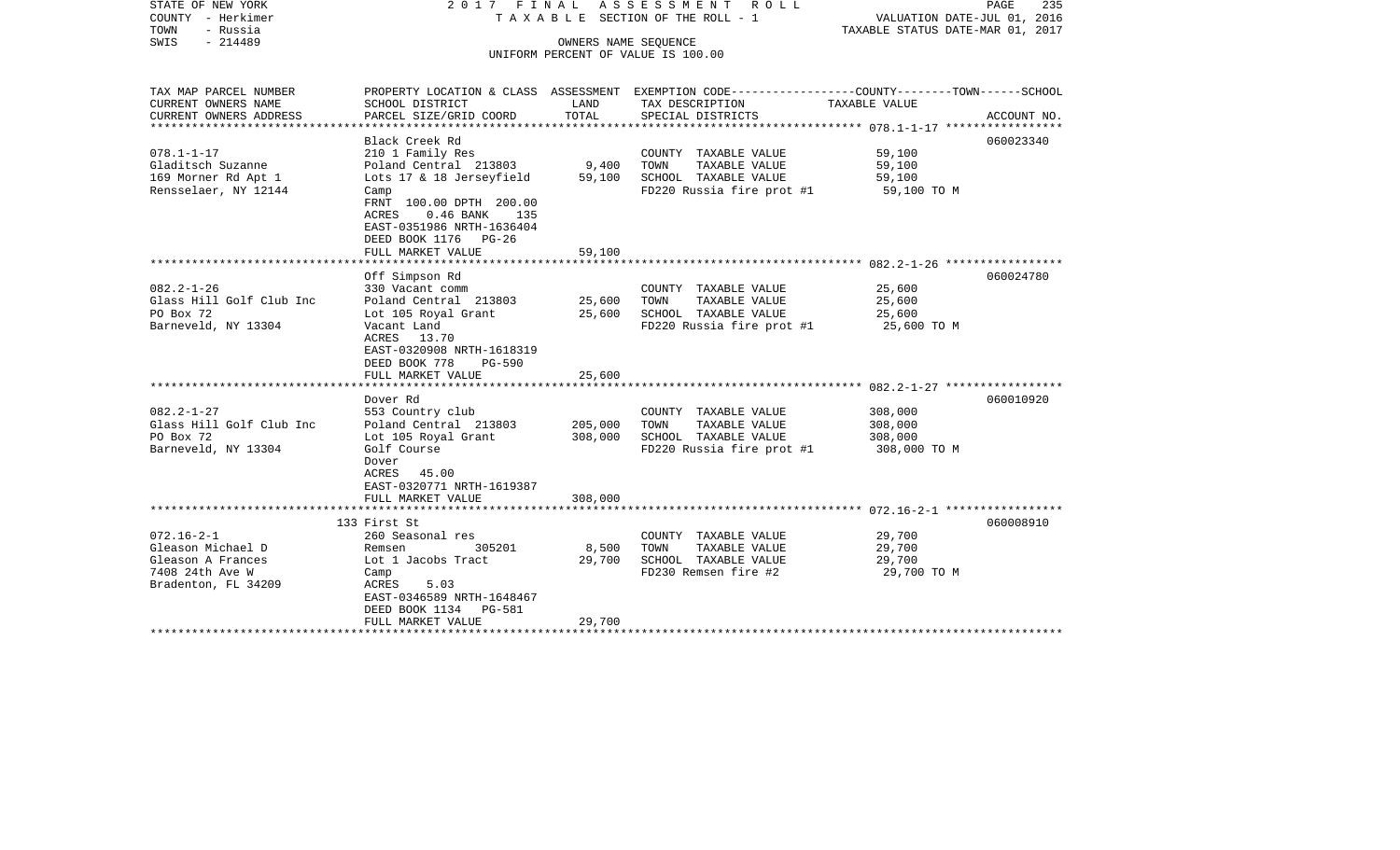| STATE OF NEW YORK<br>COUNTY - Herkimer<br>- Russia<br>TOWN | 2017 FINAL                                                                                                         |         | ASSESSMENT<br>T A X A B L E SECTION OF THE ROLL - 1        | R O L L<br>PAGE<br>236<br>VALUATION DATE-JUL 01, 2016<br>TAXABLE STATUS DATE-MAR 01, 2017 |               |          |             |
|------------------------------------------------------------|--------------------------------------------------------------------------------------------------------------------|---------|------------------------------------------------------------|-------------------------------------------------------------------------------------------|---------------|----------|-------------|
| $-214489$<br>SWIS                                          |                                                                                                                    |         | OWNERS NAME SEQUENCE<br>UNIFORM PERCENT OF VALUE IS 100.00 |                                                                                           |               |          |             |
|                                                            |                                                                                                                    |         |                                                            |                                                                                           |               |          |             |
| TAX MAP PARCEL NUMBER<br>CURRENT OWNERS NAME               | PROPERTY LOCATION & CLASS ASSESSMENT EXEMPTION CODE---------------COUNTY-------TOWN------SCHOOL<br>SCHOOL DISTRICT | LAND    | TAX DESCRIPTION                                            |                                                                                           | TAXABLE VALUE |          |             |
| CURRENT OWNERS ADDRESS<br>**********************           | PARCEL SIZE/GRID COORD                                                                                             | TOTAL   | SPECIAL DISTRICTS                                          |                                                                                           |               |          | ACCOUNT NO. |
|                                                            | 718 Route 8                                                                                                        |         |                                                            |                                                                                           |               |          | 060022920   |
| $084.3 - 2 - 28$                                           | 210 1 Family Res                                                                                                   |         | <b>BAS STAR</b><br>41854                                   | $\Omega$                                                                                  | $\mathbf 0$   | $\Omega$ | 30,000      |
| Gokey Brian R                                              | Poland Central 213803                                                                                              | 14,100  | COUNTY TAXABLE VALUE                                       |                                                                                           | 111,500       |          |             |
| Gokey Sandra R                                             | Lot 63 Royal Grant                                                                                                 | 111,500 | TOWN<br>TAXABLE VALUE                                      |                                                                                           | 111,500       |          |             |
| 718 Route 8                                                | Home & Garage                                                                                                      |         | SCHOOL TAXABLE VALUE                                       |                                                                                           | 81,500        |          |             |
| Cold Brook, NY 13324                                       | ACRES<br>1.45                                                                                                      |         | FD220 Russia fire prot #1                                  |                                                                                           | 111,500 TO M  |          |             |
|                                                            | EAST-0351804 NRTH-1610617                                                                                          |         |                                                            |                                                                                           |               |          |             |
|                                                            | DEED BOOK 688<br>PG-102                                                                                            |         |                                                            |                                                                                           |               |          |             |
|                                                            | FULL MARKET VALUE                                                                                                  | 111,500 |                                                            |                                                                                           |               |          |             |
|                                                            | 5177 Military Rd                                                                                                   |         |                                                            |                                                                                           |               |          | 060028230   |
| $083.3 - 2 - 12$                                           | 210 1 Family Res                                                                                                   |         | 41854<br><b>BAS STAR</b>                                   | $\Omega$                                                                                  | 0             | $\Omega$ | 20,000      |
| Gokey Bruce                                                | Poland Central 213803                                                                                              | 8,200   | COUNTY TAXABLE VALUE                                       |                                                                                           | 20,000        |          |             |
| Gokey Margaret                                             | Lot 87 Royal Grant                                                                                                 | 20,000  | TAXABLE VALUE<br>TOWN                                      |                                                                                           | 20,000        |          |             |
| 5177 Military Rd                                           | House                                                                                                              |         | SCHOOL TAXABLE VALUE                                       |                                                                                           | $\Omega$      |          |             |
| Poland, NY 13431                                           | FRNT 145.00 DPTH<br>11.00                                                                                          |         | FD220 Russia fire prot #1                                  |                                                                                           | 20,000 TO M   |          |             |
|                                                            | ACRES<br>0.34                                                                                                      |         |                                                            |                                                                                           |               |          |             |
|                                                            | EAST-0335976 NRTH-1613284                                                                                          |         |                                                            |                                                                                           |               |          |             |
|                                                            | DEED BOOK 1525<br><b>PG-390</b>                                                                                    |         |                                                            |                                                                                           |               |          |             |
|                                                            | FULL MARKET VALUE                                                                                                  | 20,000  |                                                            |                                                                                           |               |          |             |
|                                                            |                                                                                                                    |         |                                                            |                                                                                           |               |          |             |
|                                                            | 4917 Military Rd                                                                                                   |         |                                                            |                                                                                           |               |          | 060005370   |
| $083.4 - 1 - 71$                                           | 270 Mfg housing                                                                                                    |         | <b>BAS STAR</b><br>41854                                   | $\Omega$                                                                                  | 0             | $\Omega$ | 30,000      |
| Gokey Bruce K                                              | Poland Central 213803                                                                                              | 11,900  | COUNTY TAXABLE VALUE                                       |                                                                                           | 31,000        |          |             |
| Gokey Margaret M                                           | Lot 71 Royal Grant                                                                                                 | 31,000  | TOWN<br>TAXABLE VALUE                                      |                                                                                           | 31,000        |          |             |
| 5177 Military Rd                                           | Trailer Garage                                                                                                     |         | SCHOOL TAXABLE VALUE                                       |                                                                                           | 1,000         |          |             |
| Poland, NY 13431                                           | FRNT 150.00 DPTH 270.00                                                                                            |         | FD220 Russia fire prot #1                                  |                                                                                           | 31,000 TO M   |          |             |
|                                                            | ACRES<br>0.84                                                                                                      |         |                                                            |                                                                                           |               |          |             |
|                                                            | EAST-0340236 NRTH-1610529                                                                                          |         |                                                            |                                                                                           |               |          |             |
|                                                            | DEED BOOK 1545<br><b>PG-510</b><br>FULL MARKET VALUE                                                               | 31,000  |                                                            |                                                                                           |               |          |             |
|                                                            | *******************                                                                                                |         |                                                            |                                                                                           |               |          |             |
|                                                            | State Route 28                                                                                                     |         |                                                            |                                                                                           |               |          |             |
| $088.1 - 1 - 11.6$                                         | 311 Res vac land                                                                                                   |         | COUNTY TAXABLE VALUE                                       |                                                                                           | 700           |          |             |
| Goodney Dale T                                             | Poland Central 213803                                                                                              | 700     | TOWN<br>TAXABLE VALUE                                      |                                                                                           | 700           |          |             |
| Attn: Richard D Goodney II                                 | RIGHT OF WAY                                                                                                       | 700     | SCHOOL TAXABLE VALUE                                       |                                                                                           | 700           |          |             |
| 9606 St Rte 28                                             | FRNT<br>36.00 DPTH 996.00                                                                                          |         | FD220 Russia fire prot #1                                  |                                                                                           | 700 TO M      |          |             |
| Poland, NY 13431                                           | EAST-0329437 NRTH-1607132                                                                                          |         |                                                            |                                                                                           |               |          |             |
|                                                            | DEED BOOK 889<br>PG-299                                                                                            |         |                                                            |                                                                                           |               |          |             |
|                                                            | FULL MARKET VALUE                                                                                                  | 700     |                                                            |                                                                                           |               |          |             |
| *************************                                  |                                                                                                                    |         |                                                            |                                                                                           |               |          |             |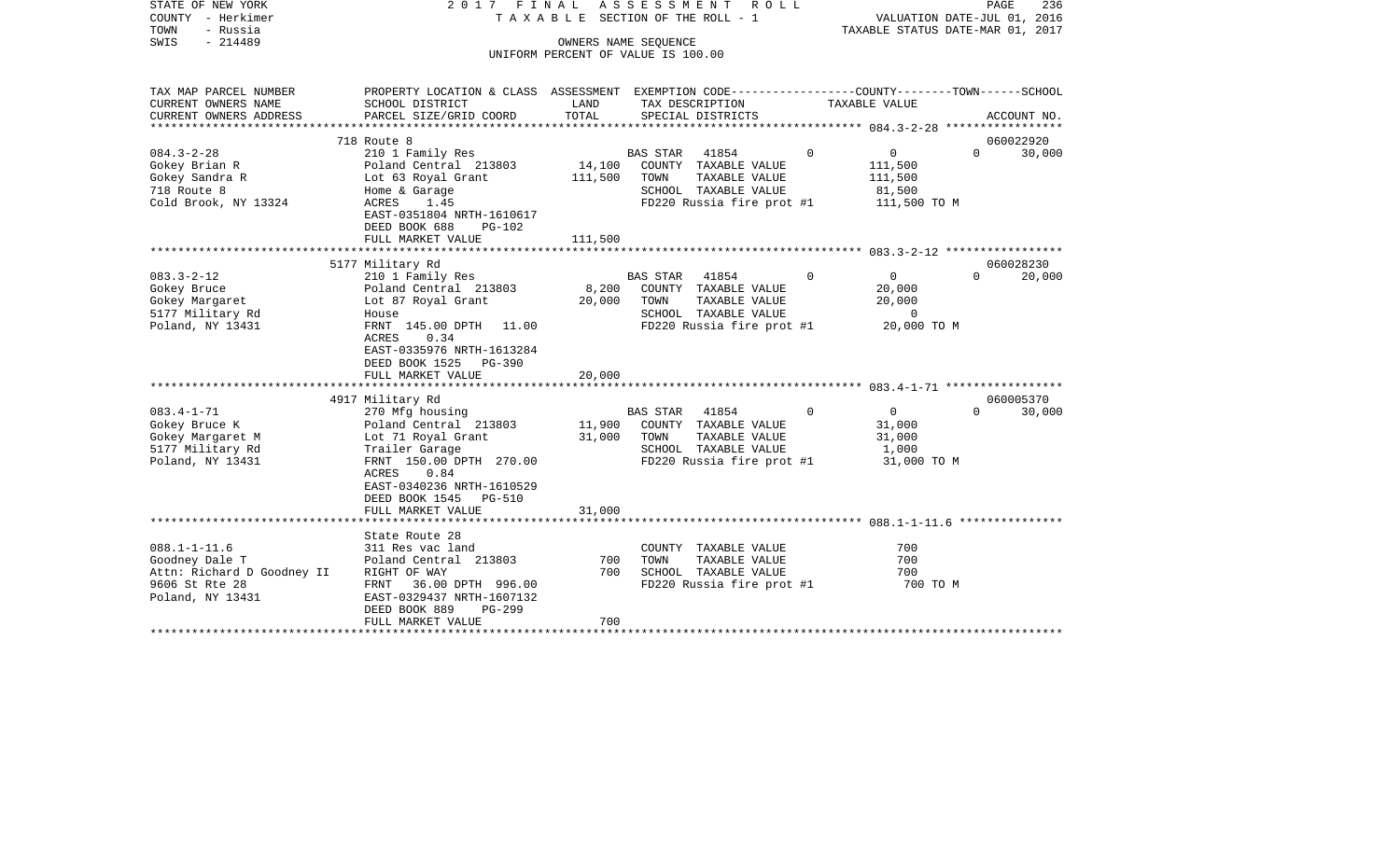| STATE OF NEW YORK<br>COUNTY - Herkimer<br>TOWN<br>- Russia | 2017 FINAL                                                                                       |                     | ASSESSMENT<br>R O L L<br>TAXABLE SECTION OF THE ROLL - 1 |          | VALUATION DATE-JUL 01, 2016<br>TAXABLE STATUS DATE-MAR 01, 2017 | PAGE<br>237        |
|------------------------------------------------------------|--------------------------------------------------------------------------------------------------|---------------------|----------------------------------------------------------|----------|-----------------------------------------------------------------|--------------------|
| $-214489$<br>SWIS                                          |                                                                                                  |                     | OWNERS NAME SEQUENCE                                     |          |                                                                 |                    |
|                                                            |                                                                                                  |                     | UNIFORM PERCENT OF VALUE IS 100.00                       |          |                                                                 |                    |
| TAX MAP PARCEL NUMBER                                      | PROPERTY LOCATION & CLASS ASSESSMENT EXEMPTION CODE----------------COUNTY-------TOWN------SCHOOL |                     |                                                          |          |                                                                 |                    |
| CURRENT OWNERS NAME                                        | SCHOOL DISTRICT                                                                                  | LAND                | TAX DESCRIPTION                                          |          | TAXABLE VALUE                                                   |                    |
| CURRENT OWNERS ADDRESS<br>*********************            | PARCEL SIZE/GRID COORD                                                                           | TOTAL               | SPECIAL DISTRICTS                                        |          |                                                                 | ACCOUNT NO.        |
|                                                            | 9556 Route 28                                                                                    |                     |                                                          |          |                                                                 |                    |
| $088.1 - 1 - 11.4$                                         | 210 1 Family Res                                                                                 |                     | 41834<br>ENH STAR                                        | $\Omega$ | 0                                                               | 65,500<br>0        |
| Goodney Dorothy W                                          | Poland Central 213803                                                                            | 15,500              | COUNTY TAXABLE VALUE                                     |          | 109,100                                                         |                    |
| Goodney, III Richard D                                     | ACRES<br>2.30                                                                                    | 109,100             | TOWN<br>TAXABLE VALUE                                    |          | 109,100                                                         |                    |
| 9556 Route 28                                              | EAST-0329615 NRTH-1606621                                                                        |                     | SCHOOL TAXABLE VALUE                                     |          | 43,600                                                          |                    |
| Poland, NY 13431                                           | DEED BOOK 916<br>$PG-212$                                                                        |                     | FD220 Russia fire prot #1                                |          | 109,100 TO M                                                    |                    |
|                                                            | FULL MARKET VALUE                                                                                | 109,100             |                                                          |          |                                                                 |                    |
|                                                            |                                                                                                  | ******************* |                                                          |          | ************* 083.3-1-69.5 ****************                     |                    |
|                                                            | 152 Gravesville Rd                                                                               |                     |                                                          |          |                                                                 | 060050780          |
| $083.3 - 1 - 69.5$                                         | 210 1 Family Res                                                                                 |                     | BAS STAR<br>41854                                        | 0        | 0                                                               | $\Omega$<br>30,000 |
| Goodney III Richard D                                      | Poland Central 213803                                                                            | 62,900              | COUNTY TAXABLE VALUE                                     |          | 250,000                                                         |                    |
| Goodney Patricia L                                         | Lots 68 & 69 Royal Grant                                                                         | 250,000             | TOWN<br>TAXABLE VALUE                                    |          | 250,000                                                         |                    |
| 152 Gravesville Rd                                         | House                                                                                            |                     | SCHOOL TAXABLE VALUE                                     |          | 220,000                                                         |                    |
| Poland, NY 13431                                           | FRNT 129.30 DPTH                                                                                 |                     | FD220 Russia fire prot #1                                |          | 250,000 TO M                                                    |                    |
|                                                            | ACRES<br>60.90<br>EAST-0329726 NRTH-1609365                                                      |                     |                                                          |          |                                                                 |                    |
|                                                            | DEED BOOK 1476<br>PG-494                                                                         |                     |                                                          |          |                                                                 |                    |
|                                                            | FULL MARKET VALUE                                                                                | 250,000             |                                                          |          |                                                                 |                    |
|                                                            |                                                                                                  |                     |                                                          |          |                                                                 |                    |
|                                                            | 9606 Route 28                                                                                    |                     |                                                          |          |                                                                 | 060050810          |
| $088.1 - 1 - 53$                                           | 242 Rurl res&rec                                                                                 |                     | ENH STAR<br>41834                                        | $\Omega$ | $\mathbf{0}$                                                    | $\Omega$<br>65,500 |
| Goodney Richard D                                          | Poland Central 213803                                                                            | 26,900              | COUNTY TAXABLE VALUE                                     |          | 66,700                                                          |                    |
| c/o Dale Goodney                                           | Lot 67 Royal Grant                                                                               | 66,700              | TOWN<br>TAXABLE VALUE                                    |          | 66,700                                                          |                    |
| 9606 St. Rte 28                                            | House                                                                                            |                     | SCHOOL TAXABLE VALUE                                     |          | 1,200                                                           |                    |
| Poland, NY 13431                                           | ACRES<br>10.50                                                                                   |                     | FD220 Russia fire prot #1                                |          | 66,700 TO M                                                     |                    |
|                                                            | EAST-0331523 NRTH-1609050                                                                        |                     |                                                          |          |                                                                 |                    |
|                                                            | DEED BOOK 1211<br>PG-877                                                                         |                     |                                                          |          |                                                                 |                    |
|                                                            | FULL MARKET VALUE                                                                                | 66,700              |                                                          |          | ********* 088.1-1-11.1 ****                                     |                    |
|                                                            | Route 28                                                                                         |                     |                                                          |          |                                                                 | 060011010          |
| $088.1 - 1 - 11.1$                                         | 105 Vac farmland                                                                                 |                     | COUNTY TAXABLE VALUE                                     |          | 56,100                                                          |                    |
| Goodney Richard D III                                      | Poland Central 213803                                                                            | 56,100              | TOWN<br>TAXABLE VALUE                                    |          | 56,100                                                          |                    |
| Goodney Dale T                                             | Lots 47,68 Royal Grant                                                                           | 56,100              | SCHOOL TAXABLE VALUE                                     |          | 56,100                                                          |                    |
| 152 Gravesville Rd                                         | Farm                                                                                             |                     | FD220 Russia fire prot #1                                |          | 56,100 TO M                                                     |                    |
| Poland, NY 13431                                           | FRNT<br>80.00 DPTH                                                                               |                     |                                                          |          |                                                                 |                    |
|                                                            | 49.50<br>ACRES                                                                                   |                     |                                                          |          |                                                                 |                    |
|                                                            | EAST-0327718 NRTH-1606420                                                                        |                     |                                                          |          |                                                                 |                    |
|                                                            | DEED BOOK 936<br>$PG-440$                                                                        |                     |                                                          |          |                                                                 |                    |
|                                                            | FULL MARKET VALUE                                                                                | 56,100              |                                                          |          |                                                                 |                    |
|                                                            |                                                                                                  |                     |                                                          |          |                                                                 |                    |
|                                                            | Rose Valley Rd                                                                                   |                     |                                                          |          |                                                                 | 060020190          |
| $088.2 - 1 - 23.1$                                         | 910 Priv forest                                                                                  |                     | COUNTY TAXABLE VALUE                                     |          | 33,900                                                          |                    |
| Gorham Barbara<br>Burritt Lori                             | Poland Central 213803<br>Lot 29 Royal Grant                                                      | 33,900<br>33,900    | TOWN<br>TAXABLE VALUE<br>SCHOOL TAXABLE VALUE            |          | 33,900<br>33,900                                                |                    |
| PO Box 63                                                  | FRNT 710.00 DPTH                                                                                 |                     | FD220 Russia fire prot #1                                |          | 33,900 TO M                                                     |                    |
| Poland, NY 13431                                           | ACRES<br>18.30                                                                                   |                     |                                                          |          |                                                                 |                    |
|                                                            | EAST-0346961 NRTH-1603054                                                                        |                     |                                                          |          |                                                                 |                    |
| PRIOR OWNER ON 3/01/2017                                   | DEED BOOK 2017<br>PG-1090                                                                        |                     |                                                          |          |                                                                 |                    |
| Gorham Barbara                                             | FULL MARKET VALUE                                                                                | 33,900              |                                                          |          |                                                                 |                    |
| ***********                                                |                                                                                                  |                     |                                                          |          |                                                                 |                    |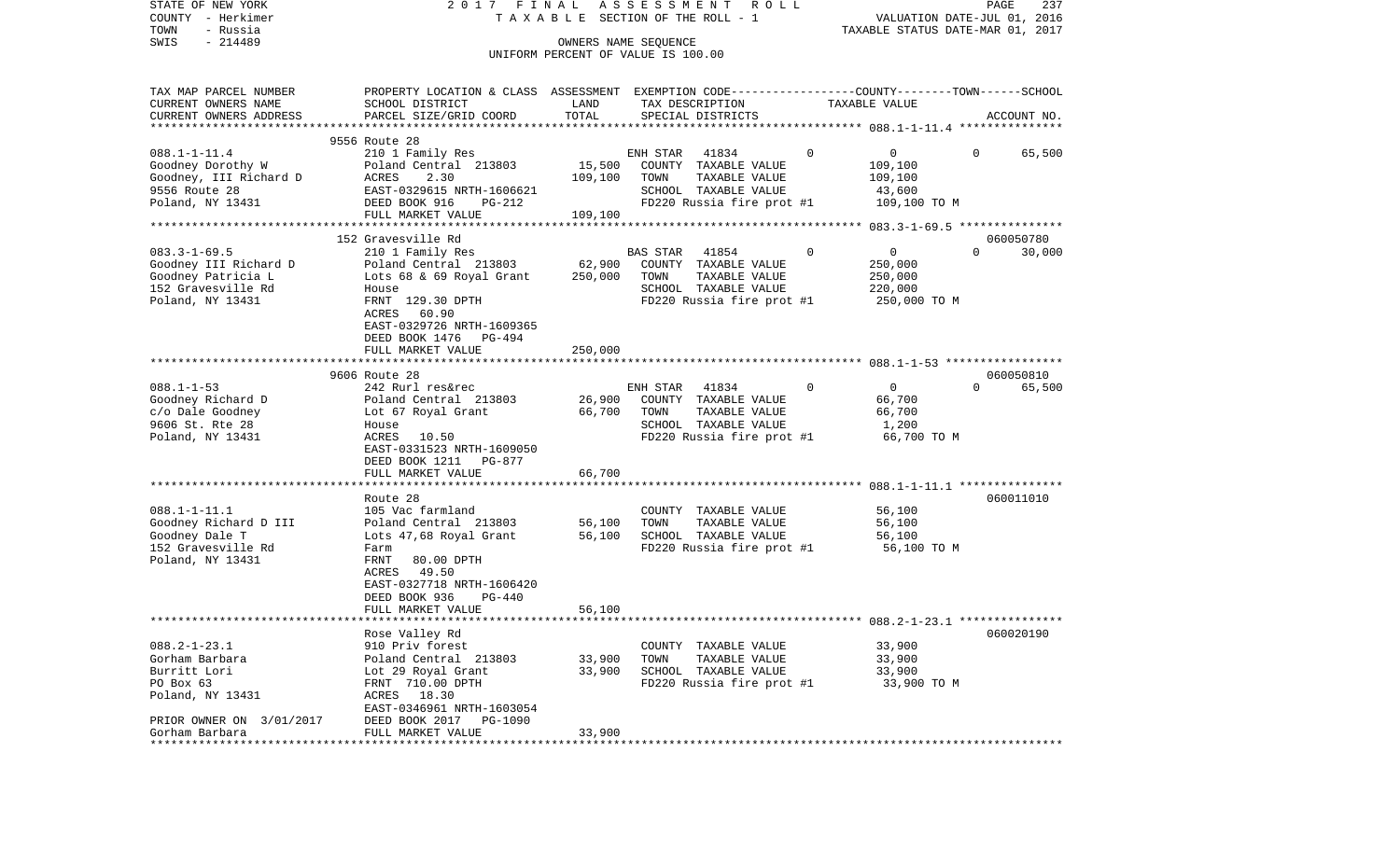| STATE OF NEW YORK<br>COUNTY - Herkimer<br>TOWN<br>- Russia | 2017 FINAL<br>TAXABLE SECTION OF THE ROLL - 1                                                   | ASSESSMENT ROLL<br>PAGE<br>238<br>VALUATION DATE-JUL 01, 2016<br>TAXABLE STATUS DATE-MAR 01, 2017 |                                        |         |                                                   |        |             |
|------------------------------------------------------------|-------------------------------------------------------------------------------------------------|---------------------------------------------------------------------------------------------------|----------------------------------------|---------|---------------------------------------------------|--------|-------------|
| $-214489$<br>SWIS                                          |                                                                                                 |                                                                                                   | OWNERS NAME SEQUENCE                   |         |                                                   |        |             |
|                                                            |                                                                                                 |                                                                                                   | UNIFORM PERCENT OF VALUE IS 100.00     |         |                                                   |        |             |
|                                                            |                                                                                                 |                                                                                                   |                                        |         |                                                   |        |             |
| TAX MAP PARCEL NUMBER                                      | PROPERTY LOCATION & CLASS ASSESSMENT EXEMPTION CODE---------------COUNTY-------TOWN------SCHOOL |                                                                                                   |                                        |         |                                                   |        |             |
| CURRENT OWNERS NAME                                        | SCHOOL DISTRICT                                                                                 | LAND                                                                                              | TAX DESCRIPTION                        |         | TAXABLE VALUE                                     |        |             |
| CURRENT OWNERS ADDRESS                                     | PARCEL SIZE/GRID COORD                                                                          | TOTAL                                                                                             | SPECIAL DISTRICTS                      |         |                                                   |        | ACCOUNT NO. |
|                                                            | *******************************                                                                 |                                                                                                   |                                        |         | ***************** 088.2-1-23.3 ****************   |        |             |
| $088.2 - 1 - 23.3$                                         | Rte 8<br>105 Vac farmland                                                                       |                                                                                                   | AG MKTS<br>41730                       | $\circ$ | 30,760                                            |        |             |
| Gorham Barbara                                             | Poland Central 213803                                                                           | 59,000                                                                                            | COUNTY TAXABLE VALUE                   |         | 28,240                                            | 30,760 | 30,760      |
| Burritt Lori                                               | Lot 29 Royal Grant                                                                              | 59,000                                                                                            | TOWN<br>TAXABLE VALUE                  |         | 28,240                                            |        |             |
| PO Box 63                                                  | Vacant Land                                                                                     |                                                                                                   | SCHOOL TAXABLE VALUE                   |         | 28,240                                            |        |             |
| Poland, NY 13431                                           | Route 8                                                                                         |                                                                                                   | FD220 Russia fire prot #1              |         | 59,000 TO M                                       |        |             |
|                                                            | FRNT 1254.00 DPTH                                                                               |                                                                                                   |                                        |         |                                                   |        |             |
| MAY BE SUBJECT TO PAYMENT                                  | ACRES 41.60                                                                                     |                                                                                                   |                                        |         |                                                   |        |             |
| UNDER AGDIST LAW TIL 2024                                  | EAST-0344890 NRTH-1602427                                                                       |                                                                                                   |                                        |         |                                                   |        |             |
|                                                            | DEED BOOK 1426 PG-648                                                                           |                                                                                                   |                                        |         |                                                   |        |             |
|                                                            | FULL MARKET VALUE                                                                               | 59,000                                                                                            |                                        |         |                                                   |        |             |
|                                                            |                                                                                                 | ******                                                                                            |                                        |         | *********************** 088.2-1-23.9 ************ |        |             |
|                                                            | Rose Valley Rd                                                                                  |                                                                                                   |                                        |         |                                                   |        |             |
| $088.2 - 1 - 23.9$                                         | 910 Priv forest                                                                                 |                                                                                                   | COUNTY TAXABLE VALUE                   |         | 30,000                                            |        |             |
| Gorham Barbara                                             | Poland Central 213803                                                                           | 30,000                                                                                            | TOWN<br>TAXABLE VALUE                  |         | 30,000                                            |        |             |
| Burritt Lori                                               | FRNT 1355.00 DPTH                                                                               | 30,000                                                                                            | SCHOOL TAXABLE VALUE                   |         | 30,000                                            |        |             |
| PO Box 63                                                  | ACRES 20.00                                                                                     |                                                                                                   | FD220 Russia fire prot #1              |         | 30,000 TO M                                       |        |             |
| Poland, NY 13431                                           | EAST-0347514 NRTH-1602707                                                                       |                                                                                                   |                                        |         |                                                   |        |             |
|                                                            | DEED BOOK 2017 PG-1090                                                                          |                                                                                                   |                                        |         |                                                   |        |             |
| PRIOR OWNER ON 3/01/2017                                   | FULL MARKET VALUE                                                                               | 30,000                                                                                            |                                        |         |                                                   |        |             |
| Gorham Barbara                                             |                                                                                                 |                                                                                                   |                                        |         |                                                   |        |             |
| *******************                                        |                                                                                                 |                                                                                                   |                                        |         |                                                   |        |             |
|                                                            | Buck Hill Rd                                                                                    |                                                                                                   |                                        |         |                                                   |        | 060099001   |
| $088.2 - 1 - 31.1$                                         | 120 Field crops                                                                                 |                                                                                                   | 41730<br>AG MKTS                       | 0       | 22,574                                            | 22,574 | 22,574      |
| Gorham Barbara                                             | Poland Central 213803                                                                           | 35,800                                                                                            | COUNTY TAXABLE VALUE                   |         | 25,226                                            |        |             |
| Burritt Lori                                               | Lot 45 Royal Grant                                                                              | 47,800                                                                                            | TOWN<br>TAXABLE VALUE                  |         | 25,226                                            |        |             |
| PO Box 63                                                  | Farm                                                                                            |                                                                                                   | SCHOOL TAXABLE VALUE                   |         | 25,226                                            |        |             |
| Poland, NY 13431                                           | ACRES<br>26.40                                                                                  |                                                                                                   | FD220 Russia fire prot #1              |         | 47,800 TO M                                       |        |             |
|                                                            | EAST-0342969 NRTH-1603326                                                                       |                                                                                                   |                                        |         |                                                   |        |             |
| MAY BE SUBJECT TO PAYMENT                                  | DEED BOOK 1426<br>PG-648                                                                        |                                                                                                   |                                        |         |                                                   |        |             |
| UNDER AGDIST LAW TIL 2024                                  | FULL MARKET VALUE                                                                               | 47,800                                                                                            |                                        |         |                                                   |        |             |
|                                                            |                                                                                                 |                                                                                                   |                                        |         |                                                   |        |             |
|                                                            | Route 28                                                                                        |                                                                                                   |                                        |         |                                                   |        | 060032610   |
| $088.2 - 1 - 32$                                           | 105 Vac farmland                                                                                |                                                                                                   | COUNTY TAXABLE VALUE                   |         | 36,100                                            |        |             |
| Gorham Barbara                                             | Poland Central 213803                                                                           | 36,100                                                                                            | TAXABLE VALUE<br>TOWN                  |         | 36,100                                            |        |             |
| PO Box 63                                                  | N 45 Rq                                                                                         | 36,100                                                                                            | SCHOOL TAXABLE VALUE                   |         | 36,100                                            |        |             |
| Poland, NY 13431                                           | Lot 35 Acres                                                                                    |                                                                                                   | FD220 Russia fire prot #1              |         | 36,100 TO M                                       |        |             |
|                                                            | Rte 28                                                                                          |                                                                                                   |                                        |         |                                                   |        |             |
|                                                            | ACRES<br>43.20                                                                                  |                                                                                                   |                                        |         |                                                   |        |             |
|                                                            | EAST-0341486 NRTH-1604056                                                                       |                                                                                                   |                                        |         |                                                   |        |             |
|                                                            | DEED BOOK 795<br>PG-498                                                                         |                                                                                                   |                                        |         |                                                   |        |             |
|                                                            | FULL MARKET VALUE                                                                               | 36,100                                                                                            |                                        |         |                                                   |        |             |
|                                                            |                                                                                                 |                                                                                                   | ************************************** |         |                                                   |        |             |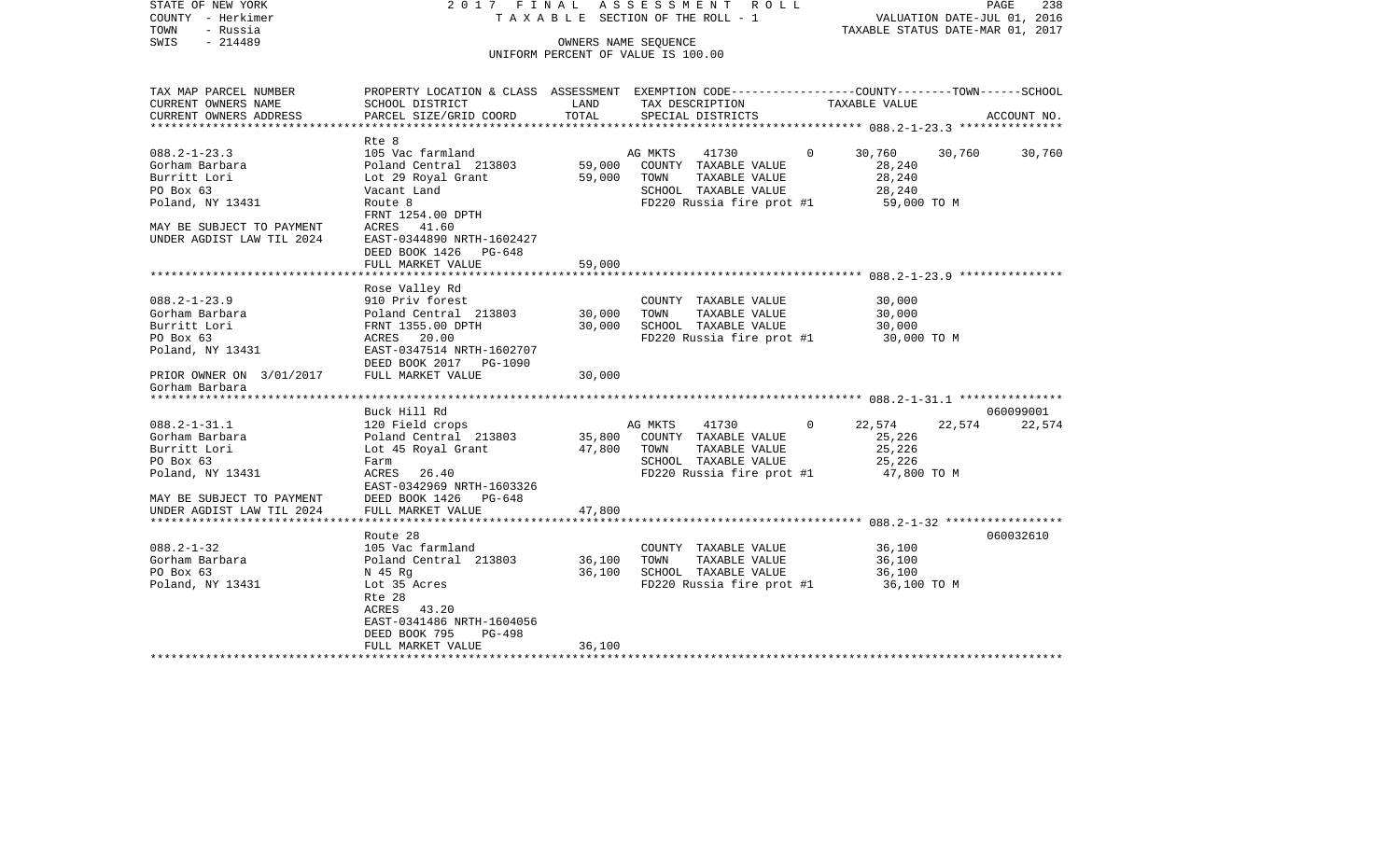| STATE OF NEW YORK                   | 2017 FINAL                                                                                      |                                    | A S S E S S M E N T         | R O L L                               |               |                                  |                | PAGE<br>239 |
|-------------------------------------|-------------------------------------------------------------------------------------------------|------------------------------------|-----------------------------|---------------------------------------|---------------|----------------------------------|----------------|-------------|
| COUNTY - Herkimer                   | T A X A B L E SECTION OF THE ROLL - 1                                                           |                                    | VALUATION DATE-JUL 01, 2016 |                                       |               |                                  |                |             |
| TOWN<br>- Russia                    | OWNERS NAME SEQUENCE                                                                            |                                    |                             |                                       |               | TAXABLE STATUS DATE-MAR 01, 2017 |                |             |
| $-214489$<br>SWIS                   |                                                                                                 | UNIFORM PERCENT OF VALUE IS 100.00 |                             |                                       |               |                                  |                |             |
|                                     |                                                                                                 |                                    |                             |                                       |               |                                  |                |             |
| TAX MAP PARCEL NUMBER               | PROPERTY LOCATION & CLASS ASSESSMENT EXEMPTION CODE---------------COUNTY-------TOWN------SCHOOL |                                    |                             |                                       |               |                                  |                |             |
| CURRENT OWNERS NAME                 | SCHOOL DISTRICT                                                                                 | LAND                               |                             | TAX DESCRIPTION                       |               | TAXABLE VALUE                    |                |             |
| CURRENT OWNERS ADDRESS              | PARCEL SIZE/GRID COORD                                                                          | TOTAL                              |                             | SPECIAL DISTRICTS                     |               |                                  |                | ACCOUNT NO. |
|                                     |                                                                                                 |                                    |                             |                                       |               |                                  |                |             |
|                                     | Gorham Rd                                                                                       |                                    |                             |                                       |               |                                  |                | 060011040   |
| $089.1 - 2 - 18$                    | 113 Cattle farm                                                                                 |                                    | AG MKTS                     | 41730                                 | 0             | 67,203                           | 67,203         | 67,203      |
| Gorham Barbara C                    | Poland Central 213803                                                                           |                                    | 168,300 ENH STAR            | 41834                                 | $\Omega$      | $\mathbf 0$                      | $\overline{0}$ | 65,500      |
| Burritt Lori Gorham                 | Lot 29 Royal Grant                                                                              | 315,000                            |                             | COUNTY TAXABLE VALUE                  |               | 247,797                          |                |             |
| 211 Gorham Rd                       | Farm                                                                                            |                                    | TOWN                        | TAXABLE VALUE                         |               | 247,797                          |                |             |
| PO Box 63                           | ACRES 245.00                                                                                    |                                    |                             | SCHOOL TAXABLE VALUE                  |               | 182,297                          |                |             |
| Poland, NY 13431                    | EAST-0350143 NRTH-1602469                                                                       |                                    |                             | FD220 Russia fire prot #1             |               | 315,000 TO M                     |                |             |
|                                     | DEED BOOK 1426<br>PG-644                                                                        |                                    |                             |                                       |               |                                  |                |             |
| MAY BE SUBJECT TO PAYMENT           | FULL MARKET VALUE                                                                               | 315,000                            |                             |                                       |               |                                  |                |             |
| UNDER AGDIST LAW TIL 2024           |                                                                                                 |                                    |                             |                                       |               |                                  |                |             |
|                                     |                                                                                                 |                                    |                             |                                       |               |                                  |                |             |
|                                     | 5787 Military Rd                                                                                |                                    |                             |                                       |               |                                  |                | 060011100   |
| $083.1 - 1 - 30$                    | 210 1 Family Res                                                                                |                                    | AG MKTS                     | 41730                                 | 0<br>$\Omega$ | 29,290                           | 29,290         | 29,290      |
| Grafer Corp                         | Poland Central 213803                                                                           | 192,300 FOREST                     |                             | 47460                                 |               | 36,114                           | 36,114         | 36,114      |
| Attn: James P Manning<br>PO Box 153 | Lot 102 & 105 Royal Grant<br>House                                                              | 312,600                            | TOWN                        | COUNTY TAXABLE VALUE<br>TAXABLE VALUE |               | 247,196<br>247,196               |                |             |
| Prospect, NY 13435                  | Merged 2012                                                                                     |                                    |                             | SCHOOL TAXABLE VALUE                  |               | 247,196                          |                |             |
|                                     | FRNT 7918.00 DPTH                                                                               |                                    |                             | FD220 Russia fire prot #1             |               | 312,600 TO M                     |                |             |
| MAY BE SUBJECT TO PAYMENT           | ACRES 186.60                                                                                    |                                    |                             |                                       |               |                                  |                |             |
| UNDER RPTL480A UNTIL 2026           | EAST-0324540 NRTH-1619428                                                                       |                                    |                             |                                       |               |                                  |                |             |
|                                     | DEED BOOK 00622 PG-00507                                                                        |                                    |                             |                                       |               |                                  |                |             |
|                                     | FULL MARKET VALUE                                                                               | 312,600                            |                             |                                       |               |                                  |                |             |
| *********************               | *************************                                                                       |                                    |                             |                                       |               |                                  |                |             |
|                                     | 225 Gravesville Rd                                                                              |                                    |                             |                                       |               |                                  |                | 060004830   |
| $083.3 - 1 - 53$                    | 210 1 Family Res                                                                                |                                    | CW_15_VET/ 41162            |                                       | $\Omega$      | 9,000                            | $\Omega$       | - 0         |
| Graulich Joseph                     | Poland Central 213803                                                                           |                                    | 13,500 BAS STAR             | 41854                                 | $\mathbf 0$   | $\mathbf{0}$                     | 0              | 30,000      |
| Graulich Tracy                      | W 69<br>Rg                                                                                      | 80,500                             |                             | COUNTY TAXABLE VALUE                  |               | 71,500                           |                |             |
| 225 Gravesville Rd                  | $H_0$ 1                                                                                         |                                    | TOWN                        | TAXABLE VALUE                         |               | 80,500                           |                |             |
| Poland, NY 13431                    | Gravesville                                                                                     |                                    |                             | SCHOOL TAXABLE VALUE                  |               | 50,500                           |                |             |
|                                     | FRNT 250.00 DPTH                                                                                |                                    |                             | FD220 Russia fire prot #1             |               | 80,500 TO M                      |                |             |
|                                     | ACRES<br>1.60 BANK<br>135                                                                       |                                    |                             |                                       |               |                                  |                |             |
|                                     | EAST-0328250 NRTH-1609996                                                                       |                                    |                             |                                       |               |                                  |                |             |
|                                     | DEED BOOK 1116<br>PG-337                                                                        |                                    |                             |                                       |               |                                  |                |             |
|                                     | FULL MARKET VALUE                                                                               | 80,500                             |                             |                                       |               |                                  |                |             |
|                                     |                                                                                                 |                                    |                             |                                       |               |                                  |                | 060027300   |
| $072.12 - 2 - 38$                   | 263 Silverstone Rd                                                                              |                                    | VET COM C 41132             |                                       | $\mathbf 0$   | 15,000                           | $\Omega$       | $\mathbf 0$ |
| Graves Patrick                      | 260 Seasonal res - WTRFNT<br>Remsen<br>305201                                                   |                                    | 34,000 VET COM T 41133      |                                       | 0             | 0                                | 20,000         | $\Omega$    |
| Graves Andrea                       | Lot 2 Jacobs Tract                                                                              |                                    | 87,000 BAS STAR             | 41854                                 | $\Omega$      | $\mathbf 0$                      | $\Omega$       | 30,000      |
| 263 Silverstone Rd                  | Camp                                                                                            |                                    |                             | COUNTY TAXABLE VALUE                  |               | 72,000                           |                |             |
| Remsen N Y, 13438                   | Pardee                                                                                          |                                    | TOWN                        | TAXABLE VALUE                         |               | 67,000                           |                |             |
|                                     | FRNT<br>98.00 DPTH 231.00                                                                       |                                    |                             | SCHOOL TAXABLE VALUE                  |               | 57,000                           |                |             |
|                                     | 0.51<br>ACRES                                                                                   |                                    |                             | FD230 Remsen fire #2                  |               | 87,000 TO M                      |                |             |
|                                     | EAST-0346083 NRTH-1650998                                                                       |                                    |                             |                                       |               |                                  |                |             |
|                                     | DEED BOOK 865<br>PG-713                                                                         |                                    |                             |                                       |               |                                  |                |             |

\*\*\*\*\*\*\*\*\*\*\*\*\*\*\*\*\*\*\*\*\*\*\*\*\*\*\*\*\*\*\*\*\*\*\*\*\*\*\*\*\*\*\*\*\*\*\*\*\*\*\*\*\*\*\*\*\*\*\*\*\*\*\*\*\*\*\*\*\*\*\*\*\*\*\*\*\*\*\*\*\*\*\*\*\*\*\*\*\*\*\*\*\*\*\*\*\*\*\*\*\*\*\*\*\*\*\*\*\*\*\*\*\*\*\*\*\*\*\*\*\*\*\*\*\*\*\*\*\*\*\*\*

FULL MARKET VALUE 87,000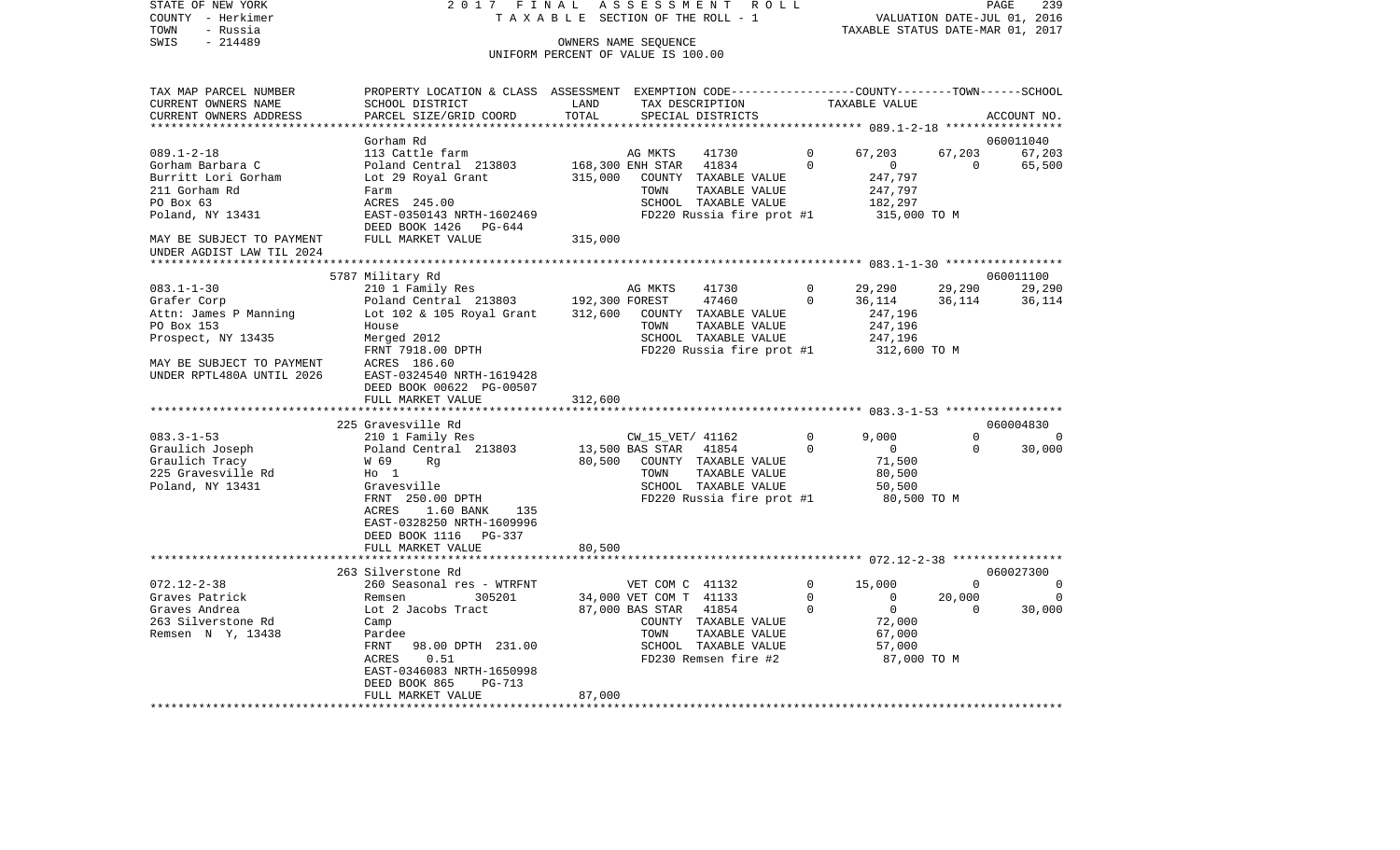| STATE OF NEW YORK<br>COUNTY - Herkimer<br>- Russia<br>TOWN | 2017 FINAL<br>TAXABLE                                                                           |                      | ASSESSMENT ROLL<br>SECTION OF THE ROLL - 1   | VALUATION DATE-JUL 01, 2016<br>TAXABLE STATUS DATE-MAR 01, 2017 | 240<br>PAGE |
|------------------------------------------------------------|-------------------------------------------------------------------------------------------------|----------------------|----------------------------------------------|-----------------------------------------------------------------|-------------|
| $-214489$<br>SWIS                                          |                                                                                                 |                      |                                              |                                                                 |             |
|                                                            |                                                                                                 | OWNERS NAME SEQUENCE | UNIFORM PERCENT OF VALUE IS 100.00           |                                                                 |             |
|                                                            |                                                                                                 |                      |                                              |                                                                 |             |
| TAX MAP PARCEL NUMBER                                      | PROPERTY LOCATION & CLASS ASSESSMENT EXEMPTION CODE---------------COUNTY-------TOWN------SCHOOL |                      |                                              |                                                                 |             |
| CURRENT OWNERS NAME                                        | SCHOOL DISTRICT                                                                                 | LAND                 | TAX DESCRIPTION                              | TAXABLE VALUE                                                   |             |
| CURRENT OWNERS ADDRESS                                     | PARCEL SIZE/GRID COORD                                                                          | TOTAL                | SPECIAL DISTRICTS                            |                                                                 | ACCOUNT NO. |
|                                                            | Silverstone Rd                                                                                  |                      |                                              |                                                                 | 060012390   |
| $072.12 - 2 - 40$                                          | 311 Res vac land - WTRFNT                                                                       |                      | COUNTY TAXABLE VALUE                         | 10,000                                                          |             |
| Graves Patrick                                             | Remsen<br>305201                                                                                | 10,000               | TAXABLE VALUE<br>TOWN                        | 10,000                                                          |             |
| Graves Andrea                                              | E 2<br>Jt                                                                                       | 10,000               | SCHOOL TAXABLE VALUE                         | 10,000                                                          |             |
| 263 Silverstone Rd                                         | Lot $1/2$                                                                                       |                      | FD230 Remsen fire #2                         | 10,000 TO M                                                     |             |
| Remsen, NY 13438                                           | Silverstone                                                                                     |                      |                                              |                                                                 |             |
|                                                            | FRNT 77.00 DPTH 351.00                                                                          |                      |                                              |                                                                 |             |
|                                                            | EAST-0346001 NRTH-1650852                                                                       |                      |                                              |                                                                 |             |
|                                                            | DEED BOOK 1492 PG-348                                                                           |                      |                                              |                                                                 |             |
|                                                            | FULL MARKET VALUE                                                                               | 10,000               |                                              |                                                                 |             |
|                                                            |                                                                                                 | ********             |                                              |                                                                 |             |
|                                                            | Silverstone Rd                                                                                  |                      |                                              |                                                                 | 060003270   |
| $072.12 - 2 - 39$                                          | 260 Seasonal res - WTRFNT                                                                       |                      | COUNTY TAXABLE VALUE                         | 40,000                                                          |             |
| Graves Patrick A                                           | Remsen<br>305201                                                                                | 13,300               | TAXABLE VALUE<br>TOWN                        | 40,000                                                          |             |
| Graves Andrea<br>263 Silverstone Rd                        | Lot 2 Jacobs Tract<br>Camp                                                                      | 40,000               | SCHOOL TAXABLE VALUE<br>FD230 Remsen fire #2 | 40,000<br>40,000 TO M                                           |             |
| Remsen, NY 13438                                           | Silverstone                                                                                     |                      |                                              |                                                                 |             |
|                                                            | 78.00 DPTH 281.00<br>FRNT                                                                       |                      |                                              |                                                                 |             |
|                                                            | 0.49<br>ACRES                                                                                   |                      |                                              |                                                                 |             |
|                                                            | EAST-0346037 NRTH-1650918                                                                       |                      |                                              |                                                                 |             |
|                                                            | DEED BOOK 873<br>PG-665                                                                         |                      |                                              |                                                                 |             |
|                                                            | FULL MARKET VALUE                                                                               | 40,000               |                                              |                                                                 |             |
|                                                            | ******************************                                                                  |                      |                                              |                                                                 |             |
|                                                            | Silverstone Rd                                                                                  |                      |                                              |                                                                 | 060045220   |
| $072.12 - 2 - 16$                                          | 314 Rural vac<10                                                                                |                      | COUNTY TAXABLE VALUE                         | 5,300                                                           |             |
| Graves William S                                           | 305201<br>Remsen                                                                                | 5,300                | TOWN<br>TAXABLE VALUE                        | 5,300                                                           |             |
| 11080 Bell Hill Rd                                         | Lot 2 Jacobs Tract                                                                              | 5,300                | SCHOOL TAXABLE VALUE                         | 5,300                                                           |             |
| Utica, NY 13502                                            | Vacant Land                                                                                     |                      | FD230 Remsen fire #2                         | 5,300 TO M                                                      |             |
|                                                            | FRNT 200.00 DPTH 272.00                                                                         |                      |                                              |                                                                 |             |
|                                                            | 1.10<br>ACRES                                                                                   |                      |                                              |                                                                 |             |
|                                                            | EAST-0345778 NRTH-1651102                                                                       |                      |                                              |                                                                 |             |
|                                                            | DEED BOOK 730<br>PG-266                                                                         |                      |                                              |                                                                 |             |
|                                                            | FULL MARKET VALUE<br>*****************                                                          | 5,300                |                                              |                                                                 |             |
|                                                            |                                                                                                 |                      |                                              |                                                                 | 060025270   |
| $077.11 - 1 - 3$                                           | Topper Rd<br>260 Seasonal res                                                                   |                      | COUNTY TAXABLE VALUE                         | 61,000                                                          |             |
| Gray Kathleen                                              | Poland Central 213803                                                                           | 14,600               | TOWN<br>TAXABLE VALUE                        | 61,000                                                          |             |
| 36 Groesbeck Pl                                            | Lot 15 Jerseyfield Patent                                                                       | 61,000               | SCHOOL TAXABLE VALUE                         | 61,000                                                          |             |
| Delmar, NY 12054                                           | Camp                                                                                            |                      | FD220 Russia fire prot #1                    | 61,000 TO M                                                     |             |
|                                                            | ACRES<br>0.91                                                                                   |                      |                                              |                                                                 |             |
|                                                            | EAST-0341469 NRTH-1635015                                                                       |                      |                                              |                                                                 |             |
|                                                            | DEED BOOK 939<br><b>PG-155</b>                                                                  |                      |                                              |                                                                 |             |
|                                                            | FULL MARKET VALUE                                                                               | 61,000               |                                              |                                                                 |             |
|                                                            |                                                                                                 |                      |                                              |                                                                 |             |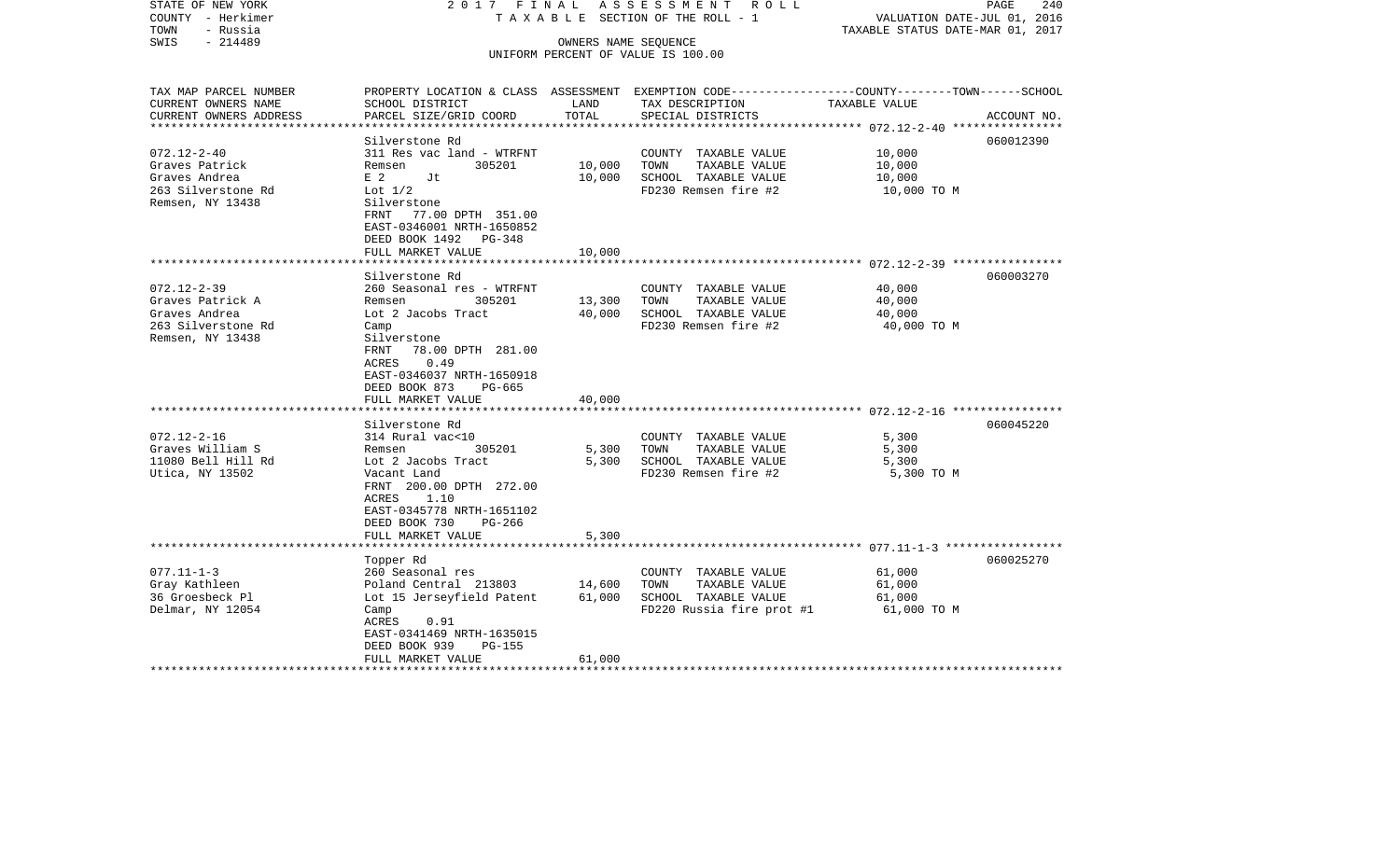|      | STATE OF NEW YORK | 2017 FINAL ASSESSMENT ROLL |                                    |                                  | PAGE                        | -241 |
|------|-------------------|----------------------------|------------------------------------|----------------------------------|-----------------------------|------|
|      | COUNTY - Herkimer |                            | TAXABLE SECTION OF THE ROLL - 1    |                                  | VALUATION DATE-JUL 01, 2016 |      |
| TOWN | - Russia          |                            |                                    | TAXABLE STATUS DATE-MAR 01, 2017 |                             |      |
| SWIS | - 214489          |                            | OWNERS NAME SEOUENCE               |                                  |                             |      |
|      |                   |                            | UNIFORM PERCENT OF VALUE IS 100.00 |                                  |                             |      |

| TAX MAP PARCEL NUMBER  | PROPERTY LOCATION & CLASS ASSESSMENT EXEMPTION CODE---------------COUNTY-------TOWN------SCHOOL |                        |                         |                           |          |                |          |                |
|------------------------|-------------------------------------------------------------------------------------------------|------------------------|-------------------------|---------------------------|----------|----------------|----------|----------------|
| CURRENT OWNERS NAME    | SCHOOL DISTRICT                                                                                 | LAND                   |                         | TAX DESCRIPTION           |          | TAXABLE VALUE  |          |                |
| CURRENT OWNERS ADDRESS | PARCEL SIZE/GRID COORD                                                                          | TOTAL                  |                         | SPECIAL DISTRICTS         |          |                |          | ACCOUNT NO.    |
|                        |                                                                                                 |                        |                         |                           |          |                |          |                |
|                        | 102 Russia Rd                                                                                   |                        |                         |                           |          |                |          | 060011790      |
| $083.3 - 1 - 60$       | 210 1 Family Res                                                                                |                        | VET WAR C 41122         |                           | $\Omega$ | 9,000          | $\Omega$ | $\mathbf 0$    |
| Green Michael R        | Poland Central 213803                                                                           | 29,500 VET WAR T 41123 |                         |                           | $\Omega$ | $\overline{0}$ | 12,000   | $\overline{0}$ |
| Green Donna M          | Lot 67 Royal Grant                                                                              |                        | 204,000 VET DIS C 41142 |                           | $\Omega$ | 20,400         | $\Omega$ | $\overline{0}$ |
| 102 Russia Rd          | House, Barn                                                                                     |                        | VET DIS T 41143         |                           | $\Omega$ | $\mathbf{0}$   | 20,400   | $\Omega$       |
| Poland, NY 13431       | Russia                                                                                          |                        | BAS STAR                | 41854                     | $\Omega$ | $\overline{0}$ | $\Omega$ | 30,000         |
|                        | FRNT 529.70 DPTH                                                                                |                        |                         | COUNTY TAXABLE VALUE      |          | 174,600        |          |                |
|                        | 813<br>ACRES<br>2.40 BANK                                                                       |                        | TOWN                    | TAXABLE VALUE             |          | 171,600        |          |                |
|                        | EAST-0328678 NRTH-1610759                                                                       |                        |                         | SCHOOL TAXABLE VALUE      |          | 174,000        |          |                |
|                        | DEED BOOK 1102 PG-900                                                                           |                        |                         | FD220 Russia fire prot #1 |          | 204,000 TO M   |          |                |
|                        | FULL MARKET VALUE                                                                               | 204,000                |                         |                           |          |                |          |                |
|                        |                                                                                                 |                        |                         |                           |          |                |          |                |
|                        | Route 365                                                                                       |                        |                         |                           |          |                |          | 060041890      |
| $073.3 - 1 - 29$       | 314 Rural vac<10                                                                                |                        |                         | COUNTY TAXABLE VALUE      |          | 600            |          |                |
| Greene Howard          | Poland Central 213803                                                                           | 600                    | TOWN                    | TAXABLE VALUE             |          | 600            |          |                |
| Greene Valerie         | Lot 80 Remsenburg Patent                                                                        | 600                    |                         | SCHOOL TAXABLE VALUE      |          | 600            |          |                |
| PO Box 291             | Vacant Land                                                                                     |                        |                         | FD230 Remsen fire #2      |          |                | 600 TO M |                |
| Remsen, NY 13438       | FRNT 95.00 DPTH 100.00                                                                          |                        |                         |                           |          |                |          |                |
|                        | EAST-0353325 NRTH-1647150                                                                       |                        |                         |                           |          |                |          |                |
|                        | DEED BOOK 1352 PG-575                                                                           |                        |                         |                           |          |                |          |                |
|                        | FULL MARKET VALUE                                                                               | 600                    |                         |                           |          |                |          |                |
|                        |                                                                                                 |                        |                         |                           |          |                |          |                |
|                        | Route 365                                                                                       |                        |                         |                           |          |                |          | 060012660      |
| $073.3 - 1 - 30$       | 314 Rural vac<10                                                                                |                        |                         | COUNTY TAXABLE VALUE      |          | 500            |          |                |
| Greene Howard          | Poland Central 213803                                                                           | 500                    | TOWN                    | TAXABLE VALUE             |          | 500            |          |                |
| Greene Valerie         | Lot 80 Remsenburg Patent                                                                        | 500                    |                         | SCHOOL TAXABLE VALUE      |          | 500            |          |                |
| PO Box 291             | Vacant Land                                                                                     |                        |                         | FD230 Remsen fire #2      |          |                | 500 TO M |                |
| Remsen, NY 13438       | FRNT 85.00 DPTH 100.00                                                                          |                        |                         |                           |          |                |          |                |
|                        | EAST-0353412 NRTH-1647182                                                                       |                        |                         |                           |          |                |          |                |
|                        | DEED BOOK 1352 PG-575                                                                           |                        |                         |                           |          |                |          |                |
|                        | FULL MARKET VALUE                                                                               | 500                    |                         |                           |          |                |          |                |
|                        |                                                                                                 |                        |                         |                           |          |                |          |                |
|                        | 897 St Rt 365                                                                                   |                        |                         |                           |          |                |          | 060040120      |
| $073.3 - 1 - 35.2$     | 241 Rural res&ag                                                                                |                        |                         | COUNTY TAXABLE VALUE      |          | 82,000         |          |                |
| Greene Howard          | Poland Central 213803                                                                           | 18,000                 | TOWN                    | TAXABLE VALUE             |          | 82,000         |          |                |
| Greene Valerie         | Lot 80 Remsenburg Patent                                                                        | 82,000                 |                         | SCHOOL TAXABLE VALUE      |          | 82,000         |          |                |
| PO Box 291             | Trl                                                                                             |                        |                         | FD230 Remsen fire #2      |          | 82,000 TO M    |          |                |
| Remsen, NY 13438       | FRNT 140.00 DPTH                                                                                |                        |                         |                           |          |                |          |                |
|                        | 4.00<br>ACRES                                                                                   |                        |                         |                           |          |                |          |                |
|                        | EAST-0353321 NRTH-1647428                                                                       |                        |                         |                           |          |                |          |                |
|                        | DEED BOOK 1352<br>PG-575                                                                        |                        |                         |                           |          |                |          |                |
|                        | FULL MARKET VALUE                                                                               | 82,000                 |                         |                           |          |                |          |                |
|                        |                                                                                                 |                        |                         |                           |          |                |          |                |
|                        |                                                                                                 |                        |                         |                           |          |                |          |                |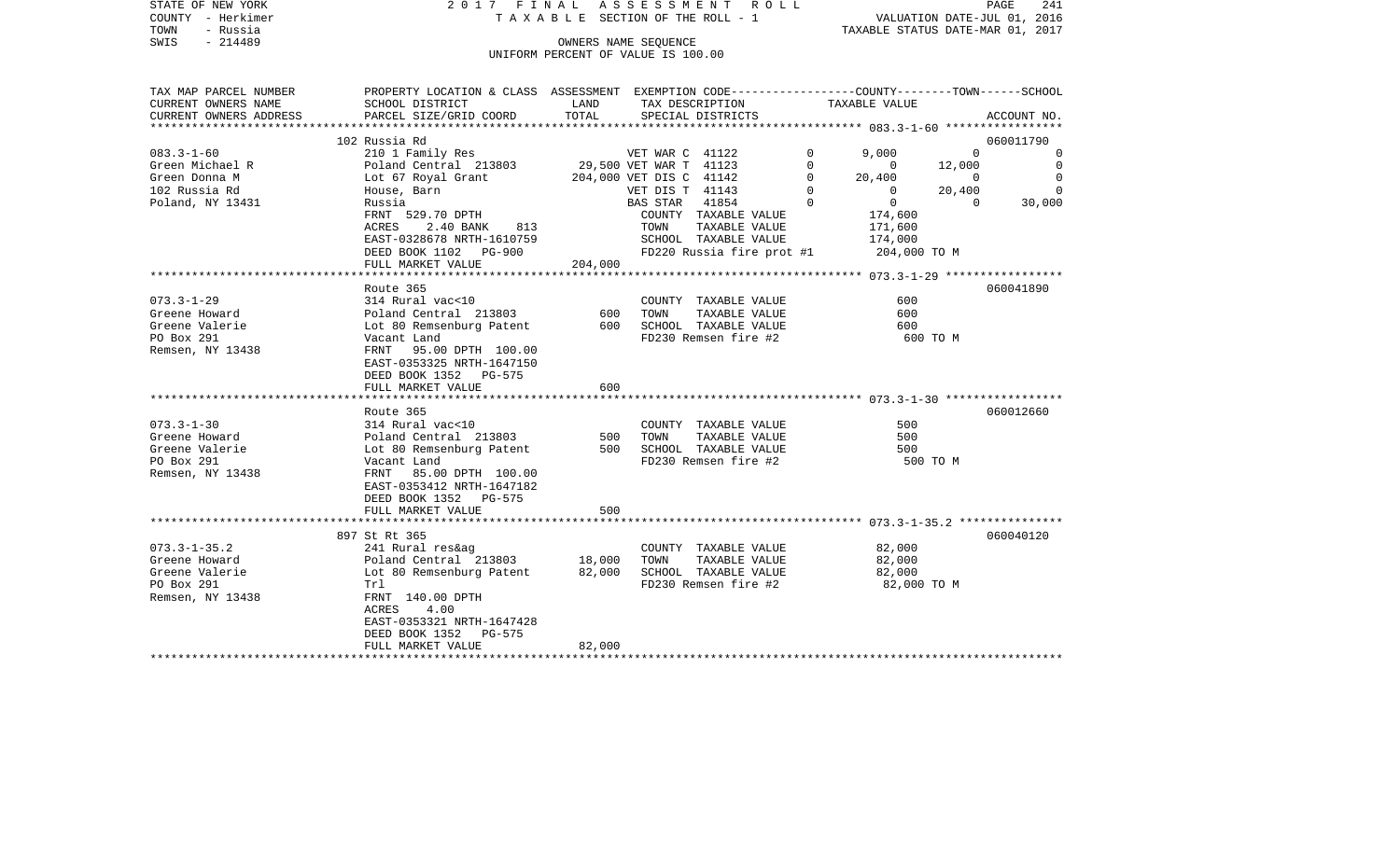| STATE OF NEW YORK                     | 2017 FINAL                                                                                      |                      | A S S E S S M E N T R O L L               |                                        | PAGE<br>242                                                     |
|---------------------------------------|-------------------------------------------------------------------------------------------------|----------------------|-------------------------------------------|----------------------------------------|-----------------------------------------------------------------|
| COUNTY - Herkimer<br>TOWN<br>- Russia |                                                                                                 |                      | TAXABLE SECTION OF THE ROLL - 1           |                                        | VALUATION DATE-JUL 01, 2016<br>TAXABLE STATUS DATE-MAR 01, 2017 |
| $-214489$<br>SWIS                     |                                                                                                 | OWNERS NAME SEQUENCE |                                           |                                        |                                                                 |
|                                       |                                                                                                 |                      | UNIFORM PERCENT OF VALUE IS 100.00        |                                        |                                                                 |
| TAX MAP PARCEL NUMBER                 | PROPERTY LOCATION & CLASS ASSESSMENT EXEMPTION CODE----------------COUNTY-------TOWN-----SCHOOL |                      |                                           |                                        |                                                                 |
| CURRENT OWNERS NAME                   | SCHOOL DISTRICT                                                                                 | LAND                 | TAX DESCRIPTION                           | TAXABLE VALUE                          |                                                                 |
| CURRENT OWNERS ADDRESS                | PARCEL SIZE/GRID COORD                                                                          | TOTAL                | SPECIAL DISTRICTS                         |                                        | ACCOUNT NO.                                                     |
|                                       |                                                                                                 |                      |                                           |                                        |                                                                 |
|                                       | 3337 Black Creek Rd                                                                             |                      |                                           |                                        | 060046690<br>$\Omega$                                           |
| $077.2 - 2 - 38.1$<br>Greenwood Alan  | 210 1 Family Res<br>Poland Central 213803                                                       | 26,600               | 41834<br>ENH STAR<br>COUNTY TAXABLE VALUE | $\mathsf{O}$<br>$\mathbf 0$<br>132,600 | 65,500                                                          |
| Greenwood Betty                       | Lot 14 Jerseyfield Patent                                                                       | 132,600              | TOWN<br>TAXABLE VALUE                     | 132,600                                |                                                                 |
| 3337 Black Creek Rd                   | House & Shed                                                                                    |                      | SCHOOL TAXABLE VALUE                      | 67,100                                 |                                                                 |
| Cold Brook, NY 13324                  | FRNT 300.00 DPTH                                                                                |                      | FD220 Russia fire prot #1                 | 132,600 TO M                           |                                                                 |
|                                       | ACRES 10.30                                                                                     |                      |                                           |                                        |                                                                 |
|                                       | EAST-0346589 NRTH-1631923                                                                       |                      |                                           |                                        |                                                                 |
|                                       | DEED BOOK 661<br>PG-339                                                                         |                      |                                           |                                        |                                                                 |
|                                       | FULL MARKET VALUE                                                                               | 132,600              |                                           |                                        |                                                                 |
|                                       | Pardeeville Rd                                                                                  |                      |                                           |                                        |                                                                 |
| $077.2 - 2 - 38.2$                    | 210 1 Family Res                                                                                |                      | BAS STAR<br>41854                         | $\overline{0}$<br>$\mathbf 0$          | 30,000<br>$\overline{0}$                                        |
| Greenwood Dale                        | Poland Central 213803                                                                           | 20,600               | COUNTY TAXABLE VALUE                      | 74,800                                 |                                                                 |
| Swieton Colleen                       | FRNT 400.00 DPTH                                                                                | 74,800               | TOWN<br>TAXABLE VALUE                     | 74,800                                 |                                                                 |
| 1247 Pardeeville Rd                   | ACRES<br>5.70                                                                                   |                      | SCHOOL TAXABLE VALUE                      | 44,800                                 |                                                                 |
| Cold Brook, NY 13324                  | EAST-0346674 NRTH-1632553                                                                       |                      | FD220 Russia fire prot #1                 | 74,800 TO M                            |                                                                 |
|                                       | DEED BOOK 1357<br>PG-957                                                                        |                      |                                           |                                        |                                                                 |
|                                       | FULL MARKET VALUE                                                                               | 74,800               |                                           |                                        |                                                                 |
|                                       | 843 South Side Rd                                                                               |                      |                                           |                                        |                                                                 |
| $077.2 - 1 - 51.5$                    | 210 1 Family Res                                                                                |                      | 41854<br>BAS STAR                         | $\mathbf{0}$<br>$\Omega$               | $\Omega$<br>30,000                                              |
| Greenwood Jennifer                    | Poland Central 213803                                                                           | 14,600               | COUNTY TAXABLE VALUE                      | 96,220                                 |                                                                 |
| 1371 Pardeeville Rd                   | FRNT 1000.00 DPTH                                                                               | 96,220               | TAXABLE VALUE<br>TOWN                     | 96,220                                 |                                                                 |
| Cold Brook, NY 13324                  | 7.60<br>ACRES                                                                                   |                      | SCHOOL TAXABLE VALUE                      | 66,220                                 |                                                                 |
|                                       | EAST-0339529 NRTH-1633365                                                                       |                      | FD220 Russia fire prot #1                 | 96,220 TO M                            |                                                                 |
|                                       | DEED BOOK 1444 PG-354                                                                           |                      |                                           |                                        |                                                                 |
|                                       | FULL MARKET VALUE<br>************************                                                   | 96,220<br>********** |                                           |                                        |                                                                 |
|                                       | Dan Davis Rd                                                                                    |                      |                                           |                                        | 060011520                                                       |
| $084.3 - 2 - 8$                       | 322 Rural vac>10                                                                                |                      | COUNTY TAXABLE VALUE                      | 155,000                                |                                                                 |
| Greiner Daniel                        | Poland Central 213803                                                                           | 155,000              | TOWN<br>TAXABLE VALUE                     | 155,000                                |                                                                 |
| 627 State Rte 8                       | Lots 74 & 75 Royal Grant                                                                        | 155,000              | SCHOOL TAXABLE VALUE                      | 155,000                                |                                                                 |
| Cold Brook, NY 13324                  | Vacant Land                                                                                     |                      | FD220 Russia fire prot #1                 | 155,000 TO M                           |                                                                 |
|                                       | ACRES 300.00                                                                                    |                      |                                           |                                        |                                                                 |
|                                       | EAST-0352370 NRTH-1613439                                                                       |                      |                                           |                                        |                                                                 |
|                                       | DEED BOOK 922<br>PG-678<br>FULL MARKET VALUE                                                    | 155,000              |                                           |                                        |                                                                 |
|                                       |                                                                                                 |                      |                                           |                                        |                                                                 |
|                                       | Dan Davis Rd                                                                                    |                      |                                           |                                        | 060011430                                                       |
| $084.3 - 2 - 26$                      | 314 Rural vac<10                                                                                |                      | COUNTY TAXABLE VALUE                      | 6,400                                  |                                                                 |
| Greiner Daniel                        | Poland Central 213803                                                                           | 6,400                | TAXABLE VALUE<br>TOWN                     | 6,400                                  |                                                                 |
| 626 State Rte 8                       | S 64<br>Rq                                                                                      | 6,400                | SCHOOL TAXABLE VALUE                      | 6,400                                  |                                                                 |
| Cold Brook, NY 13324                  | Lot 5                                                                                           |                      | FD220 Russia fire prot #1                 | 6,400 TO M                             |                                                                 |
|                                       | Dan Davis                                                                                       |                      |                                           |                                        |                                                                 |
|                                       | ACRES<br>3.20<br>EAST-0350184 NRTH-1611143                                                      |                      |                                           |                                        |                                                                 |
|                                       | DEED BOOK 00575 PG-00769                                                                        |                      |                                           |                                        |                                                                 |
|                                       | FULL MARKET VALUE                                                                               | 6,400                |                                           |                                        |                                                                 |
|                                       |                                                                                                 |                      |                                           |                                        |                                                                 |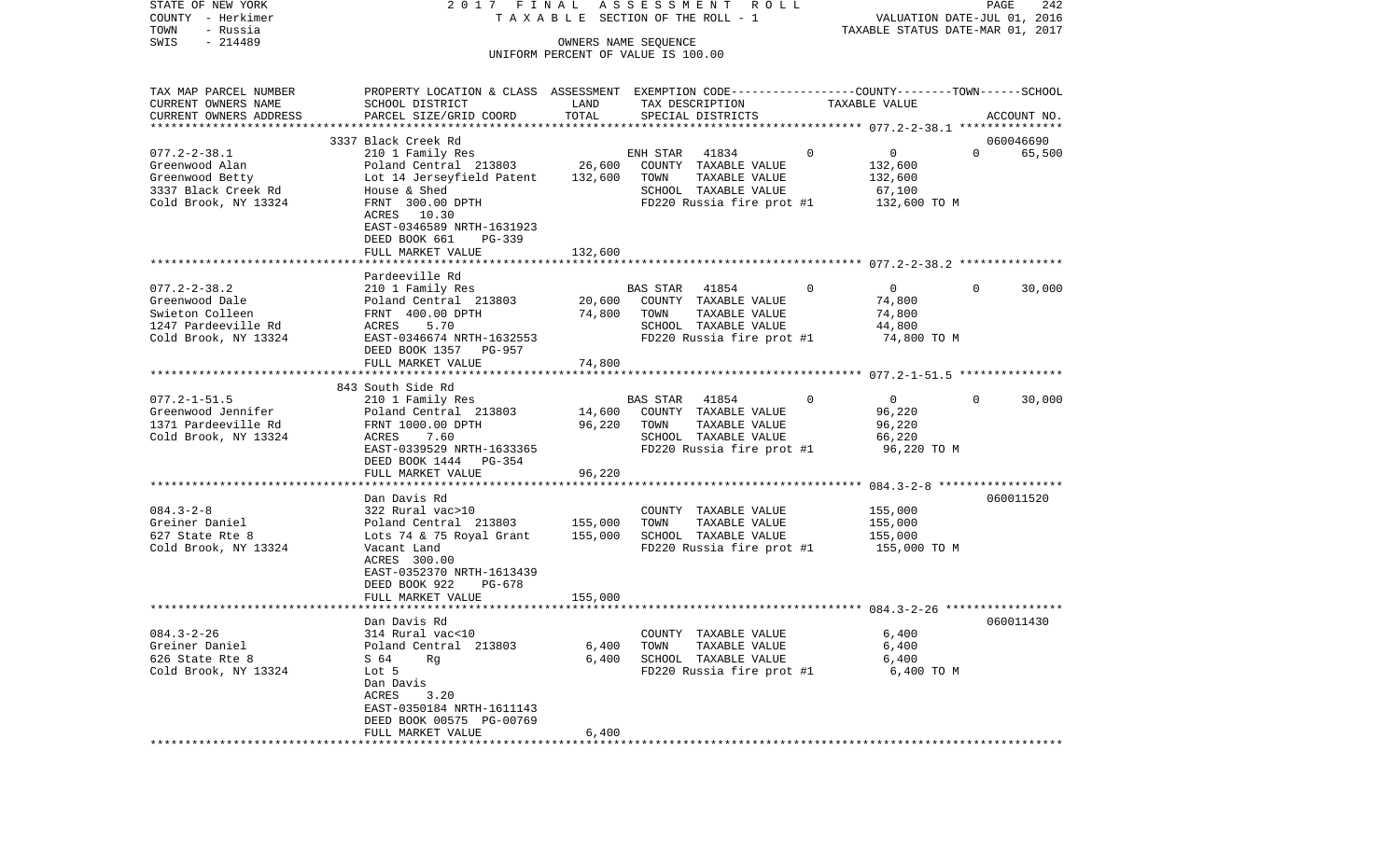STATE OF NEW YORK 2 0 1 7 F I N A L A S S E S S M E N T R O L L PAGE 243COUNTY - Herkimer T A X A B L E SECTION OF THE ROLL - 1 VALUATION DATE-JUL 01, 2016 TOWN - Russia TAXABLE STATUS DATE-MAR 01, 2017 SWIS - 214489 OWNERS NAME SEQUENCE UNIFORM PERCENT OF VALUE IS 100.00TAX MAP PARCEL NUMBER PROPERTY LOCATION & CLASS ASSESSMENT EXEMPTION CODE------------------COUNTY--------TOWN------SCHOOL CURRENT OWNERS NAME SCHOOL DISTRICT LAND TAX DESCRIPTION TAXABLE VALUECURRENT OWNERS ADDRESS PARCEL SIZE/GRID COORD TOTAL SPECIAL DISTRICTS ACCOUNT NO. \*\*\*\*\*\*\*\*\*\*\*\*\*\*\*\*\*\*\*\*\*\*\*\*\*\*\*\*\*\*\*\*\*\*\*\*\*\*\*\*\*\*\*\*\*\*\*\*\*\*\*\*\*\*\*\*\*\*\*\*\*\*\*\*\*\*\*\*\*\*\*\*\*\*\*\*\*\*\*\*\*\*\*\*\*\*\*\*\*\*\*\*\*\*\*\*\*\*\*\*\*\*\* 084.3-2-27 \*\*\*\*\*\*\*\*\*\*\*\*\*\*\*\*\* Route 8 060011460060011460 084.3-2-27 322 Rural vac>10 COUNTY TAXABLE VALUE 28,700 Greiner Daniel Poland Central 213803 28,700 TOWN TAXABLE VALUE 28,700 626 State Route 8 Lot 63 Royal Grant 28,700 SCHOOL TAXABLE VALUE 28,700 Cold Brook, NY 13324 Farm & Trailer FRAGE FD220 Russia fire prot #1 28,700 TO M ACRES 47.60 EAST-0351098 NRTH-1611107 DEED BOOK 00587 PG-00200 FULL MARKET VALUE 28,700 \*\*\*\*\*\*\*\*\*\*\*\*\*\*\*\*\*\*\*\*\*\*\*\*\*\*\*\*\*\*\*\*\*\*\*\*\*\*\*\*\*\*\*\*\*\*\*\*\*\*\*\*\*\*\*\*\*\*\*\*\*\*\*\*\*\*\*\*\*\*\*\*\*\*\*\*\*\*\*\*\*\*\*\*\*\*\*\*\*\*\*\*\*\*\*\*\*\*\*\*\*\*\* 084.3-2-24.1 \*\*\*\*\*\*\*\*\*\*\*\*\*\*\* Route 8 060011490084.3-2-24.1 242 Rurl res&rec ENH STAR 41834 0 0 0 65.500 Greiner Daniel D Poland Central 213803 31,100 COUNTY TAXABLE VALUE 103,000 Greiner Jean E Lot 63 Royal Grant 103,000 TOWN TAXABLE VALUE 103,000 626 State Route 8 The Mouse Gar 2 Mobile Homes TECHOOL TAXABLE VALUE 37,500 Cold Brook, NY 13324 ACRES 12.70 **FD220** Russia fire prot #1 103,000 TO M EAST-0350863 NRTH-1609481 DEED BOOK 729 PG-251FULL MARKET VALUE 103,000 \*\*\*\*\*\*\*\*\*\*\*\*\*\*\*\*\*\*\*\*\*\*\*\*\*\*\*\*\*\*\*\*\*\*\*\*\*\*\*\*\*\*\*\*\*\*\*\*\*\*\*\*\*\*\*\*\*\*\*\*\*\*\*\*\*\*\*\*\*\*\*\*\*\*\*\*\*\*\*\*\*\*\*\*\*\*\*\*\*\*\*\*\*\*\*\*\*\*\*\*\*\*\* 084.3-2-43 \*\*\*\*\*\*\*\*\*\*\*\*\*\*\*\*\* Route 8 060011580084.3-2-43 210 1 Family Res BAS STAR 41854 0 0 0 30,000 Greiner Daniel D Jr **Poland Central 213803** 12,500 COUNTY TAXABLE VALUE 65,000 Greiner Nancy M Lot 64 Royal Grant 65,000 TOWN TAXABLE VALUE 65,000 SCHOOL TAXABLE VALUE Cold Brook, NY 13324 Rte 8 Rte 8 Rte 8 Rte 8 Rte 9 Rte 8 Rte 8 Rte 8 Rte 8 Rte 8 Rte 8 Rte 8 Rte 8 Rte 8 Rte 8 Rte 8 Rte 8 Rte 8 Rte 8 Rte 8 Rte 8 Rte 8 Rte 8 Rte 8 Rte 8 Rte 8 Rte 8 Rte 8 Rte 8 Rte 8 Rte 8 Rte 8 Rte 8 Rte ACRES 1.00 BANK 023 EAST-0355337 NRTH-1609859 DEED BOOK 1383 PG-378 FULL MARKET VALUE 65,000 \*\*\*\*\*\*\*\*\*\*\*\*\*\*\*\*\*\*\*\*\*\*\*\*\*\*\*\*\*\*\*\*\*\*\*\*\*\*\*\*\*\*\*\*\*\*\*\*\*\*\*\*\*\*\*\*\*\*\*\*\*\*\*\*\*\*\*\*\*\*\*\*\*\*\*\*\*\*\*\*\*\*\*\*\*\*\*\*\*\*\*\*\*\*\*\*\*\*\*\*\*\*\* 084.3-2-24.2 \*\*\*\*\*\*\*\*\*\*\*\*\*\*\* 636 St Rt 8084.3-2-24.2 270 Mfg housing BAS STAR 41854 0 0 0 30,000 Greiner Daniel Jr. Poland Central 213803 8,100 COUNTY TAXABLE VALUE 37,000 Greiner Nancy **FRNT 118.00 DPTH** 37,000 TOWN TAXABLE VALUE 37,000 644 State Route 8 ACRES 0.33 SCHOOL TAXABLE VALUE 7,000 Cold Brook, NY 13324 EAST-0350666 NRTH-1609608 FD220 Russia fire prot #1 37,000 TO M DEED BOOK 1588 PG-250 FULL MARKET VALUE 37,000 \*\*\*\*\*\*\*\*\*\*\*\*\*\*\*\*\*\*\*\*\*\*\*\*\*\*\*\*\*\*\*\*\*\*\*\*\*\*\*\*\*\*\*\*\*\*\*\*\*\*\*\*\*\*\*\*\*\*\*\*\*\*\*\*\*\*\*\*\*\*\*\*\*\*\*\*\*\*\*\*\*\*\*\*\*\*\*\*\*\*\*\*\*\*\*\*\*\*\*\*\*\*\* 084.3-2-45.1 \*\*\*\*\*\*\*\*\*\*\*\*\*\*\* Route 8 060011550084.3-2-45.1 242 Rurl res&rec COUNTY TAXABLE VALUE 89.500 Greiner Eric **Eric** Poland Central 213803 89,500 TOWN TAXABLE VALUE 89,500 1500 St Rt 8 Lot 53 & 62 Royal Grant 89,500 SCHOOL TAXABLE VALUE 89,500 Cold Brook, NY 13324 Split 2011 Split Superior Service Russia fire prot #1 89,500 TO M FRNT 3079.00 DPTH ACRES 90.20 EAST-0356235 NRTH-1609950 DEED BOOK 1490 PG-383FULL MARKET VALUE 89,500 \*\*\*\*\*\*\*\*\*\*\*\*\*\*\*\*\*\*\*\*\*\*\*\*\*\*\*\*\*\*\*\*\*\*\*\*\*\*\*\*\*\*\*\*\*\*\*\*\*\*\*\*\*\*\*\*\*\*\*\*\*\*\*\*\*\*\*\*\*\*\*\*\*\*\*\*\*\*\*\*\*\*\*\*\*\*\*\*\*\*\*\*\*\*\*\*\*\*\*\*\*\*\*\*\*\*\*\*\*\*\*\*\*\*\*\*\*\*\*\*\*\*\*\*\*\*\*\*\*\*\*\*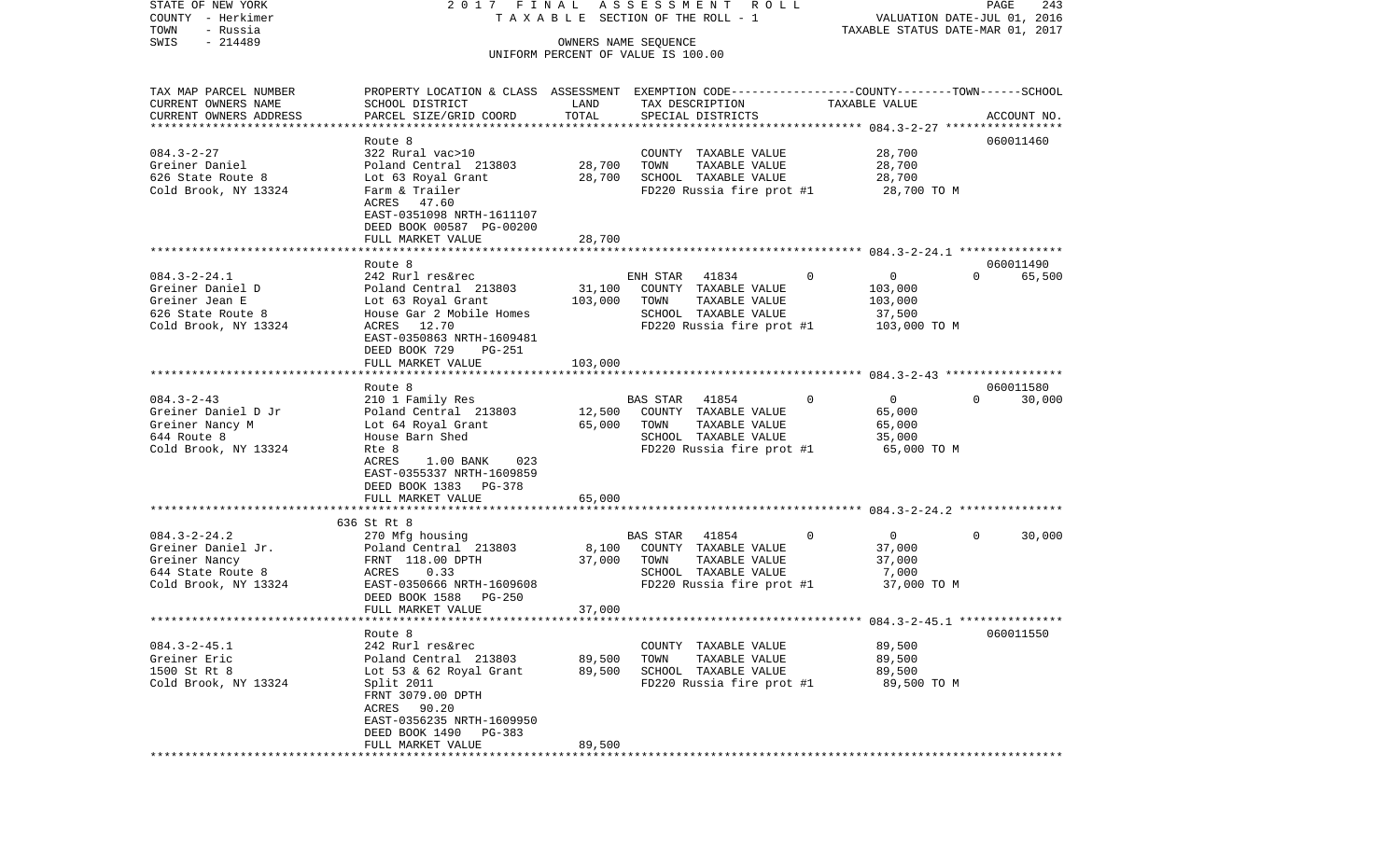| STATE OF NEW YORK<br>COUNTY - Herkimer<br>- Russia<br>TOWN                                          |                                                                                                                                                                                                                                                     |                            | 2017 FINAL ASSESSMENT ROLL<br>TAXABLE SECTION OF THE ROLL - 1                                                                            | VALUATION DATE-JUL 01, 2016<br>TAXABLE STATUS DATE-MAR 01, 2017 | PAGE<br>244 |
|-----------------------------------------------------------------------------------------------------|-----------------------------------------------------------------------------------------------------------------------------------------------------------------------------------------------------------------------------------------------------|----------------------------|------------------------------------------------------------------------------------------------------------------------------------------|-----------------------------------------------------------------|-------------|
| $-214489$<br>SWIS                                                                                   |                                                                                                                                                                                                                                                     | OWNERS NAME SEQUENCE       | UNIFORM PERCENT OF VALUE IS 100.00                                                                                                       |                                                                 |             |
| TAX MAP PARCEL NUMBER<br>CURRENT OWNERS NAME<br>CURRENT OWNERS ADDRESS<br>************************* | SCHOOL DISTRICT<br>PARCEL SIZE/GRID COORD                                                                                                                                                                                                           | LAND<br>TOTAL              | PROPERTY LOCATION & CLASS ASSESSMENT EXEMPTION CODE----------------COUNTY-------TOWN------SCHOOL<br>TAX DESCRIPTION<br>SPECIAL DISTRICTS | TAXABLE VALUE                                                   | ACCOUNT NO. |
| $084.3 - 2 - 45.3$<br>Greiner Eric<br>1500 St Rt 8<br>Cold Brook, NY 13324                          | Route 8<br>270 Mfg housing<br>Poland Central 213803<br>ACRES<br>4.00<br>EAST-0357230 NRTH-1609294<br>DEED BOOK 909<br>PG-445<br>FULL MARKET VALUE                                                                                                   | 21,000<br>36,000<br>36,000 | COUNTY TAXABLE VALUE<br>TOWN<br>TAXABLE VALUE<br>SCHOOL TAXABLE VALUE<br>FD220 Russia fire prot #1                                       | 36,000<br>36,000<br>36,000<br>36,000 TO M                       |             |
| $072.4 - 1 - 1$<br>Grenicko Lynn<br>PO Box 20<br>Bridgewater, NY 13313                              | Northwood Rd<br>270 Mfg housing<br>305201<br>Remsen<br>Lot 25 Walker Tract<br>Trailer<br>FRNT 133.00 DPTH 165.00<br>0.50<br>ACRES<br>EAST-0343650 NRTH-1647761<br>DEED BOOK 831<br>PG-134<br>FULL MARKET VALUE                                      | 9,800<br>14,000<br>14,000  | COUNTY TAXABLE VALUE<br>TOWN<br>TAXABLE VALUE<br>SCHOOL TAXABLE VALUE<br>FD230 Remsen fire #2                                            | 14,000<br>14,000<br>14,000<br>14,000 TO M                       | 060006720   |
| $078.1 - 1 - 44.1$<br>Griffith April A<br>178 Ash Rd<br>Cold Brook, NY 13324                        | Ash Rd<br>210 1 Family Res<br>Poland Central 213803<br>Lot 18 Jerseyfield Patent<br>ACRES 35.30<br>EAST-0352781 NRTH-1633388<br>DEED BOOK 1355 PG-982<br>FULL MARKET VALUE                                                                          | 40,000<br>80,000<br>80,000 | COUNTY TAXABLE VALUE<br>TOWN<br>TAXABLE VALUE<br>SCHOOL TAXABLE VALUE<br>FD220 Russia fire prot #1                                       | 80,000<br>80,000<br>80,000<br>80,000 TO M                       | 060002460   |
| $078.1 - 1 - 44.2$<br>Griffith April A<br>178 Ash Rd<br>Cold Brook, NY 13324                        | ************************<br>Ash Rd<br>314 Rural vac<10<br>Poland Central 213803<br>Lot 18 Jerseyfield Patent<br>Vacant Land<br>ACRES<br>4.20<br>EAST-0352401 NRTH-1634503<br>DEED BOOK 1355 PG-982<br>FULL MARKET VALUE                             | 9,800<br>9,800<br>9,800    | COUNTY TAXABLE VALUE<br>TOWN<br>TAXABLE VALUE<br>SCHOOL TAXABLE VALUE<br>FD220 Russia fire prot #1                                       | 9,800<br>9,800<br>9,800<br>9,800 TO M                           | 060050540   |
| $072.12 - 1 - 10$<br>Griffith Robert<br>Koen William<br>6801 Wehling Rd<br>Verona, NY 13478         | Pardee Rd<br>260 Seasonal res - WTRFNT<br>305201<br>Remsen<br>E <sub>1</sub><br>Lt<br>Camp<br>Pardee Road<br>ACRES<br>1.30<br>EAST-0346740 NRTH-1651099<br>DEED BOOK 1115<br>PG-458<br>FULL MARKET VALUE<br>* * * * * * * * * * * * * * * * * * * * | 40,000<br>50,000<br>50,000 | COUNTY TAXABLE VALUE<br>TOWN<br>TAXABLE VALUE<br>SCHOOL TAXABLE VALUE<br>FD230 Remsen fire #2                                            | 50,000<br>50,000<br>50,000<br>50,000 TO M                       | 060010740   |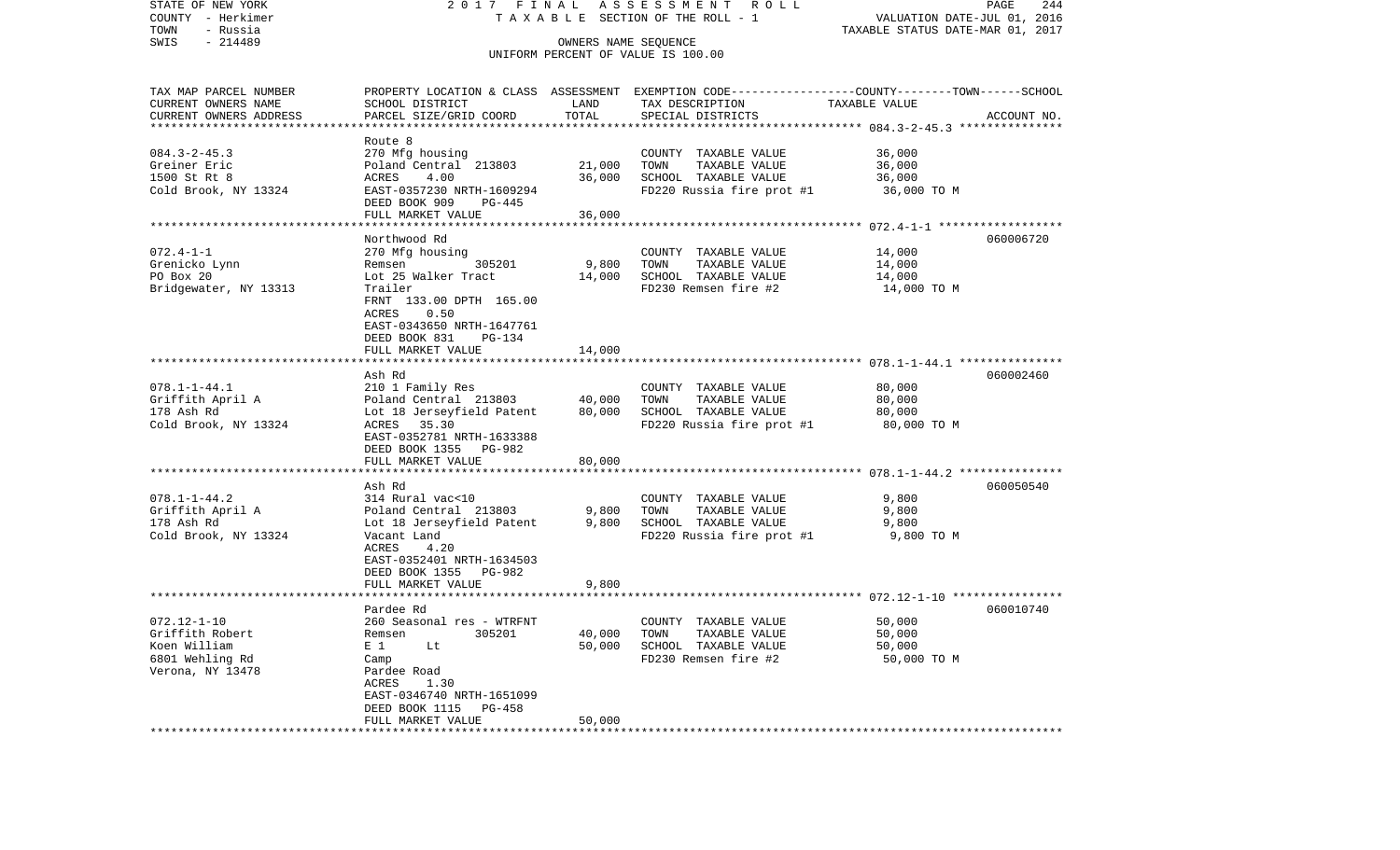| STATE OF NEW YORK<br>COUNTY - Herkimer<br>TOWN<br>- Russia | 2017 FINAL<br>ASSESSMENT ROLL<br>T A X A B L E SECTION OF THE ROLL - 1                           |                      |                                    | PAGE<br>245<br>VALUATION DATE-JUL 01, 2016<br>TAXABLE STATUS DATE-MAR 01, 2017 |             |  |
|------------------------------------------------------------|--------------------------------------------------------------------------------------------------|----------------------|------------------------------------|--------------------------------------------------------------------------------|-------------|--|
| $-214489$<br>SWIS                                          |                                                                                                  | OWNERS NAME SEQUENCE | UNIFORM PERCENT OF VALUE IS 100.00 |                                                                                |             |  |
|                                                            |                                                                                                  |                      |                                    |                                                                                |             |  |
| TAX MAP PARCEL NUMBER                                      | PROPERTY LOCATION & CLASS ASSESSMENT EXEMPTION CODE----------------COUNTY-------TOWN------SCHOOL |                      |                                    |                                                                                |             |  |
| CURRENT OWNERS NAME                                        | SCHOOL DISTRICT                                                                                  | LAND                 | TAX DESCRIPTION                    | TAXABLE VALUE                                                                  |             |  |
| CURRENT OWNERS ADDRESS<br>*****************                | PARCEL SIZE/GRID COORD                                                                           | TOTAL                | SPECIAL DISTRICTS                  |                                                                                | ACCOUNT NO. |  |
|                                                            | **************************<br>Barnhart Rd                                                        | ****************     |                                    |                                                                                | 060011670   |  |
| $073.1 - 1 - 5$                                            | 260 Seasonal res                                                                                 |                      | COUNTY TAXABLE VALUE               | 20,500                                                                         |             |  |
| Grimaldi Irrevocable Trust Rob Remsen                      | 305201                                                                                           | 12,500               | TOWN<br>TAXABLE VALUE              | 20,500                                                                         |             |  |
| Grimaldi Joanne C                                          | N 1<br>Mt                                                                                        | 20,500               | SCHOOL TAXABLE VALUE               | 20,500                                                                         |             |  |
| 48 Greenacres Dr                                           | Camp1                                                                                            |                      | FD230 Remsen fire #2               | 20,500 TO M                                                                    |             |  |
| Whitesboro, NY 13492                                       | Barnhart                                                                                         |                      |                                    |                                                                                |             |  |
|                                                            | ACRES<br>1.00                                                                                    |                      |                                    |                                                                                |             |  |
|                                                            | EAST-0350673 NRTH-1650167                                                                        |                      |                                    |                                                                                |             |  |
|                                                            | DEED BOOK 1166<br>PG-882                                                                         |                      |                                    |                                                                                |             |  |
|                                                            | FULL MARKET VALUE                                                                                | 20,500               |                                    |                                                                                |             |  |
|                                                            |                                                                                                  |                      |                                    |                                                                                |             |  |
|                                                            | Barnhart Rd                                                                                      |                      |                                    |                                                                                | 060011700   |  |
| $073.1 - 1 - 6$                                            | 314 Rural vac<10                                                                                 |                      | COUNTY TAXABLE VALUE               | 4,000                                                                          |             |  |
| Grimaldi Irrevocable Trust Rob Remsen                      | 305201                                                                                           | 4,000                | TAXABLE VALUE<br>TOWN              | 4,000                                                                          |             |  |
| Grimaldi Irrevocable Trust Joa N 1                         | Mt                                                                                               | 4,000                | SCHOOL TAXABLE VALUE               | 4,000                                                                          |             |  |
| 48 Greenacres Dr                                           | Lot 1                                                                                            |                      | FD230 Remsen fire #2               | 4,000 TO M                                                                     |             |  |
| Whitesboro, NY 13492                                       | Barnhart                                                                                         |                      |                                    |                                                                                |             |  |
|                                                            | ACRES<br>1.00                                                                                    |                      |                                    |                                                                                |             |  |
|                                                            | EAST-0350795 NRTH-1650238                                                                        |                      |                                    |                                                                                |             |  |
|                                                            | DEED BOOK 1166<br>PG-885                                                                         |                      |                                    |                                                                                |             |  |
|                                                            | FULL MARKET VALUE<br>******************                                                          | 4,000                |                                    |                                                                                |             |  |
|                                                            | Barnhart Rd                                                                                      |                      |                                    |                                                                                | 060022230   |  |
| $073.1 - 1 - 7$                                            | 322 Rural vac>10                                                                                 |                      | COUNTY TAXABLE VALUE               | 26,700                                                                         |             |  |
| Grimaldi Irrevocable Trust Rob Remsen                      | 305201                                                                                           | 26,700               | TOWN<br>TAXABLE VALUE              | 26,700                                                                         |             |  |
| Grimaldi Irrevocable Trust Joa N 1 Mt                      |                                                                                                  | 26,700               | SCHOOL TAXABLE VALUE               | 26,700                                                                         |             |  |
| 48 Greenacres Dr                                           | Lot $18$                                                                                         |                      | FD230 Remsen fire #2               | 26,700 TO M                                                                    |             |  |
| Whitesboro, NY 13492                                       | Barnhart                                                                                         |                      |                                    |                                                                                |             |  |
|                                                            | 18.00<br>ACRES                                                                                   |                      |                                    |                                                                                |             |  |
|                                                            | EAST-0350453 NRTH-1651098                                                                        |                      |                                    |                                                                                |             |  |
|                                                            | DEED BOOK 1166<br><b>PG-888</b>                                                                  |                      |                                    |                                                                                |             |  |
|                                                            | FULL MARKET VALUE                                                                                | 26,700               |                                    |                                                                                |             |  |
|                                                            | *******************                                                                              |                      |                                    |                                                                                |             |  |
|                                                            | Black Creek Rd                                                                                   |                      |                                    |                                                                                |             |  |
| $078.1 - 1 - 40.1$                                         | 310 Res Vac                                                                                      |                      | COUNTY TAXABLE VALUE               | 13,800                                                                         |             |  |
| Grimaldi Joel                                              | Poland Central 213803                                                                            | 13,800               | TOWN<br>TAXABLE VALUE              | 13,800                                                                         |             |  |
| 82 Tabor Rd                                                | Split 2009                                                                                       | 13,800               | SCHOOL TAXABLE VALUE               | 13,800                                                                         |             |  |
| New Hartford, NY 13413                                     | FRNT 848.00 DPTH                                                                                 |                      | FD220 Russia fire prot #1          | 13,800 TO M                                                                    |             |  |
|                                                            | ACRES<br>9.10                                                                                    |                      |                                    |                                                                                |             |  |
|                                                            | EAST-0350977 NRTH-1634990<br>DEED BOOK 1631<br>PG-940                                            |                      |                                    |                                                                                |             |  |
|                                                            | FULL MARKET VALUE                                                                                | 13,800               |                                    |                                                                                |             |  |
|                                                            |                                                                                                  |                      |                                    |                                                                                |             |  |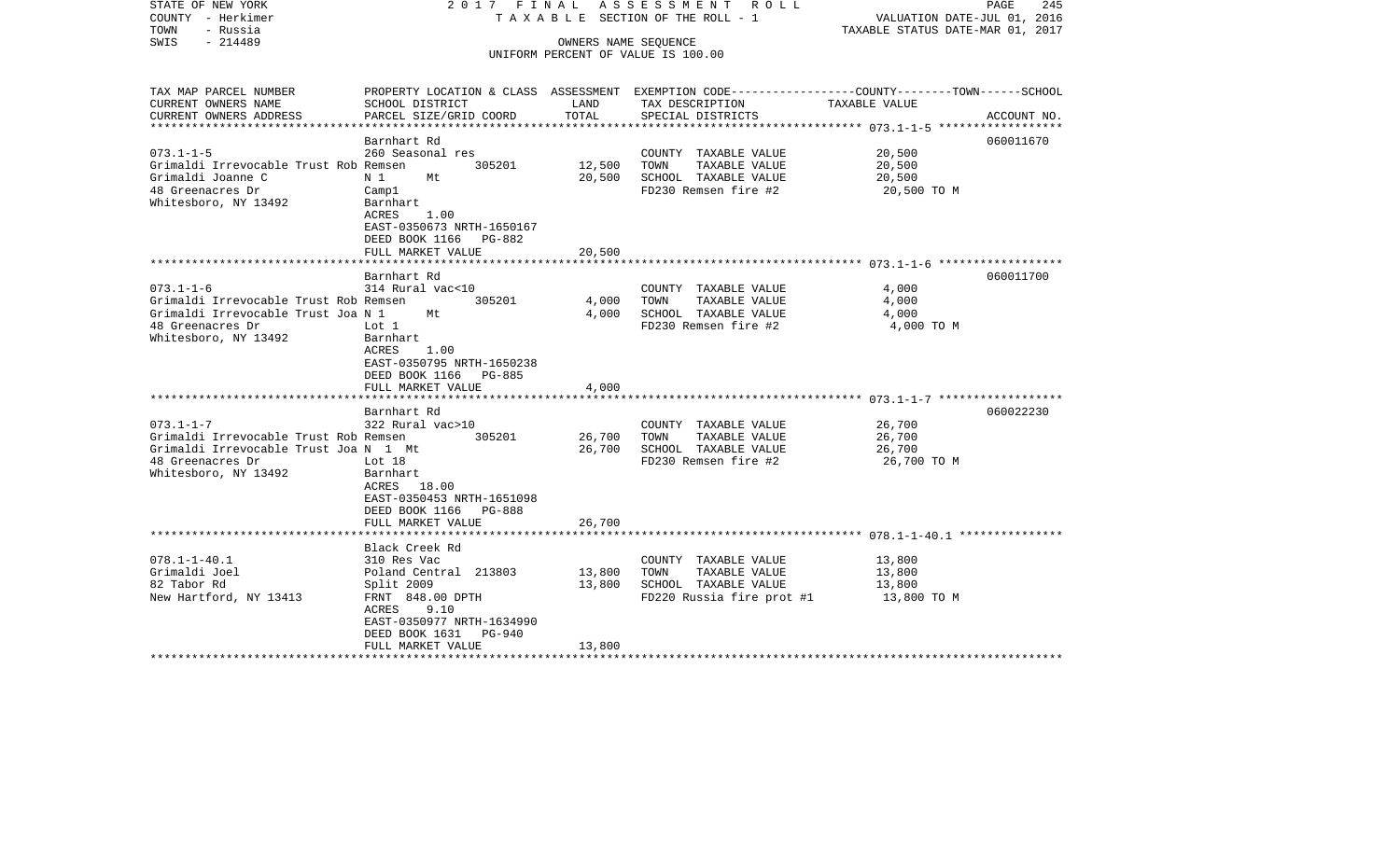| STATE OF NEW YORK<br>COUNTY - Herkimer | 2017 FINAL                                              |                      | ASSESSMENT ROLL<br>TAXABLE SECTION OF THE ROLL - 1                                              | VALUATION DATE-JUL 01, 2016      | PAGE<br>246 |
|----------------------------------------|---------------------------------------------------------|----------------------|-------------------------------------------------------------------------------------------------|----------------------------------|-------------|
| TOWN<br>- Russia                       |                                                         |                      |                                                                                                 | TAXABLE STATUS DATE-MAR 01, 2017 |             |
| $-214489$<br>SWIS                      |                                                         | OWNERS NAME SEQUENCE |                                                                                                 |                                  |             |
|                                        |                                                         |                      | UNIFORM PERCENT OF VALUE IS 100.00                                                              |                                  |             |
|                                        |                                                         |                      |                                                                                                 |                                  |             |
| TAX MAP PARCEL NUMBER                  |                                                         |                      | PROPERTY LOCATION & CLASS ASSESSMENT EXEMPTION CODE---------------COUNTY-------TOWN------SCHOOL |                                  |             |
| CURRENT OWNERS NAME                    | SCHOOL DISTRICT                                         | LAND                 | TAX DESCRIPTION                                                                                 | TAXABLE VALUE                    |             |
| CURRENT OWNERS ADDRESS                 | PARCEL SIZE/GRID COORD                                  | TOTAL                | SPECIAL DISTRICTS                                                                               |                                  | ACCOUNT NO. |
| *************************              |                                                         |                      |                                                                                                 |                                  |             |
|                                        | 3602 Black Creek Rd                                     |                      |                                                                                                 |                                  | 060020280   |
| $078.1 - 1 - 43$                       | 260 Seasonal res                                        |                      | COUNTY TAXABLE VALUE                                                                            | 134,000                          |             |
| Grimaldi Joel                          | Poland Central 213803                                   | 77,000               | TOWN<br>TAXABLE VALUE                                                                           | 134,000                          |             |
| 82 Taber Rd                            | Lot 18 Jerseyfield Patent                               | 134,000              | SCHOOL TAXABLE VALUE                                                                            | 134,000                          |             |
| New Hartford, NY 13413                 | 2 Camps<br>ACRES 51.10                                  |                      | FD220 Russia fire prot #1                                                                       | 134,000 TO M                     |             |
|                                        | EAST-0351796 NRTH-1634150                               |                      |                                                                                                 |                                  |             |
|                                        | DEED BOOK 1447 PG-114                                   |                      |                                                                                                 |                                  |             |
|                                        | FULL MARKET VALUE                                       | 134,000              |                                                                                                 |                                  |             |
|                                        |                                                         |                      |                                                                                                 |                                  |             |
|                                        | 1019 Southside Rd                                       |                      |                                                                                                 |                                  | 060028950   |
| $077.11 - 1 - 13$                      | 270 Mfg housing                                         |                      | COUNTY TAXABLE VALUE                                                                            | 27,000                           |             |
| Grimaldi Joel A                        | Poland Central 213803                                   | 14,700               | TOWN<br>TAXABLE VALUE                                                                           | 27,000                           |             |
| 82 Taber Rd                            | Lot 14 Jerseyfield Patent                               | 27,000               | SCHOOL TAXABLE VALUE                                                                            | 27,000                           |             |
| New Hartford, NY 13413                 | mobile home                                             |                      | FD220 Russia fire prot #1                                                                       | 27,000 TO M                      |             |
|                                        | FRNT 185.00 DPTH 220.00                                 |                      |                                                                                                 |                                  |             |
|                                        | 0.93<br>ACRES                                           |                      |                                                                                                 |                                  |             |
|                                        | EAST-0342681 NRTH-1634042                               |                      |                                                                                                 |                                  |             |
|                                        | DEED BOOK 1444 PG-526                                   |                      |                                                                                                 |                                  |             |
|                                        | FULL MARKET VALUE                                       | 27,000               |                                                                                                 |                                  |             |
|                                        | Southside Rd                                            |                      |                                                                                                 |                                  | 060005120   |
| $077.11 - 1 - 14$                      | 242 Rurl res&rec                                        |                      | COUNTY TAXABLE VALUE                                                                            | 13,000                           |             |
| Grimaldi Joel A                        | Poland Central 213803                                   | 2,000                | TOWN<br>TAXABLE VALUE                                                                           | 13,000                           |             |
| 82 Taber Rd                            | Lot 14 Jerseyfield Patent                               | 13,000               | SCHOOL TAXABLE VALUE                                                                            | 13,000                           |             |
| New Hartford, NY 13413                 | Former Church Bldg                                      |                      |                                                                                                 |                                  |             |
|                                        | 75.00 DPTH 105.00<br>FRNT                               |                      |                                                                                                 |                                  |             |
|                                        | 0.20<br>ACRES                                           |                      |                                                                                                 |                                  |             |
|                                        | EAST-0342626 NRTH-1633945                               |                      |                                                                                                 |                                  |             |
|                                        | DEED BOOK 1444 PG-529                                   |                      |                                                                                                 |                                  |             |
|                                        | FULL MARKET VALUE                                       | 13,000               |                                                                                                 |                                  |             |
|                                        |                                                         |                      |                                                                                                 |                                  |             |
|                                        | 141 Stormy Hill Rd                                      |                      |                                                                                                 |                                  | 060008220   |
| $077.12 - 1 - 7$                       | 210 1 Family Res                                        |                      | COUNTY TAXABLE VALUE                                                                            | 34,000                           |             |
| Grimaldi Jon                           | Poland Central 213803                                   | 9,000                | TOWN<br>TAXABLE VALUE                                                                           | 34,000                           |             |
| 2250 State Route 5                     | Lot 14 Jp                                               | 34,000               | SCHOOL TAXABLE VALUE                                                                            | 34,000                           |             |
| Utica, NY 13502                        | FRNT 70.00 DPTH 225.00                                  |                      | FD220 Russia fire prot #1                                                                       | 34,000 TO M                      |             |
|                                        | EAST-0342639 NRTH-1634931<br>DEED BOOK 1084<br>$PG-414$ |                      |                                                                                                 |                                  |             |
|                                        | FULL MARKET VALUE                                       | 34,000               |                                                                                                 |                                  |             |
|                                        |                                                         |                      |                                                                                                 |                                  |             |
|                                        | Wheelertown Rd                                          |                      |                                                                                                 |                                  |             |
| $068. - 1 - 56$                        | 260 Seasonal res                                        |                      | COUNTY TAXABLE VALUE                                                                            | 97,500                           |             |
| Grippe Norman                          | 305201<br>Remsen                                        | 51,500               | TOWN<br>TAXABLE VALUE                                                                           | 97,500                           |             |
| 14 Adams Ave                           | Wheelertown Road                                        | 97,500               | SCHOOL TAXABLE VALUE                                                                            | 97,500                           |             |
| Pitman, NJ 08071                       | FRNT 1367.00 DPTH                                       |                      | FD230 Remsen fire #2                                                                            | 97,500 TO M                      |             |
|                                        |                                                         |                      |                                                                                                 |                                  |             |
|                                        | ACRES 38.70                                             |                      |                                                                                                 |                                  |             |
|                                        | EAST-0342492 NRTH-1661633                               |                      |                                                                                                 |                                  |             |
|                                        | DEED BOOK 00830 PG-00018<br>FULL MARKET VALUE           | 97,500               |                                                                                                 |                                  |             |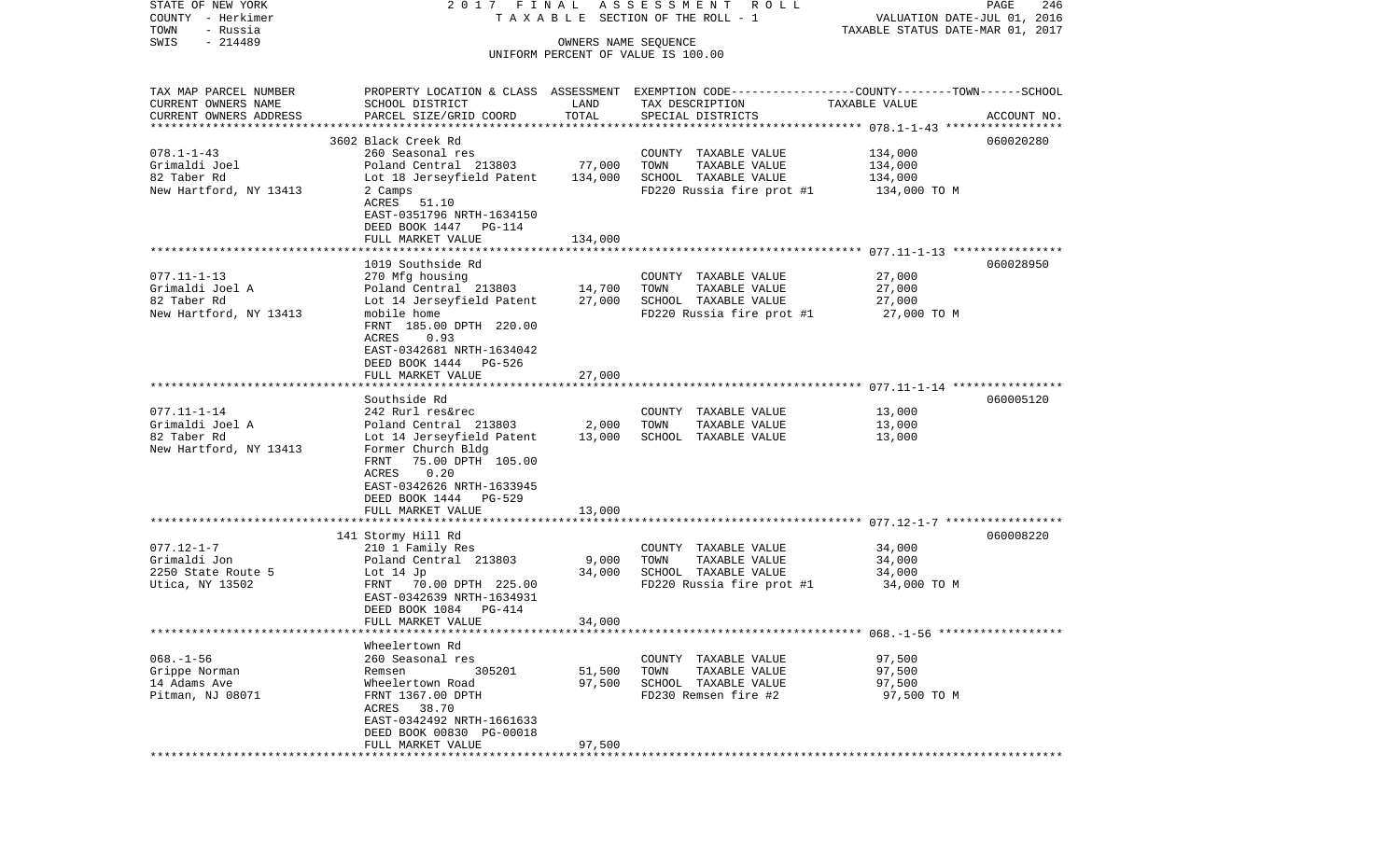| STATE OF NEW YORK<br>COUNTY - Herkimer | 2017 FINAL                                                                                     |           | ASSESSMENT<br>R O L L<br>TAXABLE SECTION OF THE ROLL - 1 |                            | PAGE<br>VALUATION DATE-JUL 01, 2016 | 247    |
|----------------------------------------|------------------------------------------------------------------------------------------------|-----------|----------------------------------------------------------|----------------------------|-------------------------------------|--------|
| TOWN<br>- Russia                       |                                                                                                |           | TAXABLE STATUS DATE-MAR 01, 2017                         |                            |                                     |        |
| $-214489$<br>SWIS                      |                                                                                                |           | OWNERS NAME SEQUENCE                                     |                            |                                     |        |
|                                        |                                                                                                |           | UNIFORM PERCENT OF VALUE IS 100.00                       |                            |                                     |        |
|                                        |                                                                                                |           |                                                          |                            |                                     |        |
| TAX MAP PARCEL NUMBER                  | PROPERTY LOCATION & CLASS ASSESSMENT EXEMPTION CODE---------------COUNTY-------TOWN-----SCHOOL |           |                                                          |                            |                                     |        |
| CURRENT OWNERS NAME                    | SCHOOL DISTRICT                                                                                | LAND      | TAX DESCRIPTION                                          | TAXABLE VALUE              |                                     |        |
| CURRENT OWNERS ADDRESS                 | PARCEL SIZE/GRID COORD                                                                         | TOTAL     | SPECIAL DISTRICTS                                        |                            | ACCOUNT NO.                         |        |
| ***********************                |                                                                                                |           |                                                          |                            |                                     |        |
|                                        | 364 Russia Rd                                                                                  |           |                                                          |                            | 060013110                           |        |
| $083.3 - 2 - 32.2$                     | 242 Rurl res&rec                                                                               |           | BAS STAR<br>41854                                        | 0<br>0                     | $\Omega$                            | 30,000 |
| Groah Jason                            | Poland Central 213803                                                                          | 19,500    | COUNTY TAXABLE VALUE                                     | 113,800                    |                                     |        |
| 13 Bonnie Ave                          | Lot 70 Royal Grant                                                                             | 113,800   | TAXABLE VALUE<br>TOWN                                    | 113,800                    |                                     |        |
| New Hartford, NY 13413                 | FRNT 364.00 DPTH                                                                               |           | SCHOOL TAXABLE VALUE                                     | 83,800                     |                                     |        |
|                                        | 5.00<br>ACRES                                                                                  |           | FD220 Russia fire prot #1                                | 113,800 TO M               |                                     |        |
|                                        | EAST-0333347 NRTH-1611935                                                                      |           |                                                          |                            |                                     |        |
|                                        | DEED BOOK 1386<br>PG-507                                                                       |           |                                                          |                            |                                     |        |
|                                        | FULL MARKET VALUE                                                                              | 113,800   |                                                          |                            |                                     |        |
|                                        |                                                                                                | ********* |                                                          |                            |                                     |        |
|                                        | 403 Dan Davis Rd                                                                               |           |                                                          |                            | 060024120                           |        |
| $084.3 - 2 - 2.1$                      | 210 1 Family Res                                                                               |           | 41854<br>BAS STAR                                        | $\mathbf 0$<br>0           | $\Omega$                            | 30,000 |
| Grower Gary D                          | Poland Central 213803                                                                          | 24,600    | COUNTY TAXABLE VALUE                                     | 93,900                     |                                     |        |
| Grower Jean A                          | Lots 83 & 95 Royal Grant                                                                       | 93,900    | TAXABLE VALUE<br>TOWN                                    | 93,900                     |                                     |        |
| 403 Dan Davis Rd                       | Split 2009                                                                                     |           | SCHOOL TAXABLE VALUE                                     | 63,900                     |                                     |        |
| Cold Brook, NY 13324                   | FRNT 1045.00 DPTH                                                                              |           | FD220 Russia fire prot #1                                | 93,900 TO M                |                                     |        |
|                                        | ACRES<br>8.80                                                                                  |           |                                                          |                            |                                     |        |
|                                        | EAST-0349975 NRTH-1615786                                                                      |           |                                                          |                            |                                     |        |
|                                        | DEED BOOK 1393 PG-436                                                                          |           |                                                          |                            |                                     |        |
|                                        | FULL MARKET VALUE                                                                              | 93,900    |                                                          |                            |                                     |        |
|                                        |                                                                                                |           |                                                          |                            |                                     |        |
|                                        | 194 Short Rd                                                                                   |           |                                                          |                            | 060023910                           |        |
| $073.3 - 1 - 8$                        | 210 1 Family Res                                                                               |           | <b>BAS STAR</b><br>41854                                 | $\Omega$<br>$\overline{0}$ | $\Omega$                            | 30,000 |
| Grower Wayne                           | 305201<br>Remsen                                                                               | 12,400    | COUNTY TAXABLE VALUE                                     | 78,000                     |                                     |        |
| Wheeler Andrea                         | Lot 1 Marvin Tract                                                                             | 78,000    | TAXABLE VALUE<br>TOWN                                    | 78,000                     |                                     |        |
| 194 Short Rd                           | House Garage                                                                                   |           | SCHOOL TAXABLE VALUE                                     | 48,000                     |                                     |        |
| Remsen, NY 13438                       | FRNT 135.00 DPTH 322.00                                                                        |           | FD230 Remsen fire #2                                     | 78,000 TO M                |                                     |        |
|                                        | ACRES<br>0.98                                                                                  |           |                                                          |                            |                                     |        |
|                                        | EAST-0349698 NRTH-1648396                                                                      |           |                                                          |                            |                                     |        |
|                                        | DEED BOOK 943<br>$PG-275$                                                                      |           |                                                          |                            |                                     |        |
|                                        | FULL MARKET VALUE                                                                              | 78,000    |                                                          |                            |                                     |        |
|                                        |                                                                                                |           |                                                          |                            |                                     |        |
|                                        | Route 365                                                                                      |           |                                                          |                            | 060011970                           |        |
| 072.15-1-43                            | 210 1 Family Res                                                                               |           | COUNTY TAXABLE VALUE                                     | 43,000                     |                                     |        |
| Guido David A                          | 305201<br>Remsen                                                                               | 10,000    | TOWN<br>TAXABLE VALUE                                    | 43,000                     |                                     |        |
| 309 Route 365                          | Lot 24 Walker Tract                                                                            | 43,000    | SCHOOL TAXABLE VALUE                                     | 43,000                     |                                     |        |
| Remsen, NY 13438                       | Trailer                                                                                        |           | FD230 Remsen fire #2                                     | 43,000 TO M                |                                     |        |
|                                        | FRNT 125.00 DPTH 130.00                                                                        |           |                                                          |                            |                                     |        |
|                                        | ACRES<br>0.53                                                                                  |           |                                                          |                            |                                     |        |
|                                        | EAST-0342047 NRTH-1646441                                                                      |           |                                                          |                            |                                     |        |
|                                        | PG-493<br>DEED BOOK 945                                                                        |           |                                                          |                            |                                     |        |
|                                        | FULL MARKET VALUE                                                                              | 43,000    |                                                          |                            |                                     |        |
|                                        |                                                                                                |           |                                                          |                            |                                     |        |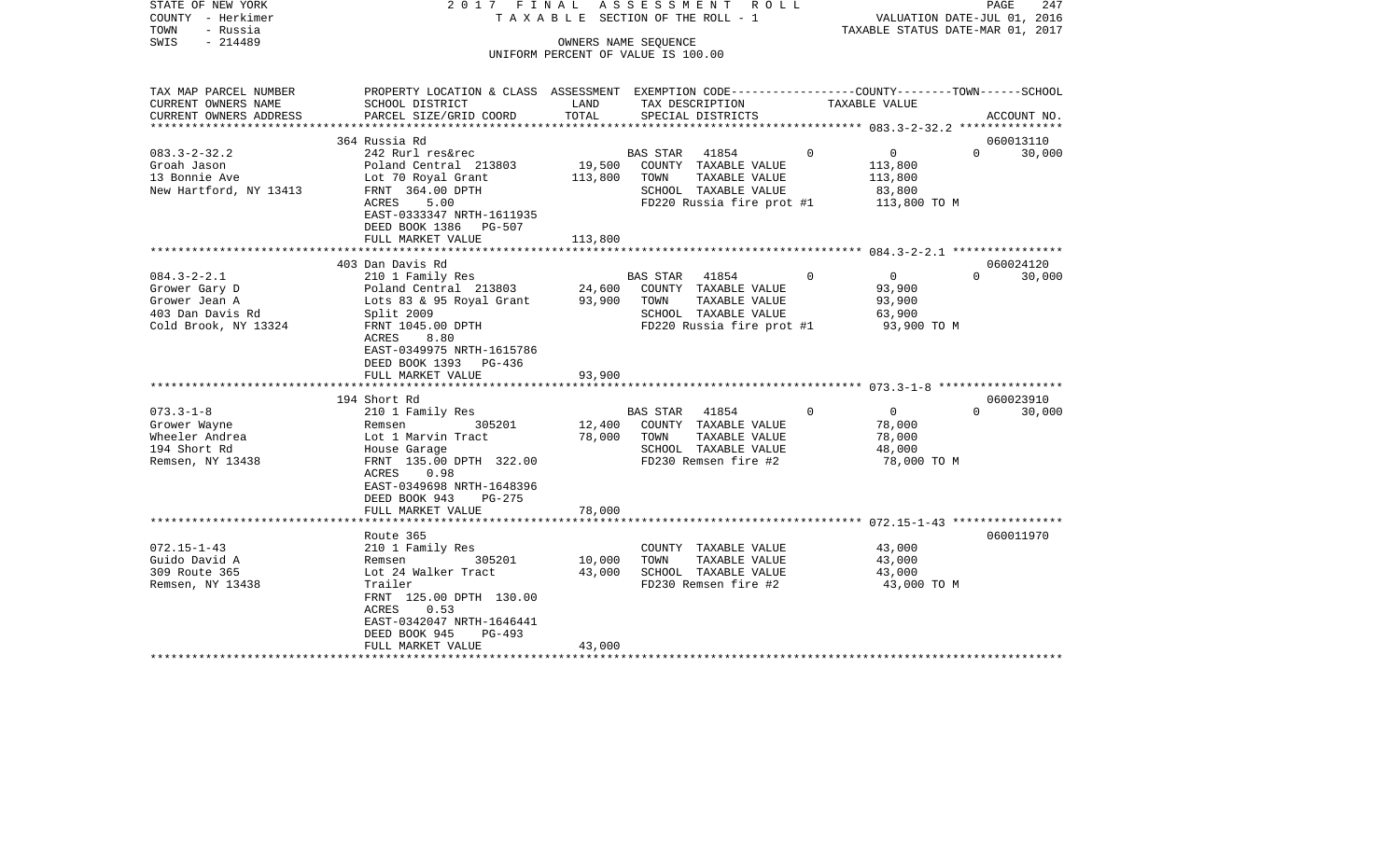| STATE OF NEW YORK                            | 2017 FINAL                                                                                                         |                      | A S S E S S M E N T R O L L                   |                                  | PAGE<br>248                 |
|----------------------------------------------|--------------------------------------------------------------------------------------------------------------------|----------------------|-----------------------------------------------|----------------------------------|-----------------------------|
| COUNTY - Herkimer                            |                                                                                                                    |                      | TAXABLE SECTION OF THE ROLL - 1               |                                  | VALUATION DATE-JUL 01, 2016 |
| TOWN<br>- Russia<br>$-214489$<br>SWIS        |                                                                                                                    |                      |                                               | TAXABLE STATUS DATE-MAR 01, 2017 |                             |
|                                              |                                                                                                                    | OWNERS NAME SEQUENCE | UNIFORM PERCENT OF VALUE IS 100.00            |                                  |                             |
|                                              |                                                                                                                    |                      |                                               |                                  |                             |
|                                              |                                                                                                                    |                      |                                               |                                  |                             |
| TAX MAP PARCEL NUMBER<br>CURRENT OWNERS NAME | PROPERTY LOCATION & CLASS ASSESSMENT EXEMPTION CODE---------------COUNTY-------TOWN------SCHOOL<br>SCHOOL DISTRICT | LAND                 | TAX DESCRIPTION                               | TAXABLE VALUE                    |                             |
| CURRENT OWNERS ADDRESS                       | PARCEL SIZE/GRID COORD                                                                                             | TOTAL                | SPECIAL DISTRICTS                             |                                  | ACCOUNT NO.                 |
|                                              |                                                                                                                    |                      |                                               |                                  |                             |
|                                              | 450 Gravesville Rd                                                                                                 |                      |                                               |                                  | 060001410                   |
| $083.3 - 1 - 32$                             | 220 2 Family Res                                                                                                   |                      | 41854<br>BAS STAR                             | 0<br>0                           | $\Omega$<br>30,000          |
| Gunderman Bret                               | Poland Central 213803                                                                                              | 41,400               | COUNTY TAXABLE VALUE                          | 242,600                          |                             |
| 450 Gravesville Rd                           | N 69<br>Rg                                                                                                         | 242,600              | TOWN<br>TAXABLE VALUE                         | 242,600                          |                             |
| Poland, NY 13431                             | Ho $8 \frac{3}{4}$ Acres                                                                                           |                      | SCHOOL TAXABLE VALUE                          | 212,600                          |                             |
|                                              | Gravesville Rd                                                                                                     |                      | FD220 Russia fire prot #1                     | 242,600 TO M                     |                             |
|                                              | ACRES<br>7.90 BANK<br>135                                                                                          |                      |                                               |                                  |                             |
|                                              | EAST-0324988 NRTH-1610868                                                                                          |                      |                                               |                                  |                             |
|                                              | DEED BOOK 1169 PG-325                                                                                              |                      |                                               |                                  |                             |
|                                              | FULL MARKET VALUE                                                                                                  | 242,600              |                                               |                                  |                             |
|                                              | 125 Beechwood Ln                                                                                                   |                      |                                               |                                  | 00035712                    |
| $072.4 - 2 - 8$                              | 260 Seasonal res - WTRFNT                                                                                          |                      | COUNTY TAXABLE VALUE                          | 60,000                           |                             |
| Gunio Stephen                                | Poland Central 213803                                                                                              | 38,300               | TOWN<br>TAXABLE VALUE                         | 60,000                           |                             |
| Gunio Patricia                               | Lot 46 Jerseyfield Patent                                                                                          | 60,000               | SCHOOL TAXABLE VALUE                          | 60,000                           |                             |
| 5947 N Lake Rd                               | ACRES<br>2.40                                                                                                      |                      | FD220 Russia fire prot #1                     | 60,000 TO M                      |                             |
| Bergen, NY 14416                             | EAST-0348567 NRTH-1646102                                                                                          |                      |                                               |                                  |                             |
|                                              | DEED BOOK 910<br>PG-373                                                                                            |                      |                                               |                                  |                             |
|                                              | FULL MARKET VALUE                                                                                                  | 60,000               |                                               |                                  |                             |
|                                              |                                                                                                                    |                      |                                               |                                  |                             |
|                                              | Stormy Hill Rd                                                                                                     |                      |                                               |                                  | 060301440                   |
| $077.2 - 2 - 18$                             | 322 Rural vac>10                                                                                                   |                      | COUNTY TAXABLE VALUE                          | 40,100                           |                             |
| Gunsch Wayne                                 | Poland Central 213803                                                                                              | 40,100               | TOWN<br>TAXABLE VALUE                         | 40,100                           |                             |
| Gunsch Jane                                  | Edwards Lot                                                                                                        | 40,100               | SCHOOL TAXABLE VALUE                          | 40,100                           |                             |
| HC88                                         | ACRES<br>49.80                                                                                                     |                      | FD220 Russia fire prot #1                     | 40,100 TO M                      |                             |
| PO Box 396                                   | EAST-0348024 NRTH-1636410                                                                                          |                      |                                               |                                  |                             |
| Pocono Lake, PA 18347-9607                   | DEED BOOK 892<br>PG-167<br>FULL MARKET VALUE                                                                       | 40,100               |                                               |                                  |                             |
|                                              | *****************************                                                                                      |                      |                                               |                                  |                             |
|                                              | 379 Russia Rd                                                                                                      |                      |                                               |                                  | 060016320                   |
| $083.3 - 2 - 23.1$                           | 241 Rural res&ag                                                                                                   |                      | COUNTY TAXABLE VALUE                          | 170,000                          |                             |
| Haley Clayton                                | Poland Central 213803                                                                                              | 46,600               | TOWN<br>TAXABLE VALUE                         | 170,000                          |                             |
| 379 Russia Rd                                | Split 8/09                                                                                                         | 170,000              | SCHOOL TAXABLE VALUE                          | 170,000                          |                             |
| Poland, NY 13431                             | House Barn Garage                                                                                                  |                      | FD220 Russia fire prot #1                     | 170,000 TO M                     |                             |
|                                              | FRNT 1238.00 DPTH                                                                                                  |                      |                                               |                                  |                             |
|                                              | 6.00<br>ACRES                                                                                                      |                      |                                               |                                  |                             |
|                                              | EAST-0333762 NRTH-1612696                                                                                          |                      |                                               |                                  |                             |
|                                              | PG-81<br>DEED BOOK 1336                                                                                            |                      |                                               |                                  |                             |
|                                              | FULL MARKET VALUE                                                                                                  | 170,000              |                                               |                                  |                             |
|                                              |                                                                                                                    |                      |                                               |                                  |                             |
|                                              | Southside Rd                                                                                                       |                      |                                               |                                  | 060022740                   |
| $077.3 - 1 - 33$<br>Hall Lawrence A          | 210 1 Family Res                                                                                                   |                      | COUNTY TAXABLE VALUE<br>TOWN<br>TAXABLE VALUE | 40,000                           |                             |
| Hall Patricia A                              | Poland Central 213803<br>E 15<br>Jp                                                                                | 5,500<br>40,000      | SCHOOL TAXABLE VALUE                          | 40,000<br>40,000                 |                             |
| 3258 Rush Mendon Rd                          | $H_0$ 1/2                                                                                                          |                      | FD220 Russia fire prot #1                     | 40,000 TO M                      |                             |
| Honeoye Falls, NY 14472                      | Southside                                                                                                          |                      |                                               |                                  |                             |
|                                              | FRNT<br>75.00 DPTH<br>75.00                                                                                        |                      |                                               |                                  |                             |
|                                              | EAST-0335481 NRTH-1630938                                                                                          |                      |                                               |                                  |                             |
|                                              | DEED BOOK 916<br>PG-695                                                                                            |                      |                                               |                                  |                             |
|                                              | FULL MARKET VALUE                                                                                                  | 40,000               |                                               |                                  |                             |
|                                              | *************************                                                                                          |                      |                                               |                                  |                             |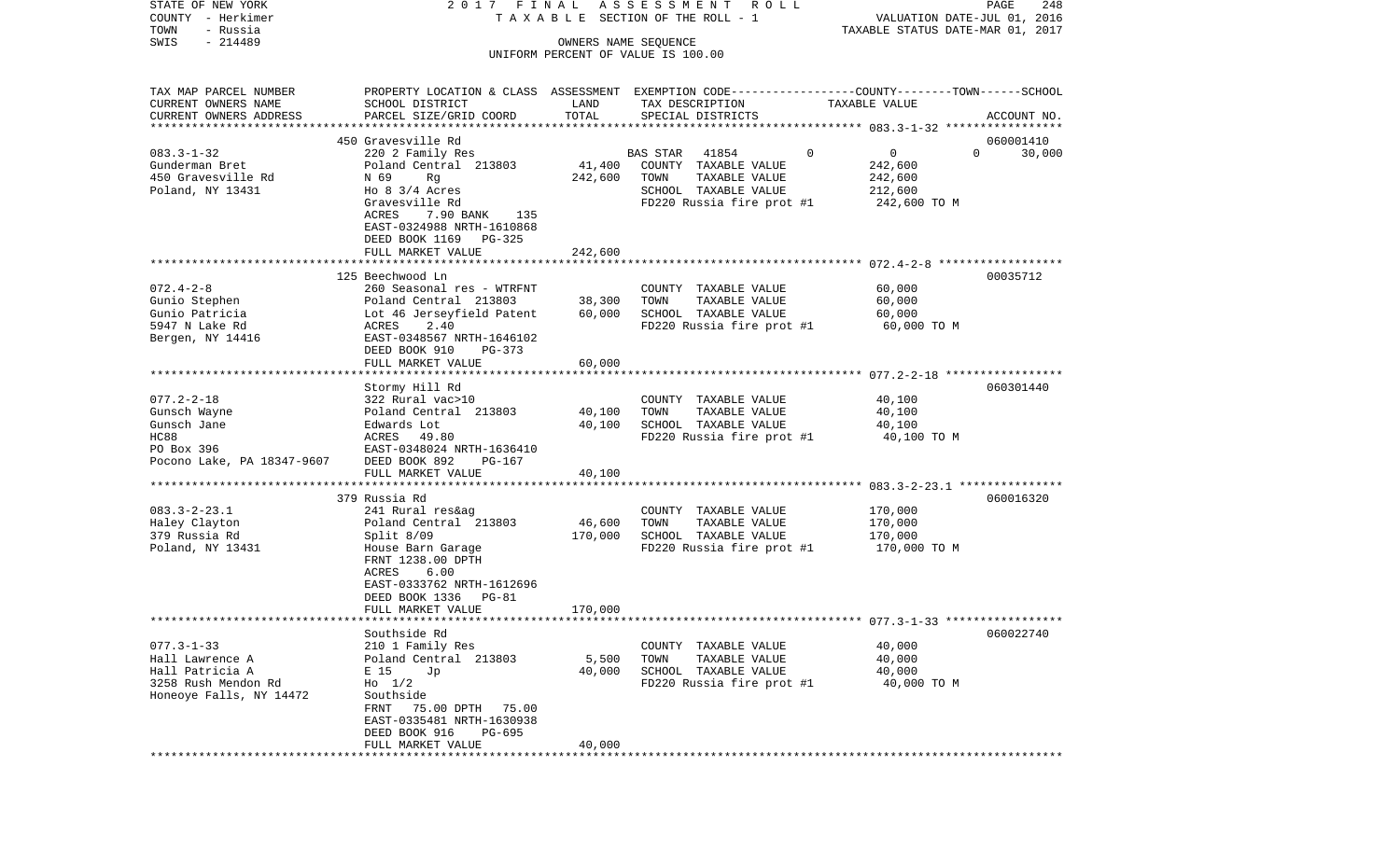| STATE OF NEW YORK<br>COUNTY - Herkimer<br>- Russia<br>TOWN<br>$-214489$<br>SWIS                                            | 2017 FINAL                                                                                                                                                                                                                   |                              | A S S E S S M E N T R O L L<br>TAXABLE SECTION OF THE ROLL - 1<br>OWNERS NAME SEOUENCE<br>UNIFORM PERCENT OF VALUE IS 100.00 |          | VALUATION DATE-JUL 01, 2016<br>TAXABLE STATUS DATE-MAR 01, 2017 | PAGE                  | 249         |
|----------------------------------------------------------------------------------------------------------------------------|------------------------------------------------------------------------------------------------------------------------------------------------------------------------------------------------------------------------------|------------------------------|------------------------------------------------------------------------------------------------------------------------------|----------|-----------------------------------------------------------------|-----------------------|-------------|
| TAX MAP PARCEL NUMBER<br>CURRENT OWNERS NAME<br>CURRENT OWNERS ADDRESS                                                     | PROPERTY LOCATION & CLASS ASSESSMENT EXEMPTION CODE----------------COUNTY-------TOWN------SCHOOL<br>SCHOOL DISTRICT<br>PARCEL SIZE/GRID COORD                                                                                | LAND<br>TOTAL                | TAX DESCRIPTION<br>SPECIAL DISTRICTS                                                                                         |          | TAXABLE VALUE                                                   |                       | ACCOUNT NO. |
|                                                                                                                            |                                                                                                                                                                                                                              |                              |                                                                                                                              |          |                                                                 |                       |             |
|                                                                                                                            | 197 Pardeeville Rd                                                                                                                                                                                                           |                              |                                                                                                                              |          |                                                                 | 060028500             |             |
| $083.2 - 1 - 23.1$<br>Hall Sandra J<br>Polhamus Anne M et al<br>197 Pardeeville Rd<br>Cold Brook, NY 13324                 | 270 Mfg housing<br>Poland Central 213803<br>Lot 95 Royal Grant<br>2 Mobil Homes<br>ACRES 28.00<br>EAST-0347877 NRTH-1617697<br>DEED BOOK 1147<br>PG-544<br>FULL MARKET VALUE                                                 | 45,500<br>75,500<br>75,500   | BAS STAR 41854<br>COUNTY TAXABLE VALUE<br>TOWN<br>TAXABLE VALUE<br>SCHOOL TAXABLE VALUE<br>FD220 Russia fire prot #1         | $\Omega$ | $\overline{0}$<br>75,500<br>75,500<br>45,500<br>75,500 TO M     | $\Omega$              | 30,000      |
|                                                                                                                            |                                                                                                                                                                                                                              |                              |                                                                                                                              |          |                                                                 |                       |             |
| $068. - 2 - 35.1$<br>Hallenbeck Dennis<br>Hallenbeck Connie<br>892 Wheelertown Rd<br>Remsen, NY 13438                      | 892 Wheelertown Rd<br>242 Rurl res&rec<br>Remsen<br>305201<br>Lot 58 Remsenburg Patent<br>Trailer<br>ACRES 31.90<br>EAST-0348620 NRTH-1659580<br>DEED BOOK 876<br>PG-264<br>FULL MARKET VALUE                                | 48,400<br>69,000<br>69,000   | BAS STAR 41854<br>COUNTY TAXABLE VALUE<br>TOWN<br>TAXABLE VALUE<br>SCHOOL TAXABLE VALUE<br>FD230 Remsen fire #2              | $\Omega$ | $\overline{0}$<br>69,000<br>69,000<br>39,000<br>69,000 TO M     | 060022620<br>$\Omega$ | 30,000      |
|                                                                                                                            | 445 Dover Rd                                                                                                                                                                                                                 |                              |                                                                                                                              |          |                                                                 | 060029730             |             |
| $082.2 - 1 - 6$<br>Hamilton Sharon M<br>445 Dover Rd<br>Barneveld, NY 13304                                                | 242 Rurl res&rec<br>Poland Central 213803<br>Lots 105 & 115 Royal Gran<br>House 4 Stall Garage Barn<br>Dover Road<br>ACRES<br>30.42 BANK<br>135<br>EAST-0321186 NRTH-1621662<br>DEED BOOK 925<br>PG-625<br>FULL MARKET VALUE | 69,200<br>370,000<br>370,000 | BAS STAR 41854<br>COUNTY TAXABLE VALUE<br>TOWN<br>TAXABLE VALUE<br>SCHOOL TAXABLE VALUE<br>FD220 Russia fire prot #1         | $\Omega$ | $\overline{0}$<br>370,000<br>370,000<br>340,000<br>370,000 TO M | $\Omega$              | 30,000      |
|                                                                                                                            |                                                                                                                                                                                                                              |                              |                                                                                                                              |          |                                                                 |                       |             |
| $072.4 - 2 - 21.1$<br>Hamlin Jill<br>Ulrich & Rosenfeld Dustin, Lin Merged w/ #17 2009<br>167 Hotel Rd<br>Remsen, NY 13438 | Brady Beach Rd<br>320 Rural vacant<br>Poland Central 213803<br>Split 2016<br>FRNT 589.50 DPTH<br>ACRES<br>8.10<br>EAST-0346143 NRTH-1642044<br>DEED BOOK 1327<br>$PG-574$<br>FULL MARKET VALUE                               | 19,000<br>19,000<br>19,000   | COUNTY TAXABLE VALUE<br>TAXABLE VALUE<br>TOWN<br>SCHOOL TAXABLE VALUE<br>FD220 Russia fire prot #1                           |          | 19,000<br>19,000<br>19,000<br>19,000 TO M                       |                       |             |
|                                                                                                                            |                                                                                                                                                                                                                              |                              |                                                                                                                              |          |                                                                 |                       |             |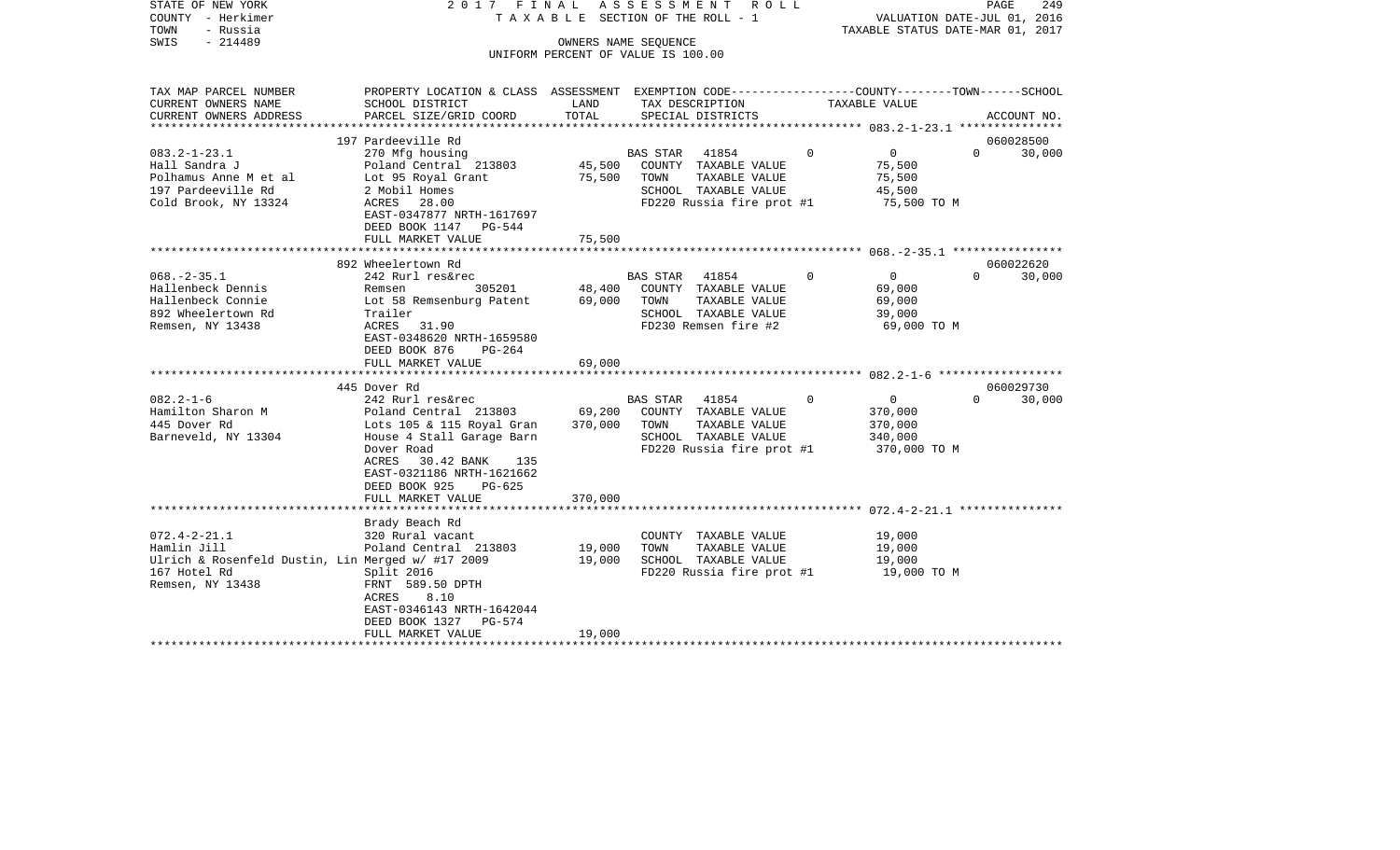| STATE OF NEW YORK<br>COUNTY - Herkimer<br>TOWN<br>- Russia<br>$-214489$<br>SWIS | 2017 FINAL ASSESSMENT ROLL<br>T A X A B L E SECTION OF THE ROLL - 1<br>OWNERS NAME SEQUENCE |        |                                              | PAGE<br>250<br>VALUATION DATE-JUL 01, 2016<br>TAXABLE STATUS DATE-MAR 01, 2017                 |  |  |
|---------------------------------------------------------------------------------|---------------------------------------------------------------------------------------------|--------|----------------------------------------------|------------------------------------------------------------------------------------------------|--|--|
|                                                                                 |                                                                                             |        | UNIFORM PERCENT OF VALUE IS 100.00           |                                                                                                |  |  |
|                                                                                 |                                                                                             |        |                                              |                                                                                                |  |  |
| TAX MAP PARCEL NUMBER                                                           |                                                                                             |        |                                              | PROPERTY LOCATION & CLASS ASSESSMENT EXEMPTION CODE---------------COUNTY-------TOWN-----SCHOOL |  |  |
| CURRENT OWNERS NAME                                                             | SCHOOL DISTRICT                                                                             | LAND   | TAX DESCRIPTION                              | TAXABLE VALUE                                                                                  |  |  |
| CURRENT OWNERS ADDRESS<br>************************                              | PARCEL SIZE/GRID COORD                                                                      | TOTAL  | SPECIAL DISTRICTS                            | ACCOUNT NO.                                                                                    |  |  |
|                                                                                 | Hotel Rd                                                                                    |        |                                              | 060003900                                                                                      |  |  |
| $072.15 - 1 - 44$                                                               | 210 1 Family Res                                                                            |        | COUNTY TAXABLE VALUE                         | 94,500                                                                                         |  |  |
| Hamlin Richard                                                                  | Remsen 305201                                                                               | 11,000 | TOWN<br>TAXABLE VALUE                        | 94,500                                                                                         |  |  |
| Hamlin Jill                                                                     | Lot 23 Walker Tract                                                                         | 94,500 | SCHOOL TAXABLE VALUE                         | 94,500                                                                                         |  |  |
| 167 Hotel Rd                                                                    | Camp                                                                                        |        | FD230 Remsen fire #2                         | 94,500 TO M                                                                                    |  |  |
| Remsen, NY 13438                                                                | FRNT 105.00 DPTH 85.00                                                                      |        |                                              |                                                                                                |  |  |
|                                                                                 | ACRES<br>0.15                                                                               |        |                                              |                                                                                                |  |  |
|                                                                                 | EAST-0341526 NRTH-1645565                                                                   |        |                                              |                                                                                                |  |  |
|                                                                                 | DEED BOOK 930 PG-98                                                                         |        |                                              |                                                                                                |  |  |
|                                                                                 | FULL MARKET VALUE                                                                           | 94,500 |                                              |                                                                                                |  |  |
|                                                                                 |                                                                                             |        |                                              |                                                                                                |  |  |
|                                                                                 | Hotel Rd                                                                                    |        |                                              | 060052040                                                                                      |  |  |
| $072.15 - 1 - 45$                                                               | 312 Vac w/imprv - WTRFNT                                                                    |        | COUNTY TAXABLE VALUE                         | 25,500                                                                                         |  |  |
| Hamlin Richard<br>Hamlin Jill                                                   | Remsen 305201                                                                               | 15,200 | TOWN<br>TAXABLE VALUE                        | 25,500<br>25,500                                                                               |  |  |
| 167 Hotel Rd                                                                    | Lot 23 Walker Tract<br>Vacant Land                                                          | 25,500 | SCHOOL TAXABLE VALUE<br>FD230 Remsen fire #2 | 25,500 TO M                                                                                    |  |  |
| Remsen, NY 13438                                                                | FRNT 221.61 DPTH 74.00                                                                      |        |                                              |                                                                                                |  |  |
|                                                                                 | ACRES 0.22                                                                                  |        |                                              |                                                                                                |  |  |
|                                                                                 | EAST-0341445 NRTH-1645504                                                                   |        |                                              |                                                                                                |  |  |
|                                                                                 | DEED BOOK 930<br>PG-98                                                                      |        |                                              |                                                                                                |  |  |
|                                                                                 | FULL MARKET VALUE                                                                           | 25,500 |                                              |                                                                                                |  |  |
|                                                                                 |                                                                                             |        |                                              |                                                                                                |  |  |
|                                                                                 | Hotel Rd                                                                                    |        |                                              | 060016020                                                                                      |  |  |
| $072.15 - 1 - 48.1$                                                             | 314 Rural vac<10                                                                            |        | COUNTY TAXABLE VALUE                         | 1,900                                                                                          |  |  |
| Hamlin Richard                                                                  | 305201<br>Remsen                                                                            | 1,900  | TOWN<br>TAXABLE VALUE                        | 1,900                                                                                          |  |  |
| Hamlin Jill                                                                     | Lot 23 Machins Patent                                                                       | 1,900  | SCHOOL TAXABLE VALUE                         | 1,900                                                                                          |  |  |
| 167 Hotel Rd                                                                    | Vacant Land                                                                                 |        | FD230 Remsen fire #2                         | 1,900 TO M                                                                                     |  |  |
| Remsen, NY 13438                                                                | Hotel Rd<br>FRNT 290.00 DPTH                                                                |        |                                              |                                                                                                |  |  |
|                                                                                 | ACRES 1.00                                                                                  |        |                                              |                                                                                                |  |  |
|                                                                                 | EAST-0341026 NRTH-1645642                                                                   |        |                                              |                                                                                                |  |  |
|                                                                                 | DEED BOOK 1470 PG-608                                                                       |        |                                              |                                                                                                |  |  |
|                                                                                 | FULL MARKET VALUE                                                                           | 1,900  |                                              |                                                                                                |  |  |
|                                                                                 |                                                                                             |        |                                              |                                                                                                |  |  |
|                                                                                 | Hotel Rd                                                                                    |        |                                              |                                                                                                |  |  |
| $072.15 - 1 - 49.2$                                                             | 310 Res Vac                                                                                 |        | COUNTY TAXABLE VALUE                         | 1,000                                                                                          |  |  |
| Hamlin Richard                                                                  | Remsen 305201                                                                               | 1,000  | TOWN<br>TAXABLE VALUE                        | 1,000                                                                                          |  |  |
| Hamlin Jill                                                                     | FRNT 81.00 DPTH                                                                             | 1,000  | SCHOOL TAXABLE VALUE                         | 1,000                                                                                          |  |  |
| 167 Hotel Rd                                                                    | ACRES 0.40                                                                                  |        | FD230 Remsen fire #2                         | 1,000 TO M                                                                                     |  |  |
| Remsen, NY 13438                                                                | EAST-0341182 NRTH-1645634                                                                   |        |                                              |                                                                                                |  |  |
|                                                                                 | DEED BOOK 1528 PG-863                                                                       | 1,000  |                                              |                                                                                                |  |  |
|                                                                                 | FULL MARKET VALUE                                                                           |        |                                              |                                                                                                |  |  |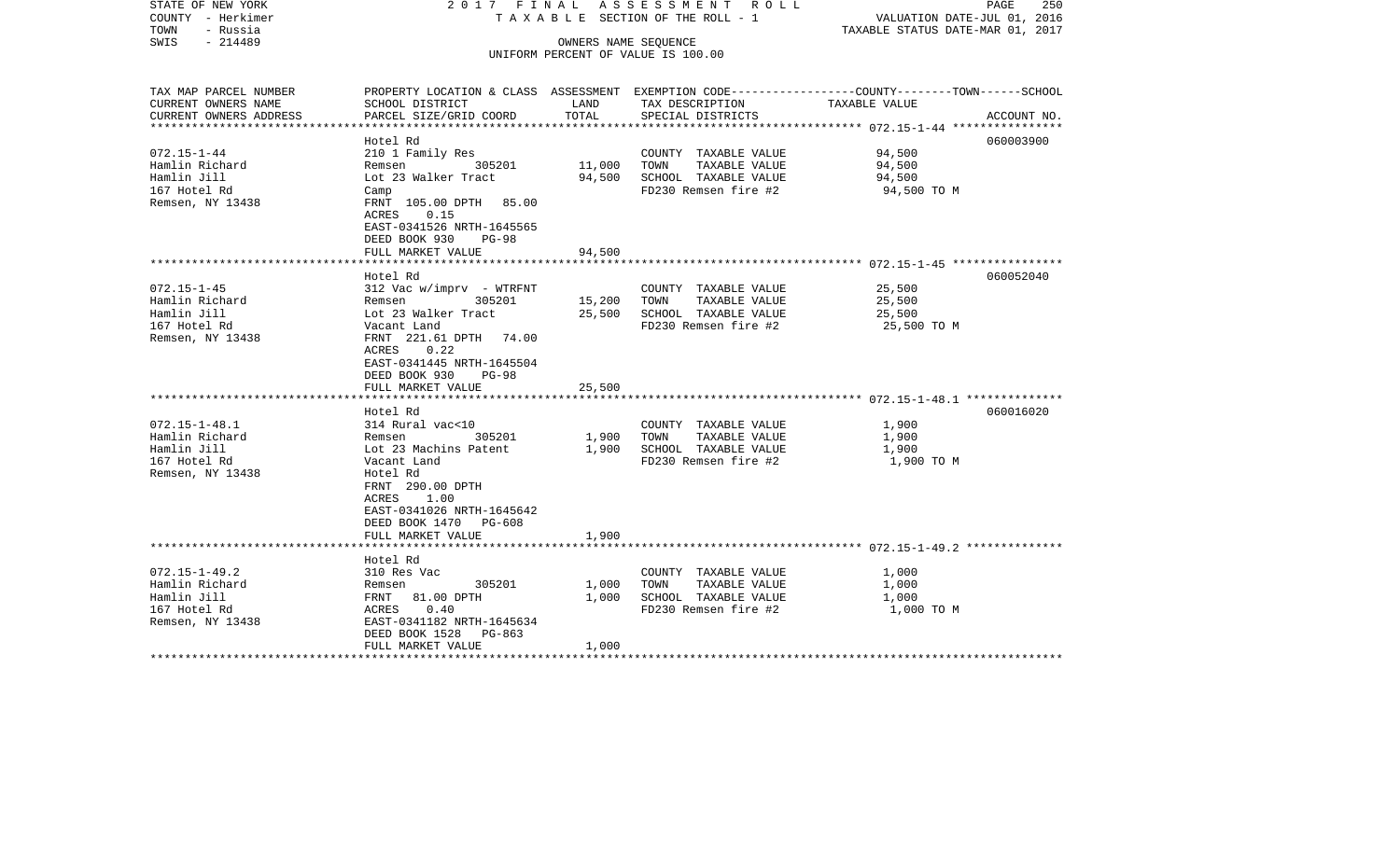| STATE OF NEW YORK<br>COUNTY - Herkimer<br>TOWN<br>- Russia<br>$-214489$<br>SWIS                                  |                                                                                                                                                                                                                    | 2017 FINAL<br>A S S E S S M E N T<br>R O L L<br>TAXABLE SECTION OF THE ROLL - 1<br>OWNERS NAME SEQUENCE<br>UNIFORM PERCENT OF VALUE IS 100.00 |                                                                                                                    |          | PAGE<br>251<br>VALUATION DATE-JUL 01, 2016<br>TAXABLE STATUS DATE-MAR 01, 2017 |             |  |
|------------------------------------------------------------------------------------------------------------------|--------------------------------------------------------------------------------------------------------------------------------------------------------------------------------------------------------------------|-----------------------------------------------------------------------------------------------------------------------------------------------|--------------------------------------------------------------------------------------------------------------------|----------|--------------------------------------------------------------------------------|-------------|--|
|                                                                                                                  |                                                                                                                                                                                                                    |                                                                                                                                               |                                                                                                                    |          |                                                                                |             |  |
| TAX MAP PARCEL NUMBER<br>CURRENT OWNERS NAME<br>CURRENT OWNERS ADDRESS<br>**********************                 | PROPERTY LOCATION & CLASS ASSESSMENT EXEMPTION CODE---------------COUNTY-------TOWN------SCHOOL<br>SCHOOL DISTRICT<br>PARCEL SIZE/GRID COORD                                                                       | LAND<br>TOTAL                                                                                                                                 | TAX DESCRIPTION<br>SPECIAL DISTRICTS                                                                               |          | TAXABLE VALUE                                                                  | ACCOUNT NO. |  |
| $072.15 - 1 - 40.6$<br>Hamlin Richard J<br>167 Hotel Rd<br>Remsen, 13438                                         | Hotel Rd<br>210 1 Family Res<br>305201<br>Remsen<br>Log Home<br>ACRES<br>1.60<br>EAST-0341368 NRTH-1645705<br>DEED BOOK 851<br>PG-371<br>FULL MARKET VALUE                                                         | 14,000<br>175,000<br>175,000                                                                                                                  | 41854<br>BAS STAR<br>COUNTY TAXABLE VALUE<br>TOWN<br>TAXABLE VALUE<br>SCHOOL TAXABLE VALUE<br>FD230 Remsen fire #2 | $\Omega$ | 0<br>175,000<br>175,000<br>145,000<br>175,000 TO M                             | 30,000<br>0 |  |
|                                                                                                                  |                                                                                                                                                                                                                    |                                                                                                                                               |                                                                                                                    |          |                                                                                |             |  |
| $082.4 - 1 - 7$<br>Hanson Aggregates Ny Inc<br>c/o Marvin F Poer & Company<br>PO Box 52427<br>Atlanta, GA 30355  | Route 28<br>720 Mine/quarry<br>Poland Central 213803<br>N 91<br>Rq<br>Lot $200$<br>Rte 28<br>ACRES 200.00<br>EAST-0324195 NRTH-1614431<br>DEED BOOK 00468 PG-00556<br>FULL MARKET VALUE                            | 170,200<br>170,200<br>170,200                                                                                                                 | COUNTY TAXABLE VALUE<br>TOWN<br>TAXABLE VALUE<br>SCHOOL TAXABLE VALUE<br>FD220 Russia fire prot #1                 |          | 170,200<br>170,200<br>170,200<br>170,200 TO M                                  | 060008340   |  |
|                                                                                                                  |                                                                                                                                                                                                                    |                                                                                                                                               |                                                                                                                    |          |                                                                                |             |  |
| $082.4 - 1 - 8$<br>Hanson Aggregates Ny Inc<br>c/o Marvin F Poer & Company<br>PO Box 52427<br>Atlanta, GA 30355  | Partridge Hill Rd<br>720 Mine/quarry<br>Holland Patent 305801<br>E 90-91 Rg<br>Lot $64 \frac{3}{4}$<br>Partridge Hill<br>ACRES 64.75<br>EAST-0321487 NRTH-1613950<br>DEED BOOK 00475 PG-00380<br>FULL MARKET VALUE | 76,600<br>76,600<br>76,600                                                                                                                    | COUNTY TAXABLE VALUE<br>TOWN<br>TAXABLE VALUE<br>SCHOOL TAXABLE VALUE<br>FD220 Russia fire prot #1                 |          | 76,600<br>76,600<br>76,600<br>76,600 TO M                                      | 060008310   |  |
|                                                                                                                  | *****************<br>Simpson Rd                                                                                                                                                                                    | *********                                                                                                                                     |                                                                                                                    |          |                                                                                | 060000320   |  |
| $082.4 - 1 - 9$<br>Hanson Aggregates Ny Inc<br>c/o Marvin F Poer & Company<br>PO Box 52427<br>Atlanta, GA 30355  | 720 Mine/quarry<br>Holland Patent 305801<br>Lots 90,91,102,103 Royal<br>Farm Land<br>ACRES<br>25.11<br>EAST-0321187 NRTH-1614878<br>DEED BOOK 475<br>PG-380<br>FULL MARKET VALUE                                   | 39,900<br>39,900<br>39,900                                                                                                                    | COUNTY TAXABLE VALUE<br>TOWN<br>TAXABLE VALUE<br>SCHOOL TAXABLE VALUE<br>FD220 Russia fire prot #1                 |          | 39,900<br>39,900<br>39,900<br>39,900 TO M                                      |             |  |
|                                                                                                                  |                                                                                                                                                                                                                    |                                                                                                                                               |                                                                                                                    |          |                                                                                |             |  |
| $082.4 - 1 - 21$<br>Hanson Aggregates Ny Inc<br>c/o Marvin F Poer & Company<br>PO Box 52427<br>Atlanta, GA 30355 | Route 28<br>323 Vacant rural<br>Poland Central 213803<br>N 88<br>Rg<br>Lot 1<br>Rte 28<br>FRNT 650.00 DPTH 60.00<br>ACRES<br>0.45<br>EAST-0322047 NRTH-1610182<br>DEED BOOK 00588 PG-00732<br>FULL MARKET VALUE    | 300<br>300<br>300                                                                                                                             | COUNTY TAXABLE VALUE<br>TOWN<br>TAXABLE VALUE<br>SCHOOL TAXABLE VALUE<br>FD220 Russia fire prot #1                 |          | 300<br>300<br>300<br>300 TO M                                                  | 060008490   |  |
|                                                                                                                  |                                                                                                                                                                                                                    |                                                                                                                                               |                                                                                                                    |          |                                                                                |             |  |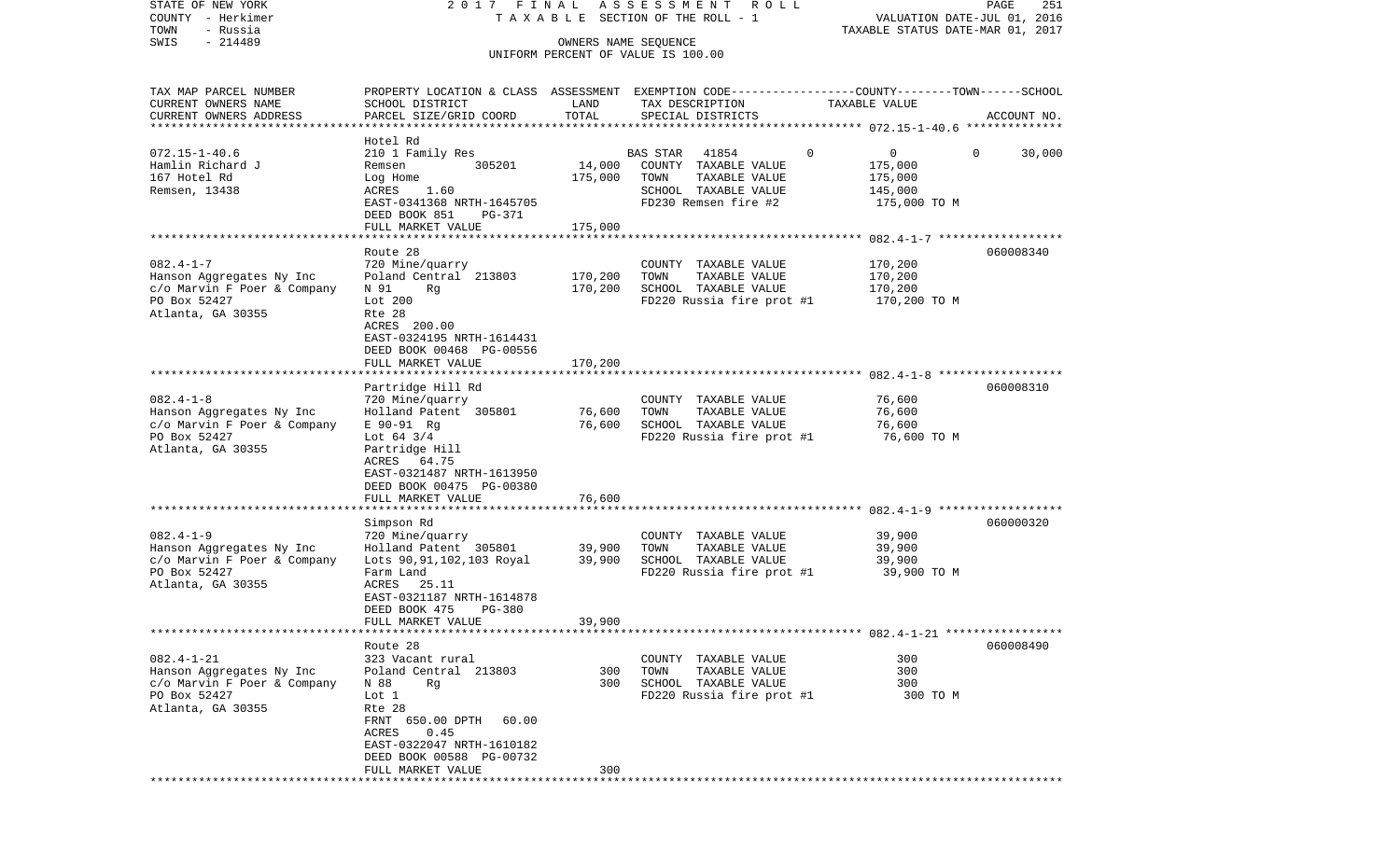| COUNTY - Herkimer<br>TOWN<br>- Russia       |                                          |         | T A X A B L E SECTION OF THE ROLL - 1                                                          | VALUATION DATE-JUL 01, 2016<br>TAXABLE STATUS DATE-MAR 01, 2017 |             |
|---------------------------------------------|------------------------------------------|---------|------------------------------------------------------------------------------------------------|-----------------------------------------------------------------|-------------|
| $-214489$<br>SWIS                           |                                          |         | OWNERS NAME SEQUENCE                                                                           |                                                                 |             |
|                                             |                                          |         | UNIFORM PERCENT OF VALUE IS 100.00                                                             |                                                                 |             |
|                                             |                                          |         |                                                                                                |                                                                 |             |
| TAX MAP PARCEL NUMBER                       |                                          |         | PROPERTY LOCATION & CLASS ASSESSMENT EXEMPTION CODE---------------COUNTY-------TOWN-----SCHOOL |                                                                 |             |
| CURRENT OWNERS NAME                         | SCHOOL DISTRICT                          | LAND    | TAX DESCRIPTION                                                                                | TAXABLE VALUE                                                   |             |
| CURRENT OWNERS ADDRESS                      | PARCEL SIZE/GRID COORD                   | TOTAL   | SPECIAL DISTRICTS                                                                              |                                                                 | ACCOUNT NO. |
|                                             |                                          |         |                                                                                                |                                                                 |             |
|                                             | Route 28                                 |         |                                                                                                |                                                                 | 060008250   |
| $082.4 - 1 - 22$                            | 720 Mine/quarry                          |         | COUNTY TAXABLE VALUE                                                                           | 213,700                                                         |             |
| Hanson Aggregates Ny Inc                    | Poland Central 213803                    | 188,200 | TOWN<br>TAXABLE VALUE                                                                          | 213,700                                                         |             |
| c/o Marvin Poer & Company                   | N 69-88 Rg                               | 213,700 | SCHOOL TAXABLE VALUE                                                                           | 213,700                                                         |             |
| PO Box 52427                                | Sand194                                  |         | FD220 Russia fire prot #1                                                                      | 213,700 TO M                                                    |             |
| Atlanta, GA 30355                           | Rte 28                                   |         |                                                                                                |                                                                 |             |
|                                             | ACRES 194.00                             |         |                                                                                                |                                                                 |             |
|                                             | EAST-0322338 NRTH-1611900                |         |                                                                                                |                                                                 |             |
|                                             | FULL MARKET VALUE                        | 213,700 |                                                                                                |                                                                 |             |
|                                             | Gravesville Rd                           |         |                                                                                                |                                                                 | 060046630   |
| $082.4 - 1 - 23$                            | 720 Mine/quarry                          |         | COUNTY TAXABLE VALUE                                                                           | 3,100                                                           |             |
| Hanson Aggregates Ny Inc                    | Poland Central 213803                    | 3,100   | TOWN<br>TAXABLE VALUE                                                                          | 3,100                                                           |             |
| c/o Marvin F Poer & Company                 | Lot 69 Royal Grant                       | 3,100   | SCHOOL TAXABLE VALUE                                                                           | 3,100                                                           |             |
| PO Box 52427                                | Vacant Land                              |         | FD220 Russia fire prot #1                                                                      | 3,100 TO M                                                      |             |
| Atlanta, GA 30355                           | ACRES<br>0.89                            |         |                                                                                                |                                                                 |             |
|                                             | EAST-0323070 NRTH-1610992                |         |                                                                                                |                                                                 |             |
|                                             | DEED BOOK 661<br>$PG-379$                |         |                                                                                                |                                                                 |             |
|                                             | FULL MARKET VALUE                        | 3,100   |                                                                                                |                                                                 |             |
|                                             |                                          |         |                                                                                                |                                                                 |             |
|                                             | Route 28                                 |         |                                                                                                |                                                                 | 060008370   |
| $083.3 - 1 - 27$                            | 720 Mine/quarry                          |         | COUNTY TAXABLE VALUE                                                                           | 44,500                                                          |             |
| Hanson Aggregates Ny Inc                    | Poland Central 213803                    | 44,500  | TOWN<br>TAXABLE VALUE                                                                          | 44,500                                                          |             |
| c/o Marvin F Poer & Company<br>PO Box 52427 | Lots 88 & 91 Royal Grant                 | 44,500  | SCHOOL TAXABLE VALUE                                                                           | 44,500                                                          |             |
| Atlanta, GA 30355                           | Vacant Land<br>ACRES<br>29.70            |         | FD220 Russia fire prot #1                                                                      | 44,500 TO M                                                     |             |
|                                             | EAST-0326847 NRTH-1613728                |         |                                                                                                |                                                                 |             |
|                                             | FULL MARKET VALUE                        | 44,500  |                                                                                                |                                                                 |             |
|                                             |                                          |         |                                                                                                |                                                                 |             |
|                                             | Route 28                                 |         |                                                                                                |                                                                 | 060008430   |
| $083.3 - 1 - 28$                            | 720 Mine/quarry                          |         | COUNTY TAXABLE VALUE                                                                           | 29,900                                                          |             |
| Hanson Aggregates Ny Inc                    | Poland Central 213803                    | 29,900  | TOWN<br>TAXABLE VALUE                                                                          | 29,900                                                          |             |
| c/o Marvin F Poer & Company                 | N 88-91 Rg                               | 29,900  | SCHOOL TAXABLE VALUE                                                                           | 29,900                                                          |             |
| PO Box 52427                                | Lot $15 \frac{1}{3}$                     |         | FD220 Russia fire prot #1                                                                      | 29,900 TO M                                                     |             |
| Atlanta, GA 30355                           | Rte 28                                   |         |                                                                                                |                                                                 |             |
|                                             | ACRES 17.10                              |         |                                                                                                |                                                                 |             |
|                                             | EAST-0325956 NRTH-1613515                |         |                                                                                                |                                                                 |             |
|                                             | FULL MARKET VALUE                        | 29,900  |                                                                                                |                                                                 |             |
| ***********************************         |                                          |         |                                                                                                |                                                                 |             |
| $083.3 - 1 - 29$                            | Route 28                                 |         |                                                                                                |                                                                 | 060008400   |
| Hanson Aggregates Ny Inc                    | 720 Mine/quarry<br>Poland Central 213803 | 43,300  | COUNTY TAXABLE VALUE<br>TAXABLE VALUE<br>TOWN                                                  | 43,300<br>43,300                                                |             |
| c/o Marvin F Poer & Company                 | N 88-91 Rq                               | 43,300  | SCHOOL TAXABLE VALUE                                                                           | 43,300                                                          |             |
| PO Box 52427                                | Lot $26$                                 |         | FD220 Russia fire prot #1                                                                      | 43,300 TO M                                                     |             |
| Atlanta, GA 30355                           | Rte 28                                   |         |                                                                                                |                                                                 |             |
|                                             | ACRES<br>28.50                           |         |                                                                                                |                                                                 |             |
|                                             | EAST-0325666 NRTH-1613260                |         |                                                                                                |                                                                 |             |
|                                             | DEED BOOK 00327 PG-00272                 |         |                                                                                                |                                                                 |             |
|                                             | FULL MARKET VALUE                        | 43,300  |                                                                                                |                                                                 |             |
|                                             |                                          |         |                                                                                                |                                                                 |             |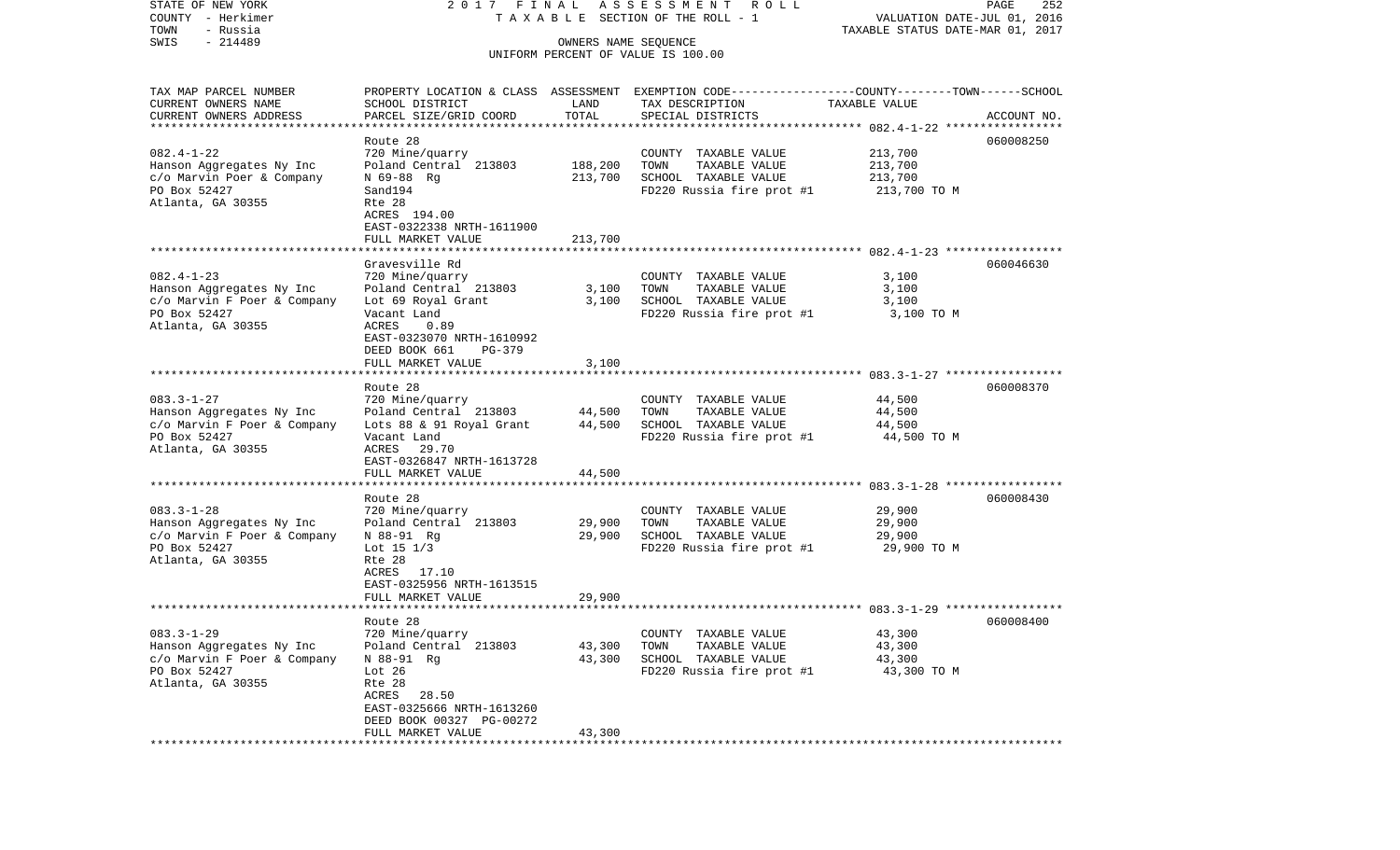| STATE OF NEW YORK<br>COUNTY - Herkimer              | 2017<br>FINAL                                |                      | ASSESSMENT ROLL<br>TAXABLE SECTION OF THE ROLL - 1                                              | VALUATION DATE-JUL 01, 2016      | PAGE<br>253 |
|-----------------------------------------------------|----------------------------------------------|----------------------|-------------------------------------------------------------------------------------------------|----------------------------------|-------------|
| TOWN<br>- Russia                                    |                                              |                      |                                                                                                 | TAXABLE STATUS DATE-MAR 01, 2017 |             |
| $-214489$<br>SWIS                                   |                                              | OWNERS NAME SEQUENCE |                                                                                                 |                                  |             |
|                                                     |                                              |                      | UNIFORM PERCENT OF VALUE IS 100.00                                                              |                                  |             |
| TAX MAP PARCEL NUMBER                               |                                              |                      | PROPERTY LOCATION & CLASS ASSESSMENT EXEMPTION CODE---------------COUNTY-------TOWN------SCHOOL |                                  |             |
| CURRENT OWNERS NAME                                 | SCHOOL DISTRICT                              | LAND                 | TAX DESCRIPTION                                                                                 | TAXABLE VALUE                    |             |
| CURRENT OWNERS ADDRESS<br>************************* | PARCEL SIZE/GRID COORD                       | TOTAL                | SPECIAL DISTRICTS                                                                               |                                  | ACCOUNT NO. |
|                                                     | Gravesville Rd                               |                      |                                                                                                 |                                  | 060008460   |
| $083.3 - 1 - 30$                                    | 720 Mine/quarry                              |                      | COUNTY TAXABLE VALUE                                                                            | 11,800                           |             |
| Hanson Aggregates Ny Inc                            | Poland Central 213803                        | 11,800               | TOWN<br>TAXABLE VALUE                                                                           | 11,800                           |             |
| c/o Marvin F Poer & Company                         | N 88<br>Rq                                   | 11,800               | SCHOOL TAXABLE VALUE                                                                            | 11,800                           |             |
| PO Box 52427                                        | Lot $2\frac{1}{2}$                           |                      | FD220 Russia fire prot #1                                                                       | 11,800 TO M                      |             |
| Atlanta, GA 30355                                   | Gravesville<br>ACRES<br>2.90                 |                      |                                                                                                 |                                  |             |
|                                                     | EAST-0325556 NRTH-1611309                    |                      |                                                                                                 |                                  |             |
|                                                     | DEED BOOK 00588 PG-00732                     |                      |                                                                                                 |                                  |             |
|                                                     | FULL MARKET VALUE                            | 11,800               |                                                                                                 |                                  |             |
|                                                     | Plumb Rd                                     |                      |                                                                                                 |                                  | 0008072     |
| $088.1 - 1 - 15.5$                                  | 720 Mine/quarry                              |                      | COUNTY TAXABLE VALUE                                                                            | 43,000                           |             |
| Hanson Aggregates Ny Inc                            | Poland Central 213803                        | 43,000               | TOWN<br>TAXABLE VALUE                                                                           | 43,000                           |             |
| c/o Marvin F Poer & Company                         | Lot 67 Royal Grant                           | 43,000               | SCHOOL TAXABLE VALUE                                                                            | 43,000                           |             |
| PO Box 52427                                        | Vacant Land                                  |                      | FD220 Russia fire prot #1                                                                       | 43,000 TO M                      |             |
| Atlanta, GA 30355                                   | ACRES<br>36.00<br>EAST-0337383 NRTH-1606743  |                      |                                                                                                 |                                  |             |
|                                                     | DEED BOOK 716<br>$PG-82$                     |                      |                                                                                                 |                                  |             |
|                                                     | FULL MARKET VALUE                            | 43,000               |                                                                                                 |                                  |             |
| ******************************                      |                                              |                      |                                                                                                 |                                  |             |
|                                                     | Plumb Rd                                     |                      |                                                                                                 |                                  | 060051020   |
| $088.1 - 1 - 18.1$<br>Hanson Aggregates Ny Inc      | 720 Mine/quarry<br>Poland Central 213803     | 23,400               | COUNTY TAXABLE VALUE<br>TOWN<br>TAXABLE VALUE                                                   | 23,400<br>23,400                 |             |
| c/oMarvin F Poer & Company                          | Lot 48 Royal Grant                           | 23,400               | SCHOOL TAXABLE VALUE                                                                            | 23,400                           |             |
| PO Box 52427                                        | Vacant Land                                  |                      | FD220 Russia fire prot #1                                                                       | 23,400 TO M                      |             |
| Atlanta, GA 30355                                   | ACRES<br>14.97                               |                      |                                                                                                 |                                  |             |
|                                                     | EAST-0337099 NRTH-1605444                    |                      |                                                                                                 |                                  |             |
|                                                     | DEED BOOK 704<br>PG-323<br>FULL MARKET VALUE | 23,400               |                                                                                                 |                                  |             |
|                                                     | *******************                          | *********            |                                                                                                 |                                  |             |
|                                                     | Plumb Rd                                     |                      |                                                                                                 |                                  | 060022170   |
| $088.2 - 1 - 1$                                     | 720 Mine/quarry                              |                      | COUNTY TAXABLE VALUE                                                                            | 200,400                          |             |
| Hanson Aggregates Ny Inc                            | Poland Central 213803                        | 200,400              | TOWN<br>TAXABLE VALUE                                                                           | 200,400                          |             |
| c/o Marvin F Poer & Company<br>PO Box 52427         | Lots 46,48,49&50 Royal Gr<br>Vacant Land     | 200,400              | SCHOOL TAXABLE VALUE<br>FD220 Russia fire prot #1                                               | 200,400<br>200,400 TO M          |             |
| Atlanta, GA 30355                                   | ACRES 359.20                                 |                      |                                                                                                 |                                  |             |
|                                                     | EAST-0339978 NRTH-1606438                    |                      |                                                                                                 |                                  |             |
|                                                     | DEED BOOK 687<br>PG-224                      |                      |                                                                                                 |                                  |             |
|                                                     | FULL MARKET VALUE                            | 200,400              |                                                                                                 |                                  |             |
|                                                     | Sunny Island Rd                              |                      |                                                                                                 |                                  | 060022110   |
| $088.2 - 1 - 36$                                    | 720 Mine/quarry                              |                      | COUNTY TAXABLE VALUE                                                                            | 61,500                           |             |
| Hanson Aggregates Ny Inc                            | Poland Central 213803                        | 35,500               | TAXABLE VALUE<br>TOWN                                                                           | 61,500                           |             |
| c/o Marvin F Poer & Company                         | Lot 45 Royal Grant                           | 61,500               | SCHOOL TAXABLE VALUE                                                                            | 61,500                           |             |
| PO Box 52427                                        | Sand & Gravel Plant                          |                      | FD220 Russia fire prot #1                                                                       | 61,500 TO M                      |             |
| Atlanta, GA 30355                                   | ACRES 13.00<br>EAST-0338606 NRTH-1604475     |                      |                                                                                                 |                                  |             |
|                                                     | DEED BOOK 687<br>PG-224                      |                      |                                                                                                 |                                  |             |
|                                                     | FULL MARKET VALUE                            | 61,500               |                                                                                                 |                                  |             |
|                                                     |                                              |                      |                                                                                                 |                                  |             |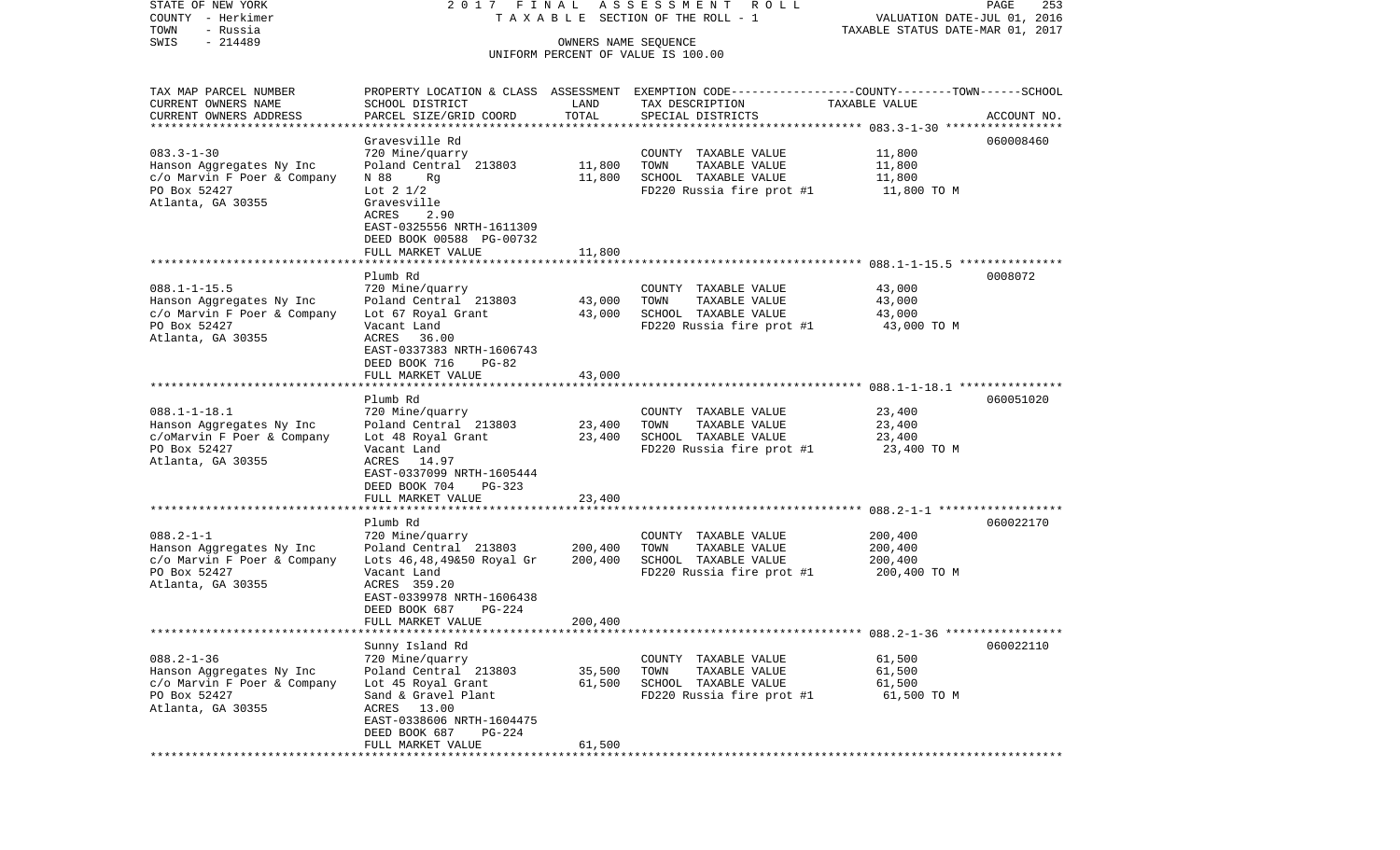| STATE OF NEW YORK<br>COUNTY - Herkimer           | FINAL<br>2017                                                                                    |               | ASSESSMENT<br>R O L L<br>T A X A B L E SECTION OF THE ROLL - 1 |                                                        | PAGE<br>254<br>VALUATION DATE-JUL 01, 2016 |
|--------------------------------------------------|--------------------------------------------------------------------------------------------------|---------------|----------------------------------------------------------------|--------------------------------------------------------|--------------------------------------------|
| TOWN<br>- Russia<br>$-214489$<br>SWIS            |                                                                                                  |               | OWNERS NAME SEOUENCE                                           |                                                        | TAXABLE STATUS DATE-MAR 01, 2017           |
|                                                  |                                                                                                  |               | UNIFORM PERCENT OF VALUE IS 100.00                             |                                                        |                                            |
| TAX MAP PARCEL NUMBER                            | PROPERTY LOCATION & CLASS ASSESSMENT EXEMPTION CODE----------------COUNTY-------TOWN------SCHOOL |               |                                                                |                                                        |                                            |
| CURRENT OWNERS NAME                              | SCHOOL DISTRICT                                                                                  | LAND<br>TOTAL | TAX DESCRIPTION                                                | TAXABLE VALUE                                          |                                            |
| CURRENT OWNERS ADDRESS<br>********************** | PARCEL SIZE/GRID COORD                                                                           |               | SPECIAL DISTRICTS                                              |                                                        | ACCOUNT NO.                                |
|                                                  | Sunny Island                                                                                     |               |                                                                |                                                        |                                            |
| $088.2 - 1 - 37$                                 | 720 Mine/quarry                                                                                  |               | COUNTY TAXABLE VALUE                                           | 2,500                                                  |                                            |
| Hanson Aggregates Ny Inc                         | Poland Central 213803                                                                            | 2,500         | TOWN<br>TAXABLE VALUE                                          | 2,500                                                  |                                            |
| c/o Marvin F Poer & Company                      | ACRES<br>1.00                                                                                    | 2,500         | SCHOOL TAXABLE VALUE                                           | 2,500                                                  |                                            |
| PO Box 52427<br>Atlanta, GA 30355                | EAST-0338536 NRTH-1603805                                                                        |               | FD220 Russia fire prot #1                                      | 2,500 TO M                                             |                                            |
| ********************                             | FULL MARKET VALUE<br>**********************                                                      | 2,500         |                                                                |                                                        |                                            |
|                                                  | 341 Pardeeville Rd                                                                               |               |                                                                |                                                        | 060016170                                  |
| $084.1 - 3 - 29.1$                               | 270 Mfg housing                                                                                  |               | VET WAR C 41122                                                | 0<br>4,695                                             | 0<br>0                                     |
| Hanson Delbert                                   | Poland Central 213803                                                                            |               | 17,300 VET WAR T 41123                                         | 0<br>$\mathbf{0}$                                      | 4,695<br>$\Omega$                          |
| Hanson Kathleen                                  | Lot 96 Royal Grant                                                                               |               | 41834<br>31,300 ENH STAR                                       | $\Omega$<br>0                                          | 31,300<br>$\Omega$                         |
| 341 Pardeeville Rd                               | Trl                                                                                              |               | COUNTY TAXABLE VALUE                                           | 26,605                                                 |                                            |
| PO Box 85                                        | Merged 2013                                                                                      |               | TAXABLE VALUE<br>TOWN                                          | 26,605                                                 |                                            |
| Cold Brook, NY 13324                             | FRNT 765.00 DPTH                                                                                 |               | SCHOOL TAXABLE VALUE                                           | $\mathbf{0}$                                           |                                            |
|                                                  | 3.50<br>ACRES<br>EAST-0350097 NRTH-1617972                                                       |               | FD220 Russia fire prot #1                                      | 31,300 TO M                                            |                                            |
|                                                  | DEED BOOK 00654 PG-00496                                                                         |               |                                                                |                                                        |                                            |
|                                                  | FULL MARKET VALUE                                                                                | 31,300        |                                                                |                                                        |                                            |
|                                                  |                                                                                                  |               |                                                                |                                                        |                                            |
|                                                  | 947 Wheelertown Rd                                                                               |               |                                                                |                                                        | 060025530                                  |
| $068. - 2 - 33.1$                                | 260 Seasonal res                                                                                 |               | 41834<br>ENH STAR                                              | 0<br>0                                                 | 37,000<br>$\Omega$                         |
| Hardenstein Caroleann                            | Remsen<br>305201                                                                                 | 21,200        | COUNTY TAXABLE VALUE                                           | 37,000                                                 |                                            |
| 947 Wheelertown Rd<br>Remsen, NY 13438           | $N/s$ 58 Rd<br>Lot $7.6$ acres w/camp                                                            | 37,000        | TOWN<br>TAXABLE VALUE<br>SCHOOL TAXABLE VALUE                  | 37,000<br>$\Omega$                                     |                                            |
|                                                  | Split 2012                                                                                       |               | FD230 Remsen fire #2                                           | 37,000 TO M                                            |                                            |
|                                                  | FRNT 807.30 DPTH                                                                                 |               |                                                                |                                                        |                                            |
|                                                  | ACRES<br>7.60                                                                                    |               |                                                                |                                                        |                                            |
|                                                  | EAST-0347334 NRTH-1659503                                                                        |               |                                                                |                                                        |                                            |
|                                                  | DEED BOOK 1317<br><b>PG-859</b>                                                                  |               |                                                                |                                                        |                                            |
|                                                  | FULL MARKET VALUE<br><b></b>                                                                     | 37,000        |                                                                |                                                        |                                            |
|                                                  | 245 Gauss Rd                                                                                     |               |                                                                | ************************* 077.3-1-49.4 *************** |                                            |
| $077.3 - 1 - 49.4$                               | 210 1 Family Res                                                                                 |               | 41854<br>BAS STAR                                              | 0<br>0                                                 | 30,000<br>$\mathbf{0}$                     |
| Harnish Bradley                                  | Poland Central 213803                                                                            | 36,000        | COUNTY TAXABLE VALUE                                           | 164,000                                                |                                            |
| 245 Gauss Rd                                     | Lot 117 Royal Grant                                                                              | 164,000       | TAXABLE VALUE<br>TOWN                                          | 164,000                                                |                                            |
| Remsen, NY 13438-5825                            | House 2 Barns                                                                                    |               | SCHOOL TAXABLE VALUE                                           | 134,000                                                |                                            |
|                                                  | ACRES<br>5.00 BANK<br>641                                                                        |               | FD220 Russia fire prot #1                                      | 164,000 TO M                                           |                                            |
|                                                  | EAST-0325643 NRTH-1626045                                                                        |               |                                                                |                                                        |                                            |
|                                                  | DEED BOOK 803<br>PG-582                                                                          |               |                                                                |                                                        |                                            |
|                                                  | FULL MARKET VALUE                                                                                | 164,000       |                                                                |                                                        |                                            |
|                                                  | Gauss Rd                                                                                         |               |                                                                |                                                        | 0010354                                    |
| $077.3 - 1 - 49.6$                               | 314 Rural vac<10                                                                                 |               | COUNTY TAXABLE VALUE                                           | 25,200                                                 |                                            |
| Harnish Bradley                                  | Poland Central 213803                                                                            | 25,200        | TAXABLE VALUE<br>TOWN                                          | 25,200                                                 |                                            |
| 245 Guass Rd                                     | Lot 117 Royal Grant                                                                              | 25,200        | SCHOOL TAXABLE VALUE                                           | 25,200                                                 |                                            |
| Remsen, NY 13438-5825                            | Vacant Land                                                                                      |               | FD220 Russia fire prot #1                                      | 25,200 TO M                                            |                                            |
|                                                  | 9.80 BANK<br>ACRES<br>641                                                                        |               |                                                                |                                                        |                                            |
|                                                  | EAST-0325365 NRTH-1626313                                                                        |               |                                                                |                                                        |                                            |
|                                                  | DEED BOOK 803<br>PG-582<br>FULL MARKET VALUE                                                     | 25,200        |                                                                |                                                        |                                            |
|                                                  |                                                                                                  |               |                                                                |                                                        |                                            |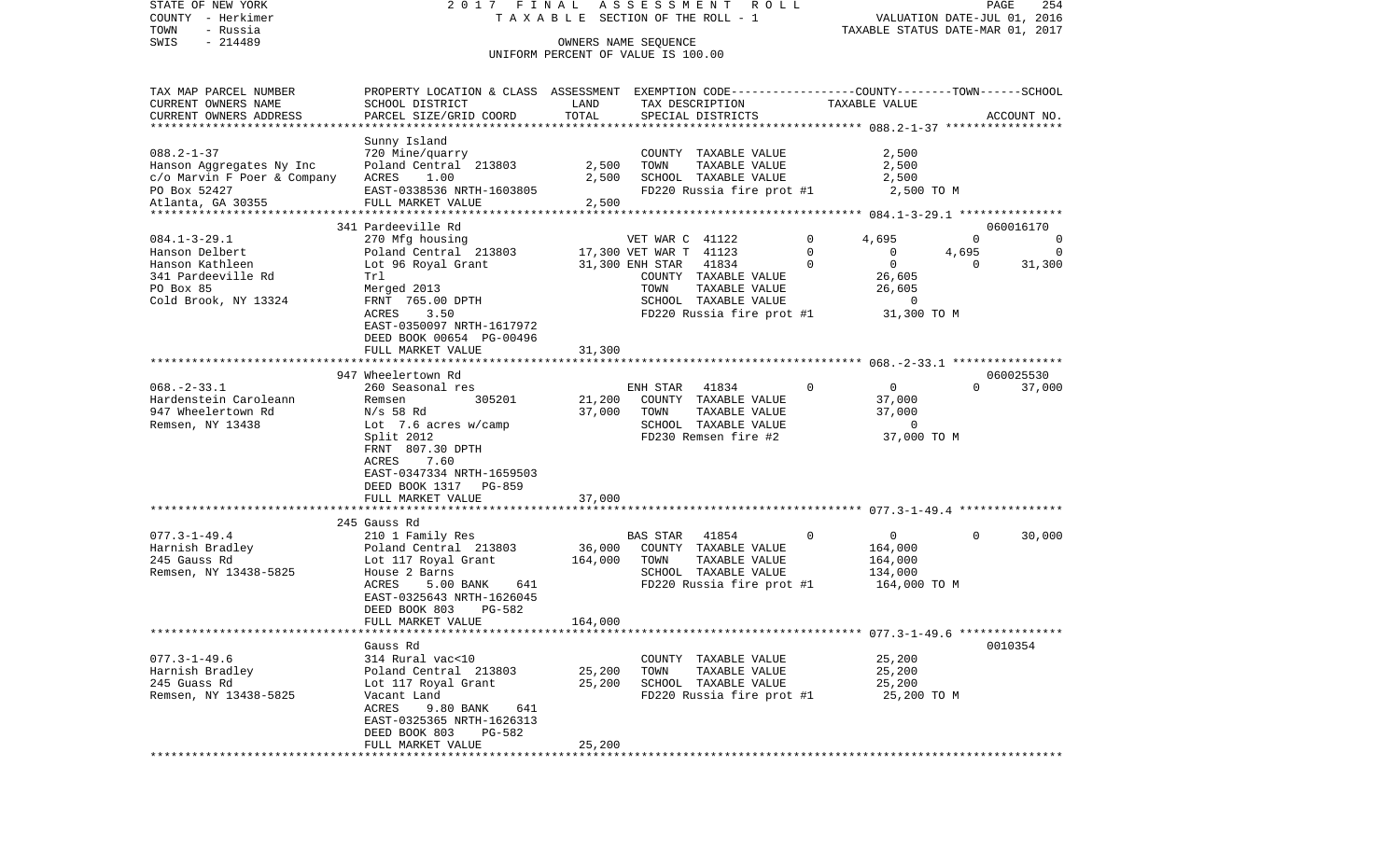| STATE OF NEW YORK<br>COUNTY - Herkimer<br>- Russia<br>TOWN<br>$-214489$<br>SWIS | 2017 FINAL                                                                                                                          |                  | ASSESSMENT ROLL<br>TAXABLE SECTION OF THE ROLL - 1<br>OWNERS NAME SEQUENCE<br>UNIFORM PERCENT OF VALUE IS 100.00 | VALUATION DATE-JUL 01, 2016<br>TAXABLE STATUS DATE-MAR 01, 2017 | PAGE<br>255        |
|---------------------------------------------------------------------------------|-------------------------------------------------------------------------------------------------------------------------------------|------------------|------------------------------------------------------------------------------------------------------------------|-----------------------------------------------------------------|--------------------|
|                                                                                 |                                                                                                                                     |                  |                                                                                                                  |                                                                 |                    |
| TAX MAP PARCEL NUMBER<br>CURRENT OWNERS NAME                                    | PROPERTY LOCATION & CLASS ASSESSMENT EXEMPTION CODE---------------COUNTY-------TOWN------SCHOOL<br>SCHOOL DISTRICT                  | LAND             | TAX DESCRIPTION                                                                                                  | TAXABLE VALUE                                                   |                    |
| CURRENT OWNERS ADDRESS                                                          | PARCEL SIZE/GRID COORD                                                                                                              | TOTAL            | SPECIAL DISTRICTS                                                                                                |                                                                 | ACCOUNT NO.        |
|                                                                                 | 372 Route 365                                                                                                                       |                  |                                                                                                                  |                                                                 | 060010500          |
| $072.16 - 1 - 17$                                                               | 210 1 Family Res                                                                                                                    |                  | COUNTY TAXABLE VALUE                                                                                             | 124,000                                                         |                    |
| Harper Michael J Jr.                                                            | 305201<br>Remsen                                                                                                                    | 16,000           | TOWN<br>TAXABLE VALUE                                                                                            | 124,000                                                         |                    |
| 372 State Route 365                                                             | Lot 24 Machins Patent                                                                                                               | 124,000          | SCHOOL TAXABLE VALUE                                                                                             | 124,000                                                         |                    |
| Russia, NY 13438                                                                | Vacant Land                                                                                                                         |                  | FD230 Remsen fire #2                                                                                             | 124,000 TO M                                                    |                    |
|                                                                                 | Rte 287<br>FRNT<br>90.50 DPTH 176.50<br>0.36<br>ACRES<br>EAST-0343386 NRTH-1646316<br>DEED BOOK 1632<br>PG-125                      |                  |                                                                                                                  |                                                                 |                    |
|                                                                                 | FULL MARKET VALUE                                                                                                                   | 124,000          |                                                                                                                  |                                                                 |                    |
|                                                                                 |                                                                                                                                     |                  |                                                                                                                  |                                                                 |                    |
|                                                                                 | Silverstone Rd                                                                                                                      |                  |                                                                                                                  |                                                                 | 060015120          |
| $072.12 - 2 - 20$<br>Harris Scott J                                             | 260 Seasonal res<br>305201<br>Remsen                                                                                                | 13,000           | COUNTY TAXABLE VALUE<br>TOWN<br>TAXABLE VALUE                                                                    | 40,000<br>40,000                                                |                    |
| Harris Laura J                                                                  | Lot 2 Jacobs Tract                                                                                                                  | 40,000           | SCHOOL TAXABLE VALUE                                                                                             | 40,000                                                          |                    |
| PO Box 319                                                                      | Camp                                                                                                                                |                  | FD230 Remsen fire #2                                                                                             | 40,000 TO M                                                     |                    |
| Bridgewater, NY 13313                                                           | FRNT 100.00 DPTH 280.00<br><b>ACRES</b><br>0.64<br>EAST-0346117 NRTH-1651544<br>DEED BOOK 942<br><b>PG-195</b><br>FULL MARKET VALUE | 40,000           |                                                                                                                  |                                                                 |                    |
|                                                                                 |                                                                                                                                     |                  |                                                                                                                  |                                                                 |                    |
|                                                                                 | Short Rd                                                                                                                            |                  |                                                                                                                  |                                                                 | 060017680          |
| $073.3 - 1 - 9$                                                                 | 314 Rural vac<10                                                                                                                    |                  | COUNTY TAXABLE VALUE                                                                                             | 10,300                                                          |                    |
| Hartman David B<br>144 Short Rd                                                 | 305201<br>Remsen<br>Lot 1 Marvin Tract                                                                                              | 10,300<br>10,300 | TAXABLE VALUE<br>TOWN<br>SCHOOL TAXABLE VALUE                                                                    | 10,300<br>10,300                                                |                    |
| Remsen, NY 13438                                                                | Vacant Land<br>ACRES<br>4.51 BANK 135<br>EAST-0349778 NRTH-1648128<br>DEED BOOK 673<br>$PG-52$                                      |                  | FD230 Remsen fire #2                                                                                             | 10,300 TO M                                                     |                    |
|                                                                                 | FULL MARKET VALUE                                                                                                                   | 10,300           |                                                                                                                  |                                                                 |                    |
|                                                                                 | 144 Short Rd                                                                                                                        |                  |                                                                                                                  |                                                                 | 060017670          |
| $073.3 - 1 - 13$                                                                | 210 1 Family Res                                                                                                                    |                  | 41854<br>BAS STAR                                                                                                | $\Omega$<br>$\overline{0}$                                      | $\Omega$<br>30,000 |
| Hartman David B                                                                 | 305201<br>Remsen                                                                                                                    | 17,300           | COUNTY TAXABLE VALUE                                                                                             | 85,000                                                          |                    |
| 144 Short Rd                                                                    | Lot 1 Marvin Tract                                                                                                                  | 85,000           | TOWN<br>TAXABLE VALUE                                                                                            | 85,000                                                          |                    |
| Remsen, NY 13438                                                                | Log Home<br>ACRES<br>3.50 BANK 135<br>EAST-0350004 NRTH-1647783<br>DEED BOOK 673<br>$PG-54$                                         |                  | SCHOOL TAXABLE VALUE<br>FD230 Remsen fire #2                                                                     | 55,000<br>85,000 TO M                                           |                    |
|                                                                                 | FULL MARKET VALUE                                                                                                                   | 85,000           |                                                                                                                  |                                                                 |                    |
|                                                                                 |                                                                                                                                     |                  |                                                                                                                  |                                                                 |                    |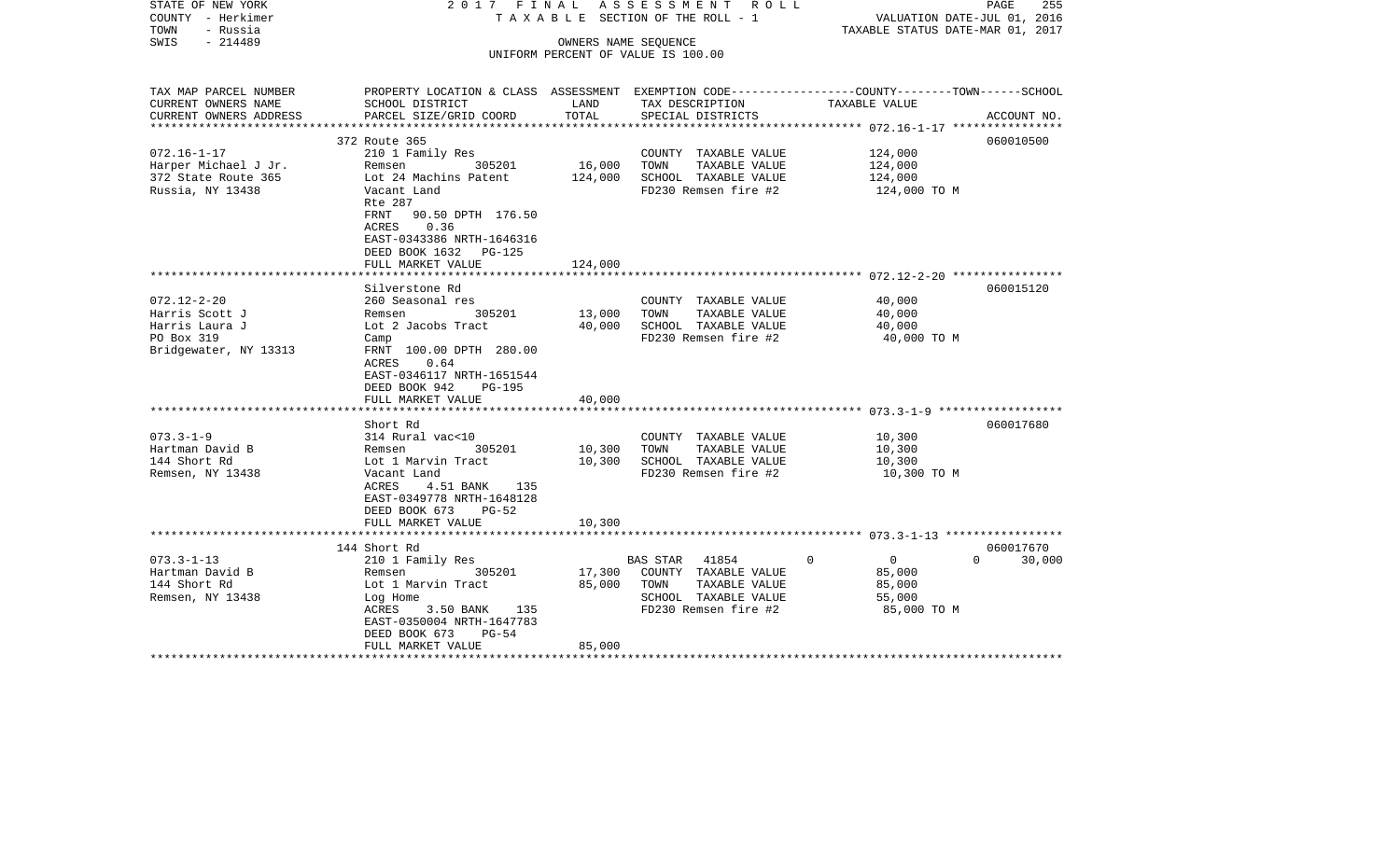| STATE OF NEW YORK                     | 2017 FINAL                                                                                       |                   | ASSESSMENT<br>R O L L                         |                            | PAGE<br>256                              |
|---------------------------------------|--------------------------------------------------------------------------------------------------|-------------------|-----------------------------------------------|----------------------------|------------------------------------------|
| COUNTY - Herkimer                     | TAXABLE                                                                                          |                   | SECTION OF THE ROLL - 1                       |                            | VALUATION DATE-JUL 01, 2016              |
| TOWN<br>- Russia<br>SWIS<br>$-214489$ |                                                                                                  |                   | OWNERS NAME SEQUENCE                          |                            | TAXABLE STATUS DATE-MAR 01, 2017         |
|                                       |                                                                                                  |                   | UNIFORM PERCENT OF VALUE IS 100.00            |                            |                                          |
| TAX MAP PARCEL NUMBER                 | PROPERTY LOCATION & CLASS ASSESSMENT EXEMPTION CODE----------------COUNTY-------TOWN------SCHOOL |                   |                                               |                            |                                          |
| CURRENT OWNERS NAME                   | SCHOOL DISTRICT                                                                                  | LAND              | TAX DESCRIPTION                               | TAXABLE VALUE              |                                          |
| CURRENT OWNERS ADDRESS                | PARCEL SIZE/GRID COORD                                                                           | TOTAL             | SPECIAL DISTRICTS                             |                            | ACCOUNT NO.                              |
|                                       |                                                                                                  |                   |                                               |                            | ********** 073.3-1-85 ****************** |
|                                       | Route 365                                                                                        |                   |                                               |                            |                                          |
| $073.3 - 1 - 85$<br>Hartman David B   | 314 Rural vac<10<br>305201<br>Remsen                                                             | 17,700            | COUNTY TAXABLE VALUE<br>TOWN<br>TAXABLE VALUE | 17,700<br>17,700           |                                          |
| 144 Short Rd                          | FRNT 1025.00 DPTH                                                                                | 17,700            | SCHOOL TAXABLE VALUE                          | 17,700                     |                                          |
| Remsen, NY 13438                      | ACRES 10.00 BANK<br>135                                                                          |                   | FD230 Remsen fire #2                          |                            | 17,700 TO M                              |
|                                       | EAST-0350286 NRTH-1647637                                                                        |                   |                                               |                            |                                          |
|                                       | FULL MARKET VALUE                                                                                | 17,700            |                                               |                            |                                          |
|                                       |                                                                                                  |                   |                                               |                            |                                          |
|                                       | Marcy Rd                                                                                         |                   |                                               |                            | 060023700                                |
| $083.4 - 1 - 13.1$                    | 105 Vac farmland                                                                                 |                   | COUNTY TAXABLE VALUE                          | 24,500                     |                                          |
| Hartmann Ronald R                     | Poland Central 213803                                                                            | 24,500            | TOWN<br>TAXABLE VALUE                         | 24,500                     |                                          |
| 683 Russia Rd                         | Lot 86 Royal Grant                                                                               | 24,500            | SCHOOL TAXABLE VALUE                          | 24,500                     |                                          |
| Poland, NY 13431                      | Vacant Land<br>Includes 7.95 Acers                                                               |                   | FD220 Russia fire prot #1                     |                            | 24,500 TO M                              |
|                                       | FRNT 350.00 DPTH                                                                                 |                   |                                               |                            |                                          |
|                                       | ACRES 16.00                                                                                      |                   |                                               |                            |                                          |
|                                       | EAST-0339827 NRTH-1614754                                                                        |                   |                                               |                            |                                          |
|                                       | DEED BOOK 927<br>PG-522                                                                          |                   |                                               |                            |                                          |
|                                       | FULL MARKET VALUE                                                                                | 24,500            |                                               |                            |                                          |
|                                       |                                                                                                  |                   |                                               |                            |                                          |
|                                       | 683 Russia Rd                                                                                    |                   |                                               |                            |                                          |
| $083.4 - 1 - 13.6$                    | 210 1 Family Res                                                                                 |                   | <b>BAS STAR</b><br>41854                      | $\overline{0}$<br>$\Omega$ | $\Omega$<br>30,000                       |
| Hartmann Ronald R<br>683 Russia Rd    | Poland Central 213803<br>FRNT 533.00 DPTH                                                        | 23,600<br>110,000 | COUNTY TAXABLE VALUE<br>TOWN<br>TAXABLE VALUE | 110,000<br>110,000         |                                          |
| Poland, NY 13431                      | ACRES<br>8.00                                                                                    |                   | SCHOOL TAXABLE VALUE                          | 80,000                     |                                          |
|                                       | EAST-0339546 NRTH-1613469                                                                        |                   | FD220 Russia fire prot #1                     |                            | 110,000 TO M                             |
|                                       | DEED BOOK 927<br>PG-519                                                                          |                   |                                               |                            |                                          |
|                                       | FULL MARKET VALUE                                                                                | 110,000           |                                               |                            |                                          |
|                                       | ********                                                                                         |                   |                                               |                            |                                          |
|                                       | Conway Rd                                                                                        |                   |                                               |                            | 060050930                                |
| $078.3 - 1 - 10.1$                    | 322 Rural vac>10                                                                                 |                   | COUNTY TAXABLE VALUE                          | 19,300                     |                                          |
| Harvey Allen W                        | Poland Central 213803                                                                            | 19,300            | TOWN<br>TAXABLE VALUE                         | 19,300                     |                                          |
| 127 Boon St                           | Lot 18 Jerseyfield Patent                                                                        | 19,300            | SCHOOL TAXABLE VALUE                          | 19,300                     |                                          |
| Barneveld, NY 13304                   | Vacant Land                                                                                      |                   | FD220 Russia fire prot #1                     |                            | 19,300 TO M                              |
|                                       | FRNT 174.00 DPTH                                                                                 |                   |                                               |                            |                                          |
|                                       | ACRES 13.90                                                                                      |                   |                                               |                            |                                          |
|                                       | EAST-0355134 NRTH-1631552<br>DEED BOOK 1437<br>PG-472                                            |                   |                                               |                            |                                          |
|                                       | FULL MARKET VALUE                                                                                | 19,300            |                                               |                            |                                          |
|                                       |                                                                                                  |                   |                                               |                            |                                          |
|                                       | Dagenkolb Rd                                                                                     |                   |                                               |                            |                                          |
| $078.3 - 1 - 10.2$                    | 210 1 Family Res                                                                                 |                   | BAS STAR<br>41854                             | $\Omega$<br>$\Omega$       | $\Omega$<br>30,000                       |
| Harvey Michael                        | Poland Central 213803                                                                            | 8,800             | COUNTY TAXABLE VALUE                          | 128,800                    |                                          |
| 141 Dagenkolb Rd                      | ACRES<br>5.20                                                                                    | 128,800           | TOWN<br>TAXABLE VALUE                         | 128,800                    |                                          |
| Cold Brook, NY 13324                  | EAST-0355382 NRTH-1630570                                                                        |                   | SCHOOL TAXABLE VALUE                          | 98,800                     |                                          |
|                                       | DEED BOOK 1213<br>PG-718                                                                         |                   | FD220 Russia fire prot #1                     |                            | 128,800 TO M                             |
|                                       | FULL MARKET VALUE<br>******************                                                          | 128,800           |                                               |                            |                                          |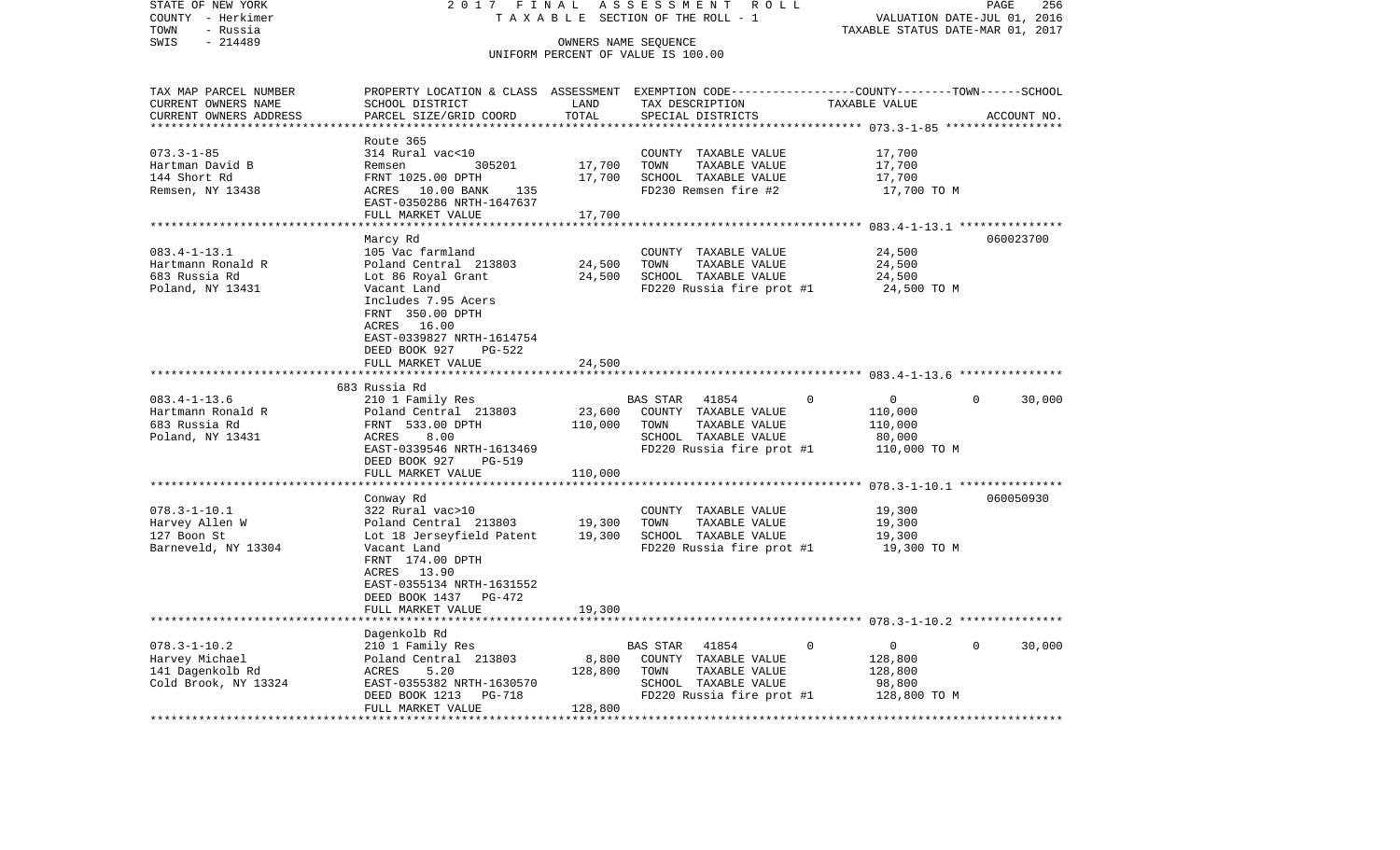| STATE OF NEW YORK<br>COUNTY - Herkimer<br>TOWN<br>- Russia<br>$-214489$<br>SWIS                                                                                                              | 2017 FINAL                                                                                                                                                                                                                                                                                                                                                                | OWNERS NAME SEQUENCE                             | ASSESSMENT<br>R O L L<br>T A X A B L E SECTION OF THE ROLL - 1                                                                                                                                                                                   | PAGE<br>257<br>VALUATION DATE-JUL 01, 2016<br>TAXABLE STATUS DATE-MAR 01, 2017                                                                             |
|----------------------------------------------------------------------------------------------------------------------------------------------------------------------------------------------|---------------------------------------------------------------------------------------------------------------------------------------------------------------------------------------------------------------------------------------------------------------------------------------------------------------------------------------------------------------------------|--------------------------------------------------|--------------------------------------------------------------------------------------------------------------------------------------------------------------------------------------------------------------------------------------------------|------------------------------------------------------------------------------------------------------------------------------------------------------------|
|                                                                                                                                                                                              |                                                                                                                                                                                                                                                                                                                                                                           |                                                  | UNIFORM PERCENT OF VALUE IS 100.00                                                                                                                                                                                                               |                                                                                                                                                            |
| TAX MAP PARCEL NUMBER<br>CURRENT OWNERS NAME<br>CURRENT OWNERS ADDRESS<br>******************************                                                                                     | SCHOOL DISTRICT<br>PARCEL SIZE/GRID COORD                                                                                                                                                                                                                                                                                                                                 | LAND<br>TOTAL                                    | TAX DESCRIPTION<br>SPECIAL DISTRICTS                                                                                                                                                                                                             | PROPERTY LOCATION & CLASS ASSESSMENT EXEMPTION CODE---------------COUNTY-------TOWN-----SCHOOL<br>TAXABLE VALUE<br>ACCOUNT NO.                             |
| $088.1 - 1 - 18.8$<br>Hasse John<br>Hasse Deborah<br>318 Plumb Rd<br>Poland, NY 13431                                                                                                        | Plumb Rd<br>322 Rural vac>10<br>Poland Central 213803<br>Lot 48 Royal Grant<br>Vacant Land<br>ACRES 12.00<br>EAST-0336394 NRTH-1605328<br>DEED BOOK 1317 PG-638<br>FULL MARKET VALUE                                                                                                                                                                                      | 20,100<br>20,100<br>20,100                       | COUNTY TAXABLE VALUE<br>TAXABLE VALUE<br>TOWN<br>SCHOOL TAXABLE VALUE<br>FD220 Russia fire prot #1                                                                                                                                               | 060052580<br>20,100<br>20,100<br>20,100<br>20,100 TO M                                                                                                     |
|                                                                                                                                                                                              |                                                                                                                                                                                                                                                                                                                                                                           |                                                  |                                                                                                                                                                                                                                                  |                                                                                                                                                            |
| $088.1 - 1 - 18.9$<br>Hasse John J<br>Hasse Debra E<br>318 Plumb Rd<br>Poland, NY 13431<br>$083.3 - 1 - 17$<br>Hathaway Douglas<br>Hathaway Jean<br>49 White Anchor Cove<br>Jordan, NY 13080 | 318 Plumb Rd<br>242 Rurl res&rec<br>Poland Central 213803<br>Lot 48 Royal Grant<br>House<br>ACRES 11.00<br>EAST-0336754 NRTH-1605384<br>DEED BOOK 688<br><b>PG-990</b><br>FULL MARKET VALUE<br>Russia Rd<br>260 Seasonal res<br>Poland Central 213803<br>N 87<br>Rg<br>Camp <sub>5</sub><br>Russia<br>5.70<br>ACRES<br>EAST-0329809 NRTH-1612468<br>DEED BOOK 1587 PG-600 | 27,500<br>169,000<br>169,000<br>25,300<br>26,600 | 41854<br><b>BAS STAR</b><br>$\Omega$<br>COUNTY TAXABLE VALUE<br>TOWN<br>TAXABLE VALUE<br>SCHOOL TAXABLE VALUE<br>FD220 Russia fire prot #1<br>COUNTY TAXABLE VALUE<br>TOWN<br>TAXABLE VALUE<br>SCHOOL TAXABLE VALUE<br>FD220 Russia fire prot #1 | 060051320<br>$\mathsf{O}$<br>30,000<br>$\Omega$<br>169,000<br>169,000<br>139,000<br>169,000 TO M<br>060026370<br>26,600<br>26,600<br>26,600<br>26,600 TO M |
|                                                                                                                                                                                              | FULL MARKET VALUE                                                                                                                                                                                                                                                                                                                                                         | 26,600                                           |                                                                                                                                                                                                                                                  |                                                                                                                                                            |
| $082.2 - 1 - 40.2$<br>Hatzinger Bonnie L<br>219 Dover Rd<br>PO Box 173<br>Barneveld, NY 13304                                                                                                | Dover Rd,<br>210 1 Family Res<br>Holland Patent 305801<br>Vac. Land<br>FRNT 303.00 DPTH<br>ACRES<br>5.00<br>EAST-0317926 NRTH-1618211<br>DEED BOOK 1517<br>PG-590<br>FULL MARKET VALUE                                                                                                                                                                                    | 36,000<br>212,000<br>212,000                     | 41854<br><b>BAS STAR</b><br>$\Omega$<br>COUNTY TAXABLE VALUE<br>TOWN<br>TAXABLE VALUE<br>SCHOOL TAXABLE VALUE<br>FD220 Russia fire prot #1                                                                                                       | $\Omega$<br>30,000<br>$\Omega$<br>212,000<br>212,000<br>182,000<br>212,000 TO M                                                                            |
|                                                                                                                                                                                              |                                                                                                                                                                                                                                                                                                                                                                           |                                                  |                                                                                                                                                                                                                                                  |                                                                                                                                                            |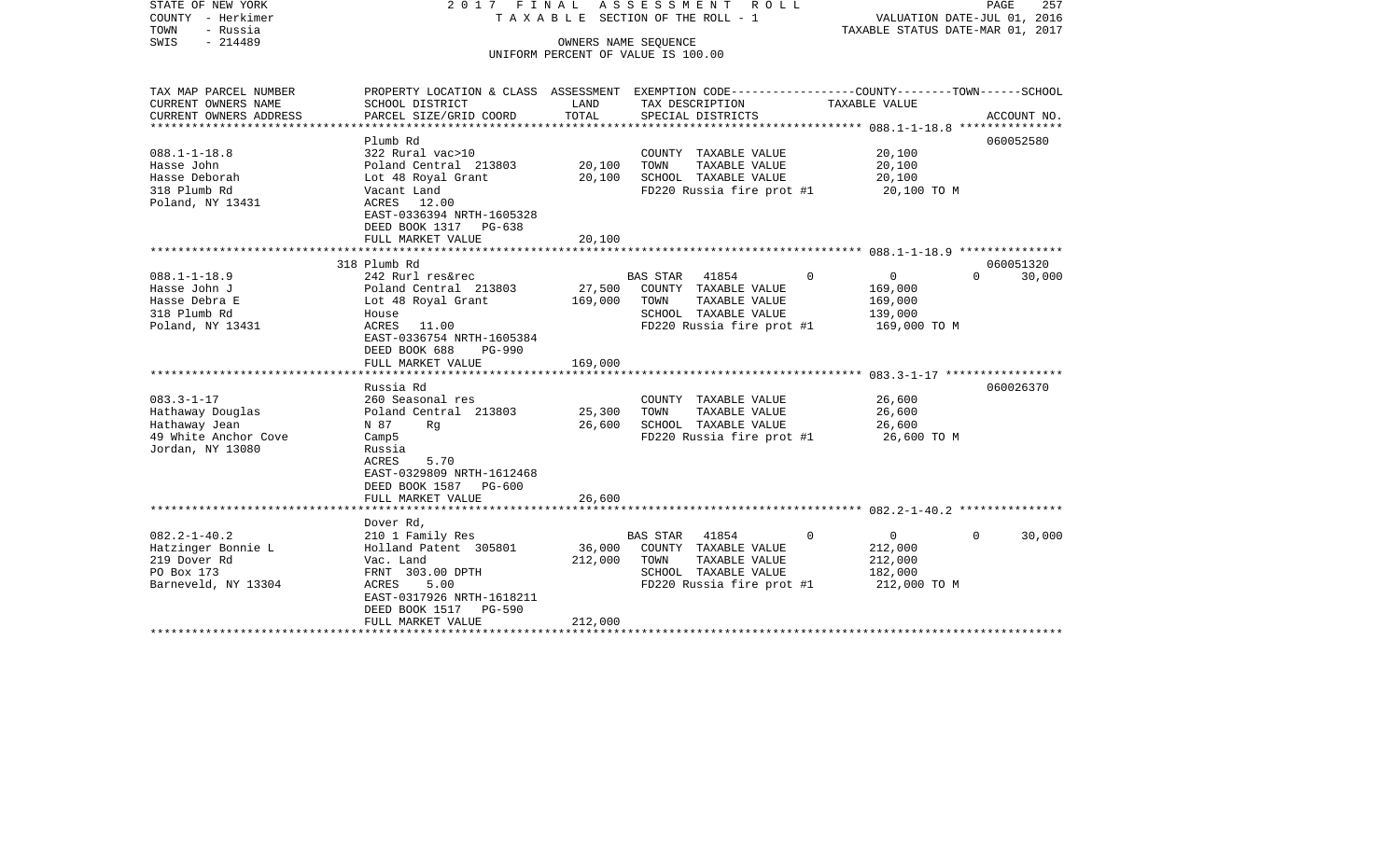| COUNTY - Herkimer      |                                                                                                 |                    | T A X A B L E SECTION OF THE ROLL - 1 |                                | VALUATION DATE-JUL 01, 2016      |
|------------------------|-------------------------------------------------------------------------------------------------|--------------------|---------------------------------------|--------------------------------|----------------------------------|
| TOWN<br>- Russia       |                                                                                                 |                    |                                       |                                | TAXABLE STATUS DATE-MAR 01, 2017 |
| SWIS<br>$-214489$      |                                                                                                 |                    | OWNERS NAME SEQUENCE                  |                                |                                  |
|                        |                                                                                                 |                    | UNIFORM PERCENT OF VALUE IS 100.00    |                                |                                  |
|                        |                                                                                                 |                    |                                       |                                |                                  |
| TAX MAP PARCEL NUMBER  | PROPERTY LOCATION & CLASS ASSESSMENT EXEMPTION CODE---------------COUNTY-------TOWN------SCHOOL |                    |                                       |                                |                                  |
| CURRENT OWNERS NAME    | SCHOOL DISTRICT                                                                                 | LAND               | TAX DESCRIPTION                       | TAXABLE VALUE                  |                                  |
| CURRENT OWNERS ADDRESS | PARCEL SIZE/GRID COORD                                                                          | TOTAL              | SPECIAL DISTRICTS                     |                                | ACCOUNT NO.                      |
|                        |                                                                                                 |                    |                                       |                                |                                  |
|                        | Buck Hill Rd                                                                                    |                    |                                       |                                |                                  |
| $088.2 - 1 - 31.5$     | 242 Rurl res&rec                                                                                |                    | BAS STAR<br>41854                     | $\mathbf{0}$<br>$\overline{0}$ | 30,000<br>$\overline{0}$         |
| Haver Gilbert G        | Poland Central 213803                                                                           |                    | 39,300 COUNTY TAXABLE VALUE           | 190,000                        |                                  |
| PO Box 615             | Residential                                                                                     | 190,000            | TOWN<br>TAXABLE VALUE                 | 190,000                        |                                  |
| Poland, NY 13431       | FRNT 452.70 DPTH                                                                                |                    | SCHOOL TAXABLE VALUE                  | 160,000                        |                                  |
|                        | ACRES 21.70 BANK 135                                                                            |                    | FD220 Russia fire prot #1             | 190,000 TO M                   |                                  |
|                        | EAST-0342959 NRTH-1603886                                                                       |                    |                                       |                                |                                  |
|                        | DEED BOOK 939<br>$PG-17$                                                                        |                    |                                       |                                |                                  |
|                        | FULL MARKET VALUE                                                                               | 190,000            |                                       |                                |                                  |
|                        |                                                                                                 |                    |                                       |                                |                                  |
|                        | Buck Hill Rd                                                                                    |                    |                                       |                                |                                  |
| $088.2 - 1 - 31.6$     | 314 Rural vac<10                                                                                |                    | COUNTY TAXABLE VALUE                  | 3,700                          |                                  |
| Haver Gilbert G        |                                                                                                 | 3,700              | TAXABLE VALUE<br>TOWN                 | 3,700                          |                                  |
| 157 Buck Hill Rd       | Poland Central 213803<br>FRNT 201.00 DPTH<br>ACRES 1.80<br>EAST-0343671 NRTH-1604325            | 3,700              | SCHOOL TAXABLE VALUE                  | 3,700                          |                                  |
| PO Box 615             |                                                                                                 |                    | FD220 Russia fire prot #1             | 3,700 TO M                     |                                  |
| Poland, NY 13431       |                                                                                                 |                    |                                       |                                |                                  |
|                        | DEED BOOK 1083 PG-583                                                                           |                    |                                       |                                |                                  |
|                        | FULL MARKET VALUE                                                                               | 3,700<br>********* |                                       |                                |                                  |
|                        | Jim Wall Rd                                                                                     |                    |                                       |                                | 060009270                        |
| $072.2 - 1 - 4$        | 260 Seasonal res                                                                                |                    | COUNTY TAXABLE VALUE                  | 136,100                        |                                  |
| Haver Wayne G Sr       | Remsen 305201                                                                                   | 111,100            | TOWN<br>TAXABLE VALUE                 | 136,100                        |                                  |
| Haver Cheryl           | Lot 9 Walker Tract                                                                              | 136,100            | SCHOOL TAXABLE VALUE                  | 136,100                        |                                  |
| Box 287                | Camp                                                                                            |                    | FD230 Remsen fire #2                  | 200 TO M                       |                                  |
| Poland, NY 13431       | ACRES 112.95                                                                                    |                    |                                       |                                |                                  |
|                        | EAST-0339946 NRTH-1653125                                                                       |                    |                                       |                                |                                  |
|                        | DEED BOOK 00644 PG-00984                                                                        |                    |                                       |                                |                                  |
|                        | FULL MARKET VALUE                                                                               | 136,100            |                                       |                                |                                  |
|                        |                                                                                                 |                    |                                       |                                |                                  |
|                        | Simpson Rd                                                                                      |                    |                                       |                                | 060012420                        |
| $082.2 - 1 - 53$       | 322 Rural vac>10                                                                                |                    | COUNTY TAXABLE VALUE                  | 59,100                         |                                  |
| Hawes Tim              | Holland Patent 305801                                                                           | 59,100             | TOWN<br>TAXABLE VALUE                 | 59,100                         |                                  |
| 1711 Dove Point Ct     | Lot 102 Royal Grant 59,100                                                                      |                    | SCHOOL TAXABLE VALUE                  | 59,100                         |                                  |
| Vienna, VA 22182       | House                                                                                           |                    | FD220 Russia fire prot #1             | 59,100 TO M                    |                                  |
|                        | ACRES 39.30                                                                                     |                    |                                       |                                |                                  |
|                        | EAST-0321347 NRTH-1617545                                                                       |                    |                                       |                                |                                  |
|                        | DEED BOOK 684<br>PG-555                                                                         |                    |                                       |                                |                                  |
|                        | FULL MARKET VALUE                                                                               | 59,100             |                                       |                                |                                  |
|                        |                                                                                                 |                    |                                       |                                |                                  |
|                        | Military Rd                                                                                     |                    |                                       |                                |                                  |
| $083.1 - 1 - 33.2$     | 314 Rural vac<10                                                                                |                    | COUNTY TAXABLE VALUE                  | 20,600                         |                                  |
| Hawkridge Jesse E      | Poland Central 213803<br>Split w/ Ferris<br>FRNT 977.00 DPTH                                    | 20,600             | TOWN<br>TAXABLE VALUE                 | 20,600                         |                                  |
| Hawkridge Emily F      |                                                                                                 | 20,600             | SCHOOL TAXABLE VALUE                  | 20,600                         |                                  |
| 5794 Military Rd       |                                                                                                 |                    | FD220 Russia fire prot #1             | 20,600 TO M                    |                                  |
| Remsen, NY 13438       | 6.70<br>ACRES                                                                                   |                    |                                       |                                |                                  |
|                        | EAST-0327604 NRTH-1617496                                                                       |                    |                                       |                                |                                  |
|                        | DEED BOOK 1164<br>PG-217                                                                        |                    |                                       |                                |                                  |
|                        | FULL MARKET VALUE                                                                               | 20,600             |                                       |                                |                                  |
|                        |                                                                                                 |                    |                                       |                                |                                  |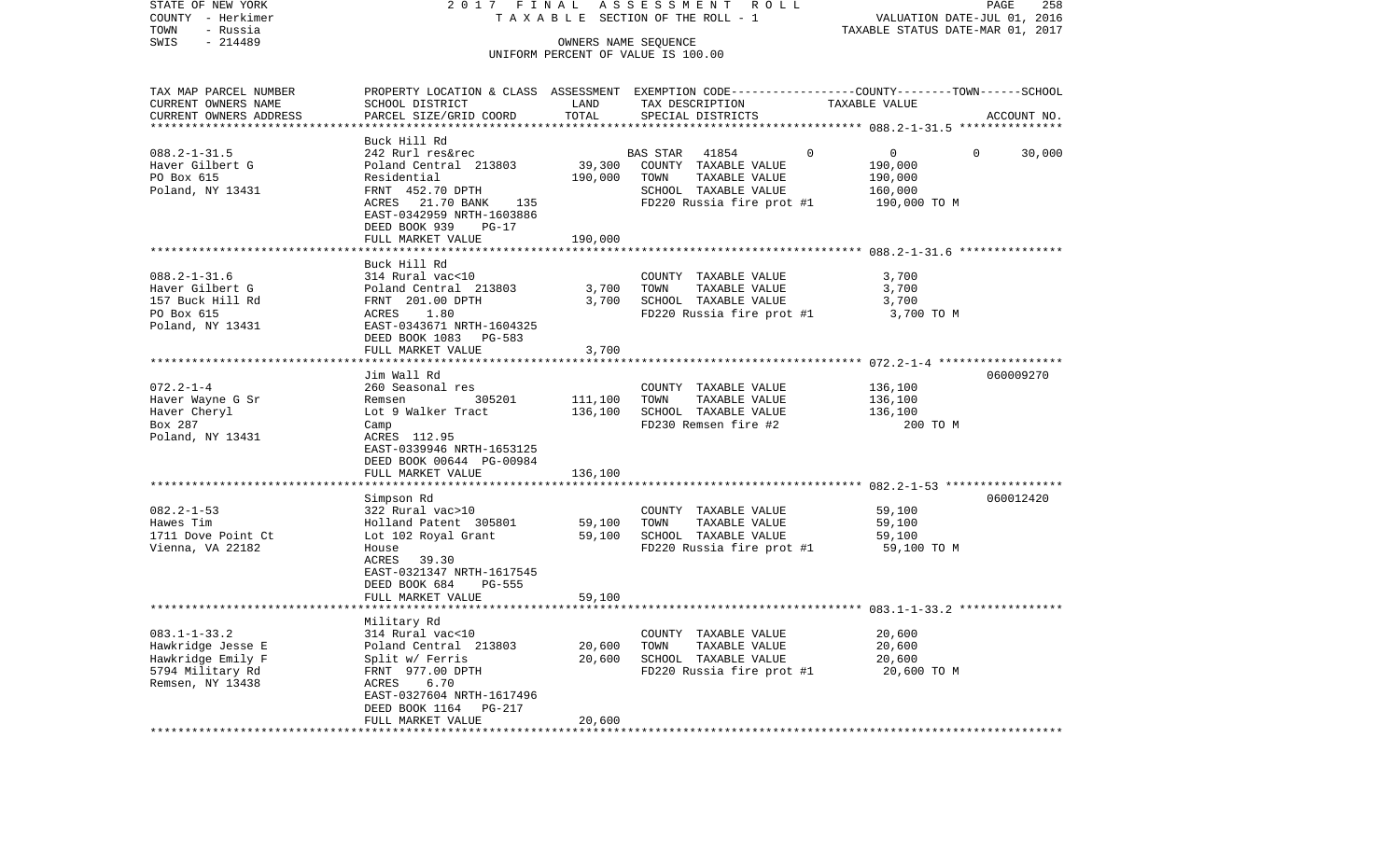| STATE OF NEW YORK<br>COUNTY - Herkimer<br>- Russia<br>TOWN<br>$-214489$<br>SWIS                                                                        | 2017 FINAL                                                                                                                                                                                                                                                                                                                                                                                         | OWNERS NAME SEOUENCE                                     | ASSESSMENT<br>ROLL<br>T A X A B L E SECTION OF THE ROLL - 1<br>UNIFORM PERCENT OF VALUE IS 100.00                                                                                                        | PAGE<br>VALUATION DATE-JUL 01, 2016<br>TAXABLE STATUS DATE-MAR 01, 2017                                           | 259 |
|--------------------------------------------------------------------------------------------------------------------------------------------------------|----------------------------------------------------------------------------------------------------------------------------------------------------------------------------------------------------------------------------------------------------------------------------------------------------------------------------------------------------------------------------------------------------|----------------------------------------------------------|----------------------------------------------------------------------------------------------------------------------------------------------------------------------------------------------------------|-------------------------------------------------------------------------------------------------------------------|-----|
| TAX MAP PARCEL NUMBER<br>CURRENT OWNERS NAME                                                                                                           | SCHOOL DISTRICT                                                                                                                                                                                                                                                                                                                                                                                    | LAND                                                     | TAX DESCRIPTION                                                                                                                                                                                          | PROPERTY LOCATION & CLASS ASSESSMENT EXEMPTION CODE----------------COUNTY-------TOWN------SCHOOL<br>TAXABLE VALUE |     |
| CURRENT OWNERS ADDRESS<br>***********************                                                                                                      | PARCEL SIZE/GRID COORD                                                                                                                                                                                                                                                                                                                                                                             | TOTAL                                                    | SPECIAL DISTRICTS                                                                                                                                                                                        | ACCOUNT NO.                                                                                                       |     |
|                                                                                                                                                        | 2095 Black Creek Rd                                                                                                                                                                                                                                                                                                                                                                                |                                                          |                                                                                                                                                                                                          |                                                                                                                   |     |
| $083.1 - 1 - 7.2$<br>Hayes Carolyn<br>2095 Black Creek Rd<br>Remsen, NY 13438-9801                                                                     | 210 1 Family Res<br>Poland Central 213803<br>Lot 114 Royal Grant<br>House<br>ACRES<br>5.00 BANK<br>135<br>EAST-0324979 NRTH-1623169                                                                                                                                                                                                                                                                | 36,000<br>198,200                                        | BAS STAR 41854<br>COUNTY TAXABLE VALUE<br>TOWN<br>TAXABLE VALUE<br>SCHOOL TAXABLE VALUE<br>FD220 Russia fire prot #1                                                                                     | $\mathbf{0}$<br>$\Omega$<br>$\Omega$<br>30,000<br>198,200<br>198,200<br>168,200<br>198,200 TO M                   |     |
|                                                                                                                                                        | DEED BOOK 780<br>$PG-96$<br>FULL MARKET VALUE                                                                                                                                                                                                                                                                                                                                                      | 198,200                                                  |                                                                                                                                                                                                          |                                                                                                                   |     |
|                                                                                                                                                        | ************************                                                                                                                                                                                                                                                                                                                                                                           |                                                          |                                                                                                                                                                                                          |                                                                                                                   |     |
| $078.1 - 1 - 28$<br>Hazzard Jeffrey<br>46 Park Road W<br>Castile, NY 14427<br>$078.1 - 1 - 29$<br>Hazzard Jeffrey<br>46 W Park Rd<br>Castile, NY 14427 | Stormy Hill Rd<br>314 Rural vac<10<br>Poland Central 213803<br>Lot 17 Jerseyfield Patent<br>Vacant Land<br>ACRES<br>6.70<br>EAST-0350533 NRTH-1638241<br>DEED BOOK 1439 PG-986<br>FULL MARKET VALUE<br>Stormy Hill Rd<br>260 Seasonal res<br>Poland Central 213803<br>Lot 17 Jerseyfield Patent<br>Camp<br>ACRES<br>6.70<br>EAST-0350757 NRTH-1638131<br>DEED BOOK 1339 PG-47<br>FULL MARKET VALUE | 13,400<br>13,400<br>13,400<br>13,400<br>43,400<br>43,400 | COUNTY TAXABLE VALUE<br>TOWN<br>TAXABLE VALUE<br>SCHOOL TAXABLE VALUE<br>FD220 Russia fire prot #1<br>COUNTY TAXABLE VALUE<br>TAXABLE VALUE<br>TOWN<br>SCHOOL TAXABLE VALUE<br>FD220 Russia fire prot #1 | 060003480<br>13,400<br>13,400<br>13,400<br>13,400 TO M<br>060046950<br>43,400<br>43,400<br>43,400<br>43,400 TO M  |     |
|                                                                                                                                                        |                                                                                                                                                                                                                                                                                                                                                                                                    |                                                          |                                                                                                                                                                                                          |                                                                                                                   |     |
|                                                                                                                                                        | 1318 Wheelertown Rd                                                                                                                                                                                                                                                                                                                                                                                |                                                          |                                                                                                                                                                                                          |                                                                                                                   |     |
| $068. - 1 - 60$<br>Head Richard M<br>6419 Cascade Rd<br>Lafayette, NY 13084                                                                            | 260 Seasonal res<br>305201<br>Remsen<br>Wheelertown Road<br>Camp<br>FRNT 500.00 DPTH<br>6.20<br>ACRES<br>EAST-0341820 NRTH-1663673<br>DEED BOOK 829<br>PG-284<br>FULL MARKET VALUE                                                                                                                                                                                                                 | 21,300<br>38,000<br>38,000                               | COUNTY TAXABLE VALUE<br>TAXABLE VALUE<br>TOWN<br>SCHOOL TAXABLE VALUE<br>FD230 Remsen fire #2                                                                                                            | 38,000<br>38,000<br>38,000<br>38,000 TO M                                                                         |     |
|                                                                                                                                                        | ************************                                                                                                                                                                                                                                                                                                                                                                           |                                                          |                                                                                                                                                                                                          |                                                                                                                   |     |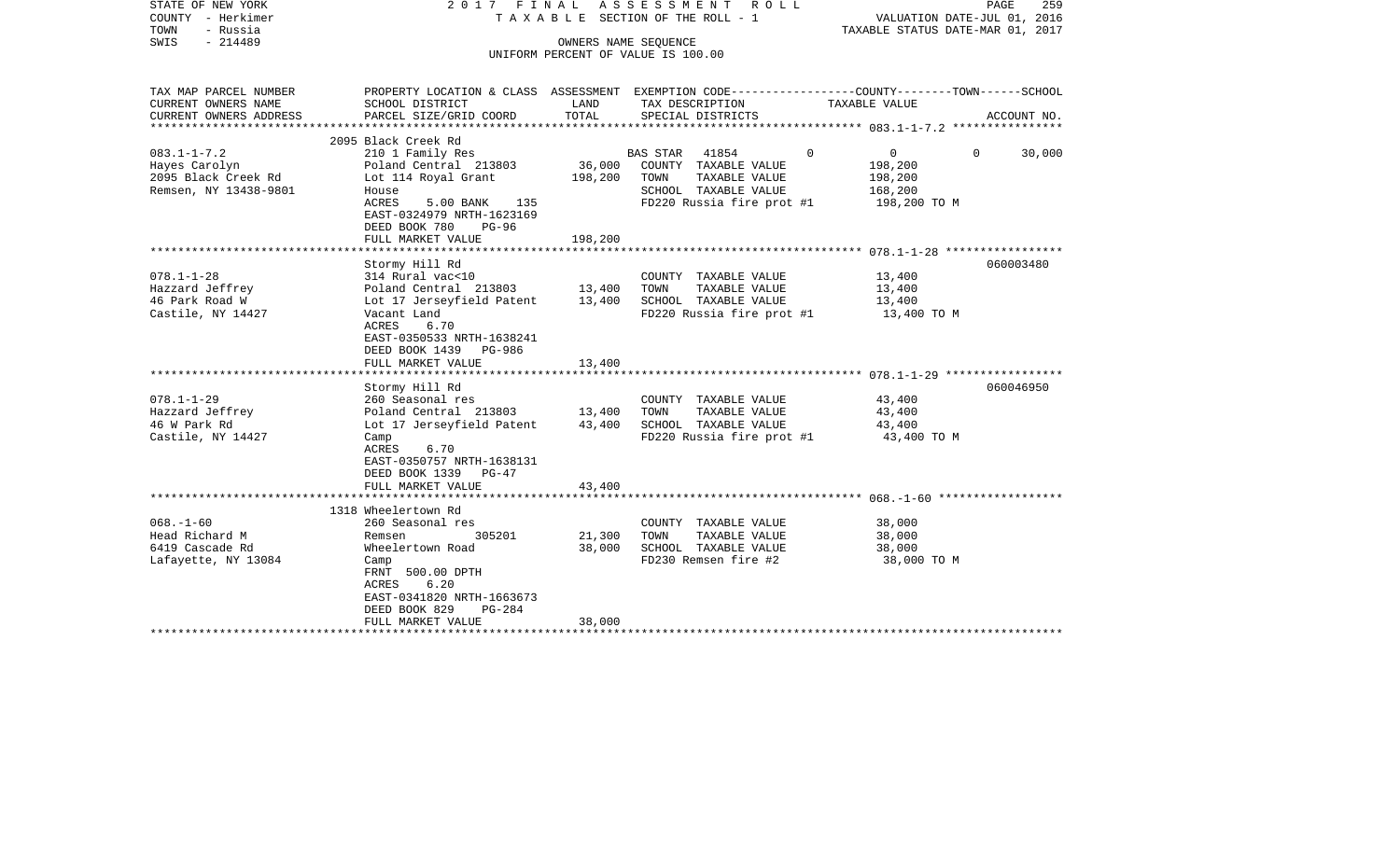| STATE OF NEW YORK<br>COUNTY - Herkimer<br>TOWN<br>- Russia<br>$-214489$<br>SWIS | 2017 FINAL                                                                                        |         | A S S E S S M E N T R O L L<br>TAXABLE SECTION OF THE ROLL - 1<br>OWNERS NAME SEQUENCE<br>UNIFORM PERCENT OF VALUE IS 100.00 |                | VALUATION DATE-JUL 01, 2016<br>TAXABLE STATUS DATE-MAR 01, 2017 |                | PAGE<br>260 |
|---------------------------------------------------------------------------------|---------------------------------------------------------------------------------------------------|---------|------------------------------------------------------------------------------------------------------------------------------|----------------|-----------------------------------------------------------------|----------------|-------------|
| TAX MAP PARCEL NUMBER                                                           | PROPERTY LOCATION & CLASS ASSESSMENT EXEMPTION CODE---------------COUNTY-------TOWN------SCHOOL   | LAND    |                                                                                                                              |                |                                                                 |                |             |
| CURRENT OWNERS NAME<br>CURRENT OWNERS ADDRESS                                   | SCHOOL DISTRICT<br>PARCEL SIZE/GRID COORD                                                         | TOTAL   | TAX DESCRIPTION TAXABLE VALUE<br>SPECIAL DISTRICTS                                                                           |                |                                                                 |                | ACCOUNT NO. |
|                                                                                 |                                                                                                   |         |                                                                                                                              |                |                                                                 |                |             |
|                                                                                 | 186 Gravesville Rd                                                                                |         |                                                                                                                              |                |                                                                 |                | 060045580   |
| $083.3 - 1 - 44$                                                                | 210 1 Family Res                                                                                  |         | BAS STAR 41854                                                                                                               | $\Omega$       | $\overline{0}$                                                  | $\Omega$       | 30,000      |
| Heerkens Steven R                                                               | Poland Central 213803                                                                             |         | 20,400 COUNTY TAXABLE VALUE                                                                                                  |                | 135,000                                                         |                |             |
| 186 Gravesville Rd                                                              | Lot 69 Royal Grant                                                                                |         | 135,000 TOWN<br>TAXABLE VALUE                                                                                                |                | 135,000                                                         |                |             |
| Poland, NY 13431                                                                | House<br>Gravesville Rd                                                                           |         | SCHOOL TAXABLE VALUE<br>FD220 Russia fire prot #1                                                                            |                | 105,000                                                         |                |             |
|                                                                                 | ACRES<br>5.60 BANK 135<br>EAST-0328471 NRTH-1609032<br>DEED BOOK 1237 PG-921<br>FULL MARKET VALUE | 135,000 |                                                                                                                              |                | 135,000 TO M                                                    |                |             |
|                                                                                 |                                                                                                   |         |                                                                                                                              |                |                                                                 |                |             |
|                                                                                 | 341 Dover Rd                                                                                      |         |                                                                                                                              |                |                                                                 |                | 060017280   |
| $082.2 - 1 - 33.1$                                                              | 242 Rurl res&rec                                                                                  |         | COUNTY TAXABLE VALUE                                                                                                         |                | 321,500                                                         |                |             |
| Helmer Adam M                                                                   | Poland Central 213803 69,300                                                                      |         | TOWN<br>TAXABLE VALUE                                                                                                        |                | 321,500                                                         |                |             |
| Helmer Daria R                                                                  | Lots 104 & 115 Royal Gran 321,500                                                                 |         | SCHOOL TAXABLE VALUE                                                                                                         |                | 321,500                                                         |                |             |
| 341 Dover Rd                                                                    | House Garage Barn                                                                                 |         | FD220 Russia fire prot #1                                                                                                    |                | 321,500 TO M                                                    |                |             |
| Barneveld, NY 13304                                                             | Dover<br>23.20<br>ACRES<br>EAST-0318917 NRTH-1620886<br>DEED BOOK 1533 PG-682                     |         |                                                                                                                              |                |                                                                 |                |             |
|                                                                                 | FULL MARKET VALUE                                                                                 | 321,500 |                                                                                                                              |                |                                                                 |                |             |
|                                                                                 | 4823 Military Rd                                                                                  |         |                                                                                                                              |                |                                                                 |                | 060000376   |
| $083.4 - 1 - 76.6$                                                              | 210 1 Family Res                                                                                  |         | VET WAR C 41122                                                                                                              | $\Omega$       | 9,000                                                           | $\overline{0}$ | $\Omega$    |
| Helmer Keith                                                                    | Poland Central 213803 65,400 VET WAR T 41123                                                      |         |                                                                                                                              | $\mathbf 0$    | $\sim$ 0                                                        | 12,000         | $\mathbf 0$ |
| Helmer Kim                                                                      | Lots 50 & 65 Royal Grant                                                                          |         | 196,000 VET DIS C 41142                                                                                                      | 0              | 8,329                                                           | $\overline{0}$ | $\mathbf 0$ |
|                                                                                 | House (Modular) Garage                                                                            |         | VET DIS T 41143                                                                                                              | $\overline{0}$ | $\overline{0}$                                                  | 8,329          | $\Omega$    |
| 4823 Military Rd<br>Poland, NY 13431                                            | Pole Barn                                                                                         |         | AG MKTS<br>41730                                                                                                             | $\Omega$       | 29,424                                                          | 29,424         | 29,424      |
|                                                                                 | FRNT 2165.00 DPTH                                                                                 |         | BAS STAR 41854                                                                                                               | $\Omega$       | $\overline{0}$                                                  | $\overline{0}$ | 30,000      |
| MAY BE SUBJECT TO PAYMENT                                                       | ACRES 55.40                                                                                       |         | COUNTY TAXABLE VALUE                                                                                                         |                | 149,247                                                         |                |             |
| UNDER AGDIST LAW TIL 2024                                                       | EAST-0341828 NRTH-1608637                                                                         |         | TOWN<br>TAXABLE VALUE                                                                                                        |                | 146,247                                                         |                |             |
|                                                                                 | DEED BOOK 778<br>PG-526                                                                           |         | SCHOOL TAXABLE VALUE                                                                                                         |                | 136,576                                                         |                |             |
|                                                                                 | FULL MARKET VALUE                                                                                 |         | 196,000 FD220 Russia fire prot #1                                                                                            |                | 196,000 TO M                                                    |                |             |
|                                                                                 |                                                                                                   |         |                                                                                                                              |                |                                                                 |                |             |
|                                                                                 | Military Rd                                                                                       |         |                                                                                                                              |                |                                                                 |                |             |
| $083.4 - 1 - 76.9$                                                              | 210 1 Family Res                                                                                  |         | BAS STAR 41854                                                                                                               | $\circ$        | $\overline{0}$                                                  | $\overline{0}$ | 30,000      |
| Helmer Mark A                                                                   | Poland Central 213803                                                                             | 19,700  | COUNTY TAXABLE VALUE                                                                                                         |                | 57,000                                                          |                |             |
| PO Box 106                                                                      | FRNT 937.00 DPTH                                                                                  | 57,000  | TOWN<br>TAXABLE VALUE                                                                                                        |                | 57,000                                                          |                |             |
| Newport, NY 13416                                                               | ACRES<br>5.10                                                                                     |         | SCHOOL TAXABLE VALUE                                                                                                         |                | 27,000                                                          |                |             |
|                                                                                 | EAST-0341236 NRTH-1609757                                                                         |         | FD220 Russia fire prot #1 57,000 TO M                                                                                        |                |                                                                 |                |             |
|                                                                                 | DEED BOOK 875<br>PG-298                                                                           |         |                                                                                                                              |                |                                                                 |                |             |
|                                                                                 | FULL MARKET VALUE                                                                                 | 57,000  |                                                                                                                              |                |                                                                 |                |             |
|                                                                                 |                                                                                                   |         |                                                                                                                              |                |                                                                 |                |             |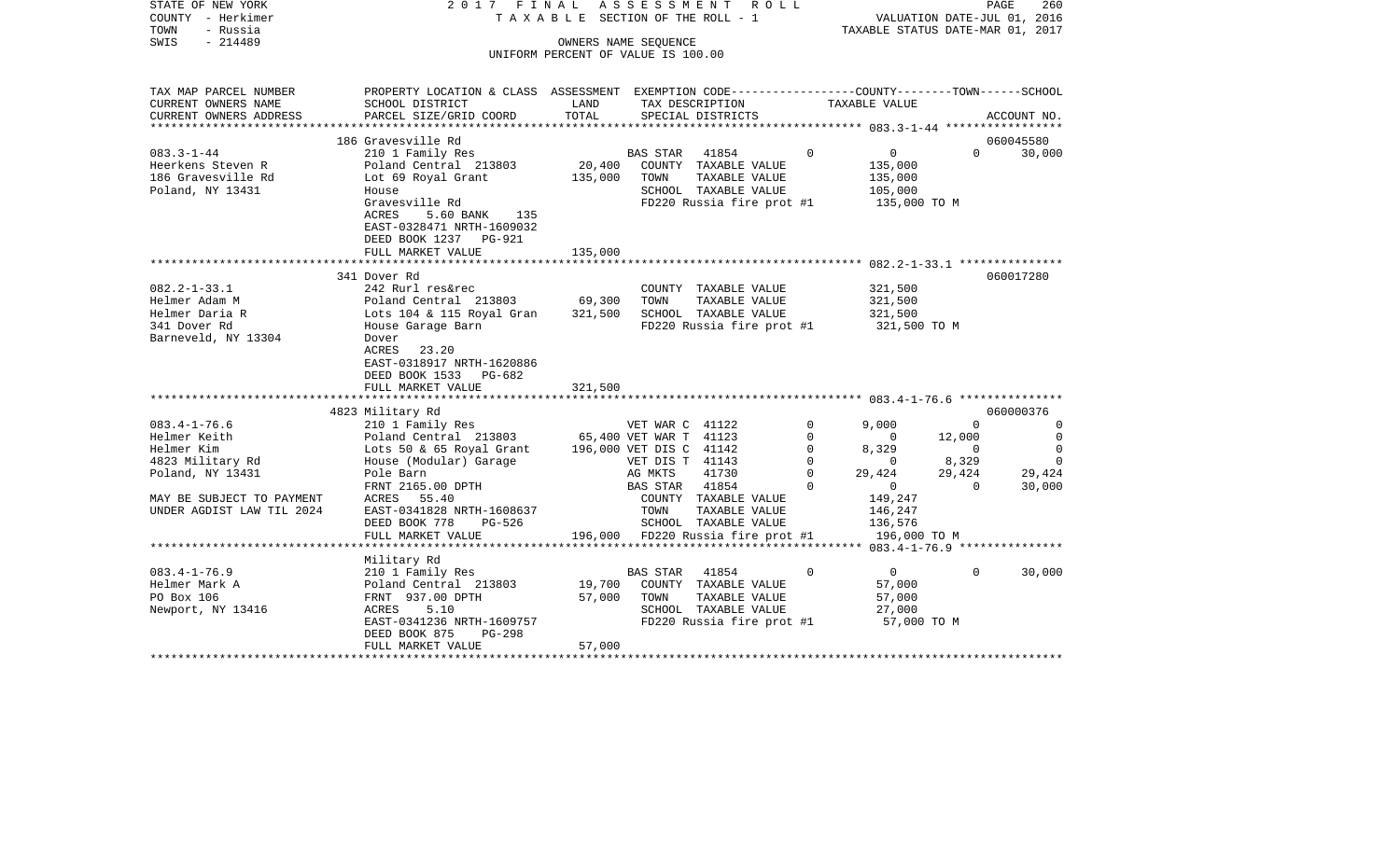| STATE OF NEW YORK                 | 2017 FINAL                                                                                      |                      | ASSESSMENT ROLL                       |                                                             | PAGE<br>261        |
|-----------------------------------|-------------------------------------------------------------------------------------------------|----------------------|---------------------------------------|-------------------------------------------------------------|--------------------|
| COUNTY - Herkimer                 |                                                                                                 |                      | TAXABLE SECTION OF THE ROLL - 1       | VALUATION DATE-JUL 01, 2016                                 |                    |
| TOWN<br>- Russia                  |                                                                                                 |                      |                                       | TAXABLE STATUS DATE-MAR 01, 2017                            |                    |
| $-214489$<br>SWIS                 |                                                                                                 | OWNERS NAME SEQUENCE |                                       |                                                             |                    |
|                                   |                                                                                                 |                      | UNIFORM PERCENT OF VALUE IS 100.00    |                                                             |                    |
| TAX MAP PARCEL NUMBER             | PROPERTY LOCATION & CLASS ASSESSMENT EXEMPTION CODE---------------COUNTY-------TOWN------SCHOOL |                      |                                       |                                                             |                    |
| CURRENT OWNERS NAME               | SCHOOL DISTRICT                                                                                 | LAND                 | TAX DESCRIPTION                       | TAXABLE VALUE                                               |                    |
| CURRENT OWNERS ADDRESS            | PARCEL SIZE/GRID COORD                                                                          | TOTAL                | SPECIAL DISTRICTS                     |                                                             | ACCOUNT NO.        |
| *************************         |                                                                                                 |                      |                                       |                                                             |                    |
|                                   | 121 Lite Rd                                                                                     |                      |                                       |                                                             | 060026580          |
| $068. - 1 - 10$                   | 260 Seasonal res                                                                                |                      | COUNTY TAXABLE VALUE                  | 18,000                                                      |                    |
| Hemming Alan C                    | 305201<br>Remsen                                                                                | 13,300               | TOWN<br>TAXABLE VALUE                 | 18,000                                                      |                    |
| Hemming John D                    | Lot 83 Remsenburg Patent                                                                        | 18,000               | SCHOOL TAXABLE VALUE                  | 18,000                                                      |                    |
| PO Box 505                        | Camp                                                                                            |                      | FD230 Remsen fire #2                  | 18,000 TO M                                                 |                    |
| Oriskany, NY 13424                | FRNT 240.00 DPTH 235.00                                                                         |                      |                                       |                                                             |                    |
|                                   | ACRES<br>1.30                                                                                   |                      |                                       |                                                             |                    |
|                                   | EAST-0340281 NRTH-1664748                                                                       |                      |                                       |                                                             |                    |
|                                   | DEED BOOK 914<br>$PG-70$<br>FULL MARKET VALUE                                                   | 18,000               |                                       |                                                             |                    |
|                                   |                                                                                                 |                      |                                       |                                                             |                    |
|                                   | 223 Plumb Rd                                                                                    |                      |                                       |                                                             | 060023550          |
| $088.1 - 1 - 23$                  | 242 Rurl res&rec                                                                                |                      | BAS STAR<br>41854                     | $\mathbf 0$<br>$\overline{0}$                               | 30,000<br>$\Omega$ |
| Hennings Michael                  | Poland Central 213803                                                                           | 54,500               | COUNTY TAXABLE VALUE                  | 174,000                                                     |                    |
| 223 Plumb Rd                      | Lot 47 Royal Grant                                                                              | 174,000              | TOWN<br>TAXABLE VALUE                 | 174,000                                                     |                    |
| Poland, NY 13431                  | House                                                                                           |                      | SCHOOL TAXABLE VALUE                  | 144,000                                                     |                    |
|                                   | ACRES<br>40.00                                                                                  |                      | FD220 Russia fire prot #1             | 174,000 TO M                                                |                    |
|                                   | EAST-0334236 NRTH-1606144                                                                       |                      |                                       |                                                             |                    |
|                                   | DEED BOOK 679<br>$PG-265$                                                                       |                      |                                       |                                                             |                    |
|                                   | FULL MARKET VALUE                                                                               | 174,000              |                                       |                                                             |                    |
|                                   |                                                                                                 |                      |                                       |                                                             |                    |
|                                   | Shawangunk Rd                                                                                   |                      |                                       |                                                             | 060052460          |
| $078.3 - 1 - 17.5$                | 260 Seasonal res                                                                                |                      | COUNTY TAXABLE VALUE<br>TAXABLE VALUE | 26,000                                                      |                    |
| Herold John C<br>Cassebaum Anne M | Poland Central 213803<br>Lot 13 Jerseyfield Patent                                              | 19,900<br>26,000     | TOWN<br>SCHOOL TAXABLE VALUE          | 26,000<br>26,000                                            |                    |
| 3469 Amick Rd                     | House                                                                                           |                      | FD220 Russia fire prot #1             | 26,000 TO M                                                 |                    |
| Elon College, NC 27244            | ACRES<br>19.30                                                                                  |                      |                                       |                                                             |                    |
|                                   | EAST-0353572 NRTH-1628294                                                                       |                      |                                       |                                                             |                    |
|                                   | DEED BOOK 713<br><b>PG-321</b>                                                                  |                      |                                       |                                                             |                    |
|                                   | FULL MARKET VALUE                                                                               | 26,000               |                                       |                                                             |                    |
|                                   | * * * * * * * * * * * * * * * * * * *                                                           |                      |                                       | ****************************** 078.3-1-17.6 *************** |                    |
|                                   | Shawangunk Rd                                                                                   |                      |                                       |                                                             | 060052490          |
| $078.3 - 1 - 17.6$                | 323 Vacant rural                                                                                |                      | COUNTY TAXABLE VALUE                  | 4,950                                                       |                    |
| Herold John C                     | Poland Central 213803                                                                           | 4,950                | TOWN<br>TAXABLE VALUE                 | 4,950                                                       |                    |
| Cassebaum Anne M                  | Lot 13 Jerseyfield Patent                                                                       | 4,950                | SCHOOL TAXABLE VALUE                  | 4,950                                                       |                    |
| 3469 Amick Rd                     | Vacant Land                                                                                     |                      | FD220 Russia fire prot #1             | 4,950 TO M                                                  |                    |
| Elon College, NC 27244            | ACRES 10.70                                                                                     |                      |                                       |                                                             |                    |
|                                   | EAST-0355596 NRTH-1627379                                                                       |                      |                                       |                                                             |                    |
|                                   | DEED BOOK 713<br><b>PG-321</b>                                                                  | 4,950                |                                       |                                                             |                    |
|                                   | FULL MARKET VALUE                                                                               |                      |                                       |                                                             |                    |
|                                   | Gauss Rd                                                                                        |                      |                                       |                                                             |                    |
| $077.3 - 1 - 48.2$                | 310 Res Vac                                                                                     |                      | COUNTY TAXABLE VALUE                  | 100                                                         |                    |
| Herrmann Robert                   | Poland Central 213803                                                                           | 100                  | TOWN<br>TAXABLE VALUE                 | 100                                                         |                    |
| Herrmann Joan                     | split Martin/Devoe                                                                              | 100                  | SCHOOL TAXABLE VALUE                  | 100                                                         |                    |
| PO Box 172                        | 2008                                                                                            |                      |                                       |                                                             |                    |
| Prospect, NY 13435                | ACRES<br>0.11                                                                                   |                      |                                       |                                                             |                    |
|                                   | EAST-0326190 NRTH-1625961                                                                       |                      |                                       |                                                             |                    |
|                                   | DEED BOOK 1253 PG-780                                                                           |                      |                                       |                                                             |                    |
|                                   | FULL MARKET VALUE                                                                               | 100                  |                                       |                                                             |                    |
|                                   |                                                                                                 |                      |                                       |                                                             |                    |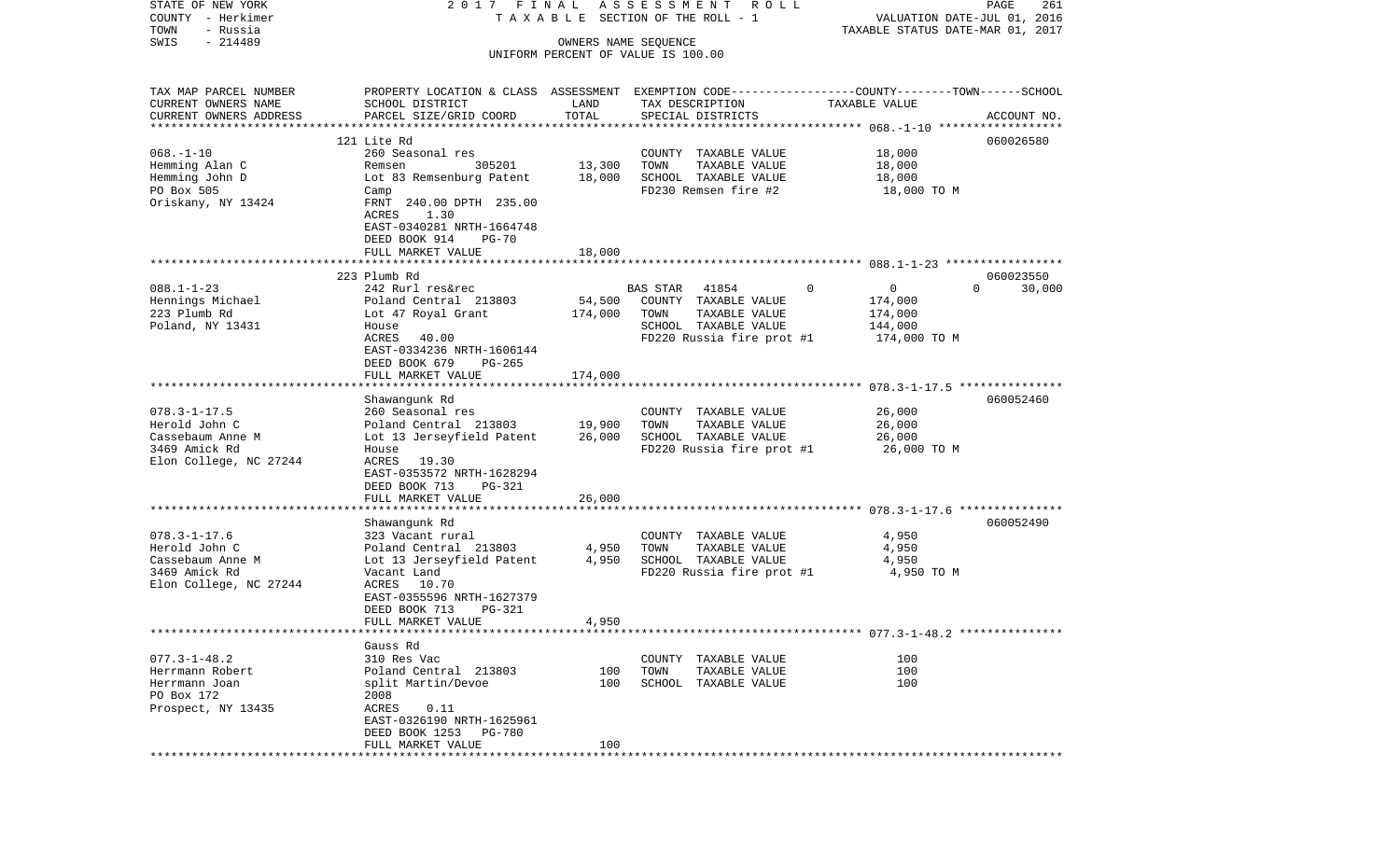| STATE OF NEW YORK<br>COUNTY - Herkimer<br>TOWN<br>- Russia<br>SWIS<br>$-214489$                                                                                 | 2017 FINAL                                                                                                                                                                                           |                               | ASSESSMENT ROLL<br>TAXABLE SECTION OF THE ROLL - 1<br>OWNERS NAME SEOUENCE<br>UNIFORM PERCENT OF VALUE IS 100.00            |          | VALUATION DATE-JUL 01, 2016<br>TAXABLE STATUS DATE-MAR 01, 2017 |          | PAGE<br>262 |
|-----------------------------------------------------------------------------------------------------------------------------------------------------------------|------------------------------------------------------------------------------------------------------------------------------------------------------------------------------------------------------|-------------------------------|-----------------------------------------------------------------------------------------------------------------------------|----------|-----------------------------------------------------------------|----------|-------------|
| TAX MAP PARCEL NUMBER<br>CURRENT OWNERS NAME<br>CURRENT OWNERS ADDRESS                                                                                          | PROPERTY LOCATION & CLASS ASSESSMENT EXEMPTION CODE----------------COUNTY-------TOWN------SCHOOL<br>SCHOOL DISTRICT<br>PARCEL SIZE/GRID COORD                                                        | LAND<br>TOTAL                 | TAX DESCRIPTION<br>SPECIAL DISTRICTS                                                                                        |          | TAXABLE VALUE                                                   |          | ACCOUNT NO. |
|                                                                                                                                                                 |                                                                                                                                                                                                      |                               |                                                                                                                             |          |                                                                 |          |             |
|                                                                                                                                                                 | 251 Gauss Rd                                                                                                                                                                                         |                               |                                                                                                                             |          |                                                                 |          | 060010360   |
| $077.3 - 1 - 49.2$<br>Herrmann Robert<br>Herrmann Joan<br>PO Box 172<br>Prospect, NY 13435                                                                      | 210 1 Family Res<br>Poland Central 213803<br>Lot 117 Royal Grant<br>House Storage Barn<br>FRNT 583.00 DPTH<br>4.90<br>ACRES<br>EAST-0325958 NRTH-1625776<br>DEED BOOK 00823 PG-00554                 | 272,000                       | BAS STAR 41854<br>36,000 COUNTY TAXABLE VALUE<br>TAXABLE VALUE<br>TOWN<br>SCHOOL TAXABLE VALUE<br>FD220 Russia fire prot #1 | $\Omega$ | $\overline{0}$<br>272,000<br>272,000<br>242,000<br>272,000 TO M | $\Omega$ | 30,000      |
|                                                                                                                                                                 | FULL MARKET VALUE                                                                                                                                                                                    | 272,000                       |                                                                                                                             |          |                                                                 |          |             |
| $077.3 - 1 - 49.5$<br>Herrmann Robert<br>Herrmann Joan<br>PO Box 172<br>Prospect, NY 13435                                                                      | Gauss Rd<br>314 Rural vac<10<br>Poland Central 213803<br>Lot 117 Royal Grant<br>Vacant Land<br>ACRES<br>2.00<br>EAST-0326014 NRTH-1626129<br>DEED BOOK 00823 PG-00554<br>FULL MARKET VALUE           | 2,500<br>2,500<br>2,500       | COUNTY TAXABLE VALUE<br>TOWN<br>TAXABLE VALUE<br>SCHOOL TAXABLE VALUE<br>FD220 Russia fire prot #1                          |          | 2,500<br>2,500<br>2,500<br>2,500 TO M                           |          | 0010352     |
|                                                                                                                                                                 | 1028 Route 8                                                                                                                                                                                         |                               |                                                                                                                             |          |                                                                 |          | 060019950   |
| $089.1 - 2 - 4.1$<br>Hershberger Ananias<br>Hershberger Ida<br>1505 McCulloch Rd<br>Gladwyn, MI 48624<br>MAY BE SUBJECT TO PAYMENT<br>UNDER AGDIST LAW TIL 2024 | 210 1 Family Res<br>Poland Central 213803<br>Lots 41 & 53 Royal Grant<br>FRNT 891.00 DPTH<br>ACRES 206.50<br>EAST-0356695 NRTH-1607274<br>DEED BOOK 1489 PG-180<br>FULL MARKET VALUE                 | 130,400<br>210,400<br>210,400 | AG MKTS<br>41730<br>COUNTY TAXABLE VALUE<br>TOWN<br>TAXABLE VALUE<br>SCHOOL TAXABLE VALUE<br>FD220 Russia fire prot #1      | $\Omega$ | 28,214<br>182,186<br>182,186<br>182,186<br>210,400 TO M         | 28,214   | 28,214      |
|                                                                                                                                                                 | Spall Rd                                                                                                                                                                                             |                               |                                                                                                                             |          |                                                                 |          | 060012690   |
| $068. - 2 - 6$<br>Hertel Eric<br>577 Spall Rd S<br>Remsen, NY 13438                                                                                             | 210 1 Family Res - WTRFNT<br>305201<br>Remsen<br>W 5<br>Mp<br>Camp 6/10 Acre<br>Spall<br>FRNT 200.00 DPTH 140.00<br>EAST-0341032 NRTH-1655462<br>DEED BOOK 841<br><b>PG-106</b><br>FULL MARKET VALUE | 19,200<br>56,000<br>56,000    | BAS STAR 41854<br>COUNTY TAXABLE VALUE<br>TOWN<br>TAXABLE VALUE<br>SCHOOL TAXABLE VALUE<br>FD230 Remsen fire #2             | $\Omega$ | $\overline{0}$<br>56,000<br>56,000<br>26,000<br>56,000 TO M     | $\Omega$ | 30,000      |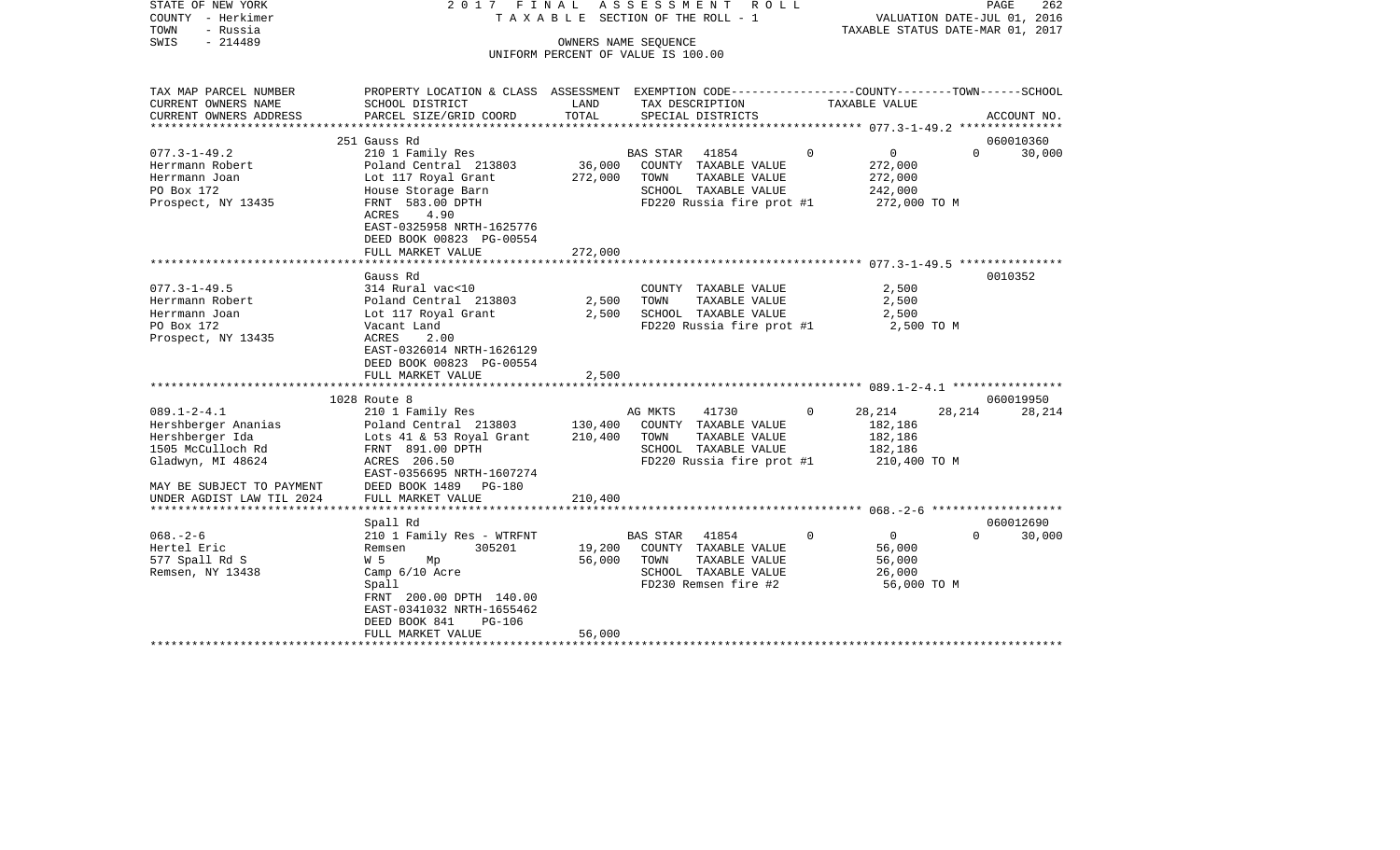| STATE OF NEW YORK<br>COUNTY - Herkimer<br>TOWN<br>- Russia<br>$-214489$<br>SWIS              |                                                                                                                                                                                                              | OWNERS NAME SEOUENCE         | 2017 FINAL ASSESSMENT ROLL<br>TAXABLE SECTION OF THE ROLL - 1<br>UNIFORM PERCENT OF VALUE IS 100.00 | PAGE<br>263<br>VALUATION DATE-JUL 01, 2016<br>TAXABLE STATUS DATE-MAR 01, 2017                                                 |
|----------------------------------------------------------------------------------------------|--------------------------------------------------------------------------------------------------------------------------------------------------------------------------------------------------------------|------------------------------|-----------------------------------------------------------------------------------------------------|--------------------------------------------------------------------------------------------------------------------------------|
| TAX MAP PARCEL NUMBER<br>CURRENT OWNERS NAME<br>CURRENT OWNERS ADDRESS                       | SCHOOL DISTRICT<br>PARCEL SIZE/GRID COORD                                                                                                                                                                    | LAND<br>TOTAL                | TAX DESCRIPTION<br>SPECIAL DISTRICTS                                                                | PROPERTY LOCATION & CLASS ASSESSMENT EXEMPTION CODE---------------COUNTY-------TOWN-----SCHOOL<br>TAXABLE VALUE<br>ACCOUNT NO. |
|                                                                                              |                                                                                                                                                                                                              |                              |                                                                                                     |                                                                                                                                |
| $072.4 - 1 - 40$<br>Herubin Robert J<br>Herubin Debra J<br>370 Newport Rd<br>Utica, NY 13502 | Brady Beach Rd<br>260 Seasonal res<br>Poland Central 213803<br>N 47<br>Jp<br>Campl/3<br>Brady Beach<br>FRNT 100.00 DPTH 150.00<br>EAST-0344459 NRTH-1642523<br>DEED BOOK 1217 PG-714                         | 9,800<br>35,400              | COUNTY TAXABLE VALUE<br>TOWN<br>TAXABLE VALUE<br>SCHOOL TAXABLE VALUE<br>FD220 Russia fire prot #1  | 060019470<br>35,400<br>35,400<br>35,400<br>35,400 TO M                                                                         |
|                                                                                              | FULL MARKET VALUE                                                                                                                                                                                            | 35,400                       |                                                                                                     |                                                                                                                                |
| $082.2 - 1 - 45$<br>Hickey Molly<br>657 Partridge Hill Rd<br>Barneveld, NY 13304             | 657 Partridge Hill Rd<br>311 Res vac land - WTRFNT<br>Holland Patent 305801<br>Lot 103 Royal Grant<br>Vacant Land<br>ACRES<br>1.10<br>EAST-0316681 NRTH-1617037<br>DEED BOOK 1546 PG-72<br>FULL MARKET VALUE | 1,600<br>1,600<br>1,600      | COUNTY TAXABLE VALUE<br>TAXABLE VALUE<br>TOWN<br>SCHOOL TAXABLE VALUE<br>FD220 Russia fire prot #1  | 060004020<br>1,600<br>1,600<br>1,600<br>1,600 TO M                                                                             |
|                                                                                              |                                                                                                                                                                                                              |                              |                                                                                                     |                                                                                                                                |
| $082.2 - 1 - 46.2$<br>Hickey Molly<br>657 Partridge Hill Rd<br>Barneveld, NY 13304           | Dover Rd<br>314 Rural vac<10<br>Holland Patent 305801<br>Lot 103 Royal Grant<br>Vacant Land<br>ACRES<br>5.00<br>EAST-0316896 NRTH-1616916<br>DEED BOOK 1546 PG-72<br>FULL MARKET VALUE                       | 17,000<br>17,000<br>17,000   | COUNTY TAXABLE VALUE<br>TOWN<br>TAXABLE VALUE<br>SCHOOL TAXABLE VALUE<br>FD220 Russia fire prot #1  | 17,000<br>17,000<br>17,000<br>17,000 TO M                                                                                      |
|                                                                                              |                                                                                                                                                                                                              |                              |                                                                                                     |                                                                                                                                |
| $082.4 - 1 - 1$<br>Hickey Molly<br>657 Partridge Hill Rd<br>Barneveld, NY 13304              | 657 Partridge Hill Rd<br>210 1 Family Res<br>Holland Patent 305801<br>W 103<br>Rg<br>Ho 1.8 Acres<br>Dover<br>ACRES<br>1.50<br>EAST-0317151 NRTH-1616853<br>DEED BOOK 1546<br>$PG-72$<br>FULL MARKET VALUE   | 26,800<br>222,000<br>222,000 | COUNTY TAXABLE VALUE<br>TOWN<br>TAXABLE VALUE<br>SCHOOL TAXABLE VALUE<br>FD220 Russia fire prot #1  | 060017520<br>222,000<br>222,000<br>222,000<br>222,000 TO M                                                                     |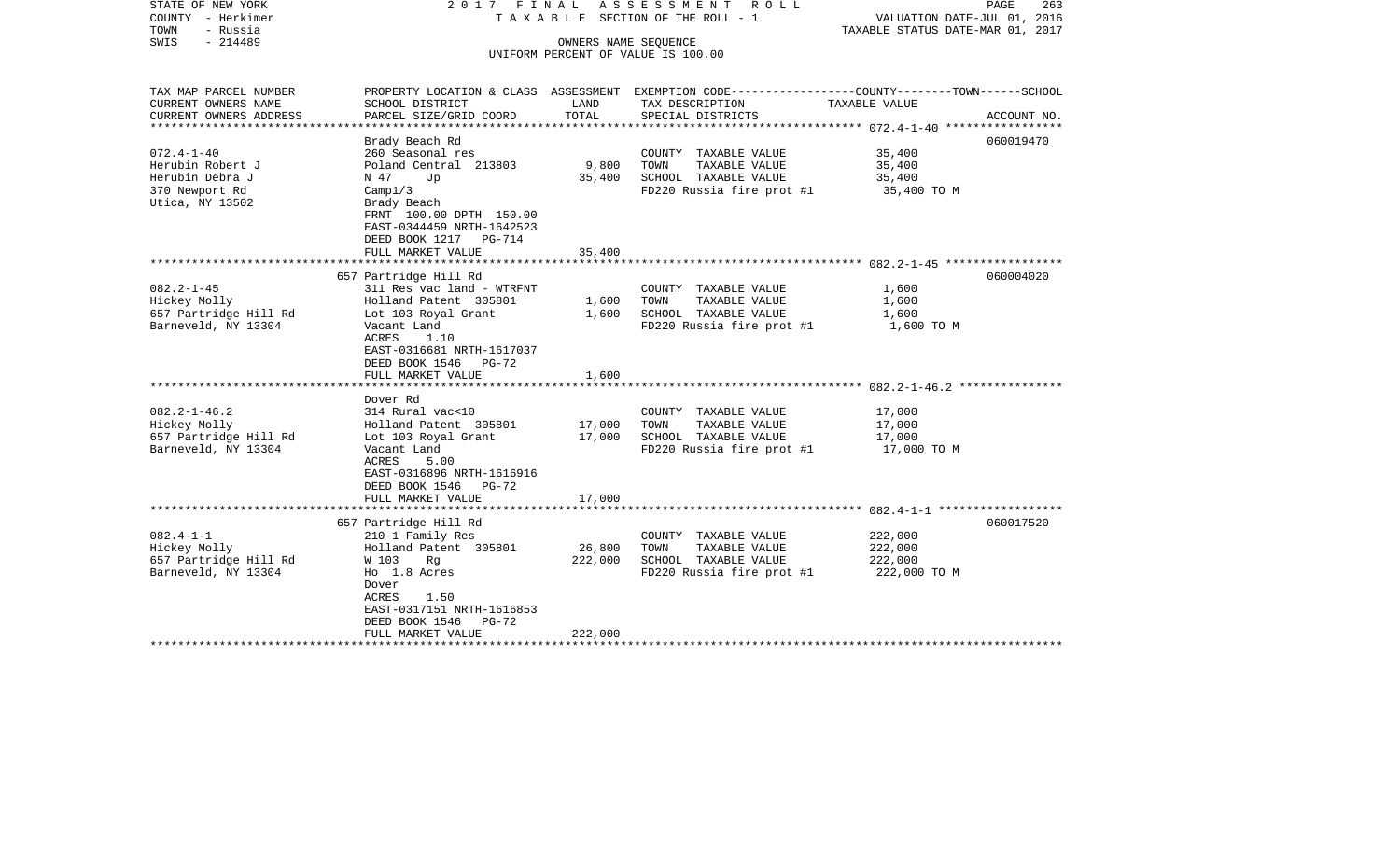| STATE OF NEW YORK                     | 2017 FINAL                                |                             | A S S E S S M E N T R O L L                                                                     |                                                                 | PAGE<br>264 |
|---------------------------------------|-------------------------------------------|-----------------------------|-------------------------------------------------------------------------------------------------|-----------------------------------------------------------------|-------------|
| COUNTY - Herkimer<br>TOWN<br>- Russia |                                           |                             | TAXABLE SECTION OF THE ROLL - 1                                                                 | VALUATION DATE-JUL 01, 2016<br>TAXABLE STATUS DATE-MAR 01, 2017 |             |
| $-214489$<br>SWIS                     |                                           | OWNERS NAME SEQUENCE        |                                                                                                 |                                                                 |             |
|                                       |                                           |                             | UNIFORM PERCENT OF VALUE IS 100.00                                                              |                                                                 |             |
|                                       |                                           |                             |                                                                                                 |                                                                 |             |
| TAX MAP PARCEL NUMBER                 |                                           |                             | PROPERTY LOCATION & CLASS ASSESSMENT EXEMPTION CODE---------------COUNTY-------TOWN------SCHOOL |                                                                 |             |
| CURRENT OWNERS NAME                   | SCHOOL DISTRICT                           | LAND                        | TAX DESCRIPTION                                                                                 | TAXABLE VALUE                                                   |             |
| CURRENT OWNERS ADDRESS                | PARCEL SIZE/GRID COORD                    | TOTAL                       | SPECIAL DISTRICTS                                                                               |                                                                 | ACCOUNT NO. |
| ***********************               |                                           |                             |                                                                                                 |                                                                 |             |
|                                       | Jim Rose Rd                               |                             |                                                                                                 |                                                                 | 060014400   |
| $069. -1 - 5$                         | 322 Rural vac>10                          |                             | COUNTY TAXABLE VALUE                                                                            | 17,500                                                          |             |
| Hiffa Ronald                          | 305201<br>Remsen                          | 17,500                      | TOWN<br>TAXABLE VALUE                                                                           | 17,500                                                          |             |
| 136 Spall Rd                          | Lot 59 Remsenburg Patent                  | 17,500                      | SCHOOL TAXABLE VALUE                                                                            | 17,500                                                          |             |
| Remsen, NY 13438                      | Camp<br>FRNT 600.00 DPTH                  |                             | FD230 Remsen fire #2                                                                            | 17,500 TO M                                                     |             |
|                                       | ACRES 12.60                               |                             |                                                                                                 |                                                                 |             |
|                                       | EAST-0352053 NRTH-1656578                 |                             |                                                                                                 |                                                                 |             |
|                                       | DEED BOOK 929<br>PG-681                   |                             |                                                                                                 |                                                                 |             |
|                                       | FULL MARKET VALUE                         | 17,500                      |                                                                                                 |                                                                 |             |
|                                       |                                           |                             |                                                                                                 |                                                                 |             |
|                                       | Spall Rd                                  |                             |                                                                                                 |                                                                 |             |
| $072.15 - 1 - 40.8$                   | 314 Rural vac<10                          |                             | COUNTY TAXABLE VALUE                                                                            | 500                                                             |             |
| Hiffa Ronald                          | 305201<br>Remsen                          | 500                         | TOWN<br>TAXABLE VALUE                                                                           | 500                                                             |             |
| Hiffa Lynette                         | FRNT 170.00 DPTH 336.00                   | 500                         | SCHOOL TAXABLE VALUE                                                                            | 500                                                             |             |
| 136 Spall Rd                          | EAST-0341926 NRTH-1646485                 |                             | FD230 Remsen fire #2                                                                            | 500 TO M                                                        |             |
| Remsen, NY 13438                      | DEED BOOK 935<br>$PG-404$                 |                             |                                                                                                 |                                                                 |             |
|                                       | FULL MARKET VALUE                         | 500                         |                                                                                                 |                                                                 |             |
|                                       | Wheelertown Rd                            |                             |                                                                                                 |                                                                 | 060015420   |
| $068. - 2 - 19$                       | 910 Priv forest                           |                             | COUNTY TAXABLE VALUE                                                                            | 90,000                                                          |             |
| Hiffa Ronald M                        | 305201<br>Remsen                          | 90,000                      | TOWN<br>TAXABLE VALUE                                                                           | 90,000                                                          |             |
| Will Dom                              | Lot 3 Jacobs Tract                        | 90,000                      | SCHOOL TAXABLE VALUE                                                                            | 90,000                                                          |             |
| 136 Spall Rd S                        | Vacant Land                               |                             | FD230 Remsen fire #2                                                                            | 90,000 TO M                                                     |             |
| Remsen, NY 13438                      | ACRES 89.30                               |                             |                                                                                                 |                                                                 |             |
|                                       | EAST-0344729 NRTH-1655332                 |                             |                                                                                                 |                                                                 |             |
|                                       | DEED BOOK 681<br><b>PG-550</b>            |                             |                                                                                                 |                                                                 |             |
|                                       | FULL MARKET VALUE<br>******************** | 90,000<br>***************** |                                                                                                 |                                                                 |             |
|                                       | Wheelertown Rd                            |                             |                                                                                                 |                                                                 | 060015300   |
| $068. - 2 - 20$                       | 910 Priv forest                           |                             | COUNTY TAXABLE VALUE                                                                            | 41,000                                                          |             |
| Hiffa Ronald M                        | 305201<br>Remsen                          | 41,000                      | TOWN<br>TAXABLE VALUE                                                                           | 41,000                                                          |             |
| Hiffa William P                       | Lot 1 Lush Tract                          | 41,000                      | SCHOOL TAXABLE VALUE                                                                            | 41,000                                                          |             |
| 136 Spall Rd S                        | Vacant Land                               |                             | FD230 Remsen fire #2                                                                            | 41,000 TO M                                                     |             |
| Remsen, NY 13438                      | ACRES 40.00                               |                             |                                                                                                 |                                                                 |             |
|                                       | EAST-0346294 NRTH-1655154                 |                             |                                                                                                 |                                                                 |             |
|                                       | DEED BOOK 702<br>PG-140                   |                             |                                                                                                 |                                                                 |             |
|                                       | FULL MARKET VALUE                         | 41,000                      |                                                                                                 |                                                                 |             |
|                                       |                                           |                             |                                                                                                 |                                                                 |             |
|                                       | Wheelertown Rd                            |                             |                                                                                                 |                                                                 | 060015270   |
| $068. - 2 - 22$                       | 910 Priv forest                           |                             | COUNTY TAXABLE VALUE                                                                            | 111,500                                                         |             |
| Hiffa Ronald M<br>Hiffa William P     | 305201<br>Remsen                          | 109,500                     | TOWN<br>TAXABLE VALUE<br>SCHOOL TAXABLE VALUE                                                   | 111,500<br>111,500                                              |             |
| 136 Spall Rd S                        | Lot 3 Lush Tract<br>Vacant Land           | 111,500                     | FD230 Remsen fire #2                                                                            | 111,500 TO M                                                    |             |
| Remsen, NY 13438                      | ACRES 143.00                              |                             |                                                                                                 |                                                                 |             |
|                                       | EAST-0345842 NRTH-1658150                 |                             |                                                                                                 |                                                                 |             |
|                                       | DEED BOOK 702<br><b>PG-140</b>            |                             |                                                                                                 |                                                                 |             |
|                                       | FULL MARKET VALUE                         | 111,500                     |                                                                                                 |                                                                 |             |
|                                       |                                           |                             |                                                                                                 |                                                                 |             |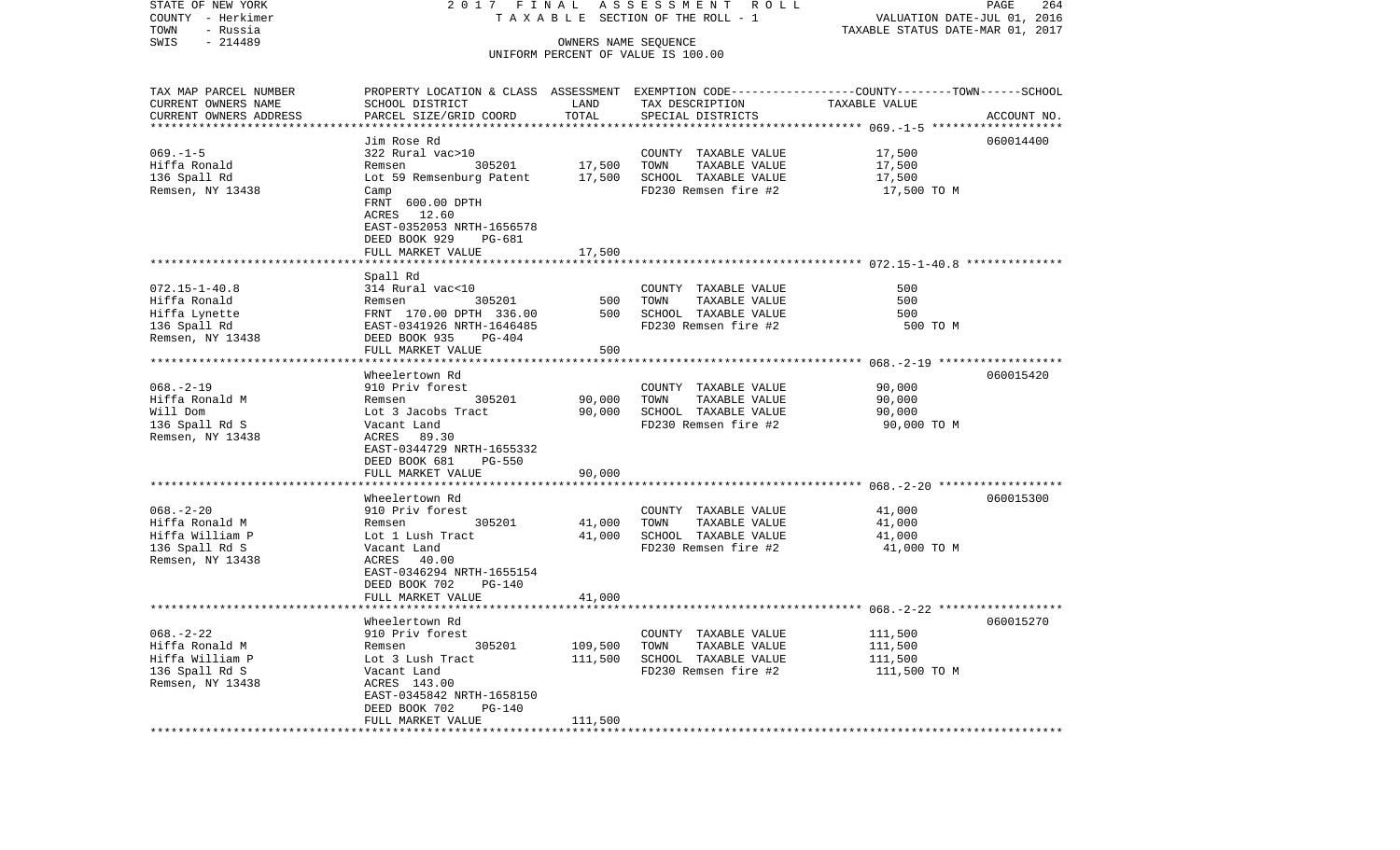| STATE OF NEW YORK<br>COUNTY - Herkimer<br>TOWN<br>- Russia<br>SWIS<br>$-214489$                                                                                                  | 2017 FINAL                                                                                                                                                                                                                                                                                                                         |                                           | ASSESSMENT ROLL<br>TAXABLE SECTION OF THE ROLL - 1<br>OWNERS NAME SEQUENCE                                                                                                                     | PAGE<br>265<br>VALUATION DATE-JUL 01, 2016<br>TAXABLE STATUS DATE-MAR 01, 2017 |                                 |  |  |  |
|----------------------------------------------------------------------------------------------------------------------------------------------------------------------------------|------------------------------------------------------------------------------------------------------------------------------------------------------------------------------------------------------------------------------------------------------------------------------------------------------------------------------------|-------------------------------------------|------------------------------------------------------------------------------------------------------------------------------------------------------------------------------------------------|--------------------------------------------------------------------------------|---------------------------------|--|--|--|
|                                                                                                                                                                                  |                                                                                                                                                                                                                                                                                                                                    |                                           | UNIFORM PERCENT OF VALUE IS 100.00                                                                                                                                                             |                                                                                |                                 |  |  |  |
| TAX MAP PARCEL NUMBER<br>CURRENT OWNERS NAME                                                                                                                                     | PROPERTY LOCATION & CLASS ASSESSMENT EXEMPTION CODE---------------COUNTY-------TOWN-----SCHOOL<br>SCHOOL DISTRICT                                                                                                                                                                                                                  | LAND                                      | TAX DESCRIPTION                                                                                                                                                                                | TAXABLE VALUE                                                                  |                                 |  |  |  |
| CURRENT OWNERS ADDRESS                                                                                                                                                           | PARCEL SIZE/GRID COORD                                                                                                                                                                                                                                                                                                             | TOTAL                                     | SPECIAL DISTRICTS                                                                                                                                                                              |                                                                                | ACCOUNT NO.                     |  |  |  |
|                                                                                                                                                                                  | 136 Spall Rd                                                                                                                                                                                                                                                                                                                       |                                           |                                                                                                                                                                                                |                                                                                | 060051050                       |  |  |  |
| $072.15 - 1 - 40.3$<br>Hiffa Ronald M<br>136 Spall Rd S<br>Remsen, NY 13438                                                                                                      | 210 1 Family Res<br>305201<br>Remsen<br>Lot 24 Walker Tract<br>Log House<br>ACRES<br>4.30<br>EAST-0342121 NRTH-1647041<br>DEED BOOK 676<br>PG-519                                                                                                                                                                                  | 18,500<br>102,000                         | BAS STAR 41854<br>COUNTY TAXABLE VALUE<br>TOWN<br>TAXABLE VALUE<br>SCHOOL TAXABLE VALUE<br>FD230 Remsen fire #2                                                                                | $\overline{0}$<br>$\circ$<br>102,000<br>102,000<br>72,000<br>102,000 TO M      | $\Omega$<br>30,000              |  |  |  |
|                                                                                                                                                                                  | FULL MARKET VALUE                                                                                                                                                                                                                                                                                                                  | 102,000                                   |                                                                                                                                                                                                |                                                                                |                                 |  |  |  |
| $072.15 - 1 - 41$<br>Hiffa Ronald N<br>Hiffa Lynette<br>136 Spall Road South<br>Remsen, NY 13438<br>$072.15 - 1 - 42$<br>Hiffa Ronald N<br>Hiffa Lynette<br>136 Spall Road South | Spall Rd<br>314 Rural vac<10<br>305201<br>Remsen<br>Lot 24 Walker Tract<br>Vacant Land<br>FRNT 120.00 DPTH 175.00<br>0.83<br>ACRES<br>EAST-0342009 NRTH-1646673<br>DEED BOOK 935<br>PG-403<br>FULL MARKET VALUE<br>Spall Rd<br>314 Rural vac<10<br>305201<br>Remsen<br>Lot 24 Walker Tract<br>Vacant Land                          | 3,400<br>3,400<br>3,400<br>2,700<br>2,700 | COUNTY TAXABLE VALUE<br>TOWN<br>TAXABLE VALUE<br>SCHOOL TAXABLE VALUE<br>FD230 Remsen fire #2<br>COUNTY TAXABLE VALUE<br>TOWN<br>TAXABLE VALUE<br>SCHOOL TAXABLE VALUE<br>FD230 Remsen fire #2 | 3,400<br>3,400<br>3,400<br>3,400 TO M<br>2,700<br>2,700<br>2,700<br>2,700 TO M | 060011880<br>060011940          |  |  |  |
| Remsen, NY 13438<br>$083.3 - 2 - 14.1$<br>Hill Cynthia M<br>PO Box 84<br>Poland, NY 13431                                                                                        | FRNT 125.00 DPTH 125.00<br>ACRES<br>0.63<br>EAST-0342086 NRTH-1646573<br>DEED BOOK 935<br>$PG-403$<br>FULL MARKET VALUE<br>Russia Rd<br>210 1 Family Res<br>Poland Central 213803<br>Lot 87 Royal Grant<br>House Barn<br>ACRES<br>$9.00$ BANK<br>135<br>EAST-0335889 NRTH-1612855<br>PG-790<br>DEED BOOK 1148<br>FULL MARKET VALUE | 2,700<br>24,900<br>180,000<br>180,000     | <b>BAS STAR</b><br>41854<br>COUNTY TAXABLE VALUE<br>TOWN<br>TAXABLE VALUE<br>SCHOOL TAXABLE VALUE<br>FD220 Russia fire prot #1                                                                 | $\overline{0}$<br>$\mathbf 0$<br>180,000<br>180,000<br>150,000<br>180,000 TO M | 060016260<br>$\Omega$<br>30,000 |  |  |  |
|                                                                                                                                                                                  |                                                                                                                                                                                                                                                                                                                                    |                                           |                                                                                                                                                                                                |                                                                                |                                 |  |  |  |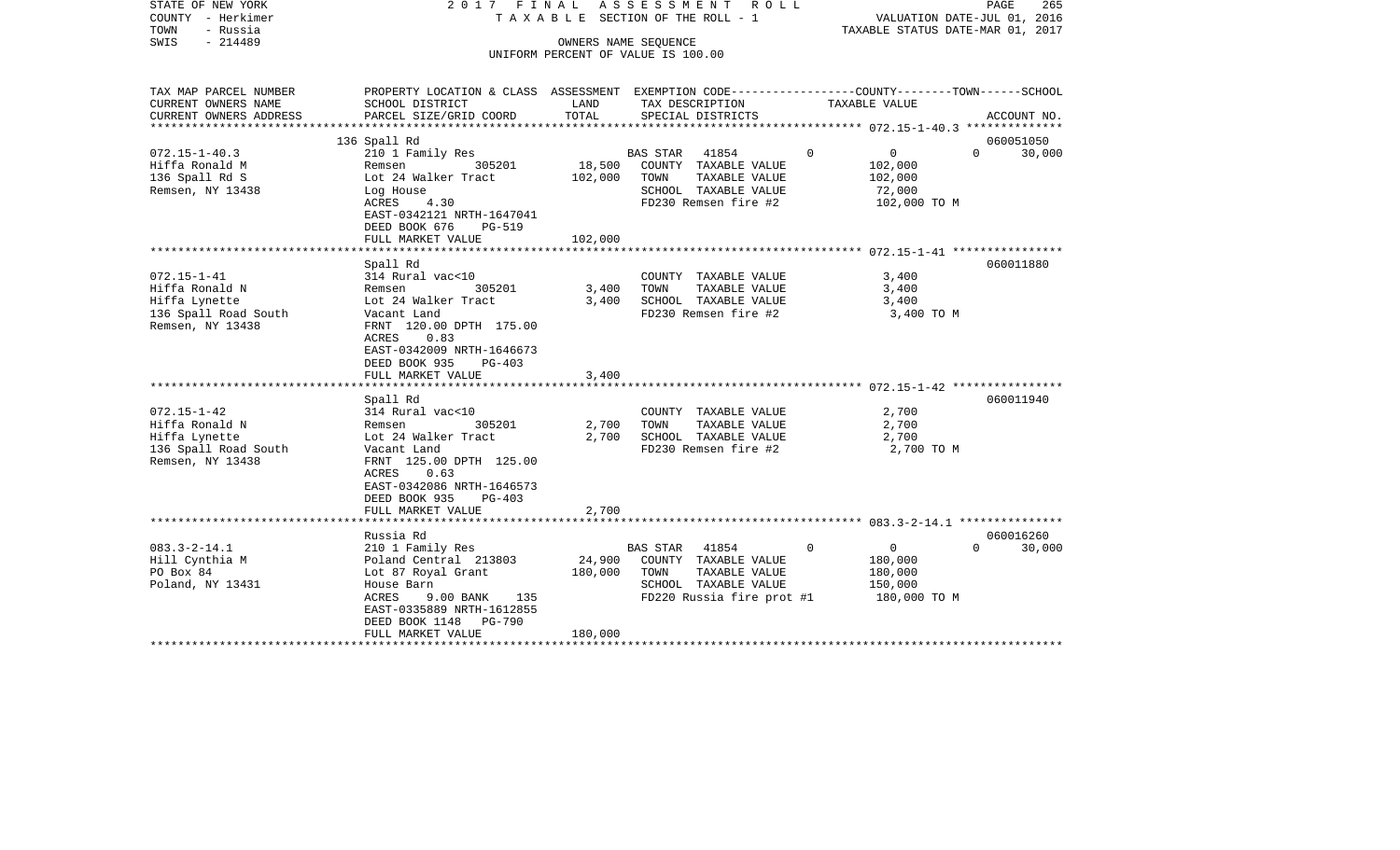| COUNTY<br>– Herkimer               |                                               |         | T A X A B L E SECTION OF THE ROLL - 1                                                           | VALUATION DATE-JUL 01, 2016      |                                 |
|------------------------------------|-----------------------------------------------|---------|-------------------------------------------------------------------------------------------------|----------------------------------|---------------------------------|
| TOWN<br>- Russia                   |                                               |         |                                                                                                 | TAXABLE STATUS DATE-MAR 01, 2017 |                                 |
| SWIS<br>$-214489$                  |                                               |         | OWNERS NAME SEQUENCE<br>UNIFORM PERCENT OF VALUE IS 100.00                                      |                                  |                                 |
|                                    |                                               |         |                                                                                                 |                                  |                                 |
|                                    |                                               |         |                                                                                                 |                                  |                                 |
| TAX MAP PARCEL NUMBER              |                                               |         | PROPERTY LOCATION & CLASS ASSESSMENT EXEMPTION CODE---------------COUNTY-------TOWN------SCHOOL |                                  |                                 |
| CURRENT OWNERS NAME                | SCHOOL DISTRICT                               | LAND    | TAX DESCRIPTION                                                                                 | TAXABLE VALUE                    |                                 |
| CURRENT OWNERS ADDRESS             | PARCEL SIZE/GRID COORD                        | TOTAL   | SPECIAL DISTRICTS                                                                               |                                  | ACCOUNT NO.                     |
|                                    | Russia Rd                                     |         |                                                                                                 |                                  |                                 |
| $083.3 - 2 - 32.3$                 | 310 Res Vac                                   |         | COUNTY TAXABLE VALUE                                                                            | 2,700                            |                                 |
| Hodge Craig                        | Poland Central 213803                         | 2,700   | TOWN<br>TAXABLE VALUE                                                                           | 2,700                            |                                 |
| 382 Russia Rd                      | Split 2011                                    | 2,700   | SCHOOL TAXABLE VALUE                                                                            | 2,700                            |                                 |
| Poland, NY 13431                   | FRNT 159.00 DPTH                              |         | FD220 Russia fire prot #1                                                                       | 2,700 TO M                       |                                 |
|                                    | 1.10<br>ACRES                                 |         |                                                                                                 |                                  |                                 |
|                                    | EAST-0333643 NRTH-1612149                     |         |                                                                                                 |                                  |                                 |
|                                    | DEED BOOK 1422 PG-284                         |         |                                                                                                 |                                  |                                 |
|                                    | FULL MARKET VALUE<br>********************     | 2,700   |                                                                                                 |                                  |                                 |
|                                    |                                               |         |                                                                                                 |                                  |                                 |
| $083.3 - 2 - 33$                   | 382 Russia Rd<br>270 Mfg housing              |         | $\mathbf 0$<br>BAS STAR<br>41854                                                                | $\overline{0}$                   | 060045160<br>$\Omega$<br>30,000 |
| Hodge Craig A                      | Poland Central 213803                         | 15,000  | COUNTY TAXABLE VALUE                                                                            | 40,500                           |                                 |
| 382 Russia Rd                      | Lot 70 Rg                                     | 40,500  | TOWN<br>TAXABLE VALUE                                                                           | 40,500                           |                                 |
| Poland, NY 13431                   | Trl 0.965 Acre                                |         | SCHOOL TAXABLE VALUE                                                                            | 10,500                           |                                 |
|                                    | Russia Road                                   |         | FD220 Russia fire prot #1                                                                       | 40,500 TO M                      |                                 |
|                                    | ACRES<br>1.10 BANK<br>135                     |         |                                                                                                 |                                  |                                 |
|                                    | EAST-0333639 NRTH-1611998                     |         |                                                                                                 |                                  |                                 |
|                                    | DEED BOOK 670<br>PG-915                       |         |                                                                                                 |                                  |                                 |
|                                    | FULL MARKET VALUE                             | 40,500  |                                                                                                 |                                  |                                 |
|                                    |                                               |         |                                                                                                 |                                  |                                 |
|                                    | 384 Russia Rd                                 |         |                                                                                                 |                                  |                                 |
| $083.3 - 2 - 35$<br>Hodge Walter D | 210 1 Family Res                              | 23,400  | ENH STAR<br>41834<br>0<br>COUNTY TAXABLE VALUE                                                  | $\overline{0}$<br>86,000         | $\mathbf{0}$<br>65,500          |
| 384 Russia Rd                      | Poland Central 213803<br>ACRES 0.75           | 86,000  | TAXABLE VALUE<br>TOWN                                                                           | 86,000                           |                                 |
| Poland, NY 13431                   | FULL MARKET VALUE                             | 86,000  | SCHOOL TAXABLE VALUE                                                                            | 20,500                           |                                 |
|                                    |                                               |         | FD220 Russia fire prot #1                                                                       | 86,000 TO M                      |                                 |
|                                    |                                               |         |                                                                                                 |                                  |                                 |
|                                    | Hinckley Rd                                   |         |                                                                                                 |                                  |                                 |
| $083.1 - 1 - 15.2$                 | 314 Rural vac<10                              |         | COUNTY TAXABLE VALUE                                                                            | 1,500                            |                                 |
| Hoffert Jennifer A                 | Poland Central 213803                         | 1,500   | TOWN<br>TAXABLE VALUE                                                                           | 1,500                            |                                 |
| 489 Hinckley Rd                    | Lots 101 & 102 Royal Gran                     | 1,500   | SCHOOL TAXABLE VALUE                                                                            | 1,500                            |                                 |
| Remsen, NY 13438                   | Vacant Land                                   |         | FD220 Russia fire prot #1                                                                       | 1,500 TO M                       |                                 |
|                                    | ACRES<br>0.71                                 |         |                                                                                                 |                                  |                                 |
|                                    | EAST-0328243 NRTH-1619188                     |         |                                                                                                 |                                  |                                 |
|                                    | DEED BOOK 1575<br>PG-450<br>FULL MARKET VALUE | 1,500   |                                                                                                 |                                  |                                 |
|                                    |                                               |         |                                                                                                 |                                  |                                 |
|                                    | 489 Hinckley Rd                               |         |                                                                                                 |                                  | 060013170                       |
| $083.1 - 1 - 36$                   | 210 1 Family Res                              |         | COUNTY TAXABLE VALUE                                                                            | 151,200                          |                                 |
| Hoffert Jennifer A                 | Poland Central 213803                         | 16,200  | TOWN<br>TAXABLE VALUE                                                                           | 151,200                          |                                 |
| 489 Hinckley Rd                    | Lot 102 Royal Grant                           | 151,200 | SCHOOL TAXABLE VALUE                                                                            | 151,200                          |                                 |
| Remsen, NY 13438                   | House Garage                                  |         | FD220 Russia fire prot #1                                                                       | 151,200 TO M                     |                                 |
|                                    | FRNT 136.00 DPTH 119.00                       |         |                                                                                                 |                                  |                                 |
|                                    | 0.30<br>ACRES                                 |         |                                                                                                 |                                  |                                 |
|                                    | EAST-0328316 NRTH-1619046                     |         |                                                                                                 |                                  |                                 |
|                                    | DEED BOOK 1575<br>PG-450                      |         |                                                                                                 |                                  |                                 |
|                                    | FULL MARKET VALUE                             | 151,200 |                                                                                                 |                                  |                                 |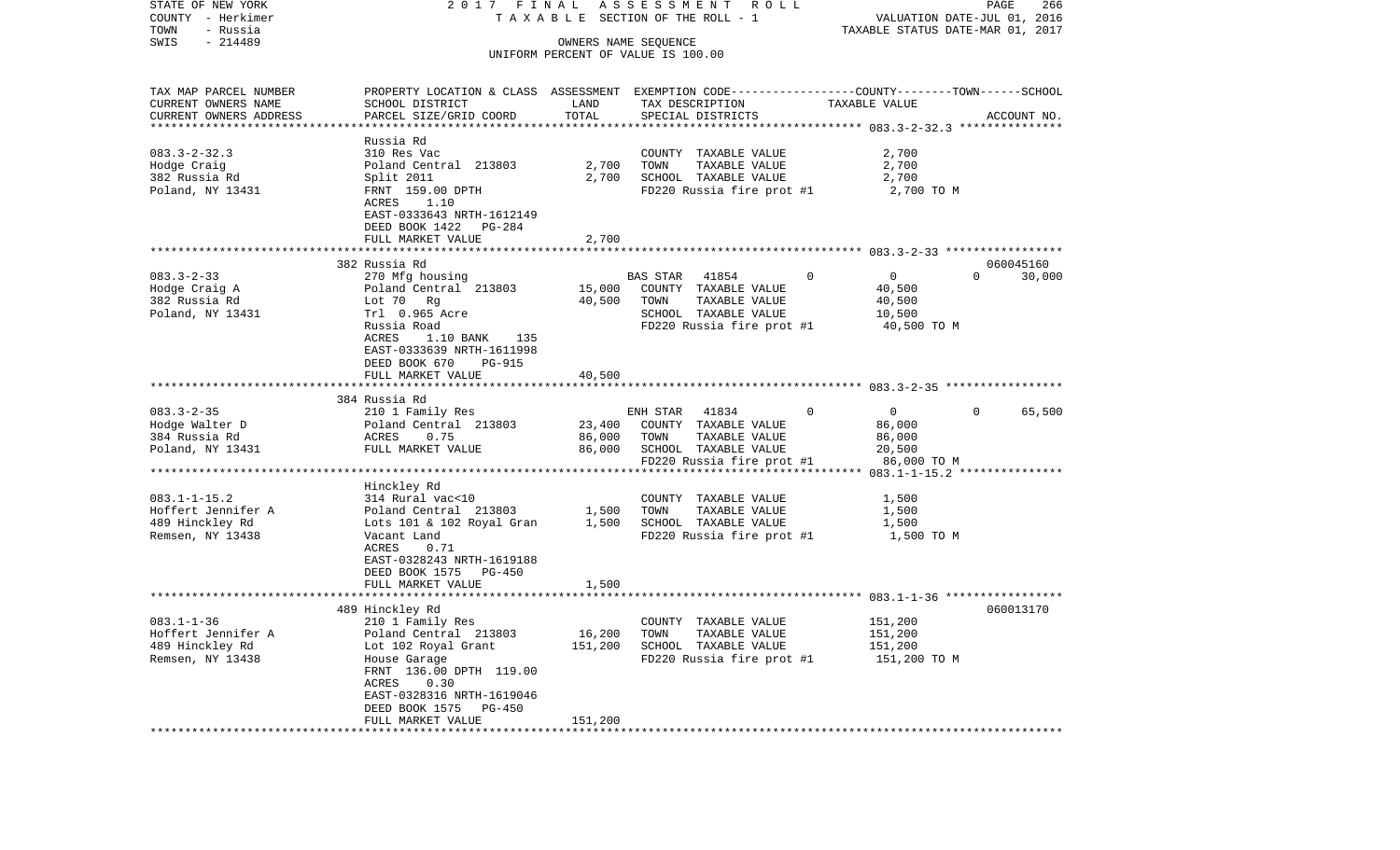| STATE OF NEW YORK<br>COUNTY - Herkimer | 2017 FINAL                                                                                      |               | ASSESSMENT ROLL<br>TAXABLE SECTION OF THE ROLL - 1         |                            | PAGE<br>267<br>VALUATION DATE-JUL 01, 2016 |
|----------------------------------------|-------------------------------------------------------------------------------------------------|---------------|------------------------------------------------------------|----------------------------|--------------------------------------------|
| TOWN<br>- Russia                       |                                                                                                 |               |                                                            |                            | TAXABLE STATUS DATE-MAR 01, 2017           |
| $-214489$<br>SWIS                      |                                                                                                 |               | OWNERS NAME SEQUENCE<br>UNIFORM PERCENT OF VALUE IS 100.00 |                            |                                            |
|                                        |                                                                                                 |               |                                                            |                            |                                            |
| TAX MAP PARCEL NUMBER                  | PROPERTY LOCATION & CLASS ASSESSMENT EXEMPTION CODE---------------COUNTY-------TOWN------SCHOOL |               |                                                            |                            |                                            |
| CURRENT OWNERS NAME                    | SCHOOL DISTRICT                                                                                 | LAND<br>TOTAL | TAX DESCRIPTION                                            | TAXABLE VALUE              |                                            |
| CURRENT OWNERS ADDRESS                 | PARCEL SIZE/GRID COORD                                                                          |               | SPECIAL DISTRICTS                                          |                            | ACCOUNT NO.                                |
|                                        | Route 8                                                                                         |               |                                                            |                            | 060003510                                  |
| $084.3 - 2 - 19$                       | 210 1 Family Res                                                                                |               | 41834<br>ENH STAR                                          | $\Omega$<br>$\overline{0}$ | $\Omega$<br>65,500                         |
| Hoffert Randolph                       | Poland Central 213803                                                                           | 13,000        | COUNTY TAXABLE VALUE                                       | 124,800                    |                                            |
| Route 8                                | Lot 64 Royal Grant                                                                              | 124,800       | TOWN<br>TAXABLE VALUE                                      | 124,800                    |                                            |
| PO Box 64                              | House Gar                                                                                       |               | SCHOOL TAXABLE VALUE                                       | 59,300                     |                                            |
| Poland, NY 13431                       | FRNT 120.00 DPTH<br>ACRES<br>1.20                                                               |               | FD220 Russia fire prot #1                                  | 124,800 TO M               |                                            |
|                                        | EAST-0349958 NRTH-1609370                                                                       |               |                                                            |                            |                                            |
|                                        | DEED BOOK 1571 PG-73                                                                            |               |                                                            |                            |                                            |
|                                        | FULL MARKET VALUE                                                                               | 124,800       |                                                            |                            |                                            |
|                                        | Spall Rd                                                                                        | *********     |                                                            |                            | 060043420                                  |
| $072.2 - 1 - 6$                        | 314 Rural vac<10                                                                                |               | COUNTY TAXABLE VALUE                                       | 700                        |                                            |
| Hoke Albert C Jr                       | 305201<br>Remsen                                                                                | 700           | TAXABLE VALUE<br>TOWN                                      | 700                        |                                            |
| PO Box 1078                            | W 10 Wt                                                                                         | 700           | SCHOOL TAXABLE VALUE                                       | 700                        |                                            |
| Rome, NY 13442                         | Lot $1/4$ Acre                                                                                  |               | FD230 Remsen fire #2                                       |                            | 700 TO M                                   |
|                                        | Spall Road                                                                                      |               |                                                            |                            |                                            |
|                                        | FRNT 100.00 DPTH 125.00                                                                         |               |                                                            |                            |                                            |
|                                        | EAST-0340777 NRTH-1654265                                                                       |               |                                                            |                            |                                            |
|                                        | DEED BOOK 1359 PG-525                                                                           |               |                                                            |                            |                                            |
|                                        | FULL MARKET VALUE                                                                               | 700           |                                                            |                            |                                            |
|                                        |                                                                                                 | ************* |                                                            |                            |                                            |
|                                        | Spall Rd                                                                                        |               |                                                            |                            | 060044410                                  |
| $072.2 - 1 - 7$                        | 260 Seasonal res                                                                                |               | COUNTY TAXABLE VALUE                                       | 25,000                     |                                            |
| Hoke Albert C Jr                       | 305201<br>Remsen                                                                                | 5,600         | TOWN<br>TAXABLE VALUE                                      | 25,000                     |                                            |
| PO Box 1078                            | Lot 10 Walker Tract                                                                             | 25,000        | SCHOOL TAXABLE VALUE                                       | 25,000                     |                                            |
| Rome, NY 13442                         | Camp<br>FRNT 100.00 DPTH 125.00                                                                 |               | FD230 Remsen fire #2                                       | 25,000 TO M                |                                            |
|                                        | ACRES<br>0.14                                                                                   |               |                                                            |                            |                                            |
|                                        | EAST-0340809 NRTH-1654133                                                                       |               |                                                            |                            |                                            |
|                                        | DEED BOOK 1359 PG-525                                                                           |               |                                                            |                            |                                            |
|                                        | FULL MARKET VALUE                                                                               | 25,000        |                                                            |                            |                                            |
|                                        |                                                                                                 |               |                                                            |                            |                                            |
|                                        | 451 Russia Rd                                                                                   |               |                                                            |                            | 0016263                                    |
| $083.3 - 2 - 14.3$                     | 210 1 Family Res                                                                                |               | 41854<br>BAS STAR                                          | $\mathbf 0$<br>$\Omega$    | $\Omega$<br>30,000                         |
| Hoke James R                           | Poland Central 213803                                                                           | 22,300        | COUNTY TAXABLE VALUE                                       | 120,000                    |                                            |
| Hoke Laurie                            | Lot 87 Royal Grant                                                                              | 120,000       | TOWN<br>TAXABLE VALUE                                      | 120,000                    |                                            |
| 451 Russia Rd                          | Double Wide                                                                                     |               | SCHOOL TAXABLE VALUE                                       | 90,000                     |                                            |
| Poland, NY 13431                       | FRNT 251.00 DPTH                                                                                |               | FD220 Russia fire prot #1                                  | 120,000 TO M               |                                            |
|                                        | ACRES<br>7.00                                                                                   |               |                                                            |                            |                                            |
|                                        | EAST-0334995 NRTH-1612953                                                                       |               |                                                            |                            |                                            |
|                                        | DEED BOOK 734<br><b>PG-191</b>                                                                  |               |                                                            |                            |                                            |
|                                        | FULL MARKET VALUE<br>********************                                                       | 120,000       |                                                            |                            |                                            |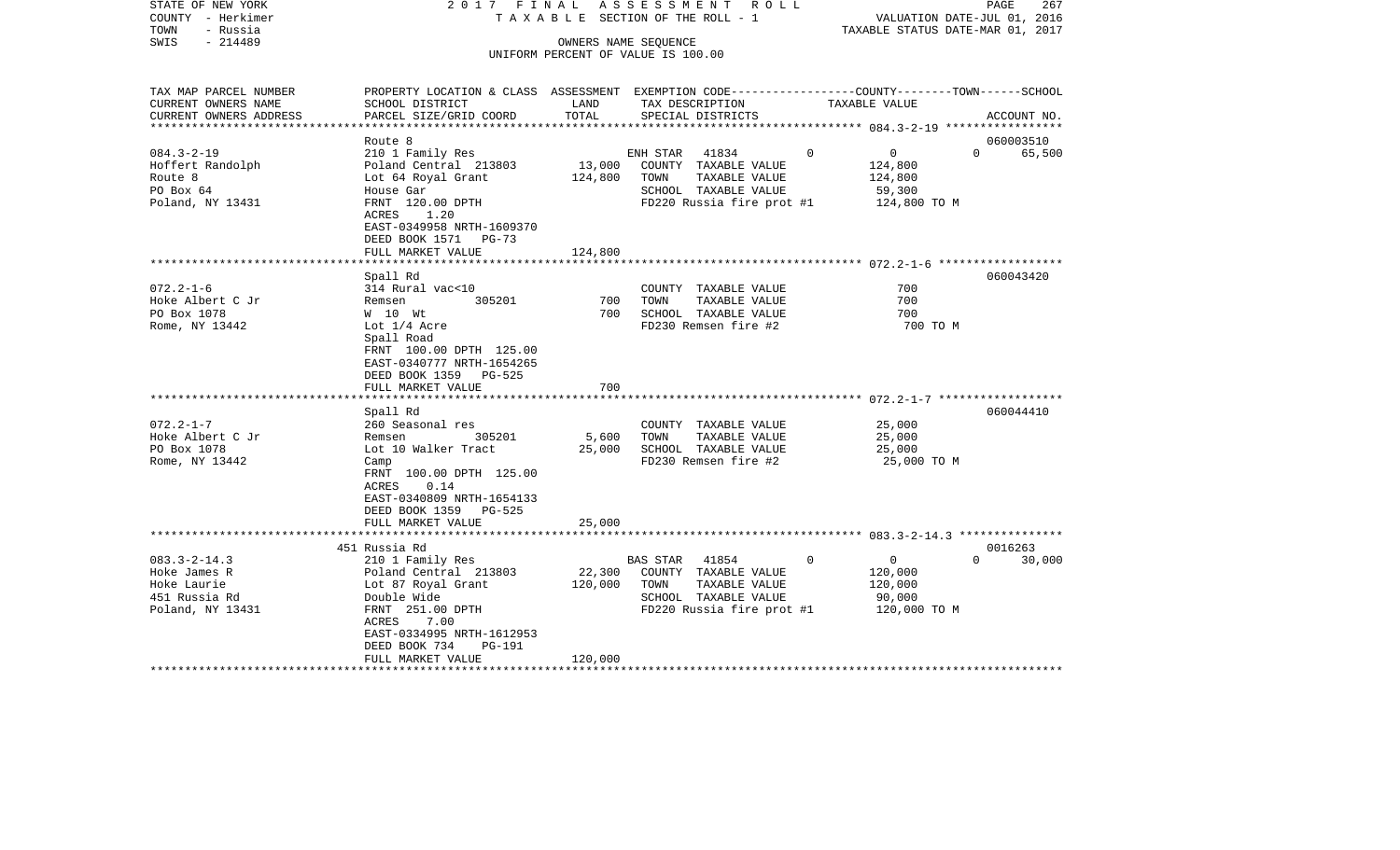| PROPERTY LOCATION & CLASS ASSESSMENT EXEMPTION CODE----------------COUNTY-------TOWN------SCHOOL<br>CURRENT OWNERS NAME<br>SCHOOL DISTRICT<br>LAND<br>TAX DESCRIPTION<br>TAXABLE VALUE<br>PARCEL SIZE/GRID COORD<br>TOTAL<br>SPECIAL DISTRICTS<br>ACCOUNT NO.<br>457 Russia Rd<br>210 1 Family Res<br>$083.3 - 2 - 14.4$<br>BAS STAR 41854<br>$\Omega$<br>$\overline{0}$<br>30,000<br>$\Omega$<br>12,500<br>Poland Central 213803<br>COUNTY TAXABLE VALUE<br>136,000<br>Hoke Mary Sue<br>Hoke Scott<br>FRNT 300.00 DPTH<br>136,000<br>TOWN<br>TAXABLE VALUE<br>136,000<br>ACRES 1.00 BANK<br>SCHOOL TAXABLE VALUE<br>059<br>106,000<br>EAST-0335153 NRTH-1612696<br>FD220 Russia fire prot #1<br>136,000 TO M<br>DEED BOOK 1610 PG-27<br>FULL MARKET VALUE<br>136,000<br>060043480<br>Spall Rd<br>$072.2 - 1 - 10$<br>314 Rural vac<10<br>700<br>COUNTY TAXABLE VALUE<br>700<br>700<br>Hoke Thomas R<br>305201<br>TOWN<br>TAXABLE VALUE<br>Remsen<br>2019 River Rd<br>700<br>SCHOOL TAXABLE VALUE<br>700<br>Lot 10 Walker Tract<br>Hamilton, NY 13346<br>FD230 Remsen fire #2<br>700 TO M<br>Vacant Land<br>FRNT 100.00 DPTH 125.00<br>0.29<br>ACRES<br>EAST-0340955 NRTH-1653747<br>DEED BOOK 1359 PG-530<br>FULL MARKET VALUE<br>700<br>2185 Black Creek Rd<br>210 1 Family Res<br>COUNTY TAXABLE VALUE<br>129,500<br>Poland Central 213803<br>21,000<br>TOWN<br>TAXABLE VALUE<br>129,500<br>129,500<br>SCHOOL TAXABLE VALUE<br>129,500<br>House<br>ACRES<br>5.00<br>FD220 Russia fire prot #1<br>129,500 TO M<br>EAST-0327055 NRTH-1622676<br>DEED BOOK 806<br>PG-291<br>FULL MARKET VALUE<br>129,500<br>060022150<br>Military Rd<br>24,500<br>312 Vac w/imprv<br>COUNTY TAXABLE VALUE<br>Horan Geoffrey M<br>Poland Central 213803<br>9,600<br>TOWN<br>TAXABLE VALUE<br>24,500<br>24,500<br>SCHOOL TAXABLE VALUE<br>Horan Donna L<br>Lot 87 Royal Grant<br>24,500<br>5132 Military Rd<br>24,500 TO M<br>FD220 Russia fire prot #1<br>Barn<br>ACRES<br>4.05<br>EAST-0336554 NRTH-1613353<br>DEED BOOK 00824 PG-00625 | STATE OF NEW YORK<br>COUNTY - Herkimer<br>- Russia<br>TOWN<br>$-214489$<br>SWIS | OWNERS NAME SEOUENCE | 2017 FINAL ASSESSMENT ROLL<br>T A X A B L E SECTION OF THE ROLL - 1<br>UNIFORM PERCENT OF VALUE IS 100.00 | PAGE<br>268<br>VALUATION DATE-JUL 01, 2016<br>TAXABLE STATUS DATE-MAR 01, 2017 |
|-------------------------------------------------------------------------------------------------------------------------------------------------------------------------------------------------------------------------------------------------------------------------------------------------------------------------------------------------------------------------------------------------------------------------------------------------------------------------------------------------------------------------------------------------------------------------------------------------------------------------------------------------------------------------------------------------------------------------------------------------------------------------------------------------------------------------------------------------------------------------------------------------------------------------------------------------------------------------------------------------------------------------------------------------------------------------------------------------------------------------------------------------------------------------------------------------------------------------------------------------------------------------------------------------------------------------------------------------------------------------------------------------------------------------------------------------------------------------------------------------------------------------------------------------------------------------------------------------------------------------------------------------------------------------------------------------------------------------------------------------------------------------------------------------------------------------------------------------------------------------------------------------------------------------------------------------------------------------------------------------------------------------|---------------------------------------------------------------------------------|----------------------|-----------------------------------------------------------------------------------------------------------|--------------------------------------------------------------------------------|
|                                                                                                                                                                                                                                                                                                                                                                                                                                                                                                                                                                                                                                                                                                                                                                                                                                                                                                                                                                                                                                                                                                                                                                                                                                                                                                                                                                                                                                                                                                                                                                                                                                                                                                                                                                                                                                                                                                                                                                                                                         | TAX MAP PARCEL NUMBER                                                           |                      |                                                                                                           |                                                                                |
|                                                                                                                                                                                                                                                                                                                                                                                                                                                                                                                                                                                                                                                                                                                                                                                                                                                                                                                                                                                                                                                                                                                                                                                                                                                                                                                                                                                                                                                                                                                                                                                                                                                                                                                                                                                                                                                                                                                                                                                                                         | CURRENT OWNERS ADDRESS                                                          |                      |                                                                                                           |                                                                                |
|                                                                                                                                                                                                                                                                                                                                                                                                                                                                                                                                                                                                                                                                                                                                                                                                                                                                                                                                                                                                                                                                                                                                                                                                                                                                                                                                                                                                                                                                                                                                                                                                                                                                                                                                                                                                                                                                                                                                                                                                                         |                                                                                 |                      |                                                                                                           |                                                                                |
|                                                                                                                                                                                                                                                                                                                                                                                                                                                                                                                                                                                                                                                                                                                                                                                                                                                                                                                                                                                                                                                                                                                                                                                                                                                                                                                                                                                                                                                                                                                                                                                                                                                                                                                                                                                                                                                                                                                                                                                                                         |                                                                                 |                      |                                                                                                           |                                                                                |
|                                                                                                                                                                                                                                                                                                                                                                                                                                                                                                                                                                                                                                                                                                                                                                                                                                                                                                                                                                                                                                                                                                                                                                                                                                                                                                                                                                                                                                                                                                                                                                                                                                                                                                                                                                                                                                                                                                                                                                                                                         |                                                                                 |                      |                                                                                                           |                                                                                |
|                                                                                                                                                                                                                                                                                                                                                                                                                                                                                                                                                                                                                                                                                                                                                                                                                                                                                                                                                                                                                                                                                                                                                                                                                                                                                                                                                                                                                                                                                                                                                                                                                                                                                                                                                                                                                                                                                                                                                                                                                         |                                                                                 |                      |                                                                                                           |                                                                                |
|                                                                                                                                                                                                                                                                                                                                                                                                                                                                                                                                                                                                                                                                                                                                                                                                                                                                                                                                                                                                                                                                                                                                                                                                                                                                                                                                                                                                                                                                                                                                                                                                                                                                                                                                                                                                                                                                                                                                                                                                                         | 457 Russia Rd                                                                   |                      |                                                                                                           |                                                                                |
|                                                                                                                                                                                                                                                                                                                                                                                                                                                                                                                                                                                                                                                                                                                                                                                                                                                                                                                                                                                                                                                                                                                                                                                                                                                                                                                                                                                                                                                                                                                                                                                                                                                                                                                                                                                                                                                                                                                                                                                                                         | Poland, NY 13431                                                                |                      |                                                                                                           |                                                                                |
|                                                                                                                                                                                                                                                                                                                                                                                                                                                                                                                                                                                                                                                                                                                                                                                                                                                                                                                                                                                                                                                                                                                                                                                                                                                                                                                                                                                                                                                                                                                                                                                                                                                                                                                                                                                                                                                                                                                                                                                                                         |                                                                                 |                      |                                                                                                           |                                                                                |
|                                                                                                                                                                                                                                                                                                                                                                                                                                                                                                                                                                                                                                                                                                                                                                                                                                                                                                                                                                                                                                                                                                                                                                                                                                                                                                                                                                                                                                                                                                                                                                                                                                                                                                                                                                                                                                                                                                                                                                                                                         |                                                                                 |                      |                                                                                                           |                                                                                |
|                                                                                                                                                                                                                                                                                                                                                                                                                                                                                                                                                                                                                                                                                                                                                                                                                                                                                                                                                                                                                                                                                                                                                                                                                                                                                                                                                                                                                                                                                                                                                                                                                                                                                                                                                                                                                                                                                                                                                                                                                         |                                                                                 |                      |                                                                                                           |                                                                                |
|                                                                                                                                                                                                                                                                                                                                                                                                                                                                                                                                                                                                                                                                                                                                                                                                                                                                                                                                                                                                                                                                                                                                                                                                                                                                                                                                                                                                                                                                                                                                                                                                                                                                                                                                                                                                                                                                                                                                                                                                                         |                                                                                 |                      |                                                                                                           |                                                                                |
|                                                                                                                                                                                                                                                                                                                                                                                                                                                                                                                                                                                                                                                                                                                                                                                                                                                                                                                                                                                                                                                                                                                                                                                                                                                                                                                                                                                                                                                                                                                                                                                                                                                                                                                                                                                                                                                                                                                                                                                                                         |                                                                                 |                      |                                                                                                           |                                                                                |
|                                                                                                                                                                                                                                                                                                                                                                                                                                                                                                                                                                                                                                                                                                                                                                                                                                                                                                                                                                                                                                                                                                                                                                                                                                                                                                                                                                                                                                                                                                                                                                                                                                                                                                                                                                                                                                                                                                                                                                                                                         |                                                                                 |                      |                                                                                                           |                                                                                |
|                                                                                                                                                                                                                                                                                                                                                                                                                                                                                                                                                                                                                                                                                                                                                                                                                                                                                                                                                                                                                                                                                                                                                                                                                                                                                                                                                                                                                                                                                                                                                                                                                                                                                                                                                                                                                                                                                                                                                                                                                         |                                                                                 |                      |                                                                                                           |                                                                                |
|                                                                                                                                                                                                                                                                                                                                                                                                                                                                                                                                                                                                                                                                                                                                                                                                                                                                                                                                                                                                                                                                                                                                                                                                                                                                                                                                                                                                                                                                                                                                                                                                                                                                                                                                                                                                                                                                                                                                                                                                                         |                                                                                 |                      |                                                                                                           |                                                                                |
|                                                                                                                                                                                                                                                                                                                                                                                                                                                                                                                                                                                                                                                                                                                                                                                                                                                                                                                                                                                                                                                                                                                                                                                                                                                                                                                                                                                                                                                                                                                                                                                                                                                                                                                                                                                                                                                                                                                                                                                                                         |                                                                                 |                      |                                                                                                           |                                                                                |
|                                                                                                                                                                                                                                                                                                                                                                                                                                                                                                                                                                                                                                                                                                                                                                                                                                                                                                                                                                                                                                                                                                                                                                                                                                                                                                                                                                                                                                                                                                                                                                                                                                                                                                                                                                                                                                                                                                                                                                                                                         |                                                                                 |                      |                                                                                                           |                                                                                |
|                                                                                                                                                                                                                                                                                                                                                                                                                                                                                                                                                                                                                                                                                                                                                                                                                                                                                                                                                                                                                                                                                                                                                                                                                                                                                                                                                                                                                                                                                                                                                                                                                                                                                                                                                                                                                                                                                                                                                                                                                         | $083.1 - 1 - 7.3$                                                               |                      |                                                                                                           |                                                                                |
|                                                                                                                                                                                                                                                                                                                                                                                                                                                                                                                                                                                                                                                                                                                                                                                                                                                                                                                                                                                                                                                                                                                                                                                                                                                                                                                                                                                                                                                                                                                                                                                                                                                                                                                                                                                                                                                                                                                                                                                                                         | Holmes Jacqueline                                                               |                      |                                                                                                           |                                                                                |
|                                                                                                                                                                                                                                                                                                                                                                                                                                                                                                                                                                                                                                                                                                                                                                                                                                                                                                                                                                                                                                                                                                                                                                                                                                                                                                                                                                                                                                                                                                                                                                                                                                                                                                                                                                                                                                                                                                                                                                                                                         | PO Box 786                                                                      |                      |                                                                                                           |                                                                                |
|                                                                                                                                                                                                                                                                                                                                                                                                                                                                                                                                                                                                                                                                                                                                                                                                                                                                                                                                                                                                                                                                                                                                                                                                                                                                                                                                                                                                                                                                                                                                                                                                                                                                                                                                                                                                                                                                                                                                                                                                                         | Old Forge, NY 13420                                                             |                      |                                                                                                           |                                                                                |
|                                                                                                                                                                                                                                                                                                                                                                                                                                                                                                                                                                                                                                                                                                                                                                                                                                                                                                                                                                                                                                                                                                                                                                                                                                                                                                                                                                                                                                                                                                                                                                                                                                                                                                                                                                                                                                                                                                                                                                                                                         |                                                                                 |                      |                                                                                                           |                                                                                |
|                                                                                                                                                                                                                                                                                                                                                                                                                                                                                                                                                                                                                                                                                                                                                                                                                                                                                                                                                                                                                                                                                                                                                                                                                                                                                                                                                                                                                                                                                                                                                                                                                                                                                                                                                                                                                                                                                                                                                                                                                         |                                                                                 |                      |                                                                                                           |                                                                                |
|                                                                                                                                                                                                                                                                                                                                                                                                                                                                                                                                                                                                                                                                                                                                                                                                                                                                                                                                                                                                                                                                                                                                                                                                                                                                                                                                                                                                                                                                                                                                                                                                                                                                                                                                                                                                                                                                                                                                                                                                                         | $083.4 - 1 - 3$                                                                 |                      |                                                                                                           |                                                                                |
|                                                                                                                                                                                                                                                                                                                                                                                                                                                                                                                                                                                                                                                                                                                                                                                                                                                                                                                                                                                                                                                                                                                                                                                                                                                                                                                                                                                                                                                                                                                                                                                                                                                                                                                                                                                                                                                                                                                                                                                                                         |                                                                                 |                      |                                                                                                           |                                                                                |
|                                                                                                                                                                                                                                                                                                                                                                                                                                                                                                                                                                                                                                                                                                                                                                                                                                                                                                                                                                                                                                                                                                                                                                                                                                                                                                                                                                                                                                                                                                                                                                                                                                                                                                                                                                                                                                                                                                                                                                                                                         |                                                                                 |                      |                                                                                                           |                                                                                |
| FULL MARKET VALUE                                                                                                                                                                                                                                                                                                                                                                                                                                                                                                                                                                                                                                                                                                                                                                                                                                                                                                                                                                                                                                                                                                                                                                                                                                                                                                                                                                                                                                                                                                                                                                                                                                                                                                                                                                                                                                                                                                                                                                                                       | Poland, NY 13431-9776                                                           | 24,500               |                                                                                                           |                                                                                |
|                                                                                                                                                                                                                                                                                                                                                                                                                                                                                                                                                                                                                                                                                                                                                                                                                                                                                                                                                                                                                                                                                                                                                                                                                                                                                                                                                                                                                                                                                                                                                                                                                                                                                                                                                                                                                                                                                                                                                                                                                         |                                                                                 |                      |                                                                                                           |                                                                                |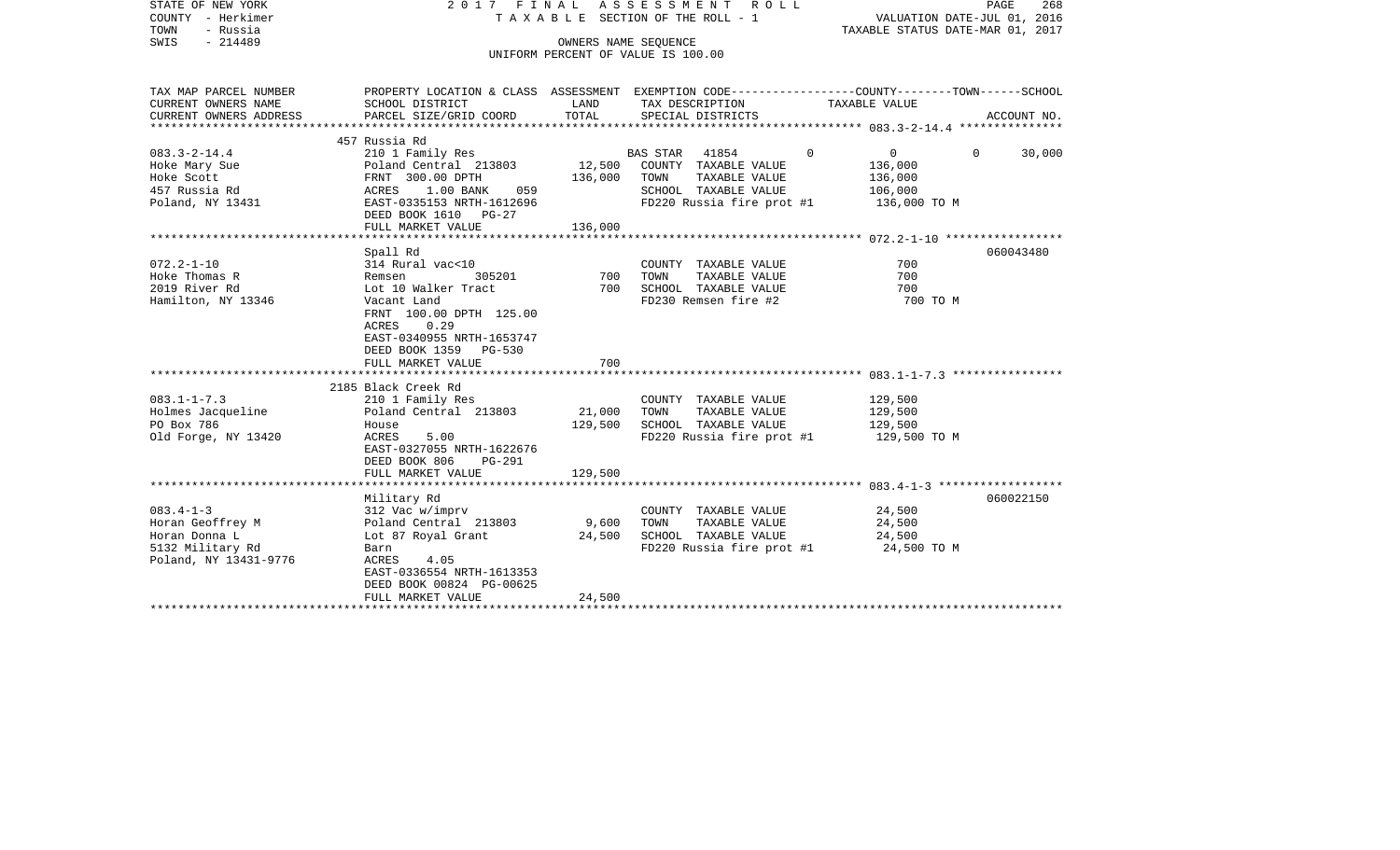|      | STATE OF NEW YORK |  | 2017 FINAL ASSESSMENT ROLL      |                                  | PAGE | 269 |
|------|-------------------|--|---------------------------------|----------------------------------|------|-----|
|      | COUNTY - Herkimer |  | TAXABLE SECTION OF THE ROLL - 1 | VALUATION DATE-JUL 01, 2016      |      |     |
| TOWN | - Russia          |  |                                 | TAXABLE STATUS DATE-MAR 01, 2017 |      |     |
| SWIS | $-214489$         |  | OWNERS NAME SEOUENCE            |                                  |      |     |

UNIFORM PERCENT OF VALUE IS 100.00

| TAX MAP PARCEL NUMBER                 | PROPERTY LOCATION & CLASS ASSESSMENT                              |                               |                 | EXEMPTION CODE-----------------COUNTY-------TOWN------SCHOOL |              |                |                |             |  |
|---------------------------------------|-------------------------------------------------------------------|-------------------------------|-----------------|--------------------------------------------------------------|--------------|----------------|----------------|-------------|--|
| CURRENT OWNERS NAME                   | SCHOOL DISTRICT                                                   | LAND                          |                 | TAX DESCRIPTION                                              |              | TAXABLE VALUE  |                |             |  |
| CURRENT OWNERS ADDRESS                | PARCEL SIZE/GRID COORD                                            | TOTAL                         |                 | SPECIAL DISTRICTS                                            |              |                |                | ACCOUNT NO. |  |
|                                       |                                                                   |                               |                 |                                                              |              |                |                |             |  |
|                                       | 5132 Military Rd                                                  |                               |                 |                                                              |              |                |                | 060022140   |  |
| $083.4 - 1 - 4$                       | 210 1 Family Res                                                  |                               | VET WAR C 41122 |                                                              | $\circ$      | 9,000          | $\mathbf 0$    | $\mathbf 0$ |  |
| Horan Geoffrey M                      | Poland Central 213803 12,500 VET WAR T 41123                      |                               |                 |                                                              | $\mathbf{0}$ | $\overline{0}$ | 12,000         | $\mathbf 0$ |  |
| Horan Donna                           | Lot 87 Royal Grant                                                | 164,600 VET DIS C 41142       |                 |                                                              | $\mathbf 0$  | 30,000         | $\overline{0}$ | $\Omega$    |  |
| 5132 Military Rd                      | House Att Gar Pool                                                |                               | VET DIS T 41143 |                                                              | $\Omega$     | $\circ$        | 32,920         | $\Omega$    |  |
| Poland, NY 13431                      | FRNT 221.92 DPTH 265.72                                           |                               | BAS STAR        | 41854                                                        | $\mathbf 0$  | $\overline{0}$ | $\Omega$       | 30,000      |  |
|                                       | ACRES 1.00                                                        |                               |                 | COUNTY TAXABLE VALUE                                         |              | 125,600        |                |             |  |
|                                       | EAST-0336795 NRTH-1613017                                         |                               | TOWN            | TAXABLE VALUE                                                |              | 119,680        |                |             |  |
|                                       | DEED BOOK 00824 PG-00625                                          |                               |                 | SCHOOL TAXABLE VALUE                                         |              | 134,600        |                |             |  |
|                                       | FULL MARKET VALUE                                                 |                               |                 | 164,600 FD220 Russia fire prot #1                            |              | 164,600 TO M   |                |             |  |
|                                       |                                                                   |                               |                 |                                                              |              |                |                |             |  |
|                                       | Military Rd                                                       |                               |                 |                                                              |              |                |                | 060023820   |  |
| $083.4 - 1 - 7$                       |                                                                   |                               |                 | COUNTY TAXABLE VALUE                                         |              | 19,500         |                |             |  |
| Horan Geoffrey M                      | 105 Vac farmland<br>Poland Central   213803                19,500 |                               | TOWN            | TAXABLE VALUE                                                |              | 19,500         |                |             |  |
| Horan Donna L                         | N 87<br>Rg                                                        | 19,500                        |                 | SCHOOL TAXABLE VALUE                                         |              | 19,500         |                |             |  |
| 5132 Military Rd                      | Lot 13 Acres                                                      |                               |                 | FD220 Russia fire prot #1 19,500 TO M                        |              |                |                |             |  |
| Poland, NY 13431                      | Military                                                          |                               |                 |                                                              |              |                |                |             |  |
|                                       | ACRES 14.10                                                       |                               |                 |                                                              |              |                |                |             |  |
|                                       | EAST-0336928 NRTH-1613533                                         |                               |                 |                                                              |              |                |                |             |  |
|                                       | DEED BOOK 888<br>PG-436                                           |                               |                 |                                                              |              |                |                |             |  |
|                                       | FULL MARKET VALUE                                                 | 19,500                        |                 |                                                              |              |                |                |             |  |
|                                       |                                                                   |                               |                 |                                                              |              |                |                |             |  |
|                                       | Military Rd                                                       |                               |                 |                                                              |              |                |                | 060032460   |  |
| $083.4 - 1 - 78$                      | 314 Rural vac<10                                                  |                               |                 | COUNTY TAXABLE VALUE                                         |              | 700            |                |             |  |
| Horan Geoffrey M                      | Poland Central 213803 700                                         |                               | TOWN            | TAXABLE VALUE                                                |              | 700            |                |             |  |
| Horan Donna L                         | Lot 87 Rg                                                         | 700                           |                 | SCHOOL TAXABLE VALUE                                         |              | 700            |                |             |  |
| 5132 Military Rd                      | FRNT 312.65 DPTH 369.77                                           |                               |                 | FD220 Russia fire prot #1                                    |              | 700 TO M       |                |             |  |
| Poland, NY 13431                      | ACRES 0.88                                                        |                               |                 |                                                              |              |                |                |             |  |
|                                       | EAST-0336368 NRTH-1613310                                         |                               |                 |                                                              |              |                |                |             |  |
|                                       | DEED BOOK 00824 PG-00625                                          |                               |                 |                                                              |              |                |                |             |  |
|                                       | FULL MARKET VALUE                                                 | 700                           |                 |                                                              |              |                |                |             |  |
|                                       |                                                                   |                               |                 |                                                              |              |                |                |             |  |
|                                       | 919 Wheelertown Rd                                                |                               |                 |                                                              |              |                |                | 060042850   |  |
| $068. - 2 - 32$                       | 210 1 Family Res                                                  |                               | VET COM C 41132 |                                                              | $\Omega$     | 15,000         | $\overline{0}$ | $\Omega$    |  |
| Horstman Irrevocable Trust Ray Remsen |                                                                   | 305201 19,900 VET COM T 41133 |                 |                                                              | $\Omega$     | $\mathbf{0}$   | 20,000         | $\Omega$    |  |
| Horstman Irrevocable Trust Pat Lot 58 | Rp                                                                | 116,000 ENH STAR              |                 | 41834                                                        | $\circ$      | $\overline{0}$ | $\Omega$       | 65,500      |  |
| 919 Wheelertown Rd                    | House & Garage                                                    |                               |                 | COUNTY TAXABLE VALUE                                         |              | 101,000        |                |             |  |
| Remsen, NY 13438                      | Wheelertown Rd                                                    |                               | TOWN            | TAXABLE VALUE                                                |              | 96,000         |                |             |  |
|                                       | ACRES 11.80                                                       |                               |                 | SCHOOL TAXABLE VALUE                                         |              | 50,500         |                |             |  |
|                                       | EAST-0347593 NRTH-1658992                                         |                               |                 | FD230 Remsen fire #2                                         |              | 116,000 TO M   |                |             |  |
|                                       | DEED BOOK 1262 PG-846                                             |                               |                 |                                                              |              |                |                |             |  |
|                                       | FULL MARKET VALUE                                                 | 116,000                       |                 |                                                              |              |                |                |             |  |
|                                       |                                                                   |                               |                 |                                                              |              |                |                |             |  |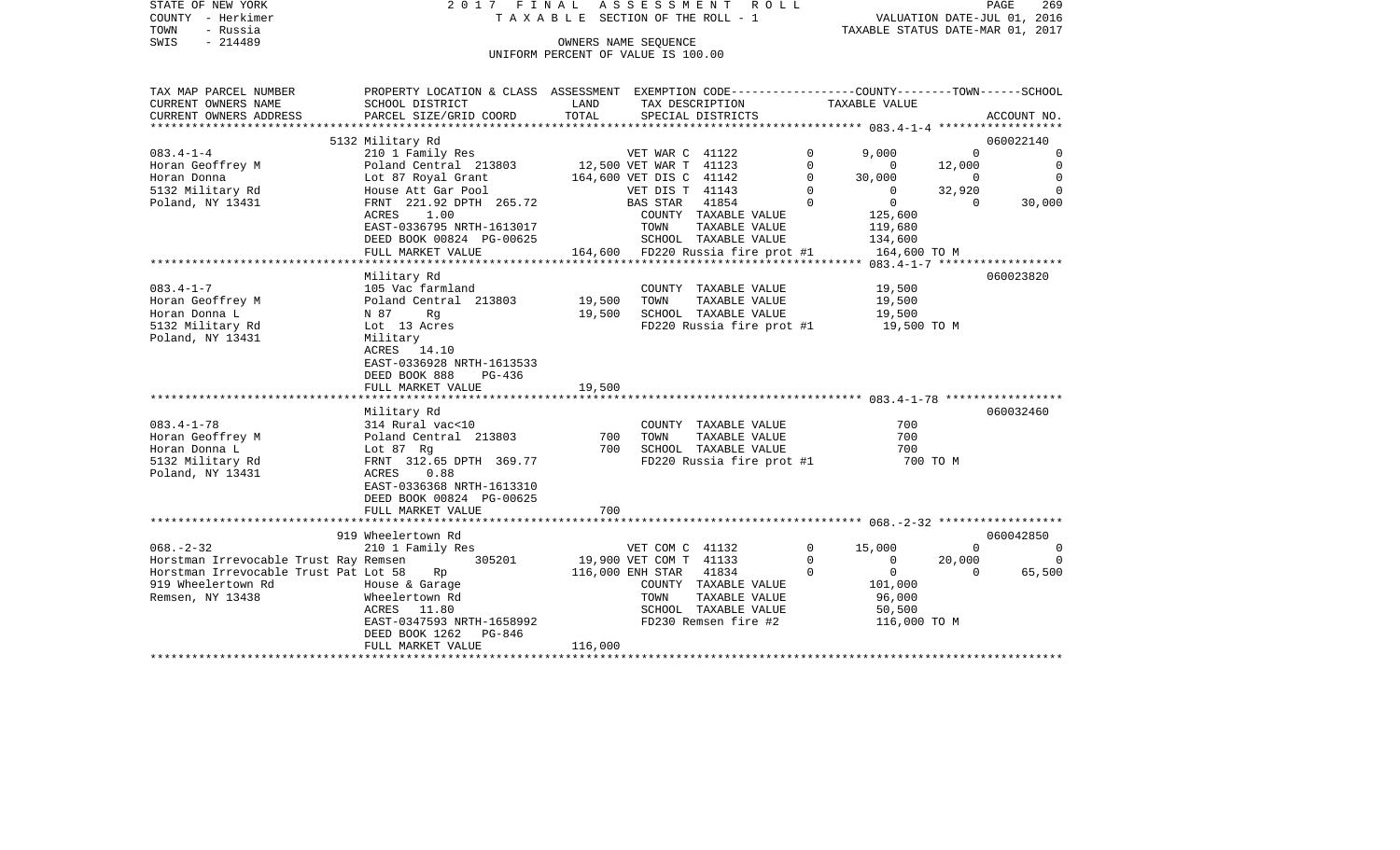| STATE OF NEW YORK<br>COUNTY - Herkimer<br>TOWN<br>- Russia | 2017 FINAL                                                                                     |        | A S S E S S M E N T R O L L<br>TAXABLE SECTION OF THE ROLL - 1 |          | VALUATION DATE-JUL 01, 2016<br>TAXABLE STATUS DATE-MAR 01, 2017 |            | PAGE<br>270    |
|------------------------------------------------------------|------------------------------------------------------------------------------------------------|--------|----------------------------------------------------------------|----------|-----------------------------------------------------------------|------------|----------------|
| $-214489$<br>SWIS                                          |                                                                                                |        | OWNERS NAME SEQUENCE                                           |          |                                                                 |            |                |
|                                                            |                                                                                                |        | UNIFORM PERCENT OF VALUE IS 100.00                             |          |                                                                 |            |                |
|                                                            |                                                                                                |        |                                                                |          |                                                                 |            |                |
| TAX MAP PARCEL NUMBER                                      | PROPERTY LOCATION & CLASS ASSESSMENT EXEMPTION CODE---------------COUNTY-------TOWN-----SCHOOL |        |                                                                |          |                                                                 |            |                |
| CURRENT OWNERS NAME                                        | SCHOOL DISTRICT                                                                                | LAND   | TAX DESCRIPTION                                                |          | TAXABLE VALUE                                                   |            |                |
| CURRENT OWNERS ADDRESS<br>***********************          | PARCEL SIZE/GRID COORD                                                                         | TOTAL  | SPECIAL DISTRICTS                                              |          |                                                                 |            | ACCOUNT NO.    |
|                                                            | Route 365                                                                                      |        |                                                                |          |                                                                 |            | 060003600      |
| $072.15 - 1 - 52$                                          | 210 1 Family Res                                                                               |        | VET COM C 41132                                                | $\Omega$ | 15,000                                                          | $\Omega$   | $\Omega$       |
| Horstman Mark S                                            | Remsen<br>305201                                                                               |        | 12,500 VET COM T 41133                                         | $\Omega$ | $\overline{0}$                                                  | 20,000     | $\overline{0}$ |
| P 0 Box 174                                                | Lot 23 Walker Tract                                                                            |        | 98,000 BAS STAR 41854                                          | $\Omega$ | $\overline{0}$                                                  | $\bigcirc$ | 30,000         |
| Hinckley N Y, 13352                                        | House                                                                                          |        | COUNTY TAXABLE VALUE                                           |          | 83,000                                                          |            |                |
|                                                            | Rte 365                                                                                        |        | TAXABLE VALUE<br>TOWN                                          |          | 78,000                                                          |            |                |
|                                                            | ACRES<br>1.00                                                                                  |        | SCHOOL TAXABLE VALUE                                           |          | 68,000                                                          |            |                |
|                                                            | EAST-0340700 NRTH-1645696<br>DEED BOOK 729<br>PG-61                                            |        | FD230 Remsen fire #2                                           |          | 98,000 TO M                                                     |            |                |
|                                                            | FULL MARKET VALUE                                                                              | 98,000 |                                                                |          |                                                                 |            |                |
|                                                            |                                                                                                |        |                                                                |          |                                                                 |            |                |
|                                                            | 224 Route 365                                                                                  |        |                                                                |          |                                                                 |            | 060026490      |
| $072.15 - 1 - 53$                                          | 210 1 Family Res                                                                               |        | COUNTY TAXABLE VALUE                                           |          | 49,000                                                          |            |                |
| Horstman Mark S                                            | 305201<br>Remsen                                                                               | 11,000 | TOWN<br>TAXABLE VALUE                                          |          | 49,000                                                          |            |                |
| PO Box 174                                                 | Lot 23 Wt                                                                                      | 49,000 | SCHOOL TAXABLE VALUE                                           |          | 49,000                                                          |            |                |
| Hinckley, NY 13352                                         | Ho 0.66 Acre<br>Rte 365                                                                        |        | FD230 Remsen fire #2                                           |          | 49,000 TO M                                                     |            |                |
|                                                            | FRNT 230.00 DPTH 160.00                                                                        |        |                                                                |          |                                                                 |            |                |
|                                                            | ACRES<br>0.66                                                                                  |        |                                                                |          |                                                                 |            |                |
|                                                            | EAST-0340486 NRTH-1645680                                                                      |        |                                                                |          |                                                                 |            |                |
|                                                            | DEED BOOK 0819 PG-0519                                                                         |        |                                                                |          |                                                                 |            |                |
|                                                            | FULL MARKET VALUE                                                                              | 49,000 |                                                                |          |                                                                 |            |                |
|                                                            | Wheelertown Rd                                                                                 |        |                                                                |          |                                                                 |            | 060046240      |
| $068. - 2 - 30$                                            | 210 1 Family Res                                                                               |        | BAS STAR 41854                                                 | $\Omega$ | $\overline{0}$                                                  | $\Omega$   | 30,000         |
| Horton Mark                                                | Remsen 305201                                                                                  |        | 18,000 COUNTY TAXABLE VALUE                                    |          | 74,500                                                          |            |                |
| 747 Wheelertown Rd                                         | Lot 59 Remsenburg Patent 74,500 TOWN                                                           |        | TAXABLE VALUE                                                  |          | 74,500                                                          |            |                |
| Remsen, NY 13438                                           | Farm House Barn                                                                                |        | SCHOOL TAXABLE VALUE                                           |          | 44,500                                                          |            |                |
|                                                            | FRNT 322.00 DPTH                                                                               |        | FD230 Remsen fire #2                                           |          | 74,500 TO M                                                     |            |                |
|                                                            | 4.00<br>ACRES                                                                                  |        |                                                                |          |                                                                 |            |                |
|                                                            | EAST-0348276 NRTH-1656931                                                                      |        |                                                                |          |                                                                 |            |                |
|                                                            | DEED BOOK 1285 PG-454<br>FULL MARKET VALUE                                                     | 74,500 |                                                                |          |                                                                 |            |                |
|                                                            |                                                                                                |        |                                                                |          |                                                                 |            |                |
|                                                            | Grant Rd                                                                                       |        |                                                                |          |                                                                 |            |                |
| $077.4 - 1 - 57.6$                                         | 314 Rural vac<10                                                                               |        | COUNTY TAXABLE VALUE                                           |          | 6,500                                                           |            |                |
| Houghtaling Jason W                                        | Poland Central 213803                                                                          | 6,500  | TOWN<br>TAXABLE VALUE                                          |          | 6,500                                                           |            |                |
| 1105 Grant Rd                                              | FRNT 190.00 DPTH                                                                               | 6,500  | SCHOOL TAXABLE VALUE                                           |          | 6,500                                                           |            |                |
| Cold Brook, NY 13431                                       | ACRES<br>2.00                                                                                  |        | FD220 Russia fire prot #1                                      |          | 6,500 TO M                                                      |            |                |
|                                                            | EAST-0343864 NRTH-1627306<br>DEED BOOK 911<br><b>PG-95</b>                                     |        |                                                                |          |                                                                 |            |                |
|                                                            | FULL MARKET VALUE                                                                              | 6,500  |                                                                |          |                                                                 |            |                |
|                                                            |                                                                                                |        |                                                                |          |                                                                 |            |                |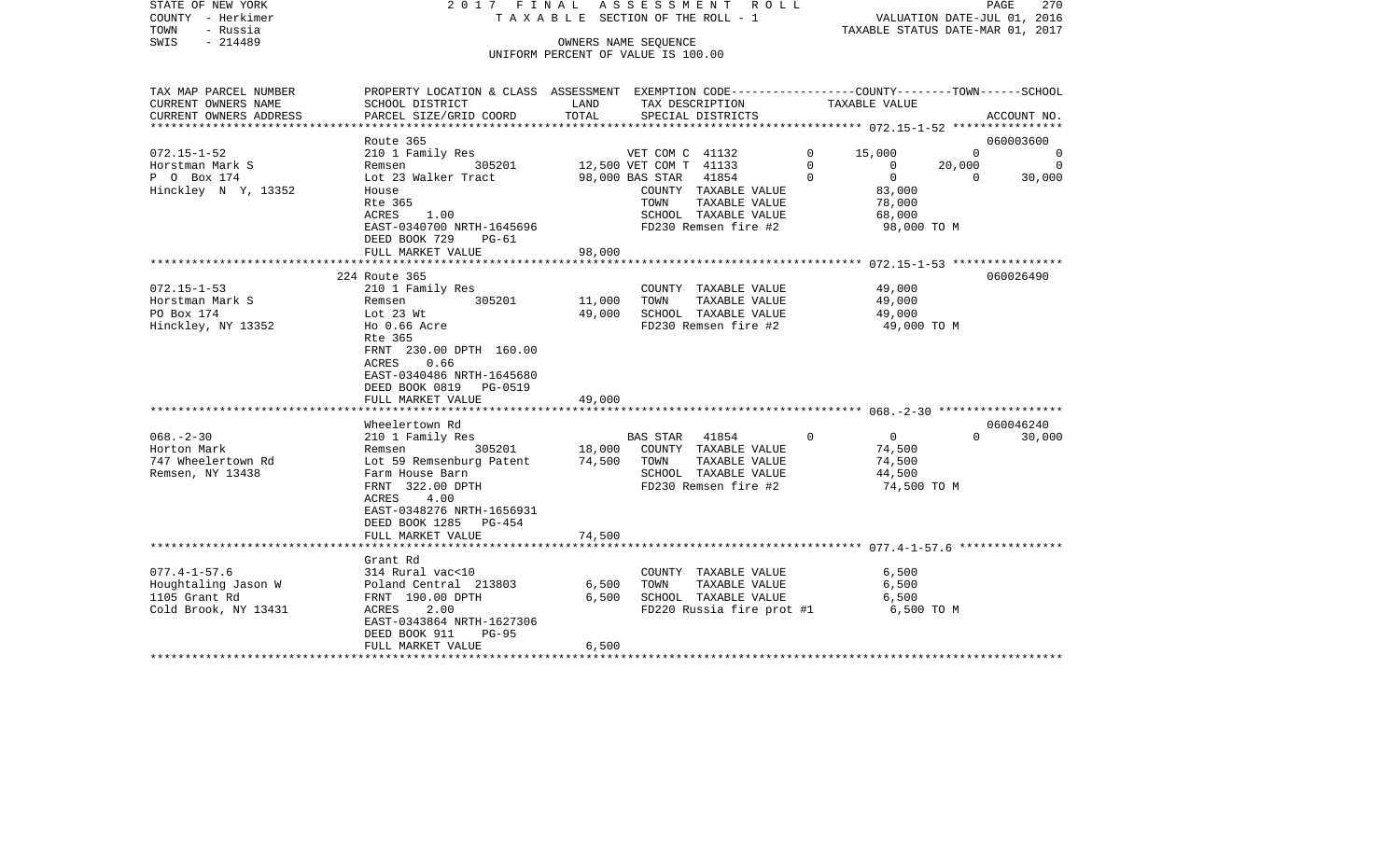| STATE OF NEW YORK<br>COUNTY - Herkimer | 2017 FINAL                                                                                     |          | A S S E S S M E N T R O L L<br>TAXABLE SECTION OF THE ROLL - 1 |                                                            | PAGE<br>271<br>VALUATION DATE-JUL 01, 2016 |
|----------------------------------------|------------------------------------------------------------------------------------------------|----------|----------------------------------------------------------------|------------------------------------------------------------|--------------------------------------------|
| - Russia<br>TOWN                       |                                                                                                |          |                                                                |                                                            | TAXABLE STATUS DATE-MAR 01, 2017           |
| $-214489$<br>SWIS                      |                                                                                                |          | OWNERS NAME SEQUENCE                                           |                                                            |                                            |
|                                        |                                                                                                |          | UNIFORM PERCENT OF VALUE IS 100.00                             |                                                            |                                            |
|                                        |                                                                                                |          |                                                                |                                                            |                                            |
| TAX MAP PARCEL NUMBER                  | PROPERTY LOCATION & CLASS ASSESSMENT EXEMPTION CODE---------------COUNTY-------TOWN-----SCHOOL |          |                                                                |                                                            |                                            |
| CURRENT OWNERS NAME                    | SCHOOL DISTRICT                                                                                | LAND     | TAX DESCRIPTION                                                | TAXABLE VALUE                                              |                                            |
| CURRENT OWNERS ADDRESS                 | PARCEL SIZE/GRID COORD                                                                         | TOTAL    | SPECIAL DISTRICTS                                              |                                                            | ACCOUNT NO.                                |
|                                        |                                                                                                |          |                                                                |                                                            |                                            |
|                                        | 1105 Grant Rd                                                                                  |          |                                                                |                                                            | 060042130                                  |
| $077.4 - 1 - 44$                       | 210 1 Family Res                                                                               |          | ENH STAR<br>41834                                              | $\overline{0}$<br>$\Omega$                                 | $\Omega$<br>65,500                         |
| Houghtaling Leslie                     | Poland Central 213803                                                                          | 11,600   | COUNTY TAXABLE VALUE                                           | 67,600                                                     |                                            |
| Houghtaling Toni                       | W 110 Rg                                                                                       | 67,600   | TAXABLE VALUE<br>TOWN                                          | 67,600                                                     |                                            |
| 1105 Grant Rd                          | Trl 084 Acre                                                                                   |          | SCHOOL TAXABLE VALUE                                           | 2,100                                                      |                                            |
| Cold Brook, NY 13324                   | Grant Road                                                                                     |          | FD220 Russia fire prot #1                                      | 67,600 TO M                                                |                                            |
|                                        | FRNT 120.00 DPTH 270.00                                                                        |          |                                                                |                                                            |                                            |
|                                        | EAST-0344026 NRTH-1626831                                                                      |          |                                                                |                                                            |                                            |
|                                        | DEED BOOK 00651 PG-00104<br>FULL MARKET VALUE                                                  | 67,600   |                                                                |                                                            |                                            |
|                                        | **********************                                                                         | ******** |                                                                | ***************************** 077.4-1-57.2 *************** |                                            |
|                                        | 1105 Grant Rd                                                                                  |          |                                                                |                                                            |                                            |
| $077.4 - 1 - 57.2$                     | 314 Rural vac<10                                                                               |          | COUNTY TAXABLE VALUE                                           | 8,800                                                      |                                            |
| Houghtaling Leslie                     | Poland Central 213803                                                                          | 8,800    | TOWN<br>TAXABLE VALUE                                          | 8,800                                                      |                                            |
| Houghtaling Toni                       | Vac.land                                                                                       | 8,800    | SCHOOL TAXABLE VALUE                                           | 8,800                                                      |                                            |
| 1105 Grant Rd                          | FRNT 295.00 DPTH                                                                               |          | FD220 Russia fire prot #1                                      | 8,800 TO M                                                 |                                            |
| Cold Brook, NY 13324                   | ACRES<br>3.50                                                                                  |          |                                                                |                                                            |                                            |
|                                        | EAST-0307250 NRTH-1202200                                                                      |          |                                                                |                                                            |                                            |
|                                        | DEED BOOK 00841 PG-00038                                                                       |          |                                                                |                                                            |                                            |
|                                        | FULL MARKET VALUE                                                                              | 8,800    |                                                                |                                                            |                                            |
|                                        |                                                                                                |          |                                                                |                                                            |                                            |
|                                        | 1113 Grant Rd                                                                                  |          |                                                                |                                                            | 060022530                                  |
| $077.4 - 1 - 43$                       | 210 1 Family Res                                                                               |          | 41854<br>BAS STAR                                              | $\Omega$<br>$\overline{0}$                                 | $\Omega$<br>30,000                         |
| Houghtaling Leslie J                   | Poland Central 213803                                                                          | 12,300   | COUNTY TAXABLE VALUE                                           | 48,000                                                     |                                            |
| Houghtaling Toni L                     | Lot 110 Royal Grant                                                                            | 48,000   | TOWN<br>TAXABLE VALUE                                          | 48,000                                                     |                                            |
| 1113 Grant Rd<br>Cold Brook, NY 13324  | House Garage Bar<br>Grant Road                                                                 |          | SCHOOL TAXABLE VALUE                                           | 18,000                                                     |                                            |
|                                        | FRNT 150.00 DPTH 270.00                                                                        |          | FD220 Russia fire prot #1                                      | 48,000 TO M                                                |                                            |
|                                        | ACRES<br>0.93                                                                                  |          |                                                                |                                                            |                                            |
|                                        | EAST-0343995 NRTH-1626956                                                                      |          |                                                                |                                                            |                                            |
|                                        | DEED BOOK 948<br>$PG-334$                                                                      |          |                                                                |                                                            |                                            |
|                                        | FULL MARKET VALUE                                                                              | 48,000   |                                                                |                                                            |                                            |
|                                        |                                                                                                |          |                                                                |                                                            |                                            |
|                                        | 1053 Grant Rd                                                                                  |          |                                                                |                                                            | 060013260                                  |
| $077.4 - 1 - 46$                       | 210 1 Family Res                                                                               |          | COUNTY TAXABLE VALUE                                           | 42,500                                                     |                                            |
| Houghtaling Patrick                    | Poland Central 213803                                                                          | 10,300   | TAXABLE VALUE<br>TOWN                                          | 42,500                                                     |                                            |
| Houghtaling Rhonda                     | W 110<br>Rq                                                                                    | 42,500   | SCHOOL TAXABLE VALUE                                           | 42,500                                                     |                                            |
| 1053 Grant Rd                          | $H_0$ 1/2                                                                                      |          | FD220 Russia fire prot #1                                      | 42,500 TO M                                                |                                            |
| Cold Brook, NY 13324                   | Grant                                                                                          |          |                                                                |                                                            |                                            |
|                                        | FRNT 125.00 DPTH 200.00                                                                        |          |                                                                |                                                            |                                            |
|                                        | EAST-0344204 NRTH-1625782                                                                      |          |                                                                |                                                            |                                            |
|                                        | DEED BOOK 933<br>PG-602                                                                        |          |                                                                |                                                            |                                            |
|                                        | FULL MARKET VALUE                                                                              | 42,500   |                                                                |                                                            |                                            |
|                                        |                                                                                                |          |                                                                |                                                            |                                            |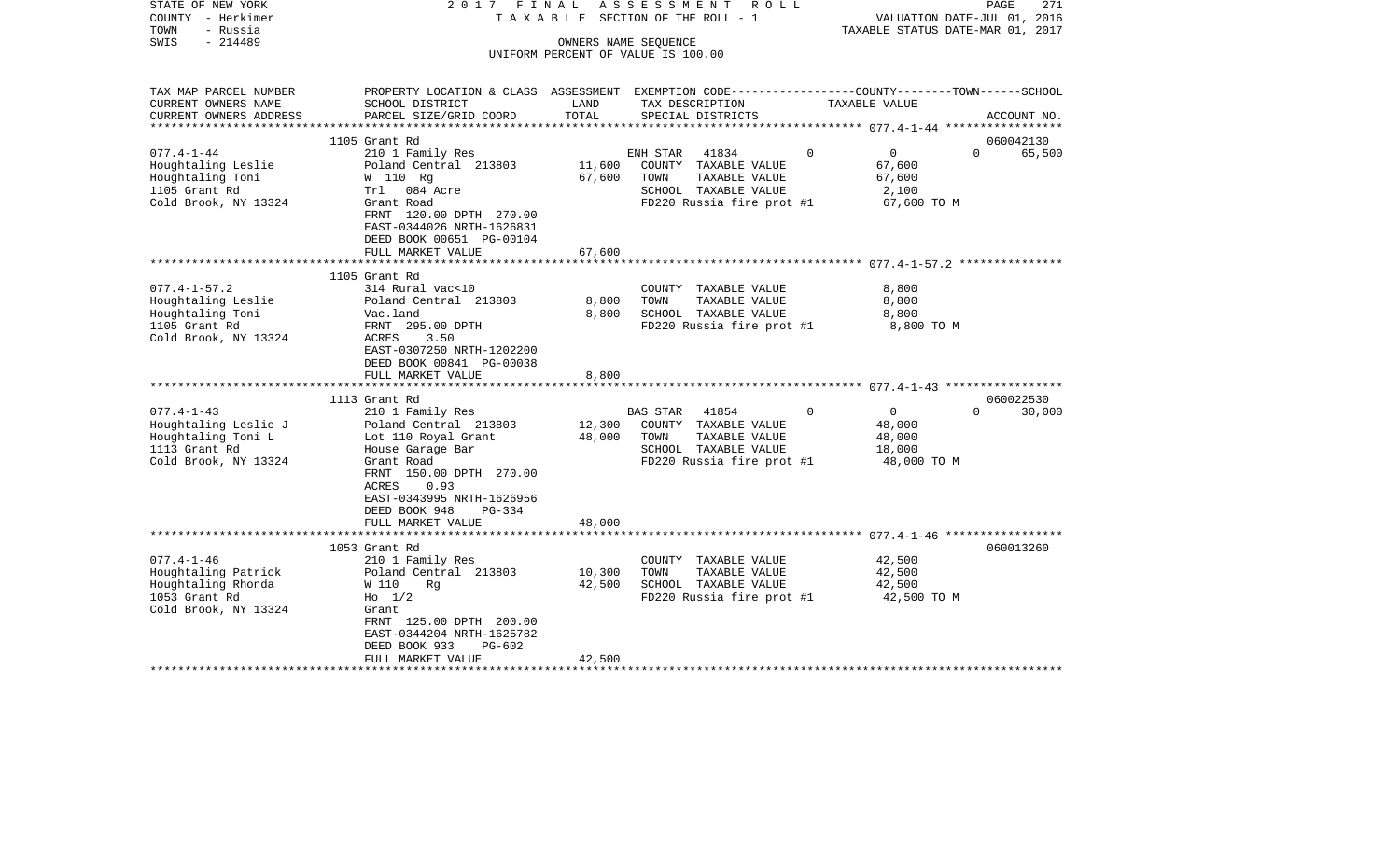| STATE OF NEW YORK                     | 2017 FINAL                                    |                      | A S S E S S M E N T R O L L                                                                     |                                  | 272<br>PAGE |
|---------------------------------------|-----------------------------------------------|----------------------|-------------------------------------------------------------------------------------------------|----------------------------------|-------------|
| COUNTY - Herkimer                     |                                               |                      | T A X A B L E SECTION OF THE ROLL - 1                                                           | VALUATION DATE-JUL 01, 2016      |             |
| TOWN<br>- Russia<br>$-214489$<br>SWIS |                                               | OWNERS NAME SEOUENCE |                                                                                                 | TAXABLE STATUS DATE-MAR 01, 2017 |             |
|                                       |                                               |                      | UNIFORM PERCENT OF VALUE IS 100.00                                                              |                                  |             |
|                                       |                                               |                      |                                                                                                 |                                  |             |
|                                       |                                               |                      |                                                                                                 |                                  |             |
| TAX MAP PARCEL NUMBER                 |                                               |                      | PROPERTY LOCATION & CLASS ASSESSMENT EXEMPTION CODE---------------COUNTY-------TOWN------SCHOOL |                                  |             |
| CURRENT OWNERS NAME                   | SCHOOL DISTRICT                               | LAND<br>TOTAL        | TAX DESCRIPTION                                                                                 | TAXABLE VALUE                    |             |
| CURRENT OWNERS ADDRESS                | PARCEL SIZE/GRID COORD                        |                      | SPECIAL DISTRICTS                                                                               |                                  | ACCOUNT NO. |
|                                       | 1284 Grant Rd                                 |                      |                                                                                                 |                                  |             |
| $077.4 - 3 - 7$                       | 240 Rural res                                 |                      | COUNTY TAXABLE VALUE                                                                            | 202,500                          |             |
| Houghtaling Patrick                   | Poland Central 213803                         | 26,900               | TOWN<br>TAXABLE VALUE                                                                           | 202,500                          |             |
| Houghtaling Rhonda                    | FRNT 651.00 DPTH                              | 202,500              | SCHOOL TAXABLE VALUE                                                                            | 202,500                          |             |
| 1284 Grant Rd                         | ACRES 10.50                                   |                      | FD220 Russia fire prot #1                                                                       | 202,500 TO M                     |             |
| Cold Brook, NY 13324                  | EAST-0344033 NRTH-1630164                     |                      |                                                                                                 |                                  |             |
|                                       | DEED BOOK 1197 PG-357                         |                      |                                                                                                 |                                  |             |
|                                       | FULL MARKET VALUE                             | 202,500              |                                                                                                 |                                  |             |
|                                       | 1149 Grant Rd                                 |                      |                                                                                                 |                                  |             |
| $077.4 - 1 - 57.5$                    | 310 Res Vac                                   |                      | COUNTY TAXABLE VALUE                                                                            | 13,000                           |             |
| Houghtaling Wayne L                   | Poland Central 213803                         | 13,000               | TOWN<br>TAXABLE VALUE                                                                           | 13,000                           |             |
| 1113 Grant Rd                         | FRNT 190.00 DPTH                              | 13,000               | SCHOOL TAXABLE VALUE                                                                            | 13,000                           |             |
| Cold Brook, NY 13324                  | ACRES<br>6.40                                 |                      | FD220 Russia fire prot #1 13,000 TO M                                                           |                                  |             |
|                                       | EAST-0343730 NRTH-1627494                     |                      |                                                                                                 |                                  |             |
|                                       | DEED BOOK 911<br>$PG-92$                      |                      |                                                                                                 |                                  |             |
|                                       | FULL MARKET VALUE                             | 13,000               |                                                                                                 |                                  |             |
|                                       | 126 Pershing Ave                              |                      |                                                                                                 |                                  | 060013350   |
| $072.15 - 1 - 31$                     | 210 1 Family Res                              |                      | COUNTY TAXABLE VALUE                                                                            | 84,000                           |             |
| Howard Merritt                        | Remsen                                        | 305201 11,200        | TAXABLE VALUE<br>TOWN                                                                           | 84,000                           |             |
| 103 Vanderkemp Ave                    | 0ots #150,151,152,173,174                     | 84,000               | SCHOOL TAXABLE VALUE                                                                            | 84,000                           |             |
| PO Box 417                            | 175                                           |                      | FD230 Remsen fire #2                                                                            | 84,000 TO M                      |             |
| Barneveld, NY 13304                   | FRNT 150.00 DPTH 200.00                       |                      |                                                                                                 |                                  |             |
|                                       | ACRES<br>0.69                                 |                      |                                                                                                 |                                  |             |
|                                       | EAST-0340300 NRTH-1646186                     |                      |                                                                                                 |                                  |             |
|                                       | DEED BOOK 1595<br>PG-477                      |                      |                                                                                                 |                                  |             |
|                                       | FULL MARKET VALUE                             | 84,000               |                                                                                                 |                                  |             |
|                                       | Grant Rd                                      |                      |                                                                                                 |                                  | 060013470   |
| $077.4 - 1 - 5$                       | 270 Mfg housing                               |                      | COUNTY TAXABLE VALUE                                                                            | 11,000                           |             |
| Hubalek August                        | Poland Central 213803                         | 5,500                | TOWN<br>TAXABLE VALUE                                                                           | 11,000                           |             |
| Hubalek Jennie                        | W 14<br>Jp                                    | 11,000               | SCHOOL TAXABLE VALUE                                                                            | 11,000                           |             |
| c/o Richard Hubalek                   | Trl 1/8                                       |                      | FD220 Russia fire prot #1                                                                       | 11,000 TO M                      |             |
| 116 Jerseyfield Rd                    | Grant                                         |                      |                                                                                                 |                                  |             |
| Little Falls, NY 13365                | FRNT 75.00 DPTH 75.00                         |                      |                                                                                                 |                                  |             |
|                                       | EAST-0343102 NRTH-1633552                     |                      |                                                                                                 |                                  |             |
|                                       | DEED BOOK 00533 PG-00212                      |                      |                                                                                                 |                                  |             |
|                                       | FULL MARKET VALUE                             | 11,000               |                                                                                                 |                                  |             |
|                                       | Grant Rd                                      |                      |                                                                                                 |                                  | 060013500   |
| $077.4 - 1 - 6$                       | 314 Rural vac<10                              |                      | COUNTY TAXABLE VALUE                                                                            | 800                              |             |
| Hubalek August J                      | Poland Central 213803                         | 800                  | TOWN<br>TAXABLE VALUE                                                                           | 800                              |             |
| Hubalek Jennie                        | W 14<br>Jp                                    | 800                  | SCHOOL TAXABLE VALUE                                                                            | 800                              |             |
| c/o Richard Hubalek                   | Lot $1/3$                                     |                      | FD220 Russia fire prot #1                                                                       | 800 TO M                         |             |
| 116 Jerseyfield Rd                    | Grant                                         |                      |                                                                                                 |                                  |             |
| Little Falls, NY 13365                | FRNT 142.00 DPTH 100.00                       |                      |                                                                                                 |                                  |             |
|                                       | EAST-0343130 NRTH-1633443                     |                      |                                                                                                 |                                  |             |
|                                       | DEED BOOK 00592 PG-00446<br>FULL MARKET VALUE | 800                  |                                                                                                 |                                  |             |
|                                       |                                               |                      |                                                                                                 |                                  |             |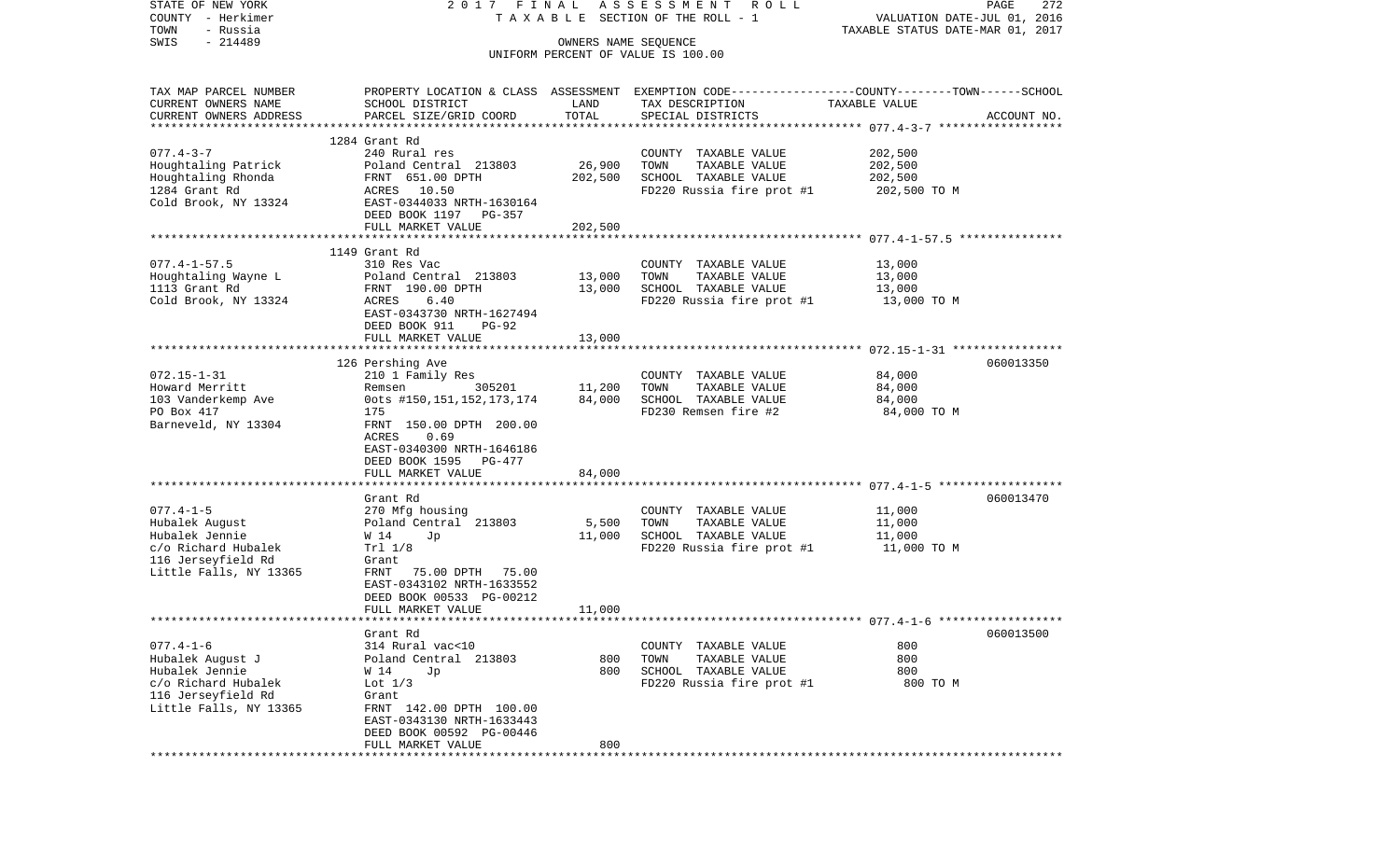| STATE OF NEW YORK                            | 2017 FINAL                                           |                      | ASSESSMENT<br>R O L L                                                                           |                                                                 | PAGE<br>273 |
|----------------------------------------------|------------------------------------------------------|----------------------|-------------------------------------------------------------------------------------------------|-----------------------------------------------------------------|-------------|
| COUNTY - Herkimer<br>- Russia<br>TOWN        |                                                      |                      | T A X A B L E SECTION OF THE ROLL - 1                                                           | VALUATION DATE-JUL 01, 2016<br>TAXABLE STATUS DATE-MAR 01, 2017 |             |
| $-214489$<br>SWIS                            |                                                      | OWNERS NAME SEQUENCE |                                                                                                 |                                                                 |             |
|                                              |                                                      |                      | UNIFORM PERCENT OF VALUE IS 100.00                                                              |                                                                 |             |
|                                              |                                                      |                      |                                                                                                 |                                                                 |             |
|                                              |                                                      |                      | PROPERTY LOCATION & CLASS ASSESSMENT EXEMPTION CODE---------------COUNTY-------TOWN------SCHOOL |                                                                 |             |
| TAX MAP PARCEL NUMBER<br>CURRENT OWNERS NAME | SCHOOL DISTRICT                                      | LAND                 | TAX DESCRIPTION                                                                                 | TAXABLE VALUE                                                   |             |
| CURRENT OWNERS ADDRESS                       | PARCEL SIZE/GRID COORD                               | TOTAL                | SPECIAL DISTRICTS                                                                               |                                                                 | ACCOUNT NO. |
| *************************                    |                                                      |                      |                                                                                                 |                                                                 |             |
|                                              | 3487 Black Creek Rd                                  |                      |                                                                                                 |                                                                 | 060301530   |
| $077.2 - 2 - 31$                             | 210 1 Family Res                                     |                      | COUNTY TAXABLE VALUE                                                                            | 89,000                                                          |             |
| Hubalek Jeffrey R                            | Poland Central 213803                                | 17,300               | TAXABLE VALUE<br>TOWN                                                                           | 89,000                                                          |             |
| 3487 Black Creek Rd                          | House                                                | 89,000               | SCHOOL TAXABLE VALUE                                                                            | 89,000                                                          |             |
| Cold Brook, NY 13324                         | ACRES<br>9.70 BANK<br>984                            |                      | FD220 Russia fire prot #1                                                                       | 89,000 TO M                                                     |             |
|                                              | EAST-0348805 NRTH-1633683                            |                      |                                                                                                 |                                                                 |             |
|                                              | DEED BOOK 00831 PG-00158                             |                      |                                                                                                 |                                                                 |             |
|                                              | FULL MARKET VALUE                                    | 89,000               |                                                                                                 |                                                                 |             |
|                                              |                                                      |                      |                                                                                                 |                                                                 |             |
|                                              | 3487 Black Creek Rd                                  |                      |                                                                                                 |                                                                 | 0051146     |
| $078.1 - 1 - 35.5$                           | 314 Rural vac<10                                     |                      | COUNTY TAXABLE VALUE                                                                            | 12,500                                                          |             |
| Hubalek Jeffrey R                            | Poland Central 213803                                | 12,500               | TAXABLE VALUE<br>TOWN                                                                           | 12,500                                                          |             |
| c/o Richard Hubalek                          | Lot 17 Jerseyfield Patent                            | 12,500               | SCHOOL TAXABLE VALUE                                                                            | 12,500                                                          |             |
| 116 Jerseyfield Rd<br>Little Falls, NY 13365 | Trailer<br>FRNT 141.50 DPTH 333.50                   |                      | FD220 Russia fire prot #1                                                                       | 12,500 TO M                                                     |             |
|                                              | EAST-0349393 NRTH-1634147                            |                      |                                                                                                 |                                                                 |             |
|                                              | DEED BOOK 780<br>PG-235                              |                      |                                                                                                 |                                                                 |             |
|                                              | FULL MARKET VALUE                                    | 12,500               |                                                                                                 |                                                                 |             |
|                                              |                                                      |                      |                                                                                                 |                                                                 |             |
|                                              | Black Creek Rd                                       |                      |                                                                                                 |                                                                 | 0051140     |
| $078.1 - 1 - 35.2$                           | 314 Rural vac<10                                     |                      | COUNTY TAXABLE VALUE                                                                            | 11,000                                                          |             |
| Hubalek Richard                              | Poland Central 213803                                | 11,000               | TAXABLE VALUE<br>TOWN                                                                           | 11,000                                                          |             |
| Hubalek Martina                              | Lot 17 Jerseyfield Patent                            | 11,000               | SCHOOL TAXABLE VALUE                                                                            | 11,000                                                          |             |
| 116 Jerseyfield Rd                           | Vacant Land                                          |                      | FD220 Russia fire prot #1                                                                       | 11,000 TO M                                                     |             |
| Little Falls, NY 13365                       | FRNT 141.50 DPTH 280.00                              |                      |                                                                                                 |                                                                 |             |
|                                              | EAST-0349543 NRTH-1634139                            |                      |                                                                                                 |                                                                 |             |
|                                              | DEED BOOK 680<br>PG-307                              |                      |                                                                                                 |                                                                 |             |
|                                              | FULL MARKET VALUE                                    | 11,000               |                                                                                                 |                                                                 |             |
|                                              |                                                      |                      |                                                                                                 |                                                                 |             |
| $078.1 - 1 - 35.3$                           | 3466 Black Creek Rd                                  |                      |                                                                                                 | 51,000                                                          | 060051110   |
| Hubalek Richard                              | 210 1 Family Res<br>Poland Central 213803            | 13,200               | COUNTY TAXABLE VALUE<br>TOWN<br>TAXABLE VALUE                                                   | 51,000                                                          |             |
| Hubalek Martina                              | Lot 14 & 17 Jerseyfield P                            | 51,000               | SCHOOL TAXABLE VALUE                                                                            | 51,000                                                          |             |
| 116 Jerseyfield Rd                           | House & Garage                                       |                      | FD220 Russia fire prot #1                                                                       | 51,000 TO M                                                     |             |
| Little Falls, NY 13365                       | ACRES<br>1.27                                        |                      |                                                                                                 |                                                                 |             |
|                                              | EAST-0349077 NRTH-1633162                            |                      |                                                                                                 |                                                                 |             |
|                                              | DEED BOOK 680<br>PG-307                              |                      |                                                                                                 |                                                                 |             |
|                                              | FULL MARKET VALUE                                    | 51,000               |                                                                                                 |                                                                 |             |
|                                              |                                                      |                      |                                                                                                 |                                                                 |             |
|                                              | Black Crk                                            |                      |                                                                                                 |                                                                 | 060046420   |
| $078.1 - 1 - 36$                             | 314 Rural vac<10                                     |                      | COUNTY TAXABLE VALUE                                                                            | 4,500                                                           |             |
| Hubalek Richard A                            | Poland Central 213803                                | 4,500                | TOWN<br>TAXABLE VALUE                                                                           | 4,500                                                           |             |
| Hubalek Martina R                            | Lot 17 Jerseyfield Patent                            | 4,500                | SCHOOL TAXABLE VALUE                                                                            | 4,500                                                           |             |
| 116 Jerseyfield Rd                           | Trailer                                              |                      | FD220 Russia fire prot #1                                                                       | 4,500 TO M                                                      |             |
| Little Falls, NY 13365                       | ACRES<br>1.20                                        |                      |                                                                                                 |                                                                 |             |
|                                              | EAST-0349249 NRTH-1634102<br>DEED BOOK 661<br>PG-145 |                      |                                                                                                 |                                                                 |             |
|                                              | FULL MARKET VALUE                                    | 4,500                |                                                                                                 |                                                                 |             |
|                                              | ********************                                 |                      |                                                                                                 |                                                                 |             |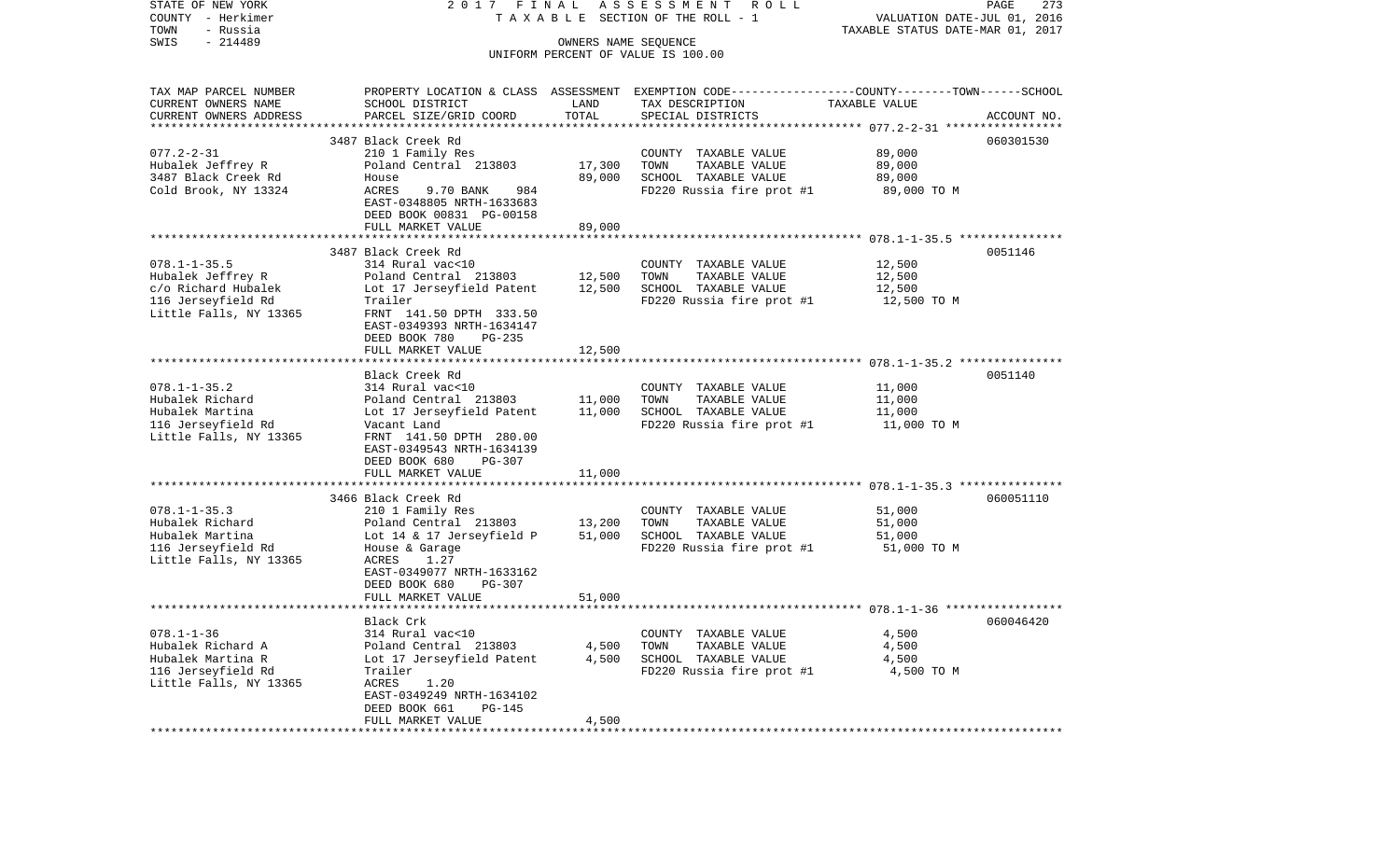| COUNTY<br>– Herkimer<br>TOWN<br>- Russia<br>SWIS<br>$-214489$                                                          |                                                                                                                                                                                                                                                               |                                  | T A X A B L E SECTION OF THE ROLL - 1<br>OWNERS NAME SEOUENCE<br>UNIFORM PERCENT OF VALUE IS 100.00                                                                                                 |                              | VALUATION DATE-JUL 01, 2016<br>TAXABLE STATUS DATE-MAR 01, 2017                                              |                               |                                   |  |
|------------------------------------------------------------------------------------------------------------------------|---------------------------------------------------------------------------------------------------------------------------------------------------------------------------------------------------------------------------------------------------------------|----------------------------------|-----------------------------------------------------------------------------------------------------------------------------------------------------------------------------------------------------|------------------------------|--------------------------------------------------------------------------------------------------------------|-------------------------------|-----------------------------------|--|
| TAX MAP PARCEL NUMBER<br>CURRENT OWNERS NAME<br>CURRENT OWNERS ADDRESS                                                 | PROPERTY LOCATION & CLASS ASSESSMENT EXEMPTION CODE---------------COUNTY-------TOWN-----SCHOOL<br>SCHOOL DISTRICT<br>PARCEL SIZE/GRID COORD                                                                                                                   | LAND<br>TOTAL                    | TAX DESCRIPTION<br>SPECIAL DISTRICTS                                                                                                                                                                |                              | TAXABLE VALUE                                                                                                |                               | ACCOUNT NO.                       |  |
| *********************                                                                                                  |                                                                                                                                                                                                                                                               |                                  |                                                                                                                                                                                                     |                              |                                                                                                              |                               |                                   |  |
| $083.4 - 1 - 43.1$<br>Huckabone Kenneth Jr<br>Huckabone Peggy<br>646 Russia Rd<br>Poland, NY 13431                     | Russia Rd<br>314 Rural vac<10<br>Poland Central 213803<br>Lot 71 Royal Grant<br>Vacant Land<br>ACRES<br>1.75<br>EAST-0339389 NRTH-1612968                                                                                                                     | 5,900<br>5,900                   | COUNTY TAXABLE VALUE<br>TOWN<br>TAXABLE VALUE<br>SCHOOL TAXABLE VALUE<br>FD220 Russia fire prot #1                                                                                                  |                              | 5,900<br>5,900<br>5,900<br>5,900 TO M                                                                        |                               | 060023730                         |  |
|                                                                                                                        | DEED BOOK 00818 PG-00272                                                                                                                                                                                                                                      |                                  |                                                                                                                                                                                                     |                              |                                                                                                              |                               |                                   |  |
|                                                                                                                        | FULL MARKET VALUE                                                                                                                                                                                                                                             | 5,900                            |                                                                                                                                                                                                     |                              |                                                                                                              |                               |                                   |  |
|                                                                                                                        | 646 Russia Rd                                                                                                                                                                                                                                                 |                                  |                                                                                                                                                                                                     |                              |                                                                                                              |                               | 060023640                         |  |
| $083.4 - 1 - 44$<br>Huckabone Kenneth Jr<br>Huckabone Peggy<br>646 Russia Rd<br>Poland, NY 13431<br>$083.4 - 1 - 60.3$ | 210 1 Family Res<br>Poland Central 213803<br>Lot 71 Royal Grant<br>House Barn<br><b>ACRES</b><br>1.20 BANK<br>135<br>EAST-0339046 NRTH-1612925<br>DEED BOOK 796<br>PG-401<br>FULL MARKET VALUE<br>*********************<br>572 Beecher Rd<br>311 Res vac land | 62,000<br>********************** | VET WAR C 41122<br>13,000 VET WAR T 41123<br>41834<br>62,000 ENH STAR<br>COUNTY TAXABLE VALUE<br>TOWN<br>TAXABLE VALUE<br>SCHOOL TAXABLE VALUE<br>FD220 Russia fire prot #1<br>COUNTY TAXABLE VALUE | 0<br>$\mathbf 0$<br>$\Omega$ | 9,000<br>0<br>0<br>53,000<br>52,700<br>0<br>62,000 TO M<br>********* 083.4-1-60.3 ****************<br>10,700 | $\Omega$<br>9,300<br>$\Omega$ | $\Omega$<br>$\mathbf 0$<br>62,000 |  |
| Hughes Brett<br>Hughes Jacqueline<br>572 Beecher Rd<br>Poland, NY 13431                                                | Poland Central 213803<br>Forest Land<br>FRNT 675.00 DPTH<br>4.80<br>ACRES<br>EAST-0337419 NRTH-1610328<br>DEED BOOK 00871 PG-00415<br>FULL MARKET VALUE                                                                                                       | 10,700<br>10,700<br>10,700       | TAXABLE VALUE<br>TOWN<br>SCHOOL TAXABLE VALUE<br>FD220 Russia fire prot #1                                                                                                                          |                              | 10,700<br>10,700<br>10,700 TO M                                                                              |                               |                                   |  |
|                                                                                                                        | 572 Beecher Rd                                                                                                                                                                                                                                                |                                  |                                                                                                                                                                                                     |                              |                                                                                                              |                               | 060021150                         |  |
| $083.4 - 1 - 62$<br>Hughes Brett<br>Hughes Jacqueline<br>572 Beecher Rd<br>Poland, NY 13431                            | 210 1 Family Res<br>Poland Central 213803<br>R G<br>E 70<br>$H_0$ 1<br>Beecher<br>FRNT<br>380.00 DPTH 181.40<br>ACRES<br>0.79 BANK<br>415<br>EAST-0337486 NRTH-1610822<br>DEED BOOK 803<br>PG-486                                                             | 11,800<br>110,000                | 41854<br><b>BAS STAR</b><br>COUNTY TAXABLE VALUE<br>TAXABLE VALUE<br>TOWN<br>SCHOOL TAXABLE VALUE<br>FD220 Russia fire prot #1                                                                      | $\mathbf 0$                  | 0<br>110,000<br>110,000<br>80,000<br>110,000 TO M                                                            | $\Omega$                      | 30,000                            |  |
| *******************                                                                                                    | FULL MARKET VALUE                                                                                                                                                                                                                                             | 110,000                          |                                                                                                                                                                                                     |                              |                                                                                                              |                               |                                   |  |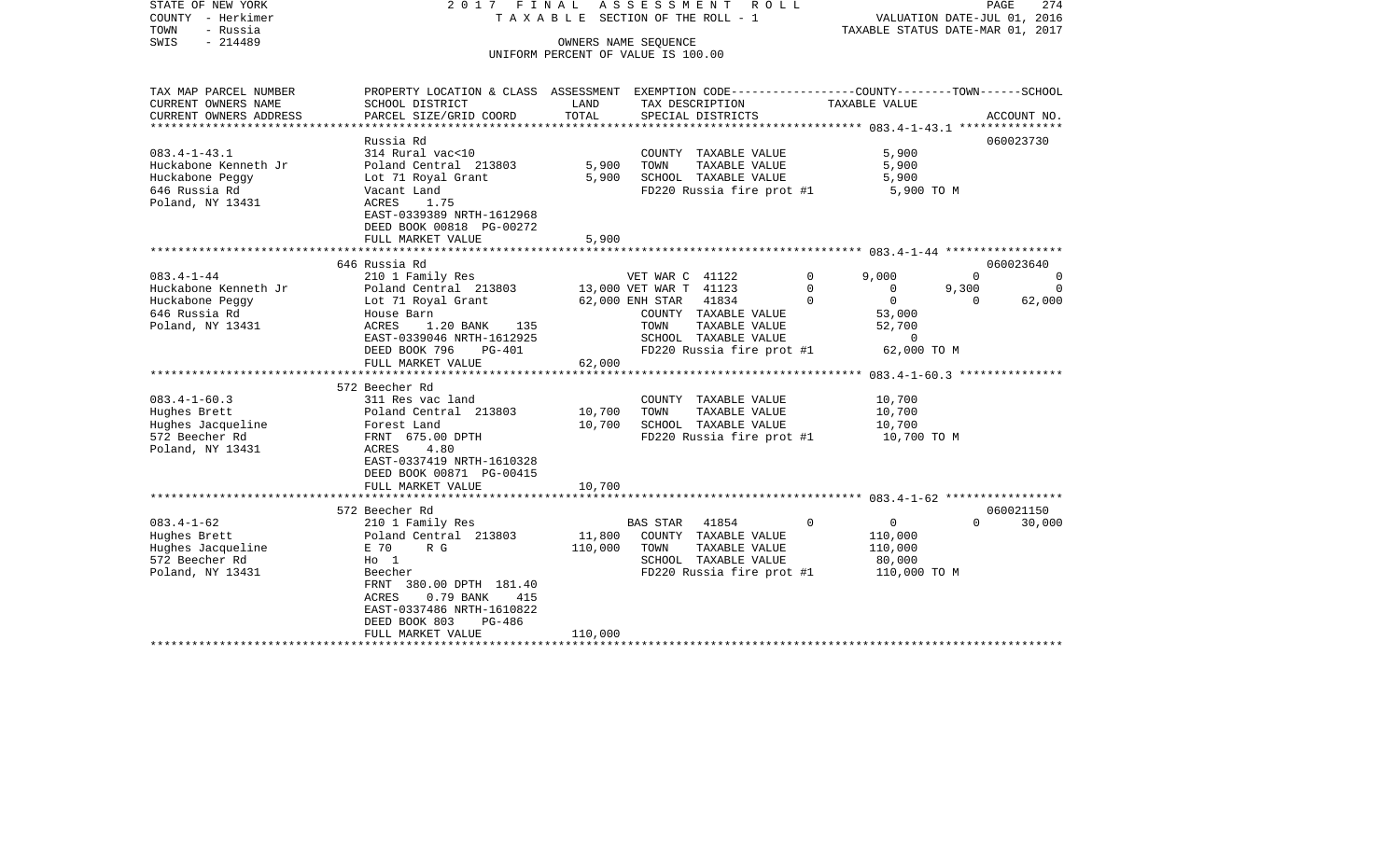| STATE OF NEW YORK                  | 2017 FINAL                                                                                     |                      | ASSESSMENT ROLL                           |                            | PAGE<br>275                      |
|------------------------------------|------------------------------------------------------------------------------------------------|----------------------|-------------------------------------------|----------------------------|----------------------------------|
| COUNTY - Herkimer                  |                                                                                                |                      | TAXABLE SECTION OF THE ROLL - 1           |                            | VALUATION DATE-JUL 01, 2016      |
| TOWN<br>- Russia                   |                                                                                                |                      |                                           |                            | TAXABLE STATUS DATE-MAR 01, 2017 |
| $-214489$<br>SWIS                  |                                                                                                | OWNERS NAME SEQUENCE |                                           |                            |                                  |
|                                    |                                                                                                |                      | UNIFORM PERCENT OF VALUE IS 100.00        |                            |                                  |
| TAX MAP PARCEL NUMBER              | PROPERTY LOCATION & CLASS ASSESSMENT EXEMPTION CODE---------------COUNTY-------TOWN-----SCHOOL |                      |                                           |                            |                                  |
| CURRENT OWNERS NAME                | SCHOOL DISTRICT                                                                                | LAND                 | TAX DESCRIPTION                           | TAXABLE VALUE              |                                  |
| CURRENT OWNERS ADDRESS             | PARCEL SIZE/GRID COORD                                                                         | TOTAL                | SPECIAL DISTRICTS                         |                            | ACCOUNT NO.                      |
|                                    |                                                                                                |                      |                                           |                            |                                  |
|                                    | Russia Rd                                                                                      |                      |                                           |                            |                                  |
| $083.4 - 1 - 76.7$                 | 322 Rural vac>10                                                                               |                      | COUNTY TAXABLE VALUE                      | 18,400                     |                                  |
| Hughes Brett                       | Poland Central 213803                                                                          | 18,400               | TOWN<br>TAXABLE VALUE                     | 18,400                     |                                  |
| Hughes Jacqueline                  | Lot 72 Royal Grant                                                                             | 18,400               | SCHOOL TAXABLE VALUE                      | 18,400                     |                                  |
| 572 Beecher Rd<br>Poland, NY 13431 | ACRES 10.50 BANK<br>081<br>EAST-0342852 NRTH-1613226                                           |                      | FD220 Russia fire prot #1                 | 18,400 TO M                |                                  |
|                                    | DEED BOOK 790<br>PG-299                                                                        |                      |                                           |                            |                                  |
|                                    | FULL MARKET VALUE                                                                              | 18,400               |                                           |                            |                                  |
|                                    |                                                                                                |                      |                                           |                            |                                  |
|                                    | Beecher Rd                                                                                     |                      |                                           |                            |                                  |
| $083.4 - 1 - 67.2$                 | 310 Res Vac                                                                                    |                      | COUNTY TAXABLE VALUE                      | 1,000                      |                                  |
| Hughes Brett H                     | Poland Central 213803                                                                          | 1,000                | TOWN<br>TAXABLE VALUE                     | 1,000                      |                                  |
| Hughes Jacqueline M                | Kelley Split                                                                                   | 1,000                | SCHOOL TAXABLE VALUE                      | 1,000                      |                                  |
| 572 Beecher Rd                     | ACRES<br>0.60                                                                                  |                      | FD220 Russia fire prot #1                 | 1,000 TO M                 |                                  |
| Poland, NY 13431                   | EAST-0337588 NRTH-1610816                                                                      |                      |                                           |                            |                                  |
|                                    | DEED BOOK 1597 PG-356                                                                          |                      |                                           |                            |                                  |
|                                    | FULL MARKET VALUE                                                                              | 1,000                |                                           |                            |                                  |
|                                    |                                                                                                |                      |                                           |                            |                                  |
|                                    | 290 Plumb Rd<br>210 1 Family Res                                                               |                      |                                           | $\mathbf{0}$               | 060045130<br>$\Omega$            |
| $088.1 - 1 - 19$<br>Hughes David G | Poland Central 213803                                                                          |                      | VET WAR C 41122<br>21,800 VET WAR T 41123 | 9,000<br>0<br>0            | 0<br>12,000<br>$\Omega$          |
| Hughes Roberta                     | Lot 48 Rg                                                                                      |                      | 145,000 ENH STAR 41834                    | $\overline{0}$<br>$\Omega$ | 65,500<br>$\Omega$               |
| 290 Plumb Rd                       | House 6.65Acres                                                                                |                      | COUNTY TAXABLE VALUE                      | 136,000                    |                                  |
| Poland, NY 13431                   | Plumb Road                                                                                     |                      | TAXABLE VALUE<br>TOWN                     | 133,000                    |                                  |
|                                    | ACRES<br>6.60                                                                                  |                      | SCHOOL TAXABLE VALUE                      | 79,500                     |                                  |
|                                    | EAST-0335885 NRTH-1605775                                                                      |                      | FD220 Russia fire prot #1                 | 145,000 TO M               |                                  |
|                                    | DEED BOOK 00650 PG-00638                                                                       |                      |                                           |                            |                                  |
|                                    | FULL MARKET VALUE                                                                              | 145,000              |                                           |                            |                                  |
|                                    |                                                                                                |                      |                                           |                            |                                  |
|                                    | Schafer Rd                                                                                     |                      |                                           |                            | 060030150                        |
| $072.2 - 2 - 66$                   | 910 Priv forest                                                                                |                      | COUNTY TAXABLE VALUE                      | 55,300                     |                                  |
| Hughes David R                     | 305201<br>Remsen                                                                               | 55,300               | TOWN<br>TAXABLE VALUE                     | 55,300                     |                                  |
| Hughes Deborah A                   | Lot 18 Walker Tract                                                                            | 55,300               | SCHOOL TAXABLE VALUE                      | 55,300                     |                                  |
| Pershing Ave<br>PO Box 46          | Vacant Land<br>ACRES 46.50                                                                     |                      | FD230 Remsen fire #2                      | 55,300 TO M                |                                  |
| Russia, NY 13352                   | EAST-0340486 NRTH-1647747                                                                      |                      |                                           |                            |                                  |
|                                    | DEED BOOK 1609<br>PG-198                                                                       |                      |                                           |                            |                                  |
|                                    | FULL MARKET VALUE                                                                              | 55,300               |                                           |                            |                                  |
|                                    |                                                                                                |                      |                                           |                            |                                  |
|                                    | Pershing Ave                                                                                   |                      |                                           |                            | 060014670                        |
| $072.15 - 1 - 22$                  | 314 Rural vac<10                                                                               |                      | COUNTY TAXABLE VALUE                      | 300                        |                                  |
| Hughes David R                     | Remsen<br>305201                                                                               | 300                  | TOWN<br>TAXABLE VALUE                     | 300                        |                                  |
| Hughes Deborah A                   | Lot 23 Machins Patent                                                                          | 300                  | SCHOOL TAXABLE VALUE                      | 300                        |                                  |
| PO Box 46                          | Vacant Land                                                                                    |                      | FD230 Remsen fire #2                      | 300 TO M                   |                                  |
| Hinckley, NY 13352                 | 365<br>Rte                                                                                     |                      |                                           |                            |                                  |
|                                    | 50.00 DPTH 100.00<br>FRNT                                                                      |                      |                                           |                            |                                  |
|                                    | EAST-0340021 NRTH-1646210                                                                      |                      |                                           |                            |                                  |
|                                    | DEED BOOK 775<br>$PG-65$                                                                       |                      |                                           |                            |                                  |
|                                    | FULL MARKET VALUE                                                                              | 300                  |                                           |                            |                                  |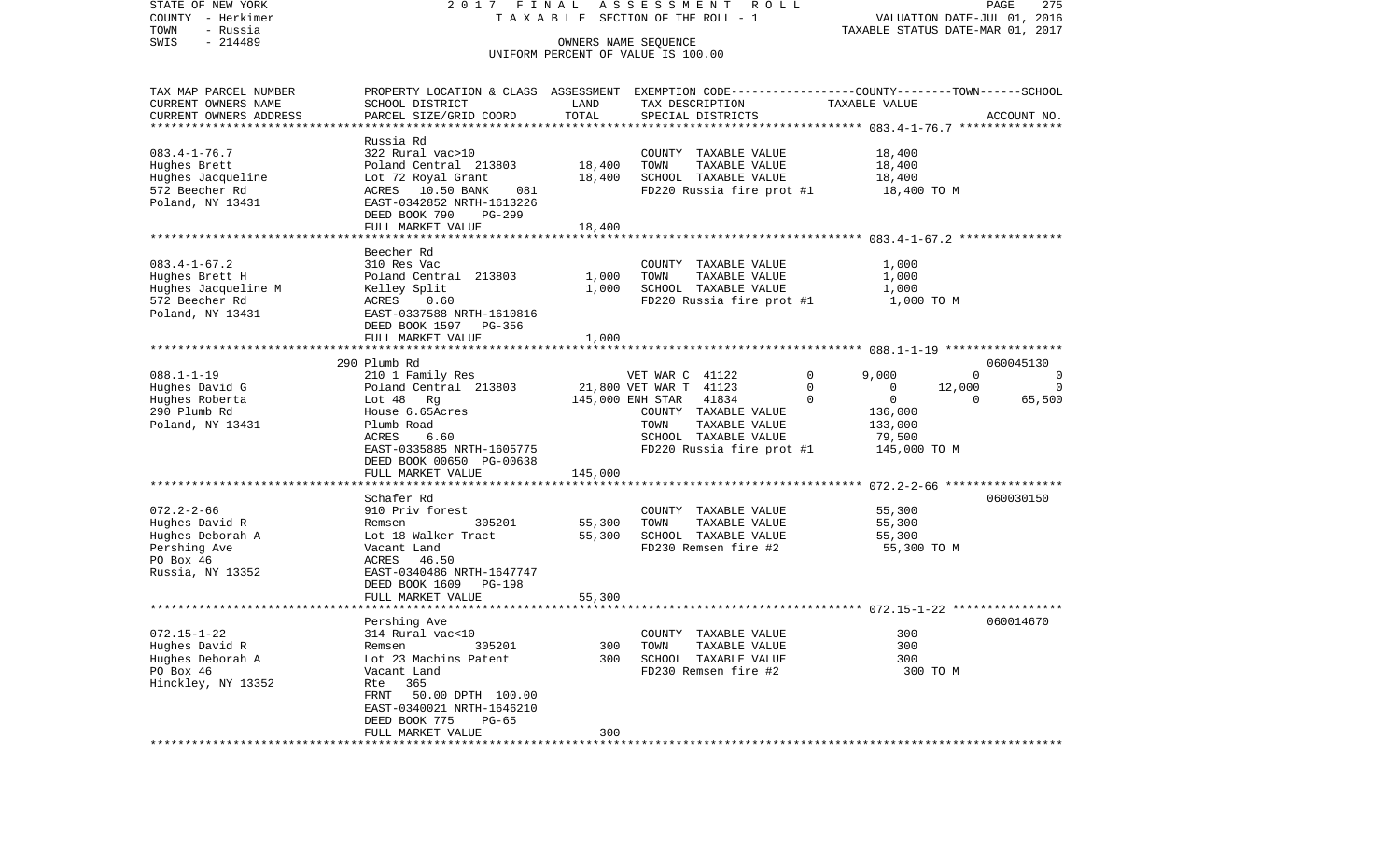| STATE OF NEW YORK<br>COUNTY - Herkimer<br>TOWN<br>- Russia | 2017<br>FINAL<br>T A X A B L E                                                                   |                          | ASSESSMENT<br>R O L L<br>SECTION OF THE ROLL - 1 | TAXABLE STATUS DATE-MAR 01, 2017                        | PAGE<br>276<br>VALUATION DATE-JUL 01, 2016 |
|------------------------------------------------------------|--------------------------------------------------------------------------------------------------|--------------------------|--------------------------------------------------|---------------------------------------------------------|--------------------------------------------|
| $-214489$<br>SWIS                                          |                                                                                                  | OWNERS NAME SEQUENCE     |                                                  |                                                         |                                            |
|                                                            |                                                                                                  |                          | UNIFORM PERCENT OF VALUE IS 100.00               |                                                         |                                            |
|                                                            |                                                                                                  |                          |                                                  |                                                         |                                            |
| TAX MAP PARCEL NUMBER                                      | PROPERTY LOCATION & CLASS ASSESSMENT EXEMPTION CODE----------------COUNTY-------TOWN------SCHOOL |                          |                                                  |                                                         |                                            |
| CURRENT OWNERS NAME                                        | SCHOOL DISTRICT                                                                                  | LAND                     | TAX DESCRIPTION                                  | TAXABLE VALUE                                           |                                            |
| CURRENT OWNERS ADDRESS<br>**********************           | PARCEL SIZE/GRID COORD<br>***********************                                                | TOTAL<br>*************** | SPECIAL DISTRICTS                                |                                                         | ACCOUNT NO.                                |
|                                                            | Off Pershing Ave                                                                                 |                          |                                                  |                                                         | 060014640                                  |
| $072.15 - 1 - 23$                                          | 314 Rural vac<10                                                                                 |                          | COUNTY TAXABLE VALUE                             | 300                                                     |                                            |
| Hughes David R                                             | 305201<br>Remsen                                                                                 | 300                      | TOWN<br>TAXABLE VALUE                            | 300                                                     |                                            |
| Hughes Deborah A                                           | Lot 23 Machins Patent                                                                            | 300                      | SCHOOL TAXABLE VALUE                             | 300                                                     |                                            |
| Box 46                                                     | Vacant Land                                                                                      |                          | FD230 Remsen fire #2                             | 300 TO M                                                |                                            |
| Hinckley, NY 13352                                         | Rte 365                                                                                          |                          |                                                  |                                                         |                                            |
|                                                            | FRNT 100.00 DPTH 50.00                                                                           |                          |                                                  |                                                         |                                            |
|                                                            | EAST-0340024 NRTH-1646265                                                                        |                          |                                                  |                                                         |                                            |
|                                                            | DEED BOOK 775<br>$PG-65$                                                                         |                          |                                                  |                                                         |                                            |
|                                                            | FULL MARKET VALUE                                                                                | 300                      |                                                  |                                                         |                                            |
|                                                            |                                                                                                  | * * * * * * *            |                                                  | ************************* 072.15-1-25 ***************** |                                            |
|                                                            | Pershing Ave                                                                                     |                          |                                                  |                                                         | 060011190                                  |
| $072.15 - 1 - 25$                                          | 210 1 Family Res                                                                                 |                          | <b>BAS STAR</b><br>41854                         | 0<br>$\Omega$                                           | $\Omega$<br>30,000                         |
| Hughes David R                                             | 305201<br>Remsen                                                                                 | 7,000                    | COUNTY TAXABLE VALUE                             | 125,000                                                 |                                            |
| Hughes Deborah<br>PO Box 46                                | Lot 23 Walker Tract                                                                              | 125,000                  | TOWN<br>TAXABLE VALUE<br>SCHOOL TAXABLE VALUE    | 125,000                                                 |                                            |
| Hinckley, NY 13352                                         | Camp<br>FRNT 100.00 DPTH 100.00                                                                  |                          | FD230 Remsen fire #2                             | 95,000<br>125,000 TO M                                  |                                            |
|                                                            | 0.23<br>ACRES                                                                                    |                          |                                                  |                                                         |                                            |
|                                                            | EAST-0340125 NRTH-1646249                                                                        |                          |                                                  |                                                         |                                            |
|                                                            | DEED BOOK 753<br>$PG-250$                                                                        |                          |                                                  |                                                         |                                            |
|                                                            | FULL MARKET VALUE                                                                                | 125,000                  |                                                  |                                                         |                                            |
|                                                            | ******************                                                                               |                          |                                                  |                                                         |                                            |
|                                                            | NYS Route 365 Ave                                                                                |                          |                                                  |                                                         | 060030120                                  |
| $072.15 - 1 - 37.1$                                        | 314 Rural vac<10                                                                                 |                          | COUNTY TAXABLE VALUE                             | 15,200                                                  |                                            |
| Hughes David R                                             | Remsen<br>305201                                                                                 | 15,200                   | TOWN<br>TAXABLE VALUE                            | 15,200                                                  |                                            |
| Hughes Deborah A                                           | Lot 23 Walker Tract                                                                              | 15,200                   | SCHOOL TAXABLE VALUE                             | 15,200                                                  |                                            |
| Pershing Ave                                               | Vacant Land                                                                                      |                          | FD230 Remsen fire #2                             | 15,200 TO M                                             |                                            |
| PO Box 46                                                  | 8.10<br>ACRES                                                                                    |                          |                                                  |                                                         |                                            |
| Russia, NY 13352                                           | EAST-0340337 NRTH-1646587                                                                        |                          |                                                  |                                                         |                                            |
|                                                            | DEED BOOK 1609<br>PG-198                                                                         |                          |                                                  |                                                         |                                            |
|                                                            | FULL MARKET VALUE                                                                                | 15,200                   |                                                  |                                                         |                                            |
|                                                            | ***********************                                                                          |                          |                                                  |                                                         |                                            |
|                                                            | 514 Wheelertown Rd                                                                               |                          |                                                  |                                                         | 060042610                                  |
| $072.2 - 2 - 32$                                           | 314 Rural vac<10                                                                                 |                          | COUNTY TAXABLE VALUE                             | 5,800                                                   |                                            |
| Hughes James A                                             | 305201<br>Remsen                                                                                 | 5,800                    | TOWN<br>TAXABLE VALUE                            | 5,800                                                   |                                            |
| Penny Lee Norton                                           | Lot 3 Jt                                                                                         | 5,800                    | SCHOOL TAXABLE VALUE                             | 5,800                                                   |                                            |
| 5541 S Redwing Ave                                         | Land 1/2 Acre                                                                                    |                          | FD230 Remsen fire #2                             | 5,800 TO M                                              |                                            |
| Lecanto, FL 34461                                          | Wheelertown Rd                                                                                   |                          |                                                  |                                                         |                                            |
|                                                            | FRNT 250.00 DPTH 200.00                                                                          |                          |                                                  |                                                         |                                            |
|                                                            | 0.96<br>ACRES<br>EAST-0345019 NRTH-1653351                                                       |                          |                                                  |                                                         |                                            |
|                                                            | DEED BOOK 00647 PG-00378                                                                         |                          |                                                  |                                                         |                                            |
|                                                            | FULL MARKET VALUE                                                                                | 5,800                    |                                                  |                                                         |                                            |
|                                                            |                                                                                                  |                          |                                                  |                                                         |                                            |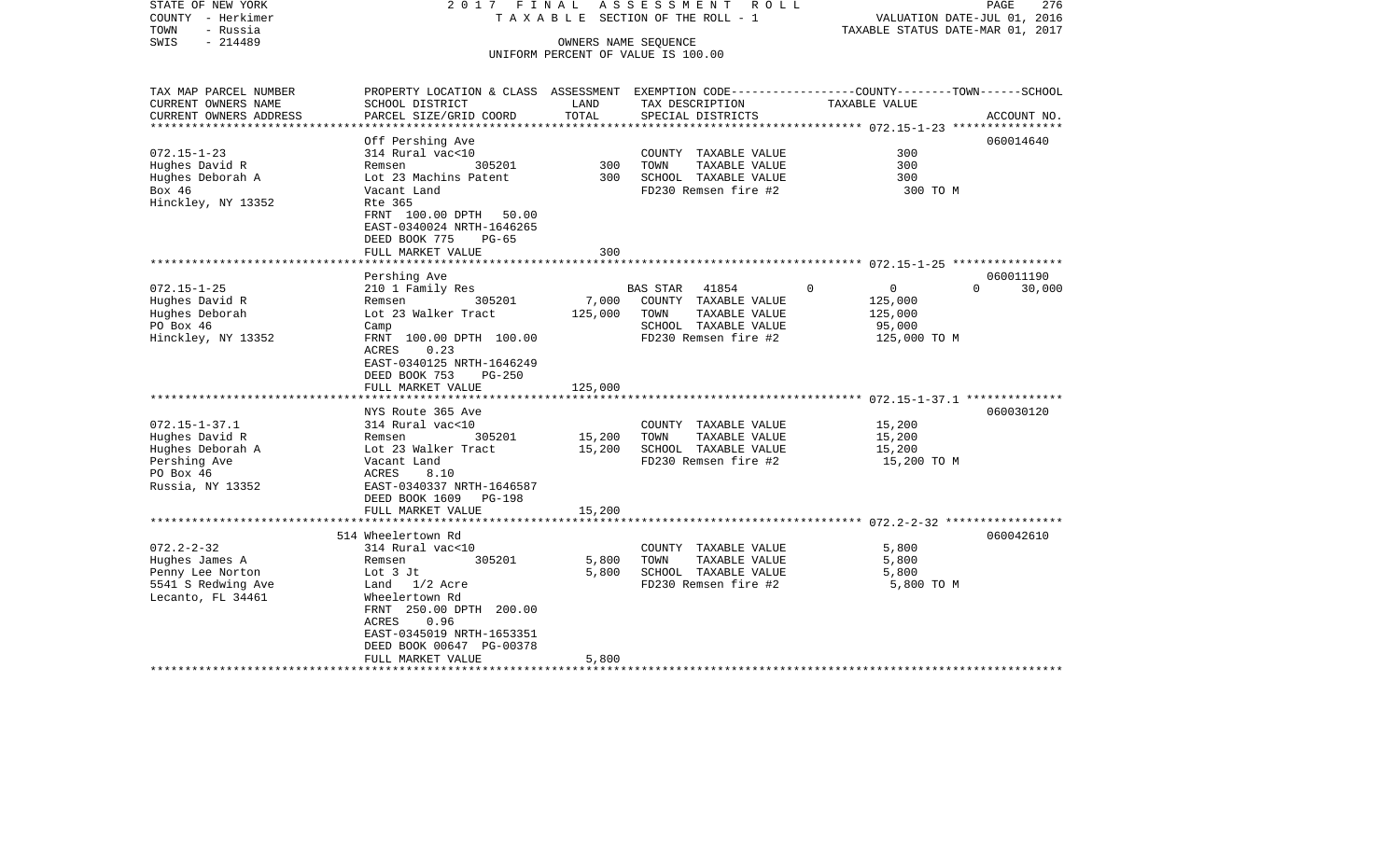| STATE OF NEW YORK<br>COUNTY - Herkimer                                    | 2017 FINAL                                                                                      |               | A S S E S S M E N T R O L L<br>TAXABLE SECTION OF THE ROLL - 1 |               | VALUATION DATE-JUL 01, 2016      | PAGE        | 277    |
|---------------------------------------------------------------------------|-------------------------------------------------------------------------------------------------|---------------|----------------------------------------------------------------|---------------|----------------------------------|-------------|--------|
| TOWN<br>- Russia<br>$-214489$<br>SWIS                                     |                                                                                                 |               | OWNERS NAME SEQUENCE                                           |               | TAXABLE STATUS DATE-MAR 01, 2017 |             |        |
|                                                                           |                                                                                                 |               | UNIFORM PERCENT OF VALUE IS 100.00                             |               |                                  |             |        |
| TAX MAP PARCEL NUMBER                                                     | PROPERTY LOCATION & CLASS ASSESSMENT EXEMPTION CODE---------------COUNTY-------TOWN------SCHOOL |               |                                                                |               |                                  |             |        |
| CURRENT OWNERS NAME<br>CURRENT OWNERS ADDRESS                             | SCHOOL DISTRICT<br>PARCEL SIZE/GRID COORD                                                       | LAND<br>TOTAL | TAX DESCRIPTION<br>SPECIAL DISTRICTS                           | TAXABLE VALUE |                                  | ACCOUNT NO. |        |
|                                                                           |                                                                                                 |               |                                                                |               |                                  |             |        |
|                                                                           | 759 Hinckley Rd                                                                                 |               |                                                                |               |                                  |             |        |
| $083.1 - 1 - 10.6$                                                        | 210 1 Family Res                                                                                |               | 41854<br>BAS STAR                                              | $\mathbf 0$   | $\overline{0}$<br>$\mathbf{0}$   |             | 30,000 |
| Hulihan Joseph                                                            | Poland Central 213803                                                                           |               | 36,000 COUNTY TAXABLE VALUE                                    |               | 233,000                          |             |        |
| Hulihan Victoria<br>759 Hinckley Rd                                       | Vac.land<br>FRNT 362.00 DPTH                                                                    | 233,000       | TOWN<br>TAXABLE VALUE<br>SCHOOL TAXABLE VALUE                  |               | 233,000<br>203,000               |             |        |
| PO Box 222                                                                | ACRES<br>5.00 BANK<br>481                                                                       |               | FD220 Russia fire prot #1                                      |               | 233,000 TO M                     |             |        |
| Prospect, NY 13435                                                        | EAST-0327479 NRTH-1624678<br>DEED BOOK 880<br>PG-405                                            |               |                                                                |               |                                  |             |        |
|                                                                           | FULL MARKET VALUE                                                                               | 233,000       |                                                                |               |                                  |             |        |
|                                                                           |                                                                                                 |               |                                                                |               |                                  |             |        |
|                                                                           | 785 Hinckley Rd                                                                                 |               |                                                                | 0             | $\Omega$                         |             |        |
| $077.3 - 1 - 51.2$<br>Hulihan Michael                                     | 242 Rurl res&rec<br>Poland Central 213803                                                       | 52,000        | BAS STAR<br>41854<br>COUNTY TAXABLE VALUE                      |               | $\overline{0}$<br>243,000        |             | 30,000 |
| Hulihan Lisa                                                              | Lot 105 Royal Grant                                                                             | 243,000       | TOWN<br>TAXABLE VALUE                                          |               | 243,000                          |             |        |
| 785 Hinckley Rd                                                           | House Att Garage                                                                                |               | SCHOOL TAXABLE VALUE                                           |               | 213,000                          |             |        |
| PO Box 224                                                                | ACRES 15.81 BANK<br>231                                                                         |               | FD220 Russia fire prot #1                                      |               | 243,000 TO M                     |             |        |
| Prospect N Y, 13435                                                       | EAST-0327321 NRTH-1625286                                                                       |               |                                                                |               |                                  |             |        |
|                                                                           | DEED BOOK 704<br>PG-284<br>FULL MARKET VALUE                                                    | 243,000       |                                                                |               |                                  |             |        |
|                                                                           |                                                                                                 |               |                                                                |               |                                  |             |        |
|                                                                           | Mac Arthur Rd                                                                                   |               |                                                                |               |                                  |             |        |
| $077.2 - 1 - 1.4$                                                         | 314 Rural vac<10                                                                                |               | COUNTY TAXABLE VALUE                                           |               | 21,200                           |             |        |
| Hulme James W                                                             | Poland Central 213803                                                                           | 21,200        | TOWN<br>TAXABLE VALUE                                          |               | 21,200                           |             |        |
| PO Box 403                                                                | Vac.land                                                                                        | 21,200        | SCHOOL TAXABLE VALUE                                           |               | 21,200                           |             |        |
| North Salem, NY 10560                                                     | FRNT 317.00 DPTH<br>3.60<br>ACRES                                                               |               | FD220 Russia fire prot #1                                      |               | 21,200 TO M                      |             |        |
|                                                                           | EAST-0336413 NRTH-1636198                                                                       |               |                                                                |               |                                  |             |        |
|                                                                           | DEED BOOK 00851 PG-00401                                                                        |               |                                                                |               |                                  |             |        |
|                                                                           | FULL MARKET VALUE                                                                               | 21,200        |                                                                |               |                                  |             |        |
|                                                                           |                                                                                                 |               |                                                                |               |                                  |             |        |
| $077.11 - 1 - 12$                                                         | Topper Rd<br>270 Mfg housing                                                                    |               |                                                                |               | 17,600                           | 060029130   |        |
| Humiston Rodney L                                                         | Poland Central 213803                                                                           | 7,800         | COUNTY TAXABLE VALUE<br>TOWN<br>TAXABLE VALUE                  |               | 17,600                           |             |        |
| 115 Topper Rd                                                             | Lot 14 Jerseyfield Patent                                                                       | 17,600        | SCHOOL TAXABLE VALUE                                           |               | 17,600                           |             |        |
| Cold Brook, NY 13324                                                      | Mobile Home                                                                                     |               | FD220 Russia fire prot #1 17,600 TO M                          |               |                                  |             |        |
|                                                                           | 87.60 DPTH 100.00<br>FRNT                                                                       |               |                                                                |               |                                  |             |        |
|                                                                           | 0.20<br>ACRES                                                                                   |               |                                                                |               |                                  |             |        |
|                                                                           | EAST-0342547 NRTH-1634078<br>PG-151                                                             |               |                                                                |               |                                  |             |        |
|                                                                           | DEED BOOK 1282<br>FULL MARKET VALUE                                                             | 17,600        |                                                                |               |                                  |             |        |
|                                                                           |                                                                                                 |               |                                                                |               |                                  |             |        |
|                                                                           | Roberts Rd                                                                                      |               |                                                                |               |                                  | 060017040   |        |
| $077.4 - 1 - 1$                                                           | 260 Seasonal res                                                                                |               | COUNTY TAXABLE VALUE                                           |               | 84,000                           |             |        |
| Humpf Keith T                                                             | Poland Central 213803                                                                           | 73,500        | TAXABLE VALUE<br>TOWN                                          |               | 84,000                           |             |        |
| c/o Ronald & Georgianna Humpf Lot 15 Jerseyfield Patent<br>3845 Oneida St | Camp                                                                                            | 84,000        | SCHOOL TAXABLE VALUE<br>FD220 Russia fire prot #1              |               | 84,000<br>84,000 TO M            |             |        |
| New Hartford, NY 13413                                                    | ACRES 53.40                                                                                     |               |                                                                |               |                                  |             |        |
|                                                                           | EAST-0340344 NRTH-1632307                                                                       |               |                                                                |               |                                  |             |        |
|                                                                           | DEED BOOK 1131 PG-64                                                                            |               |                                                                |               |                                  |             |        |
|                                                                           | FULL MARKET VALUE                                                                               | 84,000        |                                                                |               |                                  |             |        |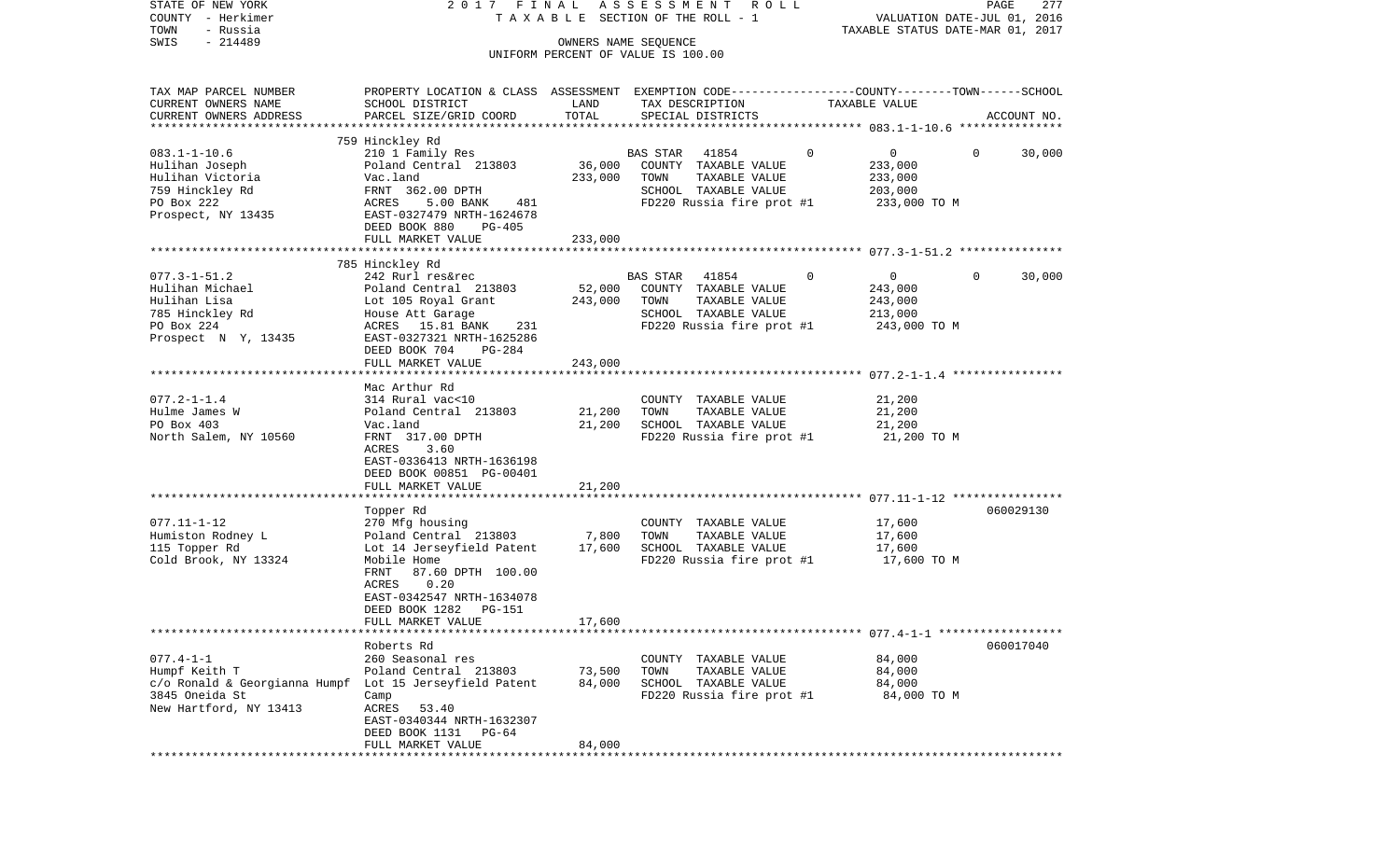| STATE OF NEW YORK<br>COUNTY - Herkimer<br>- Russia<br>TOWN<br>SWIS<br>$-214489$                   | 2017 FINAL                                                                                                                                                                                      | OWNERS NAME SEQUENCE            | A S S E S S M E N T<br>R O L L<br>T A X A B L E SECTION OF THE ROLL - 1<br>UNIFORM PERCENT OF VALUE IS 100.00 | PAGE<br>278<br>VALUATION DATE-JUL 01, 2016<br>TAXABLE STATUS DATE-MAR 01, 2017                                                  |
|---------------------------------------------------------------------------------------------------|-------------------------------------------------------------------------------------------------------------------------------------------------------------------------------------------------|---------------------------------|---------------------------------------------------------------------------------------------------------------|---------------------------------------------------------------------------------------------------------------------------------|
| TAX MAP PARCEL NUMBER<br>CURRENT OWNERS NAME<br>CURRENT OWNERS ADDRESS<br>*******************     | SCHOOL DISTRICT<br>PARCEL SIZE/GRID COORD<br>*******************                                                                                                                                | LAND<br>TOTAL<br>************** | TAX DESCRIPTION<br>SPECIAL DISTRICTS                                                                          | PROPERTY LOCATION & CLASS ASSESSMENT EXEMPTION CODE---------------COUNTY-------TOWN------SCHOOL<br>TAXABLE VALUE<br>ACCOUNT NO. |
| $077.2 - 1 - 27.3$<br>Humphrey James P<br>Box 274<br>Poland, NY 13431                             | Macarthur Rd<br>242 Rurl res&rec<br>Poland Central 213803<br>Lot 15 Jerseyfield Patent<br>Man.home<br>ACRES 10.80<br>EAST-0339913 NRTH-1635037<br>DEED BOOK 00834 PG-00721<br>FULL MARKET VALUE | 33,200<br>104,000<br>104,000    | COUNTY TAXABLE VALUE<br>TAXABLE VALUE<br>TOWN<br>SCHOOL TAXABLE VALUE<br>FD220 Russia fire prot #1            | 104,000<br>104,000<br>104,000<br>104,000 TO M                                                                                   |
|                                                                                                   |                                                                                                                                                                                                 |                                 |                                                                                                               |                                                                                                                                 |
| $083.3 - 2 - 21$<br>Humphrey Russell A<br>Humphrey Helen<br>2802 Dearborne Pl<br>Utica, NY 13501  | Mill Rd<br>210 1 Family Res<br>Poland Central 213803<br>E 87<br>Rq<br>Campl/2<br>Mill<br>ACRES<br>1.50<br>EAST-0334097 NRTH-1613024<br>DEED BOOK 00623 PG-00387<br>FULL MARKET VALUE            | 26,800<br>43,000<br>43,000      | COUNTY TAXABLE VALUE<br>TOWN<br>TAXABLE VALUE<br>SCHOOL TAXABLE VALUE<br>FD220 Russia fire prot #1            | 060013650<br>43,000<br>43,000<br>43,000<br>43,000 TO M                                                                          |
|                                                                                                   | ***************************                                                                                                                                                                     | ************                    |                                                                                                               |                                                                                                                                 |
| $077.3 - 1 - 4.4$<br>Humphrey Steven<br>1412 Old Burrstone Rd<br>Utica, NY 13502                  | Hinckley Rd<br>311 Res vac land - WTRFNT<br>Poland Central 213803<br>Hinckley Road<br>FRNT 300.00 DPTH 995.00<br>ACRES<br>6.20<br>EAST-0327876 NRTH-1629452                                     | 19,800<br>19,800                | COUNTY TAXABLE VALUE<br>TOWN<br>TAXABLE VALUE<br>SCHOOL TAXABLE VALUE<br>FD220 Russia fire prot #1            | 19,800<br>19,800<br>19,800<br>19,800 TO M                                                                                       |
|                                                                                                   | DEED BOOK 00823 PG-00617<br>FULL MARKET VALUE                                                                                                                                                   | 19,800                          |                                                                                                               |                                                                                                                                 |
|                                                                                                   | **********************                                                                                                                                                                          |                                 |                                                                                                               |                                                                                                                                 |
| $083.4 - 1 - 16.3$<br>Huzarewicz John T<br>Huzarewicz Ruth J<br>905 Russia Rd<br>Poland, NY 13431 | Russia Rd<br>321 Abandoned ag<br>Poland Central 213803<br>Lot 84 Royal Grant<br>Vacant Land<br>ACRES<br>8.30<br>EAST-0344274 NRTH-1614548<br>DEED BOOK 796<br>$PG-64$<br>FULL MARKET VALUE      | 12,800<br>12,800<br>12,800      | COUNTY TAXABLE VALUE<br>TOWN<br>TAXABLE VALUE<br>SCHOOL TAXABLE VALUE<br>FD220 Russia fire prot #1            | 060050900<br>12,800<br>12,800<br>12,800<br>12,800 TO M                                                                          |
|                                                                                                   |                                                                                                                                                                                                 |                                 |                                                                                                               |                                                                                                                                 |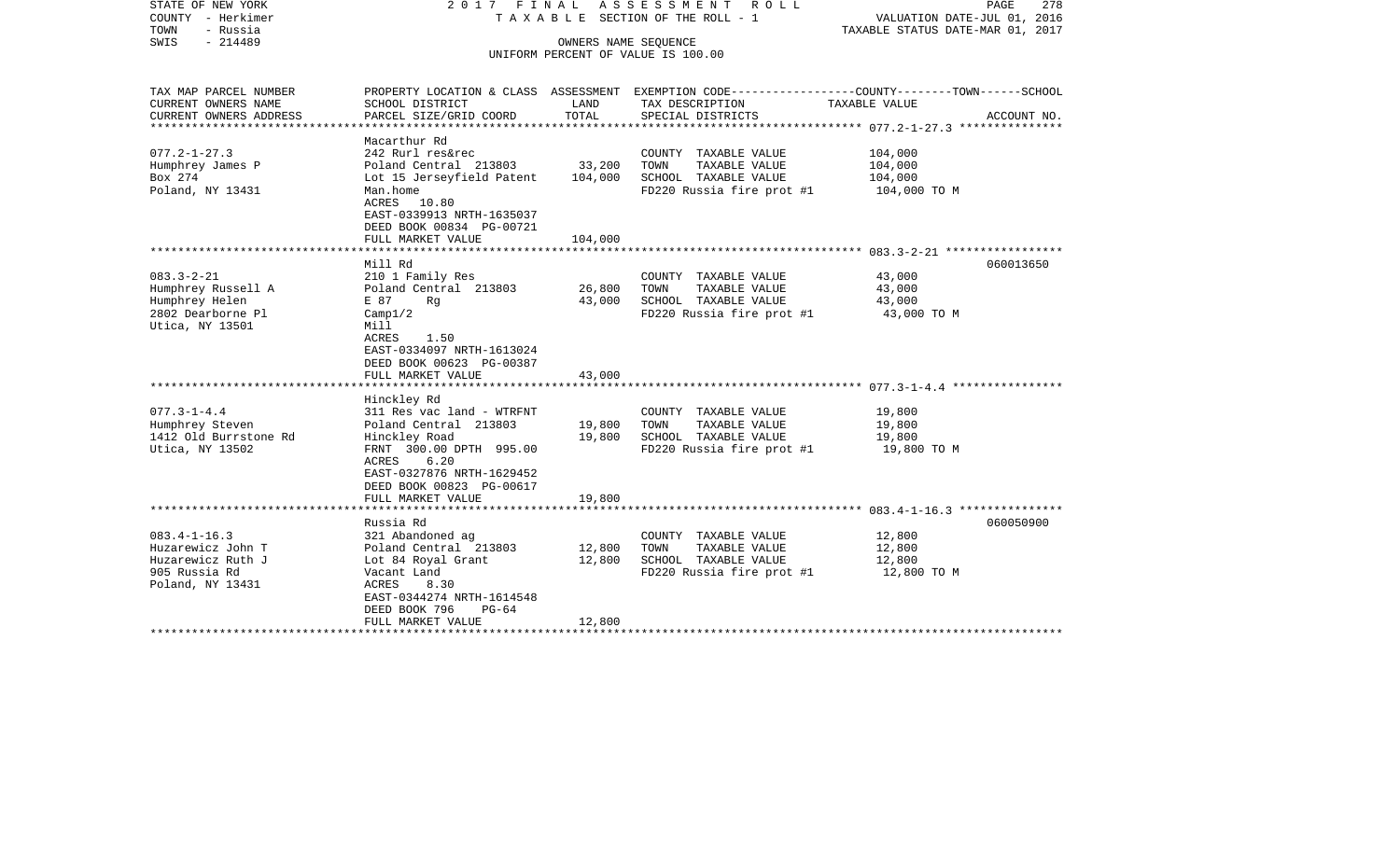| STATE OF NEW YORK<br>COUNTY - Herkimer<br>TOWN<br>- Russia<br>$-214489$<br>SWIS | 2017 FINAL                                                                                      |         | A S S E S S M E N T R O L L<br>TAXABLE SECTION OF THE ROLL - 1<br>OWNERS NAME SEQUENCE |              | VALUATION DATE-JUL 01, 2016<br>TAXABLE STATUS DATE-MAR 01, 2017 | PAGE        | 279      |
|---------------------------------------------------------------------------------|-------------------------------------------------------------------------------------------------|---------|----------------------------------------------------------------------------------------|--------------|-----------------------------------------------------------------|-------------|----------|
|                                                                                 |                                                                                                 |         | UNIFORM PERCENT OF VALUE IS 100.00                                                     |              |                                                                 |             |          |
|                                                                                 |                                                                                                 |         |                                                                                        |              |                                                                 |             |          |
| TAX MAP PARCEL NUMBER                                                           | PROPERTY LOCATION & CLASS ASSESSMENT EXEMPTION CODE---------------COUNTY-------TOWN------SCHOOL |         |                                                                                        |              |                                                                 |             |          |
| CURRENT OWNERS NAME                                                             | SCHOOL DISTRICT                                                                                 | LAND    | TAX DESCRIPTION                                                                        |              | TAXABLE VALUE                                                   |             |          |
| CURRENT OWNERS ADDRESS<br>***********************                               | PARCEL SIZE/GRID COORD                                                                          | TOTAL   | SPECIAL DISTRICTS                                                                      |              |                                                                 | ACCOUNT NO. |          |
|                                                                                 | 905 Russia Rd                                                                                   |         |                                                                                        |              |                                                                 | 060052700   |          |
| $083.4 - 1 - 16.6$                                                              | 210 1 Family Res                                                                                |         | <b>BAS STAR</b><br>41854                                                               | $\mathbf 0$  | 0                                                               | $\Omega$    | 30,000   |
| Huzarewicz John T                                                               | Poland Central 213803                                                                           | 20,100  | COUNTY TAXABLE VALUE                                                                   |              | 153,000                                                         |             |          |
| Huzarewicz Ruth J                                                               | Lot 84 Royal Grant                                                                              | 153,000 | TOWN<br>TAXABLE VALUE                                                                  |              | 153,000                                                         |             |          |
| 905 Russia Rd                                                                   | House Garage                                                                                    |         | SCHOOL TAXABLE VALUE                                                                   |              | 123,000                                                         |             |          |
| Poland, NY 13431                                                                | FRNT 480.00 DPTH                                                                                |         | FD220 Russia fire prot #1                                                              |              | 153,000 TO M                                                    |             |          |
|                                                                                 | ACRES<br>5.40                                                                                   |         |                                                                                        |              |                                                                 |             |          |
|                                                                                 | EAST-0343989 NRTH-1613890                                                                       |         |                                                                                        |              |                                                                 |             |          |
|                                                                                 | DEED BOOK 708<br>$PG-635$                                                                       |         |                                                                                        |              |                                                                 |             |          |
|                                                                                 | FULL MARKET VALUE                                                                               | 153,000 |                                                                                        |              |                                                                 |             |          |
|                                                                                 |                                                                                                 |         |                                                                                        |              |                                                                 |             |          |
|                                                                                 | Russia Rd                                                                                       |         |                                                                                        |              |                                                                 | 060050870   |          |
| $083.4 - 1 - 16.2$                                                              | 314 Rural vac<10                                                                                |         | COUNTY TAXABLE VALUE                                                                   |              | 15,500                                                          |             |          |
| Huzarewicz Ruth J                                                               | Poland Central 213803                                                                           | 15,500  | TOWN<br>TAXABLE VALUE                                                                  |              | 15,500                                                          |             |          |
| 905 Russia Rd                                                                   | Lot #84 Royal Grant                                                                             | 15,500  | SCHOOL TAXABLE VALUE                                                                   |              | 15,500                                                          |             |          |
| Poland, NY 13431                                                                | Vacant Land                                                                                     |         | FD220 Russia fire prot #1                                                              |              | 15,500 TO M                                                     |             |          |
|                                                                                 | FRNT 300.00 DPTH                                                                                |         |                                                                                        |              |                                                                 |             |          |
|                                                                                 | 8.30<br>ACRES                                                                                   |         |                                                                                        |              |                                                                 |             |          |
|                                                                                 | EAST-0344620 NRTH-1614446<br>DEED BOOK 865                                                      |         |                                                                                        |              |                                                                 |             |          |
|                                                                                 | <b>PG-109</b><br>FULL MARKET VALUE                                                              | 15,500  |                                                                                        |              |                                                                 |             |          |
|                                                                                 |                                                                                                 |         |                                                                                        |              |                                                                 |             |          |
|                                                                                 | 555 Grant Rd                                                                                    |         |                                                                                        |              |                                                                 | 060021360   |          |
| $083.4 - 1 - 18.1$                                                              | 312 Vac w/imprv                                                                                 |         | COUNTY TAXABLE VALUE                                                                   |              | 90,000                                                          |             |          |
| Iman Willard M                                                                  | Poland Central 213803                                                                           | 57,900  | TAXABLE VALUE<br>TOWN                                                                  |              | 90,000                                                          |             |          |
| Iman Joanne L                                                                   | Lot 85 Royal Grant                                                                              | 90,000  | SCHOOL TAXABLE VALUE                                                                   |              | 90,000                                                          |             |          |
| 555 Grant Rd                                                                    | 2 Barns                                                                                         |         | FD220 Russia fire prot #1                                                              |              | 90,000 TO M                                                     |             |          |
| Cold Brook, NY 13324                                                            | 57.00 BANK<br>ACRES<br>135                                                                      |         |                                                                                        |              |                                                                 |             |          |
|                                                                                 | EAST-0344780 NRTH-1615753                                                                       |         |                                                                                        |              |                                                                 |             |          |
|                                                                                 | DEED BOOK 763<br>PG-399                                                                         |         |                                                                                        |              |                                                                 |             |          |
|                                                                                 | FULL MARKET VALUE                                                                               | 90,000  |                                                                                        |              |                                                                 |             |          |
|                                                                                 |                                                                                                 |         |                                                                                        |              |                                                                 |             |          |
|                                                                                 | 555 Grant Rd                                                                                    |         |                                                                                        |              |                                                                 | 060028470   |          |
| $083.4 - 1 - 19$                                                                | 210 1 Family Res                                                                                |         | VET COM C 41132                                                                        | $\Omega$     | 15,000                                                          | $\Omega$    | $\Omega$ |
| Iman Willard M                                                                  | Poland Central 213803                                                                           |         | 13,000 VET COM T 41133                                                                 | $\mathbf{0}$ | $\overline{0}$                                                  | 20,000      | 0        |
| Iman Joanne L                                                                   | Lot 84 Royal Grant                                                                              |         | 229,000 BAS STAR<br>41854                                                              | $\Omega$     | $\overline{0}$                                                  | $\Omega$    | 30,000   |
| 555 Grant Rd                                                                    | House                                                                                           |         | COUNTY TAXABLE VALUE                                                                   |              | 214,000                                                         |             |          |
| Cold Brook, NY 13324                                                            | Grant                                                                                           |         | TOWN<br>TAXABLE VALUE                                                                  |              | 209,000                                                         |             |          |
|                                                                                 | ACRES<br>$1.20$ BANK<br>135                                                                     |         | SCHOOL TAXABLE VALUE                                                                   |              | 199,000                                                         |             |          |
|                                                                                 | EAST-0345830 NRTH-1615998<br>DEED BOOK 729<br>PG-300                                            |         | FD220 Russia fire prot #1                                                              |              | 229,000 TO M                                                    |             |          |
|                                                                                 | FULL MARKET VALUE                                                                               | 229,000 |                                                                                        |              |                                                                 |             |          |
|                                                                                 |                                                                                                 |         |                                                                                        |              |                                                                 |             |          |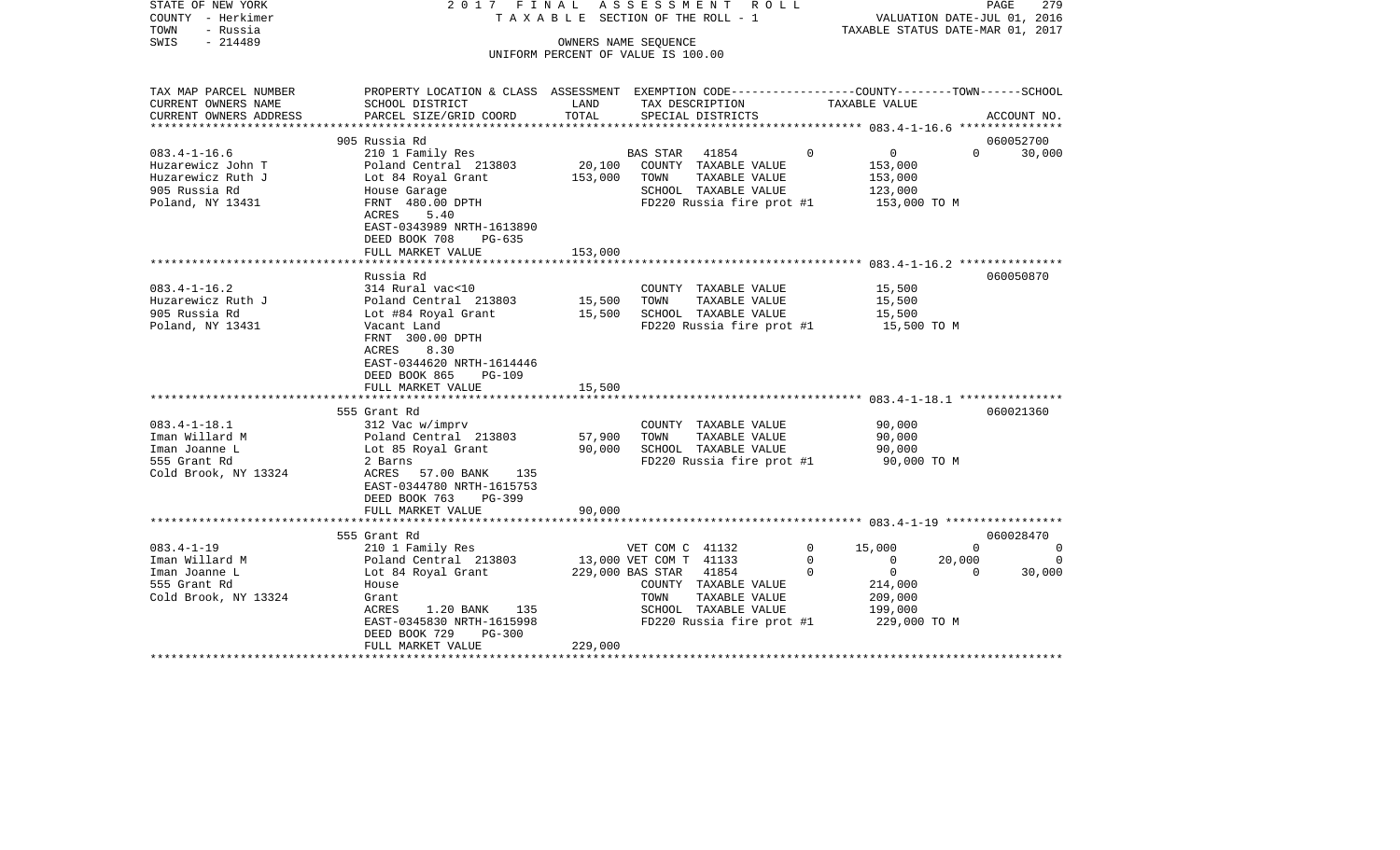| STATE OF NEW YORK<br>COUNTY - Herkimer<br>TOWN<br>- Russia<br>$-214489$<br>SWIS | 2017 FINAL                                                                                       | TAXABLE SECTION OF THE ROLL - 1<br>OWNERS NAME SEQUENCE<br>UNIFORM PERCENT OF VALUE IS 100.00 | ASSESSMENT | R O L L                                           |          | VALUATION DATE-JUL 01, 2016<br>TAXABLE STATUS DATE-MAR 01, 2017 |          | PAGE<br>280 |
|---------------------------------------------------------------------------------|--------------------------------------------------------------------------------------------------|-----------------------------------------------------------------------------------------------|------------|---------------------------------------------------|----------|-----------------------------------------------------------------|----------|-------------|
| TAX MAP PARCEL NUMBER                                                           | PROPERTY LOCATION & CLASS ASSESSMENT EXEMPTION CODE----------------COUNTY-------TOWN------SCHOOL | LAND                                                                                          |            |                                                   |          |                                                                 |          |             |
| CURRENT OWNERS NAME<br>CURRENT OWNERS ADDRESS                                   | SCHOOL DISTRICT<br>PARCEL SIZE/GRID COORD                                                        | TOTAL                                                                                         |            | TAX DESCRIPTION<br>SPECIAL DISTRICTS              |          | TAXABLE VALUE                                                   |          | ACCOUNT NO. |
| ***********************                                                         |                                                                                                  |                                                                                               |            |                                                   |          |                                                                 |          |             |
|                                                                                 | 4846 Military Rd.                                                                                |                                                                                               |            |                                                   |          |                                                                 |          |             |
| $083.4 - 1 - 73.2$                                                              | 210 1 Family Res                                                                                 |                                                                                               | BAS STAR   | 41854                                             | $\Omega$ | $0 \qquad \qquad$                                               | $\Omega$ | 30,000      |
| Ingersoll Brian L                                                               | Poland Central 213803                                                                            | 16,800                                                                                        |            | COUNTY TAXABLE VALUE                              |          | 100,800                                                         |          |             |
| Ingersoll Mary L                                                                | Man.home                                                                                         | 100,800                                                                                       | TOWN       | TAXABLE VALUE                                     |          | 100,800                                                         |          |             |
| 4846 Military Rd<br>Poland, NY 13431                                            | FRNT 275.00 DPTH<br>ACRES<br>2.10 BANK 135                                                       |                                                                                               |            | SCHOOL TAXABLE VALUE<br>FD220 Russia fire prot #1 |          | 70,800<br>100,800 TO M                                          |          |             |
|                                                                                 | EAST-0341578 NRTH-1609984<br>DEED BOOK 1138 PG-846                                               |                                                                                               |            |                                                   |          |                                                                 |          |             |
|                                                                                 | FULL MARKET VALUE                                                                                | 100,800                                                                                       |            |                                                   |          |                                                                 |          |             |
|                                                                                 | **********************                                                                           |                                                                                               |            |                                                   |          |                                                                 |          |             |
| $088.1 - 1 - 38$                                                                | 9439 Route 28                                                                                    |                                                                                               | BAS STAR   | 41854                                             | $\Omega$ | $\overline{0}$                                                  | $\Omega$ | 060029880   |
| Irving Dana E                                                                   | 210 1 Family Res<br>Poland Central 213803                                                        | 24,800                                                                                        |            | COUNTY TAXABLE VALUE                              |          | 115,000                                                         |          | 30,000      |
| Irving Deborah                                                                  | Lot 47 Royal Grant                                                                               | 115,000                                                                                       | TOWN       | TAXABLE VALUE                                     |          | 115,000                                                         |          |             |
| 9439 State Route 28                                                             | Doublewide Trailer & Shed                                                                        |                                                                                               |            | SCHOOL TAXABLE VALUE                              |          | 85,000                                                          |          |             |
| Poland, NY 13431                                                                | Rte #28                                                                                          |                                                                                               |            | FD220 Russia fire prot #1                         |          | 115,000 TO M                                                    |          |             |
|                                                                                 | ACRES<br>4.77<br>EAST-0331128 NRTH-1604793                                                       |                                                                                               |            |                                                   |          |                                                                 |          |             |
|                                                                                 | DEED BOOK 672<br>PG-777                                                                          |                                                                                               |            |                                                   |          |                                                                 |          |             |
|                                                                                 | FULL MARKET VALUE                                                                                | 115,000                                                                                       |            |                                                   |          |                                                                 |          |             |
|                                                                                 | 328 Russia Rd                                                                                    |                                                                                               |            |                                                   |          |                                                                 |          | 060005040   |
| $083.3 - 2 - 29$                                                                | 210 1 Family Res                                                                                 |                                                                                               | BAS STAR   | 41854                                             | $\Omega$ | $\overline{0}$                                                  | $\Omega$ | 30,000      |
| Irwin Bradley C                                                                 | Poland Central 213803                                                                            | 12,400                                                                                        |            | COUNTY TAXABLE VALUE                              |          | 95,000                                                          |          |             |
| 328 Russia Rd                                                                   | S 70<br>Rq                                                                                       | 95,000                                                                                        | TOWN       | TAXABLE VALUE                                     |          | 95,000                                                          |          |             |
| Poland, NY 13431                                                                | $H_0$ 1                                                                                          |                                                                                               |            | SCHOOL TAXABLE VALUE                              |          | 65,000                                                          |          |             |
|                                                                                 | Russia                                                                                           |                                                                                               |            | FD220 Russia fire prot #1                         |          | 95,000 TO M                                                     |          |             |
|                                                                                 | FRNT 200.00 DPTH 200.00                                                                          |                                                                                               |            |                                                   |          |                                                                 |          |             |
|                                                                                 | BANK<br>135                                                                                      |                                                                                               |            |                                                   |          |                                                                 |          |             |
|                                                                                 | EAST-0332656 NRTH-1612068<br>DEED BOOK 910<br>$PG-109$                                           |                                                                                               |            |                                                   |          |                                                                 |          |             |
|                                                                                 | FULL MARKET VALUE                                                                                | 95,000                                                                                        |            |                                                   |          |                                                                 |          |             |
|                                                                                 |                                                                                                  |                                                                                               |            |                                                   |          |                                                                 |          |             |
|                                                                                 | Russia Rd                                                                                        |                                                                                               |            |                                                   |          |                                                                 |          |             |
| $083.3 - 2 - 32.1$                                                              | 310 Res Vac                                                                                      |                                                                                               |            | COUNTY TAXABLE VALUE                              |          | 45,000                                                          |          |             |
| Irwin Bradley C                                                                 | Poland Central 213803                                                                            | 45,000                                                                                        | TOWN       | TAXABLE VALUE                                     |          | 45,000                                                          |          |             |
| Irwin Karen L                                                                   | Split 2011                                                                                       | 45,000                                                                                        |            | SCHOOL TAXABLE VALUE                              |          | 45,000                                                          |          |             |
| 328 Russia Rd                                                                   | FRNT 90.00 DPTH                                                                                  |                                                                                               |            | $FD220$ Russia fire prot #1 $45,000$ TO M         |          |                                                                 |          |             |
| Poland, NY 13431                                                                | ACRES 52.70<br>EAST-0333090 NRTH-1610863                                                         |                                                                                               |            |                                                   |          |                                                                 |          |             |
|                                                                                 | DEED BOOK 1493 PG-493                                                                            |                                                                                               |            |                                                   |          |                                                                 |          |             |
|                                                                                 | FULL MARKET VALUE                                                                                | 45,000                                                                                        |            |                                                   |          |                                                                 |          |             |
|                                                                                 |                                                                                                  |                                                                                               |            |                                                   |          |                                                                 |          |             |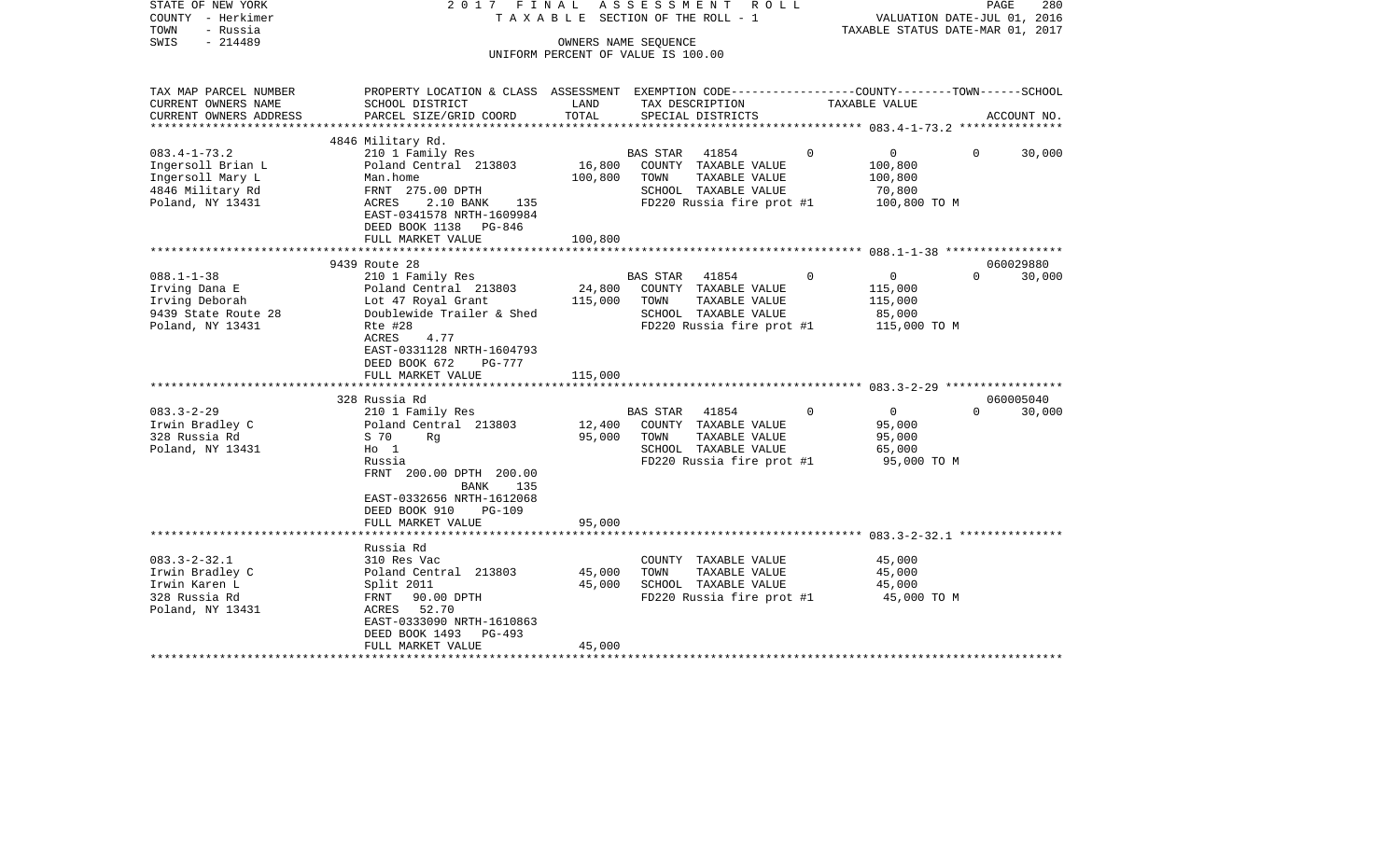| STATE OF NEW YORK<br>COUNTY - Herkimer<br>TOWN<br>- Russia | 2017 FINAL                                                                                       |         | ASSESSMENT<br>R O L L<br>T A X A B L E SECTION OF THE ROLL - 1 | TAXABLE STATUS DATE-MAR 01, 2017 | PAGE<br>281<br>VALUATION DATE-JUL 01, 2016 |
|------------------------------------------------------------|--------------------------------------------------------------------------------------------------|---------|----------------------------------------------------------------|----------------------------------|--------------------------------------------|
| $-214489$<br>SWIS                                          |                                                                                                  |         | OWNERS NAME SEQUENCE                                           |                                  |                                            |
|                                                            |                                                                                                  |         | UNIFORM PERCENT OF VALUE IS 100.00                             |                                  |                                            |
|                                                            |                                                                                                  |         |                                                                |                                  |                                            |
| TAX MAP PARCEL NUMBER                                      | PROPERTY LOCATION & CLASS ASSESSMENT EXEMPTION CODE----------------COUNTY-------TOWN------SCHOOL |         |                                                                |                                  |                                            |
| CURRENT OWNERS NAME                                        | SCHOOL DISTRICT                                                                                  | LAND    | TAX DESCRIPTION                                                | TAXABLE VALUE                    |                                            |
| CURRENT OWNERS ADDRESS                                     | PARCEL SIZE/GRID COORD                                                                           | TOTAL   | SPECIAL DISTRICTS                                              |                                  | ACCOUNT NO.                                |
| **********************                                     |                                                                                                  |         |                                                                |                                  |                                            |
|                                                            | 410 Russia Rd                                                                                    |         |                                                                |                                  | 060013980                                  |
| $083.3 - 2 - 37$                                           | 242 Rurl res&rec                                                                                 |         | <b>BAS STAR</b><br>41854                                       | $\Omega$<br>$\overline{0}$       | $\Omega$<br>30,000                         |
| Irwin Jeffrey                                              | Poland Central 213803                                                                            | 31,500  | COUNTY TAXABLE VALUE                                           | 205,000                          |                                            |
| Irwin Leslie                                               | Lot 70 Royal Grant                                                                               | 205,000 | TOWN<br>TAXABLE VALUE                                          | 205,000                          |                                            |
| 410 Russia Rd                                              | House & Garage                                                                                   |         | SCHOOL TAXABLE VALUE                                           | 175,000                          |                                            |
| Poland, NY 13431                                           | Russia                                                                                           |         | FD220 Russia fire prot #1                                      | 205,000 TO M                     |                                            |
|                                                            | ACRES<br>14.60                                                                                   |         |                                                                |                                  |                                            |
|                                                            | EAST-0334403 NRTH-1611013                                                                        |         |                                                                |                                  |                                            |
|                                                            | DEED BOOK 791<br>$PG-293$                                                                        |         |                                                                |                                  |                                            |
|                                                            | FULL MARKET VALUE                                                                                | 205,000 |                                                                |                                  |                                            |
|                                                            |                                                                                                  |         |                                                                |                                  |                                            |
|                                                            | Off Spall Rd                                                                                     |         |                                                                |                                  | 060014016                                  |
| $072.2 - 1 - 19$                                           | 314 Rural vac<10                                                                                 |         | COUNTY TAXABLE VALUE                                           | 500                              |                                            |
| Jackson Alanson                                            | 305201<br>Remsen                                                                                 | 500     | TAXABLE VALUE<br>TOWN                                          | 500                              |                                            |
| Jackson Dorothy J                                          | Lot 10 Walker Tract<br>Trailer                                                                   | 500     | SCHOOL TAXABLE VALUE<br>FD230 Remsen fire #2                   | 500                              |                                            |
| 6478 Germany Rd<br>Verona, NY 13478                        | 37.00 DPTH 250.00<br>FRNT                                                                        |         |                                                                | 500 TO M                         |                                            |
|                                                            | 0.18<br>ACRES                                                                                    |         |                                                                |                                  |                                            |
|                                                            | EAST-0341080 NRTH-1654724                                                                        |         |                                                                |                                  |                                            |
|                                                            | DEED BOOK 709<br>PG-438                                                                          |         |                                                                |                                  |                                            |
|                                                            | FULL MARKET VALUE                                                                                | 500     |                                                                |                                  |                                            |
|                                                            | *****************                                                                                |         |                                                                |                                  |                                            |
|                                                            | Spall Rd                                                                                         |         |                                                                |                                  | 060014010                                  |
| $072.2 - 1 - 20$                                           | 260 Seasonal res                                                                                 |         | COUNTY TAXABLE VALUE                                           | 39,000                           |                                            |
| Jackson Alanson                                            | Remsen<br>305201                                                                                 | 8,400   | TOWN<br>TAXABLE VALUE                                          | 39,000                           |                                            |
| Jackson Dorothy J                                          | Lot 10 Walker Tract                                                                              | 39,000  | SCHOOL TAXABLE VALUE                                           | 39,000                           |                                            |
| 6478 Germany Rd                                            | Vacant Land                                                                                      |         | FD230 Remsen fire #2                                           | 39,000 TO M                      |                                            |
| Verona, NY 13478                                           | FRNT 100.00 DPTH 250.00                                                                          |         |                                                                |                                  |                                            |
|                                                            | 0.36<br>ACRES                                                                                    |         |                                                                |                                  |                                            |
|                                                            | EAST-0341102 NRTH-1654671                                                                        |         |                                                                |                                  |                                            |
|                                                            | DEED BOOK 709<br><b>PG-438</b>                                                                   |         |                                                                |                                  |                                            |
|                                                            | FULL MARKET VALUE                                                                                | 39,000  |                                                                |                                  |                                            |
|                                                            | *******************                                                                              |         |                                                                |                                  |                                            |
|                                                            | Spall Rd                                                                                         |         |                                                                |                                  | 060041770                                  |
| $072.2 - 1 - 21$                                           | 314 Rural vac<10                                                                                 |         | COUNTY TAXABLE VALUE                                           | 700                              |                                            |
| Jackson Alanson                                            | 305201<br>Remsen                                                                                 | 700     | TOWN<br>TAXABLE VALUE                                          | 700                              |                                            |
| Jackson Dorothy J                                          | Lot 10 Walker Tract                                                                              | 700     | SCHOOL TAXABLE VALUE                                           | 700                              |                                            |
| 6478 Germany Rd                                            | Vacant Land                                                                                      |         | FD230 Remsen fire #2                                           | 700 TO M                         |                                            |
| Verona, NY 13478                                           | FRNT 100.00 DPTH 125.00                                                                          |         |                                                                |                                  |                                            |
|                                                            | ACRES<br>0.29<br>EAST-0341063 NRTH-1654578                                                       |         |                                                                |                                  |                                            |
|                                                            | DEED BOOK 709<br>$PG-438$                                                                        |         |                                                                |                                  |                                            |
|                                                            | FULL MARKET VALUE                                                                                | 700     |                                                                |                                  |                                            |
|                                                            |                                                                                                  |         |                                                                |                                  |                                            |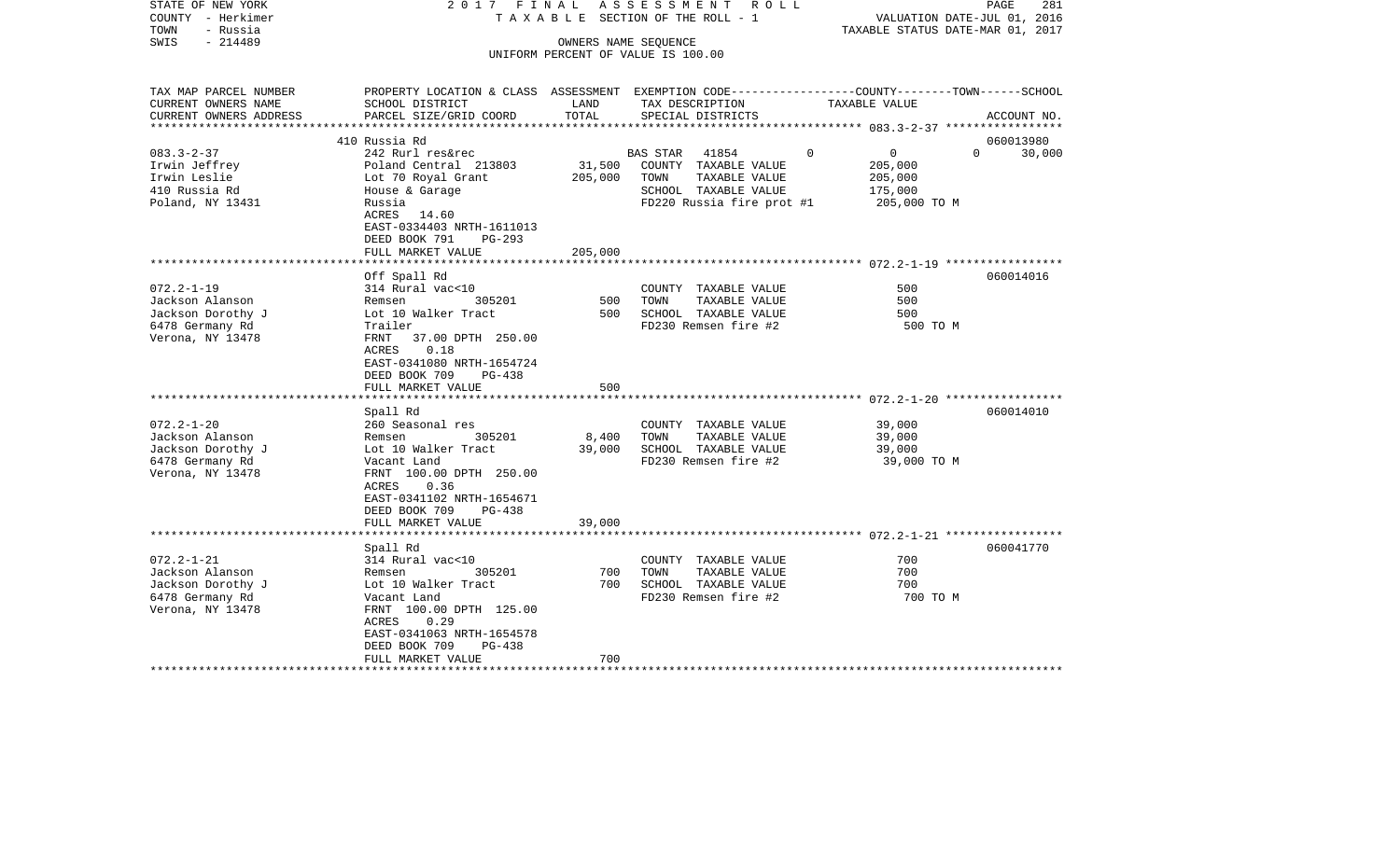VALUATION DATE-JUL 01, 2016 COUNTY - Herkimer T A X A B L E SECTION OF THE ROLL - 1 TOWN - Russia TAXABLE STATUS DATE-MAR 01, 2017 SWIS - 214489 OWNERS NAME SEQUENCE UNIFORM PERCENT OF VALUE IS 100.00TAX MAP PARCEL NUMBER PROPERTY LOCATION & CLASS ASSESSMENT EXEMPTION CODE------------------COUNTY--------TOWN------SCHOOL CURRENT OWNERS NAME SCHOOL DISTRICT LAND TAX DESCRIPTION TAXABLE VALUECURRENT OWNERS ADDRESS PARCEL SIZE/GRID COORD TOTAL SPECIAL DISTRICTS ACCOUNT NO. \*\*\*\*\*\*\*\*\*\*\*\*\*\*\*\*\*\*\*\*\*\*\*\*\*\*\*\*\*\*\*\*\*\*\*\*\*\*\*\*\*\*\*\*\*\*\*\*\*\*\*\*\*\*\*\*\*\*\*\*\*\*\*\*\*\*\*\*\*\*\*\*\*\*\*\*\*\*\*\*\*\*\*\*\*\*\*\*\*\*\*\*\*\*\*\*\*\*\*\*\*\*\* 072.4-2-7 \*\*\*\*\*\*\*\*\*\*\*\*\*\*\*\*\*\* Brady Beach Rd 00035711 072.4-2-7 260 Seasonal res - WTRFNT COUNTY TAXABLE VALUE 90,000 Jackson Gary G **Poland Central 213803** 38,300 TOWN TAXABLE VALUE 90,000 Jackson Colleen H Lot 46 Jerseyfield Patent 90,000 SCHOOL TAXABLE VALUE 90,000 PO Box 135 Vacant Land FD220 Russia fire prot #1 90,000 TO M Ilion, NY 13357 ACRES 2.40 EAST-0348777 NRTH-1646125 DEED BOOK 924 PG-573FULL MARKET VALUE 90,000 \*\*\*\*\*\*\*\*\*\*\*\*\*\*\*\*\*\*\*\*\*\*\*\*\*\*\*\*\*\*\*\*\*\*\*\*\*\*\*\*\*\*\*\*\*\*\*\*\*\*\*\*\*\*\*\*\*\*\*\*\*\*\*\*\*\*\*\*\*\*\*\*\*\*\*\*\*\*\*\*\*\*\*\*\*\*\*\*\*\*\*\*\*\*\*\*\*\*\*\*\*\*\* 078.1-1-20 \*\*\*\*\*\*\*\*\*\*\*\*\*\*\*\*\* Off Black Creek Rd 060014070078.1-1-20 323 Vacant rural COUNTY TAXABLE VALUE 7,500 Jadlowski David Poland Central 213803 7,500 TOWN TAXABLE VALUE 7,500 14 Harrogate Rd Lot 17 Jerseyfield Patent 7,500 SCHOOL TAXABLE VALUE 7,500 New Hartford, NY 13413 Vacant Land FD220 Russia fire prot #1 7,500 TO M ACRES 10.00 EAST-0350728 NRTH-1636141 DEED BOOK 1374 PG-177FULL MARKET VALUE 7,500 \*\*\*\*\*\*\*\*\*\*\*\*\*\*\*\*\*\*\*\*\*\*\*\*\*\*\*\*\*\*\*\*\*\*\*\*\*\*\*\*\*\*\*\*\*\*\*\*\*\*\*\*\*\*\*\*\*\*\*\*\*\*\*\*\*\*\*\*\*\*\*\*\*\*\*\*\*\*\*\*\*\*\*\*\*\*\*\*\*\*\*\*\*\*\*\*\*\*\*\*\*\*\* 077.2-1-36 \*\*\*\*\*\*\*\*\*\*\*\*\*\*\*\*\* Mac Arthur Rd 060018360077.2-1-36 314 Rural vac<10 COUNTY TAXABLE VALUE 10,600 Jalbert Revocable Trust R Jose Poland Central 213803 10,600 TOWN TAXABLE VALUE 10,600 Jalbert Revocable Trust Barbar Lot 15 Jerseyfield Patent 10,600 SCHOOL TAXABLE VALUE 10,600 Vacant Land **FD220** Russia fire prot #1 Rome, NY 13440 <br>
ACRES 4.10 EAST-0339761 NRTH-1633892 DEED BOOK 1477 PG-31FULL MARKET VALUE 10,600 \*\*\*\*\*\*\*\*\*\*\*\*\*\*\*\*\*\*\*\*\*\*\*\*\*\*\*\*\*\*\*\*\*\*\*\*\*\*\*\*\*\*\*\*\*\*\*\*\*\*\*\*\*\*\*\*\*\*\*\*\*\*\*\*\*\*\*\*\*\*\*\*\*\*\*\*\*\*\*\*\*\*\*\*\*\*\*\*\*\*\*\*\*\*\*\*\*\*\*\*\*\*\* 077.2-1-37 \*\*\*\*\*\*\*\*\*\*\*\*\*\*\*\*\* 223 Mac Arthur Rd 060018330077.2-1-37 260 Seasonal res COUNTY TAXABLE VALUE 41,000 Jalbert Revocable Trust R Jose Poland Central 213803 22,000 TOWN TAXABLE VALUE 41,000 Jalbert Revocable Trust Barbar Lot 15 Jerseyfield Patent 41,000 SCHOOL TAXABLE VALUE 41,000 800 Massena Ave Camp FD220 Russia fire prot #1 41,000 TO M Rome, NY 13440 ACRES 6.80 EAST-0339405 NRTH-1634077 DEED BOOK 1477 PG-31 FULL MARKET VALUE 41,000 \*\*\*\*\*\*\*\*\*\*\*\*\*\*\*\*\*\*\*\*\*\*\*\*\*\*\*\*\*\*\*\*\*\*\*\*\*\*\*\*\*\*\*\*\*\*\*\*\*\*\*\*\*\*\*\*\*\*\*\*\*\*\*\*\*\*\*\*\*\*\*\*\*\*\*\*\*\*\*\*\*\*\*\*\*\*\*\*\*\*\*\*\*\*\*\*\*\*\*\*\*\*\* 082.2-1-23 \*\*\*\*\*\*\*\*\*\*\*\*\*\*\*\*\* 321 Norris Rd 060044350082.2-1-23 240 Rural res BAS STAR 41854 0 0 0 30,000 JAM and MAM Living Trust Poland Central 213803 61,100 COUNTY TAXABLE VALUE 390,000 c/o Mark & Julia Morrissey Lot 105 Royal Grant 390,000 TOWN TAXABLE VALUE 390,000 321 Norris Rd Vacant Land SCHOOL TAXABLE VALUE 360,000 Remsen, NY 13438 Norris Road W FD220 Russia fire prot #1 390,000 TO M ACRES 23.10 EAST-0323585 NRTH-1619850 DEED BOOK 1381 PG-894 FULL MARKET VALUE 390,000 \*\*\*\*\*\*\*\*\*\*\*\*\*\*\*\*\*\*\*\*\*\*\*\*\*\*\*\*\*\*\*\*\*\*\*\*\*\*\*\*\*\*\*\*\*\*\*\*\*\*\*\*\*\*\*\*\*\*\*\*\*\*\*\*\*\*\*\*\*\*\*\*\*\*\*\*\*\*\*\*\*\*\*\*\*\*\*\*\*\*\*\*\*\*\*\*\*\*\*\*\*\*\*\*\*\*\*\*\*\*\*\*\*\*\*\*\*\*\*\*\*\*\*\*\*\*\*\*\*\*\*\*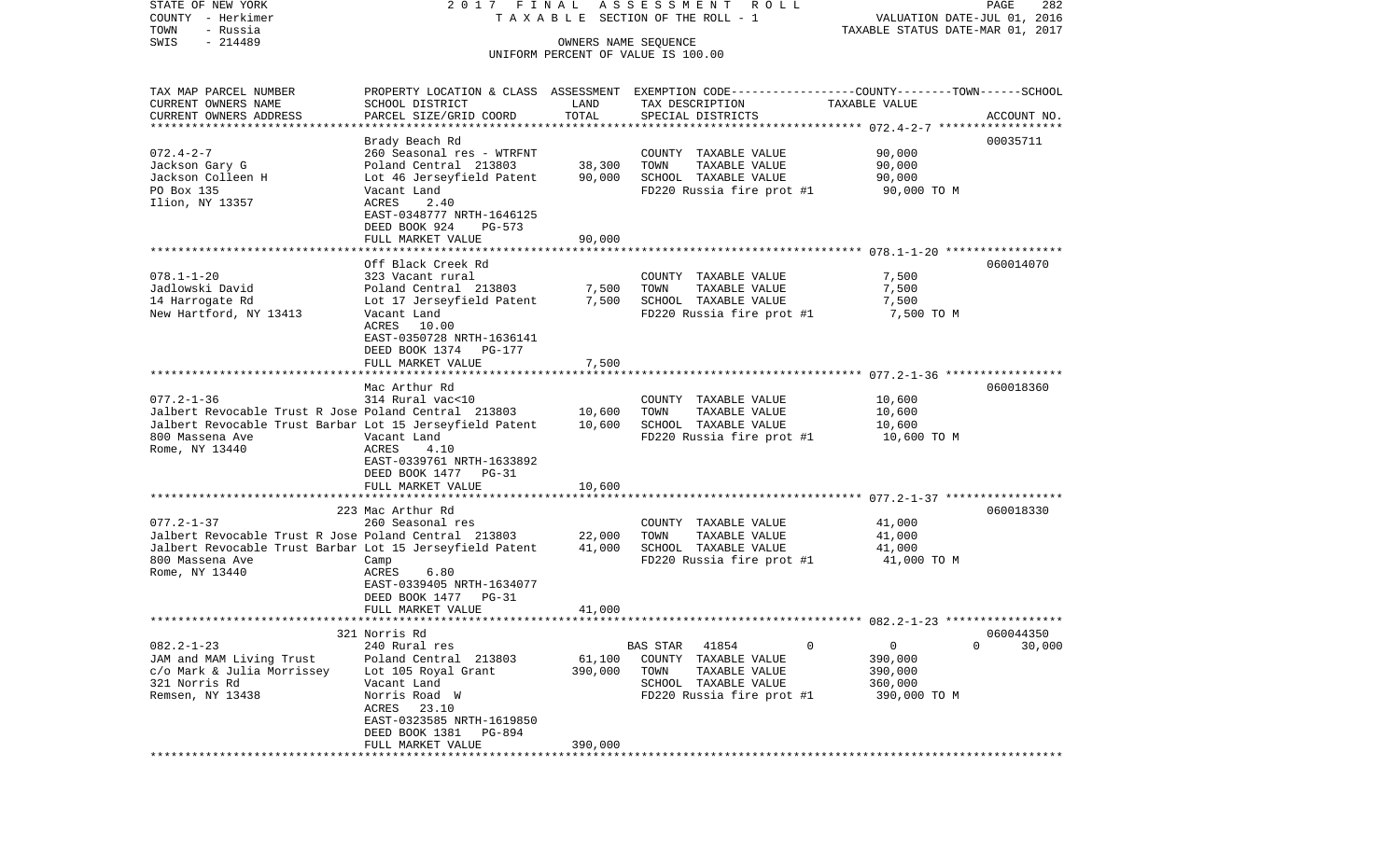| STATE OF NEW YORK<br>COUNTY - Herkimer<br>TOWN<br>- Russia | 2017 FINAL                |                 | A S S E S S M E N T R O L L<br>TAXABLE SECTION OF THE ROLL - 1 | PAGE<br>283<br>VALUATION DATE-JUL 01, 2016<br>TAXABLE STATUS DATE-MAR 01, 2017                  |
|------------------------------------------------------------|---------------------------|-----------------|----------------------------------------------------------------|-------------------------------------------------------------------------------------------------|
| $-214489$<br>SWIS                                          |                           |                 | OWNERS NAME SEQUENCE                                           |                                                                                                 |
|                                                            |                           |                 | UNIFORM PERCENT OF VALUE IS 100.00                             |                                                                                                 |
|                                                            |                           |                 |                                                                |                                                                                                 |
| TAX MAP PARCEL NUMBER                                      |                           |                 |                                                                | PROPERTY LOCATION & CLASS ASSESSMENT EXEMPTION CODE---------------COUNTY-------TOWN------SCHOOL |
| CURRENT OWNERS NAME                                        | SCHOOL DISTRICT           | LAND            | TAX DESCRIPTION                                                | TAXABLE VALUE                                                                                   |
| CURRENT OWNERS ADDRESS                                     | PARCEL SIZE/GRID COORD    | TOTAL           | SPECIAL DISTRICTS                                              | ACCOUNT NO.                                                                                     |
| *********************                                      |                           | *************** |                                                                | ************************** 082.2-1-24.2 ***************                                         |
|                                                            | Dover Rd                  |                 |                                                                | 060041925                                                                                       |
| $082.2 - 1 - 24.2$                                         | 323 Vacant rural          |                 | COUNTY TAXABLE VALUE                                           | 57,500                                                                                          |
| JAM and MAM Living Trust                                   | Poland Central 213803     | 57,500          | TOWN<br>TAXABLE VALUE                                          | 57,500                                                                                          |
| c/o Mark & Julia Morrissey                                 | Lot 105 & 102 Royal Grant | 57,500          | SCHOOL TAXABLE VALUE                                           | 57,500                                                                                          |
| 321 Norris Rd                                              | Vacant Land               |                 | FD220 Russia fire prot #1                                      | 57,500 TO M                                                                                     |
| Remsen, NY 13438                                           | Dover Rd                  |                 |                                                                |                                                                                                 |
|                                                            | ACRES 42.70               |                 |                                                                |                                                                                                 |
|                                                            | EAST-0322690 NRTH-1619552 |                 |                                                                |                                                                                                 |
|                                                            | DEED BOOK 1381 PG-894     |                 |                                                                |                                                                                                 |
|                                                            | FULL MARKET VALUE         | 57,500          |                                                                |                                                                                                 |
|                                                            |                           |                 |                                                                |                                                                                                 |
|                                                            | Spall                     |                 |                                                                |                                                                                                 |
| $068. - 2 - 8.2$                                           | 314 Rural vac<10          |                 | COUNTY TAXABLE VALUE                                           | 21,000                                                                                          |
| James Baldwin R                                            | 305201<br>Remsen          | 21,000          | TOWN<br>TAXABLE VALUE                                          | 21,000                                                                                          |
| 268 Cable Rd                                               | FRNT 480.00 DPTH          | 21,000          | SCHOOL TAXABLE VALUE                                           | 21,000                                                                                          |
| Williamstown, NY 13493                                     | ACRES 12.80               |                 | FD230 Remsen fire #2                                           | 21,000 TO M                                                                                     |
|                                                            | EAST-0341661 NRTH-1655606 |                 |                                                                |                                                                                                 |
|                                                            | DEED BOOK 1554 PG-901     |                 |                                                                |                                                                                                 |
|                                                            | FULL MARKET VALUE         | 21,000          |                                                                |                                                                                                 |
|                                                            |                           |                 |                                                                |                                                                                                 |
|                                                            | Spall Rd                  |                 |                                                                | 060007080                                                                                       |
| $068. - 2 - 10$                                            | 314 Rural vac<10          |                 | COUNTY TAXABLE VALUE                                           | 800                                                                                             |
| James Baldwin R                                            | Remsen<br>305201          | 800             | TOWN<br>TAXABLE VALUE                                          | 800                                                                                             |
| 268 Cable Rd                                               | Lot 5 Walker Tract        | 800             | SCHOOL TAXABLE VALUE                                           | 800                                                                                             |
| Williamstown, NY 13493                                     | Vacant Land               |                 | FD230 Remsen fire #2                                           | 800 TO M                                                                                        |
|                                                            | Spall                     |                 |                                                                |                                                                                                 |
|                                                            | FRNT 140.00 DPTH 100.00   |                 |                                                                |                                                                                                 |
|                                                            | ACRES<br>0.32             |                 |                                                                |                                                                                                 |
|                                                            | EAST-0341505 NRTH-1655054 |                 |                                                                |                                                                                                 |
|                                                            | DEED BOOK 1554 PG-901     |                 |                                                                |                                                                                                 |
|                                                            | FULL MARKET VALUE         | 800             |                                                                |                                                                                                 |
|                                                            |                           |                 |                                                                | *************************** 068.-2-11 ******************                                        |
|                                                            | Spall Rd                  |                 |                                                                | 060001140                                                                                       |
| $068. - 2 - 11$                                            | 314 Rural vac<10          |                 | COUNTY TAXABLE VALUE                                           | 800                                                                                             |
| James Baldwin R                                            | 305201<br>Remsen          | 800             | TAXABLE VALUE<br>TOWN                                          | 800                                                                                             |
| 268 Cable Rd                                               | E 5<br>Mp                 | 800             | SCHOOL TAXABLE VALUE                                           | 800                                                                                             |
| Williamstown, NY 13493                                     | Lot $1/2$                 |                 | FD230 Remsen fire #2                                           | 800 TO M                                                                                        |
|                                                            | Spall                     |                 |                                                                |                                                                                                 |
|                                                            | FRNT 140.00 DPTH 100.00   |                 |                                                                |                                                                                                 |
|                                                            | EAST-0341590 NRTH-1655099 |                 |                                                                |                                                                                                 |
|                                                            | DEED BOOK 1554 PG-901     |                 |                                                                |                                                                                                 |
|                                                            | FULL MARKET VALUE         | 800             |                                                                |                                                                                                 |
|                                                            |                           |                 |                                                                |                                                                                                 |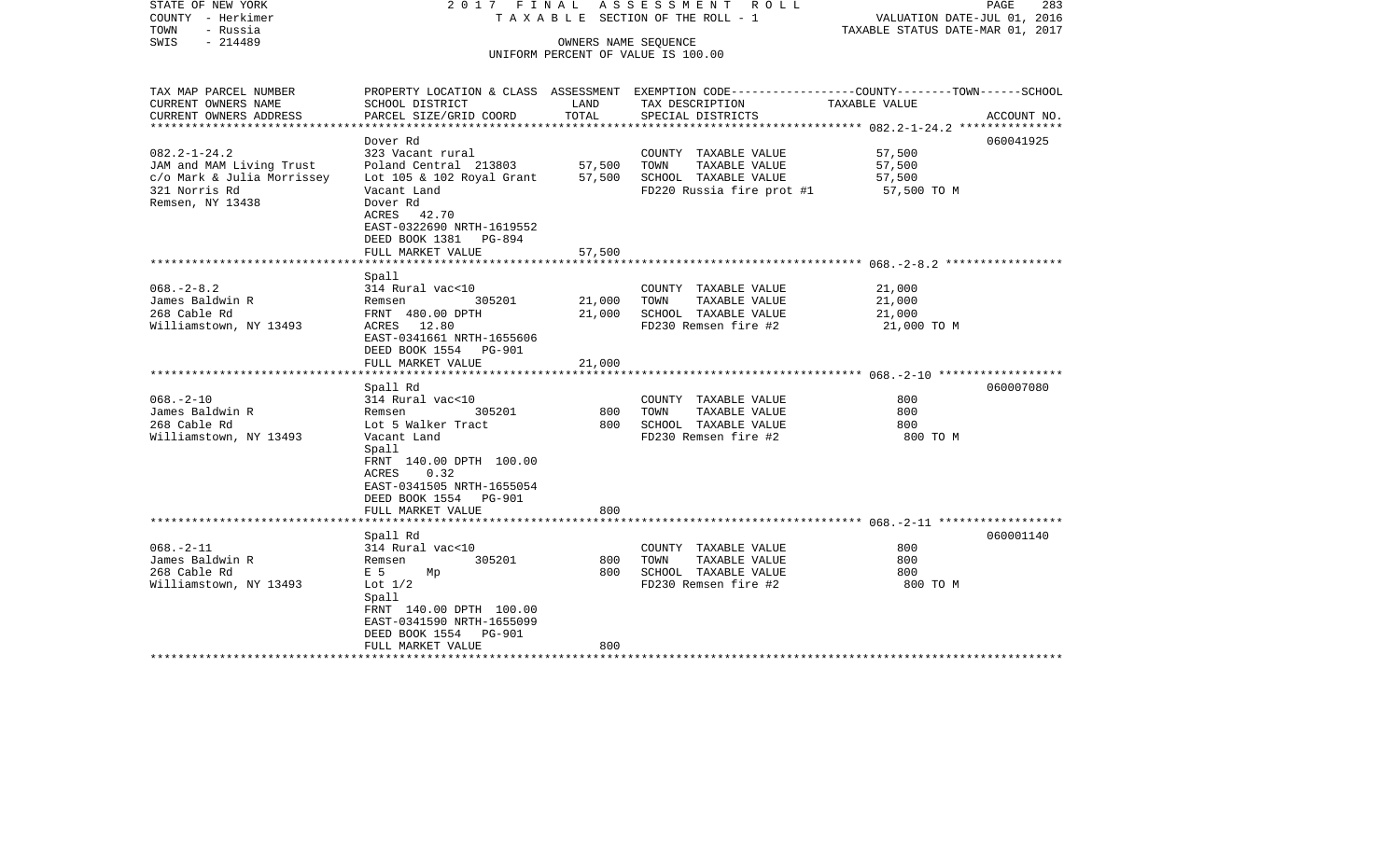| STATE OF NEW YORK<br>COUNTY - Herkimer | 2017 FINAL                                                                                       |                      | A S S E S S M E N T R O L L<br>TAXABLE SECTION OF THE ROLL - 1 | VALUATION DATE-JUL 01, 2016      | PAGE<br>284 |
|----------------------------------------|--------------------------------------------------------------------------------------------------|----------------------|----------------------------------------------------------------|----------------------------------|-------------|
| TOWN<br>- Russia                       |                                                                                                  |                      |                                                                | TAXABLE STATUS DATE-MAR 01, 2017 |             |
| $-214489$<br>SWIS                      |                                                                                                  | OWNERS NAME SEQUENCE |                                                                |                                  |             |
|                                        |                                                                                                  |                      | UNIFORM PERCENT OF VALUE IS 100.00                             |                                  |             |
| TAX MAP PARCEL NUMBER                  | PROPERTY LOCATION & CLASS ASSESSMENT EXEMPTION CODE----------------COUNTY-------TOWN------SCHOOL |                      |                                                                |                                  |             |
| CURRENT OWNERS NAME                    | SCHOOL DISTRICT                                                                                  | LAND                 | TAX DESCRIPTION                                                | TAXABLE VALUE                    |             |
| CURRENT OWNERS ADDRESS                 | PARCEL SIZE/GRID COORD                                                                           | TOTAL                | SPECIAL DISTRICTS                                              |                                  | ACCOUNT NO. |
| *************************              |                                                                                                  |                      |                                                                |                                  |             |
| $068. - 2 - 46$                        | Spall Rd<br>314 Rural vac<10                                                                     |                      | COUNTY TAXABLE VALUE                                           | 800                              | 060044800   |
| James Baldwin R                        | 305201<br>Remsen                                                                                 | 800                  | TOWN<br>TAXABLE VALUE                                          | 800                              |             |
| 268 Cable Rd                           | Lot 5 Walker Tract                                                                               | 800                  | SCHOOL TAXABLE VALUE                                           | 800                              |             |
| Williamstown, NY 13493                 | Vacant Land                                                                                      |                      | FD230 Remsen fire #2                                           | 800 TO M                         |             |
|                                        | FRNT 100.00 DPTH 140.00                                                                          |                      |                                                                |                                  |             |
|                                        | ACRES<br>0.32                                                                                    |                      |                                                                |                                  |             |
|                                        | EAST-0341675 NRTH-1655144                                                                        |                      |                                                                |                                  |             |
|                                        | DEED BOOK 1554 PG-901                                                                            |                      |                                                                |                                  |             |
|                                        | FULL MARKET VALUE                                                                                | 800                  |                                                                |                                  |             |
|                                        |                                                                                                  |                      |                                                                |                                  |             |
| $072.2 - 1 - 1$                        | Jim Wall Rd<br>910 Priv forest                                                                   |                      |                                                                | 39,000                           | 060000390   |
| Janik Joseph                           | 305201<br>Remsen                                                                                 | 39,000               | COUNTY TAXABLE VALUE<br>TOWN<br>TAXABLE VALUE                  | 39,000                           |             |
| 25 Albie Ln                            | Lot 3 Walker Tract                                                                               | 39,000               | SCHOOL TAXABLE VALUE                                           | 39,000                           |             |
| Easton, PA 18045                       | Vacant Land                                                                                      |                      | FD230 Remsen fire #2                                           | 39,000 TO M                      |             |
|                                        | ACRES 39.00                                                                                      |                      |                                                                |                                  |             |
|                                        | EAST-0338120 NRTH-1654376                                                                        |                      |                                                                |                                  |             |
|                                        | DEED BOOK 1582 PG-103                                                                            |                      |                                                                |                                  |             |
|                                        | FULL MARKET VALUE                                                                                | 39,000               |                                                                |                                  |             |
|                                        |                                                                                                  |                      |                                                                |                                  |             |
| $072.2 - 2 - 4$                        | Jim Wall Rd<br>910 Priv forest                                                                   |                      | COUNTY TAXABLE VALUE                                           | 65,000                           | 060020670   |
| Jankovic Hila                          | 305201<br>Remsen                                                                                 | 65,000               | TAXABLE VALUE<br>TOWN                                          | 65,000                           |             |
| Jankovic EJL                           | Lot 13 Walker Tract                                                                              | 65,000               | SCHOOL TAXABLE VALUE                                           | 65,000                           |             |
| 4295 Webster Ave Apt 4D                | Vacant Land                                                                                      |                      | FD230 Remsen fire #2                                           | 65,000 TO M                      |             |
| Bronx, NY 10470                        | ACRES<br>94.00                                                                                   |                      |                                                                |                                  |             |
|                                        | EAST-0339403 NRTH-1650189                                                                        |                      |                                                                |                                  |             |
|                                        | DEED BOOK 922<br>PG-583                                                                          |                      |                                                                |                                  |             |
|                                        | FULL MARKET VALUE                                                                                | 65,000               |                                                                |                                  |             |
|                                        | ******************                                                                               |                      |                                                                |                                  |             |
| $083.3 - 1 - 69.8$                     | Russia Rd.<br>322 Rural vac>10                                                                   |                      | COUNTY TAXABLE VALUE                                           | 63,900                           |             |
| Jenkins Adam R                         | Poland Central 213803                                                                            | 63,900               | TOWN<br>TAXABLE VALUE                                          | 63,900                           |             |
| 556 Gage Rd                            | Vac.land                                                                                         | 63,900               | SCHOOL TAXABLE VALUE                                           | 63,900                           |             |
| Newport, NY 13416                      | FRNT 1017.00 DPTH                                                                                |                      | FD220 Russia fire prot #1                                      | 63,900 TO M                      |             |
|                                        | ACRES 44.10                                                                                      |                      |                                                                |                                  |             |
|                                        | EAST-0328269 NRTH-1611765                                                                        |                      |                                                                |                                  |             |
|                                        | DEED BOOK 00862 PG-00052                                                                         |                      |                                                                |                                  |             |
|                                        | FULL MARKET VALUE                                                                                | 63,900               |                                                                |                                  |             |
|                                        |                                                                                                  |                      |                                                                |                                  |             |
|                                        | Black Creek Rd                                                                                   |                      |                                                                |                                  | 060004920   |
| $078.1 - 1 - 15.1$<br>Jenkins LuAnn    | 312 Vac w/imprv<br>Poland Central 213803                                                         | 21,700               | COUNTY TAXABLE VALUE<br>TOWN<br>TAXABLE VALUE                  | 31,700<br>31,700                 |             |
| 3782 Black Creek Rd                    | Lots 17 & 18 Jerseyfield                                                                         | 31,700               | SCHOOL TAXABLE VALUE                                           | 31,700                           |             |
| Cold Brook, NY 13324                   | 3 Mobile Homes                                                                                   |                      | FD220 Russia fire prot #1                                      | 31,700 TO M                      |             |
|                                        | 6.50<br>ACRES                                                                                    |                      |                                                                |                                  |             |
|                                        | EAST-0352332 NRTH-1636896                                                                        |                      |                                                                |                                  |             |
|                                        | DEED BOOK 1617 PG-235                                                                            |                      |                                                                |                                  |             |
|                                        | FULL MARKET VALUE                                                                                | 31,700               |                                                                |                                  |             |
|                                        |                                                                                                  |                      |                                                                |                                  |             |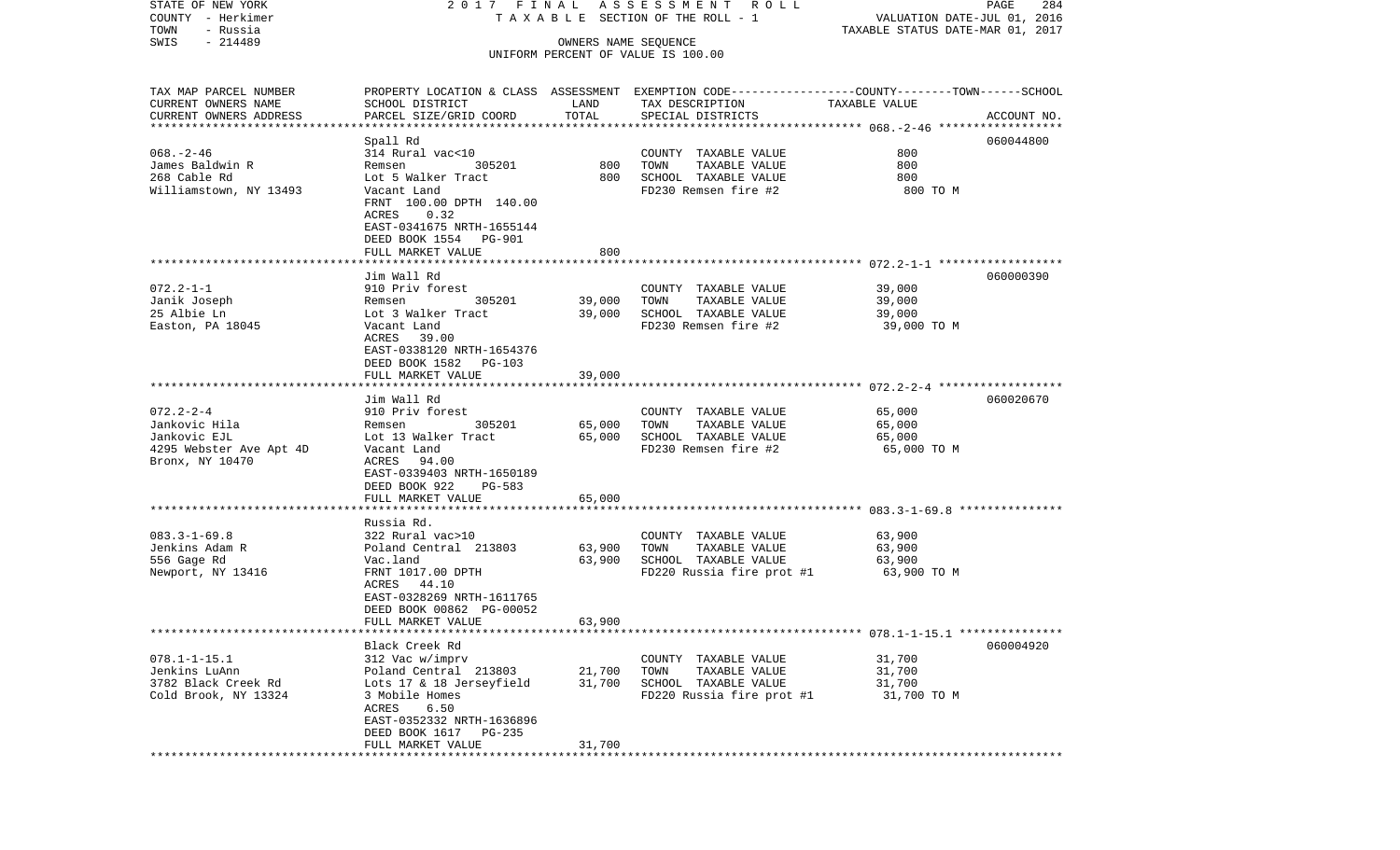| STATE OF NEW YORK<br>COUNTY - Herkimer<br>TOWN<br>- Russia   | 2017 FINAL                                                                                                                             |        | A S S E S S M E N T R O L L<br>T A X A B L E SECTION OF THE ROLL - 1                             | VALUATION DATE-JUL 01, 2016<br>TAXABLE STATUS DATE-MAR 01, 2017 | PAGE<br>285 |  |  |
|--------------------------------------------------------------|----------------------------------------------------------------------------------------------------------------------------------------|--------|--------------------------------------------------------------------------------------------------|-----------------------------------------------------------------|-------------|--|--|
| $-214489$<br>SWIS                                            | OWNERS NAME SEQUENCE                                                                                                                   |        |                                                                                                  |                                                                 |             |  |  |
|                                                              |                                                                                                                                        |        | UNIFORM PERCENT OF VALUE IS 100.00                                                               |                                                                 |             |  |  |
| TAX MAP PARCEL NUMBER                                        |                                                                                                                                        |        | PROPERTY LOCATION & CLASS ASSESSMENT EXEMPTION CODE----------------COUNTY-------TOWN------SCHOOL |                                                                 |             |  |  |
| CURRENT OWNERS NAME                                          | SCHOOL DISTRICT                                                                                                                        | LAND   | TAX DESCRIPTION                                                                                  | TAXABLE VALUE                                                   |             |  |  |
| CURRENT OWNERS ADDRESS                                       | PARCEL SIZE/GRID COORD                                                                                                                 | TOTAL  | SPECIAL DISTRICTS                                                                                |                                                                 | ACCOUNT NO. |  |  |
|                                                              | 3779 Black Creek Rd                                                                                                                    |        |                                                                                                  |                                                                 |             |  |  |
| $078.1 - 1 - 15.3$                                           | 270 Mfg housing                                                                                                                        |        | COUNTY TAXABLE VALUE                                                                             | 19,500                                                          |             |  |  |
| Jenkins Luann                                                | Poland Central 213803                                                                                                                  | 11,100 | TOWN<br>TAXABLE VALUE                                                                            | 19,500                                                          |             |  |  |
| 3779 Black Creek Rd                                          | Trailer                                                                                                                                | 19,500 | SCHOOL TAXABLE VALUE                                                                             | 19,500                                                          |             |  |  |
| Cold Brook, NY 13324                                         | Merged 2010<br>FRNT 300.00 DPTH<br>ACRES<br>1.80                                                                                       |        | FD220 Russia fire prot #1                                                                        | 19,500 TO M                                                     |             |  |  |
|                                                              | EAST-0352134 NRTH-1636968                                                                                                              |        |                                                                                                  |                                                                 |             |  |  |
|                                                              | DEED BOOK 809<br><b>PG-101</b><br>FULL MARKET VALUE                                                                                    | 19,500 |                                                                                                  |                                                                 |             |  |  |
|                                                              | ****************************                                                                                                           |        |                                                                                                  |                                                                 |             |  |  |
|                                                              | Black Creek Rd                                                                                                                         |        |                                                                                                  |                                                                 | 060004470   |  |  |
| $078.1 - 1 - 21$                                             | 314 Rural vac<10                                                                                                                       |        | COUNTY TAXABLE VALUE                                                                             | 4,500                                                           |             |  |  |
| Jenkins LuAnn V                                              | Poland Central 213803                                                                                                                  | 4,500  | TOWN<br>TAXABLE VALUE                                                                            | 4,500                                                           |             |  |  |
| Jenkins Nathan R                                             | N 17<br>Jp                                                                                                                             | 4,500  | SCHOOL TAXABLE VALUE                                                                             | 4,500                                                           |             |  |  |
| 3782 Black Creek Rd<br>Cold Brook, NY 13324                  | Lot $1/3$<br>Black Creek<br>FRNT 150.00 DPTH 100.00<br>EAST-0351944 NRTH-1637151<br>DEED BOOK 948<br><b>PG-105</b>                     |        | FD220 Russia fire prot #1                                                                        | 4,500 TO M                                                      |             |  |  |
|                                                              | FULL MARKET VALUE<br>**************************                                                                                        | 4,500  |                                                                                                  |                                                                 |             |  |  |
|                                                              | Black Creek Rd                                                                                                                         |        |                                                                                                  |                                                                 | 060050240   |  |  |
| $078.1 - 1 - 26.2$                                           | 314 Rural vac<10                                                                                                                       |        | COUNTY TAXABLE VALUE                                                                             | 1,000                                                           |             |  |  |
| Jenkins Ray                                                  | Poland Central 213803                                                                                                                  | 1,000  | TOWN<br>TAXABLE VALUE                                                                            | 1,000                                                           |             |  |  |
| Jenkins LuAnn                                                | Lot 17 Jerseyfield Patent                                                                                                              | 1,000  | SCHOOL TAXABLE VALUE                                                                             | 1,000                                                           |             |  |  |
| 3782 Black Creek Rd<br>Cold Brook, NY 13324                  | Vacant Land<br>FRNT 440.00 DPTH 196.50<br>ACRES<br>0.78<br>EAST-0352372 NRTH-1637418<br>DEED BOOK 948<br>$PG-108$<br>FULL MARKET VALUE | 1,000  | FD220 Russia fire prot #1                                                                        | 1,000 TO M                                                      |             |  |  |
|                                                              |                                                                                                                                        |        |                                                                                                  |                                                                 |             |  |  |
|                                                              | Black Creek Rd                                                                                                                         |        |                                                                                                  |                                                                 | 060026730   |  |  |
| $078.1 - 1 - 13$                                             | 323 Vacant rural                                                                                                                       |        | COUNTY TAXABLE VALUE                                                                             | 10,000                                                          |             |  |  |
| Jenkins Ray C                                                | Poland Central 213803                                                                                                                  | 10,000 | TOWN<br>TAXABLE VALUE                                                                            | 10,000                                                          |             |  |  |
| Jenkins LuAnn<br>3782 Black Creek Rd<br>Cold Brook, NY 13324 | Lot 18 Jerseyfield Patent<br>Vacant Land<br>ACRES 10.00<br>EAST-0353657 NRTH-1636942                                                   | 10,000 | SCHOOL TAXABLE VALUE<br>FD220 Russia fire prot #1                                                | 10,000<br>10,000 TO M                                           |             |  |  |
|                                                              | DEED BOOK 916<br>PG-608<br>FULL MARKET VALUE                                                                                           | 10,000 |                                                                                                  |                                                                 |             |  |  |
|                                                              |                                                                                                                                        |        |                                                                                                  |                                                                 |             |  |  |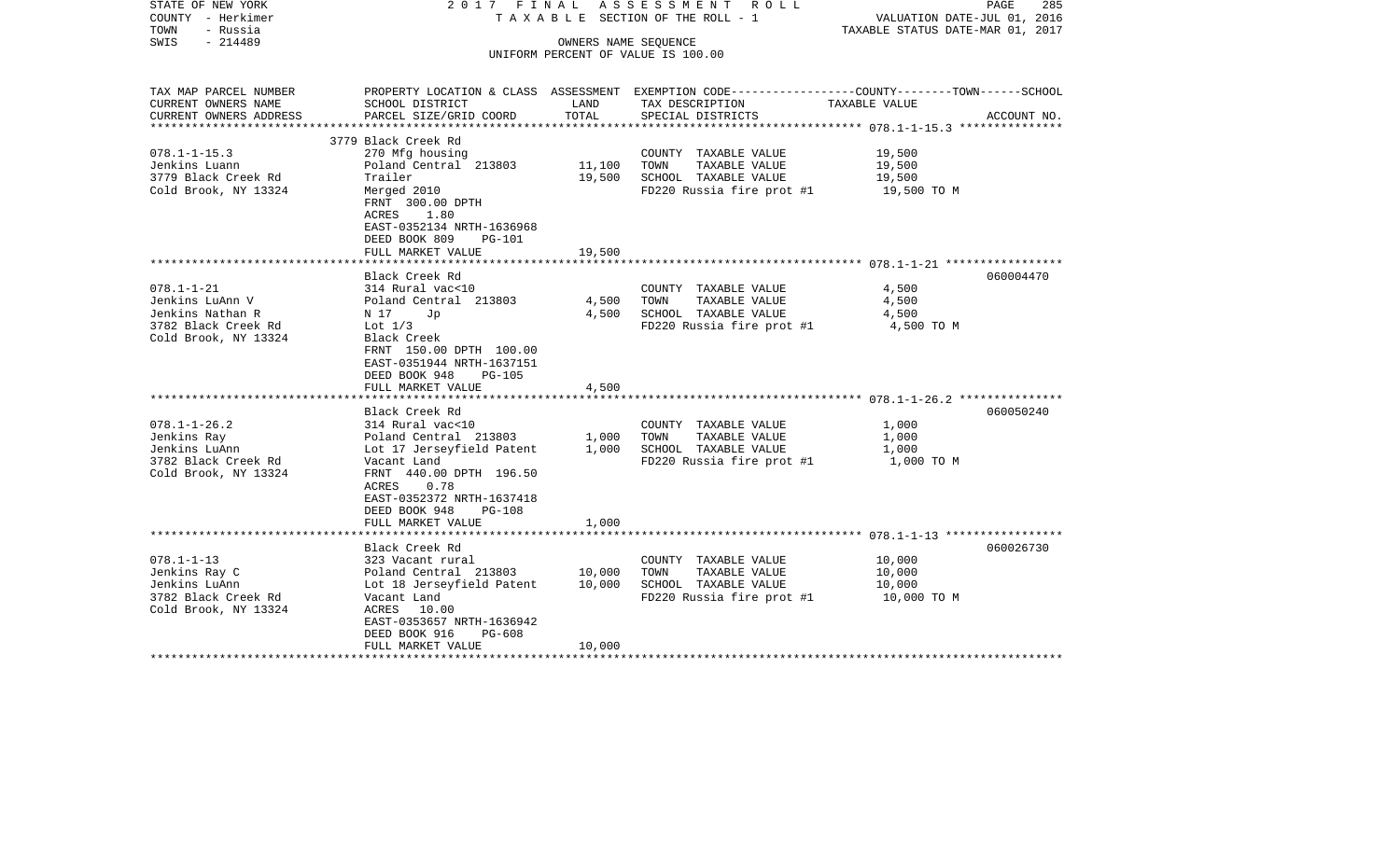STATE OF NEW YORK 2 0 1 7 F I N A L A S S E S S M E N T R O L L PAGE 286COUNTY - Herkimer **T A X A B L E** SECTION OF THE ROLL - 1 VALUATION DATE-JUL 01, 2016 TOWN - Russia TAXABLE STATUS DATE-MAR 01, 2017 SWIS - 214489 OWNERS NAME SEQUENCE UNIFORM PERCENT OF VALUE IS 100.00

TAX MAP PARCEL NUMBER PROPERTY LOCATION & CLASS ASSESSMENT EXEMPTION CODE------------------COUNTY--------TOWN------SCHOOL CURRENT OWNERS NAME SCHOOL DISTRICT LAND TAX DESCRIPTION TAXABLE VALUECURRENT OWNERS ADDRESS PARCEL SIZE/GRID COORD TOTAL SPECIAL DISTRICTS ACCOUNT NO. \*\*\*\*\*\*\*\*\*\*\*\*\*\*\*\*\*\*\*\*\*\*\*\*\*\*\*\*\*\*\*\*\*\*\*\*\*\*\*\*\*\*\*\*\*\*\*\*\*\*\*\*\*\*\*\*\*\*\*\*\*\*\*\*\*\*\*\*\*\*\*\*\*\*\*\*\*\*\*\*\*\*\*\*\*\*\*\*\*\*\*\*\*\*\*\*\*\*\*\*\*\*\* 078.1-1-14 \*\*\*\*\*\*\*\*\*\*\*\*\*\*\*\*\*3782 Black Creek Rd 060014730 078.1-1-14 210 1 Family Res CW\_15\_VET/ 41162 0 9,000 0 0 0 Jenkins Ray C Poland Central 213803 30,800 BAS STAR 41854 0 0 0 30,000 Jenkins Luann V Lot 18 Jerseyfield Patent 89,000 COUNTY TAXABLE VALUE 80,000 3782 Black Creek Rd ACRES 14.00 TOWN TAXABLE VALUE 89,000 Cold Brook, NY 13324 **EAST-0352980 NRTH-1637259** SCHOOL TAXABLE VALUE 59,000 DEED BOOK 695 PG-64 FD220 Russia fire prot #1 89,000 TO M FULL MARKET VALUE 89,000 \*\*\*\*\*\*\*\*\*\*\*\*\*\*\*\*\*\*\*\*\*\*\*\*\*\*\*\*\*\*\*\*\*\*\*\*\*\*\*\*\*\*\*\*\*\*\*\*\*\*\*\*\*\*\*\*\*\*\*\*\*\*\*\*\*\*\*\*\*\*\*\*\*\*\*\*\*\*\*\*\*\*\*\*\*\*\*\*\*\*\*\*\*\*\*\*\*\*\*\*\*\*\* 089.1-2-28.1 \*\*\*\*\*\*\*\*\*\*\*\*\*\*\* Rose Valley Rd 060014130 089.1-2-28.1 242 Rurl res&rec COUNTY TAXABLE VALUE 67,300 Jenkins Robert Poland Central 213803 33,200 TOWN TAXABLE VALUE 67,300 Jenkins Geraldine Lot 30 Royal Grant 67,300 SCHOOL TAXABLE VALUE 67,300 826 Rose Valley Rd Vacant Land FD220 Russia fire prot #1 67,300 TO M Cold Brook, NY 13324 FRNT 700.00 DPTH ACRES 29.40 EAST-0354390 NRTH-1602568 DEED BOOK 920 PG-493FULL MARKET VALUE 67,300 \*\*\*\*\*\*\*\*\*\*\*\*\*\*\*\*\*\*\*\*\*\*\*\*\*\*\*\*\*\*\*\*\*\*\*\*\*\*\*\*\*\*\*\*\*\*\*\*\*\*\*\*\*\*\*\*\*\*\*\*\*\*\*\*\*\*\*\*\*\*\*\*\*\*\*\*\*\*\*\*\*\*\*\*\*\*\*\*\*\*\*\*\*\*\*\*\*\*\*\*\*\*\* 089.1-2-28.2 \*\*\*\*\*\*\*\*\*\*\*\*\*\*\* 826 Rose Valley Rd 060051170 089.1-2-28.2 210 1 Family Res VET WAR C 41122 0 9,000 0 0 Jenkins Robert L <sup>Poland</sup> Central 213803 23,700 VET WAR T 41123 0 0 12,000 0 Jenkins Geraldine A Lot #30 Royal Grant 133,500 ENH STAR 41834 0 0 0 65,500 826 Rose Valley Rd House COUNTY TAXABLE VALUE 124,500 Cold Brook, NY 13324 FRNT 327.40 DPTH 796.50 TOWN TAXABLE VALUE 121,500 ACRES 5.06 SCHOOL TAXABLE VALUE 68,000 EAST-0354701 NRTH-1602051 FD220 Russia fire prot #1 133,500 TO M DEED BOOK 668 PG-47FULL MARKET VALUE 133,500 \*\*\*\*\*\*\*\*\*\*\*\*\*\*\*\*\*\*\*\*\*\*\*\*\*\*\*\*\*\*\*\*\*\*\*\*\*\*\*\*\*\*\*\*\*\*\*\*\*\*\*\*\*\*\*\*\*\*\*\*\*\*\*\*\*\*\*\*\*\*\*\*\*\*\*\*\*\*\*\*\*\*\*\*\*\*\*\*\*\*\*\*\*\*\*\*\*\*\*\*\*\*\* 077.4-1-47 \*\*\*\*\*\*\*\*\*\*\*\*\*\*\*\*\* 1045 Grant Rd 060040780077.4-1-47 210 1 Family Res BAS STAR 41854 0 0 0 30,000 Jock Carol Poland Central 213803 12,400 COUNTY TAXABLE VALUE 79,000 1045 Grant Rd Lot 111 Royal Grant 79,000 TOWN TAXABLE VALUE 79,000 Cold Brook, NY 13324 House Garage SCHOOL TAXABLE VALUE 49,000<br>ACRES 0.96 ACRES 1.96 FD220 Russia fire prot #1 79.000 TO M ACRES 0.96 FD220 Russia fire prot #1 EAST-0344243 NRTH-1625633 DEED BOOK 1131 PG-631FULL MARKET VALUE 79,000 \*\*\*\*\*\*\*\*\*\*\*\*\*\*\*\*\*\*\*\*\*\*\*\*\*\*\*\*\*\*\*\*\*\*\*\*\*\*\*\*\*\*\*\*\*\*\*\*\*\*\*\*\*\*\*\*\*\*\*\*\*\*\*\*\*\*\*\*\*\*\*\*\*\*\*\*\*\*\*\*\*\*\*\*\*\*\*\*\*\*\*\*\*\*\*\*\*\*\*\*\*\*\* 068.-2-29.5 \*\*\*\*\*\*\*\*\*\*\*\*\*\*\*\* Wheelertown Rd 0007204068.-2-29.5 314 Rural vac<10 COUNTY TAXABLE VALUE 2,400 Jock Todd M Remsen 305201 2,400 TOWN TAXABLE VALUE 2,400 Jock Sherry R Lot 59 Remsenburg Patent 2,400 SCHOOL TAXABLE VALUE 2,400 765 Wheelertown Rd Vacant Land FD230 Remsen fire #2 2,400 TO M Remsen, NY 13438 Wheelertown Rd FRNT 102.50 DPTH 400.00 EAST-0348469 NRTH-1656978 DEED BOOK 1402 PG-65FULL MARKET VALUE 2,400 \*\*\*\*\*\*\*\*\*\*\*\*\*\*\*\*\*\*\*\*\*\*\*\*\*\*\*\*\*\*\*\*\*\*\*\*\*\*\*\*\*\*\*\*\*\*\*\*\*\*\*\*\*\*\*\*\*\*\*\*\*\*\*\*\*\*\*\*\*\*\*\*\*\*\*\*\*\*\*\*\*\*\*\*\*\*\*\*\*\*\*\*\*\*\*\*\*\*\*\*\*\*\*\*\*\*\*\*\*\*\*\*\*\*\*\*\*\*\*\*\*\*\*\*\*\*\*\*\*\*\*\*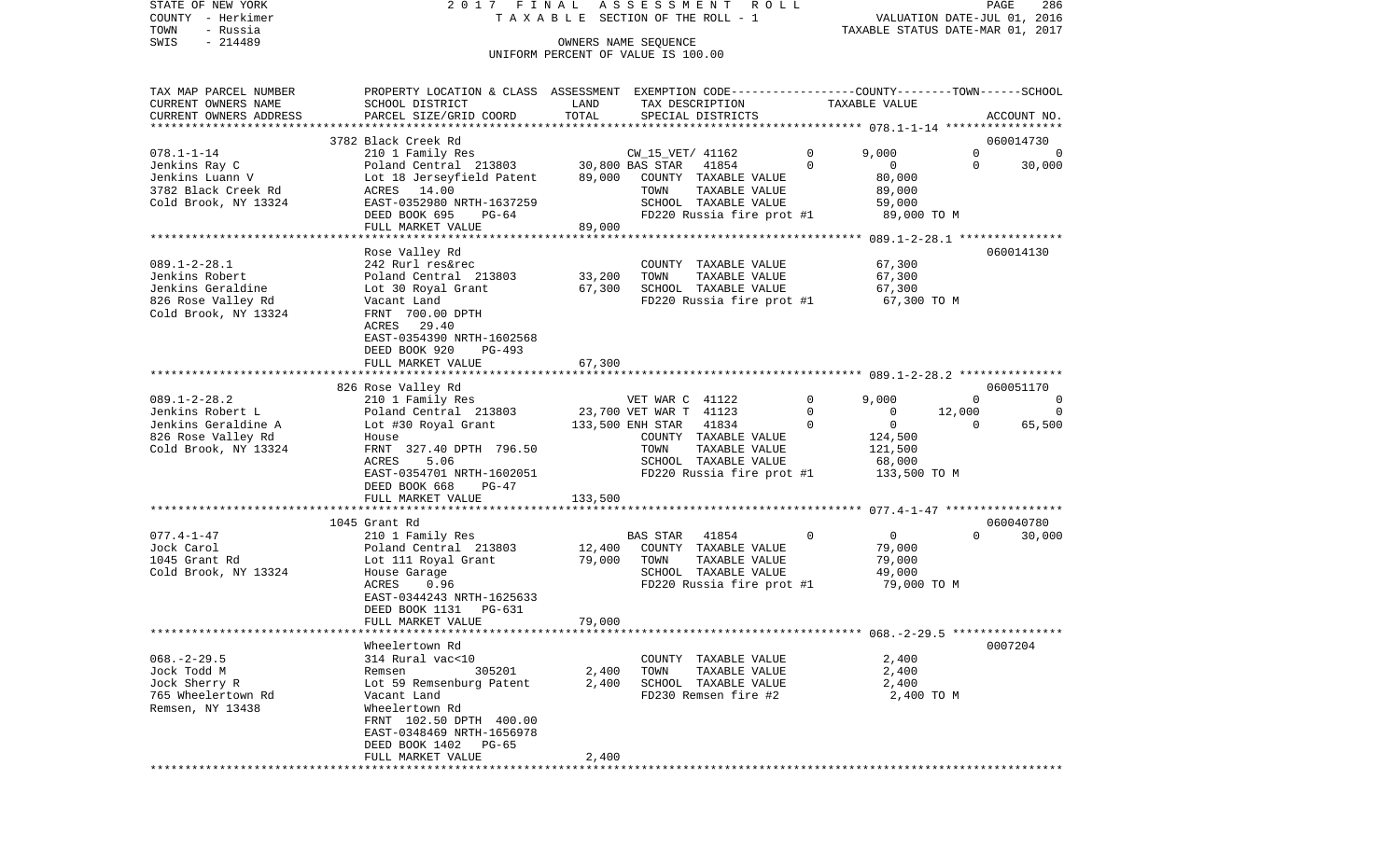| STATE OF NEW YORK<br>COUNTY - Herkimer<br>- Russia<br>TOWN<br>$-214489$<br>SWIS             | 2017 FINAL                                                                                                                                                                                         |                              | ASSESSMENT ROLL<br>TAXABLE SECTION OF THE ROLL - 1<br>OWNERS NAME SEQUENCE<br>UNIFORM PERCENT OF VALUE IS 100.00        | TAXABLE STATUS DATE-MAR 01, 2017                                            | PAGE<br>287<br>VALUATION DATE-JUL 01, 2016 |
|---------------------------------------------------------------------------------------------|----------------------------------------------------------------------------------------------------------------------------------------------------------------------------------------------------|------------------------------|-------------------------------------------------------------------------------------------------------------------------|-----------------------------------------------------------------------------|--------------------------------------------|
| TAX MAP PARCEL NUMBER<br>CURRENT OWNERS NAME<br>CURRENT OWNERS ADDRESS                      | PROPERTY LOCATION & CLASS ASSESSMENT EXEMPTION CODE---------------COUNTY-------TOWN------SCHOOL<br>SCHOOL DISTRICT<br>PARCEL SIZE/GRID COORD                                                       | LAND<br>TOTAL                | TAX DESCRIPTION<br>SPECIAL DISTRICTS                                                                                    | TAXABLE VALUE                                                               | ACCOUNT NO.                                |
| **********************                                                                      |                                                                                                                                                                                                    |                              |                                                                                                                         | ************************** 068.-2-29.6 *****************                    |                                            |
| $068. - 2 - 29.6$<br>Jock Todd M<br>Jock Sherry R<br>765 Wheelertown Rd<br>Remsen, NY 13438 | Wheelertown Rd<br>314 Rural vac<10<br>305201<br>Remsen<br>Lot 59 Remsenburg Patent<br>Vacant Land<br>FRNT 250.00 DPTH 260.00<br>ACRES<br>0.75<br>EAST-0348806 NRTH-1656900                         | 1,900<br>1,900               | COUNTY TAXABLE VALUE<br>TOWN<br>TAXABLE VALUE<br>SCHOOL TAXABLE VALUE<br>FD230 Remsen fire #2                           | 1,900<br>1,900<br>1,900<br>1,900 TO M                                       | 0007206                                    |
|                                                                                             | DEED BOOK 1402<br>$PG-65$<br>FULL MARKET VALUE                                                                                                                                                     | 1,900                        |                                                                                                                         |                                                                             |                                            |
|                                                                                             | 765 Wheelertown Rd                                                                                                                                                                                 |                              |                                                                                                                         |                                                                             | 060043150                                  |
| $068. - 2 - 31$<br>Jock Todd M<br>Jock Sherry R<br>765 Wheelertown Rd<br>Remsen, NY 13438   | 210 1 Family Res<br>305201<br>Remsen<br>Lot 59 Remsenburg Patent<br>House<br>FRNT 150.00 DPTH 250.00<br>ACRES<br>0.86<br>EAST-0348621 NRTH-1656904<br>DEED BOOK 1402<br>PG-65<br>FULL MARKET VALUE | 12,000<br>121,000<br>121,000 | BAS STAR 41854<br>COUNTY TAXABLE VALUE<br>TOWN<br>TAXABLE VALUE<br>SCHOOL TAXABLE VALUE<br>FD230 Remsen fire #2         | $\mathsf{O}$<br>$\mathbf 0$<br>121,000<br>121,000<br>91,000<br>121,000 TO M | $\Omega$<br>30,000                         |
|                                                                                             | 249 Plumb Rd                                                                                                                                                                                       |                              |                                                                                                                         |                                                                             | 060041710                                  |
| $088.1 - 1 - 24.1$<br>Johnson Dennis<br>Johnson Maryann<br>249 Plumb Rd<br>Poland, NY 13431 | 210 1 Family Res<br>Poland Central 213803<br>Lot 47 Royal Grant<br>FRNT 977.00 DPTH<br>ACRES 42.40<br>EAST-0334588 NRTH-1604989<br>DEED BOOK 00700 PG-00258                                        | 68,900<br>212,000            | 41834<br>ENH STAR<br>COUNTY TAXABLE VALUE<br>TOWN<br>TAXABLE VALUE<br>SCHOOL TAXABLE VALUE<br>FD220 Russia fire prot #1 | $\overline{0}$<br>$\Omega$<br>212,000<br>212,000<br>146,500<br>212,000 TO M | $\Omega$<br>65,500                         |
|                                                                                             | FULL MARKET VALUE                                                                                                                                                                                  | 212,000                      |                                                                                                                         |                                                                             |                                            |
| $088.1 - 1 - 24.4$<br>Johnson Dennis<br>249 Plumb Rd<br>Poland, NY 13431                    | 248 Plumb Rd<br>312 Vac w/imprv<br>Poland Central 213803<br>Pole Barn<br>Mobile Home Removed 11/06<br>FRNT 252.00 DPTH<br>ACRES<br>1.10<br>EAST-0335079 NRTH-1605610<br>DEED BOOK 1351<br>PG-505   | 4,300<br>11,000              | COUNTY TAXABLE VALUE<br>TOWN<br>TAXABLE VALUE<br>SCHOOL TAXABLE VALUE<br>FD220 Russia fire prot #1                      | 11,000<br>11,000<br>11,000<br>11,000 TO M                                   |                                            |
| *******************                                                                         | FULL MARKET VALUE                                                                                                                                                                                  | 11,000                       |                                                                                                                         |                                                                             |                                            |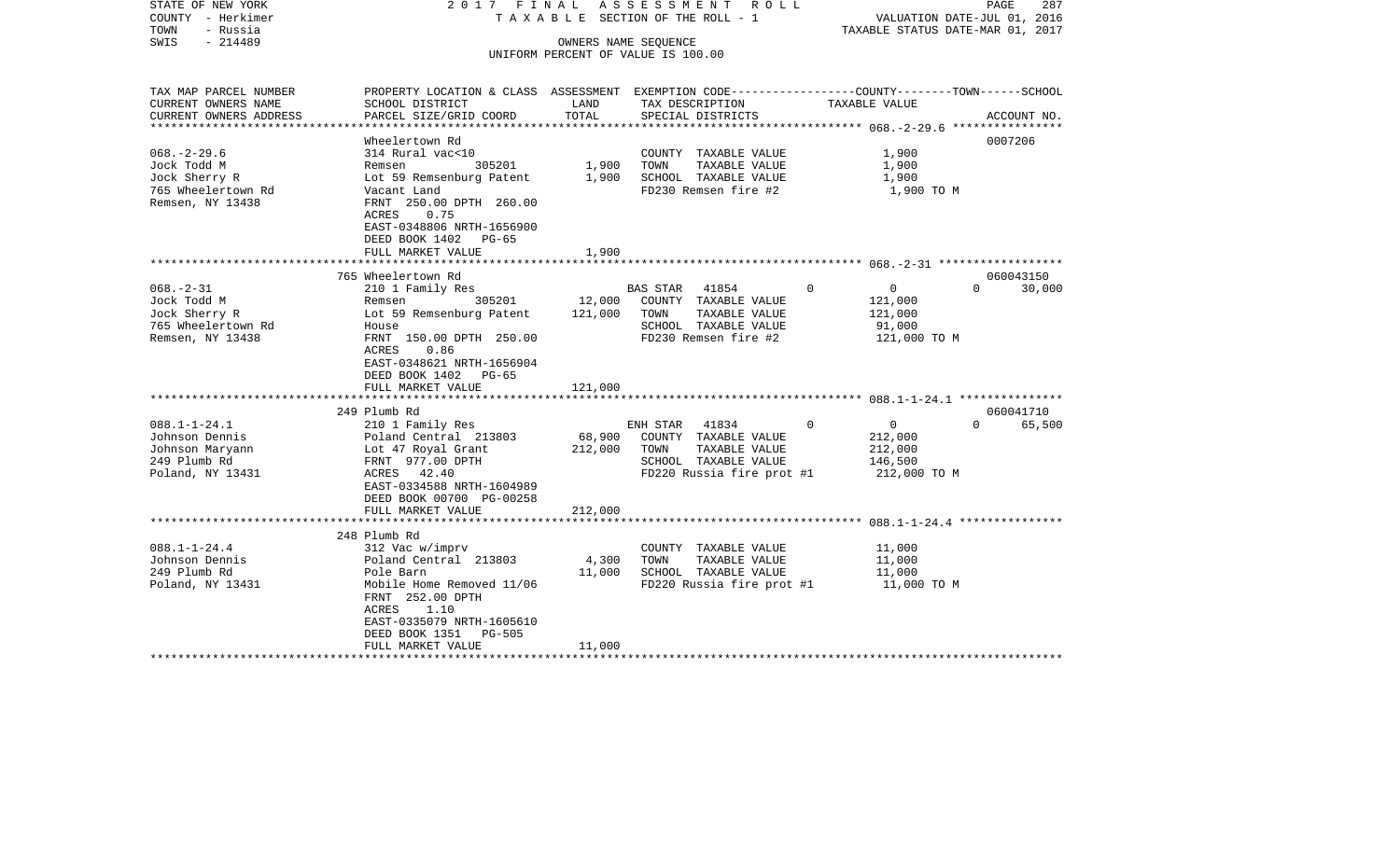| T A X A B L E SECTION OF THE ROLL - 1<br>COUNTY<br>– Herkimer |                                                                                                   |         |                                    | VALUATION DATE-JUL 01, 2016<br>TAXABLE STATUS DATE-MAR 01, 2017 |                |                |                |  |
|---------------------------------------------------------------|---------------------------------------------------------------------------------------------------|---------|------------------------------------|-----------------------------------------------------------------|----------------|----------------|----------------|--|
| TOWN<br>- Russia                                              |                                                                                                   |         |                                    |                                                                 |                |                |                |  |
| SWIS<br>$-214489$                                             |                                                                                                   |         | OWNERS NAME SEQUENCE               |                                                                 |                |                |                |  |
|                                                               |                                                                                                   |         | UNIFORM PERCENT OF VALUE IS 100.00 |                                                                 |                |                |                |  |
|                                                               |                                                                                                   |         |                                    |                                                                 |                |                |                |  |
| TAX MAP PARCEL NUMBER                                         | PROPERTY LOCATION & CLASS ASSESSMENT EXEMPTION CODE----------------COUNTY--------TOWN------SCHOOL |         |                                    |                                                                 |                |                |                |  |
| CURRENT OWNERS NAME                                           | SCHOOL DISTRICT                                                                                   | LAND    | TAX DESCRIPTION                    |                                                                 | TAXABLE VALUE  |                |                |  |
| CURRENT OWNERS ADDRESS                                        | PARCEL SIZE/GRID COORD                                                                            | TOTAL   | SPECIAL DISTRICTS                  |                                                                 |                |                | ACCOUNT NO.    |  |
|                                                               |                                                                                                   |         |                                    |                                                                 |                |                |                |  |
|                                                               | 235 Roberts Rd                                                                                    |         |                                    |                                                                 |                |                | 060014340      |  |
| $077.4 - 1 - 32.1$                                            | 242 Rurl res&rec                                                                                  |         | VET COM C 41132                    | $\circ$                                                         | 15,000         | $\overline{0}$ | $\overline{0}$ |  |
| Johnson James                                                 | Poland Central 213803                                                                             |         | 64,300 VET COM T 41133             | $\overline{0}$                                                  | $\overline{0}$ | 20,000         | $\overline{0}$ |  |
| Johnson Phyllis                                               | Lot 119 Royal Grant                                                                               |         | 208,000 ENH STAR 41834             | $\Omega$                                                        | $\overline{0}$ | $\overline{0}$ | 65,500         |  |
| 235 Roberts Rd                                                | Log House Garage                                                                                  |         | COUNTY TAXABLE VALUE               |                                                                 | 193,000        |                |                |  |
| Cold Brook, NY 13324                                          | ACRES 53.50                                                                                       |         | TOWN<br>TAXABLE VALUE              |                                                                 | 188,000        |                |                |  |
|                                                               | EAST-0339893 NRTH-1629196                                                                         |         | SCHOOL TAXABLE VALUE               |                                                                 | 142,500        |                |                |  |
|                                                               | DEED BOOK 799<br>PG-645                                                                           |         | FD220 Russia fire prot #1          |                                                                 | 208,000 TO M   |                |                |  |
|                                                               | FULL MARKET VALUE                                                                                 | 208,000 |                                    |                                                                 |                |                |                |  |
|                                                               |                                                                                                   |         |                                    |                                                                 |                |                |                |  |
|                                                               | 9529 Rte 28                                                                                       |         |                                    |                                                                 |                |                | 060051200      |  |
| $088.1 - 1 - 13.4$                                            | 210 1 Family Res                                                                                  |         | 41834<br>ENH STAR                  | $\Omega$                                                        | $\overline{0}$ | $\Omega$       | 62,000         |  |
| Johnson James G                                               | Poland Central 213803                                                                             | 13,000  | COUNTY TAXABLE VALUE               |                                                                 | 62,000         |                |                |  |
| Johnson Paula                                                 | Lot 47 Royal Grant                                                                                | 62,000  | TOWN<br>TAXABLE VALUE              |                                                                 | 62,000         |                |                |  |
| 9529 State Route 28                                           | House 2 Barns                                                                                     |         | SCHOOL TAXABLE VALUE               |                                                                 | $\overline{0}$ |                |                |  |
| PO Box 210                                                    | FRNT 250.00 DPTH 110.00                                                                           |         | FD220 Russia fire prot #1          |                                                                 | 62,000 TO M    |                |                |  |
| Poland, NY 13431                                              | 1.20<br>ACRES<br>EAST-0329834 NRTH-1606023                                                        |         |                                    |                                                                 |                |                |                |  |
|                                                               |                                                                                                   |         |                                    |                                                                 |                |                |                |  |
|                                                               | DEED BOOK 678<br>PG-659                                                                           |         |                                    |                                                                 |                |                |                |  |
|                                                               | FULL MARKET VALUE                                                                                 | 62,000  |                                    |                                                                 |                |                |                |  |
|                                                               | Roberts Rd                                                                                        |         |                                    |                                                                 |                |                |                |  |
| $077.4 - 1 - 32.2$                                            | 312 Vac w/imprv                                                                                   |         | COUNTY TAXABLE VALUE               |                                                                 | 69,100         |                |                |  |
| Johnson Ronald                                                | Poland Central 213803                                                                             | 43,100  | TOWN<br>TAXABLE VALUE              |                                                                 | 69,100         |                |                |  |
| Johnson Kathleen                                              | Pole Barn                                                                                         | 69,100  | SCHOOL TAXABLE VALUE               |                                                                 | 69,100         |                |                |  |
| 266 Roberts Rd                                                | ACRES 37.30                                                                                       |         | FD220 Russia fire prot #1          |                                                                 | 69,100 TO M    |                |                |  |
| Cold Brook, NY 13324                                          | EAST-0340484 NRTH-1629899                                                                         |         |                                    |                                                                 |                |                |                |  |
|                                                               | DEED BOOK 1099 PG-967                                                                             |         |                                    |                                                                 |                |                |                |  |
|                                                               | FULL MARKET VALUE                                                                                 | 69,100  |                                    |                                                                 |                |                |                |  |
|                                                               |                                                                                                   |         |                                    |                                                                 |                |                |                |  |
|                                                               | 266 Roberts Rd                                                                                    |         |                                    |                                                                 |                |                |                |  |
| $077.4 - 1 - 32.3$                                            | 210 1 Family Res                                                                                  |         | BAS STAR<br>41854                  | 0                                                               | $\overline{0}$ | $\Omega$       | 30,000         |  |
| Johnson Ronald                                                | Poland Central 213803                                                                             | 19,500  | COUNTY TAXABLE VALUE               |                                                                 | 179,500        |                |                |  |
| Johnson Kathleen                                              | Roberts Rd.                                                                                       | 179,500 | TAXABLE VALUE<br>TOWN              |                                                                 | 179,500        |                |                |  |
| 266 Roberts Rd                                                | ACRES<br>5.00                                                                                     |         | SCHOOL TAXABLE VALUE               |                                                                 | 149,500        |                |                |  |
| Cold Brook, NY 13324                                          | EAST-0340046 NRTH-1629999                                                                         |         | FD220 Russia fire prot #1          |                                                                 | 179,500 TO M   |                |                |  |
|                                                               | DEED BOOK 1099 PG-967                                                                             |         |                                    |                                                                 |                |                |                |  |
|                                                               | FULL MARKET VALUE                                                                                 | 179,500 |                                    |                                                                 |                |                |                |  |
|                                                               |                                                                                                   |         |                                    |                                                                 |                |                |                |  |
|                                                               | 9315 Rte.28                                                                                       |         |                                    |                                                                 |                |                |                |  |
| $088.1 - 1 - 51.1$                                            | 270 Mfg housing                                                                                   |         | COUNTY TAXABLE VALUE               |                                                                 | 65,000         |                |                |  |
| Johnson Rowlands Jessica                                      | Poland Central 213803                                                                             | 16,800  | TOWN<br>TAXABLE VALUE              |                                                                 | 65,000         |                |                |  |
| 9315 State Route 28                                           | Lot 47 Royal Grant                                                                                | 65,000  | SCHOOL TAXABLE VALUE               |                                                                 | 65,000         |                |                |  |
| Poland, NY 13431                                              | House & Modular Home                                                                              |         | FD220 Russia fire prot #1          |                                                                 | 65,000 TO M    |                |                |  |
|                                                               | FRNT 303.00 DPTH                                                                                  |         |                                    |                                                                 |                |                |                |  |
| PRIOR OWNER ON 3/01/2017                                      | ACRES<br>1.50                                                                                     |         |                                    |                                                                 |                |                |                |  |
| Johnson Rowlands Jessica                                      | EAST-0333059 NRTH-1603330                                                                         |         |                                    |                                                                 |                |                |                |  |
|                                                               | DEED BOOK 2017<br>PG-941                                                                          |         |                                    |                                                                 |                |                |                |  |
|                                                               | FULL MARKET VALUE                                                                                 | 65,000  |                                    |                                                                 |                |                |                |  |
|                                                               |                                                                                                   |         |                                    |                                                                 |                |                |                |  |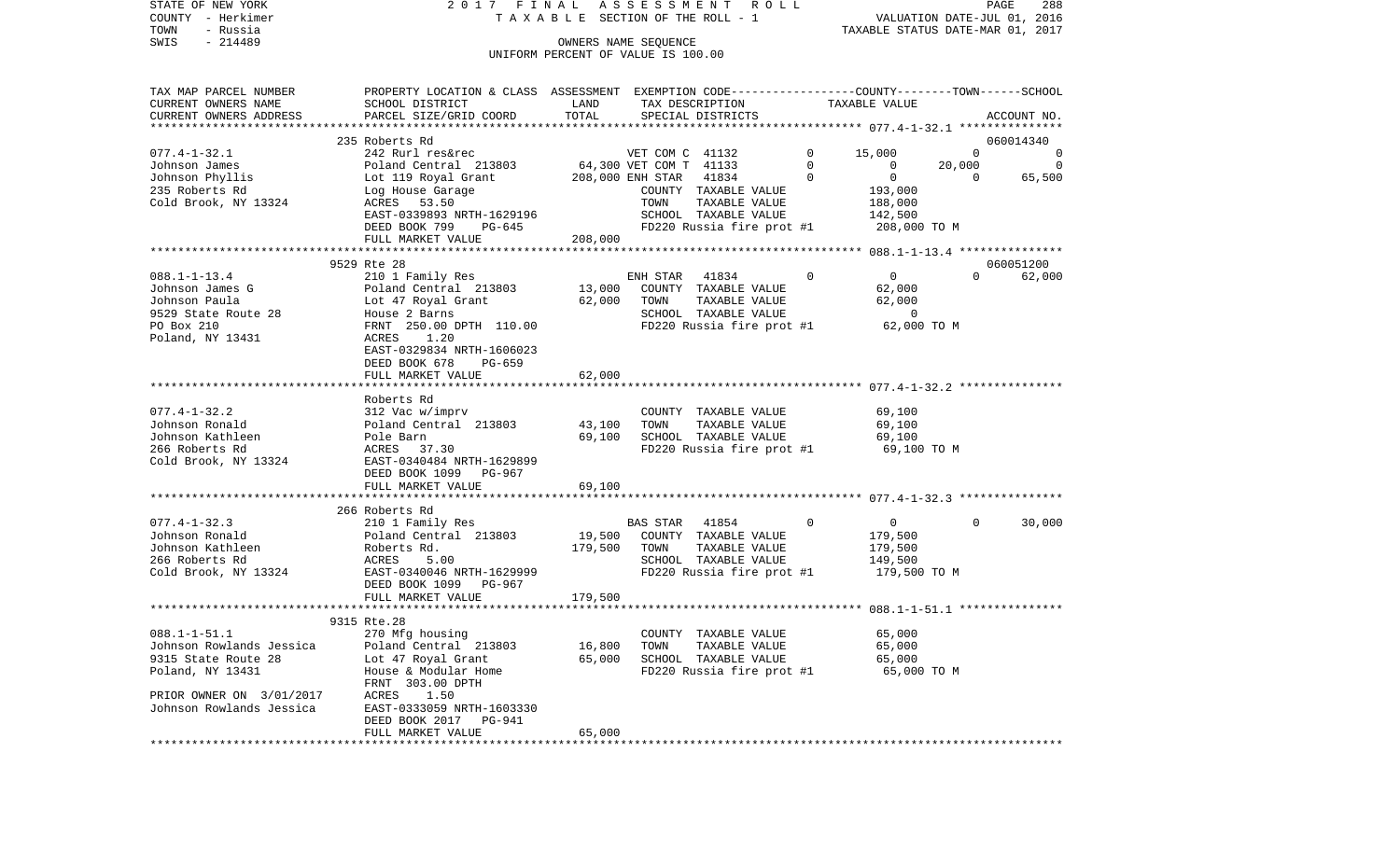| TAXABLE SECTION OF THE ROLL - 1<br>VALUATION DATE-JUL 01, 2016<br>TAXABLE STATUS DATE-MAR 01, 2017<br>- Russia<br>$-214489$<br>OWNERS NAME SEQUENCE<br>UNIFORM PERCENT OF VALUE IS 100.00<br>PROPERTY LOCATION & CLASS ASSESSMENT EXEMPTION CODE----------------COUNTY-------TOWN------SCHOOL<br>TAX MAP PARCEL NUMBER<br>CURRENT OWNERS NAME<br>SCHOOL DISTRICT<br>LAND<br>TAX DESCRIPTION<br>TAXABLE VALUE<br>TOTAL<br>CURRENT OWNERS ADDRESS<br>PARCEL SIZE/GRID COORD<br>SPECIAL DISTRICTS<br>ACCOUNT NO.<br>************<br>9333 Route 28<br>060014310<br>$\overline{0}$<br>$\Omega$<br>$088.1 - 1 - 51.2$<br>210 1 Family Res<br>BAS STAR<br>41854<br>$\Omega$<br>30,000<br>18,800<br>Johnson Terry S<br>Poland Central 213803<br>COUNTY TAXABLE VALUE<br>116,000<br>Johnson Janice<br>Lot 47 Royal Grant<br>116,000<br>TOWN<br>TAXABLE VALUE<br>116,000<br>House Att/gar & Pool<br>SCHOOL TAXABLE VALUE<br>86,000<br>ACRES<br>2.40<br>FD220 Russia fire prot #1<br>116,000 TO M<br>EAST-0332766 NRTH-1603506<br>DEED BOOK 797<br>PG-636<br>FULL MARKET VALUE<br>116,000<br>9333 Route 28<br>$088.1 - 1 - 51.3$<br>210 1 Family Res<br>COUNTY TAXABLE VALUE<br>58,000<br>12,600<br>Johnson Terry S<br>Poland Central 213803<br>TOWN<br>TAXABLE VALUE<br>58,000<br>Johnson Janice A<br>58,000<br>SCHOOL TAXABLE VALUE<br>58,000<br>House<br>9333 Route 28<br>FRNT 321.00 DPTH<br>58,000 TO M<br>FD220 Russia fire prot #1<br>Poland, NY 13431<br>ACRES<br>0.60<br>EAST-0332921 NRTH-16034'<br>PRIOR OWNER ON 3/01/2017 DEED BOOK 2017 PG-406<br>EAST-0332921 NRTH-1603473<br>Johnson Terry S<br>FULL MARKET VALUE<br>58,000<br>St Rt 28<br>311 Res vac land<br>COUNTY TAXABLE VALUE<br>100<br>100<br>Poland Central 213803<br>100<br>TAXABLE VALUE<br>TOWN<br>100<br>Johnson Janice A<br>FRNT 18.00 DPTH<br>ACRES 0.03<br>EAST-0332995 NRTH-1603483<br>SCHOOL TAXABLE VALUE<br>100<br>9333 Route 28<br>FD220 Russia fire prot #1<br>100 TO M<br>Poland, NY 13431<br>DEED BOOK 2017 PG-406<br>PRIOR OWNER ON 3/01/2017<br>FULL MARKET VALUE<br>100<br>Johnson Terry S<br>196 Plumb Rd.<br>$\overline{\phantom{0}}$<br>30,000<br>$088.1 - 1 - 24.3$<br>270 Mfg housing<br>BAS STAR<br>41854<br>$\mathbf{0}$<br>0<br>Johnson, Jr. Dennis B<br>Poland Central 213803<br>11,500<br>COUNTY TAXABLE VALUE<br>54,000<br>54,000<br>Johnson Michelle<br>ACRES<br>TOWN<br>TAXABLE VALUE<br>54,000<br>1.09<br>196 Plumb Rd<br>SCHOOL TAXABLE VALUE<br>24,000<br>EAST-0334015 NRTH-1605109<br>EAST-0334015 NRTH-160510<br>DEED BOOK 1145 PG-958<br>FD220 Russia fire prot #1<br>54,000 TO M<br>54,000<br>FULL MARKET VALUE<br>************************<br>Ash Rd<br>$078.1 - 1 - 11.4$<br>322 Rural vac>10<br>COUNTY TAXABLE VALUE<br>41,900<br>41,900<br>TAXABLE VALUE<br>41,900<br>Poland Central 213803<br>TOWN<br>41,900<br>5047 Clinton Rd<br>Lot 18 Jerseyfield Patent<br>SCHOOL TAXABLE VALUE<br>41,900<br>Whitesboro, NY 13492<br>41,900 TO M<br>Vacant Land<br>FD220 Russia fire prot #1<br>ACRES<br>34.50<br>EAST-0354877 NRTH-1632426<br>DEED BOOK 858<br>$PG-48$<br>FULL MARKET VALUE<br>41,900 | STATE OF NEW YORK        | 2017 FINAL |            | ASSESSMENT ROLL |  | PAGE | 289 |
|-----------------------------------------------------------------------------------------------------------------------------------------------------------------------------------------------------------------------------------------------------------------------------------------------------------------------------------------------------------------------------------------------------------------------------------------------------------------------------------------------------------------------------------------------------------------------------------------------------------------------------------------------------------------------------------------------------------------------------------------------------------------------------------------------------------------------------------------------------------------------------------------------------------------------------------------------------------------------------------------------------------------------------------------------------------------------------------------------------------------------------------------------------------------------------------------------------------------------------------------------------------------------------------------------------------------------------------------------------------------------------------------------------------------------------------------------------------------------------------------------------------------------------------------------------------------------------------------------------------------------------------------------------------------------------------------------------------------------------------------------------------------------------------------------------------------------------------------------------------------------------------------------------------------------------------------------------------------------------------------------------------------------------------------------------------------------------------------------------------------------------------------------------------------------------------------------------------------------------------------------------------------------------------------------------------------------------------------------------------------------------------------------------------------------------------------------------------------------------------------------------------------------------------------------------------------------------------------------------------------------------------------------------------------------------------------------------------------------------------------------------------------------------------------------------------------------------------------------------------------------------------------------------------------------------------------------------------------------------------------------------------------------------------------------------------------------------------------------------|--------------------------|------------|------------|-----------------|--|------|-----|
|                                                                                                                                                                                                                                                                                                                                                                                                                                                                                                                                                                                                                                                                                                                                                                                                                                                                                                                                                                                                                                                                                                                                                                                                                                                                                                                                                                                                                                                                                                                                                                                                                                                                                                                                                                                                                                                                                                                                                                                                                                                                                                                                                                                                                                                                                                                                                                                                                                                                                                                                                                                                                                                                                                                                                                                                                                                                                                                                                                                                                                                                                                     | COUNTY - Herkimer        |            |            |                 |  |      |     |
|                                                                                                                                                                                                                                                                                                                                                                                                                                                                                                                                                                                                                                                                                                                                                                                                                                                                                                                                                                                                                                                                                                                                                                                                                                                                                                                                                                                                                                                                                                                                                                                                                                                                                                                                                                                                                                                                                                                                                                                                                                                                                                                                                                                                                                                                                                                                                                                                                                                                                                                                                                                                                                                                                                                                                                                                                                                                                                                                                                                                                                                                                                     | TOWN                     |            |            |                 |  |      |     |
|                                                                                                                                                                                                                                                                                                                                                                                                                                                                                                                                                                                                                                                                                                                                                                                                                                                                                                                                                                                                                                                                                                                                                                                                                                                                                                                                                                                                                                                                                                                                                                                                                                                                                                                                                                                                                                                                                                                                                                                                                                                                                                                                                                                                                                                                                                                                                                                                                                                                                                                                                                                                                                                                                                                                                                                                                                                                                                                                                                                                                                                                                                     | SWIS                     |            |            |                 |  |      |     |
|                                                                                                                                                                                                                                                                                                                                                                                                                                                                                                                                                                                                                                                                                                                                                                                                                                                                                                                                                                                                                                                                                                                                                                                                                                                                                                                                                                                                                                                                                                                                                                                                                                                                                                                                                                                                                                                                                                                                                                                                                                                                                                                                                                                                                                                                                                                                                                                                                                                                                                                                                                                                                                                                                                                                                                                                                                                                                                                                                                                                                                                                                                     |                          |            |            |                 |  |      |     |
|                                                                                                                                                                                                                                                                                                                                                                                                                                                                                                                                                                                                                                                                                                                                                                                                                                                                                                                                                                                                                                                                                                                                                                                                                                                                                                                                                                                                                                                                                                                                                                                                                                                                                                                                                                                                                                                                                                                                                                                                                                                                                                                                                                                                                                                                                                                                                                                                                                                                                                                                                                                                                                                                                                                                                                                                                                                                                                                                                                                                                                                                                                     |                          |            |            |                 |  |      |     |
|                                                                                                                                                                                                                                                                                                                                                                                                                                                                                                                                                                                                                                                                                                                                                                                                                                                                                                                                                                                                                                                                                                                                                                                                                                                                                                                                                                                                                                                                                                                                                                                                                                                                                                                                                                                                                                                                                                                                                                                                                                                                                                                                                                                                                                                                                                                                                                                                                                                                                                                                                                                                                                                                                                                                                                                                                                                                                                                                                                                                                                                                                                     |                          |            |            |                 |  |      |     |
|                                                                                                                                                                                                                                                                                                                                                                                                                                                                                                                                                                                                                                                                                                                                                                                                                                                                                                                                                                                                                                                                                                                                                                                                                                                                                                                                                                                                                                                                                                                                                                                                                                                                                                                                                                                                                                                                                                                                                                                                                                                                                                                                                                                                                                                                                                                                                                                                                                                                                                                                                                                                                                                                                                                                                                                                                                                                                                                                                                                                                                                                                                     |                          |            |            |                 |  |      |     |
|                                                                                                                                                                                                                                                                                                                                                                                                                                                                                                                                                                                                                                                                                                                                                                                                                                                                                                                                                                                                                                                                                                                                                                                                                                                                                                                                                                                                                                                                                                                                                                                                                                                                                                                                                                                                                                                                                                                                                                                                                                                                                                                                                                                                                                                                                                                                                                                                                                                                                                                                                                                                                                                                                                                                                                                                                                                                                                                                                                                                                                                                                                     |                          |            |            |                 |  |      |     |
|                                                                                                                                                                                                                                                                                                                                                                                                                                                                                                                                                                                                                                                                                                                                                                                                                                                                                                                                                                                                                                                                                                                                                                                                                                                                                                                                                                                                                                                                                                                                                                                                                                                                                                                                                                                                                                                                                                                                                                                                                                                                                                                                                                                                                                                                                                                                                                                                                                                                                                                                                                                                                                                                                                                                                                                                                                                                                                                                                                                                                                                                                                     |                          |            |            |                 |  |      |     |
|                                                                                                                                                                                                                                                                                                                                                                                                                                                                                                                                                                                                                                                                                                                                                                                                                                                                                                                                                                                                                                                                                                                                                                                                                                                                                                                                                                                                                                                                                                                                                                                                                                                                                                                                                                                                                                                                                                                                                                                                                                                                                                                                                                                                                                                                                                                                                                                                                                                                                                                                                                                                                                                                                                                                                                                                                                                                                                                                                                                                                                                                                                     |                          |            |            |                 |  |      |     |
|                                                                                                                                                                                                                                                                                                                                                                                                                                                                                                                                                                                                                                                                                                                                                                                                                                                                                                                                                                                                                                                                                                                                                                                                                                                                                                                                                                                                                                                                                                                                                                                                                                                                                                                                                                                                                                                                                                                                                                                                                                                                                                                                                                                                                                                                                                                                                                                                                                                                                                                                                                                                                                                                                                                                                                                                                                                                                                                                                                                                                                                                                                     |                          |            |            |                 |  |      |     |
|                                                                                                                                                                                                                                                                                                                                                                                                                                                                                                                                                                                                                                                                                                                                                                                                                                                                                                                                                                                                                                                                                                                                                                                                                                                                                                                                                                                                                                                                                                                                                                                                                                                                                                                                                                                                                                                                                                                                                                                                                                                                                                                                                                                                                                                                                                                                                                                                                                                                                                                                                                                                                                                                                                                                                                                                                                                                                                                                                                                                                                                                                                     |                          |            |            |                 |  |      |     |
|                                                                                                                                                                                                                                                                                                                                                                                                                                                                                                                                                                                                                                                                                                                                                                                                                                                                                                                                                                                                                                                                                                                                                                                                                                                                                                                                                                                                                                                                                                                                                                                                                                                                                                                                                                                                                                                                                                                                                                                                                                                                                                                                                                                                                                                                                                                                                                                                                                                                                                                                                                                                                                                                                                                                                                                                                                                                                                                                                                                                                                                                                                     |                          |            |            |                 |  |      |     |
|                                                                                                                                                                                                                                                                                                                                                                                                                                                                                                                                                                                                                                                                                                                                                                                                                                                                                                                                                                                                                                                                                                                                                                                                                                                                                                                                                                                                                                                                                                                                                                                                                                                                                                                                                                                                                                                                                                                                                                                                                                                                                                                                                                                                                                                                                                                                                                                                                                                                                                                                                                                                                                                                                                                                                                                                                                                                                                                                                                                                                                                                                                     |                          |            |            |                 |  |      |     |
|                                                                                                                                                                                                                                                                                                                                                                                                                                                                                                                                                                                                                                                                                                                                                                                                                                                                                                                                                                                                                                                                                                                                                                                                                                                                                                                                                                                                                                                                                                                                                                                                                                                                                                                                                                                                                                                                                                                                                                                                                                                                                                                                                                                                                                                                                                                                                                                                                                                                                                                                                                                                                                                                                                                                                                                                                                                                                                                                                                                                                                                                                                     | 9333 State Route 28      |            |            |                 |  |      |     |
|                                                                                                                                                                                                                                                                                                                                                                                                                                                                                                                                                                                                                                                                                                                                                                                                                                                                                                                                                                                                                                                                                                                                                                                                                                                                                                                                                                                                                                                                                                                                                                                                                                                                                                                                                                                                                                                                                                                                                                                                                                                                                                                                                                                                                                                                                                                                                                                                                                                                                                                                                                                                                                                                                                                                                                                                                                                                                                                                                                                                                                                                                                     | Poland, NY 13431         |            |            |                 |  |      |     |
|                                                                                                                                                                                                                                                                                                                                                                                                                                                                                                                                                                                                                                                                                                                                                                                                                                                                                                                                                                                                                                                                                                                                                                                                                                                                                                                                                                                                                                                                                                                                                                                                                                                                                                                                                                                                                                                                                                                                                                                                                                                                                                                                                                                                                                                                                                                                                                                                                                                                                                                                                                                                                                                                                                                                                                                                                                                                                                                                                                                                                                                                                                     |                          |            |            |                 |  |      |     |
|                                                                                                                                                                                                                                                                                                                                                                                                                                                                                                                                                                                                                                                                                                                                                                                                                                                                                                                                                                                                                                                                                                                                                                                                                                                                                                                                                                                                                                                                                                                                                                                                                                                                                                                                                                                                                                                                                                                                                                                                                                                                                                                                                                                                                                                                                                                                                                                                                                                                                                                                                                                                                                                                                                                                                                                                                                                                                                                                                                                                                                                                                                     |                          |            |            |                 |  |      |     |
|                                                                                                                                                                                                                                                                                                                                                                                                                                                                                                                                                                                                                                                                                                                                                                                                                                                                                                                                                                                                                                                                                                                                                                                                                                                                                                                                                                                                                                                                                                                                                                                                                                                                                                                                                                                                                                                                                                                                                                                                                                                                                                                                                                                                                                                                                                                                                                                                                                                                                                                                                                                                                                                                                                                                                                                                                                                                                                                                                                                                                                                                                                     |                          |            |            |                 |  |      |     |
|                                                                                                                                                                                                                                                                                                                                                                                                                                                                                                                                                                                                                                                                                                                                                                                                                                                                                                                                                                                                                                                                                                                                                                                                                                                                                                                                                                                                                                                                                                                                                                                                                                                                                                                                                                                                                                                                                                                                                                                                                                                                                                                                                                                                                                                                                                                                                                                                                                                                                                                                                                                                                                                                                                                                                                                                                                                                                                                                                                                                                                                                                                     |                          |            |            |                 |  |      |     |
|                                                                                                                                                                                                                                                                                                                                                                                                                                                                                                                                                                                                                                                                                                                                                                                                                                                                                                                                                                                                                                                                                                                                                                                                                                                                                                                                                                                                                                                                                                                                                                                                                                                                                                                                                                                                                                                                                                                                                                                                                                                                                                                                                                                                                                                                                                                                                                                                                                                                                                                                                                                                                                                                                                                                                                                                                                                                                                                                                                                                                                                                                                     |                          |            |            |                 |  |      |     |
|                                                                                                                                                                                                                                                                                                                                                                                                                                                                                                                                                                                                                                                                                                                                                                                                                                                                                                                                                                                                                                                                                                                                                                                                                                                                                                                                                                                                                                                                                                                                                                                                                                                                                                                                                                                                                                                                                                                                                                                                                                                                                                                                                                                                                                                                                                                                                                                                                                                                                                                                                                                                                                                                                                                                                                                                                                                                                                                                                                                                                                                                                                     |                          |            |            |                 |  |      |     |
|                                                                                                                                                                                                                                                                                                                                                                                                                                                                                                                                                                                                                                                                                                                                                                                                                                                                                                                                                                                                                                                                                                                                                                                                                                                                                                                                                                                                                                                                                                                                                                                                                                                                                                                                                                                                                                                                                                                                                                                                                                                                                                                                                                                                                                                                                                                                                                                                                                                                                                                                                                                                                                                                                                                                                                                                                                                                                                                                                                                                                                                                                                     |                          |            |            |                 |  |      |     |
|                                                                                                                                                                                                                                                                                                                                                                                                                                                                                                                                                                                                                                                                                                                                                                                                                                                                                                                                                                                                                                                                                                                                                                                                                                                                                                                                                                                                                                                                                                                                                                                                                                                                                                                                                                                                                                                                                                                                                                                                                                                                                                                                                                                                                                                                                                                                                                                                                                                                                                                                                                                                                                                                                                                                                                                                                                                                                                                                                                                                                                                                                                     |                          |            |            |                 |  |      |     |
|                                                                                                                                                                                                                                                                                                                                                                                                                                                                                                                                                                                                                                                                                                                                                                                                                                                                                                                                                                                                                                                                                                                                                                                                                                                                                                                                                                                                                                                                                                                                                                                                                                                                                                                                                                                                                                                                                                                                                                                                                                                                                                                                                                                                                                                                                                                                                                                                                                                                                                                                                                                                                                                                                                                                                                                                                                                                                                                                                                                                                                                                                                     |                          |            |            |                 |  |      |     |
|                                                                                                                                                                                                                                                                                                                                                                                                                                                                                                                                                                                                                                                                                                                                                                                                                                                                                                                                                                                                                                                                                                                                                                                                                                                                                                                                                                                                                                                                                                                                                                                                                                                                                                                                                                                                                                                                                                                                                                                                                                                                                                                                                                                                                                                                                                                                                                                                                                                                                                                                                                                                                                                                                                                                                                                                                                                                                                                                                                                                                                                                                                     |                          |            |            |                 |  |      |     |
|                                                                                                                                                                                                                                                                                                                                                                                                                                                                                                                                                                                                                                                                                                                                                                                                                                                                                                                                                                                                                                                                                                                                                                                                                                                                                                                                                                                                                                                                                                                                                                                                                                                                                                                                                                                                                                                                                                                                                                                                                                                                                                                                                                                                                                                                                                                                                                                                                                                                                                                                                                                                                                                                                                                                                                                                                                                                                                                                                                                                                                                                                                     |                          |            |            |                 |  |      |     |
|                                                                                                                                                                                                                                                                                                                                                                                                                                                                                                                                                                                                                                                                                                                                                                                                                                                                                                                                                                                                                                                                                                                                                                                                                                                                                                                                                                                                                                                                                                                                                                                                                                                                                                                                                                                                                                                                                                                                                                                                                                                                                                                                                                                                                                                                                                                                                                                                                                                                                                                                                                                                                                                                                                                                                                                                                                                                                                                                                                                                                                                                                                     |                          |            |            |                 |  |      |     |
|                                                                                                                                                                                                                                                                                                                                                                                                                                                                                                                                                                                                                                                                                                                                                                                                                                                                                                                                                                                                                                                                                                                                                                                                                                                                                                                                                                                                                                                                                                                                                                                                                                                                                                                                                                                                                                                                                                                                                                                                                                                                                                                                                                                                                                                                                                                                                                                                                                                                                                                                                                                                                                                                                                                                                                                                                                                                                                                                                                                                                                                                                                     |                          |            |            |                 |  |      |     |
|                                                                                                                                                                                                                                                                                                                                                                                                                                                                                                                                                                                                                                                                                                                                                                                                                                                                                                                                                                                                                                                                                                                                                                                                                                                                                                                                                                                                                                                                                                                                                                                                                                                                                                                                                                                                                                                                                                                                                                                                                                                                                                                                                                                                                                                                                                                                                                                                                                                                                                                                                                                                                                                                                                                                                                                                                                                                                                                                                                                                                                                                                                     |                          |            |            |                 |  |      |     |
|                                                                                                                                                                                                                                                                                                                                                                                                                                                                                                                                                                                                                                                                                                                                                                                                                                                                                                                                                                                                                                                                                                                                                                                                                                                                                                                                                                                                                                                                                                                                                                                                                                                                                                                                                                                                                                                                                                                                                                                                                                                                                                                                                                                                                                                                                                                                                                                                                                                                                                                                                                                                                                                                                                                                                                                                                                                                                                                                                                                                                                                                                                     |                          |            |            |                 |  |      |     |
|                                                                                                                                                                                                                                                                                                                                                                                                                                                                                                                                                                                                                                                                                                                                                                                                                                                                                                                                                                                                                                                                                                                                                                                                                                                                                                                                                                                                                                                                                                                                                                                                                                                                                                                                                                                                                                                                                                                                                                                                                                                                                                                                                                                                                                                                                                                                                                                                                                                                                                                                                                                                                                                                                                                                                                                                                                                                                                                                                                                                                                                                                                     |                          |            |            |                 |  |      |     |
|                                                                                                                                                                                                                                                                                                                                                                                                                                                                                                                                                                                                                                                                                                                                                                                                                                                                                                                                                                                                                                                                                                                                                                                                                                                                                                                                                                                                                                                                                                                                                                                                                                                                                                                                                                                                                                                                                                                                                                                                                                                                                                                                                                                                                                                                                                                                                                                                                                                                                                                                                                                                                                                                                                                                                                                                                                                                                                                                                                                                                                                                                                     | $088.1 - 1 - 51.4$       |            |            |                 |  |      |     |
|                                                                                                                                                                                                                                                                                                                                                                                                                                                                                                                                                                                                                                                                                                                                                                                                                                                                                                                                                                                                                                                                                                                                                                                                                                                                                                                                                                                                                                                                                                                                                                                                                                                                                                                                                                                                                                                                                                                                                                                                                                                                                                                                                                                                                                                                                                                                                                                                                                                                                                                                                                                                                                                                                                                                                                                                                                                                                                                                                                                                                                                                                                     | Johnson Terry S          |            |            |                 |  |      |     |
|                                                                                                                                                                                                                                                                                                                                                                                                                                                                                                                                                                                                                                                                                                                                                                                                                                                                                                                                                                                                                                                                                                                                                                                                                                                                                                                                                                                                                                                                                                                                                                                                                                                                                                                                                                                                                                                                                                                                                                                                                                                                                                                                                                                                                                                                                                                                                                                                                                                                                                                                                                                                                                                                                                                                                                                                                                                                                                                                                                                                                                                                                                     |                          |            |            |                 |  |      |     |
|                                                                                                                                                                                                                                                                                                                                                                                                                                                                                                                                                                                                                                                                                                                                                                                                                                                                                                                                                                                                                                                                                                                                                                                                                                                                                                                                                                                                                                                                                                                                                                                                                                                                                                                                                                                                                                                                                                                                                                                                                                                                                                                                                                                                                                                                                                                                                                                                                                                                                                                                                                                                                                                                                                                                                                                                                                                                                                                                                                                                                                                                                                     |                          |            |            |                 |  |      |     |
|                                                                                                                                                                                                                                                                                                                                                                                                                                                                                                                                                                                                                                                                                                                                                                                                                                                                                                                                                                                                                                                                                                                                                                                                                                                                                                                                                                                                                                                                                                                                                                                                                                                                                                                                                                                                                                                                                                                                                                                                                                                                                                                                                                                                                                                                                                                                                                                                                                                                                                                                                                                                                                                                                                                                                                                                                                                                                                                                                                                                                                                                                                     |                          |            |            |                 |  |      |     |
|                                                                                                                                                                                                                                                                                                                                                                                                                                                                                                                                                                                                                                                                                                                                                                                                                                                                                                                                                                                                                                                                                                                                                                                                                                                                                                                                                                                                                                                                                                                                                                                                                                                                                                                                                                                                                                                                                                                                                                                                                                                                                                                                                                                                                                                                                                                                                                                                                                                                                                                                                                                                                                                                                                                                                                                                                                                                                                                                                                                                                                                                                                     |                          |            |            |                 |  |      |     |
|                                                                                                                                                                                                                                                                                                                                                                                                                                                                                                                                                                                                                                                                                                                                                                                                                                                                                                                                                                                                                                                                                                                                                                                                                                                                                                                                                                                                                                                                                                                                                                                                                                                                                                                                                                                                                                                                                                                                                                                                                                                                                                                                                                                                                                                                                                                                                                                                                                                                                                                                                                                                                                                                                                                                                                                                                                                                                                                                                                                                                                                                                                     |                          |            |            |                 |  |      |     |
|                                                                                                                                                                                                                                                                                                                                                                                                                                                                                                                                                                                                                                                                                                                                                                                                                                                                                                                                                                                                                                                                                                                                                                                                                                                                                                                                                                                                                                                                                                                                                                                                                                                                                                                                                                                                                                                                                                                                                                                                                                                                                                                                                                                                                                                                                                                                                                                                                                                                                                                                                                                                                                                                                                                                                                                                                                                                                                                                                                                                                                                                                                     |                          |            |            |                 |  |      |     |
|                                                                                                                                                                                                                                                                                                                                                                                                                                                                                                                                                                                                                                                                                                                                                                                                                                                                                                                                                                                                                                                                                                                                                                                                                                                                                                                                                                                                                                                                                                                                                                                                                                                                                                                                                                                                                                                                                                                                                                                                                                                                                                                                                                                                                                                                                                                                                                                                                                                                                                                                                                                                                                                                                                                                                                                                                                                                                                                                                                                                                                                                                                     |                          |            |            |                 |  |      |     |
|                                                                                                                                                                                                                                                                                                                                                                                                                                                                                                                                                                                                                                                                                                                                                                                                                                                                                                                                                                                                                                                                                                                                                                                                                                                                                                                                                                                                                                                                                                                                                                                                                                                                                                                                                                                                                                                                                                                                                                                                                                                                                                                                                                                                                                                                                                                                                                                                                                                                                                                                                                                                                                                                                                                                                                                                                                                                                                                                                                                                                                                                                                     |                          |            |            |                 |  |      |     |
|                                                                                                                                                                                                                                                                                                                                                                                                                                                                                                                                                                                                                                                                                                                                                                                                                                                                                                                                                                                                                                                                                                                                                                                                                                                                                                                                                                                                                                                                                                                                                                                                                                                                                                                                                                                                                                                                                                                                                                                                                                                                                                                                                                                                                                                                                                                                                                                                                                                                                                                                                                                                                                                                                                                                                                                                                                                                                                                                                                                                                                                                                                     |                          |            |            |                 |  |      |     |
|                                                                                                                                                                                                                                                                                                                                                                                                                                                                                                                                                                                                                                                                                                                                                                                                                                                                                                                                                                                                                                                                                                                                                                                                                                                                                                                                                                                                                                                                                                                                                                                                                                                                                                                                                                                                                                                                                                                                                                                                                                                                                                                                                                                                                                                                                                                                                                                                                                                                                                                                                                                                                                                                                                                                                                                                                                                                                                                                                                                                                                                                                                     |                          |            |            |                 |  |      |     |
|                                                                                                                                                                                                                                                                                                                                                                                                                                                                                                                                                                                                                                                                                                                                                                                                                                                                                                                                                                                                                                                                                                                                                                                                                                                                                                                                                                                                                                                                                                                                                                                                                                                                                                                                                                                                                                                                                                                                                                                                                                                                                                                                                                                                                                                                                                                                                                                                                                                                                                                                                                                                                                                                                                                                                                                                                                                                                                                                                                                                                                                                                                     |                          |            |            |                 |  |      |     |
|                                                                                                                                                                                                                                                                                                                                                                                                                                                                                                                                                                                                                                                                                                                                                                                                                                                                                                                                                                                                                                                                                                                                                                                                                                                                                                                                                                                                                                                                                                                                                                                                                                                                                                                                                                                                                                                                                                                                                                                                                                                                                                                                                                                                                                                                                                                                                                                                                                                                                                                                                                                                                                                                                                                                                                                                                                                                                                                                                                                                                                                                                                     |                          |            |            |                 |  |      |     |
|                                                                                                                                                                                                                                                                                                                                                                                                                                                                                                                                                                                                                                                                                                                                                                                                                                                                                                                                                                                                                                                                                                                                                                                                                                                                                                                                                                                                                                                                                                                                                                                                                                                                                                                                                                                                                                                                                                                                                                                                                                                                                                                                                                                                                                                                                                                                                                                                                                                                                                                                                                                                                                                                                                                                                                                                                                                                                                                                                                                                                                                                                                     |                          |            |            |                 |  |      |     |
|                                                                                                                                                                                                                                                                                                                                                                                                                                                                                                                                                                                                                                                                                                                                                                                                                                                                                                                                                                                                                                                                                                                                                                                                                                                                                                                                                                                                                                                                                                                                                                                                                                                                                                                                                                                                                                                                                                                                                                                                                                                                                                                                                                                                                                                                                                                                                                                                                                                                                                                                                                                                                                                                                                                                                                                                                                                                                                                                                                                                                                                                                                     | Poland, NY 13431         |            |            |                 |  |      |     |
|                                                                                                                                                                                                                                                                                                                                                                                                                                                                                                                                                                                                                                                                                                                                                                                                                                                                                                                                                                                                                                                                                                                                                                                                                                                                                                                                                                                                                                                                                                                                                                                                                                                                                                                                                                                                                                                                                                                                                                                                                                                                                                                                                                                                                                                                                                                                                                                                                                                                                                                                                                                                                                                                                                                                                                                                                                                                                                                                                                                                                                                                                                     |                          |            |            |                 |  |      |     |
|                                                                                                                                                                                                                                                                                                                                                                                                                                                                                                                                                                                                                                                                                                                                                                                                                                                                                                                                                                                                                                                                                                                                                                                                                                                                                                                                                                                                                                                                                                                                                                                                                                                                                                                                                                                                                                                                                                                                                                                                                                                                                                                                                                                                                                                                                                                                                                                                                                                                                                                                                                                                                                                                                                                                                                                                                                                                                                                                                                                                                                                                                                     |                          |            |            |                 |  |      |     |
|                                                                                                                                                                                                                                                                                                                                                                                                                                                                                                                                                                                                                                                                                                                                                                                                                                                                                                                                                                                                                                                                                                                                                                                                                                                                                                                                                                                                                                                                                                                                                                                                                                                                                                                                                                                                                                                                                                                                                                                                                                                                                                                                                                                                                                                                                                                                                                                                                                                                                                                                                                                                                                                                                                                                                                                                                                                                                                                                                                                                                                                                                                     |                          |            |            |                 |  |      |     |
|                                                                                                                                                                                                                                                                                                                                                                                                                                                                                                                                                                                                                                                                                                                                                                                                                                                                                                                                                                                                                                                                                                                                                                                                                                                                                                                                                                                                                                                                                                                                                                                                                                                                                                                                                                                                                                                                                                                                                                                                                                                                                                                                                                                                                                                                                                                                                                                                                                                                                                                                                                                                                                                                                                                                                                                                                                                                                                                                                                                                                                                                                                     |                          |            |            |                 |  |      |     |
|                                                                                                                                                                                                                                                                                                                                                                                                                                                                                                                                                                                                                                                                                                                                                                                                                                                                                                                                                                                                                                                                                                                                                                                                                                                                                                                                                                                                                                                                                                                                                                                                                                                                                                                                                                                                                                                                                                                                                                                                                                                                                                                                                                                                                                                                                                                                                                                                                                                                                                                                                                                                                                                                                                                                                                                                                                                                                                                                                                                                                                                                                                     | Johnston Bruce L         |            |            |                 |  |      |     |
|                                                                                                                                                                                                                                                                                                                                                                                                                                                                                                                                                                                                                                                                                                                                                                                                                                                                                                                                                                                                                                                                                                                                                                                                                                                                                                                                                                                                                                                                                                                                                                                                                                                                                                                                                                                                                                                                                                                                                                                                                                                                                                                                                                                                                                                                                                                                                                                                                                                                                                                                                                                                                                                                                                                                                                                                                                                                                                                                                                                                                                                                                                     |                          |            |            |                 |  |      |     |
|                                                                                                                                                                                                                                                                                                                                                                                                                                                                                                                                                                                                                                                                                                                                                                                                                                                                                                                                                                                                                                                                                                                                                                                                                                                                                                                                                                                                                                                                                                                                                                                                                                                                                                                                                                                                                                                                                                                                                                                                                                                                                                                                                                                                                                                                                                                                                                                                                                                                                                                                                                                                                                                                                                                                                                                                                                                                                                                                                                                                                                                                                                     |                          |            |            |                 |  |      |     |
|                                                                                                                                                                                                                                                                                                                                                                                                                                                                                                                                                                                                                                                                                                                                                                                                                                                                                                                                                                                                                                                                                                                                                                                                                                                                                                                                                                                                                                                                                                                                                                                                                                                                                                                                                                                                                                                                                                                                                                                                                                                                                                                                                                                                                                                                                                                                                                                                                                                                                                                                                                                                                                                                                                                                                                                                                                                                                                                                                                                                                                                                                                     |                          |            |            |                 |  |      |     |
|                                                                                                                                                                                                                                                                                                                                                                                                                                                                                                                                                                                                                                                                                                                                                                                                                                                                                                                                                                                                                                                                                                                                                                                                                                                                                                                                                                                                                                                                                                                                                                                                                                                                                                                                                                                                                                                                                                                                                                                                                                                                                                                                                                                                                                                                                                                                                                                                                                                                                                                                                                                                                                                                                                                                                                                                                                                                                                                                                                                                                                                                                                     |                          |            |            |                 |  |      |     |
|                                                                                                                                                                                                                                                                                                                                                                                                                                                                                                                                                                                                                                                                                                                                                                                                                                                                                                                                                                                                                                                                                                                                                                                                                                                                                                                                                                                                                                                                                                                                                                                                                                                                                                                                                                                                                                                                                                                                                                                                                                                                                                                                                                                                                                                                                                                                                                                                                                                                                                                                                                                                                                                                                                                                                                                                                                                                                                                                                                                                                                                                                                     |                          |            |            |                 |  |      |     |
|                                                                                                                                                                                                                                                                                                                                                                                                                                                                                                                                                                                                                                                                                                                                                                                                                                                                                                                                                                                                                                                                                                                                                                                                                                                                                                                                                                                                                                                                                                                                                                                                                                                                                                                                                                                                                                                                                                                                                                                                                                                                                                                                                                                                                                                                                                                                                                                                                                                                                                                                                                                                                                                                                                                                                                                                                                                                                                                                                                                                                                                                                                     |                          |            |            |                 |  |      |     |
|                                                                                                                                                                                                                                                                                                                                                                                                                                                                                                                                                                                                                                                                                                                                                                                                                                                                                                                                                                                                                                                                                                                                                                                                                                                                                                                                                                                                                                                                                                                                                                                                                                                                                                                                                                                                                                                                                                                                                                                                                                                                                                                                                                                                                                                                                                                                                                                                                                                                                                                                                                                                                                                                                                                                                                                                                                                                                                                                                                                                                                                                                                     | ************************ |            | ********** |                 |  |      |     |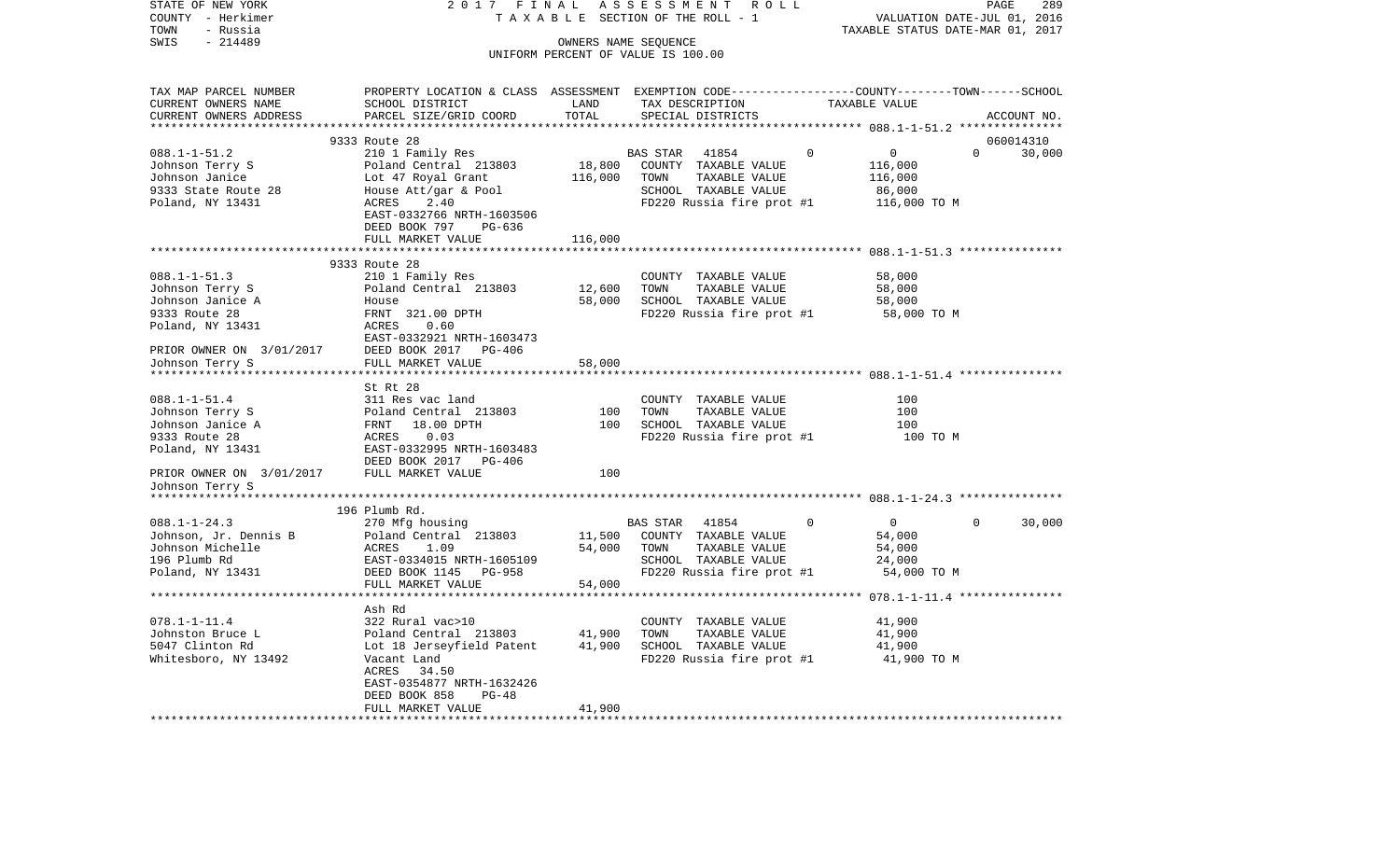| STATE OF NEW YORK<br>COUNTY - Herkimer<br>TOWN<br>- Russia<br>SWIS<br>$-214489$              | 2017 FINAL                                                                                                                                                                                                                   |                              | ASSESSMENT ROLL<br>TAXABLE SECTION OF THE ROLL - 1<br>OWNERS NAME SEQUENCE                                              |             | VALUATION DATE-JUL 01, 2016<br>TAXABLE STATUS DATE-MAR 01, 2017 | PAGE      | 290         |
|----------------------------------------------------------------------------------------------|------------------------------------------------------------------------------------------------------------------------------------------------------------------------------------------------------------------------------|------------------------------|-------------------------------------------------------------------------------------------------------------------------|-------------|-----------------------------------------------------------------|-----------|-------------|
|                                                                                              |                                                                                                                                                                                                                              |                              | UNIFORM PERCENT OF VALUE IS 100.00                                                                                      |             |                                                                 |           |             |
| TAX MAP PARCEL NUMBER<br>CURRENT OWNERS NAME                                                 | PROPERTY LOCATION & CLASS ASSESSMENT EXEMPTION CODE---------------COUNTY-------TOWN------SCHOOL<br>SCHOOL DISTRICT                                                                                                           | LAND<br>TOTAL                | TAX DESCRIPTION                                                                                                         |             | TAXABLE VALUE                                                   |           |             |
| CURRENT OWNERS ADDRESS                                                                       | PARCEL SIZE/GRID COORD                                                                                                                                                                                                       |                              | SPECIAL DISTRICTS                                                                                                       |             |                                                                 |           | ACCOUNT NO. |
|                                                                                              | 631 Beecher Rd                                                                                                                                                                                                               |                              |                                                                                                                         |             |                                                                 |           | 060012480   |
| $083.4 - 1 - 58$<br>Johnston Living Trust Ann D<br>631 Beecher Rd<br>Poland, NY 13431        | 210 1 Family Res<br>Poland Central 213803<br>Lot 70 Royal Grant<br>House Garage<br>ACRES<br>3.40<br>EAST-0337207 NRTH-1612010<br>DEED BOOK 705<br>PG-405                                                                     | 17,100<br>203,700            | 41854<br>BAS STAR<br>COUNTY TAXABLE VALUE<br>TOWN<br>TAXABLE VALUE<br>SCHOOL TAXABLE VALUE<br>FD220 Russia fire prot #1 | $\mathbf 0$ | $\overline{0}$<br>203,700<br>203,700<br>173,700<br>203,700 TO M | $\Omega$  | 30,000      |
|                                                                                              | FULL MARKET VALUE                                                                                                                                                                                                            | 203,700                      |                                                                                                                         |             |                                                                 |           |             |
| $083.4 - 1 - 59$<br>Johnston Living Trust Ann D<br>631 Beecher Rd                            | 631 Beecher Rd<br>312 Vac w/imprv<br>Poland Central 213803<br>W 70 Rg                                                                                                                                                        | 15,400<br>24,000             | COUNTY TAXABLE VALUE<br>TOWN<br>TAXABLE VALUE<br>SCHOOL TAXABLE VALUE                                                   |             | 24,000<br>24,000<br>24,000                                      | 060042700 |             |
| Poland, NY 13431                                                                             | Barn 8.21 Acres<br>Beecher Road<br>8.20<br>ACRES<br>EAST-0337013 NRTH-1611731<br>DEED BOOK 00630 PG-00957<br>FULL MARKET VALUE                                                                                               | 24,000                       | FD220 Russia fire prot #1                                                                                               |             | 24,000 TO M                                                     |           |             |
|                                                                                              | 523 Grant Rd                                                                                                                                                                                                                 |                              |                                                                                                                         |             |                                                                 |           | 060028410   |
| $083.4 - 1 - 20$<br>Jolls Timothy W<br>Jolls Jessica E<br>PO Box 545<br>Poland, NY 13431     | 210 1 Family Res<br>Poland Central 213803<br>Lot 84 Royal Grant<br>House & Garage<br>Merged w/ 21 & 22.3 BW 20<br>FRNT 763.00 DPTH 450.00<br>ACRES<br>7.30 BANK<br>620<br>EAST-0345915 NRTH-1615153<br>DEED BOOK 1170 PG-919 | 22,700<br>172,000            | BAS STAR<br>41854<br>COUNTY TAXABLE VALUE<br>TOWN<br>TAXABLE VALUE<br>SCHOOL TAXABLE VALUE<br>FD220 Russia fire prot #1 | $\Omega$    | $\overline{0}$<br>172,000<br>172,000<br>142,000<br>172,000 TO M | $\Omega$  | 30,000      |
|                                                                                              | FULL MARKET VALUE                                                                                                                                                                                                            | 172,000                      |                                                                                                                         |             |                                                                 |           |             |
|                                                                                              |                                                                                                                                                                                                                              |                              |                                                                                                                         |             |                                                                 |           |             |
| $083.3 - 2 - 2.2$<br>Jones David M<br>Jones Marianne<br>5352 Military Rd<br>Poland, NY 13431 | 5352 Military Rd<br>210 1 Family Res<br>Poland Central 213803<br>FRNT 450.00 DPTH<br>7.30<br>ACRES<br>EAST-0332935 NRTH-1615434<br>DEED BOOK 1575<br>PG-721<br>FULL MARKET VALUE                                             | 22,700<br>175,000<br>175,000 | COUNTY TAXABLE VALUE<br>TOWN<br>TAXABLE VALUE<br>SCHOOL TAXABLE VALUE<br>FD220 Russia fire prot #1                      |             | 175,000<br>175,000<br>175,000<br>175,000 TO M                   |           |             |
|                                                                                              |                                                                                                                                                                                                                              |                              |                                                                                                                         |             |                                                                 |           |             |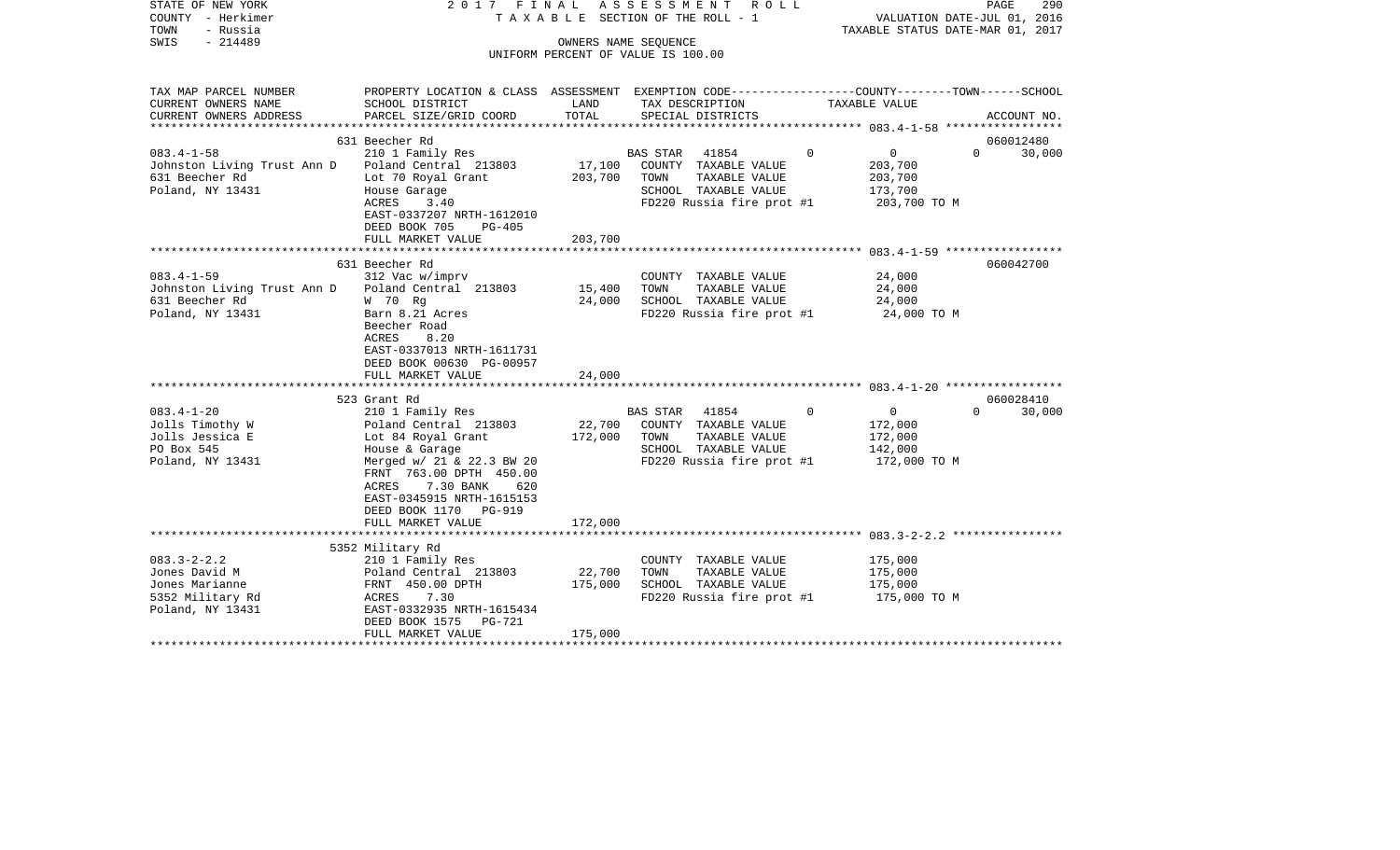| STATE OF NEW YORK<br>COUNTY - Herkimer<br>TOWN<br>- Russia<br>$-214489$<br>SWIS                    | 2017<br>TAXABLE                                                                                                                                                                                                                                                | FINAL                        | ASSESSMENT<br>R O L L<br>SECTION OF THE ROLL - 1<br>OWNERS NAME SEQUENCE<br>UNIFORM PERCENT OF VALUE IS 100.00                                 |   | VALUATION DATE-JUL 01, 2016<br>TAXABLE STATUS DATE-MAR 01, 2017 | PAGE                | 291                 |
|----------------------------------------------------------------------------------------------------|----------------------------------------------------------------------------------------------------------------------------------------------------------------------------------------------------------------------------------------------------------------|------------------------------|------------------------------------------------------------------------------------------------------------------------------------------------|---|-----------------------------------------------------------------|---------------------|---------------------|
| TAX MAP PARCEL NUMBER<br>CURRENT OWNERS NAME<br>CURRENT OWNERS ADDRESS                             | PROPERTY LOCATION & CLASS ASSESSMENT EXEMPTION CODE----------------COUNTY-------TOWN------SCHOOL<br>SCHOOL DISTRICT<br>PARCEL SIZE/GRID COORD                                                                                                                  | LAND<br>TOTAL                | TAX DESCRIPTION<br>SPECIAL DISTRICTS                                                                                                           |   | TAXABLE VALUE                                                   |                     | ACCOUNT NO.         |
| $083.3 - 2 - 27$<br>Jones Edward<br>Jones Martha L<br>283 Russia Rd<br>Poland, NY 13431            | 283 Russia Rd<br>242 Rurl res&rec<br>Poland Central 213803<br>Lot 87 Royal Grant<br>House<br>ACRES<br>28.47<br>EAST-0331363 NRTH-1612752<br>DEED BOOK 00580 PG-00324                                                                                           | 67,200<br>209,000            | ENH STAR<br>41834<br>COUNTY TAXABLE VALUE<br>TOWN<br>TAXABLE VALUE<br>SCHOOL TAXABLE VALUE<br>FD220 Russia fire prot #1                        | 0 | 0<br>209,000<br>209,000<br>143,500<br>209,000 TO M              | $\Omega$            | 060014430<br>65,500 |
|                                                                                                    | FULL MARKET VALUE                                                                                                                                                                                                                                              | 209,000                      |                                                                                                                                                |   |                                                                 |                     |                     |
| $088.1 - 1 - 43$<br>Jones Jason D<br>118 Plumb Rd<br>Poland, NY 13431                              | 118 Plumb Rd<br>210 1 Family Res<br>Poland Central 213803<br>Lot 47 Royal Grant<br>House<br>Plumb<br>ACRES<br>4.00 BANK<br>135<br>EAST-0332669 NRTH-1604639<br>DEED BOOK 1289<br>PG-628                                                                        | 18,000<br>85,000             | BAS STAR<br>41854<br>COUNTY TAXABLE VALUE<br>TOWN<br>TAXABLE VALUE<br>SCHOOL TAXABLE VALUE<br>FD220 Russia fire prot #1                        | 0 | $\mathsf{O}$<br>85,000<br>85,000<br>55,000<br>85,000 TO M       | $\Omega$            | 060012630<br>30,000 |
|                                                                                                    | FULL MARKET VALUE                                                                                                                                                                                                                                              | 85,000                       |                                                                                                                                                |   |                                                                 |                     |                     |
| $084.3 - 2 - 2.2$<br>Jones Nelson W<br>Jones Tammy J<br>237 Pardeeville Rd<br>Cold Brook, NY 13324 | **********************<br>237 Pardeville Rd<br>242 Rurl res&rec<br>Poland Central 213803<br>Lots 83 & 95 Royal Grant<br>ACRES 10.00<br>EAST-0348745 NRTH-1617187<br>DEED BOOK 720<br>$PG-20$<br>FULL MARKET VALUE                                              | 26,200<br>220,000<br>220,000 | BAS STAR<br>41854<br>COUNTY TAXABLE VALUE<br>TOWN<br>TAXABLE VALUE<br>SCHOOL TAXABLE VALUE<br>FD220 Russia fire prot #1                        | 0 | $\mathbf 0$<br>220,000<br>220,000<br>190,000<br>220,000 TO M    | 0024122<br>$\Omega$ | 30,000              |
|                                                                                                    |                                                                                                                                                                                                                                                                |                              |                                                                                                                                                |   |                                                                 |                     |                     |
| $083.3 - 1 - 70.1$<br>Jones William M<br>238 Russia Rd<br>Poland, NY 13431                         | 238 Russia Rd<br>242 Rurl res&rec<br>Poland Central 213803<br>Lot 70 Royal Grant<br>House Garage<br>99.50<br>ACRES<br>EAST-0331706 NRTH-1610693<br>DEED BOOK 00578 PG-00372                                                                                    | 128,600<br>252,000           | 41834<br>ENH STAR<br>COUNTY TAXABLE VALUE<br>TOWN<br>TAXABLE VALUE<br>SCHOOL TAXABLE VALUE<br>FD220 Russia fire prot #1                        | 0 | $\mathbf 0$<br>252,000<br>252,000<br>186,500<br>252,000 TO M    | $\Omega$            | 060014490<br>65,500 |
|                                                                                                    | FULL MARKET VALUE                                                                                                                                                                                                                                              | 252,000<br>***************** |                                                                                                                                                |   |                                                                 |                     |                     |
| $068. - 2 - 43$<br>Joslin Thomas<br>PO Box 305<br>Yorkville, NY 13495                              | 820 Wheelertown Rd<br>210 1 Family Res<br>305201<br>Remsen<br>Lot 58 Remsenburg Patent<br>House Garage<br>FRNT 130.00 DPTH 200.00<br>ACRES<br>0.60<br>EAST-0349088 NRTH-1657664<br>DEED BOOK 1136<br>PG-342<br>FULL MARKET VALUE<br>************************** | 10,600<br>45,000<br>45,000   | 41854<br>BAS STAR<br>COUNTY TAXABLE VALUE<br>TOWN<br>TAXABLE VALUE<br>SCHOOL TAXABLE VALUE<br>FD230 Remsen fire #2<br>************************ | 0 | $\mathbf 0$<br>45,000<br>45,000<br>15,000<br>45,000 TO M        | $\Omega$            | 060014580<br>30,000 |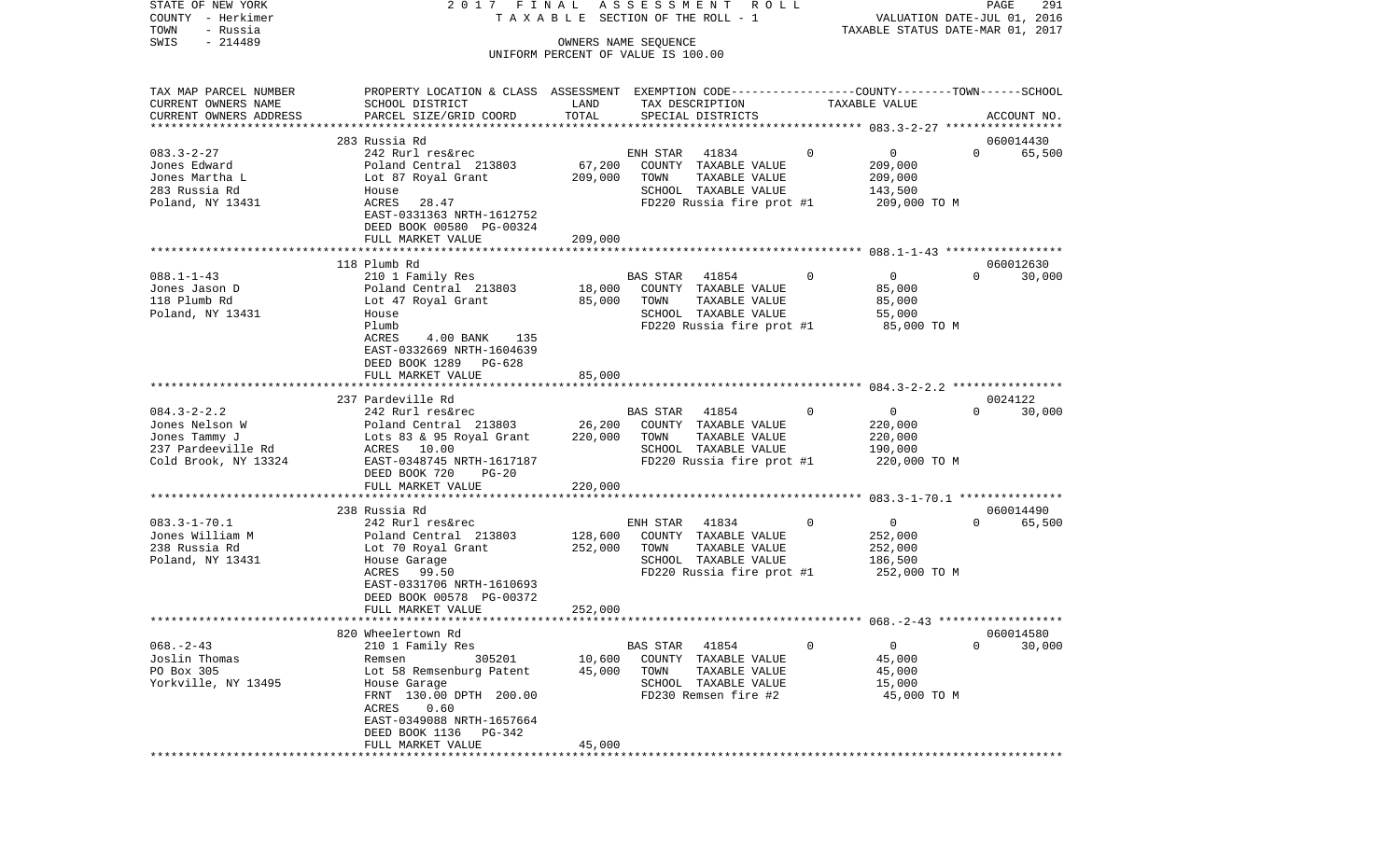| STATE OF NEW YORK<br>COUNTY - Herkimer<br>- Russia<br>TOWN | 2017 FINAL                |                      | ASSESSMENT ROLL<br>TAXABLE SECTION OF THE ROLL - 1 | VALUATION DATE-JUL 01, 2016<br>TAXABLE STATUS DATE-MAR 01, 2017                                  | PAGE<br>292        |
|------------------------------------------------------------|---------------------------|----------------------|----------------------------------------------------|--------------------------------------------------------------------------------------------------|--------------------|
| $-214489$<br>SWIS                                          |                           | OWNERS NAME SEQUENCE |                                                    |                                                                                                  |                    |
|                                                            |                           |                      | UNIFORM PERCENT OF VALUE IS 100.00                 |                                                                                                  |                    |
|                                                            |                           |                      |                                                    |                                                                                                  |                    |
| TAX MAP PARCEL NUMBER                                      |                           |                      |                                                    | PROPERTY LOCATION & CLASS ASSESSMENT EXEMPTION CODE----------------COUNTY-------TOWN------SCHOOL |                    |
| CURRENT OWNERS NAME<br>SCHOOL DISTRICT                     |                           | LAND                 | TAX DESCRIPTION                                    | TAXABLE VALUE                                                                                    |                    |
| CURRENT OWNERS ADDRESS                                     | PARCEL SIZE/GRID COORD    | TOTAL                | SPECIAL DISTRICTS                                  |                                                                                                  | ACCOUNT NO.        |
|                                                            |                           | ***************      |                                                    |                                                                                                  |                    |
| Wheelertown Rd                                             |                           |                      |                                                    |                                                                                                  | 060000690          |
| $068. -2 - 45.1$<br>322 Rural vac>10                       |                           |                      | COUNTY TAXABLE VALUE                               | 18,200                                                                                           |                    |
| Joslin Thomas<br>Remsen                                    | 305201                    | 18,200               | TOWN<br>TAXABLE VALUE                              | 18,200                                                                                           |                    |
| PO Box 305                                                 | Lot 58 Remsenburg Patent  | 18,200               | SCHOOL TAXABLE VALUE                               | 18,200                                                                                           |                    |
| Yorkville, NY 13495<br>FRNT 404.00 DPTH                    |                           |                      | FD230 Remsen fire #2                               | 18,200 TO M                                                                                      |                    |
| ACRES 10.40                                                |                           |                      |                                                    |                                                                                                  |                    |
|                                                            | EAST-0348439 NRTH-1657569 |                      |                                                    |                                                                                                  |                    |
|                                                            | DEED BOOK 1414 PG-872     |                      |                                                    |                                                                                                  |                    |
| FULL MARKET VALUE                                          |                           | 18,200               |                                                    |                                                                                                  |                    |
| 251 Buck Hill Rd                                           |                           |                      |                                                    |                                                                                                  | 060018090          |
| $088.2 - 1 - 3.1$<br>210 1 Family Res                      |                           |                      | BAS STAR 41854                                     | $\Omega$<br>$\overline{0}$                                                                       | $\Omega$<br>30,000 |
| Joslyn David D                                             | Poland Central 213803     | 35,000               | COUNTY TAXABLE VALUE                               | 137,200                                                                                          |                    |
| Joslyn Janet E<br>W 50<br>Rq                               |                           | 137,200              | TAXABLE VALUE<br>TOWN                              | 137,200                                                                                          |                    |
| 251 Buck Hill Rd<br>$HO$ 5                                 |                           |                      | SCHOOL TAXABLE VALUE                               | 107,200                                                                                          |                    |
| Poland, NY 13431                                           | merge $3$ to $1$ in 2015  |                      | FD220 Russia fire prot #1                          | 137,200 TO M                                                                                     |                    |
| FRNT 600.00 DPTH                                           |                           |                      |                                                    |                                                                                                  |                    |
| ACRES 18.30                                                |                           |                      |                                                    |                                                                                                  |                    |
|                                                            | EAST-0342858 NRTH-1605843 |                      |                                                    |                                                                                                  |                    |
| DEED BOOK 921                                              | PG-35                     |                      |                                                    |                                                                                                  |                    |
| FULL MARKET VALUE                                          |                           | 137,200              |                                                    |                                                                                                  |                    |
|                                                            |                           |                      |                                                    |                                                                                                  |                    |
| 449 Pardeeville Rd                                         |                           |                      |                                                    |                                                                                                  | 060001200          |
| $084.1 - 3 - 26$<br>210 1 Family Res                       |                           |                      | COUNTY TAXABLE VALUE                               | 54,700                                                                                           |                    |
| Juliano Robin Lynn                                         | Poland Central 213803     | 8,200                | TAXABLE VALUE<br>TOWN                              | 54,700                                                                                           |                    |
| 449 Pardeeville Rd<br>W 96<br>Rq                           |                           | 54,700               | SCHOOL TAXABLE VALUE                               | 54,700                                                                                           |                    |
| Cold Brook, NY 13324<br>$H_0$ 1/2                          |                           |                      | FD220 Russia fire prot #1                          | 54,700 TO M                                                                                      |                    |
| Pardeeville                                                | FRNT 132.00 DPTH 113.00   |                      |                                                    |                                                                                                  |                    |
|                                                            | BANK<br>135               |                      |                                                    |                                                                                                  |                    |
|                                                            | EAST-0351260 NRTH-1619852 |                      |                                                    |                                                                                                  |                    |
|                                                            | DEED BOOK 1393 PG-853     |                      |                                                    |                                                                                                  |                    |
| FULL MARKET VALUE                                          |                           | 54,700               |                                                    |                                                                                                  |                    |
|                                                            |                           |                      |                                                    |                                                                                                  |                    |
| Short Rd                                                   |                           |                      |                                                    |                                                                                                  | 060025050          |
| $073.3 - 1 - 5$<br>260 Seasonal res                        |                           |                      | COUNTY TAXABLE VALUE                               | 36,500                                                                                           |                    |
| Kaleta Karen<br>Remsen                                     | 305201                    | 16,700               | TOWN<br>TAXABLE VALUE                              | 36,500                                                                                           |                    |
| PO Box 513<br>Lot 1 Marvin Tract                           |                           | 36,500               | SCHOOL TAXABLE VALUE                               | 36,500                                                                                           |                    |
| Oriskany, NY 13424<br>Camp                                 |                           |                      | FD230 Remsen fire #2                               | 36,500 TO M                                                                                      |                    |
| ACRES                                                      | 3.11                      |                      |                                                    |                                                                                                  |                    |
|                                                            | EAST-0349463 NRTH-1648133 |                      |                                                    |                                                                                                  |                    |
| DEED BOOK 1135                                             | PG-615                    |                      |                                                    |                                                                                                  |                    |
| FULL MARKET VALUE                                          |                           | 36,500               |                                                    |                                                                                                  |                    |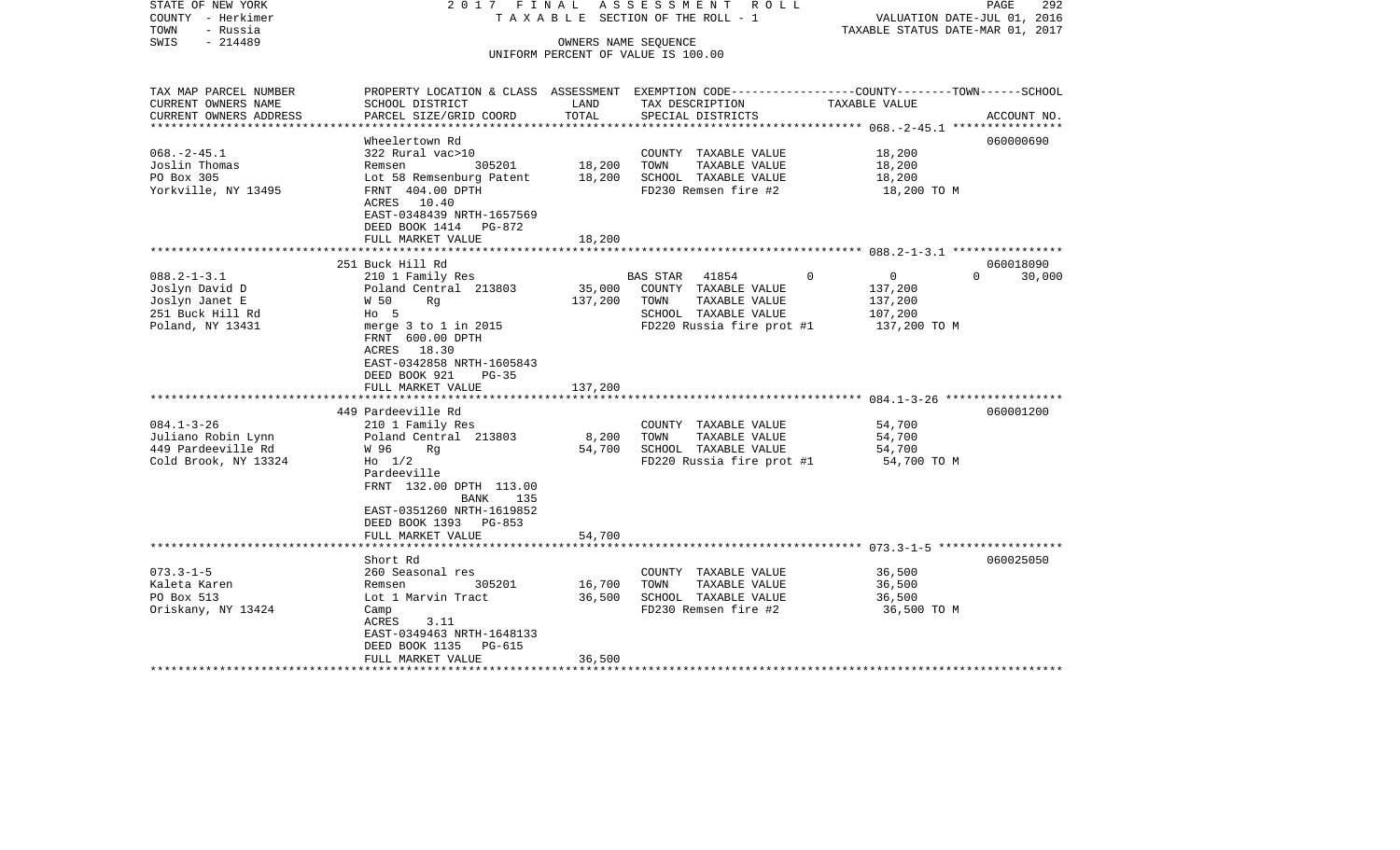| STATE OF NEW YORK                            | 2017 FINAL                                                                                                         |         | ASSESSMENT ROLL                               |             |                                                       | PAGE<br>293 |
|----------------------------------------------|--------------------------------------------------------------------------------------------------------------------|---------|-----------------------------------------------|-------------|-------------------------------------------------------|-------------|
| COUNTY - Herkimer                            |                                                                                                                    |         | T A X A B L E SECTION OF THE ROLL - 1         |             | VALUATION DATE-JUL 01, 2016                           |             |
| TOWN<br>- Russia<br>$-214489$<br>SWIS        |                                                                                                                    |         | OWNERS NAME SEQUENCE                          |             | TAXABLE STATUS DATE-MAR 01, 2017                      |             |
|                                              |                                                                                                                    |         | UNIFORM PERCENT OF VALUE IS 100.00            |             |                                                       |             |
|                                              |                                                                                                                    |         |                                               |             |                                                       |             |
|                                              |                                                                                                                    |         |                                               |             |                                                       |             |
| TAX MAP PARCEL NUMBER<br>CURRENT OWNERS NAME | PROPERTY LOCATION & CLASS ASSESSMENT EXEMPTION CODE---------------COUNTY-------TOWN------SCHOOL<br>SCHOOL DISTRICT | LAND    | TAX DESCRIPTION                               |             | TAXABLE VALUE                                         |             |
| CURRENT OWNERS ADDRESS                       | PARCEL SIZE/GRID COORD                                                                                             | TOTAL   | SPECIAL DISTRICTS                             |             |                                                       | ACCOUNT NO. |
| ************************                     |                                                                                                                    |         |                                               |             |                                                       |             |
|                                              | 348 Russia Rd                                                                                                      |         |                                               |             |                                                       | 060029310   |
| $083.3 - 2 - 31$                             | 210 1 Family Res                                                                                                   |         | 41854<br>BAS STAR                             | 0           | 0<br>$\Omega$                                         | 30,000      |
| Kalwara John T                               | Poland Central 213803                                                                                              | 12,500  | COUNTY TAXABLE VALUE                          |             | 145,780                                               |             |
| Kalwara Mary Jo C                            | Lot 70 Royal Grant                                                                                                 | 145,780 | TOWN<br>TAXABLE VALUE                         |             | 145,780                                               |             |
| 348 Russia Rd                                | House                                                                                                              |         | SCHOOL TAXABLE VALUE                          |             | 115,780                                               |             |
| Poland, NY 13431                             | Russia                                                                                                             |         | FD220 Russia fire prot #1                     |             | 145,780 TO M                                          |             |
|                                              | ACRES<br>1.00                                                                                                      |         |                                               |             |                                                       |             |
|                                              | EAST-0333018 NRTH-1612121                                                                                          |         |                                               |             |                                                       |             |
|                                              | DEED BOOK 752<br>$PG-268$                                                                                          |         |                                               |             |                                                       |             |
|                                              | FULL MARKET VALUE                                                                                                  | 145,780 |                                               |             |                                                       |             |
|                                              |                                                                                                                    |         |                                               |             |                                                       |             |
|                                              | Russia Rd                                                                                                          |         |                                               |             |                                                       |             |
| $083.3 - 2 - 32.4$                           | 310 Res Vac                                                                                                        |         | COUNTY TAXABLE VALUE                          |             | 9,800                                                 |             |
| Kalwara John T                               | Poland Central 213803                                                                                              | 9,800   | TOWN<br>TAXABLE VALUE                         |             | 9,800                                                 |             |
| Kalwara Mary Jo C                            | 6.00<br>ACRES                                                                                                      | 9,800   | SCHOOL TAXABLE VALUE                          |             | 9,800                                                 |             |
| 348 Russia Rd                                | EAST-0333069 NRTH-1611671                                                                                          |         | FD220 Russia fire prot #1                     |             | 9,800 TO M                                            |             |
| Poland, NY 13431                             | DEED BOOK 1404 PG-914                                                                                              |         |                                               |             |                                                       |             |
|                                              | FULL MARKET VALUE                                                                                                  | 9,800   |                                               |             |                                                       |             |
|                                              |                                                                                                                    |         |                                               |             |                                                       |             |
|                                              | 186 Beecher Rd                                                                                                     |         |                                               |             |                                                       | 060014820   |
| $088.1 - 1 - 27$                             | 242 Rurl res&rec                                                                                                   |         | VET WAR C 41122                               | $\mathbf 0$ | 9,000<br>$\Omega$                                     | 0           |
| Kaminski Raymond                             | Poland Central 213803                                                                                              |         | 45,200 VET WAR T 41123                        | 0           | 12,000<br>0                                           | $\Omega$    |
| c/o Jill Marie Corbett                       | Lots 47&67 Royal Grant                                                                                             |         | 41834<br>133,000 ENH STAR                     | $\Omega$    | $\mathbf 0$<br>$\Omega$                               | 65,500      |
| PO Box 75                                    | House Att Gar Barn<br>27.60<br>ACRES                                                                               |         | COUNTY TAXABLE VALUE<br>TOWN<br>TAXABLE VALUE |             | 124,000<br>121,000                                    |             |
| Minoa, NY 13116                              | EAST-0331874 NRTH-1607093                                                                                          |         | SCHOOL TAXABLE VALUE                          |             | 67,500                                                |             |
|                                              | DEED BOOK 896<br>PG-156                                                                                            |         | FD220 Russia fire prot #1                     |             | 133,000 TO M                                          |             |
|                                              | FULL MARKET VALUE                                                                                                  | 133,000 |                                               |             |                                                       |             |
|                                              | *************************                                                                                          |         |                                               |             | ************************ 077.4-1-41.2 *************** |             |
|                                              | Black Creek Rd                                                                                                     |         |                                               |             |                                                       |             |
| $077.4 - 1 - 41.2$                           | 314 Rural vac<10                                                                                                   |         | COUNTY TAXABLE VALUE                          |             | 12,600                                                |             |
| Kantner Bryan                                | Poland Central 213803                                                                                              | 12,600  | TOWN<br>TAXABLE VALUE                         |             | 12,600                                                |             |
| Route 22                                     | Lot 119 Royal Grant                                                                                                | 12,600  | SCHOOL TAXABLE VALUE                          |             | 12,600                                                |             |
| PO Box 63                                    | 6.10<br>ACRES                                                                                                      |         | FD220 Russia fire prot #1                     |             | 12,600 TO M                                           |             |
| Johnson, NY 10933                            | EAST-0342417 NRTH-1628742                                                                                          |         |                                               |             |                                                       |             |
|                                              | DEED BOOK 00827 PG-00540                                                                                           |         |                                               |             |                                                       |             |
|                                              | FULL MARKET VALUE                                                                                                  | 12,600  |                                               |             |                                                       |             |
|                                              |                                                                                                                    |         |                                               |             |                                                       |             |
|                                              | 589 Southside Rd                                                                                                   |         |                                               |             |                                                       | 060002910   |
| $077.3 - 1 - 14$                             | 260 Seasonal res                                                                                                   |         | COUNTY TAXABLE VALUE                          |             | 106,700                                               |             |
| Karas Francis L                              | Poland Central 213803                                                                                              | 26,200  | TOWN<br>TAXABLE VALUE                         |             | 106,700                                               |             |
| Karas Wendy S                                | Lot 119 Royal Grant                                                                                                | 106,700 | SCHOOL TAXABLE VALUE                          |             | 106,700                                               |             |
| 9103 River Rd                                | Camp                                                                                                               |         | FD220 Russia fire prot #1                     |             | 106,700 TO M                                          |             |
| Marcy, NY 13403                              | FRNT 190.00 DPTH 125.00                                                                                            |         |                                               |             |                                                       |             |
|                                              | ACRES<br>0.48                                                                                                      |         |                                               |             |                                                       |             |
|                                              | EAST-0335052 NRTH-1632050                                                                                          |         |                                               |             |                                                       |             |
|                                              | DEED BOOK 937<br>PG-674                                                                                            |         |                                               |             |                                                       |             |
|                                              | FULL MARKET VALUE                                                                                                  | 106,700 |                                               |             |                                                       |             |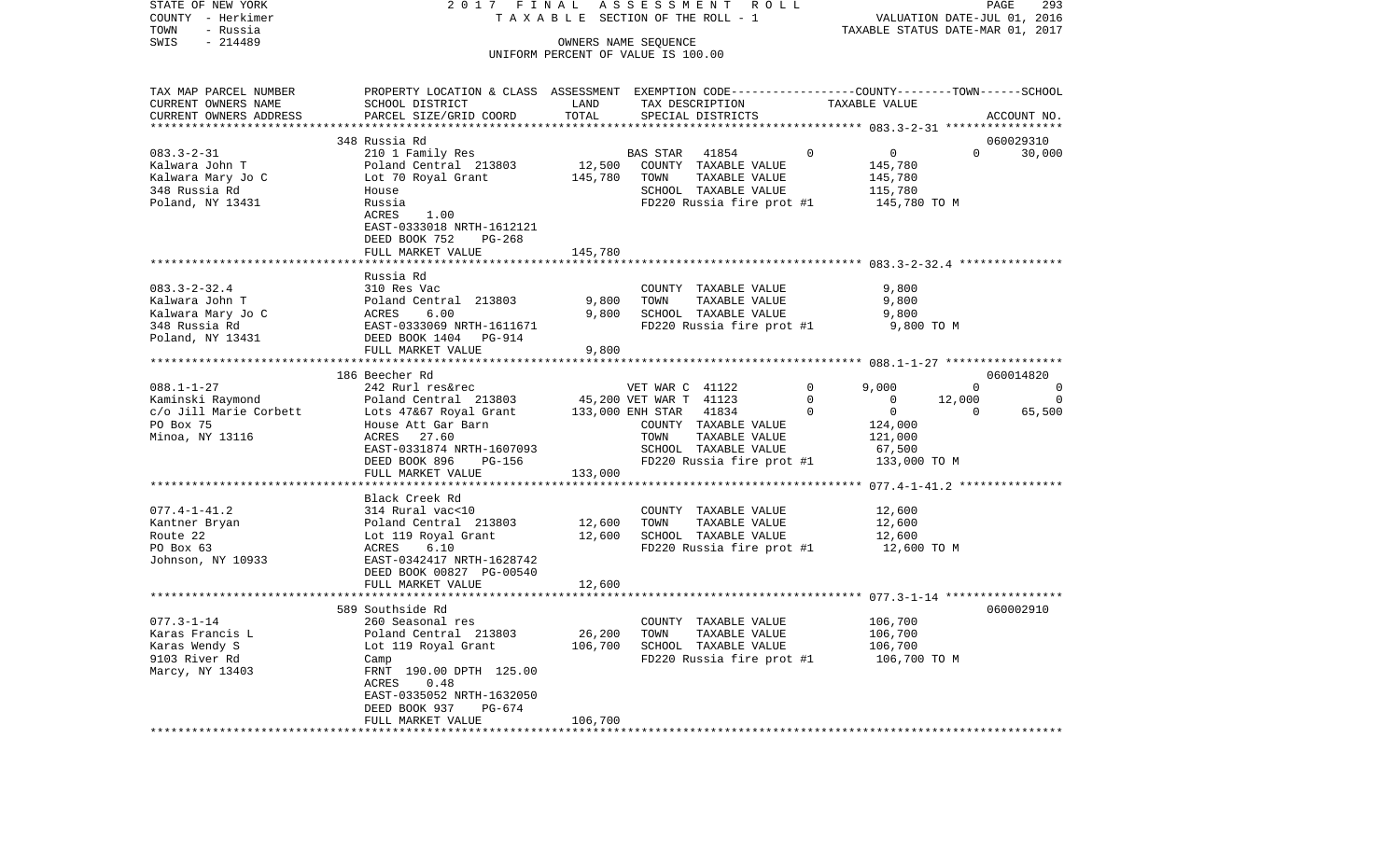| - Herkimer<br>COUNTY                               |                                                                                                  | TAXABLE SECTION OF THE ROLL - 1 |                                               |              | VALUATION DATE-JUL 01, 2016      |                    |  |  |
|----------------------------------------------------|--------------------------------------------------------------------------------------------------|---------------------------------|-----------------------------------------------|--------------|----------------------------------|--------------------|--|--|
| TOWN<br>- Russia                                   |                                                                                                  |                                 |                                               |              | TAXABLE STATUS DATE-MAR 01, 2017 |                    |  |  |
| $-214489$<br>SWIS                                  |                                                                                                  |                                 | OWNERS NAME SEQUENCE                          |              |                                  |                    |  |  |
|                                                    |                                                                                                  |                                 | UNIFORM PERCENT OF VALUE IS 100.00            |              |                                  |                    |  |  |
|                                                    |                                                                                                  |                                 |                                               |              |                                  |                    |  |  |
| TAX MAP PARCEL NUMBER                              | PROPERTY LOCATION & CLASS ASSESSMENT EXEMPTION CODE----------------COUNTY-------TOWN------SCHOOL |                                 |                                               |              |                                  |                    |  |  |
| CURRENT OWNERS NAME                                | SCHOOL DISTRICT                                                                                  | LAND                            | TAX DESCRIPTION                               |              | TAXABLE VALUE                    |                    |  |  |
| CURRENT OWNERS ADDRESS                             | PARCEL SIZE/GRID COORD                                                                           | TOTAL                           | SPECIAL DISTRICTS                             |              |                                  | ACCOUNT NO.        |  |  |
| *******************                                |                                                                                                  |                                 |                                               |              |                                  |                    |  |  |
|                                                    | 185 Off Gauss Rd                                                                                 |                                 |                                               |              |                                  | 060009630          |  |  |
| $076.4 - 1 - 5.1$                                  | 242 Rurl res&rec                                                                                 |                                 | BAS STAR<br>41854                             | $\mathbf{0}$ | $\overline{0}$                   | $\Omega$<br>30,000 |  |  |
| Karaz Richard                                      | Poland Central 213803                                                                            | 54,600                          | COUNTY TAXABLE VALUE                          |              | 290,000                          |                    |  |  |
| Karaz Pamela                                       | Lot 116-117 Royal Grant                                                                          | 290,000                         | TOWN<br>TAXABLE VALUE                         |              | 290,000                          |                    |  |  |
| 6186 Military Rd                                   | House                                                                                            |                                 | SCHOOL TAXABLE VALUE                          |              | 260,000                          |                    |  |  |
| Remsen, NY 13438                                   | 17.90<br>ACRES                                                                                   |                                 | FD220 Russia fire prot #1                     |              | 290,000 TO M                     |                    |  |  |
|                                                    | EAST-0324187 NRTH-1626527                                                                        |                                 |                                               |              |                                  |                    |  |  |
|                                                    | DEED BOOK 1233<br>PG-845                                                                         |                                 |                                               |              |                                  |                    |  |  |
|                                                    | FULL MARKET VALUE                                                                                | 290,000                         |                                               |              |                                  |                    |  |  |
|                                                    |                                                                                                  |                                 |                                               |              |                                  |                    |  |  |
|                                                    | Military Rd                                                                                      |                                 |                                               |              |                                  | 060009636          |  |  |
| $076.4 - 1 - 5.4$<br>Karaz Richard                 | 910 Priv forest<br>Poland Central 213803                                                         | 47,700                          | COUNTY TAXABLE VALUE<br>TOWN<br>TAXABLE VALUE |              | 47,700<br>47,700                 |                    |  |  |
| Karaz Pamela                                       | Lots 116 & 117 Royal Gran                                                                        | 47,700                          | SCHOOL TAXABLE VALUE                          |              | 47,700                           |                    |  |  |
| 6186 Military Rd                                   | Vacant Land                                                                                      |                                 | FD220 Russia fire prot #1                     |              | 47,700 TO M                      |                    |  |  |
| Remsen, NY 13438                                   | 27.90<br>ACRES                                                                                   |                                 |                                               |              |                                  |                    |  |  |
|                                                    | EAST-0322818 NRTH-1626353                                                                        |                                 |                                               |              |                                  |                    |  |  |
|                                                    | DEED BOOK 1233<br>PG-845                                                                         |                                 |                                               |              |                                  |                    |  |  |
|                                                    | FULL MARKET VALUE                                                                                | 47,700                          |                                               |              |                                  |                    |  |  |
|                                                    | ***************************                                                                      |                                 |                                               |              |                                  |                    |  |  |
|                                                    | 1062 Grant Rd                                                                                    |                                 |                                               |              |                                  | 060022380          |  |  |
| $077.4 - 1 - 56$                                   | 242 Rurl res&rec                                                                                 |                                 | <b>BAS STAR</b><br>41854                      | 0            | 0                                | 30,000<br>$\Omega$ |  |  |
| Kattato Francis                                    | Poland Central 213803                                                                            | 26,200                          | COUNTY TAXABLE VALUE                          |              | 223,000                          |                    |  |  |
| Kattato Stacey                                     | Lot 110 Royal Grant                                                                              | 223,000                         | TOWN<br>TAXABLE VALUE                         |              | 223,000                          |                    |  |  |
| 1062 Grant Rd                                      | Log Cabin                                                                                        |                                 | SCHOOL TAXABLE VALUE                          |              | 193,000                          |                    |  |  |
| Cold Brook, NY 13324                               | ACRES 10.00                                                                                      |                                 | FD220 Russia fire prot #1                     |              | 223,000 TO M                     |                    |  |  |
|                                                    | EAST-0344623 NRTH-1626244                                                                        |                                 |                                               |              |                                  |                    |  |  |
|                                                    | DEED BOOK 866<br>$PG-153$                                                                        |                                 |                                               |              |                                  |                    |  |  |
|                                                    | FULL MARKET VALUE                                                                                | 223,000                         |                                               |              |                                  |                    |  |  |
|                                                    |                                                                                                  |                                 |                                               |              |                                  |                    |  |  |
|                                                    | 6023 Military Rd                                                                                 |                                 |                                               |              |                                  | 060042880          |  |  |
| $082.2 - 1 - 13$                                   | 242 Rurl res&rec                                                                                 |                                 | ENH STAR<br>41834                             | 0            | $\overline{0}$                   | 65,500<br>$\Omega$ |  |  |
| Kazimierz Family LLC Charles Poland Central 213803 |                                                                                                  | 45,400                          | COUNTY TAXABLE VALUE                          |              | 380,000                          |                    |  |  |
| 5944 Military Rd                                   | Lot 114 Royal Grant                                                                              | 380,000                         | TOWN<br>TAXABLE VALUE                         |              | 380,000                          |                    |  |  |
| Prospect, NY 13435                                 | ACRES<br>10.62                                                                                   |                                 | SCHOOL TAXABLE VALUE                          |              | 314,500                          |                    |  |  |
|                                                    | EAST-0322423 NRTH-1622549                                                                        |                                 | FD220 Russia fire prot #1                     |              | 380,000 TO M                     |                    |  |  |
|                                                    | DEED BOOK 1429<br>$PG-55$                                                                        |                                 |                                               |              |                                  |                    |  |  |
|                                                    | FULL MARKET VALUE                                                                                | 380,000                         |                                               |              |                                  |                    |  |  |
|                                                    |                                                                                                  |                                 |                                               |              |                                  |                    |  |  |
|                                                    | 9757 Route 28                                                                                    |                                 |                                               |              |                                  | 060006450          |  |  |
| $083.3 - 1 - 39$                                   | 210 1 Family Res                                                                                 |                                 | VET COM C 41132                               | 0            | 15,000                           | $\mathbf{0}$<br>0  |  |  |
| Kazimierz Family LLC Charles                       | Poland Central 213803                                                                            |                                 | 40,900 VET COM T 41133                        | 0            | $\mathbf 0$<br>20,000            | 0                  |  |  |
| 5944 Military Rd                                   | S 68<br>Rg                                                                                       |                                 | 41854<br>245,000 BAS STAR                     | $\Omega$     | 0                                | 30,000<br>$\Omega$ |  |  |
| Prospect, NY 13435                                 | Ho. 10 Acres                                                                                     |                                 | COUNTY TAXABLE VALUE                          |              | 230,000                          |                    |  |  |
|                                                    | Rt #28                                                                                           |                                 | TAXABLE VALUE<br>TOWN                         |              | 225,000                          |                    |  |  |
|                                                    | 7.60<br>ACRES                                                                                    |                                 | SCHOOL TAXABLE VALUE                          |              | 215,000                          |                    |  |  |
|                                                    | EAST-0326213 NRTH-1608565<br>DEED BOOK 1385                                                      |                                 | FD220 Russia fire prot #1                     |              | 245,000 TO M                     |                    |  |  |
|                                                    | PG-955<br>FULL MARKET VALUE                                                                      | 245,000                         |                                               |              |                                  |                    |  |  |
|                                                    |                                                                                                  |                                 |                                               |              |                                  |                    |  |  |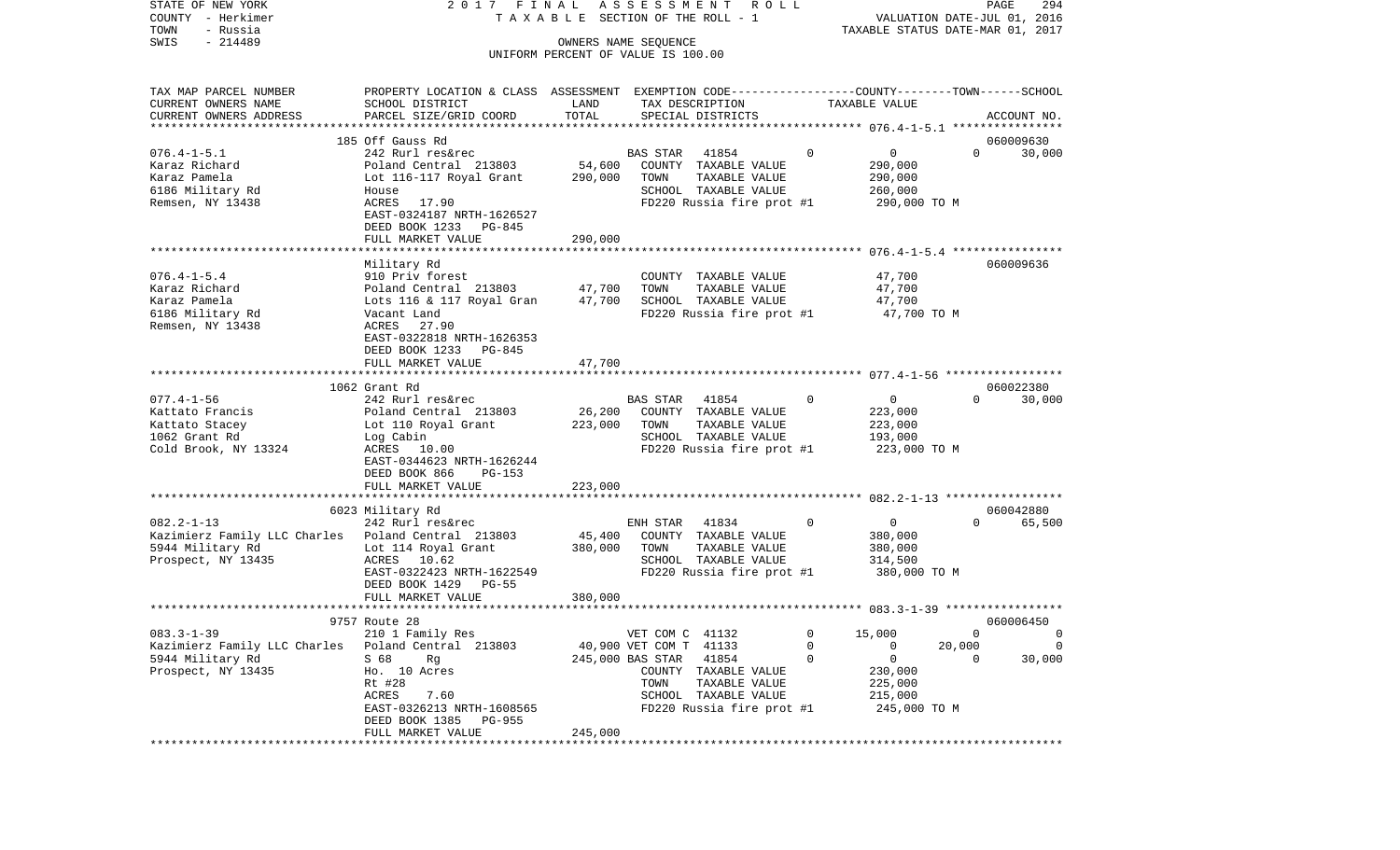| STATE OF NEW YORK<br>COUNTY - Herkimer<br>- Russia<br>TOWN             | 2017 FINAL                                                                                                               |                      | ASSESSMENT<br>R O L L<br>T A X A B L E SECTION OF THE ROLL - 1                                                                          | VALUATION DATE-JUL 01, 2016<br>TAXABLE STATUS DATE-MAR 01, 2017 | 295<br>PAGE |
|------------------------------------------------------------------------|--------------------------------------------------------------------------------------------------------------------------|----------------------|-----------------------------------------------------------------------------------------------------------------------------------------|-----------------------------------------------------------------|-------------|
| $-214489$<br>SWIS                                                      |                                                                                                                          | OWNERS NAME SEQUENCE | UNIFORM PERCENT OF VALUE IS 100.00                                                                                                      |                                                                 |             |
| TAX MAP PARCEL NUMBER<br>CURRENT OWNERS NAME<br>CURRENT OWNERS ADDRESS | SCHOOL DISTRICT<br>PARCEL SIZE/GRID COORD                                                                                | LAND<br>TOTAL        | PROPERTY LOCATION & CLASS ASSESSMENT EXEMPTION CODE---------------COUNTY-------TOWN------SCHOOL<br>TAX DESCRIPTION<br>SPECIAL DISTRICTS | TAXABLE VALUE                                                   | ACCOUNT NO. |
| ************************                                               | Hall Rd                                                                                                                  |                      |                                                                                                                                         |                                                                 |             |
| $084.1 - 3 - 41$                                                       | 260 Seasonal res                                                                                                         |                      | COUNTY TAXABLE VALUE                                                                                                                    | 38,000                                                          | 060041320   |
| Kehoe David V                                                          | Poland Central 213803                                                                                                    | 36,300               | TOWN<br>TAXABLE VALUE                                                                                                                   | 38,000                                                          |             |
| 20franklin Roadnue                                                     | Lot 82 Royal Grant                                                                                                       | 38,000               | SCHOOL TAXABLE VALUE                                                                                                                    | 38,000                                                          |             |
| Hyde Park, NY 12538                                                    | Vacant Land<br>Hall Road<br>ACRES<br>27.00<br>EAST-0356470 NRTH-1616904<br>DEED BOOK 882<br>PG-166                       |                      | FD220 Russia fire prot #1                                                                                                               | 38,000 TO M                                                     |             |
|                                                                        | FULL MARKET VALUE                                                                                                        | 38,000               |                                                                                                                                         |                                                                 |             |
|                                                                        | ****************                                                                                                         |                      |                                                                                                                                         |                                                                 |             |
| $072.2 - 1 - 39$                                                       | Spall Rd<br>314 Rural vac<10                                                                                             |                      | COUNTY TAXABLE VALUE                                                                                                                    | 1,500                                                           | 060042400   |
| Keiser John                                                            | 305201<br>Remsen                                                                                                         | 1,500                | TAXABLE VALUE<br>TOWN                                                                                                                   | 1,500                                                           |             |
| 461 Spall Rd S                                                         | Lot 10 Wt                                                                                                                | 1,500                | SCHOOL TAXABLE VALUE                                                                                                                    | 1,500                                                           |             |
| Remsen, NY 13438                                                       | Land 0.60 Acre<br>Spall Road<br>FRNT 100.00 DPTH 275.00<br>EAST-0341353 NRTH-1652980<br>DEED BOOK 910<br>PG-555          |                      | FD230 Remsen fire #2                                                                                                                    | 1,500 TO M                                                      |             |
|                                                                        | FULL MARKET VALUE                                                                                                        | 1,500                |                                                                                                                                         |                                                                 |             |
|                                                                        | Spall Rd                                                                                                                 |                      |                                                                                                                                         |                                                                 | 060007050   |
| $072.2 - 1 - 40$                                                       | 312 Vac w/imprv                                                                                                          |                      | COUNTY TAXABLE VALUE                                                                                                                    | 5,000                                                           |             |
| Keiser John                                                            | 305201<br>Remsen                                                                                                         | 4,000                | TAXABLE VALUE<br>TOWN                                                                                                                   | 5,000                                                           |             |
| 461 Spall Rd                                                           | W 10<br>M P                                                                                                              | 5,000                | SCHOOL TAXABLE VALUE                                                                                                                    | 5,000                                                           |             |
| Remsen, NY 13438                                                       | Lot 1<br>Spall<br>FRNT 100.00 DPTH 470.00<br>EAST-0341534 NRTH-1652876<br>DEED BOOK 1107 PG-105<br>FULL MARKET VALUE     | 5,000                | FD230 Remsen fire #2                                                                                                                    | 5,000 TO M                                                      |             |
|                                                                        |                                                                                                                          |                      |                                                                                                                                         |                                                                 |             |
|                                                                        | 461 Spall Rd                                                                                                             |                      |                                                                                                                                         |                                                                 | 060007020   |
| $072.2 - 1 - 41$<br>Keiser John                                        | 314 Rural vac<10<br>305201<br>Remsen                                                                                     | 12,300               | COUNTY TAXABLE VALUE<br>TOWN<br>TAXABLE VALUE                                                                                           | 12,300<br>12,300                                                |             |
| 461 Spall Rd                                                           | W 10<br>M P                                                                                                              | 12,300               | SCHOOL TAXABLE VALUE                                                                                                                    | 12,300                                                          |             |
| Remsen, NY 13438                                                       | Camp7/10<br>Spall<br>FRNT<br>72.00 DPTH 420.00<br>0.93<br>ACRES<br>EAST-0341560 NRTH-1652798<br>DEED BOOK 1107<br>PG-105 |                      | FD230 Remsen fire #2                                                                                                                    | 12,300 TO M                                                     |             |
|                                                                        | FULL MARKET VALUE                                                                                                        | 12,300               |                                                                                                                                         |                                                                 |             |
|                                                                        |                                                                                                                          |                      |                                                                                                                                         |                                                                 |             |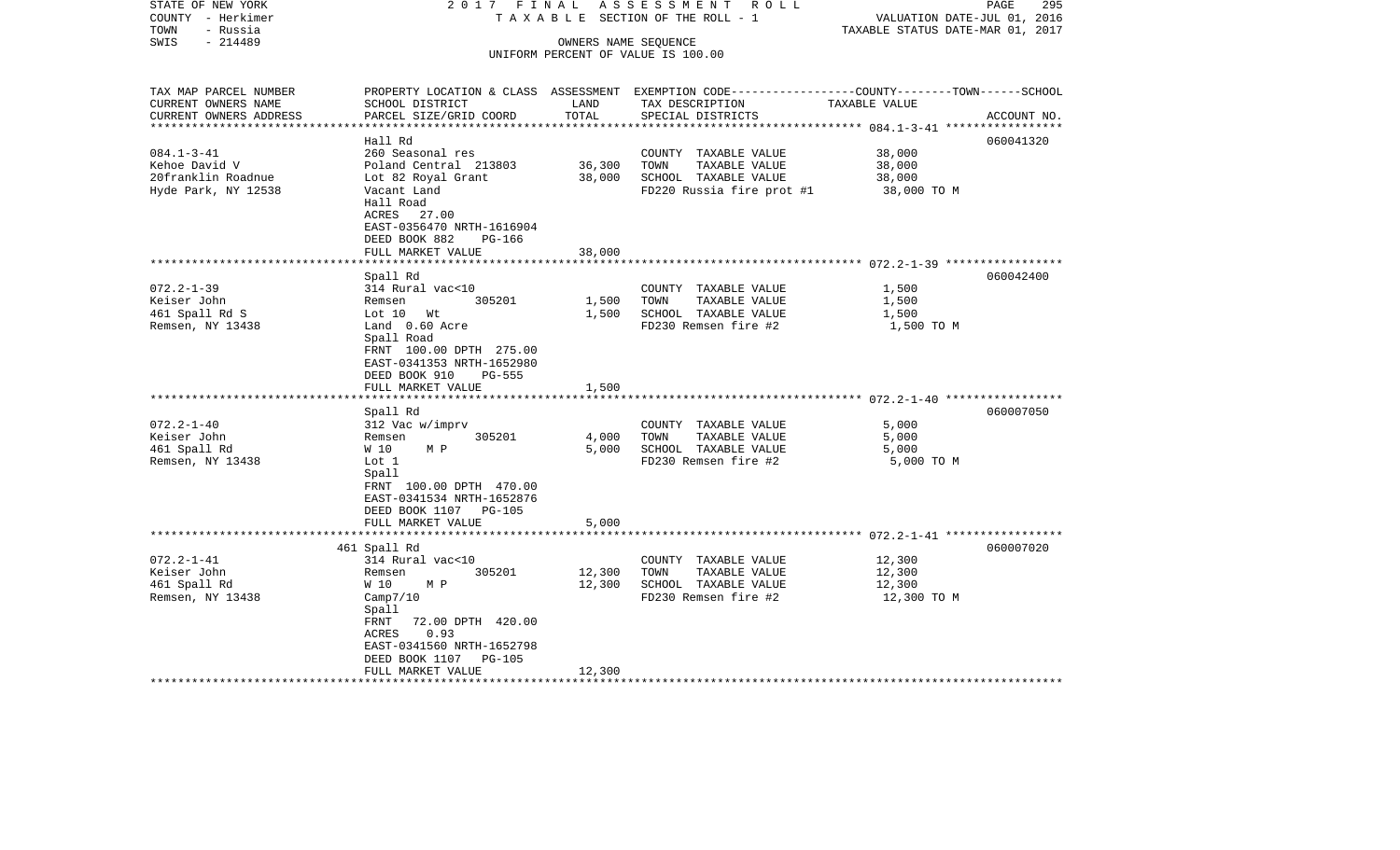| STATE OF NEW YORK                                    | 2017 FINAL                                                                                       |         | ASSESSMENT<br>R O L L                         |                                  | 296<br>PAGE                 |
|------------------------------------------------------|--------------------------------------------------------------------------------------------------|---------|-----------------------------------------------|----------------------------------|-----------------------------|
| COUNTY - Herkimer<br>- Russia<br>TOWN                | TAXABLE                                                                                          |         | SECTION OF THE ROLL - 1                       | TAXABLE STATUS DATE-MAR 01, 2017 | VALUATION DATE-JUL 01, 2016 |
| $-214489$<br>SWIS                                    |                                                                                                  |         | OWNERS NAME SEQUENCE                          |                                  |                             |
|                                                      |                                                                                                  |         | UNIFORM PERCENT OF VALUE IS 100.00            |                                  |                             |
|                                                      |                                                                                                  |         |                                               |                                  |                             |
| TAX MAP PARCEL NUMBER                                | PROPERTY LOCATION & CLASS ASSESSMENT EXEMPTION CODE----------------COUNTY-------TOWN------SCHOOL |         |                                               |                                  |                             |
| CURRENT OWNERS NAME                                  | SCHOOL DISTRICT                                                                                  | LAND    | TAX DESCRIPTION                               | TAXABLE VALUE                    |                             |
| CURRENT OWNERS ADDRESS                               | PARCEL SIZE/GRID COORD                                                                           | TOTAL   | SPECIAL DISTRICTS                             |                                  | ACCOUNT NO.                 |
| ***********************                              |                                                                                                  |         |                                               |                                  |                             |
|                                                      | Spall Rd                                                                                         |         |                                               |                                  | 060006990                   |
| $072.2 - 1 - 42$                                     | 314 Rural vac<10                                                                                 |         | COUNTY TAXABLE VALUE                          | 1,800                            |                             |
| Keiser John                                          | 305201<br>Remsen                                                                                 | 1,800   | TOWN<br>TAXABLE VALUE                         | 1,800                            |                             |
| 461 Spall Rd<br>Remsen, NY 13438                     | W 10<br>M P<br>Lot $8/10$                                                                        | 1,800   | SCHOOL TAXABLE VALUE<br>FD230 Remsen fire #2  | 1,800<br>1,800 TO M              |                             |
|                                                      | Spall                                                                                            |         |                                               |                                  |                             |
|                                                      | FRNT 100.00 DPTH 390.00                                                                          |         |                                               |                                  |                             |
|                                                      | ACRES<br>0.72                                                                                    |         |                                               |                                  |                             |
|                                                      | EAST-0341579 NRTH-1652711                                                                        |         |                                               |                                  |                             |
|                                                      | DEED BOOK 1107 PG-105                                                                            |         |                                               |                                  |                             |
|                                                      | FULL MARKET VALUE                                                                                | 1,800   |                                               |                                  |                             |
|                                                      | 459 Spall Rd                                                                                     |         |                                               |                                  | 060009180                   |
| $072.2 - 1 - 45$                                     | 270 Mfg housing                                                                                  |         | BAS STAR<br>41854                             | $\overline{0}$<br>$\mathbf{0}$   | $\Omega$<br>30,000          |
| Keiser John                                          | 305201<br>Remsen                                                                                 | 12,800  | COUNTY TAXABLE VALUE                          | 42,000                           |                             |
| Morris Kevin                                         | Lot 10 Walker Tract                                                                              | 42,000  | TOWN<br>TAXABLE VALUE                         | 42,000                           |                             |
| 461 Spall Rd                                         | Vacant Land                                                                                      |         | SCHOOL TAXABLE VALUE                          | 12,000                           |                             |
| Remsen, NY 13438                                     | Spall                                                                                            |         | FD230 Remsen fire #2                          | 42,000 TO M                      |                             |
|                                                      | FRNT 200.00 DPTH 250.00                                                                          |         |                                               |                                  |                             |
|                                                      | EAST-0341617 NRTH-1653073                                                                        |         |                                               |                                  |                             |
|                                                      | DEED BOOK 859<br>$PG-7$<br>FULL MARKET VALUE                                                     | 42,000  |                                               |                                  |                             |
|                                                      |                                                                                                  |         |                                               |                                  |                             |
|                                                      | 202 Taylor Brook Rd                                                                              |         |                                               |                                  | 060013140                   |
| $083.1 - 1 - 44$                                     | 210 1 Family Res                                                                                 |         | COUNTY TAXABLE VALUE                          | 78,000                           |                             |
| Keller Auth Audrey                                   | Poland Central 213803                                                                            | 12,500  | TAXABLE VALUE<br>TOWN                         | 78,000                           |                             |
| Auth Brendan                                         | Lot 92 Royal Grant                                                                               | 78,000  | SCHOOL TAXABLE VALUE                          | 78,000                           |                             |
| 10262 Bocha Woods Ln                                 | FRNT 130.00 DPTH 350.00                                                                          |         | FD220 Russia fire prot #1                     | 78,000 TO M                      |                             |
| Bocha Raton, FL 33428                                | ACRES<br>1.00<br>EAST-0333653 NRTH-1616899                                                       |         |                                               |                                  |                             |
|                                                      | DEED BOOK 1490<br>PG-552                                                                         |         |                                               |                                  |                             |
|                                                      | FULL MARKET VALUE                                                                                | 78,000  |                                               |                                  |                             |
|                                                      |                                                                                                  |         |                                               |                                  |                             |
|                                                      | 5075 Military Rd                                                                                 |         |                                               |                                  | 060014880                   |
| $083.4 - 1 - 67.1$                                   | 242 Rurl res&rec                                                                                 |         | 41834<br>ENH STAR                             | $\overline{0}$<br>0              | $\Omega$<br>65,500          |
| Kelley Irrevocable Trust Betty Poland Central 213803 |                                                                                                  | 30,000  | COUNTY TAXABLE VALUE                          | 199,000                          |                             |
| 5075 Military Rd<br>Poland, NY 13431                 | Lot 70<br>Rg<br>House                                                                            | 199,000 | TOWN<br>TAXABLE VALUE<br>SCHOOL TAXABLE VALUE | 199,000<br>133,500               |                             |
|                                                      | Military Road                                                                                    |         | FD220 Russia fire prot #1                     | 199,000 TO M                     |                             |
|                                                      | FRNT 150.00 DPTH                                                                                 |         |                                               |                                  |                             |
|                                                      | ACRES 18.40                                                                                      |         |                                               |                                  |                             |
|                                                      | EAST-0337977 NRTH-1611258                                                                        |         |                                               |                                  |                             |
|                                                      | DEED BOOK 1393<br><b>PG-987</b>                                                                  |         |                                               |                                  |                             |
|                                                      | FULL MARKET VALUE                                                                                | 199,000 |                                               |                                  |                             |
|                                                      |                                                                                                  |         |                                               |                                  |                             |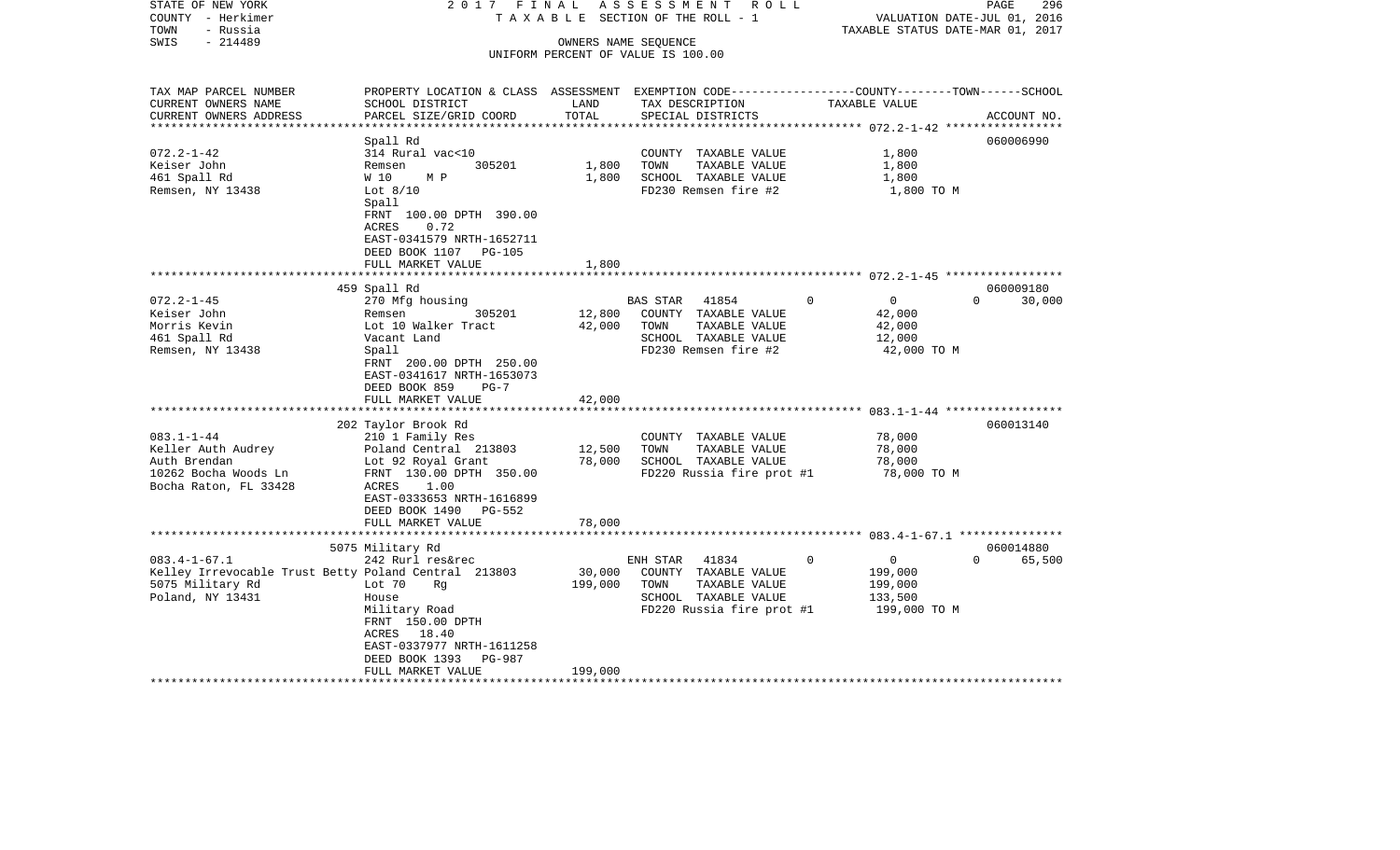| STATE OF NEW YORK<br>COUNTY - Herkimer<br>- Russia<br>TOWN<br>$-214489$<br>SWIS | 2017 FINAL                                                                                                          |         | A S S E S S M E N T<br>R O L L<br>TAXABLE SECTION OF THE ROLL - 1<br>OWNERS NAME SEQUENCE | VALUATION DATE-JUL 01, 2016<br>TAXABLE STATUS DATE-MAR 01, 2017 | PAGE<br>297        |
|---------------------------------------------------------------------------------|---------------------------------------------------------------------------------------------------------------------|---------|-------------------------------------------------------------------------------------------|-----------------------------------------------------------------|--------------------|
|                                                                                 |                                                                                                                     |         | UNIFORM PERCENT OF VALUE IS 100.00                                                        |                                                                 |                    |
|                                                                                 |                                                                                                                     |         |                                                                                           |                                                                 |                    |
| TAX MAP PARCEL NUMBER<br>CURRENT OWNERS NAME                                    | PROPERTY LOCATION & CLASS ASSESSMENT EXEMPTION CODE----------------COUNTY-------TOWN------SCHOOL<br>SCHOOL DISTRICT | LAND    | TAX DESCRIPTION                                                                           | TAXABLE VALUE                                                   |                    |
| CURRENT OWNERS ADDRESS                                                          | PARCEL SIZE/GRID COORD                                                                                              | TOTAL   | SPECIAL DISTRICTS                                                                         |                                                                 | ACCOUNT NO.        |
| **********************                                                          | Route 365                                                                                                           |         |                                                                                           |                                                                 | 060010590          |
| $073.3 - 1 - 57$                                                                | 270 Mfg housing                                                                                                     |         | COUNTY TAXABLE VALUE                                                                      | 11,000                                                          |                    |
| Kellogg Mark                                                                    | Poland Central 213803                                                                                               | 6,600   | TOWN<br>TAXABLE VALUE                                                                     | 11,000                                                          |                    |
| Kellogg Lori                                                                    | Lot 80 Remsenburg Patent                                                                                            | 11,000  | SCHOOL TAXABLE VALUE                                                                      | 11,000                                                          |                    |
| 763 Gardner Rd                                                                  | Mobile Home                                                                                                         |         | FD230 Remsen fire #2                                                                      | 11,000 TO M                                                     |                    |
| Burlington Flats, NY 13315                                                      | FRNT 100.00 DPTH<br>42.00<br>ACRES<br>0.13<br>EAST-0352883 NRTH-1646800<br>DEED BOOK 1337<br>$PG-308$               |         |                                                                                           |                                                                 |                    |
|                                                                                 | FULL MARKET VALUE                                                                                                   | 11,000  |                                                                                           |                                                                 |                    |
|                                                                                 |                                                                                                                     |         |                                                                                           |                                                                 |                    |
|                                                                                 | 197 Dover Rd                                                                                                        |         |                                                                                           |                                                                 | 060001050          |
| $082.2 - 1 - 41$                                                                | 210 1 Family Res                                                                                                    |         | 41854<br>BAS STAR                                                                         | $\mathbf 0$<br>$\mathsf{O}$                                     | 30,000<br>$\Omega$ |
| Kelly Adam                                                                      | Holland Patent 305801                                                                                               | 32,300  | COUNTY TAXABLE VALUE                                                                      | 240,000                                                         |                    |
| Berez Lydia                                                                     | Royal Grant Lot 103                                                                                                 | 240,000 | TAXABLE VALUE<br>TOWN                                                                     | 240,000                                                         |                    |
| 197 Dover Rd                                                                    | House Garage                                                                                                        |         | SCHOOL TAXABLE VALUE                                                                      | 210,000                                                         |                    |
| Barneveld, NY 13304                                                             | Dover<br>FRNT 662.00 DPTH<br>ACRES<br>3.50<br>EAST-0317958 NRTH-1617875<br>DEED BOOK 930<br>PG-252                  |         | FD220 Russia fire prot #1                                                                 | 240,000 TO M                                                    |                    |
|                                                                                 | FULL MARKET VALUE                                                                                                   | 240,000 |                                                                                           |                                                                 |                    |
|                                                                                 | Partridge Hill Rd                                                                                                   |         |                                                                                           |                                                                 | 060008760          |
| $082.4 - 1 - 20$                                                                | 260 Seasonal res                                                                                                    |         | COUNTY TAXABLE VALUE                                                                      | 126,000                                                         |                    |
| Kelly Family Trust Virginia B Poland Central 213803                             |                                                                                                                     | 34,500  | TOWN<br>TAXABLE VALUE                                                                     | 126,000                                                         |                    |
| 10 Foery Dr Apt 305                                                             | Lot 69 Royal Grant                                                                                                  | 126,000 | SCHOOL TAXABLE VALUE                                                                      | 126,000                                                         |                    |
| Utica, NY 13501                                                                 | Camp<br>ACRES<br>4.40<br>EAST-0321397 NRTH-1610840<br>DEED BOOK 1333 PG-41                                          |         | FD220 Russia fire prot #1                                                                 | 126,000 TO M                                                    |                    |
|                                                                                 | FULL MARKET VALUE                                                                                                   | 126,000 |                                                                                           |                                                                 |                    |
|                                                                                 | *******************                                                                                                 |         |                                                                                           |                                                                 |                    |
|                                                                                 | Military Rd                                                                                                         |         |                                                                                           |                                                                 | 060045880          |
| $088.2 - 1 - 15$                                                                | 314 Rural vac<10                                                                                                    |         | COUNTY TAXABLE VALUE                                                                      | 2,000                                                           |                    |
| Kelly James J                                                                   | Poland Central 213803                                                                                               | 2,000   | TOWN<br>TAXABLE VALUE                                                                     | 2,000                                                           |                    |
| 417 Main St                                                                     | Lot 51 Royal Grant                                                                                                  | 2,000   | SCHOOL TAXABLE VALUE                                                                      | 2,000                                                           |                    |
| Cold Brook, NY 13324                                                            | Vacant Land<br>ACRES<br>2.60<br>EAST-0347642 NRTH-1606784<br>DEED BOOK 1535<br>PG-265                               |         | FD220 Russia fire prot #1                                                                 | 2,000 TO M                                                      |                    |
|                                                                                 | FULL MARKET VALUE                                                                                                   | 2,000   |                                                                                           |                                                                 |                    |
|                                                                                 |                                                                                                                     |         |                                                                                           |                                                                 |                    |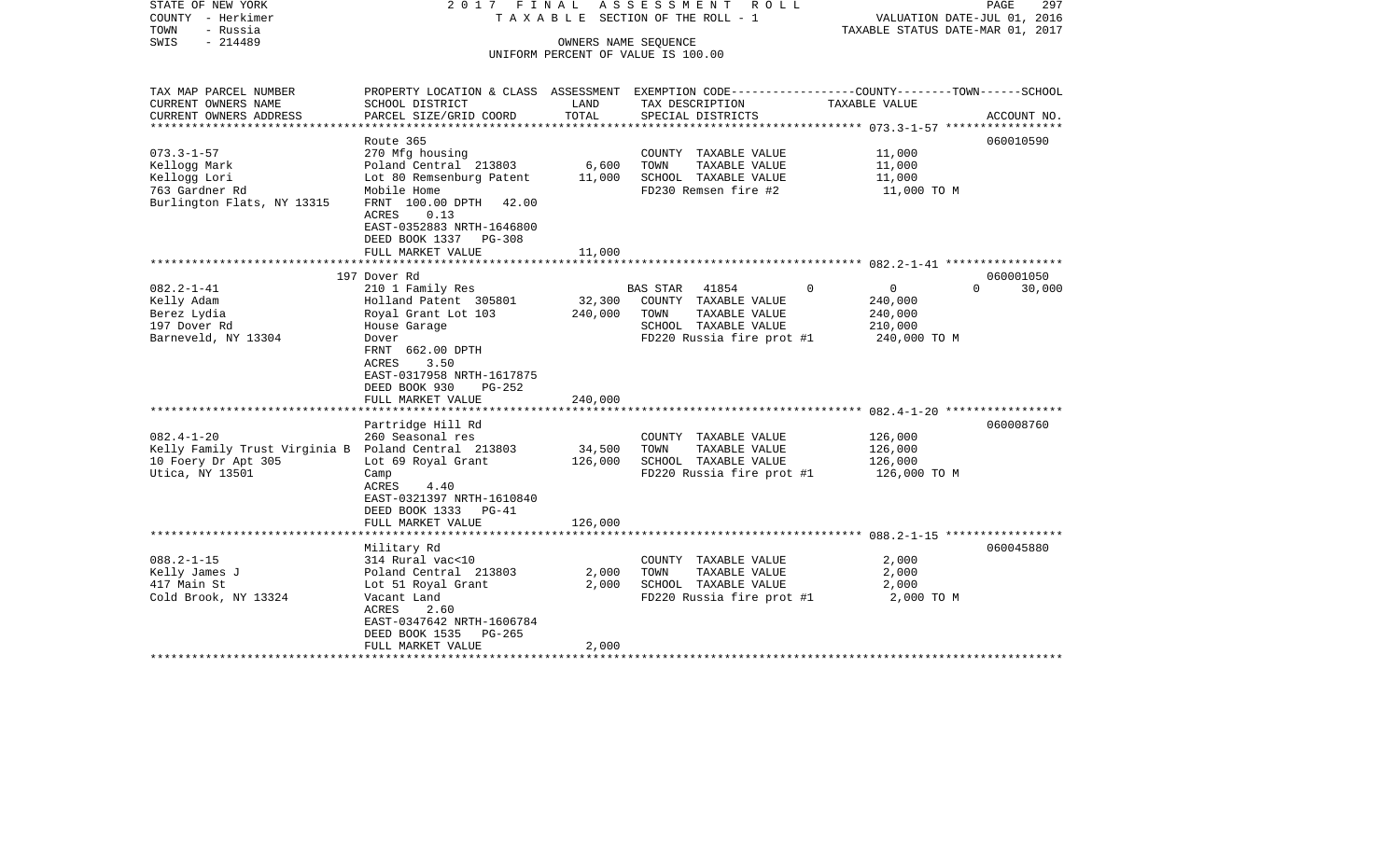| STATE OF NEW YORK<br>COUNTY - Herkimer           | 2017 FINAL                                                                                      |                      | ASSESSMENT<br><b>ROLL</b><br>TAXABLE SECTION OF THE ROLL - 1 |   | VALUATION DATE-JUL 01, 2016      | PAGE     | 298         |
|--------------------------------------------------|-------------------------------------------------------------------------------------------------|----------------------|--------------------------------------------------------------|---|----------------------------------|----------|-------------|
| TOWN<br>- Russia                                 |                                                                                                 |                      |                                                              |   | TAXABLE STATUS DATE-MAR 01, 2017 |          |             |
| $-214489$<br>SWIS                                |                                                                                                 | OWNERS NAME SEQUENCE |                                                              |   |                                  |          |             |
|                                                  |                                                                                                 |                      | UNIFORM PERCENT OF VALUE IS 100.00                           |   |                                  |          |             |
| TAX MAP PARCEL NUMBER                            | PROPERTY LOCATION & CLASS ASSESSMENT EXEMPTION CODE---------------COUNTY-------TOWN------SCHOOL |                      |                                                              |   |                                  |          |             |
| CURRENT OWNERS NAME                              | SCHOOL DISTRICT                                                                                 | LAND                 | TAX DESCRIPTION                                              |   | TAXABLE VALUE                    |          |             |
| CURRENT OWNERS ADDRESS<br>********************** | PARCEL SIZE/GRID COORD                                                                          | TOTAL                | SPECIAL DISTRICTS                                            |   |                                  |          | ACCOUNT NO. |
|                                                  | 484 Dover Rd                                                                                    |                      |                                                              |   |                                  |          | 060029670   |
| $082.2 - 1 - 25$                                 | 210 1 Family Res                                                                                |                      | 41854<br>BAS STAR                                            | 0 | $\overline{0}$                   | $\Omega$ | 30,000      |
| Kelly Jonas B                                    | Poland Central 213803                                                                           | 53,900               | COUNTY TAXABLE VALUE                                         |   | 375,000                          |          |             |
| Jones Heidi L                                    | Lot 105 Royal Grant                                                                             | 375,000              | TOWN<br>TAXABLE VALUE                                        |   | 375,000                          |          |             |
| 404 Dover Rd                                     | House 3 Stall Garage                                                                            |                      | SCHOOL TAXABLE VALUE                                         |   | 345,000                          |          |             |
| Barneveld, NY 13304                              | Dover                                                                                           |                      | FD220 Russia fire prot #1                                    |   | 375,000 TO M                     |          |             |
|                                                  | ACRES<br>17.30                                                                                  |                      |                                                              |   |                                  |          |             |
|                                                  | EAST-0322126 NRTH-1620423                                                                       |                      |                                                              |   |                                  |          |             |
|                                                  | DEED BOOK 1184 PG-203                                                                           |                      |                                                              |   |                                  |          |             |
|                                                  | FULL MARKET VALUE                                                                               | 375,000              |                                                              |   |                                  |          |             |
|                                                  | 149 Shaffer Rd.                                                                                 |                      |                                                              |   |                                  |          |             |
| $072.15 - 1 - 7.4$                               | 270 Mfg housing                                                                                 |                      | <b>BAS STAR</b><br>41854                                     | 0 | $\overline{0}$                   | $\Omega$ | 30,000      |
| Kelly Mary Ann                                   | 305201<br>Remsen                                                                                | 12,800               | COUNTY TAXABLE VALUE                                         |   | 57,000                           |          |             |
| 149 Shaffer Rd                                   | Doublewide                                                                                      | 57,000               | TOWN<br>TAXABLE VALUE                                        |   | 57,000                           |          |             |
| Remsen, NY 13438                                 | FRNT 225.00 DPTH                                                                                |                      | SCHOOL TAXABLE VALUE                                         |   | 27,000                           |          |             |
|                                                  | ACRES<br>1.10                                                                                   |                      | FD230 Remsen fire #2                                         |   | 57,000 TO M                      |          |             |
|                                                  | EAST-0339227 NRTH-1646094                                                                       |                      |                                                              |   |                                  |          |             |
|                                                  | DEED BOOK 00844 PG-00436<br>FULL MARKET VALUE                                                   | 57,000               |                                                              |   |                                  |          |             |
|                                                  |                                                                                                 |                      |                                                              |   |                                  |          |             |
|                                                  | Wheelertown Rd                                                                                  |                      |                                                              |   |                                  |          | 060044920   |
| $068. - 1 - 32.1$                                | 910 Priv forest                                                                                 |                      | COUNTY TAXABLE VALUE                                         |   | 92,100                           |          |             |
| Kempeny Billie Joan                              | 305201<br>Remsen                                                                                | 92,100               | TAXABLE VALUE<br>TOWN                                        |   | 92,100                           |          |             |
| Kempeny Brad T                                   | Lot 44 Remsenburg Patent                                                                        | 92,100               | SCHOOL TAXABLE VALUE                                         |   | 92,100                           |          |             |
| 1117 Wheelertown Rd                              | Vacant Land                                                                                     |                      | FD230 Remsen fire #2                                         |   | 92,100 TO M                      |          |             |
| Remsen, NY 13438                                 | ACRES<br>87.70<br>EAST-0344108 NRTH-1660175                                                     |                      |                                                              |   |                                  |          |             |
|                                                  | DEED BOOK 1293<br>PG-52                                                                         |                      |                                                              |   |                                  |          |             |
|                                                  | FULL MARKET VALUE                                                                               | 92,100               |                                                              |   |                                  |          |             |
|                                                  | *********************                                                                           |                      |                                                              |   |                                  |          |             |
|                                                  | 294 Dover Rd                                                                                    |                      |                                                              |   |                                  |          | 0012212     |
| $082.2 - 1 - 51.3$                               | 280 Res Multiple                                                                                |                      | BAS STAR<br>41854                                            | 0 | $\overline{0}$                   | $\Omega$ | 30,000      |
| Kenderdine Donald                                | Holland Patent 305801                                                                           | 62,500               | COUNTY TAXABLE VALUE                                         |   | 362,000                          |          |             |
| Kenderdine Sally                                 | Lots 103&104 Royal Grant                                                                        | 362,000              | TAXABLE VALUE<br>TOWN                                        |   | 362,000                          |          |             |
| 294 Dover Rd<br>Barneveld, NY 13304              | House Garage<br>ACRES 15.20                                                                     |                      | SCHOOL TAXABLE VALUE<br>FD220 Russia fire prot #1            |   | 332,000<br>362,000 TO M          |          |             |
|                                                  | EAST-0319505 NRTH-1618598                                                                       |                      |                                                              |   |                                  |          |             |
|                                                  | DEED BOOK 909<br>PG-405                                                                         |                      |                                                              |   |                                  |          |             |
|                                                  | FULL MARKET VALUE                                                                               | 362,000              |                                                              |   |                                  |          |             |
|                                                  |                                                                                                 |                      |                                                              |   |                                  |          |             |
|                                                  | Grant Rd                                                                                        |                      |                                                              |   |                                  |          |             |
| $077.4 - 3 - 5$                                  | 322 Rural vac>10                                                                                |                      | COUNTY TAXABLE VALUE                                         |   | 33,300                           |          |             |
| Kennedy Arthur                                   | Poland Central 213803                                                                           | 33,300               | TOWN<br>TAXABLE VALUE                                        |   | 33,300                           |          |             |
| Kennedy Donna<br>12 Meadow Brook Ln              | FRNT 426.00 DPTH<br>ACRES 24.00                                                                 | 33,300               | SCHOOL TAXABLE VALUE<br>FD220 Russia fire prot #1            |   | 33,300<br>33,300 TO M            |          |             |
| Flanders, NY 11901                               | EAST-0344317 NRTH-1631407                                                                       |                      |                                                              |   |                                  |          |             |
|                                                  | DEED BOOK 1193 PG-735                                                                           |                      |                                                              |   |                                  |          |             |
|                                                  | FULL MARKET VALUE                                                                               | 33,300               |                                                              |   |                                  |          |             |
| **********                                       |                                                                                                 |                      |                                                              |   |                                  |          |             |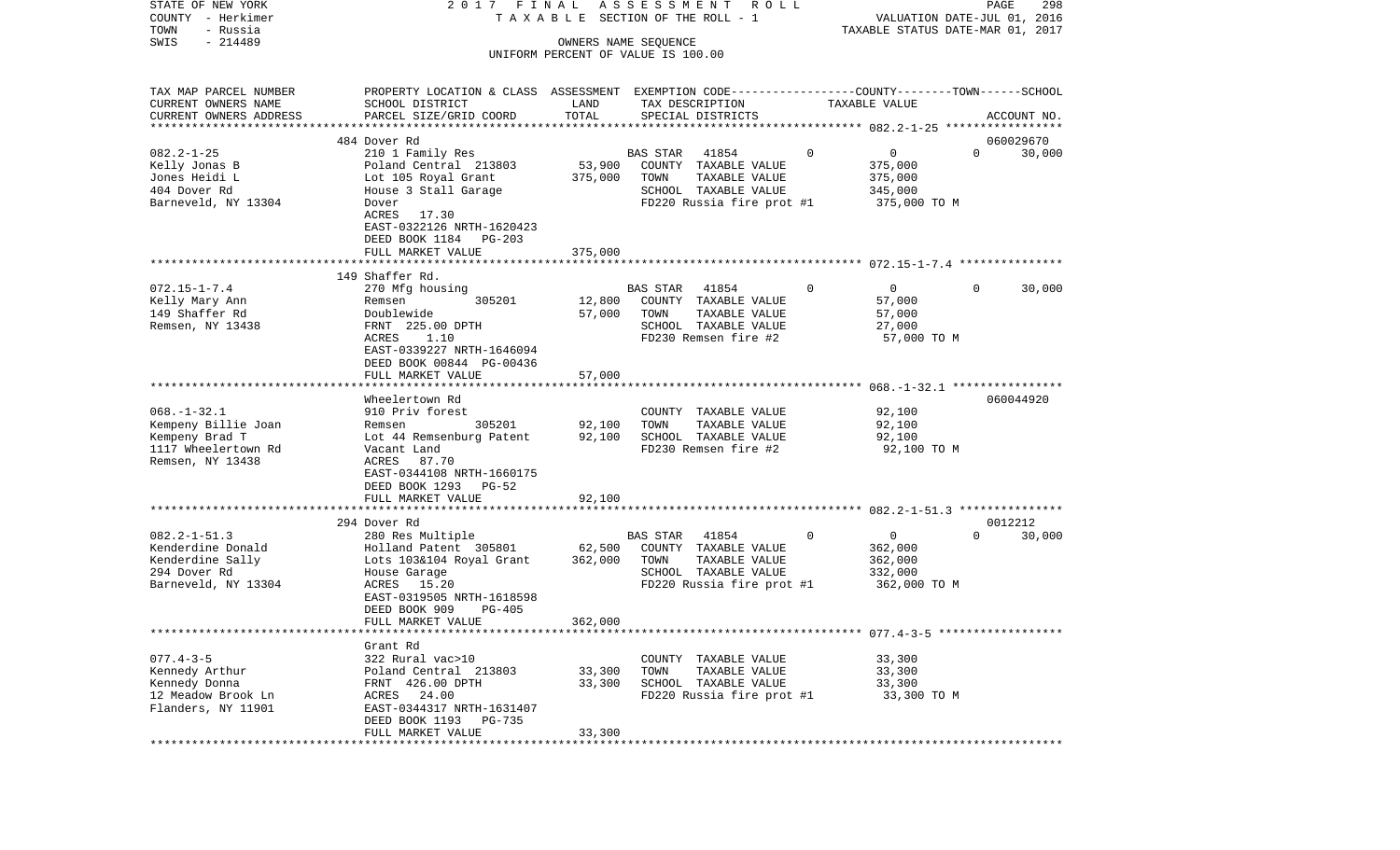| STATE OF NEW YORK<br>COUNTY - Herkimer<br>TOWN<br>- Russia | 2017 FINAL<br>TAXABLE                                                                            |                                    | ASSESSMENT             | R O L L<br>SECTION OF THE ROLL - 1    |             | TAXABLE STATUS DATE-MAR 01, 2017 | VALUATION DATE-JUL 01, 2016 | PAGE<br>299      |
|------------------------------------------------------------|--------------------------------------------------------------------------------------------------|------------------------------------|------------------------|---------------------------------------|-------------|----------------------------------|-----------------------------|------------------|
| SWIS<br>$-214489$                                          |                                                                                                  |                                    | OWNERS NAME SEQUENCE   |                                       |             |                                  |                             |                  |
|                                                            |                                                                                                  | UNIFORM PERCENT OF VALUE IS 100.00 |                        |                                       |             |                                  |                             |                  |
|                                                            |                                                                                                  |                                    |                        |                                       |             |                                  |                             |                  |
| TAX MAP PARCEL NUMBER                                      | PROPERTY LOCATION & CLASS ASSESSMENT EXEMPTION CODE----------------COUNTY-------TOWN------SCHOOL |                                    |                        |                                       |             |                                  |                             |                  |
| CURRENT OWNERS NAME                                        | SCHOOL DISTRICT                                                                                  | LAND                               |                        | TAX DESCRIPTION                       |             | TAXABLE VALUE                    |                             |                  |
| CURRENT OWNERS ADDRESS<br>*********************            | PARCEL SIZE/GRID COORD                                                                           | TOTAL                              |                        | SPECIAL DISTRICTS                     |             |                                  |                             | ACCOUNT NO.      |
|                                                            |                                                                                                  |                                    |                        |                                       |             |                                  |                             |                  |
| $082.4 - 1 - 15.2$                                         | 355 Partridge Hill Rd<br>210 1 Family Res                                                        |                                    |                        | 41854                                 | $\mathbf 0$ | $\overline{0}$                   | $\Omega$                    | 005345<br>30,000 |
| Kennedy Patricia K                                         | Holland Patent 305801                                                                            | 36,000                             | BAS STAR               | COUNTY TAXABLE VALUE                  |             | 265,000                          |                             |                  |
| 355 Partridge Hill Rd                                      | Lot 89 Royal Grant                                                                               | 265,000                            | TOWN                   | TAXABLE VALUE                         |             | 265,000                          |                             |                  |
| Barneveld, NY 13304                                        | House Att Garage                                                                                 |                                    |                        | SCHOOL TAXABLE VALUE                  |             | 235,000                          |                             |                  |
|                                                            | Partridge Hill                                                                                   |                                    |                        | FD220 Russia fire prot #1             |             | 265,000 TO M                     |                             |                  |
|                                                            | ACRES<br>5.00 BANK<br>135                                                                        |                                    |                        |                                       |             |                                  |                             |                  |
|                                                            | EAST-0318619 NRTH-1611098                                                                        |                                    |                        |                                       |             |                                  |                             |                  |
|                                                            | DEED BOOK 767<br>$PG-608$                                                                        |                                    |                        |                                       |             |                                  |                             |                  |
|                                                            | FULL MARKET VALUE                                                                                | 265,000                            |                        |                                       |             |                                  |                             |                  |
|                                                            | *************************                                                                        |                                    |                        |                                       |             |                                  |                             |                  |
|                                                            | 286 Gravesville Rd                                                                               |                                    |                        |                                       |             |                                  |                             | 060051260        |
| $083.3 - 1 - 69.2$                                         | 210 1 Family Res                                                                                 |                                    | VET WAR C 41122        |                                       | $\mathbf 0$ | 9,000                            | $\Omega$                    | 0                |
| Kerber Albert W                                            | Poland Central 213803                                                                            |                                    | 33,800 VET WAR T 41123 |                                       | $\Omega$    | $\Omega$                         | 12,000                      | $\Omega$         |
| 286 Gravesville Rd                                         | Lot 69 Royal Grant                                                                               |                                    | 126,000 ENH STAR       | 41834                                 | $\mathbf 0$ | $\overline{0}$                   | $\Omega$                    | 65,500           |
| Poland, NY 13431                                           | House Att Garage                                                                                 |                                    |                        | COUNTY TAXABLE VALUE                  |             | 117,000                          |                             |                  |
|                                                            | 4.13<br>ACRES                                                                                    |                                    | TOWN                   | TAXABLE VALUE                         |             | 114,000                          |                             |                  |
|                                                            | EAST-0327919 NRTH-1611023                                                                        |                                    |                        | SCHOOL TAXABLE VALUE                  |             | 60,500                           |                             |                  |
|                                                            | DEED BOOK 678<br>PG-549                                                                          |                                    |                        | FD220 Russia fire prot #1             |             | 126,000 TO M                     |                             |                  |
|                                                            | FULL MARKET VALUE                                                                                | 126,000                            |                        |                                       |             |                                  |                             |                  |
|                                                            |                                                                                                  |                                    |                        |                                       |             |                                  |                             |                  |
|                                                            | Dover Rd                                                                                         |                                    |                        |                                       |             |                                  |                             | 060024750        |
| $082.2 - 1 - 37.1$                                         | 210 1 Family Res                                                                                 |                                    |                        | COUNTY TAXABLE VALUE                  |             | 116,000                          |                             |                  |
| Kernan Mark C<br>14550 Marshview Dr                        | Holland Patent 305801<br>Lot 104 Royal Grant                                                     | 28,200<br>116,000                  | TOWN                   | TAXABLE VALUE<br>SCHOOL TAXABLE VALUE |             | 116,000<br>116,000               |                             |                  |
| Jacksonville, FL 32250                                     | House Garage                                                                                     |                                    |                        | FD220 Russia fire prot #1             |             | 116,000 TO M                     |                             |                  |
|                                                            | ACRES<br>1.90                                                                                    |                                    |                        |                                       |             |                                  |                             |                  |
|                                                            | EAST-0318225 NRTH-1618829                                                                        |                                    |                        |                                       |             |                                  |                             |                  |
|                                                            | DEED BOOK 1463<br><b>PG-158</b>                                                                  |                                    |                        |                                       |             |                                  |                             |                  |
|                                                            | FULL MARKET VALUE                                                                                | 116,000                            |                        |                                       |             |                                  |                             |                  |
|                                                            | ***********************                                                                          |                                    |                        |                                       |             |                                  |                             |                  |
|                                                            | 6268 Military Rd                                                                                 |                                    |                        |                                       |             |                                  |                             | 060022680        |
| $076.4 - 1 - 7$                                            | 210 1 Family Res                                                                                 |                                    | VET WAR C 41122        |                                       | $\mathbf 0$ | 9,000                            | $\mathbf{0}$                | 0                |
| Kessler George T                                           | Poland Central 213803                                                                            |                                    | 19,800 VET WAR T 41123 |                                       | $\mathbf 0$ | $\mathbf 0$                      | 12,000                      | $\mathbf 0$      |
| 6268 Military Rd                                           | Lot 116 Royal Grant                                                                              |                                    | 159,000 BAS STAR       | 41854                                 | $\mathbf 0$ | $\mathbf 0$                      | $\Omega$                    | 30,000           |
| PO Box 19                                                  | House Garage                                                                                     |                                    |                        | COUNTY TAXABLE VALUE                  |             | 150,000                          |                             |                  |
| Prospect, NY 13435                                         | Military                                                                                         |                                    | TOWN                   | TAXABLE VALUE                         |             | 147,000                          |                             |                  |
|                                                            | FRNT 172.00 DPTH 165.00                                                                          |                                    |                        | SCHOOL TAXABLE VALUE                  |             | 129,000                          |                             |                  |
|                                                            | 0.45<br>ACRES                                                                                    |                                    |                        | FD220 Russia fire prot #1             |             | 159,000 TO M                     |                             |                  |
|                                                            | EAST-0321137 NRTH-1627348                                                                        |                                    |                        |                                       |             |                                  |                             |                  |
|                                                            | DEED BOOK 747<br><b>PG-106</b>                                                                   |                                    |                        |                                       |             |                                  |                             |                  |
|                                                            | FULL MARKET VALUE                                                                                | 159,000                            |                        |                                       |             |                                  |                             |                  |
|                                                            |                                                                                                  |                                    |                        |                                       |             |                                  |                             |                  |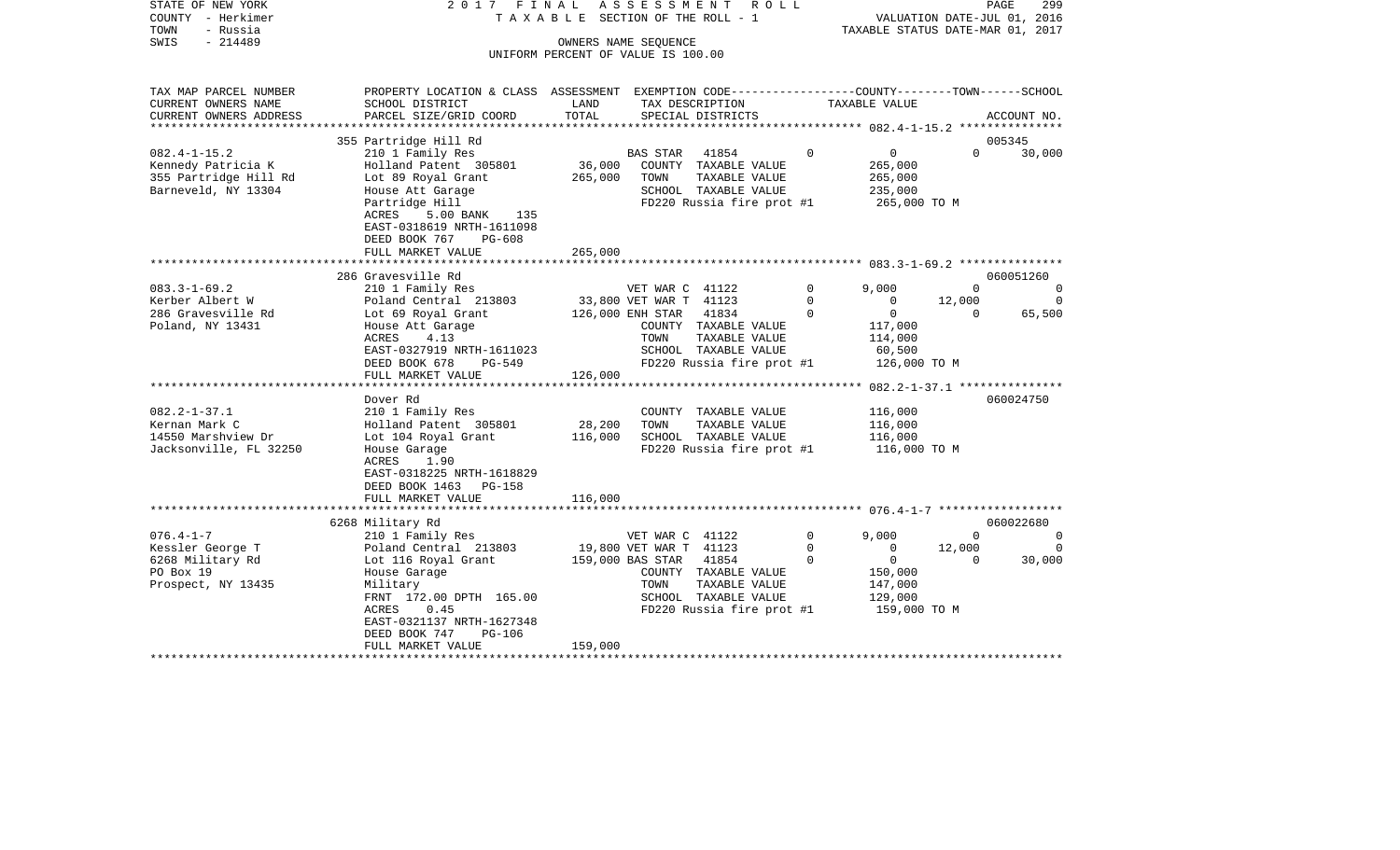| STATE OF NEW YORK<br>COUNTY - Herkimer | 2017 FINAL                                                                                      |                      | A S S E S S M E N T<br>R O L L<br>T A X A B L E SECTION OF THE ROLL - 1 |                               | PAGE<br>300<br>VALUATION DATE-JUL 01, 2016 |
|----------------------------------------|-------------------------------------------------------------------------------------------------|----------------------|-------------------------------------------------------------------------|-------------------------------|--------------------------------------------|
| TOWN<br>- Russia                       |                                                                                                 |                      |                                                                         |                               | TAXABLE STATUS DATE-MAR 01, 2017           |
| $-214489$<br>SWIS                      |                                                                                                 | OWNERS NAME SEQUENCE |                                                                         |                               |                                            |
|                                        |                                                                                                 |                      | UNIFORM PERCENT OF VALUE IS 100.00                                      |                               |                                            |
| TAX MAP PARCEL NUMBER                  | PROPERTY LOCATION & CLASS ASSESSMENT EXEMPTION CODE---------------COUNTY-------TOWN------SCHOOL |                      |                                                                         |                               |                                            |
| CURRENT OWNERS NAME                    | SCHOOL DISTRICT                                                                                 | LAND                 | TAX DESCRIPTION                                                         | TAXABLE VALUE                 |                                            |
| CURRENT OWNERS ADDRESS                 | PARCEL SIZE/GRID COORD                                                                          | TOTAL                | SPECIAL DISTRICTS                                                       |                               | ACCOUNT NO.                                |
| *********************                  |                                                                                                 |                      |                                                                         |                               |                                            |
| $083.3 - 1 - 37.4$                     | 449 Gravesville Rd<br>210 1 Family Res                                                          |                      | 41854<br>BAS STAR                                                       | $\mathbf 0$<br>0              | 30,000<br>$\mathbf{0}$                     |
| Kessler Ward                           | Poland Central 213803                                                                           | 36,300               | COUNTY TAXABLE VALUE                                                    | 161,000                       |                                            |
| Kessler Deborah                        | Gravesville Road                                                                                | 161,000              | TOWN<br>TAXABLE VALUE                                                   | 161,000                       |                                            |
| 449 Gravesville Rd                     | FRNT 311.80 DPTH                                                                                |                      | SCHOOL TAXABLE VALUE                                                    | 131,000                       |                                            |
| Poland, NY 13431                       | ACRES<br>5.10                                                                                   |                      | FD220 Russia fire prot #1                                               | 161,000 TO M                  |                                            |
|                                        | EAST-0324950 NRTH-1610114<br>DEED BOOK 00828 PG-00442                                           |                      |                                                                         |                               |                                            |
|                                        | FULL MARKET VALUE                                                                               | 161,000              |                                                                         |                               |                                            |
|                                        |                                                                                                 |                      |                                                                         |                               |                                            |
|                                        | Military Rd                                                                                     |                      |                                                                         |                               |                                            |
| $089.1 - 2 - 8.2$                      | 910 Priv forest                                                                                 |                      | COUNTY TAXABLE VALUE                                                    | 37,000                        |                                            |
| Khoury Antoine                         | Poland Central 213803                                                                           | 37,000               | TOWN<br>TAXABLE VALUE                                                   | 37,000                        |                                            |
| PO Box 41                              | FRNT 1450.00 DPTH                                                                               | 37,000               | SCHOOL TAXABLE VALUE                                                    | 37,000                        |                                            |
| New Hartford, NY 13413                 | ACRES 24.70                                                                                     |                      | FD220 Russia fire prot #1                                               | 37,000 TO M                   |                                            |
|                                        | EAST-0355533 NRTH-1604166                                                                       |                      |                                                                         |                               |                                            |
|                                        | DEED BOOK 1572 PG-273                                                                           |                      |                                                                         |                               |                                            |
|                                        | FULL MARKET VALUE                                                                               | 37,000               |                                                                         |                               |                                            |
|                                        | Route 8                                                                                         |                      |                                                                         |                               | 060052880                                  |
| $089.1 - 2 - 1$                        | 323 Vacant rural                                                                                |                      | COUNTY TAXABLE VALUE                                                    | 10,300                        |                                            |
| Killian Edward F Jr                    | Poland Central 213803                                                                           | 10,300               | TOWN<br>TAXABLE VALUE                                                   | 10,300                        |                                            |
| Killian Shari                          | Lot 51 Royal Grant                                                                              | 10,300               | SCHOOL TAXABLE VALUE                                                    | 10,300                        |                                            |
| 506 Main St                            | Vacant Land                                                                                     |                      | FD220 Russia fire prot #1                                               | 10,300 TO M                   |                                            |
| Cold Brook, NY 13324                   | ACRES 11.80                                                                                     |                      |                                                                         |                               |                                            |
|                                        | EAST-0350683 NRTH-1607614                                                                       |                      |                                                                         |                               |                                            |
|                                        | DEED BOOK 687<br>PG-960                                                                         |                      |                                                                         |                               |                                            |
|                                        | FULL MARKET VALUE                                                                               | 10,300               |                                                                         |                               |                                            |
|                                        | *********************                                                                           |                      |                                                                         |                               |                                            |
|                                        | 297 Simpson Rd                                                                                  |                      |                                                                         |                               | 060026010                                  |
| $082.2 - 1 - 54$                       | 210 1 Family Res                                                                                |                      | BAS STAR<br>41854                                                       | $\mathbf 0$<br>$\overline{0}$ | $\Omega$<br>30,000                         |
| Kimak Matthew                          | Holland Patent 305801                                                                           | 35,800               | COUNTY TAXABLE VALUE                                                    | 130,000                       |                                            |
| Kimak Suzann                           | Lot 91 Royal Grant                                                                              | 130,000              | TOWN<br>TAXABLE VALUE                                                   | 130,000                       |                                            |
| 297 Simpson Rd                         | House Garage                                                                                    |                      | SCHOOL TAXABLE VALUE                                                    | 100,000                       |                                            |
| Remsen, NY 13438                       | Simpson                                                                                         |                      | FD220 Russia fire prot #1                                               | 130,000 TO M                  |                                            |
|                                        | 4.90<br>ACRES                                                                                   |                      |                                                                         |                               |                                            |
|                                        | EAST-0322116 NRTH-1616948                                                                       |                      |                                                                         |                               |                                            |
|                                        | <b>PG-124</b><br>DEED BOOK 857                                                                  |                      |                                                                         |                               |                                            |
|                                        | FULL MARKET VALUE                                                                               | 130,000              |                                                                         |                               |                                            |
| **********************                 | Simpson Rd                                                                                      |                      |                                                                         |                               | 06005220                                   |
| $082.2 - 1 - 55.2$                     | 910 Priv forest                                                                                 |                      | COUNTY TAXABLE VALUE                                                    | 100,000                       |                                            |
| Kimak Matthew                          | Poland Central 213803                                                                           | 100,000              | TOWN<br>TAXABLE VALUE                                                   | 100,000                       |                                            |
| Kimak Suzann                           | Lot #102 Royal Grant                                                                            | 100,000              | SCHOOL TAXABLE VALUE                                                    | 100,000                       |                                            |
| 297 Simpson Rd                         | Vacant Land                                                                                     |                      | FD220 Russia fire prot #1                                               | 100,000 TO M                  |                                            |
| Remsen, NY 13438                       | ACRES<br>97.40 BANK<br>250                                                                      |                      |                                                                         |                               |                                            |
|                                        | EAST-0323119 NRTH-1617668                                                                       |                      |                                                                         |                               |                                            |
|                                        | DEED BOOK 1226<br>PG-140                                                                        |                      |                                                                         |                               |                                            |
|                                        | FULL MARKET VALUE                                                                               | 100,000              |                                                                         |                               |                                            |
| ********                               |                                                                                                 |                      |                                                                         |                               |                                            |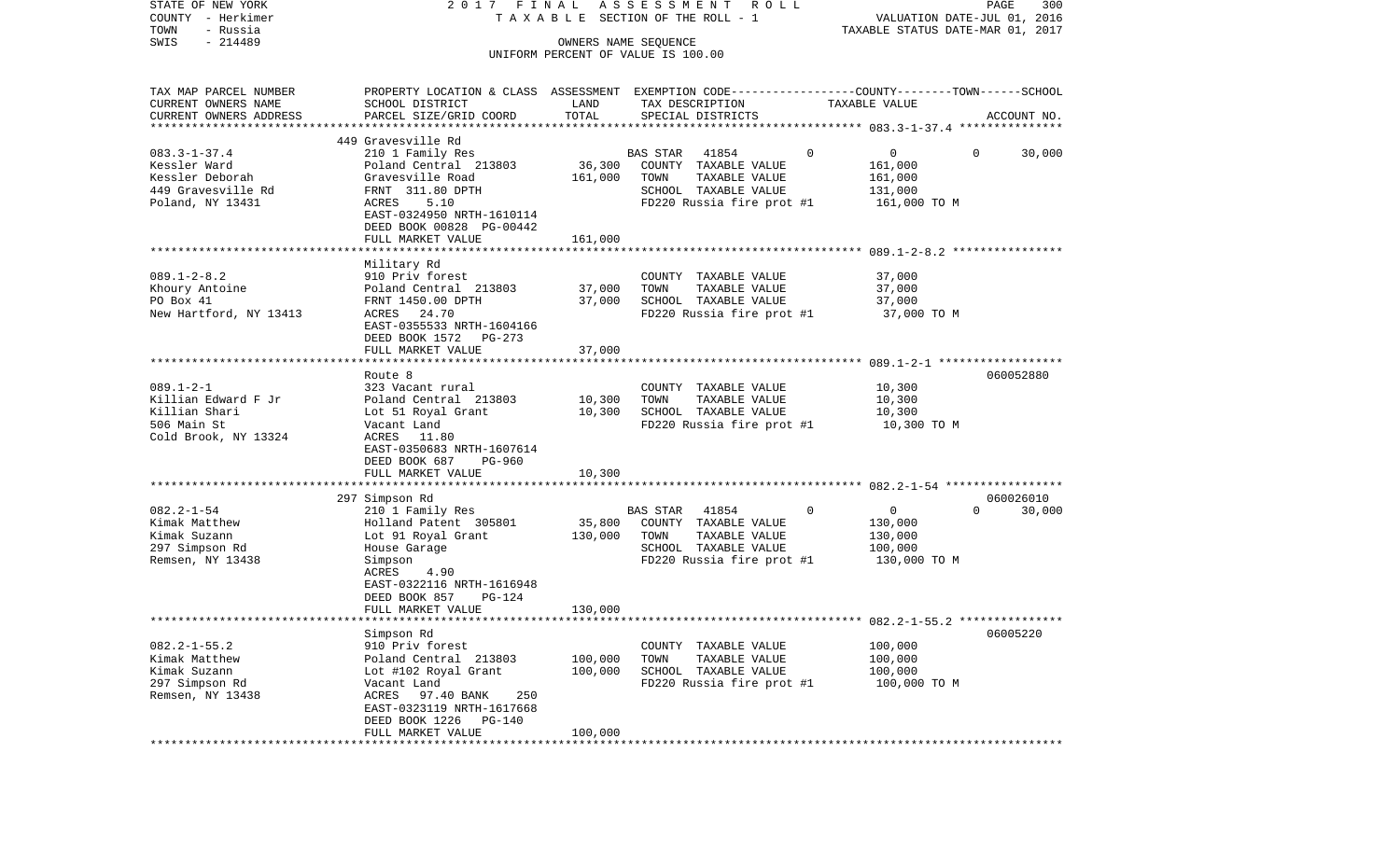| STATE OF NEW YORK<br>COUNTY - Herkimer<br>- Russia<br>TOWN             | 2017 FINAL<br>TAXABLE                                                                                                                           |                      | ASSESSMENT ROLL<br>SECTION OF THE ROLL - 1                                                                                               | VALUATION DATE-JUL 01, 2016<br>TAXABLE STATUS DATE-MAR 01, 2017 | PAGE<br>301 |
|------------------------------------------------------------------------|-------------------------------------------------------------------------------------------------------------------------------------------------|----------------------|------------------------------------------------------------------------------------------------------------------------------------------|-----------------------------------------------------------------|-------------|
| $-214489$<br>SWIS                                                      |                                                                                                                                                 | OWNERS NAME SEQUENCE | UNIFORM PERCENT OF VALUE IS 100.00                                                                                                       |                                                                 |             |
| TAX MAP PARCEL NUMBER<br>CURRENT OWNERS NAME<br>CURRENT OWNERS ADDRESS | SCHOOL DISTRICT<br>PARCEL SIZE/GRID COORD                                                                                                       | LAND<br>TOTAL        | PROPERTY LOCATION & CLASS ASSESSMENT EXEMPTION CODE----------------COUNTY-------TOWN------SCHOOL<br>TAX DESCRIPTION<br>SPECIAL DISTRICTS | TAXABLE VALUE                                                   | ACCOUNT NO. |
|                                                                        | 235 Dover Rd                                                                                                                                    |                      |                                                                                                                                          |                                                                 | 060024840   |
| $082.2 - 1 - 40.1$                                                     | 210 1 Family Res                                                                                                                                |                      | COUNTY TAXABLE VALUE                                                                                                                     | 280,000                                                         |             |
| Kirkpatrick Judith A                                                   | Holland Patent 305801                                                                                                                           | 36,400               | TOWN<br>TAXABLE VALUE                                                                                                                    | 280,000                                                         |             |
| 235 Dover Rd                                                           | Lot 104 Royal Grant                                                                                                                             | 280,000              | SCHOOL TAXABLE VALUE                                                                                                                     | 280,000                                                         |             |
| Barneveld, NY 13304                                                    | House<br>Dover Road<br>FRNT 330.00 DPTH<br>ACRES<br>5.16 BANK<br>813<br>EAST-0317920 NRTH-1618501<br>DEED BOOK 1191 PG-554<br>FULL MARKET VALUE | 280,000              | FD220 Russia fire prot #1                                                                                                                | 280,000 TO M                                                    |             |
|                                                                        |                                                                                                                                                 |                      |                                                                                                                                          |                                                                 |             |
|                                                                        | Route 365                                                                                                                                       |                      |                                                                                                                                          |                                                                 | 060022890   |
| $073.3 - 1 - 71$                                                       | 260 Seasonal res                                                                                                                                |                      | COUNTY TAXABLE VALUE                                                                                                                     | 41,000                                                          |             |
| Kitchen Leslie                                                         | 305201<br>Remsen                                                                                                                                | 14,100               | TOWN<br>TAXABLE VALUE                                                                                                                    | 41,000                                                          |             |
| Kinney-Kitchen Lorraine                                                | Great Lot 1 Mt                                                                                                                                  | 41,000               | SCHOOL TAXABLE VALUE                                                                                                                     | 41,000                                                          |             |
| 6851 Valley View Rd<br>Clinton, NY 13323                               | Camp<br>Rte 365<br>FRNT 240.00 DPTH 140.00<br>EAST-0351105 NRTH-1646468<br>DEED BOOK 1448<br>PG-195<br>FULL MARKET VALUE                        | 41,000               | FD230 Remsen fire #2                                                                                                                     | 41,000 TO M                                                     |             |
|                                                                        | *******************                                                                                                                             |                      |                                                                                                                                          |                                                                 |             |
|                                                                        | Route 365                                                                                                                                       |                      |                                                                                                                                          |                                                                 | 060005430   |
| $073.3 - 1 - 72$                                                       | 311 Res vac land - WTRFNT                                                                                                                       |                      | COUNTY TAXABLE VALUE                                                                                                                     | 11,000                                                          |             |
| Kitchen Leslie A                                                       | Remsen<br>305201                                                                                                                                | 11,000               | TOWN<br>TAXABLE VALUE                                                                                                                    | 11,000                                                          |             |
| Kinney-Kitchen Lorraine<br>6851 Valley View Rd                         | Lot 1 Marvin Tract<br>Vacant Land                                                                                                               | 11,000               | SCHOOL TAXABLE VALUE<br>FD230 Remsen fire #2                                                                                             | 11,000<br>11,000 TO M                                           |             |
| Clinton, NY 13323                                                      | FRNT 161.50 DPTH 122.00<br>ACRES<br>0.44<br>EAST-0350908 NRTH-1646508<br>DEED BOOK 924<br>$PG-604$<br>FULL MARKET VALUE                         | 11,000               |                                                                                                                                          |                                                                 |             |
|                                                                        |                                                                                                                                                 |                      |                                                                                                                                          |                                                                 |             |
|                                                                        | Route 365                                                                                                                                       |                      |                                                                                                                                          |                                                                 | 060030480   |
| $073.3 - 1 - 73$                                                       | 311 Res vac land - WTRFNT                                                                                                                       |                      | COUNTY TAXABLE VALUE                                                                                                                     | 10,700                                                          |             |
| Kitchen Leslie A                                                       | Remsen<br>305201                                                                                                                                | 10,700               | TOWN<br>TAXABLE VALUE                                                                                                                    | 10,700                                                          |             |
| Kinney-Kitchen Lorraine                                                | Lot 1 Marvin Tract                                                                                                                              | 10,700               | SCHOOL TAXABLE VALUE                                                                                                                     | 10,700                                                          |             |
| 6851 Valley View Rd                                                    | Trl                                                                                                                                             |                      | FD230 Remsen fire #2                                                                                                                     | 10,700 TO M                                                     |             |
| Clinton, NY 13323                                                      | FRNT 156.85 DPTH 122.00<br>ACRES<br>0.41<br>EAST-0350750 NRTH-1646548<br>DEED BOOK 924<br>$PG-604$                                              |                      |                                                                                                                                          |                                                                 |             |
|                                                                        | FULL MARKET VALUE                                                                                                                               | 10,700               |                                                                                                                                          |                                                                 |             |
|                                                                        |                                                                                                                                                 |                      |                                                                                                                                          |                                                                 |             |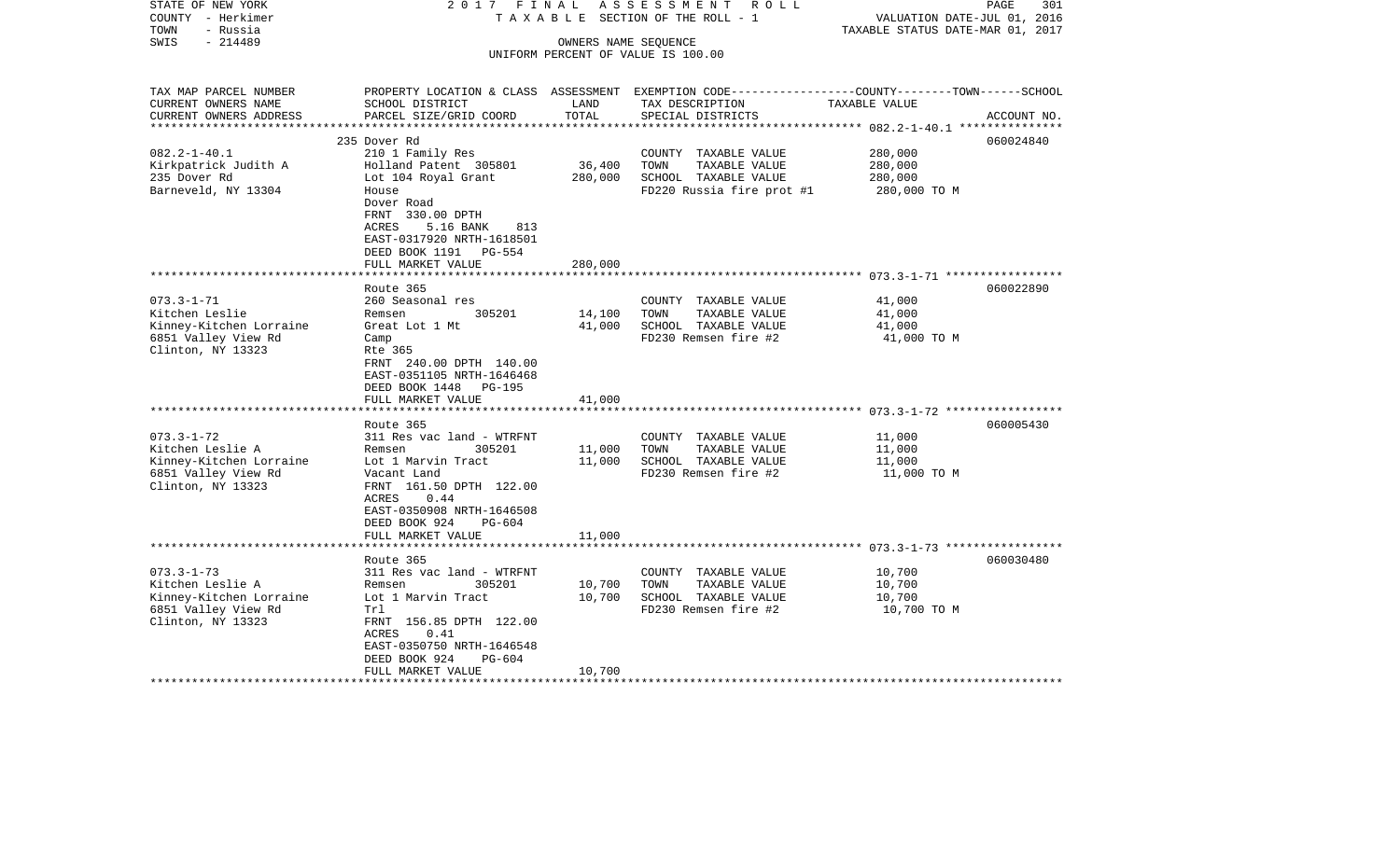| COUNTY<br>– Herkimer<br>- Russia<br>TOWN<br>SWIS<br>$-214489$ |                                                                                                                    |                    | T A X A B L E SECTION OF THE ROLL - 1<br>OWNERS NAME SEQUENCE<br>UNIFORM PERCENT OF VALUE IS 100.00 | VALUATION DATE-JUL 01, 2016<br>TAXABLE STATUS DATE-MAR 01, 2017 |                    |
|---------------------------------------------------------------|--------------------------------------------------------------------------------------------------------------------|--------------------|-----------------------------------------------------------------------------------------------------|-----------------------------------------------------------------|--------------------|
| TAX MAP PARCEL NUMBER<br>CURRENT OWNERS NAME                  | PROPERTY LOCATION & CLASS ASSESSMENT EXEMPTION CODE---------------COUNTY-------TOWN------SCHOOL<br>SCHOOL DISTRICT | LAND               | TAX DESCRIPTION                                                                                     | TAXABLE VALUE                                                   |                    |
| CURRENT OWNERS ADDRESS                                        | PARCEL SIZE/GRID COORD                                                                                             | TOTAL<br>********* | SPECIAL DISTRICTS                                                                                   |                                                                 | ACCOUNT NO.        |
|                                                               | Stormy Hill Rd                                                                                                     |                    |                                                                                                     |                                                                 | 060030660          |
| $078.1 - 1 - 30.1$                                            | 322 Rural vac>10                                                                                                   |                    | COUNTY TAXABLE VALUE                                                                                | 22,300                                                          |                    |
| Kleinman Lori A                                               | Poland Central 213803                                                                                              | 22,300             | TOWN<br>TAXABLE VALUE                                                                               | 22,300                                                          |                    |
| Casanova Thomas C                                             | Lot 17 Jerseyfield Patent                                                                                          | 22,300             | SCHOOL TAXABLE VALUE                                                                                | 22,300                                                          |                    |
| 238 Clarinet Ln                                               | Vacant Land                                                                                                        |                    | FD220 Russia fire prot #1                                                                           | 22,300 TO M                                                     |                    |
| Holbrook, NY 11741                                            | ACRES<br>14.00                                                                                                     |                    |                                                                                                     |                                                                 |                    |
|                                                               | EAST-0349992 NRTH-1638313                                                                                          |                    |                                                                                                     |                                                                 |                    |
|                                                               | DEED BOOK 899<br>$PG-405$                                                                                          |                    |                                                                                                     |                                                                 |                    |
|                                                               | FULL MARKET VALUE                                                                                                  | 22,300             |                                                                                                     |                                                                 |                    |
|                                                               | 486 Spall Rd                                                                                                       |                    |                                                                                                     |                                                                 | 060019320          |
| $072.2 - 1 - 75$                                              | 210 1 Family Res                                                                                                   |                    | <b>BAS STAR</b><br>41854                                                                            | 0<br>$\Omega$                                                   | 30,000<br>$\Omega$ |
| Knapp Bonnie E                                                | 305201<br>Remsen                                                                                                   | 20,000             | COUNTY TAXABLE VALUE                                                                                | 83,000                                                          |                    |
| 486 Spall Rd                                                  | Lot 10 Walker Tract                                                                                                | 83,000             | TOWN<br>TAXABLE VALUE                                                                               | 83,000                                                          |                    |
| Remsen, NY 13438                                              | House                                                                                                              |                    | SCHOOL TAXABLE VALUE                                                                                | 53,000                                                          |                    |
|                                                               | FRNT 331.00 DPTH<br>5.30                                                                                           |                    | FD230 Remsen fire #2                                                                                | 83,000 TO M                                                     |                    |
|                                                               | <b>ACRES</b><br>EAST-0342325 NRTH-1653797                                                                          |                    |                                                                                                     |                                                                 |                    |
|                                                               | DEED BOOK 1187 PG-960                                                                                              |                    |                                                                                                     |                                                                 |                    |
|                                                               | FULL MARKET VALUE                                                                                                  | 83,000             |                                                                                                     |                                                                 |                    |
|                                                               |                                                                                                                    | *******            |                                                                                                     |                                                                 |                    |
|                                                               | 634 Partridge Hill Rd                                                                                              |                    |                                                                                                     |                                                                 | 060015570          |
| $082.4 - 1 - 5$                                               | 210 1 Family Res                                                                                                   |                    | <b>BAS STAR</b><br>41854                                                                            | 0<br>$\Omega$                                                   | 30,000<br>$\Omega$ |
| Knower Anne E<br>Kennedy Patricia                             | Holland Patent 305801<br>E 103                                                                                     | 36,000<br>269,500  | COUNTY TAXABLE VALUE<br>TAXABLE VALUE<br>TOWN                                                       | 269,500<br>269,500                                              |                    |
| 634 Partridge Hill Rd                                         | Rg<br>$H_0$ 5                                                                                                      |                    | SCHOOL TAXABLE VALUE                                                                                | 239,500                                                         |                    |
| Barneveld, NY 13304                                           | Partridge Hill                                                                                                     |                    | FD220 Russia fire prot #1                                                                           | 269,500 TO M                                                    |                    |
|                                                               | ACRES<br>5.00                                                                                                      |                    |                                                                                                     |                                                                 |                    |
|                                                               | EAST-0317812 NRTH-1616448                                                                                          |                    |                                                                                                     |                                                                 |                    |
|                                                               | DEED BOOK 1393<br>PG-914                                                                                           |                    |                                                                                                     |                                                                 |                    |
|                                                               | FULL MARKET VALUE<br>*******************                                                                           | 269,500            |                                                                                                     |                                                                 |                    |
|                                                               |                                                                                                                    |                    |                                                                                                     |                                                                 | 060042760          |
| $072.2 - 1 - 86$                                              | Spall Rd<br>314 Rural vac<10                                                                                       |                    | COUNTY TAXABLE VALUE                                                                                | 400                                                             |                    |
| Kolb William D                                                | 305201<br>Remsen                                                                                                   | 400                | TOWN<br>TAXABLE VALUE                                                                               | 400                                                             |                    |
| PO Box 226                                                    | Lot 10 Walker Tract                                                                                                | 400                | SCHOOL TAXABLE VALUE                                                                                | 400                                                             |                    |
| Poland, NY 13431                                              | Vacant Land                                                                                                        |                    | FD230 Remsen fire #2                                                                                | 400 TO M                                                        |                    |
|                                                               | 80.00 DPTH 100.00<br>FRNT                                                                                          |                    |                                                                                                     |                                                                 |                    |
|                                                               | 0.17<br>ACRES                                                                                                      |                    |                                                                                                     |                                                                 |                    |
|                                                               | EAST-0341080 NRTH-1653442                                                                                          |                    |                                                                                                     |                                                                 |                    |
|                                                               | DEED BOOK 1492<br>PG-344<br>FULL MARKET VALUE                                                                      | 400                |                                                                                                     |                                                                 |                    |
| ********************                                          | ************************                                                                                           | *****************  |                                                                                                     |                                                                 |                    |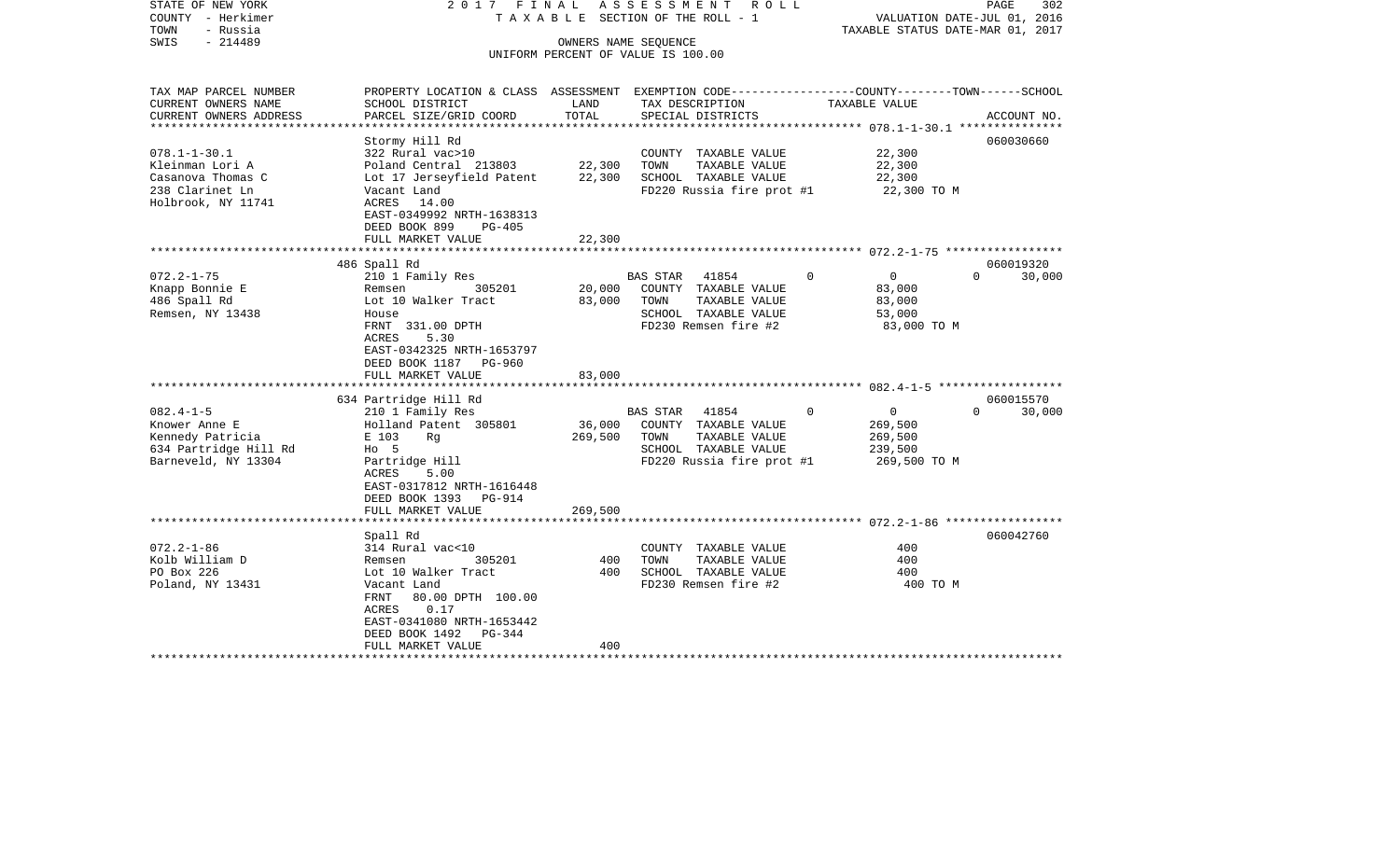| STATE OF NEW YORK<br>COUNTY - Herkimer | 2017 FINAL                                                                                       |                      | ASSESSMENT<br>R O L L<br>T A X A B L E SECTION OF THE ROLL - 1 |                          | PAGE<br>303<br>VALUATION DATE-JUL 01, 2016 |
|----------------------------------------|--------------------------------------------------------------------------------------------------|----------------------|----------------------------------------------------------------|--------------------------|--------------------------------------------|
| TOWN<br>- Russia<br>$-214489$          |                                                                                                  |                      |                                                                |                          | TAXABLE STATUS DATE-MAR 01, 2017           |
| SWIS                                   |                                                                                                  | OWNERS NAME SEQUENCE | UNIFORM PERCENT OF VALUE IS 100.00                             |                          |                                            |
| TAX MAP PARCEL NUMBER                  | PROPERTY LOCATION & CLASS ASSESSMENT EXEMPTION CODE----------------COUNTY-------TOWN------SCHOOL |                      |                                                                |                          |                                            |
| CURRENT OWNERS NAME                    | SCHOOL DISTRICT                                                                                  | LAND                 | TAX DESCRIPTION                                                | TAXABLE VALUE            |                                            |
| CURRENT OWNERS ADDRESS                 | PARCEL SIZE/GRID COORD                                                                           | TOTAL                | SPECIAL DISTRICTS                                              |                          | ACCOUNT NO.                                |
| *************************              |                                                                                                  |                      |                                                                |                          |                                            |
| $072.2 - 1 - 87$                       | Spall Rd<br>314 Rural vac<10                                                                     |                      |                                                                | 500                      | 060042100                                  |
| Kolb William D                         | 305201<br>Remsen                                                                                 | 500                  | COUNTY TAXABLE VALUE<br>TOWN<br>TAXABLE VALUE                  | 500                      |                                            |
| PO Box 226                             | W 10 Wt                                                                                          | 500                  | SCHOOL TAXABLE VALUE                                           | 500                      |                                            |
| Poland, NY 13431                       | Lot 1/5 Acre                                                                                     |                      | FD230 Remsen fire #2                                           | 500 TO M                 |                                            |
|                                        | Spall Road<br>FRNT 80.00 DPTH 100.00<br>EAST-0341046 NRTH-1653542                                |                      |                                                                |                          |                                            |
|                                        | DEED BOOK 1492 PG-346<br>FULL MARKET VALUE                                                       | 500                  |                                                                |                          |                                            |
|                                        |                                                                                                  |                      |                                                                |                          |                                            |
|                                        | Buck Hill Rd                                                                                     |                      |                                                                |                          |                                            |
| $088.2 - 1 - 31.3$                     | 330 Vacant comm                                                                                  |                      | COUNTY TAXABLE VALUE                                           | 33,000                   |                                            |
| Koshland Gary                          | Poland Central 213803                                                                            | 33,000               | TOWN<br>TAXABLE VALUE                                          | 33,000                   |                                            |
| Dougherty-Koshland Anne                | Lot 45 Royal Grant                                                                               | 33,000               | SCHOOL TAXABLE VALUE                                           | 33,000                   |                                            |
| 244 Burt Rd                            | Vacant Land                                                                                      |                      |                                                                |                          |                                            |
| Cold Brook, NY 13324                   | ACRES 31.40<br>EAST-0342635 NRTH-1604961                                                         |                      |                                                                |                          |                                            |
|                                        | DEED BOOK 1626 PG-572                                                                            |                      |                                                                |                          |                                            |
|                                        | FULL MARKET VALUE                                                                                | 33,000               |                                                                |                          |                                            |
|                                        |                                                                                                  |                      |                                                                |                          |                                            |
|                                        | 193 Buck Hill Rd                                                                                 |                      |                                                                |                          | 0099010                                    |
| $088.2 - 1 - 31.2$                     | 270 Mfg housing                                                                                  |                      | BAS STAR<br>41854                                              | $\mathsf{O}$<br>$\Omega$ | $\Omega$<br>30,000                         |
| Kraeger Jr Michael T                   | Poland Central 213803                                                                            | 19,500               | COUNTY TAXABLE VALUE                                           | 99,300                   |                                            |
| Kraeger Mary                           | Lot 45 Royal Grant                                                                               | 99,300               | TOWN<br>TAXABLE VALUE                                          | 99,300                   |                                            |
| 193 Buck Hill Rd<br>Poland, NY 13431   | ACRES<br>5.01<br>EAST-0343392 NRTH-1604791                                                       |                      | SCHOOL TAXABLE VALUE<br>FD220 Russia fire prot #1              | 69,300                   |                                            |
|                                        | DEED BOOK 837<br>PG-489                                                                          |                      |                                                                | 99,300 TO M              |                                            |
|                                        | FULL MARKET VALUE                                                                                | 99,300               |                                                                |                          |                                            |
|                                        | **********************                                                                           |                      |                                                                |                          |                                            |
|                                        | Buckhill Rd                                                                                      |                      |                                                                |                          |                                            |
| $088.2 - 1 - 31.4$                     | 322 Rural vac>10                                                                                 |                      | COUNTY TAXABLE VALUE                                           | 24,500                   |                                            |
| Kraeger Michael                        | Poland Central 213803                                                                            | 24,500               | TOWN<br>TAXABLE VALUE                                          | 24,500                   |                                            |
| Kraeger Mary C                         | Vac,land                                                                                         | 24,500               | SCHOOL TAXABLE VALUE                                           | 24,500                   |                                            |
| 193 Buck Hill Rd                       | FRNT 257.00 DPTH                                                                                 |                      | FD220 Russia fire prot #1                                      | 24,500 TO M              |                                            |
| Poland, NY 13431                       | ACRES 18.60                                                                                      |                      |                                                                |                          |                                            |
|                                        | EAST-0342895 NRTH-1604339                                                                        |                      |                                                                |                          |                                            |
|                                        | DEED BOOK 877<br>PG-267<br>FULL MARKET VALUE                                                     | 24,500               |                                                                |                          |                                            |
|                                        |                                                                                                  |                      |                                                                |                          |                                            |
|                                        | 4751 Military Rd                                                                                 |                      |                                                                |                          | 060025740                                  |
| $088.2 - 1 - 6$                        | 210 1 Family Res                                                                                 |                      | 41854<br>BAS STAR                                              | 0<br>0                   | $\mathbf 0$<br>30,000                      |
| Kraszewski Lee Ann                     | Poland Central 213803                                                                            | 13,300               | COUNTY TAXABLE VALUE                                           | 142,000                  |                                            |
| 4751 Military Rd                       | S 65 Rg                                                                                          | 142,000              | TAXABLE VALUE<br>TOWN                                          | 142,000                  |                                            |
| Poland, NY 13431                       | Military Road                                                                                    |                      | SCHOOL TAXABLE VALUE                                           | 112,000                  |                                            |
|                                        | ACRES<br>1.30                                                                                    |                      | FD220 Russia fire prot #1                                      | 142,000 TO M             |                                            |
|                                        | EAST-0342967 NRTH-1608552                                                                        |                      |                                                                |                          |                                            |
|                                        | DEED BOOK 1358<br>PG-723                                                                         | 142,000              |                                                                |                          |                                            |
|                                        | FULL MARKET VALUE<br>*************************                                                   |                      | ************************************                           |                          |                                            |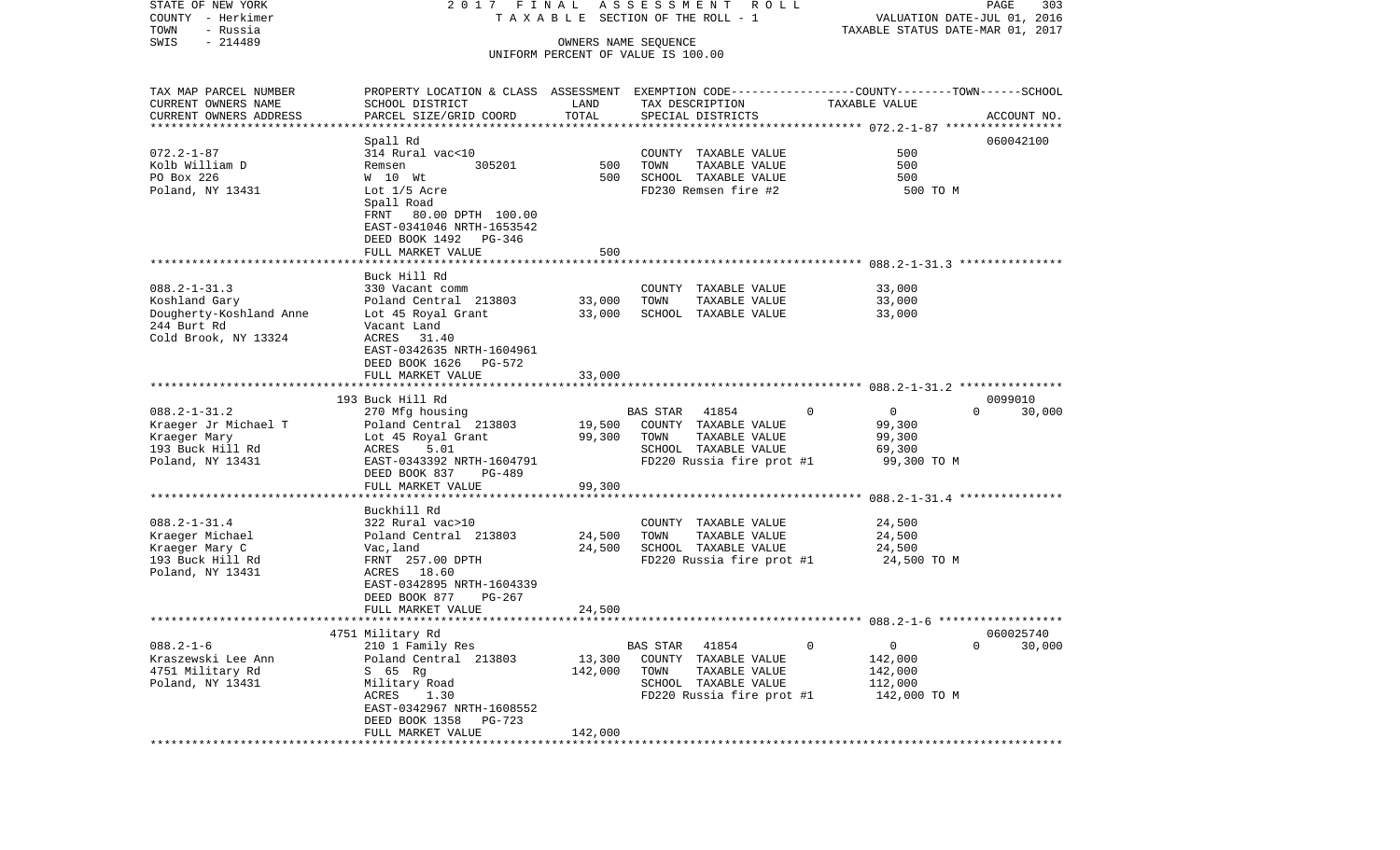| STATE OF NEW YORK                      | 2017 FINAL                                          |                      | A S S E S S M E N T R O L L                   |                                                                                                 | PAGE<br>304 |
|----------------------------------------|-----------------------------------------------------|----------------------|-----------------------------------------------|-------------------------------------------------------------------------------------------------|-------------|
| COUNTY - Herkimer<br>TOWN<br>- Russia  |                                                     |                      | TAXABLE SECTION OF THE ROLL - 1               | VALUATION DATE-JUL 01, 2016<br>TAXABLE STATUS DATE-MAR 01, 2017                                 |             |
| $-214489$<br>SWIS                      |                                                     | OWNERS NAME SEQUENCE |                                               |                                                                                                 |             |
|                                        |                                                     |                      | UNIFORM PERCENT OF VALUE IS 100.00            |                                                                                                 |             |
| TAX MAP PARCEL NUMBER                  |                                                     |                      |                                               | PROPERTY LOCATION & CLASS ASSESSMENT EXEMPTION CODE---------------COUNTY-------TOWN------SCHOOL |             |
| CURRENT OWNERS NAME                    | SCHOOL DISTRICT                                     | LAND                 | TAX DESCRIPTION                               | TAXABLE VALUE                                                                                   |             |
| CURRENT OWNERS ADDRESS                 | PARCEL SIZE/GRID COORD                              | TOTAL                | SPECIAL DISTRICTS                             |                                                                                                 | ACCOUNT NO. |
| **********************                 |                                                     |                      |                                               |                                                                                                 |             |
|                                        | Military Rd                                         |                      |                                               |                                                                                                 | 060032490   |
| $089.1 - 2 - 17.1$<br>Kraszewski Linda | 322 Rural vac>10<br>Poland Central 213803           | 44,000               | COUNTY TAXABLE VALUE<br>TOWN<br>TAXABLE VALUE | 44,000<br>44,000                                                                                |             |
| 4399 Norway St                         | Lots 42 & 43 Royal Grant                            | 44,000               | SCHOOL TAXABLE VALUE                          | 44,000                                                                                          |             |
| Cold Brook, NY 13324                   | Trailer                                             |                      | FD220 Russia fire prot #1                     | 44,000 TO M                                                                                     |             |
|                                        | FRNT 1823.00 DPTH                                   |                      |                                               |                                                                                                 |             |
|                                        | ACRES 85.70                                         |                      |                                               |                                                                                                 |             |
|                                        | EAST-0351554 NRTH-1604524                           |                      |                                               |                                                                                                 |             |
|                                        | DEED BOOK 1128 PG-326                               |                      |                                               |                                                                                                 |             |
|                                        | FULL MARKET VALUE                                   | 44,000               |                                               |                                                                                                 |             |
|                                        | Military Rd                                         |                      |                                               |                                                                                                 |             |
| $088.2 - 1 - 8.4$                      | 105 Vac farmland                                    |                      | COUNTY TAXABLE VALUE                          | 23,400                                                                                          |             |
| Kraszewski Michael                     | Poland Central 213803                               | 23,400               | TOWN<br>TAXABLE VALUE                         | 23,400                                                                                          |             |
| Kraszewski LeeAnn                      | FRNT 1156.80 DPTH                                   | 23,400               | SCHOOL TAXABLE VALUE                          | 23,400                                                                                          |             |
| Military Rd                            | ACRES 17.60                                         |                      | FD220 Russia fire prot #1                     | 23,400 TO M                                                                                     |             |
| Poland, NY 13431                       | EAST-0343094 NRTH-1608221                           |                      |                                               |                                                                                                 |             |
|                                        | DEED BOOK 1530 PG-544                               |                      |                                               |                                                                                                 |             |
|                                        | FULL MARKET VALUE                                   | 23,400               |                                               |                                                                                                 |             |
|                                        | 153 Gauss Rd                                        |                      |                                               |                                                                                                 | 060009630   |
| $076.4 - 1 - 5.2$                      | 210 1 Family Res                                    |                      | BAS STAR 41854                                | $\overline{0}$<br>$\Omega$<br>$\Omega$                                                          | 30,000      |
| Krzysiak David E                       | Poland Central 213803                               | 31,300               | COUNTY TAXABLE VALUE                          | 96,500                                                                                          |             |
| 153 Gauss Rd                           | Lot 116-117 Royal Grant                             | 96,500               | TOWN<br>TAXABLE VALUE                         | 96,500                                                                                          |             |
| Remsen, NY 13438                       | Log Cabin Home                                      |                      | SCHOOL TAXABLE VALUE                          | 66,500                                                                                          |             |
|                                        | ACRES 14.40<br>EAST-0323758 NRTH-1625851            |                      | FD220 Russia fire prot #1                     | 96,500 TO M                                                                                     |             |
|                                        | DEED BOOK 910<br>PG-61                              |                      |                                               |                                                                                                 |             |
|                                        | FULL MARKET VALUE                                   | 96,500               |                                               |                                                                                                 |             |
|                                        |                                                     |                      |                                               |                                                                                                 |             |
|                                        | Rte 365                                             |                      |                                               |                                                                                                 | 060046480   |
| $072.15 - 1 - 50$                      | 314 Rural vac<10                                    |                      | COUNTY TAXABLE VALUE                          | 200                                                                                             |             |
| Kuney Scott S                          | 305201<br>Remsen<br>Lot 23 Walker Tract             | 200<br>200           | TOWN<br>TAXABLE VALUE                         | 200                                                                                             |             |
| 135 Hotel Rd<br>Remsen, NY 13438       | Vacant Land                                         |                      | SCHOOL TAXABLE VALUE<br>FD230 Remsen fire #2  | 200<br>200 TO M                                                                                 |             |
|                                        | 0.09<br>ACRES                                       |                      |                                               |                                                                                                 |             |
|                                        | EAST-0340863 NRTH-1645840                           |                      |                                               |                                                                                                 |             |
|                                        | DEED BOOK 805<br>PG-658                             |                      |                                               |                                                                                                 |             |
|                                        | FULL MARKET VALUE                                   | 200                  |                                               |                                                                                                 |             |
|                                        |                                                     |                      |                                               | ******************************* 072.15-1-51 ****************                                    |             |
| $072.15 - 1 - 51$                      | 135 Hotel Rd                                        |                      |                                               |                                                                                                 | 060018300   |
| Kuney Scott S                          | 210 1 Family Res<br>305201<br>Remsen                | 10,000               | COUNTY TAXABLE VALUE<br>TOWN<br>TAXABLE VALUE | 70,000<br>70,000                                                                                |             |
| 135 Hotel Rd                           | Lot 23 Machins Patent                               | 70,000               | SCHOOL TAXABLE VALUE                          | 70,000                                                                                          |             |
| Remsen, NY 13438-0264                  | Camp                                                |                      | FD230 Remsen fire #2                          | 70,000 TO M                                                                                     |             |
|                                        | Hotel                                               |                      |                                               |                                                                                                 |             |
|                                        | FRNT 100.00 DPTH 230.00                             |                      |                                               |                                                                                                 |             |
|                                        | EAST-0340868 NRTH-1645677                           |                      |                                               |                                                                                                 |             |
|                                        | DEED BOOK 805<br>$PG-634$                           | 70,000               |                                               |                                                                                                 |             |
|                                        | FULL MARKET VALUE<br>****************************** |                      |                                               |                                                                                                 |             |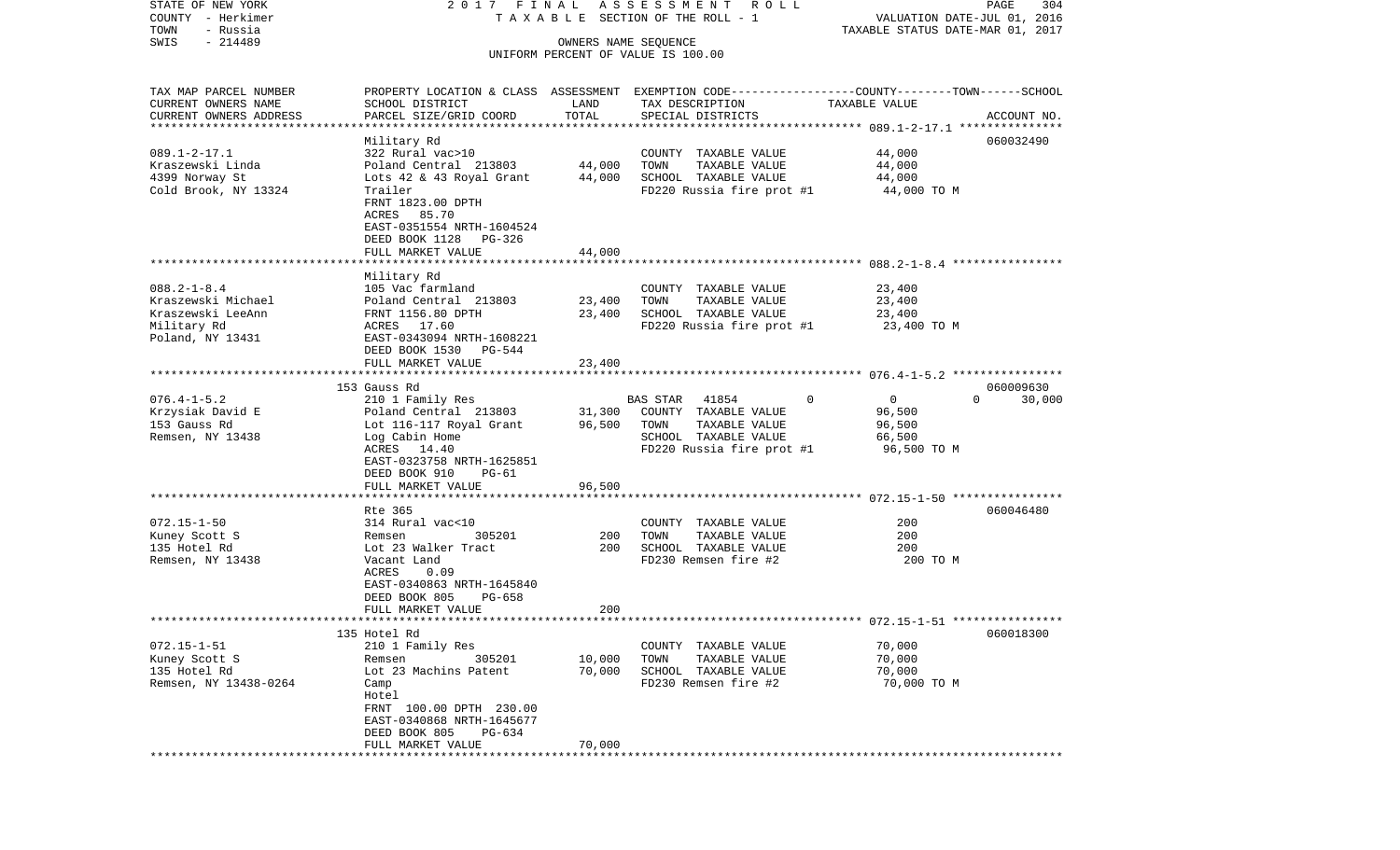| STATE OF NEW YORK<br>COUNTY - Herkimer<br>TOWN<br>- Russia | 2017 FINAL                                             |                         | ASSESSMENT ROLL<br>T A X A B L E SECTION OF THE ROLL - 1 | PAGE<br>305<br>VALUATION DATE-JUL 01, 2016<br>TAXABLE STATUS DATE-MAR 01, 2017                   |
|------------------------------------------------------------|--------------------------------------------------------|-------------------------|----------------------------------------------------------|--------------------------------------------------------------------------------------------------|
| SWIS<br>$-214489$                                          |                                                        | OWNERS NAME SEQUENCE    |                                                          |                                                                                                  |
|                                                            |                                                        |                         | UNIFORM PERCENT OF VALUE IS 100.00                       |                                                                                                  |
|                                                            |                                                        |                         |                                                          |                                                                                                  |
| TAX MAP PARCEL NUMBER                                      |                                                        |                         |                                                          | PROPERTY LOCATION & CLASS ASSESSMENT EXEMPTION CODE----------------COUNTY-------TOWN------SCHOOL |
| CURRENT OWNERS NAME                                        | SCHOOL DISTRICT                                        | LAND                    | TAX DESCRIPTION                                          | TAXABLE VALUE                                                                                    |
| CURRENT OWNERS ADDRESS                                     | PARCEL SIZE/GRID COORD                                 | TOTAL                   | SPECIAL DISTRICTS                                        | ACCOUNT NO.                                                                                      |
|                                                            | 806 Russia Rd                                          |                         |                                                          | 060004890                                                                                        |
| $083.4 - 1 - 33$                                           | 210 1 Family Res                                       |                         | <b>BAS STAR</b><br>41854                                 | $\Omega$<br>$\overline{0}$<br>$\Omega$<br>30,000                                                 |
| Kupiec Linda                                               | Poland Central 213803                                  | 15,000                  | COUNTY TAXABLE VALUE                                     | 77,000                                                                                           |
| 806 Russia Rd                                              | House                                                  | 77,000                  | TOWN<br>TAXABLE VALUE                                    | 77,000                                                                                           |
| Poland, NY 13431                                           | House                                                  |                         | SCHOOL TAXABLE VALUE                                     | 47,000                                                                                           |
|                                                            | FRNT<br>$3.00$ DPTH<br>3.00                            |                         | FD220 Russia fire prot #1                                | 77,000 TO M                                                                                      |
|                                                            | 2.00<br>ACRES                                          |                         |                                                          |                                                                                                  |
|                                                            | EAST-0342036 NRTH-1613275<br>DEED BOOK 771<br>$PG-443$ |                         |                                                          |                                                                                                  |
|                                                            | FULL MARKET VALUE                                      | 77,000                  |                                                          |                                                                                                  |
|                                                            |                                                        | * * * * * * * * * * * * |                                                          |                                                                                                  |
|                                                            | Spall Rd                                               |                         |                                                          | 060027600                                                                                        |
| $072.2 - 1 - 71$                                           | 322 Rural vac>10                                       |                         | COUNTY TAXABLE VALUE                                     | 25,800                                                                                           |
| Kuriatnyk Richard                                          | 305201<br>Remsen                                       | 25,800                  | TAXABLE VALUE<br>TOWN                                    | 25,800                                                                                           |
| 3649 1/2 Apulia Rd                                         | Lot 10 Walker Tract                                    | 25,800                  | SCHOOL TAXABLE VALUE                                     | 25,800                                                                                           |
| Jamesville, NY 13078                                       | Small Trl<br>FRNT 950.00 DPTH                          |                         | FD230 Remsen fire #2                                     | 25,800 TO M                                                                                      |
|                                                            | ACRES 19.10                                            |                         |                                                          |                                                                                                  |
|                                                            | EAST-0342069 NRTH-1654656                              |                         |                                                          |                                                                                                  |
|                                                            | DEED BOOK 948<br>$PG-37$                               |                         |                                                          |                                                                                                  |
|                                                            | FULL MARKET VALUE                                      | 25,800                  |                                                          |                                                                                                  |
|                                                            |                                                        |                         |                                                          |                                                                                                  |
|                                                            | Macarthur Rd                                           |                         |                                                          |                                                                                                  |
| $077.2 - 1 - 25.5$<br>Kuyahoora Corp                       | 322 Rural vac>10<br>Poland Central 213803              | 60,100                  | COUNTY TAXABLE VALUE<br>TOWN<br>TAXABLE VALUE            | 60,100<br>60,100                                                                                 |
| PO Box 4331                                                | Subdivision Lot 1                                      | 60,100                  | SCHOOL TAXABLE VALUE                                     | 60,100                                                                                           |
| Utica, NY 13504                                            | 2016                                                   |                         | FD220 Russia fire prot #1                                | 60,100 TO M                                                                                      |
|                                                            | FRNT 500.00 DPTH                                       |                         |                                                          |                                                                                                  |
|                                                            | ACRES 18.14                                            |                         |                                                          |                                                                                                  |
|                                                            | EAST-0338998 NRTH-1635616                              |                         |                                                          |                                                                                                  |
|                                                            | FULL MARKET VALUE                                      | 60,100                  |                                                          |                                                                                                  |
|                                                            | Macarthur Rd                                           |                         |                                                          |                                                                                                  |
| $077.2 - 1 - 25.6$                                         | 314 Rural vac<10                                       |                         | COUNTY TAXABLE VALUE                                     | 50,700                                                                                           |
| Kuyahoora Corp                                             | Poland Central 213803                                  | 50,700                  | TOWN<br>TAXABLE VALUE                                    | 50,700                                                                                           |
| PO Box 4331                                                | Subdivision Lot 2                                      | 50,700                  | SCHOOL TAXABLE VALUE                                     | 50,700                                                                                           |
| Utica, NY 13504                                            | 2016                                                   |                         | FD220 Russia fire prot #1                                | 50,700 TO M                                                                                      |
|                                                            | FRNT 250.00 DPTH                                       |                         |                                                          |                                                                                                  |
|                                                            | 9.46<br>ACRES                                          |                         |                                                          |                                                                                                  |
|                                                            | EAST-0338658 NRTH-1635782<br>FULL MARKET VALUE         | 50,700                  |                                                          |                                                                                                  |
|                                                            |                                                        |                         |                                                          |                                                                                                  |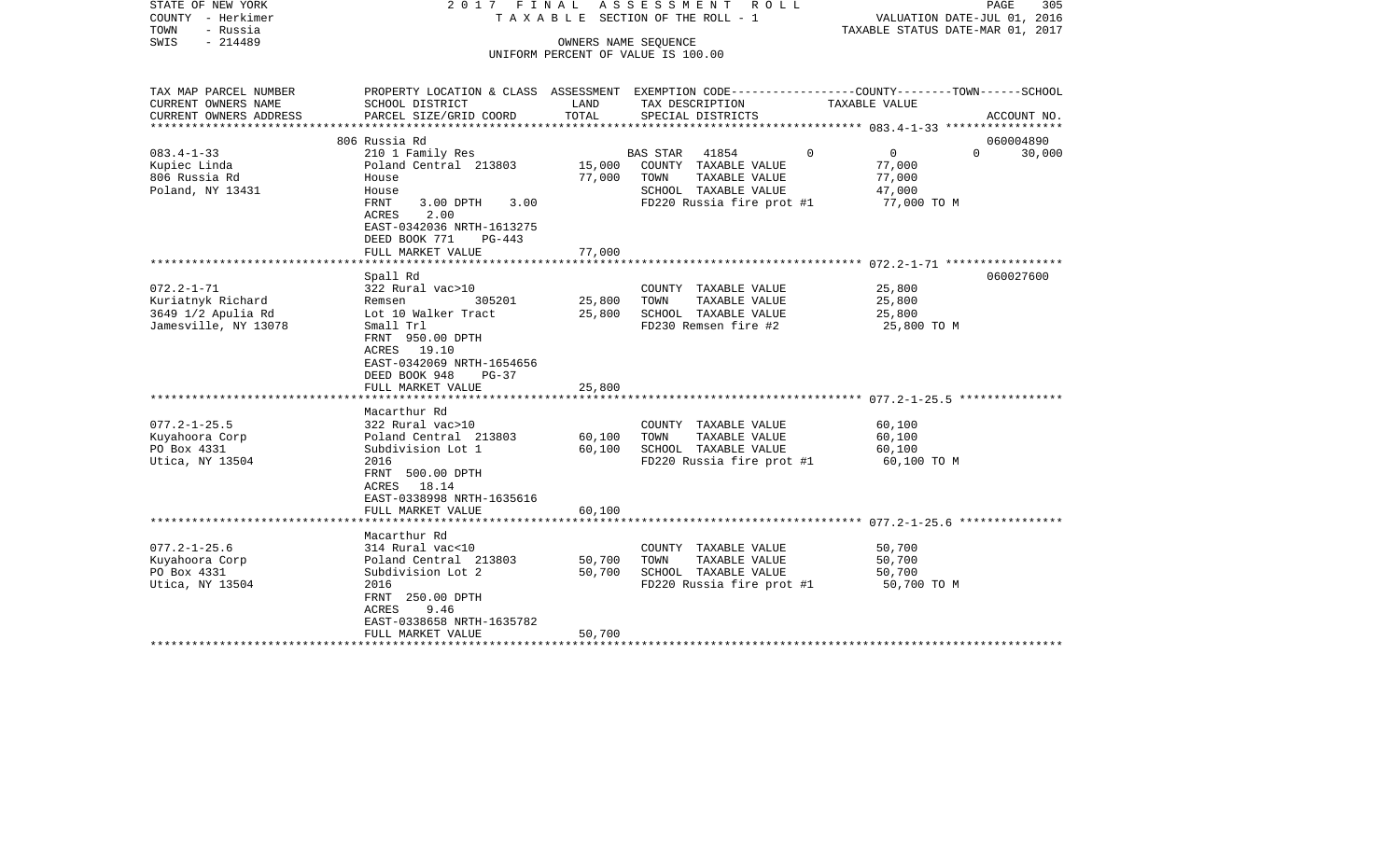| STATE OF NEW YORK         | 2017 FINAL                               |        | ASSESSMENT ROLL                                                                                  |                                  | PAGE<br>306 |
|---------------------------|------------------------------------------|--------|--------------------------------------------------------------------------------------------------|----------------------------------|-------------|
| COUNTY - Herkimer         |                                          |        | T A X A B L E SECTION OF THE ROLL - 1                                                            | VALUATION DATE-JUL 01, 2016      |             |
| TOWN<br>- Russia          |                                          |        |                                                                                                  | TAXABLE STATUS DATE-MAR 01, 2017 |             |
| $-214489$<br>SWIS         |                                          |        | OWNERS NAME SEQUENCE<br>UNIFORM PERCENT OF VALUE IS 100.00                                       |                                  |             |
|                           |                                          |        |                                                                                                  |                                  |             |
| TAX MAP PARCEL NUMBER     |                                          |        | PROPERTY LOCATION & CLASS ASSESSMENT EXEMPTION CODE----------------COUNTY-------TOWN------SCHOOL |                                  |             |
| CURRENT OWNERS NAME       | SCHOOL DISTRICT                          | LAND   | TAX DESCRIPTION                                                                                  | TAXABLE VALUE                    |             |
| CURRENT OWNERS ADDRESS    | PARCEL SIZE/GRID COORD                   | TOTAL  | SPECIAL DISTRICTS                                                                                |                                  | ACCOUNT NO. |
| ************************* |                                          |        |                                                                                                  |                                  |             |
|                           | Macarthur Rd                             |        |                                                                                                  |                                  |             |
| $077.2 - 1 - 25.7$        | 322 Rural vac>10                         |        | COUNTY TAXABLE VALUE                                                                             | 62,900                           |             |
| Kuyahoora Corp            | Poland Central 213803                    | 62,900 | TAXABLE VALUE<br>TOWN                                                                            | 62,900                           |             |
| PO Box 4331               | Split 2016                               | 62,900 | SCHOOL TAXABLE VALUE                                                                             | 62,900                           |             |
| Utica, NY 13504           | FRNT 509.20 DPTH                         |        | FD220 Russia fire prot #1                                                                        | 62,900 TO M                      |             |
|                           | ACRES 20.88                              |        |                                                                                                  |                                  |             |
|                           | EAST-0338324 NRTH-1635946                |        |                                                                                                  |                                  |             |
|                           | FULL MARKET VALUE                        | 62,900 |                                                                                                  |                                  |             |
|                           | Macarthur Rd                             |        |                                                                                                  |                                  |             |
| $077.2 - 1 - 25.8$        | 314 Rural vac<10                         |        | COUNTY TAXABLE VALUE                                                                             | 29,300                           |             |
| Kuyahoora Corp            | Poland Central 213803                    | 29,300 | TOWN<br>TAXABLE VALUE                                                                            | 29,300                           |             |
| PO Box 4331               | Split 2016                               | 29,300 | SCHOOL TAXABLE VALUE                                                                             | 29,300                           |             |
| Utica, NY 13504           | FRNT 316.20 DPTH                         |        | FD220 Russia fire prot #1                                                                        | 29,300 TO M                      |             |
|                           | 8.21<br>ACRES                            |        |                                                                                                  |                                  |             |
|                           | EAST-0337850 NRTH-1635915                |        |                                                                                                  |                                  |             |
|                           | FULL MARKET VALUE                        | 29,300 |                                                                                                  |                                  |             |
|                           |                                          |        |                                                                                                  |                                  |             |
|                           | Bromley Rd                               |        |                                                                                                  |                                  | 060044980   |
| $089.1 - 2 - 31$          | 534 Social org.                          |        | COUNTY TAXABLE VALUE                                                                             | 26,000                           |             |
| Kuyahoora Valley Rangers  | Poland Central 213803                    | 21,000 | TAXABLE VALUE<br>TOWN                                                                            | 26,000                           |             |
| Inc Trustees Of           | Lot 30 Royal Grant                       | 26,000 | SCHOOL TAXABLE VALUE                                                                             | 26,000                           |             |
| Box 305                   | Vacant Land                              |        | FD220 Russia fire prot #1                                                                        | 26,000 TO M                      |             |
| Poland, NY 13431          | ACRES 20.94<br>EAST-0354873 NRTH-1603573 |        |                                                                                                  |                                  |             |
|                           | DEED BOOK 702<br>PG-983                  |        |                                                                                                  |                                  |             |
|                           | FULL MARKET VALUE                        | 26,000 |                                                                                                  |                                  |             |
|                           |                                          |        |                                                                                                  |                                  |             |
|                           | Southside Rd                             |        |                                                                                                  |                                  | 060015990   |
| $077.1 - 1 - 12$          | 534 Social org.                          |        | COUNTY TAXABLE VALUE                                                                             | 58,000                           |             |
| Kuyahoora Yacht Club      | Poland Central 213803                    | 36,900 | TAXABLE VALUE<br>TOWN                                                                            | 58,000                           |             |
| PO Box 151                | Lot 15 Jerseyfield Patent                | 58,000 | SCHOOL TAXABLE VALUE                                                                             | 58,000                           |             |
| Holland Patent, NY 13354  | Pavilion                                 |        | FD220 Russia fire prot #1                                                                        | 58,000 TO M                      |             |
|                           | ACRES<br>1.80                            |        |                                                                                                  |                                  |             |
|                           | EAST-0334413 NRTH-1634646                |        |                                                                                                  |                                  |             |
|                           | DEED BOOK 00626 PG-00300                 |        |                                                                                                  |                                  |             |
|                           | FULL MARKET VALUE                        | 58,000 |                                                                                                  |                                  |             |
|                           | 468 Elm Flats Rd                         |        |                                                                                                  |                                  | 060003240   |
| $077.3 - 1 - 36$          | 210 1 Family Res                         |        | COUNTY TAXABLE VALUE                                                                             | 91,800                           |             |
| LaBarbera Frank           | Poland Central 213803                    | 10,300 | TAXABLE VALUE<br>TOWN                                                                            | 91,800                           |             |
| LaBarbera Kathleen        | Lot 119 Royal Grant                      | 91,800 | SCHOOL TAXABLE VALUE                                                                             | 91,800                           |             |
| 11 Bloomer Rd             | House Gar                                |        | FD220 Russia fire prot #1                                                                        | 91,800 TO M                      |             |
| Lagrangeville, NY 12540   | FRNT 200.00 DPTH 125.00                  |        |                                                                                                  |                                  |             |
|                           | ACRES<br>0.57                            |        |                                                                                                  |                                  |             |
|                           | EAST-0335387 NRTH-1630590                |        |                                                                                                  |                                  |             |
|                           | DEED BOOK 1129<br>PG-651                 |        |                                                                                                  |                                  |             |
|                           | FULL MARKET VALUE                        | 91,800 |                                                                                                  |                                  |             |
|                           |                                          |        |                                                                                                  |                                  |             |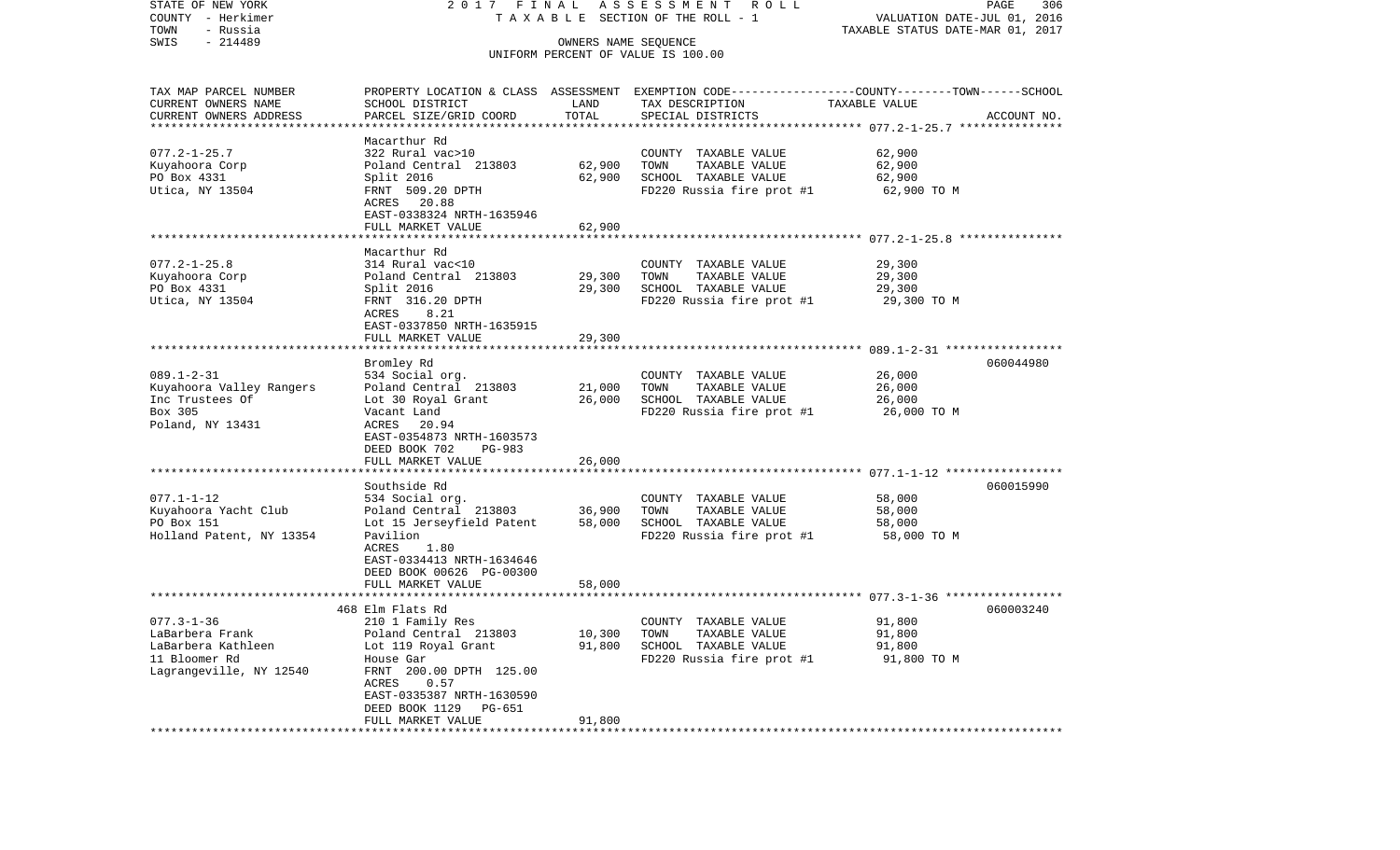| COUNTY - Herkimer           | T A X A B L E SECTION OF THE ROLL - 1      |                      |                                    | VALUATION DATE-JUL 01, 2016                                                                     |
|-----------------------------|--------------------------------------------|----------------------|------------------------------------|-------------------------------------------------------------------------------------------------|
| TOWN<br>- Russia            |                                            |                      |                                    | TAXABLE STATUS DATE-MAR 01, 2017                                                                |
| SWIS<br>$-214489$           |                                            | OWNERS NAME SEOUENCE |                                    |                                                                                                 |
|                             |                                            |                      | UNIFORM PERCENT OF VALUE IS 100.00 |                                                                                                 |
| TAX MAP PARCEL NUMBER       |                                            |                      |                                    | PROPERTY LOCATION & CLASS ASSESSMENT EXEMPTION CODE---------------COUNTY-------TOWN------SCHOOL |
| CURRENT OWNERS NAME         | SCHOOL DISTRICT                            | LAND                 | TAX DESCRIPTION                    | TAXABLE VALUE                                                                                   |
| CURRENT OWNERS ADDRESS      | PARCEL SIZE/GRID COORD                     | TOTAL                | SPECIAL DISTRICTS                  | ACCOUNT NO.                                                                                     |
|                             |                                            |                      |                                    |                                                                                                 |
|                             | Stormy Hill Rd                             |                      |                                    | 060017250                                                                                       |
| $077.2 - 2 - 15$            | 260 Seasonal res                           |                      | COUNTY TAXABLE VALUE               | 23,000                                                                                          |
| Labreche Roger E            | Poland Central 213803                      | 12,000               | TOWN<br>TAXABLE VALUE              | 23,000                                                                                          |
| Labreche Armeda             | Lot 17 Jerseyfield Patent                  | 23,000               | SCHOOL TAXABLE VALUE               | 23,000                                                                                          |
| 1081 E German St Ext        | Camp                                       |                      | FD220 Russia fire prot #1          | 23,000 TO M                                                                                     |
| Herkimer, NY 13350          | ACRES<br>2.50                              |                      |                                    |                                                                                                 |
|                             | EAST-0347433 NRTH-1638562                  |                      |                                    |                                                                                                 |
|                             | DEED BOOK 00601 PG-00509                   |                      |                                    |                                                                                                 |
|                             | FULL MARKET VALUE                          | 23,000               |                                    |                                                                                                 |
|                             |                                            | * * * * * * * *      |                                    | ************************ 072.16-2-10 *****************                                          |
|                             | 157 Barnhart Rd                            |                      |                                    | 060015840                                                                                       |
| $072.16 - 2 - 10$           | 210 1 Family Res                           |                      | BAS STAR<br>41854                  | $\overline{0}$<br>$\Omega$<br>30,000                                                            |
| Lachut Joseph               | Remsen<br>305201                           | 12,200               | COUNTY TAXABLE VALUE               | 45,000                                                                                          |
| Lachut Linda                | Lot 1 Jacobs Tract                         | 45,000               | TOWN<br>TAXABLE VALUE              | 45,000                                                                                          |
| 157 Barnhart Rd             | Camp Garage                                |                      | SCHOOL TAXABLE VALUE               | 15,000                                                                                          |
| Remsen, NY 13438            | Barnhart                                   |                      | FD230 Remsen fire #2               | 45,000 TO M                                                                                     |
|                             | FRNT 132.00 DPTH 305.00                    |                      |                                    |                                                                                                 |
|                             | ACRES<br>0.92<br>EAST-0347329 NRTH-1648016 |                      |                                    |                                                                                                 |
|                             | DEED BOOK 876<br>PG-225                    |                      |                                    |                                                                                                 |
|                             | FULL MARKET VALUE                          | 45,000               |                                    |                                                                                                 |
|                             |                                            |                      |                                    |                                                                                                 |
|                             | Pardee Rd                                  |                      |                                    |                                                                                                 |
| $072.12 - 1 - 15$           | 593 Picnic site                            |                      | COUNTY TAXABLE VALUE               | 2,500                                                                                           |
| Lake Gay Property Owners    | 305201<br>Remsen                           | 2,500                | TOWN<br>TAXABLE VALUE              | 2,500                                                                                           |
| James Beyel                 | FRNT 150.00 DPTH 240.00                    | 2,500                | SCHOOL TAXABLE VALUE               | 2,500                                                                                           |
| PO Box 301                  | EAST-0346645 NRTH-1650743                  |                      | FD230 Remsen fire #2               | 2,500 TO M                                                                                      |
| Poland, NY 13431            | FULL MARKET VALUE                          | 2,500                |                                    |                                                                                                 |
| *************************   | *******************                        |                      |                                    |                                                                                                 |
|                             | Silverstone Rd                             |                      |                                    |                                                                                                 |
| $072.12 - 2 - 7$            | 593 Picnic site                            |                      | COUNTY TAXABLE VALUE               | 2,500                                                                                           |
| Lake Gay Property Owners    | 305201<br>Remsen                           | 2,500                | TAXABLE VALUE<br>TOWN              | 2,500                                                                                           |
| James Beyel                 | Picnic-Beach Area                          | 2,500                | SCHOOL TAXABLE VALUE               | 2,500                                                                                           |
| PO Box 301                  | Lake Margarite                             |                      | FD230 Remsen fire #2               | 2,500 TO M                                                                                      |
| Poland, NY 13431            | FRNT 250.00 DPTH 112.00                    |                      |                                    |                                                                                                 |
|                             | EAST-0345980 NRTH-1652536                  |                      |                                    |                                                                                                 |
|                             | FULL MARKET VALUE                          | 2,500                |                                    |                                                                                                 |
|                             | **************                             |                      |                                    | *********************** 072.12-2-25 ****************                                            |
|                             | Silverstone Rd                             |                      |                                    |                                                                                                 |
| $072.12 - 2 - 25$           | 593 Picnic site                            |                      | COUNTY TAXABLE VALUE               | 2,500                                                                                           |
| Lake Gay Property Owners    | 305201<br>Remsen                           | 2,500                | TOWN<br>TAXABLE VALUE              | 2,500                                                                                           |
| James Beyel                 | Picnic-Beach Area                          | 2,500                | SCHOOL TAXABLE VALUE               | 2,500                                                                                           |
| PO Box 301                  | Lake Gay                                   |                      | FD230 Remsen fire #2               | 2,500 TO M                                                                                      |
| Poland, NY 13431            | Northwest of Lake                          |                      |                                    |                                                                                                 |
|                             | FRNT<br>80.00 DPTH 223.00                  |                      |                                    |                                                                                                 |
|                             | EAST-0346591 NRTH-1652197                  |                      |                                    |                                                                                                 |
| *************************** | FULL MARKET VALUE<br>******************    | 2,500                |                                    |                                                                                                 |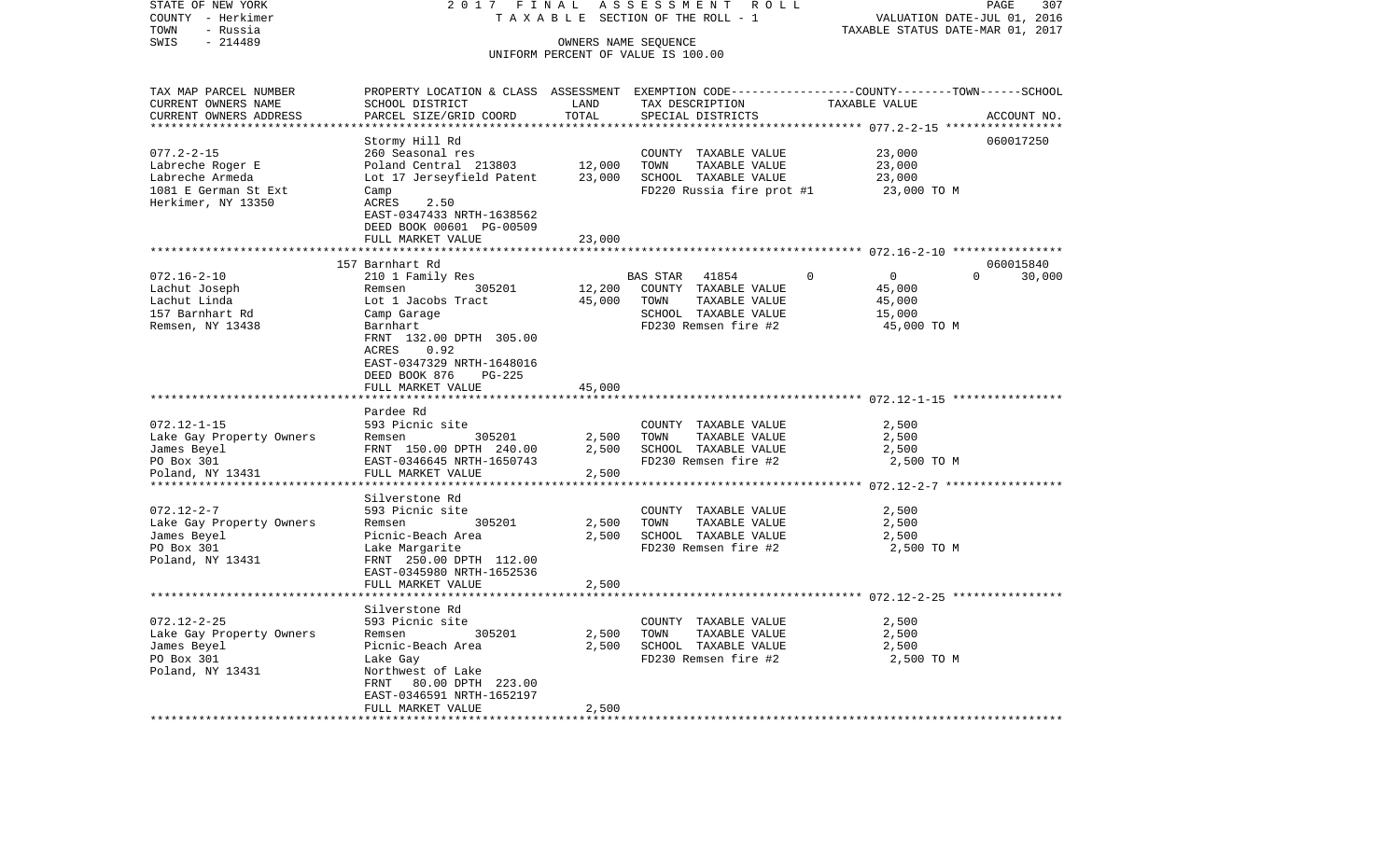| STATE OF NEW YORK         | 2017 FINAL                                                                                       |                | ASSESSMENT ROLL                               |                                  | PAGE<br>308        |
|---------------------------|--------------------------------------------------------------------------------------------------|----------------|-----------------------------------------------|----------------------------------|--------------------|
| COUNTY - Herkimer         |                                                                                                  |                | TAXABLE SECTION OF THE ROLL - 1               | VALUATION DATE-JUL 01, 2016      |                    |
| TOWN<br>- Russia          |                                                                                                  |                |                                               | TAXABLE STATUS DATE-MAR 01, 2017 |                    |
| SWIS<br>$-214489$         |                                                                                                  |                | OWNERS NAME SEQUENCE                          |                                  |                    |
|                           |                                                                                                  |                | UNIFORM PERCENT OF VALUE IS 100.00            |                                  |                    |
| TAX MAP PARCEL NUMBER     | PROPERTY LOCATION & CLASS ASSESSMENT EXEMPTION CODE----------------COUNTY-------TOWN------SCHOOL |                |                                               |                                  |                    |
| CURRENT OWNERS NAME       | SCHOOL DISTRICT                                                                                  | LAND           | TAX DESCRIPTION                               | TAXABLE VALUE                    |                    |
| CURRENT OWNERS ADDRESS    | PARCEL SIZE/GRID COORD                                                                           | TOTAL          | SPECIAL DISTRICTS                             |                                  | ACCOUNT NO.        |
|                           |                                                                                                  |                |                                               |                                  |                    |
|                           | Silverstone Rd                                                                                   |                |                                               |                                  |                    |
| $072.12 - 2 - 35$         | 593 Picnic site                                                                                  |                | COUNTY TAXABLE VALUE                          | 2,600                            |                    |
| Lake Gay Property Owners  | Remsen<br>305201                                                                                 | 2,600          | TOWN<br>TAXABLE VALUE                         | 2,600                            |                    |
| James Beyel               | Picnic-Beach Area                                                                                | 2,600          | SCHOOL TAXABLE VALUE                          | 2,600                            |                    |
| PO Box 301                | Lake Gay                                                                                         |                | FD230 Remsen fire #2                          | 2,600 TO M                       |                    |
| Poland, NY 13431          | West side                                                                                        |                |                                               |                                  |                    |
|                           | FRNT 100.00 DPTH 210.00                                                                          |                |                                               |                                  |                    |
|                           | EAST-0346271 NRTH-1651244                                                                        |                |                                               |                                  |                    |
|                           | FULL MARKET VALUE                                                                                | 2,600          |                                               |                                  |                    |
|                           |                                                                                                  |                |                                               |                                  |                    |
|                           | Pardee Rd                                                                                        |                |                                               |                                  | 060052821          |
| $072.12 - 2 - 44$         | 311 Res vac land - WTRFNT<br>305201                                                              |                | COUNTY TAXABLE VALUE                          | 2,300<br>2,300                   |                    |
| Lake Gay Property Owners  | Remsen                                                                                           | 2,300<br>2,300 | TOWN<br>TAXABLE VALUE<br>SCHOOL TAXABLE VALUE | 2,300                            |                    |
| James Beyel<br>PO Box 301 | Dam<br>ACRES<br>1.40                                                                             |                | FD230 Remsen fire #2                          | 2,300 TO M                       |                    |
| Poland, NY 13431          | EAST-0345797 NRTH-1650463                                                                        |                |                                               |                                  |                    |
|                           | DEED BOOK 764<br>PG-658                                                                          |                |                                               |                                  |                    |
|                           | FULL MARKET VALUE                                                                                | 2,300          |                                               |                                  |                    |
|                           |                                                                                                  |                |                                               |                                  |                    |
|                           | St Rt 365                                                                                        |                |                                               |                                  |                    |
| $073.3 - 1 - 35.1$        | 320 Rural vacant                                                                                 |                | COUNTY TAXABLE VALUE                          | 20,900                           |                    |
| LaManque David            | Poland Central 213803                                                                            | 20,900         | TOWN<br>TAXABLE VALUE                         | 20,900                           |                    |
| 907 State Route 365       | FRNT 60.00 DPTH                                                                                  | 20,900         | SCHOOL TAXABLE VALUE                          | 20,900                           |                    |
| Remsen, NY 13438          | ACRES 15.40                                                                                      |                | FD220 Russia fire prot #1                     | 20,900 TO M                      |                    |
|                           | EAST-0353192 NRTH-1648310                                                                        |                |                                               |                                  |                    |
|                           | FULL MARKET VALUE                                                                                | 20,900         |                                               |                                  |                    |
|                           |                                                                                                  |                |                                               |                                  |                    |
|                           | Route 365                                                                                        |                |                                               |                                  | 060016115          |
| $073.3 - 1 - 31$          | 314 Rural vac<10                                                                                 |                | COUNTY TAXABLE VALUE                          | 900                              |                    |
| Lamanque David M          | Poland Central 213803                                                                            | 900            | TOWN<br>TAXABLE VALUE                         | 900                              |                    |
| 907 State Route 365       | Lot 80 Remsenburg Patent                                                                         | 900            | SCHOOL TAXABLE VALUE                          | 900                              |                    |
| Remsen, NY 13438          | Vacant Land                                                                                      |                | FD230 Remsen fire #2                          | 900 TO M                         |                    |
|                           | FRNT<br>80.00 DPTH 200.00                                                                        |                |                                               |                                  |                    |
|                           | EAST-0353830 NRTH-1647430                                                                        |                |                                               |                                  |                    |
|                           | DEED BOOK 00593 PG-00042                                                                         | 900            |                                               |                                  |                    |
|                           | FULL MARKET VALUE                                                                                | *************  |                                               |                                  |                    |
|                           | 907 Route 365                                                                                    |                |                                               |                                  | 060016110          |
| $073.3 - 1 - 32$          | 210 1 Family Res                                                                                 |                | ENH STAR<br>41834                             | $\mathsf{O}$<br>$\mathbf 0$      | $\Omega$<br>65,500 |
| Lamanque David M          | Poland Central 213803                                                                            | 12,200         | COUNTY TAXABLE VALUE                          | 128,000                          |                    |
| 907 State Route 365       | Lot 80 Remsenburg Patent                                                                         | 128,000        | TOWN<br>TAXABLE VALUE                         | 128,000                          |                    |
| Remsen, NY 13438          | House Garage                                                                                     |                | SCHOOL TAXABLE VALUE                          | 62,500                           |                    |
|                           | FRNT 200.00 DPTH 200.00                                                                          |                | FD230 Remsen fire #2                          | 128,000 TO M                     |                    |
|                           | ACRES<br>0.92                                                                                    |                |                                               |                                  |                    |
|                           | EAST-0353702 NRTH-1647374                                                                        |                |                                               |                                  |                    |
|                           | DEED BOOK 00593 PG-00042                                                                         |                |                                               |                                  |                    |
|                           | FULL MARKET VALUE                                                                                | 128,000        |                                               |                                  |                    |
| ***********************   | ******************                                                                               |                |                                               |                                  |                    |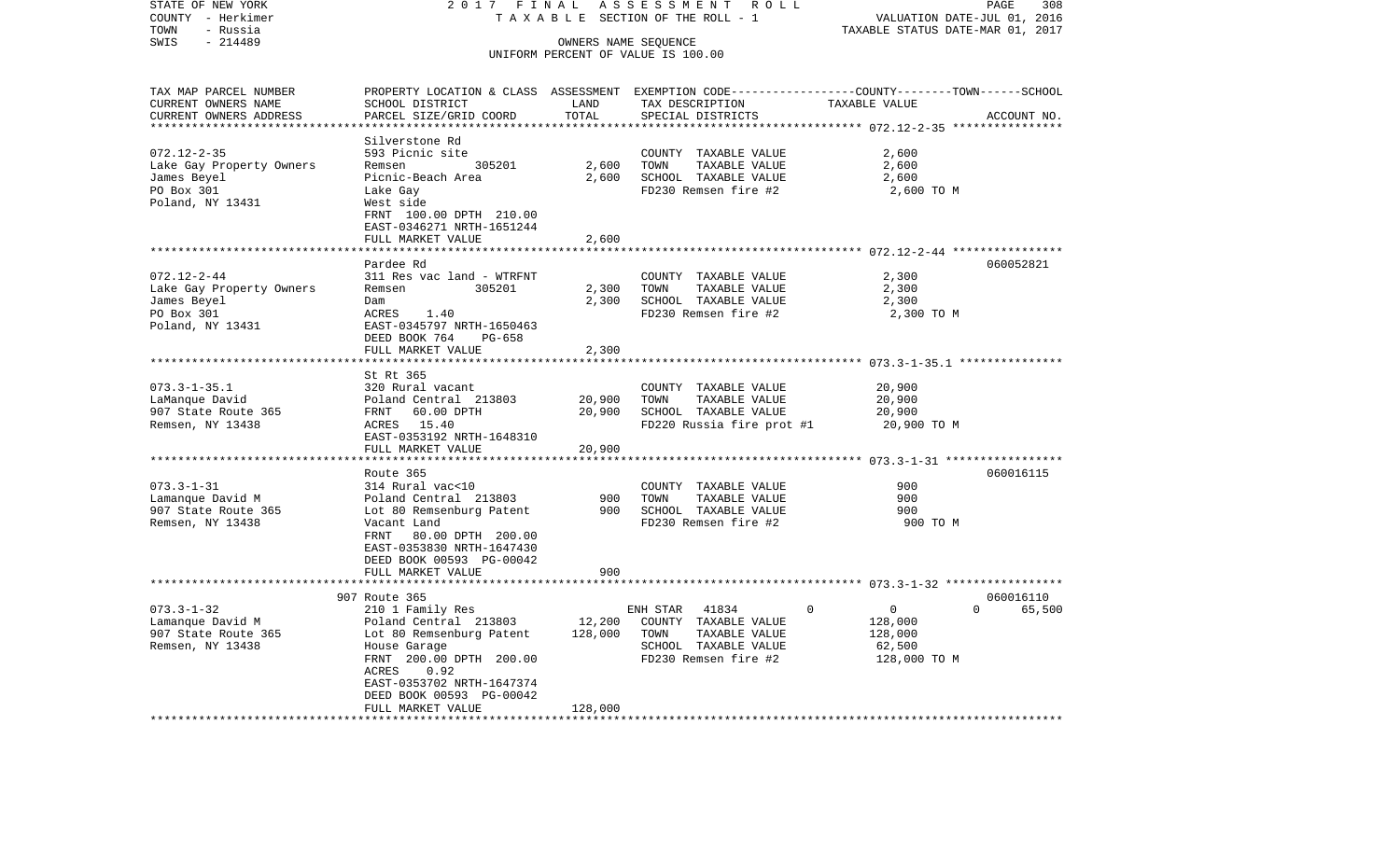| STATE OF NEW YORK<br>COUNTY - Herkimer<br>TOWN<br>- Russia<br>$-214489$<br>SWIS                                      | 2017 FINAL                                                                                                                                                                                                          | OWNERS NAME SEQUENCE       | ASSESSMENT ROLL<br>T A X A B L E SECTION OF THE ROLL - 1<br>UNIFORM PERCENT OF VALUE IS 100.00     | PAGE<br>309<br>VALUATION DATE-JUL 01, 2016<br>TAXABLE STATUS DATE-MAR 01, 2017                                                  |
|----------------------------------------------------------------------------------------------------------------------|---------------------------------------------------------------------------------------------------------------------------------------------------------------------------------------------------------------------|----------------------------|----------------------------------------------------------------------------------------------------|---------------------------------------------------------------------------------------------------------------------------------|
| TAX MAP PARCEL NUMBER<br>CURRENT OWNERS NAME<br>CURRENT OWNERS ADDRESS                                               | SCHOOL DISTRICT<br>PARCEL SIZE/GRID COORD                                                                                                                                                                           | LAND<br>TOTAL              | TAX DESCRIPTION<br>SPECIAL DISTRICTS                                                               | PROPERTY LOCATION & CLASS ASSESSMENT EXEMPTION CODE---------------COUNTY-------TOWN------SCHOOL<br>TAXABLE VALUE<br>ACCOUNT NO. |
| *********************                                                                                                |                                                                                                                                                                                                                     |                            |                                                                                                    |                                                                                                                                 |
| $073.3 - 1 - 36.2$<br>Lamanque David M<br>907 State Route 365<br>Remsen, NY 13438                                    | Rte 365<br>314 Rural vac<10<br>Poland Central 213803<br>Lot 80 Remsenburg Patent<br>Vacant Land<br>ACRES<br>1.28<br>EAST-0353633 NRTH-1647582<br>DEED BOOK 690<br>$PG-203$<br>FULL MARKET VALUE                     | 3,000<br>3,000<br>3,000    | COUNTY TAXABLE VALUE<br>TOWN<br>TAXABLE VALUE<br>SCHOOL TAXABLE VALUE<br>FD230 Remsen fire #2      | 3,000<br>3,000<br>3,000<br>3,000 TO M                                                                                           |
|                                                                                                                      |                                                                                                                                                                                                                     |                            |                                                                                                    |                                                                                                                                 |
| $077.3 - 1 - 13$<br>Lamonica Edward S<br>Lamonica Patricia A<br>403 Cedar St<br>Rome, NY 13440                       | Southside Rd<br>260 Seasonal res<br>Poland Central 213803<br>Lot 119 Royal Grant<br>House<br>FRNT 150.00 DPTH 145.00<br>0.40<br>ACRES<br>EAST-0334990 NRTH-1631864<br>DEED BOOK 769<br>PG-618<br>FULL MARKET VALUE  | 23,000<br>24,300<br>24,300 | COUNTY TAXABLE VALUE<br>TOWN<br>TAXABLE VALUE<br>SCHOOL TAXABLE VALUE<br>FD220 Russia fire prot #1 | 060006270<br>24,300<br>24,300<br>24,300<br>24,300 TO M                                                                          |
|                                                                                                                      |                                                                                                                                                                                                                     |                            |                                                                                                    |                                                                                                                                 |
| $077.1 - 1 - 16$<br>Lamonica Joseph N<br>Patricia Lamonica Ed<br>Lamonica-Turner K<br>403 Cedar St<br>Rome, NY 13440 | Southside Rd<br>260 Seasonal res<br>Poland Central 213803<br>Lot $15$<br>Jp<br>Trailer<br>Southside Road<br>FRNT 130.00 DPTH 100.00<br>EAST-0334921 NRTH-1634957<br>DEED BOOK 768<br>$PG-255$                       | 19,800<br>24,800           | COUNTY TAXABLE VALUE<br>TAXABLE VALUE<br>TOWN<br>SCHOOL TAXABLE VALUE<br>FD220 Russia fire prot #1 | 060004860<br>24,800<br>24,800<br>24,800<br>24,800 TO M                                                                          |
|                                                                                                                      | FULL MARKET VALUE                                                                                                                                                                                                   | 24,800                     |                                                                                                    |                                                                                                                                 |
| $083.4 - 1 - 10$<br>Lanphere Shari<br>19732 E Walnut Rd<br>Queen Creek, AZ 85142                                     | 637 Russia Rd<br>310 Res Vac<br>Poland Central 213803<br>Lot 86 Royal Grant<br>Trailer<br>ACRES<br>1.60<br>EAST-0338774 NRTH-1613225<br>DEED BOOK 1246<br>$PG-429$<br>FULL MARKET VALUE<br>************************ | 14,000<br>14,000<br>14,000 | COUNTY TAXABLE VALUE<br>TAXABLE VALUE<br>TOWN<br>SCHOOL TAXABLE VALUE<br>FD220 Russia fire prot #1 | 060042520<br>14,000<br>14,000<br>14,000<br>14,000 TO M                                                                          |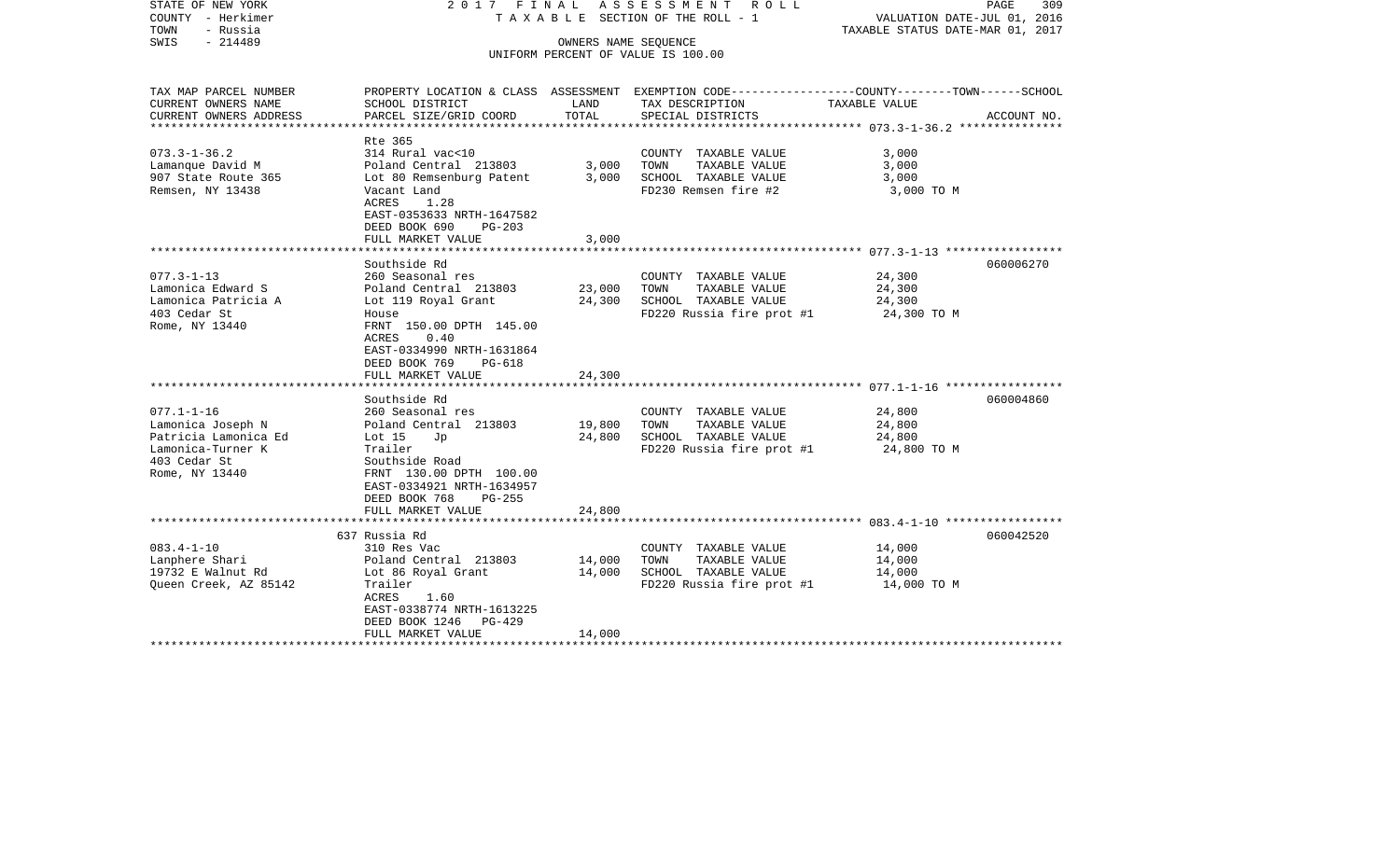COUNTY - Herkimer T A X A B L E SECTION OF THE ROLL - 1 VALUATION DATE-JUL 01, 2016 TOWN - Russia TAXABLE STATUS DATE-MAR 01, 2017 SWIS - 214489 OWNERS NAME SEQUENCE UNIFORM PERCENT OF VALUE IS 100.00TAX MAP PARCEL NUMBER PROPERTY LOCATION & CLASS ASSESSMENT EXEMPTION CODE------------------COUNTY--------TOWN------SCHOOL CURRENT OWNERS NAME SCHOOL DISTRICT LAND TAX DESCRIPTION TAXABLE VALUECURRENT OWNERS ADDRESS PARCEL SIZE/GRID COORD TOTAL SPECIAL DISTRICTS ACCOUNT NO. \*\*\*\*\*\*\*\*\*\*\*\*\*\*\*\*\*\*\*\*\*\*\*\*\*\*\*\*\*\*\*\*\*\*\*\*\*\*\*\*\*\*\*\*\*\*\*\*\*\*\*\*\*\*\*\*\*\*\*\*\*\*\*\*\*\*\*\*\*\*\*\*\*\*\*\*\*\*\*\*\*\*\*\*\*\*\*\*\*\*\*\*\*\*\*\*\*\*\*\*\*\*\* 077.2-2-11.1 \*\*\*\*\*\*\*\*\*\*\*\*\*\*\* Stormy Hill Rd 060012030 077.2-2-11.1 260 Seasonal res COUNTY TAXABLE VALUE 95,800 Lanza Thomas J Poland Central 213803 41,100 TOWN TAXABLE VALUE 95,800 11 South Park Pl Lot 17 Jerseyfield Patent 95,800 SCHOOL TAXABLE VALUE 95,800 Herkimer, NY 13350 Seasonal Cabin FD220 Russia fire prot #1 95,800 TO M ACRES 19.90 EAST-0347953 NRTH-1639355 DEED BOOK 00841 PG-00498 FULL MARKET VALUE 95,800 \*\*\*\*\*\*\*\*\*\*\*\*\*\*\*\*\*\*\*\*\*\*\*\*\*\*\*\*\*\*\*\*\*\*\*\*\*\*\*\*\*\*\*\*\*\*\*\*\*\*\*\*\*\*\*\*\*\*\*\*\*\*\*\*\*\*\*\*\*\*\*\*\*\*\*\*\*\*\*\*\*\*\*\*\*\*\*\*\*\*\*\*\*\*\*\*\*\*\*\*\*\*\* 068.-1-4 \*\*\*\*\*\*\*\*\*\*\*\*\*\*\*\*\*\*\* Wheelertown Rd 060045370068.-1-4 322 Rural vac>10 COUNTY TAXABLE VALUE 48,200 Laquay Grant D Adirondack 302601 48,200 TOWN TAXABLE VALUE 48,200 Laquay Mary L **Lot 30 Remsenburg Patent** 48,200 SCHOOL TAXABLE VALUE 48,200 Enos Rd Vacant Land FD230 Remsen fire #2 48,200 TO M Forestport, NY 13338 ACRES 39.50 EAST-0337626 NRTH-1665065 DEED BOOK 00652 PG-00122FULL MARKET VALUE 48,200 \*\*\*\*\*\*\*\*\*\*\*\*\*\*\*\*\*\*\*\*\*\*\*\*\*\*\*\*\*\*\*\*\*\*\*\*\*\*\*\*\*\*\*\*\*\*\*\*\*\*\*\*\*\*\*\*\*\*\*\*\*\*\*\*\*\*\*\*\*\*\*\*\*\*\*\*\*\*\*\*\*\*\*\*\*\*\*\*\*\*\*\*\*\*\*\*\*\*\*\*\*\*\* 083.4-1-2 \*\*\*\*\*\*\*\*\*\*\*\*\*\*\*\*\*\* 5170 Military Rd 060015150 083.4-1-2 210 1 Family Res BAS STAR 41854 0 0 0 30,000 Lasalle Marc J Poland Central 213803 12,600 COUNTY TAXABLE VALUE 48,300 5170 Military Rd Lot 86 Royal Grant 48,300 TOWN TAXABLE VALUE 48,300 SCHOOL TAXABLE VALUE ACRES 2.60 CHERES 2.60 FD220 Russia fire prot #1 48,300 TO M EAST-0336275 NRTH-1613502 DEED BOOK 1246 PG-927 FULL MARKET VALUE 48,300 \*\*\*\*\*\*\*\*\*\*\*\*\*\*\*\*\*\*\*\*\*\*\*\*\*\*\*\*\*\*\*\*\*\*\*\*\*\*\*\*\*\*\*\*\*\*\*\*\*\*\*\*\*\*\*\*\*\*\*\*\*\*\*\*\*\*\*\*\*\*\*\*\*\*\*\*\*\*\*\*\*\*\*\*\*\*\*\*\*\*\*\*\*\*\*\*\*\*\*\*\*\*\* 083.4-1-35.3 \*\*\*\*\*\*\*\*\*\*\*\*\*\*\* 758 Russia Rd 06002882083.4-1-35.3 210 1 Family Res BAS STAR 41854 0 0 0 30,000 Lasalle Sandra R Poland Central 213803 20,600 COUNTY TAXABLE VALUE 158,000 Lasalle Thomas W Lots 71&72 Royal Grant 158,000 TOWN TAXABLE VALUE 758 Russia Rd Land & House SCHOOL TAXABLE VALUE 128,000 Poland, NY 13431 **ACRES** 5.70 BANK 135 FD220 Russia fire prot #1 158,000 TO M EAST-0341126 NRTH-1612883 DEED BOOK 931 PG-305 FULL MARKET VALUE 158,000 \*\*\*\*\*\*\*\*\*\*\*\*\*\*\*\*\*\*\*\*\*\*\*\*\*\*\*\*\*\*\*\*\*\*\*\*\*\*\*\*\*\*\*\*\*\*\*\*\*\*\*\*\*\*\*\*\*\*\*\*\*\*\*\*\*\*\*\*\*\*\*\*\*\*\*\*\*\*\*\*\*\*\*\*\*\*\*\*\*\*\*\*\*\*\*\*\*\*\*\*\*\*\* 072.15-1-7.3 \*\*\*\*\*\*\*\*\*\*\*\*\*\*\* Schafer Rd 60027695072.15-1-7.3 314 Rural vac<10 COUNTY TAXABLE VALUE 7,500 Latray Debra C **Remsen** 305201 7,500 TOWN TAXABLE VALUE 7,500 48 Barringer Rd Lot 22 Walker Track 7,500 SCHOOL TAXABLE VALUE 7,500 Ilion, NY 13357 Vacant Land FD230 Remsen fire #2 7,500 TO M ACRES 1.00 EAST-0339574 NRTH-1645809 DEED BOOK 749 PG-117FULL MARKET VALUE 7,500 \*\*\*\*\*\*\*\*\*\*\*\*\*\*\*\*\*\*\*\*\*\*\*\*\*\*\*\*\*\*\*\*\*\*\*\*\*\*\*\*\*\*\*\*\*\*\*\*\*\*\*\*\*\*\*\*\*\*\*\*\*\*\*\*\*\*\*\*\*\*\*\*\*\*\*\*\*\*\*\*\*\*\*\*\*\*\*\*\*\*\*\*\*\*\*\*\*\*\*\*\*\*\*\*\*\*\*\*\*\*\*\*\*\*\*\*\*\*\*\*\*\*\*\*\*\*\*\*\*\*\*\*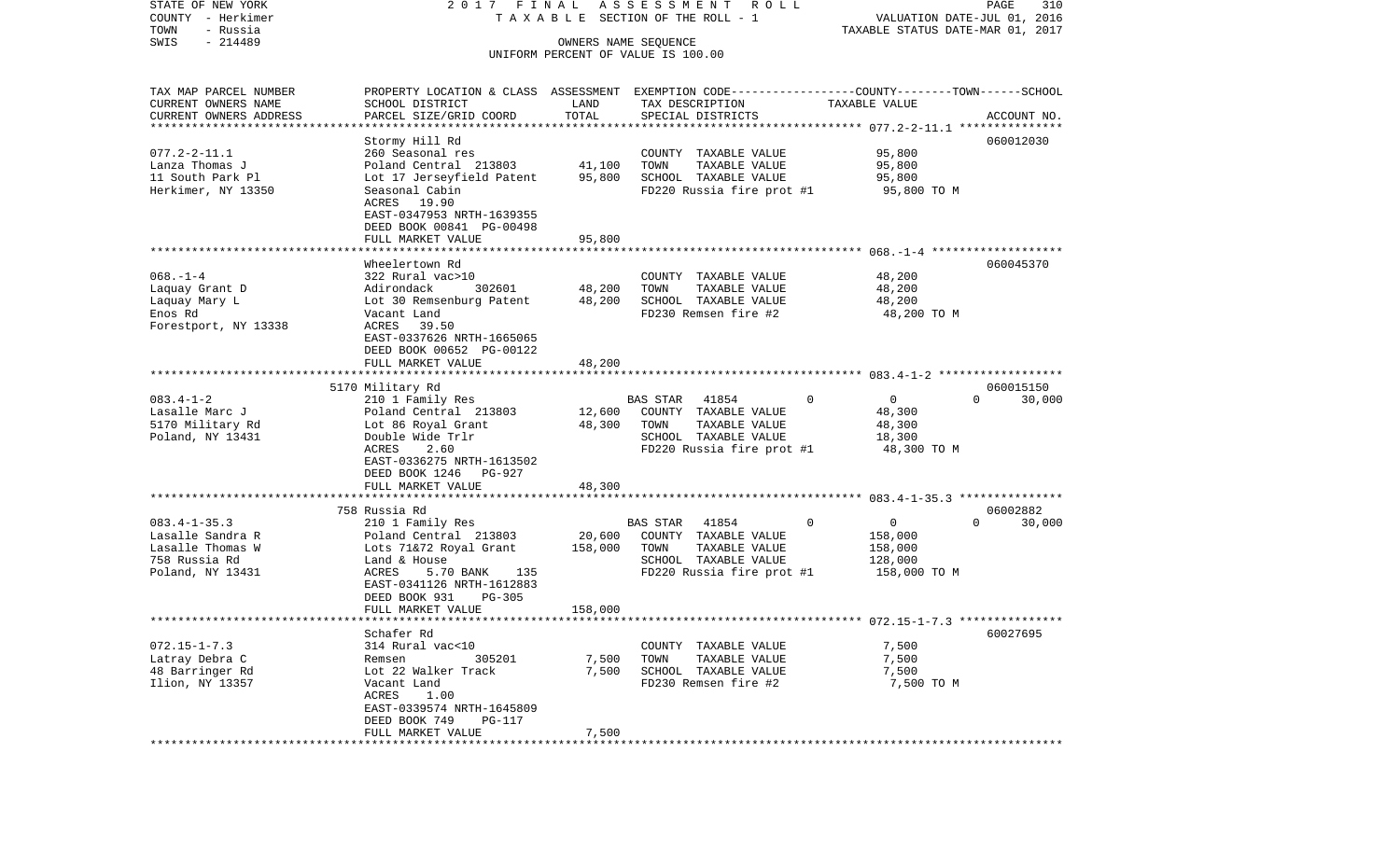| STATE OF NEW YORK<br>COUNTY - Herkimer<br>TOWN<br>- Russia | 2017 FINAL                                                                                       |         | ASSESSMENT ROLL<br>TAXABLE SECTION OF THE ROLL - 1         | VALUATION DATE-JUL 01, 2016<br>TAXABLE STATUS DATE-MAR 01, 2017 | PAGE<br>311        |
|------------------------------------------------------------|--------------------------------------------------------------------------------------------------|---------|------------------------------------------------------------|-----------------------------------------------------------------|--------------------|
| SWIS<br>- 214489                                           |                                                                                                  |         | OWNERS NAME SEQUENCE<br>UNIFORM PERCENT OF VALUE IS 100.00 |                                                                 |                    |
|                                                            |                                                                                                  |         |                                                            |                                                                 |                    |
| TAX MAP PARCEL NUMBER                                      | PROPERTY LOCATION & CLASS ASSESSMENT EXEMPTION CODE----------------COUNTY-------TOWN------SCHOOL |         |                                                            |                                                                 |                    |
| CURRENT OWNERS NAME                                        | SCHOOL DISTRICT                                                                                  | LAND    | TAX DESCRIPTION                                            | TAXABLE VALUE                                                   |                    |
| CURRENT OWNERS ADDRESS                                     | PARCEL SIZE/GRID COORD                                                                           | TOTAL   | SPECIAL DISTRICTS                                          |                                                                 | ACCOUNT NO.        |
|                                                            | 830 Route 365                                                                                    |         |                                                            |                                                                 | 060020490          |
| $073.3 - 1 - 63$                                           | 270 Mfg housing                                                                                  |         | COUNTY TAXABLE VALUE                                       | 13,000                                                          |                    |
| Laufer Kristen                                             | 305201<br>Remsen                                                                                 | 5,400   | TAXABLE VALUE<br>TOWN                                      | 13,000                                                          |                    |
| Laufer Grant O                                             | Lot 1 Marvin Tract                                                                               | 13,000  | SCHOOL TAXABLE VALUE                                       | 13,000                                                          |                    |
| 170 Bennett Rd                                             | Trl                                                                                              |         | FD230 Remsen fire #2                                       | 13,000 TO M                                                     |                    |
| Frankfort, NY 13340                                        | FRNT 50.00 DPTH 84.00                                                                            |         |                                                            |                                                                 |                    |
|                                                            | EAST-0352219 NRTH-1646626                                                                        |         |                                                            |                                                                 |                    |
|                                                            | DEED BOOK 1403 PG-1<br>FULL MARKET VALUE                                                         | 13,000  |                                                            |                                                                 |                    |
|                                                            |                                                                                                  |         |                                                            |                                                                 |                    |
|                                                            | 595 Russia Rd                                                                                    |         |                                                            |                                                                 | 202606             |
| $083.4 - 1 - 9.1$                                          | 242 Rurl res&rec                                                                                 |         | COUNTY TAXABLE VALUE                                       | 210,000                                                         |                    |
| Lavallee Rebecca                                           | Poland Central 213803                                                                            | 82,100  | TAXABLE VALUE<br>TOWN                                      | 210,000                                                         |                    |
| 595 Russia Rd                                              | Lots 86 & 92 Royal Grant                                                                         | 210,000 | SCHOOL TAXABLE VALUE                                       | 210,000                                                         |                    |
| Poland, NY 13431                                           | Farm                                                                                             |         | FD220 Russia fire prot #1                                  | 210,000 TO M                                                    |                    |
|                                                            | FRNT 3470.00 DPTH                                                                                |         |                                                            |                                                                 |                    |
|                                                            | ACRES 73.50                                                                                      |         |                                                            |                                                                 |                    |
|                                                            | EAST-0338135 NRTH-1614670                                                                        |         |                                                            |                                                                 |                    |
|                                                            | DEED BOOK 2016 PG-2606<br>FULL MARKET VALUE                                                      | 210,000 |                                                            |                                                                 |                    |
|                                                            | *************************                                                                        |         |                                                            |                                                                 |                    |
|                                                            | Off Black Creek Rd                                                                               |         |                                                            |                                                                 | 060016410          |
| $077.2 - 2 - 42$                                           | 323 Vacant rural                                                                                 |         | COUNTY TAXABLE VALUE                                       | 1,900                                                           |                    |
| Laws John D                                                | Poland Central 213803                                                                            | 1,900   | TAXABLE VALUE<br>TOWN                                      | 1,900                                                           |                    |
| 9 Tearose Dr                                               | Lot 14 Jerseyfield Patent                                                                        | 1,900   | SCHOOL TAXABLE VALUE                                       | 1,900                                                           |                    |
| Middle River, MD 21220                                     | Vacant Land                                                                                      |         | FD220 Russia fire prot #1                                  | 1,900 TO M                                                      |                    |
|                                                            | FRNT 120.00 DPTH 245.00                                                                          |         |                                                            |                                                                 |                    |
|                                                            | ACRES<br>0.76                                                                                    |         |                                                            |                                                                 |                    |
|                                                            | EAST-0347815 NRTH-1632829                                                                        |         |                                                            |                                                                 |                    |
|                                                            | DEED BOOK 00577 PG-00409                                                                         |         |                                                            |                                                                 |                    |
|                                                            | FULL MARKET VALUE                                                                                | 1,900   |                                                            |                                                                 |                    |
|                                                            | Route 8                                                                                          |         |                                                            |                                                                 | 060010680          |
| $084.3 - 2 - 39$                                           | 210 1 Family Res                                                                                 |         | BAS STAR 41854                                             | $\overline{0}$<br>$\Omega$                                      | $\Omega$<br>30,000 |
| Lawson Randy L                                             | Poland Central 213803                                                                            | 11,700  | COUNTY TAXABLE VALUE                                       | 74,000                                                          |                    |
| 875 Rt 8                                                   | N 52<br>Rq                                                                                       | 74,000  | TOWN<br>TAXABLE VALUE                                      | 74,000                                                          |                    |
| Cold Brook N Y, 13324                                      | $Ho$ 1/8                                                                                         |         | SCHOOL TAXABLE VALUE                                       | 44,000                                                          |                    |
|                                                            | Rte 8                                                                                            |         | FD220 Russia fire prot #1                                  | 74,000 TO M                                                     |                    |
|                                                            | FRNT 100.00 DPTH 338.56                                                                          |         |                                                            |                                                                 |                    |
|                                                            | BANK<br>135                                                                                      |         |                                                            |                                                                 |                    |
|                                                            | EAST-0354767 NRTH-1610759                                                                        |         |                                                            |                                                                 |                    |
|                                                            | DEED BOOK 00825 PG-00406                                                                         |         |                                                            |                                                                 |                    |
|                                                            | FULL MARKET VALUE                                                                                | 74,000  |                                                            |                                                                 |                    |
|                                                            |                                                                                                  |         |                                                            |                                                                 |                    |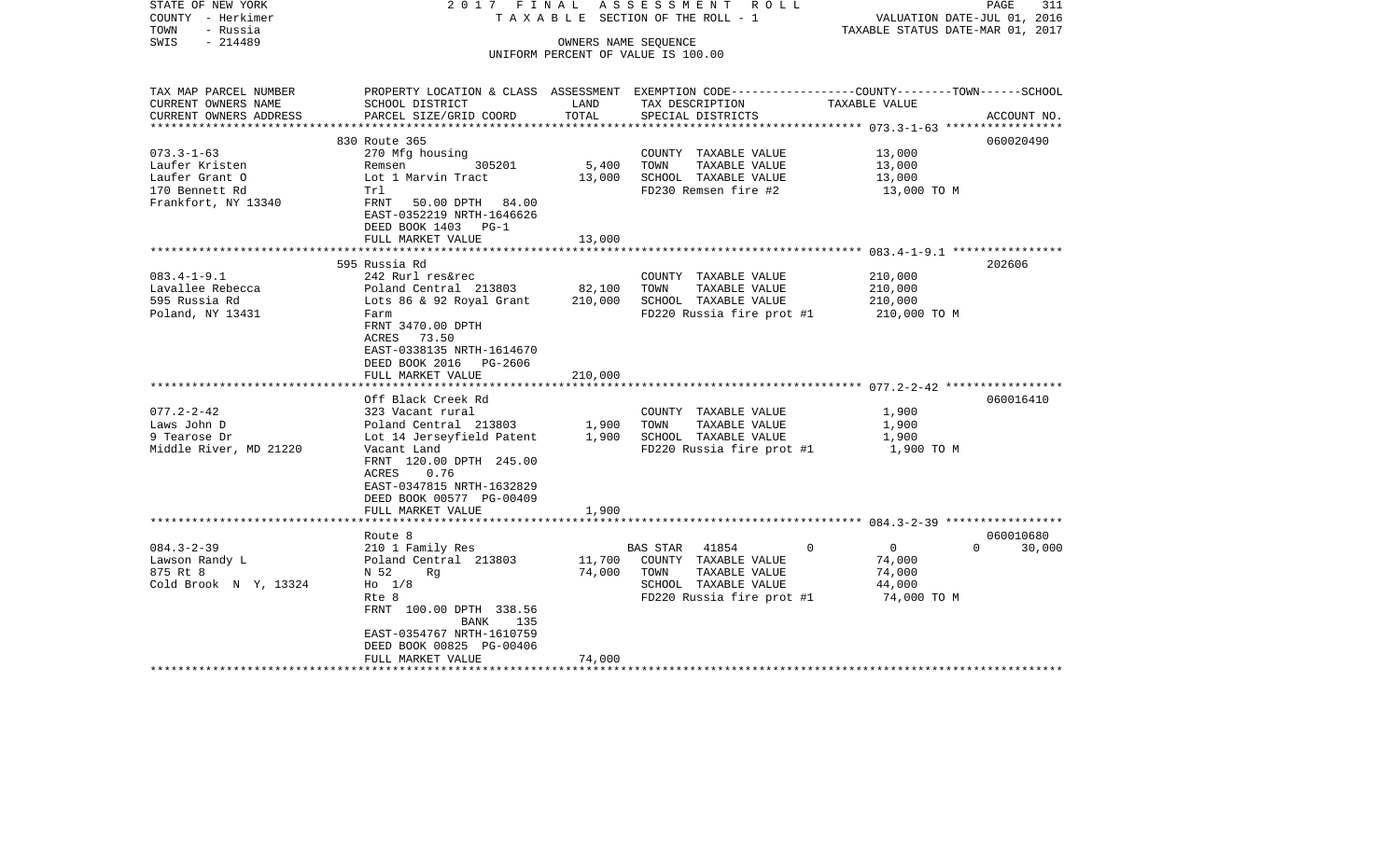| STATE OF NEW YORK                                  | 2017 FINAL                                                                                      |         | ASSESSMENT<br>R O L L                     |                            | PAGE                             | 312         |
|----------------------------------------------------|-------------------------------------------------------------------------------------------------|---------|-------------------------------------------|----------------------------|----------------------------------|-------------|
| COUNTY - Herkimer                                  |                                                                                                 |         | TAXABLE SECTION OF THE ROLL - 1           |                            | VALUATION DATE-JUL 01, 2016      |             |
| TOWN<br>- Russia<br>SWIS<br>$-214489$              |                                                                                                 |         | OWNERS NAME SEQUENCE                      |                            | TAXABLE STATUS DATE-MAR 01, 2017 |             |
|                                                    |                                                                                                 |         | UNIFORM PERCENT OF VALUE IS 100.00        |                            |                                  |             |
|                                                    |                                                                                                 |         |                                           |                            |                                  |             |
|                                                    |                                                                                                 |         |                                           |                            |                                  |             |
| TAX MAP PARCEL NUMBER                              | PROPERTY LOCATION & CLASS ASSESSMENT EXEMPTION CODE---------------COUNTY-------TOWN------SCHOOL |         |                                           |                            |                                  |             |
| CURRENT OWNERS NAME                                | SCHOOL DISTRICT                                                                                 | LAND    | TAX DESCRIPTION                           | TAXABLE VALUE              |                                  |             |
| CURRENT OWNERS ADDRESS<br>***********************  | PARCEL SIZE/GRID COORD                                                                          | TOTAL   | SPECIAL DISTRICTS                         |                            | ACCOUNT NO.                      |             |
|                                                    | Hinckley Rd                                                                                     |         |                                           |                            | 060016470                        |             |
| $083.1 - 1 - 19$                                   | 210 1 Family Res                                                                                |         | COUNTY TAXABLE VALUE                      | 20,000                     |                                  |             |
| Laymon Leland B                                    | Poland Central 213803                                                                           | 14,900  | TOWN<br>TAXABLE VALUE                     | 20,000                     |                                  |             |
| 3041 Hillside Meadows Dr Apt 2 Lot 106 Royal Grant |                                                                                                 | 20,000  | SCHOOL TAXABLE VALUE                      | 20,000                     |                                  |             |
| Newport, NY 13416                                  | House                                                                                           |         | $FD220$ Russia fire prot #1 $20,000$ TO M |                            |                                  |             |
|                                                    | Hinckley                                                                                        |         |                                           |                            |                                  |             |
|                                                    | FRNT<br>96.00 DPTH 91.00                                                                        |         |                                           |                            |                                  |             |
|                                                    | 0.25<br>ACRES                                                                                   |         |                                           |                            |                                  |             |
|                                                    | EAST-0328087 NRTH-1621991                                                                       |         |                                           |                            |                                  |             |
|                                                    | DEED BOOK 666<br>PG-502                                                                         |         |                                           |                            |                                  |             |
|                                                    | FULL MARKET VALUE                                                                               | 20,000  |                                           |                            |                                  |             |
|                                                    |                                                                                                 |         |                                           |                            |                                  |             |
|                                                    | 478 Simpson Rd                                                                                  |         |                                           |                            | 060026520                        |             |
| $083.3 - 1 - 1$                                    | 210 1 Family Res                                                                                |         | BAS STAR<br>41854                         | $\overline{0}$<br>$\Omega$ | $\Omega$<br>30,000               |             |
| Layton Brian                                       | Poland Central 213803                                                                           | 36,800  | COUNTY TAXABLE VALUE                      | 156,000                    |                                  |             |
| 478 Simpson Rd                                     | Lot 91 Rg                                                                                       | 156,000 | TOWN<br>TAXABLE VALUE                     | 156,000                    |                                  |             |
| Remsen, NY 13438                                   | Log Home Garage                                                                                 |         | SCHOOL TAXABLE VALUE                      | 126,000                    |                                  |             |
|                                                    | Simpson Road                                                                                    |         | FD220 Russia fire prot #1                 | 156,000 TO M               |                                  |             |
|                                                    | ACRES<br>5.30 BANK<br>135                                                                       |         |                                           |                            |                                  |             |
|                                                    | EAST-0325022 NRTH-1616123                                                                       |         |                                           |                            |                                  |             |
|                                                    | DEED BOOK 1161 PG-328                                                                           |         |                                           |                            |                                  |             |
|                                                    | FULL MARKET VALUE                                                                               | 156,000 |                                           |                            |                                  |             |
|                                                    | 743 St Rt 8                                                                                     |         |                                           |                            | 060019930                        |             |
| $084.3 - 2 - 29.5$                                 | 210 1 Family Res                                                                                |         | VET COM C 41132                           | $\mathbf{0}$<br>15,000     | $\Omega$                         | $\Omega$    |
| Lehman Grace J                                     |                                                                                                 |         |                                           | $\overline{0}$<br>0        | 20,000                           | $\mathbf 0$ |
| Lehman Robert E                                    | Poland Central 213803 35,000 VET COM T 41133<br>Lots 63 & 64 Royal Grant 135,000 BAS STAR 41854 |         |                                           | $\overline{0}$<br>$\Omega$ | $\Omega$<br>30,000               |             |
| 743 St Rt 8                                        | Barn Splt                                                                                       |         | COUNTY TAXABLE VALUE                      | 120,000                    |                                  |             |
| Cold Brook, NY 13324                               | 2015                                                                                            |         | TOWN<br>TAXABLE VALUE                     | 115,000                    |                                  |             |
|                                                    | FRNT 1073.00 DPTH                                                                               |         | SCHOOL TAXABLE VALUE                      | 105,000                    |                                  |             |
|                                                    | ACRES 26.70                                                                                     |         | FD220 Russia fire prot #1                 | 135,000 TO M               |                                  |             |
|                                                    | EAST-0352190 NRTH-1611523                                                                       |         |                                           |                            |                                  |             |
|                                                    | DEED BOOK 1560 PG-652                                                                           |         |                                           |                            |                                  |             |
|                                                    | FULL MARKET VALUE                                                                               | 135,000 |                                           |                            |                                  |             |
|                                                    |                                                                                                 |         |                                           |                            |                                  |             |
|                                                    | 730 Wheelertown Rd                                                                              |         |                                           |                            |                                  |             |
| $068. - 2 - 28.4$                                  | 210 1 Family Res                                                                                |         | 41854<br>BAS STAR                         | $\overline{0}$<br>0        | $\Omega$<br>30,000               |             |
| Lehman Richard E                                   | 305201<br>Remsen                                                                                | 30,200  | COUNTY TAXABLE VALUE                      | 113,000                    |                                  |             |
| 730 Wheelertown Rd                                 | FRNT 400.00 DPTH                                                                                | 113,000 | TOWN<br>TAXABLE VALUE                     | 113,000                    |                                  |             |
| Remsen, NY 13438                                   | ACRES 13.40                                                                                     |         | SCHOOL TAXABLE VALUE                      | 83,000                     |                                  |             |
|                                                    | EAST-0348337 NRTH-1655841                                                                       |         | FD230 Remsen fire #2                      | 113,000 TO M               |                                  |             |
|                                                    | PG-541<br>DEED BOOK 912                                                                         |         |                                           |                            |                                  |             |
|                                                    | FULL MARKET VALUE                                                                               | 113,000 |                                           |                            |                                  |             |
|                                                    |                                                                                                 |         |                                           |                            |                                  |             |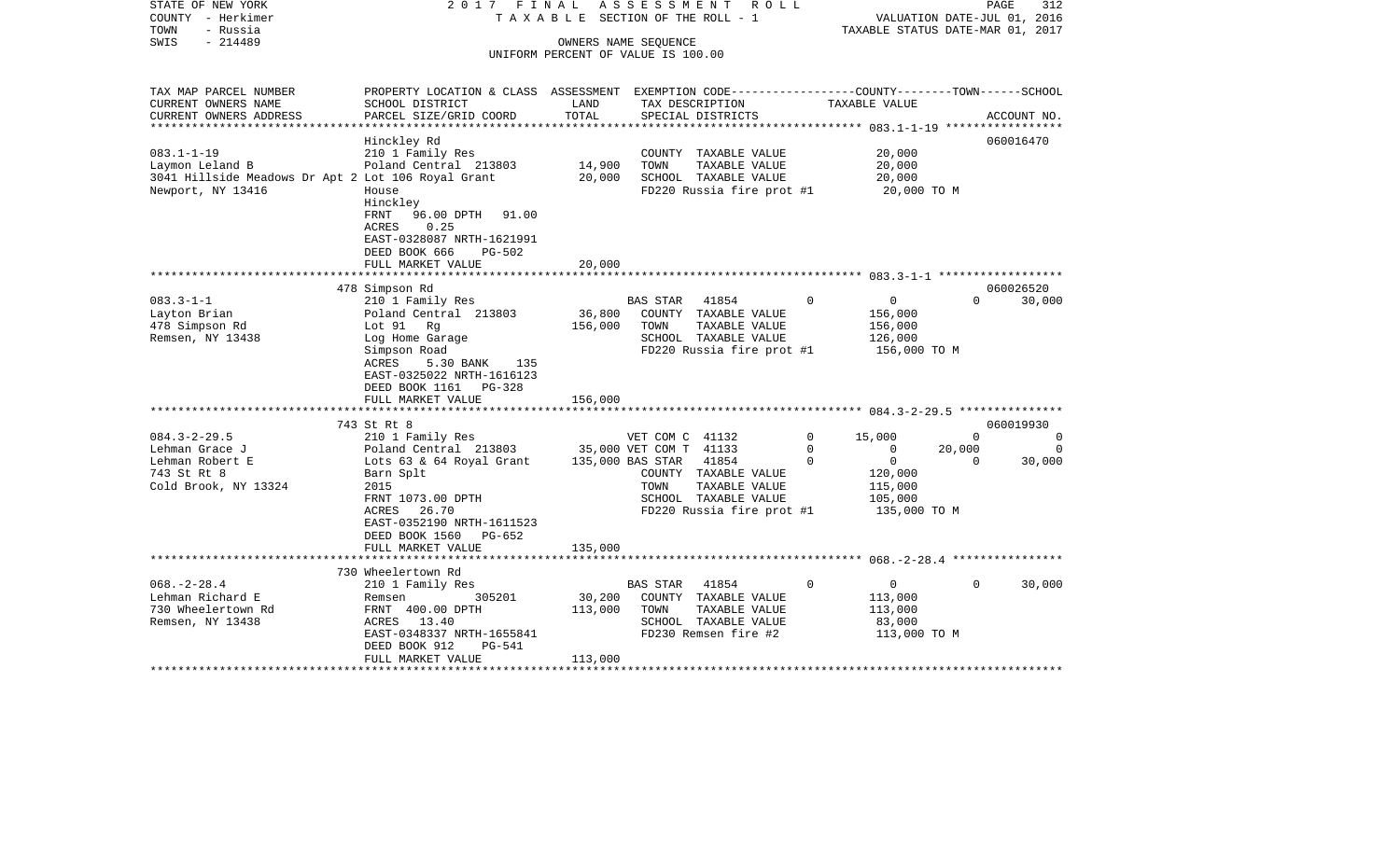| STATE OF NEW YORK<br>COUNTY - Herkimer<br>TOWN<br>- Russia<br>$-214489$<br>SWIS | 2017 FINAL                                  | OWNERS NAME SEQUENCE | ASSESSMENT<br>R O L L<br>T A X A B L E SECTION OF THE ROLL - 1<br>UNIFORM PERCENT OF VALUE IS 100.00               | VALUATION DATE-JUL 01, 2016<br>TAXABLE STATUS DATE-MAR 01, 2017 | PAGE<br>313        |
|---------------------------------------------------------------------------------|---------------------------------------------|----------------------|--------------------------------------------------------------------------------------------------------------------|-----------------------------------------------------------------|--------------------|
| TAX MAP PARCEL NUMBER<br>CURRENT OWNERS NAME                                    | SCHOOL DISTRICT                             | LAND                 | PROPERTY LOCATION & CLASS ASSESSMENT EXEMPTION CODE---------------COUNTY-------TOWN------SCHOOL<br>TAX DESCRIPTION | TAXABLE VALUE                                                   |                    |
| CURRENT OWNERS ADDRESS                                                          | PARCEL SIZE/GRID COORD                      | TOTAL                | SPECIAL DISTRICTS                                                                                                  |                                                                 | ACCOUNT NO.        |
| *********************                                                           |                                             |                      |                                                                                                                    |                                                                 |                    |
|                                                                                 | Route 8                                     |                      |                                                                                                                    |                                                                 | 060051380          |
| $084.3 - 2 - 29.3$                                                              | 270 Mfg housing                             |                      | COUNTY TAXABLE VALUE                                                                                               | 14,500                                                          |                    |
| Lehman Robert E<br>Lehman Grace J                                               | Poland Central 213803<br>Lot 63 Royal Grant | 14,400<br>14,500     | TOWN<br>TAXABLE VALUE<br>SCHOOL TAXABLE VALUE                                                                      | 14,500<br>14,500                                                |                    |
| 743 State Route 8                                                               | Trl                                         |                      | FD220 Russia fire prot #1                                                                                          | 14,500 TO M                                                     |                    |
| Cold Brook, NY 13324                                                            | ACRES<br>1.53                               |                      |                                                                                                                    |                                                                 |                    |
|                                                                                 | EAST-0351275 NRTH-1609974                   |                      |                                                                                                                    |                                                                 |                    |
|                                                                                 | DEED BOOK 681<br>PG-706                     |                      |                                                                                                                    |                                                                 |                    |
|                                                                                 | FULL MARKET VALUE                           | 14,500               |                                                                                                                    |                                                                 |                    |
| *************************                                                       | ***********************                     |                      |                                                                                                                    |                                                                 |                    |
|                                                                                 | Route 8                                     |                      |                                                                                                                    |                                                                 |                    |
| $084.3 - 2 - 29.4$                                                              | 210 1 Family Res                            | 31,000               | <b>BAS STAR</b><br>41854<br>$\Omega$                                                                               | $\mathbf{0}$                                                    | $\Omega$<br>30,000 |
| Lehman Robert E<br>Lehman Kimberly E                                            | Poland Central 213803<br>ACRES<br>8.50      | 130,000              | COUNTY TAXABLE VALUE<br>TAXABLE VALUE<br>TOWN                                                                      | 130,000<br>130,000                                              |                    |
| 777 State Rte 8                                                                 | EAST-0352890 NRTH-1611748                   |                      | SCHOOL TAXABLE VALUE                                                                                               | 100,000                                                         |                    |
| Cold Brook, NY 13324                                                            | DEED BOOK 805<br><b>PG-501</b>              |                      | FD220 Russia fire prot #1                                                                                          | 130,000 TO M                                                    |                    |
|                                                                                 | FULL MARKET VALUE                           | 130,000              |                                                                                                                    |                                                                 |                    |
|                                                                                 |                                             |                      |                                                                                                                    | ****************** 084.3-2-30 ******************                |                    |
|                                                                                 | 791 State Route 8                           |                      |                                                                                                                    |                                                                 | 060022950          |
| $084.3 - 2 - 30$                                                                | 210 1 Family Res                            |                      | COUNTY TAXABLE VALUE                                                                                               | 59,000                                                          |                    |
| Lehman, III Robert E                                                            | Poland Central 213803                       | 12,100               | TOWN<br>TAXABLE VALUE                                                                                              | 59,000                                                          |                    |
| 791 State Route 8                                                               | N 63<br>Rq                                  | 59,000               | SCHOOL TAXABLE VALUE                                                                                               | 59,000                                                          |                    |
| Cold Brook, NY 13324                                                            | $Ho$ 3/5                                    |                      | FD220 Russia fire prot #1                                                                                          | 59,000 TO M                                                     |                    |
|                                                                                 | Rte 8<br>FRNT 209.00 DPTH 230.00            |                      |                                                                                                                    |                                                                 |                    |
|                                                                                 | ACRES<br>0.88                               |                      |                                                                                                                    |                                                                 |                    |
|                                                                                 | EAST-0353092 NRTH-1611399                   |                      |                                                                                                                    |                                                                 |                    |
|                                                                                 | DEED BOOK 1602 PG-681                       |                      |                                                                                                                    |                                                                 |                    |
|                                                                                 | FULL MARKET VALUE                           | 59,000               |                                                                                                                    |                                                                 |                    |
|                                                                                 |                                             |                      |                                                                                                                    |                                                                 |                    |
|                                                                                 | 152 Silverstone Rd                          |                      |                                                                                                                    |                                                                 | 060014460          |
| $072.12 - 2 - 4$                                                                | 260 Seasonal res                            |                      | COUNTY TAXABLE VALUE                                                                                               | 58,800                                                          |                    |
| Lehnen-Relf Devin                                                               | 305201<br>Remsen                            | 13,800               | TOWN<br>TAXABLE VALUE                                                                                              | 58,800                                                          |                    |
| Lehnen Jacob<br>Rome Oneida Rd                                                  | Lot 2 Jacobs Tract Of Mac<br>Camp           | 58,800               | SCHOOL TAXABLE VALUE<br>FD230 Remsen fire #2                                                                       | 58,800<br>58,800 TO M                                           |                    |
| Verona, NY 13478                                                                | Silverstone Rd                              |                      |                                                                                                                    |                                                                 |                    |
|                                                                                 | FRNT 100.00 DPTH 200.00                     |                      |                                                                                                                    |                                                                 |                    |
|                                                                                 | ACRES<br>0.73                               |                      |                                                                                                                    |                                                                 |                    |
|                                                                                 | EAST-0345677 NRTH-1652409                   |                      |                                                                                                                    |                                                                 |                    |
|                                                                                 | DEED BOOK 1612<br>PG-463                    |                      |                                                                                                                    |                                                                 |                    |
|                                                                                 | FULL MARKET VALUE                           | 58,800               |                                                                                                                    |                                                                 |                    |
|                                                                                 |                                             |                      |                                                                                                                    |                                                                 |                    |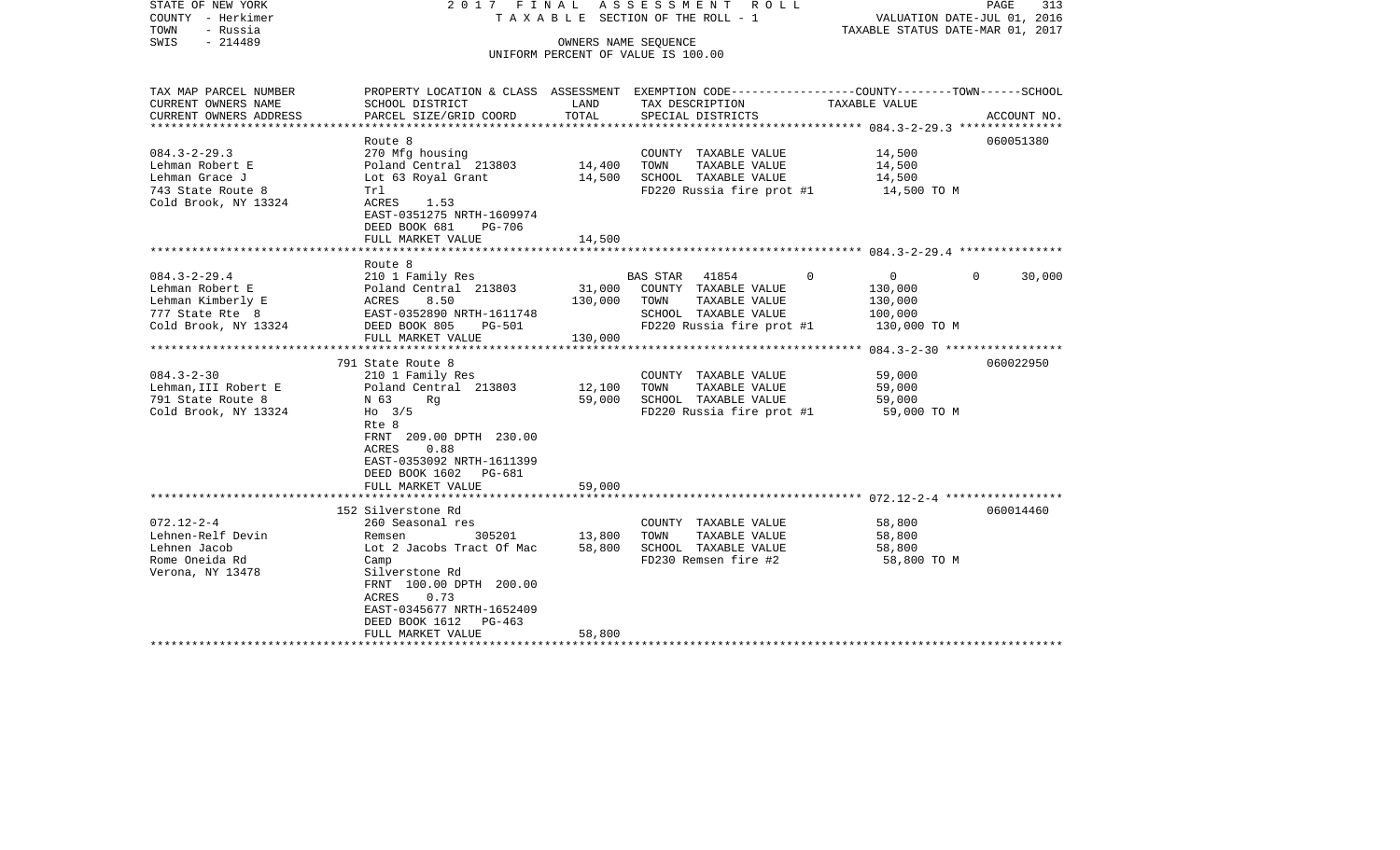| STATE OF NEW YORK<br>COUNTY - Herkimer<br>- Russia<br>TOWN<br>$-214489$<br>SWIS                                                                                                     | 2017 FINAL                                                                                                                                                                                                                                                                                                                                                                                                                                          | OWNERS NAME SEQUENCE                                     | ASSESSMENT<br>R O L L<br>T A X A B L E SECTION OF THE ROLL - 1<br>UNIFORM PERCENT OF VALUE IS 100.00                                                                                                                                 | PAGE<br>314<br>VALUATION DATE-JUL 01, 2016<br>TAXABLE STATUS DATE-MAR 01, 2017                                                                                          |
|-------------------------------------------------------------------------------------------------------------------------------------------------------------------------------------|-----------------------------------------------------------------------------------------------------------------------------------------------------------------------------------------------------------------------------------------------------------------------------------------------------------------------------------------------------------------------------------------------------------------------------------------------------|----------------------------------------------------------|--------------------------------------------------------------------------------------------------------------------------------------------------------------------------------------------------------------------------------------|-------------------------------------------------------------------------------------------------------------------------------------------------------------------------|
| TAX MAP PARCEL NUMBER<br>CURRENT OWNERS NAME<br>CURRENT OWNERS ADDRESS<br>**********************                                                                                    | SCHOOL DISTRICT<br>PARCEL SIZE/GRID COORD<br>***********************                                                                                                                                                                                                                                                                                                                                                                                | LAND<br>TOTAL                                            | TAX DESCRIPTION<br>SPECIAL DISTRICTS                                                                                                                                                                                                 | PROPERTY LOCATION & CLASS ASSESSMENT EXEMPTION CODE----------------COUNTY-------TOWN------SCHOOL<br>TAXABLE VALUE<br>ACCOUNT NO.                                        |
| $072.12 - 2 - 6$<br>Lehnen-Relf Devin<br>Lehnen Jacob<br>Rome Oneida Rd<br>Verona, NY 13478                                                                                         | Silverstone Rd<br>311 Res vac land - WTRFNT<br>305201<br>Remsen<br>Lake Margarite<br>80.00 DPTH 140.00<br>FRNT<br>EAST-0345757 NRTH-1652640<br>DEED BOOK 1612 PG-463<br>FULL MARKET VALUE                                                                                                                                                                                                                                                           | 8,500<br>8,500<br>8,500                                  | COUNTY TAXABLE VALUE<br>TAXABLE VALUE<br>TOWN<br>SCHOOL TAXABLE VALUE<br>FD230 Remsen fire #2                                                                                                                                        | 8,500<br>8,500<br>8,500<br>8,500 TO M                                                                                                                                   |
|                                                                                                                                                                                     |                                                                                                                                                                                                                                                                                                                                                                                                                                                     |                                                          |                                                                                                                                                                                                                                      |                                                                                                                                                                         |
| $089.1 - 2 - 22$<br>Leigh Thomas<br>Leigh Melissa<br>924 Rose Valley Rd<br>Cold Brook, NY 13324<br>$089.1 - 2 - 23$<br>Leigh Thomas R<br>924 Rose Valley Rd<br>Cold Brook, NY 13324 | 924 Rose Valley Rd<br>210 1 Family Res<br>Poland Central 213803<br>Lot 30 Royal Grant<br>House Garage<br>FRNT 342.00 DPTH<br>ACRES<br>2.00<br>EAST-0352876 NRTH-1601522<br>DEED BOOK 671<br>$PG-154$<br>FULL MARKET VALUE<br>Rose Valley Rd<br>270 Mfg housing<br>Poland Central 213803<br>T 30 Royal Grant<br>Mobile Home<br>FRNT 148.00 DPTH 280.00<br>ACRES<br>1.00<br>EAST-0353325 NRTH-1601673<br>DEED BOOK 833<br>PG-196<br>FULL MARKET VALUE | 15,200<br>97,000<br>97,000<br>11,000<br>24,000<br>24,000 | 41854<br><b>BAS STAR</b><br>COUNTY TAXABLE VALUE<br>TOWN<br>TAXABLE VALUE<br>SCHOOL TAXABLE VALUE<br>FD220 Russia fire prot #1<br>COUNTY TAXABLE VALUE<br>TAXABLE VALUE<br>TOWN<br>SCHOOL TAXABLE VALUE<br>FD220 Russia fire prot #1 | 060040360<br>$\mathbf 0$<br>$\overline{0}$<br>30,000<br>$\Omega$<br>97,000<br>97,000<br>67,000<br>97,000 TO M<br>060043600<br>24,000<br>24,000<br>24,000<br>24,000 TO M |
|                                                                                                                                                                                     | ********************                                                                                                                                                                                                                                                                                                                                                                                                                                |                                                          |                                                                                                                                                                                                                                      |                                                                                                                                                                         |
| $089.1 - 2 - 24$<br>Leigh Thomas R<br>924 Rose Valley Rd<br>Coldbrook, NY 13324                                                                                                     | Rose Valley Rd<br>312 Vac w/imprv<br>Poland Central 213803<br>Lot 30 Royal Grant<br>Vacant Land<br>ACRES<br>5.80<br>EAST-0353246 NRTH-1601918<br>DEED BOOK 00833 PG-00196<br>FULL MARKET VALUE                                                                                                                                                                                                                                                      | 6,500<br>22,500<br>22,500                                | COUNTY TAXABLE VALUE<br>TOWN<br>TAXABLE VALUE<br>SCHOOL TAXABLE VALUE<br>FD220 Russia fire prot #1<br>****************************                                                                                                   | 060041980<br>22,500<br>22,500<br>22,500<br>22,500 TO M                                                                                                                  |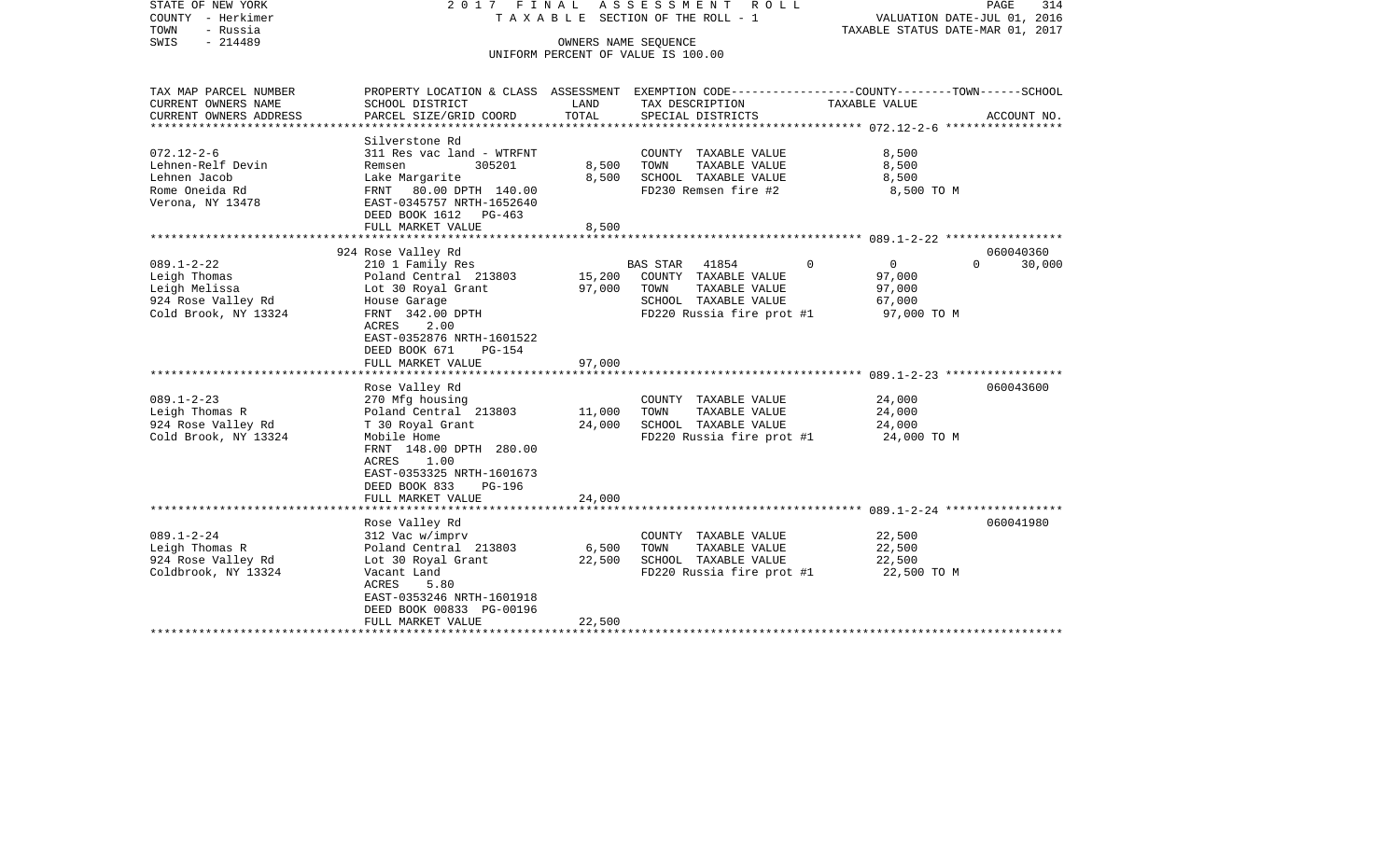| COUNTY<br>– Herkimer<br>TOWN<br>- Russia                              |                                                                                                                     |                   | T A X A B L E SECTION OF THE ROLL - 1                      |               | VALUATION DATE-JUL 01, 2016<br>TAXABLE STATUS DATE-MAR 01, 2017 |                     |
|-----------------------------------------------------------------------|---------------------------------------------------------------------------------------------------------------------|-------------------|------------------------------------------------------------|---------------|-----------------------------------------------------------------|---------------------|
| SWIS<br>$-214489$                                                     |                                                                                                                     |                   | OWNERS NAME SEQUENCE<br>UNIFORM PERCENT OF VALUE IS 100.00 |               |                                                                 |                     |
| TAX MAP PARCEL NUMBER<br>CURRENT OWNERS NAME                          | PROPERTY LOCATION & CLASS ASSESSMENT EXEMPTION CODE----------------COUNTY-------TOWN------SCHOOL<br>SCHOOL DISTRICT | LAND              | TAX DESCRIPTION                                            | TAXABLE VALUE |                                                                 |                     |
| CURRENT OWNERS ADDRESS                                                | PARCEL SIZE/GRID COORD                                                                                              | TOTAL             | SPECIAL DISTRICTS                                          |               |                                                                 | ACCOUNT NO.         |
|                                                                       |                                                                                                                     |                   |                                                            |               |                                                                 |                     |
|                                                                       | 524 Beecher Rd                                                                                                      |                   |                                                            |               |                                                                 | 060016590           |
| $083.4 - 1 - 66$                                                      | 210 1 Family Res                                                                                                    |                   | 41834<br>ENH STAR                                          | $\Omega$      | 0<br>$\Omega$                                                   | 65,500              |
| Leigh Trust Martin                                                    | Poland Central 213803                                                                                               | 18,000<br>105,000 | COUNTY TAXABLE VALUE<br>TAXABLE VALUE<br>TOWN              | 105,000       |                                                                 |                     |
| Attn: Deborah Lichtenberger Tr Lot 67 Royal Grant<br>9785 Prospect St | House Garage                                                                                                        |                   | SCHOOL TAXABLE VALUE                                       | 105,000       | 39,500                                                          |                     |
| PO Box 183                                                            | ACRES<br>4.00                                                                                                       |                   | FD220 Russia fire prot #1                                  |               | 105,000 TO M                                                    |                     |
| Remsen, NY 13438                                                      | EAST-0337372 NRTH-1609932                                                                                           |                   |                                                            |               |                                                                 |                     |
|                                                                       | DEED BOOK 00840 PG-00608                                                                                            |                   |                                                            |               |                                                                 |                     |
|                                                                       | FULL MARKET VALUE                                                                                                   | 105,000           |                                                            |               |                                                                 |                     |
|                                                                       |                                                                                                                     |                   |                                                            |               |                                                                 |                     |
| $072.12 - 1 - 5$                                                      | 313 Pardee Rd                                                                                                       |                   | <b>BAS STAR</b><br>41854                                   | $\Omega$      | 0<br>$\Omega$                                                   | 060014520<br>30,000 |
| Lenihan John R                                                        | 210 1 Family Res - WTRFNT<br>305201<br>Remsen                                                                       | 34,000            | COUNTY TAXABLE VALUE                                       | 106,000       |                                                                 |                     |
| Lenihan James                                                         | E <sub>1</sub><br>МТ                                                                                                | 106,000           | TAXABLE VALUE<br>TOWN                                      | 106,000       |                                                                 |                     |
| PO Box 193                                                            | Pardee                                                                                                              |                   | SCHOOL TAXABLE VALUE                                       |               | 76,000                                                          |                     |
| Hinckley, NY 13352                                                    | FRNT 110.00 DPTH 230.00                                                                                             |                   | FD230 Remsen fire #2                                       |               | 106,000 TO M                                                    |                     |
|                                                                       | EAST-0346281 NRTH-1650378                                                                                           |                   |                                                            |               |                                                                 |                     |
|                                                                       | DEED BOOK 1415<br>PG-247                                                                                            |                   |                                                            |               |                                                                 |                     |
|                                                                       | FULL MARKET VALUE                                                                                                   | 106,000           |                                                            |               |                                                                 |                     |
|                                                                       | Mac Arthur Rd                                                                                                       |                   |                                                            |               |                                                                 | 060030180           |
| $077.2 - 1 - 14$                                                      | 314 Rural vac<10                                                                                                    |                   | COUNTY TAXABLE VALUE                                       |               | 15,800                                                          |                     |
| Lennon Gary                                                           | Poland Central 213803                                                                                               | 15,800            | TOWN<br>TAXABLE VALUE                                      |               | 15,800                                                          |                     |
| Lennon Douglas J                                                      | Lot 15 Jerseyfield Patent                                                                                           | 15,800            | SCHOOL TAXABLE VALUE                                       |               | 15,800                                                          |                     |
| 10095 Starr Hill Rd                                                   | Trl                                                                                                                 |                   | FD220 Russia fire prot #1                                  |               | 15,800 TO M                                                     |                     |
| Remsen, NY 13438                                                      | FRNT 100.00 DPTH 100.00                                                                                             |                   |                                                            |               |                                                                 |                     |
|                                                                       | 0.25<br>ACRES<br>EAST-0337442 NRTH-1637766                                                                          |                   |                                                            |               |                                                                 |                     |
|                                                                       | DEED BOOK 00854 PG-00545                                                                                            |                   |                                                            |               |                                                                 |                     |
|                                                                       | FULL MARKET VALUE                                                                                                   | 15,800            |                                                            |               |                                                                 |                     |
|                                                                       | ********************************                                                                                    |                   |                                                            |               |                                                                 |                     |
|                                                                       | 510 Dover Rd                                                                                                        |                   |                                                            |               |                                                                 | 060008880           |
| $082.2 - 1 - 20$                                                      | 210 1 Family Res                                                                                                    |                   | COUNTY TAXABLE VALUE                                       |               | 215,000                                                         |                     |
| Lennon Harold T III                                                   | Poland Central 213803                                                                                               | 39,100            | TOWN<br>TAXABLE VALUE                                      | 215,000       |                                                                 |                     |
| Lennon Nancy                                                          | Lot 105 Royal Grant                                                                                                 | 215,000           | SCHOOL TAXABLE VALUE                                       | 215,000       |                                                                 |                     |
| PO Box 384<br>Barneveld, NY 13304                                     | House & Gar<br>Merge 2011                                                                                           |                   | FD220 Russia fire prot #1                                  |               | 215,000 TO M                                                    |                     |
|                                                                       | FRNT 368.00 DPTH                                                                                                    |                   |                                                            |               |                                                                 |                     |
|                                                                       | ACRES<br>7.60                                                                                                       |                   |                                                            |               |                                                                 |                     |
|                                                                       | EAST-0322583 NRTH-1621098                                                                                           |                   |                                                            |               |                                                                 |                     |
|                                                                       | DEED BOOK 1611<br>$PG-477$                                                                                          |                   |                                                            |               |                                                                 |                     |
|                                                                       | FULL MARKET VALUE                                                                                                   | 215,000           |                                                            |               |                                                                 |                     |
|                                                                       |                                                                                                                     |                   |                                                            |               |                                                                 |                     |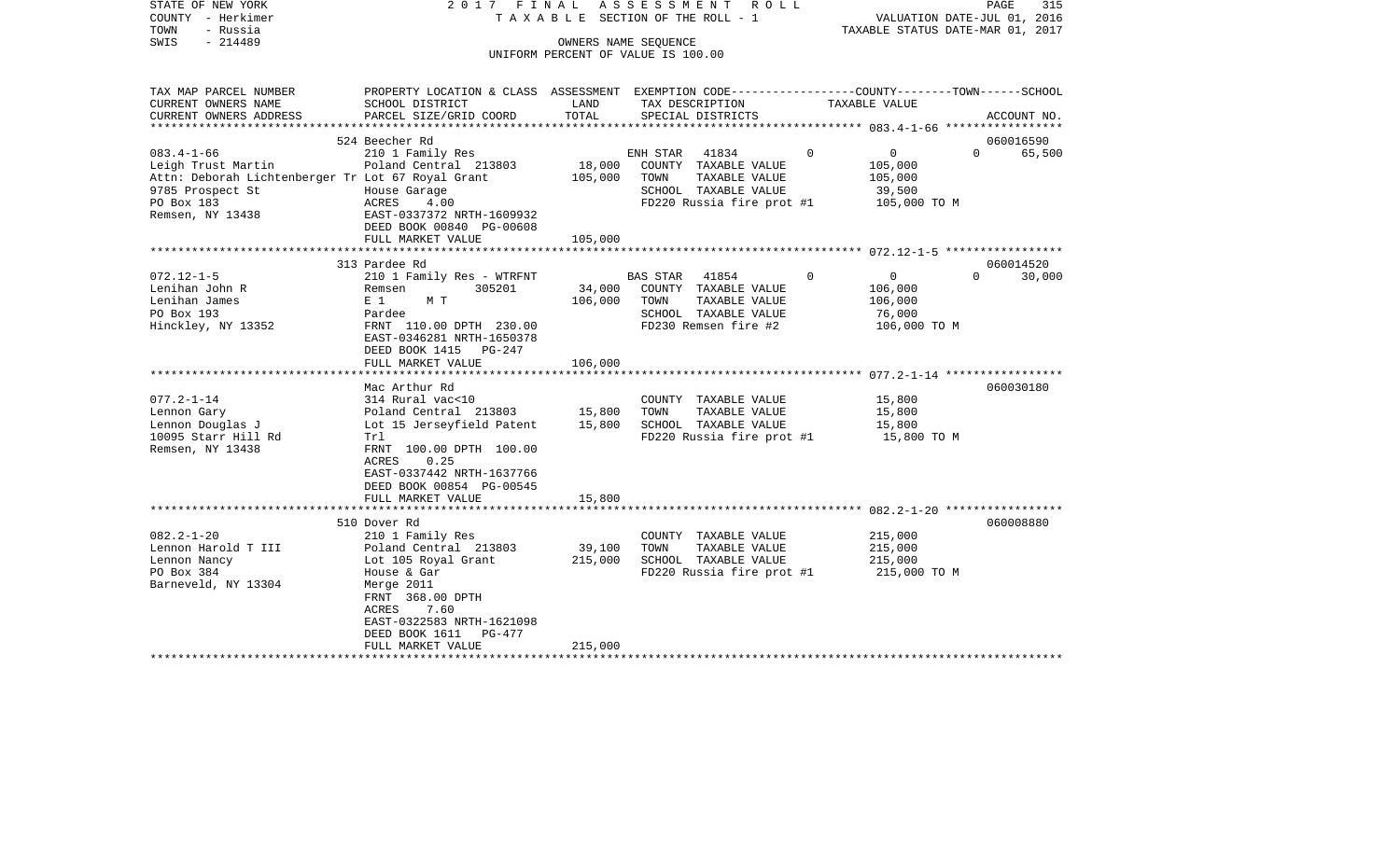| STATE OF NEW YORK<br>COUNTY - Herkimer<br>TOWN<br>- Russia | 2017 FINAL                                                                                       |                           | ASSESSMENT<br>R O L L<br>TAXABLE SECTION OF THE ROLL - 1 |                            | PAGE<br>316<br>VALUATION DATE-JUL 01, 2016<br>TAXABLE STATUS DATE-MAR 01, 2017 |
|------------------------------------------------------------|--------------------------------------------------------------------------------------------------|---------------------------|----------------------------------------------------------|----------------------------|--------------------------------------------------------------------------------|
| $-214489$<br>SWIS                                          |                                                                                                  |                           | OWNERS NAME SEQUENCE                                     |                            |                                                                                |
|                                                            |                                                                                                  |                           | UNIFORM PERCENT OF VALUE IS 100.00                       |                            |                                                                                |
|                                                            |                                                                                                  |                           |                                                          |                            |                                                                                |
| TAX MAP PARCEL NUMBER                                      | PROPERTY LOCATION & CLASS ASSESSMENT EXEMPTION CODE----------------COUNTY-------TOWN------SCHOOL |                           |                                                          |                            |                                                                                |
| CURRENT OWNERS NAME                                        | SCHOOL DISTRICT                                                                                  | LAND                      | TAX DESCRIPTION                                          | TAXABLE VALUE              |                                                                                |
| CURRENT OWNERS ADDRESS                                     | PARCEL SIZE/GRID COORD                                                                           | TOTAL                     | SPECIAL DISTRICTS                                        |                            | ACCOUNT NO.                                                                    |
| ***********************                                    |                                                                                                  |                           |                                                          |                            |                                                                                |
|                                                            | Mac Arthur Rd                                                                                    |                           |                                                          |                            | 060021210                                                                      |
| $077.2 - 1 - 15$                                           | 311 Res vac land - WTRFNT                                                                        |                           | COUNTY TAXABLE VALUE                                     | 15,800                     |                                                                                |
| Lennon James                                               | Poland Central 213803                                                                            | 15,800                    | TOWN<br>TAXABLE VALUE                                    | 15,800                     |                                                                                |
| PO Box 384                                                 | Lot 15 Jerseyfield Patent                                                                        | 15,800                    | SCHOOL TAXABLE VALUE                                     | 15,800                     |                                                                                |
| Barneveld, NY 13304                                        | Vacant Land                                                                                      |                           | FD220 Russia fire prot #1                                | 15,800 TO M                |                                                                                |
|                                                            | FRNT 100.00 DPTH 100.00                                                                          |                           |                                                          |                            |                                                                                |
|                                                            | ACRES<br>0.25                                                                                    |                           |                                                          |                            |                                                                                |
|                                                            | EAST-0337507 NRTH-1637704                                                                        |                           |                                                          |                            |                                                                                |
|                                                            | DEED BOOK 767<br>PG-296                                                                          |                           |                                                          |                            |                                                                                |
|                                                            | FULL MARKET VALUE                                                                                | 15,800                    |                                                          |                            |                                                                                |
|                                                            |                                                                                                  |                           |                                                          |                            |                                                                                |
|                                                            | Mac Arthur Rd                                                                                    |                           |                                                          |                            | 060030182                                                                      |
| $077.2 - 1 - 12$                                           | 312 Vac w/imprv                                                                                  |                           | COUNTY TAXABLE VALUE                                     | 28,000                     |                                                                                |
| Lennon Thomas H                                            | Poland Central 213803                                                                            | 12,400                    | TOWN<br>TAXABLE VALUE                                    | 28,000                     |                                                                                |
| Lennon Nancy B                                             | Lot 15 Jerseyfield Patent<br>Trl                                                                 | 28,000                    | SCHOOL TAXABLE VALUE                                     | 28,000                     |                                                                                |
| Mappa Ave<br>PO Box 384                                    | FRNT 250.00 DPTH 100.00                                                                          |                           | FD220 Russia fire prot #1                                | 28,000 TO M                |                                                                                |
|                                                            | ACRES<br>0.60                                                                                    |                           |                                                          |                            |                                                                                |
| Barneveld, NY 13304                                        | EAST-0337395 NRTH-1637672                                                                        |                           |                                                          |                            |                                                                                |
|                                                            | DEED BOOK 00824 PG-00642                                                                         |                           |                                                          |                            |                                                                                |
|                                                            | FULL MARKET VALUE                                                                                | 28,000                    |                                                          |                            |                                                                                |
|                                                            | ************************                                                                         | * * * * * * * * * * *     |                                                          |                            |                                                                                |
|                                                            | 158 Mac Arthur Rd                                                                                |                           |                                                          |                            | 060016680                                                                      |
| $077.11 - 1 - 1$                                           | 260 Seasonal res                                                                                 |                           | COUNTY TAXABLE VALUE                                     | 82,500                     |                                                                                |
| Lerz Robert B Jr.                                          | Poland Central 213803                                                                            | 20,000                    | TAXABLE VALUE<br>TOWN                                    | 82,500                     |                                                                                |
| 37 Royce Ave                                               | Lot 15 Jerseyfield Patent                                                                        | 82,500                    | SCHOOL TAXABLE VALUE                                     | 82,500                     |                                                                                |
| Middletown, NY 10940                                       | Camp                                                                                             |                           | FD220 Russia fire prot #1                                | 82,500 TO M                |                                                                                |
|                                                            | ACRES<br>5.00                                                                                    |                           |                                                          |                            |                                                                                |
| PRIOR OWNER ON 3/01/2017                                   | EAST-0341254 NRTH-1634468                                                                        |                           |                                                          |                            |                                                                                |
| Lerz Robert B Jr.                                          | DEED BOOK 2017<br>$PG-929$                                                                       |                           |                                                          |                            |                                                                                |
|                                                            | FULL MARKET VALUE                                                                                | 82,500                    |                                                          |                            |                                                                                |
|                                                            |                                                                                                  | * * * * * * * * * * * * * |                                                          |                            |                                                                                |
|                                                            | 386 Russia Rd                                                                                    |                           |                                                          |                            | 060040000                                                                      |
| $083.3 - 2 - 34$                                           | 210 1 Family Res                                                                                 |                           | VET COM C 41132                                          | 15,000<br>0                | $\mathbf 0$<br>0                                                               |
| Levesque Romeo                                             | Poland Central 213803                                                                            |                           | 25,000 VET COM T 41133                                   | $\Omega$<br>$\mathbf{0}$   | 20,000<br>$\Omega$                                                             |
| Levesque Elaine                                            | Lot 70 Royal Grant                                                                               |                           | 80,000 ENH STAR 41834                                    | $\Omega$<br>$\overline{0}$ | $\Omega$<br>65,500                                                             |
| 2524 Latta Rd                                              | Double Wide Trlr                                                                                 |                           | COUNTY TAXABLE VALUE                                     | 65,000                     |                                                                                |
| Rochester, NY 14612                                        | Russia Road                                                                                      |                           | TOWN<br>TAXABLE VALUE                                    | 60,000                     |                                                                                |
|                                                            | ACRES<br>1.00                                                                                    |                           | SCHOOL TAXABLE VALUE                                     | 14,500                     |                                                                                |
|                                                            | EAST-0333846 NRTH-1612200                                                                        |                           | FD220 Russia fire prot #1                                | 80,000 TO M                |                                                                                |
|                                                            | DEED BOOK 00614 PG-00317                                                                         |                           |                                                          |                            |                                                                                |
|                                                            | FULL MARKET VALUE                                                                                | 80,000                    |                                                          |                            |                                                                                |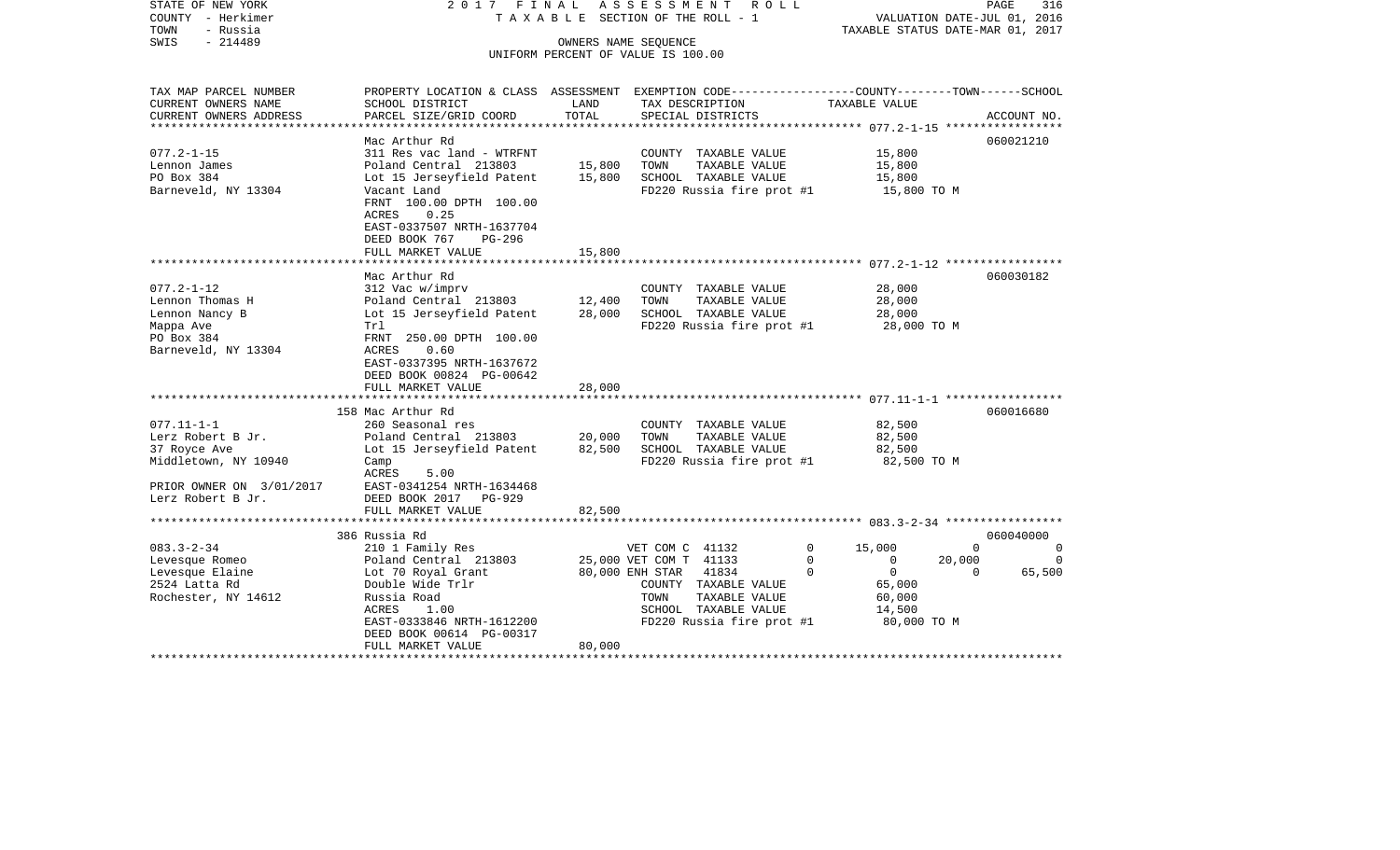| STATE OF NEW YORK       | 2017 FINAL                                                                                       |         | ASSESSMENT<br>R O L L              |                            | 317<br>PAGE                      |
|-------------------------|--------------------------------------------------------------------------------------------------|---------|------------------------------------|----------------------------|----------------------------------|
| COUNTY - Herkimer       | TAXABLE                                                                                          |         | SECTION OF THE ROLL - 1            |                            | VALUATION DATE-JUL 01, 2016      |
| TOWN<br>- Russia        |                                                                                                  |         |                                    |                            | TAXABLE STATUS DATE-MAR 01, 2017 |
| $-214489$<br>SWIS       |                                                                                                  |         | OWNERS NAME SEQUENCE               |                            |                                  |
|                         |                                                                                                  |         | UNIFORM PERCENT OF VALUE IS 100.00 |                            |                                  |
|                         |                                                                                                  |         |                                    |                            |                                  |
| TAX MAP PARCEL NUMBER   | PROPERTY LOCATION & CLASS ASSESSMENT EXEMPTION CODE----------------COUNTY-------TOWN------SCHOOL |         |                                    |                            |                                  |
| CURRENT OWNERS NAME     | SCHOOL DISTRICT                                                                                  | LAND    | TAX DESCRIPTION                    | TAXABLE VALUE              |                                  |
| CURRENT OWNERS ADDRESS  | PARCEL SIZE/GRID COORD                                                                           | TOTAL   | SPECIAL DISTRICTS                  |                            | ACCOUNT NO.                      |
| *********************** |                                                                                                  |         |                                    |                            |                                  |
|                         | Barnhart Rd                                                                                      |         |                                    |                            | 060025080                        |
| $073.1 - 1 - 16$        | 260 Seasonal res                                                                                 |         | COUNTY TAXABLE VALUE               | 35,000                     |                                  |
| Levitt Chas             | 305201<br>Remsen                                                                                 | 4,500   | TOWN<br>TAXABLE VALUE              | 35,000                     |                                  |
| 918 Symonds Pl          | S 5 Mt                                                                                           | 35,000  | SCHOOL TAXABLE VALUE               | 35,000                     |                                  |
| Utica, NY 13502         | Lot 1 Acre                                                                                       |         | FD230 Remsen fire #2               | 35,000 TO M                |                                  |
|                         | Barnhart                                                                                         |         |                                    |                            |                                  |
|                         | FRNT 300.00 DPTH 164.25                                                                          |         |                                    |                            |                                  |
|                         | <b>ACRES</b><br>0.75                                                                             |         |                                    |                            |                                  |
|                         | EAST-0348999 NRTH-1648208                                                                        |         |                                    |                            |                                  |
|                         | DEED BOOK 2017<br>$PG-4$                                                                         |         |                                    |                            |                                  |
|                         | FULL MARKET VALUE                                                                                | 35,000  |                                    |                            |                                  |
|                         |                                                                                                  |         |                                    |                            | 060013050                        |
| $082.2 - 1 - 11$        | 6084 Military Rd                                                                                 |         | <b>BAS STAR</b><br>41854           | $\Omega$<br>$\Omega$       | $\Omega$<br>30,000               |
| Lewis Irrevocable Trust | 210 1 Family Res<br>Poland Central 213803                                                        | 25,000  | COUNTY TAXABLE VALUE               | 225,000                    |                                  |
| 6084 Military Rd        | E 117<br>Rg                                                                                      | 225,000 | TOWN<br>TAXABLE VALUE              | 225,000                    |                                  |
| Remsen, NY 13438        | $HO$ 1                                                                                           |         | SCHOOL TAXABLE VALUE               | 195,000                    |                                  |
|                         | Military Road                                                                                    |         | FD220 Russia fire prot #1          | 225,000 TO M               |                                  |
|                         | ACRES<br>$1.00$ BANK<br>135                                                                      |         |                                    |                            |                                  |
|                         | EAST-0323372 NRTH-1624438                                                                        |         |                                    |                            |                                  |
|                         | DEED BOOK 1585 PG-297                                                                            |         |                                    |                            |                                  |
|                         | FULL MARKET VALUE                                                                                | 225,000 |                                    |                            |                                  |
|                         | ********************                                                                             |         |                                    |                            |                                  |
|                         | 171 Gravesville Rd                                                                               |         |                                    |                            | 060008730                        |
| $083.3 - 1 - 47$        | 210 1 Family Res                                                                                 |         | 41854<br>BAS STAR                  | $\mathbf 0$<br>$\mathbf 0$ | $\Omega$<br>30,000               |
| Linder Alaina M         | Poland Central 213803                                                                            | 13,300  | COUNTY TAXABLE VALUE               | 143,200                    |                                  |
| Harter Richard E Jr     | W 69<br>Rg                                                                                       | 143,200 | TAXABLE VALUE<br>TOWN              | 143,200                    |                                  |
| 171 Gravesville Rd      | $H_0$ 1                                                                                          |         | SCHOOL TAXABLE VALUE               | 113,200                    |                                  |
| Poland, NY 13431        | Gravesville Rd                                                                                   |         | FD220 Russia fire prot #1          | 143,200 TO M               |                                  |
|                         | ACRES<br>1.30                                                                                    |         |                                    |                            |                                  |
|                         | EAST-0327998 NRTH-1608986                                                                        |         |                                    |                            |                                  |
|                         | DEED BOOK 1544<br>PG-646                                                                         |         |                                    |                            |                                  |
|                         | FULL MARKET VALUE                                                                                | 143,200 |                                    |                            |                                  |
|                         | 6173 Military Rd                                                                                 |         |                                    |                            | 060004230                        |
| $076.4 - 1 - 14.1$      | 241 Rural res&ag                                                                                 |         | ENH STAR<br>41834                  | $\Omega$<br>$\Omega$       | $\Omega$<br>65,500               |
| Lindhurst Edwin         | Poland Central 213803                                                                            | 72,300  | COUNTY TAXABLE VALUE               | 240,800                    |                                  |
| 6173 Military Rd        | W 116 Rg                                                                                         | 240,800 | TOWN<br>TAXABLE VALUE              | 240,800                    |                                  |
| Remsen, NY 13438        | House,barn                                                                                       |         | SCHOOL TAXABLE VALUE               | 175,300                    |                                  |
|                         | Military                                                                                         |         | FD220 Russia fire prot #1          | 240,800 TO M               |                                  |
|                         | FRNT 758.00 DPTH                                                                                 |         |                                    |                            |                                  |
|                         | ACRES 33.50                                                                                      |         |                                    |                            |                                  |
|                         | EAST-0321395 NRTH-1625704                                                                        |         |                                    |                            |                                  |
|                         | DEED BOOK 940<br>PG-201                                                                          |         |                                    |                            |                                  |
|                         | FULL MARKET VALUE                                                                                | 240,800 |                                    |                            |                                  |
|                         |                                                                                                  |         |                                    |                            |                                  |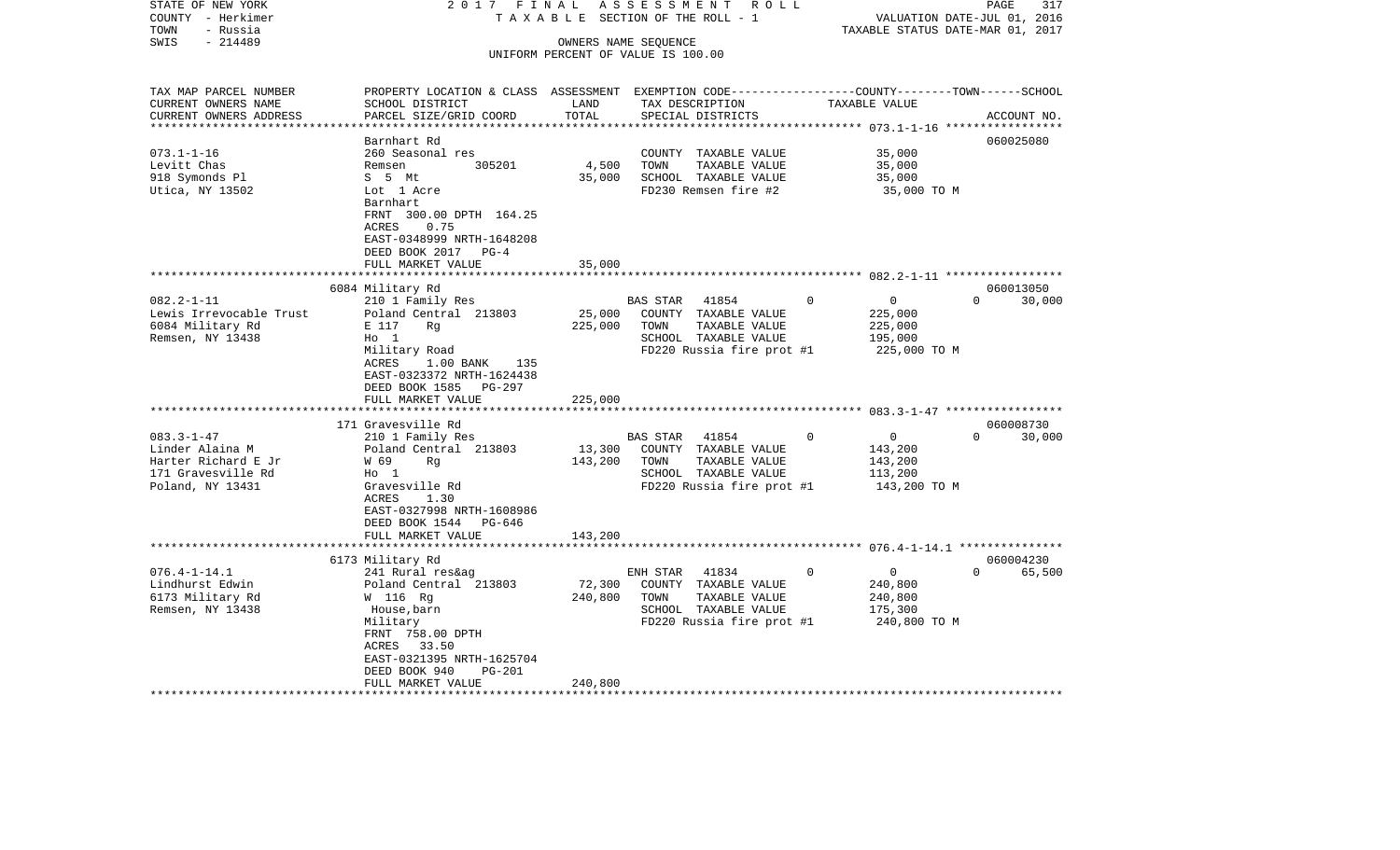| STATE OF NEW YORK<br>COUNTY - Herkimer<br>- Russia<br>TOWN                                                                                                   | 2017 FINAL                                                                                                                                                                                                                                                                                      |                                              | ASSESSMENT<br>R O L L<br>T A X A B L E SECTION OF THE ROLL - 1                                                                                                                                          | TAXABLE STATUS DATE-MAR 01, 2017                                                                   | PAGE<br>318<br>VALUATION DATE-JUL 01, 2016 |
|--------------------------------------------------------------------------------------------------------------------------------------------------------------|-------------------------------------------------------------------------------------------------------------------------------------------------------------------------------------------------------------------------------------------------------------------------------------------------|----------------------------------------------|---------------------------------------------------------------------------------------------------------------------------------------------------------------------------------------------------------|----------------------------------------------------------------------------------------------------|--------------------------------------------|
| $-214489$<br>SWIS                                                                                                                                            |                                                                                                                                                                                                                                                                                                 | OWNERS NAME SEQUENCE                         | UNIFORM PERCENT OF VALUE IS 100.00                                                                                                                                                                      |                                                                                                    |                                            |
| TAX MAP PARCEL NUMBER<br>CURRENT OWNERS NAME<br>CURRENT OWNERS ADDRESS                                                                                       | PROPERTY LOCATION & CLASS ASSESSMENT EXEMPTION CODE----------------COUNTY-------TOWN------SCHOOL<br>SCHOOL DISTRICT<br>PARCEL SIZE/GRID COORD                                                                                                                                                   | LAND<br>TOTAL                                | TAX DESCRIPTION<br>SPECIAL DISTRICTS                                                                                                                                                                    | TAXABLE VALUE                                                                                      | ACCOUNT NO.                                |
| *********************                                                                                                                                        | ***********************                                                                                                                                                                                                                                                                         | ***************                              |                                                                                                                                                                                                         |                                                                                                    |                                            |
| $077.2 - 2 - 19$<br>Linke William E<br>Linke Mary M<br>6161 Rte 291<br>Marcy, NY 13403                                                                       | Stormy Hill Rd<br>321 Abandoned ag<br>Poland Central 213803<br>Lot 17 Jerseyfield Patent<br>Vacant Land<br>FRNT 1145.00 DPTH<br>ACRES 13.70<br>EAST-0345839 NRTH-1638155                                                                                                                        | 16,500<br>16,500                             | COUNTY TAXABLE VALUE<br>TOWN<br>TAXABLE VALUE<br>SCHOOL TAXABLE VALUE<br>FD220 Russia fire prot #1                                                                                                      | 16,500<br>16,500<br>16,500<br>16,500 TO M                                                          | 060010320                                  |
|                                                                                                                                                              | DEED BOOK 1549 PG-591                                                                                                                                                                                                                                                                           |                                              |                                                                                                                                                                                                         |                                                                                                    |                                            |
|                                                                                                                                                              | FULL MARKET VALUE                                                                                                                                                                                                                                                                               | 16,500                                       |                                                                                                                                                                                                         |                                                                                                    |                                            |
|                                                                                                                                                              | 329 Fisher Rd                                                                                                                                                                                                                                                                                   |                                              |                                                                                                                                                                                                         |                                                                                                    | 060041140                                  |
| $084.1 - 3 - 9$<br>Linneen Dain<br>Pomichter Patricia<br>329 Fisher Rd<br>Cold Brook, NY 13324<br>$072.4 - 1 - 6$<br>Lints Michael Robert<br>301 McIntyre Rd | 270 Mfg housing<br>Poland Central 213803<br>N 97 Rq<br>Lot $9 \frac{1}{2}$ Acres<br>Fisher Road<br>ACRES<br>9.50<br>EAST-0355659 NRTH-1622183<br>DEED BOOK 945<br>$PG-48$<br>FULL MARKET VALUE<br>******************<br>Route 365<br>314 Rural vac<10<br>305201<br>Remsen<br>Lot 1 Jacobs Tract | 25,500<br>91,300<br>91,300<br>7,100<br>7,100 | <b>BAS STAR</b><br>41854<br>COUNTY TAXABLE VALUE<br>TAXABLE VALUE<br>TOWN<br>SCHOOL TAXABLE VALUE<br>FD220 Russia fire prot #1<br>COUNTY TAXABLE VALUE<br>TOWN<br>TAXABLE VALUE<br>SCHOOL TAXABLE VALUE | $\Omega$<br>$\overline{0}$<br>91,300<br>91,300<br>61,300<br>91,300 TO M<br>7,100<br>7,100<br>7,100 | $\Omega$<br>30,000<br>060015810            |
| Frankfort, NY 13340                                                                                                                                          | Vacant Land<br>FRNT 136.00 DPTH 291.00<br>ACRES<br>0.81<br>EAST-0346181 NRTH-1647337<br>DEED BOOK 00846 PG-00057<br>FULL MARKET VALUE                                                                                                                                                           | 7,100                                        | FD230 Remsen fire #2                                                                                                                                                                                    | 7,100 TO M                                                                                         |                                            |
|                                                                                                                                                              | ********************                                                                                                                                                                                                                                                                            |                                              |                                                                                                                                                                                                         |                                                                                                    |                                            |
| $072.4 - 1 - 7$<br>Lints Michael Robert<br>301 McIntyre Rd<br>Frankfort, NY 13340                                                                            | Route 365<br>314 Rural vac<10<br>305201<br>Remsen<br>Lot 1 Jacobs Tract<br>Camp<br>FRNT 132.00 DPTH 330.00<br>ACRES<br>0.94<br>EAST-0346286 NRTH-1647376<br>DEED BOOK 00846 PG-00057                                                                                                            | 7,400<br>7,400                               | COUNTY TAXABLE VALUE<br>TOWN<br>TAXABLE VALUE<br>SCHOOL TAXABLE VALUE<br>FD230 Remsen fire #2                                                                                                           | 7,400<br>7,400<br>7,400<br>7,400 TO M                                                              | 060015780                                  |
|                                                                                                                                                              | FULL MARKET VALUE                                                                                                                                                                                                                                                                               | 7,400                                        |                                                                                                                                                                                                         |                                                                                                    |                                            |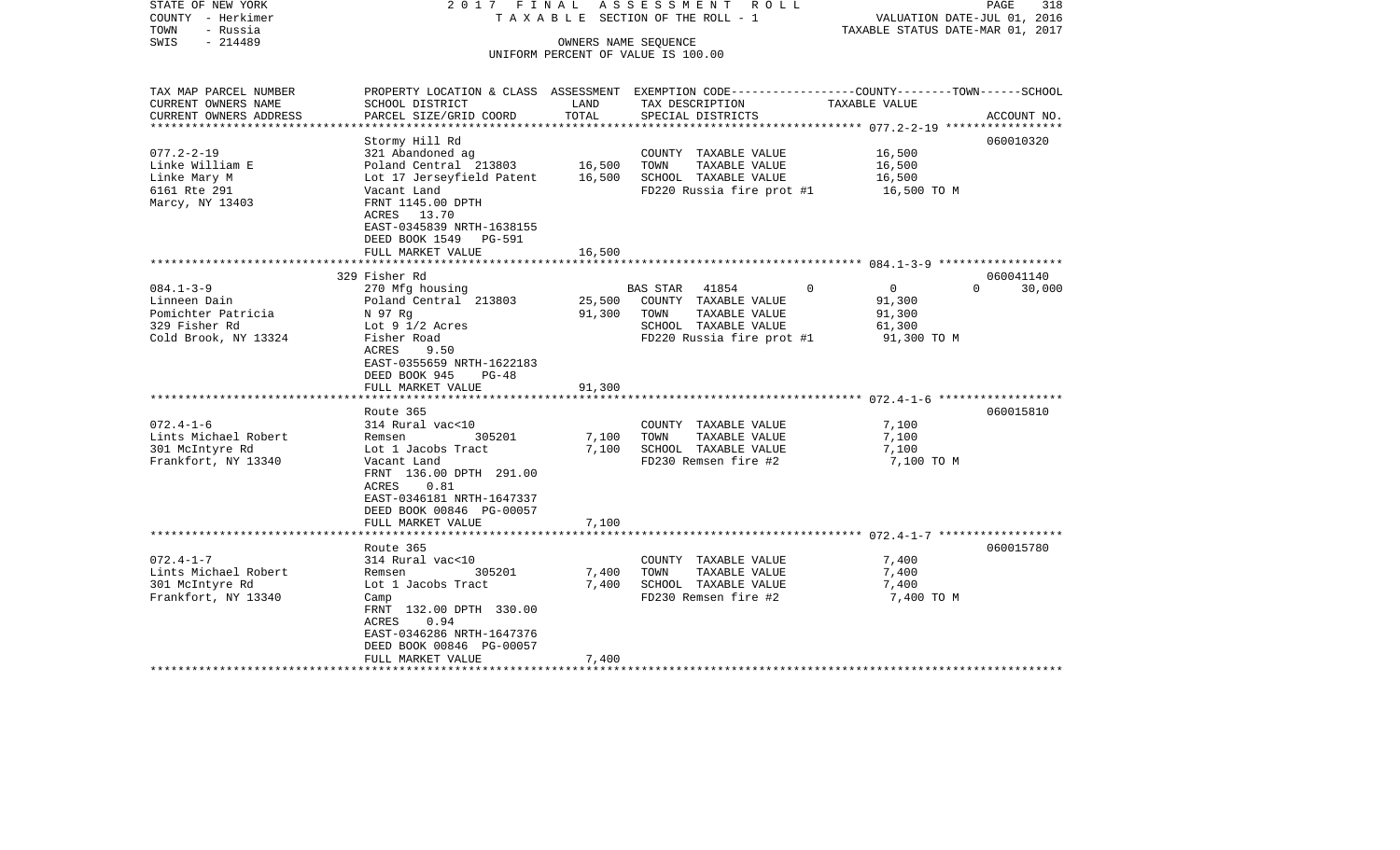| STATE OF NEW YORK<br>COUNTY - Herkimer<br>TOWN<br>- Russia<br>$-214489$<br>SWIS | 2017 FINAL                                                                                       |                   | ASSESSMENT ROLL<br>TAXABLE SECTION OF THE ROLL - 1<br>OWNERS NAME SEOUENCE |                                  | PAGE<br>VALUATION DATE-JUL 01, 2016<br>TAXABLE STATUS DATE-MAR 01, 2017 | 319      |
|---------------------------------------------------------------------------------|--------------------------------------------------------------------------------------------------|-------------------|----------------------------------------------------------------------------|----------------------------------|-------------------------------------------------------------------------|----------|
|                                                                                 |                                                                                                  |                   | UNIFORM PERCENT OF VALUE IS 100.00                                         |                                  |                                                                         |          |
|                                                                                 |                                                                                                  |                   |                                                                            |                                  |                                                                         |          |
| TAX MAP PARCEL NUMBER                                                           | PROPERTY LOCATION & CLASS ASSESSMENT EXEMPTION CODE----------------COUNTY-------TOWN------SCHOOL |                   |                                                                            |                                  |                                                                         |          |
| CURRENT OWNERS NAME                                                             | SCHOOL DISTRICT                                                                                  | LAND              | TAX DESCRIPTION                                                            | TAXABLE VALUE                    |                                                                         |          |
| CURRENT OWNERS ADDRESS<br>******************                                    | PARCEL SIZE/GRID COORD                                                                           | TOTAL             | SPECIAL DISTRICTS                                                          |                                  | ACCOUNT NO.                                                             |          |
|                                                                                 | Route 365                                                                                        |                   |                                                                            |                                  | 060004380                                                               |          |
| $073.3 - 1 - 41$                                                                | 312 Vac w/imprv                                                                                  |                   | COUNTY TAXABLE VALUE                                                       | 12,500                           |                                                                         |          |
| Litz John                                                                       | Poland Central 213803                                                                            | 12,300            | TOWN TAXABLE VALUE                                                         | 12,500                           |                                                                         |          |
| 924 Route 365                                                                   | Lot 80 Remsenburg Patent                                                                         | 12,500            | SCHOOL TAXABLE VALUE                                                       | 12,500                           |                                                                         |          |
| Remsen, NY 13438                                                                | Camp                                                                                             |                   | FD230 Remsen fire #2                                                       | 12,500 TO M                      |                                                                         |          |
|                                                                                 | FRNT 155.00 DPTH 275.00                                                                          |                   |                                                                            |                                  |                                                                         |          |
|                                                                                 | ACRES<br>0.94                                                                                    |                   |                                                                            |                                  |                                                                         |          |
|                                                                                 | EAST-0354163 NRTH-1647238                                                                        |                   |                                                                            |                                  |                                                                         |          |
|                                                                                 | DEED BOOK 1276 PG-717                                                                            |                   |                                                                            |                                  |                                                                         |          |
|                                                                                 | FULL MARKET VALUE                                                                                | 12,500            |                                                                            |                                  |                                                                         |          |
|                                                                                 |                                                                                                  |                   |                                                                            |                                  |                                                                         |          |
|                                                                                 | 924 Route 365                                                                                    |                   |                                                                            |                                  | 060004200                                                               |          |
| $073.3 - 1 - 42$                                                                | 210 1 Family Res                                                                                 |                   | BAS STAR 41854                                                             | $\overline{0}$<br>$\overline{0}$ | $\Omega$                                                                | 30,000   |
| Litz John D                                                                     | Poland Central 213803                                                                            | 8,000             | COUNTY TAXABLE VALUE                                                       | 41,500                           |                                                                         |          |
| 924 State Route 365<br>Remsen, NY 13438                                         | S 80<br>Rp                                                                                       | 41,500            | TOWN<br>TAXABLE VALUE<br>SCHOOL TAXABLE VALUE                              | 41,500                           |                                                                         |          |
|                                                                                 | $1/4$ acre<br>Rte 365                                                                            |                   | FD230 Remsen fire #2                                                       | 11,500<br>41,500 TO M            |                                                                         |          |
|                                                                                 | FRNT<br>50.00 DPTH 260.00                                                                        |                   |                                                                            |                                  |                                                                         |          |
|                                                                                 | EAST-0354074 NRTH-1647184                                                                        |                   |                                                                            |                                  |                                                                         |          |
|                                                                                 | DEED BOOK 1105 PG-181                                                                            |                   |                                                                            |                                  |                                                                         |          |
|                                                                                 | FULL MARKET VALUE                                                                                | 41,500            |                                                                            |                                  |                                                                         |          |
|                                                                                 |                                                                                                  | * * * * * * * * * |                                                                            |                                  |                                                                         |          |
|                                                                                 | 154 Spall Rd                                                                                     |                   |                                                                            |                                  | 060005060                                                               |          |
| $072.15 - 1 - 39$                                                               | 322 Rural vac>10                                                                                 |                   | COUNTY TAXABLE VALUE                                                       | 19,600                           |                                                                         |          |
| Long Matthew J                                                                  | 305201<br>Remsen                                                                                 | 19,600            | TAXABLE VALUE<br>TOWN                                                      | 19,600                           |                                                                         |          |
| Long Erin M                                                                     | Lots#23-24 Wt                                                                                    | 19,600            | SCHOOL TAXABLE VALUE                                                       | 19,600                           |                                                                         |          |
| PO Box 254                                                                      | Land 11.5 Acre                                                                                   |                   | FD230 Remsen fire #2                                                       | 19,600 TO M                      |                                                                         |          |
| Remsen, NY 13438                                                                | Spall Road                                                                                       |                   |                                                                            |                                  |                                                                         |          |
|                                                                                 | ACRES 11.50                                                                                      |                   |                                                                            |                                  |                                                                         |          |
|                                                                                 | EAST-0341430 NRTH-1647233                                                                        |                   |                                                                            |                                  |                                                                         |          |
|                                                                                 | DEED BOOK 1600 PG-987                                                                            |                   |                                                                            |                                  |                                                                         |          |
|                                                                                 | FULL MARKET VALUE                                                                                | 19,600            |                                                                            |                                  |                                                                         |          |
|                                                                                 |                                                                                                  |                   |                                                                            |                                  |                                                                         |          |
|                                                                                 | Route 28                                                                                         |                   |                                                                            |                                  | 060044500                                                               |          |
| $088.2 - 1 - 35$                                                                | 210 1 Family Res                                                                                 |                   | VET WAR C 41122                                                            | 9,000<br>$\Omega$                | $\Omega$                                                                | $\Omega$ |
| Long Pamela J                                                                   | Poland Central 213803                                                                            |                   | 20,600 VET WAR T 41123                                                     | 0<br>$\mathbf{0}$                | 12,000                                                                  | $\Omega$ |
| Rte 28                                                                          | Lot 45 Royal Grant                                                                               |                   | 163,000 ENH STAR 41834                                                     | $\overline{0}$<br>$\Omega$       | $\Omega$                                                                | 65,500   |
| PO Box 373                                                                      | House Shed                                                                                       |                   | COUNTY TAXABLE VALUE                                                       | 154,000                          |                                                                         |          |
| Poland, NY 13431                                                                | ACRES<br>3.00                                                                                    |                   | TOWN<br>TAXABLE VALUE                                                      | 151,000                          |                                                                         |          |
|                                                                                 | EAST-0302940 NRTH-1178181                                                                        |                   | SCHOOL TAXABLE VALUE                                                       | 97,500                           |                                                                         |          |
|                                                                                 | DEED BOOK 831<br>PG-348                                                                          |                   | FD220 Russia fire prot #1                                                  | 163,000 TO M                     |                                                                         |          |
|                                                                                 | FULL MARKET VALUE                                                                                | 163,000           |                                                                            |                                  |                                                                         |          |
|                                                                                 |                                                                                                  |                   |                                                                            |                                  |                                                                         |          |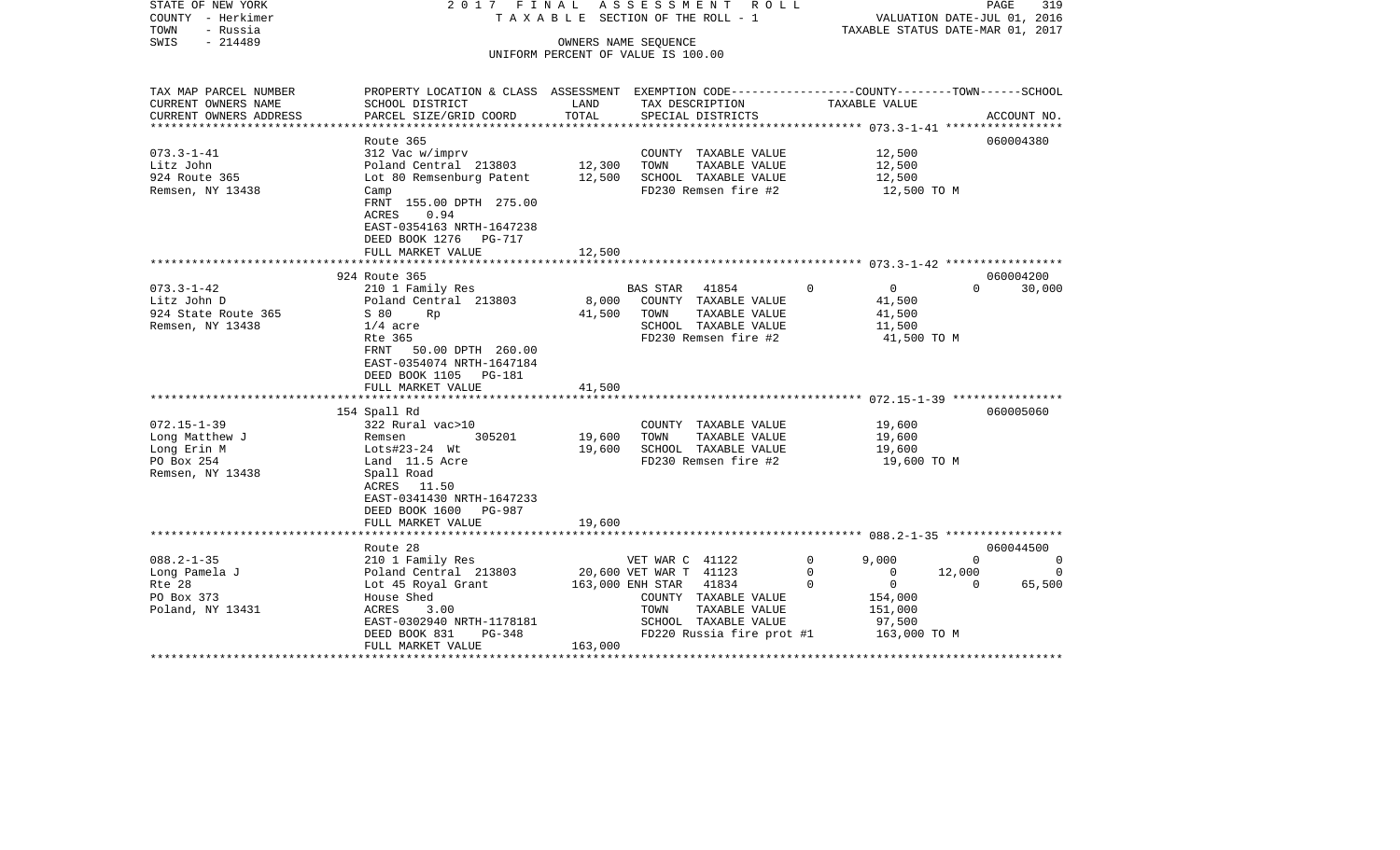| STATE OF NEW YORK                     | 2017 FINAL                                         |                      | ASSESSMENT ROLL                                                                                 |                                  | PAGE<br>320        |
|---------------------------------------|----------------------------------------------------|----------------------|-------------------------------------------------------------------------------------------------|----------------------------------|--------------------|
| COUNTY - Herkimer                     |                                                    |                      | TAXABLE SECTION OF THE ROLL - 1                                                                 | VALUATION DATE-JUL 01, 2016      |                    |
| TOWN<br>- Russia<br>$-214489$<br>SWIS |                                                    | OWNERS NAME SEOUENCE |                                                                                                 | TAXABLE STATUS DATE-MAR 01, 2017 |                    |
|                                       |                                                    |                      | UNIFORM PERCENT OF VALUE IS 100.00                                                              |                                  |                    |
| TAX MAP PARCEL NUMBER                 |                                                    |                      | PROPERTY LOCATION & CLASS ASSESSMENT EXEMPTION CODE---------------COUNTY-------TOWN------SCHOOL |                                  |                    |
| CURRENT OWNERS NAME                   | SCHOOL DISTRICT                                    | LAND                 | TAX DESCRIPTION                                                                                 | TAXABLE VALUE                    |                    |
| CURRENT OWNERS ADDRESS                | PARCEL SIZE/GRID COORD                             | TOTAL                | SPECIAL DISTRICTS                                                                               |                                  | ACCOUNT NO.        |
|                                       | Grant Rd                                           |                      |                                                                                                 |                                  |                    |
| $083.2 - 1 - 21.3$                    | 314 Rural vac<10                                   |                      | COUNTY TAXABLE VALUE                                                                            | 18,100                           |                    |
| Longale Scott                         | Poland Central 213803                              | 18,100               | TOWN<br>TAXABLE VALUE                                                                           | 18,100                           |                    |
| Longale Helen                         | FRNT 1531.00 DPTH                                  | 18,100               | SCHOOL TAXABLE VALUE                                                                            | 18,100                           |                    |
| 9528 Main St                          | ACRES 10.30                                        |                      | FD220 Russia fire prot #1                                                                       | 18,100 TO M                      |                    |
| Remsen, NY 13438                      | EAST-0345328 NRTH-1616699<br>DEED BOOK 1451 PG-715 |                      |                                                                                                 |                                  |                    |
|                                       | FULL MARKET VALUE                                  | 18,100               |                                                                                                 |                                  |                    |
|                                       | Macarthur Rd                                       |                      |                                                                                                 |                                  |                    |
| $077.2 - 1 - 25.4$                    | 210 1 Family Res                                   |                      | COUNTY TAXABLE VALUE                                                                            | 435,000                          |                    |
| Longo Salvatore A                     | Poland Central 213803                              | 40,700               | TOWN<br>TAXABLE VALUE                                                                           | 435,000                          |                    |
| Longo Kathleen                        | Log Home                                           | 435,000              | SCHOOL TAXABLE VALUE                                                                            | 435,000                          |                    |
| PO Box 4331                           | 3.59<br>ACRES                                      |                      | FD220 Russia fire prot #1                                                                       | 435,000 TO M                     |                    |
| Utica, NY 13504                       | EAST-0338139 NRTH-1636662<br>DEED BOOK 1341 PG-94  |                      |                                                                                                 |                                  |                    |
|                                       | FULL MARKET VALUE                                  | 435,000              |                                                                                                 |                                  |                    |
|                                       | 353 Hinckley Rd                                    |                      |                                                                                                 |                                  | 060051410          |
| $083.3 - 1 - 7$                       | 210 1 Family Res                                   |                      | $\mathbf 0$<br>ENH STAR<br>41834                                                                | $\overline{0}$                   | $\Omega$<br>65,500 |
| Longstaff Joseph M                    | Poland Central 213803                              | 26,100               | COUNTY TAXABLE VALUE                                                                            | 84,000                           |                    |
| 353 Hinckley Rd                       | Lot #91 Royal Grant                                | 84,000               | TOWN<br>TAXABLE VALUE                                                                           | 84,000                           |                    |
| Remsen, NY 13438                      | Modular Home Garage                                |                      | SCHOOL TAXABLE VALUE                                                                            | 18,500                           |                    |
|                                       | FRNT 150.92 DPTH 261.43                            |                      | FD220 Russia fire prot #1                                                                       | 84,000 TO M                      |                    |
|                                       | ACRES<br>1.30<br>EAST-0328594 NRTH-1616514         |                      |                                                                                                 |                                  |                    |
|                                       | DEED BOOK 668<br>PG-241                            |                      |                                                                                                 |                                  |                    |
|                                       | FULL MARKET VALUE                                  | 84,000               |                                                                                                 |                                  |                    |
|                                       |                                                    |                      |                                                                                                 |                                  |                    |
|                                       | Beecher Rd                                         |                      |                                                                                                 |                                  |                    |
| $088.1 - 1 - 14.3$                    | 314 Rural vac<10                                   |                      | COUNTY TAXABLE VALUE                                                                            | 700                              |                    |
| Lonis Ralph<br>Attn: Marjory Turner   | Poland Central 213803<br>Lot 67 Royal Grant        | 700<br>700           | TOWN<br>TAXABLE VALUE<br>SCHOOL TAXABLE VALUE                                                   | 700<br>700                       |                    |
| 214 Abbe Blvd W                       | FRNT<br>60.00 DPTH                                 |                      | FD220 Russia fire prot #1                                                                       | 700 TO M                         |                    |
| Rome, NY 13440                        | ACRES<br>0.30                                      |                      |                                                                                                 |                                  |                    |
|                                       | EAST-0334093 NRTH-1607849                          |                      |                                                                                                 |                                  |                    |
|                                       | DEED BOOK 851<br>PG-112                            |                      |                                                                                                 |                                  |                    |
|                                       | FULL MARKET VALUE                                  | 700                  |                                                                                                 |                                  |                    |
|                                       |                                                    |                      |                                                                                                 |                                  |                    |
| $072.4 - 1 - 36$                      | Brady Beach Rd                                     |                      |                                                                                                 | 56,000                           | 060045760          |
| Lorek Carla                           | 260 Seasonal res<br>Poland Central 213803          | 9,200                | COUNTY TAXABLE VALUE<br>TOWN<br>TAXABLE VALUE                                                   | 56,000                           |                    |
| 2711 Lake Rd                          | Lot 47 Jerseyfield Patent                          | 56,000               | SCHOOL TAXABLE VALUE                                                                            | 56,000                           |                    |
| Williamson, NY 14589                  | Camp                                               |                      | FD220 Russia fire prot #1                                                                       | 56,000 TO M                      |                    |
|                                       | Brady Beach Rd                                     |                      |                                                                                                 |                                  |                    |
|                                       | FRNT 100.00 DPTH 125.00                            |                      |                                                                                                 |                                  |                    |
|                                       | ACRES<br>0.27                                      |                      |                                                                                                 |                                  |                    |
|                                       | EAST-0344063 NRTH-1642293                          |                      |                                                                                                 |                                  |                    |
|                                       | DEED BOOK 1156<br>PG-818                           |                      |                                                                                                 |                                  |                    |
|                                       | FULL MARKET VALUE                                  | 56,000               |                                                                                                 |                                  |                    |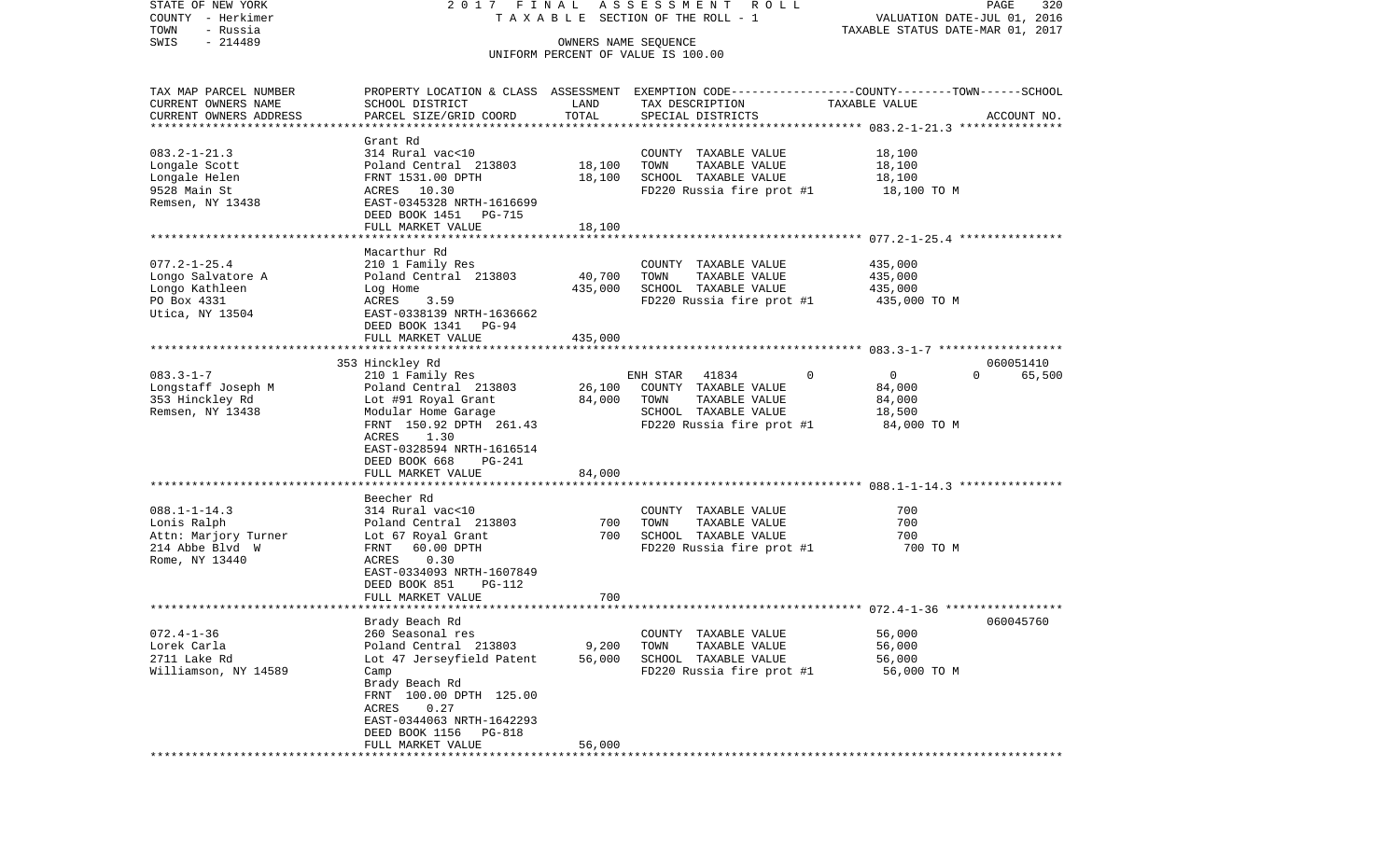| STATE OF NEW YORK<br>COUNTY - Herkimer<br>TOWN<br>- Russia<br>$-214489$<br>SWIS | 2017 FINAL                                                                                                          | OWNERS NAME SEQUENCE                  | A S S E S S M E N T A O L L<br>TAXABLE SECTION OF THE ROLL - 1<br>UNIFORM PERCENT OF VALUE IS 100.00 | VALUATION DATE-JUL 01, 2016<br>TAXABLE STATUS DATE-MAR 01, 2017 | PAGE<br>321        |
|---------------------------------------------------------------------------------|---------------------------------------------------------------------------------------------------------------------|---------------------------------------|------------------------------------------------------------------------------------------------------|-----------------------------------------------------------------|--------------------|
| TAX MAP PARCEL NUMBER<br>CURRENT OWNERS NAME                                    | PROPERTY LOCATION & CLASS ASSESSMENT EXEMPTION CODE----------------COUNTY-------TOWN------SCHOOL<br>SCHOOL DISTRICT | LAND                                  | TAX DESCRIPTION                                                                                      | TAXABLE VALUE                                                   |                    |
| CURRENT OWNERS ADDRESS<br>********************                                  | PARCEL SIZE/GRID COORD                                                                                              | TOTAL                                 | SPECIAL DISTRICTS<br>***********************************                                             |                                                                 | ACCOUNT NO.        |
|                                                                                 |                                                                                                                     |                                       |                                                                                                      | ***************** 072.4-1-14.6 ****************                 | 0003545            |
| $072.4 - 1 - 14.6$                                                              | Brady Bch<br>311 Res vac land - WTRFNT                                                                              |                                       | COUNTY TAXABLE VALUE                                                                                 | 52,300                                                          |                    |
| Lorek Paul P                                                                    | Poland Central 213803                                                                                               | 52,300                                | TOWN<br>TAXABLE VALUE                                                                                | 52,300                                                          |                    |
| 3005 Shoreline Blvd                                                             | Lot 47 Jerseyfield Patent                                                                                           | 52,300                                | SCHOOL TAXABLE VALUE                                                                                 | 52,300                                                          |                    |
| Laurel, MD 20724                                                                | Vacant Land                                                                                                         |                                       | FD220 Russia fire prot #1                                                                            | 52,300 TO M                                                     |                    |
|                                                                                 | ACRES 10.50                                                                                                         |                                       |                                                                                                      |                                                                 |                    |
|                                                                                 | EAST-0345590 NRTH-1641941                                                                                           |                                       |                                                                                                      |                                                                 |                    |
|                                                                                 | DEED BOOK 770<br>PG-558                                                                                             |                                       |                                                                                                      |                                                                 |                    |
| **************************                                                      | FULL MARKET VALUE<br>************************                                                                       | 52,300                                |                                                                                                      |                                                                 |                    |
|                                                                                 | Black Creek Rd                                                                                                      |                                       |                                                                                                      |                                                                 |                    |
| $077.4 - 2 - 7$                                                                 | 910 Priv forest                                                                                                     |                                       | COUNTY TAXABLE VALUE                                                                                 | 66,900                                                          |                    |
| Lutz Denis J                                                                    | Poland Central 213803                                                                                               | 66,900                                | TAXABLE VALUE<br>TOWN                                                                                | 66,900                                                          |                    |
| Lutz Elsbeth S                                                                  | Lot 14 Jerseyfield Patent                                                                                           | 66,900                                | SCHOOL TAXABLE VALUE                                                                                 | 66,900                                                          |                    |
| 9 Faenza Ter                                                                    | Vacant Land                                                                                                         |                                       | FD220 Russia fire prot #1                                                                            | 66,900 TO M                                                     |                    |
| Highland Mills, NY 10930                                                        | ACRES 72.00                                                                                                         |                                       |                                                                                                      |                                                                 |                    |
|                                                                                 | EAST-0346770 NRTH-1629489                                                                                           |                                       |                                                                                                      |                                                                 |                    |
|                                                                                 | DEED BOOK 794<br>$PG-414$                                                                                           |                                       |                                                                                                      |                                                                 |                    |
|                                                                                 | FULL MARKET VALUE                                                                                                   | 66,900<br>* * * * * * * * * * * * * * |                                                                                                      |                                                                 |                    |
|                                                                                 | 9723 Route 28                                                                                                       |                                       |                                                                                                      |                                                                 | 060003150          |
| $088.1 - 1 - 1$                                                                 | 210 1 Family Res                                                                                                    |                                       | BAS STAR<br>41854                                                                                    | $\overline{0}$<br>$\Omega$                                      | 30,000<br>$\Omega$ |
| Luz James F                                                                     | Poland Central 213803                                                                                               | 25,600                                | COUNTY TAXABLE VALUE                                                                                 | 117,000                                                         |                    |
| 9723 State Route 28                                                             | Lot 68<br>Rq                                                                                                        | 117,000                               | TAXABLE VALUE<br>TOWN                                                                                | 117,000                                                         |                    |
| Poland, NY 13431                                                                | House 5.8 Acres                                                                                                     |                                       | SCHOOL TAXABLE VALUE                                                                                 | 87,000                                                          |                    |
|                                                                                 | Rte #28                                                                                                             |                                       | FD220 Russia fire prot #1                                                                            | 117,000 TO M                                                    |                    |
|                                                                                 | ACRES<br>5.80                                                                                                       |                                       |                                                                                                      |                                                                 |                    |
|                                                                                 | EAST-0326534 NRTH-1608296                                                                                           |                                       |                                                                                                      |                                                                 |                    |
|                                                                                 | DEED BOOK 00623 PG-00950                                                                                            |                                       |                                                                                                      |                                                                 |                    |
|                                                                                 | FULL MARKET VALUE                                                                                                   | 117,000                               |                                                                                                      |                                                                 |                    |
|                                                                                 |                                                                                                                     |                                       |                                                                                                      |                                                                 | 060043720          |
| $072.2 - 1 - 88$                                                                | Off Spall Rd<br>314 Rural vac<10                                                                                    |                                       | COUNTY TAXABLE VALUE                                                                                 | 700                                                             |                    |
| Lynch Jane L                                                                    | 305201<br>Remsen                                                                                                    | 700                                   | TOWN<br>TAXABLE VALUE                                                                                | 700                                                             |                    |
| Box 995                                                                         | W 10 Wt                                                                                                             | 700                                   | SCHOOL TAXABLE VALUE                                                                                 | 700                                                             |                    |
| Utica, NY 13503                                                                 | Lot $3/10$ Acre                                                                                                     |                                       | FD230 Remsen fire #2                                                                                 | 700 TO M                                                        |                    |
|                                                                                 | Spall Road                                                                                                          |                                       |                                                                                                      |                                                                 |                    |
|                                                                                 | FRNT 100.00 DPTH 125.00                                                                                             |                                       |                                                                                                      |                                                                 |                    |
|                                                                                 | EAST-0341149 NRTH-1653544                                                                                           |                                       |                                                                                                      |                                                                 |                    |
|                                                                                 | DEED BOOK 00634 PG-00307                                                                                            |                                       |                                                                                                      |                                                                 |                    |
|                                                                                 | FULL MARKET VALUE                                                                                                   | 700                                   |                                                                                                      |                                                                 |                    |
|                                                                                 |                                                                                                                     |                                       |                                                                                                      |                                                                 |                    |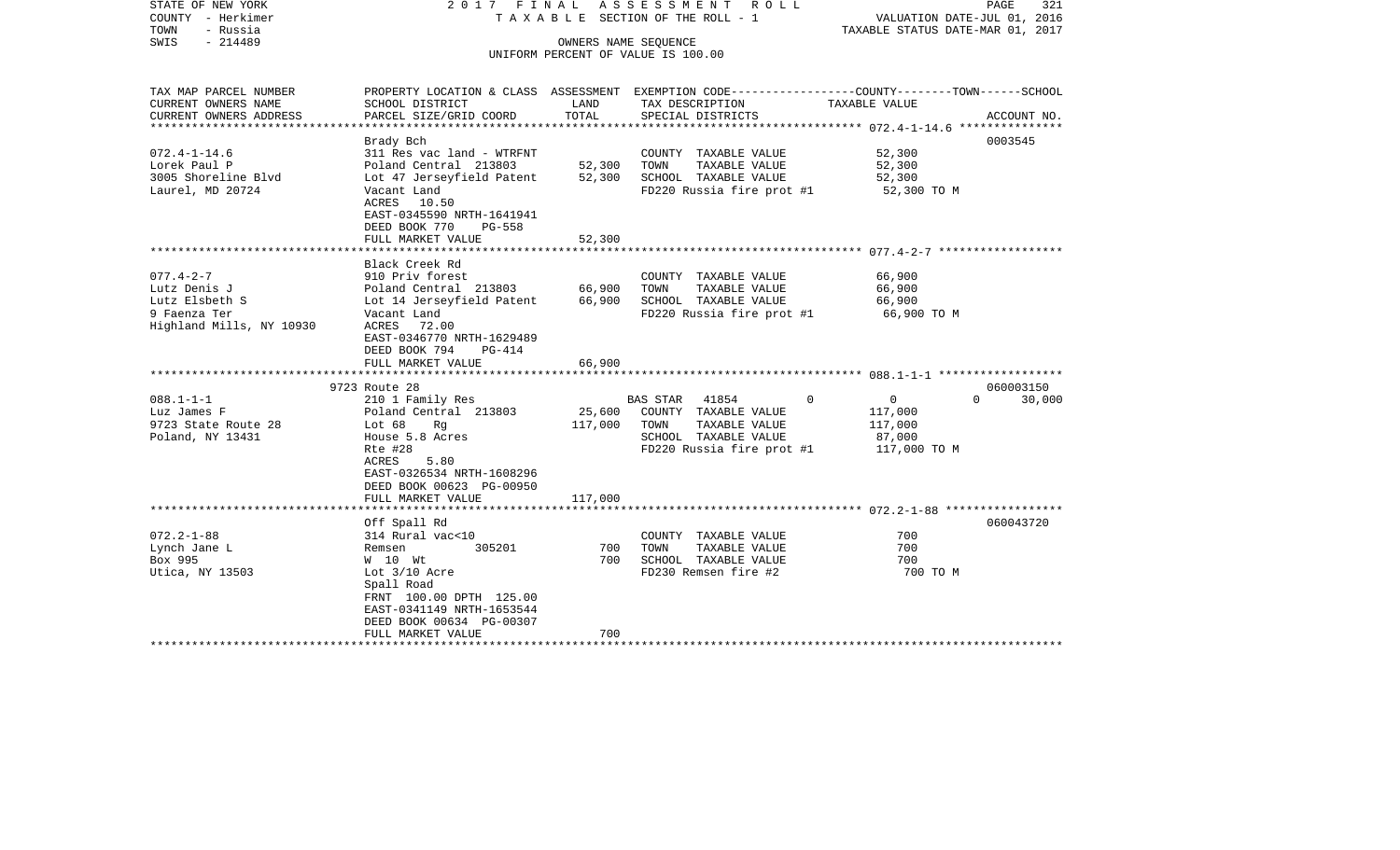| STATE OF NEW YORK               | 2 0 1 7                                                                                         | FINAL                      | ASSESSMENT<br>R O L L                                      |          |                                                    | PAGE        | 322    |
|---------------------------------|-------------------------------------------------------------------------------------------------|----------------------------|------------------------------------------------------------|----------|----------------------------------------------------|-------------|--------|
| COUNTY - Herkimer               | TAXABLE                                                                                         |                            | SECTION OF THE ROLL - 1                                    |          | VALUATION DATE-JUL 01, 2016                        |             |        |
| TOWN<br>- Russia                |                                                                                                 |                            |                                                            |          | TAXABLE STATUS DATE-MAR 01, 2017                   |             |        |
| SWIS<br>$-214489$               |                                                                                                 |                            | OWNERS NAME SEQUENCE<br>UNIFORM PERCENT OF VALUE IS 100.00 |          |                                                    |             |        |
|                                 |                                                                                                 |                            |                                                            |          |                                                    |             |        |
| TAX MAP PARCEL NUMBER           | PROPERTY LOCATION & CLASS ASSESSMENT EXEMPTION CODE---------------COUNTY-------TOWN------SCHOOL |                            |                                                            |          |                                                    |             |        |
| CURRENT OWNERS NAME             | SCHOOL DISTRICT                                                                                 | LAND                       | TAX DESCRIPTION                                            |          | TAXABLE VALUE                                      |             |        |
| CURRENT OWNERS ADDRESS          | PARCEL SIZE/GRID COORD                                                                          | TOTAL                      | SPECIAL DISTRICTS                                          |          |                                                    | ACCOUNT NO. |        |
|                                 |                                                                                                 | *********                  |                                                            |          | ********************* 088.1-1-15.3 *************** |             |        |
|                                 | 344 Beecher Rd                                                                                  |                            |                                                            |          |                                                    | 060047190   |        |
| $088.1 - 1 - 15.3$              | 210 1 Family Res                                                                                |                            | BAS STAR<br>41854                                          | $\Omega$ | $\overline{0}$<br>$\Omega$                         |             | 30,000 |
| Lynch Leo A Jr                  | Poland Central 213803                                                                           | 9,800                      | COUNTY TAXABLE VALUE<br>TOWN<br>TAXABLE VALUE              |          | 115,000<br>115,000                                 |             |        |
| Lynch Lorie L<br>344 Beecher Rd | Lot 67 Royal Grant<br>FRNT 140.00 DPTH 155.00                                                   | 115,000                    | SCHOOL TAXABLE VALUE                                       |          | 85,000                                             |             |        |
| Poland, NY 13431                | ACRES<br>$0.50$ BANK<br>023                                                                     |                            | FD220 Russia fire prot #1                                  |          | 115,000 TO M                                       |             |        |
|                                 | EAST-0334862 NRTH-1607635                                                                       |                            |                                                            |          |                                                    |             |        |
|                                 | DEED BOOK 897<br>PG-551                                                                         |                            |                                                            |          |                                                    |             |        |
|                                 | FULL MARKET VALUE                                                                               | 115,000                    |                                                            |          |                                                    |             |        |
|                                 |                                                                                                 |                            |                                                            |          |                                                    |             |        |
|                                 | Beecher Rd                                                                                      |                            |                                                            |          |                                                    |             |        |
| $088.1 - 1 - 15.7$              | 311 Res vac land                                                                                |                            | COUNTY TAXABLE VALUE                                       |          | 1,800                                              |             |        |
| Lynch Leo Jr                    | Poland Central 213803                                                                           | 1,800                      | TOWN<br>TAXABLE VALUE                                      |          | 1,800                                              |             |        |
| Lynch Lorie                     | ACRES<br>1.10                                                                                   | 1,800                      | SCHOOL TAXABLE VALUE                                       |          | 1,800                                              |             |        |
| 344 Beecher Rd                  | EAST-0334751 NRTH-1607546                                                                       |                            | FD220 Russia fire prot #1                                  |          | 1,800 TO M                                         |             |        |
| Poland, NY 13431                | DEED BOOK 1578<br>PG-595                                                                        |                            |                                                            |          |                                                    |             |        |
|                                 | FULL MARKET VALUE                                                                               | 1,800                      |                                                            |          |                                                    |             |        |
|                                 |                                                                                                 |                            |                                                            |          |                                                    | 060044680   |        |
| $072.2 - 2 - 28$                | 560 Wheelertown Rd<br>210 1 Family Res                                                          |                            | ENH STAR<br>41834                                          | 0        | $\overline{0}$<br>$\Omega$                         |             | 39,000 |
| Lynch Norman                    | 305201<br>Remsen                                                                                | 14,800                     | COUNTY TAXABLE VALUE                                       |          | 39,000                                             |             |        |
| 560 Wheelertown Rd              | Lot 3 Jacobs Tract                                                                              | 39,000                     | TAXABLE VALUE<br>TOWN                                      |          | 39,000                                             |             |        |
| Remsen, NY 13438                | Trailer                                                                                         |                            | SCHOOL TAXABLE VALUE                                       |          | $\mathbf 0$                                        |             |        |
|                                 | 1.90<br>ACRES                                                                                   |                            | FD230 Remsen fire #2                                       |          | 39,000 TO M                                        |             |        |
|                                 | EAST-0345856 NRTH-1653884                                                                       |                            |                                                            |          |                                                    |             |        |
|                                 | DEED BOOK 694<br>$PG-81$                                                                        |                            |                                                            |          |                                                    |             |        |
|                                 | FULL MARKET VALUE                                                                               | 39,000                     |                                                            |          |                                                    |             |        |
|                                 |                                                                                                 |                            |                                                            |          |                                                    |             |        |
|                                 | 9641 Route 28                                                                                   |                            |                                                            |          |                                                    | 060008010   |        |
| $088.1 - 1 - 6$                 | 270 Mfg housing                                                                                 |                            | COUNTY TAXABLE VALUE                                       |          | 52,500                                             |             |        |
| Lynch Richard A                 | Poland Central 213803                                                                           | 12,200                     | TAXABLE VALUE<br>TOWN                                      |          | 52,500                                             |             |        |
| PO Box 112                      | Lot 68 Royal Grant<br>FRNT 200.00 DPTH 209.50                                                   | 52,500                     | SCHOOL TAXABLE VALUE                                       |          | 52,500                                             |             |        |
| Middleville, NY 13406           | ACRES<br>0.96                                                                                   |                            | FD220 Russia fire prot #1                                  |          | 52,500 TO M                                        |             |        |
|                                 | EAST-0328002 NRTH-1607410                                                                       |                            |                                                            |          |                                                    |             |        |
|                                 | DEED BOOK 945<br>PG-650                                                                         |                            |                                                            |          |                                                    |             |        |
|                                 | FULL MARKET VALUE                                                                               | 52,500                     |                                                            |          |                                                    |             |        |
|                                 |                                                                                                 |                            |                                                            |          |                                                    |             |        |
|                                 | 1123 Grant Rd                                                                                   |                            |                                                            |          |                                                    |             |        |
| $077.4 - 1 - 57.4$              | 270 Mfg housing                                                                                 |                            | BAS STAR<br>41854                                          | 0        | $\mathbf{0}$<br>$\overline{0}$                     |             | 30,000 |
| Lynch Tracy L                   | Poland Central 213803                                                                           | 15,000                     | COUNTY TAXABLE VALUE                                       |          | 50,000                                             |             |        |
| Lynch Arthur A                  | 70 x 14 Mobile Home                                                                             | 50,000                     | TOWN<br>TAXABLE VALUE                                      |          | 50,000                                             |             |        |
| 1123 Grant Rd                   | FRNT 190.00 DPTH                                                                                |                            | SCHOOL TAXABLE VALUE                                       |          | 20,000                                             |             |        |
| Cold Brook, NY 13324            | ACRES<br>2.00                                                                                   |                            | FD220 Russia fire prot #1                                  |          | 50,000 TO M                                        |             |        |
|                                 | EAST-0343896 NRTH-1627111                                                                       |                            |                                                            |          |                                                    |             |        |
|                                 | DEED BOOK 1117<br>PG-556                                                                        |                            |                                                            |          |                                                    |             |        |
|                                 | FULL MARKET VALUE                                                                               | 50,000<br>**************** |                                                            |          |                                                    |             |        |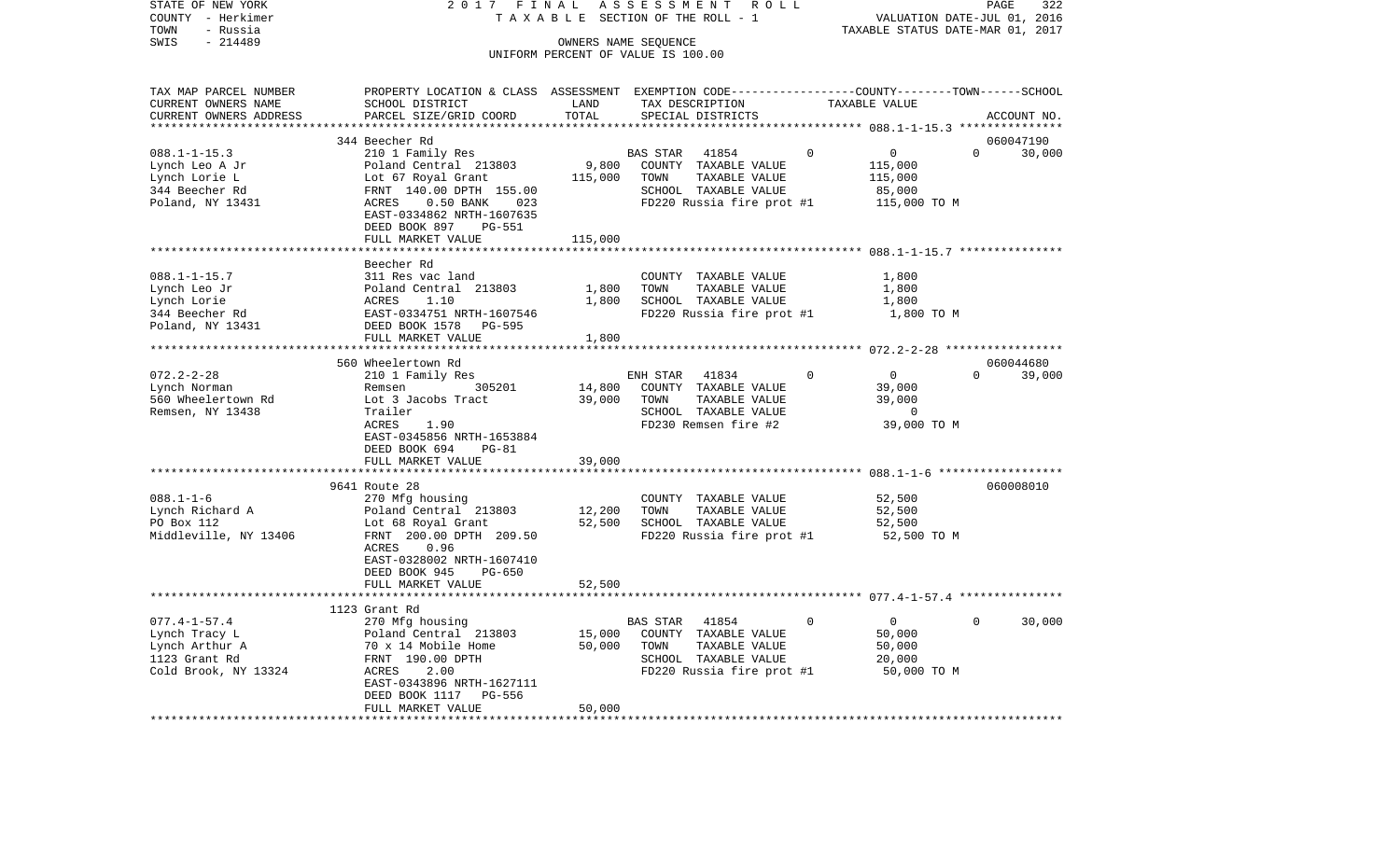| STATE OF NEW YORK                     |                                                                                                  |                  | 2017 FINAL ASSESSMENT<br>ROLL                 |                                  | 323<br>PAGE                        |
|---------------------------------------|--------------------------------------------------------------------------------------------------|------------------|-----------------------------------------------|----------------------------------|------------------------------------|
| COUNTY - Herkimer<br>TOWN<br>- Russia |                                                                                                  |                  | T A X A B L E SECTION OF THE ROLL - 1         | TAXABLE STATUS DATE-MAR 01, 2017 | VALUATION DATE-JUL 01, 2016        |
| $-214489$<br>SWIS                     |                                                                                                  |                  | OWNERS NAME SEOUENCE                          |                                  |                                    |
|                                       |                                                                                                  |                  | UNIFORM PERCENT OF VALUE IS 100.00            |                                  |                                    |
|                                       |                                                                                                  |                  |                                               |                                  |                                    |
| TAX MAP PARCEL NUMBER                 | PROPERTY LOCATION & CLASS ASSESSMENT EXEMPTION CODE----------------COUNTY-------TOWN------SCHOOL |                  |                                               |                                  |                                    |
| CURRENT OWNERS NAME                   | SCHOOL DISTRICT                                                                                  | LAND             | TAX DESCRIPTION                               | TAXABLE VALUE                    |                                    |
| CURRENT OWNERS ADDRESS                | PARCEL SIZE/GRID COORD                                                                           | TOTAL            | SPECIAL DISTRICTS                             |                                  | ACCOUNT NO.                        |
| **********************                |                                                                                                  |                  |                                               |                                  |                                    |
| $077.3 - 1 - 7$                       | Cady Rd<br>242 Rurl res&rec                                                                      |                  | BAS STAR<br>41854                             | $\mathbf 0$<br>$\mathbf 0$       | 060022260<br>$\circ$<br>30,000     |
| Lynskey Michael A Sr                  | Holland Patent 305801                                                                            | 39,500           | COUNTY TAXABLE VALUE                          | 230,000                          |                                    |
| Lynskey Donna K                       | Lot 120 Royal Grant                                                                              | 230,000          | TOWN<br>TAXABLE VALUE                         | 230,000                          |                                    |
| PO Box 49                             | House Garage                                                                                     |                  | SCHOOL TAXABLE VALUE                          | 200,000                          |                                    |
| Hinckley, NY 13352                    | ACRES 17.00 BANK<br>813                                                                          |                  | FD220 Russia fire prot #1                     | 230,000 TO M                     |                                    |
|                                       | EAST-0329490 NRTH-1631150                                                                        |                  |                                               |                                  |                                    |
|                                       | DEED BOOK 00847 PG-00241                                                                         |                  |                                               |                                  |                                    |
|                                       | FULL MARKET VALUE                                                                                | 230,000          |                                               |                                  |                                    |
|                                       | Spall Rd                                                                                         |                  |                                               |                                  | 060022710                          |
| $072.2 - 1 - 53$                      | 314 Rural vac<10                                                                                 |                  | COUNTY TAXABLE VALUE                          | 700                              |                                    |
| Lyons Veronica A                      | 305201<br>Remsen                                                                                 | 700              | TOWN<br>TAXABLE VALUE                         | 700                              |                                    |
| 1006 Sandy Hill Rd                    | Lot 10 Machins Patent                                                                            | 700              | SCHOOL TAXABLE VALUE                          | 700                              |                                    |
| Remsen, NY 13438                      | Vacant Land                                                                                      |                  | FD230 Remsen fire #2                          | 700 TO M                         |                                    |
|                                       | Spall                                                                                            |                  |                                               |                                  |                                    |
|                                       | FRNT 100.00 DPTH 125.00<br>0.29<br>ACRES                                                         |                  |                                               |                                  |                                    |
|                                       | EAST-0341682 NRTH-1653632                                                                        |                  |                                               |                                  |                                    |
|                                       | DEED BOOK 1418<br>PG-648                                                                         |                  |                                               |                                  |                                    |
|                                       | FULL MARKET VALUE                                                                                | 700              |                                               |                                  |                                    |
|                                       |                                                                                                  |                  |                                               |                                  |                                    |
|                                       | Southside Rd                                                                                     |                  |                                               |                                  | 202528                             |
| $077.11 - 1 - 9$                      | 210 1 Family Res                                                                                 |                  | COUNTY TAXABLE VALUE                          | 62,500                           |                                    |
| M&T Bank<br>One Home Loan Plz         | Poland Central 213803<br>Lot 14 Jerseyfield Patent                                               | 16,500<br>62,500 | TOWN<br>TAXABLE VALUE<br>SCHOOL TAXABLE VALUE | 62,500<br>62,500                 |                                    |
| Warwick, RI 02886                     | House Shed Garage                                                                                |                  | FD220 Russia fire prot #1                     | 62,500 TO M                      |                                    |
|                                       | ACRES<br>1.50                                                                                    |                  |                                               |                                  |                                    |
|                                       | EAST-0342530 NRTH-1633867                                                                        |                  |                                               |                                  |                                    |
|                                       | DEED BOOK 2016 PG-2528                                                                           |                  |                                               |                                  |                                    |
|                                       | FULL MARKET VALUE                                                                                | 62,500           |                                               |                                  |                                    |
|                                       |                                                                                                  |                  |                                               |                                  |                                    |
| $077.3 - 1 - 50$                      | Gauss Rd<br>210 1 Family Res                                                                     |                  | ENH STAR<br>41834                             | $\mathbf 0$<br>$\overline{0}$    | 060009540<br>$\mathbf 0$<br>65,500 |
| Macner Dona                           | Poland Central 213803                                                                            | 46,400           | COUNTY TAXABLE VALUE                          | 255,000                          |                                    |
| PO Box 175                            | Lot 117 Royal Grant                                                                              | 255,000          | TAXABLE VALUE<br>TOWN                         | 255,000                          |                                    |
| Prospect, NY 13435-0175               | House Garage                                                                                     |                  | SCHOOL TAXABLE VALUE                          | 189,500                          |                                    |
|                                       | merged 3 acres 2005                                                                              |                  | FD220 Russia fire prot #1                     | 255,000 TO M                     |                                    |
|                                       | FRNT 773.10 DPTH                                                                                 |                  |                                               |                                  |                                    |
|                                       | ACRES 11.30                                                                                      |                  |                                               |                                  |                                    |
|                                       | EAST-0324525 NRTH-1625934                                                                        |                  |                                               |                                  |                                    |
|                                       | PG-576<br>DEED BOOK 692<br>FULL MARKET VALUE                                                     | 255,000          |                                               |                                  |                                    |
|                                       |                                                                                                  |                  |                                               |                                  |                                    |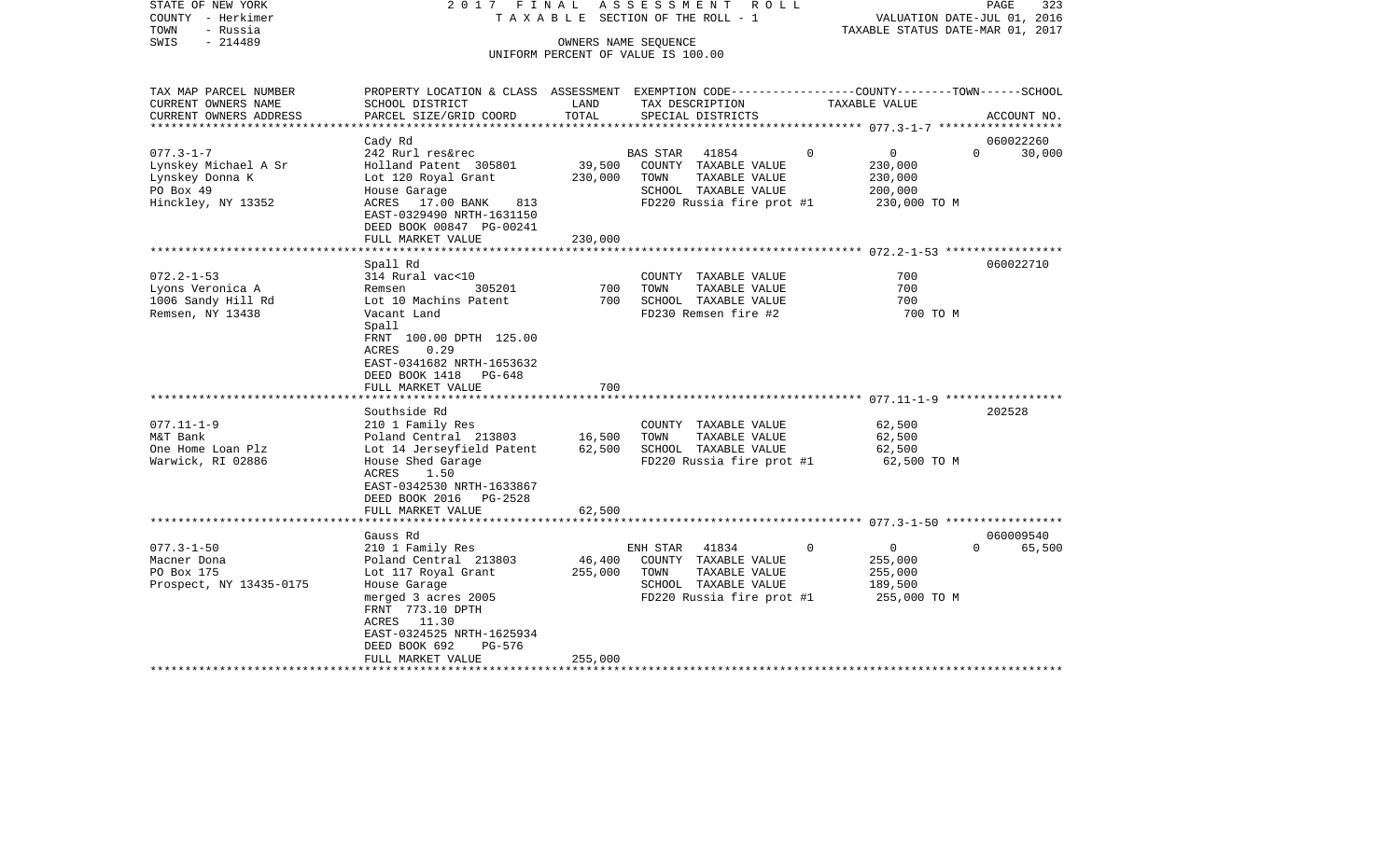| STATE OF NEW YORK<br>COUNTY - Herkimer<br>TOWN<br>- Russia | 2017 FINAL                                |                      | ASSESSMENT ROLL<br>TAXABLE SECTION OF THE ROLL - 1                                              | VALUATION DATE-JUL 01, 2016      | PAGE<br>324 |
|------------------------------------------------------------|-------------------------------------------|----------------------|-------------------------------------------------------------------------------------------------|----------------------------------|-------------|
| $-214489$<br>SWIS                                          |                                           | OWNERS NAME SEQUENCE |                                                                                                 | TAXABLE STATUS DATE-MAR 01, 2017 |             |
|                                                            |                                           |                      | UNIFORM PERCENT OF VALUE IS 100.00                                                              |                                  |             |
|                                                            |                                           |                      |                                                                                                 |                                  |             |
|                                                            |                                           |                      |                                                                                                 |                                  |             |
| TAX MAP PARCEL NUMBER                                      |                                           |                      | PROPERTY LOCATION & CLASS ASSESSMENT EXEMPTION CODE---------------COUNTY-------TOWN------SCHOOL |                                  |             |
| CURRENT OWNERS NAME                                        | SCHOOL DISTRICT                           | LAND                 | TAX DESCRIPTION                                                                                 | TAXABLE VALUE                    |             |
| CURRENT OWNERS ADDRESS                                     | PARCEL SIZE/GRID COORD                    | TOTAL                | SPECIAL DISTRICTS                                                                               |                                  | ACCOUNT NO. |
| **********************                                     |                                           |                      |                                                                                                 |                                  |             |
|                                                            | 456 Brady Beach Rd                        |                      |                                                                                                 |                                  | 060018990   |
| $072.4 - 1 - 18$                                           | 260 Seasonal res<br>Poland Central 213803 | 17,400               | COUNTY TAXABLE VALUE<br>TOWN<br>TAXABLE VALUE                                                   | 78,400<br>78,400                 |             |
| Mahanna Mary Ann<br>8451 Old Poland Rd                     | N 47<br>Jp                                | 78,400               | SCHOOL TAXABLE VALUE                                                                            | 78,400                           |             |
| Barneveld, NY 13304                                        | Campl/3                                   |                      | FD220 Russia fire prot #1                                                                       | 78,400 TO M                      |             |
|                                                            | Brady Beach                               |                      |                                                                                                 |                                  |             |
|                                                            | FRNT 75.00 DPTH 150.00                    |                      |                                                                                                 |                                  |             |
|                                                            | EAST-0344568 NRTH-1643005                 |                      |                                                                                                 |                                  |             |
|                                                            | DEED BOOK 00639 PG-00769                  |                      |                                                                                                 |                                  |             |
|                                                            | FULL MARKET VALUE                         | 78,400               |                                                                                                 |                                  |             |
|                                                            |                                           |                      |                                                                                                 |                                  |             |
|                                                            | Spall Rd                                  |                      |                                                                                                 |                                  | 060043450   |
| $072.2 - 1 - 5$                                            | 314 Rural vac<10                          |                      | COUNTY TAXABLE VALUE                                                                            | 700                              |             |
| Mahar Sandra M                                             | 305201<br>Remsen                          | 700                  | TOWN<br>TAXABLE VALUE                                                                           | 700                              |             |
| 906 Blandina St                                            | Lot 10 Walker Tract                       | 700                  | SCHOOL TAXABLE VALUE                                                                            | 700                              |             |
| Utica, NY 13501                                            | Vacant Land                               |                      | FD230 Remsen fire #2                                                                            | 700 TO M                         |             |
|                                                            | FRNT 100.00 DPTH 125.00                   |                      |                                                                                                 |                                  |             |
|                                                            | 0.29<br>ACRES                             |                      |                                                                                                 |                                  |             |
|                                                            | EAST-0340746 NRTH-1654367                 |                      |                                                                                                 |                                  |             |
|                                                            | DEED BOOK 1466 PG-95                      |                      |                                                                                                 |                                  |             |
|                                                            | FULL MARKET VALUE                         | 700                  |                                                                                                 |                                  |             |
|                                                            | Off Spall Rd                              |                      |                                                                                                 |                                  | 060031530   |
| $072.2 - 1 - 17$                                           | 210 1 Family Res                          |                      | COUNTY TAXABLE VALUE                                                                            | 34,500                           |             |
| Mahar Sandra M                                             | 305201<br>Remsen                          | 10,300               | TAXABLE VALUE<br>TOWN                                                                           | 34,500                           |             |
| 906 Blandina St                                            | Lot 10 Walker Tract                       | 34,500               | SCHOOL TAXABLE VALUE                                                                            | 34,500                           |             |
| Utica, NY 13501                                            | Covered Cellar                            |                      | FD230 Remsen fire #2                                                                            | 34,500 TO M                      |             |
|                                                            | FRNT 100.00 DPTH 250.00                   |                      |                                                                                                 |                                  |             |
|                                                            | ACRES<br>0.57                             |                      |                                                                                                 |                                  |             |
|                                                            | EAST-0340963 NRTH-1654373                 |                      |                                                                                                 |                                  |             |
|                                                            | DEED BOOK 1466 PG-95                      |                      |                                                                                                 |                                  |             |
|                                                            | FULL MARKET VALUE                         | 34,500               |                                                                                                 |                                  |             |
|                                                            |                                           |                      |                                                                                                 |                                  |             |
|                                                            | Route 365                                 |                      |                                                                                                 |                                  | 060012990   |
| $072.19 - 1 - 8$                                           | 260 Seasonal res                          |                      | COUNTY TAXABLE VALUE                                                                            | 74,000                           |             |
| Maher Mark E                                               | 305201<br>Remsen                          | 42,100               | TOWN<br>TAXABLE VALUE                                                                           | 74,000                           |             |
| Maher Jacqueline F                                         | Lot 22 Walker Tract                       | 74,000               | SCHOOL TAXABLE VALUE                                                                            | 74,000                           |             |
| 5839 Linda Dr<br>Marcy, NY 13403                           | House Gar<br>ACRES<br>4.34                |                      | FD230 Remsen fire #2                                                                            | 74,000 TO M                      |             |
|                                                            | EAST-0339659 NRTH-1644731                 |                      |                                                                                                 |                                  |             |
|                                                            | DEED BOOK 896<br>$PG-70$                  |                      |                                                                                                 |                                  |             |
|                                                            | FULL MARKET VALUE                         | 74,000               |                                                                                                 |                                  |             |
|                                                            |                                           |                      |                                                                                                 |                                  |             |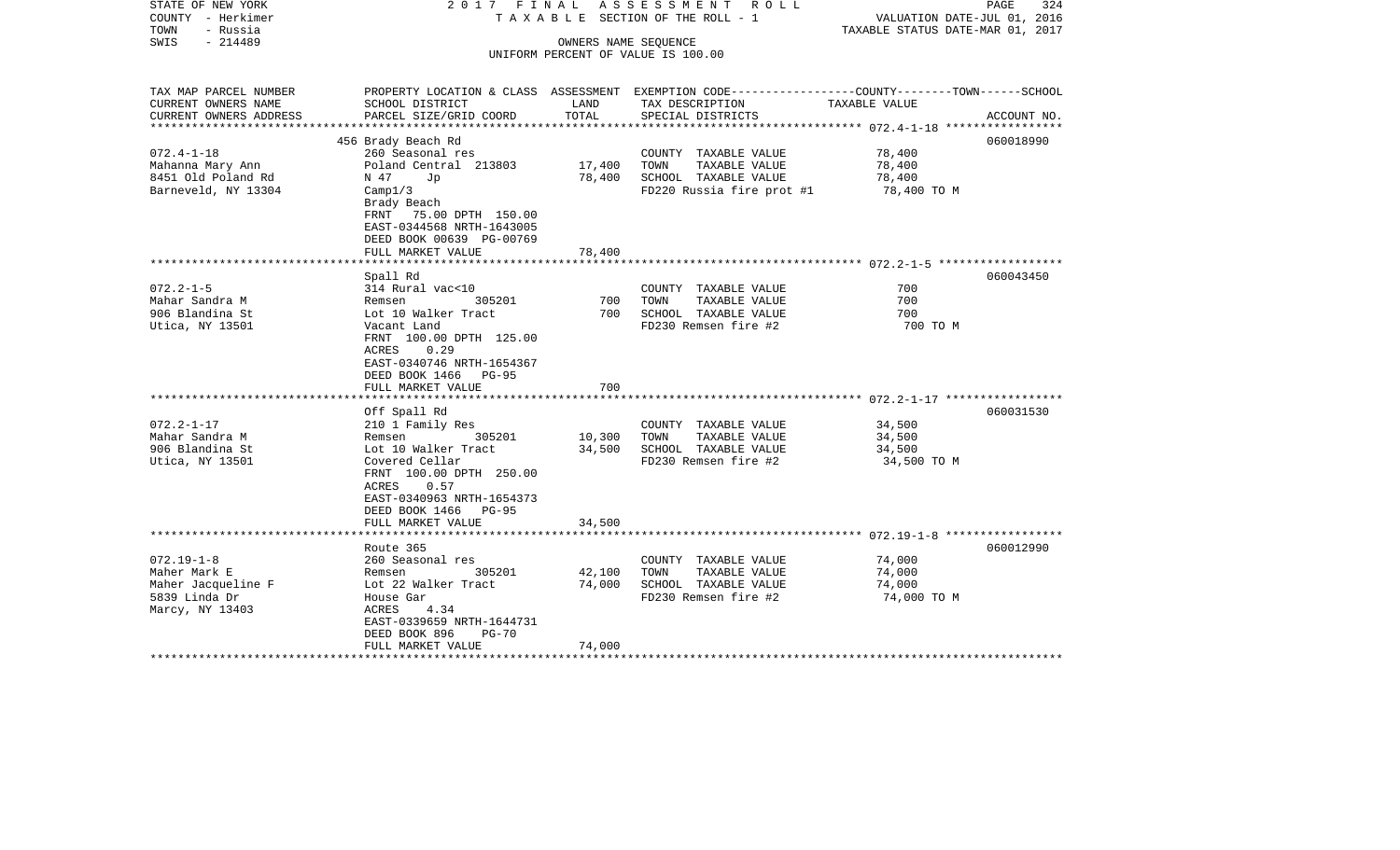| STATE OF NEW YORK<br>COUNTY - Herkimer        | 2017 FINAL                                                                                       |               | ASSESSMENT ROLL<br>TAXABLE SECTION OF THE ROLL - 1         |                                | PAGE<br>325<br>VALUATION DATE-JUL 01, 2016 |
|-----------------------------------------------|--------------------------------------------------------------------------------------------------|---------------|------------------------------------------------------------|--------------------------------|--------------------------------------------|
| TOWN<br>- Russia                              |                                                                                                  |               |                                                            |                                | TAXABLE STATUS DATE-MAR 01, 2017           |
| $-214489$<br>SWIS                             |                                                                                                  |               | OWNERS NAME SEQUENCE<br>UNIFORM PERCENT OF VALUE IS 100.00 |                                |                                            |
|                                               |                                                                                                  |               |                                                            |                                |                                            |
| TAX MAP PARCEL NUMBER                         | PROPERTY LOCATION & CLASS ASSESSMENT EXEMPTION CODE----------------COUNTY-------TOWN------SCHOOL |               |                                                            |                                |                                            |
| CURRENT OWNERS NAME<br>CURRENT OWNERS ADDRESS | SCHOOL DISTRICT                                                                                  | LAND<br>TOTAL | TAX DESCRIPTION                                            | TAXABLE VALUE                  |                                            |
|                                               | PARCEL SIZE/GRID COORD                                                                           |               | SPECIAL DISTRICTS                                          |                                | ACCOUNT NO.                                |
|                                               | 1365 Grant Rd                                                                                    |               |                                                            |                                |                                            |
| $077.4 - 3 - 1$                               | 260 Seasonal res                                                                                 |               | COUNTY TAXABLE VALUE                                       | 99,500                         |                                            |
| Malecki Michael R                             | Poland Central 213803                                                                            | 27,500        | TOWN<br>TAXABLE VALUE                                      | 99,500                         |                                            |
| 4443 Norway St                                | FRNT 625.00 DPTH                                                                                 | 99,500        | SCHOOL TAXABLE VALUE                                       | 99,500                         |                                            |
| Cold Brook, NY 13324                          | ACRES 11.00                                                                                      |               | FD220 Russia fire prot #1                                  | 99,500 TO M                    |                                            |
|                                               | EAST-0342974 NRTH-1632202                                                                        |               |                                                            |                                |                                            |
|                                               | DEED BOOK 1581 PG-567                                                                            |               |                                                            |                                |                                            |
|                                               | FULL MARKET VALUE                                                                                | 99,500        |                                                            |                                |                                            |
|                                               |                                                                                                  |               |                                                            |                                |                                            |
|                                               | 1364 Grant Rd                                                                                    |               |                                                            |                                | 060027450                                  |
| $077.4 - 1 - 27$                              | 210 1 Family Res                                                                                 |               | VET COM C 41132                                            | $\mathbf{0}$<br>15,000         | $\mathbf 0$<br>0                           |
| Malin III William J                           | Poland Central 213803 20,700 VET COM T 41133                                                     |               |                                                            | $\mathbf{0}$<br>$\overline{0}$ | 20,000<br>$\Omega$                         |
| 1364 Grant Rd                                 | Lot 14 Jerseyfield Patent                                                                        |               | 115,000 BAS STAR 41854                                     | $\overline{0}$<br>$\mathbf{0}$ | $\Omega$<br>30,000                         |
| Cold Brook, NY 13324                          | Camp                                                                                             |               | COUNTY TAXABLE VALUE                                       | 100,000                        |                                            |
|                                               | 5.80<br>ACRES                                                                                    |               | TOWN<br>TAXABLE VALUE                                      | 95,000                         |                                            |
|                                               | EAST-0343848 NRTH-1631877                                                                        |               | SCHOOL TAXABLE VALUE                                       | 85,000                         |                                            |
|                                               | DEED BOOK 857<br>PG-494                                                                          |               | FD220 Russia fire prot #1                                  | 115,000 TO M                   |                                            |
|                                               | FULL MARKET VALUE                                                                                | 115,000       |                                                            |                                |                                            |
|                                               | 132 Simpson Rd                                                                                   |               |                                                            |                                | 060006480                                  |
| $082.2 - 1 - 49$                              | 242 Rurl res&rec                                                                                 |               | <b>BAS STAR</b><br>41854                                   | $\mathbf 0$<br>$\overline{0}$  | $\Omega$<br>30,000                         |
| Mancini Joseph A                              | Holland Patent 305801                                                                            | 45,100        | COUNTY TAXABLE VALUE                                       | 162,000                        |                                            |
| 132 Simpson Rd                                | Lot 103 Royal Grant                                                                              | 162,000       | TAXABLE VALUE<br>TOWN                                      | 162,000                        |                                            |
| Barneveld, NY 13304                           | House                                                                                            |               | SCHOOL TAXABLE VALUE                                       | 132,000                        |                                            |
|                                               | Simpson Road                                                                                     |               | FD220 Russia fire prot #1                                  | 162,000 TO M                   |                                            |
|                                               | ACRES 10.40                                                                                      |               |                                                            |                                |                                            |
|                                               | EAST-0318693 NRTH-1617780                                                                        |               |                                                            |                                |                                            |
|                                               | DEED BOOK 1452 PG-430                                                                            |               |                                                            |                                |                                            |
|                                               | FULL MARKET VALUE                                                                                | 162,000       |                                                            |                                |                                            |
|                                               |                                                                                                  |               |                                                            |                                |                                            |
|                                               | Reeds Mill Rd                                                                                    |               |                                                            |                                | 060019590                                  |
| $068. - 1 - 2$                                | 242 Rurl res&rec                                                                                 |               | COUNTY TAXABLE VALUE                                       | 235,000                        |                                            |
| Mandes George J                               | Adirondack<br>302601                                                                             | 151,200       | TOWN<br>TAXABLE VALUE                                      | 235,000                        |                                            |
| PO Box 3181                                   | Lot 30 Remsenburg Patent                                                                         | 235,000       | SCHOOL TAXABLE VALUE                                       | 235,000                        |                                            |
| Homer, AK 99603                               | House Garage                                                                                     |               | FD230 Remsen fire #2                                       | 235,000 TO M                   |                                            |
|                                               | ACRES 158.00                                                                                     |               |                                                            |                                |                                            |
|                                               | EAST-0338188 NRTH-1666853<br>DEED BOOK 00843 PG-00583                                            |               |                                                            |                                |                                            |
|                                               | FULL MARKET VALUE                                                                                | 235,000       |                                                            |                                |                                            |
|                                               |                                                                                                  |               |                                                            |                                |                                            |
|                                               | Wheelertown Rd                                                                                   |               |                                                            |                                | 060019560                                  |
| $068. -1 - 3$                                 | 314 Rural vac<10                                                                                 |               | COUNTY TAXABLE VALUE                                       | 16,700                         |                                            |
| Mandes George J                               | Adirondack<br>302601                                                                             | 16,700        | TOWN<br>TAXABLE VALUE                                      | 16,700                         |                                            |
| PO Box 3181                                   | Lot 30 Remsenburg Patent                                                                         | 16,700        | SCHOOL TAXABLE VALUE                                       | 16,700                         |                                            |
| Homer, AK 99603                               | Cottage                                                                                          |               | FD230 Remsen fire #2                                       | 16,700 TO M                    |                                            |
|                                               | ACRES<br>5.00                                                                                    |               |                                                            |                                |                                            |
|                                               | EAST-0337422 NRTH-1665555                                                                        |               |                                                            |                                |                                            |
|                                               | DEED BOOK 00843 PG-00583                                                                         |               |                                                            |                                |                                            |
|                                               | FULL MARKET VALUE                                                                                | 16,700        | **************************                                 |                                |                                            |
|                                               | ******************************                                                                   |               |                                                            |                                |                                            |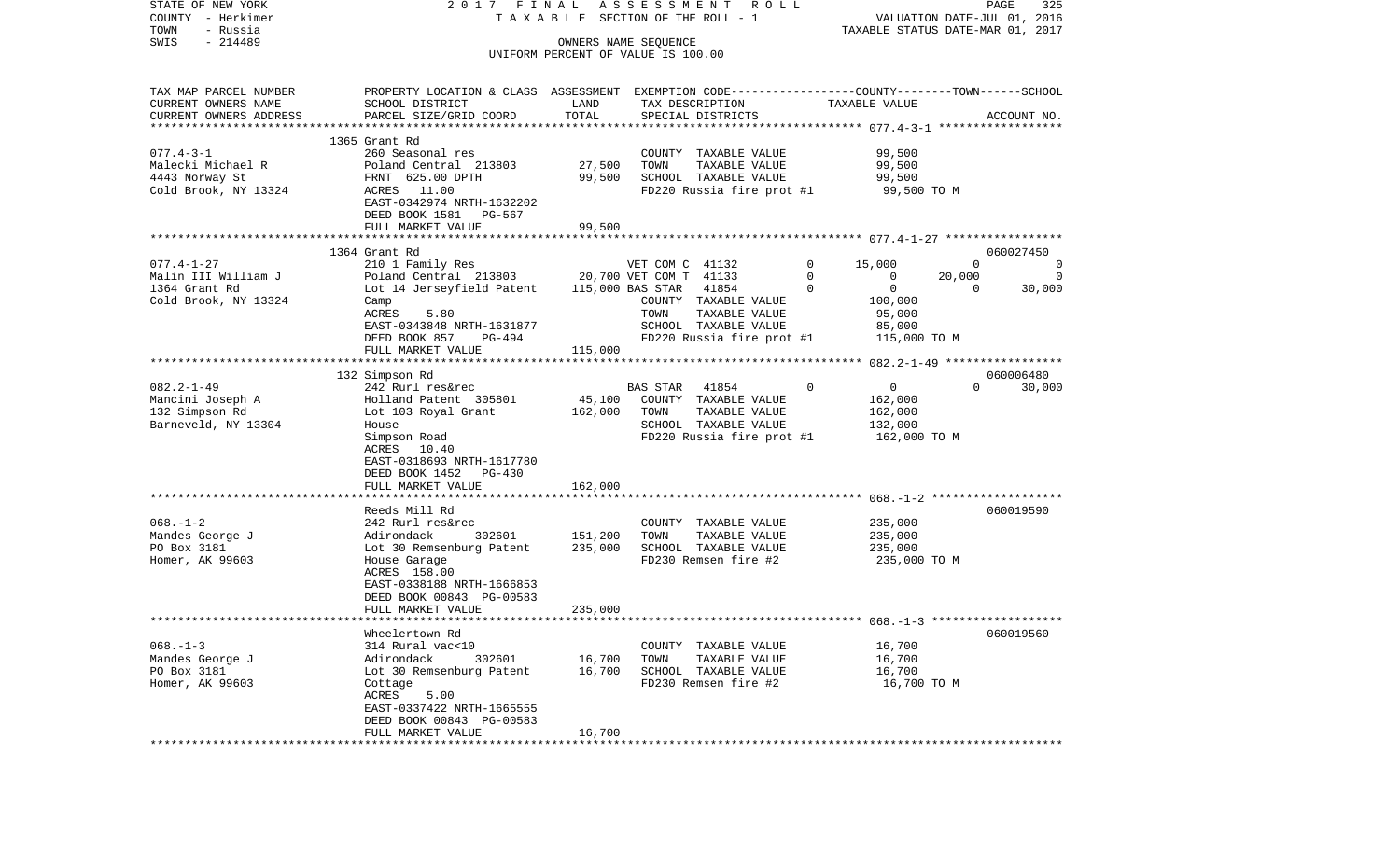COUNTY - Herkimer T A X A B L E SECTION OF THE ROLL - 1 VALUATION DATE-JUL 01, 2016 TOWN - Russia TAXABLE STATUS DATE-MAR 01, 2017 SWIS - 214489 OWNERS NAME SEQUENCE UNIFORM PERCENT OF VALUE IS 100.00TAX MAP PARCEL NUMBER PROPERTY LOCATION & CLASS ASSESSMENT EXEMPTION CODE------------------COUNTY--------TOWN------SCHOOL CURRENT OWNERS NAME SCHOOL DISTRICT LAND TAX DESCRIPTION TAXABLE VALUECURRENT OWNERS ADDRESS PARCEL SIZE/GRID COORD TOTAL SPECIAL DISTRICTS ACCOUNT NO. \*\*\*\*\*\*\*\*\*\*\*\*\*\*\*\*\*\*\*\*\*\*\*\*\*\*\*\*\*\*\*\*\*\*\*\*\*\*\*\*\*\*\*\*\*\*\*\*\*\*\*\*\*\*\*\*\*\*\*\*\*\*\*\*\*\*\*\*\*\*\*\*\*\*\*\*\*\*\*\*\*\*\*\*\*\*\*\*\*\*\*\*\*\*\*\*\*\*\*\*\*\*\* 068.-1-6 \*\*\*\*\*\*\*\*\*\*\*\*\*\*\*\*\*\*\*Wheelertown Rd 060019620 068.-1-6 323 Vacant rural COUNTY TAXABLE VALUE 5,100 Mandes George J Adirondack 302601 5,100 TOWN TAXABLE VALUE 5,100 PO Box 3181 **Lot 31 Remsenburg Patent** 5,100 SCHOOL TAXABLE VALUE 5,100 Homer, AK 99603 Vacant Land FD230 Remsen fire #2 5,100 TO M ACRES 6.30 EAST-0303371 NRTH-1242516 DEED BOOK 00843 PG-00583 FULL MARKET VALUE 5,100 \*\*\*\*\*\*\*\*\*\*\*\*\*\*\*\*\*\*\*\*\*\*\*\*\*\*\*\*\*\*\*\*\*\*\*\*\*\*\*\*\*\*\*\*\*\*\*\*\*\*\*\*\*\*\*\*\*\*\*\*\*\*\*\*\*\*\*\*\*\*\*\*\*\*\*\*\*\*\*\*\*\*\*\*\*\*\*\*\*\*\*\*\*\*\*\*\*\*\*\*\*\*\* 082.4-1-19 \*\*\*\*\*\*\*\*\*\*\*\*\*\*\*\*\* Partridge Hill Rd 060017400 082.4-1-19 322 Rural vac>10 COUNTY TAXABLE VALUE 31,300 Manley Irrevocable Trust Eugen Holland Patent 305801 31,300 TOWN TAXABLE VALUE 31,300 6776 Benton Rd N 89 Rg 31,300 SCHOOL TAXABLE VALUE 31,300 Marcy, NY 13403 Lot 19 Acres The Service Russia fire prot #1 31,300 TO M Partridge Hill ACRES 14.40 EAST-0320855 NRTH-1612475 DEED BOOK 1483 PG-967FULL MARKET VALUE 31,300 \*\*\*\*\*\*\*\*\*\*\*\*\*\*\*\*\*\*\*\*\*\*\*\*\*\*\*\*\*\*\*\*\*\*\*\*\*\*\*\*\*\*\*\*\*\*\*\*\*\*\*\*\*\*\*\*\*\*\*\*\*\*\*\*\*\*\*\*\*\*\*\*\*\*\*\*\*\*\*\*\*\*\*\*\*\*\*\*\*\*\*\*\*\*\*\*\*\*\*\*\*\*\* 082.2-1-55.3 \*\*\*\*\*\*\*\*\*\*\*\*\*\*\* Norris Rd 060051470082.2-1-55.3 322 Rural vac>10 COUNTY TAXABLE VALUE 47,400 Manning Irrevocable Trust Robe Poland Central 213803 47,400 TOWN TAXABLE VALUE 47,400<br>Manning Irrevocable Trust Eli Lot 102 Roval Grant 47,400 SCHOOL TAXABLE VALUE 47,400 Manning Irrevocable Trust Eli Lot 102 Royal Grant 47,400 SCHOOL TAXABLE VALUE James & Karen Manning Trustees Vacant Land Funder FD220 Russia fire prot #1 47,400 TO M 5788 Military Rd **ACRES** 27.67 Remsen, NY 13438 EAST-0324830 NRTH-1617394 DEED BOOK 1505 PG-699FULL MARKET VALUE 47.400 \*\*\*\*\*\*\*\*\*\*\*\*\*\*\*\*\*\*\*\*\*\*\*\*\*\*\*\*\*\*\*\*\*\*\*\*\*\*\*\*\*\*\*\*\*\*\*\*\*\*\*\*\*\*\*\*\*\*\*\*\*\*\*\*\*\*\*\*\*\*\*\*\*\*\*\*\*\*\*\*\*\*\*\*\*\*\*\*\*\*\*\*\*\*\*\*\*\*\*\*\*\*\* 082.2-1-55.5 \*\*\*\*\*\*\*\*\*\*\*\*\*\*\* Norris Road082.2-1-55.5 322 Rural vac>10 COUNTY TAXABLE VALUE 30,400 Manning Irrevocable Trust Robe Poland Central 213803 30,400 TOWN TAXABLE VALUE 30,400 Manning Irrevocable Trust Eli ACRES 13.70 30,400 SCHOOL TAXABLE VALUE 30,400 James & Karen Manning Trustees EAST-0323972 NRTH-1618575 FD220 Russia fire prot #1 30,400 TO M DEED BOOK 1505 PG-699 Remsen, NY 13438 FULL MARKET VALUE 30,400 \*\*\*\*\*\*\*\*\*\*\*\*\*\*\*\*\*\*\*\*\*\*\*\*\*\*\*\*\*\*\*\*\*\*\*\*\*\*\*\*\*\*\*\*\*\*\*\*\*\*\*\*\*\*\*\*\*\*\*\*\*\*\*\*\*\*\*\*\*\*\*\*\*\*\*\*\*\*\*\*\*\*\*\*\*\*\*\*\*\*\*\*\*\*\*\*\*\*\*\*\*\*\* 083.1-1-28 \*\*\*\*\*\*\*\*\*\*\*\*\*\*\*\*\* 5788 Military Rd 060009480 083.1-1-28 210 1 Family Res BAS STAR 41854 0 0 0 30,000 Manning Irrevocable Trust Robe Poland Central 213803 31,600 COUNTY TAXABLE VALUE 210,000 Manning Irrevocable Trust Eli Lot 105 Royal Grant 210,000 TOWN TAXABLE VALUE 210,000 James & Karen Manning Trustees House Garage SCHOOL TAXABLE VALUE 180,000 5788 Military Rd  $ACRES$  3.23 FD220 Russia fire prot #1 210,000 TO M Remsen, NY 13438 EAST-0325979 NRTH-1619762 DEED BOOK 1505 PG-699FULL MARKET VALUE 210,000 \*\*\*\*\*\*\*\*\*\*\*\*\*\*\*\*\*\*\*\*\*\*\*\*\*\*\*\*\*\*\*\*\*\*\*\*\*\*\*\*\*\*\*\*\*\*\*\*\*\*\*\*\*\*\*\*\*\*\*\*\*\*\*\*\*\*\*\*\*\*\*\*\*\*\*\*\*\*\*\*\*\*\*\*\*\*\*\*\*\*\*\*\*\*\*\*\*\*\*\*\*\*\*\*\*\*\*\*\*\*\*\*\*\*\*\*\*\*\*\*\*\*\*\*\*\*\*\*\*\*\*\*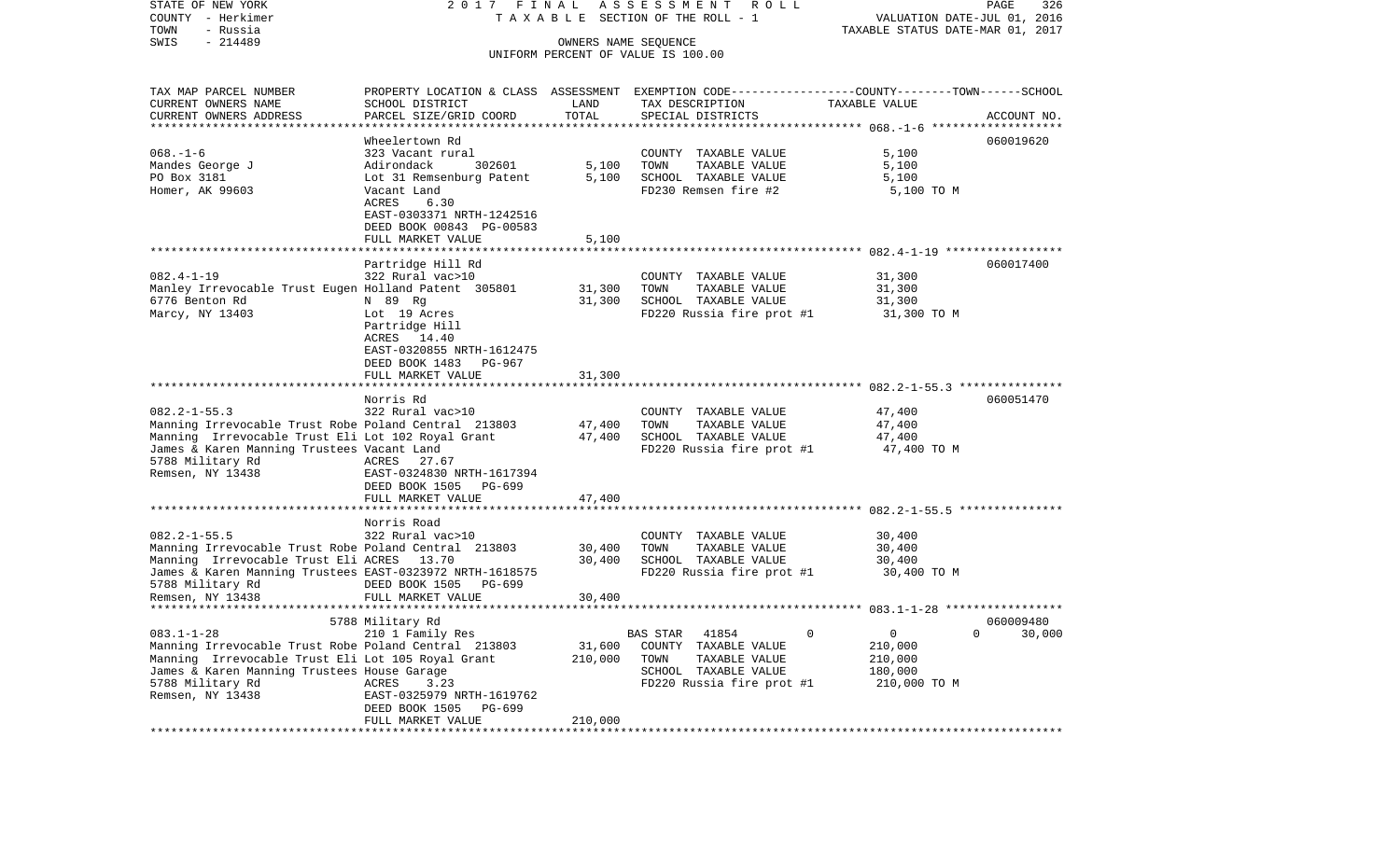| STATE OF NEW YORK<br>COUNTY - Herkimer<br>- Russia<br>TOWN | 2017 FINAL<br>TAXABLE                                                                                              |                                   | ASSESSMENT<br>R O L L<br>SECTION OF THE ROLL - 1 |                            | 327<br>PAGE<br>VALUATION DATE-JUL 01, 2016<br>TAXABLE STATUS DATE-MAR 01, 2017 |
|------------------------------------------------------------|--------------------------------------------------------------------------------------------------------------------|-----------------------------------|--------------------------------------------------|----------------------------|--------------------------------------------------------------------------------|
| $-214489$<br>SWIS                                          |                                                                                                                    |                                   | OWNERS NAME SEQUENCE                             |                            |                                                                                |
|                                                            |                                                                                                                    |                                   | UNIFORM PERCENT OF VALUE IS 100.00               |                            |                                                                                |
|                                                            |                                                                                                                    |                                   |                                                  |                            |                                                                                |
| TAX MAP PARCEL NUMBER<br>CURRENT OWNERS NAME               | PROPERTY LOCATION & CLASS ASSESSMENT EXEMPTION CODE---------------COUNTY-------TOWN------SCHOOL<br>SCHOOL DISTRICT | LAND                              | TAX DESCRIPTION                                  | TAXABLE VALUE              |                                                                                |
| CURRENT OWNERS ADDRESS                                     | PARCEL SIZE/GRID COORD                                                                                             | TOTAL                             | SPECIAL DISTRICTS                                |                            | ACCOUNT NO.                                                                    |
|                                                            |                                                                                                                    |                                   |                                                  |                            |                                                                                |
|                                                            | 2123 Black Creek Rd                                                                                                |                                   |                                                  |                            | 060002100                                                                      |
| $083.1 - 1 - 6$                                            | 210 1 Family Res                                                                                                   |                                   | BAS STAR<br>41854                                | $\mathbf 0$<br>$\mathbf 0$ | $\mathbf{0}$<br>30,000                                                         |
| Manning James P                                            | Poland Central 213803                                                                                              | 258,100 FOREST                    | 47460                                            | $\Omega$<br>132,098        | 132,098<br>132,098                                                             |
| PO Box 153                                                 | E 113<br>Rq                                                                                                        | 390,300                           | COUNTY TAXABLE VALUE                             | 258,202                    |                                                                                |
| Prospect, NY 13435                                         | Merged 3 Together                                                                                                  |                                   | TOWN<br>TAXABLE VALUE                            | 258,202                    |                                                                                |
|                                                            | 12/2011                                                                                                            |                                   | SCHOOL TAXABLE VALUE                             | 228,202                    |                                                                                |
| MAY BE SUBJECT TO PAYMENT                                  | FRNT 7139.00 DPTH                                                                                                  |                                   | FD220 Russia fire prot #1                        | 390,300 TO M               |                                                                                |
| UNDER RPTL480A UNTIL 2026                                  | ACRES 324.20                                                                                                       |                                   |                                                  |                            |                                                                                |
|                                                            | EAST-0327706 NRTH-1624096                                                                                          |                                   |                                                  |                            |                                                                                |
|                                                            | DEED BOOK 00845 PG-00020                                                                                           |                                   |                                                  |                            |                                                                                |
|                                                            | FULL MARKET VALUE                                                                                                  | 390,300                           |                                                  |                            |                                                                                |
|                                                            |                                                                                                                    |                                   |                                                  |                            |                                                                                |
|                                                            | Norris Rd                                                                                                          |                                   |                                                  |                            | 060020820                                                                      |
| $082.2 - 1 - 21$                                           | 312 Vac w/imprv                                                                                                    |                                   | COUNTY TAXABLE VALUE                             | 38,000                     |                                                                                |
| Manning Jennifer                                           | Poland Central 213803                                                                                              | 36,600                            | TAXABLE VALUE<br>TOWN                            | 38,000                     |                                                                                |
| Deslauriers Andre                                          | Lot 105 Rg                                                                                                         | 38,000                            | SCHOOL TAXABLE VALUE                             | 38,000                     |                                                                                |
| 5788 Military Rd                                           | Land 15 Acres                                                                                                      |                                   | FD220 Russia fire prot #1                        | 38,000 TO M                |                                                                                |
| Remsen, NY 13438                                           | Norris Road                                                                                                        |                                   |                                                  |                            |                                                                                |
|                                                            | ACRES 18.70                                                                                                        |                                   |                                                  |                            |                                                                                |
|                                                            | EAST-0323210 NRTH-1621118                                                                                          |                                   |                                                  |                            |                                                                                |
|                                                            |                                                                                                                    |                                   |                                                  |                            |                                                                                |
|                                                            | DEED BOOK 932<br>PG-575                                                                                            |                                   |                                                  |                            |                                                                                |
|                                                            | FULL MARKET VALUE<br>*********************                                                                         | 38,000<br>* * * * * * * * * * * * |                                                  |                            |                                                                                |
|                                                            |                                                                                                                    |                                   |                                                  |                            |                                                                                |
|                                                            | Norris Rd                                                                                                          |                                   |                                                  |                            | 060020910                                                                      |
| $082.2 - 1 - 22$                                           | 615 Educatn fac                                                                                                    |                                   | COUNTY TAXABLE VALUE                             | 50,000                     |                                                                                |
| Manning Jennifer                                           | Poland Central 213803                                                                                              | 12,000                            | TOWN<br>TAXABLE VALUE                            | 50,000                     |                                                                                |
| Deslauriers Andre                                          | W 105<br>R G                                                                                                       | 50,000                            | SCHOOL TAXABLE VALUE                             | 50,000                     |                                                                                |
| 5788 Military Rd                                           | $H_0$ 1                                                                                                            |                                   | FD220 Russia fire prot #1                        | 50,000 TO M                |                                                                                |
| Remsen, NY 13438                                           | Norris Road                                                                                                        |                                   |                                                  |                            |                                                                                |
|                                                            | FRNT 150.00 DPTH 290.00                                                                                            |                                   |                                                  |                            |                                                                                |
|                                                            | EAST-0323421 NRTH-1621070                                                                                          |                                   |                                                  |                            |                                                                                |
|                                                            | DEED BOOK 933<br>PG-427                                                                                            |                                   |                                                  |                            |                                                                                |
|                                                            | FULL MARKET VALUE                                                                                                  | 50,000                            |                                                  |                            |                                                                                |
|                                                            |                                                                                                                    |                                   |                                                  |                            |                                                                                |
|                                                            | Dover Rd                                                                                                           |                                   |                                                  |                            | 060041920                                                                      |
| $082.2 - 1 - 24.1$                                         | 312 Vac w/imprv                                                                                                    |                                   | COUNTY TAXABLE VALUE                             | 58,000                     |                                                                                |
| Manning Thomas                                             | Poland Central 213803                                                                                              | 44,000                            | TOWN<br>TAXABLE VALUE                            | 58,000                     |                                                                                |
| Manning Ruth                                               | Lot 105 & 102 Royal Grant                                                                                          | 58,000                            | SCHOOL TAXABLE VALUE                             | 58,000                     |                                                                                |
| PO Box 359                                                 | Barn                                                                                                               |                                   | FD220 Russia fire prot #1                        | 58,000 TO M                |                                                                                |
| Stockton, NJ 08559                                         | Dover Road                                                                                                         |                                   |                                                  |                            |                                                                                |
|                                                            | ACRES<br>35.80                                                                                                     |                                   |                                                  |                            |                                                                                |
|                                                            | EAST-0321664 NRTH-1619342                                                                                          |                                   |                                                  |                            |                                                                                |
|                                                            | DEED BOOK 858<br>PG-196                                                                                            |                                   |                                                  |                            |                                                                                |
|                                                            | FULL MARKET VALUE                                                                                                  | 58,000                            |                                                  |                            |                                                                                |
|                                                            |                                                                                                                    |                                   |                                                  |                            |                                                                                |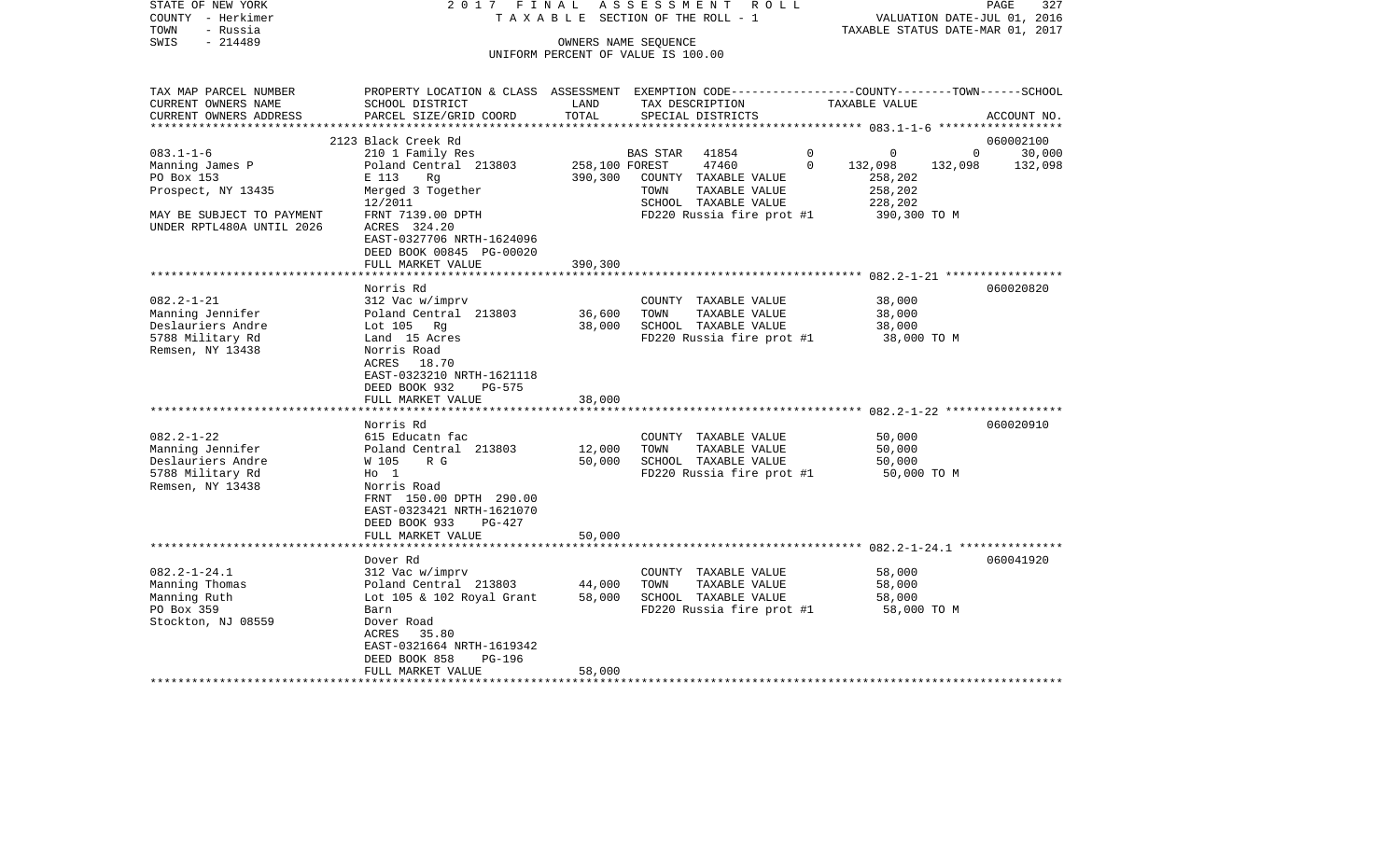| STATE OF NEW YORK<br>COUNTY - Herkimer<br>- Russia<br>TOWN | 2017 FINAL<br>TAXABLE                         |                      | ASSESSMENT ROLL<br>SECTION OF THE ROLL - 1                                                       | VALUATION DATE-JUL 01, 2016<br>TAXABLE STATUS DATE-MAR 01, 2017 | 328<br>PAGE |
|------------------------------------------------------------|-----------------------------------------------|----------------------|--------------------------------------------------------------------------------------------------|-----------------------------------------------------------------|-------------|
| $-214489$<br>SWIS                                          |                                               | OWNERS NAME SEQUENCE |                                                                                                  |                                                                 |             |
|                                                            |                                               |                      | UNIFORM PERCENT OF VALUE IS 100.00                                                               |                                                                 |             |
|                                                            |                                               |                      |                                                                                                  |                                                                 |             |
| TAX MAP PARCEL NUMBER                                      |                                               |                      | PROPERTY LOCATION & CLASS ASSESSMENT EXEMPTION CODE----------------COUNTY-------TOWN------SCHOOL |                                                                 |             |
| CURRENT OWNERS NAME                                        | SCHOOL DISTRICT                               | LAND                 | TAX DESCRIPTION                                                                                  | TAXABLE VALUE                                                   |             |
| CURRENT OWNERS ADDRESS                                     | PARCEL SIZE/GRID COORD                        | TOTAL                | SPECIAL DISTRICTS                                                                                |                                                                 | ACCOUNT NO. |
|                                                            | 3591 Black Creek Rd                           |                      |                                                                                                  |                                                                 | 060003180   |
| $078.1 - 1 - 40.2$                                         | 210 1 Family Res                              |                      | COUNTY TAXABLE VALUE                                                                             | 90,000                                                          |             |
| Marano Donna                                               | Poland Central 213803                         | 21,800               | TOWN<br>TAXABLE VALUE                                                                            | 90,000                                                          |             |
| 1015 Pardeeville Rd                                        | Lot 17 Jerseyfield Patent                     | 90,000               | SCHOOL TAXABLE VALUE                                                                             | 90,000                                                          |             |
| Cold Brook, NY 13324                                       | House Shed 3 Trailers                         |                      | FD220 Russia fire prot #1                                                                        | 90,000 TO M                                                     |             |
|                                                            | Split 2009                                    |                      |                                                                                                  |                                                                 |             |
|                                                            | FRNT 1149.00 DPTH<br>ACRES<br>6.60            |                      |                                                                                                  |                                                                 |             |
|                                                            | EAST-0350411 NRTH-1634362                     |                      |                                                                                                  |                                                                 |             |
|                                                            | DEED BOOK 1331 PG-660                         |                      |                                                                                                  |                                                                 |             |
|                                                            | FULL MARKET VALUE                             | 90,000               |                                                                                                  |                                                                 |             |
|                                                            |                                               |                      |                                                                                                  |                                                                 |             |
|                                                            | Grant Rd                                      |                      |                                                                                                  |                                                                 | 060026700   |
| $077.4 - 1 - 31.1$                                         | 314 Rural vac<10                              |                      | COUNTY TAXABLE VALUE                                                                             | 17,200                                                          |             |
| Martin George                                              | Poland Central 213803                         | 17,200               | TAXABLE VALUE<br>TOWN                                                                            | 17,200                                                          |             |
| Martin Sandra<br>3086 Black Creek Rd                       | Lot 14 Jerseyfield Patent<br>Vacant Land      | 17,200               | SCHOOL TAXABLE VALUE<br>FD220 Russia fire prot #1                                                | 17,200<br>17,200 TO M                                           |             |
| Cold Brook, NY 13324                                       | Split 2009                                    |                      |                                                                                                  |                                                                 |             |
|                                                            | FRNT 137.00 DPTH 645.00                       |                      |                                                                                                  |                                                                 |             |
|                                                            | ACRES<br>0.60                                 |                      |                                                                                                  |                                                                 |             |
|                                                            | EAST-0343722 NRTH-1628320                     |                      |                                                                                                  |                                                                 |             |
|                                                            | DEED BOOK 1235 PG-591                         |                      |                                                                                                  |                                                                 |             |
|                                                            | FULL MARKET VALUE                             | 17,200               |                                                                                                  |                                                                 |             |
|                                                            | 3086 Black Creek Rd                           |                      |                                                                                                  |                                                                 |             |
| $077.4 - 1 - 41.4$                                         | 240 Rural res                                 |                      | 41854<br>$\Omega$<br>BAS STAR                                                                    | $\mathbf 0$<br>$\Omega$                                         | 30,000      |
| Martin George M                                            | Poland Central 213803                         | 30,300               | COUNTY TAXABLE VALUE                                                                             | 180,000                                                         |             |
| 3086 Black Creek Rd                                        | Lot 119 Royal Grant                           | 180,000              | TOWN<br>TAXABLE VALUE                                                                            | 180,000                                                         |             |
| Cold Brook, NY 13324                                       | FRNT 785.00 DPTH                              |                      | SCHOOL TAXABLE VALUE                                                                             | 150,000                                                         |             |
|                                                            | ACRES 13.50                                   |                      | FD220 Russia fire prot #1                                                                        | 180,000 TO M                                                    |             |
|                                                            | EAST-0342711 NRTH-1628057                     |                      |                                                                                                  |                                                                 |             |
|                                                            | DEED BOOK 1376 PG-706                         |                      |                                                                                                  |                                                                 |             |
|                                                            | FULL MARKET VALUE                             | 180,000              |                                                                                                  |                                                                 |             |
|                                                            | 123 Ohio City Rd                              |                      |                                                                                                  |                                                                 | 060002400   |
| $078.1 - 1 - 7.2$                                          | 260 Seasonal res                              |                      | COUNTY TAXABLE VALUE                                                                             | 30,000                                                          |             |
| Martin Marvin                                              | Poland Central 213803                         | 10,000               | TOWN<br>TAXABLE VALUE                                                                            | 30,000                                                          |             |
| Martin Laura                                               | Lot 45 Jerseyfield Patent                     | 30,000               | SCHOOL TAXABLE VALUE                                                                             | 30,000                                                          |             |
| 9297 Summit Rd                                             | Camp                                          |                      | FD220 Russia fire prot #1                                                                        | 30,000 TO M                                                     |             |
| PO Box 373                                                 | Split 2010 BW                                 |                      |                                                                                                  |                                                                 |             |
| Cassville, NY 13318                                        | ACRES<br>1.00                                 |                      |                                                                                                  |                                                                 |             |
|                                                            | EAST-0354956 NRTH-1638372                     |                      |                                                                                                  |                                                                 |             |
|                                                            | DEED BOOK 1603<br>PG-699<br>FULL MARKET VALUE | 30,000               |                                                                                                  |                                                                 |             |
|                                                            |                                               |                      | *******************************                                                                  |                                                                 |             |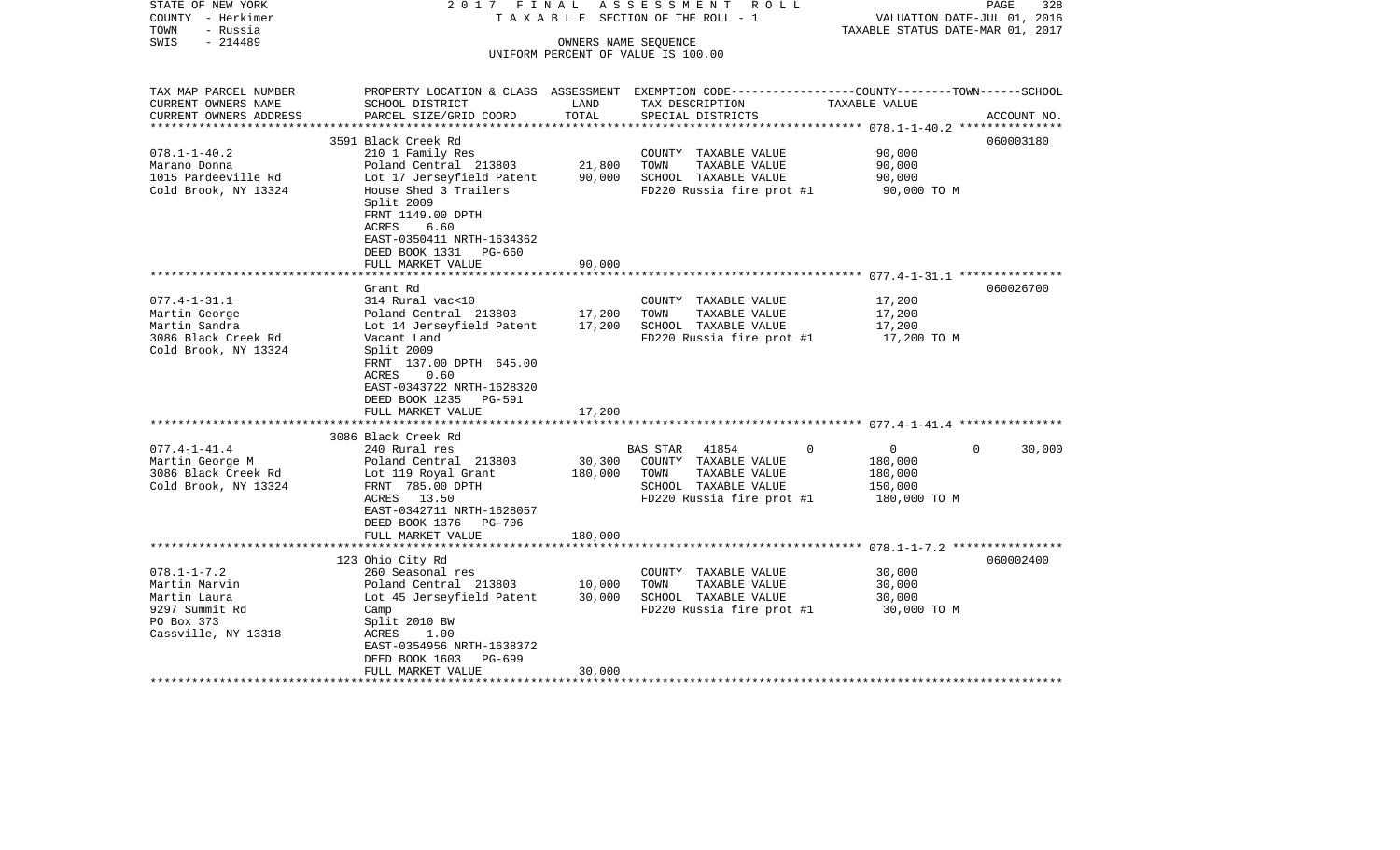| STATE OF NEW YORK<br>COUNTY - Herkimer<br>- Russia<br>TOWN | 2017 FINAL<br>TAXABLE                      | 329<br>PAGE<br>VALUATION DATE-JUL 01, 2016<br>TAXABLE STATUS DATE-MAR 01, 2017 |                                                                                                 |                                                        |             |
|------------------------------------------------------------|--------------------------------------------|--------------------------------------------------------------------------------|-------------------------------------------------------------------------------------------------|--------------------------------------------------------|-------------|
| SWIS<br>$-214489$                                          |                                            |                                                                                | OWNERS NAME SEQUENCE                                                                            |                                                        |             |
|                                                            |                                            |                                                                                | UNIFORM PERCENT OF VALUE IS 100.00                                                              |                                                        |             |
| TAX MAP PARCEL NUMBER                                      |                                            |                                                                                | PROPERTY LOCATION & CLASS ASSESSMENT EXEMPTION CODE---------------COUNTY-------TOWN------SCHOOL |                                                        |             |
| CURRENT OWNERS NAME                                        | SCHOOL DISTRICT                            | LAND                                                                           | TAX DESCRIPTION                                                                                 | TAXABLE VALUE                                          |             |
| CURRENT OWNERS ADDRESS                                     | PARCEL SIZE/GRID COORD                     | TOTAL                                                                          | SPECIAL DISTRICTS                                                                               |                                                        | ACCOUNT NO. |
| ***********************                                    |                                            |                                                                                |                                                                                                 |                                                        |             |
|                                                            | Brady Beach Rd                             |                                                                                |                                                                                                 |                                                        | 060026970   |
| $072.4 - 1 - 43$                                           | 260 Seasonal res                           |                                                                                | COUNTY TAXABLE VALUE                                                                            | 44,000                                                 |             |
| Martin Patrick                                             | Poland Central 213803                      | 10,900                                                                         | TOWN<br>TAXABLE VALUE                                                                           | 44,000                                                 |             |
| Robb Richard<br>6661 Williams Rd                           | Lot 47 Jerseyfield Patent<br>Camp          | 44,000                                                                         | SCHOOL TAXABLE VALUE<br>FD220 Russia fire prot #1                                               | 44,000<br>44,000 TO M                                  |             |
| Rome, NY 13440                                             | Brady Beach                                |                                                                                |                                                                                                 |                                                        |             |
|                                                            | FRNT 125.00 DPTH 150.00                    |                                                                                |                                                                                                 |                                                        |             |
|                                                            | EAST-0344573 NRTH-1642845                  |                                                                                |                                                                                                 |                                                        |             |
|                                                            | DEED BOOK 939<br>PG-356                    |                                                                                |                                                                                                 |                                                        |             |
|                                                            | FULL MARKET VALUE                          | 44,000                                                                         |                                                                                                 |                                                        |             |
|                                                            |                                            |                                                                                |                                                                                                 |                                                        |             |
|                                                            | Rose Valley Rd                             |                                                                                |                                                                                                 |                                                        | 060026850   |
| $089.1 - 2 - 20$                                           | 312 Vac w/imprv                            |                                                                                | COUNTY TAXABLE VALUE                                                                            | 113,900                                                |             |
| Martin Randy                                               | Poland Central 213803                      | 103,900                                                                        | TAXABLE VALUE<br>TOWN                                                                           | 113,900                                                |             |
| Martin Wendy                                               | Lot 30 Royal Grant                         | 113,900                                                                        | SCHOOL TAXABLE VALUE                                                                            | 113,900                                                |             |
| 8736 S Main St<br>Poland, NY 13431                         | ACRES 118.60<br>EAST-0353052 NRTH-1603202  |                                                                                | FD220 Russia fire prot #1                                                                       | 113,900 TO M                                           |             |
|                                                            | DEED BOOK 1162 PG-273                      |                                                                                |                                                                                                 |                                                        |             |
|                                                            | FULL MARKET VALUE                          | 113,900                                                                        |                                                                                                 |                                                        |             |
|                                                            |                                            |                                                                                |                                                                                                 | ************************ 077_1_1_9_******************* |             |
|                                                            | Southside Rd                               |                                                                                |                                                                                                 |                                                        | 060028740   |
| $077.1 - 1 - 9$                                            | 260 Seasonal res                           |                                                                                | COUNTY TAXABLE VALUE                                                                            | 29,500                                                 |             |
| Masella Doreen                                             | Poland Central 213803                      | 8,600                                                                          | TOWN<br>TAXABLE VALUE                                                                           | 29,500                                                 |             |
| Elsbree Deron                                              | Lot 15 Jerseyfield Patent                  | 29,500                                                                         | SCHOOL TAXABLE VALUE                                                                            | 29,500                                                 |             |
| 4716 Setting Sun Ter                                       | Camp                                       |                                                                                | FD220 Russia fire prot #1                                                                       | 29,500 TO M                                            |             |
| Syracuse, NY 13215                                         | 50.00 DPTH 100.00<br>FRNT                  |                                                                                |                                                                                                 |                                                        |             |
|                                                            | EAST-0334122 NRTH-1634170                  |                                                                                |                                                                                                 |                                                        |             |
|                                                            | DEED BOOK 1556 PG-530<br>FULL MARKET VALUE | 29,500                                                                         |                                                                                                 |                                                        |             |
|                                                            | ******************                         | * * * * * * * * * * * * *                                                      |                                                                                                 |                                                        |             |
|                                                            | Southside Rd                               |                                                                                |                                                                                                 |                                                        | 060007470   |
| $077.1 - 1 - 10$                                           | 260 Seasonal res                           |                                                                                | COUNTY TAXABLE VALUE                                                                            | 10,000                                                 |             |
| Masella Doreen                                             | Poland Central 213803                      | 9,200                                                                          | TAXABLE VALUE<br>TOWN                                                                           | 10,000                                                 |             |
| Elsbree Deron                                              | Lot 15 Jerseyfield Patent                  | 10,000                                                                         | SCHOOL TAXABLE VALUE                                                                            | 10,000                                                 |             |
| 4716 Setting Sun Ter                                       | Trl                                        |                                                                                | FD220 Russia fire prot #1                                                                       | 10,000 TO M                                            |             |
| Syracuse, NY 13215                                         | FRNT<br>50.00 DPTH 100.00                  |                                                                                |                                                                                                 |                                                        |             |
|                                                            | ACRES<br>0.12                              |                                                                                |                                                                                                 |                                                        |             |
|                                                            | EAST-0334162 NRTH-1634260                  |                                                                                |                                                                                                 |                                                        |             |
|                                                            | DEED BOOK 1556<br>PG-530                   |                                                                                |                                                                                                 |                                                        |             |
|                                                            | FULL MARKET VALUE                          | 10,000                                                                         |                                                                                                 |                                                        |             |
|                                                            |                                            |                                                                                |                                                                                                 |                                                        |             |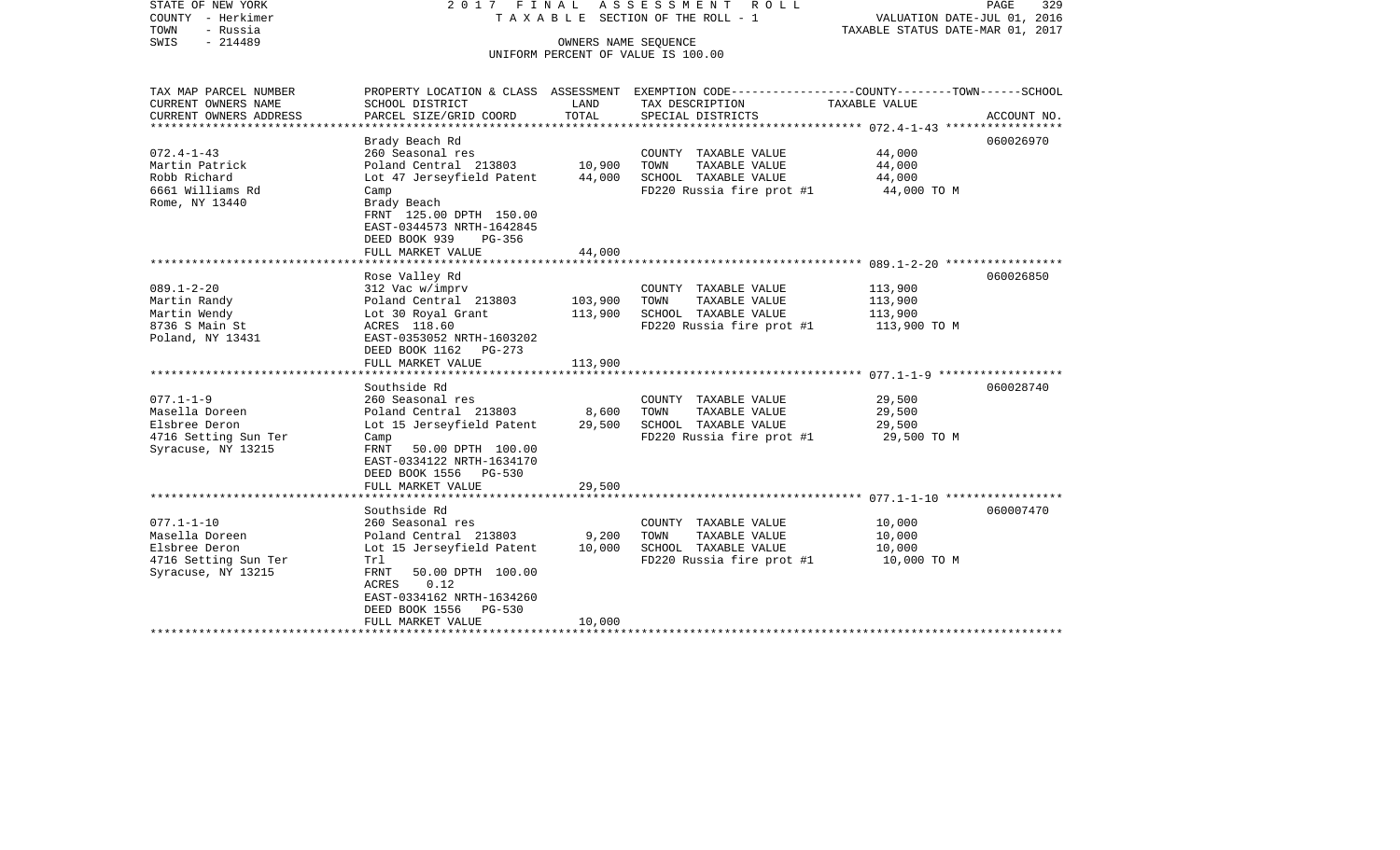| COUNTY<br>- Herkimer      |                                                                                                 |         | T A X A B L E SECTION OF THE ROLL - 1                      |              |                                  | VALUATION DATE-JUL 01, 2016 |             |
|---------------------------|-------------------------------------------------------------------------------------------------|---------|------------------------------------------------------------|--------------|----------------------------------|-----------------------------|-------------|
| TOWN<br>- Russia          |                                                                                                 |         |                                                            |              | TAXABLE STATUS DATE-MAR 01, 2017 |                             |             |
| SWIS<br>$-214489$         |                                                                                                 |         | OWNERS NAME SEQUENCE<br>UNIFORM PERCENT OF VALUE IS 100.00 |              |                                  |                             |             |
|                           |                                                                                                 |         |                                                            |              |                                  |                             |             |
|                           |                                                                                                 |         |                                                            |              |                                  |                             |             |
| TAX MAP PARCEL NUMBER     | PROPERTY LOCATION & CLASS ASSESSMENT EXEMPTION CODE---------------COUNTY-------TOWN------SCHOOL |         |                                                            |              |                                  |                             |             |
| CURRENT OWNERS NAME       | SCHOOL DISTRICT                                                                                 | LAND    | TAX DESCRIPTION                                            |              | TAXABLE VALUE                    |                             |             |
| CURRENT OWNERS ADDRESS    | PARCEL SIZE/GRID COORD                                                                          | TOTAL   | SPECIAL DISTRICTS                                          |              |                                  |                             | ACCOUNT NO. |
|                           |                                                                                                 |         |                                                            |              |                                  |                             |             |
|                           | 121 Mac Arthur Rd                                                                               |         |                                                            |              |                                  |                             | 060017430   |
| $077.4 - 1 - 62$          | 271 Mfg housings                                                                                |         | VET COM C 41132                                            | $\mathbf{0}$ | 9,625                            | $\Omega$                    | 0           |
| Mason Alma                | Poland Central 213803                                                                           |         | 15,300 VET COM T 41133                                     | 0            | $\circ$                          | 9,625                       | 0           |
| 121 Macarthur Rd          | S 15<br>Jp                                                                                      |         | 41834<br>38,500 ENH STAR                                   | $\Omega$     | $\mathbf{0}$                     | 0                           | 38,500      |
| Cold Brook, NY 13324      | Trl 1                                                                                           |         | COUNTY TAXABLE VALUE                                       |              | 28,875                           |                             |             |
|                           | Macarthur                                                                                       |         | TAXABLE VALUE<br>TOWN                                      |              | 28,875                           |                             |             |
|                           | ACRES<br>2.20                                                                                   |         | SCHOOL TAXABLE VALUE                                       |              | 0                                |                             |             |
|                           | EAST-0341461 NRTH-1633465<br>DEED BOOK 707                                                      |         | FD220 Russia fire prot #1                                  |              | 38,500 TO M                      |                             |             |
|                           | $PG-1$<br>FULL MARKET VALUE                                                                     | 38,500  |                                                            |              |                                  |                             |             |
|                           |                                                                                                 |         |                                                            |              |                                  |                             |             |
|                           | 695 Route 365                                                                                   |         |                                                            |              |                                  |                             | 060023490   |
| $073.3 - 1 - 3$           | 210 1 Family Res                                                                                |         | BAS STAR<br>41854                                          | $\mathbf 0$  | $\overline{0}$                   | $\Omega$                    | 30,000      |
| Mason Steven L            | 305201<br>Remsen                                                                                | 21,200  | COUNTY TAXABLE VALUE                                       |              | 135,000                          |                             |             |
| 695 Route 365             | Lot 1 Marvin Tract                                                                              | 135,000 | TOWN<br>TAXABLE VALUE                                      |              | 135,000                          |                             |             |
| Remsen, NY 13438          | House                                                                                           |         | SCHOOL TAXABLE VALUE                                       |              | 105,000                          |                             |             |
|                           | ACRES<br>3.60                                                                                   |         | FD230 Remsen fire #2                                       |              | 135,000 TO M                     |                             |             |
|                           | EAST-0349709 NRTH-1647248                                                                       |         |                                                            |              |                                  |                             |             |
|                           | DEED BOOK 1326<br>PG-789                                                                        |         |                                                            |              |                                  |                             |             |
|                           | FULL MARKET VALUE                                                                               | 135,000 |                                                            |              |                                  |                             |             |
|                           |                                                                                                 |         |                                                            |              |                                  |                             |             |
|                           | Military Rd                                                                                     |         |                                                            |              |                                  |                             | 060009635   |
| $076.4 - 1 - 5.3$         | 322 Rural vac>10                                                                                |         | 41730<br>AG MKTS                                           | $\mathbf{0}$ | 49,435                           | 49,435                      | 49,435      |
| Massoud Anthony J         | Poland Central 213803                                                                           | 105,500 | COUNTY TAXABLE VALUE                                       |              | 56,065                           |                             |             |
| 9716 Roberts Rd           | Lot 116-117 Royal Grant                                                                         | 105,500 | TOWN<br>TAXABLE VALUE                                      |              | 56,065                           |                             |             |
| Sauquoit, NY 13456-2315   | Vacant Land                                                                                     |         | SCHOOL TAXABLE VALUE                                       |              | 56,065                           |                             |             |
|                           | ACRES<br>67.60                                                                                  |         | FD220 Russia fire prot #1                                  |              | 105,500 TO M                     |                             |             |
| MAY BE SUBJECT TO PAYMENT | EAST-0322847 NRTH-1627163                                                                       |         |                                                            |              |                                  |                             |             |
| UNDER AGDIST LAW TIL 2024 | DEED BOOK 813<br>PG-544                                                                         |         |                                                            |              |                                  |                             |             |
|                           | FULL MARKET VALUE                                                                               | 105,500 |                                                            |              |                                  |                             |             |
|                           |                                                                                                 |         |                                                            |              |                                  |                             |             |
|                           | Gravesville Rd                                                                                  |         |                                                            |              |                                  |                             | 060016650   |
| $083.3 - 1 - 65$          | 720 Mine/quarry                                                                                 |         | COUNTY TAXABLE VALUE                                       |              | 190,200                          |                             |             |
| Material Sand & Gravel    | Poland Central 213803                                                                           | 190,200 | TOWN<br>TAXABLE VALUE                                      |              | 190,200                          |                             |             |
| PO Box 8                  | Lot 69 Royal Grant                                                                              | 190,200 | SCHOOL TAXABLE VALUE                                       |              | 190,200                          |                             |             |
| West Sand Lake, NY 12146  | House                                                                                           |         | FD220 Russia fire prot #1                                  |              | 190,200 TO M                     |                             |             |
|                           | ACRES 156.20                                                                                    |         |                                                            |              |                                  |                             |             |
|                           | EAST-0327002 NRTH-1610539                                                                       |         |                                                            |              |                                  |                             |             |
|                           | DEED BOOK 1125<br>PG-109                                                                        |         |                                                            |              |                                  |                             |             |
|                           | FULL MARKET VALUE                                                                               | 190,200 |                                                            |              |                                  |                             |             |
|                           | 460 Barnhart Rd                                                                                 |         |                                                            |              |                                  |                             | 060012120   |
| $073.1 - 1 - 9$           | 910 Priv forest                                                                                 |         |                                                            |              |                                  |                             |             |
| Maverick James            | 305201<br>Remsen                                                                                | 123,800 | COUNTY TAXABLE VALUE<br>TOWN<br>TAXABLE VALUE              |              | 123,800<br>123,800               |                             |             |
| Sullivan Joan             | Lot 81 Remsenburg Patent                                                                        | 123,800 | SCHOOL TAXABLE VALUE                                       |              | 123,800                          |                             |             |
| 333 Pearl St Apt 17b      | Vacant Land                                                                                     |         | FD230 Remsen fire #2                                       |              | 123,800 TO M                     |                             |             |
| New York, NY 10038        | ACRES 131.00                                                                                    |         |                                                            |              |                                  |                             |             |
|                           | EAST-0352324 NRTH-1652675                                                                       |         |                                                            |              |                                  |                             |             |
|                           | DEED BOOK 864<br>PG-213                                                                         |         |                                                            |              |                                  |                             |             |
|                           | FULL MARKET VALUE                                                                               | 123,800 |                                                            |              |                                  |                             |             |
|                           |                                                                                                 |         |                                                            |              |                                  |                             |             |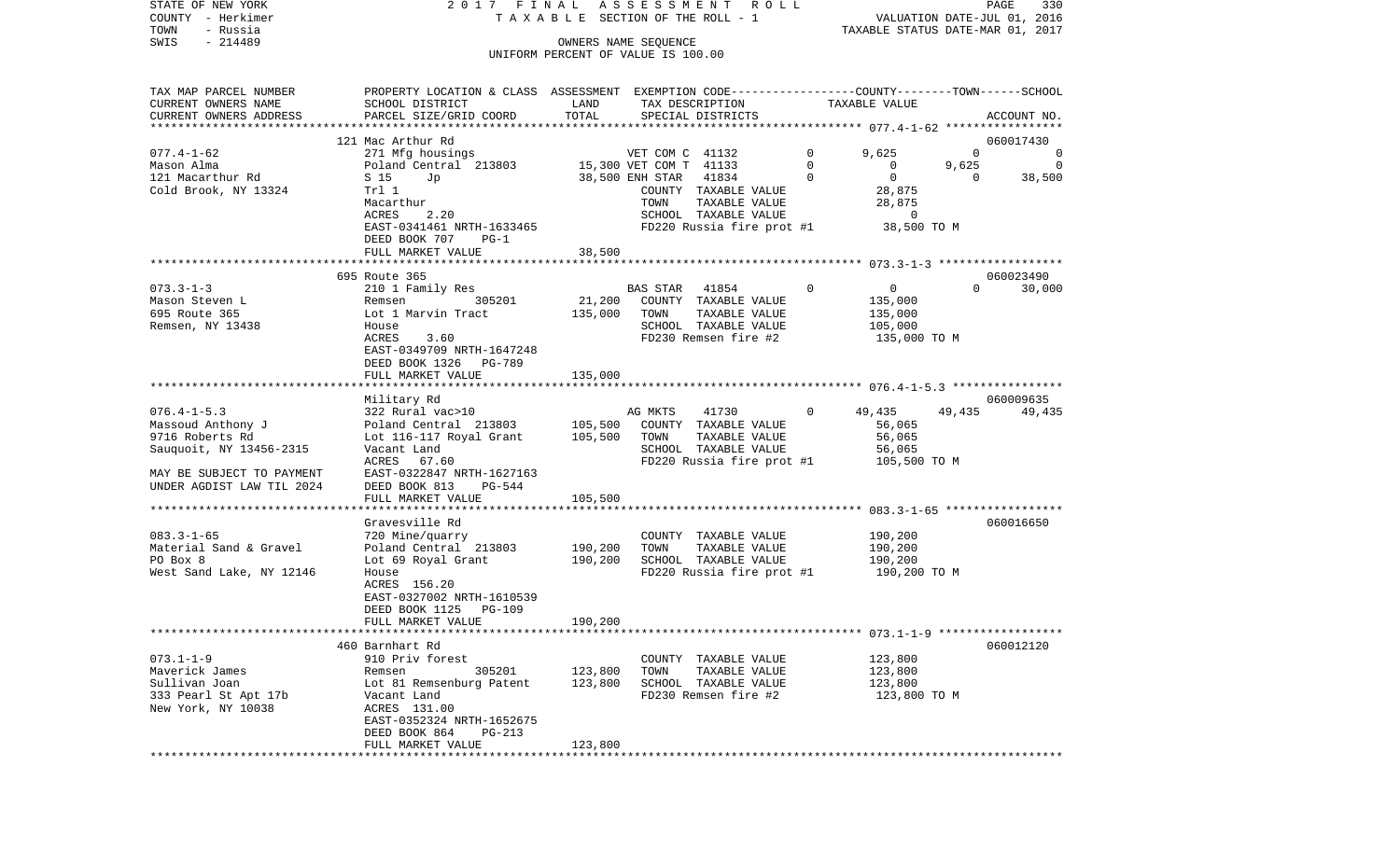| STATE OF NEW YORK<br>COUNTY - Herkimer<br>- Russia<br>TOWN<br>$-214489$<br>SWIS        | 2017 FINAL                                                                                                                                                                                               |                   | ASSESSMENT<br>R O L L<br>TAXABLE SECTION OF THE ROLL - 1<br>OWNERS NAME SEQUENCE<br>UNIFORM PERCENT OF VALUE IS 100.00                   | VALUATION DATE-JUL 01, 2016<br>TAXABLE STATUS DATE-MAR 01, 2017            | PAGE<br>331                     |
|----------------------------------------------------------------------------------------|----------------------------------------------------------------------------------------------------------------------------------------------------------------------------------------------------------|-------------------|------------------------------------------------------------------------------------------------------------------------------------------|----------------------------------------------------------------------------|---------------------------------|
|                                                                                        |                                                                                                                                                                                                          |                   |                                                                                                                                          |                                                                            |                                 |
| TAX MAP PARCEL NUMBER<br>CURRENT OWNERS NAME<br>CURRENT OWNERS ADDRESS                 | SCHOOL DISTRICT<br>PARCEL SIZE/GRID COORD                                                                                                                                                                | LAND<br>TOTAL     | PROPERTY LOCATION & CLASS ASSESSMENT EXEMPTION CODE----------------COUNTY-------TOWN------SCHOOL<br>TAX DESCRIPTION<br>SPECIAL DISTRICTS | TAXABLE VALUE                                                              | ACCOUNT NO.                     |
| **********************                                                                 |                                                                                                                                                                                                          |                   |                                                                                                                                          |                                                                            |                                 |
| $088.1 - 1 - 5.2$<br>Maxey Michael J<br>PO Box 736<br>Lebanon, OR 97355                | 9667 Route 28<br>270 Mfg housing<br>Poland Central 213803<br>Lot 68 Royal Grant<br>Mobile Home<br>ACRES<br>2.00<br>EAST-0327608 NRTH-1607626<br>DEED BOOK 807<br>PG-157                                  | 15,000<br>28,000  | COUNTY TAXABLE VALUE<br>TOWN<br>TAXABLE VALUE<br>SCHOOL TAXABLE VALUE<br>FD220 Russia fire prot #1                                       | 28,000<br>28,000<br>28,000<br>28,000 TO M                                  | 060051230                       |
|                                                                                        | FULL MARKET VALUE                                                                                                                                                                                        | 28,000            |                                                                                                                                          |                                                                            |                                 |
| $068. -1 - 1$<br>McAndrew Michael                                                      | Reeds Mill Rd<br>314 Rural vac<10<br>302601<br>Adirondack                                                                                                                                                | 3,700             | COUNTY TAXABLE VALUE<br>TOWN<br>TAXABLE VALUE                                                                                            | 3,700<br>3,700                                                             | 060006750                       |
| McAndrew Denise<br>3433 Route 91<br>Jamesville, NY 13078                               | N 17<br>Rp<br>Lot 6<br>Reeds Mill<br>4.20<br>ACRES<br>EAST-0336562 NRTH-1668705<br>DEED BOOK 1215 PG-627<br>FULL MARKET VALUE                                                                            | 3,700<br>3,700    | SCHOOL TAXABLE VALUE<br>FD230 Remsen fire #2                                                                                             | 3,700<br>3,700 TO M                                                        |                                 |
|                                                                                        |                                                                                                                                                                                                          |                   |                                                                                                                                          |                                                                            |                                 |
| $083.3 - 1 - 19$<br>Mccann John<br>Mccann Roberta<br>PO Box 557<br>Barneveld, NY 13304 | 109 Hinckley Rd<br>210 1 Family Res<br>Poland Central 213803<br>W 88<br>R G<br>$H_0$ 1/2<br>Hinckley<br>FRNT 170.00 DPTH 210.00<br>ACRES<br>0.50<br>EAST-0329621 NRTH-1611912<br>DEED BOOK 0822 PG-00467 | 15,000<br>115,000 | BAS STAR 41854<br>COUNTY TAXABLE VALUE<br>TOWN<br>TAXABLE VALUE<br>SCHOOL TAXABLE VALUE<br>FD220 Russia fire prot #1                     | $\Omega$<br>$\overline{0}$<br>115,000<br>115,000<br>85,000<br>115,000 TO M | 060014160<br>$\Omega$<br>30,000 |
|                                                                                        | FULL MARKET VALUE                                                                                                                                                                                        | 115,000           |                                                                                                                                          |                                                                            |                                 |
| $082.2 - 1 - 43$<br>McCarthy Trust<br>135 Dover Rd<br>Barneveld, NY 13304              | 135 Dover Rd<br>210 1 Family Res<br>Holland Patent 305801<br>N 103<br>Rg<br>Ho 7.99 Acres<br>Dover Road<br>ACRES<br>8.00<br>EAST-0317278 NRTH-1617457                                                    | 41,500<br>306,000 | COUNTY TAXABLE VALUE<br>TOWN<br>TAXABLE VALUE<br>SCHOOL TAXABLE VALUE<br>FD220 Russia fire prot #1                                       | 306,000<br>306,000<br>306,000<br>306,000 TO M                              | 060020610                       |
|                                                                                        | DEED BOOK 1077 PG-52<br>FULL MARKET VALUE                                                                                                                                                                | 306,000           |                                                                                                                                          |                                                                            |                                 |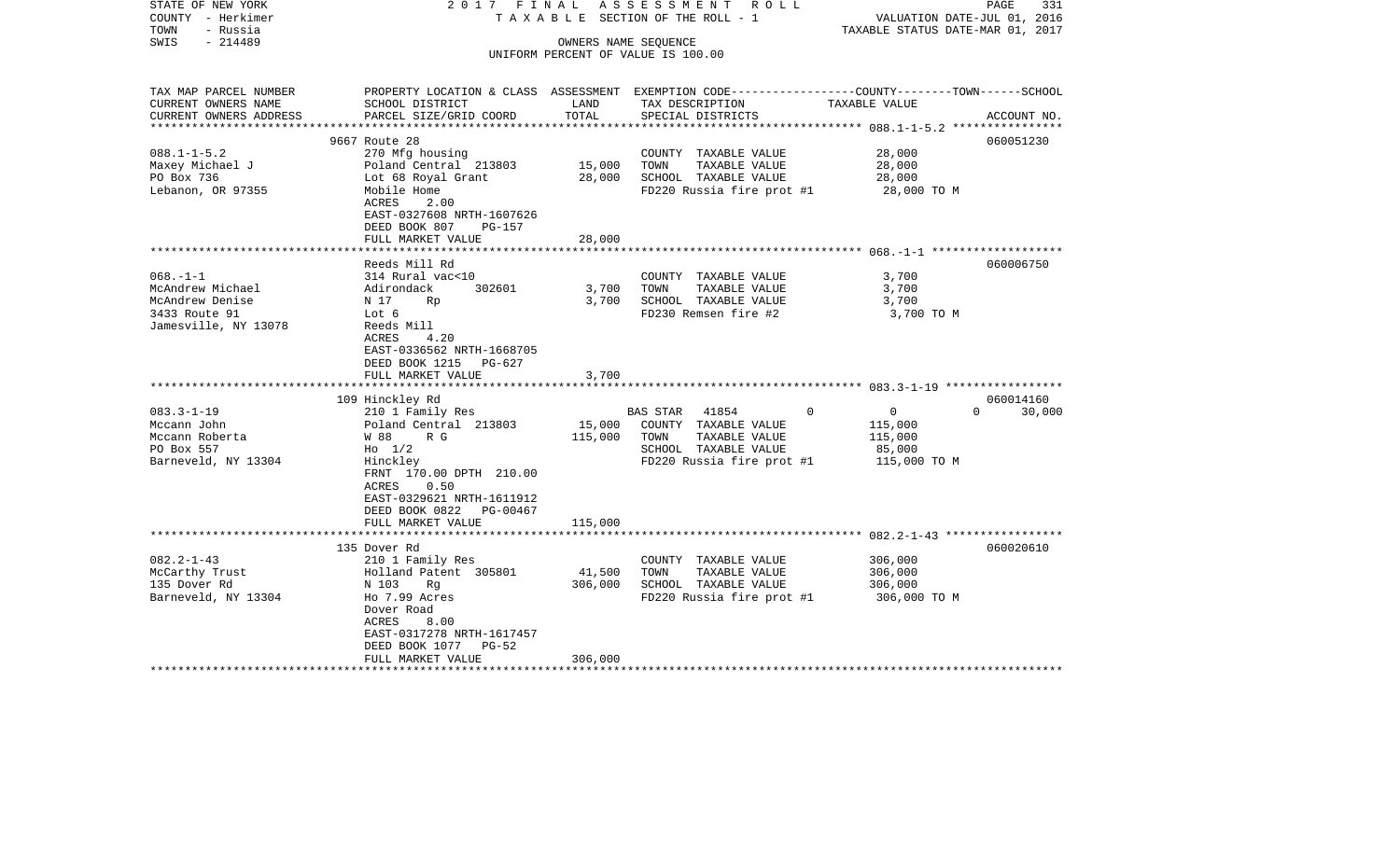| COUNTY<br>– Herkimer<br>TOWN<br>- Russia<br>SWIS<br>$-214489$ |                                                                                                                    |         | TAXABLE SECTION OF THE ROLL - 1<br>OWNERS NAME SEQUENCE<br>UNIFORM PERCENT OF VALUE IS 100.00 |             | VALUATION DATE-JUL 01, 2016<br>TAXABLE STATUS DATE-MAR 01, 2017 |          |             |
|---------------------------------------------------------------|--------------------------------------------------------------------------------------------------------------------|---------|-----------------------------------------------------------------------------------------------|-------------|-----------------------------------------------------------------|----------|-------------|
|                                                               |                                                                                                                    |         |                                                                                               |             |                                                                 |          |             |
| TAX MAP PARCEL NUMBER<br>CURRENT OWNERS NAME                  | PROPERTY LOCATION & CLASS ASSESSMENT EXEMPTION CODE---------------COUNTY-------TOWN------SCHOOL<br>SCHOOL DISTRICT | LAND    | TAX DESCRIPTION                                                                               |             | TAXABLE VALUE                                                   |          |             |
| CURRENT OWNERS ADDRESS<br>********************                | PARCEL SIZE/GRID COORD<br>**********************                                                                   | TOTAL   | SPECIAL DISTRICTS                                                                             |             |                                                                 |          | ACCOUNT NO. |
|                                                               | Route 365                                                                                                          |         |                                                                                               |             |                                                                 |          | 060012090   |
| $073.3 - 1 - 77$                                              | 210 1 Family Res                                                                                                   |         | <b>BAS STAR</b><br>41854                                                                      | $\mathbf 0$ | $\mathbf 0$                                                     | $\Omega$ | 30,000      |
| McCauley James                                                | 305201<br>Remsen                                                                                                   | 9,600   | COUNTY TAXABLE VALUE                                                                          |             | 78,000                                                          |          |             |
| 682 Route 365                                                 | Lot 1 Jacobs Tract                                                                                                 | 78,000  | TOWN<br>TAXABLE VALUE                                                                         |             | 78,000                                                          |          |             |
| Remsen, NY 13438                                              | Res. &man. home                                                                                                    |         | SCHOOL TAXABLE VALUE                                                                          |             | 48,000                                                          |          |             |
|                                                               | FRNT 448.00 DPTH<br>64.00                                                                                          |         | FD230 Remsen fire #2                                                                          |             | 78,000 TO M                                                     |          |             |
|                                                               | 0.32<br>ACRES                                                                                                      |         |                                                                                               |             |                                                                 |          |             |
|                                                               | EAST-0349484 NRTH-1647113                                                                                          |         |                                                                                               |             |                                                                 |          |             |
|                                                               | DEED BOOK 1098<br>PG-323                                                                                           |         |                                                                                               |             |                                                                 |          |             |
|                                                               | FULL MARKET VALUE                                                                                                  | 78,000  |                                                                                               |             |                                                                 |          |             |
|                                                               | 879 Grant Rd                                                                                                       |         |                                                                                               |             |                                                                 |          |             |
| $083.2 - 1 - 10.2$                                            | 270 Mfg housing                                                                                                    |         | <b>BAS STAR</b><br>41854                                                                      | 0           | 0                                                               | $\Omega$ | 30,000      |
| McCauley James                                                | Poland Central 213803                                                                                              | 15,000  | COUNTY TAXABLE VALUE                                                                          |             | 30,000                                                          |          |             |
| Nancy McCauley                                                | FRNT 225.00 DPTH                                                                                                   | 30,000  | TAXABLE VALUE<br>TOWN                                                                         |             | 30,000                                                          |          |             |
| 682 St. Rt. 365                                               | 2.00<br>ACRES                                                                                                      |         | SCHOOL TAXABLE VALUE                                                                          |             | 0                                                               |          |             |
| Remsen, NY 13438                                              | EAST-0344702 NRTH-1622462                                                                                          |         | FD220 Russia fire prot #1                                                                     |             | 30,000 TO M                                                     |          |             |
|                                                               | DEED BOOK 1121<br>PG-615                                                                                           |         |                                                                                               |             |                                                                 |          |             |
|                                                               | FULL MARKET VALUE                                                                                                  | 30,000  |                                                                                               |             |                                                                 |          |             |
|                                                               |                                                                                                                    |         |                                                                                               |             |                                                                 |          |             |
|                                                               | 546 Wheelertown Rd                                                                                                 |         |                                                                                               |             |                                                                 |          | 060042220   |
| $072.2 - 2 - 29$                                              | 210 1 Family Res                                                                                                   |         | COUNTY TAXABLE VALUE                                                                          |             | 52,400                                                          |          |             |
| McCauley Kenneth                                              | 305201<br>Remsen                                                                                                   | 15,000  | TAXABLE VALUE<br>TOWN                                                                         |             | 52,400                                                          |          |             |
| 40 Mapledale Acres                                            | Lot 3<br>Lt                                                                                                        | 52,400  | SCHOOL TAXABLE VALUE                                                                          |             | 52,400                                                          |          |             |
| Barneveld, NY 13304                                           | Trl 2 Acres                                                                                                        |         | FD230 Remsen fire #2                                                                          |             | 52,400 TO M                                                     |          |             |
|                                                               | Wheelertown Rd                                                                                                     |         |                                                                                               |             |                                                                 |          |             |
|                                                               | <b>ACRES</b><br>2.00                                                                                               |         |                                                                                               |             |                                                                 |          |             |
|                                                               | EAST-0345658 NRTH-1653776                                                                                          |         |                                                                                               |             |                                                                 |          |             |
|                                                               | DEED BOOK 1606<br>PG-277<br>FULL MARKET VALUE                                                                      | 52,400  |                                                                                               |             |                                                                 |          |             |
|                                                               |                                                                                                                    |         |                                                                                               |             |                                                                 |          |             |
|                                                               | 2271 Black Creek Rd                                                                                                |         |                                                                                               |             |                                                                 |          | 060040300   |
| $083.1 - 1 - 9$                                               | 210 1 Family Res                                                                                                   |         | 41854<br><b>BAS STAR</b>                                                                      | $\mathbf 0$ | $\circ$                                                         | $\Omega$ | 30,000      |
| Mccluskey Kenneth V                                           | Poland Central 213803                                                                                              | 12,700  | COUNTY TAXABLE VALUE                                                                          |             | 125,000                                                         |          |             |
| Donyce Kay                                                    | Lot 113 Royal Grant                                                                                                | 125,000 | TOWN<br>TAXABLE VALUE                                                                         |             | 125,000                                                         |          |             |
| 2271 Black Creek Rd                                           | House Gar                                                                                                          |         | SCHOOL TAXABLE VALUE                                                                          |             | 95,000                                                          |          |             |
| Remsen, NY 13438                                              | FRNT 280.00 DPTH 140.00                                                                                            |         | FD220 Russia fire prot #1                                                                     |             | 125,000 TO M                                                    |          |             |
|                                                               | 1.07 BANK<br>021<br>ACRES                                                                                          |         |                                                                                               |             |                                                                 |          |             |
|                                                               | EAST-0328609 NRTH-1622435                                                                                          |         |                                                                                               |             |                                                                 |          |             |
|                                                               | DEED BOOK 00638 PG-00221                                                                                           |         |                                                                                               |             |                                                                 |          |             |
|                                                               | FULL MARKET VALUE                                                                                                  | 125,000 |                                                                                               |             |                                                                 |          |             |
|                                                               | ****************                                                                                                   |         |                                                                                               |             |                                                                 |          |             |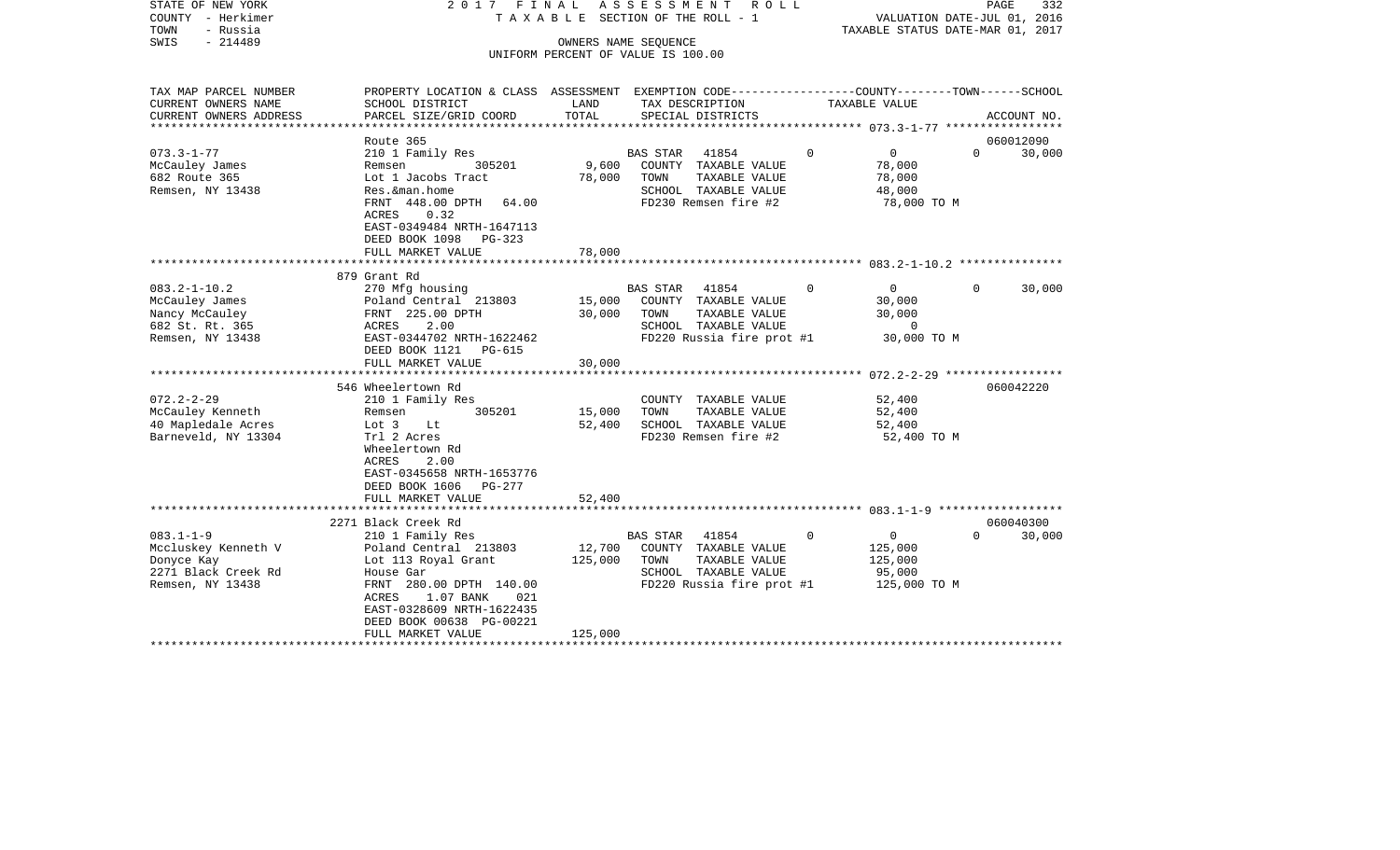| STATE OF NEW YORK<br>COUNTY - Herkimer<br>- Russia<br>TOWN<br>SWIS<br>$-214489$                            | 2017 FINAL                                                                                                                                                                                              |                            | ASSESSMENT<br>ROLL<br>T A X A B L E SECTION OF THE ROLL - 1<br>OWNERS NAME SEQUENCE<br>UNIFORM PERCENT OF VALUE IS 100.00 | TAXABLE STATUS DATE-MAR 01, 2017                                         | PAGE<br>333<br>VALUATION DATE-JUL 01, 2016 |
|------------------------------------------------------------------------------------------------------------|---------------------------------------------------------------------------------------------------------------------------------------------------------------------------------------------------------|----------------------------|---------------------------------------------------------------------------------------------------------------------------|--------------------------------------------------------------------------|--------------------------------------------|
| TAX MAP PARCEL NUMBER<br>CURRENT OWNERS NAME<br>CURRENT OWNERS ADDRESS<br>*********************            | PROPERTY LOCATION & CLASS ASSESSMENT EXEMPTION CODE---------------COUNTY-------TOWN------SCHOOL<br>SCHOOL DISTRICT<br>PARCEL SIZE/GRID COORD                                                            | LAND<br>TOTAL              | TAX DESCRIPTION<br>SPECIAL DISTRICTS                                                                                      | TAXABLE VALUE                                                            | ACCOUNT NO.                                |
| $083.1 - 1 - 8.2$<br>Mccluskey Kenneth V Jr<br>Mccluskey Donyce<br>2271 Black Creek Rd<br>Remsen, NY 13438 | Black Creek Rd<br>314 Rural vac<10<br>Poland Central 213803<br>Lot 114 Royal Grant<br>Vacant Land<br>ACRES<br>1.03<br>EAST-0328619 NRTH-1622591<br>DEED BOOK 689<br>PG-284<br>FULL MARKET VALUE         | 2,500<br>2,500<br>2,500    | COUNTY TAXABLE VALUE<br>TOWN<br>TAXABLE VALUE<br>SCHOOL TAXABLE VALUE<br>FD220 Russia fire prot #1                        | 2,500<br>2,500<br>2,500<br>2,500 TO M                                    | 060027910                                  |
|                                                                                                            |                                                                                                                                                                                                         |                            |                                                                                                                           |                                                                          |                                            |
| $088.1 - 1 - 40$<br>McCormick Christy<br>118 Beecher Rd<br>Poland, NY 13431                                | Beecher Rd<br>210 1 Family Res<br>Poland Central 213803<br>Lot 47<br>Rg<br>House<br>3 Acres<br>Beecher Road<br>ACRES<br>3.00<br>EAST-0331527 NRTH-1605412<br>DEED BOOK 1276 PG-382<br>FULL MARKET VALUE | 16,500<br>99,400<br>99,400 | BAS STAR 41854<br>COUNTY TAXABLE VALUE<br>TAXABLE VALUE<br>TOWN<br>SCHOOL TAXABLE VALUE<br>FD220 Russia fire prot #1      | $\overline{0}$<br>$\Omega$<br>99,400<br>99,400<br>69,400<br>99,400 TO M  | 060025320<br>$\Omega$<br>30,000            |
|                                                                                                            |                                                                                                                                                                                                         |                            |                                                                                                                           |                                                                          |                                            |
| $088.1 - 1 - 18.4$<br>Mccormick Gregory<br>Mccormick Susan<br>317 Plumb Rd<br>Poland, NY 13431             | 317 Plumb Rd<br>210 1 Family Res<br>Poland Central 213803<br>Lot 48 Royal Grant<br>Log Home<br>FRNT 272.80 DPTH<br>6.50<br>ACRES<br>EAST-0336003 NRTH-1606586<br>DEED BOOK 691<br>$PG-253$              | 21,700<br>155,800          | BAS STAR<br>41854<br>COUNTY TAXABLE VALUE<br>TOWN<br>TAXABLE VALUE<br>SCHOOL TAXABLE VALUE<br>FD220 Russia fire prot #1   | $\mathbf 0$<br>$\Omega$<br>155,800<br>155,800<br>125,800<br>155,800 TO M | 060051980<br>$\Omega$<br>30,000            |
|                                                                                                            | FULL MARKET VALUE                                                                                                                                                                                       | 155,800                    |                                                                                                                           |                                                                          |                                            |
| $088.1 - 1 - 18.5$<br>Mccormick Gregory<br>Mccormick Susan<br>317 Plumb Rd<br>Poland, NY 13431             | Plumb Rd<br>314 Rural vac<10<br>Poland Central 213803<br>Lot 48 Royal Grant<br>Vacant Land<br>ACRES<br>9.80<br>EAST-0336333 NRTH-1606505<br>DEED BOOK 677<br>$PG-520$<br>FULL MARKET VALUE              | 10,000<br>10,000<br>10,000 | COUNTY TAXABLE VALUE<br>TOWN<br>TAXABLE VALUE<br>SCHOOL TAXABLE VALUE<br>FD220 Russia fire prot #1                        | 10,000<br>10,000<br>10,000<br>10,000 TO M                                | 060050450                                  |
| **************************                                                                                 |                                                                                                                                                                                                         |                            |                                                                                                                           |                                                                          |                                            |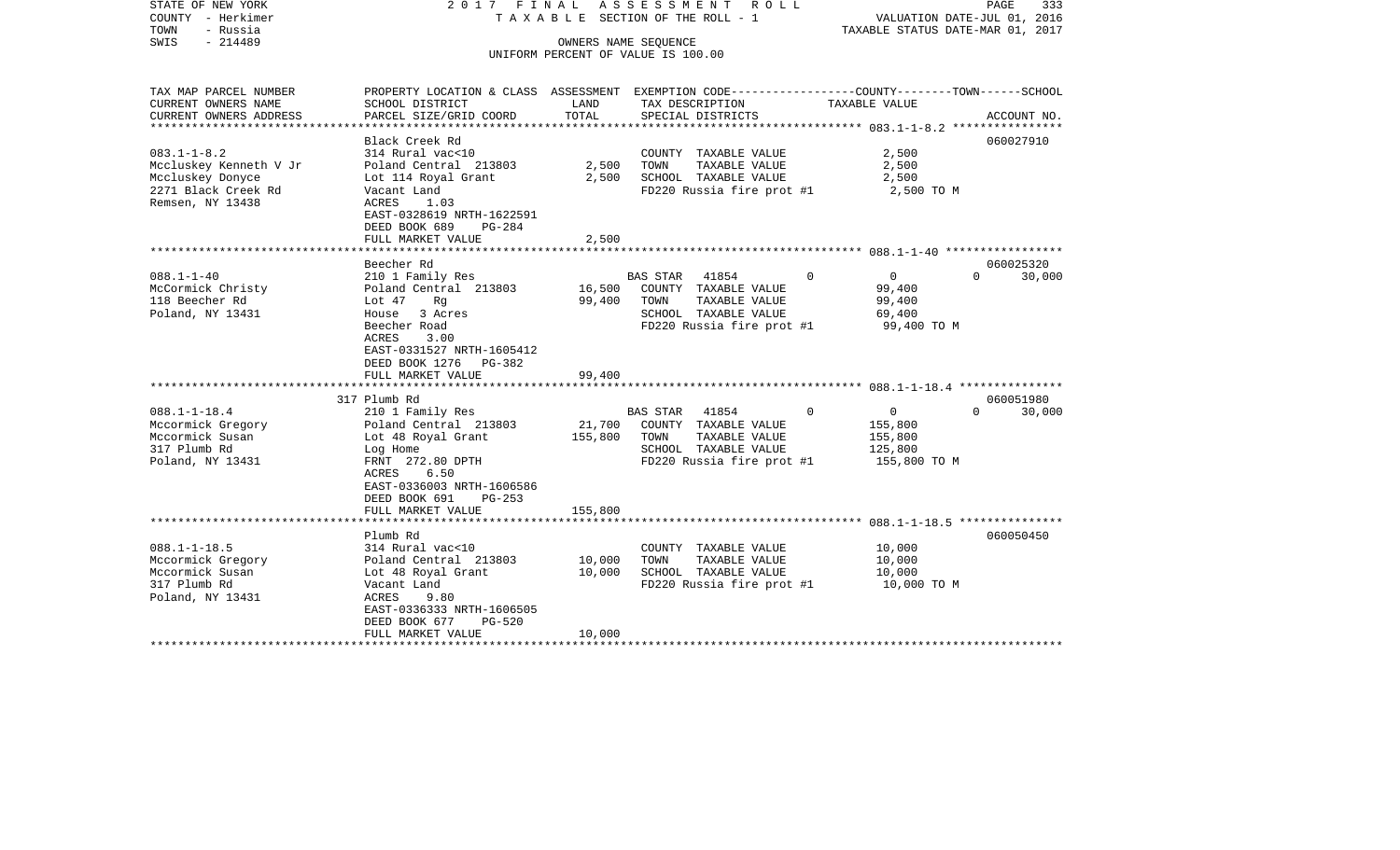| STATE OF NEW YORK                | 2017 FINAL                                                                                       |         | ASSESSMENT ROLL                                            |                   | PAGE<br>334                      |
|----------------------------------|--------------------------------------------------------------------------------------------------|---------|------------------------------------------------------------|-------------------|----------------------------------|
| COUNTY - Herkimer                |                                                                                                  |         | TAXABLE SECTION OF THE ROLL - 1                            |                   | VALUATION DATE-JUL 01, 2016      |
| TOWN<br>- Russia                 |                                                                                                  |         |                                                            |                   | TAXABLE STATUS DATE-MAR 01, 2017 |
| $-214489$<br>SWIS                |                                                                                                  |         | OWNERS NAME SEQUENCE<br>UNIFORM PERCENT OF VALUE IS 100.00 |                   |                                  |
|                                  |                                                                                                  |         |                                                            |                   |                                  |
| TAX MAP PARCEL NUMBER            | PROPERTY LOCATION & CLASS ASSESSMENT EXEMPTION CODE----------------COUNTY-------TOWN------SCHOOL |         |                                                            |                   |                                  |
| CURRENT OWNERS NAME              | SCHOOL DISTRICT                                                                                  | LAND    | TAX DESCRIPTION                                            | TAXABLE VALUE     |                                  |
| CURRENT OWNERS ADDRESS           | PARCEL SIZE/GRID COORD                                                                           | TOTAL   | SPECIAL DISTRICTS                                          |                   | ACCOUNT NO.                      |
| **********************           |                                                                                                  |         |                                                            |                   |                                  |
|                                  | Beecher Rd                                                                                       |         |                                                            |                   |                                  |
| $088.1 - 1 - 15.11$              | 314 Rural vac<10                                                                                 |         | COUNTY TAXABLE VALUE                                       | 3,000             |                                  |
| McCormick Gregory P              | Poland Central 213803                                                                            | 3,000   | TOWN<br>TAXABLE VALUE                                      | 3,000             |                                  |
| McCormick Susan M                | Beecher Road                                                                                     | 3,000   | SCHOOL TAXABLE VALUE                                       | 3,000             |                                  |
| 317 Plumb Rd<br>Poland, NY 13431 | Dygert<br>3.70<br>ACRES                                                                          |         | FD220 Russia fire prot #1                                  | 3,000 TO M        |                                  |
|                                  | EAST-0335807 NRTH-1607503                                                                        |         |                                                            |                   |                                  |
|                                  | DEED BOOK 944<br>PG-282                                                                          |         |                                                            |                   |                                  |
|                                  | FULL MARKET VALUE                                                                                | 3,000   |                                                            |                   |                                  |
|                                  |                                                                                                  |         |                                                            |                   |                                  |
|                                  | 376 Beecher Rd                                                                                   |         |                                                            |                   |                                  |
| $088.1 - 1 - 15.12$              | 210 1 Family Res                                                                                 |         | <b>BAS STAR</b><br>41854                                   | 0<br>$\mathbf{0}$ | $\Omega$<br>30,000               |
| McCormick Tara                   | Poland Central 213803                                                                            | 19,500  | COUNTY TAXABLE VALUE                                       | 184,000           |                                  |
| Parow Carl                       | FRNT 430.00 DPTH                                                                                 | 184,000 | TOWN<br>TAXABLE VALUE                                      | 184,000           |                                  |
| 376 Beecher Rd                   | 5.00<br>ACRES                                                                                    |         | SCHOOL TAXABLE VALUE                                       | 154,000           |                                  |
| Poland, NY 13431                 | EAST-0335405 NRTH-1607503<br>DEED BOOK 1169<br>PG-824                                            |         |                                                            |                   |                                  |
|                                  | FULL MARKET VALUE                                                                                | 184,000 |                                                            |                   |                                  |
|                                  |                                                                                                  |         |                                                            |                   |                                  |
|                                  | 190 Lakeview Dr                                                                                  |         |                                                            |                   | 060019380                        |
| $077.1 - 1 - 3$                  | 260 Seasonal res                                                                                 |         | COUNTY TAXABLE VALUE                                       | 66,000            |                                  |
| McCoy Joseph                     | Poland Central 213803                                                                            | 19,700  | TAXABLE VALUE<br>TOWN                                      | 66,000            |                                  |
| Ferrusi Vicki                    | Lot 15 Jerseyfield Patent                                                                        | 66,000  | SCHOOL TAXABLE VALUE                                       | 66,000            |                                  |
| 889 Clemons Rd                   | 2 Camps                                                                                          |         | FD220 Russia fire prot #1                                  | 66,000 TO M       |                                  |
| Frankfort, NY 13340              | FRNT 197.55 DPTH 104.87                                                                          |         |                                                            |                   |                                  |
|                                  | ACRES<br>0.32<br>EAST-0333945 NRTH-1633786                                                       |         |                                                            |                   |                                  |
|                                  | DEED BOOK 2017 PG-613                                                                            |         |                                                            |                   |                                  |
|                                  | FULL MARKET VALUE                                                                                | 66,000  |                                                            |                   |                                  |
|                                  |                                                                                                  |         |                                                            |                   |                                  |
|                                  | Flybrook Rd                                                                                      |         |                                                            |                   | 060018210                        |
| $073.3 - 1 - 81$                 | 311 Res vac land - WTRFNT                                                                        |         | COUNTY TAXABLE VALUE                                       | 41,000            |                                  |
| McEwan Living Trust Sharon C     | Poland Central 213803                                                                            | 41,000  | TOWN<br>TAXABLE VALUE                                      | 41,000            |                                  |
| 6640 Daily Rd                    | Lot 47 Jerseyfield Patent                                                                        | 41,000  | SCHOOL TAXABLE VALUE                                       | 41,000            |                                  |
| Rome, NY 13440                   | Vacant Land                                                                                      |         | FD220 Russia fire prot #1                                  | 41,000 TO M       |                                  |
|                                  | 34.80<br>ACRES                                                                                   |         |                                                            |                   |                                  |
|                                  | EAST-0353660 NRTH-1644211<br>DEED BOOK 1456<br>PG-928                                            |         |                                                            |                   |                                  |
|                                  | FULL MARKET VALUE                                                                                | 41,000  |                                                            |                   |                                  |
|                                  |                                                                                                  |         |                                                            |                   |                                  |
|                                  | 1030 Grant Rd                                                                                    |         |                                                            |                   |                                  |
| $077.4 - 1 - 48.2$               | 210 1 Family Res                                                                                 |         | COUNTY TAXABLE VALUE                                       | 89,000            |                                  |
| McGann Mark                      | Poland Central 213803                                                                            | 12,500  | TOWN<br>TAXABLE VALUE                                      | 89,000            |                                  |
| 1030 Grant Rd                    | House                                                                                            | 89,000  | SCHOOL TAXABLE VALUE                                       | 89,000            |                                  |
| Cold Brook, NY 13324             | FRNT 174.00 DPTH                                                                                 |         | FD220 Russia fire prot #1                                  | 89,000 TO M       |                                  |
|                                  | ACRES<br>1.00<br>EAST-0344576 NRTH-1625410                                                       |         |                                                            |                   |                                  |
|                                  | DEED BOOK 1434<br>PG-558                                                                         |         |                                                            |                   |                                  |
|                                  | FULL MARKET VALUE                                                                                | 89,000  |                                                            |                   |                                  |
|                                  |                                                                                                  |         |                                                            |                   |                                  |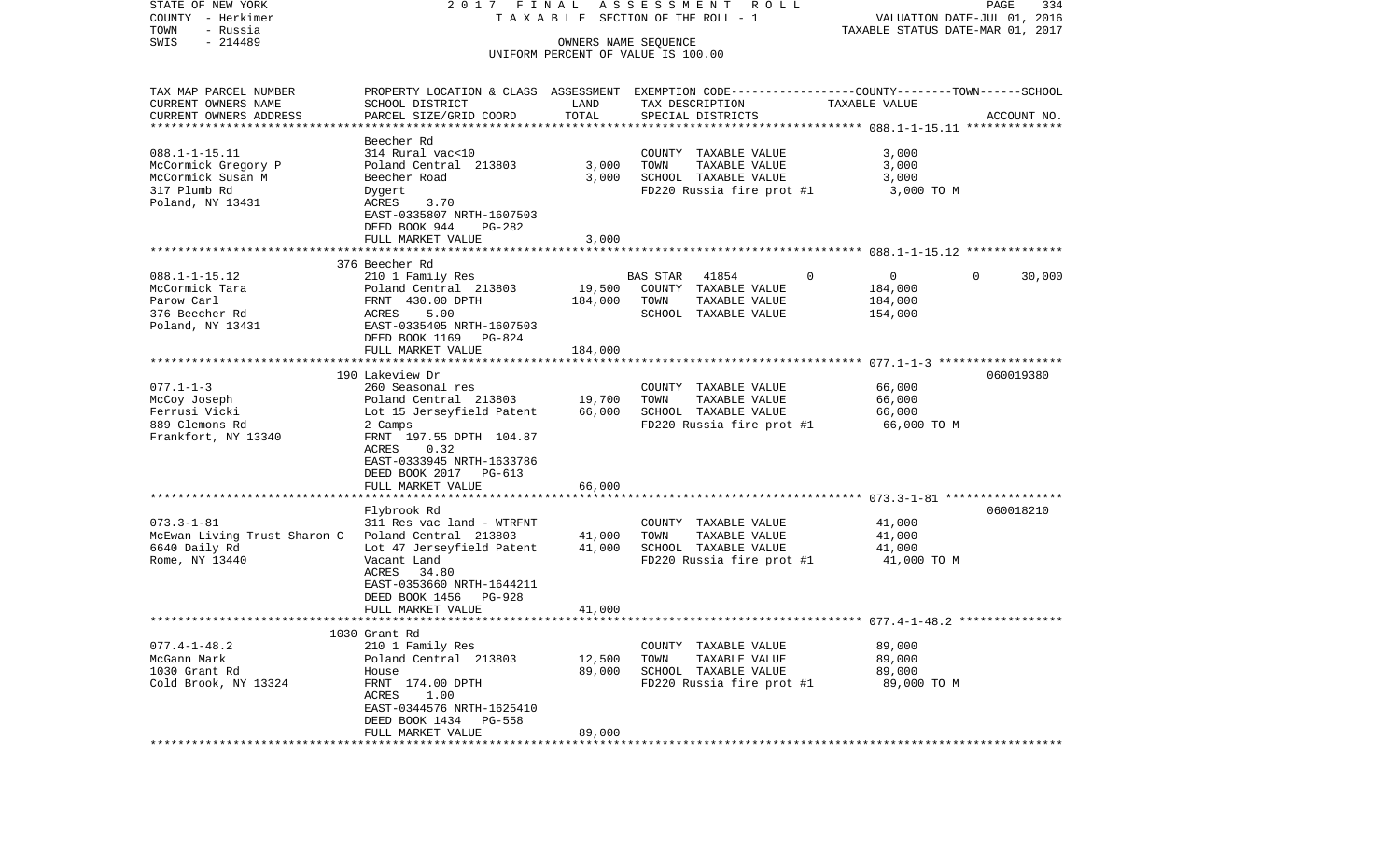| STATE OF NEW YORK<br>COUNTY - Herkimer<br>TOWN<br>- Russia | 2017 FINAL                                                                                                                                                                      |                 | ASSESSMENT ROLL<br>T A X A B L E SECTION OF THE ROLL - 1   | VALUATION DATE-JUL 01, 2016<br>TAXABLE STATUS DATE-MAR 01, 2017 | PAGE           | 335              |
|------------------------------------------------------------|---------------------------------------------------------------------------------------------------------------------------------------------------------------------------------|-----------------|------------------------------------------------------------|-----------------------------------------------------------------|----------------|------------------|
| SWIS<br>$-214489$                                          |                                                                                                                                                                                 |                 | OWNERS NAME SEQUENCE<br>UNIFORM PERCENT OF VALUE IS 100.00 |                                                                 |                |                  |
|                                                            |                                                                                                                                                                                 |                 |                                                            |                                                                 |                |                  |
| TAX MAP PARCEL NUMBER                                      | PROPERTY LOCATION & CLASS ASSESSMENT EXEMPTION CODE----------------COUNTY-------TOWN------SCHOOL                                                                                |                 |                                                            |                                                                 |                |                  |
| CURRENT OWNERS NAME                                        | SCHOOL DISTRICT                                                                                                                                                                 | LAND            | TAX DESCRIPTION                                            | TAXABLE VALUE                                                   |                |                  |
| CURRENT OWNERS ADDRESS                                     | PARCEL SIZE/GRID COORD                                                                                                                                                          | TOTAL           | SPECIAL DISTRICTS                                          |                                                                 |                | ACCOUNT NO.      |
|                                                            | 1030 Grant Rd                                                                                                                                                                   |                 |                                                            |                                                                 |                |                  |
| $077.4 - 1 - 48.3$                                         | 312 Vac w/imprv                                                                                                                                                                 |                 | COUNTY TAXABLE VALUE                                       | 18,500                                                          |                |                  |
| McGann Mark                                                | Poland Central 213803                                                                                                                                                           | 4,300           | TAXABLE VALUE<br>TOWN                                      | 18,500                                                          |                |                  |
| 1030 Grant Rd                                              | House                                                                                                                                                                           | 18,500          | SCHOOL TAXABLE VALUE                                       | 18,500                                                          |                |                  |
| Cold Brook, NY 13324                                       | FRNT 186.00 DPTH<br>ACRES<br>1.10                                                                                                                                               |                 | FD220 Russia fire prot #1 18,500 TO M                      |                                                                 |                |                  |
|                                                            | EAST-0344551 NRTH-1625580                                                                                                                                                       |                 |                                                            |                                                                 |                |                  |
|                                                            | DEED BOOK 1434 PG-558                                                                                                                                                           |                 |                                                            |                                                                 |                |                  |
|                                                            | FULL MARKET VALUE                                                                                                                                                               | 18,500          |                                                            |                                                                 |                |                  |
|                                                            |                                                                                                                                                                                 |                 |                                                            |                                                                 |                |                  |
|                                                            | 565 Southside Rd                                                                                                                                                                |                 |                                                            |                                                                 |                | 060021930        |
| $077.3 - 1 - 12$                                           | 312 Vac w/imprv                                                                                                                                                                 |                 | COUNTY TAXABLE VALUE                                       | 36,500                                                          |                |                  |
| McGill Christopher J                                       |                                                                                                                                                                                 | 8,500<br>36,500 | TAXABLE VALUE<br>TOWN                                      | 36,500                                                          |                |                  |
| McGill Shari L<br>101 Sunflower Dr                         |                                                                                                                                                                                 |                 | SCHOOL TAXABLE VALUE                                       | 36,500                                                          |                |                  |
| Liverpool, NY 13088                                        | Poland Central 213803<br>Lot 119 Royal Grant<br>Mobile Home<br>FRNT 150.00 DPTH 145.00                                                                                          |                 | FD220 Russia fire prot #1 36,500 TO M                      |                                                                 |                |                  |
|                                                            | ACRES 0.45                                                                                                                                                                      |                 |                                                            |                                                                 |                |                  |
|                                                            | EAST-0334947 NRTH-1631673                                                                                                                                                       |                 |                                                            |                                                                 |                |                  |
|                                                            | DEED BOOK 1075 PG-284                                                                                                                                                           |                 |                                                            |                                                                 |                |                  |
|                                                            | FULL MARKET VALUE                                                                                                                                                               | 36,500          |                                                            |                                                                 |                |                  |
|                                                            |                                                                                                                                                                                 |                 |                                                            |                                                                 |                |                  |
|                                                            | 303 Pardee Rd                                                                                                                                                                   |                 |                                                            | $\Omega$                                                        | $\Omega$       | 60052825         |
| $072.12 - 2 - 10$<br>McKeller Melvin L                     |                                                                                                                                                                                 |                 |                                                            | 15,000<br>$\circ$                                               | 20,000         | 0<br>$\mathbf 0$ |
| McKeller Pamela                                            |                                                                                                                                                                                 |                 |                                                            | $\begin{array}{c} 0 \\ 30,000 \\ 0 \end{array}$<br>$\circ$      | $\overline{0}$ | $\Omega$         |
| 301 Silverstone Rd                                         |                                                                                                                                                                                 |                 | VET DIS T 41143                                            | $\Omega$                                                        | 38,100         | $\Omega$         |
| Remsen, NY 13438                                           | 210 1 Family Res<br>Remsen 305201 36,400 VET COM T 41133<br>Lot 2 Jacobs Tract 254,000 VET DIS C 41142<br>House w/ Garage 254,000 VET DIS T 41143<br>ACRES 13.90 BAS STAR 41854 |                 |                                                            | $\overline{0}$<br>$\mathbf 0$                                   | $\overline{0}$ | 30,000           |
|                                                            | EAST-0345234 NRTH-1651080                                                                                                                                                       |                 | COUNTY TAXABLE VALUE                                       | 209,000                                                         |                |                  |
|                                                            | DEED BOOK 1108 PG-903                                                                                                                                                           |                 |                                                            | 195,900                                                         |                |                  |
|                                                            | FULL MARKET VALUE                                                                                                                                                               |                 | PC-903 TOWN TAXABLE VALUE<br>254,000 SCHOOL TAXABLE VALUE  | 224,000                                                         |                |                  |
|                                                            |                                                                                                                                                                                 |                 | FD230 Remsen fire #2                                       | 254,000 TO M                                                    |                |                  |
|                                                            | 9675 Rte 28                                                                                                                                                                     |                 |                                                            |                                                                 |                |                  |
| $088.1 - 1 - 5.3$                                          | 210 1 Family Res                                                                                                                                                                |                 | BAS STAR 41854                                             | $\overline{0}$<br>$\Omega$                                      | $\Omega$       | 30,000           |
|                                                            | Mckeone Myles L Sr Poland Central 213803                                                                                                                                        |                 | 15,000 COUNTY TAXABLE VALUE                                | 92,000                                                          |                |                  |
| 9675 State Rte 28                                          | Lot 68 Royal Grant                                                                                                                                                              | 92,000          | TOWN<br>TAXABLE VALUE                                      | 92,000                                                          |                |                  |
| Poland, NY 13431                                           | 135<br>House Att Gar Kennel                                                                                                                                                     |                 | SCHOOL TAXABLE VALUE                                       | 62,000                                                          |                |                  |
|                                                            | 2.00 BANK<br>ACRES                                                                                                                                                              |                 | FD220 Russia fire prot #1                                  | 92,000 TO M                                                     |                |                  |
|                                                            | EAST-0327442 NRTH-1607783                                                                                                                                                       |                 |                                                            |                                                                 |                |                  |
|                                                            | DEED BOOK 807<br>$PG-335$                                                                                                                                                       |                 |                                                            |                                                                 |                |                  |
|                                                            | FULL MARKET VALUE                                                                                                                                                               | 92,000          |                                                            |                                                                 |                |                  |
|                                                            |                                                                                                                                                                                 |                 |                                                            |                                                                 |                |                  |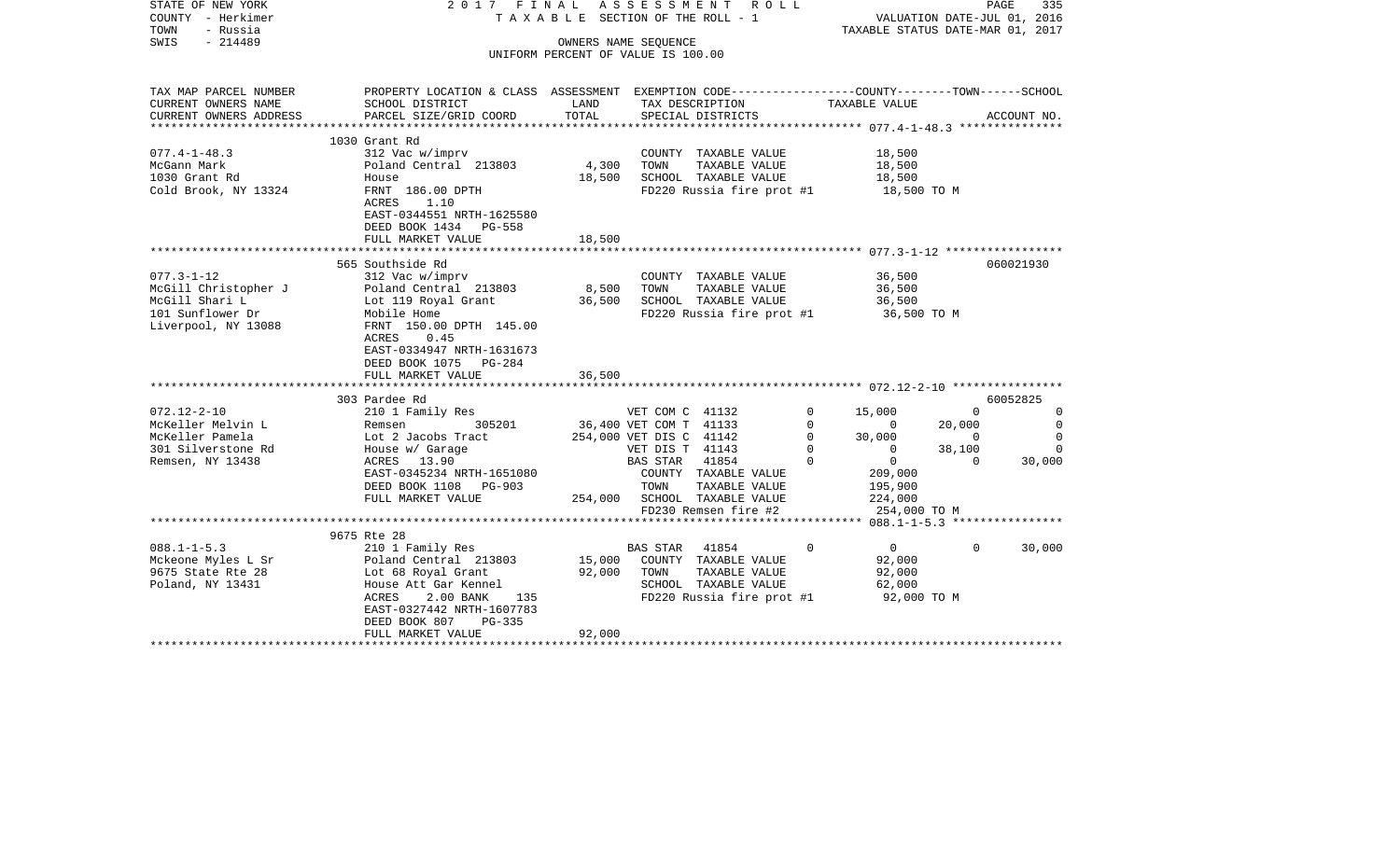| STATE OF NEW YORK<br>COUNTY - Herkimer            | 2017 FINAL                                                                                      |                              | ASSESSMENT<br>R O L L<br>TAXABLE SECTION OF THE ROLL - 1 |                     | PAGE<br>336<br>VALUATION DATE-JUL 01, 2016 |
|---------------------------------------------------|-------------------------------------------------------------------------------------------------|------------------------------|----------------------------------------------------------|---------------------|--------------------------------------------|
| TOWN<br>- Russia                                  |                                                                                                 |                              |                                                          |                     | TAXABLE STATUS DATE-MAR 01, 2017           |
| $-214489$<br>SWIS                                 |                                                                                                 | OWNERS NAME SEQUENCE         | UNIFORM PERCENT OF VALUE IS 100.00                       |                     |                                            |
| TAX MAP PARCEL NUMBER                             | PROPERTY LOCATION & CLASS ASSESSMENT EXEMPTION CODE---------------COUNTY-------TOWN------SCHOOL |                              |                                                          |                     |                                            |
| CURRENT OWNERS NAME                               | SCHOOL DISTRICT                                                                                 | LAND                         | TAX DESCRIPTION                                          | TAXABLE VALUE       |                                            |
| CURRENT OWNERS ADDRESS<br>*********************** | PARCEL SIZE/GRID COORD                                                                          | TOTAL                        | SPECIAL DISTRICTS                                        |                     | ACCOUNT NO.                                |
|                                                   | Southside Rd                                                                                    |                              |                                                          |                     | 060044320                                  |
| $077.2 - 1 - 50$                                  | 312 Vac w/imprv                                                                                 |                              | COUNTY TAXABLE VALUE                                     | 17,800              |                                            |
| Mclaughlin Mark                                   | Poland Central 213803                                                                           | 3,300                        | TOWN<br>TAXABLE VALUE                                    | 17,800              |                                            |
| McLaughlin Kathleen                               | Lot $#15$ Jp                                                                                    | 17,800                       | SCHOOL TAXABLE VALUE                                     | 17,800              |                                            |
| 769 Southside Rd                                  | Barn 0.816Acre                                                                                  |                              | FD220 Russia fire prot #1                                | 17,800 TO M         |                                            |
| Cold Brook, NY 13324                              | Southside Rd N<br>FRNT 250.00 DPTH 137.00<br>EAST-0337877 NRTH-1633221                          |                              |                                                          |                     |                                            |
|                                                   | DEED BOOK 940<br>PG-303                                                                         |                              |                                                          |                     |                                            |
|                                                   | FULL MARKET VALUE                                                                               | 17,800                       |                                                          |                     |                                            |
|                                                   |                                                                                                 |                              |                                                          |                     |                                            |
| $077.2 - 1 - 51.4$                                | 769 South Side Rd<br>210 1 Family Res                                                           |                              | <b>BAS STAR</b><br>41854                                 | 0<br>$\overline{0}$ | 30,000<br>$\Omega$                         |
| McLaughlin Mark                                   | Poland Central 213803                                                                           | 25,200                       | COUNTY TAXABLE VALUE                                     | 137,000             |                                            |
| McLaughlin Kathleen                               | FRNT 734.50 DPTH                                                                                | 137,000                      | TOWN<br>TAXABLE VALUE                                    | 137,000             |                                            |
| 769 Southside Rd                                  | ACRES<br>9.20                                                                                   |                              | SCHOOL TAXABLE VALUE                                     | 107,000             |                                            |
| Cold Brook, NY 13324                              | EAST-0337480 NRTH-1633372                                                                       |                              | FD220 Russia fire prot #1                                | 137,000 TO M        |                                            |
|                                                   | DEED BOOK 940<br>$PG-303$                                                                       |                              |                                                          |                     |                                            |
|                                                   | FULL MARKET VALUE                                                                               | 137,000                      |                                                          |                     |                                            |
|                                                   |                                                                                                 |                              |                                                          |                     |                                            |
|                                                   | 846 Rose Valley Rd                                                                              |                              |                                                          |                     | 060019530                                  |
| $089.1 - 2 - 26$                                  | 210 1 Family Res                                                                                |                              | 41854<br>BAS STAR                                        | 0<br>0              | $\Omega$<br>30,000                         |
| Mcmahon Carol<br>846 Rose Valley Rd               | Poland Central 213803                                                                           | 26,000                       | COUNTY TAXABLE VALUE<br>TOWN<br>TAXABLE VALUE            | 131,000             |                                            |
| Cold Brook, NY 13324                              | Lot 30 Royal Grant<br>House                                                                     | 131,000                      | SCHOOL TAXABLE VALUE                                     | 131,000<br>101,000  |                                            |
|                                                   | ACRES<br>6.00                                                                                   |                              | FD220 Russia fire prot #1                                | 131,000 TO M        |                                            |
|                                                   | EAST-0354378 NRTH-1601879<br>DEED BOOK 808<br>$PG-84$                                           |                              |                                                          |                     |                                            |
|                                                   | FULL MARKET VALUE                                                                               | 131,000                      |                                                          |                     |                                            |
|                                                   | *********************                                                                           |                              |                                                          |                     |                                            |
|                                                   | Rose Valley Rd                                                                                  |                              |                                                          |                     | 060046030                                  |
| $089.1 - 2 - 30$                                  | 323 Vacant rural                                                                                |                              | COUNTY TAXABLE VALUE                                     | 100                 |                                            |
| Mcmahon Thomas                                    | Poland Central 213803                                                                           | 100                          | TOWN<br>TAXABLE VALUE                                    | 100                 |                                            |
| Mcmahon Carol                                     | Lot 30 Royal Grant                                                                              | 100                          | SCHOOL TAXABLE VALUE                                     | 100                 |                                            |
| 846 Rose Valley Rd                                | Vacant Land                                                                                     |                              | FD220 Russia fire prot #1                                | 100 TO M            |                                            |
| Cold Brook, NY 13324                              | ACRES<br>0.16<br>EAST-0355385 NRTH-1601809<br>DEED BOOK 808<br>$PG-82$                          |                              |                                                          |                     |                                            |
|                                                   | FULL MARKET VALUE                                                                               | 100                          |                                                          |                     |                                            |
| ***********************                           |                                                                                                 |                              |                                                          |                     |                                            |
|                                                   | Wheelertown Rd                                                                                  |                              |                                                          |                     | 060012960                                  |
| $068. - 2 - 34$                                   | 210 1 Family Res                                                                                |                              | <b>BAS STAR</b><br>41854                                 | 0<br>0              | 0<br>30,000                                |
| Mcneil David P                                    | 305201<br>Remsen                                                                                | 12,800                       | COUNTY<br>TAXABLE VALUE                                  | 53,000              |                                            |
| 928 Wheelertown Rd                                | Lot 28 Remsenburg Patent                                                                        | 53,000                       | TOWN<br>TAXABLE VALUE                                    | 53,000              |                                            |
| PO Box 162                                        | House                                                                                           |                              | TAXABLE VALUE<br>SCHOOL                                  | 23,000              |                                            |
| Remsen, NY 13438                                  | Wheelertown<br>FRNT 373.00 DPTH 200.00                                                          |                              | FD230 Remsen fire #2                                     | 53,000 TO M         |                                            |
|                                                   | ACRES<br>1.00<br>EAST-0347992 NRTH-1659478                                                      |                              |                                                          |                     |                                            |
|                                                   | DEED BOOK 793<br>PG-227                                                                         |                              |                                                          |                     |                                            |
|                                                   | FULL MARKET VALUE<br>*****************************                                              | 53,000<br>****************** |                                                          |                     |                                            |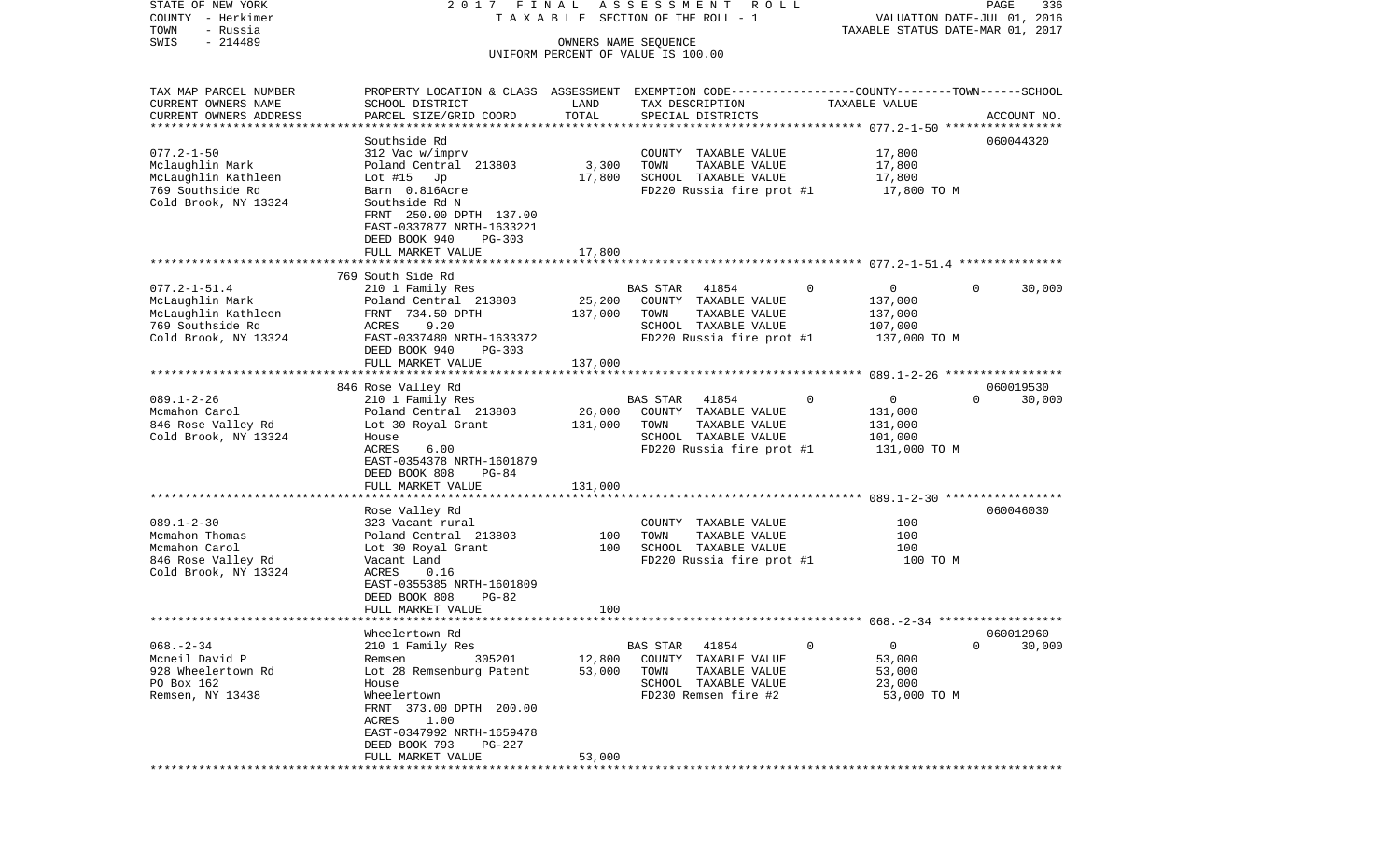| STATE OF NEW YORK<br>COUNTY - Herkimer<br>- Russia<br>TOWN | 2017 FINAL<br>TAXABLE                                                                            |        | ASSESSMENT ROLL<br>SECTION OF THE ROLL - 1    | VALUATION DATE-JUL 01, 2016<br>TAXABLE STATUS DATE-MAR 01, 2017 | PAGE<br>337        |  |
|------------------------------------------------------------|--------------------------------------------------------------------------------------------------|--------|-----------------------------------------------|-----------------------------------------------------------------|--------------------|--|
| $-214489$<br>SWIS                                          | OWNERS NAME SEQUENCE                                                                             |        |                                               |                                                                 |                    |  |
|                                                            |                                                                                                  |        | UNIFORM PERCENT OF VALUE IS 100.00            |                                                                 |                    |  |
|                                                            |                                                                                                  |        |                                               |                                                                 |                    |  |
| TAX MAP PARCEL NUMBER                                      | PROPERTY LOCATION & CLASS ASSESSMENT EXEMPTION CODE----------------COUNTY-------TOWN------SCHOOL |        |                                               |                                                                 |                    |  |
| CURRENT OWNERS NAME                                        | SCHOOL DISTRICT                                                                                  | LAND   | TAX DESCRIPTION                               | TAXABLE VALUE                                                   |                    |  |
| CURRENT OWNERS ADDRESS                                     | PARCEL SIZE/GRID COORD                                                                           | TOTAL  | SPECIAL DISTRICTS                             |                                                                 | ACCOUNT NO.        |  |
|                                                            |                                                                                                  |        |                                               |                                                                 |                    |  |
| $072.12 - 2 - 30$                                          | Silverstone Rd<br>311 Res vac land - WTRFNT                                                      |        |                                               | 10,000                                                          | 060023250          |  |
| McQuade Gari                                               | 305201<br>Remsen                                                                                 | 10,000 | COUNTY TAXABLE VALUE<br>TOWN<br>TAXABLE VALUE | 10,000                                                          |                    |  |
| McQuade Marlene                                            | Lot 2 Jacobs Tract                                                                               | 10,000 | SCHOOL TAXABLE VALUE                          | 10,000                                                          |                    |  |
| 7 Steuben Pl                                               | Vacant Land                                                                                      |        | FD230 Remsen fire #2                          | 10,000 TO M                                                     |                    |  |
| Oneida, NY 13421                                           | 90.00 DPTH 268.00<br>FRNT                                                                        |        |                                               |                                                                 |                    |  |
|                                                            | ACRES<br>0.53                                                                                    |        |                                               |                                                                 |                    |  |
|                                                            | EAST-0346561 NRTH-1651634                                                                        |        |                                               |                                                                 |                    |  |
|                                                            | DEED BOOK 1520<br>PG-49                                                                          |        |                                               |                                                                 |                    |  |
|                                                            | FULL MARKET VALUE                                                                                | 10,000 |                                               |                                                                 |                    |  |
|                                                            |                                                                                                  |        |                                               |                                                                 |                    |  |
|                                                            | Silverstone Rd                                                                                   |        |                                               |                                                                 | 060006960          |  |
| $072.12 - 2 - 31$                                          | 260 Seasonal res - WTRFNT                                                                        |        | COUNTY TAXABLE VALUE                          | 46,000                                                          |                    |  |
| McOuade Gari                                               | 305201<br>Remsen                                                                                 | 26,000 | TOWN<br>TAXABLE VALUE                         | 46,000                                                          |                    |  |
| McQuade Marlene                                            | Lot 2 Jacobs Tract                                                                               | 46,000 | SCHOOL TAXABLE VALUE                          | 46,000                                                          |                    |  |
| 7 Steuben Pl                                               | Camp                                                                                             |        | FD230 Remsen fire #2                          | 46,000 TO M                                                     |                    |  |
| Oneida, NY 13421                                           | Silverstone                                                                                      |        |                                               |                                                                 |                    |  |
|                                                            | FRNT<br>91.00 DPTH 268.00                                                                        |        |                                               |                                                                 |                    |  |
|                                                            | ACRES<br>0.55<br>EAST-0346518 NRTH-1651552                                                       |        |                                               |                                                                 |                    |  |
|                                                            | DEED BOOK 1520 PG-49                                                                             |        |                                               |                                                                 |                    |  |
|                                                            | FULL MARKET VALUE                                                                                | 46,000 |                                               |                                                                 |                    |  |
|                                                            | *********************                                                                            |        |                                               |                                                                 |                    |  |
|                                                            | Route 28                                                                                         |        |                                               |                                                                 | 060051500          |  |
| $088.1 - 1 - 36.3$                                         | 312 Vac w/imprv                                                                                  |        | COUNTY TAXABLE VALUE                          | 4,200                                                           |                    |  |
| McVoy Family Trust Gary                                    | Poland Central 213803                                                                            | 1,600  | TOWN<br>TAXABLE VALUE                         | 4,200                                                           |                    |  |
| McVoy Family Trust Elaine                                  | Lot 47 Royal Grant                                                                               | 4,200  | SCHOOL TAXABLE VALUE                          | 4,200                                                           |                    |  |
| 8 Bradford Pl                                              | Barn                                                                                             |        | FD220 Russia fire prot #1                     | 4,200 TO M                                                      |                    |  |
| Slingerlands, NY 12159                                     | <b>FRNT</b><br>92.00 DPTH 125.00                                                                 |        |                                               |                                                                 |                    |  |
|                                                            | ACRES<br>0.36                                                                                    |        |                                               |                                                                 |                    |  |
|                                                            | EAST-0331026 NRTH-1605211                                                                        |        |                                               |                                                                 |                    |  |
|                                                            | DEED BOOK 1603 PG-60                                                                             |        |                                               |                                                                 |                    |  |
|                                                            | FULL MARKET VALUE                                                                                | 4,200  |                                               |                                                                 |                    |  |
|                                                            |                                                                                                  |        |                                               |                                                                 |                    |  |
|                                                            | 152 Brady Beach Rd                                                                               |        |                                               |                                                                 | 0003577            |  |
| $073.3 - 5 - 6$                                            | 210 1 Family Res                                                                                 |        | 41854<br>BAS STAR                             | $\mathbf 0$<br>0                                                | $\Omega$<br>30,000 |  |
| Meas Lann                                                  | Poland Central 213803                                                                            | 16,800 | COUNTY TAXABLE VALUE                          | 61,600                                                          |                    |  |
| 152 Brady Beach Rd<br>Cold Brook, NY 13324                 | Lot 46 Jersey Field Paten<br>House                                                               | 61,600 | TOWN<br>TAXABLE VALUE<br>SCHOOL TAXABLE VALUE | 61,600<br>31,600                                                |                    |  |
|                                                            | FRNT 275.00 DPTH                                                                                 |        | FD220 Russia fire prot #1                     | 61,600 TO M                                                     |                    |  |
|                                                            | ACRES<br>1.60                                                                                    |        |                                               |                                                                 |                    |  |
|                                                            | EAST-0349092 NRTH-1641297                                                                        |        |                                               |                                                                 |                    |  |
|                                                            | DEED BOOK 1523<br>PG-362                                                                         |        |                                               |                                                                 |                    |  |
|                                                            | FULL MARKET VALUE                                                                                | 61,600 |                                               |                                                                 |                    |  |
|                                                            |                                                                                                  |        |                                               |                                                                 |                    |  |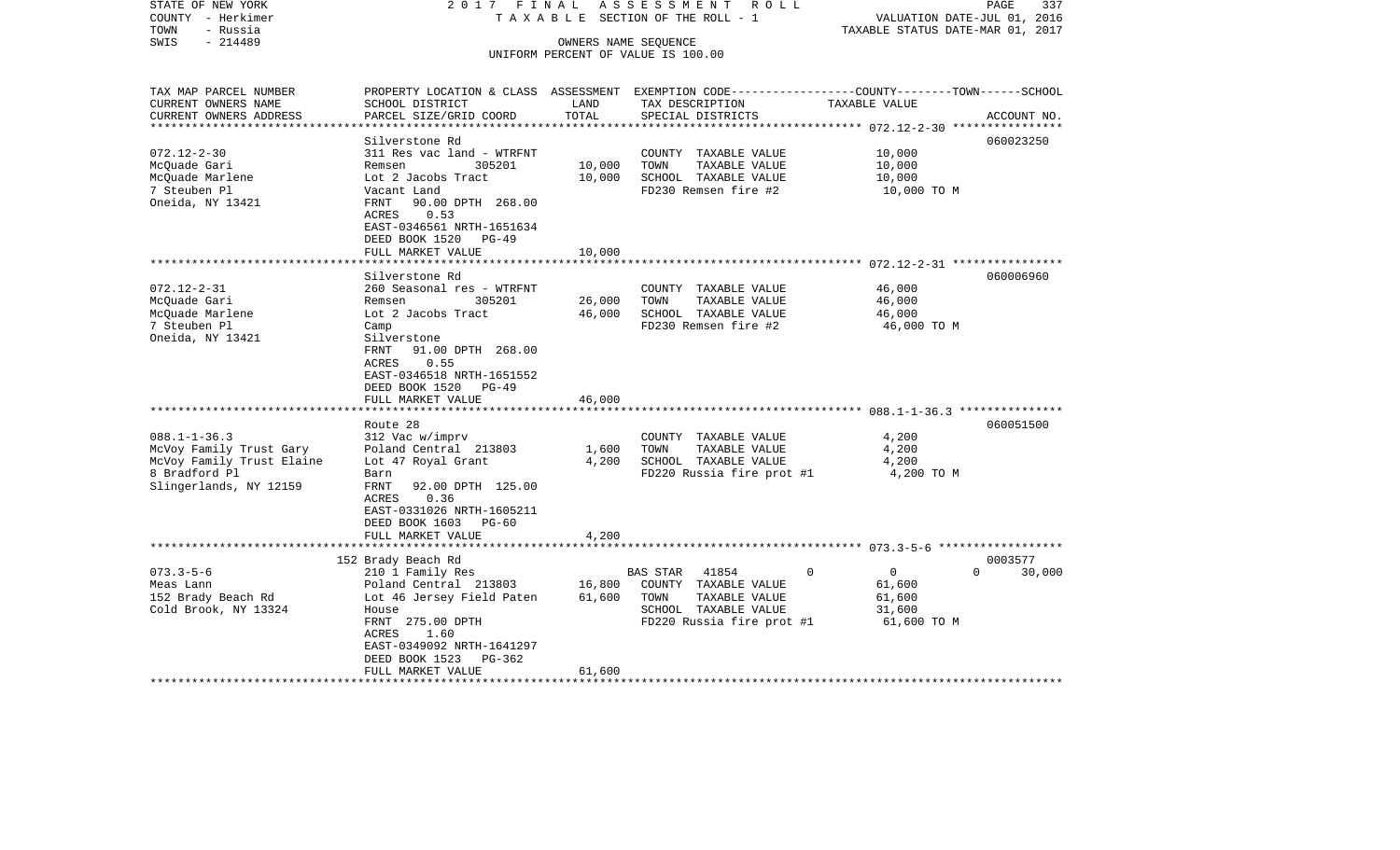STATE OF NEW YORK 2 0 1 7 F I N A L A S S E S S M E N T R O L L PAGE 338COUNTY - Herkimer T A X A B L E SECTION OF THE ROLL - 1 VALUATION DATE-JUL 01, 2016 TOWN - Russia TAXABLE STATUS DATE-MAR 01, 2017 SWIS - 214489 OWNERS NAME SEQUENCE UNIFORM PERCENT OF VALUE IS 100.00TAX MAP PARCEL NUMBER PROPERTY LOCATION & CLASS ASSESSMENT EXEMPTION CODE------------------COUNTY--------TOWN------SCHOOL CURRENT OWNERS NAME SCHOOL DISTRICT LAND TAX DESCRIPTION TAXABLE VALUECURRENT OWNERS ADDRESS PARCEL SIZE/GRID COORD TOTAL SPECIAL DISTRICTS ACCOUNT NO. \*\*\*\*\*\*\*\*\*\*\*\*\*\*\*\*\*\*\*\*\*\*\*\*\*\*\*\*\*\*\*\*\*\*\*\*\*\*\*\*\*\*\*\*\*\*\*\*\*\*\*\*\*\*\*\*\*\*\*\*\*\*\*\*\*\*\*\*\*\*\*\*\*\*\*\*\*\*\*\*\*\*\*\*\*\*\*\*\*\*\*\*\*\*\*\*\*\*\*\*\*\*\* 077.1-1-11 \*\*\*\*\*\*\*\*\*\*\*\*\*\*\*\*\*Southside Rd 060000630 077.1-1-11 260 Seasonal res COUNTY TAXABLE VALUE 63,000 Meisenhelder Family Trust Poland Central 213803 8,600 TOWN TAXABLE VALUE 63,000 7120 E Highway 318 Lot 15 Jerseyfield Patent 63,000 SCHOOL TAXABLE VALUE 63,000 Citra, FL 32113 FRNT 50.00 DPTH 100.00 FD220 Russia fire prot #1 63,000 TO M EAST-0334146 NRTH-1634216 DEED BOOK 1591 PG-846FULL MARKET VALUE 63,000 \*\*\*\*\*\*\*\*\*\*\*\*\*\*\*\*\*\*\*\*\*\*\*\*\*\*\*\*\*\*\*\*\*\*\*\*\*\*\*\*\*\*\*\*\*\*\*\*\*\*\*\*\*\*\*\*\*\*\*\*\*\*\*\*\*\*\*\*\*\*\*\*\*\*\*\*\*\*\*\*\*\*\*\*\*\*\*\*\*\*\*\*\*\*\*\*\*\*\*\*\*\*\* 088.1-1-31 \*\*\*\*\*\*\*\*\*\*\*\*\*\*\*\*\* 149 Beecher Rd 06000465065.500 088.1-1-31 210 1 Family Res ENH STAR 41834 0 0 0 0 Meketa Michele Poland Central 213803 23,000 COUNTY TAXABLE VALUE 133,000 149 Beecher Rd Lot 47 Royal Grant 133,000 TOWN TAXABLE VALUE 133,000 Poland, NY 13431 House Garage SCHOOL TAXABLE VALUE 67,500 FRNT 489.00 DPTH FD220 Russia fire prot #1 133,000 TO M ACRES 7.50 EAST-0331466 NRTH-1606287 DEED BOOK 667 PG-946FULL MARKET VALUE 133,000 \*\*\*\*\*\*\*\*\*\*\*\*\*\*\*\*\*\*\*\*\*\*\*\*\*\*\*\*\*\*\*\*\*\*\*\*\*\*\*\*\*\*\*\*\*\*\*\*\*\*\*\*\*\*\*\*\*\*\*\*\*\*\*\*\*\*\*\*\*\*\*\*\*\*\*\*\*\*\*\*\*\*\*\*\*\*\*\*\*\*\*\*\*\*\*\*\*\*\*\*\*\*\* 082.2-1-4.1 \*\*\*\*\*\*\*\*\*\*\*\*\*\*\*\* Dover Rd082.2-1-4.1 323 Vacant rural COUNTY TAXABLE VALUE 98,600 Mele-Zacek Victoria Poland Central 213803 98,600 TOWN TAXABLE VALUE 98,600 387 Dover Rd FRNT 770.00 DPTH 98,600 SCHOOL TAXABLE VALUE 98,600 Barneveld, NY 13304 ACRES 85.80 **FD220** Russia fire prot #1 98,600 TO M EAST-0320124 NRTH-1622238 DEED BOOK 1434 PG-862FULL MARKET VALUE 98,600 \*\*\*\*\*\*\*\*\*\*\*\*\*\*\*\*\*\*\*\*\*\*\*\*\*\*\*\*\*\*\*\*\*\*\*\*\*\*\*\*\*\*\*\*\*\*\*\*\*\*\*\*\*\*\*\*\*\*\*\*\*\*\*\*\*\*\*\*\*\*\*\*\*\*\*\*\*\*\*\*\*\*\*\*\*\*\*\*\*\*\*\*\*\*\*\*\*\*\*\*\*\*\* 082.2-1-5 \*\*\*\*\*\*\*\*\*\*\*\*\*\*\*\*\*\* Dover Rd 060017700082.2-1-5 280 Res Multiple COUNTY TAXABLE VALUE 218,000 Mele-Zacek Victoria Poland Central 213803 41,000 TOWN TAXABLE VALUE 218,000 387 Dover Rd Lot 105 Royal Grant 218,000 SCHOOL TAXABLE VALUE 218,000 Barneveld, NY 13304 House Garage FD220 Russia fire prot #1 218,000 TO M Dover ACRES 3.00 EAST-0320107 NRTH-1620823 DEED BOOK 1388 PG-400 FULL MARKET VALUE 218,000 \*\*\*\*\*\*\*\*\*\*\*\*\*\*\*\*\*\*\*\*\*\*\*\*\*\*\*\*\*\*\*\*\*\*\*\*\*\*\*\*\*\*\*\*\*\*\*\*\*\*\*\*\*\*\*\*\*\*\*\*\*\*\*\*\*\*\*\*\*\*\*\*\*\*\*\*\*\*\*\*\*\*\*\*\*\*\*\*\*\*\*\*\*\*\*\*\*\*\*\*\*\*\* 082.2-1-33.2 \*\*\*\*\*\*\*\*\*\*\*\*\*\*\* Dover Rd082.2-1-33.2 314 Rural vac<10 COUNTY TAXABLE VALUE 14,500 Mele-Zacek Victoria Holland Patent 305801 14,500 TOWN TAXABLE VALUE 14,500 387 Dover Rd Lots 104 & 115 Royal Gran 14,500 SCHOOL TAXABLE VALUE 14,500 Barneveld, NY 13304 Vacant Land FD220 Russia fire prot #1 14,500 TO M Split 2008 FRNT 747.00 DPTH ACRES 4.00 EAST-0319828 NRTH-1620215 DEED BOOK 1388 PG-404FULL MARKET VALUE 14,500 \*\*\*\*\*\*\*\*\*\*\*\*\*\*\*\*\*\*\*\*\*\*\*\*\*\*\*\*\*\*\*\*\*\*\*\*\*\*\*\*\*\*\*\*\*\*\*\*\*\*\*\*\*\*\*\*\*\*\*\*\*\*\*\*\*\*\*\*\*\*\*\*\*\*\*\*\*\*\*\*\*\*\*\*\*\*\*\*\*\*\*\*\*\*\*\*\*\*\*\*\*\*\*\*\*\*\*\*\*\*\*\*\*\*\*\*\*\*\*\*\*\*\*\*\*\*\*\*\*\*\*\*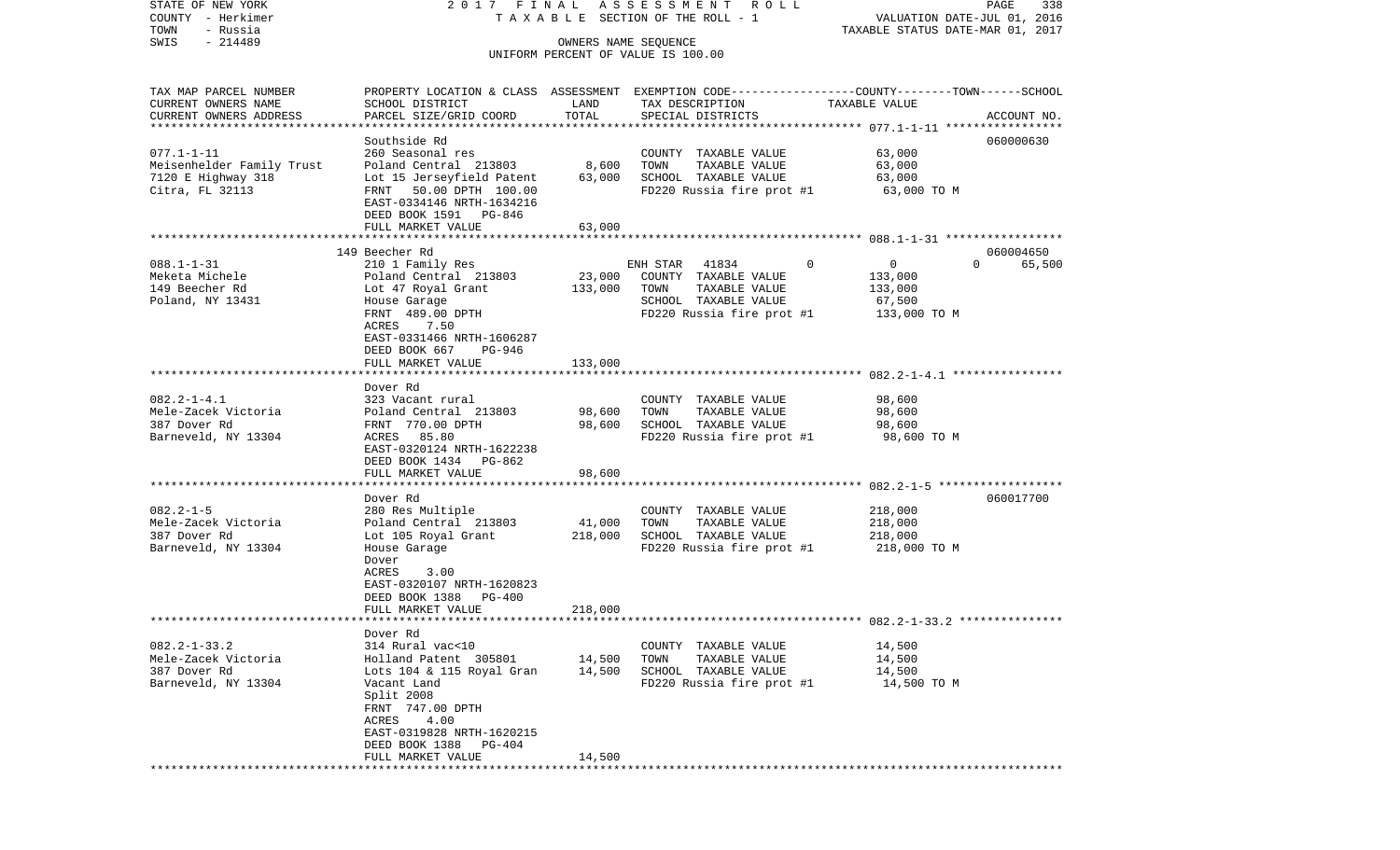| TAXABLE SECTION OF THE ROLL - 1<br>VALUATION DATE-JUL 01, 2016<br>TOWN<br>- Russia<br>TAXABLE STATUS DATE-MAR 01, 2017<br>$-214489$<br>SWIS<br>OWNERS NAME SEQUENCE<br>UNIFORM PERCENT OF VALUE IS 100.00<br>TAX MAP PARCEL NUMBER<br>PROPERTY LOCATION & CLASS ASSESSMENT EXEMPTION CODE---------------COUNTY-------TOWN------SCHOOL<br>CURRENT OWNERS NAME<br>SCHOOL DISTRICT<br>LAND<br>TAX DESCRIPTION<br>TAXABLE VALUE<br>TOTAL<br>PARCEL SIZE/GRID COORD<br>SPECIAL DISTRICTS<br>ACCOUNT NO.<br>Spall Rd<br>060046300<br>31,100<br>322 Rural vac>10<br>COUNTY TAXABLE VALUE<br>31,100<br>Melito Sean Paul<br>305201<br>TOWN<br>TAXABLE VALUE<br>31,100<br>Remsen<br>Melito Darion<br>31,100<br>SCHOOL TAXABLE VALUE<br>Lot 14 Walker Tract<br>31,100<br>FD230 Remsen fire #2<br>310 Ravencrest Rd<br>Vacant Land<br>31,100 TO M<br>Yorktown Heights, NY 10598<br>ACRES 22.00<br>EAST-0341338 NRTH-1650234<br>DEED BOOK 903<br>PG-277<br>FULL MARKET VALUE<br>31,100<br>286 Pardeville Rd<br>$084.3 - 2 - 2.5$<br>260 Seasonal res<br>COUNTY TAXABLE VALUE<br>101,800<br>62,400<br>Poland Central 213803<br>TOWN<br>TAXABLE VALUE<br>101,800<br>101,800<br>SCHOOL TAXABLE VALUE<br>FRNT 3257.00 DPTH<br>101,800<br>ACRES 70.20<br>FD220 Russia fire prot #1<br>101,800 TO M<br>EAST-0349492 NRTH-1615758<br>DEED BOOK 2016<br>PG-840<br>FULL MARKET VALUE<br>101,800<br>Gravesville Rd<br>060012240<br>$083.3 - 1 - 57$<br>210 1 Family Res<br>VET WAR C 41122<br>0<br>7,500<br>$\Omega$<br>0<br>Merritt Christopher<br>Poland Central 213803<br>13,000 VET WAR T 41123<br>$\mathbf 0$<br>7,500<br>0<br>0<br>50,000 BAS STAR<br>$\mathbf 0$<br>30,000<br>244 Gravesville Rd<br>Lot 69 Royal Grant<br>41854<br>$\Omega$<br>$\Omega$<br>Poland N Y, 13431<br>House Garage<br>COUNTY TAXABLE VALUE<br>42,500<br>66.00 DPTH 135.00<br>FRNT<br>TOWN<br>TAXABLE VALUE<br>42,500<br>0.25<br>SCHOOL TAXABLE VALUE<br>ACRES<br>20,000<br>EAST-0328567 NRTH-1610451<br>FD220 Russia fire prot #1<br>50,000 TO M<br>DEED BOOK 854<br>PG-186<br>50,000<br>FULL MARKET VALUE<br>060022470<br>Grant Rd<br>$077.4 - 1 - 22$<br>910 Priv forest<br>COUNTY TAXABLE VALUE<br>55,000<br>Merritt Craig K<br>Poland Central 213803<br>55,000<br>TOWN<br>TAXABLE VALUE<br>55,000<br>Merritt Carey M<br>Lot 110 Royal Grant<br>55,000<br>SCHOOL TAXABLE VALUE<br>55,000<br>10112 Evans Rd<br>FD220 Russia fire prot #1<br>Vacant Land<br>55,000 TO M<br>Remsen, NY 13438<br>ACRES 66.70<br>EAST-0348373 NRTH-1626845<br>DEED BOOK 1402<br>$PG-10$<br>55,000<br>FULL MARKET VALUE<br>126 Pershing Ave<br>060051080<br>312 Vac w/imprv<br>COUNTY TAXABLE VALUE<br>3,500<br>305201<br>3,000<br>TOWN<br>TAXABLE VALUE<br>3,500<br>Remsen<br>3,500<br>SCHOOL TAXABLE VALUE<br>3,500<br>Lot#210,211,212<br>Vacant Land<br>FD230 Remsen fire #2<br>3,500 TO M<br>FRNT 150.00 DPTH 100.00<br>0.34<br>ACRES<br>EAST-0340467 NRTH-1646183<br>DEED BOOK 1600<br>PG-191<br>3,500<br>FULL MARKET VALUE | STATE OF NEW YORK       | 2017 FINAL | ASSESSMENT<br>ROLL | PAGE<br>339 |
|-------------------------------------------------------------------------------------------------------------------------------------------------------------------------------------------------------------------------------------------------------------------------------------------------------------------------------------------------------------------------------------------------------------------------------------------------------------------------------------------------------------------------------------------------------------------------------------------------------------------------------------------------------------------------------------------------------------------------------------------------------------------------------------------------------------------------------------------------------------------------------------------------------------------------------------------------------------------------------------------------------------------------------------------------------------------------------------------------------------------------------------------------------------------------------------------------------------------------------------------------------------------------------------------------------------------------------------------------------------------------------------------------------------------------------------------------------------------------------------------------------------------------------------------------------------------------------------------------------------------------------------------------------------------------------------------------------------------------------------------------------------------------------------------------------------------------------------------------------------------------------------------------------------------------------------------------------------------------------------------------------------------------------------------------------------------------------------------------------------------------------------------------------------------------------------------------------------------------------------------------------------------------------------------------------------------------------------------------------------------------------------------------------------------------------------------------------------------------------------------------------------------------------------------------------------------------------------------------------------------------------------------------------------------------------------------------------------------------------------------------------------------------------------------------------------------------------------------------------------------------------------------------------------------------------------------------------------------------|-------------------------|------------|--------------------|-------------|
|                                                                                                                                                                                                                                                                                                                                                                                                                                                                                                                                                                                                                                                                                                                                                                                                                                                                                                                                                                                                                                                                                                                                                                                                                                                                                                                                                                                                                                                                                                                                                                                                                                                                                                                                                                                                                                                                                                                                                                                                                                                                                                                                                                                                                                                                                                                                                                                                                                                                                                                                                                                                                                                                                                                                                                                                                                                                                                                                                                         | COUNTY - Herkimer       |            |                    |             |
|                                                                                                                                                                                                                                                                                                                                                                                                                                                                                                                                                                                                                                                                                                                                                                                                                                                                                                                                                                                                                                                                                                                                                                                                                                                                                                                                                                                                                                                                                                                                                                                                                                                                                                                                                                                                                                                                                                                                                                                                                                                                                                                                                                                                                                                                                                                                                                                                                                                                                                                                                                                                                                                                                                                                                                                                                                                                                                                                                                         |                         |            |                    |             |
|                                                                                                                                                                                                                                                                                                                                                                                                                                                                                                                                                                                                                                                                                                                                                                                                                                                                                                                                                                                                                                                                                                                                                                                                                                                                                                                                                                                                                                                                                                                                                                                                                                                                                                                                                                                                                                                                                                                                                                                                                                                                                                                                                                                                                                                                                                                                                                                                                                                                                                                                                                                                                                                                                                                                                                                                                                                                                                                                                                         |                         |            |                    |             |
|                                                                                                                                                                                                                                                                                                                                                                                                                                                                                                                                                                                                                                                                                                                                                                                                                                                                                                                                                                                                                                                                                                                                                                                                                                                                                                                                                                                                                                                                                                                                                                                                                                                                                                                                                                                                                                                                                                                                                                                                                                                                                                                                                                                                                                                                                                                                                                                                                                                                                                                                                                                                                                                                                                                                                                                                                                                                                                                                                                         |                         |            |                    |             |
|                                                                                                                                                                                                                                                                                                                                                                                                                                                                                                                                                                                                                                                                                                                                                                                                                                                                                                                                                                                                                                                                                                                                                                                                                                                                                                                                                                                                                                                                                                                                                                                                                                                                                                                                                                                                                                                                                                                                                                                                                                                                                                                                                                                                                                                                                                                                                                                                                                                                                                                                                                                                                                                                                                                                                                                                                                                                                                                                                                         |                         |            |                    |             |
|                                                                                                                                                                                                                                                                                                                                                                                                                                                                                                                                                                                                                                                                                                                                                                                                                                                                                                                                                                                                                                                                                                                                                                                                                                                                                                                                                                                                                                                                                                                                                                                                                                                                                                                                                                                                                                                                                                                                                                                                                                                                                                                                                                                                                                                                                                                                                                                                                                                                                                                                                                                                                                                                                                                                                                                                                                                                                                                                                                         |                         |            |                    |             |
|                                                                                                                                                                                                                                                                                                                                                                                                                                                                                                                                                                                                                                                                                                                                                                                                                                                                                                                                                                                                                                                                                                                                                                                                                                                                                                                                                                                                                                                                                                                                                                                                                                                                                                                                                                                                                                                                                                                                                                                                                                                                                                                                                                                                                                                                                                                                                                                                                                                                                                                                                                                                                                                                                                                                                                                                                                                                                                                                                                         | CURRENT OWNERS ADDRESS  |            |                    |             |
|                                                                                                                                                                                                                                                                                                                                                                                                                                                                                                                                                                                                                                                                                                                                                                                                                                                                                                                                                                                                                                                                                                                                                                                                                                                                                                                                                                                                                                                                                                                                                                                                                                                                                                                                                                                                                                                                                                                                                                                                                                                                                                                                                                                                                                                                                                                                                                                                                                                                                                                                                                                                                                                                                                                                                                                                                                                                                                                                                                         | *********************** |            |                    |             |
|                                                                                                                                                                                                                                                                                                                                                                                                                                                                                                                                                                                                                                                                                                                                                                                                                                                                                                                                                                                                                                                                                                                                                                                                                                                                                                                                                                                                                                                                                                                                                                                                                                                                                                                                                                                                                                                                                                                                                                                                                                                                                                                                                                                                                                                                                                                                                                                                                                                                                                                                                                                                                                                                                                                                                                                                                                                                                                                                                                         |                         |            |                    |             |
|                                                                                                                                                                                                                                                                                                                                                                                                                                                                                                                                                                                                                                                                                                                                                                                                                                                                                                                                                                                                                                                                                                                                                                                                                                                                                                                                                                                                                                                                                                                                                                                                                                                                                                                                                                                                                                                                                                                                                                                                                                                                                                                                                                                                                                                                                                                                                                                                                                                                                                                                                                                                                                                                                                                                                                                                                                                                                                                                                                         | $072.2 - 2 - 8$         |            |                    |             |
|                                                                                                                                                                                                                                                                                                                                                                                                                                                                                                                                                                                                                                                                                                                                                                                                                                                                                                                                                                                                                                                                                                                                                                                                                                                                                                                                                                                                                                                                                                                                                                                                                                                                                                                                                                                                                                                                                                                                                                                                                                                                                                                                                                                                                                                                                                                                                                                                                                                                                                                                                                                                                                                                                                                                                                                                                                                                                                                                                                         |                         |            |                    |             |
|                                                                                                                                                                                                                                                                                                                                                                                                                                                                                                                                                                                                                                                                                                                                                                                                                                                                                                                                                                                                                                                                                                                                                                                                                                                                                                                                                                                                                                                                                                                                                                                                                                                                                                                                                                                                                                                                                                                                                                                                                                                                                                                                                                                                                                                                                                                                                                                                                                                                                                                                                                                                                                                                                                                                                                                                                                                                                                                                                                         |                         |            |                    |             |
|                                                                                                                                                                                                                                                                                                                                                                                                                                                                                                                                                                                                                                                                                                                                                                                                                                                                                                                                                                                                                                                                                                                                                                                                                                                                                                                                                                                                                                                                                                                                                                                                                                                                                                                                                                                                                                                                                                                                                                                                                                                                                                                                                                                                                                                                                                                                                                                                                                                                                                                                                                                                                                                                                                                                                                                                                                                                                                                                                                         |                         |            |                    |             |
|                                                                                                                                                                                                                                                                                                                                                                                                                                                                                                                                                                                                                                                                                                                                                                                                                                                                                                                                                                                                                                                                                                                                                                                                                                                                                                                                                                                                                                                                                                                                                                                                                                                                                                                                                                                                                                                                                                                                                                                                                                                                                                                                                                                                                                                                                                                                                                                                                                                                                                                                                                                                                                                                                                                                                                                                                                                                                                                                                                         |                         |            |                    |             |
|                                                                                                                                                                                                                                                                                                                                                                                                                                                                                                                                                                                                                                                                                                                                                                                                                                                                                                                                                                                                                                                                                                                                                                                                                                                                                                                                                                                                                                                                                                                                                                                                                                                                                                                                                                                                                                                                                                                                                                                                                                                                                                                                                                                                                                                                                                                                                                                                                                                                                                                                                                                                                                                                                                                                                                                                                                                                                                                                                                         |                         |            |                    |             |
|                                                                                                                                                                                                                                                                                                                                                                                                                                                                                                                                                                                                                                                                                                                                                                                                                                                                                                                                                                                                                                                                                                                                                                                                                                                                                                                                                                                                                                                                                                                                                                                                                                                                                                                                                                                                                                                                                                                                                                                                                                                                                                                                                                                                                                                                                                                                                                                                                                                                                                                                                                                                                                                                                                                                                                                                                                                                                                                                                                         |                         |            |                    |             |
|                                                                                                                                                                                                                                                                                                                                                                                                                                                                                                                                                                                                                                                                                                                                                                                                                                                                                                                                                                                                                                                                                                                                                                                                                                                                                                                                                                                                                                                                                                                                                                                                                                                                                                                                                                                                                                                                                                                                                                                                                                                                                                                                                                                                                                                                                                                                                                                                                                                                                                                                                                                                                                                                                                                                                                                                                                                                                                                                                                         |                         |            |                    |             |
|                                                                                                                                                                                                                                                                                                                                                                                                                                                                                                                                                                                                                                                                                                                                                                                                                                                                                                                                                                                                                                                                                                                                                                                                                                                                                                                                                                                                                                                                                                                                                                                                                                                                                                                                                                                                                                                                                                                                                                                                                                                                                                                                                                                                                                                                                                                                                                                                                                                                                                                                                                                                                                                                                                                                                                                                                                                                                                                                                                         |                         |            |                    |             |
|                                                                                                                                                                                                                                                                                                                                                                                                                                                                                                                                                                                                                                                                                                                                                                                                                                                                                                                                                                                                                                                                                                                                                                                                                                                                                                                                                                                                                                                                                                                                                                                                                                                                                                                                                                                                                                                                                                                                                                                                                                                                                                                                                                                                                                                                                                                                                                                                                                                                                                                                                                                                                                                                                                                                                                                                                                                                                                                                                                         |                         |            |                    |             |
|                                                                                                                                                                                                                                                                                                                                                                                                                                                                                                                                                                                                                                                                                                                                                                                                                                                                                                                                                                                                                                                                                                                                                                                                                                                                                                                                                                                                                                                                                                                                                                                                                                                                                                                                                                                                                                                                                                                                                                                                                                                                                                                                                                                                                                                                                                                                                                                                                                                                                                                                                                                                                                                                                                                                                                                                                                                                                                                                                                         | Melon Emanuel           |            |                    |             |
|                                                                                                                                                                                                                                                                                                                                                                                                                                                                                                                                                                                                                                                                                                                                                                                                                                                                                                                                                                                                                                                                                                                                                                                                                                                                                                                                                                                                                                                                                                                                                                                                                                                                                                                                                                                                                                                                                                                                                                                                                                                                                                                                                                                                                                                                                                                                                                                                                                                                                                                                                                                                                                                                                                                                                                                                                                                                                                                                                                         | 6 Glenn Court           |            |                    |             |
|                                                                                                                                                                                                                                                                                                                                                                                                                                                                                                                                                                                                                                                                                                                                                                                                                                                                                                                                                                                                                                                                                                                                                                                                                                                                                                                                                                                                                                                                                                                                                                                                                                                                                                                                                                                                                                                                                                                                                                                                                                                                                                                                                                                                                                                                                                                                                                                                                                                                                                                                                                                                                                                                                                                                                                                                                                                                                                                                                                         | Westwood, NJ 07675      |            |                    |             |
|                                                                                                                                                                                                                                                                                                                                                                                                                                                                                                                                                                                                                                                                                                                                                                                                                                                                                                                                                                                                                                                                                                                                                                                                                                                                                                                                                                                                                                                                                                                                                                                                                                                                                                                                                                                                                                                                                                                                                                                                                                                                                                                                                                                                                                                                                                                                                                                                                                                                                                                                                                                                                                                                                                                                                                                                                                                                                                                                                                         |                         |            |                    |             |
|                                                                                                                                                                                                                                                                                                                                                                                                                                                                                                                                                                                                                                                                                                                                                                                                                                                                                                                                                                                                                                                                                                                                                                                                                                                                                                                                                                                                                                                                                                                                                                                                                                                                                                                                                                                                                                                                                                                                                                                                                                                                                                                                                                                                                                                                                                                                                                                                                                                                                                                                                                                                                                                                                                                                                                                                                                                                                                                                                                         |                         |            |                    |             |
|                                                                                                                                                                                                                                                                                                                                                                                                                                                                                                                                                                                                                                                                                                                                                                                                                                                                                                                                                                                                                                                                                                                                                                                                                                                                                                                                                                                                                                                                                                                                                                                                                                                                                                                                                                                                                                                                                                                                                                                                                                                                                                                                                                                                                                                                                                                                                                                                                                                                                                                                                                                                                                                                                                                                                                                                                                                                                                                                                                         |                         |            |                    |             |
|                                                                                                                                                                                                                                                                                                                                                                                                                                                                                                                                                                                                                                                                                                                                                                                                                                                                                                                                                                                                                                                                                                                                                                                                                                                                                                                                                                                                                                                                                                                                                                                                                                                                                                                                                                                                                                                                                                                                                                                                                                                                                                                                                                                                                                                                                                                                                                                                                                                                                                                                                                                                                                                                                                                                                                                                                                                                                                                                                                         |                         |            |                    |             |
|                                                                                                                                                                                                                                                                                                                                                                                                                                                                                                                                                                                                                                                                                                                                                                                                                                                                                                                                                                                                                                                                                                                                                                                                                                                                                                                                                                                                                                                                                                                                                                                                                                                                                                                                                                                                                                                                                                                                                                                                                                                                                                                                                                                                                                                                                                                                                                                                                                                                                                                                                                                                                                                                                                                                                                                                                                                                                                                                                                         |                         |            |                    |             |
|                                                                                                                                                                                                                                                                                                                                                                                                                                                                                                                                                                                                                                                                                                                                                                                                                                                                                                                                                                                                                                                                                                                                                                                                                                                                                                                                                                                                                                                                                                                                                                                                                                                                                                                                                                                                                                                                                                                                                                                                                                                                                                                                                                                                                                                                                                                                                                                                                                                                                                                                                                                                                                                                                                                                                                                                                                                                                                                                                                         |                         |            |                    |             |
|                                                                                                                                                                                                                                                                                                                                                                                                                                                                                                                                                                                                                                                                                                                                                                                                                                                                                                                                                                                                                                                                                                                                                                                                                                                                                                                                                                                                                                                                                                                                                                                                                                                                                                                                                                                                                                                                                                                                                                                                                                                                                                                                                                                                                                                                                                                                                                                                                                                                                                                                                                                                                                                                                                                                                                                                                                                                                                                                                                         |                         |            |                    |             |
|                                                                                                                                                                                                                                                                                                                                                                                                                                                                                                                                                                                                                                                                                                                                                                                                                                                                                                                                                                                                                                                                                                                                                                                                                                                                                                                                                                                                                                                                                                                                                                                                                                                                                                                                                                                                                                                                                                                                                                                                                                                                                                                                                                                                                                                                                                                                                                                                                                                                                                                                                                                                                                                                                                                                                                                                                                                                                                                                                                         |                         |            |                    |             |
|                                                                                                                                                                                                                                                                                                                                                                                                                                                                                                                                                                                                                                                                                                                                                                                                                                                                                                                                                                                                                                                                                                                                                                                                                                                                                                                                                                                                                                                                                                                                                                                                                                                                                                                                                                                                                                                                                                                                                                                                                                                                                                                                                                                                                                                                                                                                                                                                                                                                                                                                                                                                                                                                                                                                                                                                                                                                                                                                                                         |                         |            |                    |             |
|                                                                                                                                                                                                                                                                                                                                                                                                                                                                                                                                                                                                                                                                                                                                                                                                                                                                                                                                                                                                                                                                                                                                                                                                                                                                                                                                                                                                                                                                                                                                                                                                                                                                                                                                                                                                                                                                                                                                                                                                                                                                                                                                                                                                                                                                                                                                                                                                                                                                                                                                                                                                                                                                                                                                                                                                                                                                                                                                                                         |                         |            |                    |             |
|                                                                                                                                                                                                                                                                                                                                                                                                                                                                                                                                                                                                                                                                                                                                                                                                                                                                                                                                                                                                                                                                                                                                                                                                                                                                                                                                                                                                                                                                                                                                                                                                                                                                                                                                                                                                                                                                                                                                                                                                                                                                                                                                                                                                                                                                                                                                                                                                                                                                                                                                                                                                                                                                                                                                                                                                                                                                                                                                                                         |                         |            |                    |             |
|                                                                                                                                                                                                                                                                                                                                                                                                                                                                                                                                                                                                                                                                                                                                                                                                                                                                                                                                                                                                                                                                                                                                                                                                                                                                                                                                                                                                                                                                                                                                                                                                                                                                                                                                                                                                                                                                                                                                                                                                                                                                                                                                                                                                                                                                                                                                                                                                                                                                                                                                                                                                                                                                                                                                                                                                                                                                                                                                                                         |                         |            |                    |             |
|                                                                                                                                                                                                                                                                                                                                                                                                                                                                                                                                                                                                                                                                                                                                                                                                                                                                                                                                                                                                                                                                                                                                                                                                                                                                                                                                                                                                                                                                                                                                                                                                                                                                                                                                                                                                                                                                                                                                                                                                                                                                                                                                                                                                                                                                                                                                                                                                                                                                                                                                                                                                                                                                                                                                                                                                                                                                                                                                                                         |                         |            |                    |             |
|                                                                                                                                                                                                                                                                                                                                                                                                                                                                                                                                                                                                                                                                                                                                                                                                                                                                                                                                                                                                                                                                                                                                                                                                                                                                                                                                                                                                                                                                                                                                                                                                                                                                                                                                                                                                                                                                                                                                                                                                                                                                                                                                                                                                                                                                                                                                                                                                                                                                                                                                                                                                                                                                                                                                                                                                                                                                                                                                                                         |                         |            |                    |             |
|                                                                                                                                                                                                                                                                                                                                                                                                                                                                                                                                                                                                                                                                                                                                                                                                                                                                                                                                                                                                                                                                                                                                                                                                                                                                                                                                                                                                                                                                                                                                                                                                                                                                                                                                                                                                                                                                                                                                                                                                                                                                                                                                                                                                                                                                                                                                                                                                                                                                                                                                                                                                                                                                                                                                                                                                                                                                                                                                                                         |                         |            |                    |             |
|                                                                                                                                                                                                                                                                                                                                                                                                                                                                                                                                                                                                                                                                                                                                                                                                                                                                                                                                                                                                                                                                                                                                                                                                                                                                                                                                                                                                                                                                                                                                                                                                                                                                                                                                                                                                                                                                                                                                                                                                                                                                                                                                                                                                                                                                                                                                                                                                                                                                                                                                                                                                                                                                                                                                                                                                                                                                                                                                                                         |                         |            |                    |             |
|                                                                                                                                                                                                                                                                                                                                                                                                                                                                                                                                                                                                                                                                                                                                                                                                                                                                                                                                                                                                                                                                                                                                                                                                                                                                                                                                                                                                                                                                                                                                                                                                                                                                                                                                                                                                                                                                                                                                                                                                                                                                                                                                                                                                                                                                                                                                                                                                                                                                                                                                                                                                                                                                                                                                                                                                                                                                                                                                                                         |                         |            |                    |             |
|                                                                                                                                                                                                                                                                                                                                                                                                                                                                                                                                                                                                                                                                                                                                                                                                                                                                                                                                                                                                                                                                                                                                                                                                                                                                                                                                                                                                                                                                                                                                                                                                                                                                                                                                                                                                                                                                                                                                                                                                                                                                                                                                                                                                                                                                                                                                                                                                                                                                                                                                                                                                                                                                                                                                                                                                                                                                                                                                                                         |                         |            |                    |             |
|                                                                                                                                                                                                                                                                                                                                                                                                                                                                                                                                                                                                                                                                                                                                                                                                                                                                                                                                                                                                                                                                                                                                                                                                                                                                                                                                                                                                                                                                                                                                                                                                                                                                                                                                                                                                                                                                                                                                                                                                                                                                                                                                                                                                                                                                                                                                                                                                                                                                                                                                                                                                                                                                                                                                                                                                                                                                                                                                                                         |                         |            |                    |             |
|                                                                                                                                                                                                                                                                                                                                                                                                                                                                                                                                                                                                                                                                                                                                                                                                                                                                                                                                                                                                                                                                                                                                                                                                                                                                                                                                                                                                                                                                                                                                                                                                                                                                                                                                                                                                                                                                                                                                                                                                                                                                                                                                                                                                                                                                                                                                                                                                                                                                                                                                                                                                                                                                                                                                                                                                                                                                                                                                                                         |                         |            |                    |             |
|                                                                                                                                                                                                                                                                                                                                                                                                                                                                                                                                                                                                                                                                                                                                                                                                                                                                                                                                                                                                                                                                                                                                                                                                                                                                                                                                                                                                                                                                                                                                                                                                                                                                                                                                                                                                                                                                                                                                                                                                                                                                                                                                                                                                                                                                                                                                                                                                                                                                                                                                                                                                                                                                                                                                                                                                                                                                                                                                                                         |                         |            |                    |             |
|                                                                                                                                                                                                                                                                                                                                                                                                                                                                                                                                                                                                                                                                                                                                                                                                                                                                                                                                                                                                                                                                                                                                                                                                                                                                                                                                                                                                                                                                                                                                                                                                                                                                                                                                                                                                                                                                                                                                                                                                                                                                                                                                                                                                                                                                                                                                                                                                                                                                                                                                                                                                                                                                                                                                                                                                                                                                                                                                                                         |                         |            |                    |             |
|                                                                                                                                                                                                                                                                                                                                                                                                                                                                                                                                                                                                                                                                                                                                                                                                                                                                                                                                                                                                                                                                                                                                                                                                                                                                                                                                                                                                                                                                                                                                                                                                                                                                                                                                                                                                                                                                                                                                                                                                                                                                                                                                                                                                                                                                                                                                                                                                                                                                                                                                                                                                                                                                                                                                                                                                                                                                                                                                                                         |                         |            |                    |             |
|                                                                                                                                                                                                                                                                                                                                                                                                                                                                                                                                                                                                                                                                                                                                                                                                                                                                                                                                                                                                                                                                                                                                                                                                                                                                                                                                                                                                                                                                                                                                                                                                                                                                                                                                                                                                                                                                                                                                                                                                                                                                                                                                                                                                                                                                                                                                                                                                                                                                                                                                                                                                                                                                                                                                                                                                                                                                                                                                                                         |                         |            |                    |             |
|                                                                                                                                                                                                                                                                                                                                                                                                                                                                                                                                                                                                                                                                                                                                                                                                                                                                                                                                                                                                                                                                                                                                                                                                                                                                                                                                                                                                                                                                                                                                                                                                                                                                                                                                                                                                                                                                                                                                                                                                                                                                                                                                                                                                                                                                                                                                                                                                                                                                                                                                                                                                                                                                                                                                                                                                                                                                                                                                                                         | $072.15 - 1 - 37.5$     |            |                    |             |
|                                                                                                                                                                                                                                                                                                                                                                                                                                                                                                                                                                                                                                                                                                                                                                                                                                                                                                                                                                                                                                                                                                                                                                                                                                                                                                                                                                                                                                                                                                                                                                                                                                                                                                                                                                                                                                                                                                                                                                                                                                                                                                                                                                                                                                                                                                                                                                                                                                                                                                                                                                                                                                                                                                                                                                                                                                                                                                                                                                         | Merritt Howard          |            |                    |             |
|                                                                                                                                                                                                                                                                                                                                                                                                                                                                                                                                                                                                                                                                                                                                                                                                                                                                                                                                                                                                                                                                                                                                                                                                                                                                                                                                                                                                                                                                                                                                                                                                                                                                                                                                                                                                                                                                                                                                                                                                                                                                                                                                                                                                                                                                                                                                                                                                                                                                                                                                                                                                                                                                                                                                                                                                                                                                                                                                                                         | 103 Vanderkemp Ave      |            |                    |             |
|                                                                                                                                                                                                                                                                                                                                                                                                                                                                                                                                                                                                                                                                                                                                                                                                                                                                                                                                                                                                                                                                                                                                                                                                                                                                                                                                                                                                                                                                                                                                                                                                                                                                                                                                                                                                                                                                                                                                                                                                                                                                                                                                                                                                                                                                                                                                                                                                                                                                                                                                                                                                                                                                                                                                                                                                                                                                                                                                                                         | Barneveld, NY 13304     |            |                    |             |
|                                                                                                                                                                                                                                                                                                                                                                                                                                                                                                                                                                                                                                                                                                                                                                                                                                                                                                                                                                                                                                                                                                                                                                                                                                                                                                                                                                                                                                                                                                                                                                                                                                                                                                                                                                                                                                                                                                                                                                                                                                                                                                                                                                                                                                                                                                                                                                                                                                                                                                                                                                                                                                                                                                                                                                                                                                                                                                                                                                         |                         |            |                    |             |
|                                                                                                                                                                                                                                                                                                                                                                                                                                                                                                                                                                                                                                                                                                                                                                                                                                                                                                                                                                                                                                                                                                                                                                                                                                                                                                                                                                                                                                                                                                                                                                                                                                                                                                                                                                                                                                                                                                                                                                                                                                                                                                                                                                                                                                                                                                                                                                                                                                                                                                                                                                                                                                                                                                                                                                                                                                                                                                                                                                         |                         |            |                    |             |
|                                                                                                                                                                                                                                                                                                                                                                                                                                                                                                                                                                                                                                                                                                                                                                                                                                                                                                                                                                                                                                                                                                                                                                                                                                                                                                                                                                                                                                                                                                                                                                                                                                                                                                                                                                                                                                                                                                                                                                                                                                                                                                                                                                                                                                                                                                                                                                                                                                                                                                                                                                                                                                                                                                                                                                                                                                                                                                                                                                         |                         |            |                    |             |
|                                                                                                                                                                                                                                                                                                                                                                                                                                                                                                                                                                                                                                                                                                                                                                                                                                                                                                                                                                                                                                                                                                                                                                                                                                                                                                                                                                                                                                                                                                                                                                                                                                                                                                                                                                                                                                                                                                                                                                                                                                                                                                                                                                                                                                                                                                                                                                                                                                                                                                                                                                                                                                                                                                                                                                                                                                                                                                                                                                         |                         |            |                    |             |
|                                                                                                                                                                                                                                                                                                                                                                                                                                                                                                                                                                                                                                                                                                                                                                                                                                                                                                                                                                                                                                                                                                                                                                                                                                                                                                                                                                                                                                                                                                                                                                                                                                                                                                                                                                                                                                                                                                                                                                                                                                                                                                                                                                                                                                                                                                                                                                                                                                                                                                                                                                                                                                                                                                                                                                                                                                                                                                                                                                         |                         |            |                    |             |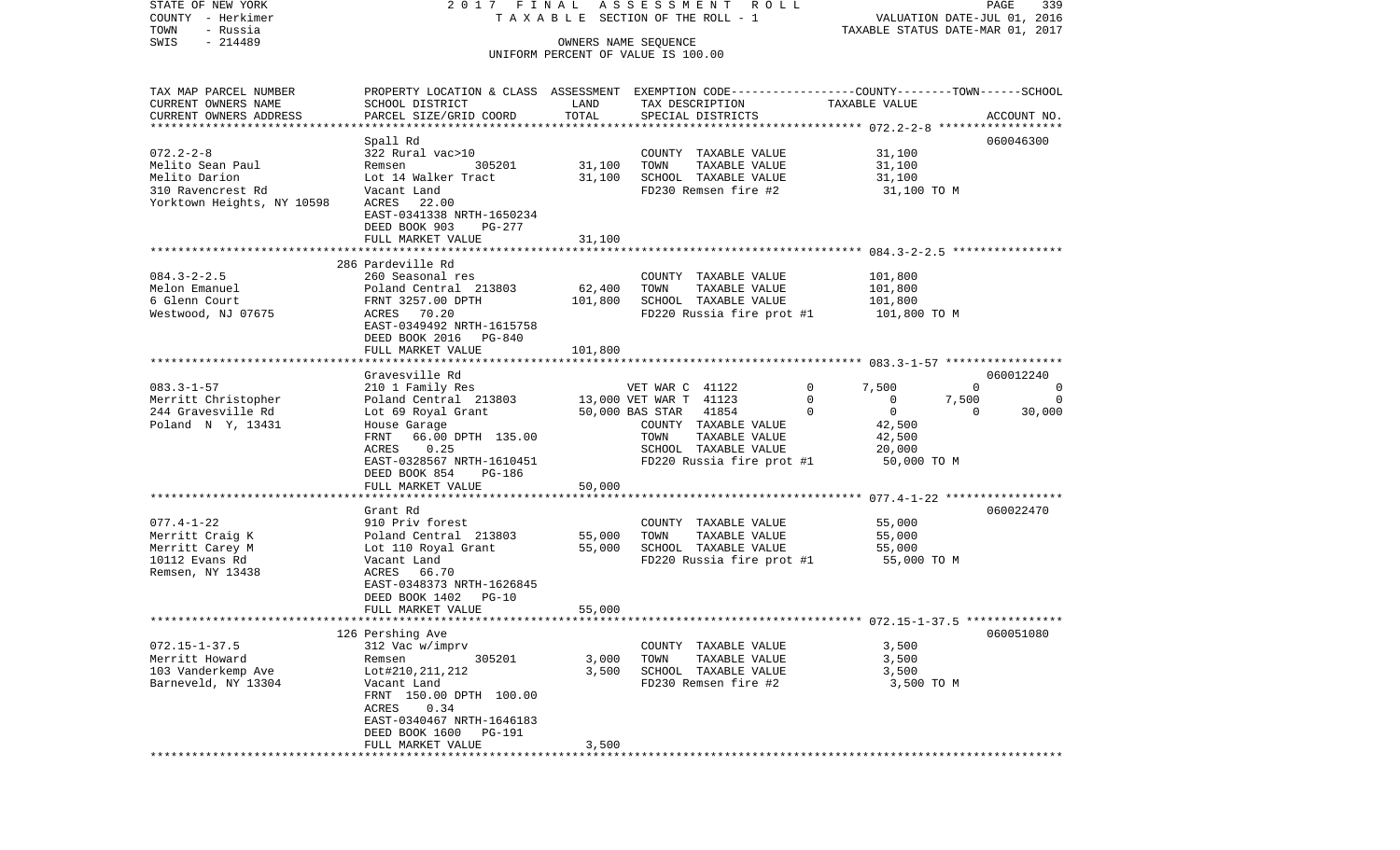| STATE OF NEW YORK       | 2017<br>FINAL                                                                                    |         | ASSESSMENT<br>R O L L              |                      | 340<br>PAGE                 |  |
|-------------------------|--------------------------------------------------------------------------------------------------|---------|------------------------------------|----------------------|-----------------------------|--|
| COUNTY - Herkimer       | TAXABLE                                                                                          |         | SECTION OF THE ROLL - 1            |                      | VALUATION DATE-JUL 01, 2016 |  |
| TOWN<br>- Russia        | TAXABLE STATUS DATE-MAR 01, 2017                                                                 |         |                                    |                      |                             |  |
| $-214489$<br>SWIS       | OWNERS NAME SEQUENCE                                                                             |         |                                    |                      |                             |  |
|                         |                                                                                                  |         | UNIFORM PERCENT OF VALUE IS 100.00 |                      |                             |  |
|                         |                                                                                                  |         |                                    |                      |                             |  |
| TAX MAP PARCEL NUMBER   | PROPERTY LOCATION & CLASS ASSESSMENT EXEMPTION CODE----------------COUNTY-------TOWN------SCHOOL |         |                                    |                      |                             |  |
| CURRENT OWNERS NAME     | SCHOOL DISTRICT                                                                                  | LAND    | TAX DESCRIPTION                    | TAXABLE VALUE        |                             |  |
| CURRENT OWNERS ADDRESS  | PARCEL SIZE/GRID COORD                                                                           | TOTAL   | SPECIAL DISTRICTS                  |                      | ACCOUNT NO.                 |  |
| *********************** |                                                                                                  |         |                                    |                      |                             |  |
|                         | 257 Silverstone Rd                                                                               |         |                                    |                      | 060023460                   |  |
| $072.12 - 2 - 37$       | 260 Seasonal res - WTRFNT                                                                        |         | COUNTY TAXABLE VALUE               | 78,000               |                             |  |
| Merz Douglass F         | 305201<br>Remsen                                                                                 | 22,800  | TOWN<br>TAXABLE VALUE              | 78,000               |                             |  |
| Merz Siosiana V         | Lot 2 Jacobs Tract                                                                               | 78,000  | SCHOOL TAXABLE VALUE               | 78,000               |                             |  |
| 427 Fiore Dr            | Camp                                                                                             |         | FD230 Remsen fire #2               | 78,000 TO M          |                             |  |
| Utica, NY 13502         | Silverstone                                                                                      |         |                                    |                      |                             |  |
|                         | FRNT 100.00 DPTH 211.00                                                                          |         |                                    |                      |                             |  |
|                         | 0.48<br>ACRES                                                                                    |         |                                    |                      |                             |  |
|                         | EAST-0346146 NRTH-1651080                                                                        |         |                                    |                      |                             |  |
|                         | DEED BOOK 1579<br>PG-394                                                                         |         |                                    |                      |                             |  |
|                         | FULL MARKET VALUE                                                                                | 78,000  |                                    |                      |                             |  |
|                         |                                                                                                  |         |                                    |                      |                             |  |
|                         | Northwood Rd                                                                                     |         |                                    |                      | 060019200                   |  |
| $072.2 - 2 - 17$        | 314 Rural vac<10                                                                                 |         | COUNTY TAXABLE VALUE               | 1,300                |                             |  |
| Meyers Scott A          | Remsen<br>305201                                                                                 | 1,300   | TOWN<br>TAXABLE VALUE              | 1,300                |                             |  |
| Meyers Thomas J         | Lot 20 Walker Tract                                                                              | 1,300   | SCHOOL TAXABLE VALUE               | 1,300                |                             |  |
| 7030 Richmond Rd W      | Vacant Land                                                                                      |         | FD230 Remsen fire #2               | 1,300 TO M           |                             |  |
| East Syracuse, NY 13057 | FRNT 128.00 DPTH 254.00<br>0.53                                                                  |         |                                    |                      |                             |  |
|                         | ACRES                                                                                            |         |                                    |                      |                             |  |
|                         | EAST-0343364 NRTH-1648400<br>DEED BOOK 1629<br>PG-762                                            |         |                                    |                      |                             |  |
|                         | FULL MARKET VALUE                                                                                | 1,300   |                                    |                      |                             |  |
|                         |                                                                                                  |         |                                    |                      |                             |  |
|                         | Lite Rd                                                                                          |         |                                    |                      | 060017850                   |  |
| $068. - 1 - 18$         | 260 Seasonal res                                                                                 |         | COUNTY TAXABLE VALUE               | 21,500               |                             |  |
| Miaski Herman William   | 305201<br>Remsen                                                                                 | 11,100  | TOWN<br>TAXABLE VALUE              | 21,500               |                             |  |
| Miaski Barbara          | S 31<br>R P                                                                                      | 21,500  | SCHOOL TAXABLE VALUE               | 21,500               |                             |  |
| 15 Start Ave            | Campl                                                                                            |         | FD230 Remsen fire #2               | 21,500 TO M          |                             |  |
| Rensselaer, NY 12144    | Lite                                                                                             |         |                                    |                      |                             |  |
|                         | FRNT 100.00 DPTH 271.25                                                                          |         |                                    |                      |                             |  |
|                         | EAST-0341842 NRTH-1665985                                                                        |         |                                    |                      |                             |  |
|                         | DEED BOOK 00653 PG-00185                                                                         |         |                                    |                      |                             |  |
|                         | FULL MARKET VALUE                                                                                | 21,500  |                                    |                      |                             |  |
|                         | **************************                                                                       |         |                                    |                      |                             |  |
|                         | 2054 Black Creek Rd                                                                              |         |                                    |                      | 060017880                   |  |
| $083.1 - 1 - 4$         | 240 Rural res                                                                                    |         | VET WAR C 41122                    | 0<br>9,000           | $\Omega$<br>0               |  |
| Miazga Laurel           | Poland Central 213803                                                                            |         | 62,100 VET WAR T 41123             | $\mathbf 0$<br>0     | 12,000<br>0                 |  |
| 2054 Black Creek Rd     | Lot 114 Royal Grant                                                                              |         | 225,000 ENH STAR<br>41834          | $\Omega$<br>$\Omega$ | 65,500<br>$\Omega$          |  |
| Remsen, NY 13438        | House Att Garage Bldg                                                                            |         | COUNTY TAXABLE VALUE               | 216,000              |                             |  |
|                         | Black Creek                                                                                      |         | TAXABLE VALUE<br>TOWN              | 213,000              |                             |  |
|                         | FRNT 1022.00 DPTH                                                                                |         | SCHOOL TAXABLE VALUE               | 159,500              |                             |  |
|                         | ACRES<br>23.90 BANK<br>250                                                                       |         | FD220 Russia fire prot #1          | 225,000 TO M         |                             |  |
|                         | EAST-0324472 NRTH-1622455                                                                        |         |                                    |                      |                             |  |
|                         | DEED BOOK 1412<br>PG-171                                                                         |         |                                    |                      |                             |  |
|                         | FULL MARKET VALUE                                                                                | 225,000 |                                    |                      |                             |  |
|                         |                                                                                                  |         |                                    |                      |                             |  |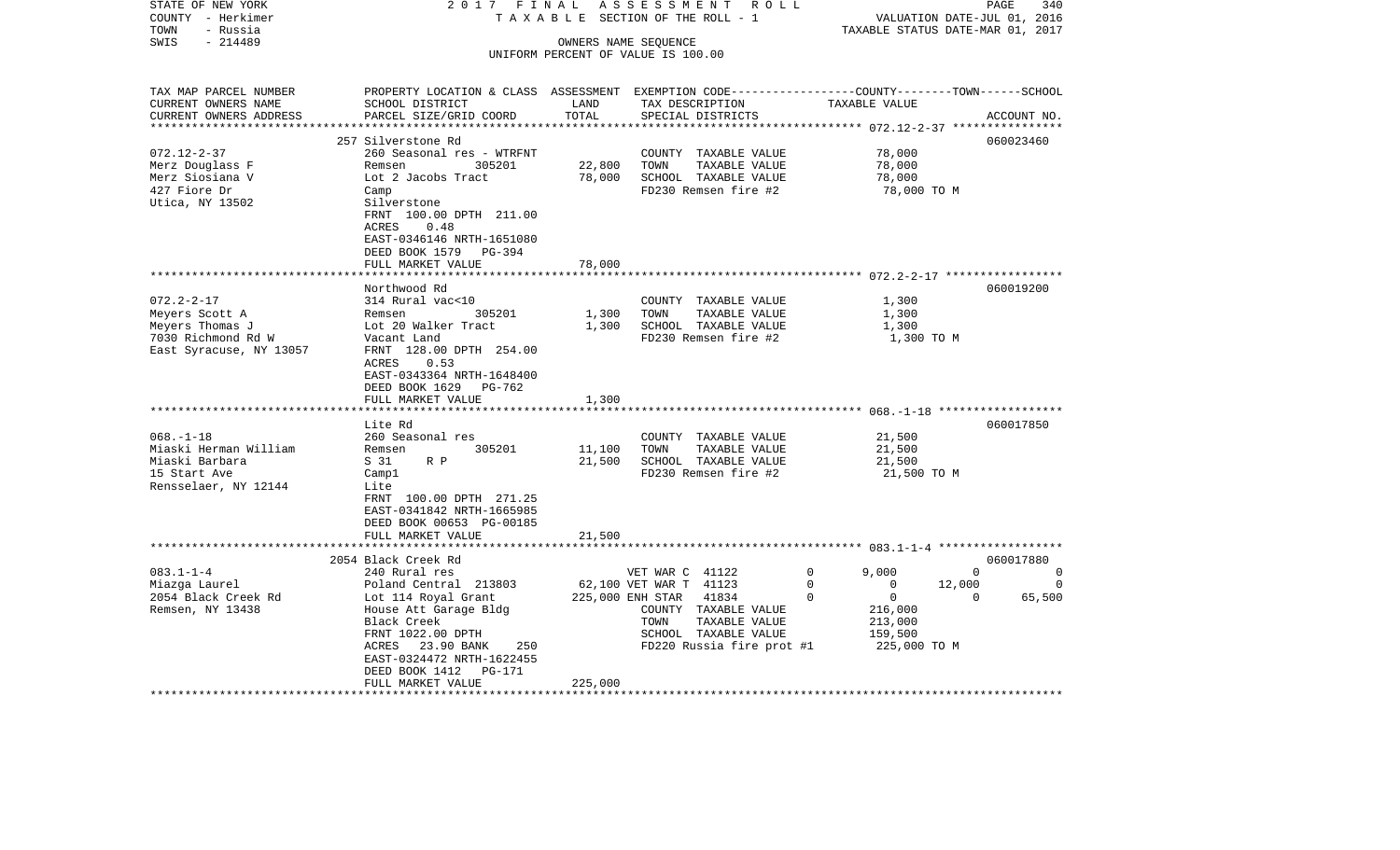| STATE OF NEW YORK<br>COUNTY - Herkimer<br>- Russia<br>TOWN                 |                                                                                                |        | 2017 FINAL ASSESSMENT<br>R O L L<br>T A X A B L E SECTION OF THE ROLL - 1 |             | TAXABLE STATUS DATE-MAR 01, 2017 | PAGE<br>VALUATION DATE-JUL 01, 2016 | 341      |
|----------------------------------------------------------------------------|------------------------------------------------------------------------------------------------|--------|---------------------------------------------------------------------------|-------------|----------------------------------|-------------------------------------|----------|
| $-214489$<br>SWIS                                                          |                                                                                                |        | OWNERS NAME SEQUENCE                                                      |             |                                  |                                     |          |
|                                                                            |                                                                                                |        | UNIFORM PERCENT OF VALUE IS 100.00                                        |             |                                  |                                     |          |
| TAX MAP PARCEL NUMBER                                                      | PROPERTY LOCATION & CLASS ASSESSMENT EXEMPTION CODE---------------COUNTY-------TOWN-----SCHOOL | LAND   |                                                                           |             | TAXABLE VALUE                    |                                     |          |
| CURRENT OWNERS NAME<br>CURRENT OWNERS ADDRESS<br>************************* | SCHOOL DISTRICT<br>PARCEL SIZE/GRID COORD                                                      | TOTAL  | TAX DESCRIPTION<br>SPECIAL DISTRICTS                                      |             |                                  | ACCOUNT NO.                         |          |
|                                                                            | Elm Flats Rd                                                                                   |        |                                                                           |             |                                  | 060044770                           |          |
| $077.3 - 1 - 39$                                                           | 242 Rurl res&rec                                                                               |        | 41834<br>ENH STAR                                                         | $\Omega$    | $\mathbf{0}$                     | $\Omega$                            | 65,500   |
| Mickett Joan                                                               | Poland Central 213803                                                                          | 33,200 | COUNTY TAXABLE VALUE                                                      |             | 83,000                           |                                     |          |
| PO Box 213                                                                 | Lot 119 Royal Grant                                                                            | 83,000 | TOWN<br>TAXABLE VALUE                                                     |             | 83,000                           |                                     |          |
| Hinckley, NY 13352                                                         | House                                                                                          |        | SCHOOL TAXABLE VALUE                                                      |             | 17,500                           |                                     |          |
|                                                                            | Elm Flats Road                                                                                 |        | FD220 Russia fire prot #1                                                 |             | 83,000 TO M                      |                                     |          |
|                                                                            | ACRES 16.17                                                                                    |        |                                                                           |             |                                  |                                     |          |
|                                                                            | EAST-0335834 NRTH-1626493                                                                      |        |                                                                           |             |                                  |                                     |          |
|                                                                            | DEED BOOK 1350 PG-773                                                                          |        |                                                                           |             |                                  |                                     |          |
|                                                                            | FULL MARKET VALUE                                                                              | 83,000 |                                                                           |             |                                  |                                     |          |
|                                                                            | Lite Rd                                                                                        |        |                                                                           |             |                                  | 060020970                           |          |
| $068. - 1 - 16$                                                            | 260 Seasonal res                                                                               |        | COUNTY TAXABLE VALUE                                                      |             | 39,000                           |                                     |          |
| Mihlon Dane S                                                              | 305201<br>Remsen                                                                               | 23,800 | TOWN<br>TAXABLE VALUE                                                     |             | 39,000                           |                                     |          |
| Anderson Kenneth                                                           | Lot 31 Remsenburg Patent                                                                       | 39,000 | SCHOOL TAXABLE VALUE                                                      |             | 39,000                           |                                     |          |
| 186 Queens Dr S                                                            | Camp                                                                                           |        | FD230 Remsen fire #2                                                      |             | 39,000 TO M                      |                                     |          |
| Little Silver, NJ 07739                                                    | ACRES<br>8.12                                                                                  |        |                                                                           |             |                                  |                                     |          |
|                                                                            | EAST-0341837 NRTH-1666418                                                                      |        |                                                                           |             |                                  |                                     |          |
|                                                                            | DEED BOOK 905<br>PG-259                                                                        |        |                                                                           |             |                                  |                                     |          |
|                                                                            | FULL MARKET VALUE                                                                              | 39,000 |                                                                           |             |                                  |                                     |          |
|                                                                            |                                                                                                |        |                                                                           |             |                                  |                                     |          |
|                                                                            |                                                                                                |        |                                                                           |             |                                  |                                     |          |
|                                                                            | 4346 Norway St                                                                                 |        |                                                                           |             |                                  |                                     |          |
| $089.1 - 2 - 14.1$                                                         | 210 1 Family Res                                                                               |        | VET COM C 41132                                                           | $\mathbf 0$ | 15,000                           | 0                                   | $\Omega$ |
| Miller Carolyn K                                                           | Poland Central 213803                                                                          |        | 8,500 VET COM T 41133                                                     | $\mathbf 0$ | $\mathbf{0}$                     | 20,000                              | $\Omega$ |
| 4346 Norway St                                                             | FRNT 270.00 DPTH                                                                               |        | 83,000 ENH STAR 41834                                                     | $\Omega$    | $\mathbf 0$                      | $\Omega$                            | 65,500   |
| Cold Brook, NY 13324                                                       | ACRES<br>9.30                                                                                  |        | COUNTY TAXABLE VALUE                                                      |             | 68,000                           |                                     |          |
|                                                                            | EAST-0350509 NRTH-1605975<br>FULL MARKET VALUE                                                 | 83,000 | TOWN<br>TAXABLE VALUE<br>SCHOOL TAXABLE VALUE                             |             | 63,000<br>17,500                 |                                     |          |
|                                                                            |                                                                                                |        | FD220 Russia fire prot #1                                                 |             | 83,000 TO M                      |                                     |          |
|                                                                            |                                                                                                |        |                                                                           |             |                                  |                                     |          |
|                                                                            | 184 Lakeview Dr                                                                                |        |                                                                           |             |                                  | 060018150                           |          |
| $077.1 - 1 - 4$                                                            | 260 Seasonal res - WTRFNT                                                                      |        | COUNTY TAXABLE VALUE                                                      |             | 24,140                           |                                     |          |
| Miller Family Hinckley Camp Tr Poland Central 213803                       |                                                                                                | 10,700 | TOWN<br>TAXABLE VALUE                                                     |             | 24,140                           |                                     |          |
| c/o Peggy Miller                                                           | Lot 15 Jerseyfield Patent                                                                      | 24,140 | SCHOOL TAXABLE VALUE                                                      |             | 24,140                           |                                     |          |
| 245 Brett Brae                                                             | Camp                                                                                           |        | FD220 Russia fire prot #1                                                 |             | 24,140 TO M                      |                                     |          |
| Clinton, NY 13323                                                          | 87.96 DPTH 100.00<br>FRNT                                                                      |        |                                                                           |             |                                  |                                     |          |
|                                                                            | EAST-0334005 NRTH-1633874                                                                      |        |                                                                           |             |                                  |                                     |          |
|                                                                            | DEED BOOK 1471 PG-616                                                                          |        |                                                                           |             |                                  |                                     |          |
|                                                                            | FULL MARKET VALUE                                                                              | 24,140 |                                                                           |             |                                  |                                     |          |
|                                                                            | Russia                                                                                         |        |                                                                           |             |                                  | 0016262                             |          |
| $083.3 - 2 - 14.2$                                                         | 312 Vac w/imprv                                                                                |        | AG MKTS<br>41730                                                          | 0           | 3,237                            | 3,237                               | 3,237    |
| Miller Menno P                                                             | Poland Central 213803                                                                          | 12,500 | COUNTY<br>TAXABLE VALUE                                                   |             | 22,873                           |                                     |          |
| Miller Edna D                                                              | Lot 87 Royal Grant                                                                             | 26,110 | TOWN<br>TAXABLE VALUE                                                     |             | 22,873                           |                                     |          |
| 464 Russia Rd                                                              | Milk House                                                                                     |        | SCHOOL TAXABLE VALUE                                                      |             | 22,873                           |                                     |          |
| Poland, NY 13431                                                           | Horse Barn                                                                                     |        | FD220 Russia fire prot #1                                                 |             | 26,110 TO M                      |                                     |          |
|                                                                            | 6.00<br>ACRES                                                                                  |        |                                                                           |             |                                  |                                     |          |
| MAY BE SUBJECT TO PAYMENT                                                  | EAST-0335386 NRTH-1612905                                                                      |        |                                                                           |             |                                  |                                     |          |
| UNDER AGDIST LAW TIL 2024                                                  | DEED BOOK 1291<br>PG-176<br>FULL MARKET VALUE                                                  | 26,110 |                                                                           |             |                                  |                                     |          |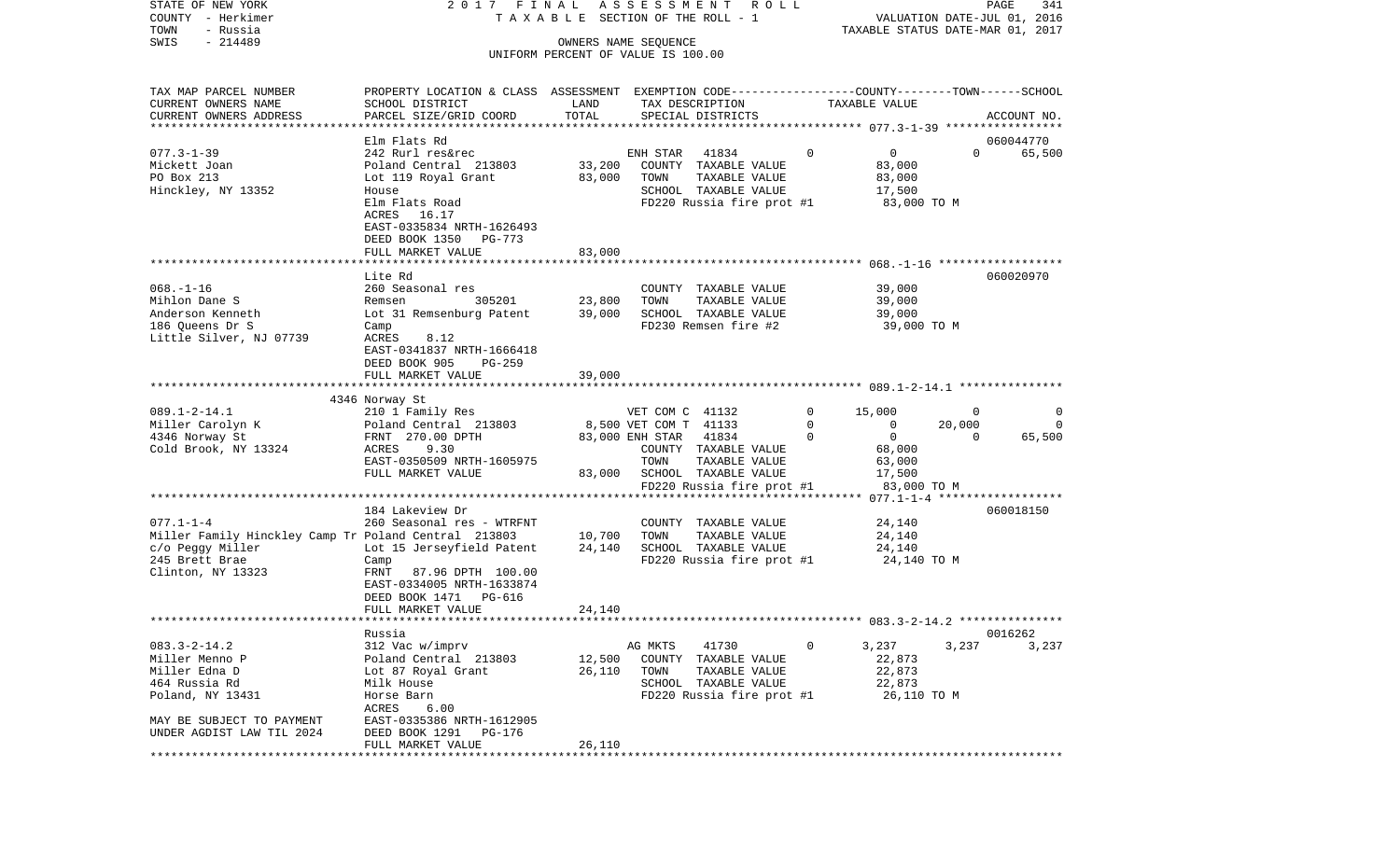STATE OF NEW YORK 2 0 1 7 F I N A L A S S E S S M E N T R O L L PAGE 342PAGE 342 COUNTY - Herkimer  $T A X A B L E$  SECTION OF THE ROLL - 1 TOWN - Russia TAXABLE STATUS DATE-MAR 01, 2017 OWNERS NAME SEQUENCE UNIFORM PERCENT OF VALUE IS 100.00

| TAX MAP PARCEL NUMBER     | PROPERTY LOCATION & CLASS             |           |                       | ASSESSMENT EXEMPTION CODE------------------COUNTY-------TOWN------SCHOOL |              |                                                     |          |             |
|---------------------------|---------------------------------------|-----------|-----------------------|--------------------------------------------------------------------------|--------------|-----------------------------------------------------|----------|-------------|
| CURRENT OWNERS NAME       | SCHOOL DISTRICT                       | LAND      |                       | TAX DESCRIPTION                                                          |              | TAXABLE VALUE                                       |          |             |
| CURRENT OWNERS ADDRESS    | PARCEL SIZE/GRID COORD                | TOTAL     |                       | SPECIAL DISTRICTS                                                        |              |                                                     |          | ACCOUNT NO. |
|                           | ************************************* |           |                       |                                                                          |              | ***************** 083.3-2-38 ******************     |          |             |
|                           | Russia Rd                             |           |                       |                                                                          |              |                                                     |          | 060023160   |
| $083.3 - 2 - 38$          | 241 Rural res&ag                      |           | AG MKTS               | 41730                                                                    | $\mathbf 0$  | 41,301                                              | 41,301   | 41,301      |
| Miller Menno P            | Poland Central 213803                 |           | 80,000 BAS STAR 41854 |                                                                          | $\Omega$     | $\overline{0}$                                      | $\Omega$ | 30,000      |
|                           |                                       |           |                       |                                                                          |              |                                                     |          |             |
| Miller Edna D             | Lot 70 Royal Grant                    | 197,000   |                       | COUNTY TAXABLE VALUE                                                     |              | 155,699                                             |          |             |
| 464 Russia Rd             | Farm                                  |           | TOWN                  | TAXABLE VALUE                                                            |              | 155,699                                             |          |             |
| Poland, NY 13431          | ACRES 80.00                           |           |                       | SCHOOL TAXABLE VALUE                                                     |              | 125,699                                             |          |             |
|                           | EAST-0335175 NRTH-1611157             |           |                       | FD220 Russia fire prot #1                                                |              | 197,000 TO M                                        |          |             |
| MAY BE SUBJECT TO PAYMENT | DEED BOOK 1291 PG-176                 |           |                       |                                                                          |              |                                                     |          |             |
| UNDER AGDIST LAW TIL 2024 | FULL MARKET VALUE                     | 197,000   |                       |                                                                          |              |                                                     |          |             |
|                           | *******************                   |           |                       |                                                                          |              | ********************* 083.4-1-28 ****************** |          |             |
|                           | Grant Rd                              |           |                       |                                                                          |              |                                                     |          | 060028530   |
| $083.4 - 1 - 28$          | 322 Rural vac>10                      |           |                       | COUNTY TAXABLE VALUE                                                     |              | 47,500                                              |          |             |
| Miller Robert             | Poland Central 213803                 | 47,500    | TOWN                  | TAXABLE VALUE                                                            |              | 47,500                                              |          |             |
|                           |                                       |           |                       |                                                                          |              |                                                     |          |             |
| 2 Estate Dr               | Lot 84 Royal Grant                    | 47,500    |                       | SCHOOL TAXABLE VALUE                                                     |              | 47,500                                              |          |             |
| Old Mastic, NY 11951      | Vacant Land                           |           |                       | FD220 Russia fire prot #1                                                |              | 47,500 TO M                                         |          |             |
|                           | ACRES 42.00                           |           |                       |                                                                          |              |                                                     |          |             |
|                           | EAST-0347374 NRTH-1615083             |           |                       |                                                                          |              |                                                     |          |             |
|                           | DEED BOOK 831<br>PG-295               |           |                       |                                                                          |              |                                                     |          |             |
|                           | FULL MARKET VALUE                     | 47,500    |                       |                                                                          |              |                                                     |          |             |
|                           |                                       | ********* |                       | *************************** 077.4-1-24 ******************                |              |                                                     |          |             |
|                           | 1198 Grant Rd                         |           |                       |                                                                          |              |                                                     |          | 060003870   |
| $077.4 - 1 - 24$          | 210 1 Family Res                      |           | BAS STAR 41854        |                                                                          | $\mathbf{0}$ | $\overline{0}$                                      | $\Omega$ | 30,000      |
| Miller Russell A          | Poland Central 213803                 | 12,400    |                       | COUNTY TAXABLE VALUE                                                     |              | 120,000                                             |          |             |
|                           |                                       |           |                       |                                                                          |              |                                                     |          |             |
| Miller Joanne M           | Lot 14 Jerseyfield Patent             | 120,000   | TOWN                  | TAXABLE VALUE                                                            |              | 120,000                                             |          |             |
| 1198 Grant Rd             | House Garage                          |           |                       | SCHOOL TAXABLE VALUE                                                     |              | 90,000                                              |          |             |
| Cold Brook, NY 13324      | FRNT 248.00 DPTH 168.00               |           |                       | FD220 Russia fire prot #1                                                |              | 120,000 TO M                                        |          |             |
|                           | ACRES<br>1.00                         |           |                       |                                                                          |              |                                                     |          |             |
|                           | EAST-0343978 NRTH-1628630             |           |                       |                                                                          |              |                                                     |          |             |
|                           | DEED BOOK 1262 PG-294                 |           |                       |                                                                          |              |                                                     |          |             |
|                           | FULL MARKET VALUE                     | 120,000   |                       |                                                                          |              |                                                     |          |             |
|                           |                                       |           |                       |                                                                          |              |                                                     |          |             |
|                           | 259 Dover Rd                          |           |                       |                                                                          |              |                                                     |          | 060051560   |
| $082.2 - 1 - 37.2$        | 210 1 Family Res                      |           |                       | BAS STAR 41854                                                           | $\mathbf 0$  | $\overline{0}$                                      | $\Omega$ | 30,000      |
| Miller Stephen            | Holland Patent 305801                 | 37,000    |                       | COUNTY TAXABLE VALUE                                                     |              | 226,300                                             |          |             |
| Miller Kendel             |                                       | 226,300   | TOWN                  | TAXABLE VALUE                                                            |              |                                                     |          |             |
|                           | Lot #104 Royal Grant                  |           |                       |                                                                          |              | 226,300                                             |          |             |
| 259 Dover Rd              | House Garage                          |           |                       | SCHOOL TAXABLE VALUE                                                     |              | 196,300                                             |          |             |
| Barneveld, NY 13304       | ACRES<br>5.40 BANK 415                |           |                       | FD220 Russia fire prot #1                                                |              | 226,300 TO M                                        |          |             |
|                           | EAST-0318256 NRTH-1619082             |           |                       |                                                                          |              |                                                     |          |             |
|                           | DEED BOOK 871<br>PG-411               |           |                       |                                                                          |              |                                                     |          |             |
|                           | FULL MARKET VALUE                     | 226,300   |                       |                                                                          |              |                                                     |          |             |
|                           |                                       |           |                       |                                                                          |              |                                                     |          |             |
|                           | Off Spall Rd                          |           |                       |                                                                          |              |                                                     |          | 060044530   |
| $072.2 - 1 - 30$          | 260 Seasonal res                      |           |                       | COUNTY TAXABLE VALUE                                                     |              | 10,000                                              |          |             |
| Mills Frederick D         | 305201<br>Remsen                      | 1,300     | TOWN                  | TAXABLE VALUE                                                            |              | 10,000                                              |          |             |
| PO Box 120                | Lot 10 Walker Tract                   | 10,000    |                       | SCHOOL TAXABLE VALUE                                                     |              | 10,000                                              |          |             |
|                           |                                       |           |                       | FD220 Russia fire prot #1                                                |              | 10,000 TO M                                         |          |             |
| Hinckley, NY 13352        | Vacant Land                           |           |                       |                                                                          |              |                                                     |          |             |
|                           | Spall Road                            |           |                       |                                                                          |              |                                                     |          |             |
|                           | FRNT 50.00 DPTH 250.00                |           |                       |                                                                          |              |                                                     |          |             |
|                           | EAST-0341339 NRTH-1653715             |           |                       |                                                                          |              |                                                     |          |             |
|                           | DEED BOOK 941<br>PG-177               |           |                       |                                                                          |              |                                                     |          |             |
|                           | FULL MARKET VALUE                     | 10,000    |                       |                                                                          |              |                                                     |          |             |
|                           |                                       |           |                       |                                                                          |              |                                                     |          |             |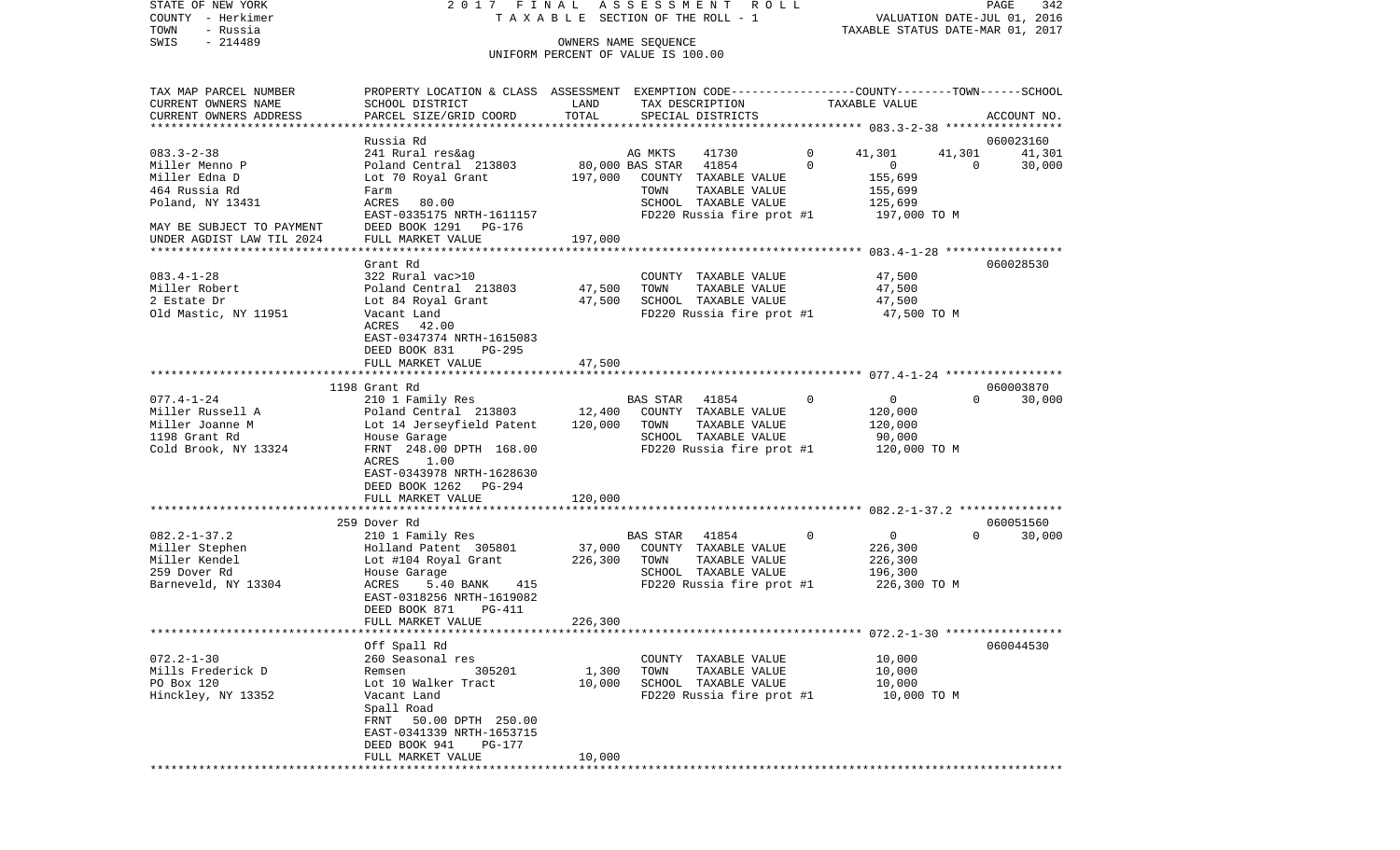| STATE OF NEW YORK<br>COUNTY - Herkimer<br>TOWN<br>- Russia<br>SWIS<br>$-214489$                       | 2017 FINAL<br>TAXABLE SECTION OF THE ROLL - 1                                                                                                                                                           | PAGE<br>343<br>VALUATION DATE-JUL 01, 2016<br>TAXABLE STATUS DATE-MAR 01, 2017 |                                                                                                                    |                                                                        |                    |
|-------------------------------------------------------------------------------------------------------|---------------------------------------------------------------------------------------------------------------------------------------------------------------------------------------------------------|--------------------------------------------------------------------------------|--------------------------------------------------------------------------------------------------------------------|------------------------------------------------------------------------|--------------------|
|                                                                                                       |                                                                                                                                                                                                         |                                                                                | UNIFORM PERCENT OF VALUE IS 100.00                                                                                 |                                                                        |                    |
| TAX MAP PARCEL NUMBER<br>CURRENT OWNERS NAME                                                          | PROPERTY LOCATION & CLASS ASSESSMENT EXEMPTION CODE---------------COUNTY-------TOWN------SCHOOL<br>SCHOOL DISTRICT                                                                                      | LAND                                                                           | TAX DESCRIPTION                                                                                                    | TAXABLE VALUE                                                          |                    |
| CURRENT OWNERS ADDRESS                                                                                | PARCEL SIZE/GRID COORD                                                                                                                                                                                  | TOTAL                                                                          | SPECIAL DISTRICTS                                                                                                  |                                                                        | ACCOUNT NO.        |
| $072.2 - 1 - 31$<br>Mills Frederick D<br>PO Box 120<br>Hinckley, NY 13352                             | Spall Rd<br>210 1 Family Res<br>Remsen 305201<br>Lot 10 Walker Tract<br>Land 0.28Acre<br>Spall Road<br>FRNT 50.00 DPTH 250.00<br>EAST-0341341 NRTH-1653666                                              | 7,700<br>49,500                                                                | COUNTY TAXABLE VALUE<br>TOWN<br>TAXABLE VALUE<br>SCHOOL TAXABLE VALUE<br>FD230 Remsen fire #2                      | 49,500<br>49,500<br>49,500<br>49,500 TO M                              | 060045190          |
|                                                                                                       | DEED BOOK 944<br><b>PG-505</b><br>FULL MARKET VALUE                                                                                                                                                     | 49,500                                                                         |                                                                                                                    |                                                                        |                    |
|                                                                                                       | Spall Rd                                                                                                                                                                                                |                                                                                |                                                                                                                    |                                                                        | 060031140          |
| $072.2 - 1 - 73$<br>Mills Frederick D<br>PO Box 120<br>Hinckley, NY 13352                             | 270 Mfg housing<br>Remsen<br>305201<br>Lot 10 Walker Tract<br>Vacant Land<br>FRNT 100.00 DPTH<br><b>ACRES</b><br>2.30<br>EAST-0342235 NRTH-1654064<br>DEED BOOK 944<br>PG-501<br>FULL MARKET VALUE      | 15,500<br>32,000<br>32,000                                                     | BAS STAR<br>41854<br>COUNTY TAXABLE VALUE<br>TOWN<br>TAXABLE VALUE<br>SCHOOL TAXABLE VALUE<br>FD230 Remsen fire #2 | $\Omega$<br>$\overline{0}$<br>32,000<br>32,000<br>2,000<br>32,000 TO M | $\Omega$<br>30,000 |
|                                                                                                       |                                                                                                                                                                                                         |                                                                                |                                                                                                                    |                                                                        |                    |
| $088.2 - 1 - 20$<br>Mitchell Windy G<br>Martin Francis<br>1310 Rose Valley Rd<br>Cold Brook, NY 13324 | Rose Valley Rd<br>314 Rural vac<10<br>Poland Central 213803<br>FRNT 65.00 DPTH<br>ACRES 1.00<br>EAST-0346529 NRTH-1603107<br>DEED BOOK 1352 PG-810<br>FULL MARKET VALUE                                 | 2,500<br>2,500<br>2,500                                                        | COUNTY TAXABLE VALUE<br>TOWN<br>TAXABLE VALUE<br>SCHOOL TAXABLE VALUE<br>FD220 Russia fire prot #1                 | 2,500<br>2,500<br>2,500<br>2,500 TO M                                  |                    |
|                                                                                                       |                                                                                                                                                                                                         |                                                                                |                                                                                                                    |                                                                        |                    |
| $072.4 - 1 - 33$<br>Mody Peter A<br>104 Sedgewick Park<br>New Hartford, 13413                         | Brady Beach Rd<br>260 Seasonal res<br>Poland Central 213803<br>Lot 47 Jerseyfield Patent<br>Camp<br>FRNT<br>80.00 DPTH 150.00<br>ACRES<br>0.33<br>EAST-0344132 NRTH-1642583<br>DEED BOOK 00848 PG-00206 | 20,200<br>53,400                                                               | COUNTY TAXABLE VALUE<br>TOWN<br>TAXABLE VALUE<br>SCHOOL TAXABLE VALUE<br>FD220 Russia fire prot #1                 | 53,400<br>53,400<br>53,400<br>53,400 TO M                              | 060027630          |
|                                                                                                       | FULL MARKET VALUE                                                                                                                                                                                       | 53,400                                                                         |                                                                                                                    |                                                                        |                    |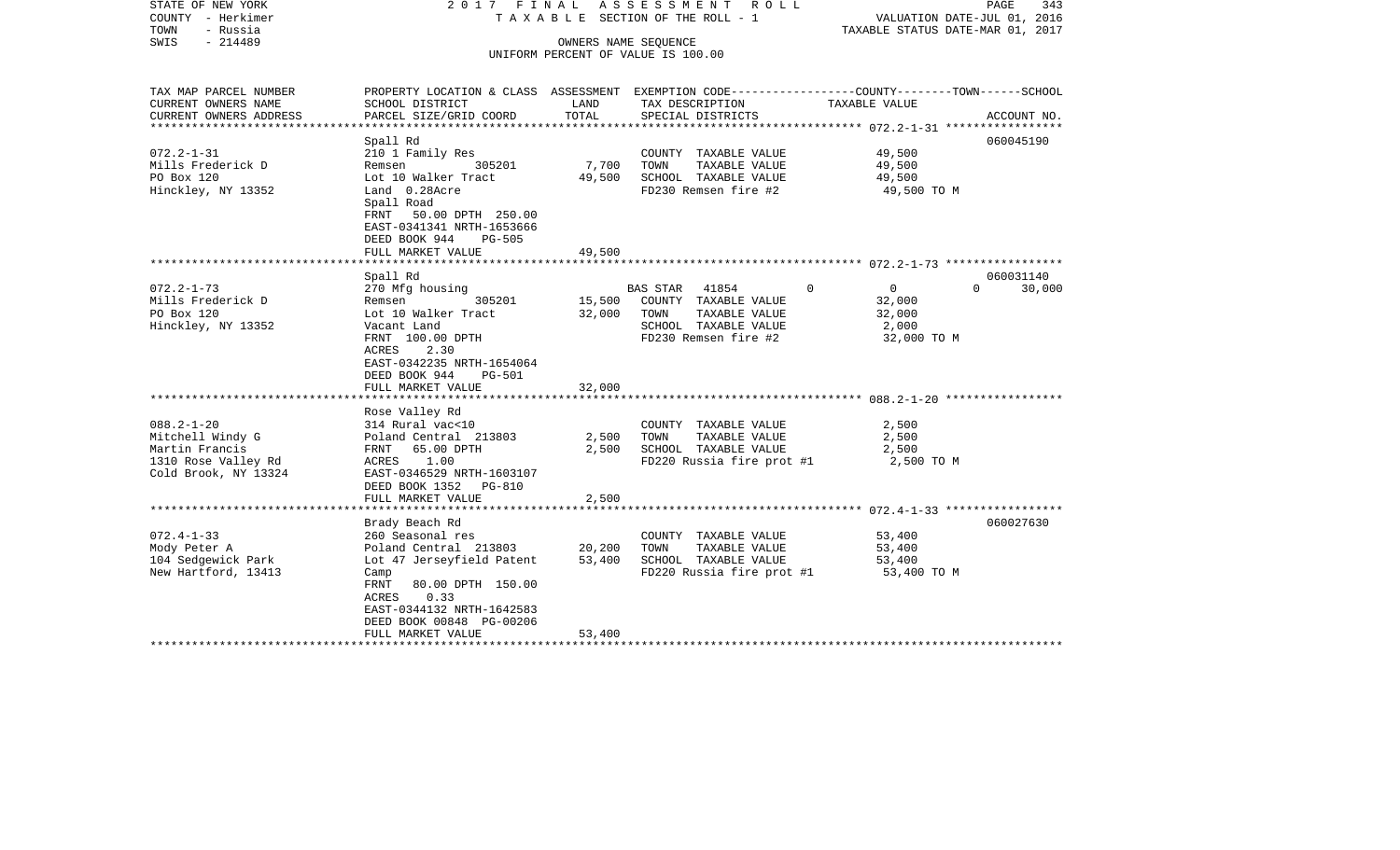| STATE OF NEW YORK                     |                                                                                                 |         | 2017 FINAL ASSESSMENT<br>R O L L<br>T A X A B L E SECTION OF THE ROLL - 1 |                         | PAGE<br>344        |
|---------------------------------------|-------------------------------------------------------------------------------------------------|---------|---------------------------------------------------------------------------|-------------------------|--------------------|
| COUNTY - Herkimer<br>- Russia<br>TOWN |                                                                                                 |         | VALUATION DATE-JUL 01, 2016<br>TAXABLE STATUS DATE-MAR 01, 2017           |                         |                    |
| $-214489$<br>SWIS                     |                                                                                                 |         | OWNERS NAME SEQUENCE                                                      |                         |                    |
|                                       |                                                                                                 |         | UNIFORM PERCENT OF VALUE IS 100.00                                        |                         |                    |
|                                       |                                                                                                 |         |                                                                           |                         |                    |
| TAX MAP PARCEL NUMBER                 | PROPERTY LOCATION & CLASS ASSESSMENT EXEMPTION CODE---------------COUNTY-------TOWN------SCHOOL |         |                                                                           |                         |                    |
| CURRENT OWNERS NAME                   | SCHOOL DISTRICT                                                                                 | LAND    | TAX DESCRIPTION                                                           | TAXABLE VALUE           |                    |
| CURRENT OWNERS ADDRESS                | PARCEL SIZE/GRID COORD                                                                          | TOTAL   | SPECIAL DISTRICTS                                                         |                         | ACCOUNT NO.        |
| *************************             |                                                                                                 |         |                                                                           |                         |                    |
| $077.2 - 2 - 34.1$                    | 1262 Pardeeville Rd<br>322 Rural vac>10                                                         |         | COUNTY TAXABLE VALUE                                                      | 49,900                  | 060029580          |
| Mody Richard                          | Poland Central 213803                                                                           | 49,900  | TOWN<br>TAXABLE VALUE                                                     | 49,900                  |                    |
| 6590 Stage Rd                         | Lots 14 & 17 Jerseyfield                                                                        | 49,900  | SCHOOL TAXABLE VALUE                                                      | 49,900                  |                    |
| Utica, NY 13502                       | Vacant Land                                                                                     |         | FD220 Russia fire prot #1                                                 | 49,900 TO M             |                    |
|                                       | ACRES 45.20                                                                                     |         |                                                                           |                         |                    |
|                                       | EAST-0347101 NRTH-1633652                                                                       |         |                                                                           |                         |                    |
|                                       | DEED BOOK 1209 PG-641                                                                           |         |                                                                           |                         |                    |
|                                       | FULL MARKET VALUE                                                                               | 49,900  |                                                                           |                         |                    |
|                                       |                                                                                                 |         |                                                                           |                         |                    |
|                                       | Beecher Rd                                                                                      |         |                                                                           |                         |                    |
| $088.1 - 1 - 54.1$                    | 314 Rural vac<10                                                                                |         | COUNTY TAXABLE VALUE                                                      | 800                     |                    |
| Mohawk & Malone RR                    | Poland Central 213803                                                                           | 800     | TAXABLE VALUE<br>TOWN                                                     | 800                     |                    |
| 9393 St Rt 28                         | FRNT 75.00 DPTH 124.00                                                                          | 800     | SCHOOL TAXABLE VALUE                                                      | 800                     |                    |
| Poland, NY 13431                      | EAST-0331766 NRTH-1605770<br>FULL MARKET VALUE                                                  | 800     | FD220 Russia fire prot #1                                                 | 800 TO M                |                    |
|                                       |                                                                                                 |         |                                                                           |                         |                    |
|                                       | 291 Dover Rd                                                                                    |         |                                                                           |                         | 060021450          |
| $082.2 - 1 - 36$                      | 250 Estate                                                                                      |         | VET COM C 41132                                                           | 0<br>15,000             | $\Omega$<br>0      |
| Mongeau Jr William J                  | Holland Patent 305801                                                                           |         | 65,800 VET COM T 41133                                                    | 0<br>0                  | 20,000<br>0        |
| 291 Dover Rd                          | Lot 104 Royal Grant                                                                             |         | 508,000 VET DIS C 41142                                                   | $\mathbf 0$<br>30,000   | $\Omega$<br>0      |
| Barneveld, NY 13304                   | Estate                                                                                          |         | VET DIS T 41143                                                           | 0<br>$\mathbf{0}$       | 40,000<br>$\Omega$ |
|                                       | Dover                                                                                           |         | 41834<br>ENH STAR                                                         | $\mathbf 0$<br>$\Omega$ | 65,500<br>$\Omega$ |
|                                       | ACRES<br>27.00                                                                                  |         | COUNTY TAXABLE VALUE                                                      | 463,000                 |                    |
|                                       | EAST-0318152 NRTH-1619530                                                                       |         | TOWN<br>TAXABLE VALUE                                                     | 448,000                 |                    |
|                                       | DEED BOOK 1135 PG-680                                                                           |         | SCHOOL TAXABLE VALUE                                                      | 442,500                 |                    |
|                                       | FULL MARKET VALUE                                                                               |         | 508,000 FD220 Russia fire prot #1                                         | 508,000 TO M            |                    |
|                                       | 101 Dow Rd                                                                                      |         |                                                                           |                         | 060012600          |
| $073.3 - 1 - 78$                      | 242 Rurl res&rec                                                                                |         | COUNTY TAXABLE VALUE                                                      | 250,000                 |                    |
| Montefusco, Jr. John                  | Poland Central 213803                                                                           | 151,500 | TAXABLE VALUE<br>TOWN                                                     | 250,000                 |                    |
| 106 Seasons Glen Dr                   | Lot 46 Jerseyfield Patent                                                                       | 250,000 | SCHOOL TAXABLE VALUE                                                      | 250,000                 |                    |
| Morris Plains, NJ 07950               | Vacant Land                                                                                     |         | FD220 Russia fire prot #1                                                 | 250,000 TO M            |                    |
|                                       | ACRES 221.50 BANK<br>813                                                                        |         |                                                                           |                         |                    |
|                                       | EAST-0350511 NRTH-1643873                                                                       |         |                                                                           |                         |                    |
|                                       | DEED BOOK 924<br>PG-526                                                                         |         |                                                                           |                         |                    |
|                                       | FULL MARKET VALUE                                                                               | 250,000 |                                                                           |                         |                    |
|                                       |                                                                                                 |         |                                                                           |                         |                    |
|                                       | 266 Fisher Rd                                                                                   |         |                                                                           | $\Omega$                | 060042940          |
| $084.1 - 3 - 12.1$<br>Moody Laura G   | 210 1 Family Res<br>Poland Central 213803                                                       | 30,000  | ENH STAR 41834<br>COUNTY TAXABLE VALUE                                    | $\Omega$<br>120,000     | $0 \t 65,500$      |
| 266 Fisher Rd                         | Lot 97 Royal Grant                                                                              | 120,000 | TOWN<br>TAXABLE VALUE                                                     | 120,000                 |                    |
| Cold Brook, NY 13324                  | House Trl                                                                                       |         | SCHOOL TAXABLE VALUE                                                      | 54,500                  |                    |
|                                       | FRNT 325.00 DPTH                                                                                |         | FD220 Russia fire prot #1                                                 | 120,000 TO M            |                    |
|                                       | ACRES 26.50                                                                                     |         |                                                                           |                         |                    |
|                                       | EAST-0355435 NRTH-1620252                                                                       |         |                                                                           |                         |                    |
|                                       | DEED BOOK 00825 PG-00430                                                                        |         |                                                                           |                         |                    |
|                                       | FULL MARKET VALUE                                                                               | 120,000 |                                                                           |                         |                    |
|                                       |                                                                                                 |         |                                                                           |                         |                    |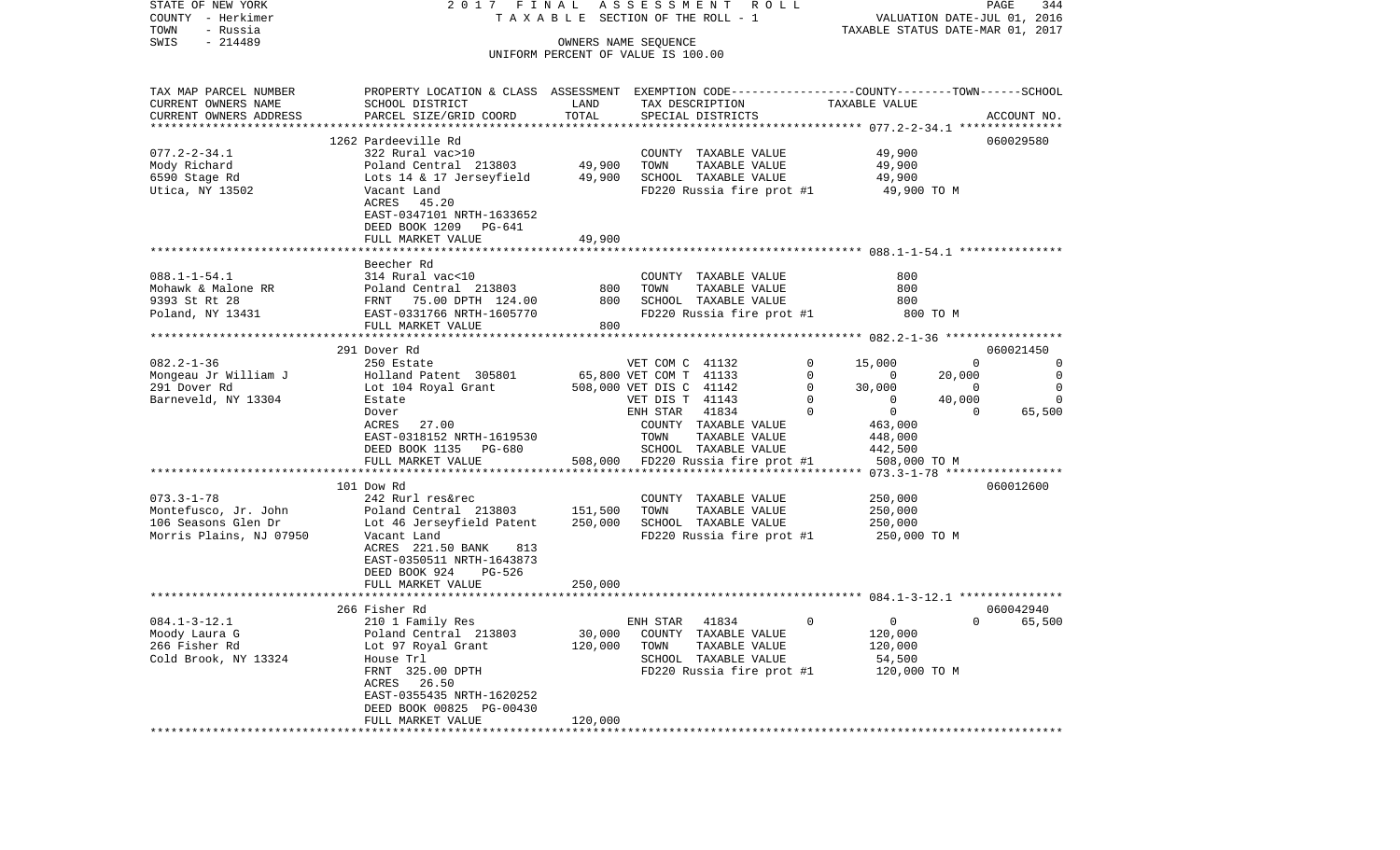STATE OF NEW YORK 2017 FINAL ASSESSMENT ROLL COUNTY - Herkimer T A X A B L E SECTION OF THE ROLL - 1 VALUATION DATE-JUL 01, 2016 TOWN - Russia TAXABLE STATUS DATE-MAR 01, 2017 OWNERS NAME SEQUENCE

UNIFORM PERCENT OF VALUE IS 100.00

| CURRENT OWNERS NAME<br>SCHOOL DISTRICT<br>TAX DESCRIPTION<br>TAXABLE VALUE<br>LAND<br>TOTAL<br>PARCEL SIZE/GRID COORD<br>SPECIAL DISTRICTS<br>CURRENT OWNERS ADDRESS<br>ACCOUNT NO.<br>5224 Military Rd<br>060018240<br>242 Rurl res&rec<br>9.000<br>$\mathbf 0$<br>$\mathbf 0$<br>VET WAR C 41122<br>$\circ$<br>26,500 VET WAR T 41123<br>12,000<br>Moody Wilson<br>Poland Central 213803<br>$\Omega$<br>$\mathbf 0$<br>0<br>5224 Military Rd<br>Lot 87 Royal Grant<br>127,000 ENH STAR<br>41834<br>$\Omega$<br>$\mathbf 0$<br>65,500<br>$\Omega$<br>Poland, NY 13431<br>House 4 St Gar<br>COUNTY TAXABLE VALUE<br>118,000<br>10.20<br>ACRES<br>TOWN<br>TAXABLE VALUE<br>115,000<br>EAST-0335201 NRTH-1614637<br>SCHOOL TAXABLE VALUE<br>61,500<br>FD220 Russia fire prot #1<br>127,000 TO M<br>DEED BOOK 1141 PG-933<br>127,000<br>FULL MARKET VALUE<br>Russia Rd<br>060018270<br>083.3-2-26<br>260 Seasonal res<br>COUNTY TAXABLE VALUE<br>35,000<br>Poland Central 213803<br>30,000<br>Moon Thomas J<br>TOWN<br>TAXABLE VALUE<br>35,000<br>Moon Joseph M<br>35,000<br>SCHOOL TAXABLE VALUE<br>35,000<br>N 69<br>Rq<br>39 Hampton Cir<br>FD220 Russia fire prot #1<br>35,000 TO M<br>Camp $13 \t1/2$<br>Mechanicville, NY 12118<br>Russia<br>ACRES 13.38<br>EAST-0332028 NRTH-1612824<br>DEED BOOK 00838 PG-00696<br>35,000<br>FULL MARKET VALUE<br>***********************<br>740 Russia Rd<br>06002884<br>$\Omega$<br>$083.4 - 1 - 35.4$<br>210 1 Family Res<br>BAS STAR 41854<br>$\Omega$<br>$\mathbf{0}$<br>30,000<br>Mooney Robert<br>Poland Central 213803<br>20,100<br>COUNTY TAXABLE VALUE<br>123,500<br>Lots 71&72 Royal Grant<br>123,500<br>TOWN<br>TAXABLE VALUE<br>123,500<br>Mooney Diane<br>740 Russia Rd<br>ACRES<br>5.40<br>SCHOOL TAXABLE VALUE<br>93,500<br>Poland, NY 13431<br>FD220 Russia fire prot #1<br>123,500 TO M<br>EAST-0340849 NRTH-1612833<br>DEED BOOK 778<br>PG-152<br>FULL MARKET VALUE<br>123,500<br>*****************<br>***************<br>Black Creek Rd<br>060021540<br>$077.4 - 1 - 25$<br>322 Rural vac>10<br>17,800<br>COUNTY TAXABLE VALUE<br>Moritz Sarlay Betsey<br>17,800<br>TAXABLE VALUE<br>Poland Central 213803<br>TOWN<br>17,800<br>111 Beacon Hill Rd<br>17,800<br>SCHOOL TAXABLE VALUE<br>W 14<br>Jp<br>17,800<br>FD220 Russia fire prot #1<br>17,800 TO M<br>Dayton, OH 45440<br>Lot 5<br>Black Creek<br>ACRES<br>10.10<br>EAST-0344559 NRTH-1629457<br>DEED BOOK 1350<br>PG-642<br>FULL MARKET VALUE<br>17,800<br>***************************<br>Sunset Lodge Rd<br>060043990<br>260 Seasonal res<br>COUNTY TAXABLE VALUE<br>149,100<br>74,100<br>TAXABLE VALUE<br>Poland Central 213803<br>TOWN<br>149,100<br>6971 Farmington Dr<br>S 13 Jp<br>149,100<br>SCHOOL TAXABLE VALUE<br>149,100<br>Lot 75.5 Acres<br>FD220 Russia fire prot #1<br>149,100 TO M<br>Fisher Road<br>ACRES 69.90<br>EAST-0353665 NRTH-1624931<br>DEED BOOK 1075<br><b>PG-571</b><br>149,100<br>FULL MARKET VALUE | TAX MAP PARCEL NUMBER | PROPERTY LOCATION & CLASS ASSESSMENT |  |  | EXEMPTION CODE-----------------COUNTY-------TOWN------SCHOOL |  |
|--------------------------------------------------------------------------------------------------------------------------------------------------------------------------------------------------------------------------------------------------------------------------------------------------------------------------------------------------------------------------------------------------------------------------------------------------------------------------------------------------------------------------------------------------------------------------------------------------------------------------------------------------------------------------------------------------------------------------------------------------------------------------------------------------------------------------------------------------------------------------------------------------------------------------------------------------------------------------------------------------------------------------------------------------------------------------------------------------------------------------------------------------------------------------------------------------------------------------------------------------------------------------------------------------------------------------------------------------------------------------------------------------------------------------------------------------------------------------------------------------------------------------------------------------------------------------------------------------------------------------------------------------------------------------------------------------------------------------------------------------------------------------------------------------------------------------------------------------------------------------------------------------------------------------------------------------------------------------------------------------------------------------------------------------------------------------------------------------------------------------------------------------------------------------------------------------------------------------------------------------------------------------------------------------------------------------------------------------------------------------------------------------------------------------------------------------------------------------------------------------------------------------------------------------------------------------------------------------------------------------------------------------------------------------------------------------------------------------------------------------------------------------------------------------------------------------------------------------------------------------------------------------------------------------------------------------|-----------------------|--------------------------------------|--|--|--------------------------------------------------------------|--|
|                                                                                                                                                                                                                                                                                                                                                                                                                                                                                                                                                                                                                                                                                                                                                                                                                                                                                                                                                                                                                                                                                                                                                                                                                                                                                                                                                                                                                                                                                                                                                                                                                                                                                                                                                                                                                                                                                                                                                                                                                                                                                                                                                                                                                                                                                                                                                                                                                                                                                                                                                                                                                                                                                                                                                                                                                                                                                                                                                  |                       |                                      |  |  |                                                              |  |
|                                                                                                                                                                                                                                                                                                                                                                                                                                                                                                                                                                                                                                                                                                                                                                                                                                                                                                                                                                                                                                                                                                                                                                                                                                                                                                                                                                                                                                                                                                                                                                                                                                                                                                                                                                                                                                                                                                                                                                                                                                                                                                                                                                                                                                                                                                                                                                                                                                                                                                                                                                                                                                                                                                                                                                                                                                                                                                                                                  |                       |                                      |  |  |                                                              |  |
|                                                                                                                                                                                                                                                                                                                                                                                                                                                                                                                                                                                                                                                                                                                                                                                                                                                                                                                                                                                                                                                                                                                                                                                                                                                                                                                                                                                                                                                                                                                                                                                                                                                                                                                                                                                                                                                                                                                                                                                                                                                                                                                                                                                                                                                                                                                                                                                                                                                                                                                                                                                                                                                                                                                                                                                                                                                                                                                                                  |                       |                                      |  |  |                                                              |  |
|                                                                                                                                                                                                                                                                                                                                                                                                                                                                                                                                                                                                                                                                                                                                                                                                                                                                                                                                                                                                                                                                                                                                                                                                                                                                                                                                                                                                                                                                                                                                                                                                                                                                                                                                                                                                                                                                                                                                                                                                                                                                                                                                                                                                                                                                                                                                                                                                                                                                                                                                                                                                                                                                                                                                                                                                                                                                                                                                                  |                       |                                      |  |  |                                                              |  |
|                                                                                                                                                                                                                                                                                                                                                                                                                                                                                                                                                                                                                                                                                                                                                                                                                                                                                                                                                                                                                                                                                                                                                                                                                                                                                                                                                                                                                                                                                                                                                                                                                                                                                                                                                                                                                                                                                                                                                                                                                                                                                                                                                                                                                                                                                                                                                                                                                                                                                                                                                                                                                                                                                                                                                                                                                                                                                                                                                  | $083.3 - 2 - 9$       |                                      |  |  |                                                              |  |
|                                                                                                                                                                                                                                                                                                                                                                                                                                                                                                                                                                                                                                                                                                                                                                                                                                                                                                                                                                                                                                                                                                                                                                                                                                                                                                                                                                                                                                                                                                                                                                                                                                                                                                                                                                                                                                                                                                                                                                                                                                                                                                                                                                                                                                                                                                                                                                                                                                                                                                                                                                                                                                                                                                                                                                                                                                                                                                                                                  |                       |                                      |  |  |                                                              |  |
|                                                                                                                                                                                                                                                                                                                                                                                                                                                                                                                                                                                                                                                                                                                                                                                                                                                                                                                                                                                                                                                                                                                                                                                                                                                                                                                                                                                                                                                                                                                                                                                                                                                                                                                                                                                                                                                                                                                                                                                                                                                                                                                                                                                                                                                                                                                                                                                                                                                                                                                                                                                                                                                                                                                                                                                                                                                                                                                                                  |                       |                                      |  |  |                                                              |  |
|                                                                                                                                                                                                                                                                                                                                                                                                                                                                                                                                                                                                                                                                                                                                                                                                                                                                                                                                                                                                                                                                                                                                                                                                                                                                                                                                                                                                                                                                                                                                                                                                                                                                                                                                                                                                                                                                                                                                                                                                                                                                                                                                                                                                                                                                                                                                                                                                                                                                                                                                                                                                                                                                                                                                                                                                                                                                                                                                                  |                       |                                      |  |  |                                                              |  |
|                                                                                                                                                                                                                                                                                                                                                                                                                                                                                                                                                                                                                                                                                                                                                                                                                                                                                                                                                                                                                                                                                                                                                                                                                                                                                                                                                                                                                                                                                                                                                                                                                                                                                                                                                                                                                                                                                                                                                                                                                                                                                                                                                                                                                                                                                                                                                                                                                                                                                                                                                                                                                                                                                                                                                                                                                                                                                                                                                  |                       |                                      |  |  |                                                              |  |
|                                                                                                                                                                                                                                                                                                                                                                                                                                                                                                                                                                                                                                                                                                                                                                                                                                                                                                                                                                                                                                                                                                                                                                                                                                                                                                                                                                                                                                                                                                                                                                                                                                                                                                                                                                                                                                                                                                                                                                                                                                                                                                                                                                                                                                                                                                                                                                                                                                                                                                                                                                                                                                                                                                                                                                                                                                                                                                                                                  |                       |                                      |  |  |                                                              |  |
|                                                                                                                                                                                                                                                                                                                                                                                                                                                                                                                                                                                                                                                                                                                                                                                                                                                                                                                                                                                                                                                                                                                                                                                                                                                                                                                                                                                                                                                                                                                                                                                                                                                                                                                                                                                                                                                                                                                                                                                                                                                                                                                                                                                                                                                                                                                                                                                                                                                                                                                                                                                                                                                                                                                                                                                                                                                                                                                                                  |                       |                                      |  |  |                                                              |  |
|                                                                                                                                                                                                                                                                                                                                                                                                                                                                                                                                                                                                                                                                                                                                                                                                                                                                                                                                                                                                                                                                                                                                                                                                                                                                                                                                                                                                                                                                                                                                                                                                                                                                                                                                                                                                                                                                                                                                                                                                                                                                                                                                                                                                                                                                                                                                                                                                                                                                                                                                                                                                                                                                                                                                                                                                                                                                                                                                                  |                       |                                      |  |  |                                                              |  |
|                                                                                                                                                                                                                                                                                                                                                                                                                                                                                                                                                                                                                                                                                                                                                                                                                                                                                                                                                                                                                                                                                                                                                                                                                                                                                                                                                                                                                                                                                                                                                                                                                                                                                                                                                                                                                                                                                                                                                                                                                                                                                                                                                                                                                                                                                                                                                                                                                                                                                                                                                                                                                                                                                                                                                                                                                                                                                                                                                  |                       |                                      |  |  |                                                              |  |
|                                                                                                                                                                                                                                                                                                                                                                                                                                                                                                                                                                                                                                                                                                                                                                                                                                                                                                                                                                                                                                                                                                                                                                                                                                                                                                                                                                                                                                                                                                                                                                                                                                                                                                                                                                                                                                                                                                                                                                                                                                                                                                                                                                                                                                                                                                                                                                                                                                                                                                                                                                                                                                                                                                                                                                                                                                                                                                                                                  |                       |                                      |  |  |                                                              |  |
|                                                                                                                                                                                                                                                                                                                                                                                                                                                                                                                                                                                                                                                                                                                                                                                                                                                                                                                                                                                                                                                                                                                                                                                                                                                                                                                                                                                                                                                                                                                                                                                                                                                                                                                                                                                                                                                                                                                                                                                                                                                                                                                                                                                                                                                                                                                                                                                                                                                                                                                                                                                                                                                                                                                                                                                                                                                                                                                                                  |                       |                                      |  |  |                                                              |  |
|                                                                                                                                                                                                                                                                                                                                                                                                                                                                                                                                                                                                                                                                                                                                                                                                                                                                                                                                                                                                                                                                                                                                                                                                                                                                                                                                                                                                                                                                                                                                                                                                                                                                                                                                                                                                                                                                                                                                                                                                                                                                                                                                                                                                                                                                                                                                                                                                                                                                                                                                                                                                                                                                                                                                                                                                                                                                                                                                                  |                       |                                      |  |  |                                                              |  |
|                                                                                                                                                                                                                                                                                                                                                                                                                                                                                                                                                                                                                                                                                                                                                                                                                                                                                                                                                                                                                                                                                                                                                                                                                                                                                                                                                                                                                                                                                                                                                                                                                                                                                                                                                                                                                                                                                                                                                                                                                                                                                                                                                                                                                                                                                                                                                                                                                                                                                                                                                                                                                                                                                                                                                                                                                                                                                                                                                  |                       |                                      |  |  |                                                              |  |
|                                                                                                                                                                                                                                                                                                                                                                                                                                                                                                                                                                                                                                                                                                                                                                                                                                                                                                                                                                                                                                                                                                                                                                                                                                                                                                                                                                                                                                                                                                                                                                                                                                                                                                                                                                                                                                                                                                                                                                                                                                                                                                                                                                                                                                                                                                                                                                                                                                                                                                                                                                                                                                                                                                                                                                                                                                                                                                                                                  |                       |                                      |  |  |                                                              |  |
|                                                                                                                                                                                                                                                                                                                                                                                                                                                                                                                                                                                                                                                                                                                                                                                                                                                                                                                                                                                                                                                                                                                                                                                                                                                                                                                                                                                                                                                                                                                                                                                                                                                                                                                                                                                                                                                                                                                                                                                                                                                                                                                                                                                                                                                                                                                                                                                                                                                                                                                                                                                                                                                                                                                                                                                                                                                                                                                                                  |                       |                                      |  |  |                                                              |  |
|                                                                                                                                                                                                                                                                                                                                                                                                                                                                                                                                                                                                                                                                                                                                                                                                                                                                                                                                                                                                                                                                                                                                                                                                                                                                                                                                                                                                                                                                                                                                                                                                                                                                                                                                                                                                                                                                                                                                                                                                                                                                                                                                                                                                                                                                                                                                                                                                                                                                                                                                                                                                                                                                                                                                                                                                                                                                                                                                                  |                       |                                      |  |  |                                                              |  |
|                                                                                                                                                                                                                                                                                                                                                                                                                                                                                                                                                                                                                                                                                                                                                                                                                                                                                                                                                                                                                                                                                                                                                                                                                                                                                                                                                                                                                                                                                                                                                                                                                                                                                                                                                                                                                                                                                                                                                                                                                                                                                                                                                                                                                                                                                                                                                                                                                                                                                                                                                                                                                                                                                                                                                                                                                                                                                                                                                  |                       |                                      |  |  |                                                              |  |
|                                                                                                                                                                                                                                                                                                                                                                                                                                                                                                                                                                                                                                                                                                                                                                                                                                                                                                                                                                                                                                                                                                                                                                                                                                                                                                                                                                                                                                                                                                                                                                                                                                                                                                                                                                                                                                                                                                                                                                                                                                                                                                                                                                                                                                                                                                                                                                                                                                                                                                                                                                                                                                                                                                                                                                                                                                                                                                                                                  |                       |                                      |  |  |                                                              |  |
|                                                                                                                                                                                                                                                                                                                                                                                                                                                                                                                                                                                                                                                                                                                                                                                                                                                                                                                                                                                                                                                                                                                                                                                                                                                                                                                                                                                                                                                                                                                                                                                                                                                                                                                                                                                                                                                                                                                                                                                                                                                                                                                                                                                                                                                                                                                                                                                                                                                                                                                                                                                                                                                                                                                                                                                                                                                                                                                                                  |                       |                                      |  |  |                                                              |  |
|                                                                                                                                                                                                                                                                                                                                                                                                                                                                                                                                                                                                                                                                                                                                                                                                                                                                                                                                                                                                                                                                                                                                                                                                                                                                                                                                                                                                                                                                                                                                                                                                                                                                                                                                                                                                                                                                                                                                                                                                                                                                                                                                                                                                                                                                                                                                                                                                                                                                                                                                                                                                                                                                                                                                                                                                                                                                                                                                                  |                       |                                      |  |  |                                                              |  |
|                                                                                                                                                                                                                                                                                                                                                                                                                                                                                                                                                                                                                                                                                                                                                                                                                                                                                                                                                                                                                                                                                                                                                                                                                                                                                                                                                                                                                                                                                                                                                                                                                                                                                                                                                                                                                                                                                                                                                                                                                                                                                                                                                                                                                                                                                                                                                                                                                                                                                                                                                                                                                                                                                                                                                                                                                                                                                                                                                  |                       |                                      |  |  |                                                              |  |
|                                                                                                                                                                                                                                                                                                                                                                                                                                                                                                                                                                                                                                                                                                                                                                                                                                                                                                                                                                                                                                                                                                                                                                                                                                                                                                                                                                                                                                                                                                                                                                                                                                                                                                                                                                                                                                                                                                                                                                                                                                                                                                                                                                                                                                                                                                                                                                                                                                                                                                                                                                                                                                                                                                                                                                                                                                                                                                                                                  |                       |                                      |  |  |                                                              |  |
|                                                                                                                                                                                                                                                                                                                                                                                                                                                                                                                                                                                                                                                                                                                                                                                                                                                                                                                                                                                                                                                                                                                                                                                                                                                                                                                                                                                                                                                                                                                                                                                                                                                                                                                                                                                                                                                                                                                                                                                                                                                                                                                                                                                                                                                                                                                                                                                                                                                                                                                                                                                                                                                                                                                                                                                                                                                                                                                                                  |                       |                                      |  |  |                                                              |  |
|                                                                                                                                                                                                                                                                                                                                                                                                                                                                                                                                                                                                                                                                                                                                                                                                                                                                                                                                                                                                                                                                                                                                                                                                                                                                                                                                                                                                                                                                                                                                                                                                                                                                                                                                                                                                                                                                                                                                                                                                                                                                                                                                                                                                                                                                                                                                                                                                                                                                                                                                                                                                                                                                                                                                                                                                                                                                                                                                                  |                       |                                      |  |  |                                                              |  |
|                                                                                                                                                                                                                                                                                                                                                                                                                                                                                                                                                                                                                                                                                                                                                                                                                                                                                                                                                                                                                                                                                                                                                                                                                                                                                                                                                                                                                                                                                                                                                                                                                                                                                                                                                                                                                                                                                                                                                                                                                                                                                                                                                                                                                                                                                                                                                                                                                                                                                                                                                                                                                                                                                                                                                                                                                                                                                                                                                  |                       |                                      |  |  |                                                              |  |
|                                                                                                                                                                                                                                                                                                                                                                                                                                                                                                                                                                                                                                                                                                                                                                                                                                                                                                                                                                                                                                                                                                                                                                                                                                                                                                                                                                                                                                                                                                                                                                                                                                                                                                                                                                                                                                                                                                                                                                                                                                                                                                                                                                                                                                                                                                                                                                                                                                                                                                                                                                                                                                                                                                                                                                                                                                                                                                                                                  |                       |                                      |  |  |                                                              |  |
|                                                                                                                                                                                                                                                                                                                                                                                                                                                                                                                                                                                                                                                                                                                                                                                                                                                                                                                                                                                                                                                                                                                                                                                                                                                                                                                                                                                                                                                                                                                                                                                                                                                                                                                                                                                                                                                                                                                                                                                                                                                                                                                                                                                                                                                                                                                                                                                                                                                                                                                                                                                                                                                                                                                                                                                                                                                                                                                                                  |                       |                                      |  |  |                                                              |  |
|                                                                                                                                                                                                                                                                                                                                                                                                                                                                                                                                                                                                                                                                                                                                                                                                                                                                                                                                                                                                                                                                                                                                                                                                                                                                                                                                                                                                                                                                                                                                                                                                                                                                                                                                                                                                                                                                                                                                                                                                                                                                                                                                                                                                                                                                                                                                                                                                                                                                                                                                                                                                                                                                                                                                                                                                                                                                                                                                                  |                       |                                      |  |  |                                                              |  |
|                                                                                                                                                                                                                                                                                                                                                                                                                                                                                                                                                                                                                                                                                                                                                                                                                                                                                                                                                                                                                                                                                                                                                                                                                                                                                                                                                                                                                                                                                                                                                                                                                                                                                                                                                                                                                                                                                                                                                                                                                                                                                                                                                                                                                                                                                                                                                                                                                                                                                                                                                                                                                                                                                                                                                                                                                                                                                                                                                  |                       |                                      |  |  |                                                              |  |
|                                                                                                                                                                                                                                                                                                                                                                                                                                                                                                                                                                                                                                                                                                                                                                                                                                                                                                                                                                                                                                                                                                                                                                                                                                                                                                                                                                                                                                                                                                                                                                                                                                                                                                                                                                                                                                                                                                                                                                                                                                                                                                                                                                                                                                                                                                                                                                                                                                                                                                                                                                                                                                                                                                                                                                                                                                                                                                                                                  |                       |                                      |  |  |                                                              |  |
|                                                                                                                                                                                                                                                                                                                                                                                                                                                                                                                                                                                                                                                                                                                                                                                                                                                                                                                                                                                                                                                                                                                                                                                                                                                                                                                                                                                                                                                                                                                                                                                                                                                                                                                                                                                                                                                                                                                                                                                                                                                                                                                                                                                                                                                                                                                                                                                                                                                                                                                                                                                                                                                                                                                                                                                                                                                                                                                                                  |                       |                                      |  |  |                                                              |  |
|                                                                                                                                                                                                                                                                                                                                                                                                                                                                                                                                                                                                                                                                                                                                                                                                                                                                                                                                                                                                                                                                                                                                                                                                                                                                                                                                                                                                                                                                                                                                                                                                                                                                                                                                                                                                                                                                                                                                                                                                                                                                                                                                                                                                                                                                                                                                                                                                                                                                                                                                                                                                                                                                                                                                                                                                                                                                                                                                                  |                       |                                      |  |  |                                                              |  |
|                                                                                                                                                                                                                                                                                                                                                                                                                                                                                                                                                                                                                                                                                                                                                                                                                                                                                                                                                                                                                                                                                                                                                                                                                                                                                                                                                                                                                                                                                                                                                                                                                                                                                                                                                                                                                                                                                                                                                                                                                                                                                                                                                                                                                                                                                                                                                                                                                                                                                                                                                                                                                                                                                                                                                                                                                                                                                                                                                  |                       |                                      |  |  |                                                              |  |
|                                                                                                                                                                                                                                                                                                                                                                                                                                                                                                                                                                                                                                                                                                                                                                                                                                                                                                                                                                                                                                                                                                                                                                                                                                                                                                                                                                                                                                                                                                                                                                                                                                                                                                                                                                                                                                                                                                                                                                                                                                                                                                                                                                                                                                                                                                                                                                                                                                                                                                                                                                                                                                                                                                                                                                                                                                                                                                                                                  |                       |                                      |  |  |                                                              |  |
|                                                                                                                                                                                                                                                                                                                                                                                                                                                                                                                                                                                                                                                                                                                                                                                                                                                                                                                                                                                                                                                                                                                                                                                                                                                                                                                                                                                                                                                                                                                                                                                                                                                                                                                                                                                                                                                                                                                                                                                                                                                                                                                                                                                                                                                                                                                                                                                                                                                                                                                                                                                                                                                                                                                                                                                                                                                                                                                                                  |                       |                                      |  |  |                                                              |  |
|                                                                                                                                                                                                                                                                                                                                                                                                                                                                                                                                                                                                                                                                                                                                                                                                                                                                                                                                                                                                                                                                                                                                                                                                                                                                                                                                                                                                                                                                                                                                                                                                                                                                                                                                                                                                                                                                                                                                                                                                                                                                                                                                                                                                                                                                                                                                                                                                                                                                                                                                                                                                                                                                                                                                                                                                                                                                                                                                                  |                       |                                      |  |  |                                                              |  |
|                                                                                                                                                                                                                                                                                                                                                                                                                                                                                                                                                                                                                                                                                                                                                                                                                                                                                                                                                                                                                                                                                                                                                                                                                                                                                                                                                                                                                                                                                                                                                                                                                                                                                                                                                                                                                                                                                                                                                                                                                                                                                                                                                                                                                                                                                                                                                                                                                                                                                                                                                                                                                                                                                                                                                                                                                                                                                                                                                  |                       |                                      |  |  |                                                              |  |
|                                                                                                                                                                                                                                                                                                                                                                                                                                                                                                                                                                                                                                                                                                                                                                                                                                                                                                                                                                                                                                                                                                                                                                                                                                                                                                                                                                                                                                                                                                                                                                                                                                                                                                                                                                                                                                                                                                                                                                                                                                                                                                                                                                                                                                                                                                                                                                                                                                                                                                                                                                                                                                                                                                                                                                                                                                                                                                                                                  |                       |                                      |  |  |                                                              |  |
|                                                                                                                                                                                                                                                                                                                                                                                                                                                                                                                                                                                                                                                                                                                                                                                                                                                                                                                                                                                                                                                                                                                                                                                                                                                                                                                                                                                                                                                                                                                                                                                                                                                                                                                                                                                                                                                                                                                                                                                                                                                                                                                                                                                                                                                                                                                                                                                                                                                                                                                                                                                                                                                                                                                                                                                                                                                                                                                                                  |                       |                                      |  |  |                                                              |  |
|                                                                                                                                                                                                                                                                                                                                                                                                                                                                                                                                                                                                                                                                                                                                                                                                                                                                                                                                                                                                                                                                                                                                                                                                                                                                                                                                                                                                                                                                                                                                                                                                                                                                                                                                                                                                                                                                                                                                                                                                                                                                                                                                                                                                                                                                                                                                                                                                                                                                                                                                                                                                                                                                                                                                                                                                                                                                                                                                                  |                       |                                      |  |  |                                                              |  |
|                                                                                                                                                                                                                                                                                                                                                                                                                                                                                                                                                                                                                                                                                                                                                                                                                                                                                                                                                                                                                                                                                                                                                                                                                                                                                                                                                                                                                                                                                                                                                                                                                                                                                                                                                                                                                                                                                                                                                                                                                                                                                                                                                                                                                                                                                                                                                                                                                                                                                                                                                                                                                                                                                                                                                                                                                                                                                                                                                  |                       |                                      |  |  |                                                              |  |
|                                                                                                                                                                                                                                                                                                                                                                                                                                                                                                                                                                                                                                                                                                                                                                                                                                                                                                                                                                                                                                                                                                                                                                                                                                                                                                                                                                                                                                                                                                                                                                                                                                                                                                                                                                                                                                                                                                                                                                                                                                                                                                                                                                                                                                                                                                                                                                                                                                                                                                                                                                                                                                                                                                                                                                                                                                                                                                                                                  |                       |                                      |  |  |                                                              |  |
|                                                                                                                                                                                                                                                                                                                                                                                                                                                                                                                                                                                                                                                                                                                                                                                                                                                                                                                                                                                                                                                                                                                                                                                                                                                                                                                                                                                                                                                                                                                                                                                                                                                                                                                                                                                                                                                                                                                                                                                                                                                                                                                                                                                                                                                                                                                                                                                                                                                                                                                                                                                                                                                                                                                                                                                                                                                                                                                                                  | $078.3 - 1 - 19$      |                                      |  |  |                                                              |  |
|                                                                                                                                                                                                                                                                                                                                                                                                                                                                                                                                                                                                                                                                                                                                                                                                                                                                                                                                                                                                                                                                                                                                                                                                                                                                                                                                                                                                                                                                                                                                                                                                                                                                                                                                                                                                                                                                                                                                                                                                                                                                                                                                                                                                                                                                                                                                                                                                                                                                                                                                                                                                                                                                                                                                                                                                                                                                                                                                                  | Morris Edward R       |                                      |  |  |                                                              |  |
|                                                                                                                                                                                                                                                                                                                                                                                                                                                                                                                                                                                                                                                                                                                                                                                                                                                                                                                                                                                                                                                                                                                                                                                                                                                                                                                                                                                                                                                                                                                                                                                                                                                                                                                                                                                                                                                                                                                                                                                                                                                                                                                                                                                                                                                                                                                                                                                                                                                                                                                                                                                                                                                                                                                                                                                                                                                                                                                                                  |                       |                                      |  |  |                                                              |  |
|                                                                                                                                                                                                                                                                                                                                                                                                                                                                                                                                                                                                                                                                                                                                                                                                                                                                                                                                                                                                                                                                                                                                                                                                                                                                                                                                                                                                                                                                                                                                                                                                                                                                                                                                                                                                                                                                                                                                                                                                                                                                                                                                                                                                                                                                                                                                                                                                                                                                                                                                                                                                                                                                                                                                                                                                                                                                                                                                                  | Macungie, PA 18062    |                                      |  |  |                                                              |  |
|                                                                                                                                                                                                                                                                                                                                                                                                                                                                                                                                                                                                                                                                                                                                                                                                                                                                                                                                                                                                                                                                                                                                                                                                                                                                                                                                                                                                                                                                                                                                                                                                                                                                                                                                                                                                                                                                                                                                                                                                                                                                                                                                                                                                                                                                                                                                                                                                                                                                                                                                                                                                                                                                                                                                                                                                                                                                                                                                                  |                       |                                      |  |  |                                                              |  |
|                                                                                                                                                                                                                                                                                                                                                                                                                                                                                                                                                                                                                                                                                                                                                                                                                                                                                                                                                                                                                                                                                                                                                                                                                                                                                                                                                                                                                                                                                                                                                                                                                                                                                                                                                                                                                                                                                                                                                                                                                                                                                                                                                                                                                                                                                                                                                                                                                                                                                                                                                                                                                                                                                                                                                                                                                                                                                                                                                  |                       |                                      |  |  |                                                              |  |
|                                                                                                                                                                                                                                                                                                                                                                                                                                                                                                                                                                                                                                                                                                                                                                                                                                                                                                                                                                                                                                                                                                                                                                                                                                                                                                                                                                                                                                                                                                                                                                                                                                                                                                                                                                                                                                                                                                                                                                                                                                                                                                                                                                                                                                                                                                                                                                                                                                                                                                                                                                                                                                                                                                                                                                                                                                                                                                                                                  |                       |                                      |  |  |                                                              |  |
|                                                                                                                                                                                                                                                                                                                                                                                                                                                                                                                                                                                                                                                                                                                                                                                                                                                                                                                                                                                                                                                                                                                                                                                                                                                                                                                                                                                                                                                                                                                                                                                                                                                                                                                                                                                                                                                                                                                                                                                                                                                                                                                                                                                                                                                                                                                                                                                                                                                                                                                                                                                                                                                                                                                                                                                                                                                                                                                                                  |                       |                                      |  |  |                                                              |  |
|                                                                                                                                                                                                                                                                                                                                                                                                                                                                                                                                                                                                                                                                                                                                                                                                                                                                                                                                                                                                                                                                                                                                                                                                                                                                                                                                                                                                                                                                                                                                                                                                                                                                                                                                                                                                                                                                                                                                                                                                                                                                                                                                                                                                                                                                                                                                                                                                                                                                                                                                                                                                                                                                                                                                                                                                                                                                                                                                                  |                       |                                      |  |  |                                                              |  |
|                                                                                                                                                                                                                                                                                                                                                                                                                                                                                                                                                                                                                                                                                                                                                                                                                                                                                                                                                                                                                                                                                                                                                                                                                                                                                                                                                                                                                                                                                                                                                                                                                                                                                                                                                                                                                                                                                                                                                                                                                                                                                                                                                                                                                                                                                                                                                                                                                                                                                                                                                                                                                                                                                                                                                                                                                                                                                                                                                  |                       |                                      |  |  |                                                              |  |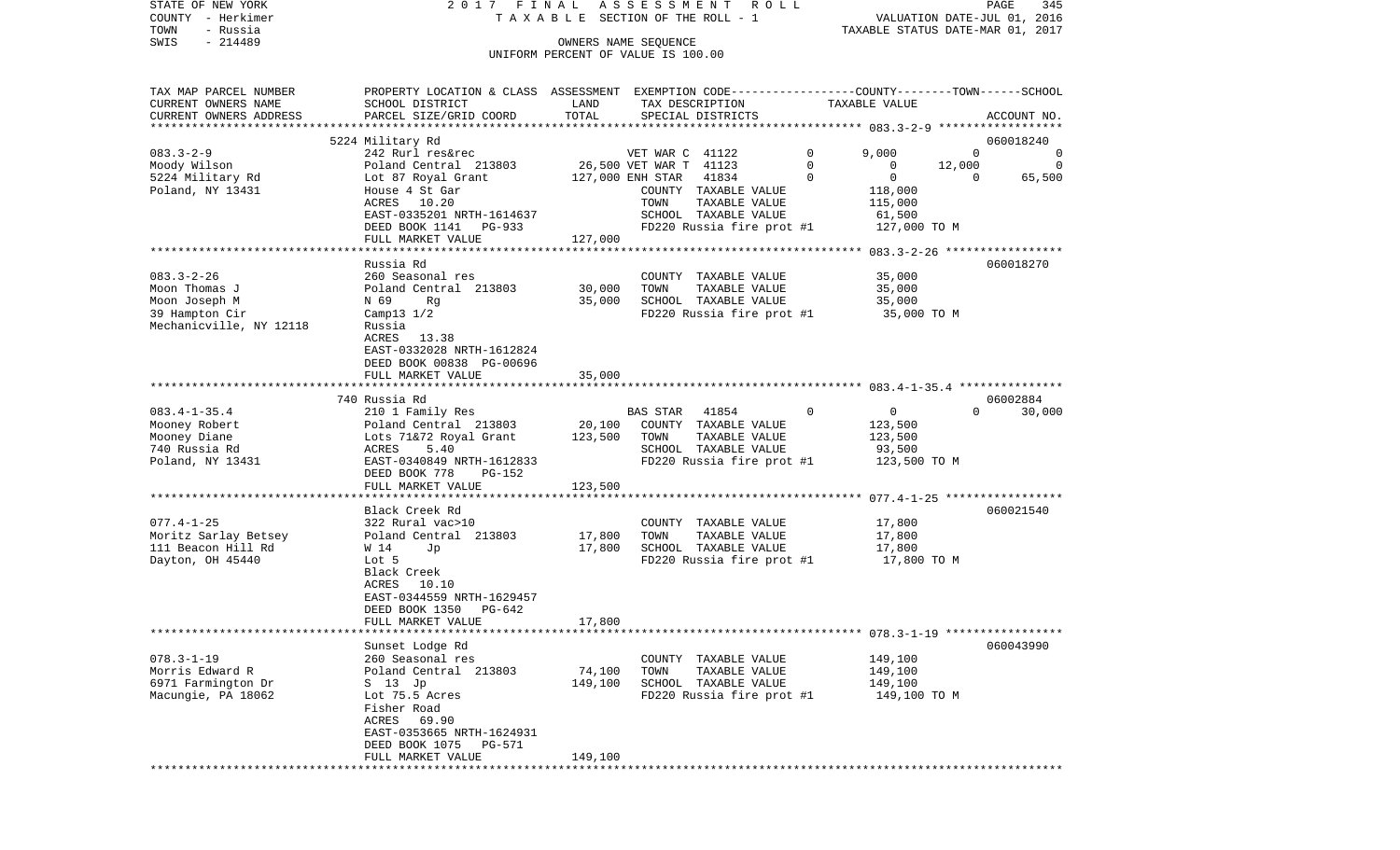| STATE OF NEW YORK<br>COUNTY - Herkimer<br>TOWN<br>- Russia<br>$-214489$<br>SWIS | 2017 FINAL                                                                                                         | ASSESSMENT<br>ROLL ROLL<br>T A X A B L E SECTION OF THE ROLL - 1<br>OWNERS NAME SEQUENCE<br>UNIFORM PERCENT OF VALUE IS 100.00 | PAGE<br>346<br>VALUATION DATE-JUL 01, 2016<br>TAXABLE STATUS DATE-MAR 01, 2017 |                         |                    |
|---------------------------------------------------------------------------------|--------------------------------------------------------------------------------------------------------------------|--------------------------------------------------------------------------------------------------------------------------------|--------------------------------------------------------------------------------|-------------------------|--------------------|
| TAX MAP PARCEL NUMBER<br>CURRENT OWNERS NAME                                    | PROPERTY LOCATION & CLASS ASSESSMENT EXEMPTION CODE---------------COUNTY-------TOWN------SCHOOL<br>SCHOOL DISTRICT | LAND                                                                                                                           | TAX DESCRIPTION                                                                | TAXABLE VALUE           |                    |
| CURRENT OWNERS ADDRESS                                                          | PARCEL SIZE/GRID COORD                                                                                             | TOTAL                                                                                                                          | SPECIAL DISTRICTS                                                              |                         | ACCOUNT NO.        |
| ********************                                                            |                                                                                                                    |                                                                                                                                |                                                                                |                         |                    |
|                                                                                 | Spall Rd                                                                                                           |                                                                                                                                |                                                                                |                         | 060046800          |
| $072.2 - 1 - 38$                                                                | 314 Rural vac<10                                                                                                   |                                                                                                                                | COUNTY TAXABLE VALUE                                                           | 1,400                   |                    |
| Morris Kevin<br>Attn: John Keiser                                               | 305201<br>Remsen<br>Lot 10 Walker Tract                                                                            | 1,400<br>1,400                                                                                                                 | TOWN<br>TAXABLE VALUE<br>SCHOOL TAXABLE VALUE                                  | 1,400<br>1,400          |                    |
| K 155 Spall Rd                                                                  | 0.56<br>ACRES                                                                                                      |                                                                                                                                | FD230 Remsen fire #2                                                           | 1,400 TO M              |                    |
| Remsen N Y, 13438                                                               | EAST-0341350 NRTH-1653087                                                                                          |                                                                                                                                |                                                                                |                         |                    |
|                                                                                 | DEED BOOK 859<br>$PG-5$                                                                                            |                                                                                                                                |                                                                                |                         |                    |
|                                                                                 | FULL MARKET VALUE                                                                                                  | 1,400                                                                                                                          |                                                                                |                         |                    |
|                                                                                 |                                                                                                                    |                                                                                                                                |                                                                                |                         |                    |
|                                                                                 | 240 Southside Rd                                                                                                   |                                                                                                                                |                                                                                |                         | 060018600          |
| $077.12 - 2 - 4$                                                                | 210 1 Family Res                                                                                                   |                                                                                                                                | 41854<br>BAS STAR                                                              | $\Omega$<br>$\mathbf 0$ | 30,000<br>$\Omega$ |
| Morrison Brian<br>PO Box 240                                                    | Poland Central 213803<br>Lot 14 Jerseyfield Patent                                                                 | 7,500<br>38,000                                                                                                                | COUNTY TAXABLE VALUE<br>TAXABLE VALUE<br>TOWN                                  | 38,000<br>38,000        |                    |
| Hinckley, NY 13352                                                              | House Attached Garage                                                                                              |                                                                                                                                | SCHOOL TAXABLE VALUE                                                           | 8,000                   |                    |
|                                                                                 | South Side                                                                                                         |                                                                                                                                | FD220 Russia fire prot #1                                                      | 38,000 TO M             |                    |
|                                                                                 | FRNT 100.00 DPTH 118.00                                                                                            |                                                                                                                                |                                                                                |                         |                    |
|                                                                                 | EAST-0342743 NRTH-1633831                                                                                          |                                                                                                                                |                                                                                |                         |                    |
|                                                                                 | DEED BOOK 745<br>$PG-255$                                                                                          |                                                                                                                                |                                                                                |                         |                    |
|                                                                                 | FULL MARKET VALUE                                                                                                  | 38,000                                                                                                                         |                                                                                |                         |                    |
|                                                                                 |                                                                                                                    | ********                                                                                                                       |                                                                                |                         |                    |
| $077.12 - 2 - 2$                                                                | 1012 Southside Rd<br>310 Res Vac                                                                                   |                                                                                                                                | COUNTY TAXABLE VALUE                                                           | 11,100                  | 060013950          |
| Morrison Brian D                                                                | Poland Central 213803                                                                                              | 11,100                                                                                                                         | TAXABLE VALUE<br>TOWN                                                          | 11,100                  |                    |
| 1012 Southside Rd                                                               | Lot 14 Jerseyfield Patent                                                                                          | 11,100                                                                                                                         | SCHOOL TAXABLE VALUE                                                           | 11,100                  |                    |
| PO Box 240                                                                      | FRNT 125.00 DPTH 200.00                                                                                            |                                                                                                                                | FD220 Russia fire prot #1                                                      | 11,100 TO M             |                    |
| Hinckley, NY 13352                                                              | ACRES<br>0.68                                                                                                      |                                                                                                                                |                                                                                |                         |                    |
|                                                                                 | EAST-0342602 NRTH-1633592                                                                                          |                                                                                                                                |                                                                                |                         |                    |
|                                                                                 | DEED BOOK 940<br>$PG-144$                                                                                          |                                                                                                                                |                                                                                |                         |                    |
|                                                                                 | FULL MARKET VALUE                                                                                                  | 11,100                                                                                                                         |                                                                                |                         |                    |
|                                                                                 | Southside Rd                                                                                                       |                                                                                                                                |                                                                                |                         | 060018605          |
| $077.12 - 2 - 3$                                                                | 314 Rural vac<10                                                                                                   |                                                                                                                                | COUNTY TAXABLE VALUE                                                           | 2,400                   |                    |
| Morrison Brian D                                                                | Poland Central 213803                                                                                              | 2,400                                                                                                                          | TOWN<br>TAXABLE VALUE                                                          | 2,400                   |                    |
| PO Box 240                                                                      | Great Lot 14 Jp                                                                                                    | 2,400                                                                                                                          | SCHOOL TAXABLE VALUE                                                           | 2,400                   |                    |
| Hinckley, NY 13352                                                              | Vacant Land                                                                                                        |                                                                                                                                | FD220 Russia fire prot #1                                                      | 2,400 TO M              |                    |
|                                                                                 | Southside                                                                                                          |                                                                                                                                |                                                                                |                         |                    |
|                                                                                 | FRNT 150.00 DPTH 200.00                                                                                            |                                                                                                                                |                                                                                |                         |                    |
|                                                                                 | ACRES<br>0.97                                                                                                      |                                                                                                                                |                                                                                |                         |                    |
|                                                                                 | EAST-0342711 NRTH-1633718                                                                                          |                                                                                                                                |                                                                                |                         |                    |
|                                                                                 | DEED BOOK 771<br>$PG-88$                                                                                           | 2,400                                                                                                                          |                                                                                |                         |                    |
|                                                                                 | FULL MARKET VALUE                                                                                                  |                                                                                                                                |                                                                                |                         |                    |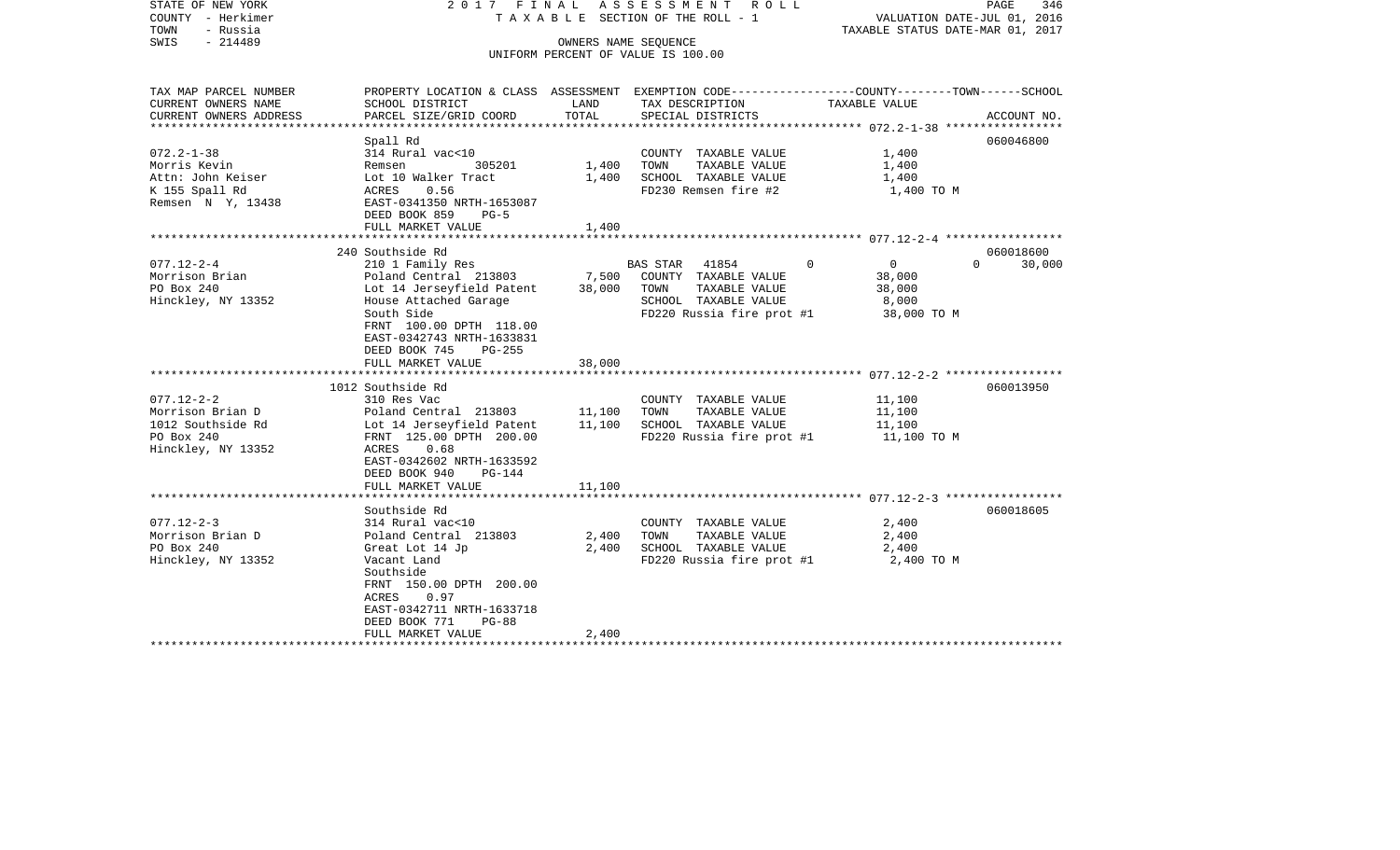| STATE OF NEW YORK | 2017 FINAL ASSESSMENT ROLL         | PAGE                             | 347 |
|-------------------|------------------------------------|----------------------------------|-----|
| COUNTY - Herkimer | TAXABLE SECTION OF THE ROLL - 1    | VALUATION DATE-JUL 01, 2016      |     |
| - Russia<br>TOWN  |                                    | TAXABLE STATUS DATE-MAR 01, 2017 |     |
| SWIS<br>$-214489$ | OWNERS NAME SEOUENCE               |                                  |     |
|                   | UNIFORM PERCENT OF VALUE IS 100.00 |                                  |     |
|                   |                                    |                                  |     |
|                   |                                    |                                  |     |

| TAX MAP PARCEL NUMBER                                | PROPERTY LOCATION & CLASS ASSESSMENT EXEMPTION CODE----------------COUNTY-------TOWN------SCHOOL |                        |                        |                           |          |                    |             |             |
|------------------------------------------------------|--------------------------------------------------------------------------------------------------|------------------------|------------------------|---------------------------|----------|--------------------|-------------|-------------|
| CURRENT OWNERS NAME                                  | SCHOOL DISTRICT                                                                                  | LAND                   |                        | TAX DESCRIPTION           |          | TAXABLE VALUE      |             |             |
| CURRENT OWNERS ADDRESS                               | PARCEL SIZE/GRID COORD                                                                           | TOTAL                  |                        | SPECIAL DISTRICTS         |          |                    |             | ACCOUNT NO. |
|                                                      |                                                                                                  |                        |                        |                           |          |                    |             |             |
|                                                      | 1000 Southside Rd                                                                                |                        |                        |                           |          |                    |             | 060010710   |
| $077.12 - 2 - 1$                                     | 210 1 Family Res                                                                                 |                        | VET COM C 41132        |                           | 0        | 14,900             | $\mathbf 0$ | 0           |
| Morrison Robert E                                    | Poland Central 213803                                                                            |                        | 12,500 VET COM T 41133 |                           | $\Omega$ | $\mathbf 0$        | 14,900      | $\circ$     |
| Morrison Elizabeth                                   | Lot 14 Jerseyfield Patent                                                                        | 59,600 VET DIS C 41142 |                        |                           | $\Omega$ | 2,980              | $\Omega$    | $\Omega$    |
| 1000 Southside Rd                                    | House                                                                                            |                        | VET DIS T 41143        |                           | 0        | $\mathbf 0$        | 2,980       | $\Omega$    |
| Cold Brook, NY 13324-1902                            | ACRES<br>1.00                                                                                    |                        | ENH STAR 41834         |                           | $\Omega$ | $\overline{0}$     | $\Omega$    | 59,600      |
|                                                      | EAST-0342437 NRTH-1633515                                                                        |                        |                        | COUNTY TAXABLE VALUE      |          | 41,720             |             |             |
|                                                      | DEED BOOK 764<br>PG-496                                                                          |                        | TOWN                   | TAXABLE VALUE             |          | 41,720             |             |             |
|                                                      | FULL MARKET VALUE                                                                                | 59,600                 |                        | SCHOOL TAXABLE VALUE      |          | $\Omega$           |             |             |
|                                                      |                                                                                                  |                        |                        | FD220 Russia fire prot #1 |          | 59,600 TO M        |             |             |
|                                                      |                                                                                                  |                        |                        |                           |          |                    |             |             |
|                                                      | Grant Rd                                                                                         |                        |                        |                           |          |                    |             |             |
| $077.4 - 3 - 2$                                      | 312 Vac w/imprv                                                                                  |                        |                        | COUNTY TAXABLE VALUE      |          | 54,000             |             |             |
| Morrow Revocable Trust Matthew Poland Central 213803 |                                                                                                  | 42,000                 | TOWN                   | TAXABLE VALUE             |          | 54,000             |             |             |
| Morrow Revocable Trust Elaine Pole Barn              |                                                                                                  | 54,000                 |                        | SCHOOL TAXABLE VALUE      |          | 54,000             |             |             |
| 18 Dickerson Rd                                      | FRNT 1892.00 DPTH                                                                                |                        |                        | FD220 Russia fire prot #1 |          |                    |             |             |
|                                                      |                                                                                                  |                        |                        |                           |          | 54,000 TO M        |             |             |
| Augusta, NJ 07622                                    | ACRES 100.00                                                                                     |                        |                        |                           |          |                    |             |             |
|                                                      | EAST-0342717 NRTH-1630380                                                                        |                        |                        |                           |          |                    |             |             |
|                                                      | DEED BOOK 1552 PG-581                                                                            |                        |                        |                           |          |                    |             |             |
|                                                      | FULL MARKET VALUE                                                                                | 54,000                 |                        |                           |          |                    |             |             |
|                                                      |                                                                                                  |                        |                        |                           |          |                    |             |             |
|                                                      | 1475 Grant Rd                                                                                    |                        |                        |                           |          |                    |             | 060022320   |
| $077.12 - 2 - 5.1$                                   |                                                                                                  |                        |                        |                           |          |                    |             |             |
|                                                      | 210 1 Family Res                                                                                 |                        | VET COM C 41132        |                           | $\Omega$ | 14,250             | $\Omega$    | $\Omega$    |
| Morse Denise                                         | Poland Central 213803 12,500 VET COM T 41133                                                     |                        |                        |                           | 0        | $\overline{0}$     | 14,250      | $\Omega$    |
| 1475 Grant Rd                                        | Lot 14 Jerseyfield Patent                                                                        |                        | 57,000 BAS STAR 41854  |                           | $\Omega$ | $\overline{0}$     | $\Omega$    | 30,000      |
| Cold Brook, NY 13324                                 | House                                                                                            |                        |                        | COUNTY TAXABLE VALUE      |          | 42,750             |             |             |
|                                                      | Grant                                                                                            |                        | TOWN                   | TAXABLE VALUE             |          | 42,750             |             |             |
|                                                      | FRNT 250.00 DPTH 180.00                                                                          |                        |                        | SCHOOL TAXABLE VALUE      |          | 27,000             |             |             |
|                                                      | BANK<br>135                                                                                      |                        |                        | FD220 Russia fire prot #1 |          | 57,000 TO M        |             |             |
|                                                      | EAST-0342871 NRTH-1633927                                                                        |                        |                        |                           |          |                    |             |             |
|                                                      | DEED BOOK 912<br>$PG-390$                                                                        |                        |                        |                           |          |                    |             |             |
|                                                      | FULL MARKET VALUE                                                                                | 57,000                 |                        |                           |          |                    |             |             |
|                                                      |                                                                                                  |                        |                        |                           |          |                    |             |             |
|                                                      | 102 HOTEL Rd                                                                                     |                        |                        |                           |          |                    |             | 060025350   |
| $072.15 - 1 - 60$                                    | 270 Mfg housing                                                                                  |                        | AGED-CNTY 41802        |                           | $\Omega$ | 18,250             | $\Omega$    |             |
| Mosher Andrea                                        | 305201<br>Remsen                                                                                 |                        | 13,200 ENH STAR 41834  |                           | $\Omega$ | $\mathbf{0}$       | $\Omega$    | 36,500      |
|                                                      |                                                                                                  |                        |                        |                           |          |                    |             |             |
| 102 Hotel Rd                                         | Lot 23 Walker Tract                                                                              | 36,500                 | TOWN                   | COUNTY TAXABLE VALUE      |          | 18,250             |             |             |
| Remsen, NY 13438                                     | Mobile Home                                                                                      |                        |                        | TAXABLE VALUE             |          | 36,500<br>$\Omega$ |             |             |
|                                                      | FRNT 120.00 DPTH 155.00                                                                          |                        |                        | SCHOOL TAXABLE VALUE      |          |                    |             |             |
|                                                      | <b>ACRES</b><br>0.75                                                                             |                        |                        | FD230 Remsen fire #2      |          | 36,500 TO M        |             |             |
|                                                      | EAST-0340229 NRTH-1645492                                                                        |                        |                        |                           |          |                    |             |             |
|                                                      | DEED BOOK 00823 PG-00139<br>FULL MARKET VALUE                                                    | 36,500                 |                        |                           |          |                    |             |             |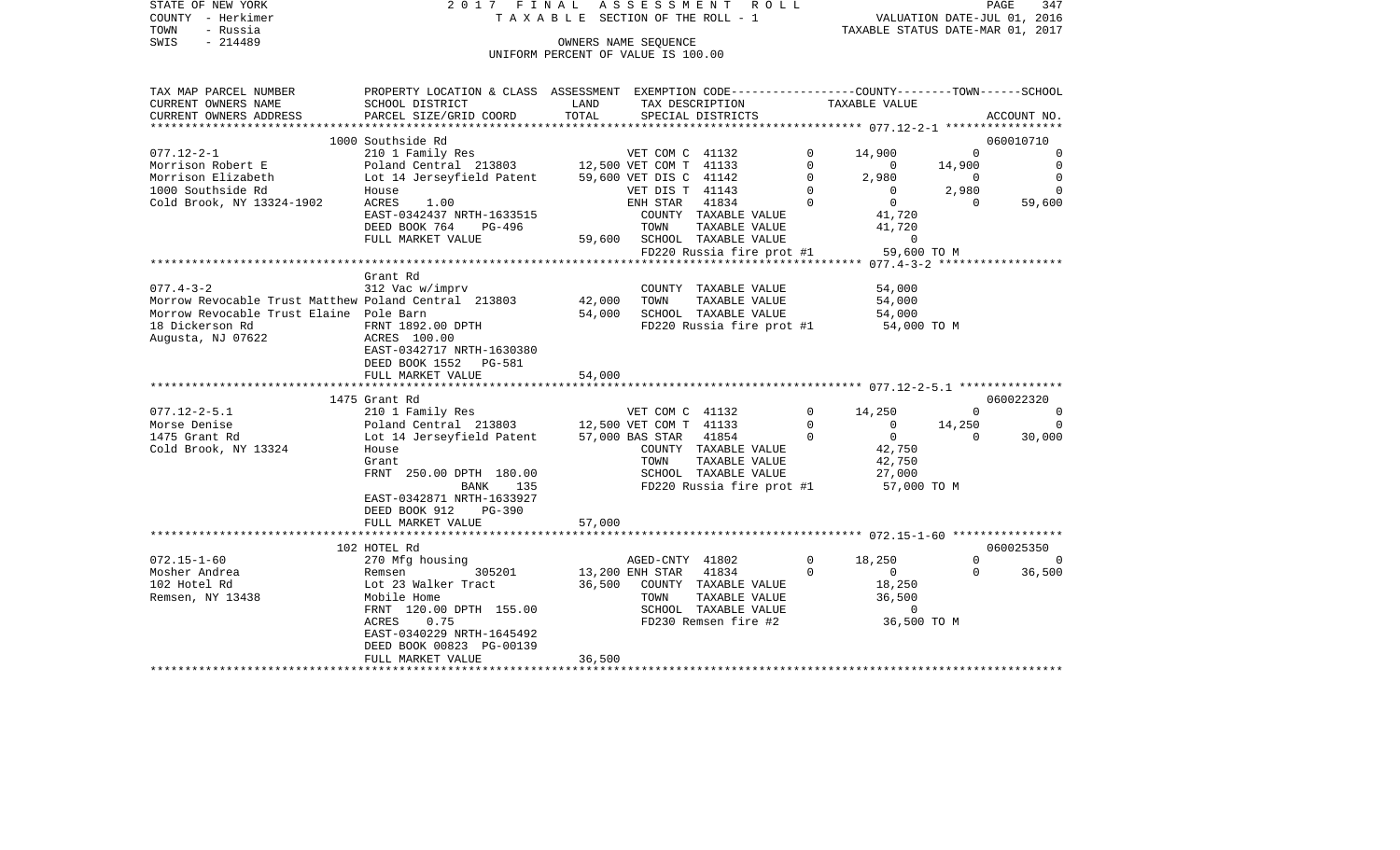| STATE OF NEW YORK<br>COUNTY - Herkimer<br>TOWN<br>- Russia<br>SWIS<br>$-214489$                                                                                               | 2017 FINAL<br>TAXABLE SECTION OF THE ROLL - 1                                                                                                                                                                                                                                                                                                                                                                          | PAGE<br>348<br>VALUATION DATE-JUL 01, 2016<br>TAXABLE STATUS DATE-MAR 01, 2017 |                                                                                                                                                                                                |                                                                                                                   |
|-------------------------------------------------------------------------------------------------------------------------------------------------------------------------------|------------------------------------------------------------------------------------------------------------------------------------------------------------------------------------------------------------------------------------------------------------------------------------------------------------------------------------------------------------------------------------------------------------------------|--------------------------------------------------------------------------------|------------------------------------------------------------------------------------------------------------------------------------------------------------------------------------------------|-------------------------------------------------------------------------------------------------------------------|
|                                                                                                                                                                               |                                                                                                                                                                                                                                                                                                                                                                                                                        |                                                                                | UNIFORM PERCENT OF VALUE IS 100.00                                                                                                                                                             |                                                                                                                   |
| TAX MAP PARCEL NUMBER<br>CURRENT OWNERS NAME                                                                                                                                  | SCHOOL DISTRICT                                                                                                                                                                                                                                                                                                                                                                                                        | LAND                                                                           | TAX DESCRIPTION                                                                                                                                                                                | PROPERTY LOCATION & CLASS ASSESSMENT EXEMPTION CODE----------------COUNTY-------TOWN------SCHOOL<br>TAXABLE VALUE |
| CURRENT OWNERS ADDRESS<br>* * * * * * * * * * * * * * * * *                                                                                                                   | PARCEL SIZE/GRID COORD                                                                                                                                                                                                                                                                                                                                                                                                 | TOTAL                                                                          | SPECIAL DISTRICTS                                                                                                                                                                              | ACCOUNT NO.<br>****************** 077.1-1-7 **************                                                        |
|                                                                                                                                                                               | Southside Rd                                                                                                                                                                                                                                                                                                                                                                                                           |                                                                                |                                                                                                                                                                                                | 060017970                                                                                                         |
| $077.1 - 1 - 7$<br>Moylan Joan<br>Murphy Betty<br>c/o Judith MacNaught<br>816 Dick Mason Rd<br>Delhi, NY 13753                                                                | 260 Seasonal res<br>Poland Central 213803<br>Lot 15 Jerseyfield Patent<br>Camp<br>FRNT 100.00 DPTH 57.00<br>EAST-0334077 NRTH-1634026                                                                                                                                                                                                                                                                                  | 9,200<br>31,000                                                                | COUNTY TAXABLE VALUE<br>TOWN<br>TAXABLE VALUE<br>SCHOOL TAXABLE VALUE<br>FD220 Russia fire prot #1                                                                                             | 31,000<br>31,000<br>31,000<br>31,000 TO M                                                                         |
|                                                                                                                                                                               | DEED BOOK 1372 PG-674<br>FULL MARKET VALUE                                                                                                                                                                                                                                                                                                                                                                             | 31,000                                                                         |                                                                                                                                                                                                |                                                                                                                   |
|                                                                                                                                                                               |                                                                                                                                                                                                                                                                                                                                                                                                                        |                                                                                |                                                                                                                                                                                                |                                                                                                                   |
| $072.12 - 2 - 2$<br>Moylan Mary D<br>7096 Ives Rd<br>Marcy, NY 13403<br>$072.12 - 2 - 5$<br>Moylan Trust June M<br>Moylan Mary D<br>9 Geraldine Ave<br>New Hartford, NY 13413 | Pardee Rd<br>314 Rural vac<10<br>305201<br>Remsen<br>Lot 7 Lush Tract<br>Vacant Land<br>6.90<br>ACRES<br>EAST-0345406 NRTH-1652119<br>DEED BOOK 767<br>PG-487<br>FULL MARKET VALUE<br>158 Silverstone Rd<br>260 Seasonal res<br>Remsen<br>305201<br>Lot 1 Jacobs Tract<br>Camp<br>Silverstone<br>FRNT 245.00 DPTH 192.00<br>0.86<br>ACRES<br>EAST-0345784 NRTH-1652471<br>DEED BOOK 789<br>$PG-5$<br>FULL MARKET VALUE | 17,400<br>17,400<br>17,400<br>14,400<br>33,300<br>33,300                       | COUNTY TAXABLE VALUE<br>TOWN<br>TAXABLE VALUE<br>SCHOOL TAXABLE VALUE<br>FD230 Remsen fire #2<br>COUNTY TAXABLE VALUE<br>TAXABLE VALUE<br>TOWN<br>SCHOOL TAXABLE VALUE<br>FD230 Remsen fire #2 | 0047162<br>17,400<br>17,400<br>17,400<br>17,400 TO M<br>060018690<br>33,300<br>33,300<br>33,300<br>33,300 TO M    |
|                                                                                                                                                                               | ********************                                                                                                                                                                                                                                                                                                                                                                                                   |                                                                                |                                                                                                                                                                                                |                                                                                                                   |
| $072.12 - 2 - 8$<br>Moylan Trust June M<br>Moylan Mary D<br>9 Geraldine Ave<br>New Hartford, NY 13413                                                                         | Silverstone Rd<br>314 Rural vac<10<br>Remsen<br>305201<br>Lot 2 Jacobs Tract<br>Vacant Land<br>ACRES<br>2.93<br>EAST-0346066 NRTH-1652282<br>DEED BOOK 789<br>$PG-3$                                                                                                                                                                                                                                                   | 9,900<br>9,900                                                                 | COUNTY TAXABLE VALUE<br>TOWN<br>TAXABLE VALUE<br>SCHOOL TAXABLE VALUE<br>FD230 Remsen fire #2                                                                                                  | 060045670<br>9,900<br>9,900<br>9,900<br>9,900 TO M                                                                |
| ***********************                                                                                                                                                       | FULL MARKET VALUE<br>********************                                                                                                                                                                                                                                                                                                                                                                              | 9,900                                                                          |                                                                                                                                                                                                |                                                                                                                   |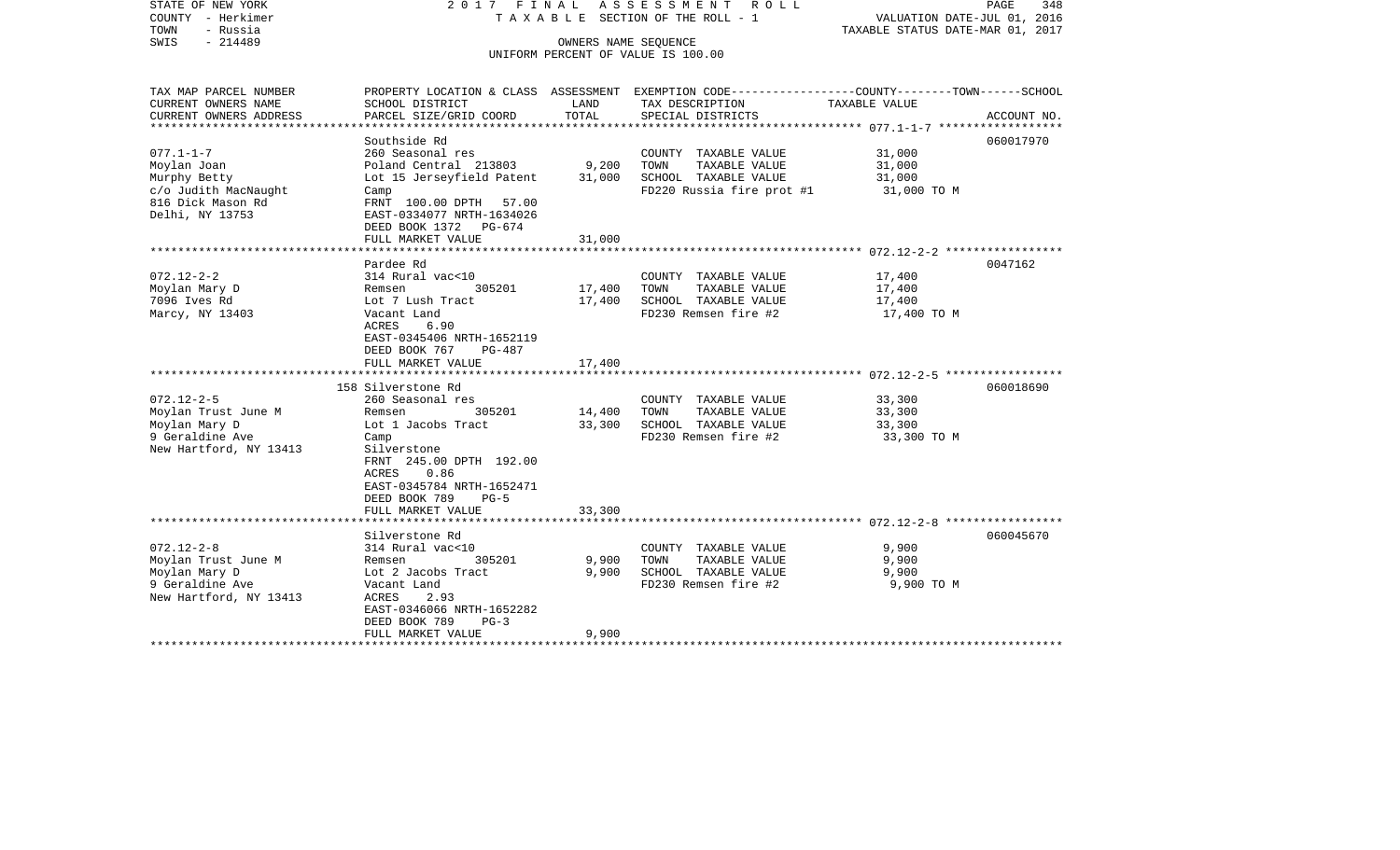| STATE OF NEW YORK<br>COUNTY - Herkimer<br>- Russia<br>TOWN<br>- 214489<br>SWIS | 2017 FINAL                                                                                                                                  |                 | ASSESSMENT ROLL<br>TAXABLE SECTION OF THE ROLL - 1<br>OWNERS NAME SEQUENCE<br>UNIFORM PERCENT OF VALUE IS 100.00 |          | VALUATION DATE-JUL 01, 2016<br>TAXABLE STATUS DATE-MAR 01, 2017 | PAGE<br>349 |
|--------------------------------------------------------------------------------|---------------------------------------------------------------------------------------------------------------------------------------------|-----------------|------------------------------------------------------------------------------------------------------------------|----------|-----------------------------------------------------------------|-------------|
| TAX MAP PARCEL NUMBER<br>CURRENT OWNERS NAME<br>CURRENT OWNERS ADDRESS         | PROPERTY LOCATION & CLASS ASSESSMENT EXEMPTION CODE---------------COUNTY-------TOWN-----SCHOOL<br>SCHOOL DISTRICT<br>PARCEL SIZE/GRID COORD | LAND<br>TOTAL   | TAX DESCRIPTION<br>SPECIAL DISTRICTS                                                                             |          | TAXABLE VALUE                                                   | ACCOUNT NO. |
| *********************                                                          |                                                                                                                                             |                 |                                                                                                                  |          |                                                                 |             |
|                                                                                | 123 Red Maple Ln                                                                                                                            |                 |                                                                                                                  |          |                                                                 | 060003576   |
| $072.4 - 2 - 5$                                                                | 210 1 Family Res                                                                                                                            |                 | CW_15_VET/ 41162                                                                                                 | 0        | 9,000<br>$\mathbf 0$                                            | $\mathbf 0$ |
| Mulvihill James J                                                              | Poland Central 213803                                                                                                                       | 54,500 BAS STAR | 41854                                                                                                            | $\Omega$ | $\overline{0}$<br>$\Omega$                                      | 30,000      |
| Mulvihill Cathleen M                                                           | Lot 46 Jerseyfield Patent                                                                                                                   | 200,000         | COUNTY TAXABLE VALUE                                                                                             |          | 191,000                                                         |             |
| 123 Red Maple Ln                                                               | Seasonal                                                                                                                                    |                 | TOWN<br>TAXABLE VALUE                                                                                            |          | 200,000                                                         |             |
| Cold Brook, NY 13324                                                           | Red Maple Ln                                                                                                                                |                 | SCHOOL TAXABLE VALUE                                                                                             |          | 170,000                                                         |             |
|                                                                                | ACRES 12.50<br>EAST-0347539 NRTH-1643512<br>DEED BOOK 927<br>$PG-613$                                                                       |                 | FD220 Russia fire prot #1                                                                                        |          | 200,000 TO M                                                    |             |
|                                                                                | FULL MARKET VALUE                                                                                                                           | 200,000         |                                                                                                                  |          |                                                                 |             |
|                                                                                | 111 Black Cherry Rd                                                                                                                         |                 |                                                                                                                  |          |                                                                 |             |
| $072.4 - 2 - 12$                                                               | 311 Res vac land - WTRFNT                                                                                                                   |                 | COUNTY TAXABLE VALUE                                                                                             |          | 45,000                                                          |             |
| Mulvihill James J                                                              | Poland Central 213803                                                                                                                       | 45,000          | TOWN<br>TAXABLE VALUE                                                                                            |          | 45,000                                                          |             |
| Mulvihill Cathleen                                                             | Lot 46 Jerseyfield Patent                                                                                                                   | 45,000          | SCHOOL TAXABLE VALUE                                                                                             |          | 45,000                                                          |             |
| 123 Red Maple Ln                                                               | Vacant Land                                                                                                                                 |                 | FD220 Russia fire prot #1                                                                                        |          | 45,000 TO M                                                     |             |
| Cold Brook, NY 13324                                                           | ACRES<br>8.10<br>EAST-0347068 NRTH-1643376<br>DEED BOOK 1566 PG-755                                                                         |                 |                                                                                                                  |          |                                                                 |             |
|                                                                                | FULL MARKET VALUE                                                                                                                           | 45,000          |                                                                                                                  |          |                                                                 |             |
|                                                                                |                                                                                                                                             |                 |                                                                                                                  |          |                                                                 |             |
|                                                                                | Off Route 365                                                                                                                               |                 |                                                                                                                  |          |                                                                 | 060025950   |
| $073.3 - 1 - 20$                                                               | 260 Seasonal res                                                                                                                            |                 | COUNTY TAXABLE VALUE                                                                                             |          | 21,700                                                          |             |
| Mumford Jr. Living Trust Rober Poland Central 213803<br>Mumford Lynda L        | Lot 80 Remsenburg Patent                                                                                                                    | 6,900<br>21,700 | TOWN<br>TAXABLE VALUE<br>SCHOOL TAXABLE VALUE                                                                    |          | 21,700<br>21,700                                                |             |
| 204 Leonard St                                                                 | Camp                                                                                                                                        |                 | FD230 Remsen fire #2                                                                                             |          | 21,700 TO M                                                     |             |
| Sherrill, NY 13461                                                             | FRNT<br>80.00 DPTH 120.00<br>0.22<br>ACRES<br>EAST-0352739 NRTH-1647523<br>DEED BOOK 897<br>$PG-374$<br>FULL MARKET VALUE                   | 21,700          |                                                                                                                  |          |                                                                 |             |
|                                                                                |                                                                                                                                             |                 |                                                                                                                  |          |                                                                 |             |
|                                                                                | Route 365                                                                                                                                   |                 |                                                                                                                  |          |                                                                 | 060000060   |
| $073.3 - 1 - 21$                                                               | 314 Rural vac<10                                                                                                                            |                 | COUNTY TAXABLE VALUE                                                                                             |          | 300                                                             |             |
| Mumford Jr. Living Trust Rober Poland Central 213803                           |                                                                                                                                             | 300             | TOWN<br>TAXABLE VALUE                                                                                            |          | 300                                                             |             |
| Mumford Lynda L                                                                | Lot 80 Rp                                                                                                                                   | 300             | SCHOOL TAXABLE VALUE                                                                                             |          | 300                                                             |             |
| 204 Leonard St<br>Sherrill, NY 13461                                           | Land 0.11 Acre<br>Rte 365<br>FRNT<br>40.00 DPTH 120.00<br>EAST-0316174 NRTH-1222949                                                         |                 | FD230 Remsen fire #2                                                                                             |          | 300 TO M                                                        |             |
|                                                                                | DEED BOOK 897<br>PG-372                                                                                                                     |                 |                                                                                                                  |          |                                                                 |             |
|                                                                                | FULL MARKET VALUE                                                                                                                           | 300             |                                                                                                                  |          |                                                                 |             |
|                                                                                |                                                                                                                                             |                 | ************************                                                                                         |          |                                                                 |             |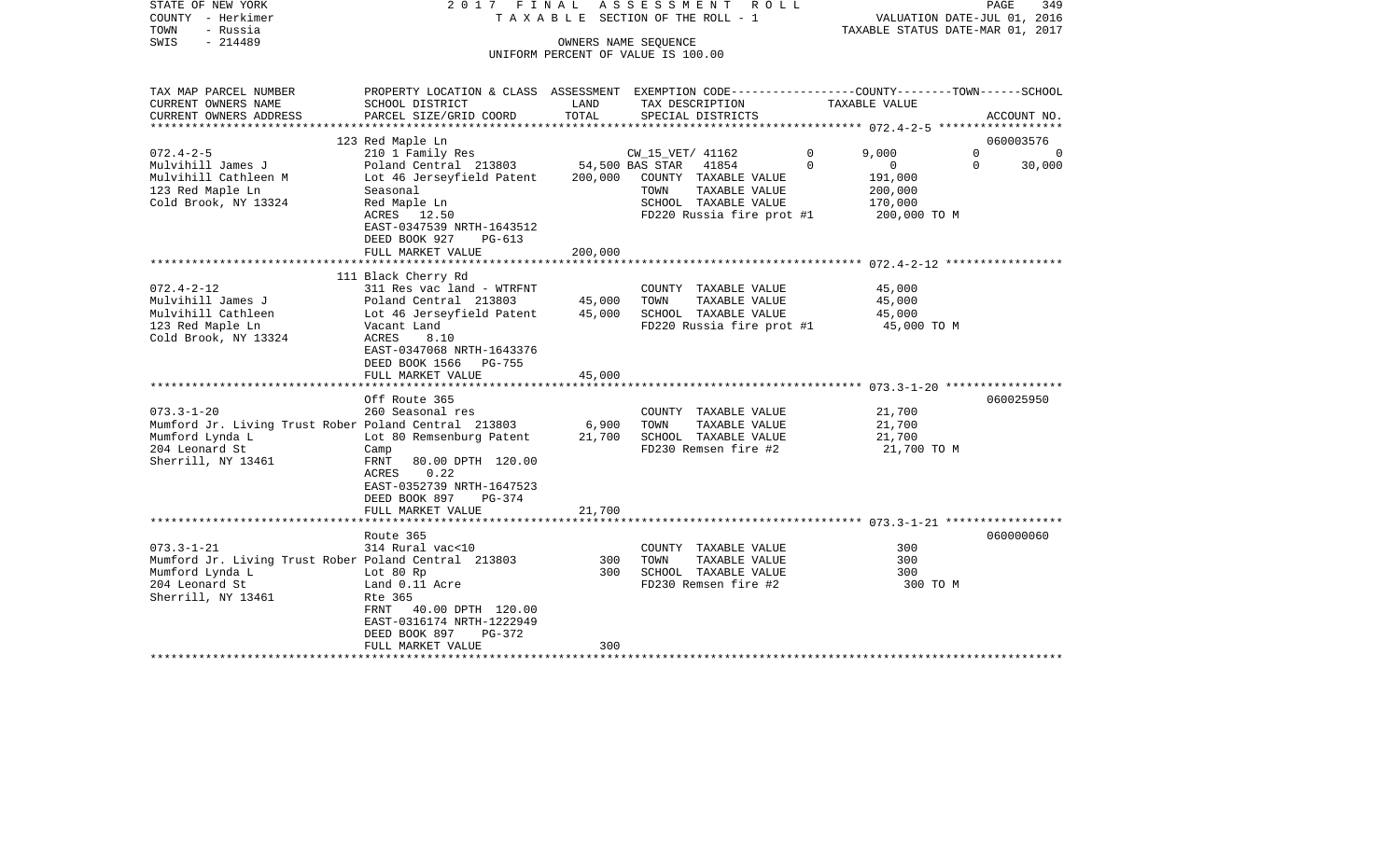COUNTY - Herkimer T A X A B L E SECTION OF THE ROLL - 1 VALUATION DATE-JUL 01, 2016 TOWN - Russia TAXABLE STATUS DATE-MAR 01, 2017 SWIS - 214489 OWNERS NAME SEQUENCE UNIFORM PERCENT OF VALUE IS 100.00TAX MAP PARCEL NUMBER PROPERTY LOCATION & CLASS ASSESSMENT EXEMPTION CODE------------------COUNTY--------TOWN------SCHOOL CURRENT OWNERS NAME SCHOOL DISTRICT LAND TAX DESCRIPTION TAXABLE VALUECURRENT OWNERS ADDRESS PARCEL SIZE/GRID COORD TOTAL SPECIAL DISTRICTS ACCOUNT NO. \*\*\*\*\*\*\*\*\*\*\*\*\*\*\*\*\*\*\*\*\*\*\*\*\*\*\*\*\*\*\*\*\*\*\*\*\*\*\*\*\*\*\*\*\*\*\*\*\*\*\*\*\*\*\*\*\*\*\*\*\*\*\*\*\*\*\*\*\*\*\*\*\*\*\*\*\*\*\*\*\*\*\*\*\*\*\*\*\*\*\*\*\*\*\*\*\*\*\*\*\*\*\* 073.3-1-23 \*\*\*\*\*\*\*\*\*\*\*\*\*\*\*\*\* Route 365 060001830060001830 073.3-1-23 314 Rural vac<10 COUNTY TAXABLE VALUE 1,400 Mumford Jr. Living Trust Rober Poland Central 213803 1,400 TOWN TAXABLE VALUE 1,400 Mumford Lynda Lot 80 Remsenburg Patent 1,400 SCHOOL TAXABLE VALUE 1,400 204 Leonard St Vacant Land FD230 Remsen fire #2 1,400 TO M Sherrill, NY 13461 FRNT 80.00 DPTH 240.00 ACRES 0.55 EAST-0352529 NRTH-1647503 DEED BOOK 897 PG-370FULL MARKET VALUE 1,400 \*\*\*\*\*\*\*\*\*\*\*\*\*\*\*\*\*\*\*\*\*\*\*\*\*\*\*\*\*\*\*\*\*\*\*\*\*\*\*\*\*\*\*\*\*\*\*\*\*\*\*\*\*\*\*\*\*\*\*\*\*\*\*\*\*\*\*\*\*\*\*\*\*\*\*\*\*\*\*\*\*\*\*\*\*\*\*\*\*\*\*\*\*\*\*\*\*\*\*\*\*\*\* 073.3-1-19 \*\*\*\*\*\*\*\*\*\*\*\*\*\*\*\*\* Route 365 060018840073.3-1-19 260 Seasonal res COUNTY TAXABLE VALUE 38,500 Mumford Living Trust **Poland Central 213803** 8,100 TOWN TAXABLE VALUE Mumford Robert & Lynda Lot 80 Remsenburg Patent 38,500 SCHOOL TAXABLE VALUE 38,500 204 Leonard St Camp FD230 Remsen fire #2 38,500 TO M Sherrill, NY 13461 FRNT 120.00 DPTH 120.00 EAST-0352654 NRTH-1647497 DEED BOOK 917 PG-126FULL MARKET VALUE 38,500 \*\*\*\*\*\*\*\*\*\*\*\*\*\*\*\*\*\*\*\*\*\*\*\*\*\*\*\*\*\*\*\*\*\*\*\*\*\*\*\*\*\*\*\*\*\*\*\*\*\*\*\*\*\*\*\*\*\*\*\*\*\*\*\*\*\*\*\*\*\*\*\*\*\*\*\*\*\*\*\*\*\*\*\*\*\*\*\*\*\*\*\*\*\*\*\*\*\*\*\*\*\*\* 073.3-1-84 \*\*\*\*\*\*\*\*\*\*\*\*\*\*\*\*\* Route 365 060018870073.3-1-84 314 Rural vac<10 COUNTY TAXABLE VALUE 400Mumford Living Trust Poland Central 213803 400 TOWN TAXABLE VALUE 400 Lot 80 Remsenburg Patent 400 204 Leonard St Vacant Land FD230 Remsen fire #2 400 TO M Sherrill, NY 13461 FRNT 25.00 DPTH 120.00 EAST-0352627 NRTH-1647573 DEED BOOK 917 PG-129FULL MARKET VALUE 400 \*\*\*\*\*\*\*\*\*\*\*\*\*\*\*\*\*\*\*\*\*\*\*\*\*\*\*\*\*\*\*\*\*\*\*\*\*\*\*\*\*\*\*\*\*\*\*\*\*\*\*\*\*\*\*\*\*\*\*\*\*\*\*\*\*\*\*\*\*\*\*\*\*\*\*\*\*\*\*\*\*\*\*\*\*\*\*\*\*\*\*\*\*\*\*\*\*\*\*\*\*\*\* 083.1-1-48 \*\*\*\*\*\*\*\*\*\*\*\*\*\*\*\*\* 6098 Military Rd 060020880 083.1-1-48 241 Rural res&ag BAS STAR 41854 0 0 0 30,000 Murdock Margaret W **Poland Central 213803** 128,300 COUNTY TAXABLE VALUE 389,700 6098 Military Rd Lot 105 Royal Grant 389,700 TOWN TAXABLE VALUE 389,700 Remsen, NY 13438 FRNT 7350.00 DPTH SCHOOL TAXABLE VALUE 359,700 ACRES 116.40 FD220 Russia fire prot #1 389,700 TO M EAST-0324353 NRTH-1624884 DEED BOOK 00851 PG-00523 FULL MARKET VALUE 389,700 \*\*\*\*\*\*\*\*\*\*\*\*\*\*\*\*\*\*\*\*\*\*\*\*\*\*\*\*\*\*\*\*\*\*\*\*\*\*\*\*\*\*\*\*\*\*\*\*\*\*\*\*\*\*\*\*\*\*\*\*\*\*\*\*\*\*\*\*\*\*\*\*\*\*\*\*\*\*\*\*\*\*\*\*\*\*\*\*\*\*\*\*\*\*\*\*\*\*\*\*\*\*\* 084.1-3-5 \*\*\*\*\*\*\*\*\*\*\*\*\*\*\*\*\*\* Fisher Rd 060020220084.1-3-5 322 Rural vac>10 COUNTY TAXABLE VALUE 32,600 Murphy Scott Poland Central 213803 32,600 TOWN TAXABLE VALUE 32,600 253 Fisher Rd Lot 97 Royal Grant 32,600 SCHOOL TAXABLE VALUE 32,600 Cold Brook, NY 13324 Vacant Land FD220 Russia fire prot #1 32,600 TO M ACRES 23.40 EAST-0354194 NRTH-1622244 DEED BOOK 1441 PG-466 FULL MARKET VALUE 32,600 \*\*\*\*\*\*\*\*\*\*\*\*\*\*\*\*\*\*\*\*\*\*\*\*\*\*\*\*\*\*\*\*\*\*\*\*\*\*\*\*\*\*\*\*\*\*\*\*\*\*\*\*\*\*\*\*\*\*\*\*\*\*\*\*\*\*\*\*\*\*\*\*\*\*\*\*\*\*\*\*\*\*\*\*\*\*\*\*\*\*\*\*\*\*\*\*\*\*\*\*\*\*\*\*\*\*\*\*\*\*\*\*\*\*\*\*\*\*\*\*\*\*\*\*\*\*\*\*\*\*\*\*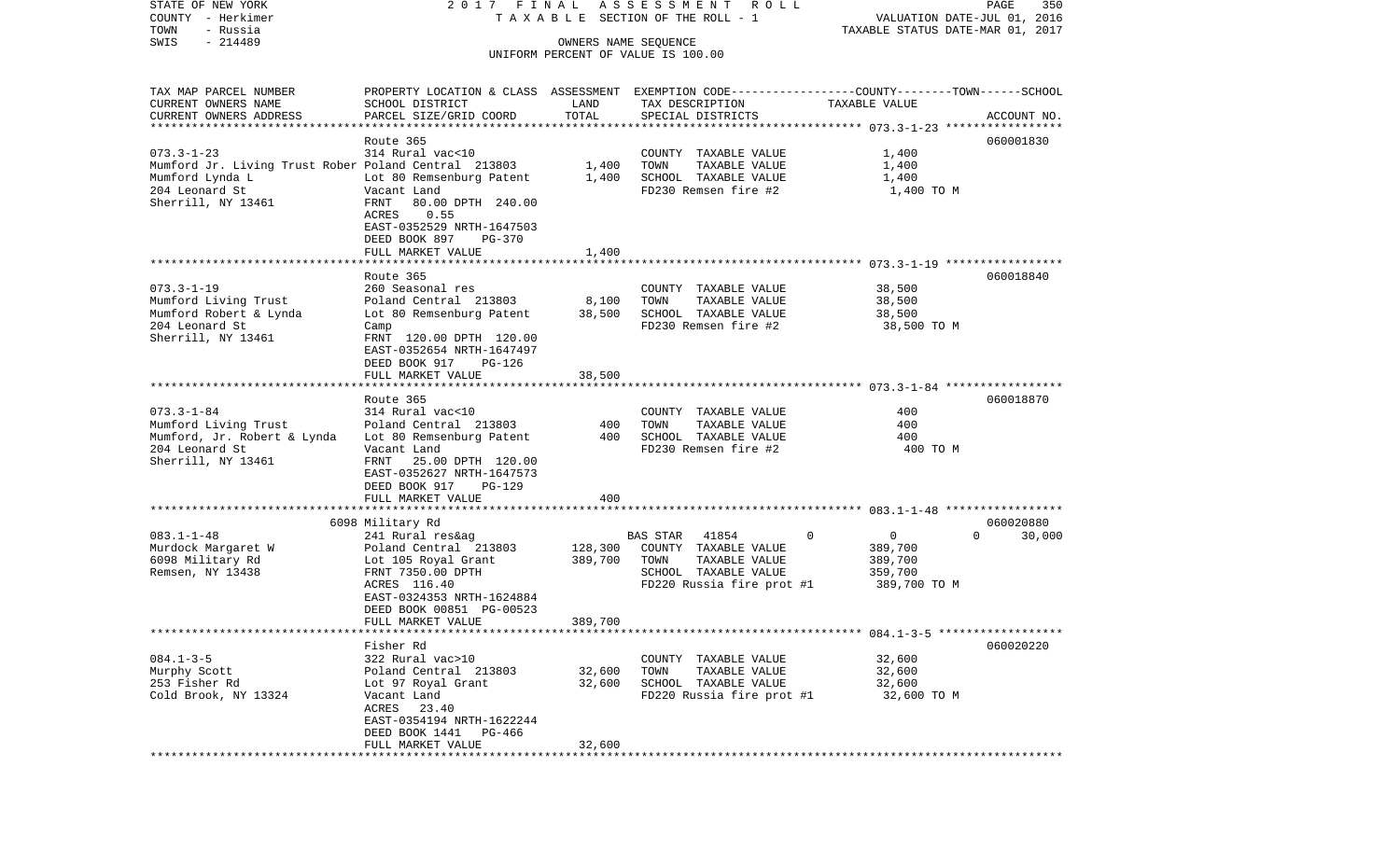| STATE OF NEW YORK<br>COUNTY - Herkimer<br>TOWN<br>- Russia<br>$-214489$<br>SWIS                       |                                                                                                                                                                                                     |                              | 2017 FINAL ASSESSMENT ROLL<br>TAXABLE SECTION OF THE ROLL - 1<br>OWNERS NAME SEQUENCE<br>UNIFORM PERCENT OF VALUE IS 100.00 |                         | VALUATION DATE-JUL 01, 2016<br>TAXABLE STATUS DATE-MAR 01, 2017 | PAGE<br>351                     |
|-------------------------------------------------------------------------------------------------------|-----------------------------------------------------------------------------------------------------------------------------------------------------------------------------------------------------|------------------------------|-----------------------------------------------------------------------------------------------------------------------------|-------------------------|-----------------------------------------------------------------|---------------------------------|
| TAX MAP PARCEL NUMBER<br>CURRENT OWNERS NAME                                                          | PROPERTY LOCATION & CLASS ASSESSMENT EXEMPTION CODE---------------COUNTY-------TOWN------SCHOOL<br>SCHOOL DISTRICT                                                                                  | LAND                         | TAX DESCRIPTION                                                                                                             |                         | TAXABLE VALUE                                                   |                                 |
| CURRENT OWNERS ADDRESS                                                                                | PARCEL SIZE/GRID COORD                                                                                                                                                                              | TOTAL                        | SPECIAL DISTRICTS                                                                                                           |                         |                                                                 | ACCOUNT NO.                     |
|                                                                                                       | 253 Fisher Rd                                                                                                                                                                                       |                              |                                                                                                                             |                         |                                                                 | 060043240                       |
| $084.1 - 3 - 6$                                                                                       | 210 1 Family Res                                                                                                                                                                                    |                              | VET COM C 41132                                                                                                             | $\mathbf 0$             | 15,000                                                          | $\Omega$<br>$\overline{0}$      |
| Murphy Scott<br>253 Fisher Rd                                                                         | Poland Central 213803                                                                                                                                                                               |                              | 28,900 VET COM T 41133<br>135,900 BAS STAR 41854                                                                            | $\mathbf 0$<br>$\Omega$ | 20,000<br>$\overline{0}$<br>$\overline{0}$                      | $\Omega$<br>30,000<br>$\bigcap$ |
| Cold Brook, NY 13324                                                                                  | N 97 Rg<br>Lot 20 Acres<br>Fisher Road<br>ACRES 20.00<br>EAST-0354709 NRTH-1622162                                                                                                                  |                              | COUNTY TAXABLE VALUE<br>TAXABLE VALUE<br>TOWN<br>SCHOOL TAXABLE VALUE<br>FD220 Russia fire prot #1                          |                         | 120,900<br>115,900<br>105,900<br>135,900 TO M                   |                                 |
|                                                                                                       | DEED BOOK 1441 PG-466                                                                                                                                                                               |                              |                                                                                                                             |                         |                                                                 |                                 |
|                                                                                                       | FULL MARKET VALUE                                                                                                                                                                                   | 135,900                      |                                                                                                                             |                         |                                                                 |                                 |
|                                                                                                       | Silverstone Rd                                                                                                                                                                                      |                              |                                                                                                                             |                         |                                                                 | 060051440                       |
| $072.12 - 2 - 21$<br>Murphy Sr Michael I<br>Murphy Bonnie B<br>237 Silverstone Rd                     | 314 Rural vac<10<br>305201<br>Remsen<br>Lot 2 Jacobs Tract<br>Vacant Land                                                                                                                           | 3,200<br>3,200               | COUNTY TAXABLE VALUE<br>TAXABLE VALUE<br>TOWN<br>SCHOOL TAXABLE VALUE<br>FD230 Remsen fire #2                               |                         | 3,200<br>3,200<br>3,200<br>3,200 TO M                           |                                 |
| Remsen, NY 13438                                                                                      | FRNT 100.00 DPTH 280.00<br>ACRES<br>0.64<br>EAST-0346171 NRTH-1651627<br>DEED BOOK 1146 PG-321<br>FULL MARKET VALUE                                                                                 | 3,200                        |                                                                                                                             |                         |                                                                 |                                 |
|                                                                                                       |                                                                                                                                                                                                     |                              |                                                                                                                             |                         |                                                                 |                                 |
|                                                                                                       | 237 Silverstone Rd                                                                                                                                                                                  |                              |                                                                                                                             | $\mathbf 0$             |                                                                 | 060017340<br>$\Omega$           |
| $072.12 - 2 - 33$<br>Murphy Sr Michael I<br>Murphy Bonnie B<br>237 Silverstone Rd<br>Remsen, NY 13438 | 210 1 Family Res<br>305201<br>Remsen<br>Lot 2 Jacobs Tract<br>Camp Att Garage<br>FRNT 98.00 DPTH 240.00<br>0.59<br>ACRES<br>EAST-0346405 NRTH-1651408<br>DEED BOOK 1146 PG-318<br>FULL MARKET VALUE | 36,000<br>110,000<br>110,000 | ENH STAR 41834<br>COUNTY TAXABLE VALUE<br>TAXABLE VALUE<br>TOWN<br>SCHOOL TAXABLE VALUE<br>FD230 Remsen fire #2             |                         | $\overline{0}$<br>110,000<br>110,000<br>44,500<br>110,000 TO M  | 65,500                          |
|                                                                                                       |                                                                                                                                                                                                     |                              |                                                                                                                             |                         |                                                                 |                                 |
| $077.4 - 3 - 6$<br>Murphy William C<br>PO Box 702<br>Manorville, NY 11949                             | Grant Rd<br>322 Rural vac>10<br>Poland Central 213803<br>FRNT 754.00 DPTH<br>ACRES 18.30<br>EAST-0344136 NRTH-1630742<br>DEED BOOK 1186 PG-375                                                      | 27,000<br>27,000             | COUNTY TAXABLE VALUE<br>TAXABLE VALUE<br>TOWN<br>SCHOOL TAXABLE VALUE<br>FD220 Russia fire prot #1                          |                         | 27,000<br>27,000<br>27,000<br>27,000 TO M                       |                                 |
|                                                                                                       | FULL MARKET VALUE                                                                                                                                                                                   | 27,000                       |                                                                                                                             |                         |                                                                 |                                 |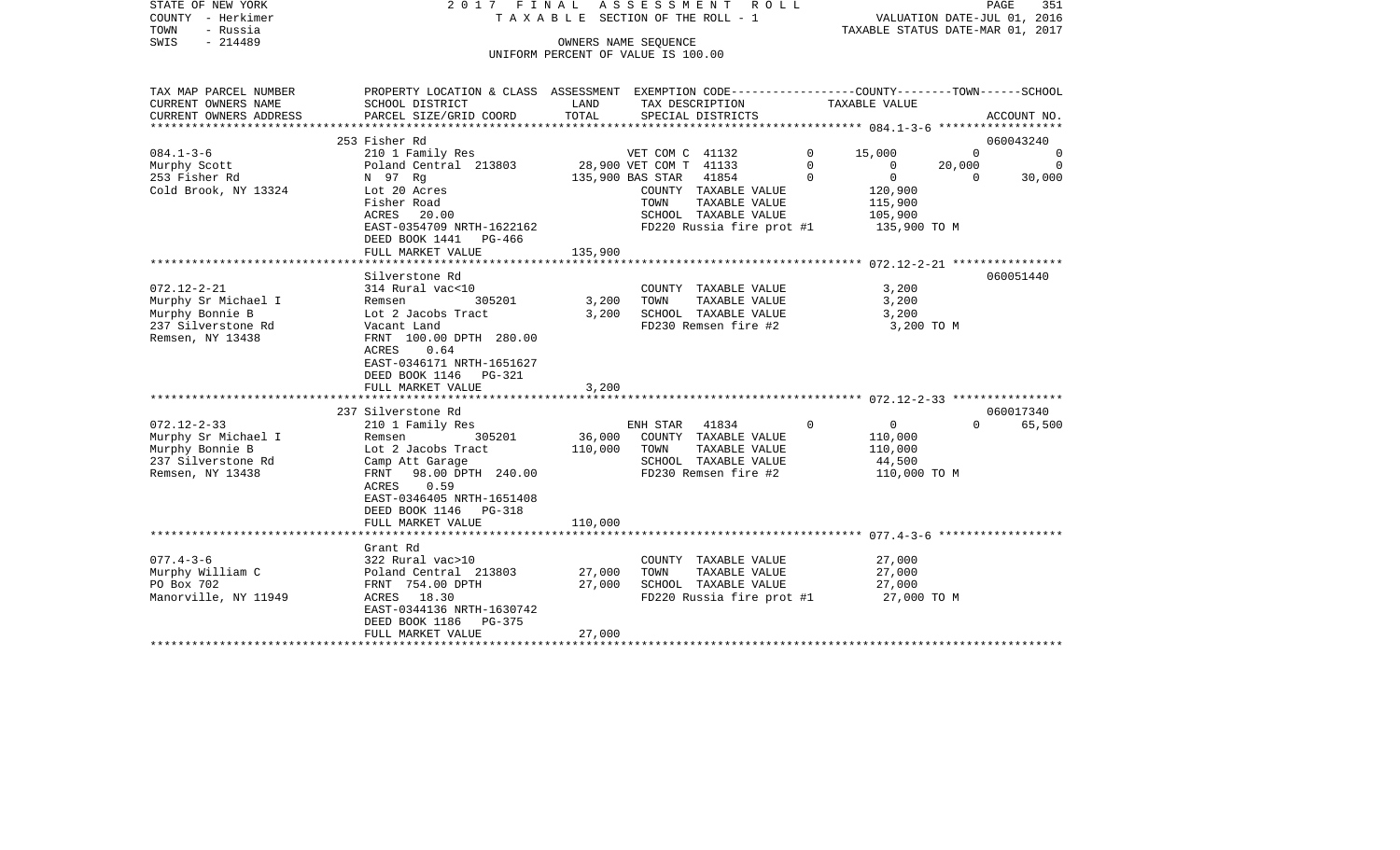| STATE OF NEW YORK         | 2017 FINAL                                                                                       |         | A S S E S S M E N T<br>R O L L     |               |                                  | 352<br>PAGE |
|---------------------------|--------------------------------------------------------------------------------------------------|---------|------------------------------------|---------------|----------------------------------|-------------|
| COUNTY - Herkimer         | TAXABLE SECTION OF THE ROLL - 1                                                                  |         |                                    |               | VALUATION DATE-JUL 01, 2016      |             |
| TOWN<br>- Russia          |                                                                                                  |         |                                    |               | TAXABLE STATUS DATE-MAR 01, 2017 |             |
| $-214489$<br>SWIS         |                                                                                                  |         | OWNERS NAME SEQUENCE               |               |                                  |             |
|                           |                                                                                                  |         | UNIFORM PERCENT OF VALUE IS 100.00 |               |                                  |             |
|                           |                                                                                                  |         |                                    |               |                                  |             |
| TAX MAP PARCEL NUMBER     | PROPERTY LOCATION & CLASS ASSESSMENT EXEMPTION CODE----------------COUNTY-------TOWN------SCHOOL |         |                                    |               |                                  |             |
| CURRENT OWNERS NAME       | SCHOOL DISTRICT                                                                                  | LAND    | TAX DESCRIPTION                    | TAXABLE VALUE |                                  |             |
| CURRENT OWNERS ADDRESS    | PARCEL SIZE/GRID COORD                                                                           | TOTAL   | SPECIAL DISTRICTS                  |               |                                  | ACCOUNT NO. |
| ************************* |                                                                                                  |         |                                    |               |                                  |             |
|                           | 124 Schafer Rd                                                                                   |         |                                    |               |                                  | 060011340   |
| $072.15 - 1 - 10$         | 260 Seasonal res                                                                                 |         | <b>BAS STAR</b><br>41854           | $\Omega$      | $\mathbf 0$<br>$\Omega$          | 30,000      |
| Murray David E            | 305201<br>Remsen                                                                                 | 6,100   | COUNTY TAXABLE VALUE               |               | 46,000                           |             |
| 124 Schafer Rd            | N 22<br>M P                                                                                      | 46,000  | TOWN<br>TAXABLE VALUE              |               | 46,000                           |             |
| Remsen, NY 13438          | Campl/5                                                                                          |         | SCHOOL TAXABLE VALUE               |               | 16,000                           |             |
|                           | Schafer                                                                                          |         | FD230 Remsen fire #2               |               | 46,000 TO M                      |             |
|                           | FRNT<br>96.00 DPTH 103.00                                                                        |         |                                    |               |                                  |             |
|                           | EAST-0339755 NRTH-1645989                                                                        |         |                                    |               |                                  |             |
|                           | DEED BOOK 1197 PG-566                                                                            |         |                                    |               |                                  |             |
|                           | FULL MARKET VALUE                                                                                | 46,000  |                                    |               |                                  |             |
|                           |                                                                                                  |         |                                    |               |                                  |             |
|                           | Beecher Rd                                                                                       |         |                                    |               |                                  |             |
| $088.1 - 1 - 15.6$        | 314 Rural vac<10                                                                                 |         | COUNTY TAXABLE VALUE               |               | 5,200                            |             |
| Murray Edgar              |                                                                                                  |         |                                    |               |                                  |             |
|                           | Poland Central 213803                                                                            | 5,200   | TOWN<br>TAXABLE VALUE              |               | 5,200                            |             |
| Murray Beverly            | Vac.land                                                                                         | 5,200   | SCHOOL TAXABLE VALUE               |               | 5,200                            |             |
| 402 Beecher Rd            | FRNT 130.00 DPTH                                                                                 |         | FD220 Russia fire prot #1          |               | 5,200 TO M                       |             |
| Poland, NY 13438          | 2.80<br>ACRES                                                                                    |         |                                    |               |                                  |             |
|                           | EAST-0336024 NRTH-1607443                                                                        |         |                                    |               |                                  |             |
|                           | DEED BOOK 00868 PG-00405                                                                         |         |                                    |               |                                  |             |
|                           | FULL MARKET VALUE                                                                                | 5,200   |                                    |               |                                  |             |
|                           |                                                                                                  |         |                                    |               |                                  |             |
|                           | Beecher Rd                                                                                       |         |                                    |               |                                  |             |
| $088.1 - 1 - 15.8$        | 314 Rural vac<10                                                                                 |         | COUNTY TAXABLE VALUE               |               | 5,500                            |             |
| Murray Edgar              | Poland Central 213803                                                                            | 5,500   | TAXABLE VALUE<br>TOWN              |               | 5,500                            |             |
| Murray Beverly            | FRNT 260.00 DPTH                                                                                 | 5,500   | SCHOOL TAXABLE VALUE               |               | 5,500                            |             |
| 402 Beecher Rd            | 3.00<br>ACRES                                                                                    |         | FD220 Russia fire prot #1          |               | 5,500 TO M                       |             |
| Poland, NY 13431          | EAST-0335762 NRTH-1607504                                                                        |         |                                    |               |                                  |             |
|                           | DEED BOOK 937<br>PG-696                                                                          |         |                                    |               |                                  |             |
|                           | FULL MARKET VALUE                                                                                | 5,500   |                                    |               |                                  |             |
|                           |                                                                                                  |         |                                    |               |                                  |             |
|                           | 402 Beecher Rd                                                                                   |         |                                    |               |                                  | 060025980   |
| $088.1 - 1 - 17$          | 210 1 Family Res                                                                                 |         | 41834<br>ENH STAR                  | $\circ$       | $\overline{0}$<br>$\Omega$       | 65,500      |
| Murray Edgar              | Poland Central 213803                                                                            | 15,200  | COUNTY TAXABLE VALUE               |               | 145,700                          |             |
| Murray Beverly            | Lot 48 Royal Grant                                                                               | 145,700 | TOWN<br>TAXABLE VALUE              |               | 145,700                          |             |
| 402 Beecher Rd            | House                                                                                            |         | SCHOOL TAXABLE VALUE               |               | 80,200                           |             |
| Poland, NY 13431          | Beecher                                                                                          |         | FD220 Russia fire prot #1          |               | 145,700 TO M                     |             |
|                           | ACRES<br>2.10 BANK<br>021                                                                        |         |                                    |               |                                  |             |
|                           | EAST-0336137 NRTH-1607681                                                                        |         |                                    |               |                                  |             |
|                           | DEED BOOK 00652 PG-00896                                                                         |         |                                    |               |                                  |             |
|                           | FULL MARKET VALUE                                                                                | 145,700 |                                    |               |                                  |             |
|                           |                                                                                                  |         |                                    |               |                                  |             |
|                           | Brady Beach Rd                                                                                   |         |                                    |               |                                  |             |
| $073.3 - 5 - 4.6$         | 310 Res Vac                                                                                      |         | COUNTY TAXABLE VALUE               |               | 29,000                           |             |
| Murray Judy M             | Poland Central 213803                                                                            | 29,000  | TAXABLE VALUE<br>TOWN              |               | 29,000                           |             |
| 65 Colebourne Rd          | ACRES<br>8.00                                                                                    | 29,000  | SCHOOL TAXABLE VALUE               |               | 29,000                           |             |
| Rochester, NY 14609       | EAST-0348921 NRTH-1642546                                                                        |         | FD220 Russia fire prot #1          |               | 29,000 TO M                      |             |
|                           | DEED BOOK 1350<br>PG-451                                                                         |         |                                    |               |                                  |             |
|                           | FULL MARKET VALUE                                                                                | 29,000  |                                    |               |                                  |             |
|                           |                                                                                                  |         |                                    |               |                                  |             |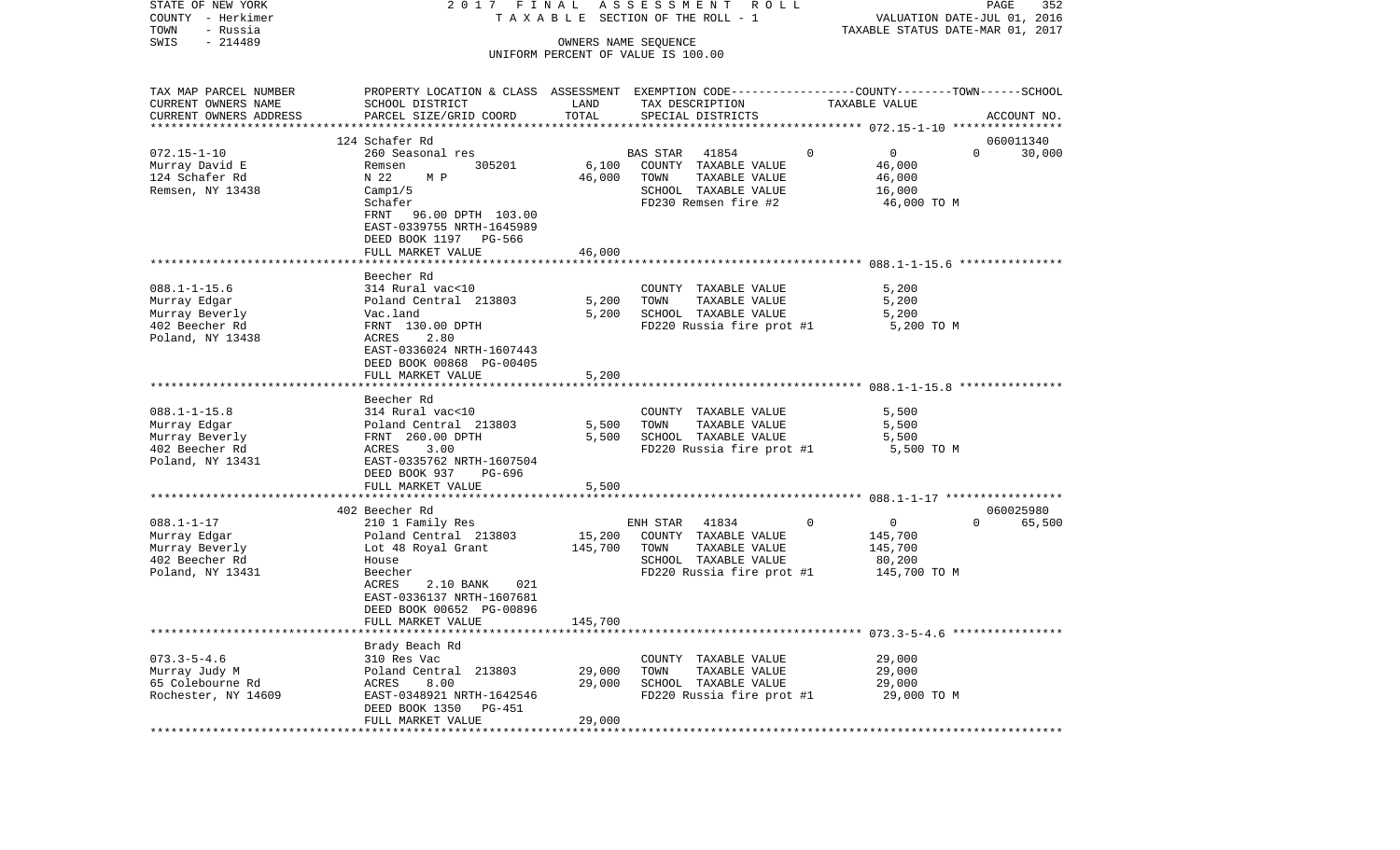| STATE OF NEW YORK<br>COUNTY - Herkimer<br>TOWN<br>- Russia<br>$-214489$<br>SWIS          |                                                                                                                                                                                   | 2017 FINAL ASSESSMENT ROLL<br>TAXABLE SECTION OF THE ROLL - 1<br>OWNERS NAME SEQUENCE | PAGE<br>353<br>VALUATION DATE-JUL 01, 2016<br>TAXABLE STATUS DATE-MAR 01, 2017                                     |                                           |             |
|------------------------------------------------------------------------------------------|-----------------------------------------------------------------------------------------------------------------------------------------------------------------------------------|---------------------------------------------------------------------------------------|--------------------------------------------------------------------------------------------------------------------|-------------------------------------------|-------------|
|                                                                                          |                                                                                                                                                                                   |                                                                                       | UNIFORM PERCENT OF VALUE IS 100.00                                                                                 |                                           |             |
| TAX MAP PARCEL NUMBER<br>CURRENT OWNERS NAME                                             | SCHOOL DISTRICT                                                                                                                                                                   | LAND                                                                                  | PROPERTY LOCATION & CLASS ASSESSMENT EXEMPTION CODE---------------COUNTY-------TOWN------SCHOOL<br>TAX DESCRIPTION | TAXABLE VALUE                             |             |
| CURRENT OWNERS ADDRESS                                                                   | PARCEL SIZE/GRID COORD                                                                                                                                                            | TOTAL                                                                                 | SPECIAL DISTRICTS                                                                                                  |                                           | ACCOUNT NO. |
|                                                                                          |                                                                                                                                                                                   |                                                                                       |                                                                                                                    |                                           |             |
| $073.3 - 1 - 24$                                                                         | Route 365<br>314 Rural vac<10                                                                                                                                                     |                                                                                       | COUNTY TAXABLE VALUE                                                                                               | 400                                       | 060014760   |
| Mustard Ann J                                                                            | Poland Central 213803                                                                                                                                                             | 400                                                                                   | TAXABLE VALUE<br>TOWN                                                                                              | 400                                       |             |
| 1533 Madison Ave                                                                         | Lot 80 Remsenburg Patent                                                                                                                                                          | 400                                                                                   | SCHOOL TAXABLE VALUE                                                                                               | 400                                       |             |
| Utica N Y, 13501                                                                         | Vacant Land<br>FRNT 60.00 DPTH 120.00<br>EAST-0352656 NRTH-1646917<br>DEED BOOK 815<br>PG-642                                                                                     |                                                                                       | FD230 Remsen fire #2                                                                                               | 400 TO M                                  |             |
|                                                                                          | FULL MARKET VALUE                                                                                                                                                                 | 400                                                                                   |                                                                                                                    |                                           |             |
|                                                                                          | 5209 Military Rd                                                                                                                                                                  |                                                                                       |                                                                                                                    |                                           | 060046000   |
| $083.3 - 2 - 17.1$                                                                       | 210 1 Family Res                                                                                                                                                                  |                                                                                       | COUNTY TAXABLE VALUE                                                                                               | 140,000                                   |             |
| Mykel Joseph                                                                             | Poland Central 213803                                                                                                                                                             | 12,900                                                                                | TOWN<br>TAXABLE VALUE                                                                                              | 140,000                                   |             |
| Mykel Dawn                                                                               | Lot 87 Royal Grant                                                                                                                                                                | 140,000                                                                               | SCHOOL TAXABLE VALUE                                                                                               | 140,000                                   |             |
| 5209 Military Rd<br>Poland, NY                                                           | Vacant Land<br>FRNT 300.00 DPTH 300.00<br>6.30<br>ACRES<br>EAST-0335113 NRTH-1613601<br>DEED BOOK 912<br>PG-583                                                                   |                                                                                       | FD220 Russia fire prot #1 140,000 TO M                                                                             |                                           |             |
|                                                                                          | FULL MARKET VALUE                                                                                                                                                                 | 140,000                                                                               |                                                                                                                    |                                           |             |
|                                                                                          | Spall Rd                                                                                                                                                                          |                                                                                       |                                                                                                                    |                                           | 060017460   |
| $068. - 2 - 7$<br>Nash Gregory S<br>8055 Crockett Dr<br>Cicero, NY 13039                 | 260 Seasonal res - WTRFNT<br>Remsen<br>305201<br>Lot 5 Walker Tract<br>Camp<br>FRNT 200.00 DPTH 140.00<br>ACRES<br>0.64<br>EAST-0341155 NRTH-1655520<br>DEED BOOK 929<br>$PG-441$ | 19,200<br>38,200                                                                      | COUNTY TAXABLE VALUE<br>TOWN<br>TAXABLE VALUE<br>SCHOOL TAXABLE VALUE<br>FD230 Remsen fire #2                      | 38,200<br>38,200<br>38,200<br>38,200 TO M |             |
|                                                                                          | FULL MARKET VALUE                                                                                                                                                                 | 38,200                                                                                |                                                                                                                    |                                           |             |
|                                                                                          | Route 28                                                                                                                                                                          |                                                                                       |                                                                                                                    |                                           | 060041590   |
| $088.1 - 1 - 8$<br>Neff Laura Lee Cook<br>433 Meetinghouse Rd<br>West Winfield, NY 13491 | 105 Vac farmland<br>Poland Central 213803<br>Lot $68$<br>Rg<br>Rte 28<br>ACRES<br>5.40<br>EAST-0327948 NRTH-1607127<br>DEED BOOK 947<br>PG-372                                    | 11,600<br>11,600                                                                      | COUNTY TAXABLE VALUE<br>TOWN<br>TAXABLE VALUE<br>SCHOOL TAXABLE VALUE<br>FD220 Russia fire prot #1                 | 11,600<br>11,600<br>11,600<br>11,600 TO M |             |
|                                                                                          | FULL MARKET VALUE                                                                                                                                                                 | 11,600                                                                                |                                                                                                                    |                                           |             |
|                                                                                          |                                                                                                                                                                                   |                                                                                       |                                                                                                                    |                                           |             |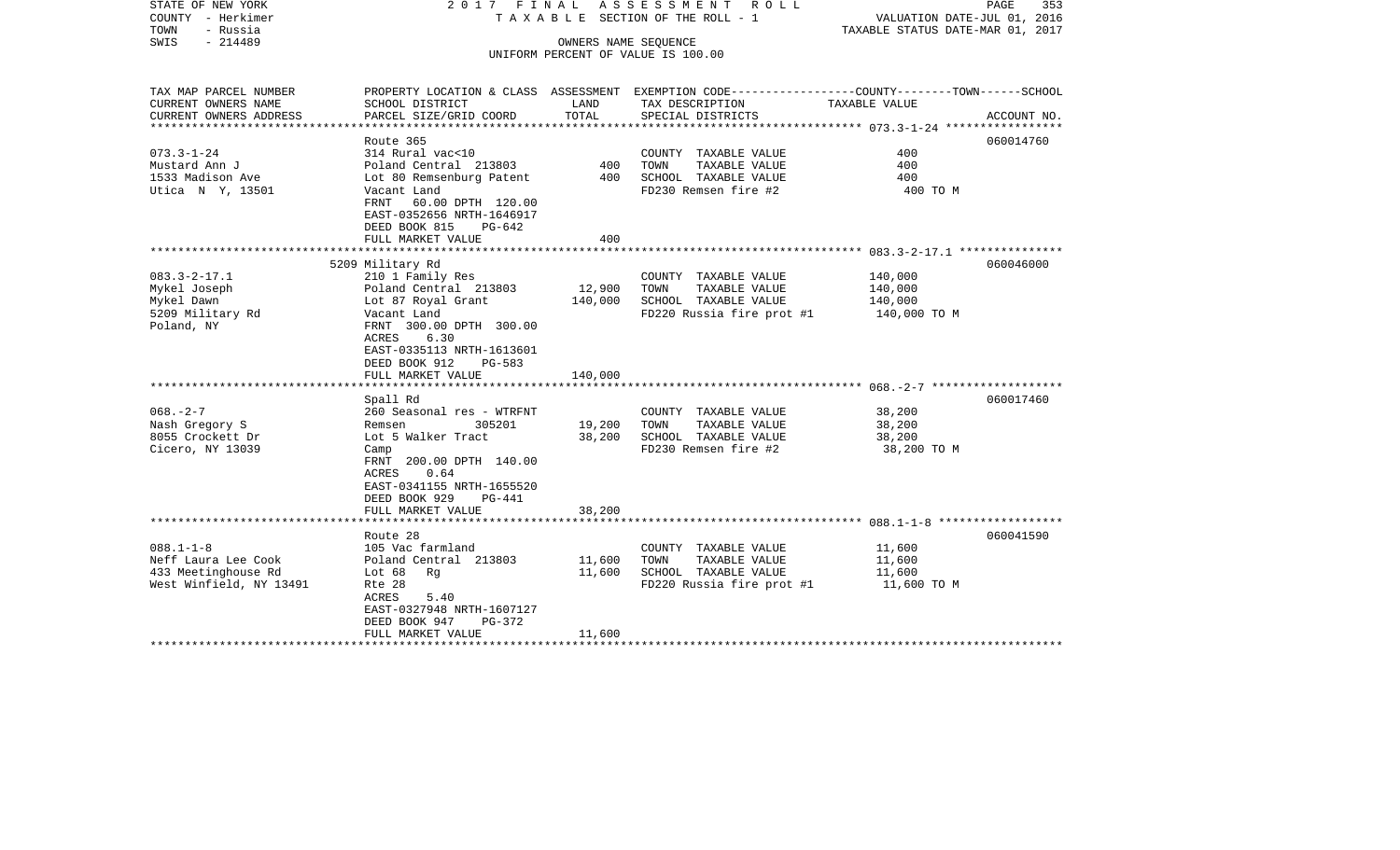| STATE OF NEW YORK<br>COUNTY - Herkimer<br>TOWN<br>- Russia<br>$-214489$<br>SWIS | 2017 FINAL                                                                                                              |         | A S S E S S M E N T<br>R O L L<br>TAXABLE SECTION OF THE ROLL - 1<br>OWNERS NAME SEQUENCE | TAXABLE STATUS DATE-MAR 01, 2017 | PAGE<br>VALUATION DATE-JUL 01, 2016 | 354         |
|---------------------------------------------------------------------------------|-------------------------------------------------------------------------------------------------------------------------|---------|-------------------------------------------------------------------------------------------|----------------------------------|-------------------------------------|-------------|
|                                                                                 |                                                                                                                         |         | UNIFORM PERCENT OF VALUE IS 100.00                                                        |                                  |                                     |             |
| TAX MAP PARCEL NUMBER                                                           | PROPERTY LOCATION & CLASS ASSESSMENT EXEMPTION CODE---------------COUNTY-------TOWN-----SCHOOL                          |         |                                                                                           |                                  |                                     |             |
| CURRENT OWNERS NAME                                                             | SCHOOL DISTRICT                                                                                                         | LAND    | TAX DESCRIPTION                                                                           | TAXABLE VALUE                    |                                     |             |
| CURRENT OWNERS ADDRESS<br>***********************                               | PARCEL SIZE/GRID COORD                                                                                                  | TOTAL   | SPECIAL DISTRICTS                                                                         |                                  |                                     | ACCOUNT NO. |
|                                                                                 | Spall Rd                                                                                                                |         |                                                                                           |                                  |                                     | 060044230   |
| $072.2 - 1 - 37$                                                                | 314 Rural vac<10                                                                                                        |         | COUNTY TAXABLE VALUE                                                                      | 1,400                            |                                     |             |
| Nelson Dene D<br>6769 Case Rd                                                   | 305201<br>Remsen<br>Lot 10 Walker Tract                                                                                 | 1,400   | TOWN<br>TAXABLE VALUE<br>SCHOOL TAXABLE VALUE                                             | 1,400                            |                                     |             |
| Moravia, NY 13118                                                               | Vacant Land                                                                                                             | 1,400   | FD230 Remsen fire #2                                                                      | 1,400<br>1,400 TO M              |                                     |             |
|                                                                                 | FRNT 100.00 DPTH 125.00<br>ACRES<br>0.57<br>EAST-0341341 NRTH-1653187<br>DEED BOOK 814<br>$PG-304$<br>FULL MARKET VALUE | 1,400   |                                                                                           |                                  |                                     |             |
|                                                                                 |                                                                                                                         |         |                                                                                           |                                  |                                     |             |
|                                                                                 | 216 Norris Rd                                                                                                           |         |                                                                                           |                                  |                                     | 060002080   |
| $082.2 - 1 - 55.4$                                                              | 242 Rurl res&rec                                                                                                        |         | BAS STAR 41854                                                                            | $\overline{0}$<br>$\Omega$       | $\Omega$                            | 30,000      |
| Neve-Rinaldo Joseph G                                                           | Poland Central 213803                                                                                                   | 42,100  | COUNTY TAXABLE VALUE                                                                      | 170,000                          |                                     |             |
| Neve-Rinaldo Deborah A                                                          | Lot 102 Royal Grant                                                                                                     | 170,000 | TAXABLE VALUE<br>TOWN                                                                     | 170,000                          |                                     |             |
| 216 Norris Rd                                                                   | Farm                                                                                                                    |         | SCHOOL TAXABLE VALUE                                                                      | 140,000                          |                                     |             |
| Remsen, NY 13438                                                                | ACRES<br>8.40 BANK<br>813<br>EAST-0324699 NRTH-1618227<br>DEED BOOK 1413 PG-849                                         |         | FD220 Russia fire prot #1                                                                 | 170,000 TO M                     |                                     |             |
|                                                                                 | FULL MARKET VALUE                                                                                                       | 170,000 |                                                                                           |                                  |                                     |             |
|                                                                                 |                                                                                                                         |         |                                                                                           |                                  |                                     | 060044590   |
| $088.2 - 1 - 22.1$                                                              | 1287 Rose Valley Rd<br>210 1 Family Res                                                                                 |         | VET COM C 41132                                                                           | $\mathbf 0$<br>15,000            | 0                                   | $\Omega$    |
| Newman David                                                                    | Poland Central 213803                                                                                                   |         | 21,900 VET COM T 41133                                                                    | $\mathbf 0$<br>$\circ$           | 20,000                              | $\Omega$    |
| 1287 Rose Valley Rd                                                             | Lot $#44$ Rg                                                                                                            |         | 96,000 ENH STAR<br>41834                                                                  | $\Omega$<br>$\Omega$             | $\Omega$                            | 65,500      |
| Cold Brook, NY 13324                                                            | House & Garage                                                                                                          |         | COUNTY TAXABLE VALUE                                                                      | 81,000                           |                                     |             |
|                                                                                 | Rose Valley Rd                                                                                                          |         | TOWN<br>TAXABLE VALUE                                                                     | 76,000                           |                                     |             |
|                                                                                 | FRNT 926.00 DPTH                                                                                                        |         | SCHOOL TAXABLE VALUE                                                                      | 30,500                           |                                     |             |
|                                                                                 | ACRES<br>9.20                                                                                                           |         | FD220 Russia fire prot #1                                                                 | 96,000 TO M                      |                                     |             |
|                                                                                 | EAST-0346095 NRTH-1602723<br>DEED BOOK 1531 PG-366<br>FULL MARKET VALUE                                                 | 96,000  |                                                                                           |                                  |                                     |             |
|                                                                                 |                                                                                                                         |         |                                                                                           |                                  |                                     |             |
|                                                                                 | 1231 Rose Valley Rd                                                                                                     |         |                                                                                           |                                  |                                     | 060020200   |
| $088.2 - 1 - 23.2$                                                              | 210 1 Family Res                                                                                                        |         | <b>BAS STAR</b><br>41854                                                                  | $\overline{0}$<br>$\Omega$       | $\Omega$                            | 30,000      |
| Newman William                                                                  | Poland Central 213803                                                                                                   | 27,000  | COUNTY TAXABLE VALUE                                                                      | 168,000                          |                                     |             |
| Newman Deborah                                                                  | Lot 29 Royal Grant                                                                                                      | 168,000 | TOWN<br>TAXABLE VALUE                                                                     | 168,000                          |                                     |             |
| 1231 Rose Valley Road                                                           | Log Home                                                                                                                |         | SCHOOL TAXABLE VALUE                                                                      | 138,000                          |                                     |             |
| PO Box 3                                                                        | ACRES<br>6.50                                                                                                           |         | FD220 Russia fire prot #1                                                                 | 168,000 TO M                     |                                     |             |
| Poland, NY 13431                                                                | EAST-0347352 NRTH-1601981                                                                                               |         |                                                                                           |                                  |                                     |             |
|                                                                                 | DEED BOOK 685<br>PG-240<br>FULL MARKET VALUE                                                                            | 168,000 |                                                                                           |                                  |                                     |             |
|                                                                                 |                                                                                                                         |         |                                                                                           |                                  |                                     |             |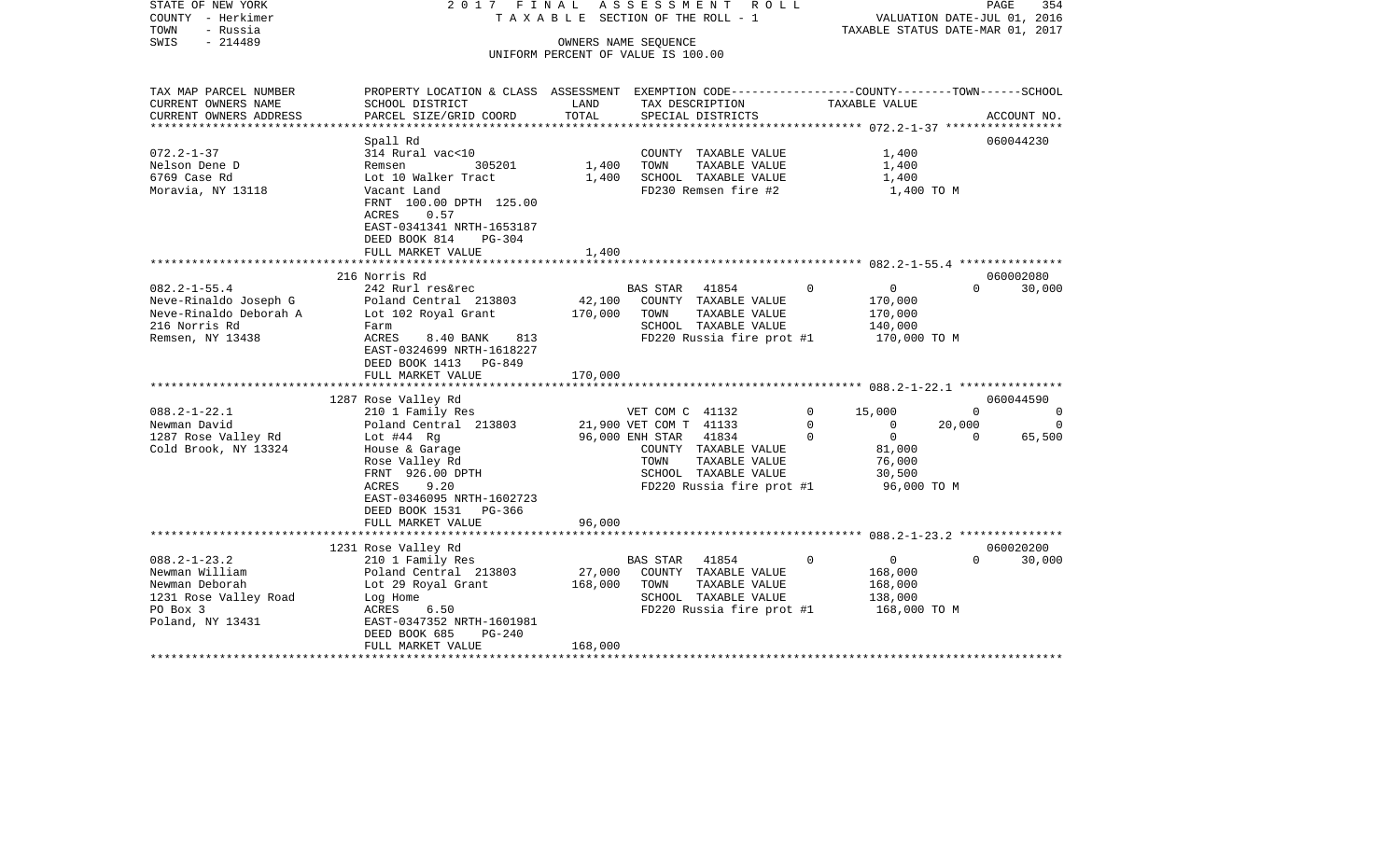| STATE OF NEW YORK<br>COUNTY - Herkimer<br>TOWN<br>- Russia<br>$-214489$<br>SWIS                  | 2017 FINAL<br>T A X A B L E SECTION OF THE ROLL - 1                                                                                                                                                  | PAGE<br>355<br>VALUATION DATE-JUL 01, 2016<br>TAXABLE STATUS DATE-MAR 01, 2017 |                                                                                                    |                                                                                                                                  |
|--------------------------------------------------------------------------------------------------|------------------------------------------------------------------------------------------------------------------------------------------------------------------------------------------------------|--------------------------------------------------------------------------------|----------------------------------------------------------------------------------------------------|----------------------------------------------------------------------------------------------------------------------------------|
|                                                                                                  |                                                                                                                                                                                                      |                                                                                | UNIFORM PERCENT OF VALUE IS 100.00                                                                 |                                                                                                                                  |
| TAX MAP PARCEL NUMBER<br>CURRENT OWNERS NAME<br>CURRENT OWNERS ADDRESS<br>********************** | SCHOOL DISTRICT<br>PARCEL SIZE/GRID COORD                                                                                                                                                            | LAND<br>TOTAL                                                                  | TAX DESCRIPTION<br>SPECIAL DISTRICTS                                                               | PROPERTY LOCATION & CLASS ASSESSMENT EXEMPTION CODE----------------COUNTY-------TOWN------SCHOOL<br>TAXABLE VALUE<br>ACCOUNT NO. |
|                                                                                                  | 217 Route 8                                                                                                                                                                                          |                                                                                |                                                                                                    | 060032580                                                                                                                        |
| $088.2 - 1 - 18.1$<br>Newman William M<br>Box 3<br>Poland, NY 13431                              | 312 Vac w/imprv<br>Poland Central 213803<br>N Lot 44 Rg<br>Pole Barn<br>Rte 8<br>FRNT 184.00 DPTH<br><b>ACRES</b><br>7.60<br>EAST-0345543 NRTH-1603751<br>DEED BOOK 1250 PG-771<br>FULL MARKET VALUE | 20,200<br>60,000<br>60,000                                                     | COUNTY TAXABLE VALUE<br>TOWN<br>TAXABLE VALUE<br>SCHOOL TAXABLE VALUE<br>FD220 Russia fire prot #1 | 60,000<br>60,000<br>60,000<br>60,000 TO M                                                                                        |
|                                                                                                  |                                                                                                                                                                                                      |                                                                                |                                                                                                    |                                                                                                                                  |
| $088.2 - 1 - 22.2$<br>Newman William M<br>Newman Deborah B<br>PO Box 3<br>Poland, NY 13431       | Rose Valley Rd<br>240 Rural res<br>Poland Central 213803<br>Town<br>Mobile Home<br>FRNT<br>32.00 DPTH<br>1.00<br>ACRES<br>EAST-0346063 NRTH-1603021<br>DEED BOOK 1591 PG-986                         | 2,000<br>8,000                                                                 | COUNTY TAXABLE VALUE<br>TAXABLE VALUE<br>TOWN<br>SCHOOL TAXABLE VALUE<br>FD220 Russia fire prot #1 | 8,000<br>8,000<br>8,000<br>8,000 TO M                                                                                            |
|                                                                                                  | FULL MARKET VALUE<br>*******************                                                                                                                                                             | 8,000                                                                          |                                                                                                    |                                                                                                                                  |
| $088.2 - 1 - 23.5$<br>Newman William M<br>Newman Deborah B<br>PO Box 3<br>Poland, NY 13431       | Rose Valley Rd.<br>910 Priv forest<br>Poland Central 213803<br>FRNT 1575.00 DPTH<br>ACRES 85.00<br>EAST-0346727 NRTH-1601469<br>DEED BOOK 880<br>$PG-64$<br>FULL MARKET VALUE                        | 61,500<br>61,500<br>61,500                                                     | COUNTY TAXABLE VALUE<br>TAXABLE VALUE<br>TOWN<br>SCHOOL TAXABLE VALUE<br>FD220 Russia fire prot #1 | ************************ 088.2-1-23.5 **********<br>61,500<br>61,500<br>61,500<br>61,500 TO M                                    |
|                                                                                                  |                                                                                                                                                                                                      |                                                                                |                                                                                                    |                                                                                                                                  |
| $083.4 - 1 - 48.2$<br>Newport Telephone Co. Inc.<br>PO Box 201<br>Newport, NY 13416              | Russia Rd<br>311 Res vac land<br>Poland Central 213803<br>FRNT 205.00 DPTH<br>0.25<br>ACRES<br>EAST-0337803 NRTH-1612808<br>DEED BOOK 927<br>$PG-271$                                                | 2,000<br>2,000                                                                 | COUNTY TAXABLE VALUE<br>TOWN<br>TAXABLE VALUE<br>SCHOOL TAXABLE VALUE                              | 2,000<br>2,000<br>2,000                                                                                                          |
|                                                                                                  | FULL MARKET VALUE                                                                                                                                                                                    | 2,000                                                                          |                                                                                                    |                                                                                                                                  |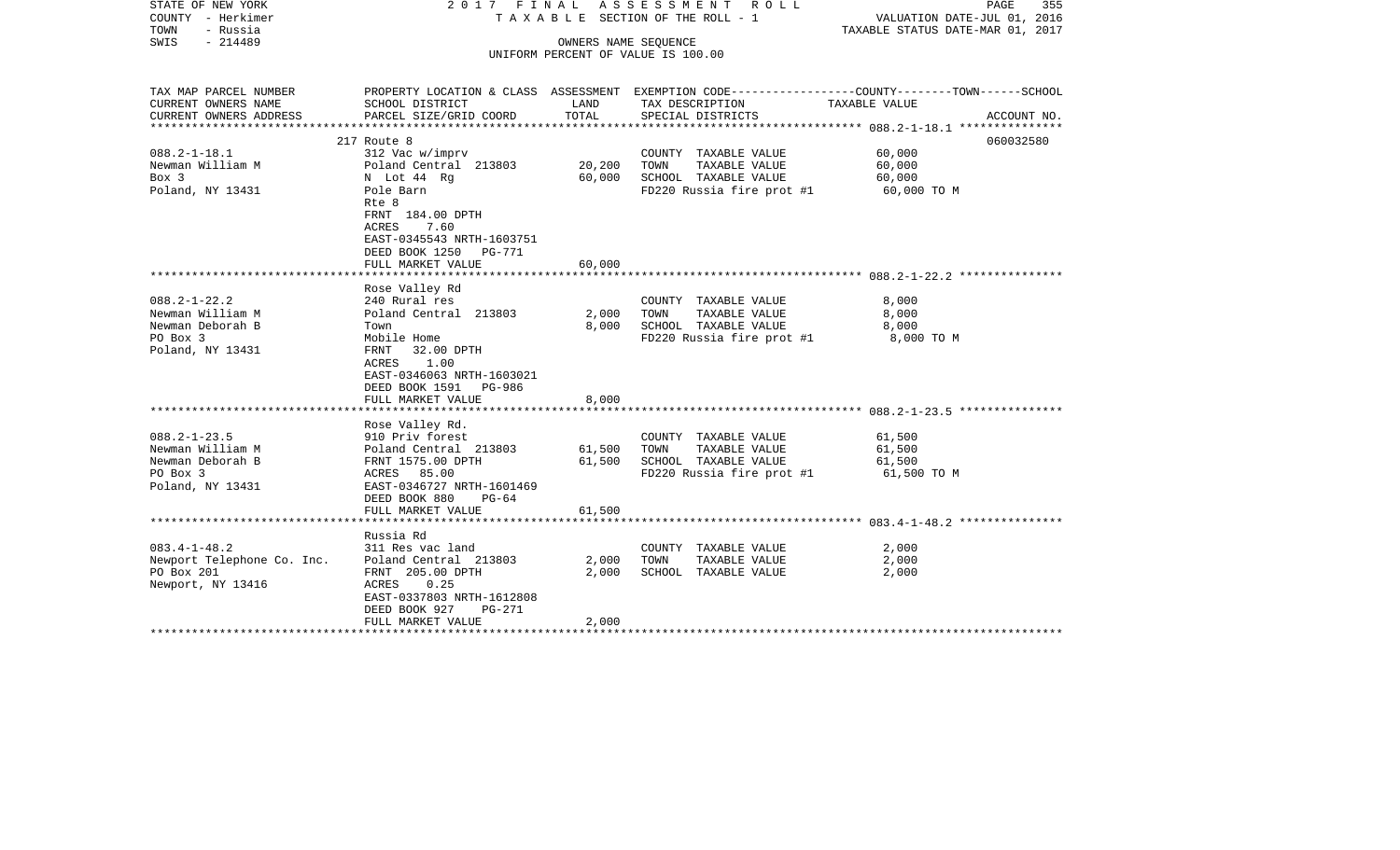COUNTY - Herkimer T A X A B L E SECTION OF THE ROLL - 1 VALUATION DATE-JUL 01, 2016 TOWN - Russia TAXABLE STATUS DATE-MAR 01, 2017 SWIS - 214489 OWNERS NAME SEQUENCE UNIFORM PERCENT OF VALUE IS 100.00TAX MAP PARCEL NUMBER PROPERTY LOCATION & CLASS ASSESSMENT EXEMPTION CODE------------------COUNTY--------TOWN------SCHOOL CURRENT OWNERS NAME SCHOOL DISTRICT LAND TAX DESCRIPTION TAXABLE VALUECURRENT OWNERS ADDRESS PARCEL SIZE/GRID COORD TOTAL SPECIAL DISTRICTS ACCOUNT NO. \*\*\*\*\*\*\*\*\*\*\*\*\*\*\*\*\*\*\*\*\*\*\*\*\*\*\*\*\*\*\*\*\*\*\*\*\*\*\*\*\*\*\*\*\*\*\*\*\*\*\*\*\*\*\*\*\*\*\*\*\*\*\*\*\*\*\*\*\*\*\*\*\*\*\*\*\*\*\*\*\*\*\*\*\*\*\*\*\*\*\*\*\*\*\*\*\*\*\*\*\*\*\* 084.1-3-3 \*\*\*\*\*\*\*\*\*\*\*\*\*\*\*\*\*\*147 Fisher Rd 060040870 084.1-3-3 210 1 Family Res BAS STAR 41854 0 0 0 30,000 Nickel James D Poland Central 213803 37,800 COUNTY TAXABLE VALUE 104,000 147 Fisher Rd Lots 96 & 97 Royal Grant 104,000 TOWN TAXABLE VALUE 104,000 Cold Brook, NY 13324 Vacant Land SCHOOL TAXABLE VALUE 74,000 ACRES 29.00 BANK 135 FD220 Russia fire prot #1 104,000 TO M EAST-0353068 NRTH-1621591 DEED BOOK 1407 PG-829 FULL MARKET VALUE 104,000 \*\*\*\*\*\*\*\*\*\*\*\*\*\*\*\*\*\*\*\*\*\*\*\*\*\*\*\*\*\*\*\*\*\*\*\*\*\*\*\*\*\*\*\*\*\*\*\*\*\*\*\*\*\*\*\*\*\*\*\*\*\*\*\*\*\*\*\*\*\*\*\*\*\*\*\*\*\*\*\*\*\*\*\*\*\*\*\*\*\*\*\*\*\*\*\*\*\*\*\*\*\*\* 072.4-1-14.2 \*\*\*\*\*\*\*\*\*\*\*\*\*\*\* Brady Beach Rd 060051620 072.4-1-14.2 260 Seasonal res COUNTY TAXABLE VALUE 60,000 Nicol-DiNardo Family Trust Way Poland Central 213803 19,400 TOWN TAXABLE VALUE 60,000 Nicol-DiNardo Family Trust Len Lot #47 Jerseyfield Paten 60,000 SCHOOL TAXABLE VALUE 60,000 10825 Coombs Rd E Camp FD220 Russia fire prot #1 60,000 TO M Barneveld, NY 13304 FRNT 150.00 DPTH 200.00 ACRES 0.62 EAST-0344161 NRTH-1642678 DEED BOOK 1482 PG-832FULL MARKET VALUE 60,000 \*\*\*\*\*\*\*\*\*\*\*\*\*\*\*\*\*\*\*\*\*\*\*\*\*\*\*\*\*\*\*\*\*\*\*\*\*\*\*\*\*\*\*\*\*\*\*\*\*\*\*\*\*\*\*\*\*\*\*\*\*\*\*\*\*\*\*\*\*\*\*\*\*\*\*\*\*\*\*\*\*\*\*\*\*\*\*\*\*\*\*\*\*\*\*\*\*\*\*\*\*\*\* 072.2-1-56 \*\*\*\*\*\*\*\*\*\*\*\*\*\*\*\*\* Spall Rd 060045610 072.2-1-56 210 1 Family Res BAS STAR 41854 0 0 0 30,000 Niemeyer Stephen J Remsen 305201 10,100 COUNTY TAXABLE VALUE 36,000 489 Spall Rd S  $Lot 10$  Walker Tract 36,000 TOWN Remsen, NY 13438 Camp Camp Camp Camp SCHOOL TAXABLE VALUE 6,000 ACRES 0.54 FD230 Remsen fire #2 36,000 TO M EAST-0341600 NRTH-1653790 DEED BOOK 658 PG-443 FULL MARKET VALUE 36,000 \*\*\*\*\*\*\*\*\*\*\*\*\*\*\*\*\*\*\*\*\*\*\*\*\*\*\*\*\*\*\*\*\*\*\*\*\*\*\*\*\*\*\*\*\*\*\*\*\*\*\*\*\*\*\*\*\*\*\*\*\*\*\*\*\*\*\*\*\*\*\*\*\*\*\*\*\*\*\*\*\*\*\*\*\*\*\*\*\*\*\*\*\*\*\*\*\*\*\*\*\*\*\* 072.2-1-14.2 \*\*\*\*\*\*\*\*\*\*\*\*\*\*\* Spall Rd 072.2-1-14.2 270 Mfg housing BAS STAR 41854 0 0 0 12,000 Niemeyer Veronica Remsen 305201 5,600 COUNTY TAXABLE VALUE 12,000 1006 Sandy Hill Rd Spall Rd 12,000 TOWN TAXABLE VALUE 12,000 Remsen, NY 13438 Vacant Land SCHOOL TAXABLE VALUE 0 FRNT 50.00 DPTH 125.00 FD230 Remsen fire #2 12,000 TO M EAST-0341577 NRTH-1653685 DEED BOOK 00828 PG-00013FULL MARKET VALUE 12,000 \*\*\*\*\*\*\*\*\*\*\*\*\*\*\*\*\*\*\*\*\*\*\*\*\*\*\*\*\*\*\*\*\*\*\*\*\*\*\*\*\*\*\*\*\*\*\*\*\*\*\*\*\*\*\*\*\*\*\*\*\*\*\*\*\*\*\*\*\*\*\*\*\*\*\*\*\*\*\*\*\*\*\*\*\*\*\*\*\*\*\*\*\*\*\*\*\*\*\*\*\*\*\* 072.2-1-54 \*\*\*\*\*\*\*\*\*\*\*\*\*\*\*\*\* Spall Rd 060020730 072.2-1-54 314 Rural vac<10 COUNTY TAXABLE VALUE 500Niemeyer Veronica A Remsen 305201 500 TOWN TAXABLE VALUE 500 1006 Sandy Hill Rd Lot 10 Walker Tract 500 SCHOOL TAXABLE VALUE 500 Remsen, NY 13438 Vacant Land FD230 Remsen fire #2 500 TO M FRNT 100.00 DPTH 125.00 ACRES 0.29 EAST-0341567 NRTH-1653598 DEED BOOK 924 PG-383FULL MARKET VALUE 500 \*\*\*\*\*\*\*\*\*\*\*\*\*\*\*\*\*\*\*\*\*\*\*\*\*\*\*\*\*\*\*\*\*\*\*\*\*\*\*\*\*\*\*\*\*\*\*\*\*\*\*\*\*\*\*\*\*\*\*\*\*\*\*\*\*\*\*\*\*\*\*\*\*\*\*\*\*\*\*\*\*\*\*\*\*\*\*\*\*\*\*\*\*\*\*\*\*\*\*\*\*\*\*\*\*\*\*\*\*\*\*\*\*\*\*\*\*\*\*\*\*\*\*\*\*\*\*\*\*\*\*\*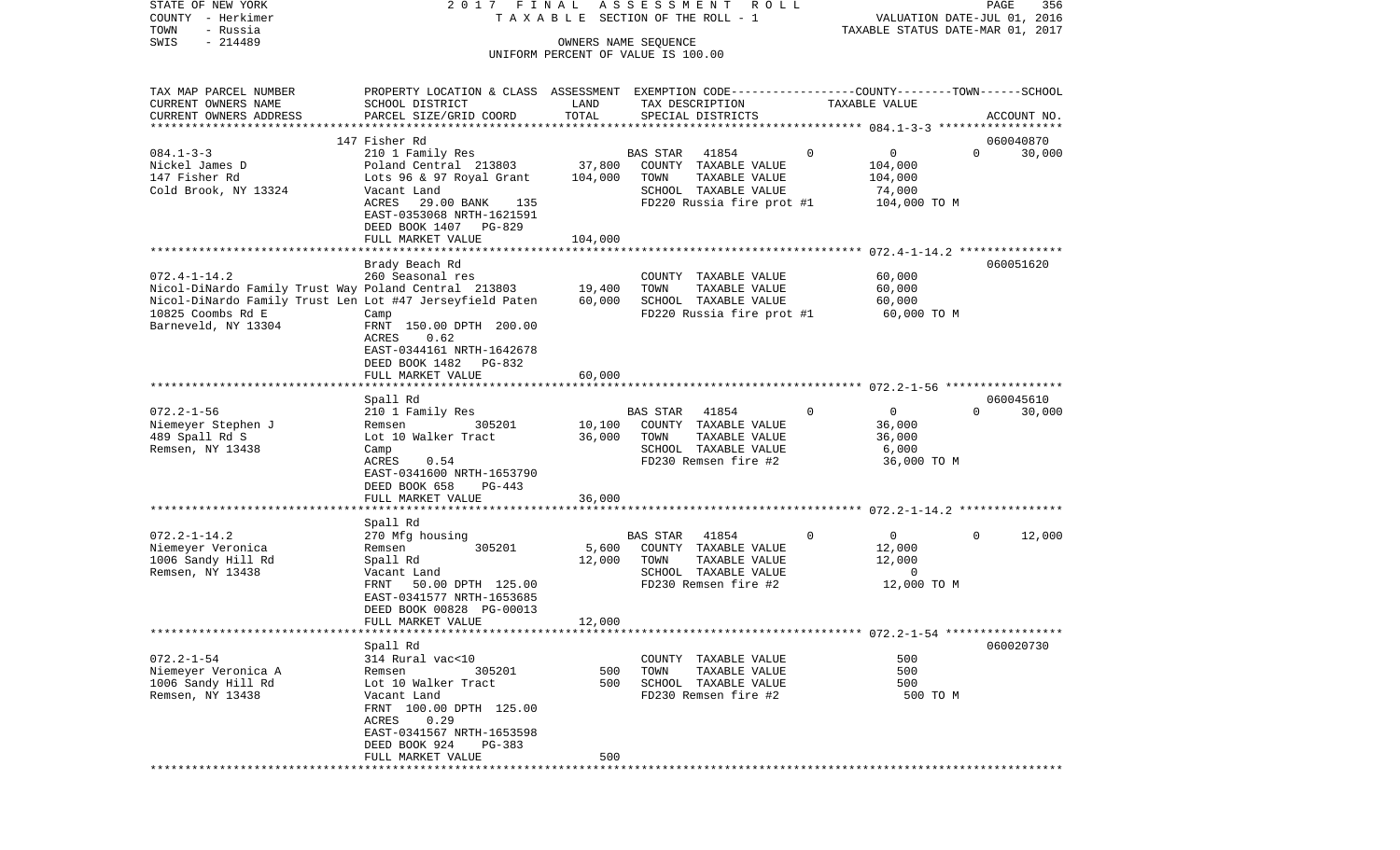| STATE OF NEW YORK                 | 2017 FINAL                                                                                      |                       | A S S E S S M E N T<br>R O L L                   |                                                          | PAGE<br>357                      |
|-----------------------------------|-------------------------------------------------------------------------------------------------|-----------------------|--------------------------------------------------|----------------------------------------------------------|----------------------------------|
| COUNTY - Herkimer                 |                                                                                                 |                       | TAXABLE SECTION OF THE ROLL - 1                  |                                                          | VALUATION DATE-JUL 01, 2016      |
| TOWN<br>- Russia                  |                                                                                                 |                       |                                                  |                                                          | TAXABLE STATUS DATE-MAR 01, 2017 |
| $-214489$<br>SWIS                 |                                                                                                 | OWNERS NAME SEQUENCE  | UNIFORM PERCENT OF VALUE IS 100.00               |                                                          |                                  |
|                                   |                                                                                                 |                       |                                                  |                                                          |                                  |
| TAX MAP PARCEL NUMBER             | PROPERTY LOCATION & CLASS ASSESSMENT EXEMPTION CODE---------------COUNTY-------TOWN------SCHOOL |                       |                                                  |                                                          |                                  |
| CURRENT OWNERS NAME               | SCHOOL DISTRICT                                                                                 | LAND                  | TAX DESCRIPTION                                  | TAXABLE VALUE                                            |                                  |
| CURRENT OWNERS ADDRESS            | PARCEL SIZE/GRID COORD                                                                          | TOTAL                 | SPECIAL DISTRICTS                                |                                                          | ACCOUNT NO.                      |
| ***********************           |                                                                                                 |                       |                                                  |                                                          |                                  |
|                                   | 912 Wheelertown Rd                                                                              |                       |                                                  |                                                          |                                  |
| $068. -2 - 35.3$                  | 210 1 Family Res                                                                                |                       | COUNTY TAXABLE VALUE                             | 126,000                                                  |                                  |
| Niessen Heidi S                   | 305201<br>Remsen                                                                                | 18,800                | TOWN<br>TAXABLE VALUE                            | 126,000                                                  |                                  |
| 912 Wheelertown Rd                | Log Home                                                                                        | 126,000               | SCHOOL TAXABLE VALUE                             | 126,000                                                  |                                  |
| Remsen, NY 13438                  | FRNT 350.00 DPTH<br>4.50                                                                        |                       | FD230 Remsen fire #2                             | 126,000 TO M                                             |                                  |
|                                   | ACRES<br>EAST-0348195 NRTH-1659258                                                              |                       |                                                  |                                                          |                                  |
|                                   | DEED BOOK 1090 PG-387                                                                           |                       |                                                  |                                                          |                                  |
|                                   | FULL MARKET VALUE                                                                               | 126,000               |                                                  |                                                          |                                  |
|                                   |                                                                                                 |                       |                                                  |                                                          |                                  |
|                                   | 4838 Military Rd                                                                                |                       |                                                  |                                                          | 060000570                        |
| $083.4 - 1 - 74$                  | 210 1 Family Res                                                                                |                       | BAS STAR<br>41854                                | $\overline{0}$<br>0                                      | $\Omega$<br>30,000               |
| Nightingale Laci                  | Poland Central 213803                                                                           | 12,500                | COUNTY TAXABLE VALUE                             | 61,000                                                   |                                  |
| 4838 Military Rd                  | Rg<br>N 66                                                                                      | 61,000                | TOWN<br>TAXABLE VALUE                            | 61,000                                                   |                                  |
| Poland, NY 13431                  | $H_0$ 1                                                                                         |                       | SCHOOL TAXABLE VALUE                             | 31,000                                                   |                                  |
|                                   | Military                                                                                        |                       | FD220 Russia fire prot #1                        | 61,000 TO M                                              |                                  |
|                                   | ACRES<br>1.00                                                                                   |                       |                                                  |                                                          |                                  |
|                                   | EAST-0341682 NRTH-1609797                                                                       |                       |                                                  |                                                          |                                  |
|                                   | DEED BOOK 1488 PG-388<br>FULL MARKET VALUE                                                      | 61,000                |                                                  |                                                          |                                  |
|                                   |                                                                                                 |                       |                                                  |                                                          |                                  |
|                                   | Black Creek Rd                                                                                  |                       |                                                  |                                                          |                                  |
| $077.4 - 2 - 1$                   | 314 Rural vac<10                                                                                |                       | COUNTY TAXABLE VALUE                             | 16,900                                                   |                                  |
| Nixon Mark E                      | Poland Central 213803                                                                           | 16,900                | TOWN<br>TAXABLE VALUE                            | 16,900                                                   |                                  |
| 24 Sally Harden Rd                | Lot 14 Jerseyfield Patent                                                                       | 16,900                | SCHOOL TAXABLE VALUE                             | 16,900                                                   |                                  |
| Wantage, NJ 07461                 | Vacant Land                                                                                     |                       | FD220 Russia fire prot #1                        | 16,900 TO M                                              |                                  |
|                                   | ACRES<br>9.40                                                                                   |                       |                                                  |                                                          |                                  |
|                                   | EAST-0344797 NRTH-1630225                                                                       |                       |                                                  |                                                          |                                  |
|                                   | DEED BOOK 1100<br>PG-921                                                                        |                       |                                                  |                                                          |                                  |
|                                   | FULL MARKET VALUE<br>***********************                                                    | 16,900<br>*********** |                                                  |                                                          |                                  |
|                                   |                                                                                                 |                       |                                                  |                                                          |                                  |
| $083.1 - 1 - 7.4$                 | 2153 Black Creek Rd<br>210 1 Family Res                                                         |                       | BAS STAR<br>41854                                | $\mathbf{0}$<br>$\overline{0}$                           | $\mathbf 0$<br>30,000            |
| Noeth Daniel J                    | Poland Central 213803                                                                           | 15,000                | COUNTY TAXABLE VALUE                             | 55,000                                                   |                                  |
| 2153 Black Creek Rd               | Black Creek Rd.                                                                                 | 55,000                | TOWN<br>TAXABLE VALUE                            | 55,000                                                   |                                  |
| Remsen, NY 13438                  | ACRES<br>5.00                                                                                   |                       | SCHOOL TAXABLE VALUE                             | 25,000                                                   |                                  |
|                                   | EAST-0326160 NRTH-1622897                                                                       |                       | FD220 Russia fire prot #1                        | 55,000 TO M                                              |                                  |
|                                   | DEED BOOK 1335<br>PG-97                                                                         |                       |                                                  |                                                          |                                  |
|                                   | FULL MARKET VALUE                                                                               | 55,000                |                                                  |                                                          |                                  |
|                                   |                                                                                                 |                       |                                                  | *************************** 077.2-1-51.3 *************** |                                  |
|                                   | 770 South Side Rd                                                                               |                       |                                                  |                                                          |                                  |
| $077.2 - 1 - 51.3$                | 210 1 Family Res                                                                                |                       | 41854<br><b>BAS STAR</b>                         | 0<br>0                                                   | 30,000<br>0                      |
| Noga Jeremiah T                   | Poland Central 213803                                                                           | 25,600                | COUNTY<br>TAXABLE VALUE                          | 103,700                                                  |                                  |
| Noga Carly A<br>770 South Side Rd | 937.80 DPTH<br>FRNT<br>ACRES<br>9.50                                                            | 103,700               | TOWN<br>TAXABLE VALUE<br>SCHOOL<br>TAXABLE VALUE | 103,700<br>73,700                                        |                                  |
| Cold Brook, NY 13324              | EAST-0337868 NRTH-1632849                                                                       |                       | FD220 Russia fire prot #1                        | 103,700 TO M                                             |                                  |
|                                   | DEED BOOK 1504<br>PG-975                                                                        |                       |                                                  |                                                          |                                  |
|                                   | FULL MARKET VALUE                                                                               | 103,700               |                                                  |                                                          |                                  |
|                                   |                                                                                                 |                       |                                                  |                                                          |                                  |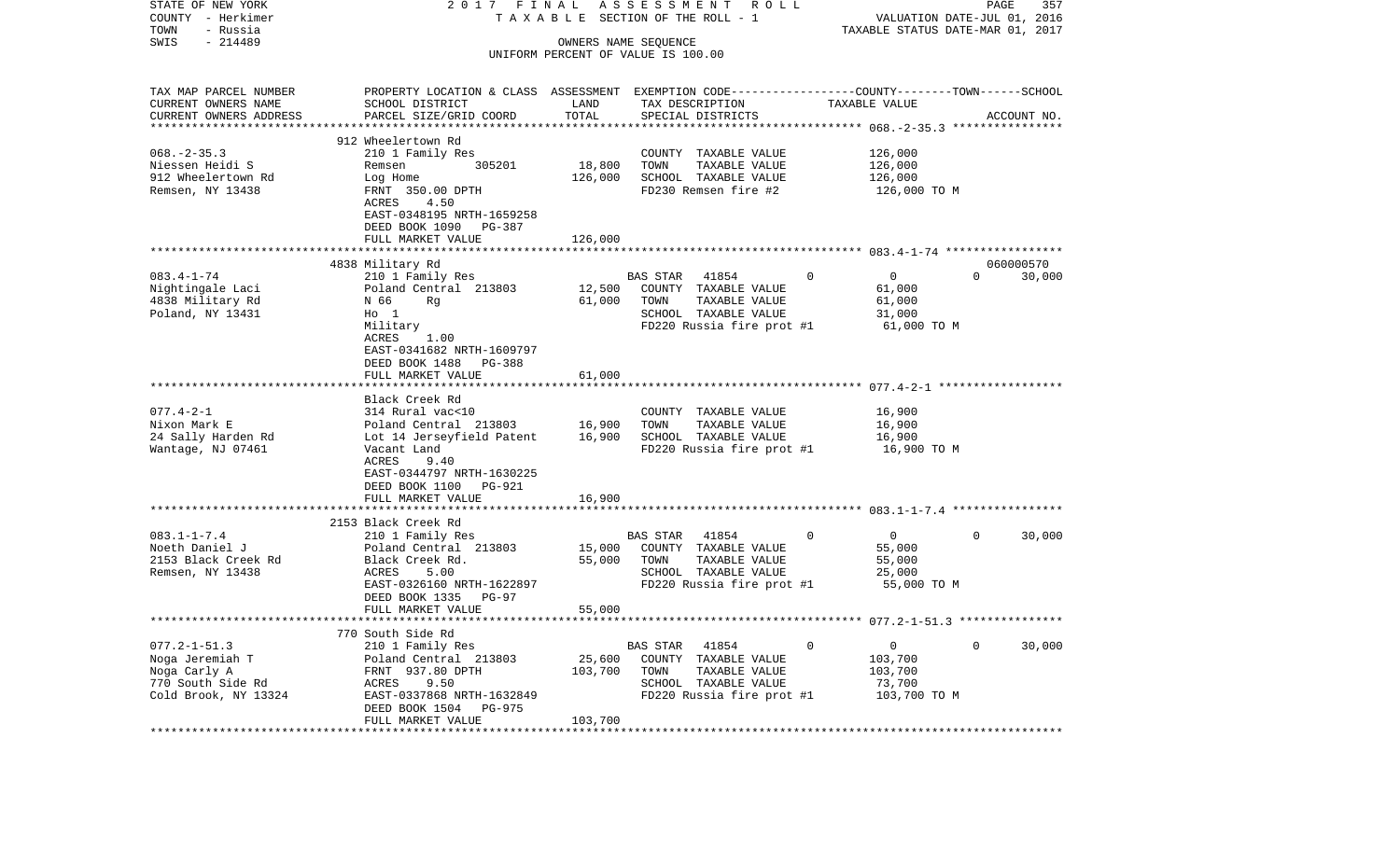| COUNTY<br>– Herkimer<br>TOWN<br>- Russia      |                                                                                                 |                  | T A X A B L E SECTION OF THE ROLL - 1                      | VALUATION DATE-JUL 01, 2016<br>TAXABLE STATUS DATE-MAR 01, 2017 |                                          |  |
|-----------------------------------------------|-------------------------------------------------------------------------------------------------|------------------|------------------------------------------------------------|-----------------------------------------------------------------|------------------------------------------|--|
| SWIS<br>$-214489$                             |                                                                                                 |                  | OWNERS NAME SEQUENCE<br>UNIFORM PERCENT OF VALUE IS 100.00 |                                                                 |                                          |  |
| TAX MAP PARCEL NUMBER                         | PROPERTY LOCATION & CLASS ASSESSMENT EXEMPTION CODE---------------COUNTY-------TOWN------SCHOOL |                  |                                                            |                                                                 |                                          |  |
| CURRENT OWNERS NAME<br>CURRENT OWNERS ADDRESS | SCHOOL DISTRICT<br>PARCEL SIZE/GRID COORD                                                       | LAND<br>TOTAL    | TAX DESCRIPTION<br>SPECIAL DISTRICTS                       | TAXABLE VALUE                                                   | ACCOUNT NO.                              |  |
|                                               |                                                                                                 |                  |                                                            |                                                                 |                                          |  |
|                                               | Silverstone Rd                                                                                  |                  |                                                            |                                                                 | 060050690                                |  |
| $072.12 - 2 - 12$                             | 314 Rural vac<10                                                                                |                  | COUNTY TAXABLE VALUE                                       | 2,600                                                           |                                          |  |
| Nolin Theresa                                 | Remsen<br>305201                                                                                | 2,600            | TOWN<br>TAXABLE VALUE                                      | 2,600                                                           |                                          |  |
| Silverstone Rd                                | Lot 2 Jacobs Tract                                                                              | 2,600            | SCHOOL TAXABLE VALUE                                       | 2,600                                                           |                                          |  |
| Remsen, NY 13438                              | Vacant Land<br>FRNT 116.80 DPTH 333.60<br>0.88<br>ACRES                                         |                  | FD230 Remsen fire #2                                       | 2,600 TO M                                                      |                                          |  |
|                                               | EAST-0345663 NRTH-1651434<br>DEED BOOK 915<br>PG-472<br>FULL MARKET VALUE                       | 2,600            |                                                            |                                                                 |                                          |  |
|                                               |                                                                                                 | *************    |                                                            |                                                                 |                                          |  |
|                                               | 242 Silverstone Rd                                                                              |                  |                                                            |                                                                 | 060007350                                |  |
| $072.12 - 2 - 19$                             | 210 1 Family Res                                                                                |                  | VET WAR C 41122                                            | $\Omega$<br>9,000                                               | $\Omega$<br>$\Omega$                     |  |
| Nolin Theresa<br>Hans Franz                   | 305201<br>Remsen<br>Lot2 Jacobs Tract                                                           |                  | 13,000 VET WAR T 41123<br>75,000 ENH STAR<br>41834         | 0<br>$\mathbf 0$<br>$\mathbf 0$<br>$\Omega$                     | 11,250<br>$\Omega$<br>65,500<br>$\Omega$ |  |
| 242 Silverstone Rd                            | House                                                                                           |                  | COUNTY TAXABLE VALUE                                       | 66,000                                                          |                                          |  |
| Remsen, NY 13438                              | FRNT 100.00 DPTH 280.00                                                                         |                  | TOWN<br>TAXABLE VALUE                                      | 63,750                                                          |                                          |  |
|                                               | ACRES<br>0.64                                                                                   |                  | SCHOOL TAXABLE VALUE                                       | 9,500                                                           |                                          |  |
|                                               | EAST-0346061 NRTH-1651458                                                                       |                  | FD230 Remsen fire #2                                       | 75,000 TO M                                                     |                                          |  |
|                                               | DEED BOOK 915<br>PG-472<br>FULL MARKET VALUE                                                    | 75,000           |                                                            |                                                                 |                                          |  |
|                                               |                                                                                                 |                  |                                                            |                                                                 |                                          |  |
|                                               | Partridge Hill Rd                                                                               |                  |                                                            |                                                                 | 060005340                                |  |
| $082.4 - 1 - 15.1$                            | 311 Res vac land - WTRFNT                                                                       |                  | COUNTY TAXABLE VALUE                                       | 14,500                                                          |                                          |  |
| North Leslie B                                | Holland Patent 305801                                                                           | 14,500           | TOWN<br>TAXABLE VALUE                                      | 14,500                                                          |                                          |  |
| 11 Williams St<br>Clinton, NY 13323           | Great Lot 89 Royal Grant<br>Vacant Land                                                         | 14,500           | SCHOOL TAXABLE VALUE<br>FD220 Russia fire prot #1          | 14,500<br>14,500 TO M                                           |                                          |  |
|                                               | Partridge Hill<br>4.00<br>ACRES<br>EAST-0318356 NRTH-1611635                                    |                  |                                                            |                                                                 |                                          |  |
|                                               | DEED BOOK 1554 PG-348<br>FULL MARKET VALUE                                                      | 14,500           |                                                            |                                                                 |                                          |  |
|                                               |                                                                                                 |                  |                                                            |                                                                 |                                          |  |
|                                               | Off Military Rd                                                                                 |                  |                                                            |                                                                 | 060008520                                |  |
| $082.2 - 1 - 8$                               | 311 Res vac land - WTRFNT                                                                       |                  | COUNTY TAXABLE VALUE                                       | 49,400                                                          |                                          |  |
| Northern Birch LLC<br>6055 Military Rd        | Poland Central 213803<br>Lots 115 & 116 Royal Gran                                              | 49,400<br>49,400 | TOWN<br>TAXABLE VALUE<br>SCHOOL TAXABLE VALUE              | 49,400<br>49,400                                                |                                          |  |
| Remsen, NY 13438                              | Vacant Land<br>ACRES<br>34.60<br>EAST-0320792 NRTH-1624034<br>DEED BOOK 1580<br>PG-127          |                  | FD220 Russia fire prot #1                                  | 49,400 TO M                                                     |                                          |  |
|                                               | FULL MARKET VALUE                                                                               | 49,400           |                                                            |                                                                 |                                          |  |
|                                               |                                                                                                 |                  |                                                            |                                                                 |                                          |  |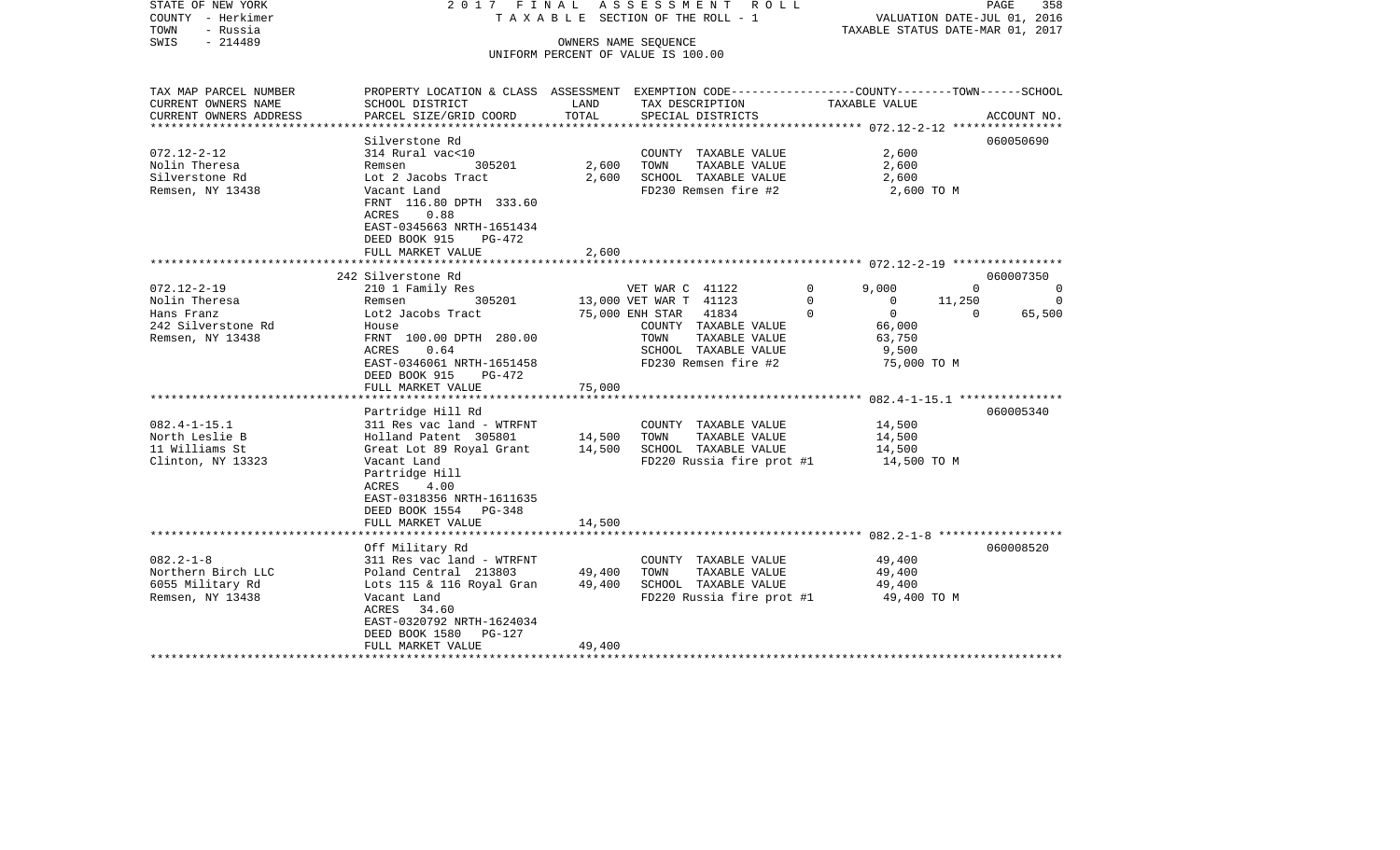| STATE OF NEW YORK                                                               |                                                                                                   |                      | 2017 FINAL ASSESSMENT ROLL                        |                                  | PAGE<br>359 |
|---------------------------------------------------------------------------------|---------------------------------------------------------------------------------------------------|----------------------|---------------------------------------------------|----------------------------------|-------------|
| COUNTY - Herkimer                                                               |                                                                                                   |                      | TAXABLE SECTION OF THE ROLL - 1                   | VALUATION DATE-JUL 01, 2016      |             |
| TOWN<br>- Russia<br>$-214489$<br>SWIS                                           |                                                                                                   |                      |                                                   | TAXABLE STATUS DATE-MAR 01, 2017 |             |
|                                                                                 |                                                                                                   | OWNERS NAME SEQUENCE | UNIFORM PERCENT OF VALUE IS 100.00                |                                  |             |
|                                                                                 |                                                                                                   |                      |                                                   |                                  |             |
| TAX MAP PARCEL NUMBER                                                           | PROPERTY LOCATION & CLASS ASSESSMENT EXEMPTION CODE-----------------COUNTY-------TOWN------SCHOOL |                      |                                                   |                                  |             |
| CURRENT OWNERS NAME                                                             | SCHOOL DISTRICT                                                                                   | LAND                 | TAX DESCRIPTION                                   | TAXABLE VALUE                    |             |
| CURRENT OWNERS ADDRESS                                                          | PARCEL SIZE/GRID COORD                                                                            | TOTAL                | SPECIAL DISTRICTS                                 |                                  | ACCOUNT NO. |
|                                                                                 |                                                                                                   |                      |                                                   |                                  |             |
|                                                                                 | 6055 Military Rd                                                                                  |                      |                                                   |                                  | 060020850   |
| $082.2 - 1 - 9.1$                                                               | 250 Estate                                                                                        |                      | COUNTY TAXABLE VALUE                              | 671,000                          |             |
| Northern Birch LLC                                                              | Poland Central 213803                                                                             | 125,500              | TOWN<br>TAXABLE VALUE                             | 671,000                          |             |
| 6055 Military Rd<br>Remsen, NY 13438                                            | Lots 115 & 116 Royal Gran<br>Estate                                                               | 671,000              | SCHOOL TAXABLE VALUE<br>FD220 Russia fire prot #1 | 671,000<br>671,000 TO M          |             |
|                                                                                 | ACRES 106.33                                                                                      |                      |                                                   |                                  |             |
|                                                                                 | EAST-0322143 NRTH-1624041                                                                         |                      |                                                   |                                  |             |
|                                                                                 | DEED BOOK 1580 PG-127                                                                             |                      |                                                   |                                  |             |
|                                                                                 | FULL MARKET VALUE                                                                                 | 671,000              |                                                   |                                  |             |
|                                                                                 |                                                                                                   |                      |                                                   |                                  |             |
|                                                                                 | Rt 365                                                                                            |                      |                                                   |                                  |             |
| $072.19 - 1 - 5.2$                                                              | 311 Res vac land - WTRFNT                                                                         |                      | COUNTY TAXABLE VALUE                              | 14,400                           |             |
|                                                                                 | 305201<br>1.22                                                                                    | 14,400               | TOWN<br>TAXABLE VALUE<br>SCHOOL TAXABLE VALUE     | 14,400                           |             |
| Northwood Performing Arts<br>12280 State Rte 365<br>Remsen, NY 13438<br>EAST-03 | EAST-0339060 NRTH-1644460                                                                         | 14,400               | FD230 Remsen fire #2                              | 14,400<br>14,400 TO M            |             |
|                                                                                 | DEED BOOK 1099 PG-748                                                                             |                      |                                                   |                                  |             |
|                                                                                 | FULL MARKET VALUE                                                                                 | 14,400               |                                                   |                                  |             |
|                                                                                 |                                                                                                   |                      |                                                   |                                  |             |
|                                                                                 | 170 Route 365                                                                                     |                      |                                                   |                                  | 060016560   |
| $072.19 - 1 - 5.1$                                                              | 260 Seasonal res                                                                                  |                      | COUNTY TAXABLE VALUE                              | 44,100                           |             |
| Northwood Performing Arts Ctr Remsen                                            | 305201                                                                                            | 44,100               | TAXABLE VALUE<br>TOWN                             | 44,100                           |             |
| 12280 Route 365                                                                 | S 22<br>M P                                                                                       | 44,100               | SCHOOL TAXABLE VALUE                              | 44,100                           |             |
| Remsen, NY 13438                                                                | Split 2014                                                                                        |                      | FD230 Remsen fire #2                              | 44,100 TO M                      |             |
|                                                                                 | Rte 365<br>FRNT 285.70 DPTH                                                                       |                      |                                                   |                                  |             |
|                                                                                 | ACRES<br>5.30                                                                                     |                      |                                                   |                                  |             |
|                                                                                 | EAST-0339157 NRTH-1644630                                                                         |                      |                                                   |                                  |             |
|                                                                                 | DEED BOOK 1471 PG-950                                                                             |                      |                                                   |                                  |             |
|                                                                                 | FULL MARKET VALUE                                                                                 | 44,100               |                                                   |                                  |             |
|                                                                                 | *****************************                                                                     |                      |                                                   |                                  |             |
|                                                                                 | Route 365                                                                                         |                      |                                                   |                                  | 060013800   |
| $072.15 - 1 - 6$                                                                | 314 Rural vac<10                                                                                  |                      | COUNTY TAXABLE VALUE                              | 18,400                           |             |
| Northwood Performing Arts Ctr. Remsen 305201                                    |                                                                                                   | 18,400               | TOWN<br>TAXABLE VALUE                             | 18,400                           |             |
| 12280 State Rte 365                                                             | Lot 22 Walker Tract                                                                               | 18,400               | SCHOOL TAXABLE VALUE                              | 18,400                           |             |
| Remsen, NY 13438                                                                | Rte 365<br>3.25<br>ACRES                                                                          |                      | FD230 Remsen fire #2                              | 18,400 TO M                      |             |
|                                                                                 | EAST-0338821 NRTH-1645330                                                                         |                      |                                                   |                                  |             |
|                                                                                 | DEED BOOK 928<br>PG-235                                                                           |                      |                                                   |                                  |             |
|                                                                                 | FULL MARKET VALUE                                                                                 | 18,400               |                                                   |                                  |             |
|                                                                                 |                                                                                                   |                      |                                                   |                                  |             |
|                                                                                 | Spall Rd                                                                                          |                      |                                                   |                                  | 060044110   |
| $072.2 - 1 - 69$                                                                | 314 Rural vac<10                                                                                  |                      | COUNTY TAXABLE VALUE                              | 400                              |             |
| Nunno Leonard                                                                   | Remsen<br>305201                                                                                  | 400                  | TOWN<br>TAXABLE VALUE                             | 400                              |             |
| Attn: Gino Nunno                                                                | W 10 Wt                                                                                           | 400                  | SCHOOL TAXABLE VALUE                              | 400                              |             |
| 1 Campbell Ave<br>New York Mills, NY 13417                                      | Lot 1/6 Acre                                                                                      |                      | FD230 Remsen fire #2                              | 400 TO M                         |             |
|                                                                                 | Spall Road<br>50.00 DPTH 125.00<br>FRNT                                                           |                      |                                                   |                                  |             |
|                                                                                 | EAST-0341391 NRTH-1654855                                                                         |                      |                                                   |                                  |             |
|                                                                                 | DEED BOOK 00637 PG-00143                                                                          |                      |                                                   |                                  |             |
|                                                                                 | FULL MARKET VALUE                                                                                 | 400                  |                                                   |                                  |             |
|                                                                                 |                                                                                                   |                      |                                                   |                                  |             |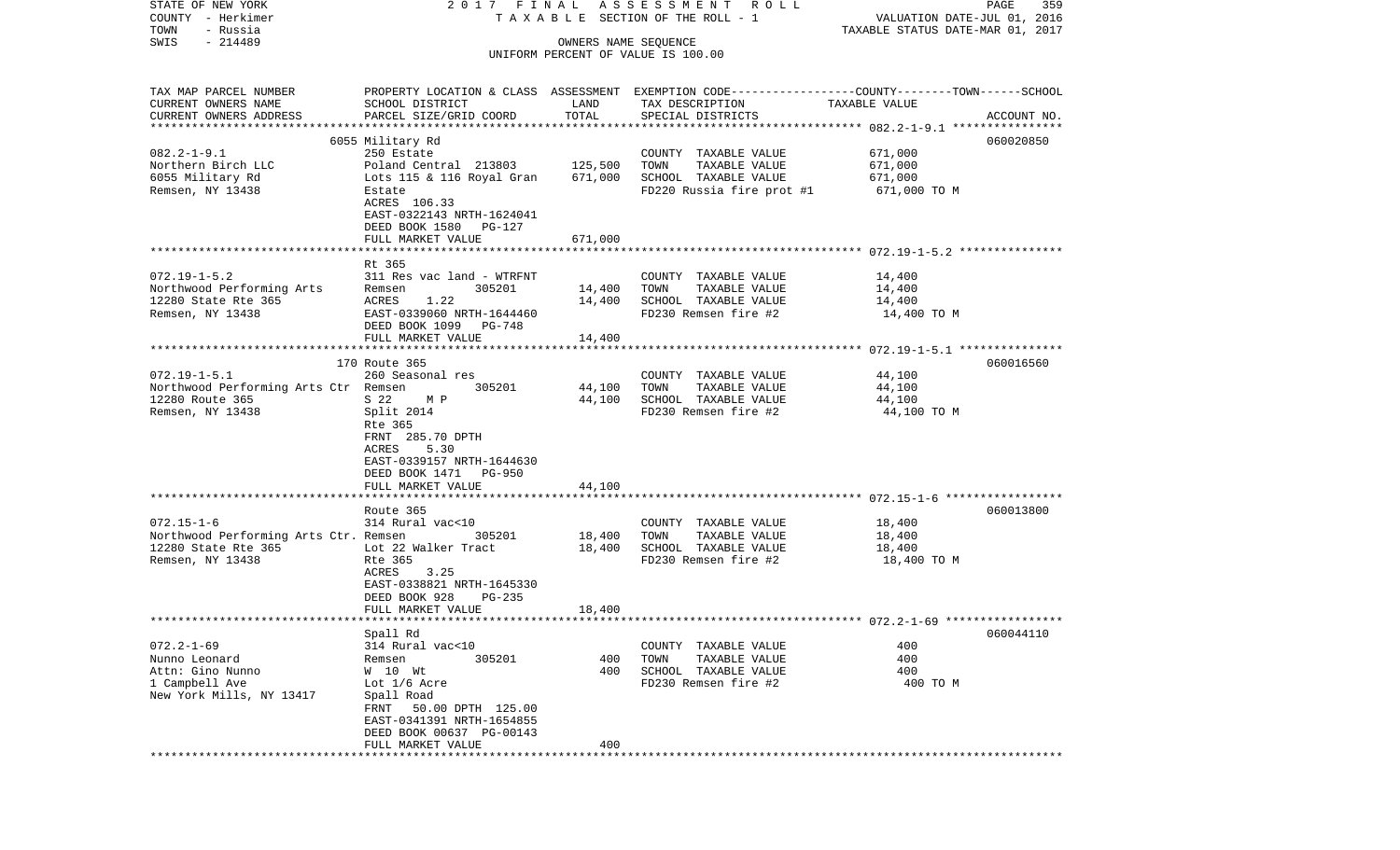| STATE OF NEW YORK        | 2017 FINAL                                                                                      |                      | A S S E S S M E N T R O L L                   |                                  | PAGE<br>360 |
|--------------------------|-------------------------------------------------------------------------------------------------|----------------------|-----------------------------------------------|----------------------------------|-------------|
| COUNTY - Herkimer        |                                                                                                 |                      | TAXABLE SECTION OF THE ROLL - 1               | VALUATION DATE-JUL 01, 2016      |             |
| - Russia<br>TOWN         |                                                                                                 |                      |                                               | TAXABLE STATUS DATE-MAR 01, 2017 |             |
| $-214489$<br>SWIS        |                                                                                                 | OWNERS NAME SEQUENCE | UNIFORM PERCENT OF VALUE IS 100.00            |                                  |             |
|                          |                                                                                                 |                      |                                               |                                  |             |
| TAX MAP PARCEL NUMBER    | PROPERTY LOCATION & CLASS ASSESSMENT EXEMPTION CODE---------------COUNTY-------TOWN------SCHOOL |                      |                                               |                                  |             |
| CURRENT OWNERS NAME      | SCHOOL DISTRICT                                                                                 | LAND                 | TAX DESCRIPTION                               | TAXABLE VALUE                    |             |
| CURRENT OWNERS ADDRESS   | PARCEL SIZE/GRID COORD                                                                          | TOTAL                | SPECIAL DISTRICTS                             |                                  | ACCOUNT NO. |
| ************************ |                                                                                                 |                      |                                               |                                  |             |
|                          | Spall Rd                                                                                        |                      |                                               |                                  | 060041170   |
| $072.2 - 1 - 70$         | 314 Rural vac<10                                                                                |                      | COUNTY TAXABLE VALUE                          | 400                              |             |
| Nunno Leonard A          | 305201<br>Remsen                                                                                | 400                  | TOWN<br>TAXABLE VALUE                         | 400                              |             |
| Attn: G Gino Nunno       | W 10 Wt                                                                                         | 400                  | SCHOOL TAXABLE VALUE                          | 400                              |             |
| 1 Campbell Ave           | Trl 1/6 Acre                                                                                    |                      | FD230 Remsen fire #2                          | 400 TO M                         |             |
| New York Mills, NY 13417 | Spall Road                                                                                      |                      |                                               |                                  |             |
|                          | 50.00 DPTH 125.00<br>FRNT                                                                       |                      |                                               |                                  |             |
|                          | EAST-0341409 NRTH-1654809                                                                       |                      |                                               |                                  |             |
|                          | DEED BOOK 00629 PG-01045                                                                        |                      |                                               |                                  |             |
|                          | FULL MARKET VALUE                                                                               | 400                  |                                               |                                  |             |
|                          |                                                                                                 |                      |                                               |                                  |             |
|                          | Hemstreet Rd                                                                                    |                      |                                               |                                  |             |
| $078.1 - 4 - 1$          | 910 Priv forest                                                                                 |                      | COUNTY TAXABLE VALUE                          | 18,000                           |             |
| O'Brien Shannon D        | Poland Central 213803                                                                           | 18,000               | TOWN<br>TAXABLE VALUE                         | 18,000                           |             |
| O'Brien Danielle L       | FRNT 474.00 DPTH                                                                                | 18,000               | SCHOOL TAXABLE VALUE                          | 18,000                           |             |
| 4824 McDonald Rd         | ACRES<br>9.20                                                                                   |                      | FD220 Russia fire prot #1                     | 18,000 TO M                      |             |
| Syracuse, NY 13215       | EAST-0349389 NRTH-1638980                                                                       |                      |                                               |                                  |             |
|                          | DEED BOOK 1433 PG-17                                                                            |                      |                                               |                                  |             |
|                          | FULL MARKET VALUE                                                                               | 18,000               |                                               |                                  |             |
|                          |                                                                                                 |                      |                                               |                                  |             |
|                          | 10424 Jim Wall Rd                                                                               |                      |                                               |                                  | 060000930   |
| $072.2 - 1 - 3$          | 260 Seasonal res                                                                                |                      | COUNTY TAXABLE VALUE                          | 126,000                          |             |
| O'Connor Lenore V        | 305201<br>Remsen                                                                                | 75,300               | TOWN<br>TAXABLE VALUE                         | 126,000                          |             |
| Jaquin Mark F            | Lot 8 Walker Tract                                                                              | 126,000              | SCHOOL TAXABLE VALUE                          | 126,000                          |             |
| 16 Commane Rd            | ACRES 75.30                                                                                     |                      | FD230 Remsen fire #2                          | 126,000 TO M                     |             |
| Baldwinsville, NY 13027  | EAST-0338506 NRTH-1652365                                                                       |                      |                                               |                                  |             |
|                          | DEED BOOK 1583<br>PG-393                                                                        |                      |                                               |                                  |             |
|                          | FULL MARKET VALUE                                                                               | 126,000              |                                               |                                  |             |
|                          | *************************                                                                       |                      |                                               |                                  |             |
|                          | Pardeeville Rd                                                                                  |                      |                                               |                                  | 060009330   |
| $077.12 - 2 - 7$         | 210 1 Family Res                                                                                |                      | COUNTY TAXABLE VALUE                          | 81,100                           |             |
| O'Keefe Mark             | Poland Central 213803                                                                           | 13,800               | TOWN<br>TAXABLE VALUE                         | 81,100                           |             |
| 108 Pine Dr              | Lot $14$ Jp                                                                                     | 81,100               | SCHOOL TAXABLE VALUE                          | 81,100                           |             |
| New Windsor, NY 12553    | House Garage                                                                                    |                      | FD220 Russia fire prot #1                     | 81,100 TO M                      |             |
|                          | Pardeeville                                                                                     |                      |                                               |                                  |             |
|                          | ACRES<br>1.50                                                                                   |                      |                                               |                                  |             |
|                          | EAST-0343415 NRTH-1634088                                                                       |                      |                                               |                                  |             |
|                          | DEED BOOK 1383<br>PG-655                                                                        |                      |                                               |                                  |             |
|                          | FULL MARKET VALUE                                                                               | 81,100               |                                               |                                  |             |
|                          | Black Creek Rd                                                                                  |                      |                                               |                                  |             |
| $077.4 - 2 - 8$          | 322 Rural vac>10                                                                                |                      |                                               |                                  |             |
| O'Keefe Mark F           | Poland Central 213803                                                                           | 69,000               | COUNTY TAXABLE VALUE<br>TOWN<br>TAXABLE VALUE | 69,000<br>69,000                 |             |
| 108 Pine Dr              | Lot 14 Jerseyfield Patent                                                                       | 69,000               | SCHOOL TAXABLE VALUE                          | 69,000                           |             |
| New Windsor, NY 12553    | Vacant Land                                                                                     |                      | FD220 Russia fire prot #1                     | 69,000 TO M                      |             |
|                          | ACRES<br>75.60                                                                                  |                      |                                               |                                  |             |
|                          | EAST-0349027 NRTH-1629384                                                                       |                      |                                               |                                  |             |
|                          | DEED BOOK 787<br>PG-579                                                                         |                      |                                               |                                  |             |
|                          | FULL MARKET VALUE                                                                               | 69,000               |                                               |                                  |             |
|                          |                                                                                                 |                      |                                               |                                  |             |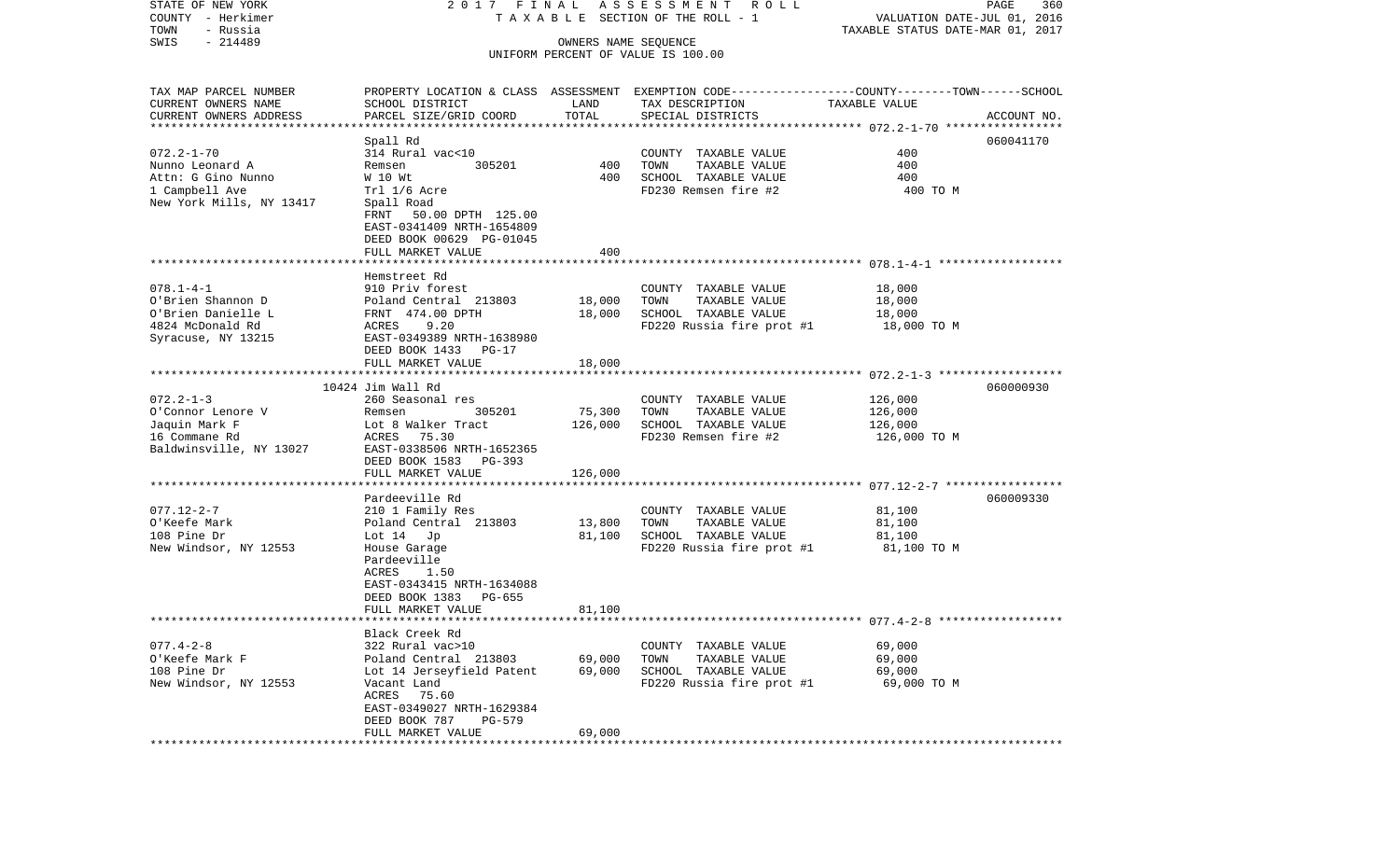| TAXABLE STATUS DATE-MAR 01, 2017<br>$-214489$<br>SWIS<br>OWNERS NAME SEQUENCE<br>UNIFORM PERCENT OF VALUE IS 100.00<br>TAX MAP PARCEL NUMBER<br>PROPERTY LOCATION & CLASS ASSESSMENT EXEMPTION CODE----------------COUNTY-------TOWN------SCHOOL<br>CURRENT OWNERS NAME<br>SCHOOL DISTRICT<br>LAND<br>TAX DESCRIPTION<br>TAXABLE VALUE<br>PARCEL SIZE/GRID COORD<br>TOTAL<br>SPECIAL DISTRICTS<br>CURRENT OWNERS ADDRESS<br>ACCOUNT NO.<br>************************<br>Dover Rd<br>060001080<br>$082.2 - 1 - 47$<br>700<br>323 Vacant rural<br>COUNTY TAXABLE VALUE<br>700<br>O'Shea Irrevocable Trust<br>Holland Patent 305801<br>700<br>TOWN<br>TAXABLE VALUE<br>700<br>700<br>194 Dover Rd<br>Lot 103 Royal Grant<br>SCHOOL TAXABLE VALUE<br>Barneveld, NY 13304<br>Vacant Land<br>FD220 Russia fire prot #1<br>700 TO M<br>Dover Road<br>FRNT 355.00 DPTH<br>70.00<br>ACRES<br>0.84<br>EAST-0317977 NRTH-1617554<br>DEED BOOK 1585<br>PG-300<br>700<br>FULL MARKET VALUE<br>060004590<br>194 Dover Rd<br>$082.2 - 1 - 48$<br>41854<br>30,000<br>210 1 Family Res<br>BAS STAR<br>$\Omega$<br>$\overline{0}$<br>$\Omega$<br>O'Shea Irrevocable Trust<br>29,500<br>Holland Patent 305801<br>COUNTY TAXABLE VALUE<br>207,000<br>194 Dover Rd<br>207,000<br>TAXABLE VALUE<br>E 103 Rg<br>TOWN<br>207,000<br>Barneveld, NY 13304<br>Ho 2.42 Acres<br>SCHOOL TAXABLE VALUE<br>177,000<br>FD220 Russia fire prot #1<br>Dover<br>207,000 TO M<br>FRNT 100.00 DPTH<br>2.40<br>ACRES<br>EAST-0318181 NRTH-1617509<br>DEED BOOK 1585<br><b>PG-300</b><br>FULL MARKET VALUE<br>207,000<br>060050300<br>Dover Rd<br>$082.4 - 1 - 6.3$<br>322 Rural vac>10<br>28,600<br>COUNTY TAXABLE VALUE<br>O'Shea Irrevocable Trust<br>Holland Patent 305801<br>28,600<br>TOWN<br>TAXABLE VALUE<br>28,600<br>194 Dover Rd<br>28,600<br>SCHOOL TAXABLE VALUE<br>28,600<br>Lot 103 Royal Grant<br>Barneveld, NY 13304<br>FD220 Russia fire prot #1<br>Vacant Land<br>28,600 TO M<br>ACRES 16.07<br>EAST-0317906 NRTH-1617012<br>DEED BOOK 1585<br>PG-300<br>28,600<br>FULL MARKET VALUE<br>060023580<br>3731 Black Creek Rd<br>$078.1 - 1 - 26.1$<br>97,000<br>260 Seasonal res<br>COUNTY TAXABLE VALUE<br>Obert Gerald<br>30,900<br>TOWN<br>TAXABLE VALUE<br>97,000<br>Poland Central 213803<br>Obert Judy<br>97,000<br>SCHOOL TAXABLE VALUE<br>97,000<br>Lot 17 Jerseyfield Patent<br>375 Sawmill Rd<br>Home & Garage<br>FD220 Russia fire prot #1<br>97,000 TO M<br>Greentown, PA 18426<br>FRNT 1822.00 DPTH<br>ACRES 14.10<br>EAST-0351239 NRTH-1637002<br>DEED BOOK 769<br>PG-64<br>97,000<br>FULL MARKET VALUE | STATE OF NEW YORK<br>COUNTY - Herkimer | 2017 FINAL | ASSESSMENT ROLL<br>T A X A B L E SECTION OF THE ROLL - 1 | VALUATION DATE-JUL 01, 2016 | 361<br>PAGE |
|----------------------------------------------------------------------------------------------------------------------------------------------------------------------------------------------------------------------------------------------------------------------------------------------------------------------------------------------------------------------------------------------------------------------------------------------------------------------------------------------------------------------------------------------------------------------------------------------------------------------------------------------------------------------------------------------------------------------------------------------------------------------------------------------------------------------------------------------------------------------------------------------------------------------------------------------------------------------------------------------------------------------------------------------------------------------------------------------------------------------------------------------------------------------------------------------------------------------------------------------------------------------------------------------------------------------------------------------------------------------------------------------------------------------------------------------------------------------------------------------------------------------------------------------------------------------------------------------------------------------------------------------------------------------------------------------------------------------------------------------------------------------------------------------------------------------------------------------------------------------------------------------------------------------------------------------------------------------------------------------------------------------------------------------------------------------------------------------------------------------------------------------------------------------------------------------------------------------------------------------------------------------------------------------------------------------------------------------------------------------------------------------------------------------------------------------------------------------------------------------------------------------------------------------------------------------------------------------|----------------------------------------|------------|----------------------------------------------------------|-----------------------------|-------------|
|                                                                                                                                                                                                                                                                                                                                                                                                                                                                                                                                                                                                                                                                                                                                                                                                                                                                                                                                                                                                                                                                                                                                                                                                                                                                                                                                                                                                                                                                                                                                                                                                                                                                                                                                                                                                                                                                                                                                                                                                                                                                                                                                                                                                                                                                                                                                                                                                                                                                                                                                                                                              | - Russia<br>TOWN                       |            |                                                          |                             |             |
|                                                                                                                                                                                                                                                                                                                                                                                                                                                                                                                                                                                                                                                                                                                                                                                                                                                                                                                                                                                                                                                                                                                                                                                                                                                                                                                                                                                                                                                                                                                                                                                                                                                                                                                                                                                                                                                                                                                                                                                                                                                                                                                                                                                                                                                                                                                                                                                                                                                                                                                                                                                              |                                        |            |                                                          |                             |             |
|                                                                                                                                                                                                                                                                                                                                                                                                                                                                                                                                                                                                                                                                                                                                                                                                                                                                                                                                                                                                                                                                                                                                                                                                                                                                                                                                                                                                                                                                                                                                                                                                                                                                                                                                                                                                                                                                                                                                                                                                                                                                                                                                                                                                                                                                                                                                                                                                                                                                                                                                                                                              |                                        |            |                                                          |                             |             |
|                                                                                                                                                                                                                                                                                                                                                                                                                                                                                                                                                                                                                                                                                                                                                                                                                                                                                                                                                                                                                                                                                                                                                                                                                                                                                                                                                                                                                                                                                                                                                                                                                                                                                                                                                                                                                                                                                                                                                                                                                                                                                                                                                                                                                                                                                                                                                                                                                                                                                                                                                                                              |                                        |            |                                                          |                             |             |
|                                                                                                                                                                                                                                                                                                                                                                                                                                                                                                                                                                                                                                                                                                                                                                                                                                                                                                                                                                                                                                                                                                                                                                                                                                                                                                                                                                                                                                                                                                                                                                                                                                                                                                                                                                                                                                                                                                                                                                                                                                                                                                                                                                                                                                                                                                                                                                                                                                                                                                                                                                                              |                                        |            |                                                          |                             |             |
|                                                                                                                                                                                                                                                                                                                                                                                                                                                                                                                                                                                                                                                                                                                                                                                                                                                                                                                                                                                                                                                                                                                                                                                                                                                                                                                                                                                                                                                                                                                                                                                                                                                                                                                                                                                                                                                                                                                                                                                                                                                                                                                                                                                                                                                                                                                                                                                                                                                                                                                                                                                              |                                        |            |                                                          |                             |             |
|                                                                                                                                                                                                                                                                                                                                                                                                                                                                                                                                                                                                                                                                                                                                                                                                                                                                                                                                                                                                                                                                                                                                                                                                                                                                                                                                                                                                                                                                                                                                                                                                                                                                                                                                                                                                                                                                                                                                                                                                                                                                                                                                                                                                                                                                                                                                                                                                                                                                                                                                                                                              |                                        |            |                                                          |                             |             |
|                                                                                                                                                                                                                                                                                                                                                                                                                                                                                                                                                                                                                                                                                                                                                                                                                                                                                                                                                                                                                                                                                                                                                                                                                                                                                                                                                                                                                                                                                                                                                                                                                                                                                                                                                                                                                                                                                                                                                                                                                                                                                                                                                                                                                                                                                                                                                                                                                                                                                                                                                                                              |                                        |            |                                                          |                             |             |
|                                                                                                                                                                                                                                                                                                                                                                                                                                                                                                                                                                                                                                                                                                                                                                                                                                                                                                                                                                                                                                                                                                                                                                                                                                                                                                                                                                                                                                                                                                                                                                                                                                                                                                                                                                                                                                                                                                                                                                                                                                                                                                                                                                                                                                                                                                                                                                                                                                                                                                                                                                                              |                                        |            |                                                          |                             |             |
|                                                                                                                                                                                                                                                                                                                                                                                                                                                                                                                                                                                                                                                                                                                                                                                                                                                                                                                                                                                                                                                                                                                                                                                                                                                                                                                                                                                                                                                                                                                                                                                                                                                                                                                                                                                                                                                                                                                                                                                                                                                                                                                                                                                                                                                                                                                                                                                                                                                                                                                                                                                              |                                        |            |                                                          |                             |             |
|                                                                                                                                                                                                                                                                                                                                                                                                                                                                                                                                                                                                                                                                                                                                                                                                                                                                                                                                                                                                                                                                                                                                                                                                                                                                                                                                                                                                                                                                                                                                                                                                                                                                                                                                                                                                                                                                                                                                                                                                                                                                                                                                                                                                                                                                                                                                                                                                                                                                                                                                                                                              |                                        |            |                                                          |                             |             |
|                                                                                                                                                                                                                                                                                                                                                                                                                                                                                                                                                                                                                                                                                                                                                                                                                                                                                                                                                                                                                                                                                                                                                                                                                                                                                                                                                                                                                                                                                                                                                                                                                                                                                                                                                                                                                                                                                                                                                                                                                                                                                                                                                                                                                                                                                                                                                                                                                                                                                                                                                                                              |                                        |            |                                                          |                             |             |
|                                                                                                                                                                                                                                                                                                                                                                                                                                                                                                                                                                                                                                                                                                                                                                                                                                                                                                                                                                                                                                                                                                                                                                                                                                                                                                                                                                                                                                                                                                                                                                                                                                                                                                                                                                                                                                                                                                                                                                                                                                                                                                                                                                                                                                                                                                                                                                                                                                                                                                                                                                                              |                                        |            |                                                          |                             |             |
|                                                                                                                                                                                                                                                                                                                                                                                                                                                                                                                                                                                                                                                                                                                                                                                                                                                                                                                                                                                                                                                                                                                                                                                                                                                                                                                                                                                                                                                                                                                                                                                                                                                                                                                                                                                                                                                                                                                                                                                                                                                                                                                                                                                                                                                                                                                                                                                                                                                                                                                                                                                              |                                        |            |                                                          |                             |             |
|                                                                                                                                                                                                                                                                                                                                                                                                                                                                                                                                                                                                                                                                                                                                                                                                                                                                                                                                                                                                                                                                                                                                                                                                                                                                                                                                                                                                                                                                                                                                                                                                                                                                                                                                                                                                                                                                                                                                                                                                                                                                                                                                                                                                                                                                                                                                                                                                                                                                                                                                                                                              |                                        |            |                                                          |                             |             |
|                                                                                                                                                                                                                                                                                                                                                                                                                                                                                                                                                                                                                                                                                                                                                                                                                                                                                                                                                                                                                                                                                                                                                                                                                                                                                                                                                                                                                                                                                                                                                                                                                                                                                                                                                                                                                                                                                                                                                                                                                                                                                                                                                                                                                                                                                                                                                                                                                                                                                                                                                                                              |                                        |            |                                                          |                             |             |
|                                                                                                                                                                                                                                                                                                                                                                                                                                                                                                                                                                                                                                                                                                                                                                                                                                                                                                                                                                                                                                                                                                                                                                                                                                                                                                                                                                                                                                                                                                                                                                                                                                                                                                                                                                                                                                                                                                                                                                                                                                                                                                                                                                                                                                                                                                                                                                                                                                                                                                                                                                                              |                                        |            |                                                          |                             |             |
|                                                                                                                                                                                                                                                                                                                                                                                                                                                                                                                                                                                                                                                                                                                                                                                                                                                                                                                                                                                                                                                                                                                                                                                                                                                                                                                                                                                                                                                                                                                                                                                                                                                                                                                                                                                                                                                                                                                                                                                                                                                                                                                                                                                                                                                                                                                                                                                                                                                                                                                                                                                              |                                        |            |                                                          |                             |             |
|                                                                                                                                                                                                                                                                                                                                                                                                                                                                                                                                                                                                                                                                                                                                                                                                                                                                                                                                                                                                                                                                                                                                                                                                                                                                                                                                                                                                                                                                                                                                                                                                                                                                                                                                                                                                                                                                                                                                                                                                                                                                                                                                                                                                                                                                                                                                                                                                                                                                                                                                                                                              |                                        |            |                                                          |                             |             |
|                                                                                                                                                                                                                                                                                                                                                                                                                                                                                                                                                                                                                                                                                                                                                                                                                                                                                                                                                                                                                                                                                                                                                                                                                                                                                                                                                                                                                                                                                                                                                                                                                                                                                                                                                                                                                                                                                                                                                                                                                                                                                                                                                                                                                                                                                                                                                                                                                                                                                                                                                                                              |                                        |            |                                                          |                             |             |
|                                                                                                                                                                                                                                                                                                                                                                                                                                                                                                                                                                                                                                                                                                                                                                                                                                                                                                                                                                                                                                                                                                                                                                                                                                                                                                                                                                                                                                                                                                                                                                                                                                                                                                                                                                                                                                                                                                                                                                                                                                                                                                                                                                                                                                                                                                                                                                                                                                                                                                                                                                                              |                                        |            |                                                          |                             |             |
|                                                                                                                                                                                                                                                                                                                                                                                                                                                                                                                                                                                                                                                                                                                                                                                                                                                                                                                                                                                                                                                                                                                                                                                                                                                                                                                                                                                                                                                                                                                                                                                                                                                                                                                                                                                                                                                                                                                                                                                                                                                                                                                                                                                                                                                                                                                                                                                                                                                                                                                                                                                              |                                        |            |                                                          |                             |             |
|                                                                                                                                                                                                                                                                                                                                                                                                                                                                                                                                                                                                                                                                                                                                                                                                                                                                                                                                                                                                                                                                                                                                                                                                                                                                                                                                                                                                                                                                                                                                                                                                                                                                                                                                                                                                                                                                                                                                                                                                                                                                                                                                                                                                                                                                                                                                                                                                                                                                                                                                                                                              |                                        |            |                                                          |                             |             |
|                                                                                                                                                                                                                                                                                                                                                                                                                                                                                                                                                                                                                                                                                                                                                                                                                                                                                                                                                                                                                                                                                                                                                                                                                                                                                                                                                                                                                                                                                                                                                                                                                                                                                                                                                                                                                                                                                                                                                                                                                                                                                                                                                                                                                                                                                                                                                                                                                                                                                                                                                                                              |                                        |            |                                                          |                             |             |
|                                                                                                                                                                                                                                                                                                                                                                                                                                                                                                                                                                                                                                                                                                                                                                                                                                                                                                                                                                                                                                                                                                                                                                                                                                                                                                                                                                                                                                                                                                                                                                                                                                                                                                                                                                                                                                                                                                                                                                                                                                                                                                                                                                                                                                                                                                                                                                                                                                                                                                                                                                                              |                                        |            |                                                          |                             |             |
|                                                                                                                                                                                                                                                                                                                                                                                                                                                                                                                                                                                                                                                                                                                                                                                                                                                                                                                                                                                                                                                                                                                                                                                                                                                                                                                                                                                                                                                                                                                                                                                                                                                                                                                                                                                                                                                                                                                                                                                                                                                                                                                                                                                                                                                                                                                                                                                                                                                                                                                                                                                              |                                        |            |                                                          |                             |             |
|                                                                                                                                                                                                                                                                                                                                                                                                                                                                                                                                                                                                                                                                                                                                                                                                                                                                                                                                                                                                                                                                                                                                                                                                                                                                                                                                                                                                                                                                                                                                                                                                                                                                                                                                                                                                                                                                                                                                                                                                                                                                                                                                                                                                                                                                                                                                                                                                                                                                                                                                                                                              |                                        |            |                                                          |                             |             |
|                                                                                                                                                                                                                                                                                                                                                                                                                                                                                                                                                                                                                                                                                                                                                                                                                                                                                                                                                                                                                                                                                                                                                                                                                                                                                                                                                                                                                                                                                                                                                                                                                                                                                                                                                                                                                                                                                                                                                                                                                                                                                                                                                                                                                                                                                                                                                                                                                                                                                                                                                                                              |                                        |            |                                                          |                             |             |
|                                                                                                                                                                                                                                                                                                                                                                                                                                                                                                                                                                                                                                                                                                                                                                                                                                                                                                                                                                                                                                                                                                                                                                                                                                                                                                                                                                                                                                                                                                                                                                                                                                                                                                                                                                                                                                                                                                                                                                                                                                                                                                                                                                                                                                                                                                                                                                                                                                                                                                                                                                                              |                                        |            |                                                          |                             |             |
|                                                                                                                                                                                                                                                                                                                                                                                                                                                                                                                                                                                                                                                                                                                                                                                                                                                                                                                                                                                                                                                                                                                                                                                                                                                                                                                                                                                                                                                                                                                                                                                                                                                                                                                                                                                                                                                                                                                                                                                                                                                                                                                                                                                                                                                                                                                                                                                                                                                                                                                                                                                              |                                        |            |                                                          |                             |             |
|                                                                                                                                                                                                                                                                                                                                                                                                                                                                                                                                                                                                                                                                                                                                                                                                                                                                                                                                                                                                                                                                                                                                                                                                                                                                                                                                                                                                                                                                                                                                                                                                                                                                                                                                                                                                                                                                                                                                                                                                                                                                                                                                                                                                                                                                                                                                                                                                                                                                                                                                                                                              |                                        |            |                                                          |                             |             |
|                                                                                                                                                                                                                                                                                                                                                                                                                                                                                                                                                                                                                                                                                                                                                                                                                                                                                                                                                                                                                                                                                                                                                                                                                                                                                                                                                                                                                                                                                                                                                                                                                                                                                                                                                                                                                                                                                                                                                                                                                                                                                                                                                                                                                                                                                                                                                                                                                                                                                                                                                                                              |                                        |            |                                                          |                             |             |
|                                                                                                                                                                                                                                                                                                                                                                                                                                                                                                                                                                                                                                                                                                                                                                                                                                                                                                                                                                                                                                                                                                                                                                                                                                                                                                                                                                                                                                                                                                                                                                                                                                                                                                                                                                                                                                                                                                                                                                                                                                                                                                                                                                                                                                                                                                                                                                                                                                                                                                                                                                                              |                                        |            |                                                          |                             |             |
|                                                                                                                                                                                                                                                                                                                                                                                                                                                                                                                                                                                                                                                                                                                                                                                                                                                                                                                                                                                                                                                                                                                                                                                                                                                                                                                                                                                                                                                                                                                                                                                                                                                                                                                                                                                                                                                                                                                                                                                                                                                                                                                                                                                                                                                                                                                                                                                                                                                                                                                                                                                              |                                        |            |                                                          |                             |             |
|                                                                                                                                                                                                                                                                                                                                                                                                                                                                                                                                                                                                                                                                                                                                                                                                                                                                                                                                                                                                                                                                                                                                                                                                                                                                                                                                                                                                                                                                                                                                                                                                                                                                                                                                                                                                                                                                                                                                                                                                                                                                                                                                                                                                                                                                                                                                                                                                                                                                                                                                                                                              |                                        |            |                                                          |                             |             |
|                                                                                                                                                                                                                                                                                                                                                                                                                                                                                                                                                                                                                                                                                                                                                                                                                                                                                                                                                                                                                                                                                                                                                                                                                                                                                                                                                                                                                                                                                                                                                                                                                                                                                                                                                                                                                                                                                                                                                                                                                                                                                                                                                                                                                                                                                                                                                                                                                                                                                                                                                                                              |                                        |            |                                                          |                             |             |
|                                                                                                                                                                                                                                                                                                                                                                                                                                                                                                                                                                                                                                                                                                                                                                                                                                                                                                                                                                                                                                                                                                                                                                                                                                                                                                                                                                                                                                                                                                                                                                                                                                                                                                                                                                                                                                                                                                                                                                                                                                                                                                                                                                                                                                                                                                                                                                                                                                                                                                                                                                                              |                                        |            |                                                          |                             |             |
|                                                                                                                                                                                                                                                                                                                                                                                                                                                                                                                                                                                                                                                                                                                                                                                                                                                                                                                                                                                                                                                                                                                                                                                                                                                                                                                                                                                                                                                                                                                                                                                                                                                                                                                                                                                                                                                                                                                                                                                                                                                                                                                                                                                                                                                                                                                                                                                                                                                                                                                                                                                              |                                        |            |                                                          |                             |             |
|                                                                                                                                                                                                                                                                                                                                                                                                                                                                                                                                                                                                                                                                                                                                                                                                                                                                                                                                                                                                                                                                                                                                                                                                                                                                                                                                                                                                                                                                                                                                                                                                                                                                                                                                                                                                                                                                                                                                                                                                                                                                                                                                                                                                                                                                                                                                                                                                                                                                                                                                                                                              |                                        |            |                                                          |                             |             |
|                                                                                                                                                                                                                                                                                                                                                                                                                                                                                                                                                                                                                                                                                                                                                                                                                                                                                                                                                                                                                                                                                                                                                                                                                                                                                                                                                                                                                                                                                                                                                                                                                                                                                                                                                                                                                                                                                                                                                                                                                                                                                                                                                                                                                                                                                                                                                                                                                                                                                                                                                                                              |                                        |            |                                                          |                             |             |
|                                                                                                                                                                                                                                                                                                                                                                                                                                                                                                                                                                                                                                                                                                                                                                                                                                                                                                                                                                                                                                                                                                                                                                                                                                                                                                                                                                                                                                                                                                                                                                                                                                                                                                                                                                                                                                                                                                                                                                                                                                                                                                                                                                                                                                                                                                                                                                                                                                                                                                                                                                                              |                                        |            |                                                          |                             |             |
|                                                                                                                                                                                                                                                                                                                                                                                                                                                                                                                                                                                                                                                                                                                                                                                                                                                                                                                                                                                                                                                                                                                                                                                                                                                                                                                                                                                                                                                                                                                                                                                                                                                                                                                                                                                                                                                                                                                                                                                                                                                                                                                                                                                                                                                                                                                                                                                                                                                                                                                                                                                              |                                        |            |                                                          |                             |             |
|                                                                                                                                                                                                                                                                                                                                                                                                                                                                                                                                                                                                                                                                                                                                                                                                                                                                                                                                                                                                                                                                                                                                                                                                                                                                                                                                                                                                                                                                                                                                                                                                                                                                                                                                                                                                                                                                                                                                                                                                                                                                                                                                                                                                                                                                                                                                                                                                                                                                                                                                                                                              |                                        |            |                                                          |                             |             |
|                                                                                                                                                                                                                                                                                                                                                                                                                                                                                                                                                                                                                                                                                                                                                                                                                                                                                                                                                                                                                                                                                                                                                                                                                                                                                                                                                                                                                                                                                                                                                                                                                                                                                                                                                                                                                                                                                                                                                                                                                                                                                                                                                                                                                                                                                                                                                                                                                                                                                                                                                                                              |                                        |            |                                                          |                             |             |
|                                                                                                                                                                                                                                                                                                                                                                                                                                                                                                                                                                                                                                                                                                                                                                                                                                                                                                                                                                                                                                                                                                                                                                                                                                                                                                                                                                                                                                                                                                                                                                                                                                                                                                                                                                                                                                                                                                                                                                                                                                                                                                                                                                                                                                                                                                                                                                                                                                                                                                                                                                                              |                                        |            |                                                          |                             |             |
|                                                                                                                                                                                                                                                                                                                                                                                                                                                                                                                                                                                                                                                                                                                                                                                                                                                                                                                                                                                                                                                                                                                                                                                                                                                                                                                                                                                                                                                                                                                                                                                                                                                                                                                                                                                                                                                                                                                                                                                                                                                                                                                                                                                                                                                                                                                                                                                                                                                                                                                                                                                              |                                        |            |                                                          |                             |             |
|                                                                                                                                                                                                                                                                                                                                                                                                                                                                                                                                                                                                                                                                                                                                                                                                                                                                                                                                                                                                                                                                                                                                                                                                                                                                                                                                                                                                                                                                                                                                                                                                                                                                                                                                                                                                                                                                                                                                                                                                                                                                                                                                                                                                                                                                                                                                                                                                                                                                                                                                                                                              |                                        |            |                                                          |                             |             |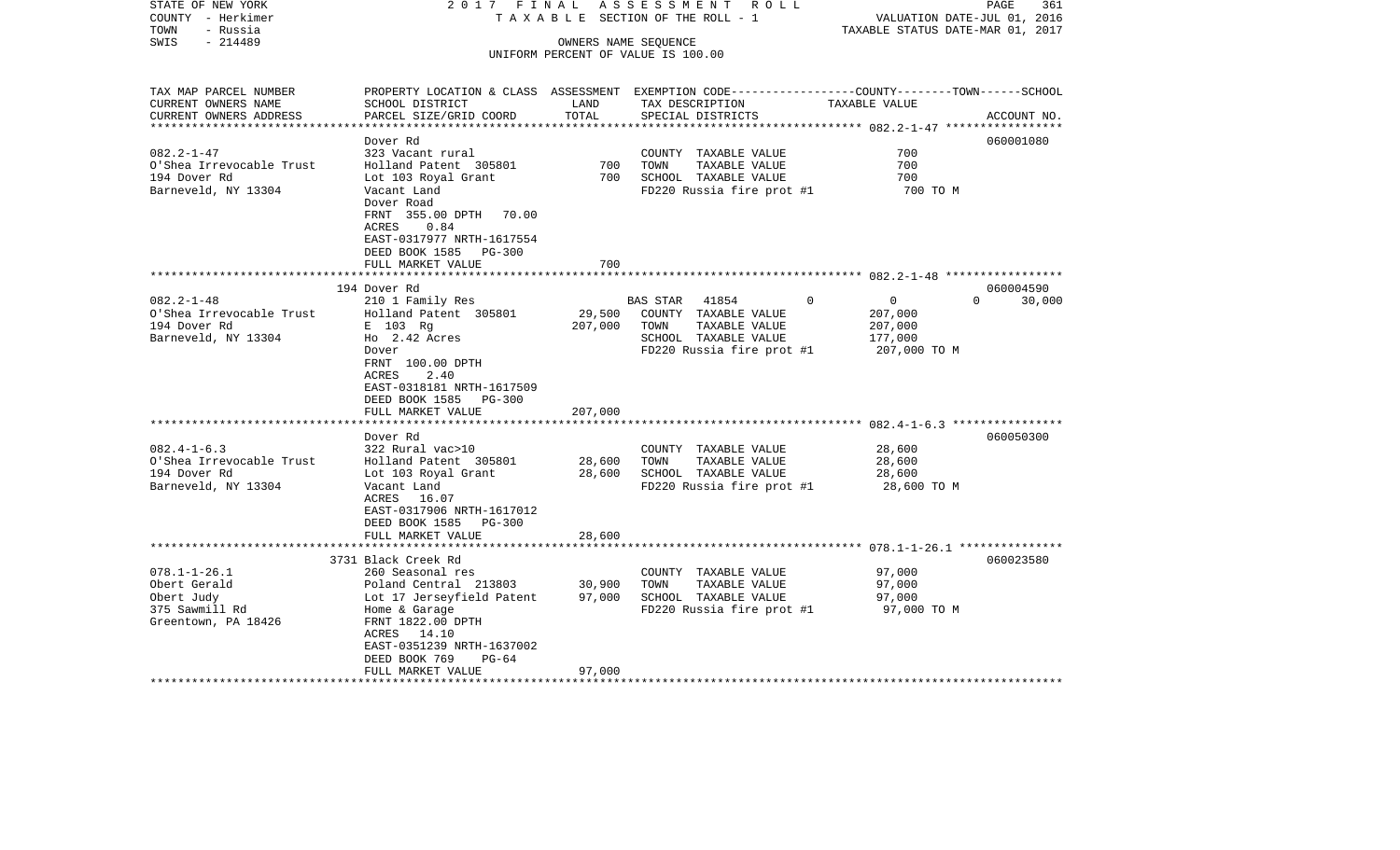| STATE OF NEW YORK         | 2017                                                                                            | FINAL                            | ASSESSMENT<br>R O L L                        |               | 362<br>PAGE                      |
|---------------------------|-------------------------------------------------------------------------------------------------|----------------------------------|----------------------------------------------|---------------|----------------------------------|
| COUNTY - Herkimer         | TAXABLE                                                                                         |                                  | SECTION OF THE ROLL - 1                      |               | VALUATION DATE-JUL 01,<br>2016   |
| TOWN<br>- Russia          |                                                                                                 |                                  |                                              |               | TAXABLE STATUS DATE-MAR 01, 2017 |
| $-214489$<br>SWIS         |                                                                                                 |                                  | OWNERS NAME SEQUENCE                         |               |                                  |
|                           |                                                                                                 |                                  | UNIFORM PERCENT OF VALUE IS 100.00           |               |                                  |
|                           |                                                                                                 |                                  |                                              |               |                                  |
| TAX MAP PARCEL NUMBER     | PROPERTY LOCATION & CLASS ASSESSMENT EXEMPTION CODE---------------COUNTY-------TOWN------SCHOOL |                                  |                                              |               |                                  |
| CURRENT OWNERS NAME       | SCHOOL DISTRICT                                                                                 | LAND                             | TAX DESCRIPTION                              | TAXABLE VALUE |                                  |
| CURRENT OWNERS ADDRESS    | PARCEL SIZE/GRID COORD                                                                          | TOTAL                            | SPECIAL DISTRICTS                            |               | ACCOUNT NO.                      |
| ************************  |                                                                                                 |                                  |                                              |               | *****************                |
|                           | 1439 Pardeeville Rd                                                                             |                                  |                                              |               | 060009360                        |
| $077.12 - 2 - 6$          | 210 1 Family Res                                                                                |                                  | BAS STAR<br>41854                            | 0<br>0        | $\Omega$<br>30,000               |
| Oczkowski Paul J          | Poland Central 213803                                                                           | 13,000                           | COUNTY TAXABLE VALUE                         | 87,000        |                                  |
| Oczkowski Karen           | Lot 14 Jerseyfield Patent                                                                       | 87,000                           | TOWN<br>TAXABLE VALUE                        | 87,000        |                                  |
| 1439 Pardeeville Rd       | House Garage                                                                                    |                                  | SCHOOL TAXABLE VALUE                         | 57,000        |                                  |
| Cold Brook, NY 13324      | Pardeeville                                                                                     |                                  | FD220 Russia fire prot #1                    | 87,000 TO M   |                                  |
|                           | FRNT 478.00 DPTH 170.00                                                                         |                                  |                                              |               |                                  |
|                           | 1.20<br>ACRES                                                                                   |                                  |                                              |               |                                  |
|                           | EAST-0343232 NRTH-1634214                                                                       |                                  |                                              |               |                                  |
|                           | DEED BOOK 913<br>$PG-86$                                                                        |                                  |                                              |               |                                  |
|                           | FULL MARKET VALUE                                                                               | 87,000                           |                                              |               |                                  |
|                           | ******************************                                                                  |                                  |                                              |               |                                  |
|                           | St Rt 8                                                                                         |                                  |                                              |               | 060019930                        |
| $084.3 - 2 - 29.1$        | 312 Vac w/imprv                                                                                 |                                  | AG MKTS<br>41730                             | 60,132<br>0   | 60,132<br>60,132                 |
| Olah Danny F              | Poland Central 213803                                                                           | 91,100                           | COUNTY TAXABLE VALUE                         | 55,068        |                                  |
| Olah Catherine L          | Lots 63 & 64 Royal Grant                                                                        | 115,200                          | TOWN<br>TAXABLE VALUE                        | 55,068        |                                  |
| 142 Coleman Rd            | Barn Splt                                                                                       |                                  | SCHOOL TAXABLE VALUE                         | 55,068        |                                  |
| Cold Brook, NY 13324      | 2015                                                                                            |                                  | FD220 Russia fire prot #1                    | 115,200 TO M  |                                  |
|                           | FRNT 1840.00 DPTH                                                                               |                                  |                                              |               |                                  |
| MAY BE SUBJECT TO PAYMENT | ACRES<br>80.30                                                                                  |                                  |                                              |               |                                  |
| UNDER AGDIST LAW TIL 2024 | EAST-0352529 NRTH-1610069                                                                       |                                  |                                              |               |                                  |
|                           | DEED BOOK 1561<br>PG-94                                                                         |                                  |                                              |               |                                  |
| *******************       | FULL MARKET VALUE<br>***************                                                            | 115,200<br>* * * * * * * * * * * |                                              |               |                                  |
|                           |                                                                                                 |                                  |                                              |               |                                  |
| $072.2 - 1 - 22$          | Spall Rd                                                                                        |                                  |                                              |               | 060024240                        |
|                           | 260 Seasonal res                                                                                |                                  | COUNTY TAXABLE VALUE                         | 11,000        |                                  |
| Olivadoti Georgia         | Remsen<br>305201                                                                                | 10,300                           | TOWN<br>TAXABLE VALUE                        | 11,000        |                                  |
| Attn: Walter Foley        | Lot 10 Walker Tract<br>Trailer                                                                  | 11,000                           | SCHOOL TAXABLE VALUE<br>FD230 Remsen fire #2 | 11,000        |                                  |
| 535 Spall Rd              |                                                                                                 |                                  |                                              | 11,000 TO M   |                                  |
| Remsen N Y, 13438         | FRNT 100.00 DPTH 250.00<br>ACRES<br>0.57                                                        |                                  |                                              |               |                                  |
|                           | EAST-0341174 NRTH-1654481                                                                       |                                  |                                              |               |                                  |
|                           | DEED BOOK 850<br>$PG-269$                                                                       |                                  |                                              |               |                                  |
|                           | FULL MARKET VALUE                                                                               | 11,000                           |                                              |               |                                  |
|                           | ***********************                                                                         |                                  |                                              |               |                                  |
|                           | 535 Spall Rd                                                                                    |                                  |                                              |               | 060016980                        |
| $072.2 - 1 - 65$          | 210 1 Family Res                                                                                |                                  | COUNTY TAXABLE VALUE                         | 43,000        |                                  |
| Olivadoti Georgia         | Remsen<br>305201                                                                                | 12,500                           | TOWN<br>TAXABLE VALUE                        | 43,000        |                                  |
| Attn: Walter Foley        | Lot 10 Machins Patent                                                                           | 43,000                           | SCHOOL TAXABLE VALUE                         | 43,000        |                                  |
| 535 Spall Rd              | House                                                                                           |                                  | FD230 Remsen fire #2                         | 43,000 TO M   |                                  |
| Remsen N Y, 13438         | Spall                                                                                           |                                  |                                              |               |                                  |
|                           | ACRES<br>1.00                                                                                   |                                  |                                              |               |                                  |
|                           | EAST-0341480 NRTH-1654480                                                                       |                                  |                                              |               |                                  |
|                           | DEED BOOK 850<br>$PG-269$                                                                       |                                  |                                              |               |                                  |
|                           | FULL MARKET VALUE                                                                               | 43,000                           |                                              |               |                                  |
|                           |                                                                                                 |                                  |                                              |               |                                  |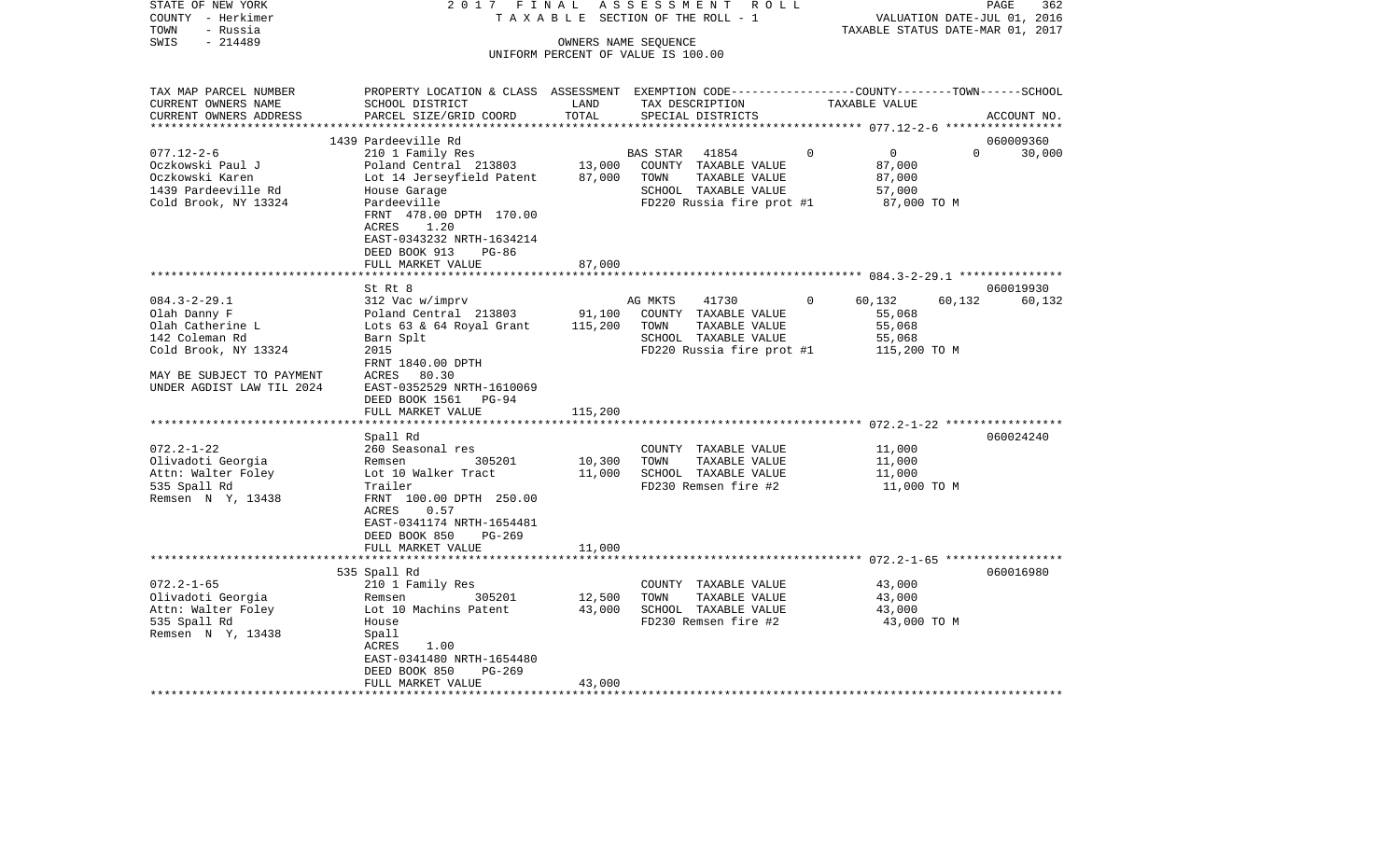| STATE OF NEW YORK<br>COUNTY - Herkimer<br>TOWN<br>- Russia<br>$-214489$<br>SWIS                     | 2017 FINAL                                                                                                                                                                                  | T A X A B L E SECTION OF THE ROLL - 1<br>UNIFORM PERCENT OF VALUE IS 100.00 | ASSESSMENT<br>OWNERS NAME SEQUENCE                                      | R O L L                                                                                             |                           | TAXABLE STATUS DATE-MAR 01, 2017                                                  | PAGE<br>VALUATION DATE-JUL 01, 2016 | 363                            |
|-----------------------------------------------------------------------------------------------------|---------------------------------------------------------------------------------------------------------------------------------------------------------------------------------------------|-----------------------------------------------------------------------------|-------------------------------------------------------------------------|-----------------------------------------------------------------------------------------------------|---------------------------|-----------------------------------------------------------------------------------|-------------------------------------|--------------------------------|
| TAX MAP PARCEL NUMBER<br>CURRENT OWNERS NAME                                                        | PROPERTY LOCATION & CLASS ASSESSMENT EXEMPTION CODE---------------COUNTY-------TOWN------SCHOOL<br>SCHOOL DISTRICT                                                                          | LAND                                                                        | TAX DESCRIPTION                                                         |                                                                                                     |                           | TAXABLE VALUE                                                                     |                                     |                                |
| CURRENT OWNERS ADDRESS<br>*************                                                             | PARCEL SIZE/GRID COORD                                                                                                                                                                      | TOTAL<br>***********************                                            |                                                                         | SPECIAL DISTRICTS                                                                                   |                           | ************** 072.2-1-14.1 ****************                                      |                                     | ACCOUNT NO.                    |
| $072.2 - 1 - 14.1$<br>Ophardt Tammy E<br>250 Milford St Apt 86<br>Rochester, NY 14615               | Spall Rd<br>260 Seasonal res<br>Remsen<br>305201<br>Spall Rd<br>Vacant Land<br>FRNT<br>50.00 DPTH 125.00<br>EAST-0341680 NRTH-1653726<br>DEED BOOK 1572 PG-932                              | 5,600<br>8,500                                                              | TOWN                                                                    | COUNTY TAXABLE VALUE<br>TAXABLE VALUE<br>SCHOOL TAXABLE VALUE<br>FD230 Remsen fire #2               |                           | 8,500<br>8,500<br>8,500<br>8,500 TO M                                             |                                     |                                |
|                                                                                                     | FULL MARKET VALUE<br>************************                                                                                                                                               | 8,500                                                                       |                                                                         |                                                                                                     |                           |                                                                                   |                                     |                                |
| $083.3 - 2 - 18$                                                                                    | 413 Russia Rd<br>210 1 Family Res                                                                                                                                                           |                                                                             | CW_15_VET/ 41162                                                        |                                                                                                     | $\Omega$                  | 9.000                                                                             | $\Omega$                            | 060020700<br>$\Omega$          |
| Ossont Douglas<br>413 Russia Rd<br>Poland, NY 13431                                                 | Poland Central 213803<br>Lot 87 Royal Grant<br>House<br>Russia<br>ACRES<br>1.60<br>EAST-0334372 NRTH-1612624<br>DEED BOOK 00829 PG-00367                                                    | 76,500                                                                      | 27,100 BAS STAR<br>TOWN                                                 | 41854<br>COUNTY TAXABLE VALUE<br>TAXABLE VALUE<br>SCHOOL TAXABLE VALUE<br>FD220 Russia fire prot #1 | $\Omega$                  | $\mathbf{0}$<br>67,500<br>76,500<br>46,500<br>76,500 TO M                         | $\Omega$                            | 30,000                         |
|                                                                                                     | FULL MARKET VALUE                                                                                                                                                                           | 76,500                                                                      |                                                                         |                                                                                                     |                           |                                                                                   |                                     |                                |
|                                                                                                     | 479 Hinckley Rd                                                                                                                                                                             |                                                                             |                                                                         |                                                                                                     |                           |                                                                                   |                                     | 060020760                      |
| $083.1 - 1 - 35$<br>Ossont Theodore E Jr<br>Ossont Douglas S<br>479 Hinckley Rd<br>Remsen, NY 13438 | 210 1 Family Res<br>Poland Central 213803<br>Lot 108 Royal Grant<br>House Garage Barn<br>$Includes (083.1-1-34.2)$<br>FRNT 224.00 DPTH 122.00<br>ACRES<br>0.63<br>EAST-0328345 NRTH-1618883 |                                                                             | CW 15 VET/ 41162<br>22,200 CW_DISBLD_ 41172<br>150,000 ENH STAR<br>TOWN | 41834<br>COUNTY TAXABLE VALUE<br>TAXABLE VALUE<br>SCHOOL TAXABLE VALUE<br>FD220 Russia fire prot #1 | $\Omega$<br>0<br>$\Omega$ | 9,000<br>30,000<br>$\overline{0}$<br>111,000<br>150,000<br>84,500<br>150,000 TO M | $\Omega$<br>$\Omega$<br>$\Omega$    | $\Omega$<br>$\Omega$<br>65,500 |
|                                                                                                     | DEED BOOK 1481 PG-607<br>FULL MARKET VALUE<br>********************                                                                                                                          | 150,000                                                                     |                                                                         |                                                                                                     |                           |                                                                                   |                                     |                                |
|                                                                                                     | 135 Gravesville Rd                                                                                                                                                                          |                                                                             |                                                                         |                                                                                                     |                           |                                                                                   |                                     |                                |
| $083.3 - 1 - 46$<br>Ossont Theodore Jr                                                              | 210 1 Family Res<br>Poland Central 213803                                                                                                                                                   |                                                                             | VET WAR C 41122<br>22,600 VET WAR T 41123                               |                                                                                                     | 0<br>0                    | 9.000<br>$\mathbf{0}$                                                             | 0<br>12,000                         | $\Omega$<br>$\Omega$           |
| Farber Kelly<br>135 Gravesville Rd<br>Poland, NY 13431                                              | ACRES<br>7.20 BANK<br>135<br>EAST-0327864 NRTH-1608523<br>DEED BOOK 809<br>$PG-103$<br>FULL MARKET VALUE                                                                                    | 182,000                                                                     | 182,000 BAS STAR<br>TOWN                                                | 41854<br>COUNTY TAXABLE VALUE<br>TAXABLE VALUE<br>SCHOOL TAXABLE VALUE<br>FD220 Russia fire prot #1 | $\Omega$                  | $\overline{0}$<br>173,000<br>170,000<br>152,000<br>182,000 TO M                   | $\Omega$                            | 30,000                         |
|                                                                                                     |                                                                                                                                                                                             |                                                                             |                                                                         |                                                                                                     |                           |                                                                                   |                                     |                                |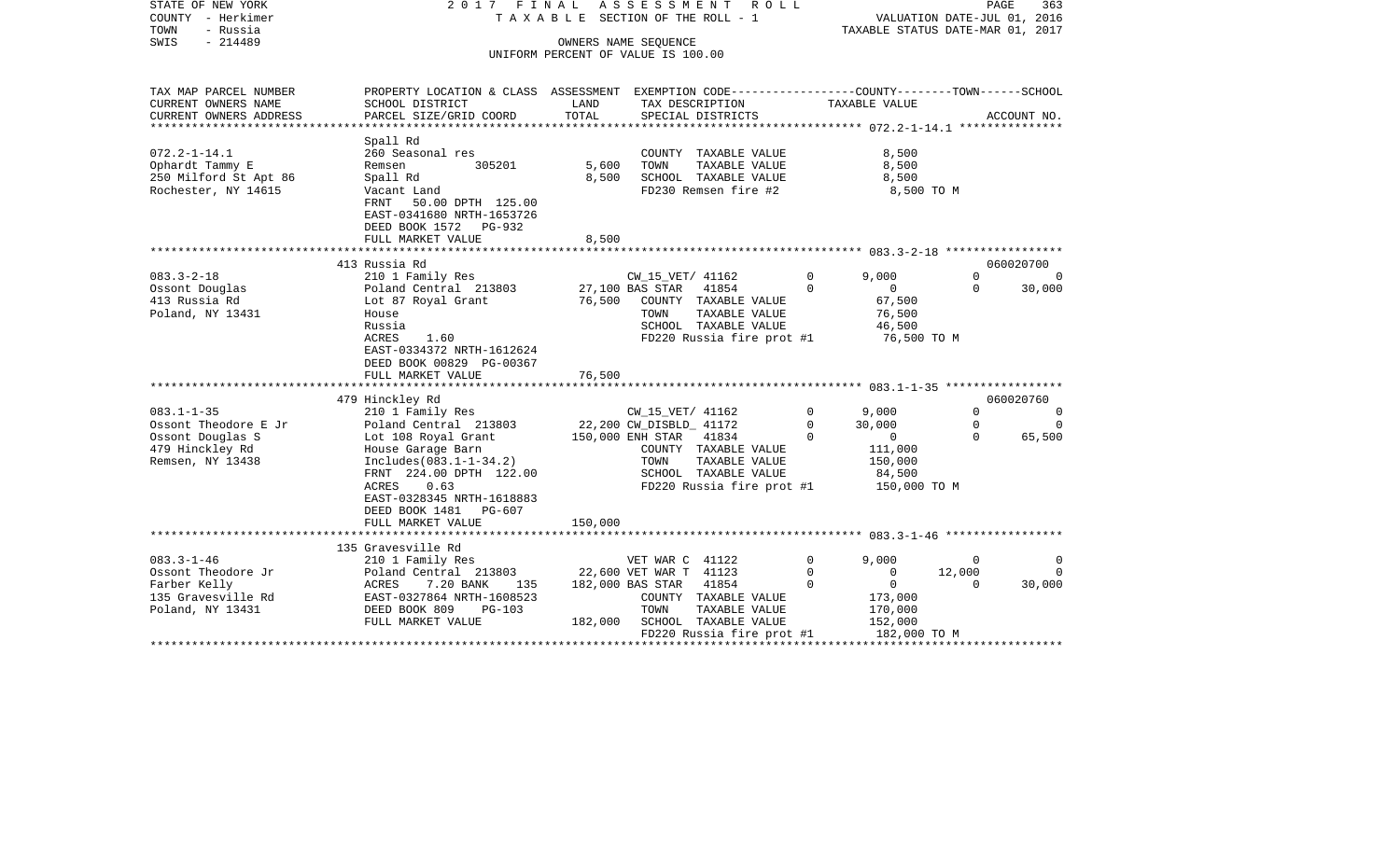| STATE OF NEW YORK                            | 2017 FINAL                                                                                                          |         | A S S E S S M E N T R O L L                                |                                  | PAGE<br>364                 |
|----------------------------------------------|---------------------------------------------------------------------------------------------------------------------|---------|------------------------------------------------------------|----------------------------------|-----------------------------|
| COUNTY - Herkimer                            |                                                                                                                     |         | TAXABLE SECTION OF THE ROLL - 1                            |                                  | VALUATION DATE-JUL 01, 2016 |
| TOWN<br>- Russia<br>$-214489$<br>SWIS        |                                                                                                                     |         |                                                            | TAXABLE STATUS DATE-MAR 01, 2017 |                             |
|                                              |                                                                                                                     |         | OWNERS NAME SEQUENCE<br>UNIFORM PERCENT OF VALUE IS 100.00 |                                  |                             |
|                                              |                                                                                                                     |         |                                                            |                                  |                             |
|                                              |                                                                                                                     |         |                                                            |                                  |                             |
| TAX MAP PARCEL NUMBER<br>CURRENT OWNERS NAME | PROPERTY LOCATION & CLASS ASSESSMENT EXEMPTION CODE----------------COUNTY-------TOWN------SCHOOL<br>SCHOOL DISTRICT | LAND    | TAX DESCRIPTION                                            | TAXABLE VALUE                    |                             |
| CURRENT OWNERS ADDRESS                       | PARCEL SIZE/GRID COORD                                                                                              | TOTAL   | SPECIAL DISTRICTS                                          |                                  | ACCOUNT NO.                 |
| *************************                    |                                                                                                                     |         |                                                            |                                  |                             |
|                                              | Hughes Rd                                                                                                           |         |                                                            |                                  |                             |
| $068. - 1 - 53$                              | 910 Priv forest                                                                                                     |         | COUNTY TAXABLE VALUE                                       | 26,400                           |                             |
| Oswego Sportsman "35 Club                    | 305201<br>Remsen                                                                                                    | 26,400  | TOWN<br>TAXABLE VALUE                                      | 26,400                           |                             |
| PO Box 5221                                  | Hughes Road                                                                                                         | 26,400  | SCHOOL TAXABLE VALUE                                       | 26,400                           |                             |
| Oswego, NY 13126                             | FRNT 955.60 DPTH                                                                                                    |         | FD230 Remsen fire #2                                       | 26,400 TO M                      |                             |
|                                              | ACRES 16.90                                                                                                         |         |                                                            |                                  |                             |
|                                              | EAST-0340941 NRTH-1660559                                                                                           |         |                                                            |                                  |                             |
|                                              | DEED BOOK 00830 PG-00469                                                                                            |         |                                                            |                                  |                             |
|                                              | FULL MARKET VALUE                                                                                                   | 26,400  |                                                            |                                  |                             |
|                                              | Hughes Rd                                                                                                           |         |                                                            |                                  | 060020790                   |
| $068. - 1 - 44$                              | 260 Seasonal res                                                                                                    |         | COUNTY TAXABLE VALUE                                       | 71,000                           |                             |
| Oswego Sportsman Club Inc                    | 305201<br>Remsen                                                                                                    | 47,200  | TAXABLE VALUE<br>TOWN                                      | 71,000                           |                             |
| PO Box 5221                                  | Lot 83 Remsenburg Patent                                                                                            | 71,000  | SCHOOL TAXABLE VALUE                                       | 71,000                           |                             |
| Oswego, NY 13126                             | Camp                                                                                                                |         | FD230 Remsen fire #2                                       | 71,000 TO M                      |                             |
|                                              | ACRES<br>30.30                                                                                                      |         |                                                            |                                  |                             |
|                                              | EAST-0341195 NRTH-1661657                                                                                           |         |                                                            |                                  |                             |
|                                              | DEED BOOK 00549 PG-00488                                                                                            |         |                                                            |                                  |                             |
|                                              | FULL MARKET VALUE                                                                                                   | 71,000  |                                                            |                                  |                             |
|                                              |                                                                                                                     |         |                                                            |                                  |                             |
| $068. -1 - 45$                               | Hughes Rd                                                                                                           |         |                                                            |                                  | 060045910                   |
| Oswego Sportsmen 35 Club                     | 910 Priv forest<br>305201<br>Remsen                                                                                 | 18,500  | COUNTY TAXABLE VALUE<br>TOWN<br>TAXABLE VALUE              | 18,500<br>18,500                 |                             |
| PO Box 5221                                  | Lot 83 Remsenburg Patent                                                                                            | 18,500  | SCHOOL TAXABLE VALUE                                       | 18,500                           |                             |
| Oswego, NY 13126                             | Vacant Land                                                                                                         |         | FD230 Remsen fire #2                                       | 18,500 TO M                      |                             |
|                                              | ACRES 12.80                                                                                                         |         |                                                            |                                  |                             |
|                                              | EAST-0341838 NRTH-1661198                                                                                           |         |                                                            |                                  |                             |
|                                              | DEED BOOK 846<br>PG-166                                                                                             |         |                                                            |                                  |                             |
|                                              | FULL MARKET VALUE                                                                                                   | 18,500  |                                                            |                                  |                             |
|                                              | ************************                                                                                            |         |                                                            |                                  |                             |
|                                              | Military Rd                                                                                                         |         |                                                            |                                  |                             |
| $076.4 - 1 - 14.4$                           | 322 Rural vac>10                                                                                                    |         | COUNTY TAXABLE VALUE                                       | 17,500                           |                             |
| Ottman Robert A                              | Poland Central 213803                                                                                               | 17,500  | TOWN<br>TAXABLE VALUE                                      | 17,500                           |                             |
| 6093 Military Rd                             | Vacant Land                                                                                                         | 17,500  | SCHOOL TAXABLE VALUE                                       | 17,500                           |                             |
| Remsen, NY 13438                             | FRNT 930.00 DPTH                                                                                                    |         | FD220 Russia fire prot #1                                  | 17,500 TO M                      |                             |
|                                              | 10.60<br>ACRES                                                                                                      |         |                                                            |                                  |                             |
|                                              | EAST-0321065 NRTH-1626809<br>DEED BOOK 879<br><b>PG-518</b>                                                         |         |                                                            |                                  |                             |
|                                              | FULL MARKET VALUE                                                                                                   | 17,500  |                                                            |                                  |                             |
|                                              |                                                                                                                     |         |                                                            |                                  |                             |
|                                              | 6093 Military Rd                                                                                                    |         |                                                            |                                  | 060020940                   |
| $082.2 - 1 - 10$                             | 242 Rurl res&rec                                                                                                    |         | ENH STAR<br>41834                                          | 0<br>0                           | $\mathbf 0$<br>65,500       |
| Ottman Robert A                              | Poland Central 213803                                                                                               | 46,000  | COUNTY<br>TAXABLE VALUE                                    | 280,000                          |                             |
| Ottman Margaret L                            | W 117<br>R G                                                                                                        | 280,000 | TOWN<br>TAXABLE VALUE                                      | 280,000                          |                             |
| 6093 Military Rd                             | $HO$ 11                                                                                                             |         | SCHOOL TAXABLE VALUE                                       | 214,500                          |                             |
| Remsen, NY 13438                             | Military                                                                                                            |         | FD220 Russia fire prot #1                                  | 280,000 TO M                     |                             |
|                                              | 11.00<br>ACRES                                                                                                      |         |                                                            |                                  |                             |
|                                              | EAST-0322794 NRTH-1624487                                                                                           |         |                                                            |                                  |                             |
|                                              | DEED BOOK 00639 PG-00705                                                                                            |         |                                                            |                                  |                             |
|                                              | FULL MARKET VALUE<br>* * * * * * * * * * * * * * * * *                                                              | 280,000 |                                                            |                                  |                             |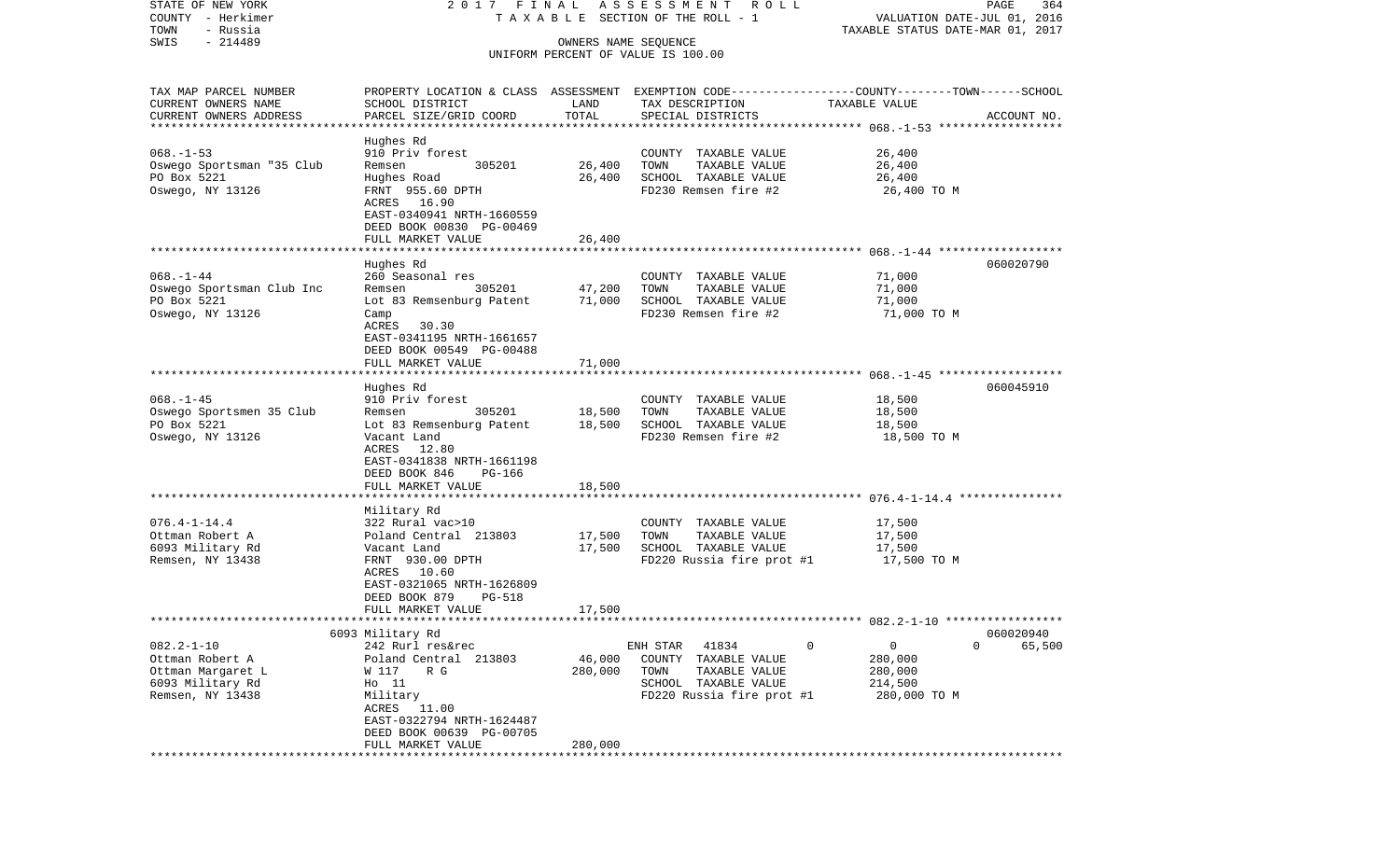| STATE OF NEW YORK<br>COUNTY - Herkimer<br>- Russia<br>TOWN |                                                                                                 |         | 2017 FINAL ASSESSMENT ROLL<br>TAXABLE SECTION OF THE ROLL - 1 |             | VALUATION DATE-JUL 01, 2016<br>TAXABLE STATUS DATE-MAR 01, 2017 | PAGE<br>365                     |
|------------------------------------------------------------|-------------------------------------------------------------------------------------------------|---------|---------------------------------------------------------------|-------------|-----------------------------------------------------------------|---------------------------------|
| SWIS<br>$-214489$                                          |                                                                                                 |         | OWNERS NAME SEQUENCE                                          |             |                                                                 |                                 |
|                                                            |                                                                                                 |         | UNIFORM PERCENT OF VALUE IS 100.00                            |             |                                                                 |                                 |
| TAX MAP PARCEL NUMBER                                      | PROPERTY LOCATION & CLASS ASSESSMENT EXEMPTION CODE---------------COUNTY-------TOWN------SCHOOL |         |                                                               |             |                                                                 |                                 |
| CURRENT OWNERS NAME                                        | SCHOOL DISTRICT                                                                                 | LAND    | TAX DESCRIPTION TAXABLE VALUE                                 |             |                                                                 |                                 |
| CURRENT OWNERS ADDRESS                                     | PARCEL SIZE/GRID COORD                                                                          | TOTAL   | SPECIAL DISTRICTS                                             |             |                                                                 | ACCOUNT NO.                     |
|                                                            | 739 Russia Rd                                                                                   |         |                                                               |             |                                                                 |                                 |
| $083.4 - 1 - 14.4$                                         | 210 1 Family Res                                                                                |         | VET WAR C 41122                                               | $\circ$     | 9,000                                                           | $\mathbf 0$<br>0                |
| Pache Peter H                                              | Poland Central 213803                                                                           |         | 26,200 VET WAR T 41123                                        | $\mathbf 0$ | 12,000<br>$\mathbf 0$                                           | $\Omega$                        |
| Pache Rebecca L                                            | FRNT 450.00 DPTH                                                                                |         | 213,900 ENH STAR 41834                                        | $\mathbf 0$ | $\overline{0}$                                                  | $\Omega$<br>65,500              |
| 739 Russia Rd                                              | ACRES 10.00                                                                                     |         | COUNTY TAXABLE VALUE                                          |             | 204,900                                                         |                                 |
| Poland, NY 13431                                           | EAST-0340692 NRTH-1613753<br>DEED BOOK 1487 PG-495                                              |         | TOWN<br>TAXABLE VALUE<br>SCHOOL TAXABLE VALUE                 |             | 201,900<br>148,400                                              |                                 |
|                                                            | FULL MARKET VALUE                                                                               |         | 213,900 FD220 Russia fire prot #1                             |             | 213,900 TO M                                                    |                                 |
|                                                            |                                                                                                 |         |                                                               |             |                                                                 |                                 |
|                                                            | Russia Rd                                                                                       |         |                                                               |             |                                                                 | 060002190                       |
| $083.4 - 1 - 14.1$                                         | 322 Rural vac>10                                                                                |         | COUNTY TAXABLE VALUE                                          |             | 30,300                                                          |                                 |
| Palen Lawrence                                             | Poland Central 213803                                                                           | 30,300  | TAXABLE VALUE<br>TOWN                                         |             | 30,300                                                          |                                 |
| Palen Lori                                                 | Lot 85 Royal Grant                                                                              | 30,300  | SCHOOL TAXABLE VALUE                                          |             | 30,300                                                          |                                 |
| 5108 Military Rd                                           | FRNT 390.00 DPTH                                                                                |         | FD220 Russia fire prot #1                                     |             | 30,300 TO M                                                     |                                 |
| Poland, NY 13431                                           | ACRES 21.30<br>EAST-0341396 NRTH-1614616                                                        |         |                                                               |             |                                                                 |                                 |
|                                                            | DEED BOOK 898<br>PG-508                                                                         |         |                                                               |             |                                                                 |                                 |
|                                                            | FULL MARKET VALUE                                                                               | 30,300  |                                                               |             |                                                                 |                                 |
|                                                            |                                                                                                 |         |                                                               |             |                                                                 |                                 |
|                                                            | 5108 Military Rd                                                                                |         |                                                               |             |                                                                 | 060000780                       |
| $083.4 - 1 - 50$                                           | 210 1 Family Res                                                                                |         | 41854<br>BAS STAR                                             | $\mathbf 0$ | $\overline{0}$                                                  | 30,000<br>$\Omega$              |
| Palen Lawrence                                             | Poland Central 213803                                                                           | 7,400   | COUNTY TAXABLE VALUE                                          |             | 85,000                                                          |                                 |
| Palen Lori A<br>5108 Military Rd                           | Lot 70 Royal Grant<br>House Att Gar                                                             | 85,000  | TOWN<br>TAXABLE VALUE<br>SCHOOL TAXABLE VALUE                 |             | 85,000<br>55,000                                                |                                 |
| Poland, NY 13431                                           | FRNT 135.00 DPTH 112.50                                                                         |         | FD220 Russia fire prot #1                                     |             | 85,000 TO M                                                     |                                 |
|                                                            | 0.26<br>ACRES                                                                                   |         |                                                               |             |                                                                 |                                 |
|                                                            | EAST-0337180 NRTH-1612716                                                                       |         |                                                               |             |                                                                 |                                 |
|                                                            | DEED BOOK 787<br>PG-143                                                                         |         |                                                               |             |                                                                 |                                 |
|                                                            | FULL MARKET VALUE                                                                               | 85,000  |                                                               |             |                                                                 |                                 |
|                                                            |                                                                                                 |         |                                                               |             |                                                                 |                                 |
| $072.16 - 2 - 8$                                           | 171 Barnhart Rd<br>210 1 Family Res                                                             |         | BAS STAR<br>41854                                             | 0           | $\overline{0}$                                                  | 060010530<br>$\Omega$<br>30,000 |
| Palm Angelo J                                              | 305201<br>Remsen                                                                                | 12,500  | COUNTY TAXABLE VALUE                                          |             | 129,000                                                         |                                 |
| Palm Barbara J                                             | Lot 1 Jacobs Tract                                                                              | 129,000 | TOWN<br>TAXABLE VALUE                                         |             | 129,000                                                         |                                 |
| 171 Barnhart Rd                                            | House                                                                                           |         | SCHOOL TAXABLE VALUE                                          |             | 99,000                                                          |                                 |
| Remsen, NY 13438                                           | FRNT 286.00 DPTH                                                                                |         | FD230 Remsen fire #2                                          |             | 129,000 TO M                                                    |                                 |
|                                                            | ACRES<br>2.00                                                                                   |         |                                                               |             |                                                                 |                                 |
|                                                            | EAST-0347627 NRTH-1648168                                                                       |         |                                                               |             |                                                                 |                                 |
|                                                            | DEED BOOK 764<br><b>PG-255</b>                                                                  |         |                                                               |             |                                                                 |                                 |
|                                                            | FULL MARKET VALUE                                                                               | 129,000 |                                                               |             |                                                                 |                                 |
|                                                            | Southside Rd                                                                                    |         |                                                               |             |                                                                 | 060021030                       |
| $077.3 - 1 - 16$                                           | 314 Rural vac<10                                                                                |         | COUNTY TAXABLE VALUE                                          |             | 10,300                                                          |                                 |
| Panara Anthony                                             | Poland Central 213803                                                                           | 10,300  | TOWN<br>TAXABLE VALUE                                         |             | 10,300                                                          |                                 |
| Panara Juliette                                            | Lot 15 Jerseyfield Patent                                                                       | 10,300  | SCHOOL TAXABLE VALUE                                          |             | 10,300                                                          |                                 |
| 1625 Black River Blvd Apt 405                              | Vacant Land                                                                                     |         | FD220 Russia fire prot #1                                     |             | 10,300 TO M                                                     |                                 |
| Rome, NY 13440                                             | Southside                                                                                       |         |                                                               |             |                                                                 |                                 |
|                                                            | ACRES<br>4.50                                                                                   |         |                                                               |             |                                                                 |                                 |
|                                                            | EAST-0335655 NRTH-1632692<br>DEED BOOK 00589 PG-00019                                           |         |                                                               |             |                                                                 |                                 |
|                                                            | FULL MARKET VALUE                                                                               | 10,300  |                                                               |             |                                                                 |                                 |
|                                                            |                                                                                                 |         |                                                               |             |                                                                 |                                 |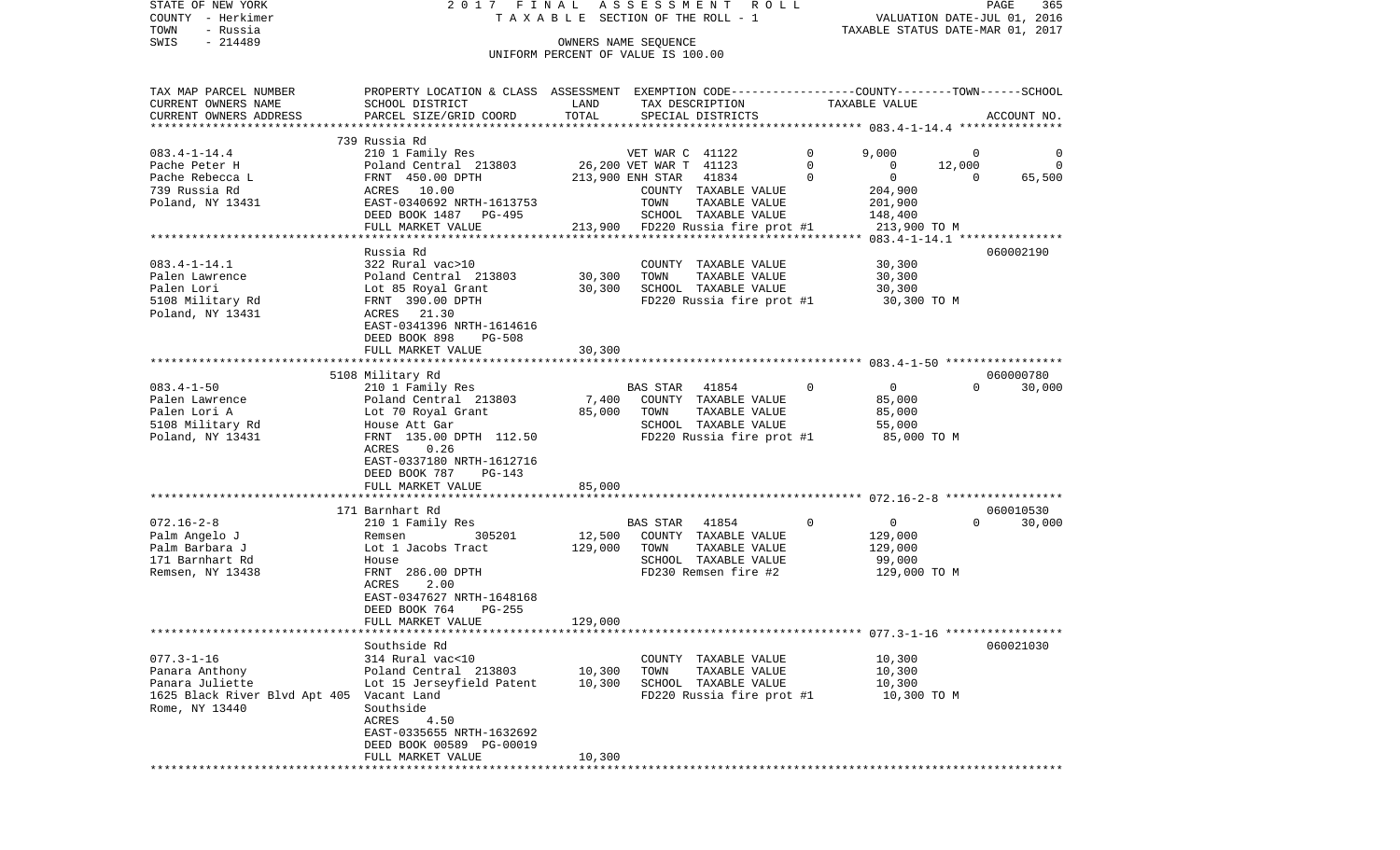| STATE OF NEW YORK<br>COUNTY - Herkimer<br>- Russia<br>TOWN | 2017 FINAL                                                                                       |                 | ASSESSMENT<br>R O L L<br>TAXABLE SECTION OF THE ROLL - 1 | VALUATION DATE-JUL 01, 2016<br>TAXABLE STATUS DATE-MAR 01, 2017 | PAGE<br>366        |
|------------------------------------------------------------|--------------------------------------------------------------------------------------------------|-----------------|----------------------------------------------------------|-----------------------------------------------------------------|--------------------|
| SWIS<br>$-214489$                                          |                                                                                                  |                 | OWNERS NAME SEQUENCE                                     |                                                                 |                    |
|                                                            |                                                                                                  |                 | UNIFORM PERCENT OF VALUE IS 100.00                       |                                                                 |                    |
| TAX MAP PARCEL NUMBER                                      | PROPERTY LOCATION & CLASS ASSESSMENT EXEMPTION CODE----------------COUNTY-------TOWN------SCHOOL |                 |                                                          |                                                                 |                    |
| CURRENT OWNERS NAME<br>CURRENT OWNERS ADDRESS              | SCHOOL DISTRICT<br>PARCEL SIZE/GRID COORD                                                        | LAND<br>TOTAL   | TAX DESCRIPTION<br>SPECIAL DISTRICTS                     | TAXABLE VALUE                                                   | ACCOUNT NO.        |
| ********************                                       |                                                                                                  | *************** |                                                          |                                                                 |                    |
|                                                            | Southside Rd                                                                                     |                 |                                                          |                                                                 | 060021090          |
| $077.1 - 1 - 5$                                            | 260 Seasonal res                                                                                 |                 | COUNTY TAXABLE VALUE                                     | 32,000                                                          |                    |
| Papastrat Peter A                                          | Poland Central 213803                                                                            | 8,600           | TOWN<br>TAXABLE VALUE                                    | 32,000                                                          |                    |
| Papastrat Marcia A                                         | Lot 15 Jerseyfield Patent                                                                        | 32,000          | SCHOOL TAXABLE VALUE                                     | 32,000                                                          |                    |
| 193 Main St                                                | Camp                                                                                             |                 | FD220 Russia fire prot #1                                | 32,000 TO M                                                     |                    |
| Binghamton, NY 13905                                       | FRNT<br>50.00 DPTH 100.00<br>EAST-0334030 NRTH-1633934                                           |                 |                                                          |                                                                 |                    |
|                                                            | DEED BOOK 1485 PG-870                                                                            |                 |                                                          |                                                                 |                    |
|                                                            | FULL MARKET VALUE                                                                                | 32,000          |                                                          |                                                                 |                    |
|                                                            | 248 Gravesville Rd                                                                               |                 |                                                          |                                                                 | 060025890          |
| $083.3 - 1 - 59$                                           | 210 1 Family Res                                                                                 |                 | BAS STAR<br>41854                                        | $\overline{0}$<br>0                                             | 30,000<br>$\Omega$ |
| Paquin Julie M                                             | Poland Central 213803                                                                            | 12,500          | COUNTY TAXABLE VALUE                                     | 59,000                                                          |                    |
| 248 Gravesville Rd                                         | Lot 69 Royal Grant                                                                               | 59,000          | TAXABLE VALUE<br>TOWN                                    | 59,000                                                          |                    |
| Poland, NY 13431                                           | House Att Garage                                                                                 |                 | SCHOOL TAXABLE VALUE                                     | 29,000                                                          |                    |
|                                                            | Gravesville                                                                                      |                 | FD220 Russia fire prot #1                                | 59,000 TO M                                                     |                    |
|                                                            | 1.00<br>ACRES                                                                                    |                 |                                                          |                                                                 |                    |
|                                                            | EAST-0328660 NRTH-1610516                                                                        |                 |                                                          |                                                                 |                    |
|                                                            | DEED BOOK 918<br>PG-528                                                                          |                 |                                                          |                                                                 |                    |
|                                                            | FULL MARKET VALUE                                                                                | 59,000          |                                                          |                                                                 |                    |
|                                                            |                                                                                                  |                 |                                                          |                                                                 |                    |
|                                                            | Spall Rd                                                                                         |                 |                                                          |                                                                 | 060031500          |
| $072.2 - 1 - 57$                                           | 314 Rural vac<10                                                                                 |                 | COUNTY TAXABLE VALUE                                     | 1,200                                                           |                    |
| Paratore Marlene                                           | 305201<br>Remsen                                                                                 | 1,200           | TOWN<br>TAXABLE VALUE                                    | 1,200                                                           |                    |
| 535 Spall Rd                                               | W 10<br>Мp                                                                                       | 1,200           | SCHOOL TAXABLE VALUE                                     | 1,200                                                           |                    |
| Remsen, NY 13438                                           | Trl 6/10                                                                                         |                 | FD230 Remsen fire #2                                     | 1,200 TO M                                                      |                    |
|                                                            | Spall<br>FRNT 200.00 DPTH 140.00                                                                 |                 |                                                          |                                                                 |                    |
|                                                            | ACRES<br>0.47                                                                                    |                 |                                                          |                                                                 |                    |
|                                                            | EAST-0341676 NRTH-1653936                                                                        |                 |                                                          |                                                                 |                    |
|                                                            | DEED BOOK 890<br>$PG-367$                                                                        |                 |                                                          |                                                                 |                    |
|                                                            | FULL MARKET VALUE                                                                                | 1,200           |                                                          |                                                                 |                    |
|                                                            | *******************                                                                              |                 |                                                          |                                                                 |                    |
|                                                            | 508 Spall Rd                                                                                     |                 |                                                          |                                                                 | 060044740          |
| $072.2 - 1 - 72$                                           | 210 1 Family Res                                                                                 |                 | COUNTY TAXABLE VALUE                                     | 39,000                                                          |                    |
| Paratore Marlene                                           | 305201<br>Remsen                                                                                 | 15,500          | TOWN<br>TAXABLE VALUE                                    | 39,000                                                          |                    |
| 535 Spall Rd                                               | Lot 10 Walker Tract                                                                              | 39,000          | SCHOOL TAXABLE VALUE                                     | 39,000                                                          |                    |
| Remsen, NY 13438                                           | 2 Small Trls                                                                                     |                 | FD230 Remsen fire #2                                     | 39,000 TO M                                                     |                    |
|                                                            | FRNT 100.00 DPTH                                                                                 |                 |                                                          |                                                                 |                    |
|                                                            | ACRES<br>2.30                                                                                    |                 |                                                          |                                                                 |                    |
|                                                            | EAST-0342216 NRTH-1654157                                                                        |                 |                                                          |                                                                 |                    |
|                                                            | DEED BOOK 890<br>PG-370                                                                          |                 |                                                          |                                                                 |                    |
|                                                            | FULL MARKET VALUE                                                                                | 39,000          |                                                          |                                                                 |                    |
|                                                            |                                                                                                  |                 |                                                          |                                                                 |                    |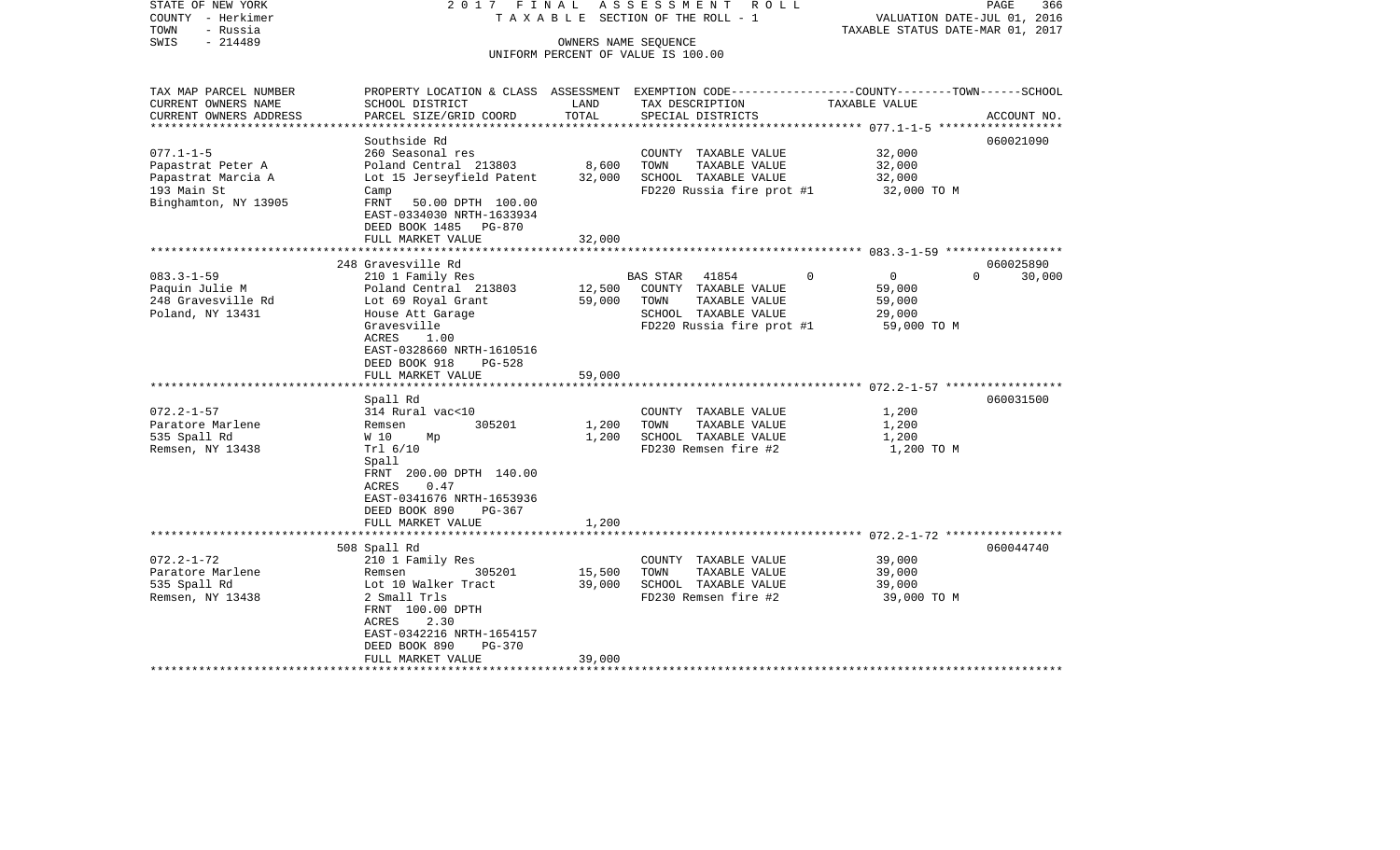| STATE OF NEW YORK<br>COUNTY - Herkimer<br>- Russia<br>TOWN<br>SWIS<br>$-214489$                               | 2017 FINAL                                                                                                                                                                                            |                              | ASSESSMENT ROLL<br>T A X A B L E SECTION OF THE ROLL - 1<br>OWNERS NAME SEQUENCE<br>UNIFORM PERCENT OF VALUE IS 100.00                                                    | VALUATION DATE-JUL 01, 2016<br>TAXABLE STATUS DATE-MAR 01, 2017                                                                     | PAGE                           | 367                                  |
|---------------------------------------------------------------------------------------------------------------|-------------------------------------------------------------------------------------------------------------------------------------------------------------------------------------------------------|------------------------------|---------------------------------------------------------------------------------------------------------------------------------------------------------------------------|-------------------------------------------------------------------------------------------------------------------------------------|--------------------------------|--------------------------------------|
| TAX MAP PARCEL NUMBER<br>CURRENT OWNERS NAME                                                                  | PROPERTY LOCATION & CLASS ASSESSMENT EXEMPTION CODE----------------COUNTY-------TOWN------SCHOOL<br>SCHOOL DISTRICT                                                                                   | LAND                         | TAX DESCRIPTION                                                                                                                                                           | TAXABLE VALUE                                                                                                                       |                                |                                      |
| CURRENT OWNERS ADDRESS                                                                                        | PARCEL SIZE/GRID COORD                                                                                                                                                                                | TOTAL                        | SPECIAL DISTRICTS                                                                                                                                                         |                                                                                                                                     |                                | ACCOUNT NO.                          |
| $073.3 - 1 - 17$<br>Pardi David J<br>11572 O'Brien Rd<br>Forestport, NY 13338                                 | Off Route 365<br>260 Seasonal res<br>Poland Central 213803<br>Lot 80 Remsenburg Patent<br>Camp<br>ACRES<br>0.60<br>EAST-0352437 NRTH-1647494                                                          | 7,700<br>22,000              | COUNTY TAXABLE VALUE<br>TOWN<br>TAXABLE VALUE<br>SCHOOL TAXABLE VALUE<br>FD230 Remsen fire #2                                                                             | 22,000<br>22,000<br>22,000<br>22,000 TO M                                                                                           |                                | 060025140                            |
|                                                                                                               | DEED BOOK 1467 PG-297<br>FULL MARKET VALUE                                                                                                                                                            | 22,000                       |                                                                                                                                                                           |                                                                                                                                     |                                |                                      |
| $088.1 - 1 - 36.1$<br>Pardy William<br>9454 State Route 28<br>Poland, NY 13431                                | Route 28<br>314 Rural vac<10<br>Poland Central 213803<br>Lot 47 Royal Grant<br>Vacant Land<br>ACRES<br>9.20<br>EAST-0330729 NRTH-1605135<br>DEED BOOK 783<br>PG-181                                   | 20,800<br>20,800             | COUNTY TAXABLE VALUE<br>TAXABLE VALUE<br>TOWN<br>SCHOOL TAXABLE VALUE<br>FD220 Russia fire prot #1                                                                        | 20,800<br>20,800<br>20,800<br>20,800 TO M                                                                                           |                                | 060019740                            |
|                                                                                                               | FULL MARKET VALUE                                                                                                                                                                                     | 20,800                       |                                                                                                                                                                           |                                                                                                                                     |                                |                                      |
|                                                                                                               |                                                                                                                                                                                                       |                              |                                                                                                                                                                           |                                                                                                                                     |                                |                                      |
| $088.1 - 1 - 37$<br>Pardy William Tracy Jr<br>9454 State Route 28<br>Poland N Y, 13431                        | 9454 Route 28<br>210 1 Family Res<br>Poland Central 213803<br>N 68<br>Ra<br>$H_0$ 1<br>Rte 28<br>FRNT 175.00 DPTH 200.00<br>EAST-0331194 NRTH-1605366<br>DEED BOOK 812<br>PG-143<br>FULL MARKET VALUE | 11,800<br>105,000<br>105,000 | ENH STAR 41834<br>COUNTY TAXABLE VALUE<br>TOWN<br>TAXABLE VALUE<br>SCHOOL TAXABLE VALUE<br>FD220 Russia fire prot #1                                                      | $\overline{0}$<br>$\Omega$<br>105,000<br>105,000<br>39,500<br>105,000 TO M                                                          | $\Omega$                       | 060004770<br>65,500                  |
|                                                                                                               | 9431 Route 28                                                                                                                                                                                         |                              |                                                                                                                                                                           |                                                                                                                                     |                                | 060001170                            |
| $088.1 - 1 - 39$<br>Parshall Living Trust Ronald D Poland Central 213803<br>9431 Route 28<br>Poland, NY 13431 | 210 1 Family Res<br>Lot 47 Royal Grant<br>House Att Garage<br>Rte 28<br>ACRES<br>4.19 BANK 813<br>EAST-0331430 NRTH-1604614<br>DEED BOOK 1381    PG-510<br>FULL MARKET VALUE                          | 119,500                      | VET WAR C 41122<br>22,400 VET WAR T 41123<br>119,500 ENH STAR 41834<br>COUNTY TAXABLE VALUE<br>TOWN<br>TAXABLE VALUE<br>SCHOOL TAXABLE VALUE<br>FD220 Russia fire prot #1 | 9,000<br>$\mathbf 0$<br>$\mathbf 0$<br>$\overline{0}$<br>$\overline{0}$<br>$\Omega$<br>110,500<br>107,500<br>54,000<br>119,500 TO M | $\Omega$<br>12,000<br>$\Omega$ | $\overline{0}$<br>$\Omega$<br>65,500 |
|                                                                                                               |                                                                                                                                                                                                       |                              |                                                                                                                                                                           |                                                                                                                                     |                                |                                      |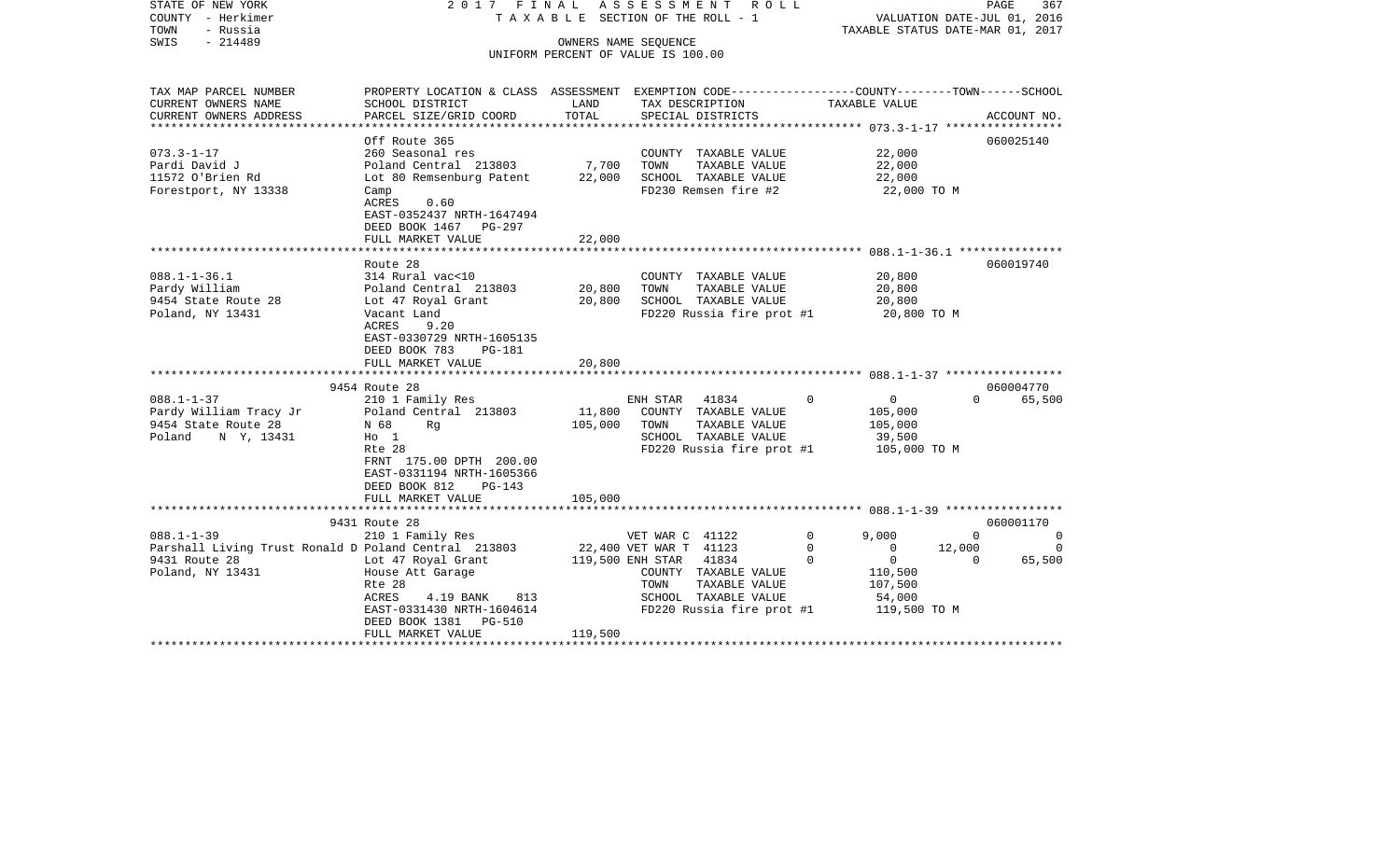| COUNTY<br>- Herkimer<br>TOWN<br>- Russia<br>SWIS<br>$-214489$          | TAXABLE SECTION OF THE ROLL - 1<br>OWNERS NAME SEOUENCE                                                                                     |               |                                                   |                         | VALUATION DATE-JUL 01, 2016<br>TAXABLE STATUS DATE-MAR 01, 2017 |                    |                          |
|------------------------------------------------------------------------|---------------------------------------------------------------------------------------------------------------------------------------------|---------------|---------------------------------------------------|-------------------------|-----------------------------------------------------------------|--------------------|--------------------------|
|                                                                        |                                                                                                                                             |               | UNIFORM PERCENT OF VALUE IS 100.00                |                         |                                                                 |                    |                          |
| TAX MAP PARCEL NUMBER<br>CURRENT OWNERS NAME<br>CURRENT OWNERS ADDRESS | PROPERTY LOCATION & CLASS ASSESSMENT EXEMPTION CODE---------------COUNTY-------TOWN-----SCHOOL<br>SCHOOL DISTRICT<br>PARCEL SIZE/GRID COORD | LAND<br>TOTAL | TAX DESCRIPTION<br>SPECIAL DISTRICTS              |                         | TAXABLE VALUE                                                   |                    | ACCOUNT NO.              |
| ***********************                                                |                                                                                                                                             |               |                                                   |                         |                                                                 |                    |                          |
|                                                                        | 2236 Black Creek Rd                                                                                                                         |               |                                                   |                         |                                                                 |                    | 060043930                |
| $083.1 - 1 - 20$                                                       | 210 1 Family Res                                                                                                                            |               | 41834<br>ENH STAR                                 | $\Omega$                | $\mathbf 0$                                                     | $\Omega$           | 65,500                   |
| Parzych Carol T                                                        | Poland Central 213803                                                                                                                       | 25,000        | COUNTY TAXABLE VALUE                              |                         | 159,000                                                         |                    |                          |
| Parzych Jennifer L                                                     | S 105,106 Rg                                                                                                                                | 159,000       | TAXABLE VALUE<br>TOWN                             |                         | 159,000                                                         |                    |                          |
| 2236 Black Creek Rd                                                    | House 1 Acre                                                                                                                                |               | SCHOOL TAXABLE VALUE                              |                         | 93,500                                                          |                    |                          |
| Remsen, NY 13438                                                       | Black Creek Rd                                                                                                                              |               | FD220 Russia fire prot #1                         |                         | 159,000 TO M                                                    |                    |                          |
|                                                                        | 1.00 BANK<br>ACRES<br>135                                                                                                                   |               |                                                   |                         |                                                                 |                    |                          |
|                                                                        | EAST-0327996 NRTH-1622116<br>DEED BOOK 1200<br>$PG-652$                                                                                     |               |                                                   |                         |                                                                 |                    |                          |
|                                                                        | FULL MARKET VALUE                                                                                                                           | 159,000       |                                                   |                         |                                                                 |                    |                          |
|                                                                        |                                                                                                                                             |               |                                                   |                         |                                                                 |                    |                          |
|                                                                        | 137 Short Rd                                                                                                                                |               |                                                   |                         |                                                                 |                    | 060018180                |
| $073.3 - 1 - 10$                                                       | 210 1 Family Res                                                                                                                            |               | 41854<br>BAS STAR                                 | $\mathbf 0$             | $\overline{0}$                                                  | $\Omega$           | 30,000                   |
| Paschke Ronald J                                                       | Remsen<br>305201                                                                                                                            | 13,900        | COUNTY TAXABLE VALUE                              |                         | 94,400                                                          |                    |                          |
| Paschke Betty A                                                        | Lot 1 Marvin Tract                                                                                                                          | 94,400        | TOWN<br>TAXABLE VALUE                             |                         | 94,400                                                          |                    |                          |
| 137 Short Rd                                                           | Vacant Land                                                                                                                                 |               | SCHOOL TAXABLE VALUE                              |                         | 64,400                                                          |                    |                          |
| Remsen, NY 13438                                                       | ACRES<br>1.56                                                                                                                               |               | FD230 Remsen fire #2                              |                         | 94,400 TO M                                                     |                    |                          |
|                                                                        | EAST-0350071 NRTH-1647371                                                                                                                   |               |                                                   |                         |                                                                 |                    |                          |
|                                                                        | DEED BOOK 891<br>$PG-29$                                                                                                                    |               |                                                   |                         |                                                                 |                    |                          |
|                                                                        | FULL MARKET VALUE                                                                                                                           | 94,400        |                                                   |                         | **************** 083.4-1-75 *****                               |                    |                          |
|                                                                        | 4792 Military Rd                                                                                                                            |               |                                                   |                         |                                                                 |                    | 060000330                |
| $083.4 - 1 - 75$                                                       | 220 2 Family Res                                                                                                                            |               | COUNTY TAXABLE VALUE                              |                         | 134,000                                                         |                    |                          |
| Pawlikowski Garry                                                      | Poland Central 213803                                                                                                                       | 16,500        | TOWN<br>TAXABLE VALUE                             |                         | 134,000                                                         |                    |                          |
| Pawlikowski Mary                                                       | Lot 71 Royal Grant                                                                                                                          | 134,000       | SCHOOL TAXABLE VALUE                              |                         | 134,000                                                         |                    |                          |
| 4792 Military Rd                                                       | House                                                                                                                                       |               | FD220 Russia fire prot #1                         |                         | 134,000 TO M                                                    |                    |                          |
| PO Box 256                                                             | ACRES<br>3.00                                                                                                                               |               |                                                   |                         |                                                                 |                    |                          |
| Poland, NY 13431                                                       | EAST-0342602 NRTH-1609190                                                                                                                   |               |                                                   |                         |                                                                 |                    |                          |
|                                                                        | DEED BOOK 698<br>PG-641                                                                                                                     |               |                                                   |                         |                                                                 |                    |                          |
|                                                                        | FULL MARKET VALUE                                                                                                                           | 134,000       |                                                   |                         |                                                                 |                    |                          |
|                                                                        | ********************                                                                                                                        |               |                                                   |                         |                                                                 |                    |                          |
|                                                                        | 838 Route 365                                                                                                                               |               |                                                   |                         |                                                                 |                    | 060007560                |
| $073.3 - 1 - 61$                                                       | 210 1 Family Res                                                                                                                            |               | VET WAR C 41122                                   | 0                       | 9,000                                                           | $\Omega$           | 0                        |
| Payne Claude<br>Payne Donna E                                          | 305201<br>Remsen<br>Lot 6 Marvin Tract                                                                                                      |               | 9,000 VET WAR T 41123<br>72,300 ENH STAR<br>41834 | $\mathbf 0$<br>$\Omega$ | $\circ$<br>$\circ$                                              | 10,845<br>$\Omega$ | $\overline{0}$<br>65,500 |
| 838 State Route 365                                                    | House Garage                                                                                                                                |               | COUNTY TAXABLE VALUE                              |                         | 63,300                                                          |                    |                          |
| Remsen, NY 13438                                                       | FRNT 200.00 DPTH<br>71.00                                                                                                                   |               | TAXABLE VALUE<br>TOWN                             |                         | 61,455                                                          |                    |                          |
|                                                                        | ACRES<br>0.30                                                                                                                               |               | SCHOOL TAXABLE VALUE                              |                         | 6,800                                                           |                    |                          |
|                                                                        | EAST-0352398 NRTH-1646666                                                                                                                   |               | FD230 Remsen fire #2                              |                         | 72,300 TO M                                                     |                    |                          |
|                                                                        | DEED BOOK 700<br>$PG-835$                                                                                                                   |               |                                                   |                         |                                                                 |                    |                          |
|                                                                        | FULL MARKET VALUE                                                                                                                           | 72,300        |                                                   |                         |                                                                 |                    |                          |
|                                                                        |                                                                                                                                             |               |                                                   |                         |                                                                 |                    |                          |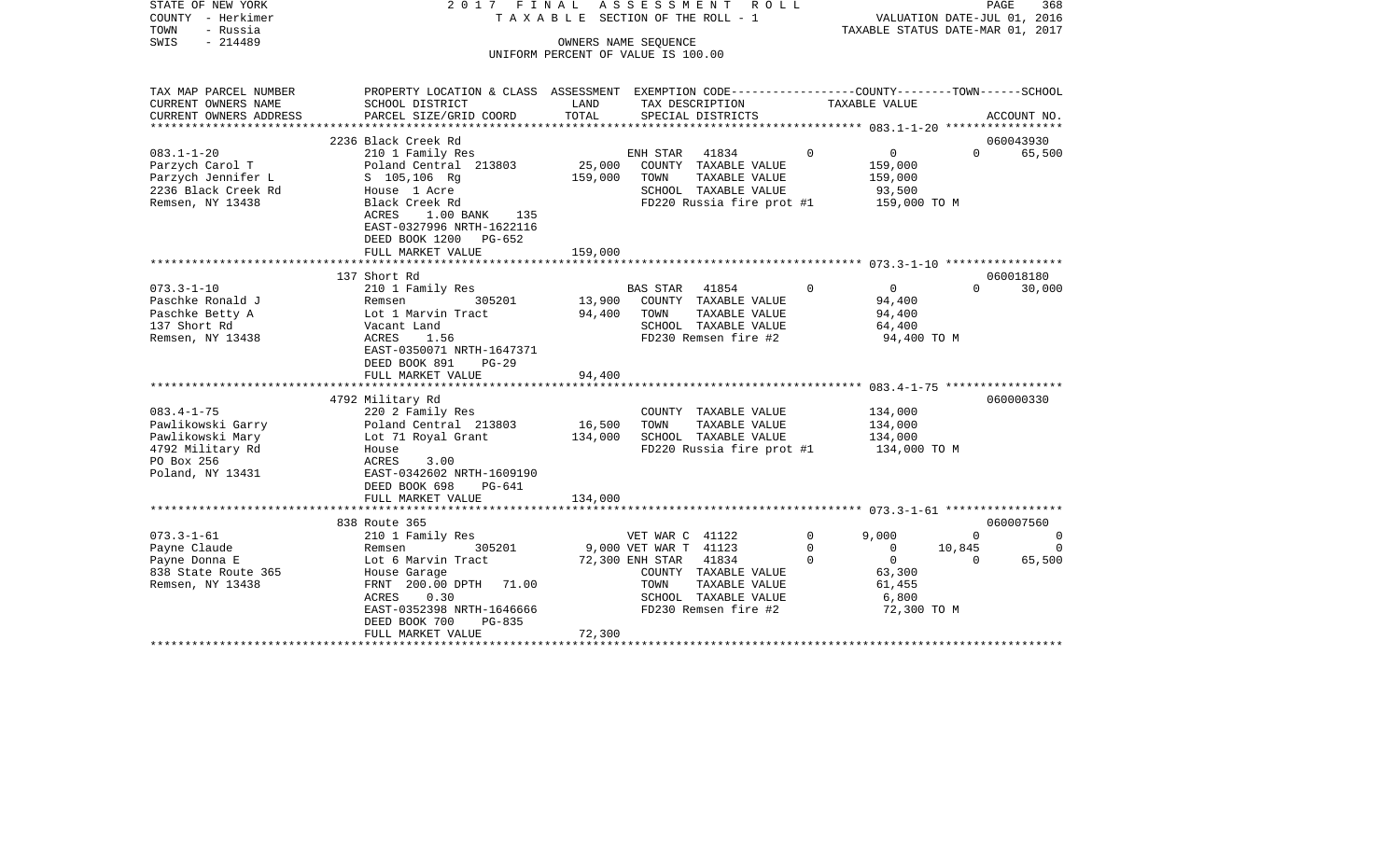| STATE OF NEW YORK<br>COUNTY - Herkimer<br>TOWN<br>- Russia<br>SWIS<br>$-214489$                                                                                                              | 2017 FINAL                                                                                                                                                                                                                                                                                                                                                                             |                                                          | ASSESSMENT ROLL<br>TAXABLE SECTION OF THE ROLL - 1<br>OWNERS NAME SEOUENCE<br>UNIFORM PERCENT OF VALUE IS 100.00                                                                               |                                     | PAGE<br>369<br>VALUATION DATE-JUL 01, 2016<br>TAXABLE STATUS DATE-MAR 01, 2017                                                                                 |
|----------------------------------------------------------------------------------------------------------------------------------------------------------------------------------------------|----------------------------------------------------------------------------------------------------------------------------------------------------------------------------------------------------------------------------------------------------------------------------------------------------------------------------------------------------------------------------------------|----------------------------------------------------------|------------------------------------------------------------------------------------------------------------------------------------------------------------------------------------------------|-------------------------------------|----------------------------------------------------------------------------------------------------------------------------------------------------------------|
| TAX MAP PARCEL NUMBER<br>CURRENT OWNERS NAME                                                                                                                                                 | SCHOOL DISTRICT                                                                                                                                                                                                                                                                                                                                                                        | LAND                                                     | TAX DESCRIPTION                                                                                                                                                                                | TAXABLE VALUE                       | PROPERTY LOCATION & CLASS ASSESSMENT EXEMPTION CODE----------------COUNTY-------TOWN------SCHOOL                                                               |
| CURRENT OWNERS ADDRESS                                                                                                                                                                       | PARCEL SIZE/GRID COORD                                                                                                                                                                                                                                                                                                                                                                 | TOTAL                                                    | SPECIAL DISTRICTS                                                                                                                                                                              |                                     | ACCOUNT NO.                                                                                                                                                    |
|                                                                                                                                                                                              | 2109 Black Creek Rd                                                                                                                                                                                                                                                                                                                                                                    |                                                          |                                                                                                                                                                                                |                                     |                                                                                                                                                                |
| $083.1 - 1 - 7.5$<br>Payne Lewis H<br>Payne Margaret E<br>2109 Black Creek Rd<br>Remsen, NY 13438                                                                                            | 242 Rurl res&rec<br>Poland Central 213803<br>House& Imps.<br>FRNT 385.00 DPTH<br>ACRES 10.00<br>EAST-0325446 NRTH-1623290<br>DEED BOOK 934<br>$PG-234$                                                                                                                                                                                                                                 | 44,500<br>195,000                                        | BAS STAR 41854<br>COUNTY TAXABLE VALUE<br>TOWN<br>TAXABLE VALUE<br>SCHOOL TAXABLE VALUE<br>FD220 Russia fire prot #1                                                                           | $\Omega$                            | 0<br>$\Omega$<br>30,000<br>195,000<br>195,000<br>165,000<br>195,000 TO M                                                                                       |
|                                                                                                                                                                                              | FULL MARKET VALUE                                                                                                                                                                                                                                                                                                                                                                      | 195,000                                                  |                                                                                                                                                                                                |                                     |                                                                                                                                                                |
| $072.2 - 2 - 6.1$<br>Pelkey Gary M<br>Pelkey Daniel M<br>5 Glen Arden Ln<br>Enfield, CT 06082<br>$072.2 - 2 - 7$<br>Pelkey Gary M<br>Pelkey Daniel M<br>5 Glen Arden Ln<br>Enfield, CT 06082 | Spall Rd<br>322 Rural vac>10<br>305201<br>Remsen<br>Lot 14 Walker Tract<br>Vacant Land<br>FRNT 820.00 DPTH<br>ACRES 16.40<br>EAST-0340612 NRTH-1651053<br>DEED BOOK 1136 PG-83<br>FULL MARKET VALUE<br>Spall Rd<br>322 Rural vac>10<br>Remsen<br>305201<br>Lot 14 Walker Tract<br>Vacant Land<br>ACRES 22.10<br>EAST-0341171 NRTH-1650723<br>DEED BOOK 1136 PG-86<br>FULL MARKET VALUE | 23,000<br>23,000<br>23,000<br>25,000<br>25,000<br>25,000 | COUNTY TAXABLE VALUE<br>TOWN<br>TAXABLE VALUE<br>SCHOOL TAXABLE VALUE<br>FD230 Remsen fire #2<br>COUNTY TAXABLE VALUE<br>TOWN<br>TAXABLE VALUE<br>SCHOOL TAXABLE VALUE<br>FD230 Remsen fire #2 |                                     | 060046090<br>23,000<br>23,000<br>23,000<br>23,000 TO M<br>060046270<br>25,000<br>25,000<br>25,000<br>25,000 TO M                                               |
|                                                                                                                                                                                              |                                                                                                                                                                                                                                                                                                                                                                                        |                                                          |                                                                                                                                                                                                |                                     |                                                                                                                                                                |
| $072.2 - 1 - 83$<br>Perkins Jay W<br>Perkins Helen M<br>438 Spall Road S<br>Remsen, NY 13438                                                                                                 | 430 Spall Rd<br>210 1 Family Res<br>305201<br>Remsen<br>Lot 10 Walker Tract<br>Camp Garage<br>FRNT 148.00 DPTH<br>ACRES 10.80<br>EAST-0342442 NRTH-1652932<br>DEED BOOK 00633 PG-00022<br>FULL MARKET VALUE<br>**********************                                                                                                                                                  | 82,000                                                   | VET COM C 41132<br>27,200 VET COM T 41133<br>82,000 ENH STAR 41834<br>COUNTY TAXABLE VALUE<br>TAXABLE VALUE<br>TOWN<br>SCHOOL TAXABLE VALUE<br>FD230 Remsen fire #2                            | 15,000<br>$\Omega$<br>0<br>$\Omega$ | 060021570<br>$\Omega$<br>$\Omega$<br>$\overline{0}$<br>20,000<br>$\Omega$<br>$\overline{0}$<br>65,500<br>$\Omega$<br>67,000<br>62,000<br>16,500<br>82,000 TO M |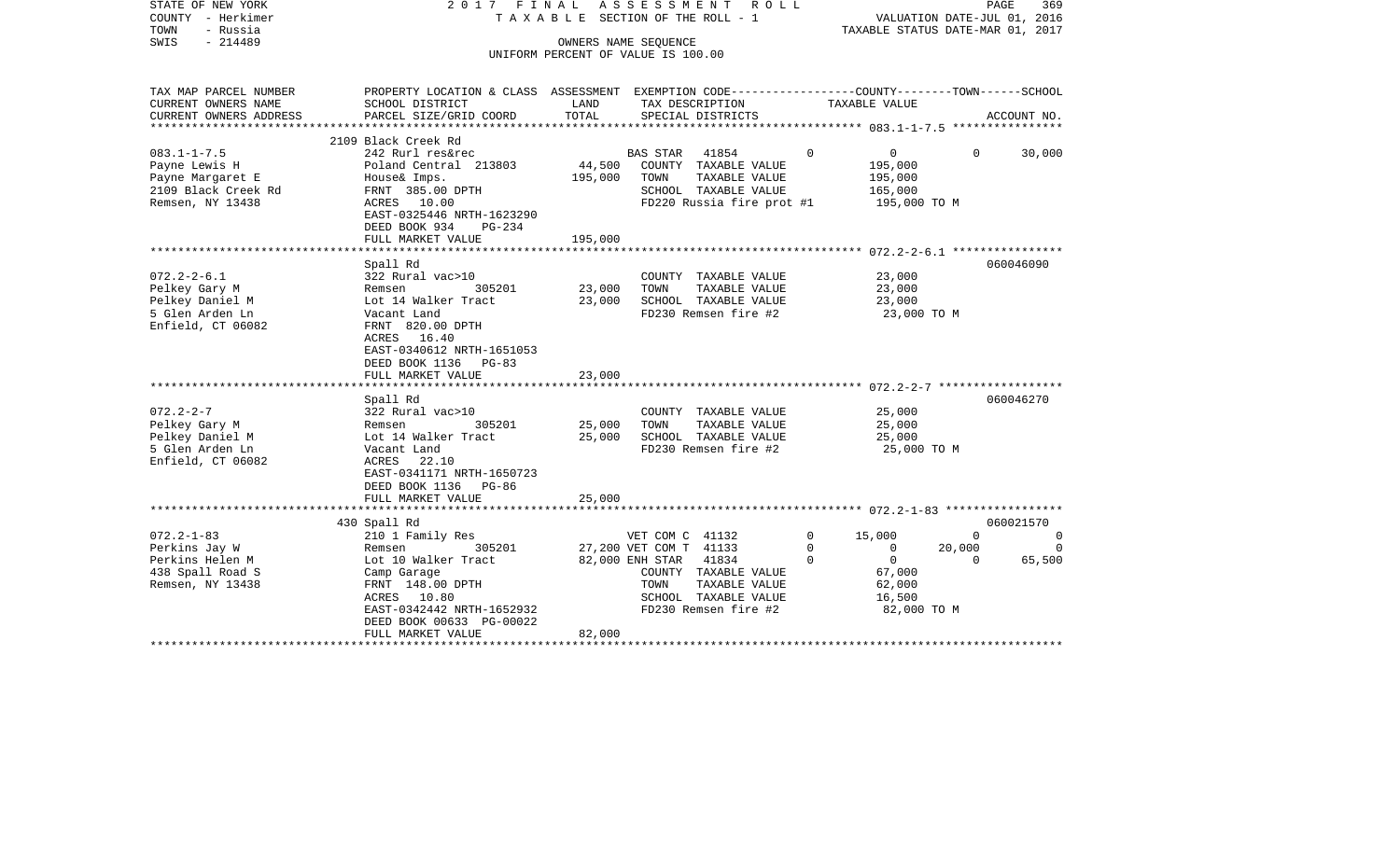| STATE OF NEW YORK<br>COUNTY - Herkimer<br>TOWN<br>- Russia | 2017                                                                                            | FINAL         | ASSESSMENT ROLL<br>T A X A B L E SECTION OF THE ROLL - 1   | TAXABLE STATUS DATE-MAR 01, 2017 | 370<br>PAGE<br>VALUATION DATE-JUL 01, 2016 |
|------------------------------------------------------------|-------------------------------------------------------------------------------------------------|---------------|------------------------------------------------------------|----------------------------------|--------------------------------------------|
| $-214489$<br>SWIS                                          |                                                                                                 |               | OWNERS NAME SEQUENCE<br>UNIFORM PERCENT OF VALUE IS 100.00 |                                  |                                            |
|                                                            |                                                                                                 |               |                                                            |                                  |                                            |
| TAX MAP PARCEL NUMBER                                      | PROPERTY LOCATION & CLASS ASSESSMENT EXEMPTION CODE---------------COUNTY-------TOWN------SCHOOL |               |                                                            |                                  |                                            |
| CURRENT OWNERS NAME                                        | SCHOOL DISTRICT                                                                                 | LAND<br>TOTAL | TAX DESCRIPTION                                            | TAXABLE VALUE                    |                                            |
| CURRENT OWNERS ADDRESS<br>**************                   | PARCEL SIZE/GRID COORD                                                                          |               | SPECIAL DISTRICTS                                          |                                  | ACCOUNT NO.                                |
|                                                            | 466 Brady Beach Rd                                                                              |               |                                                            |                                  | 060014100                                  |
| $072.4 - 1 - 16$                                           | 260 Seasonal res                                                                                |               | COUNTY TAXABLE VALUE                                       | 79,800                           |                                            |
| Perrone Stephanie                                          | Poland Central 213803                                                                           | 27,400        | TOWN<br>TAXABLE VALUE                                      | 79,800                           |                                            |
| Howe Geoffrey                                              | N 47<br>J P                                                                                     | 79,800        | SCHOOL TAXABLE VALUE                                       | 79,800                           |                                            |
| 3 Kathleen Rd                                              | Campl/4                                                                                         |               | FD220 Russia fire prot #1                                  | 79,800 TO M                      |                                            |
| Whitesboro, NY 13492                                       | Brady Beach<br>FRNT 150.00 DPTH 150.00                                                          |               |                                                            |                                  |                                            |
|                                                            | EAST-0344745 NRTH-1642889                                                                       |               |                                                            |                                  |                                            |
|                                                            | DEED BOOK 1406<br>PG-280                                                                        |               |                                                            |                                  |                                            |
|                                                            | FULL MARKET VALUE                                                                               | 79,800        |                                                            |                                  |                                            |
|                                                            |                                                                                                 |               |                                                            |                                  |                                            |
|                                                            | 1217 Pardeeville Rd                                                                             |               |                                                            | $\Omega$                         | 060044620<br>$\Omega$                      |
| $077.2 - 2 - 36$<br>Perry Allan J                          | 210 1 Family Res<br>Poland Central 213803                                                       | 12,200        | 41854<br>BAS STAR<br>COUNTY TAXABLE VALUE                  | 0<br>49,500                      | 30,000                                     |
| 1217 Pardeeville Rd                                        | Lot 14 Jerseyfield Patent                                                                       | 49,500        | TAXABLE VALUE<br>TOWN                                      | 49,500                           |                                            |
| Cold Brook, NY 13324                                       | Mobile Home                                                                                     |               | SCHOOL TAXABLE VALUE                                       | 19,500                           |                                            |
|                                                            | FRNT<br>20.00 DPTH<br>2.00                                                                      |               | FD220 Russia fire prot #1                                  | 49,500 TO M                      |                                            |
|                                                            | 0.92<br>ACRES                                                                                   |               |                                                            |                                  |                                            |
|                                                            | EAST-0347424 NRTH-1632393                                                                       |               |                                                            |                                  |                                            |
|                                                            | DEED BOOK 786<br>PG-536                                                                         |               |                                                            |                                  |                                            |
|                                                            | FULL MARKET VALUE<br>****************************                                               | 49,500        |                                                            |                                  |                                            |
|                                                            | 1203 Pardeeville Rd                                                                             |               |                                                            |                                  | 060021660                                  |
| $077.2 - 2 - 35$                                           | 210 1 Family Res                                                                                |               | 41854<br>BAS STAR                                          | 0<br>0                           | $\Omega$<br>30,000                         |
| Perry Dennis J                                             | Poland Central 213803                                                                           | 12,200        | COUNTY TAXABLE VALUE                                       | 60,000                           |                                            |
| 1203 Pardeeville Rd                                        | S 14<br>Jp                                                                                      | 60,000        | TOWN<br>TAXABLE VALUE                                      | 60,000                           |                                            |
| Cold Brook, NY 13324                                       | $H_0$ 1                                                                                         |               | SCHOOL TAXABLE VALUE                                       | 30,000                           |                                            |
|                                                            | Pardeeville                                                                                     |               | FD220 Russia fire prot #1                                  | 60,000 TO M                      |                                            |
|                                                            | FRNT 200.00 DPTH 200.00                                                                         |               |                                                            |                                  |                                            |
|                                                            | EAST-0347602 NRTH-1632300<br>DEED BOOK 873<br>$PG-1$                                            |               |                                                            |                                  |                                            |
|                                                            | FULL MARKET VALUE                                                                               | 60,000        |                                                            |                                  |                                            |
|                                                            |                                                                                                 |               |                                                            |                                  |                                            |
|                                                            | 1371 Pardeeville Rd                                                                             |               |                                                            |                                  | 060021670                                  |
| $077.4 - 1 - 8$                                            | 210 1 Family Res                                                                                |               | ENH STAR<br>41834                                          | $\overline{0}$<br>0              | $\Omega$<br>65,500                         |
| Perry Kenneth R                                            | Poland Central 213803                                                                           | 12,800        | COUNTY TAXABLE VALUE                                       | 78,000                           |                                            |
| Perry Sandra A                                             | Lot 14 Jerseyfield Patent                                                                       | 78,000        | TAXABLE VALUE<br>TOWN                                      | 78,000                           |                                            |
| 1371 Pardeeville Rd<br>Cold Brook, NY 13324                | Double Wide & Garage<br>ACRES<br>1.10                                                           |               | SCHOOL TAXABLE VALUE<br>FD220 Russia fire prot #1          | 12,500<br>78,000 TO M            |                                            |
|                                                            | EAST-0344548 NRTH-1633353                                                                       |               |                                                            |                                  |                                            |
|                                                            | DEED BOOK 00824 PG-00177                                                                        |               |                                                            |                                  |                                            |
|                                                            | FULL MARKET VALUE                                                                               | 78,000        |                                                            |                                  |                                            |
|                                                            |                                                                                                 |               |                                                            |                                  |                                            |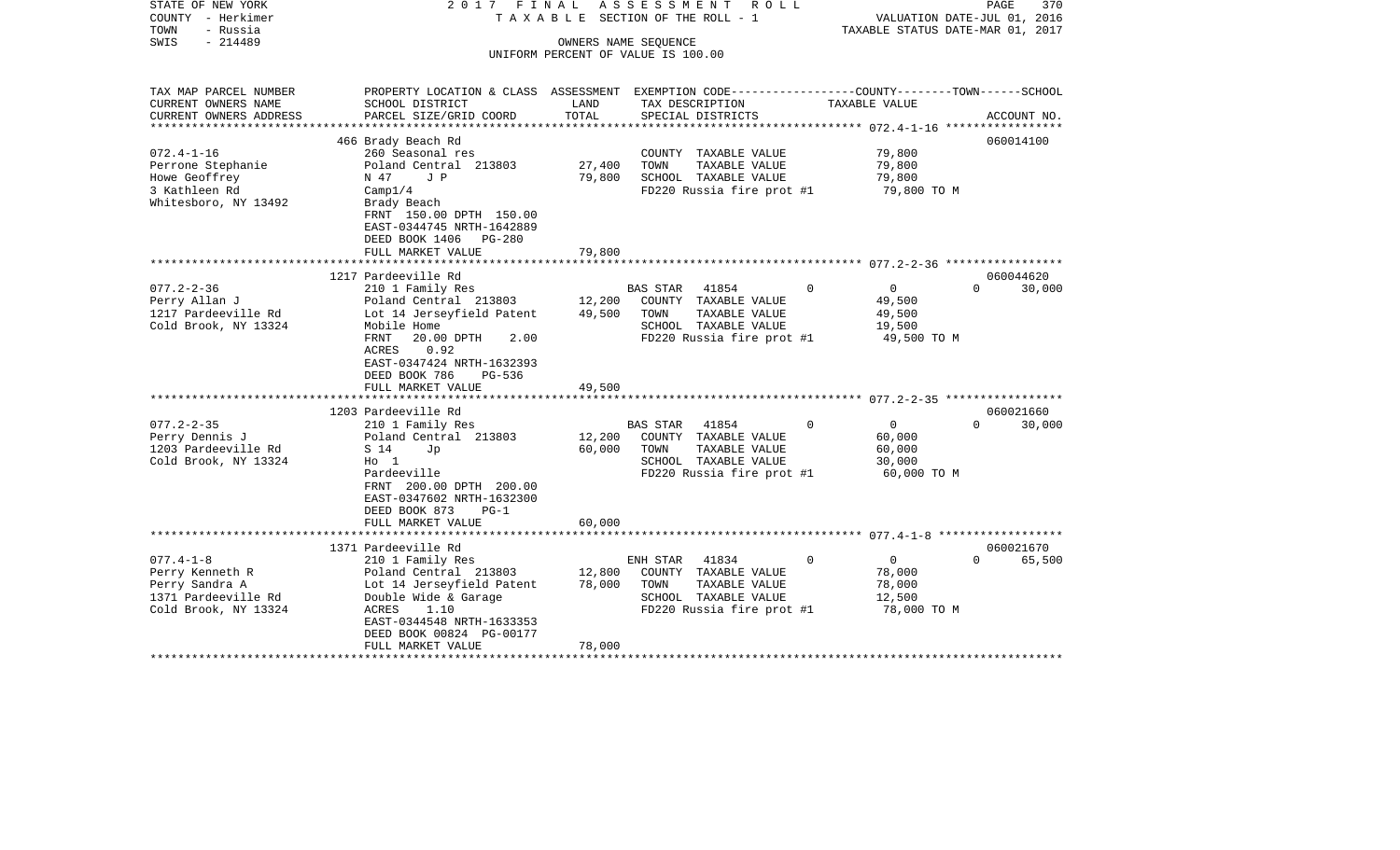| STATE OF NEW YORK<br>COUNTY - Herkimer<br>- Russia<br>TOWN                                                   |                                                                                                                                                                                                                   |                            | 2017 FINAL ASSESSMENT ROLL<br>T A X A B L E SECTION OF THE ROLL - 1                                | VALUATION DATE-JUL 01, 2016<br>TAXABLE STATUS DATE-MAR 01, 2017 | PAGE<br>371 |
|--------------------------------------------------------------------------------------------------------------|-------------------------------------------------------------------------------------------------------------------------------------------------------------------------------------------------------------------|----------------------------|----------------------------------------------------------------------------------------------------|-----------------------------------------------------------------|-------------|
| $-214489$<br>SWIS                                                                                            |                                                                                                                                                                                                                   | OWNERS NAME SEQUENCE       | UNIFORM PERCENT OF VALUE IS 100.00                                                                 |                                                                 |             |
| TAX MAP PARCEL NUMBER<br>CURRENT OWNERS NAME<br>CURRENT OWNERS ADDRESS                                       | PROPERTY LOCATION & CLASS ASSESSMENT EXEMPTION CODE---------------COUNTY-------TOWN------SCHOOL<br>SCHOOL DISTRICT<br>PARCEL SIZE/GRID COORD                                                                      | LAND<br>TOTAL              | TAX DESCRIPTION<br>SPECIAL DISTRICTS                                                               | TAXABLE VALUE                                                   | ACCOUNT NO. |
|                                                                                                              | 3313 Black Creek Rd                                                                                                                                                                                               |                            |                                                                                                    |                                                                 |             |
| $077.4 - 2 - 5$<br>Perry Kenneth R<br>Perry Sandra A<br>1371 Pardeeville Rd<br>Cold Brook, NY 13324          | 210 1 Family Res<br>Poland Central 213803<br>Lot 14 Jerseyfield Patent<br>ACRES 10.50 BANK<br>415<br>EAST-0346242 NRTH-1631539<br>DEED BOOK 920<br>PG-580<br>FULL MARKET VALUE                                    | 26,900<br>66,000<br>66,000 | COUNTY TAXABLE VALUE<br>TAXABLE VALUE<br>TOWN<br>SCHOOL TAXABLE VALUE<br>FD220 Russia fire prot #1 | 66,000<br>66,000<br>66,000<br>66,000 TO M                       |             |
|                                                                                                              |                                                                                                                                                                                                                   |                            |                                                                                                    |                                                                 |             |
| $072.15 - 1 - 27$<br>Perrymen Michael S<br>PO Box 47<br>Hinckley, NY 13352                                   | 119 Pershing Ave<br>210 1 Family Res<br>Remsen<br>305201<br>Lot 23 Walker Tract<br>House Garage<br>FRNT 200.00 DPTH 100.00<br>ACRES<br>$0.46$ BANK<br>023<br>EAST-0303528 NRTH-1221456<br>DEED BOOK 874<br>PG-261 | 9,400<br>84,500            | COUNTY TAXABLE VALUE<br>TAXABLE VALUE<br>TOWN<br>SCHOOL TAXABLE VALUE<br>FD230 Remsen fire #2      | 84,500<br>84,500<br>84,500<br>84,500 TO M                       | 060019050   |
|                                                                                                              | FULL MARKET VALUE                                                                                                                                                                                                 | 84,500                     |                                                                                                    |                                                                 |             |
|                                                                                                              |                                                                                                                                                                                                                   |                            |                                                                                                    |                                                                 |             |
| $072.19 - 1 - 1$<br>Pertz Aaron<br>12280 State Rte 365<br>Remsen, NY 13438                                   | Route 365<br>311 Res vac land - WTRFNT<br>305201<br>Remsen<br>S 21<br>Mp<br>$H_0$ 1/4<br>Rte 365<br>FRNT<br>5.00 DPTH 145.00<br>EAST-0338371 NRTH-1643689<br>DEED BOOK 00607 PG-00245<br>FULL MARKET VALUE        | 500<br>500<br>500          | COUNTY TAXABLE VALUE<br>TAXABLE VALUE<br>TOWN<br>SCHOOL TAXABLE VALUE<br>FD230 Remsen fire #2      | 500<br>500<br>500<br>500 TO M                                   | 060021720   |
|                                                                                                              | ******************************                                                                                                                                                                                    | * * * * * * * * * * * * *  |                                                                                                    |                                                                 |             |
| $072.19 - 1 - 4$<br>Pertz Aaron and Sylvia<br>Bernhan J & Pertz R<br>12280 State Rte 365<br>Remsen, NY 13438 | 132 Route 365<br>581 Chd/adt camp<br>305201<br>Remsen<br>Lot 22 Walker Tract<br>Camps<br>ACRES 31.00<br>EAST-0338640 NRTH-1644635<br>DEED BOOK 00644 PG-00855                                                     | 97,600<br>978,500          | COUNTY TAXABLE VALUE<br>TOWN<br>TAXABLE VALUE<br>SCHOOL TAXABLE VALUE<br>FD230 Remsen fire #2      | 978,500<br>978,500<br>978,500<br>978,500 TO M                   | 060021750   |
|                                                                                                              | FULL MARKET VALUE                                                                                                                                                                                                 | 978,500                    |                                                                                                    |                                                                 |             |
| $072.15 - 1 - 8$                                                                                             | Route 365<br>314 Rural vac<10                                                                                                                                                                                     |                            | COUNTY TAXABLE VALUE                                                                               | 1,500                                                           | 060021780   |
| Pertz Aaron H<br>Bernhan J<br>12280 State Rte 365<br>Remsen, NY 13438                                        | 305201<br>Remsen<br>N 22<br>Мp<br>Lot $4/10$<br>Rte 287<br>FRNT 100.00 DPTH 150.00<br>EAST-0339696 NRTH-1645542<br>DEED BOOK 00625 PG-01058<br>FULL MARKET VALUE                                                  | 1,500<br>1,500<br>1,500    | TOWN TAXABLE VALUE<br>SCHOOL TAXABLE VALUE<br>FD230 Remsen fire #2                                 | 1,500<br>1,500<br>1,500 TO M                                    |             |
|                                                                                                              |                                                                                                                                                                                                                   |                            |                                                                                                    |                                                                 |             |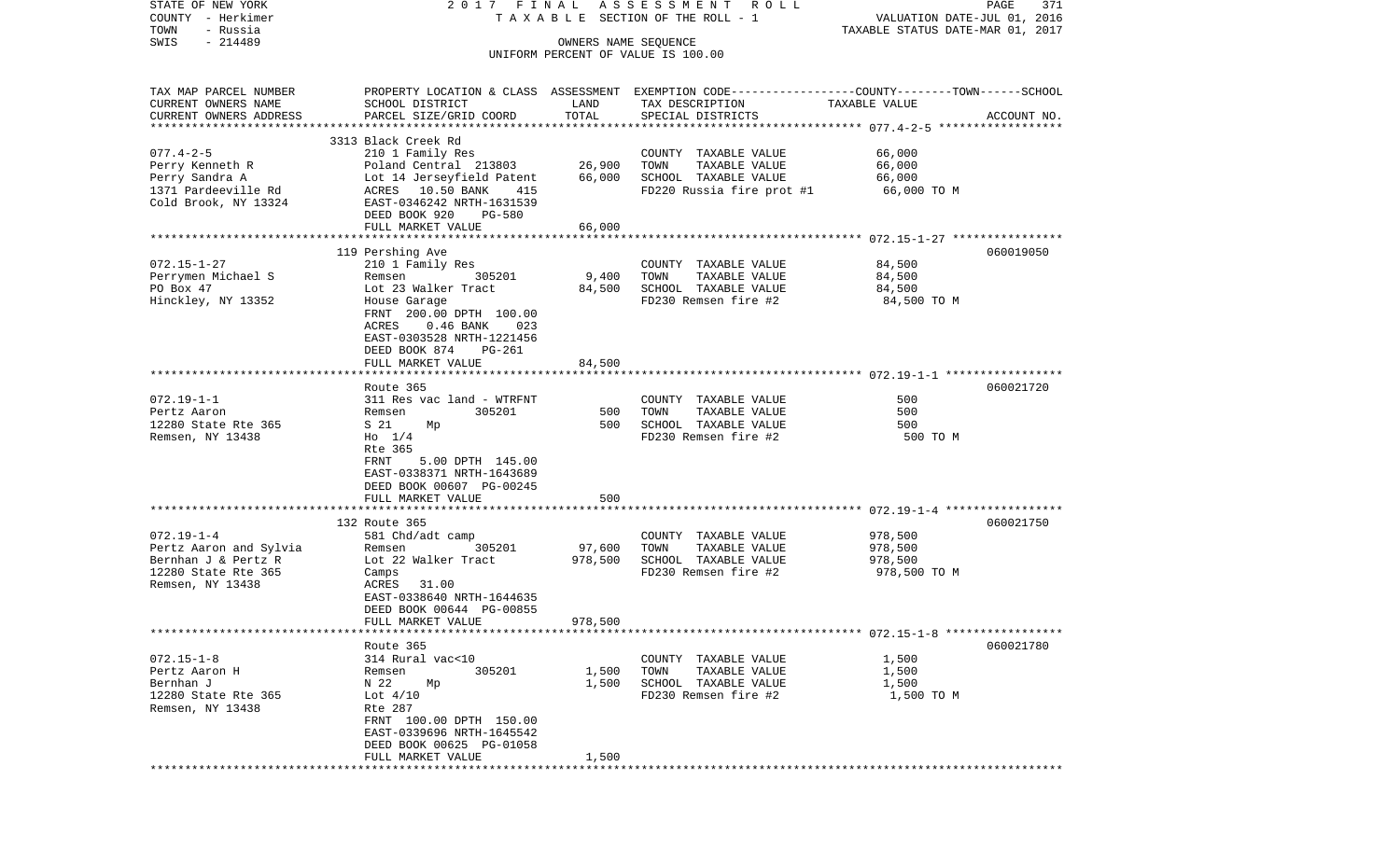| STATE OF NEW YORK<br>COUNTY - Herkimer<br>TOWN<br>- Russia<br>$-214489$<br>SWIS |                                                                                                  |               | 2017 FINAL ASSESSMENT ROLL<br>TAXABLE SECTION OF THE ROLL - 1<br>OWNERS NAME SEOUENCE<br>UNIFORM PERCENT OF VALUE IS 100.00 | PAGE<br>372<br>VALUATION DATE-JUL 01, 2016<br>TAXABLE STATUS DATE-MAR 01, 2017                  |
|---------------------------------------------------------------------------------|--------------------------------------------------------------------------------------------------|---------------|-----------------------------------------------------------------------------------------------------------------------------|-------------------------------------------------------------------------------------------------|
| TAX MAP PARCEL NUMBER                                                           |                                                                                                  |               |                                                                                                                             | PROPERTY LOCATION & CLASS ASSESSMENT EXEMPTION CODE---------------COUNTY-------TOWN------SCHOOL |
| CURRENT OWNERS NAME<br>CURRENT OWNERS ADDRESS                                   | SCHOOL DISTRICT<br>PARCEL SIZE/GRID COORD                                                        | LAND<br>TOTAL | TAX DESCRIPTION<br>SPECIAL DISTRICTS                                                                                        | TAXABLE VALUE<br>ACCOUNT NO.                                                                    |
|                                                                                 |                                                                                                  |               |                                                                                                                             |                                                                                                 |
|                                                                                 | Spall Rd                                                                                         |               |                                                                                                                             | 060041020                                                                                       |
| $072.2 - 1 - 18$                                                                | 314 Rural vac<10                                                                                 |               | COUNTY TAXABLE VALUE                                                                                                        | 1,400                                                                                           |
| Peters Mark                                                                     | Remsen 305201                                                                                    | 1,400         | TAXABLE VALUE<br>TOWN                                                                                                       | 1,400                                                                                           |
| Peters Diane                                                                    | Lot 10 Walker Tract                                                                              | 1,400         | SCHOOL TAXABLE VALUE                                                                                                        | 1,400                                                                                           |
| 137 Cemetary Rd<br>Jordanville, NY 13361                                        | Vacant Land<br>FRNT 100.00 DPTH 250.00<br>ACRES 0.57                                             |               | FD230 Remsen fire #2                                                                                                        | 1,400 TO M                                                                                      |
|                                                                                 | EAST-0340881 NRTH-1654560<br>DEED BOOK 1179 PG-834                                               |               |                                                                                                                             |                                                                                                 |
|                                                                                 | FULL MARKET VALUE                                                                                | 1,400         |                                                                                                                             |                                                                                                 |
|                                                                                 |                                                                                                  |               |                                                                                                                             |                                                                                                 |
| $073.3 - 1 - 75$                                                                | Route 365<br>311 Res vac land - WTRFNT                                                           |               | COUNTY TAXABLE VALUE                                                                                                        | 060021330<br>10,600                                                                             |
| Peters Martin                                                                   | 305201<br>Remsen                                                                                 | 10,600        | TAXABLE VALUE<br>TOWN                                                                                                       | 10,600                                                                                          |
| 2353 Main St                                                                    | Lot 1 Jacobs Tract                                                                               | 10,600        | SCHOOL TAXABLE VALUE                                                                                                        | 10,600                                                                                          |
| Clayville, NY 13322                                                             | Vacant Land                                                                                      |               | FD230 Remsen fire #2                                                                                                        | 10,600 TO M                                                                                     |
|                                                                                 | FRNT 150.00 DPTH 119.00<br>0.40<br>ACRES<br>EAST-0350298 NRTH-1646740<br>DEED BOOK 1167 PG-420   |               |                                                                                                                             |                                                                                                 |
|                                                                                 | FULL MARKET VALUE                                                                                | 10,600        |                                                                                                                             |                                                                                                 |
|                                                                                 | 696 Route 365                                                                                    |               |                                                                                                                             |                                                                                                 |
| $073.3 - 1 - 76.2$                                                              | 312 Vac w/imprv                                                                                  |               | COUNTY TAXABLE VALUE                                                                                                        | 16,000                                                                                          |
| Peters Martin                                                                   | 305201<br>Remsen                                                                                 | 11,900        | TOWN TAXABLE VALUE                                                                                                          | 16,000                                                                                          |
| PO Box 502                                                                      | Route 365                                                                                        | 16,000        | SCHOOL TAXABLE VALUE                                                                                                        | 16,000                                                                                          |
| Clayville, NY 13322                                                             | FRNT 252.00 DPTH 119.00<br>0.52<br>ACRES<br>EAST-0350102 NRTH-1646828<br>DEED BOOK 1281   PG-311 |               | FD230 Remsen fire #2                                                                                                        | 16,000 TO M                                                                                     |
|                                                                                 | FULL MARKET VALUE                                                                                | 16,000        |                                                                                                                             |                                                                                                 |
|                                                                                 |                                                                                                  |               |                                                                                                                             |                                                                                                 |
|                                                                                 | Route 365                                                                                        |               |                                                                                                                             | 060000150                                                                                       |
| $073.3 - 1 - 26$<br>Peters Martin C                                             | 314 Rural vac<10                                                                                 |               | COUNTY TAXABLE VALUE<br>TOWN                                                                                                | 1,100                                                                                           |
| Pett Joyce A                                                                    | Poland Central 213803 1,100<br>Lot 80 Remsenburg Patent                                          | 1,100         | TAXABLE VALUE<br>SCHOOL TAXABLE VALUE                                                                                       | 1,100<br>1,100                                                                                  |
| 2341 Main St<br>Clayville, NY 13322                                             | Vacant Land<br>FRNT 160.00 DPTH 120.00<br>EAST-0352808 NRTH-1647084<br>DEED BOOK 1165 PG-327     |               | FD230 Remsen fire #2                                                                                                        | 1,100 TO M                                                                                      |
|                                                                                 | FULL MARKET VALUE                                                                                | 1,100         |                                                                                                                             |                                                                                                 |
|                                                                                 |                                                                                                  |               |                                                                                                                             |                                                                                                 |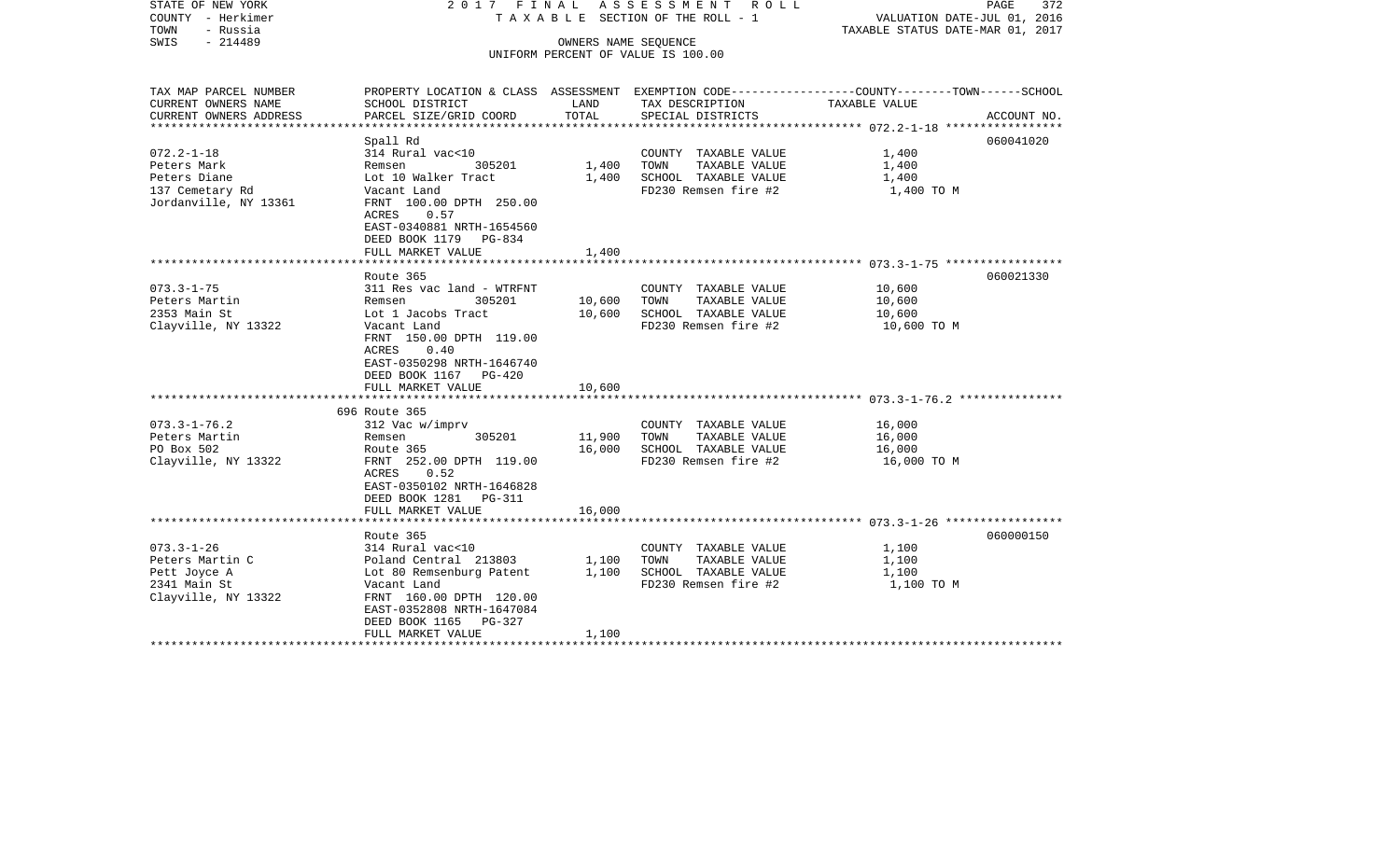| STATE OF NEW YORK<br>COUNTY - Herkimer<br>TOWN<br>- Russia<br>$-214489$<br>SWIS                                                                          | 2017 FINAL                                                                                                                                                                                                                                                                                    | OWNERS NAME SEQUENCE                           | ASSESSMENT ROLL<br>TAXABLE SECTION OF THE ROLL - 1<br>UNIFORM PERCENT OF VALUE IS 100.00                                                                                                            | VALUATION DATE-JUL 01, 2016<br>TAXABLE STATUS DATE-MAR 01, 2017                        | PAGE<br>373 |
|----------------------------------------------------------------------------------------------------------------------------------------------------------|-----------------------------------------------------------------------------------------------------------------------------------------------------------------------------------------------------------------------------------------------------------------------------------------------|------------------------------------------------|-----------------------------------------------------------------------------------------------------------------------------------------------------------------------------------------------------|----------------------------------------------------------------------------------------|-------------|
| TAX MAP PARCEL NUMBER<br>CURRENT OWNERS NAME                                                                                                             | SCHOOL DISTRICT                                                                                                                                                                                                                                                                               | LAND                                           | PROPERTY LOCATION & CLASS ASSESSMENT EXEMPTION CODE---------------COUNTY-------TOWN------SCHOOL<br>TAX DESCRIPTION                                                                                  | TAXABLE VALUE                                                                          |             |
| CURRENT OWNERS ADDRESS<br>***********************                                                                                                        | PARCEL SIZE/GRID COORD                                                                                                                                                                                                                                                                        | TOTAL                                          | SPECIAL DISTRICTS                                                                                                                                                                                   |                                                                                        | ACCOUNT NO. |
|                                                                                                                                                          | 867 Route 365                                                                                                                                                                                                                                                                                 |                                                |                                                                                                                                                                                                     |                                                                                        | 060000120   |
| $073.3 - 1 - 27$<br>Peters Martin C<br>Pett Joyce A<br>2341 Main St<br>Clayville, NY 13322                                                               | 260 Seasonal res<br>Poland Central 213803<br>Lot 80 Remsenburg Patent<br>Camp<br>FRNT 120.00 DPTH 120.00<br>EAST-0352867 NRTH-1646972<br>DEED BOOK 1165 PG-327                                                                                                                                | 1,500<br>4,000                                 | COUNTY TAXABLE VALUE<br>TOWN<br>TAXABLE VALUE<br>SCHOOL TAXABLE VALUE<br>FD230 Remsen fire #2                                                                                                       | 4,000<br>4,000<br>4,000<br>4,000 TO M                                                  |             |
|                                                                                                                                                          | FULL MARKET VALUE                                                                                                                                                                                                                                                                             | 4,000                                          |                                                                                                                                                                                                     |                                                                                        |             |
|                                                                                                                                                          | Route 365                                                                                                                                                                                                                                                                                     |                                                |                                                                                                                                                                                                     |                                                                                        | 060016710   |
| $073.3 - 1 - 74$<br>Peters Martin C<br>2353 Main St<br>Clayville, NY 13322<br>$088.2 - 1 - 24.2$<br>Petkovsek Patricia<br>PO Box 387<br>Poland, NY 13431 | 210 1 Family Res<br>305201<br>Remsen<br>Lot 1 Jacobs Tract<br>House Trl<br>FRNT 235.00 DPTH 115.00<br>0.91<br>ACRES<br>EAST-0350481 NRTH-1646650<br>DEED BOOK 1116 PG-972<br>FULL MARKET VALUE<br>Rte 8<br>449 Other Storag<br>Poland Central 213803<br>Lot 44 Royal Grant<br>Garage & Office | 14,600<br>53,000<br>53,000<br>12,500<br>46,500 | COUNTY TAXABLE VALUE<br>TOWN<br>TAXABLE VALUE<br>SCHOOL TAXABLE VALUE<br>FD230 Remsen fire #2<br>COUNTY TAXABLE VALUE<br>TOWN<br>TAXABLE VALUE<br>SCHOOL TAXABLE VALUE<br>FD220 Russia fire prot #1 | 53,000<br>53,000<br>53,000<br>53,000 TO M<br>46,500<br>46,500<br>46,500<br>46,500 TO M | 60002225    |
|                                                                                                                                                          | FRNT 215.00 DPTH 200.00<br>1.00<br>ACRES<br>EAST-0345467 NRTH-1603353<br>DEED BOOK 1581 PG-723<br>FULL MARKET VALUE<br>Southside Rd                                                                                                                                                           | 46,500                                         |                                                                                                                                                                                                     |                                                                                        | 060021870   |
| $077.1 - 1 - 15$<br>Petroski Edward<br>Petroski Life<br>Ellis C & Amuso D<br>455 Oakdale Ave<br>Utica, NY 13502                                          | 260 Seasonal res<br>Poland Central 213803<br>N 15<br>Jp<br>Tr1 1/3<br>Southside<br>FRNT 134.00 DPTH 160.00<br>0.38<br>ACRES<br>EAST-0334801 NRTH-1634889<br>DEED BOOK 857<br>$PG-15$<br>FULL MARKET VALUE                                                                                     | 22,200<br>26,500<br>26,500                     | COUNTY TAXABLE VALUE<br>TOWN<br>TAXABLE VALUE<br>SCHOOL TAXABLE VALUE<br>FD220 Russia fire prot #1                                                                                                  | 26,500<br>26,500<br>26,500<br>26,500 TO M                                              |             |
| ******************                                                                                                                                       |                                                                                                                                                                                                                                                                                               |                                                |                                                                                                                                                                                                     |                                                                                        |             |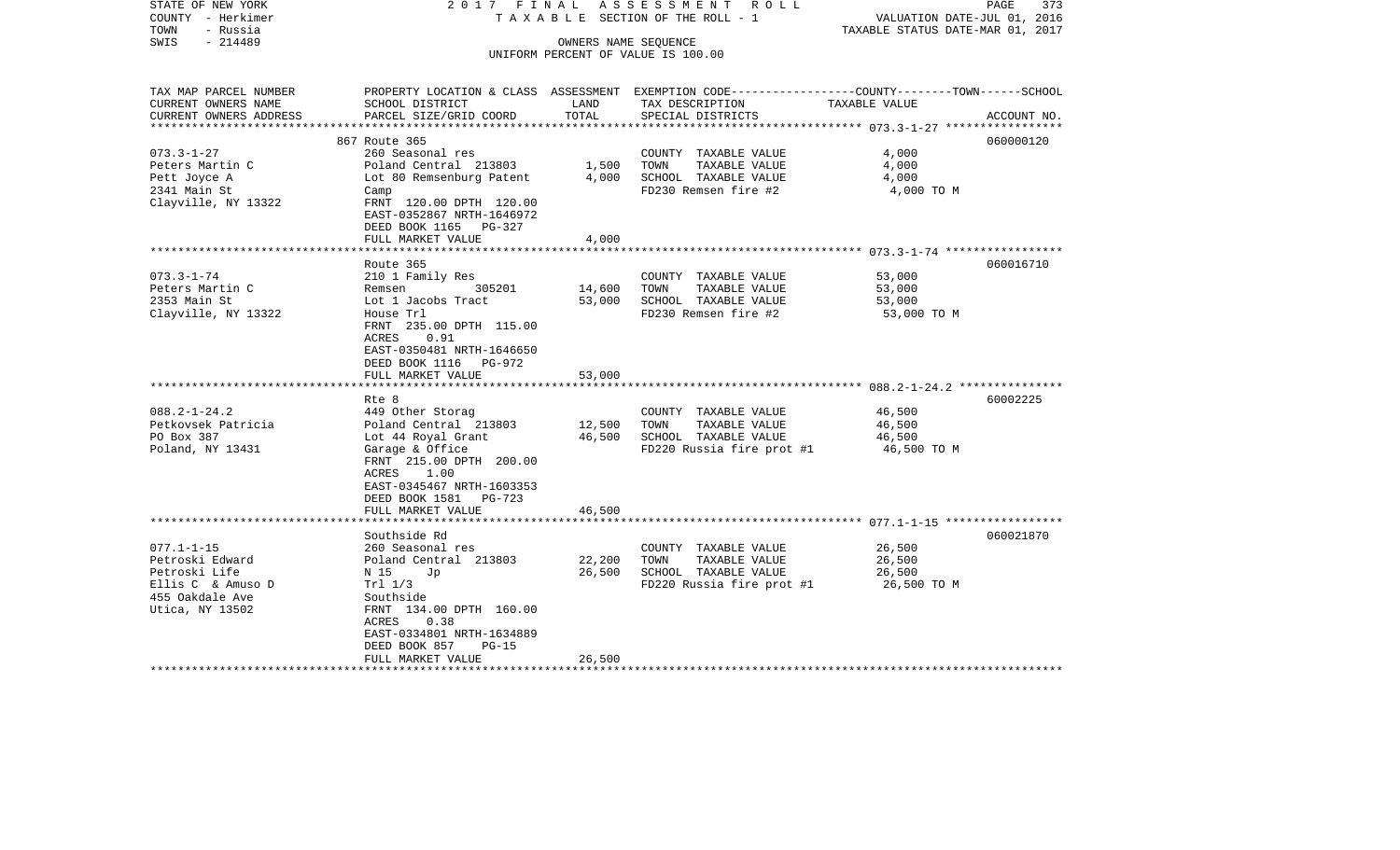| STATE OF NEW YORK<br>COUNTY - Herkimer<br>TOWN<br>- Russia | 2017 FINAL                                |        | ASSESSMENT ROLL<br>T A X A B L E SECTION OF THE ROLL - 1 | PAGE<br>VALUATION DATE-JUL 01, 2016<br>TAXABLE STATUS DATE-MAR 01, 2017                          | 374 |
|------------------------------------------------------------|-------------------------------------------|--------|----------------------------------------------------------|--------------------------------------------------------------------------------------------------|-----|
| $-214489$<br>SWIS                                          |                                           |        | OWNERS NAME SEOUENCE                                     |                                                                                                  |     |
|                                                            |                                           |        | UNIFORM PERCENT OF VALUE IS 100.00                       |                                                                                                  |     |
|                                                            |                                           |        |                                                          |                                                                                                  |     |
| TAX MAP PARCEL NUMBER                                      |                                           |        |                                                          | PROPERTY LOCATION & CLASS ASSESSMENT EXEMPTION CODE----------------COUNTY-------TOWN------SCHOOL |     |
| CURRENT OWNERS NAME                                        | SCHOOL DISTRICT                           | LAND   | TAX DESCRIPTION                                          | TAXABLE VALUE                                                                                    |     |
| CURRENT OWNERS ADDRESS                                     | PARCEL SIZE/GRID COORD                    | TOTAL  | SPECIAL DISTRICTS                                        | ACCOUNT NO.                                                                                      |     |
|                                                            | 421 Brady Beach Rd                        |        |                                                          | 060045520                                                                                        |     |
| $072.4 - 1 - 32$                                           | 260 Seasonal res                          |        | COUNTY TAXABLE VALUE                                     | 52,500                                                                                           |     |
| Petrowski Matthew                                          | Poland Central 213803                     | 11,900 | TAXABLE VALUE<br>TOWN                                    | 52,500                                                                                           |     |
| Petrowski Krista                                           | Lot $47$ Jp                               | 52,500 | SCHOOL TAXABLE VALUE                                     | 52,500                                                                                           |     |
| 5721 Walker Rd                                             | Camp                                      |        | FD220 Russia fire prot #1                                | 52,500 TO M                                                                                      |     |
| Deerfield, NY 13502                                        | Brady Beach                               |        |                                                          |                                                                                                  |     |
|                                                            | FRNT 150.00 DPTH 150.00                   |        |                                                          |                                                                                                  |     |
|                                                            | EAST-0344196 NRTH-1642318                 |        |                                                          |                                                                                                  |     |
|                                                            | DEED BOOK 1626<br>PG-123                  |        |                                                          |                                                                                                  |     |
|                                                            | FULL MARKET VALUE                         | 52,500 |                                                          |                                                                                                  |     |
|                                                            | Route 365                                 |        |                                                          | 060025860                                                                                        |     |
| $073.3 - 1 - 60.1$                                         | 260 Seasonal res                          |        | COUNTY TAXABLE VALUE                                     | 2,000                                                                                            |     |
| Pett Dennis                                                | 305201<br>Remsen                          | 1,200  | TAXABLE VALUE<br>TOWN                                    | 2,000                                                                                            |     |
| 11477 Muthig Rd                                            | Lot 1 Marvin Tract                        | 2,000  | SCHOOL TAXABLE VALUE                                     | 2,000                                                                                            |     |
| Remsen, NY 13438                                           | Trl                                       |        | FD230 Remsen fire #2                                     | 2,000 TO M                                                                                       |     |
|                                                            | FRNT<br>41.00 DPTH 47.00                  |        |                                                          |                                                                                                  |     |
|                                                            | ACRES<br>0.06                             |        |                                                          |                                                                                                  |     |
|                                                            | EAST-0352685 NRTH-1646749                 |        |                                                          |                                                                                                  |     |
|                                                            | DEED BOOK 1429<br>PG-205                  |        |                                                          |                                                                                                  |     |
|                                                            | FULL MARKET VALUE                         | 2,000  |                                                          |                                                                                                  |     |
|                                                            |                                           |        |                                                          |                                                                                                  |     |
| $077.4 - 1 - 41.3$                                         | Black Creek Rd                            |        |                                                          |                                                                                                  |     |
| Pettigrew Karl H                                           | 314 Rural vac<10<br>Poland Central 213803 | 17,200 | COUNTY TAXABLE VALUE<br>TOWN<br>TAXABLE VALUE            | 17,200<br>17,200                                                                                 |     |
| 208 County Rte 70                                          | Lot 119 Royal Grant                       | 17,200 | SCHOOL TAXABLE VALUE                                     | 17,200                                                                                           |     |
| Stillwater, NY 12170                                       | ACRES<br>9.60                             |        | FD220 Russia fire prot #1                                | 17,200 TO M                                                                                      |     |
|                                                            | EAST-0342345 NRTH-1627730                 |        |                                                          |                                                                                                  |     |
|                                                            | DEED BOOK 937<br>PG-643                   |        |                                                          |                                                                                                  |     |
|                                                            | FULL MARKET VALUE                         | 17,200 |                                                          |                                                                                                  |     |
|                                                            |                                           |        |                                                          |                                                                                                  |     |
|                                                            | Brady Beach Rd                            |        |                                                          | 060005730                                                                                        |     |
| $072.4 - 1 - 39$                                           | 260 Seasonal res                          |        | COUNTY TAXABLE VALUE                                     | 58,000                                                                                           |     |
| Pezdek Jan W                                               | Poland Central 213803                     | 9,800  | TAXABLE VALUE<br>TOWN                                    | 58,000                                                                                           |     |
| Pezdek Janice K                                            | Lot 47 Jerseyfield Patent                 | 58,000 | SCHOOL TAXABLE VALUE                                     | 58,000                                                                                           |     |
| 1B Chestnut St<br>Clinton, NY 13323                        | Camp<br>FRNT 100.00 DPTH 150.00           |        | FD220 Russia fire prot #1                                | 58,000 TO M                                                                                      |     |
|                                                            | 0.25<br>ACRES                             |        |                                                          |                                                                                                  |     |
|                                                            | EAST-0344431 NRTH-1642424                 |        |                                                          |                                                                                                  |     |
|                                                            | DEED BOOK 00826 PG-00456                  |        |                                                          |                                                                                                  |     |
|                                                            | FULL MARKET VALUE                         | 58,000 |                                                          |                                                                                                  |     |
|                                                            |                                           |        |                                                          |                                                                                                  |     |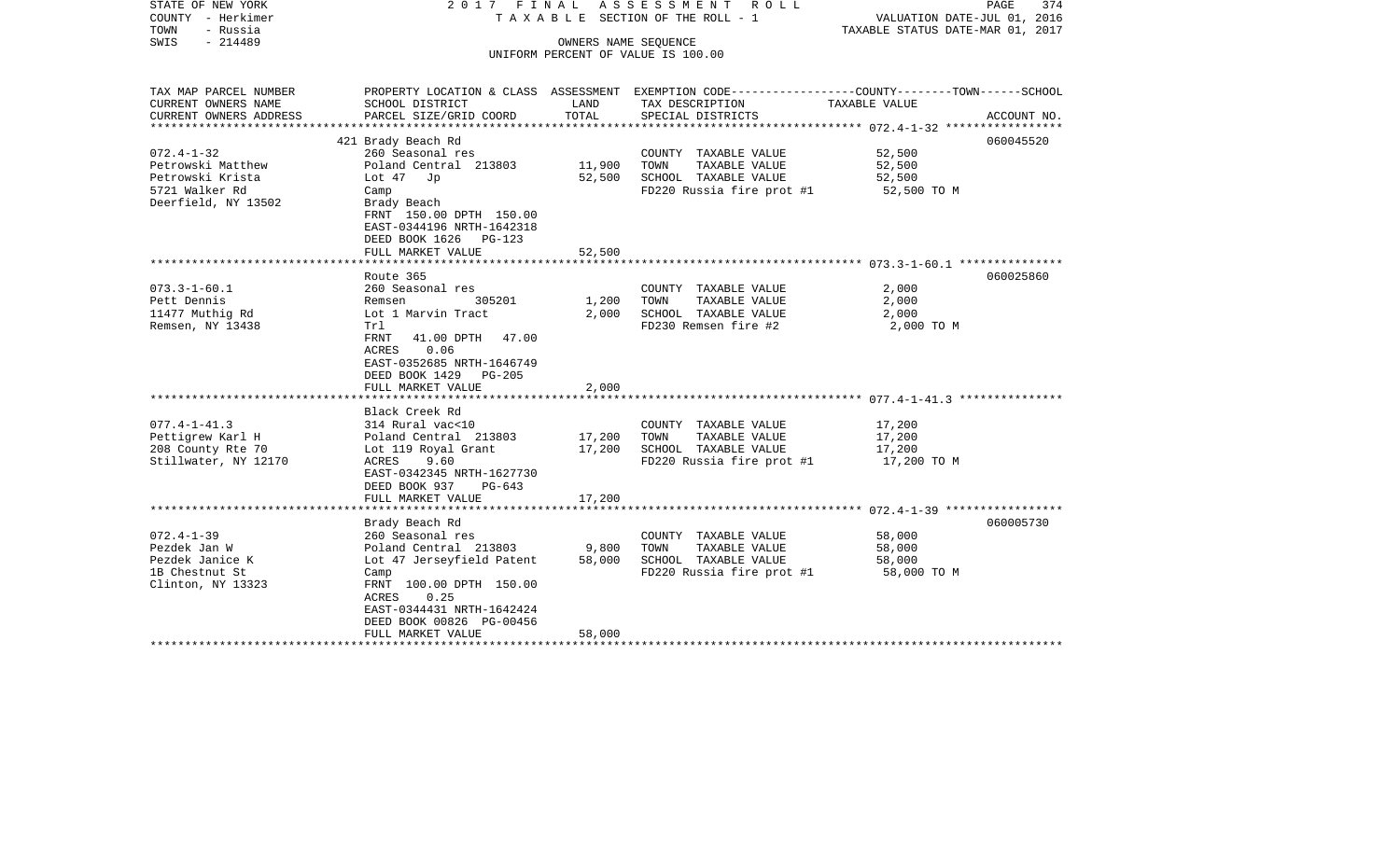| STATE OF NEW YORK<br>COUNTY - Herkimer<br>TOWN<br>- Russia | 2017 FINAL                                                                                                         |         | ASSESSMENT ROLL<br>TAXABLE SECTION OF THE ROLL - 1         | TAXABLE STATUS DATE-MAR 01, 2017     | PAGE<br>375<br>VALUATION DATE-JUL 01, 2016 |
|------------------------------------------------------------|--------------------------------------------------------------------------------------------------------------------|---------|------------------------------------------------------------|--------------------------------------|--------------------------------------------|
| SWIS<br>$-214489$                                          |                                                                                                                    |         | OWNERS NAME SEOUENCE<br>UNIFORM PERCENT OF VALUE IS 100.00 |                                      |                                            |
|                                                            |                                                                                                                    |         |                                                            |                                      |                                            |
| TAX MAP PARCEL NUMBER<br>CURRENT OWNERS NAME               | PROPERTY LOCATION & CLASS ASSESSMENT EXEMPTION CODE---------------COUNTY-------TOWN------SCHOOL<br>SCHOOL DISTRICT | LAND    | TAX DESCRIPTION                                            | TAXABLE VALUE                        |                                            |
| CURRENT OWNERS ADDRESS                                     | PARCEL SIZE/GRID COORD                                                                                             | TOTAL   | SPECIAL DISTRICTS                                          |                                      | ACCOUNT NO.                                |
|                                                            | Spall Rd                                                                                                           |         |                                                            |                                      | 060015900                                  |
| $068. - 2 - 13$                                            | 260 Seasonal res                                                                                                   |         | COUNTY TAXABLE VALUE                                       | 28,000                               |                                            |
| Phelps-Leynse Donna L                                      | Remsen<br>305201                                                                                                   | 8,000   | TAXABLE VALUE<br>TOWN                                      | 28,000                               |                                            |
| 13158 Dorchester Dr                                        | Lot 5 Walker Tract                                                                                                 | 28,000  | SCHOOL TAXABLE VALUE                                       | 28,000                               |                                            |
| Seminole, FL 33776                                         | Camp<br>FRNT 140.00 DPTH 100.00<br>ACRES<br>0.32                                                                   |         | FD230 Remsen fire #2                                       | 28,000 TO M                          |                                            |
|                                                            | EAST-0341765 NRTH-1655166<br>DEED BOOK 691<br><b>PG-185</b>                                                        |         |                                                            |                                      |                                            |
|                                                            | FULL MARKET VALUE                                                                                                  | 28,000  |                                                            |                                      |                                            |
|                                                            | Spall Rd                                                                                                           |         |                                                            |                                      | 060015930                                  |
| $068. - 2 - 14$                                            | 314 Rural vac<10                                                                                                   |         | COUNTY TAXABLE VALUE                                       | 800                                  |                                            |
| Phelps-Leynse Donna L                                      | 305201<br>Remsen                                                                                                   | 800     | TAXABLE VALUE<br>TOWN                                      | 800                                  |                                            |
| 13158 Dorchester Dr                                        | Lot 5 Walker Tract                                                                                                 | 800     | SCHOOL TAXABLE VALUE                                       | 800                                  |                                            |
| Seminole, FL 33776                                         | Vacant Land                                                                                                        |         | FD230 Remsen fire #2                                       | 800 TO M                             |                                            |
|                                                            | FRNT 140.00 DPTH 100.00<br>ACRES<br>0.32<br>EAST-0341859 NRTH-1655207                                              |         |                                                            |                                      |                                            |
|                                                            | DEED BOOK 933<br>$PG-322$                                                                                          |         |                                                            |                                      |                                            |
|                                                            | FULL MARKET VALUE                                                                                                  | 800     |                                                            |                                      |                                            |
|                                                            |                                                                                                                    |         |                                                            |                                      |                                            |
|                                                            | 134 Warney Rd                                                                                                      |         |                                                            |                                      | 060019260                                  |
| $073.3 - 1 - 46$<br>Phillips Gary Sr                       | 210 1 Family Res - WTRFNT<br>Poland Central 213803                                                                 | 28,300  | ENH STAR 41834<br>COUNTY TAXABLE VALUE                     | $\Omega$<br>$\overline{0}$<br>59,660 | 59,660<br>$\Omega$                         |
| PO Box 154                                                 | Lot 80 Remsenburg Patent                                                                                           | 59,660  | TAXABLE VALUE<br>TOWN                                      | 59,660                               |                                            |
| Hinckley, NY 13352                                         | Camp                                                                                                               |         | SCHOOL TAXABLE VALUE                                       | $\Omega$                             |                                            |
|                                                            | ACRES<br>4.30                                                                                                      |         | FD230 Remsen fire #2                                       | 59,660 TO M                          |                                            |
|                                                            | EAST-0354261 NRTH-1646913                                                                                          |         |                                                            |                                      |                                            |
|                                                            | DEED BOOK 1406 PG-207                                                                                              |         |                                                            |                                      |                                            |
|                                                            | FULL MARKET VALUE                                                                                                  | 59,660  |                                                            |                                      |                                            |
|                                                            |                                                                                                                    |         |                                                            |                                      |                                            |
|                                                            | 6195 Military Rd                                                                                                   |         |                                                            |                                      |                                            |
| $076.4 - 1 - 14.2$<br>Pianka Mark                          | 210 1 Family Res                                                                                                   | 41,000  | COUNTY TAXABLE VALUE<br>TOWN<br>TAXABLE VALUE              | 152,000<br>152,000                   |                                            |
| Pianka Kathleen                                            | Poland Central 213803<br>Log Home                                                                                  | 152,000 | SCHOOL TAXABLE VALUE                                       | 152,000                              |                                            |
| 6195 Military Rd                                           | FRNT 510.00 DPTH                                                                                                   |         | FD220 Russia fire prot #1                                  | 152,000 TO M                         |                                            |
| Remsen, NY 13438                                           | 5.00<br>ACRES                                                                                                      |         |                                                            |                                      |                                            |
|                                                            | EAST-0321703 NRTH-1626130                                                                                          |         |                                                            |                                      |                                            |
|                                                            | DEED BOOK 1629<br>PG-927                                                                                           |         |                                                            |                                      |                                            |
|                                                            | FULL MARKET VALUE                                                                                                  | 152,000 |                                                            |                                      |                                            |
|                                                            |                                                                                                                    |         |                                                            |                                      |                                            |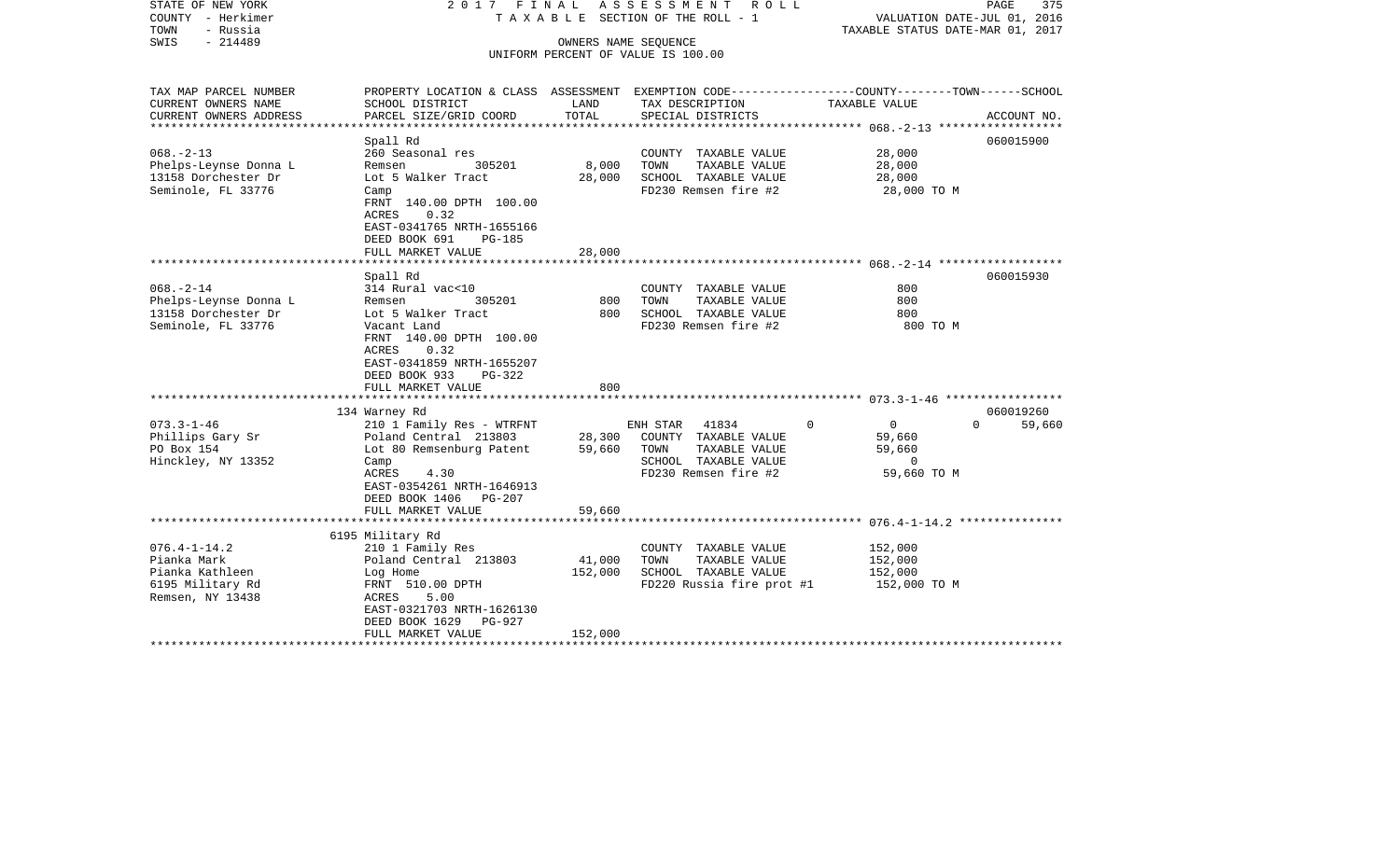| STATE OF NEW YORK<br>COUNTY - Herkimer |                                                                                                 |                      | 2017 FINAL ASSESSMENT ROLL<br>TAXABLE SECTION OF THE ROLL - 1 |                               | PAGE<br>376<br>VALUATION DATE-JUL 01, 2016 |
|----------------------------------------|-------------------------------------------------------------------------------------------------|----------------------|---------------------------------------------------------------|-------------------------------|--------------------------------------------|
| TOWN<br>- Russia                       |                                                                                                 |                      |                                                               |                               | TAXABLE STATUS DATE-MAR 01, 2017           |
| $-214489$<br>SWIS                      |                                                                                                 | OWNERS NAME SEQUENCE |                                                               |                               |                                            |
|                                        |                                                                                                 |                      | UNIFORM PERCENT OF VALUE IS 100.00                            |                               |                                            |
|                                        |                                                                                                 |                      |                                                               |                               |                                            |
| TAX MAP PARCEL NUMBER                  | PROPERTY LOCATION & CLASS ASSESSMENT EXEMPTION CODE---------------COUNTY-------TOWN------SCHOOL |                      |                                                               |                               |                                            |
| CURRENT OWNERS NAME                    | SCHOOL DISTRICT                                                                                 | LAND                 | TAX DESCRIPTION                                               | TAXABLE VALUE                 |                                            |
| CURRENT OWNERS ADDRESS                 | PARCEL SIZE/GRID COORD                                                                          | TOTAL                | SPECIAL DISTRICTS                                             |                               | ACCOUNT NO.                                |
|                                        |                                                                                                 |                      |                                                               |                               |                                            |
|                                        | 6195 Military Rd                                                                                |                      |                                                               |                               |                                            |
| $076.4 - 1 - 14.3$                     | 314 Rural vac<10                                                                                |                      | COUNTY TAXABLE VALUE                                          | 14,800                        |                                            |
| Pianka Mark                            | Poland Central 213803                                                                           | 14,800               | TAXABLE VALUE<br>TOWN                                         | 14,800                        |                                            |
| Pianka Kathleen                        | Vac.land                                                                                        | 14,800               | SCHOOL TAXABLE VALUE                                          | 14,800                        |                                            |
| 6195 Military Rd                       | FRNT 226.00 DPTH                                                                                |                      | FD220 Russia fire prot #1                                     | 14,800 TO M                   |                                            |
| Remsen, NY 13430                       | ACRES<br>5.90                                                                                   |                      |                                                               |                               |                                            |
|                                        | EAST-0321249 NRTH-1626343                                                                       |                      |                                                               |                               |                                            |
|                                        | DEED BOOK 1629 PG-927                                                                           |                      |                                                               |                               |                                            |
|                                        | FULL MARKET VALUE                                                                               | 14,800               |                                                               |                               |                                            |
|                                        |                                                                                                 |                      |                                                               |                               |                                            |
|                                        | Route 365                                                                                       |                      |                                                               |                               | 060029010                                  |
| $073.3 - 1 - 55$                       | 270 Mfg housing                                                                                 |                      | BAS STAR 41854                                                | $\mathbf 0$<br>$\overline{0}$ | $\Omega$<br>21,500                         |
| Piazza Vicky L                         | Poland Central 213803                                                                           |                      | 7,100 COUNTY TAXABLE VALUE                                    | 21,500                        |                                            |
| 876 State Route 365                    | Lot 80 Remsenburg Patent                                                                        | 21,500               | TAXABLE VALUE<br>TOWN                                         | 21,500                        |                                            |
| Remsen, NY 13438                       | Trl Garage                                                                                      |                      | SCHOOL TAXABLE VALUE                                          | $\overline{0}$                |                                            |
|                                        | FRNT 150.00 DPTH 65.00                                                                          |                      | FD230 Remsen fire #2                                          | 21,500 TO M                   |                                            |
|                                        | EAST-0353107 NRTH-1646860                                                                       |                      |                                                               |                               |                                            |
|                                        | DEED BOOK 713<br>$PG-112$                                                                       |                      |                                                               |                               |                                            |
|                                        | FULL MARKET VALUE                                                                               | 21,500               |                                                               |                               |                                            |
|                                        | 293 Mac Arthur Rd                                                                               |                      |                                                               |                               | 060044260                                  |
| $077.2 - 1 - 42$                       | 260 Seasonal res                                                                                |                      | COUNTY TAXABLE VALUE                                          | 56,800                        |                                            |
| Pietsch Bruce A                        | Poland Central 213803                                                                           | 14,500               | TAXABLE VALUE<br>TOWN                                         | 56,800                        |                                            |
| Pietsch Karen A                        | Lot 15 Jerseyfield Patent                                                                       | 56,800               | SCHOOL TAXABLE VALUE                                          | 56,800                        |                                            |
| 628 Pauline Ave                        | Trl                                                                                             |                      | FD220 Russia fire prot #1                                     | 56,800 TO M                   |                                            |
| Utica, NY 13502                        | ACRES<br>1.70                                                                                   |                      |                                                               |                               |                                            |
|                                        | EAST-0338629 NRTH-1634451                                                                       |                      |                                                               |                               |                                            |
|                                        | DEED BOOK 687<br>PG-993                                                                         |                      |                                                               |                               |                                            |
|                                        | FULL MARKET VALUE                                                                               | 56,800               |                                                               |                               |                                            |
|                                        |                                                                                                 |                      |                                                               |                               |                                            |
|                                        | Mac Arthur Rd                                                                                   |                      |                                                               |                               | 060022020                                  |
| $077.2 - 1 - 43$                       | 260 Seasonal res                                                                                |                      | COUNTY TAXABLE VALUE                                          | 40,000                        |                                            |
| Pietsch Trustee Gerald W Jr            | Poland Central 213803                                                                           | 20,000               | TOWN<br>TAXABLE VALUE                                         | 40,000                        |                                            |
| Pietsch Heidemarie                     | Lot 15 Jerseyfield Patent                                                                       | 40,000               | SCHOOL TAXABLE VALUE                                          | 40,000                        |                                            |
| 1309 Hart St                           | Camp                                                                                            |                      | FD220 Russia fire prot #1 40,000 TO M                         |                               |                                            |
| Utica, NY 13502                        | 5.30<br>ACRES                                                                                   |                      |                                                               |                               |                                            |
|                                        | EAST-0338455 NRTH-1634552                                                                       |                      |                                                               |                               |                                            |
|                                        | DEED BOOK 1572 PG-67                                                                            |                      |                                                               |                               |                                            |
|                                        | FULL MARKET VALUE                                                                               | 40,000               |                                                               |                               |                                            |
|                                        |                                                                                                 |                      |                                                               |                               |                                            |
|                                        | 351 Russia Rd                                                                                   |                      |                                                               |                               |                                            |
| $083.3 - 2 - 24.1$                     | 242 Rurl res&rec                                                                                |                      | 41854<br>BAS STAR                                             | 0<br>0                        | 30,000<br>$\mathbf 0$                      |
| Piper Derrick F                        | Poland Central 213803                                                                           | 53,400               | COUNTY<br>TAXABLE VALUE                                       | 209,000                       |                                            |
| Sheehan Anne-Margaret                  | Lot 87 Royal Grant                                                                              | 209,000              | TAXABLE VALUE<br>TOWN                                         | 209,000                       |                                            |
| 351 Russia Rd                          | House Garage                                                                                    |                      | SCHOOL TAXABLE VALUE                                          | 179,000                       |                                            |
| Poland, NY 13431                       | 16.91<br>ACRES                                                                                  |                      | FD220 Russia fire prot #1                                     | 209,000 TO M                  |                                            |
|                                        | EAST-0332949 NRTH-1613017                                                                       |                      |                                                               |                               |                                            |
|                                        | DEED BOOK 895<br>$PG-7$                                                                         | 209,000              |                                                               |                               |                                            |
|                                        | FULL MARKET VALUE                                                                               |                      |                                                               |                               |                                            |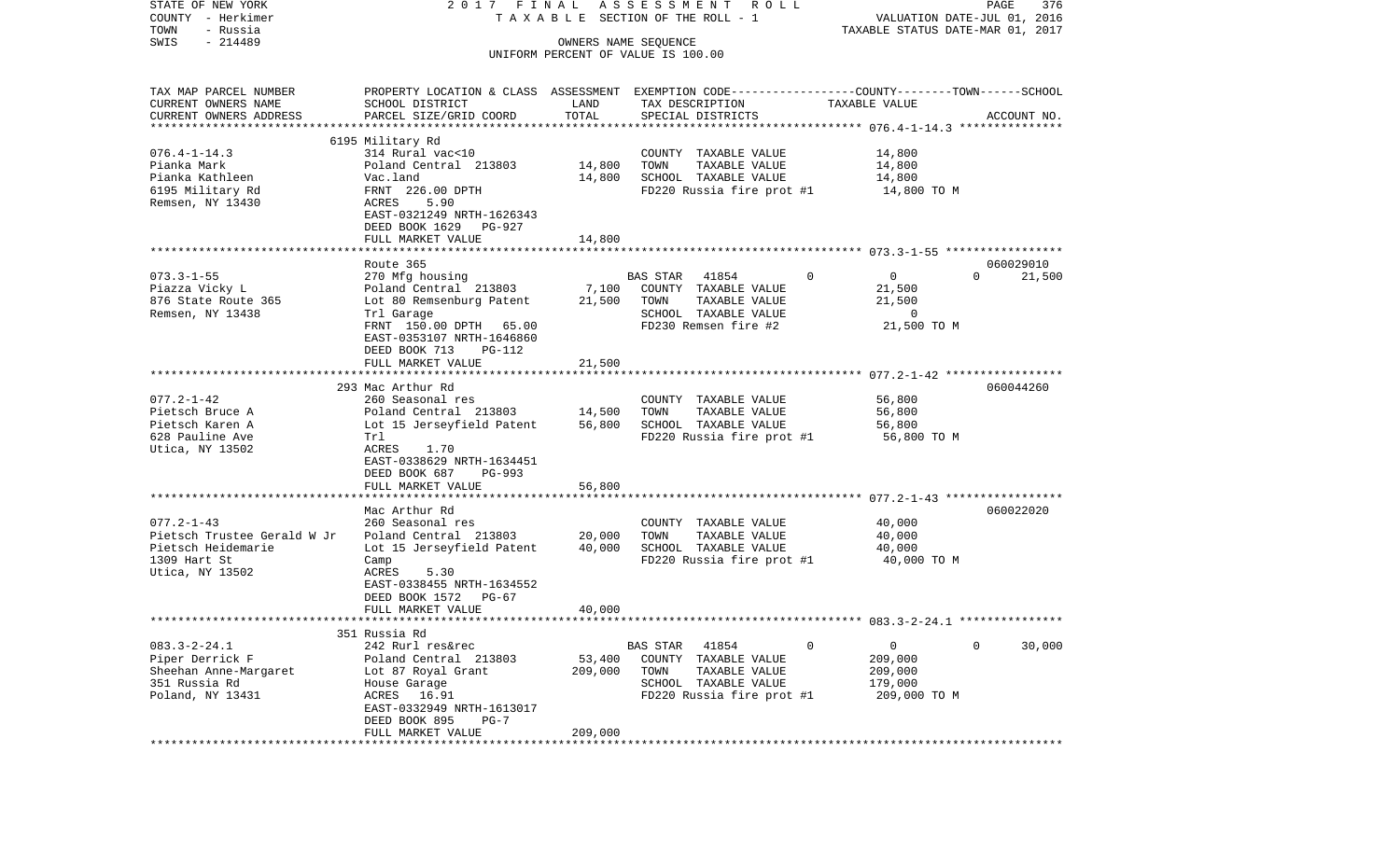| STATE OF NEW YORK<br>COUNTY - Herkimer<br>TOWN<br>- Russia                                        |                                                                                                                                                                                              |                              | 2017 FINAL ASSESSMENT ROLL<br>TAXABLE SECTION OF THE ROLL - 1                                                                  | VALUATION DATE-JUL 01, 2016<br>TAXABLE STATUS DATE-MAR 01, 2017         | PAGE<br>377                     |
|---------------------------------------------------------------------------------------------------|----------------------------------------------------------------------------------------------------------------------------------------------------------------------------------------------|------------------------------|--------------------------------------------------------------------------------------------------------------------------------|-------------------------------------------------------------------------|---------------------------------|
| $-214489$<br>SWIS                                                                                 |                                                                                                                                                                                              |                              | OWNERS NAME SEOUENCE<br>UNIFORM PERCENT OF VALUE IS 100.00                                                                     |                                                                         |                                 |
| TAX MAP PARCEL NUMBER<br>CURRENT OWNERS NAME<br>CURRENT OWNERS ADDRESS<br>*********************** | PROPERTY LOCATION & CLASS ASSESSMENT EXEMPTION CODE---------------COUNTY-------TOWN------SCHOOL<br>SCHOOL DISTRICT<br>PARCEL SIZE/GRID COORD                                                 | LAND<br>TOTAL                | TAX DESCRIPTION<br>SPECIAL DISTRICTS                                                                                           | TAXABLE VALUE                                                           | ACCOUNT NO.                     |
| $088.1 - 1 - 52.2$<br>Piseck Edward<br>Steve Piseck<br>PO Box 184<br>Newport, NY 13416            | Sunny Island Rd.<br>241 Rural res&ag<br>Poland Central 213803<br>Sunny Island Rd.<br>ACRES 61.80<br>EAST-0336183 NRTH-1603257<br>DEED BOOK 820<br>PG-180<br>FULL MARKET VALUE                | 73,700<br>143,000<br>143,000 | <b>BAS STAR</b><br>41854<br>COUNTY TAXABLE VALUE<br>TOWN<br>TAXABLE VALUE<br>SCHOOL TAXABLE VALUE<br>FD220 Russia fire prot #1 | $\circ$<br>0<br>143,000<br>143,000<br>113,000<br>143,000 TO M           | 30,000<br>$\Omega$              |
| $084.1 - 3 - 7$                                                                                   | Fisher Rd<br>314 Rural vac<10                                                                                                                                                                |                              | COUNTY TAXABLE VALUE                                                                                                           | 14,500                                                                  | 060040840                       |
| Piskorski Susan<br>2348 Sunset Ave<br>Naples, FL 34112                                            | Poland Central 213803<br>Lot 97 Royal Grant<br>Vacant Land<br>Fisher Road<br>ACRES<br>7.50<br>EAST-0355098 NRTH-1622075<br>DEED BOOK 841<br>PG-234<br>FULL MARKET VALUE                      | 14,500<br>14,500<br>14,500   | TOWN<br>TAXABLE VALUE<br>SCHOOL TAXABLE VALUE<br>FD220 Russia fire prot #1                                                     | 14,500<br>14,500<br>14,500 TO M                                         |                                 |
|                                                                                                   |                                                                                                                                                                                              |                              |                                                                                                                                |                                                                         |                                 |
| $083.3 - 2 - 19$<br>Plante Carol M<br>116 Mill Rd<br>Poland, NY 13431                             | 116 Mill Rd<br>210 1 Family Res<br>Poland Central 213803<br>E 87<br>R G<br>$HO$ 2<br>Mill<br>2.30<br>ACRES<br>EAST-0334145 NRTH-1612602<br>DEED BOOK 00490 PG-00356<br>FULL MARKET VALUE     | 15,500<br>138,000<br>138,000 | ENH STAR<br>41834<br>COUNTY TAXABLE VALUE<br>TAXABLE VALUE<br>TOWN<br>SCHOOL TAXABLE VALUE<br>FD220 Russia fire prot #1        | $\Omega$<br>$\mathbf 0$<br>138,000<br>138,000<br>72,500<br>138,000 TO M | 060022200<br>65,500<br>$\Omega$ |
|                                                                                                   | *********************                                                                                                                                                                        | *********                    |                                                                                                                                |                                                                         | 060022290                       |
| $084.3 - 2 - 18$<br>Pogonowski Robert<br>597 Route 8<br>Cold Brook, NY 13324                      | 597 Route 8<br>210 1 Family Res<br>Poland Central 213803<br>Lot 51 Royal Grant<br>House Garage<br>FRNT 144.00 DPTH<br>ACRES<br>1.00<br>EAST-0349850 NRTH-1609221<br>DEED BOOK 1562<br>PG-939 | 10,000<br>80,000             | ENH STAR<br>41834<br>COUNTY TAXABLE VALUE<br>TAXABLE VALUE<br>TOWN<br>SCHOOL TAXABLE VALUE<br>FD220 Russia fire prot #1        | $\overline{0}$<br>$\Omega$<br>80,000<br>80,000<br>14,500<br>80,000 TO M | 65,500<br>$\Omega$              |
|                                                                                                   | FULL MARKET VALUE                                                                                                                                                                            | 80,000                       |                                                                                                                                |                                                                         |                                 |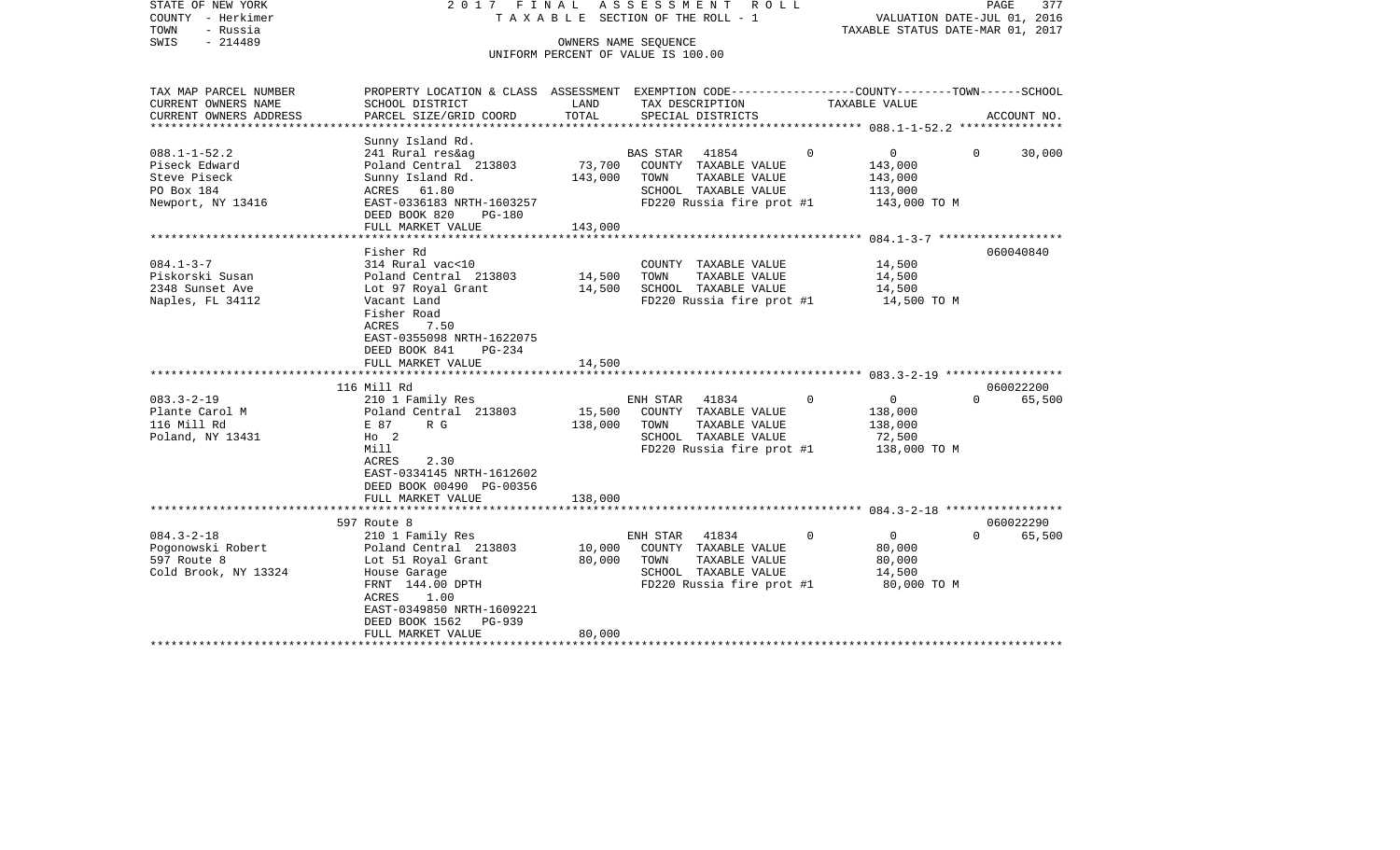| COUNTY<br>– Herkimer<br>TOWN<br>- Russia<br>$-214489$<br>SWIS                                              |                                                                                                                                                                               |                   | TAXABLE SECTION OF THE ROLL - 1<br>OWNERS NAME SEQUENCE<br>UNIFORM PERCENT OF VALUE IS 100.00                                  |          | VALUATION DATE-JUL 01, 2016<br>TAXABLE STATUS DATE-MAR 01, 2017 |          |             |
|------------------------------------------------------------------------------------------------------------|-------------------------------------------------------------------------------------------------------------------------------------------------------------------------------|-------------------|--------------------------------------------------------------------------------------------------------------------------------|----------|-----------------------------------------------------------------|----------|-------------|
| TAX MAP PARCEL NUMBER<br>CURRENT OWNERS NAME<br>CURRENT OWNERS ADDRESS<br>**********************           | PROPERTY LOCATION & CLASS ASSESSMENT EXEMPTION CODE---------------COUNTY-------TOWN------SCHOOL<br>SCHOOL DISTRICT<br>PARCEL SIZE/GRID COORD                                  | LAND<br>TOTAL     | TAX DESCRIPTION<br>SPECIAL DISTRICTS                                                                                           |          | TAXABLE VALUE                                                   |          | ACCOUNT NO. |
|                                                                                                            | 107 Beechwood Lane Rd                                                                                                                                                         |                   |                                                                                                                                |          |                                                                 |          | 00035714    |
| $072.4 - 2 - 11$<br>Polce Nicholas R<br>PO Box 155<br>Alder Creek, NY 13381                                | 210 1 Family Res<br>Poland Central 213803<br>Lot 46 Jerseyfield Patent<br>House<br>ACRES<br>2.60<br>EAST-0348261 NRTH-1645741<br>DEED BOOK 1450<br>PG-106                     | 38,700<br>210,000 | BAS STAR<br>41854<br>COUNTY TAXABLE VALUE<br>TOWN<br>TAXABLE VALUE<br>SCHOOL TAXABLE VALUE<br>FD220 Russia fire prot #1        | $\Omega$ | 0<br>210,000<br>210,000<br>180,000<br>210,000 TO M              | $\Omega$ | 30,000      |
|                                                                                                            | FULL MARKET VALUE                                                                                                                                                             | 210,000           |                                                                                                                                |          |                                                                 |          |             |
|                                                                                                            |                                                                                                                                                                               |                   |                                                                                                                                |          |                                                                 |          |             |
| $077.3 - 2 - 1$<br>Polce Revocable Trust Carol<br>Hinckley Rd<br>PO Box 175<br>Hinckley, NY 13352          | 1071 Hinckley Rd<br>210 1 Family Res - WTRFNT<br>Poland Central 213803<br>Log Home<br>FRNT 635.00 DPTH<br>ACRES 10.10<br>EAST-0328160 NRTH-1630944<br>DEED BOOK 911<br>PG-143 | 51,500<br>269,000 | <b>BAS STAR</b><br>41854<br>COUNTY TAXABLE VALUE<br>TAXABLE VALUE<br>TOWN<br>SCHOOL TAXABLE VALUE<br>FD220 Russia fire prot #1 | 0        | $\overline{0}$<br>269,000<br>269,000<br>239,000<br>269,000 ТО М | $\Omega$ | 30,000      |
|                                                                                                            | FULL MARKET VALUE                                                                                                                                                             | 269,000           |                                                                                                                                |          |                                                                 |          |             |
|                                                                                                            |                                                                                                                                                                               |                   |                                                                                                                                |          |                                                                 |          |             |
|                                                                                                            | 1144 Grant Rd                                                                                                                                                                 |                   |                                                                                                                                |          |                                                                 |          | 060045460   |
| $077.4 - 1 - 59$<br>Pomichter Charles Jr<br>Pomichter Barbara E<br>1144 Grant Rd<br>Cold Brook, NY 13324   | 270 Mfg housing<br>Poland Central 213803<br>Lot 110 Royal Grant<br>Mobile Home<br>FRNT 140.00 DPTH 250.00<br>ACRES<br>0.80<br>EAST-0344163 NRTH-1627572                       | 11,800<br>25,000  | <b>BAS STAR</b><br>41854<br>COUNTY TAXABLE VALUE<br>TOWN<br>TAXABLE VALUE<br>SCHOOL TAXABLE VALUE<br>FD220 Russia fire prot #1 | $\Omega$ | $\mathbf 0$<br>25,000<br>25,000<br>0<br>25,000 TO M             | $\Omega$ | 25,000      |
|                                                                                                            | DEED BOOK 713<br><b>PG-312</b>                                                                                                                                                |                   |                                                                                                                                |          |                                                                 |          |             |
|                                                                                                            | FULL MARKET VALUE<br>*******************                                                                                                                                      | 25,000            |                                                                                                                                |          |                                                                 |          |             |
|                                                                                                            | Grant Rd                                                                                                                                                                      |                   |                                                                                                                                |          |                                                                 |          | 060051860   |
| $077.4 - 1 - 60.3$<br>Pomichter Charles Jr<br>Pomichter Barbara E<br>1144 Grant Rd<br>Cold Brook, NY 13324 | 314 Rural vac<10<br>Poland Central 213803<br>Lot #110 Royal Grant<br>Vacant Land<br>FRNT 165.00 DPTH 250.00<br>0.95<br>ACRES<br>EAST-0344312 NRTH-1627592                     | 2,400<br>2,400    | COUNTY TAXABLE VALUE<br>TOWN<br>TAXABLE VALUE<br>SCHOOL TAXABLE VALUE<br>FD220 Russia fire prot #1                             |          | 2,400<br>2,400<br>2,400<br>2,400 TO M                           |          |             |
|                                                                                                            | DEED BOOK 713<br>$PG-312$<br>FULL MARKET VALUE                                                                                                                                | 2,400             |                                                                                                                                |          |                                                                 |          |             |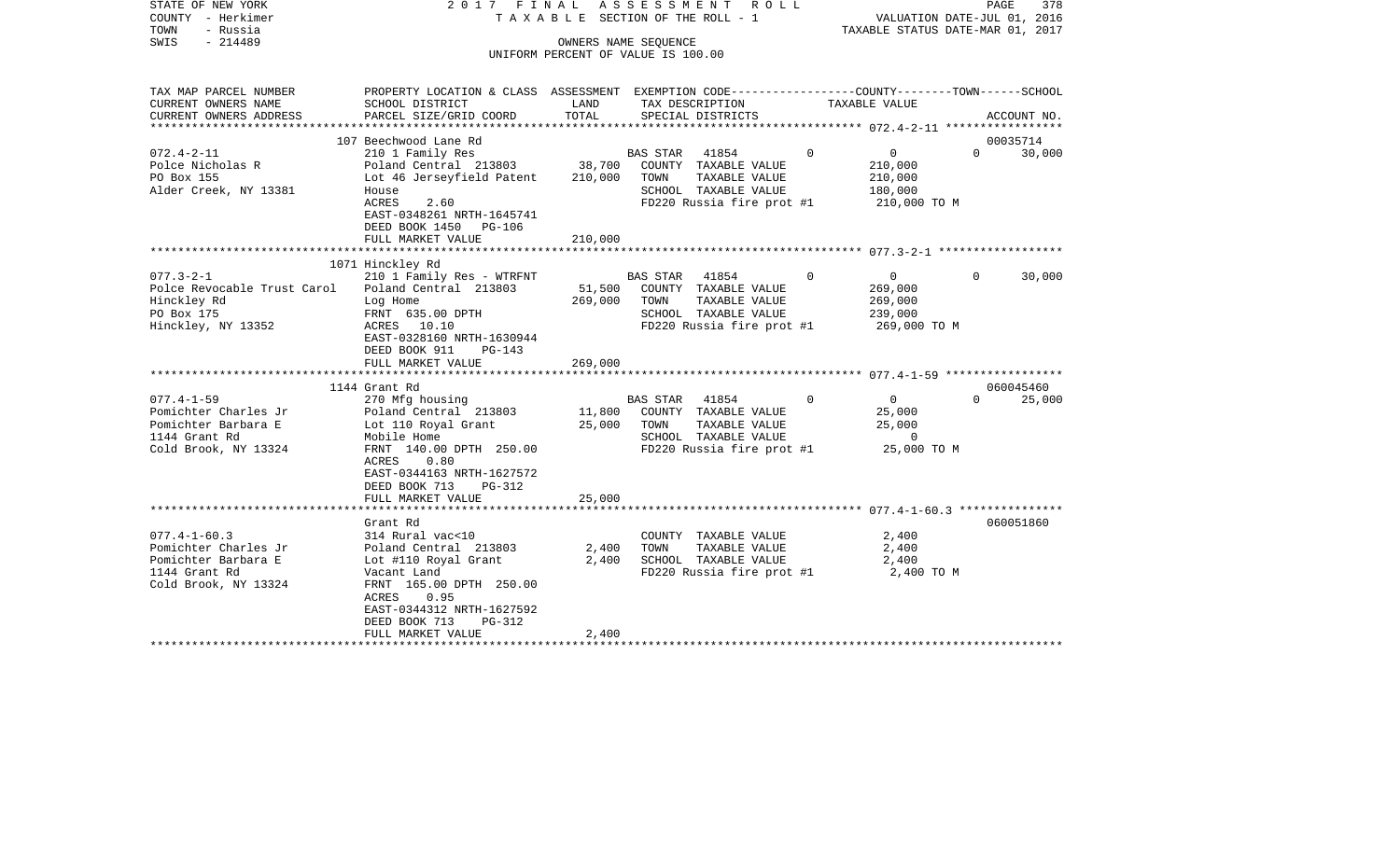COUNTY - Herkimer T A X A B L E SECTION OF THE ROLL - 1 VALUATION DATE-JUL 01, 2016 TOWN - Russia TAXABLE STATUS DATE-MAR 01, 2017 SWIS - 214489 OWNERS NAME SEQUENCE UNIFORM PERCENT OF VALUE IS 100.00TAX MAP PARCEL NUMBER PROPERTY LOCATION & CLASS ASSESSMENT EXEMPTION CODE------------------COUNTY--------TOWN------SCHOOL CURRENT OWNERS NAME SCHOOL DISTRICT LAND TAX DESCRIPTION TAXABLE VALUECURRENT OWNERS ADDRESS PARCEL SIZE/GRID COORD TOTAL SPECIAL DISTRICTS ACCOUNT NO. \*\*\*\*\*\*\*\*\*\*\*\*\*\*\*\*\*\*\*\*\*\*\*\*\*\*\*\*\*\*\*\*\*\*\*\*\*\*\*\*\*\*\*\*\*\*\*\*\*\*\*\*\*\*\*\*\*\*\*\*\*\*\*\*\*\*\*\*\*\*\*\*\*\*\*\*\*\*\*\*\*\*\*\*\*\*\*\*\*\*\*\*\*\*\*\*\*\*\*\*\*\*\* 077.4-1-52 \*\*\*\*\*\*\*\*\*\*\*\*\*\*\*\*\* Grant Rd 060045550060045550 077.4-1-52 314 Rural vac<10 COUNTY TAXABLE VALUE 1,500 Pomichter Joe Poland Central 213803 1,500 TOWN TAXABLE VALUE 1,500 1,500 Pomichter Sue Lot 110 Royal Grant 1,500 SCHOOL TAXABLE VALUE 1,500 PO Box 213 Vacant Land FD220 Russia fire prot #1 1,500 TO M Cold Brook, NY 13324 EAST-0344875 NRTH-1625523 DEED BOOK 1299 PG-31 FULL MARKET VALUE 1,500 \*\*\*\*\*\*\*\*\*\*\*\*\*\*\*\*\*\*\*\*\*\*\*\*\*\*\*\*\*\*\*\*\*\*\*\*\*\*\*\*\*\*\*\*\*\*\*\*\*\*\*\*\*\*\*\*\*\*\*\*\*\*\*\*\*\*\*\*\*\*\*\*\*\*\*\*\*\*\*\*\*\*\*\*\*\*\*\*\*\*\*\*\*\*\*\*\*\*\*\*\*\*\* 077.4-1-51.1 \*\*\*\*\*\*\*\*\*\*\*\*\*\*\* Grant Rd 060045700077.4-1-51.1 314 Rural vac<10 COUNTY TAXABLE VALUE 3,000 Pomichter Joseph Poland Central 213803 3,000 TOWN TAXABLE VALUE 3,000 Pomichter Sue 3,000 ACRES 6.89 3,000 SCHOOL TAXABLE VALUE 3,000 PO Box 213 EAST-0308840 NRTH-1200725 FD220 Russia fire prot #1 3,000 TO M Cold Brook, NY 13324 DEED BOOK 1299 PG-31 FULL MARKET VALUE 3,000 \*\*\*\*\*\*\*\*\*\*\*\*\*\*\*\*\*\*\*\*\*\*\*\*\*\*\*\*\*\*\*\*\*\*\*\*\*\*\*\*\*\*\*\*\*\*\*\*\*\*\*\*\*\*\*\*\*\*\*\*\*\*\*\*\*\*\*\*\*\*\*\*\*\*\*\*\*\*\*\*\*\*\*\*\*\*\*\*\*\*\*\*\*\*\*\*\*\*\*\*\*\*\* 077.4-1-50 \*\*\*\*\*\*\*\*\*\*\*\*\*\*\*\*\* 968 Grant Rd 06004351025,500 077.4-1-50 270 Mfg housing ENH STAR 41834 0 0 0 25,500 Pomichter Joseph E Jr **Poland Central 213803** 10,900 COUNTY TAXABLE VALUE 25,500 Pomichter Susan S Lot 110 Rq 25,500 TOWN TAXABLE VALUE 25,500 968 Grant Rd Merged All Property 2004 SCHOOL TAXABLE VALUE 0 PO Box 213 Split to origonal 3/2008 FD220 Russia fire prot #1 25,500 TO M<br>Cold Brook, NY 13324 FRNT 132.00 DPTH 210.00 FRNT 132.00 DPTH 210.00 EAST-0344771 NRTH-1624194 DEED BOOK 00632 PG-01006FULL MARKET VALUE 25,500 \*\*\*\*\*\*\*\*\*\*\*\*\*\*\*\*\*\*\*\*\*\*\*\*\*\*\*\*\*\*\*\*\*\*\*\*\*\*\*\*\*\*\*\*\*\*\*\*\*\*\*\*\*\*\*\*\*\*\*\*\*\*\*\*\*\*\*\*\*\*\*\*\*\*\*\*\*\*\*\*\*\*\*\*\*\*\*\*\*\*\*\*\*\*\*\*\*\*\*\*\*\*\* 083.4-1-36 \*\*\*\*\*\*\*\*\*\*\*\*\*\*\*\*\* 4906 Military Rd 060004320 083.4-1-36 270 Mfg housing COUNTY TAXABLE VALUE 28,000 Pomichter Robert J <sup>Poland</sup> Central 213803 15,000 TOWN TAXABLE VALUE 28,000 Pomichter Rose M **Lot 71 Royal Grant** 28,000 SCHOOL TAXABLE VALUE 28,000 4940 Military Rd Trl And Garage FD220 Russia fire prot #1 28,000 TO M Poland, NY 13431 Military<br>ACRES 2.00 **ACRES**  EAST-0340687 NRTH-1610602 DEED BOOK 1372 PG-542 FULL MARKET VALUE 28,000 \*\*\*\*\*\*\*\*\*\*\*\*\*\*\*\*\*\*\*\*\*\*\*\*\*\*\*\*\*\*\*\*\*\*\*\*\*\*\*\*\*\*\*\*\*\*\*\*\*\*\*\*\*\*\*\*\*\*\*\*\*\*\*\*\*\*\*\*\*\*\*\*\*\*\*\*\*\*\*\*\*\*\*\*\*\*\*\*\*\*\*\*\*\*\*\*\*\*\*\*\*\*\* 083.4-1-38 \*\*\*\*\*\*\*\*\*\*\*\*\*\*\*\*\* 4930 Military Rd 060014280 083.4-1-38 270 Mfg housing COUNTY TAXABLE VALUE 44,000 Poland Central 213803 14,800 TOWN Pomichter Rose M  $Lot$  71 Royal Grant  $44,000$  SCHOOL TAXABLE VALUE  $44,000$ 4940 Military Rd Mobile Home Garage FD220 Russia fire prot #1 44,000 TO M Poland, NY 13431 ACRES 1.90 EAST-0340214 NRTH-1610921 DEED BOOK 1345 PG-799 FULL MARKET VALUE 44,000 \*\*\*\*\*\*\*\*\*\*\*\*\*\*\*\*\*\*\*\*\*\*\*\*\*\*\*\*\*\*\*\*\*\*\*\*\*\*\*\*\*\*\*\*\*\*\*\*\*\*\*\*\*\*\*\*\*\*\*\*\*\*\*\*\*\*\*\*\*\*\*\*\*\*\*\*\*\*\*\*\*\*\*\*\*\*\*\*\*\*\*\*\*\*\*\*\*\*\*\*\*\*\*\*\*\*\*\*\*\*\*\*\*\*\*\*\*\*\*\*\*\*\*\*\*\*\*\*\*\*\*\*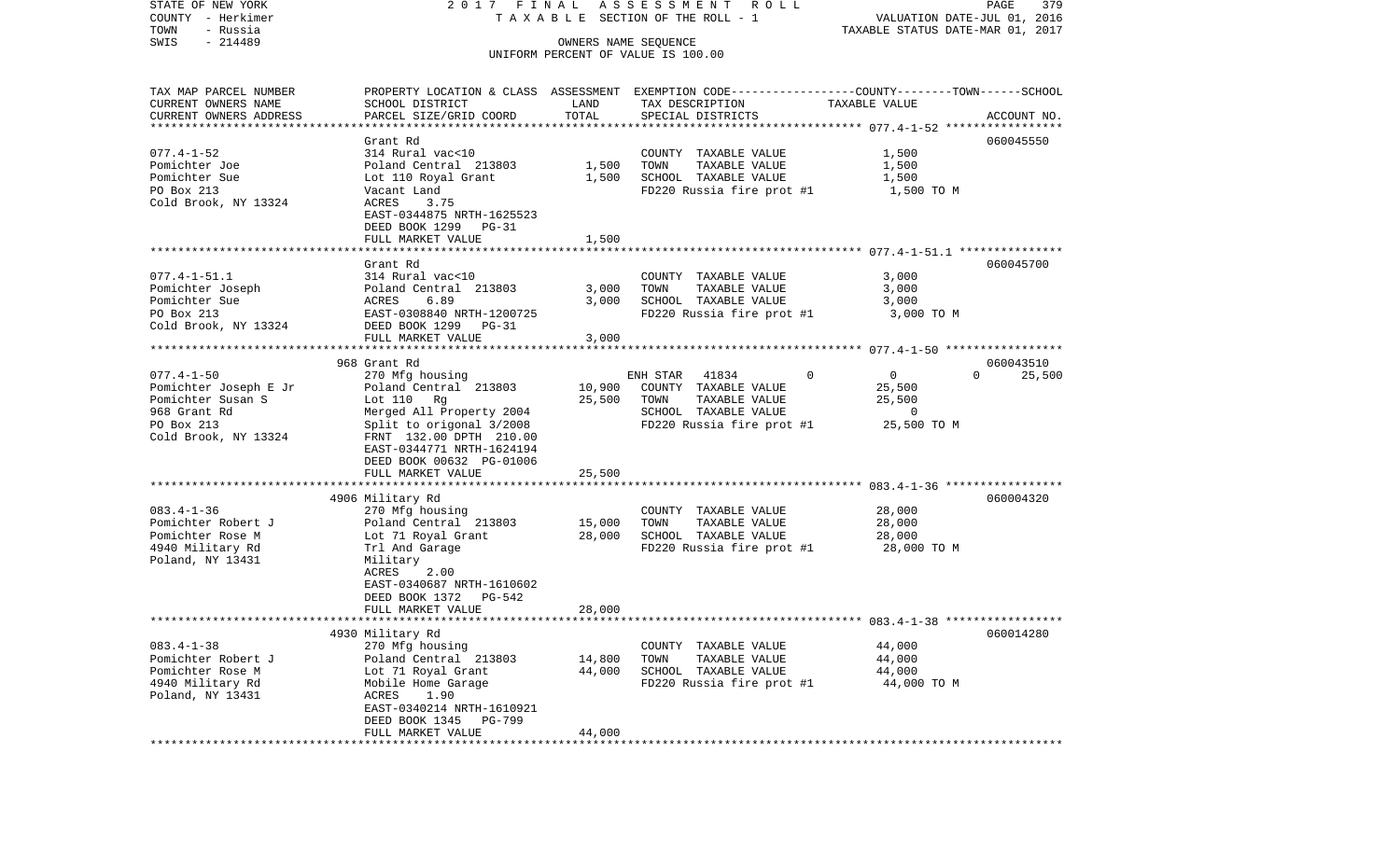| STATE OF NEW YORK<br>COUNTY - Herkimer<br>- Russia<br>TOWN | 2017 FINAL                                                                                                          |        | ASSESSMENT ROLL<br>T A X A B L E SECTION OF THE ROLL - 1   |          | VALUATION DATE-JUL 01, 2016<br>TAXABLE STATUS DATE-MAR 01, 2017 | PAGE     | 380         |
|------------------------------------------------------------|---------------------------------------------------------------------------------------------------------------------|--------|------------------------------------------------------------|----------|-----------------------------------------------------------------|----------|-------------|
| SWIS<br>$-214489$                                          |                                                                                                                     |        | OWNERS NAME SEOUENCE<br>UNIFORM PERCENT OF VALUE IS 100.00 |          |                                                                 |          |             |
|                                                            |                                                                                                                     |        |                                                            |          |                                                                 |          |             |
| TAX MAP PARCEL NUMBER<br>CURRENT OWNERS NAME               | PROPERTY LOCATION & CLASS ASSESSMENT EXEMPTION CODE----------------COUNTY-------TOWN------SCHOOL<br>SCHOOL DISTRICT | LAND   | TAX DESCRIPTION                                            |          | TAXABLE VALUE                                                   |          |             |
| CURRENT OWNERS ADDRESS                                     | PARCEL SIZE/GRID COORD                                                                                              | TOTAL  | SPECIAL DISTRICTS                                          |          |                                                                 |          | ACCOUNT NO. |
|                                                            | 4940 Military Rd                                                                                                    |        |                                                            |          |                                                                 |          | 060009990   |
| $083.4 - 1 - 39$                                           | 210 1 Family Res                                                                                                    |        | ENH STAR 41834                                             | $\Omega$ | $\overline{0}$                                                  | $\Omega$ | 58,000      |
| Pomichter Robert J                                         | Poland Central 213803                                                                                               | 14,000 | COUNTY TAXABLE VALUE                                       |          | 58,000                                                          |          |             |
| 4940 Military Rd                                           | N 71 Rg                                                                                                             | 58,000 | TAXABLE VALUE<br>TOWN                                      |          | 58,000                                                          |          |             |
| Poland, NY 13431                                           | House 1.6 Acres                                                                                                     |        | SCHOOL TAXABLE VALUE                                       |          | $\overline{0}$                                                  |          |             |
|                                                            | Military Road                                                                                                       |        | FD220 Russia fire prot #1                                  |          | 58,000 TO M                                                     |          |             |
|                                                            | ACRES<br>1.60<br>EAST-0339996 NRTH-1610958                                                                          |        |                                                            |          |                                                                 |          |             |
|                                                            | DEED BOOK 00661 PG-00347                                                                                            |        |                                                            |          |                                                                 |          |             |
|                                                            | FULL MARKET VALUE                                                                                                   | 58,000 |                                                            |          |                                                                 |          |             |
|                                                            | ************************                                                                                            |        |                                                            |          |                                                                 |          |             |
|                                                            | 1134 Grant Rd                                                                                                       |        |                                                            |          |                                                                 |          | 060045490   |
| $077.4 - 1 - 58$                                           | 210 1 Family Res                                                                                                    |        | ENH STAR 41834                                             | $\Omega$ | $\overline{0}$                                                  | $\Omega$ | 42,000      |
| Pomichter Ronald                                           | Poland Central 213803                                                                                               | 12,900 | COUNTY TAXABLE VALUE                                       |          | 42,000                                                          |          |             |
| 1134 Grant Rd                                              | Lot 110 Royal Grant                                                                                                 | 42,000 | TOWN<br>TAXABLE VALUE                                      |          | 42,000                                                          |          |             |
| PO Box 211                                                 | House                                                                                                               |        | SCHOOL TAXABLE VALUE                                       |          | $\overline{0}$                                                  |          |             |
| Cold Brook, NY 13324                                       | ACRES<br>1.15                                                                                                       |        | FD220 Russia fire prot #1                                  |          | 42,000 TO M                                                     |          |             |
|                                                            | EAST-0344217 NRTH-1627269                                                                                           |        |                                                            |          |                                                                 |          |             |
|                                                            | DEED BOOK 00652 PG-00634                                                                                            |        |                                                            |          |                                                                 |          |             |
|                                                            | FULL MARKET VALUE                                                                                                   | 42,000 |                                                            |          |                                                                 |          |             |
|                                                            | Grant Rd                                                                                                            |        |                                                            |          |                                                                 |          | 060051890   |
| $077.4 - 1 - 60.2$                                         | 314 Rural vac<10                                                                                                    |        | COUNTY TAXABLE VALUE                                       |          | 1,500                                                           |          |             |
| Pomichter Ronald                                           | Poland Central 213803                                                                                               | 1,500  | TOWN<br>TAXABLE VALUE                                      |          | 1,500                                                           |          |             |
| 1134 Grant Rd                                              | Lot #110 Royal Grant                                                                                                | 1,500  | SCHOOL TAXABLE VALUE                                       |          | 1,500                                                           |          |             |
| PO Box 211                                                 | Vacant Land                                                                                                         |        | FD220 Russia fire prot #1                                  |          | 1,500 TO M                                                      |          |             |
| Cold Brook, NY 13324                                       | FRNT 165.00 DPTH 360.00                                                                                             |        |                                                            |          |                                                                 |          |             |
|                                                            | 1.36<br>ACRES                                                                                                       |        |                                                            |          |                                                                 |          |             |
|                                                            | EAST-0344369 NRTH-1627284                                                                                           |        |                                                            |          |                                                                 |          |             |
|                                                            | DEED BOOK 669<br><b>PG-505</b>                                                                                      |        |                                                            |          |                                                                 |          |             |
|                                                            | FULL MARKET VALUE                                                                                                   | 1,500  |                                                            |          |                                                                 |          |             |
|                                                            |                                                                                                                     |        |                                                            |          |                                                                 |          |             |
|                                                            | 1415 Grant Rd                                                                                                       |        |                                                            |          |                                                                 |          | 060031050   |
| $077.4 - 1 - 7$                                            | 270 Mfg housing                                                                                                     |        | COUNTY TAXABLE VALUE                                       |          | 17,000                                                          |          |             |
| Pomichter Ronald A                                         | Poland Central 213803                                                                                               | 16,400 | TOWN<br>TAXABLE VALUE                                      |          | 17,000                                                          |          |             |
| 1134 Grant Rd<br>PO Box 211                                | Lot 14 Jerseyfield Patent<br>Grant                                                                                  | 17,000 | SCHOOL TAXABLE VALUE                                       |          | 17,000                                                          |          |             |
| Cold Brook, NY 13324                                       | 2.91<br>ACRES                                                                                                       |        | FD220 Russia fire prot $#1$ 17,000 TO M                    |          |                                                                 |          |             |
|                                                            | EAST-0343096 NRTH-1633051                                                                                           |        |                                                            |          |                                                                 |          |             |
|                                                            | DEED BOOK 1296<br>PG-990                                                                                            |        |                                                            |          |                                                                 |          |             |
|                                                            | FULL MARKET VALUE                                                                                                   | 17,000 |                                                            |          |                                                                 |          |             |
|                                                            |                                                                                                                     |        |                                                            |          |                                                                 |          |             |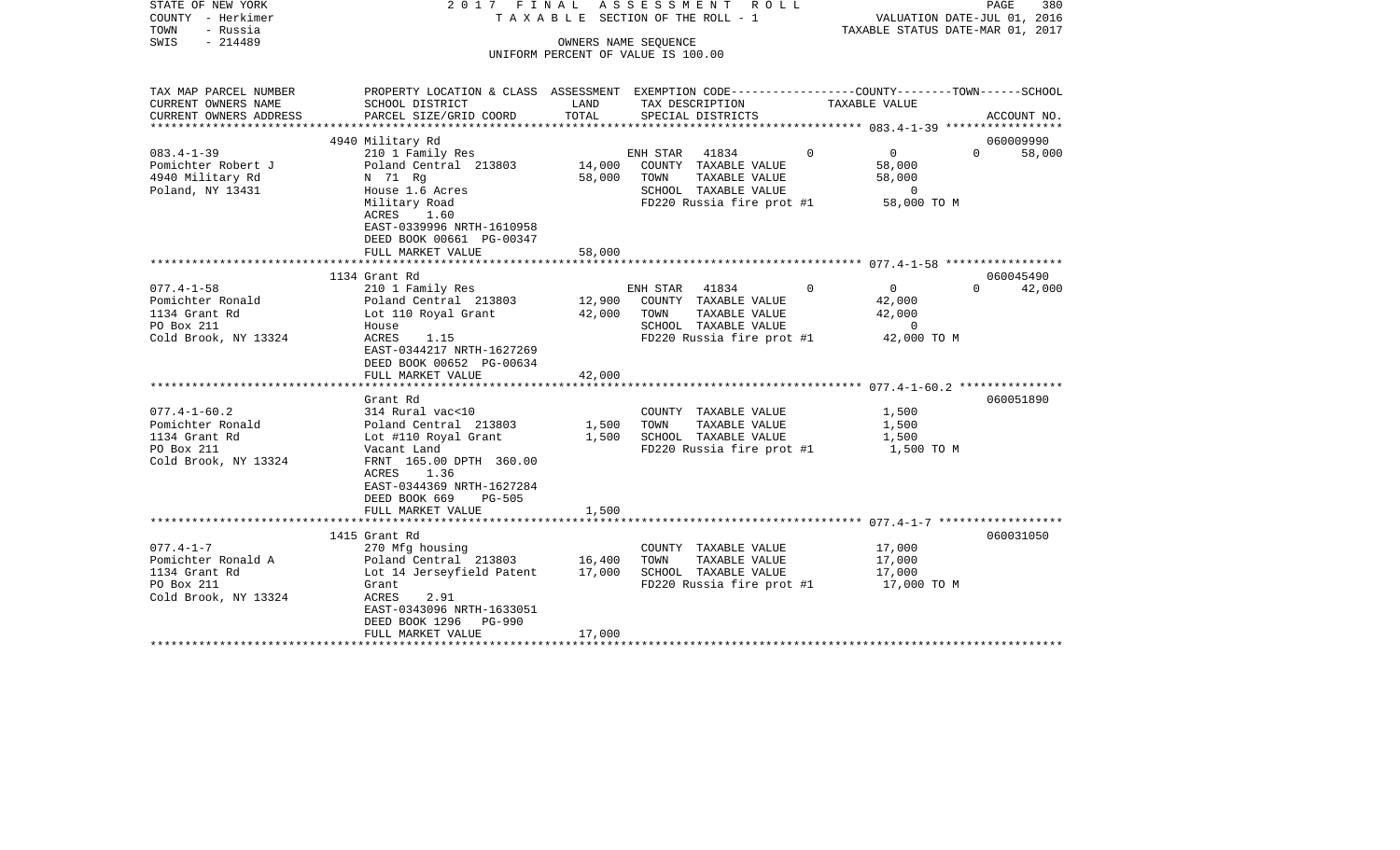| STATE OF NEW YORK<br>COUNTY - Herkimer<br>- Russia<br>TOWN<br>SWIS<br>$-214489$                                             |                                                                                                                                                                                                                                                             |                                      | 2017 FINAL ASSESSMENT ROLL<br>TAXABLE SECTION OF THE ROLL - 1<br>OWNERS NAME SEQUENCE<br>UNIFORM PERCENT OF VALUE IS 100.00                         | PAGE<br>VALUATION DATE-JUL 01, 2016<br>TAXABLE STATUS DATE-MAR 01, 2017                                         | 381                 |
|-----------------------------------------------------------------------------------------------------------------------------|-------------------------------------------------------------------------------------------------------------------------------------------------------------------------------------------------------------------------------------------------------------|--------------------------------------|-----------------------------------------------------------------------------------------------------------------------------------------------------|-----------------------------------------------------------------------------------------------------------------|---------------------|
| TAX MAP PARCEL NUMBER<br>CURRENT OWNERS NAME<br>CURRENT OWNERS ADDRESS                                                      | SCHOOL DISTRICT<br>PARCEL SIZE/GRID COORD                                                                                                                                                                                                                   | LAND<br>TOTAL                        | TAX DESCRIPTION<br>SPECIAL DISTRICTS                                                                                                                | PROPERTY LOCATION & CLASS ASSESSMENT EXEMPTION CODE---------------COUNTY-------TOWN-----SCHOOL<br>TAXABLE VALUE | ACCOUNT NO.         |
| ******************************                                                                                              |                                                                                                                                                                                                                                                             |                                      |                                                                                                                                                     |                                                                                                                 |                     |
| $077.4 - 1 - 57.3$<br>Pomichter Terry<br>9497 Center St<br>Holland Patent, NY 13354                                         | Grant Rd.<br>314 Rural vac<10<br>Poland Central 213803<br>FRNT 330.00 DPTH<br>ACRES<br>2.50<br>EAST-0344232 NRTH-1627887<br>DEED BOOK 00852 PG-00019                                                                                                        | 7,300<br>7,300                       | COUNTY TAXABLE VALUE<br>TAXABLE VALUE<br>TOWN<br>SCHOOL TAXABLE VALUE<br>FD220 Russia fire prot #1                                                  | 7,300<br>7,300<br>7,300<br>7,300 TO M                                                                           |                     |
|                                                                                                                             | FULL MARKET VALUE                                                                                                                                                                                                                                           | 7,300                                |                                                                                                                                                     |                                                                                                                 |                     |
|                                                                                                                             | Grant Rd                                                                                                                                                                                                                                                    |                                      |                                                                                                                                                     |                                                                                                                 | 060022350           |
| $077.4 - 1 - 60.1$<br>Pomichter Terry P<br>9497 Center St<br>Holland Patent, NY 13354<br>$084.1 - 3 - 4$<br>Pompa Edward Jr | 260 Seasonal res<br>Poland Central 213803<br>Lot 110 Royal Grant<br>Log Cabin<br>ACRES<br>5.70<br>EAST-0344566 NRTH-1627461<br>DEED BOOK 780<br>PG-397<br>FULL MARKET VALUE<br>******************<br>Fisher Rd<br>322 Rural vac>10<br>Poland Central 213803 | 20,600<br>27,000<br>27,000<br>36,300 | COUNTY TAXABLE VALUE<br>TOWN<br>TAXABLE VALUE<br>SCHOOL TAXABLE VALUE<br>FD220 Russia fire prot #1<br>COUNTY TAXABLE VALUE<br>TAXABLE VALUE<br>TOWN | 27,000<br>27,000<br>27,000<br>27,000 TO M<br>36,300<br>36,300                                                   | 060043960           |
| Pompa Edward<br>4178 Silver Fox Dr<br>Brooksville, FL 34609                                                                 | Lot 97 Royal Grant<br>Vacant Land<br>ACRES 27.00<br>EAST-0353700 NRTH-1622271<br>DEED BOOK 1362 PG-847<br>FULL MARKET VALUE                                                                                                                                 | 36,300<br>36,300                     | SCHOOL TAXABLE VALUE<br>FD220 Russia fire prot #1                                                                                                   | 36,300<br>36,300 TO M                                                                                           |                     |
|                                                                                                                             |                                                                                                                                                                                                                                                             |                                      |                                                                                                                                                     |                                                                                                                 |                     |
| $084.3 - 2 - 1$<br>Potasiewicz John<br>313 Pardeeville Rd<br>Cold Brook, NY 13324                                           | 313 Pardeeville Rd<br>270 Mfg housing<br>Poland Central 213803<br>N 94<br>Rg<br>$H_0$ 1<br>Pardeeville Rd<br>FRNT 208.00 DPTH 229.00<br><b>ACRES</b><br>0.95<br>EAST-0349928 NRTH-1617608<br>DEED BOOK 881<br>PG-695                                        | 12,300<br>41,500                     | BAS STAR 41854<br>$\Omega$<br>COUNTY TAXABLE VALUE<br>TOWN<br>TAXABLE VALUE<br>SCHOOL TAXABLE VALUE<br>FD220 Russia fire prot #1                    | $\mathbf{0}$<br>$\Omega$<br>41,500<br>41,500<br>11,500<br>41,500 TO M                                           | 060013530<br>30,000 |
|                                                                                                                             | FULL MARKET VALUE                                                                                                                                                                                                                                           | 41,500                               |                                                                                                                                                     |                                                                                                                 |                     |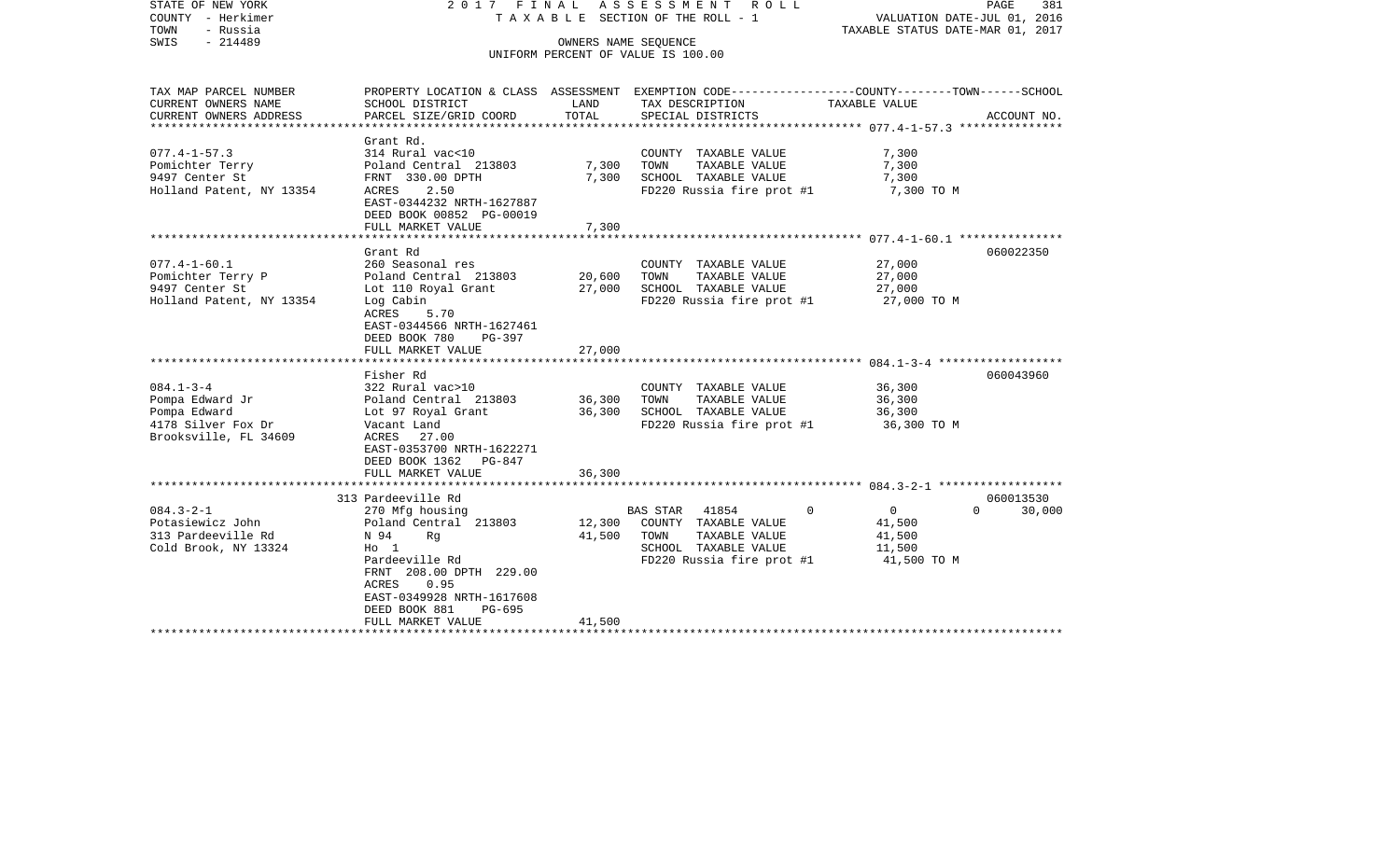| STATE OF NEW YORK<br>COUNTY - Herkimer<br>TOWN<br>- Russia<br>$-214489$<br>SWIS                                                                        | 2017 FINAL                                                                                                                                                                                           |                                   | ASSESSMENT<br>R O L L<br>TAXABLE SECTION OF THE ROLL - 1<br>OWNERS NAME SEQUENCE<br>UNIFORM PERCENT OF VALUE IS 100.00  |              | TAXABLE STATUS DATE-MAR 01, 2017                            |          | PAGE<br>382<br>VALUATION DATE-JUL 01, 2016 |
|--------------------------------------------------------------------------------------------------------------------------------------------------------|------------------------------------------------------------------------------------------------------------------------------------------------------------------------------------------------------|-----------------------------------|-------------------------------------------------------------------------------------------------------------------------|--------------|-------------------------------------------------------------|----------|--------------------------------------------|
| TAX MAP PARCEL NUMBER<br>CURRENT OWNERS NAME<br>CURRENT OWNERS ADDRESS<br>************************                                                     | PROPERTY LOCATION & CLASS ASSESSMENT EXEMPTION CODE---------------COUNTY-------TOWN------SCHOOL<br>SCHOOL DISTRICT<br>PARCEL SIZE/GRID COORD                                                         | LAND<br>TOTAL                     | TAX DESCRIPTION<br>SPECIAL DISTRICTS                                                                                    |              | TAXABLE VALUE                                               |          | ACCOUNT NO.                                |
| $084.1 - 3 - 44$<br>Potasiewicz Ralph W<br>Potasiewicz Shirley L<br>301 Pardeeville Rd<br>Cold Brook, NY 13324                                         | 301 Pardeeville Rd<br>242 Rurl res&rec<br>Poland Central 213803<br>Lots 83 & 95 Royal Grant<br>ACRES 39.70<br>EAST-0349147 NRTH-1617682<br>DEED BOOK 784<br>PG-378<br>FULL MARKET VALUE              | 42,000<br>199,000<br>199,000      | BAS STAR<br>41854<br>COUNTY TAXABLE VALUE<br>TOWN<br>TAXABLE VALUE<br>SCHOOL TAXABLE VALUE<br>FD220 Russia fire prot #1 | $\Omega$     | 0<br>199,000<br>199,000<br>169,000<br>199,000 TO M          | 0        | 30,000                                     |
|                                                                                                                                                        | Route 8                                                                                                                                                                                              |                                   |                                                                                                                         |              |                                                             |          | 060016440                                  |
| $084.3 - 2 - 33$<br>Potempa Jason<br>478 Main St<br>Cold Brook, NY 13324                                                                               | 210 1 Family Res<br>Poland Central 213803<br>Lot 63 Royal Grant<br>House Attached Garage<br>Rte #8<br>ACRES<br>2.42 BANK<br>135<br>EAST-0353931 NRTH-1611481<br>DEED BOOK 1408<br>PG-616             | 17,100<br>87,000                  | 41854<br>BAS STAR<br>COUNTY TAXABLE VALUE<br>TAXABLE VALUE<br>TOWN<br>SCHOOL TAXABLE VALUE<br>FD220 Russia fire prot #1 | $\Omega$     | $\overline{0}$<br>87,000<br>87,000<br>57,000<br>87,000 TO M | $\Omega$ | 30,000                                     |
|                                                                                                                                                        | FULL MARKET VALUE                                                                                                                                                                                    | 87,000                            |                                                                                                                         |              |                                                             |          |                                            |
|                                                                                                                                                        |                                                                                                                                                                                                      |                                   |                                                                                                                         |              |                                                             |          |                                            |
| $078.1 - 1 - 38$<br>Potter Dan<br>11396 CR 102<br>Guffey, CO 80820                                                                                     | Black Creek Rd<br>260 Seasonal res<br>Poland Central 213803<br>Lot 17 Jerseyfield Patent<br>Camp<br>FRNT 264.00 DPTH 135.30<br>ACRES<br>0.65<br>EAST-0349798 NRTH-1634151<br>DEED BOOK 901<br>PG-663 | 10,900<br>41,000                  | COUNTY TAXABLE VALUE<br>TOWN<br>TAXABLE VALUE<br>SCHOOL TAXABLE VALUE<br>FD220 Russia fire prot #1                      |              | 41,000<br>41,000<br>41,000<br>41,000 TO M                   |          | 060003300                                  |
|                                                                                                                                                        | FULL MARKET VALUE<br>******************                                                                                                                                                              | 41,000<br>* * * * * * * * * * * * |                                                                                                                         |              |                                                             |          |                                            |
|                                                                                                                                                        | Military Rd                                                                                                                                                                                          |                                   |                                                                                                                         |              |                                                             |          | 060022650                                  |
| $076.4 - 1 - 4.1$<br>Potter Family Trust James C<br>10805 Hinman Rd E<br>Barneveld, NY 13304<br>MAY BE SUBJECT TO PAYMENT<br>UNDER AGDIST LAW TIL 2024 | 322 Rural vac>10<br>Poland Central 213803<br>Lot 121 Royal Grant<br>FRNT 425.00 DPTH<br>ACRES 130.00<br>EAST-0323038 NRTH-1628459<br>DEED BOOK 1516 PG-232                                           | 152,600<br>152,600                | AG MKTS<br>41730<br>COUNTY TAXABLE VALUE<br>TAXABLE VALUE<br>TOWN<br>SCHOOL TAXABLE VALUE<br>FD220 Russia fire prot #1  | $\mathbf{0}$ | 55,192<br>97,408<br>97,408<br>97,408<br>152,600 TO M        | 55,192   | 55,192                                     |
|                                                                                                                                                        | FULL MARKET VALUE                                                                                                                                                                                    | 152,600                           |                                                                                                                         |              |                                                             |          |                                            |
| $077.3 - 1 - 34$<br>Potter William J<br>393 Elm Flats Rd<br>Cold Brook, NY 13324                                                                       | Southside Rd<br>312 Vac w/imprv<br>Poland Central 213803<br>E 119<br>Rg<br>Lot $1/5$<br>Southside<br>FRNT 75.00 DPTH 125.00                                                                          | 1,000<br>2,000                    | COUNTY TAXABLE VALUE<br>TOWN<br>TAXABLE VALUE<br>SCHOOL TAXABLE VALUE<br>FD220 Russia fire prot #1                      |              | 2,000<br>2,000<br>2,000<br>2,000 TO M                       |          | 060012750                                  |
|                                                                                                                                                        | EAST-0335497 NRTH-1630865<br>DEED BOOK 00560 PG-00362<br>FULL MARKET VALUE                                                                                                                           | 2,000                             |                                                                                                                         |              |                                                             |          |                                            |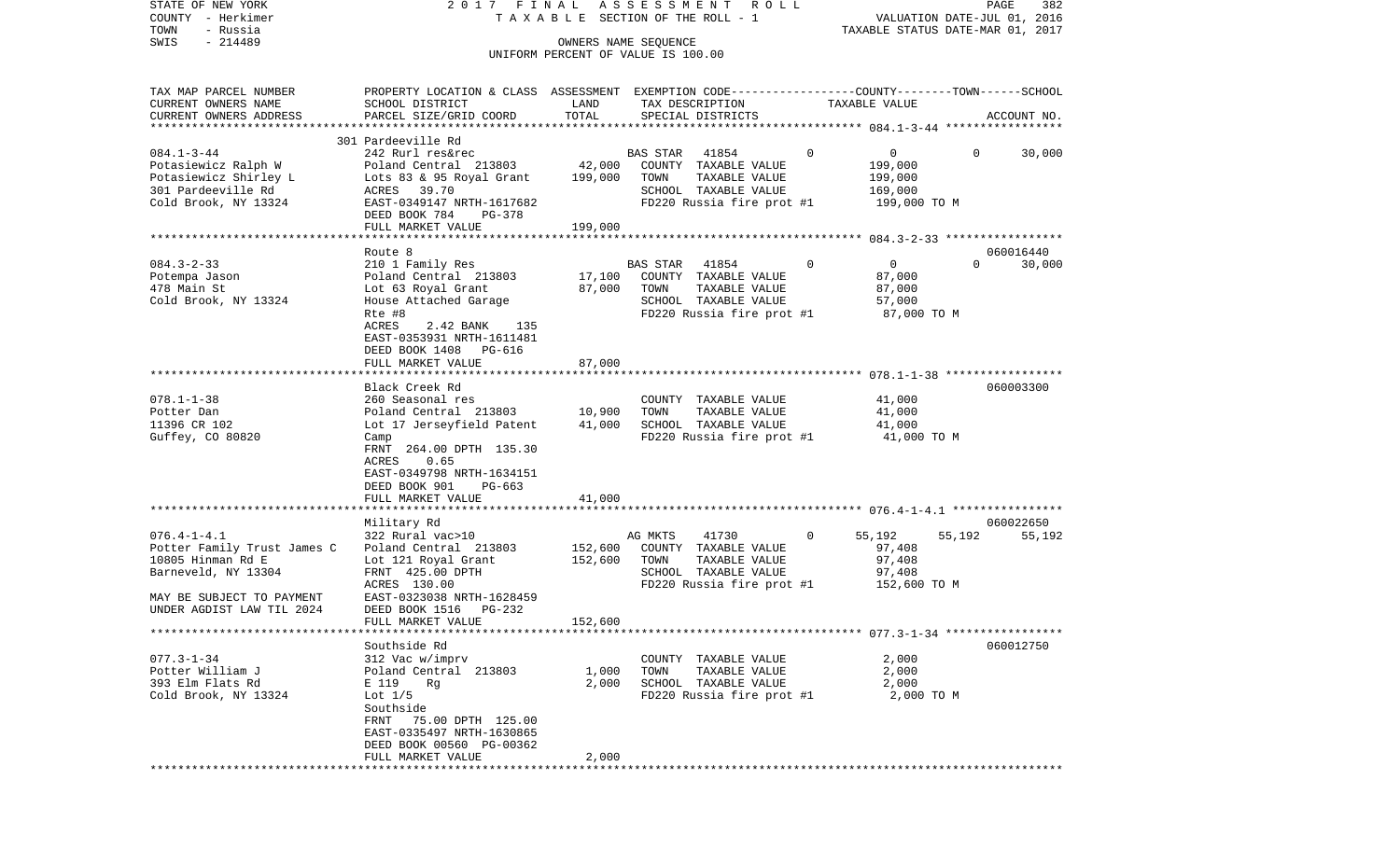| STATE OF NEW YORK<br>COUNTY - Herkimer<br>- Russia<br>TOWN<br>SWIS<br>$-214489$                                                                                                          | 2017 FINAL                                                                                                                                                                                                                                                                                                                      | TAXABLE SECTION OF THE ROLL - 1<br>UNIFORM PERCENT OF VALUE IS 100.00   | ASSESSMENT<br>OWNERS NAME SEQUENCE                                    | R O L L                                                                                                                                                                                           |                              | TAXABLE STATUS DATE-MAR 01, 2017                                                                         | VALUATION DATE-JUL 01, 2016       | PAGE<br>383             |
|------------------------------------------------------------------------------------------------------------------------------------------------------------------------------------------|---------------------------------------------------------------------------------------------------------------------------------------------------------------------------------------------------------------------------------------------------------------------------------------------------------------------------------|-------------------------------------------------------------------------|-----------------------------------------------------------------------|---------------------------------------------------------------------------------------------------------------------------------------------------------------------------------------------------|------------------------------|----------------------------------------------------------------------------------------------------------|-----------------------------------|-------------------------|
| TAX MAP PARCEL NUMBER<br>CURRENT OWNERS NAME                                                                                                                                             | PROPERTY LOCATION & CLASS ASSESSMENT EXEMPTION CODE---------------COUNTY-------TOWN------SCHOOL<br>SCHOOL DISTRICT                                                                                                                                                                                                              | LAND                                                                    | TAX DESCRIPTION                                                       |                                                                                                                                                                                                   |                              | TAXABLE VALUE                                                                                            |                                   |                         |
| CURRENT OWNERS ADDRESS                                                                                                                                                                   | PARCEL SIZE/GRID COORD                                                                                                                                                                                                                                                                                                          | TOTAL                                                                   |                                                                       | SPECIAL DISTRICTS                                                                                                                                                                                 |                              |                                                                                                          |                                   | ACCOUNT NO.             |
|                                                                                                                                                                                          | 393 Elm Flats Rd                                                                                                                                                                                                                                                                                                                |                                                                         |                                                                       |                                                                                                                                                                                                   |                              |                                                                                                          |                                   | 060023080               |
| $077.3 - 1 - 38.2$<br>Potter William J<br>393 Elm Flats Rd<br>Cold Brook, NY 13324                                                                                                       | 210 1 Family Res<br>Holland Patent 305801<br>Lot 118 Royal Grant<br>House<br>ACRES<br>0.88<br>EAST-0335094 NRTH-1629100<br>DEED BOOK 683<br>$PG-91$                                                                                                                                                                             | 12,100<br>63,000                                                        | ENH STAR<br>TOWN                                                      | 41834<br>COUNTY TAXABLE VALUE<br>TAXABLE VALUE<br>SCHOOL TAXABLE VALUE<br>FD220 Russia fire prot #1                                                                                               | $\Omega$                     | $\mathbf 0$<br>63,000<br>63,000<br>0<br>63,000 TO M                                                      | $\Omega$                          | 63,000                  |
|                                                                                                                                                                                          | FULL MARKET VALUE                                                                                                                                                                                                                                                                                                               | 63,000                                                                  |                                                                       |                                                                                                                                                                                                   |                              |                                                                                                          |                                   |                         |
| $077.3 - 1 - 38.3$<br>Potter William J<br>393 Elm Flatts Rd<br>Cold Brook, NY 13324<br>$083.4 - 1 - 76.8$<br>Powell Heather L<br>Helmes Christopher<br>886 Russia Rd<br>Poland, NY 13431 | Elm Flatts Rd<br>314 Rural vac<10<br>Holland Patent 305801<br>Vac.land<br>5.20<br>ACRES<br>EAST-0334529 NRTH-1629023<br>DEED BOOK 00842 PG-34142<br>FULL MARKET VALUE<br>886 Russia Rd.<br>210 1 Family Res<br>Poland Central 213803<br>Vac. Land<br>FRNT 354.00 DPTH<br>ACRES<br>5.00 BANK<br>135<br>EAST-0343678 NRTH-1613372 | * * * * * * * * * * * *<br>8,800<br>8,800<br>8,800<br>19,500<br>155,000 | TOWN<br><b>BAS STAR</b><br>TOWN                                       | COUNTY TAXABLE VALUE<br>TAXABLE VALUE<br>SCHOOL TAXABLE VALUE<br>FD220 Russia fire prot #1<br>41854<br>COUNTY TAXABLE VALUE<br>TAXABLE VALUE<br>SCHOOL TAXABLE VALUE<br>FD220 Russia fire prot #1 | $\Omega$                     | 8,800<br>8,800<br>8,800<br>8,800 TO M<br>$\overline{0}$<br>155,000<br>155,000<br>125,000<br>155,000 TO M | $\Omega$                          | 30,000                  |
|                                                                                                                                                                                          | DEED BOOK 1096<br>$PG-264$                                                                                                                                                                                                                                                                                                      | 155,000                                                                 |                                                                       |                                                                                                                                                                                                   |                              |                                                                                                          |                                   |                         |
|                                                                                                                                                                                          | FULL MARKET VALUE                                                                                                                                                                                                                                                                                                               |                                                                         |                                                                       |                                                                                                                                                                                                   |                              |                                                                                                          |                                   |                         |
|                                                                                                                                                                                          | 776 Russia Rd                                                                                                                                                                                                                                                                                                                   |                                                                         |                                                                       |                                                                                                                                                                                                   |                              |                                                                                                          |                                   | 060041410               |
| $083.4 - 1 - 34$<br>Powers Irrevocable Trustee Nan Poland Central 213803<br>Alberta Sharon<br>776 Russia Rd<br>Poland, NY 13431                                                          | 242 Rurl res&rec<br>S 72 Rg<br>Ho Gar 10 Acres<br>Russia Road<br>FRNT 557.00 DPTH<br>10.00<br>ACRES<br>EAST-0341595 NRTH-1613017<br>DEED BOOK 1402<br>PG-534                                                                                                                                                                    |                                                                         | VET WAR C 41122<br>26,200 VET WAR T 41123<br>116,000 ENH STAR<br>TOWN | 41834<br>COUNTY TAXABLE VALUE<br>TAXABLE VALUE<br>SCHOOL TAXABLE VALUE<br>FD220 Russia fire prot #1                                                                                               | $\mathbf 0$<br>0<br>$\Omega$ | 9,000<br>$\mathbf{0}$<br>$\overline{0}$<br>107,000<br>104,000<br>50,500<br>116,000 TO M                  | $\mathbf 0$<br>12,000<br>$\Omega$ | 0<br>$\Omega$<br>65,500 |
|                                                                                                                                                                                          | FULL MARKET VALUE                                                                                                                                                                                                                                                                                                               | 116,000                                                                 |                                                                       |                                                                                                                                                                                                   |                              |                                                                                                          |                                   |                         |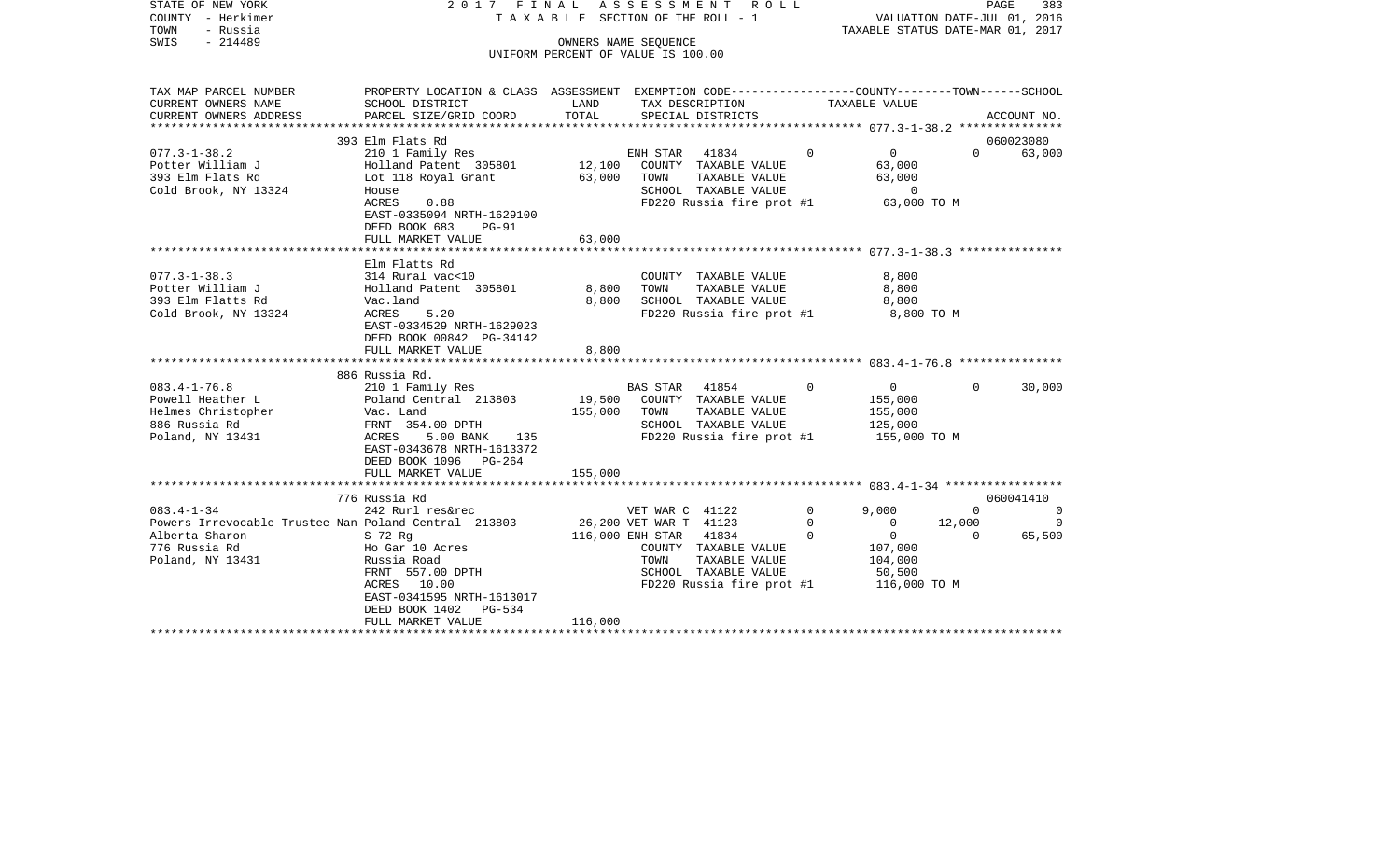| STATE OF NEW YORK<br>COUNTY - Herkimer<br>TOWN<br>- Russia<br>$-214489$<br>SWIS      | 2017 FINAL                                                                                                                                                     |                   | A S S E S S M E N T R O L L<br>T A X A B L E SECTION OF THE ROLL - 1<br>OWNERS NAME SEQUENCE<br>UNIFORM PERCENT OF VALUE IS 100.00 |         | VALUATION DATE-JUL 01, 2016<br>TAXABLE STATUS DATE-MAR 01, 2017 | PAGE     | 384         |
|--------------------------------------------------------------------------------------|----------------------------------------------------------------------------------------------------------------------------------------------------------------|-------------------|------------------------------------------------------------------------------------------------------------------------------------|---------|-----------------------------------------------------------------|----------|-------------|
|                                                                                      |                                                                                                                                                                |                   |                                                                                                                                    |         |                                                                 |          |             |
| TAX MAP PARCEL NUMBER<br>CURRENT OWNERS NAME                                         | PROPERTY LOCATION & CLASS ASSESSMENT EXEMPTION CODE----------------COUNTY-------TOWN------SCHOOL<br>SCHOOL DISTRICT                                            | LAND              | TAX DESCRIPTION                                                                                                                    |         | TAXABLE VALUE                                                   |          |             |
| CURRENT OWNERS ADDRESS                                                               | PARCEL SIZE/GRID COORD                                                                                                                                         | TOTAL             | SPECIAL DISTRICTS                                                                                                                  |         |                                                                 |          | ACCOUNT NO. |
|                                                                                      | 336 Russia Rd                                                                                                                                                  |                   |                                                                                                                                    |         |                                                                 |          | 060006600   |
| $083.3 - 2 - 30$<br>Powers Patrick W<br>Powers Melissa A<br>336 Russia Rd            | 210 1 Family Res<br>Poland Central 213803<br>S 70<br>Rg<br>$H_0$ 4/5                                                                                           | 82,500            | BAS STAR 41854<br>11,500 COUNTY TAXABLE VALUE<br>TAXABLE VALUE<br>TOWN<br>SCHOOL TAXABLE VALUE                                     | $\circ$ | $\overline{0}$<br>82,500<br>82,500<br>52,500                    | $\Omega$ | 30,000      |
| Poland, NY 13431                                                                     | Russia<br>FRNT 160.00 DPTH 200.00<br>135<br>BANK<br>EAST-0332824 NRTH-1612092<br>DEED BOOK 899 PG-597<br>FULL MARKET VALUE                                     | 82,500            | FD220 Russia fire prot #1                                                                                                          |         | 82,500 TO M                                                     |          |             |
|                                                                                      |                                                                                                                                                                |                   |                                                                                                                                    |         |                                                                 |          |             |
| $083.3 - 1 - 41.2$                                                                   | 9698 Route 28                                                                                                                                                  |                   |                                                                                                                                    | $\circ$ |                                                                 | $\Omega$ | 0008022     |
| Powers Robert F<br>9698 St Rt 8<br>Poland, NY 13431                                  | 270 Mfg housing<br>Poland Central 213803<br>Lot 68 Royal Grant<br>House & Garage<br>ACRES<br>5.00<br>EAST-0327429 NRTH-1608366<br>DEED BOOK 923<br>PG-358      | 105,200           | BAS STAR 41854<br>19,500 COUNTY TAXABLE VALUE<br>TOWN<br>TAXABLE VALUE<br>SCHOOL TAXABLE VALUE<br>FD220 Russia fire prot #1        |         | $\overline{0}$<br>105,200<br>105,200<br>75,200<br>105,200 TO M  |          | 30,000      |
|                                                                                      | FULL MARKET VALUE                                                                                                                                              | 105,200           |                                                                                                                                    |         |                                                                 |          |             |
| $082.4 - 1 - 25.1$<br>Pratt Marianne<br>9909 State Rt 28<br>Barneveld, NY 13304      | Route 28<br>310 Res Vac<br>- WTRFNT<br>Poland Central 213803<br>Lot 69 Royal Grant<br>Rte 28<br>FRNT 975.00 DPTH<br>6.80<br>ACRES<br>EAST-0323051 NRTH-1609544 | 27,200<br>27,200  | COUNTY TAXABLE VALUE<br>TAXABLE VALUE<br>TOWN<br>SCHOOL TAXABLE VALUE<br>FD220 Russia fire prot #1                                 |         | 27,200<br>27,200<br>27,200<br>27,200 TO M                       |          | 060000240   |
|                                                                                      | DEED BOOK 1354 PG-492<br>FULL MARKET VALUE                                                                                                                     | 27,200            |                                                                                                                                    |         |                                                                 |          |             |
|                                                                                      |                                                                                                                                                                |                   |                                                                                                                                    |         |                                                                 |          |             |
|                                                                                      | 9909 State Route 28                                                                                                                                            |                   |                                                                                                                                    |         |                                                                 |          |             |
| $082.4 - 1 - 25.3$<br>Pratt Marianne K<br>9909 State Route 28<br>Barneveld, NY 13304 | 210 1 Family Res<br>Poland Central 213803<br>FRNT 389.00 DPTH<br>5.10<br>ACRES<br>EAST-0323542 NRTH-1609503<br>DEED BOOK 1382 PG-880                           | 24,200<br>173,300 | ENH STAR 41834<br>COUNTY TAXABLE VALUE<br>TAXABLE VALUE<br>TOWN<br>SCHOOL TAXABLE VALUE<br>FD220 Russia fire prot #1               | $\circ$ | $\overline{0}$<br>173,300<br>173,300<br>107,800<br>173,300 TO M | $\Omega$ | 65,500      |
|                                                                                      | FULL MARKET VALUE                                                                                                                                              | 173,300           |                                                                                                                                    |         |                                                                 |          |             |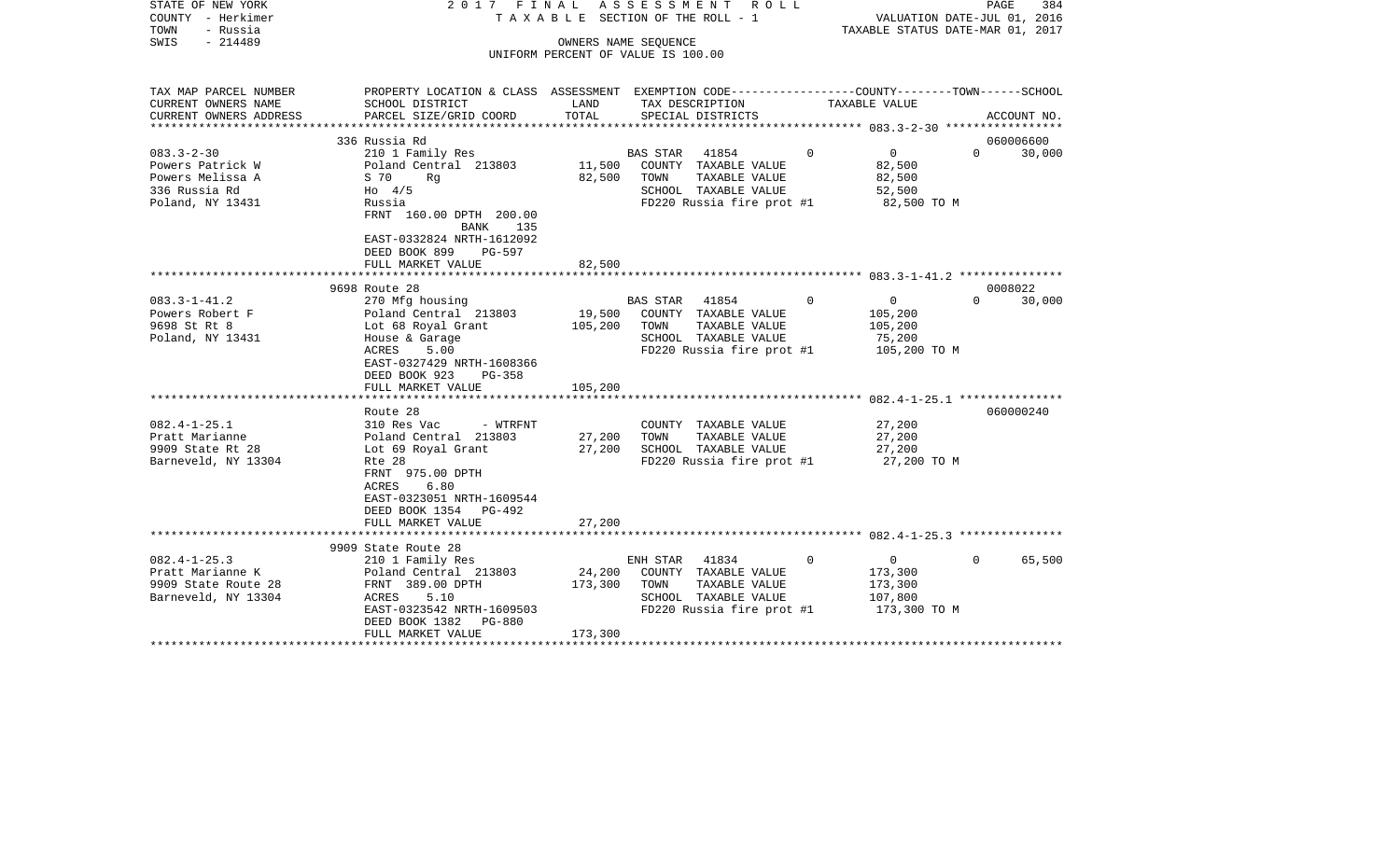COUNTY - Herkimer **T A X A B L E** SECTION OF THE ROLL - 1 VALUATION DATE-JUL 01, 2016 TOWN - Russia TAXABLE STATUS DATE-MAR 01, 2017 SWIS - 214489 OWNERS NAME SEQUENCE UNIFORM PERCENT OF VALUE IS 100.00TAX MAP PARCEL NUMBER PROPERTY LOCATION & CLASS ASSESSMENT EXEMPTION CODE------------------COUNTY--------TOWN------SCHOOL CURRENT OWNERS NAME SCHOOL DISTRICT LAND TAX DESCRIPTION TAXABLE VALUECURRENT OWNERS ADDRESS PARCEL SIZE/GRID COORD TOTAL SPECIAL DISTRICTS ACCOUNT NO. \*\*\*\*\*\*\*\*\*\*\*\*\*\*\*\*\*\*\*\*\*\*\*\*\*\*\*\*\*\*\*\*\*\*\*\*\*\*\*\*\*\*\*\*\*\*\*\*\*\*\*\*\*\*\*\*\*\*\*\*\*\*\*\*\*\*\*\*\*\*\*\*\*\*\*\*\*\*\*\*\*\*\*\*\*\*\*\*\*\*\*\*\*\*\*\*\*\*\*\*\*\*\* 077.3-1-8.3 \*\*\*\*\*\*\*\*\*\*\*\*\*\*\*\*Elm Flatts Rd 060023080 077.3-1-8.3 322 Rural vac>10 COUNTY TAXABLE VALUE 61,800 Pratt Schonewald Margaret Holland Patent 305801 61,800 TOWN TAXABLE VALUE 61,800 61,800 c/o Isabel Schonewald Lot 119 Royal Grant 61,800 SCHOOL TAXABLE VALUE 61,800 129 Middle Rd Vacant Land FD220 Russia fire prot #1 61,800 TO M Cumberland, ME 04021 ACRES 63.60 EAST-0336698 NRTH-1627873 DEED BOOK 547 PG-716FULL MARKET VALUE 61,800 \*\*\*\*\*\*\*\*\*\*\*\*\*\*\*\*\*\*\*\*\*\*\*\*\*\*\*\*\*\*\*\*\*\*\*\*\*\*\*\*\*\*\*\*\*\*\*\*\*\*\*\*\*\*\*\*\*\*\*\*\*\*\*\*\*\*\*\*\*\*\*\*\*\*\*\*\*\*\*\*\*\*\*\*\*\*\*\*\*\*\*\*\*\*\*\*\*\*\*\*\*\*\* 077.3-1-3 \*\*\*\*\*\*\*\*\*\*\*\*\*\*\*\*\*\*Southside Rd 060023280 077.3-1-3 210 1 Family Res ENH STAR 41834 0 0 0 49,020 Prevost Charles F Holland Patent 305801 13,600 COUNTY TAXABLE VALUE 49,020 1098 Hinckley Rd Lot 120 Royal Grant 49,020 TOWN TAXABLE VALUE 49,020 Remsen, NY 13438 FRNT 245.00 DPTH 105.00 SCHOOL TAXABLE VALUE 0 ACRES 0.71 **FD220** Russia fire prot #1 49,020 TO M EAST-0292090 NRTH-1207000 DEED BOOK 1361 PG-777FULL MARKET VALUE 49,020 \*\*\*\*\*\*\*\*\*\*\*\*\*\*\*\*\*\*\*\*\*\*\*\*\*\*\*\*\*\*\*\*\*\*\*\*\*\*\*\*\*\*\*\*\*\*\*\*\*\*\*\*\*\*\*\*\*\*\*\*\*\*\*\*\*\*\*\*\*\*\*\*\*\*\*\*\*\*\*\*\*\*\*\*\*\*\*\*\*\*\*\*\*\*\*\*\*\*\*\*\*\*\* 078.1-1-30.2 \*\*\*\*\*\*\*\*\*\*\*\*\*\*\* 146 Hemstreet Rd 060050030078.1-1-30.2 270 Mfg housing BAS STAR 41854 0 0 0 30,000 Price Robert J <sup>Poland</sup> Central 213803 21,000 COUNTY TAXABLE VALUE 35,500 Price Catherine Lot 17 Jerseyfield Patent 35,500 TOWN TAXABLE VALUE 35,500 146 Hemstreet Rd Mobile Home SCHOOL TAXABLE VALUE Cold Brook, NY 13324 ACRES 6.00 ACRES 6.00 FD220 Russia fire prot #1 35,500 TO M EAST-0350225 NRTH-1638787 DEED BOOK 692 PG-281FULL MARKET VALUE 35,500 \*\*\*\*\*\*\*\*\*\*\*\*\*\*\*\*\*\*\*\*\*\*\*\*\*\*\*\*\*\*\*\*\*\*\*\*\*\*\*\*\*\*\*\*\*\*\*\*\*\*\*\*\*\*\*\*\*\*\*\*\*\*\*\*\*\*\*\*\*\*\*\*\*\*\*\*\*\*\*\*\*\*\*\*\*\*\*\*\*\*\*\*\*\*\*\*\*\*\*\*\*\*\* 089.1-2-11 \*\*\*\*\*\*\*\*\*\*\*\*\*\*\*\*\* Military Rd 060023130 089.1-2-11 322 Rural vac>10 COUNTY TAXABLE VALUE 11,000 Prindle Karen C Poland Central 213803 11,000 TOWN TAXABLE VALUE 11,000 2069 N Larrabee 11,000 N 43 Rg 11,000 SCHOOL TAXABLE VALUE 11,000 Chicago, IL 60614 Lot 10 Lot 10 Russia fire prot #1 11,000 TO M Military ACRES 12.70 EAST-0351797 NRTH-1605939 DEED BOOK 1124 PG-539FULL MARKET VALUE 11,000 \*\*\*\*\*\*\*\*\*\*\*\*\*\*\*\*\*\*\*\*\*\*\*\*\*\*\*\*\*\*\*\*\*\*\*\*\*\*\*\*\*\*\*\*\*\*\*\*\*\*\*\*\*\*\*\*\*\*\*\*\*\*\*\*\*\*\*\*\*\*\*\*\*\*\*\*\*\*\*\*\*\*\*\*\*\*\*\*\*\*\*\*\*\*\*\*\*\*\*\*\*\*\* 088.1-1-9 \*\*\*\*\*\*\*\*\*\*\*\*\*\*\*\*\*\* 9607 Route 28 060019500088.1-1-9 270 Mfg housing 200 COUNTY TAXABLE VALUE 48,500 Pritchard Fred E 3.500 Poland Central 213803 10,000 TOWN TAXABLE VALUE 48,500 9607 St Rt 28 **Lot 68 Royal Grant** 48,500 SCHOOL TAXABLE VALUE 48,500 Poland, NY 13431 Mobile Home Garage FD220 Russia fire prot #1 48,500 TO M FRNT 132.20 DPTH 152.70 ACRES 0.53 BANK 135 EAST-0328561 NRTH-1607004 DEED BOOK 920 PG-304FULL MARKET VALUE 48,500 \*\*\*\*\*\*\*\*\*\*\*\*\*\*\*\*\*\*\*\*\*\*\*\*\*\*\*\*\*\*\*\*\*\*\*\*\*\*\*\*\*\*\*\*\*\*\*\*\*\*\*\*\*\*\*\*\*\*\*\*\*\*\*\*\*\*\*\*\*\*\*\*\*\*\*\*\*\*\*\*\*\*\*\*\*\*\*\*\*\*\*\*\*\*\*\*\*\*\*\*\*\*\*\*\*\*\*\*\*\*\*\*\*\*\*\*\*\*\*\*\*\*\*\*\*\*\*\*\*\*\*\*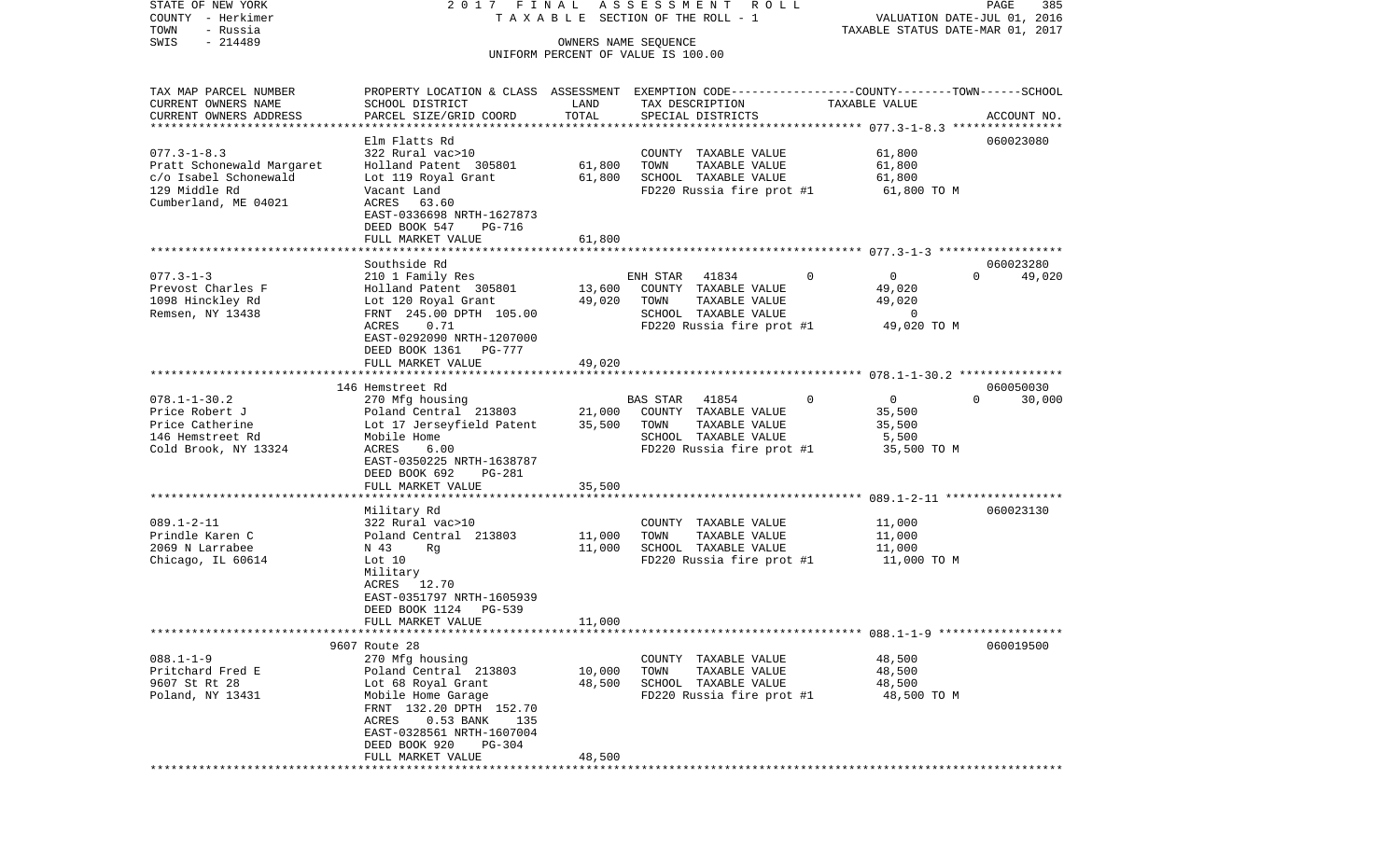| COUNTY<br>– Herkimer<br>TOWN<br>- Russia |                                                                                                  | T A X A B L E SECTION OF THE ROLL - 1<br>VALUATION DATE-JUL 01, 2016<br>TAXABLE STATUS DATE-MAR 01, 2017 |                         |                              |              |                |                |                |
|------------------------------------------|--------------------------------------------------------------------------------------------------|----------------------------------------------------------------------------------------------------------|-------------------------|------------------------------|--------------|----------------|----------------|----------------|
| SWIS<br>$-214489$                        |                                                                                                  |                                                                                                          | OWNERS NAME SEOUENCE    |                              |              |                |                |                |
|                                          |                                                                                                  | UNIFORM PERCENT OF VALUE IS 100.00                                                                       |                         |                              |              |                |                |                |
|                                          |                                                                                                  |                                                                                                          |                         |                              |              |                |                |                |
| TAX MAP PARCEL NUMBER                    | PROPERTY LOCATION & CLASS ASSESSMENT EXEMPTION CODE----------------COUNTY-------TOWN------SCHOOL |                                                                                                          |                         |                              |              |                |                |                |
| CURRENT OWNERS NAME                      | SCHOOL DISTRICT                                                                                  | LAND                                                                                                     |                         | TAX DESCRIPTION              |              | TAXABLE VALUE  |                |                |
| CURRENT OWNERS ADDRESS                   | PARCEL SIZE/GRID COORD                                                                           | TOTAL                                                                                                    |                         | SPECIAL DISTRICTS            |              |                |                | ACCOUNT NO.    |
|                                          |                                                                                                  |                                                                                                          |                         |                              |              |                |                |                |
|                                          | 1351 Wheelertown Road                                                                            |                                                                                                          |                         |                              |              |                |                |                |
| $068. - 1 - 34.2$                        | 210 1 Family Res                                                                                 |                                                                                                          | VET WAR C 41122         |                              | 0            | 9,000          | 0              |                |
| Prosser Charles J                        | 305201<br>Remsen                                                                                 |                                                                                                          | 34,800 VET WAR T 41123  |                              | 0            | 0              | 12,000         | $\overline{0}$ |
| 1351 Wheelertown Road                    | House                                                                                            |                                                                                                          | 106,000 VET DIS C 41142 |                              | $\mathbf 0$  | 30,000         | $\overline{0}$ | $\overline{0}$ |
| Forestport, NY 13338                     | FRNT 185.00 DPTH                                                                                 |                                                                                                          | VET DIS T 41143         |                              | $\mathbf{0}$ | $\mathbf{0}$   | 31,800         | $\Omega$       |
|                                          | 17.60<br>ACRES                                                                                   |                                                                                                          | BAS STAR                | 41854                        | $\mathbf 0$  | $\overline{0}$ | $\Omega$       | 30,000         |
|                                          | EAST-0340917 NRTH-1663307                                                                        |                                                                                                          |                         | COUNTY TAXABLE VALUE         |              | 67,000         |                |                |
|                                          | DEED BOOK 1133 PG-49                                                                             |                                                                                                          | TOWN                    | TAXABLE VALUE                |              | 62,200         |                |                |
|                                          | FULL MARKET VALUE                                                                                |                                                                                                          |                         | 106,000 SCHOOL TAXABLE VALUE |              | 76,000         |                |                |
|                                          |                                                                                                  |                                                                                                          |                         | FD230 Remsen fire #2         |              | 106,000 TO M   |                |                |
|                                          | Jim Rose Rd                                                                                      |                                                                                                          |                         |                              |              |                |                | 060009210      |
| $069. - 1 - 6$                           | 311 Res vac land                                                                                 |                                                                                                          |                         | COUNTY TAXABLE VALUE         |              | 55,000         |                |                |
| Prosser Robert R                         | 305201<br>Remsen                                                                                 | 55,000                                                                                                   | TOWN                    | TAXABLE VALUE                |              | 55,000         |                |                |
| 1325 Lemoyne Ave                         | FRNT 351.00 DPTH                                                                                 | 55,000                                                                                                   |                         | SCHOOL TAXABLE VALUE         |              | 55,000         |                |                |
| Syracuse, NY 13205                       | ACRES 52.10                                                                                      |                                                                                                          |                         | FD230 Remsen fire #2         |              | 55,000 TO M    |                |                |
|                                          | EAST-0352757 NRTH-1656214                                                                        |                                                                                                          |                         |                              |              |                |                |                |
|                                          | DEED BOOK 1564<br>PG-526                                                                         |                                                                                                          |                         |                              |              |                |                |                |
|                                          | FULL MARKET VALUE                                                                                | 55,000                                                                                                   |                         |                              |              |                |                |                |
|                                          | **********************                                                                           | *********                                                                                                |                         |                              |              |                |                |                |
|                                          | 678 Russia Rd                                                                                    |                                                                                                          |                         |                              |              |                |                |                |
| $083.4 - 1 - 43.3$                       | 242 Rurl res&rec                                                                                 |                                                                                                          | VET WAR C 41122         |                              | $\mathbf 0$  | 9,000          | 0              | 0              |
| Proulx James                             | Poland Central 213803                                                                            |                                                                                                          | 26,900 VET WAR T 41123  |                              | $\mathbf 0$  | $\mathbf{0}$   | 12,000         | 0              |
| Proulx Jane                              | Lot 71 Royal Grant                                                                               |                                                                                                          | 95,000 BAS STAR         | 41854                        | 0            | $\overline{0}$ | $\Omega$       | 30,000         |
| PO Box 531                               | Vacant Land                                                                                      |                                                                                                          |                         | COUNTY TAXABLE VALUE         |              | 86,000         |                |                |
| Poland, NY 13431                         | ACRES 10.50                                                                                      |                                                                                                          | TOWN                    | TAXABLE VALUE                |              | 83,000         |                |                |
|                                          | EAST-0339401 NRTH-1612688                                                                        |                                                                                                          |                         | SCHOOL TAXABLE VALUE         |              | 65,000         |                |                |
|                                          | DEED BOOK 796<br>PG-133                                                                          |                                                                                                          |                         | FD220 Russia fire prot #1    |              | 95,000 TO M    |                |                |
|                                          | FULL MARKET VALUE<br>***********************                                                     | 95,000                                                                                                   |                         |                              |              |                |                |                |
|                                          |                                                                                                  |                                                                                                          |                         |                              |              |                |                | 060029850      |
| $072.16 - 1 - 1$                         | 379 Route 365<br>210 1 Family Res                                                                |                                                                                                          | VET COM C 41132         |                              | 0            | 15,000         | 0              | 0              |
| Prusak Jennifer A                        | 305201<br>Remsen                                                                                 |                                                                                                          | 13,800 VET COM T 41133  |                              | 0            | $\mathbf{0}$   | 20,000         | $\overline{0}$ |
| Daniel Anne Christine                    |                                                                                                  |                                                                                                          | 126,000 VET DIS C 41142 |                              | 0            | 25,200         | 0              | 0              |
| c/o David Prusak                         | Lot 24 Walker Tract<br>House Att Gar                                                             |                                                                                                          | VET DIS T 41143         |                              | 0            | $\mathbf{0}$   | 25,200         | $\Omega$       |
| 379 State Route 365                      |                                                                                                  |                                                                                                          | ENH STAR                | 41834                        | $\Omega$     | $\overline{0}$ | $\Omega$       | 65,500         |
| Remsen, NY 13438                         | ACRES 1.50<br>EAST-0343337 NRTH-1647161                                                          |                                                                                                          |                         | COUNTY TAXABLE VALUE         |              | 85,800         |                |                |
|                                          | DEED BOOK 1544<br>PG-310                                                                         |                                                                                                          | TOWN                    | TAXABLE VALUE                |              | 80,800         |                |                |
|                                          | FULL MARKET VALUE                                                                                | 126,000                                                                                                  |                         | SCHOOL TAXABLE VALUE         |              | 60,500         |                |                |
|                                          |                                                                                                  |                                                                                                          |                         | FD230 Remsen fire #2         |              | 126,000 TO M   |                |                |
|                                          |                                                                                                  |                                                                                                          |                         |                              |              |                |                |                |
|                                          | 381 Off Route 365                                                                                |                                                                                                          |                         |                              |              |                |                | 060030720      |
| $072.16 - 1 - 2$                         | 210 1 Family Res                                                                                 |                                                                                                          |                         | COUNTY TAXABLE VALUE         |              | 59,000         |                |                |
| Prusak Jennifer A                        | 305201<br>Remsen                                                                                 | 15,200                                                                                                   | TOWN                    | TAXABLE VALUE                |              | 59,000         |                |                |
| Daniel Anne Christine                    | Lot 24 Walker Tract                                                                              | 59,000                                                                                                   |                         | SCHOOL TAXABLE VALUE         |              | 59,000         |                |                |
| c/o David Prusak                         | House                                                                                            |                                                                                                          |                         | FD230 Remsen fire #2         |              | 59,000 TO M    |                |                |
| 379 State Rte 365                        | ACRES<br>2.10                                                                                    |                                                                                                          |                         |                              |              |                |                |                |
| Remsen, NY 13438                         | EAST-0343539 NRTH-1647211                                                                        |                                                                                                          |                         |                              |              |                |                |                |
|                                          | DEED BOOK 1544<br>PG-310                                                                         |                                                                                                          |                         |                              |              |                |                |                |
|                                          | FULL MARKET VALUE                                                                                | 59,000                                                                                                   |                         |                              |              |                |                |                |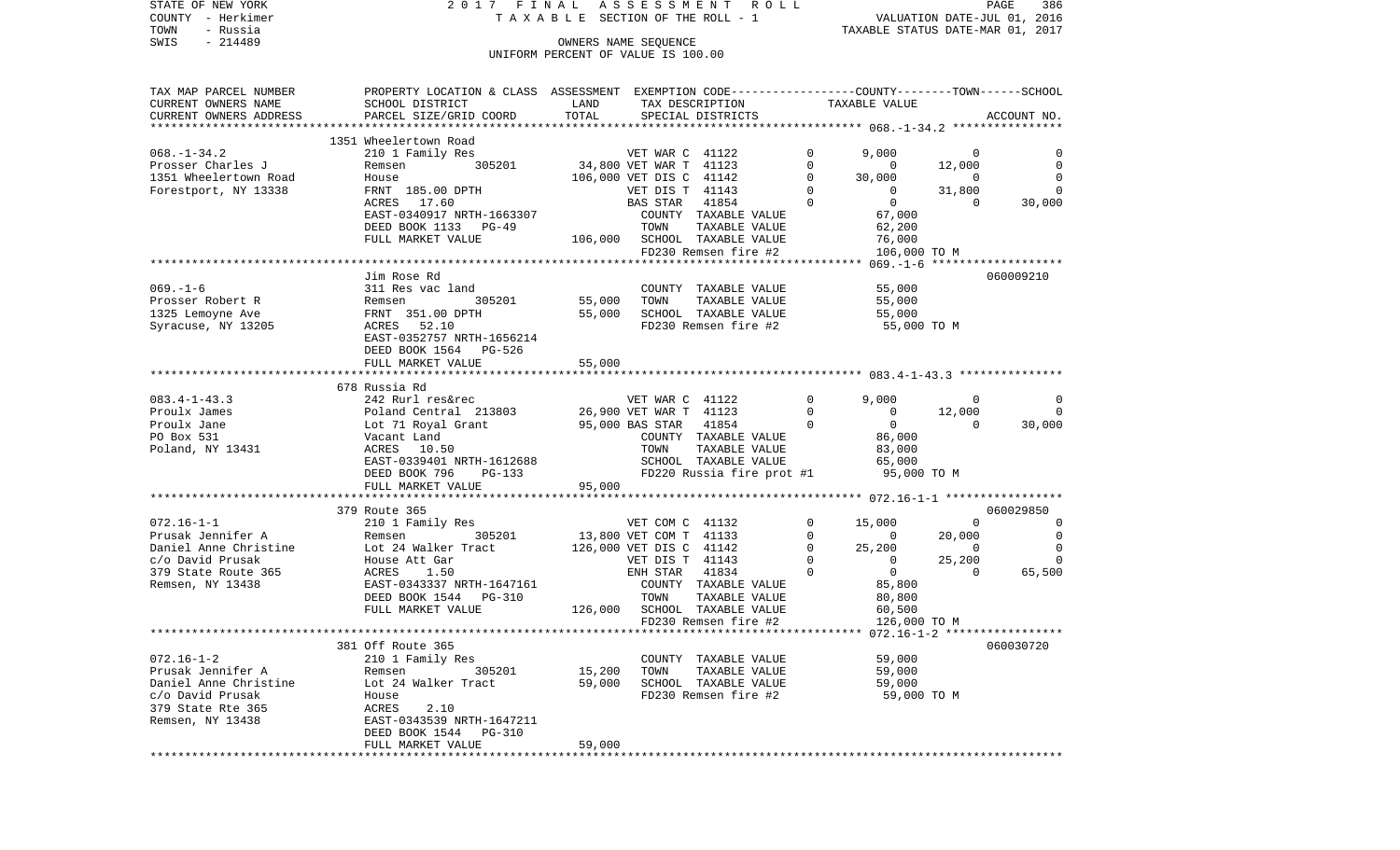| STATE OF NEW YORK          | 2017 FINAL                                                                                      |                      | ASSESSMENT ROLL                    |                                            | PAGE<br>387        |
|----------------------------|-------------------------------------------------------------------------------------------------|----------------------|------------------------------------|--------------------------------------------|--------------------|
| COUNTY - Herkimer          |                                                                                                 |                      | TAXABLE SECTION OF THE ROLL - 1    | VALUATION DATE-JUL 01, 2016                |                    |
| TOWN<br>- Russia           |                                                                                                 |                      |                                    | TAXABLE STATUS DATE-MAR 01, 2017           |                    |
| SWIS<br>$-214489$          |                                                                                                 | OWNERS NAME SEQUENCE |                                    |                                            |                    |
|                            |                                                                                                 |                      | UNIFORM PERCENT OF VALUE IS 100.00 |                                            |                    |
| TAX MAP PARCEL NUMBER      | PROPERTY LOCATION & CLASS ASSESSMENT EXEMPTION CODE---------------COUNTY-------TOWN------SCHOOL |                      |                                    |                                            |                    |
| CURRENT OWNERS NAME        | SCHOOL DISTRICT                                                                                 | LAND                 | TAX DESCRIPTION                    | TAXABLE VALUE                              |                    |
| CURRENT OWNERS ADDRESS     | PARCEL SIZE/GRID COORD                                                                          | TOTAL                | SPECIAL DISTRICTS                  |                                            | ACCOUNT NO.        |
|                            |                                                                                                 | ************         |                                    | ********************* 072.16-1-5 *****     |                    |
|                            | Off Route 365                                                                                   |                      |                                    |                                            | 060024810          |
| $072.16 - 1 - 5$           | 314 Rural vac<10                                                                                |                      | COUNTY TAXABLE VALUE               | 1,400                                      |                    |
| Prusak Jennifer A          | 305201<br>Remsen                                                                                | 1,400                | TOWN<br>TAXABLE VALUE              | 1,400                                      |                    |
| Daniel Anne Christine      | Lot $24$<br>Wt                                                                                  | 1,400                | SCHOOL TAXABLE VALUE               | 1,400                                      |                    |
| c/o David Prusak           | Land 0.33 Acre                                                                                  |                      | FD230 Remsen fire #2               | 1,400 TO M                                 |                    |
| 379 State Rte 365          | Rte 365                                                                                         |                      |                                    |                                            |                    |
| Remsen, NY 13438           | FRNT 98.00 DPTH 142.50                                                                          |                      |                                    |                                            |                    |
|                            | EAST-0343392 NRTH-1646992                                                                       |                      |                                    |                                            |                    |
|                            | DEED BOOK 1544 PG-310                                                                           |                      |                                    |                                            |                    |
|                            | FULL MARKET VALUE                                                                               | 1,400                |                                    |                                            |                    |
|                            | ************************                                                                        |                      |                                    |                                            |                    |
|                            | 573 Main St                                                                                     |                      |                                    |                                            |                    |
| $088.2 - 1 - 42$           | 314 Rural vac<10                                                                                |                      | COUNTY TAXABLE VALUE               | 4,900                                      |                    |
| Przelski Bernard W         | Poland Central 213803                                                                           | 4,900                | TOWN<br>TAXABLE VALUE              | 4,900                                      |                    |
| Przelski Darlyne H         | <b>ACRES</b><br>2.60                                                                            | 4,900                | SCHOOL TAXABLE VALUE               | 4,900                                      |                    |
| 573 Main St                | EAST-0312838 NRTH-1184218                                                                       |                      | FD220 Russia fire prot #1          | 4,900 TO M                                 |                    |
| Cold Brook, NY 13324       | FULL MARKET VALUE                                                                               | 4,900                |                                    |                                            |                    |
|                            | **********************                                                                          | ********             |                                    | ************ 088.1-1-47 ****************** |                    |
|                            | 9364 Route 28                                                                                   |                      |                                    |                                            | 060015870          |
| $088.1 - 1 - 47$           | 210 1 Family Res                                                                                |                      | COUNTY TAXABLE VALUE               | 40,000                                     |                    |
| Przelski Bonnie K          | Poland Central 213803                                                                           | 13,800               | TOWN<br>TAXABLE VALUE              | 40,000                                     |                    |
| 803 Annie's Way            | Lot 47 Royal Grant                                                                              | 40,000               | SCHOOL TAXABLE VALUE               | 40,000                                     |                    |
| Clinton, NY 13323          | House Gar                                                                                       |                      | FD220 Russia fire prot #1          | 40,000 TO M                                |                    |
|                            | ACRES<br>1.50                                                                                   |                      |                                    |                                            |                    |
|                            | EAST-0332763 NRTH-1604369                                                                       |                      |                                    |                                            |                    |
|                            | DEED BOOK 1411 PG-48                                                                            |                      |                                    |                                            |                    |
|                            | FULL MARKET VALUE                                                                               | 40,000               |                                    |                                            |                    |
|                            | **************************                                                                      |                      |                                    |                                            |                    |
|                            | 120 Russia Rd                                                                                   |                      |                                    |                                            |                    |
| $083.3 - 1 - 56.2$         | 314 Rural vac<10                                                                                |                      | COUNTY TAXABLE VALUE               | 20,700                                     |                    |
| Przelski Irrevocable Trust | Poland Central 213803                                                                           | 20,700               | TOWN<br>TAXABLE VALUE              | 20,700                                     |                    |
| 261 Gravesville Rd         | merged $w/56.3$                                                                                 | 20,700               | SCHOOL TAXABLE VALUE               | 20,700                                     |                    |
| Poland, NY 13431           | 2007 BW                                                                                         |                      | FD220 Russia fire prot #1          | 20,700 TO M                                |                    |
|                            | FRNT 469.00 DPTH                                                                                |                      |                                    |                                            |                    |
|                            | ACRES<br>6.80                                                                                   |                      |                                    |                                            |                    |
|                            | EAST-0328981 NRTH-1610903                                                                       |                      |                                    |                                            |                    |
|                            | DEED BOOK 2017 PG-508                                                                           |                      |                                    |                                            |                    |
|                            | FULL MARKET VALUE                                                                               | 20,700               |                                    |                                            |                    |
|                            |                                                                                                 |                      |                                    |                                            |                    |
|                            | 261 Gravesville Rd                                                                              |                      |                                    |                                            | 060023220          |
| $083.3 - 1 - 64.1$         | 483 Converted Re                                                                                |                      | ENH STAR<br>41834                  | $\overline{0}$<br>0                        | $\Omega$<br>65,500 |
| Przelski Irrevocable Trust | Poland Central 213803                                                                           | 24,700               | COUNTY TAXABLE VALUE               | 110,000                                    |                    |
| 261 Gravesville Rd         | FRNT 169.00 DPTH 282.00                                                                         | 110,000              | TOWN<br>TAXABLE VALUE              | 110,000                                    |                    |
| Poland, NY 13431           | ACRES<br>0.96                                                                                   |                      | SCHOOL TAXABLE VALUE               | 44,500                                     |                    |
|                            | EAST-0328407 NRTH-1610674<br>DEED BOOK 2017<br>PG-508                                           |                      | FD220 Russia fire prot #1          | 110,000 TO M                               |                    |
|                            | FULL MARKET VALUE                                                                               | 110,000              |                                    |                                            |                    |
|                            |                                                                                                 |                      |                                    |                                            |                    |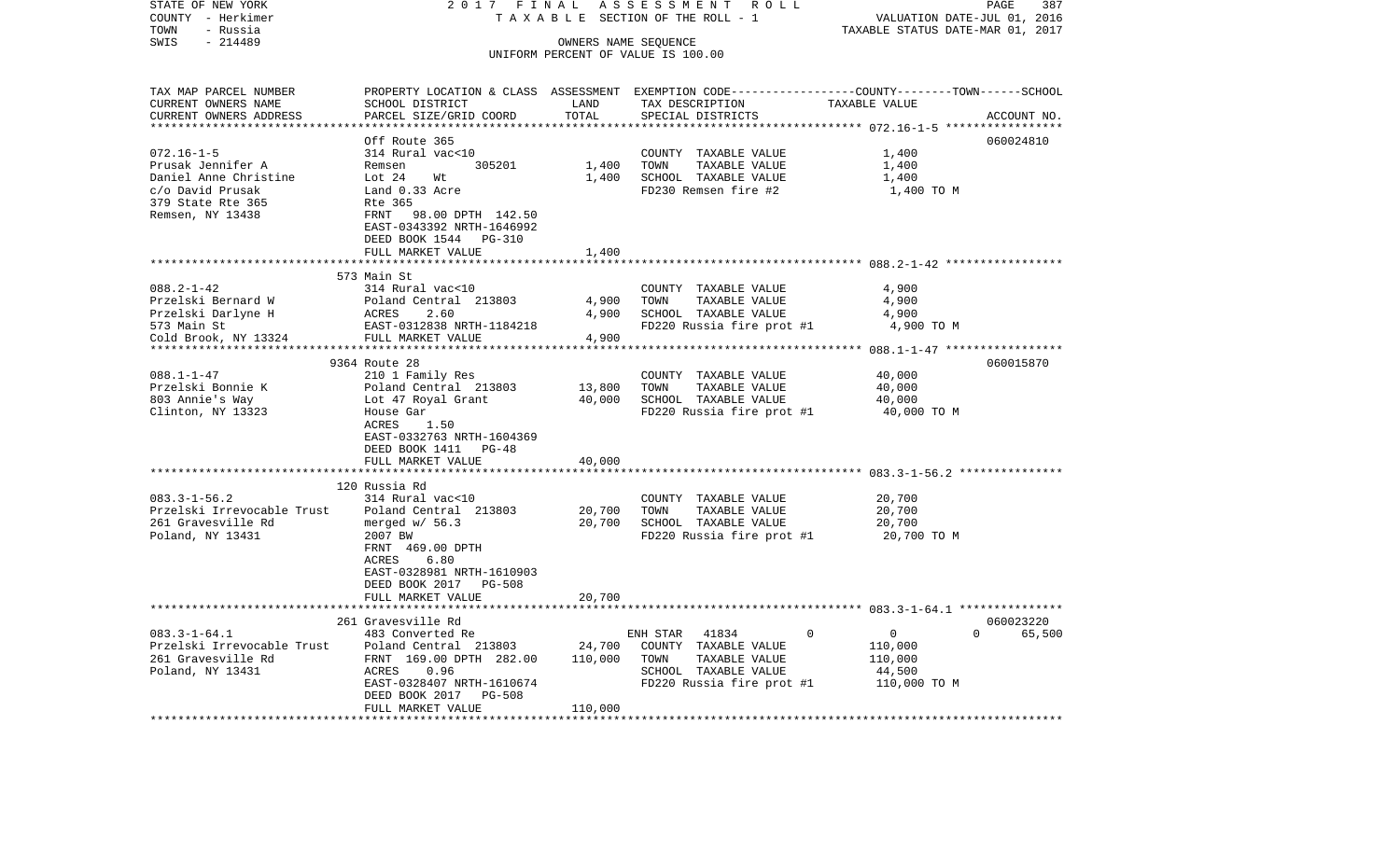| STATE OF NEW YORK<br>COUNTY - Herkimer<br>TOWN<br>- Russia<br>$-214489$<br>SWIS                                                                                       | 2017 FINAL                                                                                                                                                                                                                                                                                                                                        | OWNERS NAME SEQUENCE                                     | ASSESSMENT ROLL<br>TAXABLE SECTION OF THE ROLL - 1<br>UNIFORM PERCENT OF VALUE IS 100.00                                                                                                                 |                                                                                        | PAGE<br>388<br>VALUATION DATE-JUL 01, 2016<br>TAXABLE STATUS DATE-MAR 01, 2017 |
|-----------------------------------------------------------------------------------------------------------------------------------------------------------------------|---------------------------------------------------------------------------------------------------------------------------------------------------------------------------------------------------------------------------------------------------------------------------------------------------------------------------------------------------|----------------------------------------------------------|----------------------------------------------------------------------------------------------------------------------------------------------------------------------------------------------------------|----------------------------------------------------------------------------------------|--------------------------------------------------------------------------------|
| TAX MAP PARCEL NUMBER<br>CURRENT OWNERS NAME<br>CURRENT OWNERS ADDRESS                                                                                                | PROPERTY LOCATION & CLASS ASSESSMENT EXEMPTION CODE---------------COUNTY-------TOWN------SCHOOL<br>SCHOOL DISTRICT<br>PARCEL SIZE/GRID COORD                                                                                                                                                                                                      | LAND<br>TOTAL                                            | TAX DESCRIPTION<br>SPECIAL DISTRICTS                                                                                                                                                                     | TAXABLE VALUE                                                                          | ACCOUNT NO.                                                                    |
|                                                                                                                                                                       | 152 Russia Rd                                                                                                                                                                                                                                                                                                                                     |                                                          |                                                                                                                                                                                                          |                                                                                        | 060027720                                                                      |
| $083.3 - 1 - 66$<br>Przelski Margaret L<br>152 Russia Rd<br>Poland, NY 13431                                                                                          | 210 1 Family Res<br>Poland Central 213803<br>S 69<br>Rq<br>$H_0$ 1/2<br>Russia<br>$1.10$ BANK<br>ACRES<br>135<br>EAST-0329352 NRTH-1611326<br>DEED BOOK 1201<br>$PG-14$                                                                                                                                                                           | 12,800<br>57,700                                         | BAS STAR<br>41854<br>COUNTY TAXABLE VALUE<br>TOWN<br>TAXABLE VALUE<br>SCHOOL TAXABLE VALUE<br>FD220 Russia fire prot #1                                                                                  | $\mathbf 0$<br>$\Omega$<br>57,700<br>57,700<br>27,700<br>57,700 TO M                   | $\Omega$<br>30,000                                                             |
|                                                                                                                                                                       | FULL MARKET VALUE                                                                                                                                                                                                                                                                                                                                 | 57,700                                                   |                                                                                                                                                                                                          |                                                                                        |                                                                                |
| $088.1 - 1 - 15.17$<br>Przelski Peter D Jr<br>253 Beecher Rd<br>Poland, NY 13431<br>$088.1 - 1 - 15.18$<br>Przelski Peter D Jr.<br>253 Beecher Rd<br>Poland, NY 13431 | Beecher Rd<br>310 Res Vac<br>Poland Central 213803<br>FRNT 629.00 DPTH<br>ACRES 59.50<br>EAST-0332742 NRTH-1608582<br>DEED BOOK 1578 PG-596<br>FULL MARKET VALUE<br>237 Beecher Rd<br>323 Vacant rural<br>Poland Central 213803<br>FRNT 122.50 DPTH<br>ACRES 20.00<br>EAST-0333749 NRTH-1608614<br>DEED BOOK 1631<br>$PG-45$<br>FULL MARKET VALUE | 56,000<br>56,000<br>56,000<br>15,000<br>15,000<br>15,000 | COUNTY TAXABLE VALUE<br>TAXABLE VALUE<br>TOWN<br>SCHOOL TAXABLE VALUE<br>FD220 Russia fire prot #1<br>COUNTY TAXABLE VALUE<br>TOWN<br>TAXABLE VALUE<br>SCHOOL TAXABLE VALUE<br>FD220 Russia fire prot #1 | 56,000<br>56,000<br>56,000<br>56,000 TO M<br>15,000<br>15,000<br>15,000<br>15,000 TO M |                                                                                |
|                                                                                                                                                                       |                                                                                                                                                                                                                                                                                                                                                   |                                                          |                                                                                                                                                                                                          |                                                                                        |                                                                                |
| $088.1 - 1 - 16$<br>Przelski Peter D Jr.<br>253 Beecher Rd<br>Poland, NY 13431                                                                                        | 253 Beecher Rd<br>210 1 Family Res<br>Poland Central 213803<br>Great Lot 67 Royal Grant<br>House Att Garage<br>Beecher<br>FRNT 2612.00 DPTH<br>35.90<br>ACRES<br>EAST-0333535 NRTH-1607404<br>DEED BOOK 1352<br>PG-525<br>FULL MARKET VALUE<br>**********************                                                                             | 35,000<br>170,000<br>170,000                             | 41854<br>BAS STAR<br>COUNTY TAXABLE VALUE<br>TOWN<br>TAXABLE VALUE<br>SCHOOL TAXABLE VALUE<br>FD220 Russia fire prot #1                                                                                  | $\mathbf 0$<br>$\Omega$<br>170,000<br>170,000<br>140,000<br>170,000 TO M               | 060008100<br>$\Omega$<br>30,000                                                |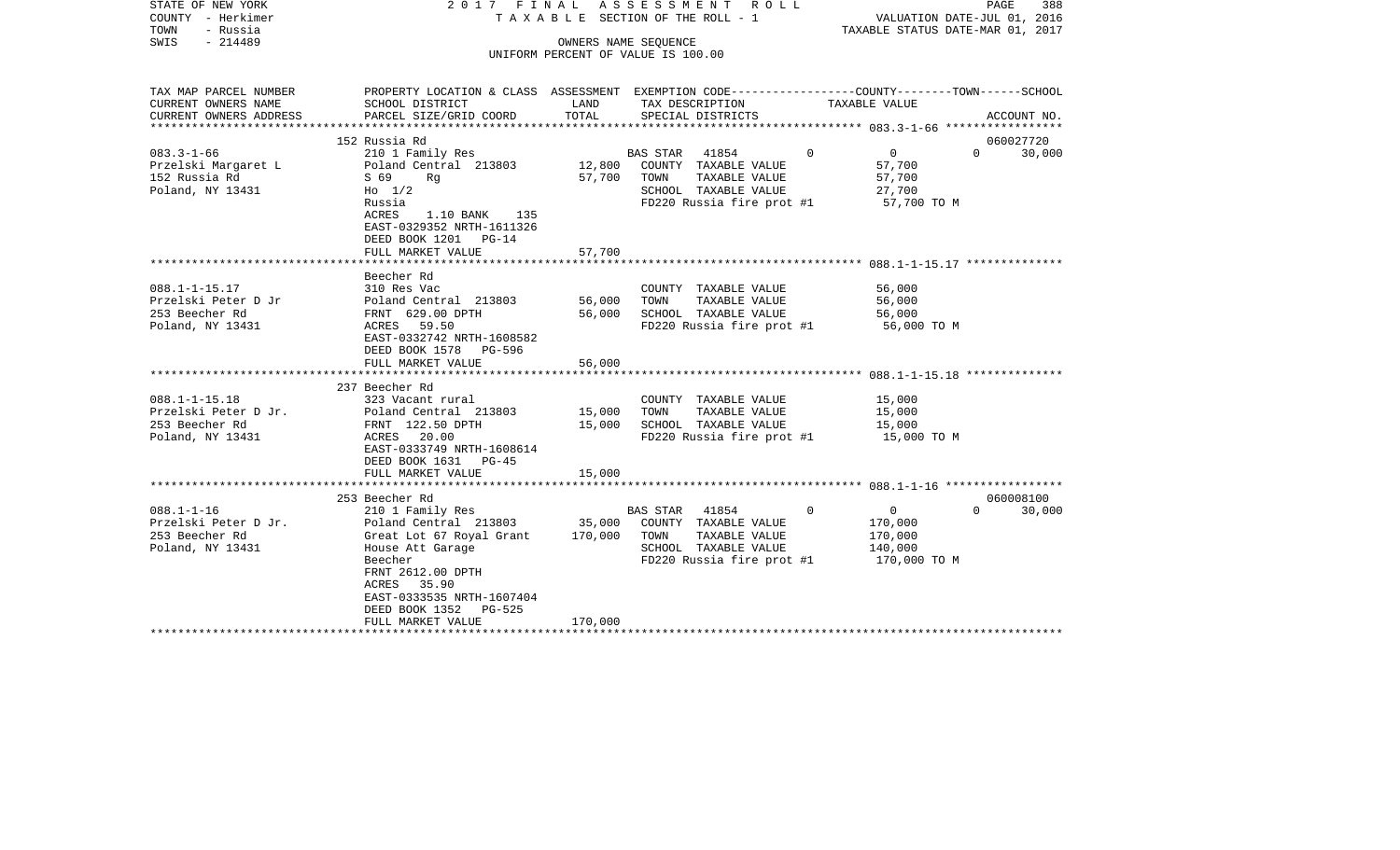| STATE OF NEW YORK      | 2017 FINAL                                                                                      |         | ASSESSMENT ROLL                                            |                               | PAGE<br>389                      |
|------------------------|-------------------------------------------------------------------------------------------------|---------|------------------------------------------------------------|-------------------------------|----------------------------------|
| COUNTY - Herkimer      |                                                                                                 |         | TAXABLE SECTION OF THE ROLL - 1                            |                               | VALUATION DATE-JUL 01, 2016      |
| - Russia<br>TOWN       |                                                                                                 |         |                                                            |                               | TAXABLE STATUS DATE-MAR 01, 2017 |
| $-214489$<br>SWIS      |                                                                                                 |         | OWNERS NAME SEQUENCE<br>UNIFORM PERCENT OF VALUE IS 100.00 |                               |                                  |
|                        |                                                                                                 |         |                                                            |                               |                                  |
| TAX MAP PARCEL NUMBER  | PROPERTY LOCATION & CLASS ASSESSMENT EXEMPTION CODE---------------COUNTY-------TOWN------SCHOOL |         |                                                            |                               |                                  |
| CURRENT OWNERS NAME    | SCHOOL DISTRICT                                                                                 | LAND    | TAX DESCRIPTION                                            | TAXABLE VALUE                 |                                  |
| CURRENT OWNERS ADDRESS | PARCEL SIZE/GRID COORD                                                                          | TOTAL   | SPECIAL DISTRICTS                                          |                               | ACCOUNT NO.                      |
|                        |                                                                                                 |         |                                                            |                               |                                  |
|                        | 5254 Military Rd                                                                                |         |                                                            |                               | 060018660                        |
| $083.3 - 2 - 8$        | 242 Rurl res&rec                                                                                |         | BAS STAR<br>41854                                          | $\mathbf 0$<br>0              | $\mathbf{0}$<br>30,000           |
| Przelski Roger         | Poland Central 213803                                                                           | 27,500  | COUNTY TAXABLE VALUE                                       | 135,000                       |                                  |
| 5254 Military Rd       | Lot 87 Royal Grant                                                                              | 135,000 | TAXABLE VALUE<br>TOWN                                      | 135,000                       |                                  |
| Poland, NY 13431       | House Att Garage                                                                                |         | SCHOOL TAXABLE VALUE                                       | 105,000                       |                                  |
|                        | ACRES 11.00                                                                                     |         | FD220 Russia fire prot #1                                  | 135,000 TO M                  |                                  |
|                        | EAST-0334805 NRTH-1614724                                                                       |         |                                                            |                               |                                  |
|                        | FULL MARKET VALUE                                                                               | 135,000 |                                                            |                               |                                  |
|                        |                                                                                                 |         |                                                            |                               |                                  |
|                        | 155 Russia Rd                                                                                   |         |                                                            |                               | 060010800                        |
| $083.3 - 1 - 20$       | 210 1 Family Res                                                                                |         | BAS STAR 41854                                             | $\overline{0}$<br>$\Omega$    | $\Omega$<br>30,000               |
| Przelski Roxanne L     | Poland Central 213803                                                                           | 10,500  | COUNTY TAXABLE VALUE                                       | 68,500                        |                                  |
| 155 Russia Rd          | Russia                                                                                          | 68,500  | TOWN<br>TAXABLE VALUE                                      | 68,500                        |                                  |
| Poland, NY 13413       | FRNT 122.10 DPTH 200.00                                                                         |         | SCHOOL TAXABLE VALUE                                       | 38,500                        |                                  |
|                        | 135<br>BANK                                                                                     |         | FD220 Russia fire prot #1                                  | 68,500 TO M                   |                                  |
|                        | EAST-0329296 NRTH-1611614                                                                       |         |                                                            |                               |                                  |
|                        | DEED BOOK 1110 PG-253                                                                           |         |                                                            |                               |                                  |
|                        | FULL MARKET VALUE                                                                               | 68,500  |                                                            |                               |                                  |
|                        |                                                                                                 |         |                                                            |                               |                                  |
| $077.4 - 2 - 6$        | 3214 Black Creek Rd<br>210 1 Family Res                                                         |         | BAS STAR 41854                                             | $\mathbf 0$<br>$\overline{0}$ | 30,000<br>$\Omega$               |
| Rachon Daniel R        | Poland Central 213803                                                                           | 18,200  | COUNTY TAXABLE VALUE                                       | 171,000                       |                                  |
| Rachon Sarah M         | Lot 14 Jerseyfield Patent                                                                       | 171,000 | TAXABLE VALUE<br>TOWN                                      | 171,000                       |                                  |
| 3214 Black Creek Rd    | House                                                                                           |         | SCHOOL TAXABLE VALUE                                       | 141,000                       |                                  |
| Cold Brook, NY 13324   | ACRES 10.40 BANK<br>231                                                                         |         | FD220 Russia fire prot #1                                  | 171,000 TO M                  |                                  |
|                        | EAST-0345400 NRTH-1629810                                                                       |         |                                                            |                               |                                  |
|                        | DEED BOOK 935<br>PG-543                                                                         |         |                                                            |                               |                                  |
|                        | FULL MARKET VALUE                                                                               | 171,000 |                                                            |                               |                                  |
|                        | ***********************                                                                         |         |                                                            |                               |                                  |
|                        | Military Rd                                                                                     |         |                                                            |                               | 060004710                        |
| $088.2 - 1 - 13$       | 242 Rurl res&rec                                                                                |         | BAS STAR 41854                                             | $\circ$<br>$\overline{0}$     | 30,000<br>$\mathbf{0}$           |
| Rachon Richard         | Poland Central 213803                                                                           | 37,000  | COUNTY TAXABLE VALUE                                       | 90,000                        |                                  |
| 4529 Military Rd       | Lot 50 Royal Grant                                                                              | 90,000  | TOWN<br>TAXABLE VALUE                                      | 90,000                        |                                  |
| Poland, NY 13431       | Mobile Home Garage                                                                              |         | SCHOOL TAXABLE VALUE                                       | 60,000                        |                                  |
|                        | ACRES 11.82                                                                                     |         | FD220 Russia fire prot #1                                  | 90,000 TO M                   |                                  |
|                        | EAST-0346923 NRTH-1606824                                                                       |         |                                                            |                               |                                  |
|                        | DEED BOOK 673<br>PG-381                                                                         |         |                                                            |                               |                                  |
|                        | FULL MARKET VALUE                                                                               | 90,000  |                                                            |                               |                                  |
|                        |                                                                                                 |         |                                                            |                               |                                  |
|                        | 699 Russia Rd                                                                                   |         |                                                            |                               | 060023760                        |
| $083.4 - 1 - 13.5$     | 210 1 Family Res                                                                                |         | 41854<br><b>BAS STAR</b>                                   | 0<br>0                        | 0<br>30,000                      |
| Rachon Timothy F       | Poland Central 213803                                                                           | 11,000  | COUNTY<br>TAXABLE VALUE                                    | 115,000                       |                                  |
| Rachon Kathleen S      | Lot 71 Royal Grant                                                                              | 115,000 | TOWN<br>TAXABLE VALUE                                      | 115,000                       |                                  |
| 699 Russia Rd          | Vacant Land                                                                                     |         | SCHOOL<br>TAXABLE VALUE                                    | 85,000                        |                                  |
| Poland, NY 13431       | FRNT 350.00 DPTH                                                                                |         | FD220 Russia fire prot #1                                  | 115,000 TO M                  |                                  |
|                        | 5.00<br>ACRES                                                                                   |         |                                                            |                               |                                  |
|                        | EAST-0339942 NRTH-1613494                                                                       |         |                                                            |                               |                                  |
|                        | DEED BOOK 927<br>PG-522                                                                         |         |                                                            |                               |                                  |
|                        | FULL MARKET VALUE                                                                               | 115,000 |                                                            |                               |                                  |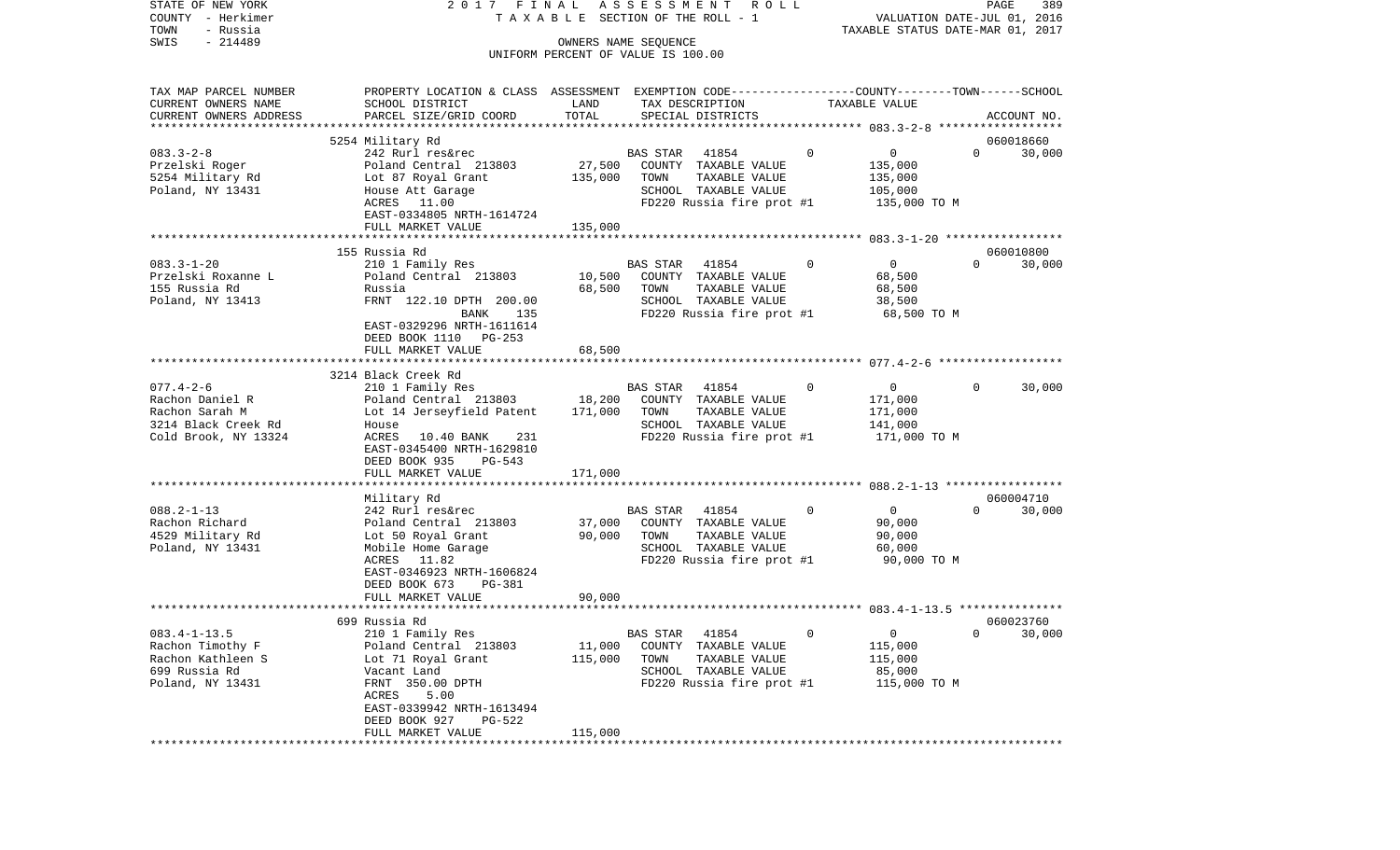| COUNTY<br>– Herkimer                                |                                                                                                 | T A X A B L E SECTION OF THE ROLL - 1 |                                                            |                         |                                                         |
|-----------------------------------------------------|-------------------------------------------------------------------------------------------------|---------------------------------------|------------------------------------------------------------|-------------------------|---------------------------------------------------------|
| TOWN<br>- Russia<br>SWIS<br>$-214489$               |                                                                                                 |                                       | TAXABLE STATUS DATE-MAR 01, 2017                           |                         |                                                         |
|                                                     |                                                                                                 |                                       | OWNERS NAME SEQUENCE<br>UNIFORM PERCENT OF VALUE IS 100.00 |                         |                                                         |
|                                                     |                                                                                                 |                                       |                                                            |                         |                                                         |
| TAX MAP PARCEL NUMBER                               | PROPERTY LOCATION & CLASS ASSESSMENT EXEMPTION CODE---------------COUNTY-------TOWN------SCHOOL |                                       |                                                            |                         |                                                         |
| CURRENT OWNERS NAME                                 | SCHOOL DISTRICT                                                                                 | LAND                                  | TAX DESCRIPTION                                            | TAXABLE VALUE           |                                                         |
| CURRENT OWNERS ADDRESS<br>************************* | PARCEL SIZE/GRID COORD                                                                          | TOTAL                                 | SPECIAL DISTRICTS                                          |                         | ACCOUNT NO.                                             |
|                                                     | Route 365                                                                                       |                                       |                                                            |                         | 060026130                                               |
| $072.19 - 1 - 7$                                    | 280 Res Multiple                                                                                |                                       | COUNTY TAXABLE VALUE                                       | 207,000                 |                                                         |
| Rake Steph J                                        | 305201<br>Remsen                                                                                | 41,900                                | TOWN<br>TAXABLE VALUE                                      | 207,000                 |                                                         |
| Rake Loveland T                                     | S 22<br>Мp                                                                                      | 207,000                               | SCHOOL TAXABLE VALUE                                       | 207,000                 |                                                         |
| Attn: Susan Rake                                    | Camp3 $1/2$                                                                                     |                                       | FD230 Remsen fire #2                                       | 207,000 TO M            |                                                         |
| 208 Mansfield Dr                                    | Rte 365                                                                                         |                                       |                                                            |                         |                                                         |
| Camillus, NY 13031                                  | 3.90<br>ACRES                                                                                   |                                       |                                                            |                         |                                                         |
|                                                     | EAST-0339526 NRTH-1644666                                                                       |                                       |                                                            |                         |                                                         |
|                                                     | DEED BOOK 812<br><b>PG-109</b>                                                                  |                                       |                                                            |                         |                                                         |
|                                                     | FULL MARKET VALUE<br>**************************                                                 | 207,000                               |                                                            |                         |                                                         |
|                                                     | 235 Gravesville Rd                                                                              |                                       |                                                            |                         | 060012360                                               |
| $083.3 - 1 - 55$                                    | 210 1 Family Res                                                                                |                                       | VET COM C 41132                                            | 0<br>15,000             | $\Omega$<br>0                                           |
| Randall Larry R                                     | Poland Central 213803                                                                           |                                       | 25,700 VET COM T 41133                                     | $\Omega$<br>$\mathbf 0$ | 20,000<br>$\Omega$                                      |
| Randall Barbara J                                   | Lot $69$ Rg                                                                                     |                                       | 110,000 ENH STAR<br>41834                                  | $\mathbf 0$<br>$\Omega$ | 65,500<br>0                                             |
| 235 Gravesville Rd                                  | Above Ground Pool                                                                               |                                       | COUNTY TAXABLE VALUE                                       | 95,000                  |                                                         |
| Poland, NY 13431                                    | Gravesville Rd                                                                                  |                                       | TOWN<br>TAXABLE VALUE                                      | 90,000                  |                                                         |
|                                                     | ACRES<br>1.20                                                                                   |                                       | SCHOOL TAXABLE VALUE                                       | 44,500                  |                                                         |
|                                                     | EAST-0328350 NRTH-1610317                                                                       |                                       | FD220 Russia fire prot #1                                  | 110,000 TO M            |                                                         |
|                                                     | DEED BOOK 00661 PG-00597<br>FULL MARKET VALUE                                                   | 110,000                               |                                                            |                         |                                                         |
|                                                     | *******************                                                                             | *********                             |                                                            |                         | ************************* 077.4-1-42 ****************** |
|                                                     | Grant Rd                                                                                        |                                       |                                                            |                         | 060023370                                               |
| $077.4 - 1 - 42$                                    | 270 Mfg housing                                                                                 |                                       | COUNTY TAXABLE VALUE                                       | 48,300                  |                                                         |
| Rank Clarence                                       | Poland Central 213803                                                                           | 18,200                                | TOWN<br>TAXABLE VALUE                                      | 48,300                  |                                                         |
| Rank Beverly                                        | Lot 119 Royal Grant                                                                             | 48,300                                | SCHOOL TAXABLE VALUE                                       | 48,300                  |                                                         |
| 715 Stony Ford Rd                                   | 4.10<br>ACRES                                                                                   |                                       | FD220 Russia fire prot #1                                  | 48,300 TO M             |                                                         |
| Middletown, NY 10941                                | EAST-0343447 NRTH-1627589                                                                       |                                       |                                                            |                         |                                                         |
|                                                     | DEED BOOK 00593 PG-00461                                                                        |                                       |                                                            |                         |                                                         |
|                                                     | FULL MARKET VALUE                                                                               | 48,300                                |                                                            |                         |                                                         |
|                                                     | 154 Beecher Rd                                                                                  |                                       |                                                            |                         | 060018450                                               |
| $088.1 - 1 - 30$                                    | 210 1 Family Res                                                                                |                                       | 41854<br>BAS STAR                                          | 0<br>0                  | $\Omega$<br>30,000                                      |
| Rankins Deidra                                      | Poland Central 213803                                                                           | 14,800                                | COUNTY TAXABLE VALUE                                       | 104,000                 |                                                         |
| 154 Beecher Rd                                      | Lot 47 Royal Grant                                                                              | 104,000                               | TOWN<br>TAXABLE VALUE                                      | 104,000                 |                                                         |
| Poland, NY 13431                                    | House                                                                                           |                                       | SCHOOL TAXABLE VALUE                                       | 74,000                  |                                                         |
|                                                     | 1.90<br>ACRES                                                                                   |                                       | FD220 Russia fire prot #1                                  | 104,000 TO M            |                                                         |
|                                                     | EAST-0331970 NRTH-1606070                                                                       |                                       |                                                            |                         |                                                         |
|                                                     | DEED BOOK 772<br>$PG-259$                                                                       |                                       |                                                            |                         |                                                         |
|                                                     | FULL MARKET VALUE                                                                               | 104,000                               |                                                            |                         |                                                         |
|                                                     | Beecher Rd                                                                                      |                                       |                                                            |                         | 060030330                                               |
| $088.1 - 1 - 26.1$                                  | 314 Rural vac<10                                                                                |                                       | TAXABLE VALUE<br>COUNTY                                    | 1,500                   |                                                         |
| Rankins Deidra J                                    | Poland Central 213803                                                                           | 1,500                                 | TOWN<br>TAXABLE VALUE                                      | 1,500                   |                                                         |
| 154 Beecher Rd                                      | Lot 47 Royal Grant                                                                              | 1,500                                 | SCHOOL TAXABLE VALUE                                       | 1,500                   |                                                         |
| Poland, NY 13431                                    | Vacant Land                                                                                     |                                       | FD220 Russia fire prot #1                                  |                         | 1,500 TO M                                              |
|                                                     | FRNT 153.00 DPTH                                                                                |                                       |                                                            |                         |                                                         |
|                                                     | ACRES<br>0.58                                                                                   |                                       |                                                            |                         |                                                         |
|                                                     | EAST-0331836 NRTH-1605888                                                                       |                                       |                                                            |                         |                                                         |
|                                                     | DEED BOOK 1427<br>PG-534<br>FULL MARKET VALUE                                                   | 1,500                                 |                                                            |                         |                                                         |
|                                                     |                                                                                                 |                                       |                                                            |                         |                                                         |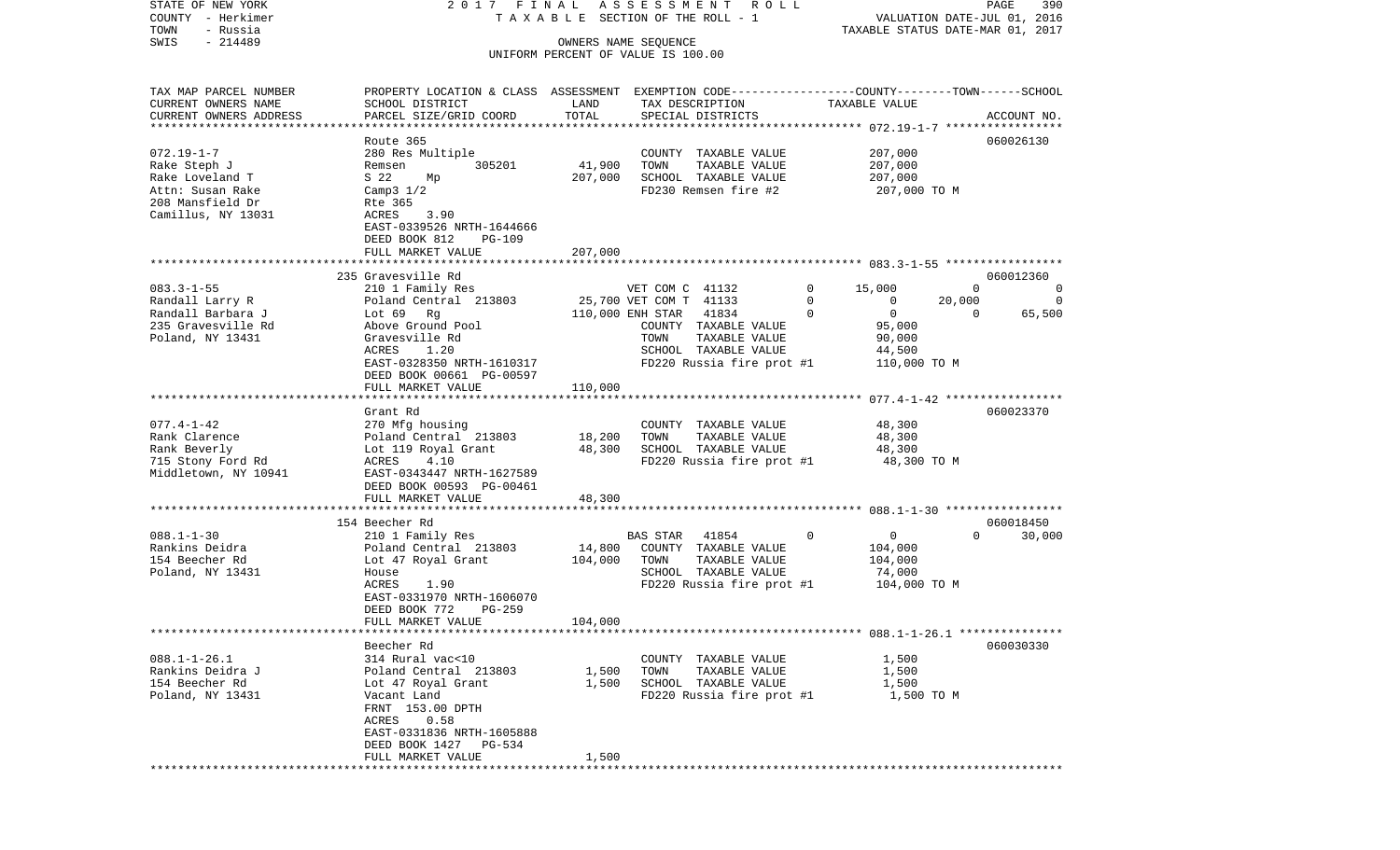| STATE OF NEW YORK                     | 2017 FINAL                                                                                      |         | ASSESSMENT<br>R O L L                                      |                                                                                          | PAGE                             | 391           |
|---------------------------------------|-------------------------------------------------------------------------------------------------|---------|------------------------------------------------------------|------------------------------------------------------------------------------------------|----------------------------------|---------------|
| COUNTY - Herkimer                     |                                                                                                 |         | T A X A B L E SECTION OF THE ROLL - 1                      |                                                                                          | VALUATION DATE-JUL 01, 2016      |               |
| TOWN<br>- Russia<br>SWIS<br>$-214489$ |                                                                                                 |         |                                                            |                                                                                          | TAXABLE STATUS DATE-MAR 01, 2017 |               |
|                                       |                                                                                                 |         | OWNERS NAME SEQUENCE<br>UNIFORM PERCENT OF VALUE IS 100.00 |                                                                                          |                                  |               |
|                                       |                                                                                                 |         |                                                            |                                                                                          |                                  |               |
|                                       |                                                                                                 |         |                                                            |                                                                                          |                                  |               |
| TAX MAP PARCEL NUMBER                 | PROPERTY LOCATION & CLASS ASSESSMENT EXEMPTION CODE---------------COUNTY-------TOWN------SCHOOL |         |                                                            |                                                                                          |                                  |               |
| CURRENT OWNERS NAME                   | SCHOOL DISTRICT                                                                                 | LAND    | TAX DESCRIPTION                                            | TAXABLE VALUE                                                                            |                                  |               |
| CURRENT OWNERS ADDRESS                | PARCEL SIZE/GRID COORD                                                                          | TOTAL   | SPECIAL DISTRICTS                                          |                                                                                          |                                  | ACCOUNT NO.   |
| ***********************               |                                                                                                 |         |                                                            | ********************* 073.1-1-17 ******************                                      |                                  |               |
|                                       | 352 Barnhart Rd                                                                                 |         |                                                            |                                                                                          |                                  | 060005890     |
| $073.1 - 1 - 17$                      | 242 Rurl res&rec                                                                                |         | VET COM C 41132                                            | $\mathbf 0$                                                                              | $\Omega$                         | 0             |
| Rapson Jennifer                       | 305201<br>Remsen                                                                                |         | 92,200 VET COM T 41133                                     | $\mathbf 0$                                                                              | 20,000                           | 0             |
| 352 Barnhart Rd<br>Russia, NY 13438   | Lot 2 Marvin Tract<br>House                                                                     |         | 226,600 VET DIS C 41142<br>VET DIS T 41143                 | $\begin{array}{ccccc}\n & & 15,000 \\ 0 & & & 0\n\end{array}$<br>$\mathbf 0$<br>$\Omega$ | $\sim$ 0<br>33,990               | 0<br>$\Omega$ |
|                                       | Merged 2013                                                                                     |         | COUNTY TAXABLE VALUE                                       | $\begin{array}{c} 0 \\ 181,600 \end{array}$                                              |                                  |               |
|                                       | FRNT 3951.00 DPTH                                                                               |         | TAXABLE VALUE<br>TOWN                                      | 172,610                                                                                  |                                  |               |
|                                       | ACRES 100.00                                                                                    |         | SCHOOL TAXABLE VALUE                                       | 226,600                                                                                  |                                  |               |
|                                       | EAST-0351941 NRTH-1650222                                                                       |         | FD230 Remsen fire #2                                       | 226,600 ТО М                                                                             |                                  |               |
|                                       | DEED BOOK 1606 PG-39                                                                            |         |                                                            |                                                                                          |                                  |               |
|                                       | FULL MARKET VALUE                                                                               | 226,600 |                                                            |                                                                                          |                                  |               |
|                                       |                                                                                                 |         |                                                            |                                                                                          |                                  |               |
|                                       | Fisher Rd                                                                                       |         |                                                            |                                                                                          |                                  | 060016050     |
| $084.1 - 3 - 43$                      | 322 Rural vac>10                                                                                |         | COUNTY TAXABLE VALUE                                       | 35,000                                                                                   |                                  |               |
| Rashford Peter S                      | Poland Central 213803                                                                           | 35,000  | TOWN<br>TAXABLE VALUE                                      | 35,000                                                                                   |                                  |               |
| Rashford Angela P                     | Lots 12 & 13 Jerseyfield 35,000 SCHOOL TAXABLE VALUE                                            |         |                                                            | 35,000                                                                                   |                                  |               |
| 359 Fisher Rd<br>Cold Brook, NY 13324 | Vacant Land<br>Key Change 2010 BW                                                               |         | FD220 Russia fire prot #1                                  | 35,000 TO M                                                                              |                                  |               |
|                                       | FRNT<br>75.00 DPTH                                                                              |         |                                                            |                                                                                          |                                  |               |
|                                       | ACRES 51.30                                                                                     |         |                                                            |                                                                                          |                                  |               |
|                                       | EAST-0354963 NRTH-1623357                                                                       |         |                                                            |                                                                                          |                                  |               |
|                                       | DEED BOOK 1346 PG-189                                                                           |         |                                                            |                                                                                          |                                  |               |
|                                       | FULL MARKET VALUE                                                                               | 35,000  |                                                            |                                                                                          |                                  |               |
|                                       |                                                                                                 |         |                                                            |                                                                                          |                                  |               |
|                                       | 3418 Black Creek Rd                                                                             |         |                                                            |                                                                                          |                                  | 060027060     |
| $078.3 - 1 - 1.2$                     | 210 1 Family Res                                                                                |         | BAS STAR 41854                                             | $\Omega$<br>$\overline{0}$                                                               | $\Omega$                         | 30,000        |
| Rathbun Bruce                         | Poland Central 213803                                                                           | 17,600  | COUNTY TAXABLE VALUE                                       | 109,000                                                                                  |                                  |               |
| Rathbun Sandra                        | Lot 14 Jerseyfield Patent 109,000                                                               |         | TOWN<br>TAXABLE VALUE                                      | 109,000                                                                                  |                                  |               |
| 3418 Black Creek Rd                   | House Barn Garage<br>ACRES<br>3.70                                                              |         | SCHOOL TAXABLE VALUE<br>FD220 Russia fire prot #1          | 79,000                                                                                   |                                  |               |
| Cold Brook, NY 13324                  | EAST-0348480 NRTH-1632534                                                                       |         |                                                            | 109,000 ТО М                                                                             |                                  |               |
|                                       | DEED BOOK 684<br>PG-961                                                                         |         |                                                            |                                                                                          |                                  |               |
|                                       | FULL MARKET VALUE                                                                               | 109,000 |                                                            |                                                                                          |                                  |               |
|                                       |                                                                                                 |         |                                                            |                                                                                          |                                  |               |
|                                       | 416 Elm Flats Rd                                                                                |         |                                                            |                                                                                          |                                  | 060023430     |
| $077.3 - 1 - 37$                      | 242 Rurl res&rec                                                                                |         | COUNTY TAXABLE VALUE                                       | 290,000                                                                                  |                                  |               |
| Rathbun Sandra                        | Holland Patent 305801                                                                           | 182,700 | TAXABLE VALUE<br>TOWN                                      | 290,000                                                                                  |                                  |               |
| Howe Russell L                        | Lots 119&120 Royal Grant                                                                        | 290,000 | SCHOOL TAXABLE VALUE                                       | 290,000                                                                                  |                                  |               |
| 3418 Black Creek Rd                   | Farm                                                                                            |         | FD220 Russia fire prot #1                                  | 290,000 ТО М                                                                             |                                  |               |
| Cold Brook, NY 13324                  | ACRES 219.90                                                                                    |         |                                                            |                                                                                          |                                  |               |
|                                       | EAST-0300084 NRTH-1205160                                                                       |         |                                                            |                                                                                          |                                  |               |
|                                       | DEED BOOK 1622 PG-394<br>FULL MARKET VALUE                                                      | 290,000 |                                                            |                                                                                          |                                  |               |
| *********************                 |                                                                                                 |         |                                                            |                                                                                          |                                  |               |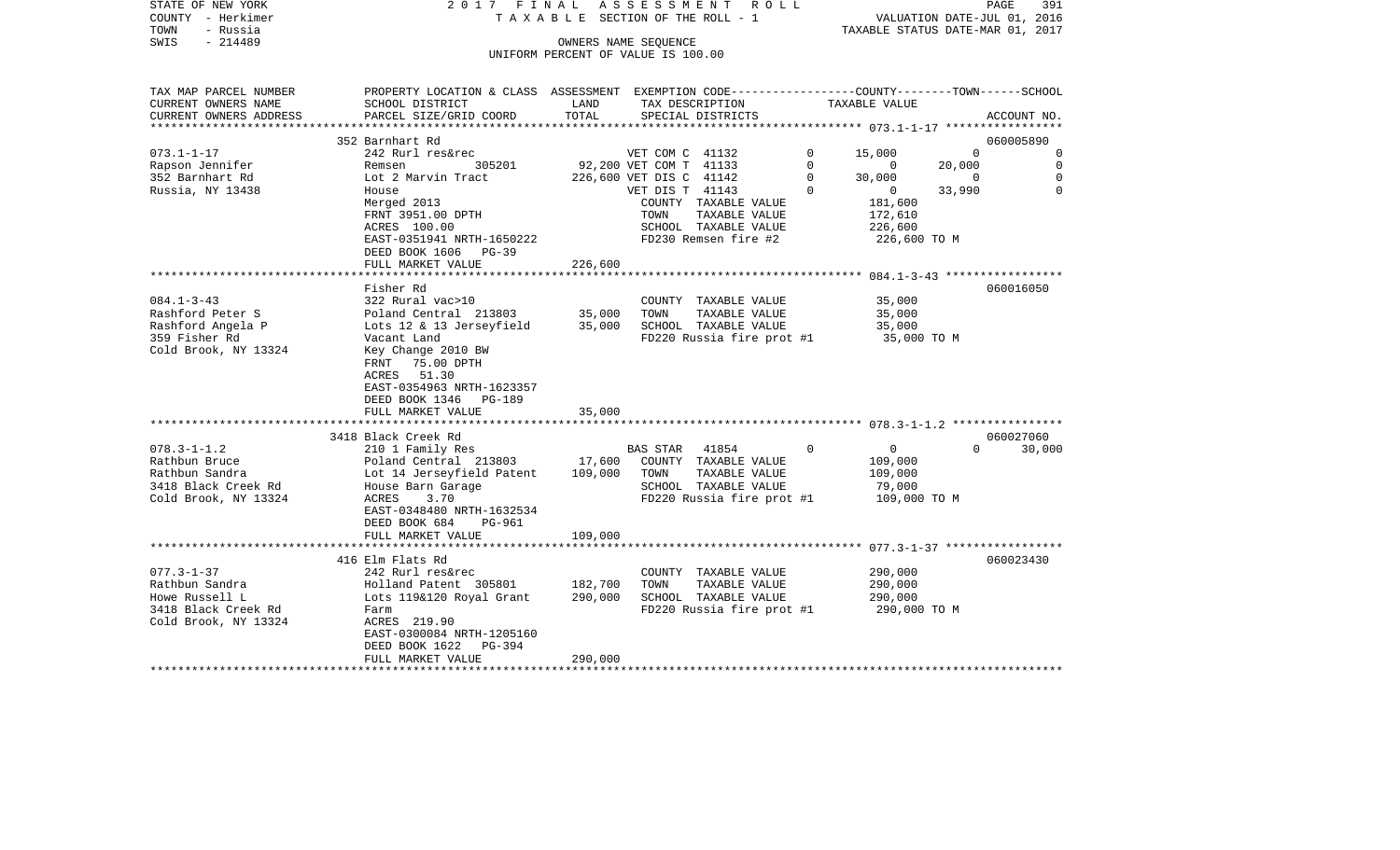| STATE OF NEW YORK<br>COUNTY - Herkimer<br>- Russia<br>TOWN<br>SWIS<br>$-214489$ | 2017 FINAL                                                                                                          |         | ASSESSMENT<br>R O L L<br>T A X A B L E SECTION OF THE ROLL - 1<br>OWNERS NAME SEQUENCE<br>UNIFORM PERCENT OF VALUE IS 100.00 |                         | VALUATION DATE-JUL 01, 2016<br>TAXABLE STATUS DATE-MAR 01, 2017 | PAGE               | 392                   |
|---------------------------------------------------------------------------------|---------------------------------------------------------------------------------------------------------------------|---------|------------------------------------------------------------------------------------------------------------------------------|-------------------------|-----------------------------------------------------------------|--------------------|-----------------------|
| TAX MAP PARCEL NUMBER<br>CURRENT OWNERS NAME                                    | PROPERTY LOCATION & CLASS ASSESSMENT EXEMPTION CODE----------------COUNTY-------TOWN------SCHOOL<br>SCHOOL DISTRICT | LAND    | TAX DESCRIPTION                                                                                                              |                         | TAXABLE VALUE                                                   |                    |                       |
| CURRENT OWNERS ADDRESS                                                          | PARCEL SIZE/GRID COORD                                                                                              | TOTAL   | SPECIAL DISTRICTS                                                                                                            |                         |                                                                 |                    | ACCOUNT NO.           |
|                                                                                 |                                                                                                                     |         |                                                                                                                              |                         |                                                                 |                    |                       |
| $072.4 - 1 - 37$                                                                | 404 Brady Beach Rd<br>260 Seasonal res                                                                              |         | COUNTY TAXABLE VALUE                                                                                                         |                         | 129,000                                                         |                    | 060031200             |
| Ravina Carol Ann                                                                | Poland Central 213803                                                                                               | 9,800   | TOWN<br>TAXABLE VALUE                                                                                                        |                         | 129,000                                                         |                    |                       |
| 7385 McIntyre Rd                                                                | Lot 47 Jerseyfield Patent                                                                                           | 129,000 | SCHOOL TAXABLE VALUE                                                                                                         |                         | 129,000                                                         |                    |                       |
| Deerfield, NY 13502                                                             | Vacant Land<br>FRNT 160.00 DPTH 150.00<br>0.34<br>ACRES<br>EAST-0344369 NRTH-1642241                                |         | FD220 Russia fire prot #1                                                                                                    |                         | 129,000 TO M                                                    |                    |                       |
|                                                                                 | DEED BOOK 807<br>PG-236                                                                                             |         |                                                                                                                              |                         |                                                                 |                    |                       |
|                                                                                 | FULL MARKET VALUE                                                                                                   | 129,000 |                                                                                                                              |                         |                                                                 |                    |                       |
|                                                                                 | ***********************                                                                                             |         |                                                                                                                              |                         |                                                                 |                    |                       |
|                                                                                 | 543 Beecher Rd                                                                                                      |         |                                                                                                                              |                         |                                                                 |                    | 060040480             |
| $083.4 - 1 - 63$<br>Raymond John                                                | 210 1 Family Res<br>Poland Central 213803                                                                           |         | VET COM C 41132<br>19,100 VET COM T 41133                                                                                    | $\mathbf 0$<br>$\Omega$ | 15,000<br>$\mathbf 0$                                           | $\Omega$<br>20,000 | $\Omega$<br>$\Omega$  |
| 543 Beecher Rd                                                                  | Lot 70 Royal Grant                                                                                                  |         | 114,000 ENH STAR<br>41834                                                                                                    | $\Omega$                | $\overline{0}$                                                  | $\Omega$           | 65,500                |
| Poland, NY 13431                                                                | House                                                                                                               |         | COUNTY TAXABLE VALUE                                                                                                         |                         | 99,000                                                          |                    |                       |
|                                                                                 | Beecher Road                                                                                                        |         | TOWN<br>TAXABLE VALUE                                                                                                        |                         | 94,000                                                          |                    |                       |
|                                                                                 | 4.70<br>ACRES                                                                                                       |         | SCHOOL TAXABLE VALUE                                                                                                         |                         | 48,500                                                          |                    |                       |
|                                                                                 | EAST-0336955 NRTH-1610263<br>DEED BOOK 1461 PG-574<br>FULL MARKET VALUE                                             | 114,000 | FD220 Russia fire prot #1                                                                                                    |                         | 114,000 TO M                                                    |                    |                       |
|                                                                                 | ********************                                                                                                |         |                                                                                                                              |                         |                                                                 |                    |                       |
|                                                                                 | 9849 Route 28 Rd                                                                                                    |         |                                                                                                                              |                         |                                                                 |                    |                       |
| $083.3 - 1 - 37.5$                                                              | 210 1 Family Res                                                                                                    |         | 41854<br><b>BAS STAR</b>                                                                                                     | $\mathbf 0$             | $\overline{0}$                                                  | $\Omega$           | 30,000                |
| Reile Irrovacable Trust Michel Poland Central 213803                            |                                                                                                                     | 47,800  | COUNTY TAXABLE VALUE                                                                                                         |                         | 325,000                                                         |                    |                       |
| Davall Trustee Renee<br>9849 Route 28                                           | FRNT 1469.00 DPTH<br>ACRES 12.40                                                                                    | 325,000 | TOWN<br>TAXABLE VALUE<br>SCHOOL TAXABLE VALUE                                                                                |                         | 325,000<br>295,000                                              |                    |                       |
| Poland, NY 13431                                                                | EAST-0324924 NRTH-1609166                                                                                           |         | FD220 Russia fire prot #1                                                                                                    |                         | 325,000 TO M                                                    |                    |                       |
|                                                                                 | DEED BOOK 1398 PG-881                                                                                               |         |                                                                                                                              |                         |                                                                 |                    |                       |
|                                                                                 | FULL MARKET VALUE                                                                                                   | 325,000 |                                                                                                                              |                         |                                                                 |                    |                       |
|                                                                                 |                                                                                                                     |         |                                                                                                                              |                         |                                                                 |                    |                       |
| $084.1 - 3 - 17.1$                                                              | 370 Pardeeville Rd<br>242 Rurl res&rec                                                                              |         | CW_15_VET/ 41162                                                                                                             | $\Omega$                | 9,000                                                           | $\Omega$           | 060040930<br>$\Omega$ |
| Reiling Irrevocable Living Tru Poland Central 213803                            |                                                                                                                     |         | 30,000 ENH STAR<br>41834                                                                                                     | $\mathbf 0$             | $\mathbf 0$                                                     | $\Omega$           | 65,500                |
| Reiling Irrevocable Living Tru E 96 Rg                                          |                                                                                                                     | 162,000 | COUNTY TAXABLE VALUE                                                                                                         |                         | 153,000                                                         |                    |                       |
| Stephen Reiling Trustee                                                         | 25 Acres                                                                                                            |         | TOWN<br>TAXABLE VALUE                                                                                                        |                         | 162,000                                                         |                    |                       |
| 370 Pardeeville Rd                                                              | Pardeeville Rd                                                                                                      |         | SCHOOL TAXABLE VALUE                                                                                                         |                         | 96,500                                                          |                    |                       |
| PO Box 114                                                                      | ACRES<br>20.00<br>EAST-0352210 NRTH-1618708                                                                         |         | FD220 Russia fire prot #1                                                                                                    |                         | 162,000 TO M                                                    |                    |                       |
| Cold Brook, NY 13324                                                            | DEED BOOK 1451<br>PG-254                                                                                            |         |                                                                                                                              |                         |                                                                 |                    |                       |
|                                                                                 | FULL MARKET VALUE                                                                                                   | 162,000 |                                                                                                                              |                         |                                                                 |                    |                       |
|                                                                                 |                                                                                                                     |         |                                                                                                                              |                         |                                                                 |                    |                       |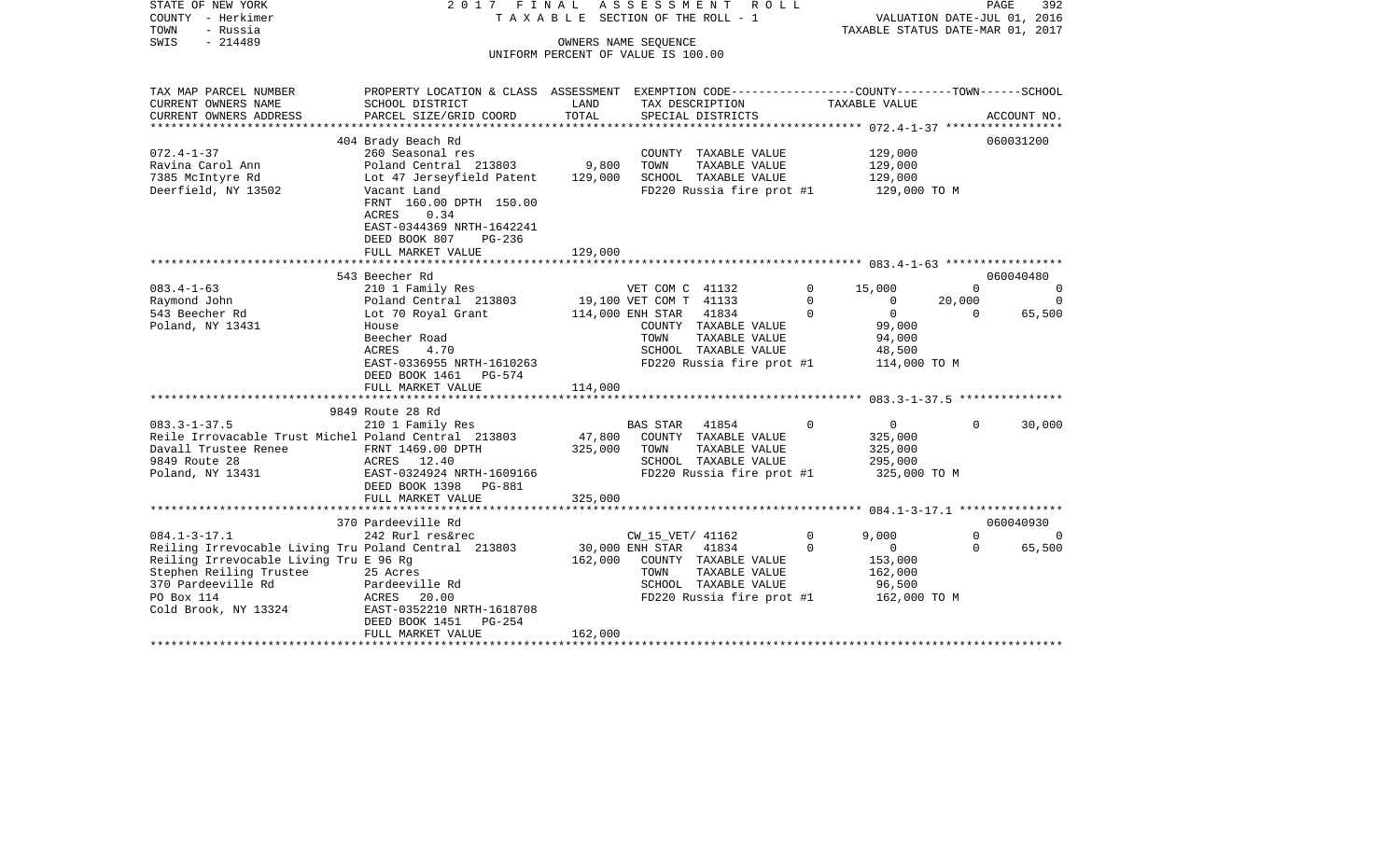| STATE OF NEW YORK<br>COUNTY - Herkimer           | 2017 FINAL                                    |                      | A S S E S S M E N T R O L L<br>TAXABLE SECTION OF THE ROLL - 1                                   | VALUATION DATE-JUL 01, 2016      | PAGE<br>393 |
|--------------------------------------------------|-----------------------------------------------|----------------------|--------------------------------------------------------------------------------------------------|----------------------------------|-------------|
| TOWN<br>- Russia                                 |                                               |                      |                                                                                                  | TAXABLE STATUS DATE-MAR 01, 2017 |             |
| $-214489$<br>SWIS                                |                                               | OWNERS NAME SEQUENCE |                                                                                                  |                                  |             |
|                                                  |                                               |                      | UNIFORM PERCENT OF VALUE IS 100.00                                                               |                                  |             |
|                                                  |                                               |                      |                                                                                                  |                                  |             |
| TAX MAP PARCEL NUMBER                            |                                               |                      | PROPERTY LOCATION & CLASS ASSESSMENT EXEMPTION CODE----------------COUNTY-------TOWN------SCHOOL |                                  |             |
| CURRENT OWNERS NAME                              | SCHOOL DISTRICT                               | LAND<br>TOTAL        | TAX DESCRIPTION                                                                                  | TAXABLE VALUE                    |             |
| CURRENT OWNERS ADDRESS<br>********************** | PARCEL SIZE/GRID COORD                        |                      | SPECIAL DISTRICTS                                                                                |                                  | ACCOUNT NO. |
|                                                  | Lanning Rd                                    |                      |                                                                                                  |                                  |             |
| $083.4 - 1 - 13.3$                               | 910 Priv forest                               |                      | COUNTY TAXABLE VALUE                                                                             | 15,000                           |             |
| Renodin Larry                                    | Poland Central 213803                         | 15,000               | TOWN<br>TAXABLE VALUE                                                                            | 15,000                           |             |
| Renodin Debra                                    | Lanning Road                                  | 15,000               | SCHOOL TAXABLE VALUE                                                                             | 15,000                           |             |
| 4996 Military Rd                                 | FRNT 880.00 DPTH                              |                      | FD220 Russia fire prot #1                                                                        | 15,000 TO M                      |             |
| Poland, NY 13431                                 | ACRES 14.00                                   |                      |                                                                                                  |                                  |             |
|                                                  | EAST-0339089 NRTH-1615388                     |                      |                                                                                                  |                                  |             |
|                                                  | DEED BOOK 00829 PG-00666<br>FULL MARKET VALUE | 15,000               |                                                                                                  |                                  |             |
|                                                  |                                               |                      |                                                                                                  |                                  |             |
|                                                  | 4996 Military Rd                              |                      |                                                                                                  |                                  | 060023610   |
| $083.4 - 1 - 42$                                 | 210 1 Family Res                              |                      | ENH STAR<br>41834<br>0                                                                           | $\overline{0}$<br>$\Omega$       | 60,000      |
| Renodin Larry                                    | Poland Central 213803                         | 18,800               | COUNTY TAXABLE VALUE                                                                             | 60,000                           |             |
| Renodin Debra L                                  | Lot 71 Royal Grant                            | 60,000               | TAXABLE VALUE<br>TOWN                                                                            | 60,000                           |             |
| 4996 Military Rd                                 | House Garage                                  |                      | SCHOOL TAXABLE VALUE                                                                             | $\circ$                          |             |
| Poland, NY 13431                                 | FRNT 314.20 DPTH                              |                      | FD220 Russia fire prot #1                                                                        | 60,000 TO M                      |             |
|                                                  | ACRES<br>4.50<br>EAST-0339216 NRTH-1611724    |                      |                                                                                                  |                                  |             |
|                                                  | DEED BOOK 905<br>PG-494                       |                      |                                                                                                  |                                  |             |
|                                                  | FULL MARKET VALUE                             | 60,000               |                                                                                                  |                                  |             |
|                                                  |                                               |                      |                                                                                                  |                                  |             |
|                                                  | 5011 Military Rd                              |                      |                                                                                                  |                                  | 060051950   |
| $083.4 - 1 - 35.2$                               | 242 Rurl res&rec                              |                      | COUNTY TAXABLE VALUE                                                                             | 122,000                          |             |
| Renodin Larry L                                  | Poland Central 213803                         | 47,600               | TAXABLE VALUE<br>TOWN                                                                            | 122,000                          |             |
| 4996 Military Rd                                 | Lot 71 Royal Grant                            | 122,000              | SCHOOL TAXABLE VALUE                                                                             | 122,000                          |             |
| Poland, NY 13431                                 | House & Garage<br>30.79                       |                      | FD220 Russia fire prot #1                                                                        | 122,000 TO M                     |             |
|                                                  | ACRES<br>EAST-0338682 NRTH-1611094            |                      |                                                                                                  |                                  |             |
|                                                  | DEED BOOK 674<br>PG-598                       |                      |                                                                                                  |                                  |             |
|                                                  | FULL MARKET VALUE                             | 122,000              |                                                                                                  |                                  |             |
|                                                  | *********************                         | *************        |                                                                                                  |                                  |             |
|                                                  | Military Rd                                   |                      |                                                                                                  |                                  | 060023850   |
| $083.4 - 1 - 45$                                 | 323 Vacant rural                              |                      | COUNTY TAXABLE VALUE                                                                             | 19,400                           |             |
| Renodin Larry L                                  | Poland Central 213803                         | 19,400               | TOWN<br>TAXABLE VALUE                                                                            | 19,400                           |             |
| 4996 Military Rd                                 | Lot 71 Royal Grant                            | 19,400               | SCHOOL TAXABLE VALUE                                                                             | 19,400                           |             |
| Poland, NY 13431                                 | Vacant Land<br>ACRES 11.40                    |                      | FD220 Russia fire prot #1                                                                        | 19,400 TO M                      |             |
|                                                  | EAST-0338723 NRTH-1612042                     |                      |                                                                                                  |                                  |             |
|                                                  | DEED BOOK 00833 PG-00631                      |                      |                                                                                                  |                                  |             |
|                                                  | FULL MARKET VALUE                             | 19,400               |                                                                                                  |                                  |             |
|                                                  |                                               |                      |                                                                                                  |                                  |             |
|                                                  | Military Rd                                   |                      |                                                                                                  |                                  | 060023760   |
| $083.4 - 1 - 46$                                 | 321 Abandoned ag                              |                      | COUNTY TAXABLE VALUE                                                                             | 23,200                           |             |
| Renodin Larry L                                  | Poland Central 213803                         | 23,200               | TOWN<br>TAXABLE VALUE                                                                            | 23,200                           |             |
| 4996 Military Rd                                 | Lot 71 Royal Grant                            | 23,200               | SCHOOL TAXABLE VALUE                                                                             | 23,200<br>23,200 TO M            |             |
| Poland, NY 13431                                 | Vacant Land<br>FRNT 1200.00 DPTH              |                      | FD220 Russia fire prot #1                                                                        |                                  |             |
|                                                  | ACRES 14.80                                   |                      |                                                                                                  |                                  |             |
|                                                  | EAST-0338332 NRTH-1612589                     |                      |                                                                                                  |                                  |             |
|                                                  | DEED BOOK 00842 PG-00419                      |                      |                                                                                                  |                                  |             |
|                                                  | FULL MARKET VALUE                             | 23,200               |                                                                                                  |                                  |             |
|                                                  |                                               |                      |                                                                                                  |                                  |             |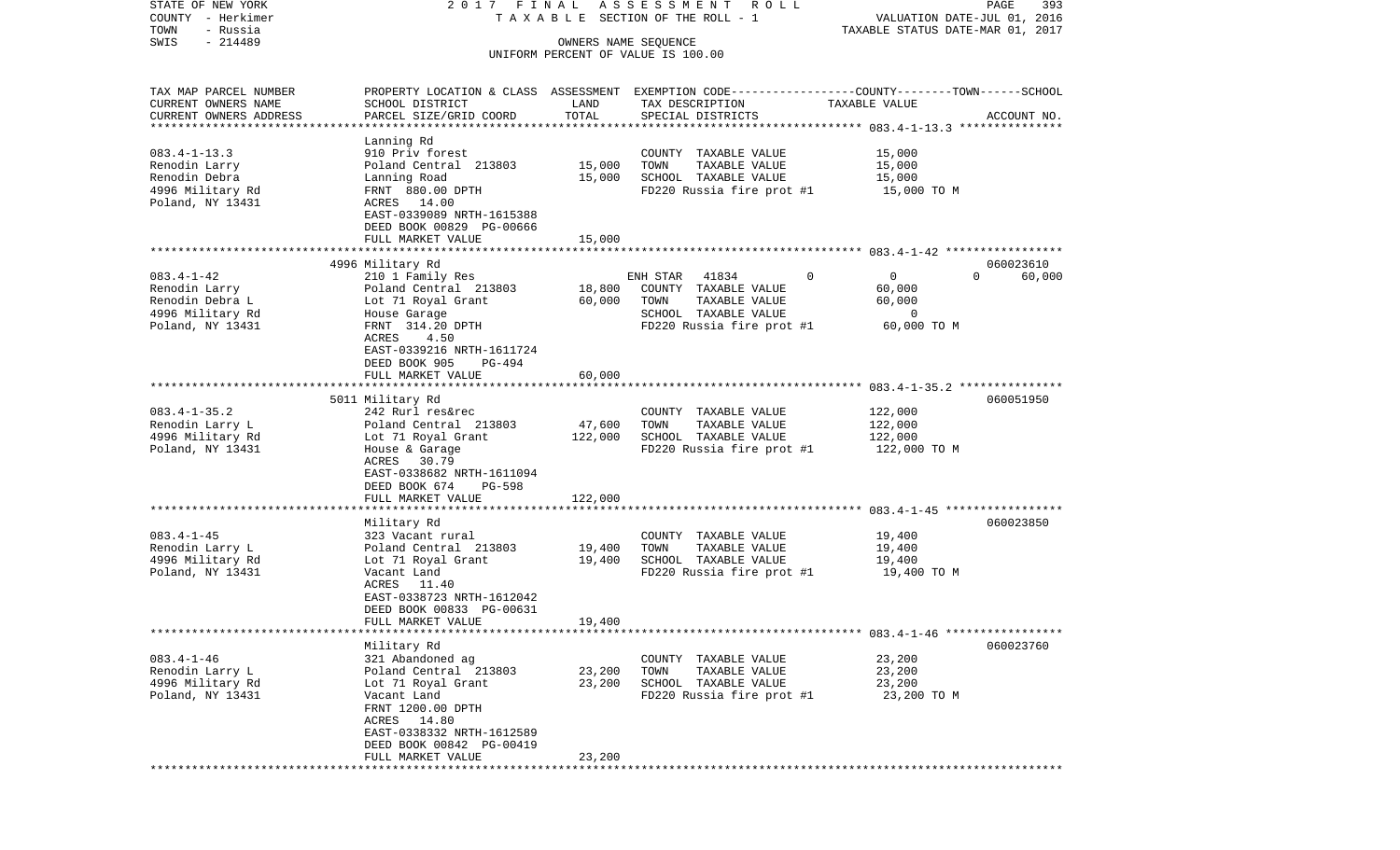| STATE OF NEW YORK<br>COUNTY - Herkimer<br>TOWN<br>- Russia<br>SWIS<br>$-214489$                                                                                                                  | 2017 FINAL                                                                                                                                                                                                                                                                                                                                                                                                                   | OWNERS NAME SEQUENCE                             | ASSESSMENT<br>R O L L<br>T A X A B L E SECTION OF THE ROLL - 1                                                                                                                                 | PAGE<br>394<br>VALUATION DATE-JUL 01, 2016<br>TAXABLE STATUS DATE-MAR 01, 2017                                                  |
|--------------------------------------------------------------------------------------------------------------------------------------------------------------------------------------------------|------------------------------------------------------------------------------------------------------------------------------------------------------------------------------------------------------------------------------------------------------------------------------------------------------------------------------------------------------------------------------------------------------------------------------|--------------------------------------------------|------------------------------------------------------------------------------------------------------------------------------------------------------------------------------------------------|---------------------------------------------------------------------------------------------------------------------------------|
|                                                                                                                                                                                                  |                                                                                                                                                                                                                                                                                                                                                                                                                              |                                                  | UNIFORM PERCENT OF VALUE IS 100.00                                                                                                                                                             |                                                                                                                                 |
| TAX MAP PARCEL NUMBER<br>CURRENT OWNERS NAME<br>CURRENT OWNERS ADDRESS<br>*********************                                                                                                  | SCHOOL DISTRICT<br>PARCEL SIZE/GRID COORD                                                                                                                                                                                                                                                                                                                                                                                    | LAND<br>TOTAL                                    | TAX DESCRIPTION<br>SPECIAL DISTRICTS                                                                                                                                                           | PROPERTY LOCATION & CLASS ASSESSMENT EXEMPTION CODE---------------COUNTY-------TOWN------SCHOOL<br>TAXABLE VALUE<br>ACCOUNT NO. |
| $078.3 - 1 - 17.4$<br>Renodin Sarah<br>Willoughby Matt<br>139 Sunset Lodge Rd<br>Cold Brook, NY 13324                                                                                            | 139 Sunset Lodge Rd<br>210 1 Family Res<br>Poland Central 213803<br>Lot 13 Jerseyfield Patent<br>Mobile Home<br>ACRES<br>6.00<br>EAST-0352785 NRTH-1626997<br>DEED BOOK 1267<br>PG-336<br>FULL MARKET VALUE                                                                                                                                                                                                                  | 21,000<br>85,000<br>85,000                       | <b>BAS STAR</b><br>41854<br>COUNTY TAXABLE VALUE<br>TOWN<br>TAXABLE VALUE<br>SCHOOL TAXABLE VALUE<br>FD220 Russia fire prot #1                                                                 | 060052880<br>$\overline{0}$<br>$\Omega$<br>$\Omega$<br>30,000<br>85,000<br>85,000<br>55,000<br>85,000 TO M                      |
|                                                                                                                                                                                                  |                                                                                                                                                                                                                                                                                                                                                                                                                              |                                                  |                                                                                                                                                                                                |                                                                                                                                 |
| $072.2 - 1 - 61$<br>Reppel David C<br>Reppel Wendy S<br>5306 Wilcox Rd<br>Whitesboro, NY 13492<br>$072.2 - 1 - 62$<br>Reppel David C<br>Reppel Wendy S<br>5306 Wilcox Rd<br>Whitesboro, NY 13492 | 519 Spall Rd<br>260 Seasonal res<br>305201<br>Remsen<br>W 10<br>Mp<br>Trl 3/10<br>Spall<br>FRNT 100.00 DPTH 125.00<br>EAST-0341643 NRTH-1654177<br>DEED BOOK 1562<br>PG-290<br>FULL MARKET VALUE<br>*******************<br>Off Spall Rd<br>312 Vac w/imprv<br>305201<br>Remsen<br>W 10<br>Мp<br>Lot $3/10$<br>Spall<br>FRNT 100.00 DPTH 125.00<br>EAST-0341534 NRTH-1654131<br>DEED BOOK 1562<br>PG-290<br>FULL MARKET VALUE | 7,700<br>8,500<br>8,500<br>700<br>4,500<br>4,500 | COUNTY TAXABLE VALUE<br>TOWN<br>TAXABLE VALUE<br>SCHOOL TAXABLE VALUE<br>FD230 Remsen fire #2<br>COUNTY TAXABLE VALUE<br>TAXABLE VALUE<br>TOWN<br>SCHOOL TAXABLE VALUE<br>FD230 Remsen fire #2 | 060024930<br>8,500<br>8,500<br>8,500<br>8,500 TO M<br>060024960<br>4,500<br>4,500<br>4,500<br>4,500 TO M                        |
|                                                                                                                                                                                                  |                                                                                                                                                                                                                                                                                                                                                                                                                              |                                                  |                                                                                                                                                                                                |                                                                                                                                 |
| $072.12 - 2 - 41$<br>Reynolds Marlene A<br>279 Silverstone Rd<br>Remsen, NY 13438                                                                                                                | Silverstone Rd<br>311 Res vac land - WTRFNT<br>305201<br>Remsen<br>Lot 2 Jacobs Tract<br>Vacant Land<br>Silverstone<br>FRNT<br>77.00 DPTH 404.00<br>0.68<br>ACRES<br>EAST-0345970 NRTH-1650788<br>DEED BOOK 1524<br>PG-477                                                                                                                                                                                                   | 20,000<br>20,000                                 | COUNTY TAXABLE VALUE<br>TOWN<br>TAXABLE VALUE<br>SCHOOL TAXABLE VALUE<br>FD230 Remsen fire #2                                                                                                  | 060015510<br>20,000<br>20,000<br>20,000<br>20,000 TO M                                                                          |
|                                                                                                                                                                                                  | FULL MARKET VALUE                                                                                                                                                                                                                                                                                                                                                                                                            | 20,000                                           |                                                                                                                                                                                                |                                                                                                                                 |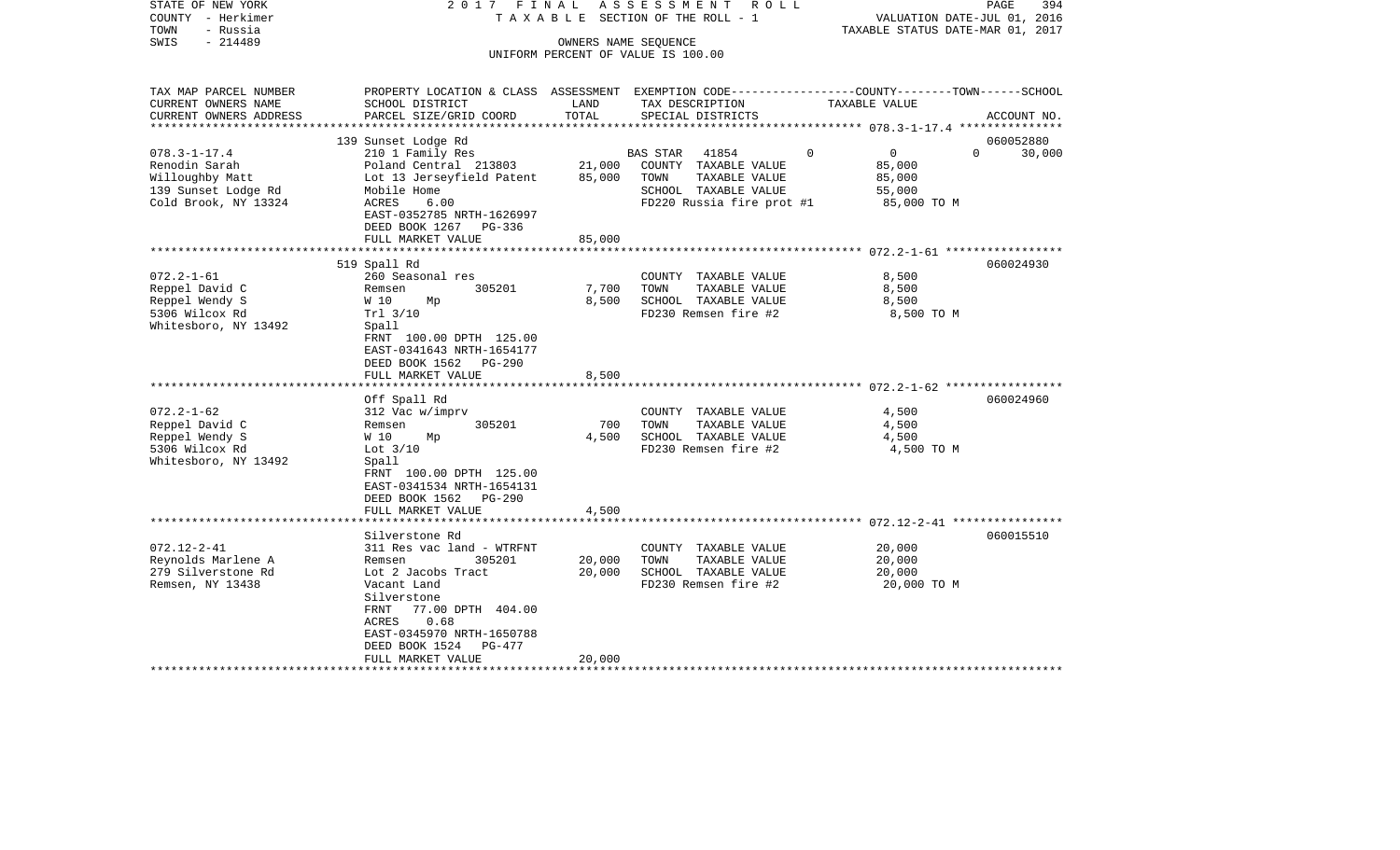| STATE OF NEW YORK<br>COUNTY - Herkimer           | 2017 FINAL<br>TAXABLE                                                                            |                  | ASSESSMENT ROLL<br>SECTION OF THE ROLL - 1 | VALUATION DATE-JUL 01, 2016      | 395<br>PAGE        |
|--------------------------------------------------|--------------------------------------------------------------------------------------------------|------------------|--------------------------------------------|----------------------------------|--------------------|
| - Russia<br>TOWN                                 |                                                                                                  |                  |                                            | TAXABLE STATUS DATE-MAR 01, 2017 |                    |
| SWIS<br>$-214489$                                |                                                                                                  |                  | OWNERS NAME SEQUENCE                       |                                  |                    |
|                                                  |                                                                                                  |                  | UNIFORM PERCENT OF VALUE IS 100.00         |                                  |                    |
|                                                  |                                                                                                  |                  |                                            |                                  |                    |
| TAX MAP PARCEL NUMBER                            | PROPERTY LOCATION & CLASS ASSESSMENT EXEMPTION CODE----------------COUNTY-------TOWN------SCHOOL |                  |                                            |                                  |                    |
| CURRENT OWNERS NAME                              | SCHOOL DISTRICT                                                                                  | LAND             | TAX DESCRIPTION                            | TAXABLE VALUE                    |                    |
| CURRENT OWNERS ADDRESS<br>********************** | PARCEL SIZE/GRID COORD                                                                           | TOTAL            | SPECIAL DISTRICTS                          |                                  | ACCOUNT NO.        |
|                                                  | 279 Silverstone Rd                                                                               |                  |                                            |                                  | 060007830          |
| $072.12 - 2 - 42$                                | 210 1 Family Res - WTRFNT                                                                        |                  | <b>BAS STAR</b><br>41854                   | $\Omega$<br>$\mathbf{0}$         | $\Omega$<br>30,000 |
| Reynolds Marlene A                               | 305201<br>Remsen                                                                                 | 39,800           | COUNTY TAXABLE VALUE                       | 100,000                          |                    |
| 279 Silverstone Rd                               | Lot 2 Jacobs Tract                                                                               | 100,000          | TOWN<br>TAXABLE VALUE                      | 100,000                          |                    |
| Remsen, NY 13438                                 | Camp                                                                                             |                  | SCHOOL TAXABLE VALUE                       | 70,000                           |                    |
|                                                  | Silverstone                                                                                      |                  | FD230 Remsen fire #2                       | 100,000 TO M                     |                    |
|                                                  | FRNT<br>77.00 DPTH 424.00                                                                        |                  |                                            |                                  |                    |
|                                                  | ACRES<br>0.74                                                                                    |                  |                                            |                                  |                    |
|                                                  | EAST-0345927 NRTH-1650732                                                                        |                  |                                            |                                  |                    |
|                                                  | DEED BOOK 1524<br>PG-477                                                                         |                  |                                            |                                  |                    |
|                                                  | FULL MARKET VALUE                                                                                | 100,000          |                                            |                                  |                    |
|                                                  |                                                                                                  |                  |                                            |                                  |                    |
|                                                  | Spall Rd                                                                                         |                  |                                            |                                  | 060019685          |
| $072.2 - 1 - 78$                                 | 314 Rural vac<10                                                                                 |                  | COUNTY TAXABLE VALUE                       | 11,300                           |                    |
| Reynolds Robin R                                 | 305201<br>Remsen                                                                                 | 11,300           | TOWN<br>TAXABLE VALUE                      | 11,300                           |                    |
| 820 Wheelertown Rd                               | mobile home                                                                                      | 11,300           | SCHOOL TAXABLE VALUE                       | 11,300                           |                    |
| Remsen, NY 13438                                 | FRNT 200.00 DPTH                                                                                 |                  | FD230 Remsen fire #2                       | 11,300 TO M                      |                    |
|                                                  | 5.20<br>ACRES                                                                                    |                  |                                            |                                  |                    |
|                                                  | EAST-0342309 NRTH-1653465                                                                        |                  |                                            |                                  |                    |
|                                                  | DEED BOOK 942<br>PG-667                                                                          |                  |                                            |                                  |                    |
|                                                  | FULL MARKET VALUE                                                                                | 11,300           |                                            |                                  |                    |
|                                                  |                                                                                                  |                  |                                            |                                  |                    |
|                                                  | Topper Rd                                                                                        |                  |                                            | 28,500                           | 060007160          |
| $077.11 - 1 - 10$                                | 260 Seasonal res                                                                                 |                  | COUNTY TAXABLE VALUE                       |                                  |                    |
| Richard Cynthia N                                | Poland Central 213803                                                                            | 13,200<br>28,500 | TOWN<br>TAXABLE VALUE                      | 28,500                           |                    |
| 9430 James Rd                                    | Lot 14 Jerseyfield Patent                                                                        |                  | SCHOOL TAXABLE VALUE                       | 28,500                           |                    |
| Remsen, NY 13438                                 | Vacant Land<br>FRNT 181.70 DPTH 182.50                                                           |                  | FD220 Russia fire prot #1                  | 28,500 TO M                      |                    |
|                                                  | ACRES<br>0.66                                                                                    |                  |                                            |                                  |                    |
|                                                  | EAST-0342327 NRTH-1634126                                                                        |                  |                                            |                                  |                    |
|                                                  | DEED BOOK 821<br>PG-382                                                                          |                  |                                            |                                  |                    |
|                                                  | FULL MARKET VALUE                                                                                | 28,500           |                                            |                                  |                    |
|                                                  |                                                                                                  |                  |                                            |                                  |                    |
|                                                  | Topper Rd                                                                                        |                  |                                            |                                  | 060044050          |
| $077.11 - 1 - 11$                                | 311 Res vac land - WTRFNT                                                                        |                  | COUNTY TAXABLE VALUE                       | 800                              |                    |
| Richard Cynthia N                                | Poland Central 213803                                                                            | 800              | TOWN<br>TAXABLE VALUE                      | 800                              |                    |
| 9430 James Rd                                    | Lot 14 Jerseyfield Patent                                                                        | 800              | SCHOOL TAXABLE VALUE                       | 800                              |                    |
| Remsen, NY 13438                                 | Bldg                                                                                             |                  | FD220 Russia fire prot #1                  | 800 TO M                         |                    |
|                                                  | FRNT 100.00 DPTH 121.00                                                                          |                  |                                            |                                  |                    |
|                                                  | <b>ACRES</b><br>0.27                                                                             |                  |                                            |                                  |                    |
|                                                  | EAST-0342446 NRTH-1634105                                                                        |                  |                                            |                                  |                    |
|                                                  | DEED BOOK 821<br>PG-382                                                                          |                  |                                            |                                  |                    |
|                                                  | FULL MARKET VALUE                                                                                | 800              |                                            |                                  |                    |
|                                                  |                                                                                                  |                  |                                            |                                  |                    |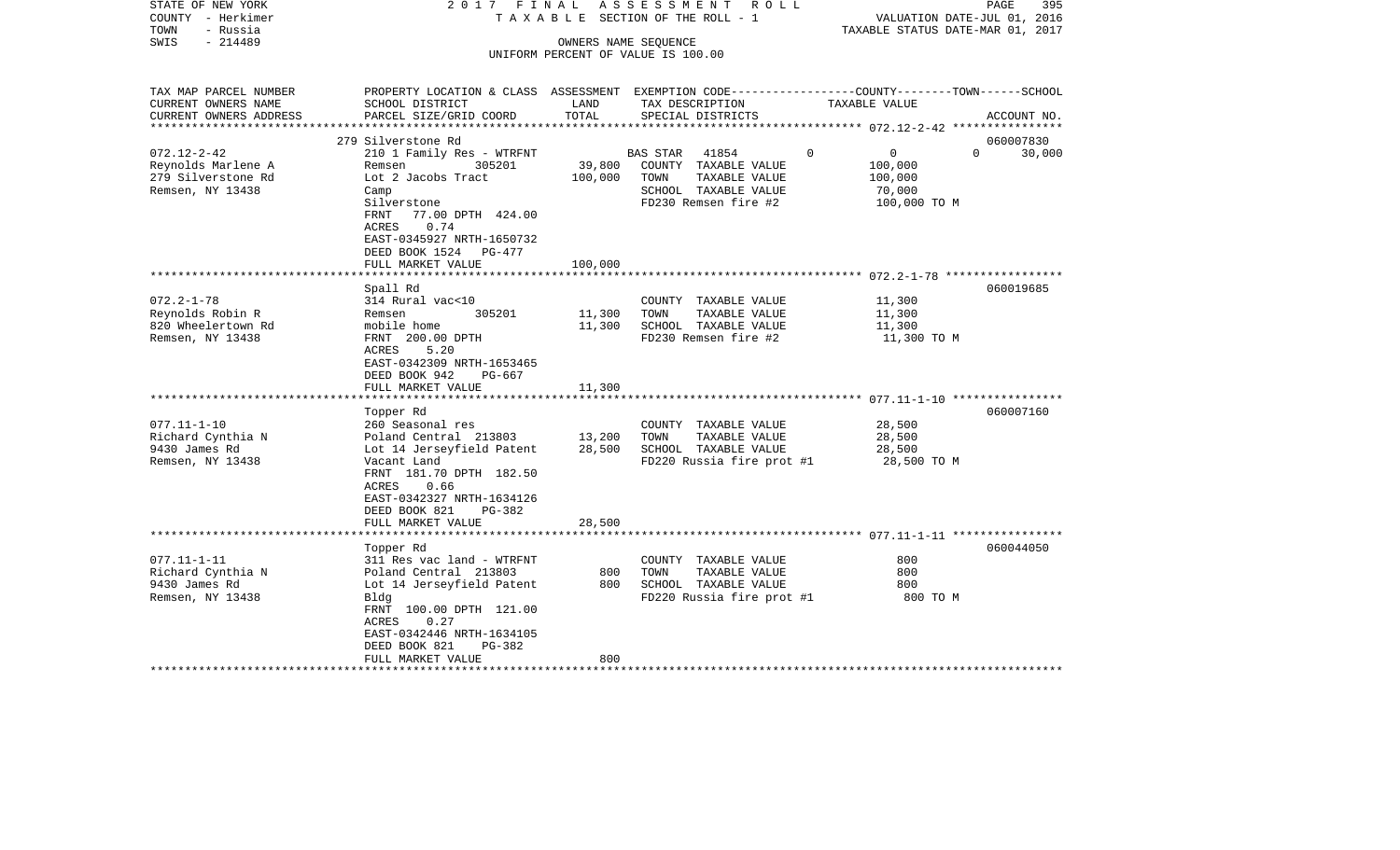| STATE OF NEW YORK<br>COUNTY - Herkimer<br>TOWN<br>- Russia                                             | 2017 FINAL                                                                                                                                                                                  |                      | ASSESSMENT ROLL<br>T A X A B L E SECTION OF THE ROLL - 1                                                                       |                                                                             | PAGE<br>396<br>VALUATION DATE-JUL 01, 2016<br>TAXABLE STATUS DATE-MAR 01, 2017 |
|--------------------------------------------------------------------------------------------------------|---------------------------------------------------------------------------------------------------------------------------------------------------------------------------------------------|----------------------|--------------------------------------------------------------------------------------------------------------------------------|-----------------------------------------------------------------------------|--------------------------------------------------------------------------------|
| $-214489$<br>SWIS                                                                                      |                                                                                                                                                                                             | OWNERS NAME SEQUENCE | UNIFORM PERCENT OF VALUE IS 100.00                                                                                             |                                                                             |                                                                                |
| TAX MAP PARCEL NUMBER<br>CURRENT OWNERS NAME<br>CURRENT OWNERS ADDRESS                                 | PROPERTY LOCATION & CLASS ASSESSMENT EXEMPTION CODE---------------COUNTY-------TOWN------SCHOOL<br>SCHOOL DISTRICT<br>PARCEL SIZE/GRID COORD                                                | LAND<br>TOTAL        | TAX DESCRIPTION<br>SPECIAL DISTRICTS                                                                                           | TAXABLE VALUE                                                               | ACCOUNT NO.                                                                    |
| *************************                                                                              |                                                                                                                                                                                             |                      |                                                                                                                                |                                                                             |                                                                                |
| $082.2 - 1 - 44$<br>Richard Jennifer D<br>Malpezzi Robert J<br>123 Dover Rd<br>Barneveld, NY 13304     | 123 Dover Rd<br>210 1 Family Res<br>Holland Patent 305801<br>Lot 103 Royal Grant<br>House Garage<br>Dover<br>ACRES<br>1.74<br>EAST-0316999 NRTH-1617538                                     | 27,500<br>213,000    | <b>BAS STAR</b><br>41854<br>COUNTY TAXABLE VALUE<br>TAXABLE VALUE<br>TOWN<br>SCHOOL TAXABLE VALUE<br>FD220 Russia fire prot #1 | $\mathbf 0$<br>$\mathbf 0$<br>213,000<br>213,000<br>183,000<br>213,000 TO M | 060018030<br>$\Omega$<br>30,000                                                |
|                                                                                                        | DEED BOOK 1516 PG-427                                                                                                                                                                       |                      |                                                                                                                                |                                                                             |                                                                                |
|                                                                                                        | FULL MARKET VALUE                                                                                                                                                                           | 213,000              |                                                                                                                                |                                                                             |                                                                                |
| $083.4 - 1 - 56$<br>Richmond Anne Kerlo<br>Richmond Nathaniel I<br>396 Dover Rd<br>Barneveld, NY 13304 | 5081 Military Rd<br>210 1 Family Res<br>Poland Central 213803<br>Lot 70 Royal Grant<br>House Gar Shed<br>1.04<br>ACRES<br>EAST-0337539 NRTH-1612209                                         | 12,600<br>53,000     | COUNTY TAXABLE VALUE<br>TAXABLE VALUE<br>TOWN<br>SCHOOL TAXABLE VALUE<br>FD220 Russia fire prot #1                             | 53,000<br>53,000<br>53,000<br>53,000 TO M                                   | 060003960                                                                      |
|                                                                                                        | DEED BOOK 1526 PG-505                                                                                                                                                                       |                      |                                                                                                                                |                                                                             |                                                                                |
|                                                                                                        | FULL MARKET VALUE                                                                                                                                                                           | 53,000               |                                                                                                                                |                                                                             |                                                                                |
|                                                                                                        | 396 Dover Rd                                                                                                                                                                                |                      |                                                                                                                                |                                                                             | 060003060                                                                      |
| $082.2 - 1 - 4.2$<br>Richmond Nathaniel I<br>Kerleo Anne<br>396 Dover Rd<br>Barneveld, NY 13304        | 210 1 Family Res<br>Poland Central 213803<br>Lots 105 & 115 Royal Gran<br>House Barn<br>FRNT 544.00 DPTH<br>ACRES<br>4.20 BANK<br>135<br>EAST-0320334 NRTH-1620354<br>DEED BOOK 1287 PG-431 | 34,000<br>299,000    | BAS STAR<br>41854<br>COUNTY TAXABLE VALUE<br>TOWN<br>TAXABLE VALUE<br>SCHOOL TAXABLE VALUE<br>FD220 Russia fire prot #1        | $\Omega$<br>$\overline{0}$<br>299,000<br>299,000<br>269,000<br>299,000 TO M | $\Omega$<br>30,000                                                             |
|                                                                                                        | FULL MARKET VALUE                                                                                                                                                                           | 299,000              |                                                                                                                                |                                                                             |                                                                                |
| $082.2 - 1 - 33.3$<br>Richmond Nathaniel I<br>Kerleo Anne<br>396 Dover Rd<br>Barneveld, NY 13304       | Dover Rd<br>314 Rural vac<10<br>Holland Patent 305801<br>FRNT<br>78.00 DPTH 468.00<br>BANK<br>135<br>EAST-0320028 NRTH-1620270<br>DEED BOOK 1287 PG-431                                     | 1,000<br>1,000       | COUNTY TAXABLE VALUE<br>TOWN<br>TAXABLE VALUE<br>SCHOOL TAXABLE VALUE<br>FD220 Russia fire prot #1                             | 1,000<br>1,000<br>1,000<br>1,000 TO M                                       |                                                                                |
|                                                                                                        | FULL MARKET VALUE                                                                                                                                                                           | 1,000                |                                                                                                                                |                                                                             |                                                                                |
|                                                                                                        |                                                                                                                                                                                             |                      |                                                                                                                                |                                                                             |                                                                                |
| $084.3 - 2 - 10$<br>Rickard Barry D<br>Rickard Connie C<br>131 Overlook Dr<br>Horseheads, NY 14845     | Dan Davis Rd<br>314 Rural vac<10<br>Poland Central 213803<br>Lot 83 Royal Grant<br>Vacant Land<br>FRNT 1336.50 DPTH<br>5.80<br>ACRES                                                        | 12,200<br>12,200     | COUNTY TAXABLE VALUE<br>TOWN<br>TAXABLE VALUE<br>SCHOOL TAXABLE VALUE<br>FD220 Russia fire prot #1                             | 12,200<br>12,200<br>12,200<br>12,200 TO M                                   | 060023970                                                                      |
|                                                                                                        | EAST-0350346 NRTH-1616080<br>DEED BOOK 1413 PG-256<br>FULL MARKET VALUE                                                                                                                     | 12,200               |                                                                                                                                |                                                                             |                                                                                |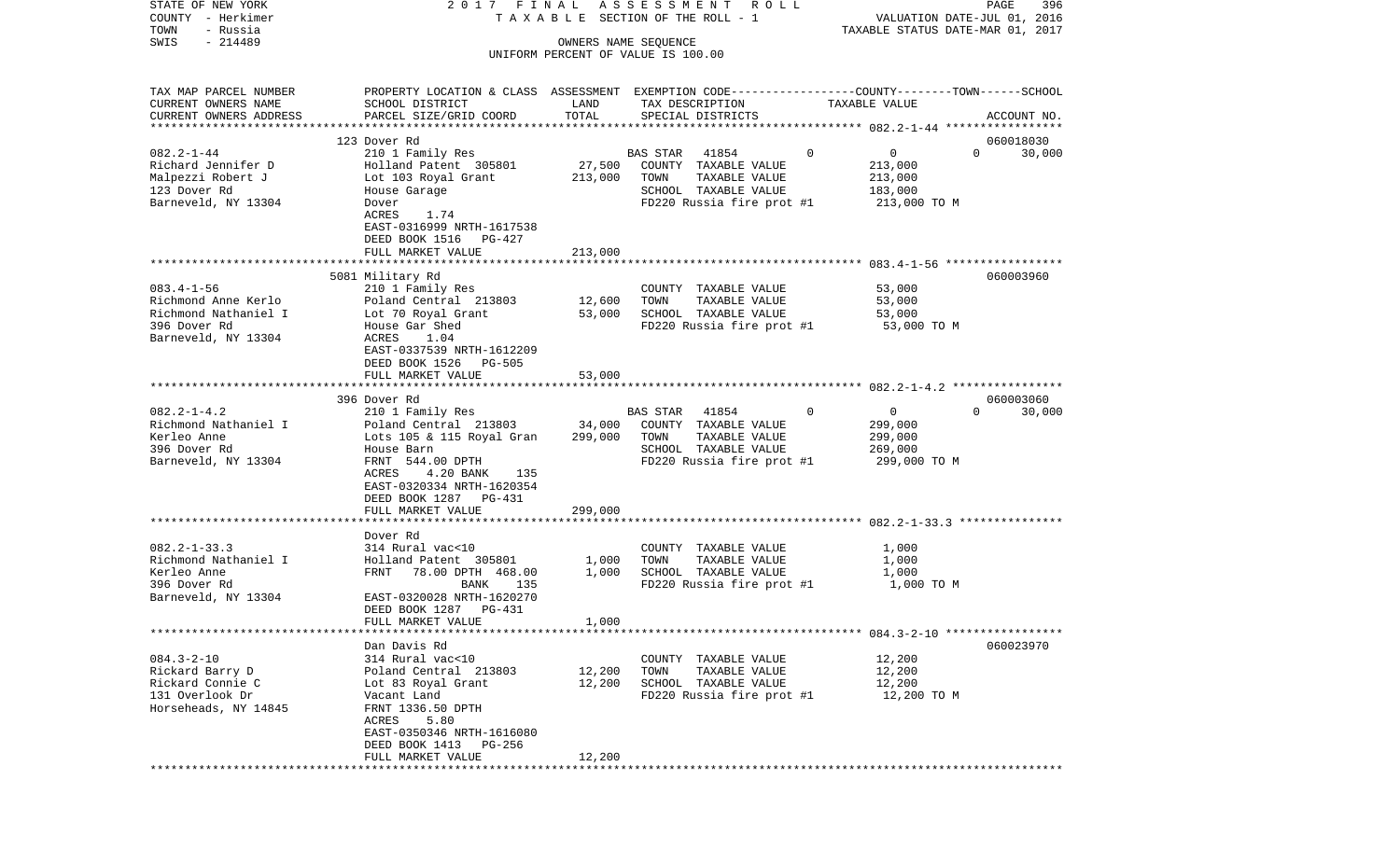STATE OF NEW YORK 2 0 1 7 F I N A L A S S E S S M E N T R O L L PAGE 397 COUNTY - Herkimer T A X A B L E SECTION OF THE ROLL - 1 VALUATION DATE-JUL 01, 2016 TOWN - Russia TAXABLE STATUS DATE-MAR 01, 2017 SWIS - Russia<br>
SWIS - 214489 OWNERS NAME SEQUENCE UNIFORM PERCENT OF VALUE IS 100.00

| ACCOUNT NO.<br>***********************<br>060010170<br>Grant Rd<br>$088.2 - 1 - 12$<br>210 1 Family Res<br>9,000<br>$\mathbf 0$<br>VET WAR C 41122<br>0<br>0<br>8,400 VET WAR T 41123<br>$\mathbf 0$<br>Poland Central 213803<br>$\mathbf{0}$<br>12,000<br>Rider Lorene A<br>0<br>Lot 51 Royal Grant<br>$\mathbf 0$<br>$\mathbf{0}$<br>65,500<br>Lis Arthur<br>84,000 ENH STAR<br>41834<br>$\mathbf 0$<br>75,000<br>125 Grant Rd<br>COUNTY TAXABLE VALUE<br>House<br>Poland, NY 13431<br>TOWN<br>TAXABLE VALUE<br>72,000<br>Grant<br>FRNT 150.00 DPTH 103.00<br>SCHOOL TAXABLE VALUE<br>18,500<br>FD220 Russia fire prot #1<br>EAST-0347267 NRTH-1607531<br>84,000 TO M<br>DEED BOOK 870<br>PG-57<br>84,000<br>FULL MARKET VALUE<br>Pardeeville Rd<br>060024000<br>$077.4 - 1 - 20$<br>102,700<br>323 Vacant rural<br>COUNTY TAXABLE VALUE<br>102,700<br>102,700<br>TOWN<br>TAXABLE VALUE<br>Poland Central 213803<br>Joseph Cozza<br>102,700<br>SCHOOL TAXABLE VALUE<br>102,700<br>Lot 14 Jerseyfield Patent<br>FD220 Russia fire prot #1<br>ACRES 123.20<br>102,700 TO M<br>EAST-0348058 NRTH-1630878<br>DEED BOOK 1237<br>PG-574<br>102,700<br>FULL MARKET VALUE<br>***************<br>***********************<br>060045430<br>Military Rd<br>$088.2 - 1 - 14$<br>$\overline{0}$<br>$\Omega$<br>210 1 Family Res<br>$\Omega$<br>30,000<br>BAS STAR<br>41854<br>Ritzel Teresa E<br>10,600<br>Poland Central 213803<br>COUNTY TAXABLE VALUE<br>39,000<br>4513 Military Rd<br>39,000<br>TAXABLE VALUE<br>39,000<br>Lot 51 Royal Grant<br>TOWN<br>Cold Brook, NY 13324<br>SCHOOL TAXABLE VALUE<br>9,000<br>Mobile Home<br>FRNT 150.00 DPTH 177.00<br>FD220 Russia fire prot #1<br>39,000 TO M<br>ACRES<br>0.61<br>EAST-0347494 NRTH-1606927<br>DEED BOOK 00847 PG-00040<br>39,000<br>FULL MARKET VALUE<br>156 Shawangunk Rd<br>$078.3 - 1 - 17.7$<br>$\overline{0}$<br>210 1 Family Res<br><b>BAS STAR</b><br>0<br>30,000<br>41854<br>$\mathbf{0}$<br>Poland Central 213803<br>23,200<br>Rizzo Dennis<br>COUNTY TAXABLE VALUE<br>97,700<br>TAXABLE VALUE<br>156 Shawangunk Rd<br>Lot 13 Jerseyfield Patent<br>97,700<br>TOWN<br>97,700<br>SCHOOL TAXABLE VALUE<br>Cold Brook, NY 13324<br>Under Construction<br>67,700<br>FD220 Russia fire prot #1<br>ACRES<br>7.68 BANK<br>97,700 TO M<br>135<br>EAST-0353033 NRTH-1627453<br>DEED BOOK 814<br>PG-527<br>FULL MARKET VALUE<br>97,700<br>060002130<br>Southside Rd<br>$077.1 - 1 - 13$<br>31,000<br>260 Seasonal res<br>COUNTY TAXABLE VALUE<br>21,800<br>RJB Irrevocable Trust<br>Poland Central 213803<br>TOWN<br>TAXABLE VALUE<br>31,000<br>31,000<br>SCHOOL TAXABLE VALUE<br>721 Dawes Ave<br>Lot 15 Jerseyfield Patent<br>31,000<br>Trailer<br>FD220 Russia fire prot #1<br>31,000 TO M<br>South Side<br>FRNT 100.00 DPTH 165.00<br>0.37<br>ACRES<br>EAST-0334686 NRTH-1634833<br>DEED BOOK 1188<br><b>PG-219</b><br>FULL MARKET VALUE<br>31,000 | TAX MAP PARCEL NUMBER<br>CURRENT OWNERS NAME | PROPERTY LOCATION & CLASS ASSESSMENT EXEMPTION CODE----------------COUNTY-------TOWN------SCHOOL<br>SCHOOL DISTRICT | LAND  | TAX DESCRIPTION   | TAXABLE VALUE |  |
|-------------------------------------------------------------------------------------------------------------------------------------------------------------------------------------------------------------------------------------------------------------------------------------------------------------------------------------------------------------------------------------------------------------------------------------------------------------------------------------------------------------------------------------------------------------------------------------------------------------------------------------------------------------------------------------------------------------------------------------------------------------------------------------------------------------------------------------------------------------------------------------------------------------------------------------------------------------------------------------------------------------------------------------------------------------------------------------------------------------------------------------------------------------------------------------------------------------------------------------------------------------------------------------------------------------------------------------------------------------------------------------------------------------------------------------------------------------------------------------------------------------------------------------------------------------------------------------------------------------------------------------------------------------------------------------------------------------------------------------------------------------------------------------------------------------------------------------------------------------------------------------------------------------------------------------------------------------------------------------------------------------------------------------------------------------------------------------------------------------------------------------------------------------------------------------------------------------------------------------------------------------------------------------------------------------------------------------------------------------------------------------------------------------------------------------------------------------------------------------------------------------------------------------------------------------------------------------------------------------------------------------------------------------------------------------------------------------------------------------------------------------------------------------------------------------------------------------------------------------------------------------------------------|----------------------------------------------|---------------------------------------------------------------------------------------------------------------------|-------|-------------------|---------------|--|
|                                                                                                                                                                                                                                                                                                                                                                                                                                                                                                                                                                                                                                                                                                                                                                                                                                                                                                                                                                                                                                                                                                                                                                                                                                                                                                                                                                                                                                                                                                                                                                                                                                                                                                                                                                                                                                                                                                                                                                                                                                                                                                                                                                                                                                                                                                                                                                                                                                                                                                                                                                                                                                                                                                                                                                                                                                                                                                       | CURRENT OWNERS ADDRESS                       | PARCEL SIZE/GRID COORD                                                                                              | TOTAL | SPECIAL DISTRICTS |               |  |
|                                                                                                                                                                                                                                                                                                                                                                                                                                                                                                                                                                                                                                                                                                                                                                                                                                                                                                                                                                                                                                                                                                                                                                                                                                                                                                                                                                                                                                                                                                                                                                                                                                                                                                                                                                                                                                                                                                                                                                                                                                                                                                                                                                                                                                                                                                                                                                                                                                                                                                                                                                                                                                                                                                                                                                                                                                                                                                       |                                              |                                                                                                                     |       |                   |               |  |
|                                                                                                                                                                                                                                                                                                                                                                                                                                                                                                                                                                                                                                                                                                                                                                                                                                                                                                                                                                                                                                                                                                                                                                                                                                                                                                                                                                                                                                                                                                                                                                                                                                                                                                                                                                                                                                                                                                                                                                                                                                                                                                                                                                                                                                                                                                                                                                                                                                                                                                                                                                                                                                                                                                                                                                                                                                                                                                       |                                              |                                                                                                                     |       |                   |               |  |
|                                                                                                                                                                                                                                                                                                                                                                                                                                                                                                                                                                                                                                                                                                                                                                                                                                                                                                                                                                                                                                                                                                                                                                                                                                                                                                                                                                                                                                                                                                                                                                                                                                                                                                                                                                                                                                                                                                                                                                                                                                                                                                                                                                                                                                                                                                                                                                                                                                                                                                                                                                                                                                                                                                                                                                                                                                                                                                       |                                              |                                                                                                                     |       |                   |               |  |
|                                                                                                                                                                                                                                                                                                                                                                                                                                                                                                                                                                                                                                                                                                                                                                                                                                                                                                                                                                                                                                                                                                                                                                                                                                                                                                                                                                                                                                                                                                                                                                                                                                                                                                                                                                                                                                                                                                                                                                                                                                                                                                                                                                                                                                                                                                                                                                                                                                                                                                                                                                                                                                                                                                                                                                                                                                                                                                       |                                              |                                                                                                                     |       |                   |               |  |
|                                                                                                                                                                                                                                                                                                                                                                                                                                                                                                                                                                                                                                                                                                                                                                                                                                                                                                                                                                                                                                                                                                                                                                                                                                                                                                                                                                                                                                                                                                                                                                                                                                                                                                                                                                                                                                                                                                                                                                                                                                                                                                                                                                                                                                                                                                                                                                                                                                                                                                                                                                                                                                                                                                                                                                                                                                                                                                       |                                              |                                                                                                                     |       |                   |               |  |
|                                                                                                                                                                                                                                                                                                                                                                                                                                                                                                                                                                                                                                                                                                                                                                                                                                                                                                                                                                                                                                                                                                                                                                                                                                                                                                                                                                                                                                                                                                                                                                                                                                                                                                                                                                                                                                                                                                                                                                                                                                                                                                                                                                                                                                                                                                                                                                                                                                                                                                                                                                                                                                                                                                                                                                                                                                                                                                       |                                              |                                                                                                                     |       |                   |               |  |
|                                                                                                                                                                                                                                                                                                                                                                                                                                                                                                                                                                                                                                                                                                                                                                                                                                                                                                                                                                                                                                                                                                                                                                                                                                                                                                                                                                                                                                                                                                                                                                                                                                                                                                                                                                                                                                                                                                                                                                                                                                                                                                                                                                                                                                                                                                                                                                                                                                                                                                                                                                                                                                                                                                                                                                                                                                                                                                       |                                              |                                                                                                                     |       |                   |               |  |
|                                                                                                                                                                                                                                                                                                                                                                                                                                                                                                                                                                                                                                                                                                                                                                                                                                                                                                                                                                                                                                                                                                                                                                                                                                                                                                                                                                                                                                                                                                                                                                                                                                                                                                                                                                                                                                                                                                                                                                                                                                                                                                                                                                                                                                                                                                                                                                                                                                                                                                                                                                                                                                                                                                                                                                                                                                                                                                       |                                              |                                                                                                                     |       |                   |               |  |
|                                                                                                                                                                                                                                                                                                                                                                                                                                                                                                                                                                                                                                                                                                                                                                                                                                                                                                                                                                                                                                                                                                                                                                                                                                                                                                                                                                                                                                                                                                                                                                                                                                                                                                                                                                                                                                                                                                                                                                                                                                                                                                                                                                                                                                                                                                                                                                                                                                                                                                                                                                                                                                                                                                                                                                                                                                                                                                       |                                              |                                                                                                                     |       |                   |               |  |
|                                                                                                                                                                                                                                                                                                                                                                                                                                                                                                                                                                                                                                                                                                                                                                                                                                                                                                                                                                                                                                                                                                                                                                                                                                                                                                                                                                                                                                                                                                                                                                                                                                                                                                                                                                                                                                                                                                                                                                                                                                                                                                                                                                                                                                                                                                                                                                                                                                                                                                                                                                                                                                                                                                                                                                                                                                                                                                       |                                              |                                                                                                                     |       |                   |               |  |
|                                                                                                                                                                                                                                                                                                                                                                                                                                                                                                                                                                                                                                                                                                                                                                                                                                                                                                                                                                                                                                                                                                                                                                                                                                                                                                                                                                                                                                                                                                                                                                                                                                                                                                                                                                                                                                                                                                                                                                                                                                                                                                                                                                                                                                                                                                                                                                                                                                                                                                                                                                                                                                                                                                                                                                                                                                                                                                       |                                              |                                                                                                                     |       |                   |               |  |
|                                                                                                                                                                                                                                                                                                                                                                                                                                                                                                                                                                                                                                                                                                                                                                                                                                                                                                                                                                                                                                                                                                                                                                                                                                                                                                                                                                                                                                                                                                                                                                                                                                                                                                                                                                                                                                                                                                                                                                                                                                                                                                                                                                                                                                                                                                                                                                                                                                                                                                                                                                                                                                                                                                                                                                                                                                                                                                       |                                              |                                                                                                                     |       |                   |               |  |
|                                                                                                                                                                                                                                                                                                                                                                                                                                                                                                                                                                                                                                                                                                                                                                                                                                                                                                                                                                                                                                                                                                                                                                                                                                                                                                                                                                                                                                                                                                                                                                                                                                                                                                                                                                                                                                                                                                                                                                                                                                                                                                                                                                                                                                                                                                                                                                                                                                                                                                                                                                                                                                                                                                                                                                                                                                                                                                       |                                              |                                                                                                                     |       |                   |               |  |
|                                                                                                                                                                                                                                                                                                                                                                                                                                                                                                                                                                                                                                                                                                                                                                                                                                                                                                                                                                                                                                                                                                                                                                                                                                                                                                                                                                                                                                                                                                                                                                                                                                                                                                                                                                                                                                                                                                                                                                                                                                                                                                                                                                                                                                                                                                                                                                                                                                                                                                                                                                                                                                                                                                                                                                                                                                                                                                       | Rintrona Gloria                              |                                                                                                                     |       |                   |               |  |
|                                                                                                                                                                                                                                                                                                                                                                                                                                                                                                                                                                                                                                                                                                                                                                                                                                                                                                                                                                                                                                                                                                                                                                                                                                                                                                                                                                                                                                                                                                                                                                                                                                                                                                                                                                                                                                                                                                                                                                                                                                                                                                                                                                                                                                                                                                                                                                                                                                                                                                                                                                                                                                                                                                                                                                                                                                                                                                       |                                              |                                                                                                                     |       |                   |               |  |
|                                                                                                                                                                                                                                                                                                                                                                                                                                                                                                                                                                                                                                                                                                                                                                                                                                                                                                                                                                                                                                                                                                                                                                                                                                                                                                                                                                                                                                                                                                                                                                                                                                                                                                                                                                                                                                                                                                                                                                                                                                                                                                                                                                                                                                                                                                                                                                                                                                                                                                                                                                                                                                                                                                                                                                                                                                                                                                       | 13 Compton Rd                                |                                                                                                                     |       |                   |               |  |
|                                                                                                                                                                                                                                                                                                                                                                                                                                                                                                                                                                                                                                                                                                                                                                                                                                                                                                                                                                                                                                                                                                                                                                                                                                                                                                                                                                                                                                                                                                                                                                                                                                                                                                                                                                                                                                                                                                                                                                                                                                                                                                                                                                                                                                                                                                                                                                                                                                                                                                                                                                                                                                                                                                                                                                                                                                                                                                       | New Hartford, NY 13413                       |                                                                                                                     |       |                   |               |  |
|                                                                                                                                                                                                                                                                                                                                                                                                                                                                                                                                                                                                                                                                                                                                                                                                                                                                                                                                                                                                                                                                                                                                                                                                                                                                                                                                                                                                                                                                                                                                                                                                                                                                                                                                                                                                                                                                                                                                                                                                                                                                                                                                                                                                                                                                                                                                                                                                                                                                                                                                                                                                                                                                                                                                                                                                                                                                                                       |                                              |                                                                                                                     |       |                   |               |  |
|                                                                                                                                                                                                                                                                                                                                                                                                                                                                                                                                                                                                                                                                                                                                                                                                                                                                                                                                                                                                                                                                                                                                                                                                                                                                                                                                                                                                                                                                                                                                                                                                                                                                                                                                                                                                                                                                                                                                                                                                                                                                                                                                                                                                                                                                                                                                                                                                                                                                                                                                                                                                                                                                                                                                                                                                                                                                                                       |                                              |                                                                                                                     |       |                   |               |  |
|                                                                                                                                                                                                                                                                                                                                                                                                                                                                                                                                                                                                                                                                                                                                                                                                                                                                                                                                                                                                                                                                                                                                                                                                                                                                                                                                                                                                                                                                                                                                                                                                                                                                                                                                                                                                                                                                                                                                                                                                                                                                                                                                                                                                                                                                                                                                                                                                                                                                                                                                                                                                                                                                                                                                                                                                                                                                                                       |                                              |                                                                                                                     |       |                   |               |  |
|                                                                                                                                                                                                                                                                                                                                                                                                                                                                                                                                                                                                                                                                                                                                                                                                                                                                                                                                                                                                                                                                                                                                                                                                                                                                                                                                                                                                                                                                                                                                                                                                                                                                                                                                                                                                                                                                                                                                                                                                                                                                                                                                                                                                                                                                                                                                                                                                                                                                                                                                                                                                                                                                                                                                                                                                                                                                                                       |                                              |                                                                                                                     |       |                   |               |  |
|                                                                                                                                                                                                                                                                                                                                                                                                                                                                                                                                                                                                                                                                                                                                                                                                                                                                                                                                                                                                                                                                                                                                                                                                                                                                                                                                                                                                                                                                                                                                                                                                                                                                                                                                                                                                                                                                                                                                                                                                                                                                                                                                                                                                                                                                                                                                                                                                                                                                                                                                                                                                                                                                                                                                                                                                                                                                                                       |                                              |                                                                                                                     |       |                   |               |  |
|                                                                                                                                                                                                                                                                                                                                                                                                                                                                                                                                                                                                                                                                                                                                                                                                                                                                                                                                                                                                                                                                                                                                                                                                                                                                                                                                                                                                                                                                                                                                                                                                                                                                                                                                                                                                                                                                                                                                                                                                                                                                                                                                                                                                                                                                                                                                                                                                                                                                                                                                                                                                                                                                                                                                                                                                                                                                                                       |                                              |                                                                                                                     |       |                   |               |  |
|                                                                                                                                                                                                                                                                                                                                                                                                                                                                                                                                                                                                                                                                                                                                                                                                                                                                                                                                                                                                                                                                                                                                                                                                                                                                                                                                                                                                                                                                                                                                                                                                                                                                                                                                                                                                                                                                                                                                                                                                                                                                                                                                                                                                                                                                                                                                                                                                                                                                                                                                                                                                                                                                                                                                                                                                                                                                                                       |                                              |                                                                                                                     |       |                   |               |  |
|                                                                                                                                                                                                                                                                                                                                                                                                                                                                                                                                                                                                                                                                                                                                                                                                                                                                                                                                                                                                                                                                                                                                                                                                                                                                                                                                                                                                                                                                                                                                                                                                                                                                                                                                                                                                                                                                                                                                                                                                                                                                                                                                                                                                                                                                                                                                                                                                                                                                                                                                                                                                                                                                                                                                                                                                                                                                                                       |                                              |                                                                                                                     |       |                   |               |  |
|                                                                                                                                                                                                                                                                                                                                                                                                                                                                                                                                                                                                                                                                                                                                                                                                                                                                                                                                                                                                                                                                                                                                                                                                                                                                                                                                                                                                                                                                                                                                                                                                                                                                                                                                                                                                                                                                                                                                                                                                                                                                                                                                                                                                                                                                                                                                                                                                                                                                                                                                                                                                                                                                                                                                                                                                                                                                                                       |                                              |                                                                                                                     |       |                   |               |  |
|                                                                                                                                                                                                                                                                                                                                                                                                                                                                                                                                                                                                                                                                                                                                                                                                                                                                                                                                                                                                                                                                                                                                                                                                                                                                                                                                                                                                                                                                                                                                                                                                                                                                                                                                                                                                                                                                                                                                                                                                                                                                                                                                                                                                                                                                                                                                                                                                                                                                                                                                                                                                                                                                                                                                                                                                                                                                                                       |                                              |                                                                                                                     |       |                   |               |  |
|                                                                                                                                                                                                                                                                                                                                                                                                                                                                                                                                                                                                                                                                                                                                                                                                                                                                                                                                                                                                                                                                                                                                                                                                                                                                                                                                                                                                                                                                                                                                                                                                                                                                                                                                                                                                                                                                                                                                                                                                                                                                                                                                                                                                                                                                                                                                                                                                                                                                                                                                                                                                                                                                                                                                                                                                                                                                                                       |                                              |                                                                                                                     |       |                   |               |  |
|                                                                                                                                                                                                                                                                                                                                                                                                                                                                                                                                                                                                                                                                                                                                                                                                                                                                                                                                                                                                                                                                                                                                                                                                                                                                                                                                                                                                                                                                                                                                                                                                                                                                                                                                                                                                                                                                                                                                                                                                                                                                                                                                                                                                                                                                                                                                                                                                                                                                                                                                                                                                                                                                                                                                                                                                                                                                                                       |                                              |                                                                                                                     |       |                   |               |  |
|                                                                                                                                                                                                                                                                                                                                                                                                                                                                                                                                                                                                                                                                                                                                                                                                                                                                                                                                                                                                                                                                                                                                                                                                                                                                                                                                                                                                                                                                                                                                                                                                                                                                                                                                                                                                                                                                                                                                                                                                                                                                                                                                                                                                                                                                                                                                                                                                                                                                                                                                                                                                                                                                                                                                                                                                                                                                                                       |                                              |                                                                                                                     |       |                   |               |  |
|                                                                                                                                                                                                                                                                                                                                                                                                                                                                                                                                                                                                                                                                                                                                                                                                                                                                                                                                                                                                                                                                                                                                                                                                                                                                                                                                                                                                                                                                                                                                                                                                                                                                                                                                                                                                                                                                                                                                                                                                                                                                                                                                                                                                                                                                                                                                                                                                                                                                                                                                                                                                                                                                                                                                                                                                                                                                                                       |                                              |                                                                                                                     |       |                   |               |  |
|                                                                                                                                                                                                                                                                                                                                                                                                                                                                                                                                                                                                                                                                                                                                                                                                                                                                                                                                                                                                                                                                                                                                                                                                                                                                                                                                                                                                                                                                                                                                                                                                                                                                                                                                                                                                                                                                                                                                                                                                                                                                                                                                                                                                                                                                                                                                                                                                                                                                                                                                                                                                                                                                                                                                                                                                                                                                                                       |                                              |                                                                                                                     |       |                   |               |  |
|                                                                                                                                                                                                                                                                                                                                                                                                                                                                                                                                                                                                                                                                                                                                                                                                                                                                                                                                                                                                                                                                                                                                                                                                                                                                                                                                                                                                                                                                                                                                                                                                                                                                                                                                                                                                                                                                                                                                                                                                                                                                                                                                                                                                                                                                                                                                                                                                                                                                                                                                                                                                                                                                                                                                                                                                                                                                                                       |                                              |                                                                                                                     |       |                   |               |  |
|                                                                                                                                                                                                                                                                                                                                                                                                                                                                                                                                                                                                                                                                                                                                                                                                                                                                                                                                                                                                                                                                                                                                                                                                                                                                                                                                                                                                                                                                                                                                                                                                                                                                                                                                                                                                                                                                                                                                                                                                                                                                                                                                                                                                                                                                                                                                                                                                                                                                                                                                                                                                                                                                                                                                                                                                                                                                                                       |                                              |                                                                                                                     |       |                   |               |  |
|                                                                                                                                                                                                                                                                                                                                                                                                                                                                                                                                                                                                                                                                                                                                                                                                                                                                                                                                                                                                                                                                                                                                                                                                                                                                                                                                                                                                                                                                                                                                                                                                                                                                                                                                                                                                                                                                                                                                                                                                                                                                                                                                                                                                                                                                                                                                                                                                                                                                                                                                                                                                                                                                                                                                                                                                                                                                                                       |                                              |                                                                                                                     |       |                   |               |  |
|                                                                                                                                                                                                                                                                                                                                                                                                                                                                                                                                                                                                                                                                                                                                                                                                                                                                                                                                                                                                                                                                                                                                                                                                                                                                                                                                                                                                                                                                                                                                                                                                                                                                                                                                                                                                                                                                                                                                                                                                                                                                                                                                                                                                                                                                                                                                                                                                                                                                                                                                                                                                                                                                                                                                                                                                                                                                                                       |                                              |                                                                                                                     |       |                   |               |  |
|                                                                                                                                                                                                                                                                                                                                                                                                                                                                                                                                                                                                                                                                                                                                                                                                                                                                                                                                                                                                                                                                                                                                                                                                                                                                                                                                                                                                                                                                                                                                                                                                                                                                                                                                                                                                                                                                                                                                                                                                                                                                                                                                                                                                                                                                                                                                                                                                                                                                                                                                                                                                                                                                                                                                                                                                                                                                                                       |                                              |                                                                                                                     |       |                   |               |  |
|                                                                                                                                                                                                                                                                                                                                                                                                                                                                                                                                                                                                                                                                                                                                                                                                                                                                                                                                                                                                                                                                                                                                                                                                                                                                                                                                                                                                                                                                                                                                                                                                                                                                                                                                                                                                                                                                                                                                                                                                                                                                                                                                                                                                                                                                                                                                                                                                                                                                                                                                                                                                                                                                                                                                                                                                                                                                                                       |                                              |                                                                                                                     |       |                   |               |  |
|                                                                                                                                                                                                                                                                                                                                                                                                                                                                                                                                                                                                                                                                                                                                                                                                                                                                                                                                                                                                                                                                                                                                                                                                                                                                                                                                                                                                                                                                                                                                                                                                                                                                                                                                                                                                                                                                                                                                                                                                                                                                                                                                                                                                                                                                                                                                                                                                                                                                                                                                                                                                                                                                                                                                                                                                                                                                                                       |                                              |                                                                                                                     |       |                   |               |  |
|                                                                                                                                                                                                                                                                                                                                                                                                                                                                                                                                                                                                                                                                                                                                                                                                                                                                                                                                                                                                                                                                                                                                                                                                                                                                                                                                                                                                                                                                                                                                                                                                                                                                                                                                                                                                                                                                                                                                                                                                                                                                                                                                                                                                                                                                                                                                                                                                                                                                                                                                                                                                                                                                                                                                                                                                                                                                                                       |                                              |                                                                                                                     |       |                   |               |  |
|                                                                                                                                                                                                                                                                                                                                                                                                                                                                                                                                                                                                                                                                                                                                                                                                                                                                                                                                                                                                                                                                                                                                                                                                                                                                                                                                                                                                                                                                                                                                                                                                                                                                                                                                                                                                                                                                                                                                                                                                                                                                                                                                                                                                                                                                                                                                                                                                                                                                                                                                                                                                                                                                                                                                                                                                                                                                                                       |                                              |                                                                                                                     |       |                   |               |  |
|                                                                                                                                                                                                                                                                                                                                                                                                                                                                                                                                                                                                                                                                                                                                                                                                                                                                                                                                                                                                                                                                                                                                                                                                                                                                                                                                                                                                                                                                                                                                                                                                                                                                                                                                                                                                                                                                                                                                                                                                                                                                                                                                                                                                                                                                                                                                                                                                                                                                                                                                                                                                                                                                                                                                                                                                                                                                                                       |                                              |                                                                                                                     |       |                   |               |  |
|                                                                                                                                                                                                                                                                                                                                                                                                                                                                                                                                                                                                                                                                                                                                                                                                                                                                                                                                                                                                                                                                                                                                                                                                                                                                                                                                                                                                                                                                                                                                                                                                                                                                                                                                                                                                                                                                                                                                                                                                                                                                                                                                                                                                                                                                                                                                                                                                                                                                                                                                                                                                                                                                                                                                                                                                                                                                                                       |                                              |                                                                                                                     |       |                   |               |  |
|                                                                                                                                                                                                                                                                                                                                                                                                                                                                                                                                                                                                                                                                                                                                                                                                                                                                                                                                                                                                                                                                                                                                                                                                                                                                                                                                                                                                                                                                                                                                                                                                                                                                                                                                                                                                                                                                                                                                                                                                                                                                                                                                                                                                                                                                                                                                                                                                                                                                                                                                                                                                                                                                                                                                                                                                                                                                                                       |                                              |                                                                                                                     |       |                   |               |  |
|                                                                                                                                                                                                                                                                                                                                                                                                                                                                                                                                                                                                                                                                                                                                                                                                                                                                                                                                                                                                                                                                                                                                                                                                                                                                                                                                                                                                                                                                                                                                                                                                                                                                                                                                                                                                                                                                                                                                                                                                                                                                                                                                                                                                                                                                                                                                                                                                                                                                                                                                                                                                                                                                                                                                                                                                                                                                                                       | Utica, NY 13502                              |                                                                                                                     |       |                   |               |  |
|                                                                                                                                                                                                                                                                                                                                                                                                                                                                                                                                                                                                                                                                                                                                                                                                                                                                                                                                                                                                                                                                                                                                                                                                                                                                                                                                                                                                                                                                                                                                                                                                                                                                                                                                                                                                                                                                                                                                                                                                                                                                                                                                                                                                                                                                                                                                                                                                                                                                                                                                                                                                                                                                                                                                                                                                                                                                                                       |                                              |                                                                                                                     |       |                   |               |  |
|                                                                                                                                                                                                                                                                                                                                                                                                                                                                                                                                                                                                                                                                                                                                                                                                                                                                                                                                                                                                                                                                                                                                                                                                                                                                                                                                                                                                                                                                                                                                                                                                                                                                                                                                                                                                                                                                                                                                                                                                                                                                                                                                                                                                                                                                                                                                                                                                                                                                                                                                                                                                                                                                                                                                                                                                                                                                                                       |                                              |                                                                                                                     |       |                   |               |  |
|                                                                                                                                                                                                                                                                                                                                                                                                                                                                                                                                                                                                                                                                                                                                                                                                                                                                                                                                                                                                                                                                                                                                                                                                                                                                                                                                                                                                                                                                                                                                                                                                                                                                                                                                                                                                                                                                                                                                                                                                                                                                                                                                                                                                                                                                                                                                                                                                                                                                                                                                                                                                                                                                                                                                                                                                                                                                                                       |                                              |                                                                                                                     |       |                   |               |  |
|                                                                                                                                                                                                                                                                                                                                                                                                                                                                                                                                                                                                                                                                                                                                                                                                                                                                                                                                                                                                                                                                                                                                                                                                                                                                                                                                                                                                                                                                                                                                                                                                                                                                                                                                                                                                                                                                                                                                                                                                                                                                                                                                                                                                                                                                                                                                                                                                                                                                                                                                                                                                                                                                                                                                                                                                                                                                                                       |                                              |                                                                                                                     |       |                   |               |  |
|                                                                                                                                                                                                                                                                                                                                                                                                                                                                                                                                                                                                                                                                                                                                                                                                                                                                                                                                                                                                                                                                                                                                                                                                                                                                                                                                                                                                                                                                                                                                                                                                                                                                                                                                                                                                                                                                                                                                                                                                                                                                                                                                                                                                                                                                                                                                                                                                                                                                                                                                                                                                                                                                                                                                                                                                                                                                                                       |                                              |                                                                                                                     |       |                   |               |  |
| ***********************                                                                                                                                                                                                                                                                                                                                                                                                                                                                                                                                                                                                                                                                                                                                                                                                                                                                                                                                                                                                                                                                                                                                                                                                                                                                                                                                                                                                                                                                                                                                                                                                                                                                                                                                                                                                                                                                                                                                                                                                                                                                                                                                                                                                                                                                                                                                                                                                                                                                                                                                                                                                                                                                                                                                                                                                                                                                               |                                              |                                                                                                                     |       |                   |               |  |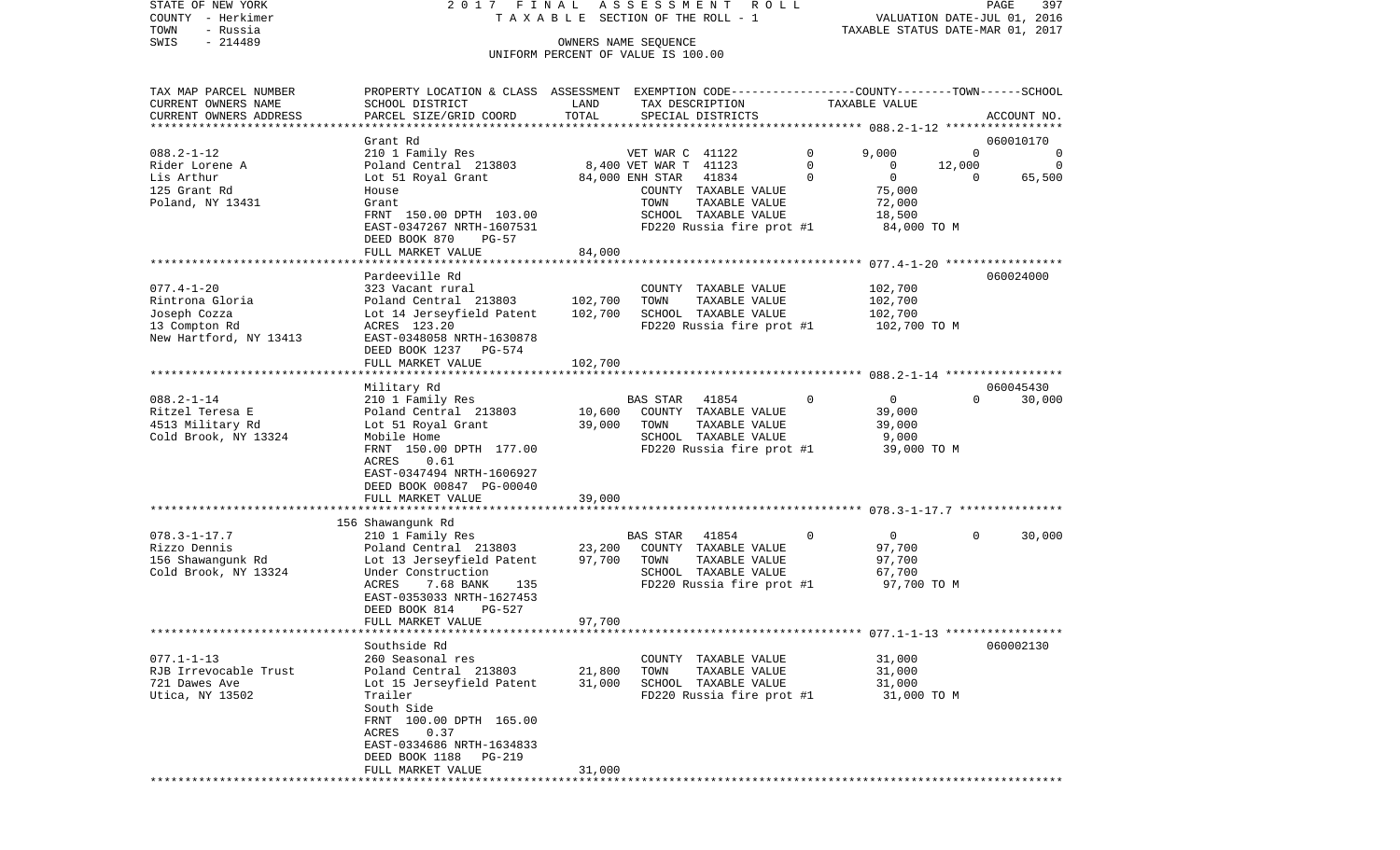| COUNTY<br>- Herkimer   |                                                                                                |                      | T A X A B L E SECTION OF THE ROLL - 1        |          | VALUATION DATE-JUL 01, 2016      |          |             |
|------------------------|------------------------------------------------------------------------------------------------|----------------------|----------------------------------------------|----------|----------------------------------|----------|-------------|
| TOWN<br>- Russia       |                                                                                                |                      |                                              |          | TAXABLE STATUS DATE-MAR 01, 2017 |          |             |
| SWIS<br>$-214489$      |                                                                                                | OWNERS NAME SEQUENCE | UNIFORM PERCENT OF VALUE IS 100.00           |          |                                  |          |             |
|                        |                                                                                                |                      |                                              |          |                                  |          |             |
|                        |                                                                                                |                      |                                              |          |                                  |          |             |
| TAX MAP PARCEL NUMBER  | PROPERTY LOCATION & CLASS ASSESSMENT EXEMPTION CODE---------------COUNTY-------TOWN-----SCHOOL |                      |                                              |          |                                  |          |             |
| CURRENT OWNERS NAME    | SCHOOL DISTRICT                                                                                | LAND                 | TAX DESCRIPTION                              |          | TAXABLE VALUE                    |          |             |
| CURRENT OWNERS ADDRESS | PARCEL SIZE/GRID COORD                                                                         | TOTAL                | SPECIAL DISTRICTS                            |          |                                  |          | ACCOUNT NO. |
|                        |                                                                                                |                      |                                              |          |                                  |          |             |
|                        | 134 Lite Rd                                                                                    |                      |                                              |          |                                  |          | 060025590   |
| $068. -1 - 13$         | 210 1 Family Res                                                                               |                      | BAS STAR<br>41854                            | $\Omega$ | $\overline{0}$                   | $\Omega$ | 30,000      |
| Roback Brian           | 305201<br>Remsen                                                                               |                      | 17,100 COUNTY TAXABLE VALUE                  |          | 64,400                           |          |             |
| 134 Lite Rd            | Lot 83 Remsenburg Patent                                                                       | 64,400               | TOWN<br>TAXABLE VALUE                        |          | 64,400                           |          |             |
| Forestport, NY 13338   | House<br>3.40<br>ACRES                                                                         |                      | SCHOOL TAXABLE VALUE<br>FD230 Remsen fire #2 |          | 34,400<br>64,400 TO M            |          |             |
|                        | EAST-0340614 NRTH-1664403                                                                      |                      |                                              |          |                                  |          |             |
|                        | DEED BOOK 776<br>PG-326                                                                        |                      |                                              |          |                                  |          |             |
|                        | FULL MARKET VALUE                                                                              | 64,400               |                                              |          |                                  |          |             |
|                        |                                                                                                |                      |                                              |          |                                  |          |             |
|                        | Dan Davis Rd                                                                                   |                      |                                              |          |                                  |          | 060024180   |
| $084.3 - 2 - 12$       | 210 1 Family Res                                                                               |                      | ENH STAR<br>41834                            | $\Omega$ | $\overline{0}$                   | $\Omega$ | 65,500      |
| Robens William         | Poland Central 213803                                                                          | 15,600               | COUNTY TAXABLE VALUE                         |          | 82,000                           |          |             |
| Robens Phyllis         | Lot 73 Royal Grant                                                                             | 82,000               | TOWN<br>TAXABLE VALUE                        |          | 82,000                           |          |             |
| 231 Dan Davis Rd       | House Garage                                                                                   |                      | SCHOOL TAXABLE VALUE                         |          | 16,500                           |          |             |
| Cold Brook, NY 13324   | Dan Davis                                                                                      |                      | FD220 Russia fire prot #1                    |          | 82,000 TO M                      |          |             |
|                        | ACRES<br>2.40                                                                                  |                      |                                              |          |                                  |          |             |
|                        | EAST-0350160 NRTH-1612572                                                                      |                      |                                              |          |                                  |          |             |
|                        | DEED BOOK 849<br>PG-468                                                                        |                      |                                              |          |                                  |          |             |
|                        | FULL MARKET VALUE                                                                              | 82,000               |                                              |          |                                  |          |             |
|                        | Dan Davis Rd                                                                                   |                      |                                              |          |                                  |          | 060024210   |
| $084.3 - 2 - 13$       | 322 Rural vac>10                                                                               |                      | COUNTY TAXABLE VALUE                         |          | 36,600                           |          |             |
| Robens William         | Poland Central 213803                                                                          | 36,600               | TAXABLE VALUE<br>TOWN                        |          | 36,600                           |          |             |
| Robens Phyllis         | Lot 74 Royal Grant                                                                             | 36,600               | SCHOOL TAXABLE VALUE                         |          | 36,600                           |          |             |
| 231 Dan Davis Rd       | Vacant Land                                                                                    |                      | FD220 Russia fire prot #1                    |          | 36,600 TO M                      |          |             |
| Cold Brook, NY 13324   | ACRES 27.50                                                                                    |                      |                                              |          |                                  |          |             |
|                        | EAST-0349486 NRTH-1612088                                                                      |                      |                                              |          |                                  |          |             |
|                        | DEED BOOK 849<br>PG-469                                                                        |                      |                                              |          |                                  |          |             |
|                        | FULL MARKET VALUE                                                                              | 36,600               |                                              |          |                                  |          |             |
|                        |                                                                                                |                      |                                              |          |                                  |          |             |
|                        | 400 Wheelertown Rd                                                                             |                      |                                              |          |                                  |          |             |
| $072.2 - 2 - 13.2$     | 210 1 Family Res                                                                               |                      | BAS STAR<br>41854                            | $\Omega$ | $\overline{0}$                   | $\Omega$ | 30,000      |
| Roberts Brian D        | 305201<br>Remsen                                                                               | 24,400               | COUNTY TAXABLE VALUE                         |          | 127,000                          |          |             |
| 10031 Briggs Rd        | FRNT 1280.00 DPTH                                                                              | 127,000              | TOWN<br>TAXABLE VALUE                        |          | 127,000                          |          |             |
| Remsen, NY 13438       | ACRES<br>8.60 BANK<br>135                                                                      |                      | SCHOOL TAXABLE VALUE                         |          | 97,000                           |          |             |
|                        | EAST-0343720 NRTH-1651289<br>DEED BOOK 853<br>$PG-3$                                           |                      | FD230 Remsen fire #2                         |          | 127,000 TO M                     |          |             |
|                        | FULL MARKET VALUE                                                                              | 127,000              |                                              |          |                                  |          |             |
|                        |                                                                                                |                      |                                              |          |                                  |          |             |
|                        | Wheelertown Rd                                                                                 |                      |                                              |          |                                  |          |             |
| $072.2 - 2 - 23.3$     | 314 Rural vac<10                                                                               |                      | COUNTY TAXABLE VALUE                         |          | 18,700                           |          |             |
| Roberts Brian D        | 305201<br>Remsen                                                                               | 18,700               | TAXABLE VALUE<br>TOWN                        |          | 18,700                           |          |             |
| Roberts April L        | FRNT 1400.00 DPTH                                                                              | 18,700               | SCHOOL TAXABLE VALUE                         |          | 18,700                           |          |             |
| 400 Wheelertown Rd     | ACRES 10.80                                                                                    |                      | FD230 Remsen fire #2                         |          | 18,700 TO M                      |          |             |
| Remsen, NY 13438       | EAST-0343931 NRTH-1652596                                                                      |                      |                                              |          |                                  |          |             |
|                        | PG-246<br>DEED BOOK 1375                                                                       |                      |                                              |          |                                  |          |             |
|                        | FULL MARKET VALUE                                                                              | 18,700               |                                              |          |                                  |          |             |
|                        |                                                                                                |                      |                                              |          |                                  |          |             |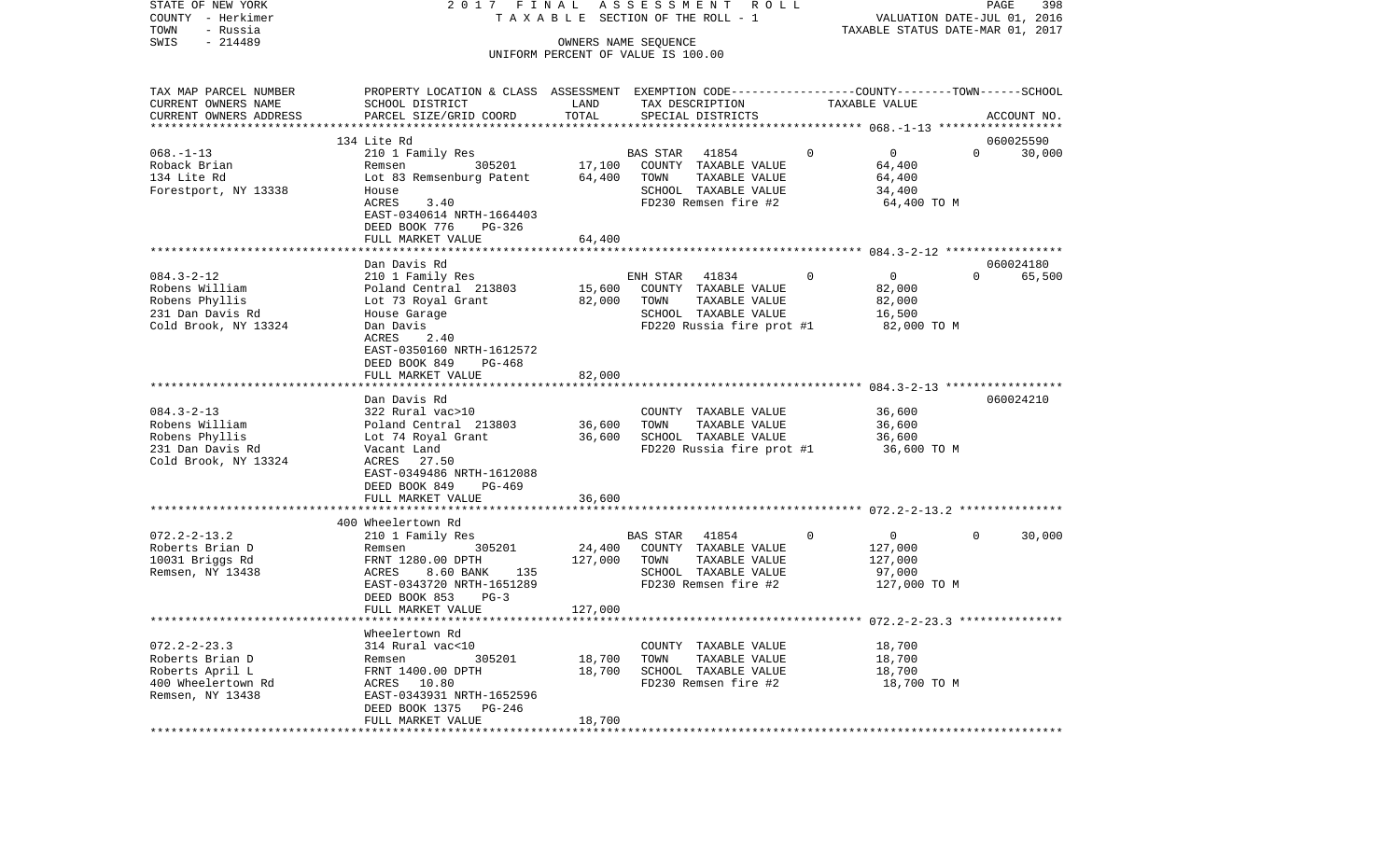| STATE OF NEW YORK<br>COUNTY - Herkimer<br>- Russia<br>TOWN | 2017 FINAL                                                                                       |                        | ASSESSMENT<br>R O L L<br>T A X A B L E SECTION OF THE ROLL - 1 |                        | VALUATION DATE-JUL 01, 2016<br>TAXABLE STATUS DATE-MAR 01, 2017 |                                    | PAGE<br>399       |
|------------------------------------------------------------|--------------------------------------------------------------------------------------------------|------------------------|----------------------------------------------------------------|------------------------|-----------------------------------------------------------------|------------------------------------|-------------------|
| SWIS<br>$-214489$                                          |                                                                                                  |                        | OWNERS NAME SEQUENCE                                           |                        |                                                                 |                                    |                   |
|                                                            |                                                                                                  |                        | UNIFORM PERCENT OF VALUE IS 100.00                             |                        |                                                                 |                                    |                   |
| TAX MAP PARCEL NUMBER                                      | PROPERTY LOCATION & CLASS ASSESSMENT EXEMPTION CODE----------------COUNTY-------TOWN------SCHOOL |                        |                                                                |                        |                                                                 |                                    |                   |
| CURRENT OWNERS NAME                                        | SCHOOL DISTRICT                                                                                  | LAND                   | TAX DESCRIPTION                                                |                        | TAXABLE VALUE                                                   |                                    |                   |
| CURRENT OWNERS ADDRESS                                     | PARCEL SIZE/GRID COORD                                                                           | TOTAL                  | SPECIAL DISTRICTS                                              |                        |                                                                 |                                    | ACCOUNT NO.       |
|                                                            | 5187 Military Rd                                                                                 |                        |                                                                |                        |                                                                 |                                    | 060009300         |
| $083.3 - 2 - 13$                                           | 210 1 Family Res                                                                                 |                        | VET WAR C 41122<br>18,800 VET WAR T 41123                      | $\circ$                | 9,000                                                           | $\Omega$                           | 0                 |
| Roberts David E Jr                                         | Poland Central 213803                                                                            |                        |                                                                | $\mathbf 0$            | $\overline{0}$                                                  | 12,000                             | $\mathbf 0$       |
| 5187 Military Rd                                           | Lot 89 Royal Grant                                                                               |                        | 87,000 ENH STAR 41834                                          | $\mathbf 0$            | $\overline{0}$                                                  | $\overline{\phantom{0}}$           | 65,500            |
| Poland, NY 13431                                           | House Garage Sheds                                                                               |                        | COUNTY TAXABLE VALUE                                           |                        | 78,000                                                          |                                    |                   |
|                                                            | Military<br>ACRES<br>3.50                                                                        |                        | TOWN<br>TAXABLE VALUE<br>SCHOOL TAXABLE VALUE                  |                        | 75,000<br>21,500                                                |                                    |                   |
|                                                            | EAST-0335665 NRTH-1613382                                                                        |                        | FD220 Russia fire prot #1                                      |                        | 87,000 TO M                                                     |                                    |                   |
|                                                            | DEED BOOK 1355 PG-442                                                                            |                        |                                                                |                        |                                                                 |                                    |                   |
|                                                            | FULL MARKET VALUE                                                                                | 87,000                 |                                                                |                        |                                                                 |                                    |                   |
|                                                            |                                                                                                  |                        |                                                                |                        |                                                                 |                                    |                   |
|                                                            | 337 Wheelertown Rd                                                                               |                        |                                                                |                        |                                                                 |                                    |                   |
| $072.2 - 2 - 13.1$                                         | 241 Rural res&ag<br>305201                                                                       |                        | VET COM C 41132                                                | $\mathbf{0}$           | 15,000                                                          | $\overline{\phantom{0}}$           | 0                 |
| Roberts Eleanor M<br>337 Wheelertown Rd                    | Remsen<br>FRNT 1625.00 DPTH                                                                      |                        | 51,800 VET COM T 41133<br>124,000 AGED-SCHL 41804              | $\mathbf 0$<br>$\circ$ | $\overline{0}$<br>$\overline{0}$                                | 20,000<br>$\overline{\phantom{0}}$ | $\circ$<br>31,000 |
| Remsen, NY 13438                                           | ACRES 36.40                                                                                      |                        | 41834<br>ENH STAR                                              | $\circ$                | $\overline{0}$                                                  | $\Omega$                           | 65,500            |
|                                                            | EAST-0342854 NRTH-1651325                                                                        |                        | COUNTY TAXABLE VALUE                                           |                        | 109,000                                                         |                                    |                   |
|                                                            | DEED BOOK 853<br>$PG-3$                                                                          |                        | TOWN<br>TAXABLE VALUE                                          |                        | 104,000                                                         |                                    |                   |
|                                                            | FULL MARKET VALUE                                                                                |                        | 124,000 SCHOOL TAXABLE VALUE                                   |                        | 27,500                                                          |                                    |                   |
|                                                            |                                                                                                  |                        | FD230 Remsen fire #2                                           |                        | 124,000 TO M                                                    |                                    |                   |
|                                                            |                                                                                                  |                        |                                                                |                        |                                                                 |                                    |                   |
| $072.2 - 2 - 21.2$                                         | 154 Pardee Rd<br>210 1 Family Res                                                                |                        | 41854<br>BAS STAR                                              | $\Omega$               | $\overline{0}$                                                  | $\Omega$                           | 30,000            |
| Roberts Kevin                                              | 305201<br>Remsen                                                                                 | 23,100                 | COUNTY TAXABLE VALUE                                           |                        | 82,000                                                          |                                    |                   |
| Roberts Linda M                                            | ACRES<br>6.40                                                                                    | 82,000                 | TOWN<br>TAXABLE VALUE                                          |                        | 82,000                                                          |                                    |                   |
| 154 Pardee Rd                                              | EAST-0344429 NRTH-1651593                                                                        |                        | SCHOOL TAXABLE VALUE                                           |                        | 52,000                                                          |                                    |                   |
| Remsen, NY 13438                                           | DEED BOOK 804<br>$PG-5$                                                                          |                        | FD230 Remsen fire #2                                           |                        | 82,000 TO M                                                     |                                    |                   |
|                                                            | FULL MARKET VALUE                                                                                | 82,000<br>************ |                                                                |                        | *********************** 072.2-2-21.1 ***************            |                                    |                   |
|                                                            | Pardee Rd                                                                                        |                        |                                                                |                        |                                                                 |                                    | 060024300         |
| $072.2 - 2 - 21.1$                                         | 322 Rural vac>10                                                                                 |                        | COUNTY TAXABLE VALUE                                           |                        | 25,100                                                          |                                    |                   |
| Roberts Kevin P                                            | Remsen<br>305201                                                                                 | 25,100                 | TOWN<br>TAXABLE VALUE                                          |                        | 25,100                                                          |                                    |                   |
| Roberts Linda M                                            | Lot 2 Jacobs Tract                                                                               | 25,100                 | SCHOOL TAXABLE VALUE                                           |                        | 25,100                                                          |                                    |                   |
| 154 Pardee Rd                                              | Vacant Land                                                                                      |                        | FD230 Remsen fire #2                                           |                        | 25,100 TO M                                                     |                                    |                   |
| Remsen, NY 13438                                           | Jms deced 2007 BW                                                                                |                        |                                                                |                        |                                                                 |                                    |                   |
|                                                            | ACRES 12.60                                                                                      |                        |                                                                |                        |                                                                 |                                    |                   |
|                                                            | EAST-0344505 NRTH-1651004<br>DEED BOOK 1374<br>PG-493                                            |                        |                                                                |                        |                                                                 |                                    |                   |
|                                                            | FULL MARKET VALUE                                                                                | 25,100                 |                                                                |                        |                                                                 |                                    |                   |
|                                                            |                                                                                                  |                        |                                                                |                        |                                                                 |                                    |                   |
|                                                            | Pardee Rd                                                                                        |                        |                                                                |                        |                                                                 |                                    | 060026160         |
| $072.2 - 2 - 23.1$                                         | 322 Rural vac>10                                                                                 |                        | COUNTY TAXABLE VALUE                                           |                        | 19,300                                                          |                                    |                   |
| Roberts Kevin P                                            | Remsen<br>305201                                                                                 | 19,300                 | TOWN<br>TAXABLE VALUE                                          |                        | 19,300                                                          |                                    |                   |
| Roberts Linda M<br>154 Pardee Rd                           | W 2<br>Jt                                                                                        | 19,300                 | SCHOOL TAXABLE VALUE                                           |                        | 19,300                                                          |                                    |                   |
| Remsen, NY 13438                                           | Lot 24 $1/2$<br>Pardee                                                                           |                        | FD230 Remsen fire #2                                           |                        | 19,300 TO M                                                     |                                    |                   |
|                                                            | ACRES<br>11.30                                                                                   |                        |                                                                |                        |                                                                 |                                    |                   |
|                                                            | EAST-0344238 NRTH-1652022                                                                        |                        |                                                                |                        |                                                                 |                                    |                   |
|                                                            | DEED BOOK 1106<br>PG-921                                                                         |                        |                                                                |                        |                                                                 |                                    |                   |
|                                                            | FULL MARKET VALUE                                                                                | 19,300                 |                                                                |                        |                                                                 |                                    |                   |
|                                                            |                                                                                                  |                        |                                                                |                        |                                                                 |                                    |                   |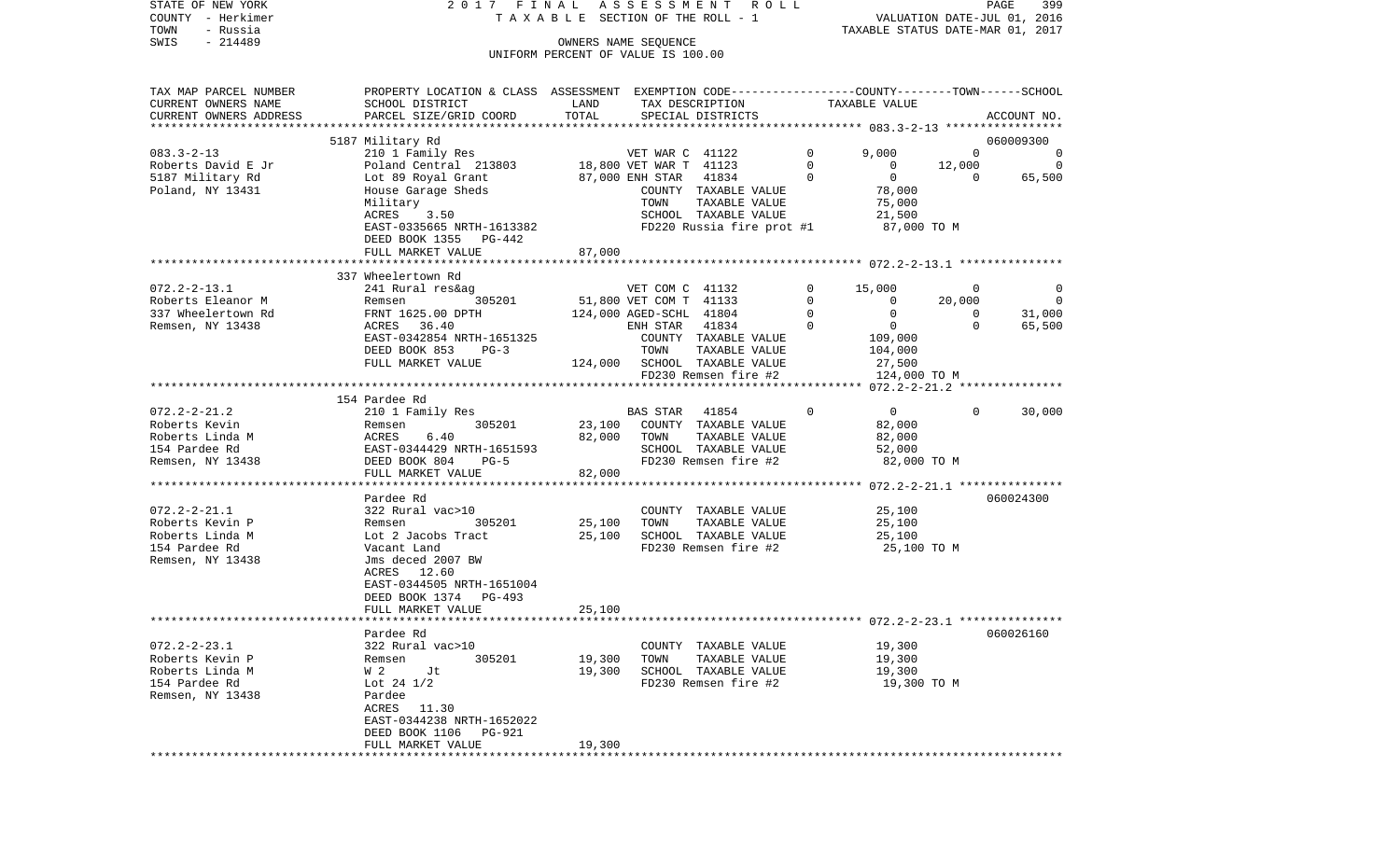| STATE OF NEW YORK<br>COUNTY - Herkimer<br>TOWN<br>- Russia | 2017 FINAL                                                                                       |                  | ASSESSMENT ROLL<br>T A X A B L E SECTION OF THE ROLL - 1 |                            | PAGE<br>400<br>VALUATION DATE-JUL 01, 2016<br>TAXABLE STATUS DATE-MAR 01, 2017 |
|------------------------------------------------------------|--------------------------------------------------------------------------------------------------|------------------|----------------------------------------------------------|----------------------------|--------------------------------------------------------------------------------|
| $-214489$<br>SWIS                                          |                                                                                                  |                  | OWNERS NAME SEQUENCE                                     |                            |                                                                                |
|                                                            |                                                                                                  |                  | UNIFORM PERCENT OF VALUE IS 100.00                       |                            |                                                                                |
|                                                            |                                                                                                  |                  |                                                          |                            |                                                                                |
| TAX MAP PARCEL NUMBER                                      | PROPERTY LOCATION & CLASS ASSESSMENT EXEMPTION CODE----------------COUNTY-------TOWN------SCHOOL |                  |                                                          |                            |                                                                                |
| CURRENT OWNERS NAME                                        | SCHOOL DISTRICT                                                                                  | LAND             | TAX DESCRIPTION                                          | TAXABLE VALUE              |                                                                                |
| CURRENT OWNERS ADDRESS                                     | PARCEL SIZE/GRID COORD                                                                           | TOTAL            | SPECIAL DISTRICTS                                        |                            | ACCOUNT NO.                                                                    |
| **********************                                     |                                                                                                  |                  |                                                          |                            |                                                                                |
| $072.12 - 2 - 43$                                          | Silverstone Rd<br>260 Seasonal res - WTRFNT                                                      |                  | COUNTY TAXABLE VALUE                                     | 75,000                     | 060024360                                                                      |
| Roberts Revocable Trust Spence Remsen                      | 305201                                                                                           | 42,600           | TAXABLE VALUE<br>TOWN                                    | 75,000                     |                                                                                |
| 327 Hillside Dr                                            | Lot 2 Jacobs Tract                                                                               | 75,000           | SCHOOL TAXABLE VALUE                                     | 75,000                     |                                                                                |
| Oriskany, NY 13412                                         | Camp                                                                                             |                  | FD230 Remsen fire #2                                     | 75,000 TO M                |                                                                                |
|                                                            | Silverstone                                                                                      |                  |                                                          |                            |                                                                                |
|                                                            | FRNT<br>80.00 DPTH 337.00                                                                        |                  |                                                          |                            |                                                                                |
|                                                            | 0.96<br>ACRES                                                                                    |                  |                                                          |                            |                                                                                |
|                                                            | EAST-0345904 NRTH-1650617                                                                        |                  |                                                          |                            |                                                                                |
|                                                            | DEED BOOK 904<br>PG-290                                                                          |                  |                                                          |                            |                                                                                |
|                                                            | FULL MARKET VALUE                                                                                | 75,000           |                                                          |                            |                                                                                |
|                                                            |                                                                                                  |                  |                                                          |                            |                                                                                |
| $084.3 - 2 - 45.2$                                         | Route 8                                                                                          |                  |                                                          | $\overline{0}$<br>$\Omega$ | 060011552<br>$\Omega$<br>30,000                                                |
| Roberts Robert                                             | 210 1 Family Res<br>Poland Central 213803                                                        | 16,000           | BAS STAR<br>41854<br>COUNTY TAXABLE VALUE                | 99,500                     |                                                                                |
| 1009 Rte 8                                                 | Lot 53 & 62 Royal Grant                                                                          | 99,500           | TOWN<br>TAXABLE VALUE                                    | 99,500                     |                                                                                |
| Cold Brook, NY 13324                                       | Double Wide Mod House                                                                            |                  | SCHOOL TAXABLE VALUE                                     | 69,500                     |                                                                                |
|                                                            | ACRES<br>2.00 BANK<br>135                                                                        |                  | FD220 Russia fire prot #1                                | 99,500 TO M                |                                                                                |
|                                                            | EAST-0356895 NRTH-1609421                                                                        |                  |                                                          |                            |                                                                                |
|                                                            | DEED BOOK 1261 PG-102                                                                            |                  |                                                          |                            |                                                                                |
|                                                            | FULL MARKET VALUE                                                                                | 99,500           |                                                          |                            |                                                                                |
|                                                            | ************************                                                                         |                  |                                                          |                            |                                                                                |
|                                                            | Mac Arthur Rd                                                                                    |                  |                                                          |                            | 060024480                                                                      |
| $077.2 - 1 - 26$                                           | 260 Seasonal res                                                                                 |                  | CLERGY<br>41400                                          | 500<br>$\Omega$            | 500<br>500                                                                     |
| Robinson Norman<br>Robinson Paul E                         | Poland Central 213803<br>Lot 15 Jerseyfield Patent                                               | 25,000<br>41,000 | COUNTY TAXABLE VALUE<br>TOWN<br>TAXABLE VALUE            | 40,500                     |                                                                                |
| 61 Parkview Dr                                             | Camp                                                                                             |                  | SCHOOL TAXABLE VALUE                                     | 40,500<br>40,500           |                                                                                |
| Grand Island, NY 14072                                     | FRNT 100.00 DPTH 150.00                                                                          |                  | FD220 Russia fire prot #1                                | 41,000 TO M                |                                                                                |
|                                                            | 0.52<br>ACRES                                                                                    |                  |                                                          |                            |                                                                                |
|                                                            | EAST-0339850 NRTH-1635888                                                                        |                  |                                                          |                            |                                                                                |
|                                                            | DEED BOOK 788<br>$PG-44$                                                                         |                  |                                                          |                            |                                                                                |
|                                                            | FULL MARKET VALUE                                                                                | 41,000           |                                                          |                            |                                                                                |
|                                                            |                                                                                                  |                  |                                                          |                            |                                                                                |
|                                                            | Mac Arthur Rd                                                                                    |                  |                                                          |                            | 060014700                                                                      |
| $077.2 - 1 - 27.1$                                         | 322 Rural vac>10                                                                                 |                  | COUNTY TAXABLE VALUE                                     | 33,400                     |                                                                                |
| Robinson Norman                                            | Poland Central 213803                                                                            | 33,400           | TOWN<br>TAXABLE VALUE                                    | 33,400                     |                                                                                |
| Robinson Paul<br>61 Parkview Dr                            | Lot 15 Jerseyfield Patent                                                                        | 33,400           | SCHOOL TAXABLE VALUE                                     | 33,400                     |                                                                                |
| Grand Island, NY 14072                                     | Vacant Land<br>ACRES 10.90                                                                       |                  | FD220 Russia fire prot #1                                | 33,400 TO M                |                                                                                |
|                                                            | EAST-0339339 NRTH-1635379                                                                        |                  |                                                          |                            |                                                                                |
|                                                            | DEED BOOK 870<br>$PG-498$                                                                        |                  |                                                          |                            |                                                                                |
|                                                            | FULL MARKET VALUE                                                                                | 33,400           |                                                          |                            |                                                                                |
|                                                            |                                                                                                  |                  |                                                          |                            |                                                                                |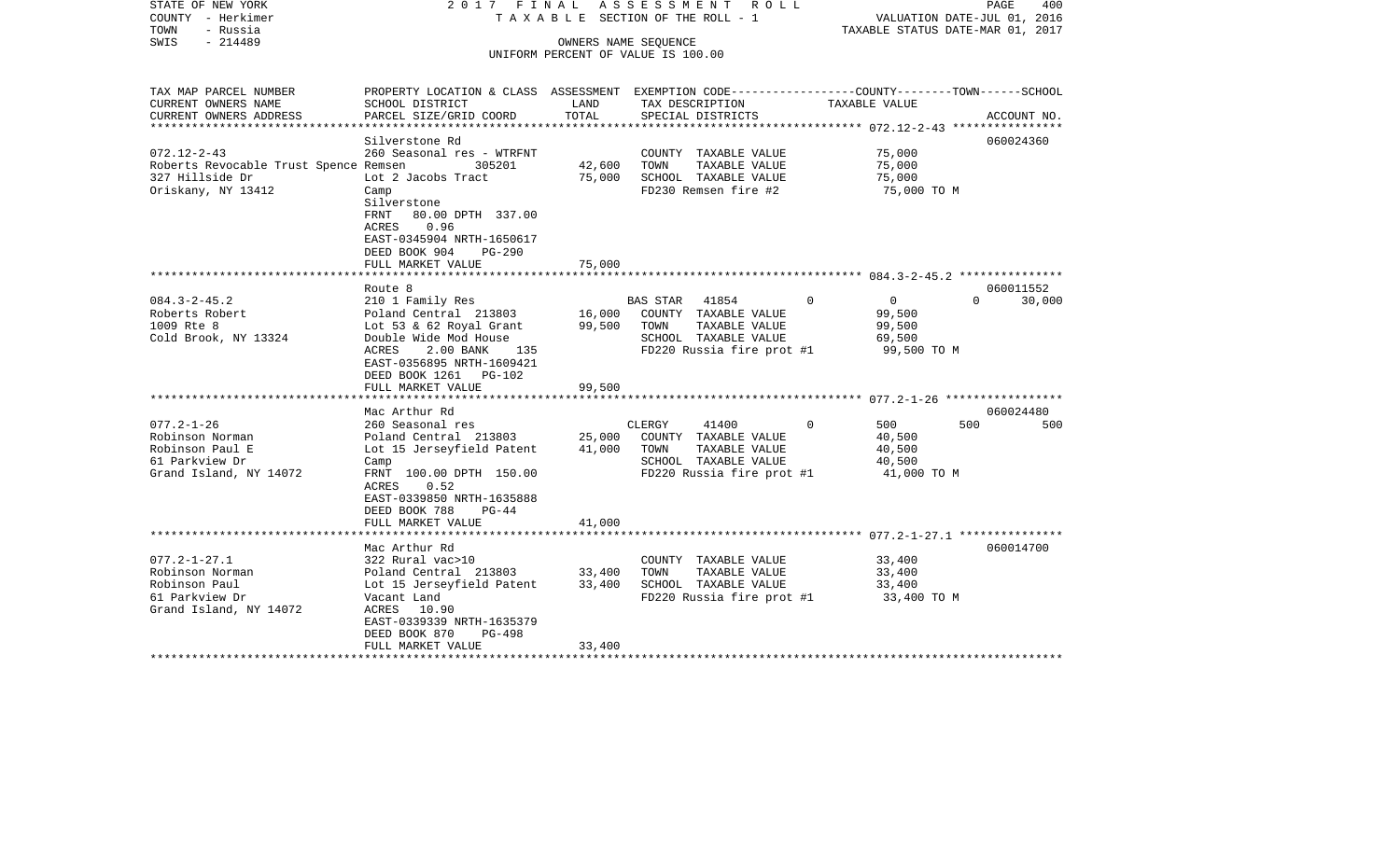| COUNTY - Herkimer                   |                                                    |                                  | TAXABLE SECTION OF THE ROLL - 1              | VALUATION DATE-JUL 01, 2016                                                                      |
|-------------------------------------|----------------------------------------------------|----------------------------------|----------------------------------------------|--------------------------------------------------------------------------------------------------|
| TOWN<br>- Russia                    |                                                    |                                  |                                              | TAXABLE STATUS DATE-MAR 01, 2017                                                                 |
| SWIS<br>$-214489$                   |                                                    | OWNERS NAME SEQUENCE             | UNIFORM PERCENT OF VALUE IS 100.00           |                                                                                                  |
|                                     |                                                    |                                  |                                              |                                                                                                  |
| TAX MAP PARCEL NUMBER               |                                                    |                                  |                                              | PROPERTY LOCATION & CLASS ASSESSMENT EXEMPTION CODE----------------COUNTY-------TOWN------SCHOOL |
| CURRENT OWNERS NAME                 | SCHOOL DISTRICT                                    | LAND                             | TAX DESCRIPTION                              | TAXABLE VALUE                                                                                    |
| CURRENT OWNERS ADDRESS              | PARCEL SIZE/GRID COORD                             | TOTAL                            | SPECIAL DISTRICTS                            | ACCOUNT NO.                                                                                      |
| ************************            |                                                    |                                  |                                              |                                                                                                  |
|                                     | Macarthur Rd                                       |                                  |                                              |                                                                                                  |
| $077.2 - 1 - 27.2$                  | 322 Rural vac>10                                   |                                  | COUNTY TAXABLE VALUE                         | 34,400                                                                                           |
| Robinson Norman C                   | Poland Central 213803                              | 34,400                           | TOWN<br>TAXABLE VALUE                        | 34,400                                                                                           |
| Paul E                              | Lot 15 Jerseyfield Patent                          | 34,400                           | SCHOOL TAXABLE VALUE                         | 34,400                                                                                           |
| 61 Parkview Dr                      | Vacant Land                                        |                                  | FD220 Russia fire prot #1                    | 34,400 TO M                                                                                      |
| Grand Island, NY 14072              | ACRES<br>11.90                                     |                                  |                                              |                                                                                                  |
|                                     | EAST-0339623 NRTH-1635189                          |                                  |                                              |                                                                                                  |
|                                     | DEED BOOK 832<br>PG-12424                          |                                  |                                              |                                                                                                  |
|                                     | FULL MARKET VALUE                                  | 34,400                           |                                              |                                                                                                  |
|                                     | Lane Rd                                            |                                  |                                              | 060024390                                                                                        |
| $077.2 - 1 - 44$                    | 322 Rural vac>10                                   |                                  | COUNTY TAXABLE VALUE                         | 22,000                                                                                           |
| Robinson Trustee Kara S             | Poland Central 213803                              | 22,000                           | TOWN<br>TAXABLE VALUE                        | 22,000                                                                                           |
| Robinson Trustee Travis R           | Lot 15 Jerseyfield Patent                          | 22,000                           | SCHOOL TAXABLE VALUE                         | 22,000                                                                                           |
| 71 S Third Ave                      | Vacant Land                                        |                                  | FD220 Russia fire prot #1                    | 22,000 TO M                                                                                      |
| Ilion, NY 13357                     | ACRES 10.00                                        |                                  |                                              |                                                                                                  |
|                                     | EAST-0336992 NRTH-1635249                          |                                  |                                              |                                                                                                  |
|                                     | DEED BOOK 1530<br>PG-560                           |                                  |                                              |                                                                                                  |
|                                     | FULL MARKET VALUE                                  | 22,000                           |                                              |                                                                                                  |
|                                     | *******************************                    |                                  |                                              |                                                                                                  |
| $077.2 - 1 - 47$                    | Lane Rd<br>260 Seasonal res                        |                                  | COUNTY TAXABLE VALUE                         | 060052010<br>27,500                                                                              |
| Robinson Trustee Kara S             | Poland Central 213803                              | 19,000                           | TOWN<br>TAXABLE VALUE                        | 27,500                                                                                           |
| Robinson Trustee Travis R           | Lot 15 Jerseyfield Patent                          | 27,500                           | SCHOOL TAXABLE VALUE                         | 27,500                                                                                           |
| c/o Kim Robinson                    | Trailer Garage                                     |                                  | FD220 Russia fire prot #1                    | 27,500 TO M                                                                                      |
| 71 S Third Ave                      | FRNT 115.00 DPTH 315.00                            |                                  |                                              |                                                                                                  |
| Ilion, NY 13357                     | 0.30<br>ACRES                                      |                                  |                                              |                                                                                                  |
|                                     | EAST-0336317 NRTH-1635903                          |                                  |                                              |                                                                                                  |
|                                     | DEED BOOK 1530<br>PG-560                           |                                  |                                              |                                                                                                  |
|                                     | FULL MARKET VALUE                                  | 27,500                           |                                              |                                                                                                  |
|                                     | ********************                               |                                  |                                              |                                                                                                  |
|                                     | Wheelertown Rd                                     |                                  |                                              | 060024540                                                                                        |
| $068. -1 - 39$                      | 322 Rural vac>10                                   |                                  | COUNTY TAXABLE VALUE                         | 34,500                                                                                           |
| Rockwell Douglas L                  | 305201<br>Remsen                                   | 34,500                           | TOWN<br>TAXABLE VALUE                        | 34,500                                                                                           |
| 7476 Sawyer Rd<br>Clinton, NY 13323 | Lot 84 Remsenburg Patent                           | 34,500                           | SCHOOL TAXABLE VALUE<br>FD230 Remsen fire #2 | 34,500                                                                                           |
|                                     | Vacant Land<br>ACRES<br>41.60                      |                                  |                                              | 34,500 TO M                                                                                      |
|                                     | EAST-0337943 NRTH-1661417                          |                                  |                                              |                                                                                                  |
|                                     | DEED BOOK 927<br>PG-317                            |                                  |                                              |                                                                                                  |
|                                     | FULL MARKET VALUE                                  | 34,500                           |                                              |                                                                                                  |
|                                     |                                                    |                                  |                                              |                                                                                                  |
|                                     | St Rt 8                                            |                                  |                                              |                                                                                                  |
| $084.3 - 2 - 14.1$                  | 311 Res vac land                                   |                                  | COUNTY TAXABLE VALUE                         | 1,900                                                                                            |
| Rommel Jason                        | Poland Central 213803                              | 1,900                            | TAXABLE VALUE<br>TOWN                        | 1,900                                                                                            |
| Rommel Jennifer                     | FRNT 139.00 DPTH 104.00                            | 1,900                            | SCHOOL TAXABLE VALUE                         | 1,900                                                                                            |
| 643 State Route 8                   | EAST-0350091 NRTH-1609368                          |                                  | FD220 Russia fire prot #1                    | 1,900 TO M                                                                                       |
| Cold Brook, NY 13324                | DEED BOOK 1596<br>PG-454                           |                                  |                                              |                                                                                                  |
| ***********                         | FULL MARKET VALUE<br>***************************** | 1,900<br>* * * * * * * * * * * * |                                              |                                                                                                  |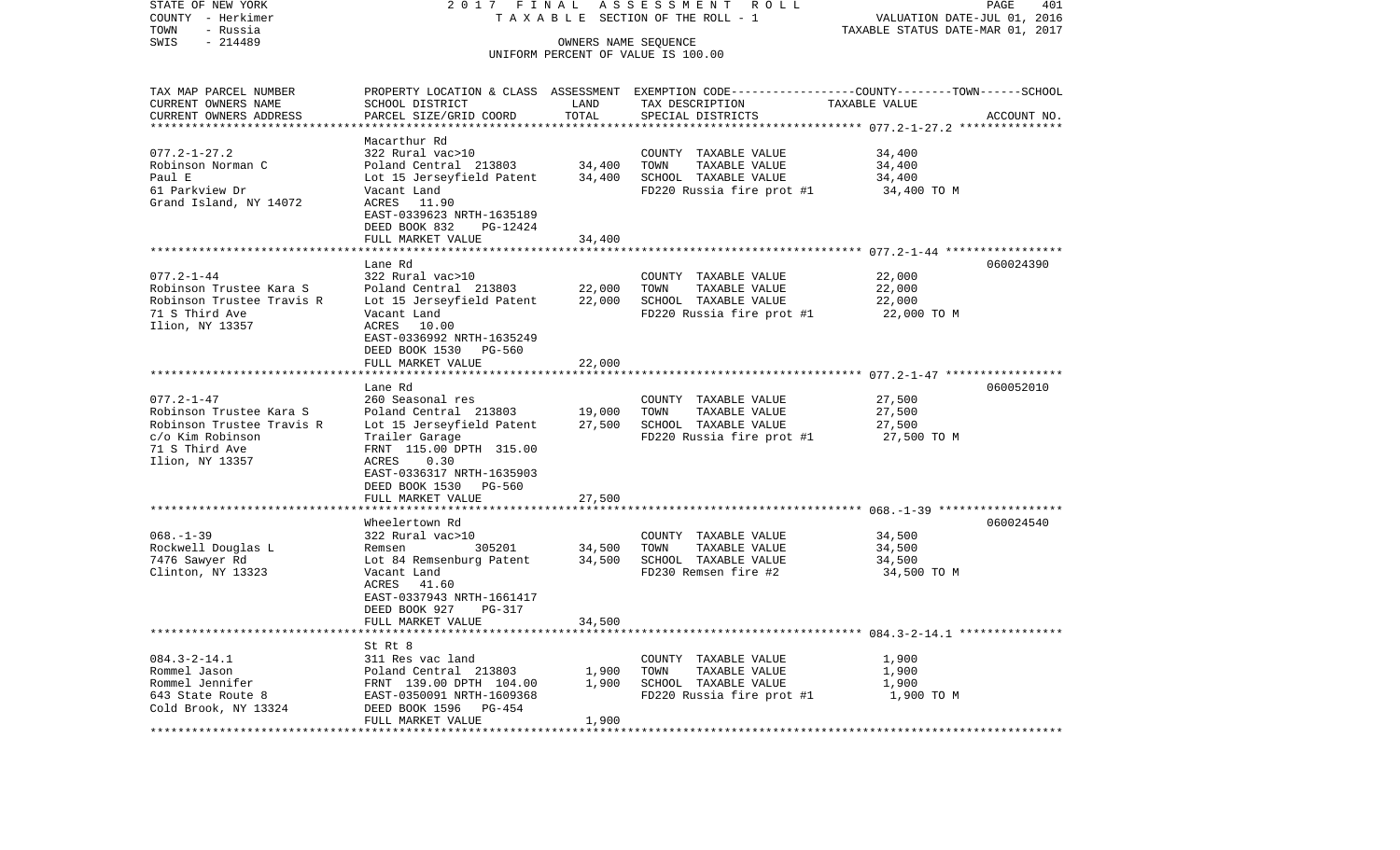| STATE OF NEW YORK<br>COUNTY - Herkimer | 2017                                                                                            | FINAL   | A S S E S S M E N T<br>ROLL ROLL<br>TAXABLE SECTION OF THE ROLL - 1 |                    | VALUATION DATE-JUL 01, 2016                       | 402<br>PAGE |
|----------------------------------------|-------------------------------------------------------------------------------------------------|---------|---------------------------------------------------------------------|--------------------|---------------------------------------------------|-------------|
| TOWN<br>- Russia                       |                                                                                                 |         |                                                                     |                    | TAXABLE STATUS DATE-MAR 01, 2017                  |             |
| $-214489$<br>SWIS                      |                                                                                                 |         | OWNERS NAME SEQUENCE<br>UNIFORM PERCENT OF VALUE IS 100.00          |                    |                                                   |             |
|                                        |                                                                                                 |         |                                                                     |                    |                                                   |             |
| TAX MAP PARCEL NUMBER                  | PROPERTY LOCATION & CLASS ASSESSMENT EXEMPTION CODE---------------COUNTY-------TOWN------SCHOOL |         |                                                                     |                    |                                                   |             |
| CURRENT OWNERS NAME                    | SCHOOL DISTRICT                                                                                 | LAND    | TAX DESCRIPTION                                                     | TAXABLE VALUE      |                                                   |             |
| CURRENT OWNERS ADDRESS                 | PARCEL SIZE/GRID COORD                                                                          | TOTAL   | SPECIAL DISTRICTS                                                   |                    | ******************* 084.3-2-14.2 **************** | ACCOUNT NO. |
|                                        | 619 Route 8                                                                                     |         |                                                                     |                    |                                                   | 060024600   |
| $084.3 - 2 - 14.2$                     | 242 Rurl res&rec                                                                                |         | COUNTY TAXABLE VALUE                                                |                    | 130,000                                           |             |
| Rommel Jason                           | Poland Central 213803                                                                           | 76,300  | TOWN<br>TAXABLE VALUE                                               |                    | 130,000                                           |             |
| Jennifer Rommel                        | Lot 64 Royal Grant                                                                              | 130,000 | SCHOOL TAXABLE VALUE                                                |                    | 130,000                                           |             |
| 643 State Route 8                      | House Garage                                                                                    |         | FD220 Russia fire prot #1                                           |                    | 130,000 TO M                                      |             |
| Cold Brook, NY 13324                   | FRNT 329.50 DPTH<br>ACRES<br>76.30                                                              |         |                                                                     |                    |                                                   |             |
|                                        | EAST-0349506 NRTH-1610530                                                                       |         |                                                                     |                    |                                                   |             |
|                                        | DEED BOOK 1596<br>PG-300                                                                        |         |                                                                     |                    |                                                   |             |
|                                        | FULL MARKET VALUE                                                                               | 130,000 |                                                                     |                    |                                                   |             |
|                                        | **************************                                                                      |         |                                                                     |                    |                                                   |             |
|                                        | 643 State Route 8                                                                               |         |                                                                     |                    |                                                   | 060024660   |
| $084.3 - 2 - 25$                       | 242 Rurl res&rec                                                                                |         | <b>BAS STAR</b><br>41854                                            | $\Omega$           | $\mathbf{0}$<br>$\Omega$                          | 30,000      |
| Rommel Jason F                         | Poland Central 213803                                                                           | 36,000  | COUNTY TAXABLE VALUE                                                |                    | 200,000                                           |             |
| Rommel Jennifer M                      | Lot 64 Royal Grant                                                                              | 200,000 | TOWN<br>TAXABLE VALUE                                               |                    | 200,000                                           |             |
| 643 State Route 8                      | House Bldg Garage                                                                               |         | SCHOOL TAXABLE VALUE                                                |                    | 170,000                                           |             |
| Cold Brook, NY 13324                   | Rte #8                                                                                          |         | FD220 Russia fire prot #1                                           |                    | 200,000 TO M                                      |             |
|                                        | ACRES<br>11.00                                                                                  |         |                                                                     |                    |                                                   |             |
|                                        | EAST-0350422 NRTH-1610231                                                                       |         |                                                                     |                    |                                                   |             |
|                                        | DEED BOOK 1609<br>PG-121                                                                        |         |                                                                     |                    |                                                   |             |
|                                        | FULL MARKET VALUE                                                                               | 200,000 |                                                                     |                    |                                                   |             |
|                                        |                                                                                                 |         |                                                                     |                    |                                                   |             |
|                                        | Rose Valley Rd                                                                                  |         |                                                                     |                    |                                                   | 060024630   |
| $089.1 - 2 - 19$                       | 210 1 Family Res                                                                                |         | COUNTY TAXABLE VALUE                                                |                    | 172,000                                           |             |
| Rommel R. Scott                        | Poland Central 213803                                                                           | 17,300  | TAXABLE VALUE<br>TOWN                                               |                    | 172,000                                           |             |
| Rommel Tracy A                         | Lot 29 Royal Grant                                                                              | 172,000 | SCHOOL TAXABLE VALUE                                                |                    | 172,000                                           |             |
| 1028 Rose Valley Rd                    | House Garage                                                                                    |         | FD220 Russia fire prot #1                                           |                    | 172,000 TO M                                      |             |
| Cold Brook, NY 13324                   | Rose Valley                                                                                     |         |                                                                     |                    |                                                   |             |
|                                        | ACRES<br>2.50<br>EAST-0350591 NRTH-1601238                                                      |         |                                                                     |                    |                                                   |             |
|                                        |                                                                                                 |         |                                                                     |                    |                                                   |             |
|                                        | DEED BOOK 00570 PG-00046<br>FULL MARKET VALUE                                                   | 172,000 |                                                                     |                    |                                                   |             |
|                                        | *********************                                                                           |         |                                                                     |                    |                                                   |             |
|                                        | Military Rd                                                                                     |         |                                                                     |                    |                                                   | 060025470   |
| $089.1 - 2 - 29.1$                     | 322 Rural vac>10                                                                                |         | FOREST<br>47460                                                     | $\Omega$<br>51,981 | 51,981                                            | 51,981      |
| Rommel Roger L                         | Poland Central 213803                                                                           | 82,000  | COUNTY TAXABLE VALUE                                                |                    | 30,019                                            |             |
| Rommel Mary C                          | Lots 30 & 41 Royal Grant                                                                        | 82,000  | TOWN<br>TAXABLE VALUE                                               |                    | 30,019                                            |             |
| 695 Old Piseco Rd                      | Vacant Land                                                                                     |         | SCHOOL TAXABLE VALUE                                                |                    | 30,019                                            |             |
| Piseco, NY 12139                       | ACRES 115.60                                                                                    |         | FD220 Russia fire prot #1                                           |                    | 82,000 TO M                                       |             |
|                                        | EAST-0357754 NRTH-1603977                                                                       |         |                                                                     |                    |                                                   |             |
| MAY BE SUBJECT TO PAYMENT              | DEED BOOK 682<br>PG-179                                                                         |         |                                                                     |                    |                                                   |             |
| UNDER RPTL480A UNTIL 2026              | FULL MARKET VALUE                                                                               | 82,000  |                                                                     |                    |                                                   |             |
| *********************                  | *****************                                                                               |         |                                                                     |                    |                                                   |             |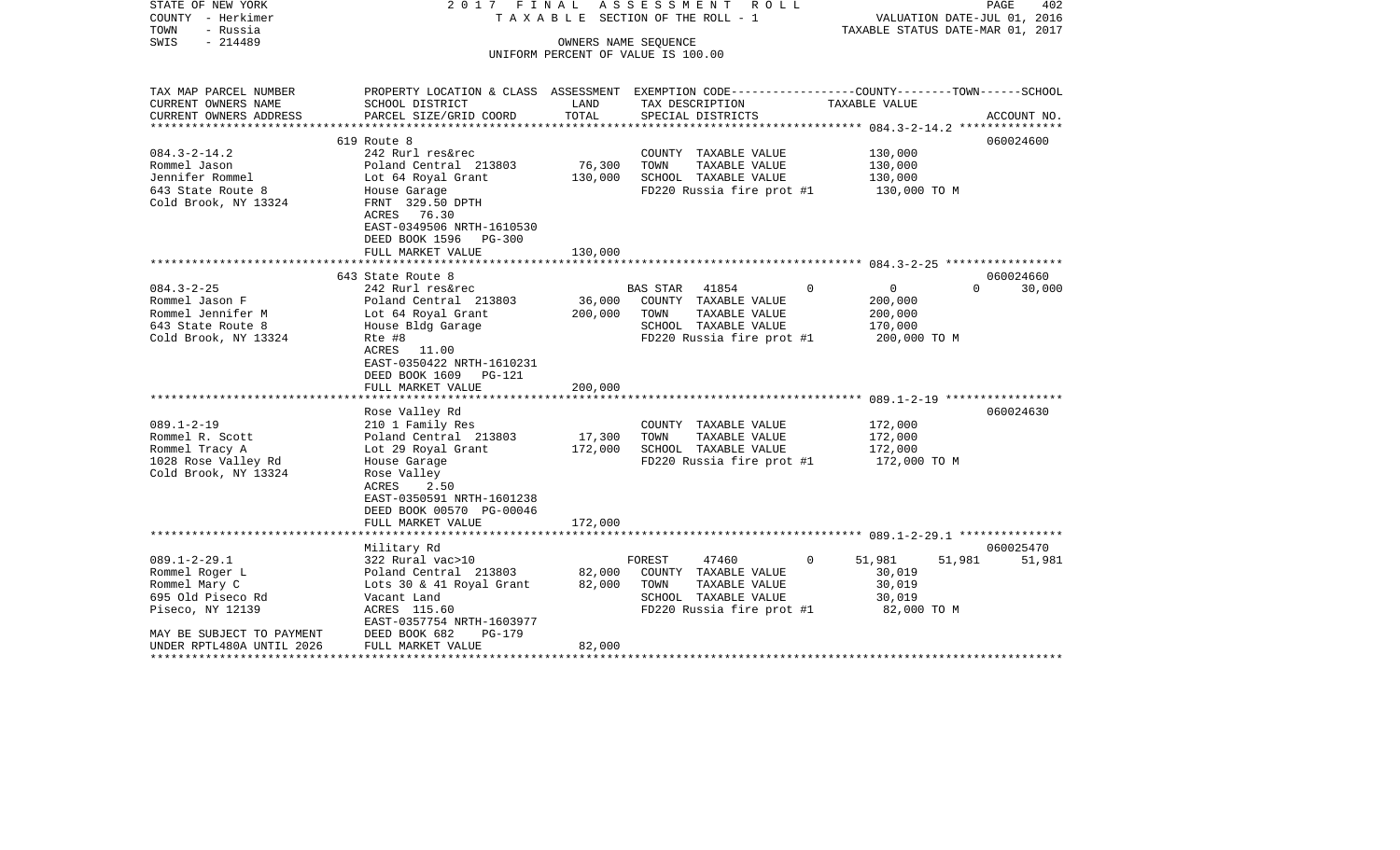| STATE OF NEW YORK<br>COUNTY - Herkimer | 2017 FINAL<br>TAXABLE                                 |                              | ASSESSMENT<br>R O L L<br>SECTION OF THE ROLL - 1                                                 | VALUATION DATE-JUL 01, 2016                            | PAGE<br>403        |
|----------------------------------------|-------------------------------------------------------|------------------------------|--------------------------------------------------------------------------------------------------|--------------------------------------------------------|--------------------|
| - Russia<br>TOWN                       |                                                       |                              |                                                                                                  | TAXABLE STATUS DATE-MAR 01, 2017                       |                    |
| SWIS<br>$-214489$                      |                                                       | OWNERS NAME SEQUENCE         | UNIFORM PERCENT OF VALUE IS 100.00                                                               |                                                        |                    |
| TAX MAP PARCEL NUMBER                  |                                                       |                              | PROPERTY LOCATION & CLASS ASSESSMENT EXEMPTION CODE----------------COUNTY-------TOWN------SCHOOL |                                                        |                    |
| CURRENT OWNERS NAME                    | SCHOOL DISTRICT                                       | LAND                         | TAX DESCRIPTION                                                                                  | TAXABLE VALUE                                          |                    |
| CURRENT OWNERS ADDRESS                 | PARCEL SIZE/GRID COORD                                | TOTAL<br>* * * * * * * * * * | SPECIAL DISTRICTS                                                                                | *********** 083.4-1-76.11 ***************              | ACCOUNT NO.        |
|                                        | Military Rd                                           |                              |                                                                                                  |                                                        |                    |
| $083.4 - 1 - 76.11$                    | 105 Vac farmland                                      |                              | COUNTY TAXABLE VALUE                                                                             | 20,300                                                 |                    |
| Rommel Ward F                          | Poland Central 213803                                 | 20,300                       | TOWN<br>TAXABLE VALUE                                                                            | 20,300                                                 |                    |
| PO Box 100                             | ACRES 12.20                                           | 20,300                       | SCHOOL TAXABLE VALUE                                                                             | 20,300                                                 |                    |
| Cold Brook, NY 13324                   | EAST-0343804 NRTH-1612096<br>DEED BOOK 1296 PG-344    |                              | FD220 Russia fire prot #1                                                                        | 20,300 TO M                                            |                    |
|                                        | FULL MARKET VALUE<br>*************************        | 20,300<br>***********        |                                                                                                  |                                                        |                    |
|                                        |                                                       |                              |                                                                                                  | ************************ 077.4-1-48.4 **************** |                    |
| $077.4 - 1 - 48.4$                     | Grant Rd<br>260 Seasonal res                          |                              | COUNTY TAXABLE VALUE                                                                             | 50,700                                                 |                    |
| Rosado Benjamin                        | Poland Central 213803                                 | 30,700                       | TAXABLE VALUE<br>TOWN                                                                            | 50,700                                                 |                    |
| 934 Churchhill Ave                     | FRNT 350.30 DPTH                                      | 50,700                       | SCHOOL TAXABLE VALUE                                                                             | 50,700                                                 |                    |
| Utica, NY 13502                        | ACRES 24.30                                           |                              | FD220 Russia fire prot #1                                                                        | 50,700 TO M                                            |                    |
|                                        | EAST-0343446 NRTH-1625446                             |                              |                                                                                                  |                                                        |                    |
|                                        | DEED BOOK 1427 PG-795                                 |                              |                                                                                                  |                                                        |                    |
|                                        | FULL MARKET VALUE                                     | 50,700                       |                                                                                                  |                                                        |                    |
|                                        | 156 Red Maple Ln                                      | ************                 |                                                                                                  |                                                        | 60003574           |
| $072.4 - 2 - 3$                        | 260 Seasonal res                                      |                              | COUNTY TAXABLE VALUE                                                                             | 210,000                                                |                    |
| Rose Philip                            | Poland Central 213803                                 | 43,500                       | TOWN<br>TAXABLE VALUE                                                                            | 210,000                                                |                    |
| Rose Judith                            | Lot 46 Jerseyfield Patent                             | 210,000                      | SCHOOL TAXABLE VALUE                                                                             | 210,000                                                |                    |
| 125 Summit Dr                          | Camp                                                  |                              | FD220 Russia fire prot #1                                                                        | 210,000 TO M                                           |                    |
| Rochester, NY 14620                    | ACRES<br>5.00                                         |                              |                                                                                                  |                                                        |                    |
|                                        | EAST-0347569 NRTH-1643966                             |                              |                                                                                                  |                                                        |                    |
|                                        | DEED BOOK 694<br>PG-613                               | 210,000                      |                                                                                                  |                                                        |                    |
|                                        | FULL MARKET VALUE                                     |                              |                                                                                                  | ********** 072.15-1-7.1 ****************               |                    |
|                                        | 155 Route 365                                         |                              |                                                                                                  |                                                        | 060027690          |
| $072.15 - 1 - 7.1$                     | 242 Rurl res&rec                                      |                              | $\mathbf 0$<br>ENH STAR<br>41834                                                                 | $\mathbf 0$                                            | $\Omega$<br>65,500 |
| Roser Janet                            | 305201<br>Remsen                                      | 30,000                       | COUNTY TAXABLE VALUE                                                                             | 81,200                                                 |                    |
| Roser Duane C                          | Lot 22 Walker Tract                                   | 81,200                       | TAXABLE VALUE<br>TOWN                                                                            | 81,200                                                 |                    |
| 155 State Route 365                    | House Att Gar                                         |                              | SCHOOL TAXABLE VALUE                                                                             | 15,700                                                 |                    |
| Remsen, NY 13438                       | ACRES 20.60                                           |                              | FD230 Remsen fire #2                                                                             | 81,200 TO M                                            |                    |
|                                        | EAST-0339164 NRTH-1645795<br>DEED BOOK 1598<br>PG-213 |                              |                                                                                                  |                                                        |                    |
|                                        | FULL MARKET VALUE                                     | 81,200                       |                                                                                                  |                                                        |                    |
|                                        |                                                       |                              |                                                                                                  |                                                        |                    |
|                                        | 949 Route 365                                         |                              |                                                                                                  |                                                        | 060015480          |
| $073.3 - 1 - 39$                       | 210 1 Family Res                                      |                              | COUNTY TAXABLE VALUE                                                                             | 43,000                                                 |                    |
| Ross Timothy B                         | Poland Central 213803                                 | 6,100                        | TOWN<br>TAXABLE VALUE                                                                            | 43,000                                                 |                    |
| Farley Melissa L                       | Lot 80 Remsenburg Patent                              | 43,000                       | SCHOOL TAXABLE VALUE                                                                             | 43,000                                                 |                    |
| 949 Route 365                          | House Att Gar                                         |                              | FD230 Remsen fire #2                                                                             | 43,000 TO M                                            |                    |
| Remsen, NY 13438                       | FRNT<br>50.00 DPTH 150.00<br>ACRES<br>0.17            |                              |                                                                                                  |                                                        |                    |
|                                        | EAST-0354358 NRTH-1647649                             |                              |                                                                                                  |                                                        |                    |
|                                        | DEED BOOK 1189<br>PG-415                              |                              |                                                                                                  |                                                        |                    |
|                                        | FULL MARKET VALUE                                     | 43,000                       |                                                                                                  |                                                        |                    |
| **********************                 | *****************************                         |                              |                                                                                                  |                                                        |                    |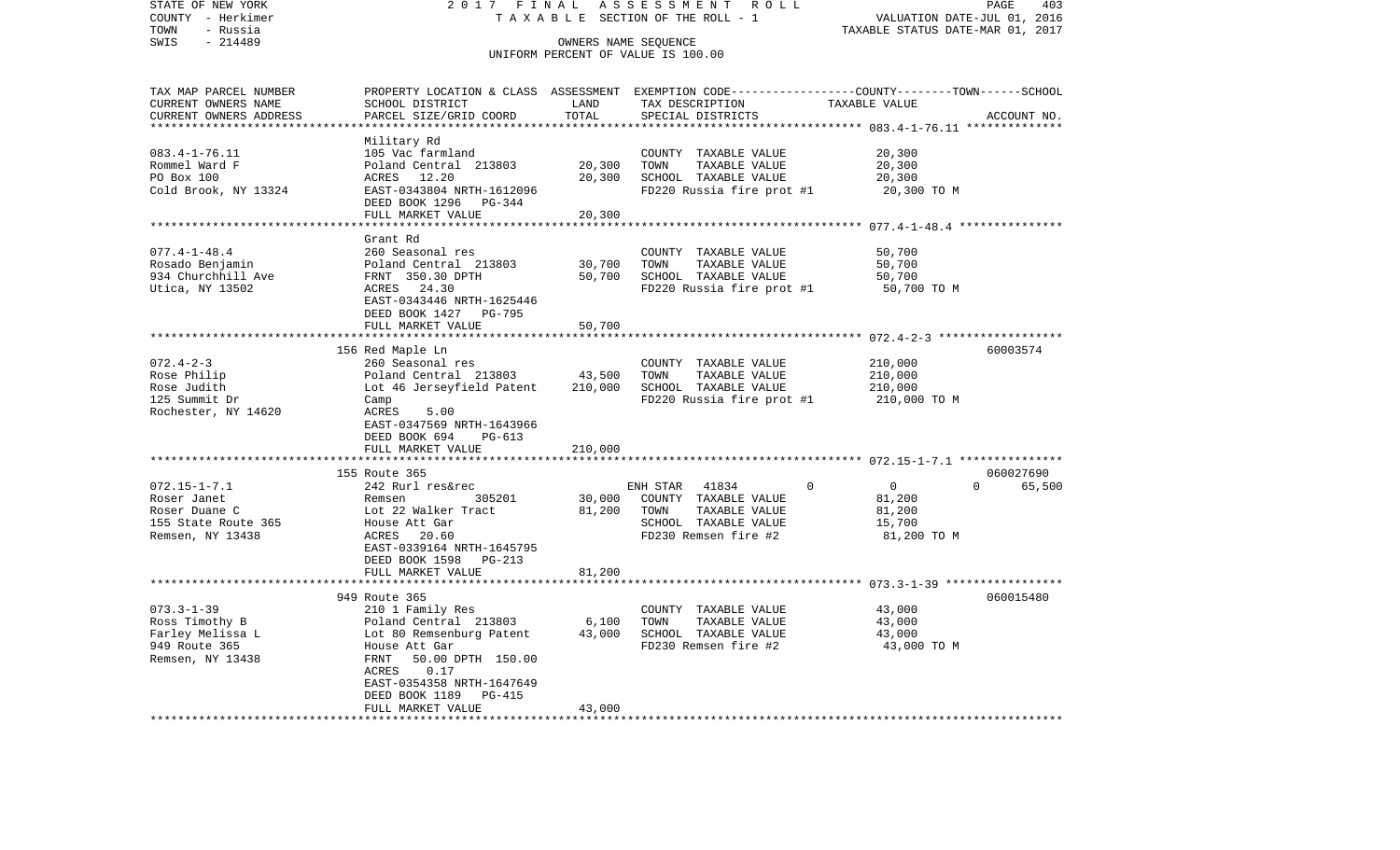| STATE OF NEW YORK                                   | 2017 FINAL                                                                                       |                      | ASSESSMENT ROLL                                   |                                                                 | PAGE<br>404 |
|-----------------------------------------------------|--------------------------------------------------------------------------------------------------|----------------------|---------------------------------------------------|-----------------------------------------------------------------|-------------|
| COUNTY - Herkimer<br>TOWN<br>- Russia               |                                                                                                  |                      | TAXABLE SECTION OF THE ROLL - 1                   | VALUATION DATE-JUL 01, 2016<br>TAXABLE STATUS DATE-MAR 01, 2017 |             |
| $-214489$<br>SWIS                                   |                                                                                                  | OWNERS NAME SEQUENCE |                                                   |                                                                 |             |
|                                                     |                                                                                                  |                      | UNIFORM PERCENT OF VALUE IS 100.00                |                                                                 |             |
| TAX MAP PARCEL NUMBER                               | PROPERTY LOCATION & CLASS ASSESSMENT EXEMPTION CODE----------------COUNTY-------TOWN------SCHOOL |                      |                                                   |                                                                 |             |
| CURRENT OWNERS NAME                                 | SCHOOL DISTRICT                                                                                  | LAND                 | TAX DESCRIPTION                                   | TAXABLE VALUE                                                   |             |
| CURRENT OWNERS ADDRESS<br>************************* | PARCEL SIZE/GRID COORD                                                                           | TOTAL                | SPECIAL DISTRICTS                                 |                                                                 | ACCOUNT NO. |
|                                                     | Wheelertown Rd                                                                                   |                      |                                                   |                                                                 |             |
| $068. - 1 - 58$                                     | 260 Seasonal res                                                                                 |                      | COUNTY TAXABLE VALUE                              | 34,500                                                          |             |
| Rotach Clyde K                                      | 305201<br>Remsen                                                                                 | 21,900               | TOWN<br>TAXABLE VALUE                             | 34,500                                                          |             |
| Rotach JoAnne M                                     | Wheelertown Road                                                                                 | 34,500               | SCHOOL TAXABLE VALUE                              | 34,500                                                          |             |
| 10700 John St<br>Barneveld, NY 13304                | FRNT 1174.90 DPTH<br>ACRES 10.50                                                                 |                      | FD230 Remsen fire #2                              | 34,500 TO M                                                     |             |
|                                                     | EAST-0341506 NRTH-1663209<br>DEED BOOK 1508<br>PG-768                                            |                      |                                                   |                                                                 |             |
|                                                     | FULL MARKET VALUE                                                                                | 34,500               |                                                   |                                                                 |             |
|                                                     |                                                                                                  |                      |                                                   |                                                                 |             |
| $088.1 - 1 - 11.3$                                  | 9580 Route 28<br>210 1 Family Res                                                                |                      | <b>BAS STAR</b><br>41854                          | 0<br>$\overline{0}$                                             | $\Omega$    |
| Rothwell David W                                    | Poland Central 213803                                                                            | 23,600               | COUNTY TAXABLE VALUE                              | 145,300                                                         | 30,000      |
| Rothwell Christiana D                               | Lot 47 68 Royal Grant                                                                            | 145,300              | TOWN<br>TAXABLE VALUE                             | 145,300                                                         |             |
| 9580 State Route 28                                 | Farm                                                                                             |                      | SCHOOL TAXABLE VALUE                              | 115,300                                                         |             |
| Poland, NY 13431                                    | ACRES<br>8.00 BANK 135                                                                           |                      | FD220 Russia fire prot #1                         | 145,300 TO M                                                    |             |
|                                                     | EAST-0329328 NRTH-1606891                                                                        |                      |                                                   |                                                                 |             |
|                                                     | DEED BOOK 1117 PG-613<br>FULL MARKET VALUE                                                       | 145,300              |                                                   |                                                                 |             |
|                                                     |                                                                                                  |                      |                                                   |                                                                 |             |
|                                                     | Stormy Hill Rd                                                                                   |                      |                                                   |                                                                 | 0012033     |
| $077.2 - 2 - 11.3$                                  | 260 Seasonal res                                                                                 |                      | COUNTY TAXABLE VALUE                              | 113,000                                                         |             |
| Roughley James A                                    | Poland Central 213803                                                                            | 41,500               | TOWN<br>TAXABLE VALUE                             | 113,000                                                         |             |
| Roughley Eileen D<br>74 Sterling Dr                 | Great Lot 17 Jp<br>ACRES 19.00                                                                   | 113,000              | SCHOOL TAXABLE VALUE<br>FD220 Russia fire prot #1 | 113,000<br>113,000 TO M                                         |             |
| Poughquag, NY 12570                                 | EAST-0346906 NRTH-1639667                                                                        |                      |                                                   |                                                                 |             |
|                                                     | DEED BOOK 770<br>PG-134                                                                          |                      |                                                   |                                                                 |             |
|                                                     | FULL MARKET VALUE                                                                                | 113,000              |                                                   |                                                                 |             |
|                                                     | Off Route 365                                                                                    |                      |                                                   |                                                                 | 060000960   |
| $072.19 - 1 - 2$                                    | 280 Res Multiple                                                                                 |                      | COUNTY TAXABLE VALUE                              | 80,500                                                          |             |
| RPTJC LLC                                           | 305201<br>Remsen                                                                                 | 17,800               | TOWN<br>TAXABLE VALUE                             | 80,500                                                          |             |
| 12280 Rte 365                                       | S 21<br>Мp                                                                                       | 80,500               | SCHOOL TAXABLE VALUE                              | 80,500                                                          |             |
| Remsen, NY 13438                                    | Campl/2                                                                                          |                      | FD230 Remsen fire #2                              | 80,500 TO M                                                     |             |
|                                                     | Rte 365<br>FRNT 175.00 DPTH 135.00                                                               |                      |                                                   |                                                                 |             |
|                                                     | EAST-0338464 NRTH-1643755                                                                        |                      |                                                   |                                                                 |             |
|                                                     | DEED BOOK 1442<br>PG-408                                                                         |                      |                                                   |                                                                 |             |
|                                                     | FULL MARKET VALUE                                                                                | 80,500               |                                                   |                                                                 |             |
|                                                     |                                                                                                  |                      |                                                   |                                                                 |             |
| $072.19 - 1 - 3$                                    | Route 365<br>311 Res vac land - WTRFNT                                                           |                      | COUNTY TAXABLE VALUE                              |                                                                 | 060028050   |
| RPTJP2 LLC                                          | 305201<br>Remsen                                                                                 | 7,500                | TOWN<br>TAXABLE VALUE                             | 7,500<br>7,500                                                  |             |
| 12280 Route 365                                     | Lot 21 Walker Tract                                                                              | 7,500                | SCHOOL TAXABLE VALUE                              | 7,500                                                           |             |
| Remsen, NY 13438                                    | Vacant Land                                                                                      |                      | FD230 Remsen fire #2                              | 7,500 TO M                                                      |             |
|                                                     | 75.00 DPTH 135.00<br>FRNT                                                                        |                      |                                                   |                                                                 |             |
|                                                     | 0.23<br>ACRES<br>EAST-0338597 NRTH-1643813                                                       |                      |                                                   |                                                                 |             |
|                                                     | DEED BOOK 1553<br>PG-326                                                                         |                      |                                                   |                                                                 |             |
|                                                     | FULL MARKET VALUE                                                                                | 7,500                |                                                   |                                                                 |             |
|                                                     |                                                                                                  |                      |                                                   |                                                                 |             |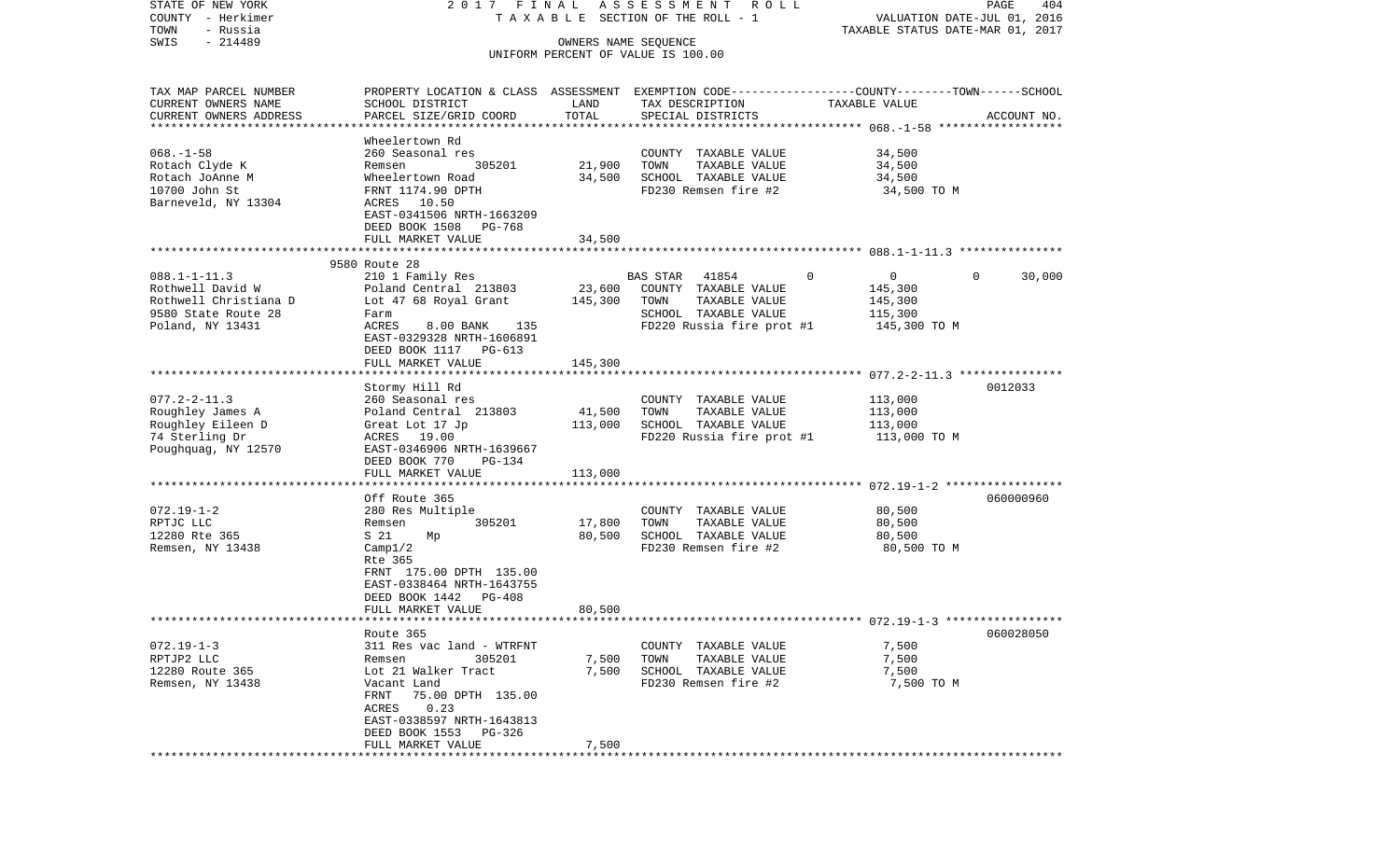| STATE OF NEW YORK<br>COUNTY - Herkimer<br>- Russia<br>TOWN<br>$-214489$<br>SWIS | 2017 FINAL                                                                                                          |                   | A S S E S S M E N T<br>R O L L<br>T A X A B L E SECTION OF THE ROLL - 1<br>OWNERS NAME SEQUENCE<br>UNIFORM PERCENT OF VALUE IS 100.00 | TAXABLE STATUS DATE-MAR 01, 2017 | PAGE<br>405<br>VALUATION DATE-JUL 01, 2016 |
|---------------------------------------------------------------------------------|---------------------------------------------------------------------------------------------------------------------|-------------------|---------------------------------------------------------------------------------------------------------------------------------------|----------------------------------|--------------------------------------------|
| TAX MAP PARCEL NUMBER<br>CURRENT OWNERS NAME                                    | PROPERTY LOCATION & CLASS ASSESSMENT EXEMPTION CODE----------------COUNTY-------TOWN------SCHOOL<br>SCHOOL DISTRICT | LAND              | TAX DESCRIPTION                                                                                                                       | TAXABLE VALUE                    |                                            |
| CURRENT OWNERS ADDRESS                                                          | PARCEL SIZE/GRID COORD                                                                                              | TOTAL             | SPECIAL DISTRICTS                                                                                                                     |                                  | ACCOUNT NO.                                |
| ********************                                                            |                                                                                                                     |                   |                                                                                                                                       |                                  |                                            |
| $077.4 - 1 - 41.6$                                                              | Grant Rd<br>322 Rural vac>10                                                                                        |                   | COUNTY TAXABLE VALUE                                                                                                                  | 20,300                           |                                            |
| Rubinaccio Valentino                                                            | Poland Central 213803                                                                                               | 20,300            | TAXABLE VALUE<br>TOWN                                                                                                                 | 20,300                           |                                            |
| Rubinaccio Janet E                                                              | Lot 119 Royal Grant                                                                                                 | 20,300            | SCHOOL TAXABLE VALUE                                                                                                                  | 20,300                           |                                            |
| 31 Ironoak Ct                                                                   | ACRES 12.20                                                                                                         |                   | FD220 Russia fire prot #1                                                                                                             | 20,300 TO M                      |                                            |
| Northeast, MD 21901                                                             | EAST-0343507 NRTH-1627935                                                                                           |                   |                                                                                                                                       |                                  |                                            |
|                                                                                 | DEED BOOK 1107 PG-704                                                                                               |                   |                                                                                                                                       |                                  |                                            |
|                                                                                 | FULL MARKET VALUE                                                                                                   | 20,300            |                                                                                                                                       |                                  |                                            |
|                                                                                 | 577 Grant Rd                                                                                                        |                   |                                                                                                                                       |                                  | 060021365                                  |
| $083.4 - 1 - 18.2$                                                              | 210 1 Family Res                                                                                                    |                   | COUNTY TAXABLE VALUE                                                                                                                  | 86,500                           |                                            |
| Rudowsky Anna                                                                   | Poland Central 213803                                                                                               | 24,900            | TOWN<br>TAXABLE VALUE                                                                                                                 | 86,500                           |                                            |
| 385 Kinderkamack Rd                                                             | Lot 85 Royal Grant                                                                                                  | 86,500            | SCHOOL TAXABLE VALUE                                                                                                                  | 86,500                           |                                            |
| River Edge, NJ 07661                                                            | House                                                                                                               |                   | FD220 Russia fire prot #1                                                                                                             | 86,500 TO M                      |                                            |
|                                                                                 | ACRES<br>9.00                                                                                                       |                   |                                                                                                                                       |                                  |                                            |
|                                                                                 | EAST-0345196 NRTH-1616297                                                                                           |                   |                                                                                                                                       |                                  |                                            |
|                                                                                 | DEED BOOK 1600 PG-652<br>FULL MARKET VALUE                                                                          | 86,500            |                                                                                                                                       |                                  |                                            |
|                                                                                 |                                                                                                                     |                   |                                                                                                                                       |                                  |                                            |
|                                                                                 | Route 365                                                                                                           |                   |                                                                                                                                       |                                  | 060005760                                  |
| $073.3 - 1 - 64$                                                                | 260 Seasonal res                                                                                                    |                   | COUNTY TAXABLE VALUE                                                                                                                  | 34,700                           |                                            |
| Russell Ann E                                                                   | 305201<br>Remsen                                                                                                    | 7,700             | TOWN<br>TAXABLE VALUE                                                                                                                 | 34,700                           |                                            |
| Elmer et al Gerald K                                                            | Lot 1 Marvin Tract                                                                                                  | 34,700            | SCHOOL TAXABLE VALUE                                                                                                                  | 34,700                           |                                            |
| Attn: c/o Ann Ezzo                                                              | Camp                                                                                                                |                   | FD230 Remsen fire #2                                                                                                                  | 34,700 TO M                      |                                            |
| 100 Matterson Ave<br>Syracuse, NY 13219                                         | FRNT 100.00 DPTH<br>89.00<br>ACRES<br>0.19                                                                          |                   |                                                                                                                                       |                                  |                                            |
|                                                                                 | EAST-0352146 NRTH-1646603                                                                                           |                   |                                                                                                                                       |                                  |                                            |
|                                                                                 | DEED BOOK 890<br>PG-591                                                                                             |                   |                                                                                                                                       |                                  |                                            |
|                                                                                 | FULL MARKET VALUE                                                                                                   | 34,700            |                                                                                                                                       |                                  |                                            |
|                                                                                 |                                                                                                                     |                   |                                                                                                                                       |                                  |                                            |
|                                                                                 | 331 Pardee Rd                                                                                                       |                   |                                                                                                                                       |                                  | 060029910                                  |
| $072.12 - 1 - 7$                                                                | 260 Seasonal res - WTRFNT                                                                                           |                   | <b>BAS STAR</b><br>41854                                                                                                              | $\Omega$<br>0                    | $\Omega$<br>30,000                         |
| Ryan Beyel as Trustee of the B Remsen<br>PO Box 301                             | 305201<br>E 1<br>Mt                                                                                                 | 38,800<br>148,000 | COUNTY TAXABLE VALUE<br>TOWN<br>TAXABLE VALUE                                                                                         | 148,000<br>148,000               |                                            |
| Poland, NY 13431                                                                | Camp2/3                                                                                                             |                   | SCHOOL TAXABLE VALUE                                                                                                                  | 118,000                          |                                            |
|                                                                                 | Pardee                                                                                                              |                   | FD230 Remsen fire #2                                                                                                                  | 148,000 TO M                     |                                            |
|                                                                                 | FRNT 175.00 DPTH 235.00                                                                                             |                   |                                                                                                                                       |                                  |                                            |
|                                                                                 | ACRES<br>0.70                                                                                                       |                   |                                                                                                                                       |                                  |                                            |
|                                                                                 | EAST-0346481 NRTH-1650460                                                                                           |                   |                                                                                                                                       |                                  |                                            |
|                                                                                 | DEED BOOK 1589<br>PG-772                                                                                            |                   |                                                                                                                                       |                                  |                                            |
|                                                                                 | FULL MARKET VALUE                                                                                                   | 148,000           |                                                                                                                                       |                                  |                                            |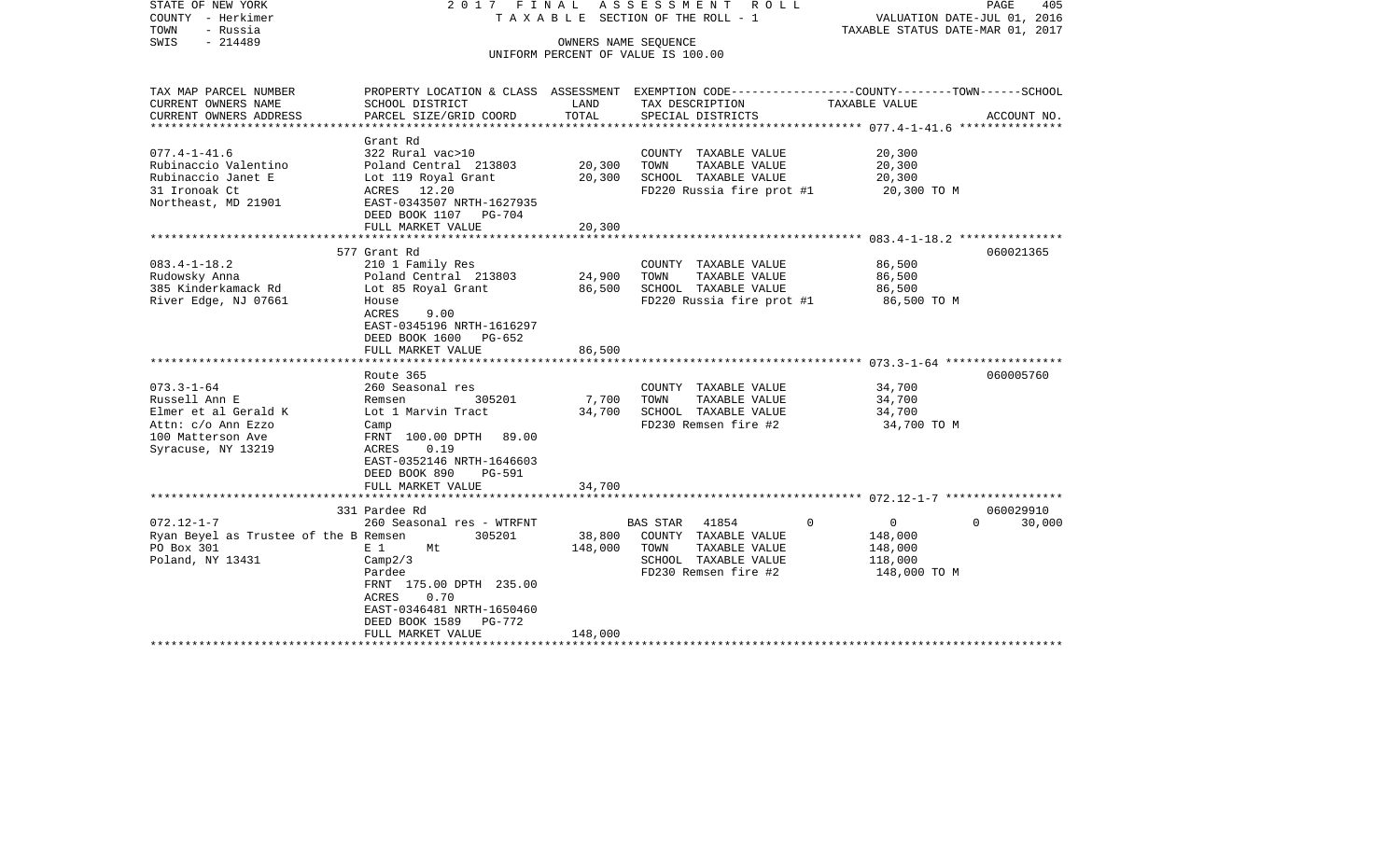| STATE OF NEW YORK<br>COUNTY - Herkimer<br>- Russia<br>TOWN<br>$-214489$<br>SWIS                     |                                                                                                                                                                                        | OWNERS NAME SEQUENCE          | 2017 FINAL ASSESSMENT ROLL<br>T A X A B L E SECTION OF THE ROLL - 1                                                              | PAGE<br>406<br>VALUATION DATE-JUL 01, 2016<br>TAXABLE STATUS DATE-MAR 01, 2017                                   |
|-----------------------------------------------------------------------------------------------------|----------------------------------------------------------------------------------------------------------------------------------------------------------------------------------------|-------------------------------|----------------------------------------------------------------------------------------------------------------------------------|------------------------------------------------------------------------------------------------------------------|
|                                                                                                     |                                                                                                                                                                                        |                               | UNIFORM PERCENT OF VALUE IS 100.00                                                                                               |                                                                                                                  |
| TAX MAP PARCEL NUMBER<br>CURRENT OWNERS NAME                                                        | SCHOOL DISTRICT                                                                                                                                                                        | LAND                          | TAX DESCRIPTION                                                                                                                  | PROPERTY LOCATION & CLASS ASSESSMENT EXEMPTION CODE---------------COUNTY-------TOWN------SCHOOL<br>TAXABLE VALUE |
| CURRENT OWNERS ADDRESS                                                                              | PARCEL SIZE/GRID COORD                                                                                                                                                                 | TOTAL                         | SPECIAL DISTRICTS                                                                                                                | ACCOUNT NO.                                                                                                      |
|                                                                                                     | 381 Beecher Rd                                                                                                                                                                         |                               |                                                                                                                                  |                                                                                                                  |
| $088.1 - 1 - 15.9$<br>Ryan Thomas<br>Ryan Karen<br>31 Millington Ave<br>Poland, NY 13431            | 323 Vacant rural<br>Poland Central 213803<br>FRNT 527.00 DPTH<br>ACRES 25.00<br>EAST-0335527 NRTH-1608595                                                                              | 34,400<br>34,400              | COUNTY TAXABLE VALUE<br>TAXABLE VALUE<br>TOWN<br>SCHOOL TAXABLE VALUE<br>FD220 Russia fire prot #1                               | 34,400<br>34,400<br>34,400<br>34,400 TO M                                                                        |
|                                                                                                     | DEED BOOK 1372 PG-367                                                                                                                                                                  |                               |                                                                                                                                  |                                                                                                                  |
|                                                                                                     | FULL MARKET VALUE<br>Pardeeville Rd                                                                                                                                                    | 34,400                        |                                                                                                                                  |                                                                                                                  |
| $078.3 - 1 - 5.1$<br>Sadlon Richard J<br>Sadlon Beth L<br>193 Lakeview Dr<br>Little Falls, NY 13365 | 320 Rural vacant<br>Poland Central 213803<br>Lot 13 Jerseyfield Patent<br>FRNT 2441.00 DPTH<br>ACRES 198.50<br>EAST-0350172 NRTH-1627629<br>DEED BOOK 1611 PG-463<br>FULL MARKET VALUE | 120,600<br>120,600<br>120,600 | COUNTY TAXABLE VALUE<br>TOWN<br>TAXABLE VALUE<br>SCHOOL TAXABLE VALUE<br>FD220 Russia fire prot #1                               | 060005100<br>120,600<br>120,600<br>120,600<br>120,600 TO M                                                       |
|                                                                                                     | 290 Buck Hill Rd                                                                                                                                                                       |                               |                                                                                                                                  | 060006420                                                                                                        |
| $088.2 - 1 - 5$<br>Salerno Nicholas<br>Salerno Sandra<br>290 Buck Hill Rd<br>Poland, NY 13431       | 210 1 Family Res<br>Poland Central 213803<br>E Lot 50 Rq<br>House 1 Acre<br>Buck Hill Road<br>ACRES<br>1.00<br>EAST-0343601 NRTH-1606598<br>DEED BOOK 1539 PG-523<br>FULL MARKET VALUE | 12,500<br>108,000<br>108,000  | BAS STAR 41854<br>$\Omega$<br>COUNTY TAXABLE VALUE<br>TOWN<br>TAXABLE VALUE<br>SCHOOL TAXABLE VALUE<br>FD220 Russia fire prot #1 | $\overline{0}$<br>30,000<br>$\Omega$<br>108,000<br>108,000<br>78,000<br>108,000 TO M                             |
|                                                                                                     |                                                                                                                                                                                        |                               |                                                                                                                                  |                                                                                                                  |
| $083.3 - 1 - 40$<br>Samel Frederick T Jr<br>Crossley Kaitlin M<br>9756 Route 28<br>Poland, NY 13431 | Route 28<br>312 Vac w/imprv<br>Poland Central 213803<br>Lots $68-69$ Rq<br>Bldg 1.5 Acres<br>Rte #28<br>ACRES<br>1.90<br>EAST-0326440 NRTH-1608943<br>DEED BOOK 1531 PG-731            | 9,200<br>18,200               | COUNTY TAXABLE VALUE<br>TAXABLE VALUE<br>TOWN<br>SCHOOL TAXABLE VALUE<br>FD220 Russia fire prot #1                               | 060002880<br>18,200<br>18,200<br>18,200<br>18,200 TO M                                                           |
|                                                                                                     | FULL MARKET VALUE                                                                                                                                                                      | 18,200                        |                                                                                                                                  |                                                                                                                  |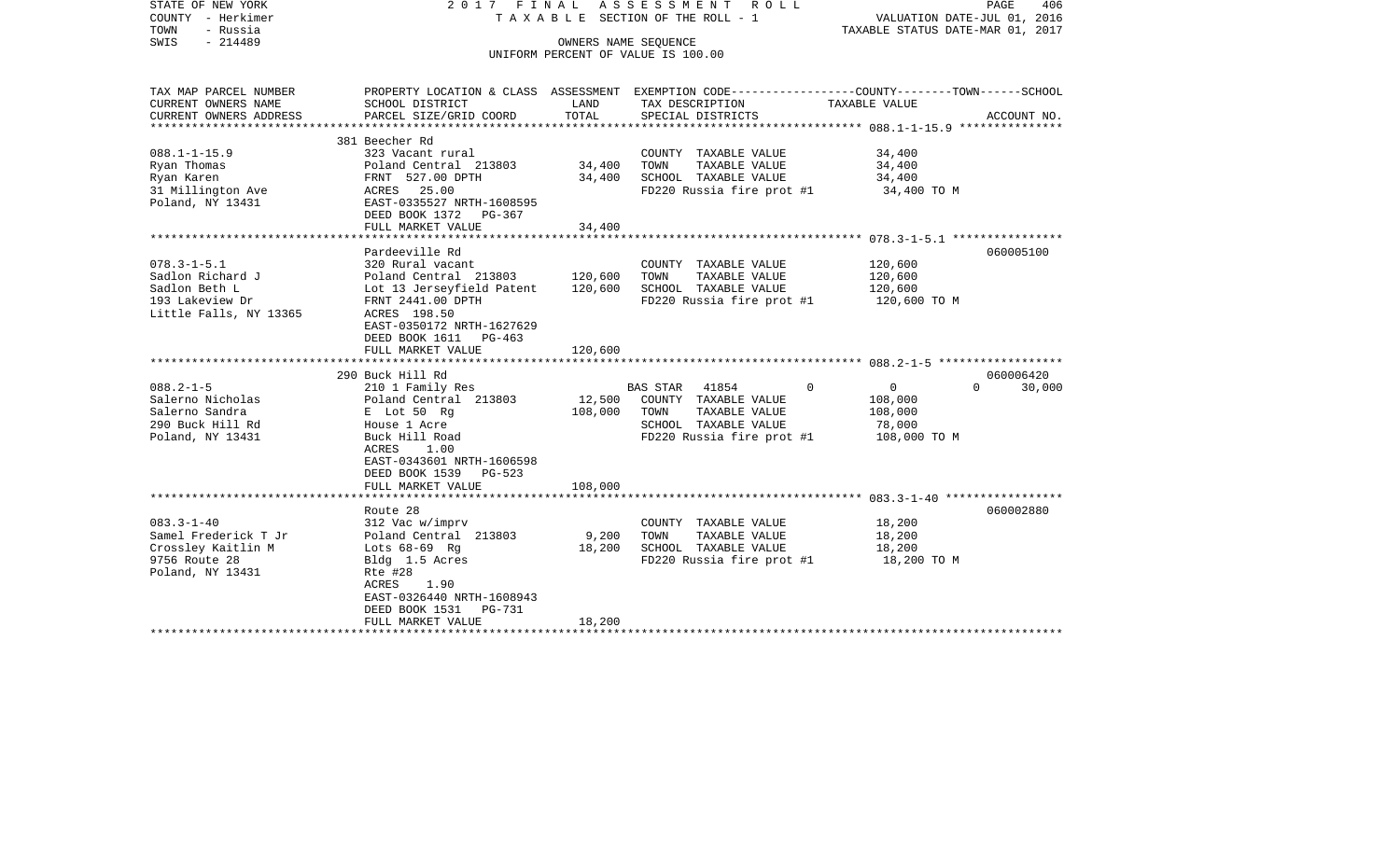| - Herkimer<br>COUNTY<br>TOWN<br>- Russia<br>SWIS<br>$-214489$ |                                                                                                 |                  | T A X A B L E SECTION OF THE ROLL - 1<br>OWNERS NAME SEQUENCE<br>UNIFORM PERCENT OF VALUE IS 100.00 | TAXABLE STATUS DATE-MAR 01, 2017                        | VALUATION DATE-JUL 01, 2016 |
|---------------------------------------------------------------|-------------------------------------------------------------------------------------------------|------------------|-----------------------------------------------------------------------------------------------------|---------------------------------------------------------|-----------------------------|
| TAX MAP PARCEL NUMBER                                         | PROPERTY LOCATION & CLASS ASSESSMENT EXEMPTION CODE----------------COUNTY-------TOWN-----SCHOOL |                  |                                                                                                     |                                                         |                             |
| CURRENT OWNERS NAME<br>CURRENT OWNERS ADDRESS                 | SCHOOL DISTRICT<br>PARCEL SIZE/GRID COORD                                                       | LAND<br>TOTAL    | TAX DESCRIPTION<br>SPECIAL DISTRICTS                                                                | TAXABLE VALUE                                           |                             |
|                                                               |                                                                                                 | ***********      |                                                                                                     |                                                         | ACCOUNT NO.                 |
|                                                               | 5944 Military Rd                                                                                |                  |                                                                                                     |                                                         | 060042490                   |
| $083.1 - 1 - 3$                                               | 242 Rurl res&rec                                                                                |                  | 41854<br><b>BAS STAR</b>                                                                            | $\Omega$<br>$\Omega$                                    | $\Omega$<br>30,000          |
| Samel Theodore Frederick                                      | Poland Central 213803                                                                           | 44,500           | COUNTY TAXABLE VALUE                                                                                | 289,000                                                 |                             |
| 5944 Military Rd                                              | Lot $114$ Rg                                                                                    | 289,000          | TOWN<br>TAXABLE VALUE                                                                               | 289,000                                                 |                             |
| Prospect, NY 13435                                            | House Pool                                                                                      |                  | SCHOOL TAXABLE VALUE                                                                                | 259,000                                                 |                             |
|                                                               | ACRES<br>10.03<br>EAST-0323906 NRTH-1621939                                                     |                  | FD220 Russia fire prot #1                                                                           | 289,000 TO M                                            |                             |
|                                                               | DEED BOOK 849<br>PG-232                                                                         |                  |                                                                                                     |                                                         |                             |
|                                                               | FULL MARKET VALUE                                                                               | 289,000          |                                                                                                     |                                                         |                             |
|                                                               | ******************                                                                              |                  |                                                                                                     |                                                         |                             |
|                                                               | Route 365                                                                                       |                  |                                                                                                     |                                                         | 060025230                   |
| $073.3 - 1 - 69$                                              | 260 Seasonal res                                                                                |                  | COUNTY TAXABLE VALUE                                                                                | 47,300                                                  |                             |
| Sampson David R                                               | 305201<br>Remsen                                                                                | 9,000            | TOWN<br>TAXABLE VALUE                                                                               | 47,300                                                  |                             |
| Ziober Susan M                                                | S <sub>1</sub><br>Jt                                                                            | 47,300           | SCHOOL TAXABLE VALUE                                                                                | 47,300                                                  |                             |
| 5521 Sunrise Ter<br>Marcy, NY 13403                           | Camp 1/4 Acre<br>Rte 365                                                                        |                  | FD230 Remsen fire #2                                                                                | 47,300 TO M                                             |                             |
|                                                               | FRNT 100.00 DPTH 122.00<br>EAST-0351561 NRTH-1646456<br>DEED BOOK 1216<br>PG-491                |                  |                                                                                                     |                                                         |                             |
|                                                               | FULL MARKET VALUE<br>* * * * * * * * * * * * * * * * *                                          | 47,300<br>****** |                                                                                                     |                                                         |                             |
|                                                               | Route 365                                                                                       |                  |                                                                                                     | ************************* 073.3-1-70 ****************** | 060026640                   |
| $073.3 - 1 - 70$                                              | 260 Seasonal res                                                                                |                  | COUNTY TAXABLE VALUE                                                                                | 17,000                                                  |                             |
| Sampson David R                                               | Remsen<br>305201                                                                                | 14,500           | TAXABLE VALUE<br>TOWN                                                                               | 17,000                                                  |                             |
| Ziober Susan M                                                | S 1<br>Mt                                                                                       | 17,000           | SCHOOL TAXABLE VALUE                                                                                | 17,000                                                  |                             |
| 5521 Sunrise Ter                                              | Camp 1 Acre                                                                                     |                  | FD230 Remsen fire #2                                                                                | 17,000 TO M                                             |                             |
| Marcy, NY 13403                                               | Rte 365                                                                                         |                  |                                                                                                     |                                                         |                             |
|                                                               | FRNT 282.00 DPTH 140.00                                                                         |                  |                                                                                                     |                                                         |                             |
|                                                               | EAST-0351380 NRTH-1646430                                                                       |                  |                                                                                                     |                                                         |                             |
|                                                               | DEED BOOK 1216<br>PG-491<br>FULL MARKET VALUE                                                   | 17,000           |                                                                                                     |                                                         |                             |
|                                                               |                                                                                                 |                  |                                                                                                     |                                                         |                             |
|                                                               | 198 Route 365                                                                                   |                  |                                                                                                     |                                                         | 060025200                   |
| $073.3 - 1 - 68$                                              | 260 Seasonal res                                                                                |                  | COUNTY TAXABLE VALUE                                                                                | 19,000                                                  |                             |
| Sampson Ronald D                                              | 305201<br>Remsen                                                                                | 8,900            | TOWN<br>TAXABLE VALUE                                                                               | 19,000                                                  |                             |
| Sampson James M                                               | S <sub>1</sub><br>Jt                                                                            | 19,000           | SCHOOL TAXABLE VALUE                                                                                | 19,000                                                  |                             |
| 7895 Humphrey Rd                                              | Trl 1/4 Acre                                                                                    |                  | FD230 Remsen fire #2                                                                                | 19,000 TO M                                             |                             |
| Oriskany, NY 13424                                            | Rte 365<br>FRNT 100.00 DPTH 116.00                                                              |                  |                                                                                                     |                                                         |                             |
|                                                               | EAST-0351662 NRTH-1646479                                                                       |                  |                                                                                                     |                                                         |                             |
|                                                               | DEED BOOK 911<br>PG-320                                                                         |                  |                                                                                                     |                                                         |                             |
|                                                               | FULL MARKET VALUE                                                                               | 19,000           |                                                                                                     |                                                         |                             |
| *********************                                         | **************************************                                                          |                  |                                                                                                     |                                                         |                             |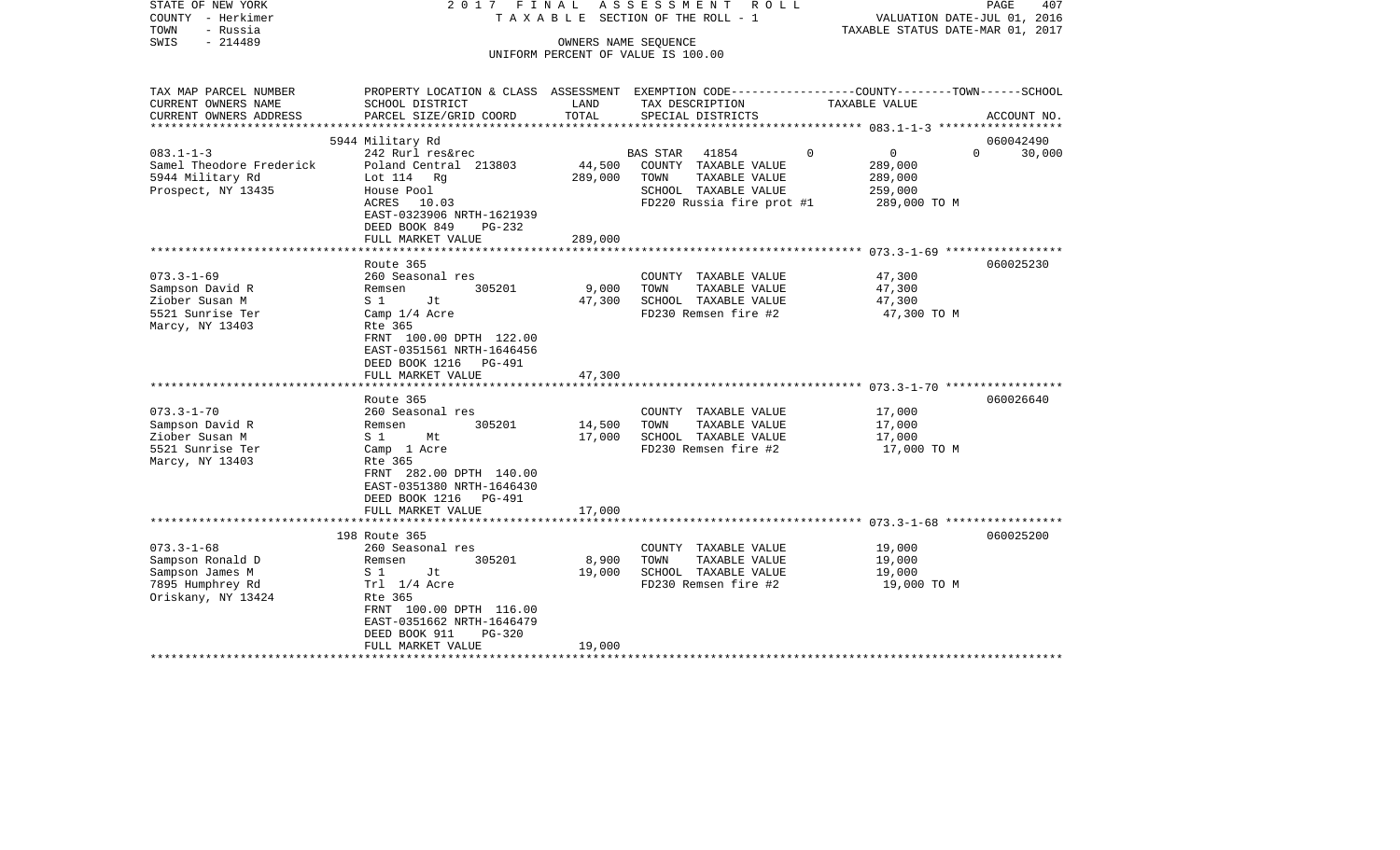| STATE OF NEW YORK<br>COUNTY - Herkimer<br>TOWN<br>- Russia<br>$-214489$<br>SWIS                           | 2017 FINAL                                                                                                                                                                                                      |                            | A S S E S S M E N T R O L L<br>T A X A B L E SECTION OF THE ROLL - 1<br>OWNERS NAME SEQUENCE                                   | VALUATION DATE-JUL 01, 2016<br>TAXABLE STATUS DATE-MAR 01, 2017                | PAGE<br>408        |
|-----------------------------------------------------------------------------------------------------------|-----------------------------------------------------------------------------------------------------------------------------------------------------------------------------------------------------------------|----------------------------|--------------------------------------------------------------------------------------------------------------------------------|--------------------------------------------------------------------------------|--------------------|
|                                                                                                           |                                                                                                                                                                                                                 |                            | UNIFORM PERCENT OF VALUE IS 100.00                                                                                             |                                                                                |                    |
| TAX MAP PARCEL NUMBER<br>CURRENT OWNERS NAME                                                              | PROPERTY LOCATION & CLASS ASSESSMENT EXEMPTION CODE----------------COUNTY-------TOWN------SCHOOL<br>SCHOOL DISTRICT                                                                                             | LAND<br>TOTAL              | TAX DESCRIPTION                                                                                                                | TAXABLE VALUE                                                                  |                    |
| CURRENT OWNERS ADDRESS<br>**********************                                                          | PARCEL SIZE/GRID COORD                                                                                                                                                                                          |                            | SPECIAL DISTRICTS                                                                                                              |                                                                                | ACCOUNT NO.        |
|                                                                                                           | 130 Mac Arthur Rd                                                                                                                                                                                               |                            |                                                                                                                                |                                                                                | 060028170          |
| $077.11 - 1 - 6.1$<br>Sanderl Owens Jeanne M<br>Sanderl Jack<br>130 Mac Arthur Rd<br>Cold Brook, NY 13324 | 210 1 Family Res<br>Poland Central 213803<br>Lots 14 & 15 Jerseyfield<br>merged w/6.2&2.1<br>2010 BW<br>FRNT 980.00 DPTH<br>20.90 BANK<br>219<br>ACRES<br>EAST-0341861 NRTH-1634252<br>DEED BOOK 1206<br>PG-558 | 57,400<br>390,000          | <b>BAS STAR</b><br>41854<br>COUNTY TAXABLE VALUE<br>TAXABLE VALUE<br>TOWN<br>SCHOOL TAXABLE VALUE<br>FD220 Russia fire prot #1 | $\mathbf 0$<br>$\overline{0}$<br>390,000<br>390,000<br>360,000<br>390,000 TO M | $\Omega$<br>30,000 |
|                                                                                                           | FULL MARKET VALUE                                                                                                                                                                                               | 390,000                    |                                                                                                                                |                                                                                |                    |
|                                                                                                           | Topper Rd                                                                                                                                                                                                       |                            |                                                                                                                                |                                                                                | 060001950          |
| $077.11 - 1 - 4$<br>Sanderl Raymond<br>161 Topper Rd<br>PO Box 78<br>Cold Brook, NY 13324                 | 260 Seasonal res<br>Poland Central 213803<br>Lot 15 Jerseyfield Patent<br>House<br><b>ACRES</b><br>2.00<br>EAST-0341825 NRTH-1634818<br>DEED BOOK 1517 PG-942<br>FULL MARKET VALUE                              | 18,000<br>92,400<br>92,400 | BAS STAR<br>41854<br>COUNTY TAXABLE VALUE<br>TOWN<br>TAXABLE VALUE<br>SCHOOL TAXABLE VALUE<br>FD220 Russia fire prot #1        | $\Omega$<br>$\Omega$<br>92,400<br>92,400<br>62,400<br>92,400 TO M              | $\Omega$<br>30,000 |
|                                                                                                           | **********************                                                                                                                                                                                          |                            |                                                                                                                                |                                                                                |                    |
| $068. - 1 - 54$<br>Sanders Rick<br>376 Union Church Rd<br>Townsend, DE 19734                              | Hughes Rd<br>260 Seasonal res<br>305201<br>Remsen<br>Wheelertown Road<br>FRNT 471.10 DPTH<br>ACRES 22.10<br>EAST-0340184 NRTH-1661662<br>DEED BOOK 1267<br>PG-86                                                | 31,200<br>75,000           | COUNTY TAXABLE VALUE<br>TAXABLE VALUE<br>TOWN<br>SCHOOL TAXABLE VALUE<br>FD230 Remsen fire #2                                  | 75,000<br>75,000<br>75,000<br>75,000 TO M                                      |                    |
|                                                                                                           | FULL MARKET VALUE                                                                                                                                                                                               | 75,000                     |                                                                                                                                |                                                                                |                    |
| $072.19 - 1 - 9$<br>Sanford Marcia E<br>Sanford Brian<br>8241 Wheatberry Way<br>Clay, NY 13041            | Route 365<br>260 Seasonal res<br>305201<br>Remsen<br>Great Lot 22 Machins Pate<br>Camp<br>Rte 365<br>2.50<br>ACRES<br>EAST-0339779 NRTH-1644811<br>DEED BOOK 881<br>$PG-284$                                    | 38,500<br>120,700          | COUNTY TAXABLE VALUE<br>TOWN<br>TAXABLE VALUE<br>SCHOOL TAXABLE VALUE<br>FD230 Remsen fire #2                                  | 120,700<br>120,700<br>120,700<br>120,700 TO M                                  | 060026190          |
|                                                                                                           | FULL MARKET VALUE                                                                                                                                                                                               | 120,700                    | *********************************                                                                                              |                                                                                |                    |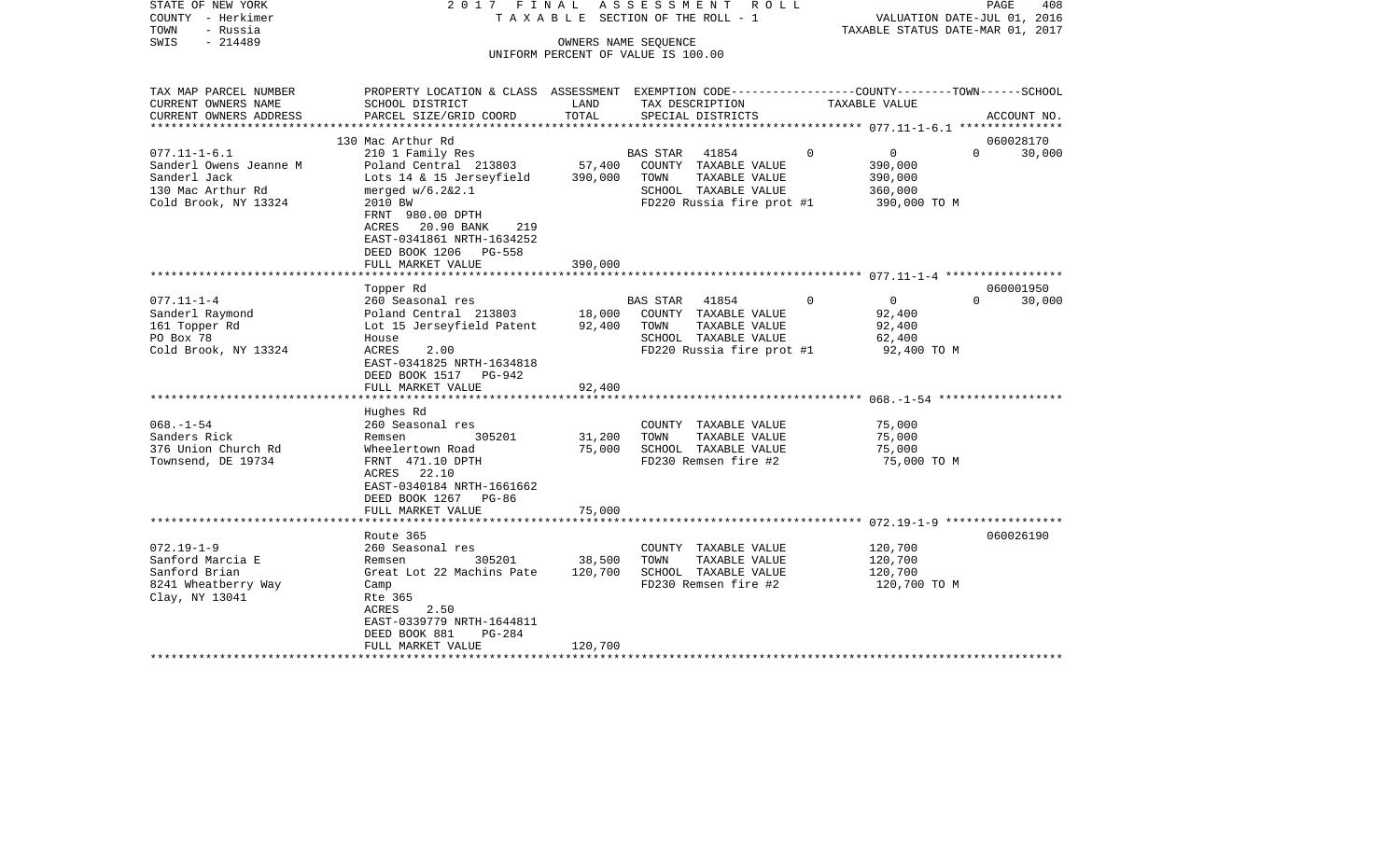| STATE OF NEW YORK<br>COUNTY - Herkimer                                                              | 2017 FINAL                                                                                                                                                                                                      |                              | ASSESSMENT ROLL<br>TAXABLE SECTION OF THE ROLL - 1                                                                   | VALUATION DATE-JUL 01, 2016                                                 | PAGE<br>409                     |
|-----------------------------------------------------------------------------------------------------|-----------------------------------------------------------------------------------------------------------------------------------------------------------------------------------------------------------------|------------------------------|----------------------------------------------------------------------------------------------------------------------|-----------------------------------------------------------------------------|---------------------------------|
| TOWN<br>- Russia                                                                                    |                                                                                                                                                                                                                 |                              |                                                                                                                      | TAXABLE STATUS DATE-MAR 01, 2017                                            |                                 |
| $-214489$<br>SWIS                                                                                   |                                                                                                                                                                                                                 | OWNERS NAME SEQUENCE         | UNIFORM PERCENT OF VALUE IS 100.00                                                                                   |                                                                             |                                 |
| TAX MAP PARCEL NUMBER<br>CURRENT OWNERS NAME<br>CURRENT OWNERS ADDRESS<br>************************* | PROPERTY LOCATION & CLASS ASSESSMENT EXEMPTION CODE---------------COUNTY-------TOWN------SCHOOL<br>SCHOOL DISTRICT<br>PARCEL SIZE/GRID COORD                                                                    | LAND<br>TOTAL                | TAX DESCRIPTION<br>SPECIAL DISTRICTS                                                                                 | TAXABLE VALUE                                                               | ACCOUNT NO.                     |
|                                                                                                     |                                                                                                                                                                                                                 |                              |                                                                                                                      |                                                                             |                                 |
| $072.15 - 1 - 28$<br>Santana Denise<br>1561 SE Hampshire Way Apt 202 Merge 2013<br>Stuart, FL 34994 | Route 365<br>210 1 Family Res<br>305201<br>Remsen<br>Rte 365<br>FRNT 407.00 DPTH<br>ACRES<br>0.50<br>EAST-0340033 NRTH-1645758<br>DEED BOOK 912<br>PG-507                                                       | 9,300<br>10,300              | COUNTY TAXABLE VALUE<br>TOWN<br>TAXABLE VALUE<br>SCHOOL TAXABLE VALUE<br>FD230 Remsen fire #2                        | 10,300<br>10,300<br>10,300<br>10,300 TO M                                   | 060005130                       |
|                                                                                                     | FULL MARKET VALUE                                                                                                                                                                                               | 10,300                       |                                                                                                                      |                                                                             |                                 |
| $078.3 - 1 - 4$<br>Satterlee Donna<br>1015 Pardeeville Rd<br>Cold Brook, NY 13324                   | 1015 Pardeeville Rd<br>270 Mfg housing<br>Poland Central 213803<br>Lot 13 Jerseyfield Patent<br>Camp<br>ACRES<br>7.60<br>EAST-0350262 NRTH-1629789                                                              | 23,100<br>53,000             | BAS STAR 41854<br>COUNTY TAXABLE VALUE<br>TOWN<br>TAXABLE VALUE<br>SCHOOL TAXABLE VALUE<br>FD220 Russia fire prot #1 | $\mathbf{0}$<br>$\overline{0}$<br>53,000<br>53,000<br>23,000<br>53,000 TO M | 060005070<br>$\Omega$<br>30,000 |
|                                                                                                     | DEED BOOK 863<br>PG-229<br>FULL MARKET VALUE                                                                                                                                                                    | 53,000                       |                                                                                                                      |                                                                             |                                 |
| $068. - 1 - 32.3$<br>Saunders Estate Marie Louise<br>788 Old Albany Post Rd<br>Garrison, NY 10524   | 1086 Wheelertown Rd<br>242 Rurl res&rec<br>305201<br>Remsen<br>Lots 43,44 Remsenburgh Pa<br>Log Cabin Garage<br>ACRES 35.00<br>EAST-0345225 NRTH-1661356<br>DEED BOOK 1627 PG-911<br>FULL MARKET VALUE          | 50,800<br>144,000<br>144,000 | BAS STAR<br>41854<br>COUNTY TAXABLE VALUE<br>TOWN<br>TAXABLE VALUE<br>SCHOOL TAXABLE VALUE<br>FD230 Remsen fire #2   | 0<br>$\Omega$<br>144,000<br>144,000<br>114,000<br>144,000 TO M              | 060013024<br>$\Omega$<br>30,000 |
|                                                                                                     | *******************                                                                                                                                                                                             | ***********                  |                                                                                                                      |                                                                             |                                 |
| $072.2 - 1 - 11.1$<br>Saunders Michelle<br>PO Box 2032<br>Utica, NY 13503                           | Off Spall Rd<br>323 Vacant rural<br>305201<br>Remsen<br>Lot 10 Walker Tract<br>Vacant Land<br>ACRES<br>8.10<br>EAST-0341100 NRTH-1653755<br>DEED BOOK 725<br>$PG-21$                                            | 9,400<br>9,400               | COUNTY TAXABLE VALUE<br>TOWN<br>TAXABLE VALUE<br>SCHOOL TAXABLE VALUE<br>FD230 Remsen fire #2                        | 9,400<br>9,400<br>9,400<br>9,400 TO M                                       | 060005790                       |
|                                                                                                     | FULL MARKET VALUE                                                                                                                                                                                               | 9,400                        |                                                                                                                      |                                                                             |                                 |
| $077.1 - 1 - 20$<br>Sawyer Ronald L<br>Sawyer Kathleen L<br>175 Anderson Ln<br>Trout Run, PA 17771  | Southside Rd<br>210 1 Family Res<br>Poland Central 213803<br>Lot 15 Jerseyfield Patent<br>Camp Garage/shed<br>FRNT 100.00 DPTH 100.00<br>0.25<br>ACRES<br>EAST-0335239 NRTH-1635121<br>DEED BOOK 1403<br>PG-529 | 15,800<br>44,000             | COUNTY TAXABLE VALUE<br>TOWN<br>TAXABLE VALUE<br>SCHOOL TAXABLE VALUE<br>FD220 Russia fire prot #1                   | 44,000<br>44,000<br>44,000<br>44,000 TO M                                   | 060028860                       |
|                                                                                                     | FULL MARKET VALUE                                                                                                                                                                                               | 44,000                       |                                                                                                                      |                                                                             |                                 |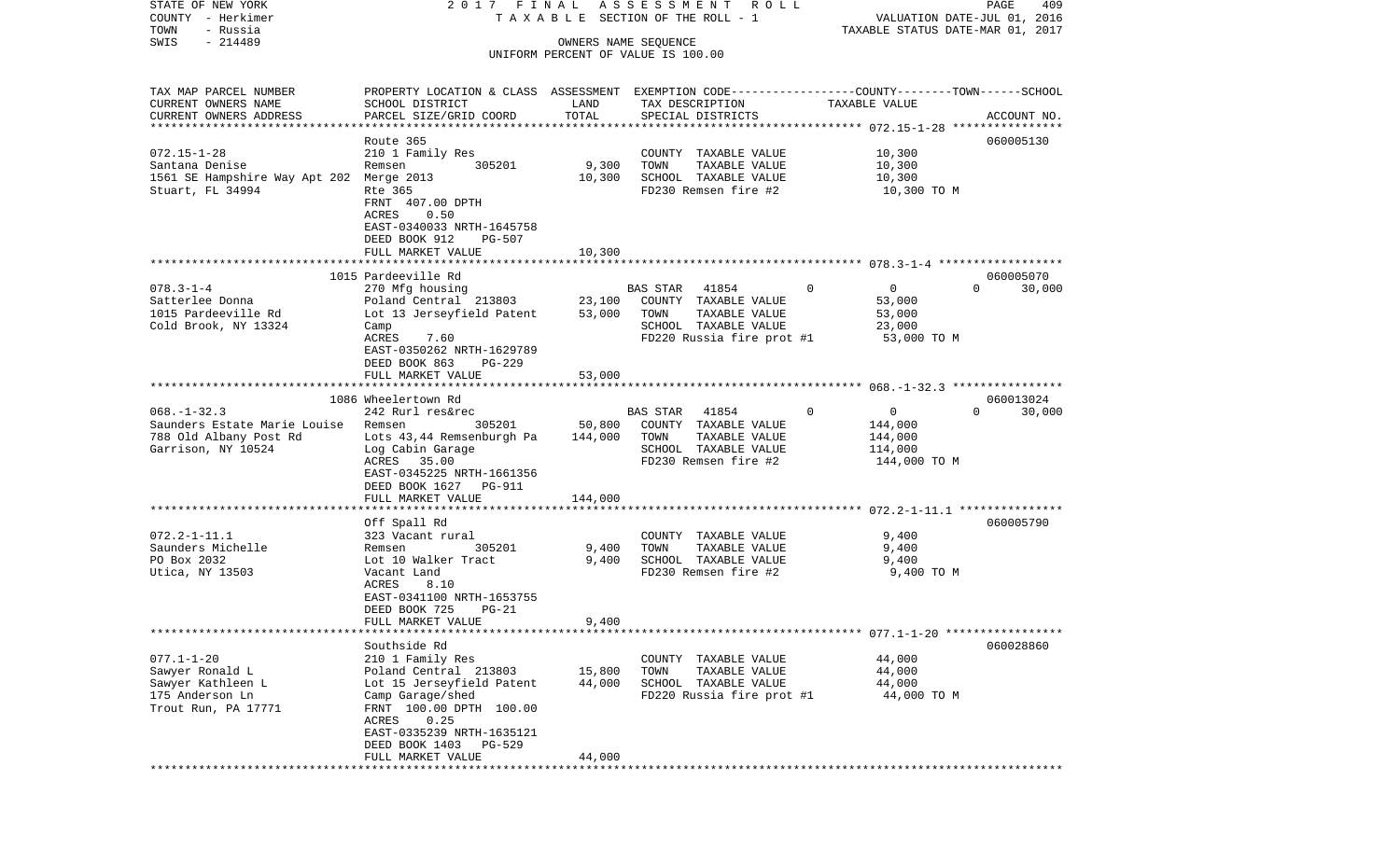| STATE OF NEW YORK                                 | 2017 FINAL                                         |                      | ASSESSMENT ROLL                               | PAGE<br>410                                                                                      |
|---------------------------------------------------|----------------------------------------------------|----------------------|-----------------------------------------------|--------------------------------------------------------------------------------------------------|
| COUNTY - Herkimer                                 |                                                    |                      | TAXABLE SECTION OF THE ROLL - 1               | VALUATION DATE-JUL 01, 2016                                                                      |
| - Russia<br>TOWN                                  |                                                    |                      |                                               | TAXABLE STATUS DATE-MAR 01, 2017                                                                 |
| SWIS<br>$-214489$                                 |                                                    | OWNERS NAME SEQUENCE |                                               |                                                                                                  |
|                                                   |                                                    |                      | UNIFORM PERCENT OF VALUE IS 100.00            |                                                                                                  |
|                                                   |                                                    |                      |                                               |                                                                                                  |
|                                                   |                                                    |                      |                                               |                                                                                                  |
| TAX MAP PARCEL NUMBER                             |                                                    |                      |                                               | PROPERTY LOCATION & CLASS ASSESSMENT EXEMPTION CODE----------------COUNTY-------TOWN------SCHOOL |
| CURRENT OWNERS NAME                               | SCHOOL DISTRICT                                    | LAND<br>TOTAL        | TAX DESCRIPTION                               | TAXABLE VALUE                                                                                    |
| CURRENT OWNERS ADDRESS<br>*********************** | PARCEL SIZE/GRID COORD                             |                      | SPECIAL DISTRICTS                             | ACCOUNT NO.                                                                                      |
|                                                   | Military Rd                                        |                      |                                               |                                                                                                  |
| $089.1 - 2 - 16.2$                                | 314 Rural vac<10                                   |                      | COUNTY TAXABLE VALUE                          | 15,500                                                                                           |
| Schaffer Diana H                                  | Poland Central 213803                              | 15,500               | TAXABLE VALUE<br>TOWN                         | 15,500                                                                                           |
| PO Box 264                                        | ACRES<br>6.00                                      | 15,500               | SCHOOL TAXABLE VALUE                          | 15,500                                                                                           |
| Cold Brook, NY 13324                              | EAST-0350264 NRTH-1604835                          |                      | FD220 Russia fire prot #1                     | 15,500 TO M                                                                                      |
|                                                   | DEED BOOK 1206 PG-713                              |                      |                                               |                                                                                                  |
|                                                   | FULL MARKET VALUE                                  | 15,500               |                                               |                                                                                                  |
|                                                   |                                                    |                      |                                               |                                                                                                  |
|                                                   | Military Rd                                        |                      |                                               |                                                                                                  |
| $089.1 - 2 - 16.4$                                | 310 Res Vac                                        |                      | COUNTY TAXABLE VALUE                          | 100                                                                                              |
| Schaffer Diana H                                  | Poland Central 213803                              | 100                  | TOWN<br>TAXABLE VALUE                         | 100                                                                                              |
| PO Box 264                                        | FRNT 64.00 DPTH                                    | 100                  | SCHOOL TAXABLE VALUE                          | 100                                                                                              |
| Cold Brook, NY 13324                              | EAST-0350331 NRTH-1605435                          |                      | FD220 Russia fire prot #1                     | 100 TO M                                                                                         |
|                                                   | DEED BOOK 1206 PG-713                              |                      |                                               |                                                                                                  |
|                                                   | FULL MARKET VALUE                                  | 100                  |                                               |                                                                                                  |
|                                                   | ***********************                            |                      |                                               |                                                                                                  |
|                                                   | Rose Valley Rd                                     |                      |                                               |                                                                                                  |
| $088.2 - 1 - 44$                                  | 311 Res vac land                                   |                      | COUNTY TAXABLE VALUE                          | 1,000                                                                                            |
| Schaffer Renee                                    | Poland Central 213803                              | 1,000                | TAXABLE VALUE<br>TOWN                         | 1,000                                                                                            |
| PO Box 210                                        | Old Road - County                                  | 1,000                | SCHOOL TAXABLE VALUE                          | 1,000                                                                                            |
| Round Top, NY 12473                               | FRNT 135.00 DPTH<br>68.00                          |                      | FD220 Russia fire prot #1                     | 1,000 TO M                                                                                       |
|                                                   | EAST-0348621 NRTH-1600819                          |                      |                                               |                                                                                                  |
|                                                   | DEED BOOK 1369 PG-903                              |                      |                                               |                                                                                                  |
|                                                   | FULL MARKET VALUE                                  | 1,000                |                                               |                                                                                                  |
|                                                   |                                                    |                      |                                               |                                                                                                  |
|                                                   | Route 365                                          |                      |                                               | 060018780                                                                                        |
| $073.3 - 1 - 58$<br>Schneider Richard             | 311 Res vac land - WTRFNT<br>Poland Central 213803 | 1,000                | COUNTY TAXABLE VALUE<br>TOWN<br>TAXABLE VALUE | 1,000<br>1,000                                                                                   |
| Schneider Melissa                                 | Lot 80 Remsenburg Patent                           | 1,000                | SCHOOL TAXABLE VALUE                          | 1,000                                                                                            |
| 5586 Walker Rd                                    | Vacant Land                                        |                      | FD230 Remsen fire #2                          | 1,000 TO M                                                                                       |
| Deerfield, NY 13502                               | FRNT<br>50.00 DPTH 40.70                           |                      |                                               |                                                                                                  |
|                                                   | ACRES<br>0.05                                      |                      |                                               |                                                                                                  |
|                                                   | EAST-0352822 NRTH-1646783                          |                      |                                               |                                                                                                  |
|                                                   | DEED BOOK 1480 PG-960                              |                      |                                               |                                                                                                  |
|                                                   | FULL MARKET VALUE                                  | 1,000                |                                               |                                                                                                  |
|                                                   |                                                    |                      |                                               |                                                                                                  |
|                                                   | Route 365                                          |                      |                                               | 060017580                                                                                        |
| $073.3 - 1 - 59$                                  | 311 Res vac land - WTRFNT                          |                      | COUNTY TAXABLE VALUE                          | 2,000                                                                                            |
| Schneider Richard                                 | Poland Central 213803                              | 2,000                | TOWN<br>TAXABLE VALUE                         | 2,000                                                                                            |
| Schneider Melissa                                 | Lot 30 Remsenburg Patent                           | 2,000                | SCHOOL TAXABLE VALUE                          | 2,000                                                                                            |
| 5586 Walker Rd                                    | Vacant Land                                        |                      | FD230 Remsen fire #2                          | 2,000 TO M                                                                                       |
| Deerfield, NY 13502                               | FRNT 100.00 DPTH<br>40.70                          |                      |                                               |                                                                                                  |
|                                                   | 0.12<br>ACRES                                      |                      |                                               |                                                                                                  |
|                                                   | EAST-0352748 NRTH-1646764                          |                      |                                               |                                                                                                  |
|                                                   | DEED BOOK 1480<br>PG-960                           |                      |                                               |                                                                                                  |
|                                                   | FULL MARKET VALUE                                  | 2,000                |                                               |                                                                                                  |
|                                                   |                                                    |                      |                                               |                                                                                                  |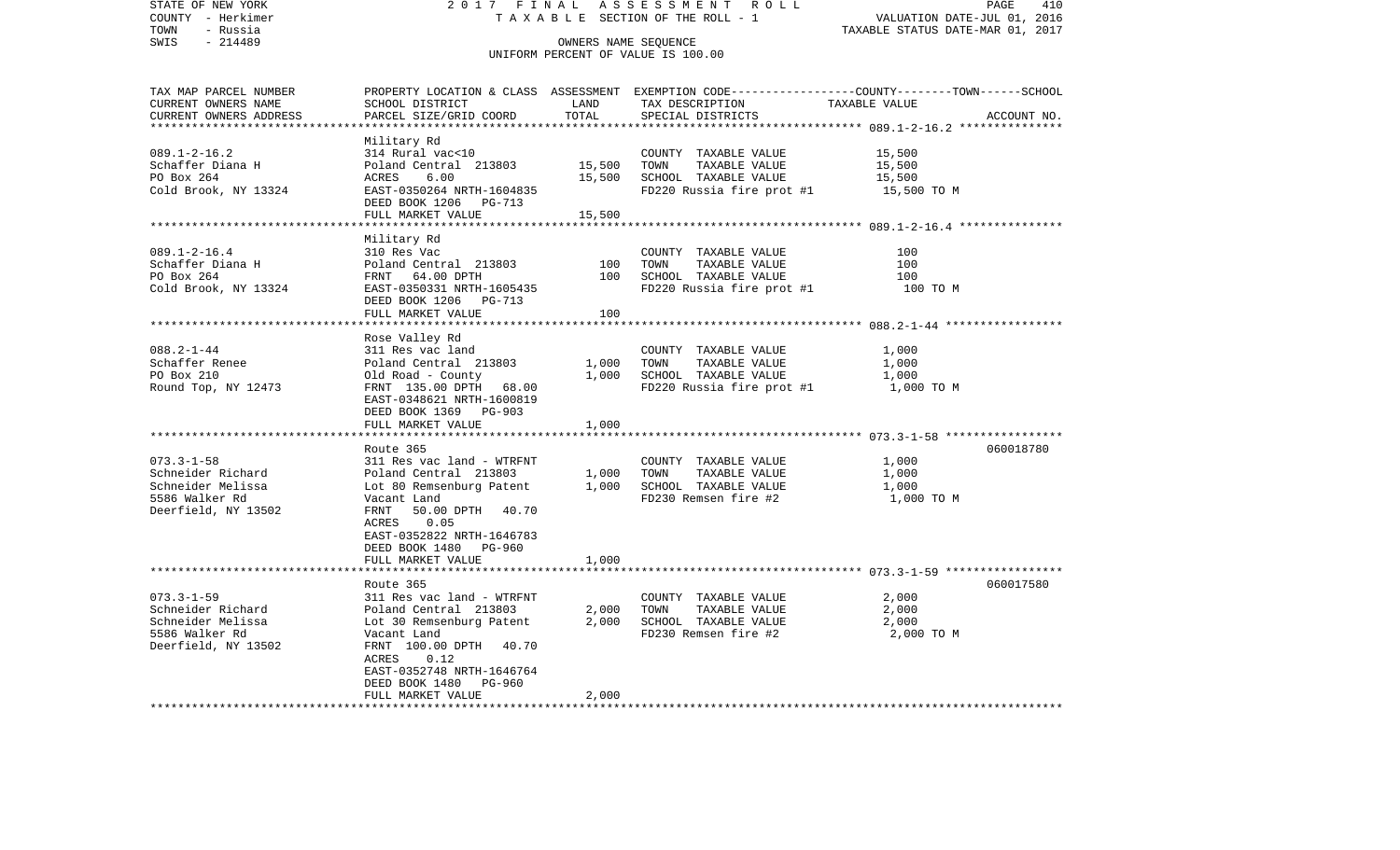| STATE OF NEW YORK<br>COUNTY - Herkimer<br>- Russia<br>TOWN | 2017 FINAL                                                                                                         | TAXABLE SECTION OF THE ROLL - 1    |                         | ASSESSMENT ROLL                       |              | VALUATION DATE-JUL 01, 2016<br>TAXABLE STATUS DATE-MAR 01, 2017 |                | 411<br>PAGE |
|------------------------------------------------------------|--------------------------------------------------------------------------------------------------------------------|------------------------------------|-------------------------|---------------------------------------|--------------|-----------------------------------------------------------------|----------------|-------------|
| $-214489$<br>SWIS                                          |                                                                                                                    | OWNERS NAME SEQUENCE               |                         |                                       |              |                                                                 |                |             |
|                                                            |                                                                                                                    | UNIFORM PERCENT OF VALUE IS 100.00 |                         |                                       |              |                                                                 |                |             |
| TAX MAP PARCEL NUMBER<br>CURRENT OWNERS NAME               | PROPERTY LOCATION & CLASS ASSESSMENT EXEMPTION CODE---------------COUNTY-------TOWN------SCHOOL<br>SCHOOL DISTRICT | LAND                               |                         | TAX DESCRIPTION                       |              | TAXABLE VALUE                                                   |                |             |
| CURRENT OWNERS ADDRESS                                     | PARCEL SIZE/GRID COORD                                                                                             | TOTAL                              |                         | SPECIAL DISTRICTS                     |              |                                                                 |                | ACCOUNT NO. |
|                                                            | 285 Gauss Rd                                                                                                       |                                    |                         |                                       |              |                                                                 |                | 060045010   |
| $077.3 - 1 - 48.1$                                         | 210 1 Family Res                                                                                                   |                                    | BAS STAR                | 41854                                 | $\Omega$     | $\overline{0}$                                                  | $\Omega$       | 30,000      |
| Schnell William F                                          | Poland Central 213803                                                                                              | 29,800                             |                         | COUNTY TAXABLE VALUE                  |              | 185,000                                                         |                |             |
| Schnell Madeline P                                         | Lot 117 Royal Grant                                                                                                | 185,000                            | TOWN                    | TAXABLE VALUE                         |              | 185,000                                                         |                |             |
| 113 Lowell Ave                                             | House Gar                                                                                                          |                                    |                         | SCHOOL TAXABLE VALUE                  |              | 155,000                                                         |                |             |
| Utica, NY 13502                                            | Keychange 2008<br>FRNT 200.00 DPTH                                                                                 |                                    |                         | FD220 Russia fire prot #1             |              | 185,000 TO M                                                    |                |             |
|                                                            | 2.40<br>ACRES<br>EAST-0326299 NRTH-1625808<br>DEED BOOK 1623 PG-606                                                |                                    |                         |                                       |              |                                                                 |                |             |
|                                                            | FULL MARKET VALUE                                                                                                  | 185,000                            |                         |                                       |              |                                                                 |                |             |
|                                                            |                                                                                                                    |                                    |                         |                                       |              |                                                                 |                |             |
|                                                            | 285 Gauss Rd                                                                                                       |                                    |                         |                                       |              |                                                                 |                |             |
| $077.3 - 1 - 49.7$                                         | 310 Res Vac                                                                                                        |                                    |                         | COUNTY TAXABLE VALUE                  |              | 100                                                             |                |             |
| Schnell William F                                          | Poland Central 213803                                                                                              | 100<br>100                         | TOWN                    | TAXABLE VALUE<br>SCHOOL TAXABLE VALUE |              | 100<br>100                                                      |                |             |
| Schnell Madeline P<br>113 Lowell Ave                       | split 2008<br>Herrmann                                                                                             |                                    |                         |                                       |              |                                                                 |                |             |
| Utica, NY 13502                                            | 38.00 DPTH 249.00<br>FRNT<br>0.11<br>ACRES                                                                         |                                    |                         |                                       |              |                                                                 |                |             |
|                                                            | EAST-0326203 NRTH-1625610<br>DEED BOOK 1623<br>PG-606                                                              |                                    |                         |                                       |              |                                                                 |                |             |
|                                                            | FULL MARKET VALUE                                                                                                  | 100                                |                         |                                       |              |                                                                 |                |             |
|                                                            | 215 Russia Rd                                                                                                      |                                    |                         |                                       |              |                                                                 |                |             |
| $083.3 - 1 - 13.2$                                         | 220 2 Family Res                                                                                                   |                                    | VET WAR C 41122         |                                       | 0            | 9,000                                                           | $\mathbf 0$    | 0           |
| Schrader Bridget                                           | Poland Central 213803                                                                                              |                                    | 25,900 VET WAR T 41123  |                                       | $\mathbf 0$  | $\overline{0}$                                                  | 12,000         | $\mathbf 0$ |
| 215 Russia Rd                                              | Lot 88 Royal Grant                                                                                                 |                                    | 139,500 VET DIS C 41142 |                                       | $\mathbf{0}$ | 6,975                                                           | $\overline{0}$ | $\mathbf 0$ |
| Poland, NY 13431                                           | House                                                                                                              |                                    | VET DIS T 41143         |                                       | $\Omega$     | $\overline{0}$                                                  | 6,975          | $\Omega$    |
|                                                            | w/apmt.                                                                                                            |                                    | BAS STAR                | 41854                                 | $\Omega$     | $\mathbf{0}$                                                    | $\Omega$       | 30,000      |
|                                                            | 1.27<br>ACRES                                                                                                      |                                    |                         | COUNTY TAXABLE VALUE                  |              | 123,525                                                         |                |             |
|                                                            | EAST-0330500 NRTH-1612066                                                                                          |                                    | TOWN                    | TAXABLE VALUE                         |              | 120,525                                                         |                |             |
|                                                            | DEED BOOK 1534 PG-705                                                                                              |                                    |                         | SCHOOL TAXABLE VALUE                  |              | 109,500                                                         |                |             |
|                                                            | FULL MARKET VALUE                                                                                                  |                                    |                         | 139,500 FD220 Russia fire prot #1     |              | 139,500 TO M                                                    |                |             |
|                                                            |                                                                                                                    |                                    |                         |                                       |              |                                                                 |                |             |
|                                                            | 215 Russia Rd                                                                                                      |                                    |                         |                                       |              |                                                                 |                | 060005550   |
| $083.3 - 1 - 14$                                           | 210 1 Family Res                                                                                                   |                                    |                         | COUNTY TAXABLE VALUE                  |              | 53,000                                                          |                |             |
| Schrader Bridget                                           | Poland Central 213803                                                                                              | 14,300                             | TOWN                    | TAXABLE VALUE                         |              | 53,000                                                          |                |             |
| 215 Russia Rd                                              | N 87<br>Rq                                                                                                         | 53,000                             |                         | SCHOOL TAXABLE VALUE                  |              | 53,000                                                          |                |             |
| Poland, NY 13431                                           | $H_0$ 1/4<br>Russia Road<br>FRNT 120.00 DPTH 115.50                                                                |                                    |                         | FD220 Russia fire prot #1             |              | 53,000 TO M                                                     |                |             |
|                                                            | EAST-0330594 NRTH-1611966                                                                                          |                                    |                         |                                       |              |                                                                 |                |             |
|                                                            | DEED BOOK 1534<br>PG-705                                                                                           |                                    |                         |                                       |              |                                                                 |                |             |
|                                                            | FULL MARKET VALUE                                                                                                  | 53,000                             |                         |                                       |              |                                                                 |                |             |
|                                                            |                                                                                                                    |                                    |                         |                                       |              |                                                                 |                |             |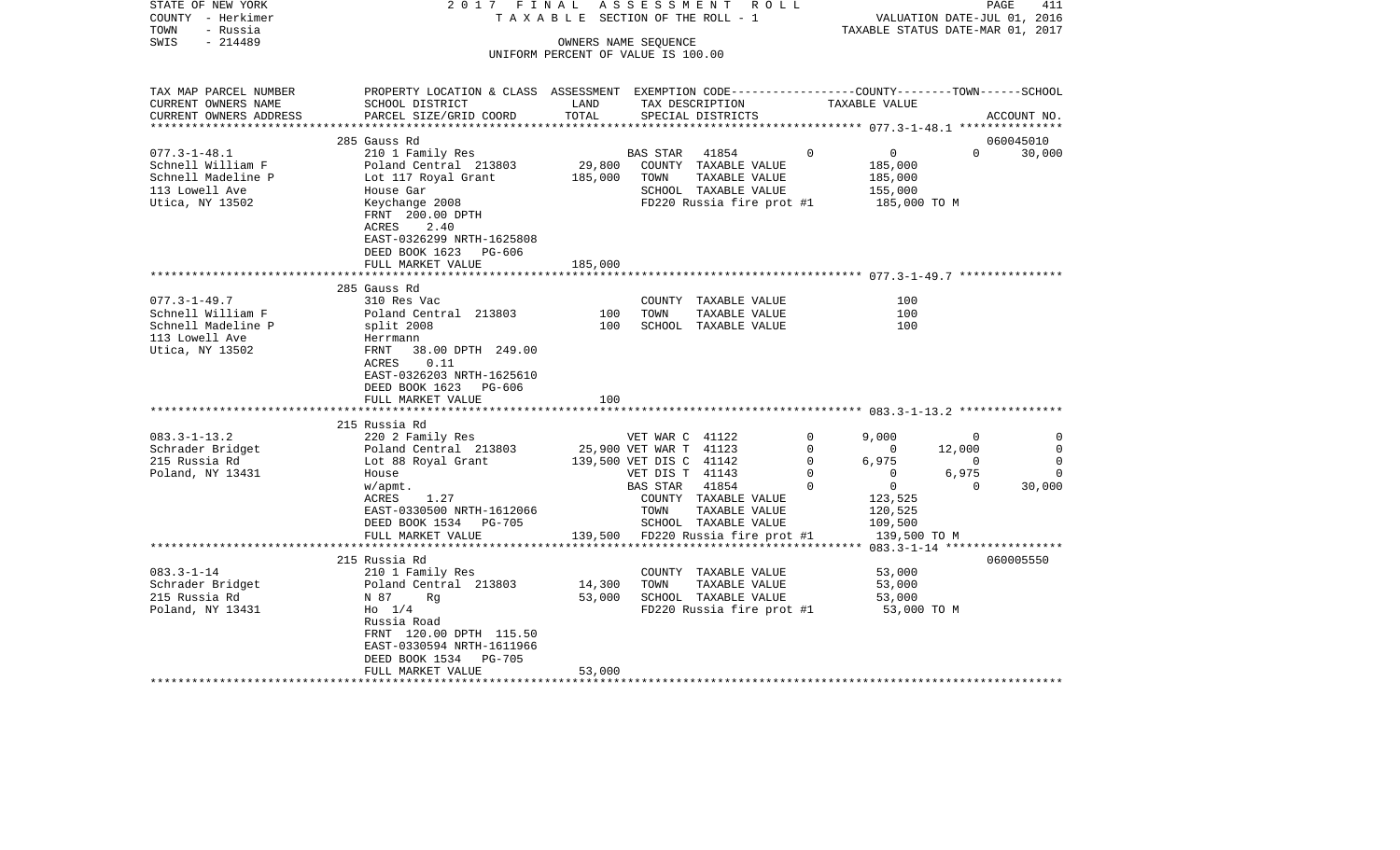| STATE OF NEW YORK<br>COUNTY - Herkimer<br>- Russia<br>TOWN | 2017 FINAL<br>TAXABLE                                                                                               |                  | ASSESSMENT<br>R O L L<br>SECTION OF THE ROLL - 1           |                             | PAGE<br>412<br>VALUATION DATE-JUL 01, 2016<br>TAXABLE STATUS DATE-MAR 01, 2017 |
|------------------------------------------------------------|---------------------------------------------------------------------------------------------------------------------|------------------|------------------------------------------------------------|-----------------------------|--------------------------------------------------------------------------------|
| $-214489$<br>SWIS                                          |                                                                                                                     |                  | OWNERS NAME SEQUENCE<br>UNIFORM PERCENT OF VALUE IS 100.00 |                             |                                                                                |
|                                                            |                                                                                                                     |                  |                                                            |                             |                                                                                |
| TAX MAP PARCEL NUMBER<br>CURRENT OWNERS NAME               | PROPERTY LOCATION & CLASS ASSESSMENT EXEMPTION CODE----------------COUNTY-------TOWN------SCHOOL<br>SCHOOL DISTRICT | LAND             | TAX DESCRIPTION                                            | TAXABLE VALUE               |                                                                                |
| CURRENT OWNERS ADDRESS<br>**************************       | PARCEL SIZE/GRID COORD                                                                                              | TOTAL            | SPECIAL DISTRICTS                                          |                             | ACCOUNT NO.                                                                    |
|                                                            | Mac Arthur Rd                                                                                                       |                  |                                                            |                             | 060029190                                                                      |
| $077.2 - 1 - 19$                                           | 311 Res vac land - WTRFNT                                                                                           |                  | COUNTY TAXABLE VALUE                                       | 7,500                       |                                                                                |
| Schreck Abigail L                                          | Poland Central 213803                                                                                               | 7,500            | TOWN<br>TAXABLE VALUE                                      | 7,500                       |                                                                                |
| Schreck Joseph W                                           | Lot 15 Jerseyfield Patent                                                                                           | 7,500            | SCHOOL TAXABLE VALUE                                       | 7,500                       |                                                                                |
| 3720 Oxford Rd                                             | Vacant Land                                                                                                         |                  | FD220 Russia fire prot #1                                  | 7,500 TO M                  |                                                                                |
| New Hartford, NY 13413                                     | FRNT 100.00 DPTH 100.00                                                                                             |                  |                                                            |                             |                                                                                |
|                                                            | 0.25<br>ACRES                                                                                                       |                  |                                                            |                             |                                                                                |
|                                                            | EAST-0337886 NRTH-1637372                                                                                           |                  |                                                            |                             |                                                                                |
|                                                            | DEED BOOK 1380<br>PG-560<br>FULL MARKET VALUE                                                                       | 7,500            |                                                            |                             |                                                                                |
|                                                            | *****************                                                                                                   |                  |                                                            |                             |                                                                                |
|                                                            | Mac Arthur Rd                                                                                                       |                  |                                                            |                             | 060029220                                                                      |
| $077.2 - 1 - 20$                                           | 260 Seasonal res                                                                                                    |                  | COUNTY TAXABLE VALUE                                       | 9,500                       |                                                                                |
| Schreck Abigail L                                          | Poland Central 213803                                                                                               | 5,500            | TOWN<br>TAXABLE VALUE                                      | 9,500                       |                                                                                |
| Schreck Joseph W                                           | Lot 15 Jerseyfield Patent                                                                                           | 9,500            | SCHOOL TAXABLE VALUE                                       | 9,500                       |                                                                                |
| 3720 Oxford Rd                                             | Vacant Land                                                                                                         |                  | FD220 Russia fire prot #1                                  | 9,500 TO M                  |                                                                                |
| New Hartford, NY 13413                                     | FRNT 100.00 DPTH 100.00                                                                                             |                  |                                                            |                             |                                                                                |
|                                                            | ACRES<br>0.25                                                                                                       |                  |                                                            |                             |                                                                                |
|                                                            | EAST-0337959 NRTH-1637307<br>DEED BOOK 1380 PG-560                                                                  |                  |                                                            |                             |                                                                                |
|                                                            | FULL MARKET VALUE                                                                                                   | 9,500            |                                                            |                             |                                                                                |
|                                                            | *************************                                                                                           |                  |                                                            |                             |                                                                                |
|                                                            | Mac Arthur Rd                                                                                                       |                  |                                                            |                             | 060029250                                                                      |
| $077.2 - 1 - 17$                                           | 260 Seasonal res                                                                                                    |                  | COUNTY TAXABLE VALUE                                       | 9,000                       |                                                                                |
| Schreck Ryan                                               | Poland Central 213803                                                                                               | 5,500            | TAXABLE VALUE<br>TOWN                                      | 9,000                       |                                                                                |
| 1911 Fuess Cleary Rd                                       | Lot 15 Jerseyfield Patent                                                                                           | 9,000            | SCHOOL TAXABLE VALUE                                       | 9,000                       |                                                                                |
| Waterville, NY 13480                                       | Camp                                                                                                                |                  | FD220 Russia fire prot #1                                  | 9,000 TO M                  |                                                                                |
|                                                            | FRNT 100.00 DPTH 100.00                                                                                             |                  |                                                            |                             |                                                                                |
|                                                            | ACRES<br>0.25<br>EAST-0337788 NRTH-1637285                                                                          |                  |                                                            |                             |                                                                                |
|                                                            | DEED BOOK 752<br>PG-181                                                                                             |                  |                                                            |                             |                                                                                |
|                                                            | FULL MARKET VALUE                                                                                                   | 9,000            |                                                            |                             |                                                                                |
|                                                            |                                                                                                                     |                  |                                                            |                             |                                                                                |
|                                                            | 318 Russia Rd                                                                                                       |                  |                                                            |                             | 060006000                                                                      |
| $083.3 - 2 - 28$                                           | 210 1 Family Res                                                                                                    |                  | VET WAR C 41122                                            | 9,000<br>0                  | $\overline{0}$<br>0                                                            |
| Schultz Raymond L                                          | Poland Central 213803                                                                                               |                  | 12,500 VET WAR T 41123                                     | $\Omega$<br>$\Omega$        | 12,000<br>$\Omega$                                                             |
| 318 Russia Rd                                              | Lot 70 Royal Grant                                                                                                  | 102,000 BAS STAR | 41854                                                      | $\mathbf 0$<br>$\mathbf{0}$ | 30,000<br>$\Omega$                                                             |
| Poland, NY 13431                                           | House                                                                                                               |                  | COUNTY TAXABLE VALUE                                       | 93,000                      |                                                                                |
|                                                            | Russia                                                                                                              |                  | TAXABLE VALUE<br>TOWN                                      | 90,000                      |                                                                                |
|                                                            | FRNT 200.00 DPTH 200.00<br>$0.92$ BANK<br>ACRES<br>821                                                              |                  | SCHOOL TAXABLE VALUE<br>FD220 Russia fire prot #1          | 72,000<br>102,000 TO M      |                                                                                |
|                                                            | EAST-0332460 NRTH-1612037                                                                                           |                  |                                                            |                             |                                                                                |
|                                                            | DEED BOOK 1421<br>$PG-38$                                                                                           |                  |                                                            |                             |                                                                                |
|                                                            | FULL MARKET VALUE                                                                                                   | 102,000          |                                                            |                             |                                                                                |
|                                                            |                                                                                                                     |                  |                                                            |                             |                                                                                |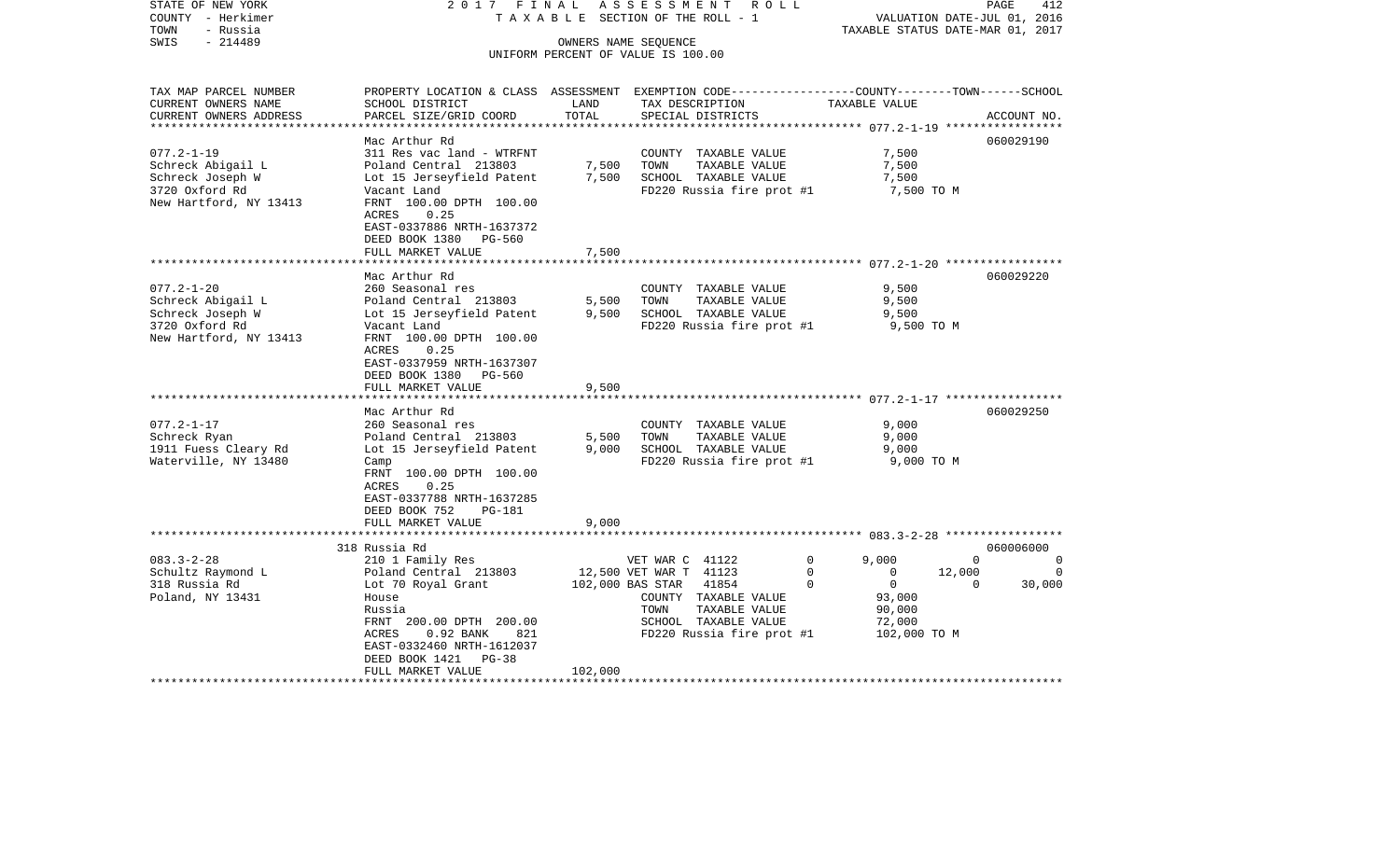STATE OF NEW YORK 2017 FINAL ASSESSMENT ROLL COUNTY - Herkimer T A X A B L E SECTION OF THE ROLL - 1 VALUATION DATE-JUL 01, 2016 TOWN - Russia TAXABLE STATUS DATE-MAR 01, 2017 OWNERS NAME SEQUENCE

UNIFORM PERCENT OF VALUE IS 100.00

| TAX MAP PARCEL NUMBER          | PROPERTY LOCATION & CLASS ASSESSMENT EXEMPTION CODE---------------COUNTY-------TOWN------SCHOOL |             |                             |                |                |          |             |
|--------------------------------|-------------------------------------------------------------------------------------------------|-------------|-----------------------------|----------------|----------------|----------|-------------|
| CURRENT OWNERS NAME            | SCHOOL DISTRICT                                                                                 | LAND        | TAX DESCRIPTION             |                | TAXABLE VALUE  |          |             |
| CURRENT OWNERS ADDRESS         | PARCEL SIZE/GRID COORD                                                                          | TOTAL       | SPECIAL DISTRICTS           |                |                |          | ACCOUNT NO. |
| ****************************** |                                                                                                 |             |                             |                |                |          |             |
|                                | Route 8                                                                                         |             |                             |                |                |          | 060026550   |
| $084.3 - 2 - 44$               | 210 1 Family Res                                                                                |             | BAS STAR 41854              | $\overline{0}$ | $\overline{0}$ | $\Omega$ | 30,000      |
| Schumacher Keith               | Poland Central 213803 19,300                                                                    |             | COUNTY TAXABLE VALUE        |                | 117,000        |          |             |
| Murphy Margaret                | Lot 53 Royal Grant                                                                              | 117,000     | TOWN<br>TAXABLE VALUE       |                | 117,000        |          |             |
| 960 State Route 8              | Mobile Home & Garage                                                                            |             | SCHOOL TAXABLE VALUE        |                | 87,000         |          |             |
| Cold Brook, NY 13324           | 3.30 BANK<br>821<br>ACRES                                                                       |             | FD220 Russia fire prot #1   |                | 117,000 TO M   |          |             |
|                                | EAST-0355932 NRTH-1609363                                                                       |             |                             |                |                |          |             |
|                                | DEED BOOK 867<br>PG-163                                                                         |             |                             |                |                |          |             |
|                                | FULL MARKET VALUE                                                                               | 117,000     |                             |                |                |          |             |
|                                |                                                                                                 |             |                             |                |                |          |             |
|                                | 925 Route 365                                                                                   |             |                             |                |                |          | 060000600   |
| $073.3 - 1 - 33$               | 260 Seasonal res                                                                                |             | COUNTY TAXABLE VALUE        |                | 33,000         |          |             |
| Scott David C Jr               | Poland Central 213803                                                                           | 10,600      | TAXABLE VALUE<br>TOWN       |                | 33,000         |          |             |
| Scott June K                   | Lot 80 Rp                                                                                       | 33,000      | SCHOOL TAXABLE VALUE        |                | 33,000         |          |             |
| 105 Kast Bridge St             | Camp                                                                                            |             | FD230 Remsen fire #2        |                | 33,000 TO M    |          |             |
| Herkimer N Y, 13350            | Rte 365                                                                                         |             |                             |                |                |          |             |
|                                | FRNT 175.00 DPTH 150.00                                                                         |             |                             |                |                |          |             |
|                                | EAST-0353955 NRTH-1647462                                                                       |             |                             |                |                |          |             |
|                                | DEED BOOK 860<br>PG-360                                                                         | 33,000      |                             |                |                |          |             |
|                                | FULL MARKET VALUE                                                                               |             |                             |                |                |          |             |
|                                | 528 Wheelertown Rd                                                                              |             |                             |                |                |          | 060015390   |
| $072.2 - 2 - 30$               | 270 Mfg housing                                                                                 |             | BAS STAR 41854              | $\overline{0}$ | $\overline{0}$ | $\Omega$ | 30,000      |
| Scott Penny M                  | 305201<br>Remsen                                                                                |             | 14,000 COUNTY TAXABLE VALUE |                | 34,000         |          |             |
| 528 Wheelertown Rd             | Lot 3 Jacobs Tract                                                                              | 34,000 TOWN | TAXABLE VALUE               |                | 34,000         |          |             |
| Remsen, NY 13438               | Mobile Home                                                                                     |             | SCHOOL TAXABLE VALUE        |                | 4,000          |          |             |
|                                | ACRES<br>1.60                                                                                   |             | FD230 Remsen fire #2        |                | 34,000 TO M    |          |             |
|                                | EAST-0345445 NRTH-1653646                                                                       |             |                             |                |                |          |             |
|                                | DEED BOOK 1462 PG-841                                                                           |             |                             |                |                |          |             |
|                                | FULL MARKET VALUE                                                                               | 34,000      |                             |                |                |          |             |
|                                |                                                                                                 |             |                             |                |                |          |             |
|                                | 103 Gauss Rd                                                                                    |             |                             |                |                |          | 060011760   |
| $076.4 - 1 - 16$               | 210 1 Family Res                                                                                |             | COUNTY TAXABLE VALUE        |                | 161,000        |          |             |
| Sebastian Gregg V              | Poland Central 213803                                                                           | 25,200      | TAXABLE VALUE<br>TOWN       |                | 161,000        |          |             |
| 103 Gauss Rd                   | Lot 117 Royal Grant                                                                             | 161,000     | SCHOOL TAXABLE VALUE        |                | 161,000        |          |             |
| Remsen, NY 13438               | House Garage                                                                                    |             | FD220 Russia fire prot #1   |                | 161,000 TO M   |          |             |
|                                | Military                                                                                        |             |                             |                |                |          |             |
|                                | FRNT 180.00 DPTH 240.00                                                                         |             |                             |                |                |          |             |
|                                | EAST-0322702 NRTH-1625497                                                                       |             |                             |                |                |          |             |
|                                | DEED BOOK 1622 PG-756                                                                           |             |                             |                |                |          |             |
|                                | FULL MARKET VALUE                                                                               | 161,000     |                             |                |                |          |             |
|                                |                                                                                                 |             |                             |                |                |          |             |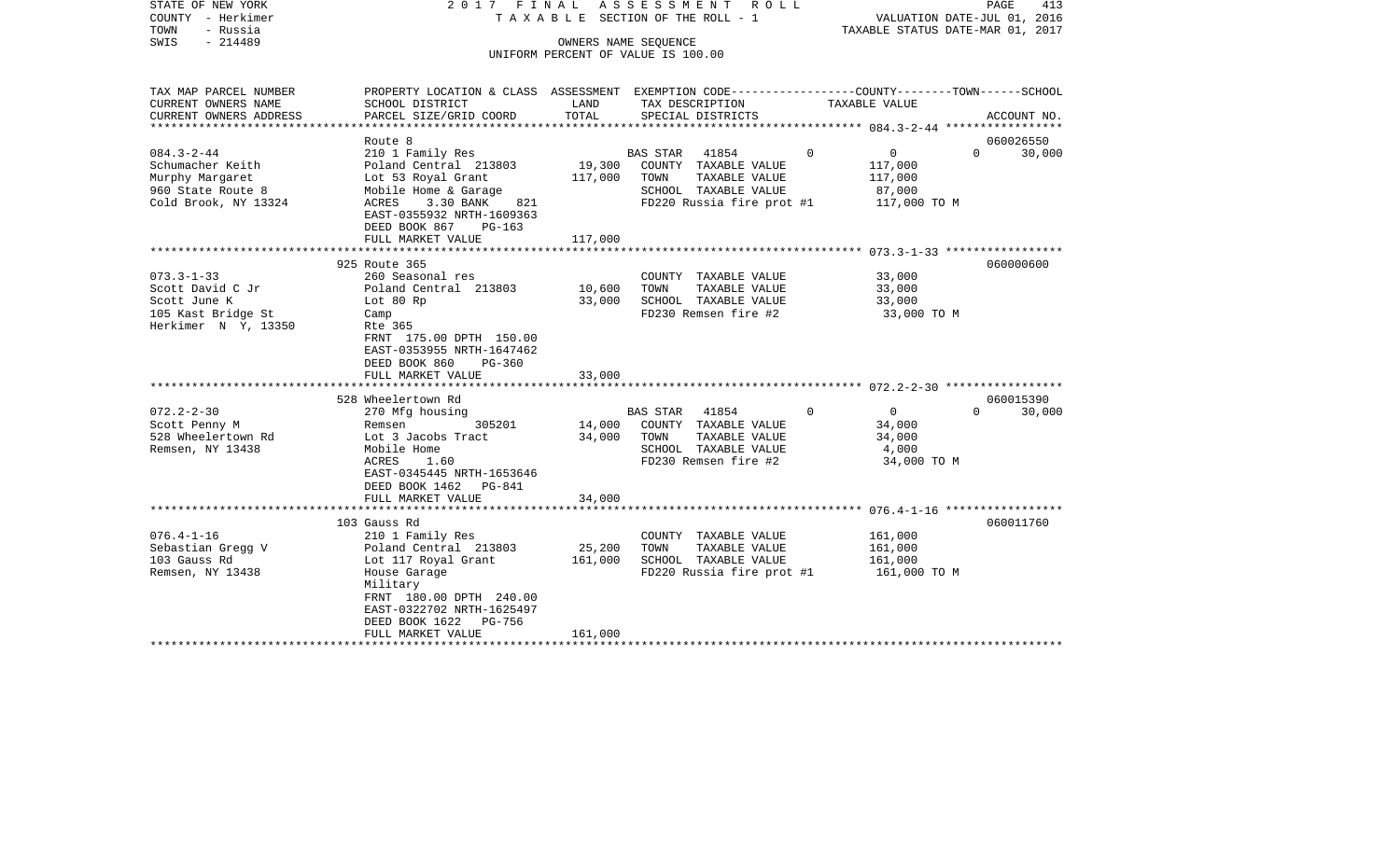| STATE OF NEW YORK      | 2017 FINAL                                                                                      |         | A S S E S S M E N T<br>R O L L     |                                | PAGE                             | 414    |
|------------------------|-------------------------------------------------------------------------------------------------|---------|------------------------------------|--------------------------------|----------------------------------|--------|
| COUNTY - Herkimer      |                                                                                                 |         | TAXABLE SECTION OF THE ROLL - 1    |                                | VALUATION DATE-JUL 01, 2016      |        |
| TOWN<br>- Russia       |                                                                                                 |         |                                    |                                | TAXABLE STATUS DATE-MAR 01, 2017 |        |
| $-214489$<br>SWIS      |                                                                                                 |         | OWNERS NAME SEOUENCE               |                                |                                  |        |
|                        |                                                                                                 |         | UNIFORM PERCENT OF VALUE IS 100.00 |                                |                                  |        |
| TAX MAP PARCEL NUMBER  | PROPERTY LOCATION & CLASS ASSESSMENT EXEMPTION CODE---------------COUNTY-------TOWN------SCHOOL |         |                                    |                                |                                  |        |
| CURRENT OWNERS NAME    | SCHOOL DISTRICT                                                                                 | LAND    | TAX DESCRIPTION                    | TAXABLE VALUE                  |                                  |        |
| CURRENT OWNERS ADDRESS | PARCEL SIZE/GRID COORD                                                                          | TOTAL   | SPECIAL DISTRICTS                  |                                | ACCOUNT NO.                      |        |
| ********************** |                                                                                                 |         |                                    |                                |                                  |        |
|                        | 462 Brady Beach Rd                                                                              |         |                                    |                                | 060025410                        |        |
| $072.4 - 1 - 20$       | 260 Seasonal res                                                                                |         | COUNTY TAXABLE VALUE               | 76,700                         |                                  |        |
| Sereday Robert         | Poland Central 213803                                                                           | 24,200  | TOWN<br>TAXABLE VALUE              | 76,700                         |                                  |        |
| Sereday Elaine         | Lot 47 Jerseyfield Patent                                                                       | 76,700  | SCHOOL TAXABLE VALUE               | 76,700                         |                                  |        |
| 16 Crest Rd            | Camp Garage                                                                                     |         | FD220 Russia fire prot #1          | 76,700 TO M                    |                                  |        |
| Ridgefield, CT 06877   | Brady Beach Rd                                                                                  |         |                                    |                                |                                  |        |
|                        | FRNT 125.00 DPTH 150.00                                                                         |         |                                    |                                |                                  |        |
|                        | EAST-0344451 NRTH-1643095                                                                       |         |                                    |                                |                                  |        |
|                        | DEED BOOK 00628 PG-00825                                                                        |         |                                    |                                |                                  |        |
|                        | FULL MARKET VALUE                                                                               | 76,700  |                                    |                                |                                  |        |
|                        |                                                                                                 |         |                                    |                                |                                  |        |
|                        | 9573 Route 28                                                                                   |         |                                    |                                |                                  |        |
| $088.1 - 1 - 11.5$     | 210 1 Family Res                                                                                |         | BAS STAR<br>41854                  | 0<br>$\overline{0}$            | $\Omega$                         | 30,000 |
| Sergott Gregory        | Poland Central 213803                                                                           | 41,700  | COUNTY TAXABLE VALUE               | 225,000                        |                                  |        |
| Sergott Sara K         | Unfinished 1 1/2 Story Bl                                                                       | 225,000 | TOWN<br>TAXABLE VALUE              | 225,000                        |                                  |        |
| 9573 Route 28          | FRNT 762.00 DPTH                                                                                |         | SCHOOL TAXABLE VALUE               | 195,000                        |                                  |        |
| Poland, NY 13431       | ACRES 19.20                                                                                     |         | FD220 Russia fire prot #1          | 225,000 TO M                   |                                  |        |
|                        | EAST-0328957 NRTH-1606278<br>DEED BOOK 890<br>$PG-278$                                          |         |                                    |                                |                                  |        |
|                        | FULL MARKET VALUE                                                                               | 225,000 |                                    |                                |                                  |        |
|                        |                                                                                                 |         |                                    |                                |                                  |        |
|                        | 927 State Rt 8                                                                                  |         |                                    |                                | 167539                           |        |
| $084.3 - 2 - 45.4$     | 210 1 Family Res                                                                                |         | 41854<br>BAS STAR                  | $\mathsf{O}$<br>$\Omega$       | $\Omega$                         | 30,000 |
| Shafer Charles         | Poland Central 213803                                                                           | 28,000  | COUNTY TAXABLE VALUE               | 151,800                        |                                  |        |
| Shafer Terry           | FRNT 697.50 DPTH                                                                                | 151,800 | TOWN<br>TAXABLE VALUE              | 151,800                        |                                  |        |
| PO Box 98              | ACRES<br>7.00                                                                                   |         | SCHOOL TAXABLE VALUE               | 121,800                        |                                  |        |
| Yorkville, NY 13495    | EAST-0355621 NRTH-1610232                                                                       |         | FD220 Russia fire prot #1          | 151,800 TO M                   |                                  |        |
|                        | DEED BOOK 1413 PG-604                                                                           |         |                                    |                                |                                  |        |
|                        | FULL MARKET VALUE                                                                               | 151,800 |                                    |                                |                                  |        |
|                        |                                                                                                 |         |                                    |                                |                                  |        |
|                        | 110 Loon Ln                                                                                     |         |                                    |                                | 060028650                        |        |
| $077.2 - 1 - 23$       | 210 1 Family Res                                                                                |         | BAS STAR<br>41854                  | $\mathbf{0}$<br>$\overline{0}$ | $\Omega$                         | 30,000 |
| Shambo Andrew          | Poland Central 213803                                                                           | 27,200  | COUNTY TAXABLE VALUE               | 84,000                         |                                  |        |
| Shambo Deborah         | Lot 15 Jerseyfield Patent                                                                       | 84,000  | TOWN<br>TAXABLE VALUE              | 84,000                         |                                  |        |
| PO Box 112             | FRNT 282.00 DPTH 140.00                                                                         |         | SCHOOL TAXABLE VALUE               | 54,000                         |                                  |        |
| Hinckley, NY 13352     | 0.51<br>ACRES                                                                                   |         | FD220 Russia fire prot #1          | 84,000 TO M                    |                                  |        |
|                        | EAST-0338163 NRTH-1637140                                                                       |         |                                    |                                |                                  |        |
|                        | DEED BOOK 870<br>PG-399                                                                         |         |                                    |                                |                                  |        |
|                        | FULL MARKET VALUE                                                                               | 84,000  |                                    |                                |                                  |        |
| ********************** |                                                                                                 |         |                                    |                                |                                  |        |
|                        | 914 Warney Rd                                                                                   |         |                                    |                                | 060002250                        |        |
| $073.3 - 1 - 43$       | 270 Mfg housing                                                                                 |         | BAS STAR<br>41854                  | 0<br>0                         | 0                                | 30,000 |
| Shaver Gary            | Poland Central 213803                                                                           | 13,800  | COUNTY<br>TAXABLE VALUE            | 55,500                         |                                  |        |
| 914 Route 365          | Lot 80 Remsenburg Patent                                                                        | 55,500  | TOWN<br>TAXABLE VALUE              | 55,500                         |                                  |        |
| Remsen, NY 13438       | Trailer Garage                                                                                  |         | SCHOOL TAXABLE VALUE               | 25,500                         |                                  |        |
|                        | FRNT 250.00 DPTH 280.00                                                                         |         | FD230 Remsen fire #2               | 55,500 TO M                    |                                  |        |
|                        | ACRES<br>1.50 BANK<br>135                                                                       |         |                                    |                                |                                  |        |
|                        | EAST-0353925 NRTH-1647140                                                                       |         |                                    |                                |                                  |        |
|                        | DEED BOOK 908<br>PG-388                                                                         |         |                                    |                                |                                  |        |
|                        | FULL MARKET VALUE<br>* * * * * * * * * * * * * * * * * *                                        | 55,500  |                                    |                                |                                  |        |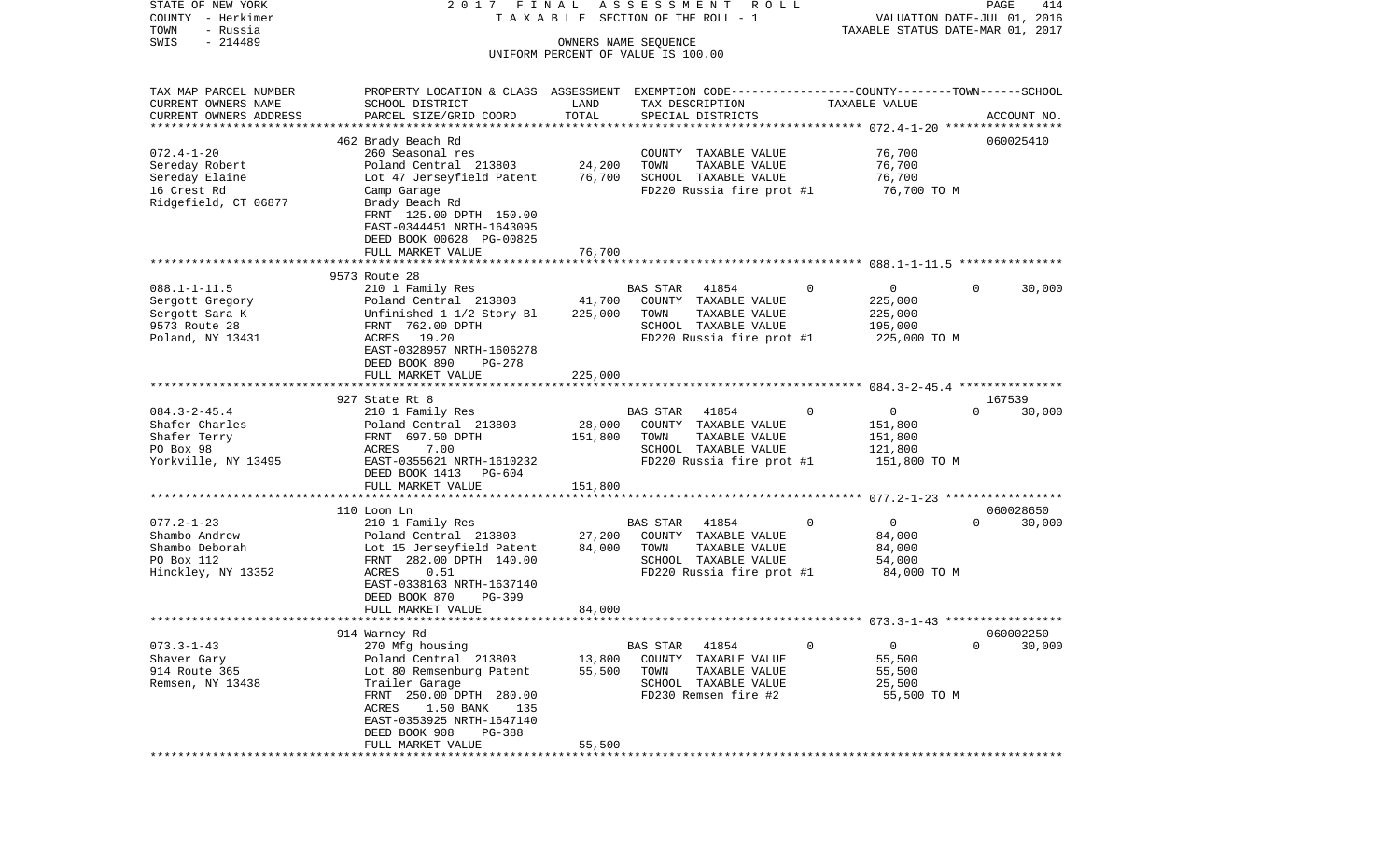| STATE OF NEW YORK<br>COUNTY - Herkimer<br>- Russia<br>TOWN<br>$-214489$<br>SWIS | 2017 FINAL                                                                                                                                | OWNERS NAME SEOUENCE      | ASSESSMENT<br>R O L L<br>T A X A B L E SECTION OF THE ROLL - 1<br>UNIFORM PERCENT OF VALUE IS 100.00 | VALUATION DATE-JUL 01, 2016<br>TAXABLE STATUS DATE-MAR 01, 2017 | PAGE<br>415 |
|---------------------------------------------------------------------------------|-------------------------------------------------------------------------------------------------------------------------------------------|---------------------------|------------------------------------------------------------------------------------------------------|-----------------------------------------------------------------|-------------|
| TAX MAP PARCEL NUMBER<br>CURRENT OWNERS NAME                                    | PROPERTY LOCATION & CLASS ASSESSMENT EXEMPTION CODE---------------COUNTY-------TOWN-----SCHOOL<br>SCHOOL DISTRICT                         | LAND                      | TAX DESCRIPTION                                                                                      | TAXABLE VALUE                                                   |             |
| CURRENT OWNERS ADDRESS<br>******************                                    | PARCEL SIZE/GRID COORD<br>**********************                                                                                          | TOTAL                     | SPECIAL DISTRICTS                                                                                    |                                                                 | ACCOUNT NO. |
|                                                                                 | Route 365                                                                                                                                 |                           |                                                                                                      |                                                                 | 060052190   |
| $073.3 - 1 - 60.3$                                                              | 260 Seasonal res                                                                                                                          |                           | COUNTY TAXABLE VALUE                                                                                 | 10,000                                                          |             |
| Shaw Roger A Jr                                                                 | 305201<br>Remsen                                                                                                                          | 6,400                     | TAXABLE VALUE<br>TOWN                                                                                | 10,000                                                          |             |
| 94 Mill Ln                                                                      | Lot 1 Marvin Tract                                                                                                                        | 10,000                    | SCHOOL TAXABLE VALUE                                                                                 | 10,000                                                          |             |
| Salem, CT 06420                                                                 | Trl<br><b>FRNT</b><br>82.00 DPTH<br>58.00<br>ACRES<br>0.12<br>EAST-0352535 NRTH-1646709<br>DEED BOOK 806<br>$PG-654$<br>FULL MARKET VALUE | 10,000                    | FD230 Remsen fire #2                                                                                 | 10,000 TO M                                                     |             |
|                                                                                 | ******************                                                                                                                        | * * * * * * * * * * * * * |                                                                                                      |                                                                 |             |
|                                                                                 | Pardeeville Rd                                                                                                                            |                           |                                                                                                      |                                                                 | 060016200   |
| $078.3 - 1 - 3$                                                                 | 242 Rurl res&rec                                                                                                                          |                           | N/P-EDUCAT 25120                                                                                     | 90,850<br>90,850<br>$\Omega$                                    | 90,850      |
| Shawangunk Nature Preserve<br>Spencer Behrendt Peggy                            | Poland Central 213803<br>Lot 13 Jerseyfield Patent                                                                                        | 150,000<br>181,700        | COUNTY TAXABLE VALUE<br>TOWN<br>TAXABLE VALUE                                                        | 90,850<br>90,850                                                |             |
| 255 Shawanqunk Rd                                                               | House                                                                                                                                     |                           | SCHOOL TAXABLE VALUE                                                                                 | 90,850                                                          |             |
| Cold Brook, NY 13324                                                            | FRNT10886.00 DPTH<br>ACRES 305.40<br>EAST-0351690 NRTH-1628819<br>DEED BOOK 901<br>$PG-523$                                               |                           | FD220 Russia fire prot #1<br>90,850 EX                                                               | 90,850 TO M                                                     |             |
|                                                                                 | FULL MARKET VALUE                                                                                                                         | 181,700                   |                                                                                                      |                                                                 |             |
|                                                                                 | Hemstreet Rd                                                                                                                              |                           |                                                                                                      |                                                                 | 060006030   |
| $078.1 - 1 - 1.3$                                                               | 314 Rural vac<10                                                                                                                          |                           | COUNTY TAXABLE VALUE                                                                                 | 13,900                                                          |             |
| Shelhamer Mark A                                                                | Poland Central 213803                                                                                                                     | 13,900                    | TOWN<br>TAXABLE VALUE                                                                                | 13,900                                                          |             |
| Shelhamer Kimberly A                                                            | Lot 46 Jerseyfield Patent                                                                                                                 | 13,900                    | SCHOOL TAXABLE VALUE                                                                                 | 13,900                                                          |             |
| 248 Hemstreet Rd<br>Cold Brook, NY 13324                                        | Vacant Land<br>7.10<br>ACRES<br>EAST-0350096 NRTH-1639591<br>DEED BOOK 894<br>$PG-617$                                                    | 13,900                    | FD220 Russia fire prot #1                                                                            | 13,900 TO M                                                     |             |
|                                                                                 | FULL MARKET VALUE<br>****************************                                                                                         |                           |                                                                                                      |                                                                 |             |
|                                                                                 | Hemstreet Rd.                                                                                                                             |                           |                                                                                                      |                                                                 |             |
| $078.1 - 1 - 2$                                                                 | 322 Rural vac>10                                                                                                                          |                           | COUNTY TAXABLE VALUE                                                                                 | 35,900                                                          |             |
| Shelhamer Mark A                                                                | Poland Central 213803                                                                                                                     | 35,900                    | TOWN<br>TAXABLE VALUE                                                                                | 35,900                                                          |             |
| Shelhamer Kimberly A                                                            | FRNT 730.00 DPTH                                                                                                                          | 35,900                    | SCHOOL TAXABLE VALUE                                                                                 | 35,900                                                          |             |
| 248 Hemstreet Rd<br>Cold Brook, NY 13324                                        | ACRES<br>26.50<br>EAST-0350784 NRTH-1640039<br>DEED BOOK 894<br>$PG-617$                                                                  |                           | FD220 Russia fire prot #1                                                                            | 35,900 TO M                                                     |             |
|                                                                                 | FULL MARKET VALUE                                                                                                                         | 35,900                    |                                                                                                      |                                                                 |             |
|                                                                                 |                                                                                                                                           |                           |                                                                                                      |                                                                 |             |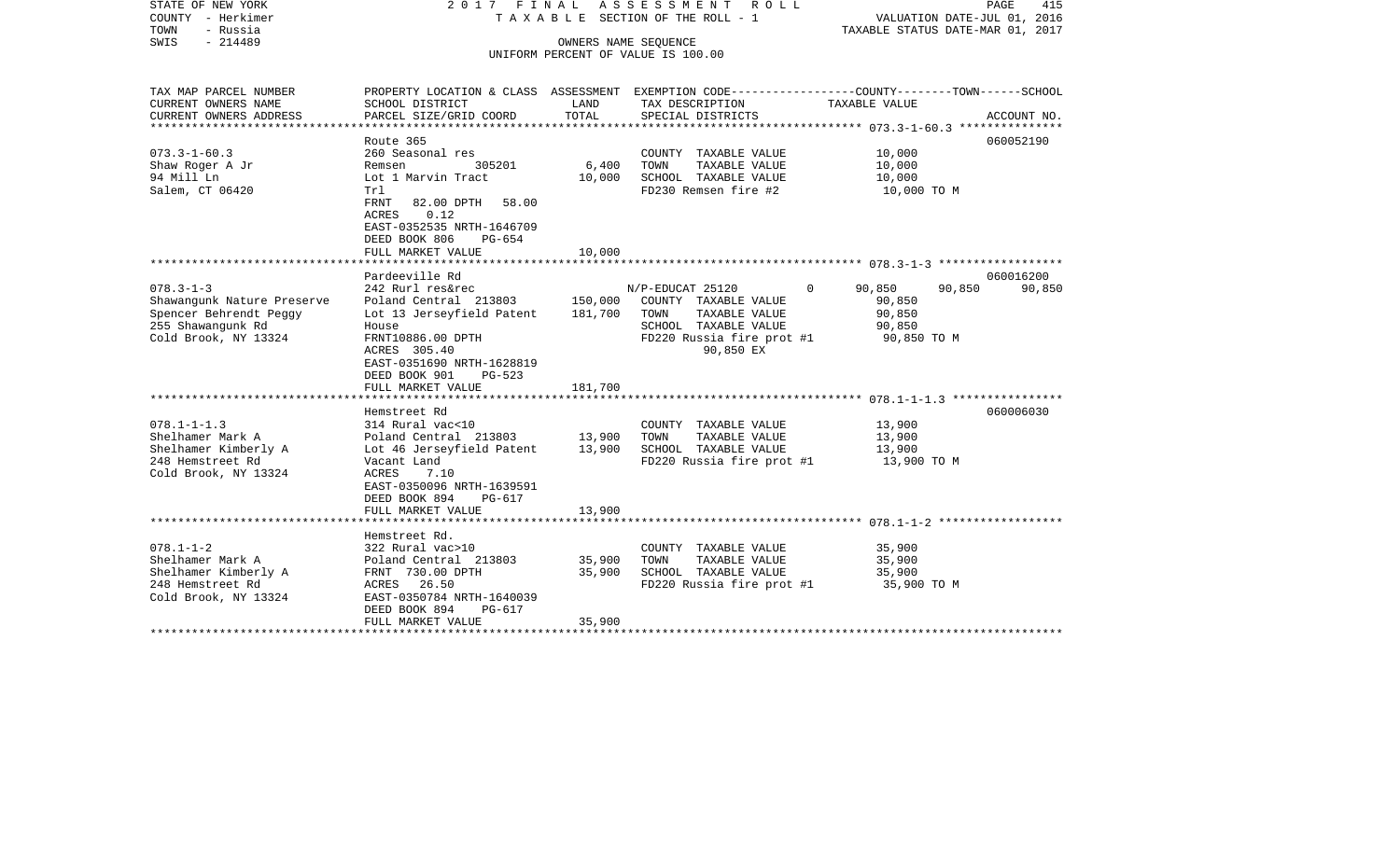| STATE OF NEW YORK      | 2017<br>FINAL                                                                                   |                                 | ASSESSMENT<br>ROLL                 |             |                                      |             | PAGE<br>416 |
|------------------------|-------------------------------------------------------------------------------------------------|---------------------------------|------------------------------------|-------------|--------------------------------------|-------------|-------------|
| COUNTY - Herkimer      | TAXABLE                                                                                         |                                 | SECTION OF THE ROLL - 1            |             | VALUATION DATE-JUL 01, 2016          |             |             |
| TOWN<br>- Russia       |                                                                                                 |                                 |                                    |             | TAXABLE STATUS DATE-MAR 01, 2017     |             |             |
| $-214489$<br>SWIS      |                                                                                                 |                                 | OWNERS NAME SEQUENCE               |             |                                      |             |             |
|                        |                                                                                                 |                                 | UNIFORM PERCENT OF VALUE IS 100.00 |             |                                      |             |             |
|                        |                                                                                                 |                                 |                                    |             |                                      |             |             |
| TAX MAP PARCEL NUMBER  | PROPERTY LOCATION & CLASS ASSESSMENT EXEMPTION CODE---------------COUNTY-------TOWN------SCHOOL |                                 |                                    |             |                                      |             |             |
| CURRENT OWNERS NAME    | SCHOOL DISTRICT                                                                                 | LAND                            | TAX DESCRIPTION                    |             | TAXABLE VALUE                        |             |             |
| CURRENT OWNERS ADDRESS | PARCEL SIZE/GRID COORD                                                                          | TOTAL                           | SPECIAL DISTRICTS                  |             |                                      |             | ACCOUNT NO. |
| ********************** |                                                                                                 |                                 |                                    |             |                                      |             |             |
|                        | 248 Hemstreet Rd.                                                                               |                                 |                                    |             |                                      |             |             |
| $078.1 - 1 - 3$        | 210 1 Family Res                                                                                |                                 | <b>BAS STAR</b><br>41854           | 0           | 0                                    | 0           | 30,000      |
| Shelhamer Mark A       | Poland Central 213803                                                                           | 63,400                          | COUNTY TAXABLE VALUE               |             | 202,500                              |             |             |
| Shelhamer Kimberly A   | FRNT 3005.00 DPTH                                                                               | 202,500                         | TOWN<br>TAXABLE VALUE              |             | 202,500                              |             |             |
| 248 Hemstreet Rd       | ACRES<br>52.10                                                                                  |                                 | SCHOOL TAXABLE VALUE               |             | 172,500                              |             |             |
| Cold Brook, NY 13324   | EAST-0351029 NRTH-1641137                                                                       |                                 | FD220 Russia fire prot #1          |             | 202,500 TO M                         |             |             |
|                        | DEED BOOK 894<br>$PG-617$                                                                       |                                 |                                    |             |                                      |             |             |
|                        | FULL MARKET VALUE                                                                               | 202,500                         |                                    |             |                                      |             |             |
|                        |                                                                                                 |                                 |                                    |             | ********* 078.1-1-4 **************** |             |             |
|                        | Hemstreet Rd                                                                                    |                                 |                                    |             |                                      |             |             |
| $078.1 - 1 - 4$        | 910 Priv forest                                                                                 |                                 | COUNTY TAXABLE VALUE               |             | 8,000                                |             |             |
| Shelhamer Mark A       | Poland Central 213803                                                                           | 8,000                           | TOWN<br>TAXABLE VALUE              |             | 8,000                                |             |             |
| Shelhamer Kimberly A   | ACRES 10.00                                                                                     | 8,000                           | SCHOOL TAXABLE VALUE               |             | 8,000                                |             |             |
| 248 Hemstreet Rd       | EAST-0351982 NRTH-1640327                                                                       |                                 | FD220 Russia fire prot #1          |             | 8,000 TO M                           |             |             |
| Cold Brook, NY 13324   | DEED BOOK 894<br>PG-617                                                                         |                                 |                                    |             |                                      |             |             |
|                        | FULL MARKET VALUE                                                                               | 8,000                           |                                    |             |                                      |             |             |
|                        |                                                                                                 |                                 |                                    |             |                                      |             |             |
|                        | 190 Plumb Rd.                                                                                   |                                 |                                    |             |                                      |             |             |
| $088.1 - 1 - 24.2$     | 270 Mfg housing                                                                                 |                                 | CW_15_VET/ 41162                   | 0           | 9,000                                | $\mathbf 0$ | $\Omega$    |
| Sheppard Kathleen      | Poland Central 213803                                                                           |                                 | 41854<br>15,000 BAS STAR           | $\Omega$    | $\mathbf 0$                          | $\Omega$    | 30,000      |
| Sheppard Alan          | Doublewide, land                                                                                | 69,000                          | COUNTY TAXABLE VALUE               |             | 60,000                               |             |             |
| 190 Plumb Rd           | FRNT 332.00 DPTH                                                                                |                                 | TOWN<br>TAXABLE VALUE              |             | 69,000                               |             |             |
| Poland, NY 13431       | ACRES<br>2.00                                                                                   |                                 | SCHOOL TAXABLE VALUE               |             | 39,000                               |             |             |
|                        | EAST-0333780 NRTH-1605037                                                                       |                                 | FD220 Russia fire prot #1          |             | 69,000 TO M                          |             |             |
|                        | DEED BOOK 862<br>PG-376                                                                         |                                 |                                    |             |                                      |             |             |
|                        | FULL MARKET VALUE                                                                               | 69,000                          |                                    |             |                                      |             |             |
|                        |                                                                                                 |                                 |                                    |             |                                      |             |             |
|                        | Barnhart Rd                                                                                     |                                 |                                    |             |                                      |             | 060029400   |
| $072.2 - 2 - 63$       | 260 Seasonal res                                                                                |                                 | COUNTY TAXABLE VALUE               |             | 128,700                              |             |             |
| Sheridan John E        | Remsen<br>305201                                                                                | 124,000                         | TOWN<br>TAXABLE VALUE              |             | 128,700                              |             |             |
| Messenger Susanne      | Lot 1 Jacobs Tract                                                                              | 128,700                         | SCHOOL TAXABLE VALUE               |             | 128,700                              |             |             |
| 643 Route 365          | Camp Gar                                                                                        |                                 | FD230 Remsen fire #2               |             | 550 TO M                             |             |             |
| Remsen, NY 13438       | ACRES 124.00                                                                                    |                                 |                                    |             |                                      |             |             |
|                        | EAST-0347473 NRTH-1649313                                                                       |                                 |                                    |             |                                      |             |             |
|                        | DEED BOOK 797<br>$PG-173$                                                                       |                                 |                                    |             |                                      |             |             |
|                        | FULL MARKET VALUE                                                                               | 128,700                         |                                    |             |                                      |             |             |
|                        |                                                                                                 |                                 |                                    |             | ****** 073.1-1-15 ****************** |             |             |
|                        | Route 365                                                                                       |                                 |                                    |             |                                      |             | 060022800   |
| $073.1 - 1 - 15$       | 242 Rurl res&rec                                                                                |                                 | VET WAR C 41122                    | $\mathbf 0$ | 9,000                                | $\mathbf 0$ | $\Omega$    |
| Sheridan John E        | 305201<br>Remsen                                                                                |                                 | 41,000 VET WAR T 41123             | $\mathbf 0$ | $\mathbf 0$                          | 12,000      | 0           |
| Sheridan Susanne H     | Lot 1 Jacobs Tract                                                                              |                                 | 239,000 ENH STAR<br>41834          | 0           | 0                                    | $\Omega$    | 65,500      |
| 643 Route 365          | House Camp Gar                                                                                  |                                 | COUNTY TAXABLE VALUE               |             | 230,000                              |             |             |
| Remsen, NY 13438       | 33.34<br>ACRES                                                                                  |                                 | TOWN<br>TAXABLE VALUE              |             | 227,000                              |             |             |
|                        | EAST-0349314 NRTH-1649232                                                                       |                                 | SCHOOL TAXABLE VALUE               |             | 173,500                              |             |             |
|                        | $PG-538$<br>DEED BOOK 898                                                                       |                                 | FD230 Remsen fire #2               |             | 239,000 TO M                         |             |             |
|                        | FULL MARKET VALUE                                                                               | 239,000                         |                                    |             |                                      |             |             |
|                        |                                                                                                 | * * * * * * * * * * * * * * * * |                                    |             | ****************************         |             |             |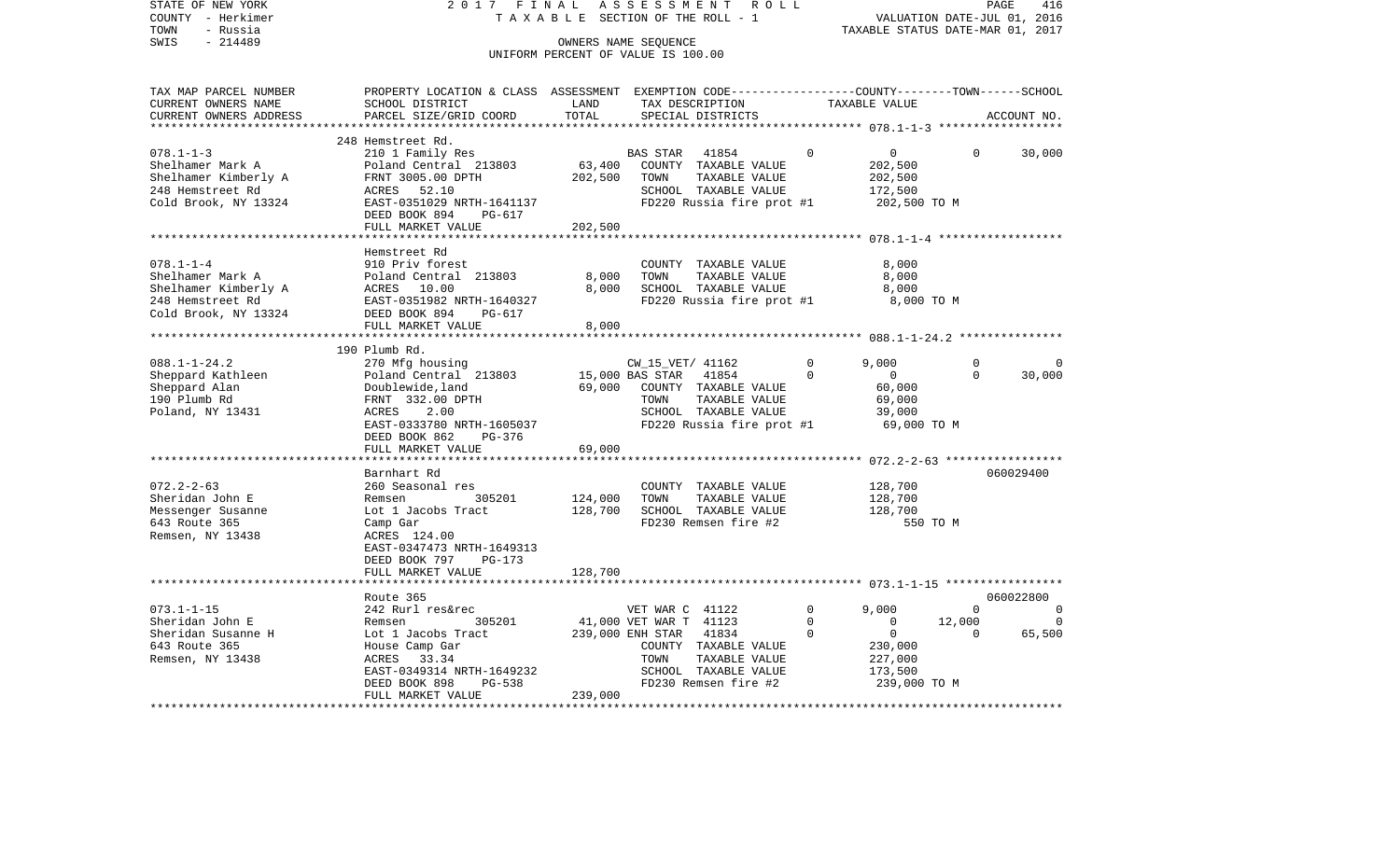| STATE OF NEW YORK      | 2017                                                 | FINAL       | ASSESSMENT<br>R O L L                                                                            |                                  | PAGE<br>417        |
|------------------------|------------------------------------------------------|-------------|--------------------------------------------------------------------------------------------------|----------------------------------|--------------------|
| COUNTY - Herkimer      |                                                      |             | TAXABLE SECTION OF THE ROLL - 1                                                                  | VALUATION DATE-JUL 01, 2016      |                    |
| - Russia<br>TOWN       |                                                      |             |                                                                                                  | TAXABLE STATUS DATE-MAR 01, 2017 |                    |
| SWIS<br>$-214489$      |                                                      |             | OWNERS NAME SEQUENCE<br>UNIFORM PERCENT OF VALUE IS 100.00                                       |                                  |                    |
|                        |                                                      |             |                                                                                                  |                                  |                    |
| TAX MAP PARCEL NUMBER  |                                                      |             | PROPERTY LOCATION & CLASS ASSESSMENT EXEMPTION CODE----------------COUNTY-------TOWN------SCHOOL |                                  |                    |
| CURRENT OWNERS NAME    | SCHOOL DISTRICT                                      | LAND        | TAX DESCRIPTION                                                                                  | TAXABLE VALUE                    |                    |
| CURRENT OWNERS ADDRESS | PARCEL SIZE/GRID COORD                               | TOTAL       | SPECIAL DISTRICTS                                                                                |                                  | ACCOUNT NO.        |
| ********************** | ************************                             | *********** | ********************************* 073.1-1-01.1 ***************                                   |                                  |                    |
|                        | Barnhart Rd                                          |             |                                                                                                  |                                  | 060022830          |
| $073.1 - 1 - 01.1$     | 323 Vacant rural                                     |             | COUNTY TAXABLE VALUE                                                                             | 15,000                           |                    |
| Sheridan Susanne H     | Remsen<br>305201                                     | 15,000      | TOWN<br>TAXABLE VALUE                                                                            | 15,000                           |                    |
| 643 State Route 365    | Lot 1 Marvin Tract                                   | 15,000      | SCHOOL TAXABLE VALUE                                                                             | 15,000                           |                    |
| Remsen, NY 13438       | Vacant Land                                          |             | FD230 Remsen fire #2                                                                             | 15,000 TO M                      |                    |
|                        | ACRES<br>10.00                                       |             |                                                                                                  |                                  |                    |
|                        | EAST-0311130 NRTH-1226300                            |             |                                                                                                  |                                  |                    |
|                        | DEED BOOK 846<br>PG-216                              |             |                                                                                                  |                                  |                    |
|                        | FULL MARKET VALUE                                    | 15,000      |                                                                                                  |                                  |                    |
|                        |                                                      |             |                                                                                                  |                                  |                    |
|                        | Barnhart Rd                                          |             |                                                                                                  |                                  | 060025650          |
| $073.1 - 1 - 8$        | 260 Seasonal res                                     |             | COUNTY TAXABLE VALUE                                                                             | 61,500                           |                    |
| Shulsky James D        | 305201<br>Remsen                                     | 54,500      | TOWN<br>TAXABLE VALUE                                                                            | 61,500                           |                    |
| Shulsky Marilyn        | Lot 2 Marvin Tract                                   | 61,500      | SCHOOL TAXABLE VALUE                                                                             | 61,500                           |                    |
| 108 West St            | Camp                                                 |             | FD230 Remsen fire #2                                                                             | 61,500 TO M                      |                    |
| Whitesboro, NY 13492   | ACRES<br>68.00                                       |             |                                                                                                  |                                  |                    |
|                        | EAST-0350795 NRTH-1652102                            |             |                                                                                                  |                                  |                    |
|                        | DEED BOOK 1077<br><b>PG-207</b>                      |             |                                                                                                  |                                  |                    |
|                        | FULL MARKET VALUE                                    | 61,500      |                                                                                                  |                                  |                    |
|                        | *********************                                |             |                                                                                                  |                                  |                    |
|                        | Sunset Lodge                                         |             |                                                                                                  |                                  |                    |
| $078.3 - 1 - 14$       | 323 Vacant rural                                     |             | COUNTY TAXABLE VALUE                                                                             | 12,400                           |                    |
| Sickles Frank          | Poland Central 213803                                | 12,400      | TOWN<br>TAXABLE VALUE                                                                            | 12,400                           |                    |
| Sunset Lodge Rd        | ACRES<br>8.00                                        | 12,400      | SCHOOL TAXABLE VALUE                                                                             | 12,400                           |                    |
| Cold Brook, NY 13324   | EAST-0355522 NRTH-1628184                            |             | FD220 Russia fire prot #1                                                                        | 12,400 TO M                      |                    |
|                        | FULL MARKET VALUE                                    | 12,400      |                                                                                                  |                                  |                    |
|                        |                                                      |             |                                                                                                  |                                  |                    |
|                        | Hall Rd                                              |             |                                                                                                  |                                  | 060028320          |
| $084.3 - 2 - 7$        | 260 Seasonal res                                     |             | COUNTY TAXABLE VALUE                                                                             | 120,500                          |                    |
| Simpson Daniel D       | Poland Central 213803                                | 91,600      | TOWN<br>TAXABLE VALUE                                                                            | 120,500                          |                    |
| Simpson Debra L        | Lot 75 Royal Grant                                   | 120,500     | SCHOOL TAXABLE VALUE                                                                             | 120,500                          |                    |
| 141 Sunset Dr          | Cabin                                                |             | FD220 Russia fire prot #1                                                                        | 120,500 TO M                     |                    |
| Forked River, NJ 08731 | ACRES<br>87.00                                       |             |                                                                                                  |                                  |                    |
|                        | EAST-0356485 NRTH-1613883<br>PG-458                  |             |                                                                                                  |                                  |                    |
|                        | DEED BOOK 1105                                       | 120,500     |                                                                                                  |                                  |                    |
|                        | FULL MARKET VALUE<br>******************************* |             |                                                                                                  |                                  |                    |
|                        | 1474 Wheelertown Rd                                  |             |                                                                                                  |                                  | 060052250          |
| $068. -1 - 5.1$        | 242 Rurl res&rec                                     |             | ENH STAR<br>41834                                                                                | 0<br>0                           | 65,500<br>$\Omega$ |
| Singer Erhard          | 305201<br>Remsen                                     | 36,200      | COUNTY TAXABLE VALUE                                                                             | 136,000                          |                    |
| Singer Patricia        | Lot No 31 Remsenburgh Pat                            | 136,000     | TOWN<br>TAXABLE VALUE                                                                            | 136,000                          |                    |
| 1474 Wheelertown Rd    | Log Home & Trailer                                   |             | SCHOOL TAXABLE VALUE                                                                             | 70,500                           |                    |
| Forestport, NY 13338   | ACRES<br>18.90                                       |             | FD230 Remsen fire #2                                                                             | 136,000 TO M                     |                    |
|                        | EAST-0338793 NRTH-1665620                            |             |                                                                                                  |                                  |                    |
|                        | DEED BOOK 1530<br>$PG-63$                            |             |                                                                                                  |                                  |                    |
|                        | FULL MARKET VALUE                                    | 136,000     |                                                                                                  |                                  |                    |
|                        |                                                      |             |                                                                                                  |                                  |                    |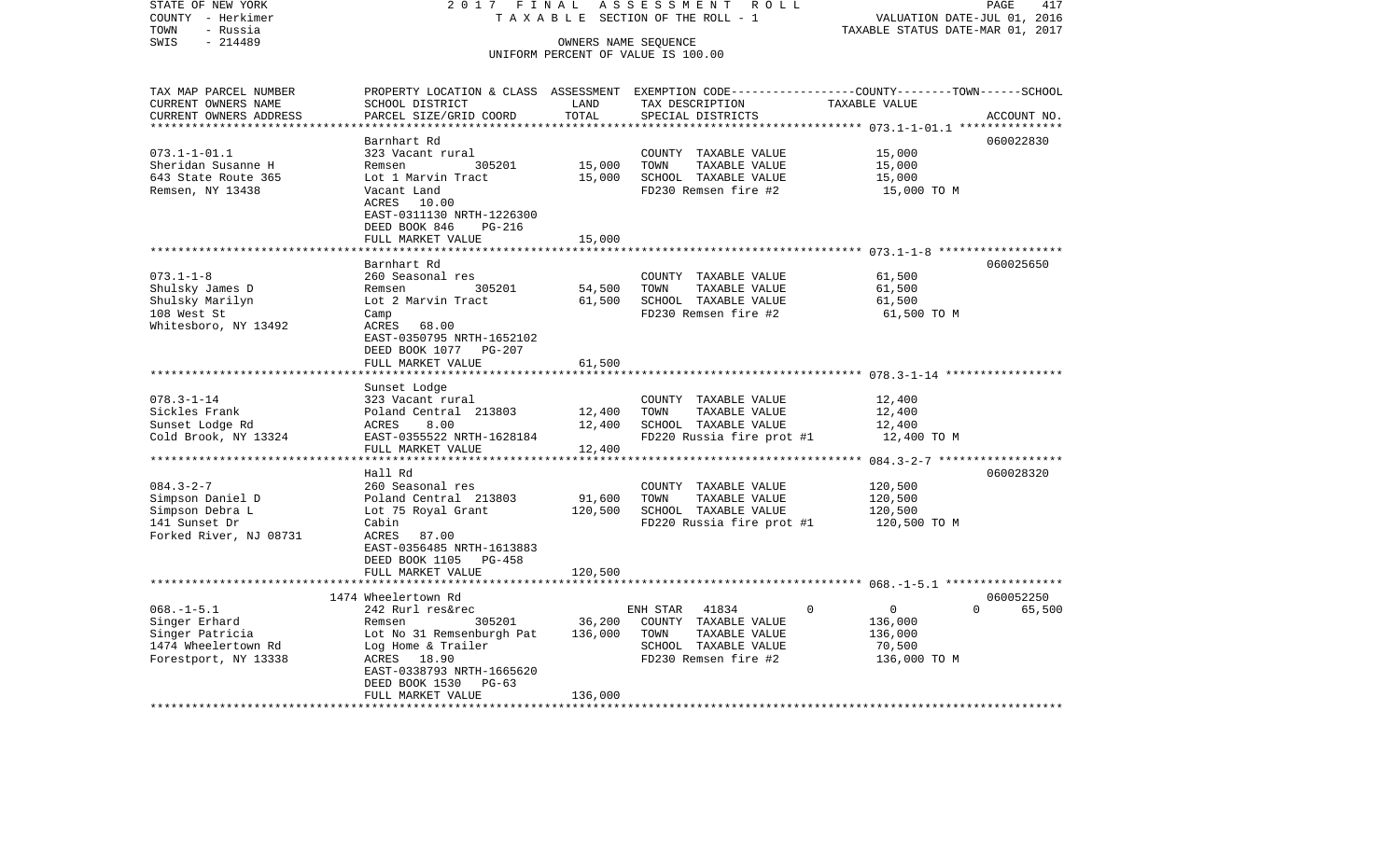| STATE OF NEW YORK<br>COUNTY - Herkimer<br>- Russia<br>TOWN | 2017 FINAL<br>TAXABLE                                 |                      | ASSESSMENT<br>R O L L<br>SECTION OF THE ROLL - 1                                                 | VALUATION DATE-JUL 01, 2016<br>TAXABLE STATUS DATE-MAR 01, 2017 | PAGE<br>418               |
|------------------------------------------------------------|-------------------------------------------------------|----------------------|--------------------------------------------------------------------------------------------------|-----------------------------------------------------------------|---------------------------|
| $-214489$<br>SWIS                                          |                                                       | OWNERS NAME SEQUENCE |                                                                                                  |                                                                 |                           |
|                                                            |                                                       |                      | UNIFORM PERCENT OF VALUE IS 100.00                                                               |                                                                 |                           |
|                                                            |                                                       |                      |                                                                                                  |                                                                 |                           |
| TAX MAP PARCEL NUMBER                                      |                                                       |                      | PROPERTY LOCATION & CLASS ASSESSMENT EXEMPTION CODE----------------COUNTY-------TOWN------SCHOOL |                                                                 |                           |
| CURRENT OWNERS NAME                                        | SCHOOL DISTRICT                                       | LAND                 | TAX DESCRIPTION                                                                                  | TAXABLE VALUE                                                   |                           |
| CURRENT OWNERS ADDRESS<br>**********************           | PARCEL SIZE/GRID COORD<br>***********************     | TOTAL                | SPECIAL DISTRICTS                                                                                |                                                                 | ACCOUNT NO.               |
|                                                            | Wheelertown Rd                                        | ****************     |                                                                                                  |                                                                 | ************<br>060002580 |
| $068. -1 - 5.2$                                            | 910 Priv forest                                       |                      | COUNTY TAXABLE VALUE                                                                             | 32,400                                                          |                           |
| Singer Erhard                                              | 305201<br>Remsen                                      | 32,400               | TOWN<br>TAXABLE VALUE                                                                            | 32,400                                                          |                           |
| Porter Melissa                                             | Lot 31 Remsenburg Patent                              | 32,400               | SCHOOL TAXABLE VALUE                                                                             | 32,400                                                          |                           |
| 1474 Wheelertown Rd                                        | Vacant Land                                           |                      | FD230 Remsen fire #2                                                                             | 32,400 TO M                                                     |                           |
| Forestport, NY 13338                                       | ACRES<br>23.16                                        |                      |                                                                                                  |                                                                 |                           |
|                                                            | EAST-0339532 NRTH-1665989                             |                      |                                                                                                  |                                                                 |                           |
|                                                            | DEED BOOK 1530<br>$PG-63$                             |                      |                                                                                                  |                                                                 |                           |
|                                                            | FULL MARKET VALUE                                     | 32,400               |                                                                                                  |                                                                 |                           |
|                                                            |                                                       |                      |                                                                                                  |                                                                 |                           |
|                                                            | Silverstone Rd                                        |                      |                                                                                                  |                                                                 | 060007890                 |
| $072.12 - 2 - 34$                                          | 260 Seasonal res - WTRFNT                             |                      | COUNTY TAXABLE VALUE                                                                             | 87,500                                                          |                           |
| Singleterry Bruce                                          | 305201<br>Remsen                                      | 34,800               | TOWN<br>TAXABLE VALUE                                                                            | 87,500                                                          |                           |
| Singleterry Bella                                          | Lot 2 Jacobs Tract                                    | 87,500               | SCHOOL TAXABLE VALUE                                                                             | 87,500                                                          |                           |
| 249 Oakland Ave                                            | Camp                                                  |                      | FD230 Remsen fire #2                                                                             | 87,500 TO M                                                     |                           |
| S. Plainfield, NJ 07080                                    | Silverstone Estates                                   |                      |                                                                                                  |                                                                 |                           |
|                                                            | FRNT 100.00 DPTH 240.00                               |                      |                                                                                                  |                                                                 |                           |
|                                                            | ACRES<br>0.54                                         |                      |                                                                                                  |                                                                 |                           |
|                                                            | EAST-0346336 NRTH-1651330<br>DEED BOOK 1156<br>PG-617 |                      |                                                                                                  |                                                                 |                           |
|                                                            | FULL MARKET VALUE                                     | 87,500               |                                                                                                  |                                                                 |                           |
|                                                            |                                                       |                      |                                                                                                  |                                                                 |                           |
|                                                            | 170 Taylor Brook Rd                                   |                      |                                                                                                  |                                                                 | 060040570                 |
| $083.1 - 1 - 46$                                           | 312 Vac w/imprv                                       |                      | COUNTY TAXABLE VALUE                                                                             | 12,500                                                          |                           |
| Sirianni Louis A Jr                                        | Poland Central 213803                                 | 4,000                | TAXABLE VALUE<br>TOWN                                                                            | 12,500                                                          |                           |
| Parker Susan E                                             | E 92 Rg                                               | 12,500               | SCHOOL TAXABLE VALUE                                                                             | 12,500                                                          |                           |
| 162 Taylor Brook Rd                                        | 30 X 45 Garage                                        |                      | FD220 Russia fire prot #1                                                                        | 12,500 TO M                                                     |                           |
| Poland, NY 13431                                           | Taylor Brk Rd                                         |                      |                                                                                                  |                                                                 |                           |
|                                                            | FRNT 130.00 DPTH 350.00                               |                      |                                                                                                  |                                                                 |                           |
|                                                            | EAST-0333734 NRTH-1616241                             |                      |                                                                                                  |                                                                 |                           |
|                                                            | DEED BOOK 1582<br>PG-370                              |                      |                                                                                                  |                                                                 |                           |
|                                                            | FULL MARKET VALUE                                     | 12,500               |                                                                                                  |                                                                 |                           |
|                                                            | ************************                              | *********            |                                                                                                  |                                                                 |                           |
|                                                            | 162 Taylor Brook Rd                                   |                      |                                                                                                  |                                                                 | 060040150                 |
| $083.1 - 1 - 47$                                           | 210 1 Family Res                                      |                      | COUNTY TAXABLE VALUE                                                                             | 119,700                                                         |                           |
| Sirianni Louis A Jr                                        | Poland Central 213803                                 | 12,400               | TOWN<br>TAXABLE VALUE                                                                            | 119,700                                                         |                           |
| Parker Susan E                                             | Garage                                                | 119,700              | SCHOOL TAXABLE VALUE                                                                             | 119,700                                                         |                           |
| 162 Taylor Brook Rd                                        | House 1 Acre                                          |                      | FD220 Russia fire prot #1                                                                        | 119,700 TO M                                                    |                           |
| Poland, NY 13431                                           | Taylor Brook                                          |                      |                                                                                                  |                                                                 |                           |
|                                                            | FRNT 120.00 DPTH 350.00                               |                      |                                                                                                  |                                                                 |                           |
|                                                            | EAST-0333748 NRTH-1616123                             |                      |                                                                                                  |                                                                 |                           |
|                                                            | DEED BOOK 1582<br><b>PG-370</b><br>FULL MARKET VALUE  | 119,700              |                                                                                                  |                                                                 |                           |
|                                                            |                                                       |                      |                                                                                                  |                                                                 |                           |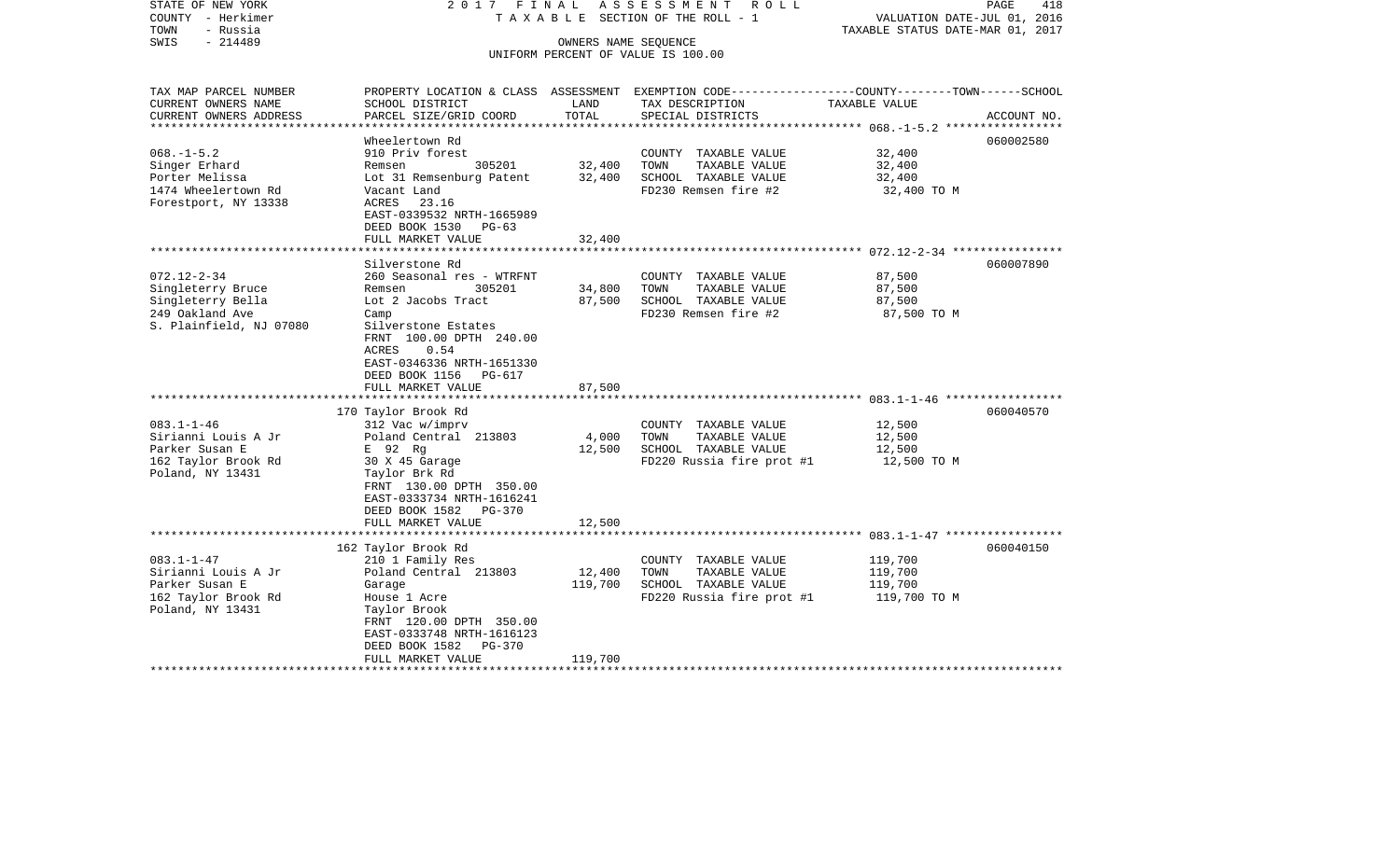| STATE OF NEW YORK<br>COUNTY - Herkimer<br>TOWN<br>- Russia<br>$-214489$<br>SWIS                                                                                                                          | 2017 FINAL                                                                                                                                                                                                                                                                                                                                                                                     |                                               | A S S E S S M E N T R O L L<br>T A X A B L E SECTION OF THE ROLL - 1<br>OWNERS NAME SEQUENCE                                                                                                                     | TAXABLE STATUS DATE-MAR 01, 2017                                                                                        | PAGE<br>419<br>VALUATION DATE-JUL 01, 2016   |
|----------------------------------------------------------------------------------------------------------------------------------------------------------------------------------------------------------|------------------------------------------------------------------------------------------------------------------------------------------------------------------------------------------------------------------------------------------------------------------------------------------------------------------------------------------------------------------------------------------------|-----------------------------------------------|------------------------------------------------------------------------------------------------------------------------------------------------------------------------------------------------------------------|-------------------------------------------------------------------------------------------------------------------------|----------------------------------------------|
|                                                                                                                                                                                                          |                                                                                                                                                                                                                                                                                                                                                                                                |                                               | UNIFORM PERCENT OF VALUE IS 100.00                                                                                                                                                                               |                                                                                                                         |                                              |
| TAX MAP PARCEL NUMBER<br>CURRENT OWNERS NAME                                                                                                                                                             | PROPERTY LOCATION & CLASS ASSESSMENT EXEMPTION CODE---------------COUNTY-------TOWN------SCHOOL<br>SCHOOL DISTRICT                                                                                                                                                                                                                                                                             | LAND                                          | TAX DESCRIPTION                                                                                                                                                                                                  | TAXABLE VALUE                                                                                                           |                                              |
| CURRENT OWNERS ADDRESS                                                                                                                                                                                   | PARCEL SIZE/GRID COORD                                                                                                                                                                                                                                                                                                                                                                         | TOTAL                                         | SPECIAL DISTRICTS                                                                                                                                                                                                |                                                                                                                         | ACCOUNT NO.                                  |
|                                                                                                                                                                                                          | Warney Rd Southside                                                                                                                                                                                                                                                                                                                                                                            |                                               |                                                                                                                                                                                                                  |                                                                                                                         | 060040330                                    |
| $073.3 - 1 - 47$<br>Siuta Daniel T<br>6433 Stage Rd<br>Utica, NY 13502                                                                                                                                   | 260 Seasonal res - WTRFNT<br>Poland Central 213803<br>Lot 80 Remsenburg Patent<br>50.00 DPTH 220.00<br>FRNT<br>ACRES<br>0.28                                                                                                                                                                                                                                                                   | 5,600<br>35,600                               | COUNTY TAXABLE VALUE<br>TOWN<br>TAXABLE VALUE<br>SCHOOL TAXABLE VALUE<br>FD230 Remsen fire #2                                                                                                                    | 35,600<br>35,600<br>35,600<br>35,600 TO M                                                                               |                                              |
|                                                                                                                                                                                                          | EAST-0353897 NRTH-1646838<br>DEED BOOK 1497 PG-703<br>FULL MARKET VALUE                                                                                                                                                                                                                                                                                                                        | 35,600                                        |                                                                                                                                                                                                                  |                                                                                                                         |                                              |
|                                                                                                                                                                                                          |                                                                                                                                                                                                                                                                                                                                                                                                |                                               |                                                                                                                                                                                                                  |                                                                                                                         |                                              |
| $072.2 - 1 - 81$<br>Skermont Timothy F<br>Skermont Debra J<br>440 Spall Road S<br>Remsen, NY 13438<br>$072.2 - 1 - 82$<br>Skermont Timothy F<br>Skermont Debra J<br>440 Spall Road S<br>Remsen, NY 13438 | 448 Spall Rd<br>270 Mfg housing<br>305201<br>Remsen<br>Lot 10 Walker Tract<br>Trailer<br>FRNT 100.00 DPTH<br>ACRES<br>3.30<br>EAST-0342409 NRTH-1653126<br>DEED BOOK 788<br>PG-172<br>FULL MARKET VALUE<br>440 Spall Rd<br>210 1 Family Res<br>305201<br>Remsen<br>Lot 10 Walker Tract<br>House<br>FRNT<br>22.00 DPTH<br>0.50<br>ACRES<br>EAST-0341905 NRTH-1652815<br>DEED BOOK 789<br>PG-621 | 17,000<br>23,500<br>23,500<br>9,800<br>75,000 | COUNTY TAXABLE VALUE<br>TOWN<br>TAXABLE VALUE<br>SCHOOL TAXABLE VALUE<br>FD230 Remsen fire #2<br>BAS STAR 41854<br>COUNTY TAXABLE VALUE<br>TOWN<br>TAXABLE VALUE<br>SCHOOL TAXABLE VALUE<br>FD230 Remsen fire #2 | 23,500<br>23,500<br>23,500<br>23,500 TO M<br>$\mathbf 0$<br>$\overline{0}$<br>75,000<br>75,000<br>45,000<br>75,000 TO M | 060022560<br>060046570<br>$\Omega$<br>30,000 |
|                                                                                                                                                                                                          | FULL MARKET VALUE                                                                                                                                                                                                                                                                                                                                                                              | 75,000                                        |                                                                                                                                                                                                                  |                                                                                                                         |                                              |
|                                                                                                                                                                                                          | 427 Russia Rd                                                                                                                                                                                                                                                                                                                                                                                  |                                               |                                                                                                                                                                                                                  |                                                                                                                         | 60029945                                     |
| $083.3 - 2 - 17.2$<br>Slate Amy J<br>427 Russia Rd<br>Poland, NY 13431                                                                                                                                   | 210 1 Family Res<br>Poland Central 213803<br>Lot 87 Royal Grant<br>House<br>ACRES<br>3.50<br>EAST-0334633 NRTH-1612645<br>DEED BOOK 1522<br>PG-769<br>FULL MARKET VALUE                                                                                                                                                                                                                        | 17,300<br>123,560<br>123,560                  | 41854<br>BAS STAR<br>COUNTY TAXABLE VALUE<br>TOWN<br>TAXABLE VALUE<br>SCHOOL TAXABLE VALUE<br>FD220 Russia fire prot #1                                                                                          | $\overline{0}$<br>0<br>123,560<br>123,560<br>93,560<br>123,560 TO M                                                     | $\Omega$<br>30,000                           |
|                                                                                                                                                                                                          |                                                                                                                                                                                                                                                                                                                                                                                                |                                               |                                                                                                                                                                                                                  |                                                                                                                         |                                              |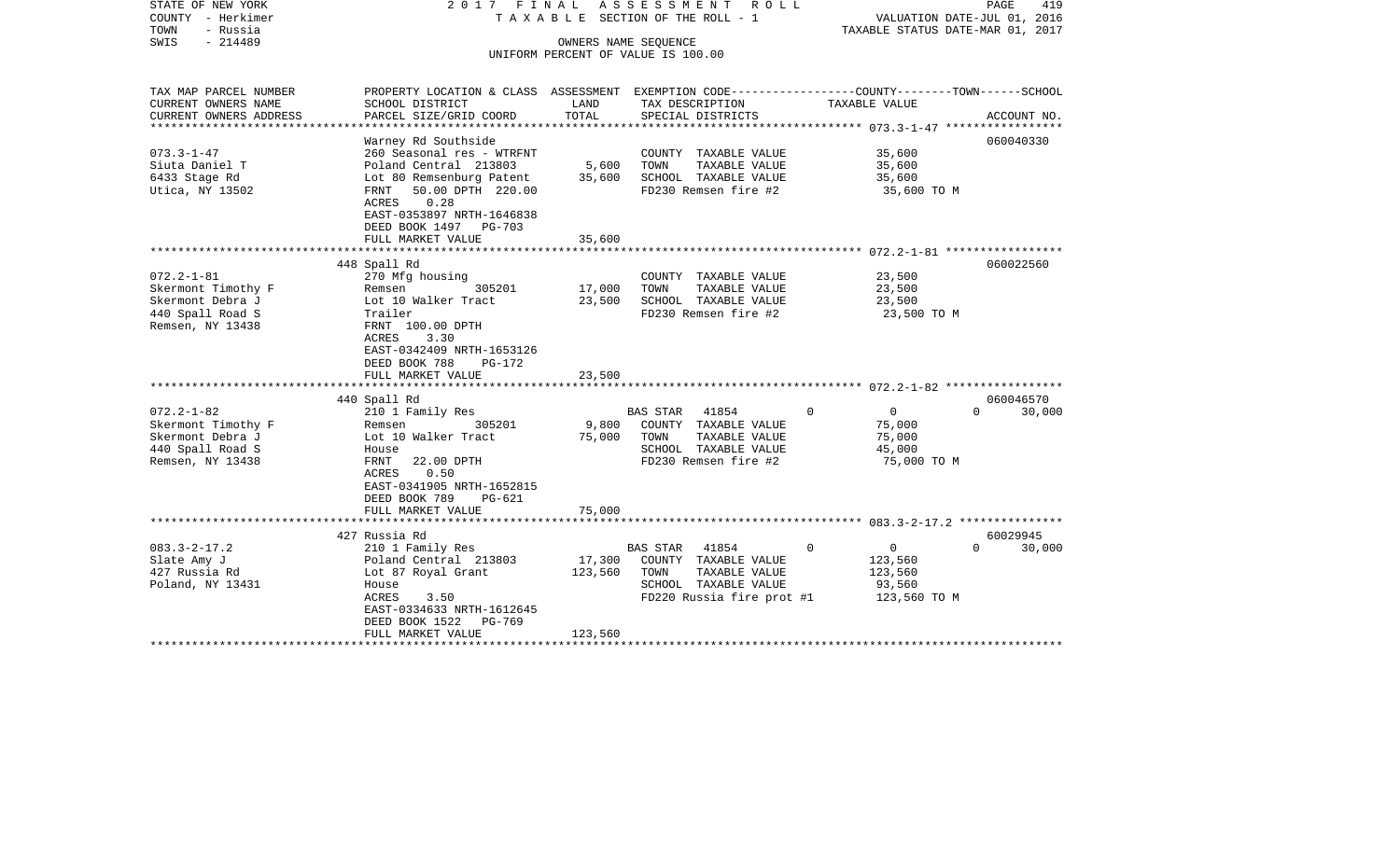| STATE OF NEW YORK                     | 2017 FINAL                                                                                      |                      | ASSESSMENT ROLL                       |                                  | PAGE<br>420                 |
|---------------------------------------|-------------------------------------------------------------------------------------------------|----------------------|---------------------------------------|----------------------------------|-----------------------------|
| COUNTY - Herkimer<br>- Russia<br>TOWN |                                                                                                 |                      | T A X A B L E SECTION OF THE ROLL - 1 | TAXABLE STATUS DATE-MAR 01, 2017 | VALUATION DATE-JUL 01, 2016 |
| $-214489$<br>SWIS                     |                                                                                                 | OWNERS NAME SEQUENCE |                                       |                                  |                             |
|                                       |                                                                                                 |                      | UNIFORM PERCENT OF VALUE IS 100.00    |                                  |                             |
|                                       |                                                                                                 |                      |                                       |                                  |                             |
| TAX MAP PARCEL NUMBER                 | PROPERTY LOCATION & CLASS ASSESSMENT EXEMPTION CODE---------------COUNTY-------TOWN------SCHOOL |                      |                                       |                                  |                             |
| CURRENT OWNERS NAME                   | SCHOOL DISTRICT                                                                                 | LAND                 | TAX DESCRIPTION                       | TAXABLE VALUE                    |                             |
| CURRENT OWNERS ADDRESS                | PARCEL SIZE/GRID COORD                                                                          | TOTAL                | SPECIAL DISTRICTS                     |                                  | ACCOUNT NO.                 |
| **********************                |                                                                                                 |                      |                                       |                                  |                             |
|                                       | 161 Short Rd                                                                                    |                      |                                       |                                  | 060006300                   |
| $073.3 - 1 - 11$                      | 210 1 Family Res                                                                                |                      | COUNTY TAXABLE VALUE                  | 45,000                           |                             |
| Slater Geraldine G                    | 305201<br>Remsen                                                                                | 13,700               | TAXABLE VALUE<br>TOWN                 | 45,000                           |                             |
| c/o Robert Hoffman                    | Lot 5 Marvin Tract                                                                              | 45,000               | SCHOOL TAXABLE VALUE                  | 45,000                           |                             |
| 161 Short Rd                          | House                                                                                           |                      | FD230 Remsen fire #2                  | 45,000 TO M                      |                             |
| Remsen, NY 13438                      | ACRES<br>1.49                                                                                   |                      |                                       |                                  |                             |
|                                       | EAST-0349731 NRTH-1647511                                                                       |                      |                                       |                                  |                             |
|                                       | DEED BOOK 00662 PG-00278                                                                        |                      |                                       |                                  |                             |
|                                       | FULL MARKET VALUE                                                                               | 45,000               |                                       |                                  |                             |
|                                       |                                                                                                 |                      |                                       |                                  |                             |
|                                       | 3391 Black Creek Rd                                                                             |                      |                                       |                                  |                             |
| $077.2 - 2 - 34.2$                    | 242 Rurl res&rec                                                                                |                      | <b>BAS STAR</b><br>41854              | 0<br>$\overline{0}$              | 30,000<br>$\Omega$          |
| Slater Michael                        | Poland Central 213803                                                                           | 27,700               | COUNTY TAXABLE VALUE                  | 105,000                          |                             |
| 3391 Black Creek Rd                   | Lot 14 & 17 Jerseyfield P                                                                       | 105,000              | TAXABLE VALUE<br>TOWN                 | 105,000                          |                             |
| Cold Brook, NY 13324                  | ACRES 11.20                                                                                     |                      | SCHOOL TAXABLE VALUE                  | 75,000                           |                             |
|                                       | EAST-0347433 NRTH-1632800                                                                       |                      | FD220 Russia fire prot #1             | 105,000 TO M                     |                             |
|                                       | DEED BOOK 798<br>PG-457                                                                         |                      |                                       |                                  |                             |
|                                       | FULL MARKET VALUE                                                                               | 105,000              |                                       |                                  |                             |
|                                       |                                                                                                 |                      |                                       |                                  |                             |
|                                       | Dover Rd                                                                                        |                      |                                       |                                  | 0029705                     |
| $082.2 - 1 - 7.2$                     | 322 Rural vac>10                                                                                |                      | COUNTY TAXABLE VALUE                  | 29,100                           |                             |
| Slusarczyk Thomas                     | Poland Central 213803                                                                           | 29,100               | TAXABLE VALUE<br>TOWN                 | 29,100                           |                             |
| 549 Dover Rd                          | Lots 105 & 115 Royal Gran                                                                       | 29,100               | SCHOOL TAXABLE VALUE                  | 29,100                           |                             |
| Barneveld, NY 13304                   | Vacant Land                                                                                     |                      | FD220 Russia fire prot #1             | 29,100 TO M                      |                             |
|                                       | Dover Rd                                                                                        |                      |                                       |                                  |                             |
|                                       | ACRES 12.70                                                                                     |                      |                                       |                                  |                             |
|                                       | EAST-0321678 NRTH-1622273                                                                       |                      |                                       |                                  |                             |
|                                       | DEED BOOK 942<br>PG-112                                                                         |                      |                                       |                                  |                             |
|                                       | FULL MARKET VALUE<br>****************************                                               | 29,100               |                                       |                                  |                             |
|                                       | 549 Dover Rd                                                                                    |                      |                                       |                                  | 060040420                   |
| $082.2 - 1 - 14$                      | 242 Rurl res&rec                                                                                |                      | COUNTY TAXABLE VALUE                  | 285,500                          |                             |
| Slusarczyk Thomas                     | Poland Central 213803                                                                           | 48,800               | TOWN<br>TAXABLE VALUE                 | 285,500                          |                             |
| 549 Dover Rd                          | Lot 115 Royal Grant                                                                             | 285,500              | SCHOOL TAXABLE VALUE                  | 285,500                          |                             |
| Barneveld, NY 13304                   | House                                                                                           |                      | FD220 Russia fire prot #1             | 285,500 TO M                     |                             |
|                                       | ACRES 13.20                                                                                     |                      |                                       |                                  |                             |
|                                       | EAST-0322465 NRTH-1622110                                                                       |                      |                                       |                                  |                             |
|                                       | DEED BOOK 942<br><b>PG-112</b>                                                                  |                      |                                       |                                  |                             |
|                                       | FULL MARKET VALUE                                                                               | 285,500              |                                       |                                  |                             |
| **********************                |                                                                                                 |                      |                                       |                                  |                             |
|                                       | Ash Rd                                                                                          |                      |                                       |                                  | 060024420                   |
| $078.1 - 1 - 45$                      | 910 Priv forest                                                                                 |                      | COUNTY TAXABLE VALUE                  | 54,800                           |                             |
| Smith Clare Melley                    | Poland Central 213803                                                                           | 54,800               | TOWN<br>TAXABLE VALUE                 | 54,800                           |                             |
| 999 Sawyer Rd                         | Lot 18 Jerseyfield Patent                                                                       | 54,800               | SCHOOL TAXABLE VALUE                  | 54,800                           |                             |
| Cape Elizabeth, ME 04107              | Vacant Land                                                                                     |                      | FD220 Russia fire prot #1             | 54,800 TO M                      |                             |
|                                       | ACRES<br>43.00                                                                                  |                      |                                       |                                  |                             |
|                                       | EAST-0353446 NRTH-1632919                                                                       |                      |                                       |                                  |                             |
|                                       | DEED BOOK 1506 PG-748                                                                           |                      |                                       |                                  |                             |
|                                       | FULL MARKET VALUE                                                                               | 54,800               |                                       |                                  |                             |
|                                       | ****************************                                                                    |                      |                                       |                                  |                             |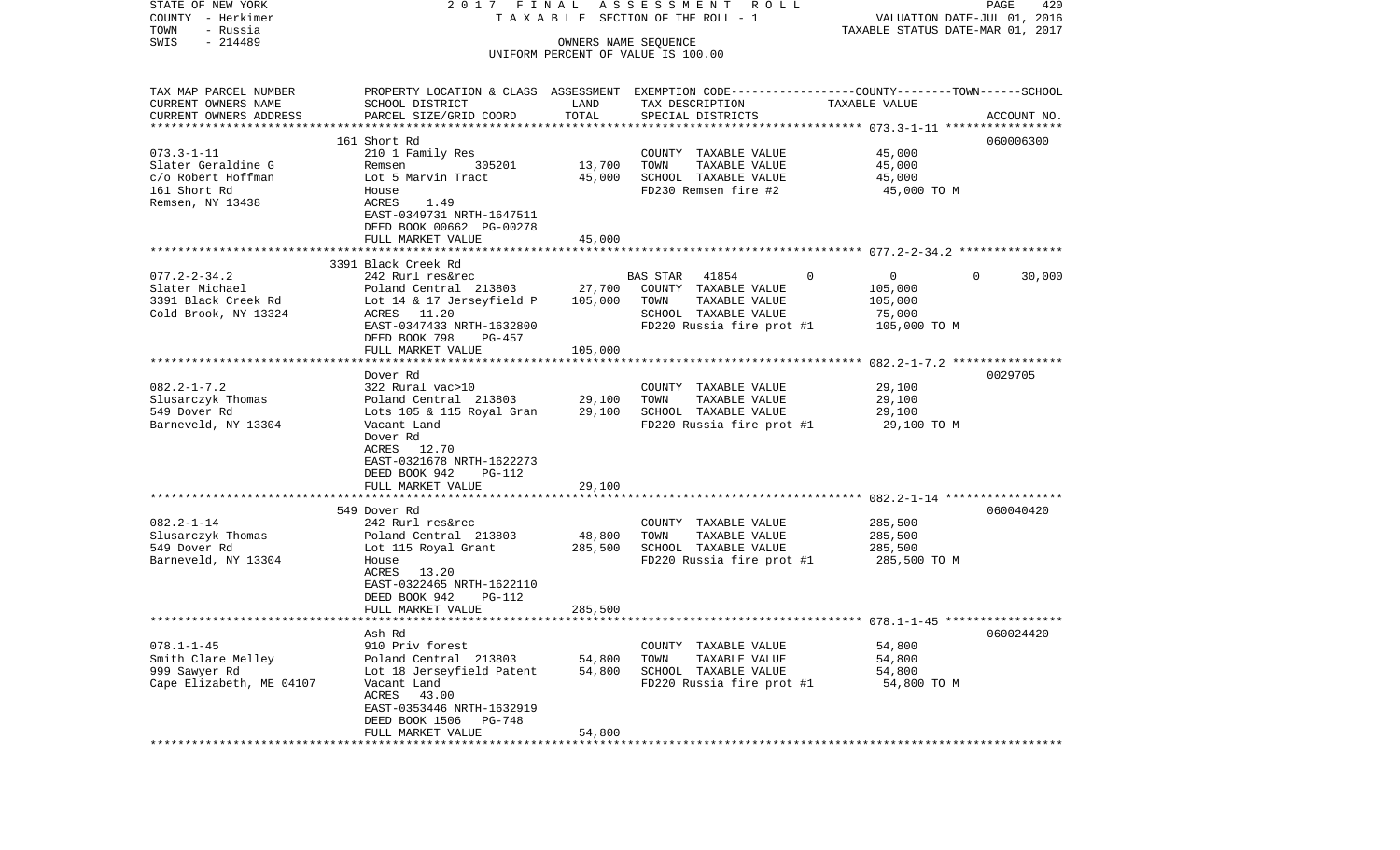| – Herkimer<br>COUNTY              |                                        |         | TAXABLE SECTION OF THE ROLL - 1                                        |               | VALUATION DATE-JUL 01, 2016      |             |
|-----------------------------------|----------------------------------------|---------|------------------------------------------------------------------------|---------------|----------------------------------|-------------|
| TOWN<br>- Russia                  |                                        |         |                                                                        |               | TAXABLE STATUS DATE-MAR 01, 2017 |             |
| $-214489$<br>SWIS                 |                                        |         | OWNERS NAME SEQUENCE<br>UNIFORM PERCENT OF VALUE IS 100.00             |               |                                  |             |
|                                   |                                        |         |                                                                        |               |                                  |             |
|                                   |                                        |         |                                                                        |               |                                  |             |
| TAX MAP PARCEL NUMBER             | PROPERTY LOCATION & CLASS              |         | ASSESSMENT EXEMPTION CODE----------------COUNTY-------TOWN------SCHOOL |               |                                  |             |
| CURRENT OWNERS NAME               | SCHOOL DISTRICT                        | LAND    | TAX DESCRIPTION                                                        | TAXABLE VALUE |                                  |             |
| CURRENT OWNERS ADDRESS            | PARCEL SIZE/GRID COORD                 | TOTAL   | SPECIAL DISTRICTS                                                      |               |                                  | ACCOUNT NO. |
| ********************              |                                        |         |                                                                        |               |                                  |             |
|                                   | 978 Grant Rd                           |         |                                                                        |               |                                  | 060022410   |
| $077.4 - 1 - 54$                  | 210 1 Family Res                       |         | BAS STAR<br>41854                                                      | $\mathbf 0$   | $\overline{0}$<br>$\Omega$       | 30,000      |
| Smith Douglas                     | Poland Central 213803                  | 18,800  | COUNTY TAXABLE VALUE                                                   |               | 43,400                           |             |
| Smith Valerie                     | Lot 110 Royal Grant                    | 43,400  | TAXABLE VALUE<br>TOWN                                                  |               | 43,400                           |             |
| 978 Grant Rd                      | House & Garage<br>4.54                 |         | SCHOOL TAXABLE VALUE                                                   |               | 13,400<br>43,400 TO M            |             |
| Cold Brook, NY 13324              | ACRES<br>EAST-0344947 NRTH-1624634     |         | FD220 Russia fire prot #1                                              |               |                                  |             |
|                                   | DEED BOOK 909<br>PG-552                |         |                                                                        |               |                                  |             |
|                                   | FULL MARKET VALUE                      | 43,400  |                                                                        |               |                                  |             |
|                                   | ********************                   |         |                                                                        |               |                                  |             |
|                                   | Grant Rd                               |         |                                                                        |               |                                  | 060022440   |
| $077.4 - 1 - 61$                  | 322 Rural vac>10                       |         | COUNTY TAXABLE VALUE                                                   |               | 104,000                          |             |
| Smith Douglas                     | Poland Central 213803                  | 104,000 | TOWN<br>TAXABLE VALUE                                                  |               | 104,000                          |             |
| Smith Valerie                     | Lot 110 Royal Grant                    | 104,000 | SCHOOL TAXABLE VALUE                                                   |               | 104,000                          |             |
| 978 Grant Rd                      | Vacant Land                            |         | FD220 Russia fire prot #1                                              |               | 104,000 TO M                     |             |
| Cold Brook, NY 13324              | ACRES 147.20                           |         |                                                                        |               |                                  |             |
|                                   | EAST-0346599 NRTH-1625405              |         |                                                                        |               |                                  |             |
|                                   | DEED BOOK 1299<br>PG-31                |         |                                                                        |               |                                  |             |
|                                   | FULL MARKET VALUE                      | 104,000 |                                                                        |               |                                  |             |
|                                   |                                        |         |                                                                        |               |                                  |             |
|                                   | 808 Wheelertown Rd                     |         |                                                                        |               |                                  | 060007170   |
| $068. - 2 - 44$                   | 210 1 Family Res                       |         | ENH STAR<br>41834                                                      | $\mathbf 0$   | 0<br>$\Omega$                    | 65,500      |
| Smith James R                     | 305201<br>Remsen                       | 16,400  | COUNTY TAXABLE VALUE                                                   |               | 107,000                          |             |
| 808 Wheelertown Rd                | Lot 58 Remsenburg Patent               | 107,000 | TAXABLE VALUE<br>TOWN<br>SCHOOL TAXABLE VALUE                          |               | 107,000<br>41,500                |             |
| Remsen, NY 13438                  | House Gar<br>ACRES<br>2.90 BANK<br>135 |         | FD230 Remsen fire #2                                                   |               | 107,000 TO M                     |             |
|                                   | EAST-0349147 NRTH-1657429              |         |                                                                        |               |                                  |             |
|                                   | DEED BOOK 755<br>PG-312                |         |                                                                        |               |                                  |             |
|                                   | FULL MARKET VALUE                      | 107,000 |                                                                        |               |                                  |             |
|                                   |                                        |         |                                                                        |               |                                  |             |
|                                   | 117 Simpson Rd                         |         |                                                                        |               |                                  | 060031410   |
| $082.2 - 1 - 50$                  | 210 1 Family Res                       |         | COUNTY TAXABLE VALUE                                                   |               | 172,000                          |             |
| Smith James R                     | Holland Patent 305801                  | 39,100  | TOWN<br>TAXABLE VALUE                                                  |               | 172,000                          |             |
| Smith Margaret M                  | Lot 104 Royal Grant                    | 172,000 | SCHOOL TAXABLE VALUE                                                   |               | 172,000                          |             |
| 6120 Ardleigh St                  | House                                  |         | FD220 Russia fire prot #1                                              |               | 172,000 TO M                     |             |
| Philadelphia, PA 19138            | ACRES<br>6.40                          |         |                                                                        |               |                                  |             |
|                                   | EAST-0318597 NRTH-1618395              |         |                                                                        |               |                                  |             |
|                                   | DEED BOOK 1295<br>PG-64                |         |                                                                        |               |                                  |             |
|                                   | FULL MARKET VALUE                      | 172,000 |                                                                        |               |                                  |             |
|                                   |                                        |         |                                                                        |               |                                  |             |
|                                   | Simpson Rd<br>323 Vacant rural         |         | COUNTY TAXABLE VALUE                                                   |               |                                  | 060005490   |
| $082.2 - 1 - 52$<br>Smith James R | Holland Patent 305801                  | 40,800  | TAXABLE VALUE<br>TOWN                                                  |               | 40,800<br>40,800                 |             |
| Smith Margaret M                  | Lots 103 & 104 Royal Gran              | 40,800  | SCHOOL TAXABLE VALUE                                                   |               | 40,800                           |             |
| 6120 Ardleigh St                  | Vacant Land                            |         | FD220 Russia fire prot #1                                              |               | 40,800 TO M                      |             |
| Philadelphia, PA 19138            | ACRES<br>22.00 BANK<br>231             |         |                                                                        |               |                                  |             |
|                                   | EAST-0319622 NRTH-1617875              |         |                                                                        |               |                                  |             |
|                                   | DEED BOOK 1295<br>PG-64                |         |                                                                        |               |                                  |             |
|                                   | FULL MARKET VALUE                      | 40,800  |                                                                        |               |                                  |             |
|                                   |                                        |         |                                                                        |               |                                  |             |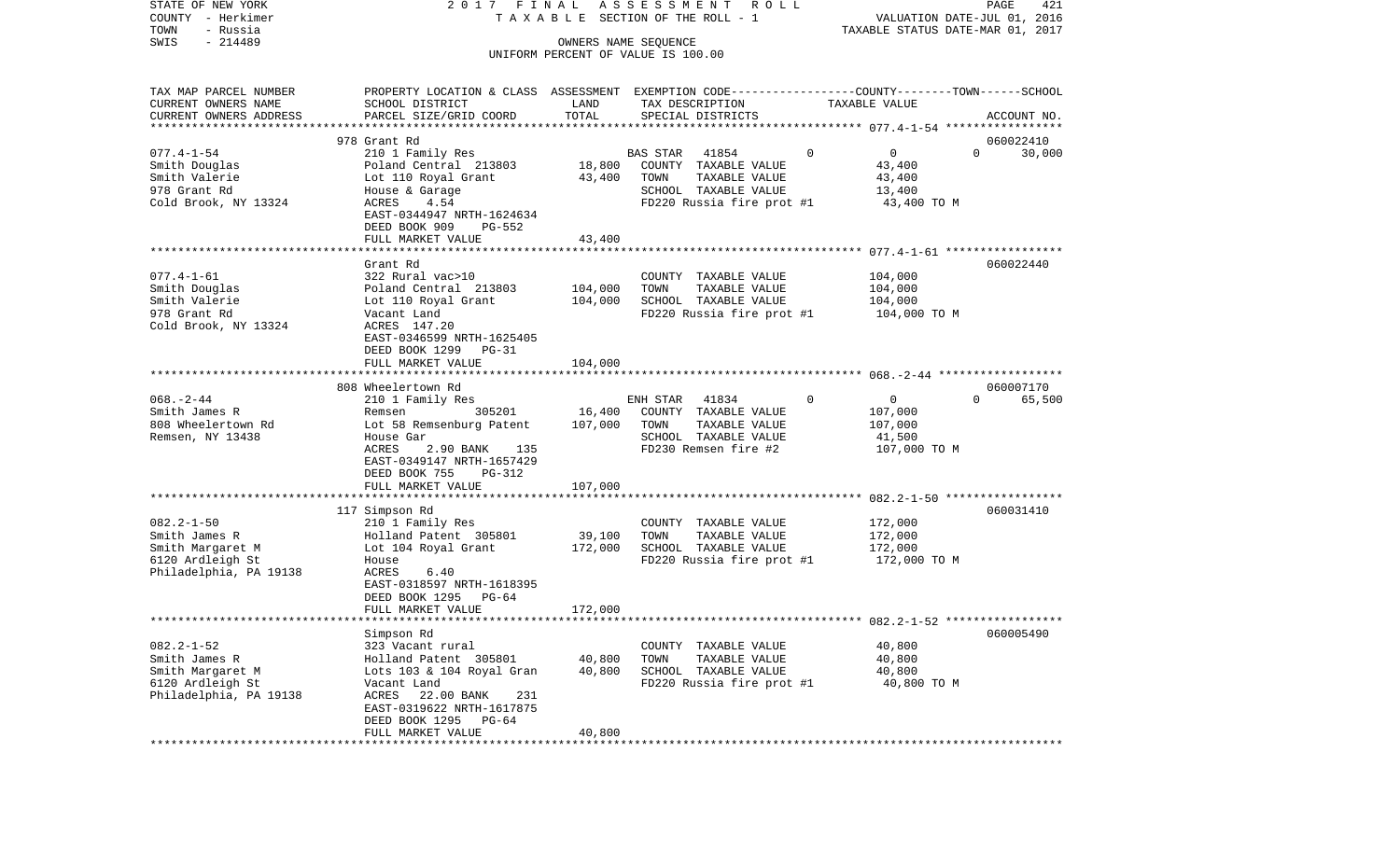| STATE OF NEW YORK       | 2017 FINAL                      |                                  | ASSESSMENT<br>R O L L              | PAGE<br>422                                                                                     |
|-------------------------|---------------------------------|----------------------------------|------------------------------------|-------------------------------------------------------------------------------------------------|
| COUNTY - Herkimer       | TAXABLE SECTION OF THE ROLL - 1 | VALUATION DATE-JUL 01, 2016      |                                    |                                                                                                 |
| - Russia<br>TOWN        |                                 | TAXABLE STATUS DATE-MAR 01, 2017 |                                    |                                                                                                 |
| SWIS<br>$-214489$       |                                 |                                  |                                    |                                                                                                 |
|                         |                                 |                                  | UNIFORM PERCENT OF VALUE IS 100.00 |                                                                                                 |
|                         |                                 |                                  |                                    |                                                                                                 |
|                         |                                 |                                  |                                    |                                                                                                 |
| TAX MAP PARCEL NUMBER   |                                 |                                  |                                    | PROPERTY LOCATION & CLASS ASSESSMENT EXEMPTION CODE---------------COUNTY-------TOWN------SCHOOL |
| CURRENT OWNERS NAME     | SCHOOL DISTRICT                 | LAND                             | TAX DESCRIPTION                    | TAXABLE VALUE                                                                                   |
| CURRENT OWNERS ADDRESS  | PARCEL SIZE/GRID COORD          | TOTAL                            | SPECIAL DISTRICTS                  | ACCOUNT NO.                                                                                     |
| **********************  |                                 |                                  |                                    |                                                                                                 |
|                         | Norway St                       |                                  |                                    |                                                                                                 |
| $089.1 - 2 - 14.2$      | 310 Res Vac                     |                                  | COUNTY TAXABLE VALUE               | 800                                                                                             |
| Smith James R           | Poland Central 213803           | 800                              | TOWN<br>TAXABLE VALUE              | 800                                                                                             |
| Smith Joann D           | ACRES<br>1.00                   | 800                              | SCHOOL TAXABLE VALUE               | 800                                                                                             |
| PO Box 143              | EAST-0350271 NRTH-1606117       |                                  | FD220 Russia fire prot #1          | 800 TO M                                                                                        |
| Poland, NY 13431        | DEED BOOK 1552 PG-818           |                                  |                                    |                                                                                                 |
|                         | FULL MARKET VALUE               | 800                              |                                    |                                                                                                 |
|                         |                                 |                                  |                                    |                                                                                                 |
|                         | Black Creek Rd                  |                                  |                                    | 060026280                                                                                       |
| $083.2 - 1 - 1.1$       | 910 Priv forest                 |                                  | COUNTY TAXABLE VALUE               | 60,700                                                                                          |
| Smith Judith E          | Poland Central 213803           | 60,700                           | TOWN<br>TAXABLE VALUE              | 60,700                                                                                          |
| 42 Amberwood Dr         | Lot 106 Royal Grant             | 60,700                           | SCHOOL TAXABLE VALUE               | 60,700                                                                                          |
| Winchester, MA 01890    | Vacant Land                     |                                  | FD220 Russia fire prot #1          | 60,700 TO M                                                                                     |
|                         | ACRES<br>61.75                  |                                  |                                    |                                                                                                 |
|                         | EAST-0300702 NRTH-1197734       |                                  |                                    |                                                                                                 |
|                         | DEED BOOK 901<br>PG-558         |                                  |                                    |                                                                                                 |
|                         | FULL MARKET VALUE               | 60,700                           |                                    |                                                                                                 |
|                         | *******************             |                                  |                                    |                                                                                                 |
|                         | Black Creek Rd                  |                                  |                                    | 060026285                                                                                       |
| $083.2 - 1 - 1.2$       | 323 Vacant rural                |                                  | COUNTY TAXABLE VALUE               | 300                                                                                             |
| Smith Judith E          | Poland Central 213803           | 300                              | TAXABLE VALUE<br>TOWN              | 300                                                                                             |
| 42 Amberwood Dr         | Lot 106 Royal Grant             | 300                              | SCHOOL TAXABLE VALUE               | 300                                                                                             |
| Winchester, MA 01890    | Vacant Land                     |                                  | FD220 Russia fire prot #1          | 300 TO M                                                                                        |
|                         | ACRES<br>0.25                   |                                  |                                    |                                                                                                 |
|                         | EAST-0300335 NRTH-1198285       |                                  |                                    |                                                                                                 |
|                         | DEED BOOK 1264 PG-947           |                                  |                                    |                                                                                                 |
|                         | FULL MARKET VALUE               | 300                              |                                    |                                                                                                 |
|                         |                                 |                                  |                                    |                                                                                                 |
|                         | Stormy Hill Rd                  |                                  |                                    | 060026430                                                                                       |
| $077.2 - 2 - 14$        | 260 Seasonal res                |                                  | COUNTY TAXABLE VALUE               | 8,500                                                                                           |
| Smith Norman            | Poland Central 213803           | 5,500                            | TOWN<br>TAXABLE VALUE              | 8,500                                                                                           |
| Smith Patricia          | Lot 17 Jerseyfield Patent       | 8,500                            | SCHOOL TAXABLE VALUE               | 8,500                                                                                           |
| PO Box 4337             | Camp                            |                                  | FD220 Russia fire prot #1          | 8,500 TO M                                                                                      |
| Utica, NY 13504-4337    | ACRES<br>1.60                   |                                  |                                    |                                                                                                 |
|                         | EAST-0347692 NRTH-1638500       |                                  |                                    |                                                                                                 |
|                         | FULL MARKET VALUE               | 8,500                            |                                    |                                                                                                 |
|                         |                                 |                                  |                                    | ******************* 077.2-2-13 ******************                                               |
|                         | Stormy Hill Rd                  |                                  |                                    | 060026460                                                                                       |
| $077.2 - 2 - 13$        | 314 Rural vac<10                |                                  | COUNTY TAXABLE VALUE               | 300                                                                                             |
| Smith Norman C          | Poland Central 213803           | 300                              | TOWN<br>TAXABLE VALUE              | 300                                                                                             |
| Smith Patricia          | Lot 17 Jerseyfield Patent       | 300                              | SCHOOL TAXABLE VALUE               | 300                                                                                             |
| PO Box 4337             | Vacant Land                     |                                  | FD220 Russia fire prot #1          | 300 TO M                                                                                        |
| Utica, NY 13504-4337    | FRNT 363.00 DPTH 45.00          |                                  |                                    |                                                                                                 |
|                         | EAST-0347542 NRTH-1638562       |                                  |                                    |                                                                                                 |
|                         | DEED BOOK 00567 PG-00805        |                                  |                                    |                                                                                                 |
|                         | FULL MARKET VALUE               | 300                              |                                    |                                                                                                 |
| *********************** | ********************            | ***********                      |                                    |                                                                                                 |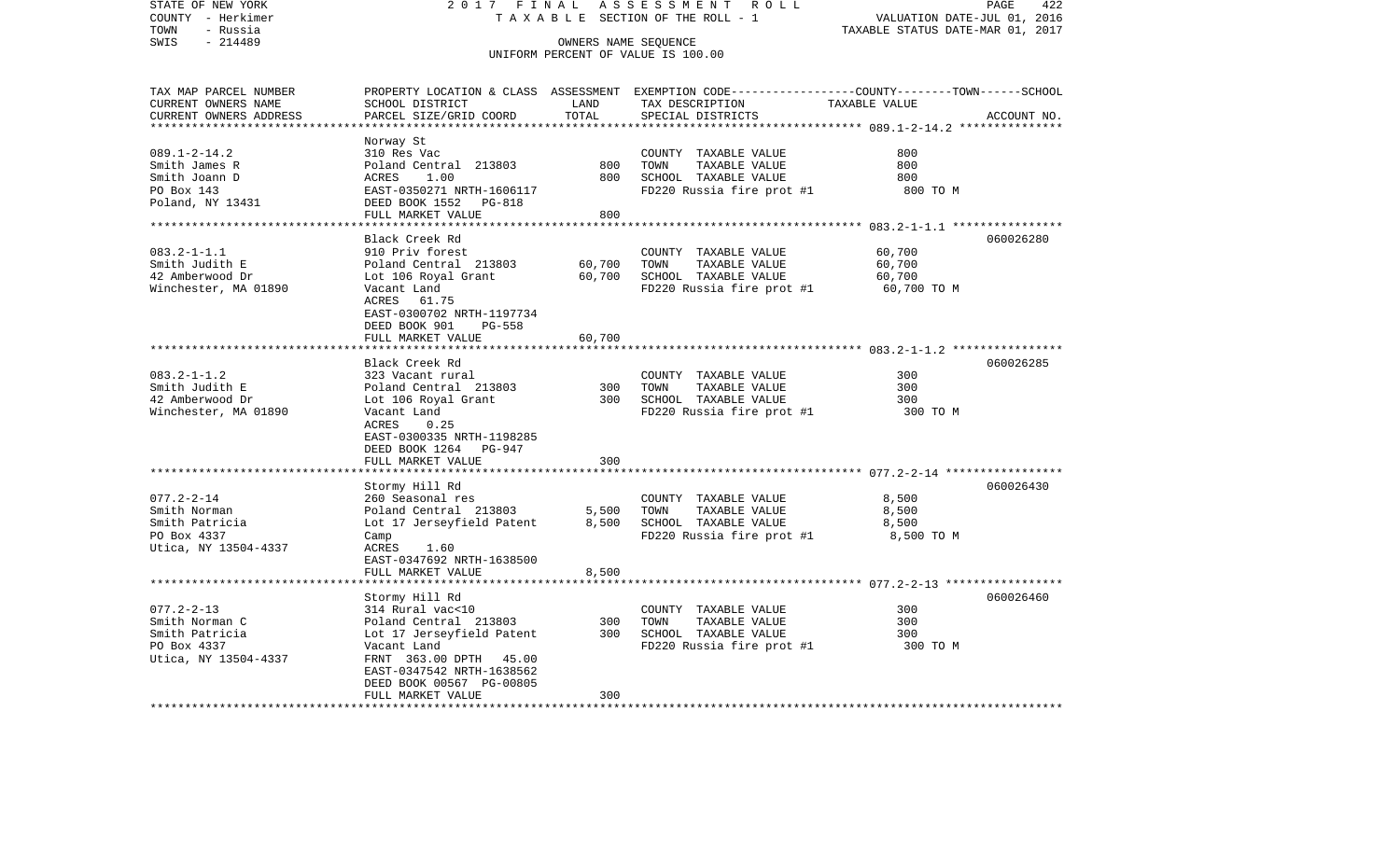| STATE OF NEW YORK<br>COUNTY - Herkimer<br>TOWN<br>- Russia | 2017 FINAL                                                                                      |                      | ASSESSMENT ROLL<br>TAXABLE SECTION OF THE ROLL - 1 | VALUATION DATE-JUL 01, 2016<br>TAXABLE STATUS DATE-MAR 01, 2017 | PAGE<br>423 |
|------------------------------------------------------------|-------------------------------------------------------------------------------------------------|----------------------|----------------------------------------------------|-----------------------------------------------------------------|-------------|
| $-214489$<br>SWIS                                          |                                                                                                 | OWNERS NAME SEQUENCE |                                                    |                                                                 |             |
|                                                            |                                                                                                 |                      | UNIFORM PERCENT OF VALUE IS 100.00                 |                                                                 |             |
|                                                            |                                                                                                 |                      |                                                    |                                                                 |             |
| TAX MAP PARCEL NUMBER                                      | PROPERTY LOCATION & CLASS ASSESSMENT EXEMPTION CODE---------------COUNTY-------TOWN------SCHOOL |                      |                                                    |                                                                 |             |
| CURRENT OWNERS NAME                                        | SCHOOL DISTRICT                                                                                 | LAND                 | TAX DESCRIPTION                                    | TAXABLE VALUE                                                   |             |
| CURRENT OWNERS ADDRESS<br>**********************           | PARCEL SIZE/GRID COORD                                                                          | TOTAL                | SPECIAL DISTRICTS                                  |                                                                 | ACCOUNT NO. |
|                                                            | 216 Silverstone Rd                                                                              |                      |                                                    |                                                                 | 060021990   |
| $072.12 - 2 - 28$                                          | 260 Seasonal res - WTRFNT                                                                       |                      | COUNTY TAXABLE VALUE                               | 60,000                                                          |             |
| Smith Rebecca                                              | 305201<br>Remsen                                                                                | 35,000               | TOWN<br>TAXABLE VALUE                              | 60,000                                                          |             |
| 28 W Main St Fl 2                                          | Lot 2 Jacobs Tract                                                                              | 60,000               | SCHOOL TAXABLE VALUE                               | 60,000                                                          |             |
| Mohawk, NY 13407                                           | Camp                                                                                            |                      | FD230 Remsen fire #2                               | 60,000 TO M                                                     |             |
|                                                            | FRNT 202.00 DPTH 216.00                                                                         |                      |                                                    |                                                                 |             |
|                                                            | ACRES<br>1.00 BANK 135                                                                          |                      |                                                    |                                                                 |             |
|                                                            | EAST-0346625 NRTH-1651853                                                                       |                      |                                                    |                                                                 |             |
|                                                            | DEED BOOK 1383<br>PG-487                                                                        |                      |                                                    |                                                                 |             |
|                                                            | FULL MARKET VALUE                                                                               | 60,000               |                                                    |                                                                 |             |
|                                                            | Off Spall Rd                                                                                    |                      |                                                    |                                                                 | 060044470   |
| $072.2 - 1 - 35$                                           | 314 Rural vac<10                                                                                |                      | COUNTY TAXABLE VALUE                               | 700                                                             |             |
| Smith Thomas H                                             | 305201<br>Remsen                                                                                | 700                  | TOWN<br>TAXABLE VALUE                              | 700                                                             |             |
| Clark Robert                                               | Lot $#10$<br>Wt                                                                                 | 700                  | SCHOOL TAXABLE VALUE                               | 700                                                             |             |
| 122 Sunrise Ct                                             | $0.25$ Acre<br>Lot                                                                              |                      | FD230 Remsen fire #2                               | 700 TO M                                                        |             |
| Frankfort, NY 13340                                        | Spall Road W                                                                                    |                      |                                                    |                                                                 |             |
|                                                            | FRNT 100.00 DPTH 125.00                                                                         |                      |                                                    |                                                                 |             |
|                                                            | EAST-0341405 NRTH-1653414                                                                       |                      |                                                    |                                                                 |             |
|                                                            | DEED BOOK 1227 PG-454                                                                           |                      |                                                    |                                                                 |             |
|                                                            | FULL MARKET VALUE                                                                               | 700                  |                                                    |                                                                 |             |
|                                                            |                                                                                                 | ***********          |                                                    |                                                                 |             |
|                                                            | Off Spall Rd                                                                                    |                      |                                                    |                                                                 | 060041800   |
| $072.2 - 1 - 36$                                           | 314 Rural vac<10                                                                                |                      | COUNTY TAXABLE VALUE                               | 1,400                                                           |             |
| Smith Thomas H                                             | 305201<br>Remsen                                                                                | 1,400                | TAXABLE VALUE<br>TOWN                              | 1,400                                                           |             |
| Smith Robert                                               | W 10 Wt                                                                                         | 1,400                | SCHOOL TAXABLE VALUE                               | 1,400                                                           |             |
| 122 Sunrise Ct<br>Frankfort, NY 13340                      | Lot 1/2 Acre<br>Spall Road                                                                      |                      | FD230 Remsen fire #2                               | 1,400 TO M                                                      |             |
|                                                            | FRNT 100.00 DPTH 250.00                                                                         |                      |                                                    |                                                                 |             |
|                                                            | EAST-0341352 NRTH-1653292                                                                       |                      |                                                    |                                                                 |             |
|                                                            | DEED BOOK 1360<br>PG-850                                                                        |                      |                                                    |                                                                 |             |
|                                                            | FULL MARKET VALUE                                                                               | 1,400                |                                                    |                                                                 |             |
|                                                            | ******************************                                                                  |                      |                                                    |                                                                 |             |
|                                                            | 355 Barnhart Rd                                                                                 |                      |                                                    |                                                                 | 060008040   |
| $073.1 - 1 - 4$                                            | 260 Seasonal res                                                                                |                      | COUNTY TAXABLE VALUE                               | 37,000                                                          |             |
| Smith William F                                            | 305201<br>Remsen                                                                                | 6,000                | TOWN<br>TAXABLE VALUE                              | 37,000                                                          |             |
| Smith Judith A                                             | N 81 Rp                                                                                         | 37,000               | SCHOOL TAXABLE VALUE                               | 37,000                                                          |             |
| 564 Browning Rd                                            | Camp 1/3 Acre                                                                                   |                      | FD230 Remsen fire #2                               | 37,000 TO M                                                     |             |
| Salt Point, NY 12578                                       | Barnhart                                                                                        |                      |                                                    |                                                                 |             |
|                                                            | FRNT 100.00 DPTH 114.00                                                                         |                      |                                                    |                                                                 |             |
|                                                            | EAST-0350627 NRTH-1649986                                                                       |                      |                                                    |                                                                 |             |
|                                                            | DEED BOOK 932<br>PG-102                                                                         |                      |                                                    |                                                                 |             |
|                                                            | FULL MARKET VALUE                                                                               | 37,000               |                                                    |                                                                 |             |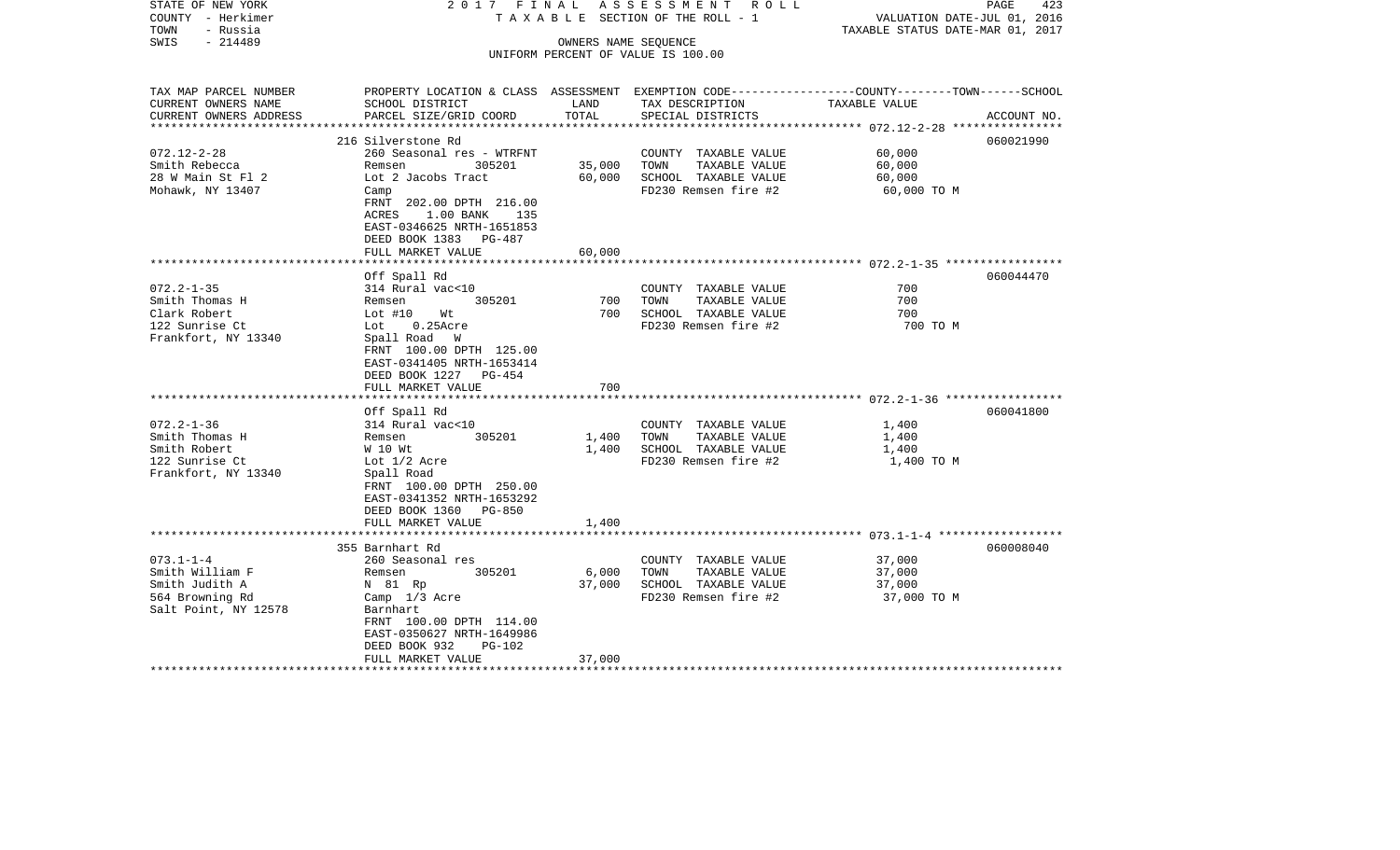| STATE OF NEW YORK          | 2017 FINAL                                                                                       |         | ASSESSMENT ROLL                    |                            | PAGE<br>424                      |
|----------------------------|--------------------------------------------------------------------------------------------------|---------|------------------------------------|----------------------------|----------------------------------|
| COUNTY - Herkimer          | TAXABLE                                                                                          |         | SECTION OF THE ROLL - 1            |                            | VALUATION DATE-JUL 01, 2016      |
| - Russia<br>TOWN           |                                                                                                  |         |                                    |                            | TAXABLE STATUS DATE-MAR 01, 2017 |
| $-214489$<br>SWIS          |                                                                                                  |         | OWNERS NAME SEQUENCE               |                            |                                  |
|                            |                                                                                                  |         | UNIFORM PERCENT OF VALUE IS 100.00 |                            |                                  |
| TAX MAP PARCEL NUMBER      | PROPERTY LOCATION & CLASS ASSESSMENT EXEMPTION CODE----------------COUNTY-------TOWN------SCHOOL |         |                                    |                            |                                  |
| CURRENT OWNERS NAME        | SCHOOL DISTRICT                                                                                  | LAND    | TAX DESCRIPTION                    | TAXABLE VALUE              |                                  |
| CURRENT OWNERS ADDRESS     | PARCEL SIZE/GRID COORD                                                                           | TOTAL   | SPECIAL DISTRICTS                  |                            | ACCOUNT NO.                      |
|                            | Route 8                                                                                          |         |                                    |                            | 060016620                        |
| $084.3 - 2 - 38$           | 242 Rurl res&rec                                                                                 |         | <b>BAS STAR</b><br>41854           | $\overline{0}$<br>$\Omega$ | $\cap$<br>30,000                 |
| Sneath Gary                | Poland Central 213803                                                                            | 89,000  | COUNTY TAXABLE VALUE               | 173,900                    |                                  |
| PO Box 7                   | Lot 62 Royal Grant                                                                               | 173,900 | TOWN<br>TAXABLE VALUE              | 173,900                    |                                  |
| Poland, NY 13431           | House Garage                                                                                     |         | SCHOOL TAXABLE VALUE               | 143,900                    |                                  |
|                            | Merged 30 Acres 2014                                                                             |         | FD220 Russia fire prot #1          | 173,900 TO M               |                                  |
|                            | FRNT 386.00 DPTH                                                                                 |         |                                    |                            |                                  |
|                            | ACRES 89.00                                                                                      |         |                                    |                            |                                  |
|                            | EAST-0355480 NRTH-1611771                                                                        |         |                                    |                            |                                  |
|                            | DEED BOOK 1531<br>PG-187                                                                         |         |                                    |                            |                                  |
|                            | FULL MARKET VALUE                                                                                | 173,900 |                                    |                            |                                  |
|                            |                                                                                                  |         |                                    |                            |                                  |
|                            | Route 8                                                                                          |         |                                    |                            | 060040750                        |
| $084.3 - 2 - 41$           | 444 Lumber yd/ml                                                                                 |         | COUNTY TAXABLE VALUE               | 20,800                     |                                  |
| Sneath Gary                | Poland Central 213803                                                                            | 8,800   | TOWN<br>TAXABLE VALUE              | 20,800                     |                                  |
| PO Box 7                   | Lot 62 Royal Grant                                                                               | 20,800  | SCHOOL TAXABLE VALUE               | 20,800                     |                                  |
| Poland, NY 13431           | Metal Bldg                                                                                       |         | FD220 Russia fire prot #1          | 20,800 TO M                |                                  |
|                            | Merge 2014                                                                                       |         |                                    |                            |                                  |
|                            | FRNT 874.00 DPTH                                                                                 |         |                                    |                            |                                  |
|                            | 4.30<br>ACRES                                                                                    |         |                                    |                            |                                  |
|                            | EAST-0354532 NRTH-1610501                                                                        |         |                                    |                            |                                  |
|                            | DEED BOOK 1388<br>PG-742                                                                         |         |                                    |                            |                                  |
|                            | FULL MARKET VALUE                                                                                | 20,800  |                                    |                            |                                  |
|                            |                                                                                                  |         |                                    |                            |                                  |
|                            | Wheelertown Rd                                                                                   |         |                                    |                            | 060045250                        |
| $068. - 2 - 36$            | 323 Vacant rural                                                                                 |         | COUNTY TAXABLE VALUE               | 13,000                     |                                  |
| Snell Elizabeth A          | 305201<br>Remsen                                                                                 | 13,000  | TAXABLE VALUE<br>TOWN              | 13,000                     |                                  |
| Snell Marg                 | Lot 58 Remsenburg Patent                                                                         | 13,000  | SCHOOL TAXABLE VALUE               | 13,000                     |                                  |
| 85-49 107 St               | Vacant Land                                                                                      |         | FD230 Remsen fire #2               | 13,000 TO M                |                                  |
| Richmond Hill, NY 11418    | ACRES 23.35                                                                                      |         |                                    |                            |                                  |
|                            | EAST-0349275 NRTH-1660455                                                                        |         |                                    |                            |                                  |
|                            | FULL MARKET VALUE                                                                                | 13,000  |                                    |                            |                                  |
|                            | *****************************                                                                    |         |                                    |                            |                                  |
|                            | 901 Wheelertown Rd                                                                               |         |                                    |                            | 060043660                        |
| $068. - 2 - 37$            | 323 Vacant rural                                                                                 |         | COUNTY TAXABLE VALUE               | 13,000                     |                                  |
| Snell Gerald<br>Margaret J | 305201<br>Remsen                                                                                 | 13,000  | TOWN<br>TAXABLE VALUE              | 13,000                     |                                  |
| Snell Martin               | E 58 Rp                                                                                          | 13,000  | SCHOOL TAXABLE VALUE               | 13,000                     |                                  |
| 85-49 107 St               | Lot 20 Acres                                                                                     |         | FD230 Remsen fire #2               | 13,000 TO M                |                                  |
| Richmond Hill, NY 11418    | Wheelertown                                                                                      |         |                                    |                            |                                  |
|                            | ACRES 20.00                                                                                      |         |                                    |                            |                                  |
|                            | EAST-0349555 NRTH-1659787                                                                        |         |                                    |                            |                                  |
|                            | DEED BOOK 00633 PG-00919                                                                         |         |                                    |                            |                                  |
|                            | FULL MARKET VALUE                                                                                | 13,000  |                                    |                            |                                  |
| *******************        |                                                                                                  |         |                                    |                            |                                  |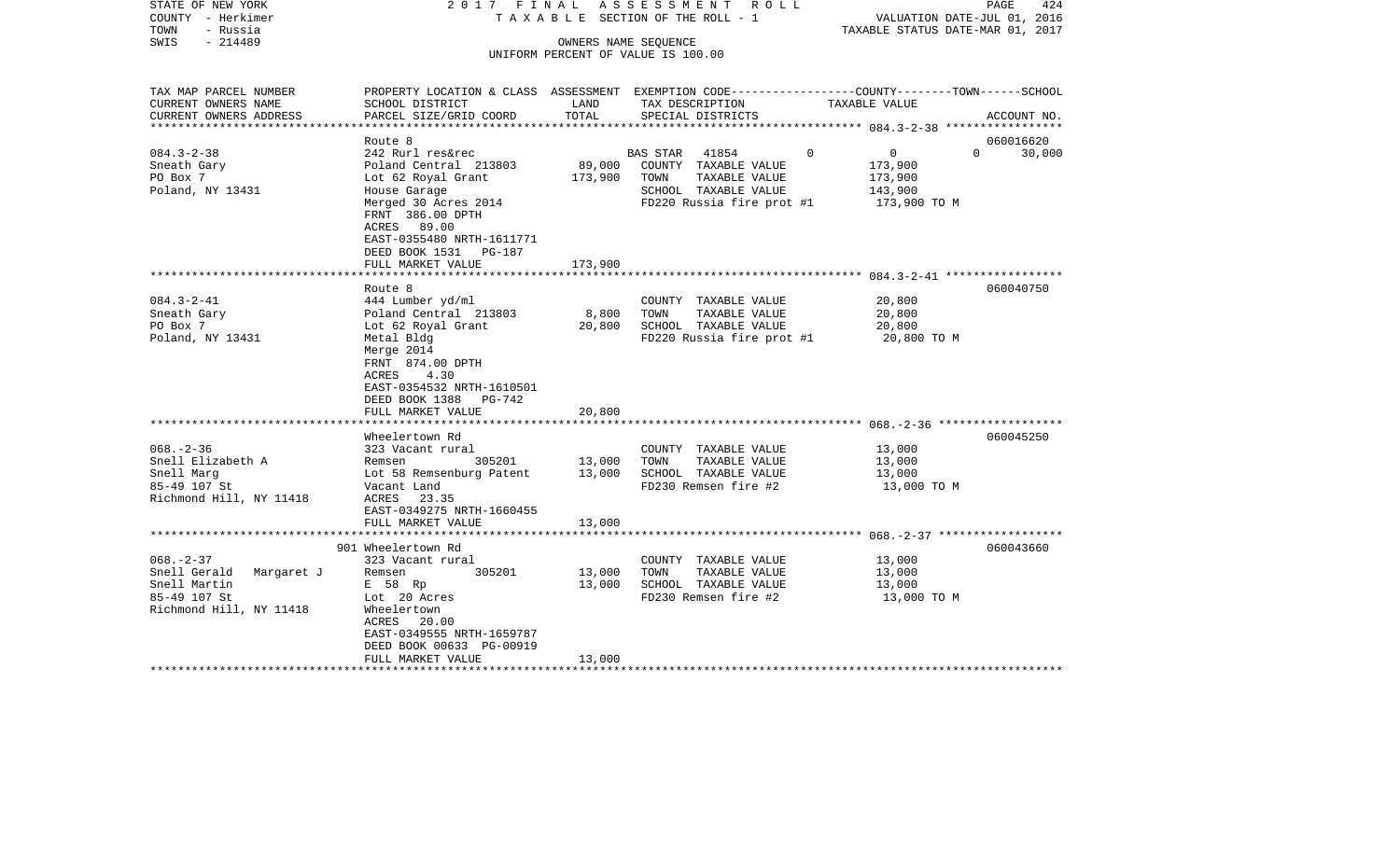| STATE OF NEW YORK                     | 2017 FINAL                                                                                       |                      | A S S E S S M E N T R O L L                       |                                                                 | PAGE<br>425        |
|---------------------------------------|--------------------------------------------------------------------------------------------------|----------------------|---------------------------------------------------|-----------------------------------------------------------------|--------------------|
| COUNTY - Herkimer<br>TOWN<br>- Russia |                                                                                                  |                      | TAXABLE SECTION OF THE ROLL - 1                   | VALUATION DATE-JUL 01, 2016<br>TAXABLE STATUS DATE-MAR 01, 2017 |                    |
| $-214489$<br>SWIS                     |                                                                                                  | OWNERS NAME SEQUENCE |                                                   |                                                                 |                    |
|                                       |                                                                                                  |                      | UNIFORM PERCENT OF VALUE IS 100.00                |                                                                 |                    |
| TAX MAP PARCEL NUMBER                 | PROPERTY LOCATION & CLASS ASSESSMENT EXEMPTION CODE----------------COUNTY-------TOWN------SCHOOL |                      |                                                   |                                                                 |                    |
| CURRENT OWNERS NAME                   | SCHOOL DISTRICT                                                                                  | LAND                 | TAX DESCRIPTION                                   | TAXABLE VALUE                                                   |                    |
| CURRENT OWNERS ADDRESS                | PARCEL SIZE/GRID COORD                                                                           | TOTAL                | SPECIAL DISTRICTS                                 |                                                                 | ACCOUNT NO.        |
|                                       |                                                                                                  |                      |                                                   |                                                                 |                    |
|                                       | Hughes Rd                                                                                        |                      |                                                   |                                                                 | 060021240          |
| $068. - 1 - 46$                       | 910 Priv forest<br>305201<br>Remsen                                                              | 48,400               | COUNTY TAXABLE VALUE<br>TOWN                      | 48,400                                                          |                    |
| Snell Martin J<br>85-49 107 St        | Lot 83 Remsenburg Patent                                                                         | 48,400               | TAXABLE VALUE<br>SCHOOL TAXABLE VALUE             | 48,400<br>48,400                                                |                    |
| Richmond Hill, NY 11418               | Vacant Land                                                                                      |                      | FD230 Remsen fire #2                              | 48,400 TO M                                                     |                    |
|                                       | ACRES 43.20                                                                                      |                      |                                                   |                                                                 |                    |
|                                       | EAST-0340440 NRTH-1659307<br>DEED BOOK 831<br>PG-238                                             |                      |                                                   |                                                                 |                    |
|                                       | FULL MARKET VALUE                                                                                | 48,400               |                                                   |                                                                 |                    |
|                                       |                                                                                                  |                      |                                                   |                                                                 |                    |
|                                       | Hughes Rd                                                                                        |                      |                                                   |                                                                 | 060030690          |
| $068. - 1 - 47$                       | 260 Seasonal res                                                                                 |                      | COUNTY TAXABLE VALUE                              | 174,000                                                         |                    |
| Snell Martin J                        | 305201<br>Remsen                                                                                 | 144,000              | TOWN<br>TAXABLE VALUE                             | 174,000                                                         |                    |
| Snell Raleigh J                       | Lot 83 Remsenburg Patent                                                                         | 174,000              | SCHOOL TAXABLE VALUE                              | 174,000                                                         |                    |
| 85-49 107th St                        | Vacant Land                                                                                      |                      | FD230 Remsen fire #2                              | 174,000 TO M                                                    |                    |
| Richmond Hill, NY 11418               | ACRES 197.80<br>EAST-0342735 NRTH-1659110                                                        |                      |                                                   |                                                                 |                    |
|                                       | DEED BOOK 00627 PG-00521                                                                         |                      |                                                   |                                                                 |                    |
|                                       | FULL MARKET VALUE                                                                                | 174,000              |                                                   |                                                                 |                    |
|                                       |                                                                                                  |                      |                                                   |                                                                 |                    |
|                                       | 266 Plumb Rd                                                                                     |                      |                                                   |                                                                 | 060050750          |
| $088.1 - 1 - 18.6$                    | 242 Rurl res&rec                                                                                 |                      | BAS STAR 41854                                    | $\Omega$<br>$\mathbf{0}$                                        | $\Omega$<br>30,000 |
| Soroka Andrew M                       | Poland Central 213803                                                                            | 27,300               | COUNTY TAXABLE VALUE                              | 154,000                                                         |                    |
| Soroka Sandra L                       | Lot 48 Royal Grant                                                                               | 154,000              | TOWN<br>TAXABLE VALUE                             | 154,000                                                         |                    |
| 266 Plumb Rd                          | House Shed Garage<br>ACRES 10.81 BANK                                                            |                      | SCHOOL TAXABLE VALUE<br>FD220 Russia fire prot #1 | 124,000                                                         |                    |
| Poland, NY 13431                      | 822<br>EAST-0335425 NRTH-1605226                                                                 |                      |                                                   | 154,000 TO M                                                    |                    |
|                                       | DEED BOOK 00843 PG-00331                                                                         |                      |                                                   |                                                                 |                    |
|                                       | FULL MARKET VALUE                                                                                | 154,000              |                                                   |                                                                 |                    |
|                                       |                                                                                                  |                      |                                                   |                                                                 |                    |
|                                       | Southside Rd                                                                                     |                      |                                                   |                                                                 |                    |
| $077.3 - 1 - 55$                      | 311 Res vac land - WTRFNT                                                                        |                      | COUNTY TAXABLE VALUE                              | 22,300                                                          |                    |
| Spearit LLC                           | Poland Central 213803                                                                            | 22,300               | TOWN<br>TAXABLE VALUE                             | 22,300                                                          |                    |
| 4 Estates Dr                          | Lots 118 & 119 Royal Gran                                                                        | 22,300               | SCHOOL TAXABLE VALUE                              | 22,300                                                          |                    |
| New Hartford, NY 13413                | Vacant Land<br>ACRES 10.21                                                                       |                      | FD220 Russia fire prot #1                         | 22,300 TO M                                                     |                    |
|                                       | EAST-0335013 NRTH-1630891                                                                        |                      |                                                   |                                                                 |                    |
|                                       | DEED BOOK 929<br>PG-231                                                                          |                      |                                                   |                                                                 |                    |
|                                       | FULL MARKET VALUE                                                                                | 22,300               |                                                   |                                                                 |                    |
|                                       |                                                                                                  |                      |                                                   |                                                                 |                    |
|                                       | Southside Rd                                                                                     |                      |                                                   |                                                                 |                    |
| $077.3 - 1 - 56$                      | 322 Rural vac>10                                                                                 |                      | COUNTY TAXABLE VALUE                              | 39,900                                                          |                    |
| Spearit LLC                           | Poland Central 213803                                                                            | 39,900               | TOWN<br>TAXABLE VALUE                             | 39,900                                                          |                    |
| 4 Estates Dr                          | Lot 119 Royal Grant                                                                              | 39,900               | SCHOOL TAXABLE VALUE                              | 39,900                                                          |                    |
| New Hartford, NY 13413                | Vacant Land<br>ACRES<br>31.80                                                                    |                      | FD220 Russia fire prot #1                         | 39,900 TO M                                                     |                    |
|                                       | EAST-0336003 NRTH-1631291                                                                        |                      |                                                   |                                                                 |                    |
|                                       | DEED BOOK 929<br><b>PG-231</b>                                                                   |                      |                                                   |                                                                 |                    |
|                                       | FULL MARKET VALUE                                                                                | 39,900               |                                                   |                                                                 |                    |
|                                       |                                                                                                  |                      |                                                   |                                                                 |                    |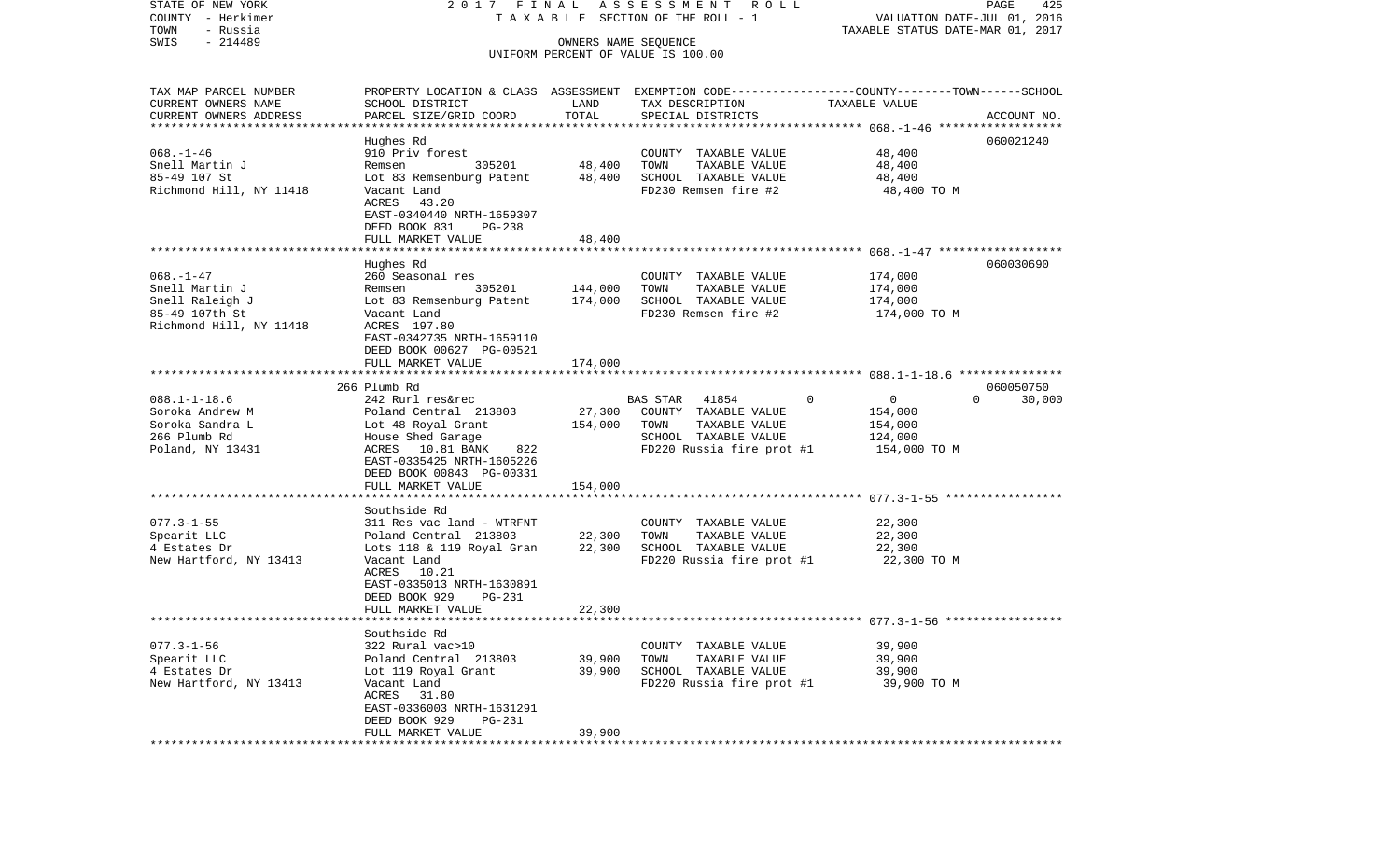| COUNTY - Herkimer<br>TOWN<br>- Russia |                             |         | TAXABLE SECTION OF THE ROLL - 1                                                                | VALUATION DATE-JUL 01, 2016<br>TAXABLE STATUS DATE-MAR 01, 2017 |                    |  |  |
|---------------------------------------|-----------------------------|---------|------------------------------------------------------------------------------------------------|-----------------------------------------------------------------|--------------------|--|--|
| $-214489$<br>SWIS                     |                             |         | OWNERS NAME SEQUENCE                                                                           |                                                                 |                    |  |  |
|                                       |                             |         | UNIFORM PERCENT OF VALUE IS 100.00                                                             |                                                                 |                    |  |  |
|                                       |                             |         |                                                                                                |                                                                 |                    |  |  |
| TAX MAP PARCEL NUMBER                 |                             |         | PROPERTY LOCATION & CLASS ASSESSMENT EXEMPTION CODE---------------COUNTY-------TOWN-----SCHOOL |                                                                 |                    |  |  |
| CURRENT OWNERS NAME                   | SCHOOL DISTRICT             | LAND    | TAX DESCRIPTION                                                                                | TAXABLE VALUE                                                   |                    |  |  |
| CURRENT OWNERS ADDRESS                | PARCEL SIZE/GRID COORD      | TOTAL   | SPECIAL DISTRICTS                                                                              |                                                                 | ACCOUNT NO.        |  |  |
|                                       |                             |         |                                                                                                |                                                                 |                    |  |  |
|                                       | Stormy Hill Rd              |         |                                                                                                |                                                                 | 060026820          |  |  |
| $078.1 - 1 - 32$                      | 314 Rural vac<10            |         | COUNTY TAXABLE VALUE                                                                           | 12,500                                                          |                    |  |  |
| Spencer Robert                        | Poland Central 213803       | 12,500  | TOWN<br>TAXABLE VALUE                                                                          | 12,500                                                          |                    |  |  |
| Attn: Susan Mcmullen                  | Lot 17 Jerseyfield Patent   | 12,500  | SCHOOL TAXABLE VALUE                                                                           | 12,500                                                          |                    |  |  |
| 2836 SW 34th Ter                      | Vacant Land                 |         | FD220 Russia fire prot #1                                                                      | 12,500 TO M                                                     |                    |  |  |
| Cape Coral, FL 33914                  | ACRES<br>6.00               |         |                                                                                                |                                                                 |                    |  |  |
|                                       | EAST-0311056 NRTH-1213349   |         |                                                                                                |                                                                 |                    |  |  |
|                                       | DEED BOOK 00481 PG-00447    |         |                                                                                                |                                                                 |                    |  |  |
|                                       | FULL MARKET VALUE           | 12,500  |                                                                                                |                                                                 |                    |  |  |
|                                       |                             |         |                                                                                                |                                                                 |                    |  |  |
|                                       | Mac Arthur Rd               |         |                                                                                                |                                                                 | 060005250          |  |  |
| $077.2 - 1 - 28$                      | 311 Res vac land - WTRFNT   |         | COUNTY TAXABLE VALUE                                                                           | 15,800                                                          |                    |  |  |
| Spina Rosa Lidia                      | Poland Central 213803       | 15,800  | TAXABLE VALUE<br>TOWN                                                                          | 15,800                                                          |                    |  |  |
| 32-05 35th Ave                        | Lot 15 Jerseyfield Patent   | 15,800  | SCHOOL TAXABLE VALUE                                                                           | 15,800                                                          |                    |  |  |
| Astoria, NY 11106                     | Vacant Land                 |         | FD220 Russia fire prot #1                                                                      | 15,800 TO M                                                     |                    |  |  |
|                                       | 1.27<br>ACRES               |         |                                                                                                |                                                                 |                    |  |  |
|                                       | EAST-0340522 NRTH-1635407   |         |                                                                                                |                                                                 |                    |  |  |
|                                       | DEED BOOK 1205<br>PG-387    |         |                                                                                                |                                                                 |                    |  |  |
|                                       | FULL MARKET VALUE           | 15,800  |                                                                                                |                                                                 |                    |  |  |
|                                       |                             |         |                                                                                                |                                                                 |                    |  |  |
|                                       | Hotel Rd                    |         |                                                                                                |                                                                 | 060001980          |  |  |
| $072.15 - 1 - 58$                     | 210 1 Family Res            |         | BAS STAR<br>41854<br>0                                                                         | 0                                                               | $\Omega$<br>30,000 |  |  |
| Spine Joseph                          | 305201<br>Remsen            | 36,800  | COUNTY TAXABLE VALUE                                                                           | 228,600                                                         |                    |  |  |
| Spine Karen                           | Lt 23 Machins Patent Walk   | 228,600 | TOWN<br>TAXABLE VALUE                                                                          | 228,600                                                         |                    |  |  |
| 140 Hotel Rd                          | Log Home                    |         | SCHOOL TAXABLE VALUE                                                                           | 198,600                                                         |                    |  |  |
| Remsen, NY 13438                      | ACRES<br>1.75 BANK<br>135   |         | FD230 Remsen fire #2                                                                           | 228,600 TO M                                                    |                    |  |  |
|                                       | EAST-0340866 NRTH-1644939   |         |                                                                                                |                                                                 |                    |  |  |
|                                       | DEED BOOK 00843 PG-00051    |         |                                                                                                |                                                                 |                    |  |  |
|                                       | FULL MARKET VALUE           | 228,600 |                                                                                                |                                                                 |                    |  |  |
|                                       | Topper Rd                   |         |                                                                                                |                                                                 | 060023040          |  |  |
| $077.11 - 1 - 5$                      | 210 1 Family Res            |         | COUNTY TAXABLE VALUE                                                                           | 94,000                                                          |                    |  |  |
| Spraque Dean                          | Poland Central 213803       | 11,600  | TAXABLE VALUE<br>TOWN                                                                          | 94,000                                                          |                    |  |  |
| 3225 Mohawk St                        | Lot 15 Jerseyfield Patent   | 94,000  | SCHOOL TAXABLE VALUE                                                                           | 94,000                                                          |                    |  |  |
| Sauquoit, NY 13456                    | Camp                        |         | FD220 Russia fire prot #1                                                                      | 94,000 TO M                                                     |                    |  |  |
|                                       | FRNT 150.00 DPTH 183.00     |         |                                                                                                |                                                                 |                    |  |  |
|                                       | $0.50$ BANK<br>135<br>ACRES |         |                                                                                                |                                                                 |                    |  |  |
|                                       | EAST-0342062 NRTH-1634672   |         |                                                                                                |                                                                 |                    |  |  |
|                                       | DEED BOOK 1583<br>PG-626    |         |                                                                                                |                                                                 |                    |  |  |
|                                       | FULL MARKET VALUE           | 94,000  |                                                                                                |                                                                 |                    |  |  |
|                                       |                             |         |                                                                                                | ***************************** 072.2-2-5 ***************         |                    |  |  |
|                                       | 397 Spall Rd                |         |                                                                                                |                                                                 | 060046180          |  |  |
| $072.2 - 2 - 5$                       | 260 Seasonal res            |         | COUNTY TAXABLE VALUE                                                                           | 46,000                                                          |                    |  |  |
| Squillace Joseph                      | 305201<br>Remsen            | 30,700  | TAXABLE VALUE<br>TOWN                                                                          | 46,000                                                          |                    |  |  |
| 1315 Rutger St                        | Lot 14 Walker Tract         | 46,000  | SCHOOL TAXABLE VALUE                                                                           | 46,000                                                          |                    |  |  |
| Utica, NY 13501                       | Vacant Land                 |         | FD230 Remsen fire #2                                                                           | 46,000 TO M                                                     |                    |  |  |
|                                       | ACRES<br>21.60              |         |                                                                                                |                                                                 |                    |  |  |
|                                       | EAST-0340808 NRTH-1651712   |         |                                                                                                |                                                                 |                    |  |  |
|                                       | DEED BOOK 1415<br>$PG-284$  |         |                                                                                                |                                                                 |                    |  |  |
|                                       | FULL MARKET VALUE           | 46,000  |                                                                                                |                                                                 |                    |  |  |
|                                       |                             |         |                                                                                                |                                                                 |                    |  |  |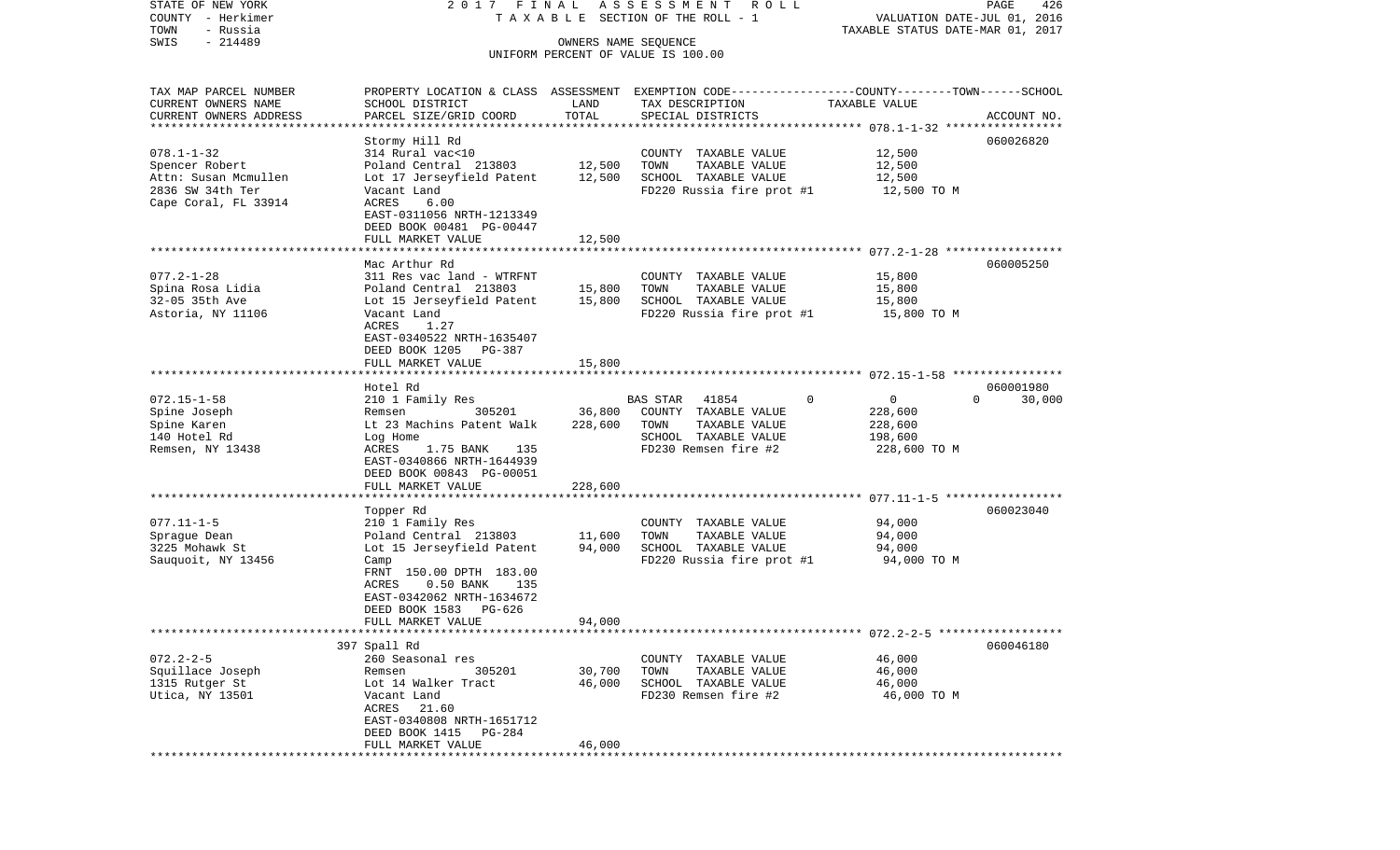| PROPERTY LOCATION & CLASS ASSESSMENT EXEMPTION CODE----------------COUNTY-------TOWN------SCHOOL<br>SCHOOL DISTRICT<br>PARCEL SIZE/GRID COORD<br>Military Rd<br>242 Rurl res&rec<br>Poland Central 213803                      | LAND<br>TOTAL                                                                                                                                         | TAX DESCRIPTION<br>SPECIAL DISTRICTS                                                                                      | TAXABLE VALUE                     |                                                                                     |          |                                                             |
|--------------------------------------------------------------------------------------------------------------------------------------------------------------------------------------------------------------------------------|-------------------------------------------------------------------------------------------------------------------------------------------------------|---------------------------------------------------------------------------------------------------------------------------|-----------------------------------|-------------------------------------------------------------------------------------|----------|-------------------------------------------------------------|
|                                                                                                                                                                                                                                |                                                                                                                                                       |                                                                                                                           |                                   |                                                                                     |          |                                                             |
|                                                                                                                                                                                                                                |                                                                                                                                                       |                                                                                                                           |                                   |                                                                                     |          | ACCOUNT NO.                                                 |
|                                                                                                                                                                                                                                |                                                                                                                                                       |                                                                                                                           |                                   | ********* 083.1-1-1.1 ****************                                              |          |                                                             |
| Lot 114,115 Royal Grant<br>House Garage Barn<br>Military Road<br>ACRES 13.60                                                                                                                                                   | 49,300<br>165,000                                                                                                                                     | COUNTY TAXABLE VALUE<br>TOWN<br>TAXABLE VALUE<br>SCHOOL TAXABLE VALUE                                                     |                                   | 165,000<br>165,000<br>165,000                                                       |          | 060026910                                                   |
|                                                                                                                                                                                                                                |                                                                                                                                                       |                                                                                                                           |                                   |                                                                                     |          |                                                             |
| FULL MARKET VALUE                                                                                                                                                                                                              | 165,000                                                                                                                                               |                                                                                                                           |                                   |                                                                                     |          |                                                             |
| ****************                                                                                                                                                                                                               |                                                                                                                                                       |                                                                                                                           |                                   |                                                                                     |          |                                                             |
| Military Rd<br>210 1 Family Res<br>Poland Central 213803<br>Lot 51<br>Rq<br>Mod Ho 1.33 Ac<br>Military Road<br>FRNT 300.00 DPTH<br>1.06<br>ACRES<br>EAST-0346453 NRTH-1607308<br>DEED BOOK 1098<br>PG-627<br>FULL MARKET VALUE | 12,700<br>74,000<br>74,000                                                                                                                            | BAS STAR<br>41854<br>COUNTY TAXABLE VALUE<br>TOWN<br>TAXABLE VALUE<br>SCHOOL TAXABLE VALUE                                |                                   | $\mathbf 0$<br>74,000<br>74,000<br>44,000                                           | $\Omega$ | 060041560<br>30,000                                         |
|                                                                                                                                                                                                                                |                                                                                                                                                       |                                                                                                                           |                                   |                                                                                     |          | 0026912                                                     |
| 210 1 Family Res<br>Poland Central 213803<br>Lot 114, 115<br>Vacant Land<br>Military Rd<br>ACRES<br>5.00<br>EAST-0323703 NRTH-1622529<br>DEED BOOK 769<br>$PG-529$                                                             | 36,000<br>150,000                                                                                                                                     | ENH STAR<br>41834<br>COUNTY TAXABLE VALUE<br>TOWN<br>TAXABLE VALUE<br>SCHOOL TAXABLE VALUE                                | 0                                 | 0<br>150,000<br>150,000<br>84,500                                                   | $\Omega$ | 65,500                                                      |
| ********************                                                                                                                                                                                                           |                                                                                                                                                       |                                                                                                                           |                                   |                                                                                     |          |                                                             |
|                                                                                                                                                                                                                                |                                                                                                                                                       |                                                                                                                           |                                   |                                                                                     |          | 060052820                                                   |
| 210 1 Family Res<br>305201<br>Remsen<br>Lot 2 Jacobs Tract<br>ACRES<br>37.97<br>EAST-0345190 NRTH-1650113<br>DEED BOOK 1402<br>PG-901                                                                                          | 38,000<br>136,000                                                                                                                                     | <b>BAS STAR</b><br>41854<br>COUNTY TAXABLE VALUE<br>TOWN<br>TAXABLE VALUE<br>SCHOOL TAXABLE VALUE<br>FD230 Remsen fire #2 | $\Omega$                          | 0<br>136,000<br>136,000<br>106,000                                                  | $\Omega$ | 30,000                                                      |
|                                                                                                                                                                                                                                | EAST-0323898 NRTH-1622568<br>DEED BOOK 1151<br>PG-150<br>******************<br>Military Rd<br>FULL MARKET VALUE<br>275 Pardee Rd<br>FULL MARKET VALUE | 150,000<br>136,000                                                                                                        | ***********<br>****************** | FD220 Russia fire prot #1<br>FD220 Russia fire prot #1<br>FD220 Russia fire prot #1 |          | 165,000 TO M<br>74,000 TO M<br>150,000 TO M<br>136,000 TO M |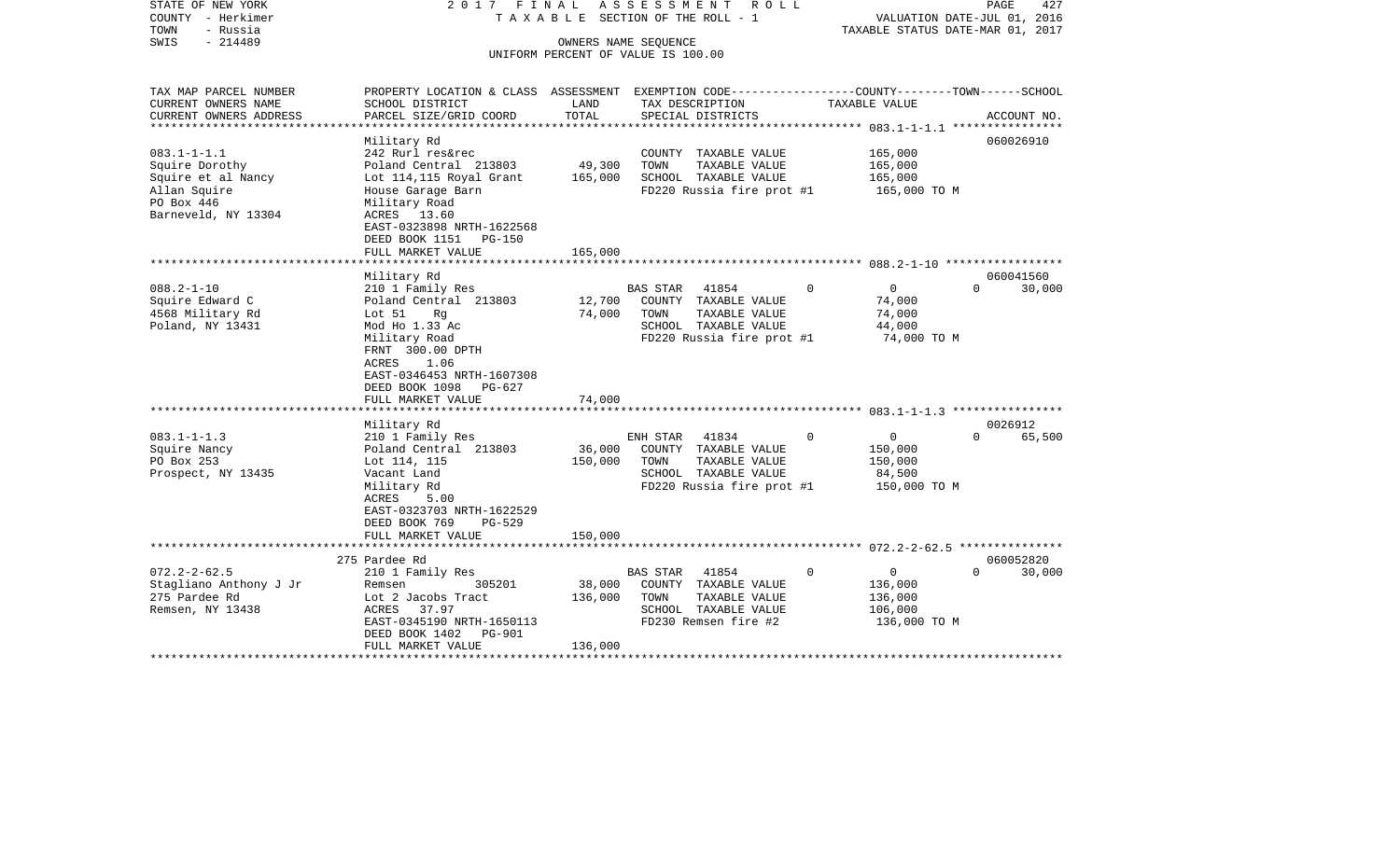| STATE OF NEW YORK<br>COUNTY - Herkimer<br>- Russia<br>TOWN<br>$-214489$<br>SWIS                                  | 2017 FINAL                                                                                                                                                                                                                         |                              | ASSESSMENT<br>R O L L<br>TAXABLE SECTION OF THE ROLL - 1<br>OWNERS NAME SEQUENCE<br>UNIFORM PERCENT OF VALUE IS 100.00  | TAXABLE STATUS DATE-MAR 01, 2017                                            | PAGE<br>428<br>VALUATION DATE-JUL 01, 2016 |
|------------------------------------------------------------------------------------------------------------------|------------------------------------------------------------------------------------------------------------------------------------------------------------------------------------------------------------------------------------|------------------------------|-------------------------------------------------------------------------------------------------------------------------|-----------------------------------------------------------------------------|--------------------------------------------|
| TAX MAP PARCEL NUMBER<br>CURRENT OWNERS NAME<br>CURRENT OWNERS ADDRESS                                           | PROPERTY LOCATION & CLASS ASSESSMENT EXEMPTION CODE----------------COUNTY-------TOWN------SCHOOL<br>SCHOOL DISTRICT<br>PARCEL SIZE/GRID COORD                                                                                      | LAND<br>TOTAL                | TAX DESCRIPTION<br>SPECIAL DISTRICTS                                                                                    | TAXABLE VALUE                                                               | ACCOUNT NO.                                |
| $078.1 - 4 - 4$<br>Stamper Edgar L<br>PO Box 1993<br>New York, NY 10021                                          | Stormy Hill Rd<br>310 Res Vac<br>Poland Central 213803<br>FRNT 408.00 DPTH<br>ACRES<br>9.60<br>EAST-0348391 NRTH-1639071<br>DEED BOOK 1430 PG-791<br>FULL MARKET VALUE                                                             | 25,400<br>25,400<br>25,400   | COUNTY TAXABLE VALUE<br>TOWN<br>TAXABLE VALUE<br>SCHOOL TAXABLE VALUE<br>FD220 Russia fire prot #1                      | 25,400<br>25,400<br>25,400<br>25,400 TO M                                   |                                            |
|                                                                                                                  |                                                                                                                                                                                                                                    |                              |                                                                                                                         |                                                                             |                                            |
| $072.16 - 2 - 11$<br>Stanwick Anthony T<br>149 Barnhart Rd<br>Remsen, NY 13438                                   | 149 Barnhart Rd<br>210 1 Family Res<br>Remsen<br>305201<br>Lot 2 Jacobs Tract<br>House<br>Barnhart<br>FRNT 132.00 DPTH 305.00<br>0.92<br>ACRES<br>EAST-0347219 NRTH-1647934<br>DEED BOOK 797<br><b>PG-409</b><br>FULL MARKET VALUE | 12,200<br>71,000<br>71,000   | BAS STAR 41854<br>COUNTY TAXABLE VALUE<br>TOWN<br>TAXABLE VALUE<br>SCHOOL TAXABLE VALUE<br>FD230 Remsen fire #2         | $\overline{0}$<br>$\mathbf 0$<br>71,000<br>71,000<br>41,000<br>71,000 TO M  | 060015750<br>$\Omega$<br>30,000            |
|                                                                                                                  |                                                                                                                                                                                                                                    |                              |                                                                                                                         |                                                                             |                                            |
| $083.4 - 1 - 27$<br>Stark Norman Jr<br>Stark Cynthia<br>220 Pardeeville Rd<br>PO Box 234<br>Cold Brook, NY 13324 | 220 Pardeeville Rd<br>270 Mfg housing<br>Poland Central 213803<br>Lot 84<br>Rg<br>Trl 2 Acres<br>Pardeeville Rd<br>FRNT 200.00 DPTH<br>ACRES<br>2.00<br>EAST-0348314 NRTH-1616608                                                  | 15,000<br>45,000             | BAS STAR 41854<br>COUNTY TAXABLE VALUE<br>TOWN<br>TAXABLE VALUE<br>SCHOOL TAXABLE VALUE<br>FD220 Russia fire prot #1    | $\Omega$<br>$\overline{0}$<br>45,000<br>45,000<br>15,000<br>45,000 TO M     | 060027660<br>$\Omega$<br>30,000            |
|                                                                                                                  | DEED BOOK 0820 PG-0085<br>FULL MARKET VALUE                                                                                                                                                                                        | 45,000                       |                                                                                                                         |                                                                             |                                            |
|                                                                                                                  | ********************                                                                                                                                                                                                               |                              |                                                                                                                         |                                                                             |                                            |
| $083.1 - 1 - 29.1$<br>Starr Thomas<br>Ferris Anne E<br>5764 Military Rd<br>Remsen, NY 13438                      | 5764 Military Rd<br>210 1 Family Res<br>Poland Central 213803<br>Lot 102 & Lot 105 Rg<br>House<br>Military Road<br>FRNT 319.00 DPTH<br>ACRES<br>6.50<br>EAST-0326296 NRTH-1619575<br>DEED BOOK 1612<br>PG-307<br>FULL MARKET VALUE | 39,300<br>250,100<br>250,100 | ENH STAR<br>41834<br>COUNTY TAXABLE VALUE<br>TOWN<br>TAXABLE VALUE<br>SCHOOL TAXABLE VALUE<br>FD220 Russia fire prot #1 | $\overline{0}$<br>$\Omega$<br>250,100<br>250,100<br>184,600<br>250,100 TO M | 060009690<br>$\Omega$<br>65,500            |
|                                                                                                                  |                                                                                                                                                                                                                                    |                              |                                                                                                                         |                                                                             |                                            |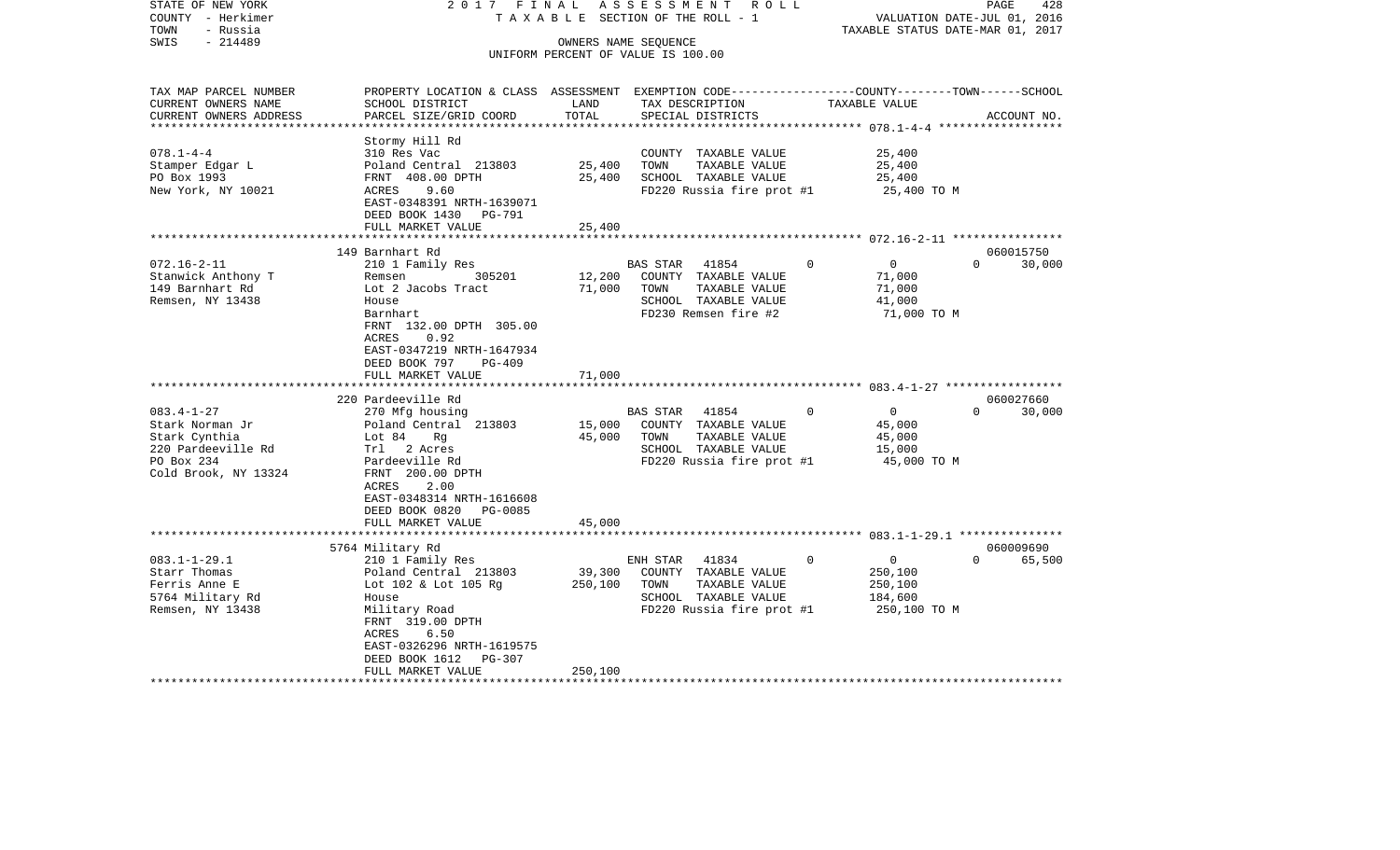| STATE OF NEW YORK<br>COUNTY - Herkimer<br>TOWN<br>- Russia<br>$-214489$<br>SWIS                        | 2017 FINAL                                                                                                                                                       | TAXABLE SECTION OF THE ROLL - 1    | A S S E S S M E N T<br>OWNERS NAME SEOUENCE                                            | ROLL ROLL                                                                                                  |                                          | TAXABLE STATUS DATE-MAR 01, 2017                            | VALUATION DATE-JUL 01, 2016                   | PAGE<br>429                      |
|--------------------------------------------------------------------------------------------------------|------------------------------------------------------------------------------------------------------------------------------------------------------------------|------------------------------------|----------------------------------------------------------------------------------------|------------------------------------------------------------------------------------------------------------|------------------------------------------|-------------------------------------------------------------|-----------------------------------------------|----------------------------------|
|                                                                                                        |                                                                                                                                                                  | UNIFORM PERCENT OF VALUE IS 100.00 |                                                                                        |                                                                                                            |                                          |                                                             |                                               |                                  |
| TAX MAP PARCEL NUMBER<br>CURRENT OWNERS NAME                                                           | PROPERTY LOCATION & CLASS ASSESSMENT EXEMPTION CODE---------------COUNTY-------TOWN------SCHOOL<br>SCHOOL DISTRICT                                               | LAND                               |                                                                                        | TAX DESCRIPTION                                                                                            |                                          | TAXABLE VALUE                                               |                                               |                                  |
| CURRENT OWNERS ADDRESS                                                                                 | PARCEL SIZE/GRID COORD                                                                                                                                           | TOTAL                              |                                                                                        | SPECIAL DISTRICTS                                                                                          |                                          |                                                             |                                               | ACCOUNT NO.                      |
| ****************                                                                                       | 9595 Route 28                                                                                                                                                    |                                    |                                                                                        |                                                                                                            |                                          |                                                             |                                               | 060027030                        |
| $088.1 - 1 - 10$                                                                                       | 210 1 Family Res                                                                                                                                                 |                                    | <b>BAS STAR</b>                                                                        | 41854                                                                                                      | $\Omega$                                 | $\overline{0}$                                              | $\Omega$                                      | 30,000                           |
| Stave Willard R<br>703 Spring St W Fl 1<br>Utica, NY 13502                                             | Poland Central 213803<br>Lot 47 Rg<br>House 0.5 Acre                                                                                                             | 9,800<br>64,000                    | TOWN                                                                                   | COUNTY TAXABLE VALUE<br>TAXABLE VALUE<br>SCHOOL TAXABLE VALUE                                              |                                          | 64,000<br>64,000<br>34,000                                  |                                               |                                  |
|                                                                                                        | Rte 28<br>FRNT 217.80 DPTH 100.00<br>EAST-0328735 NRTH-1606854<br>DEED BOOK 1356 PG-22<br>FULL MARKET VALUE                                                      | 64,000                             |                                                                                        | FD220 Russia fire prot #1                                                                                  |                                          | 64,000 TO M                                                 |                                               |                                  |
|                                                                                                        |                                                                                                                                                                  |                                    |                                                                                        |                                                                                                            |                                          |                                                             |                                               |                                  |
| $077.4 - 1 - 32.5$<br>Stein Shayne K<br>Stein Suzann<br>298 Roberts Rd                                 | 298 Roberts Rd<br>210 1 Family Res<br>Poland Central 213803<br>ACRES 32.00<br>EAST-0339983 NRTH-1630945                                                          |                                    | VET COM C 41132<br>48,500 VET COM T 41133<br>95,900 VET DIS C 41142<br>VET DIS T 41143 |                                                                                                            | 0<br>$\Omega$<br>$\mathbf 0$<br>$\Omega$ | 15,000<br>$\overline{0}$<br>9,590<br>$\mathbf{0}$           | $\mathbf 0$<br>20,000<br>$\mathbf 0$<br>9,590 | $\Omega$<br>$\Omega$<br>$\Omega$ |
| Cold Brook, NY 13324                                                                                   | DEED BOOK 1513 PG-870<br>FULL MARKET VALUE                                                                                                                       |                                    | BAS STAR<br>TOWN                                                                       | 41854<br>95,900 COUNTY TAXABLE VALUE<br>TAXABLE VALUE<br>SCHOOL TAXABLE VALUE<br>FD220 Russia fire prot #1 | $\Omega$                                 | $\overline{0}$<br>71,310<br>66,310<br>65,900<br>95,900 TO M | $\Omega$                                      | 30,000                           |
|                                                                                                        |                                                                                                                                                                  |                                    |                                                                                        |                                                                                                            |                                          |                                                             |                                               |                                  |
|                                                                                                        | 988 Wheelertown Rd                                                                                                                                               |                                    |                                                                                        |                                                                                                            |                                          |                                                             |                                               | 060042040                        |
| $068. - 1 - 30$<br>Stelzer Christine P<br>Ouackenbush Dennis<br>988 Wheelertown Rd<br>Remsen, NY 13438 | 210 1 Family Res<br>305201<br>Remsen<br>Lot 58 Remsenburg Patent<br>House Garage<br>ACRES<br>1.40<br>EAST-0346854 NRTH-1660201<br>DEED BOOK 1352 PG-312          | 13,500<br>94,000                   | <b>BAS STAR</b><br>TOWN                                                                | 41854<br>COUNTY TAXABLE VALUE<br>TAXABLE VALUE<br>SCHOOL TAXABLE VALUE<br>FD230 Remsen fire #2             | $\Omega$                                 | $\overline{0}$<br>94,000<br>94,000<br>64,000<br>94,000 TO M | $\Omega$                                      | 30,000                           |
|                                                                                                        | FULL MARKET VALUE                                                                                                                                                | 94,000                             |                                                                                        |                                                                                                            |                                          |                                                             |                                               |                                  |
|                                                                                                        | Black Creek Rd                                                                                                                                                   |                                    |                                                                                        |                                                                                                            |                                          |                                                             |                                               | 060027120                        |
| $078.1 - 1 - 33$<br>Stemmer Karl<br>1941 Castle Rd<br>Newport, NY 13416                                | 322 Rural vac>10<br>Poland Central 213803<br>Lot 17 Jerseyfield Patent<br>Vacant Land<br>ACRES<br>56.50<br>EAST-0348381 NRTH-1637581<br>DEED BOOK 1416<br>PG-522 | 57,600<br>57,600                   | TOWN                                                                                   | COUNTY TAXABLE VALUE<br>TAXABLE VALUE<br>SCHOOL TAXABLE VALUE<br>FD220 Russia fire prot #1                 |                                          | 57,600<br>57,600<br>57,600<br>57,600 TO M                   |                                               |                                  |
|                                                                                                        | FULL MARKET VALUE                                                                                                                                                | 57,600                             |                                                                                        |                                                                                                            |                                          |                                                             |                                               |                                  |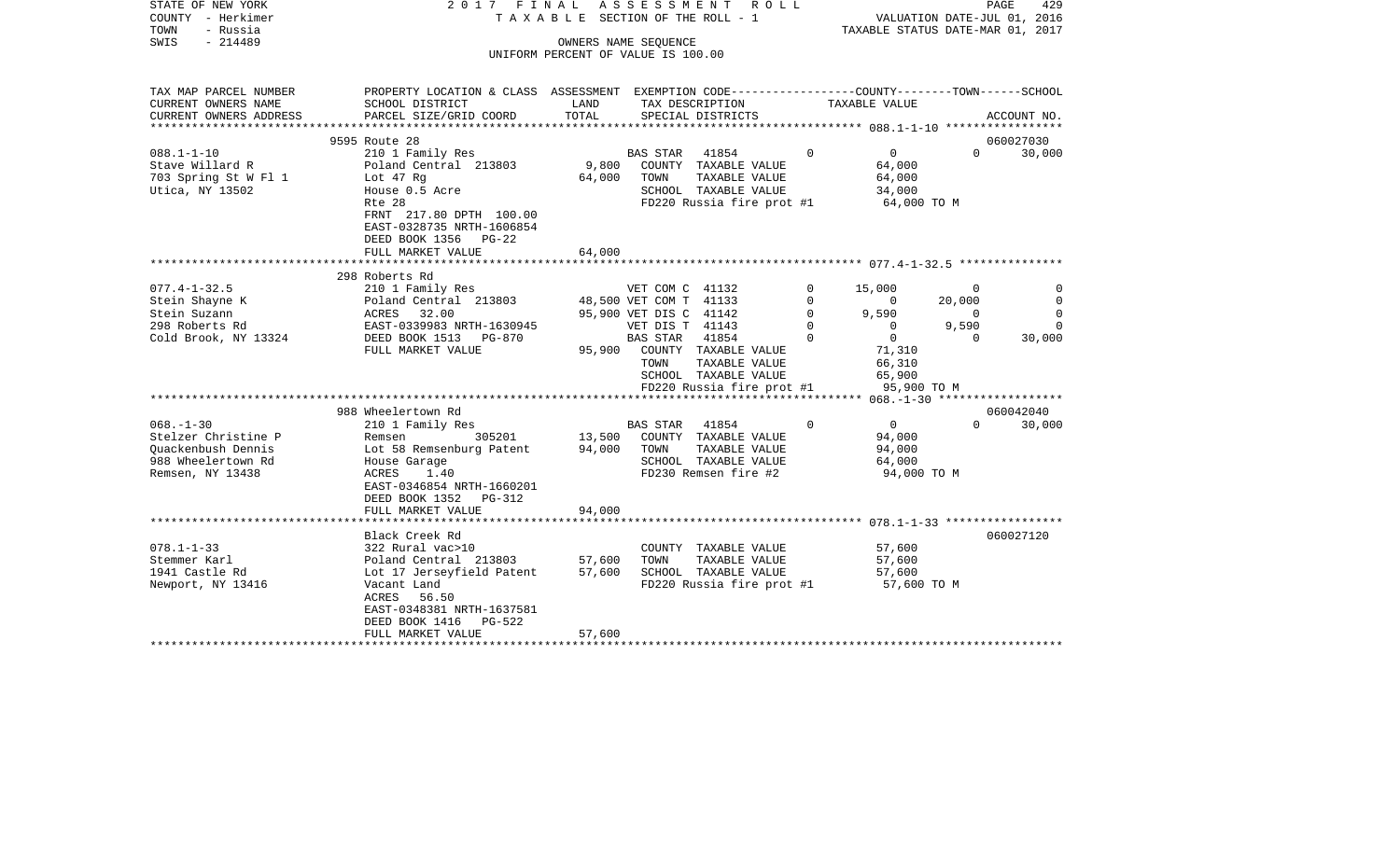| STATE OF NEW YORK<br>COUNTY - Herkimer<br>TOWN<br>- Russia<br>$-214489$<br>SWIS                                             | 2017<br>FINAL                                                                                                                                                                                                                 | OWNERS NAME SEQUENCE      | ASSESSMENT<br>R O L L<br>T A X A B L E SECTION OF THE ROLL - 1<br>UNIFORM PERCENT OF VALUE IS 100.00                                   | VALUATION DATE-JUL 01, 2016<br>TAXABLE STATUS DATE-MAR 01, 2017 | PAGE<br>430        |
|-----------------------------------------------------------------------------------------------------------------------------|-------------------------------------------------------------------------------------------------------------------------------------------------------------------------------------------------------------------------------|---------------------------|----------------------------------------------------------------------------------------------------------------------------------------|-----------------------------------------------------------------|--------------------|
| TAX MAP PARCEL NUMBER<br>CURRENT OWNERS NAME<br>CURRENT OWNERS ADDRESS<br>************************                          | SCHOOL DISTRICT<br>PARCEL SIZE/GRID COORD                                                                                                                                                                                     | LAND<br>TOTAL             | PROPERTY LOCATION & CLASS ASSESSMENT EXEMPTION CODE---------------COUNTY-------TOWN-----SCHOOL<br>TAX DESCRIPTION<br>SPECIAL DISTRICTS | TAXABLE VALUE                                                   | ACCOUNT NO.        |
| $078.1 - 1 - 34$<br>Stemmer Karl<br>1941 Castle Rd<br>Newport, NY 13416                                                     | Stormy Hill Rd<br>322 Rural vac>10<br>Poland Central 213803<br>Lot 17 Jerseyfield Patent<br>Vacant Land<br>ACRES<br>75.20<br>EAST-0350150 NRTH-1636758<br>DEED BOOK 1416<br>PG-522<br>FULL MARKET VALUE                       | 68,800<br>68,800          | COUNTY TAXABLE VALUE<br>TOWN<br>TAXABLE VALUE<br>SCHOOL TAXABLE VALUE<br>FD220 Russia fire prot #1                                     | 68,800<br>68,800<br>68,800<br>68,800 TO M                       | 060027090          |
|                                                                                                                             |                                                                                                                                                                                                                               | 68,800                    |                                                                                                                                        |                                                                 |                    |
| $077.12 - 1 - 17$<br>Stenson Michelle E<br>1936 Oneida St<br>Utica, NY 13501                                                | Stormy Hill Rd<br>314 Rural vac<10<br>Poland Central 213803<br>E 16<br>Jp<br>House Fire 2/2009<br>Stormy Hill<br>FRNT<br>95.00 DPTH<br>80.00<br>0.15<br>ACRES<br>EAST-0342854 NRTH-1634575<br>DEED BOOK 1443<br><b>PG-397</b> | 700<br>700                | COUNTY TAXABLE VALUE<br>TOWN<br>TAXABLE VALUE<br>SCHOOL TAXABLE VALUE<br>FD220 Russia fire prot #1                                     | 700<br>700<br>700<br>700 TO M                                   | 060010290          |
|                                                                                                                             | FULL MARKET VALUE                                                                                                                                                                                                             | 700                       |                                                                                                                                        |                                                                 |                    |
| $084.1 - 3 - 25.1$<br>Stephon Dudley<br>Stephon Lynn<br>429 Pardeeville Rd<br>Cold Brook, NY 13324                          | 449 Pardeeville Rd<br>312 Vac w/imprv<br>Poland Central 213803<br>Merged $w/24$ then split x<br>Pole Barn<br>FRNT 120.00 DPTH<br>25.40<br>ACRES<br>EAST-0350497 NRTH-1619865<br>DEED BOOK 862<br>PG-483                       | 34,800<br>54,800          | COUNTY TAXABLE VALUE<br>TAXABLE VALUE<br>TOWN<br>SCHOOL TAXABLE VALUE<br>FD220 Russia fire prot #1                                     | 54,800<br>54,800<br>54,800<br>54,800 TO M                       | 060041470          |
|                                                                                                                             | FULL MARKET VALUE                                                                                                                                                                                                             | 54,800                    |                                                                                                                                        |                                                                 |                    |
| $084.1 - 3 - 25.3$<br>Stephon Dudley<br>Stephon Ashley N<br>465 Pardeeville Rd<br>Cold Brook, NY 13324<br>***************** | 465 Pardeeville Rd<br>210 1 Family Res<br>Poland Central 213803<br>ACRES<br>1.00<br>EAST-0351092 NRTH-1620066<br>DEED BOOK 1214<br>PG-387<br>FULL MARKET VALUE                                                                | 2,500<br>23,300<br>23,300 | 41854<br>$\Omega$<br><b>BAS STAR</b><br>COUNTY TAXABLE VALUE<br>TAXABLE VALUE<br>TOWN<br>SCHOOL TAXABLE VALUE                          | $\mathbf 0$<br>23,300<br>23,300<br>$\Omega$                     | 23,300<br>$\Omega$ |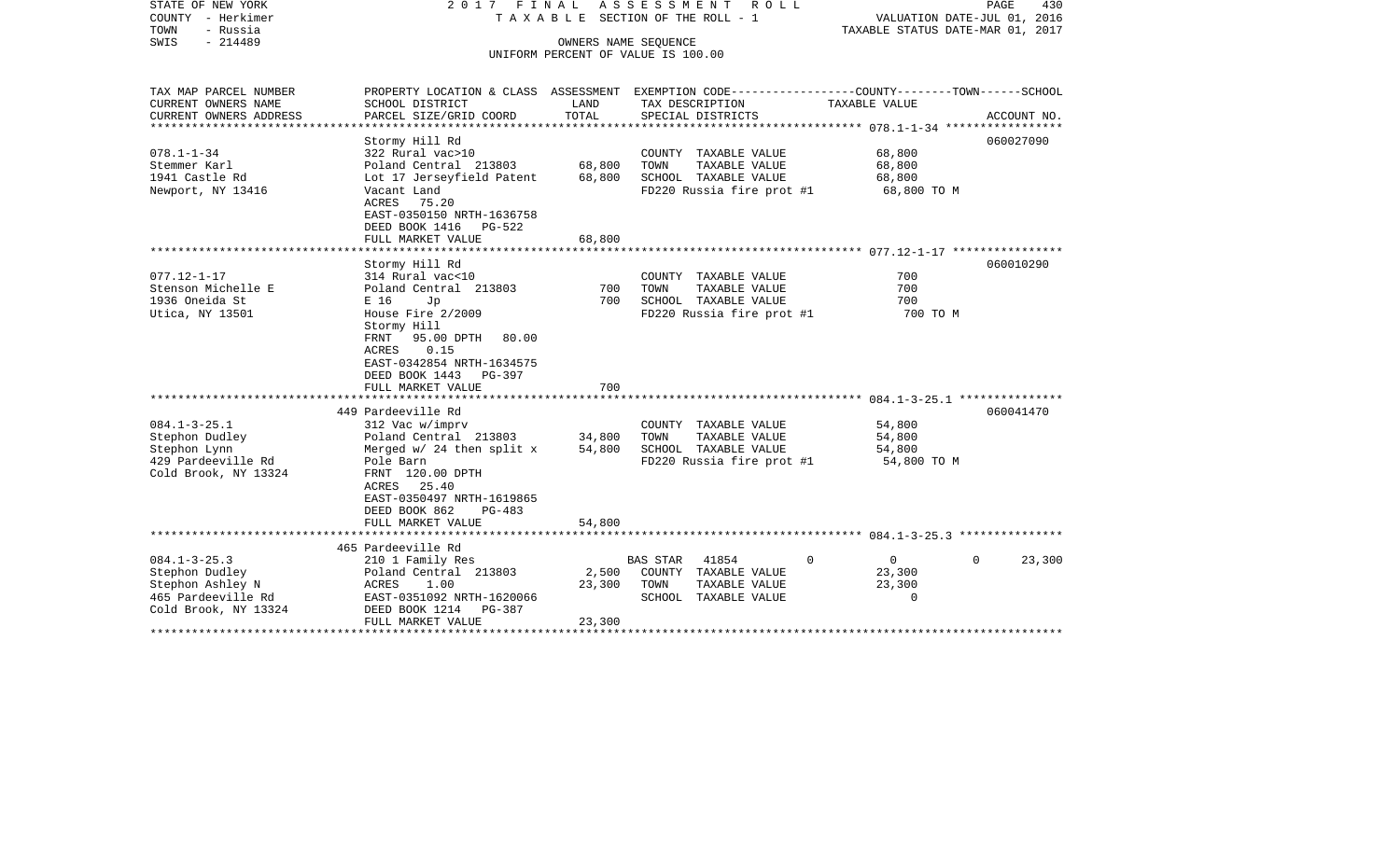| STATE OF NEW YORK<br>COUNTY - Herkimer<br>- Russia<br>TOWN                                                     | 2017 FINAL<br>TAXABLE                                                                                                                                                                              |                                                            | ASSESSMENT              | R O L L<br>SECTION OF THE ROLL - 1                                                                  |          | VALUATION DATE-JUL 01, 2016<br>TAXABLE STATUS DATE-MAR 01, 2017 |              | PAGE<br>431 |
|----------------------------------------------------------------------------------------------------------------|----------------------------------------------------------------------------------------------------------------------------------------------------------------------------------------------------|------------------------------------------------------------|-------------------------|-----------------------------------------------------------------------------------------------------|----------|-----------------------------------------------------------------|--------------|-------------|
| $-214489$<br>SWIS                                                                                              |                                                                                                                                                                                                    | OWNERS NAME SEQUENCE<br>UNIFORM PERCENT OF VALUE IS 100.00 |                         |                                                                                                     |          |                                                                 |              |             |
| TAX MAP PARCEL NUMBER<br>CURRENT OWNERS NAME<br>CURRENT OWNERS ADDRESS<br>***********************              | PROPERTY LOCATION & CLASS ASSESSMENT EXEMPTION CODE---------------COUNTY-------TOWN------SCHOOL<br>SCHOOL DISTRICT<br>PARCEL SIZE/GRID COORD                                                       | LAND<br>TOTAL                                              |                         | TAX DESCRIPTION<br>SPECIAL DISTRICTS                                                                |          | TAXABLE VALUE                                                   |              | ACCOUNT NO. |
|                                                                                                                | 429 Pardeeville Rd.                                                                                                                                                                                |                                                            |                         |                                                                                                     |          |                                                                 |              |             |
| $084.1 - 3 - 27.2$<br>Stephon Dudley<br>429 Pardeeville Rd<br>Cold Brook, NY 13324                             | 210 1 Family Res<br>Poland Central 213803<br>Pardeeville Rd<br>FRNT 300.00 DPTH<br>ACRES<br>5.00<br>EAST-0350724 NRTH-1619474<br>DEED BOOK 00835 PG-00035                                          | 19,500<br>125,000                                          | BAS STAR<br>TOWN        | 41854<br>COUNTY TAXABLE VALUE<br>TAXABLE VALUE<br>SCHOOL TAXABLE VALUE<br>FD220 Russia fire prot #1 | 0        | 0<br>125,000<br>125,000<br>95,000<br>125,000 TO M               | $\mathbf{0}$ | 30,000      |
|                                                                                                                | FULL MARKET VALUE<br>***********************                                                                                                                                                       | 125,000                                                    |                         |                                                                                                     |          |                                                                 |              |             |
| $084.1 - 3 - 25.2$<br>Stephon Dudley, Lynn<br>Stephon Jeffrey<br>429 Pardeeville Rd<br>Cold Brook, NY 13324    | 455 Pardeeville Rd<br>270 Mfg housing<br>Poland Central 213803<br>Single Mobile Home<br>Split $w/25$<br>FRNT 314.00 DPTH<br>1.60<br>ACRES<br>EAST-0351293 NRTH-1620056<br>DEED BOOK 1214<br>PG-384 | 14,000<br>41,000                                           | <b>BAS STAR</b><br>TOWN | 41854<br>COUNTY TAXABLE VALUE<br>TAXABLE VALUE<br>SCHOOL TAXABLE VALUE                              | $\Omega$ | $\overline{0}$<br>41,000<br>41,000<br>11,000                    | $\Omega$     | 30,000      |
|                                                                                                                | FULL MARKET VALUE                                                                                                                                                                                  | 41,000                                                     |                         |                                                                                                     |          |                                                                 |              |             |
|                                                                                                                | Route 365                                                                                                                                                                                          |                                                            |                         |                                                                                                     |          |                                                                 |              |             |
| $072.16 - 1 - 4$<br>Stevens Robert L<br>6347 Morning Ave<br>North Port, FL 34287                               | 310 Res Vac<br>305201<br>Remsen<br>ACRES<br>0.34<br>EAST-0343428 NRTH-1646905<br>FULL MARKET VALUE<br>***************                                                                              | 600<br>600<br>600                                          | TOWN                    | COUNTY TAXABLE VALUE<br>TAXABLE VALUE<br>SCHOOL TAXABLE VALUE<br>FD230 Remsen fire #2               |          | 600<br>600<br>600<br>600 TO M                                   |              |             |
|                                                                                                                | Route 365                                                                                                                                                                                          |                                                            |                         | ********************************** 072.16-1-8 *****************                                     |          |                                                                 |              | 060027180   |
| $072.16 - 1 - 8$<br>Stevens Robert L<br>Attn: Donna Czupryna-Pelow<br>6347 Morning Ave<br>North Port, FL 34287 | 314 Rural vac<10<br>Remsen<br>305201<br>Lot $24$<br>Wt<br>Land 0.50 Acre<br>Rte 365<br>FRNT 95.00 DPTH 110.00<br>EAST-0343610 NRTH-1646744<br>DEED BOOK 00611 PG-00164                             | 600<br>600                                                 | TOWN                    | COUNTY TAXABLE VALUE<br>TAXABLE VALUE<br>SCHOOL TAXABLE VALUE<br>FD230 Remsen fire #2               |          | 600<br>600<br>600<br>600 TO M                                   |              |             |
|                                                                                                                | FULL MARKET VALUE                                                                                                                                                                                  | 600                                                        |                         |                                                                                                     |          |                                                                 |              |             |
| $068. - 2 - 29.8$<br>Stokes William L<br>Deland Lawrence<br>14 Oakdale Ave S<br>New Hartford, NY 13413         | Jim Rose Rd<br>314 Rural vac<10<br>305201<br>Remsen<br>ACRES<br>3.40<br>EAST-0349777 NRTH-1655885<br>DEED BOOK 1491<br>PG-361<br>FULL MARKET VALUE                                                 | 9,000<br>9,000<br>9,000                                    | TOWN                    | COUNTY TAXABLE VALUE<br>TAXABLE VALUE<br>SCHOOL TAXABLE VALUE<br>FD230 Remsen fire #2               |          | 9,000<br>9,000<br>9,000<br>9,000 TO M                           |              |             |
|                                                                                                                |                                                                                                                                                                                                    |                                                            |                         |                                                                                                     |          |                                                                 |              |             |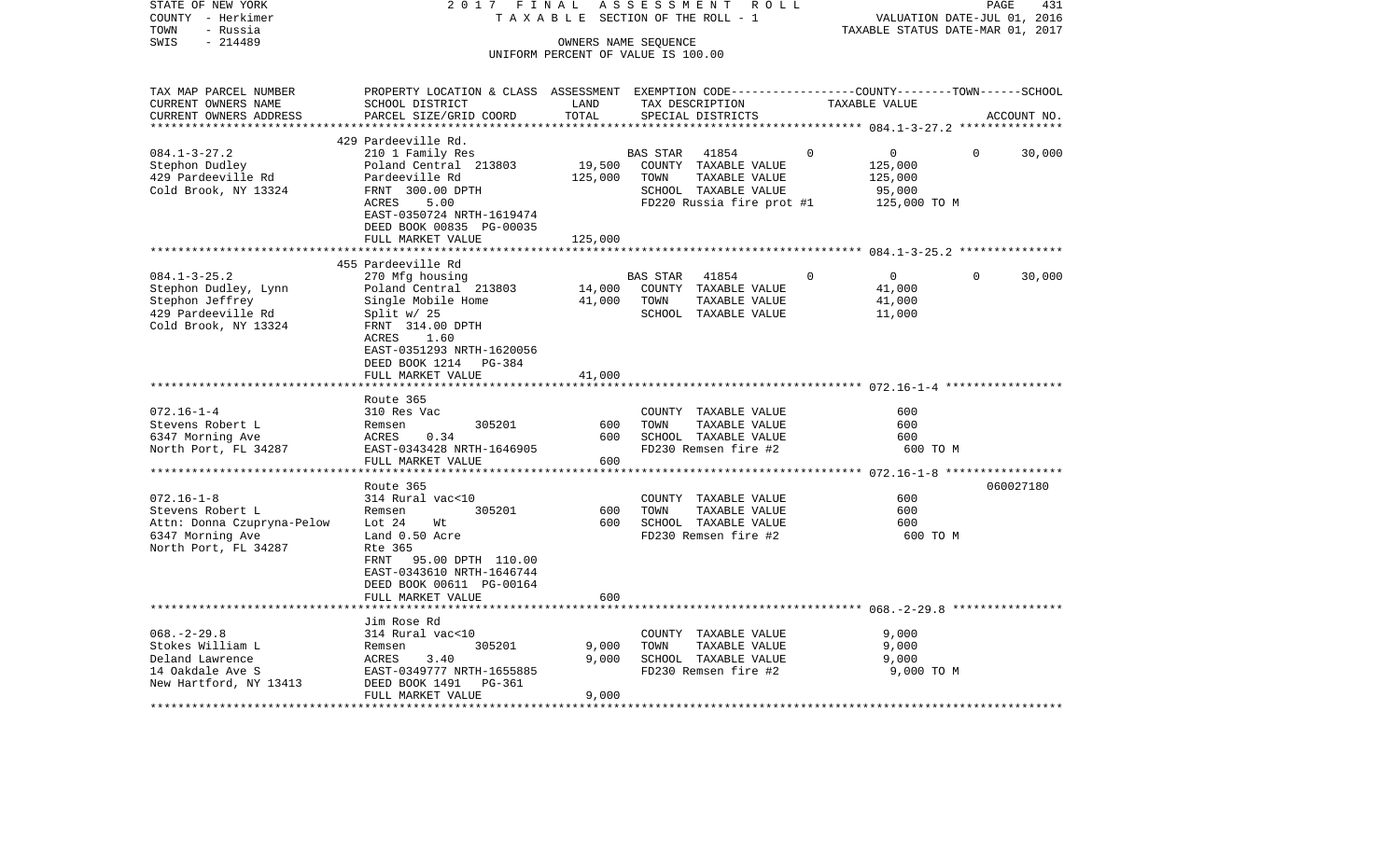| STATE OF NEW YORK                                   | 2017 FINAL                                                                                       |         | A S S E S S M E N T R O L L        |               | PAGE<br>432                                                     |
|-----------------------------------------------------|--------------------------------------------------------------------------------------------------|---------|------------------------------------|---------------|-----------------------------------------------------------------|
| COUNTY - Herkimer<br>TOWN<br>- Russia               |                                                                                                  |         | TAXABLE SECTION OF THE ROLL - 1    |               | VALUATION DATE-JUL 01, 2016<br>TAXABLE STATUS DATE-MAR 01, 2017 |
| $-214489$<br>SWIS                                   |                                                                                                  |         | OWNERS NAME SEQUENCE               |               |                                                                 |
|                                                     |                                                                                                  |         | UNIFORM PERCENT OF VALUE IS 100.00 |               |                                                                 |
|                                                     |                                                                                                  |         |                                    |               |                                                                 |
| TAX MAP PARCEL NUMBER                               | PROPERTY LOCATION & CLASS ASSESSMENT EXEMPTION CODE----------------COUNTY-------TOWN------SCHOOL |         |                                    |               |                                                                 |
| CURRENT OWNERS NAME                                 | SCHOOL DISTRICT                                                                                  | LAND    | TAX DESCRIPTION                    | TAXABLE VALUE |                                                                 |
| CURRENT OWNERS ADDRESS<br>************************* | PARCEL SIZE/GRID COORD                                                                           | TOTAL   | SPECIAL DISTRICTS                  |               | ACCOUNT NO.                                                     |
|                                                     | Black Creek Rd                                                                                   |         |                                    |               | 060024510                                                       |
| $077.2 - 2 - 47$                                    | 314 Rural vac<10                                                                                 |         | COUNTY TAXABLE VALUE               | 4,100         |                                                                 |
| Stolle Ruth P                                       | Poland Central 213803                                                                            | 4,100   | TOWN<br>TAXABLE VALUE              | 4,100         |                                                                 |
| 24 Old Hawleyville Rd                               | Lot $14$ Jp                                                                                      | 4,100   | SCHOOL TAXABLE VALUE               | 4,100         |                                                                 |
| Bethel, CT 06801-3111                               | $1.25$ acre                                                                                      |         | FD220 Russia fire prot #1          | 4,100 TO M    |                                                                 |
|                                                     | Black Creek Rd                                                                                   |         |                                    |               |                                                                 |
|                                                     | ACRES<br>1.02                                                                                    |         |                                    |               |                                                                 |
|                                                     | EAST-0348722 NRTH-1633113                                                                        |         |                                    |               |                                                                 |
|                                                     | DEED BOOK 00658 PG-00692                                                                         |         |                                    |               |                                                                 |
|                                                     | FULL MARKET VALUE                                                                                | 4,100   |                                    |               |                                                                 |
|                                                     |                                                                                                  |         |                                    |               |                                                                 |
|                                                     | Barnhart Rd                                                                                      |         |                                    |               | 060041200                                                       |
| $073.1 - 1 - 3$                                     | 242 Rurl res&rec                                                                                 |         | COUNTY TAXABLE VALUE               | 34,000        |                                                                 |
| Stooks Steven                                       | 305201<br>Remsen                                                                                 | 30,000  | TOWN<br>TAXABLE VALUE              | 34,000        |                                                                 |
| 10793 Woodgate Rd                                   | Lot 1 Marvin Tract                                                                               | 34,000  | SCHOOL TAXABLE VALUE               | 34,000        |                                                                 |
| Woodgate, NY 13494                                  | House & Att Garage                                                                               |         | FD230 Remsen fire #2               | 34,000 TO M   |                                                                 |
|                                                     | ACRES 19.00<br>EAST-0350109 NRTH-1650869                                                         |         |                                    |               |                                                                 |
|                                                     | DEED BOOK 859<br>PG-117                                                                          |         |                                    |               |                                                                 |
|                                                     | FULL MARKET VALUE                                                                                | 34,000  |                                    |               |                                                                 |
|                                                     |                                                                                                  |         |                                    |               |                                                                 |
|                                                     | 216 Spall Rd                                                                                     |         |                                    |               | 060043180                                                       |
| $072.2 - 2 - 9$                                     | 242 Rurl res&rec                                                                                 |         | 41854<br>BAS STAR                  | $\Omega$<br>0 | $\Omega$<br>30,000                                              |
| Storsberg John D                                    | 305201<br>Remsen                                                                                 | 35,000  | COUNTY TAXABLE VALUE               | 101,000       |                                                                 |
| Storsberg Kathleen M                                | Lot 19 Walker Tract                                                                              | 101,000 | TOWN<br>TAXABLE VALUE              | 101,000       |                                                                 |
| 216 Spall Rd S                                      | House                                                                                            |         | SCHOOL TAXABLE VALUE               | 71,000        |                                                                 |
| Remsen, NY 13438                                    | FRNT 2826.00 DPTH                                                                                |         | FD230 Remsen fire #2               | 101,000 TO M  |                                                                 |
|                                                     | ACRES<br>33.00                                                                                   |         |                                    |               |                                                                 |
|                                                     | EAST-0342147 NRTH-1649074                                                                        |         |                                    |               |                                                                 |
|                                                     | DEED BOOK 1557 PG-27                                                                             |         |                                    |               |                                                                 |
|                                                     | FULL MARKET VALUE                                                                                | 101,000 |                                    |               |                                                                 |
|                                                     |                                                                                                  |         |                                    |               |                                                                 |
|                                                     | 719 Russia Rd                                                                                    |         |                                    |               |                                                                 |
| $083.4 - 1 - 13.2$                                  | 242 Rurl res&rec                                                                                 |         | COUNTY TAXABLE VALUE               | 241,900       |                                                                 |
| Story John Jr                                       | Poland Central 213803                                                                            | 38,600  | TAXABLE VALUE<br>TOWN              | 241,900       |                                                                 |
| 700 Buchanan Rd                                     | 21.06<br>ACRES                                                                                   | 241,900 | SCHOOL TAXABLE VALUE               | 241,900       |                                                                 |
| Utica, NY 13501                                     | EAST-0340188 NRTH-1614456<br>PG-251                                                              |         | FD220 Russia fire prot #1          | 241,900 TO M  |                                                                 |
|                                                     | DEED BOOK 1545<br>FULL MARKET VALUE                                                              | 241,900 |                                    |               |                                                                 |
|                                                     |                                                                                                  |         |                                    |               |                                                                 |
|                                                     | 146 Lanning Rd                                                                                   |         |                                    |               |                                                                 |
| $083.4 - 1 - 13.4$                                  | 210 1 Family Res                                                                                 |         | BAS STAR<br>41854                  | 0<br>0        | 30,000<br>0                                                     |
| Stulpin Scott J                                     | Poland Central 213803                                                                            | 41,100  | COUNTY<br>TAXABLE VALUE            | 253,000       |                                                                 |
| Stulpin Maryann                                     | Vac.land                                                                                         | 253,000 | TOWN<br>TAXABLE VALUE              | 253,000       |                                                                 |
| Russia Rd.                                          | ACRES<br>33.44                                                                                   |         | SCHOOL TAXABLE VALUE               | 223,000       |                                                                 |
| Russia, NY                                          | EAST-0339232 NRTH-1614399                                                                        |         | FD220 Russia fire prot #1          | 253,000 TO M  |                                                                 |
|                                                     | DEED BOOK 1593<br>PG-754                                                                         |         |                                    |               |                                                                 |
|                                                     | FULL MARKET VALUE                                                                                | 253,000 |                                    |               |                                                                 |
|                                                     |                                                                                                  |         |                                    |               |                                                                 |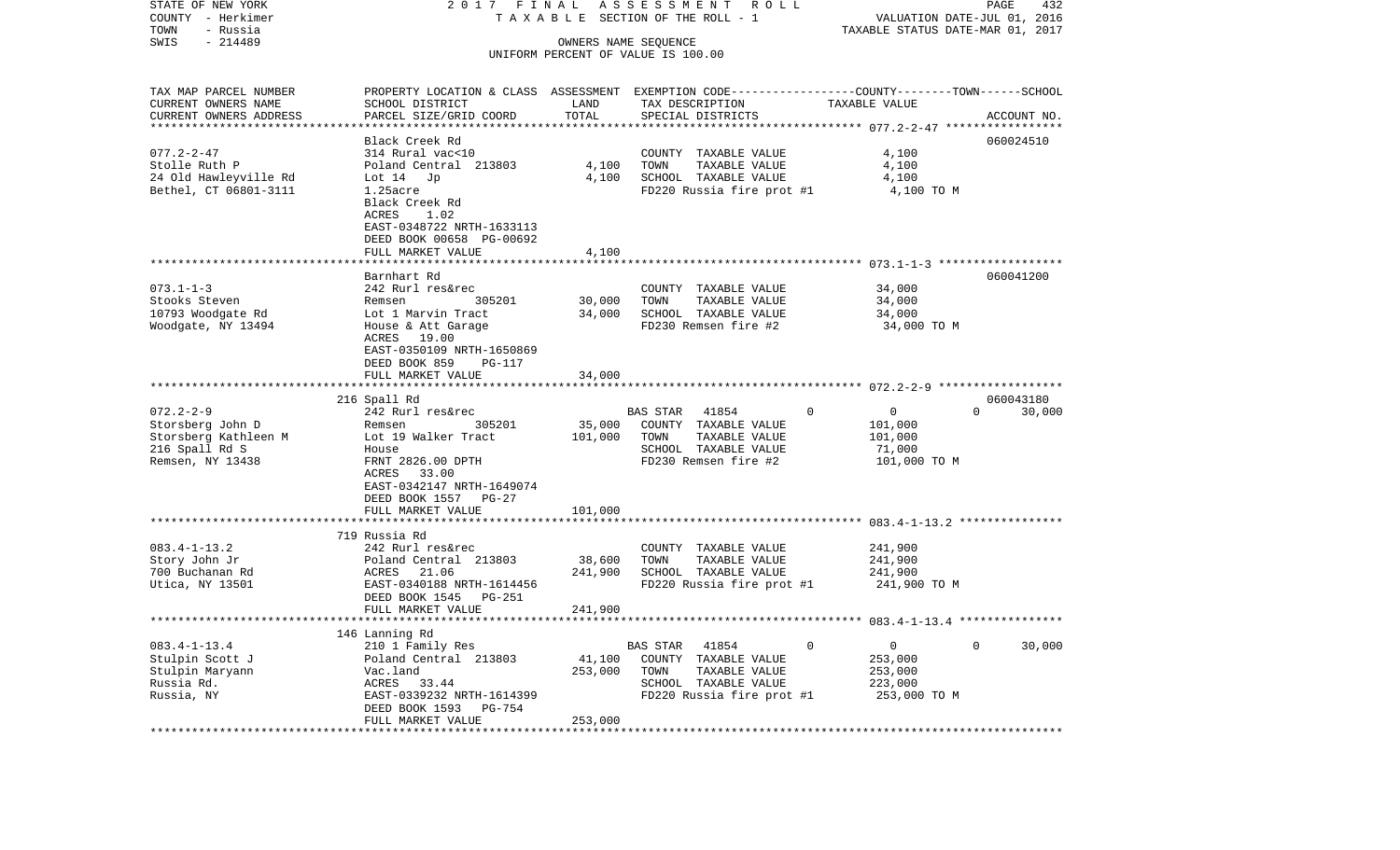| STATE OF NEW YORK<br>COUNTY - Herkimer<br>- Russia<br>TOWN<br>$-214489$<br>SWIS | 2017 FINAL                                                                                                         | T A X A B L E SECTION OF THE ROLL - 1<br>UNIFORM PERCENT OF VALUE IS 100.00 | ASSESSMENT<br>OWNERS NAME SEQUENCE | R O L L                               |          | VALUATION DATE-JUL 01, 2016<br>TAXABLE STATUS DATE-MAR 01, 2017 |          | PAGE<br>433 |
|---------------------------------------------------------------------------------|--------------------------------------------------------------------------------------------------------------------|-----------------------------------------------------------------------------|------------------------------------|---------------------------------------|----------|-----------------------------------------------------------------|----------|-------------|
| TAX MAP PARCEL NUMBER<br>CURRENT OWNERS NAME                                    | PROPERTY LOCATION & CLASS ASSESSMENT EXEMPTION CODE---------------COUNTY-------TOWN------SCHOOL<br>SCHOOL DISTRICT | LAND                                                                        |                                    | TAX DESCRIPTION                       |          | TAXABLE VALUE                                                   |          |             |
| CURRENT OWNERS ADDRESS                                                          | PARCEL SIZE/GRID COORD                                                                                             | TOTAL                                                                       |                                    | SPECIAL DISTRICTS                     |          |                                                                 |          | ACCOUNT NO. |
| ************************                                                        |                                                                                                                    |                                                                             |                                    |                                       |          |                                                                 |          |             |
|                                                                                 | 5425 Military Rd                                                                                                   |                                                                             |                                    |                                       |          |                                                                 |          | 060027420   |
| $083.3 - 2 - 1$                                                                 | 241 Rural res&ag                                                                                                   |                                                                             | <b>BAS STAR</b>                    | 41854                                 | $\Omega$ | 0                                                               | $\Omega$ | 30,000      |
| Sullivan Richard<br>5425 Military Rd                                            | Poland Central 213803<br>Lot 87 Royal Grant                                                                        | 137,400<br>255,600                                                          | TOWN                               | COUNTY TAXABLE VALUE<br>TAXABLE VALUE |          | 255,600<br>255,600                                              |          |             |
| Poland, NY 13431                                                                | Farm                                                                                                               |                                                                             |                                    | SCHOOL TAXABLE VALUE                  |          | 225,600                                                         |          |             |
|                                                                                 | ACRES 200.20                                                                                                       |                                                                             |                                    | FD220 Russia fire prot #1             |          | 255,600 TO M                                                    |          |             |
|                                                                                 | EAST-0331655 NRTH-1615189                                                                                          |                                                                             |                                    |                                       |          |                                                                 |          |             |
|                                                                                 | DEED BOOK 00503 PG-00087                                                                                           |                                                                             |                                    |                                       |          |                                                                 |          |             |
|                                                                                 | FULL MARKET VALUE                                                                                                  | 255,600                                                                     |                                    |                                       |          |                                                                 |          |             |
|                                                                                 |                                                                                                                    |                                                                             |                                    |                                       |          |                                                                 |          |             |
|                                                                                 | 264 Dover Rd                                                                                                       |                                                                             |                                    |                                       |          |                                                                 |          | 0012215     |
| $082.2 - 1 - 51.2$                                                              | 210 1 Family Res                                                                                                   |                                                                             |                                    | COUNTY TAXABLE VALUE                  |          | 240,000                                                         |          |             |
| Sunderlin Thomas J Jr                                                           | Holland Patent 305801                                                                                              | 36,000                                                                      | TOWN                               | TAXABLE VALUE                         |          | 240,000                                                         |          |             |
| Sunderlin Cathy R                                                               | Lots 103 & 104 Royal Gran                                                                                          | 240,000                                                                     |                                    | SCHOOL TAXABLE VALUE                  |          | 240,000                                                         |          |             |
| 624 Dover Rd<br>Barneveld, NY 13304                                             | House Att Garage<br>5.00<br>ACRES                                                                                  |                                                                             |                                    | FD220 Russia fire prot #1             |          | 240,000 TO M                                                    |          |             |
|                                                                                 | EAST-0318871 NRTH-1618716                                                                                          |                                                                             |                                    |                                       |          |                                                                 |          |             |
|                                                                                 | DEED BOOK 1620 PG-448                                                                                              |                                                                             |                                    |                                       |          |                                                                 |          |             |
|                                                                                 | FULL MARKET VALUE                                                                                                  | 240,000                                                                     |                                    |                                       |          |                                                                 |          |             |
|                                                                                 |                                                                                                                    |                                                                             |                                    |                                       |          |                                                                 |          |             |
|                                                                                 | 1235 Grant Rd                                                                                                      |                                                                             |                                    |                                       |          |                                                                 |          |             |
| $077.4 - 3 - 3$                                                                 | 210 1 Family Res                                                                                                   |                                                                             | VET COM C 41132                    |                                       | $\Omega$ | 15,000                                                          | $\Omega$ | $\Omega$    |
| Sutherland Kristina M                                                           | Poland Central 213803                                                                                              |                                                                             | 36,900 VET COM T 41133             |                                       | $\Omega$ | $\Omega$                                                        | 20,000   | $\Omega$    |
| Sutherland Danny J                                                              | FRNT 763.00 DPTH                                                                                                   |                                                                             | 209,000 VET DIS C 41142            |                                       | $\Omega$ | 30,000                                                          | $\Omega$ | $\Omega$    |
| 1235 Grant Rd                                                                   | ACRES 19.50                                                                                                        |                                                                             | VET DIS T 41143                    |                                       | $\Omega$ | $\Omega$                                                        | 40,000   | $\Omega$    |
| Cold Brook, NY 13324                                                            | EAST-0342961 NRTH-1629405                                                                                          |                                                                             | ENH STAR 41834                     |                                       | $\Omega$ | $\overline{0}$                                                  | $\Omega$ | 65,500      |
|                                                                                 | DEED BOOK 1225<br>PG-226<br>FULL MARKET VALUE                                                                      | 209,000                                                                     | TOWN                               | COUNTY TAXABLE VALUE<br>TAXABLE VALUE |          | 164,000<br>149,000                                              |          |             |
|                                                                                 |                                                                                                                    |                                                                             |                                    | SCHOOL TAXABLE VALUE                  |          | 143,500                                                         |          |             |
|                                                                                 |                                                                                                                    |                                                                             |                                    | FD220 Russia fire prot #1             |          | 209,000 TO M                                                    |          |             |
|                                                                                 |                                                                                                                    |                                                                             |                                    |                                       |          |                                                                 |          |             |
|                                                                                 | Black Creek Rd                                                                                                     |                                                                             |                                    |                                       |          |                                                                 |          |             |
| $077.4 - 3 - 4$                                                                 | 310 Res Vac                                                                                                        |                                                                             |                                    | COUNTY TAXABLE VALUE                  |          | 19,900                                                          |          |             |
| Sutherland Kristina M                                                           | Poland Central 213803                                                                                              | 19,900                                                                      | TOWN                               | TAXABLE VALUE                         |          | 19,900                                                          |          |             |
| Sutherland Danny J                                                              | FRNT 580.00 DPTH                                                                                                   | 19,900                                                                      |                                    | SCHOOL TAXABLE VALUE                  |          | 19,900                                                          |          |             |
| 1235 Grant Rd                                                                   | ACRES 11.80                                                                                                        |                                                                             |                                    | FD220 Russia fire prot #1             |          | 19,900 TO M                                                     |          |             |
| Cold Brook, NY 13324                                                            | EAST-0342449 NRTH-1629066                                                                                          |                                                                             |                                    |                                       |          |                                                                 |          |             |
|                                                                                 | DEED BOOK 1225<br>$PG-226$                                                                                         |                                                                             |                                    |                                       |          |                                                                 |          |             |
|                                                                                 | FULL MARKET VALUE                                                                                                  | 19,900                                                                      |                                    |                                       |          |                                                                 |          |             |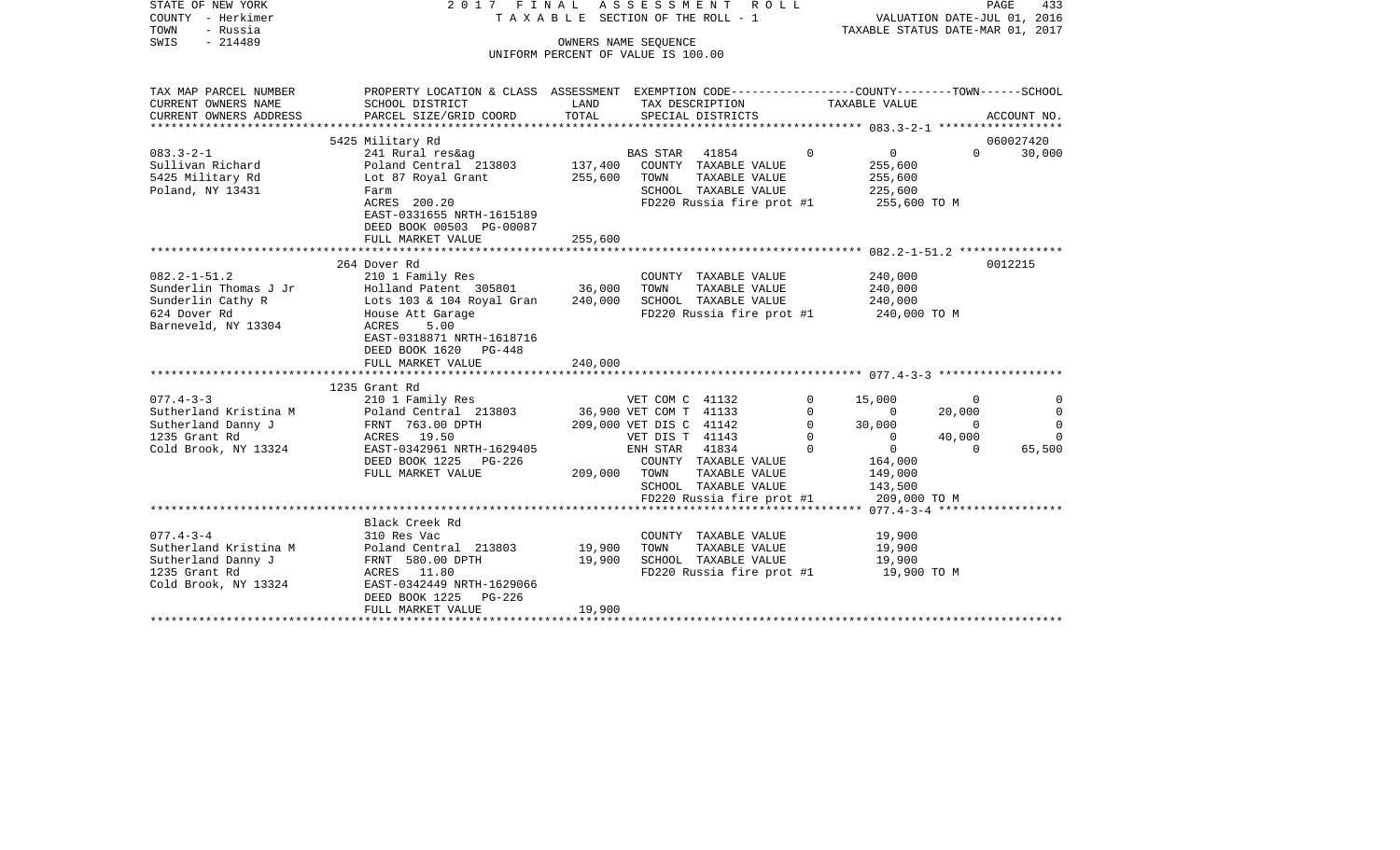| STATE OF NEW YORK<br>COUNTY - Herkimer<br>- Russia<br>TOWN | 2017 FINAL                                                                                                         | TAXABLE SECTION OF THE ROLL - 1    |                        | ASSESSMENT ROLL                       |                         | TAXABLE STATUS DATE-MAR 01, 2017 |                    | PAGE<br>434<br>VALUATION DATE-JUL 01, 2016 |
|------------------------------------------------------------|--------------------------------------------------------------------------------------------------------------------|------------------------------------|------------------------|---------------------------------------|-------------------------|----------------------------------|--------------------|--------------------------------------------|
| SWIS<br>$-214489$                                          |                                                                                                                    | UNIFORM PERCENT OF VALUE IS 100.00 | OWNERS NAME SEQUENCE   |                                       |                         |                                  |                    |                                            |
| TAX MAP PARCEL NUMBER<br>CURRENT OWNERS NAME               | PROPERTY LOCATION & CLASS ASSESSMENT EXEMPTION CODE---------------COUNTY-------TOWN------SCHOOL<br>SCHOOL DISTRICT | LAND                               |                        | TAX DESCRIPTION                       |                         | TAXABLE VALUE                    |                    |                                            |
| CURRENT OWNERS ADDRESS<br>*************************        | PARCEL SIZE/GRID COORD                                                                                             | TOTAL                              |                        | SPECIAL DISTRICTS                     |                         |                                  |                    | ACCOUNT NO.                                |
|                                                            | 296 Barnhart Rd                                                                                                    |                                    |                        |                                       |                         |                                  |                    |                                            |
| $073.3 - 1 - 14.2$                                         | 270 Mfg housing                                                                                                    |                                    | VET WAR C 41122        |                                       | $\Omega$                | 9,000                            | 0                  | 0                                          |
| Swald Gary E                                               | 305201<br>Remsen                                                                                                   |                                    | 16,800 VET WAR T 41123 |                                       | 0                       | $\mathbf{0}$                     | 9,300              | $\mathbf 0$                                |
| 296 Barnhart Rd                                            | FRNT 626.40 DPTH                                                                                                   |                                    | 62,000 VET DIS C 41142 |                                       | 0                       | 21,700                           | $\mathbf 0$        | $\mathbf 0$                                |
| Remsen, NY 13438                                           | ACRES<br>3.20                                                                                                      |                                    | VET DIS T 41143        | 41854                                 | $\mathbf 0$<br>$\Omega$ | $\mathbf 0$<br>$\circ$           | 21,700<br>$\Omega$ | $\mathbf 0$                                |
|                                                            | EAST-0350201 NRTH-1648884<br>DEED BOOK 1118 PG-721                                                                 |                                    | BAS STAR               | COUNTY TAXABLE VALUE                  |                         | 31,300                           |                    | 30,000                                     |
|                                                            | FULL MARKET VALUE                                                                                                  |                                    | 62,000 TOWN            | TAXABLE VALUE                         |                         | 31,000                           |                    |                                            |
|                                                            |                                                                                                                    |                                    |                        | SCHOOL TAXABLE VALUE                  |                         | 32,000                           |                    |                                            |
|                                                            |                                                                                                                    |                                    |                        | FD230 Remsen fire #2                  |                         | 62,000 TO M                      |                    |                                            |
|                                                            |                                                                                                                    |                                    |                        |                                       |                         |                                  |                    |                                            |
|                                                            | 4980 Military Rd                                                                                                   |                                    |                        |                                       |                         |                                  |                    |                                            |
| $083.4 - 1 - 35.5$                                         | 210 1 Family Res                                                                                                   |                                    | AG MKTS                | 41730                                 | $\circ$                 | 52,856                           | 52,856             | 52,856                                     |
| Swartzentruber John M                                      | Poland Central 213803                                                                                              |                                    | 101,300 BAS STAR 41854 |                                       | $\Omega$                | $\mathbf{0}$                     | $\mathbf{0}$       | 30,000                                     |
| Swartzentruber Amanda M                                    | FRNT 190.00 DPTH                                                                                                   | 175,000                            |                        | COUNTY TAXABLE VALUE                  |                         | 122,144                          |                    |                                            |
| 4984 Military Rd                                           | ACRES 120.00                                                                                                       |                                    | TOWN                   | TAXABLE VALUE                         |                         | 122,144                          |                    |                                            |
| Poland, NY 13431                                           | EAST-0340772 NRTH-1611858                                                                                          |                                    |                        | SCHOOL TAXABLE VALUE                  |                         | 92,144                           |                    |                                            |
| MAY BE SUBJECT TO PAYMENT                                  | DEED BOOK 1299 PG-934<br>FULL MARKET VALUE                                                                         | 175,000                            |                        | FD220 Russia fire prot #1             |                         | 175,000 TO M                     |                    |                                            |
| UNDER AGDIST LAW TIL 2024                                  |                                                                                                                    |                                    |                        |                                       |                         |                                  |                    |                                            |
|                                                            |                                                                                                                    |                                    |                        |                                       |                         |                                  |                    |                                            |
|                                                            | Macarthur Rd                                                                                                       |                                    |                        |                                       |                         |                                  |                    |                                            |
| $077.2 - 1 - 27.6$                                         | 311 Res vac land - WTRFNT                                                                                          |                                    |                        | COUNTY TAXABLE VALUE                  |                         | 32,000                           |                    |                                            |
| Sweeney David E                                            | Poland Central 213803                                                                                              | 32,000                             | TOWN                   | TAXABLE VALUE                         |                         | 32,000                           |                    |                                            |
| Sweeney Donna M                                            | Lot 15 Jerseyfield Patent                                                                                          | 32,000                             |                        | SCHOOL TAXABLE VALUE                  |                         | 32,000                           |                    |                                            |
| 11829 Dutch Hill Rd                                        | Vacant Land                                                                                                        |                                    |                        | FD220 Russia fire prot #1             |                         | 32,000 TO M                      |                    |                                            |
| Forestport, NY 13338                                       | <b>ACRES</b><br>9.00                                                                                               |                                    |                        |                                       |                         |                                  |                    |                                            |
|                                                            | EAST-0340951 NRTH-1634774                                                                                          |                                    |                        |                                       |                         |                                  |                    |                                            |
|                                                            | DEED BOOK 786<br><b>PG-509</b>                                                                                     |                                    |                        |                                       |                         |                                  |                    |                                            |
|                                                            | FULL MARKET VALUE<br>********************                                                                          | 32,000<br>* * * * * * * * * * *    |                        |                                       |                         |                                  |                    |                                            |
|                                                            | 4618 Military Rd                                                                                                   |                                    |                        |                                       |                         |                                  |                    | 060004740                                  |
| $088.2 - 1 - 9.2$                                          | 210 1 Family Res                                                                                                   |                                    |                        | COUNTY TAXABLE VALUE                  |                         | 115,000                          |                    |                                            |
| Sweeney Matthew T                                          | Poland Central 213803                                                                                              | 15,000                             | TOWN                   | TAXABLE VALUE                         |                         | 115,000                          |                    |                                            |
| Sweeney Christina L                                        | FRNT 399.40 DPTH                                                                                                   | 115,000                            |                        | SCHOOL TAXABLE VALUE                  |                         | 115,000                          |                    |                                            |
| 4618 Military Rd                                           | ACRES<br>5.00                                                                                                      |                                    |                        | FD220 Russia fire prot #1             |                         | 115,000 TO M                     |                    |                                            |
| Poland, NY 13431                                           | EAST-0345493 NRTH-1607727                                                                                          |                                    |                        |                                       |                         |                                  |                    |                                            |
|                                                            | DEED BOOK 1602<br>PG-859                                                                                           |                                    |                        |                                       |                         |                                  |                    |                                            |
| MAY BE SUBJECT TO PAYMENT<br>UNDER AGDIST LAW TIL 2024     | FULL MARKET VALUE                                                                                                  | 115,000                            |                        |                                       |                         |                                  |                    |                                            |
|                                                            |                                                                                                                    |                                    |                        |                                       |                         |                                  |                    |                                            |
| $068. - 2 - 21$                                            | Wheelertown Rd                                                                                                     |                                    |                        |                                       |                         |                                  |                    | 060015330                                  |
| Sweeney Revocable Trust Robert Remsen                      | 910 Priv forest<br>305201                                                                                          | 40,000                             | TOWN                   | COUNTY TAXABLE VALUE<br>TAXABLE VALUE |                         | 40,000<br>40,000                 |                    |                                            |
| 6363 Cicero Bridgeport Rd                                  | Lot 1 Lush Tract                                                                                                   | 40,000                             |                        | SCHOOL TAXABLE VALUE                  |                         | 40,000                           |                    |                                            |
| Cicero, NY 13039                                           | Vacant Land                                                                                                        |                                    |                        | FD230 Remsen fire #2                  |                         | 40,000 TO M                      |                    |                                            |
|                                                            | ACRES 49.70                                                                                                        |                                    |                        |                                       |                         |                                  |                    |                                            |
|                                                            | EAST-0345828 NRTH-1656264                                                                                          |                                    |                        |                                       |                         |                                  |                    |                                            |
|                                                            | DEED BOOK 886<br>PG-92                                                                                             |                                    |                        |                                       |                         |                                  |                    |                                            |
|                                                            | FULL MARKET VALUE                                                                                                  | 40,000                             |                        |                                       |                         |                                  |                    |                                            |
|                                                            |                                                                                                                    |                                    |                        |                                       |                         |                                  |                    |                                            |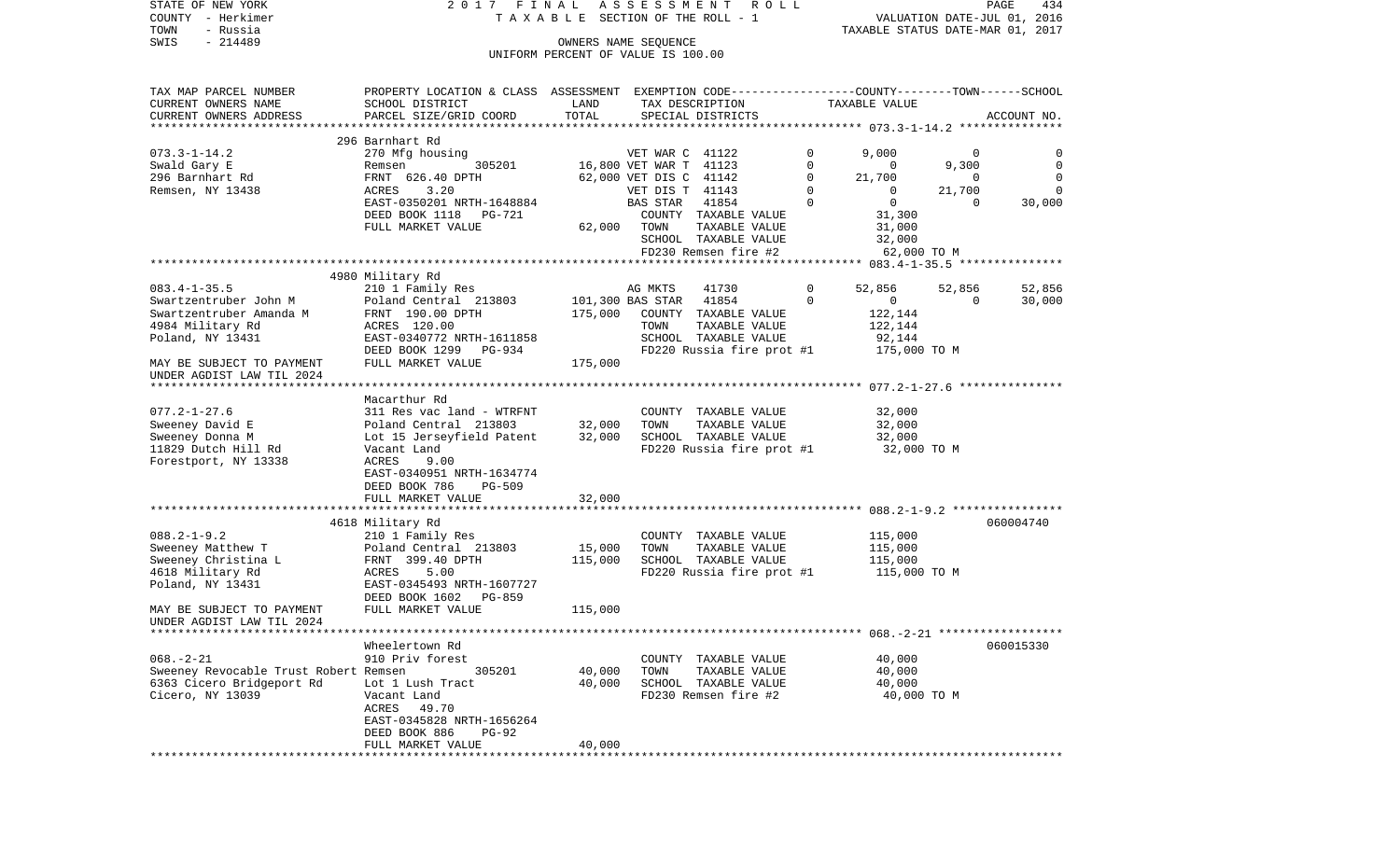| TAXABLE SECTION OF THE ROLL - 1<br>VALUATION DATE-JUL 01, 2016<br>TOWN<br>- Russia<br>TAXABLE STATUS DATE-MAR 01, 2017<br>$-214489$<br>SWIS<br>OWNERS NAME SEQUENCE<br>UNIFORM PERCENT OF VALUE IS 100.00<br>PROPERTY LOCATION & CLASS ASSESSMENT EXEMPTION CODE----------------COUNTY-------TOWN------SCHOOL<br>TAX MAP PARCEL NUMBER<br>CURRENT OWNERS NAME<br>SCHOOL DISTRICT<br>LAND<br>TAX DESCRIPTION<br>TAXABLE VALUE<br>TOTAL<br>CURRENT OWNERS ADDRESS<br>PARCEL SIZE/GRID COORD<br>SPECIAL DISTRICTS<br>ACCOUNT NO.<br>3291 Black Creek Rd<br>$077.4 - 2 - 4$<br>210 1 Family Res<br>41854<br>$\mathbf 0$<br>0<br>$\mathbf{0}$<br>30,000<br>BAS STAR<br>26,900<br>Poland Central 213803<br>COUNTY TAXABLE VALUE<br>127,000<br>Sweet Denyce<br>Lot 14 Jerseyfield Patent<br>127,000<br>TOWN<br>TAXABLE VALUE<br>127,000<br>SCHOOL TAXABLE VALUE<br>ACRES 10.50<br>97,000<br>EAST-0345843 NRTH-1631372<br>$FD220$ Russia fire prot #1 $127,000$ TO M<br>DEED BOOK 801<br>PG-671<br>FULL MARKET VALUE<br>127,000<br>Military Rd<br>322 Rural vac>10<br>26,000<br>COUNTY TAXABLE VALUE<br>26,000<br>Poland Central 213803<br>TAXABLE VALUE<br>26,000<br>TOWN<br>26,000<br>3291 Black Creek Rd<br>SCHOOL TAXABLE VALUE<br>26,000<br>FRNT 1499.00 DPTH<br>FD220 Russia fire prot #1<br>Cold Brook, NY 13324<br>ACRES 20.00<br>26,000 TO M<br>EAST-0353365 NRTH-1604575<br>DEED BOOK 933<br>PG-689<br>26,000<br>FULL MARKET VALUE<br>Mac Arthur Rd<br>060026880<br>$077.2 - 1 - 10$<br>260 Seasonal res<br>COUNTY TAXABLE VALUE<br>115,000<br>18,200<br>TAXABLE VALUE<br>Sykes Joan M<br>Poland Central 213803<br>TOWN<br>115,000<br>SCHOOL TAXABLE VALUE<br>238 Stafford Circle S<br>Lot 15 Jerseyfield Patent<br>115,000<br>115,000<br>Clinton, NY 13323<br>FD220 Russia fire prot #1<br>Trl<br>115,000 TO M<br>FRNT<br>60.00 DPTH 150.00<br>0.25<br>ACRES<br>EAST-0337270 NRTH-1637905<br>DEED BOOK 768<br>$PG-8$<br>FULL MARKET VALUE<br>115,000<br>********************<br>Mac Arthur Rd<br>060030960<br>$077.2 - 1 - 11$<br>311 Res vac land - WTRFNT<br>COUNTY TAXABLE VALUE<br>15,800<br>Poland Central 213803<br>15,800<br>TOWN<br>TAXABLE VALUE<br>15,800<br>Lot 15 Jerseyfield Patent<br>15,800<br>SCHOOL TAXABLE VALUE<br>15,800<br>Clinton, NY 13323<br>FD220 Russia fire prot #1<br>15,800 TO M<br>Trl<br>FRNT 100.00 DPTH 100.00<br>0.25<br>ACRES<br>EAST-0337367 NRTH-1637834<br>DEED BOOK 694<br>PG-22<br>15,800<br>FULL MARKET VALUE<br>Hotel Rd<br>$072.15 - 1 - 47$<br>311 Res vac land - WTRFNT<br>32,600<br>COUNTY TAXABLE VALUE<br>Synapse Sustainability Trust<br>305201<br>32,600<br>TOWN<br>TAXABLE VALUE<br>32,600<br>Remsen<br>360 Erie Blvd E<br>FRNT 195.00 DPTH 200.00<br>32,600<br>SCHOOL TAXABLE VALUE<br>32,600<br>ACRES<br>1.00<br>FD230 Remsen fire #2<br>32,600 TO M<br>EAST-0341113 NRTH-1645026<br>DEED BOOK 1591<br>PG-684<br>32,600<br>FULL MARKET VALUE | STATE OF NEW YORK     | 2017 FINAL | A S S E S S M E N T R O L L | PAGE<br>435 |
|------------------------------------------------------------------------------------------------------------------------------------------------------------------------------------------------------------------------------------------------------------------------------------------------------------------------------------------------------------------------------------------------------------------------------------------------------------------------------------------------------------------------------------------------------------------------------------------------------------------------------------------------------------------------------------------------------------------------------------------------------------------------------------------------------------------------------------------------------------------------------------------------------------------------------------------------------------------------------------------------------------------------------------------------------------------------------------------------------------------------------------------------------------------------------------------------------------------------------------------------------------------------------------------------------------------------------------------------------------------------------------------------------------------------------------------------------------------------------------------------------------------------------------------------------------------------------------------------------------------------------------------------------------------------------------------------------------------------------------------------------------------------------------------------------------------------------------------------------------------------------------------------------------------------------------------------------------------------------------------------------------------------------------------------------------------------------------------------------------------------------------------------------------------------------------------------------------------------------------------------------------------------------------------------------------------------------------------------------------------------------------------------------------------------------------------------------------------------------------------------------------------------------------------------------------------------------------------------------------------------------------------------------------------------------------------------------------------------------------------------------------------------------------------------------------------------------------------------------------------------------------------------------|-----------------------|------------|-----------------------------|-------------|
|                                                                                                                                                                                                                                                                                                                                                                                                                                                                                                                                                                                                                                                                                                                                                                                                                                                                                                                                                                                                                                                                                                                                                                                                                                                                                                                                                                                                                                                                                                                                                                                                                                                                                                                                                                                                                                                                                                                                                                                                                                                                                                                                                                                                                                                                                                                                                                                                                                                                                                                                                                                                                                                                                                                                                                                                                                                                                                      | COUNTY - Herkimer     |            |                             |             |
|                                                                                                                                                                                                                                                                                                                                                                                                                                                                                                                                                                                                                                                                                                                                                                                                                                                                                                                                                                                                                                                                                                                                                                                                                                                                                                                                                                                                                                                                                                                                                                                                                                                                                                                                                                                                                                                                                                                                                                                                                                                                                                                                                                                                                                                                                                                                                                                                                                                                                                                                                                                                                                                                                                                                                                                                                                                                                                      |                       |            |                             |             |
|                                                                                                                                                                                                                                                                                                                                                                                                                                                                                                                                                                                                                                                                                                                                                                                                                                                                                                                                                                                                                                                                                                                                                                                                                                                                                                                                                                                                                                                                                                                                                                                                                                                                                                                                                                                                                                                                                                                                                                                                                                                                                                                                                                                                                                                                                                                                                                                                                                                                                                                                                                                                                                                                                                                                                                                                                                                                                                      |                       |            |                             |             |
|                                                                                                                                                                                                                                                                                                                                                                                                                                                                                                                                                                                                                                                                                                                                                                                                                                                                                                                                                                                                                                                                                                                                                                                                                                                                                                                                                                                                                                                                                                                                                                                                                                                                                                                                                                                                                                                                                                                                                                                                                                                                                                                                                                                                                                                                                                                                                                                                                                                                                                                                                                                                                                                                                                                                                                                                                                                                                                      |                       |            |                             |             |
|                                                                                                                                                                                                                                                                                                                                                                                                                                                                                                                                                                                                                                                                                                                                                                                                                                                                                                                                                                                                                                                                                                                                                                                                                                                                                                                                                                                                                                                                                                                                                                                                                                                                                                                                                                                                                                                                                                                                                                                                                                                                                                                                                                                                                                                                                                                                                                                                                                                                                                                                                                                                                                                                                                                                                                                                                                                                                                      |                       |            |                             |             |
|                                                                                                                                                                                                                                                                                                                                                                                                                                                                                                                                                                                                                                                                                                                                                                                                                                                                                                                                                                                                                                                                                                                                                                                                                                                                                                                                                                                                                                                                                                                                                                                                                                                                                                                                                                                                                                                                                                                                                                                                                                                                                                                                                                                                                                                                                                                                                                                                                                                                                                                                                                                                                                                                                                                                                                                                                                                                                                      |                       |            |                             |             |
|                                                                                                                                                                                                                                                                                                                                                                                                                                                                                                                                                                                                                                                                                                                                                                                                                                                                                                                                                                                                                                                                                                                                                                                                                                                                                                                                                                                                                                                                                                                                                                                                                                                                                                                                                                                                                                                                                                                                                                                                                                                                                                                                                                                                                                                                                                                                                                                                                                                                                                                                                                                                                                                                                                                                                                                                                                                                                                      |                       |            |                             |             |
|                                                                                                                                                                                                                                                                                                                                                                                                                                                                                                                                                                                                                                                                                                                                                                                                                                                                                                                                                                                                                                                                                                                                                                                                                                                                                                                                                                                                                                                                                                                                                                                                                                                                                                                                                                                                                                                                                                                                                                                                                                                                                                                                                                                                                                                                                                                                                                                                                                                                                                                                                                                                                                                                                                                                                                                                                                                                                                      |                       |            |                             |             |
|                                                                                                                                                                                                                                                                                                                                                                                                                                                                                                                                                                                                                                                                                                                                                                                                                                                                                                                                                                                                                                                                                                                                                                                                                                                                                                                                                                                                                                                                                                                                                                                                                                                                                                                                                                                                                                                                                                                                                                                                                                                                                                                                                                                                                                                                                                                                                                                                                                                                                                                                                                                                                                                                                                                                                                                                                                                                                                      |                       |            |                             |             |
|                                                                                                                                                                                                                                                                                                                                                                                                                                                                                                                                                                                                                                                                                                                                                                                                                                                                                                                                                                                                                                                                                                                                                                                                                                                                                                                                                                                                                                                                                                                                                                                                                                                                                                                                                                                                                                                                                                                                                                                                                                                                                                                                                                                                                                                                                                                                                                                                                                                                                                                                                                                                                                                                                                                                                                                                                                                                                                      | 3291 Black Creek Rd   |            |                             |             |
|                                                                                                                                                                                                                                                                                                                                                                                                                                                                                                                                                                                                                                                                                                                                                                                                                                                                                                                                                                                                                                                                                                                                                                                                                                                                                                                                                                                                                                                                                                                                                                                                                                                                                                                                                                                                                                                                                                                                                                                                                                                                                                                                                                                                                                                                                                                                                                                                                                                                                                                                                                                                                                                                                                                                                                                                                                                                                                      | Cold Brook, NY 13324  |            |                             |             |
|                                                                                                                                                                                                                                                                                                                                                                                                                                                                                                                                                                                                                                                                                                                                                                                                                                                                                                                                                                                                                                                                                                                                                                                                                                                                                                                                                                                                                                                                                                                                                                                                                                                                                                                                                                                                                                                                                                                                                                                                                                                                                                                                                                                                                                                                                                                                                                                                                                                                                                                                                                                                                                                                                                                                                                                                                                                                                                      |                       |            |                             |             |
|                                                                                                                                                                                                                                                                                                                                                                                                                                                                                                                                                                                                                                                                                                                                                                                                                                                                                                                                                                                                                                                                                                                                                                                                                                                                                                                                                                                                                                                                                                                                                                                                                                                                                                                                                                                                                                                                                                                                                                                                                                                                                                                                                                                                                                                                                                                                                                                                                                                                                                                                                                                                                                                                                                                                                                                                                                                                                                      |                       |            |                             |             |
|                                                                                                                                                                                                                                                                                                                                                                                                                                                                                                                                                                                                                                                                                                                                                                                                                                                                                                                                                                                                                                                                                                                                                                                                                                                                                                                                                                                                                                                                                                                                                                                                                                                                                                                                                                                                                                                                                                                                                                                                                                                                                                                                                                                                                                                                                                                                                                                                                                                                                                                                                                                                                                                                                                                                                                                                                                                                                                      |                       |            |                             |             |
|                                                                                                                                                                                                                                                                                                                                                                                                                                                                                                                                                                                                                                                                                                                                                                                                                                                                                                                                                                                                                                                                                                                                                                                                                                                                                                                                                                                                                                                                                                                                                                                                                                                                                                                                                                                                                                                                                                                                                                                                                                                                                                                                                                                                                                                                                                                                                                                                                                                                                                                                                                                                                                                                                                                                                                                                                                                                                                      |                       |            |                             |             |
|                                                                                                                                                                                                                                                                                                                                                                                                                                                                                                                                                                                                                                                                                                                                                                                                                                                                                                                                                                                                                                                                                                                                                                                                                                                                                                                                                                                                                                                                                                                                                                                                                                                                                                                                                                                                                                                                                                                                                                                                                                                                                                                                                                                                                                                                                                                                                                                                                                                                                                                                                                                                                                                                                                                                                                                                                                                                                                      | $089.1 - 2 - 17.3$    |            |                             |             |
|                                                                                                                                                                                                                                                                                                                                                                                                                                                                                                                                                                                                                                                                                                                                                                                                                                                                                                                                                                                                                                                                                                                                                                                                                                                                                                                                                                                                                                                                                                                                                                                                                                                                                                                                                                                                                                                                                                                                                                                                                                                                                                                                                                                                                                                                                                                                                                                                                                                                                                                                                                                                                                                                                                                                                                                                                                                                                                      | Sweet Scott           |            |                             |             |
|                                                                                                                                                                                                                                                                                                                                                                                                                                                                                                                                                                                                                                                                                                                                                                                                                                                                                                                                                                                                                                                                                                                                                                                                                                                                                                                                                                                                                                                                                                                                                                                                                                                                                                                                                                                                                                                                                                                                                                                                                                                                                                                                                                                                                                                                                                                                                                                                                                                                                                                                                                                                                                                                                                                                                                                                                                                                                                      |                       |            |                             |             |
|                                                                                                                                                                                                                                                                                                                                                                                                                                                                                                                                                                                                                                                                                                                                                                                                                                                                                                                                                                                                                                                                                                                                                                                                                                                                                                                                                                                                                                                                                                                                                                                                                                                                                                                                                                                                                                                                                                                                                                                                                                                                                                                                                                                                                                                                                                                                                                                                                                                                                                                                                                                                                                                                                                                                                                                                                                                                                                      |                       |            |                             |             |
|                                                                                                                                                                                                                                                                                                                                                                                                                                                                                                                                                                                                                                                                                                                                                                                                                                                                                                                                                                                                                                                                                                                                                                                                                                                                                                                                                                                                                                                                                                                                                                                                                                                                                                                                                                                                                                                                                                                                                                                                                                                                                                                                                                                                                                                                                                                                                                                                                                                                                                                                                                                                                                                                                                                                                                                                                                                                                                      |                       |            |                             |             |
|                                                                                                                                                                                                                                                                                                                                                                                                                                                                                                                                                                                                                                                                                                                                                                                                                                                                                                                                                                                                                                                                                                                                                                                                                                                                                                                                                                                                                                                                                                                                                                                                                                                                                                                                                                                                                                                                                                                                                                                                                                                                                                                                                                                                                                                                                                                                                                                                                                                                                                                                                                                                                                                                                                                                                                                                                                                                                                      |                       |            |                             |             |
|                                                                                                                                                                                                                                                                                                                                                                                                                                                                                                                                                                                                                                                                                                                                                                                                                                                                                                                                                                                                                                                                                                                                                                                                                                                                                                                                                                                                                                                                                                                                                                                                                                                                                                                                                                                                                                                                                                                                                                                                                                                                                                                                                                                                                                                                                                                                                                                                                                                                                                                                                                                                                                                                                                                                                                                                                                                                                                      |                       |            |                             |             |
|                                                                                                                                                                                                                                                                                                                                                                                                                                                                                                                                                                                                                                                                                                                                                                                                                                                                                                                                                                                                                                                                                                                                                                                                                                                                                                                                                                                                                                                                                                                                                                                                                                                                                                                                                                                                                                                                                                                                                                                                                                                                                                                                                                                                                                                                                                                                                                                                                                                                                                                                                                                                                                                                                                                                                                                                                                                                                                      |                       |            |                             |             |
|                                                                                                                                                                                                                                                                                                                                                                                                                                                                                                                                                                                                                                                                                                                                                                                                                                                                                                                                                                                                                                                                                                                                                                                                                                                                                                                                                                                                                                                                                                                                                                                                                                                                                                                                                                                                                                                                                                                                                                                                                                                                                                                                                                                                                                                                                                                                                                                                                                                                                                                                                                                                                                                                                                                                                                                                                                                                                                      |                       |            |                             |             |
|                                                                                                                                                                                                                                                                                                                                                                                                                                                                                                                                                                                                                                                                                                                                                                                                                                                                                                                                                                                                                                                                                                                                                                                                                                                                                                                                                                                                                                                                                                                                                                                                                                                                                                                                                                                                                                                                                                                                                                                                                                                                                                                                                                                                                                                                                                                                                                                                                                                                                                                                                                                                                                                                                                                                                                                                                                                                                                      |                       |            |                             |             |
|                                                                                                                                                                                                                                                                                                                                                                                                                                                                                                                                                                                                                                                                                                                                                                                                                                                                                                                                                                                                                                                                                                                                                                                                                                                                                                                                                                                                                                                                                                                                                                                                                                                                                                                                                                                                                                                                                                                                                                                                                                                                                                                                                                                                                                                                                                                                                                                                                                                                                                                                                                                                                                                                                                                                                                                                                                                                                                      |                       |            |                             |             |
|                                                                                                                                                                                                                                                                                                                                                                                                                                                                                                                                                                                                                                                                                                                                                                                                                                                                                                                                                                                                                                                                                                                                                                                                                                                                                                                                                                                                                                                                                                                                                                                                                                                                                                                                                                                                                                                                                                                                                                                                                                                                                                                                                                                                                                                                                                                                                                                                                                                                                                                                                                                                                                                                                                                                                                                                                                                                                                      |                       |            |                             |             |
|                                                                                                                                                                                                                                                                                                                                                                                                                                                                                                                                                                                                                                                                                                                                                                                                                                                                                                                                                                                                                                                                                                                                                                                                                                                                                                                                                                                                                                                                                                                                                                                                                                                                                                                                                                                                                                                                                                                                                                                                                                                                                                                                                                                                                                                                                                                                                                                                                                                                                                                                                                                                                                                                                                                                                                                                                                                                                                      |                       |            |                             |             |
|                                                                                                                                                                                                                                                                                                                                                                                                                                                                                                                                                                                                                                                                                                                                                                                                                                                                                                                                                                                                                                                                                                                                                                                                                                                                                                                                                                                                                                                                                                                                                                                                                                                                                                                                                                                                                                                                                                                                                                                                                                                                                                                                                                                                                                                                                                                                                                                                                                                                                                                                                                                                                                                                                                                                                                                                                                                                                                      |                       |            |                             |             |
|                                                                                                                                                                                                                                                                                                                                                                                                                                                                                                                                                                                                                                                                                                                                                                                                                                                                                                                                                                                                                                                                                                                                                                                                                                                                                                                                                                                                                                                                                                                                                                                                                                                                                                                                                                                                                                                                                                                                                                                                                                                                                                                                                                                                                                                                                                                                                                                                                                                                                                                                                                                                                                                                                                                                                                                                                                                                                                      |                       |            |                             |             |
|                                                                                                                                                                                                                                                                                                                                                                                                                                                                                                                                                                                                                                                                                                                                                                                                                                                                                                                                                                                                                                                                                                                                                                                                                                                                                                                                                                                                                                                                                                                                                                                                                                                                                                                                                                                                                                                                                                                                                                                                                                                                                                                                                                                                                                                                                                                                                                                                                                                                                                                                                                                                                                                                                                                                                                                                                                                                                                      |                       |            |                             |             |
|                                                                                                                                                                                                                                                                                                                                                                                                                                                                                                                                                                                                                                                                                                                                                                                                                                                                                                                                                                                                                                                                                                                                                                                                                                                                                                                                                                                                                                                                                                                                                                                                                                                                                                                                                                                                                                                                                                                                                                                                                                                                                                                                                                                                                                                                                                                                                                                                                                                                                                                                                                                                                                                                                                                                                                                                                                                                                                      |                       |            |                             |             |
|                                                                                                                                                                                                                                                                                                                                                                                                                                                                                                                                                                                                                                                                                                                                                                                                                                                                                                                                                                                                                                                                                                                                                                                                                                                                                                                                                                                                                                                                                                                                                                                                                                                                                                                                                                                                                                                                                                                                                                                                                                                                                                                                                                                                                                                                                                                                                                                                                                                                                                                                                                                                                                                                                                                                                                                                                                                                                                      |                       |            |                             |             |
|                                                                                                                                                                                                                                                                                                                                                                                                                                                                                                                                                                                                                                                                                                                                                                                                                                                                                                                                                                                                                                                                                                                                                                                                                                                                                                                                                                                                                                                                                                                                                                                                                                                                                                                                                                                                                                                                                                                                                                                                                                                                                                                                                                                                                                                                                                                                                                                                                                                                                                                                                                                                                                                                                                                                                                                                                                                                                                      | Sykes Joan M          |            |                             |             |
|                                                                                                                                                                                                                                                                                                                                                                                                                                                                                                                                                                                                                                                                                                                                                                                                                                                                                                                                                                                                                                                                                                                                                                                                                                                                                                                                                                                                                                                                                                                                                                                                                                                                                                                                                                                                                                                                                                                                                                                                                                                                                                                                                                                                                                                                                                                                                                                                                                                                                                                                                                                                                                                                                                                                                                                                                                                                                                      | 238 Stafford Circle S |            |                             |             |
|                                                                                                                                                                                                                                                                                                                                                                                                                                                                                                                                                                                                                                                                                                                                                                                                                                                                                                                                                                                                                                                                                                                                                                                                                                                                                                                                                                                                                                                                                                                                                                                                                                                                                                                                                                                                                                                                                                                                                                                                                                                                                                                                                                                                                                                                                                                                                                                                                                                                                                                                                                                                                                                                                                                                                                                                                                                                                                      |                       |            |                             |             |
|                                                                                                                                                                                                                                                                                                                                                                                                                                                                                                                                                                                                                                                                                                                                                                                                                                                                                                                                                                                                                                                                                                                                                                                                                                                                                                                                                                                                                                                                                                                                                                                                                                                                                                                                                                                                                                                                                                                                                                                                                                                                                                                                                                                                                                                                                                                                                                                                                                                                                                                                                                                                                                                                                                                                                                                                                                                                                                      |                       |            |                             |             |
|                                                                                                                                                                                                                                                                                                                                                                                                                                                                                                                                                                                                                                                                                                                                                                                                                                                                                                                                                                                                                                                                                                                                                                                                                                                                                                                                                                                                                                                                                                                                                                                                                                                                                                                                                                                                                                                                                                                                                                                                                                                                                                                                                                                                                                                                                                                                                                                                                                                                                                                                                                                                                                                                                                                                                                                                                                                                                                      |                       |            |                             |             |
|                                                                                                                                                                                                                                                                                                                                                                                                                                                                                                                                                                                                                                                                                                                                                                                                                                                                                                                                                                                                                                                                                                                                                                                                                                                                                                                                                                                                                                                                                                                                                                                                                                                                                                                                                                                                                                                                                                                                                                                                                                                                                                                                                                                                                                                                                                                                                                                                                                                                                                                                                                                                                                                                                                                                                                                                                                                                                                      |                       |            |                             |             |
|                                                                                                                                                                                                                                                                                                                                                                                                                                                                                                                                                                                                                                                                                                                                                                                                                                                                                                                                                                                                                                                                                                                                                                                                                                                                                                                                                                                                                                                                                                                                                                                                                                                                                                                                                                                                                                                                                                                                                                                                                                                                                                                                                                                                                                                                                                                                                                                                                                                                                                                                                                                                                                                                                                                                                                                                                                                                                                      |                       |            |                             |             |
|                                                                                                                                                                                                                                                                                                                                                                                                                                                                                                                                                                                                                                                                                                                                                                                                                                                                                                                                                                                                                                                                                                                                                                                                                                                                                                                                                                                                                                                                                                                                                                                                                                                                                                                                                                                                                                                                                                                                                                                                                                                                                                                                                                                                                                                                                                                                                                                                                                                                                                                                                                                                                                                                                                                                                                                                                                                                                                      |                       |            |                             |             |
|                                                                                                                                                                                                                                                                                                                                                                                                                                                                                                                                                                                                                                                                                                                                                                                                                                                                                                                                                                                                                                                                                                                                                                                                                                                                                                                                                                                                                                                                                                                                                                                                                                                                                                                                                                                                                                                                                                                                                                                                                                                                                                                                                                                                                                                                                                                                                                                                                                                                                                                                                                                                                                                                                                                                                                                                                                                                                                      |                       |            |                             |             |
|                                                                                                                                                                                                                                                                                                                                                                                                                                                                                                                                                                                                                                                                                                                                                                                                                                                                                                                                                                                                                                                                                                                                                                                                                                                                                                                                                                                                                                                                                                                                                                                                                                                                                                                                                                                                                                                                                                                                                                                                                                                                                                                                                                                                                                                                                                                                                                                                                                                                                                                                                                                                                                                                                                                                                                                                                                                                                                      |                       |            |                             |             |
|                                                                                                                                                                                                                                                                                                                                                                                                                                                                                                                                                                                                                                                                                                                                                                                                                                                                                                                                                                                                                                                                                                                                                                                                                                                                                                                                                                                                                                                                                                                                                                                                                                                                                                                                                                                                                                                                                                                                                                                                                                                                                                                                                                                                                                                                                                                                                                                                                                                                                                                                                                                                                                                                                                                                                                                                                                                                                                      |                       |            |                             |             |
|                                                                                                                                                                                                                                                                                                                                                                                                                                                                                                                                                                                                                                                                                                                                                                                                                                                                                                                                                                                                                                                                                                                                                                                                                                                                                                                                                                                                                                                                                                                                                                                                                                                                                                                                                                                                                                                                                                                                                                                                                                                                                                                                                                                                                                                                                                                                                                                                                                                                                                                                                                                                                                                                                                                                                                                                                                                                                                      | Syracuse, NY 13202    |            |                             |             |
|                                                                                                                                                                                                                                                                                                                                                                                                                                                                                                                                                                                                                                                                                                                                                                                                                                                                                                                                                                                                                                                                                                                                                                                                                                                                                                                                                                                                                                                                                                                                                                                                                                                                                                                                                                                                                                                                                                                                                                                                                                                                                                                                                                                                                                                                                                                                                                                                                                                                                                                                                                                                                                                                                                                                                                                                                                                                                                      |                       |            |                             |             |
|                                                                                                                                                                                                                                                                                                                                                                                                                                                                                                                                                                                                                                                                                                                                                                                                                                                                                                                                                                                                                                                                                                                                                                                                                                                                                                                                                                                                                                                                                                                                                                                                                                                                                                                                                                                                                                                                                                                                                                                                                                                                                                                                                                                                                                                                                                                                                                                                                                                                                                                                                                                                                                                                                                                                                                                                                                                                                                      |                       |            |                             |             |
|                                                                                                                                                                                                                                                                                                                                                                                                                                                                                                                                                                                                                                                                                                                                                                                                                                                                                                                                                                                                                                                                                                                                                                                                                                                                                                                                                                                                                                                                                                                                                                                                                                                                                                                                                                                                                                                                                                                                                                                                                                                                                                                                                                                                                                                                                                                                                                                                                                                                                                                                                                                                                                                                                                                                                                                                                                                                                                      |                       |            |                             |             |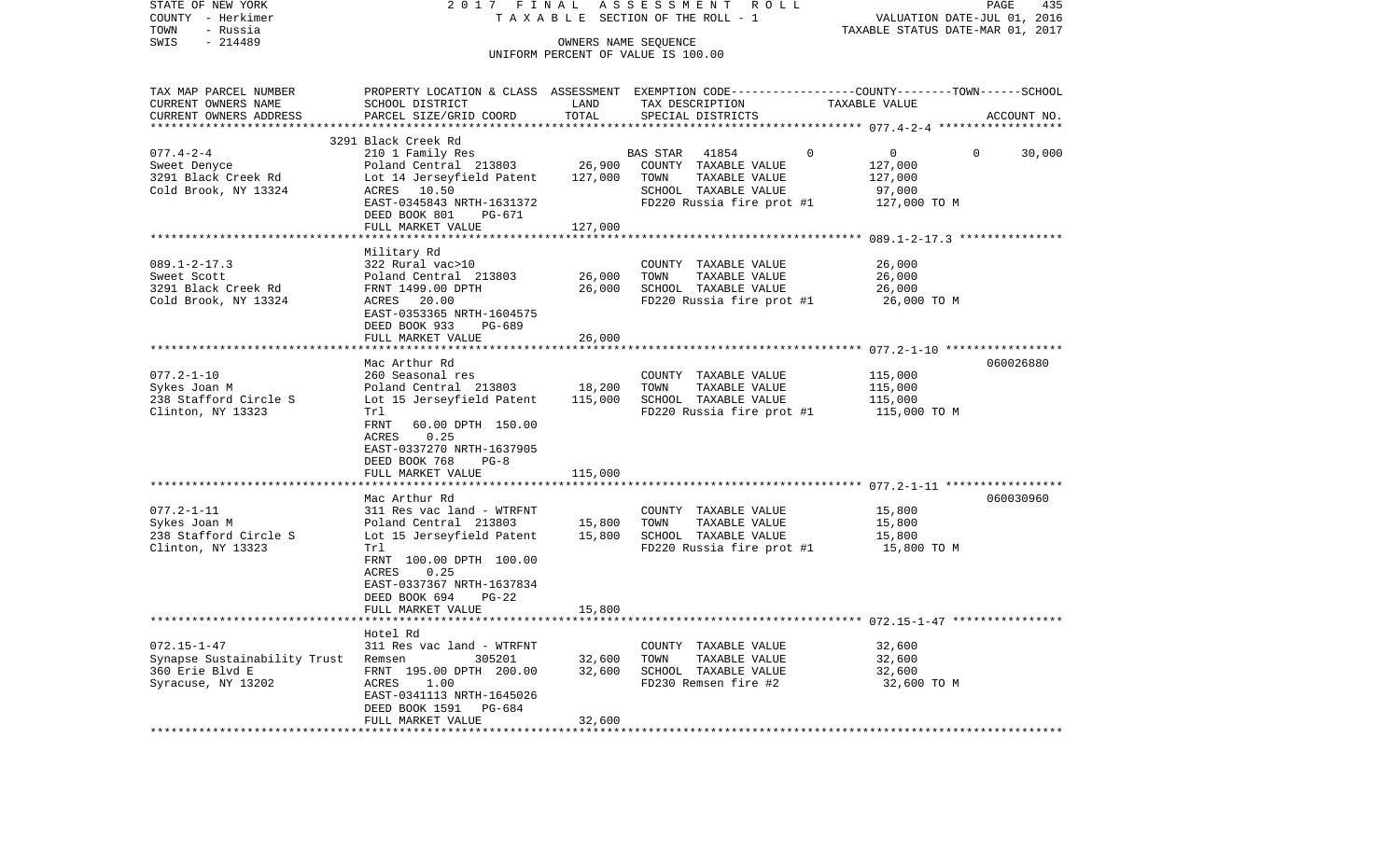| STATE OF NEW YORK<br>COUNTY - Herkimer       | 2017 FINAL                                                                                                         |         | ASSESSMENT ROLL<br>T A X A B L E SECTION OF THE ROLL - 1 |             |                | VALUATION DATE-JUL 01, 2016      | PAGE<br>436 |
|----------------------------------------------|--------------------------------------------------------------------------------------------------------------------|---------|----------------------------------------------------------|-------------|----------------|----------------------------------|-------------|
| TOWN<br>- Russia                             |                                                                                                                    |         |                                                          |             |                | TAXABLE STATUS DATE-MAR 01, 2017 |             |
| $-214489$<br>SWIS                            |                                                                                                                    |         | OWNERS NAME SEQUENCE                                     |             |                |                                  |             |
|                                              |                                                                                                                    |         | UNIFORM PERCENT OF VALUE IS 100.00                       |             |                |                                  |             |
|                                              |                                                                                                                    |         |                                                          |             |                |                                  |             |
|                                              |                                                                                                                    |         |                                                          |             |                |                                  |             |
| TAX MAP PARCEL NUMBER<br>CURRENT OWNERS NAME | PROPERTY LOCATION & CLASS ASSESSMENT EXEMPTION CODE---------------COUNTY-------TOWN------SCHOOL<br>SCHOOL DISTRICT | LAND    | TAX DESCRIPTION                                          |             | TAXABLE VALUE  |                                  |             |
| CURRENT OWNERS ADDRESS                       | PARCEL SIZE/GRID COORD                                                                                             | TOTAL   | SPECIAL DISTRICTS                                        |             |                |                                  | ACCOUNT NO. |
|                                              |                                                                                                                    |         |                                                          |             |                |                                  |             |
|                                              | Hotel Rd                                                                                                           |         |                                                          |             |                |                                  | 060028140   |
| $072.15 - 1 - 54$                            | 314 Rural vac<10                                                                                                   |         | COUNTY TAXABLE VALUE                                     |             | 11,800         |                                  |             |
| Synapse Sustainability Trust                 | 305201<br>Remsen                                                                                                   | 11,800  | TOWN<br>TAXABLE VALUE                                    |             | 11,800         |                                  |             |
| 360 Erie Blvd E                              | Lot 23 Mp                                                                                                          | 11,800  | SCHOOL TAXABLE VALUE                                     |             | 11,800         |                                  |             |
| Syracuse, NY 13202                           | Camp                                                                                                               |         | FD230 Remsen fire #2                                     |             | 11,800 TO M    |                                  |             |
|                                              | Hotel Rd                                                                                                           |         |                                                          |             |                |                                  |             |
|                                              | <b>FRNT</b><br>90.00 DPTH 233.75                                                                                   |         |                                                          |             |                |                                  |             |
|                                              | EAST-0340935 NRTH-1645391                                                                                          |         |                                                          |             |                |                                  |             |
|                                              | DEED BOOK 1591 PG-684                                                                                              |         |                                                          |             |                |                                  |             |
|                                              | FULL MARKET VALUE                                                                                                  | 11,800  |                                                          |             |                |                                  |             |
|                                              |                                                                                                                    |         |                                                          |             |                |                                  |             |
|                                              | Hotel Rd                                                                                                           |         |                                                          |             |                |                                  | 060009000   |
| $072.15 - 1 - 56$                            | 314 Rural vac<10                                                                                                   |         | COUNTY TAXABLE VALUE                                     |             | 16,600         |                                  |             |
| Synapse Sustainability Trust                 | 305201<br>Remsen                                                                                                   | 16,600  | TOWN<br>TAXABLE VALUE                                    |             | 16,600         |                                  |             |
| 360 Erie Blvd E                              | Lot 23 Walker Tract Of Ma                                                                                          | 16,600  | SCHOOL TAXABLE VALUE                                     |             | 16,600         |                                  |             |
| Syracuse, NY 13202                           | Camp                                                                                                               |         | FD230 Remsen fire #2                                     |             | 16,600 TO M    |                                  |             |
|                                              | Hotel                                                                                                              |         |                                                          |             |                |                                  |             |
|                                              | FRNT 100.00 DPTH 471.47                                                                                            |         |                                                          |             |                |                                  |             |
|                                              | ACRES<br>0.46                                                                                                      |         |                                                          |             |                |                                  |             |
|                                              | EAST-0340789 NRTH-1645303                                                                                          |         |                                                          |             |                |                                  |             |
|                                              | DEED BOOK 1591 PG-684                                                                                              |         |                                                          |             |                |                                  |             |
|                                              | FULL MARKET VALUE                                                                                                  | 16,600  |                                                          |             |                |                                  |             |
|                                              |                                                                                                                    |         |                                                          |             |                |                                  |             |
|                                              | Hotel Rd                                                                                                           |         |                                                          |             |                |                                  |             |
| $072.15 - 1 - 59.4$                          | 311 Res vac land - WTRFNT                                                                                          |         | COUNTY TAXABLE VALUE                                     |             | 18,000         |                                  |             |
| Synapse Sustainability Trust                 | 305201<br>Remsen                                                                                                   | 18,000  | TOWN<br>TAXABLE VALUE                                    |             | 18,000         |                                  |             |
| 360 Erie Blvd E                              | ACRES<br>2.00                                                                                                      | 18,000  | SCHOOL TAXABLE VALUE<br>FD230 Remsen fire #2             |             | 18,000         |                                  |             |
| Syracuse, NY 13202                           | EAST-0340681 NRTH-1645026<br>DEED BOOK 1591 PG-684                                                                 |         |                                                          |             | 18,000 TO M    |                                  |             |
|                                              | FULL MARKET VALUE                                                                                                  | 18,000  |                                                          |             |                |                                  |             |
|                                              | ***********************************                                                                                |         |                                                          |             |                |                                  |             |
|                                              | Mac Arthur Rd                                                                                                      |         |                                                          |             |                |                                  | 060012000   |
| $077.11 - 1 - 7$                             | 210 1 Family Res                                                                                                   |         | VET COM C 41132                                          | $\mathbf 0$ | 15,000         | $\Omega$                         | $\Omega$    |
| Szarek Michele M                             | Poland Central 213803                                                                                              |         | 13,700 VET COM T 41133                                   | 0           | $\mathbf{0}$   | 20,000                           | 0           |
| 120 Mac Arthur Rd                            | N 14<br>Jp                                                                                                         |         | 250,000 VET DIS C 41142                                  | $\mathbf 0$ | 30,000         | $\Omega$                         | 0           |
| Cold Brook, NY 13324                         | House                                                                                                              |         | VET DIS T 41143                                          | $\mathbf 0$ | $\mathbf{0}$   | 40,000                           | $\Omega$    |
|                                              | Macarthur                                                                                                          |         | BAS STAR<br>41854                                        | 0           | $\overline{0}$ | $\Omega$                         | 30,000      |
|                                              | FRNT 208.00 DPTH 149.00                                                                                            |         | COUNTY TAXABLE VALUE                                     |             | 205,000        |                                  |             |
|                                              | ACRES<br>$0.75$ BANK<br>135                                                                                        |         | TOWN<br>TAXABLE VALUE                                    |             | 190,000        |                                  |             |
|                                              | EAST-0341996 NRTH-1633992                                                                                          |         | SCHOOL TAXABLE VALUE                                     |             | 220,000        |                                  |             |
|                                              | DEED BOOK 1390 PG-961                                                                                              |         | FD220 Russia fire prot #1                                |             | 250,000 TO M   |                                  |             |
|                                              | FULL MARKET VALUE                                                                                                  | 250,000 |                                                          |             |                |                                  |             |
|                                              |                                                                                                                    |         |                                                          |             |                |                                  |             |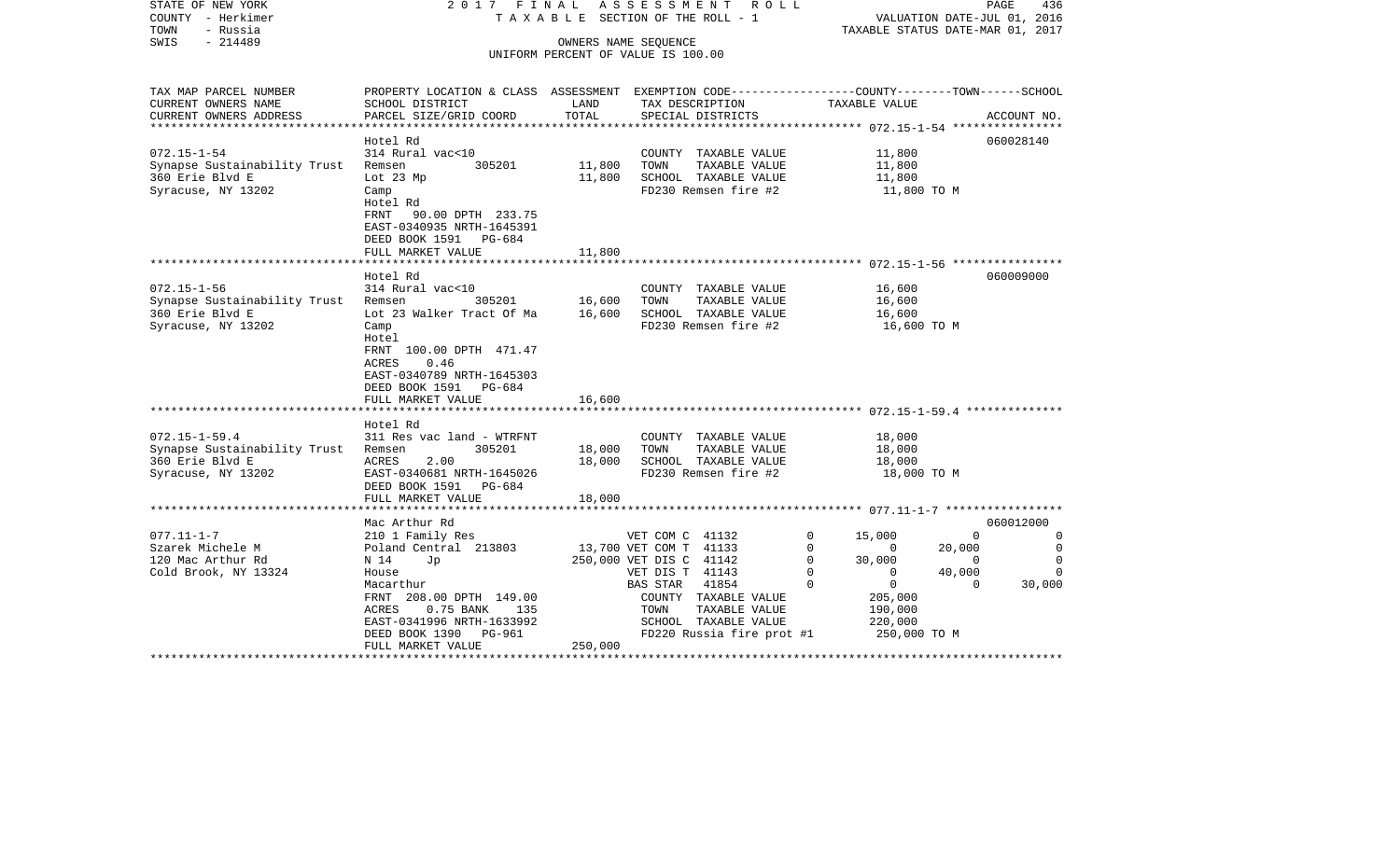| STATE OF NEW YORK<br>COUNTY - Herkimer<br>TOWN<br>- Russia | 2017 FINAL                                                                                      |                  | ASSESSMENT<br>R O L L<br>TAXABLE SECTION OF THE ROLL - 1 |                               | PAGE<br>VALUATION DATE-JUL 01, 2016<br>TAXABLE STATUS DATE-MAR 01, 2017 | 437            |
|------------------------------------------------------------|-------------------------------------------------------------------------------------------------|------------------|----------------------------------------------------------|-------------------------------|-------------------------------------------------------------------------|----------------|
| $-214489$<br>SWIS                                          |                                                                                                 |                  | OWNERS NAME SEOUENCE                                     |                               |                                                                         |                |
|                                                            |                                                                                                 |                  | UNIFORM PERCENT OF VALUE IS 100.00                       |                               |                                                                         |                |
|                                                            |                                                                                                 |                  |                                                          |                               |                                                                         |                |
| TAX MAP PARCEL NUMBER                                      | PROPERTY LOCATION & CLASS ASSESSMENT EXEMPTION CODE---------------COUNTY-------TOWN------SCHOOL |                  |                                                          |                               |                                                                         |                |
| CURRENT OWNERS NAME                                        | SCHOOL DISTRICT                                                                                 | LAND             | TAX DESCRIPTION                                          | TAXABLE VALUE                 |                                                                         |                |
| CURRENT OWNERS ADDRESS                                     | PARCEL SIZE/GRID COORD                                                                          | TOTAL            | SPECIAL DISTRICTS                                        |                               |                                                                         | ACCOUNT NO.    |
| *****************                                          |                                                                                                 |                  |                                                          |                               |                                                                         |                |
|                                                            | Mac Arthur Rd                                                                                   |                  |                                                          |                               |                                                                         | 060043060      |
| $077.11 - 1 - 8$                                           | 314 Rural vac<10                                                                                |                  | COUNTY TAXABLE VALUE                                     | 8,600                         |                                                                         |                |
| Szarek Michele M                                           | Poland Central 213803                                                                           | 8,600            | TOWN<br>TAXABLE VALUE                                    | 8,600                         |                                                                         |                |
| 120 Mac Arthur Rd                                          | N 14 & 15 Jp                                                                                    | 8,600            | SCHOOL TAXABLE VALUE                                     | 8,600                         |                                                                         |                |
| Cold Brook, NY 13324                                       | Vacant Land                                                                                     |                  | FD220 Russia fire prot #1                                | 8,600 TO M                    |                                                                         |                |
|                                                            | Mac Arthur Rd                                                                                   |                  |                                                          |                               |                                                                         |                |
|                                                            | ACRES<br>2.30 BANK<br>135                                                                       |                  |                                                          |                               |                                                                         |                |
|                                                            | EAST-0341904 NRTH-1633780                                                                       |                  |                                                          |                               |                                                                         |                |
|                                                            | DEED BOOK 1390 PG-961                                                                           |                  |                                                          |                               |                                                                         |                |
|                                                            | FULL MARKET VALUE                                                                               | 8,600            |                                                          |                               |                                                                         |                |
|                                                            |                                                                                                 |                  |                                                          |                               |                                                                         |                |
| $083.2 - 1 - 21.1$                                         | Grant Rd<br>910 Priv forest                                                                     |                  | COUNTY TAXABLE VALUE                                     | 33,400                        |                                                                         | 060028350      |
| Szaroleta Michael A                                        |                                                                                                 |                  |                                                          |                               |                                                                         |                |
| Szaroleta Donna K                                          | Poland Central 213803<br>Lot 94 Royal Grant                                                     | 33,400<br>33,400 | TOWN<br>TAXABLE VALUE<br>SCHOOL TAXABLE VALUE            | 33,400<br>33,400              |                                                                         |                |
| 6021 SE Brewster Pl                                        | Vacant Land                                                                                     |                  | FD220 Russia fire prot #1                                | 33,400 TO M                   |                                                                         |                |
| Milwaukie, OR 97267                                        | FRNT 969.00 DPTH                                                                                |                  |                                                          |                               |                                                                         |                |
|                                                            | 24.70<br>ACRES                                                                                  |                  |                                                          |                               |                                                                         |                |
|                                                            | EAST-0345195 NRTH-1617858                                                                       |                  |                                                          |                               |                                                                         |                |
|                                                            | DEED BOOK 1403<br><b>PG-519</b>                                                                 |                  |                                                          |                               |                                                                         |                |
|                                                            | FULL MARKET VALUE                                                                               | 33,400           |                                                          |                               |                                                                         |                |
|                                                            |                                                                                                 |                  |                                                          |                               |                                                                         |                |
|                                                            | 350 Dan Davis Rd                                                                                |                  |                                                          |                               |                                                                         | 060047040      |
| $084.3 - 2 - 3$                                            | 210 1 Family Res                                                                                |                  | 41854<br><b>BAS STAR</b>                                 | $\mathbf 0$<br>$\mathbf{0}$   | $\Omega$                                                                | 30,000         |
| Tabor Eric                                                 | Poland Central 213803                                                                           | 23,000           | COUNTY TAXABLE VALUE                                     | 90,000                        |                                                                         |                |
| 350 Dan Davis Rd                                           | Lots 83 & 84 Royal Grant                                                                        | 90,000           | TAXABLE VALUE<br>TOWN                                    | 90,000                        |                                                                         |                |
| Cold Brook, NY 13324                                       | FRNT 1767.00 DPTH                                                                               |                  | SCHOOL TAXABLE VALUE                                     | 60,000                        |                                                                         |                |
|                                                            | ACRES 15.90                                                                                     |                  | FD220 Russia fire prot #1                                | 90,000 TO M                   |                                                                         |                |
|                                                            | EAST-0350466 NRTH-1615029                                                                       |                  |                                                          |                               |                                                                         |                |
|                                                            | DEED BOOK 1413<br>$PG-259$                                                                      |                  |                                                          |                               |                                                                         |                |
|                                                            | FULL MARKET VALUE                                                                               | 90,000           |                                                          |                               |                                                                         |                |
|                                                            |                                                                                                 |                  |                                                          |                               |                                                                         | 060001260      |
| $077.12 - 1 - 6$                                           | 137 Stormy Hill Rd<br>210 1 Family Res                                                          |                  | VET WAR C 41122                                          | 8,355<br>0                    | $\mathbf 0$                                                             | 0              |
| Tabor William                                              | Poland Central 213803                                                                           |                  | 6,700 VET WAR T 41123                                    | 0<br>$\mathbf 0$              | 8,355                                                                   | $\overline{0}$ |
| 137 Stormy Hill Rd                                         | W 16<br>Jp                                                                                      |                  | 55,700 VET DIS C 41142                                   | 2,785<br>0                    | 0                                                                       | $\Omega$       |
| Cold Brook, NY 13324                                       | $H_0$ 1/4                                                                                       |                  | VET DIS T 41143                                          | $\Omega$<br>$\Omega$          | 2,785                                                                   | $\Omega$       |
|                                                            | Stormy Hill                                                                                     |                  | 41854<br>BAS STAR                                        | $\mathbf 0$<br>$\overline{0}$ | 0                                                                       | 30,000         |
|                                                            | FRNT 65.00 DPTH 140.00                                                                          |                  | COUNTY TAXABLE VALUE                                     | 44,560                        |                                                                         |                |
|                                                            | EAST-0342672 NRTH-1634856                                                                       |                  | TAXABLE VALUE<br>TOWN                                    | 44,560                        |                                                                         |                |
|                                                            | DEED BOOK 855<br>PG-263                                                                         |                  | SCHOOL TAXABLE VALUE                                     | 25,700                        |                                                                         |                |
|                                                            | FULL MARKET VALUE                                                                               |                  | 55,700 FD220 Russia fire prot #1                         | 55,700 TO M                   |                                                                         |                |
|                                                            |                                                                                                 |                  |                                                          |                               |                                                                         |                |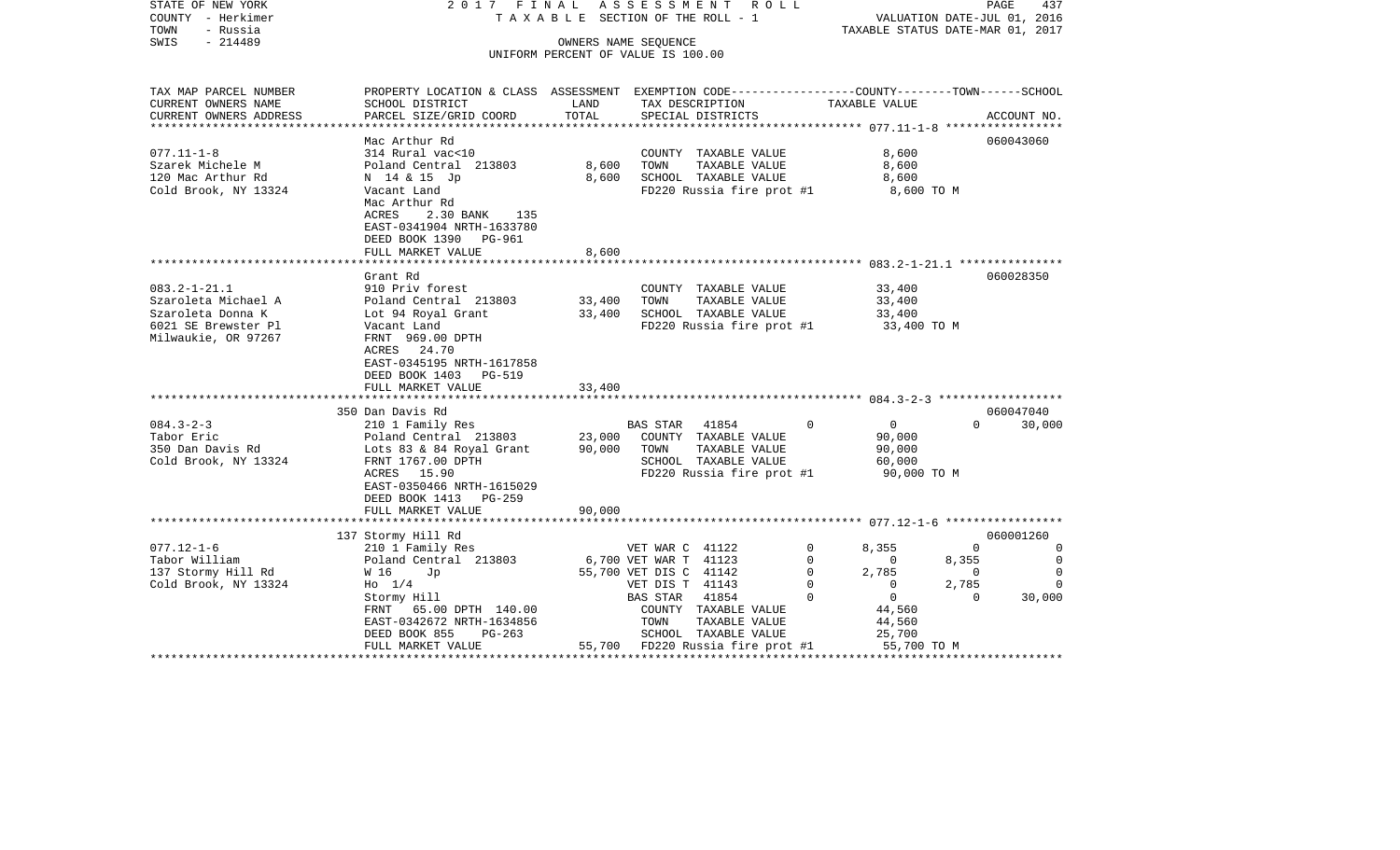| $-214489$<br>SWIS<br>OWNERS NAME SEQUENCE<br>UNIFORM PERCENT OF VALUE IS 100.00<br>PROPERTY LOCATION & CLASS ASSESSMENT EXEMPTION CODE---------------COUNTY-------TOWN-----SCHOOL<br>TAX MAP PARCEL NUMBER<br>CURRENT OWNERS NAME<br>LAND<br>TAXABLE VALUE<br>SCHOOL DISTRICT<br>TAX DESCRIPTION<br>TOTAL<br>CURRENT OWNERS ADDRESS<br>PARCEL SIZE/GRID COORD<br>SPECIAL DISTRICTS<br>ACCOUNT NO.<br>Black Creek Rd<br>146,500<br>$077.4 - 2 - 2$<br>210 1 Family Res<br>COUNTY TAXABLE VALUE<br>18,000<br>TOWN<br>Taman Michael F<br>Poland Central 213803<br>TAXABLE VALUE<br>146,500<br>146,500<br>SCHOOL TAXABLE VALUE<br>Clapper Donna L<br>Lot 14 Jerseyfield Patent<br>146,500<br>ACRES 10.20<br>FD220 Russia fire prot #1<br>3243 Black Creek Rd<br>146,500 TO M<br>Cold Brook, NY 13324<br>EAST-0345191 NRTH-1630742<br>DEED BOOK 1434 PG-554<br>FULL MARKET VALUE<br>146,500<br>Off Brady Beach Rd<br>0003572<br>$072.4 - 2 - 1$<br>311 Res vac land - WTRFNT<br>COUNTY TAXABLE VALUE<br>58,600<br>TAXABLE VALUE<br>Tan Derek<br>Poland Central 213803<br>58,600<br>TOWN<br>58,600<br>345 E 73rd St Apt 7C<br>58,600<br>SCHOOL TAXABLE VALUE<br>58,600<br>Lot 46 Jerseyfield Patent<br>New York, NY 10021<br>FD220 Russia fire prot #1<br>Vacant Land<br>58,600 TO M<br>Includes 072.4-1-11.18<br>ACRES 16.60<br>EAST-0346945 NRTH-1642827<br>DEED BOOK 1468 PG-796<br>FULL MARKET VALUE<br>58,600<br>060052130<br>Stormy Hill Rd<br>$078.1 - 1 - 26.3$<br>39,300<br>321 Abandoned ag<br>COUNTY TAXABLE VALUE<br>TAXABLE VALUE<br>Tan Robert<br>Poland Central 213803<br>39,300<br>TOWN<br>39,300<br>144 Brady Beach Rd<br>39,300<br>SCHOOL TAXABLE VALUE<br>39,300<br>Lot 17 Jerseyfield Patent<br>Cold Brook, NY 13324<br>FD220 Russia fire prot #1<br>Vacant Land<br>39,300 TO M<br>ACRES 31.10<br>EAST-0351697 NRTH-1637759<br>DEED BOOK 1540 PG-913<br>39,300<br>FULL MARKET VALUE<br>Hemstreet<br>$073.3 - 5 - 4.3$<br>322 Rural vac>10<br>COUNTY TAXABLE VALUE<br>29,000<br>Tan Robert G<br>Poland Central 213803<br>29,000<br>TOWN<br>TAXABLE VALUE<br>29,000<br>29,000<br>Zappone-Tan Nancy K<br>FRNT 701.40 DPTH<br>SCHOOL TAXABLE VALUE<br>29,000<br>144 Brady Beach Rd<br>ACRES 16.50<br>FD220 Russia fire prot #1<br>29,000 TO M<br>Cold Brook, NY 13324<br>EAST-0350131 NRTH-1641992<br>DEED BOOK 1475 PG-651<br>29,000<br>FULL MARKET VALUE<br>144 Brady Beach Rd<br>$073.3 - 5 - 7$<br>0<br>0<br>210 1 Family Res<br>BAS STAR<br>41854<br>0<br>30,000<br>Tan Robert G<br>Poland Central 213803<br>34,200<br>172,000<br>COUNTY<br>TAXABLE VALUE | STATE OF NEW YORK<br>COUNTY - Herkimer<br>TOWN<br>- Russia | 2017 FINAL ASSESSMENT ROLL<br>T A X A B L E SECTION OF THE ROLL - 1 | PAGE<br>438<br>VALUATION DATE-JUL 01, 2016<br>TAXABLE STATUS DATE-MAR 01, 2017 |                       |         |  |  |  |  |
|--------------------------------------------------------------------------------------------------------------------------------------------------------------------------------------------------------------------------------------------------------------------------------------------------------------------------------------------------------------------------------------------------------------------------------------------------------------------------------------------------------------------------------------------------------------------------------------------------------------------------------------------------------------------------------------------------------------------------------------------------------------------------------------------------------------------------------------------------------------------------------------------------------------------------------------------------------------------------------------------------------------------------------------------------------------------------------------------------------------------------------------------------------------------------------------------------------------------------------------------------------------------------------------------------------------------------------------------------------------------------------------------------------------------------------------------------------------------------------------------------------------------------------------------------------------------------------------------------------------------------------------------------------------------------------------------------------------------------------------------------------------------------------------------------------------------------------------------------------------------------------------------------------------------------------------------------------------------------------------------------------------------------------------------------------------------------------------------------------------------------------------------------------------------------------------------------------------------------------------------------------------------------------------------------------------------------------------------------------------------------------------------------------------------------------------------------------------------------------------------------------------------------------------------------------------------------|------------------------------------------------------------|---------------------------------------------------------------------|--------------------------------------------------------------------------------|-----------------------|---------|--|--|--|--|
|                                                                                                                                                                                                                                                                                                                                                                                                                                                                                                                                                                                                                                                                                                                                                                                                                                                                                                                                                                                                                                                                                                                                                                                                                                                                                                                                                                                                                                                                                                                                                                                                                                                                                                                                                                                                                                                                                                                                                                                                                                                                                                                                                                                                                                                                                                                                                                                                                                                                                                                                                                          |                                                            |                                                                     |                                                                                |                       |         |  |  |  |  |
|                                                                                                                                                                                                                                                                                                                                                                                                                                                                                                                                                                                                                                                                                                                                                                                                                                                                                                                                                                                                                                                                                                                                                                                                                                                                                                                                                                                                                                                                                                                                                                                                                                                                                                                                                                                                                                                                                                                                                                                                                                                                                                                                                                                                                                                                                                                                                                                                                                                                                                                                                                          |                                                            |                                                                     |                                                                                |                       |         |  |  |  |  |
|                                                                                                                                                                                                                                                                                                                                                                                                                                                                                                                                                                                                                                                                                                                                                                                                                                                                                                                                                                                                                                                                                                                                                                                                                                                                                                                                                                                                                                                                                                                                                                                                                                                                                                                                                                                                                                                                                                                                                                                                                                                                                                                                                                                                                                                                                                                                                                                                                                                                                                                                                                          |                                                            |                                                                     |                                                                                |                       |         |  |  |  |  |
|                                                                                                                                                                                                                                                                                                                                                                                                                                                                                                                                                                                                                                                                                                                                                                                                                                                                                                                                                                                                                                                                                                                                                                                                                                                                                                                                                                                                                                                                                                                                                                                                                                                                                                                                                                                                                                                                                                                                                                                                                                                                                                                                                                                                                                                                                                                                                                                                                                                                                                                                                                          |                                                            |                                                                     |                                                                                |                       |         |  |  |  |  |
|                                                                                                                                                                                                                                                                                                                                                                                                                                                                                                                                                                                                                                                                                                                                                                                                                                                                                                                                                                                                                                                                                                                                                                                                                                                                                                                                                                                                                                                                                                                                                                                                                                                                                                                                                                                                                                                                                                                                                                                                                                                                                                                                                                                                                                                                                                                                                                                                                                                                                                                                                                          |                                                            |                                                                     |                                                                                |                       |         |  |  |  |  |
|                                                                                                                                                                                                                                                                                                                                                                                                                                                                                                                                                                                                                                                                                                                                                                                                                                                                                                                                                                                                                                                                                                                                                                                                                                                                                                                                                                                                                                                                                                                                                                                                                                                                                                                                                                                                                                                                                                                                                                                                                                                                                                                                                                                                                                                                                                                                                                                                                                                                                                                                                                          |                                                            |                                                                     |                                                                                |                       |         |  |  |  |  |
|                                                                                                                                                                                                                                                                                                                                                                                                                                                                                                                                                                                                                                                                                                                                                                                                                                                                                                                                                                                                                                                                                                                                                                                                                                                                                                                                                                                                                                                                                                                                                                                                                                                                                                                                                                                                                                                                                                                                                                                                                                                                                                                                                                                                                                                                                                                                                                                                                                                                                                                                                                          |                                                            |                                                                     |                                                                                |                       |         |  |  |  |  |
|                                                                                                                                                                                                                                                                                                                                                                                                                                                                                                                                                                                                                                                                                                                                                                                                                                                                                                                                                                                                                                                                                                                                                                                                                                                                                                                                                                                                                                                                                                                                                                                                                                                                                                                                                                                                                                                                                                                                                                                                                                                                                                                                                                                                                                                                                                                                                                                                                                                                                                                                                                          |                                                            |                                                                     |                                                                                |                       |         |  |  |  |  |
|                                                                                                                                                                                                                                                                                                                                                                                                                                                                                                                                                                                                                                                                                                                                                                                                                                                                                                                                                                                                                                                                                                                                                                                                                                                                                                                                                                                                                                                                                                                                                                                                                                                                                                                                                                                                                                                                                                                                                                                                                                                                                                                                                                                                                                                                                                                                                                                                                                                                                                                                                                          |                                                            |                                                                     |                                                                                |                       |         |  |  |  |  |
|                                                                                                                                                                                                                                                                                                                                                                                                                                                                                                                                                                                                                                                                                                                                                                                                                                                                                                                                                                                                                                                                                                                                                                                                                                                                                                                                                                                                                                                                                                                                                                                                                                                                                                                                                                                                                                                                                                                                                                                                                                                                                                                                                                                                                                                                                                                                                                                                                                                                                                                                                                          |                                                            |                                                                     |                                                                                |                       |         |  |  |  |  |
|                                                                                                                                                                                                                                                                                                                                                                                                                                                                                                                                                                                                                                                                                                                                                                                                                                                                                                                                                                                                                                                                                                                                                                                                                                                                                                                                                                                                                                                                                                                                                                                                                                                                                                                                                                                                                                                                                                                                                                                                                                                                                                                                                                                                                                                                                                                                                                                                                                                                                                                                                                          |                                                            |                                                                     |                                                                                |                       |         |  |  |  |  |
|                                                                                                                                                                                                                                                                                                                                                                                                                                                                                                                                                                                                                                                                                                                                                                                                                                                                                                                                                                                                                                                                                                                                                                                                                                                                                                                                                                                                                                                                                                                                                                                                                                                                                                                                                                                                                                                                                                                                                                                                                                                                                                                                                                                                                                                                                                                                                                                                                                                                                                                                                                          |                                                            |                                                                     |                                                                                |                       |         |  |  |  |  |
|                                                                                                                                                                                                                                                                                                                                                                                                                                                                                                                                                                                                                                                                                                                                                                                                                                                                                                                                                                                                                                                                                                                                                                                                                                                                                                                                                                                                                                                                                                                                                                                                                                                                                                                                                                                                                                                                                                                                                                                                                                                                                                                                                                                                                                                                                                                                                                                                                                                                                                                                                                          |                                                            |                                                                     |                                                                                |                       |         |  |  |  |  |
|                                                                                                                                                                                                                                                                                                                                                                                                                                                                                                                                                                                                                                                                                                                                                                                                                                                                                                                                                                                                                                                                                                                                                                                                                                                                                                                                                                                                                                                                                                                                                                                                                                                                                                                                                                                                                                                                                                                                                                                                                                                                                                                                                                                                                                                                                                                                                                                                                                                                                                                                                                          |                                                            |                                                                     |                                                                                |                       |         |  |  |  |  |
|                                                                                                                                                                                                                                                                                                                                                                                                                                                                                                                                                                                                                                                                                                                                                                                                                                                                                                                                                                                                                                                                                                                                                                                                                                                                                                                                                                                                                                                                                                                                                                                                                                                                                                                                                                                                                                                                                                                                                                                                                                                                                                                                                                                                                                                                                                                                                                                                                                                                                                                                                                          |                                                            |                                                                     |                                                                                |                       |         |  |  |  |  |
|                                                                                                                                                                                                                                                                                                                                                                                                                                                                                                                                                                                                                                                                                                                                                                                                                                                                                                                                                                                                                                                                                                                                                                                                                                                                                                                                                                                                                                                                                                                                                                                                                                                                                                                                                                                                                                                                                                                                                                                                                                                                                                                                                                                                                                                                                                                                                                                                                                                                                                                                                                          |                                                            |                                                                     |                                                                                |                       |         |  |  |  |  |
|                                                                                                                                                                                                                                                                                                                                                                                                                                                                                                                                                                                                                                                                                                                                                                                                                                                                                                                                                                                                                                                                                                                                                                                                                                                                                                                                                                                                                                                                                                                                                                                                                                                                                                                                                                                                                                                                                                                                                                                                                                                                                                                                                                                                                                                                                                                                                                                                                                                                                                                                                                          |                                                            |                                                                     |                                                                                |                       |         |  |  |  |  |
|                                                                                                                                                                                                                                                                                                                                                                                                                                                                                                                                                                                                                                                                                                                                                                                                                                                                                                                                                                                                                                                                                                                                                                                                                                                                                                                                                                                                                                                                                                                                                                                                                                                                                                                                                                                                                                                                                                                                                                                                                                                                                                                                                                                                                                                                                                                                                                                                                                                                                                                                                                          |                                                            |                                                                     |                                                                                |                       |         |  |  |  |  |
|                                                                                                                                                                                                                                                                                                                                                                                                                                                                                                                                                                                                                                                                                                                                                                                                                                                                                                                                                                                                                                                                                                                                                                                                                                                                                                                                                                                                                                                                                                                                                                                                                                                                                                                                                                                                                                                                                                                                                                                                                                                                                                                                                                                                                                                                                                                                                                                                                                                                                                                                                                          |                                                            |                                                                     |                                                                                |                       |         |  |  |  |  |
|                                                                                                                                                                                                                                                                                                                                                                                                                                                                                                                                                                                                                                                                                                                                                                                                                                                                                                                                                                                                                                                                                                                                                                                                                                                                                                                                                                                                                                                                                                                                                                                                                                                                                                                                                                                                                                                                                                                                                                                                                                                                                                                                                                                                                                                                                                                                                                                                                                                                                                                                                                          |                                                            |                                                                     |                                                                                |                       |         |  |  |  |  |
|                                                                                                                                                                                                                                                                                                                                                                                                                                                                                                                                                                                                                                                                                                                                                                                                                                                                                                                                                                                                                                                                                                                                                                                                                                                                                                                                                                                                                                                                                                                                                                                                                                                                                                                                                                                                                                                                                                                                                                                                                                                                                                                                                                                                                                                                                                                                                                                                                                                                                                                                                                          |                                                            |                                                                     |                                                                                |                       |         |  |  |  |  |
|                                                                                                                                                                                                                                                                                                                                                                                                                                                                                                                                                                                                                                                                                                                                                                                                                                                                                                                                                                                                                                                                                                                                                                                                                                                                                                                                                                                                                                                                                                                                                                                                                                                                                                                                                                                                                                                                                                                                                                                                                                                                                                                                                                                                                                                                                                                                                                                                                                                                                                                                                                          |                                                            |                                                                     |                                                                                |                       |         |  |  |  |  |
|                                                                                                                                                                                                                                                                                                                                                                                                                                                                                                                                                                                                                                                                                                                                                                                                                                                                                                                                                                                                                                                                                                                                                                                                                                                                                                                                                                                                                                                                                                                                                                                                                                                                                                                                                                                                                                                                                                                                                                                                                                                                                                                                                                                                                                                                                                                                                                                                                                                                                                                                                                          |                                                            |                                                                     |                                                                                |                       |         |  |  |  |  |
|                                                                                                                                                                                                                                                                                                                                                                                                                                                                                                                                                                                                                                                                                                                                                                                                                                                                                                                                                                                                                                                                                                                                                                                                                                                                                                                                                                                                                                                                                                                                                                                                                                                                                                                                                                                                                                                                                                                                                                                                                                                                                                                                                                                                                                                                                                                                                                                                                                                                                                                                                                          |                                                            |                                                                     |                                                                                |                       |         |  |  |  |  |
|                                                                                                                                                                                                                                                                                                                                                                                                                                                                                                                                                                                                                                                                                                                                                                                                                                                                                                                                                                                                                                                                                                                                                                                                                                                                                                                                                                                                                                                                                                                                                                                                                                                                                                                                                                                                                                                                                                                                                                                                                                                                                                                                                                                                                                                                                                                                                                                                                                                                                                                                                                          |                                                            |                                                                     |                                                                                |                       |         |  |  |  |  |
|                                                                                                                                                                                                                                                                                                                                                                                                                                                                                                                                                                                                                                                                                                                                                                                                                                                                                                                                                                                                                                                                                                                                                                                                                                                                                                                                                                                                                                                                                                                                                                                                                                                                                                                                                                                                                                                                                                                                                                                                                                                                                                                                                                                                                                                                                                                                                                                                                                                                                                                                                                          |                                                            |                                                                     |                                                                                |                       |         |  |  |  |  |
|                                                                                                                                                                                                                                                                                                                                                                                                                                                                                                                                                                                                                                                                                                                                                                                                                                                                                                                                                                                                                                                                                                                                                                                                                                                                                                                                                                                                                                                                                                                                                                                                                                                                                                                                                                                                                                                                                                                                                                                                                                                                                                                                                                                                                                                                                                                                                                                                                                                                                                                                                                          |                                                            |                                                                     |                                                                                |                       |         |  |  |  |  |
|                                                                                                                                                                                                                                                                                                                                                                                                                                                                                                                                                                                                                                                                                                                                                                                                                                                                                                                                                                                                                                                                                                                                                                                                                                                                                                                                                                                                                                                                                                                                                                                                                                                                                                                                                                                                                                                                                                                                                                                                                                                                                                                                                                                                                                                                                                                                                                                                                                                                                                                                                                          |                                                            |                                                                     |                                                                                |                       |         |  |  |  |  |
|                                                                                                                                                                                                                                                                                                                                                                                                                                                                                                                                                                                                                                                                                                                                                                                                                                                                                                                                                                                                                                                                                                                                                                                                                                                                                                                                                                                                                                                                                                                                                                                                                                                                                                                                                                                                                                                                                                                                                                                                                                                                                                                                                                                                                                                                                                                                                                                                                                                                                                                                                                          |                                                            |                                                                     |                                                                                |                       |         |  |  |  |  |
|                                                                                                                                                                                                                                                                                                                                                                                                                                                                                                                                                                                                                                                                                                                                                                                                                                                                                                                                                                                                                                                                                                                                                                                                                                                                                                                                                                                                                                                                                                                                                                                                                                                                                                                                                                                                                                                                                                                                                                                                                                                                                                                                                                                                                                                                                                                                                                                                                                                                                                                                                                          |                                                            |                                                                     |                                                                                |                       |         |  |  |  |  |
|                                                                                                                                                                                                                                                                                                                                                                                                                                                                                                                                                                                                                                                                                                                                                                                                                                                                                                                                                                                                                                                                                                                                                                                                                                                                                                                                                                                                                                                                                                                                                                                                                                                                                                                                                                                                                                                                                                                                                                                                                                                                                                                                                                                                                                                                                                                                                                                                                                                                                                                                                                          |                                                            |                                                                     |                                                                                |                       |         |  |  |  |  |
|                                                                                                                                                                                                                                                                                                                                                                                                                                                                                                                                                                                                                                                                                                                                                                                                                                                                                                                                                                                                                                                                                                                                                                                                                                                                                                                                                                                                                                                                                                                                                                                                                                                                                                                                                                                                                                                                                                                                                                                                                                                                                                                                                                                                                                                                                                                                                                                                                                                                                                                                                                          |                                                            |                                                                     |                                                                                |                       |         |  |  |  |  |
|                                                                                                                                                                                                                                                                                                                                                                                                                                                                                                                                                                                                                                                                                                                                                                                                                                                                                                                                                                                                                                                                                                                                                                                                                                                                                                                                                                                                                                                                                                                                                                                                                                                                                                                                                                                                                                                                                                                                                                                                                                                                                                                                                                                                                                                                                                                                                                                                                                                                                                                                                                          |                                                            |                                                                     |                                                                                |                       |         |  |  |  |  |
|                                                                                                                                                                                                                                                                                                                                                                                                                                                                                                                                                                                                                                                                                                                                                                                                                                                                                                                                                                                                                                                                                                                                                                                                                                                                                                                                                                                                                                                                                                                                                                                                                                                                                                                                                                                                                                                                                                                                                                                                                                                                                                                                                                                                                                                                                                                                                                                                                                                                                                                                                                          |                                                            |                                                                     |                                                                                |                       |         |  |  |  |  |
|                                                                                                                                                                                                                                                                                                                                                                                                                                                                                                                                                                                                                                                                                                                                                                                                                                                                                                                                                                                                                                                                                                                                                                                                                                                                                                                                                                                                                                                                                                                                                                                                                                                                                                                                                                                                                                                                                                                                                                                                                                                                                                                                                                                                                                                                                                                                                                                                                                                                                                                                                                          |                                                            |                                                                     |                                                                                |                       |         |  |  |  |  |
|                                                                                                                                                                                                                                                                                                                                                                                                                                                                                                                                                                                                                                                                                                                                                                                                                                                                                                                                                                                                                                                                                                                                                                                                                                                                                                                                                                                                                                                                                                                                                                                                                                                                                                                                                                                                                                                                                                                                                                                                                                                                                                                                                                                                                                                                                                                                                                                                                                                                                                                                                                          |                                                            |                                                                     |                                                                                |                       |         |  |  |  |  |
|                                                                                                                                                                                                                                                                                                                                                                                                                                                                                                                                                                                                                                                                                                                                                                                                                                                                                                                                                                                                                                                                                                                                                                                                                                                                                                                                                                                                                                                                                                                                                                                                                                                                                                                                                                                                                                                                                                                                                                                                                                                                                                                                                                                                                                                                                                                                                                                                                                                                                                                                                                          |                                                            |                                                                     |                                                                                |                       |         |  |  |  |  |
|                                                                                                                                                                                                                                                                                                                                                                                                                                                                                                                                                                                                                                                                                                                                                                                                                                                                                                                                                                                                                                                                                                                                                                                                                                                                                                                                                                                                                                                                                                                                                                                                                                                                                                                                                                                                                                                                                                                                                                                                                                                                                                                                                                                                                                                                                                                                                                                                                                                                                                                                                                          |                                                            |                                                                     |                                                                                |                       |         |  |  |  |  |
|                                                                                                                                                                                                                                                                                                                                                                                                                                                                                                                                                                                                                                                                                                                                                                                                                                                                                                                                                                                                                                                                                                                                                                                                                                                                                                                                                                                                                                                                                                                                                                                                                                                                                                                                                                                                                                                                                                                                                                                                                                                                                                                                                                                                                                                                                                                                                                                                                                                                                                                                                                          | Zappone-Tan Nancy                                          | Brady Beach Road                                                    | 172,000                                                                        | TOWN<br>TAXABLE VALUE | 172,000 |  |  |  |  |
| 144 Brady Beach Rd<br>FRNT 570.00 DPTH<br>SCHOOL TAXABLE VALUE<br>142,000                                                                                                                                                                                                                                                                                                                                                                                                                                                                                                                                                                                                                                                                                                                                                                                                                                                                                                                                                                                                                                                                                                                                                                                                                                                                                                                                                                                                                                                                                                                                                                                                                                                                                                                                                                                                                                                                                                                                                                                                                                                                                                                                                                                                                                                                                                                                                                                                                                                                                                |                                                            |                                                                     |                                                                                |                       |         |  |  |  |  |
| ACRES 11.70<br>FD220 Russia fire prot #1<br>Cold Brook, NY 13324<br>172,000 TO M<br>EAST-0349554 NRTH-1641406                                                                                                                                                                                                                                                                                                                                                                                                                                                                                                                                                                                                                                                                                                                                                                                                                                                                                                                                                                                                                                                                                                                                                                                                                                                                                                                                                                                                                                                                                                                                                                                                                                                                                                                                                                                                                                                                                                                                                                                                                                                                                                                                                                                                                                                                                                                                                                                                                                                            |                                                            |                                                                     |                                                                                |                       |         |  |  |  |  |
| DEED BOOK 00823 PG-00579                                                                                                                                                                                                                                                                                                                                                                                                                                                                                                                                                                                                                                                                                                                                                                                                                                                                                                                                                                                                                                                                                                                                                                                                                                                                                                                                                                                                                                                                                                                                                                                                                                                                                                                                                                                                                                                                                                                                                                                                                                                                                                                                                                                                                                                                                                                                                                                                                                                                                                                                                 |                                                            |                                                                     |                                                                                |                       |         |  |  |  |  |
| 172,000<br>FULL MARKET VALUE<br>************************<br>*********                                                                                                                                                                                                                                                                                                                                                                                                                                                                                                                                                                                                                                                                                                                                                                                                                                                                                                                                                                                                                                                                                                                                                                                                                                                                                                                                                                                                                                                                                                                                                                                                                                                                                                                                                                                                                                                                                                                                                                                                                                                                                                                                                                                                                                                                                                                                                                                                                                                                                                    |                                                            |                                                                     |                                                                                |                       |         |  |  |  |  |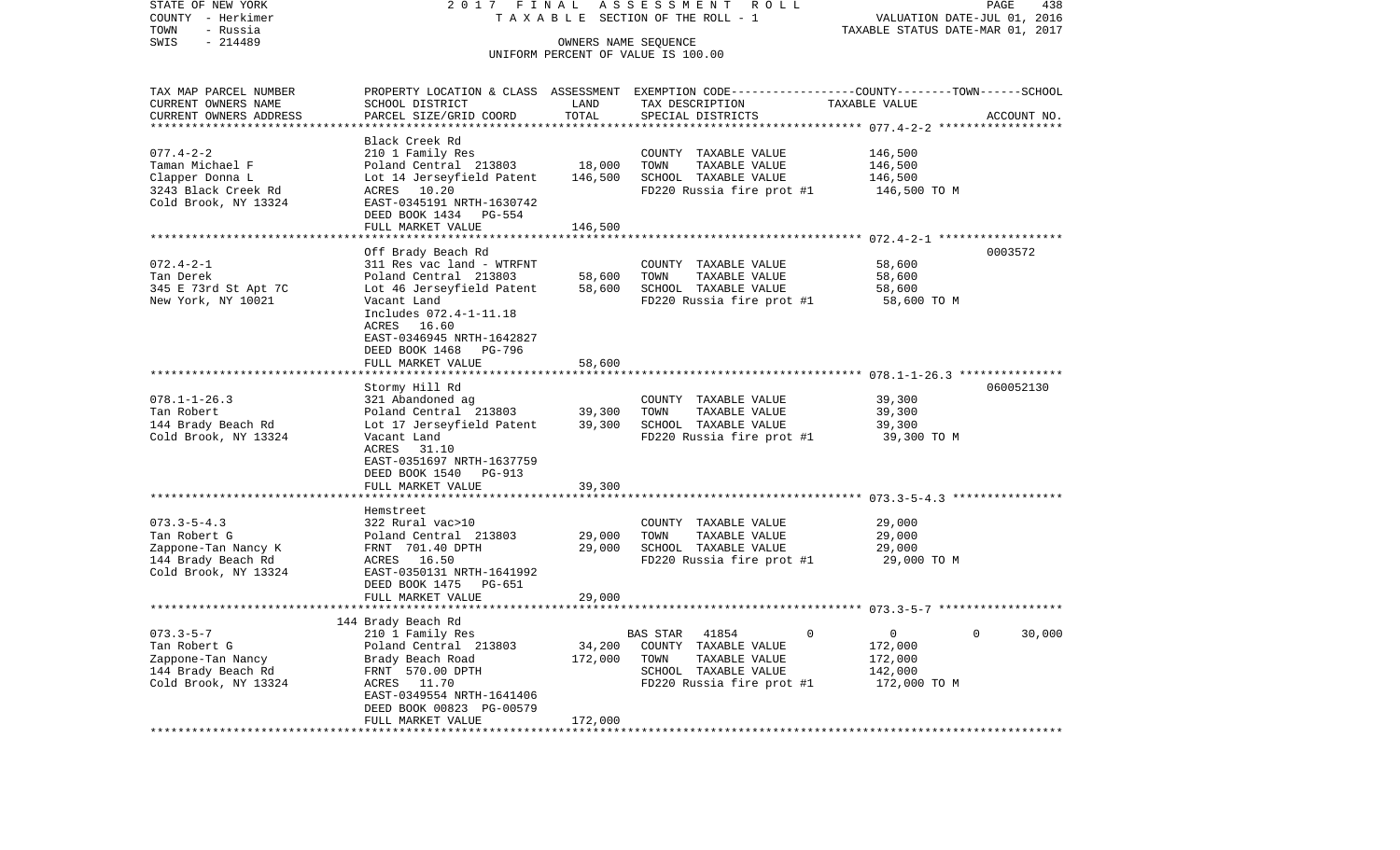| STATE OF NEW YORK<br>COUNTY - Herkimer<br>- Russia<br>TOWN<br>$-214489$<br>SWIS             | 2017 FINAL                                                                                                                                                                                                                                 | OWNERS NAME SEOUENCE          | ASSESSMENT<br>R O L L<br>T A X A B L E SECTION OF THE ROLL - 1                                     | PAGE<br>439<br>VALUATION DATE-JUL 01, 2016<br>TAXABLE STATUS DATE-MAR 01, 2017                                   |
|---------------------------------------------------------------------------------------------|--------------------------------------------------------------------------------------------------------------------------------------------------------------------------------------------------------------------------------------------|-------------------------------|----------------------------------------------------------------------------------------------------|------------------------------------------------------------------------------------------------------------------|
|                                                                                             |                                                                                                                                                                                                                                            |                               | UNIFORM PERCENT OF VALUE IS 100.00                                                                 |                                                                                                                  |
| TAX MAP PARCEL NUMBER<br>CURRENT OWNERS NAME                                                | SCHOOL DISTRICT                                                                                                                                                                                                                            | LAND                          | TAX DESCRIPTION                                                                                    | PROPERTY LOCATION & CLASS ASSESSMENT EXEMPTION CODE---------------COUNTY-------TOWN------SCHOOL<br>TAXABLE VALUE |
| CURRENT OWNERS ADDRESS                                                                      | PARCEL SIZE/GRID COORD                                                                                                                                                                                                                     | TOTAL                         | SPECIAL DISTRICTS                                                                                  | ACCOUNT NO.                                                                                                      |
|                                                                                             | 345 White Birch Ln                                                                                                                                                                                                                         |                               |                                                                                                    | 060052910                                                                                                        |
| $072.4 - 2 - 2$<br>Tan Yen<br>Tan Julia<br>437 True Hickory Dr<br>Rochester, NY 14615       | 210 1 Family Res<br>Poland Central 213803<br>Lot 46 Jerseyfield Patent<br>House<br>ACRES<br>5.10<br>EAST-0347765 NRTH-1644850<br>DEED BOOK 687<br><b>PG-815</b>                                                                            | 43,700<br>190,000             | COUNTY TAXABLE VALUE<br>TAXABLE VALUE<br>TOWN<br>SCHOOL TAXABLE VALUE<br>FD220 Russia fire prot #1 | 190,000<br>190,000<br>190,000<br>190,000 TO M                                                                    |
|                                                                                             | FULL MARKET VALUE                                                                                                                                                                                                                          | 190,000                       |                                                                                                    |                                                                                                                  |
|                                                                                             | Grant Rd                                                                                                                                                                                                                                   |                               |                                                                                                    | 060016380                                                                                                        |
| $077.4 - 1 - 23$<br>Tango Roger<br>Tango Lorraine<br>4 Essex Cir<br>Shirley, NY 11967       | 242 Rurl res&rec<br>Poland Central 213803<br>Lot 14 Jerseyfield Patent<br>Log House<br>ACRES 146.61<br>EAST-0346113 NRTH-1628293<br>DEED BOOK 714<br>$PG-313$<br>FULL MARKET VALUE                                                         | 113,300<br>163,300<br>163,300 | COUNTY TAXABLE VALUE<br>TAXABLE VALUE<br>TOWN<br>SCHOOL TAXABLE VALUE<br>FD220 Russia fire prot #1 | 163,300<br>163,300<br>163,300<br>163,300 TO M                                                                    |
|                                                                                             |                                                                                                                                                                                                                                            |                               |                                                                                                    |                                                                                                                  |
| $077.1 - 1 - 14$<br>Taurisani Gary<br>Taurisani Susan<br>28 Riverside Dr<br>Utica, NY 13502 | Southside Rd<br>260 Seasonal res<br>Poland Central 213803<br>Lot 15 Jerseyfield Patent<br>1 Mobile Home, Pole Garag<br>FRNT 179.00 DPTH 142.00<br>ACRES<br>0.37<br>EAST-0334714 NRTH-1634746<br>DEED BOOK 1367 PG-547<br>FULL MARKET VALUE | 10,400<br>48,000<br>48,000    | COUNTY TAXABLE VALUE<br>TOWN<br>TAXABLE VALUE<br>SCHOOL TAXABLE VALUE<br>FD220 Russia fire prot #1 | 060042340<br>48,000<br>48,000<br>48,000<br>48,000 TO M                                                           |
|                                                                                             |                                                                                                                                                                                                                                            |                               |                                                                                                    |                                                                                                                  |
| $072.15 - 1 - 20$<br>Taylor Dane<br>Taylor Sandra<br>PO Box 177<br>Hinckley, NY 13352       | 127 Pershing Ave<br>210 1 Family Res<br>Remsen<br>305201<br>Lot 23 Wt<br>Trl 0.23 Acre<br>Rte 365<br>50.00 DPTH 200.00<br>FRNT<br>EAST-0340065 NRTH-1646112<br>DEED BOOK 1472 PG-5                                                         | 7,000<br>45,000               | COUNTY TAXABLE VALUE<br>TOWN<br>TAXABLE VALUE<br>SCHOOL TAXABLE VALUE<br>FD230 Remsen fire #2      | 060021600<br>45,000<br>45,000<br>45,000<br>45,000 TO M                                                           |
|                                                                                             | FULL MARKET VALUE                                                                                                                                                                                                                          | 45,000                        |                                                                                                    |                                                                                                                  |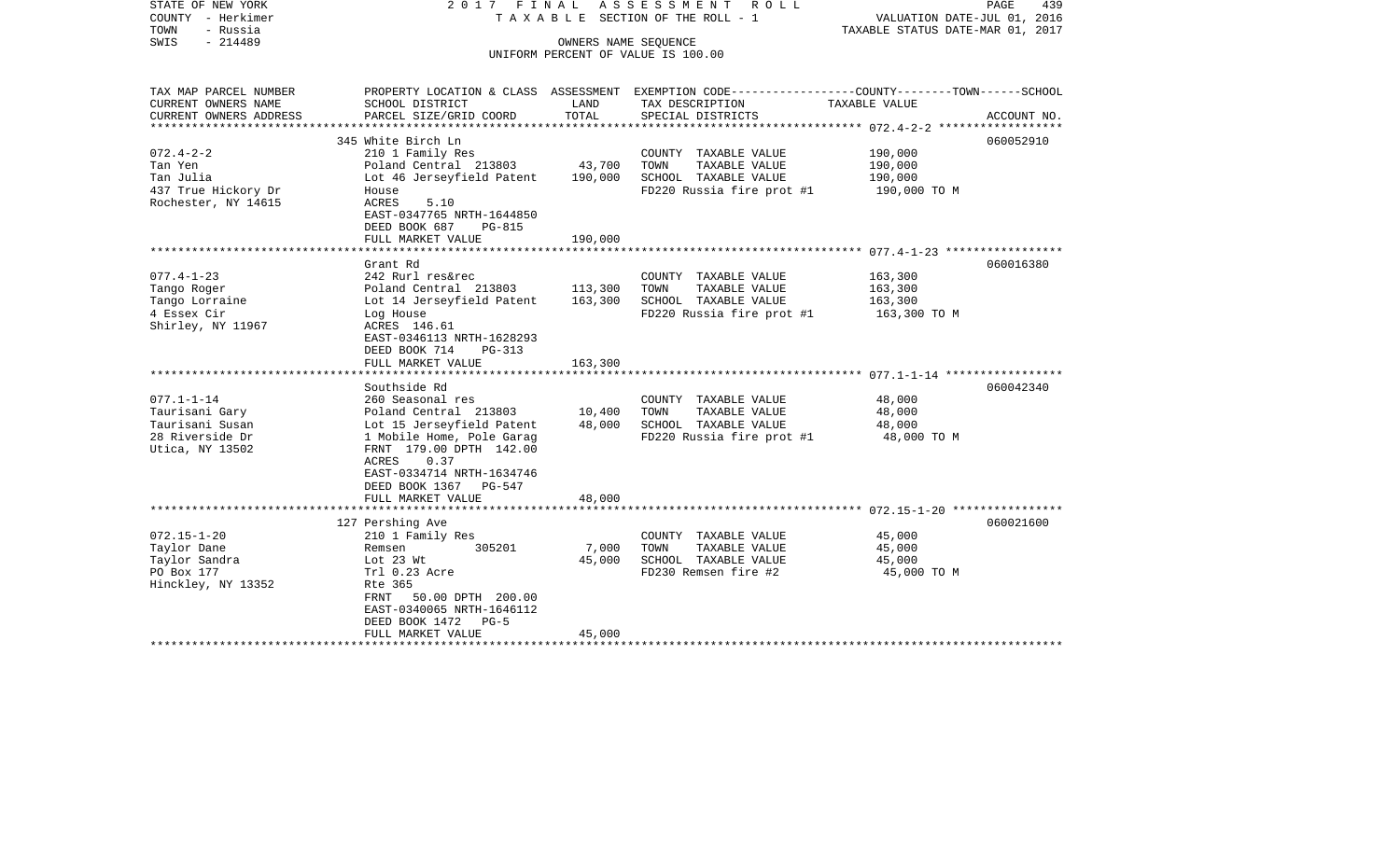| STATE OF NEW YORK<br>COUNTY - Herkimer<br>- Russia<br>TOWN             | 2017 FINAL                                                                                                                                  |                               | ASSESSMENT<br>R O L L<br>T A X A B L E SECTION OF THE ROLL - 1            | VALUATION DATE-JUL 01, 2016<br>TAXABLE STATUS DATE-MAR 01, 2017 | PAGE<br>440 |
|------------------------------------------------------------------------|---------------------------------------------------------------------------------------------------------------------------------------------|-------------------------------|---------------------------------------------------------------------------|-----------------------------------------------------------------|-------------|
| $-214489$<br>SWIS                                                      |                                                                                                                                             | OWNERS NAME SEQUENCE          | UNIFORM PERCENT OF VALUE IS 100.00                                        |                                                                 |             |
| TAX MAP PARCEL NUMBER<br>CURRENT OWNERS NAME<br>CURRENT OWNERS ADDRESS | PROPERTY LOCATION & CLASS ASSESSMENT EXEMPTION CODE---------------COUNTY-------TOWN-----SCHOOL<br>SCHOOL DISTRICT<br>PARCEL SIZE/GRID COORD | LAND<br>TOTAL                 | TAX DESCRIPTION<br>SPECIAL DISTRICTS                                      | TAXABLE VALUE                                                   | ACCOUNT NO. |
|                                                                        |                                                                                                                                             |                               |                                                                           |                                                                 |             |
|                                                                        | Pershing Ave                                                                                                                                |                               |                                                                           |                                                                 | 060045820   |
| $072.15 - 1 - 21$                                                      | 314 Rural vac<10                                                                                                                            |                               | COUNTY TAXABLE VALUE                                                      | 300                                                             |             |
| Taylor Dane                                                            | Remsen<br>305201                                                                                                                            | 300                           | TOWN<br>TAXABLE VALUE                                                     | 300                                                             |             |
| Taylor Sandra                                                          | Lot 23 M.p.                                                                                                                                 | 300                           | SCHOOL TAXABLE VALUE                                                      | 300                                                             |             |
| 120 Pershing Ave<br>Hinckley, NY 13352                                 | Land 0.11Acre<br>Rte 365<br>N<br>FRNT<br>50.00 DPTH 100.00<br>EAST-0340021 NRTH-1646167<br>DEED BOOK 1472 PG-5                              |                               | FD230 Remsen fire #2                                                      | 300 TO M                                                        |             |
|                                                                        | FULL MARKET VALUE                                                                                                                           | 300                           |                                                                           |                                                                 |             |
|                                                                        | ******************                                                                                                                          | * * * * * * * * * * * * * * * |                                                                           | ********************************* 072.15-1-26 ****************  |             |
| $072.15 - 1 - 26$                                                      | Pershing Ave                                                                                                                                |                               |                                                                           | 8,000                                                           | 060042910   |
| Taylor Dane                                                            | 312 Vac w/imprv<br>Remsen<br>305201                                                                                                         | 500                           | COUNTY TAXABLE VALUE<br>TAXABLE VALUE<br>TOWN                             | 8,000                                                           |             |
| Taylor Sandra                                                          | N 23 Mp                                                                                                                                     | 8,000                         | SCHOOL TAXABLE VALUE                                                      | 8,000                                                           |             |
| 120 Pershing Ave                                                       | Lot 1/8 Acre                                                                                                                                |                               | FD230 Remsen fire #2                                                      | 8,000 TO M                                                      |             |
| Hinckley, NY 13352                                                     | Rte #365<br>50.00 DPTH 100.00<br>FRNT<br>EAST-0340119 NRTH-1646157<br>DEED BOOK 1472 PG-5<br>FULL MARKET VALUE                              | 8,000                         |                                                                           |                                                                 |             |
|                                                                        | ********************                                                                                                                        | ************                  |                                                                           |                                                                 |             |
|                                                                        | Route 365                                                                                                                                   |                               |                                                                           |                                                                 | 060029820   |
| $072.15 - 1 - 29$                                                      | 314 Rural vac<10                                                                                                                            |                               | COUNTY TAXABLE VALUE                                                      | 1,100                                                           |             |
| Taylor Dane                                                            | 305201<br>Remsen                                                                                                                            | 1,100                         | TAXABLE VALUE<br>TOWN                                                     | 1,100                                                           |             |
| Taylor Sandra                                                          | Lot 23 Walker Tract                                                                                                                         | 1,100                         | SCHOOL TAXABLE VALUE                                                      | 1,100                                                           |             |
| 120 Pershing Ave<br>Hinckley, NY 13352                                 | Vacant Land<br>FRNT 200.00 DPTH 110.00<br>0.25<br>ACRES<br>EAST-0340224 NRTH-1645727<br>DEED BOOK 00848 PG-00362                            |                               | FD230 Remsen fire #2                                                      | 1,100 TO M                                                      |             |
|                                                                        | FULL MARKET VALUE<br>.                                                                                                                      | 1,100                         |                                                                           |                                                                 |             |
|                                                                        | 120 Pershing Ave                                                                                                                            |                               |                                                                           |                                                                 | 060024720   |
| $072.15 - 1 - 30$<br>Taylor Dane<br>Taylor Sandra                      | 210 1 Family Res<br>305201<br>Remsen<br>Lot 23 Walker Tract                                                                                 | 10,300<br>110,000             | <b>BAS STAR</b><br>41854<br>COUNTY TAXABLE VALUE<br>TOWN<br>TAXABLE VALUE | $\Omega$<br>$\mathbf{0}$<br>$\Omega$<br>110,000<br>110,000      | 30,000      |
| PO Box 177<br>Hinckley, NY 13352                                       | Camp<br>Rte 365<br>FRNT 250.00 DPTH 100.00<br>0.57<br>ACRES<br>EAST-0340232 NRTH-1646003<br>DEED BOOK 766<br>$PG-80$<br>FULL MARKET VALUE   | 110,000                       | SCHOOL TAXABLE VALUE<br>FD230 Remsen fire #2                              | 80,000<br>110,000 TO M                                          |             |
|                                                                        |                                                                                                                                             |                               |                                                                           |                                                                 |             |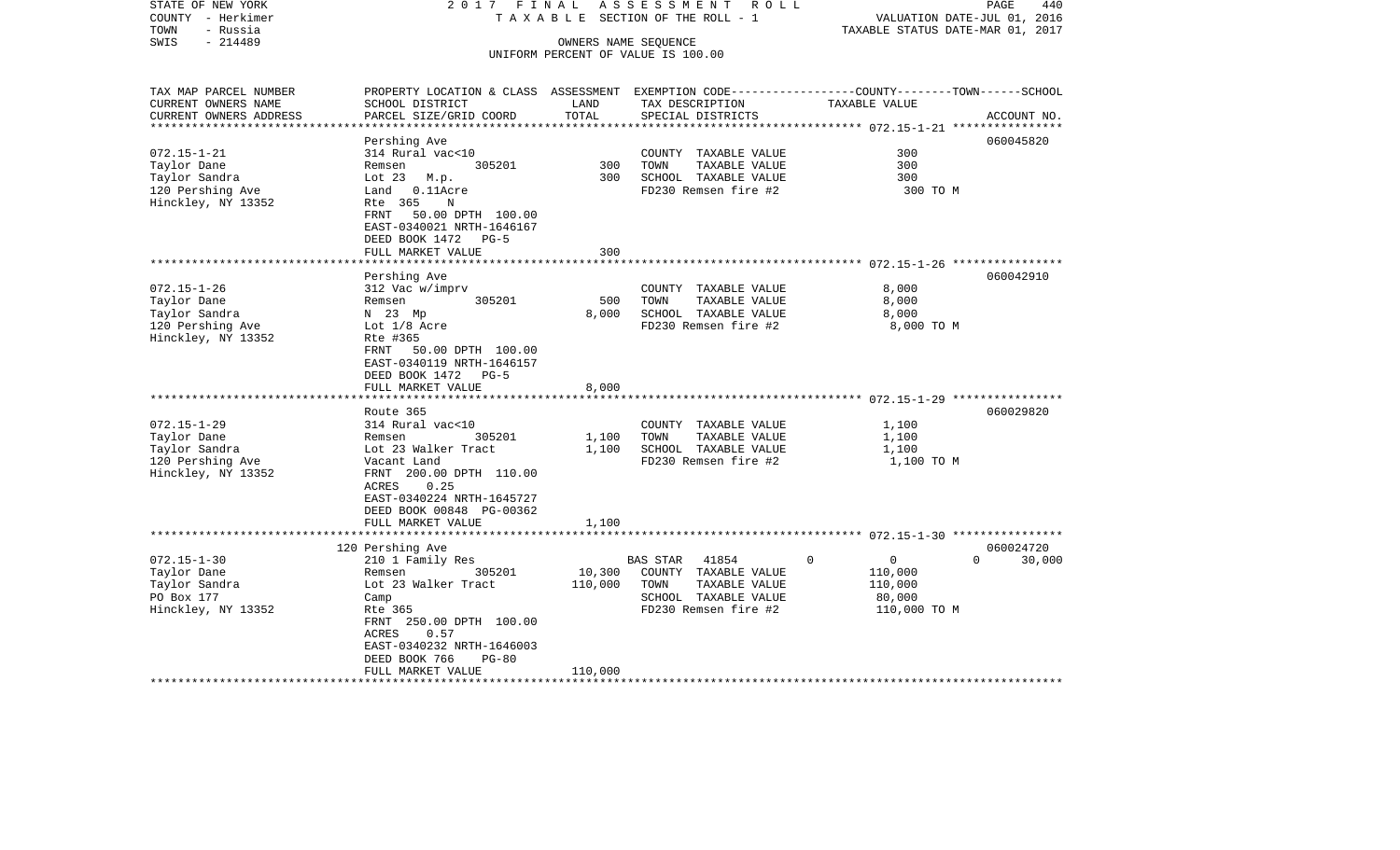| STATE OF NEW YORK<br>COUNTY - Herkimer<br>- Russia<br>TOWN<br>SWIS<br>$-214489$                                                                  | 2017 FINAL                                                                                                                                                                                                                                                                                                                                                                                                  |                                           | ASSESSMENT<br>ROLL<br>TAXABLE SECTION OF THE ROLL - 1<br>OWNERS NAME SEQUENCE                                                                                                                  | VALUATION DATE-JUL 01, 2016<br>TAXABLE STATUS DATE-MAR 01, 2017                | PAGE<br>441        |
|--------------------------------------------------------------------------------------------------------------------------------------------------|-------------------------------------------------------------------------------------------------------------------------------------------------------------------------------------------------------------------------------------------------------------------------------------------------------------------------------------------------------------------------------------------------------------|-------------------------------------------|------------------------------------------------------------------------------------------------------------------------------------------------------------------------------------------------|--------------------------------------------------------------------------------|--------------------|
|                                                                                                                                                  |                                                                                                                                                                                                                                                                                                                                                                                                             |                                           | UNIFORM PERCENT OF VALUE IS 100.00                                                                                                                                                             |                                                                                |                    |
| TAX MAP PARCEL NUMBER<br>CURRENT OWNERS NAME                                                                                                     | PROPERTY LOCATION & CLASS ASSESSMENT EXEMPTION CODE---------------COUNTY-------TOWN------SCHOOL<br>SCHOOL DISTRICT                                                                                                                                                                                                                                                                                          | LAND                                      | TAX DESCRIPTION                                                                                                                                                                                | TAXABLE VALUE                                                                  |                    |
| CURRENT OWNERS ADDRESS<br>**********************                                                                                                 | PARCEL SIZE/GRID COORD                                                                                                                                                                                                                                                                                                                                                                                      | TOTAL                                     | SPECIAL DISTRICTS                                                                                                                                                                              |                                                                                | ACCOUNT NO.        |
|                                                                                                                                                  | Off Schafer Rd                                                                                                                                                                                                                                                                                                                                                                                              |                                           |                                                                                                                                                                                                |                                                                                | 060021610          |
| $072.15 - 1 - 14$<br>Taylor Dane S<br>PO Box 177<br>Hinckley, NY 13352                                                                           | 314 Rural vac<10<br>305201<br>Remsen<br>N 22 And 23 Mp<br>Lots 1/2 Acre<br>Schafer Road                                                                                                                                                                                                                                                                                                                     | 1,000<br>1,000                            | COUNTY TAXABLE VALUE<br>TOWN<br>TAXABLE VALUE<br>SCHOOL TAXABLE VALUE<br>FD230 Remsen fire #2                                                                                                  | 1,000<br>1,000<br>1,000<br>1,000 TO M                                          |                    |
|                                                                                                                                                  | FRNT 100.00 DPTH 100.00<br>EAST-0339879 NRTH-1645996<br>DEED BOOK 1240<br>PG-901<br>FULL MARKET VALUE                                                                                                                                                                                                                                                                                                       | 1,000                                     |                                                                                                                                                                                                |                                                                                |                    |
|                                                                                                                                                  |                                                                                                                                                                                                                                                                                                                                                                                                             |                                           |                                                                                                                                                                                                |                                                                                |                    |
| $072.15 - 1 - 19$<br>Taylor Dane S<br>PO Box 177<br>Hinckley, NY 13352<br>$072.15 - 1 - 35$<br>Taylor Dane S<br>PO Box 177<br>Hinckley, NY 13352 | Schafer Rd<br>314 Rural vac<10<br>Remsen<br>305201<br>Lot 23 Wt<br>Land 0.23 Acre<br>Schafer Road<br>FRNT 100.00 DPTH 200.00<br>EAST-0340007 NRTH-1646040<br>DEED BOOK 1240 PG-901<br>FULL MARKET VALUE<br>******************<br>Marne Ave<br>314 Rural vac<10<br>305201<br>Remsen<br>Lots 158, 159, 166, 167, 168,<br>169, 170, 171, 172<br>FRNT 350.00 DPTH<br>ACRES<br>1.00<br>EAST-0340331 NRTH-1645929 | 1,200<br>1,200<br>1,200<br>8,800<br>8,800 | COUNTY TAXABLE VALUE<br>TOWN<br>TAXABLE VALUE<br>SCHOOL TAXABLE VALUE<br>FD230 Remsen fire #2<br>COUNTY TAXABLE VALUE<br>TAXABLE VALUE<br>TOWN<br>SCHOOL TAXABLE VALUE<br>FD230 Remsen fire #2 | 1,200<br>1,200<br>1,200<br>1,200 TO M<br>8,800<br>8,800<br>8,800<br>8,800 TO M | 060013320          |
|                                                                                                                                                  | DEED BOOK 00852 PG-00544<br>FULL MARKET VALUE                                                                                                                                                                                                                                                                                                                                                               | 8,800                                     |                                                                                                                                                                                                |                                                                                |                    |
|                                                                                                                                                  | 5089 Military Rd                                                                                                                                                                                                                                                                                                                                                                                            |                                           |                                                                                                                                                                                                |                                                                                | 060007920          |
| $083.4 - 1 - 55.1$<br>Taylor Jonathan D<br>119-12 94th Ave<br>South Richmond Hill, NY 11419 House Garage                                         | 210 1 Family Res<br>Poland Central 213803<br>Lot 70 Royal Grant<br>FRNT 390.00 DPTH 340.00<br>ACRES<br>3.80<br>EAST-0337232 NRTH-1612357<br>DEED BOOK 1497 PG-690                                                                                                                                                                                                                                           | 17,700<br>140,000                         | 41854<br><b>BAS STAR</b><br>COUNTY TAXABLE VALUE<br>TAXABLE VALUE<br>TOWN<br>SCHOOL TAXABLE VALUE<br>FD220 Russia fire prot #1                                                                 | $\Omega$<br>$\overline{0}$<br>140,000<br>140,000<br>110,000<br>140,000 TO M    | 30,000<br>$\Omega$ |
|                                                                                                                                                  | FULL MARKET VALUE                                                                                                                                                                                                                                                                                                                                                                                           | 140,000                                   |                                                                                                                                                                                                |                                                                                |                    |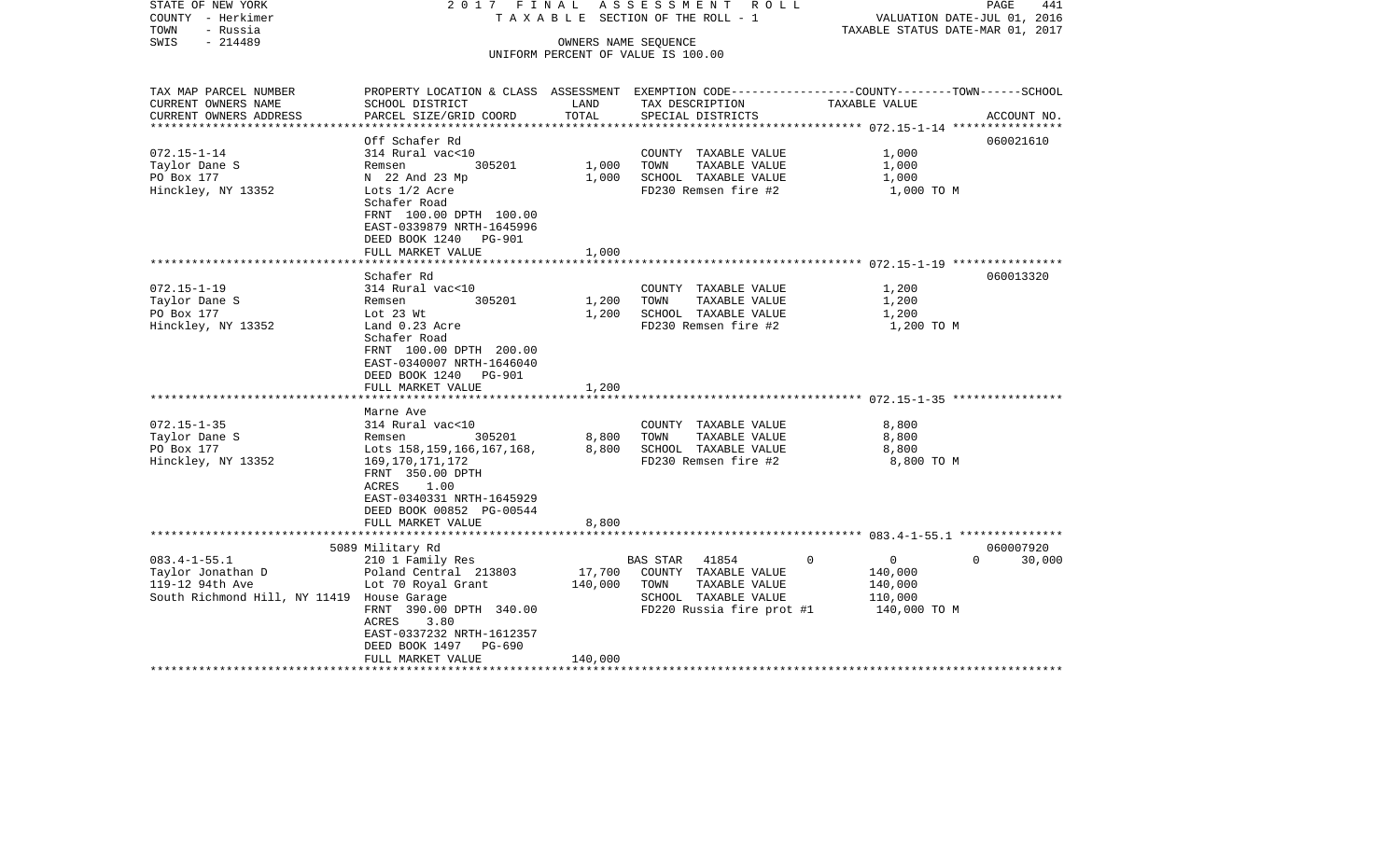| STATE OF NEW YORK<br>COUNTY - Herkimer<br>- Russia<br>TOWN | 2017 FINAL<br>TAXABLE                                                                                               |                                    | ASSESSMENT | R O L L<br>SECTION OF THE ROLL - 1 |             | VALUATION DATE-JUL 01, 2016<br>TAXABLE STATUS DATE-MAR 01, 2017 | PAGE     | 442         |
|------------------------------------------------------------|---------------------------------------------------------------------------------------------------------------------|------------------------------------|------------|------------------------------------|-------------|-----------------------------------------------------------------|----------|-------------|
| $-214489$<br>SWIS                                          |                                                                                                                     | OWNERS NAME SEQUENCE               |            |                                    |             |                                                                 |          |             |
|                                                            |                                                                                                                     | UNIFORM PERCENT OF VALUE IS 100.00 |            |                                    |             |                                                                 |          |             |
|                                                            |                                                                                                                     |                                    |            |                                    |             |                                                                 |          |             |
| TAX MAP PARCEL NUMBER<br>CURRENT OWNERS NAME               | PROPERTY LOCATION & CLASS ASSESSMENT EXEMPTION CODE----------------COUNTY-------TOWN------SCHOOL<br>SCHOOL DISTRICT | LAND                               |            | TAX DESCRIPTION                    |             | TAXABLE VALUE                                                   |          |             |
| CURRENT OWNERS ADDRESS<br>**************************       | PARCEL SIZE/GRID COORD                                                                                              | TOTAL                              |            | SPECIAL DISTRICTS                  |             |                                                                 |          | ACCOUNT NO. |
|                                                            | Route 8                                                                                                             |                                    |            |                                    |             |                                                                 |          | 060027750   |
| $084.3 - 2 - 40$                                           | 210 1 Family Res                                                                                                    |                                    | ENH STAR   | 41834                              | $\Omega$    | $\overline{0}$                                                  | $\Omega$ | 65,500      |
| Tellier II Rene F                                          | Poland Central 213803                                                                                               | 69,000                             |            | COUNTY TAXABLE VALUE               |             | 145,000                                                         |          |             |
| Tellier Debra A                                            | Lot 63 Royal Grant                                                                                                  | 145,000                            | TOWN       | TAXABLE VALUE                      |             | 145,000                                                         |          |             |
| 881 Route 8                                                | House Att Garage Barn                                                                                               |                                    |            | SCHOOL TAXABLE VALUE               |             | 79,500                                                          |          |             |
| Cold Brook, NY 13324                                       | Merged 2014                                                                                                         |                                    |            | FD220 Russia fire prot #1          |             | 145,000 TO M                                                    |          |             |
|                                                            | FRNT 478.00 DPTH                                                                                                    |                                    |            |                                    |             |                                                                 |          |             |
|                                                            | ACRES 69.00                                                                                                         |                                    |            |                                    |             |                                                                 |          |             |
|                                                            | EAST-0356624 NRTH-1610932                                                                                           |                                    |            |                                    |             |                                                                 |          |             |
|                                                            | DEED BOOK 1531<br>PG-184                                                                                            |                                    |            |                                    |             |                                                                 |          |             |
|                                                            | FULL MARKET VALUE                                                                                                   | 145,000                            |            |                                    |             |                                                                 |          |             |
|                                                            |                                                                                                                     |                                    |            |                                    |             |                                                                 |          |             |
|                                                            | Route 365                                                                                                           |                                    |            |                                    |             |                                                                 |          | 060017940   |
| $072.16 - 1 - 16$                                          | 270 Mfg housing                                                                                                     |                                    |            | COUNTY TAXABLE VALUE               |             | 27,100                                                          |          |             |
| Terrill Harold                                             | 305201<br>Remsen                                                                                                    | 13,400                             | TOWN       | TAXABLE VALUE                      |             | 27,100                                                          |          |             |
| 45 Root St                                                 | S 24 Mp                                                                                                             | 27,100                             |            | SCHOOL TAXABLE VALUE               |             | 27,100                                                          |          |             |
| New Hartford, NY 13413                                     | Trl 1/4 Acre                                                                                                        |                                    |            | FD230 Remsen fire #2               |             | 27,100 TO M                                                     |          |             |
|                                                            | Rte 365                                                                                                             |                                    |            |                                    |             |                                                                 |          |             |
|                                                            | FRNT 70.40 DPTH 170.00                                                                                              |                                    |            |                                    |             |                                                                 |          |             |
|                                                            | EAST-0343305 NRTH-1646314                                                                                           |                                    |            |                                    |             |                                                                 |          |             |
|                                                            | DEED BOOK 00616 PG-00158                                                                                            |                                    |            |                                    |             |                                                                 |          |             |
|                                                            | FULL MARKET VALUE                                                                                                   | 27,100                             |            |                                    |             |                                                                 |          |             |
|                                                            |                                                                                                                     |                                    |            |                                    |             |                                                                 |          |             |
|                                                            | 152 Barnhart Rd                                                                                                     |                                    |            |                                    |             |                                                                 |          | 060027780   |
| $072.16 - 2 - 20$                                          | 210 1 Family Res                                                                                                    |                                    | BAS STAR   | 41854                              | $\Omega$    | $\overline{0}$                                                  | $\Omega$ | 30,000      |
| Thackrah Mark D                                            | 305201<br>Remsen                                                                                                    | 20,000                             |            | COUNTY TAXABLE VALUE               |             | 111,700                                                         |          |             |
| Thackrah Sandra A                                          | Lot 1 Jacobs Tract Machin                                                                                           | 111,700                            | TOWN       | TAXABLE VALUE                      |             | 111,700                                                         |          |             |
| 152 Barnhart Rd                                            |                                                                                                                     |                                    |            | SCHOOL TAXABLE VALUE               |             |                                                                 |          |             |
|                                                            | House Garage                                                                                                        |                                    |            |                                    |             | 81,700                                                          |          |             |
| Remsen, NY 13438                                           | Merged Property                                                                                                     |                                    |            | FD230 Remsen fire #2               |             | 111,700 TO M                                                    |          |             |
|                                                            | FRNT 1160.00 DPTH                                                                                                   |                                    |            |                                    |             |                                                                 |          |             |
|                                                            | ACRES 10.00                                                                                                         |                                    |            |                                    |             |                                                                 |          |             |
|                                                            | EAST-0347850 NRTH-1647763                                                                                           |                                    |            |                                    |             |                                                                 |          |             |
|                                                            | DEED BOOK 695<br>PG-157                                                                                             |                                    |            |                                    |             |                                                                 |          |             |
|                                                            | FULL MARKET VALUE                                                                                                   | 111,700                            |            |                                    |             |                                                                 |          |             |
|                                                            |                                                                                                                     |                                    |            |                                    |             |                                                                 |          |             |
|                                                            | 2224 Black Creek Rd                                                                                                 |                                    |            |                                    |             |                                                                 |          | 060027840   |
| $083.1 - 1 - 21$                                           | 220 2 Family Res                                                                                                    |                                    | BAS STAR   | 41854                              | $\mathbf 0$ | $\overline{0}$                                                  | $\Omega$ | 30,000      |
| Thayer Andrew T                                            | Poland Central 213803                                                                                               | 28,500                             |            | COUNTY TAXABLE VALUE               |             | 150,000                                                         |          |             |
| Carol Parzych                                              | Lot 105 Royal Grant                                                                                                 | 150,000                            | TOWN       | TAXABLE VALUE                      |             | 150,000                                                         |          |             |
| 2236 Black Creek Rd                                        | House Att Gar                                                                                                       |                                    |            | SCHOOL TAXABLE VALUE               |             | 120,000                                                         |          |             |
| Remsen, NY 13438                                           | ACRES<br>2.00                                                                                                       |                                    |            | FD220 Russia fire prot #1          |             | 150,000 TO M                                                    |          |             |
|                                                            | EAST-0327878 NRTH-1621965                                                                                           |                                    |            |                                    |             |                                                                 |          |             |
|                                                            | DEED BOOK 1200<br>PG-649                                                                                            |                                    |            |                                    |             |                                                                 |          |             |
|                                                            | FULL MARKET VALUE                                                                                                   | 150,000                            |            |                                    |             |                                                                 |          |             |
|                                                            |                                                                                                                     |                                    |            |                                    |             |                                                                 |          |             |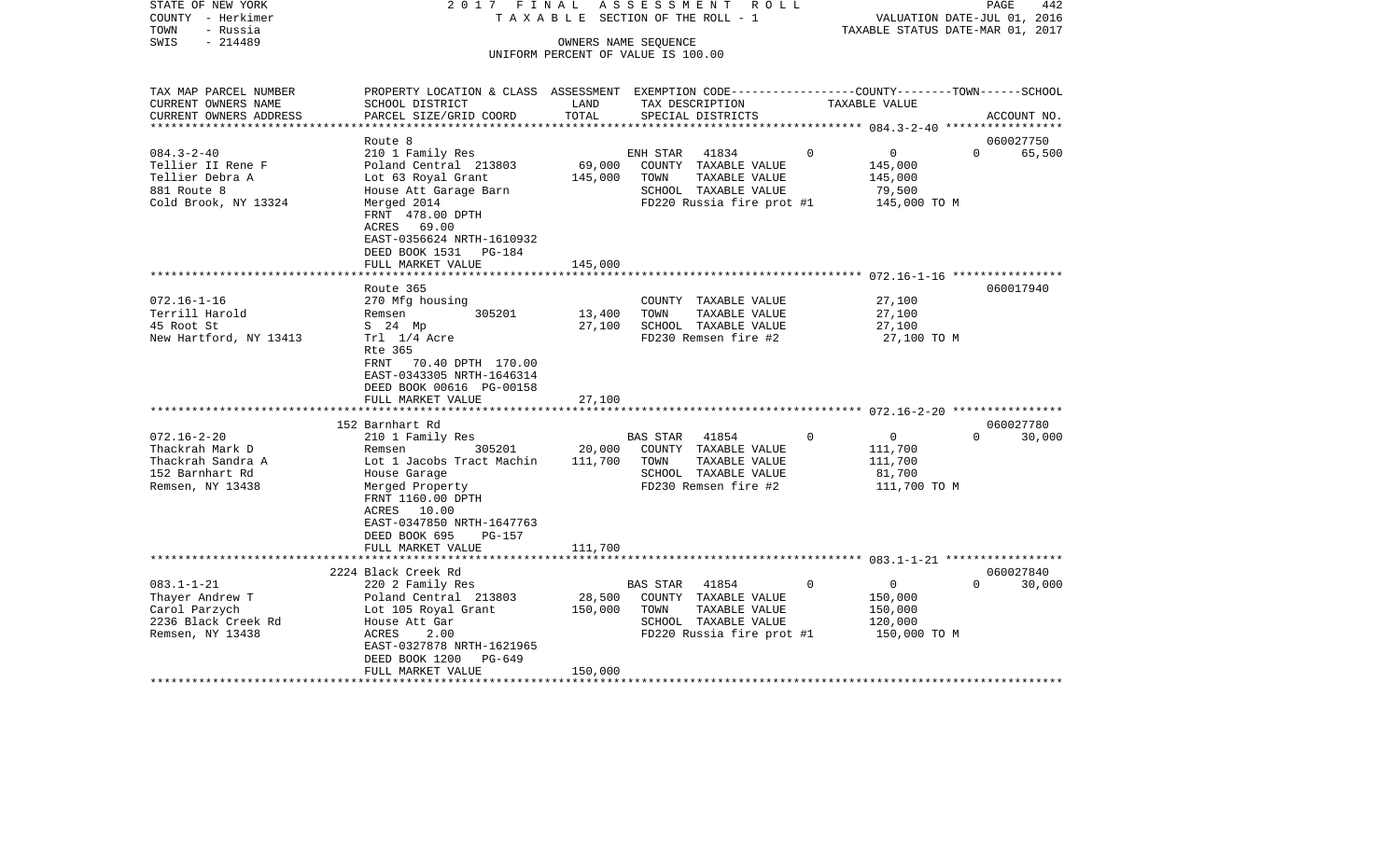| STATE OF NEW YORK<br>COUNTY - Herkimer<br>TOWN<br>- Russia<br>$-214489$<br>SWIS | 2017 FINAL                                                                                                                 | OWNERS NAME SEQUENCE | ASSESSMENT ROLL<br>TAXABLE SECTION OF THE ROLL - 1<br>UNIFORM PERCENT OF VALUE IS 100.00 | TAXABLE STATUS DATE-MAR 01, 2017 | PAGE<br>443<br>VALUATION DATE-JUL 01, 2016 |
|---------------------------------------------------------------------------------|----------------------------------------------------------------------------------------------------------------------------|----------------------|------------------------------------------------------------------------------------------|----------------------------------|--------------------------------------------|
| TAX MAP PARCEL NUMBER                                                           | PROPERTY LOCATION & CLASS ASSESSMENT EXEMPTION CODE---------------COUNTY-------TOWN------SCHOOL                            |                      |                                                                                          |                                  |                                            |
| CURRENT OWNERS NAME                                                             | SCHOOL DISTRICT                                                                                                            | LAND                 | TAX DESCRIPTION                                                                          | TAXABLE VALUE                    |                                            |
| CURRENT OWNERS ADDRESS<br>**********************                                | PARCEL SIZE/GRID COORD                                                                                                     | TOTAL                | SPECIAL DISTRICTS                                                                        |                                  | ACCOUNT NO.                                |
|                                                                                 | 2255 Black Creek Rd                                                                                                        |                      |                                                                                          |                                  | 060027900                                  |
| $083.1 - 1 - 8.1$                                                               | 210 1 Family Res                                                                                                           |                      | 41834<br>ENH STAR                                                                        | $\mathbf 0$<br>$\overline{0}$    | $\Omega$<br>65,500                         |
| Thayer Frank W Jr                                                               | Poland Central 213803                                                                                                      | 21,200               | COUNTY TAXABLE VALUE                                                                     | 98,000                           |                                            |
| Thayer Joyce                                                                    | Lot 114 Royal Grant                                                                                                        | 98,000               | TOWN<br>TAXABLE VALUE                                                                    | 98,000                           |                                            |
| 2255 Black Creek Rd                                                             | House Garage                                                                                                               |                      | SCHOOL TAXABLE VALUE                                                                     | 32,500                           |                                            |
| Remsen, NY 13438                                                                | FRNT 600.00 DPTH 600.00<br>ACRES<br>6.13<br>EAST-0328353 NRTH-1622684<br>DEED BOOK 689<br>PG-286                           |                      | FD220 Russia fire prot #1                                                                | 98,000 TO M                      |                                            |
|                                                                                 | FULL MARKET VALUE                                                                                                          | 98,000               |                                                                                          |                                  |                                            |
|                                                                                 |                                                                                                                            |                      |                                                                                          |                                  |                                            |
|                                                                                 | Hinckley Rd                                                                                                                |                      |                                                                                          |                                  | 060027930                                  |
| $083.3 - 1 - 8$                                                                 | 312 Vac w/imprv                                                                                                            |                      | COUNTY TAXABLE VALUE                                                                     | 12,000                           |                                            |
| Thayer Frank W Jr<br>Thayer Joyce                                               | Poland Central 213803<br>Lot 91 Royal Grant                                                                                | 4,700<br>12,000      | TOWN<br>TAXABLE VALUE<br>SCHOOL TAXABLE VALUE                                            | 12,000<br>12,000                 |                                            |
| 2255 Black Creek Rd                                                             | Garage                                                                                                                     |                      | FD220 Russia fire prot #1                                                                | 12,000 TO M                      |                                            |
| Remsen, NY 13438                                                                | Hinckley Road<br>FRNT 150.00 DPTH 230.00<br>EAST-0328633 NRTH-1616326<br>DEED BOOK 00578 PG-00709<br>FULL MARKET VALUE     | 12,000               |                                                                                          |                                  |                                            |
| *************************                                                       | ***********************                                                                                                    |                      |                                                                                          |                                  |                                            |
|                                                                                 | Hinckley Rd                                                                                                                |                      |                                                                                          |                                  | 060052340                                  |
| $083.3 - 1 - 9.2$                                                               | 314 Rural vac<10                                                                                                           |                      | COUNTY TAXABLE VALUE                                                                     | 14,800                           |                                            |
| Thayer Frank W Jr                                                               | Poland Central 213803                                                                                                      | 14,800               | TOWN<br>TAXABLE VALUE                                                                    | 14,800                           |                                            |
| Thayer Joyce                                                                    | Lot 91 Royal Grant                                                                                                         | 14,800               | SCHOOL TAXABLE VALUE                                                                     | 14,800                           |                                            |
| 2255 Black Creek Rd<br>Remsen, NY 13438                                         | Vacant Land<br>ACRES<br>4.12<br>EAST-0328683 NRTH-1615933<br>DEED BOOK 675<br>PG-692<br>FULL MARKET VALUE                  | 14,800               | FD220 Russia fire prot #1                                                                | 14,800 TO M                      |                                            |
|                                                                                 |                                                                                                                            |                      |                                                                                          |                                  |                                            |
|                                                                                 | 488 Taylor Brook Rd                                                                                                        |                      |                                                                                          |                                  | 060027962                                  |
| $083.1 - 1 - 12.2$                                                              | 210 1 Family Res                                                                                                           |                      | COUNTY TAXABLE VALUE                                                                     | 124,200                          |                                            |
| Thayer Lori L                                                                   | Poland Central 213803                                                                                                      | 13,000               | TOWN<br>TAXABLE VALUE                                                                    | 124,200                          |                                            |
| 9 Collins Ave                                                                   | Lot 106 Royal Grant                                                                                                        | 124,200              | SCHOOL TAXABLE VALUE                                                                     | 124,200                          |                                            |
| Whitesboro, NY 13492                                                            | Log House<br>Taylor Brook Rd<br>ACRES<br>1.20<br>EAST-0333006 NRTH-1622483<br>DEED BOOK 929<br>$PG-4$<br>FULL MARKET VALUE | 124,200              | FD220 Russia fire prot #1                                                                | 124,200 TO M                     |                                            |
|                                                                                 |                                                                                                                            |                      | ************************                                                                 |                                  |                                            |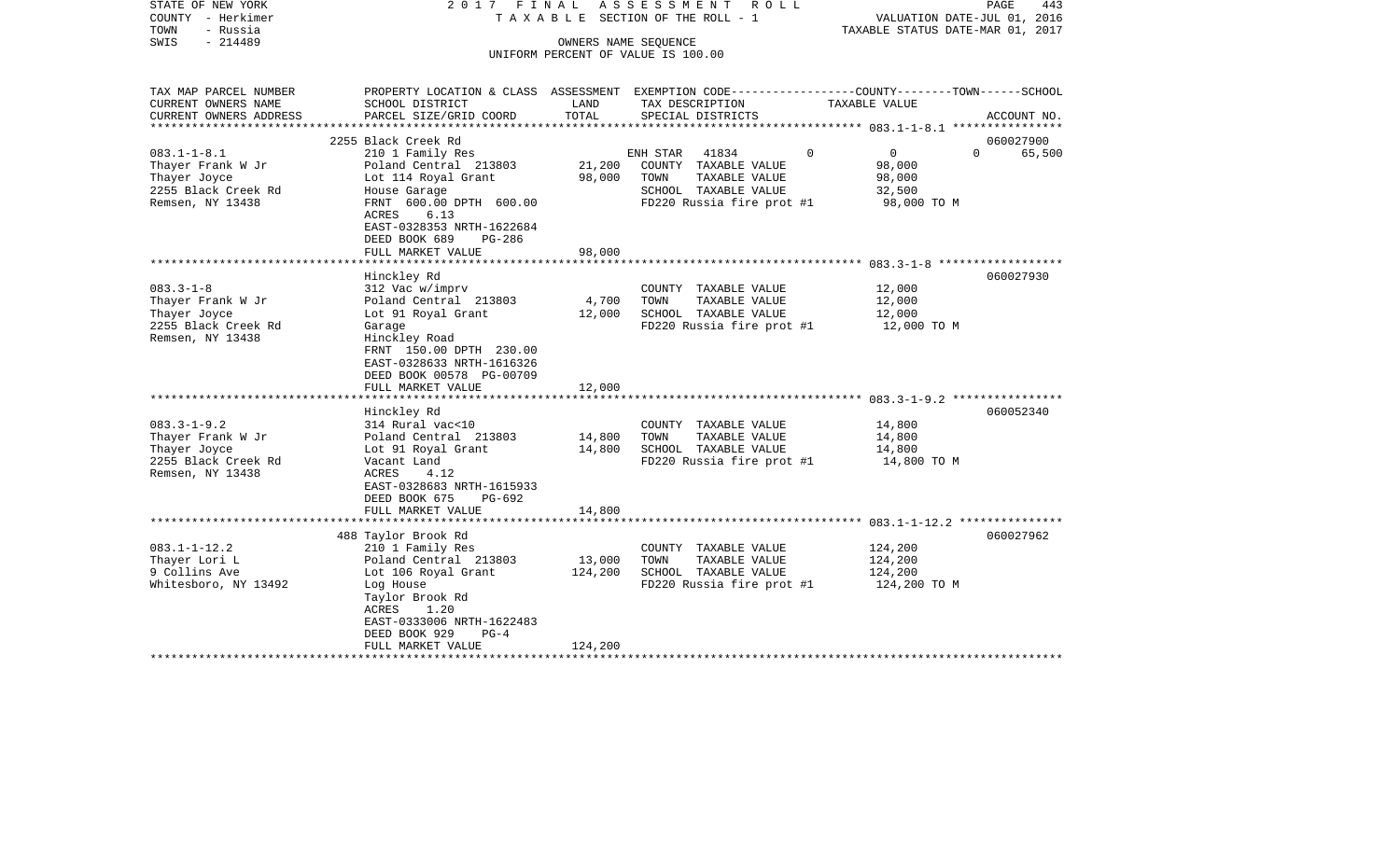| STATE OF NEW YORK      | 2017 FINAL ASSESSMENT ROLL                                                                       |                                       |                        |                             |             |                                  |          | PAGE<br>444                 |
|------------------------|--------------------------------------------------------------------------------------------------|---------------------------------------|------------------------|-----------------------------|-------------|----------------------------------|----------|-----------------------------|
| COUNTY - Herkimer      |                                                                                                  | T A X A B L E SECTION OF THE ROLL - 1 |                        |                             |             |                                  |          | VALUATION DATE-JUL 01, 2016 |
| TOWN<br>- Russia       |                                                                                                  |                                       |                        |                             |             | TAXABLE STATUS DATE-MAR 01, 2017 |          |                             |
| $-214489$<br>SWIS      |                                                                                                  |                                       | OWNERS NAME SEOUENCE   |                             |             |                                  |          |                             |
|                        |                                                                                                  | UNIFORM PERCENT OF VALUE IS 100.00    |                        |                             |             |                                  |          |                             |
|                        |                                                                                                  |                                       |                        |                             |             |                                  |          |                             |
| TAX MAP PARCEL NUMBER  | PROPERTY LOCATION & CLASS ASSESSMENT EXEMPTION CODE----------------COUNTY-------TOWN------SCHOOL |                                       |                        |                             |             |                                  |          |                             |
| CURRENT OWNERS NAME    | SCHOOL DISTRICT                                                                                  | LAND                                  |                        | TAX DESCRIPTION             |             | TAXABLE VALUE                    |          |                             |
| CURRENT OWNERS ADDRESS | PARCEL SIZE/GRID COORD                                                                           | TOTAL                                 |                        | SPECIAL DISTRICTS           |             |                                  |          | ACCOUNT NO.                 |
|                        |                                                                                                  |                                       |                        |                             |             |                                  |          |                             |
|                        | 478 Taylor Brook Rd                                                                              |                                       |                        |                             |             |                                  |          | 060027960                   |
| $083.1 - 1 - 12.1$     | 210 1 Family Res                                                                                 |                                       | VET WAR C 41122        |                             | $\Omega$    | 9.000                            | $\Omega$ | $\mathbf 0$                 |
| Thayer M. Phyllis      | Poland Central 213803                                                                            |                                       | 16,200 VET WAR T 41123 |                             | $\Omega$    | $\Omega$                         | 12,000   | $\circ$                     |
| Fish David J           | Lot 106 Royal Grant                                                                              |                                       | 92,000 VET DIS C 41142 |                             | $\mathbf 0$ | 30,000                           | $\sim$ 0 | $\overline{0}$              |
| c/o Lisa Perry         | House Garage                                                                                     |                                       | VET DIS T 41143        |                             | $\Omega$    | $\Omega$                         | 40,000   | $\Omega$                    |
| 478 Taylor Brook Rd    | <b>ACRES</b><br>2.80                                                                             |                                       | BAS STAR               | 41854                       | $\Omega$    | $\overline{0}$                   | $\Omega$ | 30,000                      |
| Poland, NY 13431       | EAST-0332847 NRTH-1622325                                                                        |                                       |                        | COUNTY TAXABLE VALUE        |             | 53,000                           |          |                             |
|                        | DEED BOOK 00597 PG-00258                                                                         |                                       | TOWN                   | TAXABLE VALUE               |             | 40,000                           |          |                             |
|                        | FULL MARKET VALUE                                                                                |                                       |                        | 92,000 SCHOOL TAXABLE VALUE |             | 62,000                           |          |                             |
|                        |                                                                                                  |                                       |                        | FD220 Russia fire prot #1   |             | 92,000 TO M                      |          |                             |
|                        |                                                                                                  |                                       |                        |                             |             |                                  |          |                             |
|                        | 619 Hinckley Rd                                                                                  |                                       |                        |                             |             |                                  |          | 060028020                   |
| 083.1-1-22             | 210 1 Family Res                                                                                 |                                       | ENH STAR 41834         |                             | $\Omega$    | $\overline{0}$                   | $\Omega$ | 65,500                      |
| Thayer Marian C        | Poland Central 213803                                                                            | 16,000                                |                        | COUNTY TAXABLE VALUE        |             | 89,000                           |          |                             |
| Tinker Pamela T        | S 105<br>Rg                                                                                      | 89,000                                | TOWN                   | TAXABLE VALUE               |             | 89,000                           |          |                             |
| 619 Hinckley Rd        | $HO$ 2                                                                                           |                                       |                        | SCHOOL TAXABLE VALUE        |             | 23,500                           |          |                             |
| Remsen, NY 13438       | Hinckley                                                                                         |                                       |                        | FD220 Russia fire prot #1   |             | 89,000 TO M                      |          |                             |
|                        | ACRES<br>2.00                                                                                    |                                       |                        |                             |             |                                  |          |                             |
|                        | EAST-0327885 NRTH-1621740                                                                        |                                       |                        |                             |             |                                  |          |                             |
|                        | DEED BOOK 1173 PG-113                                                                            |                                       |                        |                             |             |                                  |          |                             |
|                        | FULL MARKET VALUE<br>***************************                                                 | 89,000                                |                        |                             |             |                                  |          |                             |
|                        | 897 Grant Rd                                                                                     |                                       |                        |                             |             |                                  |          | 060027870                   |
| 083.2-1-10.1           | 270 Mfg housing                                                                                  |                                       | BAS STAR               | 41854                       | 0           | $\overline{0}$                   | $\Omega$ | 30,000                      |
| Thayer Rudy            | Poland Central 213803                                                                            | 48,500                                |                        | COUNTY TAXABLE VALUE        |             | 69,000                           |          |                             |
| 897 Grant Rd           | Lot 99 Royal Grant                                                                               | 69,000                                | TOWN                   | TAXABLE VALUE               |             | 69,000                           |          |                             |
| Cold Brook, NY 13324   | Trl Sheds Log House                                                                              |                                       |                        | SCHOOL TAXABLE VALUE        |             | 39,000                           |          |                             |
|                        | New Trailer                                                                                      |                                       |                        | FD220 Russia fire prot #1   |             | 69,000 TO M                      |          |                             |
|                        | FRNT 475.00 DPTH                                                                                 |                                       |                        |                             |             |                                  |          |                             |
|                        | ACRES 32.00                                                                                      |                                       |                        |                             |             |                                  |          |                             |
|                        | EAST-0343795 NRTH-1622575                                                                        |                                       |                        |                             |             |                                  |          |                             |
|                        | DEED BOOK 705<br>PG-119                                                                          |                                       |                        |                             |             |                                  |          |                             |
|                        | FULL MARKET VALUE                                                                                | 69,000                                |                        |                             |             |                                  |          |                             |
|                        |                                                                                                  |                                       |                        |                             |             |                                  |          |                             |
|                        | 145 Russia Rd                                                                                    |                                       |                        |                             |             |                                  |          | 060013920                   |
| 083.3-1-22             | 210 1 Family Res                                                                                 |                                       |                        | COUNTY TAXABLE VALUE        |             | 60,000                           |          |                             |
|                        | The Secretary of Veteran's Aff Poland Central 213803                                             | 20,000                                | TOWN                   | TAXABLE VALUE               |             | 60,000                           |          |                             |
| 1240 E Ninth St        | Lots 69 & 88 Royal Grant                                                                         | 60,000                                |                        | SCHOOL TAXABLE VALUE        |             | 60,000                           |          |                             |
| Cleveland, OH 44199    | House Garage Barn                                                                                |                                       |                        | FD220 Russia fire prot #1   |             | 60,000 TO M                      |          |                             |
|                        | FRNT 264.00 DPTH                                                                                 |                                       |                        |                             |             |                                  |          |                             |
|                        | ACRES<br>4.25 BANK<br>813                                                                        |                                       |                        |                             |             |                                  |          |                             |
|                        | EAST-0328990 NRTH-1611722                                                                        |                                       |                        |                             |             |                                  |          |                             |
|                        | DEED BOOK 2017 PG-1274                                                                           |                                       |                        |                             |             |                                  |          |                             |
|                        | DIITT MADISDE ISTITU                                                                             | $\sim$ 000                            |                        |                             |             |                                  |          |                             |

FULL MARKET VALUE 60,000 \*\*\*\*\*\*\*\*\*\*\*\*\*\*\*\*\*\*\*\*\*\*\*\*\*\*\*\*\*\*\*\*\*\*\*\*\*\*\*\*\*\*\*\*\*\*\*\*\*\*\*\*\*\*\*\*\*\*\*\*\*\*\*\*\*\*\*\*\*\*\*\*\*\*\*\*\*\*\*\*\*\*\*\*\*\*\*\*\*\*\*\*\*\*\*\*\*\*\*\*\*\*\*\*\*\*\*\*\*\*\*\*\*\*\*\*\*\*\*\*\*\*\*\*\*\*\*\*\*\*\*\*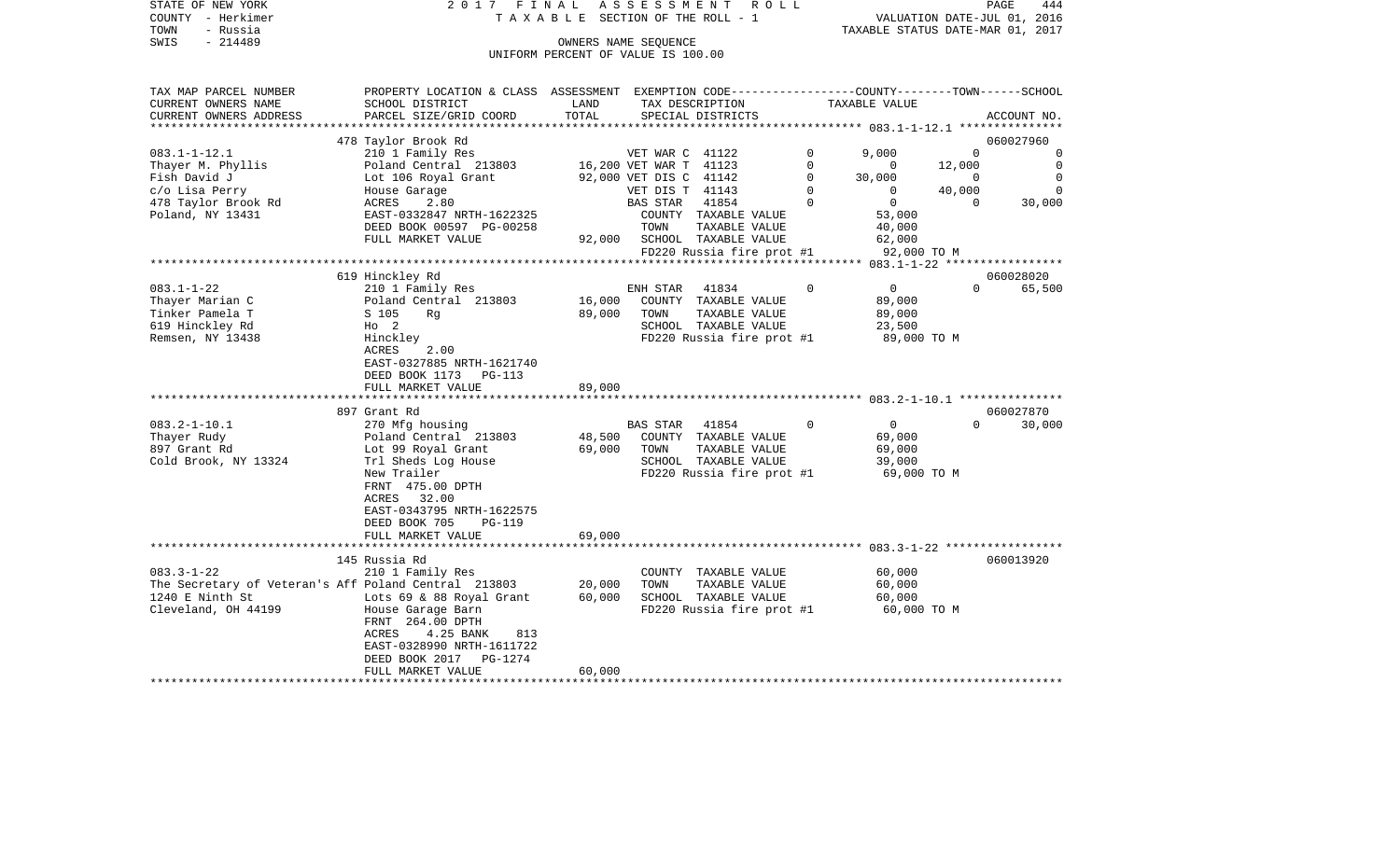| STATE OF NEW YORK<br>COUNTY - Herkimer              | 2017 FINAL                                       |         | ASSESSMENT ROLL<br>T A X A B L E SECTION OF THE ROLL - 1                                         | VALUATION DATE-JUL 01, 2016      | PAGE<br>445        |
|-----------------------------------------------------|--------------------------------------------------|---------|--------------------------------------------------------------------------------------------------|----------------------------------|--------------------|
| TOWN<br>- Russia                                    |                                                  |         |                                                                                                  | TAXABLE STATUS DATE-MAR 01, 2017 |                    |
| $-214489$<br>SWIS                                   |                                                  |         |                                                                                                  |                                  |                    |
|                                                     |                                                  |         | UNIFORM PERCENT OF VALUE IS 100.00                                                               |                                  |                    |
|                                                     |                                                  |         |                                                                                                  |                                  |                    |
| TAX MAP PARCEL NUMBER                               |                                                  |         | PROPERTY LOCATION & CLASS ASSESSMENT EXEMPTION CODE----------------COUNTY-------TOWN------SCHOOL |                                  |                    |
| CURRENT OWNERS NAME                                 | SCHOOL DISTRICT                                  | LAND    | TAX DESCRIPTION                                                                                  | TAXABLE VALUE                    |                    |
| CURRENT OWNERS ADDRESS<br>************************* | PARCEL SIZE/GRID COORD                           | TOTAL   | SPECIAL DISTRICTS                                                                                |                                  | ACCOUNT NO.        |
|                                                     | Rose Valley Rd.                                  |         |                                                                                                  |                                  |                    |
| $088.2 - 1 - 23.6$                                  | 314 Rural vac<10                                 |         | COUNTY TAXABLE VALUE                                                                             | 10,000                           |                    |
| Thierry Douglas                                     | Poland Central 213803                            | 10,000  | TOWN<br>TAXABLE VALUE                                                                            | 10,000                           |                    |
| Thierry Karen                                       | Vac.land                                         | 10,000  | SCHOOL TAXABLE VALUE                                                                             | 10,000                           |                    |
| 1143 Rose Valley Rd                                 | FRNT 300.00 DPTH                                 |         | FD220 Russia fire prot #1                                                                        | 10,000 TO M                      |                    |
| Cold Brook, NY 13324                                | ACRES<br>4.00                                    |         |                                                                                                  |                                  |                    |
|                                                     | EAST-0348229 NRTH-1600910                        |         |                                                                                                  |                                  |                    |
|                                                     | DEED BOOK 1543 PG-611                            |         |                                                                                                  |                                  |                    |
|                                                     | FULL MARKET VALUE                                | 10,000  |                                                                                                  |                                  |                    |
|                                                     |                                                  |         |                                                                                                  |                                  |                    |
|                                                     | Rose Valley Rd                                   |         |                                                                                                  |                                  |                    |
| $088.2 - 1 - 43$                                    | 314 Rural vac<10                                 |         | COUNTY TAXABLE VALUE                                                                             | 1,300                            |                    |
| Thierry Douglas M                                   | Poland Central 213803                            | 1,300   | TOWN<br>TAXABLE VALUE                                                                            | 1,300                            |                    |
| Thierry Karen K                                     | Part of Old County ROW                           | 1,300   | SCHOOL TAXABLE VALUE                                                                             | 1,300                            |                    |
| Rose Valley Rd                                      | FRNT 161.00 DPTH<br>71.00                        |         | FD220 Russia fire prot #1                                                                        | 1,300 TO M                       |                    |
| Cold Brook, NY 13324                                | EAST-0348535 NRTH-1600850                        |         |                                                                                                  |                                  |                    |
|                                                     | FULL MARKET VALUE                                | 1,300   |                                                                                                  |                                  |                    |
|                                                     | Rose Valley Rd                                   |         |                                                                                                  |                                  |                    |
| $088.2 - 1 - 39$                                    | 314 Rural vac<10                                 |         | COUNTY TAXABLE VALUE                                                                             | 100                              |                    |
| Thierry Karen                                       | Poland Central 213803                            | 100     | TAXABLE VALUE<br>TOWN                                                                            | 100                              |                    |
| F/k/a/ Mulvana Karen                                | Rose Valley Road                                 | 100     | SCHOOL TAXABLE VALUE                                                                             | 100                              |                    |
| 1143 Rose Valley Rd                                 | FRNT<br>24.00 DPTH                               |         | FD220 Russia fire prot #1                                                                        | 100 TO M                         |                    |
| Cold Brook, NY 13324                                | 0.06<br>ACRES                                    |         |                                                                                                  |                                  |                    |
|                                                     | EAST-0348513 NRTH-1600885                        |         |                                                                                                  |                                  |                    |
|                                                     | DEED BOOK 858<br>PG-543                          |         |                                                                                                  |                                  |                    |
|                                                     | FULL MARKET VALUE                                | 100     |                                                                                                  |                                  |                    |
|                                                     | 532 Gravesville Rd                               |         |                                                                                                  |                                  | 060026310          |
| $082.4 - 1 - 24$                                    | 210 1 Family Res                                 |         | $\mathbf 0$<br>BAS STAR<br>41854                                                                 | 0                                | $\Omega$<br>30,000 |
| Thomas James W                                      | Poland Central 213803                            | 31,300  | COUNTY TAXABLE VALUE                                                                             | 235,000                          |                    |
| 532 Gravesville Rd                                  | Lot 69 Royal Grant                               | 235,000 | TOWN<br>TAXABLE VALUE                                                                            | 235,000                          |                    |
| Barneveld, NY 13304                                 | House Gar Sheds                                  |         | SCHOOL TAXABLE VALUE                                                                             | 205,000                          |                    |
|                                                     | ACRES<br>3.10                                    |         | FD220 Russia fire prot #1                                                                        | 235,000 TO M                     |                    |
|                                                     | EAST-0323252 NRTH-1610688                        |         |                                                                                                  |                                  |                    |
|                                                     | DEED BOOK 00825 PG-00104                         |         |                                                                                                  |                                  |                    |
|                                                     | FULL MARKET VALUE                                | 235,000 |                                                                                                  |                                  |                    |
|                                                     |                                                  |         |                                                                                                  |                                  |                    |
|                                                     | 145 Stormy Hill Rd                               |         |                                                                                                  |                                  | 060000450          |
| $077.12 - 1 - 8$                                    | 210 1 Family Res                                 |         | COUNTY TAXABLE VALUE                                                                             | 92,000                           |                    |
| Tine Jerome R                                       | Poland Central 213803                            | 12,700  | TAXABLE VALUE<br>TOWN                                                                            | 92,000                           |                    |
| 145 Stormy Hill Rd<br>Cold Brook, NY 13324          | Lots 14 & 15 Jerseyfield<br>House Garage Trailer | 92,000  | SCHOOL TAXABLE VALUE<br>FD220 Russia fire prot #1                                                | 92,000<br>92,000 TO M            |                    |
|                                                     | FRNT 180.00 DPTH 225.00                          |         |                                                                                                  |                                  |                    |
|                                                     | ACRES<br>1.09                                    |         |                                                                                                  |                                  |                    |
|                                                     | EAST-0342632 NRTH-1635075                        |         |                                                                                                  |                                  |                    |
|                                                     | DEED BOOK 1607<br>PG-271                         |         |                                                                                                  |                                  |                    |
|                                                     | FULL MARKET VALUE                                | 92,000  |                                                                                                  |                                  |                    |
|                                                     |                                                  |         |                                                                                                  |                                  |                    |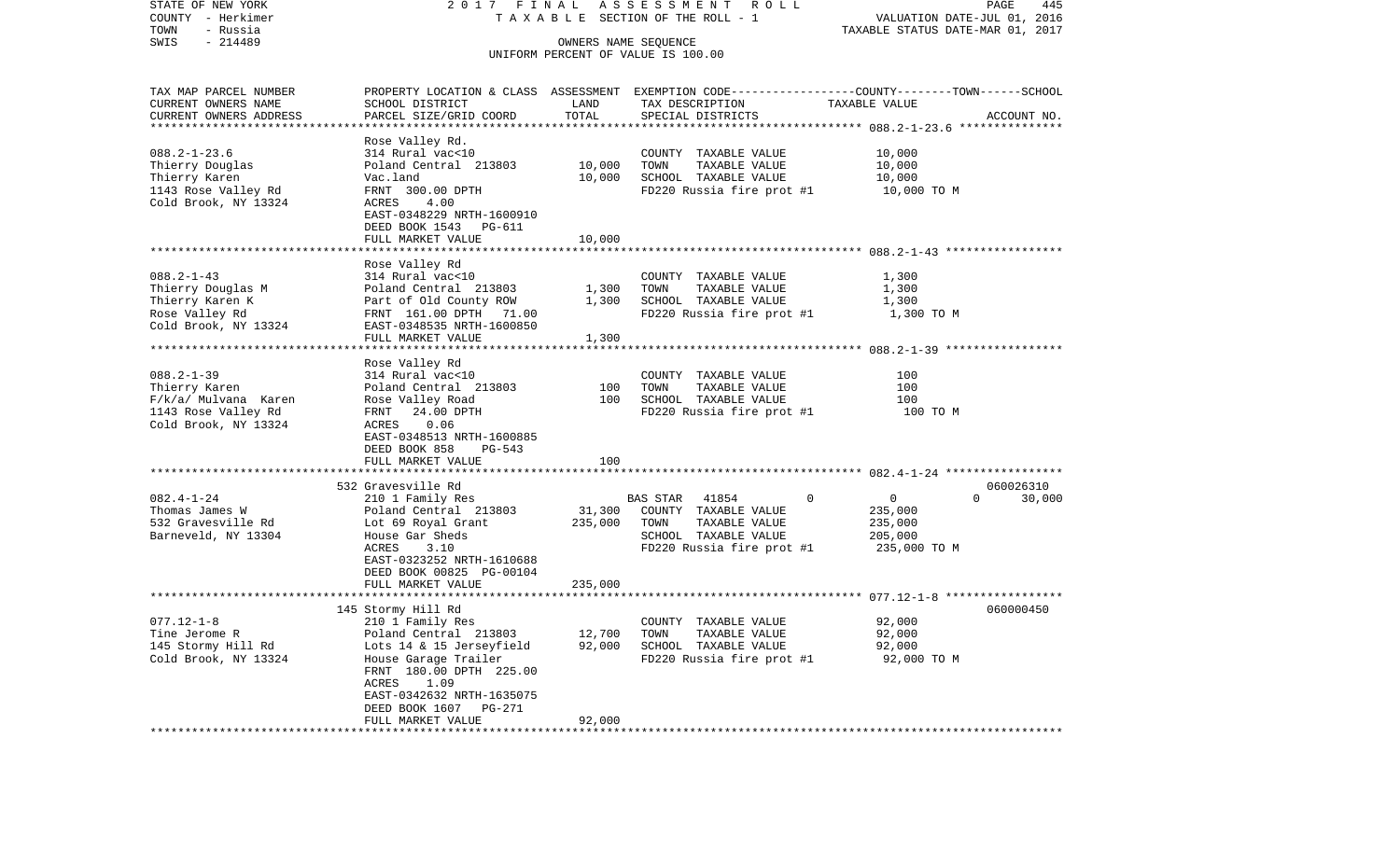| STATE OF NEW YORK<br>COUNTY - Herkimer<br>TOWN<br>- Russia<br>$-214489$<br>SWIS                     | 2017 FINAL                                                                                                                                                                                                                               | OWNERS NAME SEQUENCE       | ASSESSMENT<br>R O L L<br>T A X A B L E SECTION OF THE ROLL - 1<br>UNIFORM PERCENT OF VALUE IS 100.00                           | VALUATION DATE-JUL 01, 2016<br>TAXABLE STATUS DATE-MAR 01, 2017             | PAGE<br>446                     |
|-----------------------------------------------------------------------------------------------------|------------------------------------------------------------------------------------------------------------------------------------------------------------------------------------------------------------------------------------------|----------------------------|--------------------------------------------------------------------------------------------------------------------------------|-----------------------------------------------------------------------------|---------------------------------|
| TAX MAP PARCEL NUMBER<br>CURRENT OWNERS NAME<br>CURRENT OWNERS ADDRESS                              | PROPERTY LOCATION & CLASS ASSESSMENT EXEMPTION CODE---------------COUNTY-------TOWN-----SCHOOL<br>SCHOOL DISTRICT<br>PARCEL SIZE/GRID COORD                                                                                              | LAND<br>TOTAL              | TAX DESCRIPTION<br>SPECIAL DISTRICTS                                                                                           | TAXABLE VALUE                                                               | ACCOUNT NO.                     |
|                                                                                                     |                                                                                                                                                                                                                                          |                            |                                                                                                                                |                                                                             |                                 |
| $083.1 - 1 - 18$<br>Tinker James A<br>Tinker Pamela<br>624 Hinckley Rd<br>Remsen, NY 13438          | 624 Hinckley Rd<br>242 Rurl res&rec<br>Poland Central 213803<br>Lot $106$ Rg<br>Ho. 11.234 Acre<br>Hinckley Road<br>ACRES 11.20<br>EAST-0328501 NRTH-1621881                                                                             | 25,000<br>162,000          | <b>BAS STAR</b><br>41854<br>COUNTY TAXABLE VALUE<br>TAXABLE VALUE<br>TOWN<br>SCHOOL TAXABLE VALUE<br>FD220 Russia fire prot #1 | $\overline{0}$<br>$\Omega$<br>162,000<br>162,000<br>132,000<br>162,000 TO M | 060045400<br>$\Omega$<br>30,000 |
|                                                                                                     | DEED BOOK 00652 PG-00184<br>FULL MARKET VALUE                                                                                                                                                                                            | 162,000                    |                                                                                                                                |                                                                             |                                 |
| $068. - 2 - 35.2$<br>Tomasik Sandra J<br>Postol Peter<br>10368 Riggerman Rd<br>Remsen, NY 13438     | 893 Wheelertown Rd<br>210 1 Family Res<br>305201<br>Remsen<br>Lot 58 Remsenburg Patent<br>Trailer<br>ACRES<br>1.80<br>EAST-0348052 NRTH-1658823<br>DEED BOOK 1454 PG-551<br>FULL MARKET VALUE                                            | 14,500<br>20,000<br>20,000 | COUNTY TAXABLE VALUE<br>TOWN<br>TAXABLE VALUE<br>SCHOOL TAXABLE VALUE<br>FD230 Remsen fire #2                                  | 20,000<br>20,000<br>20,000<br>20,000 TO M                                   | 0022625                         |
|                                                                                                     |                                                                                                                                                                                                                                          |                            |                                                                                                                                |                                                                             |                                 |
| $072.2 - 2 - 70.1$<br>Tomasik Sandra J<br>Postol Peter Sr<br>10368 Riggerman Rd<br>Remsen, NY 13438 | Jim Wall Rd<br>270 Mfg housing<br>305201<br>Remsen<br>Vacant Land<br>ACRES<br>5.40<br>EAST-0301560 NRTH-1225320<br>DEED BOOK 1454 PG-555                                                                                                 | 18,500<br>22,000           | COUNTY TAXABLE VALUE<br>TOWN<br>TAXABLE VALUE<br>SCHOOL TAXABLE VALUE<br>FD230 Remsen fire #2                                  | 22,000<br>22,000<br>22,000<br>22,000 TO M                                   | 060003935                       |
|                                                                                                     | FULL MARKET VALUE<br>******************************                                                                                                                                                                                      | 22,000                     |                                                                                                                                |                                                                             |                                 |
| $072.12 - 1 - 1$<br>Tomasik Sandra J<br>301 Pardee Rd<br>Remsen, NY 13438                           | Pardee Rd<br>314 Rural vac<10 - WTRFNT<br>Remsen<br>305201<br>Lot 1 Marvin Tract<br>Vacant Land<br>Pardee Road<br>FRNT 121.00 DPTH 195.00<br>ACRES<br>0.56<br>EAST-0345890 NRTH-1650248<br>DEED BOOK 1505<br>PG-629<br>FULL MARKET VALUE | 7,000<br>7,000<br>7,000    | COUNTY TAXABLE VALUE<br>TOWN<br>TAXABLE VALUE<br>SCHOOL TAXABLE VALUE<br>FD230 Remsen fire #2                                  | 7,000<br>7,000<br>7,000<br>7,000 TO M                                       | 060022770                       |
|                                                                                                     |                                                                                                                                                                                                                                          |                            |                                                                                                                                |                                                                             |                                 |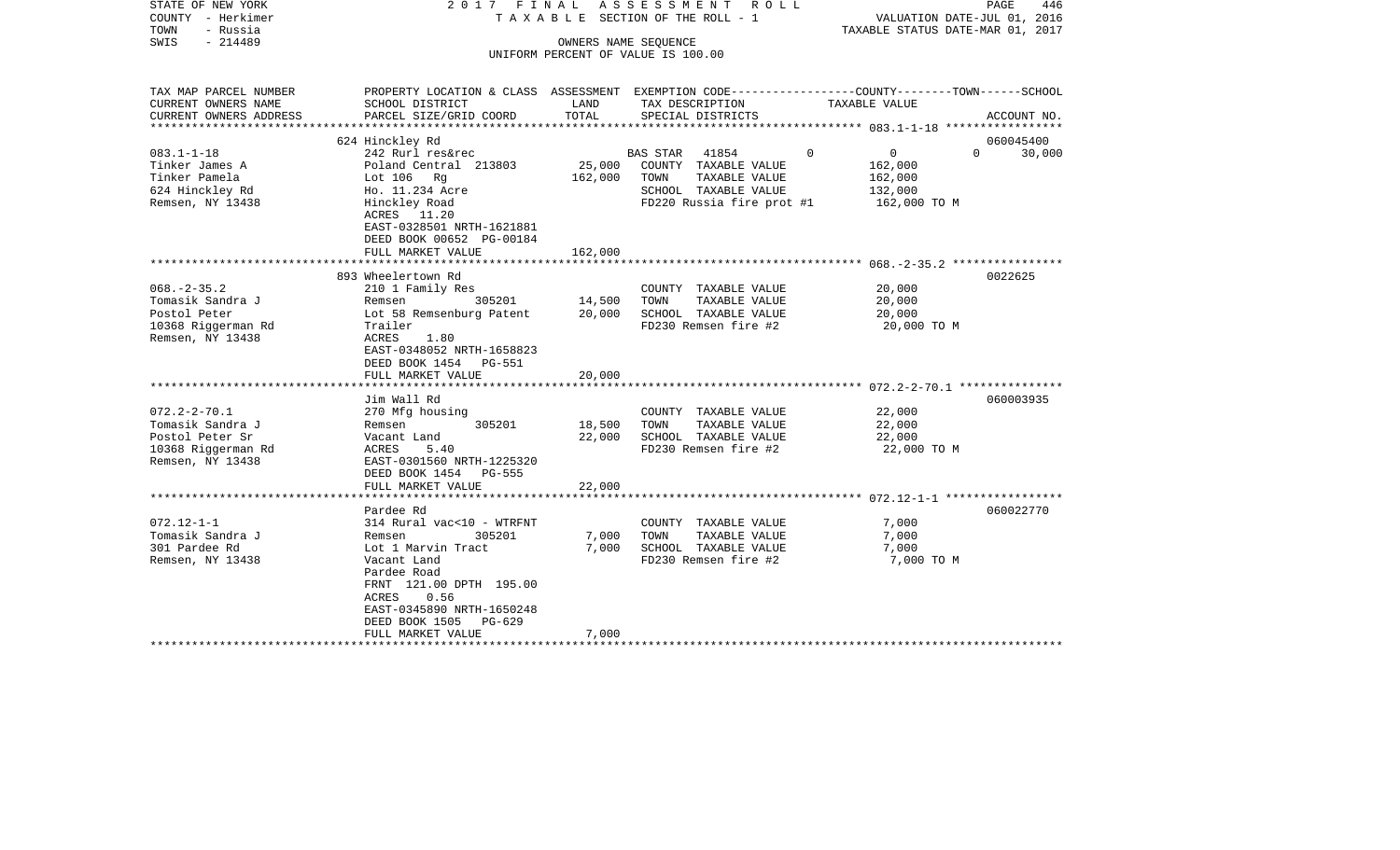| STATE OF NEW YORK                                   | 2017 FINAL                                                                                      |                      | A S S E S S M E N T R O L L                       |                                                        | PAGE<br>447                      |
|-----------------------------------------------------|-------------------------------------------------------------------------------------------------|----------------------|---------------------------------------------------|--------------------------------------------------------|----------------------------------|
| COUNTY - Herkimer                                   |                                                                                                 |                      | TAXABLE SECTION OF THE ROLL - 1                   |                                                        | VALUATION DATE-JUL 01, 2016      |
| TOWN<br>- Russia<br>$-214489$<br>SWIS               |                                                                                                 | OWNERS NAME SEQUENCE |                                                   |                                                        | TAXABLE STATUS DATE-MAR 01, 2017 |
|                                                     |                                                                                                 |                      | UNIFORM PERCENT OF VALUE IS 100.00                |                                                        |                                  |
|                                                     |                                                                                                 |                      |                                                   |                                                        |                                  |
| TAX MAP PARCEL NUMBER                               | PROPERTY LOCATION & CLASS ASSESSMENT EXEMPTION CODE---------------COUNTY-------TOWN------SCHOOL |                      |                                                   |                                                        |                                  |
| CURRENT OWNERS NAME                                 | SCHOOL DISTRICT                                                                                 | LAND                 | TAX DESCRIPTION                                   | TAXABLE VALUE                                          |                                  |
| CURRENT OWNERS ADDRESS<br>************************* | PARCEL SIZE/GRID COORD                                                                          | TOTAL                | SPECIAL DISTRICTS                                 |                                                        | ACCOUNT NO.                      |
|                                                     | 301 Pardee Rd                                                                                   |                      |                                                   |                                                        | 060007410                        |
| $072.12 - 1 - 3$                                    | 210 1 Family Res - WTRFNT                                                                       |                      | 41834<br>ENH STAR                                 | 0<br>$\overline{0}$                                    | $\Omega$<br>65,500               |
| Tomasik Sandra J                                    | 305201<br>Remsen                                                                                | 42,300               | COUNTY TAXABLE VALUE                              | 135,000                                                |                                  |
| 301 Pardee Rd                                       | Lot 1 Machins Patent                                                                            | 135,000              | TOWN<br>TAXABLE VALUE                             | 135,000                                                |                                  |
| Remsen, NY 13438                                    | Camp 2 Story Garage                                                                             |                      | SCHOOL TAXABLE VALUE                              | 69,500                                                 |                                  |
|                                                     | Pardee Road                                                                                     |                      | FD230 Remsen fire #2                              | 135,000 TO M                                           |                                  |
|                                                     | FRNT<br>95.00 DPTH 222.00                                                                       |                      |                                                   |                                                        |                                  |
|                                                     | ACRES<br>0.93                                                                                   |                      |                                                   |                                                        |                                  |
|                                                     | EAST-0346098 NRTH-1650322                                                                       |                      |                                                   |                                                        |                                  |
|                                                     | DEED BOOK 1454<br>PG-548                                                                        |                      |                                                   |                                                        |                                  |
|                                                     | FULL MARKET VALUE                                                                               | 135,000              |                                                   |                                                        |                                  |
|                                                     |                                                                                                 |                      |                                                   |                                                        |                                  |
|                                                     | Brady Beach Rd                                                                                  |                      |                                                   |                                                        | 060006060                        |
| $078.1 - 1 - 1.1$                                   | 322 Rural vac>10                                                                                |                      | COUNTY TAXABLE VALUE                              | 38,500                                                 |                                  |
| Tompkins Joseph H                                   | Poland Central 213803                                                                           | 38,500               | TOWN<br>TAXABLE VALUE                             | 38,500                                                 |                                  |
| Glatz-Tompkins Tracy L<br>690 Bridge Rd             | Lots 17 & 46 Jerseyfield<br>Vacant Land                                                         | 38,500               | SCHOOL TAXABLE VALUE<br>FD220 Russia fire prot #1 | 38,500<br>38,500 TO M                                  |                                  |
| Crown Point, NY 12928                               | ACRES<br>26.00                                                                                  |                      |                                                   |                                                        |                                  |
|                                                     | EAST-0348801 NRTH-1640525                                                                       |                      |                                                   |                                                        |                                  |
|                                                     | DEED BOOK 904<br><b>PG-338</b>                                                                  |                      |                                                   |                                                        |                                  |
|                                                     | FULL MARKET VALUE                                                                               | 38,500               |                                                   |                                                        |                                  |
|                                                     |                                                                                                 |                      |                                                   |                                                        |                                  |
|                                                     | Brady Beach Rd                                                                                  |                      |                                                   |                                                        |                                  |
| $072.4 - 2 - 14$                                    | 322 Rural vac>10                                                                                |                      | COUNTY TAXABLE VALUE                              | 50,100                                                 |                                  |
| Tooke Arthur J                                      | Poland Central 213803                                                                           | 50,100               | TOWN<br>TAXABLE VALUE                             | 50,100                                                 |                                  |
| Tooke Wesley L                                      | FRNT 2141.00 DPTH                                                                               | 50,100               | SCHOOL TAXABLE VALUE                              | 50,100                                                 |                                  |
| c/o Arthur J. Tooke, Jr.                            | ACRES 41.50                                                                                     |                      | FD220 Russia fire prot #1                         | 50,100 TO M                                            |                                  |
| 6850 Creek Rd                                       | EAST-0346911 NRTH-1641158                                                                       |                      |                                                   |                                                        |                                  |
| Oneida, NY 13421                                    | DEED BOOK 1255<br>PG-773                                                                        |                      |                                                   |                                                        |                                  |
|                                                     | FULL MARKET VALUE<br>************************                                                   | 50,100               |                                                   | ************************* 072.4-2-4 ****************** |                                  |
|                                                     | 343 White Birch Ln                                                                              |                      |                                                   |                                                        | 0003575                          |
| $072.4 - 2 - 4$                                     | 210 1 Family Res                                                                                |                      | COUNTY TAXABLE VALUE                              | 265,000                                                |                                  |
| Tooke Kenneth                                       | Poland Central 213803                                                                           | 44,100               | TOWN<br>TAXABLE VALUE                             | 265,000                                                |                                  |
| 606 Greenland Rd                                    | Lot 46 Jerseyfield Patent                                                                       | 265,000              | SCHOOL TAXABLE VALUE                              | 265,000                                                |                                  |
| Portsmouth, NH 03081                                | Unfinished House                                                                                |                      | FD220 Russia fire prot #1                         | 265,000 TO M                                           |                                  |
|                                                     | 5.30<br>ACRES                                                                                   |                      |                                                   |                                                        |                                  |
|                                                     | EAST-0347732 NRTH-1644347                                                                       |                      |                                                   |                                                        |                                  |
|                                                     | DEED BOOK 1395<br>PG-39                                                                         |                      |                                                   |                                                        |                                  |
|                                                     | FULL MARKET VALUE                                                                               | 265,000              |                                                   |                                                        |                                  |
|                                                     |                                                                                                 |                      |                                                   |                                                        |                                  |
|                                                     | Dow                                                                                             |                      |                                                   |                                                        |                                  |
| $073.3 - 1 - 80.4$                                  | 311 Res vac land                                                                                |                      | COUNTY TAXABLE VALUE                              | 23,400                                                 |                                  |
| Toth Randy C                                        | Poland Central 213803                                                                           | 23,400               | TOWN<br>TAXABLE VALUE                             | 23,400                                                 |                                  |
| Toth Steven G<br>340 Heim Rd                        | FRNT 428.30 DPTH                                                                                | 23,400               | SCHOOL TAXABLE VALUE                              | 23,400                                                 |                                  |
| Getzville, NY 14068                                 | ACRES 15.00<br>EAST-0352942 NRTH-1640946                                                        |                      | FD220 Russia fire prot #1                         | 23,400 TO M                                            |                                  |
|                                                     | DEED BOOK 1556<br>PG-752                                                                        |                      |                                                   |                                                        |                                  |
|                                                     | FULL MARKET VALUE                                                                               | 23,400               |                                                   |                                                        |                                  |
| **************                                      |                                                                                                 |                      |                                                   |                                                        |                                  |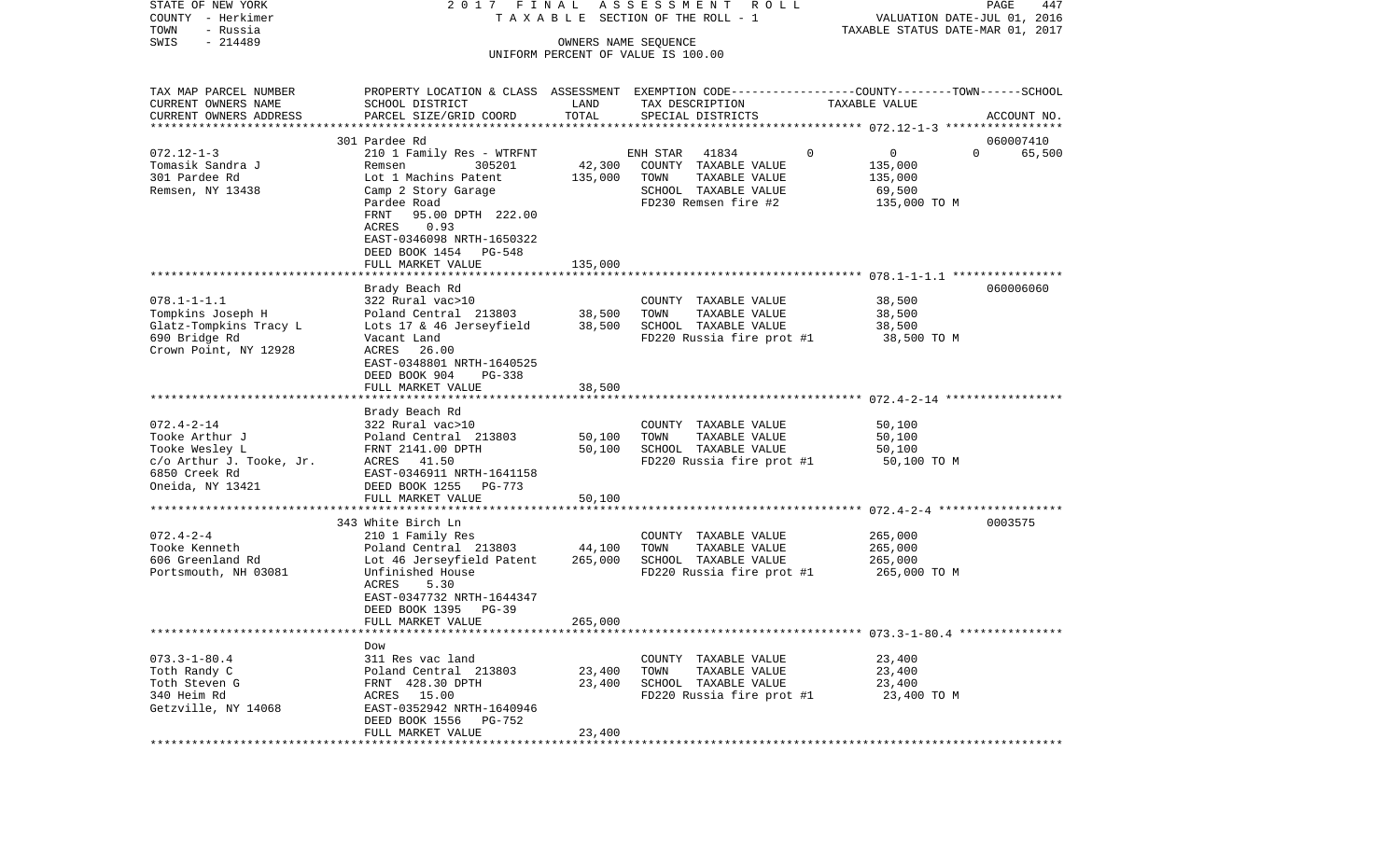| STATE OF NEW YORK<br>COUNTY - Herkimer<br>TOWN<br>- Russia<br>$-214489$<br>SWIS | 2017 FINAL                                                                                                                              | T A X A B L E SECTION OF THE ROLL - 1<br>OWNERS NAME SEQUENCE<br>UNIFORM PERCENT OF VALUE IS 100.00 | ASSESSMENT              | R O L L                   |             | VALUATION DATE-JUL 01, 2016<br>TAXABLE STATUS DATE-MAR 01, 2017 |                | PAGE        | 448            |
|---------------------------------------------------------------------------------|-----------------------------------------------------------------------------------------------------------------------------------------|-----------------------------------------------------------------------------------------------------|-------------------------|---------------------------|-------------|-----------------------------------------------------------------|----------------|-------------|----------------|
| TAX MAP PARCEL NUMBER<br>CURRENT OWNERS NAME                                    | PROPERTY LOCATION & CLASS ASSESSMENT EXEMPTION CODE----------------COUNTY-------TOWN------SCHOOL<br>SCHOOL DISTRICT                     | LAND                                                                                                |                         | TAX DESCRIPTION           |             | TAXABLE VALUE                                                   |                |             |                |
| CURRENT OWNERS ADDRESS                                                          | PARCEL SIZE/GRID COORD                                                                                                                  | TOTAL                                                                                               |                         | SPECIAL DISTRICTS         |             |                                                                 |                | ACCOUNT NO. |                |
|                                                                                 |                                                                                                                                         |                                                                                                     |                         |                           |             |                                                                 |                |             |                |
|                                                                                 | 251 Hemstreet Rd                                                                                                                        |                                                                                                     |                         |                           |             |                                                                 |                |             |                |
| $073.3 - 5 - 4.2$                                                               | 260 Seasonal res                                                                                                                        |                                                                                                     |                         | COUNTY TAXABLE VALUE      |             | 77,500                                                          |                |             |                |
| Trapani David                                                                   | Poland Central 213803                                                                                                                   | 29,300                                                                                              | TOWN                    | TAXABLE VALUE             |             | 77,500                                                          |                |             |                |
| 60 Lyon Rd                                                                      | FRNT 1279.00 DPTH                                                                                                                       | 77,500                                                                                              |                         | SCHOOL TAXABLE VALUE      |             | 77,500                                                          |                |             |                |
| Waldwick, NJ 07463                                                              | ACRES<br>8.20                                                                                                                           |                                                                                                     |                         | FD220 Russia fire prot #1 |             | 77,500 TO M                                                     |                |             |                |
|                                                                                 | EAST-0350055 NRTH-1641180<br>DEED BOOK 1077 PG-68                                                                                       |                                                                                                     |                         |                           |             |                                                                 |                |             |                |
|                                                                                 | FULL MARKET VALUE                                                                                                                       | 77,500                                                                                              |                         |                           |             |                                                                 |                |             |                |
|                                                                                 |                                                                                                                                         |                                                                                                     |                         |                           |             |                                                                 |                |             |                |
|                                                                                 | 6260 Military Rd                                                                                                                        |                                                                                                     |                         |                           |             |                                                                 |                | 060003360   |                |
| $076.4 - 1 - 10$                                                                | 210 1 Family Res                                                                                                                        |                                                                                                     | <b>BAS STAR</b>         | 41854                     | $\Omega$    | $\overline{0}$                                                  | $\Omega$       | 30,000      |                |
| Traxel Bruce                                                                    | Poland Central 213803                                                                                                                   | 18,600                                                                                              |                         | COUNTY TAXABLE VALUE      |             | 105,000                                                         |                |             |                |
| Traxel Gayle                                                                    | Lot 116 Royal Grant                                                                                                                     | 105,000                                                                                             | TOWN                    | TAXABLE VALUE             |             | 105,000                                                         |                |             |                |
| 6260 Military Rd                                                                | House Garage                                                                                                                            |                                                                                                     |                         | SCHOOL TAXABLE VALUE      |             | 75,000                                                          |                |             |                |
| Remsen, NY 13438                                                                | FRNT 100.00 DPTH<br>95.00<br>ACRES<br>$0.40$ BANK<br>415<br>EAST-0321195 NRTH-1627251<br>DEED BOOK 789<br>$PG-280$<br>FULL MARKET VALUE | 105,000                                                                                             |                         | FD220 Russia fire prot #1 |             | 105,000 TO M                                                    |                |             |                |
|                                                                                 |                                                                                                                                         |                                                                                                     |                         |                           |             |                                                                 |                |             |                |
|                                                                                 | Grant Rd                                                                                                                                |                                                                                                     |                         |                           |             |                                                                 |                | 060028440   |                |
| $083.2 - 1 - 22$                                                                | 322 Rural vac>10                                                                                                                        |                                                                                                     |                         | COUNTY TAXABLE VALUE      |             | 49,200                                                          |                |             |                |
| Trevvett Amy                                                                    | Poland Central 213803                                                                                                                   | 49,200                                                                                              | TOWN                    | TAXABLE VALUE             |             | 49,200                                                          |                |             |                |
| 761 Walnut Hill Rd                                                              | Lot 95 Royal Grant                                                                                                                      | 49,200                                                                                              |                         | SCHOOL TAXABLE VALUE      |             | 49,200                                                          |                |             |                |
| Barre, MA 01005                                                                 | Vacant Land<br>ACRES 44.20<br>EAST-0346561 NRTH-1617286<br>DEED BOOK 1511 PG-102                                                        |                                                                                                     |                         | FD220 Russia fire prot #1 |             | 49,200 TO M                                                     |                |             |                |
|                                                                                 | FULL MARKET VALUE                                                                                                                       | 49,200                                                                                              |                         |                           |             |                                                                 |                |             |                |
|                                                                                 | 471 Grant Rd                                                                                                                            |                                                                                                     |                         |                           |             |                                                                 |                | 060052340   |                |
| $083.4 - 1 - 22.2$                                                              | 210 1 Family Res                                                                                                                        |                                                                                                     | VET WAR C 41122         |                           | 0           | 9,000                                                           | $\Omega$       |             | $\Omega$       |
| Trevvett Barbara                                                                | Poland Central 213803                                                                                                                   |                                                                                                     | 22,000 VET WAR T 41123  |                           | $\mathbf 0$ | $\overline{0}$                                                  | 12,000         |             | $\overline{0}$ |
| 471 Grant Rd                                                                    | Lot 84 Royal Grant                                                                                                                      |                                                                                                     | 151,500 VET DIS C 41142 |                           | $\mathbf 0$ | 30,000                                                          | $\overline{0}$ |             | $\overline{0}$ |
| Cold Brook, NY 13324                                                            | House Garage                                                                                                                            |                                                                                                     | VET DIS T 41143         |                           | $\mathbf 0$ | $\overline{0}$                                                  | 40,000         |             | $\overline{0}$ |
|                                                                                 | Merged 2011                                                                                                                             |                                                                                                     | ENH STAR                | 41834                     | $\Omega$    | $\overline{0}$                                                  | $\Omega$       | 65,500      |                |
|                                                                                 | FRNT 1216.00 DPTH                                                                                                                       |                                                                                                     |                         | COUNTY TAXABLE VALUE      |             | 112,500                                                         |                |             |                |
|                                                                                 | ACRES<br>7.80                                                                                                                           |                                                                                                     | TOWN                    | TAXABLE VALUE             |             | 99,500                                                          |                |             |                |
|                                                                                 | EAST-0346026 NRTH-1614390                                                                                                               |                                                                                                     |                         | SCHOOL TAXABLE VALUE      |             | 86,000                                                          |                |             |                |
|                                                                                 | DEED BOOK 802<br>$PG-408$                                                                                                               |                                                                                                     |                         | FD220 Russia fire prot #1 |             | 151,500 TO M                                                    |                |             |                |
|                                                                                 | FULL MARKET VALUE                                                                                                                       | 151,500                                                                                             |                         |                           |             |                                                                 |                |             |                |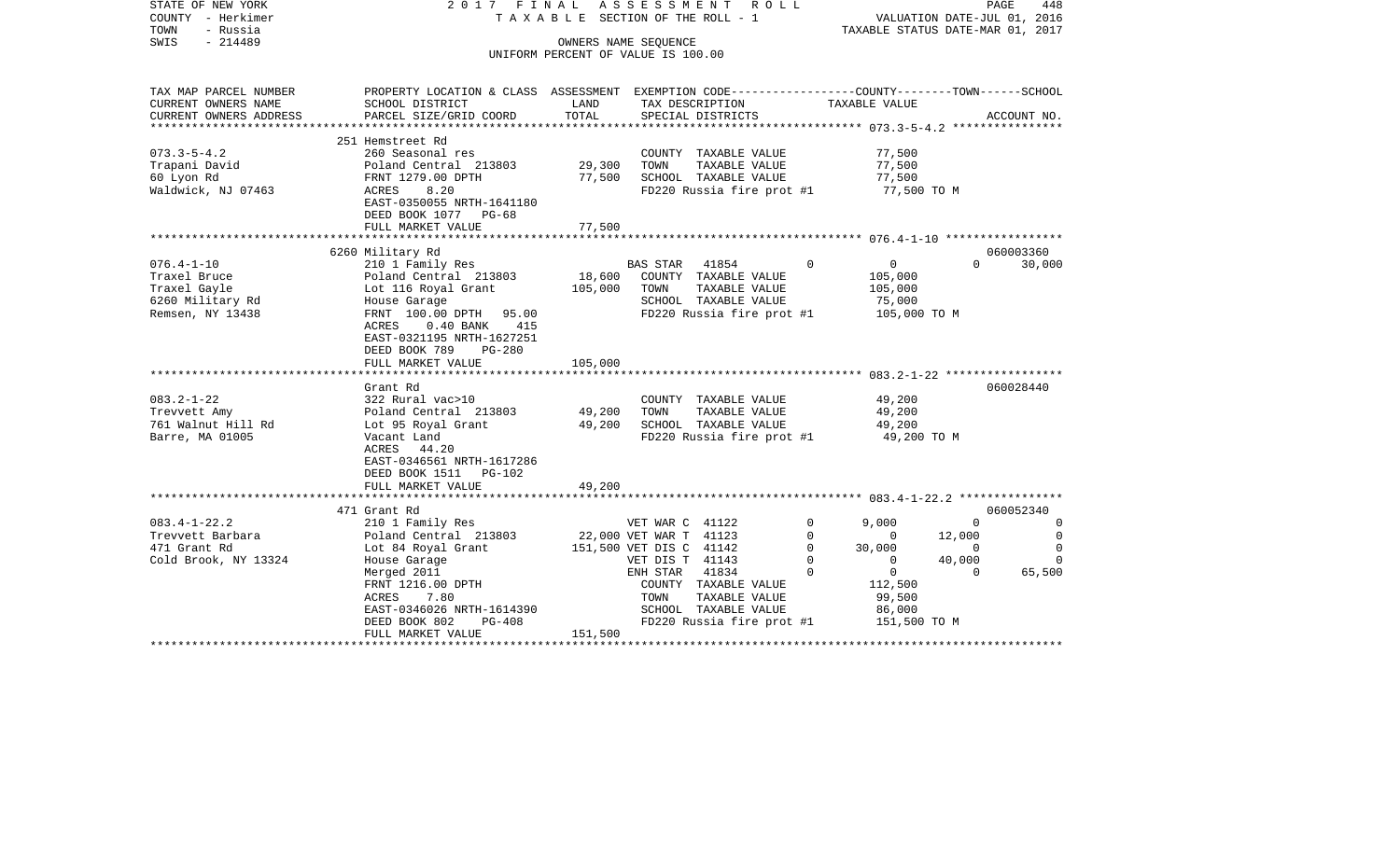| STATE OF NEW YORK<br>COUNTY - Herkimer<br>TOWN<br>- Russia<br>$-214489$<br>SWIS |                                                                                                                     | 2017 FINAL ASSESSMENT ROLL<br>PAGE<br>TAXABLE SECTION OF THE ROLL - 1<br>VALUATION DATE-JUL 01, 2016<br>TAXABLE STATUS DATE-MAR 01, 2017<br>OWNERS NAME SEOUENCE |                                                   |                            |                    |  |  |
|---------------------------------------------------------------------------------|---------------------------------------------------------------------------------------------------------------------|------------------------------------------------------------------------------------------------------------------------------------------------------------------|---------------------------------------------------|----------------------------|--------------------|--|--|
|                                                                                 |                                                                                                                     |                                                                                                                                                                  | UNIFORM PERCENT OF VALUE IS 100.00                |                            |                    |  |  |
| TAX MAP PARCEL NUMBER<br>CURRENT OWNERS NAME                                    | PROPERTY LOCATION & CLASS ASSESSMENT EXEMPTION CODE----------------COUNTY-------TOWN------SCHOOL<br>SCHOOL DISTRICT | LAND                                                                                                                                                             | TAX DESCRIPTION                                   | TAXABLE VALUE              |                    |  |  |
| CURRENT OWNERS ADDRESS                                                          | PARCEL SIZE/GRID COORD                                                                                              | TOTAL                                                                                                                                                            | SPECIAL DISTRICTS                                 |                            | ACCOUNT NO.        |  |  |
|                                                                                 | Pardeeville Rd                                                                                                      |                                                                                                                                                                  |                                                   |                            | 202244             |  |  |
| $083.4 - 1 - 25$                                                                | 322 Rural vac>10                                                                                                    |                                                                                                                                                                  | COUNTY TAXABLE VALUE                              | 23,500                     |                    |  |  |
| Trevvett Jamie                                                                  | Poland Central 213803                                                                                               | 23,500                                                                                                                                                           | TAXABLE VALUE<br>TOWN                             | 23,500                     |                    |  |  |
| 210 Revere Rd                                                                   | Lot 84 Royal Grant                                                                                                  | 23,500                                                                                                                                                           | SCHOOL TAXABLE VALUE                              | 23,500                     |                    |  |  |
| Syracuse, NY 13214                                                              | Vacant Land<br>ACRES 21.30<br>EAST-0346879 NRTH-1616019<br>DEED BOOK 2016 PG-2244                                   |                                                                                                                                                                  | FD220 Russia fire prot #1                         | 23,500 TO M                |                    |  |  |
|                                                                                 | FULL MARKET VALUE                                                                                                   | 23,500                                                                                                                                                           |                                                   |                            |                    |  |  |
|                                                                                 |                                                                                                                     |                                                                                                                                                                  |                                                   |                            |                    |  |  |
|                                                                                 | Pardeeville Rd                                                                                                      |                                                                                                                                                                  |                                                   |                            | 060028510          |  |  |
| 083.2-1-23.2                                                                    | 323 Vacant rural                                                                                                    |                                                                                                                                                                  | COUNTY TAXABLE VALUE                              | 43,500                     |                    |  |  |
| Trevvett Paul                                                                   | Poland Central 213803                                                                                               | 43,500                                                                                                                                                           | TAXABLE VALUE<br>TOWN                             | 43,500                     |                    |  |  |
| 392 Pardeeville Rd<br>Cold Brook, NY 13324                                      | Lot 95 Royal Grant<br>Vacant Land                                                                                   | 43,500                                                                                                                                                           | SCHOOL TAXABLE VALUE<br>FD220 Russia fire prot #1 | 43,500<br>43,500 TO M      |                    |  |  |
|                                                                                 | Cabin Removed 2008                                                                                                  |                                                                                                                                                                  |                                                   |                            |                    |  |  |
| PRIOR OWNER ON 3/01/2017                                                        | ACRES 41.00                                                                                                         |                                                                                                                                                                  |                                                   |                            |                    |  |  |
| Trevvett Paul                                                                   | EAST-0348027 NRTH-1618735                                                                                           |                                                                                                                                                                  |                                                   |                            |                    |  |  |
|                                                                                 | DEED BOOK 2017 PG-1171                                                                                              |                                                                                                                                                                  |                                                   |                            |                    |  |  |
|                                                                                 | FULL MARKET VALUE                                                                                                   | 43,500                                                                                                                                                           |                                                   |                            |                    |  |  |
|                                                                                 |                                                                                                                     |                                                                                                                                                                  |                                                   |                            |                    |  |  |
|                                                                                 | 392 Pardeeville Rd                                                                                                  |                                                                                                                                                                  |                                                   |                            | 060040900          |  |  |
| 084.1-3-18                                                                      | 242 Rurl res&rec                                                                                                    |                                                                                                                                                                  | BAS STAR 41854                                    | $\Omega$<br>$\overline{0}$ | $\Omega$<br>30,000 |  |  |
| Trevvett Paul H                                                                 | Poland Central 213803                                                                                               | 42,900                                                                                                                                                           | COUNTY TAXABLE VALUE                              | 195,000                    |                    |  |  |
| 392 Pardeeville Rd                                                              | Lot 96 Royal Grant                                                                                                  | 195,000                                                                                                                                                          | TOWN<br>TAXABLE VALUE                             | 195,000                    |                    |  |  |
| PO Box 21                                                                       | Vacant Land                                                                                                         |                                                                                                                                                                  | SCHOOL TAXABLE VALUE                              | 165,000                    |                    |  |  |
| Cold Brook, 13324                                                               | ACRES<br>25.00                                                                                                      |                                                                                                                                                                  | FD220 Russia fire prot #1                         | 195,000 TO M               |                    |  |  |
|                                                                                 | EAST-0352040 NRTH-1619167                                                                                           |                                                                                                                                                                  |                                                   |                            |                    |  |  |
|                                                                                 | DEED BOOK 809<br>PG-285                                                                                             |                                                                                                                                                                  |                                                   |                            |                    |  |  |
|                                                                                 | FULL MARKET VALUE                                                                                                   | 195,000                                                                                                                                                          |                                                   |                            |                    |  |  |
|                                                                                 | Pardeeville Rd                                                                                                      |                                                                                                                                                                  |                                                   |                            | 060041500          |  |  |
| 084.1-3-19                                                                      | 322 Rural vac>10                                                                                                    |                                                                                                                                                                  | COUNTY TAXABLE VALUE                              | 33,200                     |                    |  |  |
| Trevvett Paul H                                                                 | Poland Central 213803                                                                                               | 33,200                                                                                                                                                           | TAXABLE VALUE<br>TOWN                             | 33,200                     |                    |  |  |
| PO Box 21                                                                       | E 96 Rq                                                                                                             | 33,200                                                                                                                                                           | SCHOOL TAXABLE VALUE                              | 33,200                     |                    |  |  |
| Cold Brook, NY 13324                                                            | Lot 21 Acres                                                                                                        |                                                                                                                                                                  | FD220 Russia fire prot #1                         | 33,200 TO M                |                    |  |  |
|                                                                                 | Pardeeville Rd                                                                                                      |                                                                                                                                                                  |                                                   |                            |                    |  |  |
|                                                                                 | ACRES 21.00                                                                                                         |                                                                                                                                                                  |                                                   |                            |                    |  |  |
|                                                                                 | EAST-0352226 NRTH-1619699                                                                                           |                                                                                                                                                                  |                                                   |                            |                    |  |  |
|                                                                                 | DEED BOOK 1322<br>PG-935                                                                                            |                                                                                                                                                                  |                                                   |                            |                    |  |  |
|                                                                                 | FULL MARKET VALUE                                                                                                   | 33,200                                                                                                                                                           |                                                   |                            |                    |  |  |
|                                                                                 |                                                                                                                     |                                                                                                                                                                  |                                                   |                            |                    |  |  |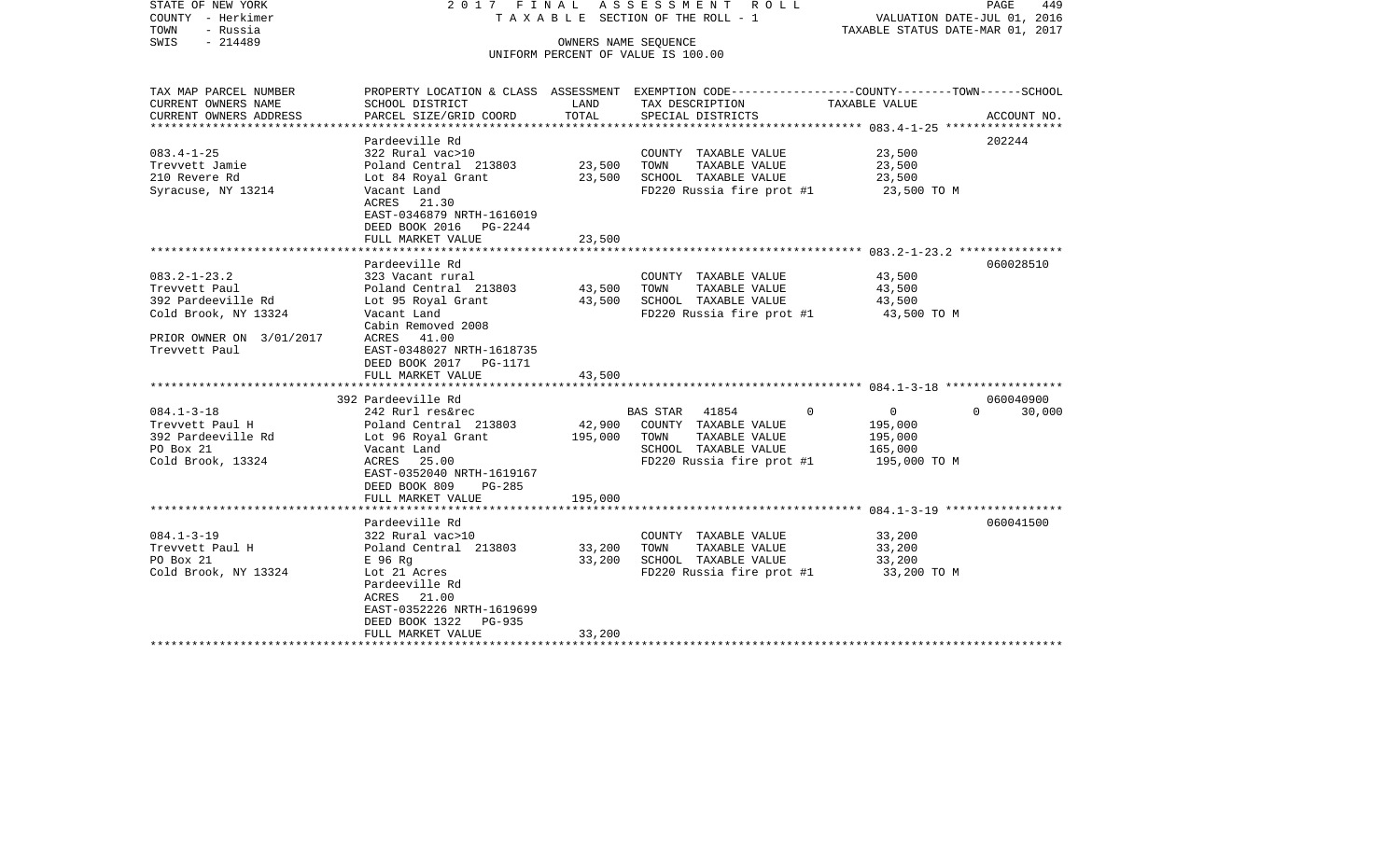| STATE OF NEW YORK<br>COUNTY - Herkimer | 2017 FINAL                                                                                       |         | A S S E S S M E N T A O L L<br>TAXABLE SECTION OF THE ROLL - 1 |                | VALUATION DATE-JUL 01, 2016      |                | 450<br>PAGE    |
|----------------------------------------|--------------------------------------------------------------------------------------------------|---------|----------------------------------------------------------------|----------------|----------------------------------|----------------|----------------|
| - Russia<br>TOWN                       |                                                                                                  |         |                                                                |                | TAXABLE STATUS DATE-MAR 01, 2017 |                |                |
| $-214489$<br>SWIS                      |                                                                                                  |         | OWNERS NAME SEQUENCE                                           |                |                                  |                |                |
|                                        |                                                                                                  |         | UNIFORM PERCENT OF VALUE IS 100.00                             |                |                                  |                |                |
|                                        |                                                                                                  |         |                                                                |                |                                  |                |                |
| TAX MAP PARCEL NUMBER                  | PROPERTY LOCATION & CLASS ASSESSMENT EXEMPTION CODE----------------COUNTY-------TOWN------SCHOOL |         |                                                                |                |                                  |                |                |
| CURRENT OWNERS NAME                    | SCHOOL DISTRICT                                                                                  | LAND    | TAX DESCRIPTION                                                |                | TAXABLE VALUE                    |                |                |
| CURRENT OWNERS ADDRESS                 | PARCEL SIZE/GRID COORD                                                                           | TOTAL   | SPECIAL DISTRICTS                                              |                |                                  |                | ACCOUNT NO.    |
| *******************                    | 396 Russia Rd                                                                                    |         |                                                                |                |                                  |                | 060028590      |
| $083.3 - 2 - 36$                       | 210 1 Family Res                                                                                 |         | VET COM C 41132                                                | $\overline{0}$ | 15,000                           | $\Omega$       | $\overline{0}$ |
| Troxel Reed A                          | Poland Central 213803                                                                            |         | 62,500 VET COM T 41133                                         | $\Omega$       | $\Omega$                         | 20,000         | 0              |
| Troxel Kathleen                        | Lot 70 Royal Grant                                                                               |         | 245,000 ENH STAR<br>41834                                      | $\mathbf 0$    | $\overline{0}$                   | $\overline{0}$ | 65,500         |
| 396 Russia Rd                          | House Att Gar                                                                                    |         | COUNTY TAXABLE VALUE                                           |                | 230,000                          |                |                |
| Poland, NY 13431                       | Merged Parcel                                                                                    |         | TOWN<br>TAXABLE VALUE                                          |                | 225,000                          |                |                |
|                                        | FRNT 170.00 DPTH                                                                                 |         | SCHOOL TAXABLE VALUE                                           |                | 179,500                          |                |                |
|                                        | 50.70<br>ACRES                                                                                   |         | FD220 Russia fire prot #1                                      |                | 245,000 TO M                     |                |                |
|                                        | EAST-0333973 NRTH-1610670                                                                        |         |                                                                |                |                                  |                |                |
|                                        | DEED BOOK 00588 PG-00059                                                                         |         |                                                                |                |                                  |                |                |
|                                        | FULL MARKET VALUE                                                                                | 245,000 |                                                                |                |                                  |                |                |
|                                        |                                                                                                  |         |                                                                |                |                                  |                |                |
|                                        | Hinckley Rd                                                                                      |         |                                                                |                |                                  |                | 060004560      |
| $083.3 - 1 - 11$                       | 720 Mine/quarry                                                                                  |         | COUNTY TAXABLE VALUE                                           |                | 183,000                          |                |                |
| Troy Sand & Gravel Co. Inc.            | Poland Central 213803                                                                            | 159,800 | TOWN<br>TAXABLE VALUE                                          |                | 183,000                          |                |                |
| PO Box 8                               | Lot 88 Royal Grant                                                                               | 183,000 | SCHOOL TAXABLE VALUE                                           |                | 183,000                          |                |                |
| West Sand Lake, NY 12196               | House                                                                                            |         | FD220 Russia fire prot #1                                      |                | 183,000 TO M                     |                |                |
|                                        | ACRES 236.70                                                                                     |         |                                                                |                |                                  |                |                |
|                                        | EAST-0328895 NRTH-1613991                                                                        |         |                                                                |                |                                  |                |                |
|                                        | DEED BOOK 1125 PG-109                                                                            |         |                                                                |                |                                  |                |                |
|                                        | FULL MARKET VALUE                                                                                | 183,000 |                                                                |                |                                  |                |                |
|                                        |                                                                                                  |         |                                                                |                |                                  |                |                |
|                                        | Hinckley Rd                                                                                      |         |                                                                |                |                                  |                | 060004530      |
| $083.3 - 1 - 16$                       | 720 Mine/quarry                                                                                  |         | COUNTY TAXABLE VALUE                                           |                | 71,900                           |                |                |
| Troy Sand & Gravel Co. Inc.            | Poland Central 213803                                                                            | 25,000  | TOWN<br>TAXABLE VALUE                                          |                | 71,900                           |                |                |
| PO Box B                               | E 47<br>Rq                                                                                       | 71,900  | SCHOOL TAXABLE VALUE                                           |                | 71,900                           |                |                |
| West Sand Lake, NY 12196               | Lot 7                                                                                            |         | FD220 Russia fire prot #1                                      |                | 71,900 TO M                      |                |                |
|                                        |                                                                                                  |         |                                                                |                |                                  |                |                |
|                                        | Hinckley<br>ACRES<br>13.20                                                                       |         |                                                                |                |                                  |                |                |
|                                        |                                                                                                  |         |                                                                |                |                                  |                |                |
|                                        | EAST-0330251 NRTH-1612582                                                                        |         |                                                                |                |                                  |                |                |
|                                        | DEED BOOK 1125 PG-117                                                                            |         |                                                                |                |                                  |                |                |
|                                        | FULL MARKET VALUE                                                                                | 71,900  |                                                                |                |                                  |                |                |
|                                        |                                                                                                  |         |                                                                |                |                                  |                | 060012300      |
| $083.3 - 1 - 25.1$                     | Hinckley Rd                                                                                      |         |                                                                |                |                                  |                |                |
|                                        | 312 Vac w/imprv                                                                                  |         | COUNTY TAXABLE VALUE                                           |                | 19,500                           |                |                |
| Troy Sand & Gravel Co. Inc.            | Poland Central 213803                                                                            | 15,500  | TAXABLE VALUE<br>TOWN                                          |                | 19,500                           |                |                |
| PO Box B                               | Lot 88 Royal Grant                                                                               | 19,500  | SCHOOL TAXABLE VALUE                                           |                | 19,500                           |                |                |
| West Sand Lake, NY 12196               | Vacant Land                                                                                      |         | FD220 Russia fire prot #1                                      |                | 19,500 TO M                      |                |                |
|                                        | ACRES<br>4.40                                                                                    |         |                                                                |                |                                  |                |                |
|                                        | EAST-0329471 NRTH-1612168                                                                        |         |                                                                |                |                                  |                |                |
|                                        | DEED BOOK 1125<br>PG-120                                                                         |         |                                                                |                |                                  |                |                |
|                                        | FULL MARKET VALUE                                                                                | 19,500  |                                                                |                |                                  |                |                |
|                                        |                                                                                                  |         |                                                                |                |                                  |                |                |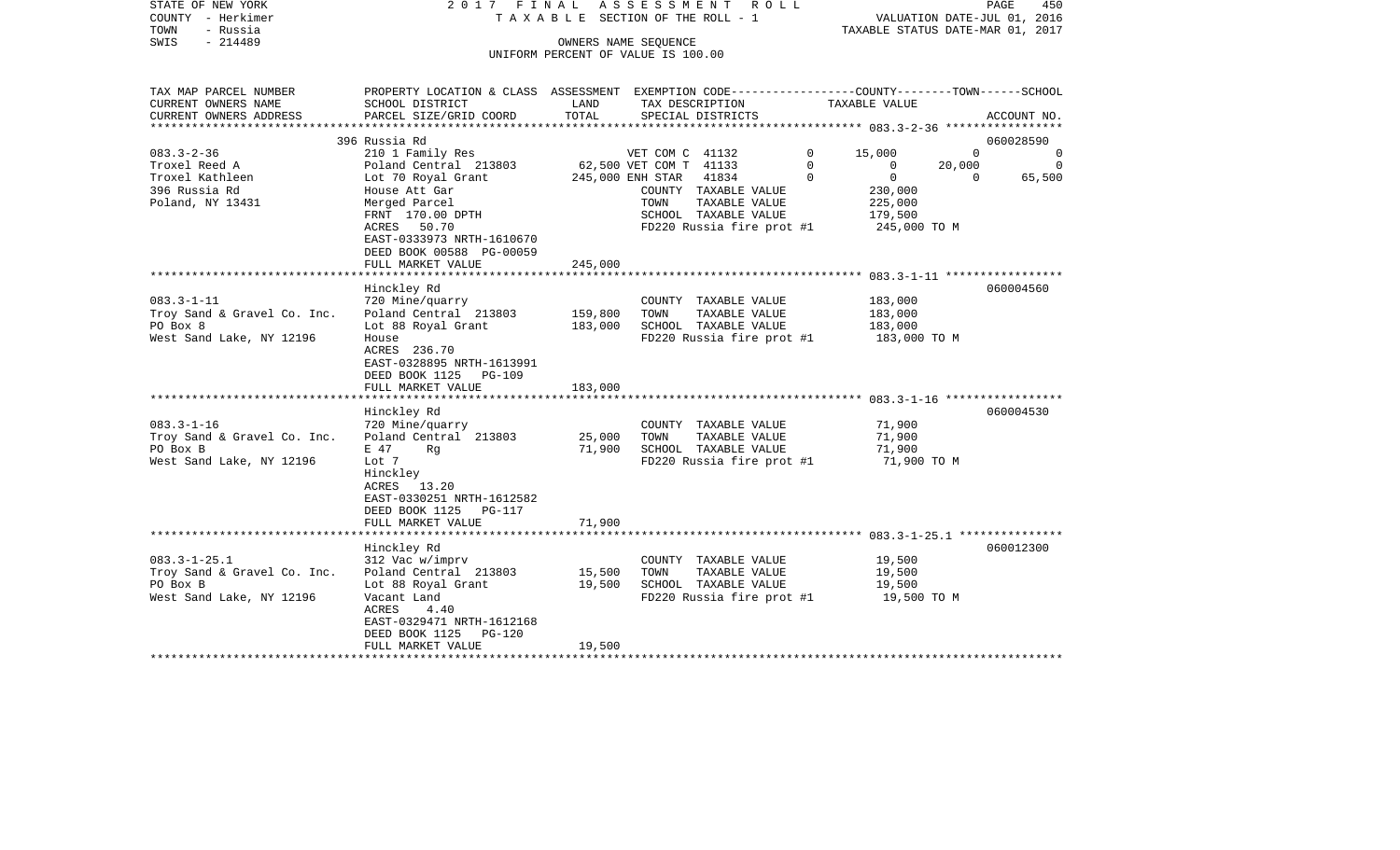| STATE OF NEW YORK<br>COUNTY - Herkimer<br>TOWN<br>- Russia<br>$-214489$<br>SWIS | 2017 FINAL                                                                                       | ASSESSMENT<br>R O L L<br>PAGE<br>T A X A B L E SECTION OF THE ROLL - 1<br>VALUATION DATE-JUL 01, 2016<br>TAXABLE STATUS DATE-MAR 01, 2017<br>OWNERS NAME SEQUENCE |                                    |                          |                    |
|---------------------------------------------------------------------------------|--------------------------------------------------------------------------------------------------|-------------------------------------------------------------------------------------------------------------------------------------------------------------------|------------------------------------|--------------------------|--------------------|
|                                                                                 |                                                                                                  |                                                                                                                                                                   | UNIFORM PERCENT OF VALUE IS 100.00 |                          |                    |
|                                                                                 |                                                                                                  |                                                                                                                                                                   |                                    |                          |                    |
| TAX MAP PARCEL NUMBER                                                           | PROPERTY LOCATION & CLASS ASSESSMENT EXEMPTION CODE----------------COUNTY-------TOWN------SCHOOL |                                                                                                                                                                   |                                    |                          |                    |
| CURRENT OWNERS NAME                                                             | SCHOOL DISTRICT                                                                                  | LAND                                                                                                                                                              | TAX DESCRIPTION                    | TAXABLE VALUE            |                    |
| CURRENT OWNERS ADDRESS                                                          | PARCEL SIZE/GRID COORD                                                                           | TOTAL                                                                                                                                                             | SPECIAL DISTRICTS                  |                          | ACCOUNT NO.        |
|                                                                                 | Grant Rd                                                                                         |                                                                                                                                                                   |                                    |                          |                    |
| $083.4 - 1 - 77.3$                                                              | 320 Rural vacant                                                                                 |                                                                                                                                                                   | COUNTY TAXABLE VALUE               | 13,600                   |                    |
| Truman Jeffrey A                                                                | Poland Central 213803                                                                            | 13,600                                                                                                                                                            | TAXABLE VALUE<br>TOWN              | 13,600                   |                    |
| Truman Joanne G                                                                 | FRNT 230.60 DPTH                                                                                 | 13,600                                                                                                                                                            | SCHOOL TAXABLE VALUE               | 13,600                   |                    |
| 377 Grant Rd                                                                    | 8.90<br>ACRES                                                                                    |                                                                                                                                                                   | FD220 Russia fire prot #1          | 13,600 TO M              |                    |
| Poland, NY 13431                                                                | EAST-0346143 NRTH-1612464<br>DEED BOOK 2017<br>PG-1169                                           |                                                                                                                                                                   |                                    |                          |                    |
| PRIOR OWNER ON 3/01/2017                                                        | FULL MARKET VALUE                                                                                | 13,600                                                                                                                                                            |                                    |                          |                    |
| Truman Jeffrey A                                                                |                                                                                                  |                                                                                                                                                                   |                                    |                          |                    |
|                                                                                 | 377 Grant Rd                                                                                     |                                                                                                                                                                   |                                    |                          | 060030540          |
| $083.4 - 1 - 31$                                                                | 210 1 Family Res                                                                                 |                                                                                                                                                                   | 41854<br>BAS STAR                  | $\mathbf{0}$<br>$\Omega$ | $\Omega$<br>30,000 |
| Truman Revocable Trust Jeffrey Poland Central 213803                            |                                                                                                  | 12,800                                                                                                                                                            | COUNTY TAXABLE VALUE               | 126,000                  |                    |
| 377 Grant Rd                                                                    | Lot 73 Royal Grant                                                                               | 126,000                                                                                                                                                           | TOWN<br>TAXABLE VALUE              | 126,000                  |                    |
| PO Box 186                                                                      | House Garage                                                                                     |                                                                                                                                                                   | SCHOOL TAXABLE VALUE               | 96,000                   |                    |
| Poland, NY 13431                                                                | Grant                                                                                            |                                                                                                                                                                   | FD220 Russia fire prot #1          | 126,000 TO M             |                    |
|                                                                                 | ACRES<br>1.10                                                                                    |                                                                                                                                                                   |                                    |                          |                    |
|                                                                                 | EAST-0346452 NRTH-1612488                                                                        |                                                                                                                                                                   |                                    |                          |                    |
|                                                                                 | DEED BOOK 1154 PG-898                                                                            |                                                                                                                                                                   |                                    |                          |                    |
|                                                                                 | FULL MARKET VALUE                                                                                | 126,000                                                                                                                                                           |                                    |                          |                    |
|                                                                                 | 630 Beecher Rd                                                                                   |                                                                                                                                                                   |                                    |                          | 060019410          |
| $083.4 - 1 - 57$                                                                | 210 1 Family Res                                                                                 |                                                                                                                                                                   | 41854<br><b>BAS STAR</b>           | $\Omega$<br>$\mathbf 0$  | $\Omega$<br>30,000 |
| Tucker Jeffrey J                                                                | Poland Central 213803                                                                            | 20,100                                                                                                                                                            | COUNTY TAXABLE VALUE               | 197,000                  |                    |
| Tucker Kim M                                                                    | Lot 70 Royal Grant                                                                               | 197,000                                                                                                                                                           | TOWN<br>TAXABLE VALUE              | 197,000                  |                    |
| 630 Beecher Rd                                                                  | House                                                                                            |                                                                                                                                                                   | SCHOOL TAXABLE VALUE               | 167,000                  |                    |
| Poland, NY 13431                                                                | Beecher                                                                                          |                                                                                                                                                                   | FD220 Russia fire prot #1          | 197,000 TO M             |                    |
|                                                                                 | ACRES<br>5.50                                                                                    |                                                                                                                                                                   |                                    |                          |                    |
|                                                                                 | EAST-0337701 NRTH-1611498                                                                        |                                                                                                                                                                   |                                    |                          |                    |
|                                                                                 | DEED BOOK 703<br>$PG-206$                                                                        |                                                                                                                                                                   |                                    |                          |                    |
|                                                                                 | FULL MARKET VALUE                                                                                | 197,000                                                                                                                                                           |                                    |                          |                    |
|                                                                                 | 204 Lite Rd                                                                                      |                                                                                                                                                                   |                                    |                          | 060010470          |
| $068. - 1 - 20$                                                                 | 210 1 Family Res                                                                                 |                                                                                                                                                                   | COUNTY TAXABLE VALUE               | 56,000                   |                    |
| Turczyn William D                                                               | 305201<br>Remsen                                                                                 | 21,000                                                                                                                                                            | TOWN<br>TAXABLE VALUE              | 56,000                   |                    |
| 7542 Creekside Dr                                                               | Lot 31 Remsenburg Patent                                                                         | 56,000                                                                                                                                                            | SCHOOL TAXABLE VALUE               | 56,000                   |                    |
| Westmoreland, NY 13490                                                          | House Garage                                                                                     |                                                                                                                                                                   | FD230 Remsen fire #2               | 56,000 TO M              |                    |
|                                                                                 | ACRES<br>7.50                                                                                    |                                                                                                                                                                   |                                    |                          |                    |
|                                                                                 | EAST-0341052 NRTH-1665583                                                                        |                                                                                                                                                                   |                                    |                          |                    |
|                                                                                 | DEED BOOK 1507<br>$PG-525$                                                                       |                                                                                                                                                                   |                                    |                          |                    |
|                                                                                 | FULL MARKET VALUE                                                                                | 56,000                                                                                                                                                            |                                    |                          |                    |
|                                                                                 |                                                                                                  |                                                                                                                                                                   |                                    |                          |                    |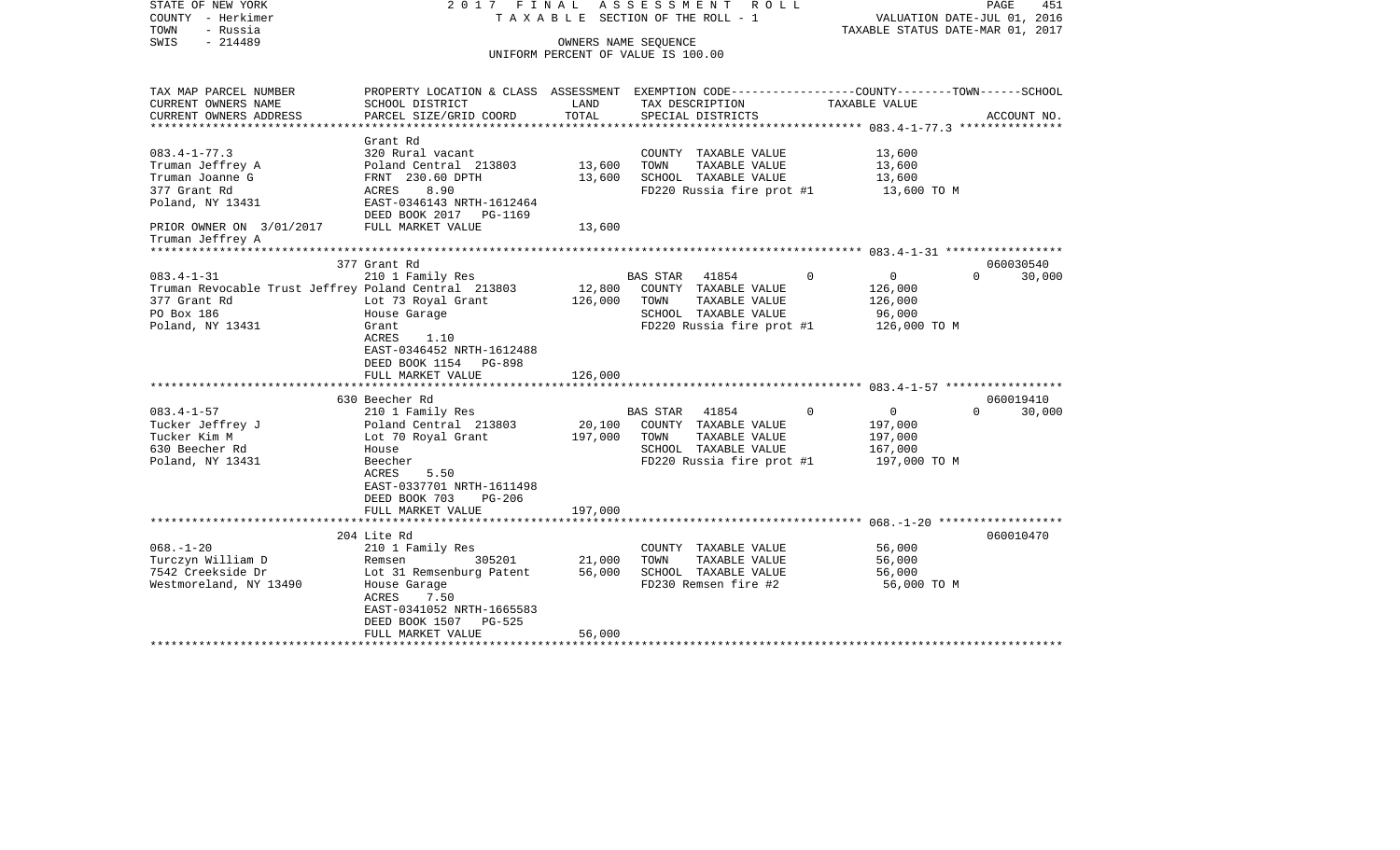| STATE OF NEW YORK<br>COUNTY - Herkimer<br>TOWN<br>- Russia<br>SWIS<br>$-214489$                                | 2017 FINAL                                                                                                                                                                                                                                        |                               | ASSESSMENT ROLL<br>TAXABLE SECTION OF THE ROLL - 1<br>OWNERS NAME SEQUENCE<br>UNIFORM PERCENT OF VALUE IS 100.00     | VALUATION DATE-JUL 01, 2016<br>TAXABLE STATUS DATE-MAR 01, 2017         | PAGE<br>452                     |
|----------------------------------------------------------------------------------------------------------------|---------------------------------------------------------------------------------------------------------------------------------------------------------------------------------------------------------------------------------------------------|-------------------------------|----------------------------------------------------------------------------------------------------------------------|-------------------------------------------------------------------------|---------------------------------|
| TAX MAP PARCEL NUMBER<br>CURRENT OWNERS NAME<br>CURRENT OWNERS ADDRESS                                         | PROPERTY LOCATION & CLASS ASSESSMENT EXEMPTION CODE---------------COUNTY-------TOWN------SCHOOL<br>SCHOOL DISTRICT<br>PARCEL SIZE/GRID COORD                                                                                                      | LAND<br>TOTAL                 | TAX DESCRIPTION<br>SPECIAL DISTRICTS                                                                                 | TAXABLE VALUE                                                           | ACCOUNT NO.                     |
| *****************                                                                                              |                                                                                                                                                                                                                                                   |                               |                                                                                                                      | **************** 089.1-2-10 ******************                          |                                 |
| $089.1 - 2 - 10$<br>Turnbaugh Revocable Living Tr Poland Central 213803<br>2920 Post Rd<br>Wakefield, RI 02879 | Military Rd<br>260 Seasonal res<br>Lot 42 Royal Grant<br>Camp<br>ACRES 124.30<br>EAST-0353572 NRTH-1606062<br>DEED BOOK 1230<br>PG-688<br>FULL MARKET VALUE                                                                                       | 120,000<br>138,000<br>138,000 | COUNTY TAXABLE VALUE<br>TAXABLE VALUE<br>TOWN<br>SCHOOL TAXABLE VALUE<br>FD220 Russia fire prot #1                   | 138,000<br>138,000<br>138,000<br>138,000 TO M                           | 060030030                       |
|                                                                                                                |                                                                                                                                                                                                                                                   |                               |                                                                                                                      |                                                                         |                                 |
| $088.1 - 1 - 14.1$<br>Turner Marjory<br>Lisa Lawson<br>214 Abbe Blvd W<br>Rome, NY 13440                       | 297 Beecher Rd<br>210 1 Family Res<br>Poland Central 213803<br>Lot 67 Royal Grant<br>House<br>Beecher<br>FRNT 260.00 DPTH<br>1.20 BANK<br>ACRES<br>135<br>EAST-0333936 NRTH-1607848<br>DEED BOOK 00603 PG-00550<br>FULL MARKET VALUE              | 13,300<br>84,000<br>84,000    | BAS STAR 41854<br>COUNTY TAXABLE VALUE<br>TAXABLE VALUE<br>TOWN<br>SCHOOL TAXABLE VALUE<br>FD220 Russia fire prot #1 | $\overline{0}$<br>$\Omega$<br>84,000<br>84,000<br>54,000<br>84,000 TO M | 060017070<br>$\Omega$<br>30,000 |
| $073.3 - 1 - 16.1$<br>Twining Scott D<br>252A Mill Rd<br>Yaphank, NY 11980                                     | Route 365<br>910 Priv forest<br>Poland Central 213803<br>Lot 80 Remsenburg Patent<br>Vacant Land<br>ACRES 67.70<br>EAST-0352740 NRTH-1648618<br>DEED BOOK 1415 PG-589<br>FULL MARKET VALUE                                                        | 64,300<br>64,300<br>64,300    | COUNTY TAXABLE VALUE<br>TAXABLE VALUE<br>TOWN<br>SCHOOL TAXABLE VALUE<br>FD230 Remsen fire #2                        | 64,300<br>64,300<br>64,300<br>64,300 TO M                               | 060001770                       |
| $073.3 - 1 - 56$<br>Twining Scott D<br>252A Mill Rd<br>Yaphank, NY 11980                                       | ********************<br>Route 365<br>311 Res vac land - WTRFNT<br>Poland Central 213803<br>Lot 80 Remsenburg Patent<br>Vacant Land<br>FRNT 100.00 DPTH 47.00<br>EAST-0352987 NRTH-1646823<br><b>PG-589</b><br>DEED BOOK 1415<br>FULL MARKET VALUE | 2,200<br>2,200<br>2,200       | COUNTY TAXABLE VALUE<br>TAXABLE VALUE<br>TOWN<br>SCHOOL TAXABLE VALUE<br>FD230 Remsen fire #2                        | 2,200<br>2,200<br>2,200<br>2,200 TO M                                   | 060001800                       |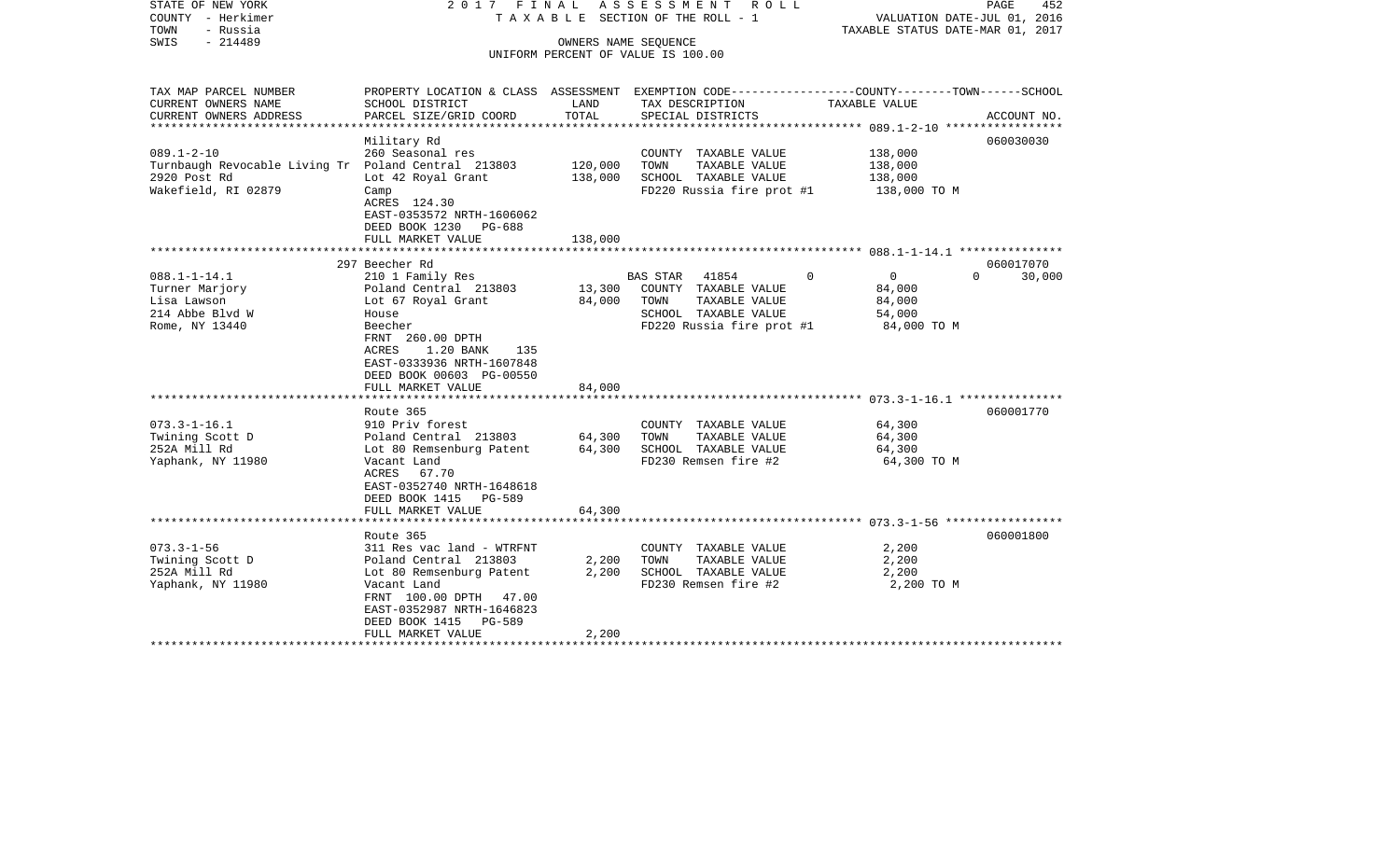| STATE OF NEW YORK       | 2017 FINAL                                                                                      |         | A S S E S S M E N T A O L L                                |               |                                       |                             | PAGE<br>453    |
|-------------------------|-------------------------------------------------------------------------------------------------|---------|------------------------------------------------------------|---------------|---------------------------------------|-----------------------------|----------------|
| COUNTY - Herkimer       |                                                                                                 |         | T A X A B L E SECTION OF THE ROLL - 1                      |               |                                       | VALUATION DATE-JUL 01, 2016 |                |
| TOWN<br>- Russia        |                                                                                                 |         |                                                            |               | TAXABLE STATUS DATE-MAR 01, 2017      |                             |                |
| $-214489$<br>SWIS       |                                                                                                 |         | OWNERS NAME SEQUENCE<br>UNIFORM PERCENT OF VALUE IS 100.00 |               |                                       |                             |                |
|                         |                                                                                                 |         |                                                            |               |                                       |                             |                |
| TAX MAP PARCEL NUMBER   | PROPERTY LOCATION & CLASS ASSESSMENT EXEMPTION CODE---------------COUNTY-------TOWN------SCHOOL |         |                                                            |               |                                       |                             |                |
| CURRENT OWNERS NAME     | SCHOOL DISTRICT                                                                                 | LAND    | TAX DESCRIPTION                                            |               | TAXABLE VALUE                         |                             |                |
| CURRENT OWNERS ADDRESS  | PARCEL SIZE/GRID COORD                                                                          | TOTAL   | SPECIAL DISTRICTS                                          |               |                                       |                             | ACCOUNT NO.    |
| *********************** |                                                                                                 |         |                                                            |               |                                       |                             |                |
|                         | 229 Gravesville Rd                                                                              |         |                                                            |               |                                       |                             | 060018900      |
| $083.3 - 1 - 54$        | 210 1 Family Res                                                                                |         | BAS STAR<br>41854                                          | $\Omega$      | $\overline{0}$                        | $\Omega$                    | 30,000         |
| Vail Sara M             | Poland Central 213803                                                                           |         | 8,600 COUNTY TAXABLE VALUE                                 |               | 61,100                                |                             |                |
| 229 Gravesville Rd      | Lot 83 Royal Grant                                                                              | 61,100  | TOWN                                                       | TAXABLE VALUE | 61,100                                |                             |                |
| Poland, NY 13431        | House Gar                                                                                       |         | SCHOOL TAXABLE VALUE                                       |               | 31,100                                |                             |                |
|                         | FRNT<br>72.00 DPTH 236.50                                                                       |         |                                                            |               | FD220 Russia fire prot #1 61,100 TO M |                             |                |
|                         | 0.38 BANK 135<br>ACRES                                                                          |         |                                                            |               |                                       |                             |                |
|                         | EAST-0328306 NRTH-1610146                                                                       |         |                                                            |               |                                       |                             |                |
|                         | DEED BOOK 1120 PG-106                                                                           |         |                                                            |               |                                       |                             |                |
|                         | FULL MARKET VALUE                                                                               | 61,100  |                                                            |               |                                       |                             |                |
|                         |                                                                                                 |         |                                                            |               |                                       |                             |                |
|                         | 4953 Military Rd                                                                                |         |                                                            |               |                                       |                             | 060043840      |
| $083.4 - 1 - 68$        | 242 Rurl res&rec                                                                                |         | ENH STAR 41834                                             | $\Omega$      | 0                                     |                             | 0 65,500       |
| Valerio Mario D         | Poland Central 213803                                                                           | 44,700  | COUNTY TAXABLE VALUE                                       |               | 144,000                               |                             |                |
| Valerio Val J           | Lots 66 & 71 Royal Grant<br>House Att Garage                                                    | 144,000 | TOWN                                                       | TAXABLE VALUE | 144,000                               |                             |                |
| 4953 Military Rd        |                                                                                                 |         | SCHOOL TAXABLE VALUE                                       |               | 78,500                                |                             |                |
| Poland, NY 13431        | Military Road                                                                                   |         | FD220 Russia fire prot #1                                  |               | 144,000 TO M                          |                             |                |
|                         | ACRES 26.90                                                                                     |         |                                                            |               |                                       |                             |                |
|                         | EAST-0339179 NRTH-1610378                                                                       |         |                                                            |               |                                       |                             |                |
|                         | DEED BOOK 710<br>PG-20                                                                          |         |                                                            |               |                                       |                             |                |
|                         | FULL MARKET VALUE                                                                               | 144,000 |                                                            |               |                                       |                             |                |
|                         |                                                                                                 |         |                                                            |               |                                       |                             |                |
|                         | 202 Route 365 Rd                                                                                |         |                                                            |               |                                       |                             | 060019890      |
| $072.15 - 1 - 61$       | 210 1 Family Res                                                                                |         | VET COM C 41132                                            | $\mathbf 0$   | 15,000                                | $\Omega$                    | 0              |
| Vanetten Kenneth        | 305201<br>Remsen                                                                                |         | 36,000 VET COM T 41133                                     | $\mathbf 0$   | $\mathbf{0}$                          | 20,000                      | $\overline{0}$ |
| Vanetten Linda E        | Lot 22 Walker Tract                                                                             |         | 123,000 VET DIS C 41142                                    | $\mathbf 0$   | 30,000                                | $\overline{0}$              | $\mathbf 0$    |
| 148 Proctor Blvd        | ACRES 13.50                                                                                     |         | VET DIS T 41143                                            | $\mathbf{0}$  | $\overline{0}$                        | 40,000                      | $\Omega$       |
| Utica, NY 13501         | EAST-0340118 NRTH-1644959                                                                       |         | ENH STAR<br>41834                                          | $\Omega$      | $\overline{0}$                        | $\Omega$                    | 65,500         |
|                         | DEED BOOK 713<br>PG-37                                                                          |         | COUNTY TAXABLE VALUE                                       |               | 78,000                                |                             |                |
|                         | FULL MARKET VALUE                                                                               | 123,000 | TOWN                                                       | TAXABLE VALUE | 63,000                                |                             |                |
|                         |                                                                                                 |         | SCHOOL TAXABLE VALUE                                       |               | 57,500                                |                             |                |
|                         |                                                                                                 |         | FD230 Remsen fire #2                                       |               | 123,000 TO M                          |                             |                |
|                         | ******************************                                                                  |         |                                                            |               | ******* 072.12-2-15 ***************** |                             |                |
|                         | 276 Silverstone Rd                                                                              |         |                                                            |               |                                       |                             | 060005220      |
| $072.12 - 2 - 15$       | 210 1 Family Res                                                                                |         | COUNTY TAXABLE VALUE                                       |               | 49,700                                |                             |                |
| VanNederynen Garry      | 305201<br>Remsen                                                                                | 11,900  | TOWN                                                       | TAXABLE VALUE | 49,700                                |                             |                |
| VanNederynen Kathleen   | Lot 2 Jacobs Tract                                                                              | 49,700  | SCHOOL TAXABLE VALUE                                       |               | 49,700                                |                             |                |
| 612 Williams St         | Silverstone                                                                                     |         | FD230 Remsen fire #2                                       |               | 49,700 TO M                           |                             |                |
| Utica, NY 13502         | FRNT 100.00 DPTH 227.00                                                                         |         |                                                            |               |                                       |                             |                |
|                         | ACRES<br>0.52                                                                                   |         |                                                            |               |                                       |                             |                |
|                         | EAST-0345670 NRTH-1651002                                                                       |         |                                                            |               |                                       |                             |                |
|                         | DEED BOOK 1518<br>PG-188                                                                        |         |                                                            |               |                                       |                             |                |
|                         | FULL MARKET VALUE                                                                               | 49,700  |                                                            |               |                                       |                             |                |
|                         |                                                                                                 |         |                                                            |               |                                       |                             |                |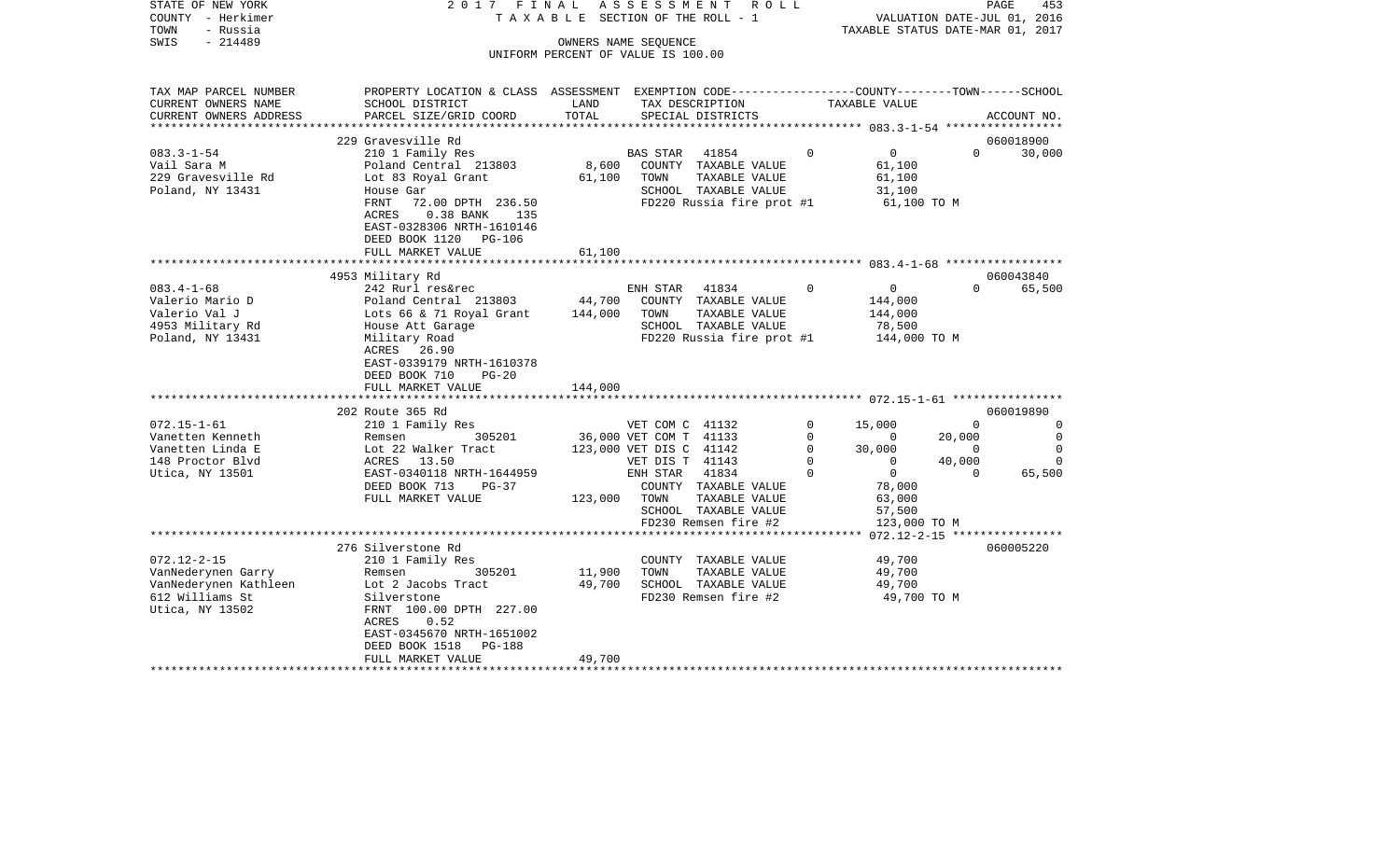| STATE OF NEW YORK<br>COUNTY - Herkimer<br>TOWN<br>- Russia<br>$-214489$<br>SWIS | 2017 FINAL<br>TAXABLE                                                                            |                   | ASSESSMENT ROLL<br>SECTION OF THE ROLL - 1<br>OWNERS NAME SEQUENCE | VALUATION DATE-JUL 01, 2016<br>TAXABLE STATUS DATE-MAR 01, 2017 | 454<br>PAGE        |
|---------------------------------------------------------------------------------|--------------------------------------------------------------------------------------------------|-------------------|--------------------------------------------------------------------|-----------------------------------------------------------------|--------------------|
|                                                                                 |                                                                                                  |                   | UNIFORM PERCENT OF VALUE IS 100.00                                 |                                                                 |                    |
|                                                                                 |                                                                                                  |                   |                                                                    |                                                                 |                    |
| TAX MAP PARCEL NUMBER                                                           | PROPERTY LOCATION & CLASS ASSESSMENT EXEMPTION CODE----------------COUNTY-------TOWN------SCHOOL |                   |                                                                    |                                                                 |                    |
| CURRENT OWNERS NAME                                                             | SCHOOL DISTRICT                                                                                  | LAND<br>TOTAL     | TAX DESCRIPTION                                                    | TAXABLE VALUE                                                   |                    |
| CURRENT OWNERS ADDRESS<br>**********************                                | PARCEL SIZE/GRID COORD                                                                           |                   | SPECIAL DISTRICTS                                                  |                                                                 | ACCOUNT NO.        |
|                                                                                 | Silverstone Rd                                                                                   |                   |                                                                    |                                                                 | 060017550          |
| $072.12 - 2 - 14$                                                               | 314 Rural vac<10                                                                                 |                   | COUNTY TAXABLE VALUE                                               | 5,000                                                           |                    |
| VanNederynen Kathleen                                                           | 305201<br>Remsen                                                                                 | 5,000             | TAXABLE VALUE<br>TOWN                                              | 5,000                                                           |                    |
| VanNederynen Garry                                                              | E 2<br>Jt                                                                                        | 5,000             | SCHOOL TAXABLE VALUE                                               | 5,000                                                           |                    |
| 612 William St                                                                  | Lot 1                                                                                            |                   | FD230 Remsen fire #2                                               | 5,000 TO M                                                      |                    |
| Utica, NY 13502                                                                 | Silverstone<br>FRNT 181.00 DPTH 305.00                                                           |                   |                                                                    |                                                                 |                    |
|                                                                                 | 0.99<br>ACRES<br>EAST-0345628 NRTH-1651228                                                       |                   |                                                                    |                                                                 |                    |
|                                                                                 | DEED BOOK 1555<br>PG-113                                                                         |                   |                                                                    |                                                                 |                    |
|                                                                                 | FULL MARKET VALUE                                                                                | 5,000             |                                                                    |                                                                 |                    |
|                                                                                 |                                                                                                  |                   |                                                                    |                                                                 |                    |
|                                                                                 | 382 Route 365                                                                                    |                   |                                                                    |                                                                 | 060015060          |
| $072.16 - 1 - 11$                                                               | 210 1 Family Res                                                                                 |                   | BAS STAR<br>41854                                                  | $\Omega$<br>$\mathbf{0}$                                        | $\Omega$<br>30,000 |
| Vanston Paul J<br>382 State Route 365                                           | 305201<br>Remsen<br>Lot 24 Walker Tract                                                          | 11,800<br>208,000 | COUNTY TAXABLE VALUE<br>TOWN<br>TAXABLE VALUE                      | 208,000<br>208,000                                              |                    |
| Remsen, NY 13438                                                                | House                                                                                            |                   | SCHOOL TAXABLE VALUE                                               | 178,000                                                         |                    |
|                                                                                 | FRNT 150.00 DPTH 160.00                                                                          |                   | FD230 Remsen fire #2                                               | 208,000 TO M                                                    |                    |
|                                                                                 | ACRES<br>0.51                                                                                    |                   |                                                                    |                                                                 |                    |
|                                                                                 | EAST-0343503 NRTH-1646479                                                                        |                   |                                                                    |                                                                 |                    |
|                                                                                 | DEED BOOK 667<br>PG-260                                                                          |                   |                                                                    |                                                                 |                    |
|                                                                                 | FULL MARKET VALUE<br>********************                                                        | 208,000           |                                                                    |                                                                 |                    |
|                                                                                 | Route 365                                                                                        |                   |                                                                    |                                                                 | 060015030          |
| $072.16 - 1 - 18$                                                               | 311 Res vac land - WTRFNT                                                                        |                   | COUNTY TAXABLE VALUE                                               | 24,000                                                          |                    |
| Vanston Paul J                                                                  | 305201<br>Remsen                                                                                 | 24,000            | TAXABLE VALUE<br>TOWN                                              | 24,000                                                          |                    |
| 382 State Route 365                                                             | Lot 24 Walker Tract                                                                              | 24,000            | SCHOOL TAXABLE VALUE                                               | 24,000                                                          |                    |
| Remsen, NY 13438                                                                | Vacant Land                                                                                      |                   | FD230 Remsen fire #2                                               | 24,000 TO M                                                     |                    |
|                                                                                 | FRNT 181.00 DPTH 188.50                                                                          |                   |                                                                    |                                                                 |                    |
|                                                                                 | ACRES<br>0.75                                                                                    |                   |                                                                    |                                                                 |                    |
|                                                                                 | EAST-0343522 NRTH-1646327                                                                        |                   |                                                                    |                                                                 |                    |
|                                                                                 | DEED BOOK 667<br>$PG-260$<br>FULL MARKET VALUE                                                   | 24,000            |                                                                    |                                                                 |                    |
|                                                                                 |                                                                                                  |                   |                                                                    |                                                                 |                    |
|                                                                                 | Norway St                                                                                        |                   |                                                                    |                                                                 |                    |
| $089.1 - 2 - 17.4$                                                              | 310 Res Vac                                                                                      |                   | COUNTY TAXABLE VALUE                                               | 4,000                                                           |                    |
| VanValkenburg Evan                                                              | Poland Central 213803                                                                            | 4,000             | TOWN<br>TAXABLE VALUE                                              | 4,000                                                           |                    |
| 457 Main St                                                                     | FRNT 450.00 DPTH                                                                                 | 4,000             | SCHOOL TAXABLE VALUE                                               | 4,000                                                           |                    |
| Cold Brook, NY 13324                                                            | 8.30<br>ACRES                                                                                    |                   | FD220 Russia fire prot #1                                          | 4,000 TO M                                                      |                    |
|                                                                                 | EAST-0350951 NRTH-1605007<br>DEED BOOK 1529<br>PG-254                                            |                   |                                                                    |                                                                 |                    |
|                                                                                 | FULL MARKET VALUE                                                                                | 4,000             |                                                                    |                                                                 |                    |
|                                                                                 |                                                                                                  |                   |                                                                    |                                                                 |                    |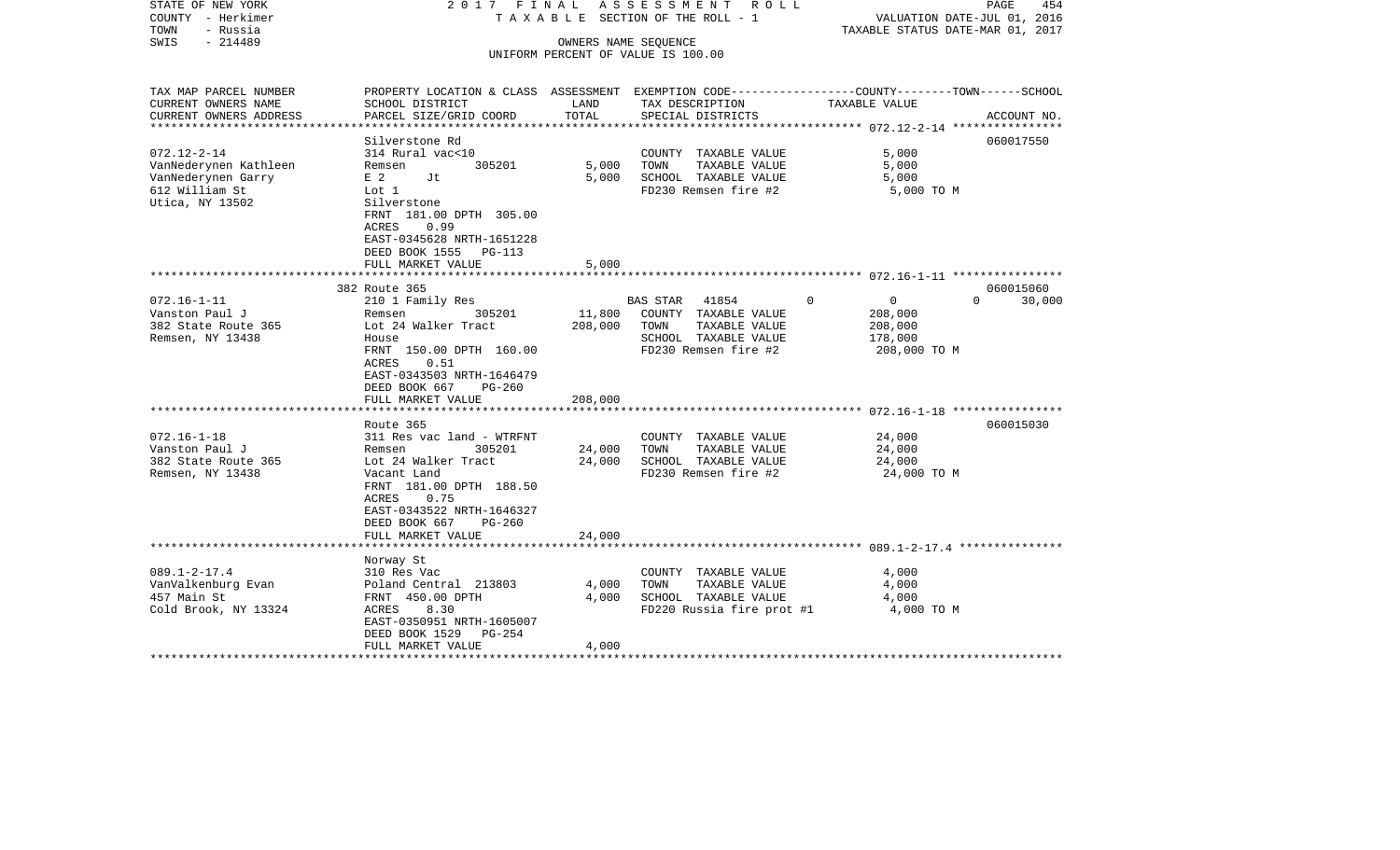| STATE OF NEW YORK<br>COUNTY - Herkimer<br>TOWN<br>- Russia<br>$-214489$<br>SWIS                                                                             | 2017 FINAL<br>T A X A B L E SECTION OF THE ROLL - 1                                                                                                                                                                                                                                                                     | PAGE<br>455<br>VALUATION DATE-JUL 01, 2016<br>TAXABLE STATUS DATE-MAR 01, 2017 |                                                                                                                                                                             |                                                                          |                        |
|-------------------------------------------------------------------------------------------------------------------------------------------------------------|-------------------------------------------------------------------------------------------------------------------------------------------------------------------------------------------------------------------------------------------------------------------------------------------------------------------------|--------------------------------------------------------------------------------|-----------------------------------------------------------------------------------------------------------------------------------------------------------------------------|--------------------------------------------------------------------------|------------------------|
|                                                                                                                                                             |                                                                                                                                                                                                                                                                                                                         |                                                                                | OWNERS NAME SEQUENCE<br>UNIFORM PERCENT OF VALUE IS 100.00                                                                                                                  |                                                                          |                        |
| TAX MAP PARCEL NUMBER<br>CURRENT OWNERS NAME                                                                                                                | SCHOOL DISTRICT                                                                                                                                                                                                                                                                                                         | LAND                                                                           | PROPERTY LOCATION & CLASS ASSESSMENT EXEMPTION CODE----------------COUNTY-------TOWN------SCHOOL<br>TAX DESCRIPTION                                                         | TAXABLE VALUE                                                            |                        |
| CURRENT OWNERS ADDRESS                                                                                                                                      | PARCEL SIZE/GRID COORD                                                                                                                                                                                                                                                                                                  | TOTAL                                                                          | SPECIAL DISTRICTS                                                                                                                                                           |                                                                          | ACCOUNT NO.            |
| ********************                                                                                                                                        | Fisher Rd                                                                                                                                                                                                                                                                                                               |                                                                                |                                                                                                                                                                             |                                                                          | 060044080              |
| $084.1 - 3 - 10$<br>Vasquez Henry<br>813 Henry St<br>Uniondale, NY 11553                                                                                    | 314 Rural vac<10<br>Poland Central 213803<br>Lot 97 Royal Grant<br>Vacant Land<br>ACRES<br>2.40                                                                                                                                                                                                                         | 7,100<br>7,100                                                                 | COUNTY TAXABLE VALUE<br>TAXABLE VALUE<br>TOWN<br>SCHOOL TAXABLE VALUE<br>FD220 Russia fire prot #1                                                                          | 7,100<br>7,100<br>7,100<br>7,100 TO M                                    |                        |
|                                                                                                                                                             | EAST-0356053 NRTH-1621985<br>DEED BOOK 797<br>PG-607<br>FULL MARKET VALUE                                                                                                                                                                                                                                               | 7,100                                                                          |                                                                                                                                                                             |                                                                          |                        |
|                                                                                                                                                             |                                                                                                                                                                                                                                                                                                                         |                                                                                |                                                                                                                                                                             |                                                                          |                        |
| $077.12 - 1 - 1$<br>Venture General Grant LLC<br>1305 Conkling Ave<br>Utica, NY 13501<br>$077.12 - 1 - 2$<br>Venture General Grant LLC<br>1305 Conkling Ave | 121 Stormy Hill Rd<br>283 Res w/Comuse<br>Poland Central 213803<br>Lot 14 Jerseyfield Patent<br>Hotel<br>FRNT 100.00 DPTH 160.00<br>ACRES<br>0.33<br>EAST-0342715 NRTH-1634522<br>DEED BOOK 1541 PG-928<br>FULL MARKET VALUE<br>Stormy Hill Rd<br>330 Vacant comm<br>Poland Central 213803<br>Lot 14 Jerseyfield Patent | 8,100<br>154,000<br>154,000<br>8,400<br>8,400                                  | COUNTY TAXABLE VALUE<br>TAXABLE VALUE<br>TOWN<br>SCHOOL TAXABLE VALUE<br>FD220 Russia fire prot #1<br>COUNTY TAXABLE VALUE<br>TAXABLE VALUE<br>TOWN<br>SCHOOL TAXABLE VALUE | 154,000<br>154,000<br>154,000<br>154,000 TO M<br>8,400<br>8,400<br>8,400 | 060006870<br>060006900 |
| Utica, NY 13501                                                                                                                                             | Barn<br>FRNT 100.00 DPTH 190.00<br>0.36<br>ACRES<br>EAST-0342686 NRTH-1634606<br>DEED BOOK 1541 PG-928<br>FULL MARKET VALUE                                                                                                                                                                                             | 8,400                                                                          | FD220 Russia fire prot #1                                                                                                                                                   | 8,400 TO M                                                               |                        |
| $084.3 - 2 - 4$                                                                                                                                             | Hall Rd<br>322 Rural vac>10                                                                                                                                                                                                                                                                                             |                                                                                | COUNTY TAXABLE VALUE                                                                                                                                                        | 22,000                                                                   | 060046980              |
| Vescera Christopher C<br>Vescera Francis<br>1155 Mohawk St<br>Utica, NY 13501                                                                               | Poland Central 213803<br>Lot 83 Royal Grant<br>Vacant Land<br>ACRES 21.40<br>EAST-0351316 NRTH-1615110<br>DEED BOOK 662<br><b>PG-881</b>                                                                                                                                                                                | 22,000<br>22,000                                                               | TOWN<br>TAXABLE VALUE<br>SCHOOL TAXABLE VALUE<br>FD220 Russia fire prot #1                                                                                                  | 22,000<br>22,000<br>22,000 TO M                                          |                        |
|                                                                                                                                                             | FULL MARKET VALUE                                                                                                                                                                                                                                                                                                       | 22,000                                                                         |                                                                                                                                                                             |                                                                          |                        |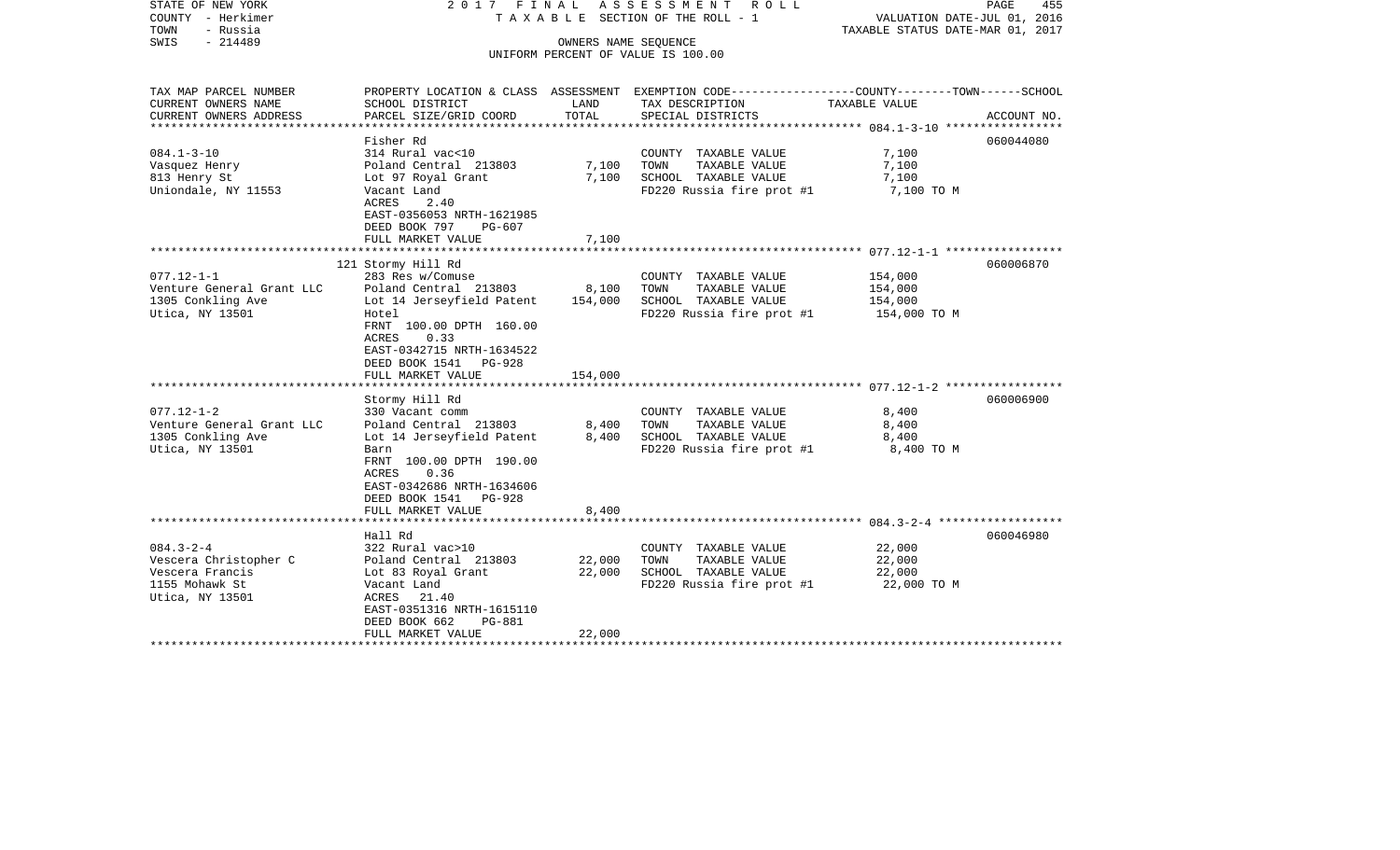| STATE OF NEW YORK<br>COUNTY - Herkimer<br>- Russia<br>TOWN                                 | 2017 FINAL                                                                                                             |                      | ASSESSMENT ROLL<br>T A X A B L E SECTION OF THE ROLL - 1 |                  | PAGE<br>456<br>VALUATION DATE-JUL 01, 2016<br>TAXABLE STATUS DATE-MAR 01, 2017 |
|--------------------------------------------------------------------------------------------|------------------------------------------------------------------------------------------------------------------------|----------------------|----------------------------------------------------------|------------------|--------------------------------------------------------------------------------|
| $-214489$<br>SWIS                                                                          |                                                                                                                        | OWNERS NAME SEQUENCE | UNIFORM PERCENT OF VALUE IS 100.00                       |                  |                                                                                |
| TAX MAP PARCEL NUMBER                                                                      | PROPERTY LOCATION & CLASS ASSESSMENT EXEMPTION CODE----------------COUNTY-------TOWN------SCHOOL                       |                      |                                                          |                  |                                                                                |
| CURRENT OWNERS NAME<br>CURRENT OWNERS ADDRESS                                              | SCHOOL DISTRICT<br>PARCEL SIZE/GRID COORD                                                                              | LAND<br>TOTAL        | TAX DESCRIPTION<br>SPECIAL DISTRICTS                     | TAXABLE VALUE    | ACCOUNT NO.                                                                    |
|                                                                                            |                                                                                                                        |                      |                                                          |                  |                                                                                |
|                                                                                            | Spall Rd                                                                                                               |                      |                                                          |                  | 060025290                                                                      |
| $068. - 2 - 9$                                                                             | 260 Seasonal res - WTRFNT                                                                                              |                      | COUNTY TAXABLE VALUE                                     | 46,000           |                                                                                |
| Vigliotti Carol                                                                            | Remsen<br>305201                                                                                                       | 20,100               | TOWN<br>TAXABLE VALUE                                    | 46,000           |                                                                                |
| Davidson Judy                                                                              | Lot 5 Walker Tract                                                                                                     | 46,000               | SCHOOL TAXABLE VALUE                                     | 46,000           |                                                                                |
| Attn: Joseph & Sally Sanfilipp Camp Garage<br>7011 Van Antwerp Dr<br>Cicero, NY 13039-9739 | FRNT 200.00 DPTH 140.00<br>ACRES<br>0.67<br>EAST-0341290 NRTH-1655566<br>DEED BOOK 910<br>PG-410                       |                      | FD230 Remsen fire #2                                     | 46,000 TO M      |                                                                                |
|                                                                                            | FULL MARKET VALUE                                                                                                      | 46,000               |                                                          |                  |                                                                                |
|                                                                                            | *************************                                                                                              |                      |                                                          |                  |                                                                                |
| $083.3 - 1 - 5.2$                                                                          | 573 Simpson Rd<br>242 Rurl res&rec                                                                                     |                      | COUNTY TAXABLE VALUE                                     | 290,000          | 060007140                                                                      |
| Villeneuve Kelly                                                                           | Poland Central 213803                                                                                                  | 122,900              | TOWN<br>TAXABLE VALUE                                    | 290,000          |                                                                                |
| 10482 Powell Rd                                                                            | Lot 88 & 91 Royal Grant                                                                                                | 290,000              | SCHOOL TAXABLE VALUE                                     | 290,000          |                                                                                |
| Holland Patent, NY 13354                                                                   | House Garage Mtl Bldg                                                                                                  |                      | FD220 Russia fire prot #1                                | 290,000 TO M     |                                                                                |
|                                                                                            | Simpson<br>FRNT 1300.00 DPTH<br>ACRES 31.20<br>EAST-0326425 NRTH-1616204<br>DEED BOOK 1583 PG-704<br>FULL MARKET VALUE | 290,000              |                                                          |                  |                                                                                |
|                                                                                            |                                                                                                                        |                      |                                                          |                  |                                                                                |
|                                                                                            | Route 8                                                                                                                |                      |                                                          |                  | 060032700                                                                      |
| $088.2 - 1 - 21$                                                                           | 323 Vacant rural                                                                                                       |                      | VETFUND CT 41101                                         | $\Omega$<br>100  | 100<br>$\Omega$                                                                |
| Vincent Patrick<br>Vincent Laurie                                                          | Poland Central 213803<br>Lot 43 Royal Grant                                                                            | 18,000<br>18,000     | COUNTY TAXABLE VALUE<br>TOWN<br>TAXABLE VALUE            | 17,900<br>17,900 |                                                                                |
| Main St                                                                                    | Vacant Land                                                                                                            |                      | SCHOOL TAXABLE VALUE                                     | 18,000           |                                                                                |
| PO Box 147                                                                                 | Rte 8                                                                                                                  |                      | FD220 Russia fire prot #1                                | 18,000 TO M      |                                                                                |
| Cold Brook, NY 13324                                                                       | ACRES<br>20.00 BANK<br>135<br>EAST-0348480 NRTH-1603865<br>DEED BOOK 00518 PG-00317                                    |                      |                                                          |                  |                                                                                |
|                                                                                            | FULL MARKET VALUE<br>***********************                                                                           | 18,000               |                                                          |                  |                                                                                |
|                                                                                            | Spall Rd                                                                                                               |                      |                                                          |                  | 060041080                                                                      |
| $072.2 - 1 - 15$                                                                           | 314 Rural vac<10                                                                                                       |                      | COUNTY TAXABLE VALUE                                     | 1,400            |                                                                                |
| Vitale Peter                                                                               | 305201<br>Remsen                                                                                                       | 1,400                | TOWN<br>TAXABLE VALUE                                    | 1,400            |                                                                                |
| Vitale Long James                                                                          | W 10 Wt                                                                                                                | 1,400                | SCHOOL TAXABLE VALUE                                     | 1,400            |                                                                                |
| 26362 Williamsburg Dr                                                                      | Lot $6/10$ Acre                                                                                                        |                      | FD230 Remsen fire #2                                     | 1,400 TO M       |                                                                                |
| Bonita Springs Fla, 34135                                                                  | Spall Road<br>FRNT 100.00 DPTH 250.00<br>EAST-0341065 NRTH-1654016<br>DEED BOOK 00622 PG-00088                         |                      |                                                          |                  |                                                                                |
|                                                                                            | FULL MARKET VALUE                                                                                                      | 1,400                |                                                          |                  |                                                                                |
| *******************                                                                        |                                                                                                                        |                      |                                                          |                  |                                                                                |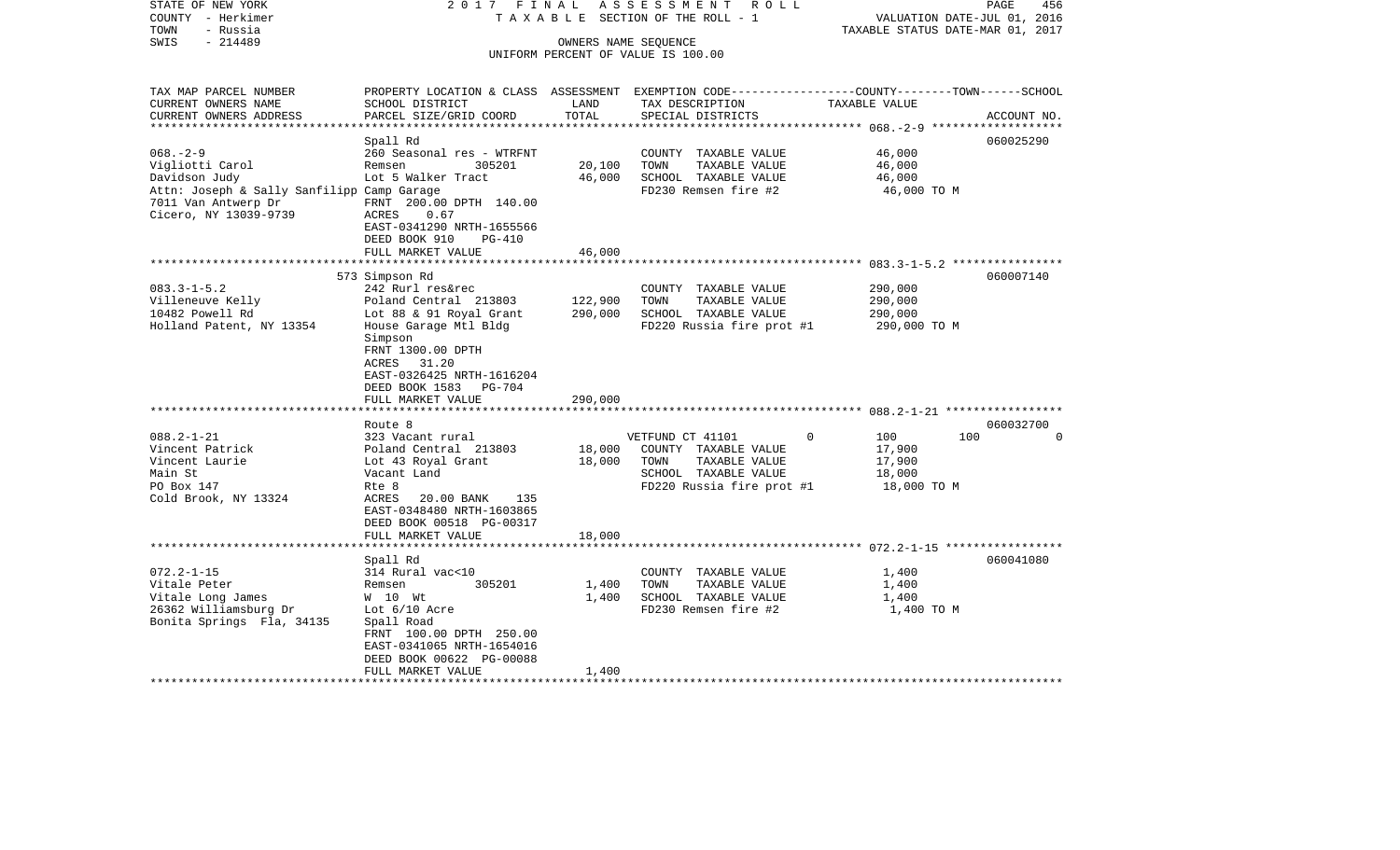| STATE OF NEW YORK<br>COUNTY - Herkimer<br>- Russia<br>TOWN<br>$-214489$<br>SWIS | 2017 FINAL<br>ASSESSMENT ROLL<br>T A X A B L E SECTION OF THE ROLL - 1<br>OWNERS NAME SEQUENCE<br>UNIFORM PERCENT OF VALUE IS 100.00 |         |                                                                                                                    |                  | PAGE<br>457<br>VALUATION DATE-JUL 01, 2016<br>TAXABLE STATUS DATE-MAR 01, 2017 |  |  |
|---------------------------------------------------------------------------------|--------------------------------------------------------------------------------------------------------------------------------------|---------|--------------------------------------------------------------------------------------------------------------------|------------------|--------------------------------------------------------------------------------|--|--|
| TAX MAP PARCEL NUMBER<br>CURRENT OWNERS NAME                                    | SCHOOL DISTRICT                                                                                                                      | LAND    | PROPERTY LOCATION & CLASS ASSESSMENT EXEMPTION CODE---------------COUNTY-------TOWN------SCHOOL<br>TAX DESCRIPTION | TAXABLE VALUE    |                                                                                |  |  |
| CURRENT OWNERS ADDRESS<br>*************************                             | PARCEL SIZE/GRID COORD                                                                                                               | TOTAL   | SPECIAL DISTRICTS                                                                                                  |                  | ACCOUNT NO.                                                                    |  |  |
|                                                                                 | Wheelertown Rd                                                                                                                       |         |                                                                                                                    |                  | 060028920                                                                      |  |  |
| $072.2 - 2 - 62.1$                                                              | 260 Seasonal res - WTRFNT                                                                                                            |         | COUNTY TAXABLE VALUE                                                                                               | 193,500          |                                                                                |  |  |
| Vogel Curt                                                                      | 305201<br>Remsen                                                                                                                     | 134,100 | TOWN<br>TAXABLE VALUE                                                                                              | 193,500          |                                                                                |  |  |
| Vogel Janelle                                                                   | Lot 2 Jacobs Tract                                                                                                                   | 193,500 | SCHOOL TAXABLE VALUE                                                                                               | 193,500          |                                                                                |  |  |
| 7111 E Elbow Bay Dr                                                             | Camp                                                                                                                                 |         | FD230 Remsen fire #2                                                                                               | 193,500 TO M     |                                                                                |  |  |
| Tucson, AZ 85710                                                                | ACRES<br>30.00                                                                                                                       |         |                                                                                                                    |                  |                                                                                |  |  |
|                                                                                 | EAST-0345279 NRTH-1652870                                                                                                            |         |                                                                                                                    |                  |                                                                                |  |  |
|                                                                                 | DEED BOOK 791<br>PG-422<br>FULL MARKET VALUE                                                                                         | 193,500 |                                                                                                                    |                  |                                                                                |  |  |
|                                                                                 | ****************************                                                                                                         |         |                                                                                                                    |                  |                                                                                |  |  |
|                                                                                 | Dow Rd                                                                                                                               |         |                                                                                                                    |                  | 060008980                                                                      |  |  |
| $073.3 - 1 - 80.2$                                                              | 910 Priv forest                                                                                                                      |         | COUNTY TAXABLE VALUE                                                                                               | 131,800          |                                                                                |  |  |
| Vona Grace                                                                      | Poland Central 213803                                                                                                                | 131,800 | TOWN<br>TAXABLE VALUE                                                                                              | 131,800          |                                                                                |  |  |
| Vona Carlo                                                                      | Lot 46 Jerseyfield Patent                                                                                                            | 131,800 | SCHOOL TAXABLE VALUE                                                                                               | 131,800          |                                                                                |  |  |
| 135 Richards Ave                                                                | Vacant Land                                                                                                                          |         | FD220 Russia fire prot #1                                                                                          | 131,800 TO M     |                                                                                |  |  |
| Norwalk, CT 06854                                                               | ACRES 124.00                                                                                                                         |         |                                                                                                                    |                  |                                                                                |  |  |
|                                                                                 | EAST-0353366 NRTH-1642864                                                                                                            |         |                                                                                                                    |                  |                                                                                |  |  |
|                                                                                 | DEED BOOK 00828 PG-0059                                                                                                              |         |                                                                                                                    |                  |                                                                                |  |  |
|                                                                                 | FULL MARKET VALUE                                                                                                                    | 131,800 |                                                                                                                    |                  |                                                                                |  |  |
|                                                                                 | Route 365                                                                                                                            |         |                                                                                                                    |                  | 060025170                                                                      |  |  |
| $073.3 - 1 - 65$                                                                | 260 Seasonal res                                                                                                                     |         | COUNTY TAXABLE VALUE                                                                                               | 52,000           |                                                                                |  |  |
| Vroom Donald L                                                                  | 305201<br>Remsen                                                                                                                     | 14,600  | TOWN<br>TAXABLE VALUE                                                                                              | 52,000           |                                                                                |  |  |
| Vroom Wendy C                                                                   | Lot 1 Marvin Tract                                                                                                                   | 52,000  | SCHOOL TAXABLE VALUE                                                                                               | 52,000           |                                                                                |  |  |
| 217 Mountain Rd                                                                 | Camp                                                                                                                                 |         | FD230 Remsen fire #2                                                                                               | 52,000 TO M      |                                                                                |  |  |
| Alpha, NJ 08865                                                                 | FRNT 100.00 DPTH 90.00                                                                                                               |         |                                                                                                                    |                  |                                                                                |  |  |
|                                                                                 | EAST-0352045 NRTH-1646574                                                                                                            |         |                                                                                                                    |                  |                                                                                |  |  |
|                                                                                 | DEED BOOK 1292 PG-841                                                                                                                |         |                                                                                                                    |                  |                                                                                |  |  |
|                                                                                 | FULL MARKET VALUE                                                                                                                    | 52,000  |                                                                                                                    |                  |                                                                                |  |  |
|                                                                                 |                                                                                                                                      |         |                                                                                                                    |                  |                                                                                |  |  |
| $073.3 - 1 - 66$                                                                | Route 365                                                                                                                            |         |                                                                                                                    |                  | 060012570                                                                      |  |  |
| Vroom Donald L Jr                                                               | 260 Seasonal res<br>305201<br>Remsen                                                                                                 | 8,200   | COUNTY TAXABLE VALUE<br>TAXABLE VALUE<br>TOWN                                                                      | 57,700<br>57,700 |                                                                                |  |  |
| Vroom Wendy C                                                                   | Lot 1 Marvin Tract                                                                                                                   | 57,700  | SCHOOL TAXABLE VALUE                                                                                               | 57,700           |                                                                                |  |  |
| 217 Mountain Rd                                                                 | Camp                                                                                                                                 |         | FD230 Remsen fire #2                                                                                               | 57,700 TO M      |                                                                                |  |  |
| Phillipsburg, NJ 08865                                                          | FRNT 100.00 DPTH<br>97.00                                                                                                            |         |                                                                                                                    |                  |                                                                                |  |  |
|                                                                                 | ACRES<br>0.22                                                                                                                        |         |                                                                                                                    |                  |                                                                                |  |  |
|                                                                                 | EAST-0351943 NRTH-1646551                                                                                                            |         |                                                                                                                    |                  |                                                                                |  |  |
|                                                                                 | DEED BOOK 00845 PG-00005                                                                                                             |         |                                                                                                                    |                  |                                                                                |  |  |
|                                                                                 | FULL MARKET VALUE                                                                                                                    | 57,700  |                                                                                                                    |                  |                                                                                |  |  |
|                                                                                 | ************************                                                                                                             |         |                                                                                                                    |                  |                                                                                |  |  |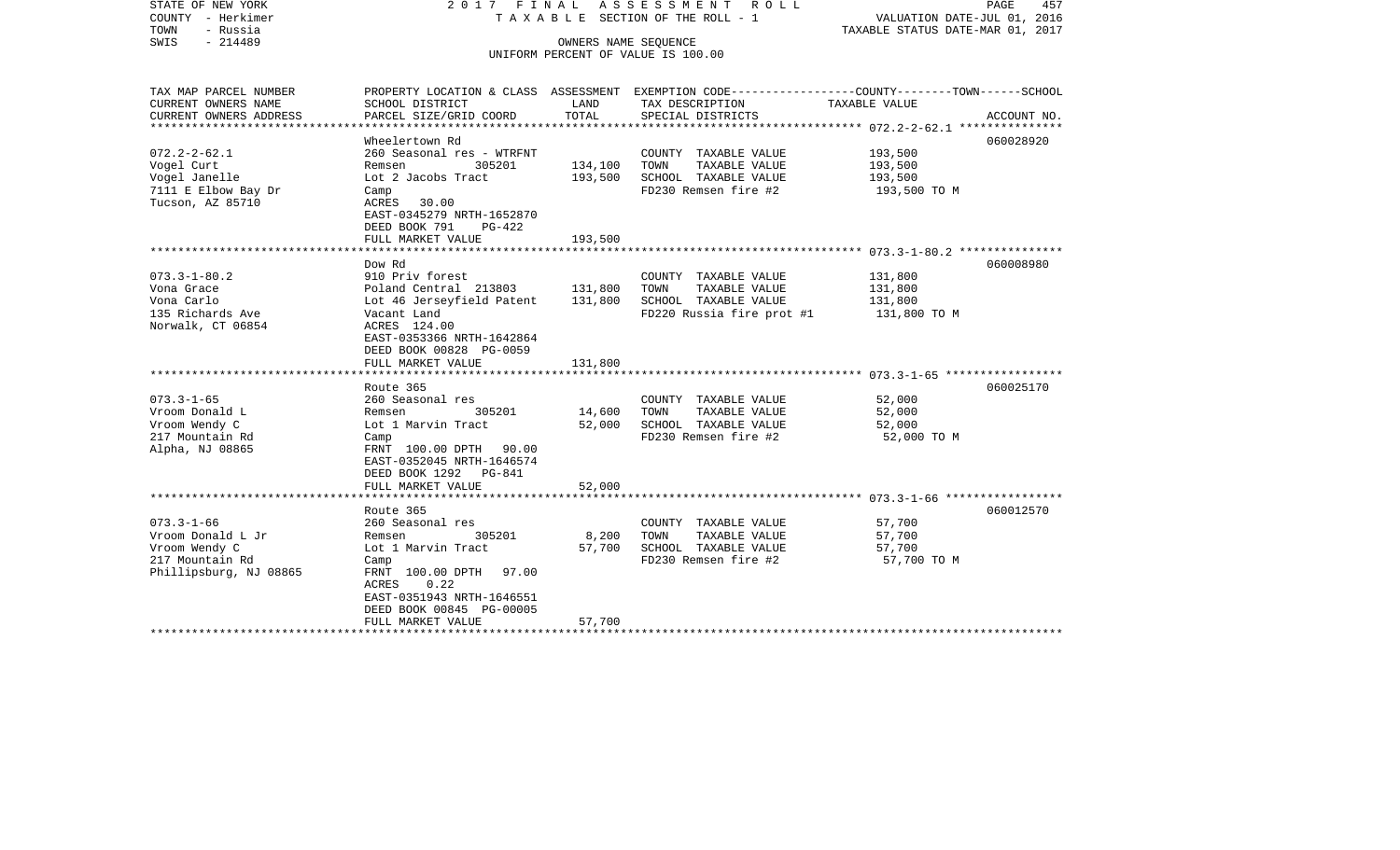| STATE OF NEW YORK<br>COUNTY - Herkimer<br>TOWN<br>- Russia<br>$-214489$<br>SWIS | 2017 FINAL                                                                                                      | OWNERS NAME SEQUENCE | ASSESSMENT ROLL<br>T A X A B L E SECTION OF THE ROLL - 1<br>UNIFORM PERCENT OF VALUE IS 100.00 | VALUATION DATE-JUL 01, 2016<br>TAXABLE STATUS DATE-MAR 01, 2017 | PAGE<br>458        |
|---------------------------------------------------------------------------------|-----------------------------------------------------------------------------------------------------------------|----------------------|------------------------------------------------------------------------------------------------|-----------------------------------------------------------------|--------------------|
| TAX MAP PARCEL NUMBER                                                           | PROPERTY LOCATION & CLASS ASSESSMENT EXEMPTION CODE----------------COUNTY-------TOWN------SCHOOL                |                      |                                                                                                |                                                                 |                    |
| CURRENT OWNERS NAME<br>CURRENT OWNERS ADDRESS                                   | SCHOOL DISTRICT<br>PARCEL SIZE/GRID COORD                                                                       | LAND<br>TOTAL        | TAX DESCRIPTION<br>SPECIAL DISTRICTS                                                           | TAXABLE VALUE                                                   | ACCOUNT NO.        |
| **********************                                                          |                                                                                                                 |                      |                                                                                                |                                                                 |                    |
|                                                                                 | 120 Schafer Rd                                                                                                  |                      |                                                                                                |                                                                 | 060007770          |
| $072.15 - 1 - 11$                                                               | 210 1 Family Res                                                                                                |                      | BAS STAR<br>41854                                                                              | $\overline{0}$<br>$\Omega$                                      | $\Omega$<br>15,000 |
| Wahrmann John                                                                   | 305201<br>Remsen                                                                                                | 4,000                | COUNTY TAXABLE VALUE                                                                           | 15,000                                                          |                    |
| Wahrmann Kelsey<br>120 Schafer Rd                                               | N 22<br>Mp<br>Trl 1/5                                                                                           | 15,000               | TOWN<br>TAXABLE VALUE<br>SCHOOL TAXABLE VALUE                                                  | 15,000<br>$\mathbf{0}$                                          |                    |
| Remsen, NY 13438                                                                | Schafer                                                                                                         |                      | FD230 Remsen fire #2                                                                           | 15,000 TO M                                                     |                    |
|                                                                                 | FRNT<br>50.00 DPTH 210.00<br>EAST-0339803 NRTH-1645956<br>DEED BOOK 1442 PG-867                                 |                      |                                                                                                |                                                                 |                    |
|                                                                                 | FULL MARKET VALUE<br>*********************                                                                      | 15,000               |                                                                                                |                                                                 |                    |
|                                                                                 | Schafer Rd                                                                                                      |                      |                                                                                                |                                                                 | 060007780          |
| $072.15 - 1 - 12$                                                               | 314 Rural vac<10                                                                                                |                      | COUNTY TAXABLE VALUE                                                                           | 500                                                             |                    |
| Wahrmann John                                                                   | Remsen<br>305201                                                                                                | 500                  | TAXABLE VALUE<br>TOWN                                                                          | 500                                                             |                    |
| Wahrmann Kelsey                                                                 | N 22 Mp                                                                                                         | 500                  | SCHOOL TAXABLE VALUE                                                                           | 500                                                             |                    |
| 120 Schafer Rd<br>Remsen, NY 13438                                              | Lots 1/4 Acre<br>Schafer Road<br>50.00 DPTH 90.00<br>FRNT<br>EAST-0339857 NRTH-1645911<br>DEED BOOK 1442 PG-867 |                      | FD230 Remsen fire #2                                                                           | 500 TO M                                                        |                    |
|                                                                                 | FULL MARKET VALUE                                                                                               | 500                  |                                                                                                |                                                                 |                    |
|                                                                                 | 185 Mac Arthur Rd                                                                                               |                      |                                                                                                |                                                                 | 060021840          |
| $077.2 - 1 - 33$                                                                | 260 Seasonal res                                                                                                |                      | COUNTY TAXABLE VALUE                                                                           | 48,500                                                          |                    |
| Walchusky George                                                                | Poland Central 213803                                                                                           | 16,100               | TOWN<br>TAXABLE VALUE                                                                          | 48,500                                                          |                    |
| Walchusky Valarie                                                               | Lot 15 Jerseyfield Patent                                                                                       | 48,500               | SCHOOL TAXABLE VALUE                                                                           | 48,500                                                          |                    |
| 1019 Hope St<br>Utica, NY 13502                                                 | Camp<br>2.70<br>ACRES<br>EAST-0340350 NRTH-1633659<br>DEED BOOK 685<br>PG-788<br>FULL MARKET VALUE              | 48,500               | FD220 Russia fire prot #1                                                                      | 48,500 TO M                                                     |                    |
|                                                                                 |                                                                                                                 |                      |                                                                                                |                                                                 |                    |
|                                                                                 | 460 Spall Rd                                                                                                    |                      |                                                                                                |                                                                 | 060019650          |
| $072.2 - 1 - 80$                                                                | 270 Mfg housing                                                                                                 |                      | COUNTY TAXABLE VALUE                                                                           | 20,000                                                          |                    |
| Walker Gardner                                                                  | 305201<br>Remsen                                                                                                | 16,800               | TOWN<br>TAXABLE VALUE                                                                          | 20,000                                                          |                    |
| 460 Spall Rd<br>Remsen N Y, 13438                                               | Lot 10 Walker Tract<br>Trl                                                                                      | 20,000               | SCHOOL TAXABLE VALUE<br>FD230 Remsen fire #2                                                   | 20,000<br>20,000 TO M                                           |                    |
|                                                                                 | FRNT 113.00 DPTH<br>ACRES<br>3.20<br>EAST-0342366 NRTH-1653218<br>DEED BOOK 861<br>PG-678<br>FULL MARKET VALUE  | 20,000               |                                                                                                |                                                                 |                    |
|                                                                                 |                                                                                                                 |                      |                                                                                                |                                                                 |                    |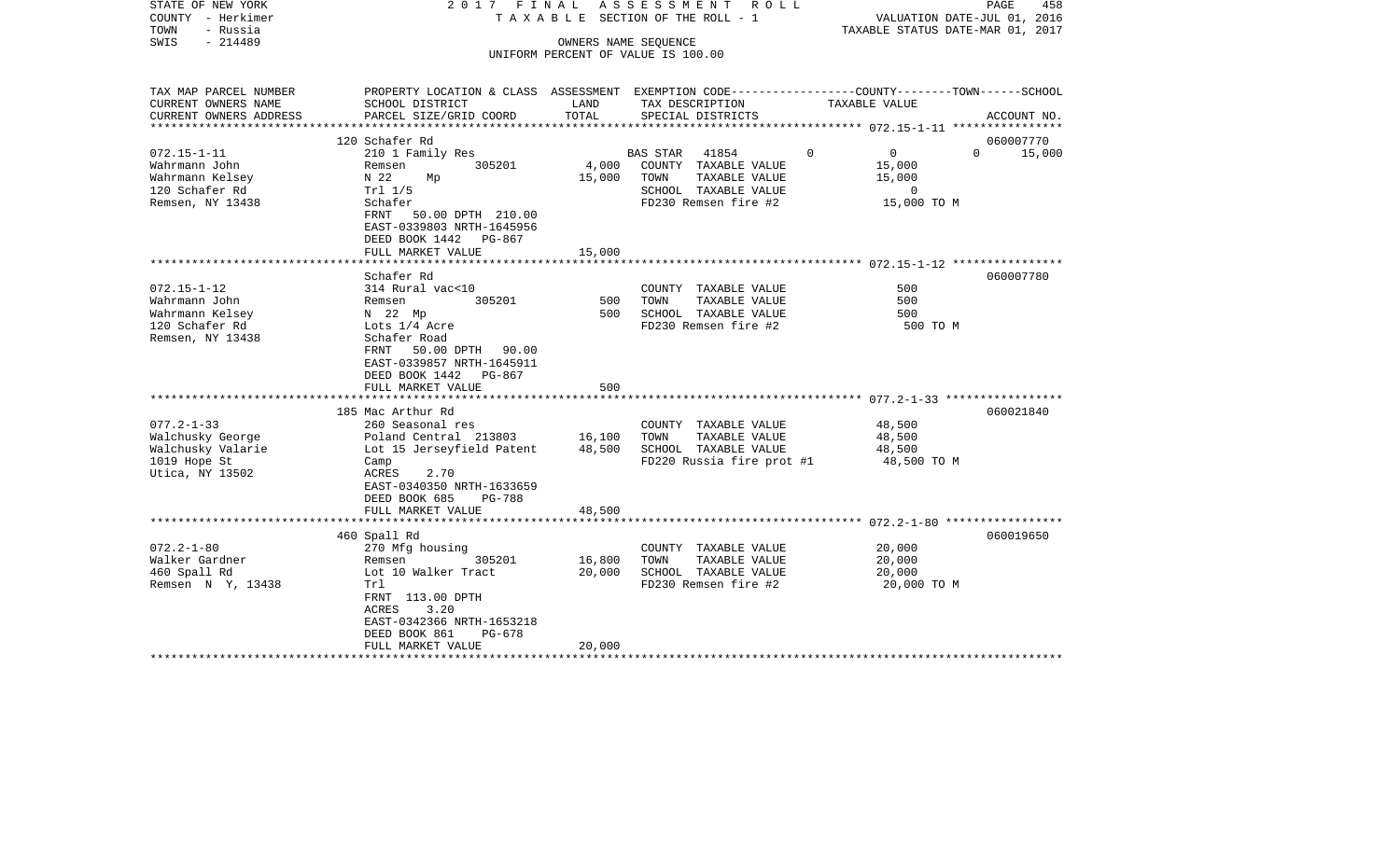|                           |                                                                                                                                                                                                                                                                                                                                                                                                                                                                                                                                                       |                                                                           |                                                                        |                                                                                                                                                                                                                                                                                                                                                                                                                                                                                                                                                               |                                           |                                                          | PAGE<br>459                                                                                                                                                                                                                                                                                       |
|---------------------------|-------------------------------------------------------------------------------------------------------------------------------------------------------------------------------------------------------------------------------------------------------------------------------------------------------------------------------------------------------------------------------------------------------------------------------------------------------------------------------------------------------------------------------------------------------|---------------------------------------------------------------------------|------------------------------------------------------------------------|---------------------------------------------------------------------------------------------------------------------------------------------------------------------------------------------------------------------------------------------------------------------------------------------------------------------------------------------------------------------------------------------------------------------------------------------------------------------------------------------------------------------------------------------------------------|-------------------------------------------|----------------------------------------------------------|---------------------------------------------------------------------------------------------------------------------------------------------------------------------------------------------------------------------------------------------------------------------------------------------------|
|                           |                                                                                                                                                                                                                                                                                                                                                                                                                                                                                                                                                       |                                                                           |                                                                        |                                                                                                                                                                                                                                                                                                                                                                                                                                                                                                                                                               |                                           |                                                          |                                                                                                                                                                                                                                                                                                   |
|                           |                                                                                                                                                                                                                                                                                                                                                                                                                                                                                                                                                       |                                                                           |                                                                        |                                                                                                                                                                                                                                                                                                                                                                                                                                                                                                                                                               |                                           |                                                          |                                                                                                                                                                                                                                                                                                   |
|                           |                                                                                                                                                                                                                                                                                                                                                                                                                                                                                                                                                       |                                                                           |                                                                        |                                                                                                                                                                                                                                                                                                                                                                                                                                                                                                                                                               |                                           |                                                          |                                                                                                                                                                                                                                                                                                   |
|                           |                                                                                                                                                                                                                                                                                                                                                                                                                                                                                                                                                       |                                                                           |                                                                        |                                                                                                                                                                                                                                                                                                                                                                                                                                                                                                                                                               |                                           |                                                          |                                                                                                                                                                                                                                                                                                   |
|                           |                                                                                                                                                                                                                                                                                                                                                                                                                                                                                                                                                       |                                                                           |                                                                        |                                                                                                                                                                                                                                                                                                                                                                                                                                                                                                                                                               |                                           |                                                          |                                                                                                                                                                                                                                                                                                   |
|                           |                                                                                                                                                                                                                                                                                                                                                                                                                                                                                                                                                       |                                                                           |                                                                        |                                                                                                                                                                                                                                                                                                                                                                                                                                                                                                                                                               |                                           |                                                          |                                                                                                                                                                                                                                                                                                   |
|                           |                                                                                                                                                                                                                                                                                                                                                                                                                                                                                                                                                       |                                                                           |                                                                        |                                                                                                                                                                                                                                                                                                                                                                                                                                                                                                                                                               |                                           |                                                          | ACCOUNT NO.                                                                                                                                                                                                                                                                                       |
|                           |                                                                                                                                                                                                                                                                                                                                                                                                                                                                                                                                                       |                                                                           |                                                                        |                                                                                                                                                                                                                                                                                                                                                                                                                                                                                                                                                               |                                           |                                                          |                                                                                                                                                                                                                                                                                                   |
| Spall Rd                  |                                                                                                                                                                                                                                                                                                                                                                                                                                                                                                                                                       |                                                                           |                                                                        |                                                                                                                                                                                                                                                                                                                                                                                                                                                                                                                                                               |                                           |                                                          | 060007620                                                                                                                                                                                                                                                                                         |
| 210 1 Family Res          |                                                                                                                                                                                                                                                                                                                                                                                                                                                                                                                                                       |                                                                           |                                                                        | 0                                                                                                                                                                                                                                                                                                                                                                                                                                                                                                                                                             | 7,500                                     | $\mathbf 0$                                              | $\overline{0}$                                                                                                                                                                                                                                                                                    |
| 305201<br>Remsen          |                                                                                                                                                                                                                                                                                                                                                                                                                                                                                                                                                       |                                                                           |                                                                        | $\mathbf 0$                                                                                                                                                                                                                                                                                                                                                                                                                                                                                                                                                   | $\overline{0}$                            | 7,500                                                    | $\overline{\phantom{0}}$                                                                                                                                                                                                                                                                          |
|                           |                                                                                                                                                                                                                                                                                                                                                                                                                                                                                                                                                       |                                                                           |                                                                        |                                                                                                                                                                                                                                                                                                                                                                                                                                                                                                                                                               |                                           |                                                          | 30,000                                                                                                                                                                                                                                                                                            |
|                           |                                                                                                                                                                                                                                                                                                                                                                                                                                                                                                                                                       |                                                                           |                                                                        |                                                                                                                                                                                                                                                                                                                                                                                                                                                                                                                                                               |                                           |                                                          |                                                                                                                                                                                                                                                                                                   |
|                           |                                                                                                                                                                                                                                                                                                                                                                                                                                                                                                                                                       |                                                                           |                                                                        |                                                                                                                                                                                                                                                                                                                                                                                                                                                                                                                                                               |                                           |                                                          |                                                                                                                                                                                                                                                                                                   |
|                           |                                                                                                                                                                                                                                                                                                                                                                                                                                                                                                                                                       |                                                                           |                                                                        |                                                                                                                                                                                                                                                                                                                                                                                                                                                                                                                                                               |                                           |                                                          |                                                                                                                                                                                                                                                                                                   |
|                           |                                                                                                                                                                                                                                                                                                                                                                                                                                                                                                                                                       |                                                                           |                                                                        |                                                                                                                                                                                                                                                                                                                                                                                                                                                                                                                                                               |                                           |                                                          |                                                                                                                                                                                                                                                                                                   |
|                           |                                                                                                                                                                                                                                                                                                                                                                                                                                                                                                                                                       |                                                                           |                                                                        |                                                                                                                                                                                                                                                                                                                                                                                                                                                                                                                                                               |                                           |                                                          |                                                                                                                                                                                                                                                                                                   |
|                           |                                                                                                                                                                                                                                                                                                                                                                                                                                                                                                                                                       |                                                                           |                                                                        |                                                                                                                                                                                                                                                                                                                                                                                                                                                                                                                                                               |                                           |                                                          |                                                                                                                                                                                                                                                                                                   |
|                           |                                                                                                                                                                                                                                                                                                                                                                                                                                                                                                                                                       |                                                                           |                                                                        |                                                                                                                                                                                                                                                                                                                                                                                                                                                                                                                                                               |                                           |                                                          | 060024330                                                                                                                                                                                                                                                                                         |
| 314 Rural vac<10          |                                                                                                                                                                                                                                                                                                                                                                                                                                                                                                                                                       |                                                                           |                                                                        |                                                                                                                                                                                                                                                                                                                                                                                                                                                                                                                                                               | 400                                       |                                                          |                                                                                                                                                                                                                                                                                                   |
| 305201<br>Remsen          |                                                                                                                                                                                                                                                                                                                                                                                                                                                                                                                                                       | TOWN                                                                      |                                                                        |                                                                                                                                                                                                                                                                                                                                                                                                                                                                                                                                                               | 400                                       |                                                          |                                                                                                                                                                                                                                                                                                   |
| Lot 10 Walker Tract       |                                                                                                                                                                                                                                                                                                                                                                                                                                                                                                                                                       |                                                                           |                                                                        |                                                                                                                                                                                                                                                                                                                                                                                                                                                                                                                                                               | 400                                       |                                                          |                                                                                                                                                                                                                                                                                                   |
| Vacant Land               |                                                                                                                                                                                                                                                                                                                                                                                                                                                                                                                                                       |                                                                           |                                                                        |                                                                                                                                                                                                                                                                                                                                                                                                                                                                                                                                                               |                                           |                                                          |                                                                                                                                                                                                                                                                                                   |
|                           |                                                                                                                                                                                                                                                                                                                                                                                                                                                                                                                                                       |                                                                           |                                                                        |                                                                                                                                                                                                                                                                                                                                                                                                                                                                                                                                                               |                                           |                                                          |                                                                                                                                                                                                                                                                                                   |
|                           |                                                                                                                                                                                                                                                                                                                                                                                                                                                                                                                                                       |                                                                           |                                                                        |                                                                                                                                                                                                                                                                                                                                                                                                                                                                                                                                                               |                                           |                                                          |                                                                                                                                                                                                                                                                                                   |
|                           |                                                                                                                                                                                                                                                                                                                                                                                                                                                                                                                                                       |                                                                           |                                                                        |                                                                                                                                                                                                                                                                                                                                                                                                                                                                                                                                                               |                                           |                                                          |                                                                                                                                                                                                                                                                                                   |
|                           |                                                                                                                                                                                                                                                                                                                                                                                                                                                                                                                                                       |                                                                           |                                                                        |                                                                                                                                                                                                                                                                                                                                                                                                                                                                                                                                                               |                                           |                                                          |                                                                                                                                                                                                                                                                                                   |
|                           |                                                                                                                                                                                                                                                                                                                                                                                                                                                                                                                                                       |                                                                           |                                                                        |                                                                                                                                                                                                                                                                                                                                                                                                                                                                                                                                                               |                                           |                                                          |                                                                                                                                                                                                                                                                                                   |
|                           |                                                                                                                                                                                                                                                                                                                                                                                                                                                                                                                                                       |                                                                           |                                                                        |                                                                                                                                                                                                                                                                                                                                                                                                                                                                                                                                                               |                                           |                                                          | 060031260                                                                                                                                                                                                                                                                                         |
|                           |                                                                                                                                                                                                                                                                                                                                                                                                                                                                                                                                                       |                                                                           |                                                                        |                                                                                                                                                                                                                                                                                                                                                                                                                                                                                                                                                               | 400                                       |                                                          |                                                                                                                                                                                                                                                                                                   |
| 305201<br>Remsen          |                                                                                                                                                                                                                                                                                                                                                                                                                                                                                                                                                       | TOWN                                                                      |                                                                        |                                                                                                                                                                                                                                                                                                                                                                                                                                                                                                                                                               | 400                                       |                                                          |                                                                                                                                                                                                                                                                                                   |
| Lot 10 Walker Tract       |                                                                                                                                                                                                                                                                                                                                                                                                                                                                                                                                                       |                                                                           |                                                                        |                                                                                                                                                                                                                                                                                                                                                                                                                                                                                                                                                               | 400                                       |                                                          |                                                                                                                                                                                                                                                                                                   |
| Vacant Land               |                                                                                                                                                                                                                                                                                                                                                                                                                                                                                                                                                       |                                                                           |                                                                        |                                                                                                                                                                                                                                                                                                                                                                                                                                                                                                                                                               |                                           |                                                          |                                                                                                                                                                                                                                                                                                   |
|                           |                                                                                                                                                                                                                                                                                                                                                                                                                                                                                                                                                       |                                                                           |                                                                        |                                                                                                                                                                                                                                                                                                                                                                                                                                                                                                                                                               |                                           |                                                          |                                                                                                                                                                                                                                                                                                   |
|                           |                                                                                                                                                                                                                                                                                                                                                                                                                                                                                                                                                       |                                                                           |                                                                        |                                                                                                                                                                                                                                                                                                                                                                                                                                                                                                                                                               |                                           |                                                          |                                                                                                                                                                                                                                                                                                   |
|                           |                                                                                                                                                                                                                                                                                                                                                                                                                                                                                                                                                       |                                                                           |                                                                        |                                                                                                                                                                                                                                                                                                                                                                                                                                                                                                                                                               |                                           |                                                          |                                                                                                                                                                                                                                                                                                   |
|                           |                                                                                                                                                                                                                                                                                                                                                                                                                                                                                                                                                       |                                                                           |                                                                        |                                                                                                                                                                                                                                                                                                                                                                                                                                                                                                                                                               |                                           |                                                          |                                                                                                                                                                                                                                                                                                   |
|                           |                                                                                                                                                                                                                                                                                                                                                                                                                                                                                                                                                       |                                                                           |                                                                        |                                                                                                                                                                                                                                                                                                                                                                                                                                                                                                                                                               |                                           |                                                          |                                                                                                                                                                                                                                                                                                   |
|                           |                                                                                                                                                                                                                                                                                                                                                                                                                                                                                                                                                       |                                                                           |                                                                        |                                                                                                                                                                                                                                                                                                                                                                                                                                                                                                                                                               |                                           |                                                          | 060040030                                                                                                                                                                                                                                                                                         |
|                           |                                                                                                                                                                                                                                                                                                                                                                                                                                                                                                                                                       |                                                                           |                                                                        |                                                                                                                                                                                                                                                                                                                                                                                                                                                                                                                                                               | 400                                       |                                                          |                                                                                                                                                                                                                                                                                                   |
| 305201<br>Remsen          |                                                                                                                                                                                                                                                                                                                                                                                                                                                                                                                                                       | TOWN                                                                      |                                                                        |                                                                                                                                                                                                                                                                                                                                                                                                                                                                                                                                                               | 400                                       |                                                          |                                                                                                                                                                                                                                                                                                   |
| Lot 10 Walker Tract       |                                                                                                                                                                                                                                                                                                                                                                                                                                                                                                                                                       |                                                                           |                                                                        |                                                                                                                                                                                                                                                                                                                                                                                                                                                                                                                                                               | 400                                       |                                                          |                                                                                                                                                                                                                                                                                                   |
| Vacant Land               |                                                                                                                                                                                                                                                                                                                                                                                                                                                                                                                                                       |                                                                           |                                                                        |                                                                                                                                                                                                                                                                                                                                                                                                                                                                                                                                                               |                                           |                                                          |                                                                                                                                                                                                                                                                                                   |
| Spall Road                |                                                                                                                                                                                                                                                                                                                                                                                                                                                                                                                                                       |                                                                           |                                                                        |                                                                                                                                                                                                                                                                                                                                                                                                                                                                                                                                                               |                                           |                                                          |                                                                                                                                                                                                                                                                                                   |
| 50.00 DPTH 125.00<br>FRNT |                                                                                                                                                                                                                                                                                                                                                                                                                                                                                                                                                       |                                                                           |                                                                        |                                                                                                                                                                                                                                                                                                                                                                                                                                                                                                                                                               |                                           |                                                          |                                                                                                                                                                                                                                                                                                   |
| EAST-0341133 NRTH-1653942 |                                                                                                                                                                                                                                                                                                                                                                                                                                                                                                                                                       |                                                                           |                                                                        |                                                                                                                                                                                                                                                                                                                                                                                                                                                                                                                                                               |                                           |                                                          |                                                                                                                                                                                                                                                                                                   |
|                           |                                                                                                                                                                                                                                                                                                                                                                                                                                                                                                                                                       |                                                                           |                                                                        |                                                                                                                                                                                                                                                                                                                                                                                                                                                                                                                                                               |                                           |                                                          |                                                                                                                                                                                                                                                                                                   |
|                           |                                                                                                                                                                                                                                                                                                                                                                                                                                                                                                                                                       |                                                                           |                                                                        |                                                                                                                                                                                                                                                                                                                                                                                                                                                                                                                                                               |                                           |                                                          |                                                                                                                                                                                                                                                                                                   |
|                           | SCHOOL DISTRICT<br>PARCEL SIZE/GRID COORD<br>Lot 10 Walker Tract<br>2 Trailers & Shed<br>FRNT 100.00 DPTH<br>ACRES<br>3.10<br>DEED BOOK 815<br>PG-282<br>FULL MARKET VALUE<br>Spall Rd<br>FRNT 100.00 DPTH 250.00<br>ACRES<br>0.14<br>EAST-0341010 NRTH-1653940<br>DEED BOOK 805<br>PG-86<br>FULL MARKET VALUE<br>Spall Rd<br>314 Rural vac<10<br>FRNT 50.00 DPTH 125.00<br>ACRES 0.14<br>EAST-0341129 NRTH-1653894<br>DEED BOOK 725<br>$PG-283$<br>FULL MARKET VALUE<br>Spall Rd<br>314 Rural vac<10<br>DEED BOOK 725<br>PG-283<br>FULL MARKET VALUE | LAND<br>TOTAL<br>EAST-0342334 NRTH-1653314<br>30,000<br>400<br>400<br>400 | OWNERS NAME SEQUENCE<br>TOWN<br>400<br>400<br>400<br>400<br>400<br>400 | T A X A B L E SECTION OF THE ROLL - 1<br>UNIFORM PERCENT OF VALUE IS 100.00<br>TAX DESCRIPTION<br>SPECIAL DISTRICTS<br>VET COM C 41132<br>16,700 VET COM T 41133<br>30,000 BAS STAR 41854<br>COUNTY TAXABLE VALUE<br>TAXABLE VALUE<br>SCHOOL TAXABLE VALUE<br>FD230 Remsen fire #2<br>COUNTY TAXABLE VALUE<br>TAXABLE VALUE<br>SCHOOL TAXABLE VALUE<br>FD230 Remsen fire #2<br>COUNTY TAXABLE VALUE<br>TAXABLE VALUE<br>SCHOOL TAXABLE VALUE<br>FD230 Remsen fire #2<br>COUNTY TAXABLE VALUE<br>TAXABLE VALUE<br>SCHOOL TAXABLE VALUE<br>FD230 Remsen fire #2 | 2017 FINAL ASSESSMENT ROLL<br>$\mathbf 0$ | TAXABLE VALUE<br>$\overline{0}$<br>22,500<br>22,500<br>0 | VALUATION DATE-JUL 01, 2016<br>TAXABLE STATUS DATE-MAR 01, 2017<br>PROPERTY LOCATION & CLASS ASSESSMENT EXEMPTION CODE---------------COUNTY-------TOWN------SCHOOL<br>$\overline{0}$<br>30,000 TO M<br>************************ 072.2-1-55 ******************<br>100 TO M<br>400 TO M<br>400 TO M |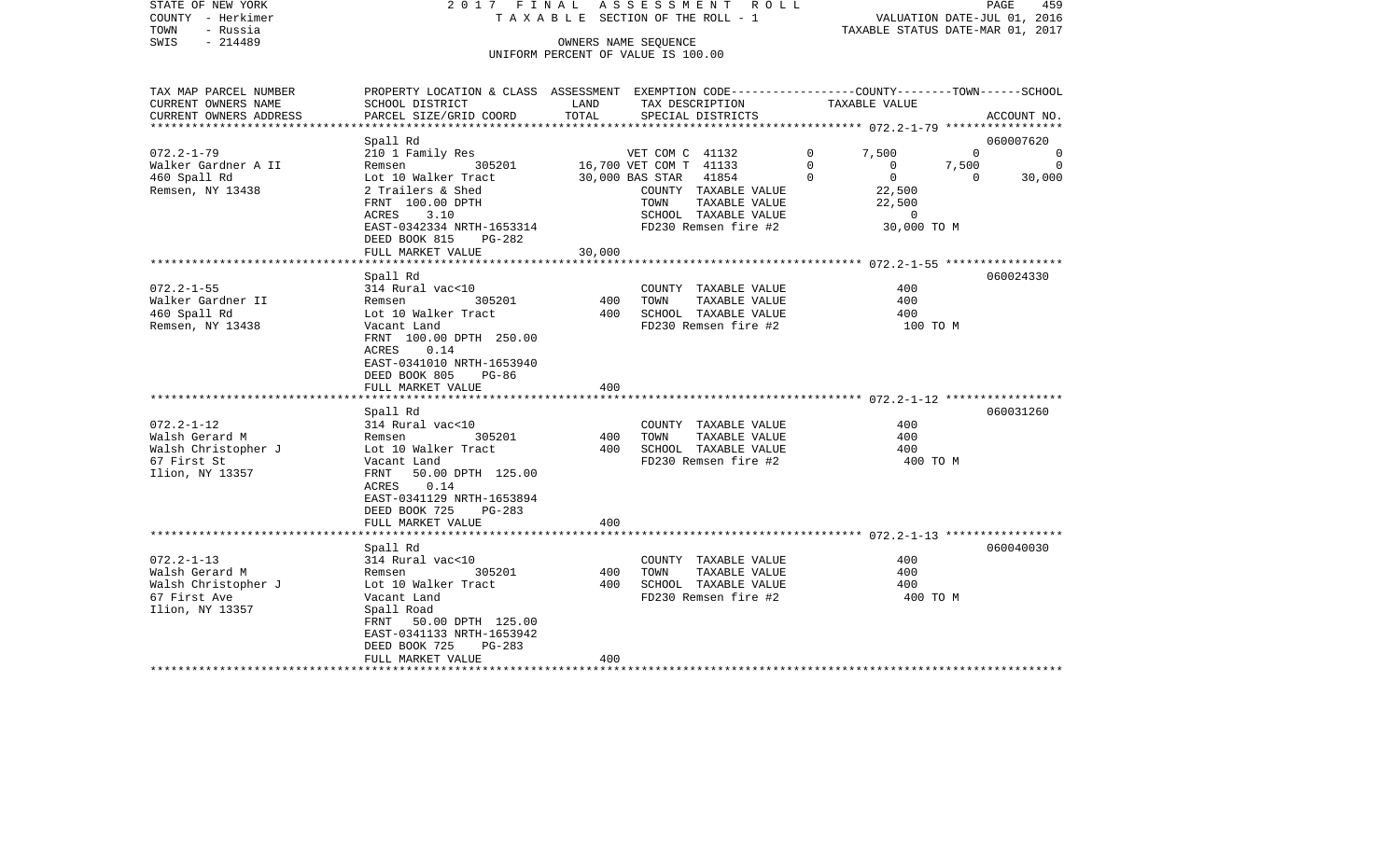| STATE OF NEW YORK<br>COUNTY - Herkimer              | 2017 FINAL                                                                                       |                      | A S S E S S M E N T R O L L<br>T A X A B L E SECTION OF THE ROLL - 1 | VALUATION DATE-JUL 01, 2016      | PAGE<br>460        |
|-----------------------------------------------------|--------------------------------------------------------------------------------------------------|----------------------|----------------------------------------------------------------------|----------------------------------|--------------------|
| TOWN<br>- Russia                                    |                                                                                                  |                      |                                                                      | TAXABLE STATUS DATE-MAR 01, 2017 |                    |
| $-214489$<br>SWIS                                   |                                                                                                  | OWNERS NAME SEQUENCE | UNIFORM PERCENT OF VALUE IS 100.00                                   |                                  |                    |
| TAX MAP PARCEL NUMBER                               | PROPERTY LOCATION & CLASS ASSESSMENT EXEMPTION CODE----------------COUNTY-------TOWN------SCHOOL |                      |                                                                      |                                  |                    |
| CURRENT OWNERS NAME                                 | SCHOOL DISTRICT                                                                                  | LAND                 | TAX DESCRIPTION                                                      | TAXABLE VALUE                    |                    |
| CURRENT OWNERS ADDRESS<br>************************* | PARCEL SIZE/GRID COORD                                                                           | TOTAL                | SPECIAL DISTRICTS                                                    |                                  | ACCOUNT NO.        |
|                                                     | Rte.365                                                                                          |                      |                                                                      |                                  |                    |
| $072.16 - 1 - 12.1$                                 | 314 Rural vac<10                                                                                 |                      | COUNTY TAXABLE VALUE                                                 | 1,000                            |                    |
| Walter Jeanette M                                   | 305201<br>Remsen                                                                                 | 1,000                | TOWN<br>TAXABLE VALUE                                                | 1,000                            |                    |
| Box 306                                             | Vac. Land                                                                                        | 1,000                | SCHOOL TAXABLE VALUE                                                 | 1,000                            |                    |
| Remsen, NY 13438                                    | FRNT 100.00 DPTH 90.00                                                                           |                      | FD230 Remsen fire #2                                                 | 1,000 TO M                       |                    |
|                                                     | EAST-0343394 NRTH-1646486                                                                        |                      |                                                                      |                                  |                    |
|                                                     | DEED BOOK 00828 PG-00401                                                                         |                      |                                                                      |                                  |                    |
|                                                     | FULL MARKET VALUE                                                                                | 1,000                |                                                                      |                                  |                    |
|                                                     |                                                                                                  |                      |                                                                      |                                  |                    |
|                                                     | Wheelertown Rd                                                                                   |                      |                                                                      |                                  | 0013020            |
| $068. - 1 - 32.5$<br>Walto David                    | 322 Rural vac>10<br>Remsen<br>305201                                                             | 28,900               | COUNTY TAXABLE VALUE<br>TAXABLE VALUE<br>TOWN                        | 28,900<br>28,900                 |                    |
| Walto Brenda                                        | Lots 43,44 Remsenburg Pat                                                                        | 28,900               | SCHOOL TAXABLE VALUE                                                 | 28,900                           |                    |
| 21 Old Stage Rd                                     | Vacant Land                                                                                      |                      | FD230 Remsen fire #2                                                 | 28,900 TO M                      |                    |
| Hatfield, MA 01088                                  | 20.00<br>ACRES                                                                                   |                      |                                                                      |                                  |                    |
|                                                     | EAST-0344027 NRTH-1662355                                                                        |                      |                                                                      |                                  |                    |
|                                                     | DEED BOOK 861<br>$PG-67$                                                                         |                      |                                                                      |                                  |                    |
|                                                     | FULL MARKET VALUE                                                                                | 28,900               |                                                                      |                                  |                    |
|                                                     |                                                                                                  |                      |                                                                      |                                  |                    |
|                                                     | Hinckley Rd                                                                                      |                      |                                                                      |                                  |                    |
| $083.1 - 1 - 15.4$<br>Wandover Susan J              | 314 Rural vac<10<br>Poland Central 213803                                                        | 6,000                | COUNTY TAXABLE VALUE<br>TAXABLE VALUE<br>TOWN                        | 6,000<br>6,000                   |                    |
| Thelen Jane D                                       | FRNT 321.00 DPTH                                                                                 | 6,000                | SCHOOL TAXABLE VALUE                                                 | 6,000                            |                    |
| c/o Susan Wandover                                  | 3.10<br>ACRES                                                                                    |                      | FD220 Russia fire prot #1                                            | 6,000 TO M                       |                    |
| 498 Hinckley Rd                                     | EAST-0328684 NRTH-1619056                                                                        |                      |                                                                      |                                  |                    |
| Remsen, NY 13438                                    | DEED BOOK 1474 PG-294                                                                            |                      |                                                                      |                                  |                    |
|                                                     | FULL MARKET VALUE                                                                                | 6,000                |                                                                      |                                  |                    |
|                                                     |                                                                                                  |                      |                                                                      |                                  |                    |
|                                                     | 498 Hinckley Rd                                                                                  |                      |                                                                      |                                  | 060043090          |
| $083.1 - 1 - 16$                                    | 210 1 Family Res                                                                                 |                      | BAS STAR 41854                                                       | $\mathbf 0$<br>0                 | $\Omega$<br>30,000 |
| Wandover Susan J<br>Thelen Jane D                   | Poland Central 213803<br>E 101 Rg                                                                | 16,900<br>155,000    | COUNTY TAXABLE VALUE<br>TOWN<br>TAXABLE VALUE                        | 155,000<br>155,000               |                    |
| c/o Susan J Wandover                                | Ho $4 \frac{1}{2}$ Acres                                                                         |                      | SCHOOL TAXABLE VALUE                                                 | 125,000                          |                    |
| 498 Hinckley Rd                                     | Hinckley Road                                                                                    |                      | FD220 Russia fire prot #1                                            | 155,000 TO M                     |                    |
| Remsen, NY 13438                                    | 4.60<br>ACRES                                                                                    |                      |                                                                      |                                  |                    |
|                                                     | EAST-0328675 NRTH-1619458                                                                        |                      |                                                                      |                                  |                    |
|                                                     | PG-294<br>DEED BOOK 1474                                                                         |                      |                                                                      |                                  |                    |
|                                                     | FULL MARKET VALUE                                                                                | 155,000              |                                                                      |                                  |                    |
|                                                     |                                                                                                  |                      |                                                                      |                                  |                    |
|                                                     | Hinckley Rd                                                                                      |                      |                                                                      |                                  | 060026400          |
| $083.1 - 1 - 38$<br>Wandover Susan J                | 322 Rural vac>10<br>Poland Central 213803                                                        | 60,900               | COUNTY TAXABLE VALUE<br>TOWN<br>TAXABLE VALUE                        | 60,900<br>60,900                 |                    |
| Thelen Jane D                                       | Lot 91 Royal Grant                                                                               | 60,900               | SCHOOL TAXABLE VALUE                                                 | 60,900                           |                    |
| c/o Susan Wandover                                  | Vacant Land                                                                                      |                      | FD220 Russia fire prot #1                                            | 60,900 TO M                      |                    |
| 498 Hinckley Rd                                     | ACRES 54.60                                                                                      |                      |                                                                      |                                  |                    |
| Remsen, NY 13438                                    | EAST-0329256 NRTH-1618027                                                                        |                      |                                                                      |                                  |                    |
|                                                     | DEED BOOK 1474<br><b>PG-294</b>                                                                  |                      |                                                                      |                                  |                    |
|                                                     | FULL MARKET VALUE                                                                                | 60,900               |                                                                      |                                  |                    |
|                                                     |                                                                                                  |                      |                                                                      |                                  |                    |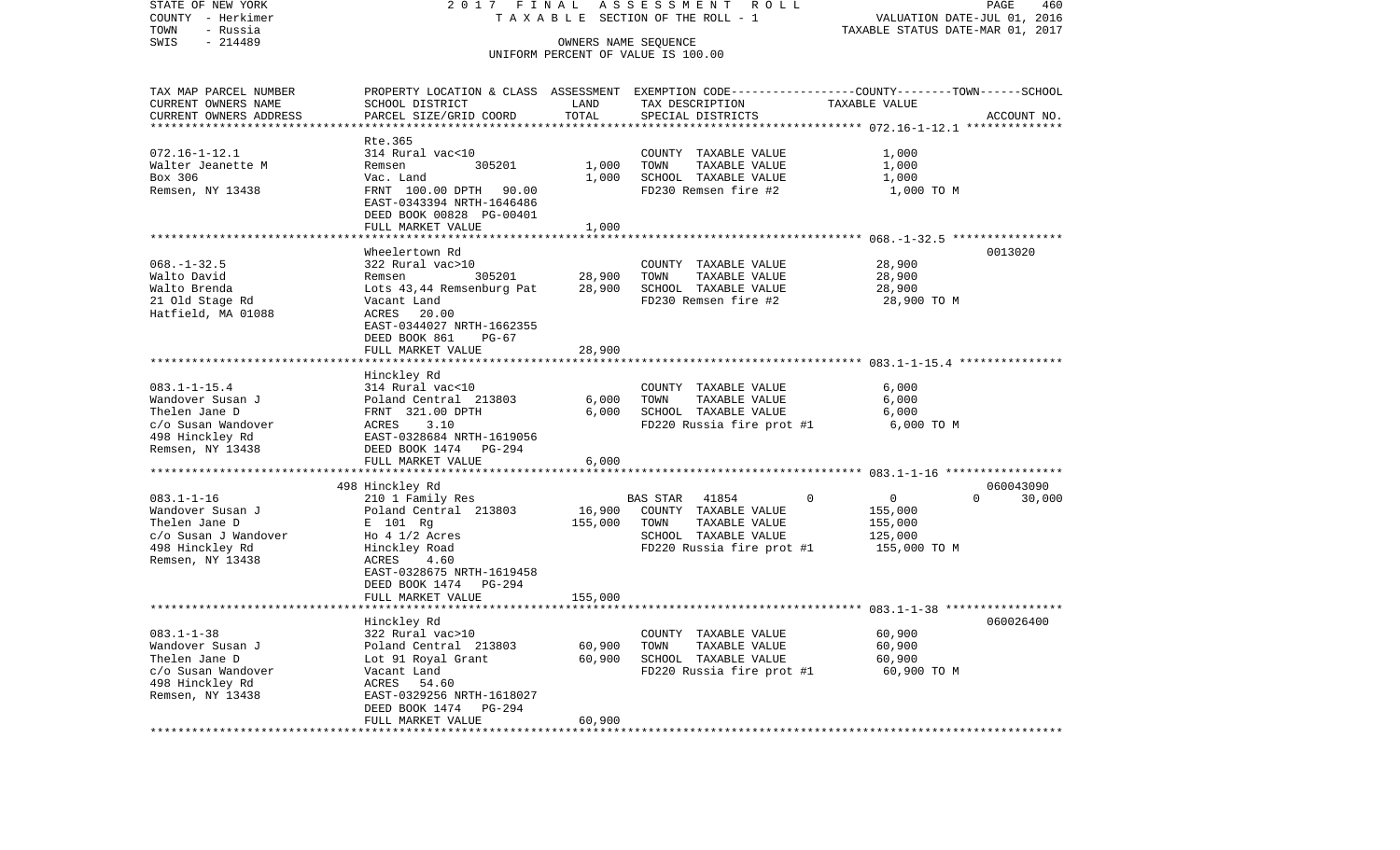| TOWN<br>- Russia<br>TAXABLE STATUS DATE-MAR 01, 2017<br>- 214489<br>SWIS<br>OWNERS NAME SEQUENCE<br>UNIFORM PERCENT OF VALUE IS 100.00<br>TAX MAP PARCEL NUMBER<br>PROPERTY LOCATION & CLASS ASSESSMENT EXEMPTION CODE----------------COUNTY-------TOWN------SCHOOL<br>CURRENT OWNERS NAME<br>SCHOOL DISTRICT<br>LAND<br>TAXABLE VALUE<br>TAX DESCRIPTION<br>TOTAL<br>CURRENT OWNERS ADDRESS<br>PARCEL SIZE/GRID COORD<br>SPECIAL DISTRICTS<br>ACCOUNT NO.<br>*************************<br>060030130<br>Schafer Rd<br>$072.15 - 1 - 37.6$<br>10,300<br>314 Rural vac<10<br>COUNTY TAXABLE VALUE<br>10,300<br>Warner Rachael<br>305201<br>TOWN<br>TAXABLE VALUE<br>10,300<br>Remsen<br>144 Schafer Rd<br>SCHOOL TAXABLE VALUE<br>Lot 23 Walker Tract<br>10,300<br>10,300<br>Remsen, NY 13438<br>FD230 Remsen fire #2<br>Vacant Land<br>10,300 TO M<br>ACRES<br>4.50<br>EAST-0339699 NRTH-1646482<br>DEED BOOK 1182 PG-404<br>FULL MARKET VALUE<br>10,300<br>144 Schafer Rd<br>0030135<br>$072.15 - 1 - 37.8$<br>BAS STAR 41854<br>$\overline{0}$<br>$\Omega$<br>$\mathbf{0}$<br>30,000<br>210 1 Family Res<br>305201<br>Warner Rachael<br>18,300<br>COUNTY TAXABLE VALUE<br>68,800<br>Remsen<br>144 Schafer Rd<br>Lot 23 Walker Trac<br>68,800<br>TOWN<br>TAXABLE VALUE<br>68,800<br>SCHOOL TAXABLE VALUE<br>Remsen, NY 13438<br>38,800<br>House Garage<br>FD230 Remsen fire #2<br>ACRES<br>4.20 BANK 135<br>68,800 TO M<br>EAST-0339644 NRTH-1646203<br>DEED BOOK 1182 PG-401<br>FULL MARKET VALUE<br>68,800<br>060031080<br>Southside Rd<br>$077.1 - 1 - 1$<br>260 Seasonal res<br>COUNTY TAXABLE VALUE<br>60,000<br>TAXABLE VALUE<br>Warner Scott R<br>Poland Central 213803<br>23,000<br>TOWN<br>60,000<br>60,000<br>SCHOOL TAXABLE VALUE<br>c/o Walter Wolczanski<br>Lot 15 Jerseyfield Patent<br>60,000<br>1904 Briar Ave<br>FD220 Russia fire prot #1<br>60,000 TO M<br>Camp<br>Utica, NY 13501<br>FRNT 100.00 DPTH 192.49<br>EAST-0334265 NRTH-1634057<br>DEED BOOK 1113 PG-616<br>60,000<br>FULL MARKET VALUE<br>060023670<br>575 Russia Rd<br>$083.4 - 1 - 8$<br>242 Rurl res&rec<br>BAS STAR 41854<br>$\mathbf{0}$<br>$\overline{0}$<br>$\Omega$<br>30,000<br>Warren Phillip<br>Poland Central 213803<br>48,500<br>COUNTY TAXABLE VALUE<br>157,000<br>Evans Mary Ellen<br>N 86<br>Rg<br>157,000<br>TOWN<br>TAXABLE VALUE<br>157,000<br>575 Russia Rd<br>SCHOOL TAXABLE VALUE<br>127,000<br>Ho 30<br>Poland, NY 13431<br>FD220 Russia fire prot #1<br>157,000 TO M<br>Russia<br>ACRES 30.00<br>EAST-0337431 NRTH-1614189<br>DEED BOOK 188<br><b>PG-129</b><br>FULL MARKET VALUE<br>157,000<br>Russia Rd<br>$083.4 - 1 - 9.2$<br>18,700<br>323 Vacant rural<br>COUNTY TAXABLE VALUE<br>Warren Phillip J<br>18,700<br>TAXABLE VALUE<br>18,700<br>Poland Central 213803<br>TOWN<br>Evans Mary Ellen<br>ACRES 13.40<br>18,700<br>SCHOOL TAXABLE VALUE<br>18,700<br>575 Russia Rd<br>EAST-0337183 NRTH-1615975<br>Poland, NY 13431<br>DEED BOOK 1390 PG-112<br>18,700<br>FULL MARKET VALUE | STATE OF NEW YORK<br>COUNTY - Herkimer | 2017 FINAL | A S S E S S M E N T R O L L<br>TAXABLE SECTION OF THE ROLL - 1 | VALUATION DATE-JUL 01, 2016 | PAGE | 461 |
|------------------------------------------------------------------------------------------------------------------------------------------------------------------------------------------------------------------------------------------------------------------------------------------------------------------------------------------------------------------------------------------------------------------------------------------------------------------------------------------------------------------------------------------------------------------------------------------------------------------------------------------------------------------------------------------------------------------------------------------------------------------------------------------------------------------------------------------------------------------------------------------------------------------------------------------------------------------------------------------------------------------------------------------------------------------------------------------------------------------------------------------------------------------------------------------------------------------------------------------------------------------------------------------------------------------------------------------------------------------------------------------------------------------------------------------------------------------------------------------------------------------------------------------------------------------------------------------------------------------------------------------------------------------------------------------------------------------------------------------------------------------------------------------------------------------------------------------------------------------------------------------------------------------------------------------------------------------------------------------------------------------------------------------------------------------------------------------------------------------------------------------------------------------------------------------------------------------------------------------------------------------------------------------------------------------------------------------------------------------------------------------------------------------------------------------------------------------------------------------------------------------------------------------------------------------------------------------------------------------------------------------------------------------------------------------------------------------------------------------------------------------------------------------------------------------------------------------------------------------------------------------------------------------------------------------------------------------------------------------------|----------------------------------------|------------|----------------------------------------------------------------|-----------------------------|------|-----|
|                                                                                                                                                                                                                                                                                                                                                                                                                                                                                                                                                                                                                                                                                                                                                                                                                                                                                                                                                                                                                                                                                                                                                                                                                                                                                                                                                                                                                                                                                                                                                                                                                                                                                                                                                                                                                                                                                                                                                                                                                                                                                                                                                                                                                                                                                                                                                                                                                                                                                                                                                                                                                                                                                                                                                                                                                                                                                                                                                                                                |                                        |            |                                                                |                             |      |     |
|                                                                                                                                                                                                                                                                                                                                                                                                                                                                                                                                                                                                                                                                                                                                                                                                                                                                                                                                                                                                                                                                                                                                                                                                                                                                                                                                                                                                                                                                                                                                                                                                                                                                                                                                                                                                                                                                                                                                                                                                                                                                                                                                                                                                                                                                                                                                                                                                                                                                                                                                                                                                                                                                                                                                                                                                                                                                                                                                                                                                |                                        |            |                                                                |                             |      |     |
|                                                                                                                                                                                                                                                                                                                                                                                                                                                                                                                                                                                                                                                                                                                                                                                                                                                                                                                                                                                                                                                                                                                                                                                                                                                                                                                                                                                                                                                                                                                                                                                                                                                                                                                                                                                                                                                                                                                                                                                                                                                                                                                                                                                                                                                                                                                                                                                                                                                                                                                                                                                                                                                                                                                                                                                                                                                                                                                                                                                                |                                        |            |                                                                |                             |      |     |
|                                                                                                                                                                                                                                                                                                                                                                                                                                                                                                                                                                                                                                                                                                                                                                                                                                                                                                                                                                                                                                                                                                                                                                                                                                                                                                                                                                                                                                                                                                                                                                                                                                                                                                                                                                                                                                                                                                                                                                                                                                                                                                                                                                                                                                                                                                                                                                                                                                                                                                                                                                                                                                                                                                                                                                                                                                                                                                                                                                                                |                                        |            |                                                                |                             |      |     |
|                                                                                                                                                                                                                                                                                                                                                                                                                                                                                                                                                                                                                                                                                                                                                                                                                                                                                                                                                                                                                                                                                                                                                                                                                                                                                                                                                                                                                                                                                                                                                                                                                                                                                                                                                                                                                                                                                                                                                                                                                                                                                                                                                                                                                                                                                                                                                                                                                                                                                                                                                                                                                                                                                                                                                                                                                                                                                                                                                                                                |                                        |            |                                                                |                             |      |     |
|                                                                                                                                                                                                                                                                                                                                                                                                                                                                                                                                                                                                                                                                                                                                                                                                                                                                                                                                                                                                                                                                                                                                                                                                                                                                                                                                                                                                                                                                                                                                                                                                                                                                                                                                                                                                                                                                                                                                                                                                                                                                                                                                                                                                                                                                                                                                                                                                                                                                                                                                                                                                                                                                                                                                                                                                                                                                                                                                                                                                |                                        |            |                                                                |                             |      |     |
|                                                                                                                                                                                                                                                                                                                                                                                                                                                                                                                                                                                                                                                                                                                                                                                                                                                                                                                                                                                                                                                                                                                                                                                                                                                                                                                                                                                                                                                                                                                                                                                                                                                                                                                                                                                                                                                                                                                                                                                                                                                                                                                                                                                                                                                                                                                                                                                                                                                                                                                                                                                                                                                                                                                                                                                                                                                                                                                                                                                                |                                        |            |                                                                |                             |      |     |
|                                                                                                                                                                                                                                                                                                                                                                                                                                                                                                                                                                                                                                                                                                                                                                                                                                                                                                                                                                                                                                                                                                                                                                                                                                                                                                                                                                                                                                                                                                                                                                                                                                                                                                                                                                                                                                                                                                                                                                                                                                                                                                                                                                                                                                                                                                                                                                                                                                                                                                                                                                                                                                                                                                                                                                                                                                                                                                                                                                                                |                                        |            |                                                                |                             |      |     |
|                                                                                                                                                                                                                                                                                                                                                                                                                                                                                                                                                                                                                                                                                                                                                                                                                                                                                                                                                                                                                                                                                                                                                                                                                                                                                                                                                                                                                                                                                                                                                                                                                                                                                                                                                                                                                                                                                                                                                                                                                                                                                                                                                                                                                                                                                                                                                                                                                                                                                                                                                                                                                                                                                                                                                                                                                                                                                                                                                                                                |                                        |            |                                                                |                             |      |     |
|                                                                                                                                                                                                                                                                                                                                                                                                                                                                                                                                                                                                                                                                                                                                                                                                                                                                                                                                                                                                                                                                                                                                                                                                                                                                                                                                                                                                                                                                                                                                                                                                                                                                                                                                                                                                                                                                                                                                                                                                                                                                                                                                                                                                                                                                                                                                                                                                                                                                                                                                                                                                                                                                                                                                                                                                                                                                                                                                                                                                |                                        |            |                                                                |                             |      |     |
|                                                                                                                                                                                                                                                                                                                                                                                                                                                                                                                                                                                                                                                                                                                                                                                                                                                                                                                                                                                                                                                                                                                                                                                                                                                                                                                                                                                                                                                                                                                                                                                                                                                                                                                                                                                                                                                                                                                                                                                                                                                                                                                                                                                                                                                                                                                                                                                                                                                                                                                                                                                                                                                                                                                                                                                                                                                                                                                                                                                                |                                        |            |                                                                |                             |      |     |
|                                                                                                                                                                                                                                                                                                                                                                                                                                                                                                                                                                                                                                                                                                                                                                                                                                                                                                                                                                                                                                                                                                                                                                                                                                                                                                                                                                                                                                                                                                                                                                                                                                                                                                                                                                                                                                                                                                                                                                                                                                                                                                                                                                                                                                                                                                                                                                                                                                                                                                                                                                                                                                                                                                                                                                                                                                                                                                                                                                                                |                                        |            |                                                                |                             |      |     |
|                                                                                                                                                                                                                                                                                                                                                                                                                                                                                                                                                                                                                                                                                                                                                                                                                                                                                                                                                                                                                                                                                                                                                                                                                                                                                                                                                                                                                                                                                                                                                                                                                                                                                                                                                                                                                                                                                                                                                                                                                                                                                                                                                                                                                                                                                                                                                                                                                                                                                                                                                                                                                                                                                                                                                                                                                                                                                                                                                                                                |                                        |            |                                                                |                             |      |     |
|                                                                                                                                                                                                                                                                                                                                                                                                                                                                                                                                                                                                                                                                                                                                                                                                                                                                                                                                                                                                                                                                                                                                                                                                                                                                                                                                                                                                                                                                                                                                                                                                                                                                                                                                                                                                                                                                                                                                                                                                                                                                                                                                                                                                                                                                                                                                                                                                                                                                                                                                                                                                                                                                                                                                                                                                                                                                                                                                                                                                |                                        |            |                                                                |                             |      |     |
|                                                                                                                                                                                                                                                                                                                                                                                                                                                                                                                                                                                                                                                                                                                                                                                                                                                                                                                                                                                                                                                                                                                                                                                                                                                                                                                                                                                                                                                                                                                                                                                                                                                                                                                                                                                                                                                                                                                                                                                                                                                                                                                                                                                                                                                                                                                                                                                                                                                                                                                                                                                                                                                                                                                                                                                                                                                                                                                                                                                                |                                        |            |                                                                |                             |      |     |
|                                                                                                                                                                                                                                                                                                                                                                                                                                                                                                                                                                                                                                                                                                                                                                                                                                                                                                                                                                                                                                                                                                                                                                                                                                                                                                                                                                                                                                                                                                                                                                                                                                                                                                                                                                                                                                                                                                                                                                                                                                                                                                                                                                                                                                                                                                                                                                                                                                                                                                                                                                                                                                                                                                                                                                                                                                                                                                                                                                                                |                                        |            |                                                                |                             |      |     |
|                                                                                                                                                                                                                                                                                                                                                                                                                                                                                                                                                                                                                                                                                                                                                                                                                                                                                                                                                                                                                                                                                                                                                                                                                                                                                                                                                                                                                                                                                                                                                                                                                                                                                                                                                                                                                                                                                                                                                                                                                                                                                                                                                                                                                                                                                                                                                                                                                                                                                                                                                                                                                                                                                                                                                                                                                                                                                                                                                                                                |                                        |            |                                                                |                             |      |     |
|                                                                                                                                                                                                                                                                                                                                                                                                                                                                                                                                                                                                                                                                                                                                                                                                                                                                                                                                                                                                                                                                                                                                                                                                                                                                                                                                                                                                                                                                                                                                                                                                                                                                                                                                                                                                                                                                                                                                                                                                                                                                                                                                                                                                                                                                                                                                                                                                                                                                                                                                                                                                                                                                                                                                                                                                                                                                                                                                                                                                |                                        |            |                                                                |                             |      |     |
|                                                                                                                                                                                                                                                                                                                                                                                                                                                                                                                                                                                                                                                                                                                                                                                                                                                                                                                                                                                                                                                                                                                                                                                                                                                                                                                                                                                                                                                                                                                                                                                                                                                                                                                                                                                                                                                                                                                                                                                                                                                                                                                                                                                                                                                                                                                                                                                                                                                                                                                                                                                                                                                                                                                                                                                                                                                                                                                                                                                                |                                        |            |                                                                |                             |      |     |
|                                                                                                                                                                                                                                                                                                                                                                                                                                                                                                                                                                                                                                                                                                                                                                                                                                                                                                                                                                                                                                                                                                                                                                                                                                                                                                                                                                                                                                                                                                                                                                                                                                                                                                                                                                                                                                                                                                                                                                                                                                                                                                                                                                                                                                                                                                                                                                                                                                                                                                                                                                                                                                                                                                                                                                                                                                                                                                                                                                                                |                                        |            |                                                                |                             |      |     |
|                                                                                                                                                                                                                                                                                                                                                                                                                                                                                                                                                                                                                                                                                                                                                                                                                                                                                                                                                                                                                                                                                                                                                                                                                                                                                                                                                                                                                                                                                                                                                                                                                                                                                                                                                                                                                                                                                                                                                                                                                                                                                                                                                                                                                                                                                                                                                                                                                                                                                                                                                                                                                                                                                                                                                                                                                                                                                                                                                                                                |                                        |            |                                                                |                             |      |     |
|                                                                                                                                                                                                                                                                                                                                                                                                                                                                                                                                                                                                                                                                                                                                                                                                                                                                                                                                                                                                                                                                                                                                                                                                                                                                                                                                                                                                                                                                                                                                                                                                                                                                                                                                                                                                                                                                                                                                                                                                                                                                                                                                                                                                                                                                                                                                                                                                                                                                                                                                                                                                                                                                                                                                                                                                                                                                                                                                                                                                |                                        |            |                                                                |                             |      |     |
|                                                                                                                                                                                                                                                                                                                                                                                                                                                                                                                                                                                                                                                                                                                                                                                                                                                                                                                                                                                                                                                                                                                                                                                                                                                                                                                                                                                                                                                                                                                                                                                                                                                                                                                                                                                                                                                                                                                                                                                                                                                                                                                                                                                                                                                                                                                                                                                                                                                                                                                                                                                                                                                                                                                                                                                                                                                                                                                                                                                                |                                        |            |                                                                |                             |      |     |
|                                                                                                                                                                                                                                                                                                                                                                                                                                                                                                                                                                                                                                                                                                                                                                                                                                                                                                                                                                                                                                                                                                                                                                                                                                                                                                                                                                                                                                                                                                                                                                                                                                                                                                                                                                                                                                                                                                                                                                                                                                                                                                                                                                                                                                                                                                                                                                                                                                                                                                                                                                                                                                                                                                                                                                                                                                                                                                                                                                                                |                                        |            |                                                                |                             |      |     |
|                                                                                                                                                                                                                                                                                                                                                                                                                                                                                                                                                                                                                                                                                                                                                                                                                                                                                                                                                                                                                                                                                                                                                                                                                                                                                                                                                                                                                                                                                                                                                                                                                                                                                                                                                                                                                                                                                                                                                                                                                                                                                                                                                                                                                                                                                                                                                                                                                                                                                                                                                                                                                                                                                                                                                                                                                                                                                                                                                                                                |                                        |            |                                                                |                             |      |     |
|                                                                                                                                                                                                                                                                                                                                                                                                                                                                                                                                                                                                                                                                                                                                                                                                                                                                                                                                                                                                                                                                                                                                                                                                                                                                                                                                                                                                                                                                                                                                                                                                                                                                                                                                                                                                                                                                                                                                                                                                                                                                                                                                                                                                                                                                                                                                                                                                                                                                                                                                                                                                                                                                                                                                                                                                                                                                                                                                                                                                |                                        |            |                                                                |                             |      |     |
|                                                                                                                                                                                                                                                                                                                                                                                                                                                                                                                                                                                                                                                                                                                                                                                                                                                                                                                                                                                                                                                                                                                                                                                                                                                                                                                                                                                                                                                                                                                                                                                                                                                                                                                                                                                                                                                                                                                                                                                                                                                                                                                                                                                                                                                                                                                                                                                                                                                                                                                                                                                                                                                                                                                                                                                                                                                                                                                                                                                                |                                        |            |                                                                |                             |      |     |
|                                                                                                                                                                                                                                                                                                                                                                                                                                                                                                                                                                                                                                                                                                                                                                                                                                                                                                                                                                                                                                                                                                                                                                                                                                                                                                                                                                                                                                                                                                                                                                                                                                                                                                                                                                                                                                                                                                                                                                                                                                                                                                                                                                                                                                                                                                                                                                                                                                                                                                                                                                                                                                                                                                                                                                                                                                                                                                                                                                                                |                                        |            |                                                                |                             |      |     |
|                                                                                                                                                                                                                                                                                                                                                                                                                                                                                                                                                                                                                                                                                                                                                                                                                                                                                                                                                                                                                                                                                                                                                                                                                                                                                                                                                                                                                                                                                                                                                                                                                                                                                                                                                                                                                                                                                                                                                                                                                                                                                                                                                                                                                                                                                                                                                                                                                                                                                                                                                                                                                                                                                                                                                                                                                                                                                                                                                                                                |                                        |            |                                                                |                             |      |     |
|                                                                                                                                                                                                                                                                                                                                                                                                                                                                                                                                                                                                                                                                                                                                                                                                                                                                                                                                                                                                                                                                                                                                                                                                                                                                                                                                                                                                                                                                                                                                                                                                                                                                                                                                                                                                                                                                                                                                                                                                                                                                                                                                                                                                                                                                                                                                                                                                                                                                                                                                                                                                                                                                                                                                                                                                                                                                                                                                                                                                |                                        |            |                                                                |                             |      |     |
|                                                                                                                                                                                                                                                                                                                                                                                                                                                                                                                                                                                                                                                                                                                                                                                                                                                                                                                                                                                                                                                                                                                                                                                                                                                                                                                                                                                                                                                                                                                                                                                                                                                                                                                                                                                                                                                                                                                                                                                                                                                                                                                                                                                                                                                                                                                                                                                                                                                                                                                                                                                                                                                                                                                                                                                                                                                                                                                                                                                                |                                        |            |                                                                |                             |      |     |
|                                                                                                                                                                                                                                                                                                                                                                                                                                                                                                                                                                                                                                                                                                                                                                                                                                                                                                                                                                                                                                                                                                                                                                                                                                                                                                                                                                                                                                                                                                                                                                                                                                                                                                                                                                                                                                                                                                                                                                                                                                                                                                                                                                                                                                                                                                                                                                                                                                                                                                                                                                                                                                                                                                                                                                                                                                                                                                                                                                                                |                                        |            |                                                                |                             |      |     |
|                                                                                                                                                                                                                                                                                                                                                                                                                                                                                                                                                                                                                                                                                                                                                                                                                                                                                                                                                                                                                                                                                                                                                                                                                                                                                                                                                                                                                                                                                                                                                                                                                                                                                                                                                                                                                                                                                                                                                                                                                                                                                                                                                                                                                                                                                                                                                                                                                                                                                                                                                                                                                                                                                                                                                                                                                                                                                                                                                                                                |                                        |            |                                                                |                             |      |     |
|                                                                                                                                                                                                                                                                                                                                                                                                                                                                                                                                                                                                                                                                                                                                                                                                                                                                                                                                                                                                                                                                                                                                                                                                                                                                                                                                                                                                                                                                                                                                                                                                                                                                                                                                                                                                                                                                                                                                                                                                                                                                                                                                                                                                                                                                                                                                                                                                                                                                                                                                                                                                                                                                                                                                                                                                                                                                                                                                                                                                |                                        |            |                                                                |                             |      |     |
|                                                                                                                                                                                                                                                                                                                                                                                                                                                                                                                                                                                                                                                                                                                                                                                                                                                                                                                                                                                                                                                                                                                                                                                                                                                                                                                                                                                                                                                                                                                                                                                                                                                                                                                                                                                                                                                                                                                                                                                                                                                                                                                                                                                                                                                                                                                                                                                                                                                                                                                                                                                                                                                                                                                                                                                                                                                                                                                                                                                                |                                        |            |                                                                |                             |      |     |
|                                                                                                                                                                                                                                                                                                                                                                                                                                                                                                                                                                                                                                                                                                                                                                                                                                                                                                                                                                                                                                                                                                                                                                                                                                                                                                                                                                                                                                                                                                                                                                                                                                                                                                                                                                                                                                                                                                                                                                                                                                                                                                                                                                                                                                                                                                                                                                                                                                                                                                                                                                                                                                                                                                                                                                                                                                                                                                                                                                                                |                                        |            |                                                                |                             |      |     |
|                                                                                                                                                                                                                                                                                                                                                                                                                                                                                                                                                                                                                                                                                                                                                                                                                                                                                                                                                                                                                                                                                                                                                                                                                                                                                                                                                                                                                                                                                                                                                                                                                                                                                                                                                                                                                                                                                                                                                                                                                                                                                                                                                                                                                                                                                                                                                                                                                                                                                                                                                                                                                                                                                                                                                                                                                                                                                                                                                                                                |                                        |            |                                                                |                             |      |     |
|                                                                                                                                                                                                                                                                                                                                                                                                                                                                                                                                                                                                                                                                                                                                                                                                                                                                                                                                                                                                                                                                                                                                                                                                                                                                                                                                                                                                                                                                                                                                                                                                                                                                                                                                                                                                                                                                                                                                                                                                                                                                                                                                                                                                                                                                                                                                                                                                                                                                                                                                                                                                                                                                                                                                                                                                                                                                                                                                                                                                |                                        |            |                                                                |                             |      |     |
|                                                                                                                                                                                                                                                                                                                                                                                                                                                                                                                                                                                                                                                                                                                                                                                                                                                                                                                                                                                                                                                                                                                                                                                                                                                                                                                                                                                                                                                                                                                                                                                                                                                                                                                                                                                                                                                                                                                                                                                                                                                                                                                                                                                                                                                                                                                                                                                                                                                                                                                                                                                                                                                                                                                                                                                                                                                                                                                                                                                                |                                        |            |                                                                |                             |      |     |
|                                                                                                                                                                                                                                                                                                                                                                                                                                                                                                                                                                                                                                                                                                                                                                                                                                                                                                                                                                                                                                                                                                                                                                                                                                                                                                                                                                                                                                                                                                                                                                                                                                                                                                                                                                                                                                                                                                                                                                                                                                                                                                                                                                                                                                                                                                                                                                                                                                                                                                                                                                                                                                                                                                                                                                                                                                                                                                                                                                                                |                                        |            |                                                                |                             |      |     |
|                                                                                                                                                                                                                                                                                                                                                                                                                                                                                                                                                                                                                                                                                                                                                                                                                                                                                                                                                                                                                                                                                                                                                                                                                                                                                                                                                                                                                                                                                                                                                                                                                                                                                                                                                                                                                                                                                                                                                                                                                                                                                                                                                                                                                                                                                                                                                                                                                                                                                                                                                                                                                                                                                                                                                                                                                                                                                                                                                                                                |                                        |            |                                                                |                             |      |     |
|                                                                                                                                                                                                                                                                                                                                                                                                                                                                                                                                                                                                                                                                                                                                                                                                                                                                                                                                                                                                                                                                                                                                                                                                                                                                                                                                                                                                                                                                                                                                                                                                                                                                                                                                                                                                                                                                                                                                                                                                                                                                                                                                                                                                                                                                                                                                                                                                                                                                                                                                                                                                                                                                                                                                                                                                                                                                                                                                                                                                |                                        |            |                                                                |                             |      |     |
|                                                                                                                                                                                                                                                                                                                                                                                                                                                                                                                                                                                                                                                                                                                                                                                                                                                                                                                                                                                                                                                                                                                                                                                                                                                                                                                                                                                                                                                                                                                                                                                                                                                                                                                                                                                                                                                                                                                                                                                                                                                                                                                                                                                                                                                                                                                                                                                                                                                                                                                                                                                                                                                                                                                                                                                                                                                                                                                                                                                                |                                        |            |                                                                |                             |      |     |
|                                                                                                                                                                                                                                                                                                                                                                                                                                                                                                                                                                                                                                                                                                                                                                                                                                                                                                                                                                                                                                                                                                                                                                                                                                                                                                                                                                                                                                                                                                                                                                                                                                                                                                                                                                                                                                                                                                                                                                                                                                                                                                                                                                                                                                                                                                                                                                                                                                                                                                                                                                                                                                                                                                                                                                                                                                                                                                                                                                                                |                                        |            |                                                                |                             |      |     |
|                                                                                                                                                                                                                                                                                                                                                                                                                                                                                                                                                                                                                                                                                                                                                                                                                                                                                                                                                                                                                                                                                                                                                                                                                                                                                                                                                                                                                                                                                                                                                                                                                                                                                                                                                                                                                                                                                                                                                                                                                                                                                                                                                                                                                                                                                                                                                                                                                                                                                                                                                                                                                                                                                                                                                                                                                                                                                                                                                                                                |                                        |            |                                                                |                             |      |     |
|                                                                                                                                                                                                                                                                                                                                                                                                                                                                                                                                                                                                                                                                                                                                                                                                                                                                                                                                                                                                                                                                                                                                                                                                                                                                                                                                                                                                                                                                                                                                                                                                                                                                                                                                                                                                                                                                                                                                                                                                                                                                                                                                                                                                                                                                                                                                                                                                                                                                                                                                                                                                                                                                                                                                                                                                                                                                                                                                                                                                |                                        |            |                                                                |                             |      |     |
|                                                                                                                                                                                                                                                                                                                                                                                                                                                                                                                                                                                                                                                                                                                                                                                                                                                                                                                                                                                                                                                                                                                                                                                                                                                                                                                                                                                                                                                                                                                                                                                                                                                                                                                                                                                                                                                                                                                                                                                                                                                                                                                                                                                                                                                                                                                                                                                                                                                                                                                                                                                                                                                                                                                                                                                                                                                                                                                                                                                                |                                        |            |                                                                |                             |      |     |
|                                                                                                                                                                                                                                                                                                                                                                                                                                                                                                                                                                                                                                                                                                                                                                                                                                                                                                                                                                                                                                                                                                                                                                                                                                                                                                                                                                                                                                                                                                                                                                                                                                                                                                                                                                                                                                                                                                                                                                                                                                                                                                                                                                                                                                                                                                                                                                                                                                                                                                                                                                                                                                                                                                                                                                                                                                                                                                                                                                                                |                                        |            |                                                                |                             |      |     |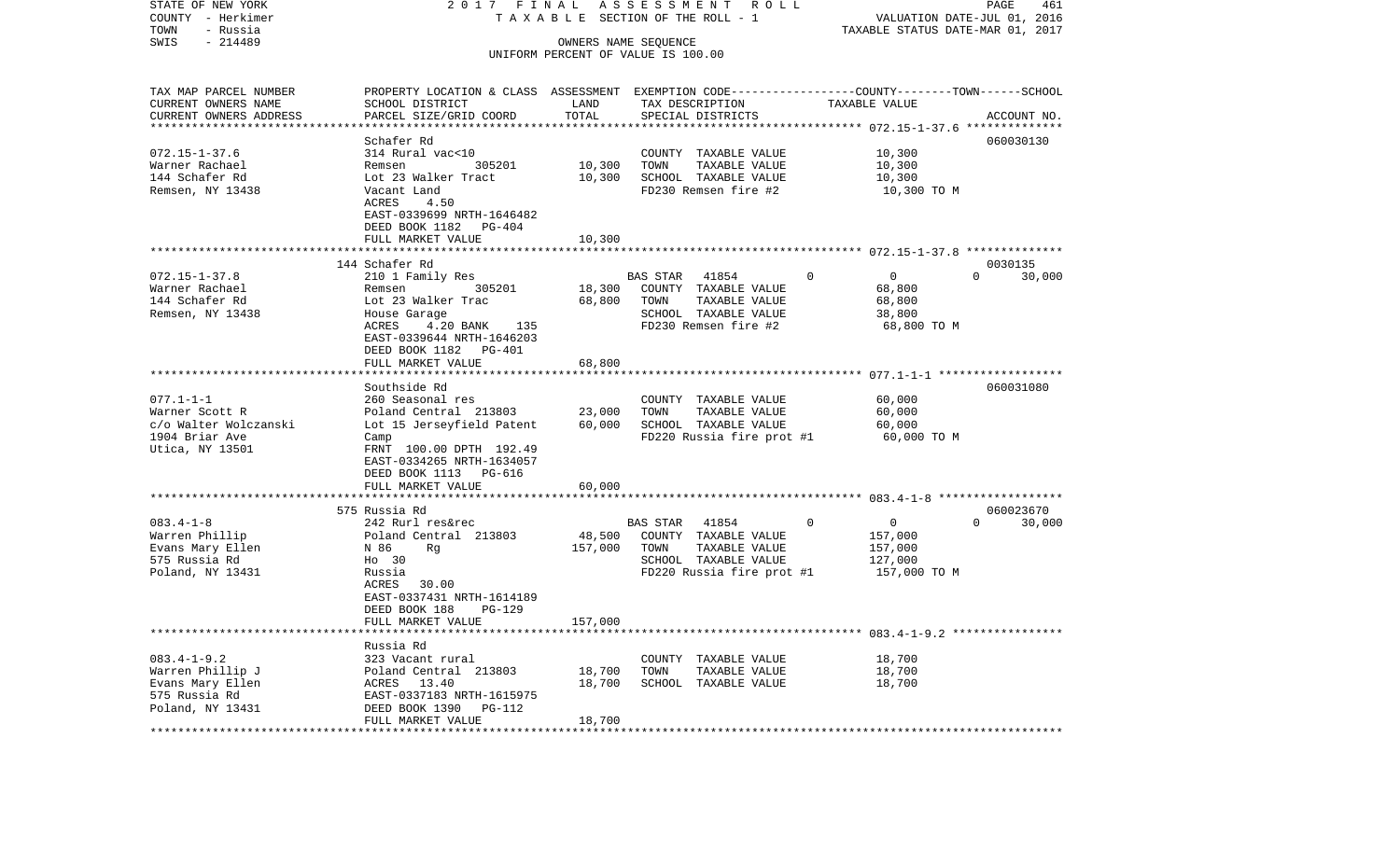| STATE OF NEW YORK                                   | 2017                       | FINAL                         | ASSESSMENT<br>ROLL                                                                              |                                  | PAGE<br>462        |
|-----------------------------------------------------|----------------------------|-------------------------------|-------------------------------------------------------------------------------------------------|----------------------------------|--------------------|
| COUNTY - Herkimer                                   | TAXABLE                    |                               | SECTION OF THE ROLL - 1                                                                         | VALUATION DATE-JUL 01,           | 2016               |
| TOWN<br>- Russia                                    |                            |                               |                                                                                                 | TAXABLE STATUS DATE-MAR 01, 2017 |                    |
| $-214489$<br>SWIS                                   |                            |                               | OWNERS NAME SEQUENCE                                                                            |                                  |                    |
|                                                     |                            |                               | UNIFORM PERCENT OF VALUE IS 100.00                                                              |                                  |                    |
|                                                     |                            |                               |                                                                                                 |                                  |                    |
|                                                     |                            |                               |                                                                                                 |                                  |                    |
| TAX MAP PARCEL NUMBER                               |                            |                               | PROPERTY LOCATION & CLASS ASSESSMENT EXEMPTION CODE----------------COUNTY-------TOWN-----SCHOOL |                                  |                    |
| CURRENT OWNERS NAME                                 | SCHOOL DISTRICT            | LAND                          | TAX DESCRIPTION                                                                                 | TAXABLE VALUE                    |                    |
| CURRENT OWNERS ADDRESS                              | PARCEL SIZE/GRID COORD     | TOTAL                         | SPECIAL DISTRICTS                                                                               |                                  | ACCOUNT NO.        |
| **********************                              |                            | *************                 |                                                                                                 |                                  |                    |
|                                                     | 1101 Hinckley              |                               |                                                                                                 |                                  |                    |
| $077.3 - 1 - 4.3$                                   | 210 1 Family Res           |                               | COUNTY TAXABLE VALUE                                                                            | 150,000                          |                    |
| Wassel Emile                                        | Poland Central 213803      | 19,500                        | TAXABLE VALUE<br>TOWN                                                                           | 150,000                          |                    |
| Wassel Anwar                                        | 6.00<br>ACRES              | 150,000                       | SCHOOL TAXABLE VALUE                                                                            | 150,000                          |                    |
| 115 Sylvon Way                                      | EAST-0328253 NRTH-1631461  |                               | FD220 Russia fire prot #1                                                                       | 150,000 TO M                     |                    |
| New Hartford, NY 13413                              | DEED BOOK 1559<br>PG-524   |                               |                                                                                                 |                                  |                    |
|                                                     | FULL MARKET VALUE          | 150,000                       |                                                                                                 |                                  |                    |
|                                                     | ************               |                               |                                                                                                 | $089.1 - 2 - 4.3$ **             |                    |
|                                                     | 1034 St Rt 8               |                               |                                                                                                 |                                  |                    |
| $089.1 - 2 - 4.3$                                   | 270 Mfg housing            |                               | COUNTY TAXABLE VALUE                                                                            | 64,000                           |                    |
| Waterbury Erin                                      | Poland Central 213803      | 17,500                        | TOWN<br>TAXABLE VALUE                                                                           | 64,000                           |                    |
| Shepard Lawrence                                    | FRNT 879.00 DPTH           | 64,000                        | SCHOOL TAXABLE VALUE                                                                            | 64,000                           |                    |
| 1034 St Rt 8                                        | 8.00<br>ACRES              |                               | FD220 Russia fire prot #1                                                                       |                                  |                    |
|                                                     | EAST-0357423 NRTH-1608671  |                               |                                                                                                 | 64,000 TO M                      |                    |
| Cold Brook, NY 13324                                |                            |                               |                                                                                                 |                                  |                    |
|                                                     | DEED BOOK 1605<br>PG-49    |                               |                                                                                                 |                                  |                    |
|                                                     | FULL MARKET VALUE          | 64,000<br>* * * * * * * * * * |                                                                                                 |                                  |                    |
|                                                     |                            |                               |                                                                                                 |                                  |                    |
|                                                     | 177 Beecher Rd             |                               |                                                                                                 |                                  | 060029100          |
| $088.1 - 1 - 34$                                    | 210 1 Family Res           |                               | ENH STAR<br>41834                                                                               | $\mathbf 0$<br>$\Omega$          | 65,500<br>$\Omega$ |
| Waterbury Floyd                                     | Poland Central 213803      | 15,500                        | COUNTY TAXABLE VALUE                                                                            | 132,100                          |                    |
| Waterbury Phyllis                                   | N 47<br>Rq                 | 132,100                       | TOWN<br>TAXABLE VALUE                                                                           | 132,100                          |                    |
| 177 Beecher Rd                                      | $HO$ 2                     |                               | SCHOOL TAXABLE VALUE                                                                            | 66,600                           |                    |
| Poland, NY 13431                                    | Beecher Road               |                               | FD220 Russia fire prot #1                                                                       | 132,100 TO M                     |                    |
|                                                     | 2.30<br>ACRES              |                               |                                                                                                 |                                  |                    |
|                                                     | EAST-0331700 NRTH-1606494  |                               |                                                                                                 |                                  |                    |
|                                                     | DEED BOOK 00606 PG-00285   |                               |                                                                                                 |                                  |                    |
|                                                     | FULL MARKET VALUE          | 132,100                       |                                                                                                 |                                  |                    |
|                                                     | ************************** |                               |                                                                                                 |                                  |                    |
|                                                     | Lane Rd                    |                               |                                                                                                 |                                  |                    |
| $077.1 - 1 - 23$                                    | 322 Rural vac>10           |                               | COUNTY TAXABLE VALUE                                                                            | 78,100                           |                    |
| Waters Peninsula Irrev. Trust Poland Central 213803 |                            | 78,100                        | TOWN<br>TAXABLE VALUE                                                                           | 78,100                           |                    |
| 166 Waters Ln                                       | Lot 15 Jerseyfield Patent  | 78,100                        | SCHOOL TAXABLE VALUE                                                                            | 78,100                           |                    |
| Cold Brook, NY 13324                                | Vacant Land                |                               | FD220 Russia fire prot #1                                                                       | 78,100 TO M                      |                    |
|                                                     | ACRES<br>39.40             |                               |                                                                                                 |                                  |                    |
|                                                     | EAST-0335527 NRTH-1634770  |                               |                                                                                                 |                                  |                    |
|                                                     | DEED BOOK 1527<br>PG-72    |                               |                                                                                                 |                                  |                    |
|                                                     | FULL MARKET VALUE          | 78,100                        |                                                                                                 |                                  |                    |
|                                                     |                            |                               |                                                                                                 |                                  |                    |
|                                                     | 313 Plumb Rd               |                               |                                                                                                 |                                  | 168948             |
| $088.1 - 1 - 18.11$                                 | 210 1 Family Res           |                               | ENH STAR<br>41834                                                                               | $\mathbf 0$<br>$\Omega$          | $\Omega$<br>32,500 |
| Wayman Betty                                        | Poland Central 213803      | 12,500                        | COUNTY TAXABLE VALUE                                                                            | 32,500                           |                    |
| 313 Plumb Rd                                        | FRNT 120.00 DPTH           | 32,500                        | TOWN<br>TAXABLE VALUE                                                                           | 32,500                           |                    |
| Poland, NY 13431                                    | ACRES<br>1.00              |                               | SCHOOL TAXABLE VALUE                                                                            | $\Omega$                         |                    |
|                                                     |                            |                               | FD220 Russia fire prot #1                                                                       | 32,500 TO M                      |                    |
|                                                     | EAST-0335908 NRTH-1606291  |                               |                                                                                                 |                                  |                    |
|                                                     | DEED BOOK 1423<br>$PG-173$ |                               |                                                                                                 |                                  |                    |
|                                                     | FULL MARKET VALUE          | 32,500                        |                                                                                                 |                                  |                    |
|                                                     |                            |                               |                                                                                                 |                                  |                    |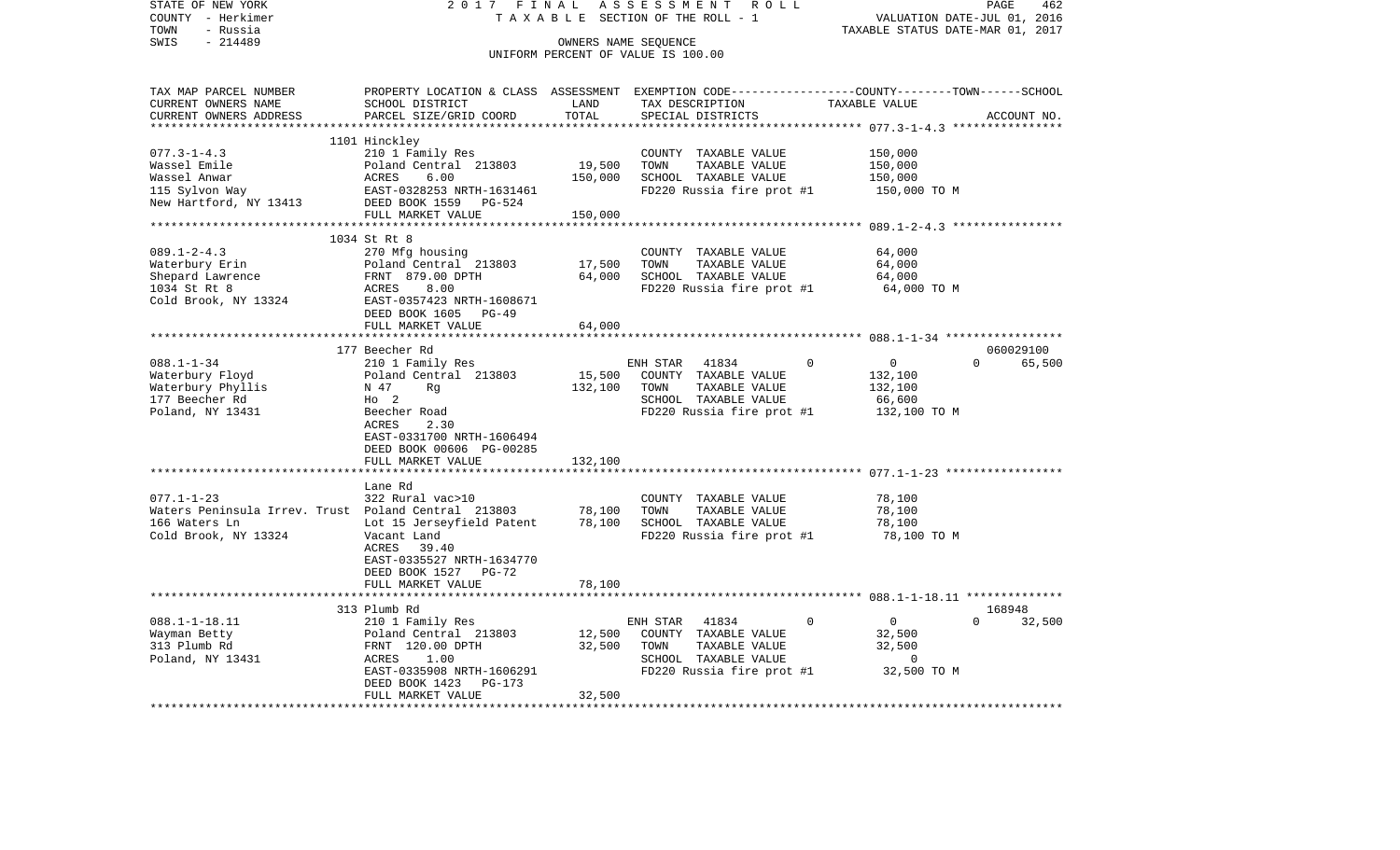STATE OF NEW YORK 2017 FINAL ASSESSMENT ROLL COUNTY - Herkimer T A X A B L E SECTION OF THE ROLL - 1 VALUATION DATE-JUL 01, 2016 TOWN - Russia TAXABLE STATUS DATE-MAR 01, 2017 OWNERS NAME SEQUENCE

UNIFORM PERCENT OF VALUE IS 100.00

| TAX MAP PARCEL NUMBER<br>CURRENT OWNERS NAME | PROPERTY LOCATION & CLASS ASSESSMENT EXEMPTION CODE---------------COUNTY-------TOWN-----SCHOOL<br>SCHOOL DISTRICT | LAND      |                                           | TAX DESCRIPTION                       |          | TAXABLE VALUE  |              |                          |
|----------------------------------------------|-------------------------------------------------------------------------------------------------------------------|-----------|-------------------------------------------|---------------------------------------|----------|----------------|--------------|--------------------------|
| CURRENT OWNERS ADDRESS                       | PARCEL SIZE/GRID COORD                                                                                            | TOTAL     |                                           | SPECIAL DISTRICTS                     |          |                |              | ACCOUNT NO.              |
|                                              |                                                                                                                   |           |                                           |                                       |          |                |              |                          |
| $084.3 - 2 - 31$                             | Route 8                                                                                                           |           |                                           |                                       | $\Omega$ | 15,000         | $\Omega$     | 060010140<br>$\mathbf 0$ |
| Weakley Alberta                              | 210 1 Family Res<br>Poland Central 213803                                                                         |           | VET COM C 41132<br>21,000 VET COM T 41133 |                                       | $\Omega$ | $\Omega$       | 20,000       | $\overline{0}$           |
| 796 State Route 8                            | Lot 63 Royal Grant                                                                                                |           | 93,500 ENH STAR                           | 41834                                 | $\Omega$ | $\overline{0}$ | $\Omega$     | 65,500                   |
| Cold Brook, NY 13324                         |                                                                                                                   |           |                                           |                                       |          | 78,500         |              |                          |
|                                              | House Att Gar<br>ACRES<br>4.00                                                                                    |           | TOWN                                      | COUNTY TAXABLE VALUE<br>TAXABLE VALUE |          | 73,500         |              |                          |
|                                              | EAST-0353206 NRTH-1611101                                                                                         |           |                                           | SCHOOL TAXABLE VALUE                  |          | 28,000         |              |                          |
|                                              | DEED BOOK 681<br>PG-740                                                                                           |           |                                           | FD220 Russia fire prot #1             |          | 93,500 TO M    |              |                          |
|                                              | FULL MARKET VALUE                                                                                                 | 93,500    |                                           |                                       |          |                |              |                          |
|                                              |                                                                                                                   |           |                                           |                                       |          |                |              |                          |
|                                              | 4796 Military Rd                                                                                                  |           |                                           |                                       |          |                |              | 060000370                |
| $083.4 - 1 - 76.2$                           | 240 Rural res                                                                                                     |           | AG MKTS                                   | 41730                                 | 0        | 34,986         | 34,986       | 34,986                   |
| Weakley Brad                                 | Poland Central 213803                                                                                             |           | 104,300 BAS STAR                          | 41854                                 | 0        | $\overline{0}$ | $\mathbf{0}$ | 30,000                   |
| Weakley Annamarie                            | Lots 65 & 72 Royal Grant                                                                                          | 229,300   |                                           | COUNTY TAXABLE VALUE                  |          | 194,314        |              |                          |
| 8942 N Main St                               | Vacant Land                                                                                                       |           | TOWN                                      | TAXABLE VALUE                         |          | 194,314        |              |                          |
| Poland, NY 13431                             | FRNT 750.00 DPTH                                                                                                  |           |                                           | SCHOOL TAXABLE VALUE                  |          | 164,314        |              |                          |
|                                              | ACRES 136.80                                                                                                      |           |                                           | FD220 Russia fire prot #1             |          | 229,300 TO M   |              |                          |
| MAY BE SUBJECT TO PAYMENT                    | EAST-0343412 NRTH-1610918                                                                                         |           |                                           |                                       |          |                |              |                          |
| UNDER AGDIST LAW TIL 2024                    | DEED BOOK 1474 PG-738                                                                                             |           |                                           |                                       |          |                |              |                          |
|                                              | FULL MARKET VALUE                                                                                                 | 229,300   |                                           |                                       |          |                |              |                          |
|                                              |                                                                                                                   |           |                                           |                                       |          |                |              |                          |
|                                              | Russia Rd                                                                                                         |           |                                           |                                       |          |                |              | 060000365                |
| $083.4 - 1 - 76.5$                           | 314 Rural vac<10                                                                                                  |           |                                           | COUNTY TAXABLE VALUE                  |          | 11,000         |              |                          |
| Weakley Brad                                 | Poland Central 213803                                                                                             | 11,000    | TOWN                                      | TAXABLE VALUE                         |          | 11,000         |              |                          |
| 8942 Russia Rd                               | Lot 72 Royal Grant                                                                                                | 11,000    |                                           | SCHOOL TAXABLE VALUE                  |          | 11,000         |              |                          |
| Poland, NY 13431                             | Vacant Land                                                                                                       |           |                                           | FD220 Russia fire prot #1             |          | 11,000 TO M    |              |                          |
|                                              | ACRES<br>5.00                                                                                                     |           |                                           |                                       |          |                |              |                          |
|                                              | EAST-0343327 NRTH-1613313                                                                                         |           |                                           |                                       |          |                |              |                          |
|                                              | DEED BOOK 1360<br>PG-647                                                                                          |           |                                           |                                       |          |                |              |                          |
|                                              | FULL MARKET VALUE                                                                                                 | 11,000    |                                           |                                       |          |                |              |                          |
|                                              |                                                                                                                   | ********* |                                           |                                       |          |                |              |                          |
|                                              | 8968 N Main St                                                                                                    |           |                                           |                                       |          |                |              | 060032640                |
| $088.2 - 1 - 33$                             | 100 Agricultural                                                                                                  |           | AG MKTS                                   | 41730                                 | $\Omega$ | 11,001         | 11,001       | 11,001                   |
| Weakley Brad                                 | Poland Central 213803                                                                                             | 65,000    |                                           | COUNTY TAXABLE VALUE                  |          | 124,699        |              |                          |
| 8942 N Main St                               | N 45 Rg                                                                                                           | 135,700   | TOWN                                      | TAXABLE VALUE                         |          | 124,699        |              |                          |
| Poland, NY 13431                             | Farm 100 Acres                                                                                                    |           |                                           | SCHOOL TAXABLE VALUE                  |          | 124,699        |              |                          |
|                                              | ACRES<br>89.70                                                                                                    |           |                                           | FD220 Russia fire prot #1             |          | 135,700 TO M   |              |                          |
| MAY BE SUBJECT TO PAYMENT                    | EAST-0340401 NRTH-1604023                                                                                         |           |                                           |                                       |          |                |              |                          |
| UNDER AGDIST LAW TIL 2024                    | DEED BOOK 1586<br>PG-125                                                                                          |           |                                           |                                       |          |                |              |                          |
|                                              | FULL MARKET VALUE                                                                                                 | 135,700   |                                           |                                       |          |                |              |                          |
|                                              |                                                                                                                   |           |                                           |                                       |          |                |              |                          |
|                                              | Wheelertown Rd                                                                                                    |           |                                           |                                       |          |                |              | 060000810                |
| $068. - 2 - 40$                              | 314 Rural vac<10                                                                                                  |           |                                           | COUNTY TAXABLE VALUE                  |          | 1,600          |              |                          |
| Weakley Brad N                               | 305201<br>Remsen                                                                                                  | 1,600     | TOWN                                      | TAXABLE VALUE                         |          | 1,600          |              |                          |
| 8942 N Main St                               | Lot 58 Remsenburg Patent                                                                                          | 1,600     |                                           | SCHOOL TAXABLE VALUE                  |          | 1,600          |              |                          |
| Poland, NY 13431                             | 53.00 DPTH 200.00<br>FRNT                                                                                         |           |                                           | FD230 Remsen fire #2                  |          | 1,600 TO M     |              |                          |
|                                              | ACRES<br>0.36                                                                                                     |           |                                           |                                       |          |                |              |                          |
|                                              | EAST-0348919 NRTH-1658182                                                                                         |           |                                           |                                       |          |                |              |                          |
|                                              | DEED BOOK 1159<br>PG-486                                                                                          |           |                                           |                                       |          |                |              |                          |
|                                              | FULL MARKET VALUE                                                                                                 | 1,600     |                                           |                                       |          |                |              |                          |
|                                              |                                                                                                                   |           |                                           |                                       |          |                |              |                          |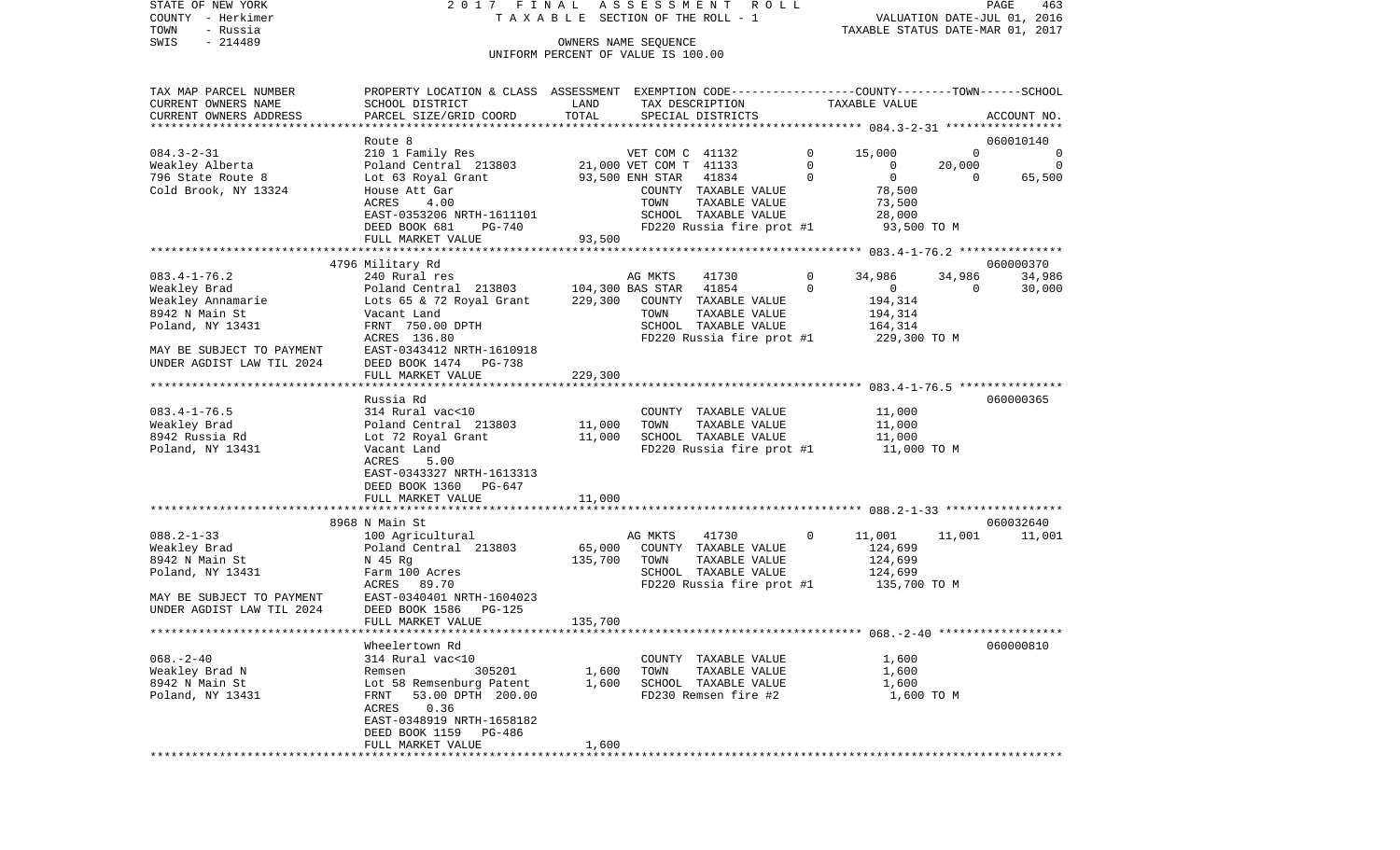| STATE OF NEW YORK<br>COUNTY - Herkimer<br>TOWN<br>- Russia<br>$-214489$<br>SWIS | 2017 FINAL                                                                                                                    | OWNERS NAME SEQUENCE | ASSESSMENT ROLL<br>TAXABLE SECTION OF THE ROLL - 1<br>UNIFORM PERCENT OF VALUE IS 100.00        | VALUATION DATE-JUL 01, 2016<br>TAXABLE STATUS DATE-MAR 01, 2017 | PAGE<br>464 |
|---------------------------------------------------------------------------------|-------------------------------------------------------------------------------------------------------------------------------|----------------------|-------------------------------------------------------------------------------------------------|-----------------------------------------------------------------|-------------|
|                                                                                 |                                                                                                                               |                      |                                                                                                 |                                                                 |             |
| TAX MAP PARCEL NUMBER                                                           |                                                                                                                               |                      | PROPERTY LOCATION & CLASS ASSESSMENT EXEMPTION CODE---------------COUNTY-------TOWN------SCHOOL |                                                                 |             |
| CURRENT OWNERS NAME<br>CURRENT OWNERS ADDRESS<br>************************       | SCHOOL DISTRICT<br>PARCEL SIZE/GRID COORD                                                                                     | LAND<br>TOTAL        | TAX DESCRIPTION<br>SPECIAL DISTRICTS                                                            | TAXABLE VALUE                                                   | ACCOUNT NO. |
|                                                                                 | Route 8                                                                                                                       |                      |                                                                                                 |                                                                 | 060042970   |
| $084.3 - 2 - 32.1$                                                              | 312 Vac w/imprv                                                                                                               |                      | COUNTY TAXABLE VALUE                                                                            | 16,500                                                          |             |
| Weakley Brad N                                                                  | Poland Central 213803                                                                                                         | 16,000               | TOWN<br>TAXABLE VALUE                                                                           | 16,500                                                          |             |
| 8942 N Main St                                                                  | Lot $63$<br>Rq                                                                                                                | 16,500               | SCHOOL TAXABLE VALUE                                                                            | 16,500                                                          |             |
| Poland, NY 13324                                                                | Rte #8<br>FRNT 123.00 DPTH<br>ACRES 18.50<br>EAST-0353634 NRTH-1611844<br>DEED BOOK 935<br>PG-606                             |                      | FD220 Russia fire prot #1                                                                       | 16,500 TO M                                                     |             |
|                                                                                 | FULL MARKET VALUE                                                                                                             | 16,500               |                                                                                                 |                                                                 |             |
|                                                                                 | Hinckley Rd                                                                                                                   |                      |                                                                                                 |                                                                 | 060029340   |
| $077.3 - 1 - 2$                                                                 | 910 Priv forest                                                                                                               |                      | COUNTY TAXABLE VALUE                                                                            | 140,000                                                         |             |
| Weibezahl Robert F Jr                                                           | Poland Central 213803                                                                                                         | 140,000              | TOWN<br>TAXABLE VALUE                                                                           | 140,000                                                         |             |
| PO Box 867                                                                      | Lot 121 Royal Grant                                                                                                           | 140,000              | SCHOOL TAXABLE VALUE                                                                            | 140,000                                                         |             |
| Rancho Cordova, CA 95741                                                        | Vacant Land<br>ACRES 101.90<br>EAST-0326828 NRTH-1628606<br>DEED BOOK 794<br>PG-158                                           |                      | FD220 Russia fire prot #1                                                                       | 140,000 TO M                                                    |             |
|                                                                                 | FULL MARKET VALUE                                                                                                             | 140,000              |                                                                                                 |                                                                 |             |
|                                                                                 | ***************************<br>Mac Arthur Rd                                                                                  |                      |                                                                                                 |                                                                 | 060005160   |
| $077.2 - 1 - 4$                                                                 | 314 Rural vac<10                                                                                                              |                      | COUNTY TAXABLE VALUE                                                                            | 11,800                                                          |             |
| Weidner Ralph J                                                                 | Poland Central 213803                                                                                                         | 11,800               | TOWN<br>TAXABLE VALUE                                                                           | 11,800                                                          |             |
| Weidner Carol                                                                   | Lot 15 Jerseyfield Patent                                                                                                     | 11,800               | SCHOOL TAXABLE VALUE                                                                            | 11,800                                                          |             |
| PO Box 60<br>Hinckley, NY 13352                                                 | Camp<br>FRNT 116.41 DPTH 235.80<br>ACRES<br>0.50<br>EAST-0336916 NRTH-1635978<br>DEED BOOK 1164 PG-771<br>FULL MARKET VALUE   | 11,800               | FD220 Russia fire prot #1                                                                       | 11,800 TO M                                                     |             |
| *************************                                                       | ****************************                                                                                                  |                      |                                                                                                 |                                                                 |             |
|                                                                                 | Mac Arthur Rd                                                                                                                 |                      |                                                                                                 |                                                                 | 060017820   |
| $077.2 - 1 - 5$                                                                 | 312 Vac w/imprv                                                                                                               |                      | COUNTY TAXABLE VALUE                                                                            | 20,800                                                          |             |
| Weidner Ralph J                                                                 | Poland Central 213803                                                                                                         | 15,800               | TOWN<br>TAXABLE VALUE                                                                           | 20,800                                                          |             |
| Weidner Carol<br>PO Box 60                                                      | Lot 15 Jerseyfield Patent                                                                                                     | 20,800               | SCHOOL TAXABLE VALUE                                                                            | 20,800                                                          |             |
| Hinckley, NY 13352                                                              | Trl<br>FRNT 135.00 DPTH 165.00<br>ACRES<br>0.25<br>EAST-0336909 NRTH-1637713<br>DEED BOOK 1164<br>PG-779<br>FULL MARKET VALUE | 20,800               | FD220 Russia fire prot #1                                                                       | 20,800 TO M                                                     |             |
|                                                                                 |                                                                                                                               |                      |                                                                                                 |                                                                 |             |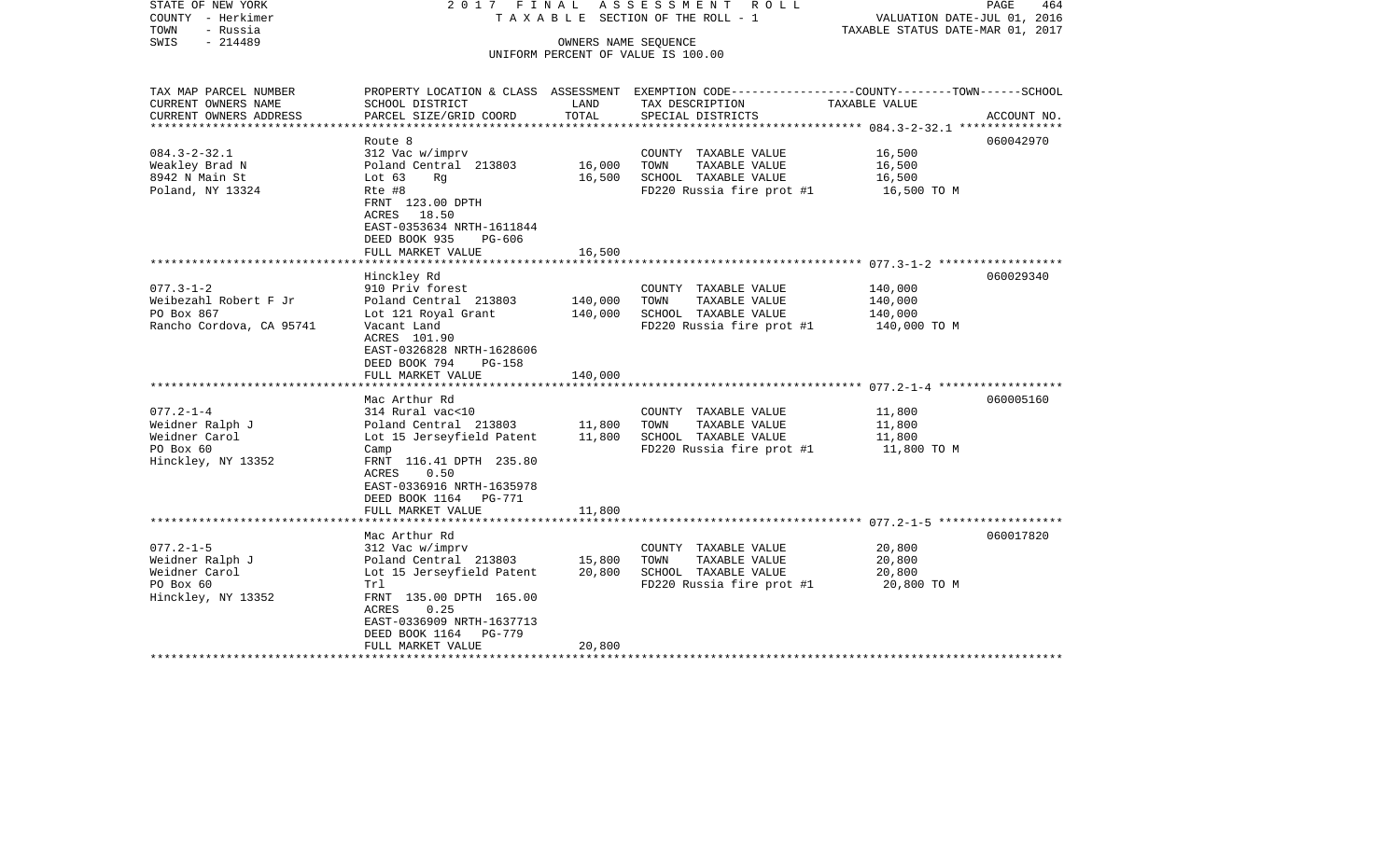| STATE OF NEW YORK<br>COUNTY - Herkimer<br>- Russia<br>TOWN      | 2017 FINAL<br>TAXABLE                                                                                     |                                            | ASSESSMENT<br>R O L L<br>SECTION OF THE ROLL - 1           |                                                        | PAGE<br>VALUATION DATE-JUL 01, 2016<br>TAXABLE STATUS DATE-MAR 01, 2017 | 465 |
|-----------------------------------------------------------------|-----------------------------------------------------------------------------------------------------------|--------------------------------------------|------------------------------------------------------------|--------------------------------------------------------|-------------------------------------------------------------------------|-----|
| $-214489$<br>SWIS                                               |                                                                                                           |                                            | OWNERS NAME SEQUENCE<br>UNIFORM PERCENT OF VALUE IS 100.00 |                                                        |                                                                         |     |
|                                                                 |                                                                                                           |                                            |                                                            |                                                        |                                                                         |     |
| TAX MAP PARCEL NUMBER                                           | PROPERTY LOCATION & CLASS ASSESSMENT EXEMPTION CODE----------------COUNTY-------TOWN------SCHOOL          |                                            |                                                            |                                                        |                                                                         |     |
| CURRENT OWNERS NAME<br>CURRENT OWNERS ADDRESS<br>************** | SCHOOL DISTRICT<br>PARCEL SIZE/GRID COORD                                                                 | LAND<br>TOTAL<br>* * * * * * * * * * * * * | TAX DESCRIPTION<br>SPECIAL DISTRICTS                       | TAXABLE VALUE<br>******************** 077.2-1-6 ****** | ACCOUNT NO.                                                             |     |
|                                                                 | Mac Arthur Rd                                                                                             |                                            |                                                            |                                                        | 060002730                                                               |     |
| $077.2 - 1 - 6$                                                 | 311 Res vac land - WTRFNT                                                                                 |                                            | COUNTY TAXABLE VALUE                                       | 18,200                                                 |                                                                         |     |
| Weidner Ralph J                                                 | Poland Central 213803                                                                                     | 18,200                                     | TOWN<br>TAXABLE VALUE                                      | 18,200                                                 |                                                                         |     |
| Weidner Carol<br>PO Box 60                                      | Lot 15 Jerseyfield Patent<br>Trl                                                                          | 18,200                                     | SCHOOL TAXABLE VALUE<br>FD220 Russia fire prot #1          | 18,200<br>18,200 TO M                                  |                                                                         |     |
| Hinckley, NY 13352                                              | FRNT 240.00 DPTH 210.00<br>0.25<br>ACRES<br>EAST-0336855 NRTH-1637853<br>DEED BOOK 1165<br>PG-275         |                                            |                                                            |                                                        |                                                                         |     |
|                                                                 | FULL MARKET VALUE                                                                                         | 18,200                                     |                                                            |                                                        |                                                                         |     |
|                                                                 | 177 Gravesville Rd                                                                                        |                                            |                                                            |                                                        | 060020640                                                               |     |
| $083.3 - 1 - 48$                                                | 210 1 Family Res                                                                                          |                                            | VET COM C 41132                                            | 0<br>15,000                                            | $\Omega$                                                                | 0   |
| Weigel Donald C                                                 | Poland Central 213803                                                                                     |                                            | 13,800 VET COM T 41133                                     | 0<br>0                                                 | 20,000                                                                  | 0   |
| 177 Gravesville Rd<br>Poland, NY 13431                          | Lot 69 Royal Grant<br>House Garage                                                                        |                                            | 41834<br>91,000 ENH STAR<br>COUNTY TAXABLE VALUE           | $\mathbf 0$<br>$\Omega$<br>76,000                      | 65,500<br>$\Omega$                                                      |     |
|                                                                 | 1.50<br>ACRES                                                                                             |                                            | TOWN<br>TAXABLE VALUE                                      | 71,000                                                 |                                                                         |     |
|                                                                 | EAST-0328119 NRTH-1609133                                                                                 |                                            | SCHOOL TAXABLE VALUE                                       | 25,500                                                 |                                                                         |     |
|                                                                 | DEED BOOK 682<br>$PG-85$                                                                                  |                                            | FD220 Russia fire prot #1                                  | 91,000 TO M                                            |                                                                         |     |
|                                                                 | FULL MARKET VALUE                                                                                         | 91,000                                     |                                                            |                                                        |                                                                         |     |
|                                                                 | Hall Rd                                                                                                   |                                            |                                                            |                                                        | 060044560                                                               |     |
| $084.1 - 3 - 42$                                                | 314 Rural vac<10                                                                                          |                                            | COUNTY TAXABLE VALUE                                       | 4,500                                                  |                                                                         |     |
| Weigman Herman B III                                            | Poland Central 213803                                                                                     | 4,500                                      | TOWN<br>TAXABLE VALUE                                      | 4,500                                                  |                                                                         |     |
| Weigman Kim K<br>322 Briggs Ave                                 | Lot $#82$<br>Rq<br>Lot<br>2 Acres                                                                         | 4,500                                      | SCHOOL TAXABLE VALUE<br>FD220 Russia fire prot #1          | 4,500<br>4,500 TO M                                    |                                                                         |     |
| Forked River, NJ 08731                                          | Hall Road N<br>FRNT 520.00 DPTH<br>ACRES<br>1.20<br>EAST-0356778 NRTH-1616209<br>DEED BOOK 1131<br>PG-539 |                                            |                                                            |                                                        |                                                                         |     |
|                                                                 | FULL MARKET VALUE                                                                                         | 4,500                                      |                                                            |                                                        |                                                                         |     |
|                                                                 |                                                                                                           |                                            |                                                            |                                                        |                                                                         |     |
|                                                                 | Hall Rd                                                                                                   |                                            |                                                            |                                                        | 060029370                                                               |     |
| $084.3 - 2 - 5$<br>Weigman Herman B III                         | 260 Seasonal res<br>Poland Central 213803                                                                 | 12,600                                     | COUNTY TAXABLE VALUE<br>TOWN<br>TAXABLE VALUE              | 50,600<br>50,600                                       |                                                                         |     |
| Weigman Kim K                                                   | S 82<br>Rq                                                                                                | 50,600                                     | SCHOOL TAXABLE VALUE                                       | 50,600                                                 |                                                                         |     |
| 322 Briggs Ave                                                  | $H_0$ 1                                                                                                   |                                            | FD220 Russia fire prot #1                                  | 50,600 TO M                                            |                                                                         |     |
| Forked River, NJ 08731                                          | Hall                                                                                                      |                                            |                                                            |                                                        |                                                                         |     |
|                                                                 | ACRES<br>1.05                                                                                             |                                            |                                                            |                                                        |                                                                         |     |
|                                                                 | EAST-0356862 NRTH-1615943<br>DEED BOOK 1131<br>PG-539                                                     |                                            |                                                            |                                                        |                                                                         |     |
|                                                                 | FULL MARKET VALUE                                                                                         | 50,600                                     |                                                            |                                                        |                                                                         |     |
|                                                                 |                                                                                                           |                                            |                                                            |                                                        |                                                                         |     |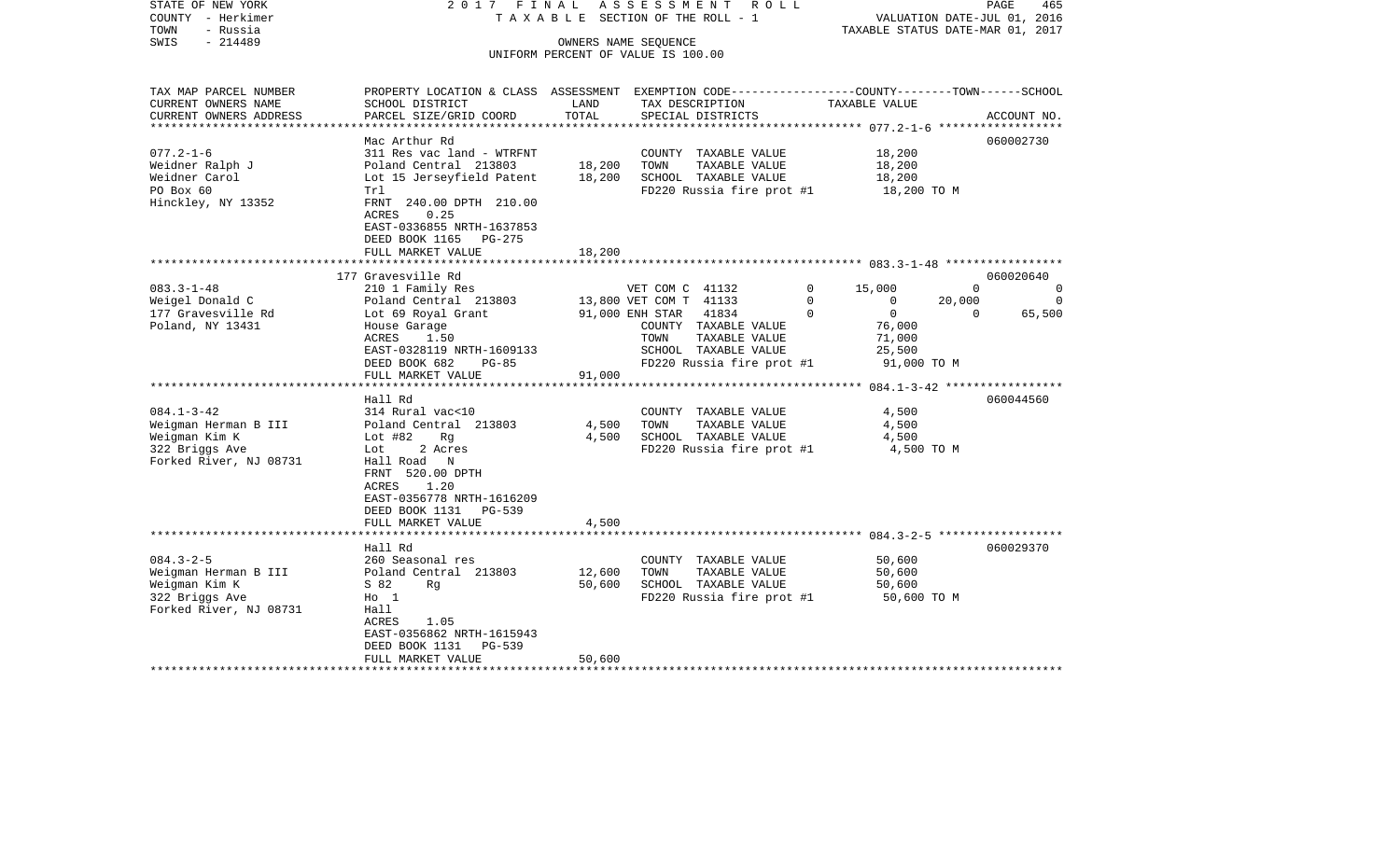| STATE OF NEW YORK<br>COUNTY - Herkimer<br>- Russia<br>TOWN                            | 2017 FINAL                                                                                                                                                                                                                                        |                              | A S S E S S M E N T R O L L<br>TAXABLE SECTION OF THE ROLL - 1                                                                          | VALUATION DATE-JUL 01, 2016<br>TAXABLE STATUS DATE-MAR 01, 2017             | PAGE<br>466                     |
|---------------------------------------------------------------------------------------|---------------------------------------------------------------------------------------------------------------------------------------------------------------------------------------------------------------------------------------------------|------------------------------|-----------------------------------------------------------------------------------------------------------------------------------------|-----------------------------------------------------------------------------|---------------------------------|
| $-214489$<br>SWIS                                                                     |                                                                                                                                                                                                                                                   |                              | OWNERS NAME SEQUENCE<br>UNIFORM PERCENT OF VALUE IS 100.00                                                                              |                                                                             |                                 |
|                                                                                       |                                                                                                                                                                                                                                                   |                              |                                                                                                                                         |                                                                             |                                 |
| TAX MAP PARCEL NUMBER<br>CURRENT OWNERS NAME<br>CURRENT OWNERS ADDRESS                | SCHOOL DISTRICT<br>PARCEL SIZE/GRID COORD                                                                                                                                                                                                         | LAND<br>TOTAL                | PROPERTY LOCATION & CLASS ASSESSMENT EXEMPTION CODE---------------COUNTY-------TOWN------SCHOOL<br>TAX DESCRIPTION<br>SPECIAL DISTRICTS | TAXABLE VALUE                                                               | ACCOUNT NO.                     |
| ************************                                                              |                                                                                                                                                                                                                                                   |                              |                                                                                                                                         |                                                                             |                                 |
| $082.2 - 1 - 46.1$<br>Welch Carolyn O<br>595 Partridge Hill Rd<br>Barneveld, NY 13304 | Dover Rd<br>311 Res vac land - WTRFNT<br>Holland Patent 305801<br>Lot 103 Royal Grant<br>Vacant Land<br>Dover Rd<br>ACRES<br>3.00<br>EAST-0316894 NRTH-1616476<br>DEED BOOK 1503 PG-280<br>FULL MARKET VALUE                                      | 12,000<br>12,000<br>12,000   | COUNTY TAXABLE VALUE<br>TOWN<br>TAXABLE VALUE<br>SCHOOL TAXABLE VALUE<br>FD220 Russia fire prot #1                                      | 12,000<br>12,000<br>12,000<br>12,000 TO M                                   | 060000180                       |
|                                                                                       |                                                                                                                                                                                                                                                   |                              |                                                                                                                                         |                                                                             |                                 |
| $082.4 - 1 - 2$<br>Welch Carolyn O<br>595 Partridge Hill Rd<br>Barneveld, NY 13304    | Partridge Hill Rd<br>323 Vacant rural<br>Holland Patent 305801<br>Lot 103 Royal Grant<br>Vacant Land<br>Partridge Hill<br>24.00 DPTH 450.00<br>FRNT<br>ACRES<br>0.25<br>EAST-0317168 NRTH-1615781<br>DEED BOOK 708<br>PG-986<br>FULL MARKET VALUE | 900<br>900<br>900            | COUNTY TAXABLE VALUE<br>TOWN<br>TAXABLE VALUE<br>SCHOOL TAXABLE VALUE<br>FD220 Russia fire prot #1                                      | 900<br>900<br>900<br>900 TO M                                               | 060029460                       |
|                                                                                       |                                                                                                                                                                                                                                                   |                              |                                                                                                                                         |                                                                             |                                 |
| $082.4 - 1 - 3$<br>Welch Carolyn O<br>595 Partridge Hill Rd<br>Barneveld, NY 13304    | 595 Partridge Hill Rd<br>210 1 Family Res<br>Holland Patent 305801<br>Lot 103 Royal Grant<br>House Garage<br>Partridge Hill<br>2.50<br>ACRES<br>EAST-0317166 NRTH-1615637<br>DEED BOOK 708<br>PG-986<br>FULL MARKET VALUE                         | 29,800<br>248,900<br>248,900 | 41834<br>ENH STAR<br>COUNTY TAXABLE VALUE<br>TOWN<br>TAXABLE VALUE<br>SCHOOL TAXABLE VALUE<br>FD220 Russia fire prot #1                 | $\Omega$<br>$\overline{0}$<br>248,900<br>248,900<br>183,400<br>248,900 TO M | 060029430<br>$\Omega$<br>65,500 |
|                                                                                       |                                                                                                                                                                                                                                                   |                              |                                                                                                                                         |                                                                             |                                 |
| $082.4 - 1 - 6.5$<br>Welch Carolyn O<br>595 Partridge Hill Rd<br>Barneveld, NY 13304  | Partridge Hill Rd<br>314 Rural vac<10<br>Holland Patent 305801<br>FRNT 923.00 DPTH<br>ACRES<br>7.90<br>EAST-0317184 NRTH-1616248<br>DEED BOOK 1503<br>PG-280<br>FULL MARKET VALUE                                                                 | 13,400<br>13,400<br>13,400   | COUNTY TAXABLE VALUE<br>TOWN<br>TAXABLE VALUE<br>SCHOOL TAXABLE VALUE<br>FD220 Russia fire prot #1                                      | 13,400<br>13,400<br>13,400<br>13,400 TO M                                   |                                 |
| ********************                                                                  |                                                                                                                                                                                                                                                   |                              |                                                                                                                                         |                                                                             |                                 |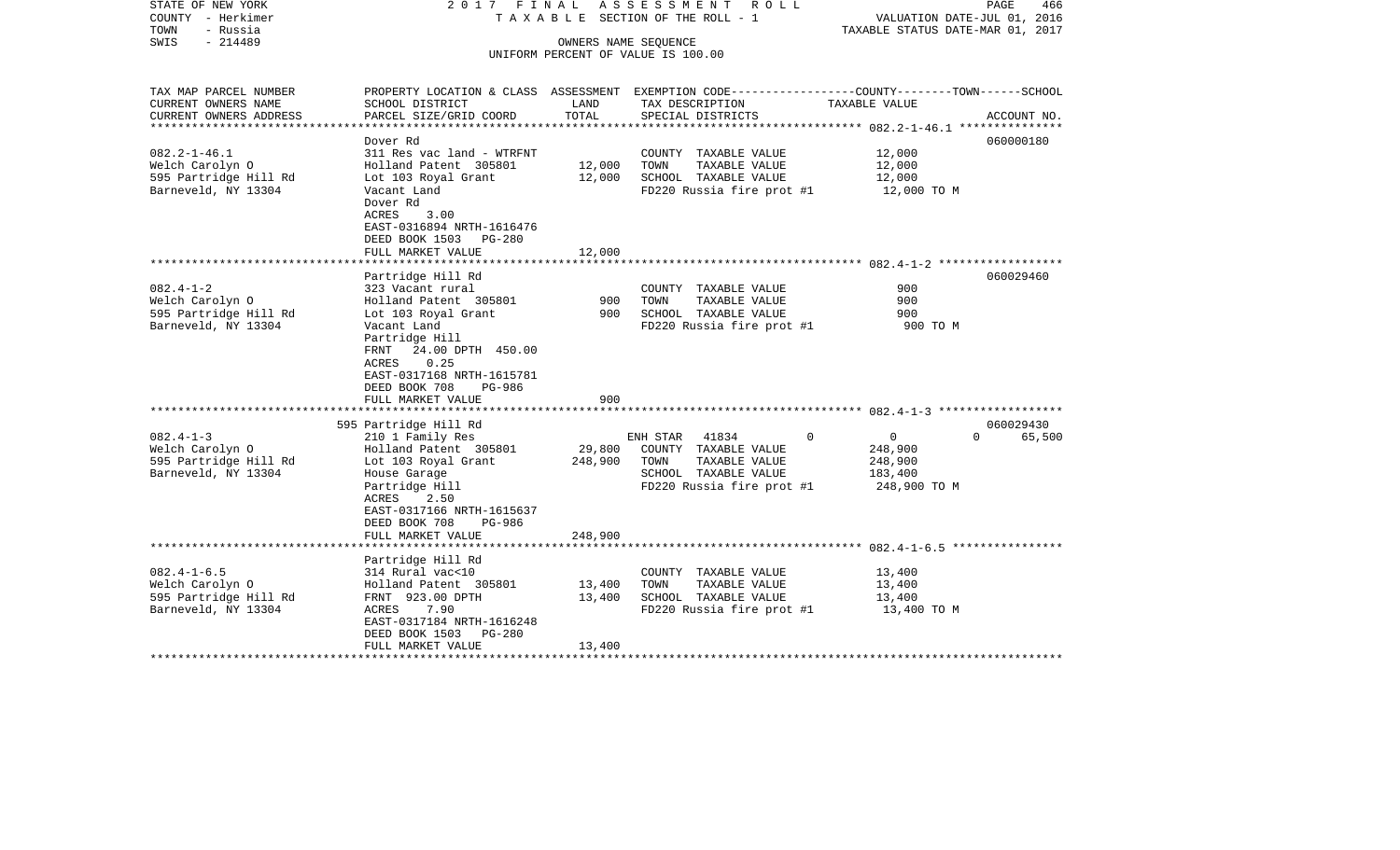| STATE OF NEW YORK<br>COUNTY - Herkimer<br>- Russia<br>TOWN<br>$-214489$<br>SWIS                                | 2017 FINAL                                                                                                                                                                                                    |                            | ASSESSMENT<br>R O L L<br>TAXABLE SECTION OF THE ROLL - 1<br>OWNERS NAME SEQUENCE<br>UNIFORM PERCENT OF VALUE IS 100.00  |                                                                          | PAGE<br>467<br>VALUATION DATE-JUL 01, 2016<br>TAXABLE STATUS DATE-MAR 01, 2017 |
|----------------------------------------------------------------------------------------------------------------|---------------------------------------------------------------------------------------------------------------------------------------------------------------------------------------------------------------|----------------------------|-------------------------------------------------------------------------------------------------------------------------|--------------------------------------------------------------------------|--------------------------------------------------------------------------------|
| TAX MAP PARCEL NUMBER<br>CURRENT OWNERS NAME<br>CURRENT OWNERS ADDRESS                                         | PROPERTY LOCATION & CLASS ASSESSMENT EXEMPTION CODE---------------COUNTY-------TOWN------SCHOOL<br>SCHOOL DISTRICT<br>PARCEL SIZE/GRID COORD                                                                  | LAND<br>TOTAL              | TAX DESCRIPTION<br>SPECIAL DISTRICTS                                                                                    | TAXABLE VALUE                                                            | ACCOUNT NO.                                                                    |
|                                                                                                                |                                                                                                                                                                                                               |                            |                                                                                                                         |                                                                          |                                                                                |
|                                                                                                                | 485 Dover Rd                                                                                                                                                                                                  |                            |                                                                                                                         |                                                                          | 060029700                                                                      |
| $082.2 - 1 - 7.1$<br>Wellington Trustee Sarah P<br>Dutton Trust<br>485 Dover Rd<br>Barneveld, NY 13304         | 250 Estate<br>Poland Central 213803<br>Lots 105 & 115 Royal Gran<br>House & Garage<br>Dover<br>ACRES 17.00<br>EAST-0321936 NRTH-1621293<br>DEED BOOK 1145<br>PG-237                                           | 53,500<br>472,500          | BAS STAR<br>41854<br>COUNTY TAXABLE VALUE<br>TOWN<br>TAXABLE VALUE<br>SCHOOL TAXABLE VALUE<br>FD220 Russia fire prot #1 | $\mathbf 0$<br>$\Omega$<br>472,500<br>472,500<br>442,500<br>472,500 TO M | $\Omega$<br>30,000                                                             |
|                                                                                                                | FULL MARKET VALUE                                                                                                                                                                                             | 472,500                    |                                                                                                                         |                                                                          |                                                                                |
|                                                                                                                | 9783 Route 28                                                                                                                                                                                                 |                            |                                                                                                                         |                                                                          | 060012450                                                                      |
| $083.3 - 1 - 38$<br>Wells James R<br>726 West End Rd<br>Little Falls, NY 13365                                 | 210 1 Family Res<br>Poland Central 213803<br>Lot 69 Royal Grant<br>House Garage<br>ACRES<br>2.50<br>EAST-0325755 NRTH-1608940<br>DEED BOOK 1548<br>PG-84                                                      | 29,800<br>216,500          | BAS STAR 41854<br>COUNTY TAXABLE VALUE<br>TOWN<br>TAXABLE VALUE<br>SCHOOL TAXABLE VALUE<br>FD220 Russia fire prot #1    | $\mathbf 0$<br>0<br>216,500<br>216,500<br>186,500<br>216,500 TO M        | $\Omega$<br>30,000                                                             |
|                                                                                                                | FULL MARKET VALUE                                                                                                                                                                                             | 216,500                    |                                                                                                                         |                                                                          |                                                                                |
| $077.4 - 2 - 3$<br>Welsh Roderick J<br>Welsh Stacy R<br>2856 Belgrade Swansboro Rd<br>Maysville, NC 28555-9425 | Black Creek Rd<br>322 Rural vac>10<br>Poland Central 213803<br>Lot 14 Jerseyfield Patent<br>Vacant Land<br>ACRES<br>10.70<br>EAST-0345506 NRTH-1631155<br>DEED BOOK 939<br><b>PG-165</b><br>FULL MARKET VALUE | 18,600<br>18,600<br>18,600 | COUNTY TAXABLE VALUE<br>TOWN<br>TAXABLE VALUE<br>SCHOOL TAXABLE VALUE<br>FD220 Russia fire prot #1                      | 18,600<br>18,600<br>18,600<br>18,600 TO M                                |                                                                                |
|                                                                                                                |                                                                                                                                                                                                               |                            |                                                                                                                         |                                                                          |                                                                                |
| $068. - 2 - 23$<br>Wessing Michael J<br>Wessing Laura A<br>6198 W Carter Rd<br>Rome, NY 13440                  | Wheelertown Rd<br>260 Seasonal res<br>305201<br>Remsen<br>Lot 4 Lush Tract<br>Camp<br>ACRES 12.00<br>EAST-0346608 NRTH-1659399<br>DEED BOOK 1554<br>PG-898<br>FULL MARKET VALUE<br>*******************        | 24,000<br>35,000<br>35,000 | COUNTY TAXABLE VALUE<br>TOWN<br>TAXABLE VALUE<br>SCHOOL TAXABLE VALUE<br>FD230 Remsen fire #2                           | 35,000<br>35,000<br>35,000<br>35,000 TO M                                | 060029490                                                                      |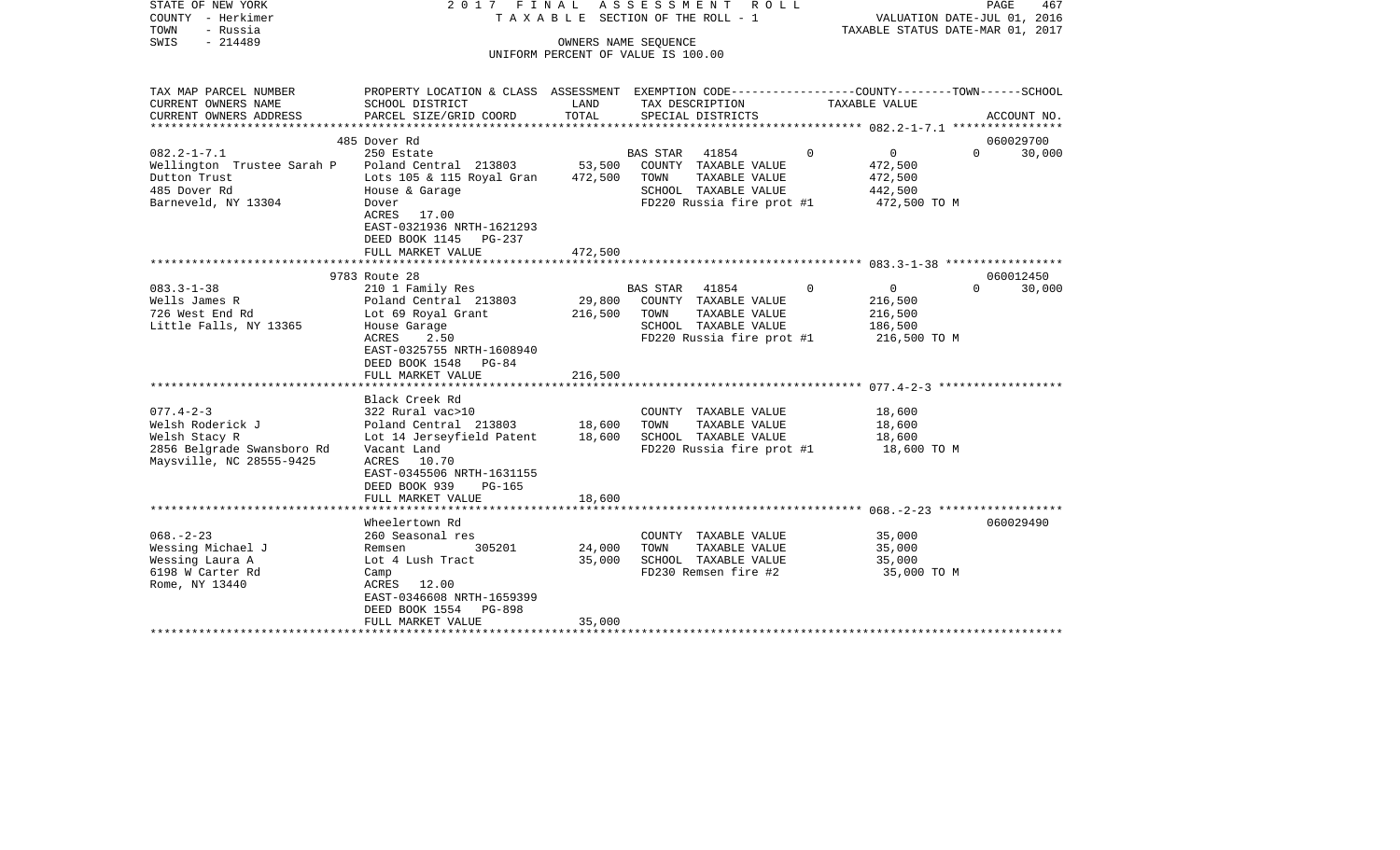| STATE OF NEW YORK<br>COUNTY - Herkimer<br>TOWN<br>- Russia<br>- 214489<br>SWIS | 2017 FINAL                                                                                      |               | A S S E S S M E N T R O L L<br>TAXABLE SECTION OF THE ROLL - 1<br>OWNERS NAME SEQUENCE<br>UNIFORM PERCENT OF VALUE IS 100.00 |               | VALUATION DATE-JUL 01, 2016<br>TAXABLE STATUS DATE-MAR 01, 2017 | PAGE<br>468 |
|--------------------------------------------------------------------------------|-------------------------------------------------------------------------------------------------|---------------|------------------------------------------------------------------------------------------------------------------------------|---------------|-----------------------------------------------------------------|-------------|
| TAX MAP PARCEL NUMBER                                                          | PROPERTY LOCATION & CLASS ASSESSMENT EXEMPTION CODE---------------COUNTY-------TOWN------SCHOOL |               |                                                                                                                              |               |                                                                 |             |
| CURRENT OWNERS NAME<br>CURRENT OWNERS ADDRESS                                  | SCHOOL DISTRICT<br>PARCEL SIZE/GRID COORD                                                       | LAND<br>TOTAL | TAX DESCRIPTION<br>SPECIAL DISTRICTS                                                                                         | TAXABLE VALUE |                                                                 | ACCOUNT NO. |
|                                                                                |                                                                                                 |               | **************************** 072.15-1-40.7 ***************                                                                   |               |                                                                 |             |
|                                                                                | 255 State RTE 365                                                                               |               |                                                                                                                              |               |                                                                 |             |
| $072.15 - 1 - 40.7$                                                            | 210 1 Family Res                                                                                |               | BAS STAR 41854                                                                                                               | $\Omega$      | $\overline{0}$<br>$\Omega$                                      | 30,000      |
| West Melissa A                                                                 | 305201<br>Remsen                                                                                | 12,500        | COUNTY TAXABLE VALUE                                                                                                         |               | 70,000                                                          |             |
| 255 State Rte 365                                                              | FRNT 440.00 DPTH                                                                                | 70,000        | TOWN<br>TAXABLE VALUE                                                                                                        |               | 70,000                                                          |             |
| Remsen, NY 13438                                                               | ACRES 10.70                                                                                     |               | SCHOOL TAXABLE VALUE                                                                                                         |               | 40,000                                                          |             |
|                                                                                | EAST-0341041 NRTH-1646574<br>DEED BOOK 1191 PG-896                                              |               | FD230 Remsen fire #2                                                                                                         |               | 70,000 TO M                                                     |             |
|                                                                                | FULL MARKET VALUE                                                                               | 70,000        |                                                                                                                              |               |                                                                 |             |
|                                                                                |                                                                                                 |               |                                                                                                                              |               |                                                                 |             |
|                                                                                | 441 Spall Rd                                                                                    |               |                                                                                                                              |               |                                                                 | 060007320   |
| $072.2 - 1 - 43$                                                               | 312 Vac w/imprv                                                                                 |               | COUNTY TAXABLE VALUE                                                                                                         |               | 4,600                                                           |             |
| Westcott Vern M                                                                | 305201<br>Remsen                                                                                | 4,500         | TAXABLE VALUE<br>TOWN                                                                                                        |               | 4,600                                                           |             |
| Westcott Rose                                                                  | W 10<br>Мp                                                                                      | 4,600         | SCHOOL TAXABLE VALUE                                                                                                         |               | 4,600                                                           |             |
| 120 Brittany Nicole Dr                                                         | Camp $1\ 1/2$                                                                                   |               | FD230 Remsen fire #2                                                                                                         |               | 4,600 TO M                                                      |             |
| Lakeland, FL 33815                                                             | Spall<br>ACRES<br>1.20                                                                          |               |                                                                                                                              |               |                                                                 |             |
|                                                                                | EAST-0341568 NRTH-1652559                                                                       |               |                                                                                                                              |               |                                                                 |             |
|                                                                                | DEED BOOK 1350<br>PG-298                                                                        |               |                                                                                                                              |               |                                                                 |             |
|                                                                                | FULL MARKET VALUE                                                                               | 4,600         |                                                                                                                              |               |                                                                 |             |
|                                                                                |                                                                                                 |               |                                                                                                                              |               |                                                                 |             |
|                                                                                | Spall Rd                                                                                        |               |                                                                                                                              |               |                                                                 | 060007290   |
| $072.2 - 1 - 44$                                                               | 314 Rural vac<10                                                                                |               | COUNTY TAXABLE VALUE                                                                                                         |               | 900                                                             |             |
| Westcott Vern M                                                                | 305201<br>Remsen                                                                                | 900           | TAXABLE VALUE<br>TOWN                                                                                                        |               | 900                                                             |             |
| Westcott Rose                                                                  | W 10<br>Мp                                                                                      | 900           | SCHOOL TAXABLE VALUE<br>FD230 Remsen fire #2                                                                                 |               | 900                                                             |             |
| 120 Brittany Nicole Dr<br>Lakeland, FL 33815                                   | Lot $1/2$<br>Spall                                                                              |               |                                                                                                                              |               | 900 TO M                                                        |             |
|                                                                                | FRNT 80.00 DPTH 210.00                                                                          |               |                                                                                                                              |               |                                                                 |             |
|                                                                                | EAST-0341595 NRTH-1652416                                                                       |               |                                                                                                                              |               |                                                                 |             |
|                                                                                | DEED BOOK 1350 PG-298                                                                           |               |                                                                                                                              |               |                                                                 |             |
|                                                                                | FULL MARKET VALUE                                                                               | 900           |                                                                                                                              |               |                                                                 |             |
|                                                                                |                                                                                                 |               |                                                                                                                              |               |                                                                 |             |
|                                                                                | Spall Rd                                                                                        |               |                                                                                                                              |               |                                                                 | 060007260   |
| $072.2 - 1 - 84$                                                               | 210 1 Family Res                                                                                |               | BAS STAR 41854                                                                                                               | $\mathbf 0$   | $\overline{0}$<br>$\Omega$                                      | 30,000      |
| Westcott Vern M                                                                | 305201<br>Remsen                                                                                | 8,900         | COUNTY TAXABLE VALUE                                                                                                         |               | 30,100                                                          |             |
| Westcott Rose<br>120 Brittany Nicole Dr                                        | Lot 10 Machins Patent<br>Camp                                                                   | 30,100        | TAXABLE VALUE<br>TOWN<br>SCHOOL TAXABLE VALUE                                                                                |               | 30,100<br>100                                                   |             |
| Lakeland, FL 33815                                                             | Spall                                                                                           |               | FD230 Remsen fire #2                                                                                                         |               | 30,100 TO M                                                     |             |
|                                                                                | FRNT 120.00 DPTH 120.00                                                                         |               |                                                                                                                              |               |                                                                 |             |
|                                                                                | 0.33<br>ACRES                                                                                   |               |                                                                                                                              |               |                                                                 |             |
|                                                                                | EAST-0340810 NRTH-1652525                                                                       |               |                                                                                                                              |               |                                                                 |             |
|                                                                                | DEED BOOK 1350<br>PG-298                                                                        |               |                                                                                                                              |               |                                                                 |             |
|                                                                                | FULL MARKET VALUE                                                                               | 30,100        |                                                                                                                              |               |                                                                 |             |
| *******************                                                            |                                                                                                 |               |                                                                                                                              |               |                                                                 |             |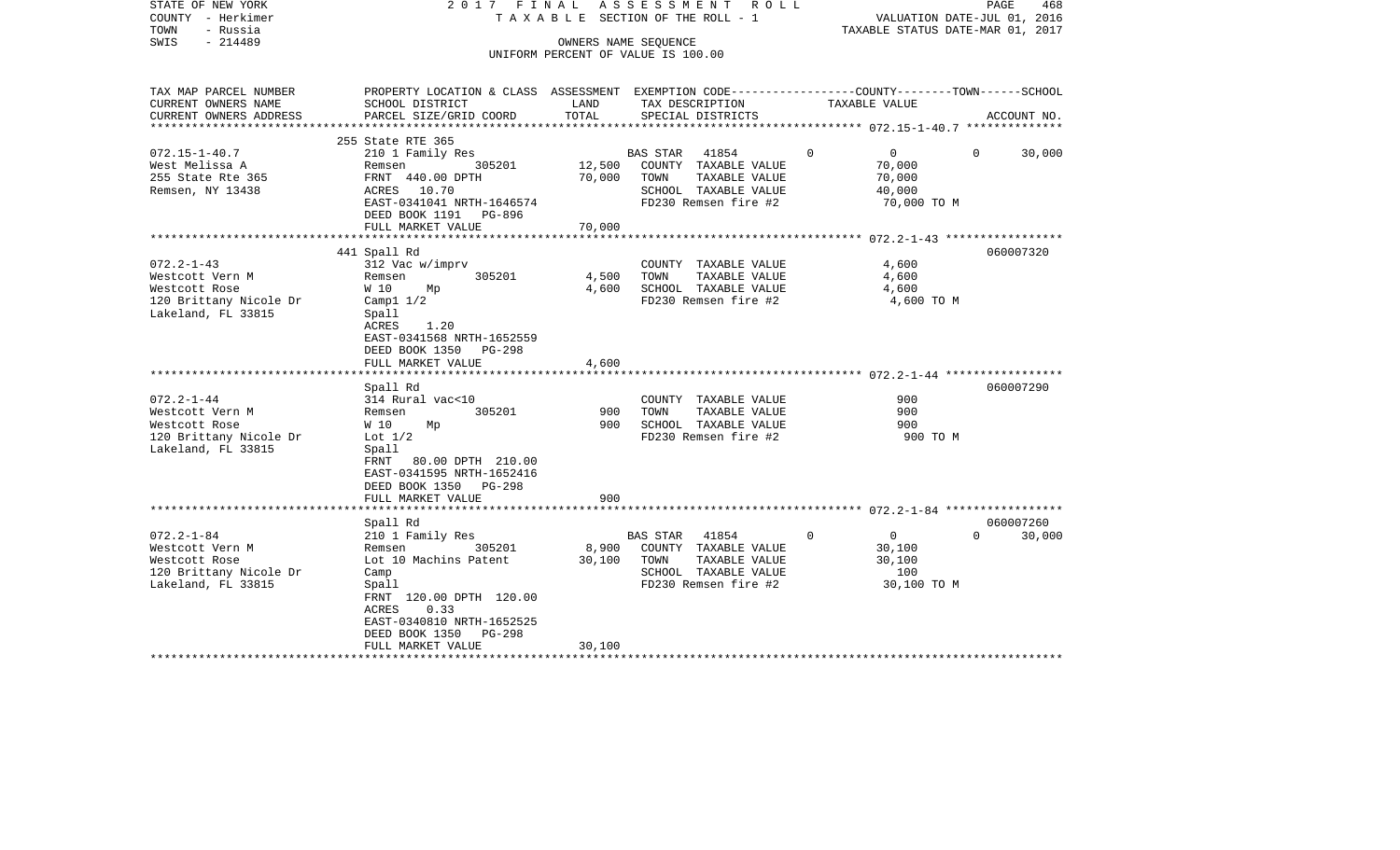| STATE OF NEW YORK<br>COUNTY - Herkimer<br>TOWN<br>- Russia                                  | 2017 FINAL<br>TAXABLE                                                                                                                                                      |                   | ASSESSMENT ROLL<br>SECTION OF THE ROLL - 1                                                                                                        |                                                                          | PAGE<br>469<br>VALUATION DATE-JUL 01, 2016<br>TAXABLE STATUS DATE-MAR 01, 2017 |
|---------------------------------------------------------------------------------------------|----------------------------------------------------------------------------------------------------------------------------------------------------------------------------|-------------------|---------------------------------------------------------------------------------------------------------------------------------------------------|--------------------------------------------------------------------------|--------------------------------------------------------------------------------|
| $-214489$<br>SWIS                                                                           |                                                                                                                                                                            |                   | OWNERS NAME SEQUENCE<br>UNIFORM PERCENT OF VALUE IS 100.00                                                                                        |                                                                          |                                                                                |
| TAX MAP PARCEL NUMBER<br>CURRENT OWNERS NAME<br>CURRENT OWNERS ADDRESS                      | PROPERTY LOCATION & CLASS ASSESSMENT EXEMPTION CODE----------------COUNTY-------TOWN------SCHOOL<br>SCHOOL DISTRICT<br>PARCEL SIZE/GRID COORD                              | LAND<br>TOTAL     | TAX DESCRIPTION<br>SPECIAL DISTRICTS                                                                                                              | TAXABLE VALUE                                                            | ACCOUNT NO.                                                                    |
| ***********************                                                                     |                                                                                                                                                                            |                   |                                                                                                                                                   |                                                                          |                                                                                |
| $068. -1 - 41.1$                                                                            | Hughes<br>330 Vacant comm                                                                                                                                                  |                   | COUNTY TAXABLE VALUE                                                                                                                              | 80,300                                                                   | 060005090                                                                      |
| Wester Geza                                                                                 | 305201<br>Remsen                                                                                                                                                           | 80,300            | TOWN<br>TAXABLE VALUE                                                                                                                             | 80,300                                                                   |                                                                                |
| Wester Lucia<br>30 E 65Th St Apt 2D<br>New York, NY 10065                                   | Lot#84 Rp<br>Land 250 Acres<br>Hughes Road<br>FRNT 2945.00 DPTH<br>ACRES 106.10<br>EAST-0338661 NRTH-1659185<br>DEED BOOK 1323<br>PG-229                                   | 80,300            | SCHOOL TAXABLE VALUE                                                                                                                              | 80,300                                                                   |                                                                                |
|                                                                                             | FULL MARKET VALUE                                                                                                                                                          | 80,300            |                                                                                                                                                   |                                                                          |                                                                                |
|                                                                                             | 160 Russia Rd                                                                                                                                                              |                   |                                                                                                                                                   |                                                                          | 060012270                                                                      |
| $083.3 - 1 - 68$<br>Wheatley Austin<br>160 Russia Rd<br>Poland, NY 13431                    | 210 1 Family Res<br>Poland Central 213803<br>Lot 69 Royal Grant<br>House                                                                                                   | 7,300<br>37,300   | 41854<br>BAS STAR<br>COUNTY TAXABLE VALUE<br>TOWN<br>TAXABLE VALUE<br>SCHOOL TAXABLE VALUE                                                        | $\overline{0}$<br>0<br>37,300<br>37,300<br>7,300                         | $\Omega$<br>30,000                                                             |
|                                                                                             | Russia<br>75.00 DPTH 150.00<br>FRNT<br>0.25<br>ACRES<br>EAST-0329467 NRTH-1611472<br>DEED BOOK 1391<br>PG-509<br>FULL MARKET VALUE                                         | 37,300            | FD220 Russia fire prot #1                                                                                                                         | 37,300 TO M                                                              |                                                                                |
|                                                                                             |                                                                                                                                                                            |                   |                                                                                                                                                   |                                                                          |                                                                                |
| $084.3 - 2 - 37$                                                                            | Route 8<br>210 1 Family Res                                                                                                                                                |                   |                                                                                                                                                   | $\mathbf 0$<br>43,000                                                    | 060040720<br>$\Omega$<br>0                                                     |
| Wheeler Edward J<br>857 Route 8<br>Cold Brook, NY 13324                                     | Poland Central 213803<br>Lot 62 Royal Grant<br>House Gar<br>FRNT 100.00 DPTH 264.54<br>ACRES<br>0.63<br>EAST-0317843 NRTH-1186479<br>DEED BOOK 902<br>PG-138               | 86,000            | AGED-CNTY 41802<br>10,700 ENH STAR<br>41834<br>COUNTY TAXABLE VALUE<br>TOWN<br>TAXABLE VALUE<br>SCHOOL TAXABLE VALUE<br>FD220 Russia fire prot #1 | $\overline{0}$<br>0<br>43,000<br>86,000<br>20,500<br>86,000 TO M         | 65,500<br>$\mathbf 0$                                                          |
|                                                                                             | FULL MARKET VALUE<br>*******************                                                                                                                                   | 86,000            |                                                                                                                                                   |                                                                          |                                                                                |
|                                                                                             | Loon Ln                                                                                                                                                                    |                   |                                                                                                                                                   |                                                                          | 060028620                                                                      |
| $077.2 - 1 - 22$<br>Wheeler Steven<br>Wheeler Elizabeth<br>PO Box 123<br>Hinckley, NY 13352 | 210 1 Family Res<br>Poland Central 213803<br>Lot 15 Jerseyfield Patent<br>FRNT 370.00 DPTH 85.00<br>ACRES<br>0.91<br>EAST-0338084 NRTH-1637025<br>DEED BOOK 1539<br>PG-425 | 14,600<br>130,000 | BAS STAR<br>41854<br>COUNTY TAXABLE VALUE<br>TAXABLE VALUE<br>TOWN<br>SCHOOL TAXABLE VALUE<br>FD220 Russia fire prot #1                           | $\mathbf 0$<br>$\Omega$<br>130,000<br>130,000<br>100,000<br>130,000 TO M | $\Omega$<br>30,000                                                             |
|                                                                                             | FULL MARKET VALUE                                                                                                                                                          | 130,000           |                                                                                                                                                   |                                                                          |                                                                                |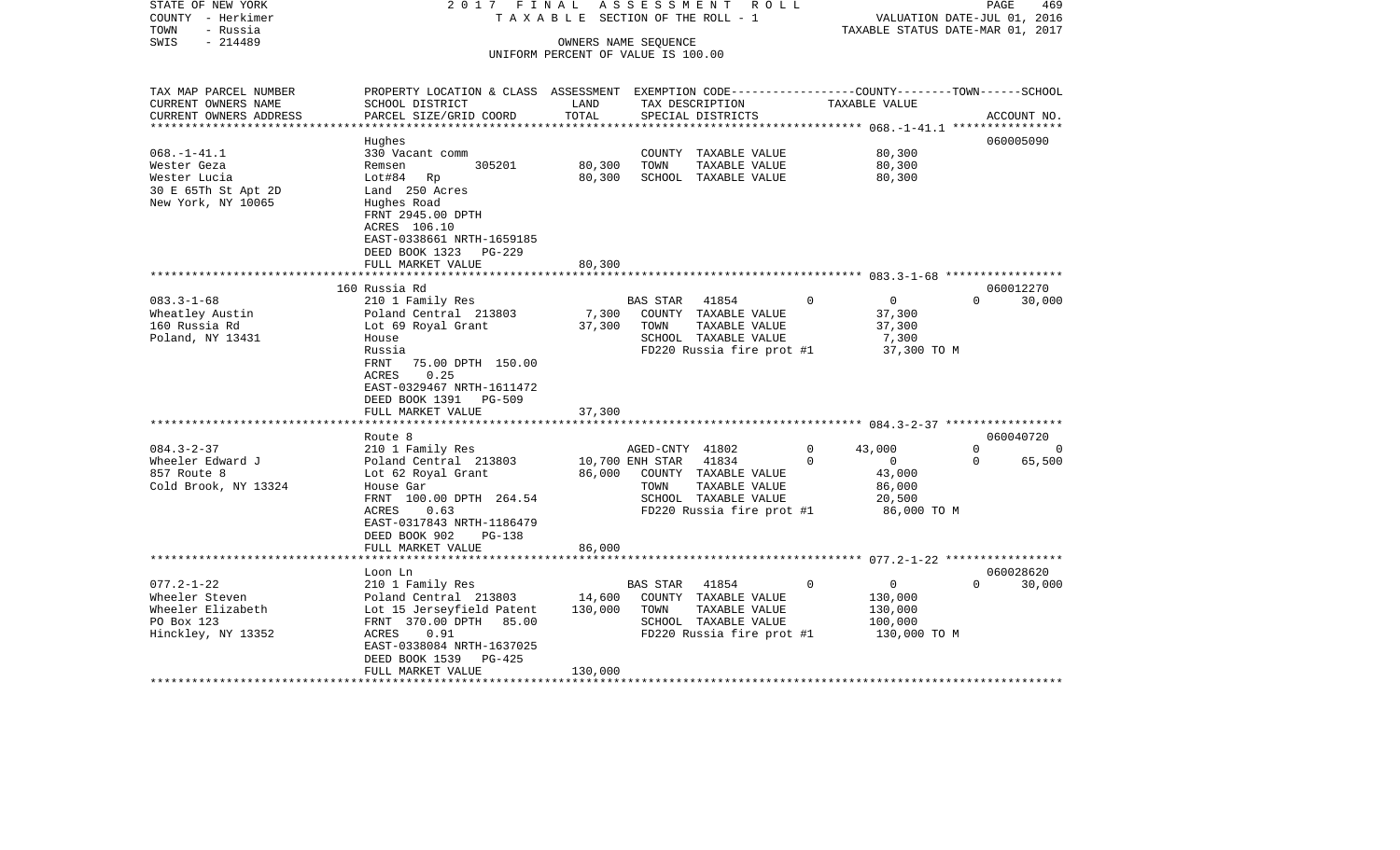| STATE OF NEW YORK<br>COUNTY - Herkimer<br>TOWN<br>- Russia<br>$-214489$<br>SWIS                    |                                                                                                                                                                                                                  | OWNERS NAME SEQUENCE       | 2017 FINAL ASSESSMENT ROLL<br>TAXABLE SECTION OF THE ROLL - 1<br>UNIFORM PERCENT OF VALUE IS 100.00               | VALUATION DATE-JUL 01, 2016<br>TAXABLE STATUS DATE-MAR 01, 2017 | PAGE<br>470 |
|----------------------------------------------------------------------------------------------------|------------------------------------------------------------------------------------------------------------------------------------------------------------------------------------------------------------------|----------------------------|-------------------------------------------------------------------------------------------------------------------|-----------------------------------------------------------------|-------------|
|                                                                                                    |                                                                                                                                                                                                                  |                            |                                                                                                                   |                                                                 |             |
| TAX MAP PARCEL NUMBER<br>CURRENT OWNERS NAME                                                       | SCHOOL DISTRICT                                                                                                                                                                                                  | LAND                       | PROPERTY LOCATION & CLASS ASSESSMENT EXEMPTION CODE---------------COUNTY-------TOWN-----SCHOOL<br>TAX DESCRIPTION | TAXABLE VALUE                                                   |             |
| CURRENT OWNERS ADDRESS                                                                             | PARCEL SIZE/GRID COORD                                                                                                                                                                                           | TOTAL                      | SPECIAL DISTRICTS                                                                                                 |                                                                 | ACCOUNT NO. |
|                                                                                                    | Loon Ln                                                                                                                                                                                                          |                            |                                                                                                                   |                                                                 | 060006240   |
| $077.2 - 1 - 21$<br>Wheeler Steven E<br>PO Box 123<br>Hinckley, NY 13352                           | 314 Rural vac<10<br>Poland Central 213803<br>Lot 15 Jerseyfield Patent<br>Trl                                                                                                                                    | 15,800<br>15,800           | COUNTY TAXABLE VALUE<br>TOWN<br>TAXABLE VALUE<br>SCHOOL TAXABLE VALUE<br>FD220 Russia fire prot #1                | 15,800<br>15,800<br>15,800<br>15,800 TO M                       |             |
|                                                                                                    | FRNT 100.00 DPTH 100.00<br>0.23<br>ACRES<br>EAST-0338039 NRTH-1637239<br>DEED BOOK 1539 PG-425<br>FULL MARKET VALUE                                                                                              | 15,800                     |                                                                                                                   |                                                                 |             |
|                                                                                                    |                                                                                                                                                                                                                  |                            |                                                                                                                   |                                                                 |             |
| $068. -1 - 14.1$<br>White David<br>115 Thurlow Dr<br>Syracuse, NY 13205                            | Lite Rd<br>312 Vac w/imprv<br>305201<br>Remsen<br>Lot 31 Remsenburg Patent<br>Vacant Land<br>FRNT 351.00 DPTH<br>ACRES 14.40<br>EAST-0340748 NRTH-1666501<br>DEED BOOK 853<br><b>PG-115</b><br>FULL MARKET VALUE | 22,700<br>25,000<br>25,000 | COUNTY TAXABLE VALUE<br>TOWN<br>TAXABLE VALUE<br>SCHOOL TAXABLE VALUE<br>FD230 Remsen fire #2                     | 25,000<br>25,000<br>25,000<br>25,000 TO M                       | 060025770   |
|                                                                                                    | Mac Arthur Rd                                                                                                                                                                                                    |                            |                                                                                                                   |                                                                 | 060016230   |
| $077.2 - 1 - 25.1$<br>White David<br>White Karen<br>10 Sycamore Dr E<br>New Hartford, NY 13413     | 314 Rural vac<10<br>Poland Central 213803<br>Lot 15 Jerseyfield Patent<br>Farm<br>ACRES<br>9.60<br>EAST-0337588 NRTH-1634946<br>DEED BOOK 1364 PG-59                                                             | 17,200<br>17,200           | COUNTY TAXABLE VALUE<br>TOWN<br>TAXABLE VALUE<br>SCHOOL TAXABLE VALUE<br>FD220 Russia fire prot #1                | 17,200<br>17,200<br>17,200<br>17,200 TO M                       |             |
|                                                                                                    | FULL MARKET VALUE                                                                                                                                                                                                | 17,200                     |                                                                                                                   |                                                                 |             |
|                                                                                                    | Macarthur Rd                                                                                                                                                                                                     |                            |                                                                                                                   |                                                                 | 60016235    |
| $077.2 - 1 - 25.2$<br>White David P<br>White Karen K<br>10 Sycamore Dr E<br>New Hartford, NY 13413 | 260 Seasonal res<br>Poland Central 213803<br>Lot 15 Jerseyfield Patent<br>Vacant Land<br>ACRES<br>5.00<br>EAST-0338038 NRTH-1634717<br>DEED BOOK 1232<br>PG-76                                                   | 24,000<br>32,000           | COUNTY TAXABLE VALUE<br>TOWN<br>TAXABLE VALUE<br>SCHOOL TAXABLE VALUE<br>FD220 Russia fire prot #1                | 32,000<br>32,000<br>32,000<br>32,000 TO M                       |             |
| ***********************                                                                            | FULL MARKET VALUE                                                                                                                                                                                                | 32,000                     |                                                                                                                   |                                                                 |             |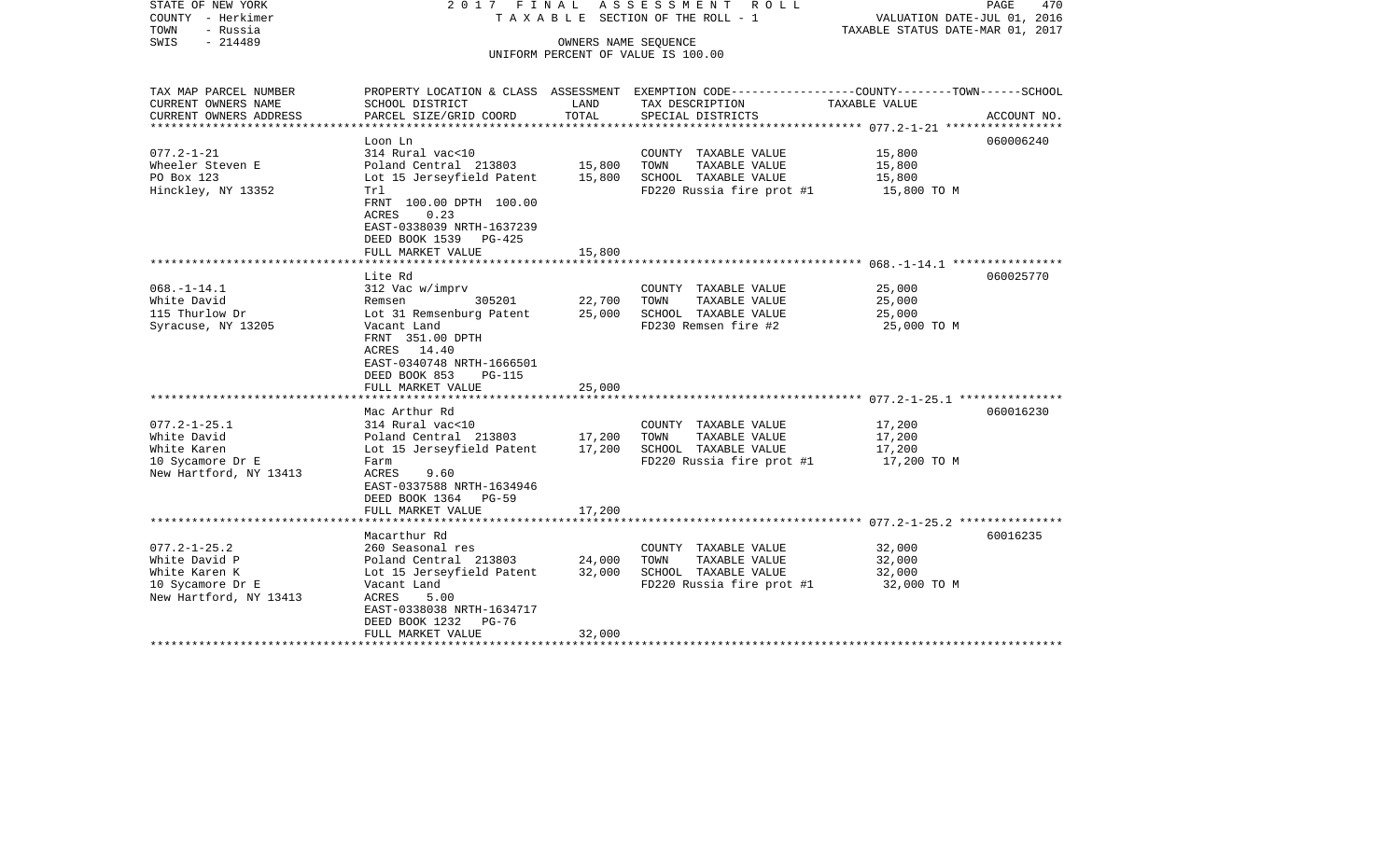| STATE OF NEW YORK<br>COUNTY - Herkimer<br>- Russia<br>TOWN | 2017 FINAL                                                                                      |         | ASSESSMENT ROLL<br>TAXABLE SECTION OF THE ROLL - 1 | VALUATION DATE-JUL 01, 2016<br>TAXABLE STATUS DATE-MAR 01, 2017 | PAGE<br>471        |
|------------------------------------------------------------|-------------------------------------------------------------------------------------------------|---------|----------------------------------------------------|-----------------------------------------------------------------|--------------------|
| SWIS<br>$-214489$                                          |                                                                                                 |         | OWNERS NAME SEQUENCE                               |                                                                 |                    |
|                                                            |                                                                                                 |         | UNIFORM PERCENT OF VALUE IS 100.00                 |                                                                 |                    |
|                                                            |                                                                                                 |         |                                                    |                                                                 |                    |
| TAX MAP PARCEL NUMBER                                      | PROPERTY LOCATION & CLASS ASSESSMENT EXEMPTION CODE---------------COUNTY-------TOWN------SCHOOL |         |                                                    |                                                                 |                    |
| CURRENT OWNERS NAME                                        | SCHOOL DISTRICT                                                                                 | LAND    | TAX DESCRIPTION                                    | TAXABLE VALUE                                                   |                    |
| CURRENT OWNERS ADDRESS<br>*******************              | PARCEL SIZE/GRID COORD                                                                          | TOTAL   | SPECIAL DISTRICTS                                  |                                                                 | ACCOUNT NO.        |
|                                                            | 576 Dover Rd                                                                                    |         |                                                    |                                                                 | 060029640          |
| $082.2 - 1 - 17$                                           | 210 1 Family Res                                                                                |         | 41834<br>ENH STAR                                  | $\Omega$<br>$\overline{0}$                                      | $\Omega$<br>65,500 |
| White Donald F                                             | Poland Central 213803                                                                           | 38,300  | COUNTY TAXABLE VALUE                               | 208,000                                                         |                    |
| 576 Dover Rd                                               | Lot 105 Royal Grant                                                                             | 208,000 | TOWN<br>TAXABLE VALUE                              | 208,000                                                         |                    |
| Barneveld, NY 13304                                        | House                                                                                           |         | SCHOOL TAXABLE VALUE                               | 142,500                                                         |                    |
|                                                            | Dover                                                                                           |         | FD220 Russia fire prot #1                          | 208,000 TO M                                                    |                    |
|                                                            | ACRES<br>6.00                                                                                   |         |                                                    |                                                                 |                    |
|                                                            | EAST-0323065 NRTH-1621855                                                                       |         |                                                    |                                                                 |                    |
|                                                            | DEED BOOK 705<br>PG-656                                                                         |         |                                                    |                                                                 |                    |
|                                                            | FULL MARKET VALUE                                                                               | 208,000 |                                                    |                                                                 |                    |
|                                                            | Dover Rd                                                                                        |         |                                                    |                                                                 | 060042550          |
| $082.2 - 1 - 19.1$                                         | 314 Rural vac<10                                                                                |         | COUNTY TAXABLE VALUE                               | 4,100                                                           |                    |
| White Donald F                                             | Poland Central 213803                                                                           | 4,100   | TAXABLE VALUE<br>TOWN                              | 4,100                                                           |                    |
| 576 Dover Rd                                               | Lot 105 Royal Grant                                                                             | 4,100   | SCHOOL TAXABLE VALUE                               | 4,100                                                           |                    |
| Barneveld, NY 13304                                        | Vacant Land                                                                                     |         | FD220 Russia fire prot #1                          | 4,100 TO M                                                      |                    |
|                                                            | Dover Road                                                                                      |         |                                                    |                                                                 |                    |
|                                                            | ACRES<br>1.23                                                                                   |         |                                                    |                                                                 |                    |
|                                                            | EAST-0322740 NRTH-1621461                                                                       |         |                                                    |                                                                 |                    |
|                                                            | DEED BOOK 710<br>$PG-83$                                                                        |         |                                                    |                                                                 |                    |
|                                                            | FULL MARKET VALUE                                                                               | 4,100   |                                                    |                                                                 |                    |
|                                                            | Brady Beach Rd                                                                                  |         |                                                    |                                                                 | 060006630          |
| $072.4 - 1 - 34$                                           | 260 Seasonal res                                                                                |         | COUNTY TAXABLE VALUE                               | 46,600                                                          |                    |
| White Irrevocable Trust James Poland Central 213803        |                                                                                                 | 20,600  | TAXABLE VALUE<br>TOWN                              | 46,600                                                          |                    |
| White Irrevocable Trust Kathle Lot 47 Jerseyfield Patent   |                                                                                                 | 46,600  | SCHOOL TAXABLE VALUE                               | 46,600                                                          |                    |
| 166 St Marys Ave                                           | Camp                                                                                            |         | FD220 Russia fire prot #1                          | 46,600 TO M                                                     |                    |
| Clinton, NY 13323                                          | FRNT 100.00 DPTH 150.00                                                                         |         |                                                    |                                                                 |                    |
|                                                            | ACRES<br>0.33                                                                                   |         |                                                    |                                                                 |                    |
|                                                            | EAST-0344113 NRTH-1642497                                                                       |         |                                                    |                                                                 |                    |
|                                                            | DEED BOOK 1467<br>PG-865                                                                        |         |                                                    |                                                                 |                    |
|                                                            | FULL MARKET VALUE                                                                               | 46,600  |                                                    |                                                                 |                    |
|                                                            | *********************                                                                           |         |                                                    |                                                                 |                    |
|                                                            | Hall Rd                                                                                         |         |                                                    |                                                                 | 060005670          |
| $084.3 - 2 - 53$                                           | 312 Vac w/imprv                                                                                 |         | COUNTY TAXABLE VALUE                               | 27,600                                                          |                    |
| White Matthew                                              | Poland Central 213803                                                                           | 27,300  | TOWN<br>TAXABLE VALUE                              | 27,600                                                          |                    |
| 381 N Main St                                              | Lot 82 Royal Grant<br>Trailer                                                                   | 27,600  | SCHOOL TAXABLE VALUE                               | 27,600                                                          |                    |
| Barnegat, NJ 08005                                         | FRNT 1787.90 DPTH                                                                               |         | FD220 Russia fire prot #1                          | 27,600 TO M                                                     |                    |
|                                                            | ACRES 18.50                                                                                     |         |                                                    |                                                                 |                    |
|                                                            | EAST-0355210 NRTH-1616881                                                                       |         |                                                    |                                                                 |                    |
|                                                            | DEED BOOK 1523<br>$PG-123$                                                                      |         |                                                    |                                                                 |                    |
|                                                            | FULL MARKET VALUE                                                                               | 27,600  |                                                    |                                                                 |                    |
| **********************                                     |                                                                                                 |         |                                                    |                                                                 |                    |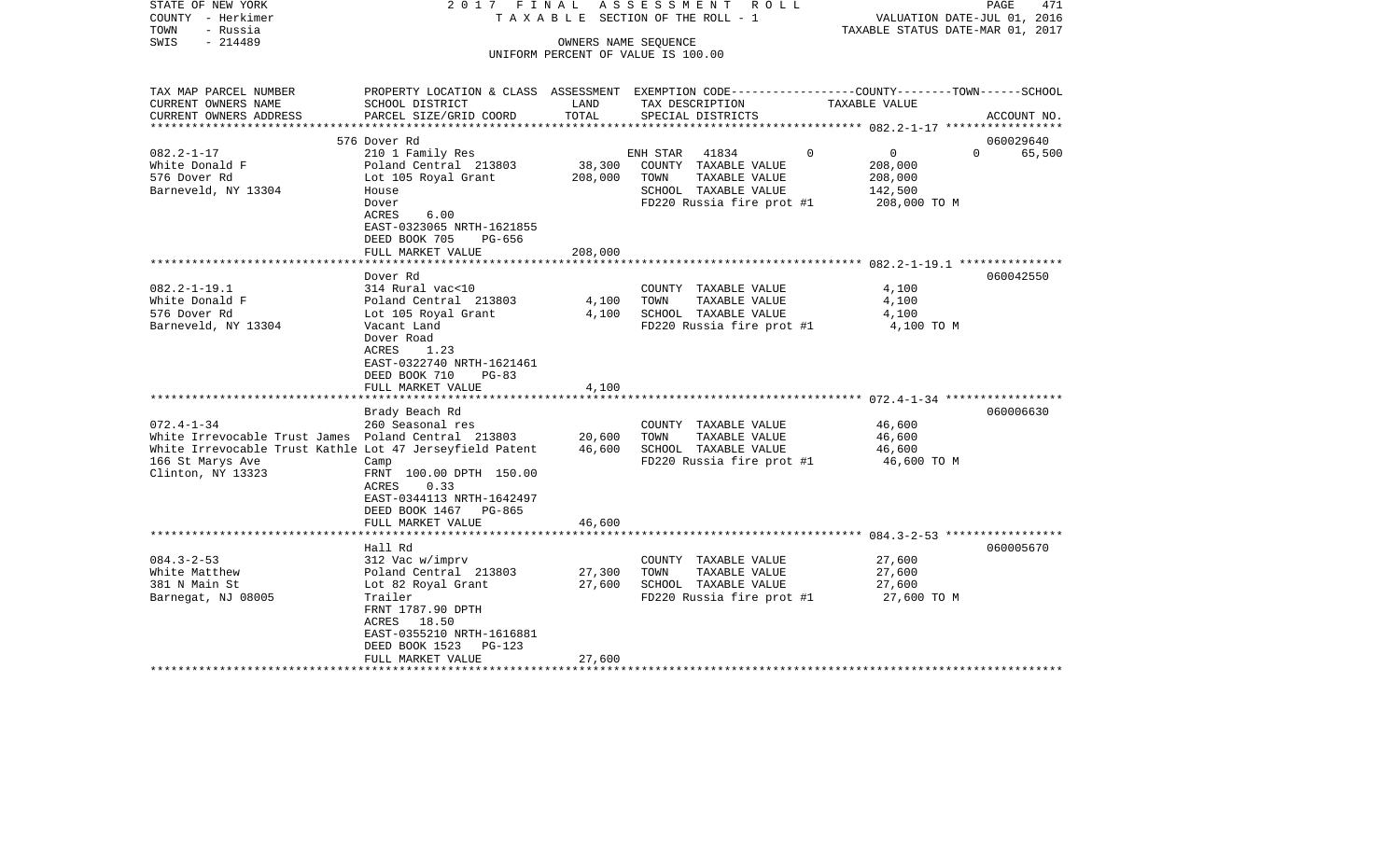| STATE OF NEW YORK      | 2017 FINAL                           |                   | ASSESSMENT<br>R O L L                                      | PAGE<br>472                                                  |
|------------------------|--------------------------------------|-------------------|------------------------------------------------------------|--------------------------------------------------------------|
| COUNTY - Herkimer      |                                      |                   | TAXABLE SECTION OF THE ROLL - 1                            | VALUATION DATE-JUL 01, 2016                                  |
| - Russia<br>TOWN       |                                      |                   |                                                            | TAXABLE STATUS DATE-MAR 01, 2017                             |
| SWIS<br>$-214489$      |                                      |                   | OWNERS NAME SEQUENCE<br>UNIFORM PERCENT OF VALUE IS 100.00 |                                                              |
|                        |                                      |                   |                                                            |                                                              |
| TAX MAP PARCEL NUMBER  | PROPERTY LOCATION & CLASS ASSESSMENT |                   |                                                            | EXEMPTION CODE-----------------COUNTY-------TOWN------SCHOOL |
| CURRENT OWNERS NAME    | SCHOOL DISTRICT                      | LAND              | TAX DESCRIPTION                                            | TAXABLE VALUE                                                |
| CURRENT OWNERS ADDRESS | PARCEL SIZE/GRID COORD               | TOTAL             | SPECIAL DISTRICTS                                          | ACCOUNT NO.                                                  |
| *********************  |                                      | * * * * * * * * * |                                                            |                                                              |
|                        | Hall Rd                              |                   |                                                            |                                                              |
| $084.1 - 3 - 40$       | 260 Seasonal res                     |                   | COUNTY TAXABLE VALUE                                       | 31,000                                                       |
| White Matthew S        | Poland Central 213803                | 28,000            | TOWN<br>TAXABLE VALUE                                      | 31,000                                                       |
| 381 N Main St          | ACRES<br>19.20                       | 31,000            | SCHOOL TAXABLE VALUE                                       | 31,000                                                       |
| Barnegat, NJ 08005     | EAST-0356085 NRTH-1617709            |                   | FD220 Russia fire prot #1                                  | 31,000 TO M                                                  |
|                        | DEED BOOK 1492 PG-352                |                   |                                                            |                                                              |
|                        | FULL MARKET VALUE                    | 31,000            |                                                            |                                                              |
|                        |                                      |                   |                                                            |                                                              |
| $084.3 - 2 - 52$       | Hall Rd<br>314 Rural vac<10          |                   |                                                            | 060044020                                                    |
| White Matthew S        | Poland Central 213803                | 7,700             | COUNTY TAXABLE VALUE<br>TOWN<br>TAXABLE VALUE              | 7,700<br>7,700                                               |
| 381 N Main St          | Lot 82 Royal Grant                   | 7,700             | SCHOOL TAXABLE VALUE                                       | 7,700                                                        |
| Barnegate, NJ 08005    | Vacant Land                          |                   | FD220 Russia fire prot #1                                  | 7,700 TO M                                                   |
|                        | Hall Road                            |                   |                                                            |                                                              |
|                        | FRNT 220.00 DPTH                     |                   |                                                            |                                                              |
|                        | 2.80<br>ACRES                        |                   |                                                            |                                                              |
|                        | EAST-0355819 NRTH-1616344            |                   |                                                            |                                                              |
|                        | DEED BOOK 1267<br>$PG-83$            |                   |                                                            |                                                              |
|                        | FULL MARKET VALUE                    | 7,700             |                                                            |                                                              |
|                        |                                      |                   |                                                            |                                                              |
|                        | Grant Rd                             |                   |                                                            |                                                              |
| $077.4 - 3 - 8$        | 310 Res Vac                          |                   | COUNTY TAXABLE VALUE                                       | 11,500                                                       |
| White Pierpont         | Poland Central 213803                | 11,500            | TOWN<br>TAXABLE VALUE                                      | 11,500                                                       |
| 607 W Dominick St Fl 2 | FRNT 1181.00 DPTH                    | 11,500            | SCHOOL TAXABLE VALUE                                       | 11,500                                                       |
| Rome, NY 13440         | ACRES<br>5.30                        |                   | FD220 Russia fire prot #1                                  | 11,500 TO M                                                  |
|                        | EAST-0343938 NRTH-1629620            |                   |                                                            |                                                              |
|                        | DEED BOOK 1575<br>PG-745             |                   |                                                            |                                                              |
|                        | FULL MARKET VALUE                    | 11,500            |                                                            |                                                              |
|                        | Schafer Rd                           |                   |                                                            | 060013410                                                    |
| $072.2 - 2 - 2$        | 323 Vacant rural                     |                   | COUNTY TAXABLE VALUE                                       | 5,000                                                        |
| Wilcox Daniel          | 305201<br>Remsen                     | 5,000             | TAXABLE VALUE<br>TOWN                                      | 5,000                                                        |
| Wilcox Anna Marie      | Lot 17 Walker Tract                  | 5,000             | SCHOOL TAXABLE VALUE                                       | 5,000                                                        |
| 10317 Riggerman Rd     | Vacant Land                          |                   | FD230 Remsen fire #2                                       | 5,000 TO M                                                   |
| Remsen, NY 13438       | 12.75<br>ACRES                       |                   |                                                            |                                                              |
|                        | EAST-0338430 NRTH-1648321            |                   |                                                            |                                                              |
|                        | DEED BOOK 00635 PG-00455             |                   |                                                            |                                                              |
|                        | FULL MARKET VALUE                    | 5,000             |                                                            |                                                              |
|                        | *******************                  | ***********       |                                                            |                                                              |
|                        | Riggleman Rd                         |                   |                                                            |                                                              |
| $072.2 - 2 - 70.2$     | 314 Rural vac<10                     |                   | COUNTY TAXABLE VALUE                                       | 4,200                                                        |
| Wilcox Daniel J        | 305201<br>Remsen                     | 4,200             | TOWN<br>TAXABLE VALUE                                      | 4,200                                                        |
| 10317 Riggerman Rd     | 2.16<br>ACRES                        | 4,200             | SCHOOL TAXABLE VALUE                                       | 4,200                                                        |
| Remsen, NY 13438       | EAST-0337999 NRTH-1650394            |                   | FD230 Remsen fire #2                                       | 4,200 TO M                                                   |
|                        | DEED BOOK 00858 PG-00360             |                   |                                                            |                                                              |
|                        | FULL MARKET VALUE                    | 4,200             |                                                            |                                                              |
|                        |                                      |                   |                                                            |                                                              |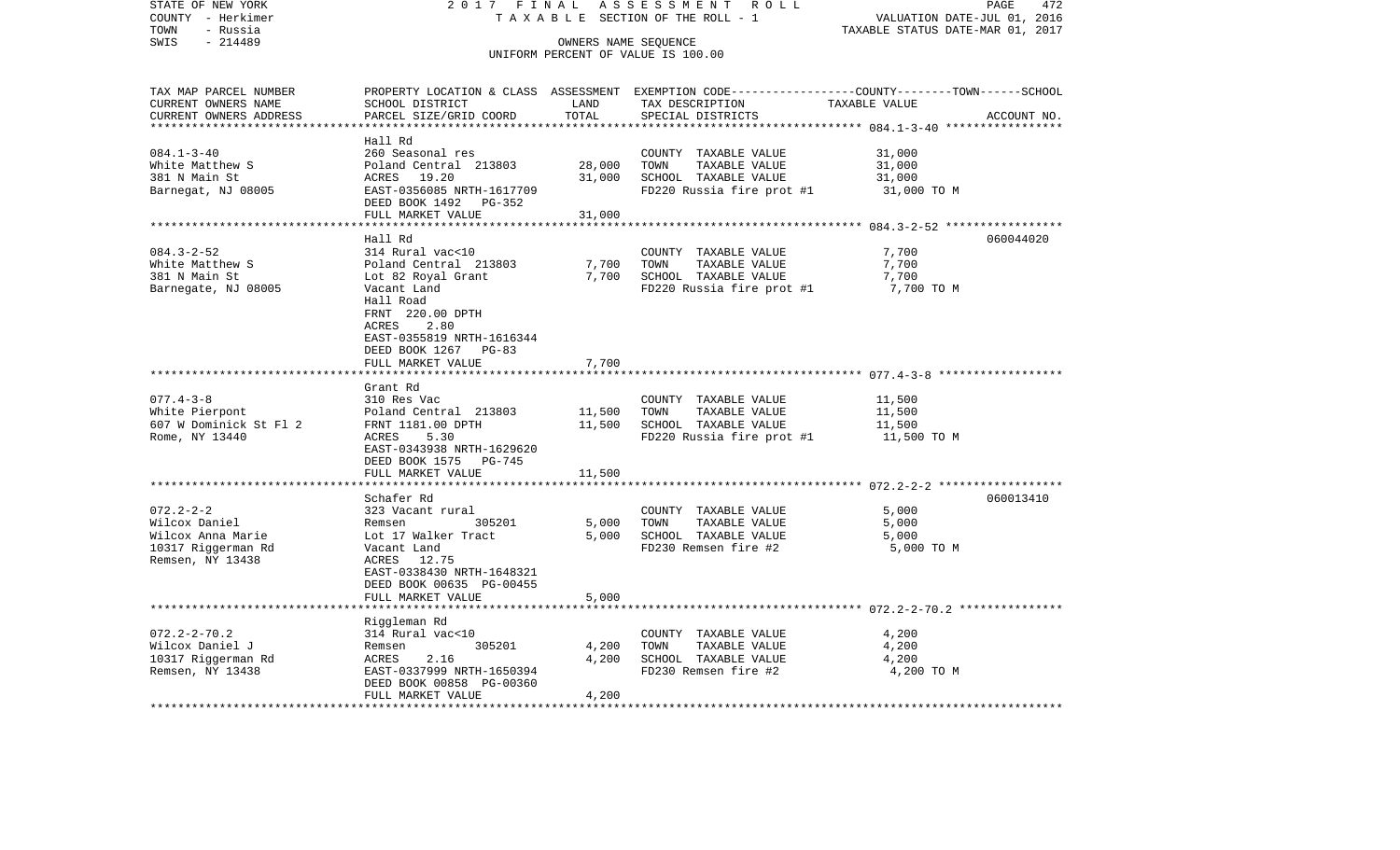| STATE OF NEW YORK<br>COUNTY - Herkimer<br>TOWN<br>- Russia<br>$-214489$<br>SWIS                     |                                                                                                                                                                                                                                  |                              | 2017 FINAL ASSESSMENT ROLL<br>T A X A B L E SECTION OF THE ROLL - 1<br>OWNERS NAME SEQUENCE<br>UNIFORM PERCENT OF VALUE IS 100.00 |          | VALUATION DATE-JUL 01, 2016<br>TAXABLE STATUS DATE-MAR 01, 2017 | PAGE     | 473         |
|-----------------------------------------------------------------------------------------------------|----------------------------------------------------------------------------------------------------------------------------------------------------------------------------------------------------------------------------------|------------------------------|-----------------------------------------------------------------------------------------------------------------------------------|----------|-----------------------------------------------------------------|----------|-------------|
| TAX MAP PARCEL NUMBER<br>CURRENT OWNERS NAME<br>CURRENT OWNERS ADDRESS                              | PROPERTY LOCATION & CLASS ASSESSMENT EXEMPTION CODE----------------COUNTY-------TOWN------SCHOOL<br>SCHOOL DISTRICT<br>PARCEL SIZE/GRID COORD                                                                                    | LAND<br>TOTAL                | TAX DESCRIPTION<br>SPECIAL DISTRICTS                                                                                              |          | TAXABLE VALUE                                                   |          | ACCOUNT NO. |
|                                                                                                     |                                                                                                                                                                                                                                  |                              |                                                                                                                                   |          |                                                                 |          |             |
|                                                                                                     | 1430 Wheelertown Rd                                                                                                                                                                                                              |                              |                                                                                                                                   |          |                                                                 | $\Omega$ | 060004620   |
| $068. -1 - 8$<br>Wilcox Jerome Jr<br>Wilcox Amanda R<br>1430 Wheelertown Rd<br>Forestport, NY 13338 | 260 Seasonal res<br>305201<br>Remsen<br>N 31<br>Rp<br>$H0$ 12<br>Wheelertown<br>ACRES 18.00<br>EAST-0339835 NRTH-1664936<br>DEED BOOK 1411 PG-345                                                                                | 51,000                       | BAS STAR 41854<br>35,200 COUNTY TAXABLE VALUE<br>TOWN<br>TAXABLE VALUE<br>SCHOOL TAXABLE VALUE<br>FD230 Remsen fire #2            | $\Omega$ | $\overline{0}$<br>51,000<br>51,000<br>21,000<br>51,000 TO M     |          | 30,000      |
|                                                                                                     | FULL MARKET VALUE                                                                                                                                                                                                                | 51,000                       |                                                                                                                                   |          |                                                                 |          |             |
|                                                                                                     |                                                                                                                                                                                                                                  |                              |                                                                                                                                   |          |                                                                 |          |             |
| $072.2 - 2 - 1$<br>Wilcox John<br>Wilcox Dorothy<br>10035 Swamp Rd<br>Remsen, NY 13438              | Jim Wall Rd<br>323 Vacant rural<br>305201<br>Remsen<br>Lot 12 Walker Tract<br>Vacant Land<br>ACRES 11.60<br>EAST-0338306 NRTH-1649181<br>DEED BOOK 1101 PG-882                                                                   | 6,800<br>6,800               | COUNTY TAXABLE VALUE<br>TAXABLE VALUE<br>TOWN<br>SCHOOL TAXABLE VALUE<br>FD230 Remsen fire #2                                     |          | 6,800<br>6,800<br>6,800<br>6,800 TO M                           |          | 060003930   |
|                                                                                                     | FULL MARKET VALUE                                                                                                                                                                                                                | 6,800                        |                                                                                                                                   |          |                                                                 |          |             |
|                                                                                                     | 176 Schafer Rd                                                                                                                                                                                                                   |                              |                                                                                                                                   |          |                                                                 |          | 060017760   |
| $072.15 - 1 - 4$<br>Wilcox John Jr<br>176 Schafer Rd<br>Remsen, NY 13438                            | 210 1 Family Res<br>Remsen<br>305201<br>Lot 17 Walker Tract<br>Camp<br>ACRES<br>3.10<br>EAST-0339062 NRTH-1646571<br>DEED BOOK 688<br>PG-579<br>FULL MARKET VALUE                                                                | 68,000<br>68,000             | BAS STAR 41854<br>16,700 COUNTY TAXABLE VALUE<br>TOWN<br>TAXABLE VALUE<br>SCHOOL TAXABLE VALUE<br>FD230 Remsen fire #2            | $\Omega$ | $\overline{0}$<br>68,000<br>68,000<br>38,000<br>68,000 TO M     | $\Omega$ | 30,000      |
|                                                                                                     |                                                                                                                                                                                                                                  |                              |                                                                                                                                   |          |                                                                 |          |             |
| $072.4 - 2 - 15$<br>Wilcox Marianne<br>275 Cromwell Dr<br>Rochester, NY 14610                       | 383 White Birch Ln<br>210 1 Family Res<br>Poland Central 213803<br>Residential Home<br>Merged All 2011<br>FRNT 466.00 DPTH<br>ACRES 86.90 BANK<br>135<br>EAST-0348201 NRTH-1643628<br>DEED BOOK 1237 PG-637<br>FULL MARKET VALUE | 83,600<br>338,200<br>338,200 | COUNTY TAXABLE VALUE<br>TAXABLE VALUE<br>TOWN<br>SCHOOL TAXABLE VALUE<br>FD220 Russia fire prot #1                                |          | 338,200<br>338,200<br>338,200<br>338,200 TO M                   |          |             |
|                                                                                                     |                                                                                                                                                                                                                                  |                              |                                                                                                                                   |          |                                                                 |          |             |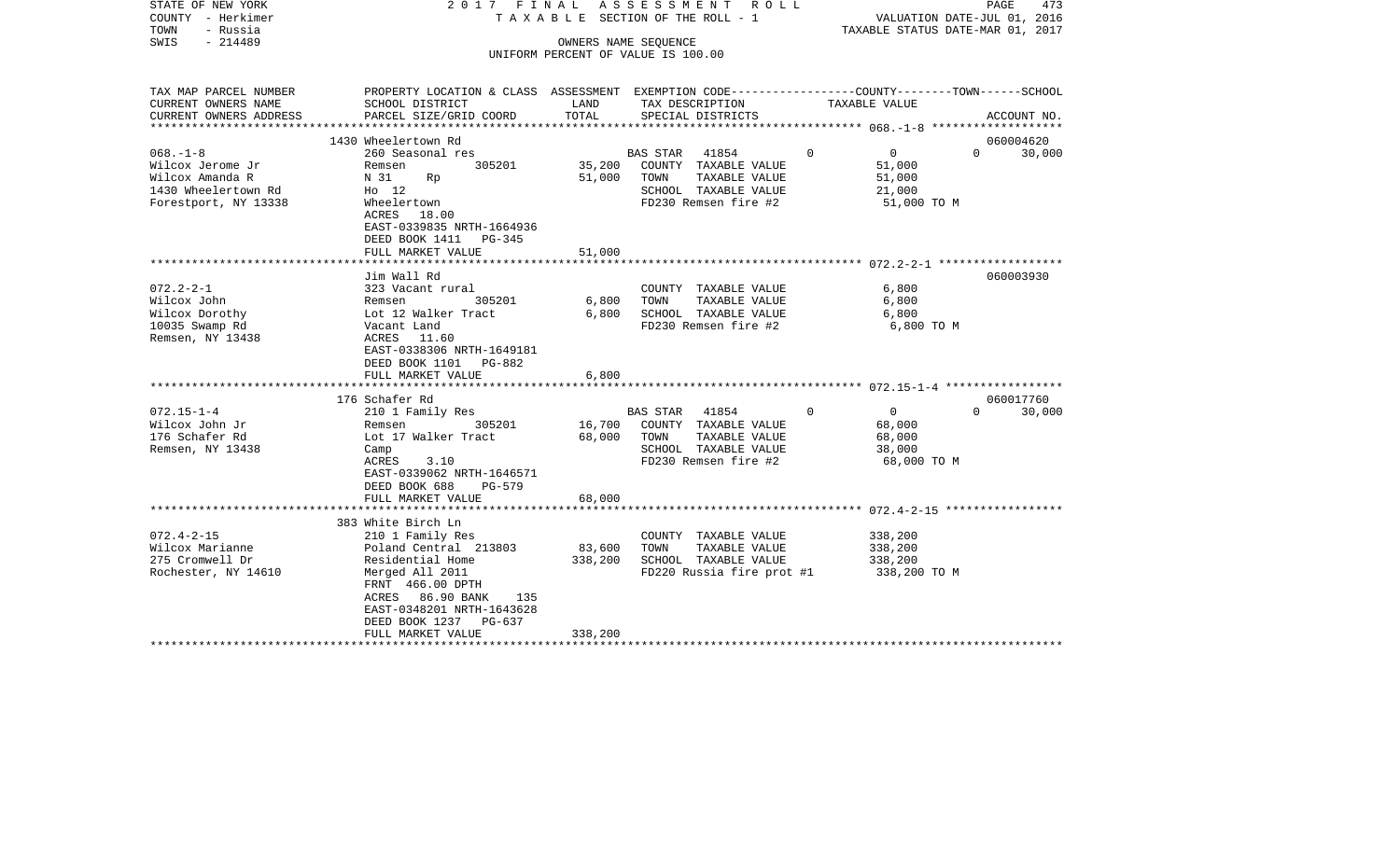| STATE OF NEW YORK<br>COUNTY - Herkimer<br>TOWN<br>- Russia<br>$-214489$<br>SWIS            | 2017 FINAL                                                                                                                                                                                           |                           | ASSESSMENT ROLL<br>TAXABLE SECTION OF THE ROLL - 1<br>OWNERS NAME SEOUENCE<br>UNIFORM PERCENT OF VALUE IS 100.00 | VALUATION DATE-JUL 01, 2016<br>TAXABLE STATUS DATE-MAR 01, 2017                 | PAGE<br>474   |
|--------------------------------------------------------------------------------------------|------------------------------------------------------------------------------------------------------------------------------------------------------------------------------------------------------|---------------------------|------------------------------------------------------------------------------------------------------------------|---------------------------------------------------------------------------------|---------------|
| TAX MAP PARCEL NUMBER<br>CURRENT OWNERS NAME                                               | PROPERTY LOCATION & CLASS ASSESSMENT EXEMPTION CODE----------------COUNTY-------TOWN------SCHOOL<br>SCHOOL DISTRICT                                                                                  | LAND                      | TAX DESCRIPTION                                                                                                  | TAXABLE VALUE                                                                   |               |
| CURRENT OWNERS ADDRESS                                                                     | PARCEL SIZE/GRID COORD                                                                                                                                                                               | TOTAL                     | SPECIAL DISTRICTS                                                                                                |                                                                                 | ACCOUNT NO.   |
|                                                                                            | 162 Hughes Rd                                                                                                                                                                                        |                           |                                                                                                                  |                                                                                 | 060008850     |
| $068. - 1 - 34.1$<br>Wilcox Susan L<br>162 Hughes Rd<br>Forestport, NY 13338               | 270 Mfg housing<br>Remsen 305201<br>Lot 83 Remsenburg Patent 27,000 TOWN<br>House<br>FRNT 494.00 DPTH<br>ACRES 10.16<br>EAST-0341355 NRTH-1662313<br>DEED BOOK 00856 PG-00571                        |                           | BAS STAR 41854<br>19,000 COUNTY TAXABLE VALUE<br>TAXABLE VALUE<br>SCHOOL TAXABLE VALUE<br>FD230 Remsen fire #2   | $\overline{0}$<br>$\Omega$<br>27,000<br>27,000<br>$\overline{0}$<br>27,000 TO M | $0 \t 27,000$ |
|                                                                                            | FULL MARKET VALUE                                                                                                                                                                                    | 27,000                    |                                                                                                                  |                                                                                 |               |
| $084.3 - 2 - 23$<br>Wilcox Terry<br>PO Box 714                                             | Route 8<br>323 Vacant rural<br>Poland Central 213803<br>Lot 52 Royal Grant                                                                                                                           | 63,000<br>63,000          | COUNTY TAXABLE VALUE<br>TOWN<br>TAXABLE VALUE<br>SCHOOL TAXABLE VALUE                                            | 63,000<br>63,000<br>63,000                                                      | 060029790     |
| West Yarmouth, MA 02673                                                                    | Barn<br>ACRES 105.00<br>EAST-0351975 NRTH-1608388<br>DEED BOOK 00639 PG-00084<br>FULL MARKET VALUE                                                                                                   | 63,000                    | FD220 Russia fire prot #1                                                                                        | 63,000 TO M                                                                     |               |
|                                                                                            |                                                                                                                                                                                                      |                           |                                                                                                                  |                                                                                 |               |
| $089.1 - 2 - 2.1$<br>Wilcox Terry<br>Wilcox Nancy<br>PO Box 714<br>West Yarmouth, MA 02673 | Route 8<br>322 Rural vac>10<br>Poland Central 213803<br>Lot 51 & 52 Royal Grant 37,700<br>Vacant Land<br>ACRES 94.40<br>EAST-0353157 NRTH-1607569<br>DEED BOOK 856<br>PG-564                         | 37,700                    | COUNTY TAXABLE VALUE<br>TOWN<br>TAXABLE VALUE<br>SCHOOL TAXABLE VALUE<br>FD220 Russia fire prot #1               | 37,700<br>37,700<br>37,700<br>37,700 TO M                                       | 060032550     |
|                                                                                            | FULL MARKET VALUE                                                                                                                                                                                    | 37,700                    |                                                                                                                  |                                                                                 |               |
|                                                                                            | 116 Schaffer Rd                                                                                                                                                                                      |                           |                                                                                                                  |                                                                                 | 060007590     |
| $072.15 - 1 - 13$<br>Wilcox William J Jr.<br>116 Schaffer Rd<br>Remsen, NY 13438           | 270 Mfg housing<br>305201<br>Remsen<br>Lots 22&23 Machins Patent<br>Mobil Home<br>Schafer Road<br>FRNT 110.00 DPTH 113.00<br>EAST-0339877 NRTH-1645835<br>DEED BOOK 1632 PG-150<br>FULL MARKET VALUE | 7,400<br>14,500<br>14,500 | COUNTY TAXABLE VALUE<br>TOWN<br>TAXABLE VALUE<br>SCHOOL TAXABLE VALUE<br>FD230 Remsen fire #2                    | 14,500<br>14,500<br>14,500<br>14,500 TO M                                       |               |
|                                                                                            |                                                                                                                                                                                                      |                           |                                                                                                                  |                                                                                 |               |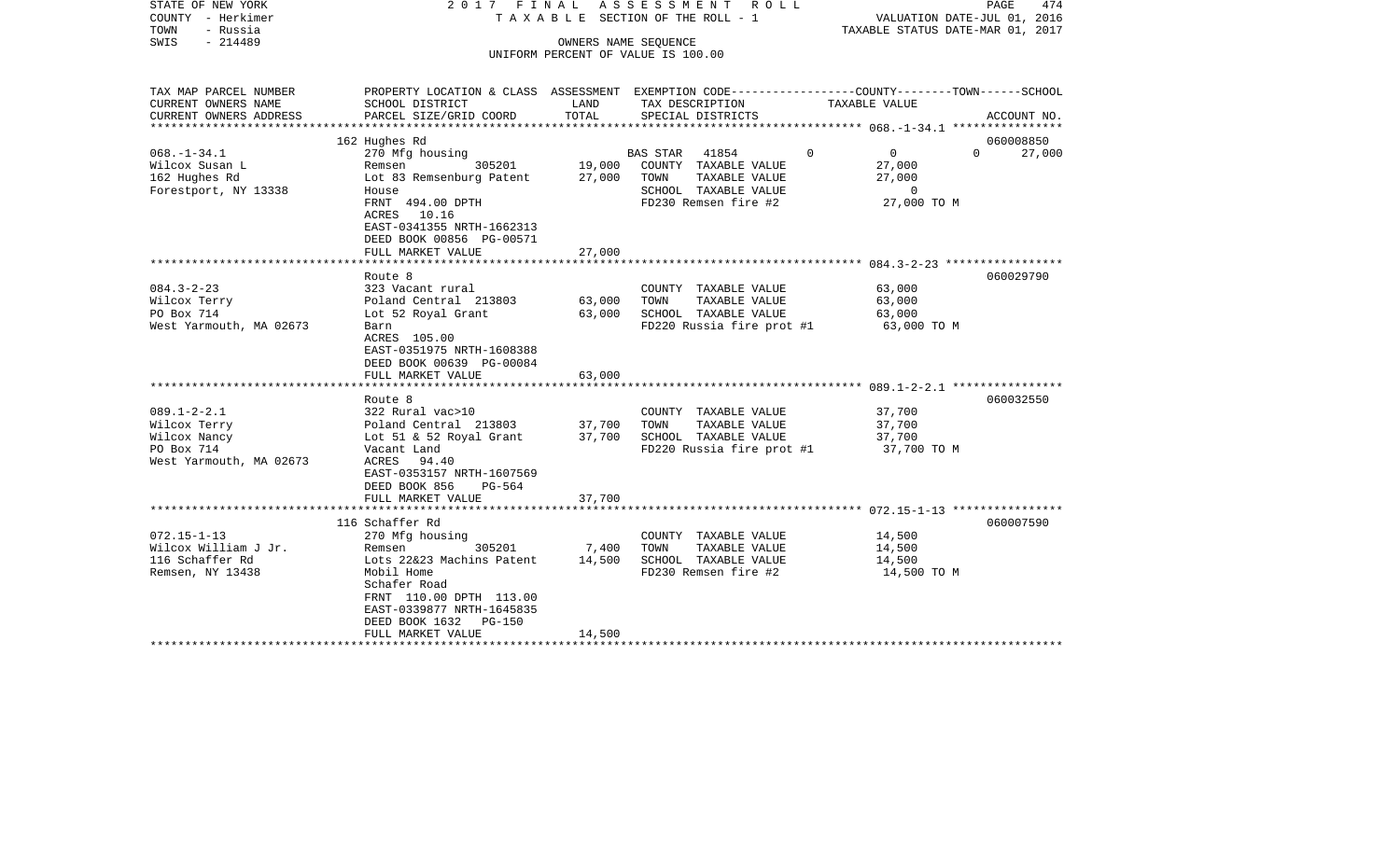| STATE OF NEW YORK                     | 2017 FINAL                                                                                       |                      | ASSESSMENT ROLL                           |                                  | PAGE                                                            | 475    |
|---------------------------------------|--------------------------------------------------------------------------------------------------|----------------------|-------------------------------------------|----------------------------------|-----------------------------------------------------------------|--------|
| COUNTY - Herkimer<br>- Russia<br>TOWN |                                                                                                  |                      | TAXABLE SECTION OF THE ROLL - 1           |                                  | VALUATION DATE-JUL 01, 2016<br>TAXABLE STATUS DATE-MAR 01, 2017 |        |
| $-214489$<br>SWIS                     |                                                                                                  | OWNERS NAME SEQUENCE |                                           |                                  |                                                                 |        |
|                                       |                                                                                                  |                      | UNIFORM PERCENT OF VALUE IS 100.00        |                                  |                                                                 |        |
|                                       |                                                                                                  |                      |                                           |                                  |                                                                 |        |
| TAX MAP PARCEL NUMBER                 | PROPERTY LOCATION & CLASS ASSESSMENT EXEMPTION CODE----------------COUNTY-------TOWN------SCHOOL |                      |                                           |                                  |                                                                 |        |
| CURRENT OWNERS NAME                   | SCHOOL DISTRICT                                                                                  | LAND                 | TAX DESCRIPTION                           | TAXABLE VALUE                    |                                                                 |        |
| CURRENT OWNERS ADDRESS                | PARCEL SIZE/GRID COORD                                                                           | TOTAL                | SPECIAL DISTRICTS                         |                                  | ACCOUNT NO.                                                     |        |
| **********************                |                                                                                                  |                      |                                           |                                  |                                                                 |        |
|                                       | 201 Ash Rd                                                                                       |                      |                                           |                                  | 060052640                                                       |        |
| $078.1 - 1 - 11.2$                    | 210 1 Family Res                                                                                 |                      | COUNTY TAXABLE VALUE                      | 150,000                          |                                                                 |        |
| Wilczak matthew J                     | Poland Central 213803                                                                            | 60,000               | TOWN<br>TAXABLE VALUE                     | 150,000                          |                                                                 |        |
| 201 Ash Rd                            | Lot 18 Jerseyfield Patent                                                                        | 150,000              | SCHOOL TAXABLE VALUE                      | 150,000                          |                                                                 |        |
| Cold Brook, NY 13431                  | Log House                                                                                        |                      | FD220 Russia fire prot #1                 |                                  | 150,000 TO M                                                    |        |
|                                       | ACRES 36.20                                                                                      |                      |                                           |                                  |                                                                 |        |
| PRIOR OWNER ON 3/01/2017              | EAST-0353659 NRTH-1635280                                                                        |                      |                                           |                                  |                                                                 |        |
| Wilczak Matthew J                     | DEED BOOK 2017 PG-1175                                                                           |                      |                                           |                                  |                                                                 |        |
|                                       | FULL MARKET VALUE                                                                                | 150,000              |                                           |                                  |                                                                 |        |
|                                       |                                                                                                  |                      |                                           |                                  |                                                                 |        |
|                                       | Pardeeville Rd                                                                                   |                      |                                           |                                  | 060052370                                                       |        |
| $084.1 - 3 - 1.2$                     | 260 Seasonal res                                                                                 |                      | COUNTY TAXABLE VALUE                      | 62,000                           |                                                                 |        |
| Wilk Philip F                         | Poland Central 213803                                                                            | 55,600               | TOWN<br>TAXABLE VALUE                     | 62,000                           |                                                                 |        |
| 6140 Walker Rd                        | Lot 96 Royal Grant                                                                               | 62,000               | SCHOOL TAXABLE VALUE                      | 62,000                           |                                                                 |        |
| Utica, NY 13502                       | Cabin                                                                                            |                      | FD220 Russia fire prot #1                 |                                  | 62,000 TO M                                                     |        |
|                                       | FRNT 575.00 DPTH 2740.00                                                                         |                      |                                           |                                  |                                                                 |        |
|                                       | ACRES 51.10                                                                                      |                      |                                           |                                  |                                                                 |        |
|                                       | EAST-0350715 NRTH-1623037                                                                        |                      |                                           |                                  |                                                                 |        |
|                                       | DEED BOOK 667<br>PG-609                                                                          |                      |                                           |                                  |                                                                 |        |
|                                       | FULL MARKET VALUE                                                                                | 62,000               |                                           |                                  |                                                                 |        |
|                                       |                                                                                                  |                      |                                           |                                  |                                                                 |        |
|                                       | 9485 Rte 28                                                                                      |                      |                                           |                                  | 0019748                                                         |        |
| $088.1 - 1 - 36.4$                    | 210 1 Family Res                                                                                 |                      | COUNTY TAXABLE VALUE                      | 172,000                          |                                                                 |        |
| Willard Egan P                        | Poland Central 213803                                                                            | 24,600               | TOWN<br>TAXABLE VALUE                     | 172,000                          |                                                                 |        |
| Willard Leslie N                      | Lot 47 Royal Grant                                                                               | 172,000              | SCHOOL TAXABLE VALUE                      | 172,000                          |                                                                 |        |
| 9485 Rte 28                           | House Att Garage                                                                                 |                      | FD220 Russia fire prot #1                 |                                  | 172,000 TO M                                                    |        |
| Poland, NY 13431                      | ACRES<br>5.30                                                                                    |                      |                                           |                                  |                                                                 |        |
|                                       | EAST-0330408 NRTH-1605286                                                                        |                      |                                           |                                  |                                                                 |        |
|                                       | DEED BOOK 1515 PG-873                                                                            |                      |                                           |                                  |                                                                 |        |
|                                       | FULL MARKET VALUE                                                                                | 172,000              |                                           |                                  |                                                                 |        |
|                                       | *******************************                                                                  |                      |                                           |                                  |                                                                 |        |
|                                       | 142 Mill Rd                                                                                      |                      |                                           |                                  |                                                                 |        |
| $083.3 - 2 - 17.6$                    | 210 1 Family Res                                                                                 |                      | BAS STAR<br>41854                         | $\mathbf 0$<br>$\overline{0}$    | $\Omega$                                                        | 30,000 |
| Williams Allen                        | Poland Central 213803                                                                            | 21,400               | COUNTY TAXABLE VALUE                      | 59,400                           |                                                                 |        |
| Williams Bonnie P                     | Lot 87 Royal Grant                                                                               | 59,400               | TOWN<br>TAXABLE VALUE                     | 59,400                           |                                                                 |        |
| 142 Mill Rd                           | Vacant Land                                                                                      |                      | SCHOOL TAXABLE VALUE                      | 29,400                           |                                                                 |        |
| Poland, NY 13431                      | ACRES<br>6.30                                                                                    |                      | FD220 Russia fire prot #1                 |                                  | 59,400 TO M                                                     |        |
|                                       | EAST-0334226 NRTH-1613316                                                                        |                      |                                           |                                  |                                                                 |        |
|                                       | FULL MARKET VALUE<br>********************                                                        | 59,400               |                                           |                                  |                                                                 |        |
|                                       |                                                                                                  |                      |                                           |                                  |                                                                 |        |
| $083.3 - 2 - 17.5$                    | 144 Mill Rd                                                                                      |                      |                                           | $\overline{0}$<br>$\overline{0}$ | $\mathbf{0}$                                                    |        |
| Williams Dale                         | 210 1 Family Res<br>Poland Central 213803                                                        | 18,300               | BAS STAR<br>41854<br>COUNTY TAXABLE VALUE | 27,100                           |                                                                 | 27,100 |
|                                       | Poland Central 213<br>Lot 87 Royal Grant                                                         | 27,100               | TAXABLE VALUE<br>TOWN                     | 27,100                           |                                                                 |        |
| Williams Margaret<br>PO Box 217       | ACRES<br>5.50                                                                                    |                      | SCHOOL TAXABLE VALUE                      |                                  | $\overline{0}$                                                  |        |
| Barneveld, NY 13304                   | EAST-0334103 NRTH-1613736                                                                        |                      | FD220 Russia fire prot #1                 |                                  | 27,100 TO M                                                     |        |
|                                       | FULL MARKET VALUE                                                                                | 27,100               |                                           |                                  |                                                                 |        |
|                                       |                                                                                                  |                      |                                           |                                  | ******************************                                  |        |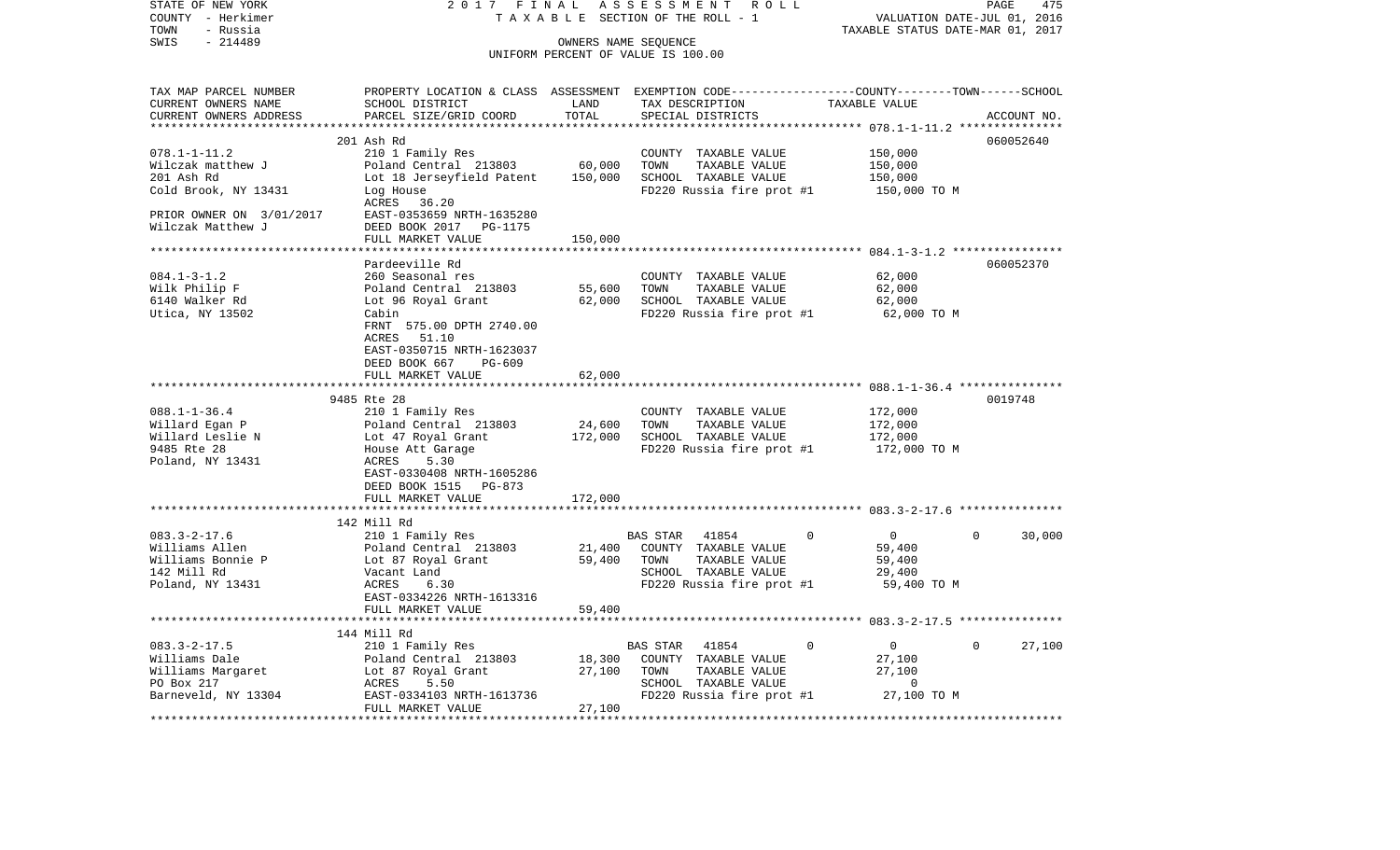| STATE OF NEW YORK           | 2017 FINAL                                                                                      |                      | ASSESSMENT ROLL                    |                                                     | 476<br>PAGE        |
|-----------------------------|-------------------------------------------------------------------------------------------------|----------------------|------------------------------------|-----------------------------------------------------|--------------------|
| COUNTY - Herkimer           |                                                                                                 |                      | TAXABLE SECTION OF THE ROLL - 1    | VALUATION DATE-JUL 01, 2016                         |                    |
| TOWN<br>- Russia            |                                                                                                 |                      |                                    | TAXABLE STATUS DATE-MAR 01, 2017                    |                    |
| $-214489$<br>SWIS           |                                                                                                 | OWNERS NAME SEQUENCE | UNIFORM PERCENT OF VALUE IS 100.00 |                                                     |                    |
|                             |                                                                                                 |                      |                                    |                                                     |                    |
| TAX MAP PARCEL NUMBER       | PROPERTY LOCATION & CLASS ASSESSMENT EXEMPTION CODE---------------COUNTY-------TOWN------SCHOOL |                      |                                    |                                                     |                    |
| CURRENT OWNERS NAME         | SCHOOL DISTRICT                                                                                 | LAND                 | TAX DESCRIPTION                    | TAXABLE VALUE                                       |                    |
| CURRENT OWNERS ADDRESS      | PARCEL SIZE/GRID COORD                                                                          | TOTAL                | SPECIAL DISTRICTS                  |                                                     | ACCOUNT NO.        |
|                             |                                                                                                 | ************         |                                    | ********************* 083.3-2-17.4 **************** |                    |
|                             | Military Rd                                                                                     |                      |                                    |                                                     |                    |
| $083.3 - 2 - 17.4$          | 314 Rural vac<10                                                                                |                      | COUNTY TAXABLE VALUE               | 12,200                                              |                    |
| Williams David              | Poland Central 213803                                                                           | 12,200               | TOWN<br>TAXABLE VALUE              | 12,200                                              |                    |
| Williams Denise             | Lot 87 Royal Grant                                                                              | 12,200               | SCHOOL TAXABLE VALUE               | 12,200                                              |                    |
| 40 S Ocean Ave              | Vacant Land                                                                                     |                      | FD220 Russia fire prot #1          | 12,200 TO M                                         |                    |
| Palm Beach Shores, FL 33404 | ACRES<br>5.80                                                                                   |                      |                                    |                                                     |                    |
|                             | EAST-0334447 NRTH-1614006                                                                       |                      |                                    |                                                     |                    |
|                             | FULL MARKET VALUE                                                                               | 12,200               |                                    |                                                     |                    |
|                             | *******************                                                                             | **************       |                                    |                                                     |                    |
|                             | Military Rd                                                                                     |                      |                                    |                                                     |                    |
| $083.3 - 2 - 17.3$          | 314 Rural vac<10                                                                                |                      | COUNTY TAXABLE VALUE               | 15,600                                              |                    |
| Williams Eugene E           | Poland Central 213803                                                                           | 15,600               | TOWN<br>TAXABLE VALUE              | 15,600                                              |                    |
| 308 Crescent Pl             | Lot 87 Royal Grant                                                                              | 15,600               | SCHOOL TAXABLE VALUE               | 15,600                                              |                    |
| Remsen, NY 13438            | Vacant Land                                                                                     |                      | FD220 Russia fire prot #1          | 15,600 TO M                                         |                    |
|                             | ACRES<br>8.40                                                                                   |                      |                                    |                                                     |                    |
|                             | EAST-0334639 NRTH-1613564                                                                       |                      |                                    |                                                     |                    |
|                             | FULL MARKET VALUE                                                                               | 15,600               |                                    |                                                     |                    |
|                             |                                                                                                 | * * * * * * * :      |                                    |                                                     |                    |
|                             | RTE 365 Route 365                                                                               |                      |                                    |                                                     |                    |
| $073.3 - 1 - 16.3$          | 314 Rural vac<10                                                                                |                      | COUNTY TAXABLE VALUE               | 1,200                                               |                    |
| Williams Gordon M           | Poland Central 213803                                                                           | 1,200<br>1,200       | TOWN<br>TAXABLE VALUE              | 1,200                                               |                    |
| 107 Mumford Ln              | FRNT 172.00 DPTH 120.00                                                                         |                      | SCHOOL TAXABLE VALUE               | 1,200                                               |                    |
| Remsen, NY 13438            | EAST-0352631 NRTH-1647045<br>DEED BOOK 909<br>PG-365                                            |                      | FD230 Remsen fire #2               | 1,200 TO M                                          |                    |
|                             | FULL MARKET VALUE                                                                               | 1,200                |                                    |                                                     |                    |
|                             | ***********************                                                                         |                      |                                    |                                                     |                    |
|                             | Route 365                                                                                       |                      |                                    |                                                     | 060001860          |
| $073.3 - 1 - 18$            | 210 1 Family Res                                                                                |                      | BAS STAR<br>41854                  | $\Omega$<br>$\overline{0}$                          | $\Omega$<br>30,000 |
| Williams Gordon M           | Poland Central 213803                                                                           | 6,200                | COUNTY TAXABLE VALUE               | 34,000                                              |                    |
| 107 Mumford Ln              | Lot 80 Remsenburg Patent                                                                        | 34,000               | TOWN<br>TAXABLE VALUE              | 34,000                                              |                    |
| Remsen, NY 13438            | Camp                                                                                            |                      | SCHOOL TAXABLE VALUE               | 4,000                                               |                    |
|                             | FRNT<br>58.00 DPTH 240.00                                                                       |                      | FD230 Remsen fire #2               | 34,000 TO M                                         |                    |
|                             | ACRES<br>0.18                                                                                   |                      |                                    |                                                     |                    |
|                             | EAST-0352522 NRTH-1647237                                                                       |                      |                                    |                                                     |                    |
|                             | DEED BOOK 909<br>PG-365                                                                         |                      |                                    |                                                     |                    |
|                             | FULL MARKET VALUE                                                                               | 34,000               |                                    |                                                     |                    |
|                             |                                                                                                 |                      |                                    |                                                     |                    |
|                             | Mac Arthur Rd                                                                                   |                      |                                    |                                                     | 060042790          |
| $077.2 - 1 - 13$            | 260 Seasonal res                                                                                |                      | COUNTY TAXABLE VALUE               | 17,000                                              |                    |
| Williams John N             | Poland Central 213803                                                                           | 9,600                | TOWN<br>TAXABLE VALUE              | 17,000                                              |                    |
| c/o Jane Williams           | Lot 15 Jerseyfield Patent                                                                       | 17,000               | SCHOOL TAXABLE VALUE               | 17,000                                              |                    |
| 1156 Kossuth Ave            | Mobile Home                                                                                     |                      | FD220 Russia fire prot #1          | 17,000 TO M                                         |                    |
| Utica, NY 13501             | FRNT 173.00 DPTH 80.00                                                                          |                      |                                    |                                                     |                    |
|                             | ACRES<br>0.30                                                                                   |                      |                                    |                                                     |                    |
|                             | EAST-0337233 NRTH-1637628                                                                       |                      |                                    |                                                     |                    |
|                             | DEED BOOK 1126<br>$PG-29$                                                                       |                      |                                    |                                                     |                    |
| ************************    | FULL MARKET VALUE                                                                               | 17,000               |                                    |                                                     |                    |
|                             |                                                                                                 |                      |                                    |                                                     |                    |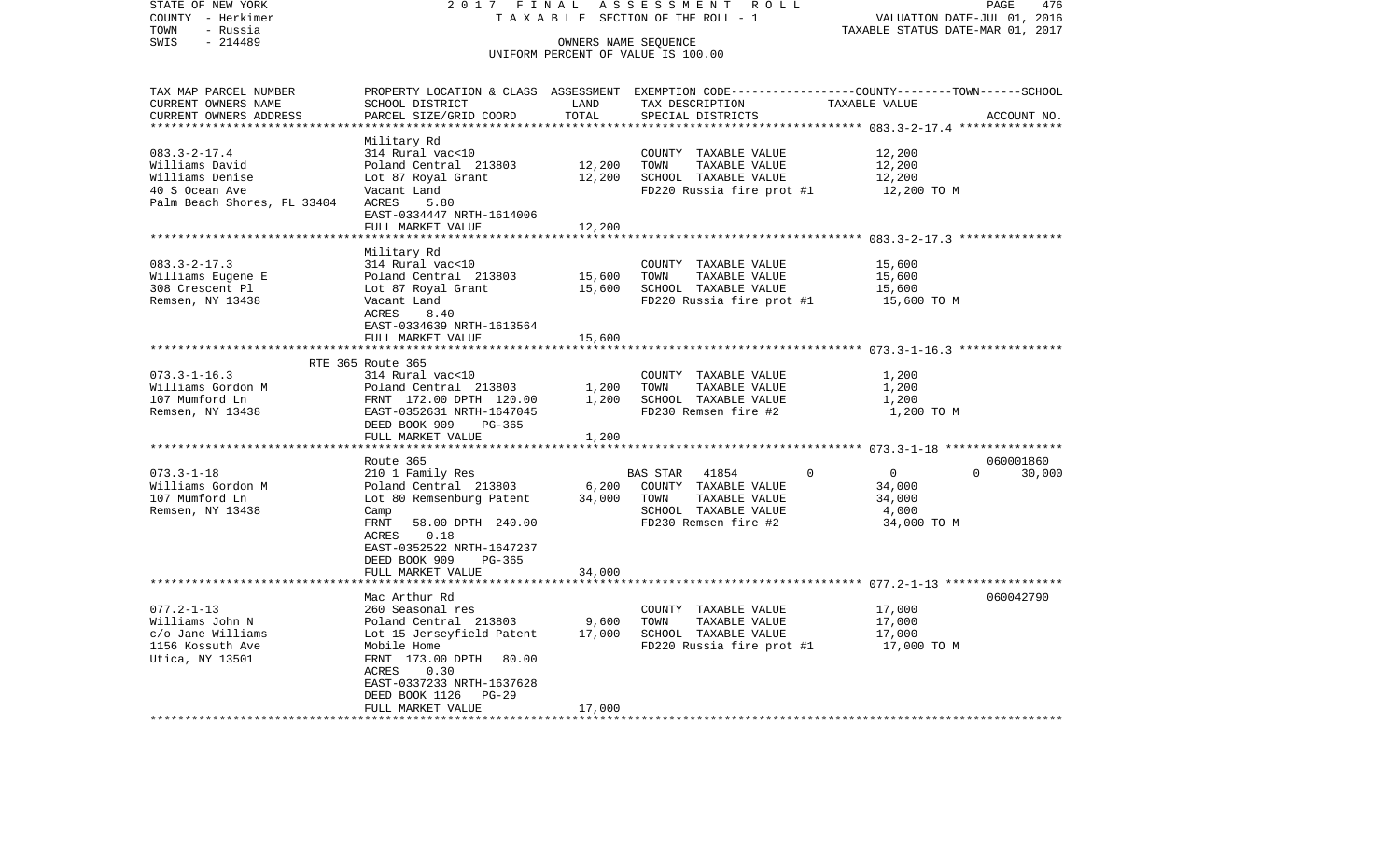VALUATION DATE-JUL 01, 2016 COUNTY - Herkimer T A X A B L E SECTION OF THE ROLL - 1 TOWN - Russia TAXABLE STATUS DATE-MAR 01, 2017 SWIS - 214489 OWNERS NAME SEQUENCE UNIFORM PERCENT OF VALUE IS 100.00TAX MAP PARCEL NUMBER PROPERTY LOCATION & CLASS ASSESSMENT EXEMPTION CODE------------------COUNTY--------TOWN------SCHOOL CURRENT OWNERS NAME SCHOOL DISTRICT LAND TAX DESCRIPTION TAXABLE VALUECURRENT OWNERS ADDRESS PARCEL SIZE/GRID COORD TOTAL SPECIAL DISTRICTS ACCOUNT NO. \*\*\*\*\*\*\*\*\*\*\*\*\*\*\*\*\*\*\*\*\*\*\*\*\*\*\*\*\*\*\*\*\*\*\*\*\*\*\*\*\*\*\*\*\*\*\*\*\*\*\*\*\*\*\*\*\*\*\*\*\*\*\*\*\*\*\*\*\*\*\*\*\*\*\*\*\*\*\*\*\*\*\*\*\*\*\*\*\*\*\*\*\*\*\*\*\*\*\*\*\*\*\* 084.1-3-13 \*\*\*\*\*\*\*\*\*\*\*\*\*\*\*\*\* Fisher Rd 060043750060043750 084.1-3-13 322 Rural vac>10 COUNTY TAXABLE VALUE 35,500 Williams Paul **Poland Central 213803** 35,500 TOWN TAXABLE VALUE 35,500 Williams Sandra Lot 97 Royal Grant 35,500 SCHOOL TAXABLE VALUE 35,500 220 Fisher Rd Vacant Land FD220 Russia fire prot #1 35,500 TO M Cold Brook, NY 13324 EAST-0354970 NRTH-1620209 DEED BOOK 908 PG-284FULL MARKET VALUE 35,500 \*\*\*\*\*\*\*\*\*\*\*\*\*\*\*\*\*\*\*\*\*\*\*\*\*\*\*\*\*\*\*\*\*\*\*\*\*\*\*\*\*\*\*\*\*\*\*\*\*\*\*\*\*\*\*\*\*\*\*\*\*\*\*\*\*\*\*\*\*\*\*\*\*\*\*\*\*\*\*\*\*\*\*\*\*\*\*\*\*\*\*\*\*\*\*\*\*\*\*\*\*\*\* 084.1-3-14 \*\*\*\*\*\*\*\*\*\*\*\*\*\*\*\*\* 220 Fisher Rd 060042310084.1-3-14 270 Mfg housing VET COM C 41132 0 14,250 0 0 Williams Paul Poland Central 213803 34,400 VET COM T 41133 0 0 14,250 0<br>Williams Sandra (1994) (1995) (1996) 213903 0 0 14,250 0 0 14,250 0 0 14,250 0 0 15 Williams Sandra ````````````````````````` 57,000 ENH STAR 41834 0 0 0 57,000  $220$  Fisher Rd  $\hspace{1.5em}$   $220$  Fisher Rd  $\hspace{1.5em}$   $42,750$ Cold Brook, NY 13324 ````````````````````````` TOWN TAXABLE VALUE 42,750 ACRES 25.00 SCHOOL TAXABLE VALUE 0 EAST-0354476 NRTH-1620105 FD220 Russia fire prot #1 57,000 TO M DEED BOOK 908 PG-284FULL MARKET VALUE 57,000 \*\*\*\*\*\*\*\*\*\*\*\*\*\*\*\*\*\*\*\*\*\*\*\*\*\*\*\*\*\*\*\*\*\*\*\*\*\*\*\*\*\*\*\*\*\*\*\*\*\*\*\*\*\*\*\*\*\*\*\*\*\*\*\*\*\*\*\*\*\*\*\*\*\*\*\*\*\*\*\*\*\*\*\*\*\*\*\*\*\*\*\*\*\*\*\*\*\*\*\*\*\*\* 078.1-1-11.1 \*\*\*\*\*\*\*\*\*\*\*\*\*\*\* Ash Rd 060003090078.1-1-11.1 322 Rural vac>10 COUNTY TAXABLE VALUE 44,400 Williams Theresa M **Poland Central 213803** 44,400 TOWN TAXABLE VALUE 44,400 4215 Winding Creek Rd Lot 18 Jerseyfield Patent 44,400 SCHOOL TAXABLE VALUE 44,400 Manlius, NY 13104 Vacant Land FD220 Russia fire prot #1 44,400 TO M ACRES 37.80 EAST-0354339 NRTH-1634952 DEED BOOK 1091 PG-493 FULL MARKET VALUE 44,400 \*\*\*\*\*\*\*\*\*\*\*\*\*\*\*\*\*\*\*\*\*\*\*\*\*\*\*\*\*\*\*\*\*\*\*\*\*\*\*\*\*\*\*\*\*\*\*\*\*\*\*\*\*\*\*\*\*\*\*\*\*\*\*\*\*\*\*\*\*\*\*\*\*\*\*\*\*\*\*\*\*\*\*\*\*\*\*\*\*\*\*\*\*\*\*\*\*\*\*\*\*\*\* 068.-2-45.4 \*\*\*\*\*\*\*\*\*\*\*\*\*\*\*\*835 Wheelertown Rd 175819 068.-2-45.4 210 1 Family Res VET COM C 41132 0 15,000 0 0 Williamson Harold **Remsen** 205201 23,900 VET COM T 41133 0 0 20,000 0 Williamson Claudia FRNT 310.00 DPTH 162,000 ENH STAR 41834 0 0 0 65,500 835 Wheelertown Rd ACRES 8.20 COUNTY TAXABLE VALUE 147,000 Remsen, NY 13438 **EAST-0348323 NRTH-1657905** TOWN TAXABLE VALUE 142,000 DEED BOOK 1467 PG-637 SCHOOL TAXABLE VALUE 96,500 FULL MARKET VALUE 162,000 \*\*\*\*\*\*\*\*\*\*\*\*\*\*\*\*\*\*\*\*\*\*\*\*\*\*\*\*\*\*\*\*\*\*\*\*\*\*\*\*\*\*\*\*\*\*\*\*\*\*\*\*\*\*\*\*\*\*\*\*\*\*\*\*\*\*\*\*\*\*\*\*\*\*\*\*\*\*\*\*\*\*\*\*\*\*\*\*\*\*\*\*\*\*\*\*\*\*\*\*\*\*\* 077.2-1-48 \*\*\*\*\*\*\*\*\*\*\*\*\*\*\*\*\* 213 Lane Rd 060030060077.2-1-48 260 Seasonal res COUNTY TAXABLE VALUE 137.600 Willis Revocable Trust  $P$ Oland Central 213803 43,500 TOWN TAXABLE VALUE 137,600 c/o Lorne & Patricia Willis W 15 Jp 137,600 SCHOOL TAXABLE VALUE 137,600 32 Forest Rd Ho 5 FD220 Russia fire prot #1 137,600 TO M Utica, NY 13501 Lane ACRES 5.00 EAST-0336357 NRTH-1635328 DEED BOOK 1124 PG-19FULL MARKET VALUE 137,600 \*\*\*\*\*\*\*\*\*\*\*\*\*\*\*\*\*\*\*\*\*\*\*\*\*\*\*\*\*\*\*\*\*\*\*\*\*\*\*\*\*\*\*\*\*\*\*\*\*\*\*\*\*\*\*\*\*\*\*\*\*\*\*\*\*\*\*\*\*\*\*\*\*\*\*\*\*\*\*\*\*\*\*\*\*\*\*\*\*\*\*\*\*\*\*\*\*\*\*\*\*\*\*\*\*\*\*\*\*\*\*\*\*\*\*\*\*\*\*\*\*\*\*\*\*\*\*\*\*\*\*\*

STATE OF NEW YORK 2 0 1 7 F I N A L A S S E S S M E N T R O L L PAGE 477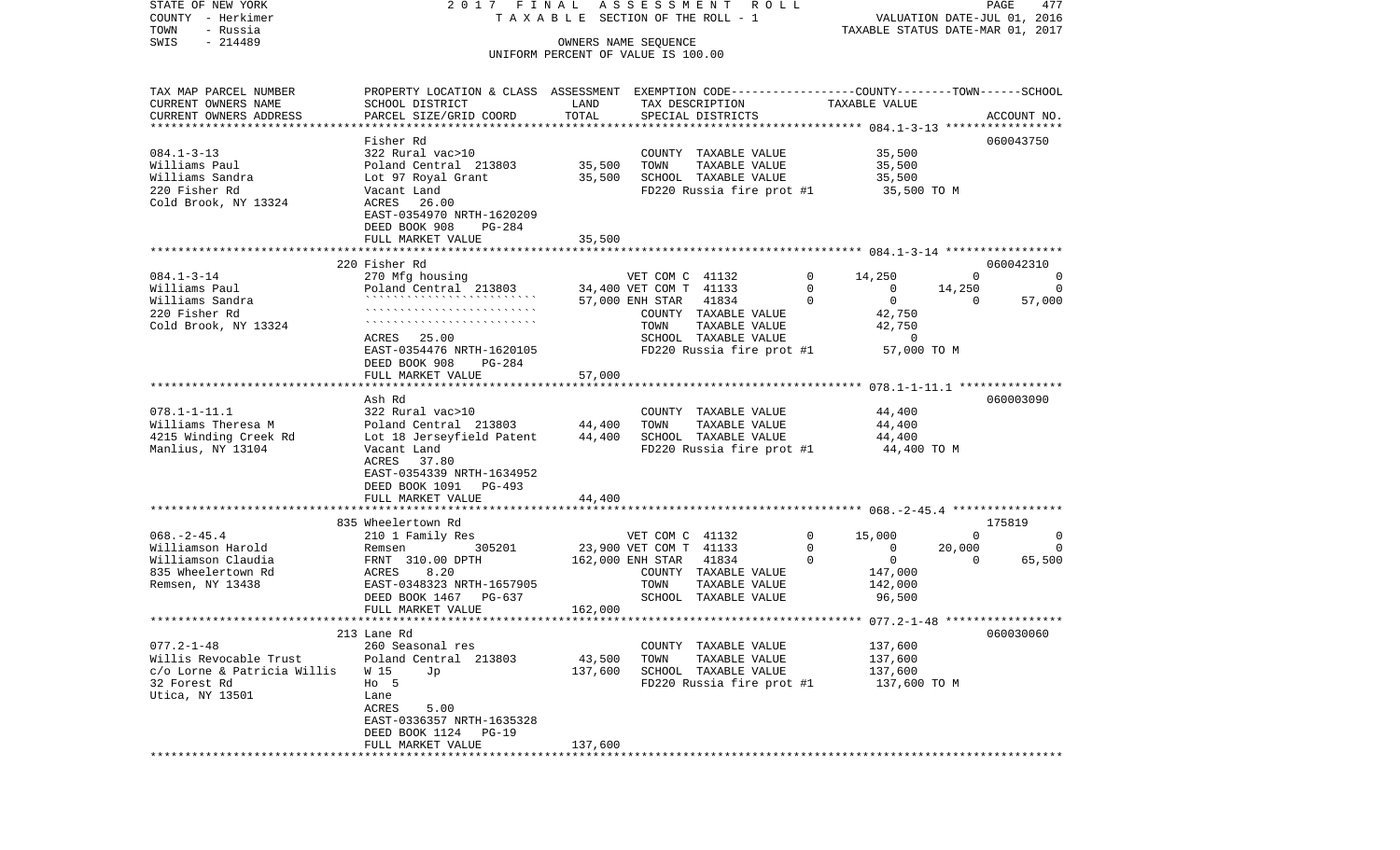| STATE OF NEW YORK                     | 2017 FINAL                                                                                      |                      | ASSESSMENT ROLL                    |                                                                 | PAGE<br>478 |
|---------------------------------------|-------------------------------------------------------------------------------------------------|----------------------|------------------------------------|-----------------------------------------------------------------|-------------|
| COUNTY - Herkimer<br>- Russia<br>TOWN |                                                                                                 |                      | TAXABLE SECTION OF THE ROLL - 1    | VALUATION DATE-JUL 01, 2016<br>TAXABLE STATUS DATE-MAR 01, 2017 |             |
| $-214489$<br>SWIS                     |                                                                                                 | OWNERS NAME SEQUENCE |                                    |                                                                 |             |
|                                       |                                                                                                 |                      | UNIFORM PERCENT OF VALUE IS 100.00 |                                                                 |             |
|                                       |                                                                                                 |                      |                                    |                                                                 |             |
| TAX MAP PARCEL NUMBER                 | PROPERTY LOCATION & CLASS ASSESSMENT EXEMPTION CODE---------------COUNTY-------TOWN------SCHOOL |                      |                                    |                                                                 |             |
| CURRENT OWNERS NAME                   | SCHOOL DISTRICT                                                                                 | LAND                 | TAX DESCRIPTION                    | TAXABLE VALUE                                                   |             |
| CURRENT OWNERS ADDRESS                | PARCEL SIZE/GRID COORD                                                                          | TOTAL                | SPECIAL DISTRICTS                  |                                                                 | ACCOUNT NO. |
|                                       |                                                                                                 |                      |                                    |                                                                 |             |
|                                       | 953 Pardeeville Rd                                                                              |                      |                                    |                                                                 | 060045040   |
| $084.1 - 3 - 21$                      | 242 Rurl res&rec                                                                                |                      | COUNTY TAXABLE VALUE               | 167,000                                                         |             |
| Witt Estelle A                        | Poland Central 213803                                                                           | 117,000              | TAXABLE VALUE<br>TOWN              | 167,000                                                         |             |
| c/o Michael D. Witt                   | ACRES 173.80                                                                                    | 167,000              | SCHOOL TAXABLE VALUE               | 167,000                                                         |             |
| 1136 E Main St                        | EAST-0349914 NRTH-1622210                                                                       |                      | FD220 Russia fire prot #1          | 167,000 TO M                                                    |             |
| Flushing, MI 48433                    | DEED BOOK 856<br>PG-531<br>FULL MARKET VALUE                                                    | 167,000              |                                    |                                                                 |             |
|                                       |                                                                                                 |                      |                                    |                                                                 |             |
|                                       | Grant Rd                                                                                        |                      |                                    |                                                                 | 060019140   |
| $083.2 - 1 - 8$                       | 910 Priv forest                                                                                 |                      | COUNTY TAXABLE VALUE               | 81,300                                                          |             |
| Witt Trust Estelle A                  | Poland Central 213803                                                                           | 81,300               | TOWN<br>TAXABLE VALUE              | 81,300                                                          |             |
| c/o Michael D. Witt                   | Lot 109 Royal Grant                                                                             | 81,300               | SCHOOL TAXABLE VALUE               | 81,300                                                          |             |
| 1136 E Main St                        | Vacant Land                                                                                     |                      | FD220 Russia fire prot #1          | 81,300 TO M                                                     |             |
| Flushing, MI 48433                    | ACRES 96.00                                                                                     |                      |                                    |                                                                 |             |
|                                       | EAST-0346569 NRTH-1622692                                                                       |                      |                                    |                                                                 |             |
|                                       | DEED BOOK 856<br>PG-531                                                                         |                      |                                    |                                                                 |             |
|                                       | FULL MARKET VALUE                                                                               | 81,300               |                                    |                                                                 |             |
|                                       | Route 365                                                                                       |                      |                                    |                                                                 | 060025710   |
| $072.4 - 1 - 3$                       | 910 Priv forest                                                                                 |                      | COUNTY TAXABLE VALUE               | 117,200                                                         |             |
| Wood Hill Pines Corp                  | 305201<br>Remsen                                                                                | 117,200              | TAXABLE VALUE<br>TOWN              | 117,200                                                         |             |
| 412 State Route 365                   | Lot 25 Walker Tract                                                                             | 117,200              | SCHOOL TAXABLE VALUE               | 117,200                                                         |             |
| Remsen, NY 13438                      | Vacant Land                                                                                     |                      | FD230 Remsen fire #2               | 117,200 TO M                                                    |             |
|                                       | Merged 2011                                                                                     |                      |                                    |                                                                 |             |
|                                       | FRNT 4637.00 DPTH                                                                               |                      |                                    |                                                                 |             |
|                                       | ACRES 105.60                                                                                    |                      |                                    |                                                                 |             |
|                                       | EAST-0345137 NRTH-1647961                                                                       |                      |                                    |                                                                 |             |
|                                       | DEED BOOK 771 PG-669<br>FULL MARKET VALUE                                                       | 117,200              |                                    |                                                                 |             |
|                                       |                                                                                                 |                      |                                    |                                                                 |             |
|                                       | Route 365                                                                                       |                      |                                    |                                                                 | 060020460   |
| $072.16 - 1 - 3$                      | 314 Rural vac<10                                                                                |                      | COUNTY TAXABLE VALUE               | 6,500                                                           |             |
| Wood Hill Pines Corp                  | 305201<br>Remsen                                                                                | 6,500                | TOWN<br>TAXABLE VALUE              | 6,500                                                           |             |
| 412 State Rte 365                     | Lot 23 Walker Tract                                                                             | 6,500                | SCHOOL TAXABLE VALUE               | 6,500                                                           |             |
| Remsen, NY 13438                      | Vacant Land                                                                                     |                      | FD230 Remsen fire #2               | 6,500 ТО М                                                      |             |
|                                       | ACRES<br>2.00                                                                                   |                      |                                    |                                                                 |             |
|                                       | EAST-0343551 NRTH-1646808                                                                       |                      |                                    |                                                                 |             |
|                                       | DEED BOOK 827<br>PG-114                                                                         |                      |                                    |                                                                 |             |
|                                       | FULL MARKET VALUE                                                                               | 6,500                |                                    |                                                                 |             |
|                                       | Route 365                                                                                       |                      |                                    |                                                                 | 060020520   |
| $072.16 - 1 - 9$                      | 314 Rural vac<10                                                                                |                      | COUNTY TAXABLE VALUE               | 2,200                                                           |             |
| Wood Hill Pines Corp                  | 305201<br>Remsen                                                                                | 2,200                | TOWN<br>TAXABLE VALUE              | 2,200                                                           |             |
| 412 State Rte 365                     | Lot 23 Walker Tract                                                                             | 2,200                | SCHOOL TAXABLE VALUE               | 2,200                                                           |             |
| Remsen, NY 13438                      | Vacant Land                                                                                     |                      | FD230 Remsen fire #2               | 2,200 TO M                                                      |             |
|                                       | FRNT 193.00 DPTH 125.00                                                                         |                      |                                    |                                                                 |             |
|                                       | 0.48<br>ACRES                                                                                   |                      |                                    |                                                                 |             |
|                                       | EAST-0343738 NRTH-1646768                                                                       |                      |                                    |                                                                 |             |
|                                       | DEED BOOK 00827 PG-00114<br>FULL MARKET VALUE                                                   | 2,200                |                                    |                                                                 |             |
|                                       |                                                                                                 |                      |                                    |                                                                 |             |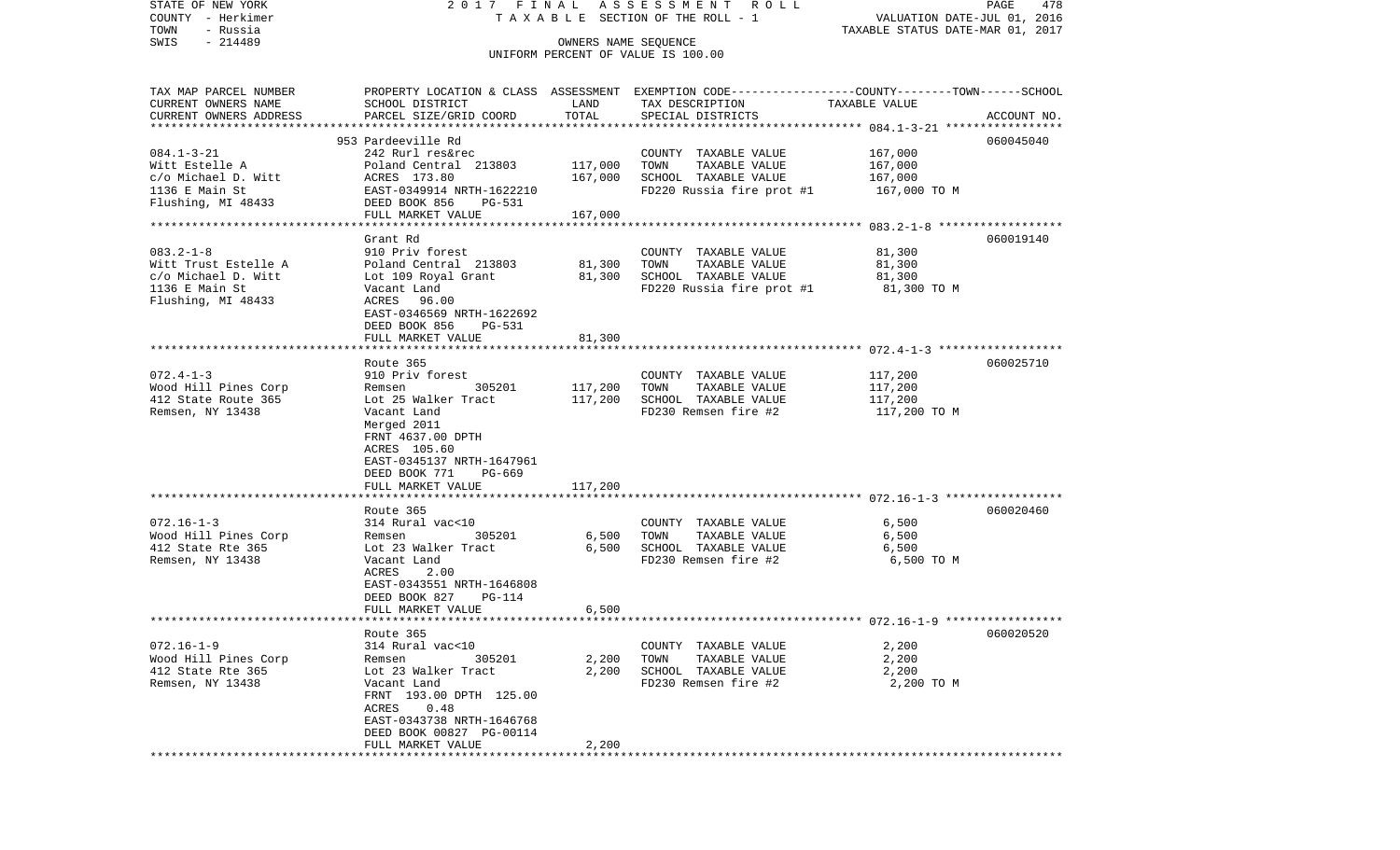| STATE OF NEW YORK<br>COUNTY - Herkimer<br>TOWN<br>- Russia                                    | 2017 FINAL                                                                                                                                                                                             |                           | ASSESSMENT ROLL<br>T A X A B L E SECTION OF THE ROLL - 1                                                                |             | TAXABLE STATUS DATE-MAR 01, 2017                                | VALUATION DATE-JUL 01, 2016 | PAGE<br>479         |
|-----------------------------------------------------------------------------------------------|--------------------------------------------------------------------------------------------------------------------------------------------------------------------------------------------------------|---------------------------|-------------------------------------------------------------------------------------------------------------------------|-------------|-----------------------------------------------------------------|-----------------------------|---------------------|
| SWIS<br>- 214489                                                                              |                                                                                                                                                                                                        |                           | OWNERS NAME SEQUENCE<br>UNIFORM PERCENT OF VALUE IS 100.00                                                              |             |                                                                 |                             |                     |
| TAX MAP PARCEL NUMBER<br>CURRENT OWNERS NAME<br>CURRENT OWNERS ADDRESS                        | PROPERTY LOCATION & CLASS ASSESSMENT EXEMPTION CODE----------------COUNTY-------TOWN------SCHOOL<br>SCHOOL DISTRICT<br>PARCEL SIZE/GRID COORD                                                          | LAND<br>TOTAL             | TAX DESCRIPTION<br>SPECIAL DISTRICTS                                                                                    |             | TAXABLE VALUE                                                   |                             | ACCOUNT NO.         |
|                                                                                               | 412 Route 365                                                                                                                                                                                          |                           |                                                                                                                         |             |                                                                 |                             | 060026760           |
| $072.4 - 1 - 2$                                                                               | 241 Rural res&ag - WTRFNT                                                                                                                                                                              |                           | VET WAR C 41122                                                                                                         | $\circ$     | 9,000                                                           | $\Omega$                    |                     |
| Wood Ronald H                                                                                 | 305201<br>Remsen                                                                                                                                                                                       |                           | 55,500 VET WAR T 41123                                                                                                  | 0           | $\overline{0}$                                                  | 12,000                      | 0                   |
| 412 State Route 365<br>Remsen, NY 13438                                                       | Lot 25 Walker Tract<br>House<br>ACRES<br>10.80<br>EAST-0344127 NRTH-1646989<br>DEED BOOK 731<br>PG-272                                                                                                 |                           | 310,000 ENH STAR 41834<br>COUNTY TAXABLE VALUE<br>TAXABLE VALUE<br>TOWN<br>SCHOOL TAXABLE VALUE<br>FD230 Remsen fire #2 | 0           | $\overline{0}$<br>301,000<br>298,000<br>244,500<br>310,000 TO M | $\overline{0}$              | 65,500              |
|                                                                                               | FULL MARKET VALUE                                                                                                                                                                                      | 310,000                   |                                                                                                                         |             |                                                                 |                             |                     |
|                                                                                               |                                                                                                                                                                                                        |                           |                                                                                                                         |             |                                                                 |                             |                     |
| $072.15 - 1 - 5$<br>Worden Bertram<br>PO Box 139<br>Hinckley, NY 13352                        | Schafer Rd<br>210 1 Family Res<br>305201<br>Remsen<br>Lot 17 Machins Patent<br>Schafer<br>ACRES<br>5.00<br>EAST-0338435 NRTH-1646348<br>DEED BOOK 805<br>PG-509                                        | 19,500<br>49,000          | BAS STAR<br>41854<br>COUNTY TAXABLE VALUE<br>TAXABLE VALUE<br>TOWN<br>SCHOOL TAXABLE VALUE<br>FD230 Remsen fire #2      | $\Omega$    | $\overline{0}$<br>49,000<br>49,000<br>19,000<br>49,000 TO M     | $\Omega$                    | 060014250<br>30,000 |
|                                                                                               | FULL MARKET VALUE<br>*********************                                                                                                                                                             | 49,000                    |                                                                                                                         |             |                                                                 |                             |                     |
| $077.11 - 1 - 2.2$<br>Wormsbacher Lisa<br>1108 Rosabela Ln<br>Apex, NC 27502                  | Mac Arthur Rd<br>312 Vac w/imprv<br>Poland Central 213803<br>Macarthur Road<br>FRNT 150.00 DPTH<br>2.70<br>ACRES<br>EAST-0341239 NRTH-1634026<br>DEED BOOK 1091<br>PG-490<br>FULL MARKET VALUE         | 9,400<br>10,000<br>10,000 | COUNTY TAXABLE VALUE<br>TAXABLE VALUE<br>TOWN<br>SCHOOL TAXABLE VALUE<br>FD220 Russia fire prot #1                      |             | 10,000<br>10,000<br>10,000<br>10,000 TO M                       |                             |                     |
|                                                                                               | *************************                                                                                                                                                                              |                           |                                                                                                                         |             |                                                                 |                             |                     |
| $072.4 - 2 - 9$<br>Wright Donna<br>126 Old Northwood Rd<br>Remsen, NY 13438                   | 115 Beechwood Ln<br>210 1 Family Res<br>Poland Central 213803<br>Lot 46 Jerseyfield Patent<br>Log Home<br>ACRES<br>2.60<br>EAST-0348412 NRTH-1645915<br>DEED BOOK 919<br>PG-81                         | 38,700<br>260,000         | 41834<br>ENH STAR<br>COUNTY TAXABLE VALUE<br>TOWN<br>TAXABLE VALUE<br>SCHOOL TAXABLE VALUE<br>FD220 Russia fire prot #1 | $\mathbf 0$ | $\overline{0}$<br>260,000<br>260,000<br>194,500<br>260,000 TO M | $\Omega$                    | 00035713<br>65,500  |
|                                                                                               | FULL MARKET VALUE                                                                                                                                                                                      | 260,000                   |                                                                                                                         |             |                                                                 |                             |                     |
|                                                                                               |                                                                                                                                                                                                        |                           |                                                                                                                         |             |                                                                 |                             |                     |
| $072.4 - 1 - 27$<br>Yaddow David<br>Yaddow Debra<br>6919 W South St<br>Westmoreland, NY 13490 | Brady Beach Rd<br>260 Seasonal res<br>Poland Central 213803<br>Lot 47 Jerseyfield Patent<br>Camp<br>FRNT<br>80.00 DPTH 160.00<br>0.29<br>ACRES<br>EAST-0344209 NRTH-1642815<br>DEED BOOK 808<br>PG-183 | 18,500<br>62,000          | COUNTY<br>TAXABLE VALUE<br>TOWN<br>TAXABLE VALUE<br>SCHOOL TAXABLE VALUE<br>FD220 Russia fire prot #1                   |             | 62,000<br>62,000<br>62,000<br>62,000 TO M                       |                             | 060005640           |
|                                                                                               | FULL MARKET VALUE                                                                                                                                                                                      | 62,000                    |                                                                                                                         |             |                                                                 |                             |                     |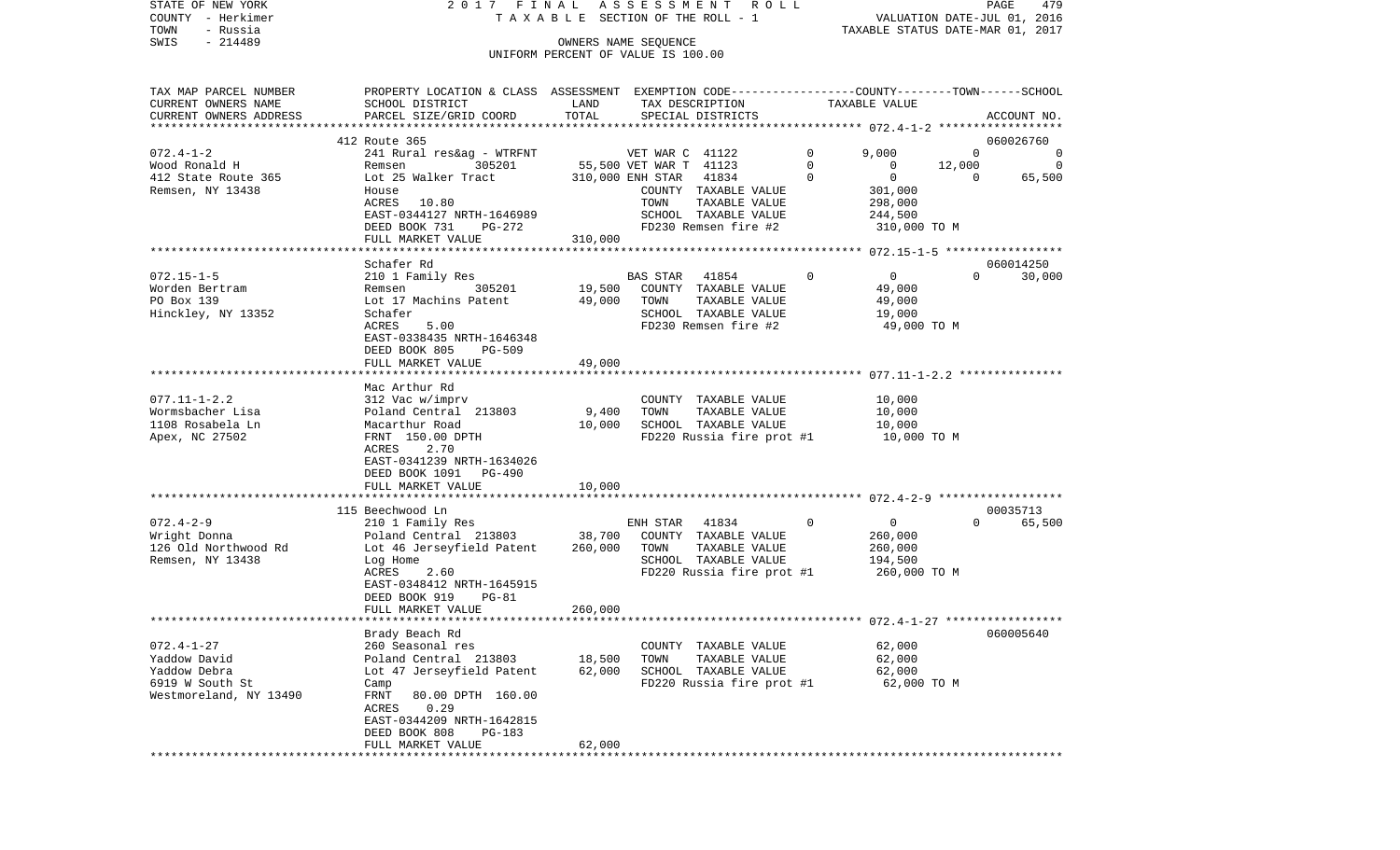| STATE OF NEW YORK<br>COUNTY - Herkimer<br>- Russia<br>TOWN<br>- 214489<br>SWIS | 2017 FINAL                              | OWNERS NAME SEQUENCE | ASSESSMENT ROLL<br>TAXABLE SECTION OF THE ROLL - 1                                              | VALUATION DATE-JUL 01, 2016<br>TAXABLE STATUS DATE-MAR 01, 2017 | PAGE<br>480        |
|--------------------------------------------------------------------------------|-----------------------------------------|----------------------|-------------------------------------------------------------------------------------------------|-----------------------------------------------------------------|--------------------|
|                                                                                |                                         |                      | UNIFORM PERCENT OF VALUE IS 100.00                                                              |                                                                 |                    |
|                                                                                |                                         |                      |                                                                                                 |                                                                 |                    |
| TAX MAP PARCEL NUMBER                                                          |                                         |                      | PROPERTY LOCATION & CLASS ASSESSMENT EXEMPTION CODE---------------COUNTY-------TOWN------SCHOOL |                                                                 |                    |
| CURRENT OWNERS NAME                                                            | SCHOOL DISTRICT                         | LAND                 | TAX DESCRIPTION                                                                                 | TAXABLE VALUE                                                   |                    |
| CURRENT OWNERS ADDRESS                                                         | PARCEL SIZE/GRID COORD                  | TOTAL                | SPECIAL DISTRICTS                                                                               |                                                                 | ACCOUNT NO.        |
|                                                                                | Pardeeville Rd                          |                      |                                                                                                 |                                                                 | 060050060          |
| $084.1 - 3 - 1.3$                                                              | 260 Seasonal res                        |                      | COUNTY TAXABLE VALUE                                                                            | 80,900                                                          |                    |
| Yarnall Robert A                                                               | Poland Central 213803                   | 61,000               | TOWN<br>TAXABLE VALUE                                                                           | 80,900                                                          |                    |
| Yarnall Lois J                                                                 | Lot 96 Royal Grant                      | 80,900               | SCHOOL TAXABLE VALUE                                                                            | 80,900                                                          |                    |
| 213 Monroe Heights Rd                                                          | Camp                                    |                      | FD220 Russia fire prot #1                                                                       | 80,900 TO M                                                     |                    |
| East Stroudsburg, PA 18301                                                     | FRNT 602.00 DPTH                        |                      |                                                                                                 |                                                                 |                    |
|                                                                                | ACRES 44.00                             |                      |                                                                                                 |                                                                 |                    |
|                                                                                | EAST-0350436 NRTH-1624712               |                      |                                                                                                 |                                                                 |                    |
|                                                                                | DEED BOOK 1216 PG-265                   |                      |                                                                                                 |                                                                 |                    |
|                                                                                | FULL MARKET VALUE                       | 80,900               |                                                                                                 |                                                                 |                    |
|                                                                                |                                         |                      |                                                                                                 |                                                                 |                    |
|                                                                                | Southside Rd                            |                      |                                                                                                 |                                                                 | 060030420          |
| $077.3 - 1 - 9$                                                                | 260 Seasonal res                        |                      | COUNTY TAXABLE VALUE                                                                            | 52,800                                                          |                    |
| Yarrington David W                                                             | Poland Central 213803                   | 12,800               | TOWN<br>TAXABLE VALUE                                                                           | 52,800                                                          |                    |
| 57 Plain Dealing Rd                                                            | Lot 120 Royal Grant                     | 52,800               | SCHOOL TAXABLE VALUE                                                                            | 52,800                                                          |                    |
| Magnolia, DE 19962                                                             | Garage w/ upstairs                      |                      | FD220 Russia fire prot #1                                                                       | 52,800 TO M                                                     |                    |
|                                                                                | FRNT 75.00 DPTH 385.00<br>0.62<br>ACRES |                      |                                                                                                 |                                                                 |                    |
|                                                                                | EAST-0334994 NRTH-1631361               |                      |                                                                                                 |                                                                 |                    |
|                                                                                | DEED BOOK 820<br>$PG-578$               |                      |                                                                                                 |                                                                 |                    |
|                                                                                | FULL MARKET VALUE                       | 52,800               |                                                                                                 |                                                                 |                    |
|                                                                                |                                         |                      |                                                                                                 |                                                                 |                    |
|                                                                                | Route 28                                |                      |                                                                                                 |                                                                 | 060023100          |
| $088.1 - 1 - 41$                                                               | 210 1 Family Res                        |                      | COUNTY TAXABLE VALUE                                                                            | 32,000                                                          |                    |
| Yerka Robert                                                                   | Poland Central 213803                   | 15,500               | TAXABLE VALUE<br>TOWN                                                                           | 32,000                                                          |                    |
| PO Box 214                                                                     | Lot 47 Royal Grant                      | 32,000               | SCHOOL TAXABLE VALUE                                                                            | 32,000                                                          |                    |
| Prospect, NY 13435                                                             | Mobile Home Garage                      |                      | FD220 Russia fire prot #1                                                                       | 32,000 TO M                                                     |                    |
|                                                                                | 2.33<br>ACRES                           |                      |                                                                                                 |                                                                 |                    |
|                                                                                | EAST-0331654 NRTH-1605301               |                      |                                                                                                 |                                                                 |                    |
|                                                                                | DEED BOOK 768<br>PG-536                 |                      |                                                                                                 |                                                                 |                    |
|                                                                                | FULL MARKET VALUE                       | 32,000               |                                                                                                 |                                                                 |                    |
|                                                                                |                                         |                      |                                                                                                 |                                                                 |                    |
|                                                                                | 9410 Route 28                           |                      |                                                                                                 |                                                                 | 060021180          |
| $088.1 - 1 - 42.2$                                                             | 210 1 Family Res                        |                      | $\Omega$<br>BAS STAR<br>41854                                                                   | $\overline{0}$                                                  | $\Omega$<br>30,000 |
| Yoder Sam J                                                                    | Poland Central 213803                   | 12,000               | COUNTY TAXABLE VALUE                                                                            | 62,000                                                          |                    |
| Yoder Clara D                                                                  | Lot 47 Royal Grant                      | 62,000               | TOWN<br>TAXABLE VALUE                                                                           | 62,000                                                          |                    |
| 9410 Route 28                                                                  | House 2 Garages                         |                      | SCHOOL TAXABLE VALUE                                                                            | 32,000                                                          |                    |
| Poland, NY 13431                                                               | FRNT 1154.00 DPTH<br>8.60<br>ACRES      |                      | FD220 Russia fire prot #1                                                                       | 62,000 TO M                                                     |                    |
|                                                                                | EAST-0332196 NRTH-1604958               |                      |                                                                                                 |                                                                 |                    |
|                                                                                | DEED BOOK 1484<br>PG-880                |                      |                                                                                                 |                                                                 |                    |
|                                                                                | FULL MARKET VALUE                       | 62,000               |                                                                                                 |                                                                 |                    |
| *********************                                                          |                                         |                      |                                                                                                 |                                                                 |                    |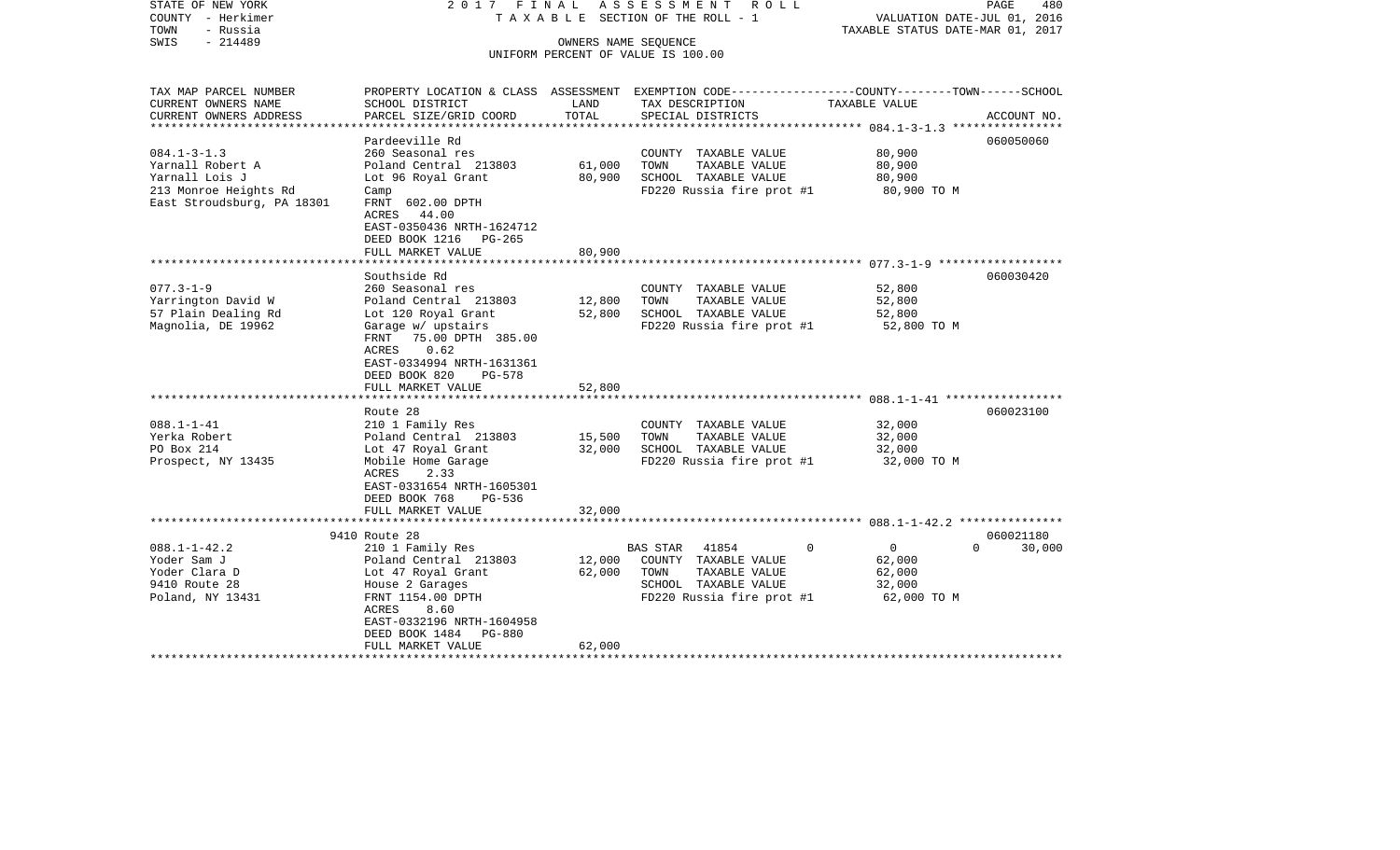| STATE OF NEW YORK<br>COUNTY - Herkimer<br>TOWN<br>- Russia<br>$-214489$<br>SWIS   |                                                                                                                                                                                                                                                                                                                | OWNERS NAME SEOUENCE | 2017 FINAL ASSESSMENT ROLL<br>TAXABLE SECTION OF THE ROLL - 1<br>UNIFORM PERCENT OF VALUE IS 100.00               | VALUATION DATE-JUL 01, 2016<br>TAXABLE STATUS DATE-MAR 01, 2017 | PAGE<br>481 |
|-----------------------------------------------------------------------------------|----------------------------------------------------------------------------------------------------------------------------------------------------------------------------------------------------------------------------------------------------------------------------------------------------------------|----------------------|-------------------------------------------------------------------------------------------------------------------|-----------------------------------------------------------------|-------------|
| TAX MAP PARCEL NUMBER<br>CURRENT OWNERS NAME                                      | SCHOOL DISTRICT                                                                                                                                                                                                                                                                                                | LAND<br>TOTAL        | PROPERTY LOCATION & CLASS ASSESSMENT EXEMPTION CODE---------------COUNTY-------TOWN-----SCHOOL<br>TAX DESCRIPTION | TAXABLE VALUE                                                   |             |
| CURRENT OWNERS ADDRESS                                                            | PARCEL SIZE/GRID COORD                                                                                                                                                                                                                                                                                         |                      | SPECIAL DISTRICTS                                                                                                 |                                                                 | ACCOUNT NO. |
|                                                                                   | 135 Grant Rd                                                                                                                                                                                                                                                                                                   |                      |                                                                                                                   |                                                                 | 060030510   |
| $088.2 - 1 - 11$<br>Yost Thomas<br>Yost Stacy<br>135 Grant Rd<br>Poland, NY 13431 | 210 1 Family Res<br>Poland Central 213803<br>W 64<br>Rg<br>$H_0$ 1/3<br>Grant                                                                                                                                                                                                                                  | 8,400<br>45,000      | COUNTY TAXABLE VALUE<br>TOWN<br>TAXABLE VALUE<br>SCHOOL TAXABLE VALUE<br>FD220 Russia fire prot #1                | 45,000<br>45,000<br>45,000<br>45,000 TO M                       |             |
| PRIOR OWNER ON 3/01/2017<br>Yost Thomas                                           | FRNT 150.00 DPTH 103.00<br>EAST-0347240 NRTH-1607677<br>DEED BOOK 2017    PG-141<br>FULL MARKET VALUE                                                                                                                                                                                                          | 45,000               |                                                                                                                   |                                                                 |             |
|                                                                                   | Smith Rd                                                                                                                                                                                                                                                                                                       |                      |                                                                                                                   |                                                                 | 060026250   |
| $073.3 - 1 - 83.1$<br>Yurewich Susan<br>PO Box 225<br>Hinckley, NY 13352          | 322 Rural vac>10<br>Poland Central 213803 13,116<br>Lot 45 Jerseyfield Patent 13,116 SCHOOL TAXABLE VALUE<br>Vacant Land<br>ACRES 15.90<br>EAST-0354236 NRTH-1640396<br>DEED BOOK 1425 PG-372                                                                                                                  |                      | COUNTY TAXABLE VALUE<br>TOWN<br>TAXABLE VALUE<br>FD220 Russia fire prot #1                                        | 13,116<br>13,116<br>13,116<br>13,116 TO M                       |             |
|                                                                                   | FULL MARKET VALUE                                                                                                                                                                                                                                                                                              | 13,116               |                                                                                                                   |                                                                 |             |
| $078.1 - 1 - 19$<br>Yurewich Susan<br>PO Box 225<br>Hinckley, NY 13352            | Smith Rd<br>322 Rural vac>10<br>Poland Central 213803 16,950<br>Lot 17 Jerseyfield Patent 16,950 SCHOOL TAXABLE VALUE<br>Vacant Land<br>ACRES 20.00<br>EAST-0353940 NRTH-1639538<br>DEED BOOK 1425 PG-372<br>FULL MARKET VALUE                                                                                 | 16,950               | COUNTY TAXABLE VALUE<br>TOWN<br>TAXABLE VALUE<br>FD220 Russia fire prot #1                                        | 16,950<br>16,950<br>16,950<br>16,950 TO M                       | 060026220   |
|                                                                                   |                                                                                                                                                                                                                                                                                                                |                      |                                                                                                                   |                                                                 |             |
| $072.4 - 1 - 42$<br>Zabek Jan<br>1 Gardner St<br>Whitesboro, NY 13492             | Brady Beach Rd<br>314 Rural vac<10<br>$\begin{tabular}{llll} \texttt{Poland Central} & 213803 & & 1,700 \\ \texttt{Grt Lot 47 Jerseyfield Pa} & & 1,700 \end{tabular}$<br>Vacant Land<br>Brady Beach<br>FRNT 100.00 DPTH 150.00<br>EAST-0344530 NRTH-1642705<br>$PG-406$<br>DEED BOOK 770<br>FULL MARKET VALUE | 1,700<br>1,700       | COUNTY TAXABLE VALUE<br>TAXABLE VALUE<br>TOWN<br>SCHOOL TAXABLE VALUE<br>FD220 Russia fire prot #1                | 1,700<br>1,700<br>1,700<br>1,700 TO M                           | 060026100   |
|                                                                                   |                                                                                                                                                                                                                                                                                                                |                      |                                                                                                                   |                                                                 |             |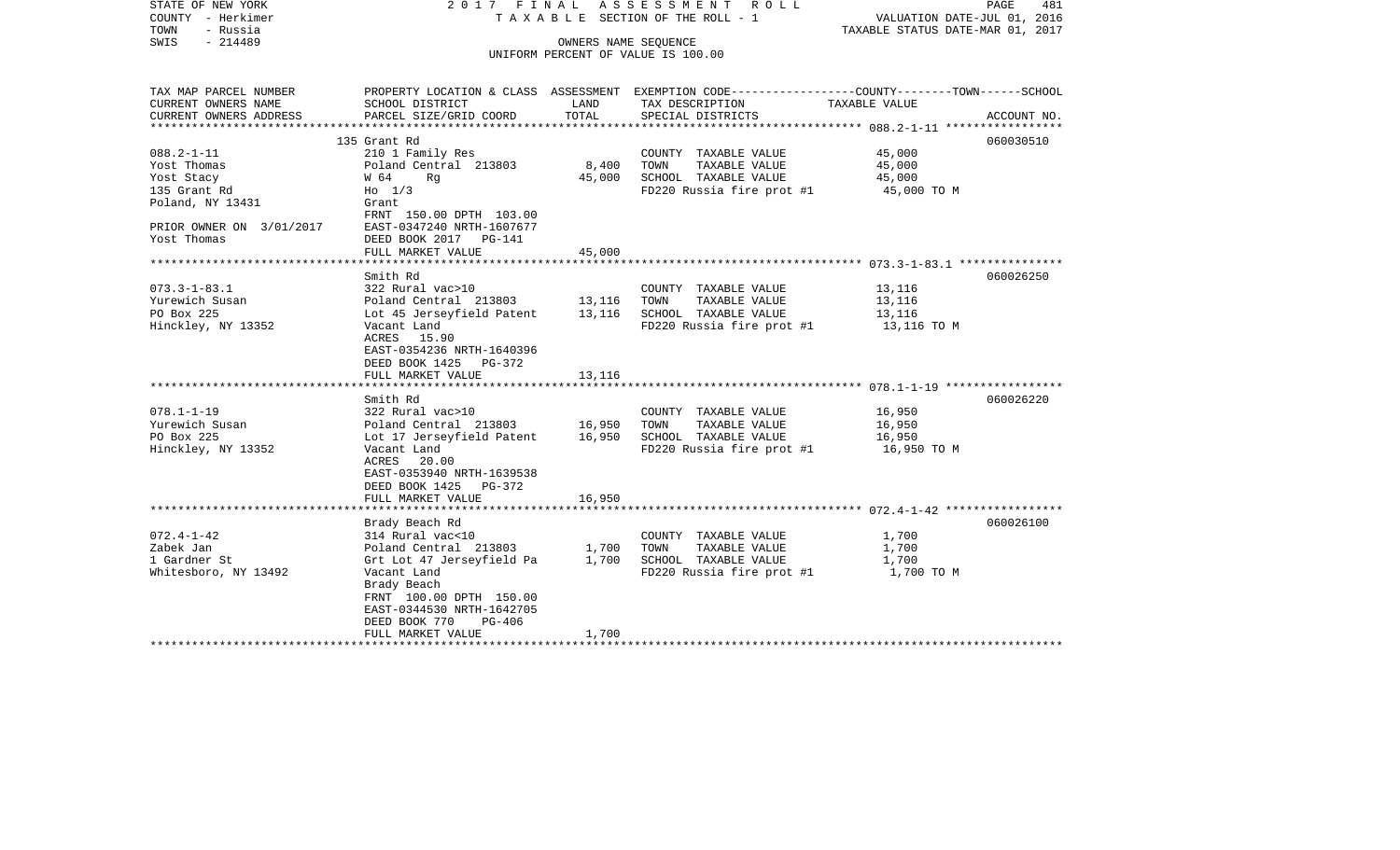| COUNTY<br>– Herkimer                        |                                                                                                |         | T A X A B L E SECTION OF THE ROLL - 1                      |   | VALUATION DATE-JUL 01, 2016         |          |             |
|---------------------------------------------|------------------------------------------------------------------------------------------------|---------|------------------------------------------------------------|---|-------------------------------------|----------|-------------|
| TOWN<br>- Russia                            |                                                                                                |         |                                                            |   | TAXABLE STATUS DATE-MAR 01, 2017    |          |             |
| SWIS<br>$-214489$                           |                                                                                                |         | OWNERS NAME SEQUENCE<br>UNIFORM PERCENT OF VALUE IS 100.00 |   |                                     |          |             |
|                                             |                                                                                                |         |                                                            |   |                                     |          |             |
|                                             |                                                                                                |         |                                                            |   |                                     |          |             |
| TAX MAP PARCEL NUMBER                       | PROPERTY LOCATION & CLASS ASSESSMENT EXEMPTION CODE---------------COUNTY-------TOWN-----SCHOOL |         |                                                            |   |                                     |          |             |
| CURRENT OWNERS NAME                         | SCHOOL DISTRICT                                                                                | LAND    | TAX DESCRIPTION                                            |   | TAXABLE VALUE                       |          |             |
| CURRENT OWNERS ADDRESS                      | PARCEL SIZE/GRID COORD                                                                         | TOTAL   | SPECIAL DISTRICTS                                          |   |                                     |          | ACCOUNT NO. |
|                                             |                                                                                                |         |                                                            |   |                                     |          |             |
|                                             | 995 Grant Rd                                                                                   |         |                                                            |   |                                     |          | 060011730   |
| $077.4 - 1 - 49$                            | 210 1 Family Res                                                                               |         | 41834<br>ENH STAR                                          | 0 | $\overline{0}$                      | $\Omega$ | 65,500      |
| Zalewski James W                            | Poland Central 213803                                                                          | 23,600  | COUNTY TAXABLE VALUE                                       |   | 112,000                             |          |             |
| Zalewski Sandra                             | Lot 110 Royal Grant                                                                            | 112,000 | TAXABLE VALUE<br>TOWN                                      |   | 112,000                             |          |             |
| 995 Grant Rd                                | House Att Gar                                                                                  |         | SCHOOL TAXABLE VALUE                                       |   | 46,500                              |          |             |
| Cold Brook, NY 13324                        | ACRES<br>8.00                                                                                  |         | FD220 Russia fire prot #1                                  |   | 112,000 TO M                        |          |             |
|                                             | EAST-0343636 NRTH-1624620                                                                      |         |                                                            |   |                                     |          |             |
|                                             | DEED BOOK 797<br>PG-181                                                                        |         |                                                            |   |                                     |          |             |
|                                             | FULL MARKET VALUE                                                                              | 112,000 |                                                            |   |                                     |          |             |
|                                             | 9722 Route 28                                                                                  |         |                                                            |   |                                     |          | 060008020   |
| $083.3 - 1 - 41.1$                          | 210 1 Family Res                                                                               |         | 41854<br>BAS STAR                                          | 0 | $\overline{0}$                      | $\Omega$ | 30,000      |
| Zaniewski Lisa Marie                        | Poland Central 213803                                                                          | 37,400  | COUNTY TAXABLE VALUE                                       |   | 123,000                             |          |             |
| 9722 State Route 28                         | Lot 68 Royal Grant                                                                             | 123,000 | TOWN<br>TAXABLE VALUE                                      |   | 123,000                             |          |             |
| Poland, NY 13431                            | Modular Home Garage                                                                            |         | SCHOOL TAXABLE VALUE                                       |   | 93,000                              |          |             |
|                                             | ACRES<br>5.56 BANK<br>135                                                                      |         | FD220 Russia fire prot #1                                  |   | 123,000 TO M                        |          |             |
|                                             | EAST-0326942 NRTH-1608727                                                                      |         |                                                            |   |                                     |          |             |
|                                             | DEED BOOK 858<br>$PG-1$                                                                        |         |                                                            |   |                                     |          |             |
|                                             | FULL MARKET VALUE                                                                              | 123,000 |                                                            |   |                                     |          |             |
|                                             | * * * * * * * * * * * * * * * *                                                                |         |                                                            |   | $084.3 - 2 - 6$ ******************* |          |             |
|                                             | Hall Rd                                                                                        |         |                                                            |   |                                     |          | 060028290   |
| $084.3 - 2 - 6$                             | 260 Seasonal res                                                                               |         | COUNTY TAXABLE VALUE                                       |   | 76,900                              |          |             |
| Zebrowski Nicholas                          | Poland Central 213803                                                                          | 66,900  | TOWN<br>TAXABLE VALUE                                      |   | 76,900                              |          |             |
| Zebrowski Heather                           | Lot 82 Royal Grant                                                                             | 76,900  | SCHOOL TAXABLE VALUE                                       |   | 76,900                              |          |             |
| 1764 Pineview Rd                            | Vacant Land                                                                                    |         | FD220 Russia fire prot #1                                  |   | 76,900 то м                         |          |             |
| Forked River, NJ 08731                      | ACRES 72.00                                                                                    |         |                                                            |   |                                     |          |             |
|                                             | EAST-0355751 NRTH-1615600                                                                      |         |                                                            |   |                                     |          |             |
|                                             | DEED BOOK 1102<br>PG-486                                                                       |         |                                                            |   |                                     |          |             |
|                                             | FULL MARKET VALUE                                                                              | 76,900  |                                                            |   |                                     |          |             |
|                                             |                                                                                                |         |                                                            |   |                                     |          |             |
|                                             | 520 Russia Rd                                                                                  |         |                                                            |   |                                     | $\Omega$ | 060007710   |
| $083.4 - 1 - 54$                            | 242 Rurl res&rec                                                                               |         | ENH STAR<br>41834                                          | 0 | $\overline{0}$                      |          | 65,500      |
| Zembrzuski Thomas J<br>Zembrzuski Deborah A | Poland Central 213803                                                                          | 29,500  | COUNTY TAXABLE VALUE<br>TOWN<br>TAXABLE VALUE              |   | 194,000                             |          |             |
| 520 Russia Rd                               | Lot 70 Royal Grant<br>House Barn Shed Pool                                                     | 194,000 | SCHOOL TAXABLE VALUE                                       |   | 194,000<br>128,500                  |          |             |
| Poland, NY 13431                            | ACRES<br>12.80                                                                                 |         | FD220 Russia fire prot #1                                  |   | 194,000 TO M                        |          |             |
|                                             | EAST-0336311 NRTH-1612407                                                                      |         |                                                            |   |                                     |          |             |
|                                             | DEED BOOK 926<br>PG-131                                                                        |         |                                                            |   |                                     |          |             |
|                                             | FULL MARKET VALUE                                                                              | 194,000 |                                                            |   |                                     |          |             |
|                                             |                                                                                                |         |                                                            |   |                                     |          |             |
|                                             | Wheelertown Rd                                                                                 |         |                                                            |   |                                     |          | 060050480   |
| $068. - 2 - 28.2$                           | 322 Rural vac>10                                                                               |         | COUNTY TAXABLE VALUE                                       |   | 20,700                              |          |             |
| Zennamo Matthew J Jr                        | Remsen<br>305201                                                                               | 20,700  | TOWN<br>TAXABLE VALUE                                      |   | 20,700                              |          |             |
| Zennamo Matthew J Sr                        | Lot 1 Lush Tract                                                                               | 20,700  | SCHOOL TAXABLE VALUE                                       |   | 20,700                              |          |             |
| 121 Widrick Rd                              | Camp                                                                                           |         | FD230 Remsen fire #2                                       |   | 20,700 TO M                         |          |             |
| Frankfort, NY 13340                         | 12.50<br>ACRES                                                                                 |         |                                                            |   |                                     |          |             |
|                                             | EAST-0347955 NRTH-1655670                                                                      |         |                                                            |   |                                     |          |             |
|                                             | DEED BOOK 794<br>PG-366                                                                        |         |                                                            |   |                                     |          |             |
|                                             | FULL MARKET VALUE                                                                              | 20,700  |                                                            |   |                                     |          |             |
|                                             |                                                                                                |         |                                                            |   |                                     |          |             |

PAGE 482

STATE OF NEW YORK 2 0 1 7 F I N A L A S S E S S M E N T R O L L PAGE 482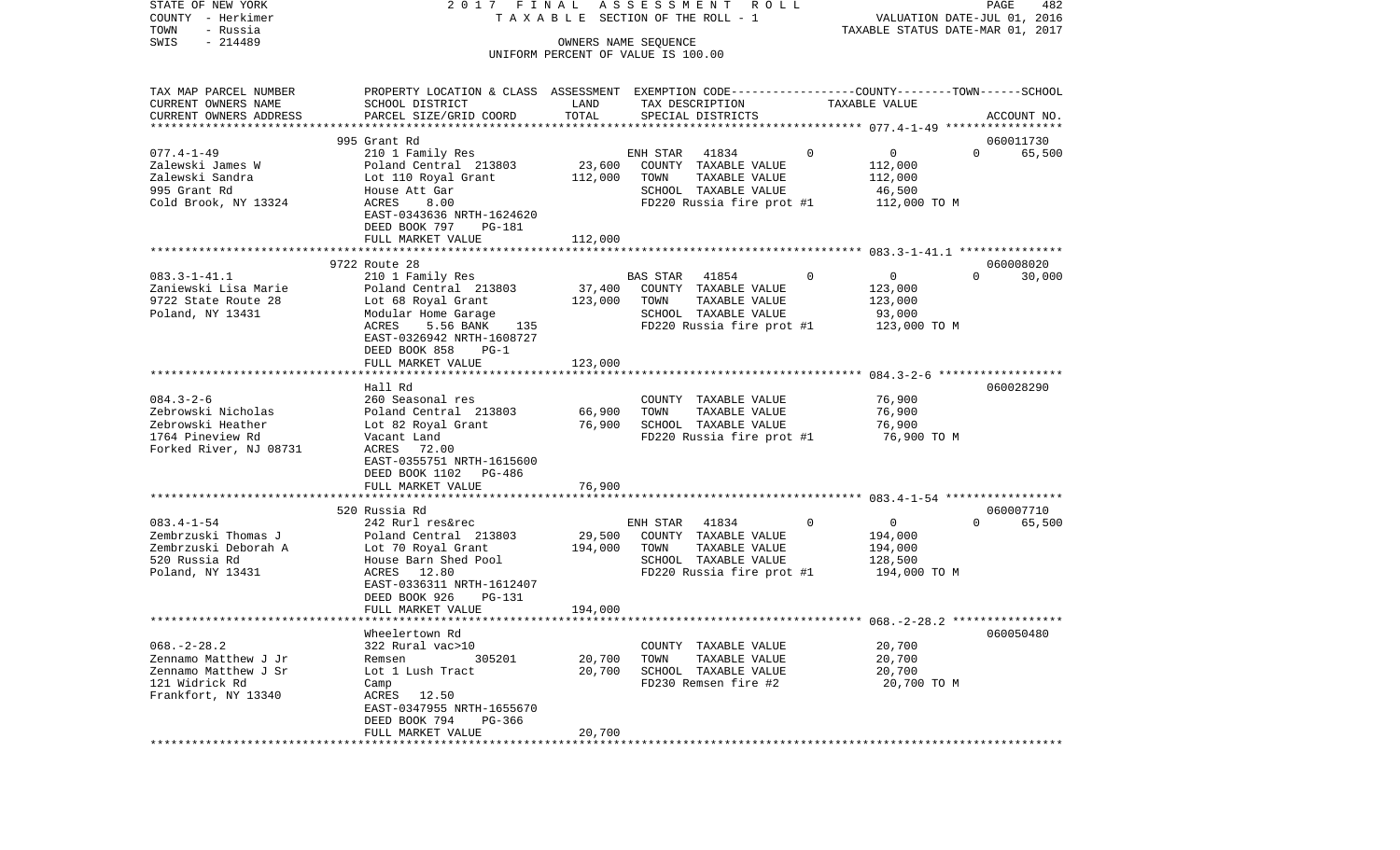| UNIFORM PERCENT OF VALUE IS 100.00<br>TAX MAP PARCEL NUMBER<br>PROPERTY LOCATION & CLASS ASSESSMENT EXEMPTION CODE---------------COUNTY-------TOWN------SCHOOL<br>SCHOOL DISTRICT<br>LAND<br>TAX DESCRIPTION<br>TAXABLE VALUE<br>TOTAL<br>PARCEL SIZE/GRID COORD<br>SPECIAL DISTRICTS<br>ACCOUNT NO.<br>Wheelertown Rd<br>060030870<br>314 Rural vac<10<br>11,000<br>COUNTY TAXABLE VALUE<br>305201<br>11,000<br>TAXABLE VALUE<br>11,000<br>Remsen<br>TOWN<br>SCHOOL TAXABLE VALUE<br>Lot 2 Lush Tract<br>11,000<br>11,000<br>FD230 Remsen fire #2<br>Vacant Land<br>11,000 TO M<br>Frankfort, NY 13340<br>ACRES<br>5.00<br>EAST-0347416 NRTH-1655597<br>DEED BOOK 882<br>PG-56<br>FULL MARKET VALUE<br>11,000<br>692 Wheelertown Rd<br>060009450<br>$068. - 2 - 27$<br>260 Seasonal res<br>COUNTY TAXABLE VALUE<br>110,000<br>305201<br>48,100<br>TOWN<br>TAXABLE VALUE<br>110,000<br>Remsen<br>110,000<br>SCHOOL TAXABLE VALUE<br>Lot 2 Lush Tract<br>110,000<br>FD230 Remsen fire #2<br>Camp<br>110,000 TO M<br>31.50<br>ACRES<br>EAST-0347696 NRTH-1655068<br>DEED BOOK 00540 PG-00487<br>110,000<br>FULL MARKET VALUE<br>060007682<br>Route 365<br>$073.3 - 1 - 37$<br>300<br>314 Rural vac<10<br>COUNTY TAXABLE VALUE<br>Zenobio James C<br>Poland Central 213803<br>300<br>TAXABLE VALUE<br>300<br>TOWN<br>300<br>SCHOOL TAXABLE VALUE<br>300<br>N 80 Rp<br>Lot 1/6 Acre<br>FD230 Remsen fire #2<br>300 TO M<br>Rte 365<br>FRNT 50.00 DPTH 100.00<br>EAST-0354256 NRTH-1647606<br>DEED BOOK 935<br>PG-308<br>FULL MARKET VALUE<br>300<br>Route 365<br>060007680<br>$073.3 - 1 - 38$<br>53,000<br>210 1 Family Res<br>COUNTY TAXABLE VALUE<br>Zenobio James C<br>Poland Central 213803<br>5,900<br>TAXABLE VALUE<br>53,000<br>TOWN<br>18 Andes Ave<br>53,000<br>SCHOOL TAXABLE VALUE<br>53,000<br>Lot 80 Rp<br>House .17 Acre<br>FD230 Remsen fire #2<br>53,000 TO M<br>Rte 365<br>FRNT 50.00 DPTH 150.00<br>EAST-0354312 NRTH-1647627<br>DEED BOOK 935<br>$PG-308$<br>FULL MARKET VALUE<br>53,000 | STATE OF NEW YORK<br>COUNTY - Herkimer<br>TOWN<br>- Russia<br>$-214489$<br>SWIS | 2017 FINAL ASSESSMENT ROLL<br>TAXABLE SECTION OF THE ROLL - 1<br>OWNERS NAME SEQUENCE | PAGE<br>483<br>VALUATION DATE-JUL 01, 2016<br>TAXABLE STATUS DATE-MAR 01, 2017 |  |  |
|----------------------------------------------------------------------------------------------------------------------------------------------------------------------------------------------------------------------------------------------------------------------------------------------------------------------------------------------------------------------------------------------------------------------------------------------------------------------------------------------------------------------------------------------------------------------------------------------------------------------------------------------------------------------------------------------------------------------------------------------------------------------------------------------------------------------------------------------------------------------------------------------------------------------------------------------------------------------------------------------------------------------------------------------------------------------------------------------------------------------------------------------------------------------------------------------------------------------------------------------------------------------------------------------------------------------------------------------------------------------------------------------------------------------------------------------------------------------------------------------------------------------------------------------------------------------------------------------------------------------------------------------------------------------------------------------------------------------------------------------------------------------------------------------------------------------------------------------------------------------------------------------------------------------------------------------------------------------------------------------------------|---------------------------------------------------------------------------------|---------------------------------------------------------------------------------------|--------------------------------------------------------------------------------|--|--|
|                                                                                                                                                                                                                                                                                                                                                                                                                                                                                                                                                                                                                                                                                                                                                                                                                                                                                                                                                                                                                                                                                                                                                                                                                                                                                                                                                                                                                                                                                                                                                                                                                                                                                                                                                                                                                                                                                                                                                                                                          |                                                                                 |                                                                                       |                                                                                |  |  |
|                                                                                                                                                                                                                                                                                                                                                                                                                                                                                                                                                                                                                                                                                                                                                                                                                                                                                                                                                                                                                                                                                                                                                                                                                                                                                                                                                                                                                                                                                                                                                                                                                                                                                                                                                                                                                                                                                                                                                                                                          |                                                                                 |                                                                                       |                                                                                |  |  |
|                                                                                                                                                                                                                                                                                                                                                                                                                                                                                                                                                                                                                                                                                                                                                                                                                                                                                                                                                                                                                                                                                                                                                                                                                                                                                                                                                                                                                                                                                                                                                                                                                                                                                                                                                                                                                                                                                                                                                                                                          | CURRENT OWNERS NAME                                                             |                                                                                       |                                                                                |  |  |
|                                                                                                                                                                                                                                                                                                                                                                                                                                                                                                                                                                                                                                                                                                                                                                                                                                                                                                                                                                                                                                                                                                                                                                                                                                                                                                                                                                                                                                                                                                                                                                                                                                                                                                                                                                                                                                                                                                                                                                                                          | CURRENT OWNERS ADDRESS                                                          |                                                                                       |                                                                                |  |  |
|                                                                                                                                                                                                                                                                                                                                                                                                                                                                                                                                                                                                                                                                                                                                                                                                                                                                                                                                                                                                                                                                                                                                                                                                                                                                                                                                                                                                                                                                                                                                                                                                                                                                                                                                                                                                                                                                                                                                                                                                          |                                                                                 |                                                                                       |                                                                                |  |  |
|                                                                                                                                                                                                                                                                                                                                                                                                                                                                                                                                                                                                                                                                                                                                                                                                                                                                                                                                                                                                                                                                                                                                                                                                                                                                                                                                                                                                                                                                                                                                                                                                                                                                                                                                                                                                                                                                                                                                                                                                          | $068. - 2 - 26$                                                                 |                                                                                       |                                                                                |  |  |
|                                                                                                                                                                                                                                                                                                                                                                                                                                                                                                                                                                                                                                                                                                                                                                                                                                                                                                                                                                                                                                                                                                                                                                                                                                                                                                                                                                                                                                                                                                                                                                                                                                                                                                                                                                                                                                                                                                                                                                                                          | Zennamo Matthew James                                                           |                                                                                       |                                                                                |  |  |
|                                                                                                                                                                                                                                                                                                                                                                                                                                                                                                                                                                                                                                                                                                                                                                                                                                                                                                                                                                                                                                                                                                                                                                                                                                                                                                                                                                                                                                                                                                                                                                                                                                                                                                                                                                                                                                                                                                                                                                                                          | Matthew James Jr                                                                |                                                                                       |                                                                                |  |  |
|                                                                                                                                                                                                                                                                                                                                                                                                                                                                                                                                                                                                                                                                                                                                                                                                                                                                                                                                                                                                                                                                                                                                                                                                                                                                                                                                                                                                                                                                                                                                                                                                                                                                                                                                                                                                                                                                                                                                                                                                          | 121 Widrick Rd                                                                  |                                                                                       |                                                                                |  |  |
|                                                                                                                                                                                                                                                                                                                                                                                                                                                                                                                                                                                                                                                                                                                                                                                                                                                                                                                                                                                                                                                                                                                                                                                                                                                                                                                                                                                                                                                                                                                                                                                                                                                                                                                                                                                                                                                                                                                                                                                                          |                                                                                 |                                                                                       |                                                                                |  |  |
|                                                                                                                                                                                                                                                                                                                                                                                                                                                                                                                                                                                                                                                                                                                                                                                                                                                                                                                                                                                                                                                                                                                                                                                                                                                                                                                                                                                                                                                                                                                                                                                                                                                                                                                                                                                                                                                                                                                                                                                                          |                                                                                 |                                                                                       |                                                                                |  |  |
|                                                                                                                                                                                                                                                                                                                                                                                                                                                                                                                                                                                                                                                                                                                                                                                                                                                                                                                                                                                                                                                                                                                                                                                                                                                                                                                                                                                                                                                                                                                                                                                                                                                                                                                                                                                                                                                                                                                                                                                                          |                                                                                 |                                                                                       |                                                                                |  |  |
|                                                                                                                                                                                                                                                                                                                                                                                                                                                                                                                                                                                                                                                                                                                                                                                                                                                                                                                                                                                                                                                                                                                                                                                                                                                                                                                                                                                                                                                                                                                                                                                                                                                                                                                                                                                                                                                                                                                                                                                                          |                                                                                 |                                                                                       |                                                                                |  |  |
|                                                                                                                                                                                                                                                                                                                                                                                                                                                                                                                                                                                                                                                                                                                                                                                                                                                                                                                                                                                                                                                                                                                                                                                                                                                                                                                                                                                                                                                                                                                                                                                                                                                                                                                                                                                                                                                                                                                                                                                                          |                                                                                 |                                                                                       |                                                                                |  |  |
|                                                                                                                                                                                                                                                                                                                                                                                                                                                                                                                                                                                                                                                                                                                                                                                                                                                                                                                                                                                                                                                                                                                                                                                                                                                                                                                                                                                                                                                                                                                                                                                                                                                                                                                                                                                                                                                                                                                                                                                                          |                                                                                 |                                                                                       |                                                                                |  |  |
|                                                                                                                                                                                                                                                                                                                                                                                                                                                                                                                                                                                                                                                                                                                                                                                                                                                                                                                                                                                                                                                                                                                                                                                                                                                                                                                                                                                                                                                                                                                                                                                                                                                                                                                                                                                                                                                                                                                                                                                                          | Zennamo Matthew James                                                           |                                                                                       |                                                                                |  |  |
|                                                                                                                                                                                                                                                                                                                                                                                                                                                                                                                                                                                                                                                                                                                                                                                                                                                                                                                                                                                                                                                                                                                                                                                                                                                                                                                                                                                                                                                                                                                                                                                                                                                                                                                                                                                                                                                                                                                                                                                                          | Zennamo James                                                                   |                                                                                       |                                                                                |  |  |
|                                                                                                                                                                                                                                                                                                                                                                                                                                                                                                                                                                                                                                                                                                                                                                                                                                                                                                                                                                                                                                                                                                                                                                                                                                                                                                                                                                                                                                                                                                                                                                                                                                                                                                                                                                                                                                                                                                                                                                                                          | 121 Widrick Rd                                                                  |                                                                                       |                                                                                |  |  |
|                                                                                                                                                                                                                                                                                                                                                                                                                                                                                                                                                                                                                                                                                                                                                                                                                                                                                                                                                                                                                                                                                                                                                                                                                                                                                                                                                                                                                                                                                                                                                                                                                                                                                                                                                                                                                                                                                                                                                                                                          | Frankfort, NY 13340                                                             |                                                                                       |                                                                                |  |  |
|                                                                                                                                                                                                                                                                                                                                                                                                                                                                                                                                                                                                                                                                                                                                                                                                                                                                                                                                                                                                                                                                                                                                                                                                                                                                                                                                                                                                                                                                                                                                                                                                                                                                                                                                                                                                                                                                                                                                                                                                          |                                                                                 |                                                                                       |                                                                                |  |  |
|                                                                                                                                                                                                                                                                                                                                                                                                                                                                                                                                                                                                                                                                                                                                                                                                                                                                                                                                                                                                                                                                                                                                                                                                                                                                                                                                                                                                                                                                                                                                                                                                                                                                                                                                                                                                                                                                                                                                                                                                          |                                                                                 |                                                                                       |                                                                                |  |  |
|                                                                                                                                                                                                                                                                                                                                                                                                                                                                                                                                                                                                                                                                                                                                                                                                                                                                                                                                                                                                                                                                                                                                                                                                                                                                                                                                                                                                                                                                                                                                                                                                                                                                                                                                                                                                                                                                                                                                                                                                          |                                                                                 |                                                                                       |                                                                                |  |  |
|                                                                                                                                                                                                                                                                                                                                                                                                                                                                                                                                                                                                                                                                                                                                                                                                                                                                                                                                                                                                                                                                                                                                                                                                                                                                                                                                                                                                                                                                                                                                                                                                                                                                                                                                                                                                                                                                                                                                                                                                          |                                                                                 |                                                                                       |                                                                                |  |  |
|                                                                                                                                                                                                                                                                                                                                                                                                                                                                                                                                                                                                                                                                                                                                                                                                                                                                                                                                                                                                                                                                                                                                                                                                                                                                                                                                                                                                                                                                                                                                                                                                                                                                                                                                                                                                                                                                                                                                                                                                          |                                                                                 |                                                                                       |                                                                                |  |  |
|                                                                                                                                                                                                                                                                                                                                                                                                                                                                                                                                                                                                                                                                                                                                                                                                                                                                                                                                                                                                                                                                                                                                                                                                                                                                                                                                                                                                                                                                                                                                                                                                                                                                                                                                                                                                                                                                                                                                                                                                          |                                                                                 |                                                                                       |                                                                                |  |  |
|                                                                                                                                                                                                                                                                                                                                                                                                                                                                                                                                                                                                                                                                                                                                                                                                                                                                                                                                                                                                                                                                                                                                                                                                                                                                                                                                                                                                                                                                                                                                                                                                                                                                                                                                                                                                                                                                                                                                                                                                          | 18 Andes Ave                                                                    |                                                                                       |                                                                                |  |  |
|                                                                                                                                                                                                                                                                                                                                                                                                                                                                                                                                                                                                                                                                                                                                                                                                                                                                                                                                                                                                                                                                                                                                                                                                                                                                                                                                                                                                                                                                                                                                                                                                                                                                                                                                                                                                                                                                                                                                                                                                          | Utica, NY 13502                                                                 |                                                                                       |                                                                                |  |  |
|                                                                                                                                                                                                                                                                                                                                                                                                                                                                                                                                                                                                                                                                                                                                                                                                                                                                                                                                                                                                                                                                                                                                                                                                                                                                                                                                                                                                                                                                                                                                                                                                                                                                                                                                                                                                                                                                                                                                                                                                          |                                                                                 |                                                                                       |                                                                                |  |  |
|                                                                                                                                                                                                                                                                                                                                                                                                                                                                                                                                                                                                                                                                                                                                                                                                                                                                                                                                                                                                                                                                                                                                                                                                                                                                                                                                                                                                                                                                                                                                                                                                                                                                                                                                                                                                                                                                                                                                                                                                          |                                                                                 |                                                                                       |                                                                                |  |  |
|                                                                                                                                                                                                                                                                                                                                                                                                                                                                                                                                                                                                                                                                                                                                                                                                                                                                                                                                                                                                                                                                                                                                                                                                                                                                                                                                                                                                                                                                                                                                                                                                                                                                                                                                                                                                                                                                                                                                                                                                          |                                                                                 |                                                                                       |                                                                                |  |  |
|                                                                                                                                                                                                                                                                                                                                                                                                                                                                                                                                                                                                                                                                                                                                                                                                                                                                                                                                                                                                                                                                                                                                                                                                                                                                                                                                                                                                                                                                                                                                                                                                                                                                                                                                                                                                                                                                                                                                                                                                          |                                                                                 |                                                                                       |                                                                                |  |  |
|                                                                                                                                                                                                                                                                                                                                                                                                                                                                                                                                                                                                                                                                                                                                                                                                                                                                                                                                                                                                                                                                                                                                                                                                                                                                                                                                                                                                                                                                                                                                                                                                                                                                                                                                                                                                                                                                                                                                                                                                          |                                                                                 |                                                                                       |                                                                                |  |  |
|                                                                                                                                                                                                                                                                                                                                                                                                                                                                                                                                                                                                                                                                                                                                                                                                                                                                                                                                                                                                                                                                                                                                                                                                                                                                                                                                                                                                                                                                                                                                                                                                                                                                                                                                                                                                                                                                                                                                                                                                          |                                                                                 |                                                                                       |                                                                                |  |  |
|                                                                                                                                                                                                                                                                                                                                                                                                                                                                                                                                                                                                                                                                                                                                                                                                                                                                                                                                                                                                                                                                                                                                                                                                                                                                                                                                                                                                                                                                                                                                                                                                                                                                                                                                                                                                                                                                                                                                                                                                          |                                                                                 |                                                                                       |                                                                                |  |  |
|                                                                                                                                                                                                                                                                                                                                                                                                                                                                                                                                                                                                                                                                                                                                                                                                                                                                                                                                                                                                                                                                                                                                                                                                                                                                                                                                                                                                                                                                                                                                                                                                                                                                                                                                                                                                                                                                                                                                                                                                          |                                                                                 |                                                                                       |                                                                                |  |  |
|                                                                                                                                                                                                                                                                                                                                                                                                                                                                                                                                                                                                                                                                                                                                                                                                                                                                                                                                                                                                                                                                                                                                                                                                                                                                                                                                                                                                                                                                                                                                                                                                                                                                                                                                                                                                                                                                                                                                                                                                          |                                                                                 |                                                                                       |                                                                                |  |  |
|                                                                                                                                                                                                                                                                                                                                                                                                                                                                                                                                                                                                                                                                                                                                                                                                                                                                                                                                                                                                                                                                                                                                                                                                                                                                                                                                                                                                                                                                                                                                                                                                                                                                                                                                                                                                                                                                                                                                                                                                          | Utica, NY 13502                                                                 |                                                                                       |                                                                                |  |  |
|                                                                                                                                                                                                                                                                                                                                                                                                                                                                                                                                                                                                                                                                                                                                                                                                                                                                                                                                                                                                                                                                                                                                                                                                                                                                                                                                                                                                                                                                                                                                                                                                                                                                                                                                                                                                                                                                                                                                                                                                          |                                                                                 |                                                                                       |                                                                                |  |  |
|                                                                                                                                                                                                                                                                                                                                                                                                                                                                                                                                                                                                                                                                                                                                                                                                                                                                                                                                                                                                                                                                                                                                                                                                                                                                                                                                                                                                                                                                                                                                                                                                                                                                                                                                                                                                                                                                                                                                                                                                          |                                                                                 |                                                                                       |                                                                                |  |  |
|                                                                                                                                                                                                                                                                                                                                                                                                                                                                                                                                                                                                                                                                                                                                                                                                                                                                                                                                                                                                                                                                                                                                                                                                                                                                                                                                                                                                                                                                                                                                                                                                                                                                                                                                                                                                                                                                                                                                                                                                          |                                                                                 |                                                                                       |                                                                                |  |  |
|                                                                                                                                                                                                                                                                                                                                                                                                                                                                                                                                                                                                                                                                                                                                                                                                                                                                                                                                                                                                                                                                                                                                                                                                                                                                                                                                                                                                                                                                                                                                                                                                                                                                                                                                                                                                                                                                                                                                                                                                          |                                                                                 |                                                                                       |                                                                                |  |  |
|                                                                                                                                                                                                                                                                                                                                                                                                                                                                                                                                                                                                                                                                                                                                                                                                                                                                                                                                                                                                                                                                                                                                                                                                                                                                                                                                                                                                                                                                                                                                                                                                                                                                                                                                                                                                                                                                                                                                                                                                          |                                                                                 |                                                                                       |                                                                                |  |  |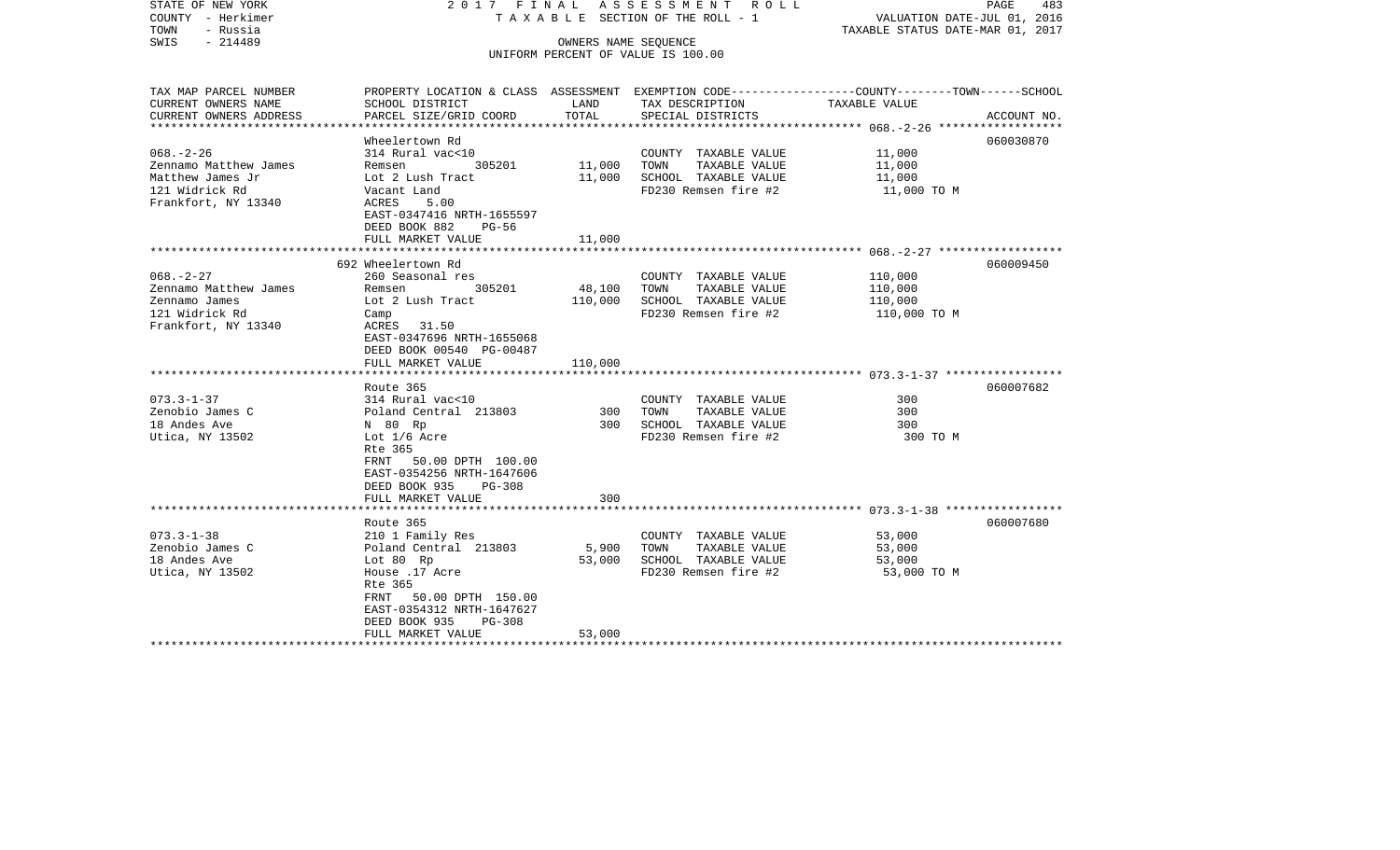| STATE OF NEW YORK<br>COUNTY - Herkimer<br>- Russia<br>TOWN<br>$-214489$<br>SWIS | 2017 FINAL<br>ASSESSMENT<br>ROLL<br>PAGE<br>T A X A B L E SECTION OF THE ROLL - 1<br>VALUATION DATE-JUL 01, 2016<br>TAXABLE STATUS DATE-MAR 01, 2017<br>OWNERS NAME SEQUENCE<br>UNIFORM PERCENT OF VALUE IS 100.00 |                    |                                               |                               | 484      |             |
|---------------------------------------------------------------------------------|--------------------------------------------------------------------------------------------------------------------------------------------------------------------------------------------------------------------|--------------------|-----------------------------------------------|-------------------------------|----------|-------------|
| TAX MAP PARCEL NUMBER<br>CURRENT OWNERS NAME                                    | PROPERTY LOCATION & CLASS ASSESSMENT EXEMPTION CODE----------------COUNTY-------TOWN------SCHOOL<br>SCHOOL DISTRICT                                                                                                | LAND               | TAX DESCRIPTION                               | TAXABLE VALUE                 |          |             |
| CURRENT OWNERS ADDRESS                                                          | PARCEL SIZE/GRID COORD                                                                                                                                                                                             | TOTAL              | SPECIAL DISTRICTS                             |                               |          | ACCOUNT NO. |
| ********************                                                            | *****************************<br>496 Simpson Rd                                                                                                                                                                    |                    |                                               |                               |          | 060026610   |
| $083.3 - 1 - 2$                                                                 | 210 1 Family Res                                                                                                                                                                                                   |                    | COUNTY TAXABLE VALUE                          | 128,000                       |          |             |
| Zielenski Thomas                                                                | Poland Central 213803                                                                                                                                                                                              | 32,800             | TOWN<br>TAXABLE VALUE                         | 128,000                       |          |             |
| 566 Simpson Rd                                                                  | W 91<br>Rq                                                                                                                                                                                                         | 128,000            | SCHOOL TAXABLE VALUE                          | 128,000                       |          |             |
| Remsen, NY 13438                                                                | House $5 \frac{3}{4}$ Acr<br>Simpson                                                                                                                                                                               |                    | FD220 Russia fire prot #1                     | 128,000 TO M                  |          |             |
|                                                                                 | ACRES<br>3.70<br>EAST-0325163 NRTH-1615620<br>DEED BOOK 1443 PG-881<br>FULL MARKET VALUE                                                                                                                           | 128,000            |                                               |                               |          |             |
|                                                                                 |                                                                                                                                                                                                                    |                    |                                               |                               |          |             |
|                                                                                 | Simpson Rd                                                                                                                                                                                                         |                    |                                               |                               |          | 060017100   |
| $083.3 - 1 - 3$                                                                 | 210 1 Family Res                                                                                                                                                                                                   |                    | COUNTY TAXABLE VALUE                          | 39,500                        |          |             |
| Zielenski Thomas                                                                | Poland Central 213803                                                                                                                                                                                              | 21,100             | TAXABLE VALUE<br>TOWN                         | 39,500                        |          |             |
| 566 Simpson Rd                                                                  | Lot 91 Royal Grant                                                                                                                                                                                                 | 39,500             | SCHOOL TAXABLE VALUE                          | 39,500                        |          |             |
| Remsen, NY 13438                                                                | Mobile Home Barn Shed<br>FRNT 150.00 DPTH 350.00<br>ACRES<br>0.52<br>EAST-0325241 NRTH-1615171<br>DEED BOOK 1443 PG-883<br>FULL MARKET VALUE                                                                       | 39,500             | FD220 Russia fire prot #1                     | 39,500 TO M                   |          |             |
|                                                                                 |                                                                                                                                                                                                                    |                    |                                               |                               |          |             |
|                                                                                 | 566 Simpson Rd                                                                                                                                                                                                     |                    |                                               |                               |          | 060018810   |
| $083.3 - 1 - 4$                                                                 | 242 Rurl res&rec                                                                                                                                                                                                   |                    | <b>BAS STAR</b><br>41854                      | $\overline{0}$<br>$\mathbf 0$ | $\Omega$ | 30,000      |
| Zielenski Thomas                                                                | Poland Central 213803                                                                                                                                                                                              | 140,000<br>222,000 | COUNTY TAXABLE VALUE<br>TOWN<br>TAXABLE VALUE | 222,000                       |          |             |
| Zielenski Gracelynn<br>566 Simpson Rd                                           | Lot 91 Royal Grant<br>House Garage Shed                                                                                                                                                                            |                    | SCHOOL TAXABLE VALUE                          | 222,000<br>192,000            |          |             |
| Remsen, NY 13438                                                                | ACRES 67.80                                                                                                                                                                                                        |                    | FD220 Russia fire prot #1                     | 222,000 TO M                  |          |             |
|                                                                                 | EAST-0326492 NRTH-1614920<br>DEED BOOK 1132 PG-287                                                                                                                                                                 |                    |                                               |                               |          |             |
|                                                                                 | FULL MARKET VALUE                                                                                                                                                                                                  | 222,000            |                                               |                               |          |             |
|                                                                                 | 5548 Military Rd                                                                                                                                                                                                   |                    |                                               |                               |          | 060030780   |
| $083.1 - 1 - 39$                                                                | 242 Rurl res&rec                                                                                                                                                                                                   |                    | VET COM C 41132                               | $\mathbf 0$<br>15,000         | 0        | 0           |
| Zieman John G                                                                   | Poland Central 213803                                                                                                                                                                                              |                    | 127,600 VET COM T 41133                       | $\Omega$<br>$\Omega$          | 20,000   | $\Omega$    |
| Zieman Jean                                                                     | Lots 91,92,102 Royal Gran                                                                                                                                                                                          |                    | 199,000 ENH STAR<br>41834                     | $\mathbf 0$<br>$\Omega$       | $\Omega$ | 65,500      |
| 5548 Military Rd                                                                | Farm                                                                                                                                                                                                               |                    | COUNTY TAXABLE VALUE                          | 184,000                       |          |             |
| Remsen, NY 13438                                                                | ACRES<br>98.30                                                                                                                                                                                                     |                    | TOWN<br>TAXABLE VALUE                         | 179,000                       |          |             |
|                                                                                 | EAST-0330443 NRTH-1617865                                                                                                                                                                                          |                    | SCHOOL TAXABLE VALUE                          | 133,500                       |          |             |
|                                                                                 | DEED BOOK 00558 PG-00490<br>FULL MARKET VALUE                                                                                                                                                                      | 199,000            | FD220 Russia fire prot #1                     | 199,000 TO M                  |          |             |
|                                                                                 |                                                                                                                                                                                                                    |                    |                                               |                               |          |             |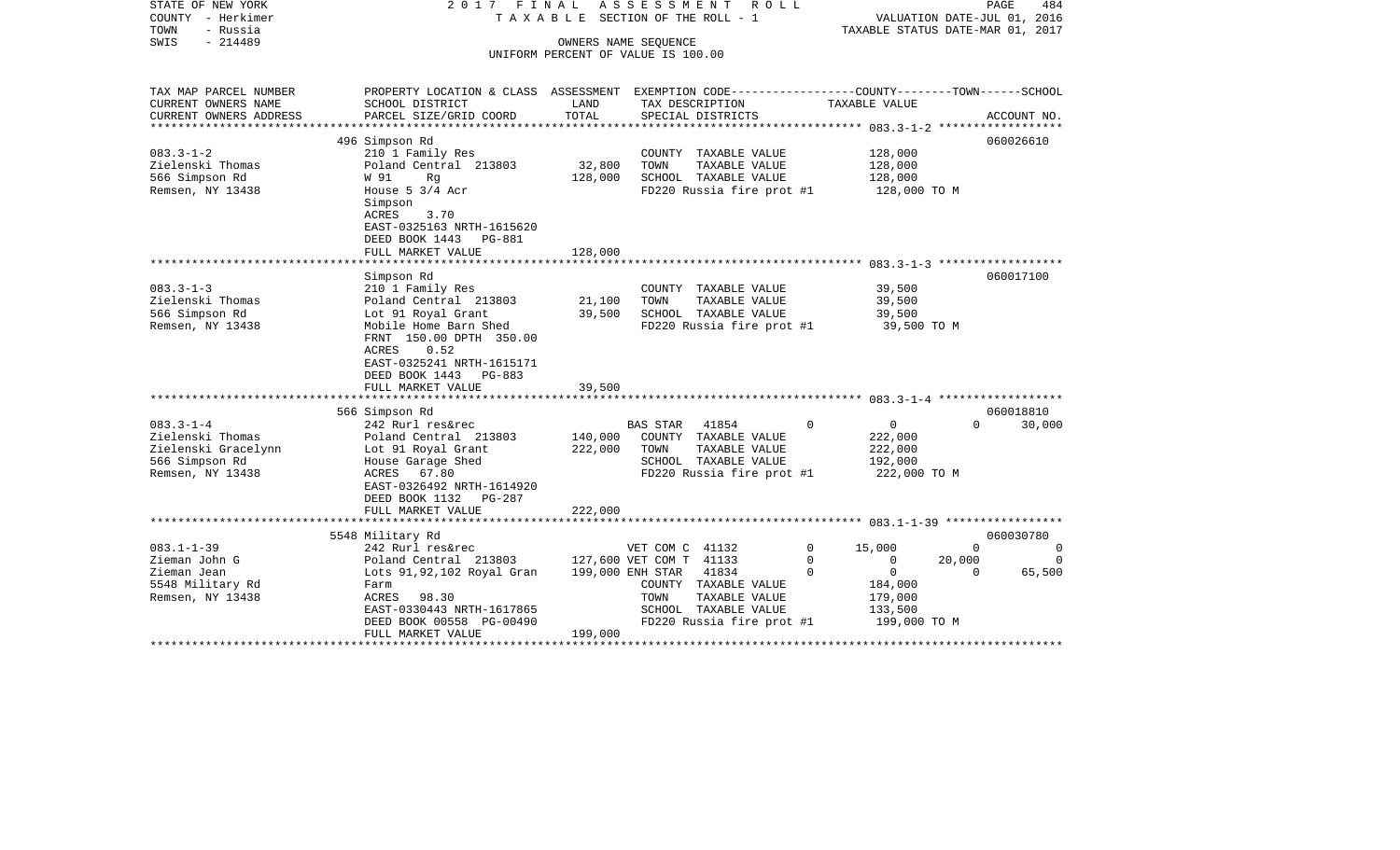| STATE OF NEW YORK<br>COUNTY - Herkimer<br>TOWN<br>- Russia<br>$-214489$<br>SWIS            |                                                                                                                                                                                                                                |                         | 2017 FINAL ASSESSMENT ROLL<br>T A X A B L E SECTION OF THE ROLL - 1<br>OWNERS NAME SEQUENCE                                      | PAGE<br>485<br>VALUATION DATE-JUL 01, 2016<br>TAXABLE STATUS DATE-MAR 01, 2017                                   |  |  |
|--------------------------------------------------------------------------------------------|--------------------------------------------------------------------------------------------------------------------------------------------------------------------------------------------------------------------------------|-------------------------|----------------------------------------------------------------------------------------------------------------------------------|------------------------------------------------------------------------------------------------------------------|--|--|
|                                                                                            |                                                                                                                                                                                                                                |                         | UNIFORM PERCENT OF VALUE IS 100.00                                                                                               |                                                                                                                  |  |  |
| TAX MAP PARCEL NUMBER<br>CURRENT OWNERS NAME                                               | SCHOOL DISTRICT                                                                                                                                                                                                                | LAND                    | TAX DESCRIPTION                                                                                                                  | PROPERTY LOCATION & CLASS ASSESSMENT EXEMPTION CODE---------------COUNTY-------TOWN------SCHOOL<br>TAXABLE VALUE |  |  |
| CURRENT OWNERS ADDRESS<br>*****************                                                | PARCEL SIZE/GRID COORD                                                                                                                                                                                                         | TOTAL                   | SPECIAL DISTRICTS                                                                                                                | ACCOUNT NO.                                                                                                      |  |  |
| $083.3 - 1 - 10$<br>Zieman John G<br>Zieman Jean M<br>5548 Military Rd<br>Remsen, NY 13438 | Military Rd<br>311 Res vac land<br>Poland Central 213803<br>Old School Property<br>Corner Of Hinckley & Mili<br>FRNT 302.00 DPTH<br>ACRES<br>0.56<br>EAST-0328836 NRTH-1616406<br>FULL MARKET VALUE                            | 100<br>100<br>100       | COUNTY TAXABLE VALUE<br>TAXABLE VALUE<br>TOWN<br>SCHOOL TAXABLE VALUE<br>FD220 Russia fire prot #1                               | 100<br>100<br>100<br>100 TO M                                                                                    |  |  |
|                                                                                            |                                                                                                                                                                                                                                |                         |                                                                                                                                  |                                                                                                                  |  |  |
| $083.3 - 1 - 23$<br>Zipprich Joyce<br>143 Mill Rd<br>Poland, NY 13431                      | Russia Rd<br>314 Rural vac<10<br>Poland Central 213803<br>Lot 88 Royal Grant<br>Vacant Land<br>Russia<br>FRNT 250.00 DPTH<br><b>ACRES</b><br>3.00<br>EAST-0329036 NRTH-1612325<br>DEED BOOK 785<br>PG-678<br>FULL MARKET VALUE | 3,500<br>3,500<br>3,500 | COUNTY TAXABLE VALUE<br>TOWN<br>TAXABLE VALUE<br>SCHOOL TAXABLE VALUE<br>FD220 Russia fire prot #1                               | 060015690<br>3,500<br>3,500<br>3,500<br>3,500 TO M                                                               |  |  |
|                                                                                            | 143 Mill Rd                                                                                                                                                                                                                    |                         |                                                                                                                                  | 060032730                                                                                                        |  |  |
| $083.3 - 2 - 24.2$<br>Zipprich Joyce<br>Hazard Susan B<br>143 Mill Rd<br>Poland, NY 13431  | 210 1 Family Res<br>Poland Central 213803<br>Lot 87 Royal Grant<br>House<br>ACRES<br>8.02 BANK<br>135<br>EAST-0333587 NRTH-1613375<br>DEED BOOK 1093 PG-911                                                                    | 41,500<br>250,000       | ENH STAR 41834<br>$\Omega$<br>COUNTY TAXABLE VALUE<br>TOWN<br>TAXABLE VALUE<br>SCHOOL TAXABLE VALUE<br>FD220 Russia fire prot #1 | $\overline{0}$<br>$\Omega$<br>65,500<br>250,000<br>250,000<br>184,500<br>250,000 TO M                            |  |  |
|                                                                                            | FULL MARKET VALUE                                                                                                                                                                                                              | 250,000                 |                                                                                                                                  |                                                                                                                  |  |  |
| $068. - 2 - 24$<br>Zumbo Joan M<br>East Main St<br>West Winfield, NY 13491                 | Wheelertown Rd<br>314 Rural vac<10<br>305201<br>Remsen<br>Lot 2 Lush Tract<br>Vacant Land<br>ACRES<br>2.90<br>EAST-0347208 NRTH-1656346<br>DEED BOOK 774<br>$PG-243$                                                           | 7,900<br>7,900          | COUNTY TAXABLE VALUE<br>TAXABLE VALUE<br>TOWN<br>SCHOOL TAXABLE VALUE<br>FD230 Remsen fire #2                                    | 060030840<br>7,900<br>7,900<br>7,900<br>7,900 TO M                                                               |  |  |
|                                                                                            | FULL MARKET VALUE<br>************************                                                                                                                                                                                  | 7,900                   |                                                                                                                                  |                                                                                                                  |  |  |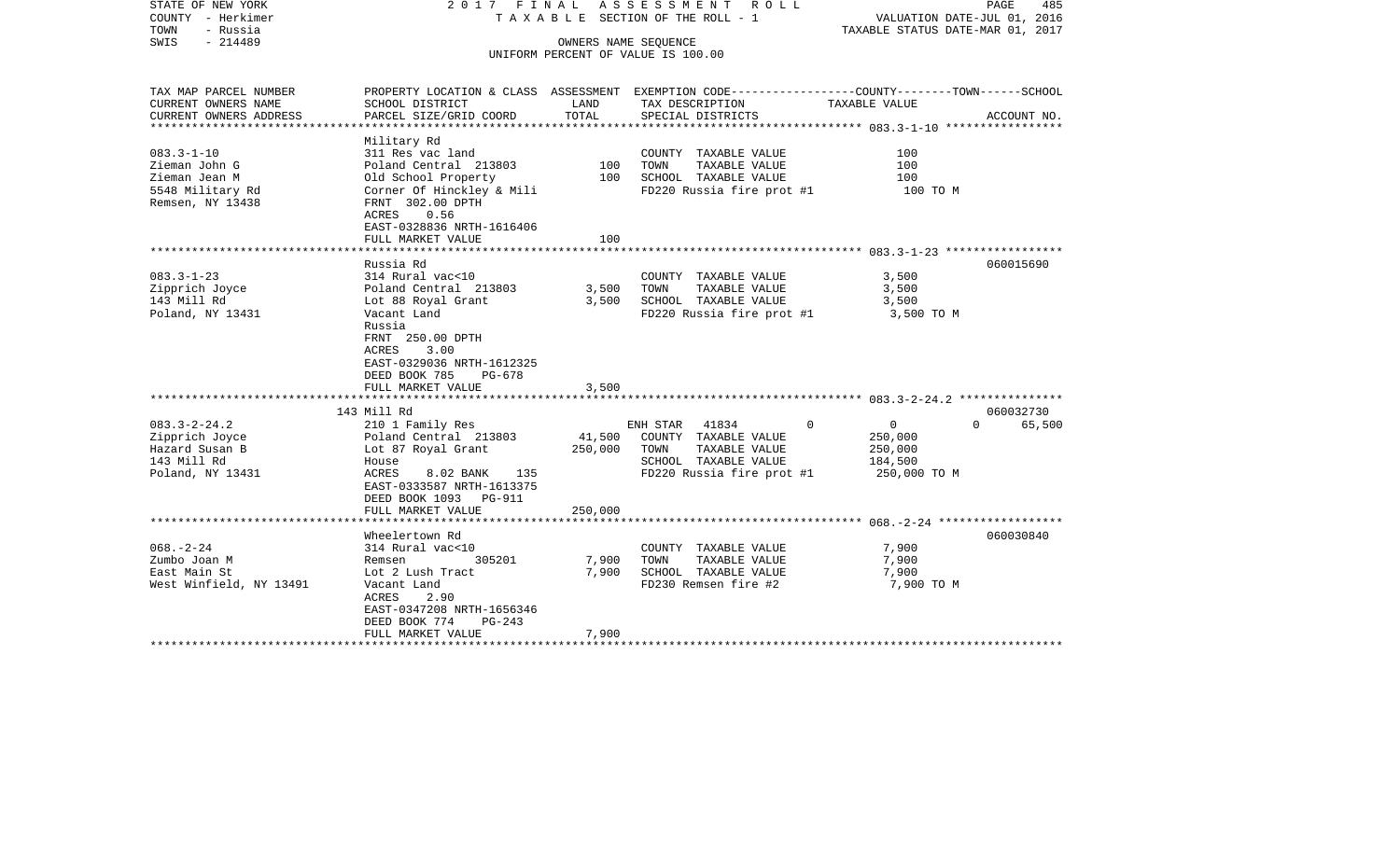| COUNTY - Herkimer<br>TOWN<br>- Russia                | T A X A B L E SECTION OF THE ROLL - 1                                                                              | VALUATION DATE-JUL 01, 2016<br>TAXABLE STATUS DATE-MAR 01, 2017 |                                               |                          |                    |
|------------------------------------------------------|--------------------------------------------------------------------------------------------------------------------|-----------------------------------------------------------------|-----------------------------------------------|--------------------------|--------------------|
| $-214489$<br>SWIS                                    |                                                                                                                    |                                                                 |                                               |                          |                    |
|                                                      |                                                                                                                    | OWNERS NAME SEQUENCE                                            | UNIFORM PERCENT OF VALUE IS 100.00            |                          |                    |
|                                                      |                                                                                                                    |                                                                 |                                               |                          |                    |
|                                                      |                                                                                                                    |                                                                 |                                               |                          |                    |
| TAX MAP PARCEL NUMBER<br>CURRENT OWNERS NAME         | PROPERTY LOCATION & CLASS ASSESSMENT EXEMPTION CODE---------------COUNTY-------TOWN------SCHOOL<br>SCHOOL DISTRICT | LAND                                                            | TAX DESCRIPTION                               | TAXABLE VALUE            |                    |
| CURRENT OWNERS ADDRESS                               | PARCEL SIZE/GRID COORD                                                                                             | TOTAL                                                           | SPECIAL DISTRICTS                             |                          | ACCOUNT NO.        |
|                                                      | **********************                                                                                             |                                                                 |                                               |                          |                    |
|                                                      | Wheelertown Rd                                                                                                     |                                                                 |                                               |                          | 060030900          |
| $068. - 2 - 25$                                      | 314 Rural vac<10                                                                                                   |                                                                 | COUNTY TAXABLE VALUE                          | 16,800                   |                    |
| Zumbo Joan M                                         | 305201<br>Remsen                                                                                                   | 16,800                                                          | TOWN<br>TAXABLE VALUE                         | 16,800                   |                    |
| East Main St                                         | Lot 2 Lush Tract                                                                                                   | 16,800                                                          | SCHOOL TAXABLE VALUE                          | 16,800                   |                    |
| West Winfield, NY 13491                              | Vacant Land                                                                                                        |                                                                 | FD230 Remsen fire #2                          | 16,800 TO M              |                    |
|                                                      | 9.30<br>ACRES                                                                                                      |                                                                 |                                               |                          |                    |
|                                                      | EAST-0347069 NRTH-1655951                                                                                          |                                                                 |                                               |                          |                    |
|                                                      | DEED BOOK 774<br>PG-243                                                                                            |                                                                 |                                               |                          |                    |
|                                                      | FULL MARKET VALUE                                                                                                  | 16,800                                                          |                                               |                          |                    |
|                                                      |                                                                                                                    |                                                                 |                                               |                          |                    |
|                                                      | Mac Arthur Rd                                                                                                      |                                                                 |                                               |                          | 060018480          |
| $077.2 - 1 - 2.1$                                    | 210 1 Family Res                                                                                                   |                                                                 | 41834<br>ENH STAR                             | $\mathbf{0}$<br>$\Omega$ | $\Omega$<br>65,500 |
| Zumpano Irrevocable Trust Salv Poland Central 213803 |                                                                                                                    | 13,200                                                          | COUNTY TAXABLE VALUE                          | 76,000                   |                    |
| 439 Mac Arthur Rd<br>Cold Brook, NY 13324            | Lot 15 Jerseyfield Patent<br>Double Wide Trlr                                                                      | 76,000                                                          | TOWN<br>TAXABLE VALUE<br>SCHOOL TAXABLE VALUE | 76,000<br>10,500         |                    |
|                                                      | ACRES<br>0.75                                                                                                      |                                                                 | FD220 Russia fire prot #1                     | 76,000 TO M              |                    |
|                                                      | EAST-0336420 NRTH-1636893                                                                                          |                                                                 |                                               |                          |                    |
|                                                      | DEED BOOK 1432<br>PG-259                                                                                           |                                                                 |                                               |                          |                    |
|                                                      | FULL MARKET VALUE                                                                                                  | 76,000                                                          |                                               |                          |                    |
|                                                      |                                                                                                                    |                                                                 |                                               |                          |                    |
|                                                      | Mac Arthur Rd                                                                                                      |                                                                 |                                               |                          | 060019770          |
| $077.2 - 1 - 30$                                     | 314 Rural vac<10                                                                                                   |                                                                 | COUNTY TAXABLE VALUE                          | 16,600                   |                    |
| Zumpano Joseph                                       | Poland Central 213803                                                                                              | 16,600                                                          | TOWN<br>TAXABLE VALUE                         | 16,600                   |                    |
| 107 Rolling Hill Rd                                  | Lot 15 Jerseyfield Patent                                                                                          | 16,600                                                          | SCHOOL TAXABLE VALUE                          | 16,600                   |                    |
| Cold Brook, NY 13324                                 | Vacant Land                                                                                                        |                                                                 | FD220 Russia fire prot #1                     | 16,600 TO M              |                    |
|                                                      | ACRES<br>6.42                                                                                                      |                                                                 |                                               |                          |                    |
|                                                      | EAST-0340624 NRTH-1634337                                                                                          |                                                                 |                                               |                          |                    |
|                                                      | DEED BOOK 1484 PG-642                                                                                              |                                                                 |                                               |                          |                    |
|                                                      | FULL MARKET VALUE                                                                                                  | 16,600                                                          |                                               |                          |                    |
|                                                      | Wheelertown Rd                                                                                                     |                                                                 |                                               |                          | 060005310          |
| $072.2 - 2 - 14$                                     | 242 Rurl res&rec                                                                                                   |                                                                 | COUNTY TAXABLE VALUE                          | 73,500                   |                    |
| Zygmont David                                        | 305201<br>Remsen                                                                                                   | 51,800                                                          | TOWN<br>TAXABLE VALUE                         | 73,500                   |                    |
| 274 Wheelertown Rd                                   | Lot 20 Walker Tract                                                                                                | 73,500                                                          | SCHOOL TAXABLE VALUE                          | 73,500                   |                    |
| Remsen, NY 13438                                     | 36.40<br>ACRES                                                                                                     |                                                                 | FD230 Remsen fire #2                          | 73,500 TO M              |                    |
|                                                      | EAST-0343280 NRTH-1650071                                                                                          |                                                                 |                                               |                          |                    |
|                                                      | DEED BOOK 00662 PG-00395                                                                                           |                                                                 |                                               |                          |                    |
|                                                      | FULL MARKET VALUE                                                                                                  | 73,500                                                          |                                               |                          |                    |
|                                                      |                                                                                                                    |                                                                 |                                               |                          |                    |
|                                                      | Northwood Rd                                                                                                       |                                                                 |                                               |                          | 060009120          |
| $072.2 - 2 - 18$                                     | 321 Abandoned ag                                                                                                   |                                                                 | COUNTY<br>TAXABLE VALUE                       | 2,100                    |                    |
| Zygmont David                                        | 305201<br>Remsen                                                                                                   | 2,100                                                           | TAXABLE VALUE<br>TOWN                         | 2,100                    |                    |
| 274 Wheelertown Rd                                   | Lot 20 Walker Tract                                                                                                | 2,100                                                           | SCHOOL TAXABLE VALUE                          | 2,100                    |                    |
| Remsen, NY 13438                                     | Vacant Land                                                                                                        |                                                                 | FD230 Remsen fire #2                          | 2,100 TO M               |                    |
|                                                      | FRNT 175.00 DPTH 251.00<br>0.84<br>ACRES                                                                           |                                                                 |                                               |                          |                    |
|                                                      | EAST-0343486 NRTH-1648455                                                                                          |                                                                 |                                               |                          |                    |
|                                                      | DEED BOOK 780<br>$PG-78$                                                                                           |                                                                 |                                               |                          |                    |
|                                                      | FULL MARKET VALUE                                                                                                  | 2,100                                                           |                                               |                          |                    |
|                                                      |                                                                                                                    | ******                                                          |                                               |                          |                    |

PAGE 486

STATE OF NEW YORK 2 0 1 7 F I N A L A S S E S S M E N T R O L L PAGE 486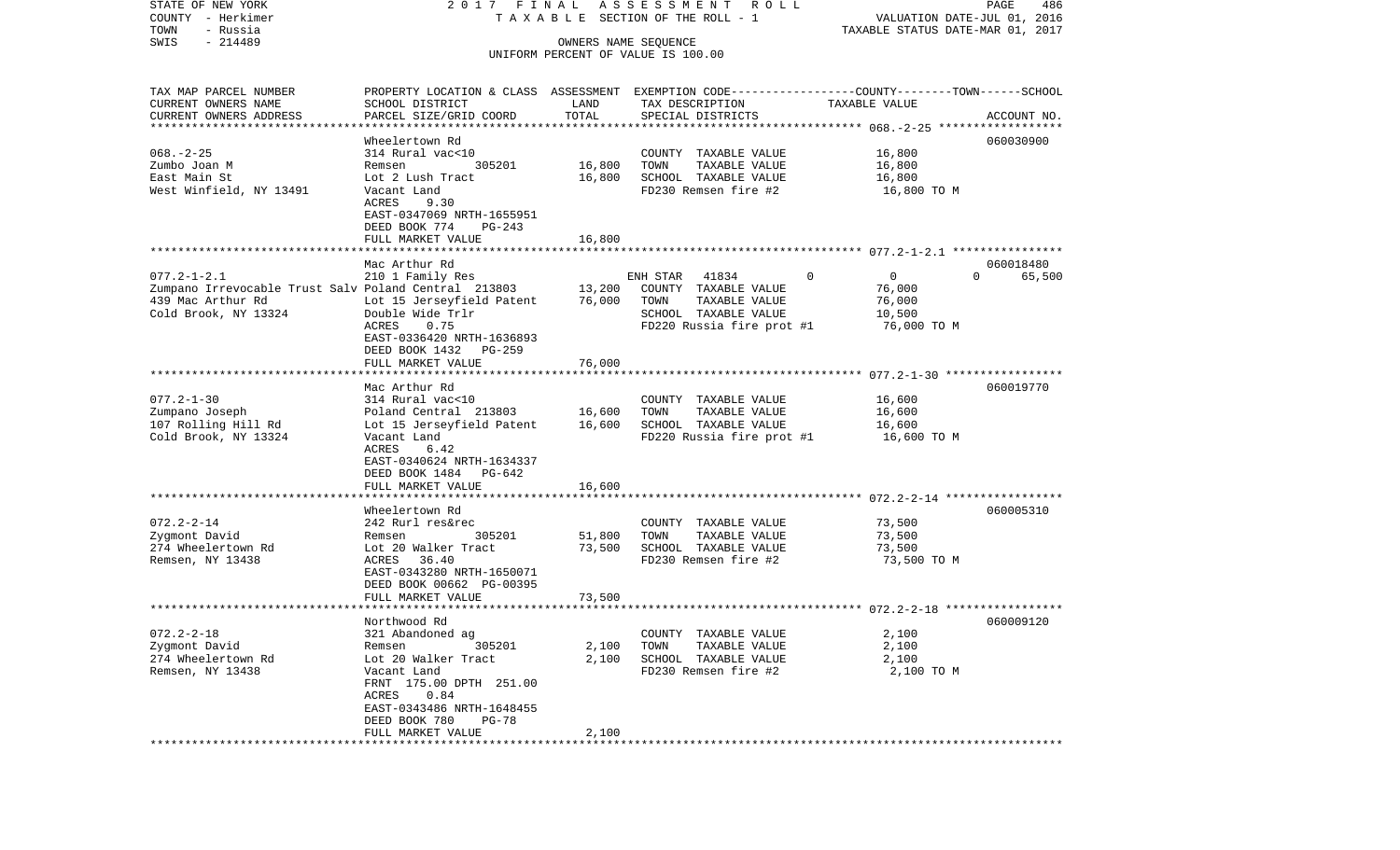| STATE OF NEW YORK      |                                              |                             | 2017 FINAL ASSESSMENT ROLL                                                                      |                                  | PAGE<br>487 |
|------------------------|----------------------------------------------|-----------------------------|-------------------------------------------------------------------------------------------------|----------------------------------|-------------|
| COUNTY - Herkimer      | TAXABLE SECTION OF THE ROLL - 1              | VALUATION DATE-JUL 01, 2016 |                                                                                                 |                                  |             |
| - Russia<br>TOWN       |                                              |                             |                                                                                                 | TAXABLE STATUS DATE-MAR 01, 2017 |             |
| $-214489$<br>SWIS      |                                              | OWNERS NAME SEQUENCE        | UNIFORM PERCENT OF VALUE IS 100.00                                                              |                                  |             |
|                        |                                              |                             |                                                                                                 |                                  |             |
| TAX MAP PARCEL NUMBER  |                                              |                             | PROPERTY LOCATION & CLASS ASSESSMENT EXEMPTION CODE---------------COUNTY-------TOWN------SCHOOL |                                  |             |
| CURRENT OWNERS NAME    | SCHOOL DISTRICT                              | LAND                        | TAX DESCRIPTION                                                                                 | TAXABLE VALUE                    |             |
| CURRENT OWNERS ADDRESS | PARCEL SIZE/GRID COORD                       | TOTAL                       | SPECIAL DISTRICTS                                                                               |                                  | ACCOUNT NO. |
|                        |                                              |                             |                                                                                                 |                                  |             |
|                        | Northwood Rd                                 |                             |                                                                                                 |                                  | 060013710   |
| $072.2 - 2 - 19$       | 314 Rural vac<10                             |                             | COUNTY TAXABLE VALUE                                                                            | 3,700                            |             |
| Zygmont David          | 305201<br>Remsen                             | 3,700                       | TAXABLE VALUE<br>TOWN                                                                           | 3,700                            |             |
| 274 Wheelertown Rd     | Lot 20 Walker Tract                          | 3,700                       | SCHOOL TAXABLE VALUE                                                                            | 3,700                            |             |
| Remsen, NY 13438       | Vacant Land                                  |                             | FD230 Remsen fire #2                                                                            | 3,700 TO M                       |             |
|                        | FRNT 297.00 DPTH<br>2.50                     |                             |                                                                                                 |                                  |             |
|                        | ACRES 1.80<br>EAST-0343718 NRTH-1648566      |                             |                                                                                                 |                                  |             |
|                        |                                              |                             |                                                                                                 |                                  |             |
|                        | DEED BOOK 780<br>PG-78<br>FULL MARKET VALUE  | 3,700                       |                                                                                                 |                                  |             |
|                        |                                              |                             |                                                                                                 |                                  |             |
|                        | Wheelertown Rd                               |                             |                                                                                                 |                                  | 060013680   |
| $072.2 - 2 - 20$       | 323 Vacant rural                             |                             | COUNTY TAXABLE VALUE                                                                            | 49,900                           |             |
| Zygmont David          | 305201<br>Remsen                             | 49,900                      | TAXABLE VALUE<br>TOWN                                                                           | 49,900                           |             |
| 274 Wheelertown Rd     | Lot 20 Walker Tract                          | 49,900                      | SCHOOL TAXABLE VALUE                                                                            | 49,900                           |             |
| Remsen, NY 13438       | Vacant Land                                  |                             | FD230 Remsen fire #2                                                                            | 49,900 TO M                      |             |
|                        | ACRES 49.50                                  |                             |                                                                                                 |                                  |             |
|                        | EAST-0344323 NRTH-1649716                    |                             |                                                                                                 |                                  |             |
|                        | DEED BOOK 780<br>PG-78                       |                             |                                                                                                 |                                  |             |
|                        | FULL MARKET VALUE                            | 49,900                      |                                                                                                 |                                  |             |
|                        |                                              |                             |                                                                                                 |                                  |             |
|                        | Wheelertown Rd                               |                             |                                                                                                 |                                  | 060046890   |
| $072.2 - 2 - 68$       | 323 Vacant rural                             |                             | COUNTY TAXABLE VALUE                                                                            | 3,000                            |             |
| Zygmont David          | 305201<br>Remsen                             | 3,000                       | TOWN<br>TAXABLE VALUE                                                                           | 3,000                            |             |
| 274 Wheelertown Rd     | Lot 20 Walker Tract                          | 3,000                       | SCHOOL TAXABLE VALUE                                                                            | 3,000                            |             |
| Remsen, NY 13438       | Vacant Land                                  |                             | FD230 Remsen fire #2                                                                            | 3,000 TO M                       |             |
|                        | 4.00<br>ACRES                                |                             |                                                                                                 |                                  |             |
|                        | EAST-0343695 NRTH-1650267                    |                             |                                                                                                 |                                  |             |
|                        |                                              |                             |                                                                                                 |                                  |             |
|                        | DEED BOOK 662<br>PG-395<br>FULL MARKET VALUE | 3,000                       |                                                                                                 |                                  |             |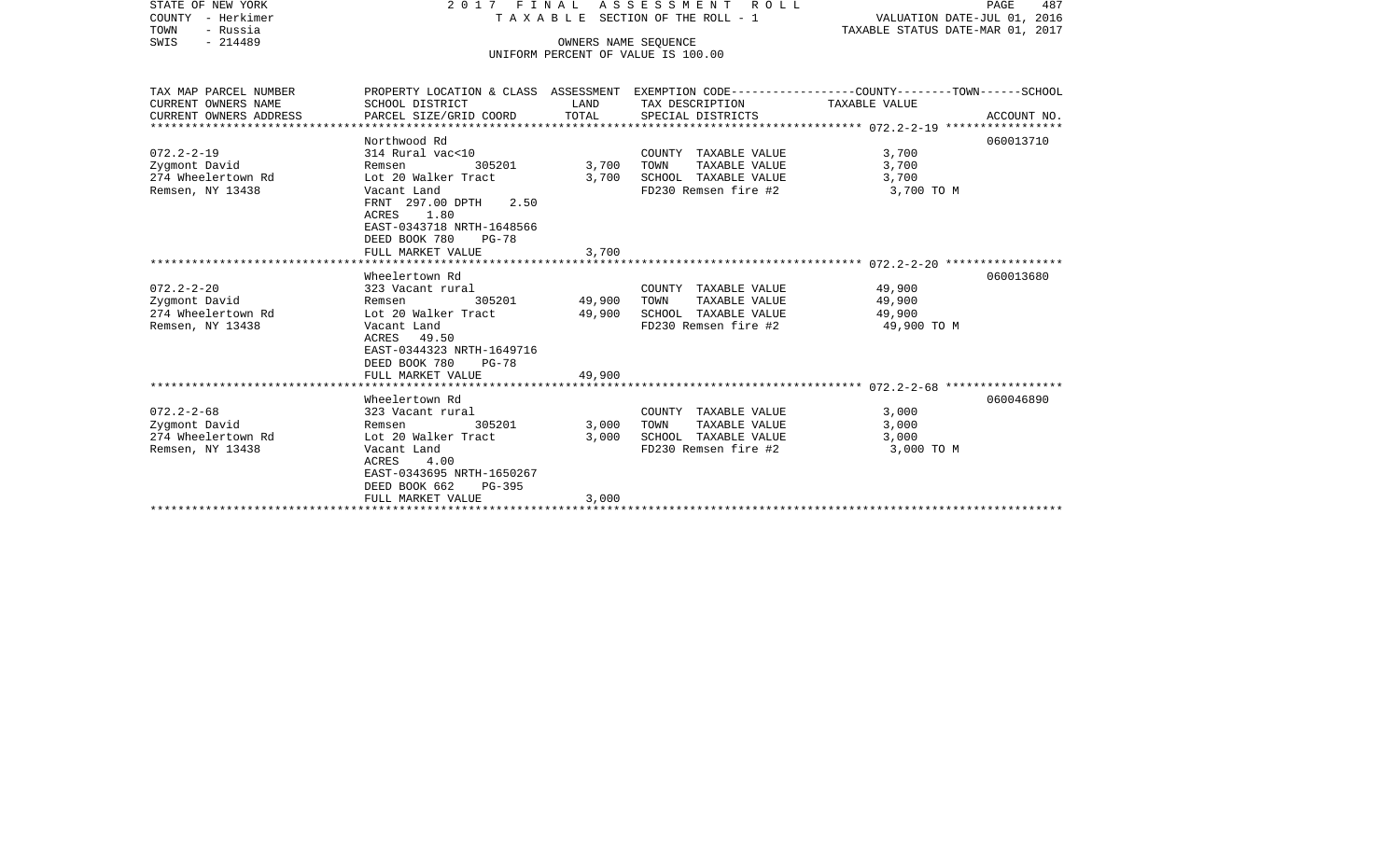| STATE OF NEW YORK | 2017 FINAL ASSESSMENT ROLL            | 488<br>PAGE                      |
|-------------------|---------------------------------------|----------------------------------|
| COUNTY - Herkimer | T A X A B L E SECTION OF THE ROLL - 1 | VALUATION DATE-JUL 01, 2016      |
| TOWN<br>- Russia  |                                       | TAXABLE STATUS DATE-MAR 01, 2017 |
| SWIS<br>- 214489  |                                       | RPS150/V04/L015                  |
|                   | UNIFORM PERCENT OF VALUE IS 100.00    | CURRENT DATE 6/20/2017           |
|                   |                                       |                                  |

### \*\*\* S P E C I A L D I S T R I C T S U M M A R Y \*\*\*

| CODE | DISTRICT NAME                                | TOTAL<br>PARCELS | EXTENSION<br>TYPE            | EXTENSION<br><b>VALUE</b> | AD VALOREM<br>VALUE     | EXEMPT<br>AMOUNT | TAXABLE<br><b>VALUE</b> |
|------|----------------------------------------------|------------------|------------------------------|---------------------------|-------------------------|------------------|-------------------------|
|      | FD220 Russia fire pr<br>FD230 Remsen fire #2 |                  | 1,158 TOTAL M<br>529 TOTAL M |                           | 103820,976<br>24991,680 | 108,873          | 103712,103<br>24991,680 |

### \*\*\* S C H O O L D I S T R I C T S U M M A R Y \*\*\*

| CODE                                 | DISTRICT NAME                                                | TOTAL<br>PARCELS   | ASSESSED<br>LAND                             | ASSESSED<br>TOTAL                             | <b>EXEMPT</b><br>AMOUNT | TOTAL<br>TAXABLE                              | <b>STAR</b><br>AMOUNT            | STAR<br>TAXABLE                               |
|--------------------------------------|--------------------------------------------------------------|--------------------|----------------------------------------------|-----------------------------------------------|-------------------------|-----------------------------------------------|----------------------------------|-----------------------------------------------|
| 213803<br>302601<br>305201<br>305801 | Poland Central<br>Adirondack<br>Remsen<br>Holland Patent Cen | 1,157<br>484<br>57 | 32751,266<br>224,900<br>9618,300<br>2478,700 | 96463,616<br>308,700<br>24242,520<br>8946,820 | 1072,792<br>64,825      | 95390,824<br>308,700<br>24177,695<br>8946,820 | 17148,178<br>4165,575<br>788,520 | 78242,646<br>308,700<br>20012,120<br>8158,300 |
|                                      | SUB-TOTAL                                                    | 1,703              | 45073,166                                    | 129961,656                                    | 1137,617                | 128824,039                                    | 22102,273                        | 106721,766                                    |
|                                      | TOTAL                                                        | 1,703              | 45073,166                                    | 129961,656                                    | 1137,617                | 128824,039                                    | 22102,273                        | 106721,766                                    |

#### \*\*\* S Y S T E M C O D E S S U M M A R Y \*\*\*

#### NO SYSTEM EXEMPTIONS AT THIS LEVEL

### \*\*\* E X E M P T I O N S U M M A R Y \*\*\*

|       |              | TOTAL   |         |          |        |
|-------|--------------|---------|---------|----------|--------|
| CODE  | DESCRIPTION  | PARCELS | COUNTY  | TOWN     | SCHOOL |
| 25120 | N/P-EDUCAT   |         | 90,850  | 90,850   | 90,850 |
| 41101 | VETFUND CT   |         | 100     | 100      |        |
| 41122 | VET WAR C    | 47      | 416,550 |          |        |
| 41123 | VET WAR T    | 47      |         | 536,145  |        |
| 41132 | VET COM C    | 56      | 816,775 |          |        |
| 41133 | VET COM T    | 56      |         | 1049,025 |        |
| 41142 | VET DIS C    | 25      | 556,459 |          |        |
| 41143 | VET DIS T    | 25      |         | 648,369  |        |
| 41162 | $CW_15_VET/$ | 10      | 89,700  |          |        |
| 41172 | CW DISBLD    |         | 30,000  |          |        |
|       |              |         |         |          |        |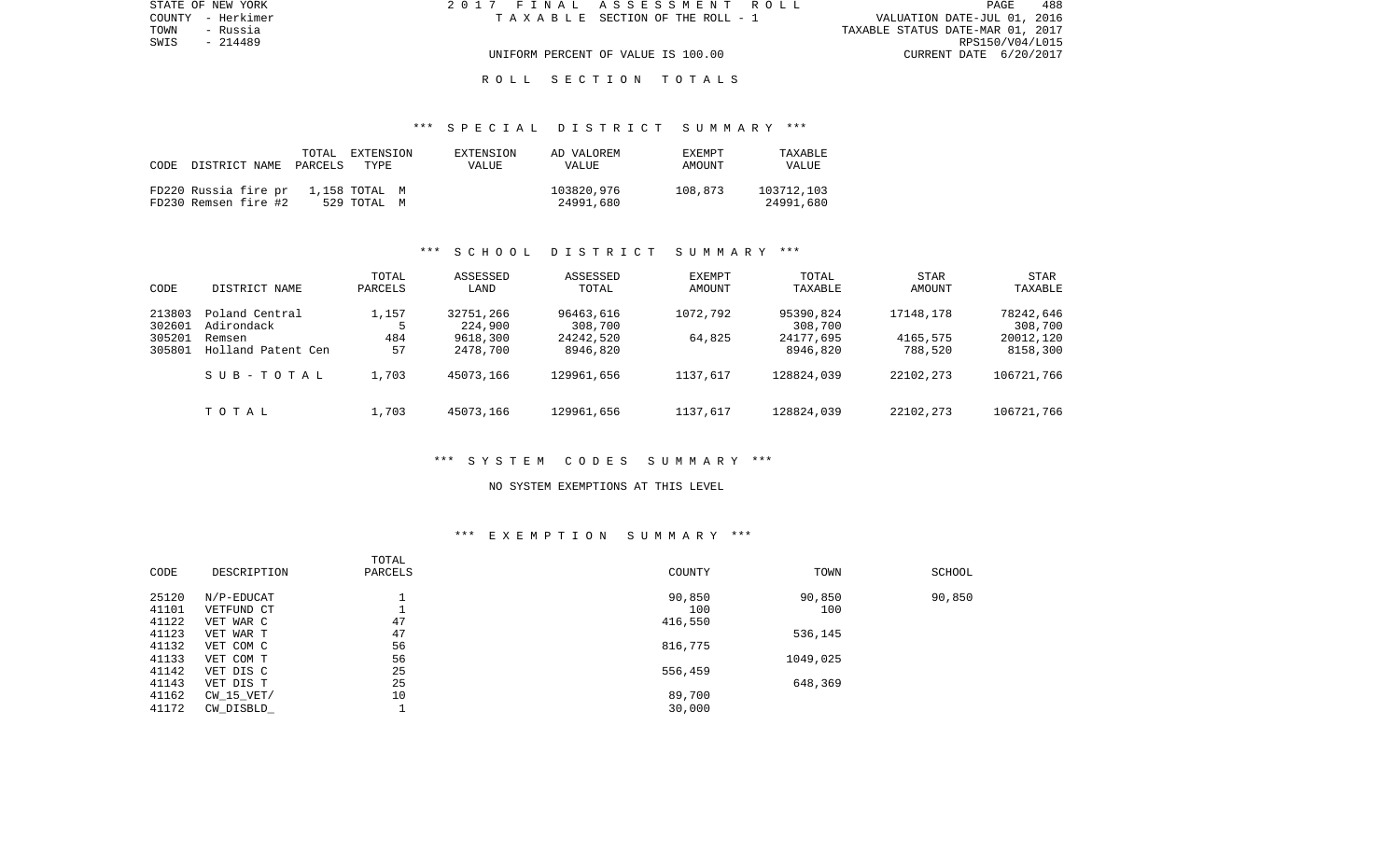| STATE OF NEW YORK | 2017 FINAL ASSESSMENT ROLL         | 489<br>PAGE                      |
|-------------------|------------------------------------|----------------------------------|
| COUNTY - Herkimer | TAXABLE SECTION OF THE ROLL - 1    | VALUATION DATE-JUL 01, 2016      |
| TOWN<br>- Russia  |                                    | TAXABLE STATUS DATE-MAR 01, 2017 |
| - 214489<br>SWIS  |                                    | RPS150/V04/L015                  |
|                   | UNIFORM PERCENT OF VALUE IS 100.00 | CURRENT DATE 6/20/2017           |

## \*\*\* E X E M P T I O N S U M M A R Y \*\*\*

| CODE  | DESCRIPTION     | TOTAL<br>PARCELS | COUNTY   | TOWN     | SCHOOL    |
|-------|-----------------|------------------|----------|----------|-----------|
| 41400 | CLERGY          |                  | 500      | 500      | 500       |
| 41720 | AG MKTS L       |                  | 18,023   | 18,023   | 18,023    |
| 41730 | AG MKTS         | 17               | 695,238  | 695,238  | 695,238   |
| 41802 | AGED-CNTY       | 5                | 145,150  |          |           |
| 41804 | AGED-SCHL       |                  |          |          | 64,825    |
| 41805 | $AGED-C/S$      |                  | 37,500   |          | 37,500    |
| 41834 | ENH STAR        | 158              |          |          | 9723,783  |
| 41854 | <b>BAS STAR</b> | 411              |          |          | 12378,490 |
| 47460 | FOREST          | 5                | 230,681  | 230,681  | 230,681   |
|       | TOTAL           | 871              | 3127,526 | 3268,931 | 23239,890 |

# \*\*\* G R A N D T O T A L S \*\*\*

| ROLL |             | TOTAL   | ASSESSED  | ASSESSED   | TAXABLE    | TAXABLE    | TAXABLE    | <b>STAR</b> |
|------|-------------|---------|-----------|------------|------------|------------|------------|-------------|
| SEC  | DESCRIPTION | PARCELS | LAND      | TOTAL      | COUNTY     | TOWN       | SCHOOL     | TAXABLE     |
|      | TAXABLE     | 1,703   | 45073,166 | 129961,656 | 126834,130 | 126692,725 | 128824,039 | 106721,766  |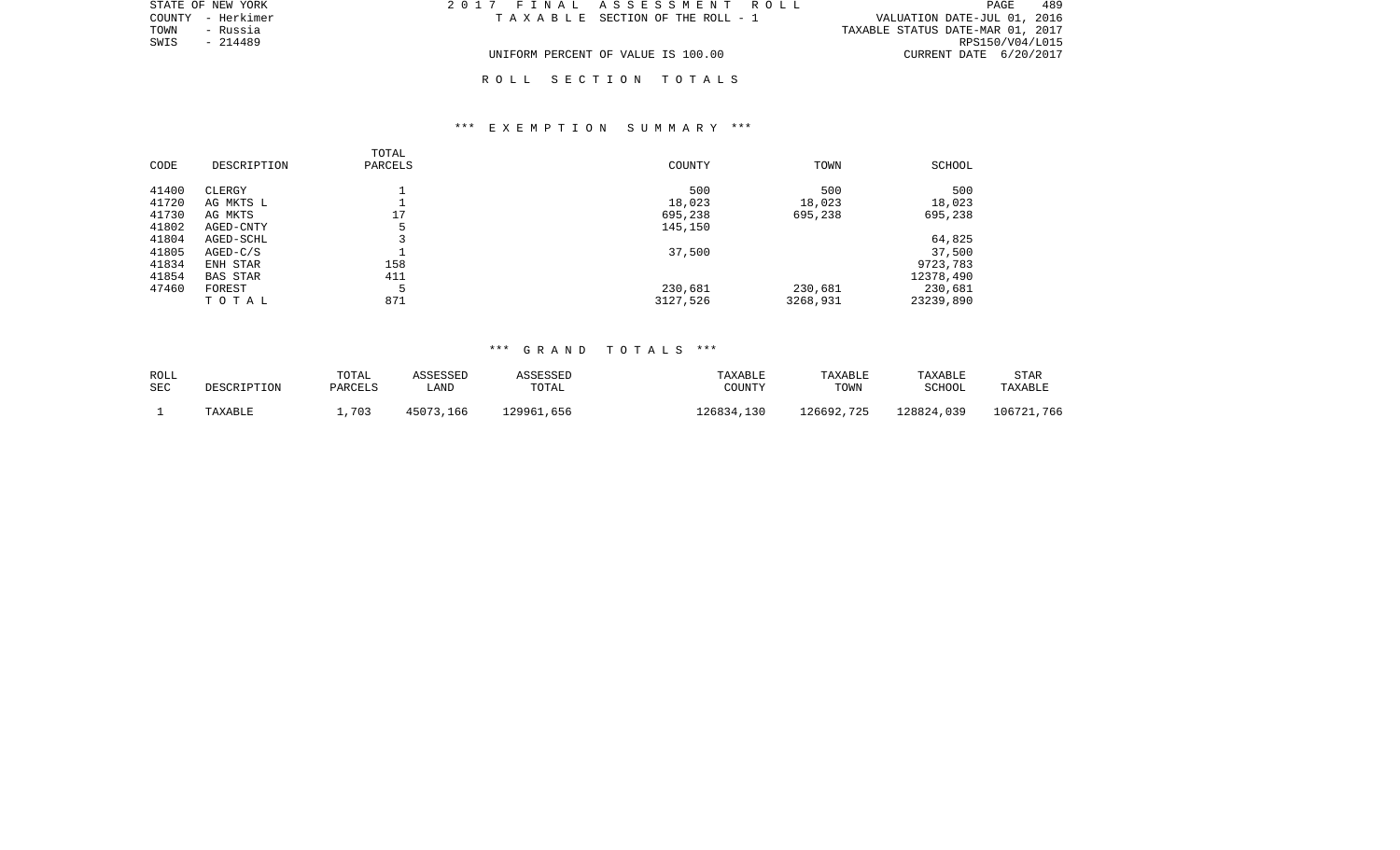| STATE OF NEW YORK<br>COUNTY - Herkimer<br>- Russia<br>TOWN                                                      |                                                                                                                                                                                  |                    | 2017 FINAL ASSESSMENT<br>R O L L<br>STATE OWNED LAND SECTION OF THE ROLL - 3                                            |              | VALUATION DATE-JUL 01, 2016<br>TAXABLE STATUS DATE-MAR 01, 2017 | PAGE               | 490      |
|-----------------------------------------------------------------------------------------------------------------|----------------------------------------------------------------------------------------------------------------------------------------------------------------------------------|--------------------|-------------------------------------------------------------------------------------------------------------------------|--------------|-----------------------------------------------------------------|--------------------|----------|
| $-214489$<br>SWIS                                                                                               |                                                                                                                                                                                  |                    | OWNERS NAME SEOUENCE<br>UNIFORM PERCENT OF VALUE IS 100.00                                                              |              |                                                                 |                    |          |
| TAX MAP PARCEL NUMBER<br>CURRENT OWNERS NAME<br>CURRENT OWNERS ADDRESS<br>************************              | PROPERTY LOCATION & CLASS ASSESSMENT EXEMPTION CODE---------------COUNTY-------TOWN-----SCHOOL<br>SCHOOL DISTRICT<br>PARCEL SIZE/GRID COORD                                      | LAND<br>TOTAL      | TAX DESCRIPTION<br>SPECIAL DISTRICTS                                                                                    |              | TAXABLE VALUE                                                   | ACCOUNT NO.        |          |
| $077.4 - 1 - 36$<br>Adir Forest Preser<br>Attn: Dept Envir Conser<br>50 Wolf Rd<br>Albany, NY 12223             | Black Creek Rd<br>323 Vacant rural<br>Poland Central 213803<br>Proj 100<br>Lot 111 & 112<br>Black Creek<br>ACRES<br>2.00<br>EAST-0339154 NRTH-1625533                            | 3,000<br>3,000     | REFOREST<br>32252<br>COUNTY TAXABLE VALUE<br>TOWN<br>TAXABLE VALUE<br>SCHOOL TAXABLE VALUE<br>FD220 Russia fire prot #1 | $\circ$      | 3,000<br>$\circ$<br>3,000<br>3,000<br>3,000 TO M                | 400001<br>$\Omega$ | $\Omega$ |
|                                                                                                                 | FULL MARKET VALUE                                                                                                                                                                | 3,000              |                                                                                                                         |              |                                                                 |                    |          |
| $083.2 - 1 - 2$<br>Adir Forest Preser<br>Attn: Dept Envir Conser<br>50 Wolf Rd<br>Albany, NY 12233              | Lanning Rd<br>910 Priv forest<br>Poland Central 213803<br>Lot 107 Royal Grant<br>Vacant Land<br>ACRES<br>2.00<br>EAST-0338756 NRTH-1621726                                       | 6,500<br>6,500     | REFOREST 32252<br>COUNTY TAXABLE VALUE<br>TAXABLE VALUE<br>TOWN<br>SCHOOL TAXABLE VALUE<br>FD220 Russia fire prot #1    | 0            | 6,500<br>$\mathbf 0$<br>6,500<br>6,500<br>6,500 TO M            | 402001<br>$\Omega$ | $\Omega$ |
|                                                                                                                 | DEED BOOK 809<br>$PG-55$<br>FULL MARKET VALUE                                                                                                                                    | 6,500              |                                                                                                                         |              |                                                                 |                    |          |
| $077.3 - 1 - 8.1$<br>Adir Forest Preser Ny<br>Attn: Dept Of Envir Conser<br>50 Wolf Rd<br>Albany, NY 12233-0001 | Off Hinckley Rd<br>931 Forest s532a<br>Holland Patent 305801<br>Proj 102<br>Lot 118<br>ACRES 145.60<br>EAST-0332507 NRTH-1627807<br>DEED BOOK 803<br>$PG-80$                     | 101,800<br>101,800 | REFOREST 32252<br>COUNTY TAXABLE VALUE<br>TOWN<br>TAXABLE VALUE<br>SCHOOL TAXABLE VALUE<br>FD220 Russia fire prot #1    | 0            | 101,800<br>$\Omega$<br>101,800<br>101,800<br>101,800 TO M       | 401001<br>$\Omega$ | $\Omega$ |
|                                                                                                                 | FULL MARKET VALUE                                                                                                                                                                | 101,800            |                                                                                                                         |              |                                                                 |                    |          |
|                                                                                                                 | Elm Flats Rd                                                                                                                                                                     |                    |                                                                                                                         |              |                                                                 | 404001             |          |
| $077.3 - 1 - 43$<br>Adir Forest Preser Ny<br>Attn: Dept Envir Conser<br>50 Wolf Rd<br>Albany, NY 12233          | 931 Forest s532a<br>Poland Central 213803<br>Proj 160.1<br>Lot 118<br>7.06<br>ACRES<br>EAST-0332033 NRTH-1626906<br>DEED BOOK 809<br>$PG-55$                                     | 10,600<br>10,600   | REFOREST 32252<br>COUNTY TAXABLE VALUE<br>TAXABLE VALUE<br>TOWN<br>SCHOOL TAXABLE VALUE<br>FD220 Russia fire prot #1    | $\mathbf{0}$ | 10,600<br>$\circ$<br>10,600<br>10,600<br>10,600 TO M            | $\Omega$           | $\Omega$ |
|                                                                                                                 | FULL MARKET VALUE                                                                                                                                                                | 10,600             |                                                                                                                         |              |                                                                 |                    |          |
| $077.2 - 2 - 1$<br>Adirondack Forest<br>Preserve<br>State Of New York<br>Albany, NY                             | Stormy Hill Rd<br>931 Forest s532a<br>Poland Central 213803<br>Lot 16 Jerseyfield Patent<br>Forest Land<br>K Callahan<br>11.36 BANK<br>ACRES<br>984<br>EAST-0343788 NRTH-1640764 | 16,700<br>16,700   | COUNTY TAXABLE VALUE<br>TOWN<br>TAXABLE VALUE<br>SCHOOL TAXABLE VALUE<br>FD220 Russia fire prot #1                      |              | 16,700<br>16,700<br>16,700<br>16,700 TO M                       | 0058001            |          |
|                                                                                                                 | FULL MARKET VALUE                                                                                                                                                                | 16,700             |                                                                                                                         |              |                                                                 |                    |          |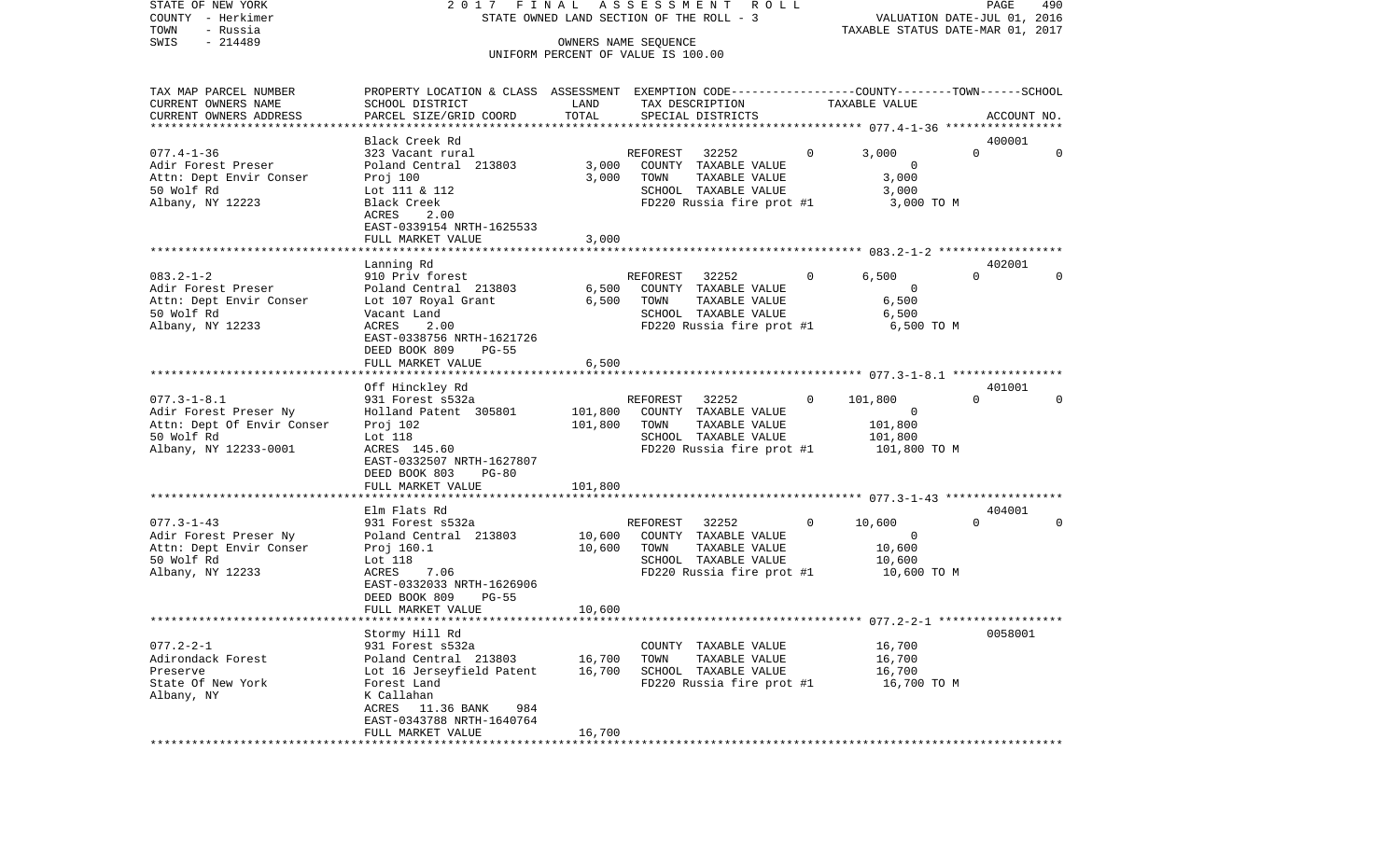STATE OF NEW YORK 2017 FINAL ASSESSMENT ROLL COUNTY - Herkimer STATE OWNED LAND SECTION OF THE ROLL - 3 VALUATION DATE-JUL 01, 2016 TOWN - Russia TAXABLE STATUS DATE-MAR 01, 2017 OWNERS NAME SEQUENCE UNIFORM PERCENT OF VALUE IS 100.00

| TAX MAP PARCEL NUMBER                         | PROPERTY LOCATION & CLASS ASSESSMENT EXEMPTION CODE--------------COUNTY-------TOWN------SCHOOL |               |                                       |               |             |
|-----------------------------------------------|------------------------------------------------------------------------------------------------|---------------|---------------------------------------|---------------|-------------|
| CURRENT OWNERS NAME<br>CURRENT OWNERS ADDRESS | SCHOOL DISTRICT<br>PARCEL SIZE/GRID COORD                                                      | LAND<br>TOTAL | TAX DESCRIPTION<br>SPECIAL DISTRICTS  | TAXABLE VALUE | ACCOUNT NO. |
|                                               |                                                                                                |               |                                       |               |             |
|                                               | Stormy Hill Rd                                                                                 |               |                                       |               | 0053001     |
| $077.2 - 2 - 2$                               | 931 Forest s532a                                                                               |               | COUNTY TAXABLE VALUE                  | 18,000        |             |
| Adirondack Forest                             | Poland Central 213803                                                                          | 18,000        | TOWN<br>TAXABLE VALUE                 | 18,000        |             |
| Preserve                                      | Lot 16 Jerseyfield Patent                                                                      | 18,000        | SCHOOL TAXABLE VALUE                  | 18,000        |             |
| State Of New York                             | Forest Land                                                                                    |               | FD220 Russia fire prot #1 18,000 TO M |               |             |
| Albany, NY                                    | F Rando                                                                                        |               |                                       |               |             |
|                                               | ACRES<br>1.53 BANK<br>984                                                                      |               |                                       |               |             |
|                                               | EAST-0342778 NRTH-1639582                                                                      |               |                                       |               |             |
|                                               | FULL MARKET VALUE                                                                              | 18,000        |                                       |               |             |
|                                               |                                                                                                |               |                                       |               |             |
|                                               | Stormy Hill Rd                                                                                 |               |                                       |               | 0054001     |
| $077.2 - 2 - 3$                               | 931 Forest s532a                                                                               |               | COUNTY TAXABLE VALUE                  | 5,100         |             |
| Adirondack Forest                             | Poland Central 213803                                                                          | 5,100         | TOWN<br>TAXABLE VALUE                 | 5,100         |             |
| Preserve                                      | Lot 16 Jerseyfield Patent                                                                      | 5,100         | SCHOOL TAXABLE VALUE                  | 5,100         |             |
| State Of New York                             | Forest Land                                                                                    |               | FD220 Russia fire prot #1             | 5,100 TO M    |             |
| Albany, NY                                    | M Wainman                                                                                      |               |                                       |               |             |
|                                               | FRNT<br>55.00 DPTH 149.00                                                                      |               |                                       |               |             |
|                                               | ACRES<br>$0.19$ BANK<br>984<br>EAST-0342884 NRTH-1639775                                       |               |                                       |               |             |
|                                               | FULL MARKET VALUE                                                                              | 5,100         |                                       |               |             |
|                                               |                                                                                                |               |                                       |               |             |
|                                               | Stormy Hill Rd                                                                                 |               |                                       |               | 0056001     |
| $077.2 - 2 - 4$                               | 931 Forest s532a                                                                               |               | COUNTY TAXABLE VALUE                  | 5,100         |             |
| Adirondack Forest                             | Poland Central 213803                                                                          | 5,100         | TOWN<br>TAXABLE VALUE                 | 5,100         |             |
| Preserve                                      | Lot 16 Jerseyfield Patent                                                                      | 5,100         | SCHOOL TAXABLE VALUE                  | 5,100         |             |
| State Of New York                             | Forest Land                                                                                    |               | FD220 Russia fire prot #1             | 5,100 TO M    |             |
| Albany, NY                                    | N Smith Pcl 2                                                                                  |               |                                       |               |             |
|                                               | FRNT 55.00 DPTH 149.00                                                                         |               |                                       |               |             |
|                                               | $0.19$ BANK<br>ACRES<br>984                                                                    |               |                                       |               |             |
|                                               | EAST-0342906 NRTH-1639841                                                                      |               |                                       |               |             |
|                                               | FULL MARKET VALUE                                                                              | 5,100         |                                       |               |             |
|                                               |                                                                                                |               |                                       |               |             |
|                                               | Stormy Hill Rd                                                                                 |               |                                       |               | 0055001     |
| $077.2 - 2 - 5$                               | 931 Forest s532a                                                                               |               | COUNTY TAXABLE VALUE                  | 5,100         |             |
| Adirondack Forest                             | Poland Central 213803                                                                          | 5,100         | TOWN<br>TAXABLE VALUE                 | 5,100         |             |
| Preserve                                      | Lot 16 Jerseyfield Patent                                                                      | 5,100         | SCHOOL TAXABLE VALUE                  | 5,100         |             |
| State Of New York<br>Albany, NY               | Forest Land<br>N Smith Pcl.1                                                                   |               | FD220 Russia fire prot #1             | 5,100 TO M    |             |
|                                               | FRNT<br>55.00 DPTH 149.00                                                                      |               |                                       |               |             |
|                                               |                                                                                                |               |                                       |               |             |
|                                               |                                                                                                |               |                                       |               |             |
|                                               | ACRES<br>$0.19$ BANK<br>984                                                                    |               |                                       |               |             |
|                                               | EAST-0342922 NRTH-1639898<br>FULL MARKET VALUE                                                 | 5,100         |                                       |               |             |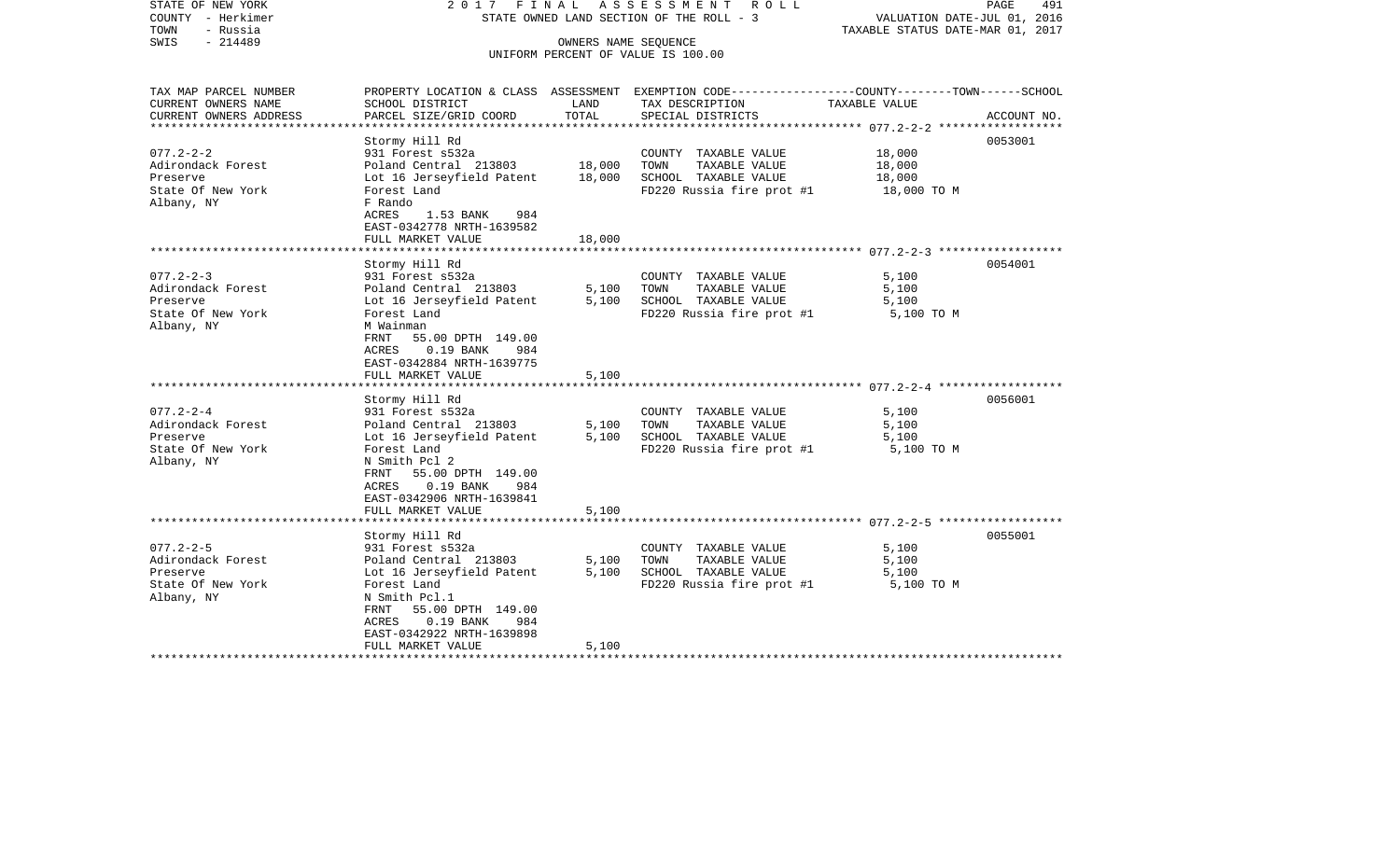STATE OF NEW YORK 2 0 1 7 F I N A L A S S E S S M E N T R O L L PAGE 492COUNTY - Herkimer STATE OWNED LAND SECTION OF THE ROLL - 3 WALUATION DATE-JUL 01, 2016 TOWN - Russia TAXABLE STATUS DATE-MAR 01, 2017 SWIS - 214489 OWNERS NAME SEQUENCE UNIFORM PERCENT OF VALUE IS 100.00TAX MAP PARCEL NUMBER PROPERTY LOCATION & CLASS ASSESSMENT EXEMPTION CODE------------------COUNTY--------TOWN------SCHOOL CURRENT OWNERS NAME SCHOOL DISTRICT LAND TAX DESCRIPTION TAXABLE VALUECURRENT OWNERS ADDRESS PARCEL SIZE/GRID COORD TOTAL SPECIAL DISTRICTS ACCOUNT NO. \*\*\*\*\*\*\*\*\*\*\*\*\*\*\*\*\*\*\*\*\*\*\*\*\*\*\*\*\*\*\*\*\*\*\*\*\*\*\*\*\*\*\*\*\*\*\*\*\*\*\*\*\*\*\*\*\*\*\*\*\*\*\*\*\*\*\*\*\*\*\*\*\*\*\*\*\*\*\*\*\*\*\*\*\*\*\*\*\*\*\*\*\*\*\*\*\*\*\*\*\*\*\* 077.2-2-6 \*\*\*\*\*\*\*\*\*\*\*\*\*\*\*\*\*\* Stormy Hill Rd 0057001 077.2-2-6 931 Forest s532a COUNTY TAXABLE VALUE 12,200 Adirondack Forest **Poland Central 213803** 12,200 TOWN TAXABLE VALUE 12,200 Preserve Lot 16 Jerseyfield Patent 12,200 SCHOOL TAXABLE VALUE 12,200 State Of New York Forest Land Forest Land FD220 Russia fire prot #1 12,200 TO M Albany, NY N Yale FRNT 110.00 DPTH 149.00 ACRES 0.38 BANK 984 EAST-0342957 NRTH-1639956 FULL MARKET VALUE 12,200 \*\*\*\*\*\*\*\*\*\*\*\*\*\*\*\*\*\*\*\*\*\*\*\*\*\*\*\*\*\*\*\*\*\*\*\*\*\*\*\*\*\*\*\*\*\*\*\*\*\*\*\*\*\*\*\*\*\*\*\*\*\*\*\*\*\*\*\*\*\*\*\*\*\*\*\*\*\*\*\*\*\*\*\*\*\*\*\*\*\*\*\*\*\*\*\*\*\*\*\*\*\*\* 077.2-2-7 \*\*\*\*\*\*\*\*\*\*\*\*\*\*\*\*\*\* Stormy Hill Rd 0051002 077.2-2-7 931 Forest s532a COUNTY TAXABLE VALUE 177,300 Adirondack Forest **Poland Central 213803** 177,300 TOWN TAXABLE VALUE 177,300 Preserve Lots 16 & 17 Jerseyfield 177,300 SCHOOL TAXABLE VALUE 177,300 State Of New York Forest Land Forest Land FD220 Russia fire prot #1 177,300 TO M Albany, NY Price Pcl. 2 ACRES 215.50 BANK 984 EAST-0344215 NRTH-1639913FULL MARKET VALUE 177,300 \*\*\*\*\*\*\*\*\*\*\*\*\*\*\*\*\*\*\*\*\*\*\*\*\*\*\*\*\*\*\*\*\*\*\*\*\*\*\*\*\*\*\*\*\*\*\*\*\*\*\*\*\*\*\*\*\*\*\*\*\*\*\*\*\*\*\*\*\*\*\*\*\*\*\*\*\*\*\*\*\*\*\*\*\*\*\*\*\*\*\*\*\*\*\*\*\*\*\*\*\*\*\* 077.2-2-8 \*\*\*\*\*\*\*\*\*\*\*\*\*\*\*\*\*\* Stormy Hill Rd 0063001 077.2-2-8 931 Forest s532a COUNTY TAXABLE VALUE 19,500 Adirondack Forest **Poland Central 213803** 19,500 TOWN TAXABLE VALUE 19,500 Preserve Lot 17 Jerseyfield Patent 19,500 SCHOOL TAXABLE VALUE 19,500 State Of New York Forest Land Forest Land FD220 Russia fire prot #1 19,500 TO M Albany, NY D Smith ACRES 2.50 BANK 984 EAST-0344570 NRTH-1638648FULL MARKET VALUE 19,500 \*\*\*\*\*\*\*\*\*\*\*\*\*\*\*\*\*\*\*\*\*\*\*\*\*\*\*\*\*\*\*\*\*\*\*\*\*\*\*\*\*\*\*\*\*\*\*\*\*\*\*\*\*\*\*\*\*\*\*\*\*\*\*\*\*\*\*\*\*\*\*\*\*\*\*\*\*\*\*\*\*\*\*\*\*\*\*\*\*\*\*\*\*\*\*\*\*\*\*\*\*\*\* 077.2-2-9 \*\*\*\*\*\*\*\*\*\*\*\*\*\*\*\*\*\* Stormy Hill Rd 0062001 077.2-2-9 931 Forest s532a COUNTY TAXABLE VALUE 19,500 Adirondack Forest **Poland Central 213803** 19,500 TOWN TAXABLE VALUE 19,500 Preserve Lot 17 Jerseyfield Patent 19,500 SCHOOL TAXABLE VALUE 19,500 State Of New York Forest Land Forest Land FD220 Russia fire prot #1 19,500 TO M Albany, NY E Kennedy ACRES 2.50 BANK 984 EAST-0344877 NRTH-1638441FULL MARKET VALUE 19,500 \*\*\*\*\*\*\*\*\*\*\*\*\*\*\*\*\*\*\*\*\*\*\*\*\*\*\*\*\*\*\*\*\*\*\*\*\*\*\*\*\*\*\*\*\*\*\*\*\*\*\*\*\*\*\*\*\*\*\*\*\*\*\*\*\*\*\*\*\*\*\*\*\*\*\*\*\*\*\*\*\*\*\*\*\*\*\*\*\*\*\*\*\*\*\*\*\*\*\*\*\*\*\* 077.2-2-10 \*\*\*\*\*\*\*\*\*\*\*\*\*\*\*\*\* Stormy Hill Rd 0064001 077.2-2-10 931 Forest s532a COUNTY TAXABLE VALUE 15,000 Adirondack Forest Poland Central 213803 15,000 TOWN TAXABLE VALUE 15,000 Preserve Lot 17 Jerseyfield Patnet 15,000 SCHOOL TAXABLE VALUE 15,000 State Of New York Forest Land Forest Land FD220 Russia fire prot #1 15,000 TO M Albany, NY N Smith FRNT 165.00 DPTH 265.00 ACRES 0.35 BANK 984 EAST-0345128 NRTH-1638354FULL MARKET VALUE 15,000 \*\*\*\*\*\*\*\*\*\*\*\*\*\*\*\*\*\*\*\*\*\*\*\*\*\*\*\*\*\*\*\*\*\*\*\*\*\*\*\*\*\*\*\*\*\*\*\*\*\*\*\*\*\*\*\*\*\*\*\*\*\*\*\*\*\*\*\*\*\*\*\*\*\*\*\*\*\*\*\*\*\*\*\*\*\*\*\*\*\*\*\*\*\*\*\*\*\*\*\*\*\*\*\*\*\*\*\*\*\*\*\*\*\*\*\*\*\*\*\*\*\*\*\*\*\*\*\*\*\*\*\*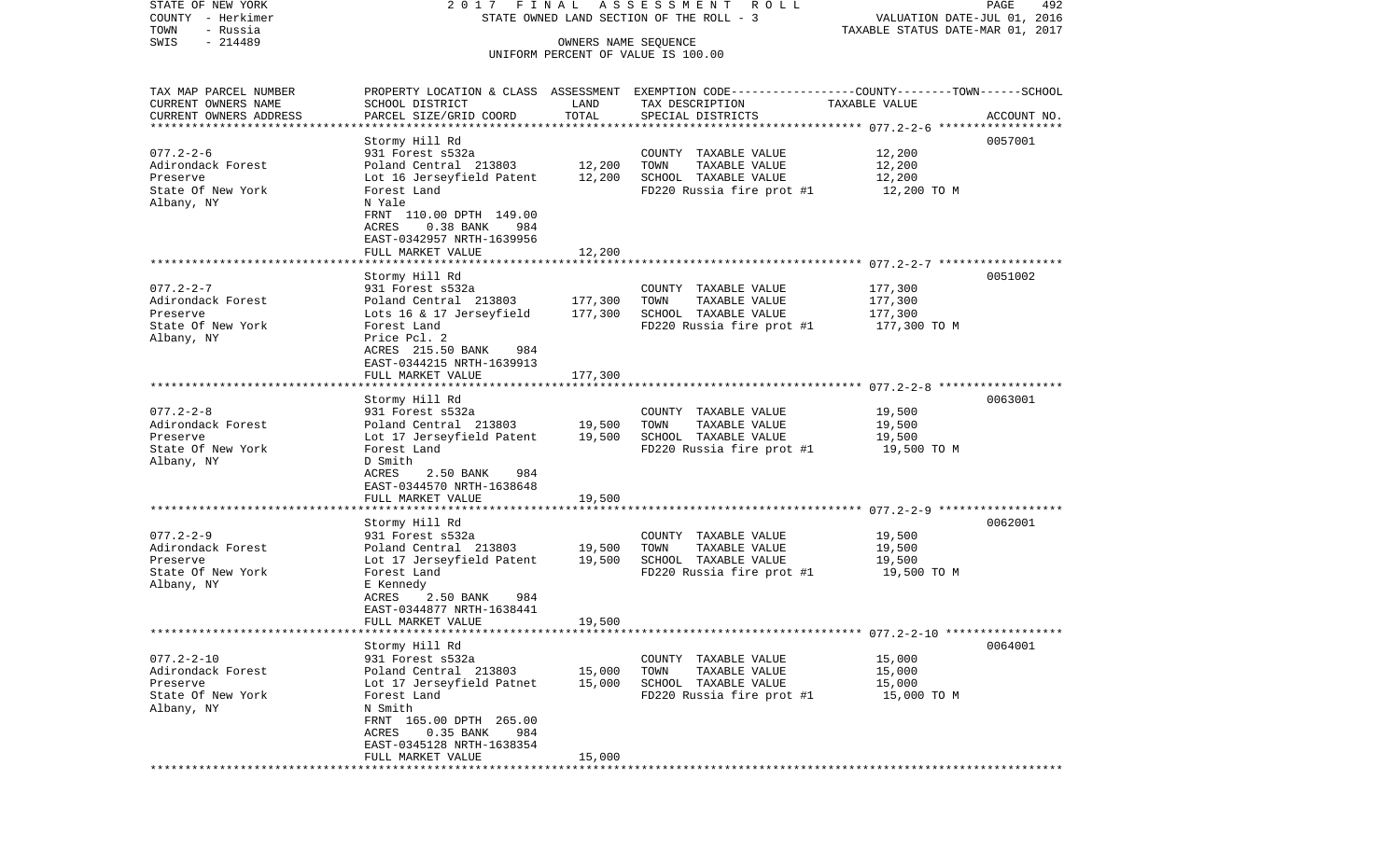STATE OF NEW YORK 2 0 1 7 F I N A L A S S E S S M E N T R O L L PAGE 493COUNTY - Herkimer STATE OWNED LAND SECTION OF THE ROLL - 3 WALUATION DATE-JUL 01, 2016 TOWN - Russia TAXABLE STATUS DATE-MAR 01, 2017 SWIS - 214489 OWNERS NAME SEQUENCE UNIFORM PERCENT OF VALUE IS 100.00TAX MAP PARCEL NUMBER PROPERTY LOCATION & CLASS ASSESSMENT EXEMPTION CODE------------------COUNTY--------TOWN------SCHOOL CURRENT OWNERS NAME SCHOOL DISTRICT LAND TAX DESCRIPTION TAXABLE VALUECURRENT OWNERS ADDRESS PARCEL SIZE/GRID COORD TOTAL SPECIAL DISTRICTS ACCOUNT NO. \*\*\*\*\*\*\*\*\*\*\*\*\*\*\*\*\*\*\*\*\*\*\*\*\*\*\*\*\*\*\*\*\*\*\*\*\*\*\*\*\*\*\*\*\*\*\*\*\*\*\*\*\*\*\*\*\*\*\*\*\*\*\*\*\*\*\*\*\*\*\*\*\*\*\*\*\*\*\*\*\*\*\*\*\*\*\*\*\*\*\*\*\*\*\*\*\*\*\*\*\*\*\* 077.2-2-20 \*\*\*\*\*\*\*\*\*\*\*\*\*\*\*\*\* Stormy Hill Rd 0061001 077.2-2-20 931 Forest s532a COUNTY TAXABLE VALUE 15,000 Adirondack Forest Poland Central 213803 15,000 TOWN TAXABLE VALUE 15,000 Preserve Lot 17 Jerseyfield Patent 15,000 SCHOOL TAXABLE VALUE 15,000 State Of New York Forest Land Forest Land FD220 Russia fire prot #1 15,000 TO M Albany, NY G Murphy ACRES 1.00 BANK 984 EAST-0344955 NRTH-1638252 FULL MARKET VALUE 15,000 \*\*\*\*\*\*\*\*\*\*\*\*\*\*\*\*\*\*\*\*\*\*\*\*\*\*\*\*\*\*\*\*\*\*\*\*\*\*\*\*\*\*\*\*\*\*\*\*\*\*\*\*\*\*\*\*\*\*\*\*\*\*\*\*\*\*\*\*\*\*\*\*\*\*\*\*\*\*\*\*\*\*\*\*\*\*\*\*\*\*\*\*\*\*\*\*\*\*\*\*\*\*\* 077.2-2-21 \*\*\*\*\*\*\*\*\*\*\*\*\*\*\*\*\* Stormy Hill Rd 0060001 077.2-2-21 931 Forest s532a COUNTY TAXABLE VALUE 17,600 Adirondack Forest Poland Central 213803 17,600 TOWN TAXABLE VALUE 17,600 Preserve Lot 17 Jerseyfield Patent 17,600 SCHOOL TAXABLE VALUE 17,600 State Of New York Forest Land Forest Land FD220 Russia fire prot #1 17,600 TO M Albany, NY D Egelston ACRES 12.10 BANK 984 EAST-0344242 NRTH-1637978FULL MARKET VALUE 17,600 \*\*\*\*\*\*\*\*\*\*\*\*\*\*\*\*\*\*\*\*\*\*\*\*\*\*\*\*\*\*\*\*\*\*\*\*\*\*\*\*\*\*\*\*\*\*\*\*\*\*\*\*\*\*\*\*\*\*\*\*\*\*\*\*\*\*\*\*\*\*\*\*\*\*\*\*\*\*\*\*\*\*\*\*\*\*\*\*\*\*\*\*\*\*\*\*\*\*\*\*\*\*\* 077.2-2-22 \*\*\*\*\*\*\*\*\*\*\*\*\*\*\*\*\* Stormy Hill Rd 0052001 077.2-2-22 593 Picnic site COUNTY TAXABLE VALUE 48,400 Adirondack Forest **Poland Central 213803** 48,400 TOWN TAXABLE VALUE 48,400 Preserve Lot 16 Jerseyfield Patent 48,400 SCHOOL TAXABLE VALUE 48,400 FD220 Russia fire prot #1 Albany, NY C Losch ACRES 39.62 BANK 984 EAST-0343418 NRTH-1637905FULL MARKET VALUE 48,400 \*\*\*\*\*\*\*\*\*\*\*\*\*\*\*\*\*\*\*\*\*\*\*\*\*\*\*\*\*\*\*\*\*\*\*\*\*\*\*\*\*\*\*\*\*\*\*\*\*\*\*\*\*\*\*\*\*\*\*\*\*\*\*\*\*\*\*\*\*\*\*\*\*\*\*\*\*\*\*\*\*\*\*\*\*\*\*\*\*\*\*\*\*\*\*\*\*\*\*\*\*\*\* 077.2-2-23 \*\*\*\*\*\*\*\*\*\*\*\*\*\*\*\*\* Stormy Hill Rd 0050004 077.2-2-23 931 Forest s532a COUNTY TAXABLE VALUE 128,600 Adirondack Forest Poland Central 213803 128,600 TOWN TAXABLE VALUE 128,600 Preserve Lots 14 & 17 Jerseyfield 128,600 SCHOOL TAXABLE VALUE 128,600 State Of New Yord Forest Land Forest Land FD220 Russia fire prot #1 128,600 TO M Albany, NY Price Pcl 1 ACRES 142.60 BANK 984 EAST-0343903 NRTH-1636446 FULL MARKET VALUE 128,600 \*\*\*\*\*\*\*\*\*\*\*\*\*\*\*\*\*\*\*\*\*\*\*\*\*\*\*\*\*\*\*\*\*\*\*\*\*\*\*\*\*\*\*\*\*\*\*\*\*\*\*\*\*\*\*\*\*\*\*\*\*\*\*\*\*\*\*\*\*\*\*\*\*\*\*\*\*\*\*\*\*\*\*\*\*\*\*\*\*\*\*\*\*\*\*\*\*\*\*\*\*\*\* 077.3-1-8.2 \*\*\*\*\*\*\*\*\*\*\*\*\*\*\*\* Off Hinckley Rd 390501 077.3-1-8.2 931 Forest s532a REFOREST 32252 0 52,400 0 0 Adirondack Forest Holland Patent 305801 52,400 COUNTY TAXABLE VALUE 0 Preserve Lot 118 Royal Grant 52,400 TOWN TAXABLE VALUE 52,400 State Of New York **SCHOOL TAXABLE VALUE** 52,400 Albany, NY Proposal K FD220 Russia fire prot #1 52,400 TO M ACRES 43.64 BANK 984 EAST-0329784 NRTH-1626885 DEED BOOK 00000FULL MARKET VALUE 52,400 \*\*\*\*\*\*\*\*\*\*\*\*\*\*\*\*\*\*\*\*\*\*\*\*\*\*\*\*\*\*\*\*\*\*\*\*\*\*\*\*\*\*\*\*\*\*\*\*\*\*\*\*\*\*\*\*\*\*\*\*\*\*\*\*\*\*\*\*\*\*\*\*\*\*\*\*\*\*\*\*\*\*\*\*\*\*\*\*\*\*\*\*\*\*\*\*\*\*\*\*\*\*\*\*\*\*\*\*\*\*\*\*\*\*\*\*\*\*\*\*\*\*\*\*\*\*\*\*\*\*\*\*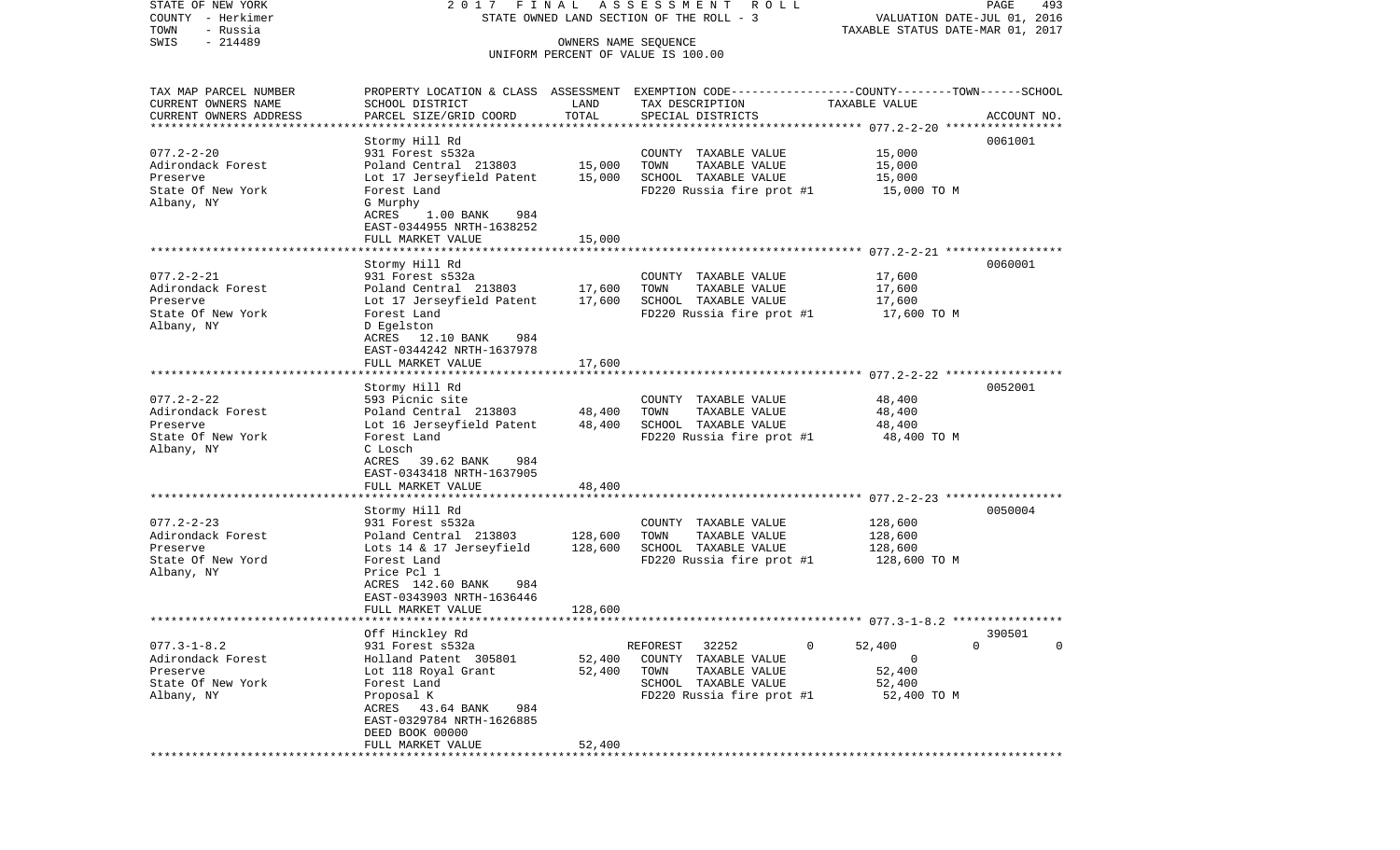STATE OF NEW YORK 2 0 1 7 F I N A L A S S E S S M E N T R O L L PAGE 494COUNTY - Herkimer STATE OWNED LAND SECTION OF THE ROLL - 3 WALUATION DATE-JUL 01, 2016 TOWN - Russia TAXABLE STATUS DATE-MAR 01, 2017 SWIS - 214489 CONNERS NAME SEQUENCE

 UNIFORM PERCENT OF VALUE IS 100.00TAX MAP PARCEL NUMBER PROPERTY LOCATION & CLASS ASSESSMENT EXEMPTION CODE------------------COUNTY--------TOWN------SCHOOL CURRENT OWNERS NAME SCHOOL DISTRICT LAND TAX DESCRIPTION TAXABLE VALUECURRENT OWNERS ADDRESS PARCEL SIZE/GRID COORD TOTAL SPECIAL DISTRICTS ACCOUNT NO. \*\*\*\*\*\*\*\*\*\*\*\*\*\*\*\*\*\*\*\*\*\*\*\*\*\*\*\*\*\*\*\*\*\*\*\*\*\*\*\*\*\*\*\*\*\*\*\*\*\*\*\*\*\*\*\*\*\*\*\*\*\*\*\*\*\*\*\*\*\*\*\*\*\*\*\*\*\*\*\*\*\*\*\*\*\*\*\*\*\*\*\*\*\*\*\*\*\*\*\*\*\*\* 077.3-1-41 \*\*\*\*\*\*\*\*\*\*\*\*\*\*\*\*\*Black Creek Rd 0390001

077.3-1-41 931 Forest s532a REFOREST 32252 0 114,200 0 0 Adirondack Forest Poland Central 213803 114,200 COUNTY TAXABLE VALUE 0 Preserve Lot 113 Royal Grant 114,200 TOWN TAXABLE VALUE 114,200 State Of New York **Forest Land** SCHOOL TAXABLE VALUE 114,200 Albany, NY Proposal J FD220 Russia fire prot #1 114,200 TO M ACRES 122.00 BANK 984 EAST-0334042 NRTH-1624322 FULL MARKET VALUE 114,200 \*\*\*\*\*\*\*\*\*\*\*\*\*\*\*\*\*\*\*\*\*\*\*\*\*\*\*\*\*\*\*\*\*\*\*\*\*\*\*\*\*\*\*\*\*\*\*\*\*\*\*\*\*\*\*\*\*\*\*\*\*\*\*\*\*\*\*\*\*\*\*\*\*\*\*\*\*\*\*\*\*\*\*\*\*\*\*\*\*\*\*\*\*\*\*\*\*\*\*\*\*\*\* 077.3-1-42 \*\*\*\*\*\*\*\*\*\*\*\*\*\*\*\*\* Black Creek Rd 0330005077.3-1-42 931 Forest s532a REFOREST 32252 0 168,800 0 0 Adirondack Forest Poland Central 213803 168,800 COUNTY TAXABLE VALUE 0 Preserve Lot 118 Royal Grant 168,800 TOWN TAXABLE VALUE 168,800 State Of New York **Forest Land** SCHOOL TAXABLE VALUE 168,800 Albany, NY Proposal E FD220 Russia fire prot #1 168,800 TO M ACRES 200.00 BANK 984 EAST-0332447 NRTH-1624997FULL MARKET VALUE 168,800 \*\*\*\*\*\*\*\*\*\*\*\*\*\*\*\*\*\*\*\*\*\*\*\*\*\*\*\*\*\*\*\*\*\*\*\*\*\*\*\*\*\*\*\*\*\*\*\*\*\*\*\*\*\*\*\*\*\*\*\*\*\*\*\*\*\*\*\*\*\*\*\*\*\*\*\*\*\*\*\*\*\*\*\*\*\*\*\*\*\*\*\*\*\*\*\*\*\*\*\*\*\*\* 077.3-1-44 \*\*\*\*\*\*\*\*\*\*\*\*\*\*\*\*\* Hinckley Rd 0360002 077.3-1-44 931 Forest s532a REFOREST 32252 0 41,500 0 0 Adirondack Forest Holland Patent 305801 41,500 COUNTY TAXABLE VALUE 0 Preserve Lot 118 Royal Grant 41,500 TOWN TAXABLE VALUE 41,500 SCHOOL TAXABLE VALUE Albany, NY Proposal H FD220 Russia fire prot #1 41,500 TO M ACRES 32.71 BANK 984 EAST-0331057 NRTH-1626160 FULL MARKET VALUE 41,500 \*\*\*\*\*\*\*\*\*\*\*\*\*\*\*\*\*\*\*\*\*\*\*\*\*\*\*\*\*\*\*\*\*\*\*\*\*\*\*\*\*\*\*\*\*\*\*\*\*\*\*\*\*\*\*\*\*\*\*\*\*\*\*\*\*\*\*\*\*\*\*\*\*\*\*\*\*\*\*\*\*\*\*\*\*\*\*\*\*\*\*\*\*\*\*\*\*\*\*\*\*\*\* 077.3-1-46 \*\*\*\*\*\*\*\*\*\*\*\*\*\*\*\*\* Hinckley Rd 0380002 077.3-1-46 931 Forest s532a REFOREST 32252 0 172,700 0 0 Adirondack Forest Poland Central 213803 172,700 COUNTY TAXABLE VALUE 0 Preserve Lots 117 & 118 Royal Gran 172,700 TOWN TAXABLE VALUE 172,700 State Of New York **Forest Land Forest Land** SCHOOL TAXABLE VALUE 172,700 Albany, NY Proposal I FD220 Russia fire prot #1 172,700 TO M  $ACRES$  166.36 BANK EAST-0328050 NRTH-1626827 FULL MARKET VALUE 172,700 \*\*\*\*\*\*\*\*\*\*\*\*\*\*\*\*\*\*\*\*\*\*\*\*\*\*\*\*\*\*\*\*\*\*\*\*\*\*\*\*\*\*\*\*\*\*\*\*\*\*\*\*\*\*\*\*\*\*\*\*\*\*\*\*\*\*\*\*\*\*\*\*\*\*\*\*\*\*\*\*\*\*\*\*\*\*\*\*\*\*\*\*\*\*\*\*\*\*\*\*\*\*\* 077.4-1-34 \*\*\*\*\*\*\*\*\*\*\*\*\*\*\*\*\* Black Creek Rd 0350002077.4-1-34 931 Forest s532a REFOREST 32252 0 120,500 0 0 Adirondack Forest **Poland Central 213803** 120,500 COUNTY TAXABLE VALUE 0 Preserve Lots 111& 119 Royal Grant 120,500 TOWN TAXABLE VALUE 120,500 State Of New York **Forest Land** SCHOOL TAXABLE VALUE 120,500 Albany, NY Proposal G FD220 Russia fire prot #1 120,500 TO M ACRES 131.10 BANK 984 EAST-0339554 NRTH-1627784 FULL MARKET VALUE 120,500 \*\*\*\*\*\*\*\*\*\*\*\*\*\*\*\*\*\*\*\*\*\*\*\*\*\*\*\*\*\*\*\*\*\*\*\*\*\*\*\*\*\*\*\*\*\*\*\*\*\*\*\*\*\*\*\*\*\*\*\*\*\*\*\*\*\*\*\*\*\*\*\*\*\*\*\*\*\*\*\*\*\*\*\*\*\*\*\*\*\*\*\*\*\*\*\*\*\*\*\*\*\*\*\*\*\*\*\*\*\*\*\*\*\*\*\*\*\*\*\*\*\*\*\*\*\*\*\*\*\*\*\*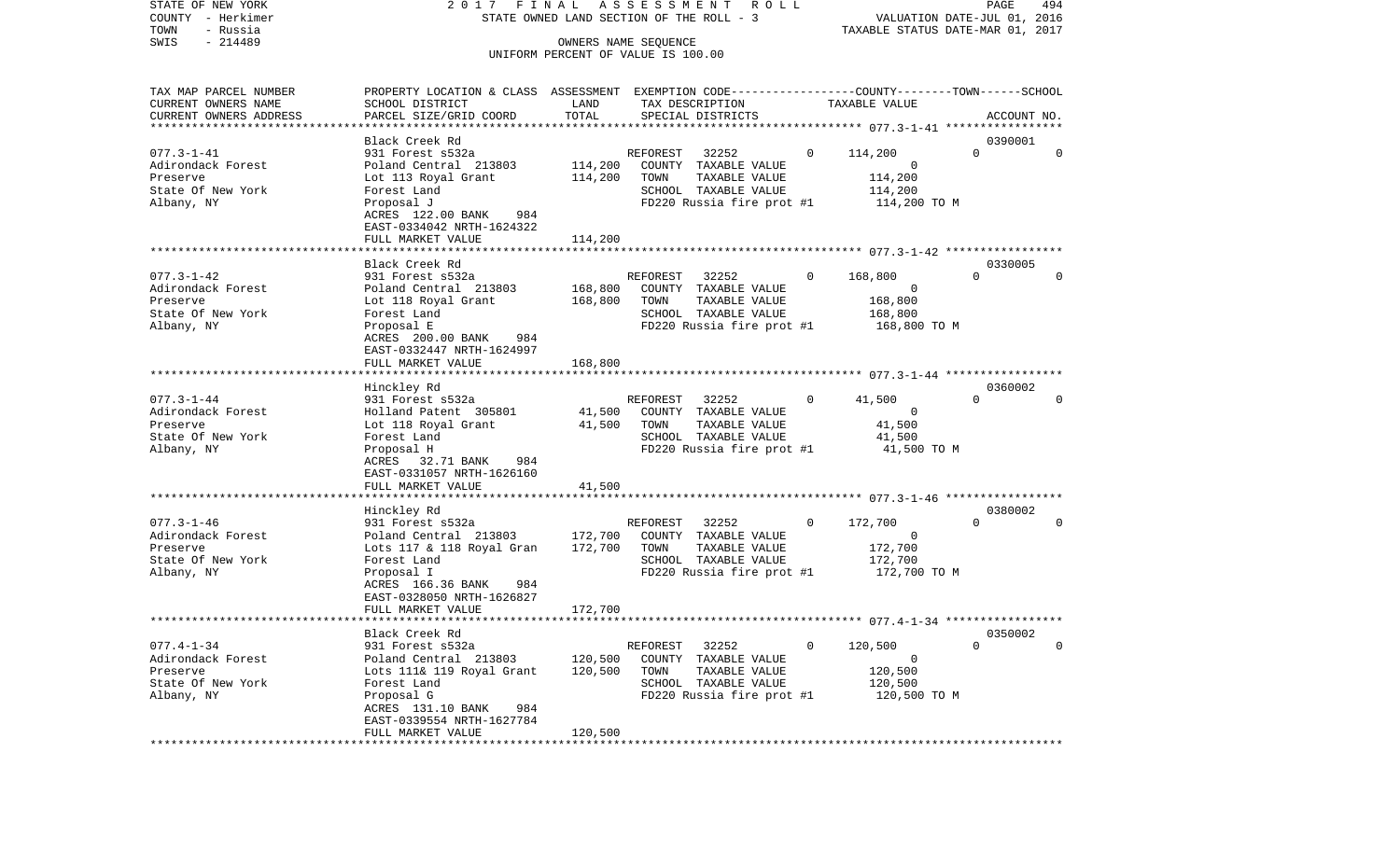STATE OF NEW YORK 2 0 1 7 F I N A L A S S E S S M E N T R O L L PAGE 495COUNTY - Herkimer STATE OWNED LAND SECTION OF THE ROLL - 3 WALUATION DATE-JUL 01, 2016 TOWN - Russia TAXABLE STATUS DATE-MAR 01, 2017 SWIS - 214489 CONNERS NAME SEQUENCE UNIFORM PERCENT OF VALUE IS 100.00

TAX MAP PARCEL NUMBER PROPERTY LOCATION & CLASS ASSESSMENT EXEMPTION CODE------------------COUNTY--------TOWN------SCHOOL

CURRENT OWNERS NAME SCHOOL DISTRICT LAND TAX DESCRIPTION TAXABLE VALUECURRENT OWNERS ADDRESS PARCEL SIZE/GRID COORD TOTAL SPECIAL DISTRICTS ACCOUNT NO. \*\*\*\*\*\*\*\*\*\*\*\*\*\*\*\*\*\*\*\*\*\*\*\*\*\*\*\*\*\*\*\*\*\*\*\*\*\*\*\*\*\*\*\*\*\*\*\*\*\*\*\*\*\*\*\*\*\*\*\*\*\*\*\*\*\*\*\*\*\*\*\*\*\*\*\*\*\*\*\*\*\*\*\*\*\*\*\*\*\*\*\*\*\*\*\*\*\*\*\*\*\*\* 077.4-1-35 \*\*\*\*\*\*\*\*\*\*\*\*\*\*\*\*\*Black Creek Rd 0310005 077.4-1-35 931 Forest s532a REFOREST 32252 0 250,600 0 0 Adirondack Forest Poland Central 213803 250,600 COUNTY TAXABLE VALUE 0 Preserve Lot 119 Roayl Grant 250,600 TOWN TAXABLE VALUE 250,600 State Of New York **Forest Land** SCHOOL TAXABLE VALUE 250,600 Albany, NY Proposal B FD220 Russia fire prot #1 250,600 TO M ACRES 348.92 BANK 984 EAST-0336801 NRTH-1625290 FULL MARKET VALUE 250,600 \*\*\*\*\*\*\*\*\*\*\*\*\*\*\*\*\*\*\*\*\*\*\*\*\*\*\*\*\*\*\*\*\*\*\*\*\*\*\*\*\*\*\*\*\*\*\*\*\*\*\*\*\*\*\*\*\*\*\*\*\*\*\*\*\*\*\*\*\*\*\*\*\*\*\*\*\*\*\*\*\*\*\*\*\*\*\*\*\*\*\*\*\*\*\*\*\*\*\*\*\*\*\* 077.4-1-37 \*\*\*\*\*\*\*\*\*\*\*\*\*\*\*\*\* Black Creek Rd 0300004077.4-1-37 931 Forest s532a REFOREST 32252 0 191,400 0 0 Adirondack Forest Poland Central 213803 191,400 COUNTY TAXABLE VALUE 0 Preserve Lot 119 Royal Grant 191,400 TOWN TAXABLE VALUE 191,400 State Of New York **Forest Land Forest Land** SCHOOL TAXABLE VALUE 191,400 Albany, NY 12223 **Proposal A** FD220 Russia fire prot #1 191,400 TO M ACRES 241.10 BANK 984 EAST-0339586 NRTH-1624579FULL MARKET VALUE 191,400 \*\*\*\*\*\*\*\*\*\*\*\*\*\*\*\*\*\*\*\*\*\*\*\*\*\*\*\*\*\*\*\*\*\*\*\*\*\*\*\*\*\*\*\*\*\*\*\*\*\*\*\*\*\*\*\*\*\*\*\*\*\*\*\*\*\*\*\*\*\*\*\*\*\*\*\*\*\*\*\*\*\*\*\*\*\*\*\*\*\*\*\*\*\*\*\*\*\*\*\*\*\*\* 077.4-1-40 \*\*\*\*\*\*\*\*\*\*\*\*\*\*\*\*\* Black Creek Rd 0320001077.4-1-40 931 Forest s532a REFOREST 32252 0 88,200 0 0 Adirondack Forest Poland Central 213803 88,200 COUNTY TAXABLE VALUE 0 Preserve Lot 119 Royal Grant 88,200 TOWN TAXABLE VALUE 88,200<br>State of New York Forest Land SCHOOL TAXABLE VALUE 625 Broadway Proposal D FD220 Russia fire prot #1 88,200 TO M Albany, NY 12233 ACRES 86.82 BANK 984 EAST-0341351 NRTH-1627846 FULL MARKET VALUE 88,200 \*\*\*\*\*\*\*\*\*\*\*\*\*\*\*\*\*\*\*\*\*\*\*\*\*\*\*\*\*\*\*\*\*\*\*\*\*\*\*\*\*\*\*\*\*\*\*\*\*\*\*\*\*\*\*\*\*\*\*\*\*\*\*\*\*\*\*\*\*\*\*\*\*\*\*\*\*\*\*\*\*\*\*\*\*\*\*\*\*\*\*\*\*\*\*\*\*\*\*\*\*\*\* 083.1-1-11 \*\*\*\*\*\*\*\*\*\*\*\*\*\*\*\*\* Black Creek Rd 0340001083.1-1-11 931 Forest s532a REFOREST 32252 0 50,800 0 0 Adirondack Forest Poland Central 213803 50,800 COUNTY TAXABLE VALUE 0 Preserve Lot 105 Royal Grant 50,800 TOWN TAXABLE VALUE 50,800 State Of New York **Forest Land** SCHOOL TAXABLE VALUE 50,800 Albany, NY Proposal F FD220 Russia fire prot #1 50,800 TO M  $ACRES$  39.06 BANK EAST-0331859 NRTH-1622238 FULL MARKET VALUE 50,800 \*\*\*\*\*\*\*\*\*\*\*\*\*\*\*\*\*\*\*\*\*\*\*\*\*\*\*\*\*\*\*\*\*\*\*\*\*\*\*\*\*\*\*\*\*\*\*\*\*\*\*\*\*\*\*\*\*\*\*\*\*\*\*\*\*\*\*\*\*\*\*\*\*\*\*\*\*\*\*\*\*\*\*\*\*\*\*\*\*\*\*\*\*\*\*\*\*\*\*\*\*\*\*\*\*\*\*\*\*\*\*\*\*\*\*\*\*\*\*\*\*\*\*\*\*\*\*\*\*\*\*\*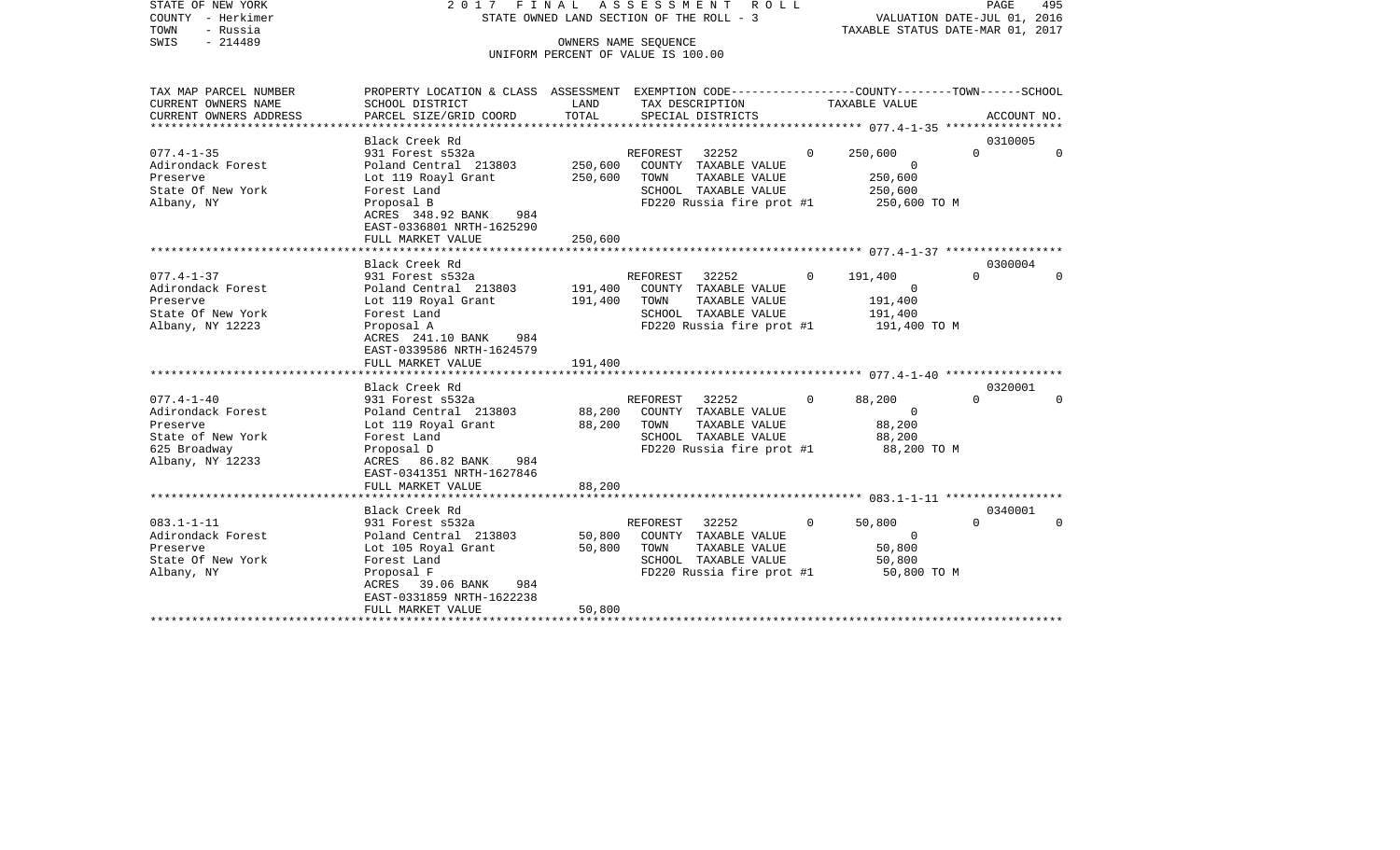| STATE OF NEW YORK<br>COUNTY - Herkimer<br>- Russia<br>TOWN    | 2017 FINAL ASSESSMENT<br>STATE OWNED LAND SECTION OF THE ROLL - 3                                                  |                    | PAGE<br>496<br>VALUATION DATE-JUL 01, 2016<br>TAXABLE STATUS DATE-MAR 01, 2017 |                                                 |                        |
|---------------------------------------------------------------|--------------------------------------------------------------------------------------------------------------------|--------------------|--------------------------------------------------------------------------------|-------------------------------------------------|------------------------|
| SWIS<br>$-214489$                                             |                                                                                                                    |                    | OWNERS NAME SEQUENCE<br>UNIFORM PERCENT OF VALUE IS 100.00                     |                                                 |                        |
|                                                               |                                                                                                                    |                    |                                                                                |                                                 |                        |
| TAX MAP PARCEL NUMBER<br>CURRENT OWNERS NAME                  | PROPERTY LOCATION & CLASS ASSESSMENT EXEMPTION CODE---------------COUNTY-------TOWN------SCHOOL<br>SCHOOL DISTRICT | LAND               | TAX DESCRIPTION                                                                | TAXABLE VALUE                                   |                        |
| CURRENT OWNERS ADDRESS<br>*************************           | PARCEL SIZE/GRID COORD                                                                                             | TOTAL              | SPECIAL DISTRICTS                                                              |                                                 | ACCOUNT NO.            |
|                                                               |                                                                                                                    |                    |                                                                                |                                                 | 0930001                |
| $333. - 1 - 7$<br>Adirondack Forest                           | 930 State forest<br>Poland Central 213803                                                                          | 1077,800           | SOL-CNTY 32301<br>COUNTY TAXABLE VALUE                                         | 0 1077,800<br>1077,800<br>$\circ$               | $\mathbf 0$            |
| Preserve                                                      | Former Dist 12<br>34 Parcels                                                                                       | 1077,800           | TOWN<br>TAXABLE VALUE<br>SCHOOL TAXABLE VALUE                                  | $\mathbf 0$                                     |                        |
| Albany Ny                                                     | School Purposes Only<br>ACRES 927.66 BANK<br>984<br>DEED BOOK 00000                                                |                    | FD220 Russia fire prot #1<br>1077,800 EX                                       | 1077,800<br>0 TO M                              |                        |
|                                                               | FULL MARKET VALUE                                                                                                  | 1077,800           |                                                                                |                                                 |                        |
|                                                               |                                                                                                                    |                    |                                                                                |                                                 |                        |
| $333. - 1 - 8$<br>Adirondack Forest<br>Preserve               | 930 State forest<br>Poland Central 213803<br>Former Dist 11                                                        | 406,900<br>406,900 | SOL-CNTY<br>32301<br>COUNTY TAXABLE VALUE<br>TOWN<br>TAXABLE VALUE             | 406,900<br>$\Omega$<br>406,900<br>0<br>$\Omega$ | 0580001<br>$\mathbf 0$ |
| Albany Ny<br>$\prime$                                         | 16 Parcels<br>School Purposes Only<br>ACRES 282.18 BANK<br>984                                                     |                    | SCHOOL TAXABLE VALUE<br>FD220 Russia fire prot #1<br>406,900 EX                | 406,900<br>0 TO M                               |                        |
|                                                               | DEED BOOK 00000<br>FULL MARKET VALUE                                                                               | 406,900            |                                                                                |                                                 |                        |
|                                                               |                                                                                                                    |                    |                                                                                |                                                 | 1200001                |
| $333. - 1 - 9$                                                | 930 State forest                                                                                                   |                    | SOL-CNTY<br>32301                                                              | $\Omega$<br>1001,400<br>1001,400                | $\mathbf 0$            |
| Adirondack Forest                                             | 305201<br>Remsen                                                                                                   | 1001,400           | COUNTY TAXABLE VALUE                                                           | 0                                               |                        |
| Preserve                                                      | Former Dist 13                                                                                                     | 1001,400           | TAXABLE VALUE<br>TOWN                                                          | $\mathbf 0$                                     |                        |
| Albany Ny                                                     | 26 Parcels                                                                                                         |                    | SCHOOL TAXABLE VALUE                                                           | 1001,400                                        |                        |
|                                                               | School Purposes Only<br>ACRES 1157.89 BANK<br>984<br>EAST-0306332 NRTH-1219910<br>DEED BOOK 00000                  |                    | FD230 Remsen fire #2<br>1001,400 EX                                            | 0 TO M                                          |                        |
|                                                               | FULL MARKET VALUE                                                                                                  | 1001,400           |                                                                                |                                                 |                        |
|                                                               | Wheelertown Rd                                                                                                     |                    |                                                                                |                                                 | 0240001                |
| $068. - 1 - 21$<br>State of New York<br>Herkimer Co Treasurer | 931 Forest s532a<br>305201<br>Remsen<br>Lot 83 Remsenburg Patent                                                   | 18,100<br>18,100   | COUNTY TAXABLE VALUE<br>TOWN<br>TAXABLE VALUE<br>SCHOOL TAXABLE VALUE          | 18,100<br>18,100<br>18,100                      |                        |
| 108 Court St Ste 3200<br>Herkimer, NY 13350                   | Forest Land<br>ACRES 12.45<br>EAST-0341967 NRTH-1664159                                                            |                    | FD230 Remsen fire #2                                                           | 18,100 TO M                                     |                        |
|                                                               | FULL MARKET VALUE                                                                                                  | 18,100             |                                                                                |                                                 |                        |
|                                                               | Wheelertown Rd                                                                                                     |                    |                                                                                |                                                 | 0160001                |
| $068. - 1 - 22$                                               | 931 Forest s532a                                                                                                   |                    | COUNTY TAXABLE VALUE                                                           | 153,200                                         |                        |
| State of New York                                             | 305201<br>Remsen                                                                                                   | 153,200            | TOWN<br>TAXABLE VALUE                                                          | 153,200                                         |                        |
| Herkimer Co Treasurer                                         | Lot 44 Remsenburg Patent                                                                                           | 153,200            | SCHOOL TAXABLE VALUE                                                           | 153,200                                         |                        |
| 108 Court St Ste 3200<br>Herkimer, NY 13350                   | Forest Land<br>ACRES 156.90<br>EAST-0342940 NRTH-1664617                                                           |                    | FD230 Remsen fire #2                                                           | 153,200 TO M                                    |                        |
| **************                                                | FULL MARKET VALUE                                                                                                  | 153,200            |                                                                                |                                                 |                        |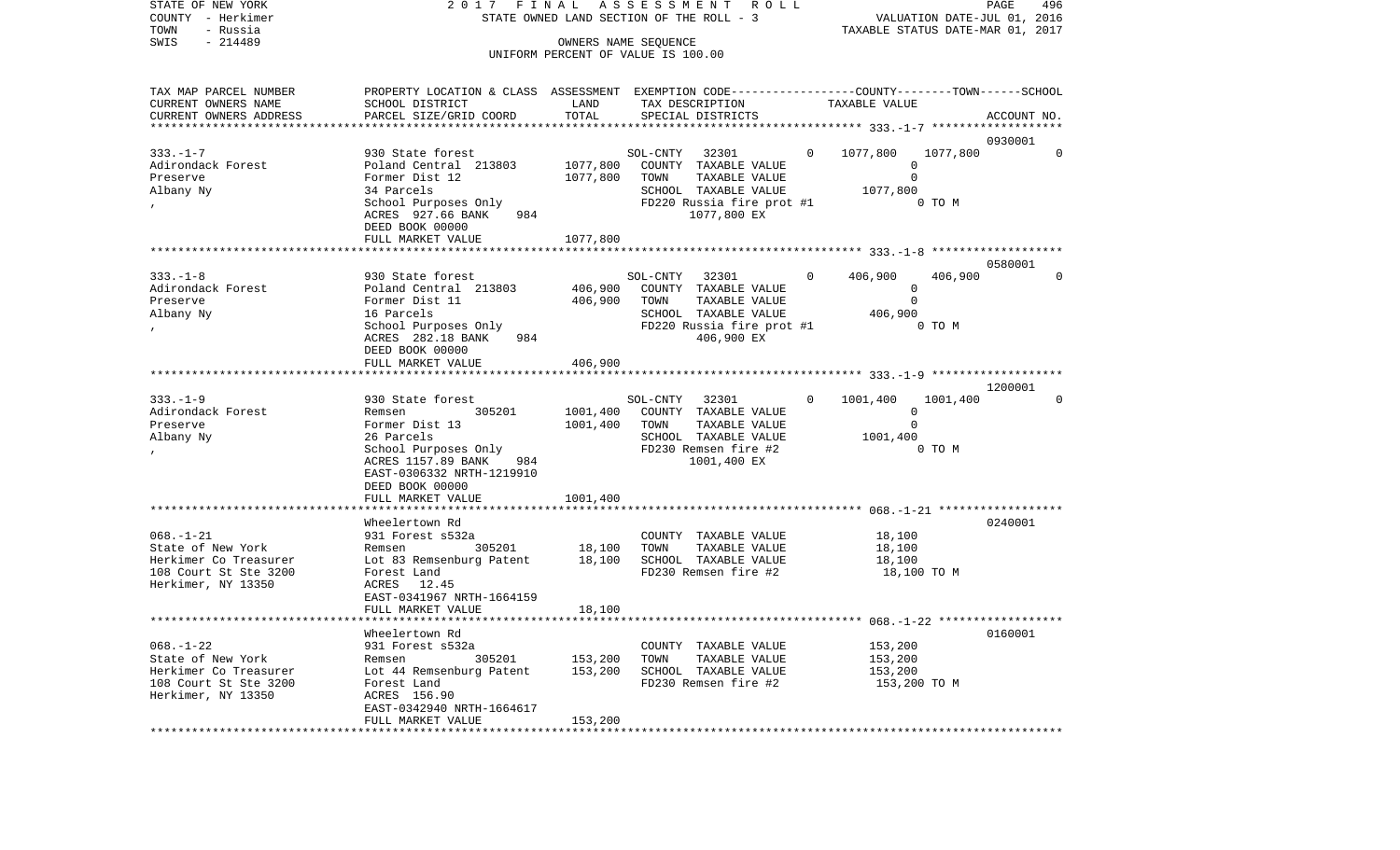| STATE OF NEW YORK<br>COUNTY - Herkimer               | 2017 FINAL<br>STATE OWNED LAND SECTION OF THE ROLL - 3     | PAGE<br>497<br>VALUATION DATE-JUL 01, 2016 |                                                                                                 |             |             |
|------------------------------------------------------|------------------------------------------------------------|--------------------------------------------|-------------------------------------------------------------------------------------------------|-------------|-------------|
| TOWN<br>- Russia                                     |                                                            | TAXABLE STATUS DATE-MAR 01, 2017           |                                                                                                 |             |             |
| $-214489$<br>SWIS                                    |                                                            |                                            |                                                                                                 |             |             |
|                                                      | OWNERS NAME SEQUENCE<br>UNIFORM PERCENT OF VALUE IS 100.00 |                                            |                                                                                                 |             |             |
|                                                      |                                                            |                                            |                                                                                                 |             |             |
|                                                      |                                                            |                                            |                                                                                                 |             |             |
| TAX MAP PARCEL NUMBER                                |                                                            |                                            | PROPERTY LOCATION & CLASS ASSESSMENT EXEMPTION CODE---------------COUNTY-------TOWN------SCHOOL |             |             |
| CURRENT OWNERS NAME                                  | SCHOOL DISTRICT                                            | LAND                                       | TAX DESCRIPTION TAXABLE VALUE                                                                   |             |             |
| CURRENT OWNERS ADDRESS<br>************************** | PARCEL SIZE/GRID COORD                                     | TOTAL                                      | SPECIAL DISTRICTS                                                                               |             | ACCOUNT NO. |
|                                                      |                                                            |                                            |                                                                                                 |             |             |
|                                                      | Lite Rd                                                    |                                            |                                                                                                 |             | 060010472   |
| $068. - 1 - 23$                                      | 931 Forest s532a                                           |                                            | COUNTY TAXABLE VALUE                                                                            | 18,000      |             |
| State of New York                                    | Remsen 305201                                              | 18,000                                     | TOWN TAXABLE VALUE                                                                              | 18,000      |             |
| Herkimer Co Treasurer                                | Remsenburgh Patent                                         | 18,000                                     | SCHOOL TAXABLE VALUE                                                                            | 18,000      |             |
| 108 Court St Ste 3200                                | Vacant Land                                                |                                            | FD230 Remsen fire #2                                                                            | 18,000 TO M |             |
| Herkimer, NY 13350                                   | ACRES 12.50                                                |                                            |                                                                                                 |             |             |
|                                                      | EAST-0343765 NRTH-1665571<br>DEED BOOK 837 PG-507          |                                            |                                                                                                 |             |             |
|                                                      | FULL MARKET VALUE                                          | 18,000                                     |                                                                                                 |             |             |
|                                                      |                                                            |                                            |                                                                                                 |             |             |
|                                                      | Wheelertown Rd                                             |                                            |                                                                                                 |             | 0130001     |
| $068. - 1 - 24$                                      | 931 Forest s532a                                           |                                            | COUNTY TAXABLE VALUE                                                                            | 32,500      |             |
| State of New York                                    | Remsen 305201                                              | 32,500                                     | TOWN<br>TAXABLE VALUE                                                                           | 32,500      |             |
| Herkimer Co Treasurer                                | Lot 43 Remsenburg Patent 32,500 SCHOOL TAXABLE VALUE       |                                            |                                                                                                 | 32,500      |             |
| 108 Court St Ste 3200                                | Forest Land                                                |                                            | FD230 Remsen fire #2                                                                            | 32,500 TO M |             |
| Herkimer, NY 13350                                   | ACRES 24.00                                                |                                            |                                                                                                 |             |             |
|                                                      | EAST-0344462 NRTH-1665078                                  |                                            |                                                                                                 |             |             |
|                                                      | FULL MARKET VALUE                                          | 32,500                                     |                                                                                                 |             |             |
|                                                      |                                                            |                                            |                                                                                                 |             |             |
|                                                      | Wheelertown Rd                                             |                                            |                                                                                                 |             | 0140001     |
| $068. - 1 - 25$                                      | 931 Forest s532a - WTRFNT                                  |                                            | COUNTY TAXABLE VALUE                                                                            | 60,500      |             |
| State of New York                                    | Remsen 305201                                              | 60,500                                     | TAXABLE VALUE<br>TOWN                                                                           | 60,500      |             |
| Herkimer Co Treasurer                                | Lot 43 Remsenburg Patent 60,500                            |                                            | SCHOOL TAXABLE VALUE                                                                            | 60,500      |             |
| 108 Court St Ste 3200                                | Forest Land                                                |                                            | FD230 Remsen fire #2                                                                            | 60,500 TO M |             |
| Herkimer, NY 13350                                   | ACRES 52.13                                                |                                            |                                                                                                 |             |             |
|                                                      | EAST-0346001 NRTH-1664028                                  |                                            |                                                                                                 |             |             |
|                                                      | FULL MARKET VALUE                                          | 60,500                                     |                                                                                                 |             |             |
|                                                      |                                                            |                                            |                                                                                                 |             |             |
|                                                      | Wheelertown Rd                                             |                                            |                                                                                                 |             | 0150001     |
| $068. - 1 - 26$                                      | 931 Forest s532a                                           |                                            | COUNTY TAXABLE VALUE                                                                            | 42,700      |             |
| State Of New York                                    | Remsen 305201                                              | 42,700                                     | TOWN<br>TAXABLE VALUE                                                                           | 42,700      |             |
| Herkimer Cty Treasurer<br>108 Court St Ste 3200      | Lot 43 Remsenburg Patent 42,700                            |                                            | SCHOOL TAXABLE VALUE                                                                            | 42,700      |             |
| 108 Court St Ste 3200                                | Forest Land                                                |                                            | FD230 Remsen fire #2                                                                            | 42,700 TO M |             |
| Herkimer, NY 13350                                   | ACRES 33.97                                                |                                            |                                                                                                 |             |             |
|                                                      | EAST-0346918 NRTH-1663909                                  |                                            |                                                                                                 |             |             |
|                                                      | FULL MARKET VALUE                                          | 42,700                                     |                                                                                                 |             |             |
|                                                      |                                                            |                                            |                                                                                                 |             |             |
|                                                      | Wheelertown Rd                                             |                                            |                                                                                                 |             | 0170001     |
| $068. - 1 - 27$                                      | 931 Forest s532a                                           |                                            | COUNTY TAXABLE VALUE                                                                            | 98,800      |             |
| State of New York                                    | Remsen 305201                                              | 98,800                                     | TOWN<br>TAXABLE VALUE                                                                           | 98,800      |             |
| Herkimer Cty Treasurer<br>108 Court St Ste 3200      | Lot 44 Remsenburg Patent 98,800                            |                                            | SCHOOL TAXABLE VALUE                                                                            | 98,800      |             |
|                                                      | Forest Land                                                |                                            | FD230 Remsen fire #2                                                                            | 98,800 TO M |             |
| Herkimer, NY 13350                                   | ACRES 100.00                                               |                                            |                                                                                                 |             |             |
|                                                      | EAST-0348696 NRTH-1662511                                  |                                            |                                                                                                 |             |             |
|                                                      | FULL MARKET VALUE                                          | 98,800                                     |                                                                                                 |             |             |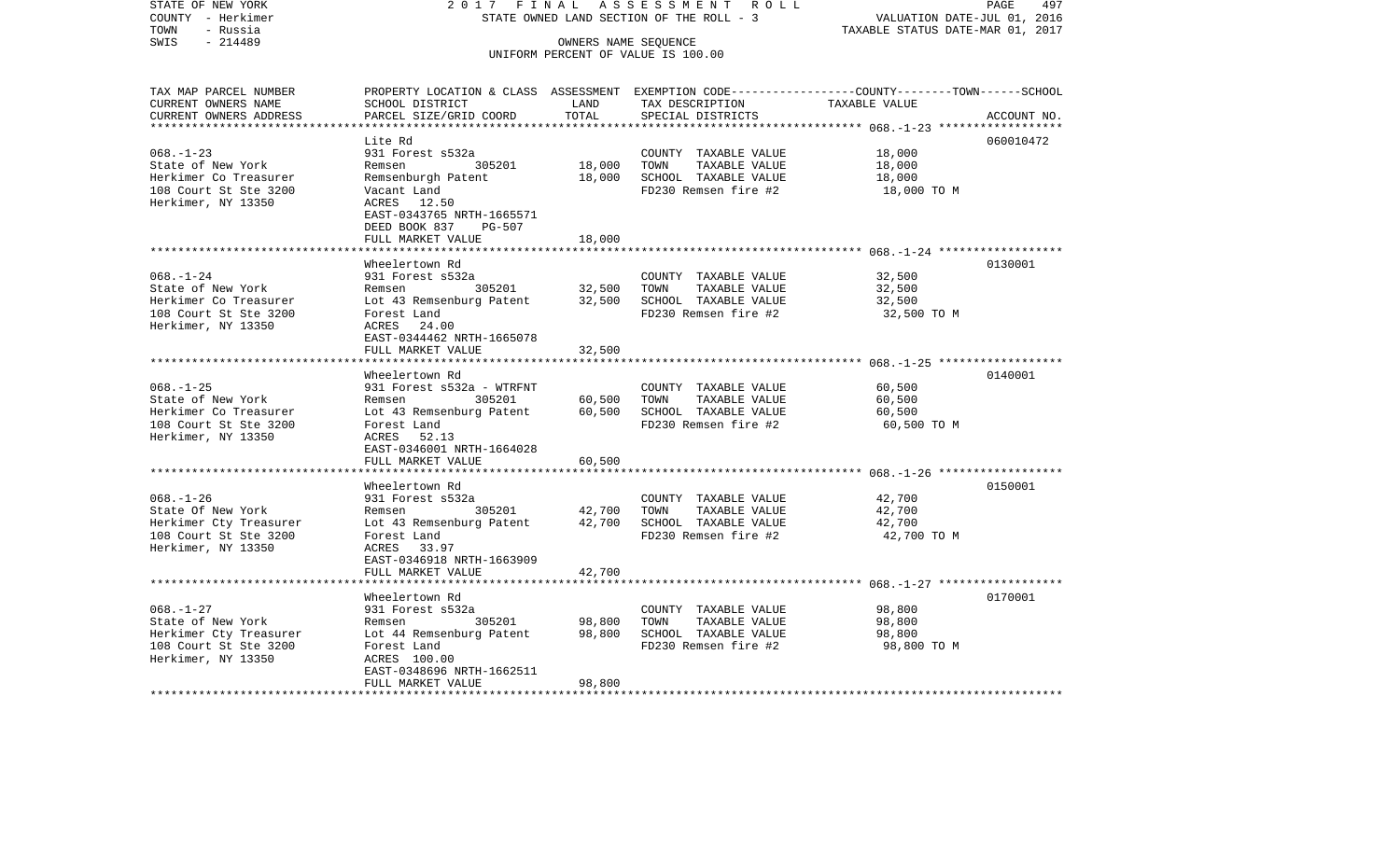| STATE OF NEW YORK                             | 2017<br>FINAL                                                                                  | 498<br>PAGE<br>VALUATION DATE-JUL 01, 2016 |                                                            |                                                        |             |
|-----------------------------------------------|------------------------------------------------------------------------------------------------|--------------------------------------------|------------------------------------------------------------|--------------------------------------------------------|-------------|
| COUNTY - Herkimer                             | STATE OWNED LAND SECTION OF THE ROLL - 3                                                       |                                            |                                                            |                                                        |             |
| TOWN<br>- Russia<br>$-214489$<br>SWIS         |                                                                                                | TAXABLE STATUS DATE-MAR 01, 2017           |                                                            |                                                        |             |
|                                               |                                                                                                |                                            | OWNERS NAME SEQUENCE<br>UNIFORM PERCENT OF VALUE IS 100.00 |                                                        |             |
|                                               |                                                                                                |                                            |                                                            |                                                        |             |
|                                               |                                                                                                |                                            |                                                            |                                                        |             |
| TAX MAP PARCEL NUMBER                         | PROPERTY LOCATION & CLASS ASSESSMENT EXEMPTION CODE---------------COUNTY-------TOWN-----SCHOOL | LAND                                       |                                                            |                                                        |             |
| CURRENT OWNERS NAME<br>CURRENT OWNERS ADDRESS | SCHOOL DISTRICT<br>PARCEL SIZE/GRID COORD                                                      | TOTAL                                      | TAX DESCRIPTION<br>SPECIAL DISTRICTS                       | TAXABLE VALUE                                          | ACCOUNT NO. |
| ***********************                       |                                                                                                |                                            |                                                            |                                                        |             |
|                                               | Wheelertown Rd                                                                                 |                                            |                                                            |                                                        | 0260001     |
| $068. - 1 - 38$                               | 931 Forest s532a                                                                               |                                            | COUNTY TAXABLE VALUE                                       | 81,000                                                 |             |
| State of New York                             | Remsen<br>305201                                                                               | 81,000                                     | TOWN<br>TAXABLE VALUE                                      | 81,000                                                 |             |
| Herkimer Cty Treasurer                        | Lot 84 Remsenburg Patent                                                                       | 81,000                                     | SCHOOL TAXABLE VALUE                                       | 81,000                                                 |             |
| 108 Court St Ste 3200                         | Forest Land                                                                                    |                                            | FD230 Remsen fire #2                                       | 81,000 TO M                                            |             |
| Herkimer, NY 13350                            | ACRES 77.75                                                                                    |                                            |                                                            |                                                        |             |
|                                               | EAST-0337832 NRTH-1663069                                                                      |                                            |                                                            |                                                        |             |
|                                               | FULL MARKET VALUE                                                                              | 81,000                                     |                                                            |                                                        |             |
|                                               | ***************************                                                                    |                                            |                                                            | ************************ 068.-1-40 ******************* |             |
|                                               | Hughes Rd                                                                                      |                                            |                                                            |                                                        | 0250001     |
| $068. - 1 - 40$                               | 931 Forest s532a                                                                               |                                            | COUNTY TAXABLE VALUE                                       | 54,800                                                 |             |
| State of New York                             | 305201<br>Remsen                                                                               | 54,800                                     | TOWN<br>TAXABLE VALUE                                      | 54,800                                                 |             |
| Herkimer Cty Treasurer                        | Lot 84 Remsenburg Patent                                                                       | 54,800                                     | SCHOOL TAXABLE VALUE                                       | 54,800                                                 |             |
| 108 Court St Ste 3200                         | Forest Land                                                                                    |                                            | FD230 Remsen fire #2                                       | 54,800 TO M                                            |             |
| Herkimer, NY 13350                            | ACRES 46.00                                                                                    |                                            |                                                            |                                                        |             |
|                                               | EAST-0338206 NRTH-1660542                                                                      |                                            |                                                            |                                                        |             |
|                                               | FULL MARKET VALUE                                                                              | 54,800                                     |                                                            |                                                        |             |
|                                               | Wheelertown Rd                                                                                 |                                            |                                                            |                                                        | 0200001     |
| $068. - 1 - 49$                               | 931 Forest s532a                                                                               |                                            | COUNTY TAXABLE VALUE                                       | 58,700                                                 |             |
| State of New York                             | 305201<br>Remsen                                                                               | 58,700                                     | TOWN<br>TAXABLE VALUE                                      | 58,700                                                 |             |
| Herkimer Cty Treasurer                        | Lot 58 Remsenburg Patent                                                                       | 58,700                                     | SCHOOL TAXABLE VALUE                                       | 58,700                                                 |             |
| 108 Court St Ste 3200                         | Forest Land                                                                                    |                                            | FD230 Remsen fire #2                                       | 58,700 TO M                                            |             |
| Herkimer, NY 13350                            | ACRES 49.90                                                                                    |                                            |                                                            |                                                        |             |
|                                               | EAST-0345377 NRTH-1659567                                                                      |                                            |                                                            |                                                        |             |
|                                               | FULL MARKET VALUE                                                                              | 58,700                                     |                                                            |                                                        |             |
|                                               |                                                                                                |                                            |                                                            |                                                        |             |
|                                               | Wheelertown Rd                                                                                 |                                            |                                                            |                                                        | 0210001     |
| $068. - 2 - 38$                               | 931 Forest s532a                                                                               |                                            | COUNTY TAXABLE VALUE                                       | 59,100                                                 |             |
| State of New York                             | 305201<br>Remsen                                                                               | 59,100                                     | TOWN<br>TAXABLE VALUE                                      | 59,100                                                 |             |
| Herkimer Cty Treasurer                        | Lot 58 Remsenburg Patent                                                                       | 59,100                                     | SCHOOL TAXABLE VALUE                                       | 59,100                                                 |             |
| 108 Court St Ste 3200                         | Forest Land                                                                                    |                                            | FD230 Remsen fire #2                                       | 59,100 TO M                                            |             |
| Herkimer, NY 13350                            | ACRES<br>50.49                                                                                 |                                            |                                                            |                                                        |             |
|                                               | EAST-0349005 NRTH-1658829                                                                      |                                            |                                                            |                                                        |             |
|                                               | DEED BOOK 310<br>PG-182                                                                        |                                            |                                                            |                                                        |             |
|                                               | FULL MARKET VALUE                                                                              | 59,100                                     |                                                            |                                                        |             |
|                                               |                                                                                                |                                            |                                                            |                                                        |             |
|                                               | Wheelertown Rd                                                                                 |                                            |                                                            |                                                        | 0180001     |
| $069. -1 -1$                                  | 931 Forest s532a                                                                               |                                            | COUNTY TAXABLE VALUE                                       | 137,700                                                |             |
| State of New York                             | 305201<br>Remsen                                                                               | 137,700                                    | TOWN<br>TAXABLE VALUE                                      | 137,700                                                |             |
| Herkimer Cty Treasurer                        | Lot 45 Remsenburg Patent                                                                       | 137,700                                    | SCHOOL TAXABLE VALUE                                       | 137,700                                                |             |
| 108 Court St Ste 3200                         | Forest Land                                                                                    |                                            | FD230 Remsen fire #2                                       | 137,700 TO M                                           |             |
| Herkimer, NY 13350                            | ACRES 155.70                                                                                   |                                            |                                                            |                                                        |             |
|                                               | EAST-0351137 NRTH-1661168                                                                      |                                            |                                                            |                                                        |             |
|                                               | FULL MARKET VALUE                                                                              | 137,700                                    |                                                            |                                                        |             |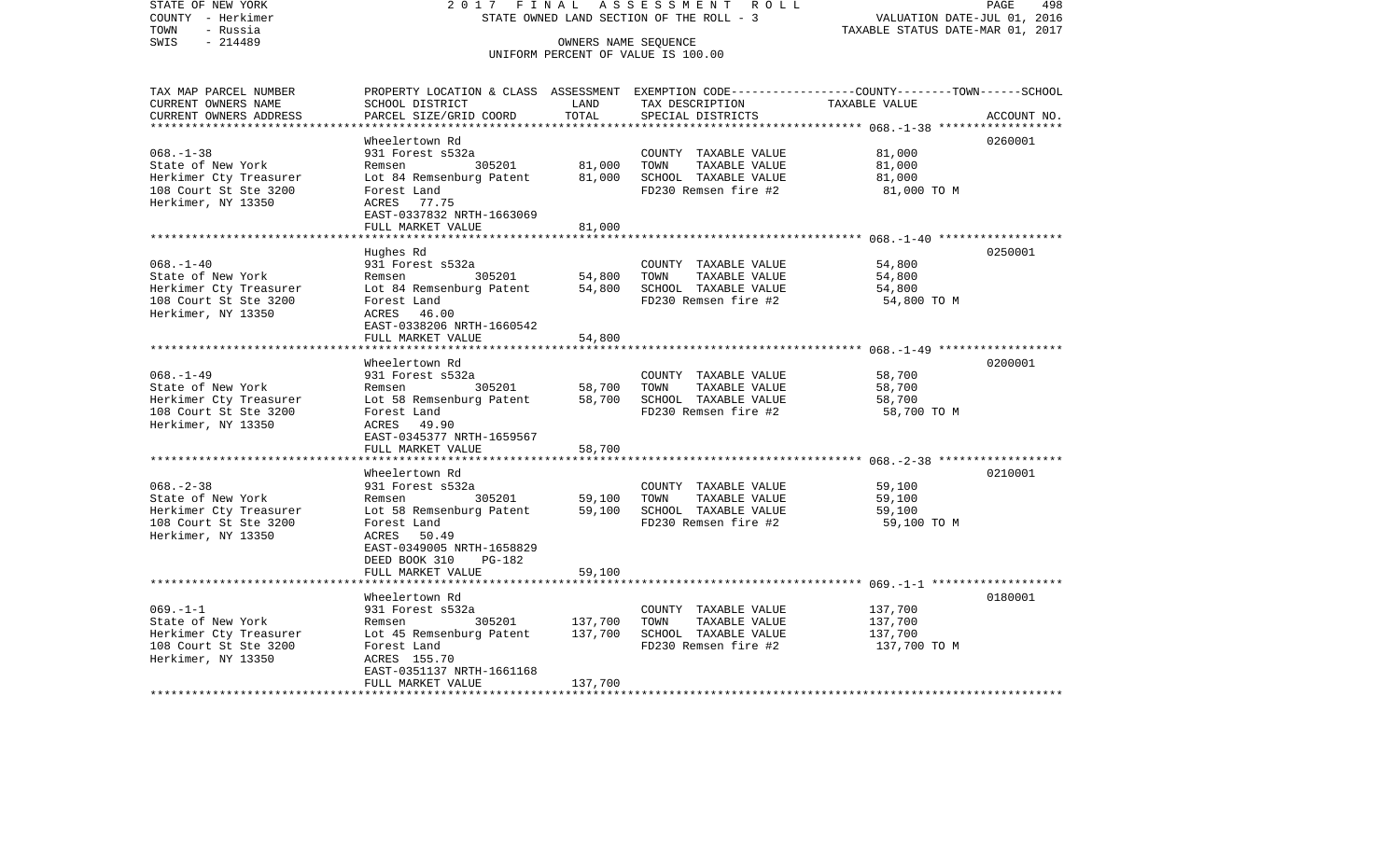| STATE OF NEW YORK                     |                                                                                                  |                         | 2017 FINAL ASSESSMENT ROLL               |                                                                 | PAGE<br>499 |
|---------------------------------------|--------------------------------------------------------------------------------------------------|-------------------------|------------------------------------------|-----------------------------------------------------------------|-------------|
| COUNTY - Herkimer<br>TOWN<br>- Russia |                                                                                                  |                         | STATE OWNED LAND SECTION OF THE ROLL - 3 | VALUATION DATE-JUL 01, 2016<br>TAXABLE STATUS DATE-MAR 01, 2017 |             |
| $-214489$<br>SWIS                     |                                                                                                  | OWNERS NAME SEQUENCE    |                                          |                                                                 |             |
|                                       |                                                                                                  |                         | UNIFORM PERCENT OF VALUE IS 100.00       |                                                                 |             |
|                                       |                                                                                                  |                         |                                          |                                                                 |             |
| TAX MAP PARCEL NUMBER                 | PROPERTY LOCATION & CLASS ASSESSMENT EXEMPTION CODE----------------COUNTY-------TOWN------SCHOOL |                         |                                          |                                                                 |             |
| CURRENT OWNERS NAME                   | SCHOOL DISTRICT                                                                                  | LAND                    | TAX DESCRIPTION                          | TAXABLE VALUE                                                   |             |
| CURRENT OWNERS ADDRESS                | PARCEL SIZE/GRID COORD                                                                           | TOTAL                   | SPECIAL DISTRICTS                        |                                                                 | ACCOUNT NO. |
| ************************              |                                                                                                  |                         |                                          |                                                                 |             |
|                                       | Jim Rose Rd                                                                                      |                         |                                          |                                                                 | 191001      |
| $069. - 1 - 2$                        | 931 Forest s532a                                                                                 |                         | COUNTY TAXABLE VALUE                     | 115,700                                                         |             |
| State of New York                     | 305201<br>Remsen                                                                                 | 115,700                 | TOWN<br>TAXABLE VALUE                    | 115,700                                                         |             |
| Herkimer Co Treasurer                 | Lot 57 Remsenburg Patent                                                                         | 115,700                 | SCHOOL TAXABLE VALUE                     | 115,700                                                         |             |
| 108 Court St Ste 3200                 | Vacant Land                                                                                      |                         | FD230 Remsen fire #2                     | 115,700 TO M                                                    |             |
| Herkimer, NY 13350                    | Includes 068.-2-45.4                                                                             |                         |                                          |                                                                 |             |
|                                       | FRNT 2337.00 DPTH                                                                                |                         |                                          |                                                                 |             |
|                                       | ACRES 135.40<br>EAST-0350719 NRTH-1658463                                                        |                         |                                          |                                                                 |             |
|                                       | DEED BOOK 0806 PG-0436                                                                           |                         |                                          |                                                                 |             |
|                                       | FULL MARKET VALUE                                                                                | 115,700                 |                                          |                                                                 |             |
|                                       |                                                                                                  |                         |                                          |                                                                 |             |
|                                       | Jim Rose Rd                                                                                      |                         |                                          |                                                                 | 0190001     |
| $069. -1 - 3$                         | 931 Forest s532a                                                                                 |                         | COUNTY TAXABLE VALUE                     | 111,600                                                         |             |
| State of New York                     | 305201<br>Remsen                                                                                 | 111,600                 | TOWN<br>TAXABLE VALUE                    | 111,600                                                         |             |
| Herkimer Cty Treasurer                | Lot 57 Remsenburg Patent                                                                         | 111,600                 | SCHOOL TAXABLE VALUE                     | 111,600                                                         |             |
| 108 Court St Ste 3200                 | Forest Land                                                                                      |                         | FD230 Remsen fire #2                     | 111,600 TO M                                                    |             |
| Herkimer, NY 13350                    | ACRES 118.30                                                                                     |                         |                                          |                                                                 |             |
|                                       | EAST-0352634 NRTH-1658819                                                                        |                         |                                          |                                                                 |             |
|                                       | DEED BOOK 310<br>PG-182                                                                          |                         |                                          |                                                                 |             |
|                                       | FULL MARKET VALUE                                                                                | 111,600                 |                                          |                                                                 |             |
|                                       |                                                                                                  |                         |                                          |                                                                 | 0220001     |
| $069. -1 - 8$                         | Jim Rose Rd<br>931 Forest s532a                                                                  |                         | COUNTY TAXABLE VALUE                     | 20,000                                                          |             |
| State of New York                     | 305201<br>Remsen                                                                                 | 20,000                  | TAXABLE VALUE<br>TOWN                    | 20,000                                                          |             |
| Herkimer Cty Treasurer                | Lot 60 Remsenburg Patent                                                                         | 20,000                  | SCHOOL TAXABLE VALUE                     | 20,000                                                          |             |
| 108 Court St Ste 3200                 | Forest Land                                                                                      |                         | FD230 Remsen fire #2                     | 20,000 TO M                                                     |             |
| Herkimer, NY 13350                    | ACRES 14.00                                                                                      |                         |                                          |                                                                 |             |
|                                       | EAST-0353093 NRTH-1654548                                                                        |                         |                                          |                                                                 |             |
|                                       | FULL MARKET VALUE                                                                                | 20,000                  |                                          |                                                                 |             |
|                                       | *********************                                                                            | *******                 |                                          | *************************** 073.1-1-13 *****************        |             |
|                                       | Barnhart Rd                                                                                      |                         |                                          |                                                                 | 0230001     |
| $073.1 - 1 - 13$                      | 931 Forest s532a                                                                                 |                         | COUNTY TAXABLE VALUE                     | 16,300                                                          |             |
| State of New York                     | 305201<br>Remsen                                                                                 | 16,300                  | TOWN<br>TAXABLE VALUE                    | 16,300                                                          |             |
| Herkimer Cty Treasurer                | Lot 60 Remsenburg Patent                                                                         | 16,300                  | SCHOOL TAXABLE VALUE                     | 16,300                                                          |             |
| 108 Court St Ste 3200                 | Forest Land                                                                                      |                         | FD230 Remsen fire #2                     | 16,300 TO M                                                     |             |
| Herkimer, NY 13350                    | ACRES<br>9.20<br>EAST-0353819 NRTH-1651998                                                       |                         |                                          |                                                                 |             |
|                                       | FULL MARKET VALUE                                                                                | 16,300                  |                                          |                                                                 |             |
|                                       |                                                                                                  |                         |                                          |                                                                 |             |
|                                       | Route 365                                                                                        |                         |                                          |                                                                 | 0110001     |
| $073.3 - 1 - 15$                      | 931 Forest s532a                                                                                 |                         | COUNTY TAXABLE VALUE                     | 98,800                                                          |             |
| State of New York                     | 305201<br>Remsen                                                                                 | 98,800                  | TOWN<br>TAXABLE VALUE                    | 98,800                                                          |             |
| Herkimer Cty Treasurer                | Lot 1 Marvin Tract                                                                               | 98,800                  | SCHOOL TAXABLE VALUE                     | 98,800                                                          |             |
| 108 Court St Ste 3200                 | Forest Land                                                                                      |                         | FD230 Remsen fire #2                     | 98,800 TO M                                                     |             |
| Herkimer, NY 13350                    | ACRES 100.00                                                                                     |                         |                                          |                                                                 |             |
|                                       | EAST-0351209 NRTH-1647962                                                                        |                         |                                          |                                                                 |             |
|                                       | FULL MARKET VALUE                                                                                | 98,800<br>************* |                                          |                                                                 |             |
|                                       | *********************                                                                            |                         |                                          |                                                                 |             |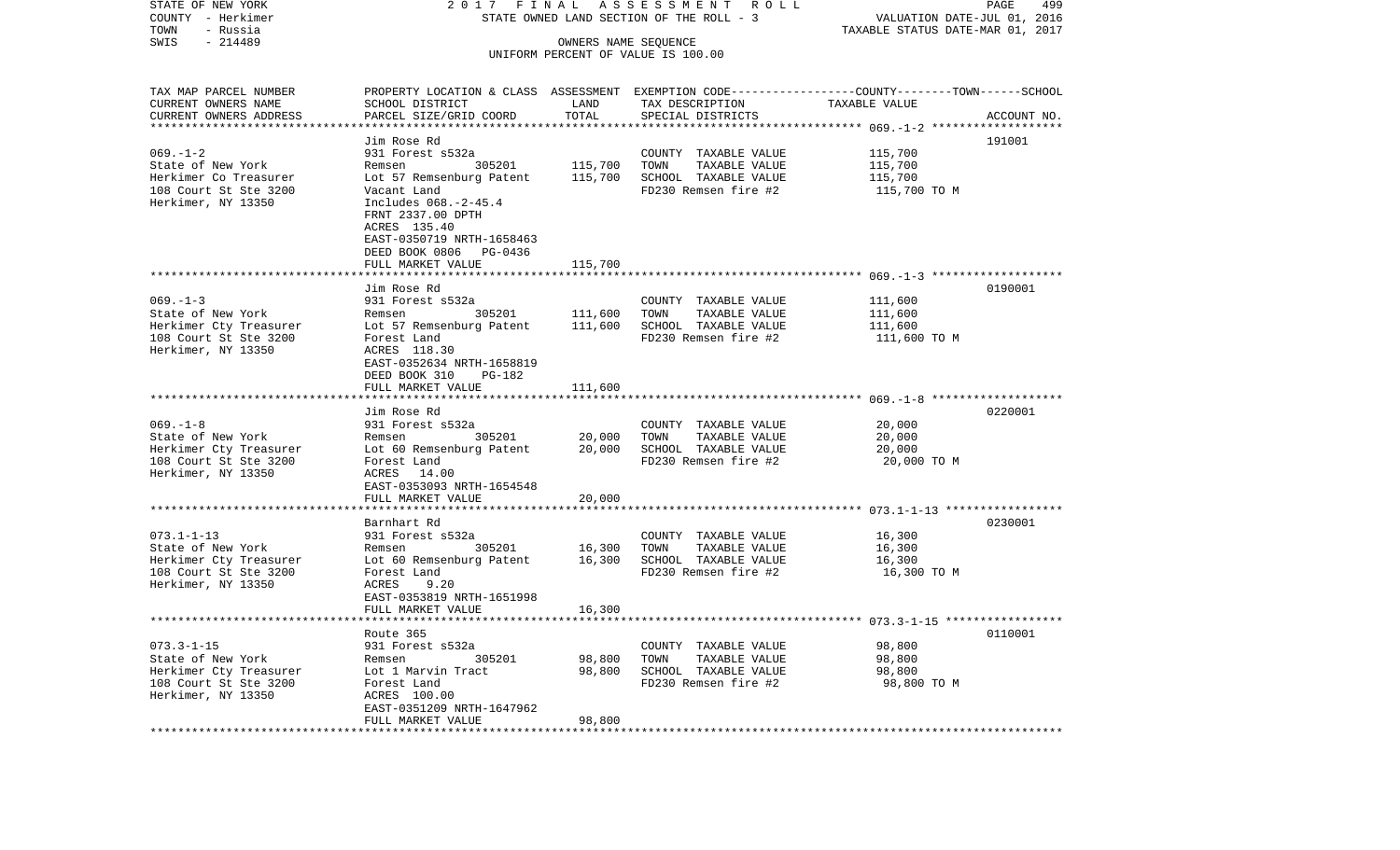| STATE OF NEW YORK<br>COUNTY - Herkimer<br>TOWN<br>- Russia | FINAL<br>ASSESSMENT<br>2017<br>R O L L<br>STATE OWNED LAND SECTION OF THE ROLL - 3                                  |                |                                       |             | PAGE<br>500<br>VALUATION DATE-JUL 01, 2016<br>TAXABLE STATUS DATE-MAR 01, 2017 |              |             |  |
|------------------------------------------------------------|---------------------------------------------------------------------------------------------------------------------|----------------|---------------------------------------|-------------|--------------------------------------------------------------------------------|--------------|-------------|--|
| $-214489$<br>SWIS                                          | OWNERS NAME SEQUENCE                                                                                                |                |                                       |             |                                                                                |              |             |  |
|                                                            |                                                                                                                     |                | UNIFORM PERCENT OF VALUE IS 100.00    |             |                                                                                |              |             |  |
|                                                            |                                                                                                                     |                |                                       |             |                                                                                |              |             |  |
| TAX MAP PARCEL NUMBER<br>CURRENT OWNERS NAME               | PROPERTY LOCATION & CLASS ASSESSMENT EXEMPTION CODE----------------COUNTY-------TOWN------SCHOOL<br>SCHOOL DISTRICT | LAND           | TAX DESCRIPTION                       |             | TAXABLE VALUE                                                                  |              |             |  |
| CURRENT OWNERS ADDRESS                                     | PARCEL SIZE/GRID COORD                                                                                              | TOTAL          | SPECIAL DISTRICTS                     |             |                                                                                |              | ACCOUNT NO. |  |
| ***********************                                    |                                                                                                                     |                |                                       |             |                                                                                |              |             |  |
|                                                            |                                                                                                                     |                |                                       |             |                                                                                |              |             |  |
| $333. - 2000 - 1$                                          | 993 Transition t                                                                                                    |                | SCHL TAXBL 50001                      | $\Omega$    | 5,230                                                                          | 5,230        |             |  |
| State Of New York                                          | 305201<br>Remsen                                                                                                    | $\overline{0}$ | COUNTY TAXABLE VALUE                  |             | $\mathbf 0$<br>$\Omega$                                                        |              |             |  |
| Attn: Herkimer Co Treas                                    | Transition Assessment For                                                                                           | 5,230          | TOWN<br>TAXABLE VALUE                 |             |                                                                                |              |             |  |
|                                                            | School Purposes<br>FULL MARKET VALUE                                                                                | 5,230          | SCHOOL TAXABLE VALUE                  |             | 5,230                                                                          |              |             |  |
|                                                            |                                                                                                                     |                |                                       |             |                                                                                |              |             |  |
|                                                            |                                                                                                                     |                |                                       |             |                                                                                |              |             |  |
| $333. - 2000 - 2$                                          | 993 Transition t                                                                                                    |                | SCHL TAXBL 50001                      | $\Omega$    | 470                                                                            | 470          | $\Omega$    |  |
| State Of New York                                          | Holland Patent 305801                                                                                               |                | 0 COUNTY TAXABLE VALUE                |             | $\Omega$                                                                       |              |             |  |
| Attn: Herkimer Co Treas                                    | Transition Assessment For                                                                                           | 470            | TAXABLE VALUE<br>TOWN                 |             | $\overline{0}$                                                                 |              |             |  |
|                                                            | School Purposes                                                                                                     |                | SCHOOL TAXABLE VALUE                  |             | 470                                                                            |              |             |  |
|                                                            | FULL MARKET VALUE                                                                                                   | 470            |                                       |             |                                                                                |              |             |  |
|                                                            | **********************                                                                                              |                |                                       |             |                                                                                |              |             |  |
|                                                            | State Forest                                                                                                        |                |                                       |             |                                                                                |              |             |  |
| $333. - 2001 - 1$                                          | 993 Transition t                                                                                                    |                | CNTY EXMPT 50002                      | $\Omega$    | 4,540                                                                          | $\Omega$     |             |  |
| State of New York                                          | Poland Central 213803                                                                                               |                | 0 TOWN EXMPT 50003                    | $\Omega$    | $\mathbf{0}$                                                                   | 4,540        | $\Omega$    |  |
| State Forest                                               |                                                                                                                     |                | 4,540 SCHL EXMPT 50004                | $\Omega$    | $\Omega$                                                                       |              | 4,540       |  |
| Russia, NY                                                 | FULL MARKET VALUE                                                                                                   |                | 4,540 COUNTY TAXABLE VALUE            |             |                                                                                |              |             |  |
|                                                            |                                                                                                                     |                | TAXABLE VALUE<br>TOWN                 |             | $\Omega$                                                                       |              |             |  |
|                                                            |                                                                                                                     |                | SCHOOL TAXABLE VALUE                  |             | $\Omega$                                                                       |              |             |  |
|                                                            |                                                                                                                     |                | FD220 Russia fire prot #1             |             | 4,540 TO M                                                                     |              |             |  |
|                                                            | State Forest                                                                                                        |                |                                       |             |                                                                                |              |             |  |
| $333 - 2001 - 2$                                           | 993 Transition t                                                                                                    |                | CNTY EXMPT 50002                      | $\Omega$    | 2,830                                                                          | $\Omega$     | $\Omega$    |  |
| State of New York                                          | 305201<br>Remsen                                                                                                    |                | 0 TOWN EXMPT 50003                    | $\mathbf 0$ | $\mathbf 0$                                                                    | 2,830        | $\Omega$    |  |
| State Forest                                               |                                                                                                                     |                | 2,830 SCHL EXMPT 50004                | 0           | $\overline{0}$                                                                 | $\Omega$     | 2,830       |  |
| Russia, NY                                                 | FULL MARKET VALUE                                                                                                   | 2,830          | COUNTY TAXABLE VALUE                  |             | $\Omega$                                                                       |              |             |  |
|                                                            |                                                                                                                     |                | TOWN<br>TAXABLE VALUE                 |             | $\Omega$                                                                       |              |             |  |
|                                                            |                                                                                                                     |                | SCHOOL TAXABLE VALUE                  |             |                                                                                |              |             |  |
|                                                            |                                                                                                                     |                | FD230 Remsen fire #2                  |             | 2,830 TO M                                                                     |              |             |  |
|                                                            |                                                                                                                     |                |                                       |             |                                                                                |              |             |  |
|                                                            | state forrest                                                                                                       |                |                                       |             |                                                                                |              |             |  |
| $333 - 2002 - 1$                                           | 993 Transition t                                                                                                    |                | CNTY TAXBL 50006                      | $\Omega$    | $\overline{0}$                                                                 | 4,030        | 4,030       |  |
| State of New York                                          | Poland Central 213803                                                                                               | $\overline{0}$ | COUNTY TAXABLE VALUE                  |             | 4,030                                                                          |              |             |  |
| state forrest                                              | ACRES 39.62                                                                                                         | 4,030          | TOWN<br>TAXABLE VALUE                 |             | $\mathbf 0$                                                                    |              |             |  |
| Russia, NY                                                 | FULL MARKET VALUE                                                                                                   | 4,030          | SCHOOL TAXABLE VALUE                  |             | $\Omega$                                                                       |              |             |  |
|                                                            |                                                                                                                     |                |                                       |             | ******* 333. - 2002 - 2 *************                                          |              |             |  |
|                                                            | state forrest                                                                                                       |                |                                       |             |                                                                                |              |             |  |
| $333 - 2002 - 2$                                           | 993 Transition t                                                                                                    |                | TOWN TAXBL 50005                      | 0           | 7,370<br>$\Omega$                                                              | $\mathbf{0}$ | 7,370       |  |
| State of New York                                          | Poland Central 213803                                                                                               | 0<br>7,370     | COUNTY TAXABLE VALUE<br>TOWN          |             | 7,370                                                                          |              |             |  |
| state forrest<br>Russia, NY                                | FULL MARKET VALUE                                                                                                   | 7,370          | TAXABLE VALUE<br>SCHOOL TAXABLE VALUE |             |                                                                                |              |             |  |
|                                                            |                                                                                                                     |                |                                       |             |                                                                                |              |             |  |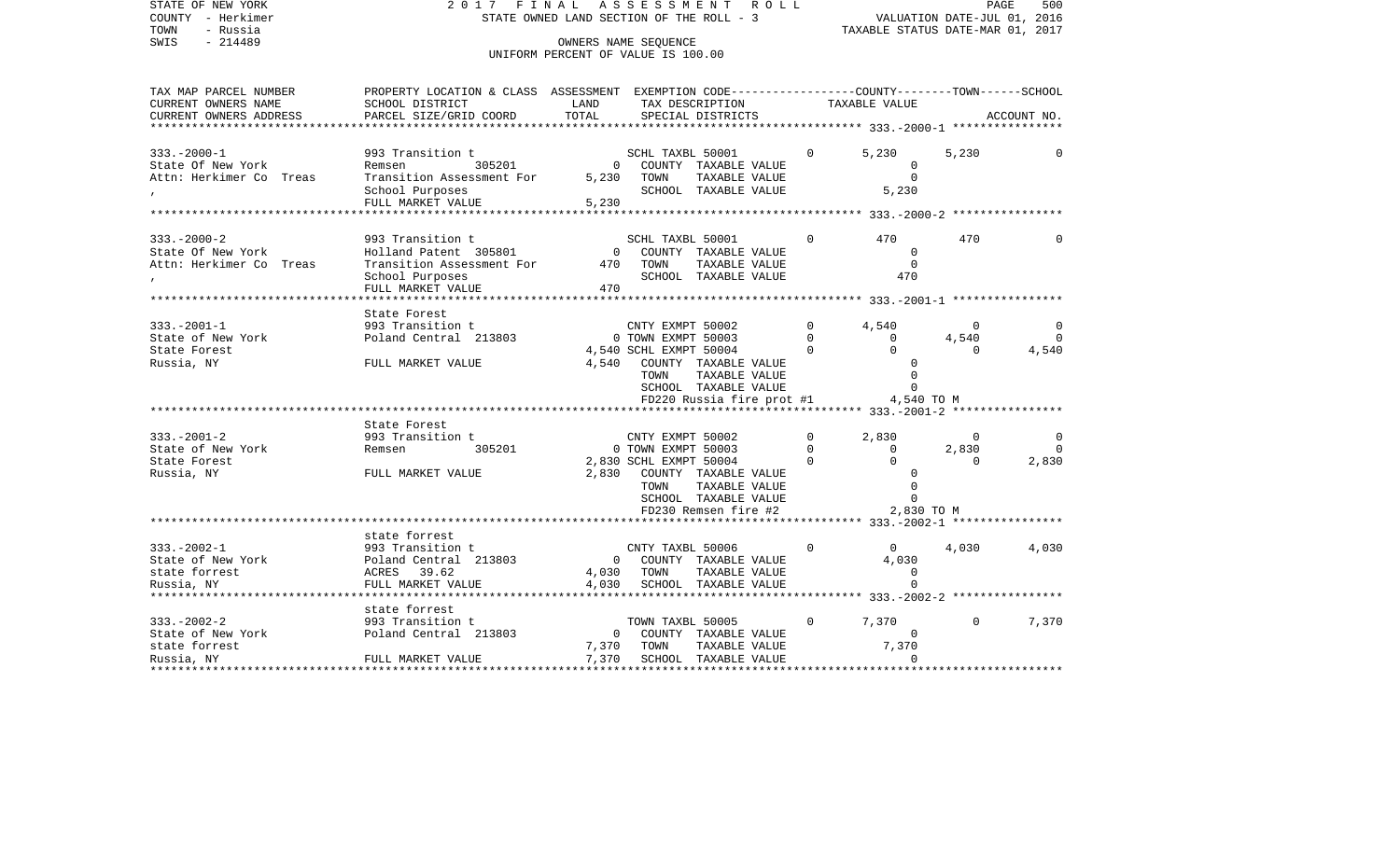| STATE OF NEW YORK                             | 2017<br>FINAL                                                                                    |                                          | 501<br>PAGE                           |                |                             |                                  |
|-----------------------------------------------|--------------------------------------------------------------------------------------------------|------------------------------------------|---------------------------------------|----------------|-----------------------------|----------------------------------|
| - Herkimer<br>COUNTY                          |                                                                                                  | STATE OWNED LAND SECTION OF THE ROLL - 3 |                                       |                | VALUATION DATE-JUL 01, 2016 |                                  |
| - Russia<br>TOWN                              |                                                                                                  |                                          |                                       |                |                             | TAXABLE STATUS DATE-MAR 01, 2017 |
| $-214489$<br>SWIS                             |                                                                                                  |                                          | OWNERS NAME SEQUENCE                  |                |                             |                                  |
|                                               |                                                                                                  |                                          | UNIFORM PERCENT OF VALUE IS 100.00    |                |                             |                                  |
|                                               |                                                                                                  |                                          |                                       |                |                             |                                  |
| TAX MAP PARCEL NUMBER                         | PROPERTY LOCATION & CLASS ASSESSMENT EXEMPTION CODE----------------COUNTY-------TOWN------SCHOOL |                                          |                                       |                |                             |                                  |
| CURRENT OWNERS NAME                           | SCHOOL DISTRICT                                                                                  | LAND                                     | TAX DESCRIPTION TAXABLE VALUE         |                |                             |                                  |
| CURRENT OWNERS ADDRESS PARCEL SIZE/GRID COORD |                                                                                                  | TOTAL                                    | SPECIAL DISTRICTS                     |                |                             | ACCOUNT NO.                      |
|                                               |                                                                                                  |                                          |                                       |                |                             |                                  |
|                                               | state forrest                                                                                    |                                          |                                       |                |                             |                                  |
| $333. - 2002 - 3$                             | 993 Transition t                                                                                 |                                          | SCHL TAXBL 50001                      | $\overline{0}$ | 7,630                       | 7,630<br>$\Omega$                |
| State of New York                             | Poland Central 213803                                                                            | $\overline{0}$                           | COUNTY<br>TAXABLE VALUE               |                |                             |                                  |
| state forrest                                 |                                                                                                  | 7,630                                    | TOWN<br>TAXABLE VALUE                 |                |                             |                                  |
| Russia, NY                                    | FULL MARKET VALUE                                                                                | 7,630                                    | SCHOOL TAXABLE VALUE                  |                | 7,630                       |                                  |
|                                               | Black Creek Rd                                                                                   |                                          |                                       |                |                             | 060003810                        |
| $077.4 - 1 - 39$                              | 323 Vacant rural                                                                                 |                                          | 32252 0<br>REFOREST                   |                | 15,500                      | $\Omega$<br>$\Omega$             |
| State of NY                                   | Poland Central 213803 15,500                                                                     |                                          | COUNTY<br>TAXABLE VALUE               |                | $\Omega$                    |                                  |
| c/o Herkimer County Treasurer                 | Lot 111 Royal Grant                                                                              | 15,500                                   | TAXABLE VALUE<br>TOWN                 |                | 15,500                      |                                  |
| 108 Court St 3100                             | Vacant Land                                                                                      |                                          | TAXABLE VALUE<br>SCHOOL               |                | 15,500                      |                                  |
| Herkimer, NY 13350                            | ACRES 24.50                                                                                      |                                          | FD220 Russia fire prot #1 15,500 TO M |                |                             |                                  |
|                                               | EAST-0341508 NRTH-1626263                                                                        |                                          |                                       |                |                             |                                  |
|                                               | DEED BOOK 1461 PG-606                                                                            |                                          |                                       |                |                             |                                  |
|                                               | FULL MARKET VALUE                                                                                | 15,500                                   |                                       |                |                             |                                  |
|                                               |                                                                                                  |                                          |                                       |                |                             |                                  |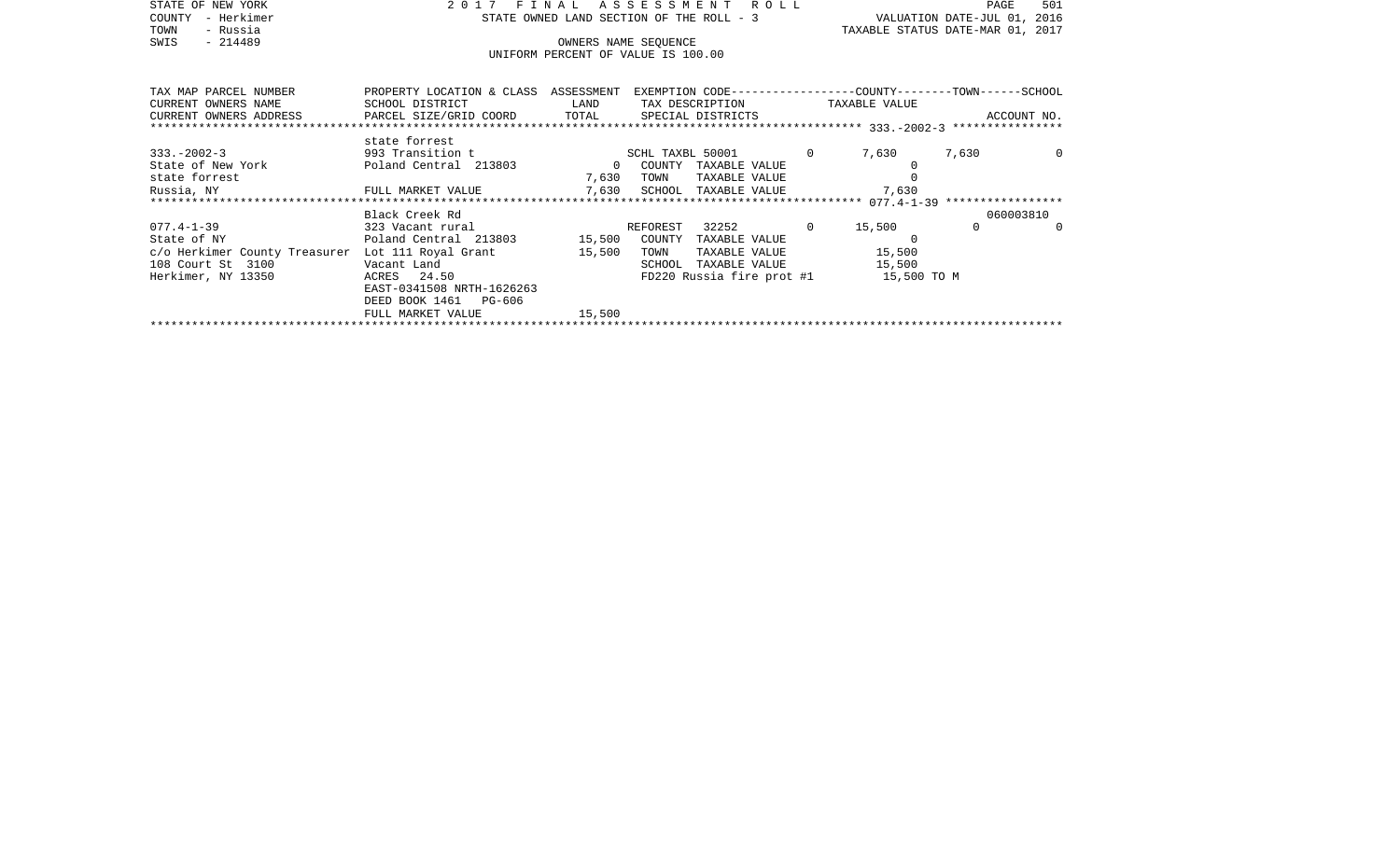| STATE OF NEW YORK | 2017 FINAL ASSESSMENT ROLL               | 502<br><b>PAGE</b>               |
|-------------------|------------------------------------------|----------------------------------|
| COUNTY - Herkimer | STATE OWNED LAND SECTION OF THE ROLL - 3 | VALUATION DATE-JUL 01, 2016      |
| TOWN<br>- Russia  |                                          | TAXABLE STATUS DATE-MAR 01, 2017 |
| SWIS<br>- 214489  |                                          | RPS150/V04/L015                  |
|                   | UNIFORM PERCENT OF VALUE IS 100.00       | CURRENT DATE 6/20/2017           |
|                   |                                          |                                  |

### \*\*\* S P E C I A L D I S T R I C T S U M M A R Y \*\*\*

| CODE | DISTRICT NAME PARCELS                        | TOTAL | EXTENSION<br>TYPE.       | EXTENSION<br>VALUE | AD VALOREM<br>VALUE  | EXEMPT<br>AMOUNT     | TAXABLE<br><b>VALUE</b> |
|------|----------------------------------------------|-------|--------------------------|--------------------|----------------------|----------------------|-------------------------|
|      | FD220 Russia fire pr<br>FD230 Remsen fire #2 |       | 32 TOTAL M<br>19 TOTAL M |                    | 3380,840<br>2181,730 | 1484,700<br>1001,400 | 1896,140<br>1180,330    |

### \*\*\* S C H O O L D I S T R I C T S U M M A R Y \*\*\*

| CODE                       | DISTRICT NAME                                  | TOTAL<br>PARCELS | ASSESSED<br>LAND                | ASSESSED<br>TOTAL               | <b>EXEMPT</b><br>AMOUNT | TOTAL<br>TAXABLE                | <b>STAR</b><br>AMOUNT | STAR<br>TAXABLE                 |
|----------------------------|------------------------------------------------|------------------|---------------------------------|---------------------------------|-------------------------|---------------------------------|-----------------------|---------------------------------|
| 213803<br>305201<br>305801 | Poland Central<br>Remsen<br>Holland Patent Cen | 32<br>20<br>4    | 3180,600<br>2178,900<br>195,700 | 3204,170<br>2186,960<br>196,170 | 15,940<br>2,830         | 3188,230<br>2184,130<br>196,170 |                       | 3188,230<br>2184,130<br>196,170 |
|                            | SUB-TOTAL                                      | 56               | 5555,200                        | 5587,300                        | 18,770                  | 5568,530                        |                       | 5568,530                        |
|                            | TOTAL                                          | 56               | 5555,200                        | 5587,300                        | 18,770                  | 5568,530                        |                       | 5568,530                        |

#### \*\*\* S Y S T E M C O D E S S U M M A R Y \*\*\*

| DESCRIPTION | TOTAL<br>PARCELS | COUNTY | TOWN   | SCHOOL |
|-------------|------------------|--------|--------|--------|
| SCHL TAXBL  |                  | 13,330 | 13,330 |        |
| CNTY EXMPT  |                  | 7,370  |        |        |
| TOWN EXMPT  | ⌒<br>▵           |        | 7,370  |        |
| SCHL EXMPT  | $\sim$           |        |        | 7,370  |
| TOWN TAXBL  |                  | 7,370  |        | 7,370  |
| CNTY TAXBL  |                  |        | 4,030  | 4,030  |
| TOTAL       | ᆂᆂ               | 28,070 | 24,730 | 18,770 |
|             |                  |        |        |        |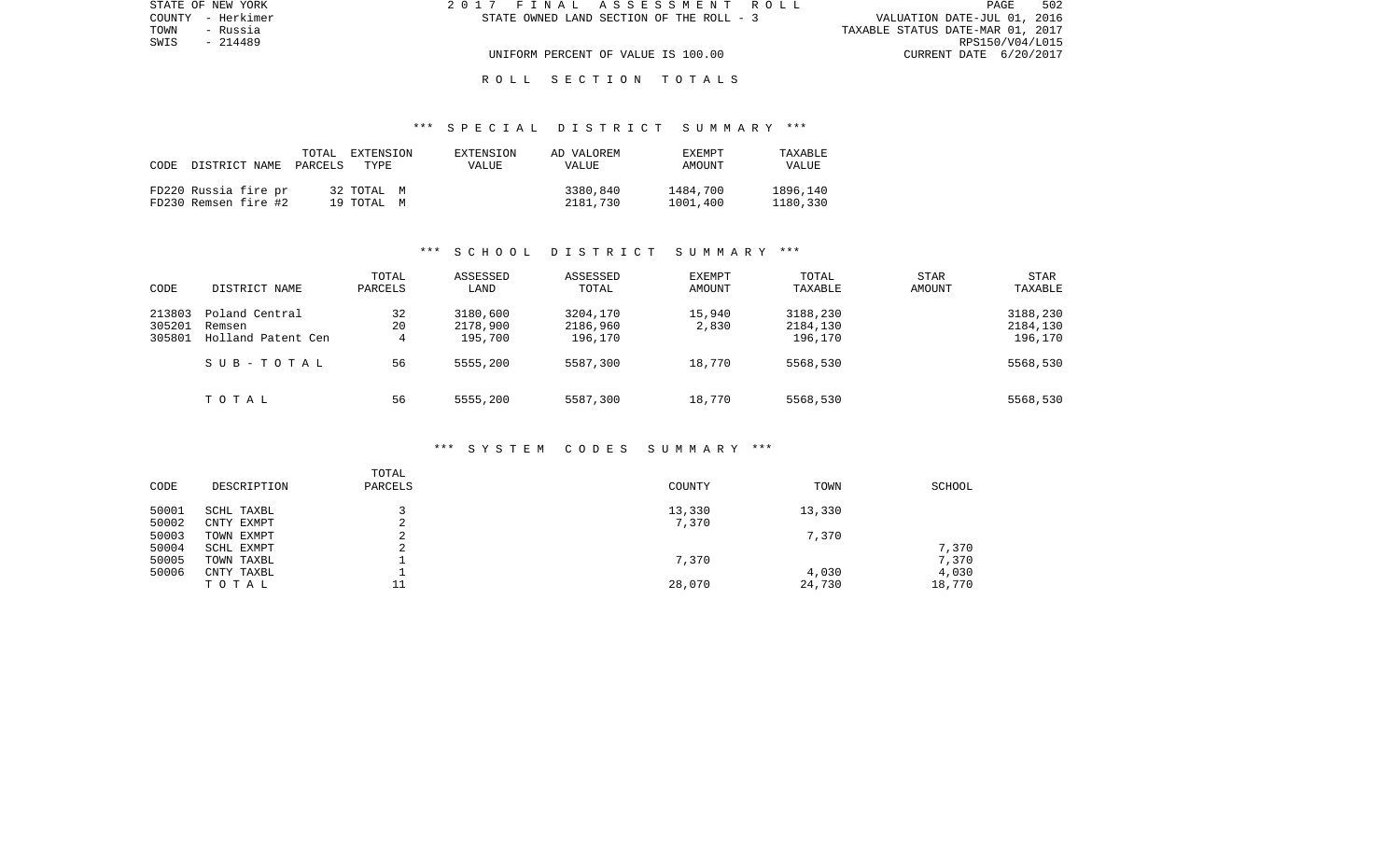| STATE OF NEW YORK | 2017 FINAL ASSESSMENT ROLL               | 503<br>PAGE                      |
|-------------------|------------------------------------------|----------------------------------|
| COUNTY - Herkimer | STATE OWNED LAND SECTION OF THE ROLL - 3 | VALUATION DATE-JUL 01, 2016      |
| TOWN<br>- Russia  |                                          | TAXABLE STATUS DATE-MAR 01, 2017 |
| SWIS<br>- 214489  |                                          | RPS150/V04/L015                  |
|                   | UNIFORM PERCENT OF VALUE IS 100.00       | CURRENT DATE 6/20/2017           |
|                   |                                          |                                  |

## \*\*\* E X E M P T I O N S U M M A R Y \*\*\*

| CODE           | DESCRIPTION          | TOTAL<br>PARCELS | COUNTY               | TOWN     | <b>SCHOOL</b> |
|----------------|----------------------|------------------|----------------------|----------|---------------|
| 32252<br>32301 | REFOREST<br>SOL-CNTY | 15               | 1388,500<br>2486,100 | 2486,100 |               |
|                | TOTAL                | 18               | 3874,600             | 2486,100 |               |

# \*\*\* G R A N D T O T A L S \*\*\*

| ROLL | DESCRIPTION      | TOTAL   | ASSESSED   | ASSESSED | TAXABLE  | TAXABLE  | TAXABLE  | <b>STAR</b> |
|------|------------------|---------|------------|----------|----------|----------|----------|-------------|
| SEC  |                  | PARCELS | <b>AND</b> | TOTAL    | COUNTY   | TOWN     | SCHOOL   | TAXABLE     |
|      | STATE OWNED LAND | 56      | 5555,200   | 5587,300 | 1684,630 | 3076,470 | 5568,530 | 5568,530    |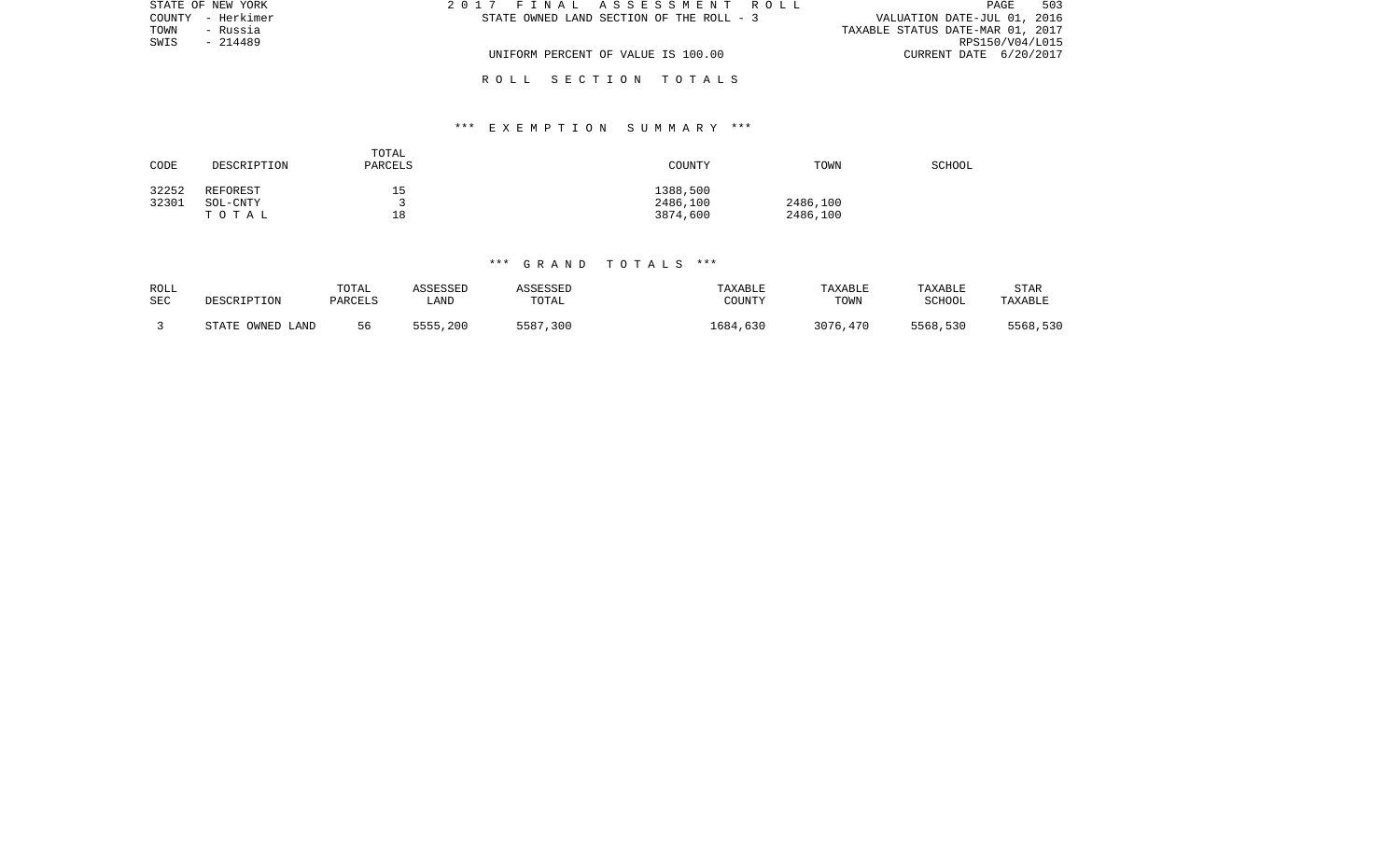STATE OF NEW YORK 2 0 1 7 F I N A L A S S E S S M E N T R O L L PAGE 504COUNTY - Herkimer SPECIAL FRANCHISE SECTION OF THE ROLL - 5 VALUATION DATE-JUL 01, 2016 TOWN - Russia TAXABLE STATUS DATE-MAR 01, 2017 SWIS - 214489 CONNERS NAME SEQUENCE UNIFORM PERCENT OF VALUE IS 100.00TAX MAP PARCEL NUMBER PROPERTY LOCATION & CLASS ASSESSMENT EXEMPTION CODE------------------COUNTY--------TOWN------SCHOOL CURRENT OWNERS NAME SCHOOL DISTRICT LAND TAX DESCRIPTION TAXABLE VALUECURRENT OWNERS ADDRESS PARCEL SIZE/GRID COORD TOTAL SPECIAL DISTRICTS ACCOUNT NO. \*\*\*\*\*\*\*\*\*\*\*\*\*\*\*\*\*\*\*\*\*\*\*\*\*\*\*\*\*\*\*\*\*\*\*\*\*\*\*\*\*\*\*\*\*\*\*\*\*\*\*\*\*\*\*\*\*\*\*\*\*\*\*\*\*\*\*\*\*\*\*\*\*\*\*\*\*\*\*\*\*\*\*\*\*\*\*\*\*\*\*\*\*\*\*\*\*\*\*\*\*\*\* 555.-1-1 \*\*\*\*\*\*\*\*\*\*\*\*\*\*\*\*\*\*\* 060500030555.-1-1 866 Telephone COUNTY TAXABLE VALUE 68,178 Citizens Communications and Remsen and 205201 0 TOWN TAXABLE VALUE 68,178 c/o Duff and Phelps Wires & Poles 68,178 SCHOOL TAXABLE VALUE 68,178 PO Box 2629 BANK 984 FD230 Remsen fire #2 68,178 TO M Addison, TX 75001 DEED BOOK 00000 FULL MARKET VALUE 68,178 \*\*\*\*\*\*\*\*\*\*\*\*\*\*\*\*\*\*\*\*\*\*\*\*\*\*\*\*\*\*\*\*\*\*\*\*\*\*\*\*\*\*\*\*\*\*\*\*\*\*\*\*\*\*\*\*\*\*\*\*\*\*\*\*\*\*\*\*\*\*\*\*\*\*\*\*\*\*\*\*\*\*\*\*\*\*\*\*\*\*\*\*\*\*\*\*\*\*\*\*\*\*\* 555.-5-1 \*\*\*\*\*\*\*\*\*\*\*\*\*\*\*\*\*\*\* 060500150555.-5-1 861 Elec & gas COUNTY TAXABLE VALUE 1803,361 0 TOWN TAXABLE VALUE Real Estate Tax Dept **Electric Power Hydro** 1803,361 SCHOOL TAXABLE VALUE 1803,361 300 Erie Blvd West 84.9% FD220 Russia fire prot #1 1803,361 TO M Syracuse, NY 13202 BANK 984 DEED BOOK 00000 FULL MARKET VALUE 1803,361 \*\*\*\*\*\*\*\*\*\*\*\*\*\*\*\*\*\*\*\*\*\*\*\*\*\*\*\*\*\*\*\*\*\*\*\*\*\*\*\*\*\*\*\*\*\*\*\*\*\*\*\*\*\*\*\*\*\*\*\*\*\*\*\*\*\*\*\*\*\*\*\*\*\*\*\*\*\*\*\*\*\*\*\*\*\*\*\*\*\*\*\*\*\*\*\*\*\*\*\*\*\*\* 555.-5-2 \*\*\*\*\*\*\*\*\*\*\*\*\*\*\*\*\*\*\* 060500180555.-5-2 861 Elec & gas COUNTY TAXABLE VALUE 55,227 National Grid **Holland Patent 305801** 0 TOWN TAXABLE VALUE 55,227 Real Estate Tax Dept  $2.6\%$  3.5% 55,227 SCHOOL TAXABLE VALUE 55,227 SCHOOL TAXABLE STRAINE 55,227 300 Erie Blvd West BANK 984 FD220 Russia fire prot #1 55,227 TO M Syracuse, NY 13202 DEED BOOK 00000 FULL MARKET VALUE 55,227 \*\*\*\*\*\*\*\*\*\*\*\*\*\*\*\*\*\*\*\*\*\*\*\*\*\*\*\*\*\*\*\*\*\*\*\*\*\*\*\*\*\*\*\*\*\*\*\*\*\*\*\*\*\*\*\*\*\*\*\*\*\*\*\*\*\*\*\*\*\*\*\*\*\*\*\*\*\*\*\*\*\*\*\*\*\*\*\*\*\*\*\*\*\*\*\*\*\*\*\*\*\*\* 555.-5-4 \*\*\*\*\*\*\*\*\*\*\*\*\*\*\*\*\*\*\* Russia555.-5-4 861 Elec & gas COUNTY TAXABLE VALUE 21,240 National Grid **Call Adirondack** 302601 0 TOWN TAXABLE VALUE 21,240 Real Estate Tax Dept  $1.00\%$ <br>1.00% 21,240 SCHOOL TAXABLE VALUE 21,240 21.240<br>21.240 Frie Blyd West 21.240 21.240 FD230 Remsen fire #2 300 Erie Blvd West ACRES 0.01 FD230 Remsen fire #2 21,240 TO M Syracuse, NY 13202 FULL MARKET VALUE 21,240 \*\*\*\*\*\*\*\*\*\*\*\*\*\*\*\*\*\*\*\*\*\*\*\*\*\*\*\*\*\*\*\*\*\*\*\*\*\*\*\*\*\*\*\*\*\*\*\*\*\*\*\*\*\*\*\*\*\*\*\*\*\*\*\*\*\*\*\*\*\*\*\*\*\*\*\*\*\*\*\*\*\*\*\*\*\*\*\*\*\*\*\*\*\*\*\*\*\*\*\*\*\*\* 555.-5-5 \*\*\*\*\*\*\*\*\*\*\*\*\*\*\*\*\*\*\* Russia555.-5-5 861 Elec & gas COUNTY TAXABLE VALUE 244,271 National Grid **Remsen** 305201 0 TOWN TAXABLE VALUE 244,271 Real Estate Tax Dept 11.5% Rem.central School 244,271 SCHOOL TAXABLE VALUE 244,271 FD220 Russia fire prot #1 Syracuse, NY 13202 FULL MARKET VALUE 244,271 \*\*\*\*\*\*\*\*\*\*\*\*\*\*\*\*\*\*\*\*\*\*\*\*\*\*\*\*\*\*\*\*\*\*\*\*\*\*\*\*\*\*\*\*\*\*\*\*\*\*\*\*\*\*\*\*\*\*\*\*\*\*\*\*\*\*\*\*\*\*\*\*\*\*\*\*\*\*\*\*\*\*\*\*\*\*\*\*\*\*\*\*\*\*\*\*\*\*\*\*\*\*\* 555.-4-1 \*\*\*\*\*\*\*\*\*\*\*\*\*\*\*\*\*\*\* 060500060555.-4-1 866 Telephone COUNTY TAXABLE VALUE 172,070 Newport Telephone Co Inc 172,070 Central 213803 0 TOWN TAXABLE VALUE 172,070<br>Bridge St. 172.070 SCHOOL TAXABLE VALUE 172.070 Bridge St and Mires & Poles 172,070 SCHOOL TAXABLE VALUE 172,070 Newport, NY 13416 BANK 984 FD220 Russia fire prot #1 172,070 TO M DEED BOOK 00000FULL MARKET VALUE 172,070 \*\*\*\*\*\*\*\*\*\*\*\*\*\*\*\*\*\*\*\*\*\*\*\*\*\*\*\*\*\*\*\*\*\*\*\*\*\*\*\*\*\*\*\*\*\*\*\*\*\*\*\*\*\*\*\*\*\*\*\*\*\*\*\*\*\*\*\*\*\*\*\*\*\*\*\*\*\*\*\*\*\*\*\*\*\*\*\*\*\*\*\*\*\*\*\*\*\*\*\*\*\*\*\*\*\*\*\*\*\*\*\*\*\*\*\*\*\*\*\*\*\*\*\*\*\*\*\*\*\*\*\*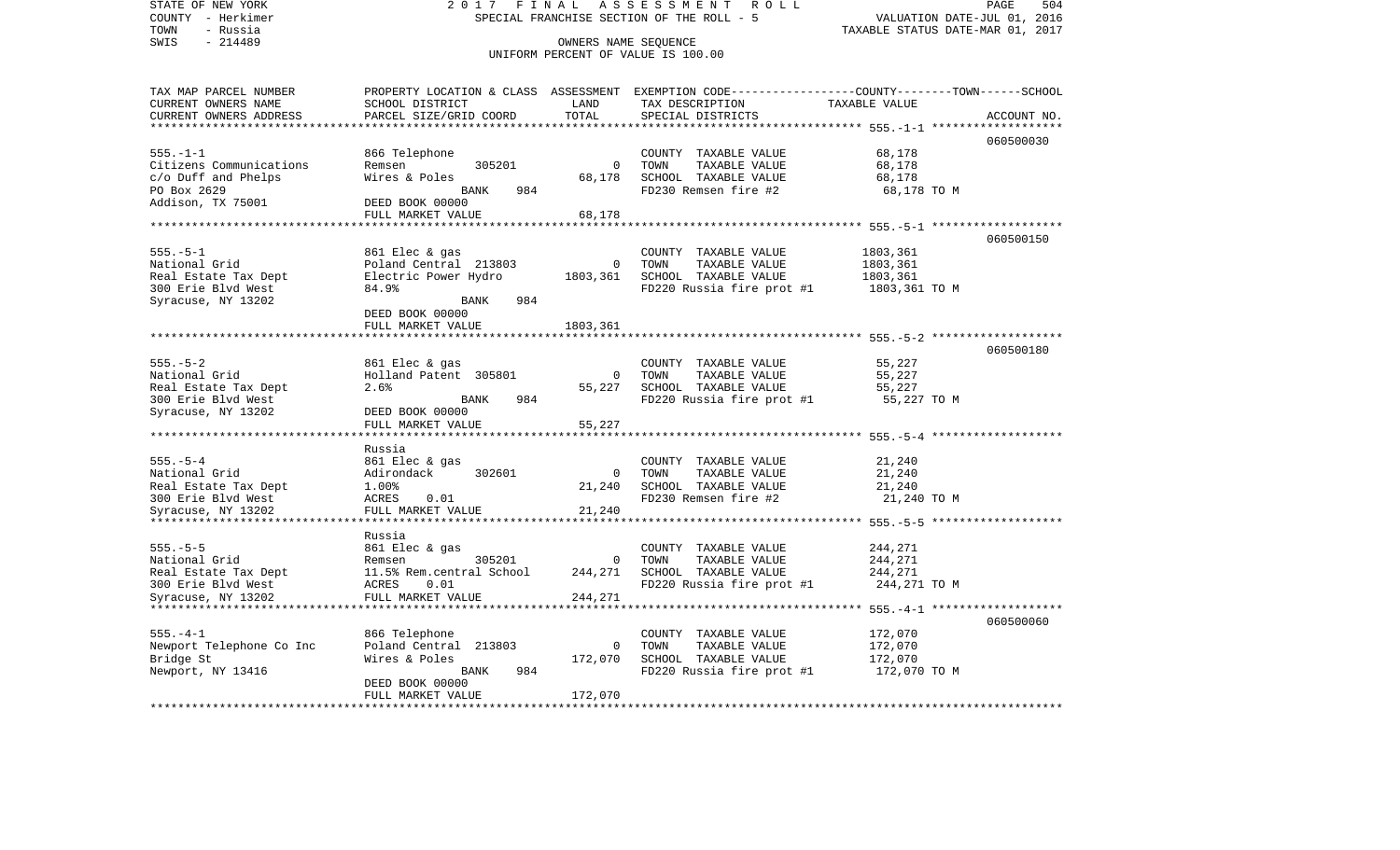| STATE OF NEW YORK                                        |                                                                          |                      | 2017 FINAL ASSESSMENT ROLL                                                                     |            | 505<br>PAGE |
|----------------------------------------------------------|--------------------------------------------------------------------------|----------------------|------------------------------------------------------------------------------------------------|------------|-------------|
| COUNTY - Herkimer                                        | VALUATION DATE-JUL 01, 2016<br>SPECIAL FRANCHISE SECTION OF THE ROLL - 5 |                      |                                                                                                |            |             |
| TOWN<br>- Russia                                         | TAXABLE STATUS DATE-MAR 01, 2017                                         |                      |                                                                                                |            |             |
| $-214489$<br>SWIS                                        |                                                                          | OWNERS NAME SEOUENCE |                                                                                                |            |             |
|                                                          |                                                                          |                      | UNIFORM PERCENT OF VALUE IS 100.00                                                             |            |             |
|                                                          |                                                                          |                      |                                                                                                |            |             |
|                                                          |                                                                          |                      |                                                                                                |            |             |
| TAX MAP PARCEL NUMBER                                    |                                                                          |                      | PROPERTY LOCATION & CLASS ASSESSMENT EXEMPTION CODE---------------COUNTY-------TOWN-----SCHOOL |            |             |
| CURRENT OWNERS NAME                                      | SCHOOL DISTRICT                                                          | LAND                 | TAX DESCRIPTION TAXABLE VALUE                                                                  |            |             |
| CURRENT OWNERS ADDRESS                                   | PARCEL SIZE/GRID COORD                                                   |                      | TOTAL SPECIAL DISTRICTS                                                                        |            | ACCOUNT NO. |
|                                                          |                                                                          |                      |                                                                                                |            |             |
|                                                          | T/o Russia                                                               |                      |                                                                                                |            |             |
| $555. - 5 - 3$                                           | 869 Television                                                           |                      | COUNTY TAXABLE VALUE                                                                           | 203,675    |             |
| Time Warner Cable DTS    Poland Central 213803    0 TOWN |                                                                          |                      | TAXABLE VALUE                                                                                  | 203,675    |             |
| PO Box 7467                                              | BANK                                                                     |                      | 984 203,675 SCHOOL TAXABLE VALUE                                                               | 203,675    |             |
| Charlotte, NC 28241-7467 FULL MARKET VALUE               |                                                                          |                      |                                                                                                |            |             |
|                                                          |                                                                          |                      |                                                                                                |            |             |
|                                                          |                                                                          |                      |                                                                                                |            | 060500090   |
| $555. - 3 - 1$                                           | 866 Telephone                                                            |                      | COUNTY TAXABLE VALUE                                                                           | 37,895     |             |
| Verizon New York Inc.                                    | Poland Central 213803                                                    | $\Omega$             | TAXABLE VALUE<br>TOWN                                                                          | 37,895     |             |
| Property Tax Dept                                        | Wires & Poles                                                            | 37,895               | SCHOOL TAXABLE VALUE                                                                           | 37,895     |             |
| $c$ /o Duff & Phelps                                     | 84%                                                                      |                      | FD220 Russia fire prot #1 37,895 TO M                                                          |            |             |
| PO Box 2749                                              | 631900                                                                   |                      |                                                                                                |            |             |
| Addison, TX 75001                                        | 984<br>BANK                                                              |                      |                                                                                                |            |             |
|                                                          | DEED BOOK 00000                                                          |                      |                                                                                                |            |             |
|                                                          | FULL MARKET VALUE                                                        | 37,895               |                                                                                                |            |             |
|                                                          |                                                                          |                      |                                                                                                |            |             |
|                                                          |                                                                          |                      |                                                                                                |            | 060500120   |
| $555 - 3 - 2$                                            | 866 Telephone                                                            |                      | COUNTY TAXABLE VALUE                                                                           | 7,218      |             |
| Verizon New York Inc.                                    | Holland Patent 305801                                                    | $\overline{0}$       | TOWN<br>TAXABLE VALUE                                                                          | 7,218      |             |
| Property Tax Dept                                        | Wires & Poles                                                            | 7,218                | SCHOOL TAXABLE VALUE                                                                           | 7,218      |             |
| $c$ /oDuff & Phelps                                      | 16%                                                                      |                      | FD220 Russia fire prot #1                                                                      | 7,218 TO M |             |
| PO Box 2749                                              | 984<br>BANK                                                              |                      |                                                                                                |            |             |
| Addison, TX 75001                                        | DEED BOOK 00000                                                          |                      |                                                                                                |            |             |
|                                                          | FULL MARKET VALUE                                                        | 7,218                |                                                                                                |            |             |
|                                                          |                                                                          |                      |                                                                                                |            |             |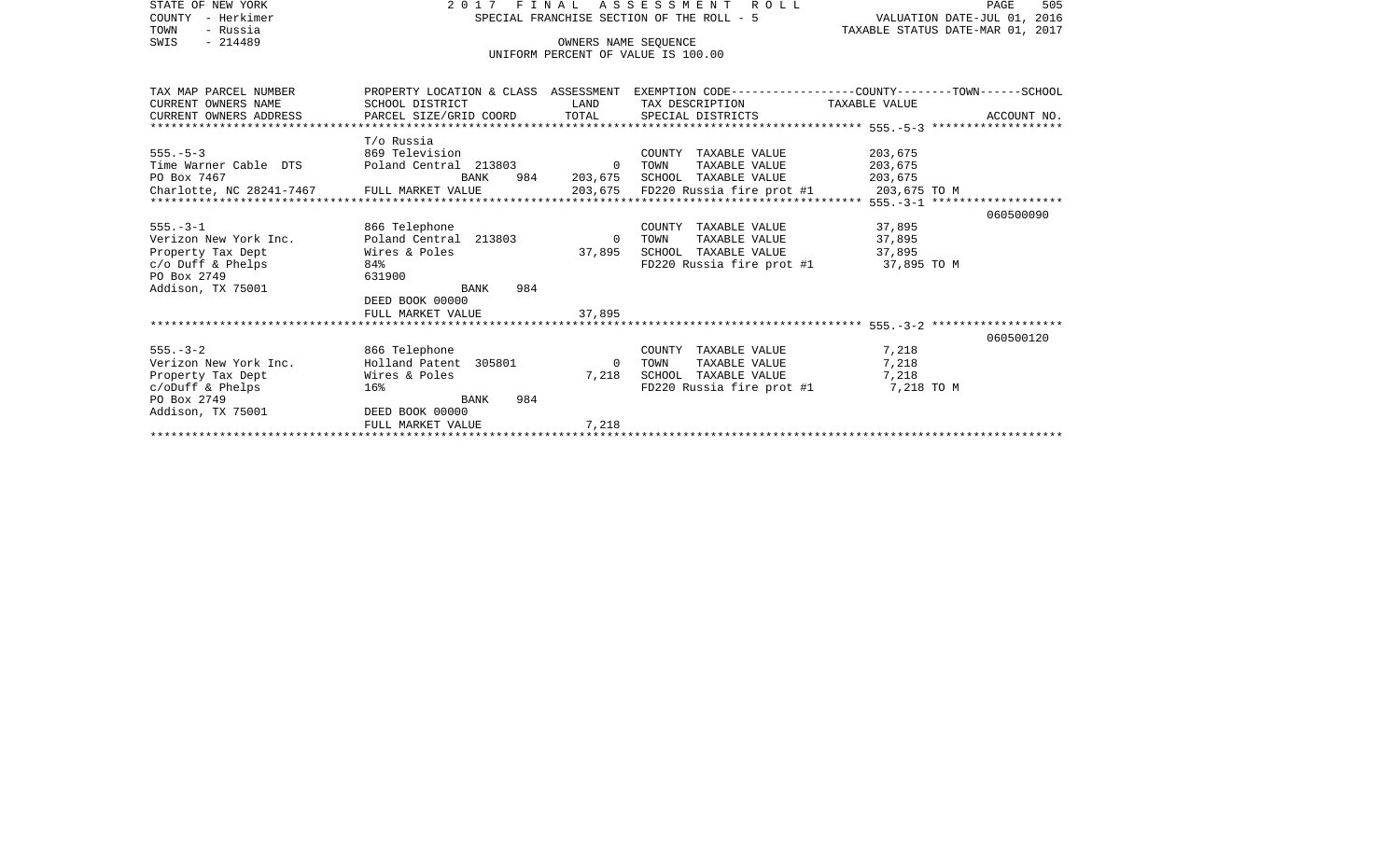| STATE OF NEW YORK | 2017 FINAL ASSESSMENT ROLL                | 506<br><b>PAGE</b>               |
|-------------------|-------------------------------------------|----------------------------------|
| COUNTY - Herkimer | SPECIAL FRANCHISE SECTION OF THE ROLL - 5 | VALUATION DATE-JUL 01, 2016      |
| TOWN<br>- Russia  |                                           | TAXABLE STATUS DATE-MAR 01, 2017 |
| SWIS<br>$-214489$ |                                           | RPS150/V04/L015                  |
|                   | UNIFORM PERCENT OF VALUE IS 100.00        | CURRENT DATE 6/20/2017           |

#### \*\*\* S P E C I A L D I S T R I C T S U M M A R Y \*\*\*

| CODE | DISTRICT NAME PARCELS                        | TOTAL EXTENSION<br>TYPE | EXTENSION<br><b>VALUE</b> | AD VALOREM<br><b>VALUE</b> | <b>EXEMPT</b><br>AMOUNT | TAXABLE<br><b>VALUE</b> |
|------|----------------------------------------------|-------------------------|---------------------------|----------------------------|-------------------------|-------------------------|
|      | FD220 Russia fire pr<br>FD230 Remsen fire #2 | 7 TOTAL M<br>2 ТОТАЬ М  |                           | 2523,717<br>89,418         |                         | 2523,717<br>89,418      |

#### \*\*\* S C H O O L D I S T R I C T S U M M A R Y \*\*\*

| CODE                                 | DISTRICT NAME                                                             | TOTAL<br>PARCELS | ASSESSED<br>LAND | ASSESSED<br>TOTAL                                   | <b>EXEMPT</b><br>AMOUNT | TOTAL<br>TAXABLE                                    | STAR<br>AMOUNT | <b>STAR</b><br>TAXABLE                              |
|--------------------------------------|---------------------------------------------------------------------------|------------------|------------------|-----------------------------------------------------|-------------------------|-----------------------------------------------------|----------------|-----------------------------------------------------|
| 213803<br>302601<br>305201<br>305801 | Poland Central<br>Adirondack<br>Remsen<br>Holland Patent Cen<br>SUB-TOTAL | 4<br>2<br>2<br>9 |                  | 2217,001<br>21,240<br>312,449<br>62,445<br>2613,135 |                         | 2217,001<br>21,240<br>312,449<br>62,445<br>2613,135 |                | 2217,001<br>21,240<br>312,449<br>62,445<br>2613,135 |
|                                      | TOTAL                                                                     | 9                |                  | 2613,135                                            |                         | 2613,135                                            |                | 2613,135                                            |

#### \*\*\* S Y S T E M C O D E S S U M M A R Y \*\*\*

#### NO SYSTEM EXEMPTIONS AT THIS LEVEL

### \*\*\* E X E M P T I O N S U M M A R Y \*\*\*

#### NO EXEMPTIONS AT THIS LEVEL

| ROLL       | DESCRIPTION       | TOTAL   | ASSESSED | ASSESSED | TAXABLE  | TAXABLE  | TAXABLE  | STAR     |
|------------|-------------------|---------|----------|----------|----------|----------|----------|----------|
| <b>SEC</b> |                   | PARCELS | LAND     | TOTAL    | COUNTY   | TOWN     | SCHOOL   | TAXABLE  |
|            | SPECIAL FRANCHISE |         |          | 2613,135 | 2613,135 | 2613,135 | 2613,135 | 2613,135 |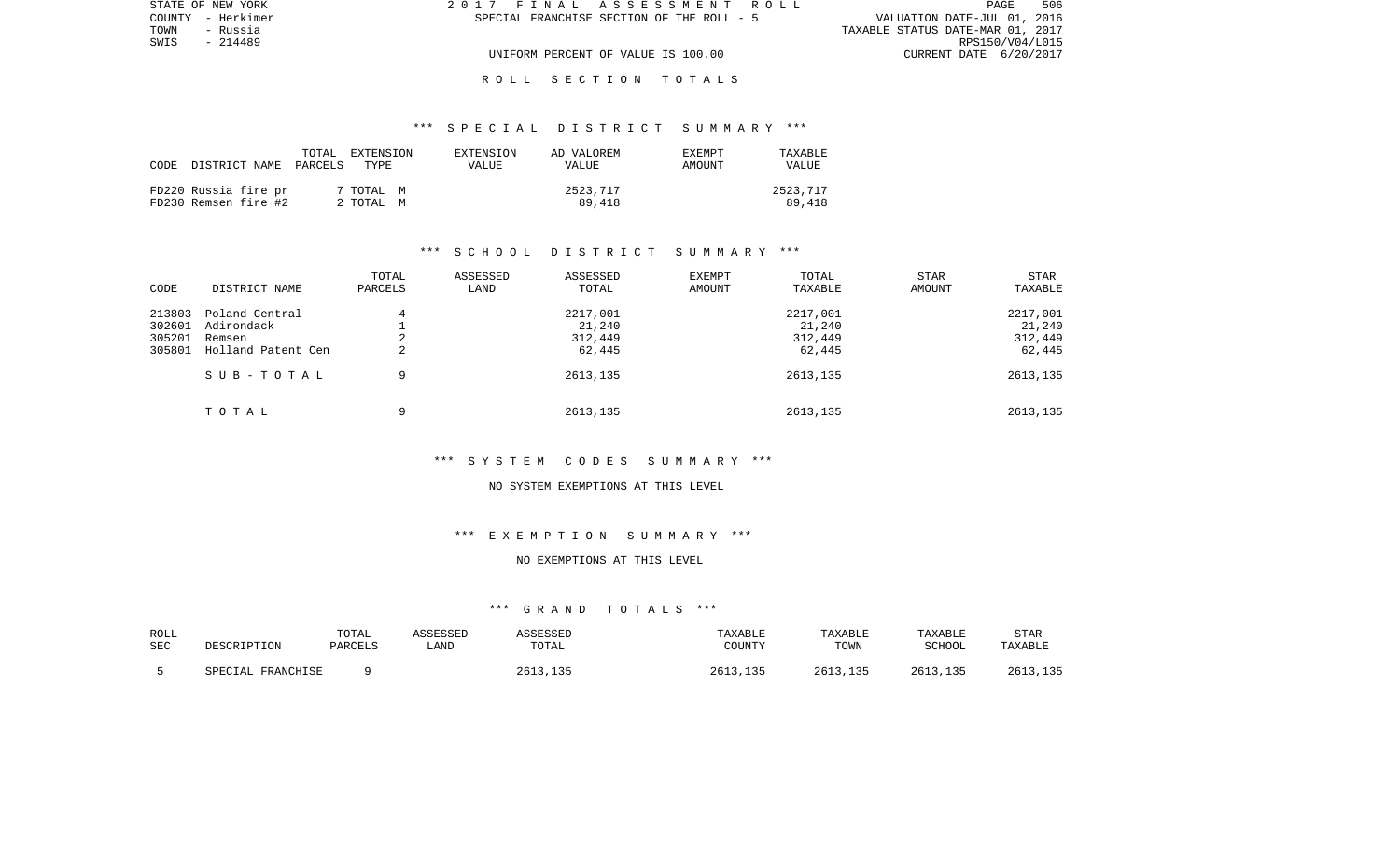| STATE OF NEW YORK<br>COUNTY - Herkimer<br>- Russia<br>TOWN |                                                                                                |             | 2017 FINAL ASSESSMENT ROLL<br>UTILITY & R.R. SECTION OF THE ROLL - 6         | TAXABLE STATUS DATE-MAR 01, 2017 | PAGE<br>VALUATION DATE-JUL 01, 2016 | 507         |
|------------------------------------------------------------|------------------------------------------------------------------------------------------------|-------------|------------------------------------------------------------------------------|----------------------------------|-------------------------------------|-------------|
| $-214489$<br>SWIS                                          |                                                                                                |             | OWNERS NAME SEQUENCE                                                         |                                  |                                     |             |
|                                                            |                                                                                                |             | UNIFORM PERCENT OF VALUE IS 100.00                                           |                                  |                                     |             |
| TAX MAP PARCEL NUMBER                                      | PROPERTY LOCATION & CLASS ASSESSMENT EXEMPTION CODE---------------COUNTY-------TOWN-----SCHOOL |             |                                                                              |                                  |                                     |             |
| CURRENT OWNERS NAME                                        | SCHOOL DISTRICT                                                                                | LAND        | TAX DESCRIPTION                                                              | TAXABLE VALUE                    |                                     |             |
| CURRENT OWNERS ADDRESS                                     | PARCEL SIZE/GRID COORD                                                                         | TOTAL       | SPECIAL DISTRICTS                                                            |                                  |                                     | ACCOUNT NO. |
|                                                            |                                                                                                |             |                                                                              |                                  |                                     |             |
| 5426<br>$072.15 - 1 - 6.644$                               | 831 Tele Comm                                                                                  |             | COUNTY TAXABLE VALUE                                                         | 200                              | 060300840                           |             |
| Citizens Communications                                    | 305201<br>Remsen                                                                               | 200         | TOWN<br>TAXABLE VALUE                                                        | 200                              |                                     |             |
| $c/o$ Duff & Phelps                                        | State Rte.365                                                                                  | 200         | SCHOOL TAXABLE VALUE                                                         | 200                              |                                     |             |
| PO Box 2629                                                | DPGD Hut Hinckley Rte 365                                                                      |             | FD230 Remsen fire #2                                                         |                                  | 200 TO M                            |             |
| Addison, TX 75001                                          | BANK<br>984                                                                                    |             |                                                                              |                                  |                                     |             |
|                                                            | DEED BOOK 00000                                                                                |             |                                                                              |                                  |                                     |             |
|                                                            | FULL MARKET VALUE                                                                              | 200         |                                                                              |                                  |                                     |             |
|                                                            |                                                                                                |             |                                                                              |                                  |                                     |             |
| 888888                                                     |                                                                                                |             |                                                                              | $0 \qquad \qquad$                | 060300810                           |             |
| 644.089-0000-618.750-1881<br>Citizens Communications       | 836 Telecom. eq.<br>Poland Central 213803                                                      |             | Mass Telec 47100<br>0 COUNTY TAXABLE VALUE                                   | 1,406<br>9,976                   | 1,406                               | 1,406       |
| $c/o$ Duff & Phelps                                        | 888888                                                                                         | 11,382 TOWN | TAXABLE VALUE                                                                | 9,976                            |                                     |             |
| PO Box 2629                                                | App Fac7373                                                                                    |             | SCHOOL TAXABLE VALUE                                                         | 9,976                            |                                     |             |
| Addison, TX 75001                                          | poles, wires, cables                                                                           |             | FD230 Remsen fire #2                                                         | 9,976 TO M                       |                                     |             |
|                                                            | BANK<br>984                                                                                    |             | 1,406 EX                                                                     |                                  |                                     |             |
|                                                            | DEED BOOK 00000                                                                                |             |                                                                              |                                  |                                     |             |
|                                                            | FULL MARKET VALUE                                                                              | 11,382      |                                                                              |                                  |                                     |             |
| 888888                                                     |                                                                                                |             |                                                                              |                                  |                                     |             |
| 644.089-0000-618.750-1882                                  | 836 Telecom. eq.                                                                               |             | Mass Telec 47100                                                             | $\circ$<br>$5 -$                 | 060300810<br>5                      | -5          |
| Citizens Communications                                    | Adirondack 302601                                                                              |             | Mass Telec 47100<br>0   COUNTY  TAXABLE VALUE<br>36   TOWN     TAXABLE VALUE | 31                               |                                     |             |
| c/o Duff & Phelps                                          | 888888                                                                                         |             | TAXABLE VALUE                                                                | 31                               |                                     |             |
| PO Box 2629                                                | App Fac0023                                                                                    |             | SCHOOL TAXABLE VALUE                                                         | 31                               |                                     |             |
| Addison, TX 75001                                          | poles, wires, cables                                                                           |             | FD230 Remsen fire #2                                                         |                                  | 31 TO M                             |             |
|                                                            | BANK<br>984                                                                                    |             | 5 EX                                                                         |                                  |                                     |             |
|                                                            | DEED BOOK 00000                                                                                |             |                                                                              |                                  |                                     |             |
|                                                            | FULL MARKET VALUE                                                                              | 36          |                                                                              |                                  |                                     |             |
| 888888                                                     |                                                                                                |             |                                                                              |                                  | 060300810                           |             |
|                                                            | 836 Telecom. eq.                                                                               |             | Mass Telec 47100                                                             | $\circ$<br>359 35                | 359                                 | 359         |
| 644.089-0000-618.750-1883<br>Citizens Communications       | Remsen<br>305201                                                                               |             | 0 COUNTY TAXABLE VALUE                                                       | 2,551                            |                                     |             |
| $c/O$ Duff & Phelps                                        |                                                                                                | 2,910       | TOWN<br>TAXABLE VALUE                                                        | 2,551                            |                                     |             |
| PO Box 2629                                                | 888888<br>App Fac1885                                                                          |             | SCHOOL TAXABLE VALUE                                                         | 2,551                            |                                     |             |
| Addison, TX 75001                                          | poles, wires, cables                                                                           |             | FD230 Remsen fire #2                                                         | 2,551 TO M                       |                                     |             |
|                                                            | BANK<br>984                                                                                    |             | 359 EX                                                                       |                                  |                                     |             |
|                                                            | DEED BOOK 00000                                                                                |             |                                                                              |                                  |                                     |             |
|                                                            | FULL MARKET VALUE                                                                              | 2,910       |                                                                              |                                  |                                     |             |
| 888888                                                     |                                                                                                |             |                                                                              |                                  | 060300810                           |             |
| 644.089-0000-618.750-1884                                  | 836 Telecom. eq.                                                                               |             | Mass Telec 47100                                                             | 0<br>137                         | 137                                 | 137         |
| Citizens Communications                                    | Holland Patent 305801                                                                          | 0           | COUNTY TAXABLE VALUE                                                         | 973                              |                                     |             |
| $c/O$ Duff & Phelps                                        | 888888                                                                                         | 1,110       | TAXABLE VALUE<br>TOWN                                                        | 973                              |                                     |             |
| PO Box 2629                                                | App Fac0719                                                                                    |             | SCHOOL TAXABLE VALUE                                                         | 973                              |                                     |             |
| Addison, TX 75001                                          | poles, wires, cables                                                                           |             | FD230 Remsen fire #2                                                         |                                  | 973 TO M                            |             |
|                                                            | 984<br>BANK                                                                                    |             | 137 EX                                                                       |                                  |                                     |             |
|                                                            | DEED BOOK 00000<br>FULL MARKET VALUE                                                           | 1,110       |                                                                              |                                  |                                     |             |
|                                                            | *******************************                                                                |             |                                                                              |                                  |                                     |             |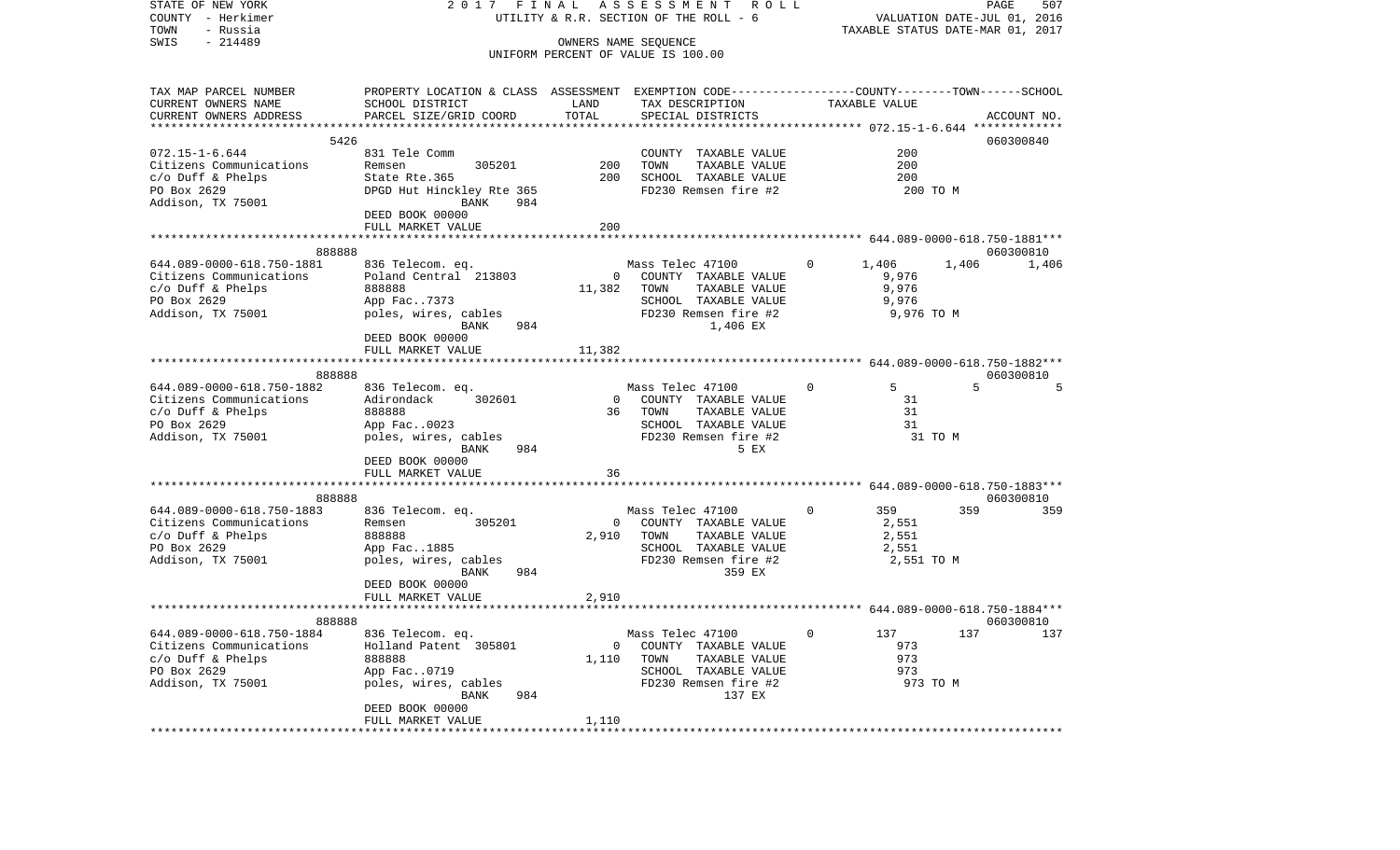| STATE OF NEW YORK<br>COUNTY - Herkimer                  | 2017                                                        | FINAL                | ASSESSMENT<br>R O L L<br>UTILITY & R.R. SECTION OF THE ROLL - 6                                  | VALUATION DATE-JUL 01, 2016                              | PAGE<br>508 |
|---------------------------------------------------------|-------------------------------------------------------------|----------------------|--------------------------------------------------------------------------------------------------|----------------------------------------------------------|-------------|
| TOWN<br>- Russia                                        |                                                             |                      |                                                                                                  | TAXABLE STATUS DATE-MAR 01, 2017                         |             |
| $-214489$<br>SWIS                                       |                                                             | OWNERS NAME SEQUENCE | UNIFORM PERCENT OF VALUE IS 100.00                                                               |                                                          |             |
|                                                         |                                                             |                      |                                                                                                  |                                                          |             |
| TAX MAP PARCEL NUMBER                                   |                                                             |                      | PROPERTY LOCATION & CLASS ASSESSMENT EXEMPTION CODE----------------COUNTY-------TOWN------SCHOOL |                                                          |             |
| CURRENT OWNERS NAME                                     | SCHOOL DISTRICT                                             | LAND                 | TAX DESCRIPTION                                                                                  | TAXABLE VALUE                                            |             |
| CURRENT OWNERS ADDRESS                                  | PARCEL SIZE/GRID COORD                                      | TOTAL                | SPECIAL DISTRICTS                                                                                |                                                          | ACCOUNT NO. |
|                                                         |                                                             |                      |                                                                                                  |                                                          |             |
|                                                         | 811406 West Can. Cdk.                                       |                      |                                                                                                  |                                                          | 060301410   |
| $076.4 - 1 - 3$                                         | 874 Elec-hydro                                              |                      | COUNTY TAXABLE VALUE                                                                             | 17541,392                                                |             |
| Erie Boulevard Hydropower, L.P. Poland Central 213803   |                                                             | 389,400              | TOWN<br>TAXABLE VALUE                                                                            | 17541,392                                                |             |
| Brookfield Renewable Energy Gr Prospect Hydro           |                                                             | 17541,392            | SCHOOL TAXABLE VALUE                                                                             | 17541,392                                                |             |
| Paul Brenton                                            | Hydro Plant Facilities                                      |                      | FD220 Russia fire prot #1                                                                        | 17541,392 TO M                                           |             |
| Brookfield Renewable Energy Gr Powerhouse, 1/2 Dam, etc |                                                             |                      |                                                                                                  |                                                          |             |
| 75 State Street, Suite 2701 ACRES 324.50 BANK           | 984                                                         |                      |                                                                                                  |                                                          |             |
| Boston, MA 02109                                        | EAST-0321832 NRTH-1629244<br>DEED BOOK 866<br><b>PG-171</b> |                      |                                                                                                  |                                                          |             |
|                                                         | FULL MARKET VALUE                                           | 17541,392            |                                                                                                  |                                                          |             |
|                                                         |                                                             |                      |                                                                                                  |                                                          |             |
|                                                         | 811407 Trenton Fls                                          |                      |                                                                                                  |                                                          | 060301560   |
| $082.2 - 1 - 1$                                         | 874 Elec-hydro                                              |                      | COUNTY TAXABLE VALUE                                                                             | 5538,368                                                 |             |
| Erie Boulevard Hydropower, L.P. Poland Central 213803   |                                                             | 111,600              | TOWN<br>TAXABLE VALUE                                                                            | 5538,368                                                 |             |
| Brookfield Renewable Energy Gr Trenton Falls Hydro      |                                                             | 5538,368             | SCHOOL TAXABLE VALUE                                                                             | 5538,368                                                 |             |
| Paul Brenton                                            | Hydro Facilities                                            |                      | FD220 Russia fire prot #1                                                                        | 5538,368 TO M                                            |             |
| Brookfield Renewable Energy Gr 1/2 Dam                  |                                                             |                      |                                                                                                  |                                                          |             |
| 75 State Street, Suite 2701 ACRES                       | 93.10 BANK<br>984                                           |                      |                                                                                                  |                                                          |             |
| Boston, MA 02109                                        | EAST-0318358 NRTH-1620924                                   |                      |                                                                                                  |                                                          |             |
|                                                         | DEED BOOK 866<br><b>PG-202</b>                              |                      |                                                                                                  |                                                          |             |
|                                                         | FULL MARKET VALUE                                           | 5538,368             |                                                                                                  |                                                          |             |
|                                                         | Russia                                                      |                      |                                                                                                  |                                                          |             |
| 644.89-9999-823.36-2001                                 | 883 Gas Trans Impr                                          |                      | COUNTY TAXABLE VALUE                                                                             | 9660,029                                                 |             |
| Iroquois Gas Co                                         | Poland Central 213803                                       | $\mathbf 0$          | TOWN<br>TAXABLE VALUE                                                                            | 9660,029                                                 |             |
| One Corporate Dr                                        | 888888                                                      | 9660,029             | SCHOOL TAXABLE VALUE                                                                             | 9660,029                                                 |             |
| Shelton, CT 06484                                       | 0.8917                                                      |                      | FD220 Russia fire prot #1                                                                        | 9660,029 TO M                                            |             |
|                                                         | gas long trans line                                         |                      |                                                                                                  |                                                          |             |
|                                                         | $0.01$ BANK<br>984<br>ACRES                                 |                      |                                                                                                  |                                                          |             |
|                                                         | FULL MARKET VALUE                                           | 9660,029             |                                                                                                  |                                                          |             |
|                                                         | *****************************                               | **********           |                                                                                                  | *************************** 644.89-9999-823.36-2004 **** |             |
|                                                         | 888888 Outside Plant                                        |                      |                                                                                                  |                                                          |             |
| 644.89-9999-823.36-2004<br>Iroquois Gas Trans System    | 883 Gas Trans Impr<br>Holland Patent 305801                 | $\circ$              | COUNTY TAXABLE VALUE<br>TOWN<br>TAXABLE VALUE                                                    | 1173,243<br>1173,243                                     |             |
| One Corporate Dr Ste 600                                | 888888                                                      | 1173,243             | SCHOOL TAXABLE VALUE                                                                             | 1173,243                                                 |             |
| Shelton, CT 06484                                       | 0.1083                                                      |                      | FD230 Remsen fire #2                                                                             | 1173,243 TO M                                            |             |
|                                                         | GAS LONG TRANS LINE                                         |                      |                                                                                                  |                                                          |             |
|                                                         | 984<br>ACRES<br>$0.01$ BANK                                 |                      |                                                                                                  |                                                          |             |
|                                                         | FULL MARKET VALUE                                           | 1173,243             |                                                                                                  |                                                          |             |
|                                                         |                                                             |                      |                                                                                                  |                                                          |             |
| 813629                                                  |                                                             |                      |                                                                                                  |                                                          | 060301350   |
| $076.4 - 1 - 11$                                        | 872 Elec-Substation                                         |                      | COUNTY TAXABLE VALUE                                                                             | 12,000                                                   |             |
| National Grid                                           | Poland Central 213803                                       | 12,000               | TOWN<br>TAXABLE VALUE                                                                            | 12,000                                                   |             |
| Real Estate Tax Dept                                    | 813629                                                      | 12,000               | SCHOOL TAXABLE VALUE                                                                             | 12,000                                                   |             |
| Attn: Real Estate Tax Dept.                             | west canada creek sub                                       |                      | FD220 Russia fire prot #1                                                                        | 12,000 TO M                                              |             |
| 300 Erie Blvd West<br>Syracuse, NY 13202                | 300.00 DPTH 235.00<br>FRNT<br>0.38 BANK<br>984<br>ACRES     |                      |                                                                                                  |                                                          |             |
|                                                         | EAST-0284188 NRTH-1202945                                   |                      |                                                                                                  |                                                          |             |
|                                                         | FULL MARKET VALUE                                           | 12,000               |                                                                                                  |                                                          |             |
| ******************                                      |                                                             |                      |                                                                                                  |                                                          |             |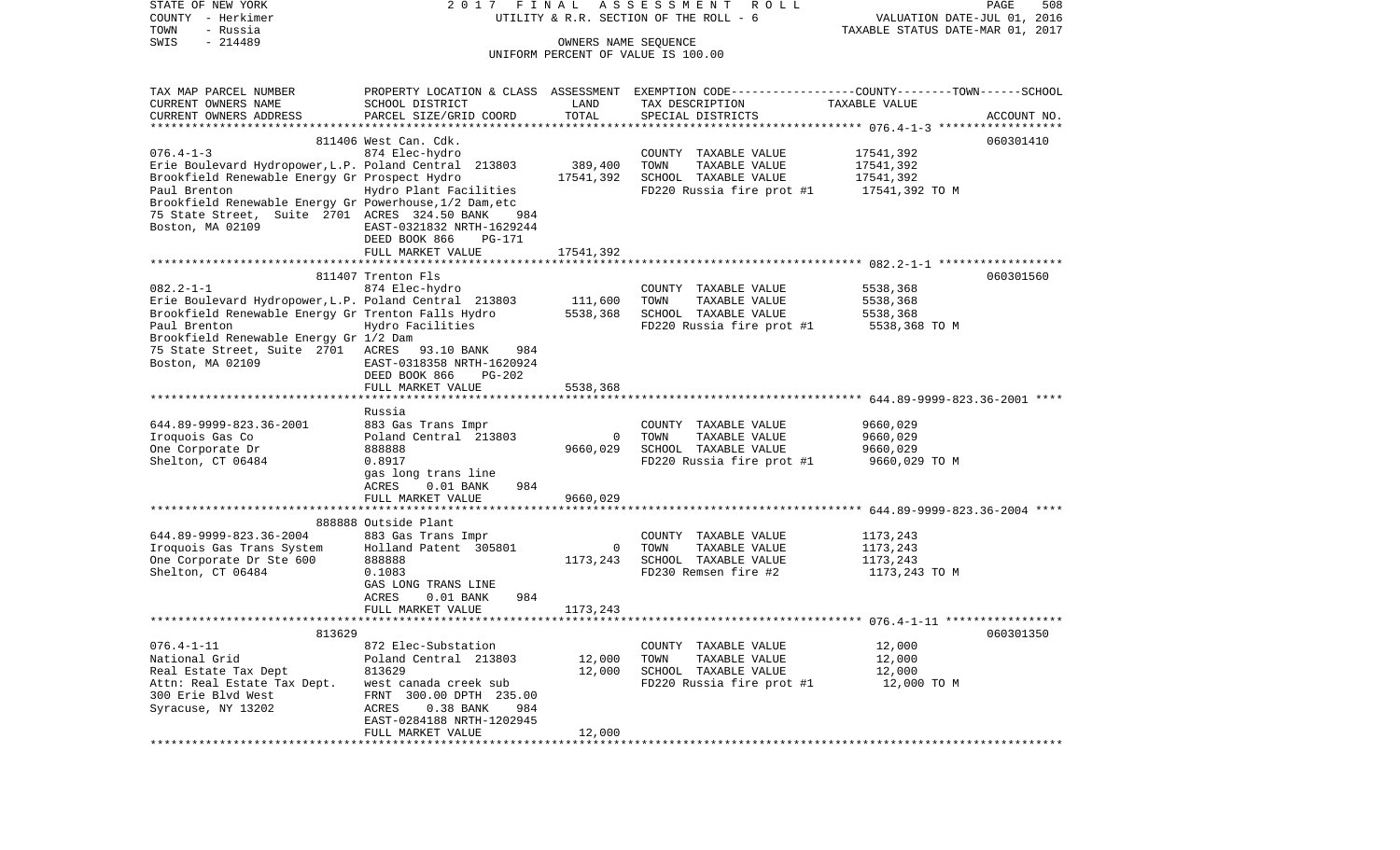STATE OF NEW YORK 2 0 1 7 F I N A L A S S E S S M E N T R O L L PAGE 509VALUATION DATE-JUL 01, 2016 COUNTY - Herkimer **COUNTY** - Herkimer **VELUATION** OF THE ROLL - 6 TOWN - Russia TAXABLE STATUS DATE-MAR 01, 2017 SWIS - 214489 CONNERS NAME SEQUENCE UNIFORM PERCENT OF VALUE IS 100.00TAX MAP PARCEL NUMBER PROPERTY LOCATION & CLASS ASSESSMENT EXEMPTION CODE------------------COUNTY--------TOWN------SCHOOL CURRENT OWNERS NAME SCHOOL DISTRICT LAND TAX DESCRIPTION TAXABLE VALUECURRENT OWNERS ADDRESS PARCEL SIZE/GRID COORD TOTAL SPECIAL DISTRICTS ACCOUNT NO. \*\*\*\*\*\*\*\*\*\*\*\*\*\*\*\*\*\*\*\*\*\*\*\*\*\*\*\*\*\*\*\*\*\*\*\*\*\*\*\*\*\*\*\*\*\*\*\*\*\*\*\*\*\*\*\*\*\*\*\*\*\*\*\*\*\*\*\*\*\*\*\*\*\*\*\*\*\*\*\*\*\*\*\*\*\*\*\*\*\*\*\*\*\*\*\*\*\*\*\*\*\*\* 077.2-2-30 \*\*\*\*\*\*\*\*\*\*\*\*\*\*\*\*\* Military Rd 060301470 077.2-2-30 380 Pub Util Vac COUNTY TAXABLE VALUE 3,700 National Grid **Poland Central 213803** 3,700 TOWN TAXABLE VALUE 3,700 Real Estate Tax Dept  $u$ til vac land  $3,700$  SCHOOL TAXABLE VALUE  $3,700$ Attn: Real Estate Tax Dept ACRES 1.80 BANK 984 FD220 Russia fire prot #1 3,700 TO M 300 Erie Blvd West EAST-0347508 NRTH-1634015Syracuse, NY 13202 FULL MARKET VALUE 3,700 \*\*\*\*\*\*\*\*\*\*\*\*\*\*\*\*\*\*\*\*\*\*\*\*\*\*\*\*\*\*\*\*\*\*\*\*\*\*\*\*\*\*\*\*\*\*\*\*\*\*\*\*\*\*\*\*\*\*\*\*\*\*\*\*\*\*\*\*\*\*\*\*\*\*\*\*\*\*\*\*\*\*\*\*\*\*\*\*\*\*\*\*\*\*\*\*\*\*\*\*\*\*\* 084.3-2-56 \*\*\*\*\*\*\*\*\*\*\*\*\*\*\*\*\* Route 8 060301320084.3-2-56 380 Pub Util Vac COUNTY TAXABLE VALUE 1,800 National Grid Poland Central 213803 1,800 TOWN TAXABLE VALUE 1,800 Real Estate Tax Dept **1,800** util vac land 1,800 SCHOOL TAXABLE VALUE 1,800 Attn: Real Estate Tax Dept fmly cold brook sub FD220 Russia fire prot #1 1,800 TO M 300 Erie Blvd West Lot 63, Royal Grant Syracuse, NY 13202 FRNT 101.30 DPTH 104.16 EAST-0351882 NRTH-1610885 DEED BOOK 857 PG-00569FULL MARKET VALUE 1,800 \*\*\*\*\*\*\*\*\*\*\*\*\*\*\*\*\*\*\*\*\*\*\*\*\*\*\*\*\*\*\*\*\*\*\*\*\*\*\*\*\*\*\*\*\*\*\*\*\*\*\*\*\*\*\*\*\*\*\*\*\*\*\*\*\*\*\*\*\*\*\*\*\*\*\*\*\*\*\*\*\*\*\*\*\*\*\*\*\*\*\*\*\*\*\*\*\*\*\*\*\*\*\* 644.89-9999-132.35-1011 \*\*\*\*812341 Trenton Falls-Wash St#21 644.89-9999-132.35-1011 882 Elec Trans Imp COUNTY TAXABLE VALUE 43,786 National Grid **Poland Central 213803** 0 TOWN TAXABLE VALUE 43,786 Real Est Tax Dept  $812341$  812341 43,786 SCHOOL TAXABLE VALUE 43,786 43,786 Attn: Real Estate Tax Dept. App Fac.1.0000<br>300 Erie Boulevard W F-177 Trenton Falls Wash. Follow FD220 Russia fire prot #1 43,786 TO M T-177 Trenton Falls Wash. Syracuse, NY 13202 FULL MARKET VALUE 43,786 \*\*\*\*\*\*\*\*\*\*\*\*\*\*\*\*\*\*\*\*\*\*\*\*\*\*\*\*\*\*\*\*\*\*\*\*\*\*\*\*\*\*\*\*\*\*\*\*\*\*\*\*\*\*\*\*\*\*\*\*\*\*\*\*\*\*\*\*\*\*\*\*\*\*\*\*\*\*\*\*\*\*\*\*\*\*\*\*\*\*\*\*\*\*\*\*\*\*\*\*\*\*\* 644.89-9999-132.35-1021 \*\*\*\*812349 Trenton Fls-Middlevil#24 644.89-9999-132.35-1021 882 Elec Trans Imp COUNTY TAXABLE VALUE 145,149 National Grid Poland Central 213803 0 TOWN TAXABLE VALUE 145,149 Real Est Tax Dept 612349 812349 145,149 SCHOOL TAXABLE VALUE 145,149 145,149 Attn: Real Estate Tax Dept. app factor 0.8917 FD220 Russia fire prot #1 145,149 TO M 300 Erie Blvd W T-186 Trenton FallsMiddleSyracuse, NY 13202 FULL MARKET VALUE 145,149 \*\*\*\*\*\*\*\*\*\*\*\*\*\*\*\*\*\*\*\*\*\*\*\*\*\*\*\*\*\*\*\*\*\*\*\*\*\*\*\*\*\*\*\*\*\*\*\*\*\*\*\*\*\*\*\*\*\*\*\*\*\*\*\*\*\*\*\*\*\*\*\*\*\*\*\*\*\*\*\*\*\*\*\*\*\*\*\*\*\*\*\*\*\*\*\*\*\*\*\*\*\*\* 644.89-9999-132.35-1024 \*\*\*\* 812349 Trenton Fls-Middlevil#24 644.89-9999-132.35-1024 882 Elec Trans Imp COUNTY TAXABLE VALUE 17,629 National Grid **Holland Patent 305801** 0 TOWN TAXABLE VALUE 17,629 Real Est Tax Dept 612349 812349 17,629 SCHOOL TAXABLE VALUE 17,629 17,629 300 Erie Boulevard W app factor 0.1083 FD220 Russia fire prot #1 17,629 TO M Syracuse, NY 13202 T186 Trenton Fls Middlevi FULL MARKET VALUE 17.629 \*\*\*\*\*\*\*\*\*\*\*\*\*\*\*\*\*\*\*\*\*\*\*\*\*\*\*\*\*\*\*\*\*\*\*\*\*\*\*\*\*\*\*\*\*\*\*\*\*\*\*\*\*\*\*\*\*\*\*\*\*\*\*\*\*\*\*\*\*\*\*\*\*\*\*\*\*\*\*\*\*\*\*\*\*\*\*\*\*\*\*\*\*\*\*\*\*\*\*\*\*\*\*\*\*\*\*\*\*\*\*\*\*\*\*\*\*\*\*\*\*\*\*\*\*\*\*\*\*\*\*\*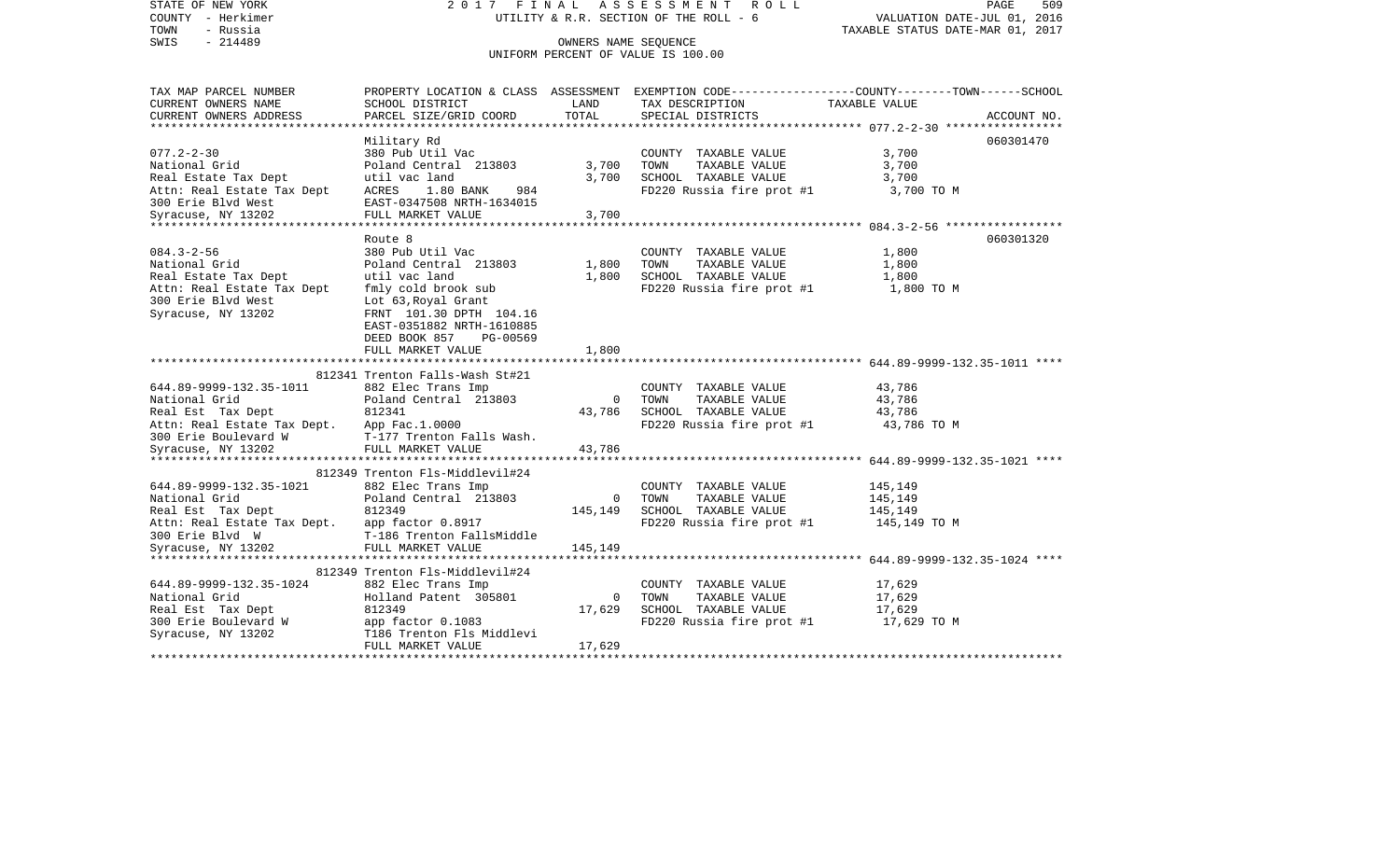| STATE OF NEW YORK        | 2017                             | FINAL          | ASSESSMENT ROLL                        | PAGE<br>510                                                                                     |
|--------------------------|----------------------------------|----------------|----------------------------------------|-------------------------------------------------------------------------------------------------|
| COUNTY - Herkimer        |                                  |                | UTILITY & R.R. SECTION OF THE ROLL - 6 | VALUATION DATE-JUL 01, 2016                                                                     |
| TOWN<br>- Russia         |                                  |                |                                        | TAXABLE STATUS DATE-MAR 01, 2017                                                                |
| $-214489$<br>SWIS        |                                  |                | OWNERS NAME SEQUENCE                   |                                                                                                 |
|                          |                                  |                | UNIFORM PERCENT OF VALUE IS 100.00     |                                                                                                 |
|                          |                                  |                |                                        |                                                                                                 |
| TAX MAP PARCEL NUMBER    |                                  |                |                                        | PROPERTY LOCATION & CLASS ASSESSMENT EXEMPTION CODE---------------COUNTY-------TOWN------SCHOOL |
| CURRENT OWNERS NAME      | SCHOOL DISTRICT                  | LAND           | TAX DESCRIPTION TAXABLE VALUE          |                                                                                                 |
| CURRENT OWNERS ADDRESS   | PARCEL SIZE/GRID COORD           | TOTAL          | SPECIAL DISTRICTS                      | ACCOUNT NO.                                                                                     |
|                          |                                  |                |                                        |                                                                                                 |
|                          | 812362 Trenton-Prospect#23       |                |                                        |                                                                                                 |
| 644.89-9999-132.35-1031  | 882 Elec Trans Imp               |                | COUNTY TAXABLE VALUE                   | 21,692                                                                                          |
| National Grid            | Poland Central 213803            | $\overline{0}$ | TOWN<br>TAXABLE VALUE                  | 21,692                                                                                          |
| Real Est Tax Dept        | 812362                           | 21,692         | SCHOOL TAXABLE VALUE                   | 21,692                                                                                          |
| 300 Erie Boulevard W     | App Fac 1.0000                   |                | FD220 Russia fire prot #1              | 21,692 TO M                                                                                     |
| Syracuse, NY 13202       | T-193 Trenton Prosp #23          |                |                                        |                                                                                                 |
|                          | FULL MARKET VALUE                | 21,692         |                                        |                                                                                                 |
|                          |                                  | *************  |                                        | ***************************** 644.89-9999-132.35-1044 ****                                      |
|                          | 812384 T-P#23, trenton Hydro Tap |                |                                        |                                                                                                 |
| 644.89-9999-132.35-1044  | 882 Elec Trans Imp               |                | COUNTY TAXABLE VALUE                   | 767                                                                                             |
| National Grid            | Holland Patent 305801            | $\overline{0}$ | TOWN<br>TAXABLE VALUE                  | 767                                                                                             |
| Real Est Tax Dept        | 812384                           | 767            | SCHOOL TAXABLE VALUE                   | 767                                                                                             |
| 300 Erie Boulevard W     | App.fac 1.0000                   |                | FD220 Russia fire prot #1              | 767 TO M                                                                                        |
| Syracuse, NY 13202       | Trenton Hydro Tap                |                |                                        |                                                                                                 |
|                          | FULL MARKET VALUE                | 767            |                                        |                                                                                                 |
|                          |                                  |                |                                        |                                                                                                 |
| 888888                   |                                  |                |                                        | 060301260                                                                                       |
| 644.89-9999-132.35-1881  | 884 Elec Dist Out                |                | COUNTY TAXABLE VALUE                   | 460,138                                                                                         |
| National Grid            | Poland Central 213803            | $\overline{0}$ | TOWN<br>TAXABLE VALUE                  | 460,138                                                                                         |
| Real Estate Tax Dept     | 888888                           | 460,138        | SCHOOL TAXABLE VALUE                   | 460,138                                                                                         |
| 300 Erie Blvd West       | Poles,wires,cables,etc           |                | FD220 Russia fire prot #1              | 460,138 TO M                                                                                    |
| Syracuse, NY 13202       | App Fac0.4735                    |                |                                        |                                                                                                 |
|                          | BANK<br>984                      |                |                                        |                                                                                                 |
|                          | DEED BOOK 00000                  |                |                                        |                                                                                                 |
|                          | FULL MARKET VALUE                | 460,138        |                                        |                                                                                                 |
|                          |                                  |                |                                        |                                                                                                 |
| 888888                   |                                  |                |                                        | 060301200                                                                                       |
| 644.89-9999-132.35-1882  | 884 Elec Dist Out                |                | COUNTY TAXABLE VALUE                   | 6,414                                                                                           |
| National Grid            | 302601<br>Adirondack             | $\overline{0}$ | TOWN<br>TAXABLE VALUE                  | 6,414                                                                                           |
| Real Estate Tax Dept     | Outside Plant                    | 6,414          | SCHOOL TAXABLE VALUE                   | 6,414                                                                                           |
| 300 Erie Blvd West       | Poles, wires, cables, etc        |                | FD230 Remsen fire #2                   | 6,414 TO M                                                                                      |
| Syracuse, NY 13202       | App Fac.0066                     |                |                                        |                                                                                                 |
|                          | BANK<br>984                      |                |                                        |                                                                                                 |
|                          | DEED BOOK 00000                  |                |                                        |                                                                                                 |
|                          | FULL MARKET VALUE                | 6,414          |                                        |                                                                                                 |
|                          |                                  |                |                                        |                                                                                                 |
| 888888                   |                                  |                |                                        | 060301230                                                                                       |
| 644.89-9999-132.35-1883  | 884 Elec Dist Out                |                | COUNTY TAXABLE VALUE                   | 189,886                                                                                         |
| National Grid            | 305201<br>Remsen                 | $\overline{0}$ | TOWN<br>TAXABLE VALUE                  | 189,886                                                                                         |
| Real Estate Tax Dept     | Outside Plant                    | 189,886        | SCHOOL TAXABLE VALUE                   | 189,886                                                                                         |
| 300 Erie Blvd West       | Poles, wires, cables, etc        |                | FD230 Remsen fire #2                   | 189,886 TO M                                                                                    |
| Syracuse, NY 13202       | App Fac 0.1954                   |                |                                        |                                                                                                 |
|                          | 984<br>BANK                      |                |                                        |                                                                                                 |
|                          | DEED BOOK 00000                  |                |                                        |                                                                                                 |
|                          | FULL MARKET VALUE                | 189,886        |                                        |                                                                                                 |
| ************************ | ***************************      |                |                                        |                                                                                                 |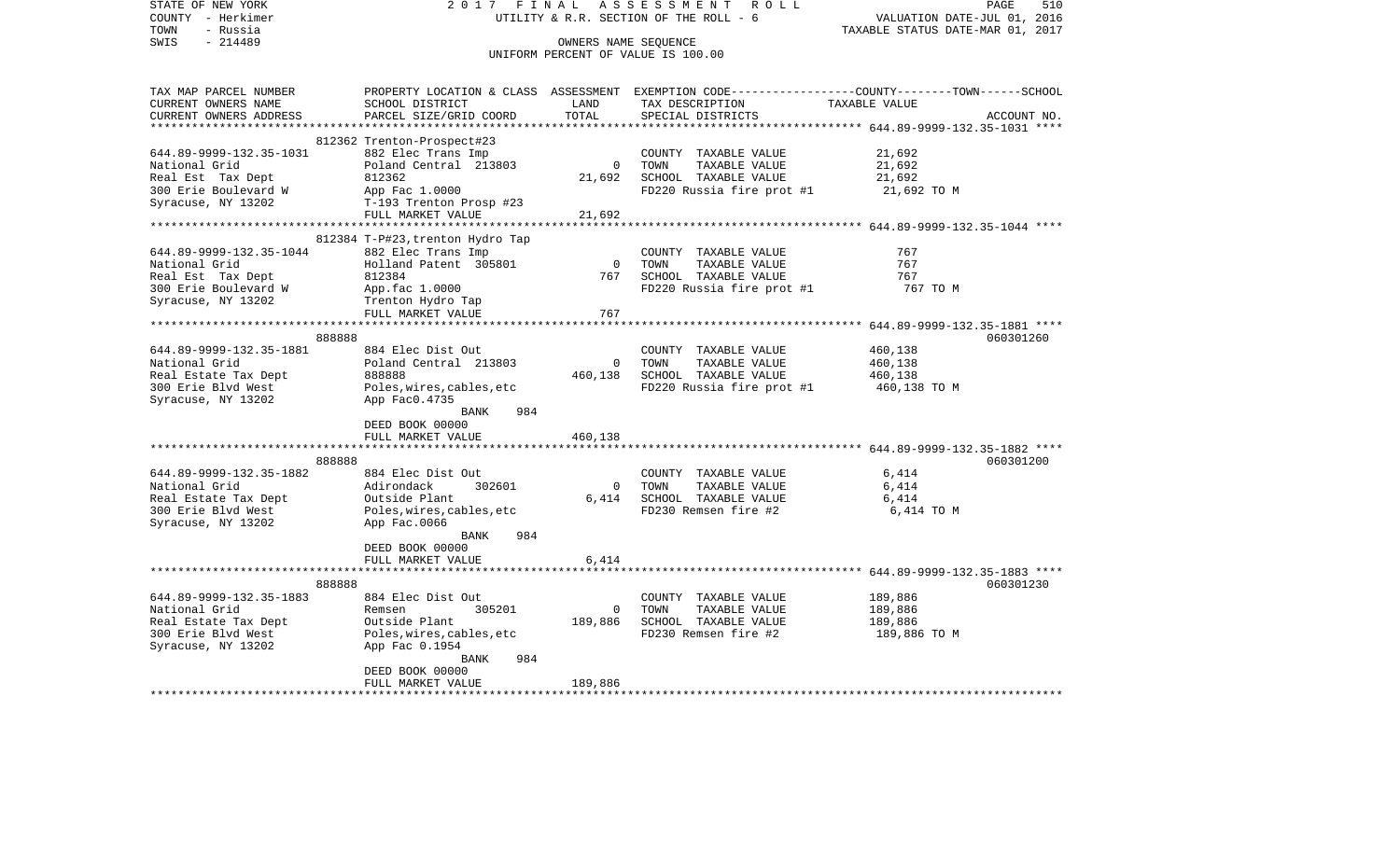| STATE OF NEW YORK<br>COUNTY - Herkimer<br>TOWN<br>- Russia | 2 0 1 7                                                                                         | FINAL          | ASSESSMENT<br>ROLL<br>UTILITY & R.R. SECTION OF THE ROLL - 6 |          | VALUATION DATE-JUL 01,<br>TAXABLE STATUS DATE-MAR 01, 2017 |               | PAGE<br>511<br>2016 |
|------------------------------------------------------------|-------------------------------------------------------------------------------------------------|----------------|--------------------------------------------------------------|----------|------------------------------------------------------------|---------------|---------------------|
| SWIS<br>$-214489$                                          |                                                                                                 |                | OWNERS NAME SEQUENCE<br>UNIFORM PERCENT OF VALUE IS 100.00   |          |                                                            |               |                     |
| TAX MAP PARCEL NUMBER                                      | PROPERTY LOCATION & CLASS ASSESSMENT EXEMPTION CODE---------------COUNTY-------TOWN------SCHOOL |                |                                                              |          |                                                            |               |                     |
| CURRENT OWNERS NAME<br>CURRENT OWNERS ADDRESS              | SCHOOL DISTRICT<br>PARCEL SIZE/GRID COORD                                                       | LAND<br>TOTAL  | TAX DESCRIPTION<br>SPECIAL DISTRICTS                         |          | TAXABLE VALUE                                              |               | ACCOUNT NO.         |
|                                                            |                                                                                                 | *******        |                                                              |          | ********* 644.89-9999-132.35-1884 ****                     |               |                     |
| 888888                                                     |                                                                                                 |                |                                                              |          |                                                            |               | 060301290           |
| 644.89-9999-132.35-1884                                    | 874 Elec-hydro                                                                                  |                | COUNTY TAXABLE VALUE                                         |          | 315,343                                                    |               |                     |
| National Grid                                              | Holland Patent 305801                                                                           | $\mathbf{0}$   | TOWN<br>TAXABLE VALUE                                        |          | 315,343                                                    |               |                     |
| Real Estate Tax Dept                                       | Outside Plant                                                                                   | 315,343        | SCHOOL TAXABLE VALUE                                         |          | 315,343                                                    |               |                     |
| 300 Erie Blvd West<br>Syracuse, NY 13202                   | Poles, wires, cabels, eyc<br>App Fac 0.3245<br>BANK<br>984                                      |                | FD220 Russia fire prot #1                                    |          | 315,343 TO M                                               |               |                     |
|                                                            | DEED BOOK 00000                                                                                 |                |                                                              |          |                                                            |               |                     |
|                                                            | FULL MARKET VALUE                                                                               | 315,343        |                                                              |          |                                                            |               |                     |
|                                                            | ********************                                                                            | **********     |                                                              |          |                                                            |               |                     |
|                                                            | 44003 Southside Rd.                                                                             |                |                                                              |          |                                                            |               | 0022322             |
| $077.12 - 2 - 5.2$                                         | 831 Tele Comm                                                                                   |                | COUNTY TAXABLE VALUE                                         |          | 5,800                                                      |               |                     |
| Newport Telephone Co Inc<br>Bridge St                      | Poland Central 213803<br>044003                                                                 | 4,500<br>5,800 | TOWN<br>TAXABLE VALUE<br>SCHOOL TAXABLE VALUE                |          | 5,800<br>5,800                                             |               |                     |
| Newport, NY 13416                                          | southside road switching                                                                        |                | FD220 Russia fire prot #1                                    |          | 5,800 TO M                                                 |               |                     |
|                                                            | FRNT 145.00 DPTH<br>64.00                                                                       |                |                                                              |          |                                                            |               |                     |
|                                                            | ACRES<br>$0.09$ BANK<br>984                                                                     |                |                                                              |          |                                                            |               |                     |
|                                                            | EAST-0342776 NRTH-1633912                                                                       |                |                                                              |          |                                                            |               |                     |
|                                                            | DEED BOOK 731<br>$PG-70$<br>FULL MARKET VALUE                                                   | 5,800          |                                                              |          |                                                            |               |                     |
|                                                            |                                                                                                 |                |                                                              |          |                                                            |               |                     |
|                                                            | 888888 Outside Plant                                                                            |                |                                                              |          |                                                            |               | 060300900           |
| 644.089-0000-630.500-1881                                  | 836 Telecom. eq.                                                                                |                | Mass Telec 47100                                             |          | 1,072                                                      | 1,072         | 1,072               |
| Newport Telephone Co Inc                                   | Poland Central 213803                                                                           | $\mathbf{0}$   | COUNTY TAXABLE VALUE                                         |          | 28,633                                                     |               |                     |
| Bridge St                                                  | 888888<br>App Fac .7373                                                                         | 29,705         | TOWN<br>TAXABLE VALUE<br>SCHOOL TAXABLE VALUE                |          | 28,633<br>28,633                                           |               |                     |
| Newport, NY 13416                                          | poles wires cables                                                                              |                | FD220 Russia fire prot #1                                    |          | 28,633 TO M                                                |               |                     |
|                                                            | DEED BOOK 00000                                                                                 |                | 1,072 EX                                                     |          |                                                            |               |                     |
|                                                            | FULL MARKET VALUE                                                                               | 29,705         |                                                              |          |                                                            |               |                     |
|                                                            |                                                                                                 |                |                                                              |          |                                                            |               |                     |
|                                                            | 888888 Outside Plant                                                                            |                |                                                              | $\Omega$ |                                                            | $\mathcal{L}$ | 060300900<br>3      |
| 644.089-0000-630.500-1882<br>Newport Telephone Co Inc      | 836 Telecom. eq.<br>Adirondack<br>302601                                                        | $\circ$        | Mass Telec 47100<br>COUNTY TAXABLE VALUE                     |          | 3<br>90                                                    |               |                     |
| Bridge St                                                  | 888888                                                                                          | 93             | TOWN<br>TAXABLE VALUE                                        |          | 90                                                         |               |                     |
| Newport, NY 13416                                          | App Fac .0023                                                                                   |                | SCHOOL TAXABLE VALUE                                         |          | 90                                                         |               |                     |
|                                                            | poles wires cables                                                                              |                | FD220 Russia fire prot #1                                    |          | 90 TO M                                                    |               |                     |
|                                                            | DEED BOOK 00000                                                                                 |                | 3 EX                                                         |          |                                                            |               |                     |
|                                                            | FULL MARKET VALUE<br>*************************                                                  | 93             | *****************                                            |          | ****************** 644.089-0000-630.500-1883***            |               |                     |
|                                                            | 888888 Outside Plant                                                                            |                |                                                              |          |                                                            |               | 060300900           |
| 644.089-0000-630.500-1883                                  | 836 Telecom. eq.                                                                                |                | Mass Telec 47100                                             | 0        | 275                                                        | 275           | 275                 |
| Newport Telephone Co Inc                                   | Remsen<br>305201                                                                                | $\mathbf 0$    | COUNTY TAXABLE VALUE                                         |          | 7,320                                                      |               |                     |
| Bridge St                                                  | 888888                                                                                          | 7,595          | TOWN<br>TAXABLE VALUE                                        |          | 7,320                                                      |               |                     |
| Newport, NY 13416                                          | App Fac .1885                                                                                   |                | SCHOOL TAXABLE VALUE                                         |          | 7,320                                                      |               |                     |
|                                                            | poles wires cables<br>DEED BOOK 00000                                                           |                | FD220 Russia fire prot #1<br>275 EX                          |          | 7,320 TO M                                                 |               |                     |
|                                                            | FULL MARKET VALUE                                                                               | 7,595          |                                                              |          |                                                            |               |                     |
|                                                            |                                                                                                 |                |                                                              |          |                                                            |               |                     |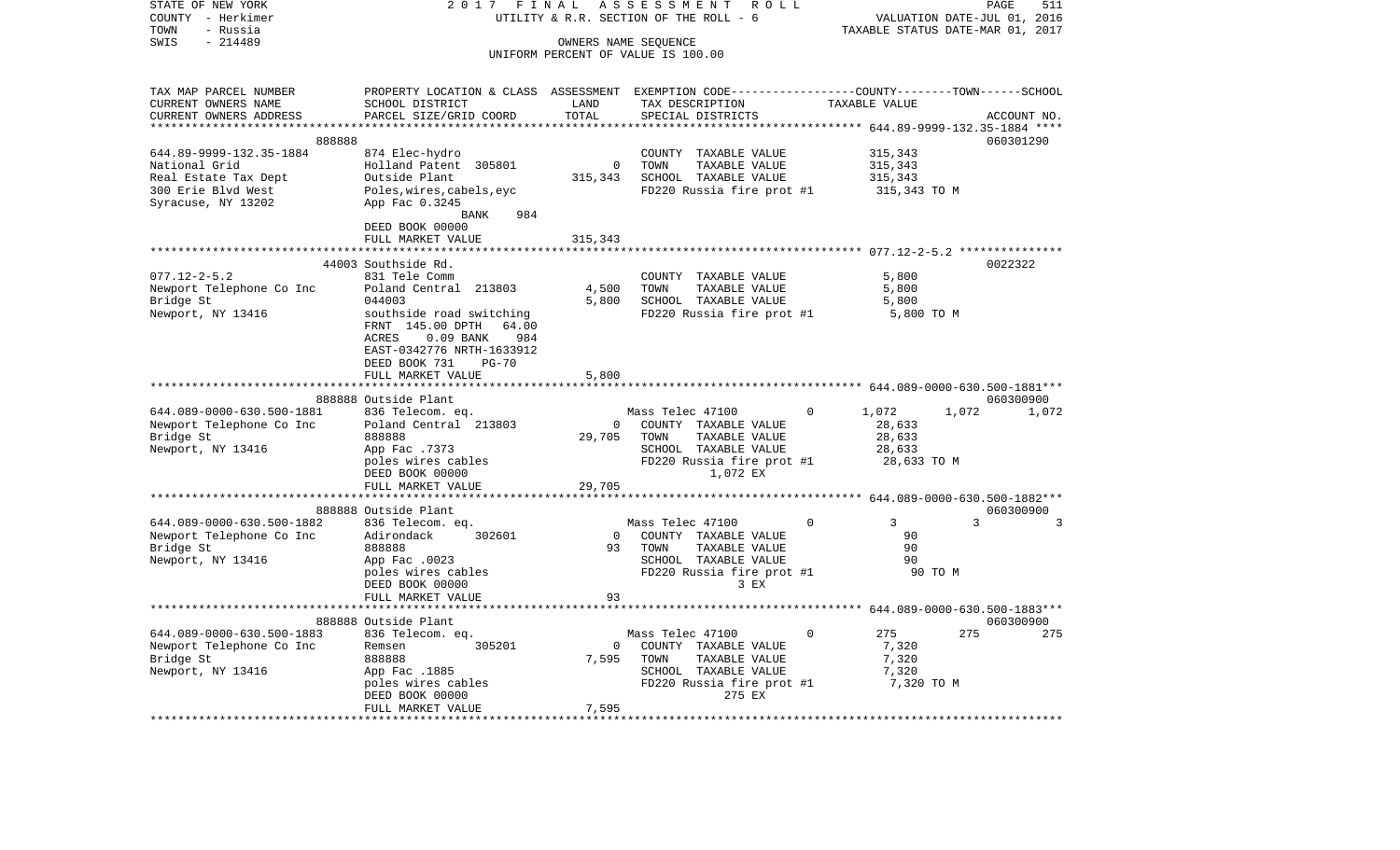| STATE OF NEW YORK                | 2017 FINAL                                                                                       |                | ASSESSMENT<br>R O L L                                      |              |                                  | PAGE | 512         |
|----------------------------------|--------------------------------------------------------------------------------------------------|----------------|------------------------------------------------------------|--------------|----------------------------------|------|-------------|
| COUNTY - Herkimer                |                                                                                                  |                | UTILITY & R.R. SECTION OF THE ROLL - 6                     |              | VALUATION DATE-JUL 01, 2016      |      |             |
| TOWN<br>- Russia                 |                                                                                                  |                |                                                            |              | TAXABLE STATUS DATE-MAR 01, 2017 |      |             |
| $-214489$<br>SWIS                |                                                                                                  |                | OWNERS NAME SEQUENCE<br>UNIFORM PERCENT OF VALUE IS 100.00 |              |                                  |      |             |
|                                  |                                                                                                  |                |                                                            |              |                                  |      |             |
| TAX MAP PARCEL NUMBER            | PROPERTY LOCATION & CLASS ASSESSMENT EXEMPTION CODE----------------COUNTY-------TOWN------SCHOOL |                |                                                            |              |                                  |      |             |
| CURRENT OWNERS NAME              | SCHOOL DISTRICT                                                                                  | LAND           | TAX DESCRIPTION                                            |              | TAXABLE VALUE                    |      |             |
| CURRENT OWNERS ADDRESS           | PARCEL SIZE/GRID COORD                                                                           | TOTAL          | SPECIAL DISTRICTS                                          |              |                                  |      | ACCOUNT NO. |
|                                  |                                                                                                  |                |                                                            |              |                                  |      |             |
|                                  | 888888 Outside Plant                                                                             |                |                                                            |              |                                  |      | 060300900   |
| 644.089-0000-630.500-1884        | 836 Telecom. eq.                                                                                 |                | Mass Telec 47100                                           | $\circ$      | 105                              | 105  | 105         |
| Newport Telephone Co Inc         | Holland Patent 305801                                                                            |                | 0 COUNTY TAXABLE VALUE                                     |              | 2,792                            |      |             |
| Bridge St                        | 888888                                                                                           | 2,897          | TAXABLE VALUE<br>TOWN                                      |              | 2,792                            |      |             |
| Newport, NY 13416                | App Fac .0719                                                                                    |                | SCHOOL TAXABLE VALUE<br>FD220 Russia fire prot #1          |              | 2,792<br>2,792 TO M              |      |             |
|                                  | poles wires cables<br>DEED BOOK 00000                                                            |                | 105 EX                                                     |              |                                  |      |             |
|                                  | FULL MARKET VALUE                                                                                | 2,897          |                                                            |              |                                  |      |             |
|                                  |                                                                                                  |                |                                                            |              |                                  |      |             |
| 888888                           |                                                                                                  |                |                                                            |              |                                  |      | 060300960   |
| 644.089-0000-631.900-1881        | 836 Telecom. eq.                                                                                 |                | Mass Telec 47100                                           | $\circ$      | 854                              | 854  | 854         |
| Verizon New York Inc.            | Poland Central 213803                                                                            | $\Omega$       | COUNTY TAXABLE VALUE                                       |              | 7,077                            |      |             |
| Prop Tax Depart                  | Outside Plant                                                                                    | 7,931          | TAXABLE VALUE<br>TOWN                                      |              | 7,077                            |      |             |
| c/o Duff & Phelps                | Poles,wires,cables,etc                                                                           |                | SCHOOL TAXABLE VALUE                                       |              | 7,077                            |      |             |
| PO Box 2749                      | App Fac .7373                                                                                    |                | FD220 Russia fire prot #1                                  |              | 7,077 TO M                       |      |             |
| Addison, 75001                   | BANK<br>984                                                                                      |                | 854 EX                                                     |              |                                  |      |             |
|                                  | FULL MARKET VALUE                                                                                | 7,931          |                                                            |              |                                  |      |             |
| 888888                           |                                                                                                  |                | ***************************** 644.089-0000-631.900-1882*** |              |                                  |      | 060300960   |
| 644.089-0000-631.900-1882        | 836 Telecom. eq.                                                                                 |                | Mass Telec 47100                                           | $\mathbf{0}$ | 3 <sup>7</sup>                   | 3    | 3           |
| Verizon New York Inc.            | Adirondack<br>302601                                                                             | $\overline{0}$ | COUNTY TAXABLE VALUE                                       |              | 22                               |      |             |
| Prop Tax Depart                  | Outside Plant                                                                                    |                | 25 TOWN<br>TAXABLE VALUE                                   |              | 22                               |      |             |
|                                  |                                                                                                  |                | SCHOOL TAXABLE VALUE                                       |              | 22                               |      |             |
| c/o Duff & Phelps<br>PO Box 2749 | Poles,wires,cables,etc<br>App Fac .0023<br>App Fac .0023                                         |                | FD220 Russia fire prot #1 22 TO M                          |              |                                  |      |             |
| Addison, 75001                   | 984<br>BANK                                                                                      |                | 3 EX                                                       |              |                                  |      |             |
|                                  | FULL MARKET VALUE                                                                                | 25             |                                                            |              |                                  |      |             |
|                                  |                                                                                                  |                |                                                            |              |                                  |      |             |
| 888888                           |                                                                                                  |                |                                                            |              |                                  |      | 060300960   |
| 644.089-0000-631.900-1883        | 836 Telecom. eq.                                                                                 |                | Mass Telec 47100                                           | $\mathbf 0$  | 219                              | 219  | 219         |
| Verizon New York Inc.            | 305201<br>Remsen                                                                                 |                | COUNTY TAXABLE VALUE                                       |              | 1,809                            |      |             |
| Prop Tax Depart                  | Outside Plant                                                                                    | 2,028          | TOWN<br>TAXABLE VALUE                                      |              | 1,809                            |      |             |
| $c/O$ Duff & Phelps              | Poles, wires, cables, etc                                                                        |                | SCHOOL TAXABLE VALUE                                       |              | 1,809                            |      |             |
| PO Box 2749                      | App Fac . 1885                                                                                   |                | FD220 Russia fire prot #1<br>219 EX                        |              | 1,809 TO M                       |      |             |
| Addison, 75001                   | 984<br>BANK<br>FULL MARKET VALUE                                                                 | 2,028          |                                                            |              |                                  |      |             |
|                                  |                                                                                                  |                |                                                            |              |                                  |      |             |
| 888888                           |                                                                                                  |                |                                                            |              |                                  |      | 060300960   |
| 644.089-0000-631.900-1884        | 836 Telecom. eq.                                                                                 |                | Mass Telec 47100                                           | $\mathbf 0$  | 83                               | 83   | 83          |
| Verizon New York Inc.            | Holland Patent 305801                                                                            |                | 0 COUNTY TAXABLE VALUE                                     |              | 690                              |      |             |
| Prop Tax Depart                  | Outside Plant                                                                                    |                | 773 TOWN<br>TAXABLE VALUE                                  |              | 690                              |      |             |
| $c/o$ Duff & Phelps              | Poles, wires, cables, etc                                                                        |                | SCHOOL TAXABLE VALUE                                       |              | 690                              |      |             |
|                                  | App Fac .0719                                                                                    |                | FD220 Russia fire prot #1                                  |              | 690 TO M                         |      |             |
| PO Box 2749<br>Addison, 75001    | 984<br>BANK                                                                                      |                | 83 EX                                                      |              |                                  |      |             |
|                                  | FULL MARKET VALUE                                                                                | 773            |                                                            |              |                                  |      |             |
|                                  |                                                                                                  |                |                                                            |              |                                  |      |             |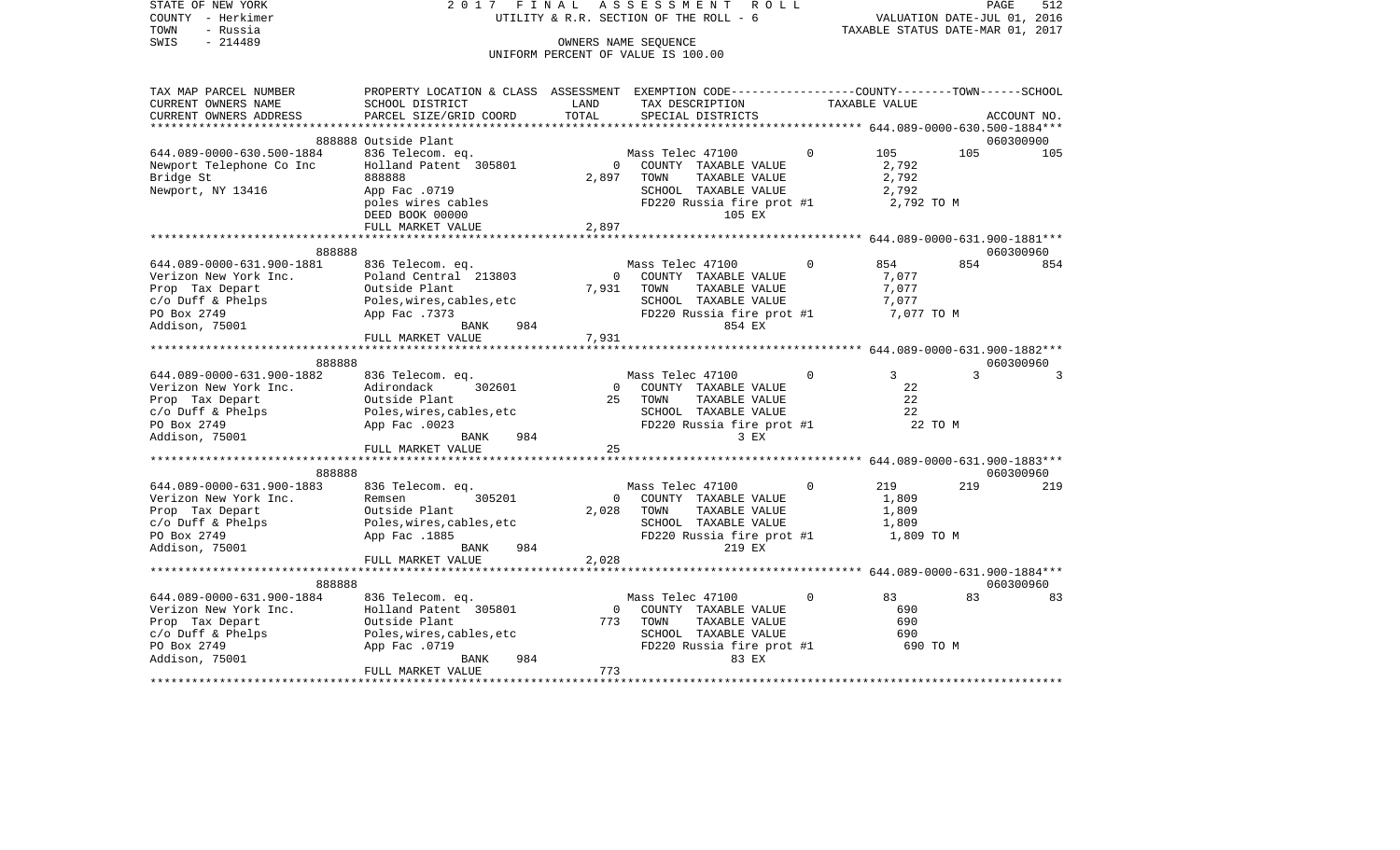| STATE OF NEW YORK<br>COUNTY - Herkimer<br>- Russia<br>TOWN<br>$-214489$<br>SWIS |                                                                                                        |                | 2017 FINAL ASSESSMENT<br>R O L L<br>UTILITY & R.R. SECTION OF THE ROLL - 6<br>OWNERS NAME SEQUENCE<br>UNIFORM PERCENT OF VALUE IS 100.00 | VALUATION DATE-JUL 01, 2016<br>TAXABLE STATUS DATE-MAR 01, 2017 | PAGE<br>513 |
|---------------------------------------------------------------------------------|--------------------------------------------------------------------------------------------------------|----------------|------------------------------------------------------------------------------------------------------------------------------------------|-----------------------------------------------------------------|-------------|
| TAX MAP PARCEL NUMBER<br>CURRENT OWNERS NAME                                    | SCHOOL DISTRICT                                                                                        | LAND           | PROPERTY LOCATION & CLASS ASSESSMENT EXEMPTION CODE---------------COUNTY-------TOWN-----SCHOOL<br>TAX DESCRIPTION                        | TAXABLE VALUE                                                   |             |
| CURRENT OWNERS ADDRESS                                                          | PARCEL SIZE/GRID COORD                                                                                 | TOTAL          | SPECIAL DISTRICTS                                                                                                                        |                                                                 | ACCOUNT NO. |
| *********************                                                           |                                                                                                        |                |                                                                                                                                          |                                                                 |             |
|                                                                                 | Lanning, Grant Rd                                                                                      |                |                                                                                                                                          |                                                                 | 060300720   |
| $083.2 - 1 - 3$                                                                 | 822 Water supply<br>Poland Central 213803                                                              | 1077,900       | COUNTY TAXABLE VALUE<br>TOWN<br>TAXABLE VALUE                                                                                            | 1077,900<br>1077,900                                            |             |
| Village Of Herkimer<br>120 Green St                                             | Merged All                                                                                             | 1077,900       | SCHOOL TAXABLE VALUE                                                                                                                     | 1077,900                                                        |             |
| Herkimer, NY 13350                                                              | Nov. 2010                                                                                              |                | FD220 Russia fire prot #1                                                                                                                | 1077,900 TO M                                                   |             |
|                                                                                 | BW<br>FRNT32361.00 DPTH<br>ACRES 2317.00 BANK<br>984<br>EAST-0341035 NRTH-1619835<br>FULL MARKET VALUE | 1077,900       |                                                                                                                                          |                                                                 |             |
|                                                                                 |                                                                                                        |                |                                                                                                                                          |                                                                 |             |
| $083.3 - 2 - 3$                                                                 | Military                                                                                               |                |                                                                                                                                          |                                                                 | 060300570   |
| Village Of Herkimer                                                             | 822 Water supply<br>Poland Central 213803                                                              | 53,800         | COUNTY TAXABLE VALUE<br>TOWN<br>TAXABLE VALUE                                                                                            | 53,800<br>53,800                                                |             |
| 120 Green St                                                                    | Lot 87 Rg                                                                                              | 53,800         | SCHOOL TAXABLE VALUE                                                                                                                     | 53,800                                                          |             |
| Herkimer, NY 13350                                                              | 34 Acres<br>Mower Lot<br>ACRES 34.00 BANK<br>984<br>EAST-0333233 NRTH-1614260<br>FULL MARKET VALUE     | 53,800         | FD220 Russia fire prot #1                                                                                                                | 53,800 TO M                                                     |             |
|                                                                                 |                                                                                                        |                |                                                                                                                                          |                                                                 |             |
|                                                                                 | Military                                                                                               |                |                                                                                                                                          |                                                                 | 060300030   |
| $083.3 - 2 - 5$                                                                 | 822 Water supply                                                                                       |                | COUNTY TAXABLE VALUE                                                                                                                     | 43,000                                                          |             |
| Village Of Herkimer                                                             | Poland Central 213803                                                                                  | 39,600         | TOWN<br>TAXABLE VALUE                                                                                                                    | 43,000                                                          |             |
| 120 Green St                                                                    | 214402                                                                                                 | 43,000         | SCHOOL TAXABLE VALUE                                                                                                                     | 43,000                                                          |             |
| Herkimer, NY 13350                                                              | water supply house & barn<br>6.70 BANK<br>ACRES<br>984<br>EAST-0333994 NRTH-1614279                    |                | FD220 Russia fire prot #1                                                                                                                | 43,000 TO M                                                     |             |
|                                                                                 | FULL MARKET VALUE                                                                                      | 43,000         |                                                                                                                                          |                                                                 |             |
|                                                                                 | 214401 Mill Rd                                                                                         |                |                                                                                                                                          |                                                                 | 060300090   |
| 644.89-9999-221.55-1001                                                         | 826 Water Transm                                                                                       |                | COUNTY TAXABLE VALUE                                                                                                                     | 84,633                                                          |             |
| Village Of Herkimer                                                             | Poland Central 213803                                                                                  | $\overline{0}$ | TOWN<br>TAXABLE VALUE                                                                                                                    | 84,633                                                          |             |
| 120 Green St                                                                    | 888888                                                                                                 | 84,633         | SCHOOL TAXABLE VALUE                                                                                                                     | 84,633                                                          |             |
| Herkimer, NY 13350                                                              | App Pac 1.0000<br>16" water main<br><b>BANK</b><br>984                                                 |                | FD220 Russia fire prot #1                                                                                                                | 84,633 TO M                                                     |             |
|                                                                                 | DEED BOOK 00000                                                                                        |                |                                                                                                                                          |                                                                 |             |
|                                                                                 | FULL MARKET VALUE                                                                                      | 84,633         |                                                                                                                                          |                                                                 |             |
|                                                                                 |                                                                                                        |                |                                                                                                                                          |                                                                 |             |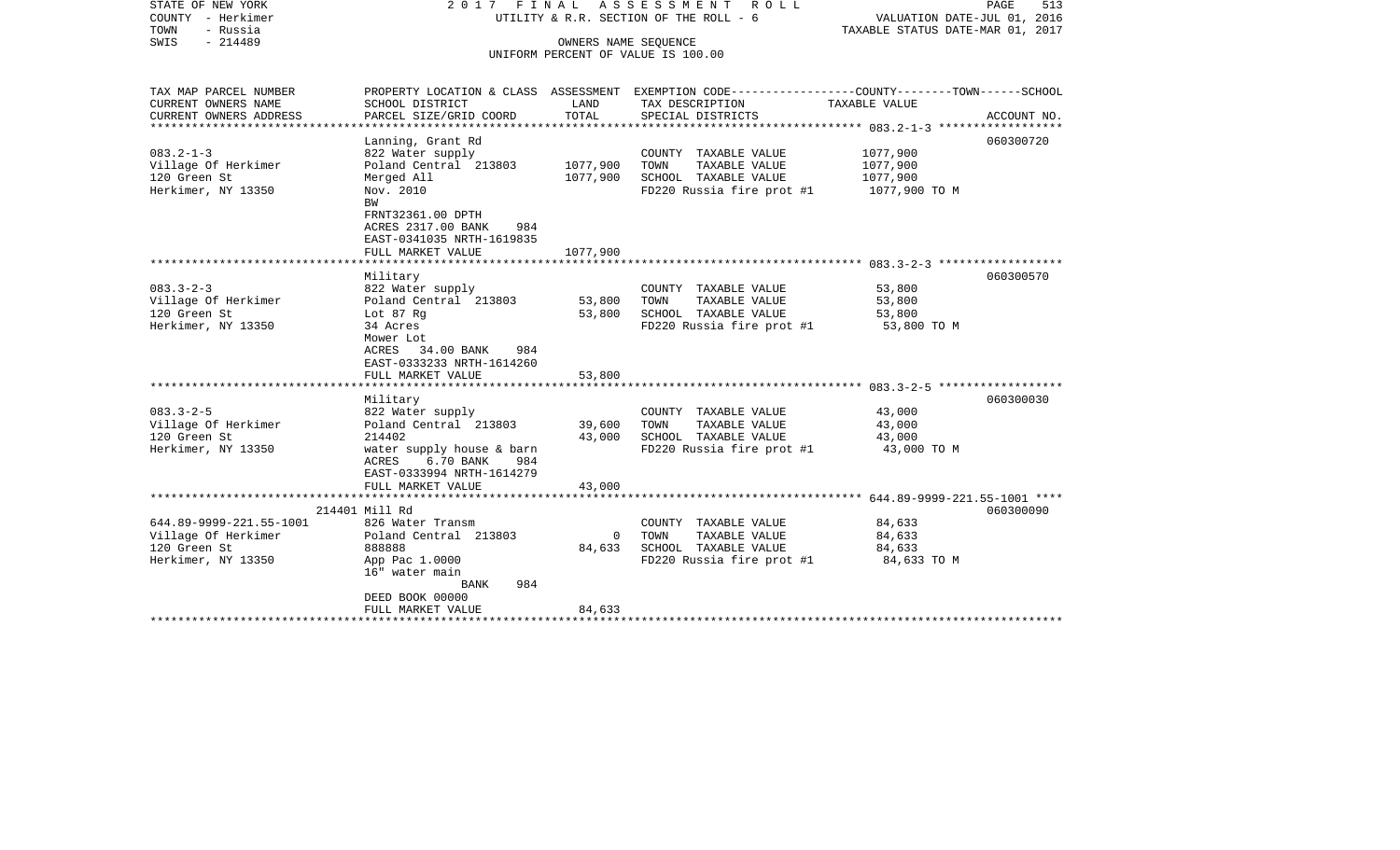| STATE OF NEW YORK | 2017 FINAL ASSESSMENT ROLL             | 514<br>PAGE                      |
|-------------------|----------------------------------------|----------------------------------|
| COUNTY - Herkimer | UTILITY & R.R. SECTION OF THE ROLL - 6 | VALUATION DATE-JUL 01, 2016      |
| TOWN<br>- Russia  |                                        | TAXABLE STATUS DATE-MAR 01, 2017 |
| SWIS<br>- 214489  |                                        | RPS150/V04/L015                  |
|                   | UNIFORM PERCENT OF VALUE IS 100.00     | CURRENT DATE 6/20/2017           |
|                   |                                        |                                  |

#### \*\*\* S P E C I A L D I S T R I C T S U M M A R Y \*\*\*

| CODE | DISTRICT NAME                                | TOTAL<br>PARCELS | EXTENSION<br>TYPE.      | EXTENSION<br>VALUE | AD VALOREM<br>VALUE   | EXEMPT<br>AMOUNT | TAXABLE<br><b>VALUE</b> |
|------|----------------------------------------------|------------------|-------------------------|--------------------|-----------------------|------------------|-------------------------|
|      | FD220 Russia fire pr<br>FD230 Remsen fire #2 |                  | 26 ТОТАL М<br>8 ТОТАL М |                    | 35077,973<br>1385,181 | 2.614<br>1,907   | 35075,359<br>1383,274   |

#### \*\*\* S C H O O L D I S T R I C T S U M M A R Y \*\*\*

| CODE                                 | DISTRICT NAME                                                | TOTAL<br>PARCELS  | ASSESSED<br>LAND | ASSESSED<br>TOTAL                         | <b>EXEMPT</b><br>AMOUNT   | TOTAL<br>TAXABLE                          | STAR<br>AMOUNT | <b>STAR</b><br>TAXABLE                    |
|--------------------------------------|--------------------------------------------------------------|-------------------|------------------|-------------------------------------------|---------------------------|-------------------------------------------|----------------|-------------------------------------------|
| 213803<br>302601<br>305201<br>305801 | Poland Central<br>Adirondack<br>Remsen<br>Holland Patent Cen | 18<br>4<br>ל<br>⇁ | 1694,300<br>200  | 34742,205<br>6,568<br>202,619<br>1511,762 | 3,332<br>11<br>853<br>325 | 34738,873<br>6,557<br>201,766<br>1511,437 |                | 34738,873<br>6,557<br>201,766<br>1511,437 |
|                                      | SUB-TOTAL                                                    | 34                | 1694,500         | 36463,154                                 | 4,521                     | 36458,633                                 |                | 36458,633                                 |
|                                      | TOTAL                                                        | 34                | 1694,500         | 36463,154                                 | 4,521                     | 36458,633                                 |                | 36458,633                                 |

#### \*\*\* S Y S T E M C O D E S S U M M A R Y \*\*\*

#### NO SYSTEM EXEMPTIONS AT THIS LEVEL

| CODE  | DESCRIPTION         | TOTAL<br>PARCELS           | COUNTY         | TOWN           | SCHOOL         |
|-------|---------------------|----------------------------|----------------|----------------|----------------|
| 47100 | Mass Telec<br>TOTAL | ᅩᇫ<br>1 <sub>0</sub><br>ᅩᇫ | 4,521<br>4,521 | 4,521<br>4,521 | 4,521<br>4,521 |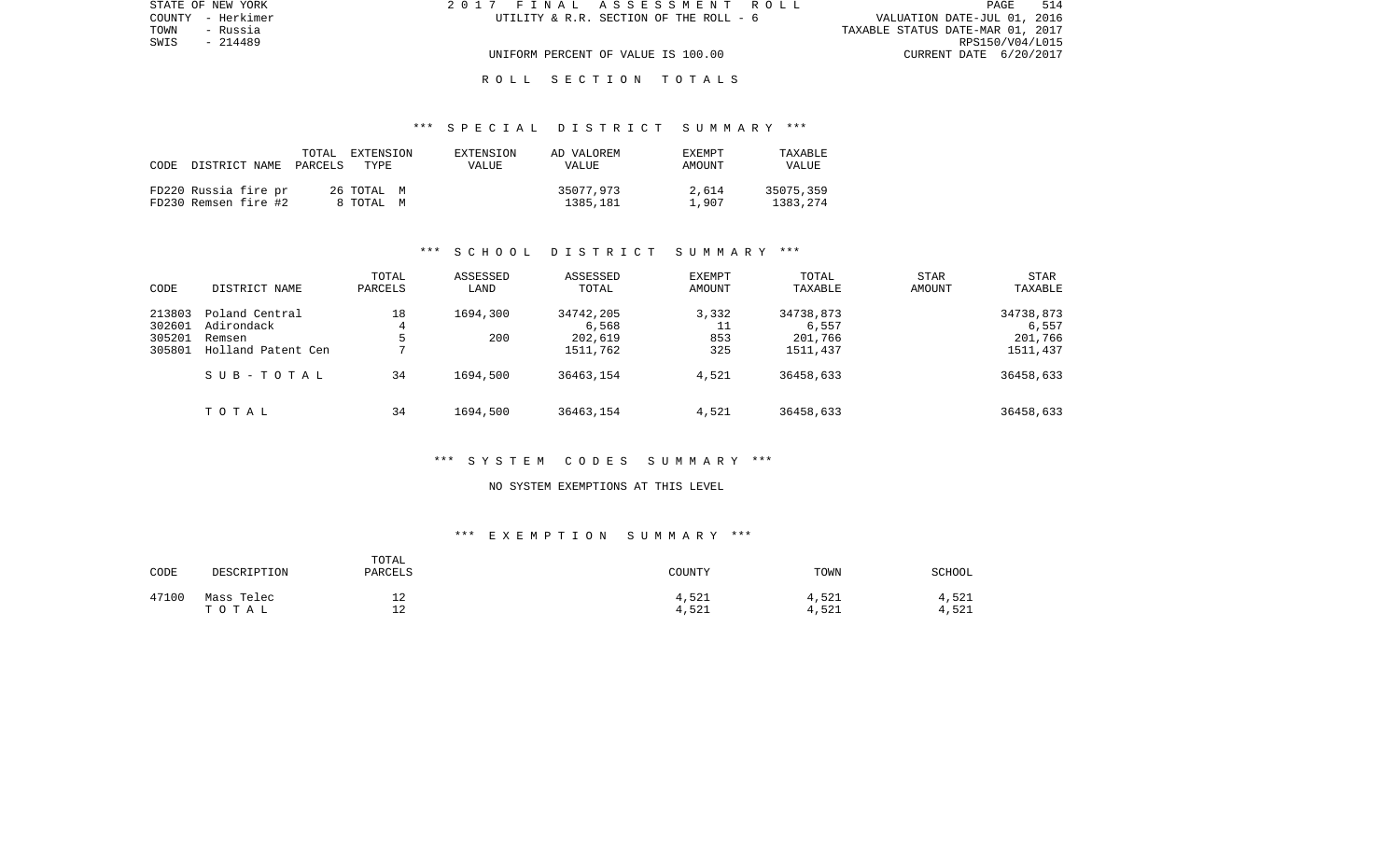| STATE OF NEW YORK | 2017 FINAL ASSESSMENT ROLL             | 515<br>PAGE                      |
|-------------------|----------------------------------------|----------------------------------|
| COUNTY - Herkimer | UTILITY & R.R. SECTION OF THE ROLL - 6 | VALUATION DATE-JUL 01, 2016      |
| TOWN<br>- Russia  |                                        | TAXABLE STATUS DATE-MAR 01, 2017 |
| SWIS<br>- 214489  |                                        | RPS150/V04/L015                  |
|                   | UNIFORM PERCENT OF VALUE IS 100.00     | CURRENT DATE 6/20/2017           |
|                   |                                        |                                  |

| ROLL | DESCRIPTION      | TOTAL   | ASSESSED | ASSESSED  | TAXABLE   | TAXABLE   | TAXABLE   | <b>STAR</b> |
|------|------------------|---------|----------|-----------|-----------|-----------|-----------|-------------|
| SEC  |                  | PARCELS | LAND     | TOTAL     | COUNTY    | TOWN      | SCHOOL    | TAXABLE     |
|      | UTILITIES & N.C. |         | 1694,500 | 36463,154 | 36458,633 | 36458,633 | 36458,633 | 36458,633   |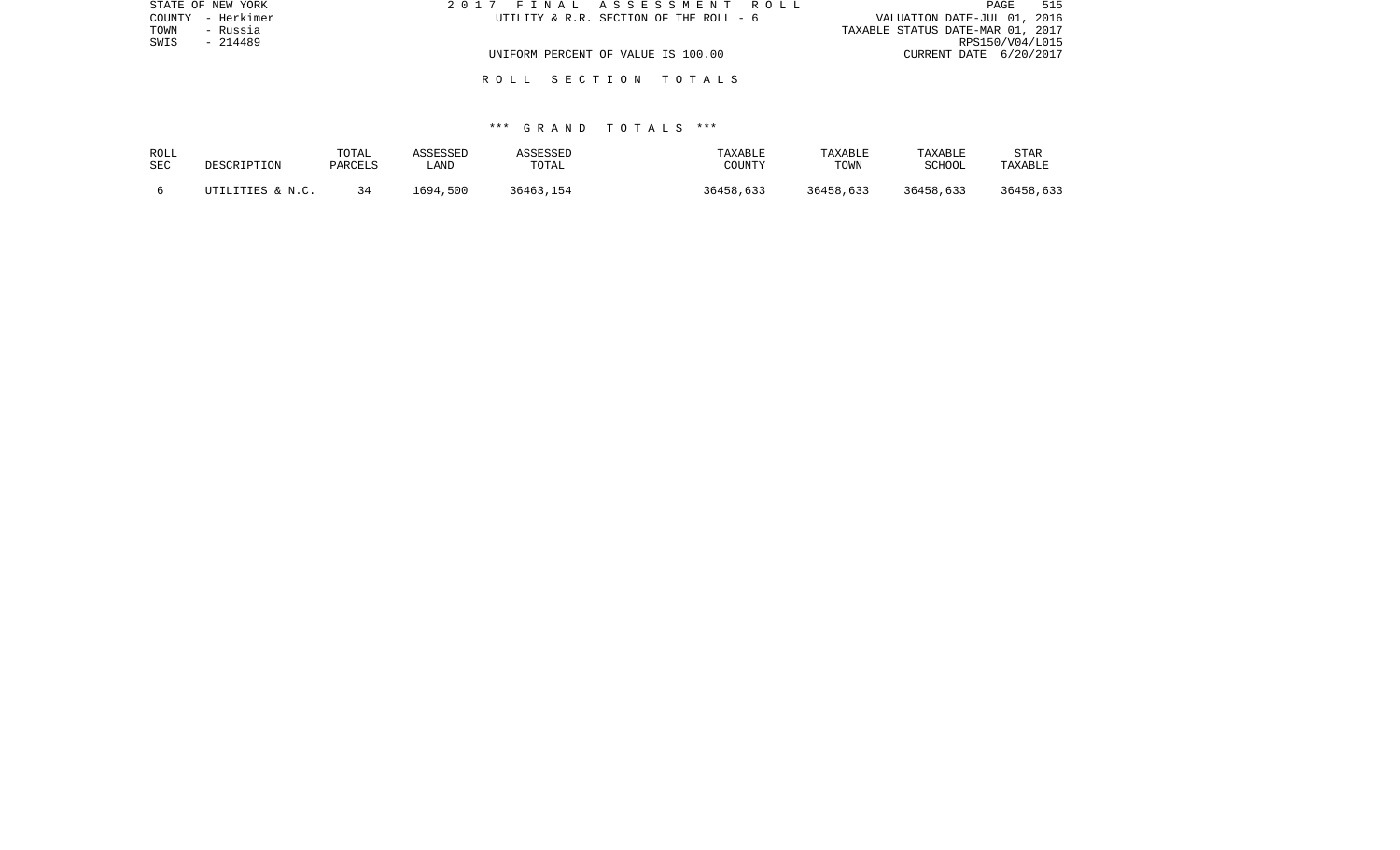| STATE OF NEW YORK<br>COUNTY - Herkimer<br>TOWN<br>- Russia                                                                                     | 2 0 1 7                                                                                                                                                                                        | FINAL<br>ASSESSMENT<br>WHOLLY EXEMPT SECTION OF THE ROLL - 8 | ROLL                                                                                                                               | PAGE<br>516<br>VALUATION DATE-JUL 01, 2016<br>TAXABLE STATUS DATE-MAR 01, 2017 |                                                                                              |                  |                     |  |
|------------------------------------------------------------------------------------------------------------------------------------------------|------------------------------------------------------------------------------------------------------------------------------------------------------------------------------------------------|--------------------------------------------------------------|------------------------------------------------------------------------------------------------------------------------------------|--------------------------------------------------------------------------------|----------------------------------------------------------------------------------------------|------------------|---------------------|--|
| SWIS<br>$-214489$                                                                                                                              |                                                                                                                                                                                                |                                                              | OWNERS NAME SEQUENCE<br>UNIFORM PERCENT OF VALUE IS 100.00                                                                         |                                                                                |                                                                                              |                  |                     |  |
| TAX MAP PARCEL NUMBER<br>CURRENT OWNERS NAME<br>CURRENT OWNERS ADDRESS                                                                         | PROPERTY LOCATION & CLASS ASSESSMENT EXEMPTION CODE----------------COUNTY-------TOWN------SCHOOL<br>SCHOOL DISTRICT<br>PARCEL SIZE/GRID COORD                                                  | LAND<br>TOTAL<br>* * * * * *                                 | TAX DESCRIPTION<br>SPECIAL DISTRICTS                                                                                               |                                                                                | TAXABLE VALUE<br>******** 083.4-1-24 ****                                                    |                  | ACCOUNT NO.         |  |
| $083.4 - 1 - 24$<br>Century Cemetery<br>Association<br>Grant Rd<br>Cold Brook, NY 13324                                                        | Grant Rd<br>695 Cemetery<br>Poland Central 213803<br>Lot#84 Royal Gr<br>Cemetery 1 Acre<br>Grant Road<br>FRNT 155.00 DPTH 200.00<br>1.20<br>ACRES<br>EAST-0346229 NRTH-1615465                 | 13,800<br>13,800                                             | NON PROF 9 25300<br>COUNTY TAXABLE VALUE<br>TOWN<br>TAXABLE VALUE<br>SCHOOL TAXABLE VALUE                                          |                                                                                | 13,800<br>0<br>$\mathbf 0$<br>$\Omega$                                                       | 13,800           | 060005180<br>13,800 |  |
|                                                                                                                                                | FULL MARKET VALUE                                                                                                                                                                              | 13,800                                                       |                                                                                                                                    |                                                                                |                                                                                              |                  |                     |  |
| $088.2 - 1 - 41$<br>Cold Brook Cemetary Assoc                                                                                                  | 695 Cemetery<br>Poland Central 213803<br><b>ACRES</b><br>1.00<br>FULL MARKET VALUE<br>****************                                                                                         | 12,500<br>12,500<br>12,500<br>*********                      | V CEM-LND 13660<br>COUNTY TAXABLE VALUE<br>TOWN<br>TAXABLE VALUE<br>SCHOOL TAXABLE VALUE<br>* * * * * * * * * * * *                |                                                                                | 12,500<br>0<br>$\mathbf 0$<br>$\Omega$<br>********************* 089.1-2-29.2 *************** | 12,500           | 12,500              |  |
| $089.1 - 2 - 29.2$<br>Crouch Gerald<br>340 Baywest Neighbors Cr<br>Orlando, FL 32835<br>MAY BE SUBJECT TO PAYMENT<br>UNDER RPTL480A UNTIL 2020 | Military Rd<br>322 Rural vac>10<br>Poland Central 213803<br>Lot 30 Royal Grant<br>Vacant Land<br>ACRES<br>31.70<br>EAST-0357524 NRTH-1602402<br>DEED BOOK 680<br><b>PG-784</b>                 | 51,500<br>51,500                                             | WHOLLY EX 50000<br>COUNTY TAXABLE VALUE<br>TOWN<br>TAXABLE VALUE<br>SCHOOL TAXABLE VALUE<br>FD220 Russia fire prot #1<br>51,500 EX | 0                                                                              | 51,500<br>$\mathbf 0$<br>$\mathbf 0$<br>$\Omega$                                             | 51,500<br>0 TO M | 060050510<br>51,500 |  |
|                                                                                                                                                | FULL MARKET VALUE                                                                                                                                                                              | 51,500                                                       |                                                                                                                                    |                                                                                | *********** 083.3-1-26 *****************                                                     |                  |                     |  |
| $083.3 - 1 - 26$<br>Gravesville And Russia<br>Cemetery Association<br>Poland, NY 13431                                                         | Hinckley Rd<br>695 Cemetery<br>Poland Central 213803<br>Lot#88 Royal Gr<br>Cemetery 3.75 A<br>Hinckley Road<br>ACRES<br>3.80<br>EAST-0329219 NRTH-1612647<br>DEED BOOK 00655 PG-00315          | 10,500<br>10,500<br>10,500                                   | NON PROF 9 25300<br>COUNTY TAXABLE VALUE<br>TOWN<br>TAXABLE VALUE<br>SCHOOL TAXABLE VALUE                                          | 0                                                                              | 10,500<br>0<br>$\mathbf 0$<br>$\mathbf 0$                                                    | 10,500           | 060005210<br>10,500 |  |
|                                                                                                                                                | FULL MARKET VALUE                                                                                                                                                                              |                                                              |                                                                                                                                    |                                                                                | ********* 083.3-1-25.2 ****************                                                      |                  |                     |  |
| $083.3 - 1 - 25.2$<br>Gravesville-Russia<br>Cemetery Association<br>Poland, NY 13431<br>*********************                                  | Hinckley Rd<br>695 Cemetery<br>Poland Central 213803<br>Lot 88 Royal Grant<br>Vacant Land<br>ACRES<br>2.40<br>EAST-0329470 NRTH-1612444<br>DEED BOOK 655<br><b>PG-315</b><br>FULL MARKET VALUE | 7,000<br>7,000<br>7,000                                      | NON PROF 9 25300<br>COUNTY TAXABLE VALUE<br>TOWN<br>TAXABLE VALUE<br>SCHOOL TAXABLE VALUE                                          | 0                                                                              | 7,000<br>0<br>$\mathbf 0$<br>$\mathbf 0$                                                     | 7,000            | 060045730<br>7,000  |  |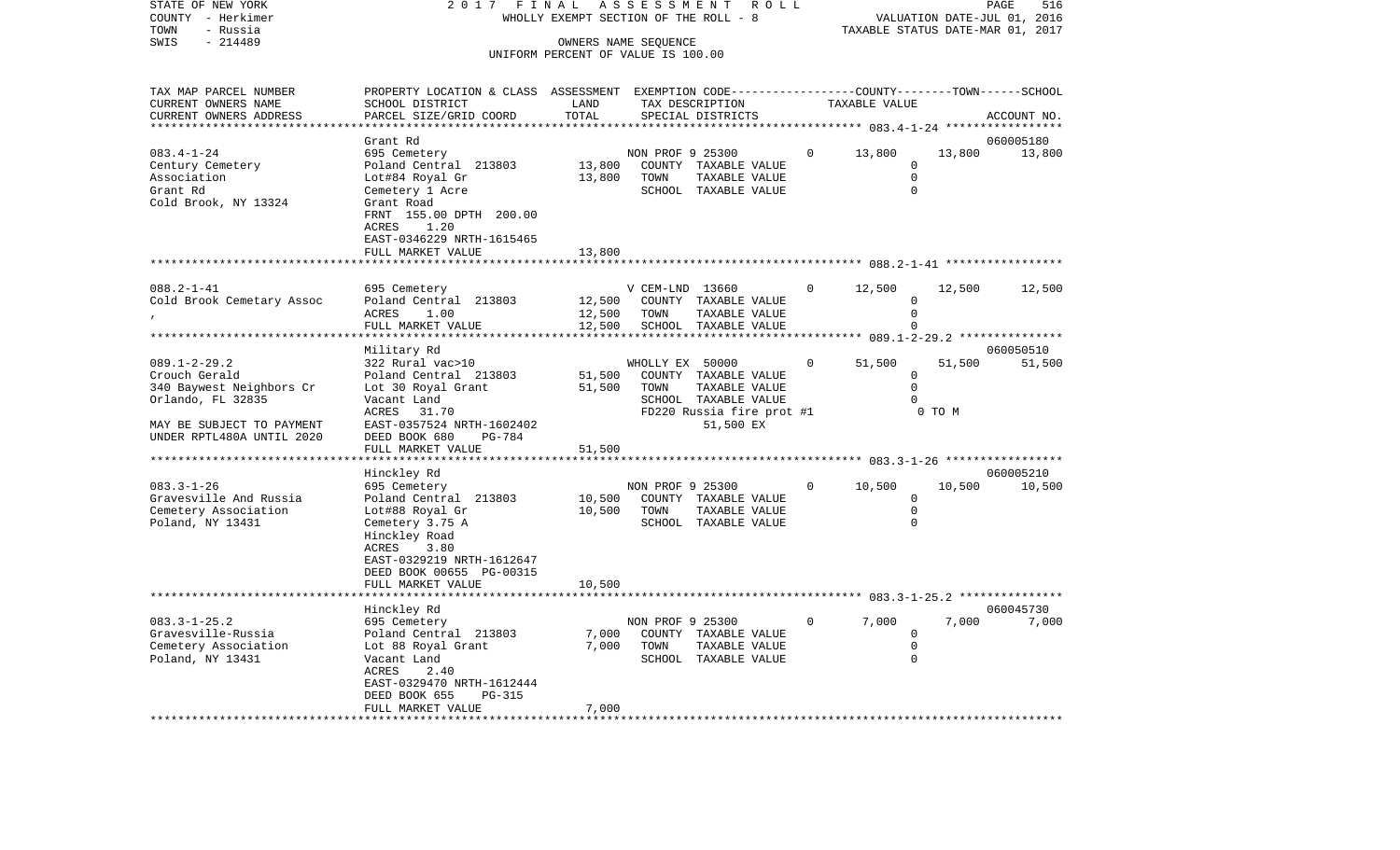|                           |                                                           |                                 |                                                                                                                                                          |                                                                               |               | 517                                                                                                                                     |  |  |
|---------------------------|-----------------------------------------------------------|---------------------------------|----------------------------------------------------------------------------------------------------------------------------------------------------------|-------------------------------------------------------------------------------|---------------|-----------------------------------------------------------------------------------------------------------------------------------------|--|--|
|                           |                                                           |                                 |                                                                                                                                                          |                                                                               |               |                                                                                                                                         |  |  |
|                           |                                                           |                                 |                                                                                                                                                          |                                                                               |               |                                                                                                                                         |  |  |
|                           |                                                           |                                 |                                                                                                                                                          |                                                                               |               |                                                                                                                                         |  |  |
|                           |                                                           |                                 |                                                                                                                                                          |                                                                               |               |                                                                                                                                         |  |  |
|                           |                                                           |                                 |                                                                                                                                                          |                                                                               |               |                                                                                                                                         |  |  |
| PROPERTY LOCATION & CLASS | ASSESSMENT                                                |                                 |                                                                                                                                                          |                                                                               |               |                                                                                                                                         |  |  |
| SCHOOL DISTRICT           | LAND                                                      |                                 |                                                                                                                                                          |                                                                               |               |                                                                                                                                         |  |  |
|                           | TOTAL                                                     | SPECIAL DISTRICTS               |                                                                                                                                                          |                                                                               |               | ACCOUNT NO.                                                                                                                             |  |  |
|                           |                                                           |                                 |                                                                                                                                                          |                                                                               |               |                                                                                                                                         |  |  |
| Gravesville Rd            |                                                           |                                 |                                                                                                                                                          |                                                                               |               | 060024870                                                                                                                               |  |  |
| 534 Social org.           |                                                           |                                 | $\Omega$                                                                                                                                                 | 37,500                                                                        | 37,500        | 37,500                                                                                                                                  |  |  |
| Poland Central 213803     | 15,400                                                    | COUNTY                          |                                                                                                                                                          | $\Omega$                                                                      |               |                                                                                                                                         |  |  |
| S 69<br>Rq                | 37,500                                                    | TOWN                            |                                                                                                                                                          |                                                                               |               |                                                                                                                                         |  |  |
|                           |                                                           |                                 |                                                                                                                                                          |                                                                               |               |                                                                                                                                         |  |  |
|                           |                                                           |                                 |                                                                                                                                                          |                                                                               |               |                                                                                                                                         |  |  |
|                           |                                                           |                                 |                                                                                                                                                          |                                                                               |               |                                                                                                                                         |  |  |
|                           |                                                           |                                 |                                                                                                                                                          |                                                                               |               |                                                                                                                                         |  |  |
|                           |                                                           |                                 |                                                                                                                                                          |                                                                               |               |                                                                                                                                         |  |  |
| EAST-0328287 NRTH-1610727 |                                                           |                                 |                                                                                                                                                          |                                                                               |               |                                                                                                                                         |  |  |
| DEED BOOK 665<br>PG-704   |                                                           |                                 |                                                                                                                                                          |                                                                               |               |                                                                                                                                         |  |  |
| FULL MARKET VALUE         | 37,500                                                    |                                 |                                                                                                                                                          |                                                                               |               | ***************                                                                                                                         |  |  |
|                           | 2017<br>Hall1/2<br>Gravesville<br>FRNT 100.00 DPTH 130.00 | FINAL<br>PARCEL SIZE/GRID COORD | A S S E S S M E N T<br>WHOLLY EXEMPT SECTION OF THE ROLL - 8<br>OWNERS NAME SEQUENCE<br>UNIFORM PERCENT OF VALUE IS 100.00<br>NON PROF 9 25300<br>SCHOOL | R O L L<br>TAX DESCRIPTION<br>TAXABLE VALUE<br>TAXABLE VALUE<br>TAXABLE VALUE | TAXABLE VALUE | PAGE<br>VALUATION DATE-JUL 01, 2016<br>TAXABLE STATUS DATE-MAR 01, 2017<br>EXEMPTION CODE-----------------COUNTY-------TOWN------SCHOOL |  |  |

089.1-2-29.3 330 Vacant comm WDRL/FORCL 29700 0 25,000 25,000 25,000

| Miller Joyce<br>PO Box 617675<br>Orlando, FL 32861-7675                                | Poland Central 213803<br>Lot 30 Royal Grant<br>Vacant Land<br>ACRES 59.20<br>EAST-0356163 NRTH-1602718<br>DEED BOOK 712<br>$PG-323$<br>FULL MARKET VALUE                                 | 25,000<br>25,000<br>25,000 | TOWN                            | COUNTY TAXABLE VALUE<br>TAXABLE VALUE<br>SCHOOL TAXABLE VALUE<br>FD220 Russia fire prot #1<br>25,000 EX                 |                | $\Omega$<br>$0$ TO M |                  |                  |
|----------------------------------------------------------------------------------------|------------------------------------------------------------------------------------------------------------------------------------------------------------------------------------------|----------------------------|---------------------------------|-------------------------------------------------------------------------------------------------------------------------|----------------|----------------------|------------------|------------------|
| $088.2 - 1 - 38.1$<br>Cold Brook St<br>Russia, NY                                      | Cold Brook St<br>612 School<br>Poland Central School 6. Poland Central 213803 22,700 COUNTY TAXABLE VALUE<br>ACRES 14.40<br>EAST-0344351 NRTH-1601599                                    |                            | SCHOOL DST 13800<br>22,700 TOWN | TAXABLE VALUE<br>SCHOOL TAXABLE VALUE                                                                                   | $\overline{0}$ | 22,700               | 22,700           | 22,700           |
|                                                                                        | Military Rd                                                                                                                                                                              |                            |                                 |                                                                                                                         |                |                      |                  | 060005030        |
| $089.1 - 2 - 9$<br>Poland Central School<br>Poland, NY 13431                           | 330 Vacant comm<br>Poland Central 213803 35,000 COUNTY TAXABLE VALUE<br>Lot 42 Royal Grant<br>Reforested Land<br>ACRES 23.00<br>EAST-0354773 NRTH-1604825<br>35,000<br>FULL MARKET VALUE |                            | SCHOOL DST 13800<br>35,000 TOWN | TAXABLE VALUE<br>SCHOOL TAXABLE VALUE<br>FD220 Russia fire prot #1<br>35,000 EX                                         | $\overline{0}$ | 35,000               | 35,000<br>0 TO M | 35,000           |
|                                                                                        |                                                                                                                                                                                          |                            |                                 |                                                                                                                         |                |                      |                  |                  |
| $088.2 - 1 - 23.8$<br>Poland Volunteer Fire Co.<br>423 Main St<br>Cold Brook, NY 13324 | 216 St Rt 8<br>105 Vac farmland<br>Poland Central 213803<br>FRNT 568.80 DPTH<br>6.40<br>ACRES<br>EAST-0345576 NRTH-1602825<br>DEED BOOK 1622<br><b>PG-300</b><br>FULL MARKET VALUE       | 20,000                     | VOL FIRE<br>20,000 TOWN         | 26400<br>20,000 COUNTY TAXABLE VALUE<br>TAXABLE VALUE<br>SCHOOL TAXABLE VALUE<br>FD220 Russia fire prot #1<br>20,000 EX | $\Omega$       | 20,000<br>$\Omega$   | 20,000<br>0 TO M | 200581<br>20,000 |
|                                                                                        |                                                                                                                                                                                          |                            |                                 |                                                                                                                         |                |                      |                  |                  |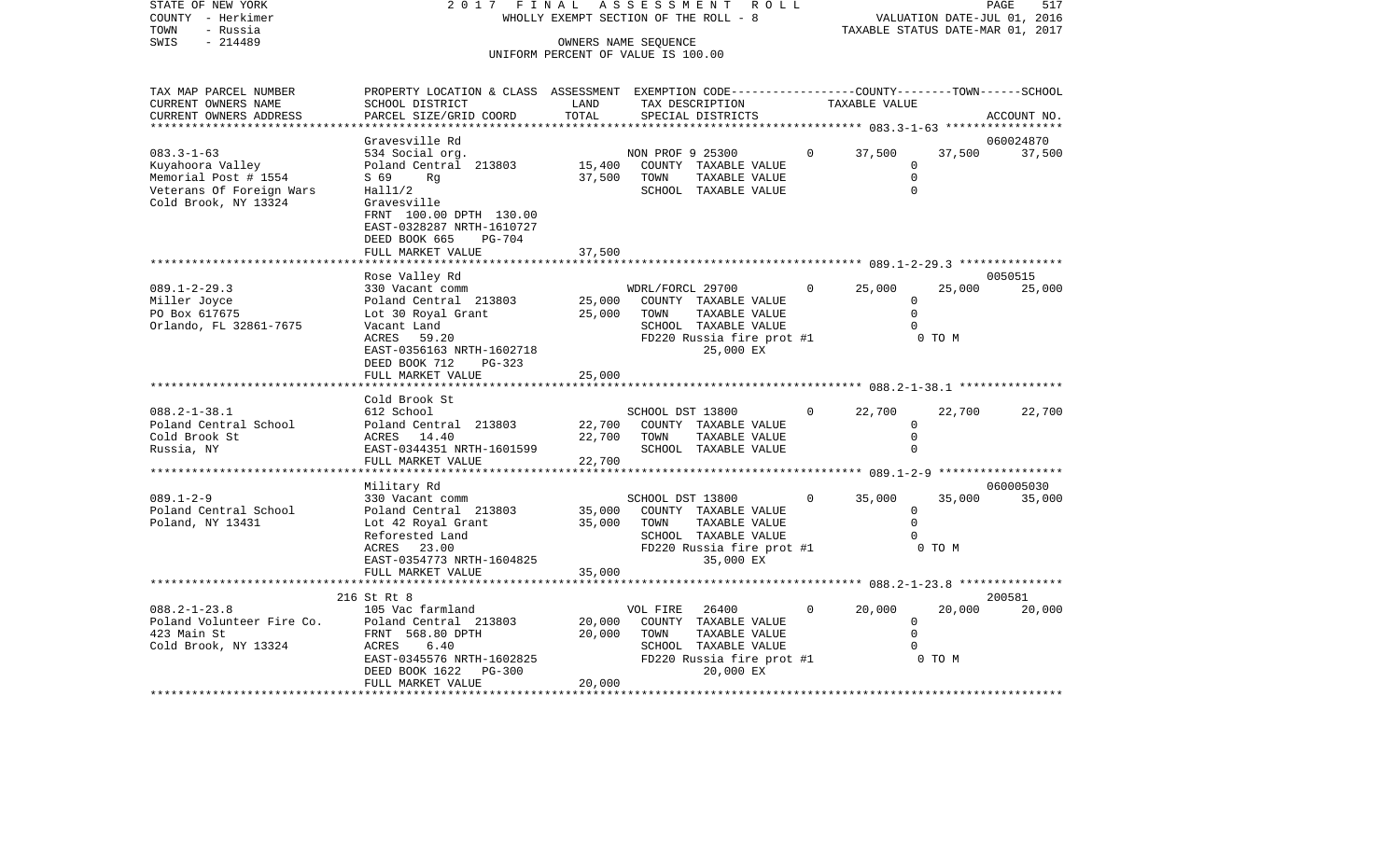|      | STATE OF NEW YORK | 2017 FINAL ASSESSMENT ROLL                                           | PAGE | 518 |
|------|-------------------|----------------------------------------------------------------------|------|-----|
|      | COUNTY - Herkimer | VALUATION DATE-JUL 01, 2016<br>WHOLLY EXEMPT SECTION OF THE ROLL - 8 |      |     |
| TOWN | - Russia          | TAXABLE STATUS DATE-MAR 01, 2017                                     |      |     |
| SWIS | - 214489          | OWNERS NAME SEOUENCE                                                 |      |     |
|      |                   | UNIFORM PERCENT OF VALUE IS 100.00                                   |      |     |

| CURRENT OWNERS NAME<br>SCHOOL DISTRICT<br>LAND<br>TAX DESCRIPTION<br>TAXABLE VALUE<br>TOTAL<br>CURRENT OWNERS ADDRESS<br>PARCEL SIZE/GRID COORD<br>SPECIAL DISTRICTS<br>ACCOUNT NO.<br>Hinckley Rd<br>322 Rural vac>10<br>$\Omega$<br>PUB AUTH 1 12350<br>47,200<br>47,200<br>47,200<br>47,200<br>$\Omega$<br>Poland Central 213803<br>COUNTY TAXABLE VALUE<br>$\mathbf 0$<br>47,200<br>TOWN<br>Vac. Land<br>TAXABLE VALUE<br>FRNT 1144.00 DPTH<br>SCHOOL TAXABLE VALUE<br>$\Omega$<br>ACRES 37.60<br>EAST-0328887 NRTH-1630413<br>DEED BOOK 00828 PG-00603<br>47,200<br>FULL MARKET VALUE<br>060005150<br>Military Rd<br>$083.4 - 1 - 47$<br>681 Culture bldg<br>NON PROF 9 25300<br>$\overline{0}$<br>80,000<br>80,000<br>80,000<br>Russia Civic Association<br>Poland Central 213803<br>14,300<br>COUNTY TAXABLE VALUE<br>0<br>Attn: Jay Warnick<br>Lot#71 Royal Gr<br>80,000<br>TOWN<br>TAXABLE VALUE<br>$\Omega$<br>RD1 Box 162B<br>Former Church 2.5 Acre<br>SCHOOL TAXABLE VALUE<br>$\Omega$<br>Poland, NY 13431<br>Military Road<br>1.70<br>ACRES<br>EAST-0337739 NRTH-1612530<br>DEED BOOK 797<br>$PG-50$<br>FULL MARKET VALUE<br>80,000<br>Pardeeville Rd<br>060005300<br>$\Omega$<br>24,000<br>24,000<br>$077.2 - 2 - 28$<br>910 Priv forest<br>NON PROF 9 25300<br>24,000<br>24,000<br>The Nature Conservancy<br>Poland Central 213803<br>COUNTY TAXABLE VALUE<br>$\mathbf 0$<br>$\Omega$<br>24,000<br>TOWN<br>195 New Karner Rd Ste 200<br>Lot $#14$ J.p.<br>TAXABLE VALUE<br>Albany, NY 12205<br>Orchid Bog 15 A<br>SCHOOL TAXABLE VALUE<br>$\cap$<br>FD220 Russia fire prot #1<br>0 TO M<br>Pardeeville Rd<br>24,000 EX<br>ACRES 15.00<br>EAST-0344250 NRTH-1634236<br>DEED BOOK 00631 PG-00546<br>24,000<br>FULL MARKET VALUE<br>Pardeeville Rd<br>060043030<br>17,800<br>322 Rural vac>10<br>N/P-EDUCAT 25120<br>$\overline{0}$<br>17,800<br>17,800<br>17,800<br>The Nature Conservancy, Inc.<br>Poland Central 213803<br>COUNTY TAXABLE VALUE<br>$\Omega$<br>195 New Karner Rd Ste 200<br>17,800<br>TOWN<br>TAXABLE VALUE<br>$\Omega$<br>Lot 14 Jerseyfield Patent<br>Albany, NY 12205<br>SCHOOL TAXABLE VALUE<br>Vacant Land<br>FD220 Russia fire prot #1<br>0 TO M<br>ACRES<br>10.10<br>EAST-0343774 NRTH-1634644<br>17,800 EX<br>DEED BOOK 1079 PG-966<br>17,800<br>FULL MARKET VALUE | TAX MAP PARCEL NUMBER | PROPERTY LOCATION & CLASS ASSESSMENT | EXEMPTION CODE-----------------COUNTY--------TOWN------SCHOOL |  |  |
|------------------------------------------------------------------------------------------------------------------------------------------------------------------------------------------------------------------------------------------------------------------------------------------------------------------------------------------------------------------------------------------------------------------------------------------------------------------------------------------------------------------------------------------------------------------------------------------------------------------------------------------------------------------------------------------------------------------------------------------------------------------------------------------------------------------------------------------------------------------------------------------------------------------------------------------------------------------------------------------------------------------------------------------------------------------------------------------------------------------------------------------------------------------------------------------------------------------------------------------------------------------------------------------------------------------------------------------------------------------------------------------------------------------------------------------------------------------------------------------------------------------------------------------------------------------------------------------------------------------------------------------------------------------------------------------------------------------------------------------------------------------------------------------------------------------------------------------------------------------------------------------------------------------------------------------------------------------------------------------------------------------------------------------------------------------------------------------------------------------------------------------------------------------------------------------------------------------------------------------------------------------------------------------------------------|-----------------------|--------------------------------------|---------------------------------------------------------------|--|--|
|                                                                                                                                                                                                                                                                                                                                                                                                                                                                                                                                                                                                                                                                                                                                                                                                                                                                                                                                                                                                                                                                                                                                                                                                                                                                                                                                                                                                                                                                                                                                                                                                                                                                                                                                                                                                                                                                                                                                                                                                                                                                                                                                                                                                                                                                                                            |                       |                                      |                                                               |  |  |
|                                                                                                                                                                                                                                                                                                                                                                                                                                                                                                                                                                                                                                                                                                                                                                                                                                                                                                                                                                                                                                                                                                                                                                                                                                                                                                                                                                                                                                                                                                                                                                                                                                                                                                                                                                                                                                                                                                                                                                                                                                                                                                                                                                                                                                                                                                            |                       |                                      |                                                               |  |  |
|                                                                                                                                                                                                                                                                                                                                                                                                                                                                                                                                                                                                                                                                                                                                                                                                                                                                                                                                                                                                                                                                                                                                                                                                                                                                                                                                                                                                                                                                                                                                                                                                                                                                                                                                                                                                                                                                                                                                                                                                                                                                                                                                                                                                                                                                                                            |                       |                                      |                                                               |  |  |
|                                                                                                                                                                                                                                                                                                                                                                                                                                                                                                                                                                                                                                                                                                                                                                                                                                                                                                                                                                                                                                                                                                                                                                                                                                                                                                                                                                                                                                                                                                                                                                                                                                                                                                                                                                                                                                                                                                                                                                                                                                                                                                                                                                                                                                                                                                            | $077.3 - 1 - 4.5$     |                                      |                                                               |  |  |
|                                                                                                                                                                                                                                                                                                                                                                                                                                                                                                                                                                                                                                                                                                                                                                                                                                                                                                                                                                                                                                                                                                                                                                                                                                                                                                                                                                                                                                                                                                                                                                                                                                                                                                                                                                                                                                                                                                                                                                                                                                                                                                                                                                                                                                                                                                            | Power Authority St.ny |                                      |                                                               |  |  |
|                                                                                                                                                                                                                                                                                                                                                                                                                                                                                                                                                                                                                                                                                                                                                                                                                                                                                                                                                                                                                                                                                                                                                                                                                                                                                                                                                                                                                                                                                                                                                                                                                                                                                                                                                                                                                                                                                                                                                                                                                                                                                                                                                                                                                                                                                                            | 1633 Broadway         |                                      |                                                               |  |  |
|                                                                                                                                                                                                                                                                                                                                                                                                                                                                                                                                                                                                                                                                                                                                                                                                                                                                                                                                                                                                                                                                                                                                                                                                                                                                                                                                                                                                                                                                                                                                                                                                                                                                                                                                                                                                                                                                                                                                                                                                                                                                                                                                                                                                                                                                                                            | New York, NY 10019    |                                      |                                                               |  |  |
|                                                                                                                                                                                                                                                                                                                                                                                                                                                                                                                                                                                                                                                                                                                                                                                                                                                                                                                                                                                                                                                                                                                                                                                                                                                                                                                                                                                                                                                                                                                                                                                                                                                                                                                                                                                                                                                                                                                                                                                                                                                                                                                                                                                                                                                                                                            |                       |                                      |                                                               |  |  |
|                                                                                                                                                                                                                                                                                                                                                                                                                                                                                                                                                                                                                                                                                                                                                                                                                                                                                                                                                                                                                                                                                                                                                                                                                                                                                                                                                                                                                                                                                                                                                                                                                                                                                                                                                                                                                                                                                                                                                                                                                                                                                                                                                                                                                                                                                                            |                       |                                      |                                                               |  |  |
|                                                                                                                                                                                                                                                                                                                                                                                                                                                                                                                                                                                                                                                                                                                                                                                                                                                                                                                                                                                                                                                                                                                                                                                                                                                                                                                                                                                                                                                                                                                                                                                                                                                                                                                                                                                                                                                                                                                                                                                                                                                                                                                                                                                                                                                                                                            |                       |                                      |                                                               |  |  |
|                                                                                                                                                                                                                                                                                                                                                                                                                                                                                                                                                                                                                                                                                                                                                                                                                                                                                                                                                                                                                                                                                                                                                                                                                                                                                                                                                                                                                                                                                                                                                                                                                                                                                                                                                                                                                                                                                                                                                                                                                                                                                                                                                                                                                                                                                                            |                       |                                      |                                                               |  |  |
|                                                                                                                                                                                                                                                                                                                                                                                                                                                                                                                                                                                                                                                                                                                                                                                                                                                                                                                                                                                                                                                                                                                                                                                                                                                                                                                                                                                                                                                                                                                                                                                                                                                                                                                                                                                                                                                                                                                                                                                                                                                                                                                                                                                                                                                                                                            |                       |                                      |                                                               |  |  |
|                                                                                                                                                                                                                                                                                                                                                                                                                                                                                                                                                                                                                                                                                                                                                                                                                                                                                                                                                                                                                                                                                                                                                                                                                                                                                                                                                                                                                                                                                                                                                                                                                                                                                                                                                                                                                                                                                                                                                                                                                                                                                                                                                                                                                                                                                                            |                       |                                      |                                                               |  |  |
|                                                                                                                                                                                                                                                                                                                                                                                                                                                                                                                                                                                                                                                                                                                                                                                                                                                                                                                                                                                                                                                                                                                                                                                                                                                                                                                                                                                                                                                                                                                                                                                                                                                                                                                                                                                                                                                                                                                                                                                                                                                                                                                                                                                                                                                                                                            |                       |                                      |                                                               |  |  |
|                                                                                                                                                                                                                                                                                                                                                                                                                                                                                                                                                                                                                                                                                                                                                                                                                                                                                                                                                                                                                                                                                                                                                                                                                                                                                                                                                                                                                                                                                                                                                                                                                                                                                                                                                                                                                                                                                                                                                                                                                                                                                                                                                                                                                                                                                                            |                       |                                      |                                                               |  |  |
|                                                                                                                                                                                                                                                                                                                                                                                                                                                                                                                                                                                                                                                                                                                                                                                                                                                                                                                                                                                                                                                                                                                                                                                                                                                                                                                                                                                                                                                                                                                                                                                                                                                                                                                                                                                                                                                                                                                                                                                                                                                                                                                                                                                                                                                                                                            |                       |                                      |                                                               |  |  |
|                                                                                                                                                                                                                                                                                                                                                                                                                                                                                                                                                                                                                                                                                                                                                                                                                                                                                                                                                                                                                                                                                                                                                                                                                                                                                                                                                                                                                                                                                                                                                                                                                                                                                                                                                                                                                                                                                                                                                                                                                                                                                                                                                                                                                                                                                                            |                       |                                      |                                                               |  |  |
|                                                                                                                                                                                                                                                                                                                                                                                                                                                                                                                                                                                                                                                                                                                                                                                                                                                                                                                                                                                                                                                                                                                                                                                                                                                                                                                                                                                                                                                                                                                                                                                                                                                                                                                                                                                                                                                                                                                                                                                                                                                                                                                                                                                                                                                                                                            |                       |                                      |                                                               |  |  |
|                                                                                                                                                                                                                                                                                                                                                                                                                                                                                                                                                                                                                                                                                                                                                                                                                                                                                                                                                                                                                                                                                                                                                                                                                                                                                                                                                                                                                                                                                                                                                                                                                                                                                                                                                                                                                                                                                                                                                                                                                                                                                                                                                                                                                                                                                                            |                       |                                      |                                                               |  |  |
|                                                                                                                                                                                                                                                                                                                                                                                                                                                                                                                                                                                                                                                                                                                                                                                                                                                                                                                                                                                                                                                                                                                                                                                                                                                                                                                                                                                                                                                                                                                                                                                                                                                                                                                                                                                                                                                                                                                                                                                                                                                                                                                                                                                                                                                                                                            |                       |                                      |                                                               |  |  |
|                                                                                                                                                                                                                                                                                                                                                                                                                                                                                                                                                                                                                                                                                                                                                                                                                                                                                                                                                                                                                                                                                                                                                                                                                                                                                                                                                                                                                                                                                                                                                                                                                                                                                                                                                                                                                                                                                                                                                                                                                                                                                                                                                                                                                                                                                                            |                       |                                      |                                                               |  |  |
|                                                                                                                                                                                                                                                                                                                                                                                                                                                                                                                                                                                                                                                                                                                                                                                                                                                                                                                                                                                                                                                                                                                                                                                                                                                                                                                                                                                                                                                                                                                                                                                                                                                                                                                                                                                                                                                                                                                                                                                                                                                                                                                                                                                                                                                                                                            |                       |                                      |                                                               |  |  |
|                                                                                                                                                                                                                                                                                                                                                                                                                                                                                                                                                                                                                                                                                                                                                                                                                                                                                                                                                                                                                                                                                                                                                                                                                                                                                                                                                                                                                                                                                                                                                                                                                                                                                                                                                                                                                                                                                                                                                                                                                                                                                                                                                                                                                                                                                                            |                       |                                      |                                                               |  |  |
|                                                                                                                                                                                                                                                                                                                                                                                                                                                                                                                                                                                                                                                                                                                                                                                                                                                                                                                                                                                                                                                                                                                                                                                                                                                                                                                                                                                                                                                                                                                                                                                                                                                                                                                                                                                                                                                                                                                                                                                                                                                                                                                                                                                                                                                                                                            |                       |                                      |                                                               |  |  |
|                                                                                                                                                                                                                                                                                                                                                                                                                                                                                                                                                                                                                                                                                                                                                                                                                                                                                                                                                                                                                                                                                                                                                                                                                                                                                                                                                                                                                                                                                                                                                                                                                                                                                                                                                                                                                                                                                                                                                                                                                                                                                                                                                                                                                                                                                                            |                       |                                      |                                                               |  |  |
|                                                                                                                                                                                                                                                                                                                                                                                                                                                                                                                                                                                                                                                                                                                                                                                                                                                                                                                                                                                                                                                                                                                                                                                                                                                                                                                                                                                                                                                                                                                                                                                                                                                                                                                                                                                                                                                                                                                                                                                                                                                                                                                                                                                                                                                                                                            |                       |                                      |                                                               |  |  |
|                                                                                                                                                                                                                                                                                                                                                                                                                                                                                                                                                                                                                                                                                                                                                                                                                                                                                                                                                                                                                                                                                                                                                                                                                                                                                                                                                                                                                                                                                                                                                                                                                                                                                                                                                                                                                                                                                                                                                                                                                                                                                                                                                                                                                                                                                                            |                       |                                      |                                                               |  |  |
|                                                                                                                                                                                                                                                                                                                                                                                                                                                                                                                                                                                                                                                                                                                                                                                                                                                                                                                                                                                                                                                                                                                                                                                                                                                                                                                                                                                                                                                                                                                                                                                                                                                                                                                                                                                                                                                                                                                                                                                                                                                                                                                                                                                                                                                                                                            |                       |                                      |                                                               |  |  |
|                                                                                                                                                                                                                                                                                                                                                                                                                                                                                                                                                                                                                                                                                                                                                                                                                                                                                                                                                                                                                                                                                                                                                                                                                                                                                                                                                                                                                                                                                                                                                                                                                                                                                                                                                                                                                                                                                                                                                                                                                                                                                                                                                                                                                                                                                                            |                       |                                      |                                                               |  |  |
|                                                                                                                                                                                                                                                                                                                                                                                                                                                                                                                                                                                                                                                                                                                                                                                                                                                                                                                                                                                                                                                                                                                                                                                                                                                                                                                                                                                                                                                                                                                                                                                                                                                                                                                                                                                                                                                                                                                                                                                                                                                                                                                                                                                                                                                                                                            |                       |                                      |                                                               |  |  |
|                                                                                                                                                                                                                                                                                                                                                                                                                                                                                                                                                                                                                                                                                                                                                                                                                                                                                                                                                                                                                                                                                                                                                                                                                                                                                                                                                                                                                                                                                                                                                                                                                                                                                                                                                                                                                                                                                                                                                                                                                                                                                                                                                                                                                                                                                                            |                       |                                      |                                                               |  |  |
|                                                                                                                                                                                                                                                                                                                                                                                                                                                                                                                                                                                                                                                                                                                                                                                                                                                                                                                                                                                                                                                                                                                                                                                                                                                                                                                                                                                                                                                                                                                                                                                                                                                                                                                                                                                                                                                                                                                                                                                                                                                                                                                                                                                                                                                                                                            |                       |                                      |                                                               |  |  |
|                                                                                                                                                                                                                                                                                                                                                                                                                                                                                                                                                                                                                                                                                                                                                                                                                                                                                                                                                                                                                                                                                                                                                                                                                                                                                                                                                                                                                                                                                                                                                                                                                                                                                                                                                                                                                                                                                                                                                                                                                                                                                                                                                                                                                                                                                                            |                       |                                      |                                                               |  |  |
|                                                                                                                                                                                                                                                                                                                                                                                                                                                                                                                                                                                                                                                                                                                                                                                                                                                                                                                                                                                                                                                                                                                                                                                                                                                                                                                                                                                                                                                                                                                                                                                                                                                                                                                                                                                                                                                                                                                                                                                                                                                                                                                                                                                                                                                                                                            | $077.2 - 2 - 27$      |                                      |                                                               |  |  |
|                                                                                                                                                                                                                                                                                                                                                                                                                                                                                                                                                                                                                                                                                                                                                                                                                                                                                                                                                                                                                                                                                                                                                                                                                                                                                                                                                                                                                                                                                                                                                                                                                                                                                                                                                                                                                                                                                                                                                                                                                                                                                                                                                                                                                                                                                                            |                       |                                      |                                                               |  |  |
|                                                                                                                                                                                                                                                                                                                                                                                                                                                                                                                                                                                                                                                                                                                                                                                                                                                                                                                                                                                                                                                                                                                                                                                                                                                                                                                                                                                                                                                                                                                                                                                                                                                                                                                                                                                                                                                                                                                                                                                                                                                                                                                                                                                                                                                                                                            |                       |                                      |                                                               |  |  |
|                                                                                                                                                                                                                                                                                                                                                                                                                                                                                                                                                                                                                                                                                                                                                                                                                                                                                                                                                                                                                                                                                                                                                                                                                                                                                                                                                                                                                                                                                                                                                                                                                                                                                                                                                                                                                                                                                                                                                                                                                                                                                                                                                                                                                                                                                                            |                       |                                      |                                                               |  |  |
|                                                                                                                                                                                                                                                                                                                                                                                                                                                                                                                                                                                                                                                                                                                                                                                                                                                                                                                                                                                                                                                                                                                                                                                                                                                                                                                                                                                                                                                                                                                                                                                                                                                                                                                                                                                                                                                                                                                                                                                                                                                                                                                                                                                                                                                                                                            |                       |                                      |                                                               |  |  |
|                                                                                                                                                                                                                                                                                                                                                                                                                                                                                                                                                                                                                                                                                                                                                                                                                                                                                                                                                                                                                                                                                                                                                                                                                                                                                                                                                                                                                                                                                                                                                                                                                                                                                                                                                                                                                                                                                                                                                                                                                                                                                                                                                                                                                                                                                                            |                       |                                      |                                                               |  |  |
|                                                                                                                                                                                                                                                                                                                                                                                                                                                                                                                                                                                                                                                                                                                                                                                                                                                                                                                                                                                                                                                                                                                                                                                                                                                                                                                                                                                                                                                                                                                                                                                                                                                                                                                                                                                                                                                                                                                                                                                                                                                                                                                                                                                                                                                                                                            |                       |                                      |                                                               |  |  |
|                                                                                                                                                                                                                                                                                                                                                                                                                                                                                                                                                                                                                                                                                                                                                                                                                                                                                                                                                                                                                                                                                                                                                                                                                                                                                                                                                                                                                                                                                                                                                                                                                                                                                                                                                                                                                                                                                                                                                                                                                                                                                                                                                                                                                                                                                                            |                       |                                      |                                                               |  |  |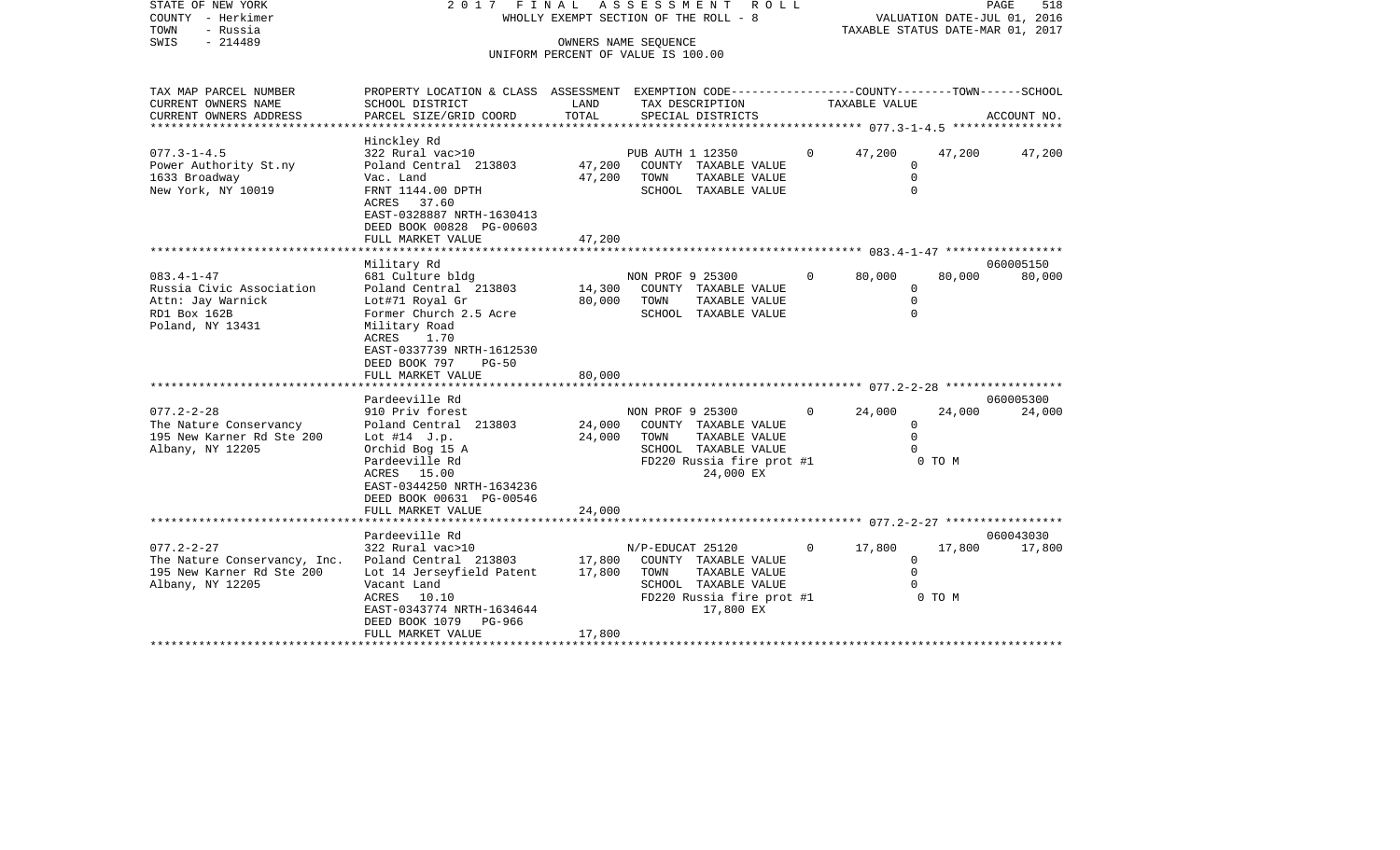|      | STATE OF NEW YORK |  | 2017 FINAL ASSESSMENT ROLL            |                                  | PAGE | 519 |
|------|-------------------|--|---------------------------------------|----------------------------------|------|-----|
|      | COUNTY - Herkimer |  | WHOLLY EXEMPT SECTION OF THE ROLL - 8 | VALUATION DATE-JUL 01, 2016      |      |     |
| TOWN | - Russia          |  |                                       | TAXABLE STATUS DATE-MAR 01, 2017 |      |     |
| SWIS | - 214489          |  | OWNERS NAME SEOUENCE                  |                                  |      |     |

UNIFORM PERCENT OF VALUE IS 100.00

| TAX MAP PARCEL NUMBER                                                                             | PROPERTY LOCATION & CLASS ASSESSMENT EXEMPTION CODE---------------COUNTY-------TOWN-----SCHOOL                                                                                |                  |                                |                                                                                        |                |               |                                                  |                     |
|---------------------------------------------------------------------------------------------------|-------------------------------------------------------------------------------------------------------------------------------------------------------------------------------|------------------|--------------------------------|----------------------------------------------------------------------------------------|----------------|---------------|--------------------------------------------------|---------------------|
| CURRENT OWNERS NAME                                                                               | SCHOOL DISTRICT                                                                                                                                                               | LAND             |                                | TAX DESCRIPTION                                                                        |                | TAXABLE VALUE |                                                  |                     |
| CURRENT OWNERS ADDRESS                                                                            | PARCEL SIZE/GRID COORD                                                                                                                                                        | TOTAL            |                                | SPECIAL DISTRICTS                                                                      |                |               |                                                  | ACCOUNT NO.         |
|                                                                                                   |                                                                                                                                                                               |                  |                                |                                                                                        |                |               |                                                  |                     |
| $077.2 - 2 - 29$<br>The Nature Conservancy, Inc.<br>195 New Karner Rd Ste 200<br>Albany, NY 12205 | Pardeeville Rd<br>910 Priv forest<br>Poland Central 213803 59,300 COUNTY TAXABLE VALUE<br>Lot 14 Jerseyfield Patent 59,300 TOWN<br>Vacant Land                                |                  | N/P-EDUCAT 25120               | TAXABLE VALUE<br>SCHOOL TAXABLE VALUE                                                  |                | 0 59,300      | 59,300<br>$\Omega$<br>$\mathbf 0$<br>$\Omega$    | 060042160<br>59,300 |
|                                                                                                   | ACRES 47.50<br>EAST-0345460 NRTH-1633891<br>DEED BOOK 1079 PG-966<br>FULL MARKET VALUE                                                                                        | 59,300           |                                | FD220 Russia fire prot #1<br>59,300 EX                                                 |                |               | O TO M                                           |                     |
|                                                                                                   |                                                                                                                                                                               |                  |                                |                                                                                        |                |               |                                                  |                     |
| $072.4 - 1 - 4$<br>Town Of Russia<br>8916 N Main St<br>PO Box 126                                 | Route 365<br>651 Highway gar<br>305201<br>Remsen<br>Lot 25 Wt<br>Land 0.23 Acre                                                                                               | 7,100            | MUN OWNED 13100<br>50,300 TOWN | COUNTY TAXABLE VALUE<br>TAXABLE VALUE<br>SCHOOL TAXABLE VALUE                          | $\overline{0}$ | 50,300        | 50,300<br>0<br>$\Omega$<br>$\Omega$              | 060045100<br>50,300 |
| Poland, NY 13431                                                                                  | Rte 365<br>FRNT 229.00 DPTH 60.00<br>ACRES<br>0.16<br>EAST-0345097 NRTH-1646848<br>DEED BOOK 00647 PG-00620<br>FULL MARKET VALUE                                              | 50,300           |                                |                                                                                        |                |               |                                                  |                     |
|                                                                                                   |                                                                                                                                                                               |                  |                                |                                                                                        |                |               |                                                  |                     |
| $077.3 - 1 - 4.2$<br>Town Of Russia<br>8916 N Main St<br>PO Box 126<br>Poland, NY 13431           | Southside Rd<br>314 Rural vac<10<br>Poland Central 213803 16,500 COUNTY TAXABLE VALUE<br>Vacant Land<br>ACRES<br>9.10<br>EAST-0328759 NRTH-1628812<br>DEED BOOK 778<br>PG-514 | 16,500 TOWN      | TOWN-GEN 13500                 | TAXABLE VALUE<br>SCHOOL TAXABLE VALUE<br>FD220 Russia fire prot #1 0 TO M<br>16,500 EX |                | $0 \t 16,500$ | 16,500<br>$\Omega$<br>$\overline{0}$<br>$\Omega$ | 60302012<br>16,500  |
|                                                                                                   | FULL MARKET VALUE                                                                                                                                                             | 16,500           |                                |                                                                                        |                |               |                                                  |                     |
|                                                                                                   |                                                                                                                                                                               |                  |                                |                                                                                        |                |               |                                                  |                     |
| $077.4 - 1 - 29$<br>Town of Russia<br>8916 N Main St<br>PO Box 126<br>Poland, NY 13431            | Grant Rd<br>695 Cemetery<br>Poland Central 213803<br>Lot#14 Jp<br>Cemetery 1.47 A<br>Grant Road<br>1.20<br>ACRES<br>EAST-0343536 NRTH-1629657<br>DEED BOOK 1296 PG-368        | 13,000<br>13,000 | TOWN-GEN<br>TOWN               | 13500<br>COUNTY TAXABLE VALUE<br>TAXABLE VALUE<br>SCHOOL TAXABLE VALUE                 | $\overline{0}$ | 13,000        | 13,000<br>0<br>$\mathbf 0$<br>$\Omega$           | 060005270<br>13,000 |
|                                                                                                   | FULL MARKET VALUE                                                                                                                                                             | 13,000           |                                |                                                                                        |                |               |                                                  |                     |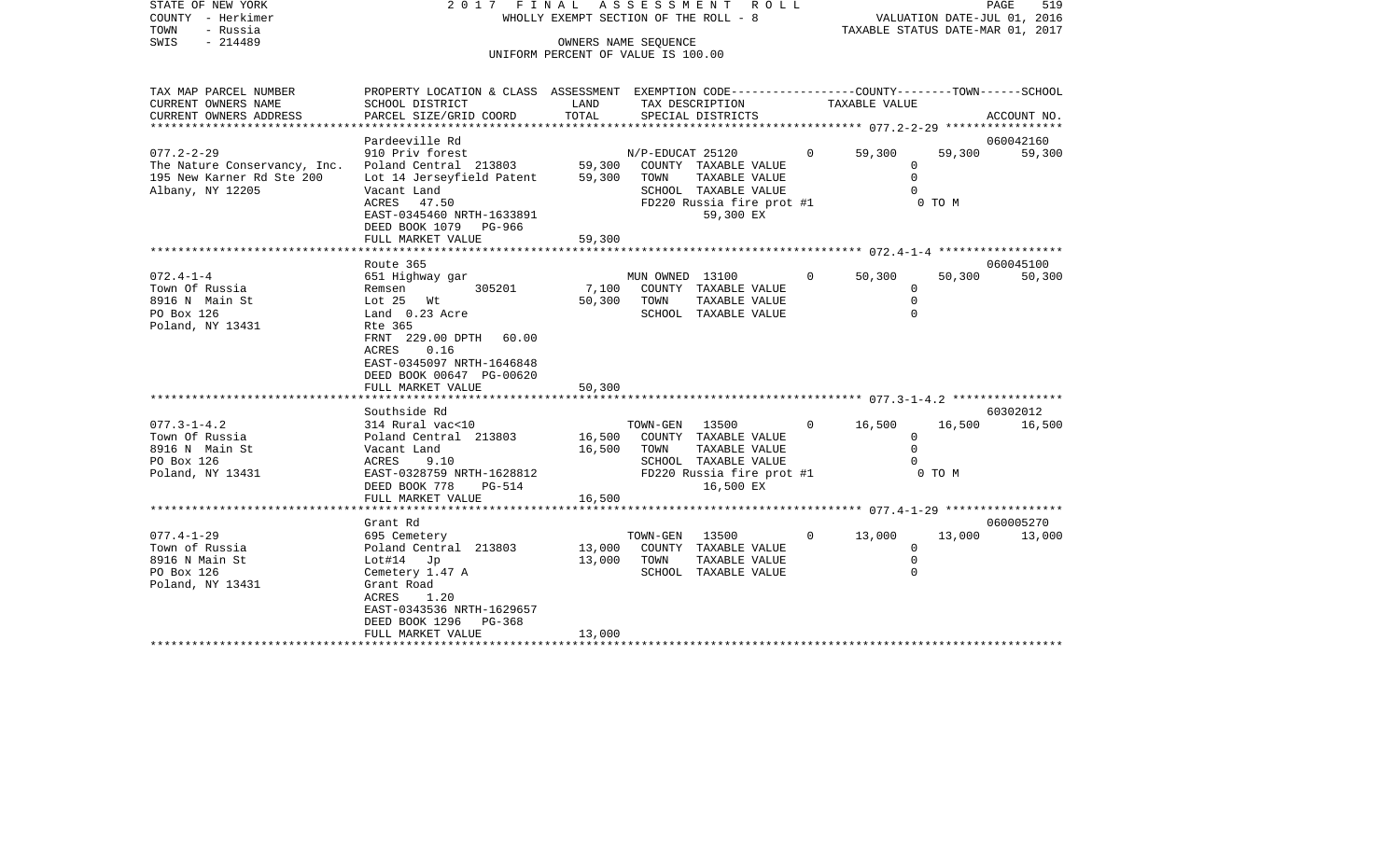| STATE OF NEW YORK      | 2017                      | FINAL                                 | ASSESSMENT           | R O L L                                                      |          |               | PAGE                             | 520         |
|------------------------|---------------------------|---------------------------------------|----------------------|--------------------------------------------------------------|----------|---------------|----------------------------------|-------------|
| - Herkimer<br>COUNTY   |                           | WHOLLY EXEMPT SECTION OF THE ROLL - 8 |                      |                                                              |          |               | VALUATION DATE-JUL 01, 2016      |             |
| - Russia<br>TOWN       |                           |                                       |                      |                                                              |          |               | TAXABLE STATUS DATE-MAR 01, 2017 |             |
| $-214489$<br>SWIS      |                           |                                       | OWNERS NAME SEOUENCE |                                                              |          |               |                                  |             |
|                        |                           | UNIFORM PERCENT OF VALUE IS 100.00    |                      |                                                              |          |               |                                  |             |
|                        |                           |                                       |                      |                                                              |          |               |                                  |             |
|                        |                           |                                       |                      |                                                              |          |               |                                  |             |
| TAX MAP PARCEL NUMBER  | PROPERTY LOCATION & CLASS | ASSESSMENT                            |                      | EXEMPTION CODE-----------------COUNTY-------TOWN------SCHOOL |          |               |                                  |             |
| CURRENT OWNERS NAME    | SCHOOL DISTRICT           | LAND                                  |                      | TAX DESCRIPTION                                              |          | TAXABLE VALUE |                                  |             |
| CURRENT OWNERS ADDRESS | PARCEL SIZE/GRID COORD    | TOTAL                                 |                      | SPECIAL DISTRICTS                                            |          |               |                                  | ACCOUNT NO. |
|                        |                           |                                       |                      |                                                              |          |               |                                  |             |
|                        | Russia Rd                 |                                       |                      |                                                              |          |               |                                  |             |
| $083.3 - 1 - 71$       | 311 Res vac land          |                                       | MUN OWNED            | 13100                                                        | $\Omega$ | 5,000         | 5,000                            | 5,000       |
| Town of Russia         | Poland Central<br>213803  | 5,000                                 | COUNTY               | TAXABLE VALUE                                                |          |               |                                  |             |
| PO Box 126             | Near Jones                | 5.000                                 | TOWN                 | TAXABLE VALUE                                                |          |               |                                  |             |
| Poland, NY 13431       | Moon/Jones Deed Issue     |                                       | SCHOOL               | TAXABLE VALUE                                                |          |               |                                  |             |

\*\*\*\*\*\*\*\*\*\*\*\*\*\*\*\*\*\*\*\*\*\*\*\*\*\*\*\*\*\*\*\*\*\*\*\*\*\*\*\*\*\*\*\*\*\*\*\*\*\*\*\*\*\*\*\*\*\*\*\*\*\*\*\*\*\*\*\*\*\*\*\*\*\*\*\*\*\*\*\*\*\*\*\*\*\*\*\*\*\*\*\*\*\*\*\*\*\*\*\*\*\*\* 088.1-1-52.1 \*\*\*\*\*\*\*\*\*\*\*\*\*\*\*

 County Unable to Resolve FRNT 264.00 DPTH

 EAST-0330828 NRTH-1612077FULL MARKET VALUE 5,000

ACRES 2.00

| $088.1 - 1 - 52.1$<br>Town of Russia<br>PO Box 126<br>Poland, NY 13431                    | Sunny Island Rd<br>651 Highway gar<br>Lot 46 Royal Grant<br>Farm<br>ACRES 45.00<br>EAST-0334056 NRTH-1603450<br>DEED BOOK 1188 PG-261<br>FULL MARKET VALUE            | 13500<br>TOWN-GEN<br>Poland Central 213803 49,800 COUNTY TAXABLE VALUE<br>850,000<br>TOWN<br>TAXABLE VALUE<br>SCHOOL TAXABLE VALUE<br>FD220 Russia fire prot #1<br>850,000 EX<br>850,000 | $\overline{0}$ | 850,000<br>850,000<br>$\Omega$<br>$\Omega$<br>0 TO M | 060021960<br>850,000 |
|-------------------------------------------------------------------------------------------|-----------------------------------------------------------------------------------------------------------------------------------------------------------------------|------------------------------------------------------------------------------------------------------------------------------------------------------------------------------------------|----------------|------------------------------------------------------|----------------------|
|                                                                                           | 9274 State Rte 28                                                                                                                                                     |                                                                                                                                                                                          |                |                                                      |                      |
| $088.1 - 1 - 52.3$<br>Town of Russia<br>PO Box 126<br>Poland, NY 13431                    | 105 Vac farmland<br>Poland Central 213803<br>Vac.land<br>FRNT 300.00 DPTH<br>3.00<br>ACRES<br>EAST-0334008 NRTH-1603034<br>DEED BOOK 1193 PG-421<br>FULL MARKET VALUE | TOWN-GEN<br>13500<br>8,000 COUNTY TAXABLE VALUE<br>8,000<br>TOWN<br>TAXABLE VALUE<br>SCHOOL TAXABLE VALUE<br>FD220 Russia fire prot #1<br>8,000 EX<br>8,000                              | $\overline{0}$ | 8,000<br>8,000<br>$\Omega$<br>$0$ TO M               | 8,000                |
|                                                                                           | Town Park                                                                                                                                                             |                                                                                                                                                                                          |                |                                                      |                      |
| $088.2 - 1 - 23.4$<br>Town of Russia<br>8916 N. Main St<br>PO Box 126<br>Poland, NY 13431 | 963 Municpl park<br>Poland Central 213803<br>Town Park<br>ACRES 13.70<br>EAST-0345540 NRTH-1600902<br>DEED BOOK 00840 PG-00161<br>FULL MARKET VALUE                   | 13500<br>TOWN-GEN<br>28,000 COUNTY TAXABLE VALUE<br>28,000 TOWN<br>TAXABLE VALUE<br>SCHOOL TAXABLE VALUE<br>28,000                                                                       | $\Omega$       | 28,000<br>28,000<br>$\Omega$                         | 28,000               |
|                                                                                           | Town Park                                                                                                                                                             |                                                                                                                                                                                          |                |                                                      |                      |
| $088.2 - 1 - 38.2$<br>Town of Russia                                                      | 591 Playground<br>Poland Central 213803<br>ACRES 33.10<br>EAST-0344689 NRTH-1600801<br>FULL MARKET VALUE                                                              | MUN OWNED 13100<br>40,800 COUNTY TAXABLE VALUE<br>40,800 TOWN<br>TAXABLE VALUE<br>SCHOOL TAXABLE VALUE<br>40,800                                                                         | $\overline{0}$ | 40,800<br>40,800<br>$\Omega$                         | 40,800               |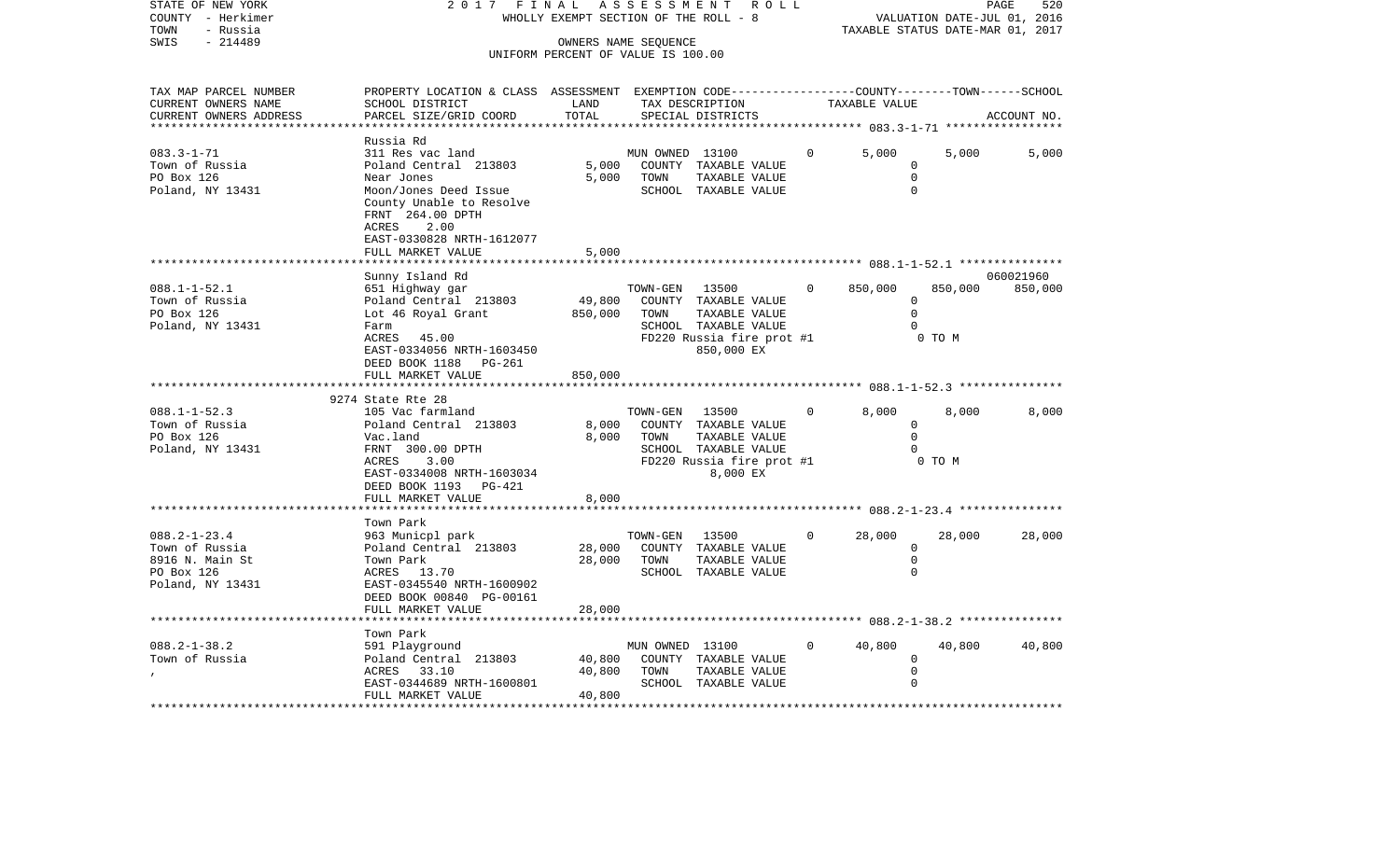| STATE OF NEW YORK<br>COUNTY - Herkimer | 2 0 1 7                                                                                         |        | FINAL ASSESSMENT<br>ROLL<br>WHOLLY EXEMPT SECTION OF THE ROLL - 8 |              |                                            |        | PAGE<br>521<br>VALUATION DATE-JUL 01, 2016 |
|----------------------------------------|-------------------------------------------------------------------------------------------------|--------|-------------------------------------------------------------------|--------------|--------------------------------------------|--------|--------------------------------------------|
| - Russia<br>TOWN                       |                                                                                                 |        |                                                                   |              |                                            |        | TAXABLE STATUS DATE-MAR 01, 2017           |
| SWIS<br>$-214489$                      |                                                                                                 |        | OWNERS NAME SEQUENCE                                              |              |                                            |        |                                            |
|                                        |                                                                                                 |        | UNIFORM PERCENT OF VALUE IS 100.00                                |              |                                            |        |                                            |
|                                        |                                                                                                 |        |                                                                   |              |                                            |        |                                            |
| TAX MAP PARCEL NUMBER                  | PROPERTY LOCATION & CLASS ASSESSMENT EXEMPTION CODE---------------COUNTY-------TOWN------SCHOOL |        |                                                                   |              |                                            |        |                                            |
| CURRENT OWNERS NAME                    | SCHOOL DISTRICT                                                                                 | LAND   | TAX DESCRIPTION                                                   |              | TAXABLE VALUE                              |        |                                            |
| CURRENT OWNERS ADDRESS                 | PARCEL SIZE/GRID COORD<br>* * * * * * * * *                                                     | TOTAL  | SPECIAL DISTRICTS                                                 |              |                                            |        | ACCOUNT NO.                                |
|                                        | 6333 Hinckley                                                                                   |        |                                                                   |              |                                            |        | 060302100                                  |
| $076.4 - 1 - 1$                        | 822 Water supply                                                                                |        | UPPER MV W 14000                                                  | $\mathbf{0}$ | 75,000                                     | 75,000 | 75,000                                     |
| Upper Mohawk Valley                    | Poland Central 213803                                                                           | 21,800 | COUNTY TAXABLE VALUE                                              |              | $\mathbf 0$                                |        |                                            |
| Regional Water Bd                      | Lime Treatment Plant                                                                            | 75,000 | TOWN<br>TAXABLE VALUE                                             |              | $\mathbf 0$                                |        |                                            |
| 1 Kennedy Plz                          | Military Rd                                                                                     |        | SCHOOL TAXABLE VALUE                                              |              | $\Omega$                                   |        |                                            |
| Utica, NY 13502                        | FRNT 260.00 DPTH 150.00                                                                         |        | FD220 Russia fire prot #1                                         |              |                                            | 0 TO M |                                            |
|                                        | 0.59 BANK<br>ACRES<br>984                                                                       |        | 75,000 EX                                                         |              |                                            |        |                                            |
|                                        | EAST-0320305 NRTH-1628348                                                                       |        |                                                                   |              |                                            |        |                                            |
|                                        | DEED BOOK 00839 PG-00450                                                                        |        |                                                                   |              |                                            |        |                                            |
|                                        | FULL MARKET VALUE                                                                               | 75,000 |                                                                   |              |                                            |        |                                            |
|                                        | Southside                                                                                       |        |                                                                   |              |                                            |        | 060302010                                  |
| $077.3 - 1 - 4.1$                      | 822 Water supply                                                                                |        | UPPER MV W 14000                                                  | 0            | 12,800                                     | 12,800 | 12,800                                     |
| Upper Mohawk Valley                    | Poland Central 213803                                                                           | 12,800 | COUNTY TAXABLE VALUE                                              |              | $\mathbf 0$                                |        |                                            |
| Regional Water Bd                      | ACRES<br>4.40 BANK<br>984                                                                       | 12,800 | TOWN<br>TAXABLE VALUE                                             |              | $\Omega$                                   |        |                                            |
| 1 Kennedy Plz                          | EAST-0328893 NRTH-1631538                                                                       |        | SCHOOL TAXABLE VALUE                                              |              | $\Omega$                                   |        |                                            |
| Utica, NY 13502                        | DEED BOOK 00839 PG-00450                                                                        |        | FD220 Russia fire prot #1                                         |              |                                            | 0 TO M |                                            |
|                                        | FULL MARKET VALUE                                                                               | 12,800 | 12,800 EX                                                         |              | ******** 077.3-1-5 ******************      |        |                                            |
|                                        | Hinckley                                                                                        |        |                                                                   |              |                                            |        | 060301980                                  |
| $077.3 - 1 - 5$                        | 822 Water supply                                                                                |        | UPPER MV W 14000                                                  | $\Omega$     | 26,000                                     | 26,000 | 26,000                                     |
| Upper Mohawk Valley                    | Holland Patent 305801                                                                           | 16,500 | COUNTY TAXABLE VALUE                                              |              | $\mathsf{O}$                               |        |                                            |
| Regional Water Bd                      | FRNT 150.00 DPTH 105.00                                                                         | 26,000 | TOWN<br>TAXABLE VALUE                                             |              | $\Omega$                                   |        |                                            |
| 1 Kennedy Plz                          | ACRES<br>1.50 BANK<br>984                                                                       |        | SCHOOL TAXABLE VALUE                                              |              | $\mathbf 0$                                |        |                                            |
| Utica, NY 13502                        | EAST-0329702 NRTH-1631794                                                                       |        | FD220 Russia fire prot #1                                         |              |                                            | 0 TO M |                                            |
|                                        | DEED BOOK 00839 PG-00450<br>FULL MARKET VALUE                                                   | 26,000 | 26,000 EX                                                         |              |                                            |        |                                            |
|                                        |                                                                                                 |        | ************************* 077.3-1-6 *******************           |              |                                            |        |                                            |
|                                        |                                                                                                 |        |                                                                   |              |                                            |        | 060301920                                  |
| $077.3 - 1 - 6$                        | 822 Water supply                                                                                |        | UPPER MV W 14000                                                  | $\circ$      | 1,900                                      | 1,900  | 1,900                                      |
| Upper Mohawk Valley                    | Holland Patent 305801                                                                           | 1,900  | COUNTY TAXABLE VALUE                                              |              | $\Omega$                                   |        |                                            |
| Regional Water Bd                      | FRNT 100.00 DPTH 110.00                                                                         | 1,900  | TOWN<br>TAXABLE VALUE                                             |              | $\Omega$                                   |        |                                            |
| 1 Kennedy Plz                          | 984<br>ACRES<br>$0.37$ BANK                                                                     |        | SCHOOL TAXABLE VALUE                                              |              | 0                                          |        |                                            |
| Utica, NY 13502                        | EAST-0329579 NRTH-1631769                                                                       |        | FD220 Russia fire prot #1<br>1,900 EX                             |              |                                            | 0 TO M |                                            |
|                                        | DEED BOOK 00839 PG-00450<br>FULL MARKET VALUE                                                   | 1,900  |                                                                   |              |                                            |        |                                            |
|                                        |                                                                                                 |        |                                                                   |              | ********** 666. - 2-1 ******************** |        |                                            |
|                                        |                                                                                                 |        |                                                                   |              |                                            |        | 060301950                                  |
| $666. - 2 - 1$                         | 822 Water supply                                                                                |        | UPPER MV W 14000                                                  | $\circ$      | 4,500                                      | 4,500  | 4,500                                      |
| Upper Mohawk Valley                    | Holland Patent 305801                                                                           | 2,000  | COUNTY TAXABLE VALUE                                              |              | $\Omega$                                   |        |                                            |
| Regional Water Bd                      | Transmission Distribution                                                                       | 4,500  | TOWN<br>TAXABLE VALUE                                             |              | 0                                          |        |                                            |
| 1 Kennedy Plz                          | 984<br>BANK                                                                                     |        | SCHOOL TAXABLE VALUE                                              |              | $\mathbf 0$                                |        |                                            |

1 Kennedy Plz BANK 984 SCHOOL TAXABLE VALUE 0 Utica, NY 13502 DEED BOOK 00839 PG-00450 FD220 Russia fire prot #1 0 TO M

FULL MARKET VALUE 4,500 114 EX \*\*\*\*\*\*\*\*\*\*\*\*\*\*\*\*\*\*\*\*\*\*\*\*\*\*\*\*\*\*\*\*\*\*\*\*\*\*\*\*\*\*\*\*\*\*\*\*\*\*\*\*\*\*\*\*\*\*\*\*\*\*\*\*\*\*\*\*\*\*\*\*\*\*\*\*\*\*\*\*\*\*\*\*\*\*\*\*\*\*\*\*\*\*\*\*\*\*\*\*\*\*\*\*\*\*\*\*\*\*\*\*\*\*\*\*\*\*\*\*\*\*\*\*\*\*\*\*\*\*\*\*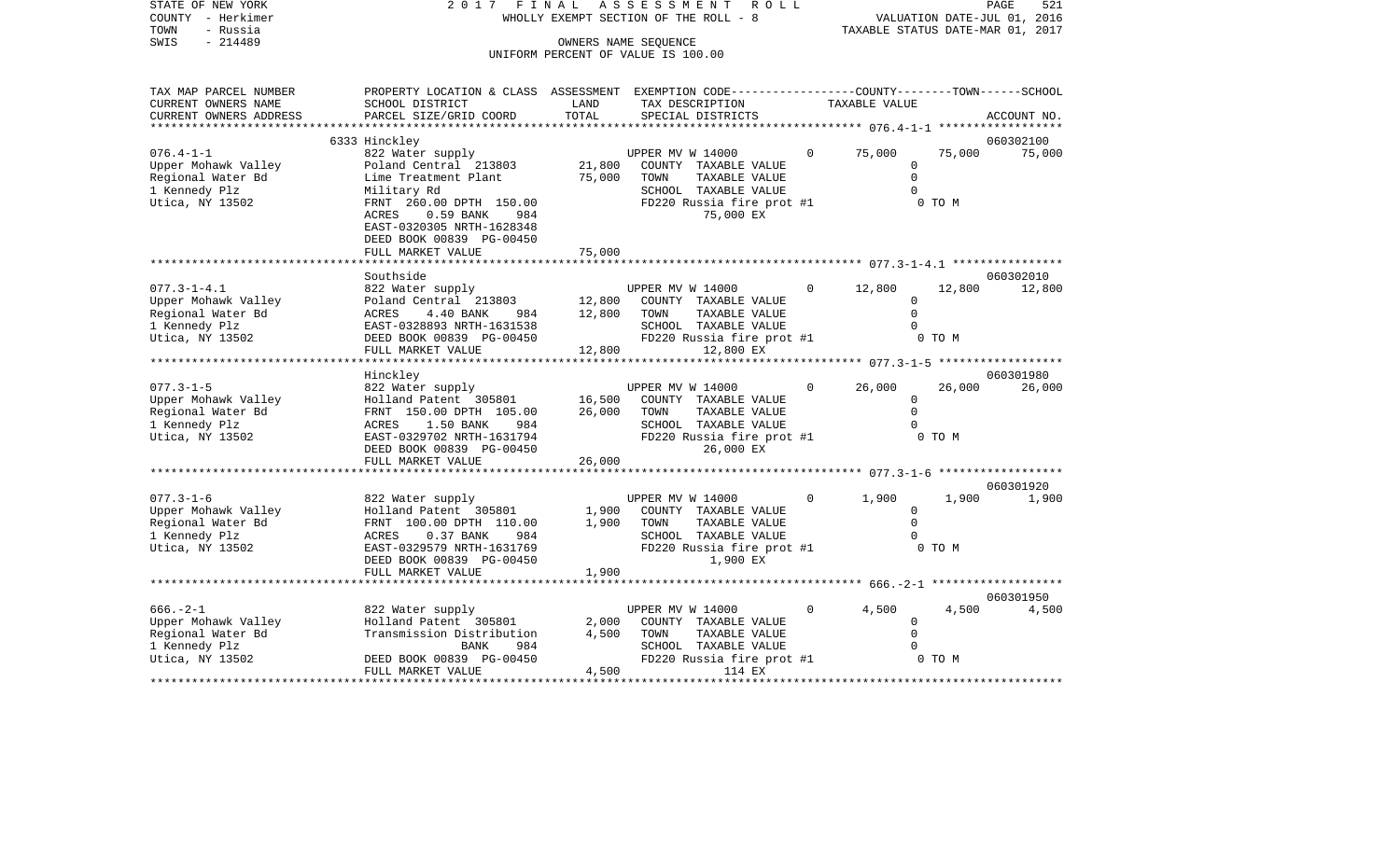| TOWN<br>- Russia<br>SWIS<br>$-214489$        | OWNERS NAME SEOUENCE<br>UNIFORM PERCENT OF VALUE IS 100.00                                                         |                |                  |                                       |             |                                                    |                     | TAXABLE STATUS DATE-MAR 01, 2017   |
|----------------------------------------------|--------------------------------------------------------------------------------------------------------------------|----------------|------------------|---------------------------------------|-------------|----------------------------------------------------|---------------------|------------------------------------|
|                                              |                                                                                                                    |                |                  |                                       |             |                                                    |                     |                                    |
| TAX MAP PARCEL NUMBER<br>CURRENT OWNERS NAME | PROPERTY LOCATION & CLASS ASSESSMENT EXEMPTION CODE---------------COUNTY-------TOWN------SCHOOL<br>SCHOOL DISTRICT | LAND           |                  | TAX DESCRIPTION                       |             | TAXABLE VALUE                                      |                     |                                    |
| CURRENT OWNERS ADDRESS                       | PARCEL SIZE/GRID COORD                                                                                             | TOTAL          |                  | SPECIAL DISTRICTS                     |             | ********************* 666.-2-2                     |                     | ACCOUNT NO.<br>******************* |
|                                              |                                                                                                                    |                |                  |                                       |             |                                                    |                     | 060302040                          |
| $666. - 2 - 2$                               | 822 Water supply                                                                                                   |                | UPPER MV W 14000 |                                       | $\circ$     | 165,000                                            | 165,000<br>$\Omega$ | 165,000                            |
| Upper Mohawk Valley                          | Holland Patent 305801                                                                                              | $\overline{0}$ |                  | COUNTY TAXABLE VALUE                  |             |                                                    | $\Omega$            |                                    |
| Regional Water Bd                            | 42 Inch                                                                                                            | 165,000        | TOWN             | TAXABLE VALUE<br>SCHOOL TAXABLE VALUE |             |                                                    | $\cap$              |                                    |
| 1 Kennedy Plz<br>Utica, NY 13502             | Pipe Line<br>984<br>BANK                                                                                           |                |                  | FD220 Russia fire prot #1             |             |                                                    | 0 TO M              |                                    |
|                                              | DEED BOOK 00839 PG-00450                                                                                           |                |                  | 165,000 EX                            |             |                                                    |                     |                                    |
|                                              | FULL MARKET VALUE                                                                                                  | 165,000        |                  |                                       |             |                                                    |                     |                                    |
|                                              |                                                                                                                    |                |                  |                                       |             |                                                    |                     |                                    |
|                                              |                                                                                                                    |                |                  |                                       |             |                                                    |                     | 060302070                          |
| $666. - 2 - 3$                               | 822 Water supply                                                                                                   |                |                  | UPPER MV W 14000                      | $\circ$     | 750,000                                            | 750,000             | 750,000                            |
| Upper Mohawk Valley                          | Holland Patent 305801                                                                                              | $\mathbf 0$    |                  | COUNTY TAXABLE VALUE                  |             |                                                    | 0                   |                                    |
| Regional Water Bd                            | Transmission Distribution                                                                                          | 750,000        | TOWN             | TAXABLE VALUE                         |             |                                                    | $\Omega$            |                                    |
| 1 Kennedy Plz                                | 984<br>BANK                                                                                                        |                |                  | SCHOOL TAXABLE VALUE                  |             |                                                    |                     |                                    |
| Utica, NY 13502                              | rana DEED BOOK 00839 PG-00450                                                                                      |                |                  | FD220 Russia fire prot #1             |             |                                                    | 0 TO M              |                                    |
|                                              | FULL MARKET VALUE                                                                                                  | 750,000        |                  | 18,140 EX                             |             |                                                    |                     |                                    |
|                                              |                                                                                                                    |                |                  |                                       |             |                                                    |                     |                                    |
|                                              |                                                                                                                    |                |                  |                                       |             |                                                    |                     | 060302080                          |
| $666. - 2 - 4$                               | 822 Water supply                                                                                                   |                | UPPER MV W 14000 |                                       | $\Omega$    | 2200,000                                           | 2200,000            | 2200,000                           |
| Upper Mohawk Valley                          | Poland Central 213803                                                                                              | $\Omega$       |                  | COUNTY TAXABLE VALUE                  |             |                                                    | $\Omega$            |                                    |
| Regional Water Bd                            | Transmission Distribution                                                                                          | 2200,000       | TOWN             | TAXABLE VALUE                         |             |                                                    | $\Omega$            |                                    |
| 1 Kennedy Plz                                | BANK<br>984                                                                                                        |                |                  | SCHOOL TAXABLE VALUE                  |             |                                                    |                     |                                    |
| Utica, NY 13502                              | DEED BOOK 00839 PG-00450                                                                                           |                |                  | FD220 Russia fire prot #1             |             |                                                    | 0 TO M              |                                    |
|                                              | FULL MARKET VALUE                                                                                                  | 2200,000       |                  | 54,400 EX                             |             |                                                    |                     |                                    |
|                                              |                                                                                                                    |                |                  |                                       |             | ******************** 666.-2-5 ******************** |                     |                                    |
|                                              |                                                                                                                    |                |                  |                                       |             |                                                    |                     | 060302110                          |
| $666. - 2 - 5$                               | 822 Water supply                                                                                                   |                | UPPER MV W 14000 |                                       | $\mathbf 0$ | 20,000                                             | 20,000              | 20,000                             |
| Upper Mohawk Valley                          | Holland Patent 305801                                                                                              | $\overline{0}$ |                  | COUNTY TAXABLE VALUE                  |             |                                                    | $\Omega$            |                                    |
| Regional Water Bd                            | Transmission Distribution                                                                                          | 20,000         | TOWN             | TAXABLE VALUE                         |             |                                                    | $\Omega$            |                                    |
| 1 Kennedy Plz                                | BANK<br>984                                                                                                        |                |                  | SCHOOL TAXABLE VALUE                  |             |                                                    |                     |                                    |
| Utica, NY 13502                              | DEED BOOK 00839 PG-00450                                                                                           | 20.005         |                  | FD220 Russia fire prot #1             |             |                                                    | 0 TO M              |                                    |
|                                              | FULL MARKET VALUE                                                                                                  |                | 20,000           | 570 EX                                |             |                                                    |                     |                                    |
|                                              |                                                                                                                    |                |                  |                                       |             |                                                    |                     |                                    |
|                                              | Buck Hill Rd.                                                                                                      |                |                  |                                       |             |                                                    |                     |                                    |
| $088.2 - 1 - 28.3$                           | 822 Water supply                                                                                                   |                | VLG/OTHER 13650  |                                       | $\mathbf 0$ | 200,000                                            | 200,000             | 200,000                            |
| Village Of Poland                            | Poland Central 213803                                                                                              | 12,500         |                  | COUNTY TAXABLE VALUE                  |             |                                                    | $\mathbf 0$         |                                    |
| PO Box 133                                   | Buck Hill Rd.                                                                                                      | 200,000        | TOWN             | TAXABLE VALUE                         |             |                                                    | $\Omega$            |                                    |
| Poland, NY 13431                             | FRNT 218.30 DPTH                                                                                                   |                |                  | SCHOOL TAXABLE VALUE                  |             |                                                    |                     |                                    |
|                                              | 1.00<br>ACRES                                                                                                      |                |                  | FD220 Russia fire prot #1             |             |                                                    | 0 TO M              |                                    |
|                                              | EAST-0344038 NRTH-1604227<br>DEED BOOK 817<br>PG-394                                                               |                |                  | 200,000 EX                            |             |                                                    |                     |                                    |
|                                              | FULL MARKET VALUE                                                                                                  | 200,000        |                  |                                       |             |                                                    |                     |                                    |
|                                              |                                                                                                                    |                |                  |                                       |             |                                                    |                     |                                    |

STATE OF NEW YORK 2 0 1 7 F I N A L A S S E S S M E N T R O L L PAGE 522 COUNTY - Herkimer WHOLLY EXEMPT SECTION OF THE ROLL - 8 VALUATION DATE-JUL 01, 2016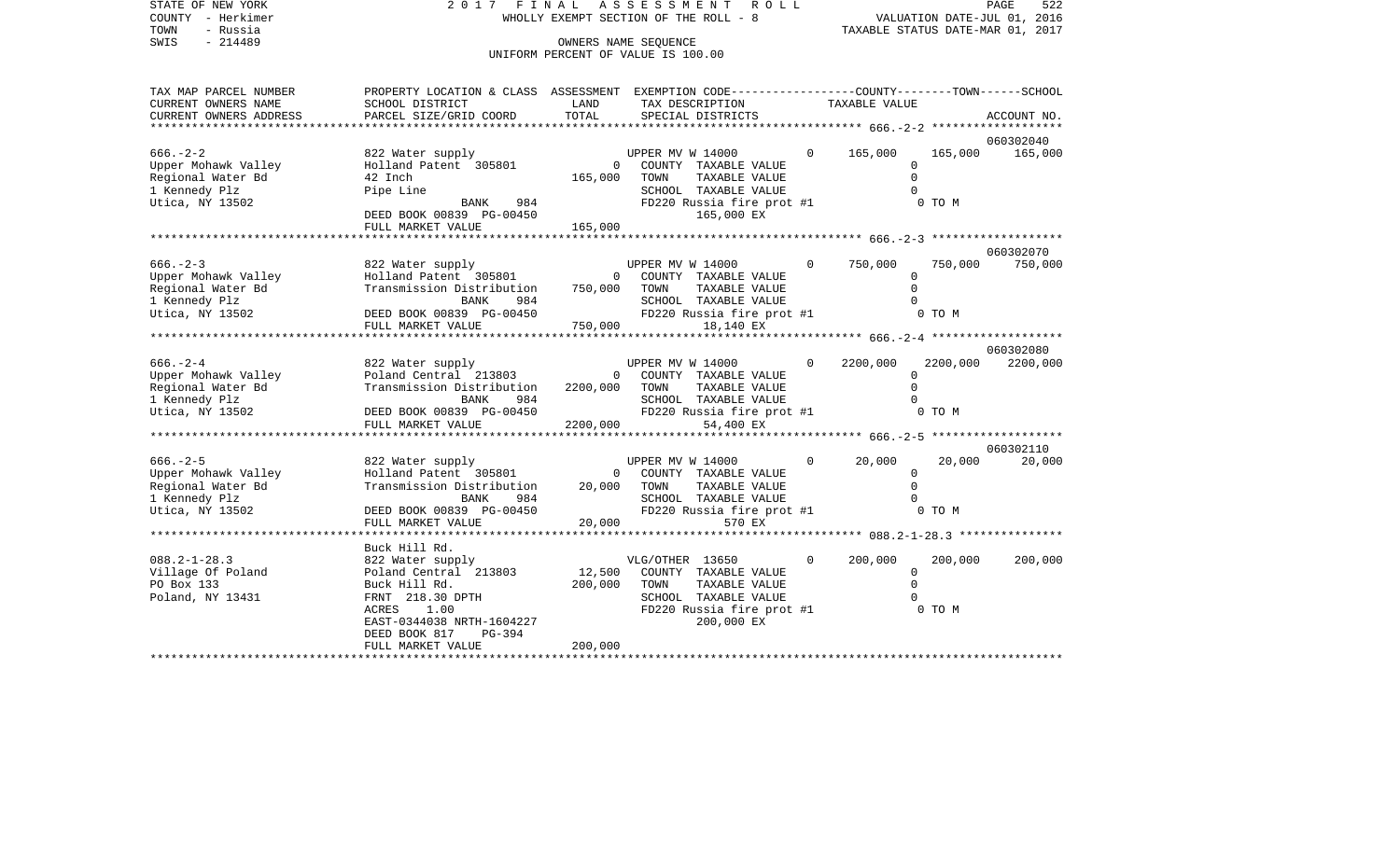| STATE OF NEW YORK     | 2017 FINAL ASSESSMENT ROLL                                                                       | 523<br>PAGE                      |
|-----------------------|--------------------------------------------------------------------------------------------------|----------------------------------|
| - Herkimer<br>COUNTY  | WHOLLY EXEMPT SECTION OF THE ROLL - 8                                                            | VALUATION DATE-JUL 01, 2016      |
| - Russia<br>TOWN      |                                                                                                  | TAXABLE STATUS DATE-MAR 01, 2017 |
| $-214489$<br>SWIS     | OWNERS NAME SEOUENCE                                                                             |                                  |
|                       | UNIFORM PERCENT OF VALUE IS 100.00                                                               |                                  |
|                       |                                                                                                  |                                  |
|                       |                                                                                                  |                                  |
| TAX MAP PARCEL NUMBER | PROPERTY LOCATION & CLASS ASSESSMENT EXEMPTION CODE----------------COUNTY-------TOWN------SCHOOL |                                  |

| CURRENT OWNERS NAME    | SCHOOL DISTRICT           |        | LAND  |                  | TAX DESCRIPTION   | TAXABLE VALUE |       |             |
|------------------------|---------------------------|--------|-------|------------------|-------------------|---------------|-------|-------------|
| CURRENT OWNERS ADDRESS | PARCEL SIZE/GRID COORD    |        | TOTAL |                  | SPECIAL DISTRICTS |               |       | ACCOUNT NO. |
|                        |                           |        |       |                  |                   |               |       |             |
|                        | Wheelertown Rd            |        |       |                  |                   |               |       | 060005240   |
| $068. - 1 - 48$        | 695 Cemetery              |        |       | NON PROF 9 25300 |                   | 2,300         | 2,300 | 2,300       |
| Wheelertown Cemetery   | Remsen                    | 305201 | 2,300 | COUNTY           | TAXABLE VALUE     |               |       |             |
| Assoc                  | Lot#44<br>R p             |        | 2,300 | TOWN             | TAXABLE VALUE     |               |       |             |
| <b>RD</b>              | Cemetery2/3acre           |        |       | SCHOOL           | TAXABLE VALUE     |               |       |             |
| Remsen, NY 13438       | Wheelertown Rd            |        |       |                  |                   |               |       |             |
|                        | FRNT 150.00 DPTH 150.00   |        |       |                  |                   |               |       |             |
|                        | EAST-0345132 NRTH-1660725 |        |       |                  |                   |               |       |             |
|                        | FULL MARKET VALUE         |        | 2,300 |                  |                   |               |       |             |
|                        |                           |        |       |                  |                   |               |       |             |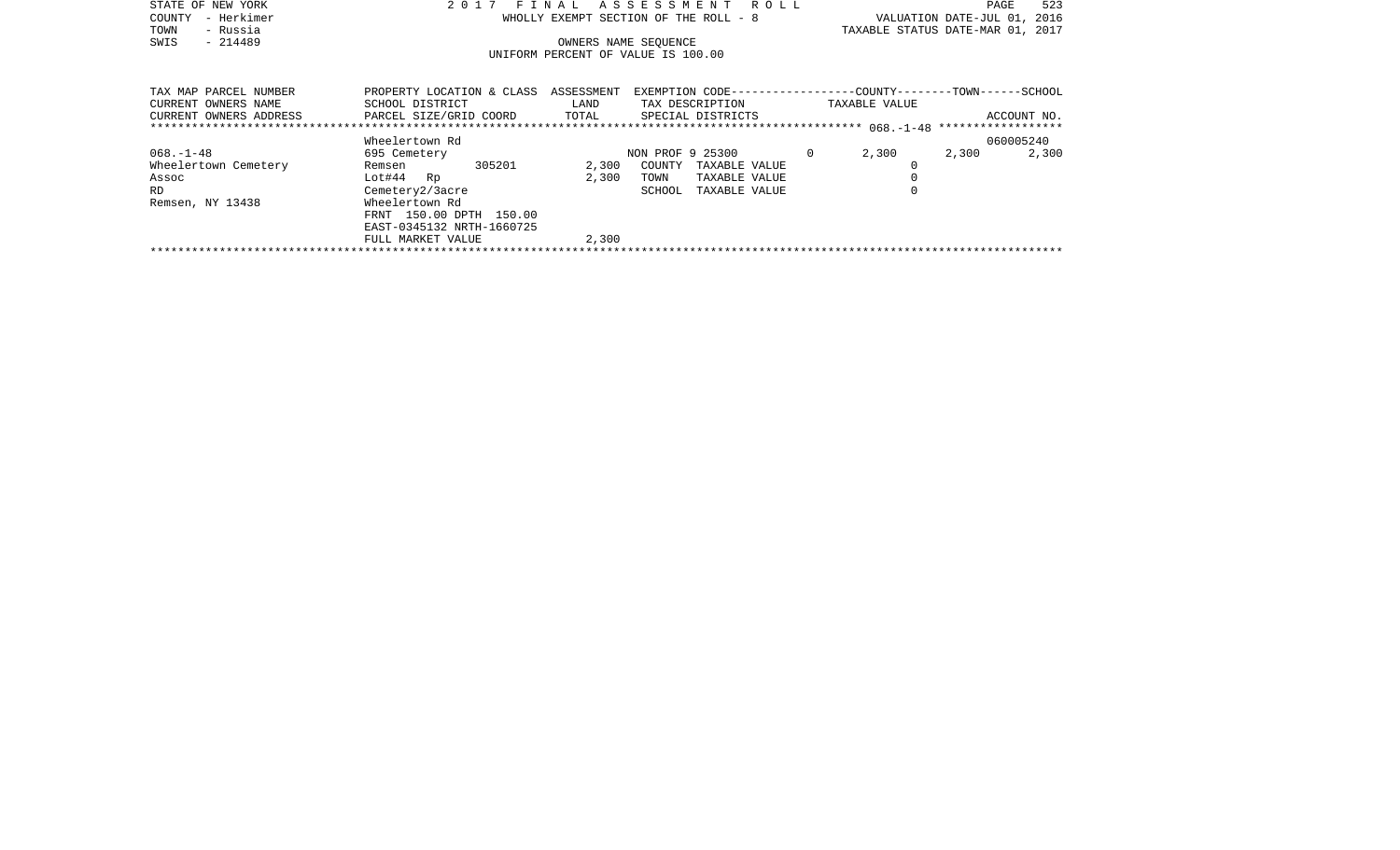| STATE OF NEW YORK | 2017 FINAL ASSESSMENT ROLL            | 524<br>PAGE                      |
|-------------------|---------------------------------------|----------------------------------|
| COUNTY - Herkimer | WHOLLY EXEMPT SECTION OF THE ROLL - 8 | VALUATION DATE-JUL 01, 2016      |
| TOWN<br>- Russia  |                                       | TAXABLE STATUS DATE-MAR 01, 2017 |
| SWIS<br>- 214489  |                                       | RPS150/V04/L015                  |
|                   | UNIFORM PERCENT OF VALUE IS 100.00    | CURRENT DATE 6/20/2017           |
|                   |                                       |                                  |

# \*\*\* S P E C I A L D I S T R I C T S U M M A R Y \*\*\*

| CODE | DISTRICT NAME PARCELS | TOTAL | EXTENSION<br>TYPE | EXTENSION<br>VALUE | AD VALOREM<br><b>VALUE</b> | <b>EXEMPT</b><br>AMOUNT | TAXABLE<br>VALUE |
|------|-----------------------|-------|-------------------|--------------------|----------------------------|-------------------------|------------------|
|      | FD220 Russia fire pr  |       | 20 TOTAL M        |                    | 1661,024                   | 1661.024                |                  |

# \*\*\* S C H O O L D I S T R I C T S U M M A R Y \*\*\*

| CODE                       | DISTRICT NAME                                  | TOTAL<br>PARCELS | ASSESSED<br>LAND           | ASSESSED<br>TOTAL             | EXEMPT<br>AMOUNT              | TOTAL<br>TAXABLE | STAR<br>AMOUNT | <b>STAR</b><br>TAXABLE |
|----------------------------|------------------------------------------------|------------------|----------------------------|-------------------------------|-------------------------------|------------------|----------------|------------------------|
| 213803<br>305201<br>305801 | Poland Central<br>Remsen<br>Holland Patent Cen | 26<br>∠<br>6     | 584,200<br>9.400<br>20,400 | 3912,900<br>52,600<br>967,400 | 3912,900<br>52,600<br>967,400 |                  |                |                        |
|                            | SUB-TOTAL                                      | 34               | 614,000                    | 4932,900                      | 4932,900                      |                  |                |                        |
|                            | TOTAL                                          | 34               | 614,000                    | 4932,900                      | 4932,900                      |                  |                |                        |

# \*\*\* S Y S T E M C O D E S S U M M A R Y \*\*\*

| CODE  | DESCRIPTION        | TOTAL<br>PARCELS | COUNTY           | TOWN             | SCHOOL           |
|-------|--------------------|------------------|------------------|------------------|------------------|
| 50000 | WHOLLY EX<br>TOTAL |                  | 51,500<br>51,500 | 51,500<br>51,500 | 51,500<br>51,500 |

| CODE  | DESCRIPTION | TOTAL<br>PARCELS | COUNTY   | TOWN     | SCHOOL   |
|-------|-------------|------------------|----------|----------|----------|
| 12350 | PUB AUTH 1  |                  | 47,200   | 47,200   | 47,200   |
| 13100 | MUN OWNED   |                  | 96,100   | 96,100   | 96,100   |
| 13500 | TOWN-GEN    |                  | 915,500  | 915,500  | 915,500  |
| 13650 | VLG/OTHER   |                  | 200,000  | 200,000  | 200,000  |
| 13660 | V CEM-LND   |                  | 12,500   | 12,500   | 12,500   |
| 13800 | SCHOOL DST  | ◠                | 57,700   | 57,700   | 57,700   |
| 14000 | UPPER MV W  | Q                | 3255,200 | 3255,200 | 3255,200 |
| 25120 | N/P-EDUCAT  |                  | 77,100   | 77,100   | 77,100   |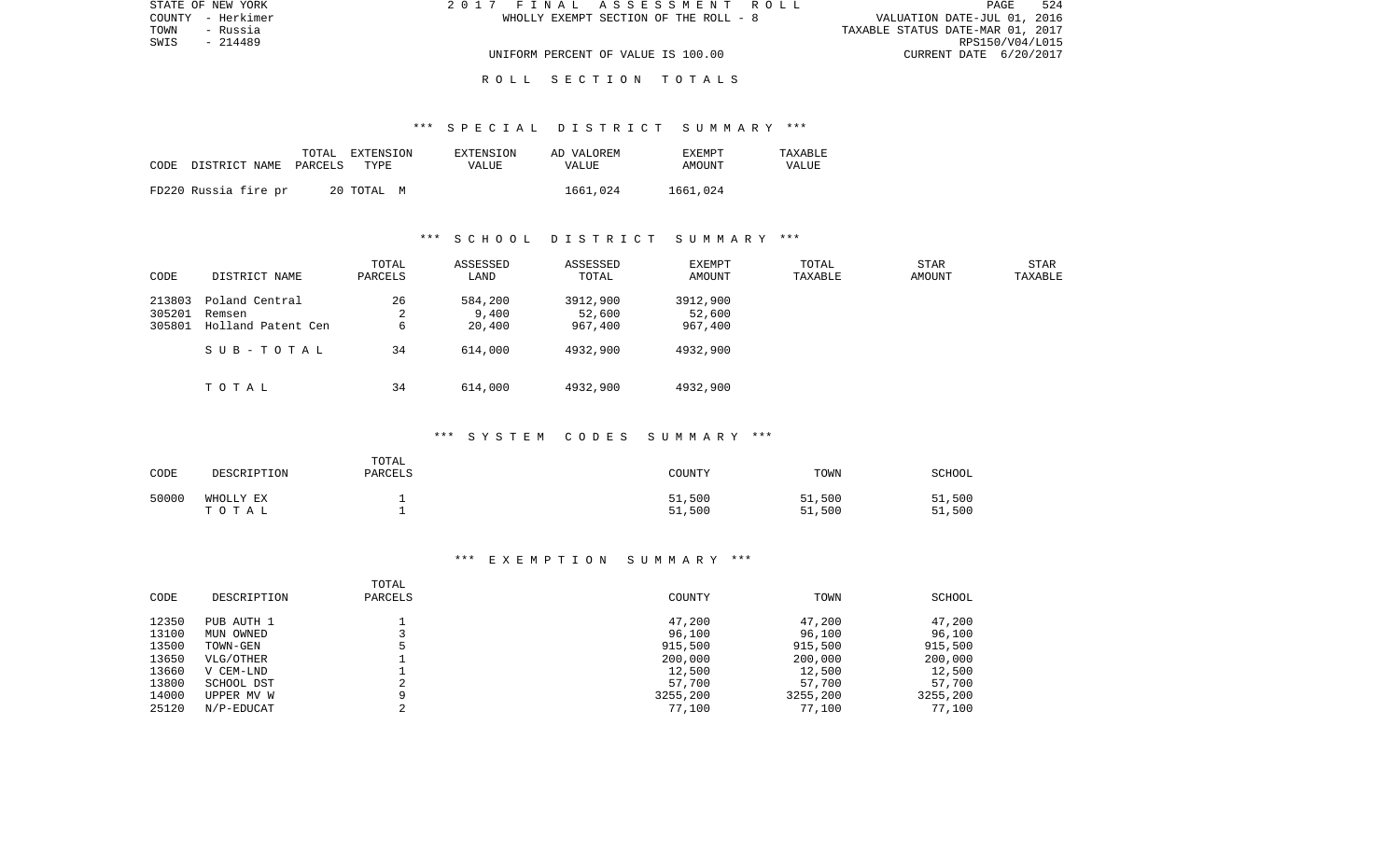| STATE OF NEW YORK | 2017 FINAL ASSESSMENT ROLL            | 525<br>PAGE                      |
|-------------------|---------------------------------------|----------------------------------|
| COUNTY - Herkimer | WHOLLY EXEMPT SECTION OF THE ROLL - 8 | VALUATION DATE-JUL 01, 2016      |
| TOWN<br>- Russia  |                                       | TAXABLE STATUS DATE-MAR 01, 2017 |
| - 214489<br>SWIS  |                                       | RPS150/V04/L015                  |
|                   | UNIFORM PERCENT OF VALUE IS 100.00    | CURRENT DATE 6/20/2017           |
|                   |                                       |                                  |

# \*\*\* E X E M P T I O N S U M M A R Y \*\*\*

| CODE  | DESCRIPTION | TOTAL<br>PARCELS | COUNTY   | TOWN     | SCHOOL   |
|-------|-------------|------------------|----------|----------|----------|
| 25300 | NON PROF 9  |                  | 175,100  | 175,100  | 175,100  |
| 26400 | VOL FIRE    |                  | 20,000   | 20,000   | 20,000   |
| 29700 | WDRL/FORCL  |                  | 25,000   | 25,000   | 25,000   |
|       | TOTAL       | 33               | 4881,400 | 4881,400 | 4881,400 |

| ROLL       |            | TOTAL          | ASSESSED |                         | TAXABLE | TAXABLE | TAXABLE | STAR    |
|------------|------------|----------------|----------|-------------------------|---------|---------|---------|---------|
| <b>SEC</b> | MRSCRIPTON | <b>DARCELS</b> | LAND     | TOTAL                   | COUNTY  | TOWN    | SCHOOL  | TAXABLE |
|            | J.V RYRMDT | 34             | ,000     | $102^\circ$<br>4932,900 |         |         |         |         |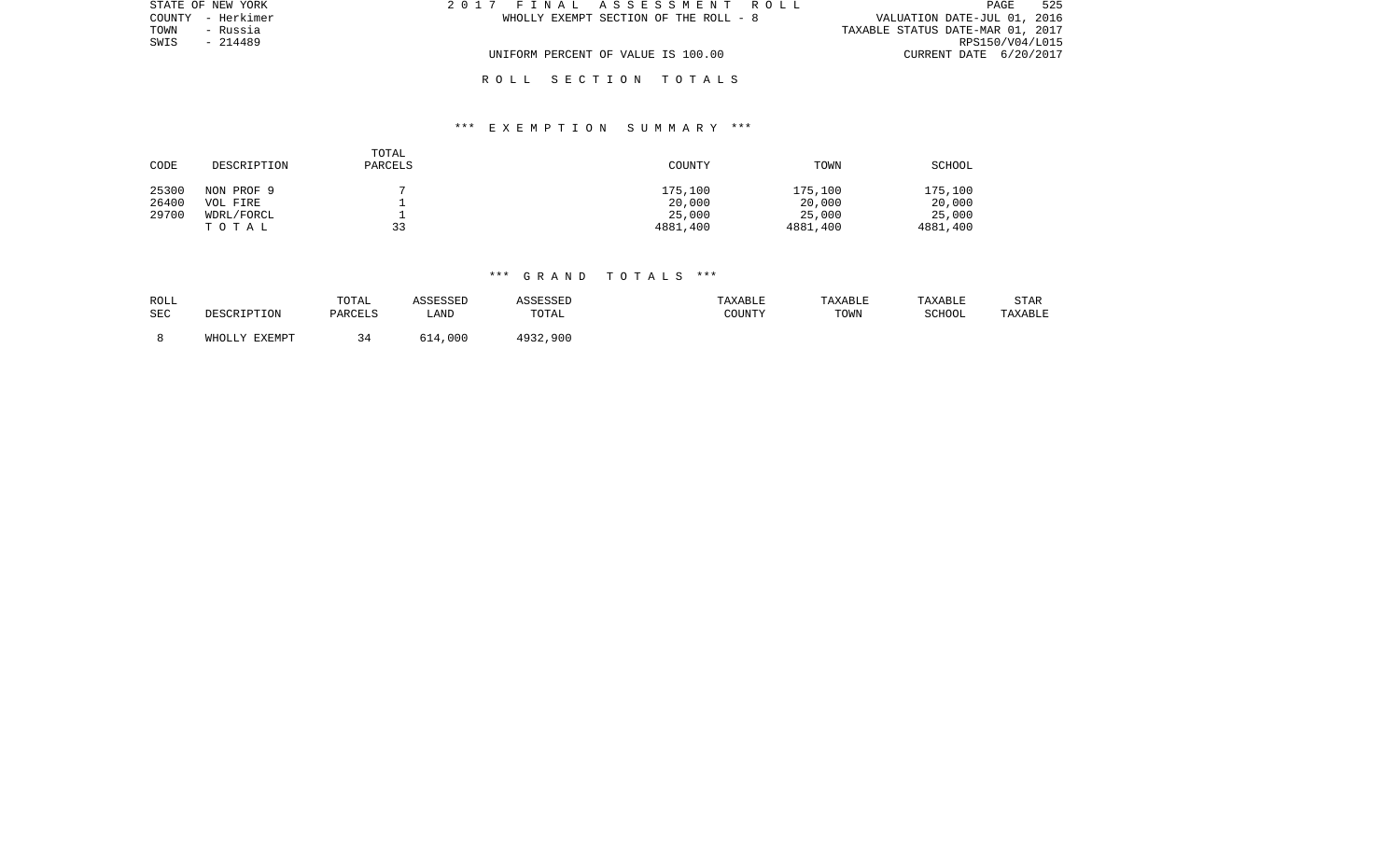COUNTY - Herkimer VALUATION DATE-JUL 01, 2016 TOWN - Russia TAXABLE STATUS DATE-MAR 01, 2017 SWIS - 214489 S W I S T O T A L S RPS150/V04/L015

STATE OF NEW YORK 2 0 1 7 F I N A L A S S E S S M E N T R O L L PAGE 526

# UNIFORM PERCENT OF VALUE IS 100.00

# \*\*\* S P E C I A L D I S T R I C T S U M M A R Y \*\*\*

| CODE | DISTRICT NAME                                | PARCELS | TOTAL EXTENSION<br>TYPE      | EXTENSION<br>VALUE | AD VALOREM<br><b>VALUE</b> | <b>EXEMPT</b><br>AMOUNT | <b>TAXARLE</b><br>VALUE |
|------|----------------------------------------------|---------|------------------------------|--------------------|----------------------------|-------------------------|-------------------------|
|      | FD220 Russia fire pr<br>FD230 Remsen fire #2 |         | 1,243 TOTAL M<br>558 TOTAL M |                    | 146464,530<br>28648,009    | 3257,211<br>1003,307    | 143207,319<br>27644,702 |

# \*\*\* S C H O O L D I S T R I C T S U M M A R Y \*\*\*

| CODE                                 | DISTRICT NAME                                                | TOTAL<br>PARCELS         | ASSESSED<br>LAND                              | ASSESSED<br>TOTAL                               | <b>EXEMPT</b><br>AMOUNT        | TOTAL<br>TAXABLE                                | STAR<br>AMOUNT                   | STAR<br>TAXABLE                                |
|--------------------------------------|--------------------------------------------------------------|--------------------------|-----------------------------------------------|-------------------------------------------------|--------------------------------|-------------------------------------------------|----------------------------------|------------------------------------------------|
| 213803<br>302601<br>305201<br>305801 | Poland Central<br>Adirondack<br>Remsen<br>Holland Patent Cen | 1,237<br>10<br>513<br>76 | 38210,366<br>224,900<br>11806,800<br>2694,800 | 140539,892<br>336,508<br>26997,148<br>11684,597 | 5004,964<br>121,108<br>967,725 | 135534,928<br>336,497<br>26876,040<br>10716,872 | 17148,178<br>4165,575<br>788,520 | 118386,750<br>336,497<br>22710,465<br>9928,352 |
|                                      | SUB-TOTAL                                                    | 1,836                    | 52936,866                                     | 179558,145                                      | 6093,808                       | 173464,337                                      | 22102,273                        | 151362,064                                     |
|                                      | TOTAL                                                        | 1,836                    | 52936,866                                     | 179558,145                                      | 6093,808                       | 173464,337                                      | 22102,273                        | 151362,064                                     |

# \*\*\* S Y S T E M C O D E S S U M M A R Y \*\*\*

| CODE  | DESCRIPTION | TOTAL<br>PARCELS | COUNTY | TOWN   | SCHOOL |
|-------|-------------|------------------|--------|--------|--------|
| 50000 | WHOLLY EX   |                  | 51,500 | 51,500 | 51,500 |
| 50001 | SCHL TAXBL  |                  | 13,330 | 13,330 |        |
| 50002 | CNTY EXMPT  | ⌒<br>∠           | 7,370  |        |        |
| 50003 | TOWN EXMPT  | ⌒<br>∠           |        | 7,370  |        |
| 50004 | SCHL EXMPT  | $\sim$           |        |        | 7,370  |
| 50005 | TOWN TAXBL  |                  | 7,370  |        | 7,370  |
| 50006 | CNTY TAXBL  |                  |        | 4,030  | 4,030  |
|       | TOTAL       | 12               | 79,570 | 76,230 | 70,270 |
|       |             |                  |        |        |        |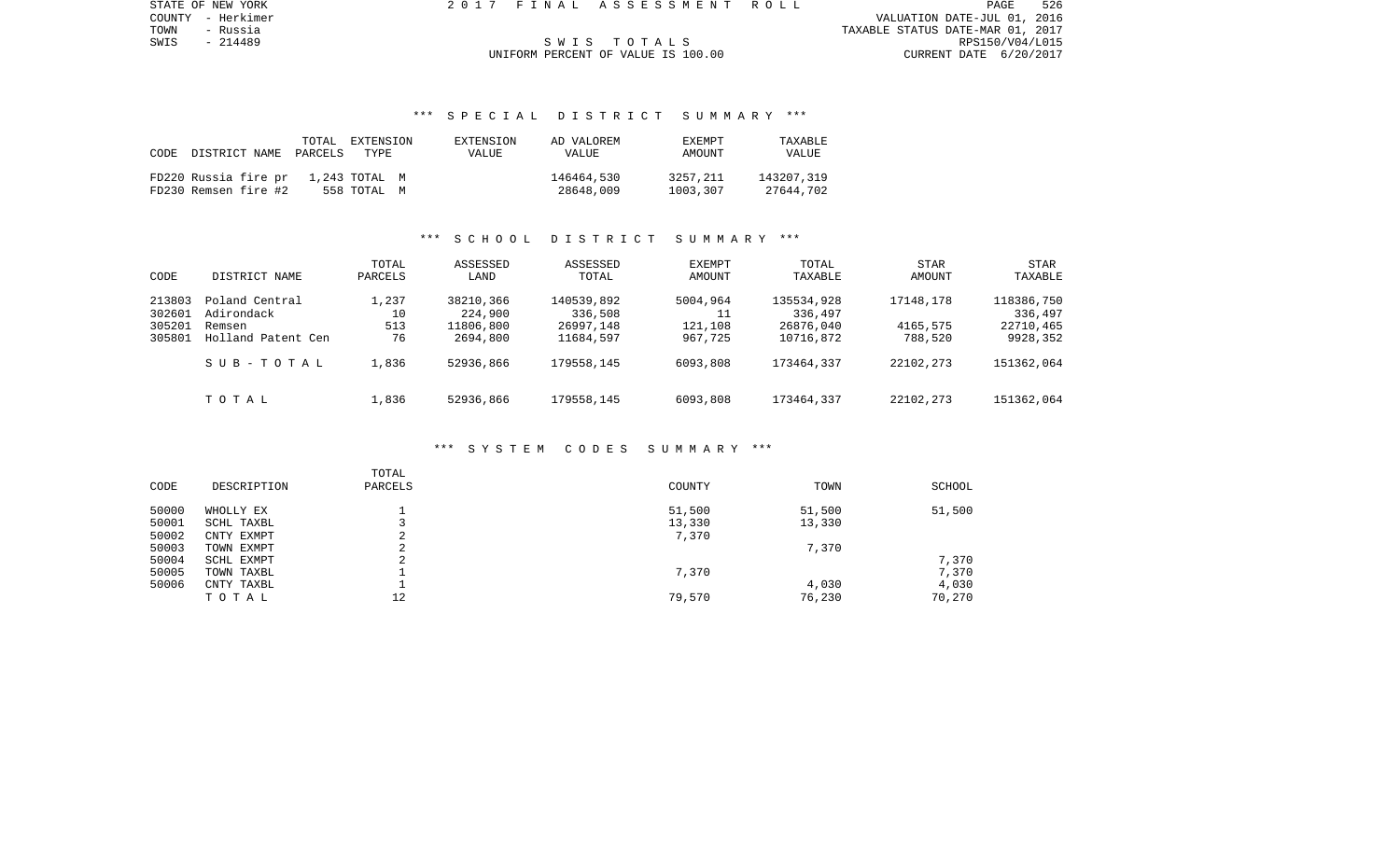COUNTY - Herkimer VALUATION DATE-JUL 01, 2016 TOWN - Russia TAXABLE STATUS DATE-MAR 01, 2017 SWIS - 214489<br>SWIS - 214489 SWIS - 214489 SWIS - 214489 SWIS - 214489 SWIS - 214489 SWIS - 214489 SWIS - 214489 SWIS - 2017<br>UNIFORM PERCENT OF VALUE IS 100.00 SWIS CURRENT DATE 6/20/2017

# UNIFORM PERCENT OF VALUE IS 100.00

|       |                 | TOTAL        |           |           |           |
|-------|-----------------|--------------|-----------|-----------|-----------|
| CODE  | DESCRIPTION     | PARCELS      | COUNTY    | TOWN      | SCHOOL    |
| 12350 | PUB AUTH 1      | 1            | 47,200    | 47,200    | 47,200    |
| 13100 | MUN OWNED       | 3            | 96,100    | 96,100    | 96,100    |
| 13500 | TOWN-GEN        | 5            | 915,500   | 915,500   | 915,500   |
| 13650 | VLG/OTHER       |              | 200,000   | 200,000   | 200,000   |
| 13660 | V CEM-LND       |              | 12,500    | 12,500    | 12,500    |
| 13800 | SCHOOL DST      | 2            | 57,700    | 57,700    | 57,700    |
| 14000 | UPPER MV W      | 9            | 3255,200  | 3255,200  | 3255,200  |
| 25120 | $N/P$ -EDUCAT   | 3            | 167,950   | 167,950   | 167,950   |
| 25300 | NON PROF 9      | 7            | 175,100   | 175,100   | 175,100   |
| 26400 | VOL FIRE        |              | 20,000    | 20,000    | 20,000    |
| 29700 | WDRL/FORCL      |              | 25,000    | 25,000    | 25,000    |
| 32252 | <b>REFOREST</b> | 15           | 1388,500  |           |           |
| 32301 | SOL-CNTY        | 3            | 2486,100  | 2486,100  |           |
| 41101 | VETFUND CT      | $\mathbf 1$  | 100       | 100       |           |
| 41122 | VET WAR C       | 47           | 416,550   |           |           |
| 41123 | VET WAR T       | 47           |           | 536,145   |           |
| 41132 | VET COM C       | 56           | 816,775   |           |           |
| 41133 | VET COM T       | 56           |           | 1049,025  |           |
| 41142 | VET DIS C       | 25           | 556,459   |           |           |
| 41143 | VET DIS T       | 25           |           | 648,369   |           |
| 41162 | CW 15 VET/      | 10           | 89,700    |           |           |
| 41172 | CW_DISBLD_      | 1            | 30,000    |           |           |
| 41400 | CLERGY          | 1            | 500       | 500       | 500       |
| 41720 | AG MKTS L       | $\mathbf{1}$ | 18,023    | 18,023    | 18,023    |
| 41730 | AG MKTS         | 17           | 695,238   | 695,238   | 695,238   |
| 41802 | AGED-CNTY       | 5            | 145,150   |           |           |
| 41804 | AGED-SCHL       | 3            |           |           | 64,825    |
| 41805 | $AGED-C/S$      | $\mathbf{1}$ | 37,500    |           | 37,500    |
| 41834 | ENH STAR        | 158          |           |           | 9723,783  |
| 41854 | <b>BAS STAR</b> | 411          |           |           | 12378,490 |
| 47100 | Mass Telec      | 12           | 4,521     | 4,521     | 4,521     |
| 47460 | FOREST          | 5            | 230,681   | 230,681   | 230,681   |
|       | TOTAL           | 934          | 11888,047 | 10640,952 | 28125,811 |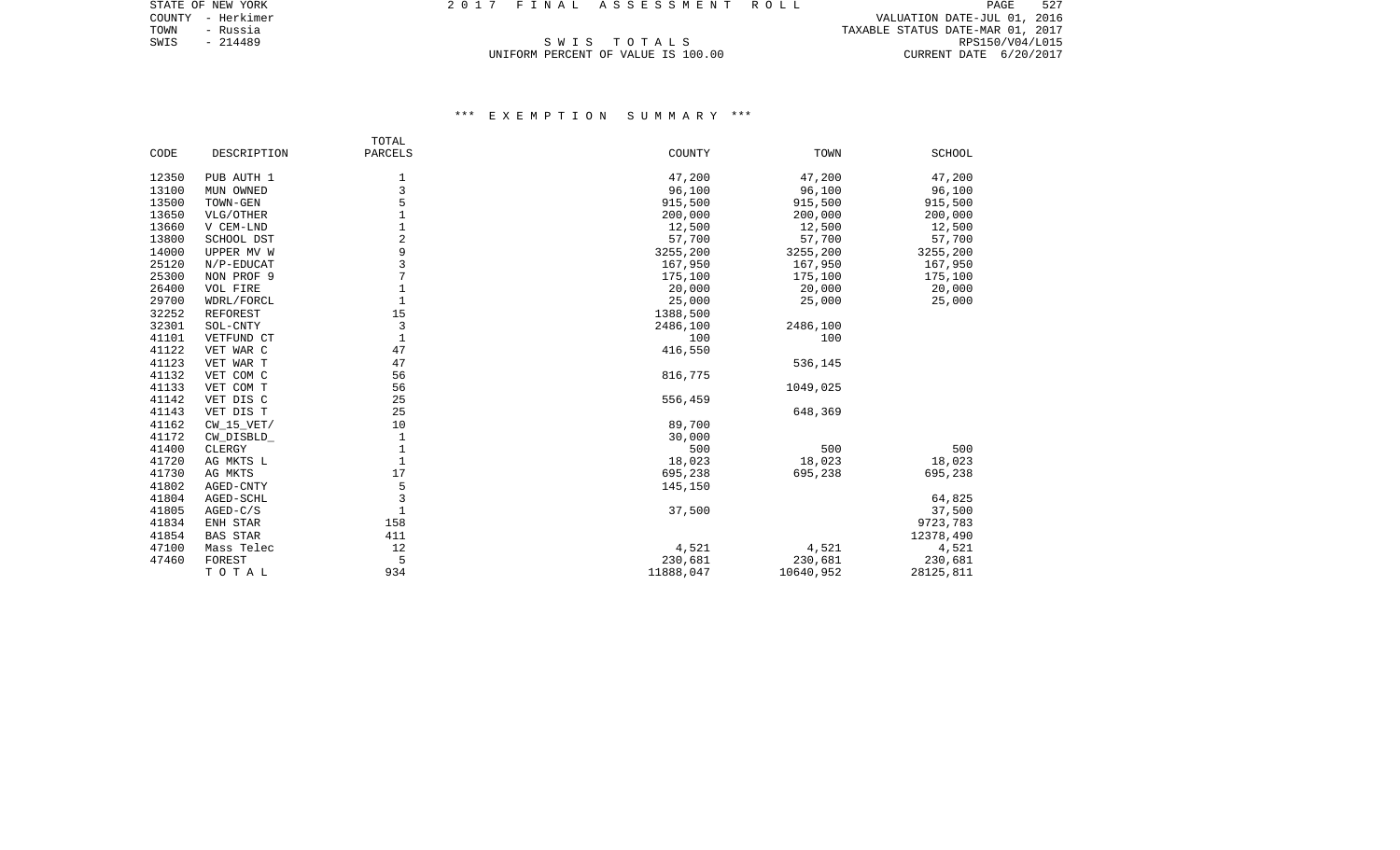|  | NAL ASSESSMENT ROLL        |  |  |  |  |  |  |  |                                  |                             | PAGE. | 528             |
|--|----------------------------|--|--|--|--|--|--|--|----------------------------------|-----------------------------|-------|-----------------|
|  |                            |  |  |  |  |  |  |  |                                  | VALUATION DATE-JUL 01, 2016 |       |                 |
|  |                            |  |  |  |  |  |  |  | TAXABLE STATUS DATE-MAR 01, 2017 |                             |       |                 |
|  | SWIS TOTALS                |  |  |  |  |  |  |  |                                  |                             |       | RPS150/V04/L015 |
|  | PERCENT OF VALUE IS 100.00 |  |  |  |  |  |  |  |                                  | CURRENT DATE 6/20/2017      |       |                 |

STATE OF NEW YORK  $2017$  F I

COUNTY - Herkimer TOWN - Russia  $SWIS$  - 214489

# UNIFORM

| ROLL<br>SEC  | DESCRIPTION         | TOTAL<br>PARCELS | ASSESSED<br>LAND | ASSESSED<br>TOTAL | TAXABLE<br>COUNTY | TAXABLE<br>TOWN | TAXABLE<br>SCHOOL | STAR<br>TAXABLE |
|--------------|---------------------|------------------|------------------|-------------------|-------------------|-----------------|-------------------|-----------------|
| $\mathbf{1}$ | TAXABLE             | 1,703            | 45073,166        | 129961,656        | 126834,130        | 126692,725      | 128824,039        | 106721,766      |
| 3            | STATE OWNED LAND    | 56               | 5555,200         | 5587,300          | 1684,630          | 3076,470        | 5568,530          | 5568,530        |
| 5            | SPECIAL FRANCHISE   | 9                |                  | 2613,135          | 2613,135          | 2613,135        | 2613,135          | 2613,135        |
| 6            | UTILITIES & N.C.    | 34               | 1694,500         | 36463,154         | 36458,633         | 36458,633       | 36458,633         | 36458,633       |
| 8            | WHOLLY EXEMPT       | 34               | 614,000          | 4932,900          |                   |                 |                   |                 |
| $\star$      | <b>SUB</b><br>TOTAL | 1,836            | 52936,866        | 179558,145        | 167590,528        | 168840,963      | 173464,337        | 151362,064      |
| $* *$        | GRAND TOTAL         | 1,836            | 52936,866        | 179558,145        | 167590,528        | 168840,963      | 173464,337        | 151362,064      |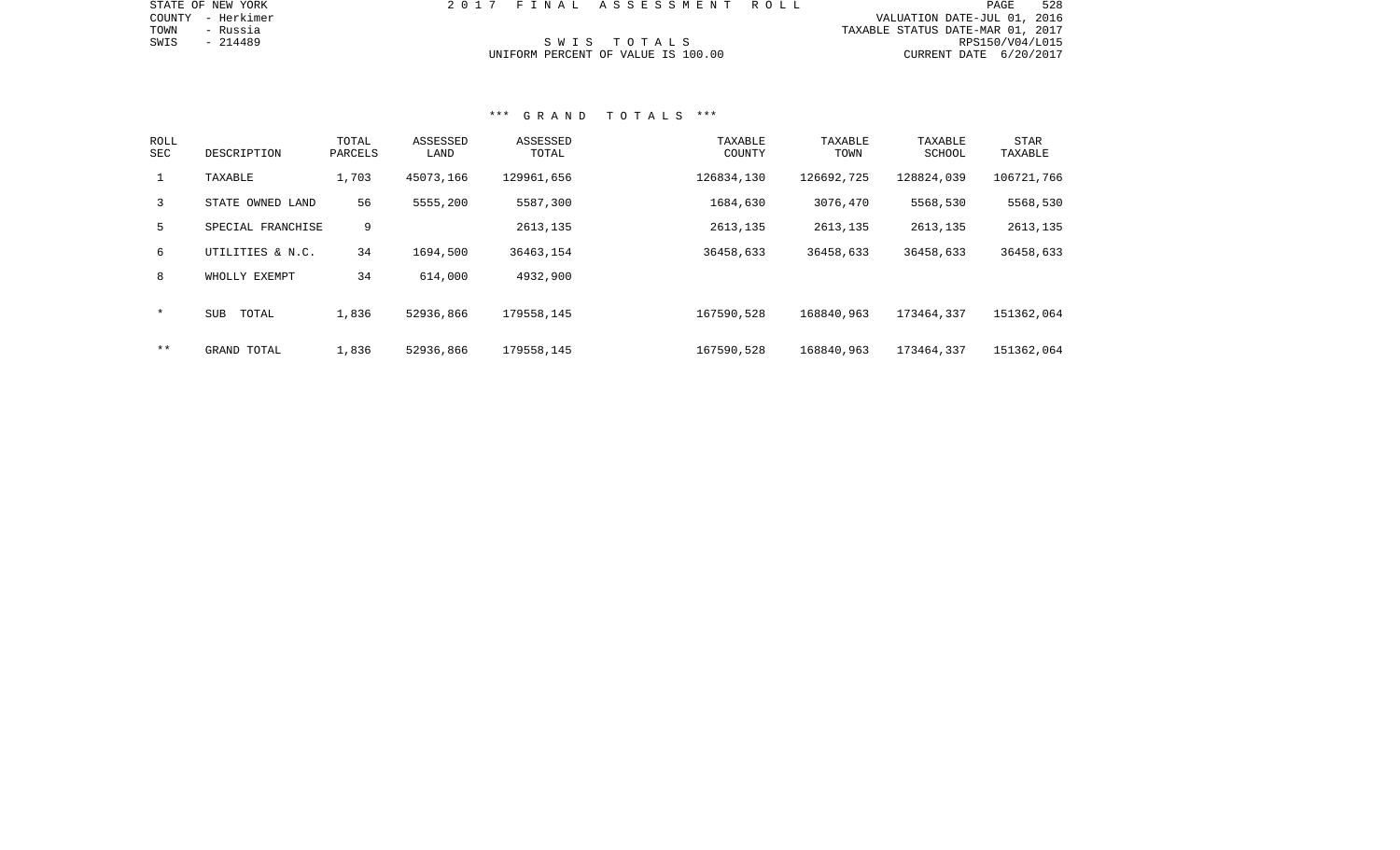TOWN - Russia TAXABLE STATUS DATE-MAR 01, 2017 SWIS - 2144 RPS150/V04/L015

STATE OF NEW YORK 2 0 1 7 F I N A L A S S E S S M E N T R O L L PAGE 529COUNTY - Herkimer T O W N T O T A L S VALUATION DATE-JUL 01, 2016

# UNIFORM PERCENT OF VALUE IS 100.00

# \*\*\* S P E C I A L D I S T R I C T S U M M A R Y \*\*\*

|      |                      | TOTAL   | EXTENSION     | EXTENSION | AD VALOREM   | <b>EXEMPT</b> | TAXABLE    |
|------|----------------------|---------|---------------|-----------|--------------|---------------|------------|
| CODE | DISTRICT NAME        | PARCELS | TYPE.         | VALUE     | <b>VALUE</b> | AMOUNT        | VALUE      |
|      |                      |         |               |           |              |               |            |
|      | FD220 Russia fire pr |         | 1,243 TOTAL M |           | 146464,530   | 3257,211      | 143207,319 |
|      | FD230 Remsen fire #2 |         | 558 TOTAL M   |           | 28648,009    | 1003,307      | 27644,702  |

# \*\*\* S C H O O L D I S T R I C T S U M M A R Y \*\*\*

| CODE                                 | DISTRICT NAME                                                | TOTAL<br>PARCELS         | ASSESSED<br>LAND                              | ASSESSED<br>TOTAL                               | <b>EXEMPT</b><br>AMOUNT         | TOTAL<br>TAXABLE                                | <b>STAR</b><br>AMOUNT            | STAR<br>TAXABLE                                |
|--------------------------------------|--------------------------------------------------------------|--------------------------|-----------------------------------------------|-------------------------------------------------|---------------------------------|-------------------------------------------------|----------------------------------|------------------------------------------------|
| 213803<br>302601<br>305201<br>305801 | Poland Central<br>Adirondack<br>Remsen<br>Holland Patent Cen | 1,584<br>10<br>513<br>76 | 42340,336<br>224,900<br>11806,800<br>2694,800 | 178299,576<br>336,508<br>26997,148<br>11684,597 | 16562,330<br>121,108<br>967,725 | 161737,246<br>336,497<br>26876,040<br>10716,872 | 22706,278<br>4165,575<br>788,520 | 139030,968<br>336,497<br>22710,465<br>9928,352 |
|                                      | SUB-TOTAL                                                    | 2,183                    | 57066,836                                     | 217317,829                                      | 17651,174                       | 199666,655                                      | 27660,373                        | 172006,282                                     |
|                                      | TOTAL                                                        | 2,183                    | 57066,836                                     | 217317,829                                      | 17651,174                       | 199666,655                                      | 27660,373                        | 172006,282                                     |

#### \*\*\* S Y S T E M C O D E S S U M M A R Y \*\*\*

| CODE  | DESCRIPTION | TOTAL<br>PARCELS | VILLAGE | COUNTY | TOWN   | SCHOOL |
|-------|-------------|------------------|---------|--------|--------|--------|
| 50000 | WHOLLY EX   | ∠                |         | 51,500 | 51,500 | 51,500 |
| 50001 | SCHL TAXBL  |                  |         | 13,330 | 13,330 |        |
| 50002 | CNTY EXMPT  | ⌒<br>z.          |         | 7,370  |        |        |
| 50003 | TOWN EXMPT  | ◠<br>z.          |         |        | 7,370  |        |
| 50004 | SCHL EXMPT  | ◠                |         |        |        | 7,370  |
| 50005 | TOWN TAXBL  |                  |         | 7,370  |        | 7,370  |
| 50006 | CNTY TAXBL  |                  |         |        | 4,030  | 4,030  |
|       | TOTAL       | 13               |         | 79,570 | 76,230 | 70,270 |
|       |             |                  |         |        |        |        |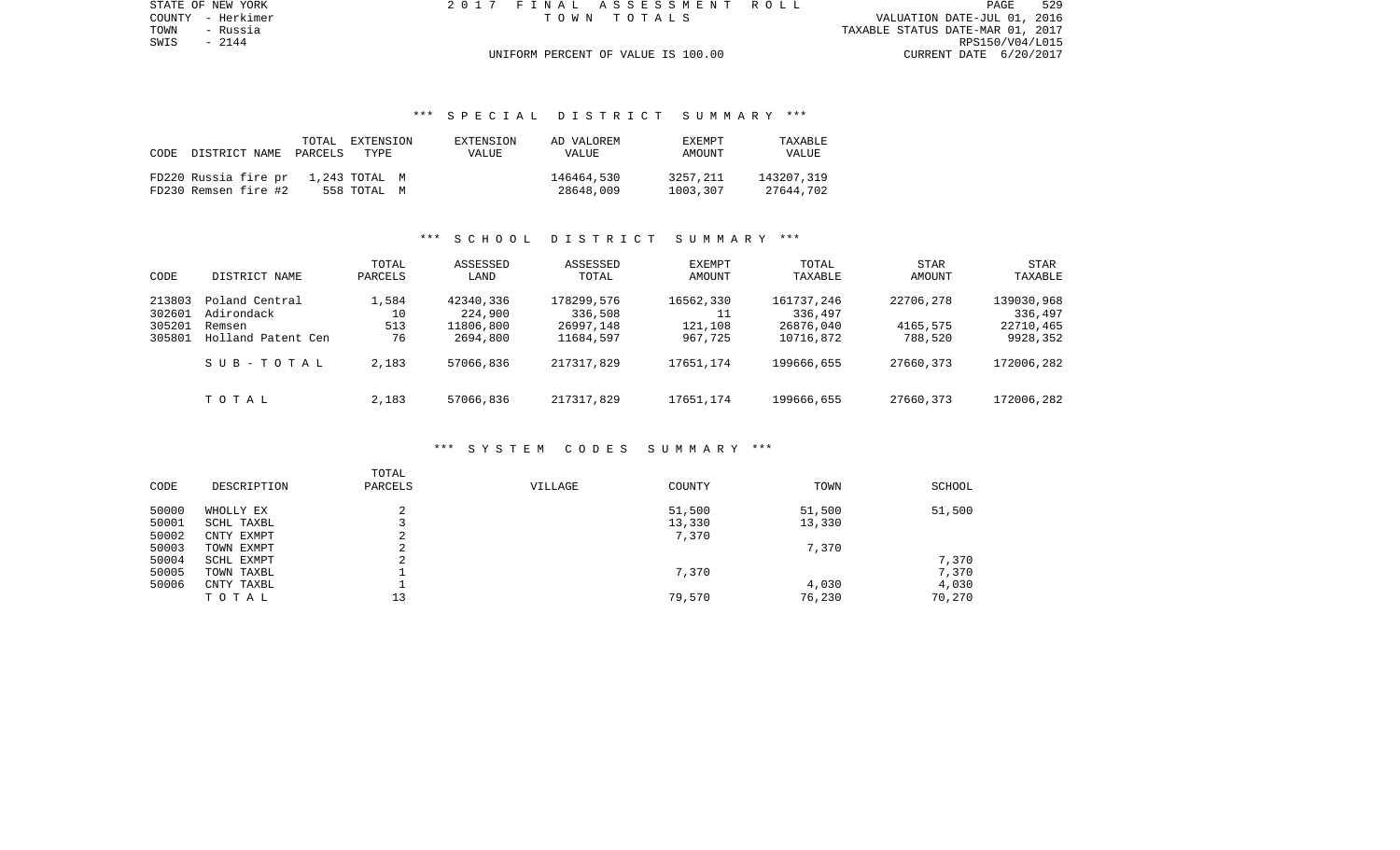| STATE OF NEW YORK |          |  | 2017 FINAL ASSESSMENT ROLL         |                                  | PAGE            | 530 |
|-------------------|----------|--|------------------------------------|----------------------------------|-----------------|-----|
| COUNTY - Herkimer |          |  | TOWN TOTALS                        | VALUATION DATE-JUL 01, 2016      |                 |     |
| TOWN              | - Russia |  |                                    | TAXABLE STATUS DATE-MAR 01, 2017 |                 |     |
| SWIS<br>$-2144$   |          |  |                                    |                                  | RPS150/V04/L015 |     |
|                   |          |  | UNIFORM PERCENT OF VALUE IS 100.00 | CURRENT DATE 6/20/2017           |                 |     |

|       |                 | TOTAL          |           |           |           |               |
|-------|-----------------|----------------|-----------|-----------|-----------|---------------|
| CODE  | DESCRIPTION     | PARCELS        | VILLAGE   | COUNTY    | TOWN      | <b>SCHOOL</b> |
| 12350 | PUB AUTH 1      | 1              |           | 47,200    | 47,200    | 47,200        |
| 13100 | MUN OWNED       | 17             | 10578,500 | 10674,600 | 10674,600 | 10674,600     |
| 13350 | MUN CITY        | 2              | 157,000   | 157,000   | 157,000   | 157,000       |
| 13500 | TOWN-GEN        | 6              | 14,800    | 930,300   | 930,300   | 930,300       |
| 13650 | VLG/OTHER       | 3              | 400,400   | 600,400   | 600,400   | 600,400       |
| 13660 | V CEM-LND       | $1\,$          |           | 12,500    | 12,500    | 12,500        |
| 13800 | SCHOOL DST      | 2              |           | 57,700    | 57,700    | 57,700        |
| 14000 | UPPER MV W      | 9              |           | 3255,200  | 3255,200  | 3255,200      |
| 25120 | $N/P$ -EDUCAT   | $\overline{3}$ |           | 167,950   | 167,950   | 167,950       |
| 25300 | NON PROF 9      | 11             | 393,000   | 568,100   | 568,100   | 568,100       |
| 26400 | VOL FIRE        | $\mathbf{1}$   |           | 20,000    | 20,000    | 20,000        |
| 29700 | WDRL/FORCL      | $\mathbf{1}$   |           | 25,000    | 25,000    | 25,000        |
| 32252 | REFOREST        | 15             |           | 1388,500  |           |               |
| 32301 | SOL-CNTY        | 3              |           | 2486,100  | 2486,100  |               |
| 41101 | VETFUND CT      | $\overline{3}$ | 1,650     | 1,750     | 1,750     |               |
| 41122 | VET WAR C       | 55             |           | 483,000   |           |               |
| 41123 | VET WAR T       | 55             | 31,350    |           | 615,450   |               |
| 41132 | VET COM C       | 71             |           | 1055,775  |           |               |
| 41133 | VET COM T       | 71             | 138,850   |           | 1352,125  |               |
| 41142 | VET DIS C       | 30             |           | 661,179   |           |               |
| 41143 | VET DIS T       | 30             | 22,620    |           | 759,664   |               |
| 41162 | $CW_15_VET/$    | 13             |           | 116,700   |           |               |
| 41172 | CW DISBLD       | $\overline{2}$ |           | 60,000    |           |               |
| 41400 | CLERGY          | $\mathbf{1}$   |           | 500       | 500       | 500           |
| 41720 | AG MKTS L       | $\mathbf{1}$   |           | 18,023    | 18,023    | 18,023        |
| 41730 | AG MKTS         | 18             |           | 707,810   | 707,810   | 707,810       |
| 41802 | AGED-CNTY       | 8              |           | 255,650   |           |               |
| 41804 | AGED-SCHL       | $\overline{3}$ |           |           |           | 64,825        |
| 41805 | $AGED-C/S$      | $\mathbf{1}$   |           | 37,500    |           | 37,500        |
| 41834 | ENH STAR        | 189            |           |           |           | 11547,583     |
| 41854 | <b>BAS STAR</b> | 536            |           |           |           | 16112,790     |
| 47100 | Mass Telec      | 14             | 1,094     | 5,615     | 5,615     | 5,615         |
| 47460 | FOREST          | 5              |           | 230,681   | 230,681   | 230,681       |
|       | TOTAL           | 1,181          | 11739,264 | 24024,733 | 22693,668 | 45241,277     |